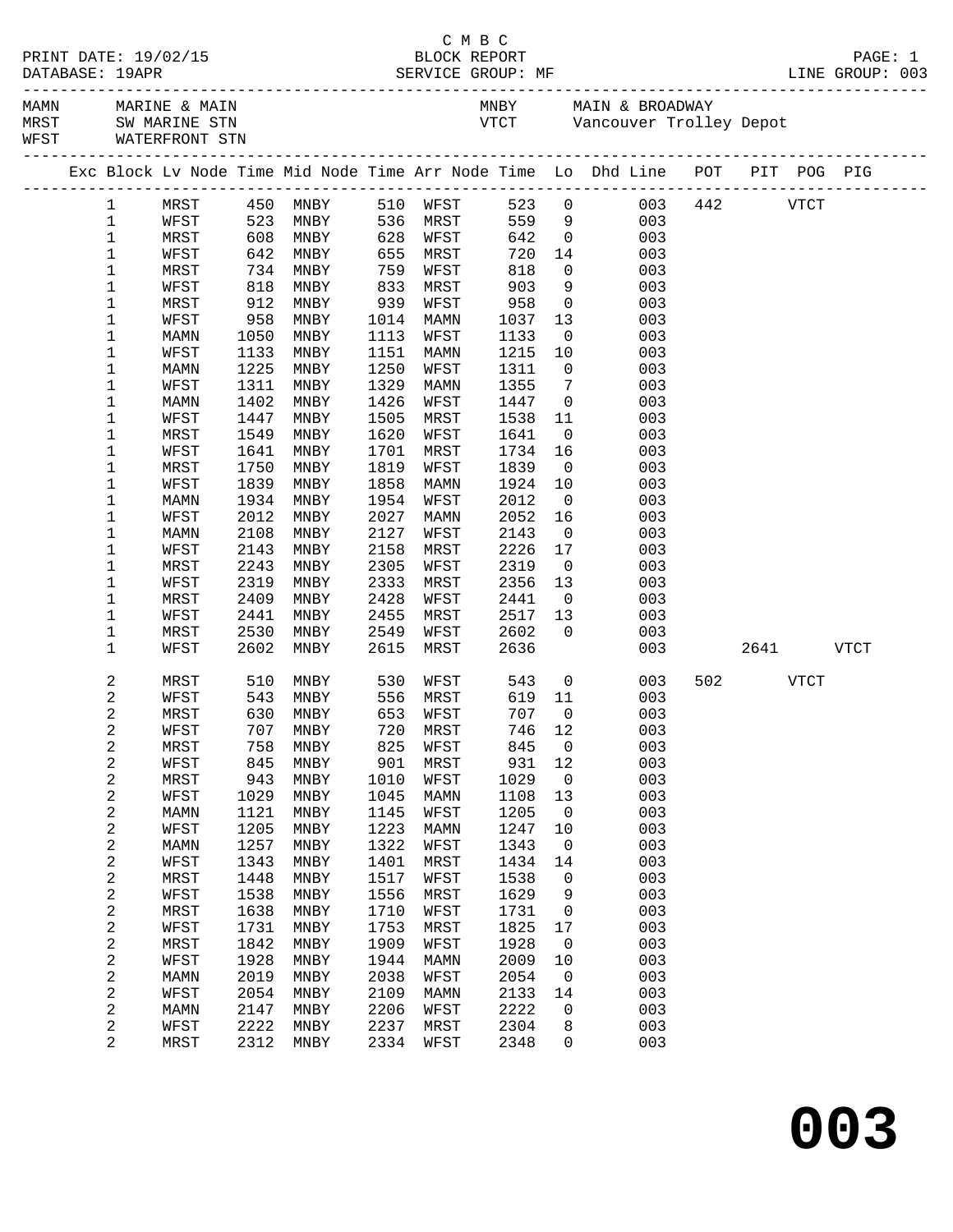## C M B C

| DATABASE: 19APR |      |      |                |      | SERVICE GROUP: MF |      |                |                                                                                |     |          |             | LINE GROUP: 003 |  |
|-----------------|------|------|----------------|------|-------------------|------|----------------|--------------------------------------------------------------------------------|-----|----------|-------------|-----------------|--|
|                 |      |      |                |      |                   |      |                | Exc Block Lv Node Time Mid Node Time Arr Node Time Lo Dhd Line POT PIT POG PIG |     |          |             |                 |  |
| $\overline{2}$  |      |      | WFST 2348 MNBY |      | 2402 MRST         |      |                | 2424 003                                                                       |     | 2429     |             | VTCT            |  |
| 3               | MRST | 529  | MNBY           | 549  | WFST              | 602  | $\overline{0}$ | 003                                                                            |     | 521 VTCT |             |                 |  |
| 3               | WFST | 602  | MNBY           | 615  | MRST              | 638  | 11             | 003                                                                            |     |          |             |                 |  |
| 3               | MRST | 649  | MNBY           | 713  | WFST              | 729  | $\overline{0}$ | 003                                                                            |     |          |             |                 |  |
| 3               | WFST | 729  | MNBY           | 743  | MRST              | 810  | 10             | 003                                                                            |     |          |             |                 |  |
| 3               | MRST | 820  | MNBY           | 847  | WFST              | 908  | $\Omega$       | 003                                                                            |     |          |             |                 |  |
| 3               | WFST | 908  | MNBY           | 924  | MRST              | 954  | 13             | 003                                                                            |     |          |             |                 |  |
| 3               | MRST | 1007 | MNBY           | 1034 | WFST              | 1053 | $\Omega$       | 003                                                                            |     |          |             |                 |  |
| 3               | WFST | 1053 | MNBY           | 1109 | MRST              | 1137 | 20             | 003                                                                            |     |          |             |                 |  |
| 3               | MRST | 1157 | MNBY           | 1225 | WFST              | 1245 | $\overline{0}$ | 003                                                                            |     |          |             |                 |  |
| 3               | WFST | 1245 | MNBY           | 1303 | MRST              | 1335 | 14             | 003                                                                            |     |          |             |                 |  |
| 3               | MRST | 1349 | MNBY           | 1418 | WFST              | 1439 | $\overline{0}$ | 003                                                                            |     |          |             |                 |  |
| 3               | WFST | 1439 | MNBY           | 1457 | MRST              | 1530 | 12             | 003                                                                            |     |          |             |                 |  |
| 3               | MRST | 1542 | MNBY           | 1613 | WFST              | 1634 | $\overline{0}$ | 003                                                                            |     |          |             |                 |  |
| 3               | WFST | 1634 | MNBY           | 1654 | MRST              | 1727 | 15             | 003                                                                            |     |          |             |                 |  |
| 3               | MRST | 1742 | MNBY           | 1812 | WFST              | 1832 | $\overline{0}$ | 003                                                                            |     |          |             |                 |  |
| 3               | WFST | 1832 | MNBY           | 1851 | MRST              | 1921 | 21             | 003                                                                            |     |          |             |                 |  |
| 3               | MRST | 1942 | MNBY           | 2006 | WFST              | 2022 | $\overline{0}$ | 003                                                                            |     |          |             |                 |  |
| 3               | WFST | 2022 | MNBY           | 2037 | MRST              | 2105 | 11             | 003                                                                            |     |          |             |                 |  |
| 3               | MRST | 2116 | MNBY           | 2139 | WFST              | 2155 | $\overline{0}$ | 003                                                                            |     |          |             |                 |  |
| 3               | WFST | 2155 | MNBY           | 2210 | MRST              | 2237 | 20             | 003                                                                            |     |          |             |                 |  |
| 3               | MRST | 2257 | MNBY           | 2319 | WFST              | 2333 | $\overline{0}$ | 003                                                                            |     |          |             |                 |  |
| 3               | WFST | 2333 | MNBY           | 2347 | MRST              | 2410 | 20             | 003                                                                            |     |          |             |                 |  |
| 3               | MRST | 2430 | MNBY           | 2449 | WFST              | 2502 | $\overline{0}$ | 003                                                                            |     |          |             |                 |  |
| 3               | WFST | 2502 | MNBY           | 2515 | MRST              | 2536 |                | 003                                                                            |     | 2541     |             | VTCT            |  |
| 4               | MRST |      | 548 MNBY       |      | 608 WFST          | 622  | $\Omega$       | 003                                                                            | 540 |          | <b>VTCT</b> |                 |  |

| 4 | MRST | 548  | MNBY | 608  | WFST | 622  | 0  | 003 | 540 | <b>VTCT</b> |      |
|---|------|------|------|------|------|------|----|-----|-----|-------------|------|
| 4 | WFST | 622  | MNBY | 635  | MRST | 700  | 14 | 003 |     |             |      |
| 4 | MRST | 714  | MNBY | 739  | WFST | 756  | 0  | 003 |     |             |      |
| 4 | WFST | 756  | MNBY | 811  | MRST | 841  | 9  | 003 |     |             |      |
| 4 | MRST | 850  | MNBY | 917  | WFST | 937  | 0  | 003 |     |             |      |
| 4 | WFST | 937  | MNBY | 953  | MRST | 1021 | 17 | 003 |     |             |      |
| 4 | MRST | 1038 | MNBY | 1105 | WFST | 1125 | 0  | 003 |     |             |      |
| 4 | WFST | 1125 | MNBY | 1143 | MRST | 1214 | 15 | 003 |     |             |      |
| 4 | MRST | 1229 | MNBY | 1258 | WFST | 1319 | 0  | 003 |     |             |      |
| 4 | WFST | 1319 | MNBY | 1337 | MRST | 1410 | 10 | 003 |     |             |      |
| 4 | MRST | 1420 | MNBY | 1449 | WFST | 1510 | 0  | 003 |     |             |      |
| 4 | WFST | 1510 | MNBY | 1528 | MRST | 1601 | 8  | 003 |     |             |      |
| 4 | MRST | 1609 | MNBY | 1642 | WFST | 1703 | 0  | 003 |     |             |      |
| 4 | WFST | 1703 | MNBY | 1723 | MRST | 1757 | 11 | 003 |     |             |      |
| 4 | MRST | 1808 | MNBY | 1836 | WFST | 1856 | 0  | 003 |     |             |      |
| 4 | WFST | 1856 | MNBY | 1914 | MRST | 1943 | 19 | 003 |     |             |      |
| 4 | MRST | 2002 | MNBY | 2026 | WFST | 2042 | 0  | 003 |     |             |      |
| 4 | WFST | 2042 | MNBY | 2057 | MRST | 2125 |    | 003 |     | 2130        | VTCT |
|   |      |      |      |      |      |      |    |     |     |             |      |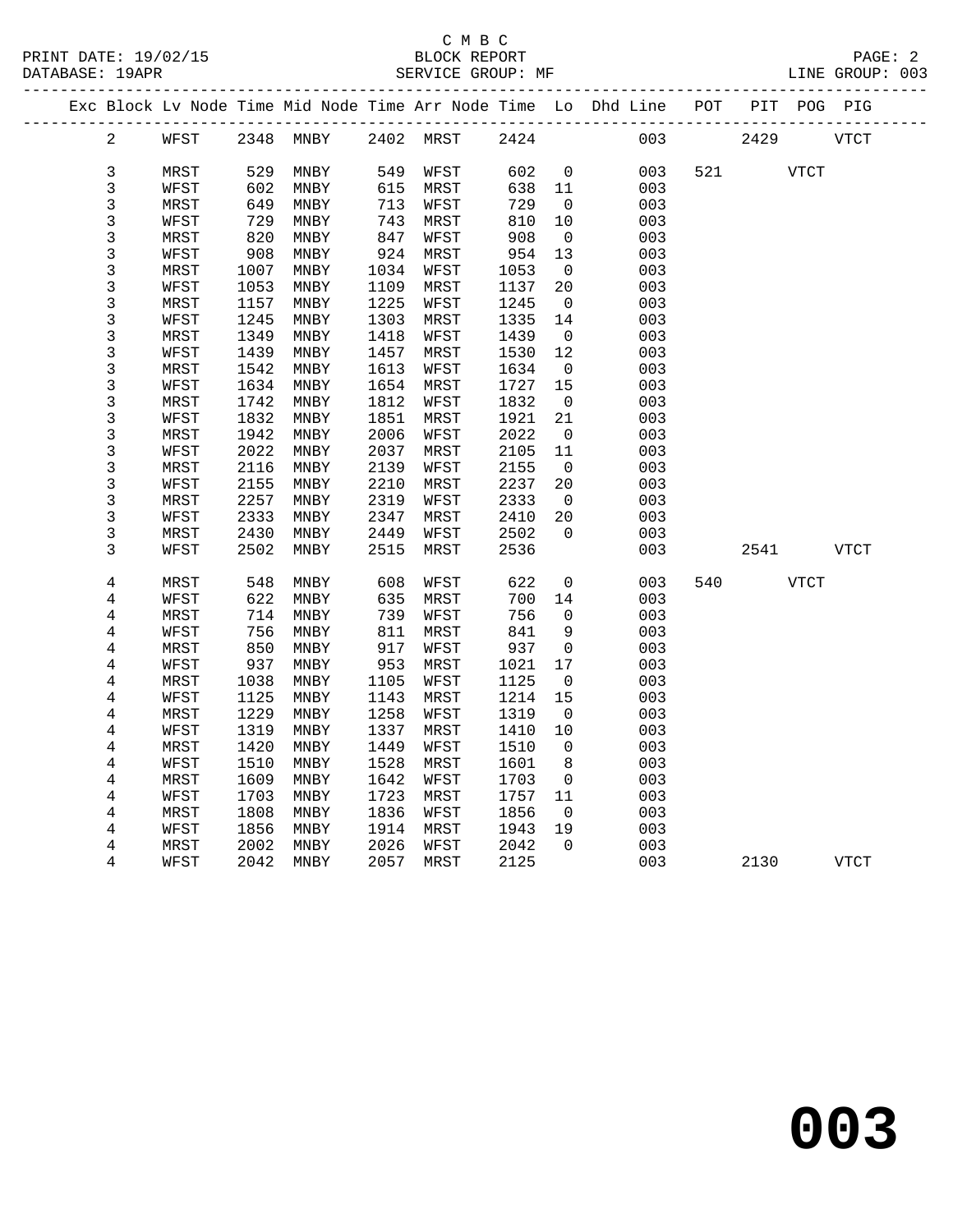|  |   |             |      |      |      |      |      |              | Exc Block Lv Node Time Mid Node Time Arr Node Time Lo Dhd Line POT<br>______________ | ____________ |      | PIT POG PIG |      |
|--|---|-------------|------|------|------|------|------|--------------|--------------------------------------------------------------------------------------|--------------|------|-------------|------|
|  | 5 | MRST        | 558  | MNBY | 618  | WFST | 632  | $\mathbf 0$  | 003                                                                                  | 550          |      | <b>VTCT</b> |      |
|  | 5 | WFST        | 632  | MNBY | 645  | MRST | 710  | 11           | 003                                                                                  |              |      |             |      |
|  | 5 | MRST        | 721  | MNBY | 746  | WFST | 804  | $\mathbf 0$  | 003                                                                                  |              |      |             |      |
|  | 5 | WFST        | 804  | MNBY | 819  | MRST | 849  | 8            | 003                                                                                  |              |      |             |      |
|  | 5 | MRST        | 857  | MNBY | 924  | WFST | 944  | $\mathsf{O}$ | 003                                                                                  |              |      |             |      |
|  | 5 | WFST        | 944  | MNBY | 1000 | MAMN | 1023 | 12           | 003                                                                                  |              |      |             |      |
|  | 5 | MAMN        | 1035 | MNBY | 1058 | WFST | 1117 | 0            | 003                                                                                  |              |      |             |      |
|  | 5 | WFST        | 1117 | MNBY | 1135 | MAMN | 1159 | 9            | 003                                                                                  |              |      |             |      |
|  | 5 | MAMN        | 1208 | MNBY | 1233 | WFST | 1254 | $\mathsf{O}$ | 003                                                                                  |              |      |             |      |
|  | 5 | WFST        | 1254 | MNBY | 1312 | MAMN | 1337 | 9            | 003                                                                                  |              |      |             |      |
|  | 5 | MAMN        | 1346 | MNBY | 1410 | WFST | 1431 | $\mathsf{O}$ | 003                                                                                  |              |      |             |      |
|  | 5 | WFST        | 1431 | MNBY | 1449 | MRST | 1522 | 13           | 003                                                                                  |              |      |             |      |
|  | 5 | MRST        | 1535 | MNBY | 1606 | WFST | 1627 | $\mathbf 0$  | 003                                                                                  |              |      |             |      |
|  | 5 | WFST        | 1627 | MNBY | 1647 | MRST | 1720 | 15           | 003                                                                                  |              |      |             |      |
|  | 5 | MRST        | 1735 | MNBY | 1805 | WFST | 1825 | $\Omega$     | 003                                                                                  |              |      |             |      |
|  | 5 | WFST        | 1825 | MNBY | 1844 | MRST | 1914 |              | 003                                                                                  |              | 1920 |             | VTCT |
|  |   |             |      |      |      |      |      |              |                                                                                      |              |      |             |      |
|  | 6 | MRST        | 615  | MNBY | 637  | WFST | 651  | 0            | 003                                                                                  | 607          |      | <b>VTCT</b> |      |
|  | 6 | WFST        | 651  | MNBY | 704  | MRST | 729  | 10           | 003                                                                                  |              |      |             |      |
|  | 6 | <b>MRST</b> | 739  | MNBY | 806  | WFST | 825  | 0            | 003                                                                                  |              |      |             |      |
|  | 6 | WFST        | 825  | MNBY | 840  | MRST | 910  | 10           | 003                                                                                  |              |      |             |      |
|  | 6 | MRST        | 920  | MNBY | 947  | WFST | 1006 | $\mathsf{O}$ | 003                                                                                  |              |      |             |      |
|  | 6 | WFST        | 1006 | MNBY | 1022 | MRST | 1050 | 19           | 003                                                                                  |              |      |             |      |
|  | 6 | MRST        | 1109 | MNBY | 1137 | WFST | 1157 | $\mathbf 0$  | 003                                                                                  |              |      |             |      |
|  | 6 | WFST        | 1157 | MNBY | 1215 | MRST | 1246 | 15           | 003                                                                                  |              |      |             |      |
|  | 6 | MRST        | 1301 | MNBY | 1330 | WFST | 1351 | $\mathsf{O}$ | 003                                                                                  |              |      |             |      |
|  | 6 | WFST        | 1351 | MNBY | 1409 | MRST | 1442 | 13           | 003                                                                                  |              |      |             |      |
|  | 6 | MRST        | 1455 | MNBY | 1524 | WFST | 1545 | $\mathsf{O}$ | 003                                                                                  |              |      |             |      |
|  | 6 | WFST        | 1545 | MNBY | 1605 | MRST | 1638 | 7            | 003                                                                                  |              |      |             |      |
|  | 6 | MRST        | 1645 | MNBY | 1717 | WFST | 1738 | $\mathbf 0$  | 003                                                                                  |              |      |             |      |
|  | 6 | WFST        | 1738 | MNBY | 1800 | MAMN | 1828 | 12           | 003                                                                                  |              |      |             |      |
|  | 6 | MAMN        | 1840 | MNBY | 1901 | WFST | 1920 | $\Omega$     | 003                                                                                  |              |      |             |      |
|  | 6 | WFST        | 1920 | MNBY | 1936 | MRST | 2005 |              | 003                                                                                  |              | 2011 |             | VTCT |
|  | 7 | MRST        | 622  | MNBY | 645  | WFST | 659  | 0            | 003                                                                                  | 614          |      | <b>VTCT</b> |      |
|  | 7 | WFST        | 659  | MNBY | 712  | MRST | 737  | 15           | 003                                                                                  |              |      |             |      |
|  | 7 | MRST        | 752  | MNBY | 819  | WFST | 839  | $\mathbf 0$  | 003                                                                                  |              |      |             |      |
|  | 7 | WFST        | 839  | MNBY | 855  | MRST | 925  | 10           | 003                                                                                  |              |      |             |      |
|  | 7 | MRST        | 935  | MNBY | 1002 | WFST | 1021 | $\mathbf 0$  | 003                                                                                  |              |      |             |      |
|  | 7 | WFST        | 1021 | MNBY | 1037 | MRST | 1105 | 20           | 003                                                                                  |              |      |             |      |
|  | 7 | MRST        | 1125 | MNBY | 1153 | WFST | 1213 | 0            | 003                                                                                  |              |      |             |      |
|  | 7 | WFST        | 1213 | MNBY | 1231 | MRST | 1302 | 15           | 003                                                                                  |              |      |             |      |
|  | 7 | MRST        | 1317 | MNBY | 1346 | WFST | 1407 | 0            | 003                                                                                  |              |      |             |      |
|  | 7 | WFST        | 1407 | MNBY | 1425 | MRST | 1458 | 11           | 003                                                                                  |              |      |             |      |
|  | 7 | MRST        | 1509 | MNBY | 1538 | WFST | 1559 | 0            | 003                                                                                  |              |      |             |      |
|  | 7 | WFST        | 1559 | MNBY | 1619 | MRST | 1652 | 10           | 003                                                                                  |              |      |             |      |
|  | 7 | MRST        | 1702 | MNBY | 1732 | WFST | 1753 | 0            | 003                                                                                  |              |      |             |      |
|  | 7 | WFST        | 1753 | MNBY | 1815 | MAMN | 1843 | 13           | 003                                                                                  |              |      |             |      |
|  | 7 | MAMN        | 1856 | MNBY | 1917 | WFST | 1936 | 0            | 003                                                                                  |              |      |             |      |
|  | 7 | WFST        | 1936 | MNBY | 1952 | MRST | 2021 | 7            | 003                                                                                  |              |      |             |      |
|  | 7 | MRST        | 2028 | MNBY | 2051 | WFST | 2107 | 0            | 003                                                                                  |              |      |             |      |
|  | 7 | WFST        | 2107 | MNBY | 2122 | MRST | 2150 | 7            | 003                                                                                  |              |      |             |      |
|  | 7 | MRST        | 2157 | MNBY | 2220 | WFST | 2236 | 0            | 003                                                                                  |              |      |             |      |
|  | 7 | WFST        | 2236 | MNBY | 2251 | MRST | 2318 | 10           | 003                                                                                  |              |      |             |      |
|  | 7 | MRST        | 2328 | MNBY | 2350 | WFST | 2404 | 0            | 003                                                                                  |              |      |             |      |
|  | 7 | WFST        | 2404 | MNBY | 2418 | MRST | 2440 | 10           | 003                                                                                  |              |      |             |      |
|  |   |             |      |      |      |      |      |              |                                                                                      |              |      |             |      |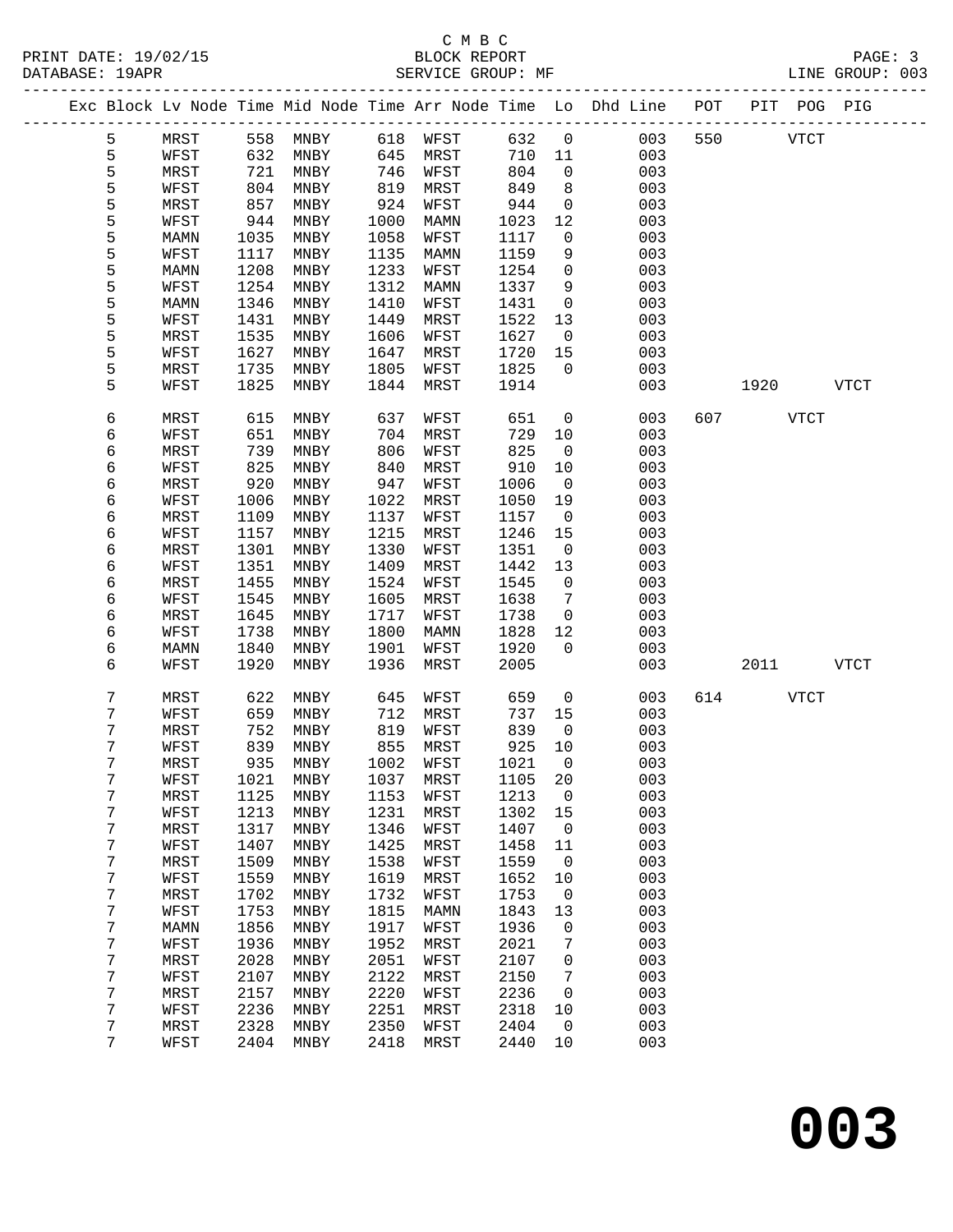|  |                 |              |              |                          |              |              |              |                          | Exc Block Lv Node Time Mid Node Time Arr Node Time Lo Dhd Line POT |     | PIT POG PIG |      |             |  |
|--|-----------------|--------------|--------------|--------------------------|--------------|--------------|--------------|--------------------------|--------------------------------------------------------------------|-----|-------------|------|-------------|--|
|  | 7               | MRST         |              | 2450 MNBY 2509 WFST 2522 |              |              |              | $\overline{0}$           | 003                                                                |     |             |      |             |  |
|  | $7\phantom{.0}$ | WFST         | 2522         | MNBY                     |              | 2535 MRST    | 2556         |                          | 003                                                                |     | 2601        |      | <b>VTCT</b> |  |
|  |                 |              |              |                          |              |              |              |                          |                                                                    |     |             |      |             |  |
|  | 8               | MRST         | 636          | MNBY                     | 700          | WFST         | 715          | $\mathbf 0$              | 003                                                                | 628 | <b>VTCT</b> |      |             |  |
|  | 8               | WFST         | 715          | MNBY                     | 729          | MRST         | 756          | 9                        | 003                                                                |     |             |      |             |  |
|  | 8               | MRST         | 805          | MNBY                     | 832          | WFST         | 853          | $\mathsf{O}$             | 003                                                                |     |             |      |             |  |
|  | 8               | WFST         | 853          | MNBY                     | 909          | MRST         | 939          | 12                       | 003                                                                |     |             |      |             |  |
|  | 8               | MRST         | 951          | MNBY                     | 1018         | WFST         | 1037         | $\overline{\phantom{0}}$ | 003                                                                |     |             |      |             |  |
|  | 8               | WFST         | 1037         | MNBY                     | 1053         | MRST         | 1121         | 20                       | 003                                                                |     |             |      |             |  |
|  | 8               | MRST         | 1141         | MNBY                     | 1209         | WFST         | 1229         | $\overline{0}$           | 003                                                                |     |             |      |             |  |
|  | 8               | WFST         | 1229         | MNBY                     | 1247         | MRST         | 1318         | 15                       | 003                                                                |     |             |      |             |  |
|  | 8               | MRST         | 1333         | MNBY                     | 1402         | WFST         | 1423         | $\overline{\phantom{0}}$ | 003                                                                |     |             |      |             |  |
|  | 8               | WFST         | 1423         | MNBY                     | 1441         | MRST         | 1514         | 14                       | 003                                                                |     |             |      |             |  |
|  | 8               | MRST         | 1528         | MNBY                     | 1559         | WFST         | 1620         | $\overline{0}$           | 003                                                                |     |             |      |             |  |
|  | 8               | WFST         | 1620         | MNBY                     | 1640         | MRST         | 1713         | 15                       | 003                                                                |     |             |      |             |  |
|  | 8               | MRST         | 1728         | MNBY                     | 1758         | WFST         | 1818         | $\overline{0}$           | 003                                                                |     |             |      |             |  |
|  | 8               | WFST         | 1818         | MNBY                     | 1837         | MRST         | 1907         | 12                       | 003                                                                |     |             |      |             |  |
|  | 8               | MRST         | 1919         | MNBY                     | 1944         | WFST<br>MRST | 2002         | $\overline{0}$           | 003                                                                |     |             |      |             |  |
|  | 8               | WFST         | 2002         | MNBY                     | 2017         |              | 2046         |                          | 003                                                                |     | 2052        |      | VTCT        |  |
|  | 9               | MRST         | 642          | MNBY                     | 706          | WFST         | 721          | $\overline{0}$           | 003                                                                |     | 634 VTCT    |      |             |  |
|  | 9               | WFST         | 721          | MNBY                     | 735          | MRST         | 802          | 11                       | 003                                                                |     |             |      |             |  |
|  | 9               | MRST         | 813          | MNBY                     | 840          | WFST         | 901          | $\overline{0}$           | 003                                                                |     |             |      |             |  |
|  | 9               | WFST         | 901          | MNBY                     | 917          | MRST         | 947          | 12                       | 003                                                                |     |             |      |             |  |
|  | 9               | MRST         | 959          | MNBY                     | 1026         | WFST         | 1045         | $\overline{0}$           | 003                                                                |     |             |      |             |  |
|  | 9               | WFST         | 1045         | MNBY                     | 1101         | MAMN         | 1124         | 13                       | 003                                                                |     |             |      |             |  |
|  | 9               | MAMN         | 1137         | MNBY                     | 1201         | WFST         | 1221         | $\overline{0}$           | 003                                                                |     |             |      |             |  |
|  | 9               | WFST         | 1221         | MNBY                     | 1239         | MAMN         | 1303         | 11                       | 003                                                                |     |             |      |             |  |
|  | 9               | MAMN         | 1314         | MNBY                     | 1338         | WFST         | 1359         | $\overline{0}$           | 003                                                                |     |             |      |             |  |
|  | 9               | WFST         | 1359         | MNBY                     | 1417         | MRST         | 1450         | 12                       | 003                                                                |     |             |      |             |  |
|  | 9               | MRST         | 1502         | MNBY                     | 1531         | WFST         | 1552         | $\overline{0}$           | 003                                                                |     |             |      |             |  |
|  | 9<br>9          | WFST<br>MRST | 1552<br>1653 | MNBY<br>MNBY             | 1612<br>1725 | MRST         | 1645<br>1746 | 8<br>$\overline{0}$      | 003<br>003                                                         |     |             |      |             |  |
|  | 9               | WFST         | 1746         | MNBY                     | 1808         | WFST<br>MRST | 1840         | 19                       | 003                                                                |     |             |      |             |  |
|  | 9               | MRST         | 1859         | MNBY                     | 1926         | WFST         | 1945         | $\overline{0}$           | 003                                                                |     |             |      |             |  |
|  | 9               | WFST         | 1945         | MNBY                     | 2000         | MRST         | 2029         | 23                       | 003                                                                |     |             |      |             |  |
|  | 9               | MRST         | 2052         | MNBY                     | 2115         | WFST         | 2131         | $\overline{\phantom{0}}$ | 003                                                                |     |             |      |             |  |
|  | 9               | WFST         | 2131         | MNBY                     | 2146         | MRST         | 2214         | 12                       | 003                                                                |     |             |      |             |  |
|  | 9               | MRST         | 2226         | MNBY                     | 2249         | WFST         | 2305         | $\overline{0}$           | 003                                                                |     |             |      |             |  |
|  | 9               | WFST         |              | 2305 MNBY                |              | 2319 MRST    | 2342         |                          | 003                                                                |     | 2347        |      | <b>VTCT</b> |  |
|  |                 |              |              |                          |              |              |              |                          |                                                                    |     |             |      |             |  |
|  | 10              | MRST         | 702          | MNBY                     | 726          | WFST         | 743          | 0                        | 003                                                                | 654 |             | VTCT |             |  |
|  | $10$            | WFST         | 743          | MNBY                     | 757          | MRST         | 826          | 9                        | 003                                                                |     |             |      |             |  |
|  | $10$            | MRST         | 835          | MNBY                     | 902          | WFST         | 922          | 0                        | 003                                                                |     |             |      |             |  |
|  | 10              | WFST         | 922          | MNBY                     | 938          | MRST         | 1008         | 15                       | 003                                                                |     |             |      |             |  |
|  | $10$            | MRST         | 1023         | MNBY                     | 1050         | WFST         | 1109         | 0                        | 003                                                                |     |             |      |             |  |
|  | $10$            | WFST         | 1109         | MNBY                     | 1127         | MRST         | 1158         | 15                       | 003                                                                |     |             |      |             |  |
|  | $10$            | MRST         | 1213         | MNBY                     | 1242         | WFST         | 1303         | $\mathbf 0$              | 003                                                                |     |             |      |             |  |
|  | $10$            | WFST         | 1303         | MNBY                     | 1321         | MRST         | 1354         | 11                       | 003                                                                |     |             |      |             |  |
|  | $10$            | MRST         | 1405         | MNBY                     | 1434         | WFST         | 1455         | $\mathsf{O}$             | 003                                                                |     |             |      |             |  |
|  | $10$            | WFST         | 1455         | MNBY                     | 1513         | MRST         | 1546         | 11                       | 003                                                                |     |             |      |             |  |
|  | $10$            | MRST         | 1557         | MNBY                     | 1628         | WFST         | 1649         | $\mathbf 0$              | 003                                                                |     |             |      |             |  |
|  | 10              | WFST         | 1649         | MNBY                     | 1709         | MRST         | 1744         | 15                       | 003                                                                |     |             |      |             |  |
|  | 10              | MRST         | 1759         | MNBY                     | 1828         | WFST         | 1848         | $\Omega$                 | 003                                                                |     |             |      |             |  |
|  | 10              | WFST         | 1848         | MNBY                     | 1906         | MRST         | 1935         |                          | 003                                                                |     | 1941        |      | <b>VTCT</b> |  |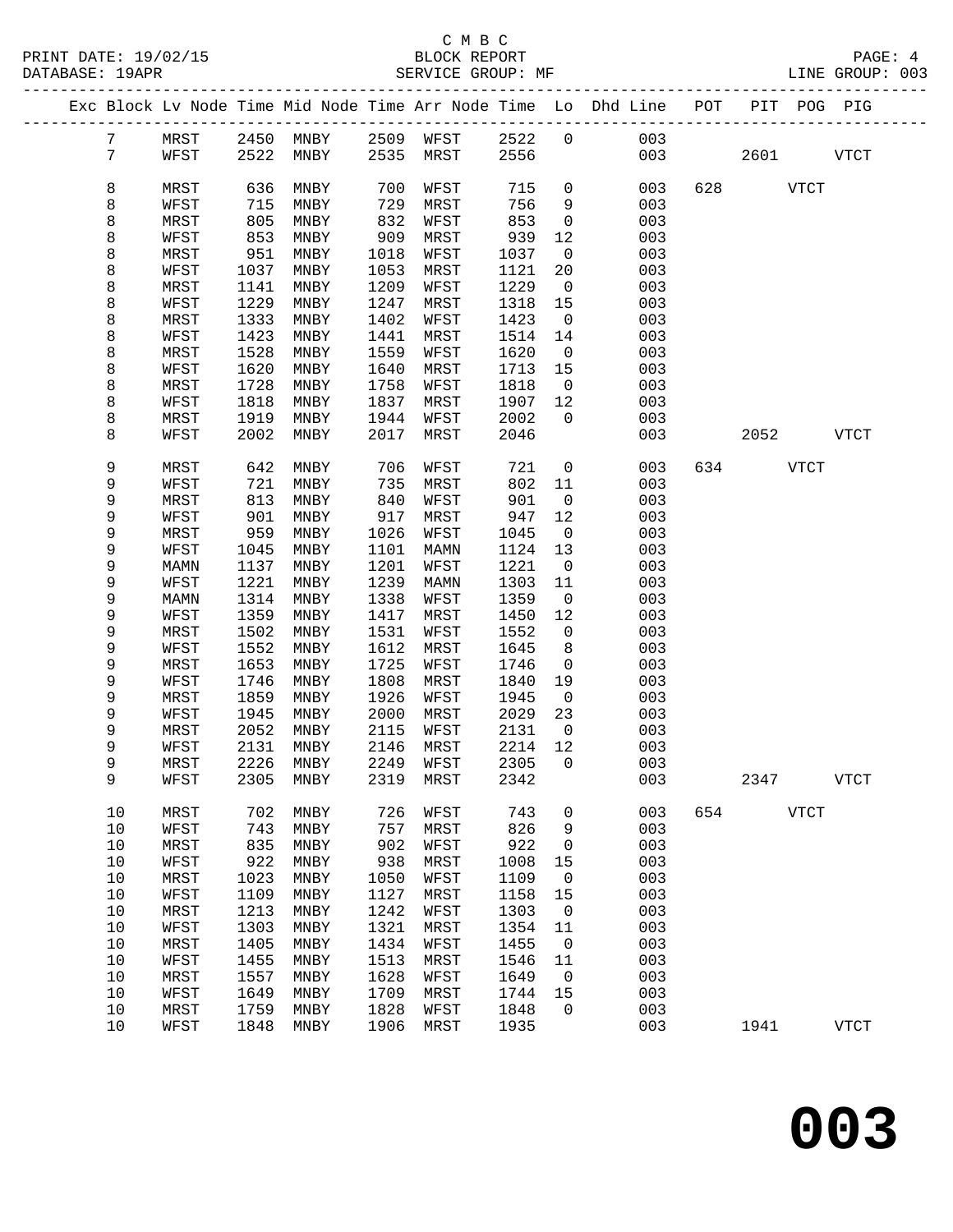|      |      |      |                     |      |      |         |                | Exc Block Lv Node Time Mid Node Time Arr Node Time Lo Dhd Line POT PIT POG PIG |     |                    |              |
|------|------|------|---------------------|------|------|---------|----------------|--------------------------------------------------------------------------------|-----|--------------------|--------------|
| 11   | MRST |      | 707 MNBY 732 WFST   |      |      | 749     | $\overline{0}$ | 003                                                                            | 659 | <b>VTCT</b>        |              |
| 11   | WFST | 749  | MNBY                | 804  | MRST | 834     | 8              | 003                                                                            |     |                    |              |
| 11   | MRST | 842  | MNBY                | 909  | WFST | 929     | $\mathsf{O}$   | 003                                                                            |     |                    |              |
| 11   | WFST | 929  | MNBY                | 945  | MAMN | 1011    | 8              | 003                                                                            |     |                    |              |
| 11   | MAMN | 1019 | MNBY                | 1042 | WFST | 1101    | $\overline{0}$ | 003                                                                            |     |                    |              |
| 11   | WFST | 1101 | MNBY                | 1119 | MAMN | 1143    | 10             | 003                                                                            |     |                    |              |
| 11   | MAMN | 1153 | MNBY                | 1217 | WFST | 1237    | $\overline{0}$ | 003                                                                            |     |                    |              |
| 11   | WFST | 1237 | MNBY                | 1255 | MAMN | 1320    | 10             | 003                                                                            |     |                    |              |
| 11   | MAMN | 1330 | MNBY                | 1354 | WFST | 1415    | $\overline{0}$ | 003                                                                            |     |                    |              |
| 11   | WFST | 1415 | MNBY                | 1433 | MRST | 1506    | 8              | 003                                                                            |     |                    |              |
| 11   | MRST | 1514 | MNBY                | 1545 | WFST | 1606    | $\overline{0}$ | 003                                                                            |     |                    |              |
| 11   | WFST | 1606 | MNBY                | 1626 | MRST | 1659    | 11             | 003                                                                            |     |                    |              |
| 11   | MRST | 1710 | MNBY                | 1740 | WFST | 1801    | $\overline{0}$ | 003                                                                            |     |                    |              |
| 11   | WFST | 1801 | MNBY                | 1823 | MRST | 1855    |                | 003                                                                            |     | 1902               | <b>VTCT</b>  |
|      |      |      |                     |      |      |         |                |                                                                                |     |                    |              |
| 12   | MRST | 728  | MNBY                | 753  | WFST | 812     | $\mathbf 0$    | 003                                                                            |     | 720<br><b>VTCT</b> |              |
| 12   | WFST | 812  | MNBY                | 827  | MRST | 857     | 8              | 003                                                                            |     |                    |              |
| 12   | MRST | 905  | MNBY                | 932  | WFST | 951     | $\overline{0}$ | 003                                                                            |     |                    |              |
| 12   | WFST | 951  | MNBY                | 1007 | MRST | 1035    | 19             | 003                                                                            |     |                    |              |
| 12   | MRST | 1054 | MNBY                | 1121 | WFST | 1141    | $\overline{0}$ | 003                                                                            |     |                    |              |
| 12   | WFST | 1141 | MNBY                | 1159 | MRST | 1230    | 15             | 003                                                                            |     |                    |              |
| 12   | MRST | 1245 | MNBY                | 1314 | WFST | 1335    | $\overline{0}$ | 003                                                                            |     |                    |              |
| 12   | WFST | 1335 | MNBY                | 1353 | MRST | 1426    | 14             | 003                                                                            |     |                    |              |
| $12$ | MRST | 1440 | MNBY                | 1509 | WFST | 1530    | $\overline{0}$ | 003                                                                            |     |                    |              |
| 12   | WFST | 1530 | MNBY                | 1548 | MRST | 1621    | 10             | 003                                                                            |     |                    |              |
| 12   | MRST | 1631 | MNBY                | 1703 | WFST | 1724    | $\overline{0}$ | 003                                                                            |     |                    |              |
| 12   | WFST | 1724 | MNBY                | 1746 | MRST | 1820    |                | 003                                                                            |     | 1827               | VTCT         |
|      |      |      |                     |      |      |         |                |                                                                                |     |                    |              |
| 13   | MRST | 745  | MNBY                | 812  | WFST | 831     | $\overline{0}$ | 003                                                                            |     | 737 VTCT           |              |
| 13   | WFST | 831  | MNBY                | 847  | MRST | 917     | 10             | 003                                                                            |     |                    |              |
| 13   | MRST | 927  | MNBY                | 954  | WFST | 1013    | $\overline{0}$ | 003                                                                            |     |                    |              |
| 13   | WFST | 1013 | MNBY                | 1029 | MAMN | 1052    | 14             | 003                                                                            |     |                    |              |
| 13   | MAMN | 1106 | MNBY                | 1129 | WFST | 1149    | $\overline{0}$ | 003                                                                            |     |                    |              |
| 13   | WFST | 1149 | MNBY                | 1207 | MAMN | 1231    | 10             | 003                                                                            |     |                    |              |
| 13   | MAMN | 1241 | MNBY                | 1306 | WFST | 1327    | $\overline{0}$ | 003                                                                            |     |                    |              |
| 13   | WFST | 1327 | MNBY                | 1345 | MRST | 1418    | 9              | 003                                                                            |     |                    |              |
| 13   | MRST | 1427 | MNBY                | 1456 | WFST | 1517    | $\mathsf{O}$   | 003                                                                            |     |                    |              |
| 13   | WFST | 1517 | MNBY                | 1535 | MRST | 1608    | 9              | 003                                                                            |     |                    |              |
| 13   | MRST | 1617 | MNBY                | 1649 | WFST | 1710    | $\mathbf 0$    | 003                                                                            |     |                    |              |
| 13   | WFST |      | 1710 MNBY 1730 MRST |      |      | 1804 12 |                | 003                                                                            |     |                    |              |
| 13   | MRST | 1816 | MNBY                | 1844 | WFST | 1904    | $\mathsf{O}$   | 003                                                                            |     |                    |              |
| 13   | WFST | 1904 | MNBY                | 1922 | MAMN | 1947    | 10             | 003                                                                            |     |                    |              |
| 13   | MAMN | 1957 | MNBY                | 2016 | WFST | 2032    | $\overline{0}$ | 003                                                                            |     |                    |              |
| 13   | WFST | 2032 | MNBY                | 2047 | MRST | 2115    | 14             | 003                                                                            |     |                    |              |
| 13   | MRST | 2129 | MNBY                | 2152 | WFST | 2208    | $\Omega$       | 003                                                                            |     |                    |              |
| 13   | WFST | 2208 | MNBY                | 2223 | MRST | 2250    |                | 003                                                                            |     | 2255               | ${\tt VTCT}$ |
|      |      |      |                     |      |      |         |                |                                                                                |     |                    |              |
| 14   | MRST | 655  | MNBY                | 719  | WFST | 735     | $\mathsf{O}$   | 003                                                                            | 647 | <b>VTCT</b>        |              |
| 14   | WFST | 735  | MNBY                | 749  | MRST | 818     | 10             | 003                                                                            |     |                    |              |
| 14   | MRST | 828  | MNBY                | 855  | WFST | 916     | $\Omega$       | 003                                                                            |     |                    |              |
| 14   | WFST | 916  | MNBY                | 932  | MRST | 1000    |                | 003                                                                            |     | 1007               | VTCT         |
| 21   | MRST | 1413 | MNBY                | 1442 | WFST | 1503    | $\mathbf 0$    | 003                                                                            |     | 1405 VTCT          |              |
| 21   | WFST | 1503 | MNBY                | 1521 | MRST | 1554    | 7              | 003                                                                            |     |                    |              |
| 21   | MRST | 1601 | MNBY                | 1634 | WFST | 1655    | $\mathbf 0$    | 003                                                                            |     |                    |              |
| 21   | WFST | 1655 | MNBY                | 1715 | MRST | 1750    |                | 003                                                                            |     | 1757               | <b>VTCT</b>  |
|      |      |      |                     |      |      |         |                |                                                                                |     |                    |              |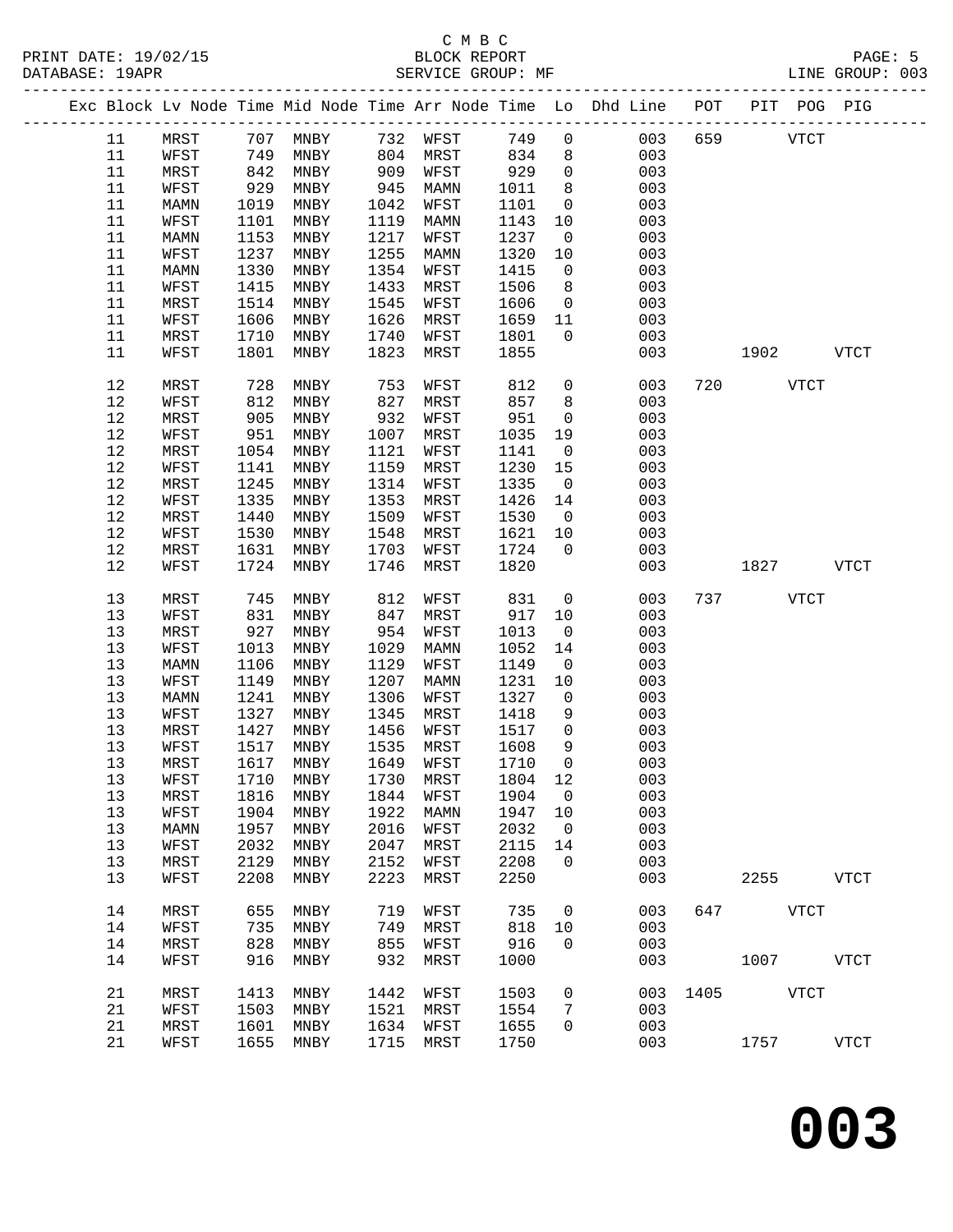|  |    |      |      |      |      |      |      |                | Exc Block Lv Node Time Mid Node Time Arr Node Time Lo Dhd Line | POT           |                    | PIT POG PIG |  |
|--|----|------|------|------|------|------|------|----------------|----------------------------------------------------------------|---------------|--------------------|-------------|--|
|  | 22 | MRST | 1434 | MNBY | 1503 | WFST | 1524 |                | $\overline{0}$                                                 | 003 1426 VTCT |                    |             |  |
|  | 22 | WFST | 1524 | MNBY | 1542 | MRST | 1615 | 8              | 003                                                            |               |                    |             |  |
|  | 22 | MRST | 1623 | MNBY | 1655 | WFST | 1716 | $\overline{0}$ | 003                                                            |               |                    |             |  |
|  | 22 | WFST | 1716 | MNBY | 1738 | MRST | 1812 | 11             | 003                                                            |               |                    |             |  |
|  | 22 | MRST | 1823 | MNBY | 1851 | WFST | 1911 | $\overline{0}$ | 003                                                            |               |                    |             |  |
|  | 22 | WFST | 1911 | MNBY | 1929 | MRST | 1958 |                | 003                                                            |               | 2004               | VTCT        |  |
|  |    |      |      |      |      |      |      |                |                                                                |               |                    |             |  |
|  | 23 | MRST | 1521 | MNBY | 1552 | WFST | 1613 | $\overline{0}$ |                                                                | 003 1513      | <b>STATE STATE</b> |             |  |
|  | 23 | WFST | 1613 | MNBY | 1633 | MRST | 1706 | 15             | 003                                                            |               |                    |             |  |
|  | 23 | MRST | 1721 | MNBY | 1751 | WFST | 1811 | $\overline{0}$ | 003                                                            |               |                    |             |  |
|  | 23 | WFST | 1811 | MNBY | 1830 | MAMN | 1856 | 19             | 003                                                            |               |                    |             |  |
|  | 23 | MAMN | 1915 | MNBY | 1935 | WFST | 1953 | $\overline{0}$ | 003                                                            |               |                    |             |  |
|  | 23 | WFST | 1953 | MNBY | 2008 | MAMN | 2033 | 11             | 003                                                            |               |                    |             |  |
|  | 23 | MAMN | 2044 | MNBY | 2103 | WFST | 2119 | $\overline{0}$ | 003                                                            |               |                    |             |  |
|  | 23 | WFST | 2119 | MNBY | 2134 | MRST | 2202 | 10             | 003                                                            |               |                    |             |  |
|  | 23 | MRST | 2212 | MNBY | 2235 | WFST | 2251 | $\overline{0}$ | 003                                                            |               |                    |             |  |
|  | 23 | WFST | 2251 | MNBY | 2305 | MRST | 2328 | 20             | 003                                                            |               |                    |             |  |
|  | 23 | MRST | 2348 | MNBY | 2407 | WFST | 2420 | $\overline{0}$ | 003                                                            |               |                    |             |  |
|  | 23 | WFST | 2420 | MNBY | 2434 | MRST | 2456 | 14             | 003                                                            |               |                    |             |  |
|  | 23 | MRST | 2510 | MNBY | 2529 | WFST | 2542 | $\Omega$       | 003                                                            |               |                    |             |  |
|  | 23 | WFST | 2542 | MNBY | 2555 | MRST | 2616 |                | 003                                                            |               | 2621               | <b>VTCT</b> |  |
|  |    |      |      |      |      |      |      |                |                                                                |               |                    |             |  |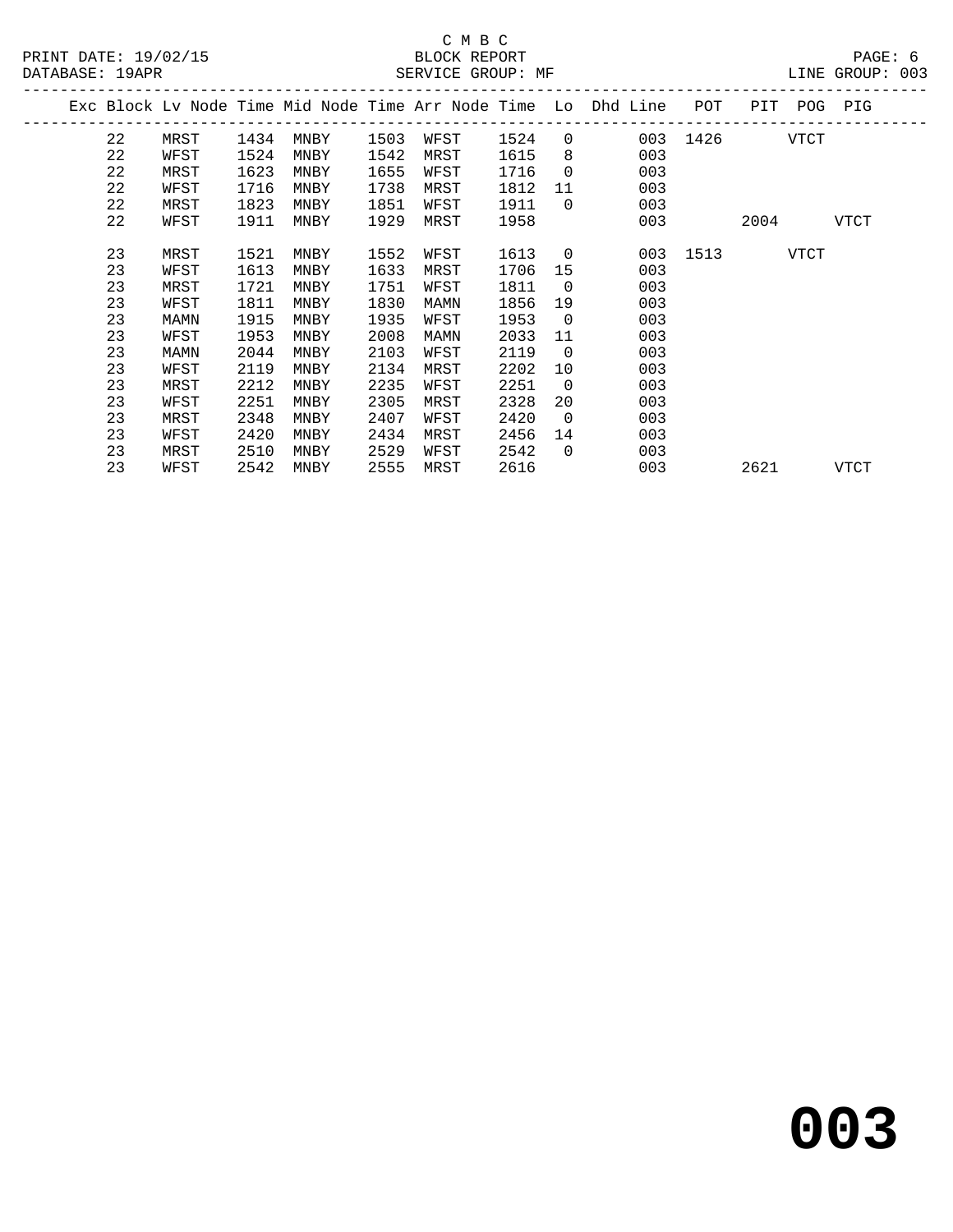| ETRE<br>GRDM<br>NADU<br>VTCT |        | CLOV CLOVERLEAF |             | Vancouver Trolley Depot | 5GRN             5  AV  &  GRANVILLE   ST<br>BLLP             BLANCA   LOOP<br>CM<br>ETON & RENFREW<br>GRANVILLE & DUNSMUIR<br>NANAIMO & DUNDAS |             |             |                        |                            | AL10 ALMA & 10 AV<br>BYGR         BROADWAY & GRANVILLE<br>CMHA CAMBIE & HASTINGS<br>GRBY GRANVILLE & BROADWAY<br>HRPN HOMER & PENDER<br>ULP1 UNIVERSITY LOOP |     |           |           |             |
|------------------------------|--------|-----------------|-------------|-------------------------|-------------------------------------------------------------------------------------------------------------------------------------------------|-------------|-------------|------------------------|----------------------------|--------------------------------------------------------------------------------------------------------------------------------------------------------------|-----|-----------|-----------|-------------|
|                              |        |                 |             |                         |                                                                                                                                                 |             |             |                        |                            | Exc Block Lv Node Time Mid Node Time Arr Node Time Lo Dhd Line POT PIT POG PIG                                                                               |     |           |           |             |
|                              |        | 11              |             |                         |                                                                                                                                                 |             |             |                        |                            | BYGR 524 AL10 533 BLLP 539 1 014 503 VTCT                                                                                                                    |     |           |           |             |
|                              |        | 11              |             |                         |                                                                                                                                                 |             |             |                        |                            | BLLP 540 5GRN 557 ETRE 625 6 004                                                                                                                             |     |           |           |             |
|                              |        | 11              | ETRE        |                         | 631   CLOV           705    ULP1            729       8<br>737    5GRN           804    ETRE          839      7                                |             |             |                        |                            | 004                                                                                                                                                          |     |           |           |             |
|                              |        | 11              | ULP1        |                         |                                                                                                                                                 |             |             |                        |                            | 004                                                                                                                                                          |     |           |           |             |
|                              |        | 11              | ETRE        | 846                     | CLOV                                                                                                                                            |             |             | 924 ULP1 951           | 16                         | 004                                                                                                                                                          |     |           |           |             |
|                              |        | 11              | ULP1        | 1007                    | 5GRN                                                                                                                                            |             | 1034 ETRE   | 1109                   | 8 <sup>8</sup>             | 004                                                                                                                                                          |     |           |           |             |
|                              |        | 11              | ETRE        | 1117                    | CLOV                                                                                                                                            |             | 1154 ULP1   | 1223                   | 13                         | 004                                                                                                                                                          |     |           |           |             |
|                              |        | 11              | ULP1        | 1236                    | 5GRN                                                                                                                                            |             | 1304 ETRE   | 1339                   | $\overline{7}$             | 004                                                                                                                                                          |     |           |           |             |
|                              |        | 11              | ETRE        | 1346                    | CLOV                                                                                                                                            |             | 1424 ULP1   | 1453 16                |                            | 004                                                                                                                                                          |     |           |           |             |
|                              |        | 11              | ULP1        | 1509                    | 5GRN                                                                                                                                            |             | 1540 ETRE   | 1618                   | 8 <sup>8</sup>             | 004                                                                                                                                                          |     |           |           |             |
|                              |        | 11              | ETRE        | 1626                    | CLOV                                                                                                                                            |             | 1706 ULP1   | 1738                   | $7\phantom{0}$             | 004                                                                                                                                                          |     |           |           |             |
|                              |        | 11              | ULP1        | 1745                    | 5GRN                                                                                                                                            | 1816        | ETRE        | 1853                   | 13                         | 004                                                                                                                                                          |     |           |           |             |
|                              |        | 11              | ETRE        | 1906                    | CLOV                                                                                                                                            | 1942        | ULP1        | 2010                   | 11                         | 004                                                                                                                                                          |     |           |           |             |
|                              |        | 11              | ULP1        | 2021                    | 5GRN                                                                                                                                            | 2048        | CMHA        | 2104                   | $\overline{\phantom{0}}^2$ | 004                                                                                                                                                          |     |           |           |             |
|                              | GR 11  |                 | CMHA        | 2106                    | CLOV                                                                                                                                            | 2120        | ULP1        | 2146                   | 17                         | 004                                                                                                                                                          |     |           |           |             |
|                              | #GR 11 |                 | CMHA        | 2106                    | CLOV                                                                                                                                            | 2120        | ULP1        | 2146 17                |                            | 004                                                                                                                                                          |     |           |           |             |
|                              | GR 11  |                 | ULP1        | 2203                    | 5GRN                                                                                                                                            | 2228        | CMHA        | 2242 4                 |                            | 004                                                                                                                                                          |     |           |           |             |
|                              | #GR 11 |                 | ULP1        | 2203                    | 5GRN                                                                                                                                            | 2228        |             | CMHA 2242 4            |                            | 004                                                                                                                                                          |     |           |           |             |
|                              | GR 11  |                 | CMHA        | 2246                    | CLOV                                                                                                                                            | 2300        | ULP1        | 2324                   |                            |                                                                                                                                                              | 004 |           | 2356 VTCT |             |
|                              | #GR 11 |                 | CMHA        | 2246                    | CLOV                                                                                                                                            |             | 2300 ULP1   | 2324                   |                            |                                                                                                                                                              | 004 |           | 2356 VTCT |             |
|                              |        | 12              | GRDM        | 513                     | NADU                                                                                                                                            |             | ETRE        |                        |                            | 531 6<br>004                                                                                                                                                 |     | 449 — 100 | VTCT      |             |
|                              |        | 12              | <b>ETRE</b> | 537                     | CLOV                                                                                                                                            | $605$ BLLP  |             | 621                    | 9                          | 004                                                                                                                                                          |     |           |           |             |
|                              |        | 12              | BLLP        |                         | 630 5GRN<br>734 CLOV                                                                                                                            | 649         | ETRE        | 719                    | 15                         | 004                                                                                                                                                          |     |           |           |             |
|                              |        | 12              | ETRE        |                         |                                                                                                                                                 | 809         | ULP1        | 834 17                 |                            | 004                                                                                                                                                          |     |           |           |             |
|                              |        | 12              | ULP1        | 851                     | 5GRN                                                                                                                                            | 919         |             | ETRE 954               | 9                          | 004                                                                                                                                                          |     |           |           |             |
|                              |        | 12              | ETRE        | 1003                    | CLOV                                                                                                                                            |             |             | 1039 ULP1 1106 16      |                            | 004                                                                                                                                                          |     |           |           |             |
|                              |        | 12              | ULP1        | 1122<br>1231            | 5GRN                                                                                                                                            | 1149 ETRE   |             | $\frac{1224}{1338}$ 12 |                            | 004                                                                                                                                                          |     |           |           |             |
|                              |        | 12              | ETRE        |                         | 1231 CLOV                                                                                                                                       | $1309$ ULP1 |             | 1338 12                |                            | 004                                                                                                                                                          |     |           |           |             |
|                              |        | 12              |             |                         |                                                                                                                                                 |             |             |                        |                            | ULP1 1350 5GRN 1419 ETRE 1456 5 004                                                                                                                          |     |           |           |             |
|                              |        | 12              | ETRE        | 1501                    | CLOV                                                                                                                                            | 1539        | ULP1        | 1610                   | 11                         | 004                                                                                                                                                          |     |           |           |             |
|                              |        | 12              | ULP1        | 1621                    | 5GRN                                                                                                                                            | 1652        | ETRE        | 1735                   | 17                         | 004                                                                                                                                                          |     |           |           |             |
|                              |        | 12              | ETRE        | 1752                    | <b>CLOV</b>                                                                                                                                     | 1830        | ULP1        | 1902                   | 18                         | 004                                                                                                                                                          |     |           |           |             |
|                              |        | 12              | ULP1        | 1920                    | 5GRN                                                                                                                                            | 1948        | ETRE        | 2021                   | 7                          | 004                                                                                                                                                          |     |           |           |             |
|                              |        | 12              | ETRE        | 2028                    | <b>CLOV</b>                                                                                                                                     | 2100        | ULP1        | 2126                   | 17                         | 004                                                                                                                                                          |     |           |           |             |
|                              | GR 12  |                 | ULP1        | 2143                    | 5GRN                                                                                                                                            | 2208        | CMHA        | 2222                   | 4                          | 004                                                                                                                                                          |     |           |           |             |
|                              | #GR 12 |                 | ULP1        | 2143                    | 5GRN                                                                                                                                            | 2208        | CMHA        | 2222                   | 4                          | 004                                                                                                                                                          |     |           |           |             |
|                              | GR 12  |                 | CMHA        | 2226                    | <b>CLOV</b>                                                                                                                                     | 2240        | ULP1        | 2305                   | 22                         | 004                                                                                                                                                          |     |           |           |             |
|                              | #GR 12 |                 | CMHA        | 2226                    | <b>CLOV</b>                                                                                                                                     | 2240        | ULP1        | 2305                   | 22                         | 004                                                                                                                                                          |     |           |           |             |
|                              | GR 12  |                 | ULP1        | 2327                    | 5GRN                                                                                                                                            | 2348        | <b>CMHA</b> | 2402                   | 0                          | 004                                                                                                                                                          |     |           |           |             |
|                              | #GR 12 |                 | ULP1        | 2327                    | 5GRN                                                                                                                                            | 2348        | <b>CMHA</b> | 2402                   | 0                          | 004                                                                                                                                                          |     |           |           |             |
|                              | GR 12  |                 | <b>CMHA</b> | 2402                    | <b>CLOV</b>                                                                                                                                     | 2417        | ULP1        | 2438                   |                            | 004                                                                                                                                                          |     | 2508      |           | <b>VTCT</b> |
|                              | #GR 12 |                 | CMHA        | 2402                    | CLOV                                                                                                                                            | 2417        | ULP1        | 2438                   |                            | 004                                                                                                                                                          |     | 2508      |           | <b>VTCT</b> |
|                              |        |                 |             |                         |                                                                                                                                                 |             |             |                        |                            |                                                                                                                                                              |     |           |           |             |

C M B C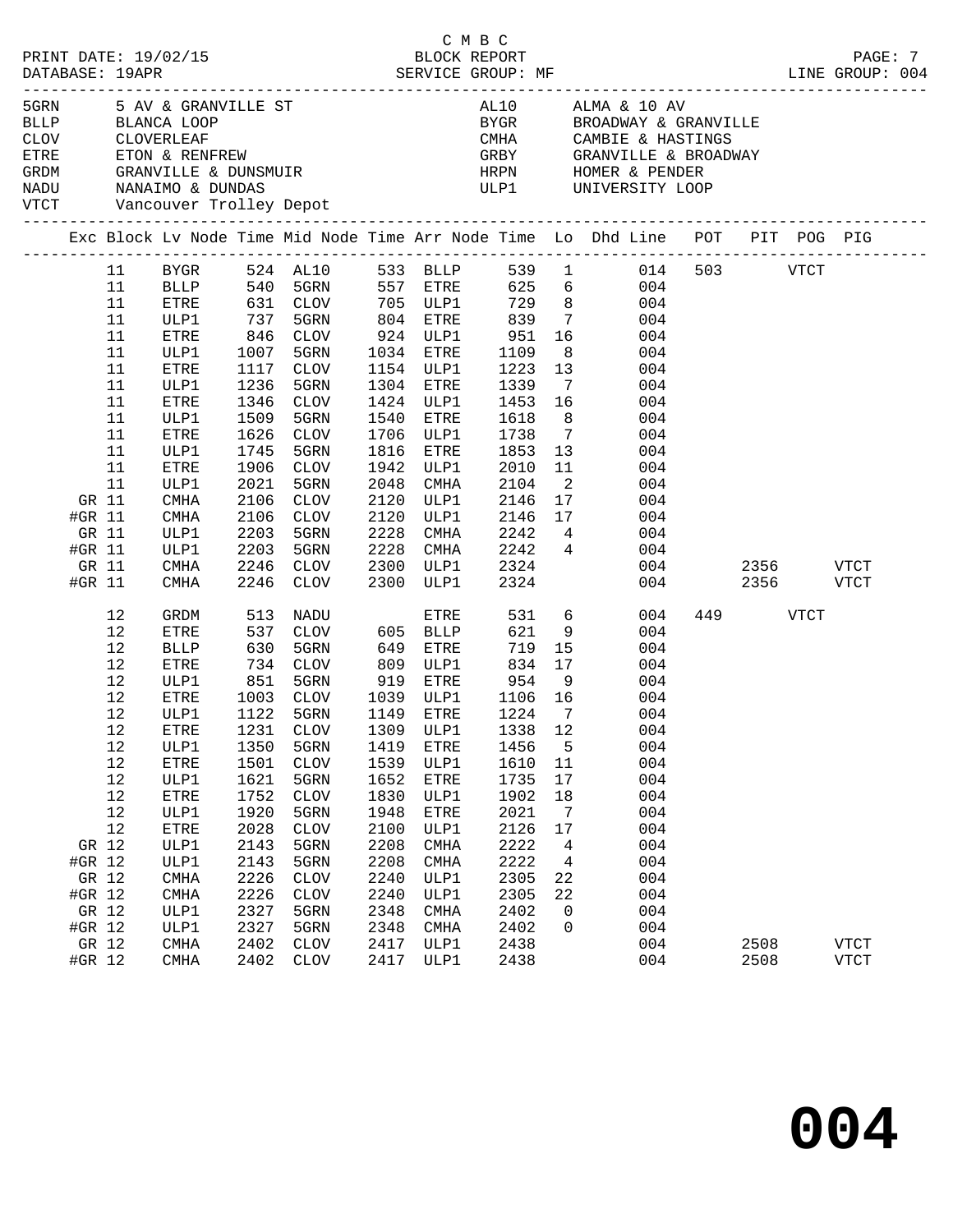|    |              |            |                   |      |            |        |                         | Exc Block Lv Node Time Mid Node Time Arr Node Time Lo Dhd Line POT | PIT POG PIG |             |             |  |
|----|--------------|------------|-------------------|------|------------|--------|-------------------------|--------------------------------------------------------------------|-------------|-------------|-------------|--|
| 13 | <b>BYGR</b>  |            | 540 AL10 549 BLLP |      |            | 555 7  |                         | 014                                                                | 519         | <b>VTCT</b> |             |  |
| 13 | <b>BLLP</b>  | 602<br>705 | 5GRN              |      | $620$ ETRE | 649 16 |                         | 004                                                                |             |             |             |  |
| 13 | ETRE         |            | CLOV              |      | 739 ULP1   | 803    | 18                      | 004                                                                |             |             |             |  |
| 13 | ULP1         | 821        | 5GRN              | 849  | ETRE       | 924    | 9                       | 004                                                                |             |             |             |  |
| 13 | ETRE         | 933        | CLOV              | 1009 | ULP1       | 1034   | 18                      | 004                                                                |             |             |             |  |
| 13 | ULP1         | 1052       | 5GRN              | 1119 | ETRE       | 1154   | $\overline{7}$          | 004                                                                |             |             |             |  |
| 13 | ETRE         | 1201       | CLOV              | 1239 | ULP1       | 1308   | 12                      | 004                                                                |             |             |             |  |
| 13 | ULP1         | 1320       | 5GRN              | 1349 | ETRE       | 1426   | $5^{\circ}$             | 004                                                                |             |             |             |  |
| 13 | ${\tt ETRE}$ | 1431       | CLOV              | 1509 | ULP1       | 1538   | 19                      | 004                                                                |             |             |             |  |
| 13 | ULP1         | 1557       | 5GRN              | 1628 | ETRE       | 1708   | 18                      | 004                                                                |             |             |             |  |
| 13 | <b>ETRE</b>  | 1726       | CLOV              | 1806 | ULP1       | 1838   |                         | 004                                                                | 1918        |             | <b>VTCT</b> |  |
| 14 | GRDM         | 549        | NADU              |      | ETRE       | 609    | $\overline{4}$          | 004                                                                | 525         | <b>VTCT</b> |             |  |
| 14 | <b>ETRE</b>  | 613        | CLOV              |      | 645 ULP1   | 708    | 14                      | 004                                                                |             |             |             |  |
| 14 | ULP1         | 722        | 5GRN              | 749  | ETRE       | 821    | 10                      | 004                                                                |             |             |             |  |
| 14 | ETRE         | 831        | CLOV              | 909  | ULP1       | 936    | 16                      | 004                                                                |             |             |             |  |
| 14 | ULP1         | 952        | 5GRN              | 1019 | ETRE       | 1054   | 8 <sup>8</sup>          | 004                                                                |             |             |             |  |
| 14 | ETRE         | 1102       | CLOV              | 1139 | ULP1       | 1208   | 13                      | 004                                                                |             |             |             |  |
| 14 | ULP1         | 1221       | 5GRN              | 1249 | ETRE       | 1324   | $\overline{7}$          | 004                                                                |             |             |             |  |
| 14 | <b>ETRE</b>  | 1331       | CLOV              | 1409 | ULP1       | 1438   | 9                       | 004                                                                |             |             |             |  |
| 14 | ULP1         | 1447       | 5GRN              | 1516 | ETRE       | 1553   | 9                       | 004                                                                |             |             |             |  |
| 14 | ETRE         | 1602       | CLOV              | 1642 | ULP1       | 1714   | $7\overline{ }$         | 004                                                                |             |             |             |  |
| 14 | ULP1         | 1721       | 5GRN              | 1752 | ETRE       | 1833   | 15                      | 004                                                                |             |             |             |  |
| 14 | <b>ETRE</b>  | 1848       | CLOV              | 1924 | ULP1       | 1954   | $7\phantom{0}$          | 004                                                                |             |             |             |  |
| 14 | ULP1         | 2001       | 5GRN              | 2028 | CMHA       | 2044   |                         | 004                                                                | 2109        |             | VTCT        |  |
| 15 | GRDM         | 527        | NADU              |      | ETRE       | 545    | 12                      | 004                                                                | 503 VTCT    |             |             |  |
| 15 | ETRE         | 557        | CLOV              |      | 625 BLLP   | 641    | $\overline{\mathbf{2}}$ | 004                                                                |             |             |             |  |
| 15 | <b>BLLP</b>  | 643        | 5GRN              | 704  | ETRE       | 735    | 14                      | 004                                                                |             |             |             |  |
| 15 | ${\tt ETRE}$ | 749        | CLOV              | 824  | ULP1       | 851    | 15                      | 004                                                                |             |             |             |  |
| 15 | ULP1         | 906        | 5GRN              | 934  | ETRE       | 1009   | 9                       | 004                                                                |             |             |             |  |
| 15 | <b>ETRE</b>  | 1018       | CLOV              |      | 1054 ULP1  | 1121   | 15                      | 004                                                                |             |             |             |  |
| 15 | ULP1         | 1136       | 5GRN              | 1204 | ETRE       | 1239   | $7\overline{ }$         | 004                                                                |             |             |             |  |
| 15 | ETRE         | 1246       | <b>CLOV</b>       | 1324 | ULP1       | 1353   | 12                      | 004                                                                |             |             |             |  |
| 15 | ULP1         | 1405       | 5GRN              | 1434 | ETRE       | 1511   | $5^{\circ}$             | 004                                                                |             |             |             |  |
| 15 | ETRE         | 1516       | CLOV              | 1554 | ULP1       | 1625   | 8 <sup>8</sup>          | 004                                                                |             |             |             |  |
| 15 | ULP1         | 1633       | 5GRN              | 1704 | ETRE       | 1747   | 17                      | 004                                                                |             |             |             |  |
| 15 | ETRE         | 1804       | CLOV              |      | 1842 ULP1  | 1914   |                         | 004                                                                | 1954        |             | <b>VTCT</b> |  |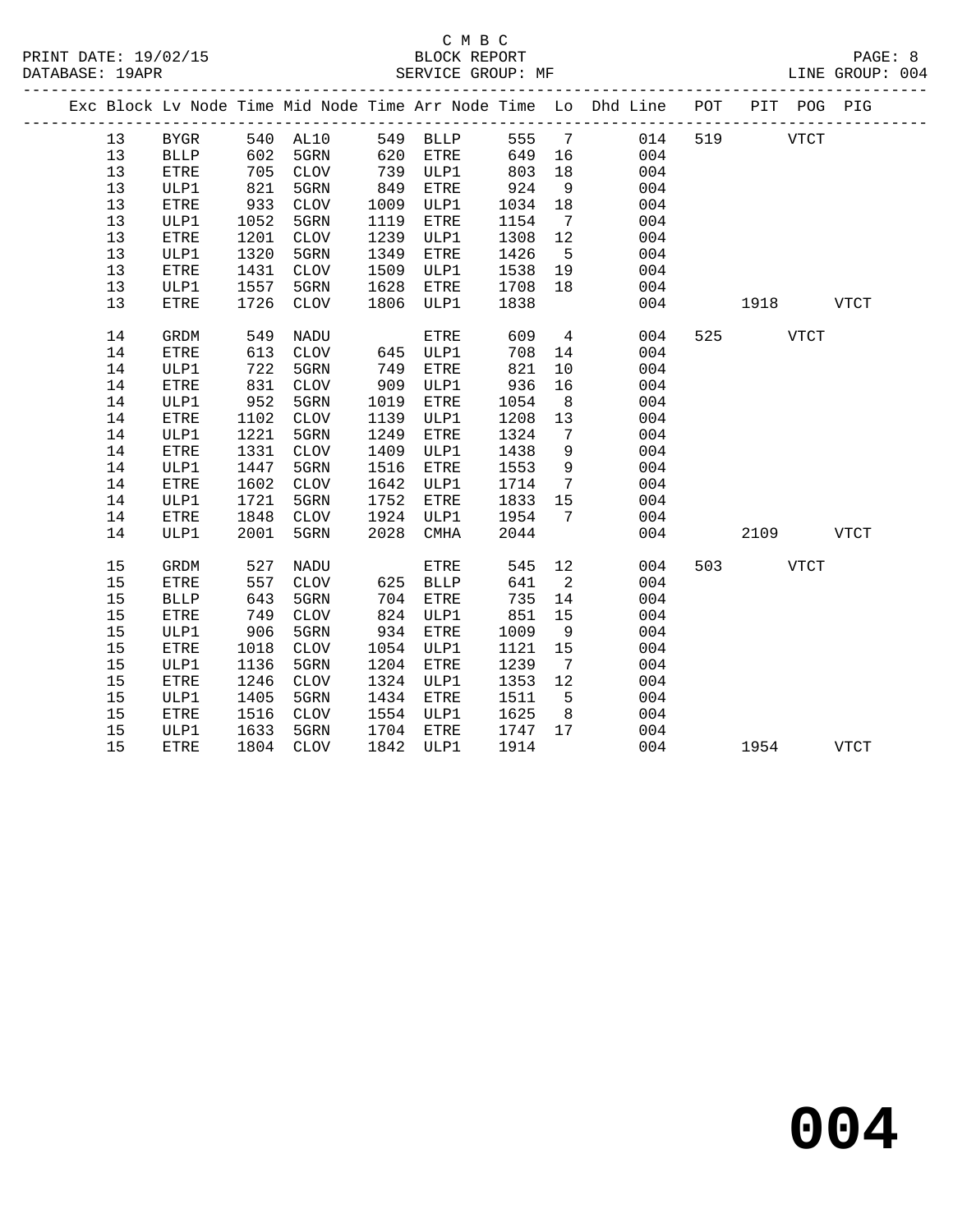## C M B C<br>BLOCK REPORT

|        | DATABASE: 19APR |      |      | ________________________ |      |          |        |                         | SERVICE GROUP: MF                                                              |     |      |      | LINE GROUP: 004 |  |
|--------|-----------------|------|------|--------------------------|------|----------|--------|-------------------------|--------------------------------------------------------------------------------|-----|------|------|-----------------|--|
|        |                 |      |      |                          |      |          |        |                         | Exc Block Lv Node Time Mid Node Time Arr Node Time Lo Dhd Line POT PIT POG PIG |     |      |      |                 |  |
|        |                 |      |      |                          |      |          |        |                         | 16 BYGR 555 AL10 604 BLLP 610 6 014 534 VTCT                                   |     |      |      |                 |  |
|        | 16              | BLLP | 616  | 5GRN                     | 634  | ETRE     | 704    |                         | 16<br>004                                                                      |     |      |      |                 |  |
|        | 16              | ETRE | 720  | CLOV                     | 754  | ULP1     | 818    |                         | 18<br>004                                                                      |     |      |      |                 |  |
|        | 16              | ULP1 | 836  | 5GRN                     | 904  | ETRE     | 939    |                         | 9<br>004                                                                       |     |      |      |                 |  |
|        | 16              | ETRE | 948  | CLOV                     | 1024 | ULP1     | 1049   |                         | 18<br>004                                                                      |     |      |      |                 |  |
|        | 16              | ULP1 | 1107 | 5GRN                     | 1134 | ETRE     | 1209   | 7                       | 004                                                                            |     |      |      |                 |  |
|        | 16              | ETRE | 1216 | CLOV                     | 1254 | ULP1     | 1323   | 12                      | 004                                                                            |     |      |      |                 |  |
|        | 16              | ULP1 | 1335 | 5GRN                     | 1404 | ETRE     | 1441   | 5 <sup>5</sup>          | 004                                                                            |     |      |      |                 |  |
|        | 16              | ETRE | 1446 | CLOV                     | 1524 | ULP1     | 1553   |                         | 004                                                                            |     |      |      |                 |  |
|        | 16              | ULP1 | 1609 | 5GRN                     | 1640 | ETRE     | 1723   | 15                      | 004                                                                            |     |      |      |                 |  |
|        | 16              | ETRE | 1738 | CLOV                     | 1818 | ULP1     | 1850   | $7\overline{ }$         | 004                                                                            |     |      |      |                 |  |
|        | 16              | ULP1 | 1857 | 5GRN                     | 1928 | ETRE     | 2002   | $4\overline{4}$         | 004                                                                            |     |      |      |                 |  |
|        | 16              | ETRE | 2006 | <b>CLOV</b>              | 2040 | ULP1     | 2108   | 13                      | 004                                                                            |     |      |      |                 |  |
| GR 16  |                 | ULP1 | 2121 | 5GRN                     | 2148 | CMHA     | 2203   | $\overline{\mathbf{3}}$ | 004                                                                            |     |      |      |                 |  |
| #GR 16 |                 | ULP1 | 2123 | 5GRN                     | 2148 | CMHA     | 2203   | $\overline{\mathbf{3}}$ | 004                                                                            |     |      |      |                 |  |
| GR 16  |                 | CMHA | 2206 | <b>CLOV</b>              | 2220 | ULP1     | 2245   | 22                      | 004                                                                            |     |      |      |                 |  |
| #GR 16 |                 | CMHA | 2206 | CLOV                     | 2220 | ULP1     | 2245   | 22                      | 004                                                                            |     |      |      |                 |  |
| GR 16  |                 | ULP1 | 2307 | 5GRN                     | 2328 | CMHA     | 2342   | $4\overline{4}$         | 004                                                                            |     |      |      |                 |  |
| #GR 16 |                 | ULP1 | 2307 | 5GRN                     | 2328 | CMHA     | 2342   | 4                       | 004                                                                            |     |      |      |                 |  |
| GR 16  |                 | CMHA | 2346 | <b>CLOV</b>              | 2400 | ULP1     | 2421   |                         | 004                                                                            |     | 2451 |      | VTCT            |  |
| #GR 16 |                 | CMHA | 2346 | <b>CLOV</b>              | 2400 | ULP1     | 2421   |                         | 004                                                                            |     | 2451 |      | VTCT            |  |
|        | 17              | BYGR |      | 641 AL10                 |      | 650 ULP1 | 700 7  |                         | 014                                                                            | 619 |      | VTCT |                 |  |
|        | 17              | ULP1 |      | 707 5GRN                 |      | 734 ETRE | 806 11 |                         | 004                                                                            |     |      |      |                 |  |

| 17 | <b>BYGR</b> | 641  | AL10        | 650  | ULP1        | 700  | 7  | 014 | 619 |      | <b>VTCT</b> |             |
|----|-------------|------|-------------|------|-------------|------|----|-----|-----|------|-------------|-------------|
| 17 | ULP1        | 707  | 5GRN        | 734  | ETRE        | 806  | 11 | 004 |     |      |             |             |
| 17 | ETRE        | 817  | <b>CLOV</b> | 854  | ULP1        | 921  | 16 | 004 |     |      |             |             |
| 17 | ULP1        | 937  | 5GRN        | 1004 | ETRE        | 1039 | 8  | 004 |     |      |             |             |
| 17 | ETRE        | 1047 | <b>CLOV</b> | 1124 | ULP1        | 1151 | 15 | 004 |     |      |             |             |
| 17 | ULP1        | 1206 | 5GRN        | 1234 | ETRE        | 1309 | 7  | 004 |     |      |             |             |
| 17 | ETRE        | 1316 | <b>CLOV</b> | 1354 | ULP1        | 1423 | 12 | 004 |     |      |             |             |
| 17 | ULP1        | 1435 | 5GRN        | 1504 | ETRE        | 1541 | 9  | 004 |     |      |             |             |
| 17 | ETRE        | 1550 | <b>CLOV</b> | 1630 | ULP1        | 1702 | 7  | 004 |     |      |             |             |
| 17 | ULP1        | 1709 | 5GRN        | 1740 | ETRE        | 1823 |    | 004 |     | 1905 |             | <b>VTCT</b> |
|    |             |      |             |      |             |      |    |     |     |      |             |             |
| 18 | <b>BYGR</b> | 639  | AL10        | 648  | <b>BLLP</b> | 654  | 4  | 014 | 618 |      | <b>VTCT</b> |             |
| 18 | <b>BLLP</b> | 658  | 5GRN        | 719  | ETRE        | 750  | 14 | 004 |     |      |             |             |
| 18 | ETRE        | 804  | <b>CLOV</b> | 839  | ULP1        | 906  | 15 | 004 |     |      |             |             |
| 18 | ULP1        | 921  | 5GRN        | 949  | ETRE        | 1024 | 8  | 004 |     |      |             |             |
| 18 | ETRE        | 1032 | <b>CLOV</b> | 1109 | ULP1        | 1136 | 15 | 004 |     |      |             |             |
| 18 | ULP1        | 1151 | 5GRN        | 1219 | ETRE        | 1254 | 7  | 004 |     |      |             |             |
| 18 | ETRE        | 1301 | <b>CLOV</b> | 1339 | ULP1        | 1408 | 12 | 004 |     |      |             |             |
| 18 | ULP1        | 1420 | 5GRN        | 1449 | ETRE        | 1526 | 14 | 004 |     |      |             |             |
| 18 | ETRE        | 1540 | <b>CLOV</b> | 1618 | ULP1        | 1649 | 6  | 004 |     |      |             |             |
| 18 | ULP1        | 1655 | 5GRN        | 1728 | ETRE        | 1811 | 19 | 004 |     |      |             |             |
| 18 | ETRE        | 1830 | <b>CLOV</b> | 1906 | ULP1        | 1936 | 5  | 004 |     |      |             |             |
| 18 | ULP1        | 1941 | 5GRN        | 2008 | <b>CMHA</b> | 2024 |    | 004 |     | 2052 |             | <b>VTCT</b> |
|    |             |      |             |      |             |      |    |     |     |      |             |             |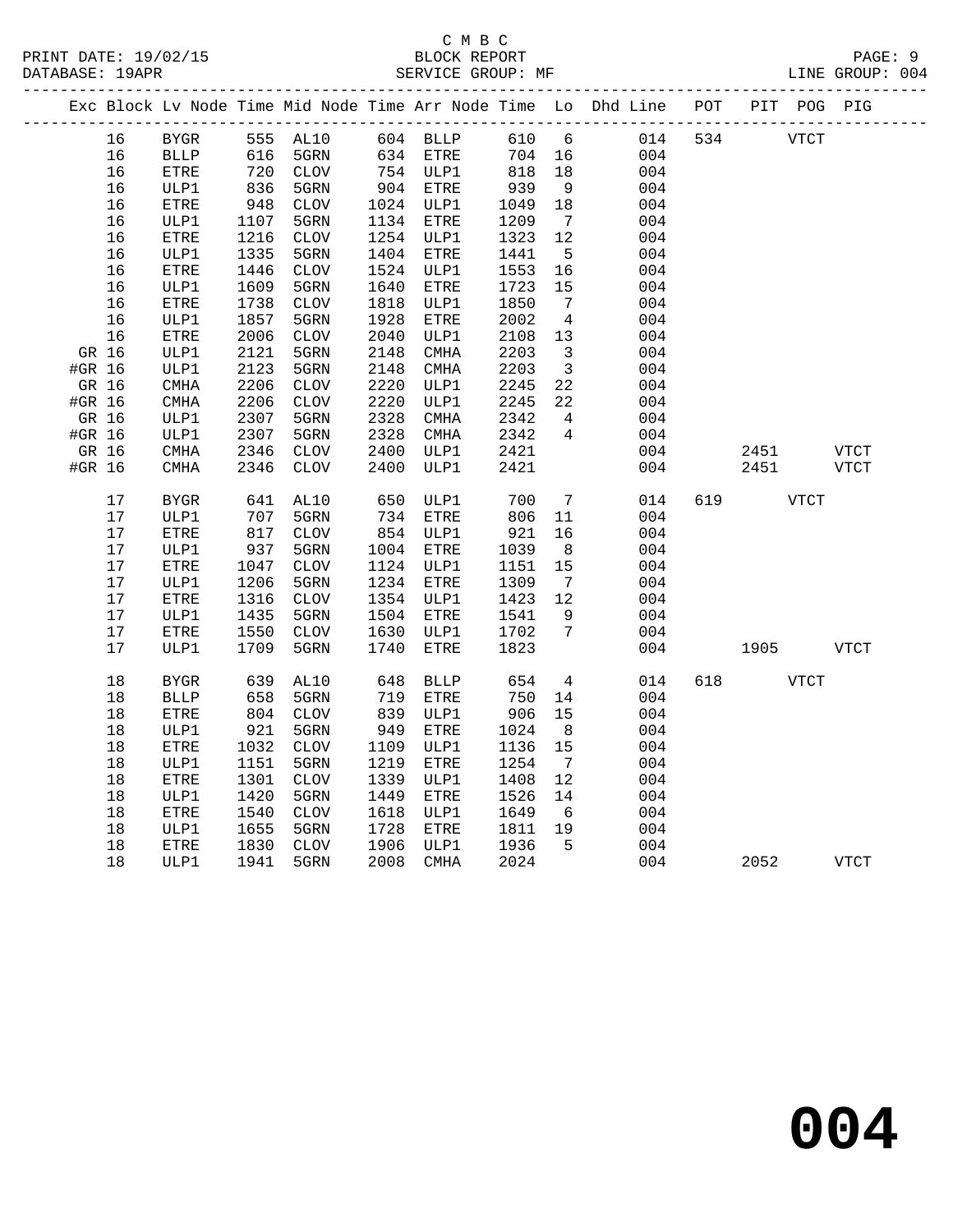### C M B C<br>BLOCK REPORT SERVICE GROUP: MF

-------------------------------------------------------------------------------------------------

|        |    |             |      |             |      |             |         |                 | Exc Block Lv Node Time Mid Node Time Arr Node Time Lo Dhd Line | POT           | PIT      |             | POG PIG     |
|--------|----|-------------|------|-------------|------|-------------|---------|-----------------|----------------------------------------------------------------|---------------|----------|-------------|-------------|
|        | 19 | GRDM        | 623  | NADU        |      | ETRE        | 643     | 7               | 004                                                            | 559           |          | <b>VTCT</b> |             |
|        | 19 | ETRE        | 650  | CLOV        |      | 724 ULP1    | 748     | 19              | 004                                                            |               |          |             |             |
|        | 19 | ULP1        | 807  | 5GRN        | 834  | ETRE        | 909     | 7               | 004                                                            |               |          |             |             |
|        | 19 | ETRE        | 916  | <b>CLOV</b> | 954  | ULP1        | 1019    | 18              | 004                                                            |               |          |             |             |
|        | 19 | ULP1        | 1037 | 5GRN        | 1104 | ETRE        | 1139    | 8               | 004                                                            |               |          |             |             |
|        | 19 | ETRE        | 1147 | <b>CLOV</b> | 1224 | ULP1        | 1253    | 12              | 004                                                            |               |          |             |             |
|        | 19 | ULP1        | 1305 | 5GRN        | 1334 | ETRE        | 1411    | 5               | 004                                                            |               |          |             |             |
|        | 19 | ETRE        | 1416 | <b>CLOV</b> | 1454 | ULP1        | 1523    | 10              | 004                                                            |               |          |             |             |
|        | 19 | ULP1        | 1533 | 5GRN        | 1604 | ETRE        | 1642    | 18              | 004                                                            |               |          |             |             |
|        | 19 | ETRE        | 1700 | <b>CLOV</b> | 1742 | ULP1        | 1814    | 7               | 004                                                            |               |          |             |             |
|        | 19 | ULP1        | 1821 | 5GRN        | 1852 | ETRE        | 1929    | 17              | 004                                                            |               |          |             |             |
|        | 19 | ETRE        | 1946 | <b>CLOV</b> | 2020 | ULP1        | 2048    | 13              | 004                                                            |               |          |             |             |
| GR 19  |    | ULP1        | 2101 | 5GRN        | 2128 | <b>CMHA</b> | 2143    | 3               | 004                                                            |               |          |             |             |
| #GR 19 |    | ULP1        | 2103 | 5GRN        | 2128 | <b>CMHA</b> | 2143    | 3               | 004                                                            |               |          |             |             |
| GR 19  |    | CMHA        | 2146 | <b>CLOV</b> | 2200 | ULP1        | 2225    | 22              | 004                                                            |               |          |             |             |
| #GR 19 |    | CMHA        | 2146 | <b>CLOV</b> | 2200 | ULP1        | 2225    | 22              | 004                                                            |               |          |             |             |
| GR 19  |    | ULP1        | 2247 | 5GRN        | 2308 | <b>CMHA</b> | 2322    | 4               | 004                                                            |               |          |             |             |
| #GR 19 |    | ULP1        | 2247 | 5GRN        | 2308 | <b>CMHA</b> | 2322    | 4               | 004                                                            |               |          |             |             |
| GR 19  |    | CMHA        | 2326 | <b>CLOV</b> | 2340 | ULP1        | 2404    | 11              | 004                                                            |               |          |             |             |
| #GR 19 |    | <b>CMHA</b> | 2326 | CLOV        | 2340 | ULP1        | 2404    | 11              | 004                                                            |               |          |             |             |
| GR 19  |    | ULP1        | 2415 | GRBY        | 2438 | <b>HRPN</b> | 2449    | 0               | 014                                                            |               |          |             |             |
| #GR 19 |    | ULP1        | 2415 | GRBY        | 2438 | <b>HRPN</b> | 2449    | $\mathbf 0$     | 014                                                            |               |          |             |             |
| GR 19  |    | <b>HRPN</b> | 2449 | <b>BYGR</b> | 2506 | ULP1        | 2527    |                 | 014                                                            |               | 2557     |             | <b>VTCT</b> |
| #GR 19 |    | <b>HRPN</b> | 2449 | <b>BYGR</b> | 2506 | ULP1        | 2527    |                 | 014                                                            |               | 2557     |             | <b>VTCT</b> |
|        | 20 | <b>BYGR</b> | 720  | AL10        | 730  | ULP1        | 741     | 11              | 014                                                            | 657           |          | <b>VTCT</b> |             |
|        | 20 | ULP1        | 752  | 5GRN        | 819  | ETRE        | 854     | $7\phantom{.0}$ | 004                                                            |               |          |             |             |
|        | 20 | ETRE        | 901  | <b>CLOV</b> | 939  | ULP1        | 1004    | 18              | 004                                                            |               |          |             |             |
|        | 20 | ULP1        | 1022 | 5GRN        | 1049 | ETRE        | 1124    | 8               | 004                                                            |               |          |             |             |
|        | 20 | ETRE        | 1132 | <b>CLOV</b> | 1209 | ULP1        | 1238    | 13              | 004                                                            |               |          |             |             |
|        | 20 | ULP1        | 1251 | 5GRN        | 1319 | ETRE        | 1354    | 7               | 004                                                            |               |          |             |             |
|        | 20 | ETRE        | 1401 | <b>CLOV</b> | 1439 | ULP1        | 1508    | 13              | 004                                                            |               |          |             |             |
|        | 20 | ULP1        | 1521 | 5GRN        | 1552 | ETRE        | 1630    | 8               | 004                                                            |               |          |             |             |
|        | 20 | ETRE        | 1638 | <b>CLOV</b> | 1718 | ULP1        | 1750    | 7               | 004                                                            |               |          |             |             |
|        | 20 | ULP1        | 1757 | 5GRN        | 1828 | ETRE        | 1905    | 22              | 004                                                            |               |          |             |             |
|        | 20 | ETRE        | 1927 | <b>CLOV</b> | 2001 | ULP1        | 2029    | 12              | 004                                                            |               |          |             |             |
| GR 20  |    | ULP1        | 2041 | 5GRN        | 2108 | <b>CMHA</b> | 2123    | 3               | 004                                                            |               |          |             |             |
| #GR 20 |    | ULP1        | 2043 | 5GRN        | 2108 | <b>CMHA</b> | 2123    | 3               | 004                                                            |               |          |             |             |
| GR 20  |    | CMHA        | 2126 | <b>CLOV</b> | 2140 | ULP1        | 2206    | 17              | 004                                                            |               |          |             |             |
| #GR 20 |    | <b>CMHA</b> | 2126 | <b>CLOV</b> | 2140 | ULP1        | 2206    | 17              | 004                                                            |               |          |             |             |
| GR 20  |    | ULP1        | 2223 | 5GRN        |      | 2248 CMHA   | 2302 4  |                 | 004                                                            |               |          |             |             |
| #GR 20 |    | ULP1        | 2223 | 5GRN        | 2248 | <b>CMHA</b> | 2302    | 4               | 004                                                            |               |          |             |             |
| GR 20  |    | CMHA        | 2306 | CLOV        | 2320 | ULP1        | 2344    | 8               | 004                                                            |               |          |             |             |
| #GR 20 |    | CMHA        | 2306 | CLOV        | 2320 | ULP1        | 2344    | 8               | 004                                                            |               |          |             |             |
| GR 20  |    | ULP1        | 2352 | 5GRN        | 2413 | CMHA        | 2426    |                 | 004                                                            |               | 2448     |             | VTCT        |
| #GR 20 |    | ULP1        | 2352 | 5GRN        | 2413 | CMHA        | 2426    |                 | 004                                                            |               | 2448     |             | <b>VTCT</b> |
|        | 21 | GRDM        | 1457 | NADU        |      | ETRE        | 1522    | 6               |                                                                | 004 1421      | VTCT     |             |             |
|        | 21 | ETRE        | 1528 | CLOV        |      | 1606 ULP1   | 1637    | 6               | 004                                                            |               |          |             |             |
|        | 21 | ULP1        | 1643 | 5GRN        | 1716 | ETRE        | 1759    | 17              | 004                                                            |               |          |             |             |
|        | 21 | ETRE        | 1816 | CLOV        | 1854 | ULP1        | 1926    |                 | 004                                                            |               | 2006 700 |             | VTCT        |
|        |    |             |      |             |      |             |         |                 |                                                                |               |          |             |             |
|        | 22 | <b>BYGR</b> | 1459 | AL10        | 1515 | ULP1        | 1529    | 16              |                                                                | 014 1432 VTCT |          |             |             |
|        | 22 | ULP1        | 1545 | 5GRN        |      | 1616 ETRE   | 1656    | 16              | 004                                                            |               |          |             |             |
|        | 22 | <b>ETRE</b> | 1712 | CLOV        |      | 1754 ULP1   | 1826 11 |                 | 004                                                            |               |          |             |             |

22 ULP1 1837 5GRN 1908 ETRE 1942 004 2024 VTCT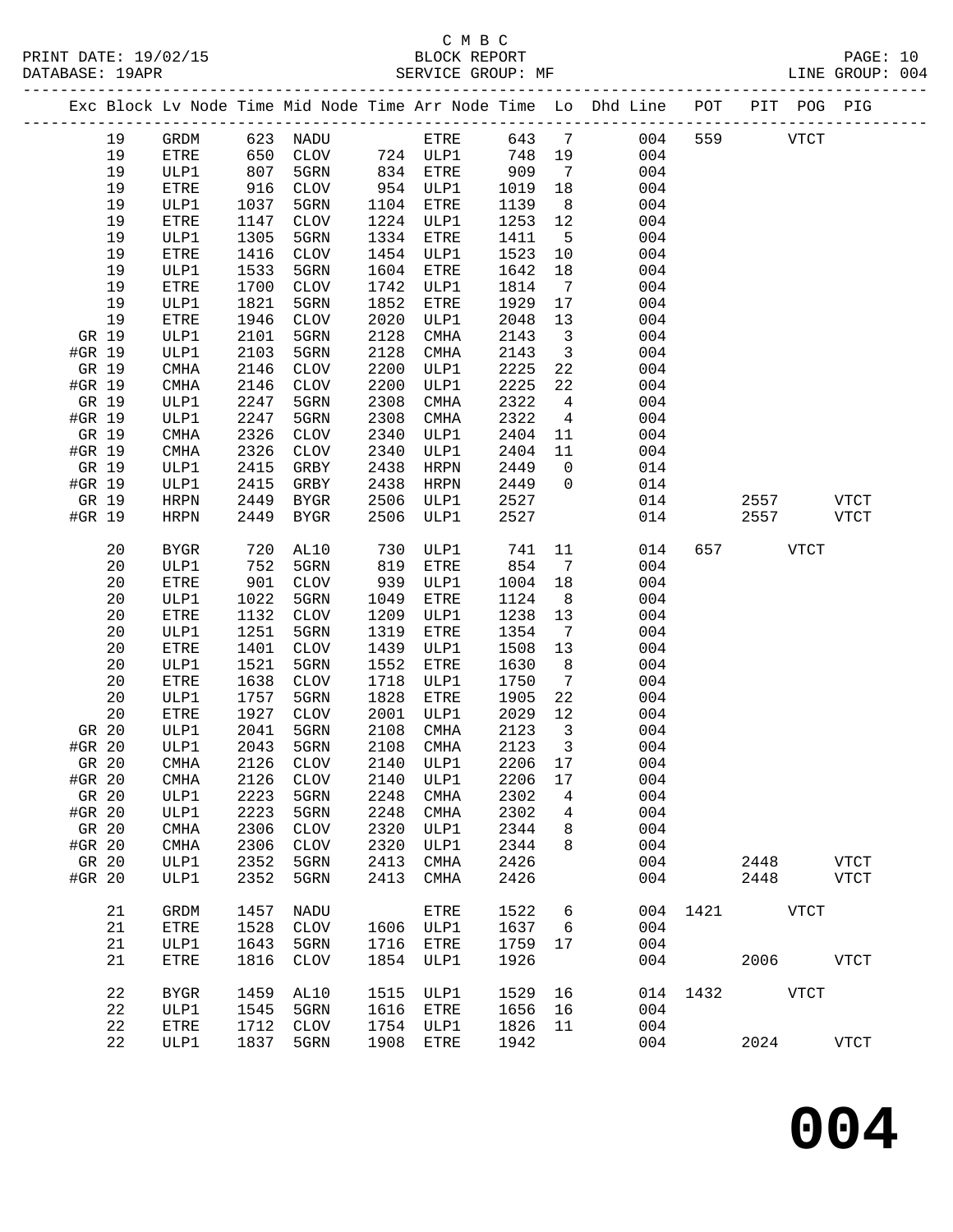## C M B C

| DATABASE: 19APR |    |      |      |      |      | SERVICE GROUP: MF |      |    |                                                                |          |      |      | LINE GROUP: 004 |  |
|-----------------|----|------|------|------|------|-------------------|------|----|----------------------------------------------------------------|----------|------|------|-----------------|--|
|                 |    |      |      |      |      |                   |      |    | Exc Block Ly Node Time Mid Node Time Arr Node Time Lo Dhd Line | POT      | PIT  | POG  | PIG             |  |
|                 | 23 | BYGR | 1415 | AL10 | 1431 | ULP1              | 1445 | 14 |                                                                | 014 1351 |      | VTCT |                 |  |
|                 | 23 | ULP1 | 1459 | 5GRN | 1528 | ETRE              | 1605 | 9  | 004                                                            |          |      |      |                 |  |
|                 | 23 | ETRE | 1614 | CLOV | 1654 | ULP1              | 1726 | 7  | 004                                                            |          |      |      |                 |  |
|                 | 23 | ULP1 | 1733 | 5GRN | 1804 | ETRE              | 1841 |    | 004                                                            |          | 1923 |      | VTCT            |  |
|                 | 24 | GRDM | 1611 | NADU |      | ETRE              | 1636 | 12 |                                                                | 004 1535 |      | VTCT |                 |  |
|                 | 24 | ETRE | 1648 | CLOV | 1730 | ULP1              | 1802 | -7 | 004                                                            |          |      |      |                 |  |
|                 | 24 | ULP1 | 1809 | 5GRN | 1840 | ETRE              | 1917 |    | 004                                                            |          | 1959 |      | VTCT            |  |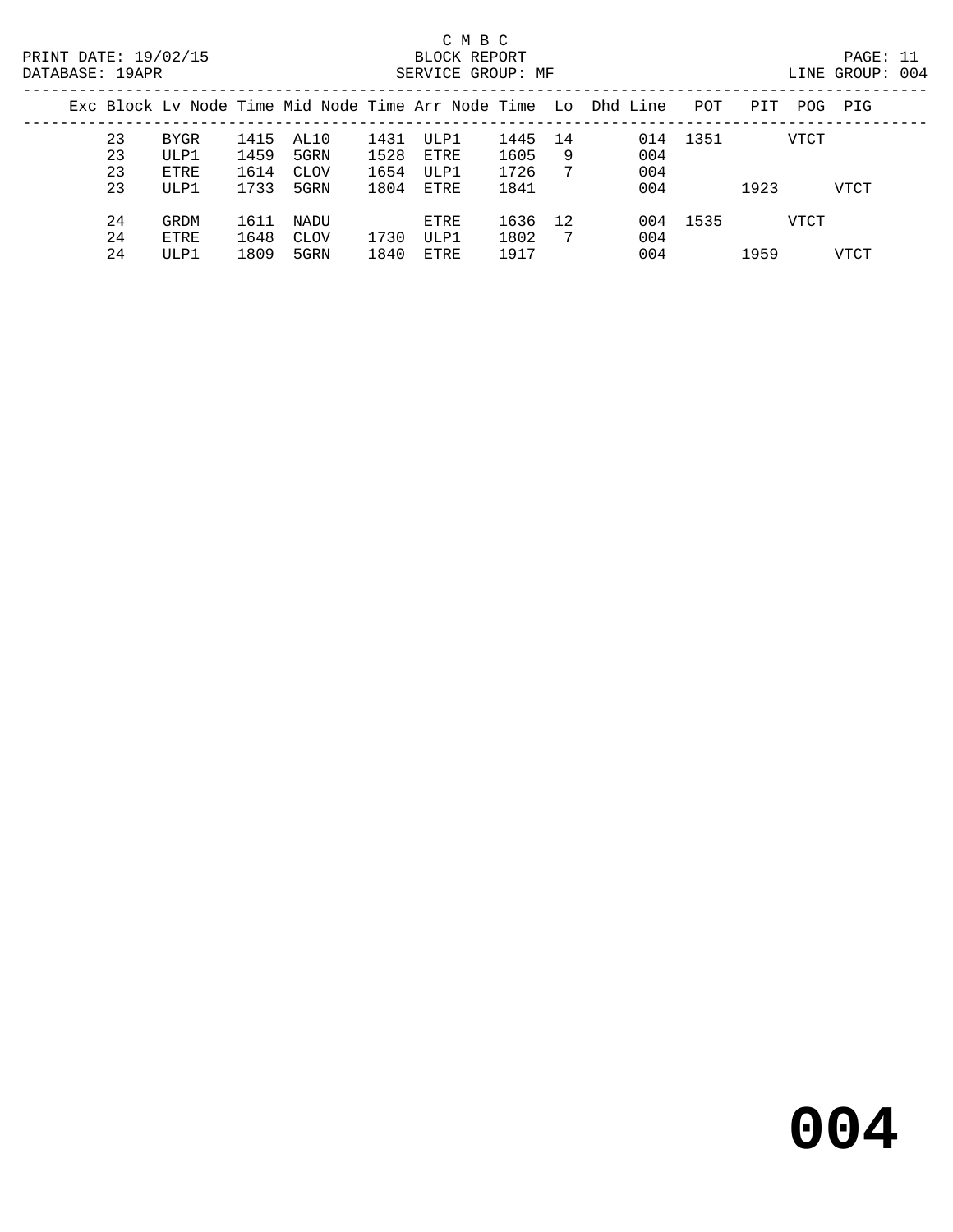|                      |              |                 |            |                                                                                                                                                                                                                                  |      |                  | C M B C          |                         |                                                                                                                                                                                                                                      |                 |          |  |
|----------------------|--------------|-----------------|------------|----------------------------------------------------------------------------------------------------------------------------------------------------------------------------------------------------------------------------------|------|------------------|------------------|-------------------------|--------------------------------------------------------------------------------------------------------------------------------------------------------------------------------------------------------------------------------------|-----------------|----------|--|
| PRINT DATE: 19/02/15 |              |                 |            |                                                                                                                                                                                                                                  |      |                  |                  |                         |                                                                                                                                                                                                                                      |                 | PAGE: 12 |  |
| DATABASE: 19APR      |              |                 |            |                                                                                                                                                                                                                                  |      |                  |                  |                         |                                                                                                                                                                                                                                      | LINE GROUP: 005 |          |  |
|                      |              |                 |            |                                                                                                                                                                                                                                  |      |                  |                  |                         |                                                                                                                                                                                                                                      |                 |          |  |
|                      |              |                 |            |                                                                                                                                                                                                                                  |      |                  |                  |                         | BURO BURRARD & ROBSON CADN NB CAMBIE ST NS DUNSMUIR<br>CADS SB CAMBIE ST NS DUNSMUIR DADE DAVIE & DENMAN<br>DADW DAVIE & DENMAN DADE DAHW DAVIE & HOWE                                                                               |                 |          |  |
|                      |              |                 |            |                                                                                                                                                                                                                                  |      |                  |                  |                         |                                                                                                                                                                                                                                      |                 |          |  |
|                      |              |                 |            |                                                                                                                                                                                                                                  |      |                  |                  |                         |                                                                                                                                                                                                                                      |                 |          |  |
|                      |              |                 |            |                                                                                                                                                                                                                                  |      |                  |                  |                         |                                                                                                                                                                                                                                      |                 |          |  |
|                      |              |                 |            |                                                                                                                                                                                                                                  |      |                  |                  |                         |                                                                                                                                                                                                                                      |                 |          |  |
|                      |              |                 |            |                                                                                                                                                                                                                                  |      |                  |                  |                         | DADW DAVIE & DENMAN DAVIE A DENAN DANT DADER DANN DAVIE A MAINLAND DAPE DAVIE NS PACIFIC<br>GREY GRANVILLE & BROADWAY MAHU MARINE & HUDSON<br>RIHA RICHARDS & HASTINGS VTCT Vancouver Trolley Depot<br>----------------------------- |                 |          |  |
|                      |              |                 |            |                                                                                                                                                                                                                                  |      |                  |                  |                         | Exc Block Lv Node Time Mid Node Time Arr Node Time Lo Dhd Line POT PIT POG PIG                                                                                                                                                       |                 |          |  |
|                      | $\mathbf{1}$ |                 |            |                                                                                                                                                                                                                                  |      |                  |                  |                         | MAHU 454 GRBY 512 DAHW 521 0 010 452 VTCT<br>DAHW 521 DADW 527 0 006                                                                                                                                                                 |                 |          |  |
|                      | $\mathbf{1}$ |                 |            |                                                                                                                                                                                                                                  |      |                  |                  |                         |                                                                                                                                                                                                                                      |                 |          |  |
|                      | 1            | DADW            | 527        | CADS                                                                                                                                                                                                                             |      |                  | 544              |                         | 9 005                                                                                                                                                                                                                                |                 |          |  |
|                      | 1            | CADS            | 553        |                                                                                                                                                                                                                                  |      |                  | 607              |                         | $0\qquad \qquad 006$                                                                                                                                                                                                                 |                 |          |  |
|                      | 1            | DADW            | 607        |                                                                                                                                                                                                                                  |      |                  | 624              | $\overline{\mathbf{3}}$ | 005                                                                                                                                                                                                                                  |                 |          |  |
|                      | 1            | CADS            | 627        | DAMW 558 DADW<br>CADS<br>DAMW 632 DADW                                                                                                                                                                                           |      |                  | 641              |                         | $\overline{0}$<br>006                                                                                                                                                                                                                |                 |          |  |
|                      | 1            | DADW            | 641        |                                                                                                                                                                                                                                  |      | CADS             | 659              |                         | 11<br>005                                                                                                                                                                                                                            |                 |          |  |
|                      | 1            | CADS            | 710        | DAMW 715 DADW                                                                                                                                                                                                                    |      |                  | 725              | $\overline{0}$          | 006                                                                                                                                                                                                                                  |                 |          |  |
|                      | 1            | DADW            | 725        |                                                                                                                                                                                                                                  |      |                  | 744              | 10                      | 005                                                                                                                                                                                                                                  |                 |          |  |
|                      | 1            | CADS            | 754        | DAMW                                                                                                                                                                                                                             |      | CADS<br>800 DADW | 811              | $\overline{0}$          | 006                                                                                                                                                                                                                                  |                 |          |  |
|                      | 1            | DADW            | 811        |                                                                                                                                                                                                                                  |      | CADS             | 833              |                         | $7\overline{ }$<br>005                                                                                                                                                                                                               |                 |          |  |
|                      | 1            | CADS            | 840        | DAMW 847 DADW                                                                                                                                                                                                                    |      |                  | 858              |                         | $\overline{0}$<br>006                                                                                                                                                                                                                |                 |          |  |
|                      | 1            | DADW            |            |                                                                                                                                                                                                                                  |      |                  |                  |                         | 005                                                                                                                                                                                                                                  |                 |          |  |
|                      | 1            | CADS            | 858<br>928 | CADS<br>DAMW 935 DADW<br>CADO                                                                                                                                                                                                    |      |                  | 9ፈ<br>946<br>ጎባዖ |                         | $\begin{array}{c} 8 \\ 0 \end{array}$<br>006                                                                                                                                                                                         |                 |          |  |
|                      | 1            | DADW            | 946        |                                                                                                                                                                                                                                  |      |                  | 1008             | 12                      | 005                                                                                                                                                                                                                                  |                 |          |  |
|                      | 1            | CADS            | 1020       | DAMW 1026 DADW                                                                                                                                                                                                                   |      |                  | 1037             | $\overline{\mathbf{0}}$ | 006                                                                                                                                                                                                                                  |                 |          |  |
|                      | 1            | DADW            | 1037       |                                                                                                                                                                                                                                  |      |                  | 1059             | 13                      | 005                                                                                                                                                                                                                                  |                 |          |  |
|                      | 1            | CADS            | 1112       |                                                                                                                                                                                                                                  |      |                  | 1129             | $\overline{0}$          | 006                                                                                                                                                                                                                                  |                 |          |  |
|                      | 1            | DADW            | 1129       | e a componente de la componente de la componente de la componente de la componente de la componente de la comp<br>La componente de la componente de la componente de la componente de la componente de la componente de la compo |      | CADS             | 1151 12          |                         | 005                                                                                                                                                                                                                                  |                 |          |  |
|                      | 1            | CADS            | 1203       | DAMW 1210 DADW                                                                                                                                                                                                                   |      |                  | 1222             | $\overline{0}$          | 006                                                                                                                                                                                                                                  |                 |          |  |
|                      | 1            | DADW            | 1222       |                                                                                                                                                                                                                                  |      | CADS             | 1246             |                         | 9<br>005                                                                                                                                                                                                                             |                 |          |  |
|                      | 1            | CADS            | 1255       |                                                                                                                                                                                                                                  |      | 1302 DADW        | 1314             | $\overline{0}$          | 006                                                                                                                                                                                                                                  |                 |          |  |
|                      | 1            | DADW            | 1314       | DAMW 130                                                                                                                                                                                                                         |      | CADS             | 1338             |                         | $8 \overline{)}$<br>005                                                                                                                                                                                                              |                 |          |  |
|                      | 1            | CADS            | 1346       | DAMW 1353 DADW                                                                                                                                                                                                                   |      |                  | 1407             |                         | 006<br>$\overline{0}$                                                                                                                                                                                                                |                 |          |  |
|                      | 1            | DADW            | 1407       |                                                                                                                                                                                                                                  |      | CADS             | 1433             | 12                      | 005                                                                                                                                                                                                                                  |                 |          |  |
|                      | 1            | CADS            | 1445       | DAMW 1452                                                                                                                                                                                                                        |      | 1452 DADW        | 1506             | $\overline{0}$          | 006                                                                                                                                                                                                                                  |                 |          |  |
|                      | 1            | DADW            | 1506       |                                                                                                                                                                                                                                  |      | CADS             | 1534 11          |                         | 005                                                                                                                                                                                                                                  |                 |          |  |
|                      | 1            | CADS            |            | 1545 DAMW                                                                                                                                                                                                                        |      | 1552 DADW        | 1606             | $\overline{0}$          | 006                                                                                                                                                                                                                                  |                 |          |  |
|                      | 1            | DADW            | 1606       |                                                                                                                                                                                                                                  |      | CADS             | 1634 12          |                         | 005                                                                                                                                                                                                                                  |                 |          |  |
|                      | 1            | $\mathtt{CADS}$ |            | 1646 DAMW 1654 DADW 1708 0                                                                                                                                                                                                       |      |                  |                  |                         | 006                                                                                                                                                                                                                                  |                 |          |  |
|                      | 1            | DADW            | 1708       |                                                                                                                                                                                                                                  |      | CADS             | 1735             | 10                      | 005                                                                                                                                                                                                                                  |                 |          |  |
|                      | 1            | CADS            | 1745       | DAMW                                                                                                                                                                                                                             | 1753 | DADW             | 1808             | 0                       | 006                                                                                                                                                                                                                                  |                 |          |  |
|                      | 1            | DADW            | 1808       |                                                                                                                                                                                                                                  |      | CADS             | 1834             | 10                      | 005                                                                                                                                                                                                                                  |                 |          |  |
|                      | 1            | CADS            | 1844       | DAMW                                                                                                                                                                                                                             | 1851 | DADW             | 1905             | 0                       | 006                                                                                                                                                                                                                                  |                 |          |  |
|                      | 1            | DADW            | 1905       |                                                                                                                                                                                                                                  |      | CADS             | 1927             | 13                      | 005                                                                                                                                                                                                                                  |                 |          |  |
|                      | 1            | CADS            | 1940       | <b>DAMW</b>                                                                                                                                                                                                                      | 1947 | DADW             | 2001             | 0                       | 006                                                                                                                                                                                                                                  |                 |          |  |
|                      | 1            | DADW            | 2001       |                                                                                                                                                                                                                                  |      | CADS             | 2023             | 11                      | 005                                                                                                                                                                                                                                  |                 |          |  |
|                      | 1            | $\mathtt{CADS}$ | 2034       | DAMW                                                                                                                                                                                                                             | 2041 | DADW             | 2053             | 0                       | 006                                                                                                                                                                                                                                  |                 |          |  |
|                      | $\mathbf 1$  | DADW            | 2053       |                                                                                                                                                                                                                                  |      | CADS             | 2115             | 19                      | 005                                                                                                                                                                                                                                  |                 |          |  |
|                      | 1            | CADS            | 2134       | DAMW                                                                                                                                                                                                                             | 2141 | DADW             | 2153             | 0                       | 006                                                                                                                                                                                                                                  |                 |          |  |
|                      | 1            | DADW            | 2153       |                                                                                                                                                                                                                                  |      | CADS             | 2215             | 4                       | 005                                                                                                                                                                                                                                  |                 |          |  |
|                      | 1            | $\mathtt{CADS}$ | 2219       | DAMW                                                                                                                                                                                                                             | 2226 | DADW             | 2238             | 0                       | 006                                                                                                                                                                                                                                  |                 |          |  |
|                      | 1            | DADW            | 2238       |                                                                                                                                                                                                                                  |      | CADS             | 2300             | 6                       | 005                                                                                                                                                                                                                                  |                 |          |  |
|                      | 1            | $\mathtt{CADS}$ | 2306       | <b>DAMW</b>                                                                                                                                                                                                                      | 2313 | DADW             | 2323             | 0                       | 006                                                                                                                                                                                                                                  |                 |          |  |
|                      | 1            | DADW            | 2323       |                                                                                                                                                                                                                                  |      | CADS             | 2342             | 11                      | 005                                                                                                                                                                                                                                  |                 |          |  |
|                      | 1            | $\mathtt{CADS}$ | 2353       | <b>DAMW</b>                                                                                                                                                                                                                      | 2359 | DADW             | 2408             | 0                       | 006                                                                                                                                                                                                                                  |                 |          |  |
|                      | 1            | DADW            | 2408       |                                                                                                                                                                                                                                  |      | CADS             | 2426             | 2                       | 005                                                                                                                                                                                                                                  |                 |          |  |
|                      | 1            | CADS            | 2428       | DAMW                                                                                                                                                                                                                             | 2434 | DADW             | 2443             | 0                       | 006                                                                                                                                                                                                                                  |                 |          |  |
|                      | 1            | DADW            | 2443       |                                                                                                                                                                                                                                  |      | CADS             | 2501             | 7                       | 005                                                                                                                                                                                                                                  |                 |          |  |
|                      |              |                 |            |                                                                                                                                                                                                                                  |      |                  |                  |                         |                                                                                                                                                                                                                                      |                 |          |  |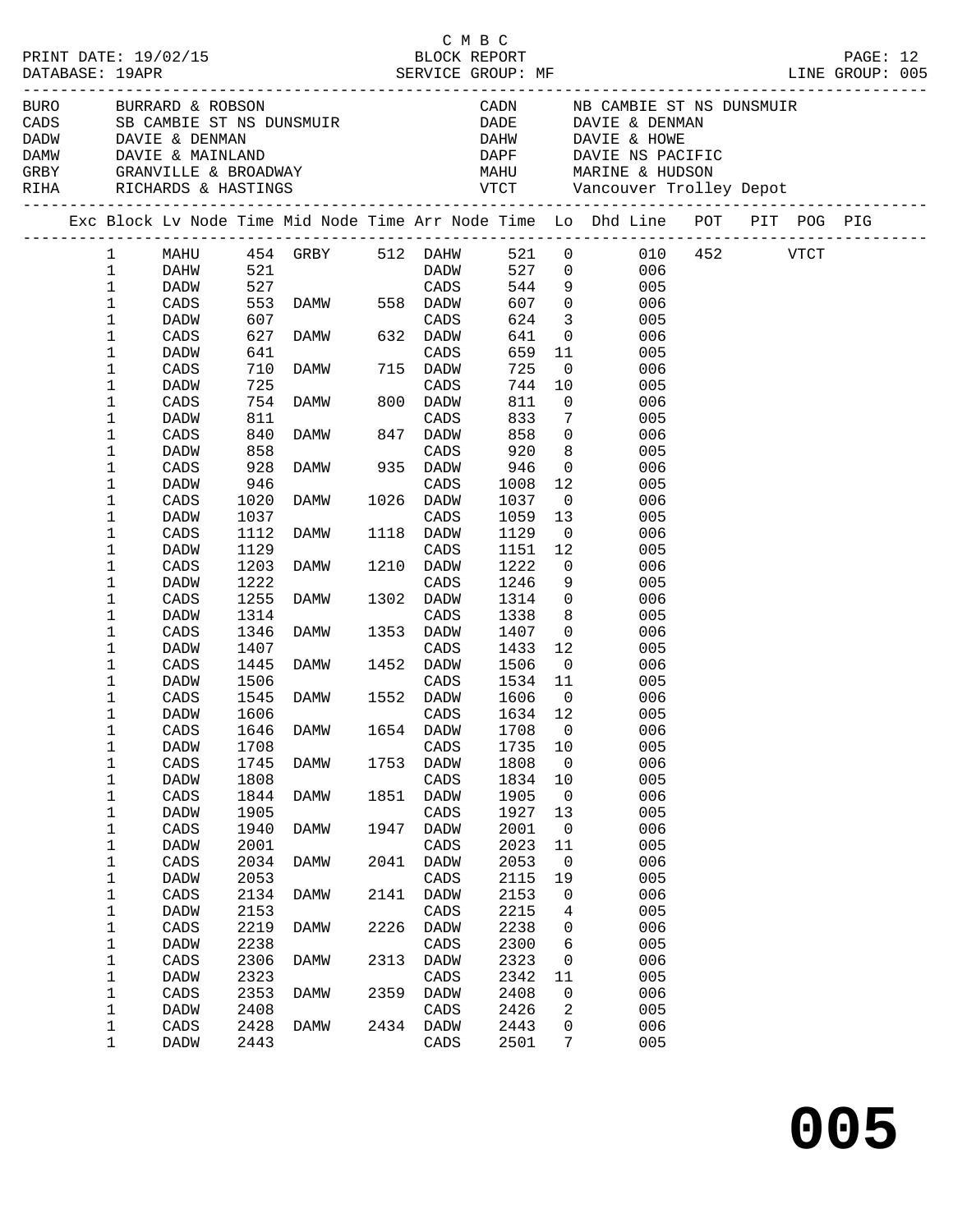### C M B C<br>BLOCK REPORT

PAGE: 13<br>LINE GROUP: 005

|                         |             |      |             |      |             |         |                 | Exc Block Lv Node Time Mid Node Time Arr Node Time Lo Dhd Line POT |           | PIT POG PIG |  |
|-------------------------|-------------|------|-------------|------|-------------|---------|-----------------|--------------------------------------------------------------------|-----------|-------------|--|
| $\mathbf{1}$            | CADS        |      | 2508 DAMW   |      | 2514 DADW   | 2523    | $\overline{0}$  | 006                                                                |           |             |  |
| $\mathbf 1$             | DADW        | 2523 |             |      | CADS        | 2541    | 7               | 005                                                                |           |             |  |
| 1                       | CADS        |      | 2548 DAMW   |      | 2554 DADW   | 2603    | $\overline{0}$  | 006                                                                |           |             |  |
| 1                       | DADW        | 2603 |             |      | BURO        | 2609    |                 | 005                                                                | 2634 VTCT |             |  |
| $\boldsymbol{2}$        | MAHU        | 454  | GRBY        | 512  | RIHA        | 523     | $\mathbf{1}$    | 010                                                                | 452 VTCT  |             |  |
| $\boldsymbol{2}$        | RIHA        | 524  |             |      | DADE        | 537     | 0               | 005                                                                |           |             |  |
| $\boldsymbol{2}$        | DADE        |      | 537 DAPF    |      | 547 CADN    | 554     | $\mathbf 0$     | 006                                                                |           |             |  |
| $\sqrt{2}$              | CADN        | 554  |             |      | DADE        | 608     | $\mathbf 0$     | 005                                                                |           |             |  |
| $\overline{\mathbf{c}}$ | DADE        | 608  | DAPF        |      | 618 CADN    | 626     | 4               | 006                                                                |           |             |  |
| $\sqrt{2}$              | CADN        | 630  |             |      | DADE        | 644     | 0               | 005                                                                |           |             |  |
| 2                       | DADE        | 644  | DAPF        | 654  | CADN        | 702     | 6               | 006                                                                |           |             |  |
| $\sqrt{2}$              | CADN        | 708  |             |      | DADE        | 724     | 0               | 005                                                                |           |             |  |
| $\sqrt{2}$              | DADE        |      | 724 DAPF    |      | 736 CADN    | 745     | $7\phantom{.0}$ | 006                                                                |           |             |  |
| $\boldsymbol{2}$        | CADN        | 752  |             |      | DADE        | 809     | $\mathbf 0$     | 005                                                                |           |             |  |
| 2                       | DADE        | 809  | DAPF        | 822  | CADN        | 831     | 5               | 006                                                                |           |             |  |
| $\mathbf 2$             | CADN        | 836  |             |      | DADE        | 854     | $\mathsf{O}$    | 005                                                                |           |             |  |
| $\sqrt{2}$              | DADE        | 854  | DAPF        |      | 908 CADN    | 917     | $\mathbf{3}$    | 006                                                                |           |             |  |
| $\sqrt{2}$              | CADN        | 920  |             |      | DADE        | 939     | 0               | 005                                                                |           |             |  |
| 2                       | DADE        | 939  | DAPF        | 953  | CADN        | 1001    | 11              | 006                                                                |           |             |  |
| $\mathbf 2$             | CADN        | 1012 |             |      | DADE        | 1031    | $\mathbf 0$     | 005                                                                |           |             |  |
| $\sqrt{2}$              | DADE        | 1031 | DAPF        |      | 1047 CADN   | 1055    | 8               | 006                                                                |           |             |  |
| $\overline{\mathbf{c}}$ | CADN        | 1103 |             |      | DADE        | 1124    | 0               | 005                                                                |           |             |  |
| $\boldsymbol{2}$        | DADE        | 1124 | DAPF        | 1141 | CADN        | 1149    | 4               | 006                                                                |           |             |  |
| $\boldsymbol{2}$        | CADN        | 1153 |             |      | DADE        | 1216    | 0               | 005                                                                |           |             |  |
| $\sqrt{2}$              | DADE        | 1216 | DAPF        |      | 1233 CADN   | 1241    | 6               | 006                                                                |           |             |  |
| $\sqrt{2}$              | CADN        | 1247 |             |      | DADE        | 1309    | $\mathbf 0$     | 005                                                                |           |             |  |
| $\boldsymbol{2}$        | <b>DADE</b> | 1309 | DAPF        | 1326 | CADN        | 1334    | 5               | 006                                                                |           |             |  |
| $\overline{\mathbf{c}}$ | CADN        | 1339 |             |      | DADE        | 1401    | 0               | 005                                                                |           |             |  |
| $\sqrt{2}$              | DADE        | 1401 | DAPF        | 1418 | CADN        | 1425    | 7               | 006                                                                |           |             |  |
| $\overline{\mathbf{c}}$ | CADN        | 1432 |             |      | DADE        | 1454    | $\mathbf 0$     | 005                                                                |           |             |  |
| $\boldsymbol{2}$        | DADE        | 1454 | DAPF        | 1511 | CADN        | 1518    | 8               | 006                                                                |           |             |  |
| $\boldsymbol{2}$        | CADN        | 1526 |             |      | DADE        | 1548    | $\mathbf 0$     | 005                                                                |           |             |  |
| $\sqrt{2}$              | DADE        | 1548 | DAPF        |      | 1603 CADN   | 1612    | 7               | 006                                                                |           |             |  |
| $\sqrt{2}$              | CADN        | 1619 |             |      | DADE        | 1641    | $\mathsf{O}$    | 005                                                                |           |             |  |
| $\boldsymbol{2}$        | <b>DADE</b> | 1641 | DAPF        | 1656 | CADN        | 1705    | 5               | 006                                                                |           |             |  |
| 2                       | CADN        | 1710 |             |      | DADE        | 1736    | 0               | 005                                                                |           |             |  |
| $\overline{\mathbf{c}}$ | DADE        | 1736 | DAPF        |      | 1751 CADN   | 1800    | 9               | 006                                                                |           |             |  |
| $\mathbf 2$             | CADN        | 1809 |             |      | DADE        | 1831    | $\mathbf 0$     | 005                                                                |           |             |  |
| 2                       | DADE        |      | 1831 DAPF   |      | 1847 CADN   | 1854 10 |                 | 006                                                                |           |             |  |
| 2                       | CADN        | 1904 |             |      | DADE        | 1926    | 0               | 005                                                                |           |             |  |
| $\boldsymbol{2}$        | DADE        | 1926 | DAPF        | 1942 | CADN        | 1948    | 6               | 006                                                                |           |             |  |
| $\sqrt{2}$              | CADN        | 1954 |             |      | DADE        | 2016    | 0               | 005                                                                |           |             |  |
| 2                       | DADE        | 2016 | <b>DAPF</b> | 2032 | CADN        | 2038    | 11              | 006                                                                |           |             |  |
| $\boldsymbol{2}$        | CADN        | 2049 |             |      | DADE        | 2110    | 0               | 005                                                                |           |             |  |
| $\overline{\mathbf{c}}$ | DADE        | 2110 | DAPF        | 2124 | CADN        | 2130    | 3               | 006                                                                |           |             |  |
| $\sqrt{2}$              | CADN        | 2133 |             |      | DADE        | 2154    | 0               | 005                                                                |           |             |  |
| 2                       | DADE        | 2154 | DAPF        | 2208 | CADN        | 2214    | 6               | 006                                                                |           |             |  |
| $\boldsymbol{2}$        | CADN        | 2220 |             |      | DADE        | 2239    | 0               | 005                                                                |           |             |  |
| $\overline{\mathbf{c}}$ | DADE        | 2239 | DAPF        | 2253 | CADN        | 2259    | 8               | 006                                                                |           |             |  |
| $\overline{\mathbf{c}}$ | CADN        | 2307 |             |      | DADE        | 2324    | 0               | 005                                                                |           |             |  |
| $\overline{\mathbf{c}}$ | DADE        | 2324 | DAPF        | 2338 | CADN        | 2344    | 11              | 006                                                                |           |             |  |
| $\sqrt{2}$              | CADN        | 2355 |             |      | <b>DADE</b> | 2410    | 0               | 005                                                                |           |             |  |
| 2                       | DADE        | 2410 | DAPF        | 2421 | CADN        | 2427    | 8               | 006                                                                |           |             |  |
| $\sqrt{2}$              | CADN        | 2435 |             |      | DADE        | 2450    | $\overline{0}$  | 005                                                                |           |             |  |
| 2                       | DADE        |      | 2450 DAPF   |      | 2501 CADN   | 2507    | 10              | 006                                                                |           |             |  |
|                         |             |      |             |      |             |         |                 |                                                                    |           |             |  |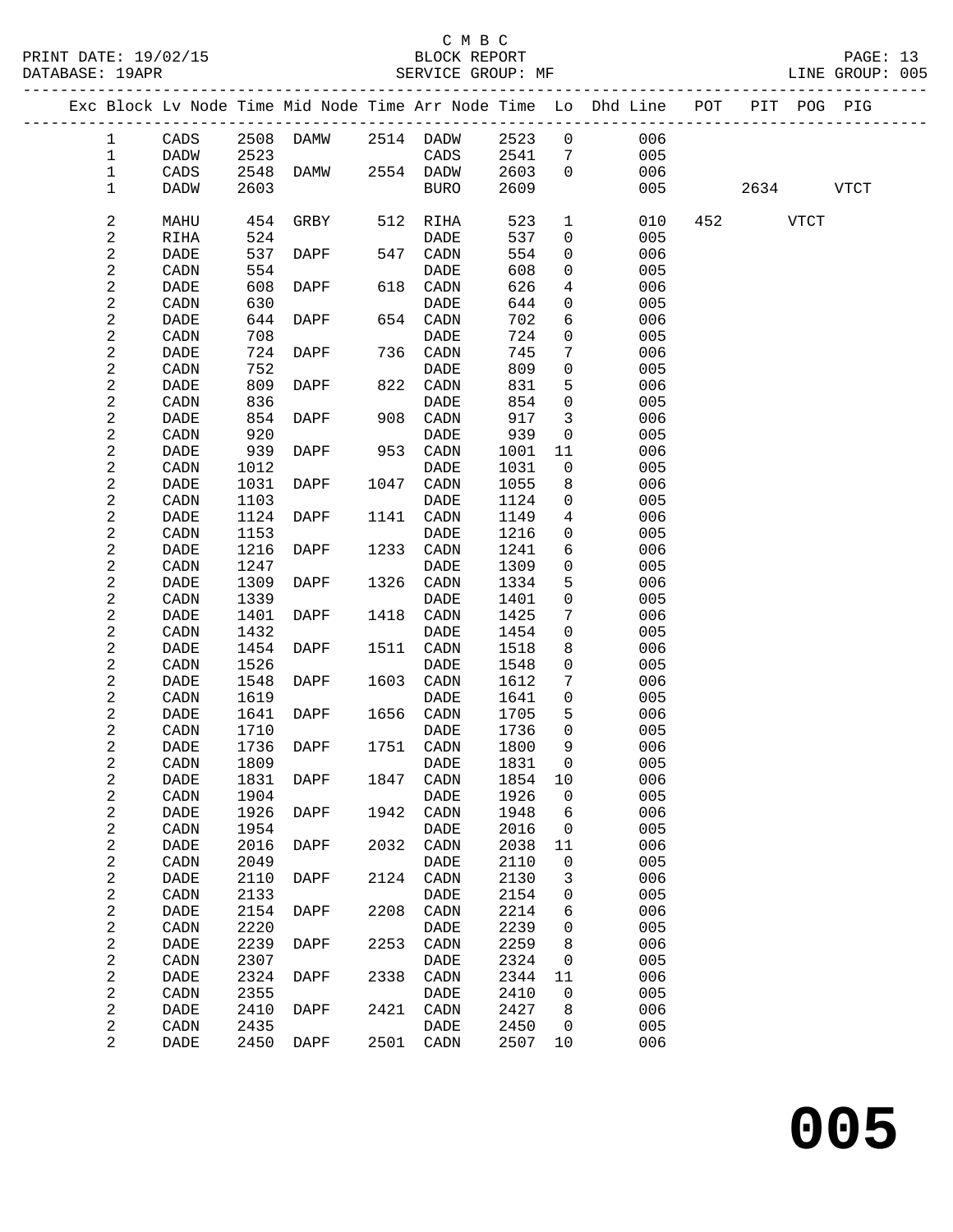### C M B C

| DATABASE: 19APR |                | _____________________  |      | SERVICE GROUP: MF   |      |             |      |                |                                                                                |          |           | LINE GROUP: 005 |  |
|-----------------|----------------|------------------------|------|---------------------|------|-------------|------|----------------|--------------------------------------------------------------------------------|----------|-----------|-----------------|--|
|                 |                |                        |      |                     |      |             |      |                | Exc Block Lv Node Time Mid Node Time Arr Node Time Lo Dhd Line POT PIT POG PIG |          |           |                 |  |
|                 | $\overline{a}$ | CADN                   | 2517 |                     |      | DADE 2530 0 |      |                | 005                                                                            |          |           |                 |  |
|                 | $\overline{a}$ | DADE                   |      | 2530 DAPF 2541 CADN |      |             | 2547 |                | 006                                                                            |          | 2613 VTCT |                 |  |
|                 | $\mathsf{3}$   | MAHU                   | 510  | GRBY                |      | 528 RIHA    | 539  | $\mathbf{1}$   | 010                                                                            | 508 VTCT |           |                 |  |
|                 | 3              | RIHA                   | 540  |                     |      | DADE        | 553  | $\overline{0}$ | 005                                                                            |          |           |                 |  |
|                 | 3              | <b>DADE</b>            | 553  | DAPF                |      | 603 CADN    | 610  | 0              | 006                                                                            |          |           |                 |  |
|                 | 3              | CADN                   | 610  |                     |      | DADE        | 624  | $\mathbf 0$    | 005                                                                            |          |           |                 |  |
|                 | 3              | <b>DADE</b>            | 624  | DAPF                |      | 634 CADN    | 642  | $\overline{4}$ | 006                                                                            |          |           |                 |  |
|                 | 3              | $\texttt{CADN}\xspace$ | 646  |                     |      | DADE        | 702  | $\mathbf 0$    | 005                                                                            |          |           |                 |  |
|                 | 3              | DADE                   |      | 702 DAPF            |      | 714 CADN    | 723  | 9              | 006                                                                            |          |           |                 |  |
|                 | 3              | CADN                   | 732  |                     |      | <b>DADE</b> | 748  | $\mathbf 0$    | 005                                                                            |          |           |                 |  |
|                 | 3              | <b>DADE</b>            | 748  | DAPF                |      | 801 CADN    | 810  | 6              | 006                                                                            |          |           |                 |  |
|                 | 3              | $\texttt{CADN}\xspace$ | 816  |                     |      | <b>DADE</b> | 834  | $\mathsf{O}$   | 005                                                                            |          |           |                 |  |
|                 | 3              | DADE                   | 834  | DAPF                |      | 848 CADN    | 857  | 9              | 006                                                                            |          |           |                 |  |
|                 | 3              | CADN                   | 906  |                     |      | DADE        | 924  | $\overline{0}$ | 005                                                                            |          |           |                 |  |
|                 | 3              | DADE                   | 924  | DAPF                |      | 938 CADN    | 946  | 11             | 006                                                                            |          |           |                 |  |
|                 | 3              | CADN                   | 957  |                     |      | DADE        | 1016 | $\overline{0}$ | 005                                                                            |          |           |                 |  |
|                 | 3              | <b>DADE</b>            | 1016 | DAPF                |      | 1030 CADN   | 1038 | 10             | 006                                                                            |          |           |                 |  |
|                 | 3              | CADN                   | 1048 |                     |      | DADE        | 1109 | $\overline{0}$ | 005                                                                            |          |           |                 |  |
|                 | 3              | <b>DADE</b>            | 1109 | DAPF                | 1126 | CADN        | 1134 | $\overline{4}$ | 006                                                                            |          |           |                 |  |
|                 | 3              | $\texttt{CADN}\xspace$ | 1138 |                     |      | <b>DADE</b> | 1201 | $\mathbf 0$    | 005                                                                            |          |           |                 |  |
|                 | 3              | <b>DADE</b>            | 1201 | DAPF                |      | 1218 CADN   | 1226 | 6              | 006                                                                            |          |           |                 |  |
|                 | 3              | CADN                   | 1232 |                     |      | <b>DADE</b> | 1254 | 0              | 005                                                                            |          |           |                 |  |
|                 | 3              | <b>DADE</b>            | 1254 | DAPF                |      | 1311 CADN   | 1319 | 5              | 006                                                                            |          |           |                 |  |
|                 | 3              | CADN                   | 1324 |                     |      | <b>DADE</b> | 1346 | $\mathsf{O}$   | 005                                                                            |          |           |                 |  |
|                 | 3              | DADE                   | 1346 | DAPF                |      | 1403 CADN   | 1411 | 6              | 006                                                                            |          |           |                 |  |
|                 | 3              | CADN                   | 1417 |                     |      | <b>DADE</b> | 1439 | 0              | 005                                                                            |          |           |                 |  |
|                 | 3              | <b>DADE</b>            | 1439 | DAPF                | 1456 | CADN        | 1503 | 6              | 006                                                                            |          |           |                 |  |
|                 | 3              | CADN                   | 1509 |                     |      | <b>DADE</b> | 1531 | $\Omega$       | 005                                                                            |          |           |                 |  |
|                 | 3              | <b>DADE</b>            | 1531 | DAPF                | 1546 | CADN        | 1555 | 8              | 006                                                                            |          |           |                 |  |
|                 | 3              | $\texttt{CADN}\xspace$ | 1603 |                     |      | <b>DADE</b> | 1625 | $\mathbf 0$    | 005                                                                            |          |           |                 |  |
|                 | 3              | <b>DADE</b>            | 1625 | DAPF                | 1640 | CADN        | 1649 | 5              | 006                                                                            |          |           |                 |  |
|                 | 3              | CADN                   | 1654 |                     |      | <b>DADE</b> | 1720 | $\mathbf 0$    | 005                                                                            |          |           |                 |  |
|                 | 3              | <b>DADE</b>            | 1720 | DAPF                |      | 1735 CADN   | 1744 | 9              | 006                                                                            |          |           |                 |  |
|                 | 3              | CADN                   | 1753 |                     |      | <b>DADE</b> | 1815 | $\mathsf{O}$   | 005                                                                            |          |           |                 |  |
|                 | 3              | <b>DADE</b>            | 1815 | DAPF                |      | 1832 CADN   | 1839 | 9              | 006                                                                            |          |           |                 |  |
|                 | 3              | CADN                   | 1848 |                     |      | DADE        | 1910 | $\Omega$       | 005                                                                            |          |           |                 |  |
|                 | 3              | DADE                   |      | 1910 DAPF 1926 CADN |      |             | 1932 |                | 006                                                                            | 2006     |           | <b>VTCT</b>     |  |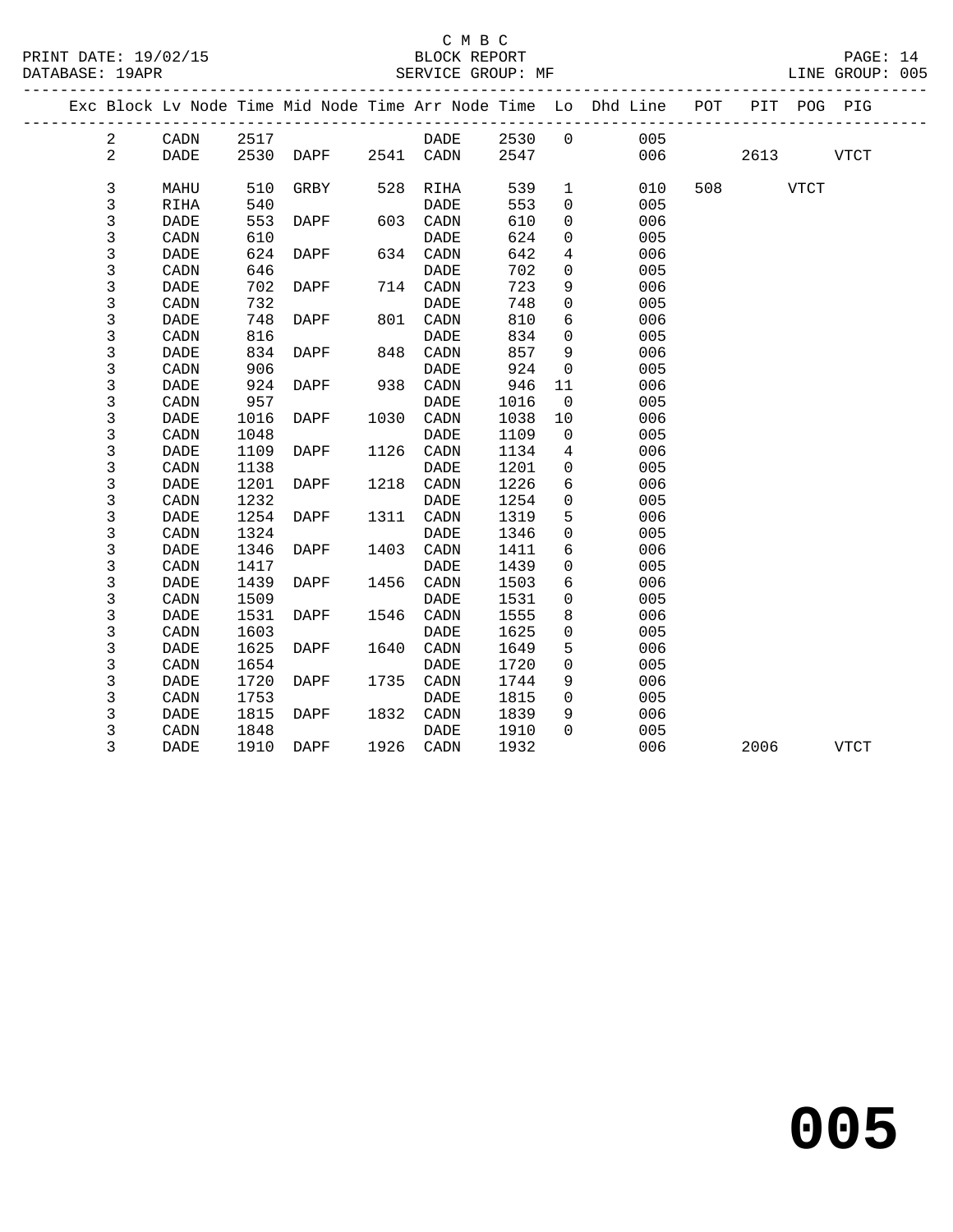PRINT DATE: 19/02/15 BLOCK REPORT<br>DATABASE: 19APR BERVICE GROUP: MF

### C M B C<br>BLOCK REPORT

PAGE: 15<br>LINE GROUP: 005

|                |             |      |                   |      |             |      |                | Exc Block Lv Node Time Mid Node Time Arr Node Time Lo Dhd Line POT |     |             | PIT POG PIG |      |
|----------------|-------------|------|-------------------|------|-------------|------|----------------|--------------------------------------------------------------------|-----|-------------|-------------|------|
| $\overline{4}$ | MAHU        |      | 517 GRBY 535 DAHW |      |             | 544  | $\overline{0}$ | 010                                                                | 515 | <b>VTCT</b> |             |      |
| 4              | DAHW        | 544  |                   |      | DADW        | 550  | $\overline{0}$ | 006                                                                |     |             |             |      |
| $\overline{4}$ | DADW        | 550  |                   |      | CADS        | 607  | 10             | 005                                                                |     |             |             |      |
| $\overline{4}$ | CADS        | 617  | DAMW              |      | 622 DADW    | 631  | $\mathbf{0}$   | 006                                                                |     |             |             |      |
| 4              | DADW        | 631  |                   |      | CADS        | 649  | 7              | 005                                                                |     |             |             |      |
| 4              | CADS        | 656  | DAMW              |      | 701 DADW    | 710  | $\mathsf{O}$   | 006                                                                |     |             |             |      |
| 4              | <b>DADW</b> | 710  |                   |      | CADS        | 728  | 12             | 005                                                                |     |             |             |      |
| 4              | CADS        | 740  | DAMW              |      | 746 DADW    | 757  | $\mathbf 0$    | 006                                                                |     |             |             |      |
| 4              | <b>DADW</b> | 757  |                   |      | CADS        | 819  | 8              | 005                                                                |     |             |             |      |
| 4              | CADS        | 827  | DAMW              |      | 833 DADW    | 844  | $\mathbf 0$    | 006                                                                |     |             |             |      |
| 4              | DADW        | 844  |                   |      | CADS        | 906  | 10             | 005                                                                |     |             |             |      |
| 4              | CADS        | 916  | DAMW              |      | 923 DADW    | 934  | $\mathbf 0$    | 006                                                                |     |             |             |      |
| 4              | <b>DADW</b> | 934  |                   |      | CADS        | 956  | 9              | 005                                                                |     |             |             |      |
| 4              | CADS        | 1005 | DAMW              |      | 1011 DADW   | 1022 | $\overline{0}$ | 006                                                                |     |             |             |      |
| 4              | <b>DADW</b> | 1022 |                   |      | CADS        | 1044 | 13             | 005                                                                |     |             |             |      |
| 4              | CADS        | 1057 | DAMW              |      | 1103 DADW   | 1114 | $\overline{0}$ | 006                                                                |     |             |             |      |
| 4              | <b>DADW</b> | 1114 |                   |      | CADS        | 1136 | 12             | 005                                                                |     |             |             |      |
| 4              | CADS        | 1148 | DAMW              | 1155 | DADW        | 1207 | $\mathbf 0$    | 006                                                                |     |             |             |      |
| 4              | <b>DADW</b> | 1207 |                   |      | CADS        | 1231 | 9              | 005                                                                |     |             |             |      |
| 4              | CADS        | 1240 | DAMW              | 1247 | DADW        | 1259 | $\overline{0}$ | 006                                                                |     |             |             |      |
| $\overline{4}$ | <b>DADW</b> | 1259 |                   |      | CADS        | 1323 | 10             | 005                                                                |     |             |             |      |
| 4              | CADS        | 1333 | DAMW              | 1340 | DADW        | 1352 | $\overline{0}$ | 006                                                                |     |             |             |      |
| 4              | <b>DADW</b> | 1352 |                   |      | CADS        | 1416 | 15             | 005                                                                |     |             |             |      |
| 4              | CADS        | 1431 | DAMW              | 1438 | DADW        | 1452 | $\mathbf 0$    | 006                                                                |     |             |             |      |
| $\,4$          | DADW        | 1452 |                   |      | CADS        | 1520 | 7              | 005                                                                |     |             |             |      |
| 4              | CADS        | 1527 | DAMW              | 1534 | DADW        | 1548 | $\mathbf 0$    | 006                                                                |     |             |             |      |
| $\overline{4}$ | DADW        | 1548 |                   |      | CADS        | 1616 | 8              | 005                                                                |     |             |             |      |
| 4              | CADS        | 1624 | DAMW              | 1632 | DADW        | 1646 | 0              | 006                                                                |     |             |             |      |
| 4              | <b>DADW</b> | 1646 |                   |      | CADS        | 1713 | 10             | 005                                                                |     |             |             |      |
| $\overline{4}$ | CADS        | 1723 | DAMW              | 1731 | DADW        | 1746 | 0              | 006                                                                |     |             |             |      |
| 4              | <b>DADW</b> | 1746 |                   |      | CADS        | 1812 | 10             | 005                                                                |     |             |             |      |
| $\,4$          | CADS        | 1822 | DAMW              | 1830 | DADW        | 1844 | $\mathbf 0$    | 006                                                                |     |             |             |      |
| 4              | DADW        | 1844 |                   |      | CADS        | 1907 | 13             | 005                                                                |     |             |             |      |
| $\,4$          | CADS        | 1920 | DAMW              | 1927 | DADW        | 1941 | $\mathbf 0$    | 006                                                                |     |             |             |      |
| 4              | <b>DADW</b> | 1941 |                   |      | CADS        | 2003 | 9              | 005                                                                |     |             |             |      |
| 4              | CADS        | 2012 | DAMW              | 2019 | <b>DADW</b> | 2031 | $\overline{0}$ | 006                                                                |     |             |             |      |
| 4              | DADW        | 2031 |                   |      | CADS        | 2053 | 11             | 005                                                                |     |             |             |      |
| 4              | CADS        | 2104 | DAMW              |      | 2111 DADW   | 2123 | 0              | 006                                                                |     |             |             |      |
| 4              | DADW        | 2123 |                   |      | CADS        | 2145 | 19             | 005                                                                |     |             |             |      |
| 4              | CADS        | 2204 | DAMW              | 2211 | DADW        | 2223 | $\mathbf{0}$   | 006                                                                |     |             |             |      |
| 4              | DADW        | 2223 |                   |      | CADS        | 2245 | 6              | 005                                                                |     |             |             |      |
| 4              | CADS        | 2251 | DAMW              | 2258 | DADW        | 2308 | $\mathbf 0$    | 006                                                                |     |             |             |      |
| 4              | DADW        | 2308 |                   |      | CADS        | 2327 | 9<br>$\Omega$  | 005                                                                |     |             |             |      |
| 4              | CADS        | 2336 | DAMW              |      | 2343 DADW   | 2353 |                | 006                                                                |     |             |             |      |
| 4              | DADW        | 2353 |                   |      | CADS        | 2411 |                | 005                                                                |     | 2437        |             | VTCT |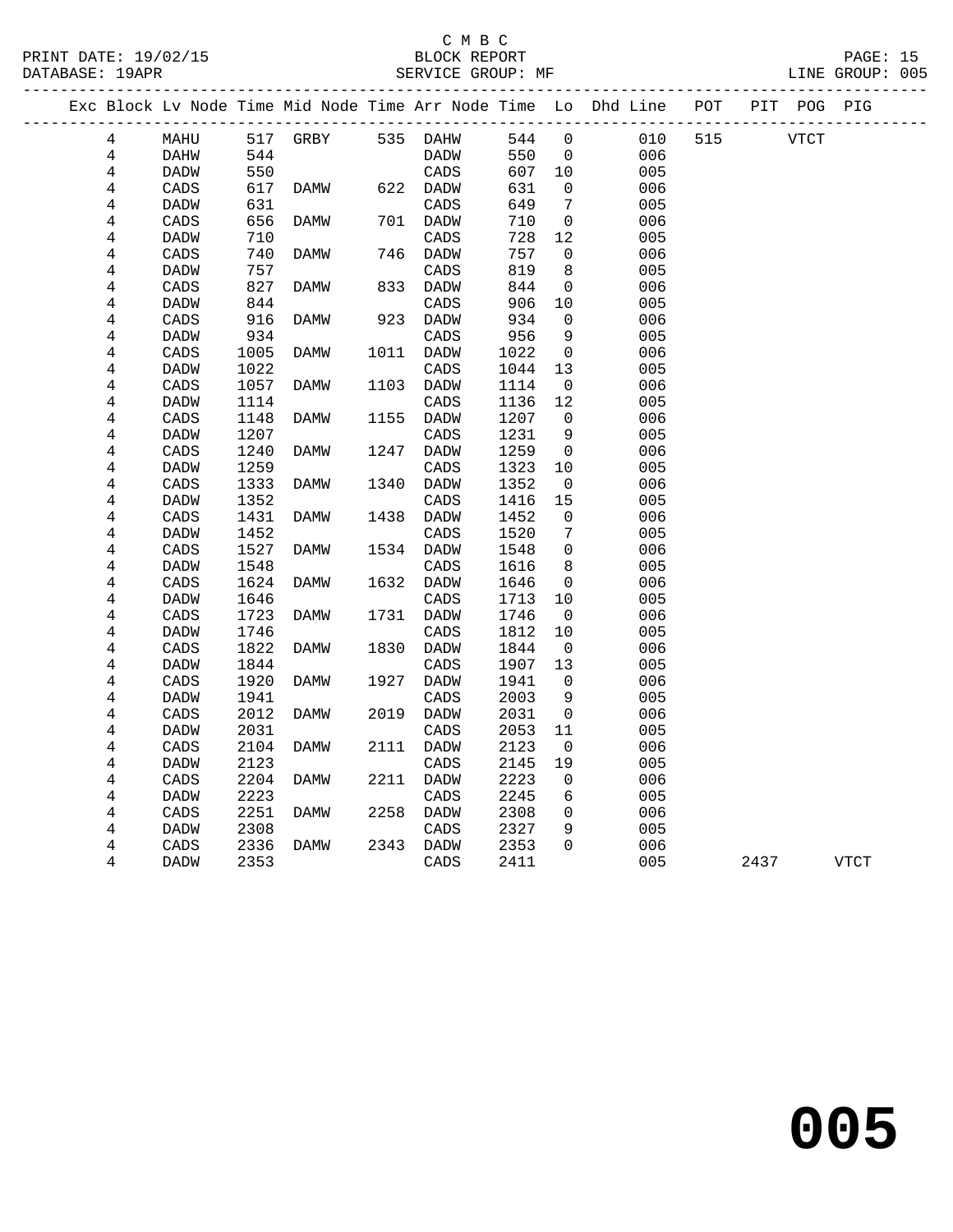### C M B C<br>BLOCK REPORT

| PRINT DATE: 19/02/15<br>DATABASE: 19APR |   |      |      |                         |      | BLOCK REPORT<br>SERVICE GROUP: MF |      |                 |                                                                |          |             | PAGE: 16<br>LINE GROUP: 005 |  |
|-----------------------------------------|---|------|------|-------------------------|------|-----------------------------------|------|-----------------|----------------------------------------------------------------|----------|-------------|-----------------------------|--|
|                                         |   |      |      |                         |      |                                   |      |                 | Exc Block Lv Node Time Mid Node Time Arr Node Time Lo Dhd Line | POT      | PIT POG PIG |                             |  |
|                                         | 5 | MAHU |      | 548 GRBY 606 DAHW 615 0 |      |                                   |      |                 | 010                                                            | 546 VTCT |             |                             |  |
|                                         | 5 | DAHW | 615  |                         |      | DADW                              | 621  | $\Omega$        | 006                                                            |          |             |                             |  |
|                                         | 5 | DADW | 621  |                         |      | CADS                              | 638  | 10              | 005                                                            |          |             |                             |  |
|                                         | 5 | CADS | 648  | DAMW                    | 653  | DADW                              | 702  | $\Omega$        | 006                                                            |          |             |                             |  |
|                                         | 5 | DADW | 702  |                         |      | CADS                              | 720  | 15              | 005                                                            |          |             |                             |  |
|                                         | 5 | CADS | 735  | DAMW                    | 741  | DADW                              | 752  | 0               | 006                                                            |          |             |                             |  |
|                                         | 5 | DADW | 752  |                         |      | CADS                              | 814  | 8               | 005                                                            |          |             |                             |  |
|                                         | 5 | CADS | 822  | DAMW                    | 828  | DADW                              | 839  | 0               | 006                                                            |          |             |                             |  |
|                                         | 5 | DADW | 839  |                         |      | CADS                              | 901  | 9               | 005                                                            |          |             |                             |  |
|                                         | 5 | CADS | 910  | DAMW                    | 917  | DADW                              | 928  | $\mathbf 0$     | 006                                                            |          |             |                             |  |
|                                         | 5 | DADW | 928  |                         |      | CADS                              | 950  | 7               | 005                                                            |          |             |                             |  |
|                                         | 5 | CADS | 957  | DAMW                    | 1003 | DADW                              | 1014 | 0               | 006                                                            |          |             |                             |  |
|                                         | 5 | DADW | 1014 |                         |      | CADS                              | 1036 | 14              | 005                                                            |          |             |                             |  |
|                                         | 5 | CADS | 1050 | DAMW                    | 1056 | DADW                              | 1107 | $\Omega$        | 006                                                            |          |             |                             |  |
|                                         | 5 | DADW | 1107 |                         |      | CADS                              | 1129 | 12 <sup>°</sup> | 005                                                            |          |             |                             |  |
|                                         | 5 | CADS | 1141 | DAMW                    |      | 1147 DADW                         | 1159 | $\Omega$        | 006                                                            |          |             |                             |  |

| 5 | <b>DADW</b> | 1107 |             |      | CADS        | 1129 | 12          | 005 |      |             |
|---|-------------|------|-------------|------|-------------|------|-------------|-----|------|-------------|
| 5 | CADS        | 1141 | DAMW        | 1147 | <b>DADW</b> | 1159 | $\mathbf 0$ | 006 |      |             |
| 5 | <b>DADW</b> | 1159 |             |      | CADS        | 1221 | 12          | 005 |      |             |
| 5 | CADS        | 1233 | <b>DAMW</b> | 1240 | <b>DADW</b> | 1252 | 0           | 006 |      |             |
| 5 | <b>DADW</b> | 1252 |             |      | CADS        | 1316 | 9           | 005 |      |             |
| 5 | CADS        | 1325 | <b>DAMW</b> | 1332 | DADW        | 1344 | 0           | 006 |      |             |
| 5 | <b>DADW</b> | 1344 |             |      | CADS        | 1408 | 15          | 005 |      |             |
| 5 | CADS        | 1423 | <b>DAMW</b> | 1430 | <b>DADW</b> | 1444 | 0           | 006 |      |             |
| 5 | <b>DADW</b> | 1444 |             |      | CADS        | 1512 | 9           | 005 |      |             |
| 5 | CADS        | 1521 | <b>DAMW</b> | 1528 | <b>DADW</b> | 1542 | 0           | 006 |      |             |
| 5 | <b>DADW</b> | 1542 |             |      | CADS        | 1610 | 8           | 005 |      |             |
| 5 | CADS        | 1618 | DAMW        | 1626 | DADW        | 1640 | 0           | 006 |      |             |
| 5 | <b>DADW</b> | 1640 |             |      | CADS        | 1707 | 12          | 005 |      |             |
| 5 | CADS        | 1719 | <b>DAMW</b> | 1727 | <b>DADW</b> | 1741 | 0           | 006 |      |             |
| 5 | <b>DADW</b> | 1741 |             |      | CADS        | 1807 | 9           | 005 |      |             |
| 5 | CADS        | 1816 | <b>DAMW</b> | 1824 | <b>DADW</b> | 1838 | 0           | 006 |      |             |
| 5 | <b>DADW</b> | 1838 |             |      | CADS        | 1901 | 11          | 005 |      |             |
| 5 | CADS        | 1912 | DAMW        | 1919 | <b>DADW</b> | 1933 | 0           | 006 |      |             |
| 5 | <b>DADW</b> | 1933 |             |      | CADS        | 1955 | 5           | 005 |      |             |
| 5 | CADS        | 2000 | <b>DAMW</b> | 2007 | <b>DADW</b> | 2021 | 0           | 006 |      |             |
| 5 | <b>DADW</b> | 2021 |             |      | CADS        | 2043 | 6           | 005 |      |             |
| 5 | CADS        | 2049 | DAMW        | 2056 | DADW        | 2108 | 0           | 006 |      |             |
| 5 | <b>DADW</b> | 2108 |             |      | CADS        | 2130 | 19          | 005 |      |             |
| 5 | CADS        | 2149 | <b>DAMW</b> | 2156 | <b>DADW</b> | 2208 | 0           | 006 |      |             |
| 5 | <b>DADW</b> | 2208 |             |      | CADS        | 2230 | 4           | 005 |      |             |
| 5 | CADS        | 2234 | <b>DAMW</b> | 2241 | <b>DADW</b> | 2253 | 0           | 006 |      |             |
| 5 | <b>DADW</b> | 2253 |             |      | CADS        | 2315 | 6           | 005 |      |             |
| 5 | CADS        | 2321 | DAMW        | 2328 | <b>DADW</b> | 2338 | 0           | 006 |      |             |
| 5 | DADW        | 2338 |             |      | CADS        | 2356 | 12          | 005 |      |             |
| 5 | CADS        | 2408 | <b>DAMW</b> | 2414 | <b>DADW</b> | 2423 | 0           | 006 |      |             |
| 5 | <b>DADW</b> | 2423 |             |      | CADS        | 2441 | 7           | 005 |      |             |
| 5 | CADS        | 2448 | <b>DAMW</b> | 2454 | <b>DADW</b> | 2503 | 0           | 006 |      |             |
| 5 | <b>DADW</b> | 2503 |             |      | CADS        | 2521 | 7           | 005 |      |             |
| 5 | CADS        | 2528 | DAMW        | 2534 | <b>DADW</b> | 2543 | 0           | 006 |      |             |
| 5 | DADW        | 2543 |             |      | <b>BURO</b> | 2549 |             | 005 | 2614 | <b>VTCT</b> |
|   |             |      |             |      |             |      |             |     |      |             |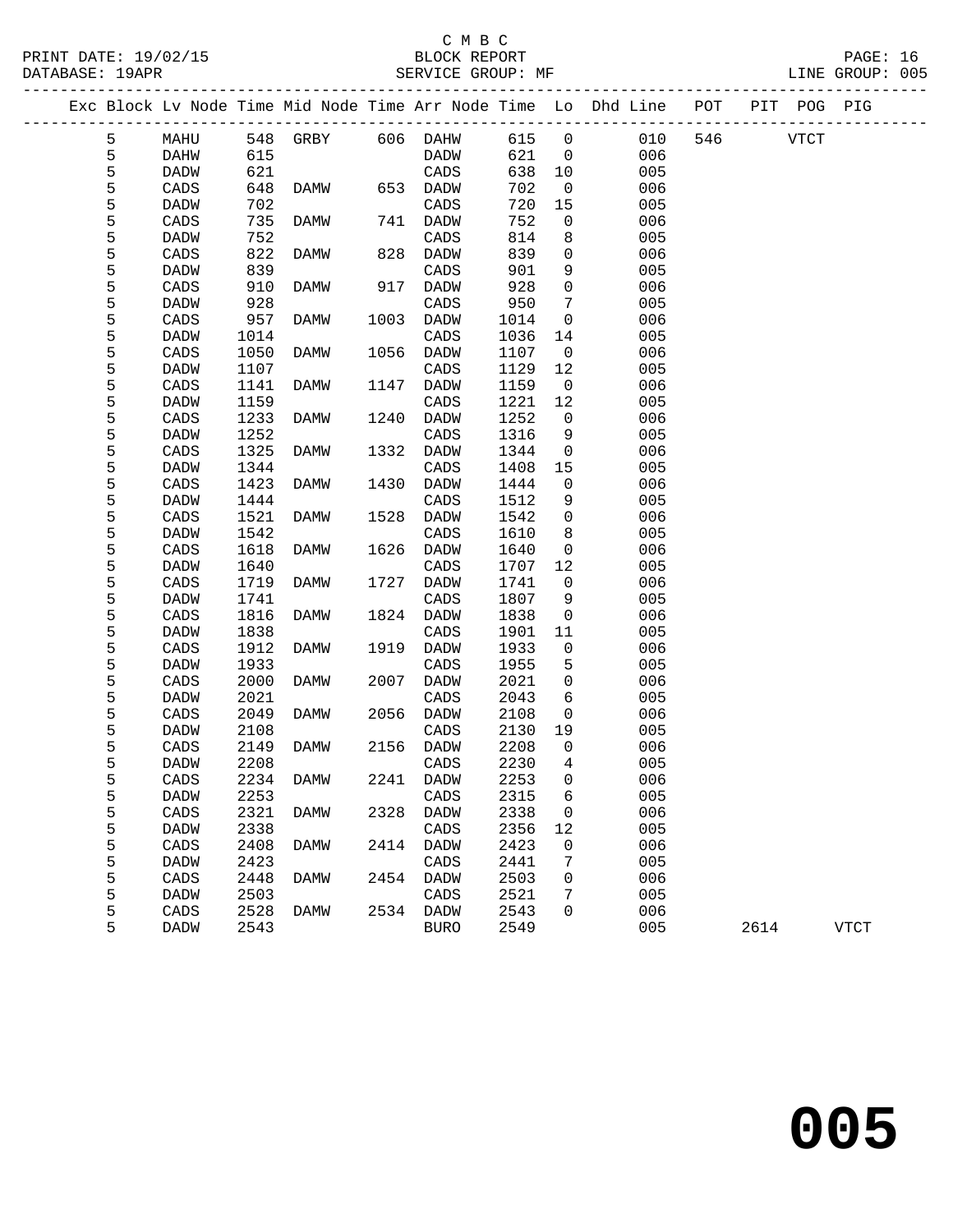|  |   |             |      |           |      |           |      |                | Exc Block Lv Node Time Mid Node Time Arr Node Time Lo Dhd Line | POT |             | PIT POG PIG |             |
|--|---|-------------|------|-----------|------|-----------|------|----------------|----------------------------------------------------------------|-----|-------------|-------------|-------------|
|  | 6 | MAHU        |      | 549 GRBY  |      | 607 RIHA  | 620  | $\mathsf{O}$   | 010                                                            | 547 | <b>VTCT</b> |             |             |
|  | 6 | RIHA        | 620  |           |      | DADE      | 634  | $\overline{0}$ | 005                                                            |     |             |             |             |
|  | 6 | <b>DADE</b> | 634  | DAPF      |      | 644 CADN  | 652  | $\mathbf{1}$   | 006                                                            |     |             |             |             |
|  | 6 | CADN        | 653  |           |      | DADE      | 709  | $\mathbf 0$    | 005                                                            |     |             |             |             |
|  | 6 | DADE        | 709  | DAPF      |      | 721 CADN  | 730  | 8              | 006                                                            |     |             |             |             |
|  | 6 | CADN        | 738  |           |      | DADE      | 754  | $\mathbf 0$    | 005                                                            |     |             |             |             |
|  | 6 | DADE        | 754  | DAPF      | 807  | CADN      | 816  | 5              | 006                                                            |     |             |             |             |
|  | 6 | CADN        | 821  |           |      | DADE      | 839  | $\overline{0}$ | 005                                                            |     |             |             |             |
|  | 6 | DADE        | 839  | DAPF      | 853  | CADN      | 902  | 10             | 006                                                            |     |             |             |             |
|  | 6 | CADN        | 912  |           |      | DADE      | 931  | $\mathsf{O}$   | 005                                                            |     |             |             |             |
|  | 6 | DADE        | 931  | DAPF      | 945  | CADN      | 953  | 12             | 006                                                            |     |             |             |             |
|  | 6 | CADN        | 1005 |           |      | DADE      | 1024 | 0              | 005                                                            |     |             |             |             |
|  | 6 | DADE        | 1024 | DAPF      | 1038 | CADN      | 1046 | 9              | 006                                                            |     |             |             |             |
|  | 6 | CADN        | 1055 |           |      | DADE      | 1116 | $\mathbf 0$    | 005                                                            |     |             |             |             |
|  | 6 | <b>DADE</b> | 1116 | DAPF      | 1133 | CADN      | 1141 | 5              | 006                                                            |     |             |             |             |
|  | 6 | CADN        | 1146 |           |      | DADE      | 1209 | $\mathbf 0$    | 005                                                            |     |             |             |             |
|  | 6 | DADE        | 1209 | DAPF      | 1226 | CADN      | 1234 | 5              | 006                                                            |     |             |             |             |
|  | 6 | CADN        | 1239 |           |      | DADE      | 1301 | $\mathbf 0$    | 005                                                            |     |             |             |             |
|  | 6 | DADE        | 1301 | DAPF      | 1318 | CADN      | 1326 | 6              | 006                                                            |     |             |             |             |
|  | 6 | CADN        | 1332 |           |      | DADE      | 1354 | $\mathbf 0$    | 005                                                            |     |             |             |             |
|  | 6 | DADE        | 1354 | DAPF      | 1411 | CADN      | 1419 | 5              | 006                                                            |     |             |             |             |
|  | 6 | CADN        | 1424 |           |      | DADE      | 1446 | $\mathsf{O}$   | 005                                                            |     |             |             |             |
|  | 6 | DADE        | 1446 | DAPF      | 1503 | CADN      | 1510 | 11             | 006                                                            |     |             |             |             |
|  | 6 | CADN        | 1521 |           |      | DADE      | 1543 | 0              | 005                                                            |     |             |             |             |
|  | 6 | DADE        | 1543 | DAPF      | 1558 | CADN      | 1607 | 7              | 006                                                            |     |             |             |             |
|  | 6 | CADN        | 1614 |           |      | DADE      | 1636 | $\mathsf{O}$   | 005                                                            |     |             |             |             |
|  | 6 | DADE        | 1636 | DAPF      | 1651 | CADN      | 1700 | 5              | 006                                                            |     |             |             |             |
|  | 6 | CADN        | 1705 |           |      | DADE      | 1731 | 0              | 005                                                            |     |             |             |             |
|  | 6 | DADE        | 1731 | DAPF      | 1746 | CADN      | 1755 | 9              | 006                                                            |     |             |             |             |
|  | 6 | CADN        | 1804 |           |      | DADE      | 1826 | $\mathsf{O}$   | 005                                                            |     |             |             |             |
|  | 6 | DADE        | 1826 | DAPF      | 1843 | CADN      | 1850 | 5              | 006                                                            |     |             |             |             |
|  | 6 | CADN        | 1855 |           |      | DADE      | 1917 | 0              | 005                                                            |     |             |             |             |
|  | 6 | DADE        | 1917 | DAPF      | 1933 | CADN      | 1939 | 5              | 006                                                            |     |             |             |             |
|  | 6 | CADN        | 1944 |           |      | DADE      | 2006 | $\mathsf{O}$   | 005                                                            |     |             |             |             |
|  | 6 | DADE        | 2006 | DAPF      | 2022 | CADN      | 2028 | 7              | 006                                                            |     |             |             |             |
|  | 6 | CADN        | 2035 |           |      | DADE      | 2056 | $\overline{0}$ | 005                                                            |     |             |             |             |
|  | 6 | DADE        | 2056 | DAPF      | 2110 | CADN      | 2116 | 2              | 006                                                            |     |             |             |             |
|  | 6 | CADN        | 2118 |           |      | DADE      | 2139 | $\mathbf{0}$   | 005                                                            |     |             |             |             |
|  | 6 | DADE        |      | 2139 DAPF |      | 2153 CADN | 2159 | 6              | 006                                                            |     |             |             |             |
|  | 6 | CADN        | 2205 |           |      | DADE      | 2224 | $\mathbf{0}$   | 005                                                            |     |             |             |             |
|  | 6 | DADE        | 2224 | DAPF      | 2238 | CADN      | 2244 | 8              | 006                                                            |     |             |             |             |
|  | 6 | CADN        | 2252 |           |      | DADE      | 2309 | 0              | 005                                                            |     |             |             |             |
|  | 6 | DADE        | 2309 | DAPF      | 2323 | CADN      | 2329 | 8              | 006                                                            |     |             |             |             |
|  | 6 | CADN        | 2337 |           |      | DADE      | 2354 | 0              | 005                                                            |     |             |             |             |
|  | 6 | DADE        | 2354 | DAPF      | 2408 | CADN      | 2414 | 1              | 006                                                            |     |             |             |             |
|  | 6 | CADN        | 2415 |           |      | DADE      | 2430 | 0              | 005                                                            |     |             |             |             |
|  | 6 | DADE        | 2430 | DAPF      | 2441 | CADN      | 2447 | 10             | 006                                                            |     |             |             |             |
|  | 6 | CADN        | 2457 |           |      | DADE      | 2510 | 0              | 005                                                            |     |             |             |             |
|  | 6 | DADE        | 2510 | DAPF      |      | 2521 CADN | 2527 |                | 006                                                            |     | 2553        |             | <b>VTCT</b> |
|  |   |             |      |           |      |           |      |                |                                                                |     |             |             |             |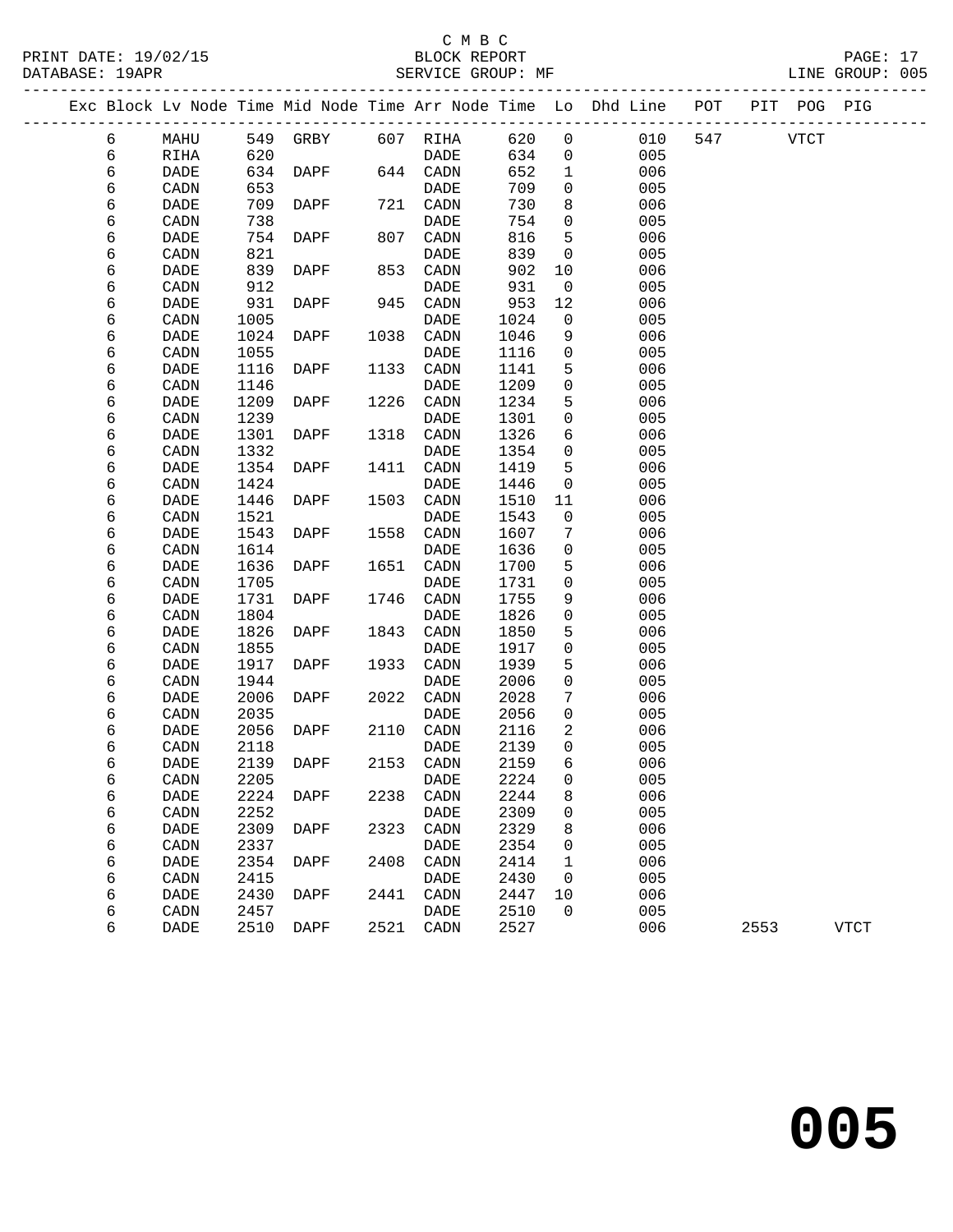### C M B C

| DATABASE: 19APR |   |             |      |          |      | SERVICE GROUP: MF |      |              |                                                                    |     |             |             | LINE GROUP: 005 |  |
|-----------------|---|-------------|------|----------|------|-------------------|------|--------------|--------------------------------------------------------------------|-----|-------------|-------------|-----------------|--|
|                 |   |             |      |          |      |                   |      |              | Exc Block Lv Node Time Mid Node Time Arr Node Time Lo Dhd Line POT |     |             | PIT POG PIG |                 |  |
|                 | 7 | MAHU        |      | 608 GRBY |      | 627 RIHA          | 640  | $\mathsf{O}$ | 010                                                                | 606 | <b>VTCT</b> |             |                 |  |
|                 | 7 | RIHA        | 640  |          |      | DADE              | 654  | $\mathbf 0$  | 005                                                                |     |             |             |                 |  |
|                 | 7 | <b>DADE</b> | 654  | DAPF     |      | 704 CADN          | 712  | $\mathbf{3}$ | 006                                                                |     |             |             |                 |  |
|                 | 7 | CADN        | 715  |          |      | DADE              | 731  | 0            | 005                                                                |     |             |             |                 |  |
|                 | 7 | DADE        | 731  | DAPF     | 743  | CADN              | 752  | 5            | 006                                                                |     |             |             |                 |  |
|                 | 7 | CADN        | 757  |          |      | <b>DADE</b>       | 814  | 0            | 005                                                                |     |             |             |                 |  |
|                 | 7 | <b>DADE</b> | 814  | DAPF     | 827  | CADN              | 836  | 5            | 006                                                                |     |             |             |                 |  |
|                 | 7 | CADN        | 841  |          |      | <b>DADE</b>       | 859  | $\mathbf 0$  | 005                                                                |     |             |             |                 |  |
|                 | 7 | <b>DADE</b> | 859  | DAPF     | 913  | CADN              | 922  | 5            | 006                                                                |     |             |             |                 |  |
|                 | 7 | CADN        | 927  |          |      | <b>DADE</b>       | 946  | $\mathbf 0$  | 005                                                                |     |             |             |                 |  |
|                 | 7 | <b>DADE</b> | 946  | DAPF     | 1000 | CADN              | 1008 | 12           | 006                                                                |     |             |             |                 |  |
|                 | 7 | CADN        | 1020 |          |      | <b>DADE</b>       | 1039 | 0            | 005                                                                |     |             |             |                 |  |
|                 | 7 | DADE        | 1039 | DAPF     | 1055 | CADN              | 1103 | 7            | 006                                                                |     |             |             |                 |  |
|                 | 7 | CADN        | 1110 |          |      | DADE              | 1131 | 0            | 005                                                                |     |             |             |                 |  |
|                 | 7 | DADE        | 1131 | DAPF     | 1148 | CADN              | 1156 | 5            | 006                                                                |     |             |             |                 |  |
|                 | 7 | CADN        | 1201 |          |      | <b>DADE</b>       | 1224 | 0            | 005                                                                |     |             |             |                 |  |
|                 | 7 | DADE        | 1224 | DAPF     | 1241 | CADN              | 1249 | 5            | 006                                                                |     |             |             |                 |  |
|                 | 7 | CADN        | 1254 |          |      | <b>DADE</b>       | 1316 | 0            | 005                                                                |     |             |             |                 |  |
|                 | 7 | <b>DADE</b> | 1316 | DAPF     | 1333 | CADN              | 1341 | 6            | 006                                                                |     |             |             |                 |  |
|                 | 7 | CADN        | 1347 |          |      | DADE              | 1409 | 0            | 005                                                                |     |             |             |                 |  |
|                 | 7 | <b>DADE</b> | 1409 | DAPF     | 1426 | CADN              | 1433 | 6            | 006                                                                |     |             |             |                 |  |
|                 | 7 | CADN        | 1439 |          |      | <b>DADE</b>       | 1501 | $\mathbf 0$  | 005                                                                |     |             |             |                 |  |
|                 | 7 | DADE        | 1501 | DAPF     | 1518 | CADN              | 1525 | 11           | 006                                                                |     |             |             |                 |  |
|                 | 7 | CADN        | 1536 |          |      | <b>DADE</b>       | 1558 | $\mathsf{O}$ | 005                                                                |     |             |             |                 |  |
|                 | 7 | DADE        | 1558 | DAPF     | 1613 | CADN              | 1622 | 8            | 006                                                                |     |             |             |                 |  |
|                 | 7 | CADN        | 1630 |          |      | DADE              | 1652 | 0            | 005                                                                |     |             |             |                 |  |
|                 | 7 | DADE        | 1652 | DAPF     | 1707 | CADN              | 1716 | 7            | 006                                                                |     |             |             |                 |  |
|                 | 7 | CADN        | 1723 |          |      | <b>DADE</b>       | 1747 | 0            | 005                                                                |     |             |             |                 |  |
|                 | 7 | DADE        | 1747 | DAPF     | 1803 | CADN              | 1812 | 9            | 006                                                                |     |             |             |                 |  |
|                 | 7 | CADN        | 1821 |          |      | <b>DADE</b>       | 1843 | 0            | 005                                                                |     |             |             |                 |  |
|                 | 7 | DADE        | 1843 | DAPF     | 1859 | CADN              | 1906 | 8            | 006                                                                |     |             |             |                 |  |
|                 | 7 | CADN        | 1914 |          |      | DADE              | 1936 | $\mathbf{0}$ | 005                                                                |     |             |             |                 |  |
|                 | 7 | DADE        | 1936 | DAPF     | 1952 | CADN              | 1958 | 6            | 006                                                                |     |             |             |                 |  |
|                 | 7 | CADN        | 2004 |          |      | DADE              | 2026 | $\Omega$     | 005                                                                |     |             |             |                 |  |
|                 | 7 | <b>DADE</b> | 2026 | DAPF     | 2042 | $\mathtt{CADN}$   | 2048 |              | 006                                                                |     | 2122        |             | <b>VTCT</b>     |  |
|                 |   |             |      |          |      |                   |      |              |                                                                    |     |             |             |                 |  |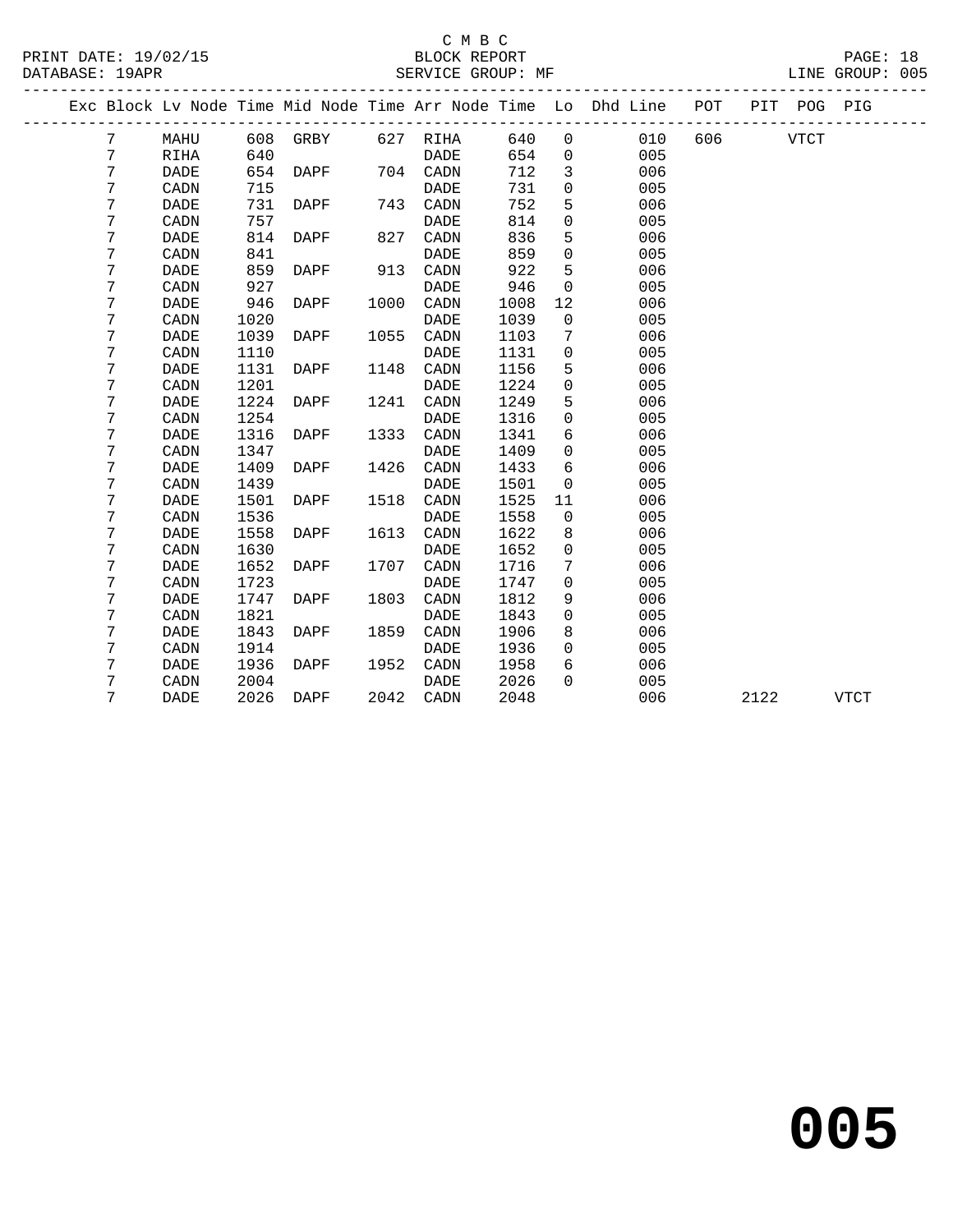PRINT DATE: 19/02/15 BLOCK REPORT BATABASE: 19APR BEST SERVICE GROUP: MF

## C M B C<br>BLOCK REPORT

PAGE: 19<br>LINE GROUP: 005

|  |   |             |      |             |      |             |      |                | Exc Block Lv Node Time Mid Node Time Arr Node Time Lo Dhd Line | POT |      | PIT POG PIG |             |
|--|---|-------------|------|-------------|------|-------------|------|----------------|----------------------------------------------------------------|-----|------|-------------|-------------|
|  | 8 | CADS        | 634  | DAMW        | 639  | DADW        | 648  | $\overline{0}$ | 006                                                            | 600 |      | <b>VTCT</b> |             |
|  | 8 | <b>DADW</b> | 648  |             |      | CADS        | 706  | 10             | 005                                                            |     |      |             |             |
|  | 8 | CADS        | 716  | DAMW        | 722  | DADW        | 732  | $\Omega$       | 006                                                            |     |      |             |             |
|  | 8 | <b>DADW</b> | 732  |             |      | CADS        | 752  | 12             | 005                                                            |     |      |             |             |
|  | 8 | CADS        | 804  | DAMW        | 810  | DADW        | 821  | $\mathbf 0$    | 006                                                            |     |      |             |             |
|  | 8 | <b>DADW</b> | 821  |             |      | CADS        | 843  | 6              | 005                                                            |     |      |             |             |
|  | 8 | CADS        | 849  | DAMW        | 856  | DADW        | 907  | 0              | 006                                                            |     |      |             |             |
|  | 8 | <b>DADW</b> | 907  |             |      | CADS        | 929  | 5              | 005                                                            |     |      |             |             |
|  | 8 | CADS        | 934  | DAMW        | 941  | <b>DADW</b> | 952  | $\Omega$       | 006                                                            |     |      |             |             |
|  | 8 | <b>DADW</b> | 952  |             |      | CADS        | 1014 | 13             | 005                                                            |     |      |             |             |
|  | 8 | CADS        | 1027 | <b>DAMW</b> | 1033 | <b>DADW</b> | 1044 | $\Omega$       | 006                                                            |     |      |             |             |
|  | 8 | <b>DADW</b> | 1044 |             |      | CADS        | 1106 | 13             | 005                                                            |     |      |             |             |
|  | 8 | CADS        | 1119 | DAMW        | 1125 | DADW        | 1137 | $\overline{0}$ | 006                                                            |     |      |             |             |
|  | 8 | <b>DADW</b> | 1137 |             |      | CADS        | 1159 | 11             | 005                                                            |     |      |             |             |
|  | 8 | CADS        | 1210 | <b>DAMW</b> | 1217 | <b>DADW</b> | 1229 | $\mathbf 0$    | 006                                                            |     |      |             |             |
|  | 8 | <b>DADW</b> | 1229 |             |      | CADS        | 1253 | 10             | 005                                                            |     |      |             |             |
|  | 8 | CADS        | 1303 | DAMW        | 1310 | DADW        | 1322 | $\overline{0}$ | 006                                                            |     |      |             |             |
|  | 8 | <b>DADW</b> | 1322 |             |      | CADS        | 1346 | 7              | 005                                                            |     |      |             |             |
|  | 8 | CADS        | 1353 | DAMW        | 1400 | <b>DADW</b> | 1414 | $\Omega$       | 006                                                            |     |      |             |             |
|  | 8 | <b>DADW</b> | 1414 |             |      | CADS        | 1440 | 11             | 005                                                            |     |      |             |             |
|  | 8 | CADS        | 1451 | DAMW        | 1458 | DADW        | 1512 | $\mathbf 0$    | 006                                                            |     |      |             |             |
|  | 8 | DADW        | 1512 |             |      | CADS        | 1540 | 11             | 005                                                            |     |      |             |             |
|  | 8 | CADS        | 1551 | <b>DAMW</b> | 1558 | <b>DADW</b> | 1612 | $\Omega$       | 006                                                            |     |      |             |             |
|  | 8 | <b>DADW</b> | 1612 |             |      | CADS        | 1640 | 11             | 005                                                            |     |      |             |             |
|  | 8 | CADS        | 1651 | DAMW        | 1659 | DADW        | 1713 | $\overline{0}$ | 006                                                            |     |      |             |             |
|  | 8 | <b>DADW</b> | 1713 |             |      | CADS        | 1740 | 11             | 005                                                            |     |      |             |             |
|  | 8 | CADS        | 1751 | DAMW        | 1759 | <b>DADW</b> | 1814 | $\Omega$       | 006                                                            |     |      |             |             |
|  | 8 | <b>DADW</b> | 1814 |             |      | CADS        | 1840 | 11             | 005                                                            |     |      |             |             |
|  | 8 | CADS        | 1851 | DAMW        | 1858 | DADW        | 1912 | $\Omega$       | 006                                                            |     |      |             |             |
|  | 8 | <b>DADW</b> | 1912 |             |      | CADS        | 1934 |                | 005                                                            |     | 2006 |             | <b>VTCT</b> |
|  |   |             |      |             |      |             |      |                |                                                                |     |      |             |             |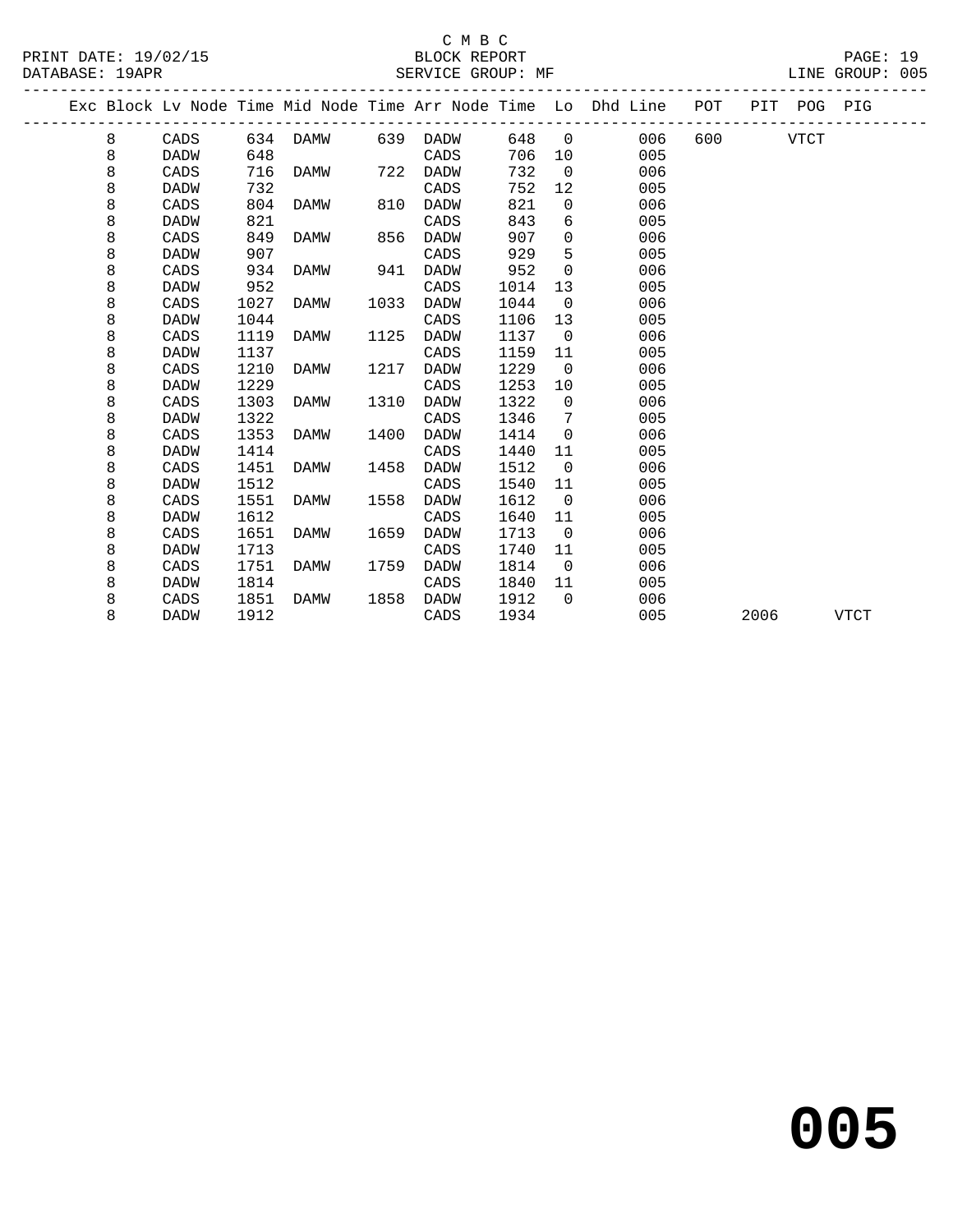### C M B C<br>BLOCK REPORT

|   |             |                 |      |          |      |                           |                |                   |                                                                |     |      | PIG     |                 |
|---|-------------|-----------------|------|----------|------|---------------------------|----------------|-------------------|----------------------------------------------------------------|-----|------|---------|-----------------|
| 9 | MAHU        |                 |      |          | DAHW | 711                       | $\overline{0}$ | 010               | 639                                                            |     | VTCT |         |                 |
| 9 | DAHW        | 711             |      |          | DADW | 718                       | $\overline{0}$ | 006               |                                                                |     |      |         |                 |
| 9 | <b>DADW</b> | 718             |      |          | CADS | 737                       | 13             | 005               |                                                                |     |      |         |                 |
| 9 | CADS        | 750             | DAMW |          | DADW | 807                       | $\Omega$       | 006               |                                                                |     |      |         |                 |
| 9 | <b>DADW</b> | 807             |      |          | CADS | 829                       | 6              | 005               |                                                                |     |      |         |                 |
| 9 | CADS        | 835             | DAMW |          | DADW | 853                       | $\Omega$       | 006               |                                                                |     |      |         |                 |
| 9 | DADW        | 853             |      |          | CADS | 915                       | 7              | 005               |                                                                |     |      |         |                 |
| 9 | CADS        | 922             | DAMW | 929      | DADW | 940                       | $\Omega$       | 006               |                                                                |     |      |         |                 |
| 9 | <b>DADW</b> | 940             |      |          | CADS | 1002                      | 10             | 005               |                                                                |     |      |         |                 |
| 9 | CADS        | 1012            | DAMW | 1018     | DADW | 1029                      | $\overline{0}$ | 006               |                                                                |     |      |         |                 |
| 9 | <b>DADW</b> | 1029            |      |          | CADS | 1051                      | 14             | 005               |                                                                |     |      |         |                 |
| 9 | CADS        | 1105            | DAMW | 1111     | DADW | 1122                      | $\overline{0}$ | 006               |                                                                |     |      |         |                 |
| 9 | <b>DADW</b> | 1122            |      |          | CADS | 1144                      | 11             | 005               |                                                                |     |      |         |                 |
| 9 | CADS        | 1155            | DAMW | 1202     | DADW | 1214                      | $\overline{0}$ | 006               |                                                                |     |      |         |                 |
| 9 | <b>DADW</b> | 1214            |      |          | CADS | 1238                      | 10             | 005               |                                                                |     |      |         |                 |
| 9 | CADS        | 1248            | DAMW |          | DADW | 1307                      | $\overline{0}$ | 006               |                                                                |     |      |         |                 |
|   |             | DATABASE: 19APR |      | 641 GRBY |      | 702<br>756<br>842<br>1255 |                | SERVICE GROUP: MF | Exc Block Lv Node Time Mid Node Time Arr Node Time Lo Dhd Line | POT |      | PIT POG | LINE GROUP: 005 |

| 9 | <b>DADW</b> | 1307 |      |      | CADS        | 1331 | 9        | 005 |      |      |
|---|-------------|------|------|------|-------------|------|----------|-----|------|------|
| 9 | CADS        | 1340 | DAMW | 1347 | DADW        | 1359 | 0        | 006 |      |      |
| 9 | DADW        | 1359 |      |      | CADS        | 1423 | 15       | 005 |      |      |
| 9 | CADS        | 1438 | DAMW | 1445 | DADW        | 1459 | 0        | 006 |      |      |
| 9 | <b>DADW</b> | 1459 |      |      | CADS        | 1527 | 6        | 005 |      |      |
| 9 | CADS        | 1533 | DAMW | 1540 | DADW        | 1554 | 0        | 006 |      |      |
| 9 | <b>DADW</b> | 1554 |      |      | CADS        | 1622 | 13       | 005 |      |      |
| 9 | CADS        | 1635 | DAMW | 1643 | <b>DADW</b> | 1657 | 0        | 006 |      |      |
| 9 | <b>DADW</b> | 1657 |      |      | CADS        | 1724 | 10       | 005 |      |      |
| 9 | CADS        | 1734 | DAMW | 1742 | DADW        | 1757 | 0        | 006 |      |      |
| 9 | <b>DADW</b> | 1757 |      |      | CADS        | 1823 | 13       | 005 |      |      |
| 9 | CADS        | 1836 | DAMW | 1844 | DADW        | 1858 | 0        | 006 |      |      |
| 9 | DADW        | 1858 |      |      | CADS        | 1921 | 9        | 005 |      |      |
| 9 | CADS        | 1930 | DAMW | 1937 | DADW        | 1951 | 0        | 006 |      |      |
| 9 | DADW        | 1951 |      |      | CADS        | 2013 | 9        | 005 |      |      |
| 9 | CADS        | 2022 | DAMW | 2029 | DADW        | 2041 | 0        | 006 |      |      |
| 9 | DADW        | 2041 |      |      | CADS        | 2103 | 16       | 005 |      |      |
| 9 | CADS        | 2119 | DAMW | 2126 | DADW        | 2138 | $\Omega$ | 006 |      |      |
| 9 | DADW        | 2138 |      |      | CADS        | 2200 |          | 005 | 2229 | VTCT |
|   |             |      |      |      |             |      |          |     |      |      |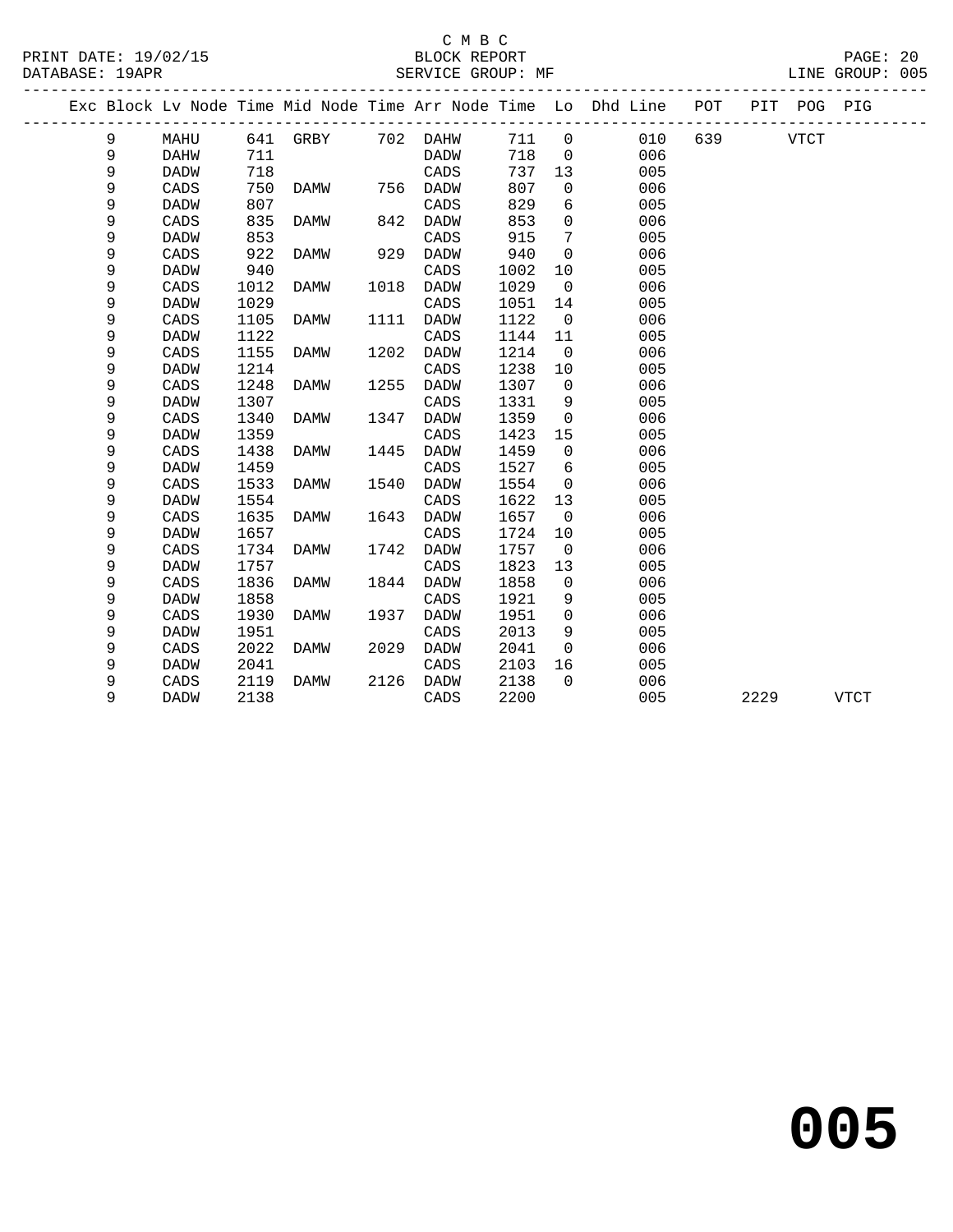### C M B C<br>BLOCK REPORT

PAGE: 21<br>LINE GROUP: 005

|  |    |             |      |          |      |             |      |              | Exc Block Lv Node Time Mid Node Time Arr Node Time Lo Dhd Line | POT |      | PIT POG PIG |             |
|--|----|-------------|------|----------|------|-------------|------|--------------|----------------------------------------------------------------|-----|------|-------------|-------------|
|  | 10 | MAHU        |      | 654 GRBY |      | 715 RIHA    | 729  | $\mathbf 0$  | 010                                                            | 652 |      | <b>VTCT</b> |             |
|  | 10 | <b>RIHA</b> | 729  |          |      | <b>DADE</b> | 743  | $\mathbf{0}$ | 005                                                            |     |      |             |             |
|  | 10 | <b>DADE</b> | 743  | DAPF     | 755  | CADN        | 804  | 8            | 006                                                            |     |      |             |             |
|  | 10 | CADN        | 812  |          |      | <b>DADE</b> | 829  | $\mathbf 0$  | 005                                                            |     |      |             |             |
|  | 10 | <b>DADE</b> | 829  | DAPF     | 843  | CADN        | 852  | 7            | 006                                                            |     |      |             |             |
|  | 10 | CADN        | 859  |          |      | <b>DADE</b> | 917  | $\mathbf 0$  | 005                                                            |     |      |             |             |
|  | 10 | <b>DADE</b> | 917  | DAPF     | 931  | CADN        | 939  | 11           | 006                                                            |     |      |             |             |
|  | 10 | CADN        | 950  |          |      | <b>DADE</b> | 1009 | $\mathsf{O}$ | 005                                                            |     |      |             |             |
|  | 10 | <b>DADE</b> | 1009 | DAPF     | 1023 | CADN        | 1031 | 9            | 006                                                            |     |      |             |             |
|  | 10 | CADN        | 1040 |          |      | <b>DADE</b> | 1101 | $\mathbf 0$  | 005                                                            |     |      |             |             |
|  | 10 | DADE        | 1101 | DAPF     | 1118 | CADN        | 1126 | 7            | 006                                                            |     |      |             |             |
|  | 10 | CADN        | 1133 |          |      | DADE        | 1154 | $\mathbf 0$  | 005                                                            |     |      |             |             |
|  | 10 | DADE        | 1154 | DAPF     | 1211 | CADN        | 1219 | 5            | 006                                                            |     |      |             |             |
|  | 10 | CADN        | 1224 |          |      | DADE        | 1246 | $\mathbf 0$  | 005                                                            |     |      |             |             |
|  | 10 | <b>DADE</b> | 1246 | DAPF     | 1303 | CADN        | 1311 | 6            | 006                                                            |     |      |             |             |
|  | 10 | CADN        | 1317 |          |      | DADE        | 1339 | $\mathbf{0}$ | 005                                                            |     |      |             |             |
|  | 10 | DADE        | 1339 | DAPF     | 1356 | CADN        | 1404 | 5            | 006                                                            |     |      |             |             |
|  | 10 | CADN        | 1409 |          |      | <b>DADE</b> | 1431 | $\mathbf 0$  | 005                                                            |     |      |             |             |
|  | 10 | <b>DADE</b> | 1431 | DAPF     | 1448 | CADN        | 1455 | 8            | 006                                                            |     |      |             |             |
|  | 10 | CADN        | 1503 |          |      | <b>DADE</b> | 1525 | $\mathsf{O}$ | 005                                                            |     |      |             |             |
|  | 10 | <b>DADE</b> | 1525 | DAPF     | 1541 | CADN        | 1548 | 9            | 006                                                            |     |      |             |             |
|  | 10 | CADN        | 1557 |          |      | <b>DADE</b> | 1619 | $\mathbf 0$  | 005                                                            |     |      |             |             |
|  | 10 | <b>DADE</b> | 1619 | DAPF     | 1634 | CADN        | 1643 | 7            | 006                                                            |     |      |             |             |
|  | 10 | CADN        | 1650 |          |      | <b>DADE</b> | 1714 | $\mathbf 0$  | 005                                                            |     |      |             |             |
|  | 10 | DADE        | 1714 | DAPF     | 1729 | CADN        | 1738 | 9            | 006                                                            |     |      |             |             |
|  | 10 | CADN        | 1747 |          |      | DADE        | 1809 | 0            | 005                                                            |     |      |             |             |
|  | 10 | DADE        | 1809 | DAPF     | 1826 | CADN        | 1833 | 8            | 006                                                            |     |      |             |             |
|  | 10 | CADN        | 1841 |          |      | <b>DADE</b> | 1903 | 0            | 005                                                            |     |      |             |             |
|  | 10 | DADE        | 1903 | DAPF     | 1919 | CADN        | 1925 | 9            | 006                                                            |     |      |             |             |
|  | 10 | CADN        | 1934 |          |      | DADE        | 1956 | $\mathbf 0$  | 005                                                            |     |      |             |             |
|  | 10 | DADE        | 1956 | DAPF     | 2012 | CADN        | 2018 | 7            | 006                                                            |     |      |             |             |
|  | 10 | CADN        | 2025 |          |      | DADE        | 2046 | $\Omega$     | 005                                                            |     |      |             |             |
|  | 10 | <b>DADE</b> | 2046 | DAPF     | 2100 | CADN        | 2106 |              | 006                                                            |     | 2136 |             | <b>VTCT</b> |
|  |    |             |      |          |      |             |      |              |                                                                |     |      |             |             |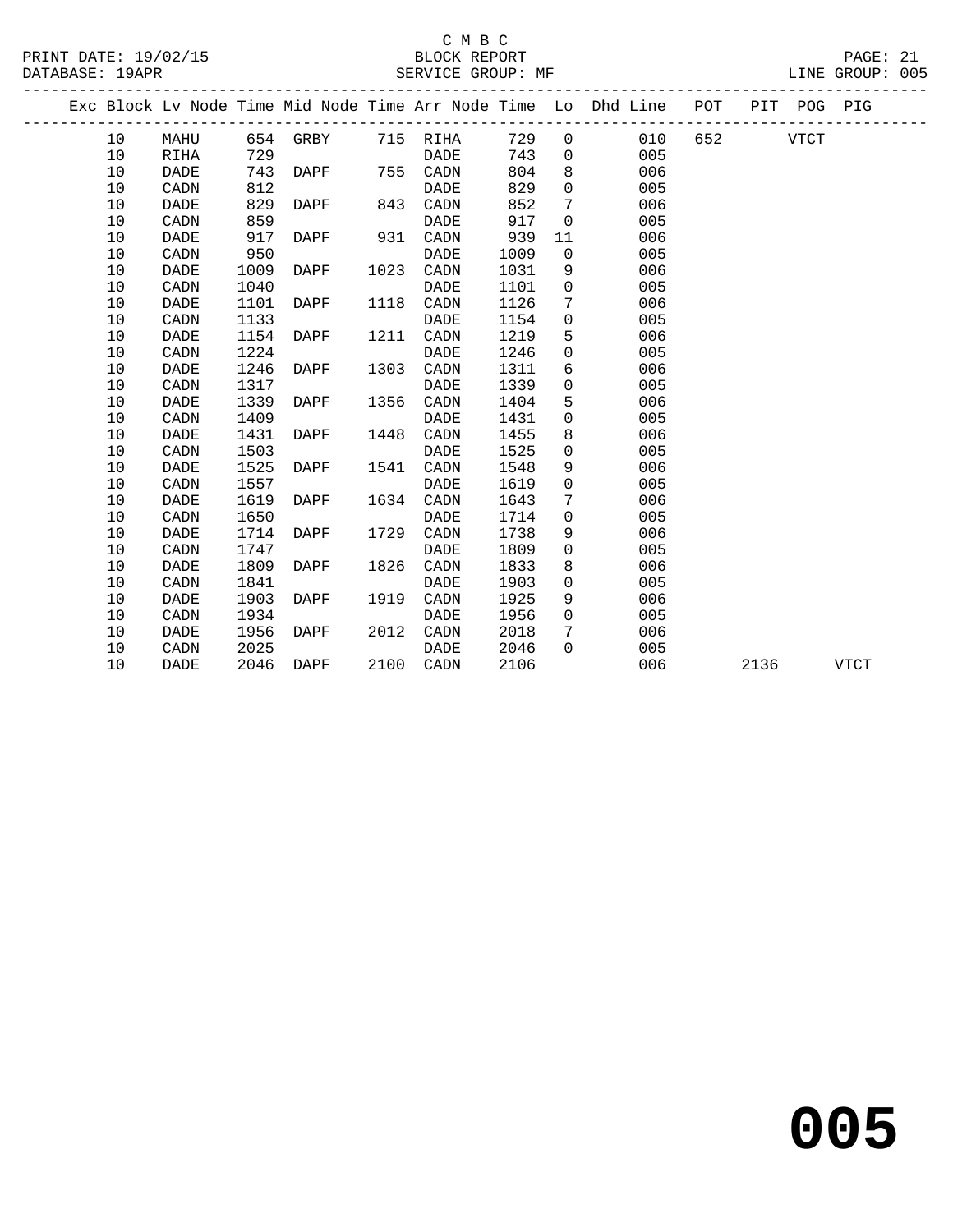## C M B C<br>BLOCK REPORT

PAGE: 22<br>LINE GROUP: 005

|            |                 |              |                       |      |              |              |                 | Exc Block Lv Node Time Mid Node Time Arr Node Time Lo Dhd Line POT PIT POG PIG |     |             |             |  |
|------------|-----------------|--------------|-----------------------|------|--------------|--------------|-----------------|--------------------------------------------------------------------------------|-----|-------------|-------------|--|
| 11         | MAHU            |              | 708 GRBY 731 DAHW 739 |      |              |              | $\overline{0}$  | 010                                                                            | 706 | <b>VTCT</b> |             |  |
| 11         | DAHW            | 739          |                       |      | DADW         | 747          | $\overline{0}$  | 006                                                                            |     |             |             |  |
| 11         | DADW            | 747          |                       |      | CADS         | 809          | 9               | 005                                                                            |     |             |             |  |
| 11         | CADS            | 818          | DAMW 824 DADW         |      |              | 835          | $\mathsf{O}$    | 006                                                                            |     |             |             |  |
| 11         | DADW            | 835          |                       |      | CADS         | 857          | $7\phantom{.0}$ | 005                                                                            |     |             |             |  |
| 11         | $\mathtt{CADS}$ | 904          | DAMW                  |      | 911 DADW     | 922          | $\mathsf{O}$    | 006                                                                            |     |             |             |  |
| 11         | DADW            | 922          |                       |      | CADS         | 944          | 6               | 005                                                                            |     |             |             |  |
| 11         | CADS            | 950          | DAMW                  |      | 956 DADW     | 1007         | $\overline{0}$  | 006                                                                            |     |             |             |  |
| 11         | DADW            | 1007         |                       |      | CADS         | 1029         | 13              | 005                                                                            |     |             |             |  |
| 11         | CADS            | 1042         | DAMW                  |      | 1048 DADW    | 1059         | $\overline{0}$  | 006                                                                            |     |             |             |  |
| 11         | DADW            | 1059         |                       |      | CADS         | 1121         | 13              | 005                                                                            |     |             |             |  |
| 11         | CADS            | 1134         | DAMW                  | 1140 | DADW         | 1152         | $\overline{0}$  | 006                                                                            |     |             |             |  |
| 11         | DADW            | 1152         |                       |      | CADS         | 1214         | 11              | 005                                                                            |     |             |             |  |
| 11         | CADS            | 1225         | DAMW                  |      | 1232 DADW    | 1244         | $\overline{0}$  | 006                                                                            |     |             |             |  |
| 11         | DADW            | 1244         |                       |      | CADS         | 1308         | 10              | 005                                                                            |     |             |             |  |
| 11         | CADS            | 1318         | DAMW                  | 1325 | DADW         | 1337         | $\overline{0}$  | 006                                                                            |     |             |             |  |
| 11         | DADW            | 1337         |                       |      | CADS         | 1401         | $\overline{7}$  | 005                                                                            |     |             |             |  |
| 11         | CADS            | 1408         | DAMW                  |      | 1415 DADW    | 1429         | $\overline{0}$  | 006                                                                            |     |             |             |  |
| 11         | DADW            | 1429         |                       |      | CADS         | 1455         | 14              | 005                                                                            |     |             |             |  |
| 11         | CADS            | 1509         | DAMW                  | 1516 | DADW         | 1530         | $\overline{0}$  | 006                                                                            |     |             |             |  |
| 11         | DADW            | 1530         |                       |      | CADS         | 1558         | 10              | 005                                                                            |     |             |             |  |
| 11         | $\mathtt{CADS}$ | 1608         | DAMW                  | 1615 | DADW         | 1629         | $\overline{0}$  | 006                                                                            |     |             |             |  |
| 11         | DADW            | 1629         |                       |      | CADS         | 1656         | 12              | 005                                                                            |     |             |             |  |
| 11         | CADS            | 1708         | DAMW                  |      | 1716 DADW    | 1730         | $\overline{0}$  | 006                                                                            |     |             |             |  |
| 11         | DADW            | 1730         |                       |      | CADS         | 1756         | 14              | 005                                                                            |     |             |             |  |
| 11         | CADS            | 1810         | DAMW                  |      | 1818 DADW    | 1832         | $\overline{0}$  | 006                                                                            |     |             |             |  |
| 11         | DADW            | 1832         |                       |      | CADS         | 1855         | 10              | 005                                                                            |     |             |             |  |
| 11         | CADS            | 1905         | DAMW                  |      | 1912 DADW    | 1926         | $\overline{0}$  | 006                                                                            |     |             |             |  |
| 11         | DADW            | 1926         |                       |      | CADS         | 1948         |                 | 005                                                                            |     | 2020        | <b>VTCT</b> |  |
| 12         | MAHU            | 725          | GRBY                  | 748  | RIHA         | 803          | $\overline{0}$  | 010                                                                            |     | 723 VTCT    |             |  |
| 12         | RIHA            | 803          |                       |      | DADE         | 819          | $\mathbf{0}$    | 005                                                                            |     |             |             |  |
| 12         | DADE            | 819          | DAPF                  |      | 833 CADN     | 842          | $\overline{4}$  | 006                                                                            |     |             |             |  |
| $12$       | CADN            | 846          |                       |      | DADE         | 904          | $\overline{0}$  | 005                                                                            |     |             |             |  |
| 12         | DADE            | 904          | DAPF                  |      | 918 CADN     | 926          | 9               | 006                                                                            |     |             |             |  |
| 12         | CADN            | 935          |                       |      | DADE         | 954          | $\overline{0}$  | 005                                                                            |     |             |             |  |
| 12         | DADE            | 954          | DAPF                  |      | 1008 CADN    | 1016         | 11              | 006                                                                            |     |             |             |  |
| $12$       | CADN            | 1027         |                       |      | DADE         | 1046         | $\overline{0}$  | 005                                                                            |     |             |             |  |
| 12         | DADE            |              | 1046 DAPF             |      | 1102 CADN    | 1110         | 8               | 006                                                                            |     |             |             |  |
| 12         | CADN 1118       |              |                       |      | <b>DADE</b>  | 1139 0       |                 | 005                                                                            |     |             |             |  |
| 12<br>$12$ | DADE            | 1139<br>1209 | DAPF                  | 1156 | CADN         | 1204<br>1231 | 5               | 006<br>005                                                                     |     |             |             |  |
| $12$       | CADN<br>DADE    | 1231         | DAPF                  | 1248 | DADE<br>CADN | 1256         | 0<br>6          | 006                                                                            |     |             |             |  |
| $1\,2$     | CADN            | 1302         |                       |      | DADE         | 1324         | 0               | 005                                                                            |     |             |             |  |
| $12$       | DADE            | 1324         | <b>DAPF</b>           | 1341 | CADN         | 1349         | 5               | 006                                                                            |     |             |             |  |
| $1\,2$     | CADN            | 1354         |                       |      | DADE         | 1416         | 0               | 005                                                                            |     |             |             |  |
| $12$       | DADE            | 1416         | DAPF                  | 1433 | CADN         | 1440         | 5               | 006                                                                            |     |             |             |  |
| 12         | CADN            | 1445         |                       |      | DADE         | 1507         | 0               | 005                                                                            |     |             |             |  |
| 12         | DADE            | 1507         | DAPF                  | 1524 | CADN         | 1531         | 10              | 006                                                                            |     |             |             |  |
| $12$       | CADN            | 1541         |                       |      | DADE         | 1603         | 0               | 005                                                                            |     |             |             |  |
| $12$       | DADE            | 1603         | DAPF                  | 1618 | CADN         | 1627         | 9               | 006                                                                            |     |             |             |  |
| $12$       | CADN            | 1636         |                       |      | DADE         | 1658         | 0               | 005                                                                            |     |             |             |  |
| $12$       | DADE            | 1658         | DAPF                  | 1713 | CADN         | 1722         | 7               | 006                                                                            |     |             |             |  |
| $12$       | CADN            | 1729         |                       |      | DADE         | 1753         | 0               | 005                                                                            |     |             |             |  |
| $12$       | DADE            | 1753         | DAPF                  | 1809 | CADN         | 1818         | 9               | 006                                                                            |     |             |             |  |
| 12         | CADN            | 1827         |                       |      | DADE         | 1849         | 0               | 005                                                                            |     |             |             |  |
|            |                 |              |                       |      |              |              |                 |                                                                                |     |             |             |  |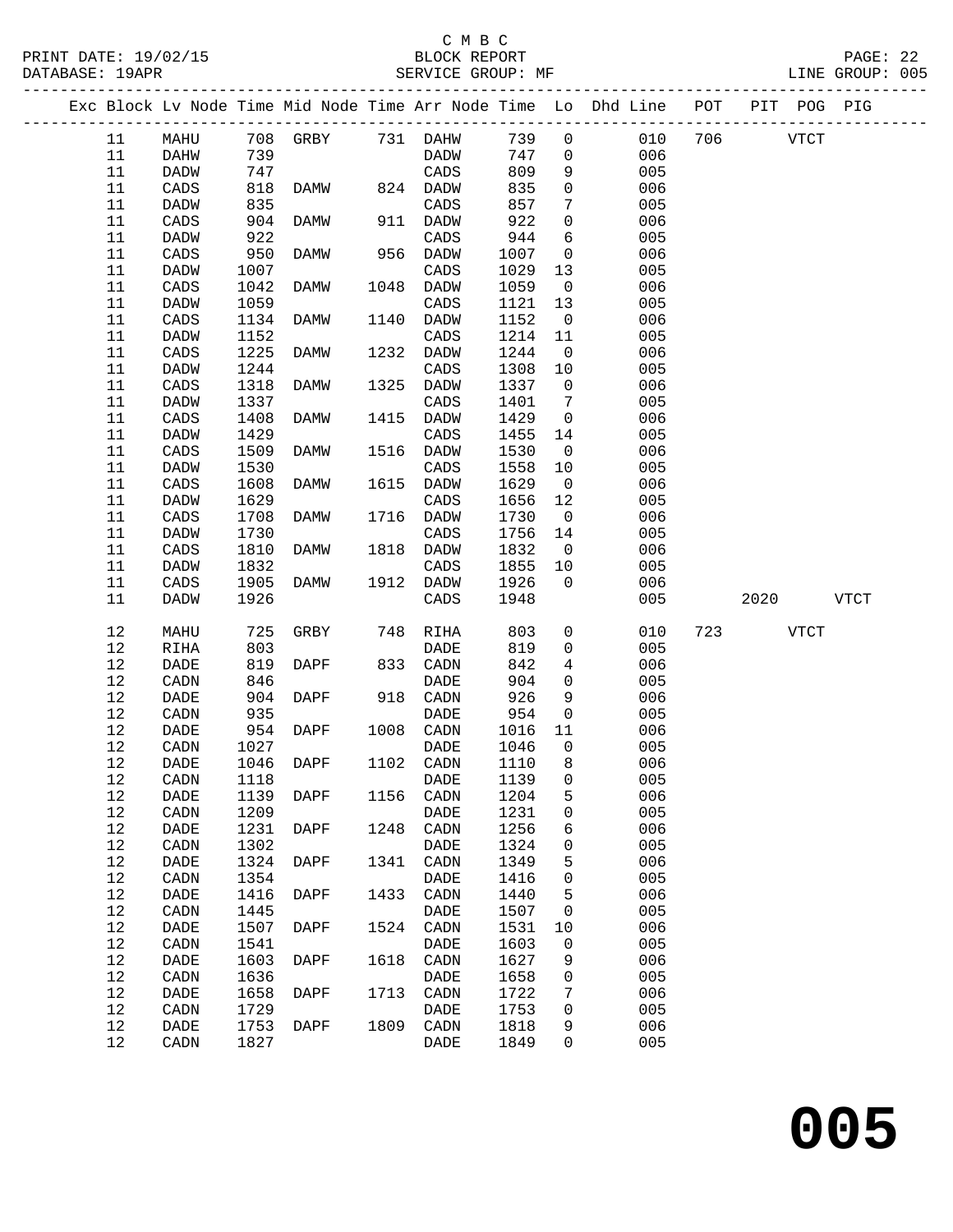|    |                        |      |                     |      |                        |      |                 | Exc Block Lv Node Time Mid Node Time Arr Node Time Lo Dhd Line POT |       |      |      | PIT POG PIG |
|----|------------------------|------|---------------------|------|------------------------|------|-----------------|--------------------------------------------------------------------|-------|------|------|-------------|
| 12 | DADE                   |      | 1849 DAPF 1905 CADN |      |                        | 1912 |                 | 006                                                                |       | 1946 |      | VTCT        |
| 13 | MAHU                   | 648  | GRBY                |      | 709 RIHA               | 723  | 0               | 010                                                                | 646 — |      | VTCT |             |
| 13 | RIHA                   | 723  |                     |      | DADE                   | 737  | $\Omega$        | 005                                                                |       |      |      |             |
| 13 | <b>DADE</b>            | 737  | DAPF                |      | 749 CADN               | 758  | 9               | 006                                                                |       |      |      |             |
| 13 | CADN                   | 807  |                     |      | DADE                   | 824  | $\mathbf 0$     | 005                                                                |       |      |      |             |
| 13 | DADE                   | 824  | DAPF                | 838  | CADN                   | 847  | 6               | 006                                                                |       |      |      |             |
| 13 | CADN                   | 853  |                     |      | DADE                   | 911  | $\mathbf 0$     | 005                                                                |       |      |      |             |
| 13 | DADE                   | 911  | DAPF                | 925  | CADN                   | 933  | 9               | 006                                                                |       |      |      |             |
| 13 | CADN                   | 942  |                     |      | DADE                   | 1001 | $\mathsf{O}$    | 005                                                                |       |      |      |             |
| 13 | <b>DADE</b>            | 1001 | DAPF                | 1015 | CADN                   | 1023 | 12              | 006                                                                |       |      |      |             |
| 13 | CADN                   | 1035 |                     |      | DADE                   | 1054 | $\mathbf 0$     | 005                                                                |       |      |      |             |
| 13 | DADE                   | 1054 | DAPF                | 1110 | CADN                   | 1118 | 7               | 006                                                                |       |      |      |             |
| 13 | CADN                   | 1125 |                     |      | DADE                   | 1146 | $\mathbf 0$     | 005                                                                |       |      |      |             |
| 13 | DADE                   | 1146 | DAPF                | 1203 | CADN                   | 1211 | 6               | 006                                                                |       |      |      |             |
| 13 | CADN                   | 1217 |                     |      | <b>DADE</b>            | 1239 | $\mathbf 0$     | 005                                                                |       |      |      |             |
| 13 | DADE                   | 1239 | DAPF                | 1256 | CADN                   | 1304 | 5               | 006                                                                |       |      |      |             |
| 13 | CADN                   | 1309 |                     |      | DADE                   | 1331 | 0               | 005                                                                |       |      |      |             |
| 13 | DADE                   | 1331 | DAPF                | 1348 | $\texttt{CADN}\xspace$ | 1356 | 6               | 006                                                                |       |      |      |             |
| 13 | CADN                   | 1402 |                     |      | DADE                   | 1424 | $\mathbf 0$     | 005                                                                |       |      |      |             |
| 13 | DADE                   | 1424 | DAPF                | 1441 | CADN                   | 1448 | $\overline{9}$  | 006                                                                |       |      |      |             |
| 13 | CADN                   | 1457 |                     |      | DADE                   | 1519 | $\mathbf 0$     | 005                                                                |       |      |      |             |
| 13 | DADE                   | 1519 | DAPF                | 1535 | CADN                   | 1542 | 10              | 006                                                                |       |      |      |             |
| 13 | CADN                   | 1552 |                     |      | DADE                   | 1614 | 0               | 005                                                                |       |      |      |             |
| 13 | DADE                   | 1614 | DAPF                | 1629 | CADN                   | 1638 | 7               | 006                                                                |       |      |      |             |
| 13 | CADN                   | 1645 |                     |      | DADE                   | 1709 | $\mathbf 0$     | 005                                                                |       |      |      |             |
| 13 | <b>DADE</b>            | 1709 | DAPF                | 1724 | CADN                   | 1733 | 9               | 006                                                                |       |      |      |             |
| 13 | CADN                   | 1742 |                     |      | DADE                   | 1804 | $\mathbf 0$     | 005                                                                |       |      |      |             |
| 13 | DADE                   | 1804 | DAPF                | 1821 | CADN                   | 1828 | 6               | 006                                                                |       |      |      |             |
| 13 | CADN                   | 1834 |                     |      | DADE                   | 1856 | $\mathbf 0$     | 005                                                                |       |      |      |             |
| 13 | DADE                   | 1856 | DAPF                | 1912 | CADN                   | 1919 | 5               | 006                                                                |       |      |      |             |
| 13 | CADN                   | 1924 |                     |      | DADE                   | 1946 | 0               | 005                                                                |       |      |      |             |
| 13 | <b>DADE</b>            | 1946 | DAPF                | 2002 | CADN                   | 2008 | 7               | 006                                                                |       |      |      |             |
| 13 | CADN                   | 2015 |                     |      | <b>DADE</b>            | 2036 | $\mathbf 0$     | 005                                                                |       |      |      |             |
| 13 | DADE                   | 2036 | DAPF                | 2050 | CADN                   | 2056 | 7               | 006                                                                |       |      |      |             |
| 13 | CADN                   | 2103 |                     |      | DADE                   | 2124 | $\mathbf 0$     | 005                                                                |       |      |      |             |
| 13 | DADE                   | 2124 | DAPF                | 2138 | CADN                   | 2144 | 6               | 006                                                                |       |      |      |             |
| 13 | CADN                   | 2150 |                     |      | <b>DADE</b>            | 2209 | $\mathbf 0$     | 005                                                                |       |      |      |             |
| 13 | DADE                   | 2209 | DAPF                | 2223 | CADN                   | 2229 | $6\overline{6}$ | 006                                                                |       |      |      |             |
| 13 | $\texttt{CADN}\xspace$ | 2235 |                     |      | <b>DADE</b>            | 2254 | $\mathbf 0$     | 005                                                                |       |      |      |             |
| 13 | DADE                   | 2254 | DAPF                | 2308 | CADN                   | 2314 | 8               | 006                                                                |       |      |      |             |
| 13 | CADN                   | 2322 |                     |      | DADE                   | 2339 | $\Omega$        | 005                                                                |       |      |      |             |
| 13 | <b>DADE</b>            | 2339 | DAPF                | 2353 | CADN                   | 2359 |                 | 006                                                                |       | 2425 |      | <b>VTCT</b> |
|    |                        |      |                     |      |                        |      |                 |                                                                    |       |      |      |             |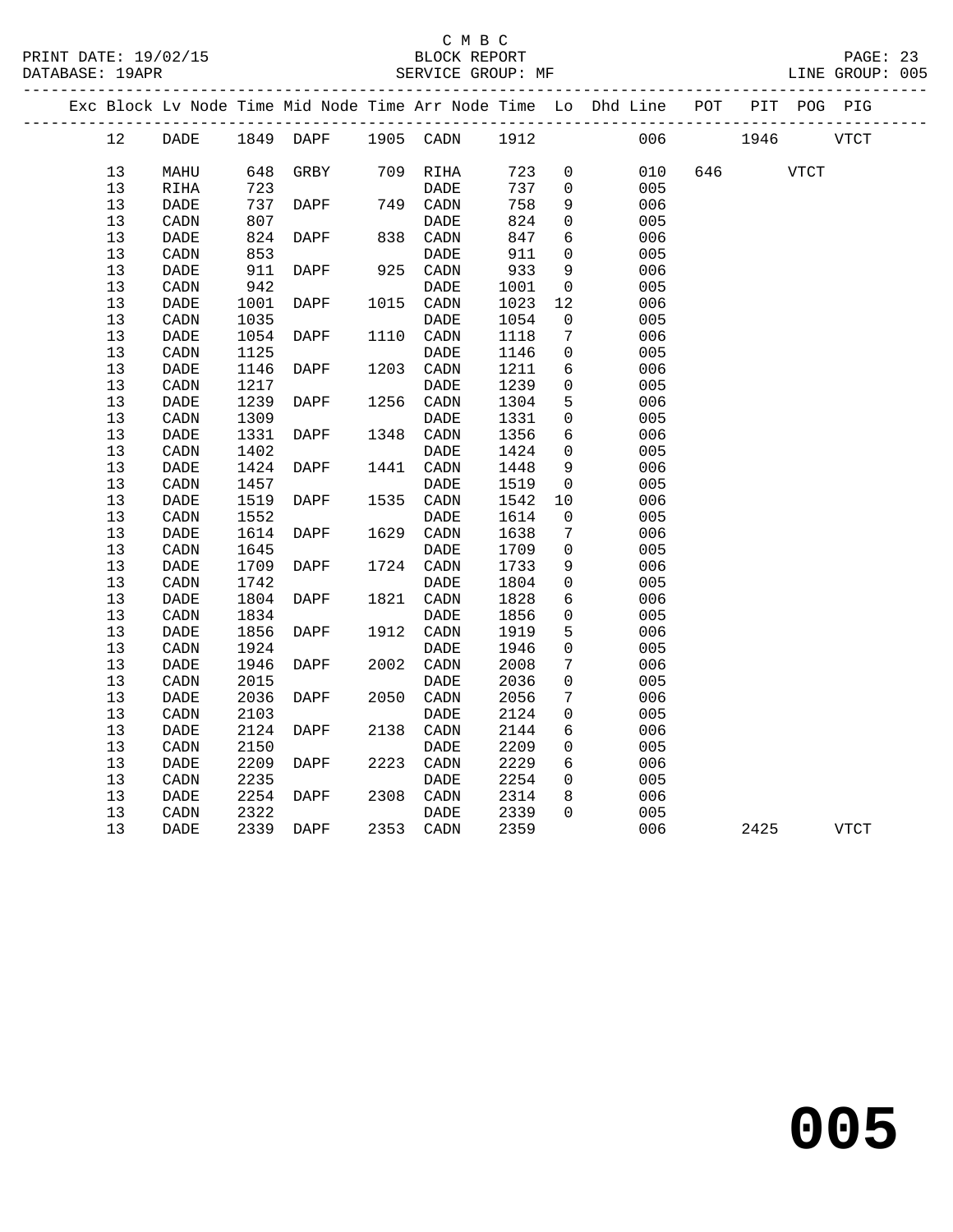## C M B C

PRINT DATE: 19/02/15 BLOCK REPORT PAGE: 24 DATABASE: 19APR SERVICE GROUP: MF ------------------------------------------------------------------------------------------------- Exc Block Lv Node Time Mid Node Time Arr Node Time Lo Dhd Line POT PIT POG PIG ------------------------------------------------------------------------------------------------- 14 MAHU 746 GRBY 809 DAHW 817 0 010 744 VTCT 14 DAHW 817 DADW 825 0 006 14 DADW 825 CADS 847 7 005 14 CADS 854 DAMW 901 DADW 912 0 006 14 DADW 912 CADS 934 7 005 14 CADS 941 DAMW 948 DADW 959 0 006 14 DADW 959 CADS 1021 14 005 14 CADS 1035 DAMW 1041 DADW 1052 0 006 14 DADW 1052 CADS 1114 12 005 14 CADS 1126 DAMW 1132 DADW 1144 0 006 14 DADW 1144 CADS 1206 12 005 14 CADS 1218 DAMW 1225 DADW 1237 0 006 14 DADW 1237 CADS 1301 9 005<br>14 CADS 1310 DAMW 1317 DADW 1329 0 006 14 CADS 1310 DAMW 1317 DADW 1329 0 006 14 DADW 1329 CADS 1353 8 005 14 CADS 1401 DAMW 1408 DADW 1422 0 006 14 CADS 1401 DAMW 1408 DADW 1422 0 006<br>14 DADW 1422 CADS 1448 9 005<br>14 CADS 1457 DAMW 1504 DADW 1518 0 006<br>14 DADW 1518 CADS 1546 11 005 14 CADS 1457 DAMW 1504 DADW<br>14 DADW 1518 CADS 14 DADW 1518 CADS 1546 11 005 CADS 1557 DAMW<br>DADW 1618 14 DADW 1618 CADS 1645 12 005<br>14 CADS 1657 DAMW 1705 DADW 1719 0 006<br>14 DADW 1719 CADS 1746 11 005 14 CADS 1657 DAMW 1705 DADW 1719 0 006 14 DADW 1719 CADS 1746 11 005<br>14 CADS 1757 DAMW 1805 DADW 1820 0 006 14 CADS 1757 DAMW 1805 DADW 1820 0 006

| 14 | <b>DADW</b> | 1820 |             |      | CADS        | 1846 | 12          | 005 |     |      |             |
|----|-------------|------|-------------|------|-------------|------|-------------|-----|-----|------|-------------|
| 14 | CADS        | 1858 | DAMW        | 1905 | <b>DADW</b> | 1919 | 0           | 006 |     |      |             |
| 14 | <b>DADW</b> | 1919 |             |      | CADS        | 1941 | 9           | 005 |     |      |             |
| 14 | CADS        | 1950 | <b>DAMW</b> | 1957 | <b>DADW</b> | 2011 | $\Omega$    | 006 |     |      |             |
| 14 | <b>DADW</b> | 2011 |             |      | CADS        | 2033 |             | 005 |     | 2105 | <b>VTCT</b> |
|    |             |      |             |      |             |      |             |     |     |      |             |
| 20 | MAHU        | 621  | GRBY        | 640  | <b>DAHW</b> | 649  | 0           | 010 | 619 |      | <b>VTCT</b> |
| 20 | DAHW        | 649  |             |      | <b>DADW</b> | 655  | $\mathbf 0$ | 006 |     |      |             |
| 20 | DADW        | 655  |             |      | CADS        | 713  | 10          | 005 |     |      |             |
| 20 | CADS        | 723  | <b>DAMW</b> | 729  | <b>DADW</b> | 739  | $\mathbf 0$ | 006 |     |      |             |
| 20 | <b>DADW</b> | 739  |             |      | CADS        | 759  | 14          | 005 |     |      |             |
| 20 | CADS        | 813  | DAMW        | 819  | <b>DADW</b> | 830  | 0           | 006 |     |      |             |
| 20 | DADW        | 830  |             |      | CADS        | 852  | 7           | 005 |     |      |             |
| 20 | CADS        | 859  | <b>DAMW</b> | 906  | <b>DADW</b> | 917  | $\Omega$    | 006 |     |      |             |
| 20 | <b>DADW</b> | 917  |             |      | CADS        | 939  |             | 005 |     | 1009 | <b>VTCT</b> |
|    |             |      |             |      |             |      |             |     |     |      |             |
| 21 | MAHU        | 631  | GRBY        | 650  | RIHA        | 703  | 0           | 010 | 629 |      | <b>VTCT</b> |
| 21 | RIHA        | 703  |             |      | <b>DADE</b> | 717  | 0           | 005 |     |      |             |
| 21 | DADE        | 717  | <b>DAPF</b> | 729  | CADN        | 738  | 9           | 006 |     |      |             |
| 21 | CADN        | 747  |             |      | <b>DADE</b> | 804  | 0           | 005 |     |      |             |
| 21 | DADE        | 804  | DAPF        | 817  | CADN        | 826  | 5           | 006 |     |      |             |
| 21 | CADN        | 831  |             |      | <b>DADE</b> | 849  | $\Omega$    | 005 |     |      |             |
| 21 | DADE        | 849  | <b>DAPF</b> | 903  | CADN        | 912  |             | 006 |     | 947  | <b>VTCT</b> |
|    |             |      |             |      |             |      |             |     |     |      |             |
| 22 | MAHU        | 708  | GRBY        | 729  | <b>RIHA</b> | 743  | 0           | 010 | 706 |      | <b>VTCT</b> |
| 22 | RIHA        | 743  |             |      | DADE        | 759  | 0           | 005 |     |      |             |
| 22 | DADE        | 759  | DAPF        | 812  | CADN        | 821  | 5           | 006 |     |      |             |
| 22 | CADN        | 826  |             |      | DADE        | 844  | $\mathbf 0$ | 005 |     |      |             |
| 22 | DADE        | 844  | DAPF        | 858  | CADN        | 907  |             | 006 |     | 942  | <b>VTCT</b> |
|    |             |      |             |      |             |      |             |     |     |      |             |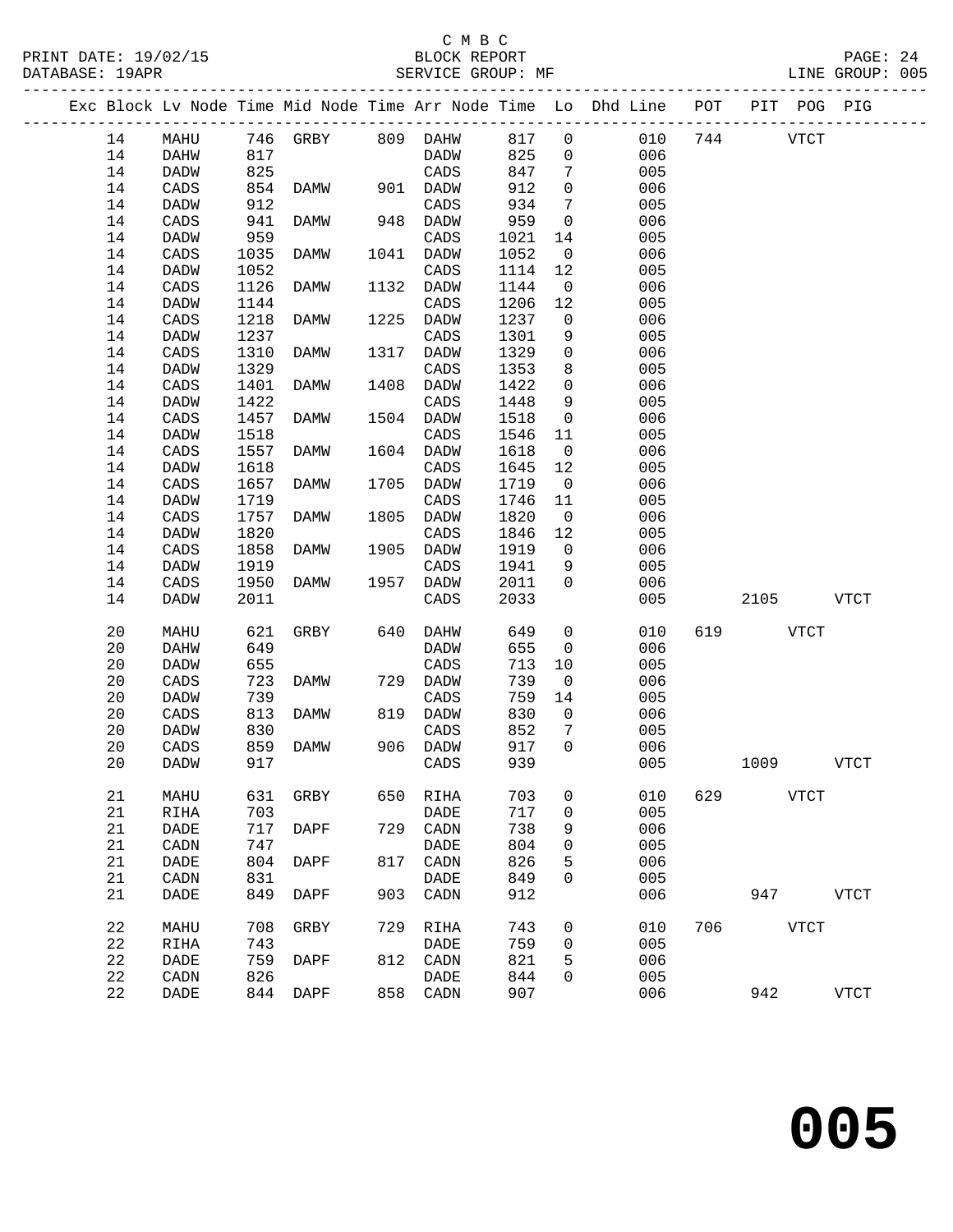### C M B C<br>BLOCK REPORT

PAGE: 25<br>LINE GROUP: 005

|  |    |                              |      |                   |      |                |         |                         | Exc Block Lv Node Time Mid Node Time Arr Node Time Lo Dhd Line POT PIT POG PIG |               |             |             |
|--|----|------------------------------|------|-------------------|------|----------------|---------|-------------------------|--------------------------------------------------------------------------------|---------------|-------------|-------------|
|  | 23 | MAHU                         |      | 722 GRBY 745 DAHW |      |                | 754     | $\overline{0}$          | 010                                                                            | 720           | <b>VTCT</b> |             |
|  | 23 |                              | 754  |                   |      | DADW           | 802     | $\overline{0}$          | 006                                                                            |               |             |             |
|  |    | DAHW                         |      |                   |      |                |         |                         |                                                                                |               |             |             |
|  | 23 | <b>DADW</b>                  | 802  |                   |      | CADS           | 824     | $7\phantom{.0}$         | 005                                                                            |               |             |             |
|  | 23 | CADS                         | 831  | DAMW 838 DADW     |      |                | 849     | $\Omega$                | 006                                                                            |               |             |             |
|  | 23 | DADW                         | 849  |                   |      | CADS           | 911     |                         | 005                                                                            |               | 941         | <b>VTCT</b> |
|  |    |                              |      |                   |      |                |         |                         |                                                                                |               |             |             |
|  | 25 | MAHU                         | 737  | GRBY              |      | 800 DAHW       | 808     | $\overline{0}$          | 010                                                                            |               | 735 VTCT    |             |
|  | 25 | DAHW                         | 808  |                   |      | DADW           | 816     | $\overline{0}$          | 006                                                                            |               |             |             |
|  | 25 | <b>DADW</b>                  | 816  |                   |      | CADS           | 838     | 6                       | 005                                                                            |               |             |             |
|  |    |                              |      |                   |      |                |         |                         |                                                                                |               |             |             |
|  | 25 | CADS                         | 844  | DAMW              |      | 851 DADW       | 902     | $\mathbf{0}$            | 006                                                                            |               |             |             |
|  | 25 | DADW                         | 902  |                   |      | CADS           | 924     |                         | 005                                                                            |               | 954 VTCT    |             |
|  | 30 | DAHW                         | 1426 |                   |      | DADW           | 1437    | $\overline{0}$          |                                                                                | 006 1354 VTCT |             |             |
|  | 30 |                              |      |                   |      |                | 1505    |                         | 005                                                                            |               |             |             |
|  |    | DADW                         | 1437 |                   |      | CADS           |         | 10                      |                                                                                |               |             |             |
|  | 30 | CADS                         | 1515 | DAMW              |      | 1522 DADW      | 1536    | $\overline{0}$          | 006                                                                            |               |             |             |
|  | 30 | DADW                         | 1536 |                   |      | CADS           | 1604    | 9                       | 005                                                                            |               |             |             |
|  | 30 | CADS                         | 1613 | DAMW              |      | 1621 DADW      | 1635    | $\overline{0}$          | 006                                                                            |               |             |             |
|  |    |                              |      |                   |      |                |         |                         |                                                                                |               |             |             |
|  | 30 | DADW                         | 1635 |                   |      | CADS           | 1702    | 11                      | 005                                                                            |               |             |             |
|  | 30 | CADS                         | 1713 | DAMW              |      | 1721 DADW      | 1735    | $\overline{0}$          | 006                                                                            |               |             |             |
|  | 30 | <b>DADW</b>                  | 1735 |                   |      | CADS           | 1801    |                         | 005                                                                            |               | $1840$ VTCT |             |
|  |    |                              |      |                   |      |                |         |                         |                                                                                |               |             |             |
|  | 31 | CADN                         | 1420 |                   |      | DADE           | 1442    | $\mathsf{O}\xspace$     |                                                                                | 005 1340 VTCT |             |             |
|  | 31 | $\ensuremath{\mathsf{DADE}}$ | 1442 | DAPF              |      | 1459 CADN      | 1506    | 9                       | 006                                                                            |               |             |             |
|  | 31 | CADN                         | 1515 |                   |      | DADE           | 1537    | $\mathsf{O}$            | 005                                                                            |               |             |             |
|  | 31 | DADE                         | 1537 | DAPF              |      | 1552 CADN      | 1601    | 7                       | 006                                                                            |               |             |             |
|  |    |                              |      |                   |      |                |         |                         |                                                                                |               |             |             |
|  | 31 | CADN                         | 1608 |                   |      | DADE           | 1630    | $\mathbf 0$             | 005                                                                            |               |             |             |
|  | 31 | DADE                         | 1630 | DAPF              |      | 1645 CADN      | 1654    | 5                       | 006                                                                            |               |             |             |
|  | 31 | CADN                         | 1659 |                   |      | DADE           | 1725    | $\mathbf 0$             | 005                                                                            |               |             |             |
|  | 31 | DADE                         | 1725 | DAPF              |      | 1740 CADN      | 1749    | 9                       | 006                                                                            |               |             |             |
|  |    |                              |      |                   |      |                |         |                         |                                                                                |               |             |             |
|  | 31 | CADN                         | 1758 |                   |      | DADE           | 1820    | $\overline{0}$          | 005                                                                            |               |             |             |
|  | 31 | <b>DADE</b>                  | 1820 | DAPF              |      | 1837 CADN      | 1844    |                         | 006                                                                            |               | 1921 1920   | VTCT        |
|  | 32 | CADS                         | 1503 | DAMW              |      | 1510 DADW      | 1524    | $\overline{0}$          | 006                                                                            | 1423 VTCT     |             |             |
|  |    |                              |      |                   |      |                |         |                         |                                                                                |               |             |             |
|  | 32 | <b>DADW</b>                  | 1524 |                   |      | CADS           | 1552    | 11                      | 005                                                                            |               |             |             |
|  | 32 | CADS                         | 1603 | DAMW              |      | 1610 DADW      | 1624    | $\overline{0}$          | 006                                                                            |               |             |             |
|  | 32 | DADW                         | 1624 |                   |      | CADS           | 1651    | 11                      | 005                                                                            |               |             |             |
|  | 32 | CADS                         | 1702 | DAMW              |      | 1710 DADW      | 1724    | $\overline{\mathbf{0}}$ | 006                                                                            |               |             |             |
|  | 32 |                              |      |                   |      |                |         |                         |                                                                                |               |             |             |
|  |    | DADW                         | 1724 |                   |      | CADS           | 1751 12 |                         | 005                                                                            |               |             |             |
|  | 32 | CADS                         | 1803 | DAMW              |      | 1811 DADW      | 1826    | $\overline{0}$          | 006                                                                            |               |             |             |
|  | 32 | DADW                         |      |                   |      | 1826 CADS 1852 |         |                         | 005                                                                            |               | 1931        | <b>VTCT</b> |
|  |    |                              |      |                   |      |                |         |                         |                                                                                |               |             |             |
|  | 33 | CADN                         | 1531 |                   |      | DADE           | 1553    | 0                       | 005                                                                            | 1451          | VTCT        |             |
|  | 33 | DADE                         | 1553 | DAPF              | 1608 | CADN           | 1617    | 8                       | 006                                                                            |               |             |             |
|  | 33 | CADN                         | 1625 |                   |      | <b>DADE</b>    | 1647    | 0                       | 005                                                                            |               |             |             |
|  | 33 | DADE                         | 1647 | DAPF              | 1702 | CADN           | 1711    | 5                       | 006                                                                            |               |             |             |
|  |    |                              |      |                   |      |                |         |                         |                                                                                |               |             |             |
|  | 33 | CADN                         | 1716 |                   |      | DADE           | 1742    | 0                       | 005                                                                            |               |             |             |
|  | 33 | DADE                         | 1742 | DAPF              | 1757 | CADN           | 1806    | 9                       | 006                                                                            |               |             |             |
|  | 33 | CADN                         | 1815 |                   |      | <b>DADE</b>    | 1837    | 0                       | 005                                                                            |               |             |             |
|  | 33 | DADE                         | 1837 | DAPF              | 1853 | CADN           | 1900    |                         | 006                                                                            |               | 1934        | <b>VTCT</b> |
|  |    |                              |      |                   |      |                |         |                         |                                                                                |               |             |             |
|  | 34 | CADS                         | 1539 | DAMW              | 1546 | DADW           | 1600    | 0                       | 006                                                                            |               | 1459 VTCT   |             |
|  | 34 | <b>DADW</b>                  | 1600 |                   |      | CADS           | 1628    | 12                      | 005                                                                            |               |             |             |
|  | 34 | CADS                         | 1640 | DAMW              | 1648 | <b>DADW</b>    | 1702    | 0                       | 006                                                                            |               |             |             |
|  | 34 | <b>DADW</b>                  | 1702 |                   |      | CADS           | 1729    | 11                      | 005                                                                            |               |             |             |
|  | 34 | CADS                         | 1740 | DAMW              | 1748 | DADW           | 1803    | $\mathbf 0$             | 006                                                                            |               |             |             |
|  |    |                              |      |                   |      |                |         |                         |                                                                                |               |             |             |
|  | 34 | DADW                         | 1803 |                   |      | CADS           | 1829    |                         | 005                                                                            |               | 1908        | VTCT        |
|  |    |                              |      |                   |      |                |         |                         |                                                                                |               |             |             |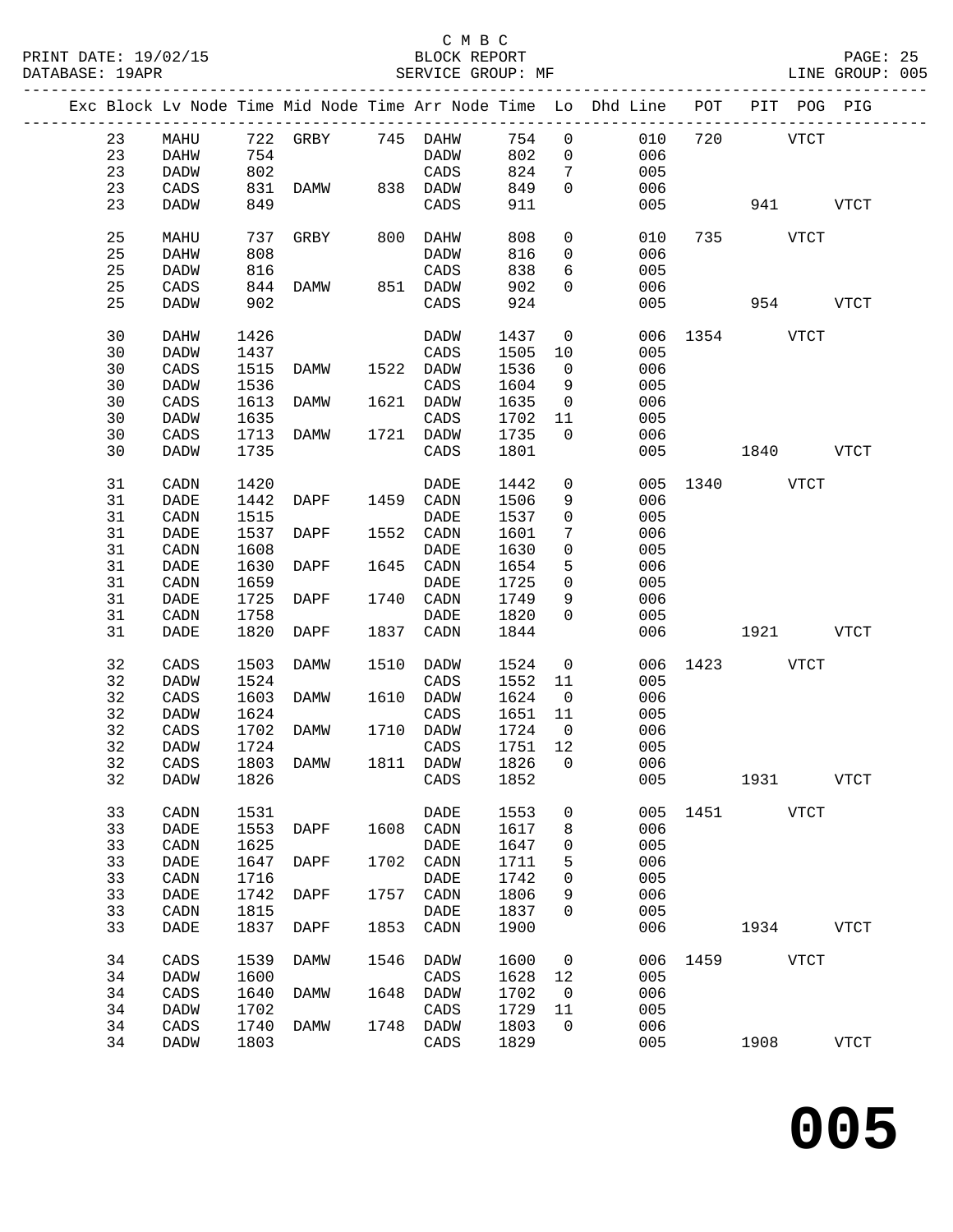## C M B C

| DATABASE: 19APR |    |             |      |      |      | SERVICE GROUP: MF |      |          |                                                                |          |      |      | LINE GROUP: 005 |  |
|-----------------|----|-------------|------|------|------|-------------------|------|----------|----------------------------------------------------------------|----------|------|------|-----------------|--|
|                 |    |             |      |      |      |                   |      |          | Exc Block Lv Node Time Mid Node Time Arr Node Time Lo Dhd Line | POT      | PIT  | POG  | PIG             |  |
|                 | 35 | CADN        | 1451 |      |      | DADE              | 1513 | $\Omega$ | 005                                                            | 1411     |      | VTCT |                 |  |
|                 | 35 | DADE        | 1513 | DAPF | 1530 | CADN              | 1537 | 9        | 006                                                            |          |      |      |                 |  |
|                 | 35 | CADN        | 1546 |      |      | DADE              | 1608 | $\Omega$ | 005                                                            |          |      |      |                 |  |
|                 | 35 | DADE        | 1608 | DAPF | 1623 | CADN              | 1632 | 7        | 006                                                            |          |      |      |                 |  |
|                 | 35 | CADN        | 1639 |      |      | DADE              | 1703 | $\Omega$ | 005                                                            |          |      |      |                 |  |
|                 | 35 | DADE        | 1703 | DAPF | 1718 | CADN              | 1727 | 7        | 006                                                            |          |      |      |                 |  |
|                 | 35 | CADN        | 1734 |      |      | DADE              | 1758 | $\Omega$ | 005                                                            |          |      |      |                 |  |
|                 | 35 | DADE        | 1758 | DAPF | 1814 | CADN              | 1823 |          | 006                                                            |          | 1900 |      | VTCT            |  |
|                 | 36 | CADS        | 1629 | DAMW | 1637 | DADW              | 1651 | $\Omega$ |                                                                | 006 1549 |      | VTCT |                 |  |
|                 | 36 | <b>DADW</b> | 1651 |      |      | CADS              | 1718 | 11       | 005                                                            |          |      |      |                 |  |
|                 | 36 | CADS        | 1729 | DAMW | 1737 | DADW              | 1752 | $\Omega$ | 006                                                            |          |      |      |                 |  |
|                 | 36 | DADW        | 1752 |      |      | CADS              | 1818 | 11       | 005                                                            |          |      |      |                 |  |
|                 | 36 | CADS        | 1829 | DAMW | 1837 | DADW              | 1851 | $\Omega$ | 006                                                            |          |      |      |                 |  |
|                 | 36 | DADW        | 1851 |      |      | CADS              | 1914 |          | 005                                                            |          | 1946 |      | <b>VTCT</b>     |  |
|                 |    |             |      |      |      |                   |      |          |                                                                |          |      |      |                 |  |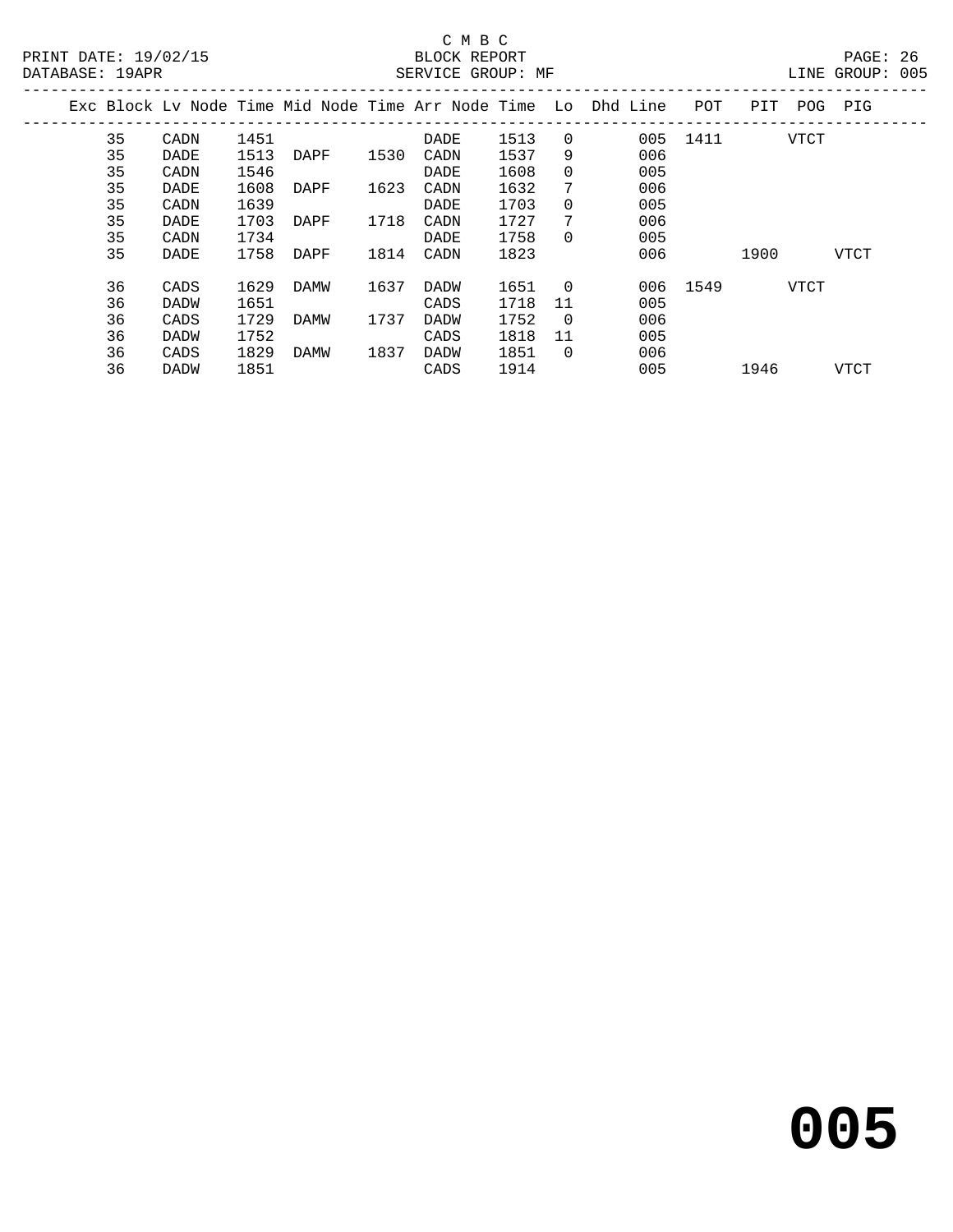|        | PRINT DATE: 19/02/15<br>DATABASE: 19APR |                   |            | E M B C<br>BLOCK REPORT<br>SERVICE GROUP: MF |      |                      | C M B C         |                 |                                                                                |     | LINE GROUP: 007                       | PAGE: 27     |  |
|--------|-----------------------------------------|-------------------|------------|----------------------------------------------|------|----------------------|-----------------|-----------------|--------------------------------------------------------------------------------|-----|---------------------------------------|--------------|--|
|        |                                         |                   |            |                                              |      |                      |                 |                 |                                                                                |     |                                       |              |  |
|        |                                         |                   |            |                                              |      |                      |                 |                 | Exc Block Lv Node Time Mid Node Time Arr Node Time Lo Dhd Line POT PIT POG PIG |     |                                       |              |  |
|        | 30                                      | PNHM              |            | 540 PNHM                                     |      |                      |                 |                 | 540 DULP 611 8 007                                                             |     | 506 VTCT                              |              |  |
|        | 30                                      | DULP              | 619        | 5GRN                                         |      | 642 NAST             | 722 9           |                 | 007                                                                            |     |                                       |              |  |
|        | 30                                      | NAST              |            |                                              |      |                      |                 | 16              | 007                                                                            |     |                                       |              |  |
|        | 30                                      | DULP              |            | 731 PNHM<br>900 5GRN                         |      | 804 DULP<br>927 NAST | $844$<br>$1013$ | 18              | 007                                                                            |     |                                       |              |  |
|        | 30                                      | NAST              | 1031       | PNHM                                         | 1103 | DULP                 | 1147            | 12              | 007                                                                            |     |                                       |              |  |
|        | 30                                      | $\texttt{DULP}{}$ | 1159       | 5GRN                                         | 1227 | NAST                 | 1313            | 16              | 007                                                                            |     |                                       |              |  |
|        | 30                                      | NAST              | 1329       | PNHM                                         | 1403 | DULP                 | 1449            | 12              | 007                                                                            |     |                                       |              |  |
|        | 30                                      | $\texttt{DULP}$   | 1501       | 5GRN                                         | 1534 | NAST                 | 1626            | 17              | 007                                                                            |     |                                       |              |  |
|        | 30                                      | NAST              | 1643       | PNHM                                         | 1720 | DULP                 | 1811            | 17              | 007                                                                            |     |                                       |              |  |
|        | 30                                      | $\texttt{DULP}$   | 1828       | 5GRN                                         | 1858 | NAST                 | 1944            | $5^{\circ}$     | 007                                                                            |     |                                       |              |  |
|        | 30                                      | NAST              | 1949       | PNHM                                         | 2017 | DULP                 | 2059            | 17              | 007                                                                            |     |                                       |              |  |
| GR 30  |                                         | <b>DULP</b>       | 2116       | 5GRN                                         | 2138 | NAST                 | 2219            | 12              | 007                                                                            |     |                                       |              |  |
| #GR 30 |                                         | <b>DULP</b>       | 2116       | 5GRN                                         | 2138 | NAST                 | 2219            | 12              | 007                                                                            |     |                                       |              |  |
| GR 30  |                                         | NAST              | 2231       | PNHM                                         | 2257 | DULP                 | 2335            |                 | $4\overline{ }$<br>007                                                         |     |                                       |              |  |
| #GR 30 |                                         | NAST              | 2231       | PNHM                                         | 2257 | DULP                 | 2335            |                 | $4\overline{ }$<br>007                                                         |     |                                       |              |  |
| GR 30  |                                         | <b>DULP</b>       | 2339       | 5GRN                                         | 2358 | NAST                 | 2433            |                 | 007                                                                            |     | 2503 VTCT                             |              |  |
| #GR 30 |                                         | <b>DULP</b>       | 2339       | 5GRN                                         | 2358 | NAST                 | 2433            |                 | 007                                                                            |     | 2503 VTCT                             |              |  |
|        | 31                                      | DULP              | 523        | 5GRN                                         |      | 545 NAST             | 619             | 13              | 007                                                                            |     | 458 and $\overline{a}$<br><b>VTCT</b> |              |  |
|        | 31                                      | NAST              | 632<br>759 | PNHM                                         |      | 702 DULP             | 739             | 20 <sub>o</sub> | 007                                                                            |     |                                       |              |  |
|        | 31                                      | <b>DULP</b>       |            | 5GRN                                         | 827  | NAST                 | 914             | 17              | 007                                                                            |     |                                       |              |  |
|        | 31                                      | NAST              | 931        | PNHM                                         | 1004 | DULP                 | 1047            | 13              | 007                                                                            |     |                                       |              |  |
|        | 31                                      | $\texttt{DULP}{}$ | 1100       | 5GRN                                         | 1127 | NAST                 | 1212            | 18              | 007                                                                            |     |                                       |              |  |
|        | 31                                      | NAST              | 1230       | PNHM                                         | 1303 | DULP                 | 1348            | 10              | 007                                                                            |     |                                       |              |  |
|        | 31                                      | $\texttt{DULP}$   | 1358       | 5GRN                                         | 1427 | NAST                 | 1518            | 15              | 007                                                                            |     |                                       |              |  |
|        | 31                                      | NAST              | 1533       | PNHM                                         | 1608 | DULP                 | 1656            | 12              | 007                                                                            |     |                                       |              |  |
|        | 31                                      | $\texttt{DULP}$   | 1708       | 5GRN                                         | 1738 | NAST                 | 1828            | 21              | 007                                                                            |     |                                       |              |  |
|        | 31                                      | NAST              | 1849       | PNHM                                         | 1918 | DULP                 | 2001            | 13              | 007                                                                            |     |                                       |              |  |
|        | 31                                      | DULP              | 2014       | 5GRN                                         | 2038 | NAST                 | $2119$ 12       |                 | 007                                                                            |     |                                       |              |  |
| GR 31  |                                         | NAST              | 2131       | PNHM                                         | 2157 |                      | DULP 2236       |                 |                                                                                | 007 | 2249 VTCT                             |              |  |
| #GR 31 |                                         | NAST              |            | 2131 PNHM                                    | 2157 | <b>DULP</b>          | 2236            |                 | 007                                                                            |     | 2249 VTCT                             |              |  |
|        | 32                                      | <b>DULP</b>       |            |                                              |      |                      |                 |                 | 633 5GRN 657 NAST 738 8 007 607                                                |     | <b>VTCT</b>                           |              |  |
|        | 32                                      | NAST              | 746        | PNHM                                         | 819  | <b>DULP</b>          | 859             | 16              | 007                                                                            |     |                                       |              |  |
|        | 32                                      | $\texttt{DULP}$   | 915        | 5GRN                                         | 942  | NAST                 | 1028            | 18              | 007                                                                            |     |                                       |              |  |
|        | 32                                      | NAST              | 1046       | PNHM                                         | 1118 | <b>DULP</b>          | 1203            | 11              | 007                                                                            |     |                                       |              |  |
|        | 32                                      | <b>DULP</b>       | 1214       | 5GRN                                         | 1242 | NAST                 | 1331            | 13              | 007                                                                            |     |                                       |              |  |
|        | 32                                      | NAST              | 1344       | PNHM                                         | 1418 | <b>DULP</b>          | 1504            | 9               | 007                                                                            |     |                                       |              |  |
|        | 32                                      | <b>DULP</b>       | 1513       | 5GRN                                         | 1546 | NAST                 | 1640            | 15              | 007                                                                            |     |                                       |              |  |
|        | 32                                      | NAST              | 1655       | PNHM                                         | 1732 | DULP                 | 1823            |                 | 007                                                                            |     | 1840                                  | <b>VTCT</b>  |  |
|        | 33                                      | <b>DULP</b>       | 546        | 5GRN                                         | 608  | NAST                 | 646             | 16              | 007                                                                            | 521 | <b>VTCT</b>                           |              |  |
|        | 33                                      | NAST              | 702        | PNHM                                         | 734  | <b>DULP</b>          | 813             | 16              | 007                                                                            |     |                                       |              |  |
|        | 33                                      | <b>DULP</b>       | 829        | 5GRN                                         | 857  | NAST                 | 944             | 18              | 007                                                                            |     |                                       |              |  |
|        | 33                                      | NAST              | 1002       | PNHM                                         | 1034 | <b>DULP</b>          | 1117            | 13              | 007                                                                            |     |                                       |              |  |
|        | 33                                      | <b>DULP</b>       | 1130       | 5GRN                                         | 1157 | NAST                 | 1243            | 17              | 007                                                                            |     |                                       |              |  |
|        | 33                                      | NAST              | 1300       | PNHM                                         | 1333 | <b>DULP</b>          | 1418            | 10              | 007                                                                            |     |                                       |              |  |
|        | 33                                      | <b>DULP</b>       | 1428       | 5GRN                                         | 1457 | NAST                 | 1549            | 8               | 007                                                                            |     |                                       |              |  |
|        | 33                                      | NAST              | 1557       | PNHM                                         | 1632 | <b>DULP</b>          | 1723            |                 | 007                                                                            |     | 1742                                  | ${\tt VTCT}$ |  |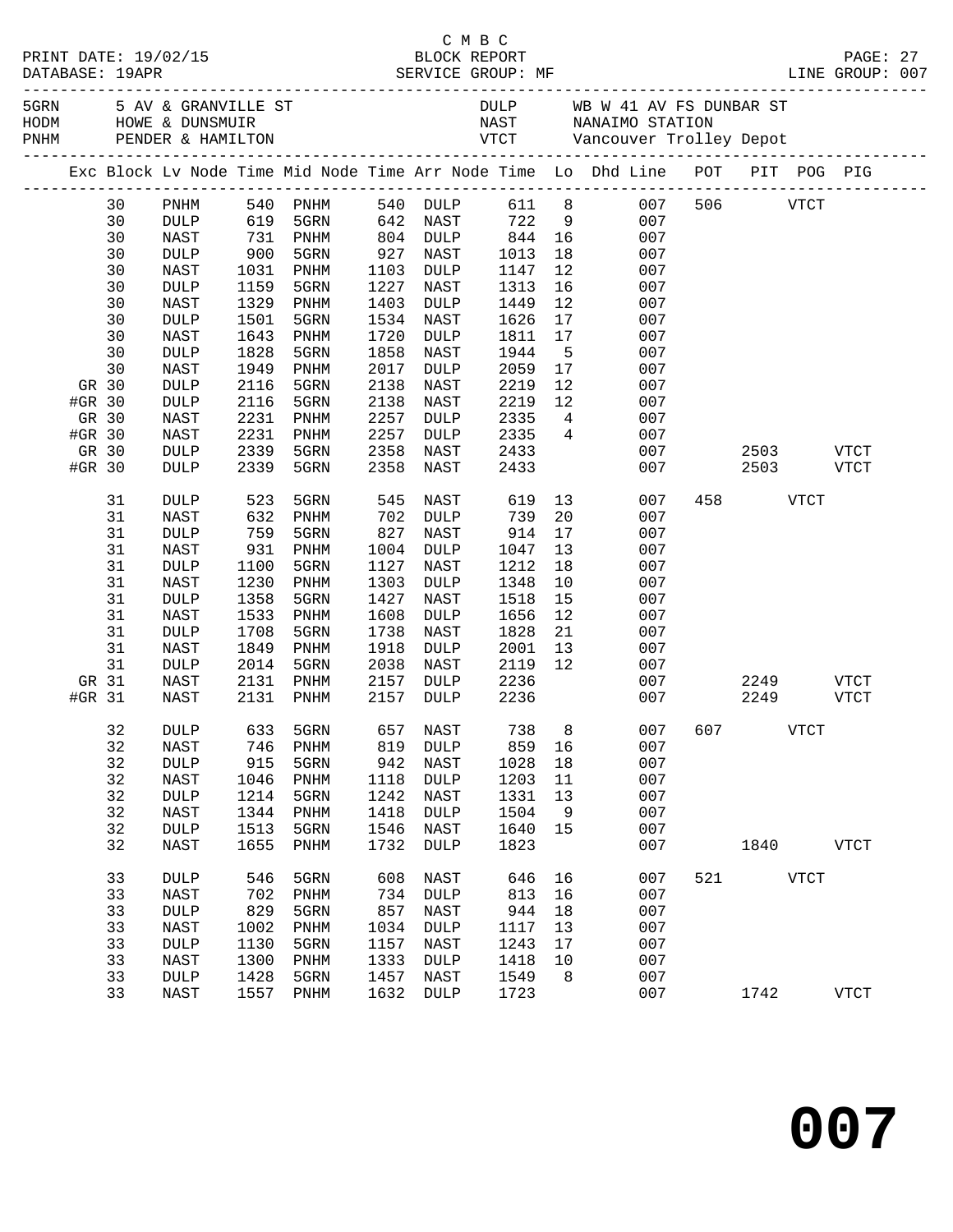## C M B C<br>BLOCK REPORT

PAGE: 28<br>LINE GROUP: 007

|        |    |                 |                                            | Exc Block Lv Node Time Mid Node Time Arr Node Time Lo Dhd Line POT PIT POG PIG |      |                       |                   |                            |     |     |             |             |             |
|--------|----|-----------------|--------------------------------------------|--------------------------------------------------------------------------------|------|-----------------------|-------------------|----------------------------|-----|-----|-------------|-------------|-------------|
|        | 34 | DULP            |                                            | 715    5GRN    742    NAST                                                     |      |                       | 825 5             |                            | 007 | 648 | <b>VTCT</b> |             |             |
|        | 34 | NAST            | $\begin{array}{c} 830 \\ 1000 \end{array}$ | PNHM                                                                           |      | 904 DULP<br>1027 NAST | 945 15<br>1112 19 |                            | 007 |     |             |             |             |
|        | 34 | <b>DULP</b>     | 1000                                       | 5GRN                                                                           |      |                       |                   |                            | 007 |     |             |             |             |
|        | 34 | NAST            | 1131                                       | PNHM                                                                           |      | 1203 DULP             | 1248              | 11                         | 007 |     |             |             |             |
|        | 34 | $\texttt{DULP}$ | 1259                                       | 5GRN                                                                           | 1327 | NAST                  | 1416              | 13                         | 007 |     |             |             |             |
|        | 34 | NAST            | 1429                                       | PNHM                                                                           | 1503 | DULP                  | 1549              | 11                         | 007 |     |             |             |             |
|        | 34 | <b>DULP</b>     | 1600                                       | 5GRN                                                                           | 1634 | NAST                  | 1729              |                            | 007 |     | 1809 VTCT   |             |             |
|        | 35 | <b>DULP</b>     | 605                                        | 5GRN                                                                           | 627  | NAST                  | 706               | 10                         | 007 |     | 540 VTCT    |             |             |
|        | 35 | <b>NAST</b>     | 716                                        | PNHM                                                                           | 749  | <b>DULP</b>           | 829               | 16                         | 007 |     |             |             |             |
|        | 35 | <b>DULP</b>     | 845                                        | 5GRN                                                                           | 912  | NAST                  | 958               | 18                         | 007 |     |             |             |             |
|        | 35 | NAST            | 1016                                       | PNHM                                                                           | 1048 | DULP                  | 1132              | 12                         | 007 |     |             |             |             |
|        | 35 | $\texttt{DULP}$ | 1144                                       | 5GRN                                                                           | 1212 | NAST                  | 1258              | 16                         | 007 |     |             |             |             |
|        | 35 | NAST            | 1314                                       | PNHM                                                                           | 1348 | DULP                  | 1434              | 18                         | 007 |     |             |             |             |
|        | 35 | $\texttt{DULP}$ | 1452                                       | 5GRN                                                                           | 1522 | NAST                  | 1614              | $\overline{7}$             | 007 |     |             |             |             |
|        | 35 | <b>NAST</b>     | 1621                                       | PNHM                                                                           | 1656 | <b>DULP</b>           | 1747              |                            | 007 |     | 1806        | <b>VTCT</b> |             |
|        | 36 | NAST            | 616                                        | PNHM                                                                           | 642  | DULP                  | 718               | 11                         | 007 |     | 543 VTCT    |             |             |
|        | 36 | <b>DULP</b>     | 729                                        | 5GRN                                                                           | 757  | NAST                  | 841               | 20                         | 007 |     |             |             |             |
|        | 36 | NAST            | 901                                        | PNHM                                                                           | 934  | DULP                  | 1015              | 15                         | 007 |     |             |             |             |
|        | 36 | $\texttt{DULP}$ | 1030                                       | 5GRN                                                                           | 1057 | NAST                  | 1142              | 18                         | 007 |     |             |             |             |
|        | 36 | NAST            | 1200                                       | PNHM                                                                           | 1233 | DULP                  | 1318              | 10                         | 007 |     |             |             |             |
|        | 36 | $\texttt{DULP}$ | 1328                                       | 5GRN                                                                           | 1357 | NAST                  | 1448              | 19                         | 007 |     |             |             |             |
|        | 36 | NAST            | 1507                                       | PNHM                                                                           | 1542 | <b>DULP</b>           | 1630              | $6\overline{6}$            | 007 |     |             |             |             |
|        | 36 | <b>DULP</b>     | 1636                                       | 5GRN                                                                           | 1710 | NAST                  | 1805              |                            | 007 |     | 1845 VTCT   |             |             |
|        | 37 |                 | 645                                        |                                                                                |      |                       | 754               |                            | 007 |     | <b>VTCT</b> |             |             |
|        |    | <b>DULP</b>     |                                            | 5GRN                                                                           | 712  | NAST                  |                   | $7\overline{ }$            |     | 618 |             |             |             |
|        | 37 | NAST            | 801                                        | $\mathop{\rm PNHM}\nolimits$                                                   | 834  | DULP                  | 914               | 16                         | 007 |     |             |             |             |
|        | 37 | $\texttt{DULP}$ | 930                                        | 5GRN                                                                           | 957  | NAST                  | 1043              | 18                         | 007 |     |             |             |             |
|        | 37 | NAST            | 1101                                       | PNHM                                                                           | 1133 | DULP                  | 1218              | 11                         | 007 |     |             |             |             |
|        | 37 | $\texttt{DULP}$ | 1229                                       | 5GRN                                                                           | 1257 | NAST                  | 1346              | 13                         | 007 |     |             |             |             |
|        | 37 | NAST            | 1359                                       | PNHM                                                                           | 1433 | $\texttt{DULP}$       | 1519              | $6\overline{6}$            | 007 |     |             |             |             |
|        | 37 | $\texttt{DULP}$ | 1525                                       | 5GRN                                                                           | 1558 | NAST                  | 1652              | 17                         | 007 |     |             |             |             |
|        | 37 | NAST            | 1709                                       | PNHM                                                                           | 1745 | DULP                  | 1835              | 14                         | 007 |     |             |             |             |
|        | 37 | $\texttt{DULP}$ | 1849                                       | 5GRN                                                                           | 1918 | NAST                  | 2003              | 6                          | 007 |     |             |             |             |
|        | 37 | NAST            | 2009                                       | PNHM                                                                           | 2037 | <b>DULP</b>           | 2119              | 17                         | 007 |     |             |             |             |
| GR 37  |    | <b>DULP</b>     | 2136                                       | 5GRN                                                                           | 2158 | NAST                  | 2239              | 12                         | 007 |     |             |             |             |
| #GR 37 |    | $\texttt{DULP}$ | 2136                                       | 5GRN                                                                           | 2158 | NAST                  | 2239              | 12                         | 007 |     |             |             |             |
| GR 37  |    | NAST            | 2251                                       | PNHM                                                                           | 2317 | <b>DULP</b>           | 2355              | 15                         | 007 |     |             |             |             |
| #GR 37 |    | NAST            | 2251                                       | PNHM                                                                           | 2317 | $\texttt{DULP}$       | 2355              | 15                         | 007 |     |             |             |             |
| GR 37  |    | DULP            | 2410                                       | 5GRN                                                                           | 2429 | NAST                  | 2504              | $\overline{\phantom{a}}^2$ | 007 |     |             |             |             |
| #GR 37 |    | $\texttt{DULP}$ | 2410                                       | 5GRN                                                                           | 2429 | NAST                  | 2504              | 2                          | 007 |     |             |             |             |
|        | 37 | NAST            | 2506                                       | PNHM                                                                           | 2530 | HODM                  | 2534              |                            | 007 |     | 2553        |             | <b>VTCT</b> |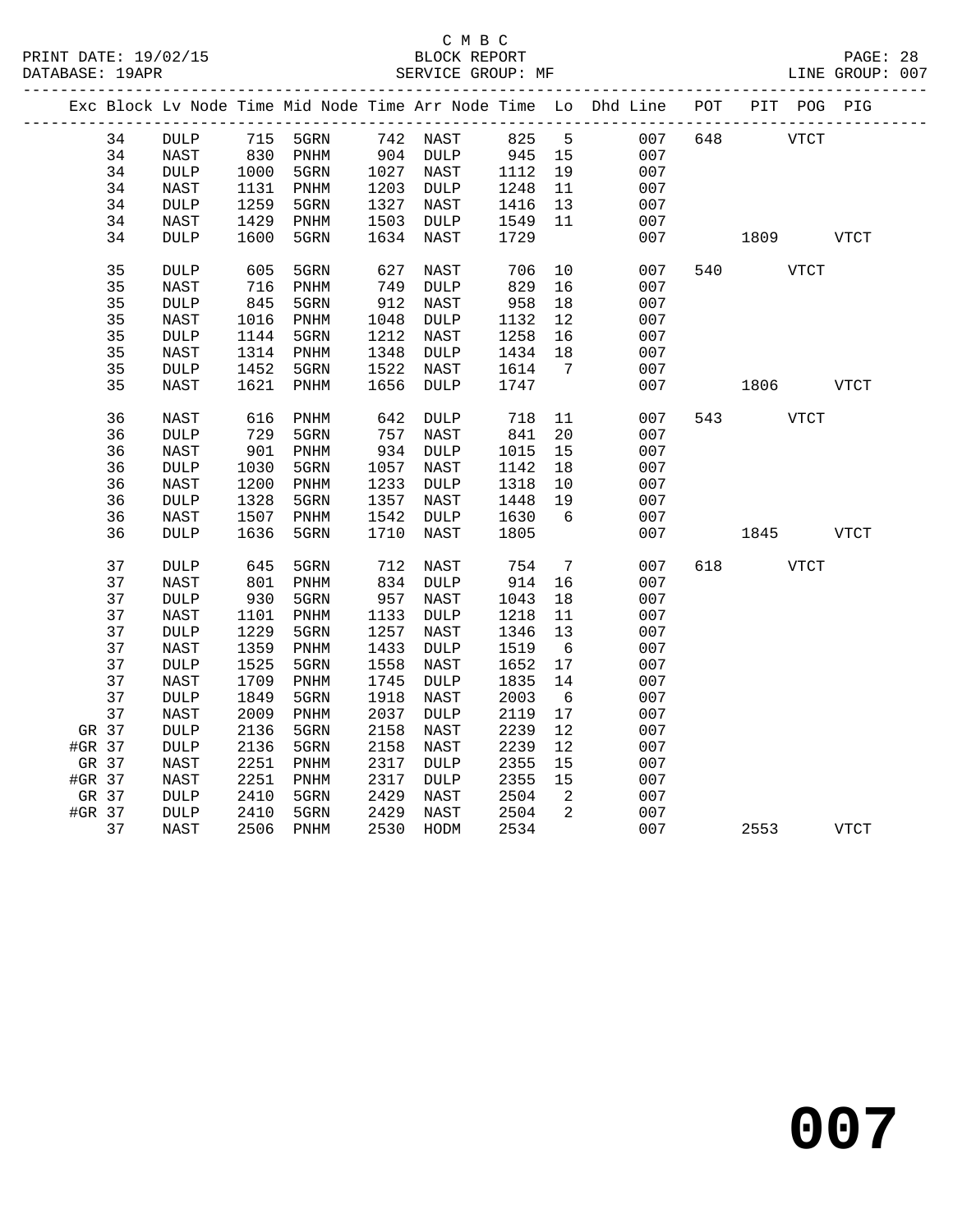|        |    |                 |      |                              |      |                                                                                    |      |                 | Exc Block Lv Node Time Mid Node Time Arr Node Time Lo Dhd Line POT |     |             | PIT POG PIG |
|--------|----|-----------------|------|------------------------------|------|------------------------------------------------------------------------------------|------|-----------------|--------------------------------------------------------------------|-----|-------------|-------------|
|        | 38 | NAST            |      | 554 PNHM                     |      | 620 DULP                                                                           | 654  | 6               | 007                                                                | 521 | <b>VTCT</b> |             |
|        | 38 | $\texttt{DULP}$ | 700  | 5GRN                         | 727  | NAST                                                                               | 809  | $6\overline{6}$ | 007                                                                |     |             |             |
|        | 38 | NAST            | 815  | PNHM                         |      | $\begin{array}{cc}\n 121 \\  849 \\  \text{DULP} \\  \text{START} \\  \end{array}$ | 930  | 15              | 007                                                                |     |             |             |
|        | 38 | $\texttt{DULP}$ | 945  | 5GRN                         | 1012 | NAST                                                                               | 1057 | 19              | 007                                                                |     |             |             |
|        | 38 | NAST            | 1116 | PNHM                         | 1148 | DULP                                                                               | 1233 | 11              | 007                                                                |     |             |             |
|        | 38 | <b>DULP</b>     | 1244 | 5GRN                         | 1312 | NAST                                                                               | 1401 | 13              | 007                                                                |     |             |             |
|        | 38 | NAST            | 1414 | PNHM                         | 1448 | $\texttt{DULP}$                                                                    | 1534 | 14              | 007                                                                |     |             |             |
|        | 38 | $\texttt{DULP}$ | 1548 | 5GRN                         | 1622 | NAST                                                                               | 1717 | 16              | 007                                                                |     |             |             |
|        | 38 | NAST            | 1733 | PNHM                         | 1809 | <b>DULP</b>                                                                        | 1858 | 13              | 007                                                                |     |             |             |
|        | 38 | $\texttt{DULP}$ | 1911 | 5GRN                         | 1938 | NAST                                                                               | 2022 | $\overline{7}$  | 007                                                                |     |             |             |
| GR 38  |    | NAST            | 2029 | PNHM                         | 2057 | DULP                                                                               | 2137 | 19              | 007                                                                |     |             |             |
| #GR 38 |    | NAST            | 2029 | PNHM                         | 2057 | <b>DULP</b>                                                                        | 2137 | 19              | 007                                                                |     |             |             |
| GR 38  |    | $\texttt{DULP}$ | 2156 | 5GRN                         | 2218 | NAST                                                                               | 2258 | 13              | 007                                                                |     |             |             |
| #GR 38 |    | <b>DULP</b>     | 2156 | 5GRN                         | 2218 | NAST                                                                               | 2258 | 13              | 007                                                                |     |             |             |
| GR 38  |    | <b>NAST</b>     | 2311 | $\mathop{\rm PNHM}\nolimits$ | 2337 | <b>DULP</b>                                                                        | 2415 | 25              | 007                                                                |     |             |             |
| #GR 38 |    | NAST            | 2311 | PNHM                         | 2337 | $\texttt{DULP}{}$                                                                  | 2415 | 25              | 007                                                                |     |             |             |
| GR 38  |    | $\texttt{DULP}$ | 2440 | 5GRN                         | 2459 | NAST                                                                               | 2534 |                 | 007                                                                |     | 2602        | VTCT        |
| #GR 38 |    | $\texttt{DULP}$ | 2440 | 5GRN                         | 2459 | NAST                                                                               | 2534 |                 | 007                                                                |     | 2602        | VTCT        |
|        | 39 | NAST            | 648  | $\mathop{\rm PNHM}\nolimits$ | 719  | DULP                                                                               | 756  | 18              | 007                                                                | 615 | VTCT        |             |
|        | 39 | <b>DULP</b>     | 814  | 5GRN                         | 842  | NAST                                                                               | 929  | 18              | 007                                                                |     |             |             |
|        | 39 | <b>NAST</b>     | 947  | PNHM                         | 1019 | $\texttt{DULP}$                                                                    | 1102 | 13              | 007                                                                |     |             |             |
|        | 39 | <b>DULP</b>     | 1115 | 5GRN                         | 1142 | NAST                                                                               | 1228 | 17              | 007                                                                |     |             |             |
|        | 39 | NAST            | 1245 | PNHM                         | 1318 | <b>DULP</b>                                                                        | 1403 | 10              | 007                                                                |     |             |             |
|        | 39 | <b>DULP</b>     | 1413 | 5GRN                         | 1442 | NAST                                                                               | 1534 | 10              | 007                                                                |     |             |             |
|        | 39 | NAST            | 1544 | $\mathop{\rm PNHM}\nolimits$ | 1619 | DULP                                                                               | 1710 | 18              | 007                                                                |     |             |             |
|        | 39 | $\texttt{DULP}$ | 1728 | 5GRN                         | 1758 | NAST                                                                               | 1845 | 22              | 007                                                                |     |             |             |
|        | 39 | <b>NAST</b>     | 1907 | PNHM                         | 1936 | <b>DULP</b>                                                                        | 2019 | 15              | 007                                                                |     |             |             |
| GR 39  |    | $\texttt{DULP}$ | 2034 | 5GRN                         | 2058 | NAST                                                                               | 2139 | 12              | 007                                                                |     |             |             |
| #GR 39 |    | <b>DULP</b>     | 2034 | 5GRN                         | 2058 | NAST                                                                               | 2139 | 12              | 007                                                                |     |             |             |
| GR 39  |    | NAST            | 2151 | $\mathop{\rm PNHM}\nolimits$ | 2217 | <b>DULP</b>                                                                        | 2256 | 3               | 007                                                                |     |             |             |
| #GR 39 |    | NAST            | 2151 | $\mathop{\rm PNHM}\nolimits$ | 2217 | $\texttt{DULP}$                                                                    | 2256 | $\mathbf{3}$    | 007                                                                |     |             |             |
| GR 39  |    | <b>DULP</b>     | 2259 | 5GRN                         | 2318 | NAST                                                                               | 2358 | 9               | 007                                                                |     |             |             |
| #GR 39 |    | <b>DULP</b>     | 2259 | 5GRN                         | 2318 | NAST                                                                               | 2358 | 9               | 007                                                                |     |             |             |
| GR 39  |    | NAST            | 2407 | PNHM                         | 2429 | $\texttt{DULP}$                                                                    | 2504 |                 | 007                                                                |     | 2517        | <b>VTCT</b> |
| #GR 39 |    | NAST            | 2407 | PNHM                         | 2429 | <b>DULP</b>                                                                        | 2504 |                 | 007                                                                |     | 2517        | VTCT        |
|        | 40 | NAST            | 846  | PNHM                         | 919  | <b>DULP</b>                                                                        | 1000 | 15              | 007                                                                | 802 | <b>VTCT</b> |             |
|        | 40 | <b>DULP</b>     | 1015 | 5GRN                         | 1042 | NAST                                                                               | 1127 | 18              | 007                                                                |     |             |             |
|        | 40 | <b>NAST</b>     | 1145 | PNHM                         | 1218 | <b>DULP</b>                                                                        | 1303 | 10              | 007                                                                |     |             |             |
|        | 40 | <b>DULP</b>     | 1313 | 5GRN                         | 1342 | NAST                                                                               | 1433 | 11              | 007                                                                |     |             |             |
|        | 40 | NAST            | 1444 | PNHM                         | 1518 | $\texttt{DULP}$                                                                    | 1606 | 6               | 007                                                                |     |             |             |
|        | 40 | <b>DULP</b>     | 1612 | 5GRN                         | 1646 | NAST                                                                               | 1741 | 8               | 007                                                                |     |             |             |
|        | 40 | <b>NAST</b>     | 1749 | PNHM                         | 1823 | <b>DULP</b>                                                                        | 1910 |                 | 007                                                                |     | 1927        | VTCT        |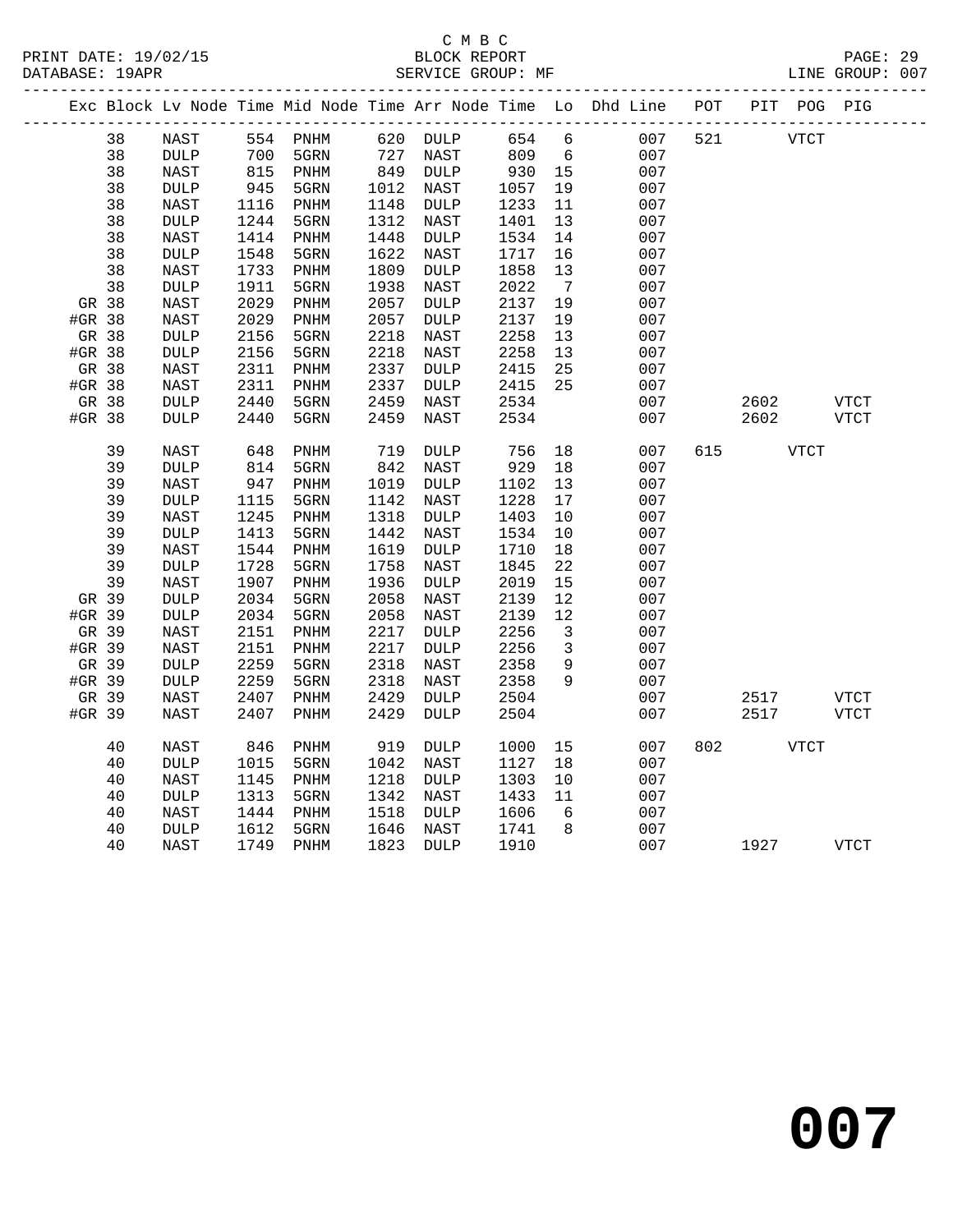## C M B C<br>BLOCK REPORT

PAGE: 30<br>LINE GROUP: 007

|          |    |                 |      |                              |      |                 |      |                         | Exc Block Lv Node Time Mid Node Time Arr Node Time Lo Dhd Line | POT      |      | PIT POG PIG |             |
|----------|----|-----------------|------|------------------------------|------|-----------------|------|-------------------------|----------------------------------------------------------------|----------|------|-------------|-------------|
|          | 41 | DULP            | 744  | 5GRN                         |      | 812 NAST        | 859  | 17                      | 007                                                            | 716      |      | <b>VTCT</b> |             |
|          | 41 | <b>NAST</b>     | 916  | PNHM                         | 949  | <b>DULP</b>     | 1032 | 13                      | 007                                                            |          |      |             |             |
|          | 41 | <b>DULP</b>     | 1045 | 5GRN                         | 1112 | NAST            | 1157 | 18                      | 007                                                            |          |      |             |             |
|          | 41 | NAST            | 1215 | PNHM                         | 1248 | DULP            | 1333 | 10                      | 007                                                            |          |      |             |             |
|          | 41 | <b>DULP</b>     | 1343 | 5GRN                         | 1412 | NAST            | 1503 | 17                      | 007                                                            |          |      |             |             |
|          | 41 | ${\tt NAST}$    | 1520 | $\mathop{\rm PNHM}\nolimits$ | 1555 | $\texttt{DULP}$ | 1643 | $\overline{7}$          | 007                                                            |          |      |             |             |
|          | 41 | <b>DULP</b>     | 1650 | 5GRN                         | 1722 | NAST            | 1816 | 10                      | 007                                                            |          |      |             |             |
|          | 41 | NAST            | 1826 | $\mathop{\rm PNHM}\nolimits$ | 1858 | $\texttt{DULP}$ | 1943 | 11                      | 007                                                            |          |      |             |             |
|          | 41 | <b>DULP</b>     | 1954 | 5GRN                         | 2018 | NAST            | 2059 | 10                      | 007                                                            |          |      |             |             |
| GR 41    |    | NAST            | 2109 | PNHM                         | 2137 | <b>DULP</b>     | 2217 | 19                      | 007                                                            |          |      |             |             |
| #GR 41   |    | <b>NAST</b>     | 2109 | PNHM                         | 2137 | $\texttt{DULP}$ | 2217 | 19                      | 007                                                            |          |      |             |             |
| GR 41    |    | DULP            | 2236 | 5GRN                         | 2258 | NAST            | 2338 | 14                      | 007                                                            |          |      |             |             |
| #GR 41   |    | <b>DULP</b>     | 2236 | 5GRN                         | 2258 | NAST            | 2338 | 14                      | 007                                                            |          |      |             |             |
| GR 41    |    | NAST            | 2352 | PNHM                         | 2417 | DULP            | 2449 |                         | 007                                                            |          | 2502 |             | <b>VTCT</b> |
| #GR $41$ |    | NAST            | 2352 | PNHM                         | 2417 | <b>DULP</b>     | 2449 |                         | 007                                                            |          | 2502 |             | <b>VTCT</b> |
|          | 42 | <b>DULP</b>     | 1440 | 5GRN                         | 1510 | NAST            | 1602 | 7                       | 007                                                            | 1411     |      | <b>VTCT</b> |             |
|          | 42 | NAST            | 1609 | $\mathop{\rm PNHM}\nolimits$ | 1644 | DULP            | 1735 | 13                      | 007                                                            |          |      |             |             |
|          | 42 | <b>DULP</b>     | 1748 | 5GRN                         | 1818 | NAST            | 1904 |                         | 007                                                            |          | 1937 |             | VTCT        |
|          |    |                 |      |                              |      |                 |      |                         |                                                                |          |      |             |             |
|          | 43 | <b>DULP</b>     | 1537 | 5GRN                         | 1610 | NAST            | 1704 | 17                      | 007                                                            | 1508     |      | <b>VTCT</b> |             |
|          | 43 | NAST            | 1721 | PNHM                         | 1757 | <b>DULP</b>     | 1847 |                         | 007                                                            |          | 1904 |             | VTCT        |
|          |    |                 |      |                              |      |                 |      |                         |                                                                |          |      |             |             |
|          | 44 | NAST            | 1456 | PNHM                         | 1530 | DULP            | 1618 | 6                       | 007                                                            | 1410     |      | <b>VTCT</b> |             |
|          | 44 | DULP            | 1624 | 5GRN                         | 1658 | NAST            | 1753 | 11                      | 007                                                            |          |      |             |             |
|          | 44 | NAST            | 1804 | PNHM                         | 1838 | <b>DULP</b>     | 1925 | 6                       | 007                                                            |          |      |             |             |
|          | 44 | DULP            | 1931 | 5GRN                         | 1958 | NAST            | 2040 | 9                       | 007                                                            |          |      |             |             |
| GR 44    |    | NAST            | 2049 | PNHM                         | 2117 | DULP            | 2157 | 19                      | 007                                                            |          |      |             |             |
| #GR $44$ |    | NAST            | 2049 | PNHM                         | 2117 | DULP            | 2157 | 19                      | 007                                                            |          |      |             |             |
| GR 44    |    | <b>DULP</b>     | 2216 | 5GRN                         | 2238 | NAST            | 2318 | 14                      | 007                                                            |          |      |             |             |
| #GR 44   |    | DULP            | 2216 | 5GRN                         | 2238 | NAST            | 2318 | 14                      | 007                                                            |          |      |             |             |
| GR 44    |    | NAST            | 2332 | PNHM                         | 2357 | $\texttt{DULP}$ | 2429 |                         | 007                                                            |          | 2442 |             | <b>VTCT</b> |
| #GR $44$ |    | NAST            | 2332 | PNHM                         | 2357 | <b>DULP</b>     | 2429 |                         | 007                                                            |          | 2442 |             | <b>VTCT</b> |
|          | 45 | NAST            | 1633 | PNHM                         | 1708 | DULP            | 1759 | 9                       |                                                                | 007 1547 |      | VTCT        |             |
|          | 45 | <b>DULP</b>     | 1808 | 5GRN                         | 1838 | NAST            | 1924 | 5                       | 007                                                            |          |      |             |             |
|          | 45 | NAST            | 1929 | PNHM                         | 1957 | $\texttt{DULP}$ | 2039 | 17                      | 007                                                            |          |      |             |             |
| GR 45    |    | <b>DULP</b>     | 2056 | 5GRN                         | 2118 | NAST            | 2159 | 12                      | 007                                                            |          |      |             |             |
| #GR 45   |    | $\texttt{DULP}$ | 2056 | 5GRN                         | 2118 | NAST            | 2159 | 12                      | 007                                                            |          |      |             |             |
| GR 45    |    | NAST            | 2211 | $\mathop{\rm PNHM}\nolimits$ | 2237 | DULP            | 2316 | $\overline{\mathbf{3}}$ | 007                                                            |          |      |             |             |
| #GR 45   |    | NAST            | 2211 | PNHM                         | 2237 | <b>DULP</b>     | 2316 | $\overline{\mathbf{3}}$ | 007                                                            |          |      |             |             |
| GR 45    |    | DULP            | 2319 | 5GRN                         | 2338 | NAST            | 2418 | 19                      | 007                                                            |          |      |             |             |
| #GR 45   |    | $\texttt{DULP}$ | 2319 | 5GRN                         | 2338 | NAST            | 2418 | 19                      | 007                                                            |          |      |             |             |
| GR 45    |    | ${\tt NAST}$    | 2437 | $\mathop{\rm PNHM}\nolimits$ | 2459 | DULP            | 2534 |                         | 007                                                            |          | 2547 |             | <b>VTCT</b> |
| #GR 45   |    | NAST            | 2437 | PNHM                         | 2459 | DULP            | 2534 |                         | 007                                                            |          | 2547 |             | <b>VTCT</b> |
|          |    |                 |      |                              |      |                 |      |                         |                                                                |          |      |             |             |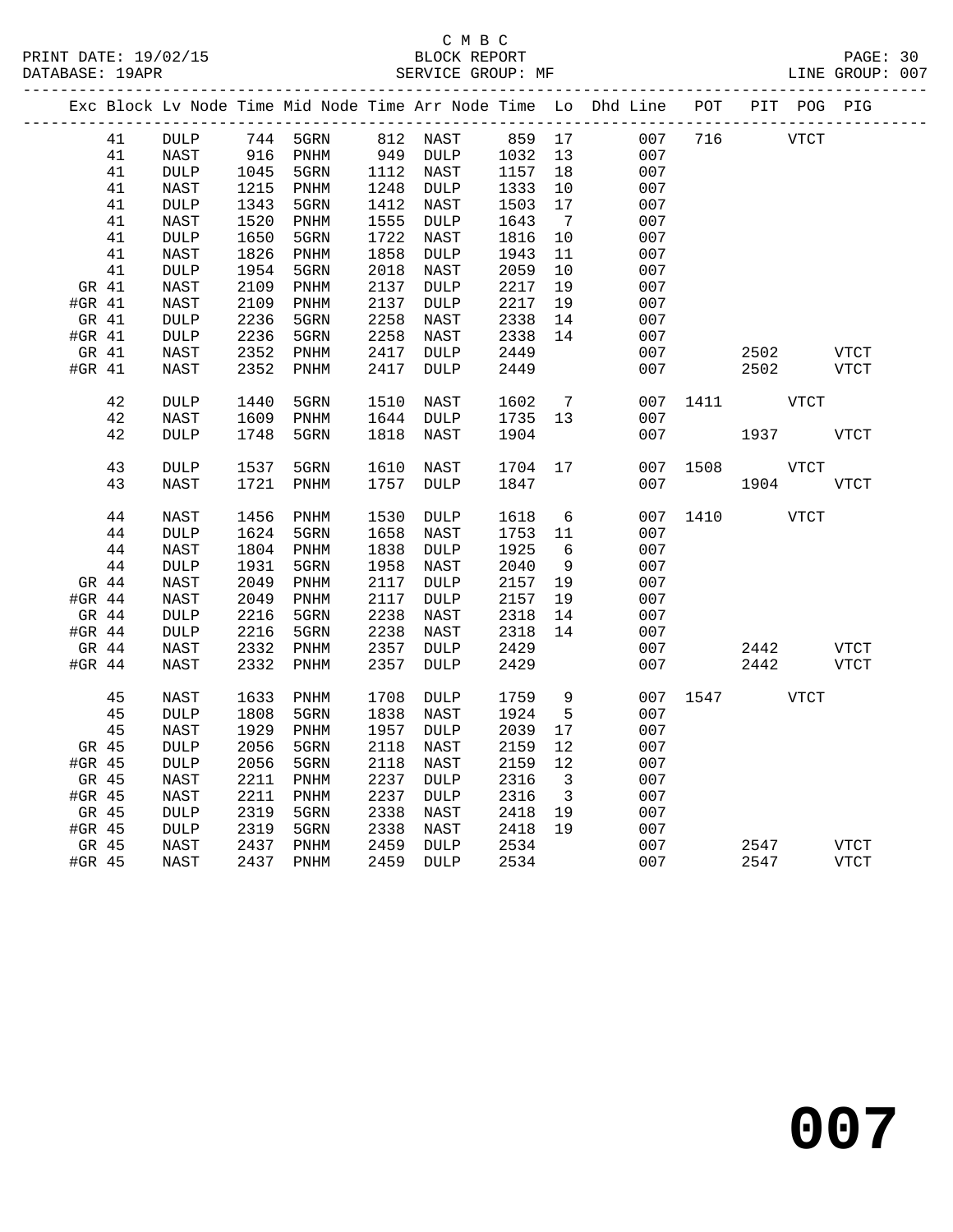| 41FR 41 AV & FRASER<br>BYKY BROADWAY & KINGSWAY<br>F41S FRASER & 41 AV-SOUTH<br>FR41 FRASER & 41 AV<br>FRTE FRASER TERMINUS<br>VTCT Vancouver Trolley Depot<br>WFST WATERFRONT STN<br>Exc Block Lv Node Time Mid Node Time Arr Node Time Lo Dhd Line POT PIT POG PIG<br>$\begin{tabular}{lcccccc} 1 & FRA1 & 458 & BYKY & 510 WFST & 524 & 0 & 008 & 442 & VTCT \\ 1 & WFST & 524 & BYKY & 537 FRTE & 555 & 13 & 008 & \end{tabular}$<br>608 BYKY 630 WFST 646 0<br>$\mathbf{1}$<br>008<br>FRTE<br>$\mathbf 1$<br>723<br>WFST<br>646 BYKY 701<br>FRTE<br>13<br>008<br>736 BYKY<br>826 BYKY<br>826<br>907<br>$\mathbf{1}$<br>804<br>843<br>WFST<br>$\overline{0}$<br>008<br>FRTE<br>1<br>12<br>WFST<br>FRTE<br>008<br>919 BYKY<br>945<br>1005<br>1<br>FRTE<br>WFST<br>$\overline{0}$<br>008<br>1<br>WFST<br>1005<br>BYKY<br>1023<br>FRTE<br>1050<br>19<br>008<br>1<br>FRTE<br>1109 BYKY<br>1135<br>WFST<br>1155<br>$\overline{0}$<br>008<br>1240<br>1<br>1155 BYKY<br>1213<br>18<br>WFST<br>FRTE<br>008<br>1345<br>1258 BYKY<br>1<br>FRTE<br>1324<br>WFST<br>$\overline{0}$<br>008<br>1<br>WFST<br>1345<br>BYKY<br>1406<br>FRTE<br>1432<br>14<br>008<br>1446<br>1535<br>1<br>FRTE<br>BYKY<br>1514<br>WFST<br>008<br>$\overline{\mathbf{0}}$<br>1<br>1627<br>WFST<br>1535<br>BYKY<br>1556<br>10<br>008<br>FRTE<br>1727<br>$\overline{0}$<br>1<br>FRTE<br>1637 BYKY<br>1705 WFST<br>008<br>1<br>1727 BYKY<br>1751 FRTE<br>1821<br>$\overline{1}$<br>WFST<br>008<br>1822<br>1834<br>1<br><b>FRTE</b><br>BYKY<br>$41\mathrm{FR}$<br>008 1852 VTCT<br>$\overline{0}$<br>502 BYKY<br>446 VTCT<br>2<br>509<br>F41S<br>008<br>FRTE<br>509 BYKY 530 WFST<br>2<br>544<br>$\overline{0}$<br>FRTE<br>008<br>2<br>615<br>$7\overline{ }$<br>WFST<br>544<br>BYKY<br>557<br>FRTE<br>008<br>2<br>622<br>702<br>646<br>702<br>FRTE<br>BYKY<br>WFST<br>$\overline{0}$<br>008<br>2<br>739<br>WFST<br>702<br>BYKY<br>717<br>10<br>008<br>FRTE<br>749 BYKY<br>817<br>839<br>2<br>FRTE<br>WFST<br>$\overline{0}$<br>008<br>2<br>921<br>WFST<br>839<br>BYKY<br>857<br>FRTE<br>15<br>008<br>2<br>1022<br>FRTE<br>936<br>BYKY<br>1002<br>WFST<br>$\overline{0}$<br>008<br>2<br>WFST<br>1022 BYKY<br>1040<br>1107<br>18<br>FRTE<br>008<br>2<br>1212<br>1125 BYKY<br>1151<br>$\overline{0}$<br>FRTE<br>WFST<br>008<br>2<br>1212<br>1257<br>WFST<br>BYKY<br>1231<br>FRTE<br>18<br>008<br>2<br>1315<br>$1402$<br>$1440$<br>FRTE<br>BYKY<br>1341<br>WFST<br>$\overline{0}$<br>008<br>2<br>1449 12<br>WFST<br>1402 BYKY<br>1423 FRTE<br>008<br>2<br>FRTE 1501 BYKY 1529 WFST 1550 0 008<br>2<br>008<br>WFST<br>1550<br>BYKY<br>1611<br>FRTE<br>1642<br>11<br>2<br>008<br>1653<br>1721<br>1742<br>FRTE<br>BYKY<br>WFST<br>$\overline{\phantom{0}}$<br>2<br>1804<br>1834<br>13<br>008<br>WFST<br>1742<br>BYKY<br>FRTE<br>2<br>1912<br>1929<br>008<br>FRTE<br>1847<br>WFST<br>$\overline{0}$<br>BYKY<br>2<br>WFST<br>1929<br><b>BYKY</b><br>1948<br>FRTE<br>2016<br>10<br>008<br>2<br>2026<br>FRTE<br>2046<br>WFST<br>2102<br>008<br>BYKY<br>0<br>2<br>2119<br>2142<br>008<br>WFST<br>2102<br><b>BYKY</b><br>FRTE<br>8<br>2<br>2226<br>008<br>FRTE<br>2150<br>2210<br>WFST<br>BYKY<br>$\mathbf 0$<br>2<br>2226<br>WFST<br><b>BYKY</b><br>2243<br>${\tt FRTE}$<br>2304<br>008<br>16<br>2<br>2320<br>2355<br>FRTE<br>2340<br>008<br>BYKY<br>WFST<br>0<br>2<br>2355<br>2410<br>2430<br>008<br>WFST<br>FRTE<br>BYKY<br>0<br>2<br>2430 BYKY<br>008<br>FRTE<br>41FR<br>2437<br>2450<br><b>VTCT</b> | PRINT DATE: 19/02/15<br>DATABASE: 19APR |  |  |  | C M B C<br>BLOCK REPORT |  |  | PAGE: 31 |  |
|-----------------------------------------------------------------------------------------------------------------------------------------------------------------------------------------------------------------------------------------------------------------------------------------------------------------------------------------------------------------------------------------------------------------------------------------------------------------------------------------------------------------------------------------------------------------------------------------------------------------------------------------------------------------------------------------------------------------------------------------------------------------------------------------------------------------------------------------------------------------------------------------------------------------------------------------------------------------------------------------------------------------------------------------------------------------------------------------------------------------------------------------------------------------------------------------------------------------------------------------------------------------------------------------------------------------------------------------------------------------------------------------------------------------------------------------------------------------------------------------------------------------------------------------------------------------------------------------------------------------------------------------------------------------------------------------------------------------------------------------------------------------------------------------------------------------------------------------------------------------------------------------------------------------------------------------------------------------------------------------------------------------------------------------------------------------------------------------------------------------------------------------------------------------------------------------------------------------------------------------------------------------------------------------------------------------------------------------------------------------------------------------------------------------------------------------------------------------------------------------------------------------------------------------------------------------------------------------------------------------------------------------------------------------------------------------------------------------------------------------------------------------------------------------------------------------------------------------------------------------------------------------------------------------------------------------------------------------------------------------------------------------------------------------------------------------------------------------------------------------------------------------------------------------------------------------------------------------------------------------------------------------------------------------------------------------------------------------------------------------------------------------------------------------------------------------------------------|-----------------------------------------|--|--|--|-------------------------|--|--|----------|--|
|                                                                                                                                                                                                                                                                                                                                                                                                                                                                                                                                                                                                                                                                                                                                                                                                                                                                                                                                                                                                                                                                                                                                                                                                                                                                                                                                                                                                                                                                                                                                                                                                                                                                                                                                                                                                                                                                                                                                                                                                                                                                                                                                                                                                                                                                                                                                                                                                                                                                                                                                                                                                                                                                                                                                                                                                                                                                                                                                                                                                                                                                                                                                                                                                                                                                                                                                                                                                                                                           |                                         |  |  |  |                         |  |  |          |  |
|                                                                                                                                                                                                                                                                                                                                                                                                                                                                                                                                                                                                                                                                                                                                                                                                                                                                                                                                                                                                                                                                                                                                                                                                                                                                                                                                                                                                                                                                                                                                                                                                                                                                                                                                                                                                                                                                                                                                                                                                                                                                                                                                                                                                                                                                                                                                                                                                                                                                                                                                                                                                                                                                                                                                                                                                                                                                                                                                                                                                                                                                                                                                                                                                                                                                                                                                                                                                                                                           |                                         |  |  |  |                         |  |  |          |  |
|                                                                                                                                                                                                                                                                                                                                                                                                                                                                                                                                                                                                                                                                                                                                                                                                                                                                                                                                                                                                                                                                                                                                                                                                                                                                                                                                                                                                                                                                                                                                                                                                                                                                                                                                                                                                                                                                                                                                                                                                                                                                                                                                                                                                                                                                                                                                                                                                                                                                                                                                                                                                                                                                                                                                                                                                                                                                                                                                                                                                                                                                                                                                                                                                                                                                                                                                                                                                                                                           |                                         |  |  |  |                         |  |  |          |  |
|                                                                                                                                                                                                                                                                                                                                                                                                                                                                                                                                                                                                                                                                                                                                                                                                                                                                                                                                                                                                                                                                                                                                                                                                                                                                                                                                                                                                                                                                                                                                                                                                                                                                                                                                                                                                                                                                                                                                                                                                                                                                                                                                                                                                                                                                                                                                                                                                                                                                                                                                                                                                                                                                                                                                                                                                                                                                                                                                                                                                                                                                                                                                                                                                                                                                                                                                                                                                                                                           |                                         |  |  |  |                         |  |  |          |  |
|                                                                                                                                                                                                                                                                                                                                                                                                                                                                                                                                                                                                                                                                                                                                                                                                                                                                                                                                                                                                                                                                                                                                                                                                                                                                                                                                                                                                                                                                                                                                                                                                                                                                                                                                                                                                                                                                                                                                                                                                                                                                                                                                                                                                                                                                                                                                                                                                                                                                                                                                                                                                                                                                                                                                                                                                                                                                                                                                                                                                                                                                                                                                                                                                                                                                                                                                                                                                                                                           |                                         |  |  |  |                         |  |  |          |  |
|                                                                                                                                                                                                                                                                                                                                                                                                                                                                                                                                                                                                                                                                                                                                                                                                                                                                                                                                                                                                                                                                                                                                                                                                                                                                                                                                                                                                                                                                                                                                                                                                                                                                                                                                                                                                                                                                                                                                                                                                                                                                                                                                                                                                                                                                                                                                                                                                                                                                                                                                                                                                                                                                                                                                                                                                                                                                                                                                                                                                                                                                                                                                                                                                                                                                                                                                                                                                                                                           |                                         |  |  |  |                         |  |  |          |  |
|                                                                                                                                                                                                                                                                                                                                                                                                                                                                                                                                                                                                                                                                                                                                                                                                                                                                                                                                                                                                                                                                                                                                                                                                                                                                                                                                                                                                                                                                                                                                                                                                                                                                                                                                                                                                                                                                                                                                                                                                                                                                                                                                                                                                                                                                                                                                                                                                                                                                                                                                                                                                                                                                                                                                                                                                                                                                                                                                                                                                                                                                                                                                                                                                                                                                                                                                                                                                                                                           |                                         |  |  |  |                         |  |  |          |  |
|                                                                                                                                                                                                                                                                                                                                                                                                                                                                                                                                                                                                                                                                                                                                                                                                                                                                                                                                                                                                                                                                                                                                                                                                                                                                                                                                                                                                                                                                                                                                                                                                                                                                                                                                                                                                                                                                                                                                                                                                                                                                                                                                                                                                                                                                                                                                                                                                                                                                                                                                                                                                                                                                                                                                                                                                                                                                                                                                                                                                                                                                                                                                                                                                                                                                                                                                                                                                                                                           |                                         |  |  |  |                         |  |  |          |  |
|                                                                                                                                                                                                                                                                                                                                                                                                                                                                                                                                                                                                                                                                                                                                                                                                                                                                                                                                                                                                                                                                                                                                                                                                                                                                                                                                                                                                                                                                                                                                                                                                                                                                                                                                                                                                                                                                                                                                                                                                                                                                                                                                                                                                                                                                                                                                                                                                                                                                                                                                                                                                                                                                                                                                                                                                                                                                                                                                                                                                                                                                                                                                                                                                                                                                                                                                                                                                                                                           |                                         |  |  |  |                         |  |  |          |  |
|                                                                                                                                                                                                                                                                                                                                                                                                                                                                                                                                                                                                                                                                                                                                                                                                                                                                                                                                                                                                                                                                                                                                                                                                                                                                                                                                                                                                                                                                                                                                                                                                                                                                                                                                                                                                                                                                                                                                                                                                                                                                                                                                                                                                                                                                                                                                                                                                                                                                                                                                                                                                                                                                                                                                                                                                                                                                                                                                                                                                                                                                                                                                                                                                                                                                                                                                                                                                                                                           |                                         |  |  |  |                         |  |  |          |  |
|                                                                                                                                                                                                                                                                                                                                                                                                                                                                                                                                                                                                                                                                                                                                                                                                                                                                                                                                                                                                                                                                                                                                                                                                                                                                                                                                                                                                                                                                                                                                                                                                                                                                                                                                                                                                                                                                                                                                                                                                                                                                                                                                                                                                                                                                                                                                                                                                                                                                                                                                                                                                                                                                                                                                                                                                                                                                                                                                                                                                                                                                                                                                                                                                                                                                                                                                                                                                                                                           |                                         |  |  |  |                         |  |  |          |  |
|                                                                                                                                                                                                                                                                                                                                                                                                                                                                                                                                                                                                                                                                                                                                                                                                                                                                                                                                                                                                                                                                                                                                                                                                                                                                                                                                                                                                                                                                                                                                                                                                                                                                                                                                                                                                                                                                                                                                                                                                                                                                                                                                                                                                                                                                                                                                                                                                                                                                                                                                                                                                                                                                                                                                                                                                                                                                                                                                                                                                                                                                                                                                                                                                                                                                                                                                                                                                                                                           |                                         |  |  |  |                         |  |  |          |  |
|                                                                                                                                                                                                                                                                                                                                                                                                                                                                                                                                                                                                                                                                                                                                                                                                                                                                                                                                                                                                                                                                                                                                                                                                                                                                                                                                                                                                                                                                                                                                                                                                                                                                                                                                                                                                                                                                                                                                                                                                                                                                                                                                                                                                                                                                                                                                                                                                                                                                                                                                                                                                                                                                                                                                                                                                                                                                                                                                                                                                                                                                                                                                                                                                                                                                                                                                                                                                                                                           |                                         |  |  |  |                         |  |  |          |  |
|                                                                                                                                                                                                                                                                                                                                                                                                                                                                                                                                                                                                                                                                                                                                                                                                                                                                                                                                                                                                                                                                                                                                                                                                                                                                                                                                                                                                                                                                                                                                                                                                                                                                                                                                                                                                                                                                                                                                                                                                                                                                                                                                                                                                                                                                                                                                                                                                                                                                                                                                                                                                                                                                                                                                                                                                                                                                                                                                                                                                                                                                                                                                                                                                                                                                                                                                                                                                                                                           |                                         |  |  |  |                         |  |  |          |  |
|                                                                                                                                                                                                                                                                                                                                                                                                                                                                                                                                                                                                                                                                                                                                                                                                                                                                                                                                                                                                                                                                                                                                                                                                                                                                                                                                                                                                                                                                                                                                                                                                                                                                                                                                                                                                                                                                                                                                                                                                                                                                                                                                                                                                                                                                                                                                                                                                                                                                                                                                                                                                                                                                                                                                                                                                                                                                                                                                                                                                                                                                                                                                                                                                                                                                                                                                                                                                                                                           |                                         |  |  |  |                         |  |  |          |  |
|                                                                                                                                                                                                                                                                                                                                                                                                                                                                                                                                                                                                                                                                                                                                                                                                                                                                                                                                                                                                                                                                                                                                                                                                                                                                                                                                                                                                                                                                                                                                                                                                                                                                                                                                                                                                                                                                                                                                                                                                                                                                                                                                                                                                                                                                                                                                                                                                                                                                                                                                                                                                                                                                                                                                                                                                                                                                                                                                                                                                                                                                                                                                                                                                                                                                                                                                                                                                                                                           |                                         |  |  |  |                         |  |  |          |  |
|                                                                                                                                                                                                                                                                                                                                                                                                                                                                                                                                                                                                                                                                                                                                                                                                                                                                                                                                                                                                                                                                                                                                                                                                                                                                                                                                                                                                                                                                                                                                                                                                                                                                                                                                                                                                                                                                                                                                                                                                                                                                                                                                                                                                                                                                                                                                                                                                                                                                                                                                                                                                                                                                                                                                                                                                                                                                                                                                                                                                                                                                                                                                                                                                                                                                                                                                                                                                                                                           |                                         |  |  |  |                         |  |  |          |  |
|                                                                                                                                                                                                                                                                                                                                                                                                                                                                                                                                                                                                                                                                                                                                                                                                                                                                                                                                                                                                                                                                                                                                                                                                                                                                                                                                                                                                                                                                                                                                                                                                                                                                                                                                                                                                                                                                                                                                                                                                                                                                                                                                                                                                                                                                                                                                                                                                                                                                                                                                                                                                                                                                                                                                                                                                                                                                                                                                                                                                                                                                                                                                                                                                                                                                                                                                                                                                                                                           |                                         |  |  |  |                         |  |  |          |  |
|                                                                                                                                                                                                                                                                                                                                                                                                                                                                                                                                                                                                                                                                                                                                                                                                                                                                                                                                                                                                                                                                                                                                                                                                                                                                                                                                                                                                                                                                                                                                                                                                                                                                                                                                                                                                                                                                                                                                                                                                                                                                                                                                                                                                                                                                                                                                                                                                                                                                                                                                                                                                                                                                                                                                                                                                                                                                                                                                                                                                                                                                                                                                                                                                                                                                                                                                                                                                                                                           |                                         |  |  |  |                         |  |  |          |  |
|                                                                                                                                                                                                                                                                                                                                                                                                                                                                                                                                                                                                                                                                                                                                                                                                                                                                                                                                                                                                                                                                                                                                                                                                                                                                                                                                                                                                                                                                                                                                                                                                                                                                                                                                                                                                                                                                                                                                                                                                                                                                                                                                                                                                                                                                                                                                                                                                                                                                                                                                                                                                                                                                                                                                                                                                                                                                                                                                                                                                                                                                                                                                                                                                                                                                                                                                                                                                                                                           |                                         |  |  |  |                         |  |  |          |  |
|                                                                                                                                                                                                                                                                                                                                                                                                                                                                                                                                                                                                                                                                                                                                                                                                                                                                                                                                                                                                                                                                                                                                                                                                                                                                                                                                                                                                                                                                                                                                                                                                                                                                                                                                                                                                                                                                                                                                                                                                                                                                                                                                                                                                                                                                                                                                                                                                                                                                                                                                                                                                                                                                                                                                                                                                                                                                                                                                                                                                                                                                                                                                                                                                                                                                                                                                                                                                                                                           |                                         |  |  |  |                         |  |  |          |  |
|                                                                                                                                                                                                                                                                                                                                                                                                                                                                                                                                                                                                                                                                                                                                                                                                                                                                                                                                                                                                                                                                                                                                                                                                                                                                                                                                                                                                                                                                                                                                                                                                                                                                                                                                                                                                                                                                                                                                                                                                                                                                                                                                                                                                                                                                                                                                                                                                                                                                                                                                                                                                                                                                                                                                                                                                                                                                                                                                                                                                                                                                                                                                                                                                                                                                                                                                                                                                                                                           |                                         |  |  |  |                         |  |  |          |  |
|                                                                                                                                                                                                                                                                                                                                                                                                                                                                                                                                                                                                                                                                                                                                                                                                                                                                                                                                                                                                                                                                                                                                                                                                                                                                                                                                                                                                                                                                                                                                                                                                                                                                                                                                                                                                                                                                                                                                                                                                                                                                                                                                                                                                                                                                                                                                                                                                                                                                                                                                                                                                                                                                                                                                                                                                                                                                                                                                                                                                                                                                                                                                                                                                                                                                                                                                                                                                                                                           |                                         |  |  |  |                         |  |  |          |  |
|                                                                                                                                                                                                                                                                                                                                                                                                                                                                                                                                                                                                                                                                                                                                                                                                                                                                                                                                                                                                                                                                                                                                                                                                                                                                                                                                                                                                                                                                                                                                                                                                                                                                                                                                                                                                                                                                                                                                                                                                                                                                                                                                                                                                                                                                                                                                                                                                                                                                                                                                                                                                                                                                                                                                                                                                                                                                                                                                                                                                                                                                                                                                                                                                                                                                                                                                                                                                                                                           |                                         |  |  |  |                         |  |  |          |  |
|                                                                                                                                                                                                                                                                                                                                                                                                                                                                                                                                                                                                                                                                                                                                                                                                                                                                                                                                                                                                                                                                                                                                                                                                                                                                                                                                                                                                                                                                                                                                                                                                                                                                                                                                                                                                                                                                                                                                                                                                                                                                                                                                                                                                                                                                                                                                                                                                                                                                                                                                                                                                                                                                                                                                                                                                                                                                                                                                                                                                                                                                                                                                                                                                                                                                                                                                                                                                                                                           |                                         |  |  |  |                         |  |  |          |  |
|                                                                                                                                                                                                                                                                                                                                                                                                                                                                                                                                                                                                                                                                                                                                                                                                                                                                                                                                                                                                                                                                                                                                                                                                                                                                                                                                                                                                                                                                                                                                                                                                                                                                                                                                                                                                                                                                                                                                                                                                                                                                                                                                                                                                                                                                                                                                                                                                                                                                                                                                                                                                                                                                                                                                                                                                                                                                                                                                                                                                                                                                                                                                                                                                                                                                                                                                                                                                                                                           |                                         |  |  |  |                         |  |  |          |  |
|                                                                                                                                                                                                                                                                                                                                                                                                                                                                                                                                                                                                                                                                                                                                                                                                                                                                                                                                                                                                                                                                                                                                                                                                                                                                                                                                                                                                                                                                                                                                                                                                                                                                                                                                                                                                                                                                                                                                                                                                                                                                                                                                                                                                                                                                                                                                                                                                                                                                                                                                                                                                                                                                                                                                                                                                                                                                                                                                                                                                                                                                                                                                                                                                                                                                                                                                                                                                                                                           |                                         |  |  |  |                         |  |  |          |  |
|                                                                                                                                                                                                                                                                                                                                                                                                                                                                                                                                                                                                                                                                                                                                                                                                                                                                                                                                                                                                                                                                                                                                                                                                                                                                                                                                                                                                                                                                                                                                                                                                                                                                                                                                                                                                                                                                                                                                                                                                                                                                                                                                                                                                                                                                                                                                                                                                                                                                                                                                                                                                                                                                                                                                                                                                                                                                                                                                                                                                                                                                                                                                                                                                                                                                                                                                                                                                                                                           |                                         |  |  |  |                         |  |  |          |  |
|                                                                                                                                                                                                                                                                                                                                                                                                                                                                                                                                                                                                                                                                                                                                                                                                                                                                                                                                                                                                                                                                                                                                                                                                                                                                                                                                                                                                                                                                                                                                                                                                                                                                                                                                                                                                                                                                                                                                                                                                                                                                                                                                                                                                                                                                                                                                                                                                                                                                                                                                                                                                                                                                                                                                                                                                                                                                                                                                                                                                                                                                                                                                                                                                                                                                                                                                                                                                                                                           |                                         |  |  |  |                         |  |  |          |  |
|                                                                                                                                                                                                                                                                                                                                                                                                                                                                                                                                                                                                                                                                                                                                                                                                                                                                                                                                                                                                                                                                                                                                                                                                                                                                                                                                                                                                                                                                                                                                                                                                                                                                                                                                                                                                                                                                                                                                                                                                                                                                                                                                                                                                                                                                                                                                                                                                                                                                                                                                                                                                                                                                                                                                                                                                                                                                                                                                                                                                                                                                                                                                                                                                                                                                                                                                                                                                                                                           |                                         |  |  |  |                         |  |  |          |  |
|                                                                                                                                                                                                                                                                                                                                                                                                                                                                                                                                                                                                                                                                                                                                                                                                                                                                                                                                                                                                                                                                                                                                                                                                                                                                                                                                                                                                                                                                                                                                                                                                                                                                                                                                                                                                                                                                                                                                                                                                                                                                                                                                                                                                                                                                                                                                                                                                                                                                                                                                                                                                                                                                                                                                                                                                                                                                                                                                                                                                                                                                                                                                                                                                                                                                                                                                                                                                                                                           |                                         |  |  |  |                         |  |  |          |  |
|                                                                                                                                                                                                                                                                                                                                                                                                                                                                                                                                                                                                                                                                                                                                                                                                                                                                                                                                                                                                                                                                                                                                                                                                                                                                                                                                                                                                                                                                                                                                                                                                                                                                                                                                                                                                                                                                                                                                                                                                                                                                                                                                                                                                                                                                                                                                                                                                                                                                                                                                                                                                                                                                                                                                                                                                                                                                                                                                                                                                                                                                                                                                                                                                                                                                                                                                                                                                                                                           |                                         |  |  |  |                         |  |  |          |  |
|                                                                                                                                                                                                                                                                                                                                                                                                                                                                                                                                                                                                                                                                                                                                                                                                                                                                                                                                                                                                                                                                                                                                                                                                                                                                                                                                                                                                                                                                                                                                                                                                                                                                                                                                                                                                                                                                                                                                                                                                                                                                                                                                                                                                                                                                                                                                                                                                                                                                                                                                                                                                                                                                                                                                                                                                                                                                                                                                                                                                                                                                                                                                                                                                                                                                                                                                                                                                                                                           |                                         |  |  |  |                         |  |  |          |  |
|                                                                                                                                                                                                                                                                                                                                                                                                                                                                                                                                                                                                                                                                                                                                                                                                                                                                                                                                                                                                                                                                                                                                                                                                                                                                                                                                                                                                                                                                                                                                                                                                                                                                                                                                                                                                                                                                                                                                                                                                                                                                                                                                                                                                                                                                                                                                                                                                                                                                                                                                                                                                                                                                                                                                                                                                                                                                                                                                                                                                                                                                                                                                                                                                                                                                                                                                                                                                                                                           |                                         |  |  |  |                         |  |  |          |  |
|                                                                                                                                                                                                                                                                                                                                                                                                                                                                                                                                                                                                                                                                                                                                                                                                                                                                                                                                                                                                                                                                                                                                                                                                                                                                                                                                                                                                                                                                                                                                                                                                                                                                                                                                                                                                                                                                                                                                                                                                                                                                                                                                                                                                                                                                                                                                                                                                                                                                                                                                                                                                                                                                                                                                                                                                                                                                                                                                                                                                                                                                                                                                                                                                                                                                                                                                                                                                                                                           |                                         |  |  |  |                         |  |  |          |  |
|                                                                                                                                                                                                                                                                                                                                                                                                                                                                                                                                                                                                                                                                                                                                                                                                                                                                                                                                                                                                                                                                                                                                                                                                                                                                                                                                                                                                                                                                                                                                                                                                                                                                                                                                                                                                                                                                                                                                                                                                                                                                                                                                                                                                                                                                                                                                                                                                                                                                                                                                                                                                                                                                                                                                                                                                                                                                                                                                                                                                                                                                                                                                                                                                                                                                                                                                                                                                                                                           |                                         |  |  |  |                         |  |  |          |  |
|                                                                                                                                                                                                                                                                                                                                                                                                                                                                                                                                                                                                                                                                                                                                                                                                                                                                                                                                                                                                                                                                                                                                                                                                                                                                                                                                                                                                                                                                                                                                                                                                                                                                                                                                                                                                                                                                                                                                                                                                                                                                                                                                                                                                                                                                                                                                                                                                                                                                                                                                                                                                                                                                                                                                                                                                                                                                                                                                                                                                                                                                                                                                                                                                                                                                                                                                                                                                                                                           |                                         |  |  |  |                         |  |  |          |  |
|                                                                                                                                                                                                                                                                                                                                                                                                                                                                                                                                                                                                                                                                                                                                                                                                                                                                                                                                                                                                                                                                                                                                                                                                                                                                                                                                                                                                                                                                                                                                                                                                                                                                                                                                                                                                                                                                                                                                                                                                                                                                                                                                                                                                                                                                                                                                                                                                                                                                                                                                                                                                                                                                                                                                                                                                                                                                                                                                                                                                                                                                                                                                                                                                                                                                                                                                                                                                                                                           |                                         |  |  |  |                         |  |  |          |  |
|                                                                                                                                                                                                                                                                                                                                                                                                                                                                                                                                                                                                                                                                                                                                                                                                                                                                                                                                                                                                                                                                                                                                                                                                                                                                                                                                                                                                                                                                                                                                                                                                                                                                                                                                                                                                                                                                                                                                                                                                                                                                                                                                                                                                                                                                                                                                                                                                                                                                                                                                                                                                                                                                                                                                                                                                                                                                                                                                                                                                                                                                                                                                                                                                                                                                                                                                                                                                                                                           |                                         |  |  |  |                         |  |  |          |  |
|                                                                                                                                                                                                                                                                                                                                                                                                                                                                                                                                                                                                                                                                                                                                                                                                                                                                                                                                                                                                                                                                                                                                                                                                                                                                                                                                                                                                                                                                                                                                                                                                                                                                                                                                                                                                                                                                                                                                                                                                                                                                                                                                                                                                                                                                                                                                                                                                                                                                                                                                                                                                                                                                                                                                                                                                                                                                                                                                                                                                                                                                                                                                                                                                                                                                                                                                                                                                                                                           |                                         |  |  |  |                         |  |  |          |  |
|                                                                                                                                                                                                                                                                                                                                                                                                                                                                                                                                                                                                                                                                                                                                                                                                                                                                                                                                                                                                                                                                                                                                                                                                                                                                                                                                                                                                                                                                                                                                                                                                                                                                                                                                                                                                                                                                                                                                                                                                                                                                                                                                                                                                                                                                                                                                                                                                                                                                                                                                                                                                                                                                                                                                                                                                                                                                                                                                                                                                                                                                                                                                                                                                                                                                                                                                                                                                                                                           |                                         |  |  |  |                         |  |  |          |  |
|                                                                                                                                                                                                                                                                                                                                                                                                                                                                                                                                                                                                                                                                                                                                                                                                                                                                                                                                                                                                                                                                                                                                                                                                                                                                                                                                                                                                                                                                                                                                                                                                                                                                                                                                                                                                                                                                                                                                                                                                                                                                                                                                                                                                                                                                                                                                                                                                                                                                                                                                                                                                                                                                                                                                                                                                                                                                                                                                                                                                                                                                                                                                                                                                                                                                                                                                                                                                                                                           |                                         |  |  |  |                         |  |  |          |  |
|                                                                                                                                                                                                                                                                                                                                                                                                                                                                                                                                                                                                                                                                                                                                                                                                                                                                                                                                                                                                                                                                                                                                                                                                                                                                                                                                                                                                                                                                                                                                                                                                                                                                                                                                                                                                                                                                                                                                                                                                                                                                                                                                                                                                                                                                                                                                                                                                                                                                                                                                                                                                                                                                                                                                                                                                                                                                                                                                                                                                                                                                                                                                                                                                                                                                                                                                                                                                                                                           |                                         |  |  |  |                         |  |  |          |  |
|                                                                                                                                                                                                                                                                                                                                                                                                                                                                                                                                                                                                                                                                                                                                                                                                                                                                                                                                                                                                                                                                                                                                                                                                                                                                                                                                                                                                                                                                                                                                                                                                                                                                                                                                                                                                                                                                                                                                                                                                                                                                                                                                                                                                                                                                                                                                                                                                                                                                                                                                                                                                                                                                                                                                                                                                                                                                                                                                                                                                                                                                                                                                                                                                                                                                                                                                                                                                                                                           |                                         |  |  |  |                         |  |  |          |  |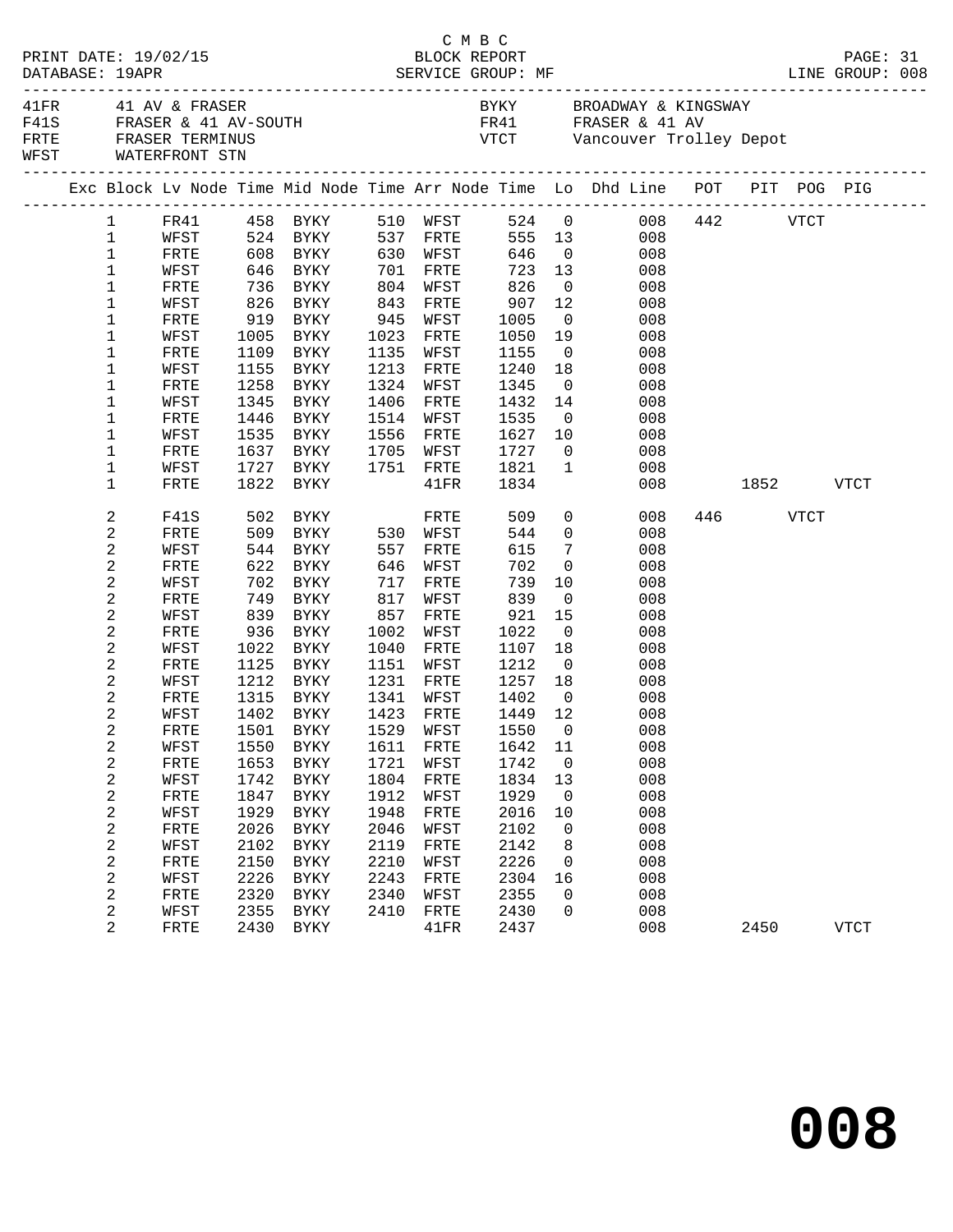PRINT DATE: 19/02/15 BLOCK REPORT<br>DATABASE: 19APR BERVICE GROUP: MF

## C M B C<br>BLOCK REPORT

PAGE: 32<br>LINE GROUP: 008

|                              |              |              |                            |              |              |              |                | Exc Block Lv Node Time Mid Node Time Arr Node Time Lo Dhd Line POT |     | PIT POG PIG |             |             |  |
|------------------------------|--------------|--------------|----------------------------|--------------|--------------|--------------|----------------|--------------------------------------------------------------------|-----|-------------|-------------|-------------|--|
| 3                            | F41S         | 521          | BYKY                       |              | FRTE         | 528          | $\mathbf 0$    | 008                                                                | 505 |             | <b>VTCT</b> |             |  |
| 3                            | FRTE         | 528          | BYKY                       |              | 550 WFST     | 605          | $\mathbf{0}$   | 008                                                                |     |             |             |             |  |
| $\mathfrak{Z}$               | WFST         | 605          | BYKY                       | 618          | FRTE         | 636          | 16             | 008                                                                |     |             |             |             |  |
| 3                            | FRTE         | 652          | BYKY                       | 718          | WFST         | 736          | $\overline{0}$ | 008                                                                |     |             |             |             |  |
| 3                            | WFST         | 736          | BYKY                       | 752          | FRTE         | 815          | 11             | 008                                                                |     |             |             |             |  |
| 3                            | FRTE         | 826          | BYKY                       | 856          | WFST         | 918          | $\mathsf{O}$   | 008                                                                |     |             |             |             |  |
| 3                            | WFST         | 918          | BYKY                       | 936          | FRTE         | 1001         | 17             | 008                                                                |     |             |             |             |  |
| 3                            | FRTE         | 1018         | BYKY                       | 1044         | WFST         | 1104         | $\overline{0}$ | 008                                                                |     |             |             |             |  |
| 3                            | WFST         | 1104         | BYKY                       | 1122         | FRTE         | 1149         | 19             | 008                                                                |     |             |             |             |  |
| 3                            | FRTE         | 1208         | BYKY                       | 1234         | WFST         | 1255         | $\mathbf 0$    | 008                                                                |     |             |             |             |  |
| 3                            | WFST         | 1255         | BYKY                       | 1315         | FRTE         | 1341         | 14             | 008                                                                |     |             |             |             |  |
| 3                            | FRTE         | 1355         | BYKY                       | 1423         | WFST         | 1444         | $\overline{0}$ | 008                                                                |     |             |             |             |  |
| 3                            | WFST         | 1444         | BYKY                       | 1505         | FRTE         | 1536         | 13             | 008                                                                |     |             |             |             |  |
| 3                            | FRTE         | 1549         | BYKY                       | 1617         | WFST         | 1639         | $\mathsf{O}$   | 008                                                                |     |             |             |             |  |
| 3                            | WFST         | 1639         | BYKY                       | 1701         | FRTE         | 1732         | 8              | 008                                                                |     |             |             |             |  |
| 3                            | FRTE         | 1740         | BYKY                       | 1808         | WFST         | 1828         | $\mathsf{O}$   | 008                                                                |     |             |             |             |  |
| 3                            | WFST         | 1828         | BYKY                       | 1848         | FRTE         | 1918         | 17             | 008                                                                |     |             |             |             |  |
| 3                            | FRTE         | 1935         | BYKY                       | 1958         | WFST         | 2015         | $\mathsf{O}$   | 008                                                                |     |             |             |             |  |
| 3                            | WFST         | 2015         | BYKY                       | 2032         | FRTE         | 2057         | 8              | 008                                                                |     |             |             |             |  |
| 3                            | FRTE         | 2105         | BYKY                       | 2125         | WFST         | 2141         | $\mathsf{O}$   | 008                                                                |     |             |             |             |  |
| 3                            | WFST         | 2141         | BYKY                       | 2158         | FRTE         | 2221         | 14             | 008                                                                |     |             |             |             |  |
| 3                            | FRTE         | 2235         | BYKY                       | 2255         | WFST         | 2311         | $\mathbf 0$    | 008                                                                |     |             |             |             |  |
| 3                            | WFST         | 2311         | BYKY                       | 2326         | FRTE         | 2346         | $\Omega$       | 008                                                                |     |             |             |             |  |
| 3                            | FRTE         | 2346         | BYKY                       |              | 41FR         | 2353         |                | 008                                                                |     | 2406        |             | VTCT        |  |
|                              |              |              |                            |              |              |              |                |                                                                    |     |             |             |             |  |
| 4                            | F41S         | 541          | BYKY                       |              | FRTE         | 548          | $\mathsf{O}$   | 008                                                                | 525 |             | VTCT        |             |  |
| 4                            | FRTE         | 548          | BYKY                       | 610          | WFST         | 625          | $\mathbf 0$    | 008                                                                |     |             |             |             |  |
| 4                            | WFST         | 625          | BYKY                       | 638          | FRTE         | 700          | 12             | 008                                                                |     |             |             |             |  |
| 4                            | FRTE         | 712          | BYKY                       | 738          | WFST         | 756          | $\mathbf 0$    | 008                                                                |     |             |             |             |  |
| 4                            | WFST         | 756          | BYKY                       | 812          | FRTE         | 836          | 17             | 008                                                                |     |             |             |             |  |
| 4                            | FRTE         | 853          | BYKY                       | 920          | WFST         | 941          | $\mathbf 0$    | 008                                                                |     |             |             |             |  |
| 4                            | WFST         | 941          | BYKY                       | 959          | FRTE         | 1024         | 20             | 008                                                                |     |             |             |             |  |
| 4                            | FRTE         | 1044         | BYKY                       | 1110         | WFST         | 1130         | $\overline{0}$ | 008                                                                |     |             |             |             |  |
| 4                            | WFST         | 1130         | BYKY                       | 1148         | FRTE         | 1215         | 17             | 008                                                                |     |             |             |             |  |
| 4                            | FRTE         | 1232         | BYKY                       | 1258         | WFST         | 1319         | 0              | 008                                                                |     |             |             |             |  |
| 4                            | WFST         | 1319         | BYKY                       | 1340         | FRTE         | 1406         | 15             | 008                                                                |     |             |             |             |  |
| 4                            | FRTE         | 1421         | BYKY                       | 1449         | WFST         | 1510         | $\overline{0}$ | 008                                                                |     |             |             |             |  |
| 4                            | WFST         | 1510         | BYKY                       | 1531         | FRTE         | 1602         | 8              | 008                                                                |     |             |             |             |  |
| 4                            | FRTE         | 1610         | BYKY                       | 1638         | WFST         | 1700         | $\Omega$       | 008                                                                |     |             |             |             |  |
| 4                            | WFST         | 1700         | BYKY                       | 1724         | FRTE         | 1753         | 11             | 008                                                                |     |             |             |             |  |
| 4                            | FRTE         | 1804         | <b>BYKY</b>                | 1830         | WFST         | 1849         | 0              | 008                                                                |     |             |             |             |  |
| $\overline{\mathbf{4}}$      | WFST         | 1849         | ${\tt BYKY}$               | 1908         | FRTE         | 1936         | 11             | 008                                                                |     |             |             |             |  |
| 4                            | FRTE         | 1947         | <b>BYKY</b>                | 2010         | WFST         | 2027         | 0              | 008                                                                |     |             |             |             |  |
| 4                            | WFST         | 2027         | <b>BYKY</b>                | 2044         | FRTE         | 2109         | 11             | 008                                                                |     |             |             |             |  |
| 4                            | FRTE         | 2120         | <b>BYKY</b>                | 2140         | WFST         | 2156         | 0              | 008<br>008                                                         |     |             |             |             |  |
| 4                            | WFST         | 2156         | ${\tt BYKY}$               | 2213         | FRTE         | 2234         | 16             |                                                                    |     |             |             |             |  |
| 4                            | FRTE         | 2250<br>2325 | <b>BYKY</b>                | 2310         | WFST         | 2325<br>2400 | 0              | 008                                                                |     |             |             |             |  |
| 4<br>$\overline{\mathbf{4}}$ | WFST<br>FRTE | 2414         | <b>BYKY</b><br><b>BYKY</b> | 2340<br>2432 | FRTE<br>WFST | 2445         | 14<br>0        | 008<br>008                                                         |     |             |             |             |  |
| 4                            | WFST         | 2445         | ${\tt BYKY}$               | 2500         | FRTE         | 2520         | 2              | 008                                                                |     |             |             |             |  |
| 4                            | FRTE         | 2522         | BYKY                       | 2540         | WFST         | 2553         | 0              | 008                                                                |     |             |             |             |  |
| 4                            | WFST         | 2553         | ${\tt BYKY}$               | 2608         | FRTE         | 2628         | 0              | 008                                                                |     |             |             |             |  |
| 4                            | FRTE         | 2628         | BYKY                       |              | 41FR         | 2635         |                | 008                                                                |     | 2648        |             | <b>VTCT</b> |  |
|                              |              |              |                            |              |              |              |                |                                                                    |     |             |             |             |  |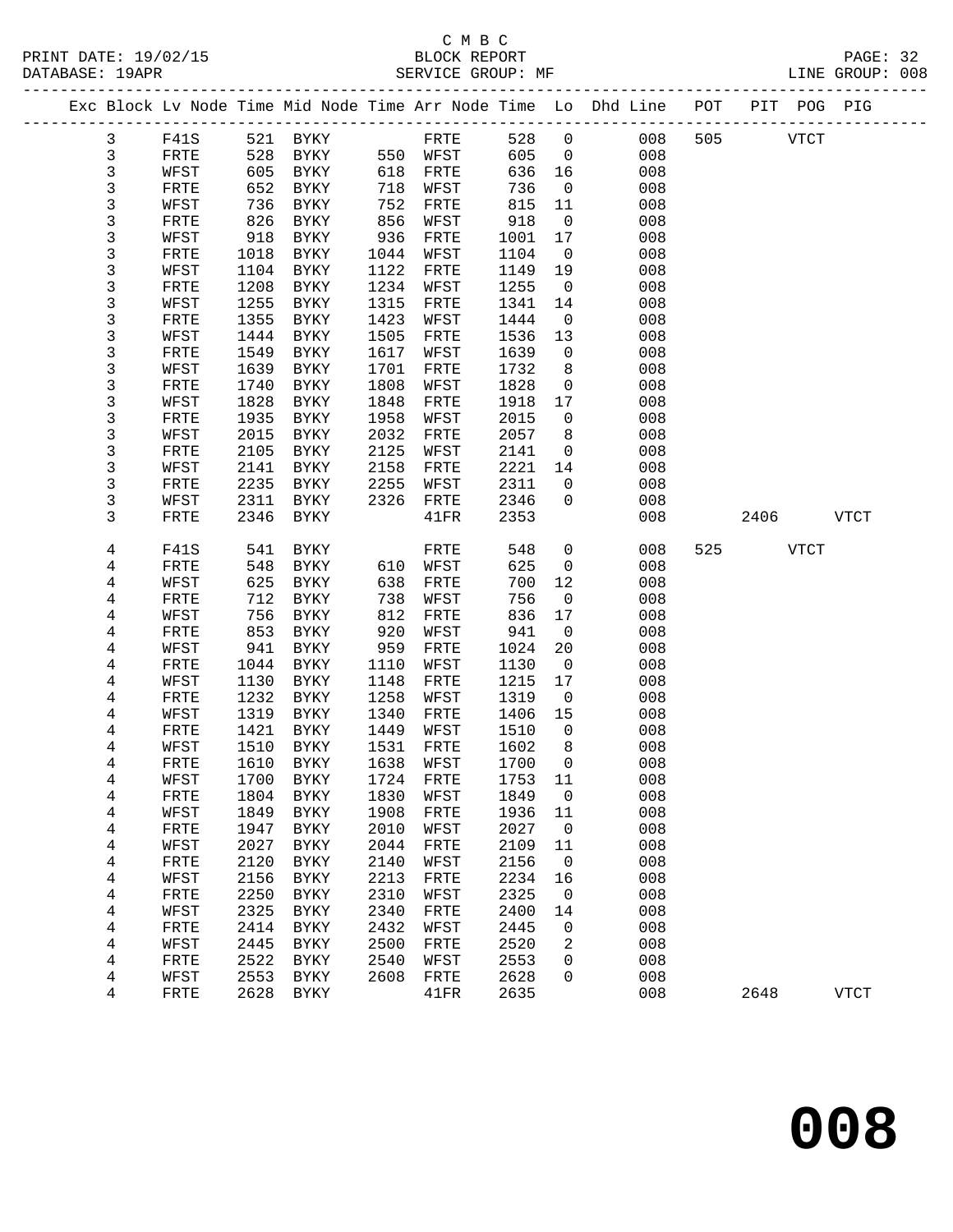## C M B C<br>BLOCK REPORT

PAGE: 33<br>LINE GROUP: 008

|  |   |              |      |             |      |                 |      |     |                | Exc Block Lv Node Time Mid Node Time Arr Node Time Lo Dhd Line POT |     |             | PIT POG PIG |             |
|--|---|--------------|------|-------------|------|-----------------|------|-----|----------------|--------------------------------------------------------------------|-----|-------------|-------------|-------------|
|  | 5 | F41S         |      | 546 BYKY    |      | FRTE            |      | 553 | $5^{\circ}$    | 008                                                                | 530 |             | <b>VTCT</b> |             |
|  | 5 | FRTE         | 558  | <b>BYKY</b> |      | 620 WFST        |      | 635 | $\overline{0}$ | 008                                                                |     |             |             |             |
|  | 5 | WFST         | 635  | BYKY        | 649  | FRTE            |      | 711 | 12             | 008                                                                |     |             |             |             |
|  | 5 | FRTE         | 723  | BYKY        | 751  | WFST            |      | 811 | $\overline{0}$ | 008                                                                |     |             |             |             |
|  | 5 | WFST         | 811  | BYKY        | 828  | FRTE            |      | 852 | 18             | 008                                                                |     |             |             |             |
|  | 5 | ${\tt FRTE}$ | 910  | BYKY        | 936  | WFST            |      | 956 | $\overline{0}$ | 008                                                                |     |             |             |             |
|  | 5 | WFST         | 956  | BYKY        | 1014 | FRTE            | 1041 |     | 20             | 008                                                                |     |             |             |             |
|  | 5 | FRTE         | 1101 | BYKY        | 1127 | WFST            | 1147 |     | $\overline{0}$ | 008                                                                |     |             |             |             |
|  | 5 | WFST         | 1147 | <b>BYKY</b> | 1205 | FRTE            | 1232 |     | 17             | 008                                                                |     |             |             |             |
|  | 5 | FRTE         | 1249 | BYKY        | 1315 | WFST            | 1336 |     | $\overline{0}$ | 008                                                                |     |             |             |             |
|  | 5 | WFST         | 1336 | BYKY        | 1357 | FRTE            | 1423 |     | 15             | 008                                                                |     |             |             |             |
|  | 5 | FRTE         | 1438 | BYKY        | 1506 | WFST            | 1527 |     | $\overline{0}$ | 008                                                                |     |             |             |             |
|  | 5 | WFST         | 1527 | BYKY        | 1548 | FRTE            | 1619 |     | 11             | 008                                                                |     |             |             |             |
|  | 5 | FRTE         | 1630 | BYKY        | 1658 | WFST            | 1720 |     | $\overline{0}$ | 008                                                                |     |             |             |             |
|  | 5 | WFST         | 1720 | BYKY        | 1744 | FRTE            | 1814 |     | 10             | 008                                                                |     |             |             |             |
|  | 5 | FRTE         | 1824 | <b>BYKY</b> | 1850 | WFST            | 1909 |     | $\overline{0}$ | 008                                                                |     |             |             |             |
|  | 5 | WFST         | 1909 | <b>BYKY</b> | 1928 | FRTE            | 1956 |     | 16             | 008                                                                |     |             |             |             |
|  | 5 | FRTE         | 2012 | BYKY        | 2034 | WFST            | 2050 |     | $\Omega$       | 008                                                                |     |             |             |             |
|  | 5 | WFST         | 2050 | BYKY        | 2107 | FRTE            | 2130 |     | $\overline{0}$ | 008                                                                |     |             |             |             |
|  | 5 | FRTE         | 2130 | BYKY        |      | 41FR            | 2138 |     |                | 008                                                                |     | 2153        |             | VTCT        |
|  | б | F41S         | 606  | BYKY        |      | FRTE            |      | 613 | $\mathbf{3}$   | 008                                                                | 550 | <b>VTCT</b> |             |             |
|  | 6 | FRTE         | 616  | BYKY        | 638  | WFST            |      | 654 | $\mathsf{O}$   | 008                                                                |     |             |             |             |
|  | б | WFST         | 654  | BYKY        | 709  | FRTE            |      | 731 | 12             | 008                                                                |     |             |             |             |
|  | 6 | FRTE         | 743  | BYKY        | 811  | WFST            |      | 833 | $\mathbf 0$    | 008                                                                |     |             |             |             |
|  | 6 | WFST         | 833  | BYKY        | 851  | FRTE            |      | 915 | 12             | 008                                                                |     |             |             |             |
|  | 6 | FRTE         | 927  | BYKY        | 953  | WFST            | 1013 |     | $\overline{0}$ | 008                                                                |     |             |             |             |
|  | б | WFST         | 1013 | BYKY        | 1031 | FRTE            | 1058 |     | 19             | 008                                                                |     |             |             |             |
|  | 6 | FRTE         | 1117 | BYKY        | 1143 | WFST            | 1204 |     | $\overline{0}$ | 008                                                                |     |             |             |             |
|  | 6 | WFST         | 1204 | BYKY        | 1222 | FRTE            | 1249 |     | 17             | 008                                                                |     |             |             |             |
|  | 6 | FRTE         | 1306 | <b>BYKY</b> | 1332 | WFST            | 1353 |     | $\mathbf 0$    | 008                                                                |     |             |             |             |
|  | 6 | WFST         | 1353 | <b>BYKY</b> | 1414 | FRTE            | 1440 |     | 14             | 008                                                                |     |             |             |             |
|  | 6 | FRTE         | 1454 | BYKY        | 1522 | WFST            | 1543 |     | $\overline{0}$ | 008                                                                |     |             |             |             |
|  | б | WFST         | 1543 | <b>BYKY</b> | 1604 | FRTE            | 1635 |     | 8              | 008                                                                |     |             |             |             |
|  | 6 | FRTE         | 1643 | BYKY        | 1711 | WFST            | 1733 |     | $\mathsf{O}$   | 008                                                                |     |             |             |             |
|  | 6 | WFST         | 1733 | BYKY        | 1757 | FRTE            | 1827 |     | 10             | 008                                                                |     |             |             |             |
|  | б | FRTE         | 1837 | BYKY        | 1902 | WFST            | 1919 |     | $\Omega$       | 008                                                                |     |             |             |             |
|  | 6 | WFST         | 1919 | BYKY        | 1938 | FRTE            | 2006 |     | $\mathbf 0$    | 008                                                                |     |             |             |             |
|  | 6 | FRTE         |      | 2006 BYKY   |      | $41\mathrm{FR}$ | 2016 |     |                | 008                                                                |     | 2032        |             | <b>VTCT</b> |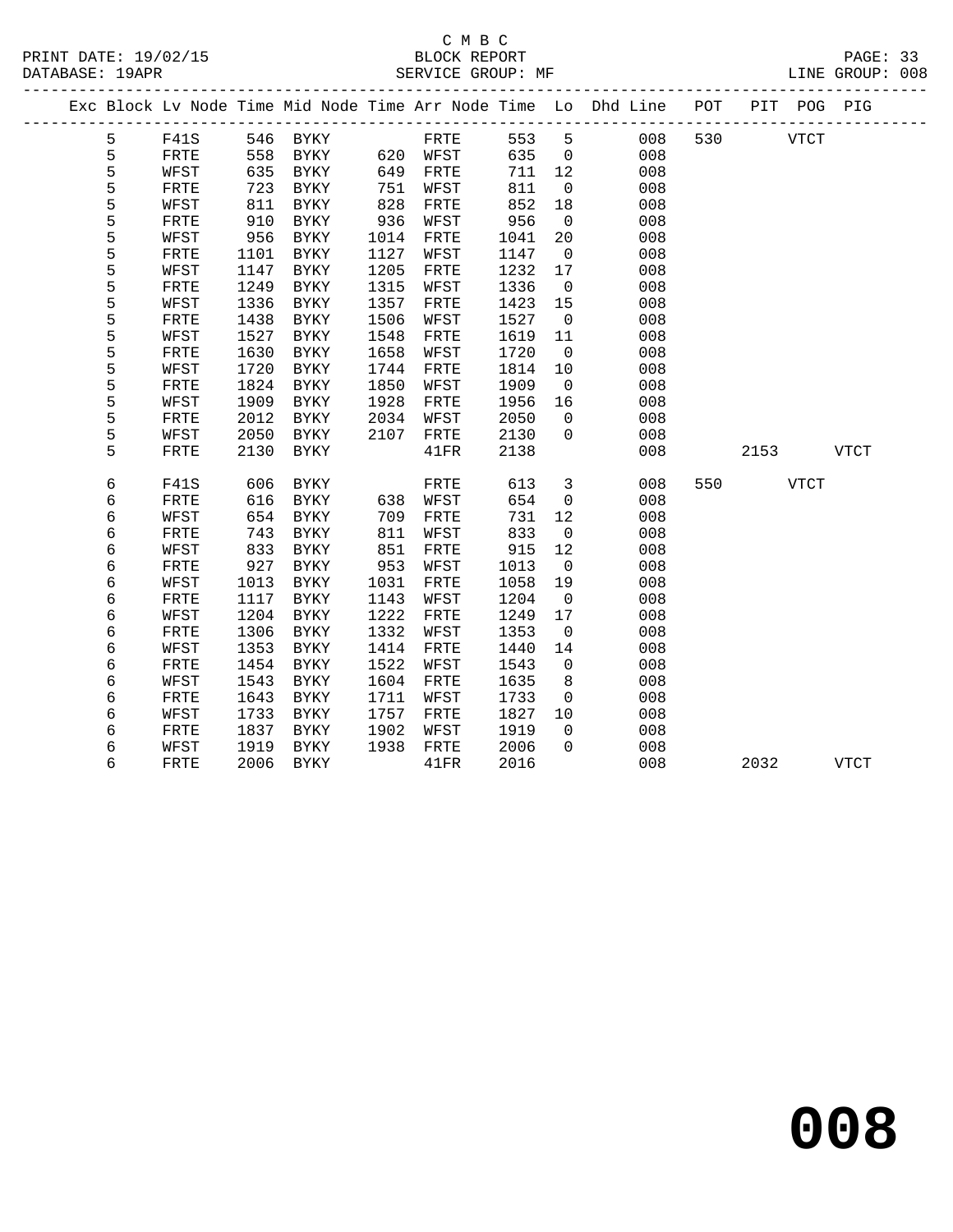# C M B C<br>BLOCK REPORT

PAGE: 34<br>LINE GROUP: 008

|  |                |              |              |              |      |              |              |                          | Exc Block Lv Node Time Mid Node Time Arr Node Time Lo Dhd Line POT |     |      | PIT POG PIG |             |
|--|----------------|--------------|--------------|--------------|------|--------------|--------------|--------------------------|--------------------------------------------------------------------|-----|------|-------------|-------------|
|  | $7\phantom{.}$ | F41S         |              | 627 BYKY     |      | FRTE         | 634          | $\overline{4}$           | 008                                                                | 611 |      | <b>VTCT</b> |             |
|  | 7              | FRTE         | 638          | BYKY         |      | 702 WFST     | 718          | $\overline{0}$           | 008                                                                |     |      |             |             |
|  | 7              | WFST         | 718          | BYKY         | 734  | FRTE         | 756          | 14                       | 008                                                                |     |      |             |             |
|  | 7              | FRTE         | 810          | BYKY         | 840  | WFST         | 902          | $\mathsf{O}$             | 008                                                                |     |      |             |             |
|  | 7              | WFST         | 902          | BYKY         | 920  | FRTE         | 945          | 16                       | 008                                                                |     |      |             |             |
|  | 7              | FRTE         | 1001         | BYKY         | 1027 | WFST         | 1047         | $\overline{0}$           | 008                                                                |     |      |             |             |
|  | 7              | WFST         | 1047         | BYKY         | 1105 | FRTE         | 1132         | 20                       | 008                                                                |     |      |             |             |
|  | 7              | FRTE         | 1152         | BYKY         | 1218 | WFST         | 1239         | $\overline{0}$           | 008                                                                |     |      |             |             |
|  | 7              | WFST         | 1239         | BYKY         | 1258 | FRTE         | 1324         | 14                       | 008                                                                |     |      |             |             |
|  | 7              | FRTE         | 1338         | BYKY         | 1406 | WFST         | 1427         | $\overline{\phantom{0}}$ | 008                                                                |     |      |             |             |
|  | 7              | WFST         | 1427         | BYKY         | 1448 | FRTE         | 1517         | 11                       | 008                                                                |     |      |             |             |
|  | 7              | FRTE         | 1528         | BYKY         | 1556 | WFST         | 1617         | $\overline{0}$           | 008                                                                |     |      |             |             |
|  | 7              | WFST         | 1617         | BYKY         | 1639 | FRTE         | 1709         | 11                       | 008                                                                |     |      |             |             |
|  | 7              | FRTE         | 1720         | BYKY         | 1748 | WFST         | 1810         | $\overline{0}$           | 008                                                                |     |      |             |             |
|  | 7              | WFST         | 1810         | BYKY         | 1830 | FRTE         | 1900         | 11                       | 008                                                                |     |      |             |             |
|  | 7              | FRTE         | 1911         | BYKY         | 1934 | WFST         | 1951         | $\overline{0}$           | 008                                                                |     |      |             |             |
|  | 7              | WFST         | 1951         | BYKY         | 2008 | FRTE         | 2036         | 14                       | 008                                                                |     |      |             |             |
|  | 7              | FRTE         | 2050         | BYKY         | 2110 | WFST         | 2126         | $\overline{0}$           | 008                                                                |     |      |             |             |
|  | 7              | WFST         | 2126         | BYKY         | 2143 | FRTE         | 2206         | 14                       | 008                                                                |     |      |             |             |
|  | 7              | FRTE         | 2220         | BYKY         | 2240 | WFST         | 2256         | $\mathsf{O}$             | 008                                                                |     |      |             |             |
|  | 7              | WFST         | 2256         | BYKY         | 2311 | FRTE         | 2331         | 13                       | 008                                                                |     |      |             |             |
|  | 7              | FRTE         | 2344         | BYKY         | 2402 | WFST         | 2415         | $\mathbf 0$              | 008                                                                |     |      |             |             |
|  | 7              | WFST         | 2415         | BYKY         | 2430 | FRTE         | 2450         | $\overline{2}$           | 008                                                                |     |      |             |             |
|  | 7              | FRTE         | 2452         | BYKY         | 2510 | WFST         | 2523         | $\mathbf{0}$<br>$\Omega$ | 008                                                                |     |      |             |             |
|  | 7<br>7         | WFST<br>FRTE | 2523<br>2558 | BYKY<br>BYKY | 2538 | FRTE<br>41FR | 2558<br>2605 |                          | 008<br>008                                                         |     | 2618 |             | VTCT        |
|  |                |              |              |              |      |              |              |                          |                                                                    |     |      |             |             |
|  | 8              | F41S         | 644          | BYKY         |      | FRTE         | 654          | 5                        | 008                                                                | 628 |      | VTCT        |             |
|  | 8              | FRTE         | 659          | BYKY         | 725  | WFST         | 743          | $\mathsf{O}$             | 008                                                                |     |      |             |             |
|  | 8              | WFST         | 743          | BYKY         | 759  | FRTE         | 822          | 15                       | 008                                                                |     |      |             |             |
|  | 8              | FRTE         | 837          | BYKY         | 904  | WFST         | 925          | $\overline{0}$           | 008                                                                |     |      |             |             |
|  | 8              | WFST         | 925          | BYKY         | 943  | FRTE         | 1008         | 19                       | 008                                                                |     |      |             |             |
|  | 8              | FRTE         | 1027         | BYKY         | 1053 | WFST         | 1113         | $\overline{0}$           | 008                                                                |     |      |             |             |
|  | 8              | WFST         | 1113         | BYKY         | 1131 | FRTE         | 1158         | 18                       | 008                                                                |     |      |             |             |
|  | 8              | FRTE         | 1216         | BYKY         | 1242 | WFST         | 1303         | $\overline{\phantom{0}}$ | 008                                                                |     |      |             |             |
|  | 8              | WFST         | 1303         | BYKY         | 1323 | FRTE         | 1349         | 15                       | 008                                                                |     |      |             |             |
|  | 8              | FRTE         | 1404         | BYKY         | 1432 | WFST         | 1453         | $\overline{\phantom{0}}$ | 008                                                                |     |      |             |             |
|  | 8              | WFST         | 1453         | BYKY         | 1514 | FRTE         | 1545         | 12                       | 008                                                                |     |      |             |             |
|  | 8              | FRTE         | 1557         | BYKY         | 1625 | WFST         | 1647         | $\overline{0}$           | 008                                                                |     |      |             |             |
|  | 8              | WFST         |              | 1647 BYKY    | 1818 | 1709 FRTE    | 1740 10      |                          | 008                                                                |     |      |             |             |
|  | 8<br>8         | FRTE<br>WFST | 1750<br>1838 | BYKY<br>BYKY | 1858 | WFST<br>FRTE | 1838<br>1928 | 0<br>0                   | 008<br>008                                                         |     |      |             |             |
|  | 8              | FRTE         | 1928         | BYKY         |      | 41FR         | 1940         |                          | 008                                                                |     | 1958 |             | <b>VTCT</b> |
|  |                |              |              |              |      |              |              |                          |                                                                    |     |      |             |             |
|  | 9              | FR41         | 640          | <b>BYKY</b>  | 654  | WFST         | 710          | $\mathbf 0$              | 008                                                                | 624 |      | <b>VTCT</b> |             |
|  | 9              | WFST         | 710          | BYKY         | 725  | FRTE         | 747          | 9                        | 008                                                                |     |      |             |             |
|  | 9              | FRTE         | 756          | BYKY         | 824  | WFST         | 846          | 0                        | 008                                                                |     |      |             |             |
|  | 9              | WFST         | 846          | BYKY         | 903  | FRTE         | 926          | 18                       | 008                                                                |     |      |             |             |
|  | 9              | FRTE         | 944          | BYKY         | 1010 | WFST         | 1030         | 0                        | 008                                                                |     |      |             |             |
|  | 9              | WFST         | 1030         | BYKY         | 1048 | FRTE         | 1115         | 19                       | 008                                                                |     |      |             |             |
|  | 9              | FRTE         | 1134         | <b>BYKY</b>  | 1200 | WFST         | 1221         | $\mathbf 0$              | 008                                                                |     |      |             |             |
|  | 9              | WFST         | 1221         | BYKY         | 1240 | FRTE         | 1306         | 17                       | 008                                                                |     |      |             |             |
|  | 9              | FRTE         | 1323         | <b>BYKY</b>  | 1349 | WFST         | 1410         | 0                        | 008                                                                |     |      |             |             |
|  | 9              | WFST         | 1410         | BYKY         | 1431 | FRTE         | 1500         | 15                       | 008                                                                |     |      |             |             |
|  | 9              | FRTE         | 1515         | BYKY         | 1543 | WFST         | 1604         | 0                        | 008                                                                |     |      |             |             |
|  | 9              | WFST         | 1604         | BYKY         | 1625 | FRTE         | 1656         | $\mathbf{1}$             | 008                                                                |     |      |             |             |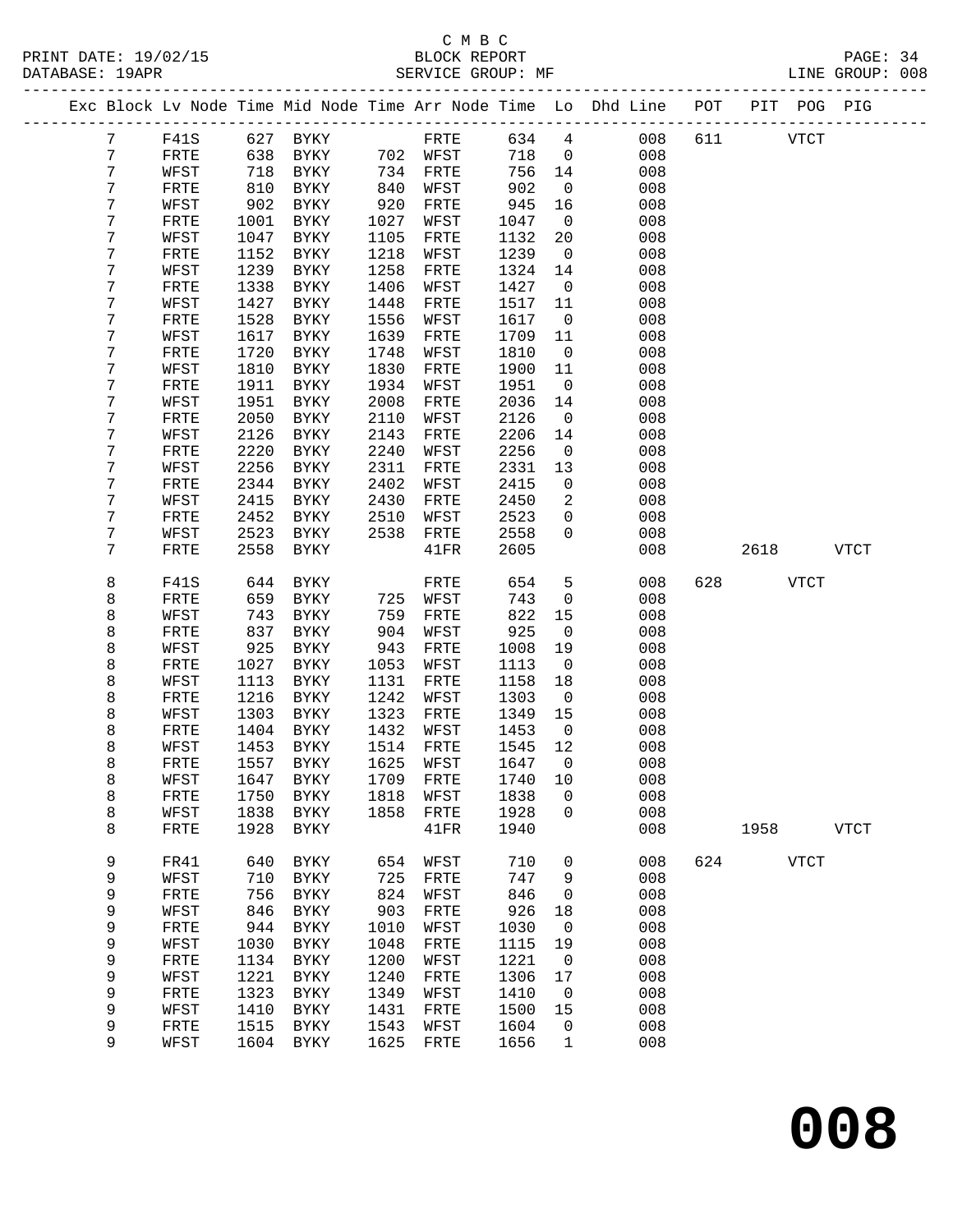|      |              |      |                    |      |                      |         |                         | Exc Block Lv Node Time Mid Node Time Arr Node Time Lo Dhd Line POT PIT POG PIG |          |             |
|------|--------------|------|--------------------|------|----------------------|---------|-------------------------|--------------------------------------------------------------------------------|----------|-------------|
| 9    | FRTE         |      |                    |      |                      |         |                         |                                                                                | 008 1729 | <b>VTCT</b> |
| 10   | F41S         |      | 648 BYKY           |      | FRTE                 | 658     | $\overline{7}$          | 008                                                                            | 629 VTCT |             |
| 10   | FRTE         | 705  | BYKY               |      | 731 WFST             | 749     | $\overline{0}$          | 008                                                                            |          |             |
| 10   | WFST         | 749  | BYKY               | 805  | FRTE                 | 829     | 16                      | 008                                                                            |          |             |
| $10$ |              | 845  |                    |      | 912 WFST             | 933     | $\overline{0}$          | 008                                                                            |          |             |
|      | FRTE         |      | BYKY               |      |                      |         |                         |                                                                                |          |             |
| 10   | WFST         | 933  | BYKY               | 951  | FRTE                 | 1016    | 19                      | 008                                                                            |          |             |
| 10   | FRTE         | 1035 | BYKY               | 1101 | WFST                 | 1121    | $\overline{\mathbf{0}}$ | 008                                                                            |          |             |
| 10   | WFST         | 1121 | BYKY               | 1139 | FRTE                 | 1206    | 18                      | 008                                                                            |          |             |
| $10$ | ${\tt FRTE}$ |      | 1224 BYKY          | 1250 | WFST                 | 1311    | $\overline{0}$          | 008                                                                            |          |             |
| $10$ | WFST         | 1311 | BYKY               | 1332 | FRTE                 | 1358    | 14                      | 008                                                                            |          |             |
| 10   | FRTE         | 1412 | BYKY               | 1440 | WFST                 | 1501    | $\overline{0}$          | 008                                                                            |          |             |
| 10   | WFST         | 1501 | BYKY               | 1522 | FRTE                 | 1553    | 10                      | 008                                                                            |          |             |
| $10$ | ${\tt FRTE}$ | 1603 | BYKY               | 1631 | WFST                 | 1653    | $\overline{0}$          | 008                                                                            |          |             |
| 10   | WFST         | 1653 | BYKY               | 1717 | FRTE                 | 1746    | $\overline{1}$          | 008                                                                            |          |             |
| 10   | FRTE         | 1747 | BYKY               |      | 41FR                 | 1759    |                         | 008                                                                            | 1819     | VTCT        |
|      |              |      |                    |      |                      |         |                         |                                                                                |          |             |
| 11   | FR41         | 656  | BYKY               | 710  | WFST                 | 726     | $\overline{0}$          | 008                                                                            | 640 VTCT |             |
| 11   | WFST         | 726  | BYKY               | 742  | FRTE                 | 804     | 14                      | 008                                                                            |          |             |
| 11   | FRTE         | 818  | BYKY               | 848  | WFST                 | 910     | $\overline{0}$          | 008                                                                            |          |             |
| 11   |              | 910  | BYKY               | 928  |                      | 953     | 17                      | 008                                                                            |          |             |
|      | WFST         |      |                    |      | FRTE                 |         |                         |                                                                                |          |             |
| 11   | FRTE         | 1010 | BYKY               | 1036 | WFST                 | 1056    | $\overline{0}$          | 008                                                                            |          |             |
| 11   | WFST         | 1056 | BYKY               | 1114 | FRTE                 | 1141    | 19                      | 008                                                                            |          |             |
| 11   | FRTE         | 1200 | BYKY               | 1226 | WFST                 | 1247    | $\overline{0}$          | 008                                                                            |          |             |
| 11   | WFST         | 1247 | BYKY               | 1307 | FRTE                 | 1333    | 14                      | 008                                                                            |          |             |
| 11   | FRTE         | 1347 | BYKY               | 1415 | WFST                 | 1436    | $\overline{0}$          | 008                                                                            |          |             |
| 11   | WFST         | 1436 | BYKY               | 1457 | FRTE                 | 1526    | 9                       | 008                                                                            |          |             |
| 11   | FRTE         | 1535 | BYKY               | 1603 | WFST                 | 1624    | $\overline{0}$          | 008                                                                            |          |             |
| 11   | WFST         | 1624 | BYKY               | 1646 | FRTE                 | 1717    | 12                      | 008                                                                            |          |             |
| 11   | ${\tt FRTE}$ | 1729 | BYKY               | 1757 | WFST                 | 1819    | $\overline{0}$          | 008                                                                            |          |             |
| 11   | WFST         | 1819 | BYKY               | 1839 | FRTE                 | 1909    | 14                      | 008                                                                            |          |             |
| 11   | FRTE         | 1923 | BYKY               | 1946 | WFST                 | 2003    | $\overline{0}$          | 008                                                                            |          |             |
| 11   | WFST         | 2003 | BYKY               | 2020 | FRTE                 | 2048    | $\overline{0}$          | 008                                                                            |          |             |
| 11   | FRTE         | 2048 | BYKY               |      | 41FR                 | 2056    |                         | 008                                                                            | 2111     | <b>VTCT</b> |
|      |              |      |                    |      |                      |         |                         |                                                                                |          |             |
| 12   | F41S         | 659  | BYKY               |      | FRTE                 | 709     | 9                       | 008                                                                            | 640 VTCT |             |
| 12   | FRTE         | 718  | BYKY               |      | 744 WFST             | 802     | $\overline{\mathbf{0}}$ | 008                                                                            |          |             |
| 12   | WFST         | 802  | BYKY               |      |                      | 843     | 18                      | 008                                                                            |          |             |
| 12   | FRTE         | 901  | BYKY               |      | 819 FRTE<br>928 WFST | 949     | $\overline{0}$          | 008                                                                            |          |             |
|      |              |      |                    |      |                      |         |                         |                                                                                |          |             |
|      | 12 WFST      |      | 949 BYKY 1007 FRTE |      |                      | 1034 18 |                         | 008                                                                            |          |             |
| 12   | FRTE         | 1052 | BYKY               | 1118 | WFST                 | 1138    | $\overline{0}$          | 008                                                                            |          |             |
| 12   | WFST         | 1138 | BYKY               | 1156 | FRTE                 | 1223    | 18                      | 008                                                                            |          |             |
| 12   | FRTE         | 1241 | BYKY               | 1307 | WFST                 | 1328    | $\overline{0}$          | 008                                                                            |          |             |
| 12   | WFST         | 1328 | BYKY               | 1349 | FRTE                 | 1415    | 14                      | 008                                                                            |          |             |
| $12$ | FRTE         | 1429 | BYKY               | 1457 | WFST                 | 1518    | $\mathsf{O}$            | 008                                                                            |          |             |
| 12   | WFST         | 1518 | BYKY               | 1539 | ${\tt FRTE}$         | 1610    | 7                       | 008                                                                            |          |             |
| 12   | FRTE         | 1617 | BYKY               | 1645 | WFST                 | 1707    | $\overline{\mathbf{0}}$ | 008                                                                            |          |             |
| 12   | WFST         | 1707 | BYKY               | 1731 | FRTE                 | 1801    | 13                      | 008                                                                            |          |             |
| 12   | FRTE         | 1814 | BYKY               | 1840 | WFST                 | 1859    | $\overline{0}$          | 008                                                                            |          |             |
| 12   | WFST         | 1859 | BYKY               | 1918 | ${\tt FRTE}$         | 1946    | 13                      | 008                                                                            |          |             |
| 12   | FRTE         | 1959 | <b>BYKY</b>        | 2022 | WFST                 | 2039    | $\overline{0}$          | 008                                                                            |          |             |
| 12   | WFST         | 2039 | BYKY               | 2056 | FRTE                 | 2121    | 14                      | 008                                                                            |          |             |
| 12   | FRTE         | 2135 | BYKY               | 2155 | WFST                 | 2211    | $\mathsf{O}$            | 008                                                                            |          |             |
| 12   | WFST         | 2211 | BYKY               | 2228 | ${\tt FRTE}$         | 2249    | 16                      | 008                                                                            |          |             |
| 12   | FRTE         | 2305 | BYKY               | 2325 | WFST                 | 2340    | $\mathsf{O}$            | 008                                                                            |          |             |
| 12   |              | 2340 |                    | 2355 |                      | 2415    | $\mathbf 0$             | 008                                                                            |          |             |
|      | WFST         |      | BYKY               |      | FRTE                 |         |                         |                                                                                |          |             |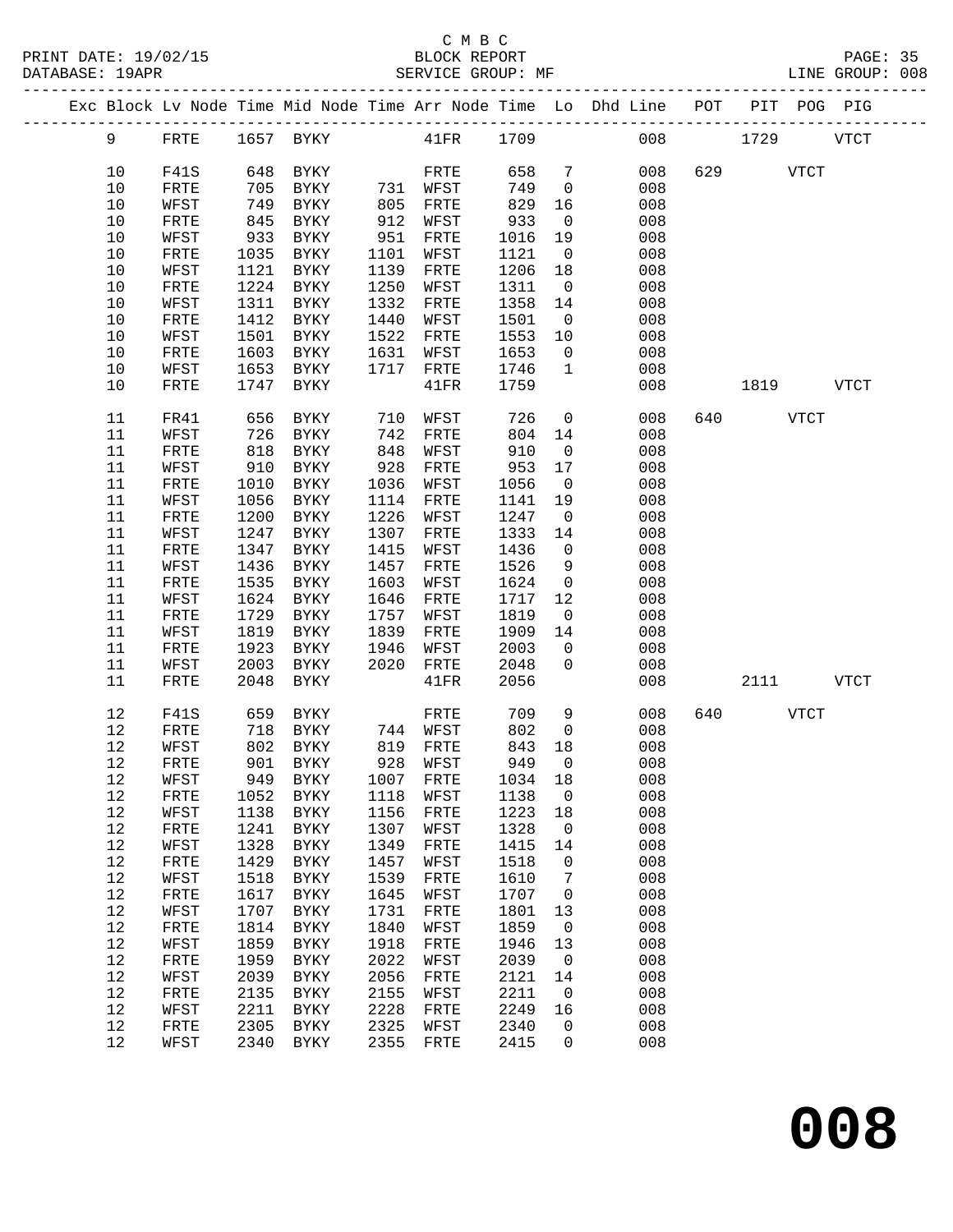## C M B C<br>BLOCK REPORT

PAGE: 36<br>LINE GROUP: 008

|  |          |              |              | Exc Block Lv Node Time Mid Node Time Arr Node Time Lo Dhd Line POT PIT POG PIG |              |                 |              |                               |            |          |      |              |             |
|--|----------|--------------|--------------|--------------------------------------------------------------------------------|--------------|-----------------|--------------|-------------------------------|------------|----------|------|--------------|-------------|
|  | 12       | FRTE         |              | 2415 BYKY                                                                      |              | $41\mathrm{FR}$ | 2422         |                               | 008        |          | 2435 |              | <b>VTCT</b> |
|  | 13       | F41S         |              | 742 BYKY                                                                       |              | FRTE            | 752          | 10                            | 008        | 723      |      | <b>VTCT</b>  |             |
|  | 13       | FRTE         |              | 802 BYKY                                                                       |              | 832 WFST        | 854          | $\overline{0}$                | 008        |          |      |              |             |
|  | 13       | WFST         |              | 854 BYKY                                                                       |              | 912 FRTE        | 937          | 16                            | 008        |          |      |              |             |
|  | 13       | FRTE         | 953          | BYKY                                                                           |              | 1019 WFST       | 1039         | $\overline{0}$                | 008        |          |      |              |             |
|  | 13       | WFST         | 1039         | BYKY                                                                           |              | 1057 FRTE       | 1124         | 19                            | 008        |          |      |              |             |
|  | 13       | ${\tt FRTE}$ | 1143         | BYKY                                                                           | 1209         | WFST            | 1230         | $\overline{0}$                | 008        |          |      |              |             |
|  | 13       | WFST         | 1230         | BYKY                                                                           | 1249         | FRTE            | 1315         | 17                            | 008        |          |      |              |             |
|  | 13       | FRTE         | 1332         | <b>BYKY</b>                                                                    | 1358         | WFST            | 1419         | $\overline{0}$                | 008        |          |      |              |             |
|  | 13       | WFST         | 1419         | <b>BYKY</b>                                                                    | 1440         | FRTE            | 1509         | 12                            | 008        |          |      |              |             |
|  | 13       | FRTE         | 1521         | BYKY                                                                           |              | 1549 WFST       | 1610         | $\overline{0}$                | 008        |          |      |              |             |
|  | 13       | WFST         | 1610         | BYKY                                                                           |              | 1632 FRTE       | 1702         | 8                             | 008        |          |      |              |             |
|  | 13       | FRTE         | 1710         | BYKY                                                                           |              | 1738 WFST       | 1759         | $\overline{0}$                | 008        |          |      |              |             |
|  | 13       | WFST         | 1759         | BYKY                                                                           |              | 1821 FRTE       | 1851         | $\Omega$                      | 008        |          |      |              |             |
|  | 13       | FRTE         | 1851         | BYKY                                                                           |              | 41FR            | 1903         |                               | 008        |          | 1921 |              | VTCT        |
|  | 20       | <b>F41S</b>  | 711          | BYKY                                                                           |              | FRTE            | 721          | 8                             | 008        | 652      |      | VTCT         |             |
|  | 20       | FRTE         | 729          | BYKY                                                                           |              | 757 WFST        | 817          | $\mathbf 0$                   | 008        |          |      |              |             |
|  | 20       | WFST         | 817          | BYKY                                                                           |              | 834 FRTE        | 858          | 13                            | 008        |          |      |              |             |
|  | 20       | FRTE         | 911          | BYKY                                                                           |              | 41FR            | 922          |                               | 008        |          | 942  |              | <b>VTCT</b> |
|  | 31       | F41S         | 1454         | BYKY                                                                           |              | FRTE            | 1506         | $\overline{2}$                |            | 008 1434 |      | VTCT         |             |
|  | 31       | FRTE         | 1508         | BYKY                                                                           |              | 1536 WFST       | 1557         | $\overline{0}$                | 008        |          |      |              |             |
|  | 31       | WFST         | 1557         | BYKY                                                                           |              | 1618 FRTE       | 1649         | 12                            | 008        |          |      |              |             |
|  | 31       | FRTE         | 1701         | BYKY                                                                           |              | 1729 WFST       | 1750         | $\overline{0}$                | 008        |          |      |              |             |
|  | 31       | WFST         | 1750         | BYKY                                                                           | 1812         | FRTE            | 1842         | 15                            | 008        |          |      |              |             |
|  | 31       | ${\tt FRTE}$ | 1857         | BYKY                                                                           | 1922         | WFST            | 1939         | $\overline{0}$                | 008        |          |      |              |             |
|  | 31       | WFST         | 1939         | <b>BYKY</b>                                                                    | 1958         | FRTE            | 2026         | 12                            | 008        |          |      |              |             |
|  | 31       | ${\tt FRTE}$ | 2038         | <b>BYKY</b>                                                                    | 2058         | WFST            | 2114         | $\overline{0}$                | 008        |          |      |              |             |
|  | 31       | WFST         | 2114         | BYKY                                                                           |              | 2131 FRTE       | 2154         | 11                            | 008        |          |      |              |             |
|  | 31<br>31 | FRTE         | 2205         | BYKY                                                                           | 2225<br>2258 | WFST            | 2241         | $\overline{0}$<br>$\mathbf 0$ | 008        |          |      |              |             |
|  | 31       | WFST<br>FRTE | 2241<br>2319 | BYKY<br>BYKY                                                                   |              | FRTE<br>41FR    | 2319<br>2327 |                               | 008<br>008 |          | 2342 |              | <b>VTCT</b> |
|  |          |              |              |                                                                                |              |                 |              |                               |            |          |      |              |             |
|  | 32       | F41S         | 1522         | BYKY                                                                           |              | FRTE            | 1534         | 8                             | 008        | 1500     |      | <b>VTCT</b>  |             |
|  | 32       | ${\tt FRTE}$ |              | 1542 BYKY                                                                      |              | 1610 WFST       | 1631         | $\mathbf 0$                   | 008        |          |      |              |             |
|  | 32       | WFST         |              | 1631 BYKY                                                                      |              | 1653 FRTE       | 1724         | $\mathbf{1}$                  | 008        |          |      |              |             |
|  | 32       | FRTE         | 1725         | BYKY                                                                           |              | 41FR            | 1737         |                               | 008        |          | 1757 |              | VTCT        |
|  | 33       | F41S         | 1604         | BYKY                                                                           |              | FRTE            | 1616         | $7\phantom{.0}$               | 008        | 1542     |      | ${\tt VTCT}$ |             |
|  | 33       | ${\tt FRTE}$ |              | 1623 BYKY                                                                      |              | 1651 WFST       | 1713         | $\overline{0}$                | 008        |          |      |              |             |
|  | 33       | WFST         | 1713         | BYKY                                                                           |              | 1737 FRTE       | 1807         | $\mathbf{1}$                  | 008        |          |      |              |             |
|  | 33       | FRTE         |              | 1808 BYKY                                                                      |              | 41FR            | 1820         |                               | 008        |          | 1840 |              | VTCT        |
|  |          |              |              |                                                                                |              |                 |              |                               |            |          |      |              |             |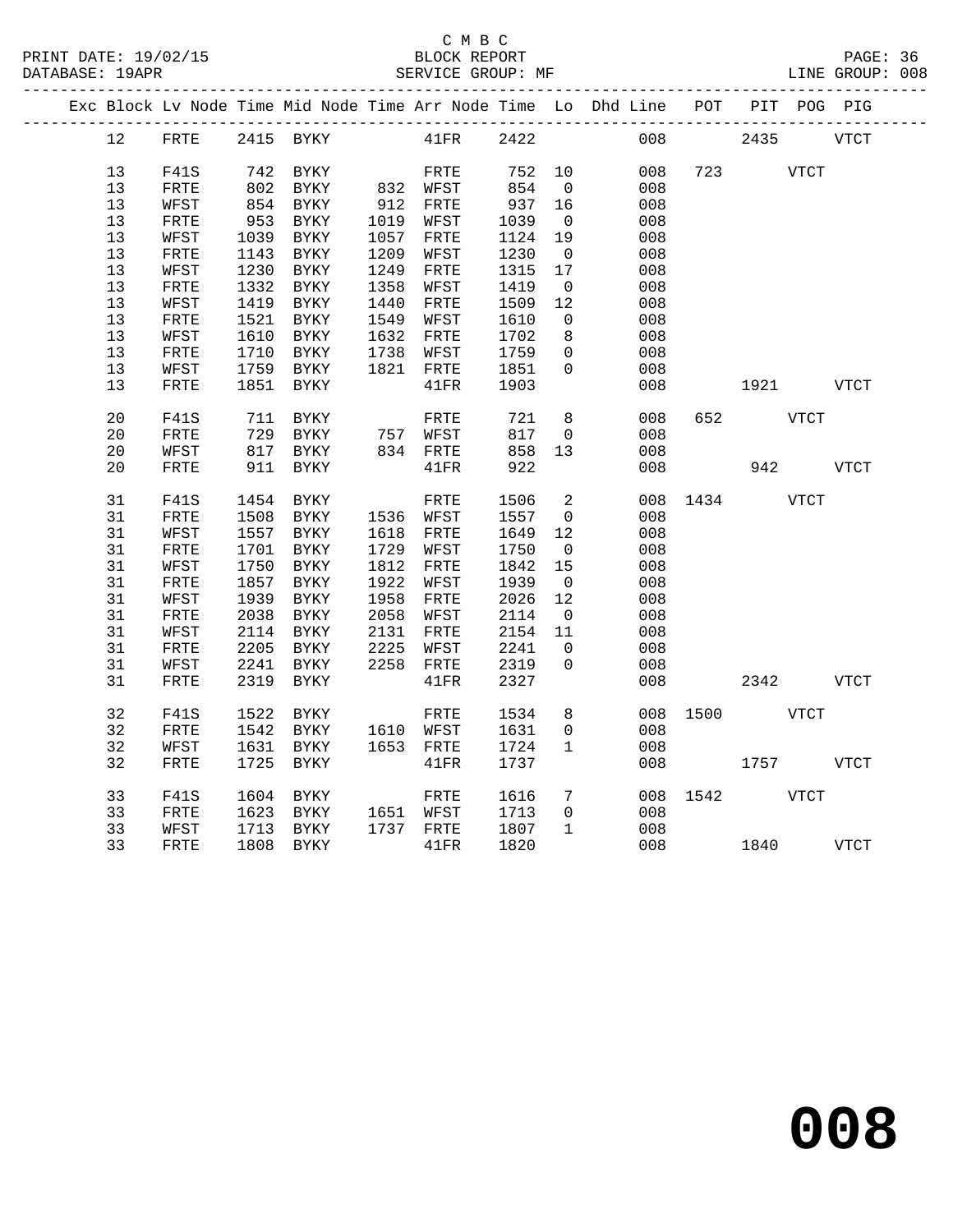|  |              |             |      | 10FI 10 AV & FIR<br>BDLP BOUNDARY LOOP<br>BYKY BROADWAY & KINGSWAY<br>BYOA BROADWAY & OAK<br>GRBY GRANVILLE & BROADWAY<br>OA12 NB OAK ST FS W 12 AV<br>VI41 VICTORIA & 41 AV |                |                        |                                                       |                | AL10 ALMA & 10 AV<br>BYAL BROADWAY & ALMA<br>BYMN BROADWAY & MAIN<br>BYOA BROADWAY & OAK BYST BROADWAY STN<br>GRBY GRANVILLE & BROADWAY GRCO GRANDVIEW & COMMERCIAL<br>OA12 NB OAK ST FS W 12 AV OABY OAK & BROADWAY<br>VI41 VICTORIA & 41 AV VTCT Vancouver Trolley Depot<br>----------------------------- |               |              |  |
|--|--------------|-------------|------|------------------------------------------------------------------------------------------------------------------------------------------------------------------------------|----------------|------------------------|-------------------------------------------------------|----------------|-------------------------------------------------------------------------------------------------------------------------------------------------------------------------------------------------------------------------------------------------------------------------------------------------------------|---------------|--------------|--|
|  |              |             |      |                                                                                                                                                                              |                |                        |                                                       |                | Exc Block Lv Node Time Mid Node Time Arr Node Time Lo Dhd Line POT PIT POG PIG                                                                                                                                                                                                                              |               |              |  |
|  |              |             |      |                                                                                                                                                                              |                |                        |                                                       |                | 1 10FI 440 BYKY 453 BDLP 506 7 009 421 VTCT                                                                                                                                                                                                                                                                 |               |              |  |
|  | $\mathbf 1$  |             |      |                                                                                                                                                                              |                |                        |                                                       |                | BDLP 513 BYOA 534 10FI 538 2 009                                                                                                                                                                                                                                                                            |               |              |  |
|  | $\mathbf{1}$ | 10FI        |      |                                                                                                                                                                              |                |                        |                                                       |                | 009                                                                                                                                                                                                                                                                                                         |               |              |  |
|  | $\mathbf{1}$ | BDLP        |      |                                                                                                                                                                              |                |                        |                                                       |                | 009                                                                                                                                                                                                                                                                                                         |               |              |  |
|  | $\mathbf{1}$ | BYAL        |      | 655 BYKY 717 BDLP                                                                                                                                                            |                |                        | 734                                                   |                | $4\overline{ }$<br>009                                                                                                                                                                                                                                                                                      |               |              |  |
|  | 1            | BDLP        |      | 738 BYOA 810                                                                                                                                                                 |                | 10FI                   | 817                                                   |                | $5^{\circ}$<br>009                                                                                                                                                                                                                                                                                          |               |              |  |
|  | 1            | 10FI        |      | 822 BYKY<br>857 BYOA                                                                                                                                                         |                | GRCO                   | 848                                                   |                | $\frac{1}{9}$<br>009                                                                                                                                                                                                                                                                                        |               |              |  |
|  | 1            | GRCO        |      |                                                                                                                                                                              | $0.25$<br>0.38 | 920 10FI               | $848$<br>929<br>1004                                  | 8 <sup>8</sup> | 009                                                                                                                                                                                                                                                                                                         |               |              |  |
|  | 1            | 10FI        |      | 937 BYKY 954 GRCO                                                                                                                                                            |                |                        | 1004                                                  |                | 9<br>009                                                                                                                                                                                                                                                                                                    |               |              |  |
|  | 1            | GRCO        |      | 1013 BYOA                                                                                                                                                                    | 1037           | 10FI                   | 1045                                                  |                | 10<br>009                                                                                                                                                                                                                                                                                                   |               |              |  |
|  | 1            | 10FI        |      | 1055 BYKY                                                                                                                                                                    |                | 1114 GRCO              | 1124                                                  |                | $7\overline{ }$<br>009                                                                                                                                                                                                                                                                                      |               |              |  |
|  | 1            | GRCO        |      | 1131 BYOA                                                                                                                                                                    | 1155           | 10FI                   | 1203                                                  | 9              | 009                                                                                                                                                                                                                                                                                                         |               |              |  |
|  | 1            | 10FI        |      | 1212 BYKY                                                                                                                                                                    |                | 1232 GRCO              | 1244                                                  |                | $4\overline{ }$<br>009                                                                                                                                                                                                                                                                                      |               |              |  |
|  | 1            | GRCO        |      | 1248 BYOA                                                                                                                                                                    | 1313           | 10FI                   | 1321                                                  |                | 9<br>009                                                                                                                                                                                                                                                                                                    |               |              |  |
|  | 1            | 10FI        |      | 1330 BYKY                                                                                                                                                                    | 1350           | GRCO                   | 1402                                                  |                | $4\overline{ }$<br>009                                                                                                                                                                                                                                                                                      |               |              |  |
|  | 1            | GRCO        |      | 1406 BYOA                                                                                                                                                                    | 1431           | 10FI                   | 1439                                                  | 10             | 009                                                                                                                                                                                                                                                                                                         |               |              |  |
|  | $\mathbf 1$  | 10FI        |      | 1449 BYKY                                                                                                                                                                    | 1509           | GRCO                   | 1521                                                  |                | $6\overline{6}$<br>009                                                                                                                                                                                                                                                                                      |               |              |  |
|  | 1            | GRCO        |      | 1527 BYOA                                                                                                                                                                    | 1551           | 10FI                   | 1559                                                  |                | 5 <sub>1</sub><br>009                                                                                                                                                                                                                                                                                       |               |              |  |
|  | $\mathbf 1$  | 10FI        |      | 1604 BYKY                                                                                                                                                                    | 1623           | BDLP                   | 1648                                                  |                | $6\overline{6}$<br>009                                                                                                                                                                                                                                                                                      |               |              |  |
|  | 1            | <b>BDLP</b> |      | 1654 BYOA                                                                                                                                                                    |                | 1726 AL10              | 1745                                                  |                | $\begin{array}{c} 13 \\ 9 \end{array}$<br>009                                                                                                                                                                                                                                                               |               |              |  |
|  | $\mathbf 1$  | BYAL        |      | 1758 BYKY                                                                                                                                                                    |                | 1828 BDLP              | 1850                                                  |                | 009                                                                                                                                                                                                                                                                                                         |               |              |  |
|  | $\mathbf 1$  | <b>BDLP</b> |      | 1859 BYOA                                                                                                                                                                    |                | 1926 AL10              | 1945                                                  | 12             | 009                                                                                                                                                                                                                                                                                                         |               |              |  |
|  | 1            | BYAL        |      | 1957 BYKY                                                                                                                                                                    | 2022           | BDLP                   | 2042                                                  |                | 11<br>009                                                                                                                                                                                                                                                                                                   |               |              |  |
|  | $\mathbf 1$  | <b>BDLP</b> | 2053 |                                                                                                                                                                              |                |                        |                                                       |                | 009                                                                                                                                                                                                                                                                                                         |               |              |  |
|  | 1            | BYAL        |      | 2053 BYOA<br>2139 BYKY                                                                                                                                                       |                | 2118 AL10<br>2203 BDLP | $\begin{array}{cc} 2134 & 5 \\ 2221 & 13 \end{array}$ |                | 009                                                                                                                                                                                                                                                                                                         |               |              |  |
|  | $\mathbf{1}$ |             |      | BDLP 2234 BYOA                                                                                                                                                               |                | 2257 AL10              | 2312                                                  |                |                                                                                                                                                                                                                                                                                                             | 009 2331 VTCT |              |  |
|  | 2            |             |      | 10FI 500 BYKY 513 BDLP 526 7<br>BDLP 533 BYOA 554 10FI 558 2                                                                                                                 |                |                        |                                                       |                | 009                                                                                                                                                                                                                                                                                                         | 441 VTCT      |              |  |
|  | 2            |             |      |                                                                                                                                                                              |                |                        |                                                       |                | 009                                                                                                                                                                                                                                                                                                         |               |              |  |
|  | 2            |             |      |                                                                                                                                                                              |                |                        |                                                       |                | 10FI 600 BYKY 613 BDLP 626 7 009                                                                                                                                                                                                                                                                            |               |              |  |
|  | 2            | <b>BDLP</b> | 633  | <b>BYOA</b>                                                                                                                                                                  | 657            | AL10                   | 710                                                   | 11             | 009                                                                                                                                                                                                                                                                                                         |               |              |  |
|  | 2            | <b>BYAL</b> | 721  | BYKY                                                                                                                                                                         | 745            | <b>BDLP</b>            | 804                                                   | 8              | 009                                                                                                                                                                                                                                                                                                         |               |              |  |
|  | 2            | <b>BDLP</b> | 812  | BYOA                                                                                                                                                                         | 848            | AL10                   | 906                                                   | 13             | 009                                                                                                                                                                                                                                                                                                         |               |              |  |
|  | 2            | <b>BYAL</b> | 919  | BYKY                                                                                                                                                                         | 947            | <b>BDLP</b>            | 1007                                                  | 17             | 009                                                                                                                                                                                                                                                                                                         |               |              |  |
|  | 2            | <b>BDLP</b> | 1024 | <b>BYOA</b>                                                                                                                                                                  | 1057           | AL10                   | 1116                                                  | 12             | 009                                                                                                                                                                                                                                                                                                         |               |              |  |
|  | 2            | <b>BYAL</b> | 1128 | BYKY                                                                                                                                                                         | 1159           | <b>BDLP</b>            | 1223                                                  | 11             | 009                                                                                                                                                                                                                                                                                                         |               |              |  |
|  | 2            | <b>BDLP</b> | 1234 | <b>BYOA</b>                                                                                                                                                                  | 1307           | AL10                   | 1330                                                  | $5^{\circ}$    | 009                                                                                                                                                                                                                                                                                                         |               |              |  |
|  | 2            | <b>BYAL</b> | 1335 | BYKY                                                                                                                                                                         | 1409           | <b>BDLP</b>            | 1433                                                  | 11             | 009                                                                                                                                                                                                                                                                                                         |               |              |  |
|  | 2            | <b>BDLP</b> | 1444 | <b>BYOA</b>                                                                                                                                                                  | 1516           | AL10                   | 1536                                                  | 12             | 009                                                                                                                                                                                                                                                                                                         |               |              |  |
|  | 2            | <b>BYAL</b> | 1548 | <b>BYKY</b>                                                                                                                                                                  | 1619           | <b>BDLP</b>            | 1644                                                  | $-5$           | 009                                                                                                                                                                                                                                                                                                         |               |              |  |
|  | 2            | <b>BDLP</b> | 1649 | <b>BYOA</b>                                                                                                                                                                  | 1721           | 10FI                   | 1728                                                  | 11             | 009                                                                                                                                                                                                                                                                                                         |               |              |  |
|  | 2            | 10FI        | 1739 | <b>BYKY</b>                                                                                                                                                                  | 1758           | <b>BDLP</b>            | 1822                                                  | 11             | 009                                                                                                                                                                                                                                                                                                         |               |              |  |
|  | 2            | <b>BDLP</b> | 1833 | BYST                                                                                                                                                                         | 1844           | GRBY                   | 1907                                                  |                | 009                                                                                                                                                                                                                                                                                                         | 1926          | ${\tt VTCT}$ |  |

C M B C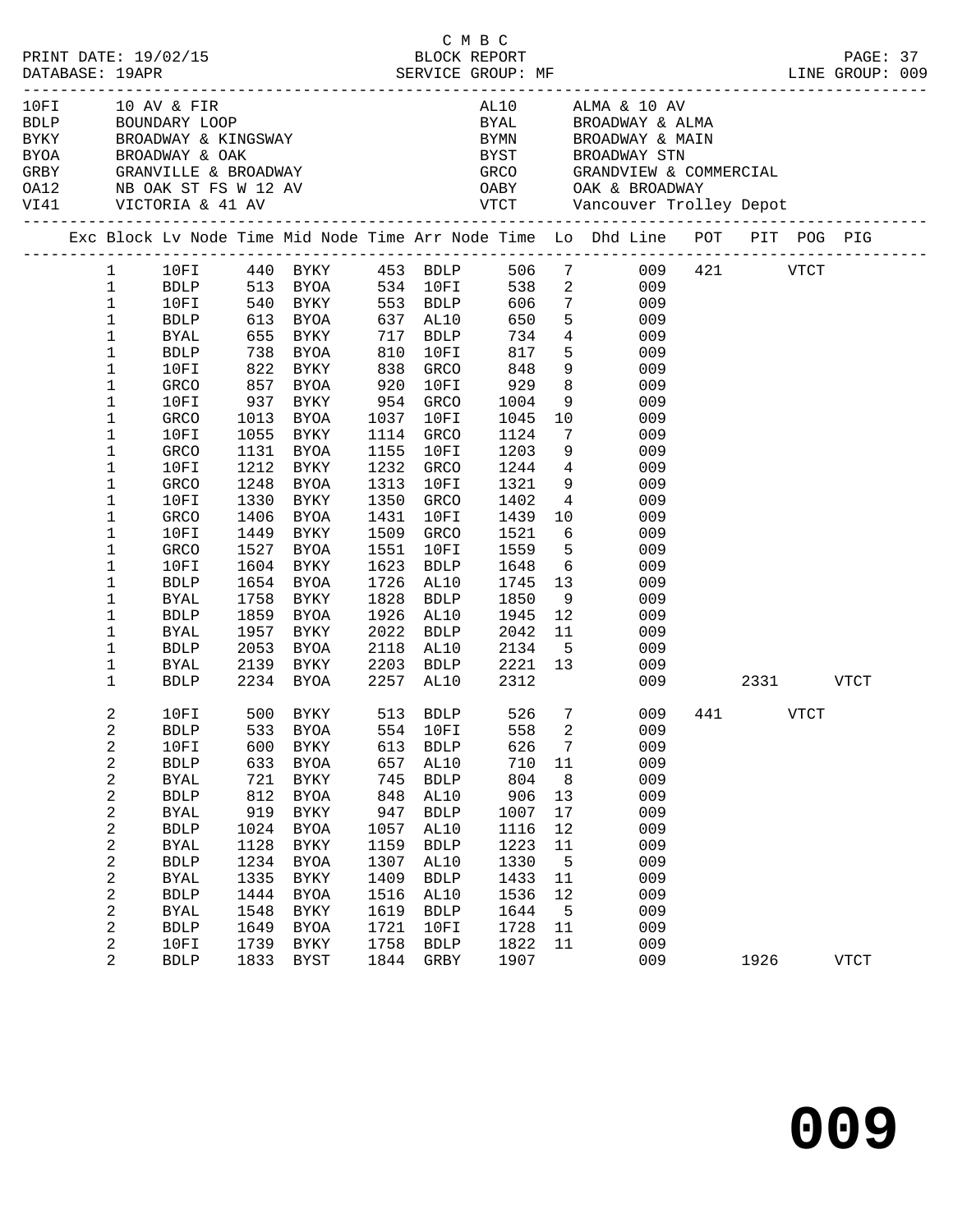PRINT DATE: 19/02/15 BLOCK REPORT BATABASE: 19APR BLOCK REPORT

## C M B C<br>BLOCK REPORT

PAGE: 38<br>LINE GROUP: 009

|                |              |      |             |      |              |        |                              | Exc Block Lv Node Time Mid Node Time Arr Node Time Lo Dhd Line POT |     | PIT POG PIG |             |              |
|----------------|--------------|------|-------------|------|--------------|--------|------------------------------|--------------------------------------------------------------------|-----|-------------|-------------|--------------|
| 3              | BYAL         |      | 522 BYKY    |      | 543 BDLP     | 556    | 7                            | 009                                                                | 452 |             | <b>VTCT</b> |              |
| $\mathfrak{Z}$ | <b>BDLP</b>  | 603  | BYOA        | 627  | AL10         | 640    | 6                            | 009                                                                |     |             |             |              |
| $\mathsf{3}$   | <b>BYAL</b>  | 646  | BYKY        | 708  | <b>BDLP</b>  | 723    | 6                            | 009                                                                |     |             |             |              |
| 3              | <b>BDLP</b>  | 729  | BYOA        | 801  | 10FI         | 808    | $\overline{\mathbf{3}}$      | 009                                                                |     |             |             |              |
| 3              | 10FI         | 811  | BYKY        | 827  | <b>BDLP</b>  | 848    | 15                           | 009                                                                |     |             |             |              |
| 3              | <b>BDLP</b>  | 903  | BYOA        | 939  | AL10         | 958    | 13                           | 009                                                                |     |             |             |              |
| 3              | <b>BYAL</b>  | 1011 | BYKY        | 1039 | <b>BDLP</b>  | 1059   | 18                           | 009                                                                |     |             |             |              |
| 3              | <b>BDLP</b>  | 1117 | BYOA        | 1149 | AL10         | 1212   | $5\overline{5}$              | 009                                                                |     |             |             |              |
| 3              | BYAL         | 1217 | BYKY        | 1251 | <b>BDLP</b>  | 1315   | 10                           | 009                                                                |     |             |             |              |
| 3              | <b>BDLP</b>  | 1325 | BYOA        | 1400 | AL10         | 1423   | 7                            | 009                                                                |     |             |             |              |
| 3              | <b>BYAL</b>  | 1430 | BYKY        | 1504 | <b>BDLP</b>  | 1529   | 15                           | 009                                                                |     |             |             |              |
| 3              | <b>BDLP</b>  | 1544 | BYOA        | 1616 | AL10         | 1636   | 6                            | 009                                                                |     |             |             |              |
| 3              | BYAL         | 1642 | BYKY        | 1713 | <b>BDLP</b>  | 1738   | $7\phantom{.0}$              | 009                                                                |     |             |             |              |
| 3              | <b>BDLP</b>  | 1745 | BYST        | 1756 | GRBY         | 1819   |                              | 009                                                                |     | 1843        |             | VTCT         |
|                |              |      |             |      |              |        |                              |                                                                    |     |             |             |              |
| 4              | <b>BYAL</b>  | 542  | BYKY        | 603  | ${\tt BDLP}$ | 616    | $7\phantom{.0}$              | 009                                                                | 508 |             | <b>VTCT</b> |              |
| 4              | <b>BDLP</b>  | 623  | BYOA        | 647  | AL10         | 700    | 12                           | 009                                                                |     |             |             |              |
| 4              | <b>BYAL</b>  | 712  | BYKY        | 735  | <b>BDLP</b>  | 752    | 6                            | 009                                                                |     |             |             |              |
| 4              | <b>BDLP</b>  | 758  | BYOA        | 832  | 10FI         | 841    | 4                            | 009                                                                |     |             |             |              |
| 4              | 10FI         | 845  | BYKY        | 902  | GRCO         | 912    | 10                           | 009                                                                |     |             |             |              |
| 4              | GRCO         | 922  | <b>BYOA</b> | 945  | 10FI         | 954    | 9                            | 009                                                                |     |             |             |              |
| 4              | 10FI         | 1003 | BYKY        | 1020 | GRCO         | 1030   | 9                            | 009                                                                |     |             |             |              |
| 4              | GRCO         | 1039 | BYOA        | 1103 | 10FI         | 1111   | 10                           | 009                                                                |     |             |             |              |
| 4              | 10FI         | 1121 | BYKY        | 1140 | GRCO         | 1150   | 6                            | 009                                                                |     |             |             |              |
| 4              | GRCO         | 1156 | BYOA        | 1221 | 10FI         | 1229   | 9                            | 009                                                                |     |             |             |              |
| 4              | 10FI         | 1238 | BYKY        | 1258 | GRCO         | 1310   | $\overline{4}$               | 009                                                                |     |             |             |              |
| 4              | GRCO         | 1314 | BYOA        | 1339 | 10FI         | 1347   | 9                            | 009                                                                |     |             |             |              |
| 4              | 10FI         | 1356 | BYKY        | 1416 | GRCO         | 1428   | 8                            | 009                                                                |     |             |             |              |
| 4              | GRCO         | 1436 | BYOA        | 1501 | 10FI         | 1509   | 10                           | 009                                                                |     |             |             |              |
| 4              | 10FI         | 1519 | BYKY        | 1538 | GRCO         | 1550   | $7\phantom{.0}\phantom{.0}7$ | 009                                                                |     |             |             |              |
| 4              | GRCO         | 1557 | BYOA        | 1621 | 10FI         | 1629   | 10                           | 009                                                                |     |             |             |              |
| 4              | 10FI         | 1639 | BYKY        | 1658 | <b>BDLP</b>  | 1723   | 10                           | 009                                                                |     |             |             |              |
| 4              | ${\tt BDLP}$ | 1733 | BYOA        | 1805 | 10FI         | 1812   | $\overline{4}$               | 009                                                                |     |             |             |              |
| 4              | 10FI         | 1816 | BYKY        | 1834 | <b>BDLP</b>  | 1856   | 6                            | 009                                                                |     |             |             |              |
| 4              | <b>BDLP</b>  | 1902 | BYST        | 1912 | GRBY         | 1932   |                              | 009                                                                |     | 1950        |             | <b>VTCT</b>  |
|                |              |      |             |      |              |        |                              |                                                                    |     |             |             |              |
| 5              | BYAL         | 612  | BYKY        | 633  | BDLP         | 648    | 10                           | 009                                                                | 538 |             | <b>VTCT</b> |              |
| 5              | <b>BDLP</b>  |      | 658 BYOA    |      | 725 AL10     | 740    | 6                            | 009                                                                |     |             |             |              |
| 5              | <b>BYAL</b>  |      | 746 BYKY    |      | 811 BDLP     | 832    | 8                            | 009                                                                |     |             |             |              |
| 5              | <b>BDLP</b>  |      | 840 BYOA    |      | 916 AL10     | 935 10 |                              | 009                                                                |     |             |             |              |
| 5              | <b>BYAL</b>  | 945  | <b>BYKY</b> | 1013 | <b>BDLP</b>  | 1033   | 18                           | 009                                                                |     |             |             |              |
| 5              | <b>BDLP</b>  | 1051 | <b>BYOA</b> | 1123 | AL10         | 1145   | 7                            | 009                                                                |     |             |             |              |
| 5              | <b>BYAL</b>  | 1152 | <b>BYKY</b> | 1225 | <b>BDLP</b>  | 1249   | 11                           | 009                                                                |     |             |             |              |
| 5              | <b>BDLP</b>  | 1300 | <b>BYOA</b> | 1333 | AL10         | 1356   | 5                            | 009                                                                |     |             |             |              |
| 5              | <b>BYAL</b>  | 1401 | <b>BYKY</b> | 1435 | <b>BDLP</b>  | 1500   | 14                           | 009                                                                |     |             |             |              |
| 5              | <b>BDLP</b>  | 1514 | <b>BYOA</b> | 1546 | AL10         | 1606   | 6                            | 009                                                                |     |             |             |              |
| 5              | <b>BYAL</b>  | 1612 | <b>BYKY</b> | 1643 | <b>BDLP</b>  | 1708   | 13                           | 009                                                                |     |             |             |              |
| 5              | <b>BDLP</b>  | 1721 | <b>BYOA</b> | 1753 | 10FI         | 1800   | 3                            | 009                                                                |     |             |             |              |
| 5              | 10FI         | 1803 | <b>BYKY</b> | 1821 | <b>BDLP</b>  | 1843   | 13                           | 009                                                                |     |             |             |              |
| 5              | ${\tt BDLP}$ | 1856 | <b>BYST</b> | 1906 | GRBY         | 1926   |                              | 009                                                                |     | 1944        |             | ${\tt VTCT}$ |
|                |              |      |             |      |              |        |                              |                                                                    |     |             |             |              |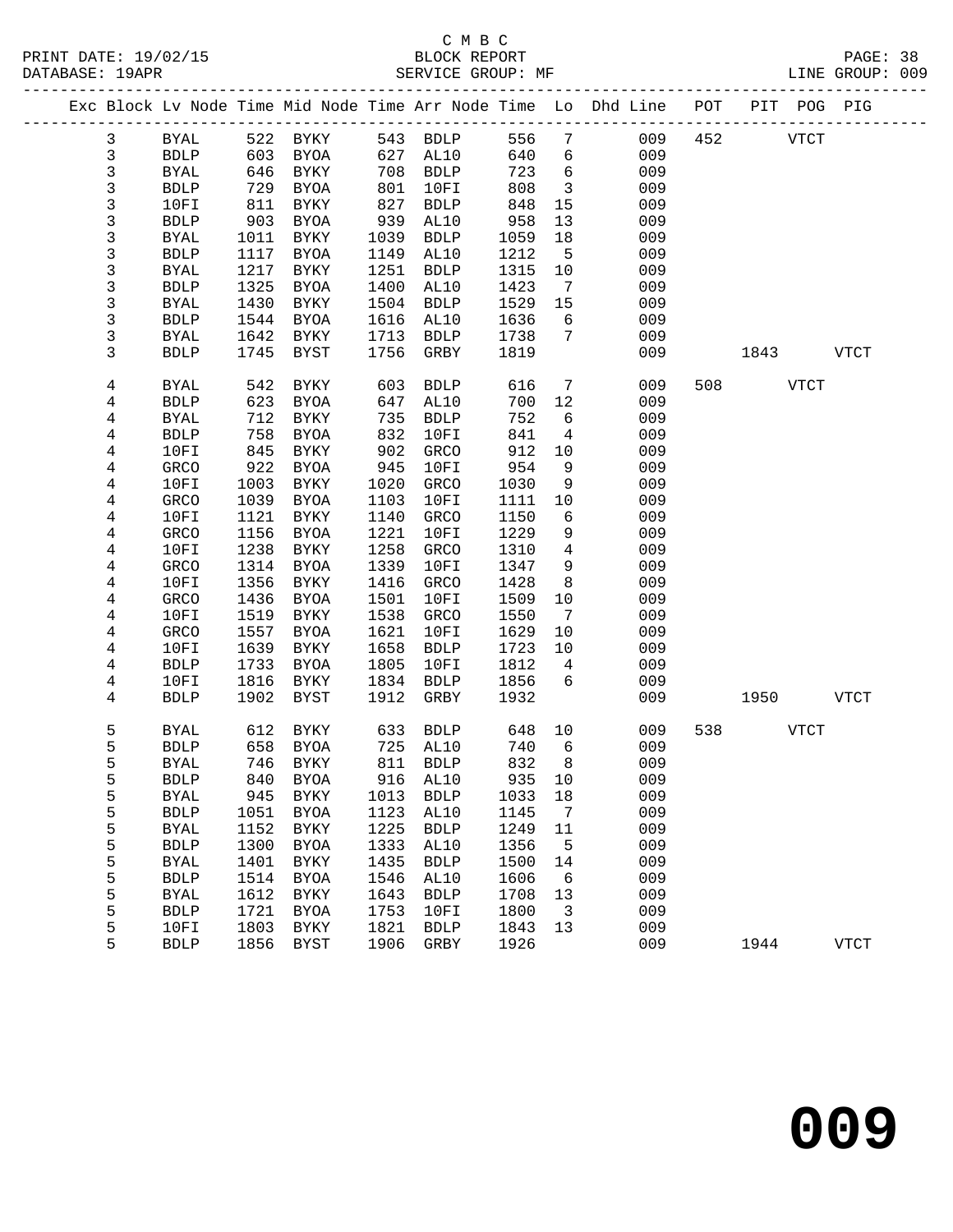PRINT DATE: 19/02/15 BLOCK REPORT BATABASE: 19APR BLOCK REPORT

## C M B C<br>BLOCK REPORT

PAGE: 39<br>LINE GROUP: 009

|  |        |                            |              |                            |              |                     |              |                                     | Exc Block Lv Node Time Mid Node Time Arr Node Time Lo Dhd Line POT |     | PIT POG PIG |             |              |
|--|--------|----------------------------|--------------|----------------------------|--------------|---------------------|--------------|-------------------------------------|--------------------------------------------------------------------|-----|-------------|-------------|--------------|
|  | 6      | <b>BYAL</b>                |              | 602 BYKY                   |              | 623 BDLP            | 636          | $7\overline{ }$                     | 009                                                                | 528 |             | <b>VTCT</b> |              |
|  | 6      | <b>BDLP</b>                | 643          | BYOA                       | 707          | AL10                | 720          | 17                                  | 009                                                                |     |             |             |              |
|  | 6      | BYAL                       | 737          | BYKY                       | 802          | <b>BDLP</b>         | 823          | $-5$                                | 009                                                                |     |             |             |              |
|  | 6      | <b>BDLP</b>                | 828          | BYOA                       | 905          | AL10                | 923          | 9                                   | 009                                                                |     |             |             |              |
|  | 6      | BYAL                       | 932          | BYKY                       | 1000         | <b>BDLP</b>         | 1020         | 17                                  | 009                                                                |     |             |             |              |
|  | 6      | <b>BDLP</b>                | 1037         | BYOA                       | 1110         | AL10                | 1129         | 13                                  | 009                                                                |     |             |             |              |
|  | 6      | <b>BYAL</b>                | 1142         | BYKY                       | 1213         | <b>BDLP</b>         | 1237         | 10                                  | 009                                                                |     |             |             |              |
|  | 6      | <b>BDLP</b>                | 1247         | <b>BYOA</b>                | 1320         | AL10                | 1343         | $5\overline{5}$                     | 009                                                                |     |             |             |              |
|  | 6      | <b>BYAL</b>                | 1348         | BYKY                       | 1422         | <b>BDLP</b>         | 1447         | $7\phantom{.0}\phantom{.0}7$        | 009                                                                |     |             |             |              |
|  | 6      | <b>BDLP</b>                | 1454         | BYOA                       | 1526         | AL10                | 1546         | 10                                  | 009                                                                |     |             |             |              |
|  | 6      | <b>BYAL</b>                | 1556         | BYKY                       | 1627         | <b>BDLP</b>         | 1652         | $\overline{7}$                      | 009                                                                |     |             |             |              |
|  | 6      | <b>BDLP</b>                | 1659         | BYOA                       | 1731         | 10FI                | 1738         | 12                                  | 009                                                                |     |             |             |              |
|  | 6      | 10FI                       | 1750         | BYKY                       | 1809         | <b>BDLP</b>         | 1833         | 13                                  | 009                                                                |     |             |             |              |
|  | 6      | <b>BDLP</b>                | 1846         | BYOA                       | 1913         | AL10                | 1932         |                                     | 009                                                                |     | 1953 VTCT   |             |              |
|  | 7      | BYOA                       | 623          |                            |              | AL10                | 635          | 2                                   | 009                                                                |     | 604 VTCT    |             |              |
|  | 7      | <b>BYAL</b>                | 637          | BYKY                       | 659          | <b>BDLP</b>         | 714          | 9                                   | 009                                                                |     |             |             |              |
|  | 7      | <b>BDLP</b>                | 723          | BYOA                       | 752          | AL10                | 809          | 8 <sup>8</sup>                      | 009                                                                |     |             |             |              |
|  | 7<br>7 | <b>BYAL</b>                | 817          | BYKY                       | 845          | <b>BDLP</b>         | 905          | 14                                  | 009                                                                |     |             |             |              |
|  | 7      | <b>BDLP</b>                | 919<br>1024  | BYOA                       | 952<br>1054  | AL10<br><b>BDLP</b> | 1011         | 13<br>15                            | 009                                                                |     |             |             |              |
|  | 7      | <b>BYAL</b><br><b>BDLP</b> | 1130         | BYKY<br>BYOA               | 1202         | AL10                | 1115<br>1225 | $-5$                                | 009<br>009                                                         |     |             |             |              |
|  | 7      | <b>BYAL</b>                | 1230         | BYKY                       | 1304         | <b>BDLP</b>         | 1328         | 11                                  | 009                                                                |     |             |             |              |
|  | 7      | <b>BDLP</b>                | 1339         | BYOA                       | 1412         | AL10                | 1435         | $5\overline{5}$                     | 009                                                                |     |             |             |              |
|  | 7      | <b>BYAL</b>                | 1440         | BYKY                       | 1514         | <b>BDLP</b>         | 1539         | 15                                  | 009                                                                |     |             |             |              |
|  | 7      | <b>BDLP</b>                | 1554         | BYOA                       | 1626         | AL10                | 1646         | 6                                   | 009                                                                |     |             |             |              |
|  | 7      | <b>BYAL</b>                | 1652         | BYKY                       | 1723         | <b>BDLP</b>         | 1748         | 6                                   | 009                                                                |     |             |             |              |
|  | 7      | <b>BDLP</b>                | 1754         | BYOA                       | 1823         | AL10                | 1842         | 13                                  | 009                                                                |     |             |             |              |
|  | 7      | <b>BYAL</b>                | 1855         | BYKY                       | 1922         | <b>BDLP</b>         | 1942         | 11                                  | 009                                                                |     |             |             |              |
|  | 7      | <b>BDLP</b>                | 1953         | BYOA                       | 2018         | AL10                | 2036         | 11                                  | 009                                                                |     |             |             |              |
|  | 7      | <b>BYAL</b>                | 2047         | BYKY                       | 2111         | GRCO                | 2122         | 7                                   | 009                                                                |     |             |             |              |
|  | 7      | GRCO                       | 2129         | BYOA                       | 2148         | AL10                | 2204         | 5                                   | 009                                                                |     |             |             |              |
|  | 7      | BYAL                       | 2209         | BYKY                       | 2232         | GRCO                | 2243         | 6                                   | 009                                                                |     |             |             |              |
|  | 7      | GRCO                       | 2249         | BYOA                       | 2307         | AL10                | 2322         | 4                                   | 009                                                                |     |             |             |              |
|  | 7      | <b>BYAL</b>                | 2326         | BYKY                       | 2347         | GRCO                | 2357         | 17                                  | 009                                                                |     |             |             |              |
|  | 7      | GRCO                       | 2414         | BYOA                       | 2428         | AL10                | 2440         | 1                                   | 009                                                                |     |             |             |              |
|  | 7<br>7 | <b>BYAL</b>                | 2441         | BYKY                       | 2501         | <b>BDLP</b>         | 2516         | 5                                   | 009                                                                |     |             |             |              |
|  | 7      | <b>BDLP</b><br>10FI        | 2521<br>2548 | BYOA<br>BYKY               | 2539<br>2600 | 10FI<br>BDLP        | 2545<br>2615 | $\overline{\mathbf{3}}$<br>$\Omega$ | 009<br>009                                                         |     |             |             |              |
|  | 7      | ${\tt BDLP}$               | 2615         | BYST                       |              | 2622 GRBY           | 2635         |                                     | 009                                                                |     | 2649        |             |              |
|  |        |                            |              |                            |              |                     |              |                                     |                                                                    |     |             |             | VTCT         |
|  | 8      | 10FI                       | 630          | ${\tt BYKY}$               | 643          | <b>BDLP</b>         | 658          | 9                                   | 009                                                                | 610 |             | <b>VTCT</b> |              |
|  | 8      | <b>BDLP</b>                | 707          | <b>BYOA</b>                | 734          | AL10                | 749          | 8                                   | 009                                                                |     |             |             |              |
|  | 8      | <b>BYAL</b>                | 757          | ${\tt BYKY}$               | 822          | ${\tt BDLP}$        | 843          | 7                                   | 009                                                                |     |             |             |              |
|  | 8      | ${\tt BDLP}$               | 850          | <b>BYOA</b>                | 926          | AL10                | 945          | 13                                  | 009                                                                |     |             |             |              |
|  | 8      | <b>BYAL</b>                | 958          | ${\tt BYKY}$               | 1026         | ${\tt BDLP}$        | 1046         | $18\,$                              | 009                                                                |     |             |             |              |
|  | 8      | ${\tt BDLP}$               | 1104         | <b>BYOA</b>                | 1136         | AL10                | 1158         | 8                                   | 009                                                                |     |             |             |              |
|  | 8<br>8 | BYAL<br>${\tt BDLP}$       | 1206<br>1310 | <b>BYKY</b><br><b>BYOA</b> | 1239<br>1345 | <b>BDLP</b><br>AL10 | 1303<br>1408 | 7<br>5                              | 009<br>009                                                         |     |             |             |              |
|  | 8      | BYAL                       | 1413         | ${\tt BYKY}$               | 1447         | <b>BDLP</b>         | 1512         | 12                                  | 009                                                                |     |             |             |              |
|  | 8      | ${\tt BDLP}$               | 1524         | <b>BYOA</b>                | 1556         | AL10                | 1616         | 6                                   | 009                                                                |     |             |             |              |
|  | 8      | <b>BYAL</b>                | 1622         | ${\tt BYKY}$               | 1653         | <b>BDLP</b>         | 1718         | 11                                  | 009                                                                |     |             |             |              |
|  | 8      | <b>BDLP</b>                | 1729         | <b>BYOA</b>                | 1801         | AL10                | 1818         | 7                                   | 009                                                                |     |             |             |              |
|  | 8      | <b>BYAL</b>                | 1825         | ${\tt BYKY}$               | 1854         | GRCO                | 1905         | 8                                   | 009                                                                |     |             |             |              |
|  | 8      | GRCO                       | 1913         | <b>BYOA</b>                | 1933         | AL10                | 1952         |                                     | 009                                                                |     | 2013        |             | ${\tt VTCT}$ |
|  |        |                            |              |                            |              |                     |              |                                     |                                                                    |     |             |             |              |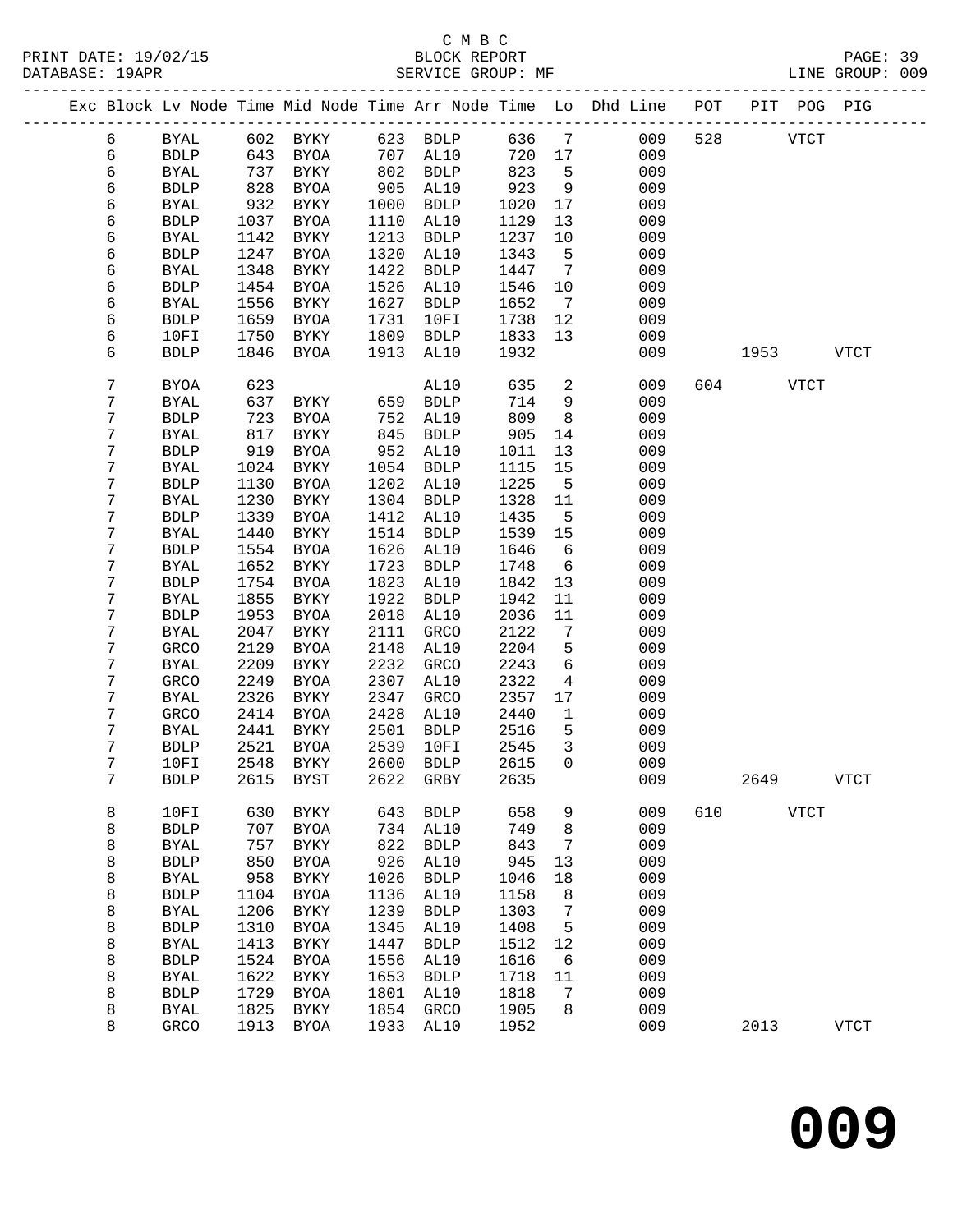|              |              |              |                   |              |              |              |                              | Exc Block Lv Node Time Mid Node Time Arr Node Time Lo Dhd Line POT |     | PIT POG PIG |             |
|--------------|--------------|--------------|-------------------|--------------|--------------|--------------|------------------------------|--------------------------------------------------------------------|-----|-------------|-------------|
| 9            | <b>BYOA</b>  | 643          |                   |              | AL10         | 655          | 9                            | 009                                                                | 621 | <b>VTCT</b> |             |
| 9            | $\rm BYAL$   | 704          | <b>BYKY</b>       |              | 726 BDLP     | 743          | 6                            | 009                                                                |     |             |             |
| 9            | <b>BDLP</b>  | 749          | BYOA              | 821          | 10FI         | 828          | 5                            | 009                                                                |     |             |             |
| 9            | 10FI         | 833          | BYKY              | 850          | GRCO         | 900          | $\overline{9}$               | 009                                                                |     |             |             |
| 9            | GRCO         | 909          | BYOA              | 932          | 10FI         | 941          | 9                            | 009                                                                |     |             |             |
| 9            | 10FI         | 950          | BYKY              | 1007         | GRCO         | 1017         | 9                            | 009                                                                |     |             |             |
| 9            | GRCO         | 1026         | BYOA              | 1050         | 10FI         | 1058         | 10                           | 009                                                                |     |             |             |
| 9            | 10FI         | 1108         | BYKY              | 1127         | GRCO         | 1137         | $7\phantom{.0}$              | 009                                                                |     |             |             |
| 9            | GRCO         | 1144         | BYOA              | 1208         | 10FI         | 1216         | 9                            | 009                                                                |     |             |             |
| 9            | 10FI         | 1225         | BYKY              | 1245         | GRCO         | 1257         | $\overline{4}$               | 009                                                                |     |             |             |
| 9            | GRCO         | 1301         | BYOA              | 1326         | 10FI         | 1334         | 9                            | 009                                                                |     |             |             |
| 9            | 10FI         | 1343         | BYKY              | 1403         | GRCO         | 1415         | 11                           | 009                                                                |     |             |             |
| 9            | GRCO         | 1426         | BYOA              | 1451         | 10FI         | 1459         | 10                           | 009                                                                |     |             |             |
| 9            | 10FI         | 1509         | BYKY              | 1528         | GRCO         | 1540         | $7\phantom{.0}\phantom{.0}7$ | 009                                                                |     |             |             |
| 9            | GRCO         | 1547         | BYOA              | 1611         | 10FI         | 1619         | 10                           | 009                                                                |     |             |             |
| 9            | 10FI         | 1629         | BYKY              | 1648         | <b>BDLP</b>  | 1713         | 12                           | 009                                                                |     |             |             |
| 9            | <b>BDLP</b>  | 1725         | BYOA              | 1757         | AL10         | 1814         |                              | 009                                                                |     | 1844        | <b>VTCT</b> |
| 10           | OA12         | 643          | BYKY              | 651          | GRCO         | 659          | $\mathbf 0$                  | 009                                                                | 621 | <b>VTCT</b> |             |
| 10           | GRCO         | 659          | BYOA              | 719          | 10FI         | 726          | 9                            | 009                                                                |     |             |             |
| $10$         | 10FI         | 735          | BYKY              | 751          | <b>BDLP</b>  | 810          | 8                            | 009                                                                |     |             |             |
| 10           | <b>BDLP</b>  | 818          | <b>BYOA</b>       | 854          | 10FI         | 903          | 8                            | 009                                                                |     |             |             |
| 10           | 10FI         | 911          | BYKY              | 928          | GRCO         | 938          | 9                            | 009                                                                |     |             |             |
| $10$         | GRCO         | 947          | BYOA              | 1011         | 10FI         | 1019         | 10                           | 009                                                                |     |             |             |
| $10$         | 10FI         | 1029         | BYKY              | 1048         | GRCO         | 1058         | 7                            | 009                                                                |     |             |             |
| 10           | GRCO         | 1105         | BYOA              | 1129         | 10FI         | 1137         | 10                           | 009                                                                |     |             |             |
| 10           | 10FI         | 1147         | BYKY              | 1206         | GRCO         | 1216         | 6                            | 009                                                                |     |             |             |
| 10           | GRCO         | 1222         | BYOA              | 1247         | 10FI         | 1255         | 9                            | 009                                                                |     |             |             |
| $10$         | 10FI         | 1304         | BYKY              | 1324         | GRCO         | 1336         | $\mathbf{3}$                 | 009                                                                |     |             |             |
| $10$         | GRCO         | 1339         | BYOA              | 1406         | 10FI         | 1414         | 6                            | 009                                                                |     |             |             |
| 10           | 10FI         | 1420         | BYKY              | 1440         | GRCO         | 1452         | 5                            | 009                                                                |     |             |             |
| 10           | GRCO         | 1457         | BYOA              | 1521         | 10FI         | 1529         | 10                           | 009                                                                |     |             |             |
| $10$<br>$10$ | 10FI         | 1539<br>1617 | BYKY              | 1558<br>1641 | GRCO<br>10FI | 1610<br>1649 | $7\phantom{.0}\,$<br>10      | 009<br>009                                                         |     |             |             |
| 10           | GRCO<br>10FI | 1659         | BYOA<br>BYKY      | 1718         | <b>BDLP</b>  | 1743         | 6                            | 009                                                                |     |             |             |
| 10           | <b>BDLP</b>  | 1749         | BYST              | 1800         | GRBY         | 1823         |                              | 009                                                                |     | 1847        | VTCT        |
|              |              |              |                   |              |              |              |                              |                                                                    |     |             |             |
| 11           | 10FI         | 658          | BYKY              | 712          | <b>BDLP</b>  | 729          | 5                            | 009                                                                | 638 | <b>VTCT</b> |             |
| 11           | <b>BDLP</b>  |              | 734 BYOA          |              | 806 AL10     | 823          | 5                            | 009                                                                |     |             |             |
| 11           | <b>BYAL</b>  |              | 828 BYKY 856 BDLP |              |              | 916 16       |                              | 009                                                                |     |             |             |
| 11           | <b>BDLP</b>  | 932          | <b>BYOA</b>       | 1005         | AL10         | 1024         | 13                           | 009                                                                |     |             |             |
| 11           | <b>BYAL</b>  | 1037         | <b>BYKY</b>       | 1107         | ${\tt BDLP}$ | 1128         | 14                           | 009                                                                |     |             |             |
| 11           | <b>BDLP</b>  | 1142         | <b>BYOA</b>       | 1215         | AL10         | 1238         | 5                            | 009                                                                |     |             |             |
| 11           | <b>BYAL</b>  | 1243         | BYKY              | 1317         | <b>BDLP</b>  | 1341         | 11                           | 009                                                                |     |             |             |
| 11           | <b>BDLP</b>  | 1352         | <b>BYOA</b>       | 1425         | AL10         | 1448         | 12                           | 009                                                                |     |             |             |
| 11           | <b>BYAL</b>  | 1500         | <b>BYKY</b>       | 1533         | ${\tt BDLP}$ | 1558         | 16                           | 009                                                                |     |             |             |
| 11           | <b>BDLP</b>  | 1614         | <b>BYOA</b>       | 1646         | AL10         | 1705         | 7                            | 009                                                                |     |             |             |
| 11           | <b>BYAL</b>  | 1712         | ${\tt BYKY}$      | 1743         | <b>BDLP</b>  | 1807         | 11                           | 009                                                                |     |             |             |
| 11           | <b>BDLP</b>  | 1818         | <b>BYST</b>       | 1829         | GRBY         | 1852         |                              | 009                                                                |     | 1916        | <b>VTCT</b> |
|              |              |              |                   |              |              |              |                              |                                                                    |     |             |             |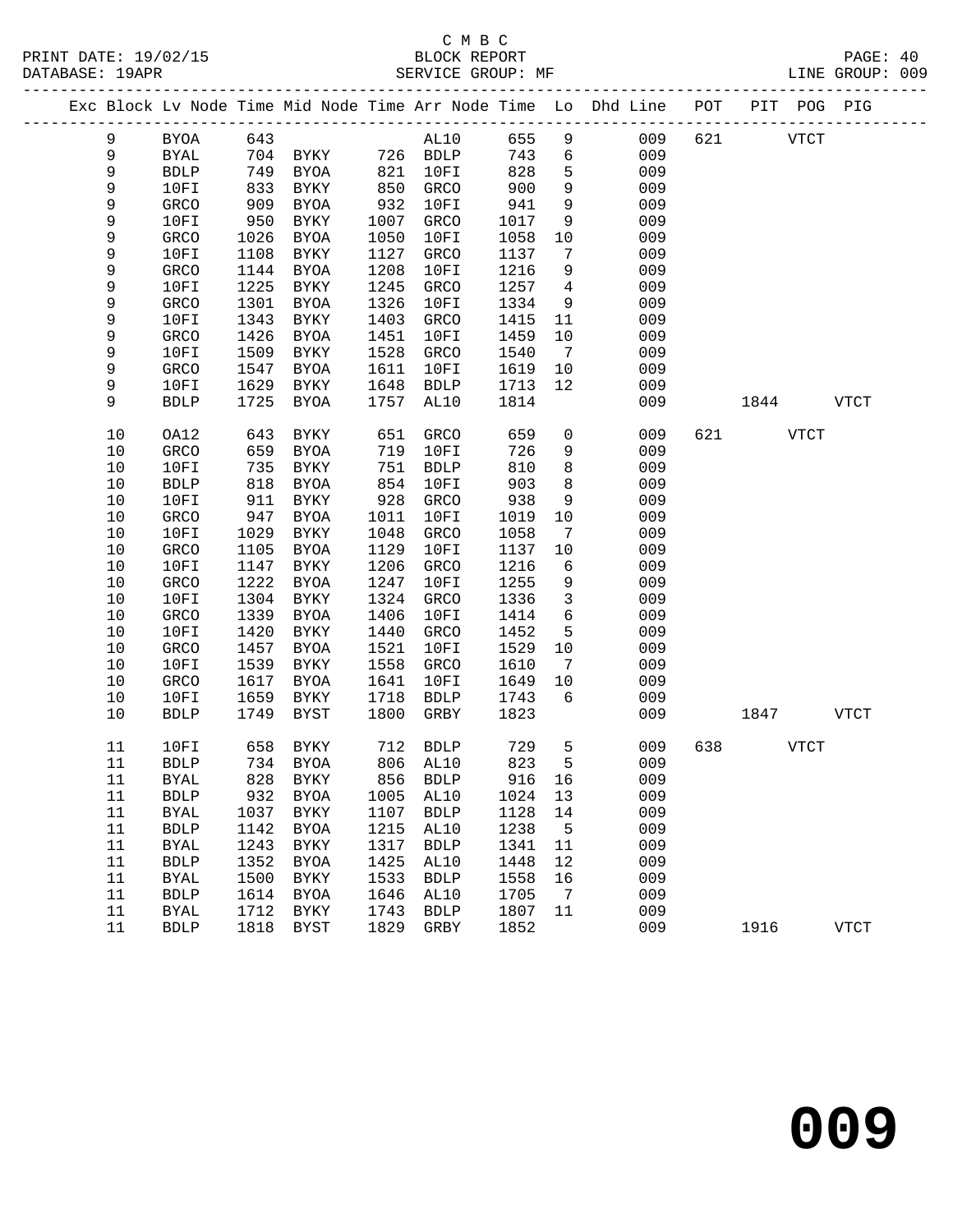## C M B C

| DATABASE: 19APR                                                                |                       |      | SERVICE GROUP: MF                      |      |             |      |                              |       |     |             |      | LINE GROUP: 009 |  |
|--------------------------------------------------------------------------------|-----------------------|------|----------------------------------------|------|-------------|------|------------------------------|-------|-----|-------------|------|-----------------|--|
| Exc Block Lv Node Time Mid Node Time Arr Node Time Lo Dhd Line POT PIT POG PIG |                       |      | -------------------------------------  |      |             |      |                              |       |     |             |      |                 |  |
| 12                                                                             | VI41                  | 705  |                                        |      | BYST        | 715  | $\mathbf{3}$                 | 1 020 | 644 | <b>VTCT</b> |      |                 |  |
| 12                                                                             | GRCO                  |      | 719 BYOA 739 10FI<br>750 BYKY 806 BDLP |      |             | 746  | $4\overline{ }$              | 009   |     |             |      |                 |  |
| $12$                                                                           | 10FI                  | 750  |                                        |      |             | 827  | 8                            | 009   |     |             |      |                 |  |
| 12                                                                             | ${\tt BDLP}$          | 835  | BYOA                                   | 911  | 10FI        | 920  | $\overline{4}$               | 009   |     |             |      |                 |  |
| 12                                                                             | 10FI                  | 924  | BYKY                                   | 941  | GRCO        | 951  | 9                            | 009   |     |             |      |                 |  |
| 12                                                                             | GRCO                  | 1000 | BYOA                                   | 1024 | 10FI        | 1032 | 10                           | 009   |     |             |      |                 |  |
| 12                                                                             | 10FI                  | 1042 | BYKY                                   | 1101 | GRCO        | 1111 | $7\phantom{.0}$              | 009   |     |             |      |                 |  |
| 12                                                                             | GRCO                  | 1118 | BYOA                                   | 1142 | 10FI        | 1150 | 8                            | 009   |     |             |      |                 |  |
| 12                                                                             | 10FI                  | 1158 | BYKY                                   | 1218 | GRCO        | 1230 | 5                            | 009   |     |             |      |                 |  |
| 12                                                                             | GRCO                  | 1235 | BYOA                                   | 1300 | 10FI        | 1308 | 9                            | 009   |     |             |      |                 |  |
| 12                                                                             | 10FI                  | 1317 | BYKY                                   | 1337 | GRCO        | 1349 | $\overline{4}$               | 009   |     |             |      |                 |  |
| 12                                                                             | GRCO                  | 1353 | BYOA                                   | 1418 | 10FI        | 1426 | 14                           | 009   |     |             |      |                 |  |
| 12                                                                             | 10FI                  | 1440 | BYKY                                   | 1500 | GRCO        | 1512 | 5                            | 009   |     |             |      |                 |  |
| 12                                                                             | GRCO                  | 1517 | BYOA                                   | 1541 | 10FI        | 1549 | $7\phantom{.0}\phantom{.0}7$ | 009   |     |             |      |                 |  |
| 12                                                                             | 10FI                  | 1556 | BYKY                                   | 1615 | GRCO        | 1627 | 10                           | 009   |     |             |      |                 |  |
| $12$                                                                           | GRCO                  | 1637 | <b>BYOA</b>                            | 1701 | 10FI        | 1709 | 10                           | 009   |     |             |      |                 |  |
| 12                                                                             | 10FI                  | 1719 | BYKY                                   | 1738 | BDLP        | 1802 | 10                           | 009   |     |             |      |                 |  |
| $12$                                                                           | ${\tt BDLP}$          | 1812 | BYOA                                   | 1841 | AL10        | 1900 | 15                           | 009   |     |             |      |                 |  |
| 12                                                                             | <b>BYAL</b>           | 1915 | BYKY                                   | 1942 | <b>BDLP</b> | 2002 | 11                           | 009   |     |             |      |                 |  |
| 12                                                                             | ${\tt BDLP}$          | 2013 | BYOA                                   | 2038 | AL10        | 2056 | 11                           | 009   |     |             |      |                 |  |
| 12                                                                             | <b>BYAL</b>           | 2107 | BYKY                                   | 2131 | GRCO        | 2142 | 6                            | 009   |     |             |      |                 |  |
| $12$                                                                           | GRCO                  | 2148 | <b>BYOA</b>                            | 2207 | AL10        | 2223 | $6\overline{6}$              | 009   |     |             |      |                 |  |
| 12                                                                             | <b>BYAL</b>           | 2229 | BYKY                                   | 2252 | GRCO        | 2303 | 16                           | 009   |     |             |      |                 |  |
| 12                                                                             | GRCO                  | 2319 | BYOA                                   | 2335 | AL10        | 2350 | $6\overline{6}$              | 009   |     |             |      |                 |  |
| $12$                                                                           | <b>BYAL</b>           | 2356 | <b>BYKY</b>                            | 2416 | GRCO        | 2426 | 13                           | 009   |     |             |      |                 |  |
| 12                                                                             | GRCO                  | 2439 | BYOA                                   | 2453 | 10FI        | 2500 | $\overline{\mathbf{3}}$      | 009   |     |             |      |                 |  |
| 12                                                                             | 10FI                  | 2503 | BYKY                                   | 2515 | GRCO        | 2525 | 13                           | 009   |     |             |      |                 |  |
| 12                                                                             | GRCO                  | 2538 | <b>BYMN</b>                            | 2549 | GRBY        | 2556 |                              | 009   |     | 2610        |      | <b>VTCT</b>     |  |
| 13                                                                             | 10FI                  | 707  | BYKY                                   | 721  | BDLP        | 738  | 5                            | 009   | 645 |             | VTCT |                 |  |
| 13                                                                             | <b>BDLP</b>           | 743  | <b>BYOA</b>                            | 815  | AL10        | 832  | 8                            | 009   |     |             |      |                 |  |
| 13                                                                             | BYAL                  | 840  | BYKY                                   | 908  | <b>BDLP</b> | 928  | 17                           | 009   |     |             |      |                 |  |
| 13                                                                             | ${\tt BDLP}$          | 945  | BYOA                                   | 1018 | AL10        | 1037 | 12                           | 009   |     |             |      |                 |  |
| 13                                                                             | $\operatorname{BYAL}$ | 1049 | BYKY                                   | 1120 | <b>BDLP</b> | 1144 | 11                           | 009   |     |             |      |                 |  |
| 13                                                                             | <b>BDLP</b>           | 1155 | <b>BYOA</b>                            | 1228 | AL10        | 1251 | 5                            | 009   |     |             |      |                 |  |
| 13                                                                             | <b>BYAL</b>           | 1256 | BYKY                                   | 1330 | <b>BDLP</b> | 1354 | 9                            | 009   |     |             |      |                 |  |
| 13                                                                             | <b>BDLP</b>           | 1403 | <b>BYOA</b>                            | 1436 | AL10        | 1459 | 11                           | 009   |     |             |      |                 |  |
| 13                                                                             | <b>BYAL</b>           | 1510 | BYKY                                   | 1543 | BDLP        | 1608 | 16                           | 009   |     |             |      |                 |  |
| 13                                                                             | ${\tt BDLP}$          | 1624 | <b>BYOA</b>                            | 1656 | AL10        | 1715 | $7\overline{ }$              | 009   |     |             |      |                 |  |
| 13                                                                             | BYAL                  | 1722 | BYKY                                   | 1753 | <b>BDLP</b> | 1817 | 11                           | 009   |     |             |      |                 |  |
| 13                                                                             | <b>BDLP</b>           | 1828 | BYST                                   | 1839 | GRBY        | 1902 |                              | 009   |     | 1921        |      | <b>VTCT</b>     |  |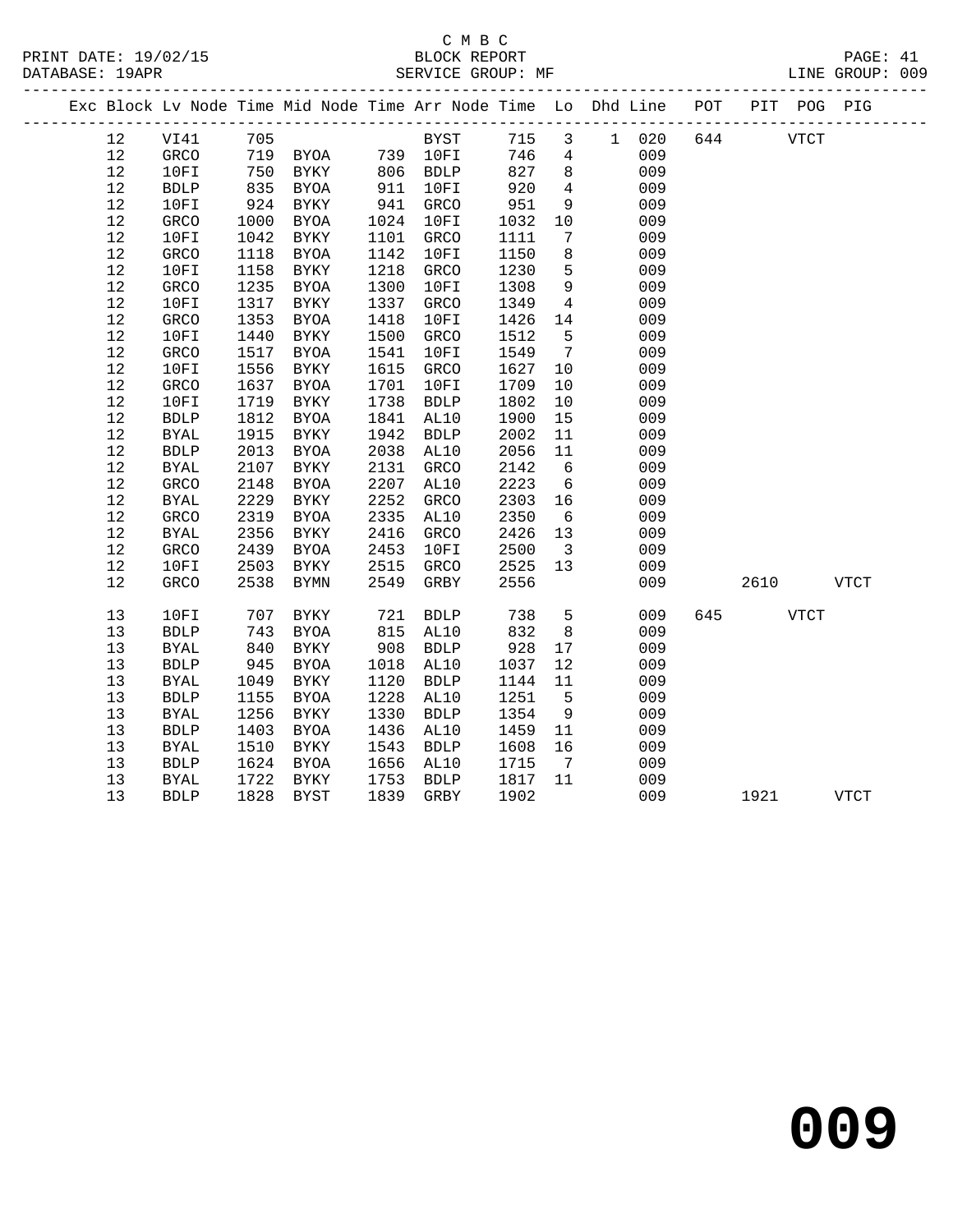|  |          |                            |              |                            |              |                     |              |                 | Exc Block Lv Node Time Mid Node Time Arr Node Time Lo Dhd Line POT<br>________________________________ |     |      | PIT POG PIG |             |
|--|----------|----------------------------|--------------|----------------------------|--------------|---------------------|--------------|-----------------|--------------------------------------------------------------------------------------------------------|-----|------|-------------|-------------|
|  | 14       | OA12                       |              | 733 BYKY                   |              | 742 BDLP            | 801          | $6\overline{6}$ | 009                                                                                                    | 711 |      | <b>VTCT</b> |             |
|  | 14       | <b>BDLP</b>                | 807          | BYOA                       | 843          | 10FI                | 852          | 6               | 009                                                                                                    |     |      |             |             |
|  | 14       | 10FI                       | 858          | BYKY                       | 915          | GRCO                | 925          | 10              | 009                                                                                                    |     |      |             |             |
|  | 14       | GRCO                       | 935          | BYOA                       | 958          | 10FI                | 1007         | 9               | 009                                                                                                    |     |      |             |             |
|  | 14       | 10FI                       | 1016         | BYKY                       | 1033         | GRCO                | 1043         | 9               | 009                                                                                                    |     |      |             |             |
|  | 14       | GRCO                       | 1052         | BYOA                       | 1116         | 10FI                | 1124         | 10              | 009                                                                                                    |     |      |             |             |
|  | 14       | 10FI                       | 1134         | BYKY                       | 1153         | GRCO                | 1203         | 6               | 009                                                                                                    |     |      |             |             |
|  | 14       | GRCO                       | 1209         | BYOA                       | 1234         | 10FI                | 1242         | 9               | 009                                                                                                    |     |      |             |             |
|  | 14       | 10FI                       | 1251         | BYKY                       | 1311         | GRCO                | 1323         | 2               | 009                                                                                                    |     |      |             |             |
|  | 14       | GRCO                       | 1325         | BYOA                       | 1352         | 10FI                | 1400         | 9               | 009                                                                                                    |     |      |             |             |
|  | 14       | 10FI                       | 1409         | BYKY                       | 1429         | GRCO                | 1441         | 6               | 009                                                                                                    |     |      |             |             |
|  | 14       | GRCO                       | 1447         | BYOA                       | 1511         | 10FI                | 1519         | 10              | 009                                                                                                    |     |      |             |             |
|  | 14       | 10FI                       | 1529         | BYKY                       | 1548         | GRCO                | 1600         | $7\phantom{.0}$ | 009                                                                                                    |     |      |             |             |
|  | 14       | GRCO                       | 1607         | BYOA                       | 1631         | 10FI                | 1639         | 10              | 009                                                                                                    |     |      |             |             |
|  | 14       | 10FI                       | 1649         | BYKY                       | 1708         | <b>BDLP</b>         | 1733         | 8               | 009                                                                                                    |     |      |             |             |
|  | 14       | <b>BDLP</b>                | 1741         | <b>BYOA</b>                | 1810         | AL10                | 1827         | 17              | 009                                                                                                    |     |      |             |             |
|  | 14       | <b>BYAL</b>                | 1844         | BYKY                       | 1913         | GRCO                | 1924         | 5               | 009                                                                                                    |     |      |             |             |
|  | 14       | GRCO                       | 1929         | BYOA                       | 1948         | AL10                | 2006         | 11              | 009                                                                                                    |     |      |             |             |
|  | 14       | <b>BYAL</b>                | 2017         | BYKY                       | 2042         | <b>BDLP</b>         | 2102         | 11              | 009                                                                                                    |     |      |             |             |
|  | 14       | <b>BDLP</b>                | 2113         | BYOA                       | 2138         | AL10                | 2154         | $5^{\circ}$     | 009                                                                                                    |     |      |             |             |
|  | 14       | <b>BYAL</b>                | 2159         | BYKY                       | 2222         | <b>BDLP</b>         | 2240         | 15              | 009                                                                                                    |     |      |             |             |
|  | 14       | <b>BDLP</b>                | 2255         | BYOA                       | 2315         | AL10                | 2330         | 11              | 009                                                                                                    |     |      |             |             |
|  | 14       | <b>BYAL</b>                | 2341         | BYKY                       | 2402         | BDLP                | 2417         | 8               | 009                                                                                                    |     |      |             |             |
|  | 14       | <b>BDLP</b>                | 2425         | BYST                       | 2432         | GRBY                | 2445         |                 | 009                                                                                                    |     | 2500 |             | VTCT        |
|  | 15       | 10FI                       | 716          | BYKY                       | 730          | <b>BDLP</b>         | 747          | 5               | 009                                                                                                    | 654 |      | VTCT        |             |
|  | 15       | <b>BDLP</b>                | 752          | BYOA                       | 826          | AL10                | 844          | 9               | 009                                                                                                    |     |      |             |             |
|  | 15       | <b>BYAL</b>                | 853          | BYKY                       | 921          | <b>BDLP</b>         | 941          | 17              | 009                                                                                                    |     |      |             |             |
|  | 15       | <b>BDLP</b>                | 958          | BYOA                       | 1031         | AL10                | 1050         | 12              | 009                                                                                                    |     |      |             |             |
|  | 15       | BYAL                       | 1102         | BYKY                       | 1133         | <b>BDLP</b>         | 1157         | 11              | 009                                                                                                    |     |      |             |             |
|  | 15       | <b>BDLP</b>                | 1208         | BYOA                       | 1241         | AL10                | 1304         | $5^{\circ}$     | 009                                                                                                    |     |      |             |             |
|  | 15       | <b>BYAL</b>                | 1309         | BYKY                       | 1343         | <b>BDLP</b>         | 1407         | 16              | 009                                                                                                    |     |      |             |             |
|  | 15       | <b>BDLP</b>                | 1423         | BYOA                       | 1456         | AL10                | 1518         | 14              | 009                                                                                                    |     |      |             |             |
|  | 15       | <b>BYAL</b>                | 1532         | BYKY                       | 1603         | <b>BDLP</b>         | 1628         | 11              | 009                                                                                                    |     |      |             |             |
|  | 15       | <b>BDLP</b>                | 1639         | BYOA                       | 1711         | 10FI                | 1718         | 11              | 009                                                                                                    |     |      |             |             |
|  | 15       | 10FI                       | 1729         | BYKY                       | 1748         | <b>BDLP</b>         | 1812         | 13              | 009                                                                                                    |     |      |             |             |
|  | 15       | <b>BDLP</b>                | 1825         | BYOA                       | 1854         | AL10                | 1913         | 13              | 009                                                                                                    |     |      |             |             |
|  | 15       | BYAL                       | 1926         | BYKY                       | 1951         | GRCO                | 2002         | $\overline{7}$  | 009                                                                                                    |     |      |             |             |
|  | 15       | GRCO                       | 2009         | BYOA                       | 2028         | AL10                | 2046 11      |                 | 009                                                                                                    |     |      |             |             |
|  | $15$     | BYAL                       | 2057         | BYKY                       | 2121         | BDLP                | 2139         | 15              | 009                                                                                                    |     |      |             |             |
|  | 15       | <b>BDLP</b>                | 2154         | <b>BYOA</b>                | 2217         | AL10                | 2232         | 7               | 009                                                                                                    |     |      |             |             |
|  | 15       | <b>BYAL</b>                | 2239         | <b>BYKY</b>                | 2302         | <b>BDLP</b>         | 2320         | 8               | 009                                                                                                    |     |      |             |             |
|  | 15<br>15 | <b>BDLP</b>                | 2328<br>2411 | <b>BYOA</b>                | 2348<br>2431 | AL10                | 2403<br>2446 | 8<br>5          | 009<br>009                                                                                             |     |      |             |             |
|  | 15       | <b>BYAL</b><br><b>BDLP</b> | 2451         | <b>BYKY</b><br><b>BYOA</b> | 2509         | <b>BDLP</b><br>10FI | 2515         | 3               | 009                                                                                                    |     |      |             |             |
|  | 15       | 10FI                       | 2518         |                            | 2530         |                     | 2545         | 6               | 009                                                                                                    |     |      |             |             |
|  | 15       | <b>BDLP</b>                | 2551         | BYKY<br>BYST               | 2558         | <b>BDLP</b><br>GRBY | 2611         |                 | 009                                                                                                    |     | 2625 |             | <b>VTCT</b> |
|  |          |                            |              |                            |              |                     |              |                 |                                                                                                        |     |      |             |             |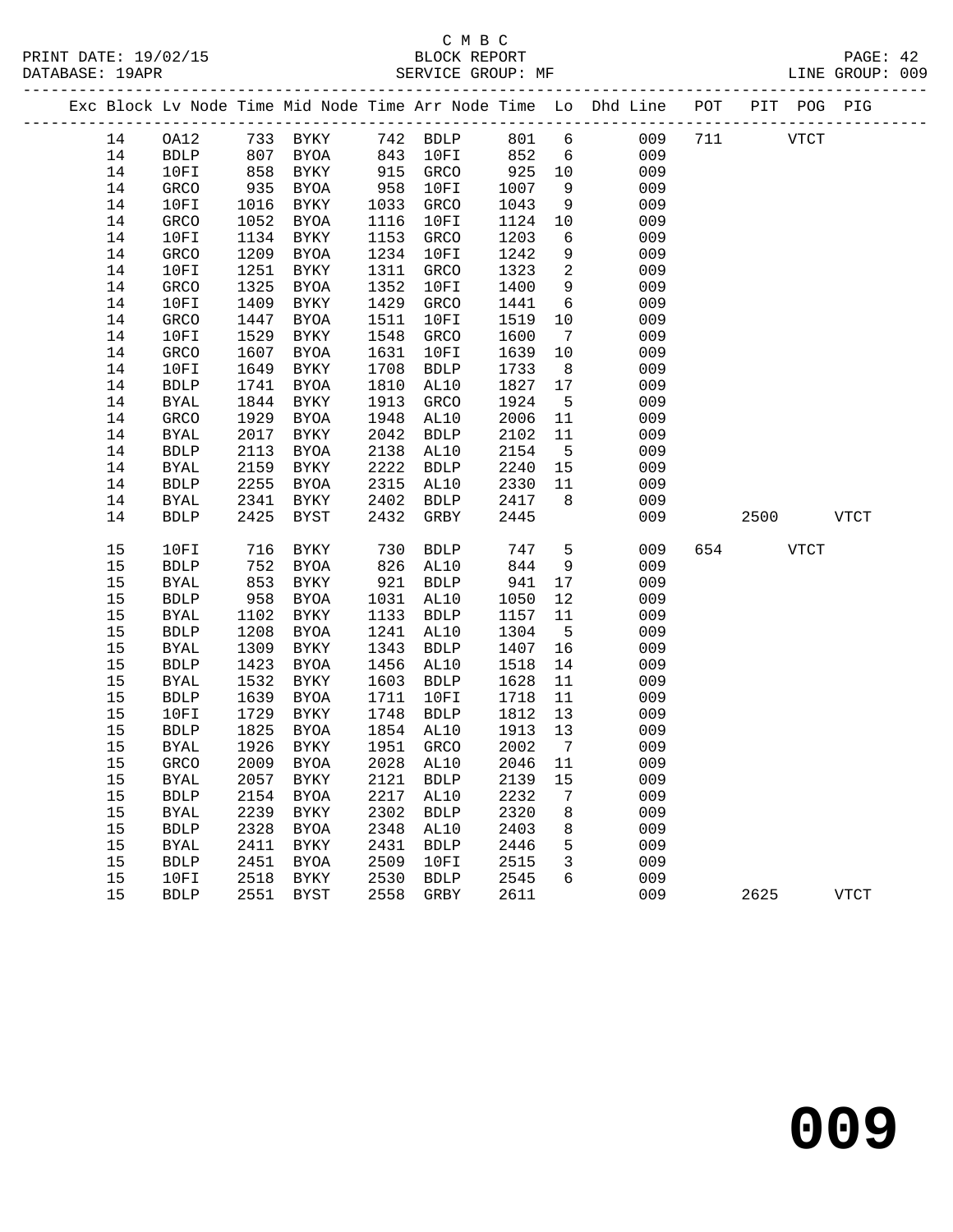## C M B C<br>BLOCK REPORT

PRINT DATE: 19/02/15 BLOCK REPORT PAGE: 43 -------------------------------------------------------------------------------------------------

LINE GROUP: 009

|  |             |              |      | Exc Block Lv Node Time Mid Node Time Arr Node Time Lo |      |               |      |                | Dhd Line |     | POT  | PIT  | POG         | PIG         |
|--|-------------|--------------|------|-------------------------------------------------------|------|---------------|------|----------------|----------|-----|------|------|-------------|-------------|
|  | 16          | 10FI         | 725  | BYKY                                                  | 739  | <b>BDLP</b>   | 756  | $\overline{7}$ |          | 009 | 703  |      | <b>VTCT</b> |             |
|  | 16          | ${\tt BDLP}$ | 803  | <b>BYOA</b>                                           | 837  | AL10          | 855  | 11             |          | 009 |      |      |             |             |
|  | 16          | <b>BYAL</b>  | 906  | BYKY                                                  | 934  | <b>BDLP</b>   | 954  | 17             |          | 009 |      |      |             |             |
|  | 16          | <b>BDLP</b>  | 1011 | <b>BYOA</b>                                           | 1044 | AL10          | 1103 | 12             |          | 009 |      |      |             |             |
|  | 16          | <b>BYAL</b>  | 1115 | BYKY                                                  | 1146 | <b>BDLP</b>   | 1210 | 11             |          | 009 |      |      |             |             |
|  | 16          | ${\tt BDLP}$ | 1221 | <b>BYOA</b>                                           | 1254 | AL10          | 1317 | 5              |          | 009 |      |      |             |             |
|  | 16          | <b>BYAL</b>  | 1322 | BYKY                                                  | 1356 | <b>BDLP</b>   | 1420 | 13             |          | 009 |      |      |             |             |
|  | 16          | ${\tt BDLP}$ | 1433 | <b>BYOA</b>                                           | 1506 | AL10          | 1528 | $12$           |          | 009 |      |      |             |             |
|  | 16          | <b>BYAL</b>  | 1540 | <b>BYKY</b>                                           | 1611 | ${\tt BDLP}$  | 1636 | 8              |          | 009 |      |      |             |             |
|  | 16          | ${\tt BDLP}$ | 1644 | <b>BYOA</b>                                           | 1716 | AL10          | 1735 | 10             |          | 009 |      |      |             |             |
|  | 16          | <b>BYAL</b>  | 1745 | BYKY                                                  | 1815 | <b>BDLP</b>   | 1837 | 16             |          | 009 |      |      |             |             |
|  | 16          | <b>BDLP</b>  | 1853 | <b>BYOA</b>                                           | 1920 | AL10          | 1939 | 7              |          | 009 |      |      |             |             |
|  | 16          | <b>BYAL</b>  | 1946 | BYKY                                                  | 2011 | GRCO          | 2022 | 7              |          | 009 |      |      |             |             |
|  | 16          | GRCO         | 2029 | <b>BYOA</b>                                           | 2048 | AL10          | 2106 | 11             |          | 009 |      |      |             |             |
|  | 16          | <b>BYAL</b>  | 2117 | BYKY                                                  | 2141 | <b>BDLP</b>   | 2159 | 15             |          | 009 |      |      |             |             |
|  | 16          | ${\tt BDLP}$ | 2214 | <b>BYOA</b>                                           | 2237 | AL10          | 2252 | $\overline{4}$ |          | 009 |      |      |             |             |
|  | 16          | <b>BYAL</b>  | 2256 | BYKY                                                  | 2317 | GRCO          | 2327 | 18             |          | 009 |      |      |             |             |
|  | 16          | GRCO         | 2345 | <b>BYOA</b>                                           | 2401 | AL10          | 2416 | 10             |          | 009 |      |      |             |             |
|  | 16          | <b>BYAL</b>  | 2426 | BYKY                                                  | 2446 | GRCO          | 2456 | 14             |          | 009 |      |      |             |             |
|  | 16          | GRCO         | 2510 | <b>BYMN</b>                                           | 2521 | GRBY          | 2528 |                |          | 009 |      | 2543 |             | <b>VTCT</b> |
|  | 21          | 10FI         | 520  | BYKY                                                  | 533  | <b>BDLP</b>   | 546  | 5              |          | 009 | 501  |      | <b>VTCT</b> |             |
|  | 21          | <b>BDLP</b>  | 551  | <b>BYOA</b>                                           | 615  | AL10          | 628  | 2              |          | 009 |      |      |             |             |
|  | 21          | <b>BYAL</b>  | 630  | BYKY                                                  | 651  | <b>BDLP</b>   | 706  | 8              |          | 009 |      |      |             |             |
|  | 21          | ${\tt BDLP}$ | 714  | <b>BYOA</b>                                           | 743  | AL10          | 800  | 8              |          | 009 |      |      |             |             |
|  | 21          | <b>BYAL</b>  | 808  | BYKY                                                  | 833  | <b>BDLP</b>   | 854  | 15             |          | 009 |      |      |             |             |
|  | 21          | <b>BDLP</b>  | 909  | <b>BYST</b>                                           | 921  | OABY          | 942  |                |          | 009 |      | 1002 |             | <b>VTCT</b> |
|  | $2\sqrt{2}$ | OA12         | 648  | ${\tt BYKY}$                                          | 656  | GRCO          | 704  | 6              |          | 009 | 626  |      | <b>VTCT</b> |             |
|  | 22          | GRCO         | 710  | BYOA                                                  | 730  | 10FI          | 737  | 4              |          | 009 |      |      |             |             |
|  | 22          | 10FI         | 741  | BYKY                                                  | 757  | <b>BDLP</b>   | 816  | 6              |          | 009 |      |      |             |             |
|  | 22          | <b>BDLP</b>  | 822  | <b>BYOA</b>                                           | 859  | AL10          | 917  |                |          | 009 |      | 944  |             | <b>VTCT</b> |
|  | 23          | 10FI         | 649  | <b>BYKY</b>                                           | 703  | <b>BDLP</b>   | 718  | 7              |          | 009 | 629  |      | <b>VTCT</b> |             |
|  | 23          | <b>BDLP</b>  | 725  | <b>BYOA</b>                                           | 757  | AL10          | 814  |                |          | 009 |      | 843  |             | <b>VTCT</b> |
|  | 24          | VI41         | 712  |                                                       |      | $_{\rm BYST}$ | 722  | $\overline{4}$ | 1        | 020 | 649  |      | <b>VTCT</b> |             |
|  | 24          | GRCO         | 727  | <b>BYOA</b>                                           | 748  | 10FI          | 755  | 5              |          | 009 |      |      |             |             |
|  | 24          | 10FI         | 800  | BYKY                                                  | 816  | <b>BDLP</b>   | 837  | 9              |          | 009 |      |      |             |             |
|  | 24          | <b>BDLP</b>  | 846  | BYST                                                  | 901  | OABY          | 922  |                |          | 009 |      | 942  |             | <b>VTCT</b> |
|  | 31          | OA12         | 1347 | BYKY                                                  | 1400 | GRCO          | 1412 | 4              |          | 009 | 1325 |      | <b>VTCT</b> |             |
|  | 31          | GRCO         | 1416 | <b>BYOA</b>                                           | 1441 | 10FI          | 1449 | 10             |          | 009 |      |      |             |             |
|  | 31          | 10FI         | 1459 | <b>BYKY</b>                                           | 1518 | GRCO          | 1530 | 7              |          | 009 |      |      |             |             |
|  | 31          | GRCO         | 1537 | BYOA                                                  | 1601 | 10FI          | 1609 | 11             |          | 009 |      |      |             |             |
|  | 31          | 10FI         | 1620 | BYKY                                                  | 1639 | <b>BDLP</b>   | 1704 | 9              |          | 009 |      |      |             |             |
|  | 31          | ${\tt BDLP}$ | 1713 | <b>BYOA</b>                                           | 1745 | AL10          | 1804 | 14             |          | 009 |      |      |             |             |
|  | 31          | <b>BYAL</b>  | 1818 | <b>BYKY</b>                                           | 1847 | <b>BDLP</b>   | 1907 | 8              |          | 009 |      |      |             |             |
|  | 31          | <b>BDLP</b>  | 1915 | BYOA                                                  | 1940 | AL10          | 1958 | 9              |          | 009 |      |      |             |             |
|  | 31          | BYAL         | 2007 | BYKY                                                  | 2032 | GRCO          | 2043 | 6              |          | 009 |      |      |             |             |
|  | 31          | GRCO         | 2049 | <b>BYOA</b>                                           | 2108 | AL10          | 2124 |                |          | 009 |      | 2145 |             | <b>VTCT</b> |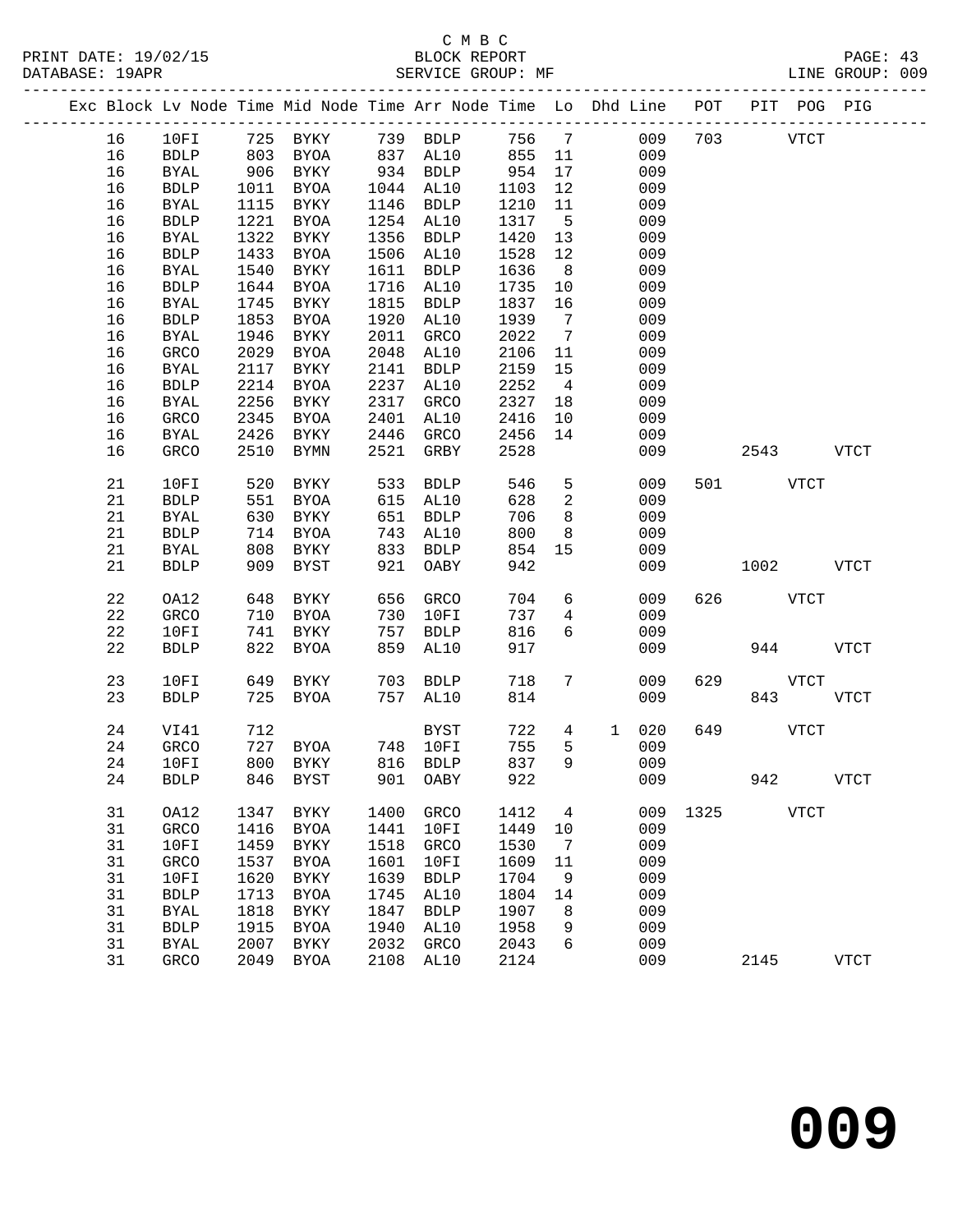|  |    |             |      |             |      | Exc Block Lv Node Time Mid Node Time Arr Node Time Lo Dhd Line POT |         |                 |     |               |           | PIT POG PIG |             |
|--|----|-------------|------|-------------|------|--------------------------------------------------------------------|---------|-----------------|-----|---------------|-----------|-------------|-------------|
|  | 32 | OA12        |      |             |      | 1328 BYKY 1341 BDLP 1405 8<br>1413 BYOA 1446 AL10 1508 14          |         |                 |     | 009 1306 VTCT |           |             |             |
|  | 32 | <b>BDLP</b> |      |             |      |                                                                    |         |                 | 009 |               |           |             |             |
|  | 32 | <b>BYAL</b> | 1522 | BYKY        |      | 1553 BDLP                                                          | 1618    | 16              | 009 |               |           |             |             |
|  | 32 | <b>BDLP</b> | 1634 | BYOA        |      | 1706 AL10                                                          | 1725    | $\overline{7}$  | 009 |               |           |             |             |
|  | 32 | <b>BYAL</b> | 1732 | BYKY        | 1803 | BDLP                                                               | 1827    | 11              | 009 |               |           |             |             |
|  | 32 | <b>BDLP</b> | 1838 | BYOA        | 1907 | AL10                                                               | 1926    | 10              | 009 |               |           |             |             |
|  | 32 | <b>BYAL</b> | 1936 | BYKY        | 2001 | BDLP                                                               | 2021    | 12              | 009 |               |           |             |             |
|  | 32 | <b>BDLP</b> | 2033 | BYOA        | 2058 | AL10                                                               | 2114    | 14              | 009 |               |           |             |             |
|  | 32 |             | 2128 |             | 2152 |                                                                    | 2203    | 6               | 009 |               |           |             |             |
|  | 32 | BYAL        |      | BYKY        |      | GRCO                                                               |         |                 |     |               |           |             |             |
|  |    | GRCO        | 2209 | BYOA        | 2227 | AL10                                                               | 2242    |                 | 009 |               | 2303      |             | VTCT        |
|  | 33 | <b>BYAL</b> | 1421 | BYKY        | 1455 | <b>BDLP</b>                                                        | 1520    | 14              |     | 009 1342 VTCT |           |             |             |
|  | 33 | <b>BDLP</b> | 1534 | BYOA        | 1606 | AL10                                                               | 1626    | 6               | 009 |               |           |             |             |
|  | 33 | <b>BYAL</b> | 1632 | BYKY        | 1703 | <b>BDLP</b>                                                        | 1728    | 9               | 009 |               |           |             |             |
|  | 33 | <b>BDLP</b> | 1737 | BYOA        | 1809 | AL10                                                               | 1826    | 8 <sup>8</sup>  | 009 |               |           |             |             |
|  | 33 | BYAL        | 1834 | BYKY        | 1903 | <b>BDLP</b>                                                        | 1923    | 10              | 009 |               |           |             |             |
|  | 33 | <b>BDLP</b> | 1933 | BYOA        | 1958 | AL10                                                               | 2016    | 11              | 009 |               |           |             |             |
|  | 33 | <b>BYAL</b> | 2027 | BYKY        | 2051 | GRCO                                                               | 2102    | 7               | 009 |               |           |             |             |
|  | 33 | GRCO        | 2109 | BYOA        | 2128 | AL10                                                               | 2144    | 5               | 009 |               |           |             |             |
|  | 33 | BYAL        | 2149 | BYKY        | 2212 | GRCO                                                               | 2223    | 6               | 009 |               |           |             |             |
|  | 33 | GRCO        | 2229 | BYOA        | 2247 | AL10                                                               | 2302    | 9               | 009 |               |           |             |             |
|  | 33 | <b>BYAL</b> | 2311 | BYKY        | 2332 | BDLP                                                               | 2347    | 8               | 009 |               |           |             |             |
|  | 33 | <b>BDLP</b> | 2355 | BYOA        | 2413 | AL10                                                               | 2428    |                 | 009 |               | 2447      |             | <b>VTCT</b> |
|  |    |             |      |             |      |                                                                    |         |                 |     |               |           |             |             |
|  | 34 | OA12        | 1419 | <b>BYKY</b> | 1432 | <b>BDLP</b>                                                        | 1457    | $7\phantom{.0}$ | 009 |               | 1357 VTCT |             |             |
|  | 34 | <b>BDLP</b> | 1504 | BYOA        |      | 1536 AL10                                                          | 1556    | 8               | 009 |               |           |             |             |
|  | 34 | <b>BYAL</b> | 1604 | BYKY        | 1635 | BDLP                                                               | 1700    | 9               | 009 |               |           |             |             |
|  | 34 | <b>BDLP</b> | 1709 | BYST        | 1720 | GRBY                                                               | 1743    |                 | 009 |               | 1807      |             | <b>VTCT</b> |
|  |    |             |      |             |      |                                                                    |         |                 |     |               |           |             |             |
|  | 35 | 10FI        | 1430 | BYKY        | 1450 | GRCO                                                               | 1502    | 5               | 009 | 1358 VTCT     |           |             |             |
|  | 35 | GRCO        | 1507 | BYOA        | 1531 | 10FI                                                               | 1539    | 9               | 009 |               |           |             |             |
|  | 35 | 10FI        | 1548 | BYKY        | 1607 | GRCO                                                               | 1619    | 8               | 009 |               |           |             |             |
|  | 35 | GRCO        | 1627 | BYOA        | 1651 | 10FI                                                               | 1659    | 10              | 009 |               |           |             |             |
|  | 35 | 10FI        | 1709 | BYKY        | 1728 | <b>BDLP</b>                                                        | 1753    | 6               | 009 |               |           |             |             |
|  | 35 | <b>BDLP</b> | 1759 | BYST        | 1810 | GRBY                                                               | 1833    |                 |     | 009           | 1857      |             | <b>VTCT</b> |
|  |    |             |      |             | 1523 |                                                                    |         |                 |     |               |           |             |             |
|  | 36 | BYAL        | 1450 | BYKY        |      | BDLP                                                               | 1548 16 |                 |     | 009 1411 VTCT |           |             |             |
|  | 36 | <b>BDLP</b> | 1604 | BYOA        |      | 1636 AL10                                                          | 1656    | $6\overline{6}$ | 009 |               |           |             |             |
|  | 36 | <b>BYAL</b> |      | 1702 BYKY   |      | 1733 BDLP                                                          | 1757    | 8               | 009 |               |           |             |             |
|  |    |             |      |             |      | 36 BDLP 1805 BYOA 1834 AL10 1853 12                                |         |                 | 009 |               |           |             |             |
|  | 36 | <b>BYAL</b> | 1905 | BYKY        | 1932 | <b>GRCO</b>                                                        | 1943    | 6               | 009 |               |           |             |             |
|  | 36 | GRCO        | 1949 | BYOA        | 2008 | AL10                                                               | 2026    | 11              | 009 |               |           |             |             |
|  | 36 | <b>BYAL</b> | 2037 | BYKY        | 2101 | <b>BDLP</b>                                                        | 2121    | 11              | 009 |               |           |             |             |
|  | 36 | <b>BDLP</b> | 2132 | BYOA        | 2157 | AL10                                                               | 2213    | 6               | 009 |               |           |             |             |
|  | 36 | <b>BYAL</b> | 2219 | BYKY        | 2242 | <b>BDLP</b>                                                        | 2300    | 5               | 009 |               |           |             |             |
|  | 36 | <b>BDLP</b> | 2305 | BYST        | 2312 | GRBY                                                               | 2329    |                 | 009 |               | 2345      |             | <b>VTCT</b> |
|  | 37 | 10FI        | 1612 | BYKY        | 1631 | <b>BDLP</b>                                                        | 1656    | 8               | 009 | 1540          |           | <b>VTCT</b> |             |
|  | 37 | <b>BDLP</b> | 1704 | BYOA        | 1736 | AL10                                                               | 1755    | 16              | 009 |               |           |             |             |
|  | 37 | <b>BYAL</b> | 1811 | BYKY        | 1841 | <b>BDLP</b>                                                        | 1903    | 6               | 009 |               |           |             |             |
|  | 37 | <b>BDLP</b> | 1909 | BYST        | 1919 | GRBY                                                               | 1939    |                 | 009 |               | 1957      |             | <b>VTCT</b> |
|  |    |             |      |             |      |                                                                    |         |                 |     |               |           |             |             |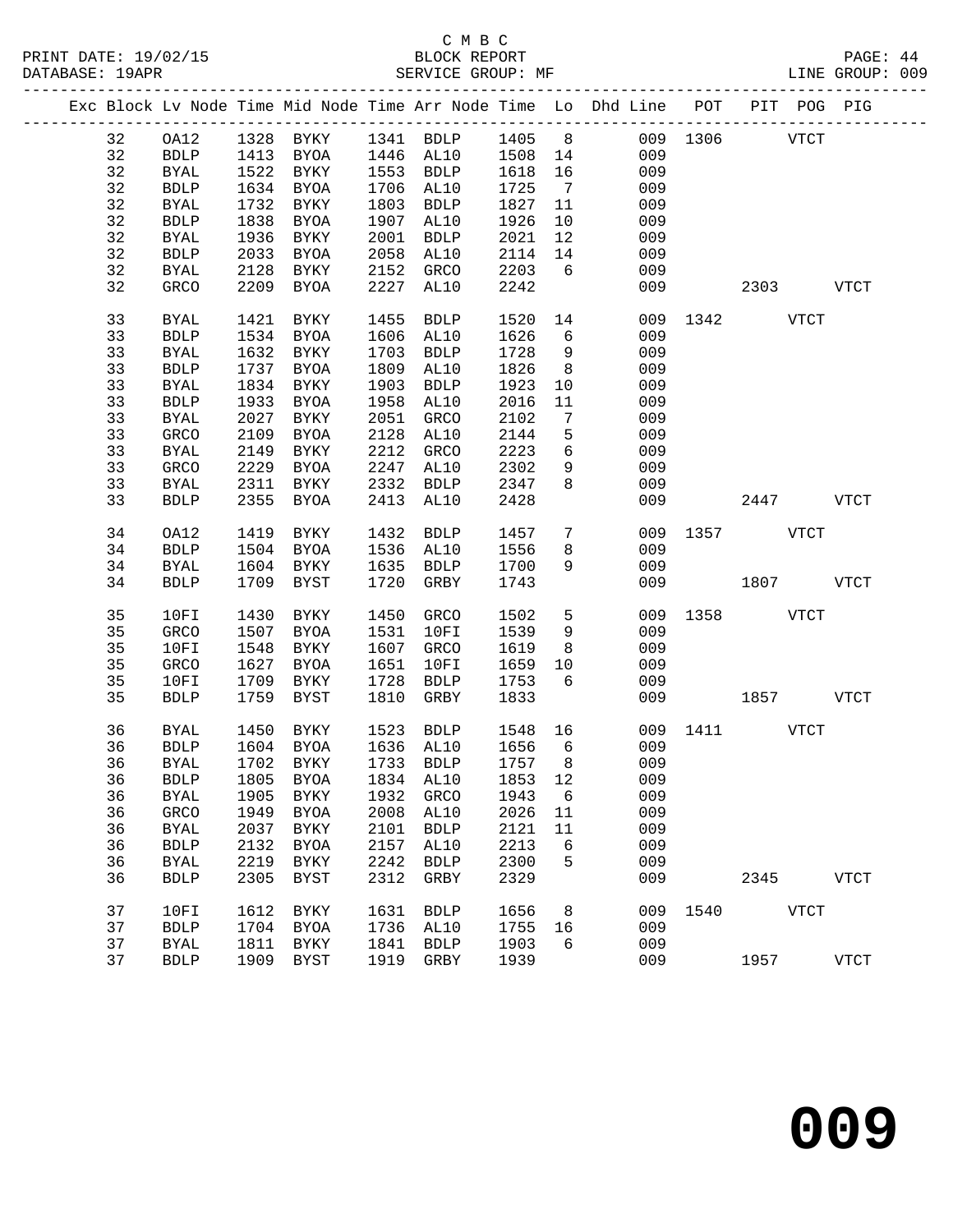|                                                                                |              |              |                                      |              |      |                   |              |                      |              |                         |                |            |     |      | PAGE: 45<br>LINE GROUP: 010 |  |
|--------------------------------------------------------------------------------|--------------|--------------|--------------------------------------|--------------|------|-------------------|--------------|----------------------|--------------|-------------------------|----------------|------------|-----|------|-----------------------------|--|
|                                                                                |              |              |                                      |              |      |                   |              |                      |              |                         |                |            |     |      |                             |  |
| Exc Block Lv Node Time Mid Node Time Arr Node Time Lo Dhd Line POT PIT POG PIG |              |              |                                      |              |      |                   |              |                      |              |                         |                |            |     |      |                             |  |
| $\mathbf{1}$                                                                   | MRST         |              | 403 GRBY 427 RIHA 438 0 010 355 VTCT |              |      |                   |              |                      |              |                         |                |            |     |      |                             |  |
| $\mathbf{1}$                                                                   | RIHA         |              |                                      |              |      |                   |              |                      |              | 511 11                  |                | 010        |     |      |                             |  |
| $\mathbf 1$                                                                    |              | MRST         |                                      |              |      |                   |              |                      |              | 557 0                   |                | 010        |     |      |                             |  |
| $\mathbf 1$                                                                    |              | RIHA         | 522 GRBY<br>557 GRBY<br>640 GRBY     |              |      |                   |              | 546 RIHA<br>608 MRST | 630 10       |                         |                | 010        |     |      |                             |  |
| 1                                                                              |              | MRST         |                                      |              |      |                   | 707 RIHA     |                      | 721          | $\overline{0}$          |                | 010        |     |      |                             |  |
| 1                                                                              |              | RIHA         | 721                                  | GRBY         |      |                   | 734 MRST     |                      | 759 10       |                         |                | 010        |     |      |                             |  |
| 1                                                                              |              | MRST         | 809                                  | GRBY         |      | 841               | RIHA         |                      | 857          | $\overline{0}$          |                | 010        |     |      |                             |  |
| 1                                                                              |              | RIHA         | 857                                  | GRBY         |      |                   | 912 MRST     |                      | 942          | 14                      |                | 010        |     |      |                             |  |
| 1                                                                              |              | MRST         | 956                                  | GRBY         |      | 1029 RIHA         |              |                      | 1045         | $\overline{0}$          |                | 010        |     |      |                             |  |
| 1                                                                              |              | RIHA         | 1045                                 | GRBY         |      | 1101              | MRST         |                      | 1131 19      |                         |                | 010        |     |      |                             |  |
| 1                                                                              |              | MRST         | 1150                                 | GRBY         |      | 1227              | RIHA         |                      | 1245         | $\overline{0}$          |                | 010        |     |      |                             |  |
| 1                                                                              |              | RIHA         | 1245                                 | GRBY         |      | 1303              | MRST         |                      | 1334         | 20                      |                | 010        |     |      |                             |  |
| 1                                                                              |              | MRST         | 1354                                 | GRBY         |      | 1430              | RIHA         |                      | 1447         | $\overline{0}$          |                | 010        |     |      |                             |  |
| 1                                                                              |              | RIHA         | 1447                                 | GRBY         |      | 1505              | MRST         |                      | 1540         | 15                      |                | 010        |     |      |                             |  |
| 1                                                                              |              | MRST         | 1555                                 | GRBY         |      | 1631              | RIHA         |                      | 1649         | $\overline{\mathbf{0}}$ |                | 010        |     |      |                             |  |
| 1                                                                              |              | RIHA         | 1649                                 | GRBY         |      | 1708              | MRST         |                      | 1742         | 17                      |                | 010        |     |      |                             |  |
| 1                                                                              |              | MRST         | 1759                                 | GRBY<br>GRBY |      | 1831 RIHA<br>1907 | MRST         |                      | 1849<br>1935 | $\overline{0}$<br>9     |                | 010<br>010 |     |      |                             |  |
| 1<br>1                                                                         |              | RIHA<br>MRST | 1849<br>1944                         | GRBY         |      | 2014 RIHA         |              |                      | 2029         | $\Omega$                |                | 010        |     |      |                             |  |
| 1                                                                              |              | RIHA         | 2029                                 | GRBY         |      | 2046              | MRST         |                      | 2114         |                         |                | 010        |     | 2119 | <b>VTCT</b>                 |  |
|                                                                                |              |              |                                      |              |      |                   |              |                      |              |                         |                |            |     |      |                             |  |
| 2                                                                              |              | MRST         | 423                                  |              | GRBY | 447               |              | RIHA                 | 458          |                         | $\overline{0}$ | 010        | 415 | VTCT |                             |  |
| 2                                                                              |              | RIHA         | 458                                  | GRBY         |      | 509               | MRST         |                      | 531          | $\overline{7}$          |                | 010        |     |      |                             |  |
| 2                                                                              |              | MRST         | 538                                  | GRBY         |      | 602               | RIHA         |                      | 615          | $\overline{0}$          |                | 010        |     |      |                             |  |
| $\sqrt{2}$                                                                     |              | RIHA         | 615                                  | GRBY         |      | 627               | MRST         |                      | 650          | 11                      |                | 010        |     |      |                             |  |
| 2                                                                              |              | MRST         | 701                                  | GRBY         |      | 730               | RIHA         |                      | 745          | $\overline{0}$          |                | 010        |     |      |                             |  |
| $\sqrt{2}$                                                                     |              | RIHA         | 745                                  | GRBY         |      | 759               | MRST         |                      | 828          | 13                      |                | 010        |     |      |                             |  |
| 2                                                                              |              | MRST         | 841                                  | GRBY         |      | 913               | RIHA         |                      | 929          | $\overline{\mathbf{0}}$ |                | 010        |     |      |                             |  |
| $\sqrt{2}$                                                                     |              | RIHA         | 929                                  | GRBY         |      | 944               | MRST         |                      | 1014 16      |                         |                | 010        |     |      |                             |  |
| 2                                                                              |              | MRST         | 1030                                 | GRBY         |      | 1104 RIHA         |              |                      | 1121         | $\overline{0}$          |                | 010        |     |      |                             |  |
| 2                                                                              |              | RIHA         | 1121                                 | GRBY         |      | 1139 MRST         |              |                      | 1210 16      |                         |                | 010        |     |      |                             |  |
| 2                                                                              |              | MRST         | 1226                                 | GRBY         |      | 1303 RIHA         |              |                      | 1321         | $\overline{0}$          |                | 010        |     |      |                             |  |
| 2                                                                              |              | RIHA         |                                      | 1321 GRBY    |      | 1339 MRST         |              |                      | 1410 16      |                         |                | 010        |     |      |                             |  |
| $\boldsymbol{2}$                                                               |              |              | MRST 1426 GRBY 1502 RIHA 1519 0      |              |      |                   |              |                      |              |                         |                | 010        |     |      |                             |  |
| 2                                                                              | RIHA         |              | 1519                                 | GRBY         |      | 1537              | MRST         |                      | 1612         | 11                      |                | 010        |     |      |                             |  |
| 2                                                                              | MRST         |              | 1623<br>1719                         | GRBY         |      | 1700<br>1738      | RIHA         |                      | 1719<br>1812 | 0                       |                | 010<br>010 |     |      |                             |  |
| $\sqrt{2}$<br>$\sqrt{2}$                                                       | RIHA         |              | 1831                                 | GRBY         |      | 1905              | MRST         |                      | 1921         | 19<br>0                 |                | 010        |     |      |                             |  |
| 2                                                                              | MRST<br>RIHA |              | 1921                                 | GRBY<br>GRBY |      | 1938              | RIHA<br>MRST |                      | 2006         |                         |                | 010        |     |      |                             |  |
| 2                                                                              | MRST         |              | 2014                                 | GRBY         |      | 2044              | RIHA         |                      | 2059         | 8<br>0                  |                | 010        |     |      |                             |  |
| GR 2                                                                           | RIHA         |              | 2059                                 | GRBY         |      | 2116              | MRST         |                      | 2143         | 14                      |                | 010        |     |      |                             |  |
| #GR 2                                                                          | RIHA         |              | 2059                                 | GRBY         |      | 2116              | MRST         |                      | 2143         | 14                      |                | 010        |     |      |                             |  |
| GR 2                                                                           | MRST         |              | 2157                                 | GRBY         |      | 2226              | RIHA         |                      | 2240         | 0                       |                | 010        |     |      |                             |  |
| #GR 2                                                                          | MRST         |              | 2157                                 | GRBY         |      | 2226              | RIHA         |                      | 2240         | $\Omega$                |                | 010        |     |      |                             |  |
| GR 2                                                                           | RIHA         |              | 2240                                 | GRBY         |      | 2257              | MRST         |                      | 2322         |                         |                | 010        |     | 2327 | <b>VTCT</b>                 |  |
| #GR 2                                                                          | RIHA         |              | 2240                                 | GRBY         |      | 2257              | MRST         |                      | 2322         |                         |                | 010        |     | 2327 | <b>VTCT</b>                 |  |
|                                                                                |              |              |                                      |              |      |                   |              |                      |              |                         |                |            |     |      |                             |  |

C M B C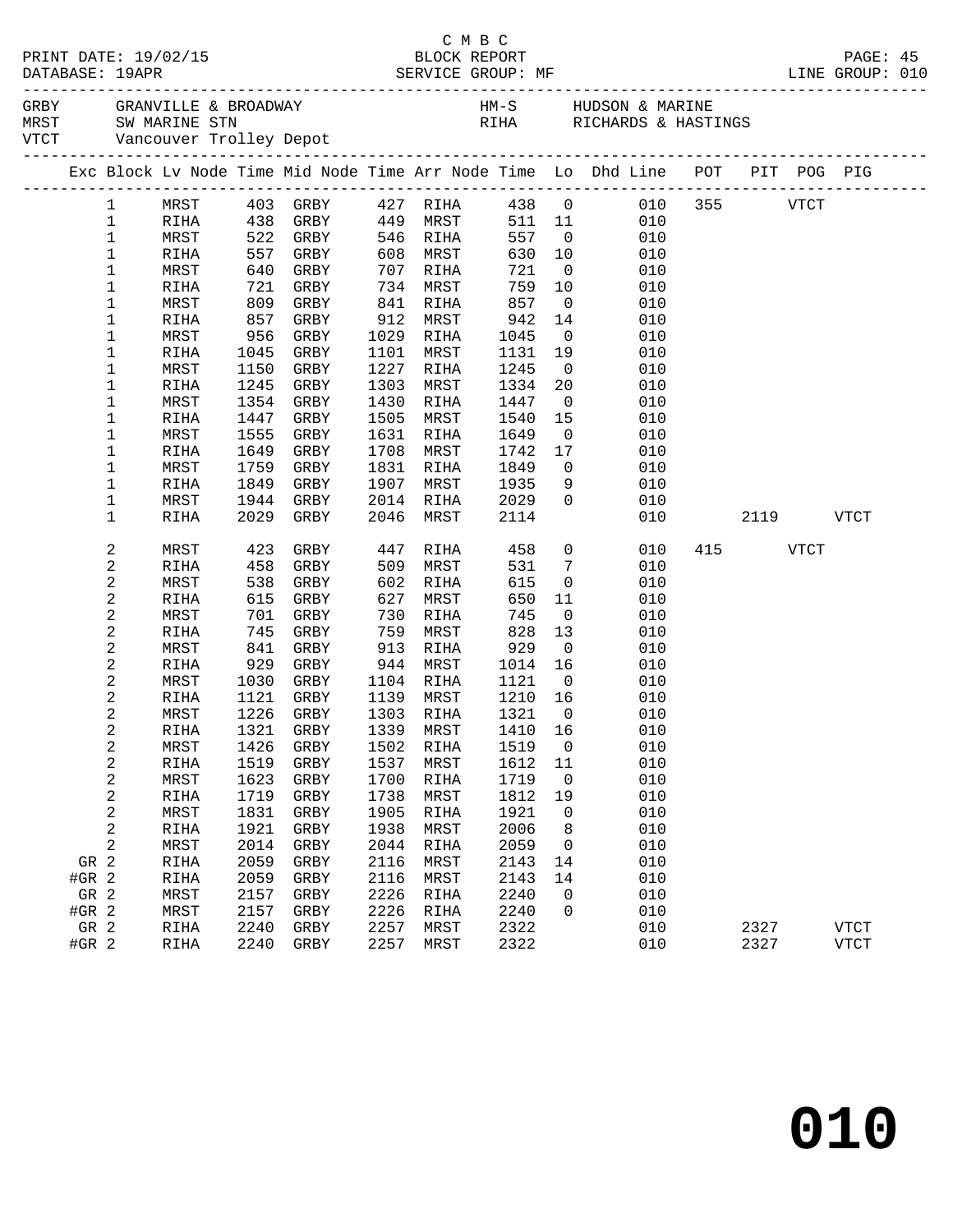|                              |              |              |              |              |              |              |                         | Exc Block Lv Node Time Mid Node Time Arr Node Time Lo Dhd Line POT |     |             | PIT POG PIG |             |
|------------------------------|--------------|--------------|--------------|--------------|--------------|--------------|-------------------------|--------------------------------------------------------------------|-----|-------------|-------------|-------------|
| 3                            | MRST         | 443          | GRBY         | 507          | RIHA         | 518          | $\overline{0}$          | 010                                                                | 435 |             | <b>VTCT</b> |             |
| $\mathbf{3}$                 | RIHA         | 518          | GRBY         | 529          | MRST         | 551          | 10                      | 010                                                                |     |             |             |             |
| $\mathfrak{Z}$               | MRST         | 601          | GRBY         | 626          | RIHA         | 639          | $\overline{\mathbf{0}}$ | 010                                                                |     |             |             |             |
| $\mathsf{3}$                 | RIHA         | 639          | GRBY         | 652          | MRST         | 715          | 15                      | 010                                                                |     |             |             |             |
| 3                            | MRST         | 730          | GRBY         | 759          | RIHA         | 815          | $\overline{0}$          | 010                                                                |     |             |             |             |
| 3                            | RIHA         | 815          | GRBY         | 830          | MRST         | 900          | 11                      | 010                                                                |     |             |             |             |
| $\mathbf{3}$                 | MRST         | 911          | GRBY         | 943          | RIHA         | 959          | $\overline{0}$          | 010                                                                |     |             |             |             |
| $\mathbf{3}$                 | RIHA         | 959          | GRBY         | 1014         | MRST         | 1044         | 22                      | 010                                                                |     |             |             |             |
| $\mathbf{3}$                 | MRST         | 1106         | GRBY         | 1140         | RIHA         | 1157         | $\overline{0}$          | 010                                                                |     |             |             |             |
| 3                            | RIHA         | 1157         | GRBY         | 1215         | MRST         | 1246         | 16                      | 010                                                                |     |             |             |             |
| $\mathbf{3}$                 | MRST         | 1302         | GRBY         | 1339         | RIHA         | 1357         | $\overline{\mathbf{0}}$ | 010                                                                |     |             |             |             |
| $\mathbf{3}$                 | RIHA         | 1357         | GRBY         | 1415         | MRST         | 1448         | 14                      | 010                                                                |     |             |             |             |
| 3                            | MRST         | 1502         | GRBY         | 1538         | RIHA         | 1555         | $\overline{0}$          | 010<br>010                                                         |     |             |             |             |
| 3<br>$\mathbf{3}$            | RIHA<br>MRST | 1555<br>1701 | GRBY<br>GRBY | 1613<br>1736 | MRST<br>RIHA | 1648<br>1755 | 13<br>$\overline{0}$    | 010                                                                |     |             |             |             |
| 3                            | RIHA         | 1755         | GRBY         | 1814         | MRST         | 1846         | 12                      | 010                                                                |     |             |             |             |
| 3                            | MRST         | 1858         | GRBY         | 1930         | RIHA         | 1945         | $\overline{0}$          | 010                                                                |     |             |             |             |
| 3                            | RIHA         | 1945         | GRBY         | 2002         | MRST         | 2030         | 16                      | 010                                                                |     |             |             |             |
| GR 3                         | MRST         | 2046         | GRBY         | 2115         | RIHA         | 2130         | 0                       | 010                                                                |     |             |             |             |
| $#GR$ 3                      | MRST         | 2046         | GRBY         | 2115         | RIHA         | 2130         | 0                       | 010                                                                |     |             |             |             |
| GR 3                         | RIHA         | 2130         | GRBY         | 2147         | MRST         | 2214         | 5                       | 010                                                                |     |             |             |             |
| $#GR$ 3                      | RIHA         | 2130         | GRBY         | 2147         | MRST         | 2214         | 5                       | 010                                                                |     |             |             |             |
| GR 3                         | MRST         | 2219         | GRBY         | 2246         | RIHA         | 2300         | $\mathbf 0$             | 010                                                                |     |             |             |             |
| $#GR$ 3                      | MRST         | 2219         | GRBY         | 2246         | RIHA         | 2300         | $\overline{0}$          | 010                                                                |     |             |             |             |
| GR 3                         | RIHA         | 2300         | GRBY         | 2314         | MRST         | 2338         | 13                      | 010                                                                |     |             |             |             |
| $#GR$ 3                      | RIHA         | 2300         | GRBY         | 2314         | MRST         | 2338         | 13                      | 010                                                                |     |             |             |             |
| GR 3                         | MRST         | 2351         | GRBY         | 2416         | RIHA         | 2432         | $\overline{3}$          | 010                                                                |     |             |             |             |
| $#GR$ 3                      | MRST         | 2351         | GRBY         | 2416         | RIHA         | 2432         | 3                       | 010                                                                |     |             |             |             |
| GR 3                         | RIHA         | 2435         | GRBY         | 2452         | MRST         | 2512         |                         | 010                                                                |     | 2517        |             | <b>VTCT</b> |
| $#GR$ 3                      | RIHA         | 2435         | GRBY         | 2452         | MRST         | 2512         |                         | 010                                                                |     | 2517        |             | VTCT        |
| 4                            | MRST         | 453          | GRBY         | 517          | RIHA         | 528          | $\mathsf{O}$            | 010                                                                | 445 | <b>VTCT</b> |             |             |
| 4                            | RIHA         | 528          | GRBY         | 539          | MRST         | 601          | 12                      | 010                                                                |     |             |             |             |
| 4                            | MRST         | 613          | GRBY         | 638          | RIHA         | 651          | $\mathsf{O}$            | 010                                                                |     |             |             |             |
| 4                            | RIHA         | 651          | GRBY         | 704          | MRST         | 727          | 15                      | 010                                                                |     |             |             |             |
| 4                            | MRST         | 742          | GRBY         | 811          | RIHA         | 827          | 0                       | 010                                                                |     |             |             |             |
| 4                            | RIHA         | 827          | GRBY         | 842          | MRST         | 912          | 9                       | 010                                                                |     |             |             |             |
| 4                            | MRST         | 921          | GRBY         | 953          | RIHA         | 1009         | $\overline{0}$          | 010                                                                |     |             |             |             |
| 4                            | RIHA         |              | 1009 GRBY    | 1025         | MRST         | 1055         | 22                      | 010                                                                |     |             |             |             |
| 4                            | ${\tt MRST}$ | 1117         | GRBY         |              | 1152 RIHA    | 1209         | $\overline{0}$          | 010                                                                |     |             |             |             |
| 4                            | RIHA         | 1209         | GRBY         | 1227         | MRST         | 1258         | 15                      | 010                                                                |     |             |             |             |
| 4                            | MRST         | 1313         | GRBY         | 1350         | RIHA         | 1407         | 0                       | 010                                                                |     |             |             |             |
| 4                            | RIHA         | 1407         | GRBY         | 1425         | MRST         | 1500         | 14                      | 010<br>010                                                         |     |             |             |             |
| 4                            | MRST<br>RIHA | 1514<br>1607 | GRBY<br>GRBY | 1550<br>1626 | RIHA<br>MRST | 1607<br>1701 | 0<br>13                 | 010                                                                |     |             |             |             |
| 4<br>$\overline{\mathbf{4}}$ | MRST         | 1714         | GRBY         | 1749         | RIHA         | 1807         | 0                       | 010                                                                |     |             |             |             |
| 4                            | RIHA         | 1807         | GRBY         | 1826         | MRST         | 1857         | 18                      | 010                                                                |     |             |             |             |
| 4                            | MRST         | 1915         | GRBY         | 1945         | RIHA         | 2000         | 0                       | 010                                                                |     |             |             |             |
| 4                            | RIHA         | 2000         | GRBY         | 2017         | MRST         | 2045         | 16                      | 010                                                                |     |             |             |             |
| GR 4                         | MRST         | 2101         | GRBY         | 2130         | RIHA         | 2145         | 0                       | 010                                                                |     |             |             |             |
| #GR $4$                      | MRST         | 2101         | GRBY         | 2130         | RIHA         | 2145         | 0                       | 010                                                                |     |             |             |             |
| GR 4                         | RIHA         | 2145         | GRBY         | 2202         | MRST         | 2229         | 10                      | 010                                                                |     |             |             |             |
| $#GR$ 4                      | RIHA         | 2145         | GRBY         | 2202         | MRST         | 2229         | $10$                    | 010                                                                |     |             |             |             |
| GR 4                         | MRST         | 2239         | GRBY         | 2306         | RIHA         | 2320         | 0                       | 010                                                                |     |             |             |             |
| #GR $4$                      | MRST         | 2239         | GRBY         | 2306         | RIHA         | 2320         | 0                       | 010                                                                |     |             |             |             |
| GR 4                         | RIHA         | 2320         | GRBY         | 2334         | MRST         | 2358         |                         | 010                                                                |     | 2403        |             | <b>VTCT</b> |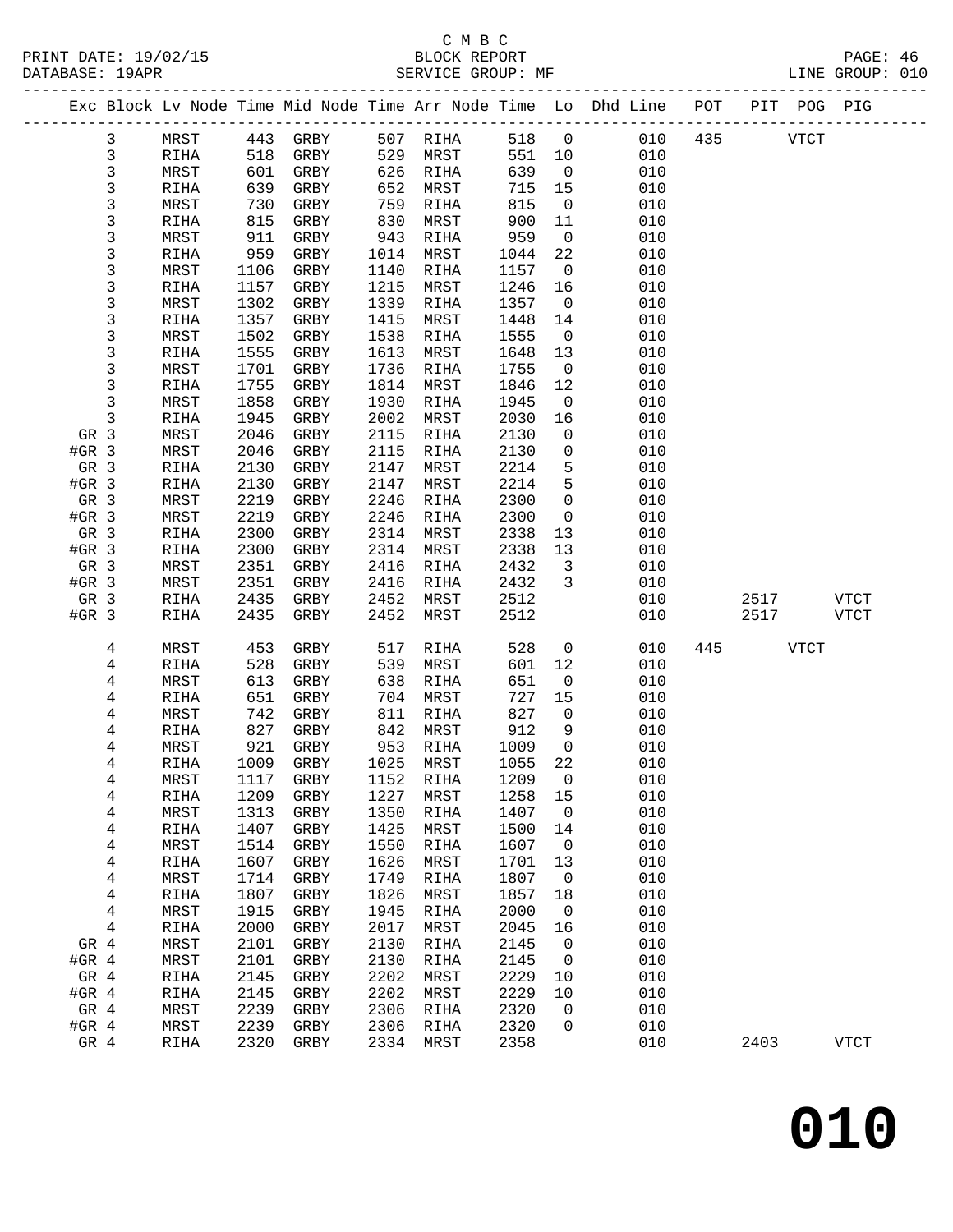|               |   |              |              |              |              |                   |              |                               | Exc Block Lv Node Time Mid Node Time Arr Node Time Lo Dhd Line POT |     |      |             | PIT POG PIG |  |
|---------------|---|--------------|--------------|--------------|--------------|-------------------|--------------|-------------------------------|--------------------------------------------------------------------|-----|------|-------------|-------------|--|
| #GR $4$       |   | RIHA         |              | 2320 GRBY    |              | 2334 MRST         | 2358         |                               | 010                                                                |     | 2403 |             | <b>VTCT</b> |  |
|               | 5 | MRST         | 503          | GRBY         | 527          | RIHA              | 538          | $\mathsf{O}$                  | 010                                                                | 455 |      | <b>VTCT</b> |             |  |
|               | 5 | RIHA         | 538          | GRBY         | 549          | MRST              | 611          | 8                             | 010                                                                |     |      |             |             |  |
|               | 5 | MRST         | 619          | GRBY         | 644          | RIHA              | 657          | $\mathbf 0$                   | 010                                                                |     |      |             |             |  |
|               | 5 | RIHA         | 657          | GRBY         | 710          | MRST              | 733          | 14                            | 010                                                                |     |      |             |             |  |
|               | 5 | MRST         | 747          | GRBY         | 817          | RIHA              | 833          | $\mathsf{O}$                  | 010                                                                |     |      |             |             |  |
|               | 5 | RIHA         | 833          | GRBY         | 848          | MRST              | 918          | 15                            | 010                                                                |     |      |             |             |  |
|               | 5 | MRST         | 933          | GRBY         | 1005         | RIHA              | 1021         | $\mathsf{O}$                  | 010                                                                |     |      |             |             |  |
|               | 5 | RIHA         | 1021         | GRBY         | 1037         | MRST              | 1107         | 22                            | 010                                                                |     |      |             |             |  |
|               | 5 | MRST         | 1129         | GRBY         | 1204         | RIHA              | 1221         | $\overline{0}$                | 010                                                                |     |      |             |             |  |
|               | 5 | RIHA         | 1221         | GRBY         | 1239         | MRST              | 1310         | 13                            | 010                                                                |     |      |             |             |  |
|               | 5 | MRST         | 1323         | GRBY         | 1400         | RIHA              | 1417         | $\overline{0}$                | 010                                                                |     |      |             |             |  |
|               | 5 | RIHA         | 1417         | GRBY         | 1435         | MRST              | 1510         | 16                            | 010                                                                |     |      |             |             |  |
|               | 5 | MRST         | 1526         | GRBY         | 1602         | RIHA              | 1619         | $\overline{0}$                | 010                                                                |     |      |             |             |  |
|               | 5 | RIHA         | 1619         | GRBY         | 1638         | MRST              | 1713         | 13                            | 010                                                                |     |      |             |             |  |
|               | 5 | MRST         | 1726         | GRBY         | 1801         | RIHA              | 1819         | $\mathbf 0$                   | 010                                                                |     |      |             |             |  |
|               | 5 | RIHA         | 1819         | GRBY         | 1838         | MRST              | 1909         |                               | 010                                                                |     | 1915 |             | VTCT        |  |
|               | 6 | MRST         | 513          | GRBY         | 537          | RIHA              | 548          | $\mathsf{O}$                  | 010                                                                | 505 |      | <b>VTCT</b> |             |  |
|               | 6 | RIHA         | 548          | GRBY         | 559          | MRST              | 621          | 10                            | 010                                                                |     |      |             |             |  |
|               | 6 | MRST         | 631          | GRBY         | 656          | RIHA              | 709          | $\mathbf 0$                   | 010                                                                |     |      |             |             |  |
|               | 6 | RIHA         | 709          | GRBY         | 722          | MRST              | 746          | 11                            | 010                                                                |     |      |             |             |  |
|               | 6 | MRST         | 757          | GRBY         | 829          | RIHA              | 845          | $\mathsf{O}$                  | 010                                                                |     |      |             |             |  |
|               | 6 | RIHA         | 845          | GRBY         | 900          | MRST              | 930          | 14                            | 010                                                                |     |      |             |             |  |
|               | 6 | MRST         | 944          | GRBY         | 1017         | RIHA              | 1033         | 0                             | 010                                                                |     |      |             |             |  |
|               | 6 | RIHA         | 1033         | GRBY         | 1049         | MRST              | 1119         | 19                            | 010                                                                |     |      |             |             |  |
|               | 6 | MRST         | 1138         | GRBY         | 1215         | RIHA              | 1233         | $\overline{0}$                | 010                                                                |     |      |             |             |  |
|               | 6 | RIHA         | 1233         | GRBY         | 1251         | MRST              | 1322         | 11                            | 010                                                                |     |      |             |             |  |
|               | 6 | MRST         | 1333         | GRBY         | 1410         | RIHA              | 1427         | $\mathsf{O}$                  | 010                                                                |     |      |             |             |  |
|               | 6 | RIHA         | 1427         | GRBY         | 1445         | MRST              | 1520         | 12                            | 010                                                                |     |      |             |             |  |
|               | 6 | MRST         | 1532         | GRBY         | 1608         | RIHA              | 1625         | $\overline{0}$                | 010                                                                |     |      |             |             |  |
|               | 6 | RIHA         | 1625         | GRBY         | 1644         | MRST              | 1719         | 13                            | 010                                                                |     |      |             |             |  |
|               | 6 | MRST         | 1732         | GRBY         | 1807         | RIHA              | 1825         | $\mathbf 0$                   | 010                                                                |     |      |             |             |  |
|               | 6 | RIHA         | 1825         | GRBY         | 1844         | MRST              | 1915         | 15                            | 010                                                                |     |      |             |             |  |
|               | 6 | MRST         | 1930         | GRBY         | 2000         | RIHA              | 2015         | $\overline{0}$                | 010                                                                |     |      |             |             |  |
|               | 6 | RIHA         | 2015         | GRBY         | 2032         | MRST              | 2100         | 17                            | 010                                                                |     |      |             |             |  |
| GR 6          |   | MRST<br>MRST | 2117<br>2117 | GRBY<br>GRBY | 2146<br>2146 | RIHA              | 2200<br>2200 | $\overline{0}$<br>$\mathbf 0$ | 010<br>010                                                         |     |      |             |             |  |
| #GR 6<br>GR 6 |   | RIHA         |              | 2200 GRBY    |              | RIHA<br>2217 MRST | 2242 17      |                               | 010                                                                |     |      |             |             |  |
| #GR 6         |   |              | 2200         | GRBY         | 2217         | MRST              | 2242         | 17                            | 010                                                                |     |      |             |             |  |
| GR 6          |   | RIHA<br>MRST | 2259         | GRBY         | 2326         | RIHA              | 2340         | 0                             | 010                                                                |     |      |             |             |  |
| #GR 6         |   | MRST         | 2259         | GRBY         | 2326         | RIHA              | 2340         | 0                             | 010                                                                |     |      |             |             |  |
| GR 6          |   | RIHA         | 2340         | GRBY         | 2354         | MRST              | 2418         | 3                             | 010                                                                |     |      |             |             |  |
| #GR 6         |   | RIHA         | 2340         | ${\tt GRBY}$ | 2354         | MRST              | 2418         | 3                             | 010                                                                |     |      |             |             |  |
| GR 6          |   | MRST         | 2421         | ${\tt GRBY}$ | 2446         | RIHA              | 2502         | 3                             | 010                                                                |     |      |             |             |  |
| #GR 6         |   | MRST         | 2421         | ${\tt GRBY}$ | 2446         | RIHA              | 2502         | 3                             | 010                                                                |     |      |             |             |  |
| GR 6          |   | RIHA         | 2505         | ${\tt GRBY}$ | 2522         | $HM-S$            | 2538         |                               | 010                                                                |     | 2540 |             | <b>VTCT</b> |  |
| #GR 6         |   | RIHA         | 2505         | GRBY         | 2522         | $HM-S$            | 2538         |                               | 010                                                                |     | 2540 |             | <b>VTCT</b> |  |
|               |   |              |              |              |              |                   |              |                               |                                                                    |     |      |             |             |  |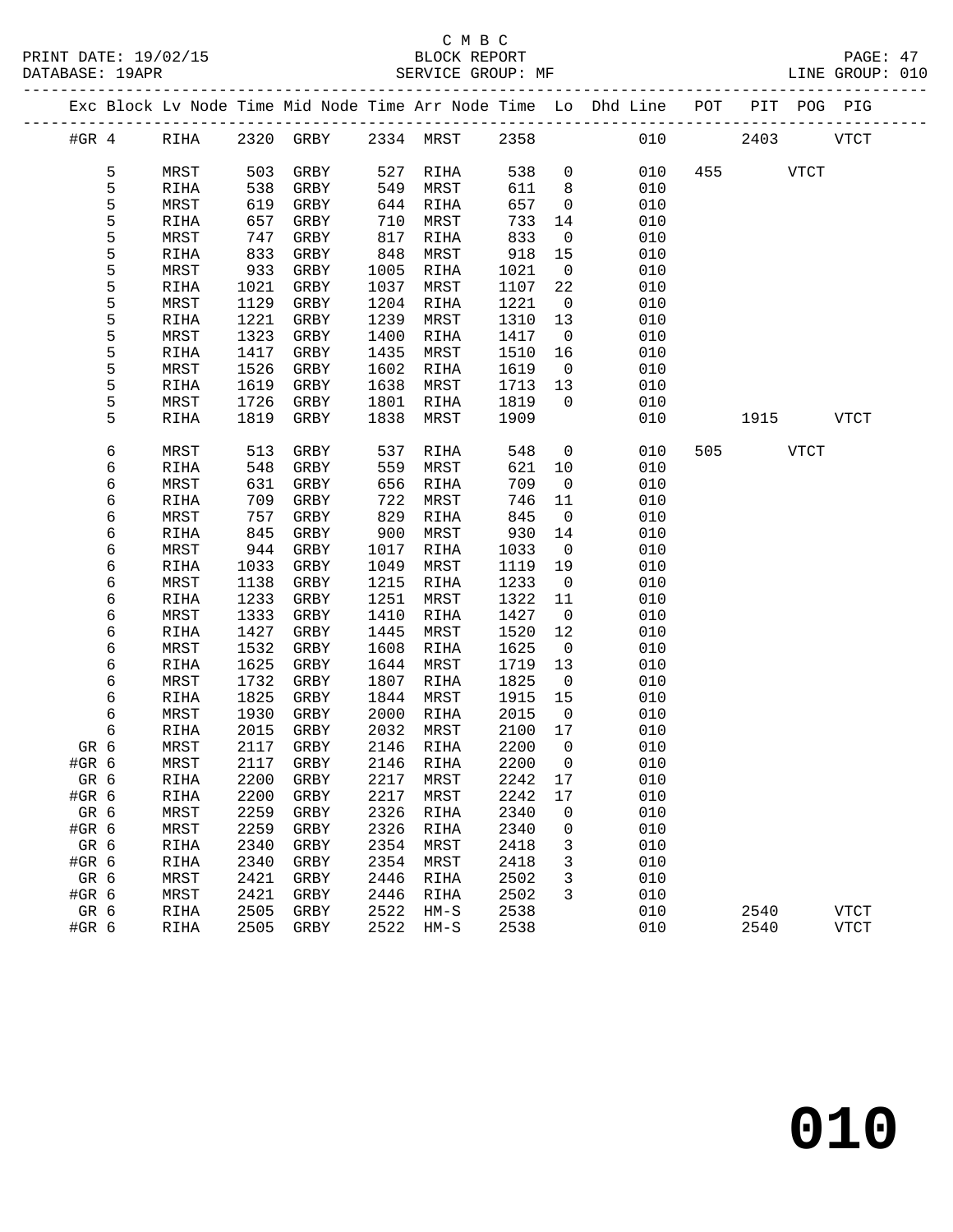#### C M B C<br>BLOCK REPORT SERVICE GROUP: MF

|                |               |      |              |      |           |         |                | Exc Block Lv Node Time Mid Node Time Arr Node Time Lo Dhd Line POT |     |             | PIT POG PIG |             |
|----------------|---------------|------|--------------|------|-----------|---------|----------------|--------------------------------------------------------------------|-----|-------------|-------------|-------------|
| $7\phantom{.}$ | MRST          |      | 526 GRBY     |      | 550 RIHA  | 603     | $\overline{0}$ | 010                                                                | 518 | <b>VTCT</b> |             |             |
| 7              | RIHA          | 603  | GRBY         | 615  | MRST      | 638     | 8 <sup>8</sup> | 010                                                                |     |             |             |             |
| 7              | MRST          | 646  | GRBY         | 713  | RIHA      | 727     | $\overline{0}$ | 010                                                                |     |             |             |             |
| 7              | RIHA          | 727  | GRBY         | 740  | MRST      | 805     | 10             | 010                                                                |     |             |             |             |
| 7              | MRST          | 815  | GRBY         | 847  | RIHA      | 903     | $\overline{0}$ | 010                                                                |     |             |             |             |
| 7              | RIHA          | 903  | GRBY         | 918  | MRST      | 948     | 20             | 010                                                                |     |             |             |             |
| 7              | MRST          | 1008 | GRBY         | 1041 | RIHA      | 1057    | $\overline{0}$ | 010                                                                |     |             |             |             |
| 7              | RIHA          | 1057 | GRBY         | 1113 | MRST      | 1143    | 19             | 010                                                                |     |             |             |             |
| 7              | MRST          | 1202 | GRBY         | 1239 | RIHA      | 1257    | $\overline{0}$ | 010                                                                |     |             |             |             |
| 7              | RIHA          | 1257 | GRBY         | 1315 | MRST      | 1346    | 18             | 010                                                                |     |             |             |             |
| 7              | MRST          | 1404 | GRBY         | 1440 | RIHA      | 1457    | $\overline{0}$ | 010                                                                |     |             |             |             |
| 7              | RIHA          | 1457 | GRBY         | 1515 | MRST      | 1550    | 11             | 010                                                                |     |             |             |             |
| 7              | MRST          | 1601 | GRBY         | 1637 | RIHA      | 1655    | $\overline{0}$ | 010                                                                |     |             |             |             |
| 7              | RIHA          | 1655 | GRBY         | 1714 | MRST      | 1748    | 17             | 010                                                                |     |             |             |             |
| 7              | MRST          | 1805 | GRBY         | 1837 | RIHA      | 1855    | $\overline{0}$ | 010                                                                |     |             |             |             |
| 7              | RIHA          | 1855 | GRBY         | 1913 | MRST      | 1941    |                | 010                                                                |     | 1947        |             | <b>VTCT</b> |
|                |               |      |              |      |           |         |                |                                                                    |     |             |             |             |
| 8              | MRST          | 550  | GRBY         | 614  | RIHA      | 627     | $\overline{0}$ | 010                                                                |     | 542         | VTCT        |             |
| 8              | RIHA          | 627  | GRBY         | 639  | MRST      | 702     | 11             | 010                                                                |     |             |             |             |
| 8              | MRST          | 713  | GRBY         | 742  | RIHA      | 757     | $\overline{0}$ | 010                                                                |     |             |             |             |
| 8              | RIHA          | 757  | GRBY         | 811  | MRST      | 840     | 11             | 010                                                                |     |             |             |             |
| 8              | MRST          | 851  | GRBY         | 923  | RIHA      | 939     | $\overline{0}$ | 010                                                                |     |             |             |             |
| 8              | RIHA          | 939  | GRBY         | 954  | MRST      | 1024    | 18             | 010                                                                |     |             |             |             |
| 8              | MRST          | 1042 | GRBY         | 1116 | RIHA      | 1133    | $\overline{0}$ | 010                                                                |     |             |             |             |
| 8              | RIHA          | 1133 | GRBY         | 1151 | MRST      | 1222    | 16             | 010                                                                |     |             |             |             |
| 8              | MRST          | 1238 | GRBY         | 1315 | RIHA      | 1333    | $\overline{0}$ | 010                                                                |     |             |             |             |
| 8              | RIHA          | 1333 | GRBY         | 1351 | MRST      | 1424    | 14             | 010                                                                |     |             |             |             |
| 8              | MRST          | 1438 | GRBY         | 1514 | RIHA      | 1531    | $\overline{0}$ | 010                                                                |     |             |             |             |
| 8              | RIHA          | 1531 | GRBY         | 1549 | MRST      | 1624    | 11             | 010                                                                |     |             |             |             |
| 8              | MRST          | 1635 | GRBY         | 1712 | RIHA      | 1731    | $\overline{0}$ | 010                                                                |     |             |             |             |
| 8              | RIHA          | 1731 | GRBY         | 1750 | MRST      | 1824    |                | 010                                                                |     | 1831        |             | VTCT        |
| 9              | MRST          | 555  | GRBY         | 620  | RIHA      | 633     | $\overline{0}$ | 010                                                                | 547 | VTCT        |             |             |
| 9              | RIHA          | 633  | GRBY         | 646  | MRST      | 709     | 16             | 010                                                                |     |             |             |             |
| 9              | MRST          | 725  | GRBY         | 754  | RIHA      | 809     | $\overline{0}$ | 010                                                                |     |             |             |             |
| 9              | RIHA          | 809  | GRBY         | 824  | MRST      | 854     | 7              | 010                                                                |     |             |             |             |
| 9              | MRST          | 901  | GRBY         | 933  | RIHA      | 949     | $\overline{0}$ | 010                                                                |     |             |             |             |
| 9              | RIHA          | 949  | GRBY         | 1004 | MRST      | 1034    | 20             | 010                                                                |     |             |             |             |
| 9              | MRST          | 1054 | GRBY         | 1128 | RIHA      | 1145    | $\overline{0}$ | 010                                                                |     |             |             |             |
| 9              | $\verb RIHA $ |      | 1145 GRBY    |      | 1203 MRST | 1234 16 |                | 010                                                                |     |             |             |             |
| 9              | MRST          | 1250 | GRBY         | 1327 | RIHA      | 1345    | 0              | 010                                                                |     |             |             |             |
| 9              | RIHA          | 1345 | GRBY         | 1403 | MRST      | 1436    | 14             | 010                                                                |     |             |             |             |
| 9              | MRST          | 1450 | GRBY         | 1526 | RIHA      | 1543    | $\overline{0}$ | 010                                                                |     |             |             |             |
| 9              | RIHA          | 1543 | ${\tt GRBY}$ | 1601 | MRST      | 1636    | 11             | 010                                                                |     |             |             |             |
| 9              | MRST          | 1647 | GRBY         | 1724 | RIHA      | 1743    | 0              | 010                                                                |     |             |             |             |
| 9              | RIHA          | 1743 | GRBY         | 1802 | MRST      | 1836    | 10             | 010                                                                |     |             |             |             |
| 9              | MRST          | 1846 | GRBY         | 1918 | RIHA      | 1933    | $\mathbf 0$    | 010                                                                |     |             |             |             |
| 9              | RIHA          | 1933 | GRBY         | 1950 | MRST      | 2018    | 13             | 010                                                                |     |             |             |             |
| GR 9           | MRST          | 2031 | GRBY         | 2100 | RIHA      | 2115    | 0              | 010                                                                |     |             |             |             |
| #GR 9          | MRST          | 2031 | GRBY         | 2100 | RIHA      | 2115    | $\Omega$       | 010                                                                |     |             |             |             |
| GR 9           | RIHA          | 2115 | GRBY         | 2132 | MRST      | 2159    |                | 010                                                                |     | 2204        |             | <b>VTCT</b> |
| #GR 9          | RIHA          | 2115 | GRBY         | 2132 | MRST      | 2159    |                | 010                                                                |     | 2204        |             | <b>VTCT</b> |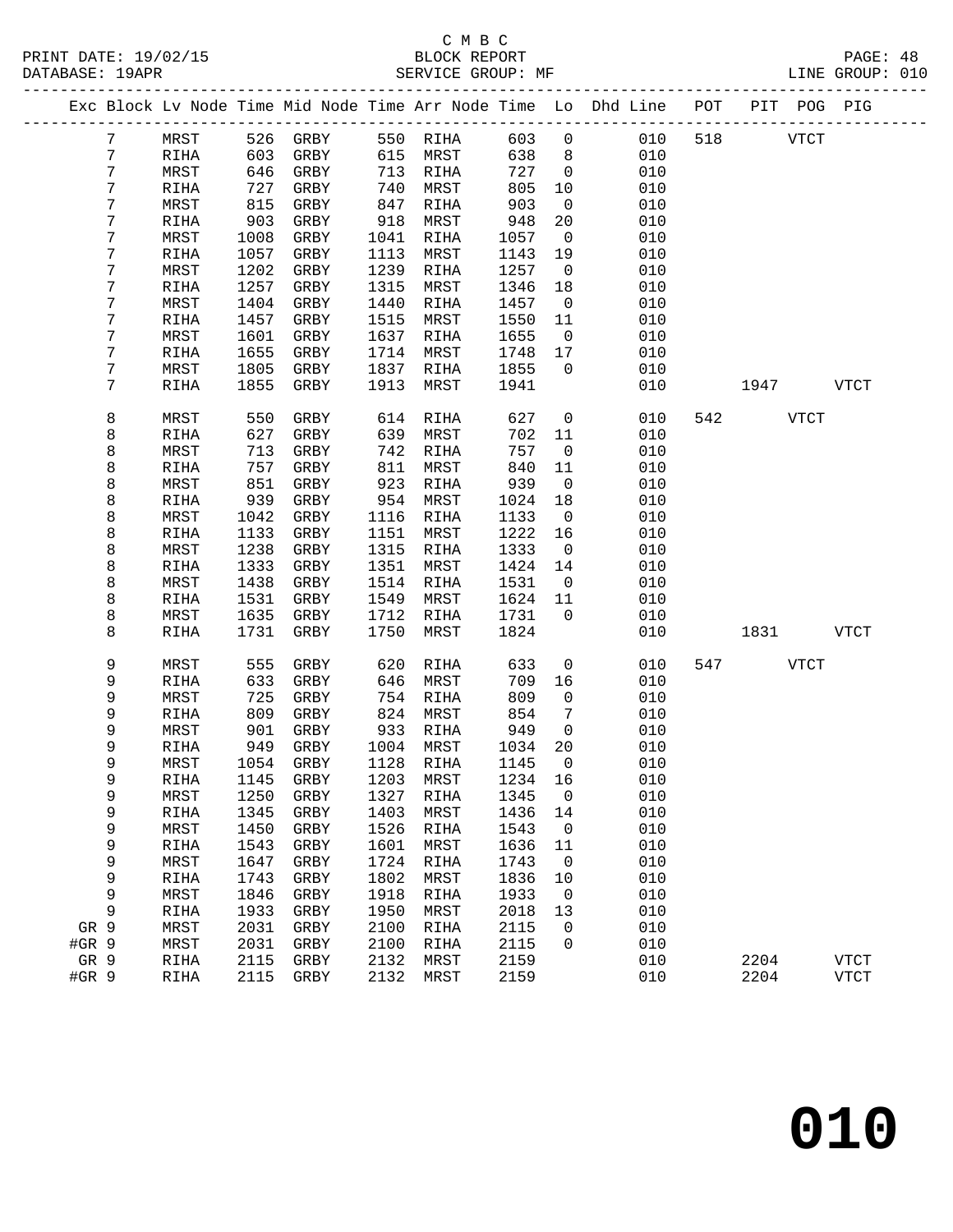## C M B C

| PRINT DATE: 19/02/15<br>DATABASE: 19APR |      |             |      |                                                |      |          |                   |                         | The Community of the Community of the Community of the Community of the Community of the Community of the Comm<br>SERVICE GROUP: MF SERVICE GROUP: ME |     |          |              |             |  |
|-----------------------------------------|------|-------------|------|------------------------------------------------|------|----------|-------------------|-------------------------|-------------------------------------------------------------------------------------------------------------------------------------------------------|-----|----------|--------------|-------------|--|
|                                         |      |             |      |                                                |      |          |                   |                         | Exc Block Lv Node Time Mid Node Time Arr Node Time Lo Dhd Line POT PIT POG PIG                                                                        |     |          |              |             |  |
|                                         | 10   | MRST        |      | 658 GRBY 725 RIHA                              |      |          |                   |                         | 739 0 010 650 VTCT                                                                                                                                    |     |          |              |             |  |
|                                         | 10   | RIHA        |      |                                                |      |          |                   |                         | 010                                                                                                                                                   |     |          |              |             |  |
|                                         | 10   | MRST        |      | 739 GRBY     752 MRST<br>831 GRBY     903 RIHA |      |          | 818  13<br>919  0 |                         | 010                                                                                                                                                   |     |          |              |             |  |
|                                         | 10   | RIHA        | 919  | GRBY 934 MRST                                  |      |          | 1004 14           |                         | 010                                                                                                                                                   |     |          |              |             |  |
|                                         | 10   | MRST        | 1018 | GRBY                                           | 1052 | RIHA     | 1109              |                         | $\overline{0}$<br>010                                                                                                                                 |     |          |              |             |  |
|                                         | 10   | RIHA        | 1109 | GRBY                                           | 1127 | MRST     | 1158              | 16                      | 010                                                                                                                                                   |     |          |              |             |  |
|                                         | 10   | MRST        | 1214 | GRBY                                           | 1251 | RIHA     | 1309              | $\overline{0}$          | 010                                                                                                                                                   |     |          |              |             |  |
|                                         | 10   | RIHA        | 1309 | GRBY                                           | 1327 | MRST     | 1358              | 16                      | 010                                                                                                                                                   |     |          |              |             |  |
|                                         | 10   | MRST        | 1414 | GRBY                                           | 1450 | RIHA     | 1507              | $\overline{0}$          | 010                                                                                                                                                   |     |          |              |             |  |
|                                         | 10   | RIHA        | 1507 | GRBY                                           | 1525 | MRST     | 1600              | 13                      | 010                                                                                                                                                   |     |          |              |             |  |
|                                         | 10   | MRST        | 1613 | GRBY                                           | 1649 | RIHA     | 1707              | $\overline{0}$          | 010                                                                                                                                                   |     |          |              |             |  |
|                                         | 10   | RIHA        | 1707 | GRBY                                           | 1726 | MRST     | 1800              | 11                      | 010                                                                                                                                                   |     |          |              |             |  |
|                                         | 10   | MRST        | 1811 | GRBY                                           | 1845 | RIHA     | 1901              | $\overline{0}$          | 010                                                                                                                                                   |     |          |              |             |  |
|                                         | 10   | RIHA        | 1901 | GRBY                                           | 1918 | MRST     | 1946              | 13                      | 010                                                                                                                                                   |     |          |              |             |  |
|                                         | 10   | MRST        | 1959 | GRBY                                           | 2029 | RIHA     | 2044              | $\overline{0}$          | 010                                                                                                                                                   |     |          |              |             |  |
|                                         | 10   | RIHA        | 2044 | GRBY                                           | 2101 | MRST     | 2128              | 9                       | 010                                                                                                                                                   |     |          |              |             |  |
| GR 10                                   |      | MRST        | 2137 | GRBY                                           | 2206 | RIHA     | 2220              | $\overline{0}$          | 010                                                                                                                                                   |     |          |              |             |  |
| #GR 10                                  |      | MRST        | 2137 | GRBY                                           | 2206 | RIHA     | 2220              | $\overline{0}$          | 010                                                                                                                                                   |     |          |              |             |  |
| GR 10                                   |      | RIHA        | 2220 | GRBY                                           | 2237 | MRST     | 2302              | 19                      | 010                                                                                                                                                   |     |          |              |             |  |
| #GR 10                                  |      | RIHA        | 2220 | GRBY                                           | 2237 | MRST     | 2302              | 19                      | 010                                                                                                                                                   |     |          |              |             |  |
| GR 10                                   |      | MRST        | 2321 | GRBY                                           | 2346 | RIHA     | 2402              | $\overline{\mathbf{3}}$ | 010                                                                                                                                                   |     |          |              |             |  |
| #GR 10                                  |      | MRST        | 2321 | GRBY                                           | 2346 | RIHA     | 2402              | $\mathbf{3}$            | 010                                                                                                                                                   |     |          |              |             |  |
| GR 10                                   |      | RIHA        | 2405 | GRBY                                           | 2422 | MRST     | 2442              | 9                       | 010                                                                                                                                                   |     |          |              |             |  |
| #GR 10                                  |      | RIHA        | 2405 | GRBY                                           | 2422 | MRST     | 2442              | 9                       | 010                                                                                                                                                   |     |          |              |             |  |
| GR 10                                   |      | MRST        | 2451 | GRBY                                           | 2516 | RIHA     | 2532              | $\overline{\mathbf{3}}$ | 010                                                                                                                                                   |     |          |              |             |  |
| #GR 10                                  |      | MRST        | 2451 | GRBY                                           | 2516 | RIHA     | 2532              | $\mathbf{3}$            | 010                                                                                                                                                   |     |          |              |             |  |
| GR 10                                   |      | RIHA        | 2535 | GRBY                                           | 2552 | HM-S     | 2608              |                         | 010                                                                                                                                                   |     |          | 2610 VTCT    |             |  |
| #GR 10                                  |      | RIHA        | 2535 | GRBY                                           | 2552 | HM-S     | 2608              |                         | 010                                                                                                                                                   |     | 2610     |              | VTCT        |  |
|                                         |      |             |      |                                                |      |          |                   |                         |                                                                                                                                                       |     |          |              |             |  |
|                                         | 11   | MRST        | 532  | GRBY                                           | 556  | RIHA     | 609               |                         | $\overline{0}$<br>010                                                                                                                                 | 524 | VTCT     |              |             |  |
|                                         | 11   | RIHA        | 609  | GRBY                                           | 621  | MRST     | 644               | 8                       | 010                                                                                                                                                   |     |          |              |             |  |
|                                         | 11   | MRST        | 652  | GRBY                                           | 719  | RIHA     | 733               | $\overline{0}$          | 010                                                                                                                                                   |     |          |              |             |  |
|                                         | 11   | RIHA        | 733  | GRBY                                           | 746  | MRST     | 812               | 9                       | 010                                                                                                                                                   |     |          |              |             |  |
|                                         | 11   | MRST        | 821  | GRBY                                           | 853  | RIHA     | 909               | $\Omega$                | 010                                                                                                                                                   |     |          |              |             |  |
|                                         | 11   | RIHA        | 909  | GRBY                                           | 924  | MRST     | 954               |                         | 010                                                                                                                                                   |     |          | 1001 VTCT    |             |  |
|                                         | 12   | MRST        |      | 544 GRBY                                       |      | 608 RIHA | 621               |                         | $\overline{0}$<br>010                                                                                                                                 |     | 536 VTCT |              |             |  |
|                                         | 12   | RIHA        | 621  | GRBY                                           | 633  | MRST     | 656               | 11                      | 010                                                                                                                                                   |     |          |              |             |  |
|                                         | 12   | MRST        | 707  | GRBY                                           | 736  | RIHA     | 751               | $\mathbf 0$             | 010                                                                                                                                                   |     |          |              |             |  |
|                                         | $12$ | RIHA        | 751  | GRBY                                           | 805  | MRST     | 834               |                         | 010                                                                                                                                                   |     | 841      |              | VTCT        |  |
|                                         |      |             |      |                                                |      |          |                   |                         |                                                                                                                                                       |     |          |              |             |  |
|                                         | 13   | MRST        | 607  | GRBY                                           | 632  | RIHA     | 645               | $\mathbf 0$             | 010                                                                                                                                                   | 559 |          | ${\tt VTCT}$ |             |  |
|                                         | 13   | RIHA        | 645  | ${\tt GRBY}$                                   | 658  | MRST     | 721               | 15                      | 010                                                                                                                                                   |     |          |              |             |  |
|                                         | 13   | MRST        | 736  | GRBY                                           | 805  | RIHA     | 821               | $\mathbf 0$             | 010                                                                                                                                                   |     |          |              |             |  |
|                                         | 13   | <b>RIHA</b> | 821  | GRBY                                           | 836  | MRST     | 906               |                         | 010                                                                                                                                                   |     | 913      |              | VTCT        |  |
|                                         | 14   | MRST        | 625  | ${\tt GRBY}$                                   | 650  | RIHA     | 703               | 0                       | 010                                                                                                                                                   | 617 |          | <b>VTCT</b>  |             |  |
|                                         | 14   | RIHA        | 703  | GRBY                                           | 716  | MRST     | 740               | 13                      | 010                                                                                                                                                   |     |          |              |             |  |
|                                         | 14   | MRST        | 753  | GRBY                                           | 823  | RIHA     | 839               | $\mathbf 0$             | 010                                                                                                                                                   |     |          |              |             |  |
|                                         | 14   | RIHA        | 839  | GRBY                                           | 854  | MRST     | 924               |                         | 010                                                                                                                                                   |     | 931      |              | <b>VTCT</b> |  |
|                                         |      |             |      |                                                |      |          |                   |                         |                                                                                                                                                       |     |          |              |             |  |
|                                         | 15   | MRST        | 634  | GRBY                                           | 701  | RIHA     | 715               | $\overline{0}$          | 010                                                                                                                                                   | 626 |          | VTCT         |             |  |
|                                         | 15   | RIHA        | 715  | GRBY                                           | 728  | MRST     | 753               | 10                      | 010                                                                                                                                                   |     |          |              |             |  |
|                                         | 15   | MRST        | 803  | GRBY                                           | 835  | RIHA     | 851               | $\mathbf 0$             | 010                                                                                                                                                   |     |          |              |             |  |
|                                         | 15   | RIHA        | 851  | GRBY                                           | 906  | MRST     | 936               |                         | 010                                                                                                                                                   |     | 943      |              | <b>VTCT</b> |  |
|                                         | 16   | MRST        | 719  | GRBY                                           | 748  | RIHA     | 803               | $\mathbf 0$             | 010                                                                                                                                                   | 711 |          | <b>VTCT</b>  |             |  |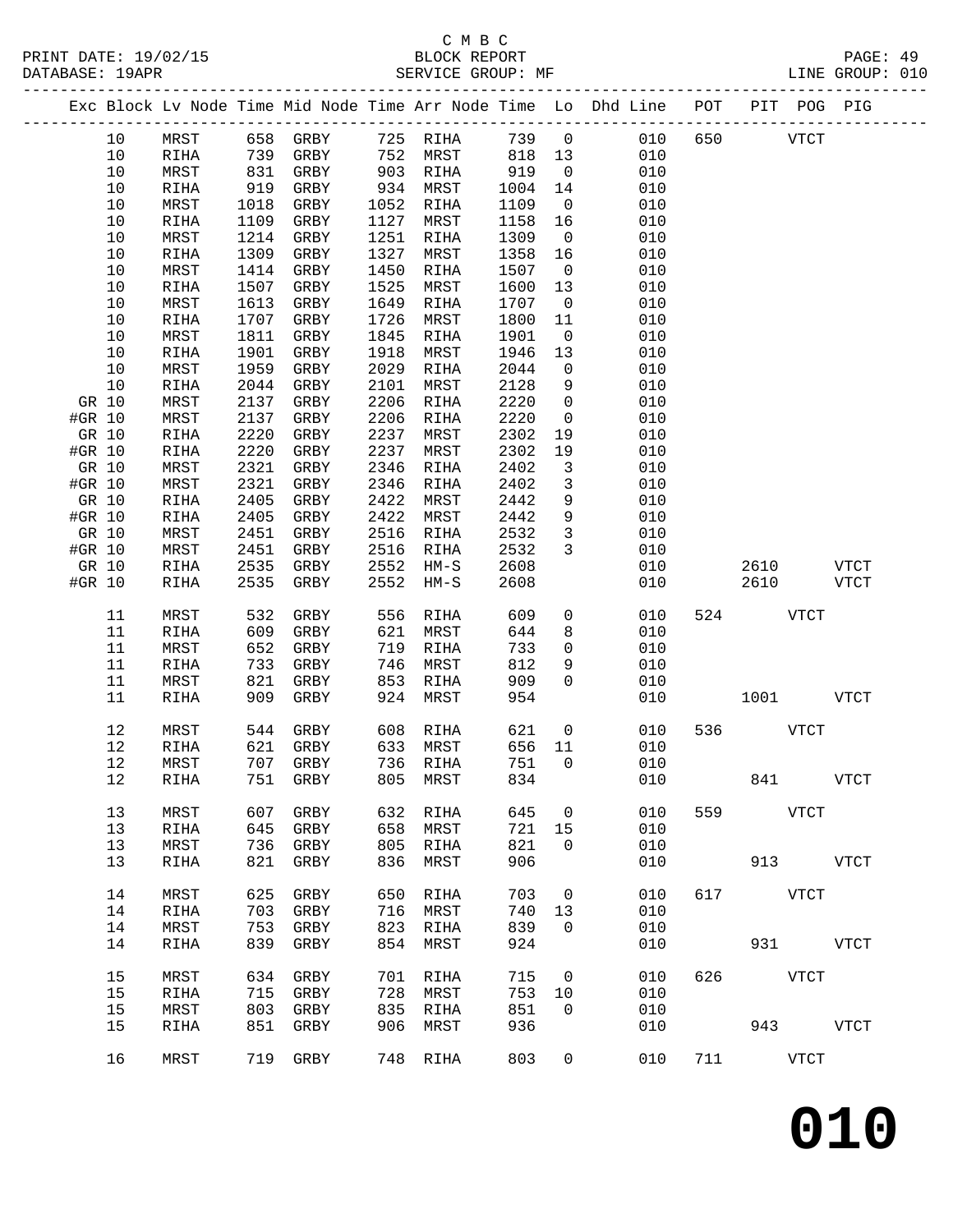## C M B C<br>BLOCK REPORT

PAGE: 50<br>LINE GROUP: 010

|  |    |             |      |              |      |              |      |                | Exc Block Lv Node Time Mid Node Time Arr Node Time Lo Dhd Line POT<br>--------------- |      | PIT POG PIG        |             |             |
|--|----|-------------|------|--------------|------|--------------|------|----------------|---------------------------------------------------------------------------------------|------|--------------------|-------------|-------------|
|  | 16 | RIHA        |      | 803 GRBY     |      | 818 MRST 848 |      |                | 010                                                                                   |      | 855                |             | <b>VTCT</b> |
|  | 21 | MRST        | 1344 | GRBY         | 1420 | RIHA         | 1437 | $\overline{0}$ | 010                                                                                   | 1336 |                    | VTCT        |             |
|  | 21 | RIHA        | 1437 | GRBY         | 1455 | MRST         | 1530 | 13             | 010                                                                                   |      |                    |             |             |
|  | 21 | MRST        | 1543 | GRBY         | 1619 | RIHA         | 1637 | $\overline{0}$ | 010                                                                                   |      |                    |             |             |
|  | 21 | RIHA        | 1637 | GRBY         | 1656 | MRST         | 1731 | 16             | 010                                                                                   |      |                    |             |             |
|  | 21 | MRST        | 1747 | GRBY         | 1819 | RIHA         | 1837 | $\Omega$       | 010                                                                                   |      |                    |             |             |
|  | 21 | RIHA        | 1837 | GRBY         | 1855 | MRST         | 1923 |                | 010                                                                                   |      | 1929               |             | VTCT        |
|  |    |             |      |              |      |              |      |                |                                                                                       |      |                    |             |             |
|  | 22 | MRST        | 1420 | GRBY         | 1456 | RIHA         | 1513 | $\mathsf{O}$   | 010                                                                                   | 1412 |                    | VTCT        |             |
|  | 22 | RIHA        | 1513 | GRBY         | 1531 | MRST         | 1606 | 13             | 010                                                                                   |      |                    |             |             |
|  | 22 | MRST        | 1619 | GRBY         | 1655 | RIHA         | 1713 | $\overline{0}$ | 010                                                                                   |      |                    |             |             |
|  | 22 | RIHA        | 1713 | GRBY         | 1732 | MRST         | 1806 | 15             | 010                                                                                   |      |                    |             |             |
|  | 22 | MRST        | 1821 | GRBY         | 1855 | RIHA         | 1911 | $\Omega$       | 010                                                                                   |      |                    |             |             |
|  | 22 | RIHA        | 1911 | GRBY         | 1928 | MRST         | 1956 |                | 010                                                                                   |      | 2002               |             | <b>VTCT</b> |
|  |    |             |      |              |      |              |      |                |                                                                                       |      |                    |             |             |
|  | 23 | MRST        | 1432 | GRBY         | 1508 | RIHA         | 1525 | $\mathsf{O}$   | 010                                                                                   |      | 1424 VTCT          |             |             |
|  | 23 | RIHA        | 1525 | GRBY         | 1543 | MRST         | 1618 | 11             | 010                                                                                   |      |                    |             |             |
|  | 23 | MRST        | 1629 | GRBY         | 1706 | RIHA         | 1725 | $\Omega$       | 010                                                                                   |      |                    |             |             |
|  | 23 | RIHA        | 1725 | GRBY         | 1744 | MRST         | 1818 |                | 010                                                                                   |      | 1825               |             | <b>VTCT</b> |
|  |    |             |      |              |      |              |      |                |                                                                                       |      |                    |             |             |
|  | 24 | MRST        | 1444 | GRBY         | 1520 | RIHA         | 1537 | $\overline{0}$ | 010                                                                                   | 1436 |                    | <b>VTCT</b> |             |
|  | 24 | RIHA        | 1537 | GRBY         | 1555 | MRST         | 1630 | 11             | 010                                                                                   |      |                    |             |             |
|  | 24 | MRST        | 1641 | GRBY         | 1718 | RIHA         | 1737 | $\Omega$       | 010                                                                                   |      |                    |             |             |
|  | 24 | RIHA        | 1737 | GRBY         | 1756 | MRST         | 1830 |                | 010                                                                                   |      | 1837               |             | VTCT        |
|  |    |             |      |              |      |              |      |                |                                                                                       |      |                    |             |             |
|  | 25 | MRST        | 1456 | GRBY         | 1532 | RIHA         | 1549 | $\mathbf 0$    | 010                                                                                   | 1448 |                    | <b>VTCT</b> |             |
|  | 25 | RIHA        | 1549 | GRBY         | 1607 | MRST         | 1642 | 13             | 010                                                                                   |      |                    |             |             |
|  | 25 | MRST        | 1655 | GRBY         | 1730 | RIHA         | 1749 | $\Omega$       | 010                                                                                   |      |                    |             |             |
|  | 25 | <b>RIHA</b> | 1749 | GRBY         | 1808 | MRST         | 1840 |                | 010                                                                                   |      | 1847               |             | <b>VTCT</b> |
|  |    |             |      |              |      |              |      |                |                                                                                       |      |                    |             |             |
|  | 26 | MRST        | 1520 | GRBY         | 1556 | RIHA         | 1613 | $\mathsf{O}$   | 010                                                                                   | 1512 | <b>STATE STATE</b> |             |             |
|  | 26 | RIHA        | 1613 | GRBY<br>GRBY | 1632 | MRST         | 1707 | 13             | 010                                                                                   |      |                    |             |             |
|  | 26 | MRST        | 1720 |              | 1755 | RIHA         | 1813 | $\Omega$       | 010                                                                                   |      |                    |             | <b>VTCT</b> |
|  | 26 | RIHA        | 1813 | GRBY         | 1832 | MRST         | 1903 |                | 010                                                                                   |      | 1909               |             |             |
|  | 27 | MRST        | 1549 | GRBY         | 1625 | RIHA         | 1643 | $\overline{0}$ | 010                                                                                   | 1541 |                    | VTCT        |             |
|  | 27 | RIHA        | 1643 | GRBY         | 1702 | MRST         | 1737 | 16             | 010                                                                                   |      |                    |             |             |
|  | 27 | MRST        | 1753 | GRBY         | 1825 | RIHA         | 1843 | $\Omega$       | 010                                                                                   |      |                    |             |             |
|  | 27 | RIHA        | 1843 | GRBY         | 1901 | MRST         | 1929 |                | 010                                                                                   |      | 1935               |             | VTCT        |
|  |    |             |      |              |      |              |      |                |                                                                                       |      |                    |             |             |
|  | 28 | MRST        | 1508 | GRBY         | 1544 | RIHA         | 1601 | $\overline{0}$ | 010                                                                                   | 1500 | <b>VTCT</b>        |             |             |
|  | 28 | RIHA        | 1601 | GRBY         | 1620 | MRST         | 1655 | 13             | 010                                                                                   |      |                    |             |             |
|  | 28 | MRST        | 1708 | GRBY         | 1743 | RIHA         | 1801 | $\Omega$       | 010                                                                                   |      |                    |             |             |
|  | 28 | RIHA        | 1801 | GRBY         | 1820 | MRST         | 1851 |                | 010                                                                                   |      | 1858 VTCT          |             |             |
|  |    |             |      |              |      |              |      |                |                                                                                       |      |                    |             |             |
|  | 29 | MRST        | 1537 | GRBY         | 1613 | RIHA         | 1631 | 0              | 010                                                                                   |      | 1529 VTCT          |             |             |
|  | 29 | RIHA        | 1631 | GRBY         | 1650 | MRST         | 1725 | 16             | 010                                                                                   |      |                    |             |             |
|  | 29 | MRST        | 1741 | GRBY         | 1813 | RIHA         | 1831 | $\overline{0}$ | 010                                                                                   |      |                    |             |             |
|  | 29 | RIHA        | 1831 | GRBY         | 1849 | MRST         | 1917 |                | 010                                                                                   |      | 1923 VTCT          |             |             |
|  |    |             |      |              |      |              |      |                |                                                                                       |      |                    |             |             |
|  | 30 | MRST        | 1607 | GRBY         | 1643 | RIHA         | 1701 | $\mathbf 0$    | 010                                                                                   |      | 1559 VTCT          |             |             |
|  | 30 | RIHA        |      | 1701 GRBY    | 1720 | MRST         | 1754 |                | 010                                                                                   |      | 1801               |             | VTCT        |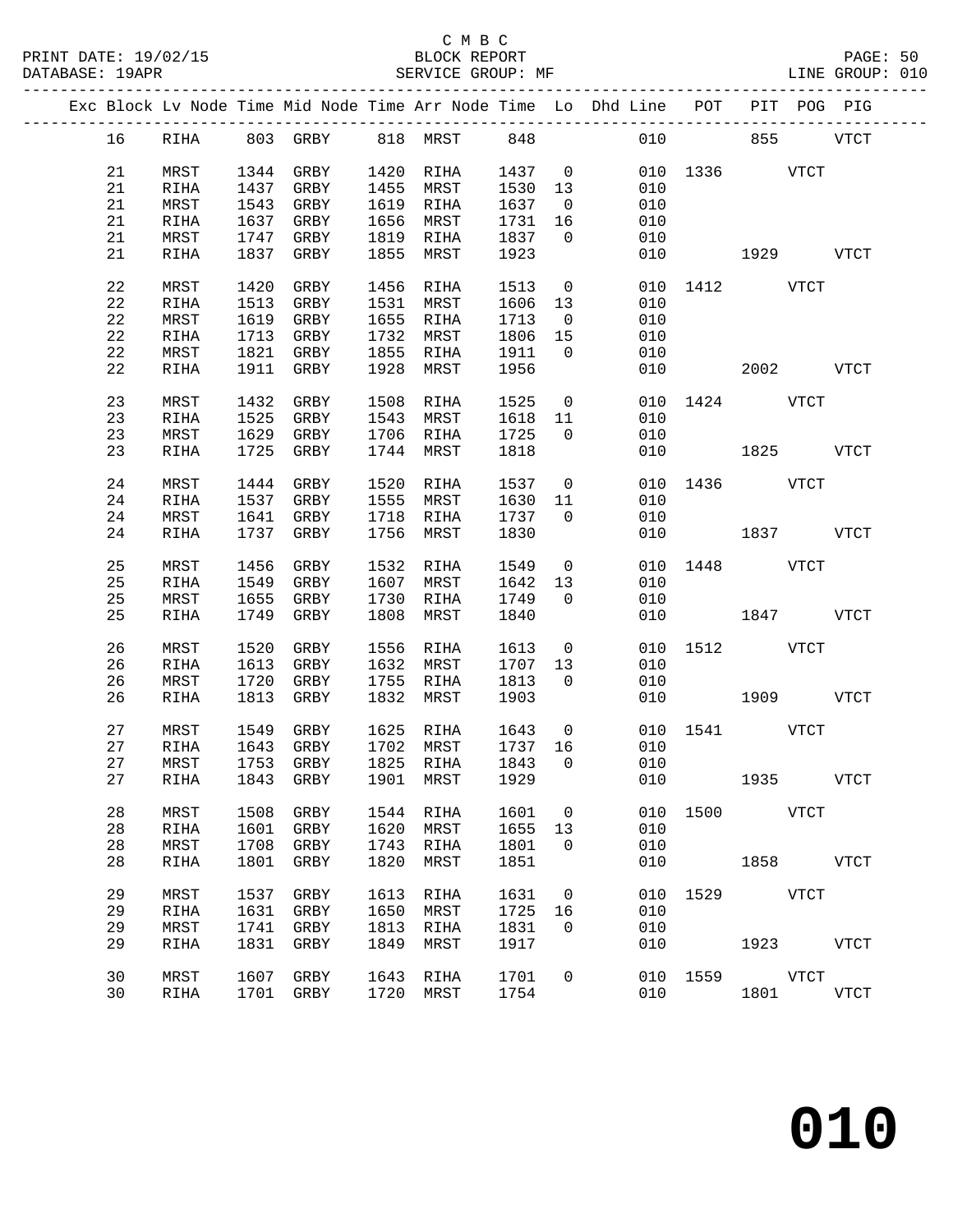|  |          | HRPN HOMER & PENDER<br>ULP1 UNIVERSITY LOOP |              | A10N ALMA & 10 AV NORTH<br>BLLP BLANCA LOOP<br>GRBY GRANVILLE & BROADWAY |              |                        |                   |                 | AL10 ALMA & 10 AV<br>BYGR BROADWAY & GRANVILLE<br>HACO HASTINGS & COMMERCIAL                                       |               |          |              |              |  |
|--|----------|---------------------------------------------|--------------|--------------------------------------------------------------------------|--------------|------------------------|-------------------|-----------------|--------------------------------------------------------------------------------------------------------------------|---------------|----------|--------------|--------------|--|
|  |          |                                             |              |                                                                          |              |                        |                   |                 | Exc Block Lv Node Time Mid Node Time Arr Node Time Lo Dhd Line POT PIT POG PIG                                     |               |          |              |              |  |
|  | 60<br>60 |                                             |              |                                                                          |              |                        |                   |                 | GRBY 455 HACO 516 KTLP 525 3 014 438 VTCT<br>KTLP 528 BYGR 559 ULP1 618 9 014<br>ULP1 627 GRBY 650 KTLP 721 14 014 |               |          |              |              |  |
|  | 60       |                                             |              |                                                                          |              |                        |                   |                 |                                                                                                                    |               |          |              |              |  |
|  | 60       | KTLP                                        |              | 735 BYGR 815 ULP1                                                        |              |                        | 840               | 11              | 014                                                                                                                |               |          |              |              |  |
|  | 60<br>60 | ULP1<br>KTLP                                |              |                                                                          |              |                        | 1002<br>1135      | 19<br>12        | 014                                                                                                                |               |          |              |              |  |
|  | 60       | ULP1                                        |              | 1021 BYGR<br>1147 GRBY                                                   |              | 1108 ULP1<br>1216 KTLP | 1304              | 18              | 014<br>014                                                                                                         |               |          |              |              |  |
|  | 60       | KTLP                                        |              | 1322 BYGR                                                                |              | 1408 ULP1              | 1438              |                 | $7\overline{ }$<br>014                                                                                             |               |          |              |              |  |
|  | 60       | ULP1                                        |              | 1445 GRBY                                                                |              | 1516 KTLP              |                   |                 | 1606 12<br>014                                                                                                     |               |          |              |              |  |
|  | 60       | KTLP                                        |              | 1618 BYGR                                                                |              | 1707 ULP1              | 1737              |                 |                                                                                                                    | 014 1825 VTCT |          |              |              |  |
|  | 61       | BYGR                                        |              | 506 AL10                                                                 |              | 515 BLLP               |                   |                 | 521 1<br>014                                                                                                       |               | 445 VTCT |              |              |  |
|  | 61       | <b>BLLP</b>                                 |              | 522 GRBY<br>617 BYGR<br>714 GRBY                                         |              | 541 KTLP<br>650 ULP1   | 611               |                 | $6\overline{6}$<br>014                                                                                             |               |          |              |              |  |
|  | 61       | KTLP                                        |              |                                                                          |              |                        | 709               | 5 <sub>5</sub>  | 014<br>9                                                                                                           |               |          |              |              |  |
|  | 61       | ULP1                                        |              |                                                                          |              | 739 KTLP               | 814               |                 | 014                                                                                                                |               |          |              |              |  |
|  | 61       | KTLP                                        |              | 823 BYGR                                                                 |              | 907 ULP1               | 933               | 18              | 014                                                                                                                |               |          |              |              |  |
|  | 61<br>61 | ULP1<br>KTLP                                |              | 951 GRBY<br>1121 BYGR                                                    |              | 1019 KTLP<br>1208 ULP1 | 1103<br>1235      | 18<br>11        | 014<br>014                                                                                                         |               |          |              |              |  |
|  | 61       | ULP1                                        |              | 1246 GRBY                                                                |              | 1316 KTLP              | 1404              | 14              | 014                                                                                                                |               |          |              |              |  |
|  | 61       | KTLP                                        |              | 1418 BYGR                                                                |              | 1504 ULP1              | 1534              | 14              | 014                                                                                                                |               |          |              |              |  |
|  | 61       | ULP1                                        | 1548         | GRBY                                                                     | 1620         | KTLP                   | 1707              | 11              | 014                                                                                                                |               |          |              |              |  |
|  | 61       | KTLP                                        |              | 1718 BYGR                                                                |              | 1806 ULP1              | 1834              | 12              | 014                                                                                                                |               |          |              |              |  |
|  | 61       | ULP1                                        |              | 1846 GRBY                                                                |              | 1915 HRPN              | 1929              | $\overline{0}$  | 014                                                                                                                |               |          |              |              |  |
|  | 61       | <b>HRPN</b>                                 |              | 1929 BYGR                                                                |              | 1946 ULP1              | 2010              | $\overline{1}$  | 014                                                                                                                |               |          |              |              |  |
|  | 61       | ULP1                                        |              | 2011 A10N                                                                |              | 2023 GRBY              | 2038              |                 |                                                                                                                    | 014           | 2054     |              | <b>VTCT</b>  |  |
|  | 62       | GRBY                                        |              | 509 HACO                                                                 |              | 530 KTLP               |                   |                 | 539 3<br>014                                                                                                       |               | 452 VTCT |              |              |  |
|  | 62       | KTLP                                        |              | 542 BYGR 613 ULP1                                                        |              |                        | 632               | 12              | 014                                                                                                                |               |          |              |              |  |
|  | 62       | ULP1                                        |              | 644 GRBY 709 KTLP                                                        |              |                        | 740               | 15              | 014                                                                                                                |               |          |              |              |  |
|  | 62       | KTLP<br>ULP1                                |              | 755 BYGR        835  ULP1<br>914  GRBY        943    KTLP                |              |                        | 900 14<br>1025 20 |                 | 014                                                                                                                |               |          |              |              |  |
|  | 62<br>62 |                                             |              |                                                                          |              |                        |                   |                 | 014<br>KTLP 1045 BYGR 1132 ULP1 1159 11 014                                                                        |               |          |              |              |  |
|  | 62       | ULP1                                        | 1210         | GRBY                                                                     | 1240         | KTLP                   | 1328              | 18              | 014                                                                                                                |               |          |              |              |  |
|  | 62       | KTLP                                        | 1346         | BYGR                                                                     | 1432         | ULP1                   | 1502              | 16              | 014                                                                                                                |               |          |              |              |  |
|  | 62       | ULP1                                        | 1518         | GRBY                                                                     | 1550         | KTLP                   | 1639              | 9               | 014                                                                                                                |               |          |              |              |  |
|  | 62       | KTLP                                        | 1648         | BYGR                                                                     | 1737         | ULP1                   | 1807              | $\mathbf{0}$    | 014                                                                                                                |               |          |              |              |  |
|  | 62       | ULP1                                        | 1807         | A10N                                                                     | 1819         | GRBY                   | 1835              |                 | 014                                                                                                                |               | 1859     |              | ${\tt VTCT}$ |  |
|  | 63       | GRBY                                        | 520          | HACO                                                                     | 541          | KTLP                   | 550               | 3               | 014                                                                                                                | 503           |          | ${\tt VTCT}$ |              |  |
|  | 63       | KTLP                                        | 553          | BYGR                                                                     | 626          | ULP1                   | 645               | 9               | 014                                                                                                                |               |          |              |              |  |
|  | 63       | ULP1                                        | 654          | GRBY                                                                     | 719          | KTLP                   | 754               | 9               | 014                                                                                                                |               |          |              |              |  |
|  | 63       | KTLP                                        | 803          | <b>BYGR</b>                                                              | 846          | ULP1                   | 911               | 15              | 014                                                                                                                |               |          |              |              |  |
|  | 63       | ULP1                                        | 926          | GRBY                                                                     | 955          | KTLP                   | 1037              | 20              | 014                                                                                                                |               |          |              |              |  |
|  | 63       | KTLP                                        | 1057         | <b>BYGR</b>                                                              | 1144         | ULP1                   | 1211              | 11              | 014                                                                                                                |               |          |              |              |  |
|  | 63<br>63 | ULP1<br>KTLP                                | 1222<br>1358 | GRBY<br>BYGR                                                             | 1252<br>1444 | KTLP<br>ULP1           | 1340<br>1514      | 18<br>14        | 014<br>014                                                                                                         |               |          |              |              |  |
|  | 63       | ULP1                                        | 1528         | GRBY                                                                     | 1600         | KTLP                   | 1649              | 9               | 014                                                                                                                |               |          |              |              |  |
|  | 63       | KTLP                                        | 1658         | BYGR                                                                     | 1747         | ULP1                   | 1817              | $4\overline{ }$ | 014                                                                                                                |               |          |              |              |  |
|  | 63       | ULP1                                        | 1821         | GRBY                                                                     | 1850         | KTLP                   | 1933              |                 | 014                                                                                                                |               | 2013     |              | VTCT         |  |
|  |          |                                             |              |                                                                          |              |                        |                   |                 |                                                                                                                    |               |          |              |              |  |

C M B C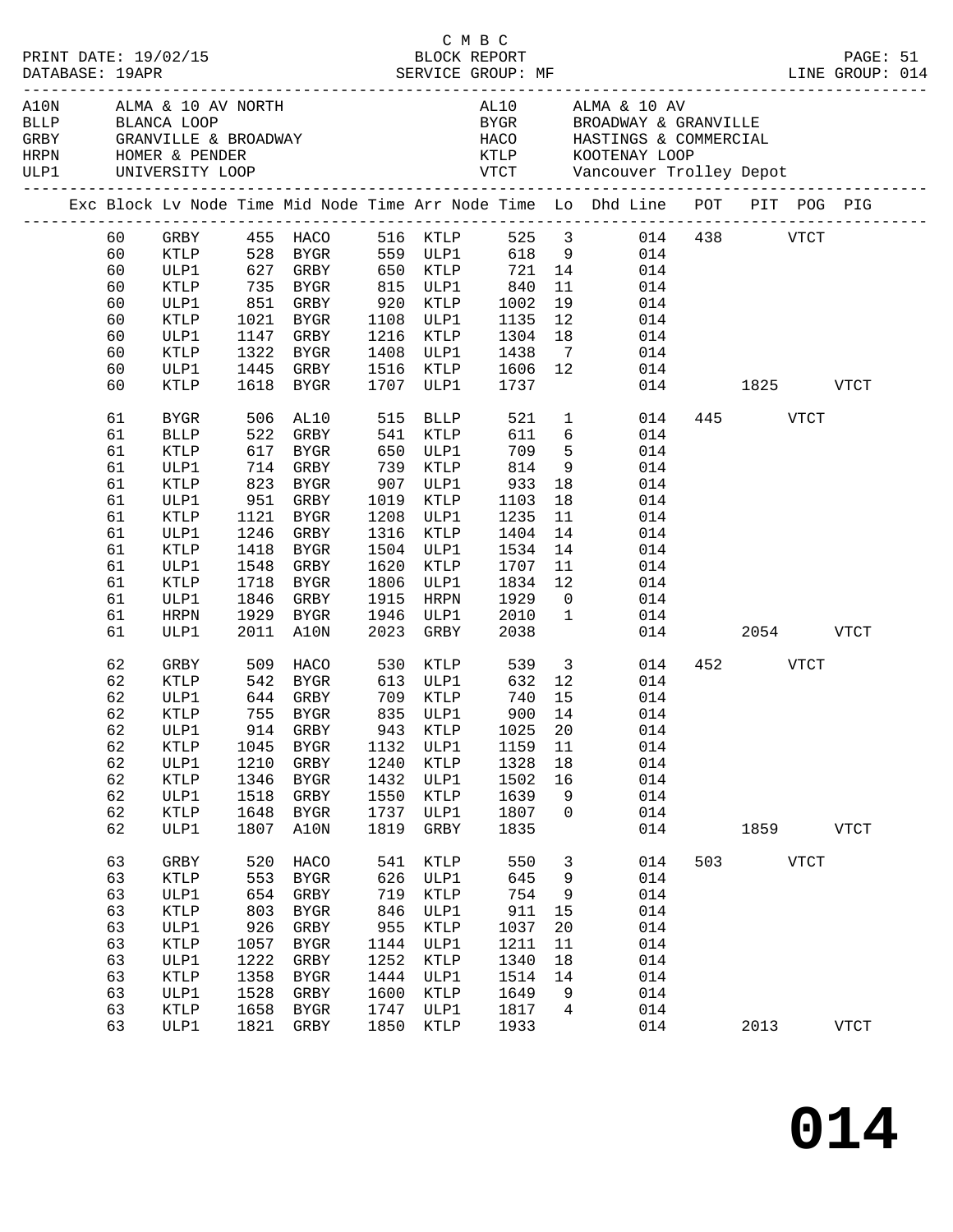## C M B C<br>BLOCK REPORT

LINE GROUP: 014

|        |    |              |      |              |      |             |      |                | Exc Block Lv Node Time Mid Node Time Arr Node Time Lo Dhd Line POT<br>_____________________________ |     | PIT POG PIG |             |             |
|--------|----|--------------|------|--------------|------|-------------|------|----------------|-----------------------------------------------------------------------------------------------------|-----|-------------|-------------|-------------|
|        | 64 | ${\tt BYGR}$ | 525  | AL10         |      | 534 BLLP    | 540  | 2              | 014                                                                                                 | 504 |             | <b>VTCT</b> |             |
|        | 64 | <b>BLLP</b>  | 542  | GRBY         |      | 601 KTLP    | 631  | 16             | 014                                                                                                 |     |             |             |             |
|        | 64 | KTLP         | 647  | BYGR         | 723  | ULP1        | 744  | 6              | 014                                                                                                 |     |             |             |             |
|        | 64 | ULP1         | 750  | GRBY         | 817  | KTLP        | 857  | 12             | 014                                                                                                 |     |             |             |             |
|        | 64 | KTLP         | 909  | BYGR         | 953  | ULP1        | 1019 | 19             | 014                                                                                                 |     |             |             |             |
|        | 64 | ULP1         | 1038 | GRBY         | 1106 | KTLP        | 1150 | 19             | 014                                                                                                 |     |             |             |             |
|        | 64 | KTLP         | 1209 | <b>BYGR</b>  | 1256 | ULP1        | 1324 | 10             | 014                                                                                                 |     |             |             |             |
|        | 64 | ULP1         | 1334 | GRBY         | 1404 | KTLP        | 1452 | 16             | 014                                                                                                 |     |             |             |             |
|        | 64 | KTLP         | 1508 | BYGR         | 1555 | ULP1        | 1625 | 13             | 014                                                                                                 |     |             |             |             |
|        | 64 | ULP1         | 1638 | GRBY         | 1710 | KTLP        | 1757 | 9              | 014                                                                                                 |     |             |             |             |
|        | 64 | KTLP         | 1806 | BYGR         | 1853 | ULP1        | 1920 | 12             | 014                                                                                                 |     |             |             |             |
|        | 64 | ULP1         | 1932 | GRBY         | 2000 | HRPN        | 2014 | $\overline{0}$ | 014                                                                                                 |     |             |             |             |
|        | 64 | <b>HRPN</b>  | 2014 | BYGR         | 2031 | ULP1        | 2055 | 11             | 014                                                                                                 |     |             |             |             |
| GR 64  |    | ULP1         | 2106 | GRBY         | 2130 | HRPN        | 2144 | $\overline{0}$ | 014                                                                                                 |     |             |             |             |
| #GR 64 |    | ULP1         | 2106 | GRBY         | 2130 | HRPN        | 2144 | $\mathsf{O}$   | 014                                                                                                 |     |             |             |             |
| GR 64  |    | <b>HRPN</b>  | 2144 | BYGR         | 2201 | ULP1        | 2225 | 14             | 014                                                                                                 |     |             |             |             |
| #GR 64 |    | <b>HRPN</b>  | 2144 | BYGR         | 2201 | ULP1        | 2225 | 14             | 014                                                                                                 |     |             |             |             |
| GR 64  |    | ULP1         | 2239 | GRBY         | 2302 | HRPN        | 2314 | 0              | 014                                                                                                 |     |             |             |             |
| #GR 64 |    | ULP1         | 2239 | GRBY         | 2302 | HRPN        | 2314 | 0              | 014                                                                                                 |     |             |             |             |
| GR 64  |    | HRPN         | 2314 | <b>BYGR</b>  | 2331 | ULP1        | 2352 | 8              | 014                                                                                                 |     |             |             |             |
| #GR 64 |    | HRPN         | 2314 | BYGR         | 2331 | ULP1        | 2352 | 8              | 014                                                                                                 |     |             |             |             |
| GR 64  |    | ULP1         | 2400 | GRBY         | 2423 | HRPN        | 2434 | $\mathbf 0$    | 014                                                                                                 |     |             |             |             |
| #GR 64 |    | ULP1         | 2400 | GRBY         | 2423 | HRPN        | 2434 | $\mathbf 0$    | 014                                                                                                 |     |             |             |             |
| GR 64  |    | HRPN         | 2434 | BYGR         | 2451 | ULP1        | 2512 | 7              | 014                                                                                                 |     |             |             |             |
| #GR 64 |    | <b>HRPN</b>  | 2434 | BYGR         | 2451 | ULP1        | 2512 | 7              | 014                                                                                                 |     |             |             |             |
|        | 64 | ULP1         | 2519 | A10N         | 2530 | GRBY        | 2540 |                | 014                                                                                                 |     | 2554        |             | <b>VTCT</b> |
|        | 65 | <b>BYGR</b>  | 531  | AL10         | 540  | ULP1        | 550  | $\overline{0}$ | 014                                                                                                 | 510 |             | <b>VTCT</b> |             |
|        | 65 | ULP1         | 550  | GRBY         | 611  | KTLP        | 641  | 16             | 014                                                                                                 |     |             |             |             |
|        | 65 | KTLP         | 657  | BYGR         | 733  | ULP1        | 754  | 6              | 014                                                                                                 |     |             |             |             |
|        | 65 | ULP1         | 800  | GRBY         | 827  | KTLP        | 907  | 14             | 014                                                                                                 |     |             |             |             |
|        | 65 | KTLP         | 921  | BYGR         | 1005 | ULP1        | 1031 | 19             | 014                                                                                                 |     |             |             |             |
|        | 65 | ULP1         | 1050 | GRBY         | 1118 | KTLP        | 1203 | 18             | 014                                                                                                 |     |             |             |             |
|        | 65 | KTLP         | 1221 | BYGR         | 1308 | ULP1        | 1336 | 10             | 014                                                                                                 |     |             |             |             |
|        | 65 | ULP1         | 1346 | GRBY         | 1416 | KTLP        | 1504 | 14             | 014                                                                                                 |     |             |             |             |
|        | 65 | KTLP         | 1518 | BYGR         | 1605 | ULP1        | 1635 | 13             | 014                                                                                                 |     |             |             |             |
|        | 65 | ULP1         | 1648 | GRBY         | 1720 | KTLP        | 1807 | 11             | 014                                                                                                 |     |             |             |             |
|        | 65 | KTLP         | 1818 | BYGR         | 1902 | ULP1        | 1928 | $\overline{0}$ | 014                                                                                                 |     |             |             |             |
|        | 65 | ULP1         | 1928 | A10N         | 1940 | GRBY        | 1956 |                | 014                                                                                                 |     | 2014        |             | <b>VTCT</b> |
|        | 66 | GRBY         | 531  | HACO         | 552  | KTLP        | 601  | 4              | 014                                                                                                 | 514 |             | VTCT        |             |
|        | 66 | KTLP         | 605  | <b>BYGR</b>  | 638  | ULP1        | 657  | 7              | 014                                                                                                 |     |             |             |             |
|        | 66 | ULP1         | 704  | GRBY         | 729  | KTLP        | 804  | 9              | 014                                                                                                 |     |             |             |             |
|        | 66 | KTLP         | 813  | BYGR         | 856  | ULP1        | 921  | 18             | 014                                                                                                 |     |             |             |             |
|        | 66 | ULP1         | 939  | ${\tt GRBY}$ | 1007 | <b>KTLP</b> | 1051 | 18             | 014                                                                                                 |     |             |             |             |
|        | 66 | KTLP         | 1109 | ${\tt BYGR}$ | 1156 | ULP1        | 1223 | 11             | 014                                                                                                 |     |             |             |             |
|        | 66 | ULP1         | 1234 | ${\tt GRBY}$ | 1304 | KTLP        | 1352 | 16             | 014                                                                                                 |     |             |             |             |
|        | 66 | KTLP         | 1408 | ${\tt BYGR}$ | 1454 | ULP1        | 1524 | 14             | 014                                                                                                 |     |             |             |             |
|        | 66 | ULP1         | 1538 | ${\tt GRBY}$ | 1610 | KTLP        | 1659 | 9              | 014                                                                                                 |     |             |             |             |
|        | 66 | KTLP         | 1708 | ${\tt BYGR}$ | 1757 | ULP1        | 1827 | 6              | 014                                                                                                 |     |             |             |             |

66 ULP1 1833 GRBY 1902 KTLP 1945 014 2025 VTCT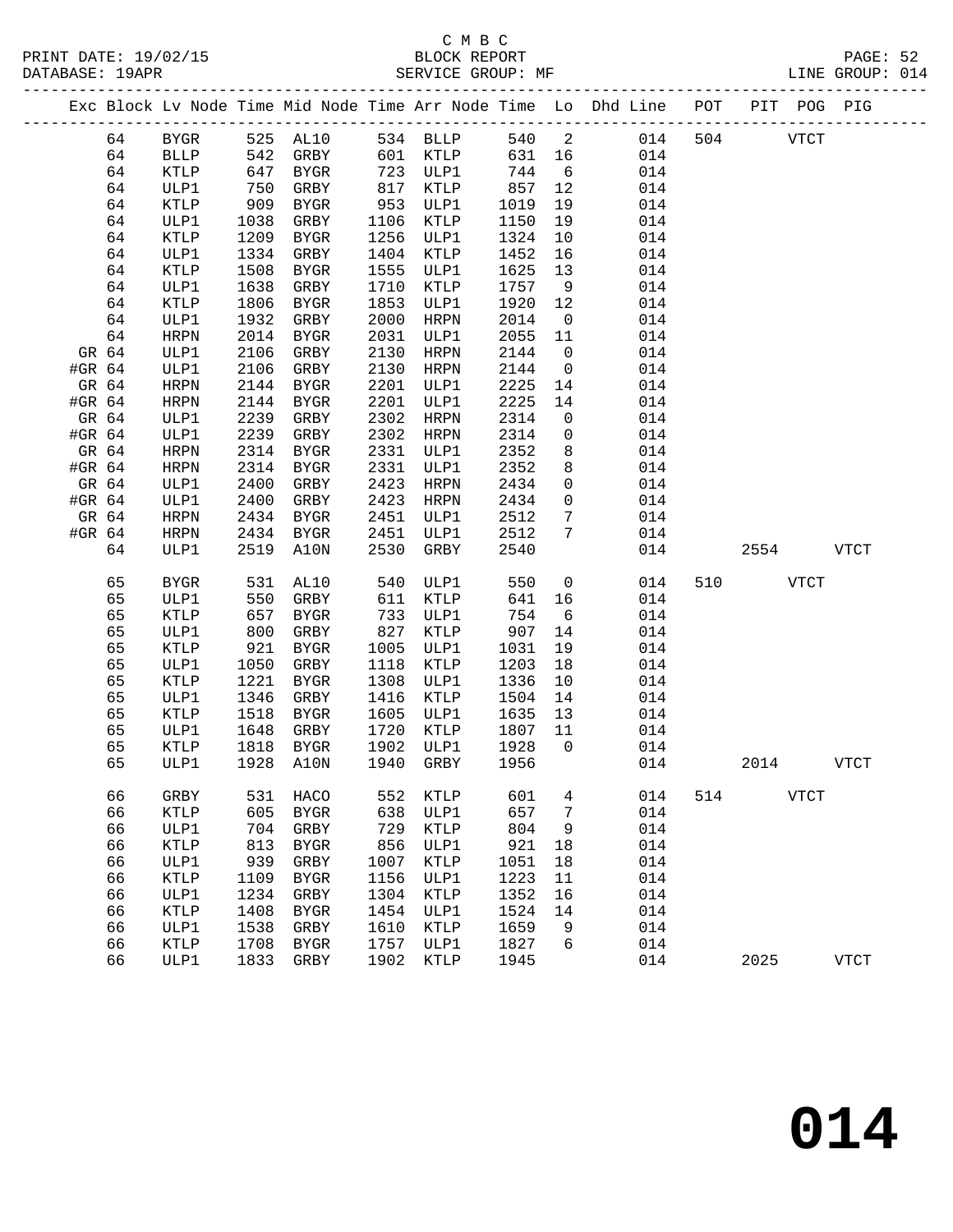#### C M B C<br>BLOCK REPORT SERVICE GROUP: MF

|        |          |              |              |                |              |              |              |                          | Exc Block Lv Node Time Mid Node Time Arr Node Time Lo Dhd Line POT |     |      | PIT POG PIG |             |
|--------|----------|--------------|--------------|----------------|--------------|--------------|--------------|--------------------------|--------------------------------------------------------------------|-----|------|-------------|-------------|
|        | 67       | BYGR         |              | 544 AL10       |              | 553 ULP1     | 603 5        |                          | 014                                                                | 523 |      | <b>VTCT</b> |             |
|        | 67       | ULP1         | 608          | GRBY           |              | 631 KTLP     | 702 15       |                          | 014                                                                |     |      |             |             |
|        | 67       | KTLP         | 717          | BYGR           | 753          | ULP1         | 815          | 14                       | 014                                                                |     |      |             |             |
|        | 67       | ULP1         | 829          | GRBY           | 858          | KTLP         | 940          | 17                       | 014                                                                |     |      |             |             |
|        | 67       | KTLP         | 957          | BYGR           | 1043         | ULP1         | 1110         | 14                       | 014                                                                |     |      |             |             |
|        | 67       | ULP1         | 1124         | GRBY           | 1152         | KTLP         | 1238         | 19                       | 014                                                                |     |      |             |             |
|        | 67       | KTLP         | 1257         | BYGR           | 1344         | ULP1         | 1412         | 9                        | 014                                                                |     |      |             |             |
|        | 67       | ULP1         | 1421         | GRBY           | 1452         | KTLP         | 1542         | 16                       | 014                                                                |     |      |             |             |
|        | 67       | KTLP         | 1558         | BYGR           | 1646         | ULP1         | 1716         | 15                       | 014                                                                |     |      |             |             |
|        | 67<br>67 | ULP1         | 1731<br>1854 | GRBY<br>BYGR   | 1802<br>1935 | KTLP         | 1849         | $5^{\circ}$              | 014                                                                |     |      |             |             |
|        | 67       | KTLP<br>ULP1 | 2017         | GRBY           | 2045         | ULP1<br>HRPN | 2001<br>2059 | 16<br>$\overline{0}$     | 014<br>014                                                         |     |      |             |             |
| GR 67  |          | HRPN         | 2059         | BYGR           | 2116         | ULP1         | 2140         | 18                       | 014                                                                |     |      |             |             |
| #GR 67 |          | HRPN         | 2059         | BYGR           | 2116         | ULP1         | 2140         | 18                       | 014                                                                |     |      |             |             |
| GR 67  |          | ULP1         | 2158         | GRBY           | 2222         | HRPN         | 2234         | $\overline{0}$           | 014                                                                |     |      |             |             |
| #GR 67 |          | ULP1         | 2158         | GRBY           | 2222         | HRPN         | 2234         | $\overline{0}$           | 014                                                                |     |      |             |             |
| GR 67  |          | HRPN         | 2234         | BYGR           | 2251         | ULP1         | 2313         | 16                       | 014                                                                |     |      |             |             |
| #GR 67 |          | HRPN         | 2234         | BYGR           | 2251         | ULP1         | 2313         | 16                       | 014                                                                |     |      |             |             |
| GR 67  |          | ULP1         | 2329         | GRBY           | 2352         | HRPN         | 2404         | $\overline{0}$           | 014                                                                |     |      |             |             |
| #GR 67 |          | ULP1         | 2329         | GRBY           | 2352         | HRPN         | 2404         | $\overline{0}$           | 014                                                                |     |      |             |             |
| GR 67  |          | HRPN         | 2404         | BYGR           | 2421         | ULP1         | 2442         | 18                       | 014                                                                |     |      |             |             |
| #GR 67 |          | HRPN         | 2404         | <b>BYGR</b>    | 2421         | ULP1         | 2442         | 18                       | 014                                                                |     |      |             |             |
| GR 67  |          | ULP1         | 2500         | GRBY           | 2523         | HRPN         | 2534         | $\overline{0}$           | 014                                                                |     |      |             |             |
| #GR 67 |          | ULP1         | 2500         | GRBY           | 2523         | HRPN         | 2534         | $\overline{0}$           | 014                                                                |     |      |             |             |
| GR 67  |          | HRPN         | 2534         | <b>BYGR</b>    | 2551         | ULP1         | 2612         | 6                        | 014                                                                |     |      |             |             |
| #GR 67 |          | HRPN         | 2534         | BYGR           | 2551         | ULP1         | 2612         | 6                        | 014                                                                |     |      |             |             |
|        | 67       | ULP1         | 2618         | A10N           | 2628         | GRBY         | 2636         |                          | 014                                                                |     | 2650 |             | VTCT        |
|        | 68       | GRBY         | 551          | HACO           | 612          | KTLP         | 621          | 6                        | 014                                                                |     | 534  | <b>VTCT</b> |             |
|        | 68       | KTLP         | 627          | BYGR           | 701          | ULP1         | 720          | 10                       | 014                                                                |     |      |             |             |
|        | 68       | ULP1         | 730          | GRBY           | 757          | KTLP         | 833          | 12                       | 014                                                                |     |      |             |             |
|        | 68       | KTLP         | 845          | BYGR           | 929          | ULP1         | 955          | 19                       | 014                                                                |     |      |             |             |
|        | 68       | ULP1         | 1014         | GRBY           | 1042         | KTLP         | 1126         | 19                       | 014                                                                |     |      |             |             |
|        | 68       | KTLP         | 1145         | BYGR           | 1232         | ULP1         | 1259         | 11                       | 014                                                                |     |      |             |             |
|        | 68       | ULP1         | 1310         | GRBY           | 1340         | KTLP         | 1428         | 10                       | 014                                                                |     |      |             |             |
|        | 68       | KTLP         | 1438         | BYGR           | 1524         | ULP1         | 1554         | 14                       | 014                                                                |     |      |             |             |
|        | 68       | ULP1         | 1608         | GRBY           | 1640         | KTLP         | 1727         | 15                       | 014                                                                |     |      |             |             |
|        | 68       | KTLP         | 1742         | BYGR           | 1829         | ULP1         | 1857         | $4\overline{4}$          | 014                                                                |     |      |             |             |
|        | 68       | ULP1         | 1901         | GRBY           | 1930         | HRPN         | 1944         | $\overline{\phantom{0}}$ | 014                                                                |     |      |             |             |
|        | 68       |              |              | HRPN 1944 BYGR |              | 2001 ULP1    | 2025 11      |                          | 014                                                                |     |      |             |             |
| GR 68  |          | ULP1         | 2036         | GRBY           | 2100         | HRPN         | 2114         | 0                        | 014                                                                |     |      |             |             |
| #GR 68 |          | ULP1         | 2036         | GRBY           | 2100         | HRPN         | 2114         | 0                        | 014                                                                |     |      |             |             |
| GR 68  |          | <b>HRPN</b>  | 2114         | BYGR           | 2131         | ULP1         | 2155         | $\mathbf{1}$             | 014                                                                |     |      |             |             |
| #GR 68 |          | <b>HRPN</b>  | 2114         | BYGR           | 2131         | ULP1         | 2155         | $\mathbf 1$              | 014                                                                |     |      |             |             |
|        | 68       | ULP1         | 2156         | A10N           | 2207         | GRBY         | 2220         |                          | 014                                                                |     | 2236 |             | <b>VTCT</b> |
|        | 69       | <b>BYGR</b>  | 556          | AL10           | 605          | ULP1         | 615          | $\overline{\mathbf{3}}$  | 014                                                                | 535 |      | <b>VTCT</b> |             |
|        | 69       | ULP1         | 618          | GRBY           | 641          | KTLP         | 712          | 14                       | 014                                                                |     |      |             |             |
|        | 69       | KTLP         | 726          | BYGR           | 804          | ULP1         | 828          | 12                       | 014                                                                |     |      |             |             |
|        | 69       | ULP1         | 840          | GRBY           | 909          | KTLP         | 951          | 18                       | 014                                                                |     |      |             |             |
|        | 69       | KTLP         | 1009         | BYGR           | 1055         | ULP1         | 1122         | 13                       | 014                                                                |     |      |             |             |
|        | 69       | ULP1         | 1135         | GRBY           | 1204         | KTLP         | 1252         | 17                       | 014                                                                |     |      |             |             |
|        | 69       | KTLP         | 1309         | BYGR           | 1356         | ULP1         | 1424         | 9                        | 014                                                                |     |      |             |             |
|        | 69       | ULP1         | 1433         | GRBY           | 1504         | KTLP         | 1554         | 14                       | 014                                                                |     |      |             |             |
|        | 69       | KTLP         | 1608         | BYGR           | 1657         | ULP1         | 1727         | 16                       | 014                                                                |     |      |             |             |
|        | 69       | ULP1         | 1743         | GRBY           | 1814         | KTLP         | 1901         |                          | 014                                                                |     | 1941 |             | <b>VTCT</b> |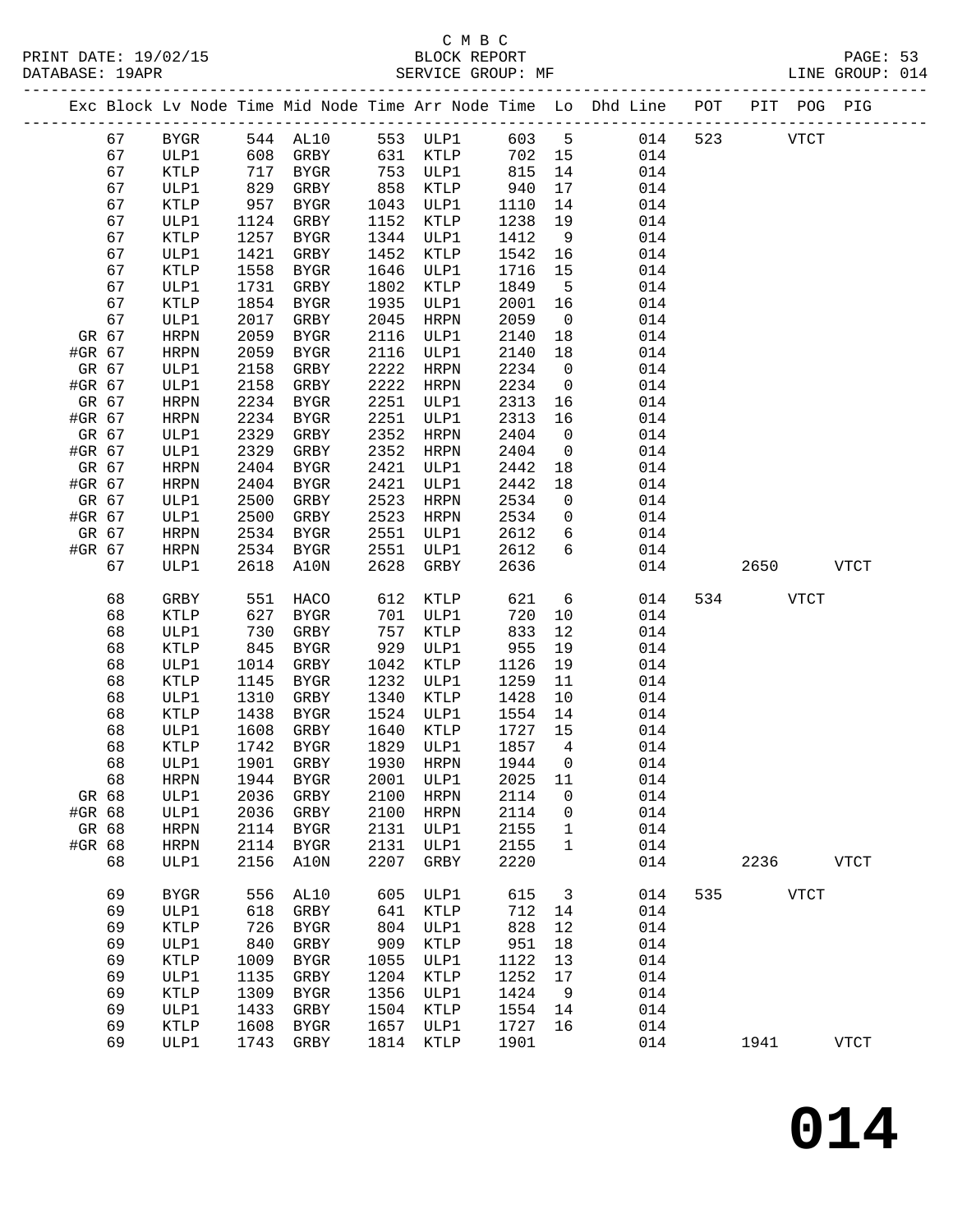|                 |          |                            |              |                             |              |                  |              |                 | Exc Block Lv Node Time Mid Node Time Arr Node Time Lo Dhd Line POT PIT POG PIG |     |      |             |              |
|-----------------|----------|----------------------------|--------------|-----------------------------|--------------|------------------|--------------|-----------------|--------------------------------------------------------------------------------|-----|------|-------------|--------------|
|                 | 70       | GRBY                       |              | 558 HACO                    |              | 619 KTLP         | 628          | $\overline{9}$  | 014                                                                            | 541 |      | <b>VTCT</b> |              |
|                 | 70       | KTLP                       | 637          | BYGR                        |              | 713 ULP1         | 734          | $6\overline{6}$ | 014                                                                            |     |      |             |              |
|                 | 70       | ULP1                       | 740          | GRBY                        | 807          | KTLP             | 844          | 13              | 014                                                                            |     |      |             |              |
|                 | 70       | <b>KTLP</b>                | 857          | BYGR                        | 941          | ULP1             | 1007         | 19              | 014                                                                            |     |      |             |              |
|                 | 70       | ULP1                       | 1026         | GRBY                        | 1054         | KTLP             | 1138         | 19              | 014                                                                            |     |      |             |              |
|                 | 70       | KTLP                       | 1157         | BYGR                        | 1244         | ULP1             | 1312         | 10              | 014                                                                            |     |      |             |              |
|                 | 70       | ULP1                       | 1322         | GRBY                        | 1352         | KTLP             | 1440         | 18              | 014                                                                            |     |      |             |              |
|                 | 70       | KTLP                       | 1458         | BYGR                        | 1544         | ULP1             | 1614         | 14              | 014                                                                            |     |      |             |              |
|                 | 70       | ULP1                       | 1628         | GRBY                        | 1700         | KTLP             | 1747         | 7               | 014                                                                            |     |      |             |              |
|                 | 70       | KTLP                       | 1754         | BYGR                        | 1841         | ULP1             | 1908         | 8               | 014                                                                            |     |      |             |              |
|                 | 70       | ULP1                       | 1916         | GRBY                        | 1945         | HRPN             | 1959         | $\overline{0}$  | 014                                                                            |     |      |             |              |
|                 | 70       | <b>HRPN</b>                | 1959         | BYGR                        | 2016         | ULP1             | 2040         | 11              | 014                                                                            |     |      |             |              |
| GR 70           |          | ULP1                       | 2051         | GRBY                        | 2115         | HRPN             | 2129         | $\mathbf 0$     | 014                                                                            |     |      |             |              |
| #GR 70          |          | ULP1                       | 2051         | GRBY                        | 2115         | HRPN             | 2129         | $\mathbf{0}$    | 014                                                                            |     |      |             |              |
| GR 70           |          | <b>HRPN</b>                | 2129         | BYGR                        | 2146         | ULP1             | 2210         | 8               | 014                                                                            |     |      |             |              |
| #GR 70          |          | <b>HRPN</b>                | 2129         | BYGR                        | 2146         | ULP1             | 2210         | 8               | 014                                                                            |     |      |             |              |
| GR 70           |          | ULP1                       | 2218         | GRBY                        | 2242         | HRPN             | 2254         | $\mathbf 0$     | 014                                                                            |     |      |             |              |
| #GR 70          |          | ULP1                       | 2218         | GRBY                        | 2242         | HRPN             | 2254         | $\overline{0}$  | 014                                                                            |     |      |             |              |
| GR 70           |          | <b>HRPN</b>                | 2254         | BYGR                        | 2311         | ULP1             | 2333         | 12              | 014                                                                            |     |      |             |              |
| #GR 70          |          | <b>HRPN</b>                | 2254         | BYGR                        | 2311         | ULP1             | 2333         | 12              | 014                                                                            |     |      |             |              |
| GR 70           |          | ULP1                       | 2345         | GRBY                        | 2408         | HRPN             | 2419         | $\overline{0}$  | 014                                                                            |     |      |             |              |
| #GR 70<br>GR 70 |          | ULP1                       | 2345<br>2419 | GRBY                        | 2408<br>2436 | HRPN<br>ULP1     | 2419<br>2457 | $\Omega$        | 014<br>014                                                                     |     | 2527 |             | <b>VTCT</b>  |
| #GR 70          |          | <b>HRPN</b><br><b>HRPN</b> | 2419         | BYGR<br>BYGR                | 2436         | ULP1             | 2457         |                 | 014                                                                            |     | 2527 |             | <b>VTCT</b>  |
|                 |          |                            |              |                             |              |                  |              |                 |                                                                                |     |      |             |              |
|                 | 71       | GRBY                       | 621          | HACO                        | 643          | KTLP             | 652          | 15              | 014                                                                            | 604 |      | <b>VTCT</b> |              |
|                 | 71       | <b>KTLP</b>                | 707          | BYGR                        | 743          | ULP1             | 805          | 13              | 014                                                                            |     |      |             |              |
|                 | 71       | ULP1                       | 818          | GRBY                        | 847          | KTLP             | 929          | 16              | 014                                                                            |     |      |             |              |
|                 | 71       | KTLP                       | 945          | BYGR                        | 1029         | ULP1             | 1055         | 18              | 014                                                                            |     |      |             |              |
|                 | 71       | ULP1                       | 1113         | GRBY                        | 1141         | KTLP             | 1227         | 18              | 014                                                                            |     |      |             |              |
|                 | 71       | KTLP                       | 1245         | BYGR                        | 1332         | ULP1             | 1400         | 9               | 014                                                                            |     |      |             |              |
|                 | 71       | ULP1                       | 1409         | GRBY                        | 1440         | KTLP             | 1530         | 8 <sup>8</sup>  | 014                                                                            |     |      |             |              |
|                 | 71       | <b>KTLP</b>                | 1538         | BYGR                        | 1625         | ULP1             | 1655         | 13              | 014                                                                            |     |      |             |              |
|                 | 71       | ULP1                       | 1708         | GRBY                        | 1740         | KTLP             | 1827         |                 | 014                                                                            |     | 1913 |             | <b>VTCT</b>  |
|                 |          |                            |              |                             |              |                  |              |                 |                                                                                |     |      |             |              |
|                 | 72       | <b>BYGR</b>                | 655          | AL10                        | 704          | ULP1             | 714          | $7\phantom{.0}$ | 014                                                                            | 633 |      | <b>VTCT</b> |              |
|                 | 72<br>72 | ULP1<br><b>KTLP</b>        | 721<br>833   | GRBY<br>BYGR                | 917          | 748 KTLP<br>ULP1 | 824<br>943   | 9<br>19         | 014<br>014                                                                     |     |      |             |              |
|                 | 72       | ULP1                       | 1002         | GRBY                        |              | 1030 KTLP        | 1114 19      |                 | 014                                                                            |     |      |             |              |
|                 | 72       | KTLP                       |              | 1133 BYGR 1220 ULP1 1247 11 |              |                  |              |                 | 014                                                                            |     |      |             |              |
|                 | 72       | ULP1                       | 1258         | GRBY                        | 1328         | KTLP             | 1416         | 12              | 014                                                                            |     |      |             |              |
|                 | 72       | KTLP                       | 1428         | BYGR                        | 1514         | ULP1             | 1544         | 14              | 014                                                                            |     |      |             |              |
|                 | 72       | ULP1                       | 1558         | GRBY                        | 1630         | KTLP             | 1717         | 13              | 014                                                                            |     |      |             |              |
|                 | 72       | KTLP                       | 1730         | BYGR                        | 1818         | ULP1             | 1846         | 2               | 014                                                                            |     |      |             |              |
|                 | 72       | ULP1                       | 1848         | A10N                        | 1900         | GRBY             | 1916         |                 | 014                                                                            |     | 1934 |             | <b>VTCT</b>  |
|                 |          |                            |              |                             |              |                  |              |                 |                                                                                |     |      |             |              |
|                 | 73       | GRBY                       | 659          | HACO                        | 721          | KTLP             | 730          | 15              | 014                                                                            | 639 |      | <b>VTCT</b> |              |
|                 | 73       | KTLP                       | 745          | BYGR                        | 825          | ULP1             | 850          | 12              | 014                                                                            |     |      |             |              |
|                 | 73       | ULP1                       | 902          | GRBY                        | 931          | KTLP             | 1013         | 20              | 014                                                                            |     |      |             |              |
|                 | 73       | KTLP                       | 1033         | BYGR                        | 1120         | ULP1             | 1147         | 12              | 014                                                                            |     |      |             |              |
|                 | 73       | ULP1                       | 1159         | GRBY                        | 1228         | KTLP             | 1316         | 18              | 014                                                                            |     |      |             |              |
|                 | 73       | <b>KTLP</b>                | 1334         | <b>BYGR</b>                 | 1420         | ULP1             | 1450         | $\overline{7}$  | 014                                                                            |     |      |             |              |
|                 | 73       | ULP1                       | 1457         | GRBY                        | 1528         | KTLP             | 1618         | 10              | 014                                                                            |     |      |             |              |
|                 | 73       | KTLP                       | 1628         | BYGR                        | 1717         | ULP1             | 1747         | 8               | 014                                                                            |     |      |             |              |
|                 | 73       | ULP1                       | 1755         | GRBY                        | 1826         | KTLP             | 1913         |                 | 014                                                                            |     | 1953 |             | ${\tt VTCT}$ |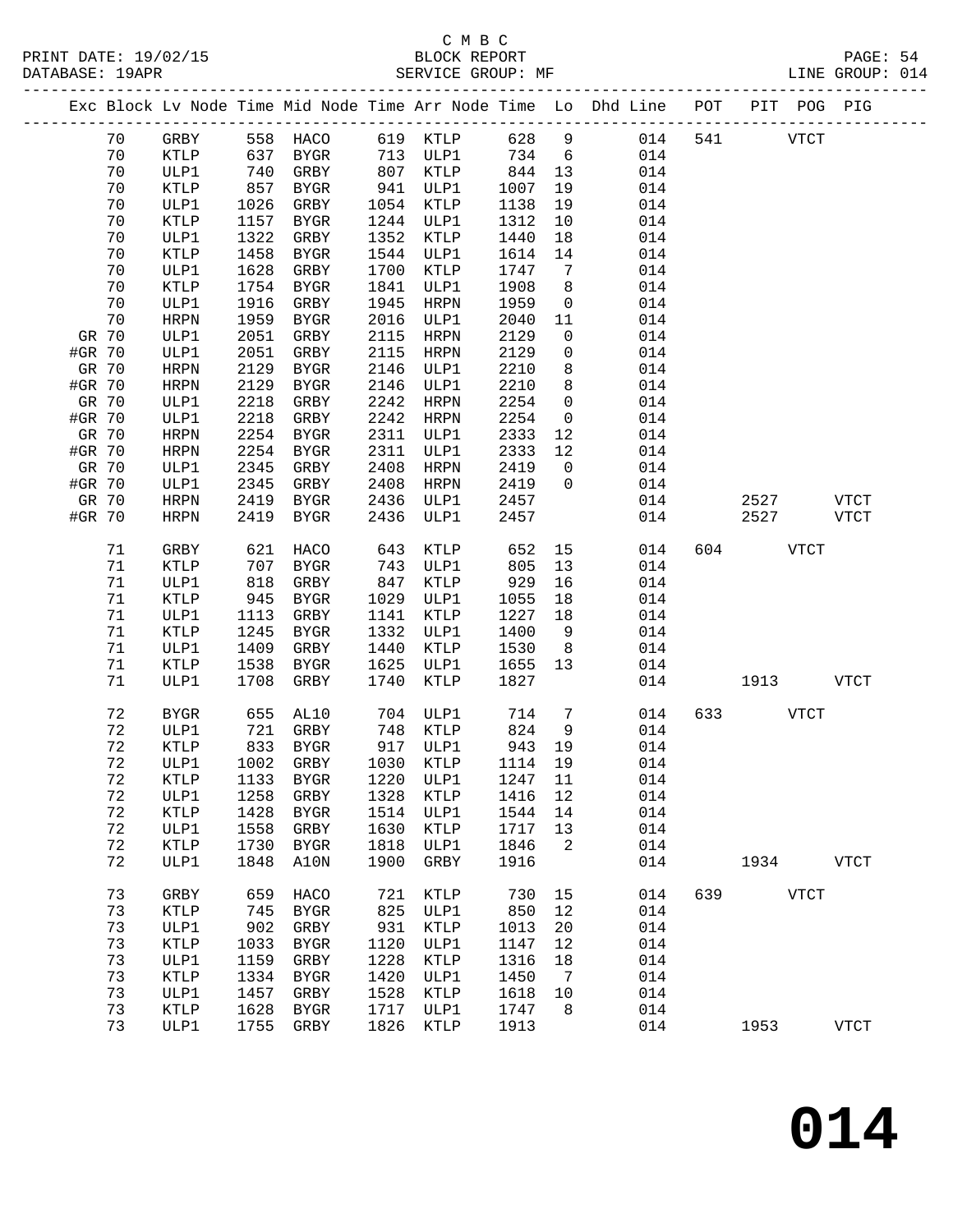#### C M B C<br>BLOCK REPORT SERVICE GROUP: MF

| Exc Block Lv Node Time Mid Node Time Arr Node Time Lo Dhd Line POT PIT POG PIG<br>74<br>737 AL10<br>748 ULP1<br>759<br>$\overline{9}$<br>014<br>713<br><b>BYGR</b><br><b>VTCT</b><br>808 GRBY<br>837 KTLP<br>919 14<br>74<br>ULP1<br>014<br>933<br>74<br>KTLP<br>BYGR<br>1017 ULP1<br>1043<br>19<br>014<br>74<br>1102<br>GRBY<br>1130 KTLP<br>1216<br>17<br>014<br>ULP1<br>74<br>KTLP<br>1233<br>1320<br>ULP1<br>1348<br>10<br>014<br>BYGR<br>74<br>1358<br>GRBY<br>1428<br>1516<br>014<br>ULP1<br>KTLP<br>12<br>1528<br>1615<br>74<br><b>KTLP</b><br>BYGR<br>ULP1<br>1645<br>13<br>014<br>74<br>1658<br>1730<br>ULP1<br>GRBY<br>KTLP<br>1817<br>13<br>014<br>1830<br>1914<br>74<br><b>KTLP</b><br>BYGR<br>ULP1<br>1940<br>$\overline{7}$<br>014<br>1947<br>2015<br>2029<br>74<br>ULP1<br>GRBY<br>HRPN<br>$\overline{0}$<br>014<br>74<br>2029<br>2046<br>HRPN<br>BYGR<br>ULP1<br>2110<br>11<br>014<br>GR 74<br>ULP1<br>2121<br>GRBY<br>2145<br>HRPN<br>2159<br>$\overline{0}$<br>014<br>#GR 74<br>2121<br>GRBY<br>2145<br>2159<br>ULP1<br>HRPN<br>$\overline{0}$<br>014<br>2159<br>2216<br>GR 74<br>HRPN<br>BYGR<br>2240<br>$\mathsf{O}$<br>014<br>ULP1<br>2216<br>#GR 74<br>2159<br>ULP1<br>2240<br>$\mathbf 0$<br>014<br>HRPN<br>BYGR<br>74<br>2240<br>A10N<br>2251<br>2304<br>014<br>2320 VTCT<br>ULP1<br>GRBY<br>76<br>1346<br>1419<br>GRBY<br>HACO<br>KTLP<br>1434 14<br>014 1325 VTCT<br>76<br>1448<br>1534 ULP1<br><b>KTLP</b><br>BYGR<br>1604 14<br>014<br>76<br>1650<br>1737<br>1832<br>ULP1<br>1618<br>GRBY<br>KTLP<br>014<br>VTCT<br>77<br>1520<br>12<br>GRBY<br>1446<br>HACO<br>KTLP<br>1536<br>014 1425<br><b>VTCT</b><br>77<br><b>KTLP</b><br>1548<br>BYGR<br>1636<br>1706<br>12<br>014<br>ULP1<br>77<br>014<br>ULP1<br>1718<br>GRBY<br>1750<br>1837<br>KTLP<br>5<br>77<br>1926<br>KTLP<br>1842<br>BYGR<br>ULP1<br>1952<br>014<br>10<br>77<br>ULP1<br>2002<br>GRBY<br>2030<br>2044<br>014<br>HRPN<br>$\overline{0}$<br>77<br><b>HRPN</b><br>2044<br>BYGR<br>2101<br>ULP1<br>2125<br>13<br>014<br>GR 77<br>2138<br>GRBY<br>2202<br>2214<br>014<br>ULP1<br>HRPN<br>$\overline{0}$<br>2138<br>2202<br>#GR 77<br>ULP1<br>GRBY<br>HRPN<br>2214<br>$\mathsf{O}$<br>014<br>6<br>GR 77<br>HRPN<br>2214<br>BYGR<br>2231<br>2253<br>014<br>ULP1<br>6<br>#GR 77<br>2214<br>2231<br>2253<br>014<br>HRPN<br>BYGR<br>ULP1<br>2259<br>2322<br>014<br>GR 77<br>ULP1<br>GRBY<br>HRPN<br>2334<br>$\mathsf{O}$<br>#GR 77<br>ULP1<br>2259<br>GRBY<br>2322<br>HRPN<br>2334<br>$\mathbf 0$<br>014<br>GR 77<br><b>HRPN</b><br>2334<br>BYGR<br>2351<br>ULP1<br>2412<br>18<br>014<br>2351<br>#GR 77<br>2334<br>BYGR<br>2412<br>18<br>014<br>HRPN<br>ULP1<br>GR 77<br>2430<br>GRBY<br>2453<br>2504<br>014<br>ULP1<br>HRPN<br>$\overline{0}$<br>#GR 77<br>2430<br>GRBY<br>2453<br>2504<br>$\mathbf 0$<br>014<br>ULP1<br>HRPN<br>GR 77<br>${\tt HRPN}$<br>2504<br>BYGR<br>2521<br>ULP1<br>2542<br>$7\phantom{.0}$<br>014<br>#GR 77<br>2504<br>2521<br>2542<br>7<br>014<br>HRPN<br>BYGR<br>ULP1<br>77<br>2549<br>2600<br>GRBY<br>2610<br>014<br><b>VTCT</b><br>ULP1<br>A10N<br>2624 |  |  |  |  |  |  |  |  |
|----------------------------------------------------------------------------------------------------------------------------------------------------------------------------------------------------------------------------------------------------------------------------------------------------------------------------------------------------------------------------------------------------------------------------------------------------------------------------------------------------------------------------------------------------------------------------------------------------------------------------------------------------------------------------------------------------------------------------------------------------------------------------------------------------------------------------------------------------------------------------------------------------------------------------------------------------------------------------------------------------------------------------------------------------------------------------------------------------------------------------------------------------------------------------------------------------------------------------------------------------------------------------------------------------------------------------------------------------------------------------------------------------------------------------------------------------------------------------------------------------------------------------------------------------------------------------------------------------------------------------------------------------------------------------------------------------------------------------------------------------------------------------------------------------------------------------------------------------------------------------------------------------------------------------------------------------------------------------------------------------------------------------------------------------------------------------------------------------------------------------------------------------------------------------------------------------------------------------------------------------------------------------------------------------------------------------------------------------------------------------------------------------------------------------------------------------------------------------------------------------------------------------------------------------------------------------------------------------------------------------------------------------------------------------------------------------------------------------------------------------------------------------------------------------------------------------------------------------------------------------------------------------------------------------------------------------------------------------------------------------------------------------------------------------------------------|--|--|--|--|--|--|--|--|
|                                                                                                                                                                                                                                                                                                                                                                                                                                                                                                                                                                                                                                                                                                                                                                                                                                                                                                                                                                                                                                                                                                                                                                                                                                                                                                                                                                                                                                                                                                                                                                                                                                                                                                                                                                                                                                                                                                                                                                                                                                                                                                                                                                                                                                                                                                                                                                                                                                                                                                                                                                                                                                                                                                                                                                                                                                                                                                                                                                                                                                                                      |  |  |  |  |  |  |  |  |
|                                                                                                                                                                                                                                                                                                                                                                                                                                                                                                                                                                                                                                                                                                                                                                                                                                                                                                                                                                                                                                                                                                                                                                                                                                                                                                                                                                                                                                                                                                                                                                                                                                                                                                                                                                                                                                                                                                                                                                                                                                                                                                                                                                                                                                                                                                                                                                                                                                                                                                                                                                                                                                                                                                                                                                                                                                                                                                                                                                                                                                                                      |  |  |  |  |  |  |  |  |
|                                                                                                                                                                                                                                                                                                                                                                                                                                                                                                                                                                                                                                                                                                                                                                                                                                                                                                                                                                                                                                                                                                                                                                                                                                                                                                                                                                                                                                                                                                                                                                                                                                                                                                                                                                                                                                                                                                                                                                                                                                                                                                                                                                                                                                                                                                                                                                                                                                                                                                                                                                                                                                                                                                                                                                                                                                                                                                                                                                                                                                                                      |  |  |  |  |  |  |  |  |
|                                                                                                                                                                                                                                                                                                                                                                                                                                                                                                                                                                                                                                                                                                                                                                                                                                                                                                                                                                                                                                                                                                                                                                                                                                                                                                                                                                                                                                                                                                                                                                                                                                                                                                                                                                                                                                                                                                                                                                                                                                                                                                                                                                                                                                                                                                                                                                                                                                                                                                                                                                                                                                                                                                                                                                                                                                                                                                                                                                                                                                                                      |  |  |  |  |  |  |  |  |
|                                                                                                                                                                                                                                                                                                                                                                                                                                                                                                                                                                                                                                                                                                                                                                                                                                                                                                                                                                                                                                                                                                                                                                                                                                                                                                                                                                                                                                                                                                                                                                                                                                                                                                                                                                                                                                                                                                                                                                                                                                                                                                                                                                                                                                                                                                                                                                                                                                                                                                                                                                                                                                                                                                                                                                                                                                                                                                                                                                                                                                                                      |  |  |  |  |  |  |  |  |
|                                                                                                                                                                                                                                                                                                                                                                                                                                                                                                                                                                                                                                                                                                                                                                                                                                                                                                                                                                                                                                                                                                                                                                                                                                                                                                                                                                                                                                                                                                                                                                                                                                                                                                                                                                                                                                                                                                                                                                                                                                                                                                                                                                                                                                                                                                                                                                                                                                                                                                                                                                                                                                                                                                                                                                                                                                                                                                                                                                                                                                                                      |  |  |  |  |  |  |  |  |
|                                                                                                                                                                                                                                                                                                                                                                                                                                                                                                                                                                                                                                                                                                                                                                                                                                                                                                                                                                                                                                                                                                                                                                                                                                                                                                                                                                                                                                                                                                                                                                                                                                                                                                                                                                                                                                                                                                                                                                                                                                                                                                                                                                                                                                                                                                                                                                                                                                                                                                                                                                                                                                                                                                                                                                                                                                                                                                                                                                                                                                                                      |  |  |  |  |  |  |  |  |
|                                                                                                                                                                                                                                                                                                                                                                                                                                                                                                                                                                                                                                                                                                                                                                                                                                                                                                                                                                                                                                                                                                                                                                                                                                                                                                                                                                                                                                                                                                                                                                                                                                                                                                                                                                                                                                                                                                                                                                                                                                                                                                                                                                                                                                                                                                                                                                                                                                                                                                                                                                                                                                                                                                                                                                                                                                                                                                                                                                                                                                                                      |  |  |  |  |  |  |  |  |
|                                                                                                                                                                                                                                                                                                                                                                                                                                                                                                                                                                                                                                                                                                                                                                                                                                                                                                                                                                                                                                                                                                                                                                                                                                                                                                                                                                                                                                                                                                                                                                                                                                                                                                                                                                                                                                                                                                                                                                                                                                                                                                                                                                                                                                                                                                                                                                                                                                                                                                                                                                                                                                                                                                                                                                                                                                                                                                                                                                                                                                                                      |  |  |  |  |  |  |  |  |
|                                                                                                                                                                                                                                                                                                                                                                                                                                                                                                                                                                                                                                                                                                                                                                                                                                                                                                                                                                                                                                                                                                                                                                                                                                                                                                                                                                                                                                                                                                                                                                                                                                                                                                                                                                                                                                                                                                                                                                                                                                                                                                                                                                                                                                                                                                                                                                                                                                                                                                                                                                                                                                                                                                                                                                                                                                                                                                                                                                                                                                                                      |  |  |  |  |  |  |  |  |
|                                                                                                                                                                                                                                                                                                                                                                                                                                                                                                                                                                                                                                                                                                                                                                                                                                                                                                                                                                                                                                                                                                                                                                                                                                                                                                                                                                                                                                                                                                                                                                                                                                                                                                                                                                                                                                                                                                                                                                                                                                                                                                                                                                                                                                                                                                                                                                                                                                                                                                                                                                                                                                                                                                                                                                                                                                                                                                                                                                                                                                                                      |  |  |  |  |  |  |  |  |
|                                                                                                                                                                                                                                                                                                                                                                                                                                                                                                                                                                                                                                                                                                                                                                                                                                                                                                                                                                                                                                                                                                                                                                                                                                                                                                                                                                                                                                                                                                                                                                                                                                                                                                                                                                                                                                                                                                                                                                                                                                                                                                                                                                                                                                                                                                                                                                                                                                                                                                                                                                                                                                                                                                                                                                                                                                                                                                                                                                                                                                                                      |  |  |  |  |  |  |  |  |
|                                                                                                                                                                                                                                                                                                                                                                                                                                                                                                                                                                                                                                                                                                                                                                                                                                                                                                                                                                                                                                                                                                                                                                                                                                                                                                                                                                                                                                                                                                                                                                                                                                                                                                                                                                                                                                                                                                                                                                                                                                                                                                                                                                                                                                                                                                                                                                                                                                                                                                                                                                                                                                                                                                                                                                                                                                                                                                                                                                                                                                                                      |  |  |  |  |  |  |  |  |
|                                                                                                                                                                                                                                                                                                                                                                                                                                                                                                                                                                                                                                                                                                                                                                                                                                                                                                                                                                                                                                                                                                                                                                                                                                                                                                                                                                                                                                                                                                                                                                                                                                                                                                                                                                                                                                                                                                                                                                                                                                                                                                                                                                                                                                                                                                                                                                                                                                                                                                                                                                                                                                                                                                                                                                                                                                                                                                                                                                                                                                                                      |  |  |  |  |  |  |  |  |
|                                                                                                                                                                                                                                                                                                                                                                                                                                                                                                                                                                                                                                                                                                                                                                                                                                                                                                                                                                                                                                                                                                                                                                                                                                                                                                                                                                                                                                                                                                                                                                                                                                                                                                                                                                                                                                                                                                                                                                                                                                                                                                                                                                                                                                                                                                                                                                                                                                                                                                                                                                                                                                                                                                                                                                                                                                                                                                                                                                                                                                                                      |  |  |  |  |  |  |  |  |
|                                                                                                                                                                                                                                                                                                                                                                                                                                                                                                                                                                                                                                                                                                                                                                                                                                                                                                                                                                                                                                                                                                                                                                                                                                                                                                                                                                                                                                                                                                                                                                                                                                                                                                                                                                                                                                                                                                                                                                                                                                                                                                                                                                                                                                                                                                                                                                                                                                                                                                                                                                                                                                                                                                                                                                                                                                                                                                                                                                                                                                                                      |  |  |  |  |  |  |  |  |
|                                                                                                                                                                                                                                                                                                                                                                                                                                                                                                                                                                                                                                                                                                                                                                                                                                                                                                                                                                                                                                                                                                                                                                                                                                                                                                                                                                                                                                                                                                                                                                                                                                                                                                                                                                                                                                                                                                                                                                                                                                                                                                                                                                                                                                                                                                                                                                                                                                                                                                                                                                                                                                                                                                                                                                                                                                                                                                                                                                                                                                                                      |  |  |  |  |  |  |  |  |
|                                                                                                                                                                                                                                                                                                                                                                                                                                                                                                                                                                                                                                                                                                                                                                                                                                                                                                                                                                                                                                                                                                                                                                                                                                                                                                                                                                                                                                                                                                                                                                                                                                                                                                                                                                                                                                                                                                                                                                                                                                                                                                                                                                                                                                                                                                                                                                                                                                                                                                                                                                                                                                                                                                                                                                                                                                                                                                                                                                                                                                                                      |  |  |  |  |  |  |  |  |
|                                                                                                                                                                                                                                                                                                                                                                                                                                                                                                                                                                                                                                                                                                                                                                                                                                                                                                                                                                                                                                                                                                                                                                                                                                                                                                                                                                                                                                                                                                                                                                                                                                                                                                                                                                                                                                                                                                                                                                                                                                                                                                                                                                                                                                                                                                                                                                                                                                                                                                                                                                                                                                                                                                                                                                                                                                                                                                                                                                                                                                                                      |  |  |  |  |  |  |  |  |
|                                                                                                                                                                                                                                                                                                                                                                                                                                                                                                                                                                                                                                                                                                                                                                                                                                                                                                                                                                                                                                                                                                                                                                                                                                                                                                                                                                                                                                                                                                                                                                                                                                                                                                                                                                                                                                                                                                                                                                                                                                                                                                                                                                                                                                                                                                                                                                                                                                                                                                                                                                                                                                                                                                                                                                                                                                                                                                                                                                                                                                                                      |  |  |  |  |  |  |  |  |
|                                                                                                                                                                                                                                                                                                                                                                                                                                                                                                                                                                                                                                                                                                                                                                                                                                                                                                                                                                                                                                                                                                                                                                                                                                                                                                                                                                                                                                                                                                                                                                                                                                                                                                                                                                                                                                                                                                                                                                                                                                                                                                                                                                                                                                                                                                                                                                                                                                                                                                                                                                                                                                                                                                                                                                                                                                                                                                                                                                                                                                                                      |  |  |  |  |  |  |  |  |
|                                                                                                                                                                                                                                                                                                                                                                                                                                                                                                                                                                                                                                                                                                                                                                                                                                                                                                                                                                                                                                                                                                                                                                                                                                                                                                                                                                                                                                                                                                                                                                                                                                                                                                                                                                                                                                                                                                                                                                                                                                                                                                                                                                                                                                                                                                                                                                                                                                                                                                                                                                                                                                                                                                                                                                                                                                                                                                                                                                                                                                                                      |  |  |  |  |  |  |  |  |
|                                                                                                                                                                                                                                                                                                                                                                                                                                                                                                                                                                                                                                                                                                                                                                                                                                                                                                                                                                                                                                                                                                                                                                                                                                                                                                                                                                                                                                                                                                                                                                                                                                                                                                                                                                                                                                                                                                                                                                                                                                                                                                                                                                                                                                                                                                                                                                                                                                                                                                                                                                                                                                                                                                                                                                                                                                                                                                                                                                                                                                                                      |  |  |  |  |  |  |  |  |
|                                                                                                                                                                                                                                                                                                                                                                                                                                                                                                                                                                                                                                                                                                                                                                                                                                                                                                                                                                                                                                                                                                                                                                                                                                                                                                                                                                                                                                                                                                                                                                                                                                                                                                                                                                                                                                                                                                                                                                                                                                                                                                                                                                                                                                                                                                                                                                                                                                                                                                                                                                                                                                                                                                                                                                                                                                                                                                                                                                                                                                                                      |  |  |  |  |  |  |  |  |
|                                                                                                                                                                                                                                                                                                                                                                                                                                                                                                                                                                                                                                                                                                                                                                                                                                                                                                                                                                                                                                                                                                                                                                                                                                                                                                                                                                                                                                                                                                                                                                                                                                                                                                                                                                                                                                                                                                                                                                                                                                                                                                                                                                                                                                                                                                                                                                                                                                                                                                                                                                                                                                                                                                                                                                                                                                                                                                                                                                                                                                                                      |  |  |  |  |  |  |  |  |
|                                                                                                                                                                                                                                                                                                                                                                                                                                                                                                                                                                                                                                                                                                                                                                                                                                                                                                                                                                                                                                                                                                                                                                                                                                                                                                                                                                                                                                                                                                                                                                                                                                                                                                                                                                                                                                                                                                                                                                                                                                                                                                                                                                                                                                                                                                                                                                                                                                                                                                                                                                                                                                                                                                                                                                                                                                                                                                                                                                                                                                                                      |  |  |  |  |  |  |  |  |
|                                                                                                                                                                                                                                                                                                                                                                                                                                                                                                                                                                                                                                                                                                                                                                                                                                                                                                                                                                                                                                                                                                                                                                                                                                                                                                                                                                                                                                                                                                                                                                                                                                                                                                                                                                                                                                                                                                                                                                                                                                                                                                                                                                                                                                                                                                                                                                                                                                                                                                                                                                                                                                                                                                                                                                                                                                                                                                                                                                                                                                                                      |  |  |  |  |  |  |  |  |
|                                                                                                                                                                                                                                                                                                                                                                                                                                                                                                                                                                                                                                                                                                                                                                                                                                                                                                                                                                                                                                                                                                                                                                                                                                                                                                                                                                                                                                                                                                                                                                                                                                                                                                                                                                                                                                                                                                                                                                                                                                                                                                                                                                                                                                                                                                                                                                                                                                                                                                                                                                                                                                                                                                                                                                                                                                                                                                                                                                                                                                                                      |  |  |  |  |  |  |  |  |
|                                                                                                                                                                                                                                                                                                                                                                                                                                                                                                                                                                                                                                                                                                                                                                                                                                                                                                                                                                                                                                                                                                                                                                                                                                                                                                                                                                                                                                                                                                                                                                                                                                                                                                                                                                                                                                                                                                                                                                                                                                                                                                                                                                                                                                                                                                                                                                                                                                                                                                                                                                                                                                                                                                                                                                                                                                                                                                                                                                                                                                                                      |  |  |  |  |  |  |  |  |
|                                                                                                                                                                                                                                                                                                                                                                                                                                                                                                                                                                                                                                                                                                                                                                                                                                                                                                                                                                                                                                                                                                                                                                                                                                                                                                                                                                                                                                                                                                                                                                                                                                                                                                                                                                                                                                                                                                                                                                                                                                                                                                                                                                                                                                                                                                                                                                                                                                                                                                                                                                                                                                                                                                                                                                                                                                                                                                                                                                                                                                                                      |  |  |  |  |  |  |  |  |
|                                                                                                                                                                                                                                                                                                                                                                                                                                                                                                                                                                                                                                                                                                                                                                                                                                                                                                                                                                                                                                                                                                                                                                                                                                                                                                                                                                                                                                                                                                                                                                                                                                                                                                                                                                                                                                                                                                                                                                                                                                                                                                                                                                                                                                                                                                                                                                                                                                                                                                                                                                                                                                                                                                                                                                                                                                                                                                                                                                                                                                                                      |  |  |  |  |  |  |  |  |
|                                                                                                                                                                                                                                                                                                                                                                                                                                                                                                                                                                                                                                                                                                                                                                                                                                                                                                                                                                                                                                                                                                                                                                                                                                                                                                                                                                                                                                                                                                                                                                                                                                                                                                                                                                                                                                                                                                                                                                                                                                                                                                                                                                                                                                                                                                                                                                                                                                                                                                                                                                                                                                                                                                                                                                                                                                                                                                                                                                                                                                                                      |  |  |  |  |  |  |  |  |
|                                                                                                                                                                                                                                                                                                                                                                                                                                                                                                                                                                                                                                                                                                                                                                                                                                                                                                                                                                                                                                                                                                                                                                                                                                                                                                                                                                                                                                                                                                                                                                                                                                                                                                                                                                                                                                                                                                                                                                                                                                                                                                                                                                                                                                                                                                                                                                                                                                                                                                                                                                                                                                                                                                                                                                                                                                                                                                                                                                                                                                                                      |  |  |  |  |  |  |  |  |
|                                                                                                                                                                                                                                                                                                                                                                                                                                                                                                                                                                                                                                                                                                                                                                                                                                                                                                                                                                                                                                                                                                                                                                                                                                                                                                                                                                                                                                                                                                                                                                                                                                                                                                                                                                                                                                                                                                                                                                                                                                                                                                                                                                                                                                                                                                                                                                                                                                                                                                                                                                                                                                                                                                                                                                                                                                                                                                                                                                                                                                                                      |  |  |  |  |  |  |  |  |
|                                                                                                                                                                                                                                                                                                                                                                                                                                                                                                                                                                                                                                                                                                                                                                                                                                                                                                                                                                                                                                                                                                                                                                                                                                                                                                                                                                                                                                                                                                                                                                                                                                                                                                                                                                                                                                                                                                                                                                                                                                                                                                                                                                                                                                                                                                                                                                                                                                                                                                                                                                                                                                                                                                                                                                                                                                                                                                                                                                                                                                                                      |  |  |  |  |  |  |  |  |
|                                                                                                                                                                                                                                                                                                                                                                                                                                                                                                                                                                                                                                                                                                                                                                                                                                                                                                                                                                                                                                                                                                                                                                                                                                                                                                                                                                                                                                                                                                                                                                                                                                                                                                                                                                                                                                                                                                                                                                                                                                                                                                                                                                                                                                                                                                                                                                                                                                                                                                                                                                                                                                                                                                                                                                                                                                                                                                                                                                                                                                                                      |  |  |  |  |  |  |  |  |
|                                                                                                                                                                                                                                                                                                                                                                                                                                                                                                                                                                                                                                                                                                                                                                                                                                                                                                                                                                                                                                                                                                                                                                                                                                                                                                                                                                                                                                                                                                                                                                                                                                                                                                                                                                                                                                                                                                                                                                                                                                                                                                                                                                                                                                                                                                                                                                                                                                                                                                                                                                                                                                                                                                                                                                                                                                                                                                                                                                                                                                                                      |  |  |  |  |  |  |  |  |
|                                                                                                                                                                                                                                                                                                                                                                                                                                                                                                                                                                                                                                                                                                                                                                                                                                                                                                                                                                                                                                                                                                                                                                                                                                                                                                                                                                                                                                                                                                                                                                                                                                                                                                                                                                                                                                                                                                                                                                                                                                                                                                                                                                                                                                                                                                                                                                                                                                                                                                                                                                                                                                                                                                                                                                                                                                                                                                                                                                                                                                                                      |  |  |  |  |  |  |  |  |
|                                                                                                                                                                                                                                                                                                                                                                                                                                                                                                                                                                                                                                                                                                                                                                                                                                                                                                                                                                                                                                                                                                                                                                                                                                                                                                                                                                                                                                                                                                                                                                                                                                                                                                                                                                                                                                                                                                                                                                                                                                                                                                                                                                                                                                                                                                                                                                                                                                                                                                                                                                                                                                                                                                                                                                                                                                                                                                                                                                                                                                                                      |  |  |  |  |  |  |  |  |
|                                                                                                                                                                                                                                                                                                                                                                                                                                                                                                                                                                                                                                                                                                                                                                                                                                                                                                                                                                                                                                                                                                                                                                                                                                                                                                                                                                                                                                                                                                                                                                                                                                                                                                                                                                                                                                                                                                                                                                                                                                                                                                                                                                                                                                                                                                                                                                                                                                                                                                                                                                                                                                                                                                                                                                                                                                                                                                                                                                                                                                                                      |  |  |  |  |  |  |  |  |
|                                                                                                                                                                                                                                                                                                                                                                                                                                                                                                                                                                                                                                                                                                                                                                                                                                                                                                                                                                                                                                                                                                                                                                                                                                                                                                                                                                                                                                                                                                                                                                                                                                                                                                                                                                                                                                                                                                                                                                                                                                                                                                                                                                                                                                                                                                                                                                                                                                                                                                                                                                                                                                                                                                                                                                                                                                                                                                                                                                                                                                                                      |  |  |  |  |  |  |  |  |
|                                                                                                                                                                                                                                                                                                                                                                                                                                                                                                                                                                                                                                                                                                                                                                                                                                                                                                                                                                                                                                                                                                                                                                                                                                                                                                                                                                                                                                                                                                                                                                                                                                                                                                                                                                                                                                                                                                                                                                                                                                                                                                                                                                                                                                                                                                                                                                                                                                                                                                                                                                                                                                                                                                                                                                                                                                                                                                                                                                                                                                                                      |  |  |  |  |  |  |  |  |

78 BYGR 1429 AL10 1445 ULP1 1459 9 014 1405 VTCT

78 ULP1 1809 GRBY 1838 KTLP 1921 014 2001 VTCT

 78 ULP1 1508 GRBY 1540 KTLP 1629 9 014 78 KTLP 1638 BYGR 1727 ULP1 1757 12 014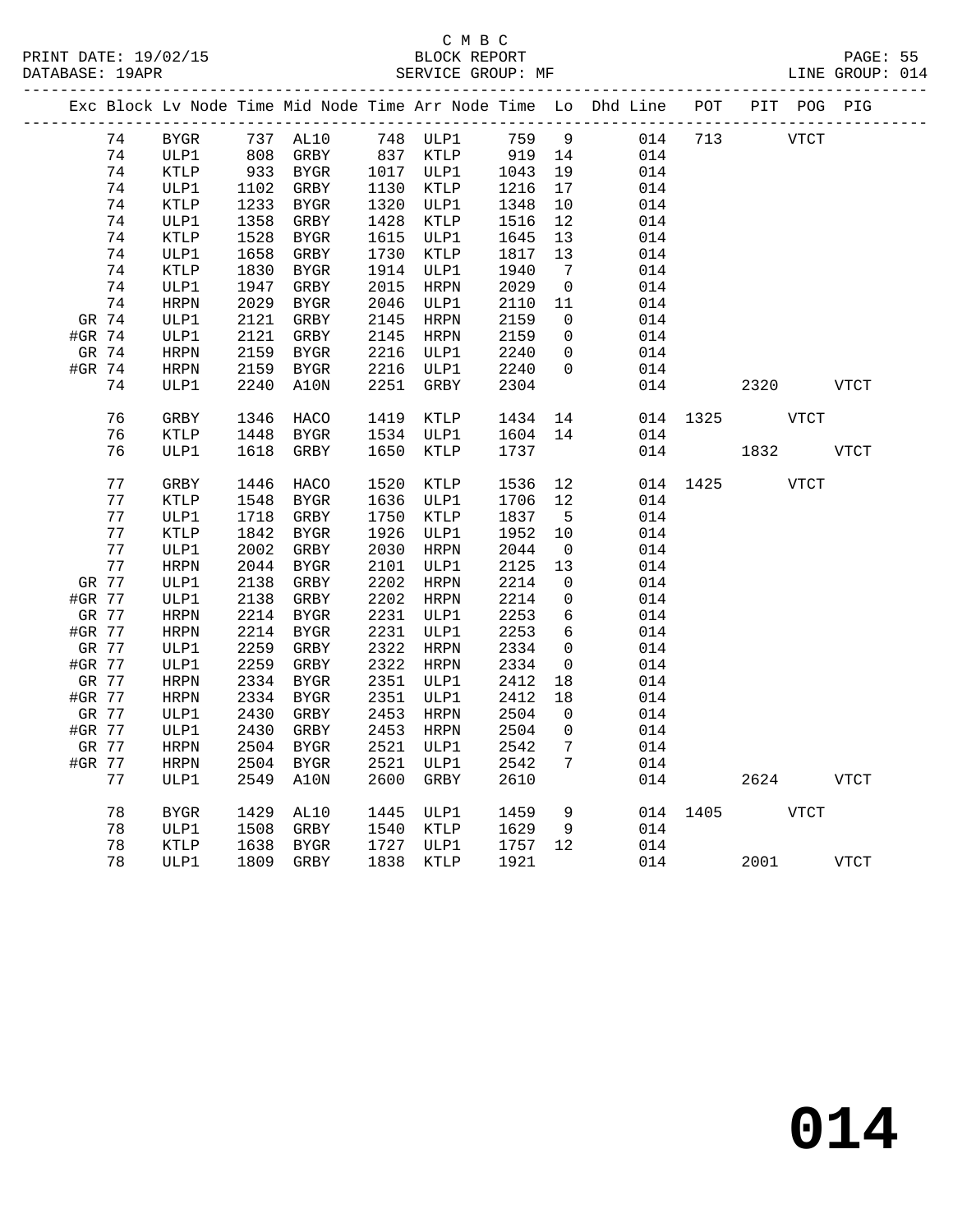|         |              |      |              |             |      |          | C M B C |                         |                                                                                                                                                                                                                                       |      |            |            |  |
|---------|--------------|------|--------------|-------------|------|----------|---------|-------------------------|---------------------------------------------------------------------------------------------------------------------------------------------------------------------------------------------------------------------------------------|------|------------|------------|--|
|         |              |      |              |             |      |          |         |                         |                                                                                                                                                                                                                                       |      |            |            |  |
|         |              |      |              |             |      |          |         |                         |                                                                                                                                                                                                                                       |      |            |            |  |
|         |              |      |              |             |      |          |         |                         |                                                                                                                                                                                                                                       |      |            |            |  |
|         |              |      |              |             |      |          |         |                         |                                                                                                                                                                                                                                       |      |            |            |  |
|         |              |      |              |             |      |          |         |                         |                                                                                                                                                                                                                                       |      |            |            |  |
|         |              |      |              |             |      |          |         |                         |                                                                                                                                                                                                                                       |      |            |            |  |
|         |              |      |              |             |      |          |         |                         | ERN 5 AV & GRANVILLE ST COVERLEAR CLOVERLEAR<br>CAMBIE & 41 AV HODM HOWE & DUNSMUIR<br>KETA KEEFER & TAYLOR LAAN LAMEY'S MILL RD & ANDERSON<br>MRST SW MARINE STN OLYE EB W2 AV FS ASH ST<br>OLYW WB W2 AV FS CAMBIE ST VTC Vancouver |      |            |            |  |
|         |              |      |              |             |      |          |         |                         | Exc Block Lv Node Time Mid Node Time Arr Node Time Lo Dhd Line POT PIT POG PIG                                                                                                                                                        |      |            |            |  |
|         | $\mathbf{1}$ | MRST |              |             |      |          |         |                         | 445 CM41 451 OLYW 502 0 015 437<br>502 5GRN 511 KETA 527 11 050<br>538 CLOV 552 OLYE 600 0 050                                                                                                                                        |      | <b>VTC</b> |            |  |
|         | $\mathbf{1}$ | OLYW |              |             |      |          |         |                         |                                                                                                                                                                                                                                       |      |            |            |  |
|         | $\mathbf{1}$ | KETA |              |             |      |          |         |                         |                                                                                                                                                                                                                                       |      |            |            |  |
|         | $\mathbf{1}$ | OLYE |              | CM41        |      | 608 MRST | 617     | $7\overline{ }$         | 015                                                                                                                                                                                                                                   |      |            |            |  |
|         | $\mathbf 1$  | MRST | 600<br>624   | CM41        |      | 631 OLYW | 642     | $\overline{0}$          | 015                                                                                                                                                                                                                                   |      |            |            |  |
|         | $\mathbf 1$  | OLYW | 642          | 5GRN        | 651  | KETA     | 707     | 18                      | 050                                                                                                                                                                                                                                   |      |            |            |  |
|         | 1            | KETA | 725          | CLOV        | 742  | OLYE     | 751     | $\overline{0}$          | 050                                                                                                                                                                                                                                   |      |            |            |  |
|         | $\mathbf 1$  | OLYE | 725 /<br>751 | CM41        |      | 803 MRST | 815     | 15                      | 015                                                                                                                                                                                                                                   |      |            |            |  |
|         | $\mathbf 1$  | MRST | 830          | CM41        | 841  | OLYW     | 857     | $\overline{0}$          | 015                                                                                                                                                                                                                                   |      |            |            |  |
|         | $\mathbf 1$  | OLYW | 857          | 5GRN        | 907  | KETA     | 927     | 9                       | 050                                                                                                                                                                                                                                   |      |            |            |  |
|         | $\mathbf 1$  | KETA | 936          | CLOV        | 957  | OLYE     | 1007    | $\overline{0}$          | 050                                                                                                                                                                                                                                   |      |            |            |  |
|         | $\mathbf 1$  | OLYE | 1007         | CM41        | 1020 | MRST     | 1032    | 14                      | 015                                                                                                                                                                                                                                   |      |            |            |  |
|         | 1            | MRST | 1046         | CM41        | 1055 | OLYW     | 1112    | $\overline{0}$          | 015                                                                                                                                                                                                                                   |      |            |            |  |
|         | $\mathbf 1$  | OLYW | 1112         | 5GRN        | 1122 | KETA     | 1144    | $7\overline{ }$         | 050                                                                                                                                                                                                                                   |      |            |            |  |
|         | 1            | KETA | 1151         | <b>CLOV</b> | 1211 | OLYE     | 1223    | $\overline{0}$          | 050                                                                                                                                                                                                                                   |      |            |            |  |
|         | $\mathbf 1$  | OLYE | 1223         | CM41        | 1239 | MRST     | 1253    | $7\overline{ }$         | 015                                                                                                                                                                                                                                   |      |            |            |  |
|         | $\mathbf 1$  | MRST | 1300         | CM41        | 1309 | OLYW     | 1328    | $\overline{0}$          | 015                                                                                                                                                                                                                                   |      |            |            |  |
|         | $\mathbf 1$  | OLYW | 1328         | 5GRN        | 1340 | KETA     | 1402    | 8                       | 050                                                                                                                                                                                                                                   |      |            |            |  |
|         | $\mathbf 1$  | KETA | 1410         | CLOV        | 1432 | OLYE     | 1444    | $\overline{0}$          | 050                                                                                                                                                                                                                                   |      |            |            |  |
|         | $\mathbf 1$  | OLYE | 1444         | CM41        | 1500 | MRST     | 1516    | 20                      | 015                                                                                                                                                                                                                                   |      |            |            |  |
|         | $\mathbf 1$  | MRST | 1536         | CM41        | 1548 | OLYW     | 1608    | $\overline{0}$          | 015                                                                                                                                                                                                                                   |      |            |            |  |
|         | $\mathbf 1$  | OLYW | 1608         | 5GRN        | 1621 | KETA     | 1645    | 9                       | 050                                                                                                                                                                                                                                   |      |            |            |  |
|         | 1            | KETA | 1654         | CLOV        | 1718 | OLYE     | 1729    |                         | $\overline{0}$<br>050                                                                                                                                                                                                                 |      |            |            |  |
|         | $\mathbf 1$  | OLYE | 1729         | CM41        | 1748 | MRST     | 1804    | - 9                     | 015                                                                                                                                                                                                                                   |      |            |            |  |
|         | $\mathbf 1$  | MRST | 1813         | CM41        | 1825 | OLYW     | 1841    | $\overline{0}$          | 015                                                                                                                                                                                                                                   |      |            |            |  |
|         | $\mathbf 1$  | OLYW | 1841         | 5GRN        | 1853 | KETA     | 1914    | 21                      | 050                                                                                                                                                                                                                                   |      |            |            |  |
|         | $\mathbf 1$  | KETA | 1935         | CLOV        | 1956 | OLYE     | 2005    | $\overline{0}$          | 050                                                                                                                                                                                                                                   |      |            |            |  |
|         | 1            | OLYE | 2005         | CM41        | 2017 | MRST     | 2026    | 10                      | 015                                                                                                                                                                                                                                   |      |            |            |  |
|         | $\mathbf 1$  | MRST | 2036         | CM41        | 2044 | OLYW     | 2058    | $\overline{0}$          | 015                                                                                                                                                                                                                                   |      |            |            |  |
| GR 1    |              | OLYW | 2058         | 5GRN        | 2108 | KETA     | 2124    | $\overline{\mathbf{3}}$ | 050                                                                                                                                                                                                                                   |      |            |            |  |
| #GR $1$ |              | OLYW | 2058         | 5GRN        | 2108 | KETA     | 2124    | $\overline{3}$          | 050                                                                                                                                                                                                                                   |      |            |            |  |
| GR 1    |              | KETA | 2127         | CLOV        | 2147 | OLYE     | 2156    | $\overline{0}$          | 050                                                                                                                                                                                                                                   |      |            |            |  |
| #GR $1$ |              | KETA | 2127         | CLOV        | 2147 | OLYE     | 2156    | $\Omega$                | 050                                                                                                                                                                                                                                   |      |            |            |  |
|         | $\mathbf{1}$ | OLYE | 2156         | CM41        | 2208 | MRST     | 2217    |                         | 015                                                                                                                                                                                                                                   | 2222 |            | <b>VTC</b> |  |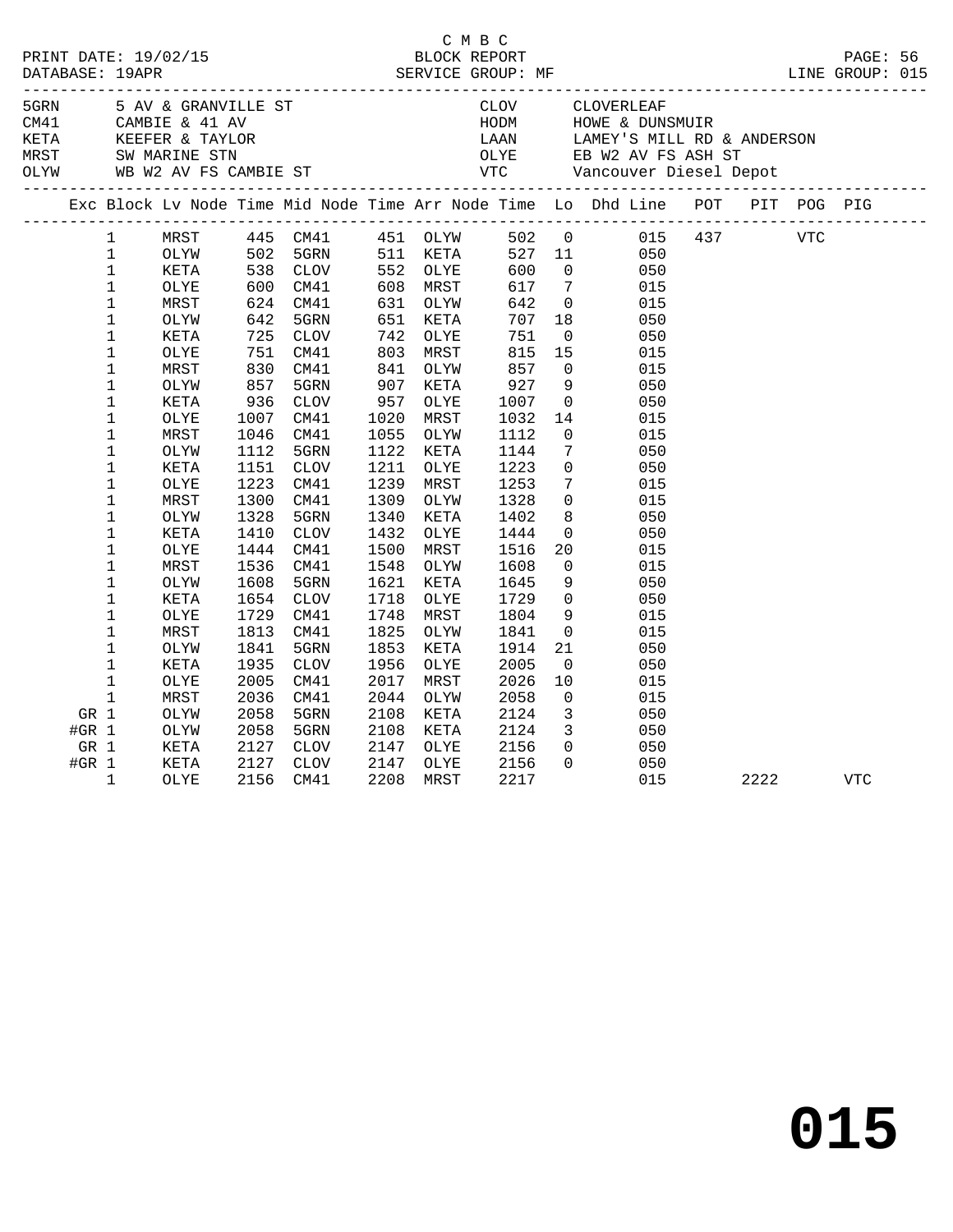|  |                         |      |      |             |      |      |      |                 | Exc Block Lv Node Time Mid Node Time Arr Node Time Lo Dhd Line POT PIT POG PIG |         |      |     |
|--|-------------------------|------|------|-------------|------|------|------|-----------------|--------------------------------------------------------------------------------|---------|------|-----|
|  | 2                       | KETA |      | 458 CLOV    | 512  | OLYE | 520  | $\overline{0}$  | 050                                                                            | 435 VTC |      |     |
|  | 2                       | OLYE | 520  | CM41        | 528  | MRST | 537  | 7               | 015                                                                            |         |      |     |
|  | 2                       | MRST | 544  | CM41        | 551  | OLYW | 602  | $\Omega$        | 015                                                                            |         |      |     |
|  | $\overline{\mathbf{c}}$ | OLYW | 602  | 5GRN        | 611  | KETA | 627  | 8               | 050                                                                            |         |      |     |
|  | 2                       | KETA | 635  | CLOV        | 651  | OLYE | 700  | $\overline{0}$  | 050                                                                            |         |      |     |
|  | 2                       | OLYE | 700  | CM41        | 709  | MRST | 719  | 10              | 015                                                                            |         |      |     |
|  | 2                       | MRST | 729  | CM41        | 738  | OLYW | 752  | $\overline{0}$  | 015                                                                            |         |      |     |
|  | 2                       | OLYW | 752  | 5GRN        | 802  | KETA | 821  | 8               | 050                                                                            |         |      |     |
|  | 2                       | KETA | 829  | <b>CLOV</b> | 848  | OLYE | 859  | $\overline{0}$  | 050                                                                            |         |      |     |
|  | 2                       | OLYE | 859  | CM41        | 912  | MRST | 924  | 15              | 015                                                                            |         |      |     |
|  | 2                       | MRST | 939  | CM41        | 948  | OLYW | 1004 | $\overline{0}$  | 015                                                                            |         |      |     |
|  | 2                       | OLYW | 1004 | 5GRN        | 1015 | KETA | 1034 | 10              | 050                                                                            |         |      |     |
|  | 2                       | KETA | 1044 | CLOV        | 1105 | OLYE | 1115 | $\overline{0}$  | 050                                                                            |         |      |     |
|  | 2                       | OLYE | 1115 | CM41        | 1129 | MRST | 1141 | 11              | 015                                                                            |         |      |     |
|  | 2                       | MRST | 1152 | CM41        | 1201 | OLYW | 1220 | $\overline{0}$  | 015                                                                            |         |      |     |
|  | 2                       | OLYW | 1220 | 5GRN        | 1232 | KETA | 1254 | 16              | 050                                                                            |         |      |     |
|  | 2                       | KETA | 1310 | <b>CLOV</b> | 1332 | OLYE | 1344 | $\Omega$        | 050                                                                            |         |      |     |
|  | 2                       | OLYE | 1344 | CM41        | 1400 | MRST | 1416 | 13              | 015                                                                            |         |      |     |
|  | 2                       | MRST | 1429 | CM41        | 1438 | OLYW | 1457 | $\overline{0}$  | 015                                                                            |         |      |     |
|  | 2                       | OLYW | 1457 | 5GRN        | 1509 | KETA | 1532 | 8               | 050                                                                            |         |      |     |
|  | 2                       | KETA | 1540 | <b>CLOV</b> | 1602 | OLYE | 1614 | $\overline{0}$  | 050                                                                            |         |      |     |
|  | 2                       | OLYE | 1614 | CM41        | 1631 | MRST | 1647 | 20              | 015                                                                            |         |      |     |
|  | 2                       | MRST | 1707 | CM41        | 1719 | OLYW | 1739 | $\overline{0}$  | 015                                                                            |         |      |     |
|  | 2                       | OLYW | 1739 | 5GRN        | 1752 | KETA | 1815 | 12 <sup>°</sup> | 050                                                                            |         |      |     |
|  | 2                       | KETA | 1827 | <b>CLOV</b> | 1849 | OLYE | 1859 | $\overline{0}$  | 050                                                                            |         |      |     |
|  | 2                       | OLYE | 1859 | CM41        | 1913 | MRST | 1923 |                 | 015                                                                            |         | 1929 | VTC |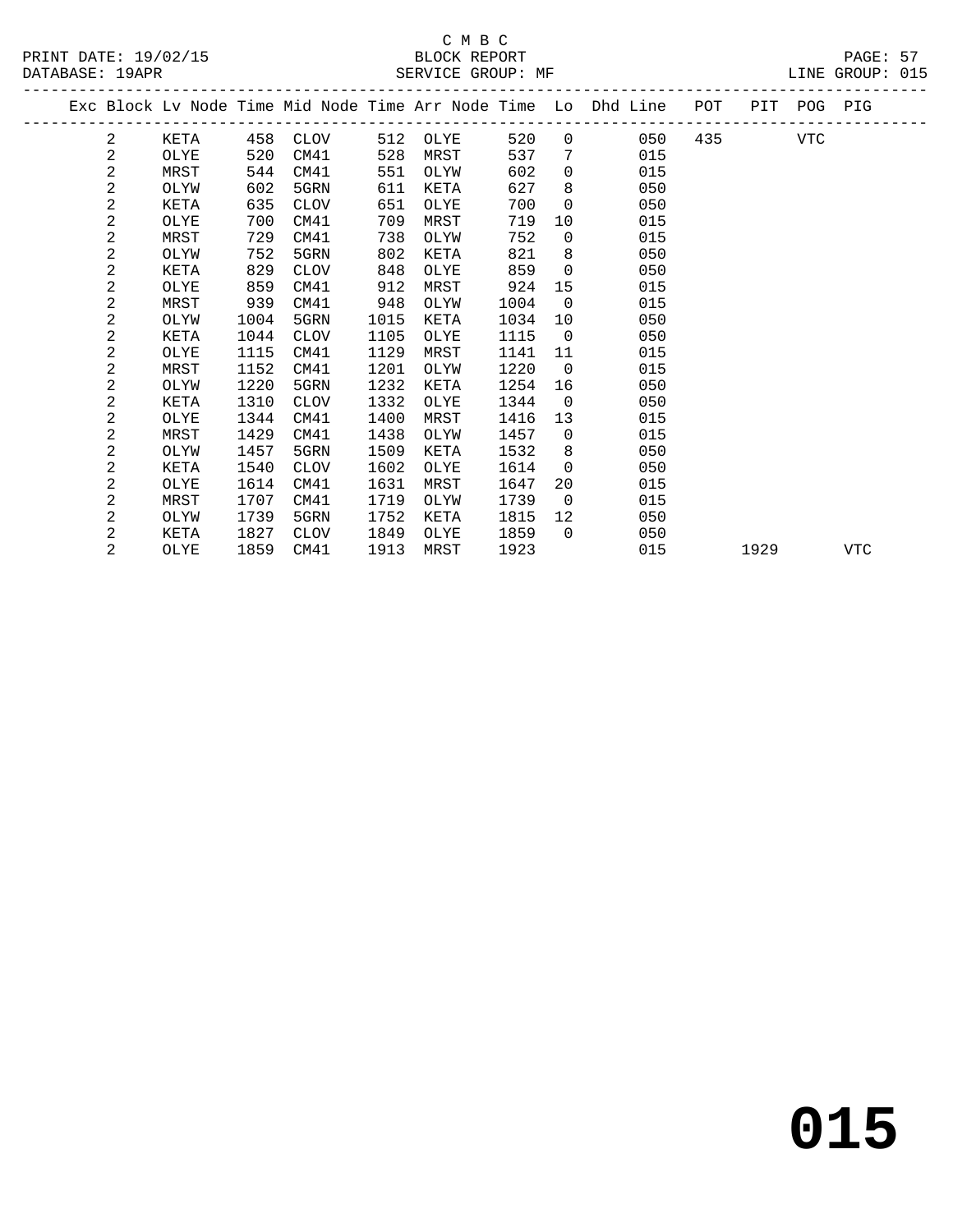|                 |              |             |      |                 |      |          |      |                | Exc Block Lv Node Time Mid Node Time Arr Node Time Lo Dhd Line POT |     |      | PIT POG PIG |            |  |
|-----------------|--------------|-------------|------|-----------------|------|----------|------|----------------|--------------------------------------------------------------------|-----|------|-------------|------------|--|
|                 | 3            | MRST        |      | 505 CM41        |      | 511 OLYW | 522  | $\mathsf{O}$   | 015                                                                | 457 |      | <b>VTC</b>  |            |  |
|                 | 3            | OLYW        | 522  | 5GRN            | 531  | KETA     | 547  | 9              | 050                                                                |     |      |             |            |  |
|                 | 3            | KETA        | 556  | CLOV            | 612  | OLYE     | 620  | $\overline{0}$ | 050                                                                |     |      |             |            |  |
|                 | 3            | OLYE        | 620  | CM41            | 628  | MRST     | 637  | 6              | 015                                                                |     |      |             |            |  |
|                 | $\mathsf{3}$ | MRST        | 643  | CM41            | 651  | OLYW     | 702  | $\mathbf 0$    | 015                                                                |     |      |             |            |  |
|                 | 3            | OLYW        | 702  | 5GRN            | 711  | KETA     | 727  | 16             | 050                                                                |     |      |             |            |  |
|                 | 3            | KETA        | 743  | <b>CLOV</b>     | 800  | OLYE     | 809  | $\mathsf{O}$   | 050                                                                |     |      |             |            |  |
|                 | 3            | OLYE        | 809  | CM41            | 823  | MRST     | 835  | 11             | 015                                                                |     |      |             |            |  |
|                 | 3            | MRST        | 846  | CM41            | 857  | OLYW     | 913  | $\mathbf 0$    | 015                                                                |     |      |             |            |  |
|                 | 3            | OLYW        | 913  | 5GRN            | 924  | KETA     | 944  | 9              | 050                                                                |     |      |             |            |  |
|                 | 3            | KETA        | 953  | CLOV            | 1014 | OLYE     | 1024 | $\mathbf 0$    | 050                                                                |     |      |             |            |  |
|                 | 3            | OLYE        | 1024 | CM41            | 1037 | MRST     | 1049 | 14             | 015                                                                |     |      |             |            |  |
|                 | 3            | MRST        | 1103 | CM41            | 1112 | OLYW     | 1129 | $\mathbf 0$    | 015                                                                |     |      |             |            |  |
|                 | 3            | OLYW        | 1129 | 5GRN            | 1139 | KETA     | 1201 | 6              | 050                                                                |     |      |             |            |  |
|                 | 3            | <b>KETA</b> | 1207 | <b>CLOV</b>     | 1228 | OLYE     | 1240 | $\mathbf 0$    | 050                                                                |     |      |             |            |  |
|                 | 3            | OLYE        | 1240 | CM41            | 1256 | MRST     | 1310 | 21             | 015                                                                |     |      |             |            |  |
|                 | 3            | MRST        | 1331 | CM41            | 1340 | OLYW     | 1359 | $\mathbf 0$    | 015                                                                |     |      |             |            |  |
|                 | 3            | OLYW        | 1359 | 5GRN            | 1411 | KETA     | 1433 | 7              | 050                                                                |     |      |             |            |  |
|                 | 3            | <b>KETA</b> | 1440 | <b>CLOV</b>     | 1502 | OLYE     | 1514 | $\mathbf 0$    | 050                                                                |     |      |             |            |  |
|                 | 3            | OLYE        | 1514 | CM41            | 1530 | MRST     | 1546 | 20             | 015                                                                |     |      |             |            |  |
|                 | 3            | MRST        | 1606 | CM41            | 1618 | OLYW     | 1638 | $\mathbb O$    | 015                                                                |     |      |             |            |  |
|                 | 3            | OLYW        | 1638 | 5GRN            | 1651 | KETA     | 1715 | 9              | 050                                                                |     |      |             |            |  |
|                 | 3            | KETA        | 1724 | <b>CLOV</b>     | 1748 | OLYE     | 1759 | $\mathbf 0$    | 050                                                                |     |      |             |            |  |
|                 | 3            | OLYE        | 1759 | CM41            | 1818 | MRST     | 1834 | 13             | 015                                                                |     |      |             |            |  |
|                 | 3            | MRST        | 1847 | CM41            | 1859 | OLYW     | 1915 | $\overline{0}$ | 015                                                                |     |      |             |            |  |
|                 | 3            | OLYW        | 1915 | 5GRN            | 1926 | KETA     | 1945 | 7              | 050                                                                |     |      |             |            |  |
|                 | 3            | <b>KETA</b> | 1952 | <b>CLOV</b>     | 2013 | OLYE     | 2022 | $\mathsf{O}$   | 050                                                                |     |      |             |            |  |
|                 | 3            | OLYE        | 2022 | CM41            | 2034 | MRST     | 2043 | 13             | 015                                                                |     |      |             |            |  |
|                 | 3            | MRST        | 2056 | CM41            | 2104 | OLYW     | 2118 | $\mathbf 0$    | 015                                                                |     |      |             |            |  |
| GR 3            |              | OLYW        | 2118 | 5GRN            | 2128 | KETA     | 2144 | 4              | 050                                                                |     |      |             |            |  |
| $#GR$ 3         |              | OLYW        | 2118 | 5GRN            | 2128 | KETA     | 2144 | 4              | 050                                                                |     |      |             |            |  |
| GR <sub>3</sub> |              | <b>KETA</b> | 2148 | <b>CLOV</b>     | 2207 | OLYE     | 2216 | $\overline{0}$ | 050                                                                |     |      |             |            |  |
| #GR 3           |              | KETA        | 2148 | $\mathtt{CLOV}$ | 2207 | OLYE     | 2216 | $\mathbf 0$    | 050                                                                |     |      |             |            |  |
|                 | 3            | OLYE        | 2216 | CM41            | 2228 | MRST     | 2237 | 12             | 015                                                                |     |      |             |            |  |
|                 | $\mathbf{3}$ | MRST        | 2249 | CM41            | 2256 | OLYW     | 2308 | $\mathbf 0$    | 015                                                                |     |      |             |            |  |
| GR 3            |              | OLYW        | 2308 | 5GRN            | 2316 | KETA     | 2332 | 2              | 050                                                                |     |      |             |            |  |
| $#GR$ 3         |              | OLYW        | 2308 | 5GRN            | 2316 | KETA     | 2332 | 2              | 050                                                                |     |      |             |            |  |
| GR 3            |              | KETA        | 2334 | CLOV            | 2357 | OLYE     | 2406 | $\mathbf 0$    | 050                                                                |     |      |             |            |  |
| $#GR$ 3         |              | KETA        | 2334 | CLOV            | 2357 | OLYE     | 2406 | $\Omega$       | 050                                                                |     |      |             |            |  |
|                 | 3            | <b>OLYE</b> | 2406 | CM41            | 2413 | MRST     | 2421 |                | 015                                                                |     | 2426 |             | <b>VTC</b> |  |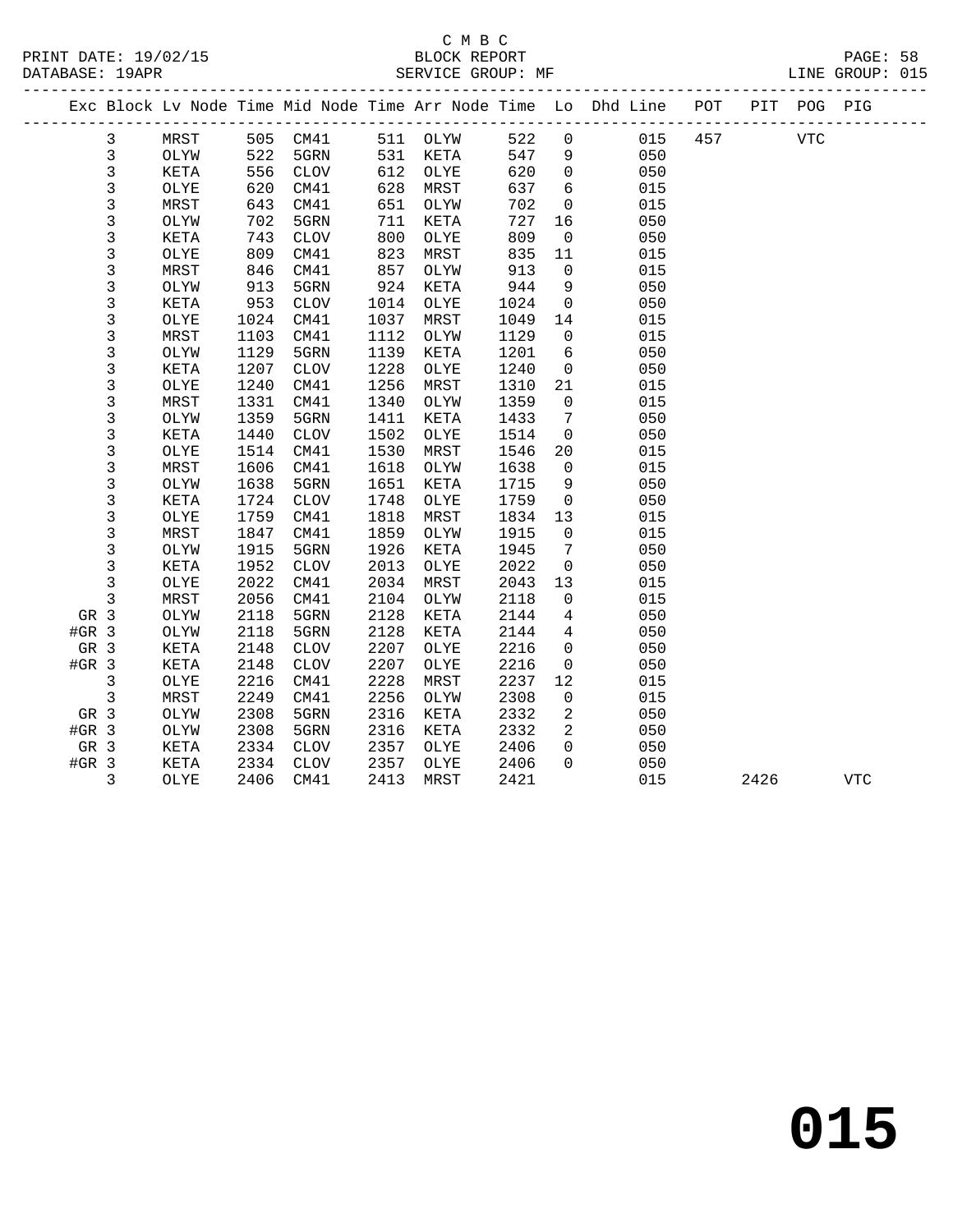|        |              |            |              |              |              |              |                   | Exc Block Lv Node Time Mid Node Time Arr Node Time Lo Dhd Line POT |     |      | PIT POG PIG |            |
|--------|--------------|------------|--------------|--------------|--------------|--------------|-------------------|--------------------------------------------------------------------|-----|------|-------------|------------|
| 4      | KETA         |            | 518 CLOV     |              | 532 OLYE     | 540          | $\overline{0}$    | 050                                                                | 455 |      | <b>VTC</b>  |            |
| 4      | OLYE         | 540        | CM41         | 548          | MRST         | 557          | $\overline{7}$    | 015                                                                |     |      |             |            |
| 4      | MRST         | 604        | CM41         | 611          | OLYW         | 622          | $\overline{0}$    | 015                                                                |     |      |             |            |
| 4      | OLYW         | 622        | 5GRN         | 631          | KETA         | 647          | 22                | 050                                                                |     |      |             |            |
| 4      | KETA         | 709        | CLOV         | 725          | OLYE         | 734          | $\overline{0}$    | 050                                                                |     |      |             |            |
| 4      | OLYE         | 734        | CM41         | 746          | MRST         | 756          | 18                | 015                                                                |     |      |             |            |
| 4      | MRST         | 814        | CM41         | 825          | OLYW         | 841          | $\mathsf{O}$      | 015                                                                |     |      |             |            |
| 4      | OLYW         | 841        | 5GRN         | 851          | KETA         | 911          | 7                 | 050                                                                |     |      |             |            |
| 4      | KETA         | 918        | CLOV         | 939          | OLYE         | 950          | $\mathsf{O}$      | 050                                                                |     |      |             |            |
| 4      | OLYE         | 950        | CM41         | 1003         | MRST         | 1015         | 14                | 015                                                                |     |      |             |            |
| 4      | MRST         | 1029       | CM41         | 1038         | OLYW         | 1055         | $\mathbf 0$       | 015                                                                |     |      |             |            |
| 4      | OLYW         | 1055       | 5GRN         | 1105         | KETA         | 1125         | 9                 | 050                                                                |     |      |             |            |
| 4      | KETA         | 1134       | CLOV         | 1154         | OLYE         | 1206         | $\mathsf{O}$      | 050                                                                |     |      |             |            |
| 4      | OLYE         | 1206       | CM41         | 1222         | MRST         | 1236         | $7\phantom{.0}$   | 015                                                                |     |      |             |            |
| 4      | MRST         | 1243       | CM41         | 1252         | OLYW         | 1311         | $\overline{0}$    | 015                                                                |     |      |             |            |
| 4      | OLYW         | 1311       | 5GRN         | 1323         | KETA         | 1345         | 10                | 050                                                                |     |      |             |            |
| 4      | KETA         | 1355       | CLOV         | 1417         | OLYE         | 1429         | $\overline{0}$    | 050                                                                |     |      |             |            |
| 4      | OLYE         | 1429       | CM41         | 1445         | MRST         | 1501         | 20                | 015                                                                |     |      |             |            |
| 4      | MRST         | 1521       | CM41         | 1533         | OLYW         | 1553         | $\overline{0}$    | 015                                                                |     |      |             |            |
| 4      | OLYW         | 1553       | 5GRN         | 1606         | KETA         | 1630         | 9                 | 050                                                                |     |      |             |            |
| 4      | KETA         | 1639       | CLOV         | 1703         | OLYE         | 1714         | $\Omega$          | 050                                                                |     |      |             |            |
| 4      | OLYE         | 1714       | CM41         | 1733         | MRST         | 1749         |                   | 015                                                                |     | 1756 |             | <b>VTC</b> |
| 5      | MRST         | 525        | CM41         | 531          | OLYW         | 542          | $\mathbf 0$       | 015                                                                | 517 |      | VTC         |            |
| 5      | OLYW         | 542        | 5GRN         | 551          | KETA         | 607          | 9                 | 050                                                                |     |      |             |            |
| 5      | KETA         | 616        | CLOV         | 632          | OLYE         | 640          | $\mathbf 0$       | 050                                                                |     |      |             |            |
| 5      | OLYE         | 640        | CM41         | 648          | MRST         | 657          | 17                | 015                                                                |     |      |             |            |
| 5      | MRST         | 714        | CM41         | 722          | OLYW         | 736          | $\mathsf{O}$      | 015                                                                |     |      |             |            |
| 5      | OLYW         | 736        | 5GRN         | 745          | KETA         | 804<br>842   | 8                 | 050                                                                |     |      |             |            |
| 5<br>5 | KETA<br>OLYE | 812<br>842 | CLOV<br>CM41 | 831<br>855   | OLYE<br>MRST | 907          | $\mathbf 0$<br>15 | 050<br>015                                                         |     |      |             |            |
| 5      | MRST         | 922        | CM41         | 932          | OLYW         | 947          | $\mathsf{O}$      | 015                                                                |     |      |             |            |
| 5      | OLYW         | 947        | 5GRN         | 958          | KETA         | 1017         | 10                | 050                                                                |     |      |             |            |
| 5      | KETA         | 1027       | CLOV         | 1048         | OLYE         | 1058         | $\overline{0}$    | 050                                                                |     |      |             |            |
| 5      | OLYE         | 1058       | CM41         | 1112         | MRST         | 1124         | 11                | 015                                                                |     |      |             |            |
| 5      | MRST         | 1135       | CM41         | 1144         | OLYW         | 1203         | $\overline{0}$    | 015                                                                |     |      |             |            |
| 5      | OLYW         | 1203       | 5GRN         | 1215         | KETA         | 1237         | 18                | 050                                                                |     |      |             |            |
| 5      | KETA         | 1255       | CLOV         | 1317         | OLYE         | 1329         | $\overline{0}$    | 050                                                                |     |      |             |            |
| 5      | OLYE         | 1329       | CM41         | 1345         | MRST         | 1359         | 16                | 015                                                                |     |      |             |            |
| 5      | MRST         |            | 1415 CM41    |              | 1424 OLYW    | 1443 0       |                   | 015                                                                |     |      |             |            |
| 5      | OLYW         | 1443       | 5GRN         | 1455         | KETA         | 1518         | 7                 | 050                                                                |     |      |             |            |
| 5      | KETA         | 1525       | CLOV         | 1547         | OLYE         | 1559         | $\mathbf 0$       | 050                                                                |     |      |             |            |
| 5      | OLYE         | 1559       | CM41         | 1615         | MRST         | 1631         | 21                | 015                                                                |     |      |             |            |
| 5      | MRST         | 1652       | CM41         | 1704         | OLYW         | 1724         | $\mathsf{O}$      | 015                                                                |     |      |             |            |
| 5      | OLYW         | 1724       | 5GRN         | 1737         | KETA         | 1801         | 11                | 050                                                                |     |      |             |            |
| 5      | KETA         | 1812       | <b>CLOV</b>  | 1834         | OLYE         | 1844         | $\mathbf 0$       | 050                                                                |     |      |             |            |
| 5      | OLYE         | 1844       | CM41         | 1858         | MRST         | 1908         | 18                | 015                                                                |     |      |             |            |
| 5      | MRST         | 1926       | CM41         | 1936         | OLYW         | 1950         | 0                 | 015                                                                |     |      |             |            |
| 5      | OLYW         | 1950       | 5GRN         | 2001         | KETA         | 2020         | 8                 | 050                                                                |     |      |             |            |
| 5      | KETA         | 2028       | $\rm CLOV$   | 2049         | OLYE         | 2058         | 0                 | 050                                                                |     |      |             |            |
| 5      | OLYE         | 2058       | CM41         | 2110         | MRST         | 2119         | 17                | 015                                                                |     |      |             |            |
| 5      | MRST         | 2136       | CM41         | 2144         | OLYW         | 2158         | $\mathsf{O}$      | 015                                                                |     |      |             |            |
| GR 5   | OLYW         | 2158       | 5GRN         | 2208         | KETA         | 2224         | 2                 | 050                                                                |     |      |             |            |
| #GR 5  | OLYW         | 2158       | 5GRN         | 2208         | KETA         | 2224         | 2                 | 050                                                                |     |      |             |            |
| GR 5   | KETA         | 2226       | CLOV         | 2249<br>2249 | OLYE         | 2258<br>2258 | 0<br>$\Omega$     | 050<br>050                                                         |     |      |             |            |
| #GR 5  | KETA         | 2226       | <b>CLOV</b>  |              | OLYE         |              |                   |                                                                    |     |      |             |            |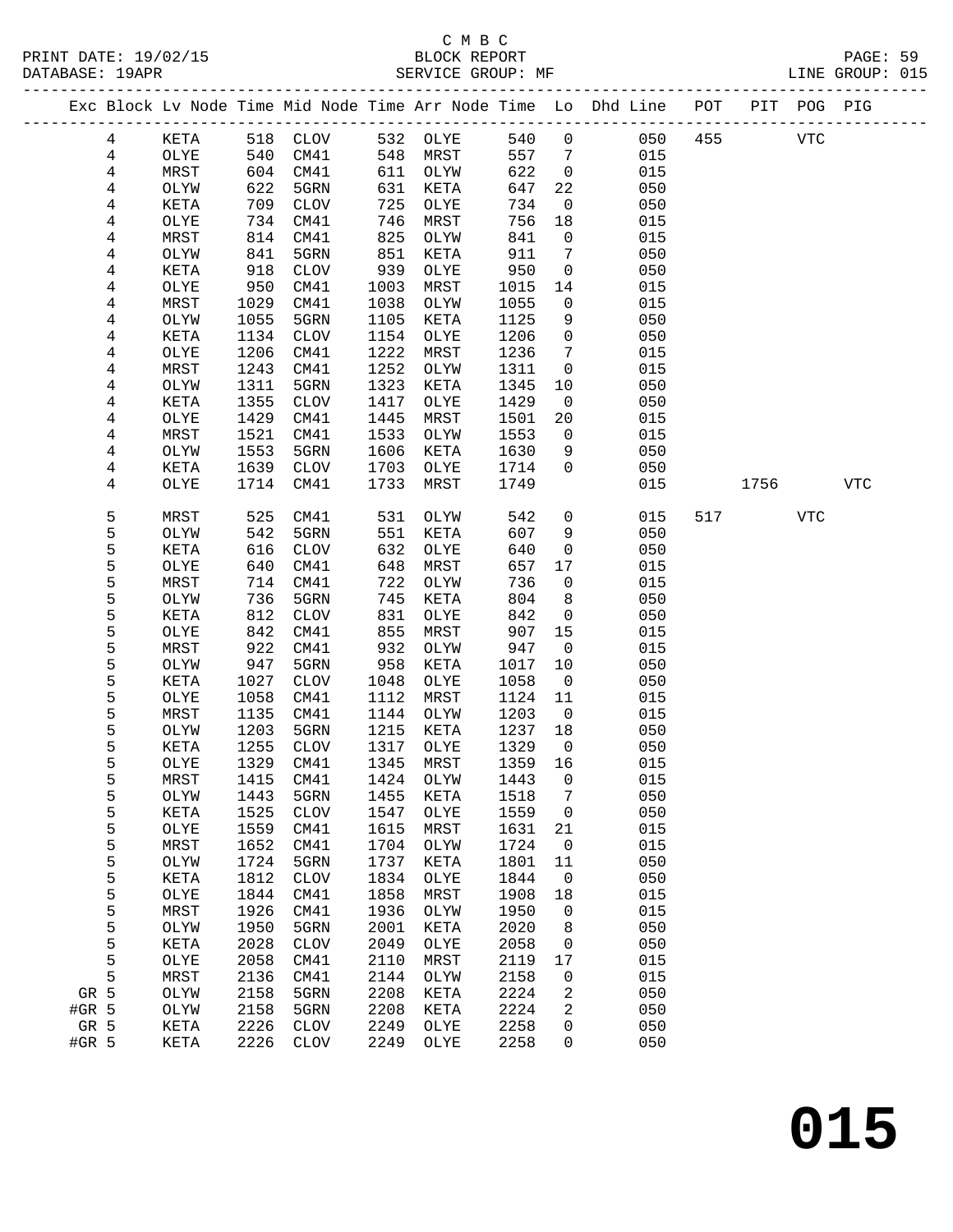## C M B C<br>BLOCK REPORT

PRINT DATE: 19/02/15 BLOCK REPORT PAGE: 60

Exc Block Lv Node Time Mid Node Time Arr Node Time Lo Dhd Line POT PIT POG PIG

LINE GROUP: 015 -------------------------------------------------------------------------------------------------

| 5               | OLYE                         |      |                 | 2258 CM41 2310 MRST 2319 |          |      |                          |        |     | 015 70 | 2324    |          | VTC |
|-----------------|------------------------------|------|-----------------|--------------------------|----------|------|--------------------------|--------|-----|--------|---------|----------|-----|
| 6               | KETA                         | 652  | CLOV            |                          | 708 OLYE | 717  | $\overline{0}$           |        | 050 |        | 629 VTC |          |     |
| 6               | OLYE                         | 717  | CM41            |                          | MRST     | 736  | 8                        |        | 015 |        |         |          |     |
| 6               | MRST                         | 744  | CM41            | 708<br>726<br>753<br>819 | OLYW     | 809  | $\mathbf 0$              |        | 015 |        |         |          |     |
| 6               | OLYW                         | 809  | 5GRN            |                          | KETA     | 839  | 5                        |        | 050 |        |         |          |     |
| б               | KETA                         | 844  | CLOV            | 905                      | OLYE     | 916  | $\overline{0}$           |        | 050 |        |         |          |     |
| 6               | OLYE                         | 916  | CM41            | 529                      | MRST     | 941  | 15                       |        | 015 |        |         |          |     |
| 6               | MRST                         | 956  | CM41            | 1005                     | OLYW     | 1021 | $\mathbf 0$              |        | 015 |        |         |          |     |
| 6               | OLYW                         | 1021 | 5GRN            | 1032                     | KETA     | 1051 | 8                        |        | 050 |        |         |          |     |
| 6               | KETA                         | 1059 | CLOV            | 1120                     | OLYE     | 1132 | $\overline{0}$           |        | 050 |        |         |          |     |
| 6               | OLYE                         | 1132 | CM41            | 1148                     | MRST     | 1200 | 9                        |        | 015 |        |         |          |     |
| 6               | MRST                         | 1209 | CM41            | 1218                     | OLYW     | 1237 | $\overline{0}$           |        | 015 |        |         |          |     |
| 6               | OLYW                         | 1237 | 5GRN            | 1249                     | KETA     | 1311 | 14                       |        | 050 |        |         |          |     |
| 6               | KETA                         | 1325 | CLOV            | 1347                     | OLYE     | 1359 | $\overline{0}$           |        | 050 |        |         |          |     |
| 6               | $\ensuremath{\mathsf{OLYE}}$ | 1359 | CM41            | 1415                     | MRST     | 1431 | 11                       |        | 015 |        |         |          |     |
| 6               | MRST                         | 1442 | CM41            | 1452                     | OLYW     | 1511 | $\overline{0}$           |        | 015 |        |         |          |     |
| 6               | OLYW                         | 1511 | 5GRN            | 1523                     | KETA     | 1547 | 8 <sup>8</sup>           |        | 050 |        |         |          |     |
| 6               | KETA                         | 1555 | CLOV            | 1618                     | OLYE     | 1629 | $\overline{0}$           |        | 050 |        |         |          |     |
| 6               | OLYE                         | 1629 | CM41            | 1647                     | MRST     | 1703 | 21                       |        | 015 |        |         |          |     |
| 6               | MRST                         | 1724 | CM41            | 1736                     | OLYW     | 1755 | $\overline{0}$           |        | 015 |        |         |          |     |
| $\epsilon$      | OLYW                         | 1755 | 5GRN            | 1808                     | KETA     | 1831 | 12                       |        | 050 |        |         |          |     |
| 6               | KETA                         | 1843 | CLOV            | 1904                     | OLYE     | 1914 | $\overline{0}$           |        | 050 |        |         |          |     |
| $\epsilon$      | OLYE                         | 1914 | CM41            | 1928                     | MRST     | 1938 | $\overline{7}$           |        | 015 |        |         |          |     |
| 6               | MRST                         | 1945 | CM41            | 1953                     | OLYW     | 2007 | $\overline{0}$           |        | 015 |        |         |          |     |
| $\sqrt{6}$      | OLYW                         | 2007 | 5GRN            | 2018                     | KETA     | 2037 | 10                       |        | 050 |        |         |          |     |
| GR 6            | KETA                         | 2047 | CLOV            | 2107                     | OLYE     | 2116 | $\overline{0}$           |        | 050 |        |         |          |     |
| #GR 6           | KETA                         | 2047 | $\mathtt{CLOV}$ | 2107                     | OLYE     | 2116 | $\overline{0}$           |        | 050 |        |         |          |     |
| $6\overline{6}$ | OLYE                         | 2116 | CM41            | 2128                     | MRST     | 2137 | 20                       |        | 015 |        |         |          |     |
| $6\overline{6}$ | MRST                         | 2157 | CM41            | 2205                     | OLYW     | 2218 | $\overline{0}$           |        | 015 |        |         |          |     |
| GR 6            | OLYW                         | 2218 | 5GRN            | 2228                     | KETA     | 2244 | $\overline{\phantom{a}}$ |        | 050 |        |         |          |     |
| #GR 6           | OLYW                         | 2218 | 5GRN            | 2228                     | KETA     | 2244 | $\overline{2}$           |        | 050 |        |         |          |     |
| GR 6            | KETA                         | 2246 | CLOV            | 2307                     | OLYE     | 2316 | $\overline{0}$           |        | 050 |        |         |          |     |
| #GR 6           | KETA                         | 2246 | CLOV            | 2307                     | OLYE     | 2316 | $\overline{\mathbf{0}}$  |        | 050 |        |         |          |     |
| $6\overline{6}$ | OLYE                         | 2316 | CM41            | 2325                     | MRST     | 2334 | 12                       |        | 015 |        |         |          |     |
| $6\overline{6}$ | MRST                         | 2346 | CM41            | 2353                     | OLYW     | 2404 | $\mathbf 0$              |        | 015 |        |         |          |     |
| GR 6            | OLYW                         | 2404 | 5GRN            | 2412                     | KETA     | 2428 | $\overline{a}$           |        | 050 |        |         |          |     |
| #GR 6           | OLYW                         | 2404 | 5GRN            | 2412                     | KETA     | 2428 | $\overline{2}$           |        | 050 |        |         |          |     |
| GR 6            | KETA                         | 2430 | LAAN            | 2454                     | OLYE     | 2500 | $\mathbf 0$              |        | 050 |        |         |          |     |
| #GR 6           | KETA                         | 2430 | LAAN            | 2454                     | OLYE     | 2500 | $\mathbf 0$              |        | 050 |        |         |          |     |
| $6\overline{6}$ | OLYE                         | 2500 | CM41            | 2507                     | MRST     | 2515 | 9                        |        | 015 |        |         |          |     |
| 6               | MRST                         | 2524 | CM41            | 2531                     | OLYW     | 2542 | 0                        |        | 015 |        |         |          |     |
| GR 6            | OLYW                         | 2542 | 5GRN            | 2550                     | KETA     | 2603 | $7\overline{ }$          | 15 050 |     |        |         |          |     |
| #GR 6           | OLYW                         | 2542 | 5GRN            | 2550                     | KETA     | 2603 | 7                        | 15 050 |     |        |         |          |     |
| 6               | MRST                         | 2625 |                 |                          | HODM     | 2704 | 5                        |        | N8  |        |         |          |     |
| 6               | HODM                         | 2709 |                 |                          | MRST     | 2752 | $\mathbf{3}$             |        | N8  |        |         |          |     |
| 6               | MRST                         | 2755 |                 |                          | HODM     | 2834 | 5                        |        | N8  |        |         |          |     |
| 6               | HODM                         | 2839 |                 |                          | MRST     | 2922 |                          |        | N8  |        |         | 2927 VTC |     |
|                 |                              |      |                 |                          |          |      |                          |        |     |        |         |          |     |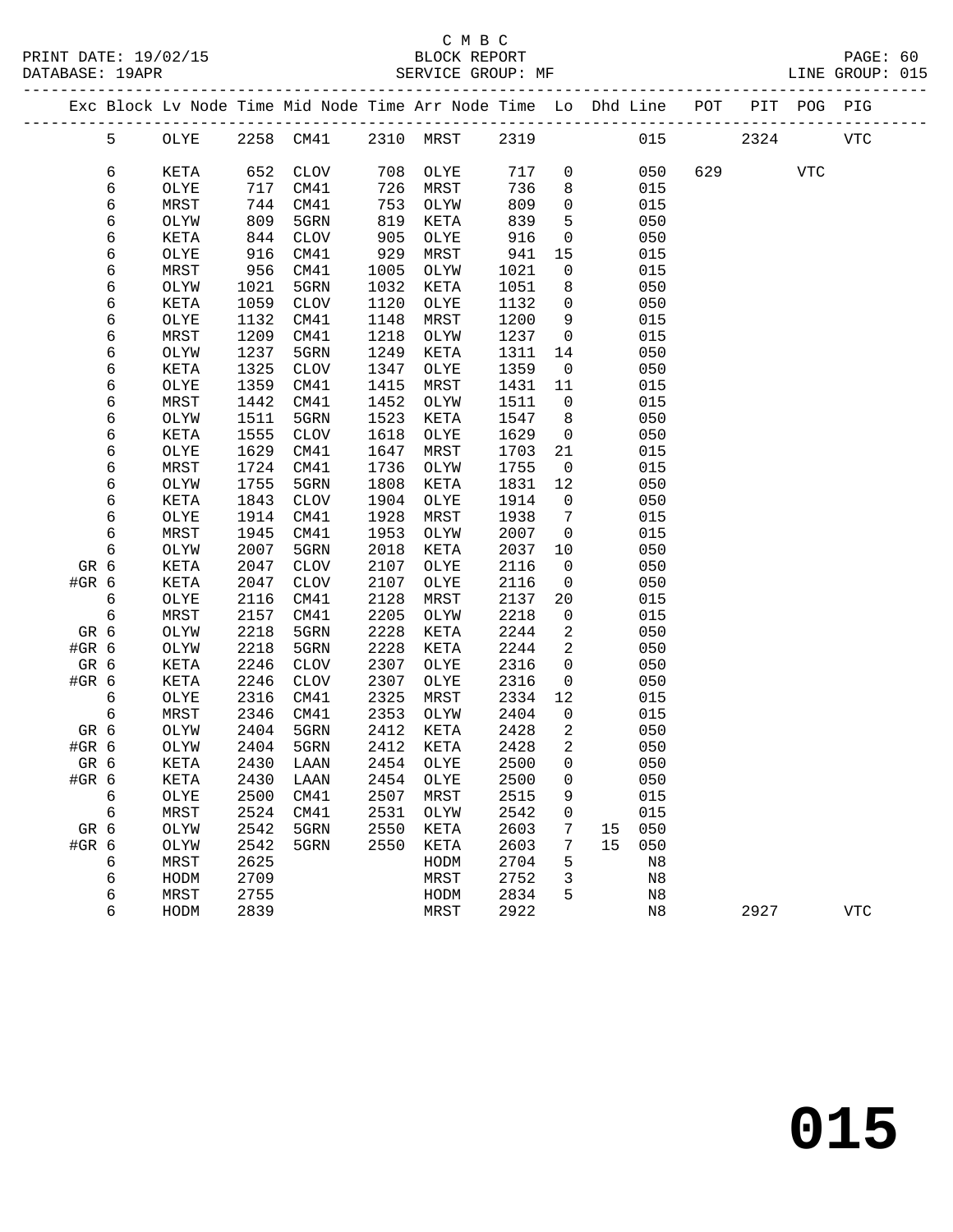### C M B C<br>BLOCK REPORT DATABASE: 19APR SERVICE GROUP: MF LINE GROUP: 015

| DATABASE: 19APR |   |      |      |      |      | SERVICE GROUP: MF |      |                |                                                                |     |             | TIME GKOOL: 0T2 |  |
|-----------------|---|------|------|------|------|-------------------|------|----------------|----------------------------------------------------------------|-----|-------------|-----------------|--|
|                 |   |      |      |      |      |                   |      |                | Exc Block Lv Node Time Mid Node Time Arr Node Time Lo Dhd Line | POT | PIT POG PIG |                 |  |
|                 | 7 | MRST | 657  | CM41 | 705  | OLYW              | 719  | $\overline{0}$ | 015                                                            | 649 | VTC         |                 |  |
|                 |   | OLYW | 719  | 5GRN | 728  | KETA              | 745  | 12             | 050                                                            |     |             |                 |  |
|                 | 7 | KETA | 757  | CLOV | 814  | OLYE              | 825  | $\overline{0}$ | 050                                                            |     |             |                 |  |
|                 | 7 | OLYE | 825  | CM41 | 839  | MRST              | 851  | 14             | 015                                                            |     |             |                 |  |
|                 | 7 | MRST | 905  | CM41 | 915  | OLYW              | 930  | $\overline{0}$ | 015                                                            |     |             |                 |  |
|                 | 7 | OLYW | 930  | 5GRN | 941  | KETA              | 1000 | 10             | 050                                                            |     |             |                 |  |
|                 | 7 | KETA | 1010 | CLOV | 1031 | OLYE              | 1041 | $\overline{0}$ | 050                                                            |     |             |                 |  |
|                 | 7 | OLYE | 1041 | CM41 | 1055 | MRST              | 1107 | 13             | 015                                                            |     |             |                 |  |
|                 | 7 | MRST | 1120 | CM41 | 1129 | OLYW              | 1146 | $\Omega$       | 015                                                            |     |             |                 |  |
|                 | 7 | OLYW | 1146 | 5GRN | 1156 | KETA              | 1218 | 6              | 050                                                            |     |             |                 |  |
|                 | 7 | KETA | 1224 | CLOV | 1245 | OLYE              | 1257 | $\overline{0}$ | 050                                                            |     |             |                 |  |
|                 | 7 | OLYE | 1257 | CM41 | 1313 | MRST              | 1327 | 19             | 015                                                            |     |             |                 |  |
|                 | 7 | MRST | 1346 | CM41 | 1355 | OLYW              | 1414 | $\Omega$       | 015                                                            |     |             |                 |  |
|                 | 7 | OLYW | 1414 | 5GRN | 1426 | KETA              | 1448 | 7              | 050                                                            |     |             |                 |  |
|                 | 7 | KETA | 1455 | CLOV | 1517 | OLYE              | 1529 | $\Omega$       | 050                                                            |     |             |                 |  |
|                 |   | OLYE | 1529 | CM41 | 1545 | MRST              | 1601 | 20             | 015                                                            |     |             |                 |  |
|                 | 7 | MRST | 1621 | CM41 | 1633 | OLYW              | 1653 | $\overline{0}$ | 015                                                            |     |             |                 |  |
|                 |   |      |      |      |      |                   |      |                |                                                                |     |             |                 |  |

 7 OLYW 1653 5GRN 1706 KETA 1730 9 050 7 KETA 1739 CLOV 1803 OLYE 1814 0 050

7 OLYE 1814 CM41 1831 MRST 1845 015 1852 VTC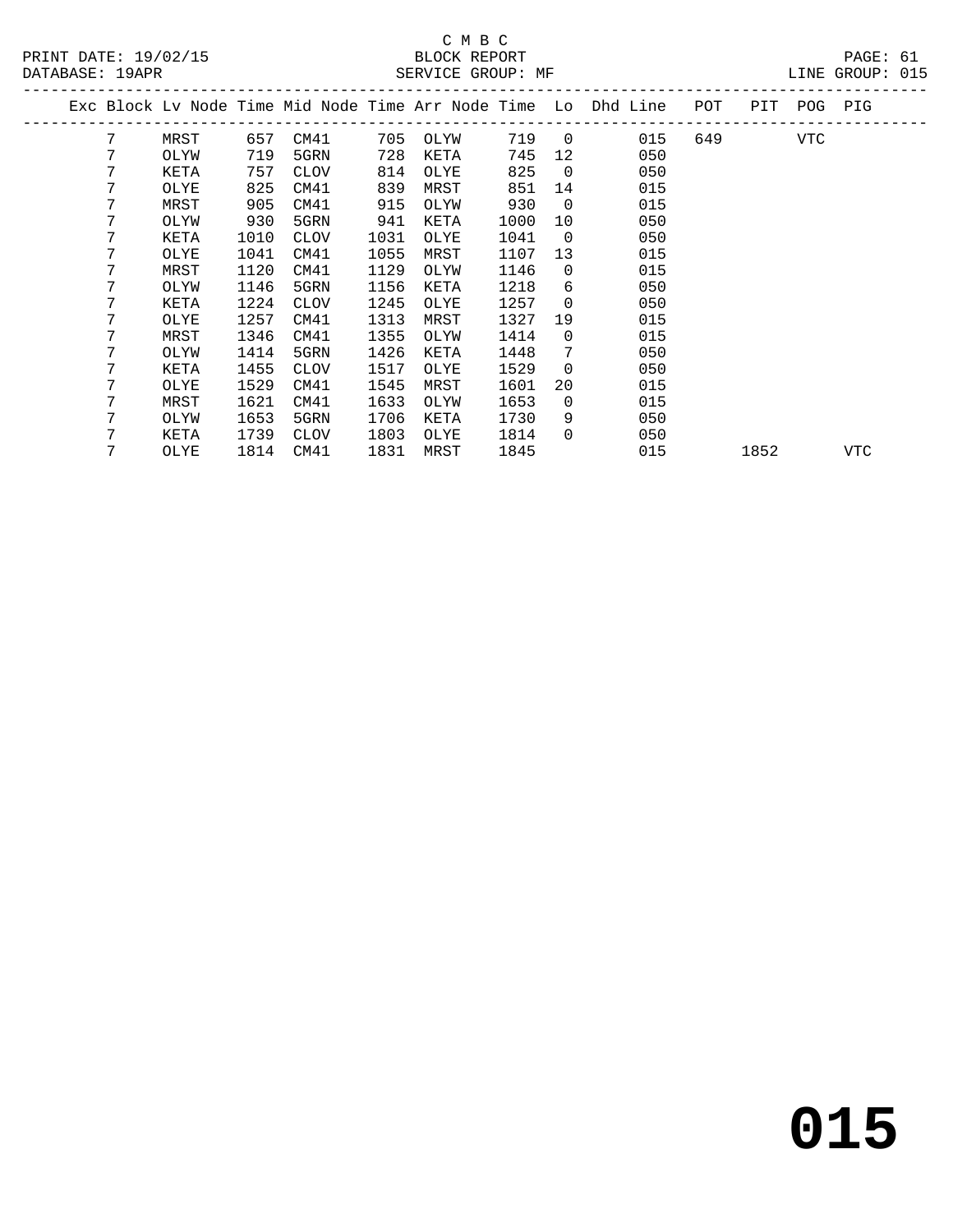#### C M B C SERVICE GROUP: MF

| PRINT DATE: 19/02/15 | BLOCK REPORT           | $\mathtt{PAGE}$ :  |
|----------------------|------------------------|--------------------|
| DATABASE: 19APR      | SERVICE GROUP:<br>MF . | GROUP: 015<br>∟INE |

|         |         |      |      |                 |      |          |      |                | Exc Block Lv Node Time Mid Node Time Arr Node Time Lo Dhd Line POT |     |      | PIT POG PIG |            |
|---------|---------|------|------|-----------------|------|----------|------|----------------|--------------------------------------------------------------------|-----|------|-------------|------------|
|         | 8       | MRST |      | 758 CM41        |      | 809 OLYW | 825  | $\overline{0}$ | 015                                                                | 750 |      | VTC         |            |
|         | 8       | OLYW | 825  | 5GRN            | 835  | KETA     | 855  | 6              | 050                                                                |     |      |             |            |
|         | 8       | KETA | 901  | CLOV            | 922  | OLYE     | 933  | $\overline{0}$ | 050                                                                |     |      |             |            |
|         | 8       | OLYE | 933  | CM41            | 946  | MRST     | 958  | 14             | 015                                                                |     |      |             |            |
|         | 8       | MRST | 1012 | CM41            | 1021 | OLYW     | 1038 | 0              | 015                                                                |     |      |             |            |
|         | 8       | OLYW | 1038 | 5GRN            | 1048 | KETA     | 1108 | 8              | 050                                                                |     |      |             |            |
|         | 8       | KETA | 1116 | $\mathtt{CLOV}$ | 1137 | OLYE     | 1149 | $\mathsf{O}$   | 050                                                                |     |      |             |            |
|         | 8       | OLYE | 1149 | CM41            | 1205 | MRST     | 1217 | 9              | 015                                                                |     |      |             |            |
|         | 8       | MRST | 1226 | CM41            | 1235 | OLYW     | 1254 | $\mathbf 0$    | 015                                                                |     |      |             |            |
|         | 8       | OLYW | 1254 | 5GRN            | 1306 | KETA     | 1328 | 12             | 050                                                                |     |      |             |            |
|         | 8       | KETA | 1340 | ${\tt CLOV}$    | 1402 | OLYE     | 1414 | 0              | 050                                                                |     |      |             |            |
|         | 8       | OLYE | 1414 | CM41            | 1430 | MRST     | 1446 | $\,8\,$        | 015                                                                |     |      |             |            |
|         | 8       | MRST | 1454 | CM41            | 1506 | OLYW     | 1525 | $\mathbf 0$    | 015                                                                |     |      |             |            |
|         | 8       | OLYW | 1525 | 5GRN            | 1538 | KETA     | 1602 | 8              | 050                                                                |     |      |             |            |
|         | 8       | KETA | 1610 | <b>CLOV</b>     | 1633 | OLYE     | 1644 | $\mathbf 0$    | 050                                                                |     |      |             |            |
|         | 8       | OLYE | 1644 | CM41            | 1703 | MRST     | 1719 | 21             | 015                                                                |     |      |             |            |
|         | 8       | MRST | 1740 | CM41            | 1752 | OLYW     | 1810 | $\overline{0}$ | 015                                                                |     |      |             |            |
|         | 8       | OLYW | 1810 | 5GRN            | 1823 | KETA     | 1846 | 15             | 050                                                                |     |      |             |            |
|         | 8       | KETA | 1901 | ${\tt CLOV}$    | 1922 | OLYE     | 1931 | $\mathbf 0$    | 050                                                                |     |      |             |            |
|         | 8       | OLYE | 1931 | CM41            | 1945 | MRST     | 1954 | 8              | 015                                                                |     |      |             |            |
|         | 8       | MRST | 2002 | CM41            | 2010 | OLYW     | 2024 | $\mathbf 0$    | 015                                                                |     |      |             |            |
|         | 8       | OLYW | 2024 | 5GRN            | 2035 | KETA     | 2054 | 13             | 050                                                                |     |      |             |            |
| GR 8    |         | KETA | 2107 | $\mathtt{CLOV}$ | 2127 | OLYE     | 2136 | 0              | 050                                                                |     |      |             |            |
| #GR 8   |         | KETA | 2107 | ${\tt CLOV}$    | 2127 | OLYE     | 2136 | 0              | 050                                                                |     |      |             |            |
|         | 8       | OLYE | 2136 | CM41            | 2148 | MRST     | 2157 | 25             | 015                                                                |     |      |             |            |
|         | $\,8\,$ | MRST | 2222 | CM41            | 2230 | OLYW     | 2243 | 0              | 015                                                                |     |      |             |            |
| GR 8    |         | OLYW | 2243 | 5GRN            | 2253 | KETA     | 2309 | 2              | 050                                                                |     |      |             |            |
| #GR 8   |         | OLYW | 2243 | 5GRN            | 2253 | KETA     | 2309 | $\mathbf{2}$   | 050                                                                |     |      |             |            |
| GR 8    |         | KETA | 2311 | ${\tt CLOV}$    | 2332 | OLYE     | 2341 | $\mathbf 0$    | 050                                                                |     |      |             |            |
| $#GR$ 8 |         | KETA | 2311 | ${\tt CLOV}$    | 2332 | OLYE     | 2341 | $\mathbf 0$    | 050                                                                |     |      |             |            |
|         | 8       | OLYE | 2341 | CM41            | 2350 | MRST     | 2359 | 18             | 015                                                                |     |      |             |            |
|         | $\,8\,$ | MRST | 2417 | CM41            | 2424 | OLYW     | 2435 | 0              | 015                                                                |     |      |             |            |
| GR 8    |         | OLYW | 2435 | 5GRN            | 2443 | KETA     | 2459 | 2              | 050                                                                |     |      |             |            |
| $#GR$ 8 |         | OLYW | 2435 | 5GRN            | 2443 | KETA     | 2459 | 2              | 050                                                                |     |      |             |            |
| GR 8    |         | KETA | 2501 | LAAN            | 2525 | OLYE     | 2531 | $\mathbf 0$    | 050                                                                |     |      |             |            |
| #GR 8   |         | KETA | 2501 | LAAN            | 2525 | OLYE     | 2531 | $\mathbf 0$    | 050                                                                |     |      |             |            |
|         | 8       | OLYE | 2531 | CM41            | 2538 | MRST     | 2546 | 0              | 015                                                                |     |      |             |            |
|         | 8       | MRST | 2546 |                 |      | HODM     | 2609 | $\mathbf 0$    | N15                                                                |     |      |             |            |
|         | 8       | HODM | 2609 |                 |      | MRST     | 2639 | 7              | N15                                                                |     |      |             |            |
|         | 8       | MRST | 2646 |                 |      | HODM     | 2733 | 6              | N20                                                                |     |      |             |            |
|         | 8       | HODM | 2739 |                 |      | MRST     | 2828 |                | N20                                                                |     | 2833 |             | <b>VTC</b> |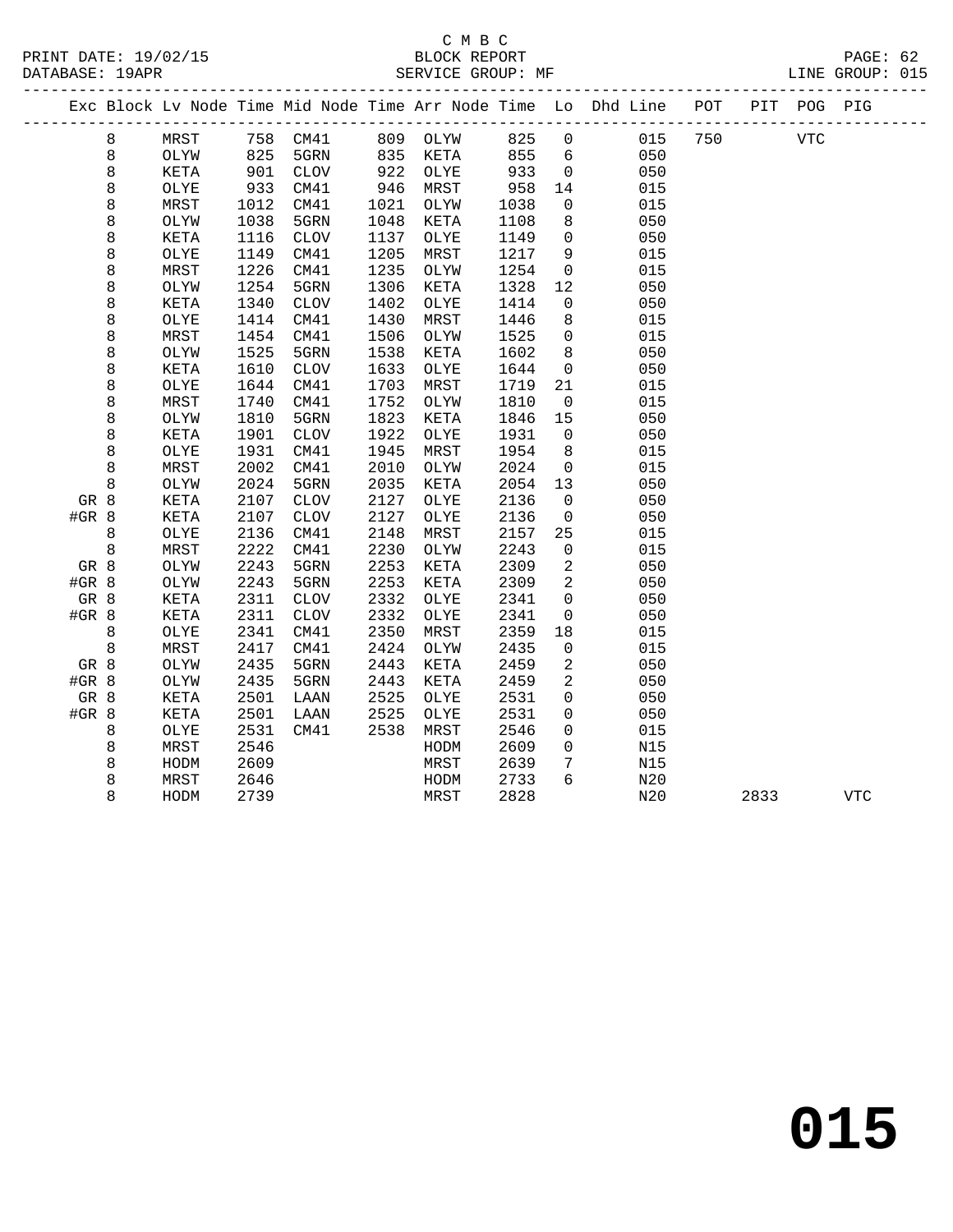#### C M B C<br>BLOCK REPORT SERVICE GROUP: MF

|       |       |      |      |           |      |           |         |                | Exc Block Lv Node Time Mid Node Time Arr Node Time Lo Dhd Line POT |          |            | PIT POG PIG |              |
|-------|-------|------|------|-----------|------|-----------|---------|----------------|--------------------------------------------------------------------|----------|------------|-------------|--------------|
|       | 9     | KETA |      | 1240 CLOV |      | 1302 OLYE | 1314 0  |                |                                                                    | 050 1210 | <b>VTC</b> |             |              |
|       | 9     | OLYE | 1314 | CM41      | 1330 | MRST      | 1344 17 |                | 015                                                                |          |            |             |              |
|       | 9     | MRST | 1401 | CM41      |      | 1410 OLYW | 1429    | $\overline{0}$ | 015                                                                |          |            |             |              |
|       | 9     | OLYW | 1429 | 5GRN      | 1441 | KETA      | 1503    | $\overline{7}$ | 050                                                                |          |            |             |              |
|       | 9     | KETA | 1510 | CLOV      | 1532 | OLYE      | 1544    | $\overline{0}$ | 050                                                                |          |            |             |              |
|       | 9     | OLYE | 1544 | CM41      | 1600 | MRST      | 1616    | 20             | 015                                                                |          |            |             |              |
|       | 9     | MRST | 1636 | CM41      | 1648 | OLYW      | 1708    | $\overline{0}$ | 015                                                                |          |            |             |              |
|       | 9     | OLYW | 1708 | 5GRN      | 1721 | KETA      | 1745    | 9              | 050                                                                |          |            |             |              |
|       | 9     | KETA | 1754 | CLOV      | 1818 | OLYE      | 1829    | $\mathbf 0$    | 050                                                                |          |            |             |              |
|       | 9     | OLYE | 1829 | CM41      | 1846 | MRST      | 1900    | 9              | 015                                                                |          |            |             |              |
|       | 9     | MRST | 1909 | CM41      | 1919 | OLYW      | 1933    | $\mathsf{O}$   | 015                                                                |          |            |             |              |
|       | 9     | OLYW | 1933 | 5GRN      | 1944 | KETA      | 2003    | 8              | 050                                                                |          |            |             |              |
|       | 9     | KETA | 2011 | CLOV      | 2032 | OLYE      | 2041    | $\mathsf{O}$   | 050                                                                |          |            |             |              |
|       | 9     | OLYE | 2041 | CM41      | 2053 | MRST      | 2102    | 14             | 015                                                                |          |            |             |              |
|       | 9     | MRST | 2116 | CM41      | 2124 | OLYW      | 2138    | $\mathsf{O}$   | 015                                                                |          |            |             |              |
| GR 9  |       | OLYW | 2138 | 5GRN      | 2148 | KETA      | 2204    | $\overline{a}$ | 050                                                                |          |            |             |              |
| #GR 9 |       | OLYW | 2138 | 5GRN      | 2148 | KETA      | 2204    | 2              | 050                                                                |          |            |             |              |
| GR 9  |       | KETA | 2206 | CLOV      | 2229 | OLYE      | 2238    | $\mathsf{O}$   | 050                                                                |          |            |             |              |
| #GR 9 |       | KETA | 2206 | CLOV      | 2229 | OLYE      | 2238    | $\mathsf{O}$   | 050                                                                |          |            |             |              |
|       | 9     | OLYE | 2238 | CM41      | 2250 | MRST      | 2259    | 15             | 015                                                                |          |            |             |              |
|       | 9     | MRST | 2314 | CM41      | 2321 | OLYW      | 2333    | $\mathsf{O}$   | 015                                                                |          |            |             |              |
| GR 9  |       | OLYW | 2333 | 5GRN      | 2341 | KETA      | 2357    | 2              | 050                                                                |          |            |             |              |
| #GR 9 |       | OLYW | 2333 | 5GRN      | 2341 | KETA      | 2357    | 2              | 050                                                                |          |            |             |              |
| GR 9  |       | KETA | 2359 | LAAN      | 2423 | OLYE      | 2429    | $\mathbf 0$    | 050                                                                |          |            |             |              |
| #GR 9 |       | KETA | 2359 | LAAN      | 2423 | OLYE      | 2429    | $\mathbf 0$    | 050                                                                |          |            |             |              |
|       | 9     | OLYE | 2429 | CM41      | 2436 | MRST      | 2444    | 4              | 015                                                                |          |            |             |              |
|       | $\,9$ | MRST | 2448 | CM41      | 2455 | OLYW      | 2506    | $\mathbf 0$    | 015                                                                |          |            |             |              |
| GR 9  |       | OLYW | 2506 | 5GRN      | 2514 | KETA      | 2527    | 2              | 050                                                                |          |            |             |              |
| #GR 9 |       | OLYW | 2506 | 5GRN      | 2514 | KETA      | 2527    | 2              | 050                                                                |          |            |             |              |
| GR 9  |       | KETA | 2529 | LAAN      | 2553 | OLYE      | 2559    | $\mathbf 0$    | 050                                                                |          |            |             |              |
| #GR 9 |       | KETA | 2529 | LAAN      | 2553 | OLYE      | 2559    | $\mathbf 0$    | 050                                                                |          |            |             |              |
|       | 9     | OLYE | 2559 | CM41      | 2606 | MRST      | 2614    | 2              | 015                                                                |          |            |             |              |
|       | 9     | MRST | 2616 |           |      | HODM      | 2639    | $\Omega$       | N15                                                                |          |            |             |              |
|       | 9     | HODM | 2639 |           |      | MRST      | 2709    |                | N15                                                                |          | 2714       |             | VTC          |
|       | 10    | MRST | 1316 | CM41      | 1325 | OLYW      | 1344    | $\overline{0}$ | 015                                                                | 1308     |            | VTC         |              |
|       | 10    | OLYW | 1344 | 5GRN      | 1356 | KETA      | 1418    | 7              | 050                                                                |          |            |             |              |
|       | 10    | KETA | 1425 | CLOV      | 1447 | OLYE      | 1459    | $\overline{0}$ | 050                                                                |          |            |             |              |
|       | 10    | OLYE | 1459 | CM41      | 1515 | MRST      | 1531    | 20             | 015                                                                |          |            |             |              |
|       | 10    | MRST |      | 1551 CM41 |      | 1603 OLYW | 1623 0  |                | 015                                                                |          |            |             |              |
|       | 10    | OLYW | 1623 | 5GRN      | 1636 | KETA      | 1700    | 9              | 050                                                                |          |            |             |              |
|       | 10    | KETA | 1709 | CLOV      | 1733 | OLYE      | 1744    | $\overline{0}$ | 050                                                                |          |            |             |              |
|       | 10    | OLYE | 1744 | CM41      | 1803 | MRST      | 1819    | 11             | 015                                                                |          |            |             |              |
|       | 10    | MRST | 1830 | CM41      | 1842 | OLYW      | 1858    | $\mathbf 0$    | 015                                                                |          |            |             |              |
|       | 10    | OLYW | 1858 | 5GRN      | 1910 | KETA      | 1931    |                | 050                                                                |          | 1955       |             | ${\tt VTC}$  |
|       | 11    | MRST | 1507 | CM41      | 1519 | OLYW      | 1539    | $\mathbf 0$    |                                                                    | 015 1459 |            | <b>VTC</b>  |              |
|       | 11    | OLYW | 1539 | 5GRN      | 1552 | KETA      | 1616    | 8              | 050                                                                |          |            |             |              |
|       | 11    | KETA | 1624 | CLOV      | 1648 | OLYE      | 1659    | $\mathsf{O}$   | 050                                                                |          |            |             |              |
|       | 11    | OLYE | 1659 | CM41      | 1718 | MRST      | 1734    | 21             | 015                                                                |          |            |             |              |
|       | 11    | MRST | 1755 | CM41      | 1807 | OLYW      | 1825    | $\mathsf{O}$   | 015                                                                |          |            |             |              |
|       | 11    | OLYW | 1825 | 5GRN      | 1838 | KETA      | 1901    | 17             | 050                                                                |          |            |             |              |
|       | 11    | KETA | 1918 | CLOV      | 1939 | OLYE      | 1948    | $\mathbf 0$    | 050                                                                |          |            |             |              |
|       | 11    | OLYE | 1948 | CM41      | 2002 | MRST      | 2011    | 8              | 015                                                                |          |            |             |              |
|       | 11    | MRST | 2019 | CM41      | 2027 | OLYW      | 2041    | $\mathbf 0$    | 015                                                                |          |            |             |              |
| GR 11 |       | OLYW | 2041 | 5GRN      | 2051 | KETA      | 2107    |                | 050                                                                |          | 2130       |             | $_{\rm VTC}$ |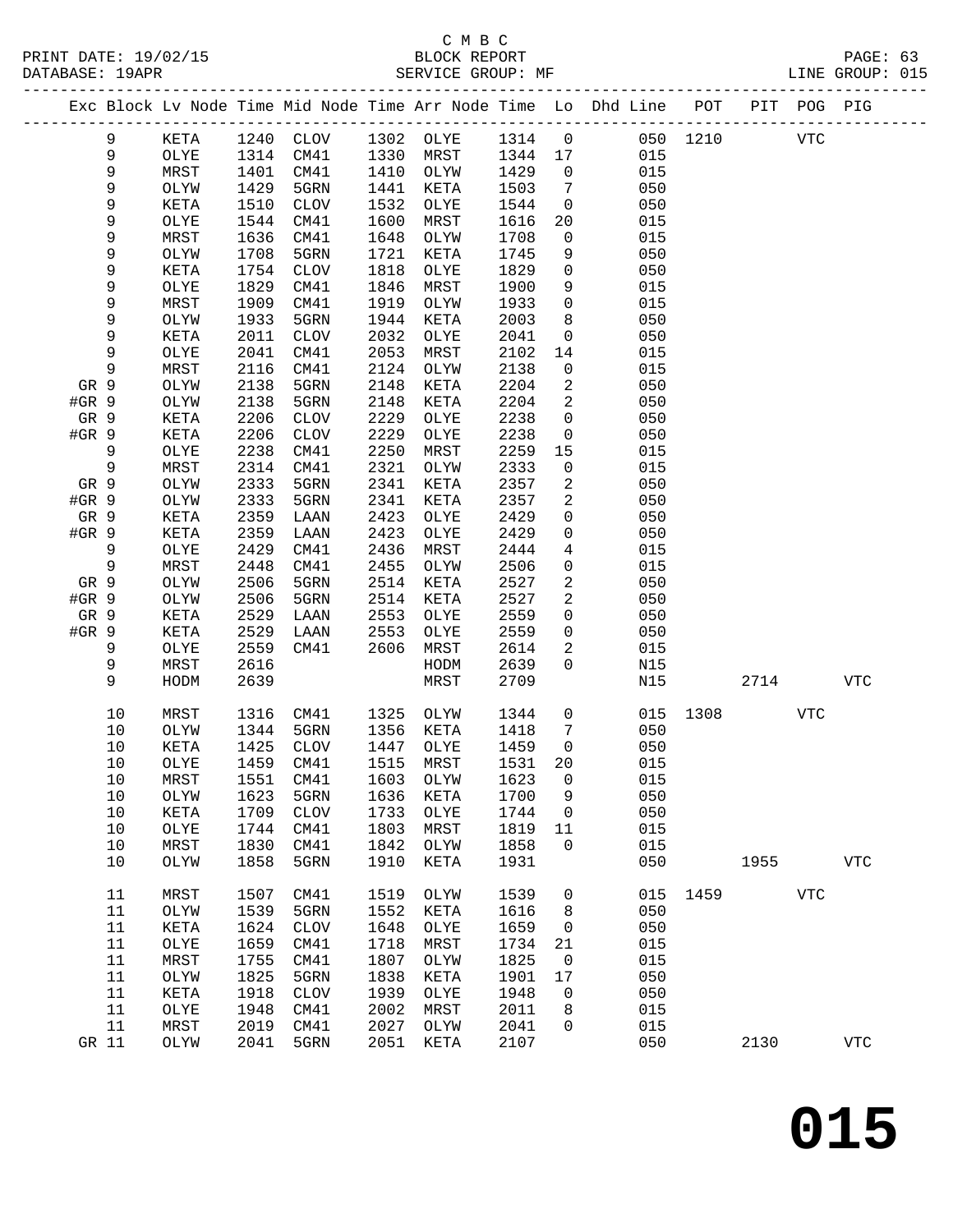|                                      |        |  |                      |  |           |  | C M B C      |      |  |                                                                                |                 |          |  |
|--------------------------------------|--------|--|----------------------|--|-----------|--|--------------|------|--|--------------------------------------------------------------------------------|-----------------|----------|--|
|                                      |        |  | PRINT DATE: 19/02/15 |  |           |  | BLOCK REPORT |      |  |                                                                                |                 | PAGE: 64 |  |
| DATABASE: 19APR<br>SERVICE GROUP: MF |        |  |                      |  |           |  |              |      |  |                                                                                | LINE GROUP: 015 |          |  |
|                                      |        |  |                      |  |           |  |              |      |  |                                                                                |                 |          |  |
|                                      |        |  |                      |  |           |  |              |      |  | Exc Block Lv Node Time Mid Node Time Arr Node Time Lo Dhd Line POT PIT POG PIG |                 |          |  |
|                                      | #GR 11 |  | $OT$ . YW            |  | 2041 5GRN |  | 2051 KETA    | 2107 |  | 050                                                                            | 2130            | VTC      |  |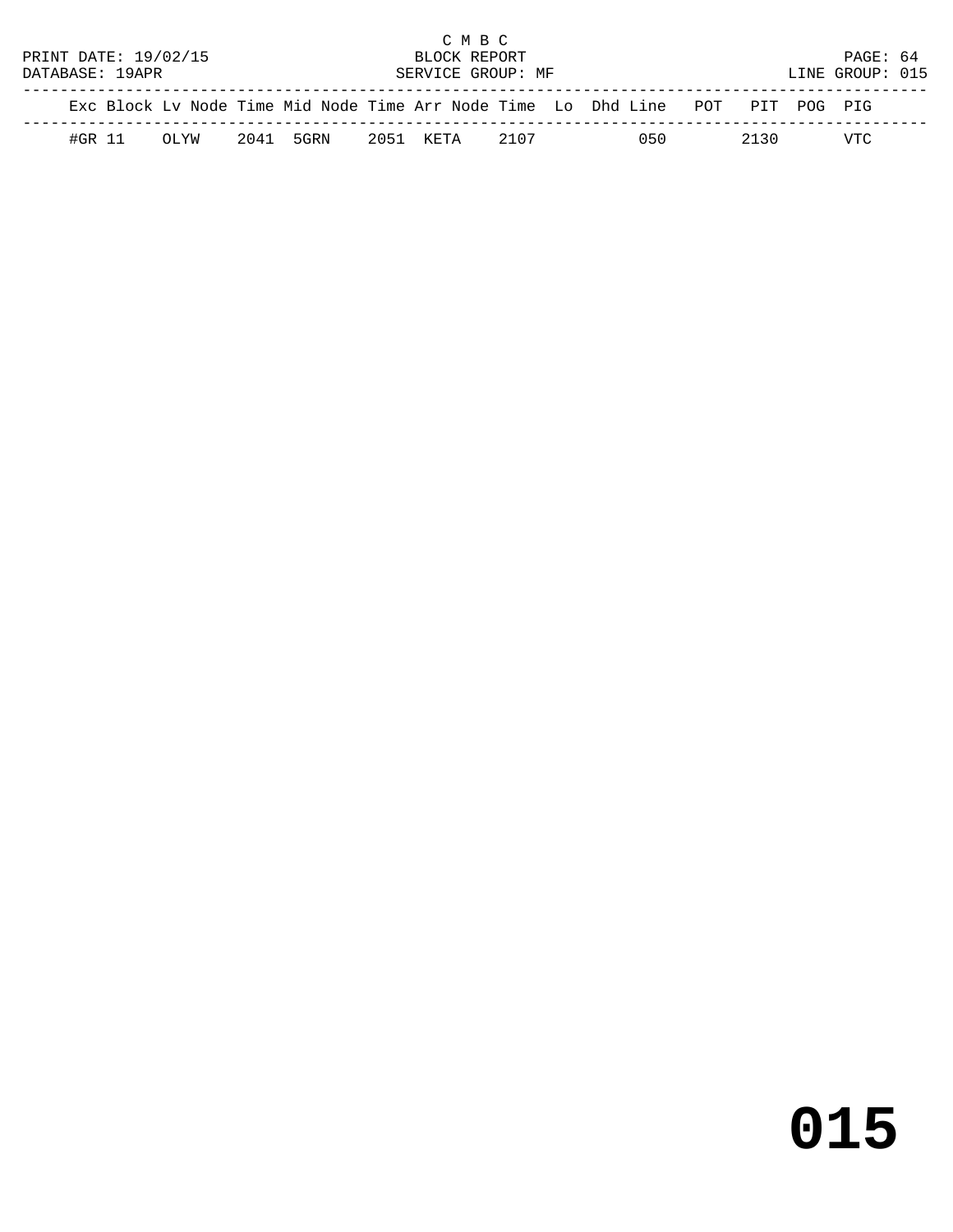| 29ST<br>BYGR<br>GRBY<br>HANA<br>MAHU<br>NAHA |                                                                        |                                                                                                                                                    | 29 AV STATION<br>GRANVILLE & BROADWA<br>HASTINGS & NANAIMO<br>MARINE & HUDSON<br>NANAIMO & HASTINGS                                          |                                                                                                                                          | BROADWAY & GRANVILLE<br>GRANVILLE & BROADWAY<br>HASTINGS & NANAIMO<br>MARINE & HUDSON<br>NANAIMO & HASTINGS                                         |                                                                                                                                          |                                                                                                                                              | 63LP<br>EAKY<br>HACO<br>HACO<br>KYEA<br>NAST                                                                                              |                                                                                                                                               | 63 LOOP<br>EARLES & KINGSWAY<br>HASTINGS & COMMERCIAL<br>KINGSWAY & EARLES<br>NABY NANAIMO & BROAD<br>NAST NANAIMO STATION<br>NANAIMO & BROADWAY |         |              |             |                     |  |
|----------------------------------------------|------------------------------------------------------------------------|----------------------------------------------------------------------------------------------------------------------------------------------------|----------------------------------------------------------------------------------------------------------------------------------------------|------------------------------------------------------------------------------------------------------------------------------------------|-----------------------------------------------------------------------------------------------------------------------------------------------------|------------------------------------------------------------------------------------------------------------------------------------------|----------------------------------------------------------------------------------------------------------------------------------------------|-------------------------------------------------------------------------------------------------------------------------------------------|-----------------------------------------------------------------------------------------------------------------------------------------------|--------------------------------------------------------------------------------------------------------------------------------------------------|---------|--------------|-------------|---------------------|--|
|                                              |                                                                        |                                                                                                                                                    |                                                                                                                                              |                                                                                                                                          |                                                                                                                                                     |                                                                                                                                          |                                                                                                                                              |                                                                                                                                           |                                                                                                                                               | Exc Block Lv Node Time Mid Node Time Arr Node Time Lo Dhd Line POT                                                                               |         |              |             | PIT POG PIG         |  |
|                                              | GR 1<br>#GR $1$<br>GR 1                                                | $\mathbf{1}$<br>1<br>$1\,$<br>$\mathbf 1$<br>1<br>1<br>$\mathbf 1$<br>1<br>$\mathbf 1$<br>$\mathbf 1$<br>$\mathbf 1$<br>$\mathbf 1$<br>$\mathbf 1$ | EAKY<br>NAHA<br>NAST<br>HANA<br>29ST<br>63LP<br>29ST<br>63LP<br>29ST<br>63LP<br>29ST<br>63LP<br>29ST<br>63LP<br>63LP<br>29ST                 | 532<br>548<br>612<br>725<br>900<br>1038<br>1218<br>1359<br>1540<br>1720<br>1857<br>2031<br>2031<br>2206                                  | 448 REBY<br>512 NABY<br>NABY<br>REBY<br>HACO<br>GRBY<br>HACO<br>GRBY<br>HACO<br>GRBY<br>HACO<br>GRBY<br>HACO<br>GRBY<br>GRBY<br>HACO                | 557<br>752<br>926<br>1104<br>1244<br>1427<br>1605<br>1748<br>1919<br>2054<br>2054<br>2228                                                | 500 NAHA<br>520 NAST<br>537 HANA<br>29ST<br>632 63LP<br>29ST<br>63LP<br>29ST<br>63LP<br>29ST<br>63LP<br>29ST<br>63LP<br>29ST<br>29ST<br>63LP | 509<br>525<br>546<br>602<br>715<br>844<br>1024<br>1202<br>1346<br>1529<br>1711<br>1847<br>2014<br>2146<br>2146<br>2315                    | $\overline{\mathbf{3}}$<br>$7\overline{ }$<br>$\overline{\phantom{a}}$<br>10<br>10<br>16<br>14<br>16<br>13<br>11<br>9<br>10<br>17<br>20<br>20 | 007<br>007<br>016<br>016<br>016<br>016<br>016<br>016<br>016<br>016<br>016<br>016<br>016<br>016<br>016                                            | 016 421 | 2321         | <b>VTCT</b> | <b>VTCT</b>         |  |
|                                              | #GR $1$<br>GR 2<br>#GR 2<br>GR 2<br>$#GR$ 2<br>GR 2<br>$#GR$ 2<br>GR 2 | 2<br>2<br>$\sqrt{2}$<br>2<br>$\sqrt{2}$<br>$\sqrt{2}$<br>$\sqrt{2}$<br>2<br>2<br>2                                                                 | 29ST<br>63LP<br>29ST<br>63LP<br>29ST<br>63LP<br>29ST<br>63LP<br>29ST<br>63LP<br>29ST<br>63LP<br>63LP<br>29ST<br>29ST<br>63LP<br>63LP<br>29ST | 2206<br>521<br>632<br>744<br>920<br>1057<br>1238<br>1419<br>1602<br>1742<br>1922<br>2049<br>2049<br>2227<br>2227<br>2345<br>2345<br>2504 | HACO<br>GRBY<br>HACO<br>GRBY<br>HACO<br>GRBY<br>HACO<br>GRBY<br>HACO<br>GRBY<br><b>HACO</b><br>GRBY<br>GRBY<br>HACO<br>HACO<br>GRBY<br>GRBY<br>HACO | 2228<br>544<br>652<br>811<br>946<br>1124<br>1304<br>1447<br>1627<br>1810<br>1944<br>2112<br>2112<br>2249<br>2249<br>2404<br>2404<br>2523 | 63LP<br>29ST<br>63LP<br>29ST<br>63LP<br>29ST<br>63LP<br>29ST<br>63LP<br>29ST<br>63LP<br>29ST<br>29ST<br>63LP<br>63LP<br>29ST<br>29ST<br>63LP | 2315<br>623<br>738<br>904<br>1044<br>1222<br>1406<br>1549<br>1733<br>1906<br>2038<br>2204<br>2204<br>2336<br>2336<br>2448<br>2448<br>2610 | 9<br>6<br>16<br>13<br>16<br>13<br>13<br>- 9<br>16<br>11<br>23<br>23<br>9<br>9<br>16<br>16                                                     | 016<br>016<br>016<br>016<br>016<br>016<br>016<br>016<br>016<br>016<br>016<br>016<br>016<br>016<br>016<br>016<br>016<br>016                       | 513     | 2321<br>2616 | VTCT        | VTCT<br><b>VTCT</b> |  |
|                                              | $#GR$ 2                                                                |                                                                                                                                                    | 29ST                                                                                                                                         | 2504                                                                                                                                     | HACO                                                                                                                                                | 2523                                                                                                                                     | 63LP                                                                                                                                         | 2610                                                                                                                                      |                                                                                                                                               | 016                                                                                                                                              |         | 2616         |             | <b>VTCT</b>         |  |

C M B C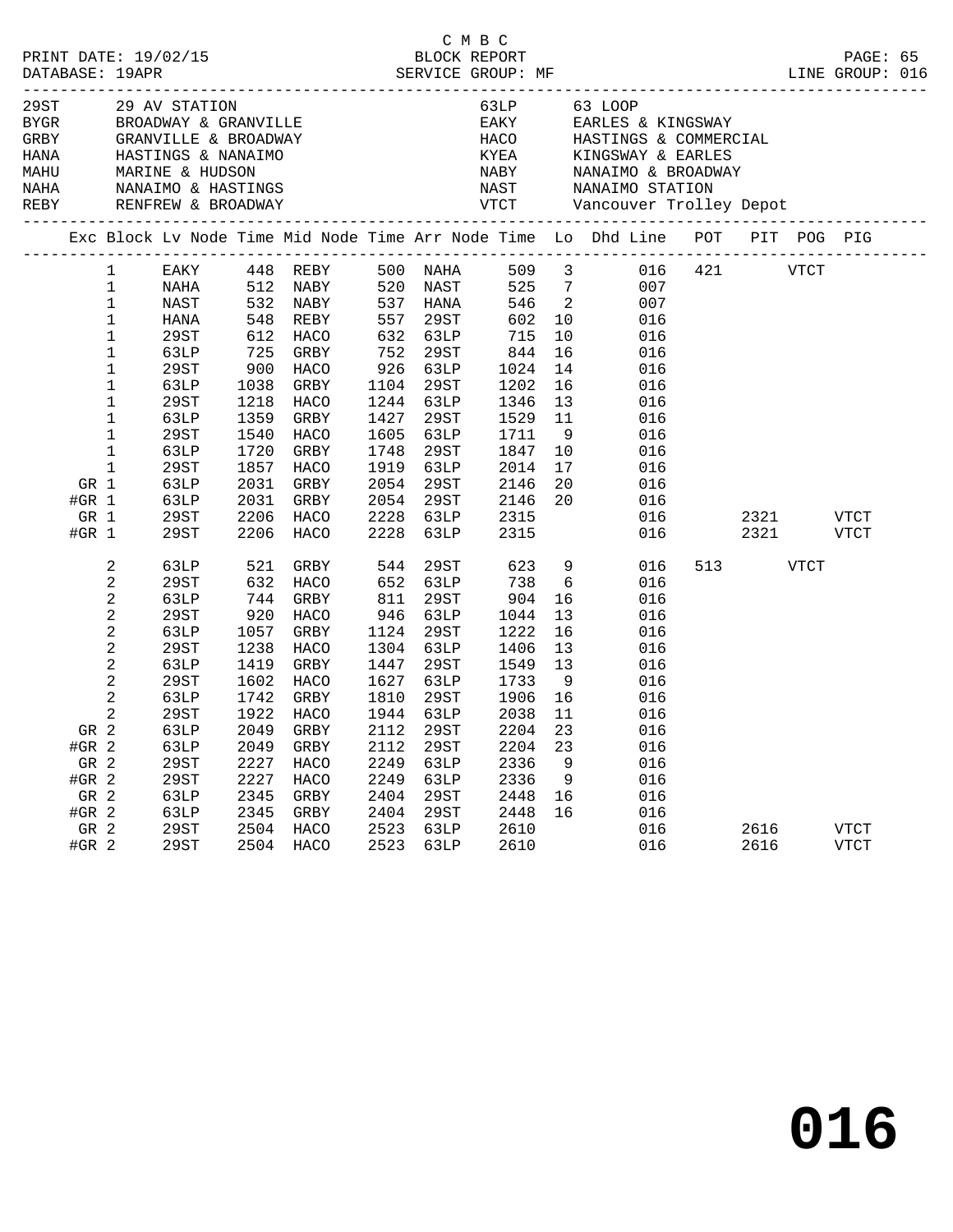|         |                |      |      |                   |      |           |         |                 | Exc Block Lv Node Time Mid Node Time Arr Node Time Lo Dhd Line POT |         |             | PIT POG PIG |      |
|---------|----------------|------|------|-------------------|------|-----------|---------|-----------------|--------------------------------------------------------------------|---------|-------------|-------------|------|
|         | 3              | EAKY |      | 522 HACO 543 63LP |      |           |         |                 | 625 10                                                             | 016 455 | <b>VTCT</b> |             |      |
|         | $\mathbf{3}$   | 63LP | 635  | GRBY              | 659  | 29ST      | 744 13  |                 | 016                                                                |         |             |             |      |
|         | $\mathbf{3}$   | 29ST | 757  | HACO              |      | 822 63LP  | 918     | 17              | 016                                                                |         |             |             |      |
|         | $\mathfrak{Z}$ | 63LP | 935  | GRBY              | 1001 | 29ST      | 1056    | 13              | 016                                                                |         |             |             |      |
|         | $\mathfrak{Z}$ | 29ST | 1109 | HACO              | 1135 | 63LP      | 1237    | 11              | 016                                                                |         |             |             |      |
|         | 3              | 63LP | 1248 | GRBY              | 1316 | 29ST      | 1415    | 12              | 016                                                                |         |             |             |      |
|         | 3              | 29ST | 1427 | HACO              | 1452 | 63LP      | 1558    | 8 <sup>8</sup>  | 016                                                                |         |             |             |      |
|         | 3              | 63LP | 1606 | GRBY              | 1636 | 29ST      | 1739    | 14              | 016                                                                |         |             |             |      |
|         | $\mathbf{3}$   | 29ST | 1753 | HACO              | 1818 | 63LP      | 1915    | 14              | 016                                                                |         |             |             |      |
|         | $\mathbf{3}$   | 63LP | 1929 | GRBY              | 1954 | 29ST      | 2046    | 19              | 016                                                                |         |             |             |      |
| GR 3    |                | 29ST | 2105 | HACO              | 2127 | 63LP      | 2218    | 18              | 016                                                                |         |             |             |      |
| $#GR$ 3 |                | 29ST | 2105 | HACO              | 2127 | 63LP      | 2218 18 |                 | 016                                                                |         |             |             |      |
| GR 3    |                | 63LP | 2236 | GRBY              | 2256 | 29ST      | 2341    |                 | 016                                                                |         | 2406        |             | VTCT |
| $#GR$ 3 |                | 63LP | 2236 | GRBY              | 2256 | 29ST      | 2341    |                 | 016                                                                |         | 2406        |             | VTCT |
|         | 4              | EAKY | 543  | HACO              | 604  | 63LP      | 646     | $7\overline{ }$ | 016                                                                |         | 516         | <b>VTCT</b> |      |
|         | 4              | 63LP | 653  | GRBY              | 718  | 29ST      | 804     | 15              | 016                                                                |         |             |             |      |
|         | $\overline{4}$ | 29ST | 819  | HACO              | 844  | 63LP      | 943     | 13              | 016                                                                |         |             |             |      |
|         | 4              | 63LP | 956  | GRBY              | 1022 | 29ST      | 1118    | 11              | 016                                                                |         |             |             |      |
|         | 4              | 29ST | 1129 | HACO              | 1155 | 63LP      | 1257    | 11              | 016                                                                |         |             |             |      |
|         | $\overline{4}$ | 63LP | 1308 | GRBY              | 1336 | 29ST      | 1435    | 12              | 016                                                                |         |             |             |      |
|         | 4              | 29ST | 1447 | HACO              | 1512 | 63LP      | 1618    | 10              | 016                                                                |         |             |             |      |
|         | $\overline{4}$ | 63LP | 1628 | GRBY              | 1656 | 29ST      | 1759    | 14              | 016                                                                |         |             |             |      |
|         | $\overline{4}$ | 29ST | 1813 | HACO              | 1837 | 63LP      | 1934    | 10              | 016                                                                |         |             |             |      |
|         | $\overline{4}$ | 63LP | 1944 | GRBY              | 2009 | 29ST      | 2101    |                 | 016                                                                |         | 2130 VTCT   |             |      |
|         | 5              | 63LP | 551  | GRBY              | 614  | 29ST      | 653     | 8 <sup>8</sup>  | 016                                                                |         | 543 VTCT    |             |      |
|         | 5              | 29ST | 701  | HACO              |      | 722 63LP  | 813     | 10              | 016                                                                |         |             |             |      |
|         | 5              | 63LP | 823  | GRBY              | 851  | 29ST      | 944     | 16              | 016                                                                |         |             |             |      |
|         | 5              | 29ST | 1000 | HACO              | 1026 | 63LP      | 1126    | 13              | 016                                                                |         |             |             |      |
|         | 5              | 63LP | 1139 | GRBY              | 1206 | 29ST      | 1304    | 14              | 016                                                                |         |             |             |      |
|         | 5              | 29ST | 1318 | HACO              | 1343 | 63LP      | 1447    | 9               | 016                                                                |         |             |             |      |
|         | 5              | 63LP | 1456 | GRBY              | 1526 | 29ST      | 1629    | 13              | 016                                                                |         |             |             |      |
|         | 5              | 29ST | 1642 | HACO              | 1710 | 63LP      | 1816    | 14              | 016                                                                |         |             |             |      |
|         | 5              | 63LP | 1830 | GRBY              | 1858 | 29ST      | 1952    | 9               | 016                                                                |         |             |             |      |
|         | 5              | 29ST | 2001 | HACO              | 2023 | 63LP      | 2117    | 16              | 016                                                                |         |             |             |      |
| GR 5    |                | 63LP | 2133 | GRBY              | 2154 | 29ST      | 2243    | $\overline{4}$  | 016                                                                |         |             |             |      |
| $#GR$ 5 |                | 63LP | 2133 | GRBY              | 2154 | 29ST      | 2243    | $\overline{4}$  | 016                                                                |         |             |             |      |
| GR 5    |                | 29ST | 2247 | HACO              | 2309 | 63LP      | 2356    | 19              | 016                                                                |         |             |             |      |
| $#GR$ 5 |                | 29ST | 2247 | HACO              | 2309 | 63LP      | 2356    | 19              | 016                                                                |         |             |             |      |
| GR 5    |                | 63LP | 2415 | GRBY              |      | 2434 KYEA | 2521    |                 | 016                                                                |         | 2543        |             | VTCT |
| $#GR$ 5 |                | 63LP |      | 2415 GRBY         |      | 2434 KYEA | 2521    |                 | 016                                                                |         | 2543        |             | VTCT |
|         |                |      |      |                   |      |           |         |                 |                                                                    |         |             |             |      |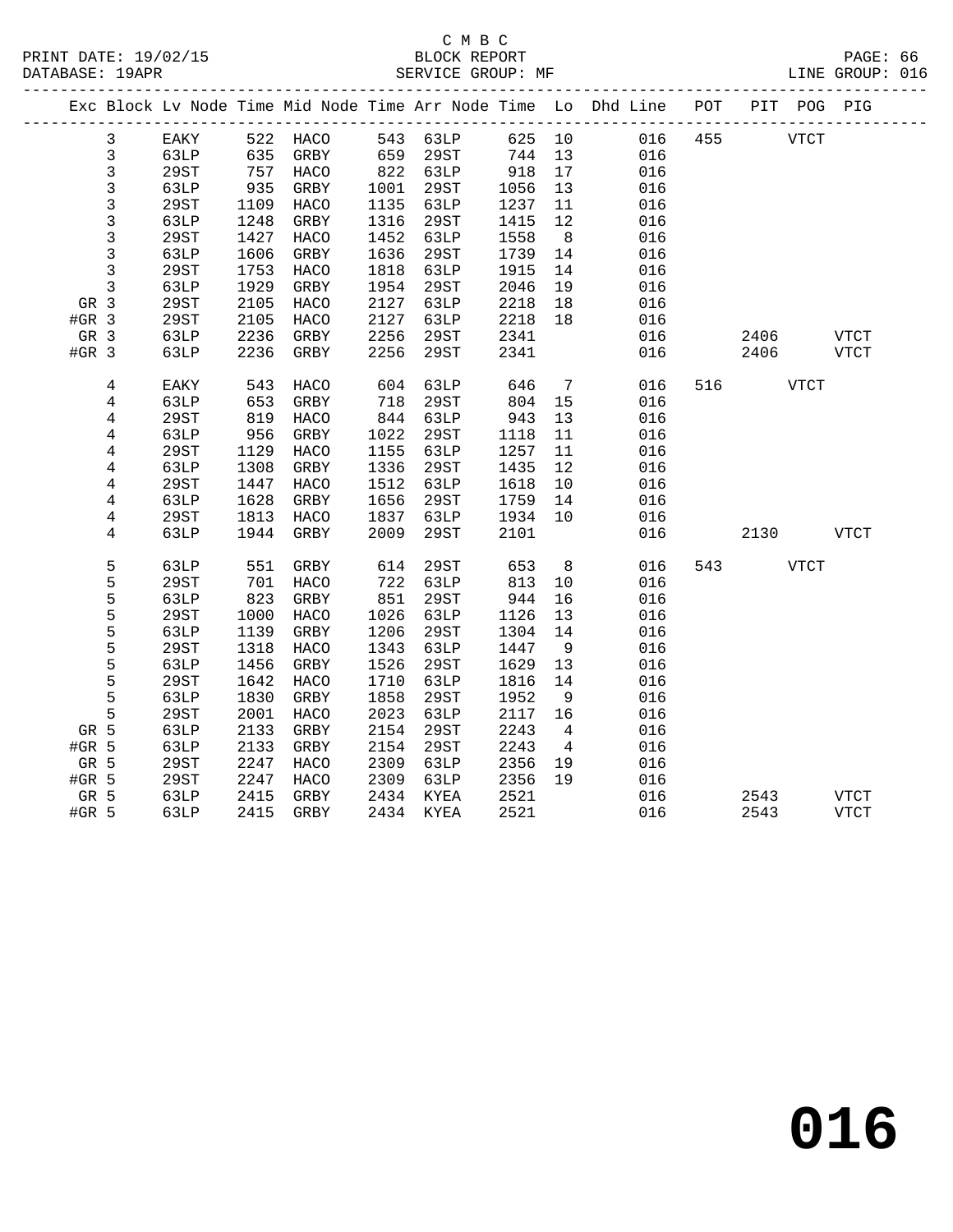#### C M B C<br>BLOCK REPORT DATABASE: 19APR SERVICE GROUP: MF SERVICE GROUP: 016

------------------------------------------------------------------------------------------------- Exc Block Lv Node Time Mid Node Time Arr Node Time Lo Dhd Line POT PIT POG PIG -------------------------------------------------------------------------------------------------

| 6<br>6<br>6<br>6<br>6<br>6<br>6<br>6<br>6<br>6<br>GR 6<br>#GR 6<br>GR 6<br>#GR 6<br>GR 6<br>#GR 6 | <b>BYGR</b><br>63LP<br>29ST<br>63LP<br><b>29ST</b><br>63LP<br>29ST<br>63LP<br><b>29ST</b><br>63LP<br>29ST<br>29ST<br>63LP<br>63LP<br>29ST<br>29ST | 552<br>617<br>737<br>915<br>1049<br>1228<br>1407<br>1546<br>1733<br>1913<br>2047<br>2047<br>2216<br>2216<br>2333<br>2333 | <b>REBY</b><br>GRBY<br>HACO<br>GRBY<br>HACO<br>GRBY<br>HACO<br>GRBY<br>HACO<br>GRBY<br>HACO<br>HACO<br>GRBY<br>GRBY<br>HACO<br>HACO | 641<br>802<br>942<br>1115<br>1256<br>1432<br>1616<br>1800<br>1939<br>2109<br>2109<br>2237<br>2237<br>2354<br>2354 | 63LP<br>29ST<br>63LP<br>29ST<br>63LP<br>29ST<br>63LP<br>29ST<br>63LP<br>29ST<br>63LP<br>63LP<br>29ST<br>29ST<br>63LP<br>63LP        | 612<br>724<br>858<br>1036<br>1218<br>1355<br>1538<br>1719<br>1903<br>2031<br>2203<br>2203<br>2322<br>2322<br>2441<br>2441 | 5<br>13<br>$17$<br>13<br>10<br>$12$<br>8<br>14<br>10<br>16<br>13<br>13<br>11<br>$11\,$<br>$\,4$<br>4 | 016<br>016<br>016<br>016<br>016<br>016<br>016<br>016<br>016<br>016<br>016<br>016<br>016<br>016<br>016<br>016 | 531 |              | <b>VTCT</b>                               |
|---------------------------------------------------------------------------------------------------|---------------------------------------------------------------------------------------------------------------------------------------------------|--------------------------------------------------------------------------------------------------------------------------|-------------------------------------------------------------------------------------------------------------------------------------|-------------------------------------------------------------------------------------------------------------------|-------------------------------------------------------------------------------------------------------------------------------------|---------------------------------------------------------------------------------------------------------------------------|------------------------------------------------------------------------------------------------------|--------------------------------------------------------------------------------------------------------------|-----|--------------|-------------------------------------------|
| GR 6<br>#GR 6                                                                                     | 63LP<br>63LP                                                                                                                                      | 2445<br>2445                                                                                                             | GRBY<br>GRBY                                                                                                                        | 2504<br>2504                                                                                                      | KYEA<br>KYEA                                                                                                                        | 2551<br>2551                                                                                                              |                                                                                                      | 016<br>016                                                                                                   |     | 2613<br>2613 | <b>VTCT</b><br><b>VTCT</b>                |
| $\boldsymbol{7}$<br>7<br>7<br>7<br>7<br>7<br>7<br>7                                               | EAKY<br>63LP<br><b>29ST</b><br>63LP<br>29ST<br>63LP<br><b>29ST</b><br>63LP                                                                        | 558<br>716<br>850<br>1028<br>1208<br>1349<br>1529<br>1708                                                                | HACO<br>GRBY<br>HACO<br>GRBY<br>HACO<br>GRBY<br>HACO<br>GRBY                                                                        | 622<br>742<br>916<br>1054<br>1234<br>1417<br>1554<br>1736                                                         | 63LP<br>29ST<br>63LP<br>29ST<br>63LP<br>29ST<br>63LP<br><b>29ST</b>                                                                 | 705<br>834<br>1014<br>1151<br>1336<br>1519<br>1700<br>1839                                                                | 11<br>16<br>14<br>$17$<br>13<br>10<br>8                                                              | 016<br>016<br>016<br>016<br>016<br>016<br>016<br>016                                                         | 531 | 1910         | <b>VTCT</b><br><b>VTCT</b>                |
| 8<br>8<br>8<br>8<br>8<br>8<br>8<br>8<br>8<br>8<br>GR 8<br>#GR 8<br>GR 8<br>#GR 8<br>GR 8<br>#GR 8 | MAHU<br>63LP<br>29ST<br>63LP<br>29ST<br>63LP<br><b>29ST</b><br>63LP<br>29ST<br>63LP<br>29ST<br>29ST<br>63LP<br>63LP<br>29ST<br>29ST               | 602<br>609<br>728<br>853<br>1029<br>1209<br>1347<br>1526<br>1712<br>1858<br>2031<br>2031<br>2153<br>2153<br>2307<br>2307 | GRBY<br>GRBY<br>HACO<br>GRBY<br>HACO<br>GRBY<br>HACO<br>GRBY<br>HACO<br>GRBY<br>HACO<br>HACO<br>GRBY<br>GRBY<br>HACO<br>HACO        | 632<br>751<br>920<br>1055<br>1237<br>1412<br>1556<br>1740<br>1924<br>2053<br>2053<br>2214<br>2214<br>2328<br>2328 | 63LP<br>29ST<br>63LP<br>29ST<br>63LP<br>29ST<br>63LP<br>29ST<br>63LP<br>29ST<br>63LP<br>63LP<br>29ST<br><b>29ST</b><br>63LP<br>63LP | 608<br>714<br>845<br>1014<br>1158<br>1335<br>1518<br>1659<br>1844<br>2016<br>2147<br>2147<br>2303<br>2303<br>2413<br>2413 | $\mathbf{1}$<br>14<br>$\,8\,$<br>15<br>11<br>12<br>$\,8\,$<br>13<br>14<br>15<br>6<br>6<br>4<br>4     | 010<br>016<br>016<br>016<br>016<br>016<br>016<br>016<br>016<br>016<br>016<br>016<br>016<br>016<br>016<br>016 | 600 | 2419<br>2419 | <b>VTCT</b><br><b>VTCT</b><br><b>VTCT</b> |
| 9<br>9<br>9<br>9<br>9<br>9<br>9<br>9<br>9                                                         | GRBY<br><b>29ST</b><br>63LP<br><b>29ST</b><br>63LP<br>29ST<br>63LP<br>29ST<br>63LP                                                                | 603<br>651<br>813<br>950<br>1129<br>1308<br>1449<br>1633<br>1818                                                         | GRBY<br>HACO<br>GRBY<br>HACO<br>GRBY<br>HACO<br>GRBY<br>HACO<br>GRBY                                                                | 603<br>711<br>841<br>1016<br>1156<br>1333<br>1517<br>1658<br>1846                                                 | 29ST<br><b>63LP</b><br><b>29ST</b><br><b>63LP</b><br>29ST<br>63LP<br>29ST<br>63LP<br>29ST                                           | 643<br>801<br>934<br>1114<br>1254<br>1437<br>1619<br>1805<br>1940                                                         | 8<br>12<br>16<br>15<br>14<br>12<br>14<br>13                                                          | 016<br>016<br>016<br>016<br>016<br>016<br>016<br>016<br>016                                                  | 546 | 2009         | ${\tt VTCT}$<br><b>VTCT</b>               |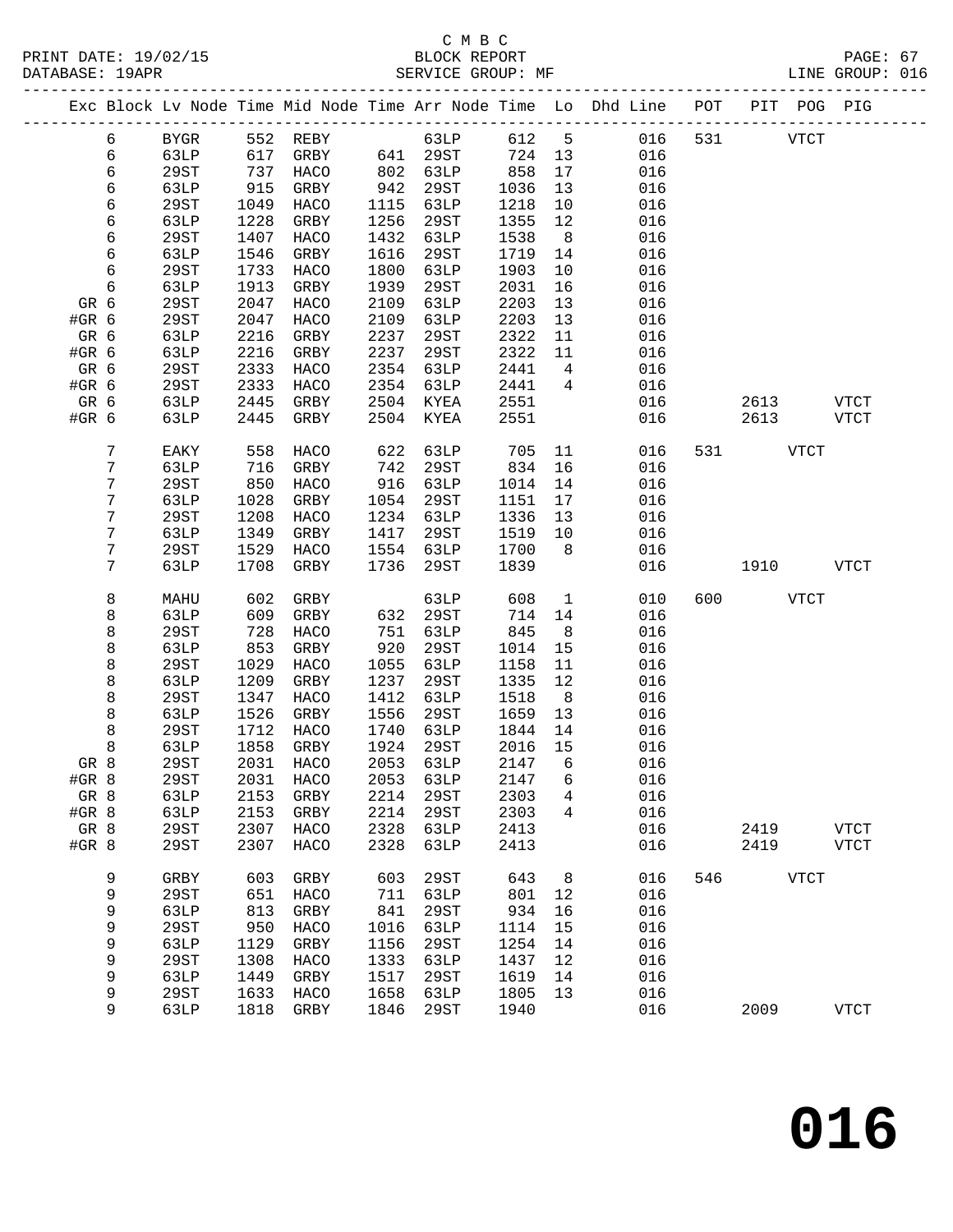|        |             |      |                   |      |           |         |                | Exc Block Lv Node Time Mid Node Time Arr Node Time Lo Dhd Line POT PIT POG PIG |     |          |           |             |
|--------|-------------|------|-------------------|------|-----------|---------|----------------|--------------------------------------------------------------------------------|-----|----------|-----------|-------------|
| 10     | MAHU        |      | 615 GRBY          |      | 63LP      |         |                | 621 6<br>010                                                                   |     | 613 VTCT |           |             |
| 10     | 63LP        |      | 627 GRBY 651 29ST |      |           | 734 13  |                | 016                                                                            |     |          |           |             |
| 10     | 29ST        | 747  | HACO              |      | 812 63LP  | 908     | 17             | 016                                                                            |     |          |           |             |
| 10     | 63LP        | 925  | GRBY              | 951  | 29ST      | 1046    | 13             | 016                                                                            |     |          |           |             |
| 10     | 29ST        | 1059 | HACO              | 1125 | 63LP      | 1227    | 11             | 016                                                                            |     |          |           |             |
| 10     | 63LP        | 1238 | GRBY              | 1306 | 29ST      | 1405    | 12             | 016                                                                            |     |          |           |             |
| 10     | 29ST        | 1417 |                   | 1442 |           | 1548    |                | 016                                                                            |     |          |           |             |
|        |             |      | HACO              |      | 63LP      |         | 8 <sup>8</sup> |                                                                                |     |          |           |             |
| 10     | 63LP        | 1556 | GRBY              | 1626 | 29ST      | 1729    | 14             | 016                                                                            |     |          |           |             |
| 10     | 29ST        | 1743 | HACO              | 1810 | 63LP      | 1909    |                | 016                                                                            |     | 1915     |           | VTCT        |
| 11     | EAKY        | 617  | HACO              | 642  | 63LP      | 725     | 9              | 016                                                                            |     | 547 VTCT |           |             |
| 11     | 63LP        | 734  | GRBY              | 801  | 29ST      | 854     | 16             | 016                                                                            |     |          |           |             |
| 11     | 29ST        | 910  | HACO              | 936  | 63LP      | 1034    | 13             | 016                                                                            |     |          |           |             |
| 11     | 63LP        | 1047 | GRBY              | 1114 | 29ST      | 1212    | 16             | 016                                                                            |     |          |           |             |
| 11     | 29ST        | 1228 | HACO              | 1254 | 63LP      | 1356    | 13             | 016                                                                            |     |          |           |             |
| 11     | 63LP        | 1409 | GRBY              | 1437 | 29ST      | 1539    | 12             | 016                                                                            |     |          |           |             |
| 11     | 29ST        | 1551 | HACO              | 1616 | 63LP      | 1722    | 10             | 016                                                                            |     |          |           |             |
| 11     | 63LP        | 1732 | GRBY              | 1800 | 29ST      | 1856    | 14             | 016                                                                            |     |          |           |             |
| 11     | 29ST        | 1910 | HACO              | 1932 | 63LP      | 2027    |                | 016                                                                            |     |          | 2033 VTCT |             |
|        |             |      |                   |      |           |         |                |                                                                                |     |          |           |             |
| 12     | GRBY        | 623  | GRBY              | 623  | 29ST      | 703     | $\overline{7}$ | 016                                                                            |     | 606 VTCT |           |             |
| 12     | 29ST        | 710  | HACO              | 732  | 63LP      | 825     | 8 <sup>8</sup> | 016                                                                            |     |          |           |             |
| 12     | 63LP        | 833  | GRBY              | 901  | 29ST      | 954     | 16             | 016                                                                            |     |          |           |             |
| 12     | 29ST        | 1010 | HACO              | 1036 | 63LP      | 1136    | 13             | 016                                                                            |     |          |           |             |
| 12     | 63LP        | 1149 | GRBY              | 1217 | 29ST      | 1315    | 12             | 016                                                                            |     |          |           |             |
| 12     | 29ST        | 1327 | HACO              | 1352 | 63LP      | 1458    | 8 <sup>8</sup> | 016                                                                            |     |          |           |             |
| 12     | 63LP        | 1506 | GRBY              | 1536 | 29ST      | 1639    | 13             | 016                                                                            |     |          |           |             |
| 12     | 29ST        | 1652 | HACO              | 1720 | 63LP      | 1826    | 16             | 016                                                                            |     |          |           |             |
| 12     | 63LP        | 1842 | GRBY              | 1910 | 29ST      | 2004    | 12             | 016                                                                            |     |          |           |             |
| 12     | 29ST        | 2016 | HACO              | 2038 | 63LP      | 2132    |                | 016                                                                            |     | 2138     |           | VTCT        |
|        |             |      |                   |      |           |         |                |                                                                                |     |          |           |             |
| 13     | MAHU        | 635  | GRBY              |      | 63LP      | 641     | $\overline{2}$ | 010                                                                            |     | 633 — 10 | VTCT      |             |
| 13     | 63LP        | 643  | GRBY              | 708  | 29ST      | 754     | 14             | 016                                                                            |     |          |           |             |
| 13     | 29ST        | 808  | HACO              | 833  | 63LP      | 932     | 14             | 016                                                                            |     |          |           |             |
| 13     | 63LP        | 946  | GRBY              | 1012 | 29ST      | 1107    | 12             | 016                                                                            |     |          |           |             |
| 13     | 29ST        | 1119 | HACO              | 1145 | 63LP      | 1247    | 11             | 016                                                                            |     |          |           |             |
| 13     | 63LP        | 1258 | GRBY              | 1326 | 29ST      | 1425    | 12             | 016                                                                            |     |          |           |             |
| 13     | 29ST        | 1437 | HACO              |      | 1502 63LP | 1608    | 10             | 016                                                                            |     |          |           |             |
| 13     | 63LP        |      | 1618 GRBY         | 1646 | 29ST      | 1749 14 |                | 016                                                                            |     |          |           |             |
| 13     | 29ST        |      |                   |      |           |         |                | 1803 HACO 1828 63LP 1925 016                                                   |     | 1931     |           | <b>VTCT</b> |
| 14     | EAKY        | 637  | <b>HACO</b>       | 702  | 63LP      | 752     | 11             | 016                                                                            | 607 | VTCT     |           |             |
| 14     | 63LP        | 803  | GRBY              | 831  | 29ST      | 924     | 16             | 016                                                                            |     |          |           |             |
| 14     | 29ST        | 940  | HACO              | 1006 | 63LP      | 1104    | 15             | 016                                                                            |     |          |           |             |
| 14     | 63LP        | 1119 | GRBY              | 1146 | 29ST      | 1244    | 14             | 016                                                                            |     |          |           |             |
| 14     | <b>29ST</b> | 1258 | HACO              | 1323 | 63LP      | 1427    | 12             | 016                                                                            |     |          |           |             |
| 14     | 63LP        | 1439 | GRBY              | 1507 | 29ST      | 1609    | 14             | 016                                                                            |     |          |           |             |
| 14     | <b>29ST</b> | 1623 | HACO              | 1648 | 63LP      | 1755    | 10             | 016                                                                            |     |          |           |             |
| 14     | 63LP        | 1805 | GRBY              | 1833 | 29ST      | 1928    | 18             | 016                                                                            |     |          |           |             |
| 14     | 29ST        | 1946 | HACO              | 2008 | 63LP      | 2102    | 12             | 016                                                                            |     |          |           |             |
|        |             |      |                   |      |           |         |                |                                                                                |     |          |           |             |
| GR 14  | 63LP        | 2114 | GRBY              | 2135 | 29ST      | 2224    |                | 016                                                                            |     | 2251     |           | <b>VTCT</b> |
| #GR 14 | 63LP        | 2114 | GRBY              | 2135 | 29ST      | 2224    |                | 016                                                                            |     | 2251     |           | <b>VTCT</b> |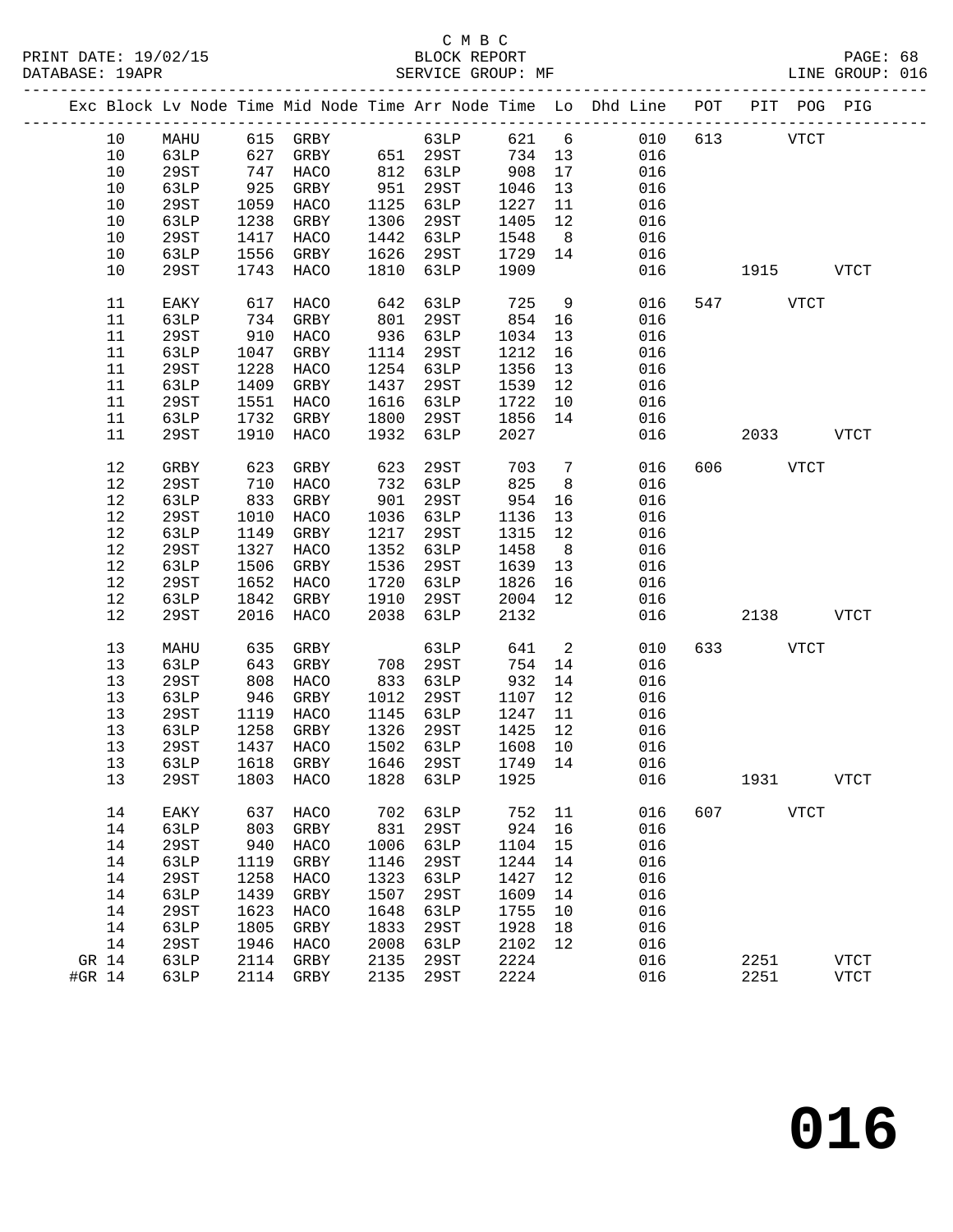#### C M B C<br>BLOCK REPORT SERVICE GROUP: MF

|        |         |      |      |                     |      |            |         |                         | Exc Block Lv Node Time Mid Node Time Arr Node Time Lo Dhd Line POT PIT POG PIG |     |             |      |             |
|--------|---------|------|------|---------------------|------|------------|---------|-------------------------|--------------------------------------------------------------------------------|-----|-------------|------|-------------|
|        | 15      | MAHU |      | 650 GRBY            |      | 63LP 656 2 |         |                         | 010                                                                            | 648 | <b>VTCT</b> |      |             |
|        | 15      | 63LP | 658  | GRBY 724 29ST       |      |            | 814 15  |                         | 016                                                                            |     |             |      |             |
|        | 15      | 29ST | 829  | HACO                | 855  | 63LP       | 953     | 14                      | 016                                                                            |     |             |      |             |
|        | 15      | 63LP | 1007 | GRBY                | 1033 | 29ST       | 1129    | 10                      | 016                                                                            |     |             |      |             |
|        | 15      | 29ST | 1139 | HACO                | 1205 | 63LP       | 1307    | 10                      | 016                                                                            |     |             |      |             |
|        | 15      | 63LP | 1317 | GRBY                | 1345 | 29ST       | 1447    | 11                      | 016                                                                            |     |             |      |             |
|        | 15      | 29ST | 1458 | HACO                | 1523 | 63LP       | 1629    | 9                       | 016                                                                            |     |             |      |             |
|        | 15      | 63LP | 1638 | GRBY                | 1706 | 29ST       | 1809    | 14                      | 016                                                                            |     |             |      |             |
|        | 15      | 29ST | 1823 | HACO                | 1846 | 63LP       | 1943    | 18                      | 016                                                                            |     |             |      |             |
|        | 15      | 63LP | 2001 | GRBY                | 2024 | 29ST       | 2116    | 9                       | 016                                                                            |     |             |      |             |
| GR 15  |         | 29ST | 2125 | HACO                | 2147 | 63LP       | 2238    | 18                      | 016                                                                            |     |             |      |             |
| #GR 15 |         | 29ST | 2125 | HACO                | 2147 | 63LP       | 2238    | 18                      | 016                                                                            |     |             |      |             |
| GR 15  |         | 63LP | 2256 | GRBY                | 2316 | 29ST       | 2401    | $\overline{\mathbf{3}}$ | 016                                                                            |     |             |      |             |
| #GR 15 |         | 63LP | 2256 | GRBY                | 2316 | 29ST       | 2401    | $\overline{\mathbf{3}}$ | 016                                                                            |     |             |      |             |
| GR 15  |         | 29ST | 2404 | HACO                | 2423 | 63LP       | 2510    |                         | 016                                                                            |     | 2516        |      | <b>VTCT</b> |
| #GR 15 |         | 29ST | 2404 | HACO                | 2423 | 63LP       | 2510    |                         | 016                                                                            |     | 2516        |      | VTCT        |
|        |         |      |      |                     |      |            |         |                         |                                                                                |     |             |      |             |
|        | 16      | MAHU | 657  | GRBY                |      | 63LP       | 703     | $\overline{\mathbf{3}}$ | 010                                                                            | 655 |             | VTCT |             |
|        | 16      | 63LP | 706  | GRBY                | 732  | 29ST       | 824     | 16                      | 016                                                                            |     |             |      |             |
|        | 16      | 29ST | 840  | HACO                | 906  | 63LP       | 1004    | 14                      | 016                                                                            |     |             |      |             |
|        | 16      | 63LP | 1018 | GRBY                | 1044 | 29ST       | 1141    | 17                      | 016                                                                            |     |             |      |             |
|        | 16      | 29ST | 1158 | HACO                | 1224 | 63LP       | 1326    | 12                      | 016                                                                            |     |             |      |             |
|        | 16      | 63LP | 1338 | GRBY                | 1406 | 29ST       | 1508    | 11                      | 016                                                                            |     |             |      |             |
|        | 16      | 29ST | 1519 | HACO                | 1544 | 63LP       | 1650    | 8 <sup>8</sup>          | 016                                                                            |     |             |      |             |
|        | 16      | 63LP | 1658 | GRBY                | 1726 | 29ST       | 1829    | 15                      | 016                                                                            |     |             |      |             |
|        | 16      | 29ST | 1844 | HACO                | 1907 | 63LP       | 2004    | 12                      | 016                                                                            |     |             |      |             |
|        | 16      | 63LP | 2016 | GRBY                | 2039 | 29ST       | 2131    | 14                      | 016                                                                            |     |             |      |             |
| GR 16  |         | 29ST | 2145 | HACO                | 2207 | 63LP       | 2258    | 17                      | 016                                                                            |     |             |      |             |
| #GR 16 |         | 29ST | 2145 | HACO                | 2207 | 63LP       | 2258    | 17                      | 016                                                                            |     |             |      |             |
| GR 16  |         | 63LP | 2315 | GRBY                | 2335 | 29ST       | 2419    | 15                      | 016                                                                            |     |             |      |             |
| #GR 16 |         | 63LP | 2315 | GRBY                | 2335 | 29ST       | 2419    | 15                      | 016                                                                            |     |             |      |             |
| GR 16  |         | 29ST | 2434 | HACO                | 2453 | 63LP       | 2540    |                         | 016                                                                            |     | 2546        |      | VTCT        |
| #GR 16 |         | 29ST | 2434 | HACO                | 2453 | 63LP       | 2540    |                         | 016                                                                            |     | 2546        |      | <b>VTCT</b> |
|        |         |      |      |                     |      |            |         |                         |                                                                                |     |             |      |             |
|        | 17      | EAKY | 715  | HACO                | 742  | 63LP       | 835     | 8 <sup>8</sup>          | 016                                                                            | 645 |             | VTCT |             |
|        | 17      | 63LP | 843  | GRBY                | 911  | 29ST       | 1004    | 16                      | 016                                                                            |     |             |      |             |
|        | 17      | 29ST | 1020 | HACO                | 1046 | 63LP       | 1146    | 13                      | 016                                                                            |     |             |      |             |
|        | 17      | 63LP | 1159 | GRBY                | 1227 | 29ST       | 1325    | 12                      | 016                                                                            |     |             |      |             |
|        | 17      | 29ST | 1337 | HACO                | 1402 | 63LP       | 1508    | 8                       | 016                                                                            |     |             |      |             |
|        | 17 63LP |      |      | 1516 GRBY 1546 29ST |      |            | 1649 13 |                         | 016                                                                            |     |             |      |             |
|        | 17      | 29ST |      | 1702 HACO           | 1730 | 63LP       | 1836    |                         | 016                                                                            |     | 1842        |      | <b>VTCT</b> |
|        |         |      |      |                     |      |            |         |                         |                                                                                |     |             |      |             |
|        | 18      | MAHU |      | 744 GRBY            |      | 63LP       | 750     | $\overline{\mathbf{3}}$ | 010                                                                            |     | 742 VTCT    |      |             |
|        | 18      | 63LP | 753  | GRBY                | 821  | 29ST       | 914     | 16                      | 016                                                                            |     |             |      |             |
|        | 18      | 29ST | 930  | HACO                | 956  | 63LP       | 1054    | 14                      | 016                                                                            |     |             |      |             |
|        | 18      | 63LP | 1108 | GRBY                | 1135 | 29ST       | 1233    | 15                      | 016                                                                            |     |             |      |             |
|        | 18      | 29ST | 1248 | HACO                | 1314 | 63LP       | 1416    | 13                      | 016                                                                            |     |             |      |             |
|        | 18      | 63LP | 1429 | GRBY                | 1457 | 29ST       | 1559    | 14                      | 016                                                                            |     |             |      |             |
|        | 18      | 29ST | 1613 | HACO                | 1638 | 63LP       | 1745    | 9                       | 016                                                                            |     |             |      |             |
|        | 18      | 63LP | 1754 | GRBY                | 1822 | 29ST       | 1917    | 17                      | 016                                                                            |     |             |      |             |
|        | 18      | 29ST |      | 1934 HACO           | 1956 | 63LP       | 2050    |                         | 016                                                                            |     | 2056        |      | <b>VTCT</b> |
|        |         |      |      |                     |      |            |         |                         |                                                                                |     |             |      |             |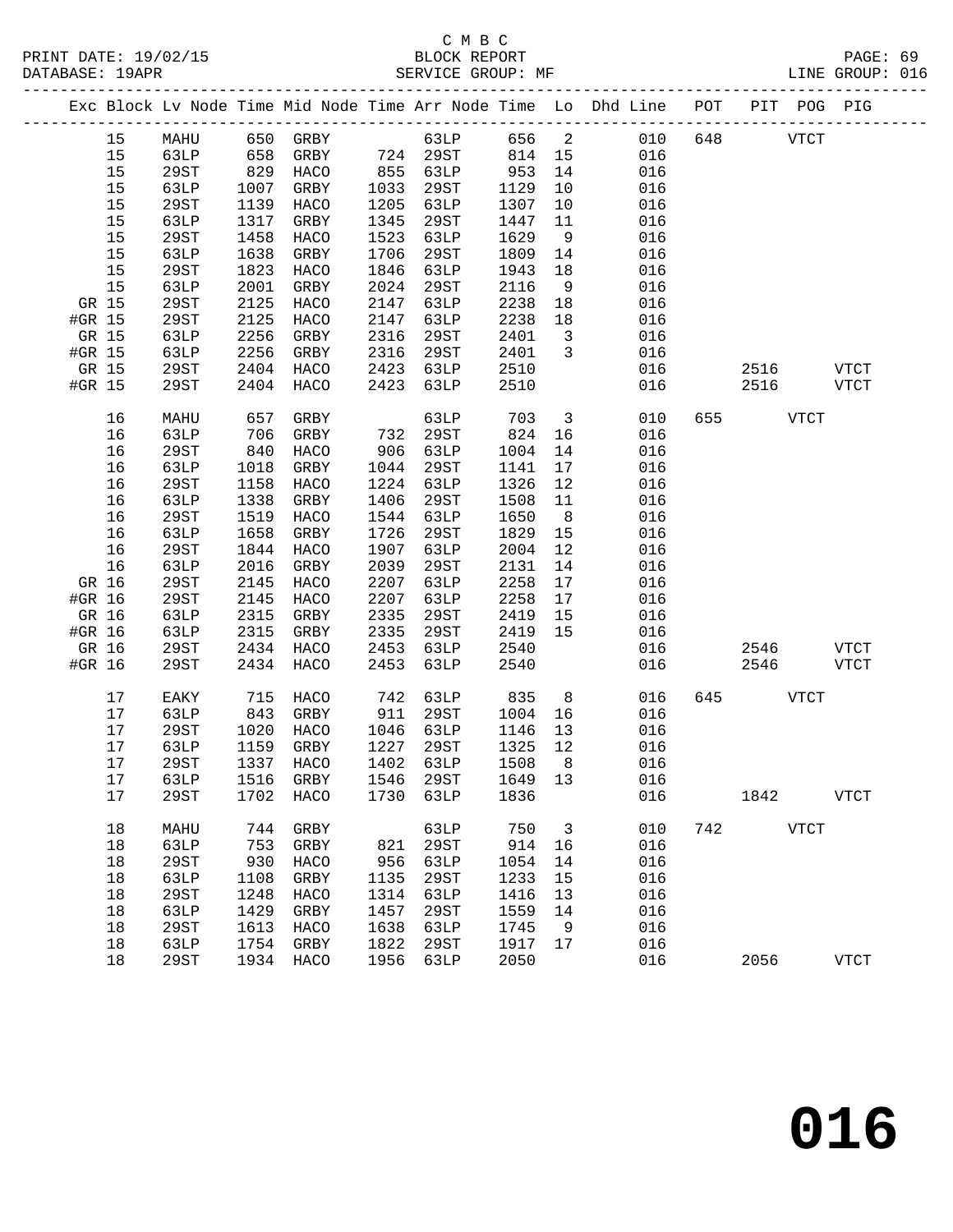## C M B C<br>BLOCK REPORT

LINE GROUP: 016

|  |    |      |      |      |      |      |      |     | Exc Block Ly Node Time Mid Node Time Arr Node Time Lo Dhd Line | POT      | PIT  | POG  | PIG  |
|--|----|------|------|------|------|------|------|-----|----------------------------------------------------------------|----------|------|------|------|
|  | 19 | MAHU | 849  | GRBY |      | 63LP | 855  | 9   | 010                                                            | 847      |      | VTCT |      |
|  | 19 | 63LP | 904  | GRBY | 931  | 29ST | 1025 | 14  | 016                                                            |          |      |      |      |
|  | 19 | 29ST | 1039 | HACO | 1105 | 63LP | 1208 | 10  | 016                                                            |          |      |      |      |
|  | 19 | 63LP | 1218 | GRBY | 1246 | 29ST | 1345 | 12  | 016                                                            |          |      |      |      |
|  | 19 | 29ST | 1357 | HACO | 1422 | 63LP | 1528 | 8   | 016                                                            |          |      |      |      |
|  | 19 | 63LP | 1536 | GRBY | 1606 | 29ST | 1709 | 14  | 016                                                            |          |      |      |      |
|  | 19 | 29ST | 1723 | HACO | 1750 | 63LP | 1853 |     | 016                                                            |          | 1859 |      | VTCT |
|  | 20 | 29ST | 1148 | HACO | 1214 | 63LP | 1316 | -11 |                                                                | 016 1107 |      | VTCT |      |
|  | 20 | 63LP | 1327 | GRBY | 1355 | 29ST | 1457 | 12  | 016                                                            |          |      |      |      |
|  | 20 | 29ST | 1509 | HACO | 1534 | 63LP | 1640 | 8   | 016                                                            |          |      |      |      |
|  | 20 | 63LP | 1648 | GRBY | 1716 | 29ST | 1819 | 14  | 016                                                            |          |      |      |      |
|  |    |      | 1833 |      |      |      |      |     |                                                                |          |      |      |      |
|  | 20 | 29ST |      | HACO | 1856 | 63LP | 1953 |     | 016                                                            |          | 1959 |      | VTCT |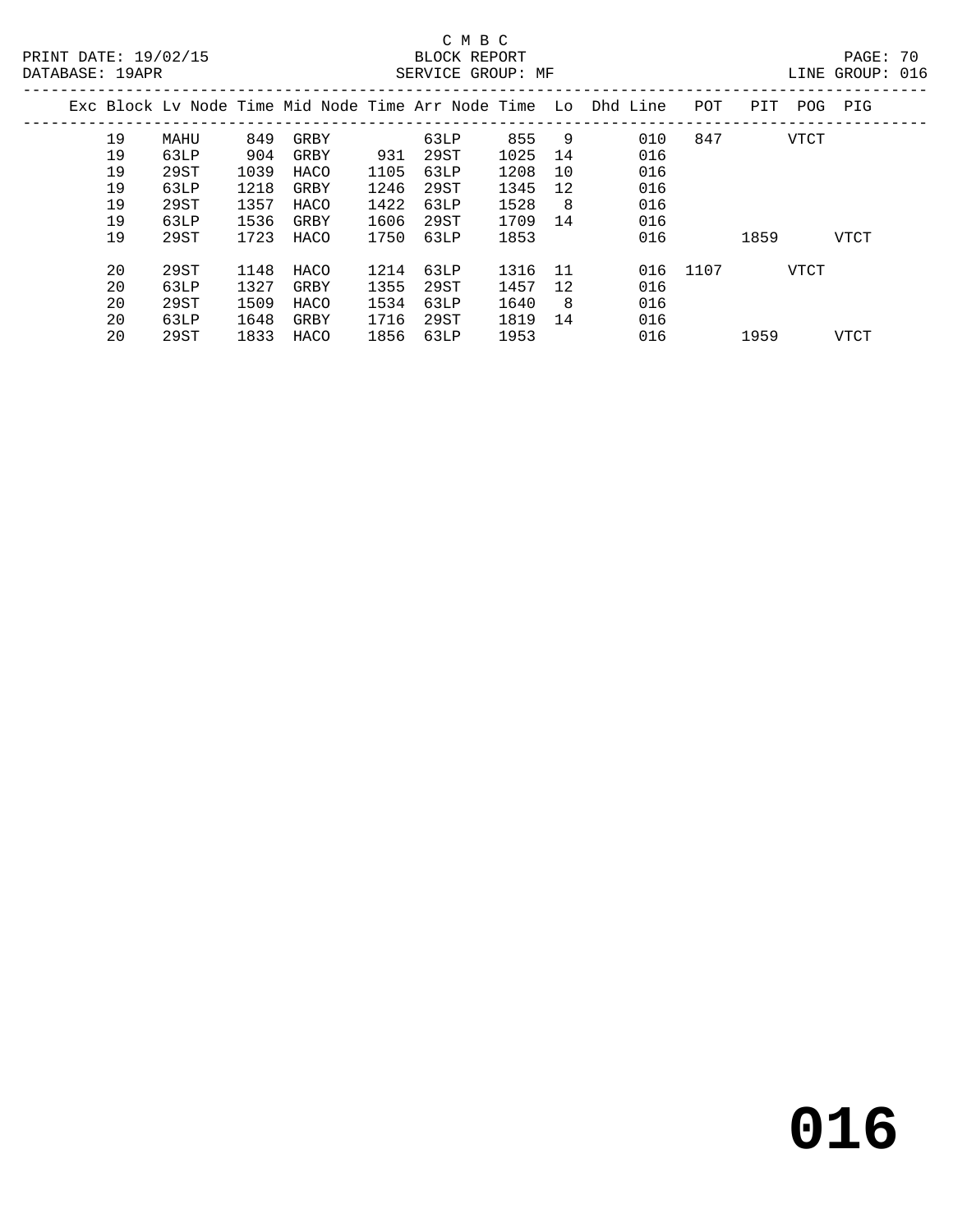|         | DATABASE: 19APR            | PRINT DATE: 19/02/15 |              |                              |      | C M B C<br>BLOCK REPORT     |               |                          |                                                                                                                    |      |      | PAGE: 71<br>LINE GROUP: 017 |  |
|---------|----------------------------|----------------------|--------------|------------------------------|------|-----------------------------|---------------|--------------------------|--------------------------------------------------------------------------------------------------------------------|------|------|-----------------------------|--|
|         |                            |                      |              | VTCT Vancouver Trolley Depot |      |                             |               |                          | CAMBIE ST FS W BROADWAY MRST SW MARINE STN OABY OAK & BROADWAY CARPENT CORPORT CONSUMER STN CORPORT OAK & BROADWAY |      |      |                             |  |
|         |                            |                      |              |                              |      |                             |               |                          | Exc Block Lv Node Time Mid Node Time Arr Node Time Lo Dhd Line POT PIT POG PIG                                     |      |      |                             |  |
|         |                            |                      |              |                              |      |                             |               |                          |                                                                                                                    |      |      |                             |  |
|         | $\mathbf{1}$               | MRST                 |              |                              |      | 512 CBYN 536 RORI           |               |                          | 541 0 017 504 VTCT                                                                                                 |      |      |                             |  |
|         | $\mathbf{1}$               | RORI                 | 541          | OABY MRST<br>CBYN 708 RORI   |      | <b>MRST</b>                 |               |                          | 624 17<br>017                                                                                                      |      |      |                             |  |
|         | $\mathbf 1$<br>$\mathbf 1$ | MRST<br>RORI         | 641<br>713   | OABY                         |      | MRST                        | 713<br>758    | $\overline{0}$<br>16     | 017<br>017                                                                                                         |      |      |                             |  |
|         | 1                          | MRST                 | 814          | CBYN                         |      | 849 RORI                    | 856           | $\overline{0}$           | 017                                                                                                                |      |      |                             |  |
|         | 1                          | RORI                 | 856          | OABY                         |      | MRST                        | 948           | 9                        | 017                                                                                                                |      |      |                             |  |
|         | 1                          | MRST                 | 957          | CBYN                         |      | 1030 RORI                   | 1036          | $\overline{0}$           | 017                                                                                                                |      |      |                             |  |
|         | $\mathbf 1$                | RORI                 | 1036         | OABY                         |      | MRST                        | 1130          | 22                       | 017                                                                                                                |      |      |                             |  |
|         | 1                          | MRST                 | 1152         | CBYN                         |      | 1228 RORI                   | 1235          | $\overline{0}$           | 017                                                                                                                |      |      |                             |  |
|         | $\mathbf 1$                | RORI                 | 1235         | OABY                         |      | MRST                        | 1332          | 20                       | 017                                                                                                                |      |      |                             |  |
|         | 1                          | MRST                 | 1352         | CBYN                         |      | 1429 RORI                   | 1435          | $\overline{\phantom{0}}$ | 017                                                                                                                |      |      |                             |  |
|         | $\mathbf 1$                | RORI                 | 1435         | OABY                         |      | MRST                        | 1539          | 16                       | 017                                                                                                                |      |      |                             |  |
|         | 1                          | MRST                 | 1555         | CBYN                         |      | 1633 RORI                   | 1639          | $\overline{\mathbf{0}}$  | 017                                                                                                                |      |      |                             |  |
|         | $\mathbf 1$                | RORI                 | 1639         | OABY                         |      | MRST                        | 1744          | 14                       | 017                                                                                                                |      |      |                             |  |
|         | 1                          | MRST                 | 1758         | CBYN                         |      | 1834 RORI                   | 1841          | $\overline{\mathbf{0}}$  | 017                                                                                                                |      |      |                             |  |
|         | 1                          | RORI                 | 1841         | OABY                         |      | MRST                        | 1932          | 10                       | 017                                                                                                                |      |      |                             |  |
|         | 1<br>$\mathbf 1$           | MRST                 | 1942<br>2016 | CBYN                         |      | 2011 RORI<br>MRST           | 2016          | $\overline{0}$           | 017<br>017                                                                                                         |      |      |                             |  |
|         | $\mathbf 1$                | RORI<br>MRST         | 2122         | OABY<br>CBYN                 |      | 2151 RORI                   | 2104<br>2156  | 18<br>$\overline{0}$     | 017                                                                                                                |      |      |                             |  |
| GR 1    |                            | RORI                 | 2156         | OABY                         |      | MRST                        | 2244          | 6                        | 017                                                                                                                |      |      |                             |  |
| #GR 1   |                            | RORI                 | 2156         | OABY                         |      | MRST                        | 2244          | 6                        | 017                                                                                                                |      |      |                             |  |
|         | $\mathbf{1}$               | MRST                 | 2250         | CBYN                         |      | 2314 RORI                   | 2320          | $\overline{0}$           | 017                                                                                                                |      |      |                             |  |
| GR 1    |                            | RORI                 | 2320         | OABY                         |      | MRST                        | 2406          |                          | 017                                                                                                                | 2411 |      | VTCT                        |  |
| #GR 1   |                            | RORI                 | 2320         | OABY                         |      | MRST                        | 2406          |                          | 017                                                                                                                | 2411 |      | VTCT                        |  |
|         | 2                          | MRST                 | 527          | CBYN                         |      | 551 RORI                    | 556           | $\overline{\mathbf{0}}$  | 017                                                                                                                | 519  | VTCT |                             |  |
|         | 2                          | RORI                 | 556          | OABY                         |      | MRST                        | 639           | 11                       | 017                                                                                                                |      |      |                             |  |
|         | $\mathbf{2}$               | MRST                 | 650          | CBYN                         |      | 717 RORI                    | 722           | $\overline{0}$           | 017                                                                                                                |      |      |                             |  |
|         | 2                          | RORI                 | 722          | OABY                         |      | MRST                        | 808           | 15                       | 017                                                                                                                |      |      |                             |  |
|         | 2                          | MRST                 | 823          | CBYN                         |      | 857 RORI                    | 904<br>956 14 | $\overline{0}$           | 017<br>017                                                                                                         |      |      |                             |  |
|         | 2<br>2                     | RORI<br>MRST         | 904<br>1010  | OABY<br>CBYN                 |      | MRST<br>1043 RORI           | 1049          | $\overline{0}$           | 017                                                                                                                |      |      |                             |  |
|         | 2                          |                      |              |                              |      | RORI 1049 OABY MRST 1143 24 |               |                          | 017                                                                                                                |      |      |                             |  |
|         | 2                          | MRST                 | 1207         | CBYN                         | 1243 | RORI                        | 1250          | $\mathbf 0$              | 017                                                                                                                |      |      |                             |  |
|         | 2                          | RORI                 | 1250         | OABY                         |      | MRST                        | 1347          | 18                       | 017                                                                                                                |      |      |                             |  |
|         | 2                          | MRST                 | 1405         | $\rm CBYN$                   | 1442 | RORI                        | 1448          | $\mathbf 0$              | 017                                                                                                                |      |      |                             |  |
|         | $\boldsymbol{2}$           | RORI                 | 1448         | OABY                         |      | MRST                        | 1552          | 11                       | 017                                                                                                                |      |      |                             |  |
|         | 2                          | MRST                 | 1603         | CBYN                         | 1640 | RORI                        | 1647          | $\overline{0}$           | 017                                                                                                                |      |      |                             |  |
|         | 2                          | RORI                 | 1647         | OABY                         |      | MRST                        | 1752          | 21                       | 017                                                                                                                |      |      |                             |  |
|         | $\boldsymbol{2}$           | MRST                 | 1813         | $\rm CBYN$                   | 1849 | RORI                        | 1856          | $\overline{0}$           | 017                                                                                                                |      |      |                             |  |
|         | $\boldsymbol{2}$           | RORI                 | 1856         | OABY                         |      | MRST                        | 1947          | 15                       | 017                                                                                                                |      |      |                             |  |
|         | $\sqrt{2}$                 | MRST                 | 2002         | CBYN                         | 2031 | RORI                        | 2036          | $\overline{0}$           | 017                                                                                                                |      |      |                             |  |
|         | $\boldsymbol{2}$           | RORI                 | 2036         | OABY                         |      | MRST                        | 2124          | 21                       | 017                                                                                                                |      |      |                             |  |
| GR 2    | 2                          | MRST                 | 2145<br>2216 | CBYN                         | 2211 | RORI                        | 2216<br>2302  | 0                        | 017<br>017                                                                                                         |      |      |                             |  |
| $#GR$ 2 |                            | RORI<br>RORI         | 2216         | OABY<br>OABY                 |      | MRST<br>MRST                | 2302          | 8<br>8                   | 017                                                                                                                |      |      |                             |  |
|         | $\mathbf{2}$               | MRST                 | 2310         | CBYN                         | 2334 | RORI                        | 2340          | 0                        | 017                                                                                                                |      |      |                             |  |
| GR 2    |                            | RORI                 | 2340         | OABY                         |      | MRST                        | 2426          | 2                        | 017                                                                                                                |      |      |                             |  |
| $#GR$ 2 |                            | RORI                 | 2340         | OABY                         |      | MRST                        | 2426          | 2                        | 017                                                                                                                |      |      |                             |  |
|         | 2                          | MRST                 | 2428         | CBYN                         | 2452 | RORI                        | 2458          | 0                        | 017                                                                                                                |      |      |                             |  |
| GR 2    |                            | RORI                 | 2458         | OABY                         |      | MRST                        | 2541          |                          | 017                                                                                                                | 2546 |      | <b>VTCT</b>                 |  |
| $#GR$ 2 |                            | RORI                 | 2458         | OABY                         |      | MRST                        | 2541          |                          | 017                                                                                                                | 2546 |      | <b>VTCT</b>                 |  |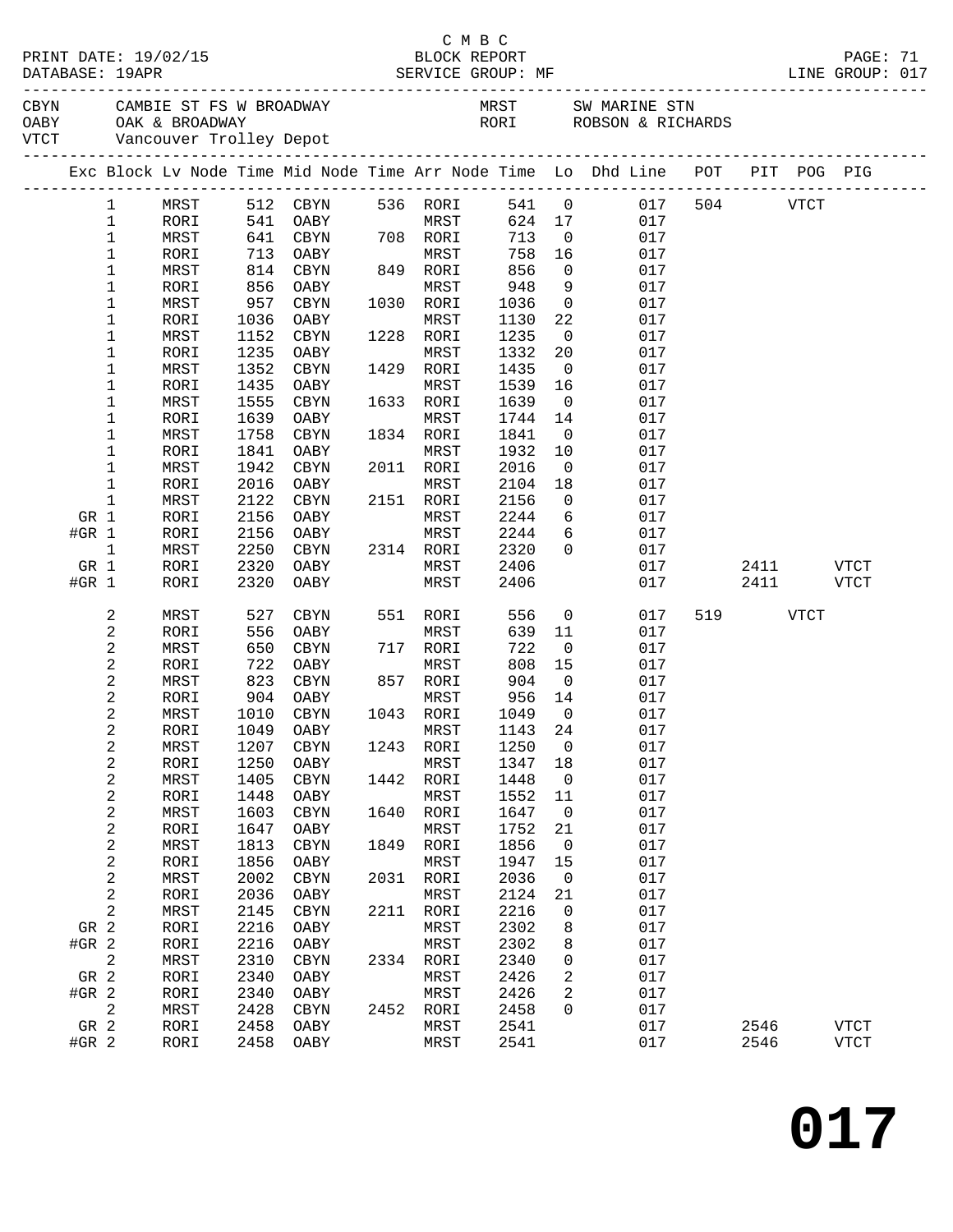|         |                |      |      |          |     |           |      |                | Exc Block Lv Node Time Mid Node Time Arr Node Time Lo Dhd Line POT |     |             | PIT POG PIG |             |  |
|---------|----------------|------|------|----------|-----|-----------|------|----------------|--------------------------------------------------------------------|-----|-------------|-------------|-------------|--|
|         | 3              | MRST |      | 542 CBYN |     | 606 RORI  | 611  | $\overline{0}$ | 017                                                                | 534 | <b>VTCT</b> |             |             |  |
|         | 3              | RORI | 611  | OABY     |     | MRST      | 654  | 12             | 017                                                                |     |             |             |             |  |
|         | 3              | MRST | 706  | CBYN     |     | 735 RORI  | 740  | $\overline{0}$ | 017                                                                |     |             |             |             |  |
|         | 3              | RORI | 740  | OABY     |     | MRST      | 832  | $\overline{7}$ | 017                                                                |     |             |             |             |  |
|         | 3              | MRST | 839  | CBYN     |     | 913 RORI  | 920  | $\overline{0}$ | 017                                                                |     |             |             |             |  |
|         | 3              | RORI | 920  | OABY     |     | MRST      | 1012 | 11             | 017                                                                |     |             |             |             |  |
|         | 3              | MRST | 1023 | CBYN     |     | 1057 RORI | 1104 | $\overline{0}$ | 017                                                                |     |             |             |             |  |
|         | 3              | RORI | 1104 | OABY     |     | MRST      | 1200 | 22             | 017                                                                |     |             |             |             |  |
|         | 3              | MRST | 1222 | CBYN     |     | 1259 RORI | 1305 | $\overline{0}$ | 017                                                                |     |             |             |             |  |
|         | 3              | RORI | 1305 | OABY     |     | MRST      | 1405 | 11             | 017                                                                |     |             |             |             |  |
|         | 3              | MRST | 1416 | CBYN     |     | 1454 RORI | 1500 | $\overline{0}$ | 017                                                                |     |             |             |             |  |
|         | $\mathsf{3}$   | RORI | 1500 | OABY     |     | MRST      | 1603 | 16             | 017                                                                |     |             |             |             |  |
|         | 3              | MRST | 1619 | CBYN     |     | 1655 RORI | 1703 | $\overline{0}$ | 017                                                                |     |             |             |             |  |
|         | 3              | RORI | 1703 | OABY     |     | MRST      | 1806 |                | 017                                                                |     | 1813        |             | <b>VTCT</b> |  |
|         | 4              | MRST | 622  | CBYN     | 649 | RORI      | 654  | $\overline{0}$ | 017                                                                | 614 |             | VTCT        |             |  |
|         | 4              | RORI | 654  | OABY     |     | MRST      | 739  | 12             | 017                                                                |     |             |             |             |  |
|         | 4              | MRST | 751  | CBYN     |     | 825 RORI  | 832  | $\overline{0}$ | 017                                                                |     |             |             |             |  |
|         | 4              | RORI | 832  | OABY     |     | MRST      | 924  | 10             | 017                                                                |     |             |             |             |  |
|         | 4              | MRST | 934  | CBYN     |     | 1008 RORI | 1014 | $\overline{0}$ | 017                                                                |     |             |             |             |  |
|         | $\,4$          | RORI | 1014 | OABY     |     | MRST      | 1107 | 16             | 017                                                                |     |             |             |             |  |
|         | 4              | MRST | 1123 | CBYN     |     | 1158 RORI | 1205 | $\overline{0}$ | 017                                                                |     |             |             |             |  |
|         | 4              | RORI | 1205 | OABY     |     | MRST      | 1302 | 20             | 017                                                                |     |             |             |             |  |
|         | 4              | MRST | 1322 | CBYN     |     | 1359 RORI | 1405 | $\overline{0}$ | 017                                                                |     |             |             |             |  |
|         | 4              | RORI | 1405 | OABY     |     | MRST      | 1505 | 11             | 017                                                                |     |             |             |             |  |
|         | 4              | MRST | 1516 | CBYN     |     | 1554 RORI | 1600 | $\overline{0}$ | 017                                                                |     |             |             |             |  |
|         | 4              | RORI | 1600 | OABY     |     | MRST      | 1703 | 10             | 017                                                                |     |             |             |             |  |
|         | 4              | MRST | 1713 | CBYN     |     | 1749 RORI | 1756 | $\overline{0}$ | 017                                                                |     |             |             |             |  |
|         | 4              | RORI | 1756 | OABY     |     | MRST      | 1853 | 9              | 017                                                                |     |             |             |             |  |
|         | 4              | MRST | 1902 | CBYN     |     | 1935 RORI | 1941 | $\overline{0}$ | 017                                                                |     |             |             |             |  |
|         | 4              | RORI | 1941 | OABY     |     | MRST      | 2029 | 13             | 017                                                                |     |             |             |             |  |
|         | $\overline{4}$ | MRST | 2042 | CBYN     |     | 2111 RORI | 2116 | $\overline{0}$ | 017                                                                |     |             |             |             |  |
| GR 4    |                | RORI | 2116 | OABY     |     | MRST      | 2204 | 21             | 017                                                                |     |             |             |             |  |
| #GR $4$ |                | RORI | 2116 | OABY     |     | MRST      | 2204 | 21             | 017                                                                |     |             |             |             |  |
|         | 4              | MRST | 2225 | CBYN     |     | 2251 RORI | 2256 | $\overline{0}$ | 017                                                                |     |             |             |             |  |
| GR 4    |                | RORI | 2256 | OABY     |     | MRST      | 2342 | 13             | 017                                                                |     |             |             |             |  |
| $#GR$ 4 |                | RORI | 2256 | OABY     |     | MRST      | 2342 | 13             | 017                                                                |     |             |             |             |  |
|         | 4              | MRST | 2355 | CBYN     |     | 2419 RORI | 2425 | $\Omega$       | 017                                                                |     |             |             |             |  |
| GR 4    |                | RORI | 2425 | OABY     |     | MRST      | 2508 |                | 017                                                                |     | 2513        |             | <b>VTCT</b> |  |
| $#GR$ 4 |                | RORI | 2425 | OABY     |     | MRST      | 2508 |                | 017                                                                |     | 2513        |             | <b>VTCT</b> |  |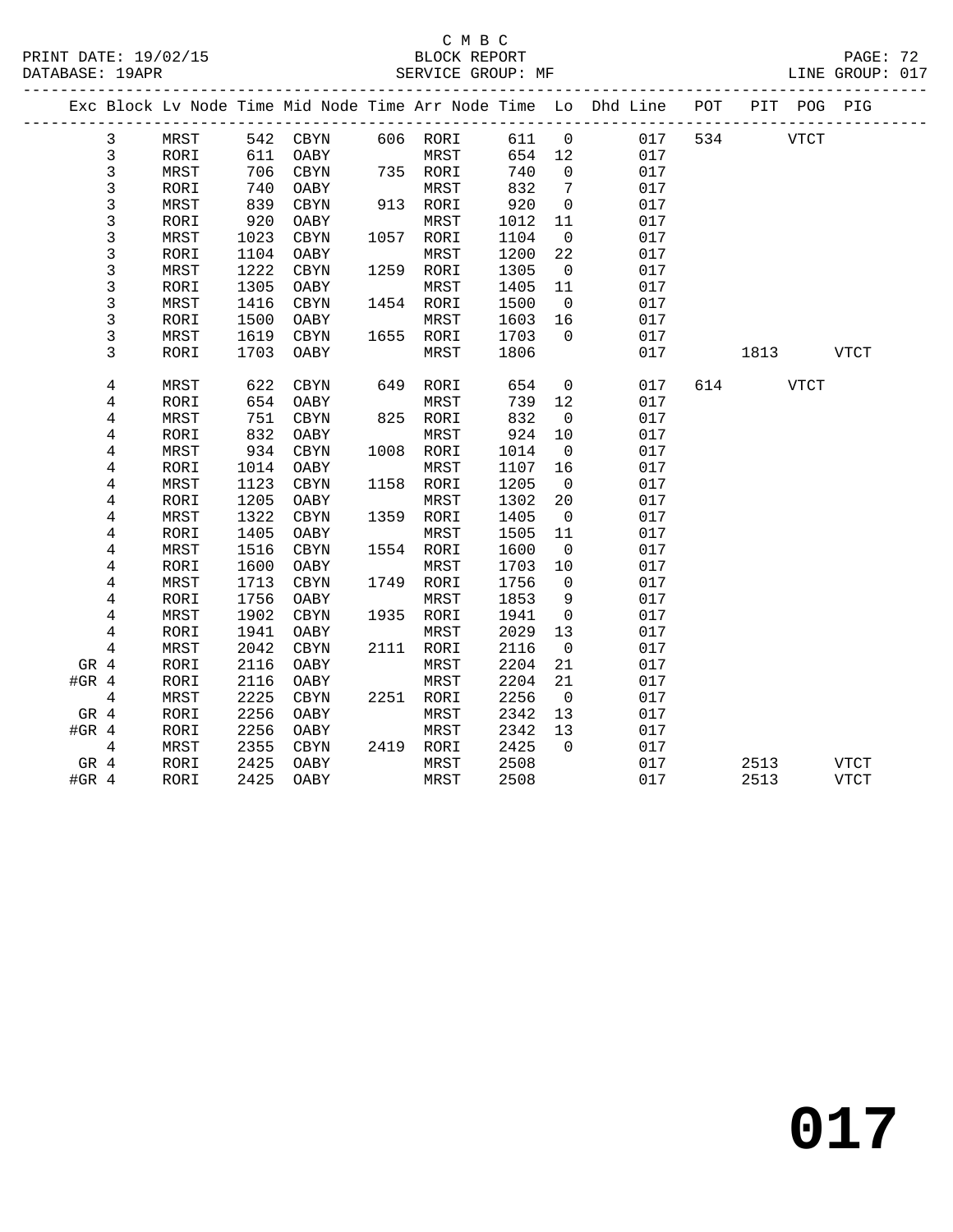PRINT DATE: 19/02/15 BLOCK REPORT BATABASE: 19APR BLOCK REPORT

### C M B C<br>BLOCK REPORT

PAGE: 73<br>LINE GROUP: 017

|         |   |      |      |            |      |           |      |                          | Exc Block Lv Node Time Mid Node Time Arr Node Time Lo Dhd Line POT |     | PIT POG PIG |             |
|---------|---|------|------|------------|------|-----------|------|--------------------------|--------------------------------------------------------------------|-----|-------------|-------------|
|         | 5 | MRST | 632  | CBYN       |      | 659 RORI  | 704  | $\mathsf{O}$             | 017                                                                | 624 | <b>VTCT</b> |             |
|         | 5 | RORI | 704  | OABY       |      | MRST      | 749  | 10                       | 017                                                                |     |             |             |
|         | 5 | MRST | 759  | CBYN       |      | 833 RORI  | 840  | $\overline{\phantom{0}}$ | 017                                                                |     |             |             |
|         | 5 | RORI | 840  | OABY       |      | MRST      | 932  | 12                       | 017                                                                |     |             |             |
|         | 5 | MRST | 944  | CBYN       |      | 1018 RORI | 1024 | $\overline{\phantom{0}}$ | 017                                                                |     |             |             |
|         | 5 | RORI | 1024 | OABY       |      | MRST      | 1117 | 21                       | 017                                                                |     |             |             |
|         | 5 | MRST | 1138 | CBYN       |      | 1213 RORI | 1220 | $\overline{0}$           | 017                                                                |     |             |             |
|         | 5 | RORI | 1220 | OABY       |      | MRST      | 1317 | 20                       | 017                                                                |     |             |             |
|         | 5 | MRST | 1337 | CBYN       |      | 1414 RORI | 1420 | $\overline{0}$           | 017                                                                |     |             |             |
|         | 5 | RORI | 1420 | OABY       |      | MRST      | 1520 | 11                       | 017                                                                |     |             |             |
|         | 5 | MRST | 1531 | CBYN       | 1609 | RORI      | 1615 | $\overline{0}$           | 017                                                                |     |             |             |
|         | 5 | RORI | 1615 | OABY       |      | MRST      | 1720 | 11                       | 017                                                                |     |             |             |
|         | 5 | MRST | 1731 | CBYN       | 1807 | RORI      | 1814 | $\mathbf 0$              | 017                                                                |     |             |             |
|         | 5 | RORI | 1814 | OABY       |      | MRST      | 1909 | 8                        | 017                                                                |     |             |             |
|         | 5 | MRST | 1917 | CBYN       |      | 1950 RORI | 1956 | $\overline{0}$           | 017                                                                |     |             |             |
|         | 5 | RORI | 1956 | OABY       |      | MRST      | 2044 | 18                       | 017                                                                |     |             |             |
|         | 5 | MRST | 2102 | CBYN       |      | 2131 RORI | 2136 | $\Omega$                 | 017                                                                |     |             |             |
| GR 5    |   | RORI | 2136 | OABY       |      | MRST      | 2224 |                          | 017                                                                |     | 2229        | <b>VTCT</b> |
| $#GR$ 5 |   | RORI | 2136 | OABY       |      | MRST      | 2224 |                          | 017                                                                |     | 2229        | <b>VTCT</b> |
|         |   |      |      |            |      |           |      |                          |                                                                    |     |             |             |
|         | 6 | MRST | 712  | CBYN       |      | 743 RORI  | 748  | $\mathbf 0$              | 017                                                                | 704 | VTCT        |             |
|         | 6 | RORI | 748  | OABY       |      | MRST      | 841  | 7                        | 017                                                                |     |             |             |
|         | 6 | MRST | 848  | CBYN       |      | 922 RORI  | 929  | 0                        | 017                                                                |     |             |             |
|         | 6 | RORI | 929  | OABY       |      | MRST      | 1021 | 17                       | 017                                                                |     |             |             |
|         | 6 | MRST | 1038 | CBYN       |      | 1112 RORI | 1119 | 0                        | 017                                                                |     |             |             |
|         | 6 | RORI | 1119 | OABY       |      | MRST      | 1215 | 22                       | 017                                                                |     |             |             |
|         | 6 | MRST | 1237 | CBYN       |      | 1314 RORI | 1320 | $\mathbf 0$              | 017                                                                |     |             |             |
|         | 6 | RORI | 1320 | OABY       |      | MRST      | 1420 | 18                       | 017                                                                |     |             |             |
|         | 6 | MRST | 1438 | CBYN       |      | 1516 RORI | 1522 | $\overline{0}$           | 017                                                                |     |             |             |
|         | 6 | RORI | 1522 | OABY       |      | MRST      | 1625 | 10                       | 017                                                                |     |             |             |
|         | 6 | MRST | 1635 | CBYN       |      | 1711 RORI | 1719 | $\mathbf 0$              | 017                                                                |     |             |             |
|         | 6 | RORI | 1719 | OABY       |      | MRST      | 1822 | 9                        | 017                                                                |     |             |             |
|         | 6 | MRST | 1831 | CBYN       |      | 1905 RORI | 1911 | $\mathsf{O}$             | 017                                                                |     |             |             |
|         | 6 | RORI | 1911 | OABY       |      | MRST      | 2001 | 21                       | 017                                                                |     |             |             |
|         | 6 | MRST | 2022 | $\tt CBYN$ |      | 2051 RORI | 2056 | $\mathbf 0$              | 017                                                                |     |             |             |
| GR 6    |   | RORI | 2056 | OABY       |      | MRST      | 2144 | 21                       | 017                                                                |     |             |             |
| #GR 6   |   | RORI | 2056 | OABY       |      | MRST      | 2144 | 21                       | 017                                                                |     |             |             |
|         | 6 | MRST | 2205 | CBYN       |      | 2231 RORI | 2236 | $\Omega$                 | 017                                                                |     |             |             |
| GR 6    |   | RORI | 2236 | OABY       |      | MRST      | 2322 | 8                        | 017                                                                |     |             |             |
| #GR 6   |   | RORI | 2236 | OABY       |      | MRST      | 2322 | 8                        | 017                                                                |     |             |             |
|         | 6 | MRST | 2330 | CBYN       |      | 2354 RORI | 2400 | $\overline{0}$           | 017                                                                |     |             |             |
| GR 6    |   | RORI | 2400 | OABY       |      | MRST      | 2443 | 15                       | 017                                                                |     |             |             |
| #GR 6   |   | RORI | 2400 | OABY       |      | MRST      | 2443 | 15<br>$\Omega$           | 017                                                                |     |             |             |
|         | 6 | MRST | 2458 | CBYN       |      | 2520 RORI | 2526 |                          | 017                                                                |     |             |             |
| GR 6    |   | RORI | 2526 | OABY       |      | MRST      | 2609 |                          | 017                                                                |     | 2614        | VTCT        |
| #GR 6   |   | RORI | 2526 | OABY       |      | MRST      | 2609 |                          | 017                                                                |     | 2614        | <b>VTCT</b> |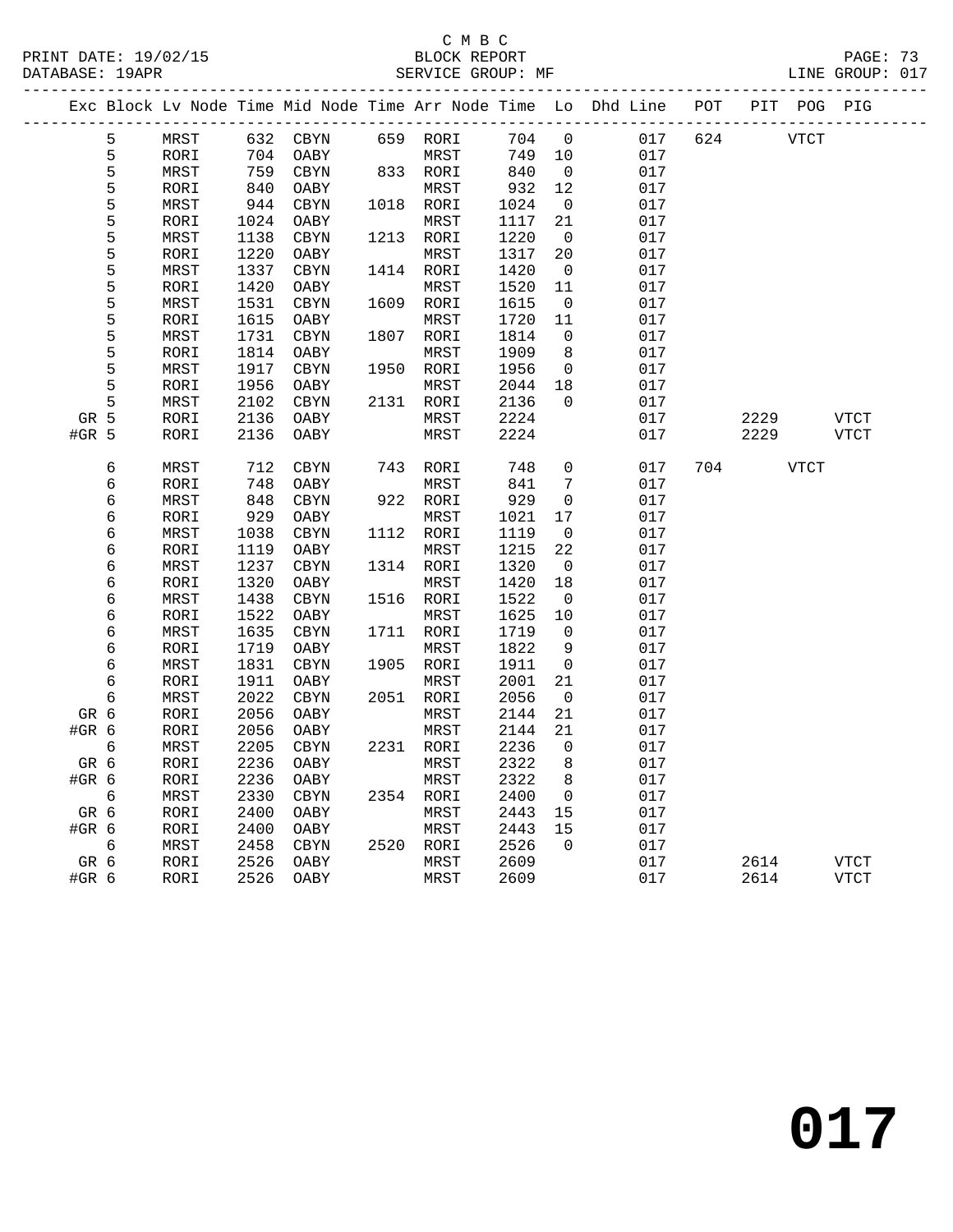|  |                  |      |      |             |      |           |      |                     | Exc Block Lv Node Time Mid Node Time Arr Node Time Lo Dhd Line | POT  | PIT<br>POG  | PIG         |
|--|------------------|------|------|-------------|------|-----------|------|---------------------|----------------------------------------------------------------|------|-------------|-------------|
|  | $7\phantom{.0}$  | MRST | 728  | CBYN        |      | 800 RORI  | 806  | $\mathsf{O}\xspace$ | 017                                                            | 720  | <b>VTCT</b> |             |
|  | $\boldsymbol{7}$ | RORI | 806  | OABY        |      | MRST      | 858  | 8                   | 017                                                            |      |             |             |
|  | 7                | MRST | 906  | CBYN        |      | 940 RORI  | 946  | 0                   | 017                                                            |      |             |             |
|  | 7                | RORI | 946  | OABY        |      | MRST      | 1039 | 14                  | 017                                                            |      |             |             |
|  |                  |      |      |             |      |           |      |                     |                                                                |      |             |             |
|  | 7                | MRST | 1053 | CBYN        | 1127 | RORI      | 1134 | $\mathsf{O}$        | 017                                                            |      |             |             |
|  | 7                | RORI | 1134 | OABY        |      | MRST      | 1228 | 24                  | 017                                                            |      |             |             |
|  | 7                | MRST | 1252 | CBYN        | 1329 | RORI      | 1335 | $\mathbf 0$         | 017                                                            |      |             |             |
|  | 7                | RORI | 1335 | OABY        |      | MRST      | 1435 | 13                  | 017                                                            |      |             |             |
|  | 7                | MRST | 1448 | CBYN        | 1526 | RORI      | 1532 | 0                   | 017                                                            |      |             |             |
|  | 7                | RORI | 1532 | OABY        |      | MRST      | 1635 | 17                  | 017                                                            |      |             |             |
|  | 7                | MRST | 1652 | CBYN        | 1728 | RORI      | 1735 | $\mathbf 0$         | 017                                                            |      |             |             |
|  | 7                | RORI | 1735 | OABY        |      | MRST      | 1836 |                     | 017                                                            |      | 1843        | <b>VTCT</b> |
|  |                  |      |      |             |      |           |      |                     |                                                                |      |             |             |
|  | 8                | MRST | 744  | CBYN        | 816  | RORI      | 823  | 0                   | 017                                                            | 736  | VTCT        |             |
|  | 8                | RORI | 823  | OABY        |      | MRST      | 915  | 9                   | 017                                                            |      |             |             |
|  | 8                | MRST | 924  | <b>CBYN</b> | 958  | RORI      | 1004 | 0                   | 017                                                            |      |             |             |
|  | 8                | RORI | 1004 | OABY        |      | MRST      | 1057 | 11                  | 017                                                            |      |             |             |
|  | 8                | MRST | 1108 | CBYN        | 1142 | RORI      | 1149 | 0                   | 017                                                            |      |             |             |
|  | 8                | RORI | 1149 | OABY        |      | MRST      | 1243 | 24                  | 017                                                            |      |             |             |
|  | 8                | MRST | 1307 | CBYN        | 1344 | RORI      | 1350 | 0                   | 017                                                            |      |             |             |
|  | 8                | RORI | 1350 | OABY        |      | MRST      | 1450 | 18                  | 017                                                            |      |             |             |
|  |                  |      |      |             |      |           |      |                     |                                                                |      |             |             |
|  | 8                | MRST | 1508 | CBYN        | 1546 | RORI      | 1552 | 0                   | 017                                                            |      |             |             |
|  | 8                | RORI | 1552 | OABY        |      | MRST      | 1655 | 11                  | 017                                                            |      |             |             |
|  | 8                | MRST | 1706 | CBYN        | 1742 | RORI      | 1749 | $\mathbf 0$         | 017                                                            |      |             |             |
|  | 8                | RORI | 1749 | OABY        |      | MRST      | 1846 |                     | 017                                                            |      | 1853        | <b>VTCT</b> |
|  |                  |      |      |             |      |           |      |                     |                                                                |      |             |             |
|  | 9                | MRST | 556  | CBYN        | 621  | RORI      | 626  | 0                   | 017                                                            | 548  | <b>VTCT</b> |             |
|  | 9                | RORI | 626  | OABY        |      | MRST      | 709  | 12                  | 017                                                            |      |             |             |
|  | 9                | MRST | 721  | CBYN        |      | 752 RORI  | 757  | 0                   | 017                                                            |      |             |             |
|  | 9                | RORI | 757  | OABY        |      | MRST      | 850  | 7                   | 017                                                            |      |             |             |
|  | 9                | MRST | 857  | CBYN        |      | 931 RORI  | 937  | 0                   | 017                                                            |      |             |             |
|  | 9                | RORI | 937  | OABY        |      | MRST      | 1030 |                     | 017                                                            |      | 1037        | <b>VTCT</b> |
|  |                  |      |      |             |      |           |      |                     |                                                                |      |             |             |
|  | 10               | MRST | 610  | CBYN        | 636  | RORI      | 641  | 0                   | 017                                                            | 602  | <b>VTCT</b> |             |
|  | 10               | RORI | 641  | OABY        |      | MRST      | 724  | 12                  | 017                                                            |      |             |             |
|  | 10               | MRST | 736  | CBYN        | 808  | RORI      | 814  | $\mathsf{O}$        | 017                                                            |      |             |             |
|  | 10               | RORI | 814  | OABY        |      | MRST      | 906  | 9                   | 017                                                            |      |             |             |
|  | 10               | MRST | 915  | CBYN        | 949  | RORI      | 955  | $\Omega$            | 017                                                            |      |             |             |
|  | 10               | RORI | 955  | OABY        |      | MRST      | 1048 |                     | 017                                                            |      | 1055        | VTCT        |
|  |                  |      |      |             |      |           |      |                     |                                                                |      |             |             |
|  | 11               | MRST | 657  | CBYN        | 726  | RORI      | 731  | 0                   | 017                                                            | 649  | <b>VTCT</b> |             |
|  | 11               | RORI | 731  | OABY        |      | MRST      | 823  | 8                   | 017                                                            |      |             |             |
|  | 11               | MRST | 831  | CBYN        |      | 905 RORI  | 912  | 0                   | 017                                                            |      |             |             |
|  | 11               | RORI | 912  | OABY        |      | MRST      | 1004 |                     | 017                                                            |      | 1011 VTCT   |             |
|  |                  |      |      |             |      |           |      |                     |                                                                |      |             |             |
|  | 12               | MRST | 806  | CBYN        | 841  | RORI      | 848  | 0                   | 017                                                            | 758  | VTCT        |             |
|  | 12               | RORI | 848  | OABY        |      | MRST      | 940  |                     | 017                                                            |      | 947         | VTCT        |
|  |                  |      |      |             |      |           |      |                     |                                                                |      |             |             |
|  | 21               | MRST | 1427 | CBYN        | 1505 | RORI      | 1511 | 0                   | 017                                                            | 1419 | VTCT        |             |
|  | 21               | RORI | 1511 | OABY        |      | MRST      | 1614 | 13                  | 017                                                            |      |             |             |
|  | 21               | MRST | 1627 | CBYN        | 1703 | RORI      | 1711 | 0                   | 017                                                            |      |             |             |
|  | 21               | RORI | 1711 | OABY        |      | MRST      | 1814 |                     | 017                                                            |      | 1821        | <b>VTCT</b> |
|  |                  |      |      |             |      |           |      |                     |                                                                |      |             |             |
|  | 22               | MRST | 1458 | CBYN        | 1536 | RORI      | 1542 | 0                   | 017                                                            | 1450 | VTCT        |             |
|  | 22               | RORI | 1542 | OABY        |      | MRST      | 1645 | 14                  | 017                                                            |      |             |             |
|  | 22               | MRST | 1659 | CBYN        |      | 1735 RORI | 1742 | 0                   | 017                                                            |      |             |             |
|  |                  |      |      |             |      |           |      |                     |                                                                |      |             |             |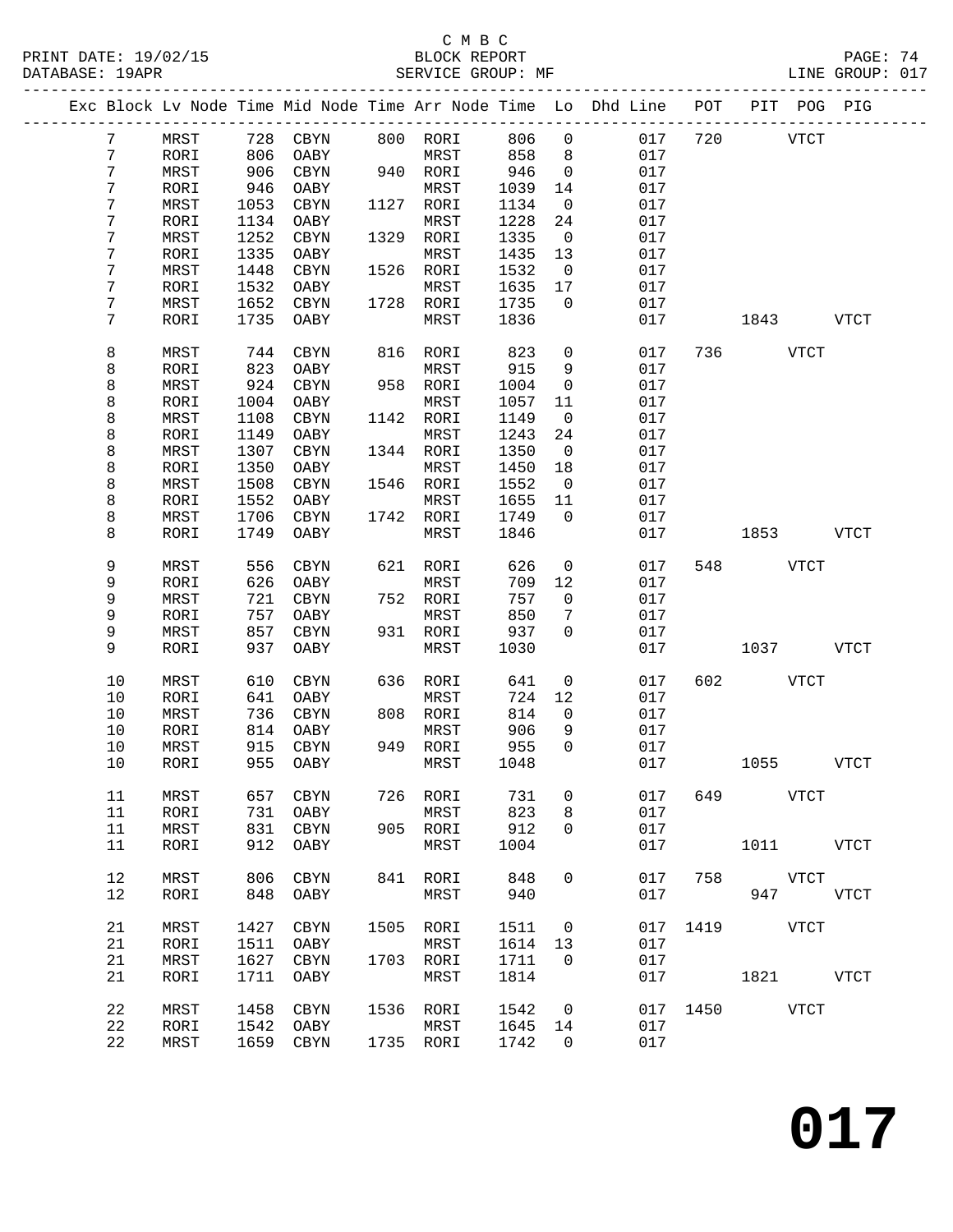### C M B C<br>BLOCK REPORT

| PRINT DATE: 19/02/15<br>DATABASE: 19APR |                      |                              |                              |                              |              | BLOCK REPORT<br>SERVICE GROUP: MF |                              |                                  |                                                                    |                       |                     |             | PAGE: 75<br>LINE GROUP: 017 |  |
|-----------------------------------------|----------------------|------------------------------|------------------------------|------------------------------|--------------|-----------------------------------|------------------------------|----------------------------------|--------------------------------------------------------------------|-----------------------|---------------------|-------------|-----------------------------|--|
|                                         |                      |                              |                              |                              |              |                                   |                              |                                  | Exc Block Lv Node Time Mid Node Time Arr Node Time Lo Dhd Line POT |                       |                     | PIT POG PIG |                             |  |
|                                         | 22                   | RORI                         |                              | 1742 OABY MRST               |              |                                   | 1843                         |                                  | 017                                                                |                       | 1850                |             | VTCT                        |  |
|                                         | 23<br>23<br>23<br>23 | MRST<br>RORI<br>MRST<br>RORI | 1524<br>1608<br>1721<br>1804 | CBYN<br>OABY<br>CBYN<br>OABY | 1602<br>1757 | RORI<br>MRST<br>RORI<br>MRST      | 1608<br>1711<br>1804<br>1859 | $\overline{0}$<br>10<br>$\Omega$ | 017<br>017<br>017                                                  | 017 1516 VTCT<br>1906 |                     |             | VTCT                        |  |
|                                         | 24<br>24<br>24<br>24 | MRST<br>RORI<br>MRST<br>RORI | 1539<br>1623<br>1743<br>1826 | CBYN<br>OABY<br>CBYN<br>OABY | 1617<br>1819 | RORI<br>MRST<br>RORI<br>MRST      | 1623<br>1728<br>1826<br>1920 | $\Omega$<br>15<br>$\Omega$       | 017<br>017<br>017<br>017                                           | 1531 VTCT             | 1926                |             | VTCT                        |  |
|                                         | 25<br>25             | MRST<br>RORI                 | 1547<br>1631                 | CBYN<br>OABY                 | 1625         | RORI<br>MRST                      | 1631<br>1736                 | $\Omega$                         | 017                                                                | 017 1539 VTCT         | 1743                |             | VTCT                        |  |
|                                         | 26<br>26             | MRST<br>RORI                 | 1611<br>1655                 | CBYN<br>OABY                 | 1648         | RORI<br>MRST                      | 1655<br>1800                 | $\Omega$                         | 017                                                                | 017 1603 VTCT         | 1807                |             | VTCT                        |  |
|                                         | 27<br>27<br>27<br>27 | MRST<br>RORI<br>MRST<br>RORI | 1643<br>1727<br>1846<br>1926 | CBYN<br>OABY<br>CBYN<br>OABY | 1719<br>1920 | RORI<br>MRST<br>RORI<br>MRST      | 1727<br>1830<br>1926<br>2016 | $\Omega$<br>16<br>$\Omega$       | 017<br>017<br>017<br>017                                           | 1635                  | <b>VTCT</b><br>2022 |             | VTCT                        |  |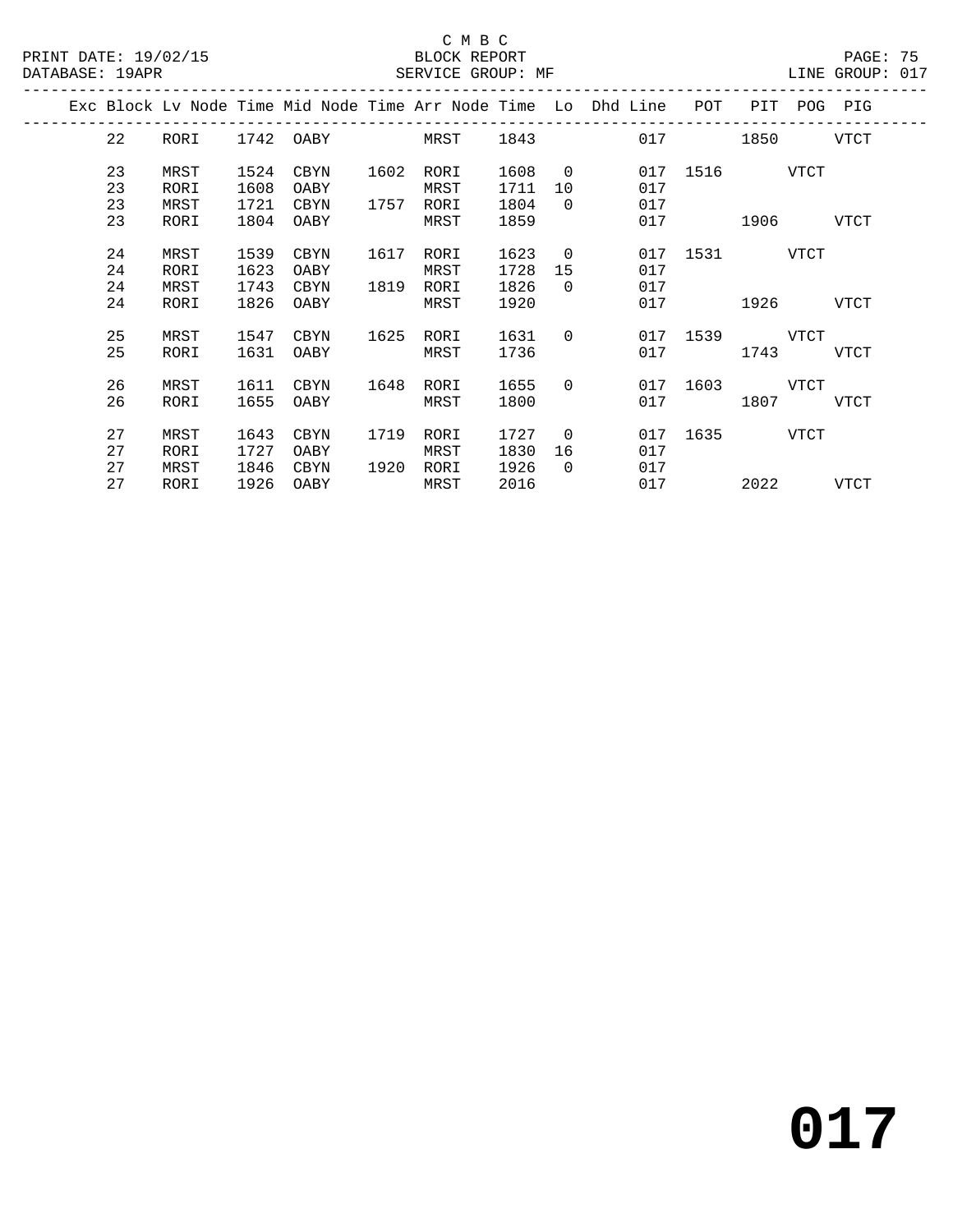|                                                                                                                                                                                                                     |                                                                                                                                                                                                              |                                                                                                                                                                                                       |                                                                                                                                          |                                                                                                                                                          |                                                                                                                                  |                                                                                                                                                                                   |                                                                                                                                           |                                                                                                                           |                                                                                                                                                                         |           |               |      | PAGE: 76<br>LINE GROUP: 019 |  |
|---------------------------------------------------------------------------------------------------------------------------------------------------------------------------------------------------------------------|--------------------------------------------------------------------------------------------------------------------------------------------------------------------------------------------------------------|-------------------------------------------------------------------------------------------------------------------------------------------------------------------------------------------------------|------------------------------------------------------------------------------------------------------------------------------------------|----------------------------------------------------------------------------------------------------------------------------------------------------------|----------------------------------------------------------------------------------------------------------------------------------|-----------------------------------------------------------------------------------------------------------------------------------------------------------------------------------|-------------------------------------------------------------------------------------------------------------------------------------------|---------------------------------------------------------------------------------------------------------------------------|-------------------------------------------------------------------------------------------------------------------------------------------------------------------------|-----------|---------------|------|-----------------------------|--|
| AlON ALMA & 10 AV NORTH<br>CMHA CAMBIE & HASTINGS<br>HRPN HOMER & PENDER<br>KYBY KINGSWAY & BROADWAY<br>MTST METROTOWN STATION<br>PNGR PENDER & GRANVILLE<br>STLP STANLEY PARK LOOP<br>VTCT Vancouver Trolley Depot |                                                                                                                                                                                                              |                                                                                                                                                                                                       |                                                                                                                                          |                                                                                                                                                          |                                                                                                                                  |                                                                                                                                                                                   |                                                                                                                                           |                                                                                                                           | BYGR         BROADWAY & GRANVILLE<br>GRBY          GRANVILLE & BROADWAY<br>JOKY JOYCE & KINGSWAY<br>KYJO KINGSWAY & JOYCE                                               |           |               |      |                             |  |
|                                                                                                                                                                                                                     |                                                                                                                                                                                                              |                                                                                                                                                                                                       |                                                                                                                                          |                                                                                                                                                          |                                                                                                                                  |                                                                                                                                                                                   |                                                                                                                                           |                                                                                                                           | Exc Block Lv Node Time Mid Node Time Arr Node Time Lo Dhd Line POT PIT POG PIG                                                                                          |           |               |      |                             |  |
|                                                                                                                                                                                                                     | $\mathbf{1}$<br>$\mathbf 1$<br>$\mathbf{1}$<br>$\mathbf{1}$<br>$\mathbf{1}$<br>$\mathbf 1$<br>$\mathbf 1$<br>$\mathbf{1}$<br>$\mathbf{1}$<br>$\mathbf 1$<br>$\mathbf{1}$<br>$\mathbf{1}$<br>$\mathbf 1$<br>2 | MTST<br>STLP<br>MTST<br>STLP<br>MTST<br>STLP<br>MTST<br>STLP<br>MTST<br>STLP<br>MTST<br>STLP<br>KYJO                                                                                                  | 912<br>1032<br>1153<br>1305<br>1438<br>1556<br>1726                                                                                      | KYJO 456<br>505 KYBY 530 STLP<br>555 KYBY 622 MTST<br>657 KYBY 725 STLP<br>757 KYBY<br>KYBY<br>KYBY<br>KYBY<br>KYBY<br>KYBY<br>KYBY<br>KYBY<br>1842 KYBY | 949<br>1228<br>1517                                                                                                              | STLP<br>1102 MTST<br>STLP<br>1339 MTST<br>STLP<br>1631 MTST<br>1804 STLP<br>1914 MTST                                                                                             | 645 12<br>725 STLP 751<br>827 MTST 859<br>1017<br>1135<br>1258<br>1419 19<br>1548<br>1712 14<br>1834 8<br>1950<br>527                     | 13<br>15<br>18<br>$7\overline{ }$<br>8 <sup>8</sup><br>1                                                                  | MTST 504 1 019 431 VTCT<br>551 4 019<br>019<br>6 019<br>019<br>019<br>019<br>019<br>019<br>019<br>019<br>019<br>019<br>019                                              |           | 2025 7<br>454 | VTCT | VTCT                        |  |
|                                                                                                                                                                                                                     | $\overline{a}$<br>2<br>2<br>2<br>$\overline{c}$<br>2<br>2<br>2<br>$\sqrt{2}$<br>2<br>2<br>2                                                                                                                  | MTST<br>STLP<br>MTST<br>STLP<br>MTST<br>STLP<br>MTST<br>STLP<br>MTST<br>STLP<br>MTST<br>STLP                                                                                                          | 625<br>725<br>832<br>949<br>1107<br>1229<br>1344<br>1511<br>1632<br>1803<br>1917                                                         | MTST<br>528 KYBY 553 STLP<br>625 KVPY 656<br>KYBY 652 MTST<br>KYBY<br>KYBY<br>KYBY<br>KYBY<br>KYBY<br>KYBY<br>KYBY<br>KYBY<br>KYBY<br>KYBY               | 757<br>903<br>1138<br>1306<br>1418<br>1550<br>1707                                                                               | STLP<br>MTST<br>$1026$ STLP<br>MTST<br>STLP<br>MTST<br>STLP<br>MTST<br>1841 STLP<br>1948 MTST                                                                                     | 614 11<br>715<br>824<br>936<br>1054<br>1216 13<br>1336<br>1458<br>1622 10<br>1748 15<br>1908 9<br>2020                                    | 10<br>8 <sup>8</sup><br>13<br>13<br>8 <sup>8</sup><br>13                                                                  | 019<br>019<br>019<br>019<br>019<br>019<br>019<br>019<br>019<br>019<br>019<br>019                                                                                        | 2051 VTCT |               |      |                             |  |
| GR 3<br>$#GR$ 3                                                                                                                                                                                                     | $\mathbf{3}$<br>3<br>3<br>3<br>3<br>3<br>3<br>3<br>3<br>3<br>3<br>3<br>3<br>3<br>3<br>$\mathbf{3}$<br>3                                                                                                      | MTST<br><b>STLP</b><br>MTST<br>${\tt STLP}$<br>MTST<br><b>STLP</b><br>MTST<br><b>STLP</b><br>MTST<br><b>STLP</b><br>MTST<br><b>STLP</b><br>MTST<br><b>STLP</b><br>MTST<br><b>STLP</b><br>STLP<br>MTST | 558<br>658<br>801<br>920<br>1039<br>1154<br>1316<br>1433<br>1600<br>1720<br>1857<br>2007<br>2123<br>2218<br>2331<br>2421<br>2421<br>2525 | KYBY<br>KYBY<br>KYBY<br>KYBY<br>KYBY<br>KYBY<br>KYBY<br>KYBY<br>KYBY<br>KYBY<br>KYBY<br>KYBY<br>KYBY<br>KYBY<br>KYBY<br>KYBY<br>KYBY                     | 624<br>725<br>837<br>951<br>1114<br>1226<br>1353<br>1507<br>1638<br>1755<br>1931<br>2036<br>2153<br>2247<br>2356<br>2502<br>2502 | STLP<br>MTST<br><b>STLP</b><br>MTST<br>STLP<br>${\tt MTST}$<br>${\tt STLP}$<br>MTST<br><b>STLP</b><br>MTST<br><b>STLP</b><br>MTST<br>STLP<br>MTST<br>STLP<br>MTST<br>MTST<br>JOKY | 647<br>750<br>906<br>1024<br>1144<br>1305<br>1423<br>1547<br>1711<br>1838<br>1957<br>2105<br>2218<br>2315<br>2421<br>2524<br>2524<br>2533 | 11<br>11<br>14<br>15<br>10<br>11<br>10<br>13<br>- 9<br>19<br>10<br>18<br>0<br>16<br>$\mathbf 0$<br>$\mathbf{1}$<br>1<br>3 | KYBY 532 KYJO 547 MTST 555 3 019 510 VTCT<br>019<br>019<br>019<br>019<br>019<br>019<br>019<br>019<br>019<br>019<br>019<br>019<br>019<br>019<br>019<br>019<br>019<br>019 |           |               |      |                             |  |

C M B C

**019**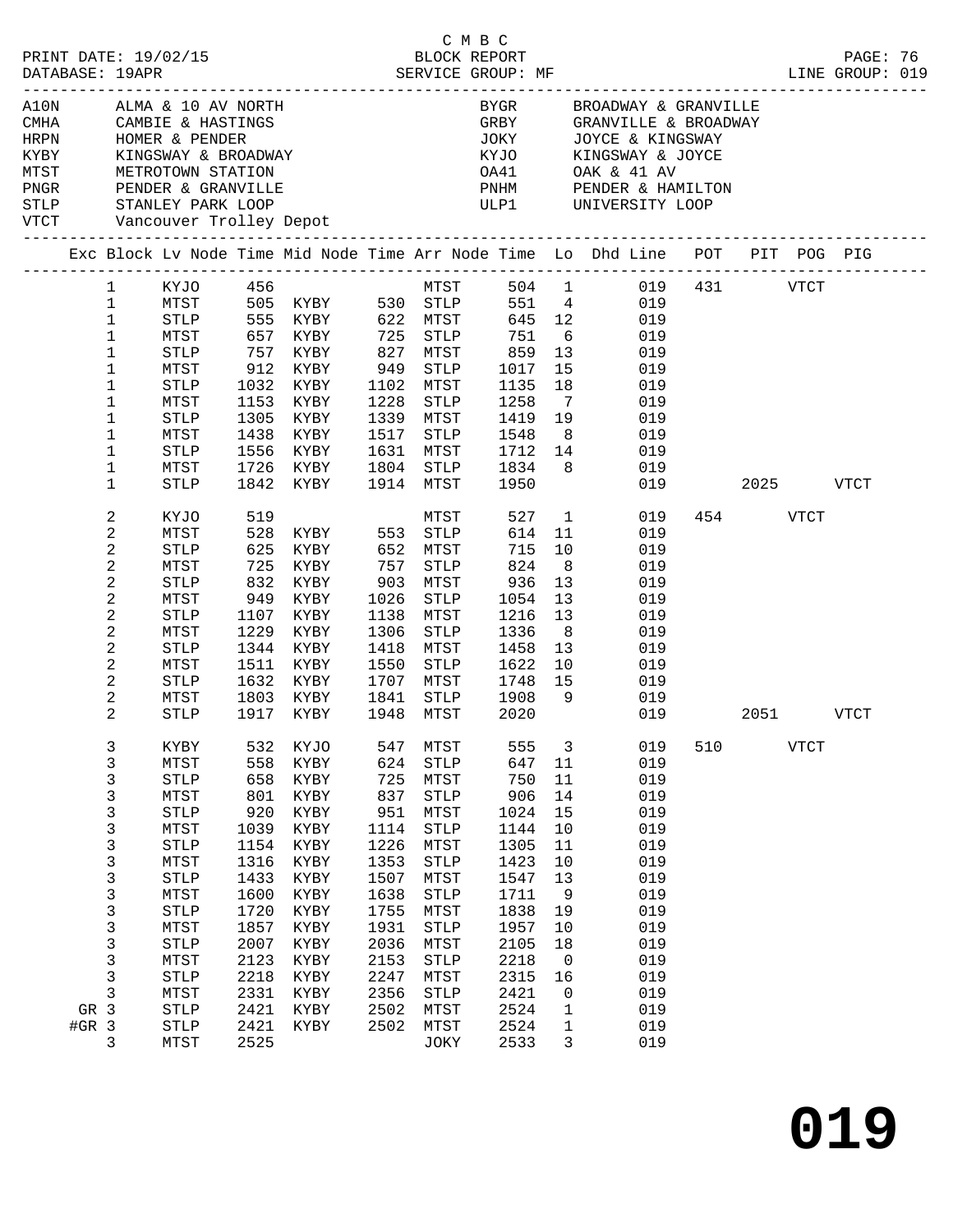PRINT DATE: 19/02/15 BLOCK REPORT PAGE: 77 DATABASE: 19APR SERVICE GROUP: MF

### C M B C

|                |             |      |           |      |             |      |              | Exc Block Lv Node Time Mid Node Time Arr Node Time Lo Dhd Line POT PIT POG PIG |     |      |             |             |
|----------------|-------------|------|-----------|------|-------------|------|--------------|--------------------------------------------------------------------------------|-----|------|-------------|-------------|
| $\mathbf{3}$   | JOKY        |      | 2536 OA41 | 2551 | OA41        | 2551 |              | 041                                                                            |     | 2559 |             | <b>VTCT</b> |
|                |             |      |           |      |             |      |              |                                                                                |     |      |             |             |
| 4              | KYJO        | 534  |           |      | MTST        | 542  | $\mathbf{1}$ | 019                                                                            | 509 |      | <b>VTCT</b> |             |
| 4              | MTST        | 543  | KYBY      | 609  | <b>STLP</b> | 632  | 6            | 019                                                                            |     |      |             |             |
| 4              | <b>STLP</b> | 638  | KYBY      | 705  | MTST        | 730  | 11           | 019                                                                            |     |      |             |             |
| 4              | MTST        | 741  | KYBY      | 817  | <b>STLP</b> | 846  | 10           | 019                                                                            |     |      |             |             |
| 4              | <b>STLP</b> | 856  | KYBY      | 927  | MTST        | 1000 | 14           | 019                                                                            |     |      |             |             |
| 4              | MTST        | 1014 | KYBY      | 1050 | <b>STLP</b> | 1118 | 12           | 019                                                                            |     |      |             |             |
| 4              | <b>STLP</b> | 1130 | KYBY      | 1202 | MTST        | 1241 | 12           | 019                                                                            |     |      |             |             |
| 4              | MTST        | 1253 | KYBY      | 1330 | <b>STLP</b> | 1400 | 9            | 019                                                                            |     |      |             |             |
| 4              | <b>STLP</b> | 1409 | KYBY      | 1443 | MTST        | 1523 | 13           | 019                                                                            |     |      |             |             |
| 4              | MTST        | 1536 | KYBY      | 1614 | <b>STLP</b> | 1647 | 9            | 019                                                                            |     |      |             |             |
| $\overline{4}$ | <b>STLP</b> | 1656 | KYBY      | 1731 | MTST        | 1814 | 17           | 019                                                                            |     |      |             |             |
| 4              | MTST        | 1831 | KYBY      | 1907 | <b>STLP</b> | 1933 | 10           | 019                                                                            |     |      |             |             |
| 4              | STLP        | 1943 | KYBY      | 2012 | MTST        | 2042 |              | 019                                                                            |     | 2113 |             | <b>VTCT</b> |
|                |             |      |           |      |             |      |              |                                                                                |     |      |             |             |
| 5              | <b>CMHA</b> | 557  | PNGR      | 601  | <b>STLP</b> | 609  | $\mathbf 1$  | 019                                                                            | 523 |      | <b>VTCT</b> |             |
| 5              | <b>STLP</b> | 610  | KYBY      | 637  | MTST        | 700  | 14           | 019                                                                            |     |      |             |             |
| 5              | MTST        | 714  | KYBY      | 746  | <b>STLP</b> | 813  | 8            | 019                                                                            |     |      |             |             |
| 5              | <b>STLP</b> | 821  | KYBY      | 851  | MTST        | 923  | 14           | 019                                                                            |     |      |             |             |
| 5              | MTST        | 937  | KYBY      | 1014 | <b>STLP</b> | 1042 | 14           | 019                                                                            |     |      |             |             |
| 5              | <b>STLP</b> | 1056 | KYBY      | 1126 | MTST        | 1159 | 18           | 019                                                                            |     |      |             |             |
| 5              | MTST        | 1217 | KYBY      | 1254 | <b>STLP</b> | 1324 | 7            | 019                                                                            |     |      |             |             |
| 5              | <b>STLP</b> | 1331 | KYBY      | 1405 | MTST        | 1445 | 15           | 019                                                                            |     |      |             |             |
| 5              | MTST        | 1500 | KYBY      | 1539 | <b>STLP</b> | 1611 | 9            | 019                                                                            |     |      |             |             |
| 5              | <b>STLP</b> | 1620 | KYBY      | 1655 | MTST        | 1736 | 14           | 019                                                                            |     |      |             |             |
| 5              | MTST        | 1750 | KYBY      | 1828 | <b>STLP</b> | 1858 | 7            | 019                                                                            |     |      |             |             |
| 5              | <b>STLP</b> | 1905 | KYBY      | 1936 | MTST        | 2008 | 15           | 019                                                                            |     |      |             |             |
| 5              | MTST        | 2023 | KYBY      | 2053 | <b>STLP</b> | 2118 | $\mathbf 0$  | 019                                                                            |     |      |             |             |
| 5              | <b>STLP</b> | 2118 | KYBY      | 2147 | MTST        | 2216 | 10           | 019                                                                            |     |      |             |             |
| 5              | MTST        | 2226 | KYBY      | 2253 | <b>STLP</b> | 2317 | 0            | 019                                                                            |     |      |             |             |
| 5              | <b>STLP</b> | 2317 | KYBY      | 2346 | MTST        | 2412 | 0            | 019                                                                            |     |      |             |             |
| 5              | MTST        | 2412 |           |      | <b>JOKY</b> | 2420 | 2            | 019                                                                            |     |      |             |             |
| 5              | <b>JOKY</b> | 2422 | OA41      | 2437 | OA41        | 2437 |              | 041                                                                            |     | 2447 |             | <b>VTCT</b> |
| 6              | KYJO        | 559  |           |      | MTST        | 607  | 3            | 019                                                                            | 534 |      | <b>VTCT</b> |             |
| 6              | MTST        | 610  | KYBY      | 636  | STLP        | 659  | 9            | 019                                                                            |     |      |             |             |
|                |             |      |           |      |             |      |              |                                                                                |     |      |             |             |

 6 STLP 708 KYBY 735 MTST 802 10 019 6 MTST 812 KYBY 848 STLP 917 15 019 6 STLP 932 KYBY 1002 MTST 1035 16 019 6 MTST 1051 KYBY 1126 STLP 1156 8 019 6 STLP 1204 KYBY 1238 MTST 1317 12 019

 6 MTST 1613 KYBY 1651 STLP 1725 7 019 6 STLP 1732 KYBY 1807 MTST 1849 20 019 6 MTST 1909 KYBY 1943 STLP 2009 10 019

6 MTST 812 KYBY 848 STLP 917 15 019<br>6 STLP 932 KYBY 1002 MTST 1035 16 019<br>6 MTST 1051 KYBY 1126 STLP 1156 8 019<br>6 STLP 1204 KYBY 1238 MTST 1317 12 019<br>6 MTST 1329 KYBY 1405 STLP 1436 9 019<br>6 STLP 1445 KYBY 1519 MTST 1559 1

6 STLP 1445 KYBY 1519 MTST 1559 14 019

6 STLP 2019 KYBY 2048 MTST 2117 019 2148 VTCT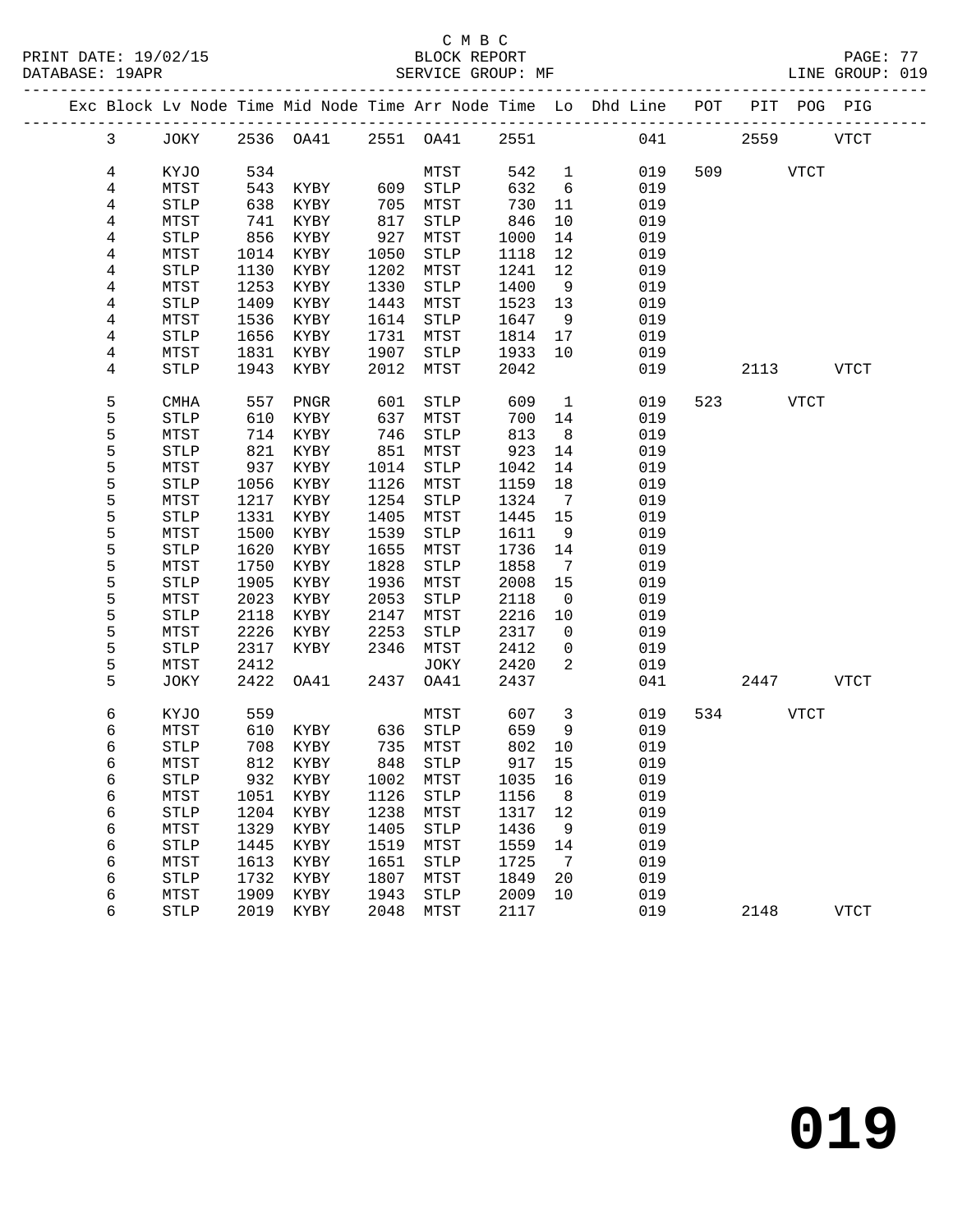|   |                       |      |           |      |                       |      |                         | Exc Block Lv Node Time Mid Node Time Arr Node Time Lo Dhd Line POT PIT POG PIG |     |          |      |             |
|---|-----------------------|------|-----------|------|-----------------------|------|-------------------------|--------------------------------------------------------------------------------|-----|----------|------|-------------|
| 7 | KYJO                  | 609  |           |      | MTST                  | 617  | $\overline{\mathbf{3}}$ | 019                                                                            |     | 544 VTCT |      |             |
| 7 | MTST                  | 620  |           |      | KYBY 646 STLP         | 709  | 9                       | 019                                                                            |     |          |      |             |
| 7 | $\operatorname{STLP}$ | 718  | KYBY      |      |                       | 812  | 11                      | 019                                                                            |     |          |      |             |
| 7 | MTST                  | 823  | KYBY      |      |                       | 928  | 16                      | 019                                                                            |     |          |      |             |
| 7 | $\operatorname{STLP}$ | 944  | KYBY      | 1014 | MTST                  | 1047 | 16                      | 019                                                                            |     |          |      |             |
| 7 | MTST                  | 1103 | KYBY      | 1138 | STLP                  | 1208 | 8 <sup>8</sup>          | 019                                                                            |     |          |      |             |
| 7 | $\operatorname{STLP}$ | 1216 | KYBY      | 1250 | MTST                  | 1329 | 12                      | 019                                                                            |     |          |      |             |
| 7 | MTST                  | 1341 | KYBY      | 1417 | STLP                  | 1448 | 9                       | 019                                                                            |     |          |      |             |
| 7 | <b>STLP</b>           | 1457 | KYBY      | 1531 | MTST                  | 1611 | 15                      | 019                                                                            |     |          |      |             |
| 7 | MTST                  | 1626 | KYBY      | 1704 | STLP                  | 1738 | 6                       | 019                                                                            |     |          |      |             |
| 7 | <b>STLP</b>           | 1744 | KYBY      | 1819 | MTST                  | 1901 |                         | 019                                                                            |     | 1936     |      | VTCT        |
| 8 | KYBY                  | 612  | KYJO      | 627  | MTST                  | 635  | $\overline{3}$          | 019                                                                            | 550 |          | VTCT |             |
| 8 | MTST                  | 638  | KYBY      | 705  | ${\tt STLP}$          | 729  | $7\overline{ }$         | 019                                                                            |     |          |      |             |
| 8 | <b>STLP</b>           | 736  | KYBY      | 805  | MTST                  | 834  | 13                      | 019                                                                            |     |          |      |             |
| 8 | MTST                  | 847  | KYBY      | 924  | $\operatorname{STLP}$ | 952  | 16                      | 019                                                                            |     |          |      |             |
| 8 | $\operatorname{STLP}$ | 1008 | KYBY      | 1038 | MTST                  | 1111 | 16                      | 019                                                                            |     |          |      |             |
| 8 | MTST                  | 1127 | KYBY      | 1202 | STLP                  | 1232 | 8                       | 019                                                                            |     |          |      |             |
| 8 | <b>STLP</b>           | 1240 | KYBY      | 1314 | MTST                  | 1354 | $\overline{9}$          | 019                                                                            |     |          |      |             |
| 8 | MTST                  | 1403 | KYBY      | 1441 | ${\tt STLP}$          | 1512 | 9                       | 019                                                                            |     |          |      |             |
| 8 | <b>STLP</b>           | 1521 | KYBY      | 1555 | MTST                  | 1635 | 15                      | 019                                                                            |     |          |      |             |
| 8 | MTST                  | 1650 | KYBY      | 1728 | <b>STLP</b>           | 1802 | 8                       | 019                                                                            |     |          |      |             |
| 8 | <b>STLP</b>           | 1810 | KYBY      | 1842 | MTST                  | 1922 | 14                      | 019                                                                            |     |          |      |             |
| 8 | MTST                  | 1936 | KYBY      | 2006 | STLP                  | 2031 | 12                      | 019                                                                            |     |          |      |             |
| 8 | <b>STLP</b>           | 2043 | KYBY      | 2112 | MTST                  | 2141 | -5                      | 019                                                                            |     |          |      |             |
| 8 | MTST                  | 2146 | KYBY      | 2213 | STLP                  | 2237 | $\overline{0}$          | 019                                                                            |     |          |      |             |
| 8 | <b>STLP</b>           | 2237 | KYBY      | 2306 | MTST                  | 2332 |                         | 019                                                                            |     | 2359     |      | VTCT        |
| 9 | KYJO                  | 618  |           |      | MTST                  | 626  | $\overline{\mathbf{3}}$ | 019                                                                            |     | 553 VTCT |      |             |
| 9 | MTST                  | 629  | KYBY      | 655  | ${\tt STLP}$          | 718  | 10                      | 019                                                                            |     |          |      |             |
| 9 | <b>STLP</b>           | 728  | KYBY      | 755  | MTST                  | 822  | 13                      | 019                                                                            |     |          |      |             |
| 9 | MTST                  | 835  | KYBY      | 912  | STLP                  | 940  | 16                      | 019                                                                            |     |          |      |             |
| 9 | $\operatorname{STLP}$ | 956  | KYBY      | 1026 | MTST                  | 1059 | 16                      | 019                                                                            |     |          |      |             |
| 9 | MTST                  | 1115 | KYBY      | 1150 | ${\tt STLP}$          | 1220 | 8                       | 019                                                                            |     |          |      |             |
| 9 | STLP                  | 1228 | KYBY      | 1302 | MTST                  | 1342 | 11                      | 019                                                                            |     |          |      |             |
| 9 | MTST                  | 1353 | KYBY      | 1429 | STLP                  | 1500 | 9                       | 019                                                                            |     |          |      |             |
| 9 | $\operatorname{STLP}$ | 1509 | KYBY      | 1543 | MTST                  | 1623 | 15                      | 019                                                                            |     |          |      |             |
| 9 | MTST                  | 1638 | KYBY      | 1716 | STLP                  | 1750 | - 9                     | 019                                                                            |     |          |      |             |
| 9 | $\operatorname{STLP}$ | 1759 | KYBY      | 1831 | MTST                  | 1911 | 9                       | 019                                                                            |     |          |      |             |
| 9 | MTST                  | 1920 | KYBY      | 1954 | <b>STLP</b>           | 2020 | 11                      | 019                                                                            |     |          |      |             |
| 9 | <b>STLP</b>           |      | 2031 KYBY | 2100 | MTST                  | 2129 |                         | 019                                                                            |     | 2200     |      | <b>VTCT</b> |
|   |                       |      |           |      |                       |      |                         |                                                                                |     |          |      |             |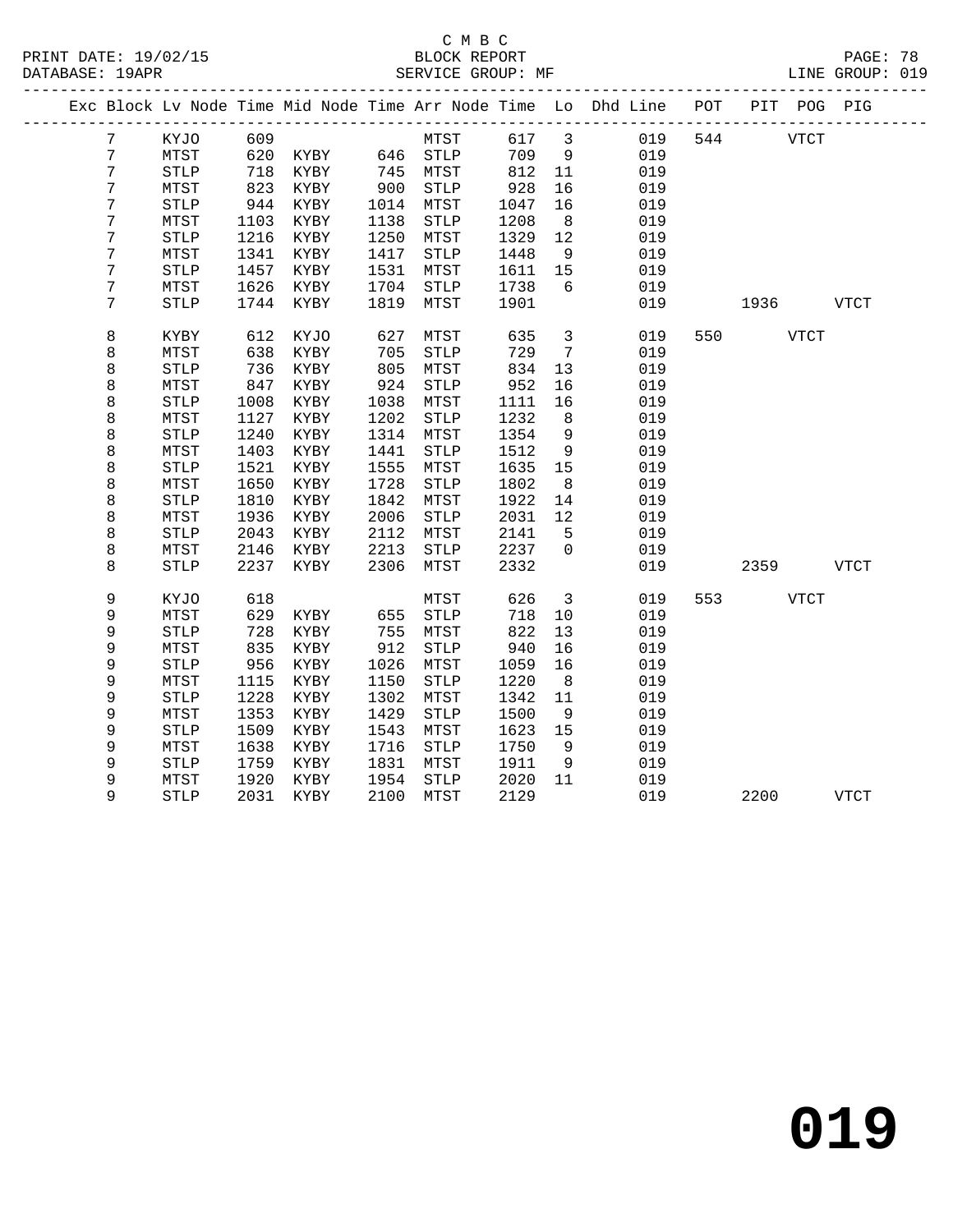|        |          |                       |       |                    |      |                       |              |                      | Exc Block Lv Node Time Mid Node Time Arr Node Time Lo Dhd Line POT PIT POG PIG |     |             |      |             |
|--------|----------|-----------------------|-------|--------------------|------|-----------------------|--------------|----------------------|--------------------------------------------------------------------------------|-----|-------------|------|-------------|
|        | 10       | CMHA                  |       | 631 PNGR           |      | 635 STLP              |              |                      | 644 4<br>019                                                                   | 557 | <b>VTCT</b> |      |             |
|        | 10       | STLP                  |       | 648 KYBY           |      | 715 MTST              | 740          | 11                   | 019                                                                            |     |             |      |             |
|        | $10$     | MTST                  | 751   | KYBY               | 827  | STLP                  | 856          | 12                   | 019                                                                            |     |             |      |             |
|        | 10       | STLP                  | 908   | KYBY               | 939  | MTST                  | 1012         | 15                   | 019                                                                            |     |             |      |             |
|        | 10       | MTST                  | 1027  | KYBY               | 1102 | STLP                  | 1132         | 10                   | 019                                                                            |     |             |      |             |
|        | $10$     | STLP                  | 1142  | KYBY               | 1214 | MTST                  | 1253         | 12                   | 019                                                                            |     |             |      |             |
|        | 10       | MTST                  | 1305  | KYBY               | 1342 | STLP                  | 1412         | 9                    | 019                                                                            |     |             |      |             |
|        | 10       | STLP                  | 1421  | KYBY               | 1455 | MTST                  | 1535         | 13                   | 019                                                                            |     |             |      |             |
|        | 10       | MTST                  | 1548  | KYBY               | 1626 | STLP                  | 1659         | 9                    | 019                                                                            |     |             |      |             |
|        | $10$     | STLP                  | 1708  | KYBY               | 1743 | MTST                  | 1826         | 17                   | 019                                                                            |     |             |      |             |
|        | 10       | MTST                  | 1843  | KYBY               | 1919 | STLP                  | 1945         | 10                   | 019                                                                            |     |             |      |             |
|        | 10       | STLP                  | 1955  | KYBY               | 2024 | MTST                  | 2054         | 9                    | 019                                                                            |     |             |      |             |
|        | 10       | MTST                  | 2103  | KYBY               | 2133 | STLP                  | 2158         | $\overline{0}$       | 019                                                                            |     |             |      |             |
|        | 10       | ${\tt STLP}$          | 2158  | KYBY               | 2227 | MTST                  | 2255         | 12                   | 019                                                                            |     |             |      |             |
|        | 10       | MTST                  | 2307  | KYBY               | 2333 | STLP                  | 2355         | $\overline{0}$       | 019                                                                            |     |             |      |             |
|        | GR 10    | $\operatorname{STLP}$ | 2355  | KYBY               | 2432 | MTST                  | 2454         | 10                   | 019                                                                            |     |             |      |             |
| #GR 10 |          | ${\tt STLP}$          | 2355  | KYBY               | 2432 | MTST                  | 2454         | 10                   | 019                                                                            |     |             |      |             |
|        | 10       | MTST                  | 2504  | KYBY               | 2526 | PNHM                  | 2534         | $5^{\circ}$          | 3 019                                                                          |     |             |      |             |
|        | GR 10    | HRPN                  | 2542  | BYGR               | 2559 | ULP1                  | 2620         | 5                    | 014                                                                            |     |             |      |             |
| #GR 10 |          | HRPN                  | 2542  | BYGR               | 2559 | ULP1                  | 2620         | 5                    | 014                                                                            |     |             |      |             |
|        | 10       | ULP1                  | 2625  | A10N               | 2635 | GRBY                  | 2643         |                      | 014                                                                            |     | 2657 VTCT   |      |             |
|        | 11       | KYJO                  | 632   |                    |      | MTST                  | 640          | $\overline{7}$       | 019                                                                            |     | 606 700     | VTCT |             |
|        | 11       | MTST                  | 647   | KYBY               | 714  | $\operatorname{STLP}$ | 738          | $\overline{7}$       | 019                                                                            |     |             |      |             |
|        | 11       | STLP                  | $745$ | KYBY               | 815  | MTST                  | 847          | 13                   | 019                                                                            |     |             |      |             |
|        | 11       | MTST                  | 900   | KYBY               | 937  | STLP                  | 1005         | 15                   | 019                                                                            |     |             |      |             |
|        | 11       | STLP                  | 1020  | KYBY               | 1050 | MTST                  | 1123         | 17                   | 019                                                                            |     |             |      |             |
|        | 11       | MTST                  | 1140  | KYBY               | 1215 | STLP                  | 1245         | $\overline{7}$       | 019                                                                            |     |             |      |             |
|        | 11       | STLP                  | 1252  | KYBY               | 1326 | MTST                  | 1406         | 9                    | 019                                                                            |     |             |      |             |
|        | 11       | MTST                  | 1415  | KYBY               | 1453 | STLP                  | 1524         | 9                    | 019                                                                            |     |             |      |             |
|        | 11       | ${\tt STLP}$          | 1533  | KYBY               | 1607 | MTST                  | 1647         | 15                   | 019                                                                            |     |             |      |             |
|        | 11       | MTST                  | 1702  | KYBY               | 1740 | STLP                  | 1814         | $\overline{7}$       | 019                                                                            |     |             |      |             |
|        | 11       | STLP                  | 1821  | KYBY               | 1853 | MTST                  | 1933         | 13<br>$\overline{0}$ | 019                                                                            |     |             |      |             |
|        | 11<br>11 | MTST                  | 1946  | KYBY               | 2016 | STLP                  | 2041<br>2051 |                      | 019<br>019                                                                     |     |             |      | <b>VTCT</b> |
|        |          | STLP                  | 2041  |                    |      | PNGR                  |              |                      |                                                                                |     | 2123        |      |             |
|        | 12       | KYJO                  | 649   |                    |      | MTST                  | 657          | 9                    | 019                                                                            | 623 | <b>VTCT</b> |      |             |
|        | 12       | MTST                  | 706   |                    |      |                       | 802          | 7                    | 019                                                                            |     |             |      |             |
|        | 12       | <b>STLP</b>           |       | 809 KYBY           |      |                       | 911 14       |                      | 019                                                                            |     |             |      |             |
|        | 12       | MTST                  |       | 925 KYBY 1002 STLP |      |                       |              |                      | 1030 14 019                                                                    |     |             |      |             |
|        | 12       | STLP                  | 1044  | KYBY               |      | 1114 MTST             | 1147         | 17                   | 019                                                                            |     |             |      |             |
|        | 12       | MTST                  | 1204  | KYBY               | 1241 | <b>STLP</b>           | 1311         | $\overline{7}$       | 019                                                                            |     |             |      |             |
|        | 12       | <b>STLP</b>           | 1318  | KYBY               | 1352 | MTST                  | 1432         | 17                   | 019                                                                            |     |             |      |             |
|        | 12       | MTST                  | 1449  | KYBY               | 1528 | STLP                  | 1559         | 9                    | 019                                                                            |     |             |      |             |
|        | 12       | <b>STLP</b>           | 1608  | KYBY               | 1643 | MTST                  | 1724         | 14                   | 019                                                                            |     |             |      |             |
|        | 12       | MTST                  | 1738  | KYBY               | 1816 | <b>STLP</b>           | 1846         | 6                    | 019                                                                            |     |             |      |             |
|        | 12       | <b>STLP</b>           | 1852  | KYBY               | 1924 | MTST                  | 2000         | 11                   | 019                                                                            |     |             |      |             |
|        | 12       | MTST                  | 2011  | KYBY               | 2041 | STLP                  | 2106         | $\mathbf 0$          | 019                                                                            |     |             |      |             |
|        | 12       | STLP                  | 2106  |                    |      | ${\tt PNGR}$          | 2116         |                      | 019                                                                            |     | 2146        |      | <b>VTCT</b> |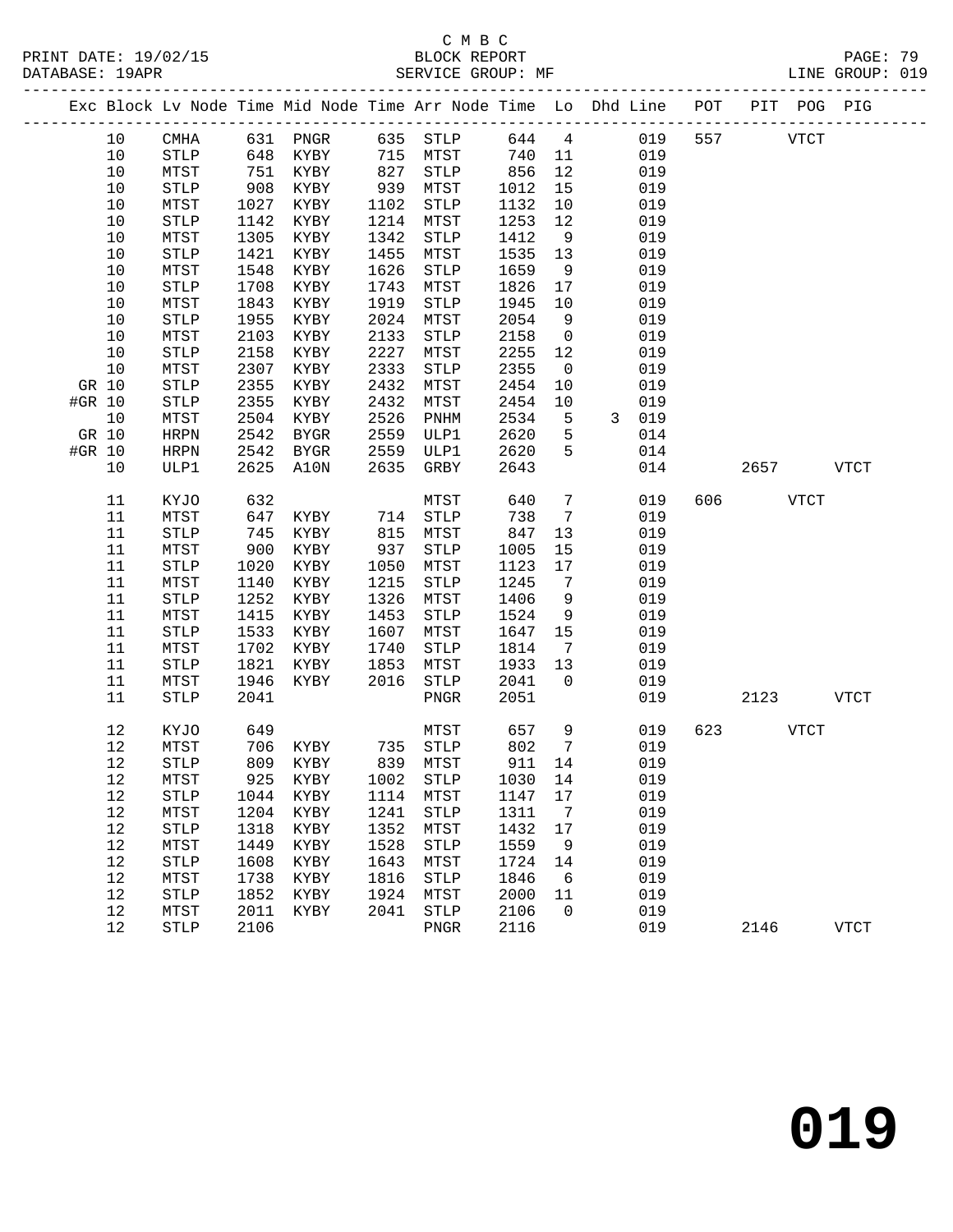|          |    |                       |      |                   |      |             |      |                | Exc Block Lv Node Time Mid Node Time Arr Node Time Lo Dhd Line POT PIT POG PIG |      |          |             |             |
|----------|----|-----------------------|------|-------------------|------|-------------|------|----------------|--------------------------------------------------------------------------------|------|----------|-------------|-------------|
|          | 13 | KYJO                  | 719  |                   |      | MTST        |      |                | 728 4<br>019                                                                   |      | 651 VTCT |             |             |
|          | 13 | MTST                  |      | 732 KYBY 807 STLP |      |             | 835  | 9              | 019                                                                            |      |          |             |             |
|          | 13 | <b>STLP</b>           | 844  | KYBY              | 915  | MTST        | 948  | 14             | 019                                                                            |      |          |             |             |
|          | 13 | MTST                  | 1002 | KYBY              | 1038 | STLP        | 1106 | 13             | 019                                                                            |      |          |             |             |
|          | 13 | <b>STLP</b>           | 1119 | KYBY              | 1150 | MTST        | 1228 | 13             | 019                                                                            |      |          |             |             |
|          | 13 | MTST                  | 1241 | KYBY              | 1318 | STLP        | 1348 | 9              | 019                                                                            |      |          |             |             |
|          | 13 | <b>STLP</b>           | 1357 | KYBY              | 1431 | MTST        | 1511 | 13             | 019                                                                            |      |          |             |             |
|          | 13 | MTST                  | 1524 | KYBY              | 1602 | STLP        | 1635 | 9              | 019                                                                            |      |          |             |             |
|          | 13 | <b>STLP</b>           | 1644 | KYBY              | 1719 | MTST        | 1802 | 14             | 019                                                                            |      |          |             |             |
|          | 13 | MTST                  | 1816 | KYBY              | 1854 | STLP        | 1921 | 10             | 019                                                                            |      |          |             |             |
|          | 13 | <b>STLP</b>           | 1931 | KYBY              | 2000 | MTST        | 2030 | 13             | 019                                                                            |      |          |             |             |
|          | 13 | MTST                  | 2043 | KYBY              | 2113 | <b>STLP</b> | 2138 | $\overline{0}$ | 019                                                                            |      |          |             |             |
|          | 13 | <b>STLP</b>           | 2138 | KYBY              | 2207 | MTST        | 2235 | 14             | 019                                                                            |      |          |             |             |
|          | 13 | MTST                  | 2249 | KYBY              | 2315 | <b>STLP</b> | 2337 | $\mathbf 0$    | 019                                                                            |      |          |             |             |
|          | 13 | <b>STLP</b>           | 2337 | KYBY              | 2404 | MTST        | 2426 | 6              | 019                                                                            |      |          |             |             |
|          | 13 | MTST                  | 2432 | KYBY              | 2456 | STLP        | 2521 | $\overline{0}$ | 019                                                                            |      |          |             |             |
| GR 13    |    | <b>STLP</b>           | 2521 | KYBY              | 2602 | MTST        | 2624 | $\mathbf{1}$   | 019                                                                            |      |          |             |             |
| #GR 13   |    | <b>STLP</b>           | 2521 | KYBY              | 2602 | MTST        | 2624 | $\mathbf{1}$   | 019                                                                            |      |          |             |             |
|          | 13 | MTST                  | 2625 |                   |      | JOKY        | 2633 | $\mathbf{1}$   | 019                                                                            |      |          |             |             |
|          | 13 | JOKY                  | 2634 | OA41              | 2649 | OA41        | 2649 |                | 041                                                                            |      | 2657     |             | <b>VTCT</b> |
|          | 14 | KYJO                  | 1400 |                   |      | MTST        | 1415 | 12             | 019                                                                            | 1327 |          | <b>VTCT</b> |             |
|          | 14 | MTST                  | 1427 | KYBY              | 1505 | STLP        | 1536 | 9              | 019                                                                            |      |          |             |             |
|          | 14 | <b>STLP</b>           | 1545 | KYBY              | 1619 | MTST        | 1659 | 15             | 019                                                                            |      |          |             |             |
|          | 14 | MTST                  | 1714 | KYBY              | 1752 | STLP        | 1826 | $5^{\circ}$    | 019                                                                            |      |          |             |             |
|          | 14 | <b>STLP</b>           | 1831 | KYBY              | 1903 | MTST        | 1939 | 18             | 019                                                                            |      |          |             |             |
|          | 14 | MTST                  | 1957 | KYBY              | 2027 | <b>STLP</b> | 2052 | $\overline{0}$ | 019                                                                            |      |          |             |             |
|          | 14 | <b>STLP</b>           | 2052 | KYBY              | 2121 | MTST        | 2150 | 16             | 019                                                                            |      |          |             |             |
|          | 14 | MTST                  | 2206 | KYBY              | 2233 | <b>STLP</b> | 2257 | $\overline{0}$ | 019                                                                            |      |          |             |             |
|          | 14 | <b>STLP</b>           | 2257 | KYBY              | 2326 | MTST        | 2352 | 10             | 019                                                                            |      |          |             |             |
|          | 14 | MTST                  | 2402 | KYBY              | 2426 | <b>STLP</b> | 2451 | $\overline{0}$ | 019                                                                            |      |          |             |             |
| GR 14    |    | <b>STLP</b>           | 2451 | KYBY              | 2532 | MTST        | 2554 | $\mathbf{1}$   | 019                                                                            |      |          |             |             |
| #GR $14$ |    | $\operatorname{STLP}$ | 2451 | KYBY              | 2532 | MTST        | 2554 | $\mathbf{1}$   | 019                                                                            |      |          |             |             |
|          | 14 | MTST                  | 2555 |                   |      | JOKY        | 2603 | $\mathbf{1}$   | 019                                                                            |      |          |             |             |
|          | 14 | JOKY                  |      | 2604 OA41         |      | 2619 OA41   | 2619 |                | 041                                                                            |      | 2627     |             | <b>VTCT</b> |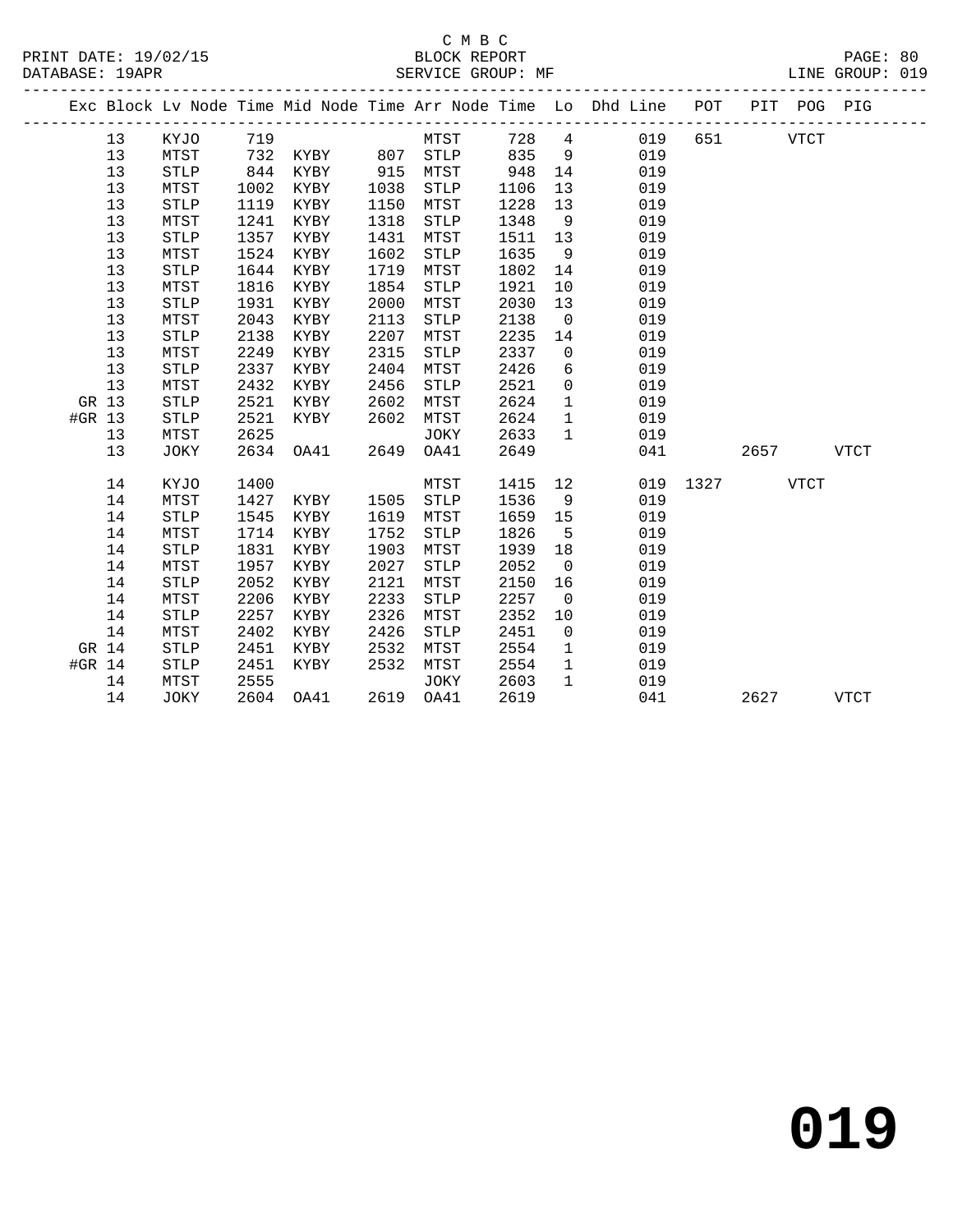|         |                   |      |                         |                                                 |      |                      |      | C M B C<br>PRINT DATE: 19/02/15 BLOCK REPORT PAGE: 81<br>DATABASE: 19APR SERVICE GROUP: MF LINE GROUP: 020                                                                                                                                                                                                                     |           |      |  |
|---------|-------------------|------|-------------------------|-------------------------------------------------|------|----------------------|------|--------------------------------------------------------------------------------------------------------------------------------------------------------------------------------------------------------------------------------------------------------------------------------------------------------------------------------|-----------|------|--|
|         |                   |      |                         |                                                 |      |                      |      |                                                                                                                                                                                                                                                                                                                                |           |      |  |
|         |                   |      |                         |                                                 |      |                      |      | Exc Block Lv Node Time Mid Node Time Arr Node Time Lo Dhd Line POT PIT POG PIG                                                                                                                                                                                                                                                 |           |      |  |
|         | $1 \qquad \qquad$ |      |                         | VI41 451 BYST 500 RORI                          |      |                      |      | 521 0 020 431 VTCT                                                                                                                                                                                                                                                                                                             |           |      |  |
|         | $\mathbf{1}$      | RORI |                         |                                                 |      |                      |      |                                                                                                                                                                                                                                                                                                                                |           |      |  |
|         | $\mathbf{1}$      | HALP |                         | BYST 546 HALP<br>BYST 546 HALP<br>BYST 722 54LP |      |                      |      |                                                                                                                                                                                                                                                                                                                                |           |      |  |
|         | $\mathbf{1}$      | RORI |                         | 521 BYST<br>521 BYST<br>616 BYST<br>655 BYST    |      |                      |      | 500 RORI 521 0 020<br>546 HALP 603 13 020<br>634 RORI 655 0 020<br>722 54LP 738 8 020<br>805 RORI 831 0 020<br>905 HALP 930 13 020<br>1006 RORI 1038 5 020<br>1119 54LP 1138 10 020<br>1119 54LP 1138 10 020                                                                                                                   |           |      |  |
|         | $\mathbf{1}$      | 54LP | 746<br>831              | BYST                                            |      |                      |      |                                                                                                                                                                                                                                                                                                                                |           |      |  |
|         | $\mathbf 1$       | RORI |                         | BYST                                            |      |                      |      |                                                                                                                                                                                                                                                                                                                                |           |      |  |
|         | $\mathbf 1$       | HALP | 943<br>1043             | BYST                                            |      |                      |      |                                                                                                                                                                                                                                                                                                                                |           |      |  |
|         | $\mathbf 1$       | RORI |                         | BYST                                            |      |                      |      |                                                                                                                                                                                                                                                                                                                                |           |      |  |
|         | $\mathbf 1$       | 54LP | 1148                    |                                                 |      |                      |      |                                                                                                                                                                                                                                                                                                                                |           |      |  |
|         | $\mathbf 1$       | RORI | 1244                    |                                                 |      |                      |      |                                                                                                                                                                                                                                                                                                                                |           |      |  |
|         | $\mathbf 1$       | HALP | 1359                    |                                                 |      |                      |      |                                                                                                                                                                                                                                                                                                                                |           |      |  |
|         | 1                 | RORI | 1500                    |                                                 |      |                      |      |                                                                                                                                                                                                                                                                                                                                |           |      |  |
|         | $\mathbf 1$       | 54LP | 1608                    |                                                 |      |                      |      |                                                                                                                                                                                                                                                                                                                                |           |      |  |
|         | $\mathbf 1$       | RORI | 1706                    |                                                 |      |                      |      |                                                                                                                                                                                                                                                                                                                                |           |      |  |
|         | $\mathbf 1$       | HALP | 1819                    |                                                 |      |                      |      | BYST 1206 RORI 1239 5 020<br>BYST 1323 HALP 1349 10 020<br>BYST 1323 HALP 1349 10 020<br>BYST 1422 RORI 1455 5 020<br>BYST 1541 54LP 1604 4 020<br>BYST 1627 RORI 1703 3 020<br>BYST 1627 RORI 1703 3 020<br>BYST 1748 HALP 1817 2 020<br>41VI 1828 02                                                                         | 1850 VTCT |      |  |
|         | $\overline{a}$    | 41BR | 451                     |                                                 |      | <b>HALP</b>          | 459  | $0$ 020                                                                                                                                                                                                                                                                                                                        | 434 VTCT  |      |  |
|         | 2                 | HALP | 459<br>538              | BYST 517 RORI                                   |      | 517 RORI<br>603 54LP |      | $\begin{array}{cccc} 538 & 0 & 020 \\ 617 & 10 & 020 \end{array}$                                                                                                                                                                                                                                                              |           |      |  |
|         | 2                 | RORI |                         | <b>BYST</b>                                     |      |                      |      |                                                                                                                                                                                                                                                                                                                                |           |      |  |
|         | 2                 | 54LP | 627                     | BYST                                            |      | 641 RORI             | 702  | $\begin{array}{ccc} 10 & 020\ 0 & 020\ 6 & 020\ 2 & 020\ 10 & 020\ 5 & 020\ \end{array}$                                                                                                                                                                                                                                       |           |      |  |
|         | $\overline{a}$    | RORI | 702                     | BYST                                            |      | 731 HALP             | 753  |                                                                                                                                                                                                                                                                                                                                |           |      |  |
|         | $\overline{a}$    | HALP | $759$<br>$853$<br>$956$ | BYST                                            |      | 823 RORI             | 851  |                                                                                                                                                                                                                                                                                                                                |           |      |  |
|         | 2                 | RORI |                         | BYST                                            |      | 927 54LP             | 946  |                                                                                                                                                                                                                                                                                                                                |           |      |  |
|         | $\overline{a}$    | 54LP |                         | BYST                                            |      | 1014 RORI            | 1046 |                                                                                                                                                                                                                                                                                                                                |           |      |  |
|         | $\overline{c}$    | RORI | 1051                    | BYST                                            | 1127 | HALP                 | 1152 | $\begin{array}{ccc} 16 & \hspace{1.5cm} & 020 \\ 5 & \hspace{1.5cm} & 020 \end{array}$                                                                                                                                                                                                                                         |           |      |  |
|         | $\overline{a}$    | HALP | 1208                    | BYST                                            |      | 1230 RORI            | 1303 |                                                                                                                                                                                                                                                                                                                                |           |      |  |
|         | $\overline{a}$    | RORI | 1308                    | BYST                                            |      | 1347 54LP            |      | 1409 18 020<br>1519 5 020                                                                                                                                                                                                                                                                                                      |           |      |  |
|         | $\overline{a}$    | 54LP | 1427                    | BYST                                            |      | 1446 RORI            |      |                                                                                                                                                                                                                                                                                                                                |           |      |  |
|         | $\overline{a}$    | RORI | 1524                    | BYST                                            | 1605 | HALP                 |      | $\begin{bmatrix} 1312 & 0 \\ 1634 & 10 \\ 1746 & 0 \end{bmatrix}$ 020                                                                                                                                                                                                                                                          |           |      |  |
|         | $\sqrt{2}$        | HALP | 1644                    | BYST                                            | 1707 | RORI                 |      |                                                                                                                                                                                                                                                                                                                                |           |      |  |
|         | $\overline{2}$    | RORI | 1746                    | BYST                                            | 1825 | HALP                 | 1853 | $\begin{array}{ccc} 0 & 0.20\ 8 & 0.20\ 0 & 0.20\ 20 & 0.20\ 0 & 0.20\ 0 & 0.20\ 0 & 0.20\ \end{array}$                                                                                                                                                                                                                        |           |      |  |
|         | $\overline{a}$    | HALP | 1901                    | BYST                                            | 1923 | RORI                 | 1952 |                                                                                                                                                                                                                                                                                                                                |           |      |  |
|         | $\overline{c}$    | RORI | 1952                    | BYST                                            | 2027 | HALP                 | 2049 |                                                                                                                                                                                                                                                                                                                                |           |      |  |
|         | 2                 | HALP | 2109                    | BYST                                            | 2128 | RORI                 | 2155 |                                                                                                                                                                                                                                                                                                                                |           |      |  |
| GR 2    |                   | RORI | 2155                    | BYST                                            | 2229 | HALP                 | 2251 |                                                                                                                                                                                                                                                                                                                                |           |      |  |
| $#GR$ 2 |                   | RORI | 2155                    | BYST                                            |      | 2229 HALP            | 2251 | $\begin{matrix} 0 & 0 & 2 & 0 \\ 0 & 0 & 0 & 0 \\ 0 & 0 & 0 & 0 \\ 0 & 0 & 0 & 0 \\ 0 & 0 & 0 & 0 \\ 0 & 0 & 0 & 0 \\ 0 & 0 & 0 & 0 \\ 0 & 0 & 0 & 0 \\ 0 & 0 & 0 & 0 \\ 0 & 0 & 0 & 0 \\ 0 & 0 & 0 & 0 \\ 0 & 0 & 0 & 0 & 0 \\ 0 & 0 & 0 & 0 & 0 \\ 0 & 0 & 0 & 0 & 0 \\ 0 & 0 & 0 & 0 & 0 & 0 \\ 0 & 0 & 0 & 0 & 0 & 0 \\ 0$ |           |      |  |
|         | 2                 | HALP | 2251                    |                                                 |      | 41VI                 | 2300 | 020                                                                                                                                                                                                                                                                                                                            | 2317      | VTCT |  |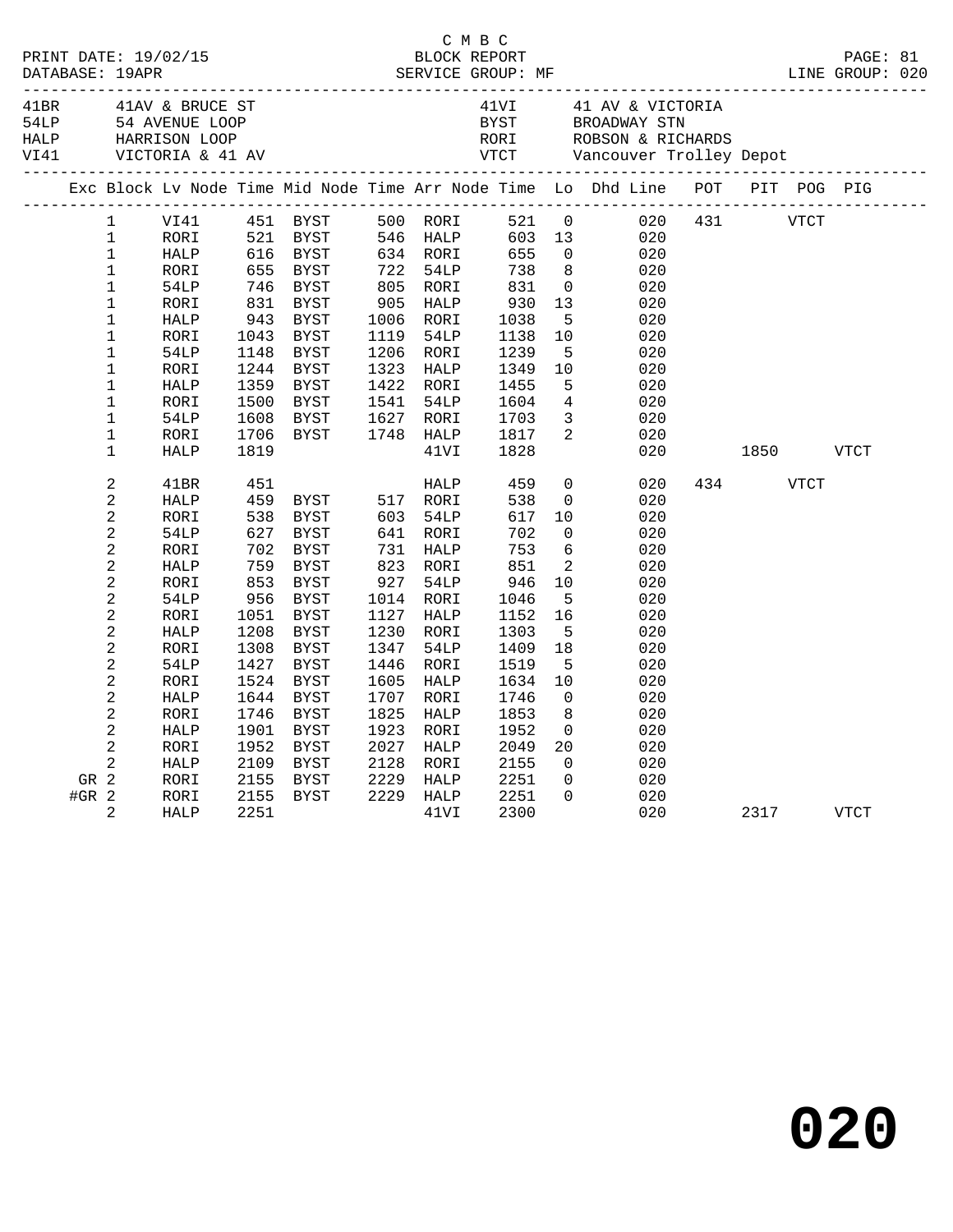|              |      |      |             |      |                |      |                | Exc Block Lv Node Time Mid Node Time Arr Node Time Lo Dhd Line POT |     |             |             | PIT POG PIG |
|--------------|------|------|-------------|------|----------------|------|----------------|--------------------------------------------------------------------|-----|-------------|-------------|-------------|
| $\mathbf{3}$ | 41BR | 512  |             |      | <b>HALP</b>    | 520  | $\overline{0}$ | 020                                                                | 455 | <b>VTCT</b> |             |             |
| $\mathbf{3}$ | HALP | 520  | <b>BYST</b> |      | 538 RORI       | 559  | $\overline{0}$ | 020                                                                |     |             |             |             |
| $\mathbf{3}$ | RORI | 559  | BYST        |      | 624 54LP       | 638  | 14             | 020                                                                |     |             |             |             |
| 3            | 54LP | 652  | BYST        | 706  | RORI           | 729  | $\overline{0}$ | 020                                                                |     |             |             |             |
| $\mathsf{3}$ | RORI | 729  | BYST        | 759  | HALP           | 821  | 17             | 020                                                                |     |             |             |             |
| 3            | HALP | 838  | BYST        | 902  | RORI           | 933  | 5              | 020                                                                |     |             |             |             |
| 3            | RORI | 938  | BYST        | 1013 | 54LP           | 1032 | 12             | 020                                                                |     |             |             |             |
| 3            | 54LP | 1044 | BYST        | 1102 | RORI           | 1134 | 5              | 020                                                                |     |             |             |             |
| $\mathsf{3}$ | RORI | 1139 | BYST        | 1216 | HALP           | 1241 | 14             | 020                                                                |     |             |             |             |
| 3            | HALP | 1255 | BYST        | 1318 | RORI           | 1351 | $5^{\circ}$    | 020                                                                |     |             |             |             |
| 3            | RORI | 1356 | BYST        | 1435 | 54LP           | 1457 | 13             | 020                                                                |     |             |             |             |
| 3            | 54LP | 1510 | BYST        | 1530 | RORI           | 1605 | 5              | 020                                                                |     |             |             |             |
| 3            | RORI | 1610 | BYST        | 1653 | HALP           | 1722 | 18             | 020                                                                |     |             |             |             |
| 3            | HALP | 1740 | BYST        | 1803 | RORI           | 1837 | $\overline{0}$ | 020                                                                |     |             |             |             |
| 3            | RORI | 1837 | BYST        | 1913 | HALP           | 1936 | $\overline{0}$ | 020                                                                |     |             |             |             |
| 3            | HALP | 1936 |             |      | 41VI           | 1945 |                | 020                                                                |     | 2005        |             | <b>VTCT</b> |
|              |      |      |             |      |                |      |                |                                                                    |     |             |             |             |
| 4            | 41BR | 530  |             |      | HALP           | 539  | $\overline{0}$ | 020                                                                |     | 513 VTCT    |             |             |
| 4            | HALP | 539  | BYST        |      | 557 RORI       | 618  | $\overline{0}$ | 020                                                                |     |             |             |             |
| 4            | RORI | 618  | BYST        | 643  | 54LP           | 657  | 13             | 020                                                                |     |             |             |             |
| 4            | 54LP | 710  | BYST        | 725  | RORI           | 750  | $\overline{0}$ | 020                                                                |     |             |             |             |
| 4            | RORI | 750  | <b>BYST</b> | 822  | 54LP           | 841  | 10             | 020                                                                |     |             |             |             |
| 4            | 54LP | 851  | BYST        | 910  | RORI           | 941  | 5              | 020                                                                |     |             |             |             |
| 4            | RORI | 946  | BYST        | 1021 | HALP           | 1046 | 17             | 020                                                                |     |             |             |             |
| 4            | HALP | 1103 | BYST        | 1126 | RORI           | 1158 | 5              | 020                                                                |     |             |             |             |
| 4            | RORI | 1203 | BYST        | 1242 | 54LP           | 1304 | 20             | 020                                                                |     |             |             |             |
| 4            | 54LP | 1324 | BYST        | 1342 | RORI           | 1415 | $5^{\circ}$    | 020                                                                |     |             |             |             |
| 4            | RORI | 1420 | BYST        | 1500 | HALP           | 1527 | 15             | 020                                                                |     |             |             |             |
| 4            | HALP | 1542 | BYST        | 1606 | RORI           | 1642 | 5              | 020                                                                |     |             |             |             |
| 4            | RORI | 1647 | BYST        | 1729 | 54LP           | 1752 | 2              | 020                                                                |     |             |             |             |
| 4            | 54LP | 1754 |             |      | 41VI           | 1800 |                | 020                                                                |     | 1824        |             | <b>VTCT</b> |
| 5            | 41BR | 549  |             |      | HALP           | 558  | $\mathbf{1}$   | 020                                                                | 532 |             | <b>VTCT</b> |             |
| 5            | HALP | 559  | BYST        | 617  | RORI           | 638  | $\mathbf 0$    | 020                                                                |     |             |             |             |
| 5            | RORI | 638  | BYST        | 703  | HALP           | 721  | 16             | 020                                                                |     |             |             |             |
| 5            | HALP | 737  | BYST        | 759  | RORI           | 825  | $\overline{0}$ | 020                                                                |     |             |             |             |
| 5            | RORI | 825  | BYST        | 859  | 54LP           | 918  | 5              | 020                                                                |     |             |             |             |
| 5            | 54LP | 923  | BYST        | 942  | RORI           | 1013 | $5^{\circ}$    | 020                                                                |     |             |             |             |
| 5            | RORI | 1018 | BYST        |      | 1054 HALP      | 1119 | 17             | 020                                                                |     |             |             |             |
| 5            | HALP |      | 1136 BYST   |      | 1158 RORI 1231 |      | 5              | 020                                                                |     |             |             |             |
| 5            | RORI | 1236 | BYST        | 1315 | 54LP           | 1337 | 19             | 020                                                                |     |             |             |             |
| 5            | 54LP | 1356 | BYST        | 1414 | RORI           | 1447 | 5              | 020                                                                |     |             |             |             |
| 5            | RORI | 1452 | BYST        | 1533 | HALP           | 1600 | 12             | 020                                                                |     |             |             |             |
| 5            | HALP | 1612 | <b>BYST</b> | 1636 | RORI           | 1713 | 0              | 020                                                                |     |             |             |             |
| 5            | RORI | 1713 | <b>BYST</b> | 1755 | HALP           | 1824 | 8              | 020                                                                |     |             |             |             |
| 5            | HALP | 1832 | <b>BYST</b> | 1854 | RORI           | 1924 | 0              | 020                                                                |     |             |             |             |
| 5            | RORI | 1924 | BYST        | 2000 | HALP           | 2023 | 9              | 020                                                                |     |             |             |             |
| 5            | HALP | 2032 | <b>BYST</b> | 2052 | RORI           | 2119 | 0              | 020                                                                |     |             |             |             |
| GR 5         | RORI | 2119 | BYST        | 2153 | HALP           | 2215 | 8              | 020                                                                |     |             |             |             |
| #GR 5        | RORI | 2119 | <b>BYST</b> | 2153 | HALP           | 2215 | 8              | 020                                                                |     |             |             |             |
| 5            | HALP | 2223 | BYST        | 2240 | RORI           | 2304 | 0              | 020                                                                |     |             |             |             |
| GR 5         | RORI | 2304 | BYST        | 2333 | HALP           | 2353 | 0              | 020                                                                |     |             |             |             |
| $#GR$ 5      | RORI | 2304 | BYST        | 2333 | HALP           | 2353 | 0              | 020                                                                |     |             |             |             |
| 5            | HALP | 2353 |             |      | 41VI           | 2402 |                | 020                                                                |     | 2419        |             | <b>VTCT</b> |
|              |      |      |             |      |                |      |                |                                                                    |     |             |             |             |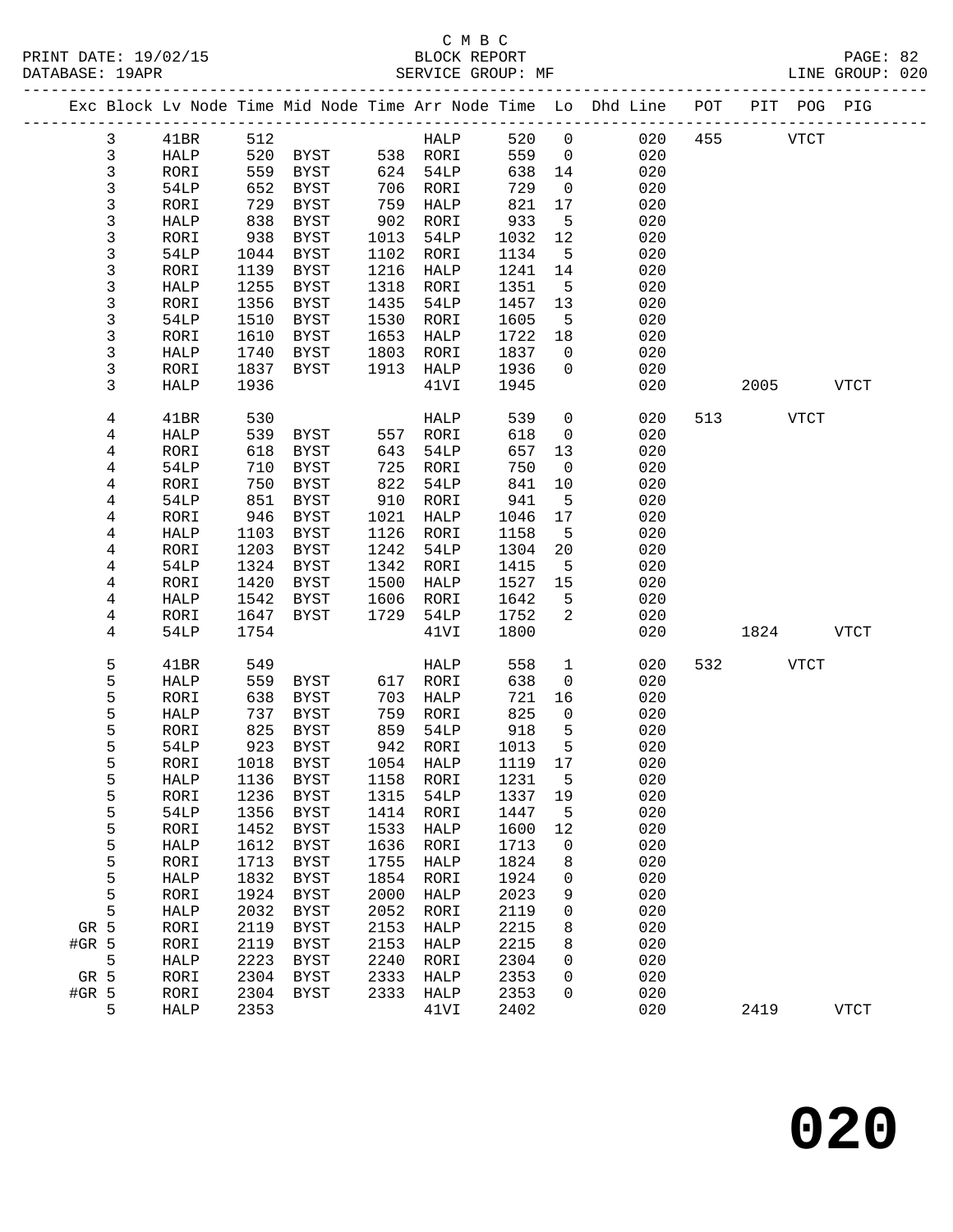|       |        |             |      |                            |            |           |        |                | Exc Block Lv Node Time Mid Node Time Arr Node Time Lo Dhd Line POT PIT POG PIG |          |             |
|-------|--------|-------------|------|----------------------------|------------|-----------|--------|----------------|--------------------------------------------------------------------------------|----------|-------------|
|       | 6      | VI41        |      | 558 BYST 607 RORI          |            |           | 628 0  |                | 020                                                                            | 538 VTCT |             |
|       | 6      | RORI        | 628  | BYST                       |            | 653 HALP  | 711 12 |                | 020                                                                            |          |             |
|       | 6      | HALP        | 723  | BYST                       |            | 744 RORI  | 810    | $\overline{0}$ | 020                                                                            |          |             |
|       | 6      | RORI        | 810  | BYST                       | 842        | HALP      | 907    | 19             | 020                                                                            |          |             |
|       | 6      | HALP        | 926  | BYST                       | 950        | RORI      | 1021   | $5^{\circ}$    | 020                                                                            |          |             |
|       | 6      | RORI        | 1026 | BYST                       | 1102       | 54LP      | 1121   | 11             | 020                                                                            |          |             |
|       | 6      | 54LP        | 1132 | BYST                       | 1150       | RORI      | 1223   | $5^{\circ}$    | 020                                                                            |          |             |
|       | 6      | RORI        | 1228 | BYST                       | 1307       | HALP      | 1333   | 10             | 020                                                                            |          |             |
|       | 6      | HALP        | 1343 | BYST                       | 1406       | RORI      | 1439   | 5              | 020                                                                            |          |             |
|       | 6      | RORI        | 1444 | BYST                       | 1525       | 54LP      | 1548   | 6              | 020                                                                            |          |             |
|       | 6      | 54LP        | 1554 | BYST                       | 1613       | RORI      | 1649   | 5              | 020                                                                            |          |             |
|       | 6      | RORI        | 1654 | BYST                       | 1736       | HALP      | 1805   | 11             | 020                                                                            |          |             |
|       | 6      | HALP        | 1816 | BYST                       | 1838       | RORI      | 1908   | $\overline{0}$ | 020                                                                            |          |             |
|       | 6      | RORI        | 1908 | BYST                       |            | 1944 HALP | 2007   | 13             | 020                                                                            |          |             |
|       | 6      | HALP        | 2020 | BYST                       | 2040       | RORI      | 2107   | $\overline{0}$ | 020                                                                            |          |             |
| GR 6  |        | RORI        | 2107 | BYST                       | 2141       | HALP      | 2203   | $\mathbf{0}$   | 020                                                                            |          |             |
| #GR 6 |        | RORI        | 2107 | BYST                       |            | 2141 HALP | 2203   | $\overline{0}$ | 020                                                                            |          |             |
|       | 6      | HALP        | 2203 |                            |            | 41VI      | 2212   |                | 020                                                                            | 2232     | VTCT        |
|       | 7      | 41BR        | 620  |                            |            | HALP      | 629    | $\mathsf{O}$   | 020                                                                            | 601 VTCT |             |
|       | 7      | HALP        | 629  | BYST 647 RORI              |            |           | 710    | $\overline{0}$ | 020                                                                            |          |             |
|       | 7      | RORI        | 710  | BYST                       | 739        | 54LP      | 755    | 13             | 020                                                                            |          |             |
|       | 7      | 54LP        | 808  | BYST                       | 828        | RORI      | 856    | $\overline{4}$ | 020                                                                            |          |             |
|       | 7      | RORI        | 900  | BYST                       | 935        | HALP      | 1000   | 15             | 020                                                                            |          |             |
|       | 7      | HALP        | 1015 | BYST                       | 1038       | RORI      | 1110   | 5              | 020                                                                            |          |             |
|       | 7      | RORI        | 1115 | BYST                       | 1151       | 54LP      | 1210   | 10             | 020                                                                            |          |             |
|       | 7      | 54LP        | 1220 | BYST                       | 1238       | RORI      | 1311   | 5              | 020                                                                            |          |             |
|       | 7      | RORI        | 1316 | BYST                       | 1355       | HALP      | 1421   | 9              | 020                                                                            |          |             |
|       | 7      | HALP        | 1430 | BYST                       | 1454       | RORI      | 1527   | 5              | 020                                                                            |          |             |
|       | 7      | RORI        | 1532 | BYST                       | 1613       | 54LP      | 1636   | $\overline{4}$ | 020                                                                            |          |             |
|       | 7      | 54LP        | 1640 | BYST                       | 1659       | RORI      | 1736   | $\mathsf{O}$   | 020                                                                            |          |             |
|       | 7      | RORI        | 1736 | BYST                       | 1816       | HALP      | 1844   | $\overline{0}$ | 020                                                                            |          |             |
|       | 7      | <b>HALP</b> | 1844 |                            |            | 41VI      | 1853   |                | 020                                                                            | 1915     | <b>VTCT</b> |
|       | 8      | 41BR        | 633  |                            |            | HALP      | 642    | $\overline{0}$ | 020                                                                            | 614 VTCT |             |
|       | 8      | HALP        | 642  | BYST                       |            | 700 RORI  | 723    | $\mathbf 0$    | 020                                                                            |          |             |
|       | 8      | RORI        | 723  | BYST                       | 753        | 54LP      | 809    | 10             | 020                                                                            |          |             |
|       | 8      | 54LP        | 819  | BYST                       | 840<br>950 | RORI      | 910    | 5              | 020                                                                            |          |             |
|       | 8      | RORI        |      | 915 BYST                   |            | 950 HALP  | 1015   | 16             | 020                                                                            |          |             |
|       | 8      | HALP        |      | 1031 BYST 1054 RORI 1126 5 |            |           |        |                | 020                                                                            |          |             |
|       | 8      | RORI        | 1131 | BYST                       | 1208       | 54LP      | 1227   | 9              | 020                                                                            |          |             |
|       | 8      | 54LP        | 1236 | BYST                       | 1254       | RORI      | 1327   | 5              | 020                                                                            |          |             |
|       | 8      | RORI        | 1332 | BYST                       | 1411       | HALP      | 1437   | 8              | 020                                                                            |          |             |
|       | 8      | HALP        | 1445 | BYST                       | 1510       | RORI      | 1543   | 5              | 020                                                                            |          |             |
|       | 8      | RORI        | 1548 | BYST                       | 1629       | 54LP      | 1652   | 8              | 020                                                                            |          |             |
|       | 8      | 54LP        | 1700 | BYST                       | 1718       | RORI      | 1755   | 0              | 020                                                                            |          |             |
|       | 8      | RORI        | 1755 | BYST                       | 1834       | HALP      | 1902   | 10             | 020                                                                            |          |             |
|       | 8      | HALP        | 1912 | BYST                       | 1933       | RORI      | 2002   | 0              | 020                                                                            |          |             |
|       | 8<br>8 | RORI        | 2002 | BYST                       | 2037       | HALP      | 2059   | 0              | 020                                                                            |          |             |
|       |        | HALP        | 2059 |                            |            | 41VI      | 2108   |                | 020                                                                            | 2128     | <b>VTCT</b> |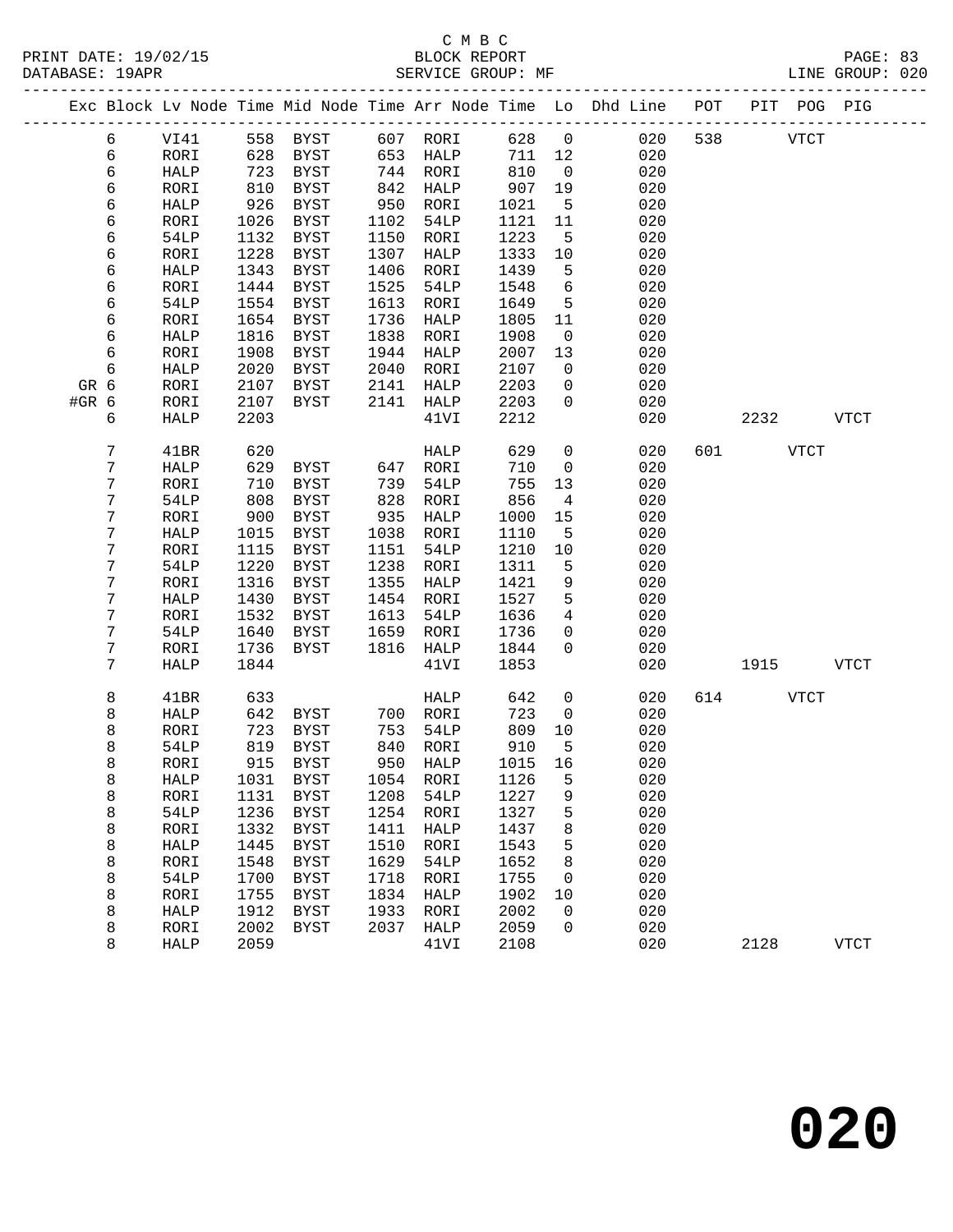# C M B C<br>BLOCK REPORT

| 1111111 <i>DI</i> IID 1997 19<br>DATABASE: 19APR |             |              |      |                                        |      | <b>DEOCIC</b> RELOIG<br>SERVICE GROUP: MF |         |                          |                                                                                |     |      |             | LINE GROUP: 020 |  |
|--------------------------------------------------|-------------|--------------|------|----------------------------------------|------|-------------------------------------------|---------|--------------------------|--------------------------------------------------------------------------------|-----|------|-------------|-----------------|--|
|                                                  |             |              |      |                                        |      |                                           |         |                          | Exc Block Lv Node Time Mid Node Time Arr Node Time Lo Dhd Line POT PIT POG PIG |     |      |             |                 |  |
|                                                  | 9           | VI41         |      |                                        |      |                                           |         | 716 0                    | 020                                                                            | 623 | VTCT |             |                 |  |
|                                                  | 9           | RORI         |      |                                        |      |                                           | 808 15  |                          | 020                                                                            |     |      |             |                 |  |
|                                                  | $\mathsf 9$ | HALP         |      | 823 BYST 848 RORI<br>924 BYST 959 54LP |      |                                           | 919     | $5^{\circ}$              | 020                                                                            |     |      |             |                 |  |
|                                                  | $\mathsf 9$ | RORI         |      |                                        |      |                                           | 1018    | 10                       | 020                                                                            |     |      |             |                 |  |
|                                                  | 9           | 54LP         | 1028 | BYST                                   |      | 1046 RORI                                 | 1118    | $5^{\circ}$              | 020                                                                            |     |      |             |                 |  |
|                                                  | $\mathsf 9$ | RORI         | 1123 | BYST                                   |      | 1159 HALP                                 | 1224 15 |                          | 020                                                                            |     |      |             |                 |  |
|                                                  | 9           | HALP         | 1239 | BYST                                   |      | 1302 RORI                                 | 1335    | $5^{\circ}$              | 020                                                                            |     |      |             |                 |  |
|                                                  | 9           | RORI         | 1340 | BYST                                   |      | 1419 54LP                                 | 1441    | 15                       | 020                                                                            |     |      |             |                 |  |
|                                                  | 9           | 54LP         | 1456 | BYST                                   |      | 1516 RORI                                 | 1551    | $5\overline{5}$          | 020                                                                            |     |      |             |                 |  |
|                                                  | $\mathsf 9$ | RORI         | 1556 | <b>BYST</b>                            | 1637 | HALP                                      | 1706    | 16                       | 020                                                                            |     |      |             |                 |  |
|                                                  | 9           | HALP         | 1722 | <b>BYST</b>                            | 1745 | RORI                                      | 1822    | $\overline{0}$           | 020                                                                            |     |      |             |                 |  |
|                                                  | $\mathsf 9$ | RORI         | 1822 | BYST                                   | 1900 | HALP                                      | 1925    | 18                       | 020                                                                            |     |      |             |                 |  |
|                                                  | 9           | HALP         | 1943 | BYST                                   | 2003 | RORI                                      | 2032    | $\overline{0}$           | 020                                                                            |     |      |             |                 |  |
|                                                  | 9           | RORI         | 2032 | BYST                                   | 2106 | HALP                                      | 2128    | 24                       | 020                                                                            |     |      |             |                 |  |
|                                                  | 9           | HALP         | 2152 | BYST                                   |      | 2210 RORI                                 | 2236    | $\overline{0}$           | 020                                                                            |     |      |             |                 |  |
| GR 9                                             |             | RORI         | 2236 | BYST                                   | 2307 | HALP                                      | 2329    | 11                       | 020                                                                            |     |      |             |                 |  |
| $#GR$ 9                                          |             | RORI         | 2236 | BYST                                   |      | 2307 HALP                                 | 2329    | 11                       | 020                                                                            |     |      |             |                 |  |
|                                                  | 9           | HALP         | 2340 | BYST                                   |      | 2355 RORI                                 | 2417    | $\overline{0}$           | 020                                                                            |     |      |             |                 |  |
| GR 9                                             |             | RORI         | 2417 | BYST                                   |      | 2444 41VI                                 | 2453    |                          | 020                                                                            |     |      | 2510 VTCT   |                 |  |
| #GR 9                                            |             | RORI         | 2417 | BYST                                   |      | 2444 41VI                                 | 2453    |                          | 020                                                                            |     | 2510 |             | VTCT            |  |
|                                                  | 10          | 41BR         | 647  |                                        |      | HALP                                      | 656     | $\overline{4}$           | 020                                                                            | 626 |      | VTCT        |                 |  |
|                                                  | 10          | HALP         | 700  | BYST                                   |      | 719 RORI                                  | 744     | $\overline{\mathbf{0}}$  | 020                                                                            |     |      |             |                 |  |
|                                                  | 10          | RORI         | 744  | BYST                                   |      | 815 HALP                                  | 839     | 15                       | 020                                                                            |     |      |             |                 |  |
|                                                  | 10          | HALP         | 854  | BYST                                   |      | 918 RORI                                  | 949     | $5^{\circ}$              | 020                                                                            |     |      |             |                 |  |
|                                                  | 10          | RORI         | 954  | BYST                                   |      | 1029 54LP                                 | 1048    | 12                       | 020                                                                            |     |      |             |                 |  |
|                                                  | 10          | 54LP         | 1100 | BYST                                   |      | 1118 RORI                                 | 1150    | $5^{\circ}$              | 020                                                                            |     |      |             |                 |  |
|                                                  | 10          | RORI         | 1155 | BYST                                   | 1232 | HALP                                      | 1257    | 14                       | 020                                                                            |     |      |             |                 |  |
|                                                  | 10          | HALP         | 1311 | BYST                                   |      | 1334 RORI                                 | 1407    | $5^{\circ}$              | 020                                                                            |     |      |             |                 |  |
|                                                  | 10          | RORI         | 1412 | <b>BYST</b>                            | 1452 | 54LP                                      | 1515    | 9                        | 020                                                                            |     |      |             |                 |  |
|                                                  | 10          | 54LP         | 1524 | BYST                                   |      | 1544 RORI                                 | 1619    | $5^{\circ}$              | 020                                                                            |     |      |             |                 |  |
|                                                  | 10          | RORI         | 1624 | BYST                                   | 1707 | HALP                                      | 1736    | 20                       | 020                                                                            |     |      |             |                 |  |
|                                                  | 10          | ${\tt HALP}$ | 1756 | BYST                                   | 1819 | RORI                                      | 1853    | $\overline{\phantom{0}}$ | 020                                                                            |     |      |             |                 |  |
|                                                  | 10          | RORI         | 1853 | BYST                                   | 1929 | HALP                                      | 1952    | 15                       | 020                                                                            |     |      |             |                 |  |
|                                                  | 10          | HALP         | 2007 | BYST                                   | 2027 | RORI                                      | 2056    | $\overline{0}$           | 020                                                                            |     |      |             |                 |  |
|                                                  | 10          | RORI         | 2056 | <b>BYST</b>                            | 2130 | HALP                                      | 2152    | 15                       | 020                                                                            |     |      |             |                 |  |
|                                                  | $10$        | HALP         | 2207 | <b>BYST</b>                            | 2225 | RORI                                      | 2251    | $\overline{0}$           | 020                                                                            |     |      |             |                 |  |
| GR 10                                            |             | RORI         | 2251 | BYST                                   | 2322 | HALP                                      | 2344    | 11                       | 020                                                                            |     |      |             |                 |  |
| #GR 10                                           |             | RORI         | 2251 | BYST                                   | 2322 | HALP                                      | 2344    | 11                       | 020                                                                            |     |      |             |                 |  |
|                                                  | 10          | HALP         | 2355 | BYST                                   | 2410 | RORI                                      | 2432    | $\overline{0}$           | 020                                                                            |     |      |             |                 |  |
| GR 10                                            |             | RORI         | 2432 | BYST                                   |      | 2505 HALP                                 | 2522    | $\overline{0}$           | 020                                                                            |     |      |             |                 |  |
| #GR 10                                           |             | RORI         | 2432 | BYST                                   |      | 2505 HALP                                 | 2522    | $\overline{0}$           | 020                                                                            |     |      |             |                 |  |
|                                                  | 10          | HALP         | 2522 |                                        |      | 41VI                                      | 2528    |                          | 020                                                                            |     | 2545 |             | <b>VTCT</b>     |  |
|                                                  | 11          | 41BR         | 659  |                                        |      | HALP                                      | 708     | $\overline{2}$           | 020                                                                            | 638 |      | <b>VTCT</b> |                 |  |

 11 HALP 710 BYST 731 RORI 757 0 020 11 RORI 757 BYST 829 HALP 854 16 020<br>11 HALP 910 BYST 934 RORI 1005 5 020

 11 RORI 1010 BYST 1046 54LP 1105 11 020 11 54LP 1116 BYST 1134 RORI 1207 5 020 11 RORI 1212 BYST 1251 HALP 1317 10 020

11 54LP 1539 BYST 1559 RORI 1634 5 020

11 HALP 910 BYST 934 RORI 1005 5

 11 HALP 1327 BYST 1350 RORI 1423 5 020 11 RORI 1428 BYST 1508 54LP 1531 8 020

 11 RORI 1639 BYST 1721 HALP 1750 14 020 11 HALP 1804 BYST 1827 RORI 1901 0 020

**020**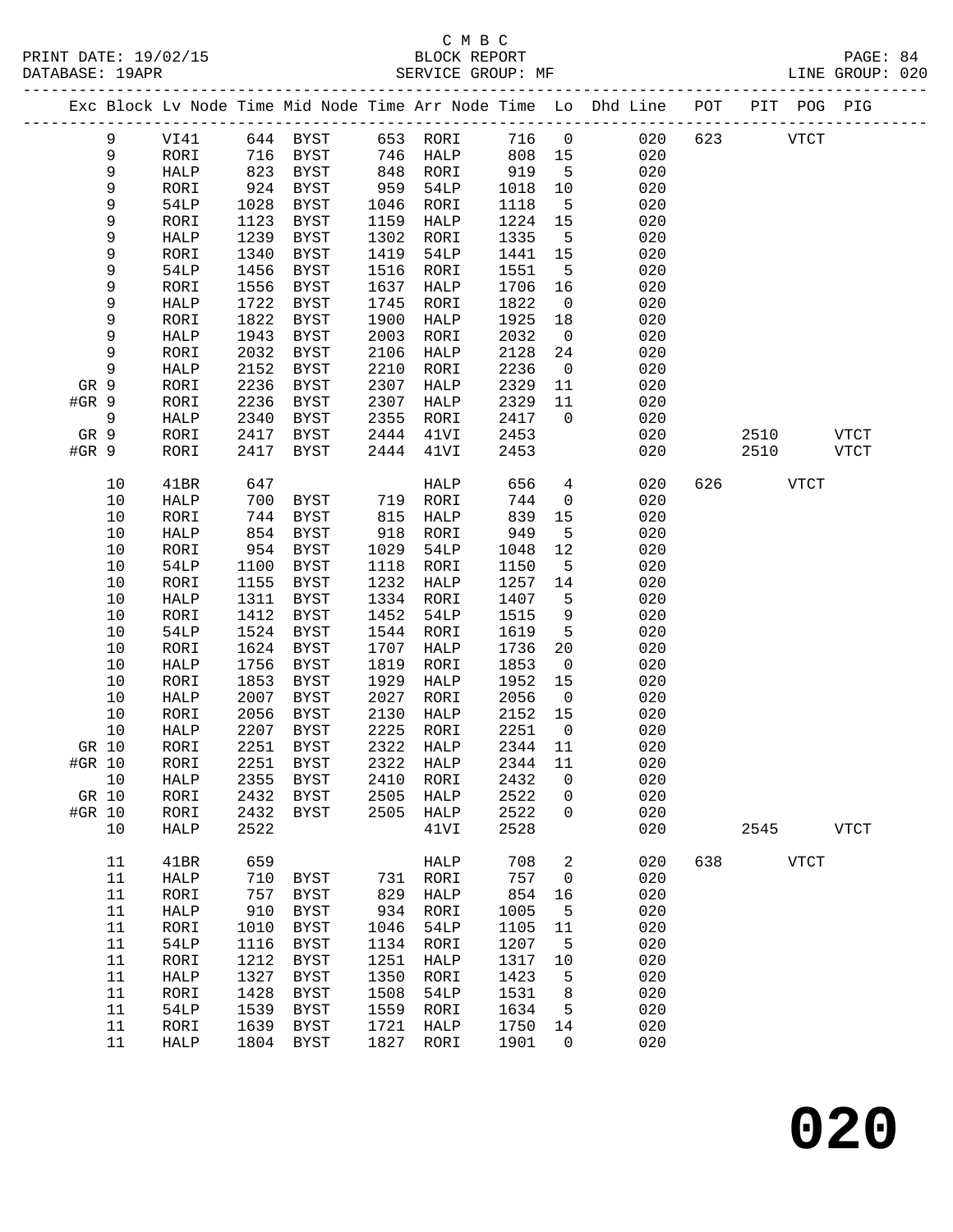|        |         |      |      |                                    |      |                              |         |                          | Exc Block Lv Node Time Mid Node Time Arr Node Time Lo Dhd Line POT |     | PIT POG PIG |             |
|--------|---------|------|------|------------------------------------|------|------------------------------|---------|--------------------------|--------------------------------------------------------------------|-----|-------------|-------------|
|        |         |      |      | 11 RORI 1901 BYST 1937 HALP 2000 0 |      |                              |         |                          | 020                                                                |     |             |             |
|        | 11      | HALP | 2000 |                                    |      | 41VI 2009                    |         |                          |                                                                    | 020 | 2029        | <b>VTCT</b> |
|        |         |      |      |                                    |      |                              |         |                          |                                                                    |     |             |             |
|        | 12      | VI41 |      | 703 BYST                           |      |                              | 735     | $\overline{0}$           | 020                                                                |     | 642 VTCT    |             |
|        | 12      | RORI | 735  | BYST                               |      | 712 RORI<br>806 54LP<br>54LP | 823     | 12                       | 020                                                                |     |             |             |
|        | 12      | 54LP | 835  | BYST                               |      | $855$ RORI                   | 926     | $5^{\circ}$              | 020                                                                |     |             |             |
|        | 12      | RORI | 931  | BYST                               | 1006 | HALP                         | 1031    | 16                       | 020                                                                |     |             |             |
|        | 12      | HALP | 1047 | BYST                               |      | 1110 RORI                    | 1142    | 5                        | 020                                                                |     |             |             |
|        | 12      | RORI | 1147 | BYST                               |      | 1224 54LP                    | 1243    | 9                        | 020                                                                |     |             |             |
|        | 12      | 54LP | 1252 | BYST                               | 1310 | RORI                         | 1343    | $5^{\circ}$              | 020                                                                |     |             |             |
|        | 12      | RORI | 1348 | BYST                               | 1427 | HALP                         | 1453    | 19                       | 020                                                                |     |             |             |
|        | 12      | HALP | 1512 | BYST                               | 1537 | RORI                         | 1612    | $5^{\circ}$              | 020                                                                |     |             |             |
|        | 12      | RORI | 1617 | BYST                               | 1700 | 54LP                         | 1723    | 12                       | 020                                                                |     |             |             |
|        | 12      | 54LP | 1735 | BYST                               | 1753 | RORI                         | 1830    | $\overline{0}$           | 020                                                                |     |             |             |
|        | 12      | RORI | 1830 | BYST                               | 1906 | HALP                         | 1929    | 15                       | 020                                                                |     |             |             |
|        | 12      | HALP | 1944 |                                    |      | 41VI                         | 1953    |                          | 020                                                                |     | 2013        | <b>VTCT</b> |
|        |         |      |      |                                    |      |                              |         |                          |                                                                    |     |             |             |
|        | 13      | 41BR | 709  |                                    |      | 54LP                         | 714     | $7\phantom{.0}$          | 020                                                                |     | 648 VTCT    |             |
|        | 13      | 54LP | 721  | BYST 738 RORI                      |      |                              | 804     | $\overline{0}$           | 020                                                                |     |             |             |
|        | 13      | RORI | 804  | BYST                               | 836  | 54LP                         | 855     | 12                       | 020                                                                |     |             |             |
|        | 13      | 54LP | 907  | BYST                               | 926  | RORI                         | 957     | $5^{\circ}$              | 020                                                                |     |             |             |
|        | 13      | RORI | 1002 | BYST                               | 1038 | HALP                         | 1103    | 17                       | 020                                                                |     |             |             |
|        | 13      | HALP | 1120 | BYST                               |      | 1142 RORI                    | 1215    | $5^{\circ}$              | 020                                                                |     |             |             |
|        | 13      | RORI | 1220 | BYST                               | 1259 | 54LP                         | 1321    | 19                       | 020                                                                |     |             |             |
|        | 13      | 54LP | 1340 | BYST                               | 1358 | RORI                         | 1431    | $5^{\circ}$              | 020                                                                |     |             |             |
|        | 13      | RORI | 1436 | BYST                               |      | 1517 HALP                    | 1544    | 12                       | 020                                                                |     |             |             |
|        | 13      | HALP | 1556 | BYST                               | 1620 | RORI                         | 1656    | $\overline{4}$           | 020                                                                |     |             |             |
|        | 13      | RORI | 1700 | BYST                               | 1742 | HALP                         | 1811 12 |                          | 020                                                                |     |             |             |
|        | 13      | HALP | 1823 | BYST                               | 1845 | RORI                         | 1915    | $\overline{0}$           | 020                                                                |     |             |             |
|        | 13      | RORI | 1915 | BYST                               |      | 1951 HALP                    | 2014    | $\overline{0}$           | 020                                                                |     |             |             |
|        | 13      | HALP | 2014 |                                    |      | 41VI                         | 2023    |                          | 020                                                                |     | 2043        | VTCT        |
|        | 14      | 41BR | 731  |                                    |      | HALP                         | 743     | 5                        | 020                                                                |     | 708 VTCT    |             |
|        | 14      | HALP | 748  | BYST                               |      |                              | 837     | $\mathsf{O}$             | 020                                                                |     |             |             |
|        | 14      | RORI | 837  | BYST                               |      | 811 RORI<br>911 54LP         | 930     | 9                        | 020                                                                |     |             |             |
|        | 14      | 54LP | 939  | BYST                               |      | 958 RORI                     | 1029    | 5                        | 020                                                                |     |             |             |
|        | 14      | RORI | 1034 | BYST                               |      | $1110$ HALP                  | 1135    | 17                       | 020                                                                |     |             |             |
|        | 14      | HALP | 1152 | BYST                               |      | 1214 RORI                    | 1247    | $5^{\circ}$              | 020                                                                |     |             |             |
|        | 14      | RORI |      | 1252 BYST                          |      | 1331 54LP                    | 1353 18 |                          | 020                                                                |     |             |             |
|        | 14 54LP |      |      | 1411 BYST 1430 RORI 1503 5         |      |                              |         |                          | 020                                                                |     |             |             |
|        | 14      | RORI | 1508 | BYST                               | 1549 | HALP                         | 1618    | 10                       | 020                                                                |     |             |             |
|        | 14      | HALP | 1628 | BYST                               | 1652 | RORI                         | 1729    | $\overline{\phantom{0}}$ | 020                                                                |     |             |             |
|        | 14      | RORI | 1729 | BYST                               | 1809 | HALP                         | 1838    | 13                       | 020                                                                |     |             |             |
|        | 14      | HALP | 1851 | <b>BYST</b>                        | 1913 | RORI                         | 1942    | $\mathbf 0$              | 020                                                                |     |             |             |
|        | 14      | RORI | 1942 | <b>BYST</b>                        | 2017 | ${\tt HALP}$                 | 2039    | 18                       | 020                                                                |     |             |             |
|        | 14      | HALP | 2057 | <b>BYST</b>                        | 2116 | RORI                         | 2143    | $\overline{0}$           | 020                                                                |     |             |             |
| GR 14  |         | RORI | 2143 | <b>BYST</b>                        | 2217 | HALP                         | 2239    | 14                       | 020                                                                |     |             |             |
| #GR 14 |         | RORI | 2143 | <b>BYST</b>                        | 2217 | HALP                         | 2239    | 14                       | 020                                                                |     |             |             |
|        | 14      | HALP | 2253 | <b>BYST</b>                        | 2310 | RORI                         | 2334    | $\overline{\phantom{0}}$ | 020                                                                |     |             |             |
| GR 14  |         | RORI | 2334 | <b>BYST</b>                        | 2403 | HALP                         | 2423    | 10                       | 020                                                                |     |             |             |
| #GR 14 |         | RORI | 2334 | <b>BYST</b>                        | 2403 | HALP                         | 2423    | 10                       | 020                                                                |     |             |             |
|        | 14      | HALP | 2433 | <b>BYST</b>                        | 2450 | RORI                         | 2512    | $\mathbf 0$              | 020                                                                |     |             |             |
| GR 14  |         | RORI | 2512 | BYST                               | 2539 | 41VI                         | 2548    |                          | 020                                                                |     | 2605        | <b>VTCT</b> |
| #GR 14 |         | RORI | 2512 | BYST                               | 2539 | 41VI                         | 2548    |                          | 020                                                                |     | 2605        | <b>VTCT</b> |
|        |         |      |      |                                    |      |                              |         |                          |                                                                    |     |             |             |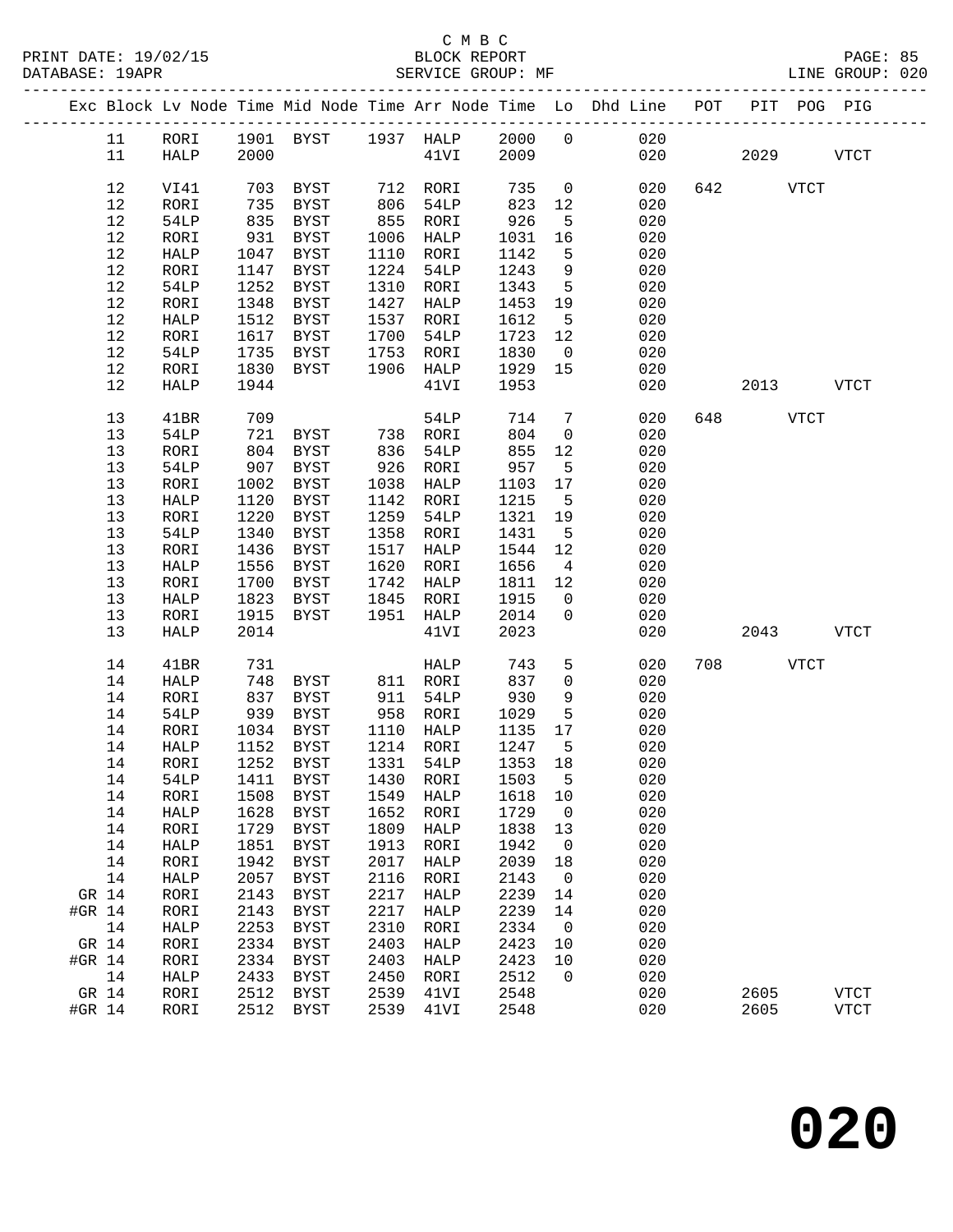| PRINT DATE: 19/02/15<br>DATABASE: 19APR |                                                                                | BLOCK REPORT<br>SERVICE GROUP: MF |  | PAGE: 86<br>LINE GROUP: 020 |  |
|-----------------------------------------|--------------------------------------------------------------------------------|-----------------------------------|--|-----------------------------|--|
|                                         | Fre Block Ly Node Time Mid Node Time Arr Node Time Lo Dhd Line DOT DIT DOC DIC |                                   |  |                             |  |

| 54LP<br>15<br>41BR<br>746<br>751<br>6<br>020<br>723<br><b>VTCT</b><br>020<br>15<br>54LP<br>757<br>817 RORI<br>845<br>0<br>BYST<br>15<br>845<br>919<br>944<br>020<br>RORI<br>BYST<br>HALP<br>15<br>959<br>15<br>BYST<br>1022<br>RORI<br>1054<br>5<br>020<br>HALP<br>15<br>RORI<br>1059<br>BYST<br>1135<br>54LP<br>1154<br>020<br>10<br>15<br>1204<br>1222<br>1255<br>020<br>54LP<br>BYST<br>RORI<br>5<br>15<br>1300<br>1339<br>1405<br>020<br>RORI<br><b>BYST</b><br>HALP<br>9<br>5<br>020<br>15<br>1414<br>BYST<br>1438<br>1511<br>HALP<br>RORI<br>15<br>1557<br>4<br>RORI<br>1516<br>BYST<br>54LP<br>1620<br>020<br>15<br>1643<br>020<br>54LP<br>1624<br><b>BYST</b><br>1720<br>0<br>RORI<br>1720<br>15<br><b>BYST</b><br>1800<br>1829<br>13<br>020<br>RORI<br>HALP<br>15<br><b>HALP</b><br>1842<br>BYST<br>1904<br>1933<br>0<br>020<br>RORI<br>15<br>RORI<br>1933<br><b>BYST</b><br>2008<br>2030<br>15<br>020<br>HALP<br>15<br>2045<br>020<br>HALP<br><b>BYST</b><br>2104<br>2131<br>$\mathsf{O}$<br>RORI<br>GR 15<br>2131<br>2205<br>2227<br>020<br>RORI<br><b>BYST</b><br>HALP<br>11<br>#GR 15<br>2131<br>2205<br>2227<br>020<br>RORI<br><b>BYST</b><br>HALP<br>11<br>2255<br>15<br>HALP<br>2238<br><b>BYST</b><br>RORI<br>2319<br>0<br>020<br>2319<br>020<br>GR 15<br>RORI<br><b>BYST</b><br>2348<br>HALP<br>2408<br>7<br>#GR 15<br>RORI<br>2319<br><b>BYST</b><br>2348<br>HALP<br>2408<br>7<br>020<br>15<br>020<br>2415<br>2430<br>2452<br>0<br>HALP<br>BYST<br>RORI<br>020<br>GR 15<br>RORI<br>2452<br>BYST<br>2519<br>41VI<br>2528<br>2545<br>2452<br>2519<br>2528<br>#GR 15<br>RORI<br>BYST<br>41VI<br>020<br>2545<br>752<br>5<br>16<br>41BR<br>HALP<br>803<br>020<br>729<br><b>VTCT</b><br>904<br>020<br>16<br>HALP<br>808<br>BYST<br>834<br>RORI<br>4<br>16<br>RORI<br>908<br><b>BYST</b><br>943<br>54LP<br>1002<br>10<br>020<br>16<br>020<br>54LP<br>1012<br>BYST<br>1030<br>RORI<br>1102<br>5<br>1107<br>1208<br>16<br>RORI<br><b>BYST</b><br>1143<br>HALP<br>16<br>020<br>1246<br>020<br>16<br>1224<br>BYST<br>RORI<br>1319<br>5<br>HALP<br>1403<br>1425<br>17<br>16<br>RORI<br>1324<br><b>BYST</b><br>54LP<br>020<br>16<br>1442<br>1502<br>1535<br>020<br>54LP<br>BYST<br>RORI<br>5<br>16<br>1621<br>1650<br>020<br>RORI<br>1540<br><b>BYST</b><br>14<br>HALP<br>1727<br>020<br>16<br>HALP<br>1704<br>BYST<br>1804<br>RORI<br>$\mathbf 0$<br>1842<br>16<br>RORI<br>1804<br><b>BYST</b><br>HALP<br>1907<br>15<br>020<br>16<br>1922<br>020<br>HALP<br><b>BYST</b><br>1943<br>2012<br>$\mathsf{O}$<br>RORI<br>16<br>RORI<br>2012<br><b>BYST</b><br>2047<br>2109<br>13<br>020<br>HALP<br>020<br>16<br>HALP<br>2122<br>BYST<br>2141<br>2208<br>0<br>RORI<br>GR 16<br>RORI<br>2208<br><b>BYST</b><br>2239<br>2301<br>7<br>020<br>HALP<br>#GR 16<br>2208<br>2239<br>020<br>RORI<br><b>BYST</b><br>2301<br>7<br>HALP<br>16<br>2308<br>2325<br>$\mathbf 0$<br>020<br>HALP<br>BYST<br>RORI<br>2349<br>2349<br>2438 16<br>GR 16<br>RORI<br>BYST<br>2418 HALP<br>020<br>2349<br>2438<br>020<br>#GR 16<br>RORI<br><b>BYST</b><br>2418<br>HALP<br>16<br>16<br>2533<br>020<br>HALP<br>2454<br>2511<br>RORI<br>BYST<br>0 | <b>VTCT</b> |  |
|-------------------------------------------------------------------------------------------------------------------------------------------------------------------------------------------------------------------------------------------------------------------------------------------------------------------------------------------------------------------------------------------------------------------------------------------------------------------------------------------------------------------------------------------------------------------------------------------------------------------------------------------------------------------------------------------------------------------------------------------------------------------------------------------------------------------------------------------------------------------------------------------------------------------------------------------------------------------------------------------------------------------------------------------------------------------------------------------------------------------------------------------------------------------------------------------------------------------------------------------------------------------------------------------------------------------------------------------------------------------------------------------------------------------------------------------------------------------------------------------------------------------------------------------------------------------------------------------------------------------------------------------------------------------------------------------------------------------------------------------------------------------------------------------------------------------------------------------------------------------------------------------------------------------------------------------------------------------------------------------------------------------------------------------------------------------------------------------------------------------------------------------------------------------------------------------------------------------------------------------------------------------------------------------------------------------------------------------------------------------------------------------------------------------------------------------------------------------------------------------------------------------------------------------------------------------------------------------------------------------------------------------------------------------------------------------------------------------------------------------------------------------------------------------------------------------------------------------------------------------------------------------------------------------------------------------------------------------------------------------------------------------------------------------------------------------------------------------------------------------------|-------------|--|
|                                                                                                                                                                                                                                                                                                                                                                                                                                                                                                                                                                                                                                                                                                                                                                                                                                                                                                                                                                                                                                                                                                                                                                                                                                                                                                                                                                                                                                                                                                                                                                                                                                                                                                                                                                                                                                                                                                                                                                                                                                                                                                                                                                                                                                                                                                                                                                                                                                                                                                                                                                                                                                                                                                                                                                                                                                                                                                                                                                                                                                                                                                                         |             |  |
|                                                                                                                                                                                                                                                                                                                                                                                                                                                                                                                                                                                                                                                                                                                                                                                                                                                                                                                                                                                                                                                                                                                                                                                                                                                                                                                                                                                                                                                                                                                                                                                                                                                                                                                                                                                                                                                                                                                                                                                                                                                                                                                                                                                                                                                                                                                                                                                                                                                                                                                                                                                                                                                                                                                                                                                                                                                                                                                                                                                                                                                                                                                         |             |  |
|                                                                                                                                                                                                                                                                                                                                                                                                                                                                                                                                                                                                                                                                                                                                                                                                                                                                                                                                                                                                                                                                                                                                                                                                                                                                                                                                                                                                                                                                                                                                                                                                                                                                                                                                                                                                                                                                                                                                                                                                                                                                                                                                                                                                                                                                                                                                                                                                                                                                                                                                                                                                                                                                                                                                                                                                                                                                                                                                                                                                                                                                                                                         |             |  |
|                                                                                                                                                                                                                                                                                                                                                                                                                                                                                                                                                                                                                                                                                                                                                                                                                                                                                                                                                                                                                                                                                                                                                                                                                                                                                                                                                                                                                                                                                                                                                                                                                                                                                                                                                                                                                                                                                                                                                                                                                                                                                                                                                                                                                                                                                                                                                                                                                                                                                                                                                                                                                                                                                                                                                                                                                                                                                                                                                                                                                                                                                                                         |             |  |
|                                                                                                                                                                                                                                                                                                                                                                                                                                                                                                                                                                                                                                                                                                                                                                                                                                                                                                                                                                                                                                                                                                                                                                                                                                                                                                                                                                                                                                                                                                                                                                                                                                                                                                                                                                                                                                                                                                                                                                                                                                                                                                                                                                                                                                                                                                                                                                                                                                                                                                                                                                                                                                                                                                                                                                                                                                                                                                                                                                                                                                                                                                                         |             |  |
|                                                                                                                                                                                                                                                                                                                                                                                                                                                                                                                                                                                                                                                                                                                                                                                                                                                                                                                                                                                                                                                                                                                                                                                                                                                                                                                                                                                                                                                                                                                                                                                                                                                                                                                                                                                                                                                                                                                                                                                                                                                                                                                                                                                                                                                                                                                                                                                                                                                                                                                                                                                                                                                                                                                                                                                                                                                                                                                                                                                                                                                                                                                         |             |  |
|                                                                                                                                                                                                                                                                                                                                                                                                                                                                                                                                                                                                                                                                                                                                                                                                                                                                                                                                                                                                                                                                                                                                                                                                                                                                                                                                                                                                                                                                                                                                                                                                                                                                                                                                                                                                                                                                                                                                                                                                                                                                                                                                                                                                                                                                                                                                                                                                                                                                                                                                                                                                                                                                                                                                                                                                                                                                                                                                                                                                                                                                                                                         |             |  |
|                                                                                                                                                                                                                                                                                                                                                                                                                                                                                                                                                                                                                                                                                                                                                                                                                                                                                                                                                                                                                                                                                                                                                                                                                                                                                                                                                                                                                                                                                                                                                                                                                                                                                                                                                                                                                                                                                                                                                                                                                                                                                                                                                                                                                                                                                                                                                                                                                                                                                                                                                                                                                                                                                                                                                                                                                                                                                                                                                                                                                                                                                                                         |             |  |
|                                                                                                                                                                                                                                                                                                                                                                                                                                                                                                                                                                                                                                                                                                                                                                                                                                                                                                                                                                                                                                                                                                                                                                                                                                                                                                                                                                                                                                                                                                                                                                                                                                                                                                                                                                                                                                                                                                                                                                                                                                                                                                                                                                                                                                                                                                                                                                                                                                                                                                                                                                                                                                                                                                                                                                                                                                                                                                                                                                                                                                                                                                                         |             |  |
|                                                                                                                                                                                                                                                                                                                                                                                                                                                                                                                                                                                                                                                                                                                                                                                                                                                                                                                                                                                                                                                                                                                                                                                                                                                                                                                                                                                                                                                                                                                                                                                                                                                                                                                                                                                                                                                                                                                                                                                                                                                                                                                                                                                                                                                                                                                                                                                                                                                                                                                                                                                                                                                                                                                                                                                                                                                                                                                                                                                                                                                                                                                         |             |  |
|                                                                                                                                                                                                                                                                                                                                                                                                                                                                                                                                                                                                                                                                                                                                                                                                                                                                                                                                                                                                                                                                                                                                                                                                                                                                                                                                                                                                                                                                                                                                                                                                                                                                                                                                                                                                                                                                                                                                                                                                                                                                                                                                                                                                                                                                                                                                                                                                                                                                                                                                                                                                                                                                                                                                                                                                                                                                                                                                                                                                                                                                                                                         |             |  |
|                                                                                                                                                                                                                                                                                                                                                                                                                                                                                                                                                                                                                                                                                                                                                                                                                                                                                                                                                                                                                                                                                                                                                                                                                                                                                                                                                                                                                                                                                                                                                                                                                                                                                                                                                                                                                                                                                                                                                                                                                                                                                                                                                                                                                                                                                                                                                                                                                                                                                                                                                                                                                                                                                                                                                                                                                                                                                                                                                                                                                                                                                                                         |             |  |
|                                                                                                                                                                                                                                                                                                                                                                                                                                                                                                                                                                                                                                                                                                                                                                                                                                                                                                                                                                                                                                                                                                                                                                                                                                                                                                                                                                                                                                                                                                                                                                                                                                                                                                                                                                                                                                                                                                                                                                                                                                                                                                                                                                                                                                                                                                                                                                                                                                                                                                                                                                                                                                                                                                                                                                                                                                                                                                                                                                                                                                                                                                                         |             |  |
|                                                                                                                                                                                                                                                                                                                                                                                                                                                                                                                                                                                                                                                                                                                                                                                                                                                                                                                                                                                                                                                                                                                                                                                                                                                                                                                                                                                                                                                                                                                                                                                                                                                                                                                                                                                                                                                                                                                                                                                                                                                                                                                                                                                                                                                                                                                                                                                                                                                                                                                                                                                                                                                                                                                                                                                                                                                                                                                                                                                                                                                                                                                         |             |  |
|                                                                                                                                                                                                                                                                                                                                                                                                                                                                                                                                                                                                                                                                                                                                                                                                                                                                                                                                                                                                                                                                                                                                                                                                                                                                                                                                                                                                                                                                                                                                                                                                                                                                                                                                                                                                                                                                                                                                                                                                                                                                                                                                                                                                                                                                                                                                                                                                                                                                                                                                                                                                                                                                                                                                                                                                                                                                                                                                                                                                                                                                                                                         |             |  |
|                                                                                                                                                                                                                                                                                                                                                                                                                                                                                                                                                                                                                                                                                                                                                                                                                                                                                                                                                                                                                                                                                                                                                                                                                                                                                                                                                                                                                                                                                                                                                                                                                                                                                                                                                                                                                                                                                                                                                                                                                                                                                                                                                                                                                                                                                                                                                                                                                                                                                                                                                                                                                                                                                                                                                                                                                                                                                                                                                                                                                                                                                                                         |             |  |
|                                                                                                                                                                                                                                                                                                                                                                                                                                                                                                                                                                                                                                                                                                                                                                                                                                                                                                                                                                                                                                                                                                                                                                                                                                                                                                                                                                                                                                                                                                                                                                                                                                                                                                                                                                                                                                                                                                                                                                                                                                                                                                                                                                                                                                                                                                                                                                                                                                                                                                                                                                                                                                                                                                                                                                                                                                                                                                                                                                                                                                                                                                                         |             |  |
|                                                                                                                                                                                                                                                                                                                                                                                                                                                                                                                                                                                                                                                                                                                                                                                                                                                                                                                                                                                                                                                                                                                                                                                                                                                                                                                                                                                                                                                                                                                                                                                                                                                                                                                                                                                                                                                                                                                                                                                                                                                                                                                                                                                                                                                                                                                                                                                                                                                                                                                                                                                                                                                                                                                                                                                                                                                                                                                                                                                                                                                                                                                         |             |  |
|                                                                                                                                                                                                                                                                                                                                                                                                                                                                                                                                                                                                                                                                                                                                                                                                                                                                                                                                                                                                                                                                                                                                                                                                                                                                                                                                                                                                                                                                                                                                                                                                                                                                                                                                                                                                                                                                                                                                                                                                                                                                                                                                                                                                                                                                                                                                                                                                                                                                                                                                                                                                                                                                                                                                                                                                                                                                                                                                                                                                                                                                                                                         |             |  |
|                                                                                                                                                                                                                                                                                                                                                                                                                                                                                                                                                                                                                                                                                                                                                                                                                                                                                                                                                                                                                                                                                                                                                                                                                                                                                                                                                                                                                                                                                                                                                                                                                                                                                                                                                                                                                                                                                                                                                                                                                                                                                                                                                                                                                                                                                                                                                                                                                                                                                                                                                                                                                                                                                                                                                                                                                                                                                                                                                                                                                                                                                                                         |             |  |
|                                                                                                                                                                                                                                                                                                                                                                                                                                                                                                                                                                                                                                                                                                                                                                                                                                                                                                                                                                                                                                                                                                                                                                                                                                                                                                                                                                                                                                                                                                                                                                                                                                                                                                                                                                                                                                                                                                                                                                                                                                                                                                                                                                                                                                                                                                                                                                                                                                                                                                                                                                                                                                                                                                                                                                                                                                                                                                                                                                                                                                                                                                                         |             |  |
|                                                                                                                                                                                                                                                                                                                                                                                                                                                                                                                                                                                                                                                                                                                                                                                                                                                                                                                                                                                                                                                                                                                                                                                                                                                                                                                                                                                                                                                                                                                                                                                                                                                                                                                                                                                                                                                                                                                                                                                                                                                                                                                                                                                                                                                                                                                                                                                                                                                                                                                                                                                                                                                                                                                                                                                                                                                                                                                                                                                                                                                                                                                         | <b>VTCT</b> |  |
|                                                                                                                                                                                                                                                                                                                                                                                                                                                                                                                                                                                                                                                                                                                                                                                                                                                                                                                                                                                                                                                                                                                                                                                                                                                                                                                                                                                                                                                                                                                                                                                                                                                                                                                                                                                                                                                                                                                                                                                                                                                                                                                                                                                                                                                                                                                                                                                                                                                                                                                                                                                                                                                                                                                                                                                                                                                                                                                                                                                                                                                                                                                         |             |  |
|                                                                                                                                                                                                                                                                                                                                                                                                                                                                                                                                                                                                                                                                                                                                                                                                                                                                                                                                                                                                                                                                                                                                                                                                                                                                                                                                                                                                                                                                                                                                                                                                                                                                                                                                                                                                                                                                                                                                                                                                                                                                                                                                                                                                                                                                                                                                                                                                                                                                                                                                                                                                                                                                                                                                                                                                                                                                                                                                                                                                                                                                                                                         |             |  |
|                                                                                                                                                                                                                                                                                                                                                                                                                                                                                                                                                                                                                                                                                                                                                                                                                                                                                                                                                                                                                                                                                                                                                                                                                                                                                                                                                                                                                                                                                                                                                                                                                                                                                                                                                                                                                                                                                                                                                                                                                                                                                                                                                                                                                                                                                                                                                                                                                                                                                                                                                                                                                                                                                                                                                                                                                                                                                                                                                                                                                                                                                                                         |             |  |
|                                                                                                                                                                                                                                                                                                                                                                                                                                                                                                                                                                                                                                                                                                                                                                                                                                                                                                                                                                                                                                                                                                                                                                                                                                                                                                                                                                                                                                                                                                                                                                                                                                                                                                                                                                                                                                                                                                                                                                                                                                                                                                                                                                                                                                                                                                                                                                                                                                                                                                                                                                                                                                                                                                                                                                                                                                                                                                                                                                                                                                                                                                                         |             |  |
|                                                                                                                                                                                                                                                                                                                                                                                                                                                                                                                                                                                                                                                                                                                                                                                                                                                                                                                                                                                                                                                                                                                                                                                                                                                                                                                                                                                                                                                                                                                                                                                                                                                                                                                                                                                                                                                                                                                                                                                                                                                                                                                                                                                                                                                                                                                                                                                                                                                                                                                                                                                                                                                                                                                                                                                                                                                                                                                                                                                                                                                                                                                         |             |  |
|                                                                                                                                                                                                                                                                                                                                                                                                                                                                                                                                                                                                                                                                                                                                                                                                                                                                                                                                                                                                                                                                                                                                                                                                                                                                                                                                                                                                                                                                                                                                                                                                                                                                                                                                                                                                                                                                                                                                                                                                                                                                                                                                                                                                                                                                                                                                                                                                                                                                                                                                                                                                                                                                                                                                                                                                                                                                                                                                                                                                                                                                                                                         |             |  |
|                                                                                                                                                                                                                                                                                                                                                                                                                                                                                                                                                                                                                                                                                                                                                                                                                                                                                                                                                                                                                                                                                                                                                                                                                                                                                                                                                                                                                                                                                                                                                                                                                                                                                                                                                                                                                                                                                                                                                                                                                                                                                                                                                                                                                                                                                                                                                                                                                                                                                                                                                                                                                                                                                                                                                                                                                                                                                                                                                                                                                                                                                                                         |             |  |
|                                                                                                                                                                                                                                                                                                                                                                                                                                                                                                                                                                                                                                                                                                                                                                                                                                                                                                                                                                                                                                                                                                                                                                                                                                                                                                                                                                                                                                                                                                                                                                                                                                                                                                                                                                                                                                                                                                                                                                                                                                                                                                                                                                                                                                                                                                                                                                                                                                                                                                                                                                                                                                                                                                                                                                                                                                                                                                                                                                                                                                                                                                                         |             |  |
|                                                                                                                                                                                                                                                                                                                                                                                                                                                                                                                                                                                                                                                                                                                                                                                                                                                                                                                                                                                                                                                                                                                                                                                                                                                                                                                                                                                                                                                                                                                                                                                                                                                                                                                                                                                                                                                                                                                                                                                                                                                                                                                                                                                                                                                                                                                                                                                                                                                                                                                                                                                                                                                                                                                                                                                                                                                                                                                                                                                                                                                                                                                         |             |  |
|                                                                                                                                                                                                                                                                                                                                                                                                                                                                                                                                                                                                                                                                                                                                                                                                                                                                                                                                                                                                                                                                                                                                                                                                                                                                                                                                                                                                                                                                                                                                                                                                                                                                                                                                                                                                                                                                                                                                                                                                                                                                                                                                                                                                                                                                                                                                                                                                                                                                                                                                                                                                                                                                                                                                                                                                                                                                                                                                                                                                                                                                                                                         |             |  |
|                                                                                                                                                                                                                                                                                                                                                                                                                                                                                                                                                                                                                                                                                                                                                                                                                                                                                                                                                                                                                                                                                                                                                                                                                                                                                                                                                                                                                                                                                                                                                                                                                                                                                                                                                                                                                                                                                                                                                                                                                                                                                                                                                                                                                                                                                                                                                                                                                                                                                                                                                                                                                                                                                                                                                                                                                                                                                                                                                                                                                                                                                                                         |             |  |
|                                                                                                                                                                                                                                                                                                                                                                                                                                                                                                                                                                                                                                                                                                                                                                                                                                                                                                                                                                                                                                                                                                                                                                                                                                                                                                                                                                                                                                                                                                                                                                                                                                                                                                                                                                                                                                                                                                                                                                                                                                                                                                                                                                                                                                                                                                                                                                                                                                                                                                                                                                                                                                                                                                                                                                                                                                                                                                                                                                                                                                                                                                                         |             |  |
|                                                                                                                                                                                                                                                                                                                                                                                                                                                                                                                                                                                                                                                                                                                                                                                                                                                                                                                                                                                                                                                                                                                                                                                                                                                                                                                                                                                                                                                                                                                                                                                                                                                                                                                                                                                                                                                                                                                                                                                                                                                                                                                                                                                                                                                                                                                                                                                                                                                                                                                                                                                                                                                                                                                                                                                                                                                                                                                                                                                                                                                                                                                         |             |  |
|                                                                                                                                                                                                                                                                                                                                                                                                                                                                                                                                                                                                                                                                                                                                                                                                                                                                                                                                                                                                                                                                                                                                                                                                                                                                                                                                                                                                                                                                                                                                                                                                                                                                                                                                                                                                                                                                                                                                                                                                                                                                                                                                                                                                                                                                                                                                                                                                                                                                                                                                                                                                                                                                                                                                                                                                                                                                                                                                                                                                                                                                                                                         |             |  |
|                                                                                                                                                                                                                                                                                                                                                                                                                                                                                                                                                                                                                                                                                                                                                                                                                                                                                                                                                                                                                                                                                                                                                                                                                                                                                                                                                                                                                                                                                                                                                                                                                                                                                                                                                                                                                                                                                                                                                                                                                                                                                                                                                                                                                                                                                                                                                                                                                                                                                                                                                                                                                                                                                                                                                                                                                                                                                                                                                                                                                                                                                                                         |             |  |
|                                                                                                                                                                                                                                                                                                                                                                                                                                                                                                                                                                                                                                                                                                                                                                                                                                                                                                                                                                                                                                                                                                                                                                                                                                                                                                                                                                                                                                                                                                                                                                                                                                                                                                                                                                                                                                                                                                                                                                                                                                                                                                                                                                                                                                                                                                                                                                                                                                                                                                                                                                                                                                                                                                                                                                                                                                                                                                                                                                                                                                                                                                                         |             |  |
|                                                                                                                                                                                                                                                                                                                                                                                                                                                                                                                                                                                                                                                                                                                                                                                                                                                                                                                                                                                                                                                                                                                                                                                                                                                                                                                                                                                                                                                                                                                                                                                                                                                                                                                                                                                                                                                                                                                                                                                                                                                                                                                                                                                                                                                                                                                                                                                                                                                                                                                                                                                                                                                                                                                                                                                                                                                                                                                                                                                                                                                                                                                         |             |  |
|                                                                                                                                                                                                                                                                                                                                                                                                                                                                                                                                                                                                                                                                                                                                                                                                                                                                                                                                                                                                                                                                                                                                                                                                                                                                                                                                                                                                                                                                                                                                                                                                                                                                                                                                                                                                                                                                                                                                                                                                                                                                                                                                                                                                                                                                                                                                                                                                                                                                                                                                                                                                                                                                                                                                                                                                                                                                                                                                                                                                                                                                                                                         |             |  |
|                                                                                                                                                                                                                                                                                                                                                                                                                                                                                                                                                                                                                                                                                                                                                                                                                                                                                                                                                                                                                                                                                                                                                                                                                                                                                                                                                                                                                                                                                                                                                                                                                                                                                                                                                                                                                                                                                                                                                                                                                                                                                                                                                                                                                                                                                                                                                                                                                                                                                                                                                                                                                                                                                                                                                                                                                                                                                                                                                                                                                                                                                                                         |             |  |
|                                                                                                                                                                                                                                                                                                                                                                                                                                                                                                                                                                                                                                                                                                                                                                                                                                                                                                                                                                                                                                                                                                                                                                                                                                                                                                                                                                                                                                                                                                                                                                                                                                                                                                                                                                                                                                                                                                                                                                                                                                                                                                                                                                                                                                                                                                                                                                                                                                                                                                                                                                                                                                                                                                                                                                                                                                                                                                                                                                                                                                                                                                                         |             |  |
|                                                                                                                                                                                                                                                                                                                                                                                                                                                                                                                                                                                                                                                                                                                                                                                                                                                                                                                                                                                                                                                                                                                                                                                                                                                                                                                                                                                                                                                                                                                                                                                                                                                                                                                                                                                                                                                                                                                                                                                                                                                                                                                                                                                                                                                                                                                                                                                                                                                                                                                                                                                                                                                                                                                                                                                                                                                                                                                                                                                                                                                                                                                         |             |  |
| GR 16<br>2533<br>2606<br>2623<br>020<br>RORI<br>BYST<br>HALP<br>0                                                                                                                                                                                                                                                                                                                                                                                                                                                                                                                                                                                                                                                                                                                                                                                                                                                                                                                                                                                                                                                                                                                                                                                                                                                                                                                                                                                                                                                                                                                                                                                                                                                                                                                                                                                                                                                                                                                                                                                                                                                                                                                                                                                                                                                                                                                                                                                                                                                                                                                                                                                                                                                                                                                                                                                                                                                                                                                                                                                                                                                       |             |  |
| 2606<br>020<br>#GR 16<br>RORI<br>2533<br>HALP<br>2623<br>BYST<br>0                                                                                                                                                                                                                                                                                                                                                                                                                                                                                                                                                                                                                                                                                                                                                                                                                                                                                                                                                                                                                                                                                                                                                                                                                                                                                                                                                                                                                                                                                                                                                                                                                                                                                                                                                                                                                                                                                                                                                                                                                                                                                                                                                                                                                                                                                                                                                                                                                                                                                                                                                                                                                                                                                                                                                                                                                                                                                                                                                                                                                                                      |             |  |
| 2623<br>2629<br>020<br>2646<br>16<br>HALP<br>41VI                                                                                                                                                                                                                                                                                                                                                                                                                                                                                                                                                                                                                                                                                                                                                                                                                                                                                                                                                                                                                                                                                                                                                                                                                                                                                                                                                                                                                                                                                                                                                                                                                                                                                                                                                                                                                                                                                                                                                                                                                                                                                                                                                                                                                                                                                                                                                                                                                                                                                                                                                                                                                                                                                                                                                                                                                                                                                                                                                                                                                                                                       |             |  |
| 17<br>610<br><b>VTCT</b><br>41BR<br>606<br>54LP<br>2<br>020<br>547                                                                                                                                                                                                                                                                                                                                                                                                                                                                                                                                                                                                                                                                                                                                                                                                                                                                                                                                                                                                                                                                                                                                                                                                                                                                                                                                                                                                                                                                                                                                                                                                                                                                                                                                                                                                                                                                                                                                                                                                                                                                                                                                                                                                                                                                                                                                                                                                                                                                                                                                                                                                                                                                                                                                                                                                                                                                                                                                                                                                                                                      | <b>VTCT</b> |  |
| 17<br>54LP<br>612<br>647<br>BYST<br>626 RORI<br>0<br>020                                                                                                                                                                                                                                                                                                                                                                                                                                                                                                                                                                                                                                                                                                                                                                                                                                                                                                                                                                                                                                                                                                                                                                                                                                                                                                                                                                                                                                                                                                                                                                                                                                                                                                                                                                                                                                                                                                                                                                                                                                                                                                                                                                                                                                                                                                                                                                                                                                                                                                                                                                                                                                                                                                                                                                                                                                                                                                                                                                                                                                                                |             |  |
| 17<br>714<br>730<br>020<br>647<br>BYST<br>54LP<br>RORI<br>4                                                                                                                                                                                                                                                                                                                                                                                                                                                                                                                                                                                                                                                                                                                                                                                                                                                                                                                                                                                                                                                                                                                                                                                                                                                                                                                                                                                                                                                                                                                                                                                                                                                                                                                                                                                                                                                                                                                                                                                                                                                                                                                                                                                                                                                                                                                                                                                                                                                                                                                                                                                                                                                                                                                                                                                                                                                                                                                                                                                                                                                             |             |  |
| 734<br>752<br>818<br>020<br>17<br>54LP<br>BYST<br>RORI<br>0                                                                                                                                                                                                                                                                                                                                                                                                                                                                                                                                                                                                                                                                                                                                                                                                                                                                                                                                                                                                                                                                                                                                                                                                                                                                                                                                                                                                                                                                                                                                                                                                                                                                                                                                                                                                                                                                                                                                                                                                                                                                                                                                                                                                                                                                                                                                                                                                                                                                                                                                                                                                                                                                                                                                                                                                                                                                                                                                                                                                                                                             |             |  |
| 17<br>818<br>852<br>917<br>020<br>RORI<br>HALP<br>BYST<br>0                                                                                                                                                                                                                                                                                                                                                                                                                                                                                                                                                                                                                                                                                                                                                                                                                                                                                                                                                                                                                                                                                                                                                                                                                                                                                                                                                                                                                                                                                                                                                                                                                                                                                                                                                                                                                                                                                                                                                                                                                                                                                                                                                                                                                                                                                                                                                                                                                                                                                                                                                                                                                                                                                                                                                                                                                                                                                                                                                                                                                                                             |             |  |
| 17<br>917<br>41VI<br>927<br>020<br>950<br><b>VTCT</b><br>HALP                                                                                                                                                                                                                                                                                                                                                                                                                                                                                                                                                                                                                                                                                                                                                                                                                                                                                                                                                                                                                                                                                                                                                                                                                                                                                                                                                                                                                                                                                                                                                                                                                                                                                                                                                                                                                                                                                                                                                                                                                                                                                                                                                                                                                                                                                                                                                                                                                                                                                                                                                                                                                                                                                                                                                                                                                                                                                                                                                                                                                                                           |             |  |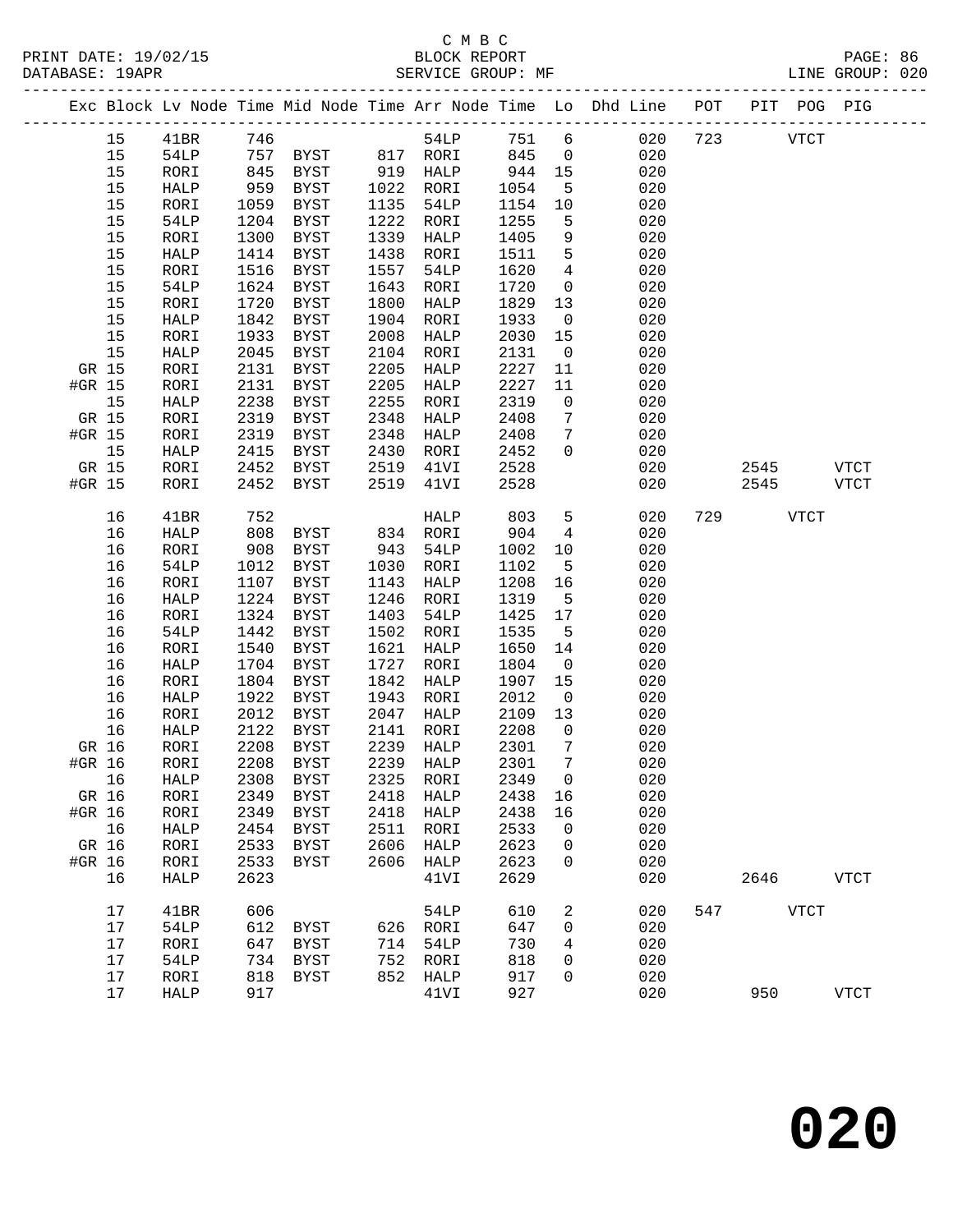|        |    |             |      |           |      |      |      |                | Exc Block Lv Node Time Mid Node Time Arr Node Time Lo Dhd Line | POT      |             | PIT POG PIG |             |
|--------|----|-------------|------|-----------|------|------|------|----------------|----------------------------------------------------------------|----------|-------------|-------------|-------------|
|        | 20 | 41BR        | 1445 |           |      | HALP | 1458 | $\overline{0}$ |                                                                | 020 1419 |             | VTCT        |             |
|        | 20 | HALP        | 1458 | BYST 1523 |      | RORI | 1558 | 5              | 020                                                            |          |             |             |             |
|        | 20 | RORI        | 1603 | BYST      | 1646 | 54LP | 1709 | 9              | 020                                                            |          |             |             |             |
|        | 20 | 54LP        | 1718 | BYST      | 1736 | RORI | 1813 | $\Omega$       | 020                                                            |          |             |             |             |
|        | 20 | RORI        | 1813 | BYST      | 1851 | HALP | 1916 | 16             | 020                                                            |          |             |             |             |
|        | 20 | HALP        | 1932 | BYST      | 1953 | RORI | 2022 | $\mathbf 0$    | 020                                                            |          |             |             |             |
|        | 20 | RORI        | 2022 | BYST      | 2057 | HALP | 2119 | 17             | 020                                                            |          |             |             |             |
|        | 20 | HALP        | 2136 | BYST      | 2155 | RORI | 2222 | $\overline{0}$ | 020                                                            |          |             |             |             |
| GR 20  |    | RORI        | 2222 | BYST      | 2253 | HALP | 2315 | 10             | 020                                                            |          |             |             |             |
| #GR 20 |    | RORI        | 2222 | BYST      | 2253 | HALP | 2315 | 10             | 020                                                            |          |             |             |             |
|        | 20 | HALP        | 2325 | BYST      | 2340 | RORI | 2402 | $\overline{0}$ | 020                                                            |          |             |             |             |
| GR 20  |    | RORI        | 2402 | BYST      | 2435 | HALP | 2452 | 22             | 020                                                            |          |             |             |             |
| #GR 20 |    | RORI        | 2402 | BYST      | 2435 | HALP | 2452 | 22             | 020                                                            |          |             |             |             |
|        | 20 | HALP        | 2514 | BYST      | 2531 | RORI | 2553 | $\Omega$       | 020                                                            |          |             |             |             |
| GR 20  |    | RORI        | 2553 | BYST      | 2620 | 41VI | 2629 |                | 020                                                            |          | 2646        |             | <b>VTCT</b> |
| #GR 20 |    | RORI        | 2553 | BYST      | 2620 | 41VI | 2629 |                | 020                                                            |          | 2646        |             | VTCT        |
|        | 21 | 41BR        | 1255 |           |      | 54LP | 1302 | 6              | 020                                                            | 1232     | <b>VTCT</b> |             |             |
|        | 21 | 54LP        | 1308 | BYST      | 1326 | RORI | 1359 | 5              | 020                                                            |          |             |             |             |
|        | 21 | RORI        | 1404 | BYST      | 1444 | HALP | 1511 | 15             | 020                                                            |          |             |             |             |
|        | 21 | <b>HALP</b> | 1526 | BYST      | 1551 | RORI | 1626 | - 5            | 020                                                            |          |             |             |             |
|        | 21 | RORI        | 1631 | BYST      | 1713 | 54LP | 1736 | 17             | 020                                                            |          |             |             |             |
|        | 21 | 54LP        | 1753 | BYST      | 1811 | RORI | 1845 | $\overline{0}$ | 020                                                            |          |             |             |             |
|        | 21 | RORI        | 1845 | BYST      | 1921 | HALP | 1944 | 11             | 020                                                            |          |             |             |             |
|        | 21 | HALP        | 1955 | BYST      | 2015 | RORI | 2044 | $\Omega$       | 020                                                            |          |             |             |             |
|        | 21 | RORI        | 2044 | BYST      | 2118 | HALP | 2140 | $\Omega$       | 020                                                            |          |             |             |             |
|        | 21 | HALP        | 2140 |           |      | 41VI | 2149 |                | 020                                                            |          | 2209        |             | <b>VTCT</b> |
|        |    |             |      |           |      |      |      |                |                                                                |          |             |             |             |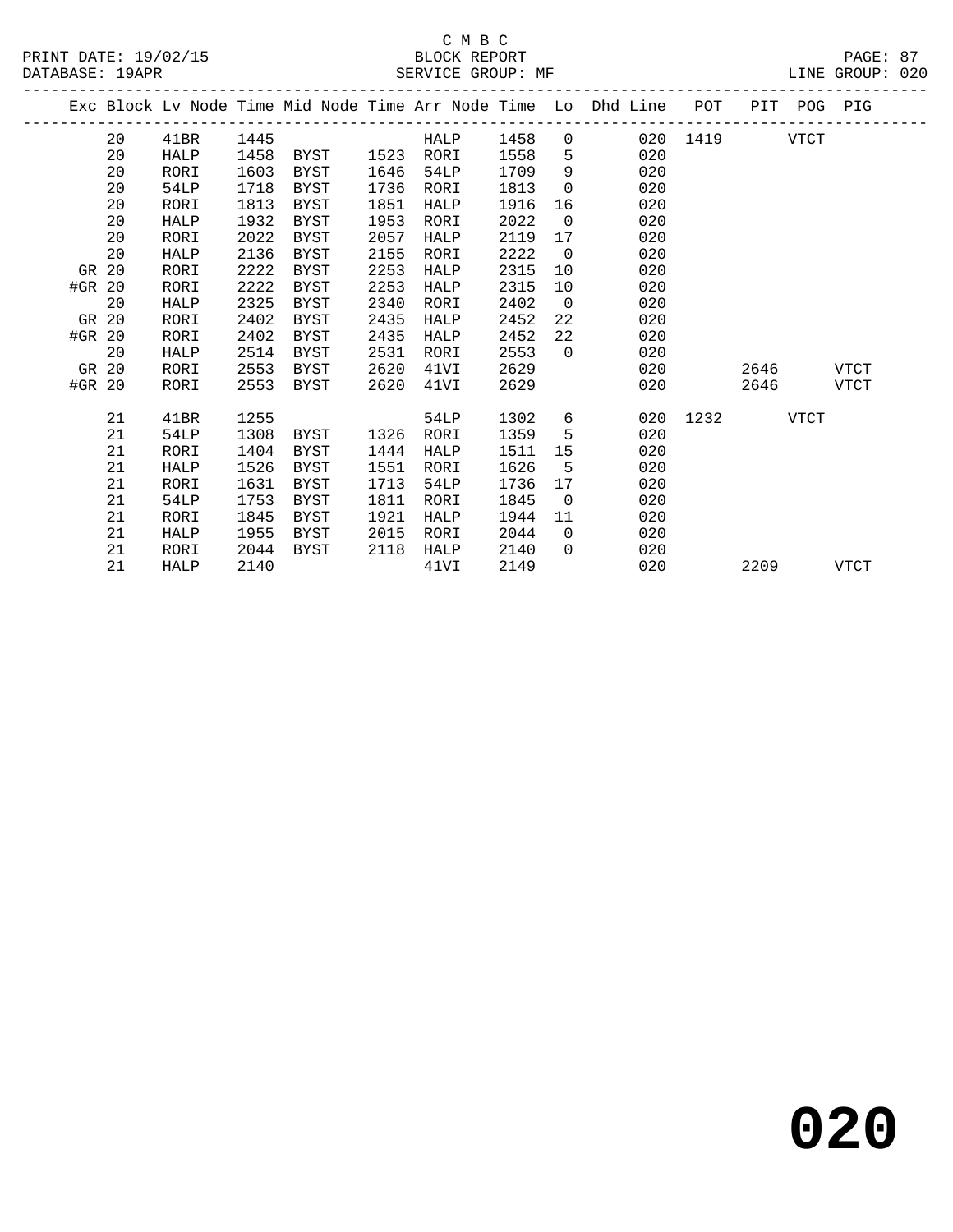| PRINT DATE: 19/02/15<br>DATABASE: 19APR                                           |                  |                 |      | ELOCK REPORT BLOCK REPORT SERVICE GROUP: MF                                                    |      |             | C M B C<br>BLOCK REPORT |                 |   |                                                                                      |          |        |     | PAGE: 88<br>LINE GROUP: 022 |  |
|-----------------------------------------------------------------------------------|------------------|-----------------|------|------------------------------------------------------------------------------------------------|------|-------------|-------------------------|-----------------|---|--------------------------------------------------------------------------------------|----------|--------|-----|-----------------------------|--|
| 16BA 16 AV & BALACLAVA ST<br>63LP 63 LOOP                                         |                  |                 |      |                                                                                                |      |             |                         |                 |   | 25GR KING EDWARD & GRANVILLE<br>A10N ALMA & 10 AV NORTH<br>BYGR BROADWAY & GRANVILLE |          |        |     |                             |  |
|                                                                                   |                  |                 |      |                                                                                                |      |             |                         |                 |   |                                                                                      |          |        |     |                             |  |
| EUBA<br>BUBA BURRARD STATION<br>CLBY CLARK & BROADWAY                             |                  |                 |      |                                                                                                |      |             |                         |                 |   |                                                                                      |          |        |     |                             |  |
|                                                                                   |                  |                 |      |                                                                                                |      |             |                         |                 |   | CMJA CAMBIE & JACOMBS                                                                |          |        |     |                             |  |
| DULP WB W 41 AV FS DUNBAR ST<br>GRBY GRANVILLE & BROADWAY<br>HODM HOWE & DUNSMUIR |                  |                 |      |                                                                                                |      |             |                         |                 |   | GEGR GEORGIA ST & GRANVILLE ST<br>HACO HASTINGS & COMMERCIAL<br>KN41 KNIGHT & 41 AV  |          |        |     |                             |  |
|                                                                                   |                  |                 |      |                                                                                                |      |             |                         |                 |   |                                                                                      |          |        |     |                             |  |
|                                                                                   |                  |                 |      |                                                                                                |      |             |                         |                 |   |                                                                                      |          |        |     |                             |  |
| KN63                                                                              |                  | KNIGHT & 63 AV  |      |                                                                                                |      |             |                         |                 |   | KNLP KNIGHT STREET LOOP                                                              |          |        |     |                             |  |
|                                                                                   |                  |                 |      |                                                                                                |      |             |                         |                 |   |                                                                                      |          |        |     |                             |  |
|                                                                                   |                  |                 |      |                                                                                                |      |             |                         |                 |   |                                                                                      |          |        |     |                             |  |
|                                                                                   |                  |                 |      |                                                                                                |      |             |                         |                 |   |                                                                                      |          |        |     |                             |  |
| REBY RENFREW & BROADWAY                                                           |                  |                 |      |                                                                                                |      |             |                         |                 |   | SYDA SEYMOUR & DAVIE NB                                                              |          |        |     |                             |  |
| ULP UNIVERSITY LOOP<br>VTC Vancouver Diesel Depot                                 |                  |                 |      |                                                                                                |      |             |                         |                 |   | ULP1 UNIVERSITY LOOP                                                                 |          |        |     |                             |  |
|                                                                                   |                  |                 |      |                                                                                                |      |             |                         |                 |   | Exc Block Lv Node Time Mid Node Time Arr Node Time Lo Dhd Line POT PIT POG PIG       |          |        |     |                             |  |
|                                                                                   | $\mathbf{1}$     |                 |      |                                                                                                |      |             |                         |                 |   |                                                                                      |          |        |     |                             |  |
|                                                                                   | $\mathbf{1}$     |                 |      |                                                                                                |      |             |                         |                 |   |                                                                                      |          |        |     |                             |  |
|                                                                                   | $\mathbf 1$      |                 |      |                                                                                                |      |             |                         |                 |   |                                                                                      |          |        |     |                             |  |
|                                                                                   | $\mathbf 1$      | KNLP            |      | 623 CLBY 640 BUB4                                                                              |      |             |                         |                 |   | 659 4 022                                                                            |          |        |     |                             |  |
|                                                                                   | $\mathbf{1}$     | BUB4            |      |                                                                                                |      |             |                         |                 |   |                                                                                      |          |        |     |                             |  |
|                                                                                   | $\mathbf 1$      | KNLP            |      |                                                                                                |      |             |                         |                 |   |                                                                                      |          |        |     |                             |  |
|                                                                                   | 1                | BUB4            |      | 193 CLBY 126 KNLP 142 10 1622<br>1947 CLBY 13 RUB4 1642 5 222<br>1947 CLBY 13 KNLP 1622 14 222 |      |             |                         |                 |   |                                                                                      |          |        |     |                             |  |
|                                                                                   | 1                | KNLP            |      | 946 CLBY 1006 BUB4                                                                             |      |             |                         |                 |   | 1032 5 022                                                                           |          |        |     |                             |  |
|                                                                                   | 1                | BUB4            |      | 1037 CLBY<br>1141 CLBY                                                                         |      |             |                         |                 |   |                                                                                      |          |        |     |                             |  |
|                                                                                   | 1                | KNLP            |      | 1141 CLBY                                                                                      |      | 1201 BUB4   |                         |                 |   | 1103 KNLP 1122 19 022<br>1201 BUB4 1229 5 022                                        |          |        |     |                             |  |
|                                                                                   | 1                | BUB4            |      | 1234 CLBY                                                                                      |      |             |                         |                 |   | 1303 KNLP 1324 17 022                                                                |          |        |     |                             |  |
|                                                                                   | $\mathbf 1$      | KNLP            |      | 1341 CLBY                                                                                      |      |             |                         |                 |   | 1400 BUB4 1428 5 022                                                                 |          |        |     |                             |  |
|                                                                                   | 1                | BUB4            |      | 1433 CLBY                                                                                      |      |             |                         |                 |   | 1502 KNLP 1525 13 022<br>1559 BUB4 1626 5 022                                        |          |        |     |                             |  |
|                                                                                   | 1                | KNLP            |      | 1538 CLBY                                                                                      |      |             |                         |                 |   | 022                                                                                  |          |        |     |                             |  |
|                                                                                   | 1                | BUB4            |      | 1631 CLBY                                                                                      |      |             | 1702 KN63 1724          |                 |   | 022                                                                                  | 1735 VTC |        |     |                             |  |
|                                                                                   | 2                | KN41            |      |                                                                                                |      |             | KNLP 528                |                 |   | $\begin{array}{ccc} 0 & \quad & 022 \\ 3 & \quad & 022 \end{array}$                  |          | 509 30 | VTC |                             |  |
|                                                                                   | $\boldsymbol{2}$ | KNLP            |      |                                                                                                |      |             | 603                     |                 |   |                                                                                      |          |        |     |                             |  |
|                                                                                   | $\overline{c}$   | BUB4            |      |                                                                                                |      |             | 638                     |                 |   | $\frac{3}{7}$ 022                                                                    |          |        |     |                             |  |
|                                                                                   | 2                | KNLP            |      | 645 CLBY                                                                                       |      | 702 BUB4    |                         | 722 4           |   | 022                                                                                  |          |        |     |                             |  |
|                                                                                   | 2                | BUB4            |      | 726 CLBY                                                                                       |      | 749 KNLP    | 805                     | $7\overline{ }$ |   | 022                                                                                  |          |        |     |                             |  |
|                                                                                   | $\sqrt{2}$       |                 |      | KNLP 812 CLBY 835 BUB4 902 5                                                                   |      |             |                         |                 |   | 022                                                                                  |          |        |     |                             |  |
|                                                                                   | 2                | BUB4            | 907  | CLBY                                                                                           | 933  | <b>KNLP</b> | 952                     | 18              |   | 022                                                                                  |          |        |     |                             |  |
|                                                                                   | $\sqrt{2}$       | KNLP            | 1010 | CLBY                                                                                           | 1030 | BUB4        | 1056                    |                 | 5 | 022                                                                                  |          |        |     |                             |  |
|                                                                                   | $\sqrt{2}$       | BUB4            | 1101 | CLBY                                                                                           | 1128 | KNLP        | 1147                    | 18              |   | 022                                                                                  |          |        |     |                             |  |
|                                                                                   | $\sqrt{2}$       | KNLP            | 1205 | CLBY                                                                                           | 1225 | BUB4        | 1253                    |                 | 5 | 022                                                                                  |          |        |     |                             |  |
|                                                                                   | $\sqrt{2}$       | BUB4            | 1258 | ${\tt CLBY}$                                                                                   | 1327 | KNLP        | 1348                    | 13              |   | 022                                                                                  |          |        |     |                             |  |
|                                                                                   | $\boldsymbol{2}$ | KNLP            | 1401 | CLBY                                                                                           | 1420 | BUB4        | 1448                    |                 | 5 | 022                                                                                  |          |        |     |                             |  |
|                                                                                   | 2                | BUB4            | 1453 | ${\tt CLBY}$                                                                                   | 1522 | KNLP        | 1545                    | 13              |   | 022                                                                                  |          |        |     |                             |  |
|                                                                                   | $\sqrt{2}$       | $\textsc{KNLP}$ | 1558 | CLBY                                                                                           | 1619 | BUB4        | 1647                    |                 | 5 | 022                                                                                  |          |        |     |                             |  |
|                                                                                   | 2                | BUB4            | 1652 | ${\tt CLBY}$                                                                                   | 1725 | KN63        | 1747                    |                 |   | 022                                                                                  |          | 1758   |     | <b>VTC</b>                  |  |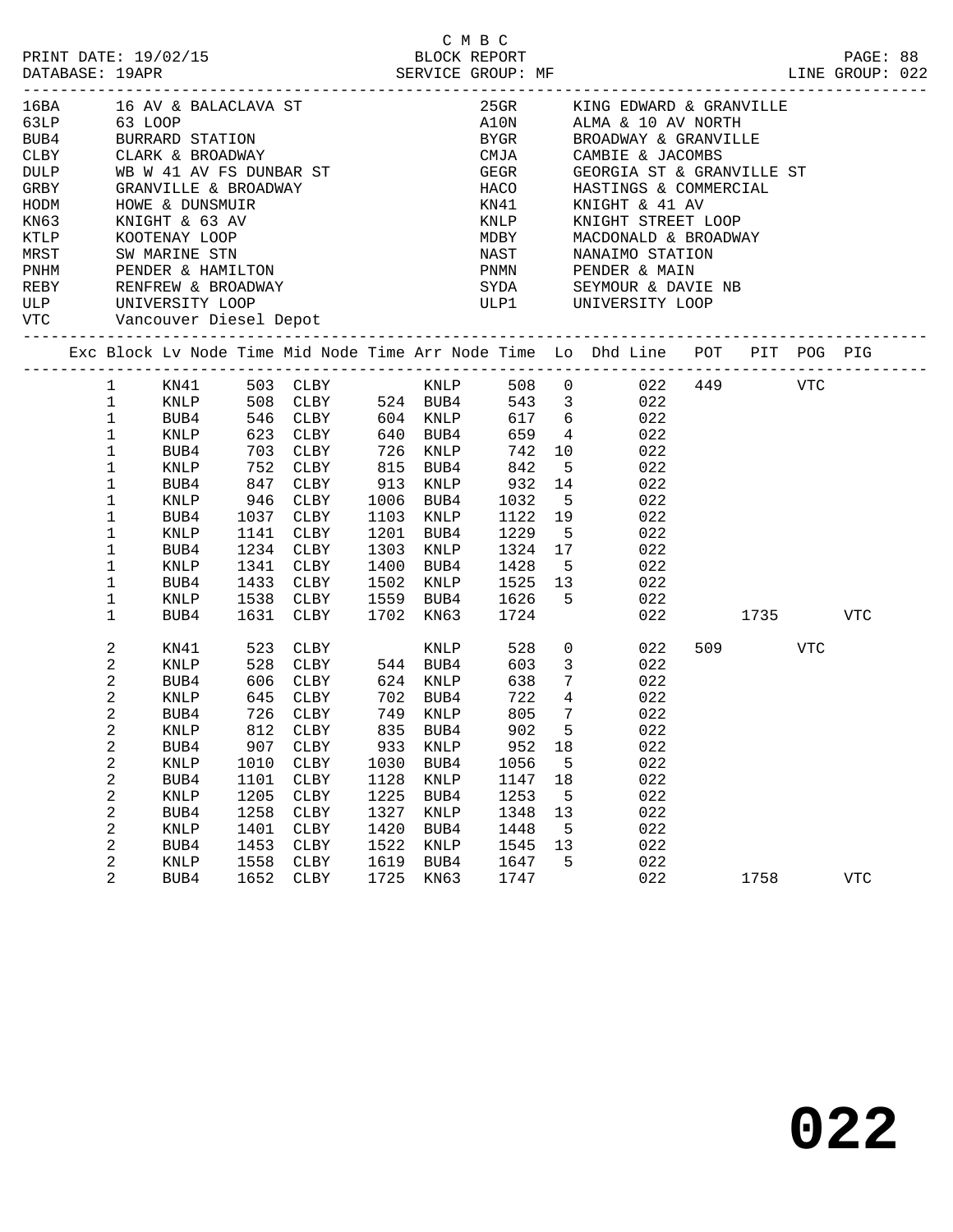|  |              |                 |            |              |      |              |             |                         | Exc Block Lv Node Time Mid Node Time Arr Node Time Lo Dhd Line | POT |            | PIT POG PIG |            |
|--|--------------|-----------------|------------|--------------|------|--------------|-------------|-------------------------|----------------------------------------------------------------|-----|------------|-------------|------------|
|  | $\mathbf{3}$ | KN41            |            | 542 CLBY     |      | KNLP         | 547         | $\overline{0}$          | 022                                                            | 528 | <b>VTC</b> |             |            |
|  | $\mathbf{3}$ | KNLP            | 547        | <b>CLBY</b>  |      | 604 BUB4     | 623         | $\overline{\mathbf{3}}$ | 022                                                            |     |            |             |            |
|  | 3            | BUB4            | 626        | CLBY         |      | 644 KNLP     | 658         | 11                      | 022                                                            |     |            |             |            |
|  | 3            | KNLP            | 709        | CLBY         | 727  | BUB4         | 752         | 5                       | 022                                                            |     |            |             |            |
|  | 3            | BUB4            | 757        | CLBY         | 821  | KNLP         | 838         | 14                      | 022                                                            |     |            |             |            |
|  | 3            | KNLP            | 852        | CLBY         | 915  | BUB4         | 944         | $5\overline{)}$         | 022                                                            |     |            |             |            |
|  | 3            | BUB4            | 949        | CLBY         | 1015 | KNLP         | 1034        | 21                      | 022                                                            |     |            |             |            |
|  | 3            | KNLP            | 1055       | CLBY         | 1116 | BUB4         | 1142        | $\overline{4}$          | 022                                                            |     |            |             |            |
|  | $\mathsf{3}$ | BUB4            | 1146       | CLBY         | 1213 | KNLP         | 1234        | 19                      | 022                                                            |     |            |             |            |
|  | 3            | KNLP            | 1253       | CLBY         | 1313 | BUB4         | 1341        | $5^{\circ}$             | 022                                                            |     |            |             |            |
|  | 3            | BUB4            | 1346       | CLBY         | 1415 | KNLP         | 1436        | 14                      | 022                                                            |     |            |             |            |
|  | 3            | KNLP            | 1450       | CLBY         | 1509 | BUB4         | 1537        | $5^{\circ}$             | 022                                                            |     |            |             |            |
|  | 3            | BUB4            | 1542       | CLBY         | 1611 | KNLP         | 1635        | 11                      | 022                                                            |     |            |             |            |
|  | 3            | KNLP            | 1646       | CLBY         | 1706 | BUB4         | 1736        | 5                       | 022                                                            |     |            |             |            |
|  | 3            | BUB4            | 1741       | CLBY         | 1812 | KN63         | 1835        |                         | 022                                                            |     | 1846       |             | <b>VTC</b> |
|  | 4            | KN41            | 603        | CLBY         |      | KNLP         | 608         | $\mathsf{O}$            | 022                                                            |     | 549        | VTC         |            |
|  | 4            | KNLP            | 608        | CLBY         |      | 625 BUB4     | 644         | 2                       | 022                                                            |     |            |             |            |
|  | 4            | BUB4            | 646        | CLBY         | 707  | KNLP         | 723         | 10                      | 022                                                            |     |            |             |            |
|  | 4            | KNLP            | 733        | CLBY         | 755  | BUB4         | 822         | 5                       | 022                                                            |     |            |             |            |
|  | 4            | BUB4            | 827        | CLBY         | 853  | KNLP         | 912         | 10                      | 022                                                            |     |            |             |            |
|  | 4            | KNLP            | 922        | CLBY         | 942  | BUB4         | 1008        | $5\overline{5}$         | 022                                                            |     |            |             |            |
|  | 4            | BUB4            | 1013       | CLBY         | 1039 | KNLP         | 1058        | 19                      | 022                                                            |     |            |             |            |
|  | 4            | KNLP            | 1117       | CLBY         | 1137 | BUB4         | 1205        | $5^{\circ}$             | 022                                                            |     |            |             |            |
|  | 4            | BUB4            | 1210       | CLBY         | 1239 | KNLP         | 1300        | 19                      | 022                                                            |     |            |             |            |
|  | 4            | KNLP            | 1319       | CLBY         | 1338 | BUB4         | 1406        | $\overline{4}$          | 022                                                            |     |            |             |            |
|  | 4            | BUB4            | 1410       | CLBY         | 1439 | KNLP         | 1502        | 15                      | 022                                                            |     |            |             |            |
|  | 4            | KNLP            | 1517       | CLBY         | 1538 | BUB4         | 1605        | 5                       | 022                                                            |     |            |             |            |
|  | 4            | BUB4            | 1610       | CLBY         | 1641 | KNLP         | 1705        | 9                       | 022                                                            |     |            |             |            |
|  | 4            | KNLP            | 1714       | CLBY         | 1734 | BUB4         | 1804        | 6                       | 022                                                            |     |            |             |            |
|  | 4            | BUB4            | 1810       | CLBY         | 1840 | KN63         | 1902        |                         | 022                                                            |     | 1913       |             | <b>VTC</b> |
|  | 5            | KN41            | 629        | CLBY         |      | KNLP         | 636         | $\mathbf{3}$            | 022                                                            | 612 |            | <b>VTC</b>  |            |
|  | 5            | KNLP            | 639        | CLBY         | 656  | BUB4         | 716         | 5                       | 022                                                            |     |            |             |            |
|  | 5            | BUB4            | 721        | CLBY         | 744  | KNLP         | 800         | $7\phantom{.0}$         | 022                                                            |     |            |             |            |
|  | 5            | KNLP            | 807        | CLBY         | 830  | BUB4         | 857         | 5                       | 022                                                            |     |            |             |            |
|  | 5<br>5       | BUB4<br>KNLP    | 902<br>958 | CLBY         | 928  | KNLP<br>BUB4 | 947<br>1044 | 11<br>5                 | 022<br>022                                                     |     |            |             |            |
|  | 5            | BUB4            | 1049       | CLBY<br>CLBY | 1018 | 1115 KNLP    | 1134        | 19                      | 022                                                            |     |            |             |            |
|  | 5            | $\texttt{KNLP}$ |            | 1153 CLBY    |      | 1213 BUB4    | 1241 5      |                         | 022                                                            |     |            |             |            |
|  | 5            | BUB4            | 1246       | CLBY         | 1315 | KNLP         | 1336        | 15                      | 022                                                            |     |            |             |            |
|  | 5            | KNLP            | 1351       | CLBY         | 1410 | BUB4         | 1438        | 5                       | 022                                                            |     |            |             |            |
|  | 5            | BUB4            | 1443       | CLBY         | 1512 | KNLP         | 1535        | 16                      | 022                                                            |     |            |             |            |
|  | 5            | <b>KNLP</b>     | 1551       | CLBY         | 1612 | BUB4         | 1640        | 5                       | 022                                                            |     |            |             |            |
|  | 5            | BUB4            | 1645       | CLBY         | 1718 | KNLP         | 1741        | 12                      | 022                                                            |     |            |             |            |
|  | 5            | KNLP            | 1753       | CLBY         | 1813 | BUB4         | 1842        | 8                       | 022                                                            |     |            |             |            |
|  | 5            | BUB4            | 1850       | CLBY         | 1917 | KN63         | 1936        |                         | 022                                                            |     | 1947       |             | <b>VTC</b> |
|  |              |                 |            |              |      |              |             |                         |                                                                |     |            |             |            |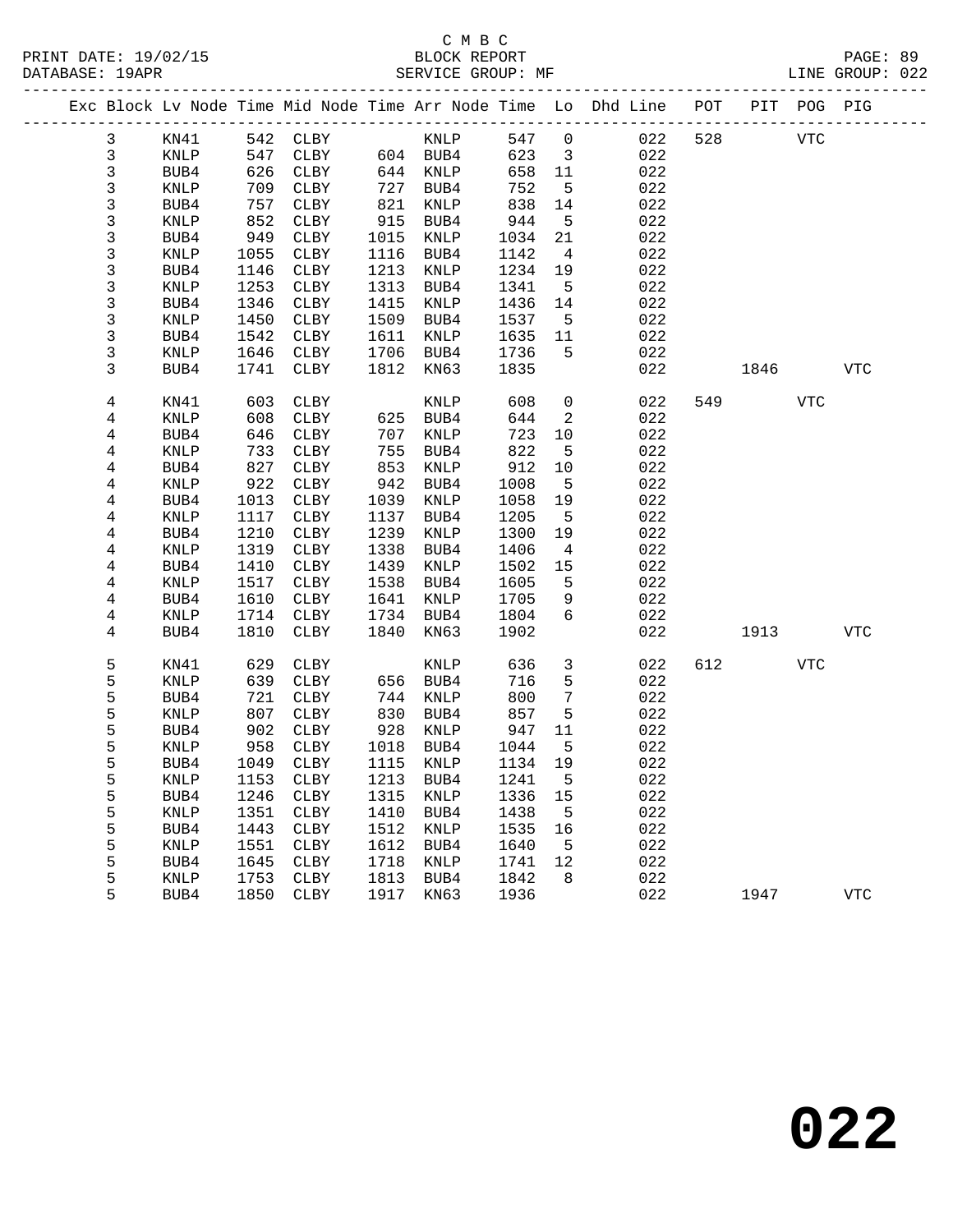|  |                |             |      |             |      |             |      |                | Exc Block Lv Node Time Mid Node Time Arr Node Time Lo Dhd Line POT<br>__________________________ |     | PIT  | POG PIG    |            |
|--|----------------|-------------|------|-------------|------|-------------|------|----------------|--------------------------------------------------------------------------------------------------|-----|------|------------|------------|
|  | 6              | PNMN        |      | 636 CLBY    |      | 648 CMJA    | 713  | 2              | 022                                                                                              | 606 |      | <b>VTC</b> |            |
|  | 6              | CMJA        | 715  |             |      | BUB4        | 807  | 5              | 022                                                                                              |     |      |            |            |
|  | 6              | BUB4        | 812  | CLBY        | 837  | KNLP        | 855  | 9              | 022                                                                                              |     |      |            |            |
|  | 6              | <b>KNLP</b> | 904  | CLBY        | 927  | BUB4        | 956  | 5              | 022                                                                                              |     |      |            |            |
|  | 6              | BUB4        | 1001 | <b>CLBY</b> | 1027 | KNLP        | 1046 | 21             | 022                                                                                              |     |      |            |            |
|  | 6              | <b>KNLP</b> | 1107 | CLBY        | 1128 | BUB4        | 1154 | $\overline{4}$ | 022                                                                                              |     |      |            |            |
|  | 6              | BUB4        | 1158 | CLBY        | 1225 | KNLP        | 1246 | 20             | 022                                                                                              |     |      |            |            |
|  | 6              | <b>KNLP</b> | 1306 | CLBY        | 1326 | BUB4        | 1354 | $\overline{4}$ | 022                                                                                              |     |      |            |            |
|  | 6              | BUB4        | 1358 | <b>CLBY</b> | 1427 | KNLP        | 1448 | 16             | 022                                                                                              |     |      |            |            |
|  | 6              | <b>KNLP</b> | 1504 | <b>CLBY</b> | 1525 | BUB4        | 1551 | 5              | 022                                                                                              |     |      |            |            |
|  | 6              | BUB4        | 1556 | <b>CLBY</b> | 1626 | KNLP        | 1650 | 10             | 022                                                                                              |     |      |            |            |
|  | 6              | KNLP        | 1700 | CLBY        | 1720 | BUB4        | 1750 | 5              | 022                                                                                              |     |      |            |            |
|  | 6              | BUB4        | 1755 | CLBY        | 1825 | KN63        | 1848 |                | 022                                                                                              |     | 1859 |            | <b>VTC</b> |
|  | 7              | KN41        | 640  | CLBY        |      | <b>KNLP</b> | 647  | 3              | 022                                                                                              | 623 |      | <b>VTC</b> |            |
|  | 7              | KNLP        | 650  | CLBY        | 708  | BUB4        | 732  | 4              | 022                                                                                              |     |      |            |            |
|  | 7              | BUB4        | 736  | CLBY        | 800  | <b>KNLP</b> | 817  | 8              | 022                                                                                              |     |      |            |            |
|  | 7              | <b>KNLP</b> | 825  | CLBY        | 848  | BUB4        | 915  | 5              | 022                                                                                              |     |      |            |            |
|  | 7              | BUB4        | 920  | CLBY        | 946  | <b>KNLP</b> | 1005 | 16             | 022                                                                                              |     |      |            |            |
|  | 7              | <b>KNLP</b> | 1021 | CLBY        | 1042 | BUB4        | 1108 | 5              | 022                                                                                              |     |      |            |            |
|  | 7              | BUB4        | 1113 | CLBY        | 1140 | <b>KNLP</b> | 1159 | 18             | 022                                                                                              |     |      |            |            |
|  | 7              | <b>KNLP</b> | 1217 | CLBY        | 1237 | BUB4        | 1305 | $5^{\circ}$    | 022                                                                                              |     |      |            |            |
|  | $7\phantom{.}$ | BUB4        | 1310 | CLBY        | 1339 | KNLP        | 1400 | 11             | 022                                                                                              |     |      |            |            |
|  | 7              | KNLP        | 1411 | CLBY        | 1430 | BUB4        | 1458 | 5              | 022                                                                                              |     |      |            |            |
|  | 7              | BUB4        | 1503 | <b>CLBY</b> | 1532 | KNLP        | 1555 | 10             | 022                                                                                              |     |      |            |            |
|  | 7              | <b>KNLP</b> | 1605 | CLBY        | 1626 | BUB4        | 1654 | 5              | 022                                                                                              |     |      |            |            |
|  | 7              | BUB4        | 1659 | <b>CLBY</b> | 1732 | <b>KNLP</b> | 1755 | 10             | 022                                                                                              |     |      |            |            |
|  | 7              | <b>KNLP</b> | 1805 | <b>CLBY</b> | 1825 | BUB4        | 1854 | 8              | 022                                                                                              |     |      |            |            |
|  | 7              | BUB4        | 1902 | CLBY        | 1929 | KNLP        | 1948 | 8              | 022                                                                                              |     |      |            |            |
|  | 7              | <b>KNLP</b> | 1956 | <b>CLBY</b> | 2012 | BUB4        | 2033 | 6              | 022                                                                                              |     |      |            |            |
|  | 7              | BUB4        | 2039 | <b>CLBY</b> | 2104 | KNLP        | 2122 | 6              | 022                                                                                              |     |      |            |            |
|  | 7              | KNLP        | 2128 |             |      | BUB4        | 2203 | 6              | 022                                                                                              |     |      |            |            |
|  | 7              | BUB4        | 2209 | CLBY        | 2231 | KNLP        | 2248 | 13             | 022                                                                                              |     |      |            |            |
|  | 7              | <b>KNLP</b> | 2301 |             |      | BUB4        | 2333 | 6              | 022                                                                                              |     |      |            |            |
|  | 7              | BUB4        | 2339 | CLBY        |      | 2401 KN63   | 2417 |                | 022                                                                                              |     | 2426 |            | <b>VTC</b> |
|  |                |             |      |             |      |             |      |                |                                                                                                  |     |      |            |            |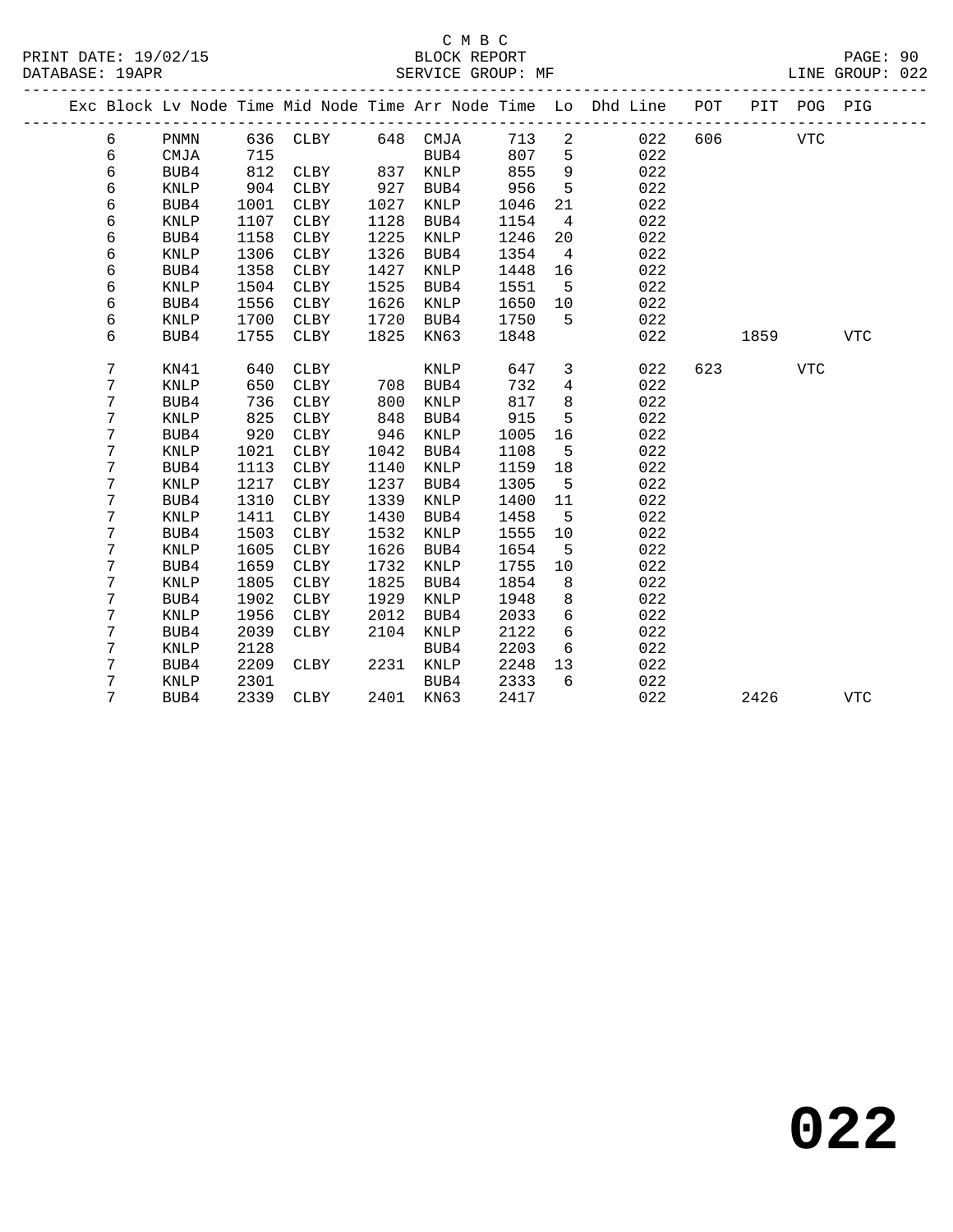|               |        |                 |              |              |      |              |              |                 | Exc Block Lv Node Time Mid Node Time Arr Node Time Lo Dhd Line POT |     |      | PIT POG PIG |            |
|---------------|--------|-----------------|--------------|--------------|------|--------------|--------------|-----------------|--------------------------------------------------------------------|-----|------|-------------|------------|
|               | 8      | KN41            |              | 645 CLBY     |      | KNLP         | 652          | 3               | 022                                                                | 628 |      | VTC         |            |
|               | 8      | $\texttt{KNLP}$ | 655          | CLBY         |      | 713 BUB4     | 737          | 5               | 022                                                                |     |      |             |            |
|               | 8      | BUB4            | 742          | CLBY         |      | 806 KNLP     | 824          | 8               | 022                                                                |     |      |             |            |
|               | 8      | <b>KNLP</b>     | 832          | CLBY         | 855  | BUB4         | 922          | 5               | 022                                                                |     |      |             |            |
|               | 8      | BUB4            | 927          | CLBY         | 953  | KNLP         | 1012         | 21              | 022                                                                |     |      |             |            |
|               | 8      | KNLP            | 1033         | CLBY         | 1054 | BUB4         | 1120         | $\overline{4}$  | 022                                                                |     |      |             |            |
|               | 8      | BUB4            | 1124         | CLBY         | 1151 | KNLP         | 1210         | 19              | 022                                                                |     |      |             |            |
|               | 8      | KNLP            | 1229         | ${\tt CLBY}$ | 1249 | BUB4         | 1317         | $5\overline{5}$ | 022                                                                |     |      |             |            |
|               | 8      | BUB4            | 1322         | CLBY         | 1351 | KNLP         | 1412         | $10\,$          | 022                                                                |     |      |             |            |
|               | 8      | KNLP            | 1422         | CLBY         | 1441 | BUB4         | 1509         | 4               | 022                                                                |     |      |             |            |
|               | 8      | BUB4            | 1513         | CLBY         | 1542 | KNLP         | 1605         | 7               | 022                                                                |     |      |             |            |
|               | 8      | <b>KNLP</b>     | 1612         | CLBY         | 1633 | BUB4         | 1701         | $5^{\circ}$     | 022                                                                |     |      |             |            |
|               | 8      | BUB4            | 1706         | CLBY         | 1739 | KNLP         | 1802         | 18              | 022                                                                |     |      |             |            |
|               | 8      | <b>KNLP</b>     | 1820         | CLBY         | 1840 | BUB4         | 1906         | - 8             | 022                                                                |     |      |             |            |
|               | 8      | BUB4            | 1914         | CLBY         | 1941 | KNLP         | 2000         | 11              | 022                                                                |     |      |             |            |
|               | 8      | KNLP            | 2011         | CLBY         | 2027 | BUB4         | 2048         | 6               | 022                                                                |     |      |             |            |
|               | 8      | BUB4            | 2054         | CLBY         | 2119 | KNLP         | 2137         | - 6<br>6        | 022                                                                |     |      |             |            |
|               | 8      | <b>KNLP</b>     | 2143         |              |      | BUB4         | 2218         |                 | 022                                                                |     |      |             |            |
|               | 8<br>8 | BUB4            | 2224<br>2316 | CLBY         |      | 2246 KNLP    | 2303         | 13              | 022<br>022                                                         |     |      |             |            |
|               |        | <b>KNLP</b>     |              |              | 2422 | BUB4         | 2348         | 13<br>4         | 022                                                                |     |      |             |            |
| GR 8<br>#GR 8 |        | BUB4<br>BUB4    | 2401<br>2401 | CLBY<br>CLBY | 2422 | KNLP<br>KNLP | 2437<br>2437 | 4               | 022                                                                |     |      |             |            |
|               | 8      | <b>KNLP</b>     | 2441         | CLBY         | 2453 | BUB4         | 2512         |                 | 022                                                                |     | 2531 |             | <b>VTC</b> |
|               |        |                 |              |              |      |              |              |                 |                                                                    |     |      |             |            |
|               | 9      | KN41            | 650          | CLBY         |      | KNLP         | 657          | 3               | 022                                                                | 633 |      | <b>VTC</b>  |            |
|               | 9      | <b>KNLP</b>     | 700          | CLBY         | 718  | BUB4         | 742          | 5               | 022                                                                |     |      |             |            |
|               | 9      | BUB4            | 747          | CLBY         | 811  | KNLP         | 828          | 12              | 022                                                                |     |      |             |            |
|               | 9      | KNLP            | 840          | CLBY         | 903  | BUB4         | 932          | 5               | 022                                                                |     |      |             |            |
|               | 9      | BUB4            | 937          | CLBY         | 1003 | KNLP         | 1022         | 22              | 022                                                                |     |      |             |            |
|               | 9      | $\textsc{KNLP}$ | 1044         | CLBY         | 1105 | BUB4         | 1131         | $\overline{4}$  | 022                                                                |     |      |             |            |
|               | 9      | BUB4            | 1135         | CLBY         | 1202 | KNLP         | 1223         | 18              | 022                                                                |     |      |             |            |
|               | 9      | KNLP            | 1241         | CLBY         | 1301 | BUB4         | 1329         | $5^{\circ}$     | 022                                                                |     |      |             |            |
|               | 9      | BUB4            | 1334         | CLBY         | 1403 | KNLP         | 1424         | 12              | 022                                                                |     |      |             |            |
|               | 9      | <b>KNLP</b>     | 1436         | CLBY         | 1455 | BUB4         | 1523         | 5               | 022                                                                |     |      |             |            |
|               | 9      | BUB4            | 1528         | CLBY         | 1557 | KNLP         | 1620         | 12              | 022                                                                |     |      |             |            |
|               | 9      | KNLP            | 1632         | CLBY         | 1652 | BUB4         | 1722         | 5               | 022                                                                |     |      |             |            |
|               | 9      | BUB4            | 1727         | CLBY         | 1800 | KNLP         | 1823         | 9               | 022                                                                |     |      |             |            |
|               | 9      | <b>KNLP</b>     | 1832         | CLBY         | 1852 | BUB4         | 1918         | 8               | 022                                                                |     |      |             |            |
|               | 9      | BUB4            | 1926         | CLBY         | 1953 | KNLP         | 2012         | 15              | 022                                                                |     |      |             |            |
|               | 9      | <b>KNLP</b>     | 2027         | CLBY         | 2043 | BUB4         | 2103         | 6               | 022                                                                |     |      |             |            |
|               | 9      | BUB4            | 2109         | CLBY         | 2133 | KNLP         | 2151         | 7               | 022                                                                |     |      |             |            |
|               | 9      | KNLP            | 2158         |              |      | BUB4         | 2233         | 6               | 022                                                                |     |      |             |            |
|               | 9      | BUB4            | 2239         | CLBY         |      | 2301 KN63    | 2317         |                 | 022                                                                |     | 2326 |             | <b>VTC</b> |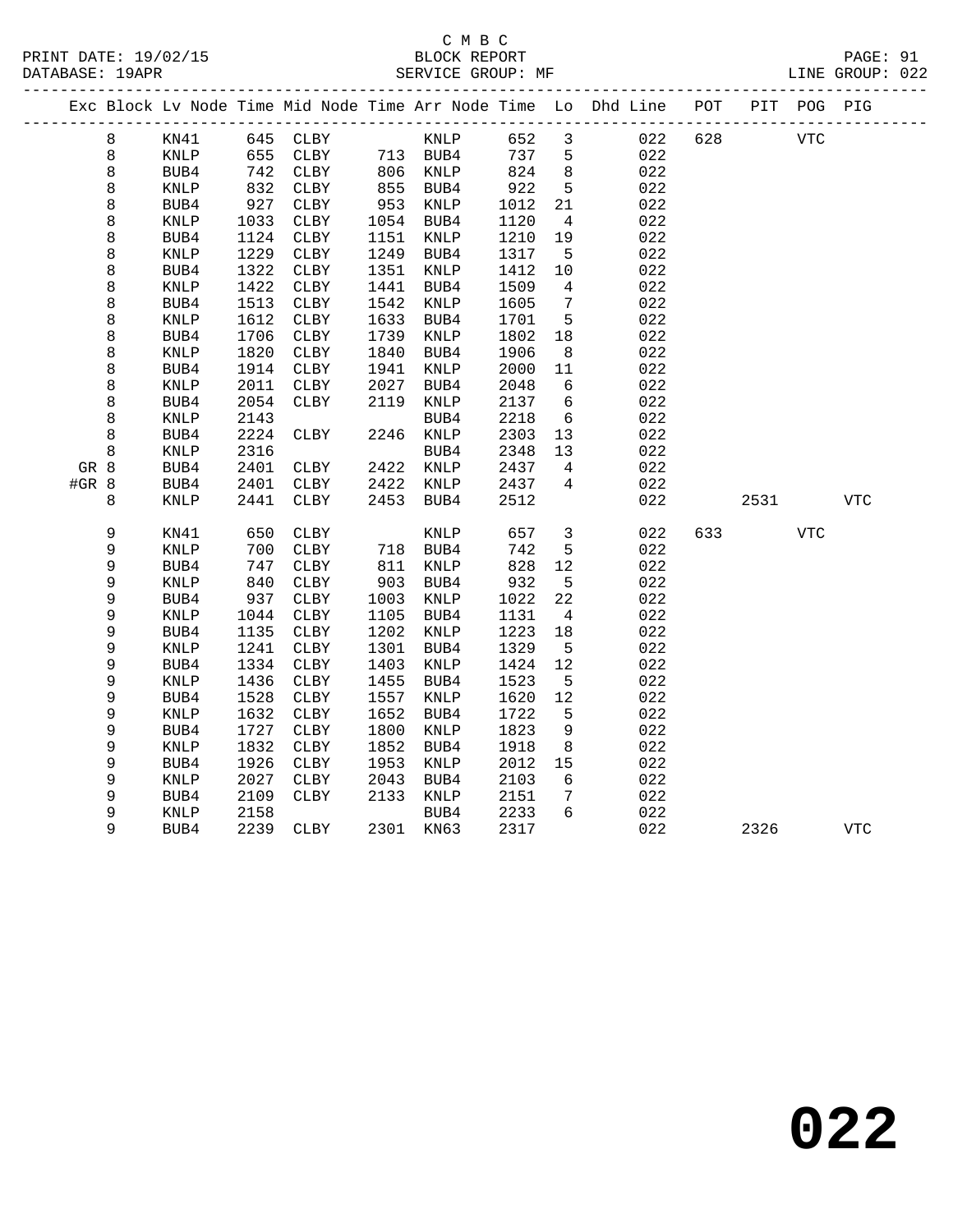#### C M B C<br>BLOCK REPORT SERVICE GROUP: MF

-------------------------------------------------------------------------------------------------

PRINT DATE: 19/02/15 BLOCK REPORT PAGE: 92

|        |      |                 |      |              |      |                 |      |                 | Exc Block Lv Node Time Mid Node Time Arr Node Time Lo Dhd Line | POT | PIT        | POG PIG     |             |
|--------|------|-----------------|------|--------------|------|-----------------|------|-----------------|----------------------------------------------------------------|-----|------------|-------------|-------------|
|        | 10   | KN41            | 729  | CLBY         |      | $\textsc{KNLP}$ | 738  | $\overline{4}$  | 022                                                            | 712 |            | <b>VTC</b>  |             |
|        | 10   | KNLP            | 742  | CLBY         | 805  | BUB4            | 832  | 5               | 022                                                            |     |            |             |             |
|        | $10$ | BUB4            | 837  | CLBY         | 903  | KNLP            | 922  | $12$            | 022                                                            |     |            |             |             |
|        | 10   | KNLP            | 934  | CLBY         | 954  | BUB4            | 1020 | 5               | 022                                                            |     |            |             |             |
|        | 10   | BUB4            | 1025 | ${\tt CLBY}$ | 1051 | KNLP            | 1110 | 19              | 022                                                            |     |            |             |             |
|        | 10   | KNLP            | 1129 | CLBY         | 1149 | BUB4            | 1217 | 5               | 022                                                            |     |            |             |             |
|        | $10$ | BUB4            | 1222 | ${\tt CLBY}$ | 1251 | KNLP            | 1312 | 19              | 022                                                            |     |            |             |             |
|        | $10$ | KNLP            | 1331 | CLBY         | 1350 | BUB4            | 1418 | 4               | 022                                                            |     |            |             |             |
|        | 10   | BUB4            | 1422 | CLBY         | 1451 | KNLP            | 1514 | 10              | 022                                                            |     |            |             |             |
|        | 10   | KNLP            | 1524 | CLBY         | 1545 | BUB4            | 1612 | 5               | 022                                                            |     |            |             |             |
|        | 10   | BUB4            | 1617 | CLBY         | 1648 | KNLP            | 1712 | 10              | 022                                                            |     |            |             |             |
|        | $10$ | KNLP            | 1722 | CLBY         | 1742 | BUB4            | 1812 | 6               | 022                                                            |     |            |             |             |
|        | 10   | BUB4            | 1818 | CLBY         | 1848 | KNLP            | 1910 | 14              | 022                                                            |     |            |             |             |
|        | $10$ | KNLP            | 1924 | CLBY         | 1940 | BUB4            | 2003 | 6               | 022                                                            |     |            |             |             |
|        | $10$ | BUB4            | 2009 | CLBY         | 2034 | KNLP            | 2052 | 20              | 022                                                            |     |            |             |             |
|        | $10$ | KNLP            | 2112 |              |      | BUB4            | 2148 | 6               | 022                                                            |     |            |             |             |
|        | 10   | BUB4            | 2154 | CLBY         | 2218 | KNLP            | 2236 | 10              | 022                                                            |     |            |             |             |
|        | 10   | KNLP            | 2246 |              |      | BUB4            | 2318 | 6               | 022                                                            |     |            |             |             |
|        | 10   | BUB4            | 2324 | CLBY         | 2346 | KNLP            | 2403 | 7               | 022                                                            |     |            |             |             |
|        | $10$ | KNLP            | 2410 | CLBY         | 2423 | BUB4            | 2442 | 19              | 022                                                            |     |            |             |             |
| GR 10  |      | BUB4            | 2501 | CLBY         | 2522 | KNLP            | 2537 | 3               | 022                                                            |     |            |             |             |
| #GR 10 |      | BUB4            | 2501 | CLBY         | 2522 | $\texttt{KNLP}$ | 2537 | 3               | 022                                                            |     |            |             |             |
|        | $10$ | KNLP            | 2540 | CLBY         | 2552 | BUB4            | 2611 | 13              | 022<br>5                                                       |     |            |             |             |
|        | $10$ | HODM            | 2629 |              |      | MRST            | 2712 | 4               | N8                                                             |     |            |             |             |
|        | 10   | MRST            | 2716 |              |      | HODM            | 2803 | 6               | N20                                                            |     |            |             |             |
|        | 10   | HODM            | 2809 |              |      | MRST            | 2858 |                 | N20                                                            |     | 2903       |             | ${\tt VTC}$ |
|        |      |                 |      |              |      |                 |      |                 |                                                                |     |            |             |             |
|        | 11   | KN41            | 623  | CLBY         |      | KNLP            | 630  | $\mathbf{3}$    | 022                                                            | 606 |            | VTC         |             |
|        | 11   | KNLP            | 633  | CLBY         | 650  | BUB4            | 709  | 4               | 022                                                            |     |            |             |             |
|        | 11   | BUB4            | 713  | ${\tt CLBY}$ | 736  | KNLP            | 752  | 10              | 022                                                            |     |            |             |             |
|        | 11   | KNLP            | 802  | CLBY         | 825  | BUB4            | 852  | 5               | 022                                                            |     |            |             |             |
|        | 11   | BUB4            | 857  | CLBY         | 923  | KN63            | 940  |                 | 022                                                            |     | 951        |             | ${\tt VTC}$ |
|        |      |                 |      |              |      |                 |      |                 |                                                                |     |            |             |             |
|        | 12   | KN41            | 640  | CLBY         |      | KNLP            | 647  | 3               | 022                                                            | 623 |            | <b>VTC</b>  |             |
|        | 12   | KNLP            | 650  | CLBY         | 707  | BUB4            | 727  | $\overline{4}$  | 022                                                            |     |            |             |             |
|        | 12   | BUB4            | 731  | CLBY         | 755  | KNLP            | 812  | 6               | 022                                                            |     |            |             |             |
|        | 12   | KNLP            | 818  | CLBY         | 841  | BUB4            | 908  | 5               | 022                                                            |     |            |             |             |
|        | 12   | BUB4            | 913  | ${\tt CLBY}$ | 939  | KN63            | 956  |                 | 022                                                            |     | 1007       |             | ${\tt VTC}$ |
|        |      |                 |      |              |      |                 |      |                 |                                                                |     |            |             |             |
|        | 13   | KN41            | 653  | CLBY         |      | KNLP            | 700  | 4               | 022                                                            | 636 |            | VTC         |             |
|        | 13   | $\textsc{KNLP}$ |      | 704 CLBY     |      | 722 BUB4        | 747  | 5               | 022                                                            |     |            |             |             |
|        | 13   | BUB4            |      | 752 CLBY     |      | 816 KN63        | 832  |                 | 022                                                            |     | 843        |             | <b>VTC</b>  |
|        |      |                 |      |              |      |                 |      |                 |                                                                |     |            |             |             |
|        | 14   | KN41            |      | 703 CLBY     |      | KNLP            | 712  | $4\overline{ }$ | 022                                                            | 646 |            | VTC         |             |
|        | 14   | <b>KNLP</b>     | 716  | CLBY         |      | 736 BUB4        | 802  | 5               | 022                                                            |     |            |             |             |
|        | 14   | BUB4            | 807  | CLBY         |      | 832 KN63        | 848  |                 | 022                                                            |     |            | 859         | VTC         |
|        |      |                 |      |              |      |                 |      |                 |                                                                |     |            |             |             |
|        | 15   | KN41            |      | 713 CLBY     |      | KNLP            | 722  | 4               | 022                                                            | 656 |            | VTC         |             |
|        | 15   | KNLP            | 726  | CLBY         |      | 746 BUB4        | 812  | 5               | 022                                                            |     |            |             |             |
|        | 15   | BUB4            | 817  | CLBY         | 843  | KN63            | 900  |                 | 022                                                            |     |            | 911 7       | <b>VTC</b>  |
|        |      |                 |      |              |      |                 |      |                 |                                                                |     |            |             |             |
|        | 16   | KN41            |      | 715 CLBY     |      | KNLP            | 724  | $\overline{4}$  | 022                                                            | 658 | <b>VTC</b> |             |             |
|        | 16   | KNLP            | 728  | CLBY         |      | 750 BUB4        | 817  | 5               | 022                                                            |     |            |             |             |
|        | 16   | BUB4            | 822  | CLBY         | 848  | KN63            | 905  |                 | 022                                                            |     |            | 916         | VTC         |
|        |      |                 |      |              |      |                 |      |                 |                                                                |     |            |             |             |
|        | 17   | KN41            |      | 721 CLBY     |      | 732 BUB4        | 757  | 5               | 022                                                            | 704 |            | ${\tt VTC}$ |             |
|        |      |                 |      |              |      |                 |      |                 |                                                                |     |            |             |             |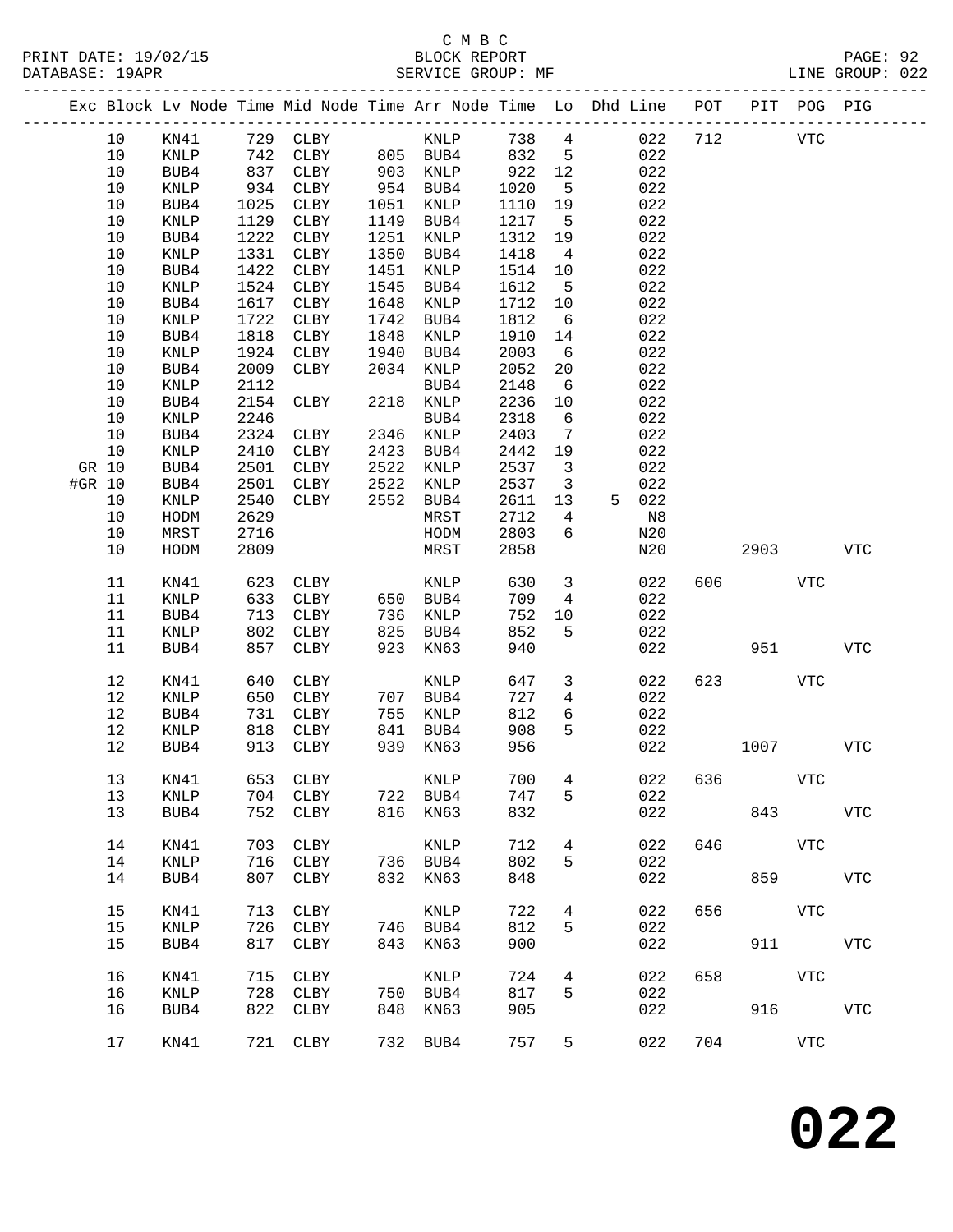|        |          |              |              | Exc Block Lv Node Time Mid Node Time Arr Node Time Lo Dhd Line POT |              |                   |              |                                   |            |            |          |          | PIT POG PIG |            |
|--------|----------|--------------|--------------|--------------------------------------------------------------------|--------------|-------------------|--------------|-----------------------------------|------------|------------|----------|----------|-------------|------------|
|        | 17       | BUB4         |              | 802 CLBY 827 KN63 843                                              |              |                   |              |                                   |            |            | 022 023  | 854      |             | VTC        |
|        | 18       | KN41         |              | 725 CLBY                                                           |              | KNLP              | 734          |                                   | $4\degree$ | 022        |          | 708 VTC  |             |            |
|        | 18       | KNLP         | 738          | CLBY                                                               |              | 800 BUB4          | 827          | 5                                 |            | 022        |          |          |             |            |
|        | 18       | BUB4         |              | 832 CLBY                                                           | 858          | KN63              | 915          |                                   |            | 022        |          | 926      |             | <b>VTC</b> |
|        |          |              |              |                                                                    |              |                   |              |                                   |            |            |          |          |             |            |
|        | 19       | KN41         |              | 734 CLBY                                                           |              | KNLP              | 743          |                                   | $4\degree$ | 022        |          | 717      | VTC         |            |
|        | 19       | <b>KNLP</b>  |              | 747 CLBY                                                           |              | 810 BUB4          | 837          | 5                                 |            | 022        |          |          |             |            |
|        | 19       | BUB4         | 842          | CLBY                                                               | 908          | KN63              | 925          |                                   |            | 022        |          | 936      |             | <b>VTC</b> |
|        |          |              |              |                                                                    |              |                   |              |                                   |            |            |          |          |             |            |
|        | 20       | KN41         |              | 744 CLBY                                                           |              | KNLP              | 753          | $4\overline{ }$                   |            | 022        |          | 727      | VTC         |            |
|        | 20       | <b>KNLP</b>  |              | 757 CLBY                                                           |              | 820 BUB4          | 847          | 5                                 |            | 022        |          |          |             |            |
|        | 20       | BUB4         |              | 852 CLBY                                                           | 918          | KN63              | 935          |                                   |            | 022        |          |          | 946 7       | <b>VTC</b> |
|        |          |              |              |                                                                    |              |                   |              |                                   |            |            |          |          |             |            |
|        | FR 31    | ULP          | 1349         | 25GR                                                               |              | 1414 NAST         | 1439         | 13                                | 20         | 025        |          | 1321 \   | VTC         |            |
|        | FR 31    | PNMN         | 1512         | CLBY                                                               | 1528         | CMJA              | 1601         | $6\overline{6}$                   |            | 022        |          |          |             |            |
| #FR 31 |          | PNMN         | 1512         | CLBY                                                               |              | 1528 CMJA         | 1601         | 6                                 |            |            | 022 1442 |          | <b>VTC</b>  |            |
|        | 31       | CMJA         | 1607         |                                                                    |              | BUB4              | 1708         | 5                                 |            | 022        |          |          |             |            |
|        | 31       | BUB4         | 1713         | CLBY                                                               |              | 1746 KN63         | 1808         |                                   |            | 022        | 1819     |          |             | <b>VTC</b> |
|        |          |              |              |                                                                    |              |                   |              |                                   |            |            |          |          |             |            |
|        | 32       | KN41         | 1413         | CLBY                                                               |              | KNLP              | 1422         | $7\overline{ }$                   |            |            |          | 022 1351 | <b>VTC</b>  |            |
|        | 32       | KNLP         | 1429         | CLBY                                                               |              | 1448 BUB4         | 1516         | 5                                 |            | 022        |          |          |             |            |
|        | 32       | BUB4         | 1521         | CLBY                                                               | 1550         | KNLP              | 1613         | 12                                |            | 022        |          |          |             |            |
|        | 32       | KNLP         | 1625         | CLBY                                                               | 1645         | BUB4              | 1715         | 5                                 |            | 022        |          |          |             |            |
|        | 32       | BUB4         | 1720         | CLBY                                                               | 1753         | KN63              | 1815         |                                   |            |            | 022 023  | 1826     |             | <b>VTC</b> |
|        |          |              |              |                                                                    |              |                   |              |                                   |            |            |          |          |             |            |
|        | 33       | KN41         | 1425         | CLBY                                                               |              | KNLP              | 1434         | 9                                 |            |            |          | 022 1403 | VTC         |            |
|        | 33       | KNLP         | 1443         | CLBY                                                               |              | 1502 BUB4         | 1530         | 5                                 |            | 022        |          |          |             |            |
|        | 33       | BUB4         | 1535         | CLBY                                                               |              | 1604 KNLP         | 1628         | 11                                |            | 022        |          |          |             |            |
|        | 33       | KNLP         | 1639         | CLBY                                                               | 1659         | BUB4              | 1729         | 5                                 |            | 022        |          |          |             |            |
|        | 33       | BUB4         | 1734         | CLBY                                                               | 1805         | KN63              | 1828         |                                   |            | 022        |          | 1839     |             | <b>VTC</b> |
|        |          |              |              |                                                                    |              |                   |              |                                   |            |            |          |          |             |            |
|        | 34       | KN41         | 1443         | CLBY                                                               |              | KNLP              | 1452         | 5                                 |            | 022        |          | 1421 \   | <b>VTC</b>  |            |
|        | 34       | KNLP         | 1457         | CLBY                                                               |              | 1516 BUB4         | 1544         | 5                                 |            | 022        |          |          |             |            |
|        | 34       | BUB4         | 1549         | CLBY                                                               | 1619         | KNLP              | 1643         | 10                                |            | 022        |          |          |             |            |
|        | 34       | KNLP         | 1653         | CLBY                                                               | 1713         | BUB4              | 1743         | $5^{\circ}$                       |            | 022        |          |          |             |            |
|        | 34       | BUB4         | 1748<br>1850 | CLBY                                                               | 1818<br>1909 | KNLP              | 1841         | $\overline{9}$<br>$6\overline{6}$ |            | 022        |          |          |             |            |
|        | 34<br>34 | KNLP<br>BUB4 | 1939         | CLBY<br>CLBY                                                       |              | BUB4<br>2004 KNLP | 1933<br>2023 | 19                                |            | 022<br>022 |          |          |             |            |
|        |          | 34 KNLP      |              | 2042 BUB4                                                          |              |                   | 2118 6       |                                   |            | 022        |          |          |             |            |
|        |          |              |              |                                                                    |              |                   |              |                                   |            |            |          |          |             |            |
|        | 34<br>34 | BUB4<br>KNLP | 2124<br>2213 | CLBY                                                               | 2148         | KNLP<br>BUB4      | 2206<br>2248 | 7<br>6                            |            | 022<br>022 |          |          |             |            |
|        | 34       | BUB4         | 2254         | CLBY                                                               | 2316         | KNLP              | 2333         | 7                                 |            | 022        |          |          |             |            |
|        | 34       | KNLP         | 2340         | CLBY                                                               | 2353         | BUB4              | 2412         | 19                                |            | 022        |          |          |             |            |
| GR 34  |          | BUB4         | 2431         | CLBY                                                               | 2452         | KNLP              | 2507         | 3                                 |            | 022        |          |          |             |            |
| #GR 34 |          | BUB4         | 2431         | CLBY                                                               | 2452         | KNLP              | 2507         | 3                                 |            | 022        |          |          |             |            |
|        | 34       | KNLP         | 2510         | CLBY                                                               | 2522         | BUB4              | 2541         |                                   |            | 022        |          | 2600     |             | <b>VTC</b> |
|        |          |              |              |                                                                    |              |                   |              |                                   |            |            |          |          |             |            |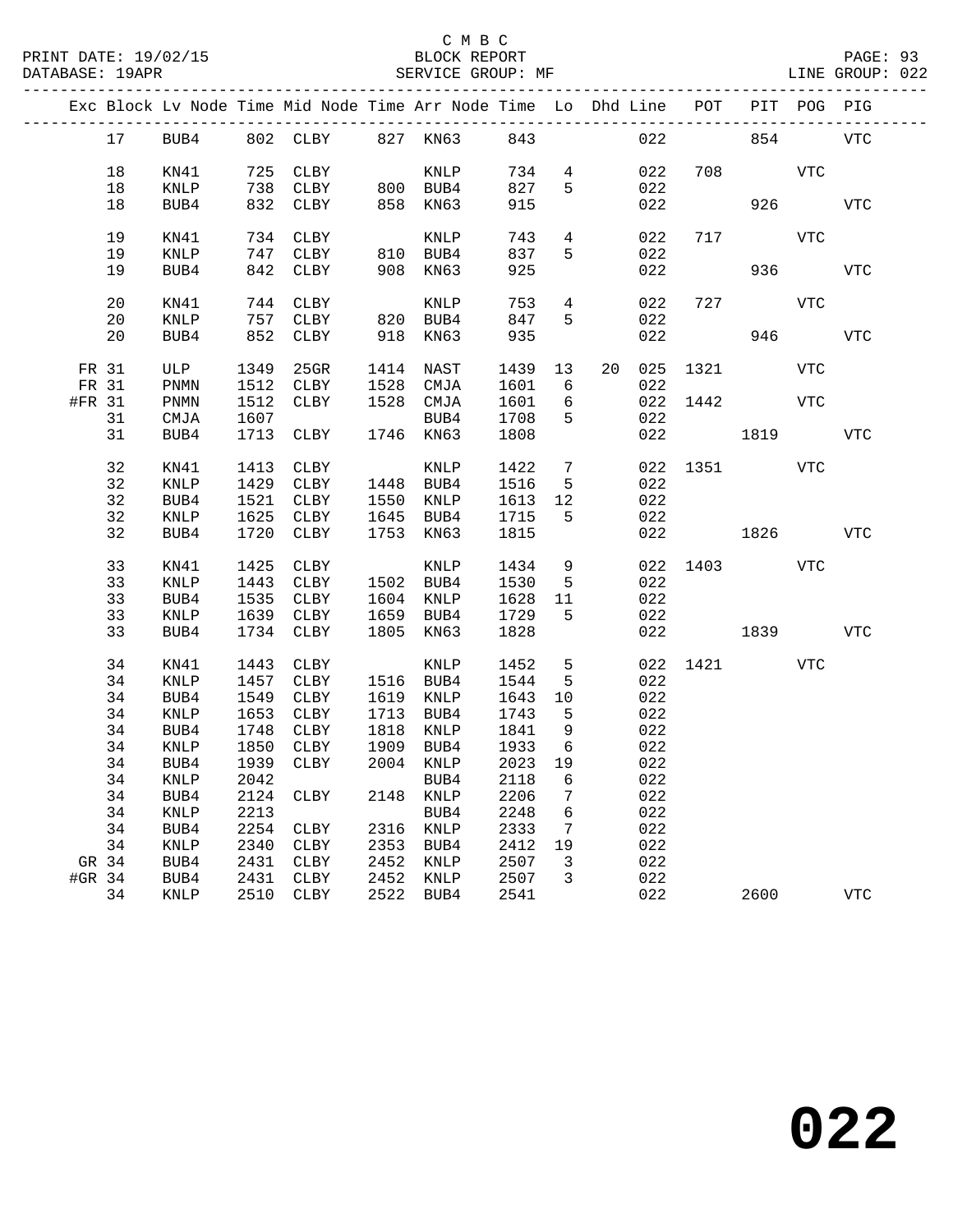|  |    |             |      |      |      |      |      |     | Exc Block Lv Node Time Mid Node Time Arr Node Time Lo Dhd Line | POT      | PIT  | POG        | PIG        |
|--|----|-------------|------|------|------|------|------|-----|----------------------------------------------------------------|----------|------|------------|------------|
|  | 35 | KN41        | 1457 | CLBY |      | KNLP | 1506 | 5   |                                                                | 022 1435 |      | VTC        |            |
|  | 35 | KNLP        | 1511 | CLBY | 1532 | BUB4 | 1558 | 5   | 022                                                            |          |      |            |            |
|  | 35 | BUB4        | 1603 | CLBY | 1634 | KNLP | 1658 | 9   | 022                                                            |          |      |            |            |
|  | 35 | KNLP        | 1707 | CLBY | 1727 | BUB4 | 1757 | 5   | 022                                                            |          |      |            |            |
|  | 35 | BUB4        | 1802 | CLBY | 1832 | KNLP | 1854 | 11  | 022                                                            |          |      |            |            |
|  | 35 | KNLP        | 1905 | CLBY | 1924 | BUB4 | 1948 | 6   | 022                                                            |          |      |            |            |
|  | 35 | BUB4        | 1954 | CLBY | 2019 | KNLP | 2038 | 19  | 022                                                            |          |      |            |            |
|  | 35 | KNLP        | 2057 |      |      | BUB4 | 2133 | 6   | 022                                                            |          |      |            |            |
|  | 35 | BUB4        | 2139 | CLBY | 2203 | KNLP | 2221 | 10  | 022                                                            |          |      |            |            |
|  | 35 | KNLP        | 2231 |      |      | BUB4 | 2303 | 6   | 022                                                            |          |      |            |            |
|  | 35 | BUB4        | 2309 | CLBY | 2331 | KN63 | 2347 |     | 022                                                            |          | 2356 |            | VTC        |
|  |    |             |      |      |      |      |      |     |                                                                |          |      |            |            |
|  | 36 | KN41        | 1514 | CLBY |      | KNLP | 1523 | 8   | 022                                                            | 1452     |      | <b>VTC</b> |            |
|  | 36 | <b>KNLP</b> | 1531 | CLBY | 1552 | BUB4 | 1619 | 5   | 022                                                            |          |      |            |            |
|  | 36 | BUB4        | 1624 | CLBY | 1655 | KNLP | 1719 | 13  | 022                                                            |          |      |            |            |
|  | 36 | KNLP        | 1732 | CLBY | 1752 | BUB4 | 1822 | 6   | 022                                                            |          |      |            |            |
|  | 36 | BUB4        | 1828 | CLBY | 1858 | KN63 | 1920 |     | 022                                                            |          | 1931 |            | VTC        |
|  |    |             |      |      |      |      |      |     |                                                                |          |      |            |            |
|  | 37 | KN41        | 1530 | CLBY |      | KNLP | 1539 | 5   | 022                                                            | 1508     |      | VTC        |            |
|  | 37 | KNLP        | 1544 | CLBY | 1605 | BUB4 | 1633 | 5   | 022                                                            |          |      |            |            |
|  | 37 | BUB4        | 1638 | CLBY | 1709 | KNLP | 1733 | 10  | 022                                                            |          |      |            |            |
|  | 37 | KNLP        | 1743 | CLBY | 1803 | BUB4 | 1832 | - 6 | 022                                                            |          |      |            |            |
|  | 37 | BUB4        | 1838 | CLBY | 1905 | KNLP | 1926 | 13  | 022                                                            |          |      |            |            |
|  | 37 | KNLP        | 1939 | CLBY | 1955 | BUB4 | 2018 | 6   | 022                                                            |          |      |            |            |
|  | 37 | BUB4        | 2024 | CLBY | 2049 | KNLP | 2107 |     | 022                                                            |          | 2117 |            | <b>VTC</b> |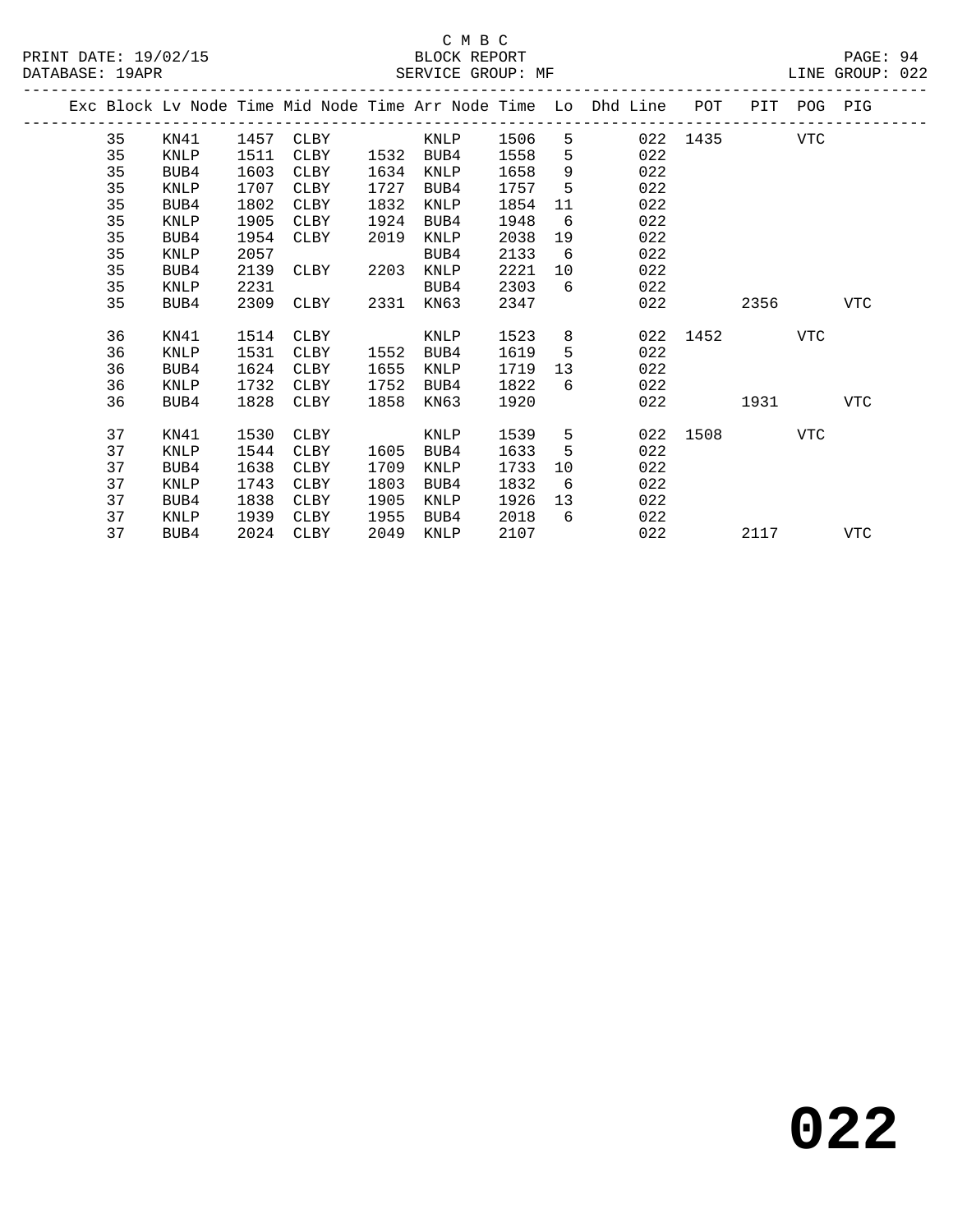PRINT DATE: 19/02/15 BLOCK REPORT BATE: 19/02/15

# C M B C

PAGE: 95<br>LINE GROUP: 022

| DAIABASL· |          |                 |              |              |              | PEKATCE GKOOL. ME |              |                      |                                                                                                 |     |      |             | TIME GKOOL. ARS |
|-----------|----------|-----------------|--------------|--------------|--------------|-------------------|--------------|----------------------|-------------------------------------------------------------------------------------------------|-----|------|-------------|-----------------|
|           |          |                 |              |              |              |                   |              |                      | -------------------------<br>Exc Block Lv Node Time Mid Node Time Arr Node Time Lo Dhd Line POT |     |      | PIT POG PIG |                 |
|           | 50       | <b>DULP</b>     | 505          | MDBY         |              | 518 BUB4          | 535          | $5\phantom{.0}$      | 002                                                                                             | 452 |      | <b>VTC</b>  |                 |
|           | 50       | BUB4            | 540          | MDBY         | 559          | DULP              | 610          | 9                    | 002                                                                                             |     |      |             |                 |
|           | 50       | <b>DULP</b>     | 619          | MDBY         | 633          | BUB4              | 650          | $\mathsf S$          | 002                                                                                             |     |      |             |                 |
|           | 50       | BUB4            | 655          | MDBY         | 714          | 16BA              | 720          | 5                    | 002                                                                                             |     |      |             |                 |
|           | 50       | 16BA            | 725          | MDBY         | 731          | BUB4              | 750          | $\overline{5}$       | 002                                                                                             |     |      |             |                 |
|           | 50       | BUB4            | 755          | MDBY         | 814          | DULP              | 828          | $\mathsf S$          | 002                                                                                             |     |      |             |                 |
|           | 50       | <b>DULP</b>     | 833          | MDBY         | 848          | BUB4              | 910          | $\mathsf S$          | 002                                                                                             |     |      |             |                 |
|           | 50       | BUB4            | 915          | MDBY         | 935          | DULP              | 948          | 15                   | 002                                                                                             |     |      |             |                 |
|           | 50       | DULP            | 1003         | MDBY         | 1017         | BUB4              | 1039         | 5                    | 002                                                                                             |     |      |             |                 |
|           | 50       | BUB4            | 1044         | MDBY         | 1104         | 16BA              | 1112         | $\overline{7}$       | 002                                                                                             |     |      |             |                 |
|           | 50       | 16BA            | 1119         | MDBY         | 1124         | BUB4              | 1146         | 5                    | 002                                                                                             |     |      |             |                 |
|           | 50       | BUB4            | 1151         | MDBY         | 1211         | DULP              | 1225         | $\,8\,$              | 002                                                                                             |     |      |             |                 |
|           | 50       | DULP            | 1233         | MDBY         | 1247         | BUB4              | 1309         | $5\phantom{.0}$      | 002                                                                                             |     |      |             |                 |
|           | 50       | BUB4            | 1314         | MDBY         | 1334         | 16BA              | 1342         | $\mathsf 5$          | 002                                                                                             |     |      |             |                 |
|           | 50       | 16BA            | 1347         | MDBY         | 1352         | BUB4              | 1416         | $5\phantom{.0}$      | 002                                                                                             |     |      |             |                 |
|           | 50       | BUB4            | 1421         | MDBY         | 1441         | DULP              | 1455         | $\sqrt{6}$           | 002                                                                                             |     |      |             |                 |
|           | 50       | DULP            | 1501         | MDBY         | 1516         | BUB4              | 1540         | $5\phantom{.0}$      | 002                                                                                             |     |      |             |                 |
|           | 50       | BUB4            | 1545         | MDBY         | 1606         | 16BA              | 1614         | $\mathsf 9$          | 002                                                                                             |     |      |             |                 |
|           | 50       | 16BA            | 1623         | MDBY         | 1630         | BUB4              | 1655         | $5\phantom{.0}$      | 002                                                                                             |     |      |             |                 |
|           | 50       | BUB4            | 1700         | MDBY         | 1723         | DULP              | 1738         | $\epsilon$           | 002                                                                                             |     |      |             |                 |
|           | 50       |                 | 1744         |              | 1800         |                   | 1827         | 5                    | 002                                                                                             |     |      |             |                 |
|           | 50       | DULP            |              | MDBY         | 1853         | BUB4              | 1906         | $7\phantom{.0}$      | 002                                                                                             |     |      |             |                 |
|           | 50       | BUB4            | 1832<br>1913 | MDBY<br>MDBY | 1928         | DULP              | 1949         | 5                    | 002                                                                                             |     |      |             |                 |
|           |          | DULP            | 1954         | MDBY         | 2014         | BUB4              | 2020         |                      | 002                                                                                             |     |      |             |                 |
|           | 50<br>50 | BUB4            | 2034         |              | 2038         | 16BA              |              | 14                   | 002                                                                                             |     |      |             |                 |
|           | 50       | 16BA            | 2102         | MDBY         | 2119         | BUB4              | 2057<br>2132 | 5<br>$\overline{3}$  | 002                                                                                             |     |      |             |                 |
|           |          | BUB4            | 2135         | MDBY<br>MDBY |              | DULP              |              | $6\overline{6}$      | 002                                                                                             |     |      |             |                 |
|           | 50<br>50 | <b>DULP</b>     | 2212         | MDBY         | 2148<br>2229 | BUB4              | 2206<br>2242 |                      | 002                                                                                             |     |      |             |                 |
|           |          | BUB4            |              |              | 2302         | DULP              |              | 10                   | 002                                                                                             |     |      |             |                 |
|           | 50<br>50 | DULP            | 2252         | MDBY         | 2347         | BUB4              | 2319         | 11                   | 002                                                                                             |     |      |             |                 |
|           | 50       | BUB4            | 2330<br>2412 | MDBY         | 2422         | DULP              | 2359         | 13<br>25             | 002                                                                                             |     |      |             |                 |
|           | 50       | <b>DULP</b>     | 2504         | MDBY<br>MDBY | 2521         | BUB4              | 2439<br>2533 |                      | 002                                                                                             |     |      |             |                 |
|           | 50       | BUB4            |              |              |              | DULP              | 2606         | 7                    |                                                                                                 |     |      |             |                 |
|           |          | DULP            | 2540         |              |              | GEGR              |              | 3<br>$6\overline{6}$ | N22                                                                                             |     |      |             |                 |
|           | 50       | <b>GEGR</b>     | 2609         |              |              | <b>DULP</b>       | 2634         |                      | N22                                                                                             |     |      |             |                 |
|           | 50       | DULP            | 2640         |              |              | GEGR              | 2706         | 3                    | N22                                                                                             |     |      |             |                 |
|           | 50       | GEGR            | 2709         |              |              | DULP              | 2734         |                      | N22                                                                                             |     | 2744 |             | <b>VTC</b>      |
|           | 51       | <b>DULP</b>     | 525          | MDBY         | 538          | BUB4              | 555          | $-5$                 | 002                                                                                             | 512 |      | VTC         |                 |
|           | 51       | BUB4            | 600          | MDBY         |              | 619 DULP          | 630 14       |                      | 002                                                                                             |     |      |             |                 |
|           | 51       | $\texttt{DULP}$ | 644          | MDBY         | 658          | BUB4              | 716          | 5                    | 002                                                                                             |     |      |             |                 |
|           | 51       | BUB4            | 721          | MDBY         | 740          | 16BA              | 746          | 10                   | 002                                                                                             |     |      |             |                 |
|           | 51       | 16BA            | 756          | MDBY         | 801          | BUB4              | 822          | 5                    | 002                                                                                             |     |      |             |                 |
|           | 51       | BUB4            | 827          | MDBY         | 847          | 16BA              | 855          | 12                   | 002                                                                                             |     |      |             |                 |
|           | 51       | 16BA            | 907          | MDBY         | 912          | BUB4              | 933          | 5                    | 002                                                                                             |     |      |             |                 |
|           | 51       | BUB4            | 938          | MDBY         | 958          | DULP              | 1011         | 7                    | 002                                                                                             |     |      |             |                 |
|           | 51       | <b>DULP</b>     | 1018         | MDBY         | 1032         | BUB4              | 1054         | 5                    | 002                                                                                             |     |      |             |                 |
|           | 51       | BUB4            | 1059         | MDBY         | 1119         | 16BA              | 1127         | 7                    | 002                                                                                             |     |      |             |                 |
|           | 51       | 16BA            | 1134         | MDBY         | 1139         | BUB4              | 1201         | 5                    | 002                                                                                             |     |      |             |                 |
|           | 51       | BUB4            | 1206         | MDBY         | 1226         | DULP              | 1240         | 8                    | 002                                                                                             |     |      |             |                 |
|           | 51       | <b>DULP</b>     | 1248         | MDBY         | 1302         | BUB4              | 1324         | 5                    | 002                                                                                             |     |      |             |                 |
|           | 51       | BUB4            | 1329         | MDBY         | 1349         | 16BA              | 1357         | 5                    | 002                                                                                             |     |      |             |                 |
|           | 51       | 16BA            | 1402         | MDBY         | 1407         | BUB4              | 1431         | 5                    | 002                                                                                             |     |      |             |                 |
|           | 51       | BUB4            | 1436         | MDBY         | 1456         | <b>DULP</b>       | 1510         | 10                   | 002                                                                                             |     |      |             |                 |
|           | 51       | <b>DULP</b>     | 1520         | MDBY         | 1535         | BUB4              | 1600         | 5                    | 002                                                                                             |     |      |             |                 |
|           | 51       | BUB4            | 1605         | MDBY         | 1626         | 16BA              | 1634         | 9                    | 002                                                                                             |     |      |             |                 |
|           | 51       | 16BA            | 1643         | MDBY         | 1648         | BUB4              | 1715         | 5                    | 002                                                                                             |     |      |             |                 |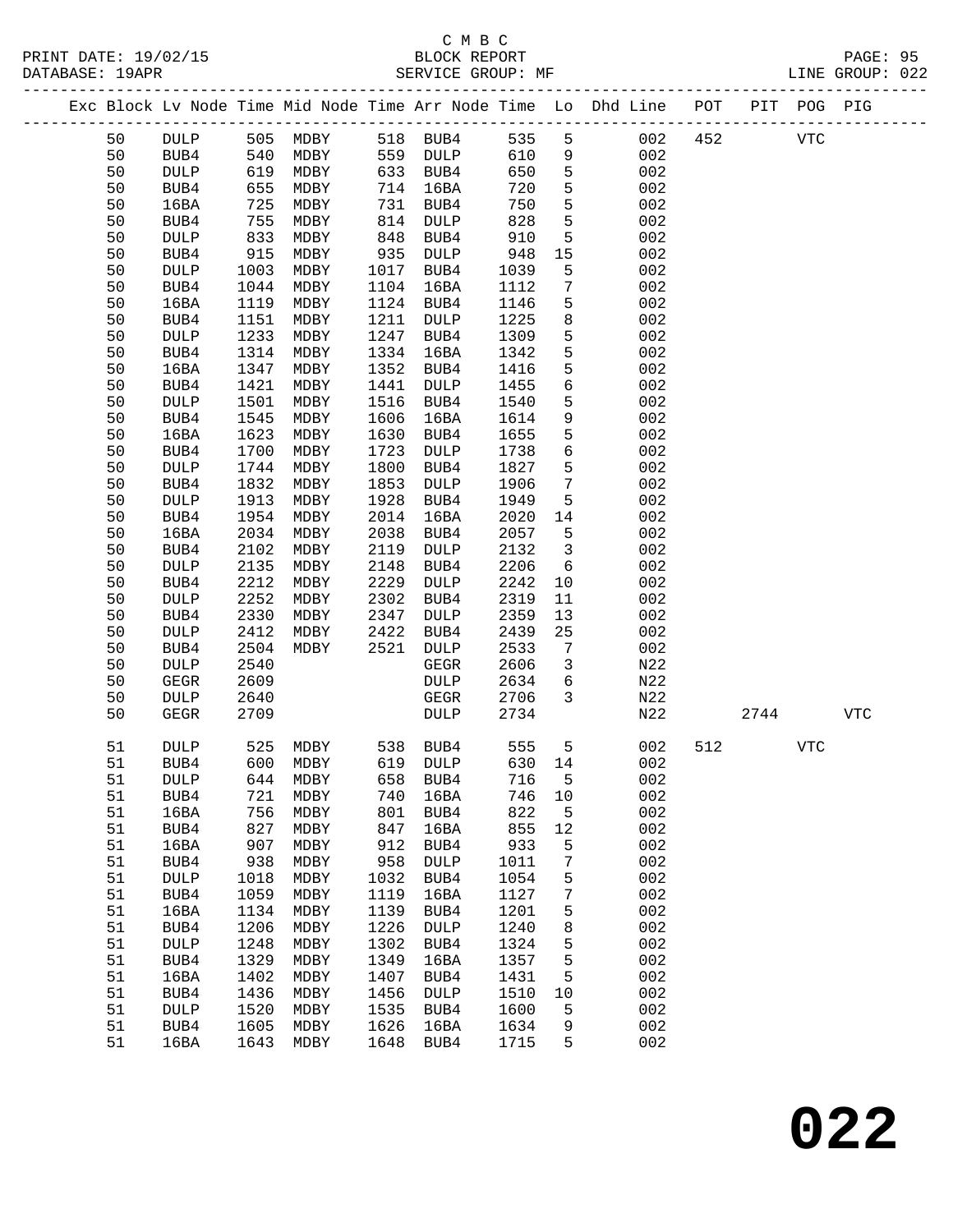|  |          |                     |              |              |              |                     |              |                 | Exc Block Lv Node Time Mid Node Time Arr Node Time Lo Dhd Line POT |     |      | PIT POG PIG |             |  |
|--|----------|---------------------|--------------|--------------|--------------|---------------------|--------------|-----------------|--------------------------------------------------------------------|-----|------|-------------|-------------|--|
|  | 51       | BUB4                |              | 1720 MDBY    |              | 1744 DULP           | 1758         |                 | 002                                                                |     | 1813 |             | <b>VTC</b>  |  |
|  | 52       | <b>DULP</b>         | 604          | MDBY         | 618          | BUB4                | 635          | 5               | 002                                                                | 551 |      | VTC         |             |  |
|  | 52       | BUB4                | 640          | MDBY         | 659          | DULP                | 712          | 8               | 002                                                                |     |      |             |             |  |
|  | 52       | <b>DULP</b>         | 720          | MDBY         | 735          | BUB4                | 754          | 5               | 002                                                                |     |      |             |             |  |
|  | 52       | BUB4                | 759          | MDBY         | 818          | 16BA                | 826          | 7               | 002                                                                |     |      |             |             |  |
|  | 52       | 16BA                | 833          | MDBY         | 838          | BUB4                | 900          | 5               | 002                                                                |     |      |             |             |  |
|  | 52       | BUB4                | 905          | MDBY         | 925          | DULP                | 938          | 12              | 002                                                                |     |      |             |             |  |
|  | 52       | DULP                | 950          | MDBY         | 1004         | BUB4                | 1025         | 5               | 002                                                                |     |      |             |             |  |
|  | 52       | BUB4                | 1030         | MDBY         | 1050         | 16BA                | 1058         | 6               | 002                                                                |     |      |             |             |  |
|  | 52       | 16BA                | 1104         | MDBY         | 1109         | BUB4                | 1131         | 5               | 002                                                                |     |      |             |             |  |
|  | 52       | BUB4                | 1136         | MDBY         | 1156         | DULP                | 1210         | 8               | 002                                                                |     |      |             |             |  |
|  | 52       | DULP                | 1218         | MDBY         | 1232         | BUB4                | 1254         | 5               | 002                                                                |     |      |             |             |  |
|  | 52       | BUB4                | 1259         | MDBY         | 1319         | 16BA                | 1327         | 5               | 002                                                                |     |      |             |             |  |
|  | 52       | 16BA                | 1332         | MDBY         | 1337         | BUB4                | 1401         | 5               | 002                                                                |     |      |             |             |  |
|  | 52       | BUB4                | 1406         | MDBY         | 1426         | DULP                | 1440         | 11              | 002                                                                |     |      |             |             |  |
|  | 52       | DULP                | 1451         | MDBY         | 1506         | BUB4                | 1530         | 5               | 002                                                                |     |      |             |             |  |
|  | 52       | BUB4                | 1535         | MDBY         | 1556         | 16BA                | 1604         | 9               | 002                                                                |     |      |             |             |  |
|  | 52       | 16BA                | 1613         | MDBY         | 1620         | BUB4                | 1645         | 5               | 002                                                                |     |      |             |             |  |
|  | 52       | BUB4                | 1650         | MDBY         | 1712         | <b>DULP</b>         | 1727         |                 | 002                                                                |     | 1742 |             | <b>VTC</b>  |  |
|  | 53       | 16BA                | 700          | MDBY         | 705          | BUB4                | 723          | 5               | 002                                                                | 641 |      | <b>VTC</b>  |             |  |
|  | 53       | BUB4                | 728          | MDBY         | 747          | DULP                | 800          | 5               | 002                                                                |     |      |             |             |  |
|  | 53       | <b>DULP</b>         | 805          | MDBY         | 820          | BUB4                | 842          | 5               | 002                                                                |     |      |             |             |  |
|  | 53       | BUB4                | 847          | MDBY         | 907          | 16BA                | 915          | $7\phantom{.0}$ | 002                                                                |     |      |             |             |  |
|  | 53       | 16BA                | 922          | MDBY         | 927          | BUB4                | 948          | 5               | 002                                                                |     |      |             |             |  |
|  | 53       | BUB4                | 953          | MDBY         | 1013         | DULP                | 1026         | $7\phantom{.0}$ | 002                                                                |     |      |             |             |  |
|  | 53       | DULP                | 1033         | MDBY         | 1047         | BUB4                | 1109         | 5               | 002                                                                |     |      |             |             |  |
|  | 53       | BUB4                | 1114         | MDBY         | 1134         | 16BA                | 1142         | $7\phantom{.0}$ | 002                                                                |     |      |             |             |  |
|  | 53       | 16BA                | 1149         | MDBY         | 1154         | BUB4                | 1216         | 5               | 002                                                                |     |      |             |             |  |
|  | 53       | BUB4                | 1221         | MDBY         | 1241         | DULP                | 1255         | $\epsilon$      | 002                                                                |     |      |             |             |  |
|  | 53       | DULP                | 1301         | MDBY         | 1315         | BUB4                | 1339         | 5               | 002                                                                |     |      |             |             |  |
|  | 53       | BUB4                | 1344         | MDBY         | 1404         | 16BA                | 1412         | $5\phantom{.0}$ | 002                                                                |     |      |             |             |  |
|  | 53       | 16BA                | 1417         | MDBY         | 1422         | BUB4                | 1446         | 5               | 002                                                                |     |      |             |             |  |
|  | 53       | BUB4                | 1451         | MDBY         | 1511         | DULP                | 1525         | 15              | 002                                                                |     |      |             |             |  |
|  | 53       | <b>DULP</b>         | 1540         | MDBY         | 1555         | BUB4                | 1620         | 5               | 002                                                                |     |      |             |             |  |
|  | 53       | BUB4                | 1625         | MDBY         | 1646         | 16BA                | 1654         | 9               | 002                                                                |     |      |             |             |  |
|  | 53       | 16BA                | 1703         | MDBY         | 1708         | BUB4                | 1735         | 5               | 002                                                                |     |      |             |             |  |
|  | 53       | BUB4                | 1740         | MDBY         | 1803         | <b>DULP</b>         | 1817         | 9               | 002                                                                |     |      |             |             |  |
|  | 53       | DULP                | 1826         | MDBY         | 1841         | BUB4                | 1904         | 5               | 002                                                                |     |      |             |             |  |
|  | 53       | BUB4                | 1909         | MDBY         | 1929         | 16BA                | 1936         | 11              | 002<br>002                                                         |     |      |             |             |  |
|  | 53       | 16BA                | 1947         | MDBY         | 1951<br>2034 | BUB4<br><b>DULP</b> | 2012<br>2047 | 5               | 002                                                                |     |      |             |             |  |
|  | 53<br>53 | BUB4<br><b>DULP</b> | 2017<br>2050 | MDBY<br>MDBY | 2104         | BUB4                | 2122         | 3<br>5          | 002                                                                |     |      |             |             |  |
|  | 53       | BUB4                | 2127         | MDBY         | 2144         | DULP                | 2157         | 7               | 002                                                                |     |      |             |             |  |
|  | 53       | <b>DULP</b>         | 2204         | MDBY         | 2217         | BUB4                | 2235         | 7               | 002                                                                |     |      |             |             |  |
|  | 53       | BUB4                | 2242         | MDBY         | 2259         | <b>DULP</b>         | 2312         | 12              | 002                                                                |     |      |             |             |  |
|  | 53       | <b>DULP</b>         | 2324         | MDBY         | 2334         | BUB4                | 2351         | 15              | 002                                                                |     |      |             |             |  |
|  | 53       | BUB4                | 2406         | MDBY         | 2423         | <b>DULP</b>         | 2435         | 7               | 002                                                                |     |      |             |             |  |
|  | 53       | <b>DULP</b>         | 2442         | MDBY         | 2452         | BUB4                | 2509         | 25              | 002                                                                |     |      |             |             |  |
|  | 53       | BUB4                | 2534         | MDBY         | 2551         | DULP                | 2603         | 7               | 002                                                                |     |      |             |             |  |
|  | 53       | <b>DULP</b>         | 2610         |              |              | GEGR                | 2636         | 3               | N22                                                                |     |      |             |             |  |
|  | 53       | <b>GEGR</b>         | 2639         |              |              | DULP                | 2704         |                 | N22                                                                |     | 2714 |             | ${\tt VTC}$ |  |
|  |          |                     |              |              |              |                     |              |                 |                                                                    |     |      |             |             |  |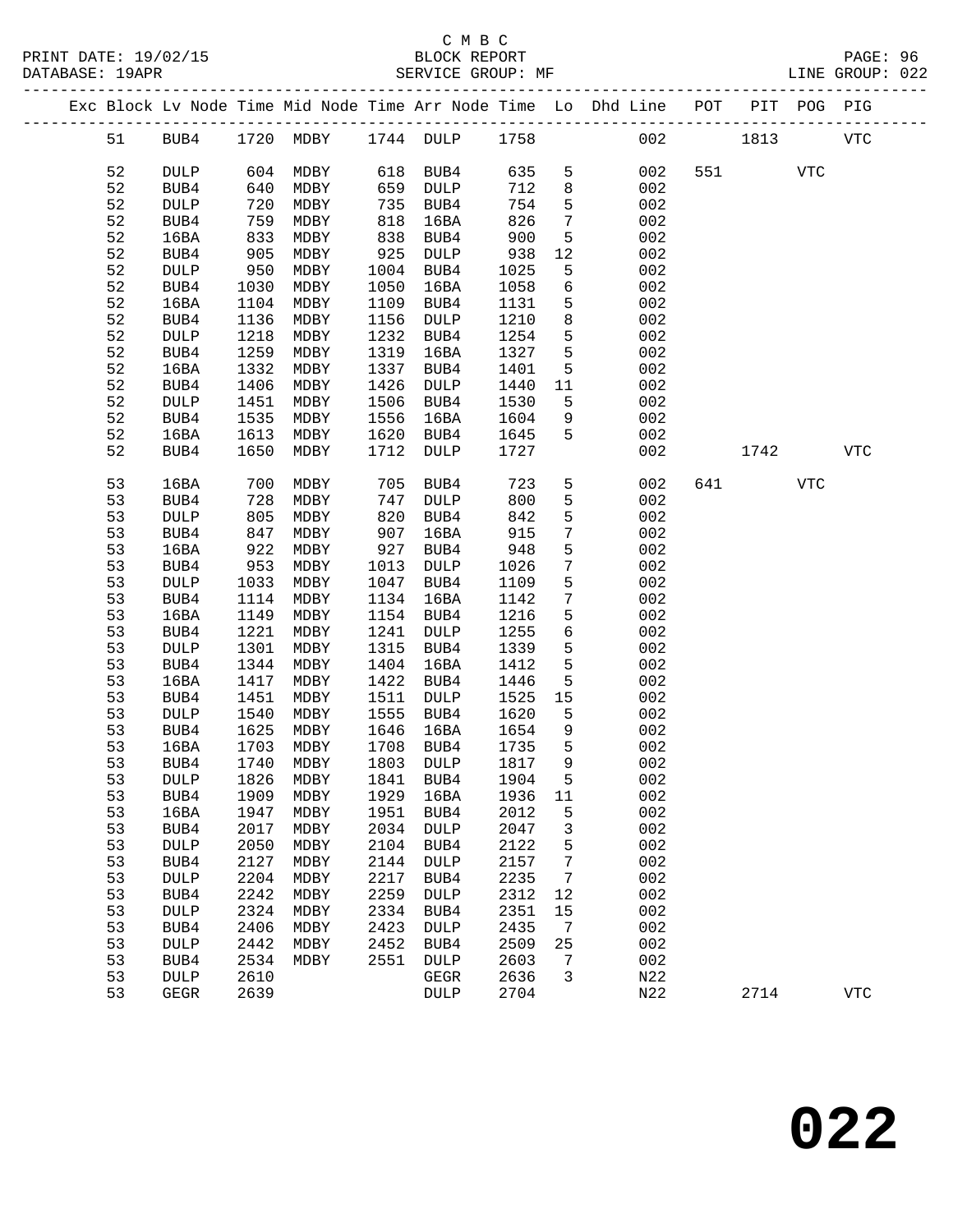|  |          |              |              |              |              |              |              |                      | Exc Block Lv Node Time Mid Node Time Arr Node Time Lo Dhd Line POT |     |      | PIT POG PIG |            |
|--|----------|--------------|--------------|--------------|--------------|--------------|--------------|----------------------|--------------------------------------------------------------------|-----|------|-------------|------------|
|  | 54       | 16BA         |              | 713 MDBY     |              | 719 BUB4     | 738          | 5                    | 002                                                                | 654 |      | <b>VTC</b>  |            |
|  | 54       | BUB4         |              | 743 MDBY     |              | 802 DULP     | 816          | $\overline{2}$       | 002                                                                |     |      |             |            |
|  | 54       | <b>DULP</b>  | 818<br>900   | MDBY         | 833<br>920   | BUB4         | 855<br>928   | 5                    | 002                                                                |     |      |             |            |
|  | 54       | BUB4         |              | MDBY         | 920          | 16BA         |              | 9                    | 002                                                                |     |      |             |            |
|  | 54       | 16BA         | 937          | MDBY         | 942          | BUB4         | 1003         | 5                    | 002                                                                |     |      |             |            |
|  | 54       | BUB4         | 1008         | MDBY         | 1028         | DULP         | 1041         | $7\phantom{.}$       | 002                                                                |     |      |             |            |
|  | 54       | <b>DULP</b>  | 1048         | MDBY         | 1102         | BUB4         | 1124         | 5                    | 002                                                                |     |      |             |            |
|  | 54       | BUB4         | 1129         | MDBY         | 1149         | 16BA         | 1157         | $7\phantom{.}$       | 002                                                                |     |      |             |            |
|  | 54       | 16BA         | 1204         | MDBY         | 1209         | BUB4         | 1231         | 5                    | 002                                                                |     |      |             |            |
|  | 54       | BUB4         | 1236         | MDBY         | 1256         | <b>DULP</b>  | 1310         | $7\phantom{.0}$      | 002                                                                |     |      |             |            |
|  | 54       | <b>DULP</b>  | 1317         | MDBY         | 1331         | BUB4         | 1355         | $\overline{4}$       | 002                                                                |     |      |             |            |
|  | 54       | BUB4         | 1359         | MDBY         | 1419         | 16BA         | 1427         | $\overline{4}$       | 002                                                                |     |      |             |            |
|  | 54       | 16BA         | 1431         | MDBY         | 1436         | BUB4         | 1500         | 5                    | 002                                                                |     |      |             |            |
|  | 54       | BUB4         | 1505         | MDBY         | 1525         | DULP         | 1540         | 9                    | 002                                                                |     |      |             |            |
|  | 54       | <b>DULP</b>  | 1549         | MDBY         | 1605         | BUB4         | 1630         | 5                    | 002                                                                |     |      |             |            |
|  | 54<br>54 | BUB4<br>16BA | 1635<br>1713 | MDBY         | 1657<br>1718 | 16BA<br>BUB4 | 1706<br>1745 | $7\phantom{.0}$<br>5 | 002<br>002                                                         |     |      |             |            |
|  | 54       | BUB4         | 1750         | MDBY<br>MDBY | 1813         | DULP         | 1827         |                      | 002                                                                |     | 1840 |             | <b>VTC</b> |
|  |          |              |              |              |              |              |              |                      |                                                                    |     |      |             |            |
|  | 55       | 16BA         | 721          | MDBY         | 727          | BUB4         | 746          | 5                    | 002                                                                | 700 |      | <b>VTC</b>  |            |
|  | 55       | BUB4         | 751          | MDBY         | 810          | 16BA         | 818          | 5                    | 002                                                                |     |      |             |            |
|  | 55       | 16BA         | 823          | MDBY         | 828          | BUB4         | 850          | 5                    | 002                                                                |     |      |             |            |
|  | 55       | BUB4         | 855          | MDBY         | 915          | DULP         | 928          | $7\phantom{.}$       | 002                                                                |     |      |             |            |
|  | 55       | <b>DULP</b>  | 935          | MDBY         | 949          | BUB4         | 1010         | 5                    | 002                                                                |     |      |             |            |
|  | 55       | BUB4         | 1015         | MDBY         | 1035         | 16BA         | 1043         | 6                    | 002                                                                |     |      |             |            |
|  | 55       | 16BA         | 1049         | MDBY         | 1054         | BUB4         | 1116         | 5                    | 002                                                                |     |      |             |            |
|  | 55       | BUB4         | 1121         | MDBY         | 1141         | DULP         | 1154         | 9                    | 002                                                                |     |      |             |            |
|  | 55       | <b>DULP</b>  | 1203         | MDBY         | 1217         | BUB4         | 1239         | 5                    | 002                                                                |     |      |             |            |
|  | 55       | BUB4         | 1244         | MDBY         | 1304         | 16BA         | 1312         | 5                    | 002                                                                |     |      |             |            |
|  | 55       | 16BA         | 1317         | MDBY         | 1322         | BUB4         | 1346         | 5                    | 002                                                                |     |      |             |            |
|  | 55       | BUB4         | 1351         | MDBY         | 1411         | DULP         | 1425         | 14                   | 002                                                                |     |      |             |            |
|  | 55       | <b>DULP</b>  | 1439         | MDBY         | 1454         | BUB4         | 1518         | $5^{\circ}$          | 002                                                                |     |      |             |            |
|  | 55       | BUB4         | 1523         | MDBY         | 1543         | 16BA         | 1551         | 12                   | 002                                                                |     |      |             |            |
|  | 55       | 16BA         | 1603         | MDBY         | 1610         | BUB4         | 1635         | $5^{\circ}$          | 002                                                                |     |      |             |            |
|  | 55       | BUB4         | 1640         | MDBY         | 1702         | DULP         | 1717         | 13                   | 002                                                                |     |      |             |            |
|  | 55       | <b>DULP</b>  | 1730         | MDBY         | 1746         | BUB4         | 1813         | 5 <sup>5</sup>       | 002                                                                |     |      |             |            |
|  | 55       | BUB4         | 1818         | MDBY         |              | 1841 DULP    | 1854         |                      | 002                                                                |     | 1907 |             | <b>VTC</b> |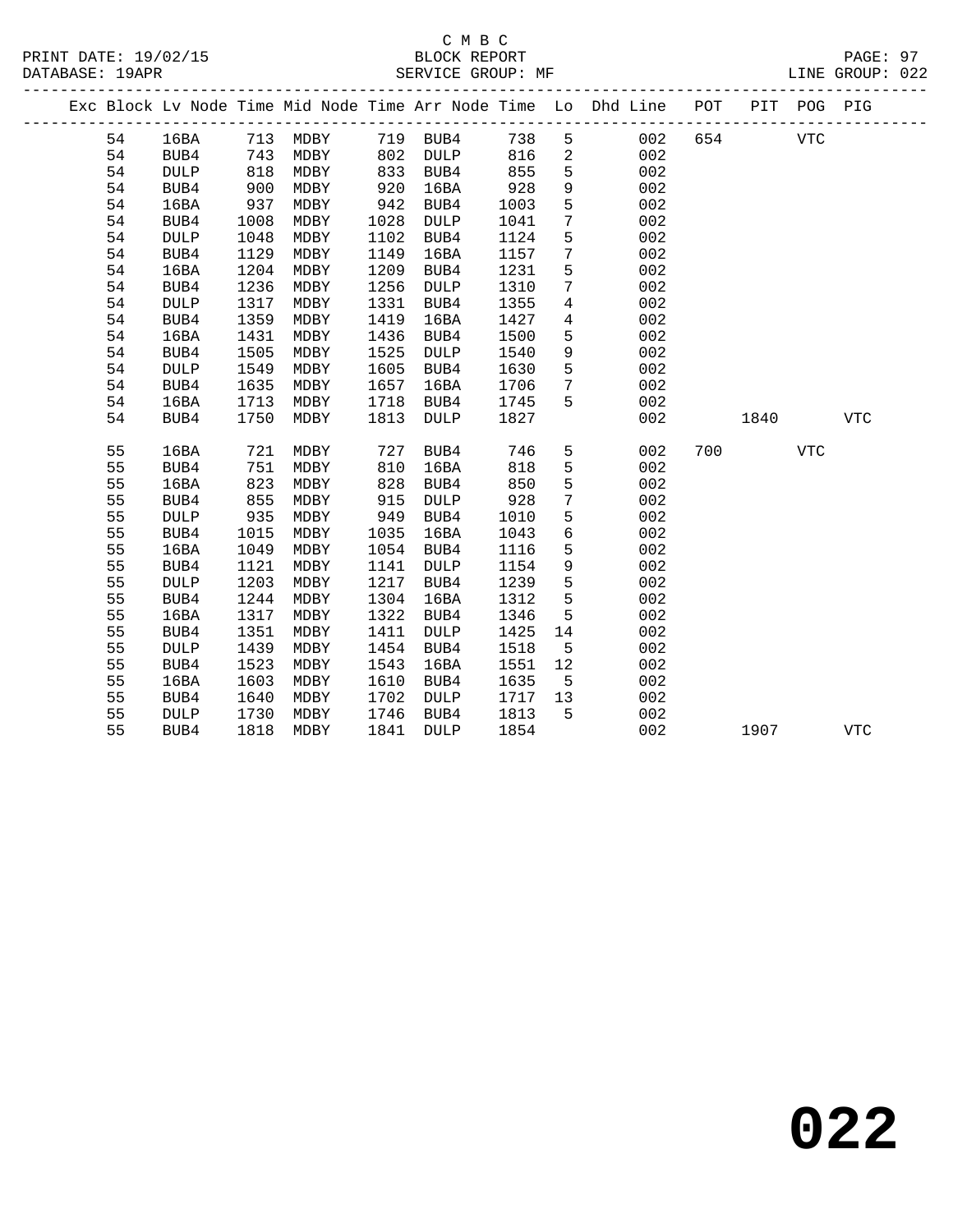|    |                 |                                           |                   |      |            |      |                 | Exc Block Lv Node Time Mid Node Time Arr Node Time Lo Dhd Line POT |     |      | PIT POG PIG |            |
|----|-----------------|-------------------------------------------|-------------------|------|------------|------|-----------------|--------------------------------------------------------------------|-----|------|-------------|------------|
| 56 | <b>DULP</b>     |                                           | 731 MDBY 746 BUB4 |      |            | 806  | $5\overline{)}$ | 002                                                                | 716 |      | <b>VTC</b>  |            |
| 56 | BUB4            | $\begin{array}{c} 811 \\ 848 \end{array}$ | MDBY              |      | 831 16BA   | 839  | 9               | 002                                                                |     |      |             |            |
| 56 | 16BA            |                                           | MDBY              |      | $853$ BUB4 | 915  | 5               | 002                                                                |     |      |             |            |
| 56 | BUB4            | 920                                       | MDBY              | 940  | 16BA       | 948  | $\overline{4}$  | 002                                                                |     |      |             |            |
| 56 | 16BA            | 952                                       | MDBY              | 957  | BUB4       | 1018 | 5               | 002                                                                |     |      |             |            |
| 56 | BUB4            | 1023                                      | MDBY              | 1043 | DULP       | 1056 | $7\overline{ }$ | 002                                                                |     |      |             |            |
| 56 | <b>DULP</b>     | 1103                                      | MDBY              | 1117 | BUB4       | 1139 | 5               | 002                                                                |     |      |             |            |
| 56 | BUB4            | 1144                                      | MDBY              | 1204 | 16BA       | 1212 | $7\phantom{.0}$ | 002                                                                |     |      |             |            |
| 56 | 16BA            | 1219                                      | MDBY              | 1224 | BUB4       | 1246 | 5               | 002                                                                |     |      |             |            |
| 56 | BUB4            | 1251                                      | MDBY              | 1311 | DULP       | 1325 | $\epsilon$      | 002                                                                |     |      |             |            |
| 56 | <b>DULP</b>     | 1331                                      | MDBY              | 1345 | BUB4       | 1409 | $5^{\circ}$     | 002                                                                |     |      |             |            |
| 56 | BUB4            | 1414                                      | MDBY              | 1434 | 16BA       | 1442 | 13              | 002                                                                |     |      |             |            |
| 56 | 16BA            | 1455                                      | MDBY              | 1500 | BUB4       | 1524 | $5^{\circ}$     | 002                                                                |     |      |             |            |
| 56 | BUB4            | 1529                                      | MDBY              | 1549 | DULP       | 1604 | 14              | 002                                                                |     |      |             |            |
| 56 | $\texttt{DULP}$ | 1618                                      | MDBY              | 1634 | BUB4       | 1700 | $5^{\circ}$     | 002                                                                |     |      |             |            |
| 56 | BUB4            | 1705                                      | MDBY              | 1728 | 16BA       | 1737 | 11              | 002                                                                |     |      |             |            |
| 56 | 16BA            | 1748                                      | MDBY              | 1753 | BUB4       | 1820 | $5^{\circ}$     | 002                                                                |     |      |             |            |
| 56 | BUB4            | 1825                                      | MDBY              | 1848 | 16BA       | 1855 | $4\overline{4}$ | 002                                                                |     |      |             |            |
| 56 | 16BA            | 1859                                      | MDBY              | 1904 | BUB4       | 1927 | 5 <sub>5</sub>  | 002                                                                |     |      |             |            |
| 56 | BUB4            | 1932                                      | MDBY              | 1952 | DULP       | 2005 | 11              | 002                                                                |     |      |             |            |
| 56 | <b>DULP</b>     | 2016                                      | MDBY              | 2030 | BUB4       | 2049 | 5               | 002                                                                |     |      |             |            |
| 56 | BUB4            | 2054                                      | MDBY              | 2111 | 16BA       | 2117 |                 | 002                                                                |     | 2135 |             | <b>VTC</b> |
| 57 | 16BA            | 735                                       | MDBY              | 742  | BUB4       | 802  | 5               | 002                                                                |     | 714  | <b>VTC</b>  |            |
| 57 | BUB4            | 807                                       | MDBY              | 827  | DULP       | 841  | 8               | 002                                                                |     |      |             |            |
| 57 | <b>DULP</b>     | 849                                       | MDBY              | 904  | BUB4       | 926  | 5               | 002                                                                |     |      |             |            |
| 57 | BUB4            | 931                                       | MDBY              | 951  | 16BA       | 959  | $\sqrt{6}$      | 002                                                                |     |      |             |            |
| 57 | 16BA            | 1005                                      | MDBY              | 1010 | BUB4       | 1032 | 5               | 002                                                                |     |      |             |            |
| 57 | BUB4            | 1037                                      | MDBY              | 1057 | DULP       | 1110 | $\,8\,$         | 002                                                                |     |      |             |            |
| 57 | <b>DULP</b>     | 1118                                      | MDBY              | 1132 | BUB4       | 1154 | $\overline{5}$  | 002                                                                |     |      |             |            |
| 57 | BUB4            | 1159                                      | MDBY              | 1219 | 16BA       | 1227 | $7\phantom{.0}$ | 002                                                                |     |      |             |            |
| 57 | 16BA            | 1234                                      | MDBY              | 1239 | BUB4       | 1301 | 5               | 002                                                                |     |      |             |            |
| 57 | BUB4            | 1306                                      | MDBY              | 1326 | DULP       | 1340 | $6\overline{6}$ | 002                                                                |     |      |             |            |
| 57 | $\texttt{DULP}$ | 1346                                      | MDBY              | 1400 | BUB4       | 1424 | 5               | 002                                                                |     |      |             |            |
| 57 | BUB4            | 1429                                      | MDBY              | 1449 | 16BA       | 1457 | 9               | 002                                                                |     |      |             |            |
| 57 | 16BA            | 1506                                      | MDBY              | 1511 | BUB4       | 1535 | 5               | 002                                                                |     |      |             |            |
| 57 | BUB4            | 1540                                      | MDBY              | 1601 | DULP       | 1616 | 12              | 002                                                                |     |      |             |            |
| 57 | <b>DULP</b>     | 1628                                      | MDBY              |      | 1644 BUB4  | 1710 | 5               | 002                                                                |     |      |             |            |
| 57 | BUB4            | 1715                                      | MDBY              | 1739 | 16BA       | 1748 |                 | 002                                                                |     | 1811 |             | <b>VTC</b> |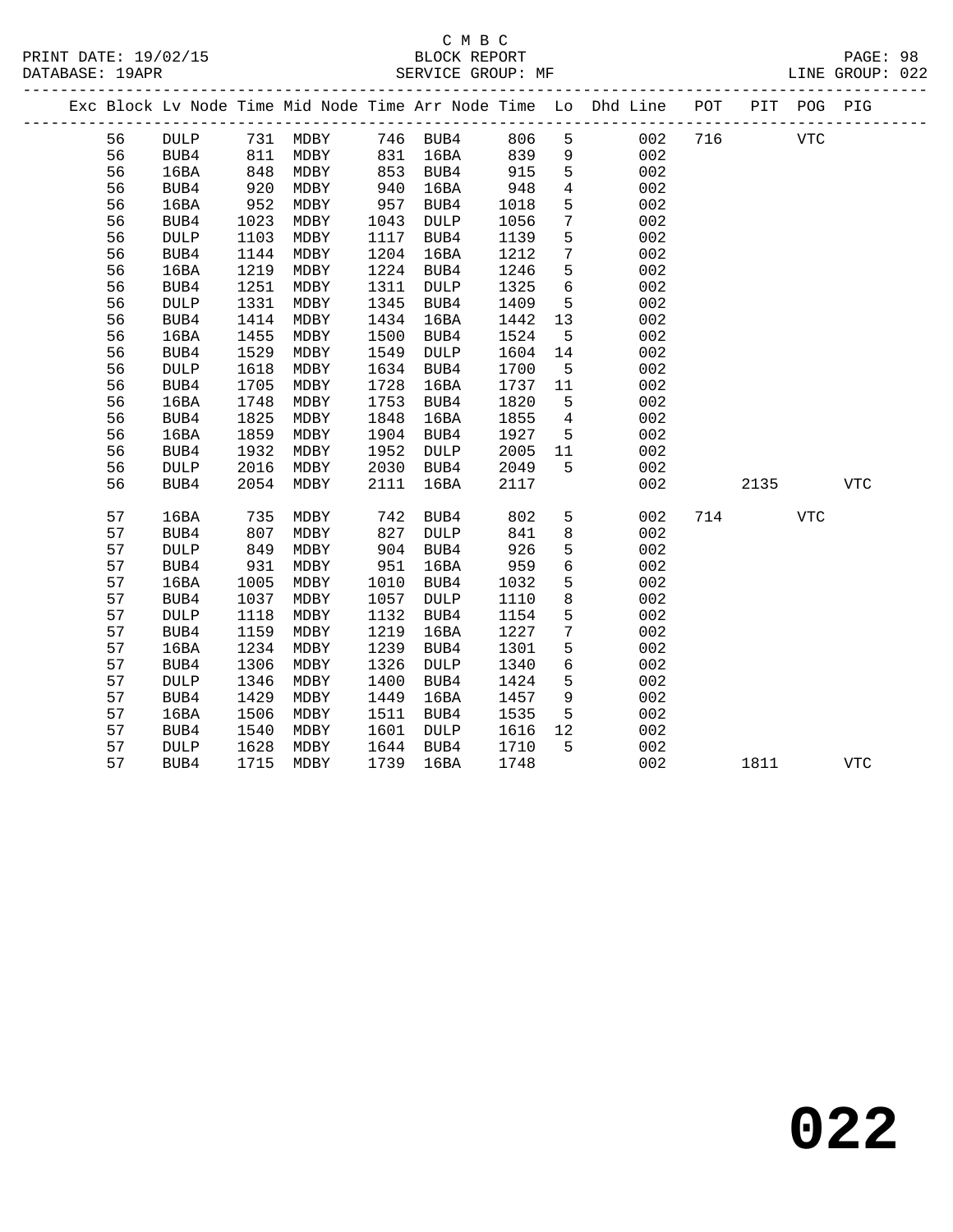#### C M B C<br>BLOCK REPORT SERVICE GROUP: MF

-------------------------------------------------------------------------------------------------

PRINT DATE: 19/02/15 BLOCK REPORT PAGE: 99

|  |    |             |      |                   |      |              |      |    | Exc Block Lv Node Time Mid Node Time Arr Node Time Lo Dhd Line | POT | PIT  | POG PIG    |              |
|--|----|-------------|------|-------------------|------|--------------|------|----|----------------------------------------------------------------|-----|------|------------|--------------|
|  | 58 | 16BA        | 747  | MDBY              |      | 754 BUB4     | 814  | 5  | 002                                                            | 726 |      | <b>VTC</b> |              |
|  | 58 | BUB4        | 819  | MDBY              | 839  | <b>DULP</b>  | 852  | 13 | 002                                                            |     |      |            |              |
|  | 58 | DULP        | 905  | MDBY              | 920  | BUB4         | 941  | 5  | 002                                                            |     |      |            |              |
|  | 58 | BUB4        | 946  | MDBY              | 1006 | 16BA         | 1014 | 5  | 002                                                            |     |      |            |              |
|  | 58 | 16BA        | 1019 | MDBY              | 1024 | BUB4         | 1046 | 5  | 002                                                            |     |      |            |              |
|  | 58 |             | 1051 |                   | 1111 |              | 1124 |    | 002                                                            |     |      |            |              |
|  |    | BUB4        |      | MDBY              |      | <b>DULP</b>  |      | 9  |                                                                |     |      |            |              |
|  | 58 | DULP        | 1133 | MDBY              | 1147 | BUB4         | 1209 | 5  | 002                                                            |     |      |            |              |
|  | 58 | BUB4        | 1214 | MDBY              | 1234 | 16BA         | 1242 | 7  | 002                                                            |     |      |            |              |
|  | 58 | 16BA        | 1249 | MDBY              | 1254 | BUB4         | 1316 | 5  | 002                                                            |     |      |            |              |
|  | 58 | BUB4        | 1321 | MDBY              | 1341 | <b>DULP</b>  | 1355 | 6  | 002                                                            |     |      |            |              |
|  | 58 | <b>DULP</b> | 1401 | MDBY              | 1415 | BUB4         | 1439 | 5  | 002                                                            |     |      |            |              |
|  | 58 | BUB4        | 1444 | MDBY              | 1504 | 16BA         | 1512 | 13 | 002                                                            |     |      |            |              |
|  | 58 | 16BA        | 1525 | MDBY              | 1530 | BUB4         | 1555 | 5  | 002                                                            |     |      |            |              |
|  | 58 | BUB4        | 1600 | MDBY              | 1621 | <b>DULP</b>  | 1636 | 11 | 002                                                            |     |      |            |              |
|  | 58 | DULP        | 1647 | MDBY              | 1703 | BUB4         | 1730 | 5  | 002                                                            |     |      |            |              |
|  | 58 | BUB4        | 1735 | MDBY              | 1758 | 16BA         | 1806 | 13 | 002                                                            |     |      |            |              |
|  | 58 | 16BA        | 1819 | MDBY              | 1824 | BUB4         | 1849 | 5  | 002                                                            |     |      |            |              |
|  | 58 | BUB4        | 1854 | MDBY              | 1915 | 16BA         | 1922 | 10 | 002                                                            |     |      |            |              |
|  | 58 | 16BA        | 1932 | MDBY              | 1936 | BUB4         | 1957 | 5  | 002                                                            |     |      |            |              |
|  | 58 | BUB4        | 2002 | $\texttt{MDBY}{}$ | 2019 | <b>DULP</b>  | 2032 | 8  | 002                                                            |     |      |            |              |
|  | 58 | <b>DULP</b> | 2040 | MDBY              | 2054 | BUB4         | 2112 | 5  | 002                                                            |     |      |            |              |
|  | 58 | BUB4        | 2117 | MDBY              | 2134 | <b>DULP</b>  | 2147 |    | 002                                                            |     | 2157 |            | ${\tt VTC}$  |
|  |    |             |      |                   |      |              |      |    |                                                                |     |      |            |              |
|  | 59 | 16BA        | 800  | MDBY              | 805  | BUB4         | 826  | 5  | 002                                                            | 739 |      | <b>VTC</b> |              |
|  | 59 | BUB4        | 831  | MDBY              | 851  | <b>DULP</b>  | 904  | 15 | 002                                                            |     |      |            |              |
|  | 59 | DULP        | 919  | MDBY              | 934  | BUB4         | 955  | 5  | 002                                                            |     |      |            |              |
|  | 59 | BUB4        | 1000 | MDBY              | 1020 | 16BA         | 1028 | 6  | 002                                                            |     |      |            |              |
|  | 59 | 16BA        | 1034 | MDBY              | 1039 | BUB4         | 1101 | 5  | 002                                                            |     |      |            |              |
|  | 59 | BUB4        | 1106 | MDBY              | 1126 | DULP         | 1139 | 9  | 002                                                            |     |      |            |              |
|  | 59 | <b>DULP</b> | 1148 | MDBY              | 1202 | BUB4         | 1224 | 5  | 002                                                            |     |      |            |              |
|  | 59 | BUB4        | 1229 | MDBY              | 1249 | 16BA         | 1257 | 5  | 002                                                            |     |      |            |              |
|  | 59 | 16BA        | 1302 | MDBY              | 1307 | BUB4         | 1331 | 5  | 002                                                            |     |      |            |              |
|  | 59 | BUB4        | 1336 | MDBY              | 1356 | <b>DULP</b>  | 1410 | 5  | 002                                                            |     |      |            |              |
|  | 59 | <b>DULP</b> | 1415 | MDBY              | 1429 | BUB4         | 1453 | 5  | 002                                                            |     |      |            |              |
|  | 59 | BUB4        | 1458 | MDBY              | 1518 | 16BA         | 1526 | 9  | 002                                                            |     |      |            |              |
|  | 59 | 16BA        | 1535 | MDBY              | 1540 | BUB4         | 1605 | 5  | 002                                                            |     |      |            |              |
|  | 59 | BUB4        | 1610 | MDBY              | 1631 | <b>DULP</b>  | 1646 | 11 | 002                                                            |     |      |            |              |
|  | 59 | <b>DULP</b> | 1657 |                   | 1713 |              | 1740 | 5  | 002                                                            |     |      |            |              |
|  | 59 | BUB4        | 1745 | MDBY<br>MDBY      | 1808 | BUB4<br>16BA | 1816 |    | 002                                                            |     | 1839 |            | ${\tt VTC}$  |
|  |    |             |      |                   |      |              |      |    |                                                                |     |      |            |              |
|  | 60 | DULP        |      | 545 MDBY          | 558  | BUB4         | 615  | 5  | 002                                                            | 532 |      | <b>VTC</b> |              |
|  | 60 | BUB4        | 620  | MDBY              | 639  | <b>DULP</b>  | 650  | 7  | 002                                                            |     |      |            |              |
|  | 60 | DULP        | 657  | MDBY              | 711  | BUB4         | 729  | 5  | 002                                                            |     |      |            |              |
|  | 60 | BUB4        | 734  | MDBY              | 753  | 16BA         | 801  | 6  | 002                                                            |     |      |            |              |
|  | 60 | 16BA        | 807  | MDBY              | 812  | BUB4         | 834  | 5  | 002                                                            |     |      |            |              |
|  | 60 | BUB4        | 839  | MDBY              | 859  | 16BA         | 907  |    | 002                                                            |     | 928  |            | $_{\rm VTC}$ |
|  |    |             |      |                   |      |              |      |    |                                                                |     |      |            |              |
|  | 61 | DULP        | 628  | MDBY              | 642  | BUB4         | 700  | 5  | 002                                                            | 615 |      | VTC        |              |
|  | 61 | BUB4        | 705  | MDBY              | 724  | DULP         | 737  | 5  | 002                                                            |     |      |            |              |
|  | 61 | DULP        | 742  | MDBY              | 757  | BUB4         | 818  | 5  | 002                                                            |     |      |            |              |
|  | 61 | BUB4        | 823  | MDBY              | 843  | 16BA         | 851  |    | 002                                                            |     | 912  |            | <b>VTC</b>   |
|  |    |             |      |                   |      |              |      |    |                                                                |     |      |            |              |
|  | 62 | 16BA        | 645  | MDBY              | 650  | BUB4         | 708  | 5  | 002                                                            | 626 |      | <b>VTC</b> |              |
|  | 62 | BUB4        | 713  | MDBY              | 732  | DULP         | 745  | 8  | 002                                                            |     |      |            |              |
|  | 62 | DULP        | 753  | MDBY              | 808  | BUB4         | 830  | 5  | 002                                                            |     |      |            |              |
|  | 62 | BUB4        | 835  | MDBY              | 855  | 16BA         | 903  |    | 002                                                            |     | 924  |            | $_{\rm VTC}$ |
|  |    |             |      |                   |      |              |      |    |                                                                |     |      |            |              |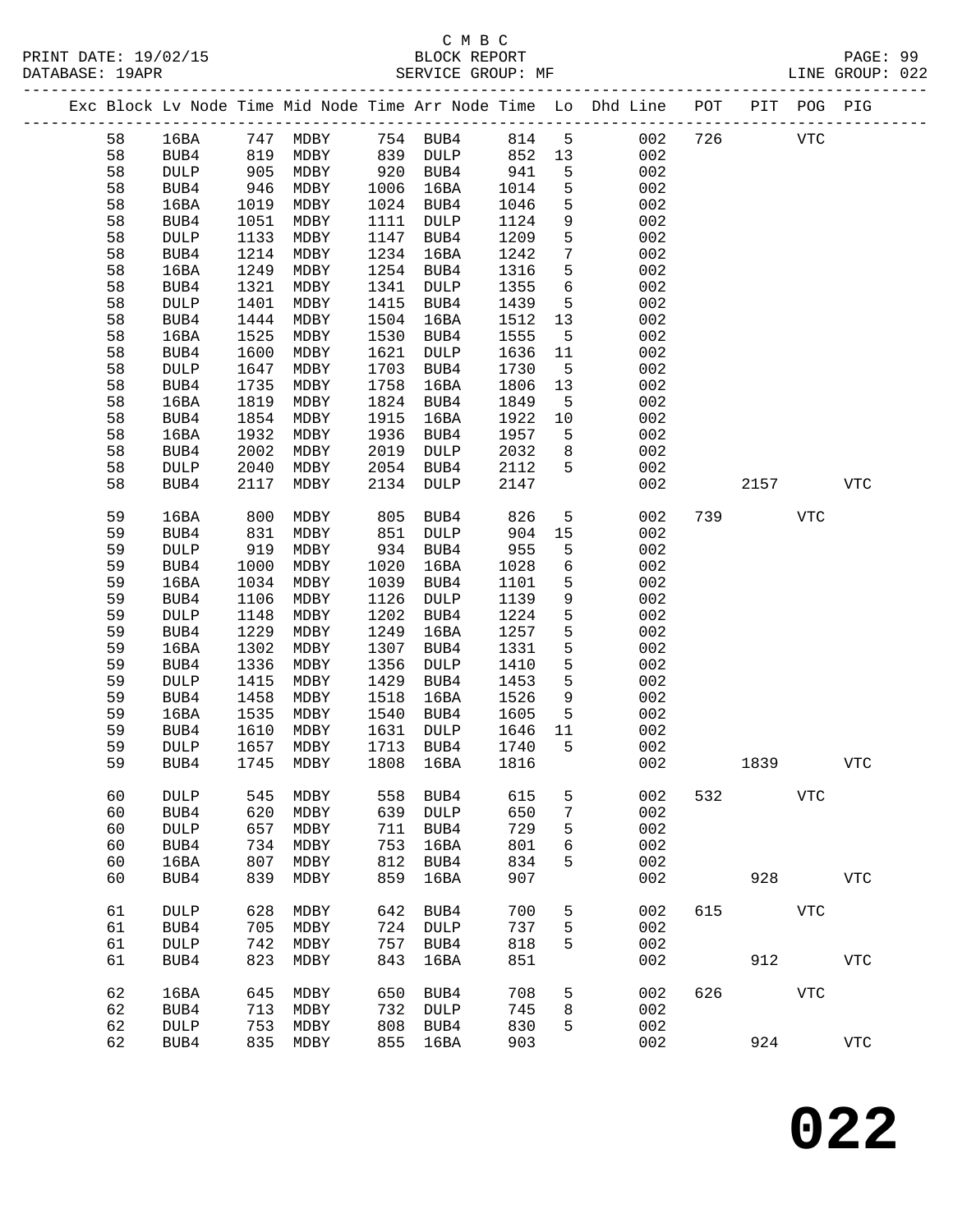|  |    |                 |      |          |      |                         |      |                 | Exc Block Lv Node Time Mid Node Time Arr Node Time Lo Dhd Line | POT  |      | PIT POG PIG |            |
|--|----|-----------------|------|----------|------|-------------------------|------|-----------------|----------------------------------------------------------------|------|------|-------------|------------|
|  | 63 | <b>DULP</b>     |      | 708 MDBY |      | 723 BUB4                | 742  | 5               | 002                                                            | 655  |      | VTC         |            |
|  | 63 | BUB4            | 747  | MDBY     |      | 806 16BA                | 814  | 5               | 002                                                            |      |      |             |            |
|  | 63 | 16BA            | 819  | MDBY     |      | $824 \quad \text{BUB4}$ | 846  | 5               | 002                                                            |      |      |             |            |
|  | 63 | BUB4            | 851  | MDBY     | 911  | 16BA                    | 919  |                 | 002                                                            |      | 940  |             | <b>VTC</b> |
|  |    |                 |      |          |      |                         |      |                 |                                                                |      |      |             |            |
|  | 64 | 16BA            | 709  | MDBY     | 715  | BUB4                    | 734  | 5               | 002                                                            | 650  |      | <b>VTC</b>  |            |
|  | 64 | BUB4            | 739  | MDBY     | 758  | 16BA                    | 806  | 5               | 002                                                            |      |      |             |            |
|  | 64 | 16BA            | 811  | MDBY     | 816  | BUB4                    | 838  | 5               | 002                                                            |      |      |             |            |
|  | 64 | BUB4            | 843  | MDBY     | 903  | <b>DULP</b>             | 916  |                 | 002                                                            |      | 929  |             | VTC        |
|  |    |                 |      |          |      |                         |      |                 |                                                                |      |      |             |            |
|  | 65 | 16BA            | 743  | MDBY     | 750  | BUB4                    | 810  | 5               | 002                                                            | 722  |      | <b>VTC</b>  |            |
|  | 65 | BUB4            | 815  | MDBY     | 835  | 16BA                    | 843  | 10              | 002                                                            |      |      |             |            |
|  | 65 | 16BA            | 853  | MDBY     | 858  | BUB4                    | 920  | 5               | 002                                                            |      |      |             |            |
|  | 65 | BUB4            | 925  | MDBY     | 945  | <b>DULP</b>             | 958  |                 | 002                                                            |      | 1011 |             | VTC        |
|  |    |                 |      |          |      |                         |      |                 |                                                                |      |      |             |            |
|  | 66 | 16BA            | 733  | MDBY     | 739  | BUB4                    | 758  | 5               | 002                                                            | 712  |      | <b>VTC</b>  |            |
|  | 66 | BUB4            | 803  | MDBY     | 823  | 16BA                    | 831  | $7\phantom{.0}$ | 002                                                            |      |      |             |            |
|  | 66 | 16BA            | 838  | MDBY     | 843  | BUB4                    | 905  | 5               | 002                                                            |      |      |             |            |
|  | 66 | BUB4            | 910  | MDBY     | 930  | 16BA                    | 938  |                 | 002                                                            |      | 959  |             | <b>VTC</b> |
|  | 70 | $\texttt{DULP}$ | 1427 | MDBY     | 1442 | BUB4                    | 1506 | 5               | 002                                                            | 1410 |      | VTC         |            |
|  | 70 | BUB4            | 1511 | MDBY     | 1531 | 16BA                    | 1539 | 6               | 002                                                            |      |      |             |            |
|  | 70 | 16BA            | 1545 | MDBY     | 1550 | BUB4                    | 1615 | 5               | 002                                                            |      |      |             |            |
|  | 70 | BUB4            | 1620 | MDBY     | 1641 | DULP                    | 1656 | 11              | 002                                                            |      |      |             |            |
|  | 70 | <b>DULP</b>     | 1707 | MDBY     | 1723 | BUB4                    | 1750 | 5               | 002                                                            |      |      |             |            |
|  | 70 | BUB4            | 1755 | MDBY     | 1818 | 16BA                    | 1826 |                 | 002                                                            |      | 1849 |             | <b>VTC</b> |
|  |    |                 |      |          |      |                         |      |                 |                                                                |      |      |             |            |
|  | 71 | 16BA            | 1443 | MDBY     | 1448 | BUB4                    | 1512 | 5               | 002                                                            |      | 1417 | <b>VTC</b>  |            |
|  | 71 | BUB4            | 1517 | MDBY     | 1537 | $\texttt{DULP}$         | 1552 | 17              | 002                                                            |      |      |             |            |
|  | 71 | <b>DULP</b>     | 1609 | MDBY     | 1625 | BUB4                    | 1650 | 5               | 002                                                            |      |      |             |            |
|  | 71 | BUB4            | 1655 | MDBY     | 1717 | 16BA                    | 1726 | 8               | 002                                                            |      |      |             |            |
|  | 71 | 16BA            | 1734 | MDBY     | 1739 | BUB4                    | 1806 | 5               | 002                                                            |      |      |             |            |
|  | 71 | BUB4            | 1811 | MDBY     | 1834 | DULP                    | 1847 | 11              | 002                                                            |      |      |             |            |
|  | 71 | <b>DULP</b>     | 1858 | MDBY     | 1913 | BUB4                    | 1934 | 5               | 002                                                            |      |      |             |            |
|  | 71 | BUB4            | 1939 | MDBY     | 1959 | 16BA                    | 2005 | 14              | 002                                                            |      |      |             |            |
|  | 71 | 16BA            | 2019 | MDBY     | 2023 | BUB4                    | 2042 | 5               | 002                                                            |      |      |             |            |
|  | 71 | BUB4            | 2047 | MDBY     | 2104 | DULP                    | 2117 | $\overline{3}$  | 002                                                            |      |      |             |            |
|  | 71 | <b>DULP</b>     | 2120 | MDBY     | 2134 | BUB4                    | 2152 | $5\overline{5}$ | 002                                                            |      |      |             |            |
|  | 71 | BUB4            | 2157 | MDBY     | 2214 | DULP                    | 2227 | 11              | 002                                                            |      |      |             |            |
|  | 71 | <b>DULP</b>     | 2238 | MDBY     | 2248 | BUB4                    | 2305 | $7\phantom{.0}$ | 002                                                            |      |      |             |            |
|  | 71 | BUB4            | 2312 | MDBY     | 2329 | DULP                    | 2341 |                 | 002                                                            |      | 2351 |             | VTC        |
|  |    |                 |      |          |      |                         |      |                 |                                                                |      |      |             |            |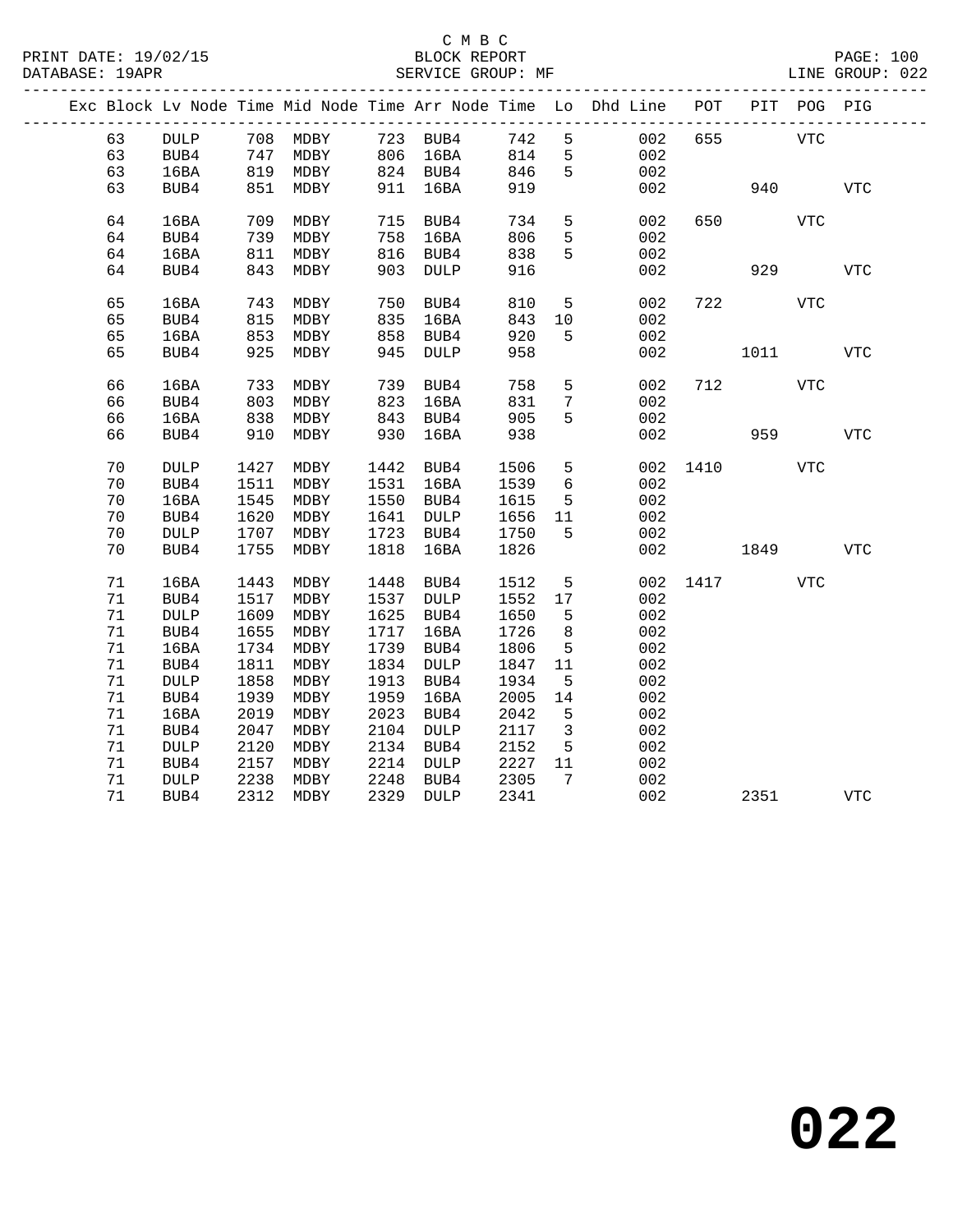PRINT DATE: 19/02/15 BLOCK REPORT BATABASE: 19APR

# C M B C

PAGE: 101<br>LINE GROUP: 022

|        |      |                 |      |                                                                    |      | OBRATCE QROOF, ME |         |                              |    |     |      |      |            | GROUP. UZZ  |
|--------|------|-----------------|------|--------------------------------------------------------------------|------|-------------------|---------|------------------------------|----|-----|------|------|------------|-------------|
|        |      |                 |      | Exc Block Lv Node Time Mid Node Time Arr Node Time Lo Dhd Line POT |      |                   |         |                              |    |     |      | PIT  | POG        | PIG         |
| SD 72  |      | <b>BYGR</b>     |      | 1504 REBY                                                          |      | 63LP              | 1535 11 |                              | 13 | 016 | 1442 |      | <b>VTC</b> |             |
| SD 72  |      | $\texttt{DULP}$ | 1559 | MDBY                                                               |      | 1615 BUB4         | 1640    | 5                            |    | 002 |      |      |            |             |
| #SD 72 |      | $\texttt{DULP}$ | 1559 | MDBY                                                               |      | 1615 BUB4         | 1640    | $\overline{5}$               |    | 002 | 1542 |      | <b>VTC</b> |             |
|        | 72   | BUB4            | 1645 | MDBY                                                               | 1707 | 16BA              | 1716    | $7\phantom{.0}$              |    | 002 |      |      |            |             |
|        | 72   | 16BA            | 1723 | MDBY                                                               | 1728 | BUB4              | 1755    | 5                            |    | 002 |      |      |            |             |
|        | 72   | BUB4            | 1800 | MDBY                                                               | 1823 | DULP              | 1836    | 5                            |    | 002 |      |      |            |             |
|        | 72   | <b>DULP</b>     | 1841 | MDBY                                                               | 1856 | BUB4              | 1919    | $5\phantom{.0}$              |    | 002 |      |      |            |             |
|        | 72   | BUB4            | 1924 | MDBY                                                               | 1944 | 16BA              | 1951    | 11                           |    | 002 |      |      |            |             |
|        | 72   | 16BA            | 2002 | MDBY                                                               | 2006 | BUB4              | 2027    | 5                            |    | 002 |      |      |            |             |
|        | 72   | BUB4            | 2032 | MDBY                                                               | 2049 | DULP              | 2102    | $\mathbf{3}$                 |    | 002 |      |      |            |             |
|        | 72   | <b>DULP</b>     | 2105 | MDBY                                                               | 2119 | BUB4              | 2137    | 5                            |    | 002 |      |      |            |             |
|        | 72   | BUB4            | 2142 | MDBY                                                               | 2159 | DULP              | 2212    | $7\phantom{.0}$              |    | 002 |      |      |            |             |
|        | 72   | <b>DULP</b>     | 2219 | MDBY                                                               | 2232 | BUB4              | 2250    | $7\phantom{.0}\phantom{.0}7$ |    | 002 |      |      |            |             |
|        | 72   | BUB4            | 2257 | MDBY                                                               | 2314 | DULP              | 2327    | 14                           |    | 002 |      |      |            |             |
|        | 72   | <b>DULP</b>     | 2341 | MDBY                                                               | 2351 | BUB4              | 2408    | 27                           |    | 002 |      |      |            |             |
|        | 72   | BUB4            | 2435 | MDBY                                                               | 2452 | DULP              | 2504    | 11                           |    | 002 |      |      |            |             |
|        | 72   | <b>DULP</b>     | 2515 | MDBY                                                               | 2525 | BUB4              | 2542    |                              |    | 002 |      | 2601 |            | <b>VTC</b>  |
|        | 73   | <b>DULP</b>     | 1510 | MDBY                                                               | 1525 | BUB4              | 1550    | 5                            |    | 002 | 1453 |      | <b>VTC</b> |             |
|        | 73   | BUB4            | 1555 | MDBY                                                               | 1616 | 16BA              | 1624    | 10                           |    | 002 |      |      |            |             |
|        | 73   | 16BA            | 1634 | MDBY                                                               | 1639 | BUB4              | 1705    | 5                            |    | 002 |      |      |            |             |
|        | 73   | BUB4            | 1710 | MDBY                                                               | 1733 | DULP              | 1748    | 14                           |    | 002 |      |      |            |             |
|        | 73   | <b>DULP</b>     | 1802 | MDBY                                                               | 1817 | BUB4              | 1842    | 5                            |    | 002 |      |      |            |             |
|        | 73   | BUB4            | 1847 | MDBY                                                               | 1908 | DULP              | 1921    | 7                            |    | 002 |      |      |            |             |
|        | 73   | DULP            | 1928 | MDBY                                                               | 1943 | BUB4              | 2004    | 5                            |    | 002 |      |      |            |             |
|        | 73   | BUB4            | 2009 | MDBY                                                               | 2026 | 16BA              | 2032    |                              |    | 002 |      | 2050 |            | <b>VTC</b>  |
|        | 74   | 16BA            | 1515 | MDBY                                                               | 1520 | BUB4              | 1545    | 5                            |    | 002 | 1449 |      | <b>VTC</b> |             |
|        | 74   | BUB4            | 1550 | MDBY                                                               | 1611 | DULP              | 1626    | 11                           |    | 002 |      |      |            |             |
|        | 74   | $\texttt{DULP}$ | 1637 | MDBY                                                               | 1653 | BUB4              | 1720    | 5                            |    | 002 |      |      |            |             |
|        | 74   | BUB4            | 1725 | MDBY                                                               | 1749 | 16BA              | 1758    | 6                            |    | 002 |      |      |            |             |
|        | 74   | 16BA            | 1804 | MDBY                                                               | 1809 | BUB4              | 1834    | 5                            |    | 002 |      |      |            |             |
|        | 74   | BUB4            | 1839 | MDBY                                                               | 1900 | 16BA              | 1907    | 10                           |    | 002 |      |      |            |             |
|        | 74   | 16BA            | 1917 | MDBY                                                               | 1921 | BUB4              | 1942    | 5                            |    | 002 |      |      |            |             |
|        | 74   | BUB4            | 1947 | MDBY                                                               | 2007 | DULP              | 2020    | 12                           |    | 002 |      |      |            |             |
|        | 74   | <b>DULP</b>     | 2032 | MDBY                                                               | 2046 | BUB4              | 2104    | $5^{\circ}$                  |    | 002 |      |      |            |             |
|        | 74   | BUB4            | 2109 | MDBY                                                               | 2126 | $\texttt{DULP}{}$ | 2139    | 10                           |    | 002 |      |      |            |             |
|        | 74   | <b>DULP</b>     | 2149 | MDBY                                                               | 2202 | BUB4              | 2220    | $\overline{7}$               |    | 002 |      |      |            |             |
|        | 74   | BUB4            | 2227 | MDBY                                                               | 2244 | DULP              | 2257 10 |                              |    | 002 |      |      |            |             |
|        | $74$ | $\texttt{DULP}$ | 2307 | MDBY                                                               | 2317 | BUB4              | 2334    | 14                           |    | 002 |      |      |            |             |
|        | 74   | BUB4            | 2348 | MDBY                                                               | 2405 | DULP              | 2417    |                              |    | 002 |      | 2427 |            | ${\tt VTC}$ |
|        | 75   | 16BA            | 1555 | MDBY                                                               | 1600 | BUB4              | 1625    | 5                            |    | 002 | 1529 |      | <b>VTC</b> |             |
|        | 75   | BUB4            | 1630 | MDBY                                                               | 1652 | <b>DULP</b>       | 1707    | 10                           |    | 002 |      |      |            |             |
|        | 75   | <b>DULP</b>     | 1717 | MDBY                                                               | 1733 | BUB4              | 1800    | 5                            |    | 002 |      |      |            |             |
|        | 75   | BUB4            | 1805 | MDBY                                                               | 1828 | 16BA              | 1835    | 9                            |    | 002 |      |      |            |             |
|        | 75   | 16BA            | 1844 | MDBY                                                               | 1849 | BUB4              | 1912    | 5                            |    | 002 |      |      |            |             |
|        | 75   | BUB4            | 1917 | MDBY                                                               | 1937 | DULP              | 1950    | 11                           |    | 002 |      |      |            |             |
|        | 75   | <b>DULP</b>     | 2001 | MDBY                                                               | 2015 | BUB4              | 2034    | 5                            |    | 002 |      |      |            |             |
|        | 75   | BUB4            | 2039 | MDBY                                                               | 2056 | 16BA              | 2102    |                              |    | 002 |      | 2120 |            | <b>VTC</b>  |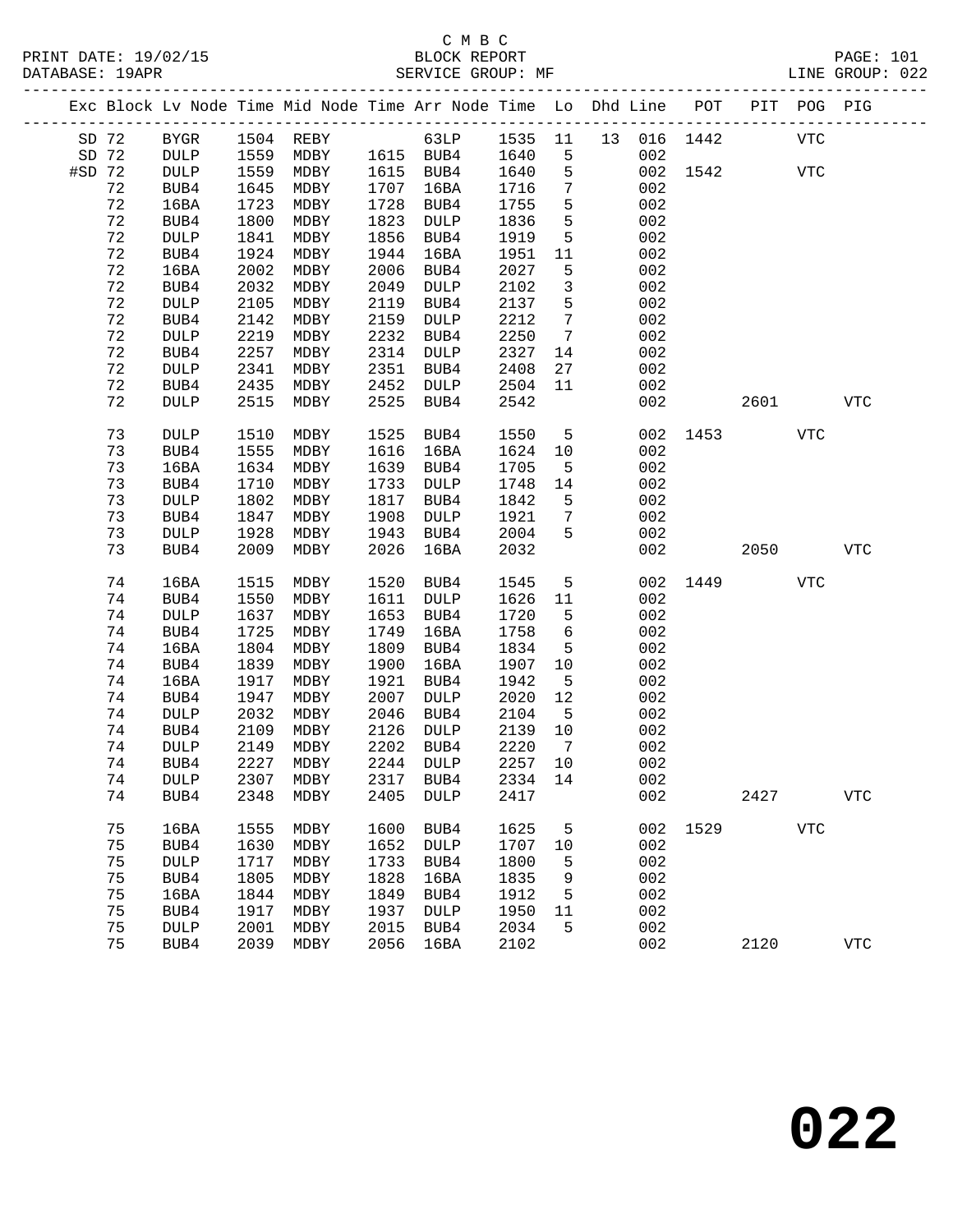|       |       |             |      |             |      | Exc Block Lv Node Time Mid Node Time Arr Node Time Lo Dhd Line |      |    |     |     | POT  | PIT  | POG | PIG        |
|-------|-------|-------------|------|-------------|------|----------------------------------------------------------------|------|----|-----|-----|------|------|-----|------------|
|       | 76    | <b>DULP</b> | 1530 | MDBY        | 1545 | BUB4                                                           | 1610 | 5  |     | 002 | 1513 |      | VTC |            |
|       | 76    | BUB4        | 1615 | MDBY        | 1636 | 16BA                                                           | 1644 | 9  |     | 002 |      |      |     |            |
|       | 76    | 16BA        | 1653 | MDBY        | 1658 | BUB4                                                           | 1725 | 5  |     | 002 |      |      |     |            |
|       | 76    | BUB4        | 1730 | MDBY        | 1753 | <b>DULP</b>                                                    | 1807 | 10 |     | 002 |      |      |     |            |
|       | 76    | <b>DULP</b> | 1817 | MDBY        | 1832 | BUB4                                                           | 1857 | 5  |     | 002 |      |      |     |            |
|       | 76    | BUB4        | 1902 | MDBY        | 1922 | <b>DULP</b>                                                    | 1935 | 8  |     | 002 |      |      |     |            |
|       | 76    | <b>DULP</b> | 1943 | MDBY        | 1958 | BUB4                                                           | 2019 | 5  |     | 002 |      |      |     |            |
|       | 76    | BUB4        | 2024 | MDBY        | 2041 | 16BA                                                           | 2047 |    |     | 002 |      | 2105 |     | VTC        |
|       |       |             |      |             |      |                                                                |      |    |     |     |      |      |     |            |
| OF 97 |       | NAST        | 2306 | PNHM        | 2332 | HODM                                                           | 2336 | 0  |     | 007 | 2239 |      | VTC |            |
| OF 97 |       | HODM        | 2336 | <b>BYGR</b> | 2348 | ULP1                                                           | 2409 | 3  | 24  | 014 |      |      |     |            |
| OF 97 |       | HODM        | 2436 | BYGR        | 2448 | ULP1                                                           | 2509 | 4  | 24  | 014 |      |      |     |            |
| OF 97 |       | HODM        | 2537 | BYGR        | 2549 | ULP1                                                           | 2610 |    |     | 014 |      | 2627 |     | <b>VTC</b> |
|       |       |             |      |             |      |                                                                |      |    |     |     |      |      |     |            |
| OF 98 |       | SYDA        | 2330 | HACO        | 2348 | KTLP                                                           | 2358 | 7  | 25  | 014 | 2308 |      | VTC |            |
| OF 98 |       | SYDA        | 2430 | HACO        | 2448 | KTLP                                                           | 2458 | 7  | 25  | 014 |      |      |     |            |
| OF 98 |       | SYDA        | 2530 | HACO        | 2548 | KTLP                                                           | 2558 |    |     | 014 |      | 2626 |     | VTC        |
|       |       |             |      |             |      |                                                                |      |    |     |     |      |      |     |            |
| OF 99 |       | ULP1        | 2135 | A10N        | 2146 | GRBY                                                           | 2157 | 2  | 36  | 014 | 2111 |      | VTC |            |
| OF    | 99    | ULP1        | 2235 | A10N        | 2246 | GRBY                                                           | 2257 | 3  | 36  | 014 |      |      |     |            |
| OF    | 99    | ULP1        | 2336 | A10N        | 2347 | GRBY                                                           | 2356 | 0  | - 8 | 014 |      |      |     |            |
| OF    | 99    | HODM        | 2404 | BYGR        | 2416 | ULP1                                                           | 2437 | 4  | 24  | 014 |      |      |     |            |
|       | OF 99 | HODM        | 2505 | BYGR        | 2517 | ULP1                                                           | 2538 |    |     | 014 |      | 2555 |     | VTC        |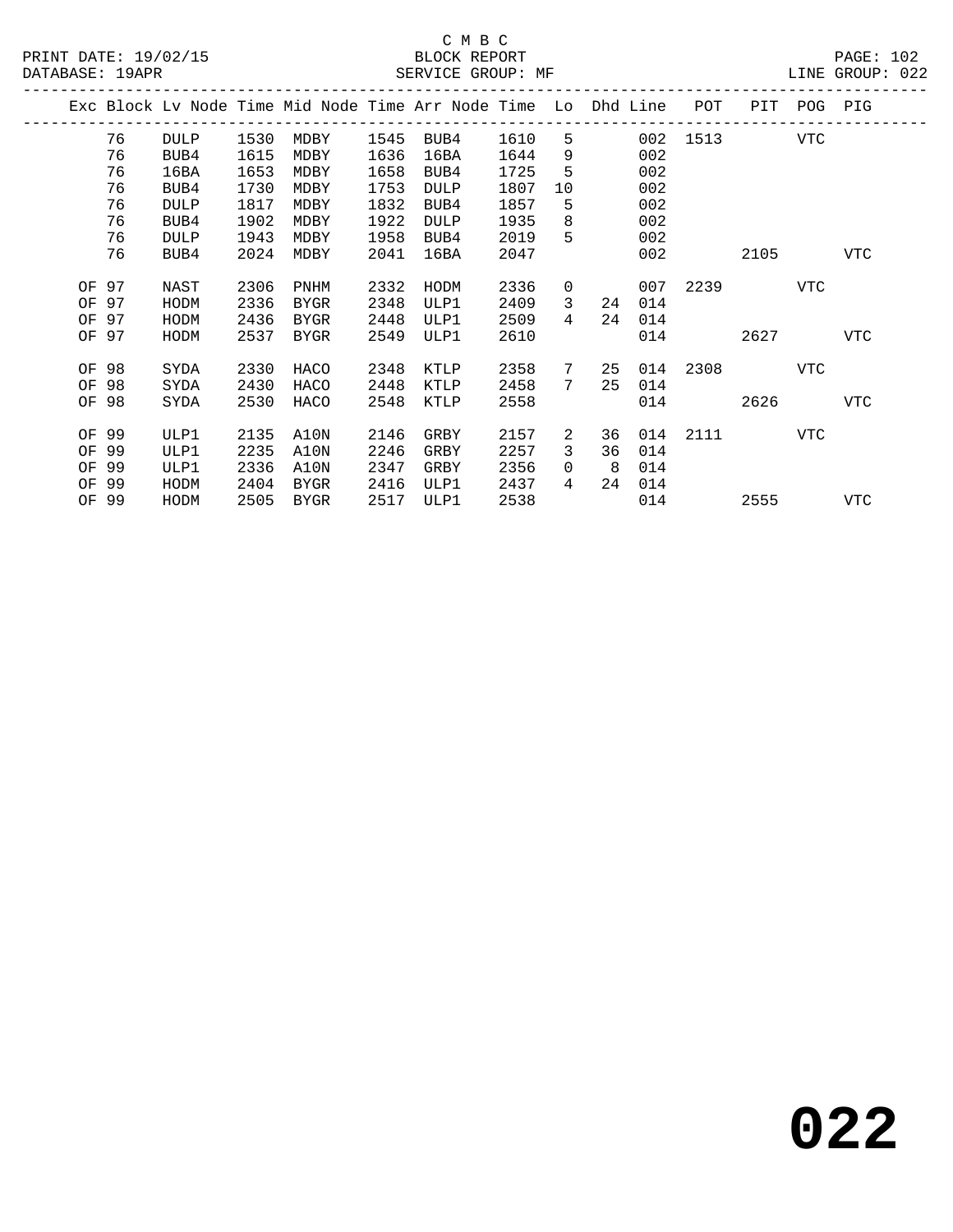| DATABASE: 19APR |                                                                                                                                                          |                                                                    | PRINT DATE: 19/02/15                                                                                               |                                                                          | POCK REPORT<br>BLOCK REPORT<br>SERVICE GROUP: MF                                                                                                                                                       |                                                                          |                                                                         | C M B C                                                                   |                                                 |                                                                                                                                                                                                                                                                                                                                                                                              |     |         |            | PAGE: 103<br>LINE GROUP: 025 |
|-----------------|----------------------------------------------------------------------------------------------------------------------------------------------------------|--------------------------------------------------------------------|--------------------------------------------------------------------------------------------------------------------|--------------------------------------------------------------------------|--------------------------------------------------------------------------------------------------------------------------------------------------------------------------------------------------------|--------------------------------------------------------------------------|-------------------------------------------------------------------------|---------------------------------------------------------------------------|-------------------------------------------------|----------------------------------------------------------------------------------------------------------------------------------------------------------------------------------------------------------------------------------------------------------------------------------------------------------------------------------------------------------------------------------------------|-----|---------|------------|------------------------------|
|                 |                                                                                                                                                          |                                                                    | HODM HOWE & DUNSMUIR<br>HODM HOWE & HUDSON<br>NAST NANAIMO STATION<br>ULP UNIVERSITY LOOP                          |                                                                          | WLCW WILLINGDON & CANADA WAY - NORTH                                                                                                                                                                   |                                                                          |                                                                         |                                                                           |                                                 | 22BD 22 AV & BOUNDARY 25GR KING EDWARD & GRANVILLE BW05 BRENTWOOD STN BAY5<br>27 BRENTWOOD STN BAY5 28YOA BROADWAY & OAK DU25 DUNBAR & KING EDWARD<br>KE-W KING EDWARD & CAMBIE WB<br>MRST SW MARINE STN<br>OA41 OAK & 41 AV<br>VTC Vancouver Diesel Depot                                                                                                                                   |     |         |            |                              |
|                 |                                                                                                                                                          |                                                                    |                                                                                                                    |                                                                          |                                                                                                                                                                                                        |                                                                          |                                                                         |                                                                           |                                                 | Exc Block Lv Node Time Mid Node Time Arr Node Time Lo Dhd Line POT PIT POG PIG                                                                                                                                                                                                                                                                                                               |     |         |            |                              |
|                 | $\mathbf{1}$<br>$\mathbf{1}$<br>$\mathbf{1}$<br>$\mathbf 1$<br>$\mathbf 1$<br>$\mathbf{1}$<br>$\mathbf 1$<br>2<br>$\mathbf{2}$<br>2<br>$\mathbf{2}$<br>2 | $\mathbf{1}$<br>$\mathbf{1}$<br>$\mathbf 1$<br>2<br>$\overline{c}$ | BW05<br>ULP 1112<br>BW05 1526<br>ULP 1652<br>BW05<br>22BD<br>ULP 618<br>BW05 718<br>ULP 850<br>BW05<br>ULP<br>BW05 | 527<br>1013<br>1132<br>1254                                              | 953 25GR 1038 ULP 1104 8<br>25GR 1136 BW05 1218 15<br>25GR 1724 BW05 1818 10<br>1828  25GR  1912  ULP  1934<br>25GR 638 BW05<br>25GR 809 ULP 840 10<br>25GR 919 BW05 1001 12<br>25GR 1156 BW05 1241 13 |                                                                          |                                                                         | 715 3                                                                     |                                                 | 1 22BD 512 25GR 536 ULP 555 6 025 444 VTC<br>ULP 601 25GR 620 BW05 657 7 025<br>BW05 704 25GR 748 ULP 817 9 025<br>ULP 826 25GR 855 BW05 938 15 025<br>025<br>025<br>BW05 1233 25GR 1321 ULP 1345 15 025<br>ULP 1400 25GR 1426 BW05 1516 10 025<br>25GR 1613 ULP 1641 11 025<br>025<br>025 1956 VTC<br>25GR 551 ULP 610 8 025<br>025<br>025<br>025<br>25GR 1058 ULP 1124 8 025<br>025<br>025 |     | 459 VTC |            |                              |
|                 | 2<br>2                                                                                                                                                   | $\overline{c}$<br>$\overline{c}$<br>3                              | ULP<br>BW05<br>BW05                                                                                                | 1420<br>1548<br>1848                                                     | 25GR                                                                                                                                                                                                   |                                                                          |                                                                         | 1932 ULP 1954                                                             |                                                 | 25GR 1342 ULP 1406 14 025<br>25GR 1447 BW05 1538 10 025<br>25GR 1637 ULP 1705 8 025<br>ULP 1713 25GR 1745 BW05 1837 11 025<br>025 2016<br>533 25GR 606 ULP 625 8 025                                                                                                                                                                                                                         |     | 457 VTC |            | VTC                          |
|                 | 3<br>3<br>3<br>3<br>$\mathbf{3}$                                                                                                                         | 3<br>3<br>3<br>3<br>3<br>3                                         | BW05<br>BW05<br>ULP<br>BW05<br>ULP<br>BW05<br>ULP<br>BW05<br>ULP<br>BW05<br>ULP                                    | 1033<br>1152<br>1314<br>1439<br>1612<br>1735<br>1912<br>2022             | 745 25GR<br>919 25GR 943 BW05 1025 8<br>$25$ GR<br>25GR<br>25GR<br>25GR<br>25GR<br>25GR<br>$25$ GR<br>$25$ GR                                                                                          | 1118<br>1216<br>1402<br>1508<br>1701<br>1807<br>1952<br>2049             | 838 ULP<br>ULP<br>BW05<br>ULP<br>BW05<br>ULP<br>BW05<br>ULP<br>BW05     | 907 12<br>1143<br>1301<br>1426<br>1559<br>1730<br>1857<br>2014<br>2130    | 9<br>13<br>13<br>13<br>5<br>15<br>8             | ULP 633 25GR 655 BW05 735 10 025<br>025<br>025<br>025<br>025<br>025<br>025<br>025<br>025<br>025<br>025                                                                                                                                                                                                                                                                                       |     | 2200    |            | <b>VTC</b>                   |
|                 | 4<br>4<br>4<br>4                                                                                                                                         | 4<br>4<br>4<br>4<br>4<br>4                                         | 25GR<br>BW05<br>ULP<br>BW05<br>ULP<br>BW05<br>ULP<br>BW05<br>ULP<br>BW05                                           | 543<br>628<br>742<br>901<br>1027<br>1142<br>1301<br>1426<br>1557<br>1735 | NAST<br>25GR<br>$25$ GR<br>$25$ GR<br>25GR<br>25GR<br>25GR<br>25GR<br>25GR<br>25GR                                                                                                                     | 601<br>707<br>807<br>951<br>1051<br>1228<br>1326<br>1513<br>1629<br>1821 | BW05<br>ULP<br>BW05<br>ULP<br>BW05<br>ULP<br>BW05<br>ULP<br>BW05<br>ULP | 620<br>732<br>852<br>1017<br>1132<br>1252<br>1413<br>1543<br>1725<br>1848 | 8<br>10<br>9<br>10<br>10<br>9<br>13<br>14<br>10 | 025<br>025<br>025<br>025<br>025<br>025<br>025<br>025<br>025<br>025                                                                                                                                                                                                                                                                                                                           | 531 | 1912    | <b>VTC</b> | ${\hbox{VTC}}$               |

**025**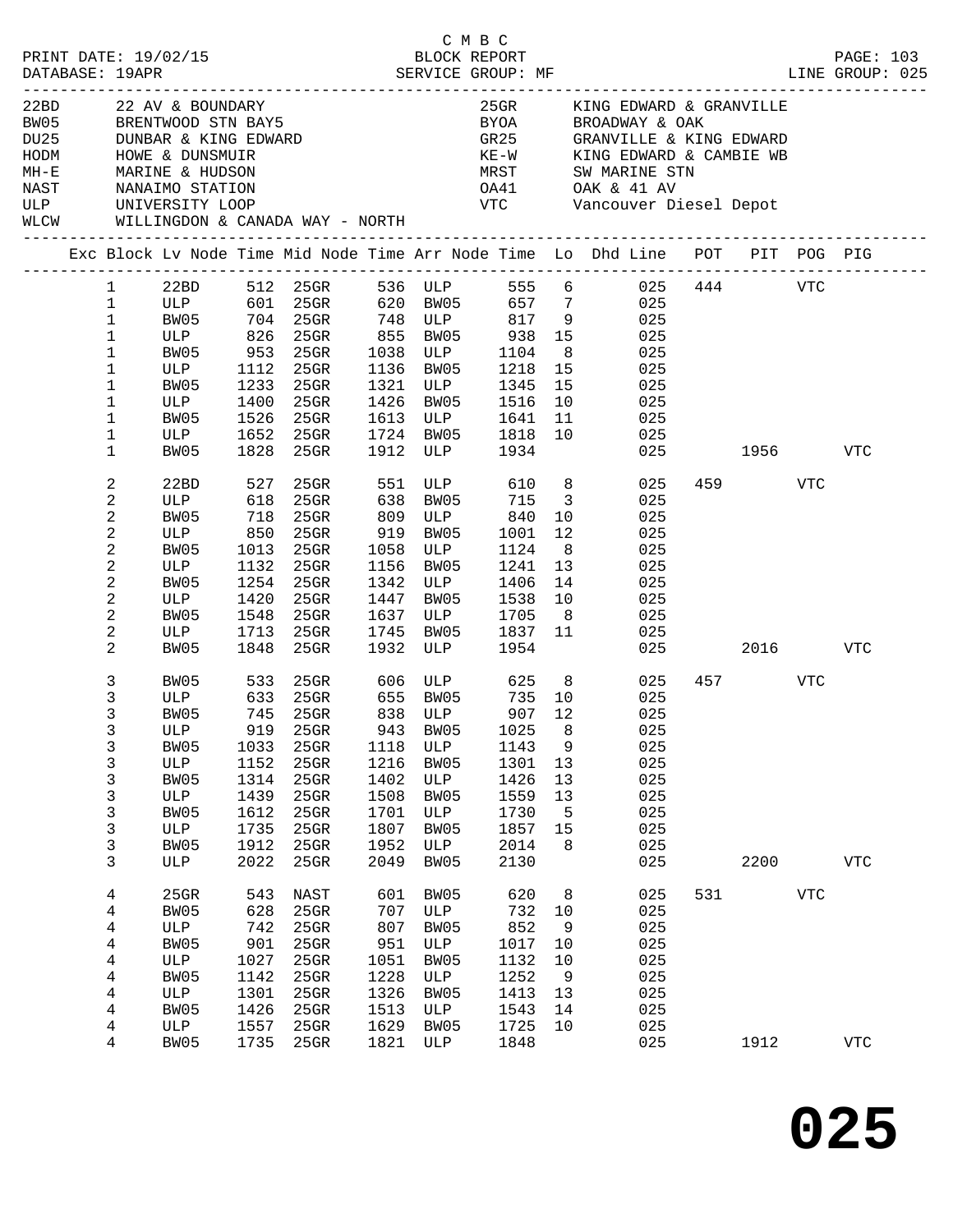|   |      |      |                       |      |                  |         |                | Exc Block Lv Node Time Mid Node Time Arr Node Time Lo Dhd Line POT PIT POG PIG |     |            |     |            |
|---|------|------|-----------------------|------|------------------|---------|----------------|--------------------------------------------------------------------------------|-----|------------|-----|------------|
| 5 |      |      | ULP 545 25GR 604 BW05 |      |                  | 639 9   |                | 025                                                                            | 523 | <b>VTC</b> |     |            |
| 5 | BW05 | 648  | $25$ GR               |      | 727 ULP          | 754 10  |                | 025                                                                            |     |            |     |            |
| 5 | ULP  | 804  | 25GR                  | 831  | BW05             | 917     | 14             | 025                                                                            |     |            |     |            |
| 5 | BW05 | 931  | 25GR                  | 1016 | ULP              | 1042    | 10             | 025                                                                            |     |            |     |            |
| 5 | ULP  | 1052 | 25GR                  | 1116 | BW05             | 1157    | 15             | 025                                                                            |     |            |     |            |
| 5 | BW05 | 1212 | $25$ GR               | 1259 | ULP              | 1323    | 8 <sup>8</sup> | 025                                                                            |     |            |     |            |
| 5 | ULP  | 1331 | $25$ GR               | 1356 | BW05             | 1444    | 14             | 025                                                                            |     |            |     |            |
| 5 | BW05 | 1458 | 25GR                  | 1545 | ULP              | 1615    | 18             | 025                                                                            |     |            |     |            |
| 5 | ULP  | 1633 | 25GR                  | 1705 | BW05             | 1800    | $\overline{7}$ | 025                                                                            |     |            |     |            |
| 5 | BW05 | 1807 | 25GR                  | 1853 | ULP              | 1919    | 12             | 025                                                                            |     |            |     |            |
| 5 | ULP  | 1931 | 25GR                  | 1958 | BW05             | 2039    |                | 025                                                                            |     | 2111       |     | VTC        |
| 6 | 22BD | 547  | 25GR                  | 611  | ULP              | 630     | 9              | 025                                                                            |     | 519 — 10   | VTC |            |
| 6 | ULP  | 639  | 25GR                  | 701  | BW05             | 741     | 8              | 025                                                                            |     |            |     |            |
| 6 | BW05 | 749  | $25$ GR               | 842  | ULP              | 911     | 14             | 025                                                                            |     |            |     |            |
| 6 | ULP  | 925  | $25$ GR               | 949  | BW05             | 1031    | 12             | 025                                                                            |     |            |     |            |
| 6 | BW05 | 1043 | $25$ GR               | 1128 | ULP              | 1153    | 8 <sup>8</sup> | 025                                                                            |     |            |     |            |
| 6 | ULP  | 1201 | 25GR                  | 1226 | BW05             | 1311    | 14             | 025                                                                            |     |            |     |            |
| 6 | BW05 | 1325 | 25GR                  | 1412 | ULP              | 1440    | 12             | 025                                                                            |     |            |     |            |
| 6 | ULP  | 1452 | 25GR                  | 1521 | BW05             | 1616    | 12             | 025                                                                            |     |            |     |            |
| 6 | BW05 | 1628 | 25GR                  | 1717 | ULP              | 1746    | 9              | 025                                                                            |     |            |     |            |
| 6 | ULP  | 1755 | $25$ GR               | 1825 | BW05             | 1912    |                | 025                                                                            |     | 1947       |     | VTC        |
| 7 | BW05 | 550  | 25GR                  | 626  | ULP              | 646     | 15             | 025                                                                            |     | 514        | VTC |            |
| 7 | ULP  | 701  | 25GR                  | 723  | BW05             | 805     | 12             | 025                                                                            |     |            |     |            |
| 7 | BW05 | 817  | 25GR                  | 911  | ULP              | 937     | 10             | 025                                                                            |     |            |     |            |
| 7 | ULP  | 947  | $25$ GR               | 1011 | BW05             | 1052    | 10             | 025                                                                            |     |            |     |            |
| 7 | BW05 | 1102 | 25GR                  | 1148 | ULP              | 1212    | 9              | 025                                                                            |     |            |     |            |
| 7 | ULP  | 1221 | 25GR                  | 1246 | BW05             | 1331    | 14             | 025                                                                            |     |            |     |            |
| 7 | BW05 | 1345 | $25$ GR               | 1432 | ULP              | 1500    | 12             | 025                                                                            |     |            |     |            |
| 7 | ULP  | 1512 | $25$ GR               | 1547 | BW05             | 1643    |                | 025                                                                            |     | 1733       |     | VTC        |
| 8 | 25GR | 553  | NAST                  | 611  | BW05             | 630     | 8              | 025                                                                            |     | 541 7      | VTC |            |
| 8 | BW05 | 638  | 25GR                  | 717  | ULP              | 742     | 11             | 025                                                                            |     |            |     |            |
| 8 | ULP  | 753  | 25GR                  | 819  | BW05             | 905     | 9              | 025                                                                            |     |            |     |            |
| 8 | BW05 | 914  | 25GR                  | 1002 | ULP              | 1028    | $\overline{7}$ | 025                                                                            |     |            |     |            |
| 8 | ULP  | 1035 | 25GR                  | 1059 | BW05             | 1140    | 12             | 025                                                                            |     |            |     |            |
| 8 | BW05 | 1152 | 25GR                  | 1239 | ULP              | 1303    | 8 <sup>8</sup> | 025                                                                            |     |            |     |            |
| 8 | ULP  | 1311 | $25$ GR               |      | 1336 BW05        | 1423    | 13             | 025                                                                            |     |            |     |            |
| 8 | BW05 |      | 1436 25GR             |      | 1523 ULP 1553 10 |         |                | 025                                                                            |     |            |     |            |
| 8 | ULP  | 1603 | 25GR                  | 1635 | BW05             | 1731 12 |                | 025                                                                            |     |            |     |            |
| 8 | BW05 | 1743 | 25GR                  | 1829 | ULP              | 1856    | 12             | 025                                                                            |     |            |     |            |
| 8 | ULP  | 1908 | $25$ GR               | 1936 | BW05             | 2018    | 9              | 025                                                                            |     |            |     |            |
| 8 | BW05 | 2027 | 25GR                  | 2105 | ULP              | 2127    | $\overline{7}$ | 025                                                                            |     |            |     |            |
| 8 | ULP  | 2134 | 25GR                  | 2159 | BW05             | 2239    | 15             | 025                                                                            |     |            |     |            |
| 8 | BW05 | 2254 | 25GR                  | 2331 | ULP              | 2352    | 16             | 025                                                                            |     |            |     |            |
| 8 | ULP  | 2408 | 25GR                  | 2428 | NAST             | 2445    |                | 025                                                                            |     | 2503       |     | <b>VTC</b> |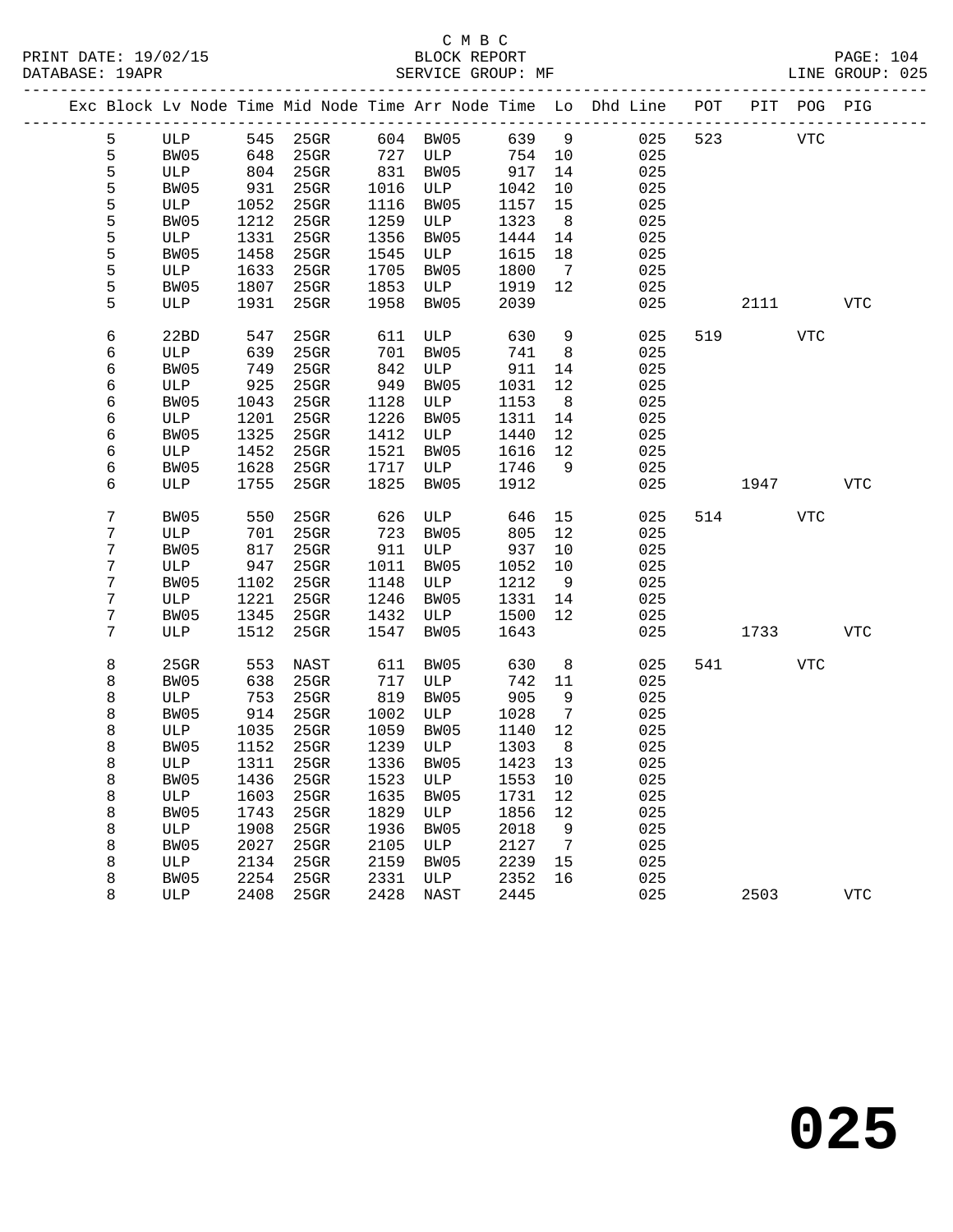|  |      |         |      |                   |      |          |       |                 | Exc Block Lv Node Time Mid Node Time Arr Node Time Lo Dhd Line POT PIT POG PIG |     |            |            |              |
|--|------|---------|------|-------------------|------|----------|-------|-----------------|--------------------------------------------------------------------------------|-----|------------|------------|--------------|
|  | 9    | $25$ GR |      | 612 NAST 630 BW05 |      |          | 649 5 |                 | 025                                                                            | 600 | <b>VTC</b> |            |              |
|  | 9    | BW05    |      | 654 25GR          |      | 738 ULP  | 807   | 8               | 025                                                                            |     |            |            |              |
|  | 9    | ULP     | 815  | $25$ GR           | 843  | BW05     | 927   | 11              | 025                                                                            |     |            |            |              |
|  | 9    | BW05    | 938  | $25$ GR           | 1023 | ULP      | 1049  | 13              | 025                                                                            |     |            |            |              |
|  | 9    | ULP     | 1102 | $25$ GR           | 1126 | BW05     | 1208  | 14              | 025                                                                            |     |            |            |              |
|  | 9    | BW05    | 1222 | $25$ GR           | 1310 | ULP      | 1334  | $\overline{7}$  | 025                                                                            |     |            |            |              |
|  | 9    | ULP     | 1341 | 25GR              | 1406 | BW05     | 1454  | 14              | 025                                                                            |     |            |            |              |
|  | 9    | BW05    | 1508 | $25$ GR           | 1555 | ULP      | 1625  | 14              | 025                                                                            |     |            |            |              |
|  | 9    | ULP     | 1639 | $25$ GR           | 1711 | BW05     | 1806  | 11              | 025                                                                            |     |            |            |              |
|  | 9    | BW05    | 1817 | $25$ GR           | 1903 | ULP      | 1929  | 13              | 025                                                                            |     |            |            |              |
|  | 9    | ULP     | 1942 | 25GR              | 2009 | BW05     | 2050  | 8 <sup>8</sup>  | 025                                                                            |     |            |            |              |
|  | 9    | BW05    | 2058 | $25$ GR           | 2136 | ULP      | 2158  | $6\overline{6}$ | 025                                                                            |     |            |            |              |
|  | 9    | ULP     | 2204 | $25$ GR           | 2229 | BW05     | 2309  | 15              | 025                                                                            |     |            |            |              |
|  | 9    | BW05    | 2324 | $25$ GR           | 2401 | ULP      | 2422  |                 | 025                                                                            |     | 2443       |            | VTC          |
|  | 10   | BW05    | 619  | 25GR              | 656  | ULP      | 718   | 12              | 025                                                                            |     | 543        | <b>VTC</b> |              |
|  | 10   | ULP     | 730  | 25GR              | 755  | BW05     | 840   | 9               | 025                                                                            |     |            |            |              |
|  | $10$ | BW05    | 849  | $25$ GR           | 939  | ULP      | 1005  | 14              | 025                                                                            |     |            |            |              |
|  | $10$ | ULP     | 1019 | 25GR              | 1043 | BW05     | 1124  | 8 <sup>8</sup>  | 025                                                                            |     |            |            |              |
|  | 10   | BW05    | 1132 | 25GR              | 1218 | ULP      | 1242  | 9               | 025                                                                            |     |            |            |              |
|  | $10$ | ULP     | 1251 | $25$ GR           | 1316 | BW05     | 1403  | 12              | 025                                                                            |     |            |            |              |
|  | $10$ | BW05    | 1415 | $25$ GR           | 1502 | ULP      | 1532  | 19              | 025                                                                            |     |            |            |              |
|  | 10   | ULP     | 1551 | $25$ GR           | 1623 | BW05     | 1719  | 8 <sup>8</sup>  | 025                                                                            |     |            |            |              |
|  | 10   | BW05    | 1727 | 25GR              | 1813 | ULP      | 1840  | 17              | 025                                                                            |     |            |            |              |
|  | 10   | ULP     | 1857 | 25GR              | 1925 | BW05     | 2007  |                 | 025                                                                            |     | 2039       |            | VTC          |
|  | 11   | $KE-W$  | 627  | DU25              | 639  | ULP      | 651   | 18              | 025                                                                            |     | 611 7      | VTC        |              |
|  | 11   | ULP     | 709  | 25GR              | 731  | BW05     | 815   | $\overline{7}$  | 025                                                                            |     |            |            |              |
|  | 11   | BW05    | 822  | $25$ GR           | 916  | ULP      | 942   | 13              | 025                                                                            |     |            |            |              |
|  | 11   | ULP     | 955  | $25$ GR           | 1019 | BW05     | 1100  | 12              | 025                                                                            |     |            |            |              |
|  | 11   | BW05    | 1112 | $25$ GR           | 1158 | ULP      | 1222  | 9               | 025                                                                            |     |            |            |              |
|  | 11   | ULP     | 1231 | 25GR              | 1256 | BW05     | 1343  | 12              | 025                                                                            |     |            |            |              |
|  | 11   | BW05    | 1355 | $25$ GR           | 1442 | ULP      | 1512  | 13              | 025                                                                            |     |            |            |              |
|  | 11   | ULP     | 1525 | $25$ GR           | 1559 | BW05     | 1655  | 13              | 025                                                                            |     |            |            |              |
|  | 11   | BW05    | 1708 | 25GR              | 1757 | ULP      | 1825  | 12              | 025                                                                            |     |            |            |              |
|  | 11   | ULP     | 1837 | 25GR              | 1905 | BW05     | 1949  | 9               | 025                                                                            |     |            |            |              |
|  | 11   | BW05    | 1958 | $25$ GR           | 2038 | ULP      | 2100  |                 | 025                                                                            |     | 2121       |            | VTC          |
|  | 12   | $25$ GR |      | 629 NAST          |      | 647 BW05 | 706   | $\overline{4}$  | 025                                                                            | 617 |            | <b>VTC</b> |              |
|  |      | 12 BW05 |      | 710 25GR 759 ULP  |      |          |       |                 | 828 10<br>025                                                                  |     |            |            |              |
|  | 12   | ULP     | 838  | 25GR              | 907  | BW05     | 950   | 13              | 025                                                                            |     |            |            |              |
|  | 12   | BW05    | 1003 | 25GR              | 1048 | ULP      | 1114  | 8 <sup>8</sup>  | 025                                                                            |     |            |            |              |
|  | 12   | ULP     | 1122 | 25GR              | 1146 | BW05     | 1228  | 16              | 025                                                                            |     |            |            |              |
|  | 12   | BW05    | 1244 | 25GR              | 1332 | ULP      | 1356  | 12              | 025                                                                            |     |            |            |              |
|  | 12   | ULP     | 1408 | 25GR              | 1434 | BW05     | 1524  | 10              | 025                                                                            |     |            |            |              |
|  | 12   | BW05    | 1534 | 25GR              | 1621 | ULP      | 1649  | 9               | 025                                                                            |     |            |            |              |
|  | 12   | ULP     | 1658 | 25GR              | 1730 | BW05     | 1824  | 14              | 025                                                                            |     |            |            |              |
|  | 12   | BW05    | 1838 | 25GR              | 1922 | ULP      | 1944  | 10              | 025                                                                            |     |            |            |              |
|  | 12   | ULP     | 1954 | $25$ GR           | 2021 | BW05     | 2102  |                 | 025                                                                            |     | 2132       |            | $_{\rm VTC}$ |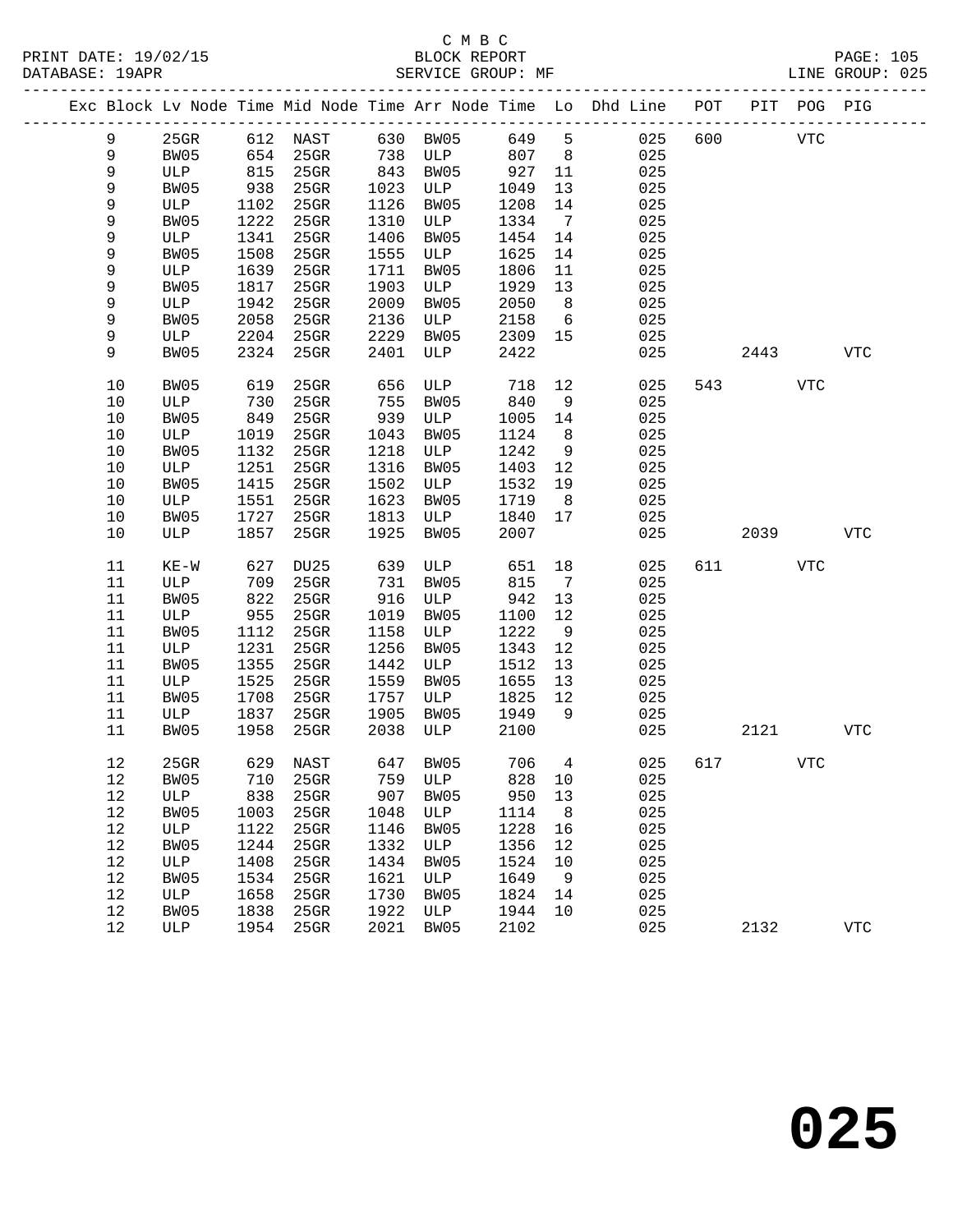|  |    |             |      |                                 |      |             |        |                              | Exc Block Lv Node Time Mid Node Time Arr Node Time Lo Dhd Line POT |     |      | PIT POG PIG |              |
|--|----|-------------|------|---------------------------------|------|-------------|--------|------------------------------|--------------------------------------------------------------------|-----|------|-------------|--------------|
|  | 13 | $KE-W$      |      | 637 DU25                        |      | 649 ULP     | 701 20 |                              | 025                                                                | 621 |      | <b>VTC</b>  |              |
|  | 13 | ULP         | 721  | 25GR                            | 743  | BW05        | 827    | 6                            | 025                                                                |     |      |             |              |
|  | 13 | BW05        | 833  | $25$ GR                         | 927  | ULP         | 953    | 10                           | 025                                                                |     |      |             |              |
|  | 13 | ULP         | 1003 | $25$ GR                         | 1027 | BW05        | 1108   | 14                           | 025                                                                |     |      |             |              |
|  | 13 | BW05        | 1122 | $25$ GR                         | 1208 | ULP         | 1232   | 9                            | 025                                                                |     |      |             |              |
|  | 13 |             | 1241 | 25GR                            | 1306 |             | 1353   |                              | 025                                                                |     |      |             |              |
|  |    | ULP         |      |                                 |      | BW05        |        | 12                           |                                                                    |     |      |             |              |
|  | 13 | BW05        | 1405 | $25$ GR                         | 1452 | ULP         | 1522   | 16                           | 025                                                                |     |      |             |              |
|  | 13 | ULP         | 1538 | $25$ GR                         | 1611 | BW05        | 1708   | 11                           | 025                                                                |     |      |             |              |
|  | 13 | BW05        | 1719 | 25GR                            | 1805 | ULP         | 1832   | 15                           | 025                                                                |     |      |             |              |
|  | 13 | ULP         | 1847 | 25GR                            | 1915 | BW05        | 1959   | 12                           | 025                                                                |     |      |             |              |
|  | 13 | BW05        | 2011 | 25GR                            |      | GR25        | 2050   |                              | 025                                                                |     | 2102 |             | <b>VTC</b>   |
|  | 14 | 25GR        | 647  | NAST                            | 706  | BW05        | 726    | $\overline{\phantom{a}}$     | 025                                                                | 635 |      | <b>VTC</b>  |              |
|  | 14 | BW05        | 728  | 25GR                            | 819  | ULP         | 850    | 15                           | 025                                                                |     |      |             |              |
|  | 14 | ULP         | 905  | $25$ GR                         | 931  | BW05        | 1013   | 10                           | 025                                                                |     |      |             |              |
|  | 14 | BW05        | 1023 | $25$ GR                         | 1108 | ULP         | 1133   | 9                            | 025                                                                |     |      |             |              |
|  | 14 | ULP         | 1142 | $25$ GR                         | 1206 | BW05        | 1251   | 13                           | 025                                                                |     |      |             |              |
|  |    |             |      | $25$ GR                         | 1352 |             |        |                              |                                                                    |     |      |             |              |
|  | 14 | BW05        | 1304 |                                 |      | ULP         | 1416   | - 9                          | 025                                                                |     |      |             |              |
|  | 14 | ULP         | 1425 | $25$ GR                         | 1454 | BW05        | 1545   | 11                           | 025                                                                |     |      |             |              |
|  | 14 | BW05        | 1556 | $25$ GR                         | 1645 | ULP         | 1713   | $7\phantom{.0}\phantom{.0}7$ | 025                                                                |     |      |             |              |
|  | 14 | ULP         | 1720 | 25GR                            | 1752 | BW05        | 1844   |                              | 025                                                                |     | 1921 |             | <b>VTC</b>   |
|  | 15 | <b>NAST</b> | 703  | 25GR                            | 722  | ULP         | 749    | 9                            | 025                                                                | 640 |      | VTC         |              |
|  | 15 | ULP         | 758  | $25$ GR                         | 825  | BW05        | 911    | 12                           | 025                                                                |     |      |             |              |
|  | 15 | BW05        | 923  | 25GR                            | 1008 | ULP         | 1034   | 9                            | 025                                                                |     |      |             |              |
|  | 15 | ULP         | 1043 | $25$ GR                         | 1107 | BW05        | 1148   | 14                           | 025                                                                |     |      |             |              |
|  | 15 | BW05        | 1202 | $25$ GR                         | 1249 | ULP         | 1313   | 8 <sup>8</sup>               | 025                                                                |     |      |             |              |
|  | 15 | ULP         | 1321 | 25GR                            | 1346 | BW05        | 1433   | 14                           | 025                                                                |     |      |             |              |
|  | 15 | BW05        | 1447 | 25GR                            | 1534 | ULP         | 1604   | 17                           | 025                                                                |     |      |             |              |
|  | 15 | ULP         | 1621 | 25GR                            | 1653 | BW05        | 1748   | 11                           | 025                                                                |     |      |             |              |
|  | 15 |             |      |                                 | 1845 |             |        |                              | 025                                                                |     |      |             |              |
|  |    | BW05        | 1759 | 25GR                            |      | ULP         | 1911   | 8                            |                                                                    |     |      |             |              |
|  | 15 | ULP         | 1919 | 25GR                            | 1947 | BW05        | 2029   | 14                           | 025                                                                |     |      |             |              |
|  | 15 | BW05        | 2043 | 25GR                            |      | GR25        | 2121   |                              | 025                                                                |     | 2132 |             | <b>VTC</b>   |
|  | 16 | BW05        | 543  | $25$ GR                         | 616  | ULP         | 635    | 10                           | 025                                                                | 507 |      | <b>VTC</b>  |              |
|  | 16 | ULP         | 645  | $25$ GR                         | 707  | BW05        | 747    | 6                            | 025                                                                |     |      |             |              |
|  | 16 | BW05        | 753  | $25$ GR                         | 846  | ULP         | 915    | 16                           | 025                                                                |     |      |             |              |
|  | 16 | ULP         | 931  | $25$ GR                         | 955  | BW05        | 1036   | 16                           | 025                                                                |     |      |             |              |
|  | 16 | BW05        | 1052 | 25GR                            |      | 1138 ULP    | 1202   | 9                            | 025                                                                |     |      |             |              |
|  | 16 |             |      | ULP 1211 25GR 1236 BW05 1321 14 |      |             |        |                              | 025                                                                |     |      |             |              |
|  | 16 | BW05        | 1335 | $25$ GR                         | 1422 | ULP         | 1450   | 12                           | 025                                                                |     |      |             |              |
|  | 16 | ULP         | 1502 | 25GR                            | 1535 | BW05        | 1630   | 14                           | 025                                                                |     |      |             |              |
|  | 16 | BW05        | 1644 | $25$ GR                         | 1733 | ULP         | 1801   | 14                           | 025                                                                |     |      |             |              |
|  | 16 | ULP         | 1815 | 25GR                            | 1845 | <b>BW05</b> | 1932   | 14                           | 025                                                                |     |      |             |              |
|  | 16 | BW05        | 1946 | 25GR                            | 2026 | ULP         | 2048   | 16                           | 025                                                                |     |      |             |              |
|  | 16 | ULP         | 2104 | $25$ GR                         | 2129 | BW05        | 2209   | 14                           | 025                                                                |     |      |             |              |
|  |    | BW05        |      |                                 |      |             |        |                              |                                                                    |     |      |             |              |
|  | 16 |             | 2223 | $25$ GR                         | 2301 | ULP         | 2323   | 15                           | 025                                                                |     |      |             |              |
|  | 16 | ULP         | 2338 | 25GR                            | 2358 | BW05        | 2434   |                              | 025                                                                |     | 2502 |             | ${\tt VTC}$  |
|  | 20 | 22BD        | 557  | 25GR                            | 621  | ULP         | 640    | 11                           | 025                                                                | 529 |      | <b>VTC</b>  |              |
|  | 20 | ULP         | 651  | 25GR                            | 713  | BW05        | 755    | $\overline{4}$               | 025                                                                |     |      |             |              |
|  | 20 | BW05        | 759  | 25GR                            | 854  | ULP         | 921    |                              | 025                                                                |     | 944  |             | $_{\rm VTC}$ |
|  |    |             |      |                                 |      |             |        |                              |                                                                    |     |      |             |              |
|  | 21 | BW05        | 600  | 25GR                            | 636  | ULP         | 656    | 21                           | 025                                                                | 524 |      | <b>VTC</b>  |              |
|  | 21 | ULP         | 717  | 25GR                            | 739  | BW05        | 823    | 4                            | 025                                                                |     |      |             |              |
|  | 21 | BW05        | 827  | 25GR                            | 921  | ULP         | 947    |                              | 025                                                                |     | 1010 |             | ${\tt VTC}$  |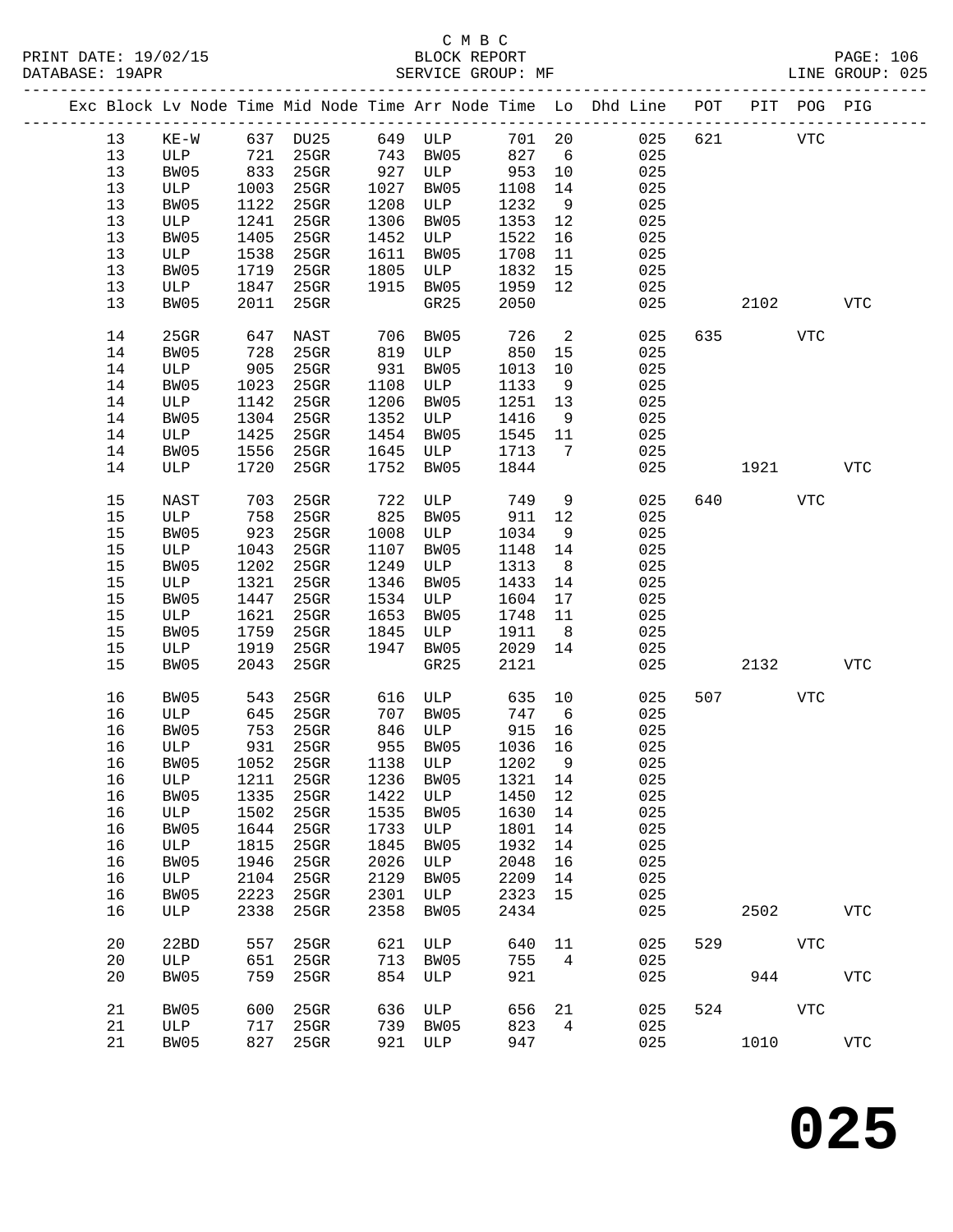|    |             |      |               |      | Exc Block Lv Node Time Mid Node Time Arr Node Time Lo Dhd Line POT PIT POG PIG |        |                |    |        |      |                    |             |            |
|----|-------------|------|---------------|------|--------------------------------------------------------------------------------|--------|----------------|----|--------|------|--------------------|-------------|------------|
| 22 | BW05        |      |               |      | 610 25GR 646 ULP                                                               | 706 19 |                |    | 025    |      | 534 VTC            |             |            |
| 22 | ULP         | 725  | 25GR 747 BW05 |      |                                                                                | 831    | 8 <sup>8</sup> |    | 025    |      |                    |             |            |
| 22 | BW05        |      | 839 25GR      |      | 933 ULP 959 12                                                                 |        |                |    | 025    |      |                    |             |            |
|    |             |      |               |      |                                                                                |        |                |    |        |      | 1156 VTC           |             |            |
| 22 | ULP         |      | 1011 25GR     |      | 1035 BW05                                                                      | 1116   |                |    | 025    |      |                    |             |            |
| 23 | NAST        | 633  | $25$ GR       | 651  | ULP                                                                            | 713    |                | 16 | 025    |      | 610 VTC            |             |            |
| 23 | ULP         | 729  | $25$ GR       | 751  | NAST                                                                           | 812    | 10             |    | 025    |      |                    |             |            |
| 23 | NAST        | 822  | $25$ GR       | 850  | ULP                                                                            | 919    |                |    | 025    |      | 942                |             | VTC        |
|    |             |      |               |      |                                                                                |        |                |    |        |      |                    |             |            |
| 24 | NAST        |      | 643 25GR      | 701  | ULP                                                                            | 723 13 |                |    | 025    |      | 620 VTC            |             |            |
| 24 | ULP         |      | 736 25GR      | 801  | BW05                                                                           | 846    | 9              |    | 025    |      |                    |             |            |
|    |             |      |               |      |                                                                                |        |                |    |        |      |                    |             |            |
| 24 | BW05        |      | 855 25GR      | 945  | ULP                                                                            | 1011   |                |    | 025    |      | 1034               |             | <b>VTC</b> |
| 25 | NAST        | 653  | 25GR          | 712  | ULP                                                                            | 737    | 10             |    | 025    |      |                    | VTC         |            |
| 25 | ULP         |      | 747 25GR      | 813  | BW05                                                                           | 859    | 9              |    | 025    |      |                    |             |            |
| 25 | BW05        | 908  |               |      |                                                                                |        |                |    |        |      | 1045               |             | <b>VTC</b> |
|    |             |      | 25GR          | 956  | ULP                                                                            | 1022   |                |    | 025    |      |                    |             |            |
| 26 | NAST        |      | 713 25GR      | 732  | ULP                                                                            | 759 11 |                |    | 025    |      | 650 VTC            |             |            |
|    |             |      |               |      |                                                                                |        |                |    |        |      |                    |             |            |
| 26 | ULP         |      | 810 25GR      | 837  | BW05                                                                           | 923    |                |    | 025    |      | 1003               |             | <b>VTC</b> |
|    |             |      |               |      |                                                                                |        |                |    |        |      | 705 VTC            |             |            |
| 27 | 25GR        | 719  | NAST          | 739  | BW05                                                                           | 801    | 6              |    | 025    |      |                    |             |            |
| 27 | BW05        | 807  | $25$ GR       | 902  | <b>ULP</b>                                                                     | 929    | 10             |    | 025    |      |                    |             |            |
| 27 | ULP         |      | 939 25GR      |      | 1003 BW05                                                                      | 1044   |                |    | 025    |      | 1124               |             | <b>VTC</b> |
|    |             |      |               |      |                                                                                |        |                |    |        |      |                    |             |            |
| 28 | NAST        | 721  | $25$ GR       | 743  | ULP                                                                            | 812    | 9              |    | 025    | 658  | <b>STATE STATE</b> |             |            |
| 28 | ULP         |      | 821 25GR      |      | 849 BW05                                                                       | 933    | 13             |    | 025    |      |                    |             |            |
| 28 | BW05        | 946  | $25$ GR       | 1031 | ULP                                                                            | 1057   |                |    | 025    |      | 1119               |             | VTC        |
|    |             |      |               |      |                                                                                |        |                |    |        |      |                    |             |            |
| 29 | 25GR        |      | 727 NAST      | 748  | WLCW                                                                           | 805 10 |                |    | 15 025 | 713  |                    | <b>VTC</b>  |            |
| 29 | NAST        | 830  | 25GR          | 858  | ULP                                                                            | 925    |                |    | 025    |      | 948                |             | <b>VTC</b> |
|    |             |      |               |      |                                                                                |        |                |    |        |      |                    |             |            |
| 30 | NAST        | 728  |               | 754  | ULP                                                                            | 823    | 9              |    | 025    | 705  |                    | VTC         |            |
|    |             |      | 25GR          |      |                                                                                |        |                |    |        |      |                    |             |            |
| 30 | ULP         | 832  | $25$ GR       | 901  | BW05                                                                           | 944    |                |    | 025    |      | 1024               |             | VTC        |
|    |             |      |               |      |                                                                                |        |                |    |        |      |                    |             |            |
| 31 | 25GR        |      | 735 NAST      |      | 756 WLCW                                                                       | 813    | 10             | 15 | 025    | 721  |                    | VTC         |            |
| 31 | NAST        |      | 838 25GR      | 906  | ULP                                                                            | 933    |                |    | 025    |      | 956                |             | <b>VTC</b> |
|    |             |      |               |      |                                                                                |        |                |    |        |      |                    |             |            |
| 32 | BW05        |      | 737 25GR      |      |                                                                                |        | 12             |    | 025    | 701  |                    | <b>VTC</b>  |            |
|    |             |      |               |      | 829 ULP 859<br>937 BW05 1019                                                   |        |                |    |        |      |                    |             |            |
| 32 | ULP         |      | 911 25GR      |      | 937 BW05                                                                       | 1019   |                |    | 025    |      | 1059               |             | <b>VTC</b> |
|    |             |      |               |      |                                                                                |        |                |    |        |      |                    |             |            |
| 33 | NAST        | 738  | $25$ GR       | 804  | ULP                                                                            | 833    | 11             |    | 025    | 715  |                    | VTC         |            |
| 33 | ULP         | 844  | $25$ GR       | 913  | BW05                                                                           | 955    |                |    | 025    |      | 1035               |             | VTC        |
|    |             |      |               |      |                                                                                |        |                |    |        |      |                    |             |            |
| 34 | <b>NAST</b> | 746  | 25GR          | 814  | ULP                                                                            | 845    | 14             |    | 025    | 723  |                    | VTC         |            |
|    |             |      |               |      |                                                                                |        |                |    |        |      |                    |             |            |
| 34 | ULP         | 859  | 25GR          | 925  | BW05                                                                           | 1007   |                |    | 025    |      | 1047               |             | <b>VTC</b> |
|    |             |      |               |      |                                                                                |        |                |    |        |      |                    |             |            |
| 35 | NAST        | 756  | 25GR          | 824  | ULP                                                                            | 854    |                |    | 025    | 733  |                    | 917 VTC     | VTC        |
|    |             |      |               |      |                                                                                |        |                |    |        |      |                    |             |            |
| 36 | <b>NAST</b> | 806  | 25GR          | 834  | ULP                                                                            | 904    |                |    | 025    | 736  |                    | 927 VTC VTC |            |
|    |             |      |               |      |                                                                                |        |                |    |        |      |                    |             |            |
| 40 | ULP         | 1351 | 25GR          | 1416 | BW05                                                                           | 1504   | 14             |    | 025    | 1323 |                    | VTC         |            |
|    |             |      |               |      |                                                                                |        |                |    |        |      |                    |             |            |
| 40 | BW05        | 1518 | 25GR          | 1605 | ULP                                                                            | 1633   | 12             |    | 025    |      |                    |             |            |
| 40 | ULP         | 1645 | $25$ GR       | 1717 | BW05                                                                           | 1812   |                |    | 025    |      | 1857               |             | <b>VTC</b> |
|    |             |      |               |      |                                                                                |        |                |    |        |      |                    |             |            |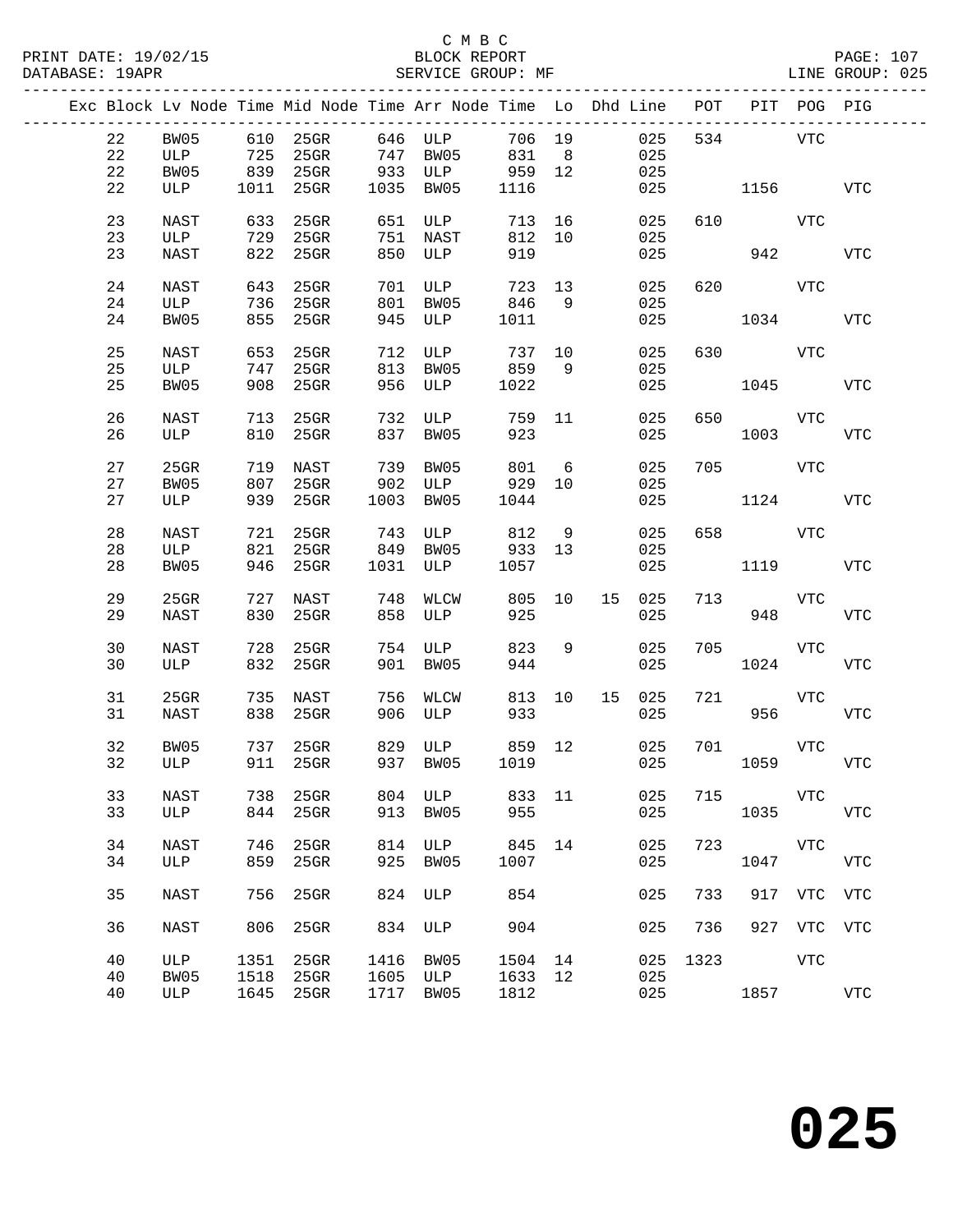|          |    |              |      |           |      | Exc Block Lv Node Time Mid Node Time Arr Node Time Lo Dhd Line POT |         |                         |    |        |          |                          | PIT POG PIG |             |
|----------|----|--------------|------|-----------|------|--------------------------------------------------------------------|---------|-------------------------|----|--------|----------|--------------------------|-------------|-------------|
|          | 41 | ULP          |      |           |      | 1432 25GR 1501 BW05 1552 12                                        |         |                         |    |        |          | 025 1404 VTC             |             |             |
|          | 41 | BW05         |      |           |      | 1604 25GR 1653 ULP 1722                                            |         | $6\overline{6}$         |    | 025    |          |                          |             |             |
|          | 41 | ULP          | 1728 | 25GR      |      | 1800 BW05                                                          | 1850 12 |                         |    | 025    |          |                          |             |             |
|          | 41 | BW05         | 1902 | $25$ GR   |      | 1942 ULP                                                           | 2004    | $\overline{\mathbf{3}}$ |    | 025    |          |                          |             |             |
|          | 41 | ULP          | 2007 | $25$ GR   |      | 2034 BW05                                                          | 2115    | 9                       |    | 025    |          |                          |             |             |
|          | 41 | BW05         | 2124 | $25$ GR   | 2202 | ULP                                                                | 2224 14 |                         |    | 025    |          |                          |             |             |
|          | 41 | ULP          | 2238 | $25$ GR   | 2300 | BW05                                                               | 2340    | 14                      |    | 025    |          |                          |             |             |
|          | 41 | BW05         | 2354 | 25GR      |      | GR25                                                               | 2431    |                         |    | 025    |          | 2442                     |             | <b>VTC</b>  |
|          |    |              |      |           |      |                                                                    |         |                         |    |        |          |                          |             |             |
|          | 42 | $25$ GR      | 1440 | NAST      |      | 1508 BW05                                                          | 1531 11 |                         |    |        |          | 025 1426                 | VTC         |             |
|          | 42 | BW05         | 1542 | 25GR      |      | 1629 ULP 1657 8                                                    |         |                         |    | 025    |          |                          |             |             |
|          | 42 | ULP          |      | 1705 25GR | 1737 | BW05                                                               | 1831    |                         |    | 025    | 1908     |                          |             | <b>VTC</b>  |
|          |    |              |      |           |      |                                                                    |         |                         |    |        |          |                          |             |             |
|          | 43 | ULP          | 1445 | 25GR      |      | 1514 BW05                                                          | 1609 11 |                         |    |        |          | 025 1417                 | <b>VTC</b>  |             |
|          | 43 | BW05         | 1620 | $25$ GR   |      | 1709 ULP                                                           | 1738    | $5^{\circ}$             |    | 025    |          |                          |             |             |
|          | 43 | ULP          | 1743 | $25$ GR   |      | 1815 BW05                                                          | 1905    | 17                      |    | 025    |          |                          |             |             |
|          | 43 | BW05         | 1922 | $25$ GR   |      | 2002 ULP                                                           | 2024    | 16                      |    | 025    |          |                          |             |             |
|          | 43 | ULP          | 2040 | $25$ GR   | 2105 | BW05                                                               | 2145    | 8                       |    | 025    |          |                          |             |             |
|          | 43 | BW05         | 2153 | 25GR      | 2231 | ULP                                                                | 2253    | 13                      |    | 025    |          |                          |             |             |
|          | 43 | ULP          | 2306 | $25$ GR   |      | 2328 BW05                                                          | 2408    | 17                      |    | 025    |          |                          |             |             |
|          | 43 | BW05         | 2425 | 25GR      |      | GR25                                                               | 2502    | 8                       |    | 15 025 |          |                          |             |             |
|          | 43 | MRST         | 2525 |           |      | HODM                                                               | 2604    | 5                       |    | N8     |          |                          |             |             |
|          | 43 | HODM         | 2609 |           |      | MRST                                                               | 2652    | $\mathbf{3}$            |    | N8     |          |                          |             |             |
|          | 43 | MRST         | 2655 |           |      | HODM                                                               | 2734    | 5                       |    | N8     |          |                          |             |             |
|          | 43 | HODM         | 2739 |           |      | MRST                                                               | 2822    | $\overline{3}$          |    | N8     |          |                          |             |             |
|          | 43 | MRST         | 2825 |           |      | HODM                                                               | 2904    | 5                       |    | Ν8     |          |                          |             |             |
|          | 43 | HODM         | 2909 |           |      | MRST                                                               | 2952    |                         |    | Ν8     |          | 2957                     |             | VTC         |
|          |    |              |      |           |      |                                                                    |         |                         |    |        |          |                          |             |             |
|          | 44 | ULP          | 1455 | 25GR      |      | 1528 BW05                                                          | 1623    | 13                      |    | 025    | 1427     | <b>Example 19 ST VTC</b> |             |             |
|          | 44 | BW05         | 1636 | $25$ GR   |      | 1725 ULP                                                           | 1753    | 12                      |    | 025    |          |                          |             |             |
|          | 44 | ULP          | 1805 | 25GR      | 1835 | BW05                                                               | 1922    | 12                      |    | 025    |          |                          |             |             |
|          | 44 | BW05         |      | 1934 25GR |      | 2014 ULP                                                           | 2036    |                         |    | 025    |          | 2057                     |             | <b>VTC</b>  |
|          |    |              |      |           |      |                                                                    |         |                         |    |        |          |                          |             |             |
|          | 45 | ULP          | 1506 | 25GR      |      |                                                                    | 1637 15 |                         |    |        |          | 025 1438 VTC             |             |             |
|          | 45 | BW05         |      | 1652 25GR |      | 1541 BW05<br>1741 ULP                                              | 1809    |                         |    | 025    |          | 1833                     |             | <b>VTC</b>  |
|          |    |              |      |           |      |                                                                    |         |                         |    |        |          |                          |             |             |
|          | 46 | ULP          | 1519 | 25GR      | 1553 | BW05                                                               | 1649 11 |                         |    |        | 025 1448 |                          | VTC         |             |
|          | 46 | BW05         | 1700 | $25$ GR   |      |                                                                    | 1817 10 |                         |    | 025    |          |                          |             |             |
|          | 46 | ULP          |      | 1827 25GR |      | -<br>1749 ULP 1817<br>1855 BW05 1939<br>1855 BW05                  |         |                         |    | 025    |          | 2011 2012                |             | VTC         |
|          |    |              |      |           |      |                                                                    |         |                         |    |        |          |                          |             |             |
| SD 47    |    | $MH-E$       | 1522 | OA41      | 1534 | <b>BYOA</b>                                                        | 1546    | 8                       | 21 | 017    | 1520     |                          | <b>VTC</b>  |             |
| $SD$ 47  |    | ULP          | 1615 | $25$ GR   | 1647 | BW05                                                               | 1742    | 9                       |    | 025    |          |                          |             |             |
| $#SD$ 47 |    | ULP          | 1615 | 25GR      | 1647 | BW05                                                               | 1742    | 9                       |    | 025    | 1547     |                          | <b>VTC</b>  |             |
|          | 47 | BW05         | 1751 | 25GR      | 1837 | ULP                                                                | 1904    |                         |    | 025    |          | 1926                     |             | ${\tt VTC}$ |
|          |    |              |      |           |      |                                                                    |         |                         |    |        |          |                          |             |             |
|          | 48 | ULP          | 1531 | 25GR      | 1605 | BW05                                                               | 1701    |                         |    | 025    | 1500     | 1751                     | VTC         | <b>VTC</b>  |
|          |    |              |      |           |      |                                                                    |         |                         |    |        |          |                          |             |             |
|          | 49 | ULP          | 1544 | 25GR      | 1617 | BW05                                                               | 1714    |                         |    | 025    | 1516     | 1804                     | VTC         | <b>VTC</b>  |
|          |    |              |      |           |      |                                                                    |         |                         |    |        |          |                          |             |             |
|          | 50 | ULP          | 1609 | $25$ GR   | 1641 | BW05                                                               | 1736    |                         |    | 025    | 1541     | 1826                     | VTC         | VTC         |
|          |    |              |      |           |      |                                                                    |         |                         |    |        |          |                          |             |             |
|          | 51 | $_{\rm ULP}$ | 1627 | 25GR      | 1659 | BW05                                                               | 1754    |                         |    | 025    | 1559     | 1839 VTC                 |             | VTC         |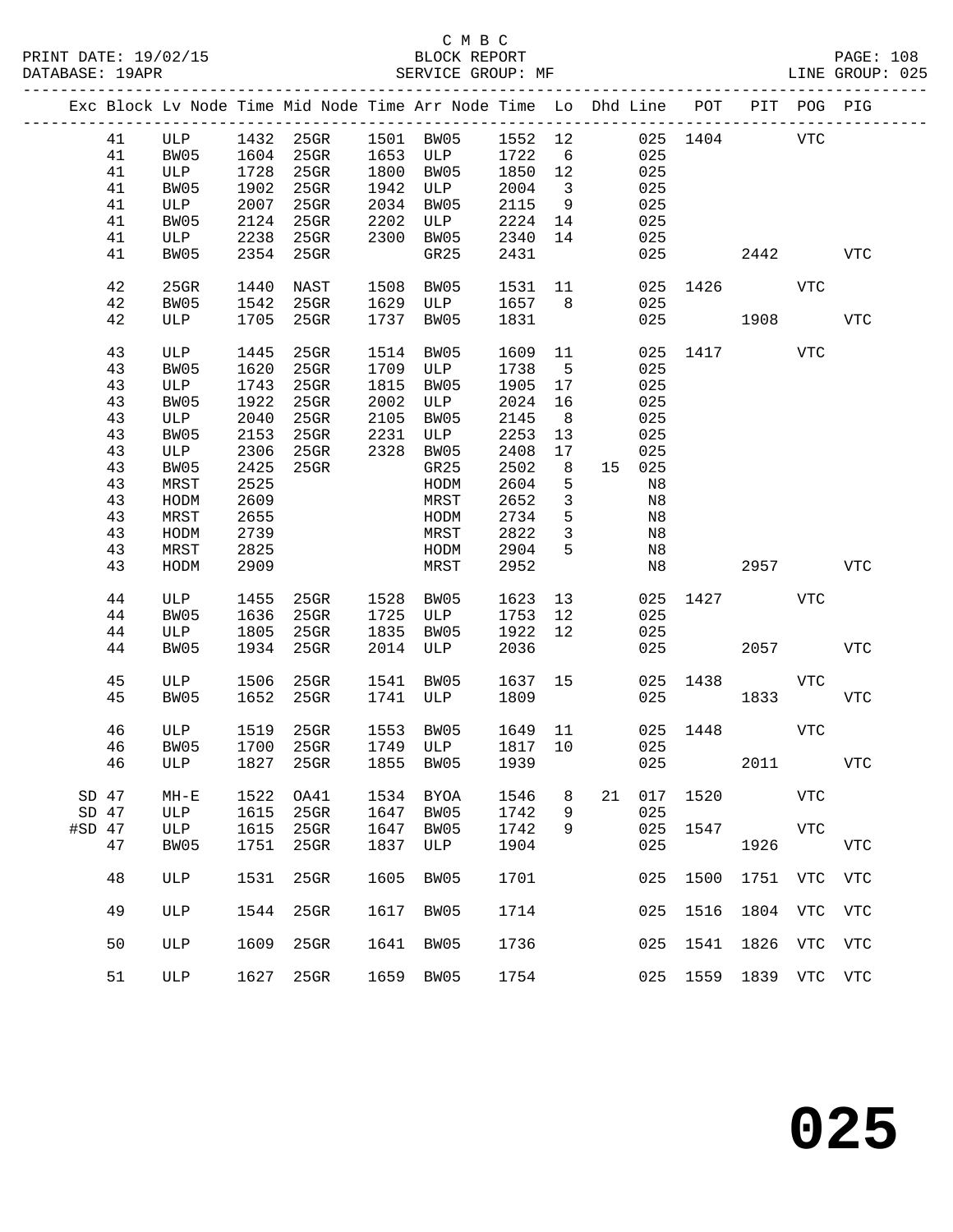|      |                |                                               |                      | PRINT DATE: 19/02/15 BLOCK REPORT<br>DATABASE: 19APR SERVICE GROUP: MF |                      | C M B C                                               |                 |                                                                                                            |            |                                       |                |             | PAGE: 109<br>LINE GROUP: 032 |  |
|------|----------------|-----------------------------------------------|----------------------|------------------------------------------------------------------------|----------------------|-------------------------------------------------------|-----------------|------------------------------------------------------------------------------------------------------------|------------|---------------------------------------|----------------|-------------|------------------------------|--|
| PNBU |                | 4AL 4 AV & ALMA<br>VTC Vancouver Diesel Depot |                      | D41N NB DUNBAR FS 41 AV<br>PENDER & BURRARD                            |                      | DULP WB W 41 AV FS DUNBAR ST<br>PNTW PENDER & THURLOW | AL4 ALMA & 4 AV |                                                                                                            |            |                                       |                |             |                              |  |
|      |                |                                               |                      | Exc Block Lv Node Time Mid Node Time Arr Node Time Lo Dhd Line POT     |                      |                                                       |                 |                                                                                                            |            |                                       |                | PIT POG PIG |                              |  |
|      | 70 D41N<br>70  | D41N                                          |                      | 748 4AL 801                                                            |                      | PNBU                                                  | 823             | 714 7 27 032                                                                                               | 032        |                                       | 629 VTC<br>849 |             | <b>VTC</b>                   |  |
|      | 71<br>71       | D41N<br>D41N                                  | 705<br>808           | 4AL 717 PNBU<br>4AL                                                    | 821                  | PNBU                                                  | 843             | 736 5 27 032                                                                                               | 032        | 649                                   | 909            | VTC         | <b>VTC</b>                   |  |
|      | 72<br>72       | D41N<br>D41N                                  | 725<br>830           | 4AL<br>4AL                                                             | 737<br>843           | PNBU<br>PNBU                                          | 759<br>905      | 4 27                                                                                                       | 032<br>032 |                                       | 709 VTC        | 931 7       | <b>VTC</b>                   |  |
|      | 73<br>73<br>73 | PNTW<br>PNTW<br>PNTW                          | 1600<br>1719<br>1840 | AL4<br>AL4<br>AL4                                                      | 1626<br>1745<br>1906 | DULP<br>DULP<br>DULP                                  | 1801 5<br>1920  |                                                                                                            | 34 032     | 1639 6 34 032 1526 VTC<br>032 and 032 | 1933   1933    |             | <b>VTC</b>                   |  |
|      | 74<br>74       | PNTW<br>PNTW                                  | 1625<br>1746         | AL4<br>AL4                                                             | 1651<br>1812         | DULP<br>DULP                                          | 1705<br>1829    |                                                                                                            | 032        | 7 34 032 1551 VTC<br>1842             |                |             | <b>VTC</b>                   |  |
|      | 75<br>75       | PNTW<br>PNTW                                  | 1652<br>1813         | AL4 1718<br>AL4                                                        | 1839                 | DULP<br>DULP                                          | 1734            | 1854   1860   1860   1860   1860   1860   1870   1870   1870   1870   1870   1870   1870   1870   1870   1 |            | 5 34 032 1618 VTC<br>032 1907         |                |             | VTC                          |  |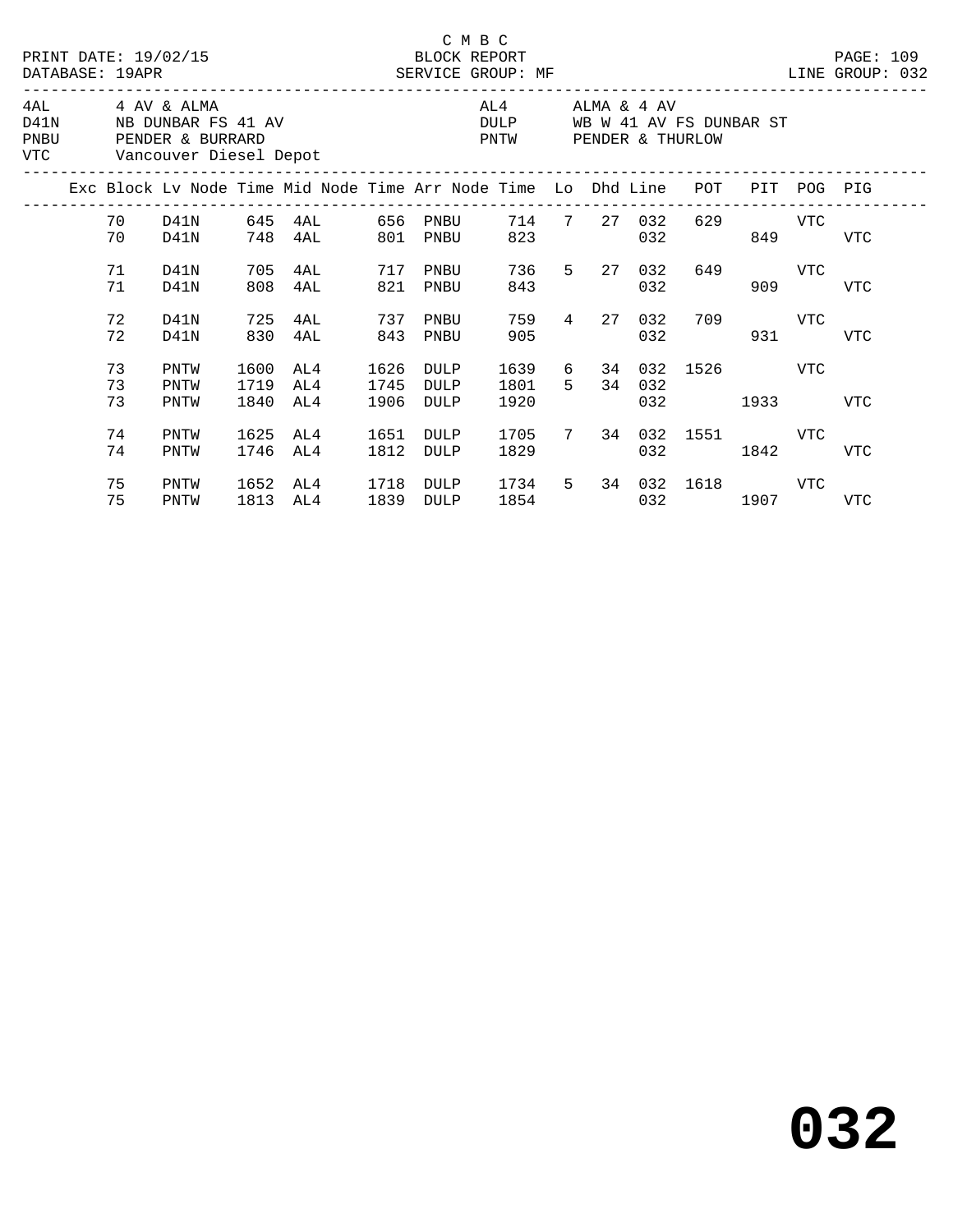| PRINT DATE: 19/02/15<br>DATABASE: 19APR |    |                                                                         |      | 2/15<br>BLOCK REPORT<br>SERVICE GROUP: MF                                 |      | C M B C   |                                                         |                | LINE GROUP: 033                                                                                           |     |          |            | PAGE: 110    |
|-----------------------------------------|----|-------------------------------------------------------------------------|------|---------------------------------------------------------------------------|------|-----------|---------------------------------------------------------|----------------|-----------------------------------------------------------------------------------------------------------|-----|----------|------------|--------------|
| $410A$ $41$ AV & OAK                    |    | BYOA BROADWAY & OAK                                                     |      | 16GR 16 AV & GRANVILLE<br>41CR 41 AV & CROWN                              |      |           |                                                         |                | 29 ST 29 AV STATION<br>41 GR 41 AV & GRANVILLE<br>BYMN BROADWAY & MAIN<br>BYRE BROADWAY & RENFREW         |     |          |            |              |
|                                         |    |                                                                         |      | DULP WB W 41 AV FS DUNBAR ST<br>JOST JOYCE STATION<br>ULP UNIVERSITY LOOP |      |           |                                                         |                |                                                                                                           |     |          |            |              |
|                                         |    |                                                                         |      |                                                                           |      |           |                                                         |                | Exc Block Lv Node Time Mid Node Time Arr Node Time Lo Dhd Line POT PIT POG PIG                            |     |          |            |              |
|                                         | 81 |                                                                         |      |                                                                           |      |           |                                                         |                | ULP 601 16GR 619 29ST 645 8 033 539 VTC                                                                   |     |          |            |              |
|                                         | 81 |                                                                         |      |                                                                           |      |           |                                                         |                | 29ST 653 16GR 719 ULP 738 5 033                                                                           |     |          |            |              |
|                                         | 81 |                                                                         |      |                                                                           |      |           |                                                         |                |                                                                                                           |     |          |            |              |
|                                         | 81 |                                                                         |      |                                                                           |      |           |                                                         |                | ULP 743 16GR 804 29ST 833 5 033<br>29ST 838 16GR 915 ULP 942 15 033<br>ULP 957 16GR 1019 29ST 1046 10 033 |     |          |            |              |
|                                         | 81 |                                                                         |      |                                                                           |      |           |                                                         |                |                                                                                                           |     |          |            |              |
|                                         | 81 | 29ST                                                                    |      | 1056 16GR                                                                 |      |           | 1124 ULP 1146                                           |                | 11<br>033                                                                                                 |     |          |            |              |
|                                         | 81 | ULP                                                                     |      | 1157 16GR                                                                 | 1219 |           | 29ST 1248                                               | 8 <sup>8</sup> | 033                                                                                                       |     |          |            |              |
|                                         | 81 | 29ST<br>ULP                                                             |      | 1256 16GR                                                                 |      |           |                                                         |                | 1324 ULP 1346 11 033<br>1420 29ST 1452 14 033                                                             |     |          |            |              |
|                                         | 81 |                                                                         |      | 1357 16GR                                                                 | 1420 |           |                                                         |                |                                                                                                           |     |          |            |              |
|                                         | 81 | 29ST                                                                    |      | 1506 16GR                                                                 | 1536 |           | ULP 1600 5                                              |                | 033                                                                                                       |     |          |            |              |
|                                         | 81 | ULP                                                                     | 1605 | $16$ GR                                                                   | 1632 |           |                                                         |                | 29ST 1710 17 033                                                                                          |     |          |            |              |
|                                         | 81 | 29ST                                                                    |      | 1727 16GR                                                                 |      |           | 1759 ULP 1823<br>1856 29ST 1924                         |                | 11 033                                                                                                    |     |          |            |              |
|                                         | 81 | $\begin{tabular}{c} \multicolumn{2}{c} {\textbf{ULP}} \\ \end{tabular}$ |      | 1834 16GR                                                                 |      |           |                                                         |                |                                                                                                           |     | 033 1949 |            | VTC          |
|                                         | 82 | 29ST                                                                    | 619  | 16GR                                                                      |      |           | 645 ULP 704 6                                           |                | 033                                                                                                       |     | 554      | VTC        |              |
|                                         | 82 | ULP 710<br>29ST 810                                                     |      | 16GR                                                                      |      |           | 730 29ST 756<br>844 ULP 912                             | 14             | 033                                                                                                       |     |          |            |              |
|                                         | 82 |                                                                         |      | 16GR                                                                      |      |           |                                                         | 16             | 033                                                                                                       |     |          |            |              |
|                                         | 82 | ULP 928 16GR                                                            |      |                                                                           | 950  |           | 29ST 1017                                               |                | 9<br>033                                                                                                  |     |          |            |              |
|                                         | 82 | 29ST                                                                    | 1026 | $16$ GR                                                                   |      |           | 1054 ULP 1116                                           | 11             | 033                                                                                                       |     |          |            |              |
|                                         | 82 | ULP                                                                     | 1127 | $16$ GR                                                                   | 1149 | 29ST      | 1216                                                    | 10             | 033                                                                                                       |     |          |            |              |
|                                         | 82 | 29ST                                                                    | 1226 | 16GR                                                                      |      |           | 1254 ULP 1316                                           | 12             | 033                                                                                                       |     |          |            |              |
|                                         | 82 | ULP                                                                     | 1328 | 16GR                                                                      | 1350 | 29ST      | 1420                                                    | 18             | 033                                                                                                       |     |          |            |              |
|                                         | 82 | 29ST                                                                    | 1438 | $16$ GR                                                                   |      | 1507 ULP  | 1532                                                    | 12             | 033                                                                                                       |     |          |            |              |
|                                         | 82 | ULP                                                                     | 1544 | 16GR                                                                      |      |           | 1611  29ST  1648<br>1735  ULP  1800<br>1841  29ST  1911 | 14             | 033                                                                                                       |     |          |            |              |
|                                         | 82 | 29ST                                                                    |      | 1702 16GR                                                                 |      |           |                                                         | 15             | 033                                                                                                       |     |          |            |              |
|                                         | 82 | ULP                                                                     |      | 1815 16GR                                                                 |      |           |                                                         |                | 14 033                                                                                                    |     |          |            |              |
|                                         | 82 | 29ST                                                                    |      | 1925 16GR                                                                 |      |           | 1951 ULP 2010 11                                        |                | 033                                                                                                       |     |          |            |              |
|                                         | 82 | ULP                                                                     |      | 2021 41GR                                                                 |      | 2045 JOST | 2115 15                                                 |                | 041                                                                                                       |     |          |            |              |
|                                         |    |                                                                         |      | 82 JOST 2130 41GR 2155 DULP 2204                                          |      |           |                                                         |                | 041                                                                                                       |     |          | 2214       | <b>VTC</b>   |
|                                         | 83 | ULP                                                                     | 629  | 16GR                                                                      | 649  | 29ST      | 715                                                     | 7              | 033                                                                                                       | 607 |          | <b>VTC</b> |              |
|                                         | 83 | 29ST                                                                    | 722  | 16GR                                                                      | 751  | ULP       | 816                                                     | $11\,$         | 033                                                                                                       |     |          |            |              |
|                                         | 83 | ULP                                                                     | 827  | 16GR                                                                      | 849  | 29ST      | 918                                                     | 5              | 033                                                                                                       |     |          |            |              |
|                                         | 83 | 29ST                                                                    | 923  | 16GR                                                                      | 954  | ULP       | 1017                                                    | 10             | 033                                                                                                       |     |          |            |              |
|                                         | 83 | ULP                                                                     | 1027 | 16GR                                                                      | 1049 | 29ST      | 1116                                                    | 10             | 033                                                                                                       |     |          |            |              |
|                                         | 83 | 29ST                                                                    | 1126 | $16$ GR                                                                   | 1154 | ULP       | 1216                                                    | 11             | 033                                                                                                       |     |          |            |              |
|                                         | 83 | $_{\rm ULP}$                                                            | 1227 | 16GR                                                                      | 1249 | 29ST      | 1318                                                    | 8              | 033                                                                                                       |     |          |            |              |
|                                         | 83 | 29ST                                                                    | 1326 | 16GR                                                                      | 1354 | ULP       | 1416                                                    | 10             | 033                                                                                                       |     |          |            |              |
|                                         | 83 | ULP                                                                     | 1426 | 16GR                                                                      | 1450 | 29ST      | 1524                                                    | 8              | 033                                                                                                       |     |          |            |              |
|                                         | 83 | 29ST                                                                    | 1532 | 16GR                                                                      | 1602 | ULP       | 1626                                                    | 10             | 033                                                                                                       |     |          |            |              |
|                                         | 83 | ULP                                                                     | 1636 | 16GR                                                                      | 1703 | 29ST      | 1739                                                    | 17             | 033                                                                                                       |     |          |            |              |
|                                         | 83 | 29ST                                                                    | 1756 | $16$ GR                                                                   | 1828 | ULP       | 1850                                                    | 19             | 033                                                                                                       |     |          |            |              |
|                                         | 83 | ULP                                                                     | 1909 | 16GR                                                                      | 1931 | 29ST      | 1958                                                    |                | 033                                                                                                       |     | 2019     |            | $_{\rm VTC}$ |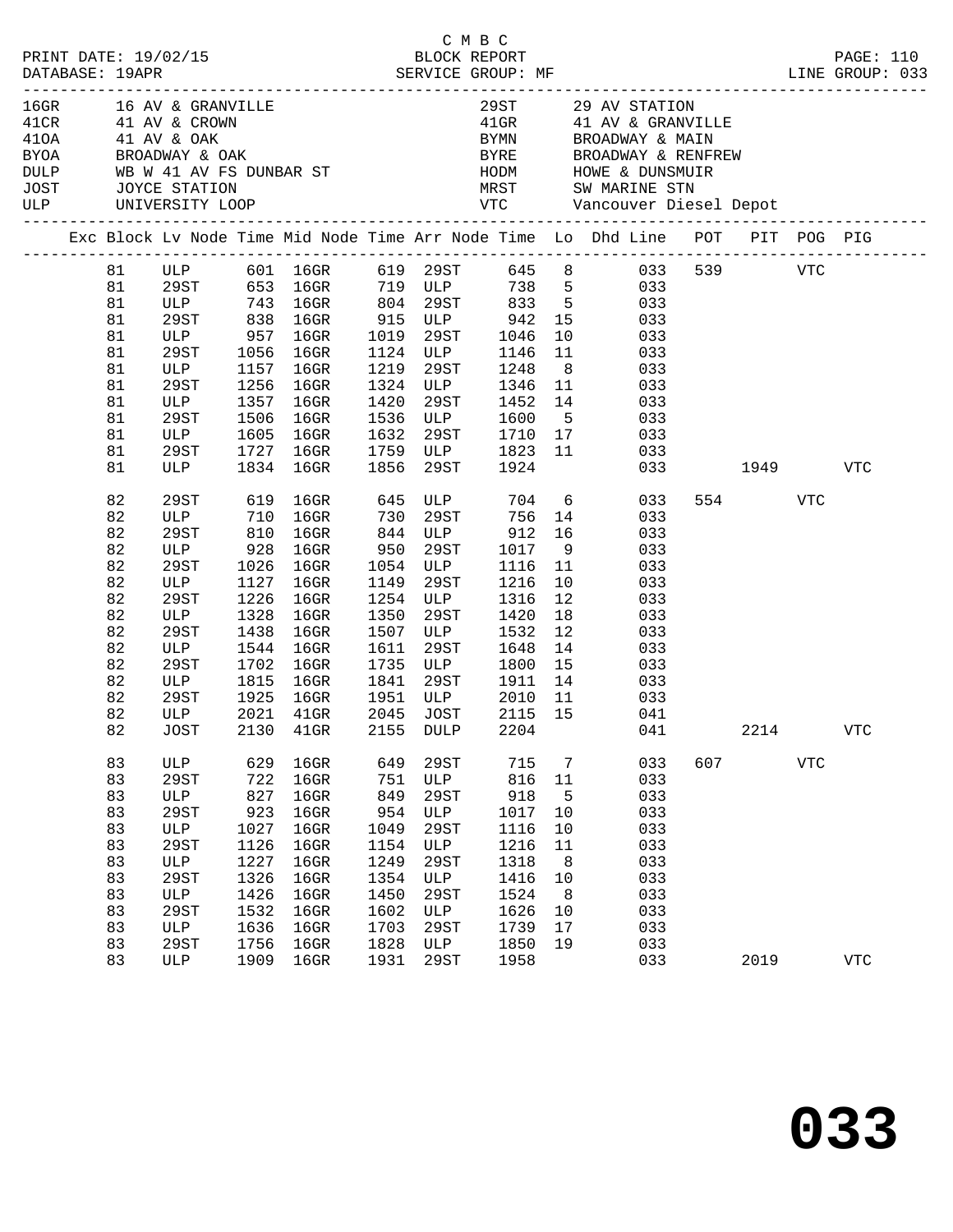|  |    |      |      |          |      |         |      |                   | Exc Block Lv Node Time Mid Node Time Arr Node Time Lo Dhd Line |     | POT PIT POG PIG |            |            |
|--|----|------|------|----------|------|---------|------|-------------------|----------------------------------------------------------------|-----|-----------------|------------|------------|
|  | 84 | 29ST |      | 639 16GR |      | 705 ULP | 724  | 6                 | 033                                                            | 614 |                 | <b>VTC</b> |            |
|  | 84 | ULP  | 730  | $16$ GR  | 751  | 29ST    | 820  | 8 <sup>8</sup>    | 033                                                            |     |                 |            |            |
|  | 84 | 29ST | 828  | $16$ GR  |      | 905 ULP | 932  | 10                | 033                                                            |     |                 |            |            |
|  | 84 | ULP  | 942  | $16$ GR  | 1004 | 29ST    | 1031 | 10                | 033                                                            |     |                 |            |            |
|  | 84 | 29ST | 1041 | $16$ GR  | 1109 | ULP     | 1131 | 11                | 033                                                            |     |                 |            |            |
|  | 84 | ULP  | 1142 | 16GR     | 1204 | 29ST    | 1233 | 8 <sup>8</sup>    | 033                                                            |     |                 |            |            |
|  | 84 | 29ST | 1241 | $16$ GR  | 1309 | ULP     | 1331 | 12                | 033                                                            |     |                 |            |            |
|  | 84 | ULP  | 1343 | $16$ GR  | 1405 | 29ST    | 1435 | 18                | 033                                                            |     |                 |            |            |
|  | 84 | 29ST | 1453 | 16GR     | 1522 | ULP     | 1547 | $7\overline{ }$   | 033                                                            |     |                 |            |            |
|  | 84 | ULP  | 1554 | 16GR     | 1621 | 29ST    | 1659 | 16                | 033                                                            |     |                 |            |            |
|  | 84 | 29ST | 1715 | $16$ GR  | 1747 | ULP     | 1811 |                   | 033                                                            |     | 1835            |            | <b>VTC</b> |
|  | 85 | 29ST | 713  | 16GR     | 739  | ULP     | 804  | $7\phantom{.0}$   | 033                                                            | 648 |                 | <b>VTC</b> |            |
|  | 85 | ULP  | 811  | $16$ GR  | 833  | 29ST    | 902  | $\overline{3}$    | 033                                                            |     |                 |            |            |
|  | 85 | 29ST | 905  | $16$ GR  | 939  | ULP     | 1002 | 10                | 033                                                            |     |                 |            |            |
|  | 85 | ULP  | 1012 | $16$ GR  | 1034 | 29ST    | 1101 | 10                | 033                                                            |     |                 |            |            |
|  | 85 | 29ST | 1111 | 16GR     | 1139 | ULP     | 1201 | 11                | 033                                                            |     |                 |            |            |
|  | 85 | ULP  | 1212 | 16GR     | 1234 | 29ST    | 1303 | 8                 | 033                                                            |     |                 |            |            |
|  | 85 | 29ST | 1311 | 16GR     | 1339 | ULP     | 1401 | 11                | 033                                                            |     |                 |            |            |
|  | 85 | ULP  | 1412 | $16$ GR  | 1435 | 29ST    | 1507 | 12                | 033                                                            |     |                 |            |            |
|  | 85 | 29ST | 1519 | 16GR     | 1549 | ULP     | 1613 | 13                | 033                                                            |     |                 |            |            |
|  | 85 | ULP  | 1626 | 16GR     | 1653 | 29ST    | 1729 |                   | 033                                                            |     | 1759            |            | <b>VTC</b> |
|  | 86 | 29ST | 731  | $16$ GR  | 802  | ULP     | 830  | 12                | 033                                                            | 706 |                 | VTC        |            |
|  | 86 | ULP  | 842  | $16$ GR  | 904  | 29ST    | 933  | 5                 | 033                                                            |     |                 |            |            |
|  | 86 | 29ST | 938  | $16$ GR  | 1009 | ULP     | 1032 | 10                | 033                                                            |     |                 |            |            |
|  | 86 | ULP  | 1042 | $16$ GR  | 1104 | 29ST    | 1131 | 10                | 033                                                            |     |                 |            |            |
|  | 86 | 29ST | 1141 | $16$ GR  | 1209 | ULP     | 1231 | 11                | 033                                                            |     |                 |            |            |
|  | 86 | ULP  | 1242 | $16$ GR  | 1304 | 29ST    | 1333 | 8 <sup>8</sup>    | 033                                                            |     |                 |            |            |
|  | 86 | 29ST | 1341 | $16$ GR  | 1409 | ULP     | 1431 | 8                 | 033                                                            |     |                 |            |            |
|  | 86 | ULP  | 1439 | $16$ GR  | 1505 | 29ST    | 1540 | 14                | 033                                                            |     |                 |            |            |
|  | 86 | 29ST | 1554 | $16$ GR  | 1624 | ULP     | 1648 | 8                 | 033                                                            |     |                 |            |            |
|  | 86 | ULP  | 1656 | 16GR     | 1723 | 29ST    | 1759 | $12 \overline{ }$ | 033                                                            |     |                 |            |            |
|  | 86 | 29ST | 1811 | 16GR     | 1843 | ULP     | 1905 |                   | 033                                                            |     | 1927            |            | <b>VTC</b> |
|  | 87 | 29ST | 743  | $16$ GR  | 814  | ULP     | 842  | 15                | 033                                                            | 718 |                 | VTC        |            |
|  | 87 | ULP  | 857  | $16$ GR  | 919  | 29ST    | 948  | 8                 | 033                                                            |     |                 |            |            |
|  | 87 | 29ST | 956  | $16$ GR  | 1024 | ULP     | 1047 | 10                | 033                                                            |     |                 |            |            |
|  | 87 | ULP  | 1057 | $16$ GR  | 1119 | 29ST    | 1146 | $10 \,$           | 033                                                            |     |                 |            |            |
|  | 87 | 29ST | 1156 | $16$ GR  | 1224 | ULP     | 1246 | 12                | 033                                                            |     |                 |            |            |
|  | 87 | ULP  | 1258 | $16$ GR  | 1320 | 29ST    | 1349 | 20                | 033                                                            |     |                 |            |            |
|  | 87 | 29ST | 1409 | $16$ GR  | 1437 | ULP     | 1501 | 13                | 033                                                            |     |                 |            |            |
|  | 87 | ULP  | 1514 | 16GR     | 1542 | 29ST    | 1617 | 13                | 033                                                            |     |                 |            |            |
|  | 87 | 29ST | 1630 | $16$ GR  | 1700 | ULP     | 1724 | 15                | 033                                                            |     |                 |            |            |
|  | 87 | ULP  | 1739 | $16$ GR  | 1805 | 29ST    | 1837 |                   | 033                                                            |     | 1907            |            | <b>VTC</b> |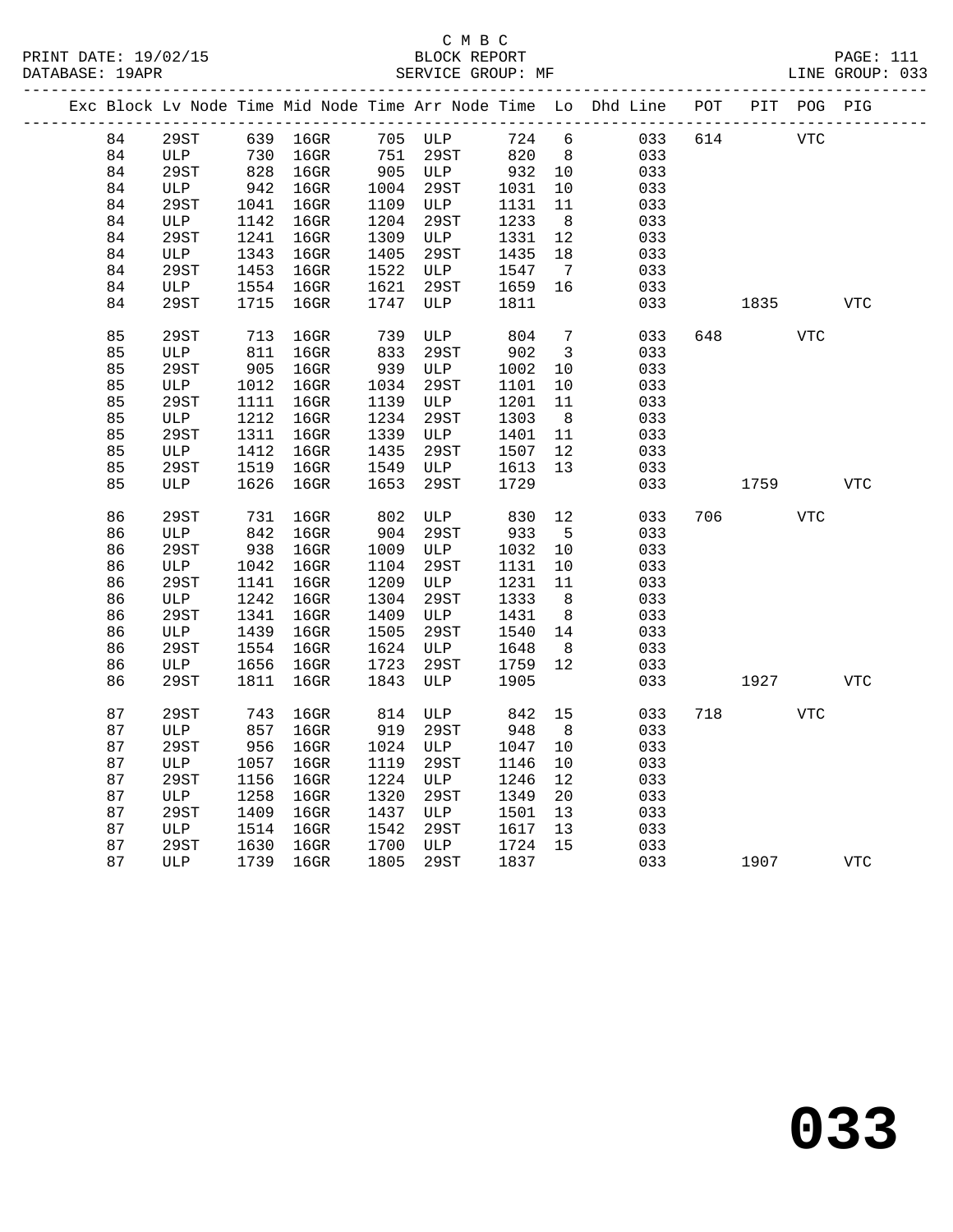### C M B C SERVICE GROUP: MF

| PRINT DATE: 19/02/15 | BLOCK REPORT      | <b>PAGE: 112</b> |
|----------------------|-------------------|------------------|
| DATABASE: 19APR      | SERVICE GROUP: MF | LINE GROUP: 033  |

|          |             |            |          |            |             |            |                 | Exc Block Lv Node Time Mid Node Time Arr Node Time Lo Dhd Line | POT  |      | PIT POG PIG |                |
|----------|-------------|------------|----------|------------|-------------|------------|-----------------|----------------------------------------------------------------|------|------|-------------|----------------|
| 88       | 29ST        |            | 800 16GR |            | 834 ULP     | 902 11     |                 | 033                                                            | 732  |      | VTC         |                |
| 88       | ULP         | 913        | $16$ GR  | 935        | 29ST        | 1002       | - 9             | 033                                                            |      |      |             |                |
| 88       | 29ST        | 1011       | $16$ GR  | 1039       | ULP         | 1102       | 10              | 033                                                            |      |      |             |                |
| 88       | ULP         | 1112       | $16$ GR  | 1134       | 29ST        | 1201       | 10              | 033                                                            |      |      |             |                |
| 88       | 29ST        | 1211       | $16$ GR  | 1239       | ULP         | 1301       | 11              | 033                                                            |      |      |             |                |
| 88       | ULP         | 1312       | $16$ GR  | 1334       | 29ST        | 1404       | 19              | 033                                                            |      |      |             |                |
| 88       | 29ST        | 1423       | $16$ GR  | 1452       | ULP         | 1517       | $7\overline{ }$ | 033                                                            |      |      |             |                |
| 88       | ULP         | 1524       | 16GR     | 1552       | 29ST        | 1628       | 12              | 033                                                            |      |      |             |                |
| 88       | 29ST        | 1640       | 16GR     | 1711       | ULP         | 1736       | 13              | 033                                                            |      |      |             |                |
| 88       | ULP         | 1749       | 16GR     | 1815       | 29ST        | 1847       | 13              | 033                                                            |      |      |             |                |
| 88       | 29ST        | 1900       | 16GR     | 1926       | ULP         | 1945       | 14              | 033                                                            |      |      |             |                |
| 88       | ULP         | 1959       | 16GR     | 2021       | 29ST        | 2047       | 10              | 033                                                            |      |      |             |                |
| 88       | 29ST        | 2057       | 16GR     | 2121       | ULP         | 2139       | 6               | 033                                                            |      |      |             |                |
| 88       | ULP         | 2145       | $41$ GR  | 2209       | JOST        | 2235       | 6               | 041                                                            |      |      |             |                |
| 88       | <b>JOST</b> | 2241       | $41$ GR  | 2305       | ULP         | 2327       | 8               | 041                                                            |      |      |             |                |
| 88       | ULP         | 2335       | $41$ GR  | 2357       | JOST        | 2419       | $7\phantom{.0}$ | 041                                                            |      |      |             |                |
| 88       | JOST        | 2426       | $41$ GR  | 2445       | 41CR        | 2455       | 5               | 041                                                            |      |      |             |                |
| 88       | 41CR        | 2500       | $41$ GR  | 2505       | 410A        | 2508       | 16              | 7 041                                                          |      |      |             |                |
| 88       | MRST        | 2531       |          |            | HODM        | 2618       | 11              | N20                                                            |      |      |             |                |
| 88       | HODM        | 2629       |          |            | MRST        | 2718       | 7               | N20                                                            |      |      |             |                |
| 88       | MRST        | 2725       |          |            | HODM        | 2804       | 5               | N8                                                             |      |      |             |                |
| 88       | HODM        | 2809       |          |            | MRST        | 2852       |                 | N8                                                             |      | 2857 |             | VTC            |
|          |             |            |          |            |             |            |                 |                                                                |      |      |             |                |
| 90       | 29ST        | 559        | $16$ GR  | 625        | ULP         | 644        | 15              | 033                                                            | 534  |      | VTC         |                |
| 90       | ULP         | 659        | $16$ GR  | 719        | 29ST        | 745        | $7\phantom{.0}$ | 033                                                            |      |      |             |                |
| 90       | 29ST        | 752        | $16$ GR  | 824        | ULP         | 852        |                 | 033                                                            |      | 915  |             | $_{\rm VTC}$   |
|          |             |            |          |            |             |            |                 |                                                                |      |      |             |                |
| 91       | 29ST        | 704        | $16$ GR  | 730        | ULP         | 752        | 5               | 033                                                            | 639  |      | VTC         |                |
| 91<br>91 | ULP<br>29ST | 757<br>853 | $16$ GR  | 819<br>927 | 29ST<br>ULP | 848<br>950 | 5               | 033<br>033                                                     |      | 1013 |             |                |
|          |             |            | $16$ GR  |            |             |            |                 |                                                                |      |      |             | ${\hbox{VTC}}$ |
| 92       | ULP         | 721        | $16$ GR  | 741        | 29ST        | 809        | 9               | 033                                                            | 657  |      | <b>VTC</b>  |                |
| 92       | 29ST        | 818        | $16$ GR  | 855        | ULP         | 922        |                 | 033                                                            |      | 945  |             | $_{\rm VTC}$   |
|          |             |            |          |            |             |            |                 |                                                                |      |      |             |                |
| 93       | ULP         | 1452       | 16GR     | 1518       | 29ST        | 1553       | 13              | 033                                                            | 1424 |      | VTC         |                |
| 93       | 29ST        | 1606       | $16$ GR  | 1636       | ULP         | 1700       | 8               | 033                                                            |      |      |             |                |
| 93       | ULP         | 1708       | $16$ GR  | 1735       | 29ST        | 1809       |                 | 033                                                            |      | 1839 |             | <b>VTC</b>     |
|          |             |            |          |            |             |            |                 |                                                                |      |      |             |                |
| 94       | 29ST        | 1354       | $16$ GR  | 1422       | ULP         | 1446       | 12              | 033                                                            | 1326 |      | <b>VTC</b>  |                |
| 94       | ULP         | 1458       | $16$ GR  | 1530       | 29ST        | 1605       | 13              | 033                                                            |      |      |             |                |
| 94       | 29ST        | 1618       | $16$ GR  | 1648       | ULP         | 1712       | 6               | 033                                                            |      |      |             |                |
| 94       | ULP         | 1718       | $16$ GR  | 1745       | 29ST        | 1819       |                 | 033                                                            |      | 1849 |             | VTC            |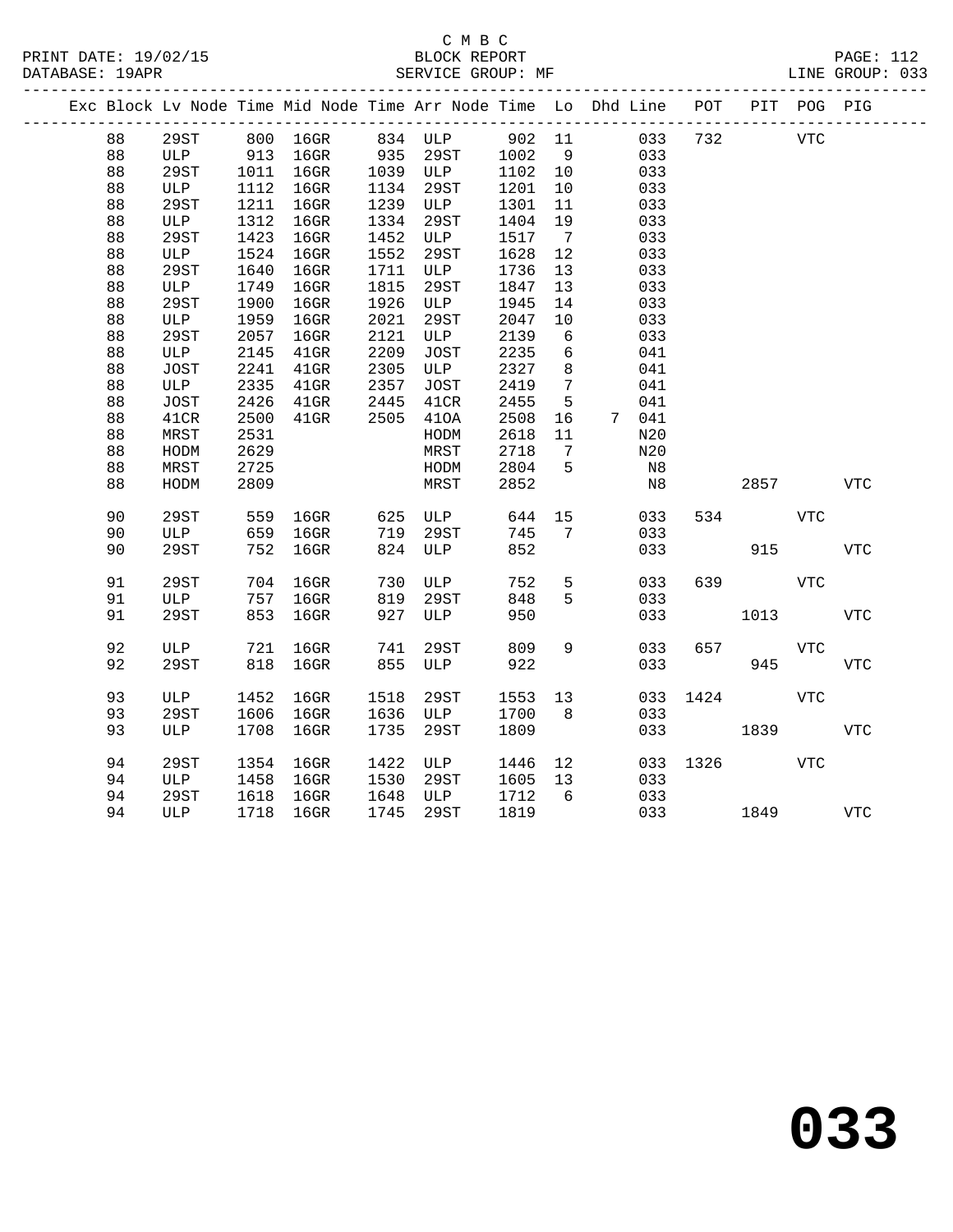### C M B C<br>BLOCK REPORT DATABASE: 19APR SERVICE GROUP: MF LINE GROUP: 033

|        |    |      |      | Exc Block Lv Node Time Mid Node Time Arr Node Time Lo Dhd Line |      |               |      |                 |                 |     | POT          |             | PIT POG PIG |            |
|--------|----|------|------|----------------------------------------------------------------|------|---------------|------|-----------------|-----------------|-----|--------------|-------------|-------------|------------|
| SD 95  |    | BYRE | 1519 | BYMN                                                           | 1537 | BYOA          | 1548 | $7\phantom{0}$  | 21              | 009 |              | 1447        | VTC         |            |
| SD 95  |    | ULP  | 1616 | 16GR                                                           | 1643 | 29ST          | 1721 | 18              |                 | 033 |              |             |             |            |
| #SD 95 |    | ULP  | 1616 | $16$ GR                                                        | 1643 | 29ST          | 1721 | 18              |                 | 033 |              | 1548 VTC    |             |            |
|        | 95 | 29ST | 1739 | 16GR                                                           | 1811 | ULP           | 1835 | 14              |                 | 033 |              |             |             |            |
|        | 95 | ULP  | 1849 | $16$ GR                                                        | 1911 | 29ST          | 1939 | 17              |                 | 033 |              |             |             |            |
|        | 95 | 29ST | 1956 | 16GR                                                           | 2021 | ULP           | 2039 | 6               |                 | 033 |              |             |             |            |
|        | 95 | ULP  | 2045 | $41$ GR                                                        | 2109 | JOST          | 2139 | 11              |                 | 041 |              |             |             |            |
|        | 95 | JOST | 2150 | $41$ GR                                                        | 2214 | 41CR          | 2225 | $4\overline{ }$ |                 | 041 |              |             |             |            |
|        | 95 | 41CR | 2229 | $41$ GR                                                        | 2240 | JOST          | 2306 | 7               |                 | 041 |              |             |             |            |
|        | 95 | JOST | 2313 | $41$ GR                                                        | 2333 | ULP           | 2355 | 11              |                 | 041 |              |             |             |            |
|        | 95 | ULP  | 2406 | $41$ GR                                                        | 2428 | JOST          | 2450 | 6               |                 | 041 |              |             |             |            |
|        | 95 | JOST | 2456 | $41$ GR                                                        | 2513 | 41CR          | 2523 | 3               |                 | 041 |              |             |             |            |
|        | 95 | 41CR | 2526 | $41$ GR                                                        | 2531 | 410A          | 2534 | 5               | $7\phantom{.0}$ | 041 |              |             |             |            |
|        | 95 | MRST | 2546 |                                                                |      | HODM          | 2633 | 16              |                 | N20 |              |             |             |            |
|        | 95 | HODM | 2649 |                                                                |      | MRST          | 2738 | 8               |                 | N20 |              |             |             |            |
|        | 95 | MRST | 2746 |                                                                |      | HODM          | 2833 | 6               |                 | N20 |              |             |             |            |
|        | 95 | HODM | 2839 |                                                                |      | MRST          | 2928 |                 |                 | N20 |              | 2933        |             | VTC        |
|        |    |      |      |                                                                |      |               |      |                 |                 |     |              |             |             |            |
|        | 96 | ULP  | 1534 | 16GR                                                           | 1602 | 29ST          | 1638 |                 | 11              |     | 033 1503     |             | VTC         |            |
|        | 96 | 29ST | 1649 | $16$ GR                                                        | 1722 | ULP           | 1748 | 13              |                 | 033 |              |             |             |            |
|        | 96 | ULP  | 1801 | $16$ GR                                                        | 1827 | 29ST          | 1857 |                 |                 |     | 033 and 0.33 | 1927 - 1920 |             | <b>VTC</b> |
|        | 97 | 29ST |      | 1543 16GR                                                      |      | 1613 ULP 1637 |      | 9               |                 |     | 033 1515     |             | VTC         |            |
|        |    |      |      |                                                                |      |               |      |                 |                 |     |              |             |             |            |

97 ULP 1646 16GR 1713 29ST 1749 033 1819 VTC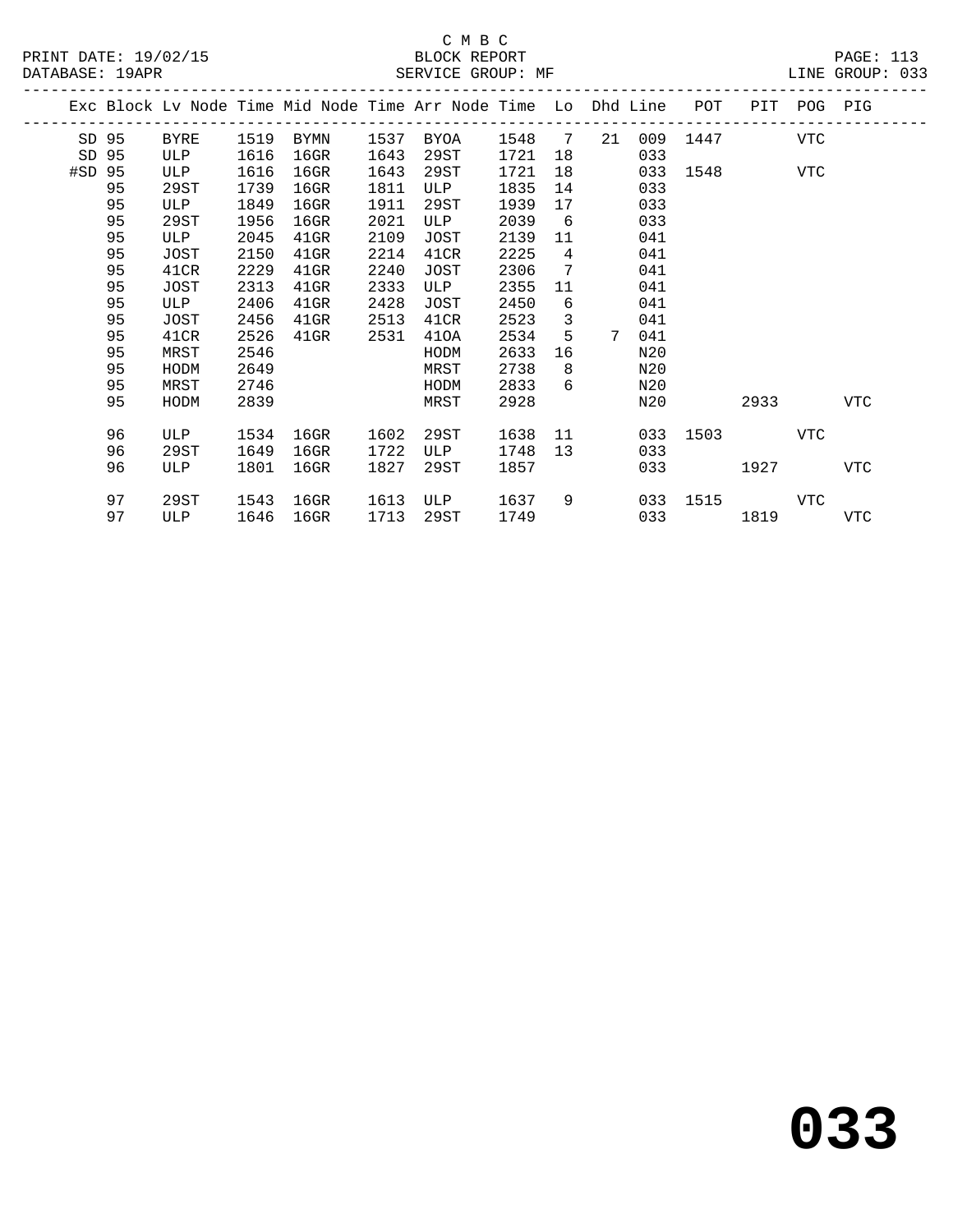| PRINT DATE: 19/02/15                                                   |              |             |      |                                                                                                                    |      |             | СМВС                                 |                |                                                                                |     |         |          | PAGE: 114   |  |
|------------------------------------------------------------------------|--------------|-------------|------|--------------------------------------------------------------------------------------------------------------------|------|-------------|--------------------------------------|----------------|--------------------------------------------------------------------------------|-----|---------|----------|-------------|--|
| DATABASE: 19APR                                                        |              |             |      | 2/15 BLOCK REPORT SERVICE GROUP: MF                                                                                |      |             |                                      |                | LINE GROUP: 041                                                                |     |         |          |             |  |
|                                                                        |              |             |      | 16GR 16 AV & GRANVILLE<br>41CR 41 AV & CROWN                                                                       |      |             |                                      |                | 29ST 29 AV STATION<br>41DU 41 AV & DUNBAR                                      |     |         |          |             |  |
| 41FR 41 AV & FRASER                                                    |              |             |      |                                                                                                                    |      |             |                                      |                | 41GR 41 AV & GRANVILLE                                                         |     |         |          |             |  |
|                                                                        |              |             |      |                                                                                                                    |      |             |                                      |                |                                                                                |     |         |          |             |  |
| 410A 41 AV & OAK                                                       |              |             |      |                                                                                                                    |      |             |                                      |                | 41WG WB 41 AV FS GRANVILLE ST                                                  |     |         |          |             |  |
|                                                                        |              |             |      |                                                                                                                    |      |             |                                      |                |                                                                                |     |         |          |             |  |
| DULP WB W 41 AV FS DUNBAR ST<br>JOST JOYCE STATION<br>0A41 OAK & 41 AV |              |             |      |                                                                                                                    |      |             |                                      |                | OA42 OAK & 41 AV NS                                                            |     |         |          |             |  |
| <b>ULP</b>                                                             |              |             |      |                                                                                                                    |      |             |                                      |                |                                                                                |     |         |          |             |  |
|                                                                        |              |             |      |                                                                                                                    |      |             |                                      |                | Exc Block Lv Node Time Mid Node Time Arr Node Time Lo Dhd Line POT PIT POG PIG |     |         |          |             |  |
|                                                                        |              |             |      |                                                                                                                    |      |             |                                      |                | 1 410A 420 41FR 426 JOST 439 0 041 410 VTC                                     |     |         |          |             |  |
|                                                                        | $\mathbf{1}$ |             |      |                                                                                                                    |      |             |                                      |                |                                                                                |     |         |          |             |  |
|                                                                        | $\mathbf{1}$ |             |      |                                                                                                                    |      |             |                                      |                |                                                                                |     |         |          |             |  |
|                                                                        | $\mathbf{1}$ |             |      |                                                                                                                    |      |             |                                      |                |                                                                                |     |         |          |             |  |
|                                                                        | $\mathbf{1}$ | 41CR        |      | 654  41GR  704  JOST                                                                                               |      |             |                                      |                | 730 9 041                                                                      |     |         |          |             |  |
|                                                                        | $\mathbf 1$  | JOST        |      | 739 41GR                                                                                                           |      |             | 811 ULP 838                          | 12             | 041                                                                            |     |         |          |             |  |
|                                                                        | 1            |             |      | ULP 850 41GR 915 JOST 944<br>JOST 956 41GR 1023 ULP 1049                                                           |      |             |                                      | 12             | 041                                                                            |     |         |          |             |  |
|                                                                        | 1            | ULP         |      |                                                                                                                    |      |             | JOST 1156                            | 12             | 041                                                                            |     |         |          |             |  |
|                                                                        | 1            |             |      | 1101 41GR                                                                                                          | 1126 |             |                                      | 11             | 041                                                                            |     |         |          |             |  |
|                                                                        | 1<br>1       | JOST<br>ULP | 1308 | 1207 41GR<br>41GR                                                                                                  |      |             | 1234 ULP 1300                        | 8 <sup>8</sup> | 041                                                                            |     |         |          |             |  |
|                                                                        | $1\,$        | JOST        |      | 1416 41GR                                                                                                          |      |             | 1335 JOST 1406 10<br>1446 ULP 1514 9 |                | 041<br>041                                                                     |     |         |          |             |  |
|                                                                        | 1            | ULP         |      | 1523 41GR                                                                                                          | 1557 |             |                                      |                | JOST 1633 8 041                                                                |     |         |          |             |  |
|                                                                        | 1            | JOST        |      | 1641 41GR                                                                                                          |      |             | 1711 ULP 1738 11                     |                | 041                                                                            |     |         |          |             |  |
|                                                                        | 1            |             |      |                                                                                                                    |      |             |                                      |                | 041                                                                            |     |         |          |             |  |
|                                                                        | $\mathbf 1$  | ULP<br>JOST |      | 1749    41GR         1818     JOST         1851       9<br>1900     41GR          1927    ULP            1950      |      |             |                                      |                |                                                                                | 041 |         | 2012 VTC |             |  |
|                                                                        | 2            | 410A        | 443  | $41\mathrm{FR}$                                                                                                    | 449  |             | JOST 502 2                           |                | 041                                                                            |     | 433 VTC |          |             |  |
|                                                                        | 2            | JOST        |      | $504$ $41$ GR                                                                                                      | 526  | 41CR        | 538                                  | 11             | 041                                                                            |     |         |          |             |  |
|                                                                        | 2            | 41CR        |      | 549 41GR                                                                                                           |      | 559 JOST    | 622                                  | 17             | 041                                                                            |     |         |          |             |  |
|                                                                        | 2            | JOST        |      | 639 41GR                                                                                                           | 701  | 41CR        | 713                                  | 8 <sup>8</sup> | 041                                                                            |     |         |          |             |  |
|                                                                        | 2            | 41CR        |      | 721 41GR                                                                                                           | 732  |             | JOST 800                             | 8 <sup>8</sup> | 041                                                                            |     |         |          |             |  |
|                                                                        | 2            |             |      | JOST 808 41GR<br>ULP 925 41GR<br>808 41GR 844 ULP 914 11<br>925 41GR 950 JOST 1018 8<br>1026 41GR 1053 ULP 1119 12 |      |             |                                      | 11             | 041                                                                            |     |         |          |             |  |
|                                                                        | 2            |             |      |                                                                                                                    |      |             |                                      | 8 <sup>1</sup> | 041<br>041                                                                     |     |         |          |             |  |
|                                                                        | 2            | JOST        |      | ULP 1131 41GR 1156 JOST 1226 11                                                                                    |      |             |                                      |                | 041                                                                            |     |         |          |             |  |
|                                                                        | 2<br>2       | JOST        |      | 1237 41GR                                                                                                          |      | 1304 ULP    |                                      | 1330 7         | 041                                                                            |     |         |          |             |  |
|                                                                        | 2            | ULP         |      | 1337 41GR 1404 JOST 1436 10                                                                                        |      |             |                                      |                | 041                                                                            |     |         |          |             |  |
|                                                                        | 2            | JOST        | 1446 | $41$ GR                                                                                                            | 1517 | ULP         | 1545                                 | 15             | 041                                                                            |     |         |          |             |  |
|                                                                        | 2            | ULP         | 1600 | $41$ GR                                                                                                            | 1632 | JOST        | 1708                                 | 8              | 041                                                                            |     |         |          |             |  |
|                                                                        | 2            | <b>JOST</b> | 1716 | $41$ GR                                                                                                            | 1746 | ULP         | 1813                                 | 9              | 041                                                                            |     |         |          |             |  |
|                                                                        | 2            | ULP         | 1822 | $41$ GR                                                                                                            | 1847 | <b>JOST</b> | 1918                                 | 11             | 041                                                                            |     |         |          |             |  |
|                                                                        | 2            | <b>JOST</b> | 1929 | 41GR                                                                                                               | 1955 | ULP         | 2017                                 | 12             | 041                                                                            |     |         |          |             |  |
|                                                                        | 2            | ULP         | 2029 | $16$ GR                                                                                                            | 2051 | 29ST        | 2117                                 | 10             | 033                                                                            |     |         |          |             |  |
|                                                                        | 2            | 29ST        | 2127 | $16$ GR                                                                                                            | 2151 | ULP         | 2209                                 | 20             | 033                                                                            |     |         |          |             |  |
|                                                                        | 2            | ULP         | 2229 | $16$ GR                                                                                                            | 2251 | <b>29ST</b> | 2312                                 |                | 033                                                                            |     | 2333    |          | ${\tt VTC}$ |  |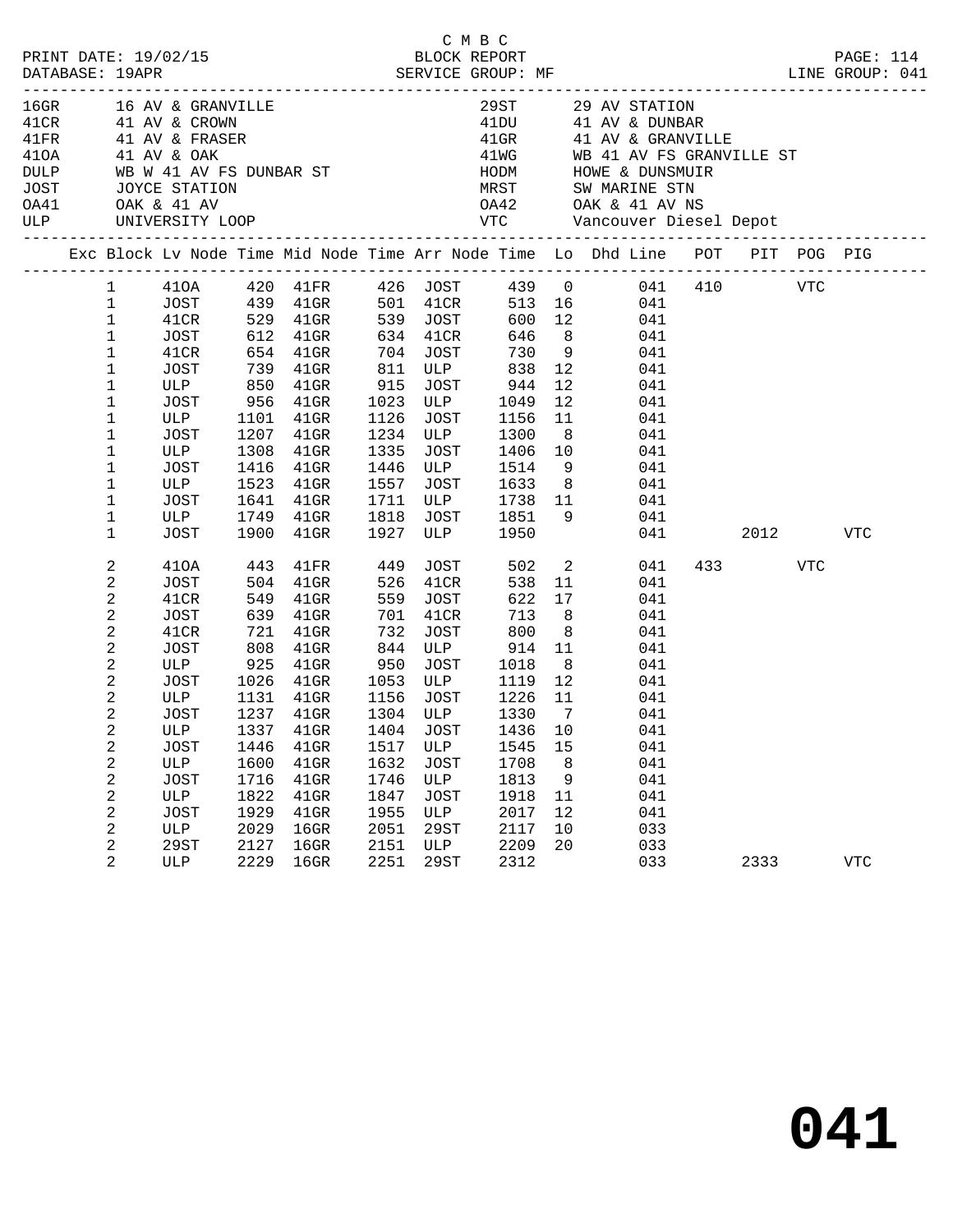|                |             |      |                 |      |             |      |                 | Exc Block Lv Node Time Mid Node Time Arr Node Time Lo Dhd Line POT |     |      | PIT POG PIG |            |
|----------------|-------------|------|-----------------|------|-------------|------|-----------------|--------------------------------------------------------------------|-----|------|-------------|------------|
| 3              | 410A        |      | 503 41FR        | 509  | JOST        | 522  | 2               | 041                                                                | 453 |      | <b>VTC</b>  |            |
| 3              | JOST        | 524  | $41$ GR         | 546  | 41CR        | 558  | 6               | 041                                                                |     |      |             |            |
| 3              | 41CR        | 604  | 41GR            | 614  | JOST        | 638  | 15              | 041                                                                |     |      |             |            |
| 3              | JOST        | 653  | 41GR            | 716  | ULP         | 740  | 12              | 041                                                                |     |      |             |            |
| 3              | ULP         | 752  | $41$ GR         | 818  | JOST        | 849  | 8               | 041                                                                |     |      |             |            |
| 3              | JOST        | 857  | 41GR            | 927  | ULP         | 954  | 12              | 041                                                                |     |      |             |            |
| $\mathfrak{Z}$ | ULP         | 1006 | 41GR            | 1030 | JOST        | 1058 | 9               | 041                                                                |     |      |             |            |
| 3              | JOST        | 1107 | $41$ GR         | 1134 | ULP         | 1200 | - 8             | 041                                                                |     |      |             |            |
| 3              | ULP         | 1208 | 41GR            | 1235 | JOST        | 1306 | 11              | 041                                                                |     |      |             |            |
| $\mathfrak{Z}$ | JOST        | 1317 | $41$ GR         | 1344 | ULP         | 1410 | 14              | 041                                                                |     |      |             |            |
| 3              | ULP         | 1424 | $41$ GR         | 1454 | JOST        | 1529 | 10              | 041                                                                |     |      |             |            |
| $\overline{3}$ | JOST        | 1539 | $41$ GR         | 1610 | ULP         | 1638 | 8               | 041                                                                |     |      |             |            |
| 3              | ULP         | 1646 | 41GR            | 1717 | JOST        | 1754 | $7\phantom{.0}$ | 041                                                                |     |      |             |            |
| 3              | JOST        | 1801 | $41$ GR         | 1831 | ULP         | 1856 |                 | 041                                                                |     | 1920 |             | <b>VTC</b> |
| $\bf 4$        | 410A        | 523  | $41\mathrm{FR}$ | 529  | JOST        | 542  | 2               | 041                                                                | 513 |      | <b>VTC</b>  |            |
| 4              | JOST        | 544  | 41GR            | 606  | 41CR        | 618  | 1               | 041                                                                |     |      |             |            |
| 4              | 41CR        | 619  | $41$ GR         | 629  | <b>JOST</b> | 653  | 7               | 041                                                                |     |      |             |            |
| 4              | <b>JOST</b> | 700  | $41$ GR         | 725  | ULP         | 750  | 9               | 041                                                                |     |      |             |            |
| 4              | ULP         | 759  | $41$ GR         | 825  | <b>JOST</b> | 856  | 8               | 041                                                                |     |      |             |            |
| 4              | JOST        | 904  | $41$ GR         | 934  | ULP         | 1001 | 13              | 041                                                                |     |      |             |            |
| $\,4$          | ULP         | 1014 | $41$ GR         | 1038 | JOST        | 1106 | 11              | 041                                                                |     |      |             |            |
| $\,4$          | JOST        | 1117 | $41$ GR         | 1144 | ULP         | 1210 | 8               | 041                                                                |     |      |             |            |
| 4              | ULP         | 1218 | $41$ GR         | 1245 | JOST        | 1316 | 11              | 041                                                                |     |      |             |            |
| $\bf 4$        | JOST        | 1327 | $41$ GR         | 1354 | ULP         | 1420 | 10              | 041                                                                |     |      |             |            |
| 4              | ULP         | 1430 | $41$ GR         | 1500 | JOST        | 1538 | 7               | 041                                                                |     |      |             |            |
| $\,4$          | JOST        | 1545 | 41GR            | 1616 | ULP         | 1644 | 8               | 041                                                                |     |      |             |            |
| 4              | ULP         | 1652 | $41$ GR         | 1723 | <b>JOST</b> | 1800 | 9               | 041                                                                |     |      |             |            |
| $\,4$          | JOST        | 1809 | $41$ GR         | 1839 | ULP         | 1904 | 6               | 041                                                                |     |      |             |            |
| 4              | ULP         | 1910 | $41$ GR         | 1935 | JOST        | 2006 | 14              | 041                                                                |     |      |             |            |
| 4              | JOST        | 2020 | $41$ GR         | 2045 | <b>DULP</b> | 2054 |                 | 041                                                                |     | 2105 |             | <b>VTC</b> |
| 5              | 410A        | 533  | 41FR            | 539  | JOST        | 552  | 2               | 041                                                                | 523 |      | <b>VTC</b>  |            |
| 5              | JOST        | 554  | $41$ GR         | 616  | 41CR        | 628  | 6               | 041                                                                |     |      |             |            |
| 5              | 41CR        | 634  | $41$ GR         | 644  | JOST        | 708  | 8               | 041                                                                |     |      |             |            |
| 5              | JOST        | 716  | $41$ GR         | 744  | ULP         | 811  | 9               | 041                                                                |     |      |             |            |
| 5              | ULP         | 820  | $41$ GR         | 846  | <b>JOST</b> | 917  | 10              | 041                                                                |     |      |             |            |
| 5              | JOST        | 927  | 41GR            | 954  | ULP         | 1021 | 11              | 041                                                                |     |      |             |            |
| 5              | ULP         | 1032 | 41GR            | 1056 | JOST        | 1126 | 11              | 041                                                                |     |      |             |            |
| 5              | JOST        | 1137 | $41$ GR         | 1204 | ULP         | 1230 | 8               | 041                                                                |     |      |             |            |
| 5              | ULP         | 1238 | $41$ GR         | 1305 | JOST        | 1336 | 11              | 041                                                                |     |      |             |            |
| 5              | <b>JOST</b> | 1347 | $41$ GR         | 1416 | ULP         | 1444 | 12              | 041                                                                |     |      |             |            |
| 5              | ULP         | 1456 | $41$ GR         | 1527 | JOST        | 1605 | 8               | 041                                                                |     |      |             |            |
| 5              | JOST        | 1613 | $41$ GR         | 1643 | ULP         | 1710 | 8               | 041                                                                |     |      |             |            |
| 5              | ULP         | 1718 | $41$ GR         | 1749 | <b>JOST</b> | 1826 | 9               | 041                                                                |     |      |             |            |
| 5              | JOST        | 1835 | $41$ GR         | 1903 | ULP         | 1926 |                 | 041                                                                |     | 1948 |             | <b>VTC</b> |
|                |             |      |                 |      |             |      |                 |                                                                    |     |      |             |            |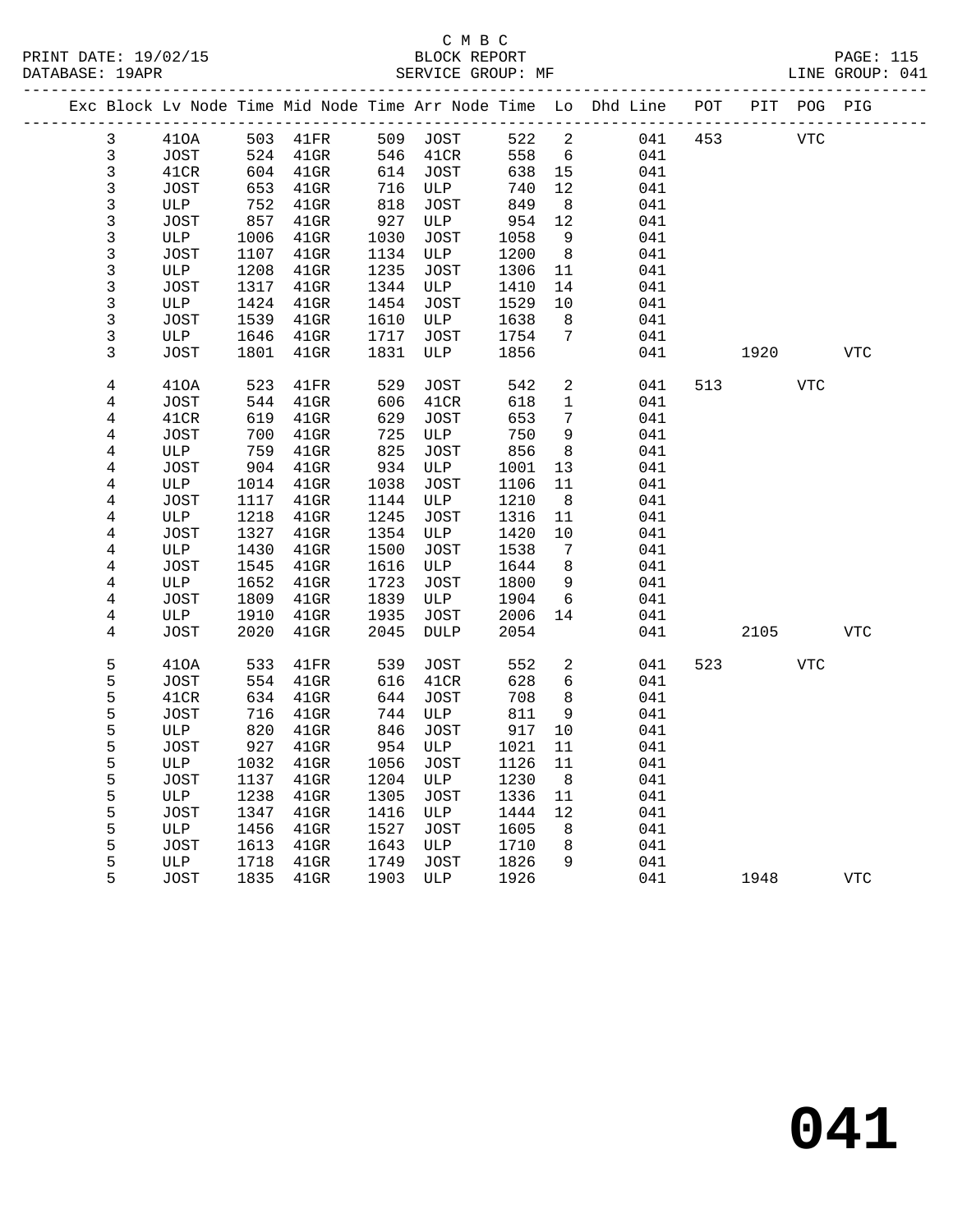|                  |             |      |          |      |             |        |                              | Exc Block Lv Node Time Mid Node Time Arr Node Time Lo Dhd Line POT PIT POG PIG |     |      |            |            |  |
|------------------|-------------|------|----------|------|-------------|--------|------------------------------|--------------------------------------------------------------------------------|-----|------|------------|------------|--|
| 6                | JOST        |      | 603 41GR | 625  | ULP         | 646 16 |                              | 041                                                                            | 540 |      | <b>VTC</b> |            |  |
| 6                | ULP         | 702  | $41$ GR  | 725  | <b>JOST</b> | 753    | 6                            | 041                                                                            |     |      |            |            |  |
| 6                | JOST        | 759  | $41$ GR  | 835  | ULP         | 905    | 13                           | 041                                                                            |     |      |            |            |  |
| 6                | ULP         | 918  | 41GR     | 943  | JOST        | 1011   | 8                            | 041                                                                            |     |      |            |            |  |
| 6                | JOST        | 1019 | 41GR     | 1046 | ULP         | 1112   | 9                            | 041                                                                            |     |      |            |            |  |
| 6                | ULP         | 1121 | $41$ GR  | 1146 | JOST        | 1216   | 11                           | 041                                                                            |     |      |            |            |  |
| 6                | JOST        | 1227 | $41$ GR  | 1254 | ULP         | 1320   | $7\phantom{.0}\phantom{.0}7$ | 041                                                                            |     |      |            |            |  |
| 6                | ULP         | 1327 | $41$ GR  | 1354 | JOST        | 1426   | 10                           | 041                                                                            |     |      |            |            |  |
| 6                | <b>JOST</b> | 1436 | $41$ GR  | 1506 | ULP         | 1534   | $12 \overline{ }$            | 041                                                                            |     |      |            |            |  |
| 6                | ULP         | 1546 | $41$ GR  | 1618 | JOST        | 1654   | 8 <sup>8</sup>               | 041                                                                            |     |      |            |            |  |
| 6                | JOST        | 1702 | $41$ GR  | 1732 | ULP         | 1759   | 11                           | 041                                                                            |     |      |            |            |  |
| 6                | ULP         | 1810 | $41$ GR  | 1839 | JOST        | 1912   |                              | 041                                                                            |     | 1935 |            | <b>VTC</b> |  |
| $\overline{7}$   | <b>JOST</b> | 621  | $41$ GR  | 643  | 41CR        | 655    | 9                            | 041                                                                            | 558 |      | <b>VTC</b> |            |  |
| 7                | 41CR        | 704  | $41$ GR  | 714  | JOST        | 740    | $7\phantom{.0}\phantom{.0}7$ | 041                                                                            |     |      |            |            |  |
| $\boldsymbol{7}$ | JOST        | 747  | $41$ GR  | 821  | ULP         | 851    | 13                           | 041                                                                            |     |      |            |            |  |
| $\overline{7}$   | ULP         | 904  | 41GR     | 929  | JOST        | 957    | 7                            | 041                                                                            |     |      |            |            |  |
| 7                | JOST        | 1004 | $41$ GR  | 1031 | ULP         | 1057   | 14                           | 041                                                                            |     |      |            |            |  |
| 7                | ULP         | 1111 | $41$ GR  | 1136 | JOST        | 1206   | 11                           | 041                                                                            |     |      |            |            |  |
| 7                | JOST        | 1217 | $41$ GR  | 1244 | ULP         | 1310   | 8                            | 041                                                                            |     |      |            |            |  |
| $\overline{7}$   | ULP         |      |          | 1345 |             |        |                              |                                                                                |     |      |            |            |  |
| 7                |             | 1318 | $41$ GR  |      | <b>JOST</b> | 1416   | 10<br>15                     | 041                                                                            |     |      |            |            |  |
|                  | JOST        | 1426 | $41$ GR  | 1456 | ULP         | 1524   |                              | 041                                                                            |     |      |            |            |  |
| $\overline{7}$   | ULP         | 1539 | $41$ GR  | 1611 | JOST        | 1647   | 8                            | 041                                                                            |     |      |            |            |  |
| $\overline{7}$   | JOST        | 1655 | $41$ GR  | 1725 | ULP         | 1752   | 11                           | 041                                                                            |     |      |            |            |  |
| 7                | ULP         | 1803 | $41$ GR  | 1832 | JOST        | 1905   | 14                           | 041                                                                            |     |      |            |            |  |
| 7                | JOST        | 1919 | $41$ GR  | 1945 | ULP         | 2007   | $\overline{4}$               | 041                                                                            |     |      |            |            |  |
| $\overline{7}$   | ULP         | 2011 | $41$ GR  | 2035 | JOST        | 2105   | 15                           | 041                                                                            |     |      |            |            |  |
| 7                | JOST        | 2120 | $41$ GR  | 2145 | 41CR        | 2156   |                              | 041                                                                            |     | 2208 |            | <b>VTC</b> |  |
| 8                | 410A        | 620  | 41FR     | 628  | JOST        | 641    | 5                            | 041                                                                            | 610 |      | VTC        |            |  |
| 8                | JOST        | 646  | $41$ GR  | 709  | ULP         | 733    | 13                           | 041                                                                            |     |      |            |            |  |
| 8                | ULP         | 746  | $41$ GR  | 811  | JOST        | 840    | 9                            | 041                                                                            |     |      |            |            |  |
| 8                | JOST        | 849  | $41$ GR  | 920  | ULP         | 947    | 11                           | 041                                                                            |     |      |            |            |  |
| 8                | ULP         | 958  | $41$ GR  | 1022 | JOST        | 1050   | $7\phantom{.0}\phantom{.0}7$ | 041                                                                            |     |      |            |            |  |
| 8                | JOST        | 1057 | $41$ GR  | 1124 | ULP         | 1150   | 8                            | 041                                                                            |     |      |            |            |  |
| 8                | ULP         | 1158 | $41$ GR  | 1225 | JOST        | 1256   | 11                           | 041                                                                            |     |      |            |            |  |
| 8                | JOST        | 1307 | 41GR     | 1334 | ULP         | 1400   | 13                           | 041                                                                            |     |      |            |            |  |
| 8                | ULP         | 1413 | $41$ GR  | 1440 | JOST        | 1515   | 11                           | 041                                                                            |     |      |            |            |  |
| 8                | JOST        | 1526 | $41$ GR  | 1557 | ULP         | 1625   | 8                            | 041                                                                            |     |      |            |            |  |
| 8                | ULP         | 1633 | $41$ GR  | 1704 | JOST        | 1741   | 12                           | 041                                                                            |     |      |            |            |  |
| 8                | <b>JOST</b> | 1753 | $41$ GR  | 1823 | ULP         | 1848   | 12                           | 041                                                                            |     |      |            |            |  |
| 8                | ULP         | 1900 | $41$ GR  | 1925 | JOST        | 1956   | 14                           | 041                                                                            |     |      |            |            |  |
| 8                | JOST        | 2010 | $41$ GR  | 2035 | ULP         | 2057   | 2                            | 041                                                                            |     |      |            |            |  |
| 8                | ULP         | 2059 | $41$ GR  | 2123 | JOST        | 2153   | $7\overline{ }$              | 041                                                                            |     |      |            |            |  |
| 8                | JOST        | 2200 | OA41     | 2220 | OA41        | 2220   |                              | 041                                                                            |     | 2230 |            | <b>VTC</b> |  |
|                  |             |      |          |      |             |        |                              |                                                                                |     |      |            |            |  |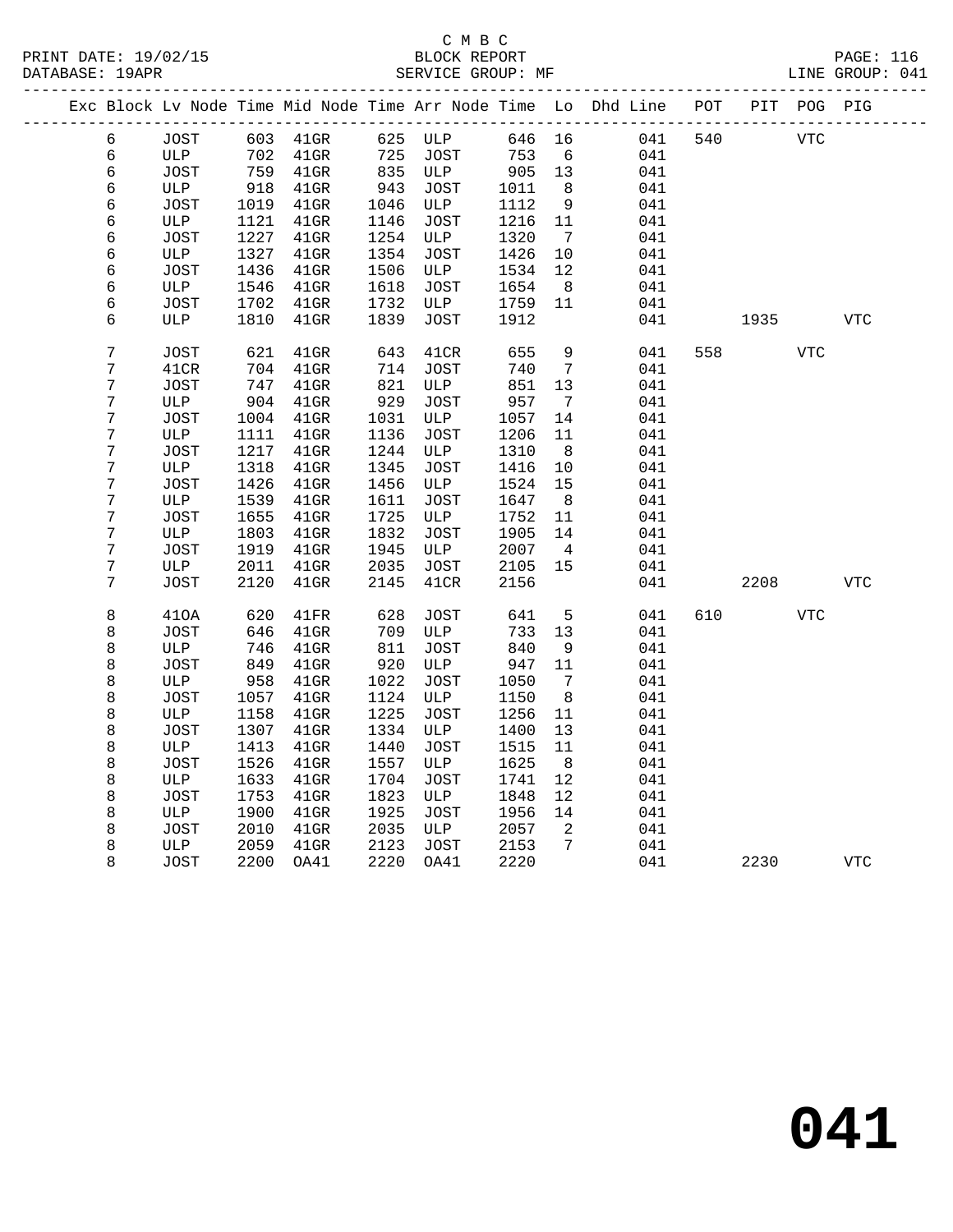|  |             |             |      |                                 |      |             |       |                 | Exc Block Lv Node Time Mid Node Time Arr Node Time Lo Dhd Line POT |     |      | PIT POG PIG  |            |
|--|-------------|-------------|------|---------------------------------|------|-------------|-------|-----------------|--------------------------------------------------------------------|-----|------|--------------|------------|
|  | $\mathsf 9$ | 41CR        |      | 646 41GR                        |      | 656 JOST    | 720 6 |                 | 041                                                                | 632 |      | $_{\rm VTC}$ |            |
|  | 9           | <b>JOST</b> |      |                                 |      | 754 ULP     | 821   | 15              | 041                                                                |     |      |              |            |
|  | 9           | ULP         |      | 726 41GR<br>836 41GR            | 901  | JOST        | 930   | 11              | 041                                                                |     |      |              |            |
|  | 9           | JOST        | 941  | $41$ GR                         | 1008 | ULP         | 1035  | $\overline{7}$  | 041                                                                |     |      |              |            |
|  | 9           | ULP         | 1042 | $41$ GR                         | 1106 | JOST        | 1136  | 11              | 041                                                                |     |      |              |            |
|  | 9           | <b>JOST</b> | 1147 | $41$ GR                         | 1214 | ULP         | 1240  | 8 <sup>8</sup>  | 041                                                                |     |      |              |            |
|  | 9           | ULP         | 1248 | $41$ GR                         | 1315 | JOST        | 1346  | 11              | 041                                                                |     |      |              |            |
|  | 9           | <b>JOST</b> | 1357 | $41$ GR                         | 1426 | ULP         | 1454  | 14              | 041                                                                |     |      |              |            |
|  | 9           | ULP         | 1508 | $41$ GR                         | 1542 | JOST        | 1619  | 8               | 041                                                                |     |      |              |            |
|  | 9           | <b>JOST</b> | 1627 | $41$ GR                         | 1657 | ULP         | 1724  | $\overline{7}$  | 041                                                                |     |      |              |            |
|  | 9           | ULP         | 1731 | $41$ GR                         | 1802 | JOST        | 1839  | 13              | 041                                                                |     |      |              |            |
|  | 9           | <b>JOST</b> | 1852 | $41$ GR                         | 1919 | ULP         | 1942  | 9               | 041                                                                |     |      |              |            |
|  | 9           | ULP         | 1951 | $41$ GR                         | 2015 | JOST        | 2045  | 15              | 041                                                                |     |      |              |            |
|  | 9           | <b>JOST</b> | 2100 | $41$ GR                         | 2125 | ULP         | 2147  | 12 <sup>°</sup> | 041                                                                |     |      |              |            |
|  | 9           | ULP         | 2159 | $16$ GR                         | 2221 | 29ST        | 2242  |                 | 033                                                                |     | 2303 |              | <b>VTC</b> |
|  | 10          | 41WG        | 706  | 41DU                            | 714  | ULP         | 727   | 12              | 041                                                                |     | 654  | <b>VTC</b>   |            |
|  | 10          | ULP         | 739  | $41$ GR                         | 804  | JOST        | 833   | 10              | 041                                                                |     |      |              |            |
|  | 10          | <b>JOST</b> | 843  | $41$ GR                         | 914  | ULP         | 941   | 8               | 041                                                                |     |      |              |            |
|  | 10          | ULP         | 949  | $41$ GR                         | 1014 | JOST        | 1042  | $7\overline{ }$ | 041                                                                |     |      |              |            |
|  | 10          | JOST        | 1049 | $41$ GR                         | 1116 | ULP         | 1142  | 9               | 041                                                                |     |      |              |            |
|  | 10          | ULP         | 1151 | $41$ GR                         | 1216 | JOST        | 1246  | 11              | 041                                                                |     |      |              |            |
|  | 10          | <b>JOST</b> | 1257 | $41$ GR                         | 1324 | ULP         | 1350  | 15              | 041                                                                |     |      |              |            |
|  | 10          | ULP         | 1405 | $41$ GR                         | 1432 | JOST        | 1507  | 11              | 041                                                                |     |      |              |            |
|  | 10          | <b>JOST</b> | 1518 | $41$ GR                         | 1549 | ULP         | 1617  | 9               | 041                                                                |     |      |              |            |
|  | 10          | ULP         | 1626 | $41$ GR                         | 1658 | JOST        | 1734  | 11              | 041                                                                |     |      |              |            |
|  | 10          | <b>JOST</b> | 1745 | $41$ GR                         | 1815 | ULP         | 1840  | 11              | 041                                                                |     |      |              |            |
|  | 10          | ULP         | 1851 | $41$ GR                         | 1916 | JOST        | 1947  | 13              | 041                                                                |     |      |              |            |
|  | 10          | <b>JOST</b> | 2000 | $41$ GR                         | 2025 | ULP         | 2047  | 12              | 041                                                                |     |      |              |            |
|  | 10          | ULP         | 2059 | $16$ GR                         | 2121 | 29ST        | 2145  | 12              | 033                                                                |     |      |              |            |
|  | 10          | 29ST        | 2157 | 16GR                            | 2221 | ULP         | 2239  | 20              | 033                                                                |     |      |              |            |
|  | 10          | ULP         | 2259 | $16$ GR                         | 2321 | 29ST        | 2342  |                 | 033                                                                |     | 2403 |              | <b>VTC</b> |
|  |             |             |      |                                 |      |             |       |                 |                                                                    |     |      |              |            |
|  | 11          | <b>JOST</b> | 712  | $41$ GR                         | 737  | ULP         | 802   | 11              | 041                                                                | 649 |      | <b>VTC</b>   |            |
|  | 11          | ULP         | 813  | $41$ GR                         | 839  | JOST        | 910   | 10              | 041                                                                |     |      |              |            |
|  | 11          | <b>JOST</b> | 920  | $41$ GR                         | 947  | ULP         | 1014  | 9               | 041                                                                |     |      |              |            |
|  | 11          | ULP         | 1023 | $41$ GR                         | 1047 | JOST        | 1115  | 12              | 041                                                                |     |      |              |            |
|  | 11          | <b>JOST</b> | 1127 | $41$ GR                         | 1154 | ULP         | 1220  | 8 <sup>8</sup>  | 041                                                                |     |      |              |            |
|  | 11          | ULP         | 1228 | $41$ GR                         | 1255 | JOST        | 1326  | 11              | 041                                                                |     |      |              |            |
|  | $11\,$      |             |      | JOST 1337 41GR 1404 ULP 1430 12 |      |             |       |                 | 041                                                                |     |      |              |            |
|  | 11          | ULP         | 1442 | $41$ GR                         | 1513 | JOST        | 1551  | 8               | 041                                                                |     |      |              |            |
|  | 11          | <b>JOST</b> | 1559 | $41$ GR                         | 1629 | ULP         | 1656  | 9               | 041                                                                |     |      |              |            |
|  | 11          | ULP         | 1705 | $41$ GR                         | 1736 | JOST        | 1813  |                 | 041                                                                |     | 1843 |              | <b>VTC</b> |
|  | 12          | <b>JOST</b> | 730  | $41$ GR                         | 802  | ULP         | 829   | 14              | 041                                                                | 705 |      | <b>VTC</b>   |            |
|  | 12          | ULP         | 843  | $41$ GR                         | 908  | JOST        | 937   | 12              | 041                                                                |     |      |              |            |
|  | 12          | <b>JOST</b> | 949  | $41$ GR                         | 1016 | ULP         | 1042  | 10              | 041                                                                |     |      |              |            |
|  | $12\,$      | ULP         | 1052 | $41$ GR                         | 1116 | <b>JOST</b> | 1146  | 11              | 041                                                                |     |      |              |            |
|  | 12          | <b>JOST</b> | 1157 | $41$ GR                         | 1224 | ULP         | 1250  | 8               | 041                                                                |     |      |              |            |
|  | 12          | ULP         | 1258 | $41$ GR                         | 1325 | JOST        | 1356  | 11              | 041                                                                |     |      |              |            |
|  | 12          | <b>JOST</b> | 1407 | $41$ GR                         | 1436 | ULP         | 1504  | 12              | 041                                                                |     |      |              |            |
|  | $12\,$      | ULP         | 1516 | $41$ GR                         | 1550 | <b>JOST</b> | 1626  | 8               | 041                                                                |     |      |              |            |
|  | $12$        | <b>JOST</b> | 1634 | $41$ GR                         | 1704 | ULP         | 1731  | 7               | 041                                                                |     |      |              |            |
|  | 12          | ULP         | 1738 | $41$ GR                         | 1809 | JOST        | 1846  |                 | 041                                                                |     | 1916 |              | <b>VTC</b> |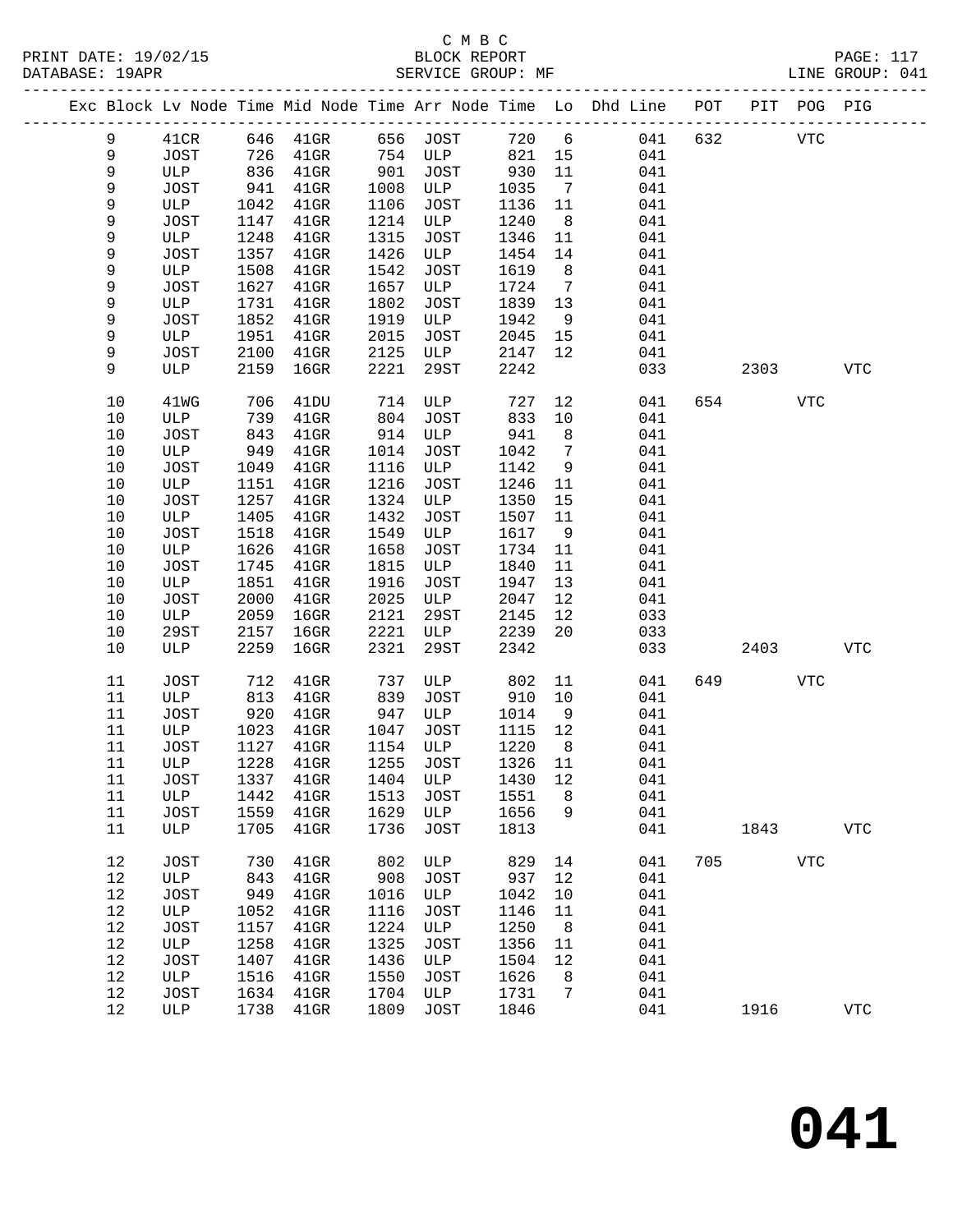|        |             |      | Exc Block Lv Node Time Mid Node Time Arr Node Time Lo Dhd Line POT |      |                |      |                |                 |     |     |         | PIT POG PIG |              |
|--------|-------------|------|--------------------------------------------------------------------|------|----------------|------|----------------|-----------------|-----|-----|---------|-------------|--------------|
| 13     | JOST        |      | 817 41GR                                                           |      | 852 ULP 921 12 |      |                |                 | 041 | 752 |         | <b>VTC</b>  |              |
| 13     | ULP         | 933  | $41$ GR                                                            | 958  | JOST           | 1026 | 8 <sup>8</sup> |                 | 041 |     |         |             |              |
| 13     | JOST        | 1034 | $41$ GR                                                            | 1101 | ULP            | 1127 | 14             |                 | 041 |     |         |             |              |
| 13     | ULP         | 1141 | $41$ GR                                                            | 1206 | JOST           | 1236 | 11             |                 | 041 |     |         |             |              |
| 13     | JOST        | 1247 | $41$ GR                                                            | 1314 | ULP            | 1340 | $\overline{7}$ |                 | 041 |     |         |             |              |
| 13     | ULP         | 1347 | $41$ GR                                                            | 1414 | JOST           | 1446 | 9              |                 | 041 |     |         |             |              |
| 13     | JOST        | 1455 | $41$ GR                                                            | 1526 | ULP            | 1554 | 13             |                 | 041 |     |         |             |              |
| 13     | ULP         | 1607 | 41GR                                                               | 1639 | JOST           | 1715 | 8 <sup>8</sup> |                 | 041 |     |         |             |              |
| 13     | JOST        | 1723 | 41GR                                                               | 1753 | ULP            | 1820 | 9              |                 | 041 |     |         |             |              |
| 13     | ULP         | 1829 | $41$ GR                                                            | 1854 | JOST           | 1925 |                |                 | 041 |     | 1948    |             | <b>VTC</b>   |
|        |             |      |                                                                    |      |                |      |                |                 |     |     |         |             |              |
| 20     | JOST        | 630  | $41$ GR                                                            | 652  | ULP            | 713  | 13             |                 | 041 |     | 607 VTC |             |              |
| 20     | ULP         | 726  | $41$ GR                                                            | 751  | JOST           | 820  | $\overline{7}$ |                 | 041 |     |         |             |              |
| 20     | JOST        | 827  | $41$ GR                                                            | 900  | ULP            | 929  | 12             |                 | 041 |     |         |             |              |
| 20     | ULP         | 941  | $41$ GR                                                            | 1006 | JOST           | 1034 | $\overline{7}$ |                 | 041 |     |         |             |              |
| 20     | JOST        | 1041 | $41$ GR                                                            | 1108 | ULP            | 1134 |                |                 | 041 |     | 1156    |             | <b>VTC</b>   |
|        |             |      |                                                                    |      |                |      |                |                 |     |     |         |             |              |
| 21     | 410A        | 655  | 41FR                                                               | 703  | JOST           | 716  | 5              |                 | 041 |     | 645     | VTC         |              |
| 21     | JOST        | 721  | $41$ GR                                                            | 749  | ULP            | 816  | 13             |                 | 041 |     |         |             |              |
| 21     | ULP         | 829  | $41$ GR                                                            | 854  | JOST           | 923  | 11             |                 | 041 |     |         |             |              |
| 21     | JOST        | 934  | $41$ GR                                                            | 1001 | ULP            | 1028 |                |                 | 041 |     | 1051    |             | VTC          |
|        |             |      |                                                                    |      |                |      |                |                 |     |     |         |             |              |
| 22     | 410A        | 702  | 41FR                                                               | 710  | <b>JOST</b>    | 723  | 12             |                 | 041 | 652 |         | VTC         |              |
| 22     | JOST        | 735  | $41$ GR                                                            | 807  | ULP            | 834  |                |                 | 041 |     | 857     |             | <b>VTC</b>   |
|        |             |      |                                                                    |      |                |      |                |                 |     |     |         |             |              |
| 23     | JOST        | 707  | $41$ GR                                                            | 732  | ULP            | 757  | 9              |                 | 041 |     | 644     | <b>VTC</b>  |              |
| 23     | ULP         | 806  | 41GR                                                               | 832  | JOST           | 903  | 8              |                 | 041 |     |         |             |              |
| 23     | JOST        | 911  | $41$ GR                                                            | 941  | ULP            | 1008 |                |                 | 041 |     | 1031    |             | VTC          |
|        |             |      |                                                                    |      |                |      |                |                 |     |     |         |             |              |
| 24     | 410A        | 709  | 41FR                                                               | 717  | JOST           | 732  | 11             |                 | 041 | 659 |         | VTC         |              |
| 24     | JOST        | 743  | 41GR                                                               | 817  | ULP            | 847  | 10             |                 | 041 |     |         |             |              |
| 24     | ULP         | 857  | $41$ GR                                                            | 922  | JOST           | 950  |                |                 | 041 |     | 1017    |             | <b>VTC</b>   |
| 25     | 410A        | 722  | 41FR                                                               | 730  | <b>JOST</b>    | 747  | 9              |                 | 041 |     | 712     | VTC         |              |
| 25     | JOST        | 756  | $41$ GR                                                            | 830  | ULP            | 900  | 11             |                 | 041 |     |         |             |              |
| 25     | ULP         | 911  | $41$ GR                                                            | 936  | JOST           | 1004 | 7              |                 | 041 |     |         |             |              |
| 25     | JOST        | 1011 | $41$ GR                                                            | 1038 | ULP            | 1104 |                |                 | 041 |     | 1126    |             | VTC          |
|        |             |      |                                                                    |      |                |      |                |                 |     |     |         |             |              |
| 26     | 41CR        |      | 727 41GR                                                           |      | 738 JOST       | 806  |                | $6\overline{6}$ | 041 |     | 713 VTC |             |              |
| 26     | JOST        |      | 812 41GR                                                           |      | 847 ULP        | 916  |                |                 | 041 |     | 939     |             | <b>VTC</b>   |
|        |             |      |                                                                    |      |                |      |                |                 |     |     |         |             |              |
| 27     | ULP         | 732  | $41$ GR                                                            | 757  | <b>JOST</b>    | 826  | 6              |                 | 041 | 703 |         | VTC         |              |
| 27     | JOST        | 832  | $41$ GR                                                            | 905  | ULP            | 934  |                |                 | 041 |     | 957     |             | $_{\rm VTC}$ |
|        |             |      |                                                                    |      |                |      |                |                 |     |     |         |             |              |
| 28     | 410A        | 748  | 41FR                                                               | 756  | JOST           | 813  | 9              |                 | 041 | 738 |         | <b>VTC</b>  |              |
| 28     | <b>JOST</b> | 822  | $41$ GR                                                            | 857  | ULP            | 926  |                |                 | 041 |     | 949     |             | ${\tt VTC}$  |
|        |             |      |                                                                    |      |                |      |                |                 |     |     |         |             |              |
| SD 29  | MRST        | 753  |                                                                    |      | OA42           | 809  | 8              | 20              | 017 | 745 |         | <b>VTC</b>  |              |
| SD 29  | <b>JOST</b> | 837  | $41$ GR                                                            | 910  | ULP            | 939  |                |                 | 041 |     | 1002    |             | <b>VTC</b>   |
| #SD 29 | <b>JOST</b> | 837  | $41$ GR                                                            | 910  | ULP            | 939  |                |                 | 041 | 812 | 1002    | VTC         | <b>VTC</b>   |
|        |             |      |                                                                    |      |                |      |                |                 |     |     |         |             |              |
| 30     | <b>JOST</b> | 752  | $41$ GR                                                            | 826  | ULP            | 856  |                |                 | 041 | 727 | 919     | VTC         | <b>VTC</b>   |
|        |             |      |                                                                    |      |                |      |                |                 |     |     |         |             |              |
| 31     | JOST        | 803  | $41$ GR                                                            | 839  | ULP            | 909  |                |                 | 041 | 738 |         | 932 VTC VTC |              |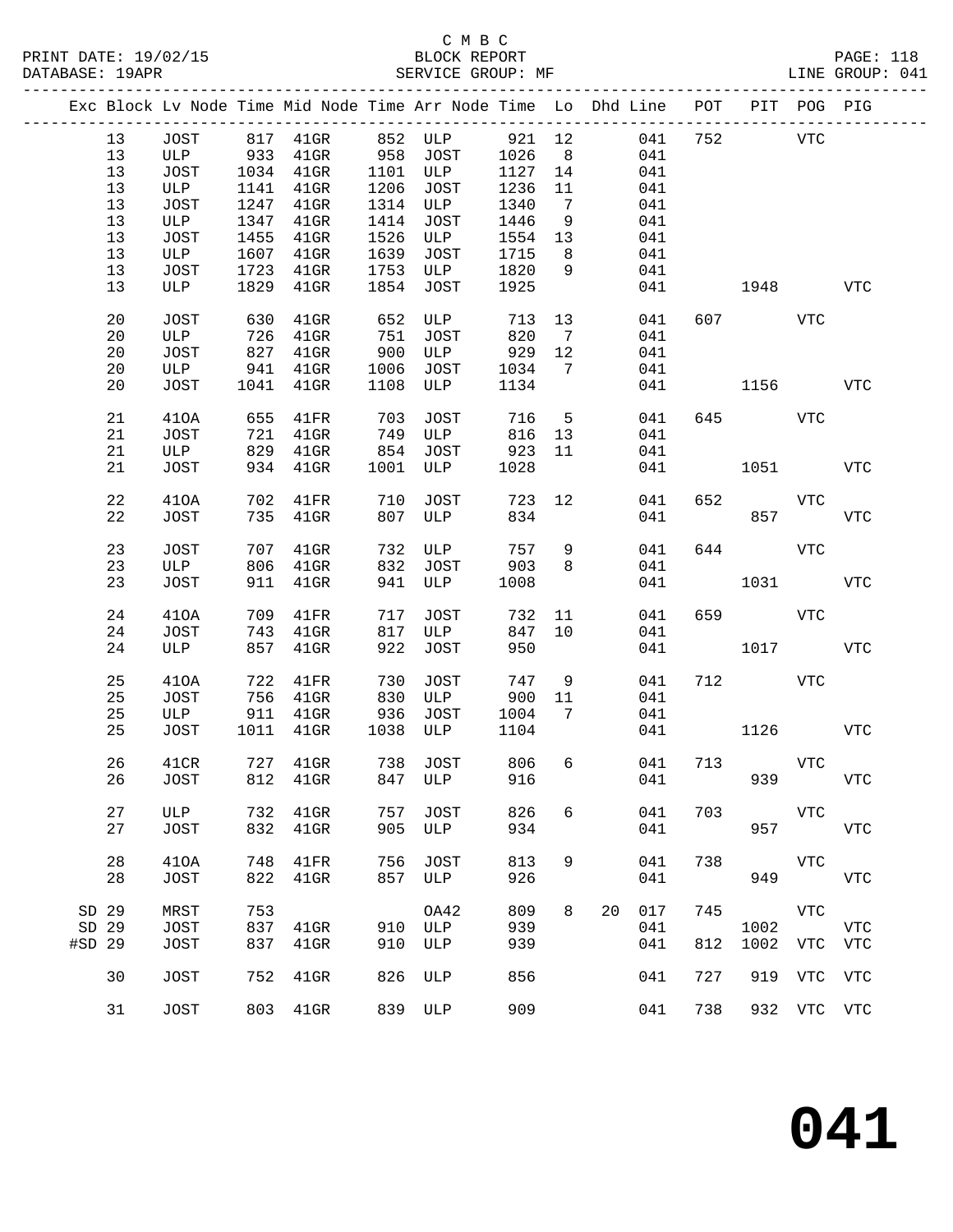# C M B C

| DATABASE: 19APR |          |              |              | SERVICE GROUP: MF                                                              |      |                       |              |                               |   |            |              |         |            | LINE GROUP: 041 |  |
|-----------------|----------|--------------|--------------|--------------------------------------------------------------------------------|------|-----------------------|--------------|-------------------------------|---|------------|--------------|---------|------------|-----------------|--|
|                 |          |              |              | Exc Block Lv Node Time Mid Node Time Arr Node Time Lo Dhd Line POT PIT POG PIG |      |                       |              |                               |   |            |              |         |            |                 |  |
|                 | 40       |              |              | ULP 1356 41GR 1423 JOST 1458 13                                                |      |                       |              |                               |   |            | 041 1328 VTC |         |            |                 |  |
|                 | 40       | JOST 1511    |              |                                                                                |      | 41GR 1542 ULP 1610 10 |              |                               |   | 041        |              |         |            |                 |  |
|                 | 40       | ULP          | 1620         | $41$ GR                                                                        |      | 1652 JOST             | 1728         | 9                             |   | 041        |              |         |            |                 |  |
|                 | 40       | JOST         | 1737         | $41$ GR                                                                        |      | 1807 ULP              | 1834         | 9                             |   | 041        |              |         |            |                 |  |
|                 | 40       | ULP          | 1843         | $41$ GR                                                                        | 1908 | JOST                  | 1939         | 11                            |   | 041        |              |         |            |                 |  |
|                 | 40       |              | 1950         |                                                                                |      | 2015 DULP             | 2024         |                               |   |            | 041 04       | 2035 70 |            | <b>VTC</b>      |  |
|                 |          | JOST         |              | $41$ GR                                                                        |      |                       |              |                               |   |            |              |         |            |                 |  |
|                 | 41       | 41WG         | 1402         | 41DU                                                                           |      | 1413 ULP              | 1428         | 9                             |   |            | 041 1350 VTC |         |            |                 |  |
|                 | 41       | ULP          | 1437         | $41$ GR                                                                        | 1507 | JOST                  | 1545         | $7\overline{ }$               |   | 041        |              |         |            |                 |  |
|                 | 41       | JOST         | 1552         | $41$ GR                                                                        | 1623 | ULP                   | 1651         | 8 <sup>8</sup>                |   | 041        |              |         |            |                 |  |
|                 | 41       | ULP          | 1659         | $41$ GR                                                                        | 1730 | JOST                  | 1807         | 12                            |   | 041        |              |         |            |                 |  |
|                 | 41       | JOST         | 1819         | $41$ GR                                                                        | 1847 | ULP                   | 1910         | 10                            |   | 041        |              |         |            |                 |  |
|                 | 41       | ULP          | 1920         | $41$ GR                                                                        | 1945 | JOST                  | 2016         | 14                            |   | 041        |              |         |            |                 |  |
|                 | 41       | JOST         | 2030         | $41$ GR                                                                        | 2055 | ULP                   | 2117         | 12                            |   | 041        |              |         |            |                 |  |
|                 | 41       | ULP          | 2129         | $16$ GR                                                                        | 2151 | 29ST                  | 2215         |                               |   |            | 033          | 2236    |            | <b>VTC</b>      |  |
|                 | 42       | ULP          | 1417         | $41$ GR                                                                        | 1447 | JOST                  | 1522 10      |                               |   |            | 041 1349     |         | VTC        |                 |  |
|                 | 42       | JOST         | 1532         | $41$ GR                                                                        | 1603 | ULP                   | 1631         | 8 <sup>8</sup>                |   | 041        |              |         |            |                 |  |
|                 | 42       | ULP          | 1639         | $41$ GR                                                                        | 1710 | JOST                  | 1747         |                               |   |            | 041 1817     |         |            | <b>VTC</b>      |  |
|                 | 43       | ULP          | 1449         | $41$ GR                                                                        | 1520 | JOST                  | 1558         | 8                             |   |            | 041 1421     |         | VTC        |                 |  |
|                 | 43       | JOST         | 1606         | $41$ GR                                                                        | 1636 | ULP                   | 1703         | 9                             |   | 041        |              |         |            |                 |  |
|                 | 43       | ULP          | 1712         | $41$ GR                                                                        | 1743 | JOST                  | 1820         | $7\overline{ }$               |   | 041        |              |         |            |                 |  |
|                 | 43       | JOST         | 1827         | $41$ GR                                                                        | 1855 | ULP                   | 1918         | 13                            |   | 041        |              |         |            |                 |  |
|                 | 43       | ULP          | 1931         |                                                                                | 1955 |                       | 2025         |                               |   |            |              |         |            |                 |  |
|                 | 43       |              | 2040         | $41$ GR                                                                        | 2105 | JOST                  | 2127         | 15<br>$\overline{\mathbf{3}}$ |   | 041        |              |         |            |                 |  |
|                 |          | JOST         |              | 41GR                                                                           |      | ULP                   |              |                               |   | 041        |              |         |            |                 |  |
|                 | 43       | ULP          | 2130         | $41$ GR                                                                        | 2154 | JOST                  | 2220         | 6                             |   | 041        |              |         |            |                 |  |
|                 | 43       | JOST         | 2226         | 41GR                                                                           | 2250 | 41CR                  | 2301         | $\mathsf{O}$                  |   | 041        |              |         |            |                 |  |
|                 | 43       | 41CR         | 2301         | $41$ GR                                                                        | 2312 | JOST                  | 2334         | 9                             |   | 041        |              |         |            |                 |  |
|                 | 43       | JOST         | 2343         | $41$ GR                                                                        | 2403 | 41CR                  | 2413         | 20                            |   | 041        |              |         |            |                 |  |
|                 | 43       | 41CR         | 2433         | $41$ GR                                                                        | 2443 | JOST                  | 2505         | 5                             |   | 041        |              |         |            |                 |  |
|                 | 43       | JOST         | 2510         | $41$ GR                                                                        | 2527 | 41CR                  | 2537         | 2                             |   | 041        |              |         |            |                 |  |
|                 | 43       | 41CR         | 2539         | $41$ GR                                                                        | 2544 | 410A                  | 2547         | $\mathbf{1}$                  |   | 7 041      |              |         |            |                 |  |
|                 | 43       | MRST         | 2555         |                                                                                |      | HODM                  | 2634         | 15                            |   | N8         |              |         |            |                 |  |
|                 | 43       | HODM         | 2649         |                                                                                |      | MRST                  | 2732         |                               |   | N8         |              | 2737    |            | VTC             |  |
|                 | 44       | JOST         | 1503         | 41GR 1534 ULP<br>1545 JOST                                                     |      |                       | 1602 11      |                               |   |            | 041 1430     |         | <b>VTC</b> |                 |  |
|                 | 44       | ULP          |              | 1613 41GR                                                                      |      | 1645 JOST             | 1721 9       |                               |   | 041        |              |         |            |                 |  |
|                 | 44       |              |              | JOST 1730 41GR 1800 ULP 1827 9 041                                             |      |                       |              |                               |   |            |              |         |            |                 |  |
|                 | 44       | ULP          | 1836         | $41$ GR                                                                        | 1901 | JOST                  | 1932         | 7                             |   | 041        |              |         |            |                 |  |
|                 | 44       | JOST         | 1939         | $41$ GR                                                                        | 2005 | ULP                   | 2027         | 5                             |   | 041        |              |         |            |                 |  |
|                 | 44       | ULP          | 2032         | $41$ GR                                                                        | 2056 | <b>JOST</b>           | 2126         | 14                            |   | 041        |              |         |            |                 |  |
|                 | 44       | JOST         | 2140         | $41$ GR                                                                        | 2205 | ULP                   | 2227         | 6                             |   | 041        |              |         |            |                 |  |
|                 | 44       | ULP          | 2233         | $41$ GR                                                                        | 2257 | JOST                  | 2319         | 9                             |   | 041        |              |         |            |                 |  |
|                 | 44       | JOST         | 2328         | $41$ GR                                                                        | 2348 | 41CR                  | 2358         | 4                             |   | 041        |              |         |            |                 |  |
|                 | 44       | 41CR         | 2402         |                                                                                | 2412 |                       | 2434         | 5                             |   | 041        |              |         |            |                 |  |
|                 |          |              |              | $41$ GR                                                                        |      | <b>JOST</b>           |              |                               |   |            |              |         |            |                 |  |
|                 | 44       | JOST         | 2439         | $41$ GR                                                                        | 2458 | 41CR                  | 2508         | 6                             |   | 041        |              |         |            |                 |  |
|                 | 44       | 41CR         | 2514         | $41$ GR                                                                        | 2524 | JOST                  | 2553         | 6                             |   | 041        |              |         |            |                 |  |
|                 | 44       | <b>JOST</b>  | 2559         | OA41                                                                           | 2614 | OA41                  | 2614         | 21                            | 9 | 041        |              |         |            |                 |  |
|                 | 44<br>44 | MRST<br>HODM | 2644<br>2709 |                                                                                |      | HODM<br>MRST          | 2707<br>2739 | 2                             |   | N15<br>N15 |              | 2744    |            | <b>VTC</b>      |  |
|                 |          |              |              |                                                                                |      |                       |              |                               |   |            |              |         |            |                 |  |
|                 | 45       | ULP          | 1501         | 41GR                                                                           | 1535 | JOST                  | 1612         | 8                             |   | 041        | 1433         |         | VTC        |                 |  |
|                 | 45       | JOST         | 1620         | $41$ GR                                                                        |      | 1650 ULP              | 1717         | 8 <sup>8</sup>                |   | 041        |              |         |            |                 |  |
|                 | 45       | ULP          | 1725         | $41$ GR                                                                        | 1756 | JOST                  | 1833         | 11                            |   | 041        |              |         |            |                 |  |
|                 | 45       | JOST         |              | 1844 41GR                                                                      | 1911 | ULP                   | 1934         | 7                             |   | 041        |              |         |            |                 |  |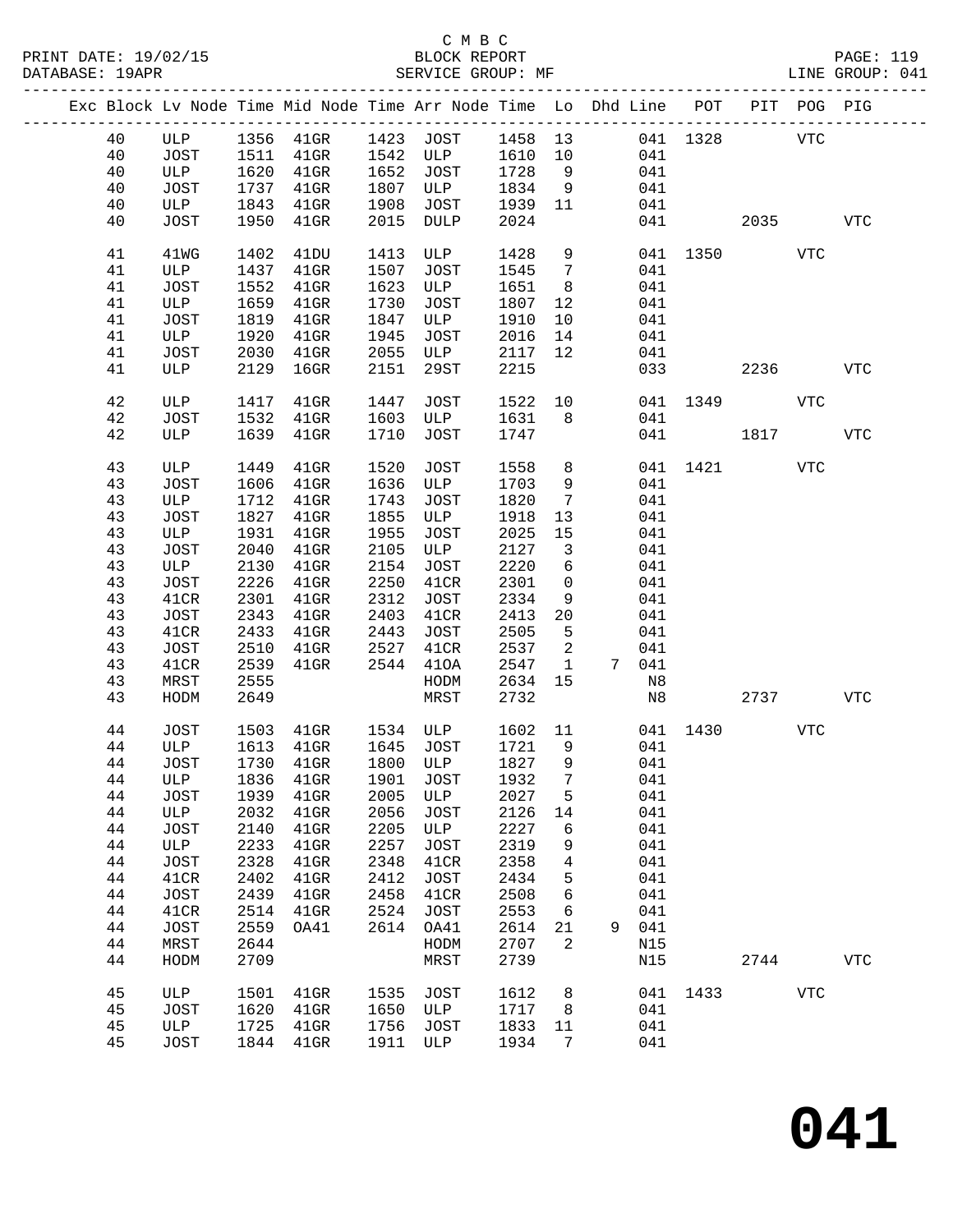|  |    |             |      |         |      |             |         |                | Exc Block Ly Node Time Mid Node Time Arr Node Time Lo Dhd Line | POT      | PIT        | POG | PIG |
|--|----|-------------|------|---------|------|-------------|---------|----------------|----------------------------------------------------------------|----------|------------|-----|-----|
|  | 45 | ULP         | 1941 | 41GR    | 2005 | JOST        | 2035 15 |                | 041                                                            |          |            |     |     |
|  | 45 | JOST        | 2050 | 41GR    | 2115 | DULP        | 2124    |                | 041                                                            |          | 2135       |     | VTC |
|  | 46 | ULP         | 1532 | 41GR    | 1604 | JOST        | 1640    | 8 <sup>8</sup> |                                                                | 041 1501 | <b>VTC</b> |     |     |
|  | 46 | JOST        | 1648 | $41$ GR | 1718 | ULP         | 1745    | 11             | 041                                                            |          |            |     |     |
|  | 46 | ULP         | 1756 | 41GR    | 1825 | JOST        | 1858    | 10             | 041                                                            |          |            |     |     |
|  | 46 | JOST        | 1908 | $41$ GR | 1935 | ULP         | 1958    | $\overline{3}$ | 041                                                            |          |            |     |     |
|  | 46 | ULP         | 2001 | $41$ GR | 2025 | JOST        | 2055    | 15             | 041                                                            |          |            |     |     |
|  | 46 | JOST        | 2110 | 41GR    | 2135 | ULP         | 2157    | $\overline{4}$ | 041                                                            |          |            |     |     |
|  | 46 | ULP         | 2201 | $41$ GR | 2225 | JOST        | 2251    | 7              | 041                                                            |          |            |     |     |
|  | 46 | JOST        | 2258 | $41$ GR | 2318 | 41CR        | 2328    | 3              | 041                                                            |          |            |     |     |
|  | 46 | 41CR        | 2331 | $41$ GR | 2342 | JOST        | 2404    | 9              | 041                                                            |          |            |     |     |
|  | 46 | JOST        | 2413 | 41GR    | 2432 | 41CR        | 2442    | 7              | 041                                                            |          |            |     |     |
|  | 46 | 41CR        | 2449 | $41$ GR | 2459 | JOST        | 2521    | 7              | 041                                                            |          |            |     |     |
|  | 46 | JOST        | 2528 | $41$ GR | 2545 | <b>DULP</b> | 2554    | $\mathbf{1}$   | 041                                                            |          |            |     |     |
|  | 46 | <b>DULP</b> | 2555 | 41GR    | 2600 | 410A        | 2603    | 6              | 7<br>041                                                       |          |            |     |     |
|  | 46 | MRST        | 2616 |         |      | HODM        | 2703    | 6              | N20                                                            |          |            |     |     |
|  | 46 | HODM        | 2709 |         |      | MRST        | 2758    | 18             | N20                                                            |          |            |     |     |
|  | 46 | MRST        | 2816 |         |      | HODM        | 2903    | 6              | N20                                                            |          |            |     |     |
|  | 46 | HODM        | 2909 |         |      | MRST        | 2958    |                | N20                                                            |          | 3003       |     | VTC |
|  | 47 | ULP         | 1553 | 41GR    | 1625 | JOST        | 1701    | 8              |                                                                | 041 1525 |            | VTC |     |
|  | 47 | JOST        | 1709 | 41GR    | 1739 | ULP         | 1806    |                | 041                                                            |          | 1830       |     | VTC |
|  |    |             |      |         |      |             |         |                |                                                                |          |            |     |     |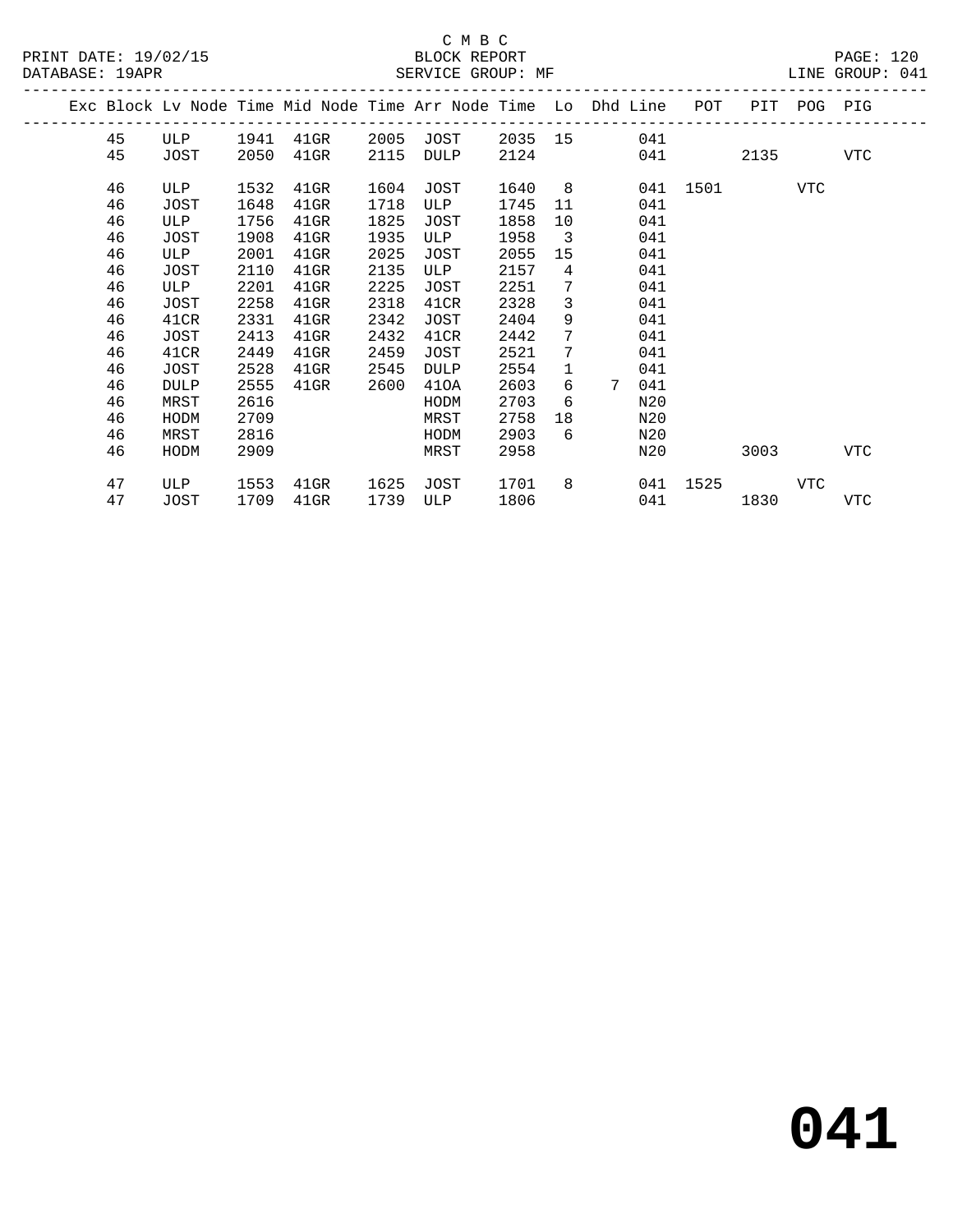|                                                    | DATABASE: 19APR         |                        |            |                                                                                                     |      |          |                                                 |                 |                                                                 |                                                                                |      |     | PRINT DATE: 19/02/15 BLOCK REPORT PAGE: 121<br>DATABASE: 19APR SERVICE GROUP: MF SERVER SERVICE ORE BERVICE SERVICE ORE BERT ME SERVICE SERVER SERVER SERVER |
|----------------------------------------------------|-------------------------|------------------------|------------|-----------------------------------------------------------------------------------------------------|------|----------|-------------------------------------------------|-----------------|-----------------------------------------------------------------|--------------------------------------------------------------------------------|------|-----|--------------------------------------------------------------------------------------------------------------------------------------------------------------|
| 16GR<br>41CR<br>410A<br>4FIW<br>JOST<br>ULP<br>VTC |                         | Vancouver Diesel Depot |            | 16 AV & GRANVILLE<br>41 AV & CROWN<br>41 AV & OAK<br>4 AV & FIR<br>JOYCE STATION<br>UNIVERSITY LOOP |      |          | 29ST<br>$41$ GR<br>4FIE<br>HODM<br>MRST<br>VCST |                 | 29 AV STATION<br>4 AV & FIR<br>HOWE & DUNSMUIR<br>SW MARINE STN | 41 AV & GRANVILLE<br>VANCOUVER COLLEGE STATION                                 |      |     |                                                                                                                                                              |
|                                                    |                         |                        |            |                                                                                                     |      |          |                                                 |                 |                                                                 | Exc Block Lv Node Time Mid Node Time Arr Node Time Lo Dhd Line POT PIT POG PIG |      |     |                                                                                                                                                              |
|                                                    |                         |                        |            |                                                                                                     |      | 627 ULP  |                                                 | 642 3           |                                                                 | 084<br>549                                                                     |      | VTC |                                                                                                                                                              |
|                                                    | $\mathbf 1$<br>1        | VCST<br>ULP            | 615<br>645 | $4$ FIW<br>4FIE                                                                                     |      | 703 VCST |                                                 | 717 11          |                                                                 | 084                                                                            |      |     |                                                                                                                                                              |
|                                                    | 1                       | <b>VCST</b>            | 728        | 4FIW                                                                                                | 742  | ULP      | 759                                             | 5               |                                                                 | 084                                                                            |      |     |                                                                                                                                                              |
|                                                    | $\mathbf 1$             | ULP                    | 804        | 4FIE                                                                                                | 823  | VCST     | 841                                             |                 | $7\phantom{.}$                                                  | 084                                                                            |      |     |                                                                                                                                                              |
|                                                    | $\mathbf 1$             | <b>VCST</b>            | 848        | 4FIW                                                                                                | 906  | ULP      | 925                                             | 7               |                                                                 | 084                                                                            |      |     |                                                                                                                                                              |
|                                                    | $\mathbf 1$             | ULP                    | 932        | 4FIE                                                                                                | 950  | VCST     | 1005                                            | 6               |                                                                 | 084                                                                            |      |     |                                                                                                                                                              |
|                                                    | 1                       | VCST                   | 1011       | 4FIW                                                                                                | 1024 | ULP      | 1045                                            | 9               |                                                                 | 084                                                                            |      |     |                                                                                                                                                              |
|                                                    | 1                       | ULP                    | 1054       | 4FIE                                                                                                | 1112 | VCST     | 1126                                            |                 | $7\overline{ }$                                                 | 084                                                                            |      |     |                                                                                                                                                              |
|                                                    | 1                       | <b>VCST</b>            | 1133       | 4FIW                                                                                                | 1146 | ULP      | 1208                                            | 6               |                                                                 | 084                                                                            |      |     |                                                                                                                                                              |
|                                                    | $1\,$                   | ULP                    | 1214       | 4FIE                                                                                                | 1235 | VCST     | 1249                                            | 8               |                                                                 | 084                                                                            |      |     |                                                                                                                                                              |
|                                                    | 1                       | <b>VCST</b>            | 1257       | 4FIW                                                                                                | 1312 | ULP      | 1333                                            |                 | 7                                                               | 084                                                                            |      |     |                                                                                                                                                              |
|                                                    | $1\,$                   | ULP                    | 1340       | 4FIE                                                                                                | 1400 | VCST     | 1415                                            | 6               |                                                                 | 084                                                                            |      |     |                                                                                                                                                              |
|                                                    | $1\,$                   | <b>VCST</b>            | 1421       | 4FIW                                                                                                | 1435 | ULP      | 1456                                            | 9               |                                                                 | 084                                                                            |      |     |                                                                                                                                                              |
|                                                    | $1\,$                   | ULP                    | 1505       | 4FIE                                                                                                | 1527 | VCST     | 1542                                            | 11              |                                                                 | 084                                                                            |      |     |                                                                                                                                                              |
|                                                    | $1\,$                   | <b>VCST</b>            | 1553       | 4FIW                                                                                                | 1607 | ULP      | 1628                                            | 9               |                                                                 | 084                                                                            |      |     |                                                                                                                                                              |
|                                                    | $\mathbf 1$             | ULP                    | 1637       | 4FIE                                                                                                | 1659 | VCST     | 1717                                            | 10              |                                                                 | 084                                                                            |      |     |                                                                                                                                                              |
|                                                    | $\mathbf 1$             | <b>VCST</b>            | 1727       | 4FIW                                                                                                | 1744 | ULP      | 1805                                            |                 |                                                                 | 084                                                                            | 1829 |     | <b>VTC</b>                                                                                                                                                   |
|                                                    | $\overline{c}$          | ULP                    | 650        | 4FIE                                                                                                | 708  | VCST     | 722                                             | 11              |                                                                 | 626<br>084                                                                     |      | VTC |                                                                                                                                                              |
|                                                    | $\mathbf{2}$            | VCST                   | 733        | 4FIW                                                                                                | 747  | ULP      | 804                                             | 6               |                                                                 | 084                                                                            |      |     |                                                                                                                                                              |
|                                                    | $\overline{c}$          | ULP                    | 810        | 4FIE                                                                                                | 829  | VCST     | 847                                             | 7               |                                                                 | 084                                                                            |      |     |                                                                                                                                                              |
|                                                    | $\mathbf 2$             | <b>VCST</b>            | 854        | 4FIW                                                                                                | 912  | ULP      | 931                                             | 9               |                                                                 | 084                                                                            |      |     |                                                                                                                                                              |
|                                                    | $\boldsymbol{2}$        | ULP                    | 940        | 4FIE                                                                                                | 958  | VCST     | 1013                                            | 8               |                                                                 | 084                                                                            |      |     |                                                                                                                                                              |
|                                                    | $\overline{c}$          | <b>VCST</b>            | 1021       | 4FIW                                                                                                | 1034 | ULP      | 1055                                            | 11              |                                                                 | 084                                                                            |      |     |                                                                                                                                                              |
|                                                    | $\overline{c}$          | ULP                    | 1106       | 4FIE                                                                                                | 1124 | VCST     | 1138                                            | 7               |                                                                 | 084                                                                            |      |     |                                                                                                                                                              |
|                                                    | $\overline{c}$          | <b>VCST</b>            | 1145       | 4FIW                                                                                                | 1158 | ULP      | 1220                                            | 6               |                                                                 | 084                                                                            |      |     |                                                                                                                                                              |
|                                                    | $\overline{\mathbf{c}}$ | ULP                    | 1226       | 4FIE                                                                                                | 1247 | VCST     | 1301                                            | 8               |                                                                 | 084                                                                            |      |     |                                                                                                                                                              |
|                                                    | $\overline{a}$          | <b>VCST</b>            | 1309       | 4FIW                                                                                                | 1324 | ULP      | 1345                                            | $7\phantom{.0}$ |                                                                 | 084                                                                            |      |     |                                                                                                                                                              |
|                                                    | $\overline{c}$          | ULP                    | 1352       | 4FIE                                                                                                | 1412 | VCST     | 1427                                            | 6               |                                                                 | 084                                                                            |      |     |                                                                                                                                                              |
|                                                    | $\overline{c}$          | VCST                   | 1433       | 4FIW                                                                                                | 1447 | ULP      | 1508                                            | 10              |                                                                 | 084                                                                            |      |     |                                                                                                                                                              |
|                                                    | $\overline{c}$          | ULP                    | 1518       | 4FIE                                                                                                | 1540 | VCST     | 1555                                            | 10              |                                                                 | 084                                                                            |      |     |                                                                                                                                                              |
|                                                    | $\overline{\mathbf{c}}$ | <b>VCST</b>            | 1605       | 4FIW                                                                                                | 1619 | ULP      | 1640                                            | 10              |                                                                 | 084                                                                            |      |     |                                                                                                                                                              |
|                                                    | $\overline{c}$          | ULP                    | 1650       | 4FIE                                                                                                | 1712 | VCST     | 1730                                            | 11              |                                                                 | 084                                                                            |      |     |                                                                                                                                                              |
|                                                    | $\overline{c}$          | <b>VCST</b>            | 1741       | 4FIW                                                                                                | 1757 | ULP      | 1818                                            | 10              |                                                                 | 084                                                                            |      |     |                                                                                                                                                              |
|                                                    | $\mathbf 2$             | ULP                    | 1828       | 4FIE                                                                                                | 1847 | VCST     | 1904                                            | 11              |                                                                 | 084                                                                            |      |     |                                                                                                                                                              |
|                                                    | $\overline{2}$          | <b>VCST</b>            | 1915       | 4FIW                                                                                                | 1929 | ULP      | 1949                                            |                 |                                                                 | 084                                                                            | 2011 |     | <b>VTC</b>                                                                                                                                                   |

C M B C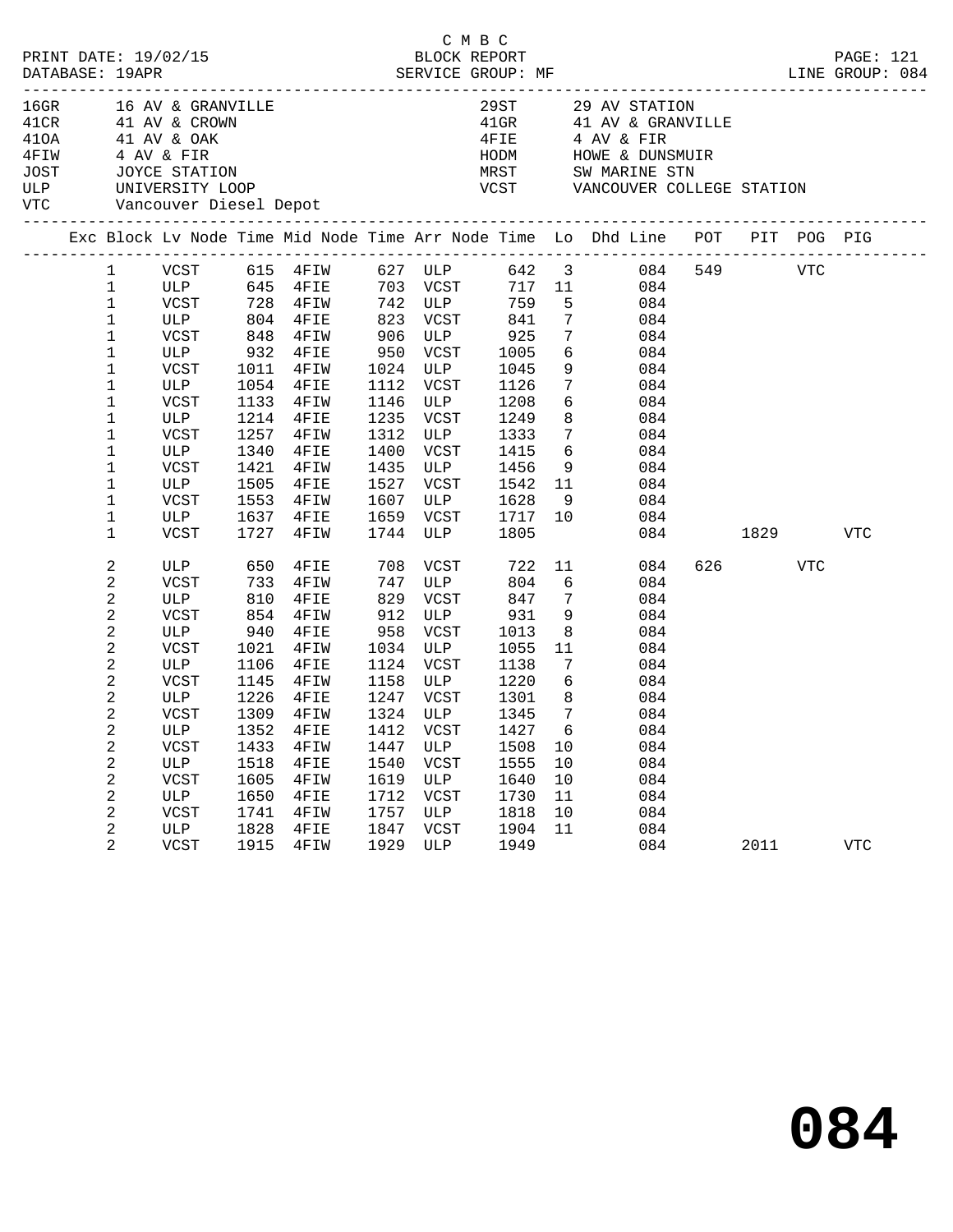|  |              |                             |              | Exc Block Lv Node Time Mid Node Time Arr Node Time Lo Dhd Line POT |              |                    |              |                 |            |     |      | PIT POG PIG |            |
|--|--------------|-----------------------------|--------------|--------------------------------------------------------------------|--------------|--------------------|--------------|-----------------|------------|-----|------|-------------|------------|
|  | 3            | ULP                         | 656          | 4FIE                                                               | 714          | VCST               | 728          | 11              | 084        | 632 |      | <b>VTC</b>  |            |
|  | $\mathsf{3}$ | <b>VCST</b>                 | 739          | 4FIW                                                               | 753          | ULP                | 810          | 6               | 084        |     |      |             |            |
|  | 3            | ULP                         | 816          | 4FIE                                                               | 835          | VCST               | 853          | 7               | 084        |     |      |             |            |
|  | 3            | <b>VCST</b>                 | 900          | 4FIW                                                               | 918          | ULP                | 937          | 11              | 084        |     |      |             |            |
|  | 3            | ULP                         | 948          | 4FIE                                                               | 1006         | VCST               | 1021         | 12              | 084        |     |      |             |            |
|  | 3            | <b>VCST</b>                 | 1033         | 4FIW                                                               | 1046         | ULP                | 1107         | 10              | 084        |     |      |             |            |
|  | 3            | ULP                         | 1117         | 4FIE                                                               | 1135         | VCST               | 1149         | 6               | 084        |     |      |             |            |
|  | 3            | <b>VCST</b>                 | 1155         | 4FIW                                                               | 1210         | ULP                | 1230         | 8               | 084        |     |      |             |            |
|  | 3            | ULP                         | 1238         | 4FIE                                                               | 1259         | <b>VCST</b>        | 1313         | 8               | 084        |     |      |             |            |
|  | 3            | <b>VCST</b>                 | 1321         | 4FIW                                                               | 1336         | ULP                | 1357         | 7               | 084        |     |      |             |            |
|  | 3            | ULP                         | 1404         | 4FIE                                                               | 1424         | <b>VCST</b>        | 1439         | 6               | 084        |     |      |             |            |
|  | 3            | VCST                        | 1445         | 4FIW                                                               | 1459         | ULP                | 1520         | 11              | 084        |     |      |             |            |
|  | 3            | ULP                         | 1531         | 4FIE                                                               | 1553         | VCST               | 1610         | $7\phantom{.0}$ | 084        |     |      |             |            |
|  | 3            | <b>VCST</b>                 | 1617         | 4FIW                                                               | 1631         | ULP                | 1652         | 11              | 084        |     |      |             |            |
|  | 3            | ULP                         | 1703         | 4FIE                                                               | 1725         | VCST               | 1743         |                 | 084        |     | 1810 |             | <b>VTC</b> |
|  | 4            | VCST                        | 701          | 4FIW                                                               | 713          | ULP                | 730          | 5               | 084        | 629 |      | <b>VTC</b>  |            |
|  | 4            | ULP                         | 735          | 4FIE                                                               | 753          | VCST               | 810          | 9               | 084        |     |      |             |            |
|  | 4            | <b>VCST</b>                 | 819          | 4FIW                                                               | 835          | ULP                | 856          | 11              | 084        |     |      |             |            |
|  | 4            | ULP                         | 907          | 4FIE                                                               | 927          | <b>VCST</b>        | 942          | 5               | 084        |     |      |             |            |
|  | 4            | <b>VCST</b>                 | 947          | 4FIW                                                               | 1002         | ULP                | 1021         | 9               | 084        |     |      |             |            |
|  | 4            | ULP                         | 1030         | 4FIE                                                               | 1048         | VCST               | 1102         | 7               | 084        |     |      |             |            |
|  | 4            | <b>VCST</b>                 | 1109         | 4FIW                                                               | 1122         | ULP                | 1143         | 7               | 084        |     |      |             |            |
|  | 4            | ULP                         | 1150         | 4FIE                                                               | 1211         | <b>VCST</b>        | 1225         | 6               | 084        |     |      |             |            |
|  | 4            | <b>VCST</b>                 | 1231         | 4FIW                                                               | 1246         | ULP                | 1306         | 10              | 084        |     |      |             |            |
|  | 4            | ULP                         | 1316<br>1357 | 4FIE                                                               | 1336<br>1412 | VCST               | 1351         | 6               | 084        |     |      |             |            |
|  | 4<br>4       | <b>VCST</b><br>ULP          | 1440         | 4FIW<br>4FIE                                                       | 1500         | ULP<br>VCST        | 1433<br>1515 | 7<br>7          | 084<br>084 |     |      |             |            |
|  | 4            | <b>VCST</b>                 | 1522         | 4FIW                                                               | 1536         | ULP                | 1557         | 10              | 084        |     |      |             |            |
|  | 4            | ULP                         | 1607         | 4FIE                                                               | 1629         | VCST               | 1646         | 5               | 084        |     |      |             |            |
|  | 4            | <b>VCST</b>                 | 1651         | 4FIW                                                               | 1708         | ULP                | 1729         | 12              | 084        |     |      |             |            |
|  | 4            | ULP                         | 1741         | 4FIE                                                               | 1801         | VCST               | 1818         | 12              | 084        |     |      |             |            |
|  | 4            | <b>VCST</b>                 | 1830         | 4FIW                                                               | 1844         | ULP                | 1905         | 9               | 084        |     |      |             |            |
|  | 4            | ULP                         | 1914         | 4FIE                                                               | 1932         | VCST               | 1946         | 5               | 084        |     |      |             |            |
|  | 4            | <b>VCST</b>                 | 1951         | 4FIW                                                               | 2003         | ULP                | 2022         | $7\phantom{.0}$ | 084        |     |      |             |            |
|  | 4            | ULP                         | 2029         | 4FIE                                                               | 2047         | <b>VCST</b>        | 2100         | 11              | 084        |     |      |             |            |
|  | 4            | VCST                        | 2111         | 4FIW                                                               | 2123         | ULP                | 2141         | 18              | 084        |     |      |             |            |
|  | 4            | ULP                         | 2159         | 4FIE                                                               | 2217         | VCST               | 2228         | 3               | 084        |     |      |             |            |
|  | 4            | <b>VCST</b>                 | 2231         | 4FIW                                                               | 2241         | ULP                | 2259         |                 | 084        |     | 2320 |             | <b>VTC</b> |
|  | 5            | ULP                         | 707          | 4FIE                                                               | 725          | <b>VCST</b>        | 741          | 9               | 084        | 643 |      | <b>VTC</b>  |            |
|  | 5            | <b>VCST</b>                 | 750          | 4FIW                                                               | 804          | $_{\rm ULP}$       | 821          | 6               | 084        |     |      |             |            |
|  | 5            | $_{\rm ULP}$                | 827          | 4FIE                                                               | 847          | <b>VCST</b>        | 904          | 8               | 084        |     |      |             |            |
|  | 5            | <b>VCST</b>                 | 912          | 4FIW                                                               | 930          | $_{\rm ULP}$       | 949          | 7               | 084        |     |      |             |            |
|  | 5            | $_{\rm ULP}$                | 956          | 4FIE                                                               | 1014         | <b>VCST</b>        | 1029         | 16              | 084        |     |      |             |            |
|  | 5            | <b>VCST</b>                 | 1045         | 4FIW                                                               | 1058         | $_{\rm ULP}$       | 1119         | 10              | 084        |     |      |             |            |
|  | 5            | $_{\rm ULP}$                | 1129         | 4FIE                                                               | 1147         | VCST               | 1201         | 6               | 084        |     |      |             |            |
|  | 5<br>5       | <b>VCST</b><br>$_{\rm ULP}$ | 1207<br>1252 | 4FIW<br>4FIE                                                       | 1222<br>1312 | ULP<br><b>VCST</b> | 1242<br>1327 | 10<br>6         | 084<br>084 |     |      |             |            |
|  | 5            | <b>VCST</b>                 | 1333         | 4FIW                                                               | 1348         | ULP                | 1409         | 7               | 084        |     |      |             |            |
|  | 5            | $_{\rm ULP}$                | 1416         | 4FIE                                                               | 1436         | VCST               | 1451         | 6               | 084        |     |      |             |            |
|  | 5            | <b>VCST</b>                 | 1457         | 4FIW                                                               | 1511         | ULP                | 1532         | 11              | 084        |     |      |             |            |
|  | 5            | ULP                         | 1543         | 4FIE                                                               | 1605         | <b>VCST</b>        | 1622         | 7               | 084        |     |      |             |            |
|  | 5            | <b>VCST</b>                 | 1629         | 4FIW                                                               | 1645         | ULP                | 1706         | $10$            | 084        |     |      |             |            |
|  | 5            | ULP                         | 1716         | 4FIE                                                               | 1738         | VCST               | 1756         | 7               | 084        |     |      |             |            |
|  | 5            | <b>VCST</b>                 | 1803         | 4FIW                                                               | 1819         | $_{\rm ULP}$       | 1840         |                 | 084        |     | 1904 |             | <b>VTC</b> |
|  |              |                             |              |                                                                    |              |                    |              |                 |            |     |      |             |            |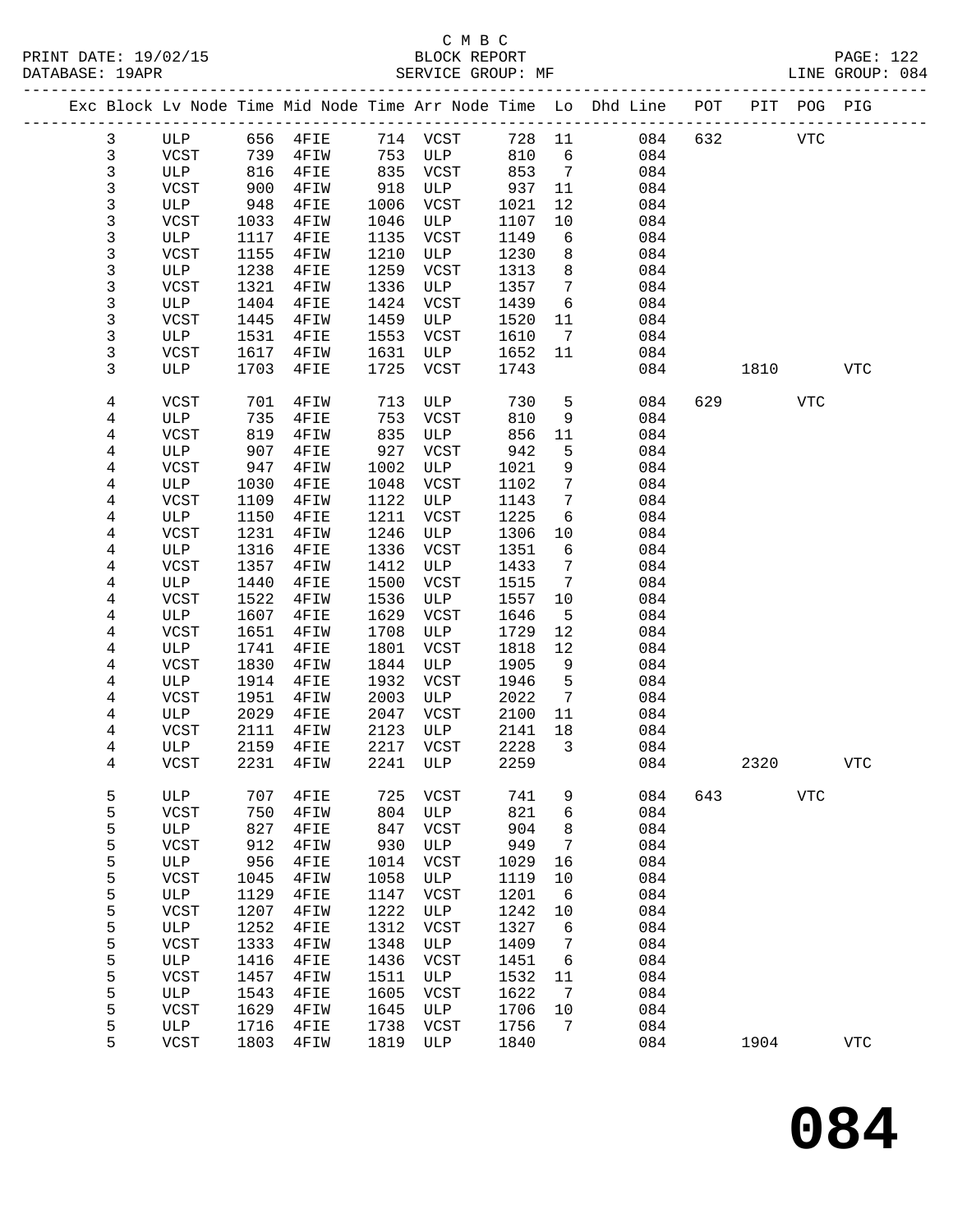|  |        |              |              |                       |              |              |              |                      | Exc Block Lv Node Time Mid Node Time Arr Node Time Lo Dhd Line POT PIT POG PIG |     |      |            |             |
|--|--------|--------------|--------------|-----------------------|--------------|--------------|--------------|----------------------|--------------------------------------------------------------------------------|-----|------|------------|-------------|
|  | 6      | VCST         | 809          | $4$ FIW               |              | 825 ULP      | 846          | 6                    | 084                                                                            | 737 |      | <b>VTC</b> |             |
|  | 6      | ULP          | 852          | $4$ FIE               |              | 912 VCST     | 927          | 9                    | 084                                                                            |     |      |            |             |
|  | 6      | VCST         | 936          | 4FIW                  | 951          | ULP          | 1010         | 8                    | 084                                                                            |     |      |            |             |
|  | 6      | ULP          | 1018         | 4FIE                  | 1036         | VCST         | 1050         | $7\phantom{.0}$      | 084                                                                            |     |      |            |             |
|  | 6      | VCST         | 1057         | 4FIW                  | 1110         | ULP          | 1131         | 10                   | 084                                                                            |     |      |            |             |
|  | 6      | ULP          | 1141         | 4FIE                  | 1159         | VCST         | 1213         | 6                    | 084                                                                            |     |      |            |             |
|  | 6      | <b>VCST</b>  | 1219         | 4FIW                  | 1234         | ULP          | 1254         | 10                   | 084                                                                            |     |      |            |             |
|  | 6      | ULP          | 1304         | 4FIE                  | 1324         | VCST         | 1339         | 6                    | 084                                                                            |     |      |            |             |
|  | 6      | <b>VCST</b>  | 1345         | 4FIW                  | 1400         | ULP          | 1421         | 7                    | 084                                                                            |     |      |            |             |
|  | 6      | ULP          | 1428         | 4FIE                  | 1448         | VCST         | 1503         | 6                    | 084                                                                            |     |      |            |             |
|  | 6      | VCST         | 1509         | 4FIW                  | 1523         | ULP          | 1544         | 11                   | 084                                                                            |     |      |            |             |
|  | 6      | ULP          | 1555         | 4FIE                  | 1617         | VCST         | 1634         | 7                    | 084                                                                            |     |      |            |             |
|  | 6      | VCST         | 1641         | $41$ GR               |              | ULP          | 1718         | 11                   | 084                                                                            |     |      |            |             |
|  | 6      | ULP          | 1729         | $16$ GR               | 1755         | 29ST         | 1827         | 4                    | 033                                                                            |     |      |            |             |
|  | 6      | 29ST         | 1831         | $16$ GR               | 1859         | ULP          | 1920         | 8                    | 033                                                                            |     |      |            |             |
|  | 6      | ULP          | 1928         | $16$ GR               | 1950         | 29ST         | 2017         | 10                   | 033                                                                            |     |      |            |             |
|  | 6      | 29ST         | 2027         | $16$ GR               | 2051         | ULP          | 2109         | 4                    | 033                                                                            |     |      |            |             |
|  | 6      | ULP          | 2113         | $41$ GR               | 2137         | JOST         | 2207         | 5                    | 041                                                                            |     |      |            |             |
|  | 6      | JOST         | 2212         | $41$ GR               | 2236<br>2327 | ULP          | 2258         | 5                    | 041                                                                            |     |      |            |             |
|  | 6      | ULP          | 2303<br>2358 | $41$ GR               |              | JOST<br>41CR | 2349         | 9<br>17              | 041<br>041                                                                     |     |      |            |             |
|  | 6<br>6 | JOST<br>41CR | 2444         | $41$ GR<br>$41$ GR    | 2417<br>2452 | 410A         | 2427<br>2455 | 14                   | $7\degree$<br>041                                                              |     |      |            |             |
|  | 6      | MRST         | 2516         |                       |              | HODM         | 2603         | 6                    | N20                                                                            |     |      |            |             |
|  | 6      | HODM         | 2609         |                       |              | MRST         | 2658         |                      | N20                                                                            |     | 2703 |            | <b>VTC</b>  |
|  |        |              |              |                       |              |              |              |                      |                                                                                |     |      |            |             |
|  | 7      | VCST         | 828          | 4FIW                  | 845          | ULP          | 906          | 11                   | 084                                                                            | 756 |      | <b>VTC</b> |             |
|  | 7      | ULP          | 917          | 4FIE                  | 935          | VCST         | 950          | 6                    | 084                                                                            |     |      |            |             |
|  | 7      | <b>VCST</b>  | 956          | 4FIW                  | 1009         | ULP          | 1030         | 12                   | 084                                                                            |     |      |            |             |
|  | 7      | ULP          | 1042         | 4FIE                  | 1100         | VCST         | 1114         | 7                    | 084                                                                            |     |      |            |             |
|  | 7      | <b>VCST</b>  | 1121         | 4FIW                  | 1134         | ULP          | 1156         | 6                    | 084                                                                            |     |      |            |             |
|  | 7      | ULP          | 1202         | 4FIE                  | 1223         | VCST         | 1237         | 6                    | 084                                                                            |     |      |            |             |
|  | 7      | <b>VCST</b>  | 1243         | 4FIW                  | 1258         | ULP          | 1318         | 10                   | 084                                                                            |     |      |            |             |
|  | 7      | ULP          | 1328         | 4FIE                  | 1348         | VCST         | 1403         | 6                    | 084                                                                            |     |      |            |             |
|  | 7      | <b>VCST</b>  | 1409         | 4FIW                  | 1424         | ULP          | 1445         | 7                    | 084                                                                            |     |      |            |             |
|  | 7      | ULP          | 1452         | 4FIE                  | 1512         | VCST         | 1527         | 7                    | 084                                                                            |     |      |            |             |
|  | 7<br>7 | VCST         | 1534         | 4FIW                  | 1548         | ULP          | 1609         | 10                   | 084                                                                            |     |      |            |             |
|  | 7      | ULP<br>VCST  | 1619<br>1707 | 4FIE                  | 1641<br>1724 | VCST<br>ULP  | 1659<br>1745 | 8 <sup>8</sup><br>12 | 084                                                                            |     |      |            |             |
|  | 7      | ULP          | 1757         | 4FIW<br>4FIE          |              | 1817 VCST    | 1834         | 11                   | 084<br>084                                                                     |     |      |            |             |
|  | 7      | VCST         |              | 1845  4FIW  1859  ULP |              |              | 1920 9       |                      | 084                                                                            |     |      |            |             |
|  | 7      | ULP          | 1929         | 4FIE                  | 1947         | VCST         | 2001         | 10                   | 084                                                                            |     |      |            |             |
|  | 7      | <b>VCST</b>  | 2011         | 4FIW                  | 2023         | ULP          | 2041         | 8                    | 084                                                                            |     |      |            |             |
|  | 7      | ULP          | 2049         | 4FIE                  | 2107         | VCST         | 2119         | 12                   | 084                                                                            |     |      |            |             |
|  | 7      | VCST         | 2131         | 4FIW                  | 2143         | ULP          | 2201         |                      | 084                                                                            |     | 2222 |            | <b>VTC</b>  |
|  |        |              |              |                       |              |              |              |                      |                                                                                |     |      |            |             |
|  | $10$   | ULP          | 559          | 4FIE                  | 617          | <b>VCST</b>  | 628          | 2                    | 084                                                                            | 537 |      | <b>VTC</b> |             |
|  | 10     | <b>VCST</b>  | 630          | 4FIW                  | 642          | ULP          | 659          | 2                    | 084                                                                            |     |      |            |             |
|  | 10     | ULP          | 701          | 4FIE                  | 719          | VCST         | 735          | 9                    | 084                                                                            |     |      |            |             |
|  | 10     | <b>VCST</b>  | 744          | 4FIW                  | 758          | ULP          | 815          | 7                    | 084                                                                            |     |      |            |             |
|  | 10     | ULP          | 822          | 4FIE                  | 841          | VCST         | 859          | 7                    | 084                                                                            |     |      |            |             |
|  | 10     | VCST         | 906          | 4FIW                  | 924          | ULP          | 943          |                      | 084                                                                            |     | 1006 |            | ${\tt VTC}$ |
|  | 11     | VCST         | 600          | 4FIW                  | 612          | ULP          | 627          | 2                    | 084                                                                            | 534 |      | <b>VTC</b> |             |
|  | 11     | ULP          | 629          | 4FIE                  | 647          | VCST         | 658          | 9                    | 084                                                                            |     |      |            |             |
|  | 11     | <b>VCST</b>  | 707          | 4FIW                  | 719          | ULP          | 736          | 5                    | 084                                                                            |     |      |            |             |
|  | 11     | ULP          | 741          | 4FIE                  | 759          | VCST         | 816          | 7                    | 084                                                                            |     |      |            |             |
|  |        |              |              |                       |              |              |              |                      |                                                                                |     |      |            |             |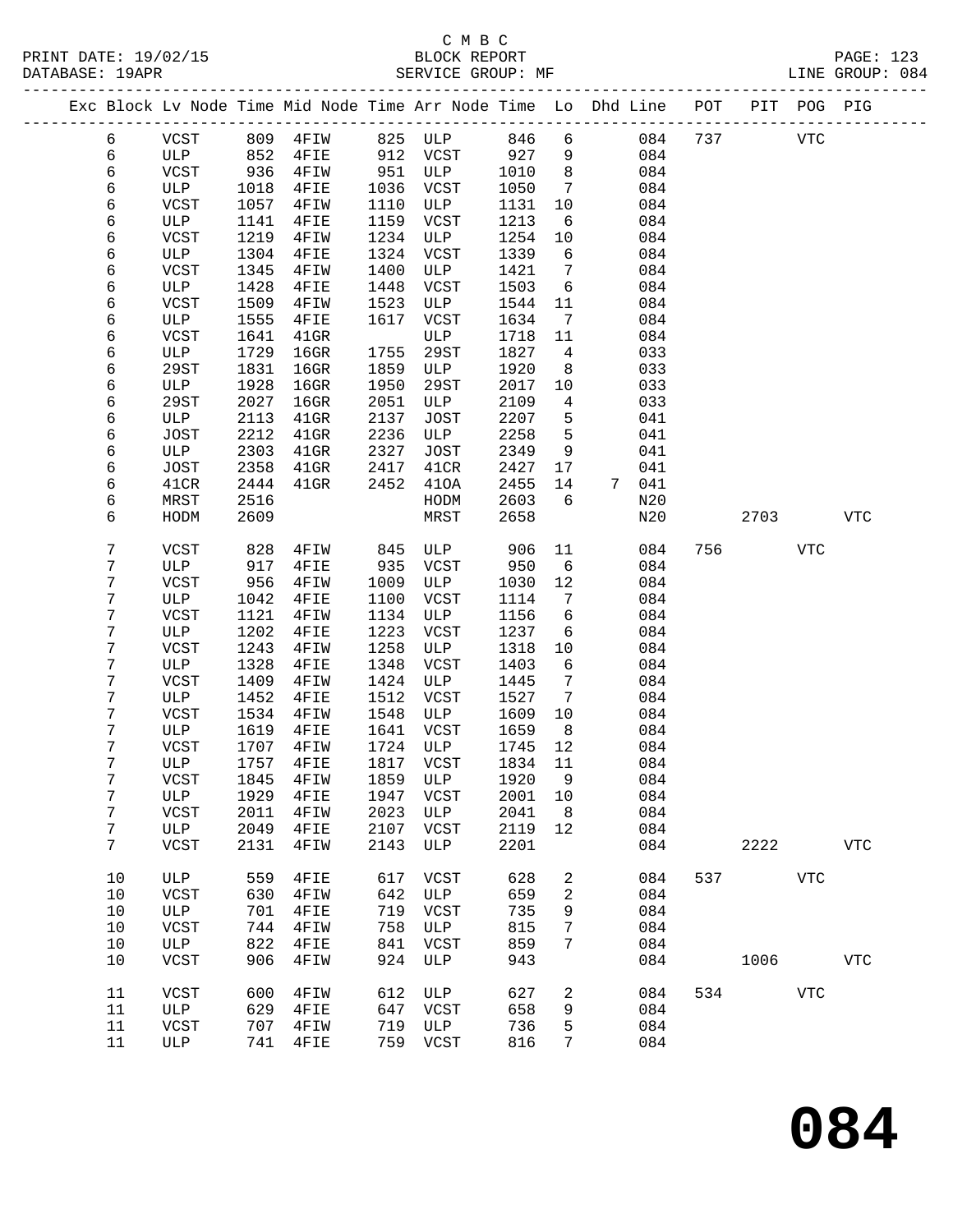|  |    |             |      |                         |      |              |      |                 | Exc Block Lv Node Time Mid Node Time Arr Node Time Lo Dhd Line POT |      |          | PIT POG PIG |             |
|--|----|-------------|------|-------------------------|------|--------------|------|-----------------|--------------------------------------------------------------------|------|----------|-------------|-------------|
|  | 11 | VCST        |      | 823 4FIW                |      | 840 ULP      | 901  |                 |                                                                    | 084  | 924      |             | VTC         |
|  | 12 | ULP         | 614  | $4$ FIE                 | 632  | VCST         | 643  | $7\phantom{.0}$ | 084                                                                | 552  |          | VTC         |             |
|  | 12 | VCST        | 650  | 4FIW                    | 702  | ULP          | 719  | 5               | 084                                                                |      |          |             |             |
|  | 12 | ULP         | 724  | 4FIE                    | 742  | VCST         | 759  | 6               | 084                                                                |      |          |             |             |
|  | 12 | VCST        | 805  |                         | 819  | ULP          | 838  | 7               | 084                                                                |      |          |             |             |
|  |    |             |      | 4FIW                    |      |              |      | 10              |                                                                    |      |          |             |             |
|  | 12 | ULP         | 845  | $4$ FIE                 | 905  | VCST         | 920  |                 | 084                                                                |      |          |             |             |
|  | 12 | VCST        | 930  | 4FIW                    | 945  | ULP          | 1004 |                 | 084                                                                |      | 1027     |             | <b>VTC</b>  |
|  | 13 | ULP         | 639  | $4$ FIE                 | 657  | VCST         | 708  | 10              | 084                                                                |      | 615 — 10 | VTC         |             |
|  | 13 | VCST        | 718  | 4FIW                    | 730  | ULP          | 747  | 6               | 084                                                                |      |          |             |             |
|  | 13 | ULP         | 753  | $4$ FIE                 | 811  | VCST         | 829  | 9               | 084                                                                |      |          |             |             |
|  | 13 | VCST        | 838  | 4FIW                    | 855  | ULP          | 916  | 8               | 084                                                                |      |          |             |             |
|  | 13 | ULP         | 924  | $4$ FIE                 | 942  | VCST         | 957  | 6               | 084                                                                |      |          |             |             |
|  | 13 | VCST        | 1003 | 4FIW                    | 1016 | ULP          | 1037 |                 | 084                                                                |      | 1059     |             | <b>VTC</b>  |
|  |    |             |      |                         |      |              |      |                 |                                                                    |      |          |             |             |
|  | 14 | VCST        | 640  | 4FIW                    | 652  | ULP          | 709  | 9               | 084                                                                |      | 612 2    | VTC         |             |
|  | 14 | ULP         | 718  | $4$ FIE                 | 736  | VCST         | 753  | $7\phantom{.0}$ | 084                                                                |      |          |             |             |
|  | 14 | VCST        | 800  | 4FIW                    | 814  | ULP          | 833  | 6               | 084                                                                |      |          |             |             |
|  | 14 | ULP         | 839  | $4$ FIE                 | 859  | VCST         | 916  | 9               | 084                                                                |      |          |             |             |
|  | 14 | VCST        | 925  | 4FIW                    | 940  | ULP          | 959  | $7\overline{ }$ | 084                                                                |      |          |             |             |
|  | 14 | ULP         | 1006 | 4FIE                    | 1024 | VCST         | 1039 |                 | 084                                                                |      | 1105     |             | VTC         |
|  |    |             |      |                         |      |              |      |                 |                                                                    |      |          |             |             |
|  | 15 | <b>VCST</b> | 656  | 4FIW                    | 708  | ULP          | 725  | 5               | 084                                                                |      | 628 3    | <b>VTC</b>  |             |
|  | 15 | ULP         | 730  | 4FIE                    | 748  | VCST         | 805  | 9               | 084                                                                |      |          |             |             |
|  | 15 | VCST        | 814  | 4FIW                    | 830  | ULP          | 851  | 9               | 084                                                                |      |          |             |             |
|  | 15 | ULP         | 900  | $4$ FIE                 | 920  | VCST         | 935  | 6               | 084                                                                |      |          |             |             |
|  | 15 | <b>VCST</b> | 941  | 4FIW                    | 956  | ULP          | 1015 |                 | 084                                                                |      | 1038     |             | VTC         |
|  |    |             |      |                         |      |              |      |                 |                                                                    |      |          |             |             |
|  | 16 | ULP         | 712  | 4FIE                    | 730  | VCST         | 747  | 8               | 084                                                                | 648  |          | VTC         |             |
|  | 16 | VCST        | 755  | 4FIW                    | 809  | ULP          | 828  | 5               | 084                                                                |      |          |             |             |
|  | 16 | ULP         | 833  | 4FIE                    | 853  | VCST         | 910  | $7\phantom{.0}$ | 084                                                                |      |          |             |             |
|  | 16 | VCST        | 917  | 4FIW                    | 935  | ULP          | 954  |                 | 084                                                                |      | 1017     |             | <b>VTC</b>  |
|  | 17 | VCST        | 712  | 4FIW                    | 724  | ULP          | 741  | 6               | 084                                                                | 640  |          | VTC         |             |
|  |    |             |      |                         |      |              |      |                 |                                                                    |      |          |             |             |
|  | 17 | ULP         | 747  | $4$ FIE                 | 805  | VCST         | 823  | 10              | 084                                                                |      |          |             |             |
|  | 17 | VCST        | 833  | 4FIW                    | 850  | ULP          | 911  |                 | 084                                                                |      | 934      |             | <b>VTC</b>  |
|  | 18 | VCST        |      | 722 4FIW                |      | 736 ULP      | 753  | 5               | 084                                                                | 650  |          | VTC         |             |
|  |    | 18 ULP      |      | 758 4FIE 817 VCST 835 8 |      |              |      |                 | 084                                                                |      |          |             |             |
|  | 18 | VCST        | 843  | 4FIW                    | 900  | ULP          | 921  |                 | 084                                                                |      | 944      |             | ${\tt VTC}$ |
|  | 30 | ULP         | 1458 | 4FIE                    | 1520 | VCST         | 1535 | 11              | 084                                                                | 1430 |          | <b>VTC</b>  |             |
|  | 30 | VCST        | 1546 | 4FIW                    | 1600 | ULP          | 1621 | 10              | 084                                                                |      |          |             |             |
|  | 30 |             |      |                         | 1653 |              |      | 9               | 084                                                                |      |          |             |             |
|  |    | ULP         | 1631 | 4FIE                    |      | VCST         | 1711 |                 |                                                                    |      |          |             |             |
|  | 30 | <b>VCST</b> | 1720 | 4FIW                    | 1737 | ULP          | 1758 | 9               | 084                                                                |      |          |             |             |
|  | 30 | ULP         | 1807 | 4FIE                    | 1827 | VCST         | 1844 | 16              | 084                                                                |      |          |             |             |
|  | 30 | VCST        | 1900 | 4FIW                    | 1914 | ULP          | 1934 | 15              | 084                                                                |      |          |             |             |
|  | 30 | ULP         | 1949 | 4FIE                    | 2007 | <b>VCST</b>  | 2021 | 10              | 084                                                                |      |          |             |             |
|  | 30 | VCST        | 2031 | 4FIW                    | 2043 | ULP          | 2101 | 8               | 084                                                                |      |          |             |             |
|  | 30 | ULP         | 2109 | 4FIE                    | 2127 | VCST         | 2139 | 22              | 084                                                                |      |          |             |             |
|  | 30 | VCST        | 2201 | 4FIW                    | 2211 | ULP          | 2229 | $\mathbf 0$     | 084                                                                |      |          |             |             |
|  | 30 | ULP         | 2229 | 4FIE                    | 2247 | ${\tt VCST}$ | 2258 |                 | 084                                                                |      | 2318     |             | ${\tt VTC}$ |
|  |    |             |      |                         |      |              |      |                 |                                                                    |      |          |             |             |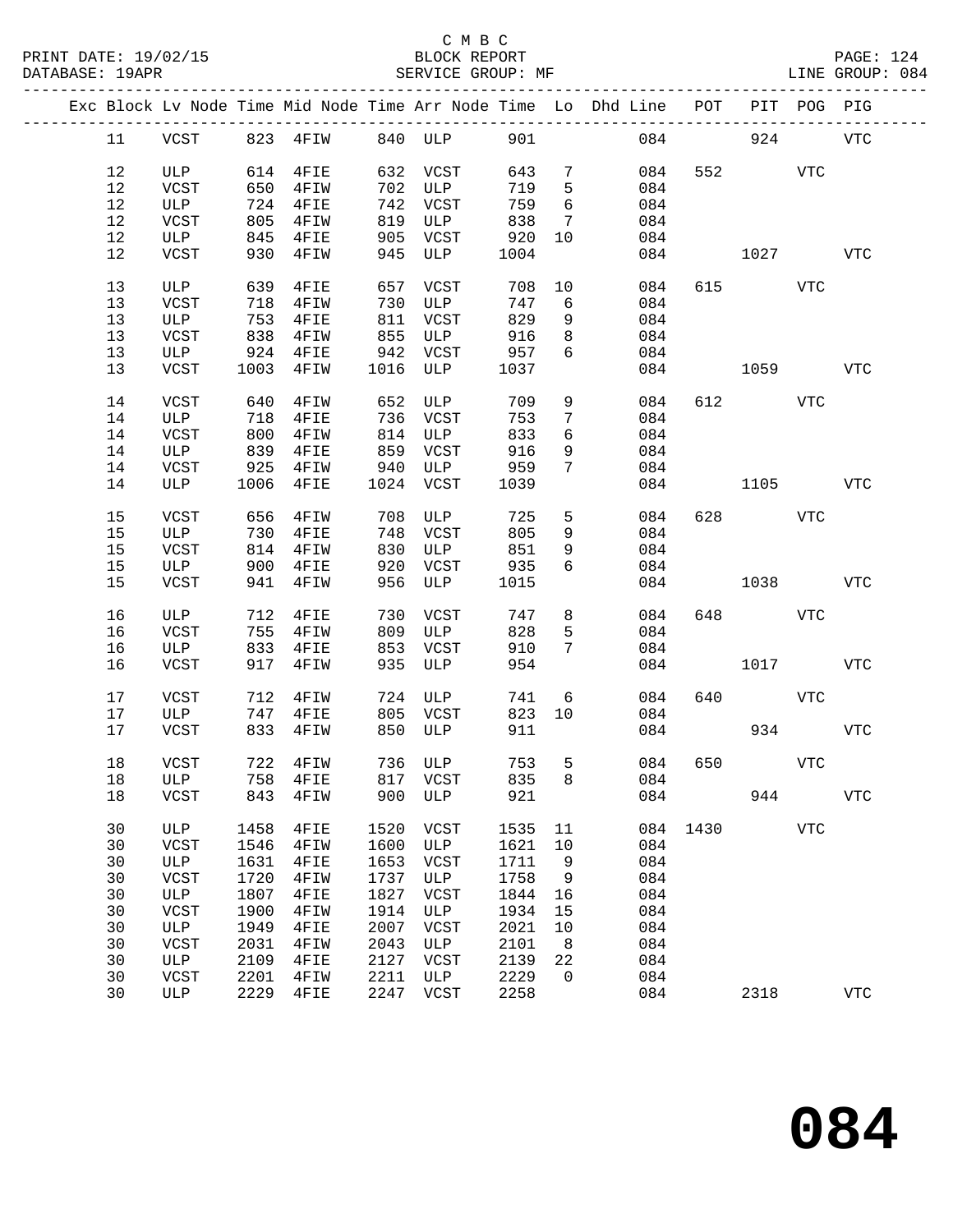### C M B C<br>BLOCK REPORT SERVICE GROUP: MF

|  |    |             |      | Exc Block Lv Node Time Mid Node Time Arr Node Time Lo Dhd Line POT PIT POG PIG |      |                                   |         |                 |     |              |            |            |            |
|--|----|-------------|------|--------------------------------------------------------------------------------|------|-----------------------------------|---------|-----------------|-----|--------------|------------|------------|------------|
|  | 31 | VCST        |      | 1503 4FIW 1517 ULP 1538 11                                                     |      |                                   |         |                 |     | 084 1430     | <b>VTC</b> |            |            |
|  | 31 | ULP         |      | 1549 4FIE                                                                      |      | 1611 VCST 1628                    |         | $7\overline{)}$ | 084 |              |            |            |            |
|  | 31 | VCST        | 1635 | 4FIW                                                                           |      | 1651 ULP<br>1651 ULP<br>1715 VCST | 1712 11 |                 | 084 |              |            |            |            |
|  | 31 | ULP         | 1723 | $4$ FIE                                                                        |      | 1745 VCST                         | 1802    | 12              | 084 |              |            |            |            |
|  | 31 | VCST        | 1814 | 4FIW                                                                           |      | 1830 ULP 1851                     |         | $7\phantom{0}$  |     | 084          |            |            |            |
|  | 31 | ULP         | 1858 | 4FIE                                                                           | 1917 | VCST                              | 1931    |                 |     | 084          | 1954       |            | <b>VTC</b> |
|  | 32 | ULP         | 1511 | 4FIE                                                                           | 1533 | VCST                              | 1548    | 11              |     | 084 1443     |            | VTC        |            |
|  | 32 | VCST        | 1559 | 4FIW                                                                           |      | 1613 ULP                          | 1634    | 9               |     | 084          |            |            |            |
|  | 32 | ULP         | 1643 | $4$ FIE                                                                        |      | 1705 VCST                         | 1723    | 10              | 084 |              |            |            |            |
|  | 32 | VCST        | 1733 | $4$ FIW                                                                        | 1750 | ULP                               | 1811    | $\overline{7}$  |     | 084          |            |            |            |
|  | 32 | ULP         | 1818 | 4FIE                                                                           | 1837 | VCST                              | 1854    |                 |     | 084          | 1921       |            | <b>VTC</b> |
|  | 33 | VCST        | 1516 | $4$ FIW                                                                        | 1530 | ULP                               | 1551    | 10              |     | 084 1443     |            | VTC        |            |
|  | 33 | ULP         | 1601 | 4FIE                                                                           | 1623 | VCST                              | 1640    | $7\overline{ }$ | 084 |              |            |            |            |
|  | 33 | VCST        | 1647 | 4FIW                                                                           |      | 1703 ULP                          | 1724    | 7               |     | 084          |            |            |            |
|  | 33 | ULP         |      | 1731 4FIE                                                                      | 1753 | VCST                              | 1810    |                 |     | 084 1837     |            |            | VTC        |
|  | 34 | ULP         | 1524 | $4$ FIE                                                                        | 1546 | VCST                              | 1603    | 8 <sup>8</sup>  |     | 084 1453     |            | VTC        |            |
|  | 34 | VCST        | 1611 | 4FIW                                                                           |      | 1625 ULP                          | 1646    | 10              |     | 084          |            |            |            |
|  | 34 | ULP         | 1656 | $4$ FIE                                                                        | 1718 | VCST                              | 1736    | 12              |     | 084          |            |            |            |
|  | 34 | VCST        | 1748 | 4FIW                                                                           | 1804 | ULP                               | 1825    |                 |     | 084 1849     |            |            | VTC        |
|  |    |             |      |                                                                                |      |                                   |         |                 |     |              |            |            |            |
|  | 35 | <b>VCST</b> | 1528 | 4FIW                                                                           | 1542 | ULP                               | 1603    | 10              |     | 084          | 1455 146   | <b>VTC</b> |            |
|  | 35 | ULP         | 1613 | $4$ FIE                                                                        |      | 1635 VCST                         | 1653    | 6               |     | 084          |            |            |            |
|  | 35 | VCST        | 1659 | $4$ FIW                                                                        |      | 1716 ULP                          | 1737    | 12              |     | 084          |            |            |            |
|  | 35 | ULP         | 1749 | 4FIE                                                                           |      | 1809 VCST                         | 1826    |                 |     | 084          | 1853       |            | VTC        |
|  | 36 | ULP         | 1537 | 4FIE                                                                           |      | 1559 VCST                         | 1616    | $7\phantom{.0}$ |     | 084 1509     |            | VTC        |            |
|  | 36 | VCST        | 1623 | 4FIW                                                                           |      | 1639 ULP                          | 1700    | $\overline{9}$  | 084 |              |            |            |            |
|  | 36 | ULP         | 1709 | $4$ FIE                                                                        |      | 1731 VCST                         | 1749    | $7\phantom{.0}$ | 084 |              |            |            |            |
|  | 36 | VCST        | 1756 | 4FIW                                                                           |      | 1812 ULP                          | 1833    | 10              | 084 |              |            |            |            |
|  | 36 | ULP         | 1843 | 4FIE                                                                           | 1902 | VCST                              | 1916    | 15              | 084 |              |            |            |            |
|  | 36 | VCST        | 1931 | 4FIW                                                                           | 1943 | ULP                               | 2002    | $\overline{7}$  | 084 |              |            |            |            |
|  | 36 | ULP         | 2009 | 4FIE                                                                           | 2027 | VCST                              | 2041    | 10              | 084 |              |            |            |            |
|  | 36 | VCST        | 2051 | 4FIW                                                                           | 2103 | ULP                               | 2121    | 8 <sup>8</sup>  |     | 084          |            |            |            |
|  | 36 | ULP         | 2129 | 4FIE                                                                           | 2147 | VCST                              | 2159    |                 |     | 084          | 2222       |            | <b>VTC</b> |
|  | 37 | VCST        | 1540 | 4FIW                                                                           |      | 1554 ULP                          | 1615 10 |                 |     | 084 1507 VTC |            |            |            |
|  | 37 | ULP         | 1625 | $4$ FIE                                                                        |      | 1647 VCST                         | 1705    | 9               |     | 084          |            |            |            |
|  | 37 | VCST        |      | 1714 4FIW                                                                      |      | 1731 ULP                          | 1752    |                 |     | 084 1816     |            |            | <b>VTC</b> |
|  |    |             |      |                                                                                |      |                                   |         |                 |     |              |            |            |            |

**084**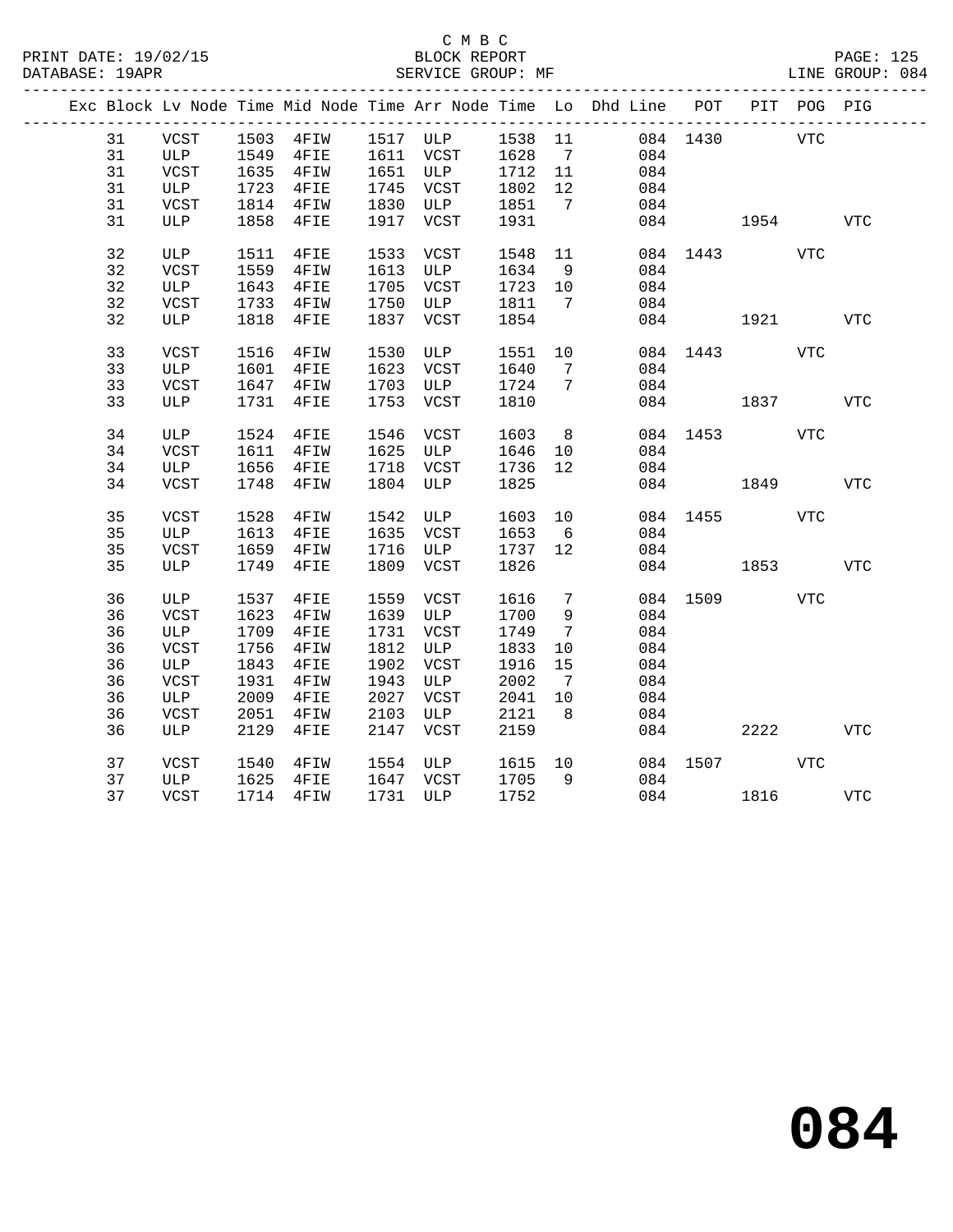|                       |                     |              |                     |              |              |              |                         |                                                                                     |     |       |             | PAGE: 126<br>LINE GROUP: 003 |
|-----------------------|---------------------|--------------|---------------------|--------------|--------------|--------------|-------------------------|-------------------------------------------------------------------------------------|-----|-------|-------------|------------------------------|
|                       | WFST WATERFRONT STN |              |                     |              |              |              |                         | MAMN MARINE & MAIN MARINE (MAIN MAIN & BROADWAY MAIN & BROADWAY MAST SWOW ARINE STN |     |       |             |                              |
|                       |                     |              |                     |              |              |              |                         | Exc Block Lv Node Time Mid Node Time Arr Node Time Lo Dhd Line POT PIT POG PIG      |     |       |             |                              |
| $\mathbf{1}$          |                     |              | MRST 459 MNBY       |              | 520 WFST     |              |                         | 533 0 003 451 VTCT                                                                  |     |       |             |                              |
| $\mathbf 1$           | WFST                |              | 533 MNBY            |              | 546 MAMN     |              |                         | 602 20<br>003                                                                       |     |       |             |                              |
| 1                     | MAMN                |              | 622 MNBY            | 640          | WFST         | 653          | $\overline{0}$          | 003                                                                                 |     |       |             |                              |
| 1                     | WFST                | 653          | MNBY                | 706          | MAMN         | 722          | 17                      | 003                                                                                 |     |       |             |                              |
| $\mathbf 1$           | MAMN                | 739          | MNBY                | 759          | WFST         | 814          | $\overline{0}$          | 003                                                                                 |     |       |             |                              |
| 1                     | WFST                | 814          | MNBY                | 828          | MAMN         | 846          | 5                       | 003                                                                                 |     |       |             |                              |
| 1                     | MAMN                | 851          | MNBY                | 914          | WFST         | 931          | $\overline{0}$          | 003                                                                                 |     |       |             |                              |
| 1                     | WFST                | 931          | MNBY                | 945          | MAMN         | 1008         | 9                       | 003                                                                                 |     |       |             |                              |
| 1                     | MAMN                | 1017         | MNBY                | 1040         | WFST         | 1058         | $\overline{0}$          | 003                                                                                 |     |       |             |                              |
| 1                     | WFST                | 1058         | MNBY                | 1113         | MRST         | 1141         | 21                      | 003                                                                                 |     |       |             |                              |
| 1                     | MRST                | 1202         | MNBY                | 1232         | WFST         | 1252         | $\overline{0}$          | 003                                                                                 |     |       |             |                              |
| 1                     | WFST                | 1252         | MNBY                | 1310         | MRST         | 1341         | 20 <sub>o</sub>         | 003                                                                                 |     |       |             |                              |
| 1                     | MRST                | 1401         | MNBY                | 1433         | WFST         | 1453         | $\overline{0}$          | 003                                                                                 |     |       |             |                              |
| 1                     | WFST                | 1453         | MNBY                | 1513         | MAMN         | 1541         | 8 <sup>8</sup>          | 003                                                                                 |     |       |             |                              |
| 1                     | MAMN                | 1549         | MNBY                | 1616         | WFST         | 1635         | $\Omega$                | 003                                                                                 |     |       |             |                              |
| 1                     | WFST                | 1635         | MNBY                | 1656         | MRST         | 1725         |                         | 003                                                                                 |     | 1730  |             | <b>VTCT</b>                  |
| $\sqrt{2}$            | MRST                | 519          | MNBY                | 540          | WFST         | 553          |                         | $\overline{0}$<br>003                                                               |     | 511 7 | <b>VTCT</b> |                              |
| $\sqrt{2}$            | WFST                | 553          | MNBY                | 606          | MRST         | 626          | 8                       | 003                                                                                 |     |       |             |                              |
| $\sqrt{2}$            | MRST                | 634          | MNBY                | 655          | WFST         | 708          | $\overline{0}$          | 003                                                                                 |     |       |             |                              |
| $\sqrt{2}$            | WFST                | 708          | MNBY                | 721          | MRST         | 741          | 23                      | 003                                                                                 |     |       |             |                              |
| $\sqrt{2}$            | MRST                | 804          | MNBY                | 827          | WFST         | 842          | $\overline{0}$          | 003                                                                                 |     |       |             |                              |
| $\sqrt{2}$            | WFST                | 842          | MNBY                | 856          | MRST         | 922          | 9                       | 003                                                                                 |     |       |             |                              |
| $\sqrt{2}$            | MRST                | 931          | MNBY                | 957          | WFST         | 1014         | $\overline{0}$          | 003                                                                                 |     |       |             |                              |
| $\sqrt{2}$            | WFST                | 1014         | MNBY                | 1029         | MRST         | 1056         | 10                      | 003                                                                                 |     |       |             |                              |
| $\sqrt{2}$            | MRST                | 1106         | MNBY                | 1136         | WFST         | 1155         | $\overline{0}$          | 003                                                                                 |     |       |             |                              |
| $\sqrt{2}$            | WFST                | 1155         | MNBY                | 1212         | MAMN         | 1237         | 15                      | 003                                                                                 |     |       |             |                              |
| $\sqrt{2}$            | MAMN                | 1252         | MNBY                | 1320         | WFST         | 1340         | $\overline{0}$          | 003                                                                                 |     |       |             |                              |
| $\sqrt{2}$            | WFST                | 1340         | MNBY                | 1358         | MRST         | 1429         | 19                      | 003                                                                                 |     |       |             |                              |
| $\sqrt{2}$            | MRST                | 1448         | MNBY                | 1520         | WFST         | 1539         | $\overline{0}$          | 003                                                                                 |     |       |             |                              |
| $\sqrt{2}$            | WFST                | 1539         | MNBY                | 1559         | MAMN         | 1627         | 10                      | 003                                                                                 |     |       |             |                              |
| $\sqrt{2}$            | MAMN                | 1637         | MNBY                | 1701         | WFST         | 1721         | $\overline{0}$          | 003                                                                                 |     |       |             |                              |
| 2                     | WFST                | 1721         | MNBY                | 1741         | MRST         | 1810         | 19                      | 003                                                                                 |     |       |             |                              |
| 2                     | MRST                |              | 1829 MNBY 1855 WFST |              |              |              |                         | 1914 0 003                                                                          |     |       |             |                              |
| 2                     | WFST                | 1914         | MNBY                | 1932         | MAMN         | 1954         | 15                      | 003                                                                                 |     |       |             |                              |
| $\boldsymbol{2}$<br>2 | MAMN<br>WFST        | 2009<br>2048 | MNBY<br>MNBY        | 2032<br>2105 | WFST<br>MRST | 2048<br>2130 | $\Omega$                | 003<br>003                                                                          |     | 2135  |             | VTCT                         |
|                       |                     |              |                     |              |              |              |                         |                                                                                     |     |       |             |                              |
| 3                     | MRST                | 539          | MNBY                | 600          | WFST         | 613          | $\mathbf 0$             | 003                                                                                 | 531 |       | <b>VTCT</b> |                              |
| $\mathsf{3}$          | WFST                | 613          | MNBY                | 626          | MAMN         | 642          | 10                      | 003                                                                                 |     |       |             |                              |
| $\mathsf{3}$          | MAMN                | 652          | MNBY                | 710          | WFST         | 723          | $\overline{0}$          | 003                                                                                 |     |       |             |                              |
| 3                     | WFST                | 723          | MNBY                | 736          | MAMN         | 752          | $\epsilon$              | 003                                                                                 |     |       |             |                              |
| 3                     | <b>MAMN</b>         | 758          | MNBY                | 818          | WFST         | 833          | 0                       | 003                                                                                 |     |       |             |                              |
| 3                     | WFST                | 833          | MNBY                | 847          | MAMN         | 909          | 16                      | 003                                                                                 |     |       |             |                              |
| 3                     | MAMN                | 925          | MNBY                | 948          | WFST         | 1005         | $\overline{0}$          | 003                                                                                 |     |       |             |                              |
| 3                     | WFST                | 1005         | MNBY                | 1020         | MAMN         | 1043         | 21                      | 003                                                                                 |     |       |             |                              |
| 3                     | MAMN                | 1104         | MNBY                | 1128         | WFST         | 1146         | $\overline{0}$          | 003                                                                                 |     |       |             |                              |
| 3                     | WFST                | 1146         | MNBY                | 1203         | MRST         | 1232         | 8                       | 003                                                                                 |     |       |             |                              |
| 3                     | MRST                | 1240         | MNBY                | 1312         | WFST         | 1332         | $\overline{\mathbf{0}}$ | 003                                                                                 |     |       |             |                              |
| 3                     | WFST                | 1332         | MNBY                | 1350         | MAMN         | 1417         | 12                      | 003                                                                                 |     |       |             |                              |
| 3                     | MAMN                | 1429         | MNBY                | 1457         | WFST         | 1517         | $\overline{0}$          | 003                                                                                 |     |       |             |                              |
| 3                     | WFST                | 1517         | MNBY                | 1537         | MRST         | 1609         | 16                      | 003                                                                                 |     |       |             |                              |

**003**

C M B C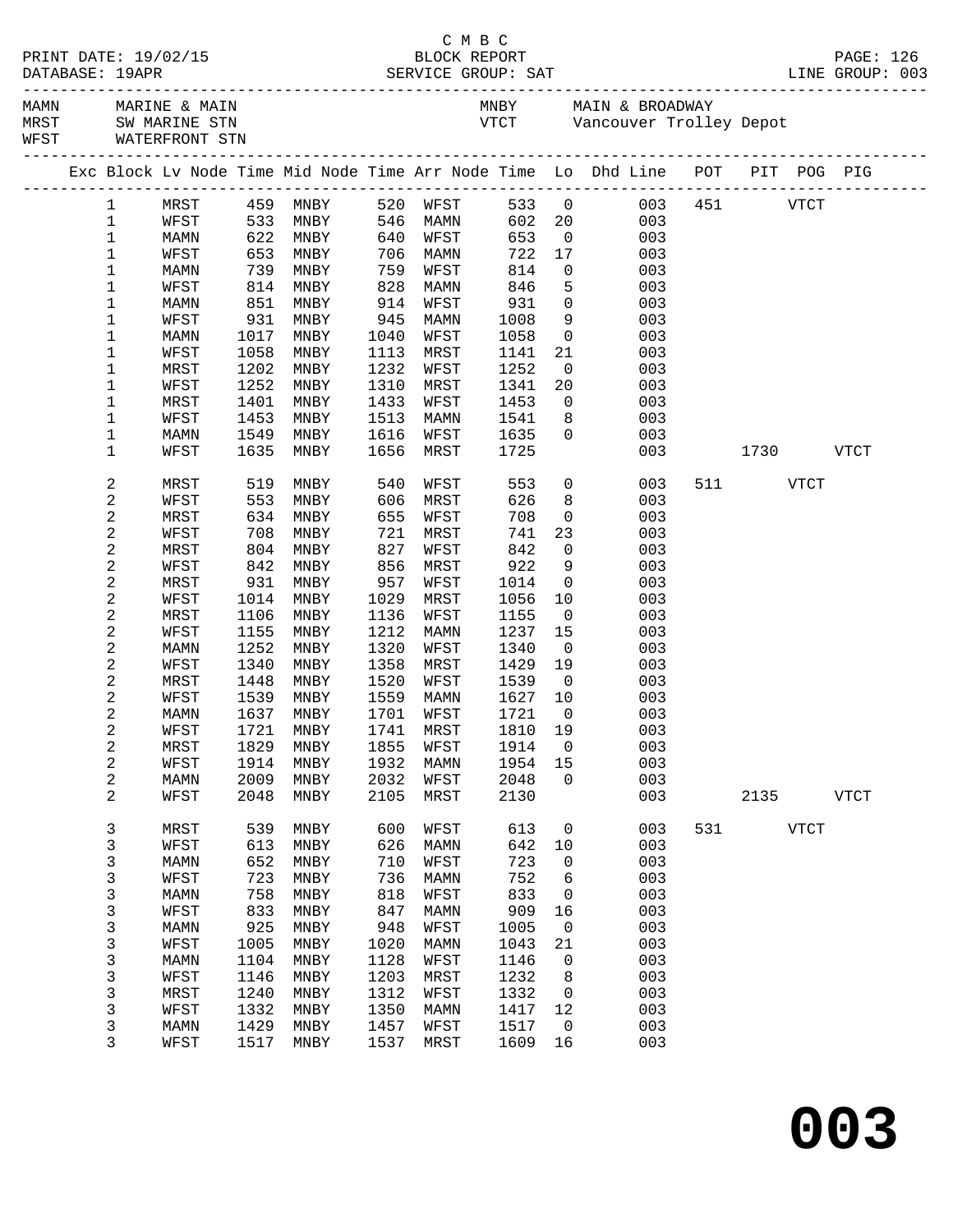|  |                |              |              |                            |              |              |              |                          | Exc Block Lv Node Time Mid Node Time Arr Node Time Lo Dhd Line POT |             | PIT POG PIG |             |
|--|----------------|--------------|--------------|----------------------------|--------------|--------------|--------------|--------------------------|--------------------------------------------------------------------|-------------|-------------|-------------|
|  | $\mathbf{3}$   | MRST         |              | 1625 MNBY 1654 WFST 1713 0 |              |              |              |                          | 003                                                                |             |             |             |
|  | $\mathsf{3}$   | WFST         |              | 1713 MNBY                  |              | 1733 MRST    | 1802         |                          | 003                                                                | 1807 - 1800 |             | <b>VTCT</b> |
|  |                |              |              |                            |              |              |              |                          |                                                                    |             |             |             |
|  | 4              | MRST         | 559          | MNBY                       | 620          | WFST         | 633          | $\overline{0}$           | 003                                                                | 551 VTCT    |             |             |
|  | 4              | WFST         | 633          | MNBY                       | 646          | MRST         | 706          | 8                        | 003                                                                |             |             |             |
|  | 4              | MRST         | 714          | MNBY                       | 736          | WFST         | 751          | $\mathsf{O}$             | 003                                                                |             |             |             |
|  | 4              | WFST         | 751          | MNBY                       | 804          | MAMN         | 822          | 11                       | 003                                                                |             |             |             |
|  | 4              | MAMN         | 833          | MNBY                       | 854          | WFST         | 910          | $\overline{0}$           | 003                                                                |             |             |             |
|  | $\overline{4}$ | WFST         | 910          | MNBY                       | 924          | MAMN         | 946          | 16                       | 003                                                                |             |             |             |
|  | 4              | MAMN         | 1002         | MNBY                       | 1024         | WFST         | 1041         | $\overline{0}$           | 003                                                                |             |             |             |
|  | 4              | WFST         | 1041         | MNBY                       | 1056         | MAMN         | 1120         | 14                       | 003                                                                |             |             |             |
|  | 4              | MAMN         | 1134         | MNBY                       | 1200         | WFST         | 1220         | $\overline{0}$           | 003                                                                |             |             |             |
|  | 4              | WFST         | 1220         | MNBY                       | 1238         | MRST         | 1308         | 20                       | 003                                                                |             |             |             |
|  | 4              | MRST         | 1328         | MNBY                       | 1400         | WFST         | 1420         | $\overline{0}$           | 003                                                                |             |             |             |
|  | 4              | WFST         | 1420         | MNBY                       | 1440         | MAMN         | 1508         | 8                        | 003                                                                |             |             |             |
|  | 4              | MAMN         | 1516         | MNBY                       | 1544         | WFST         | 1603         | $\overline{0}$           | 003                                                                |             |             |             |
|  | 4              | WFST         | 1603         | MNBY                       | 1623         | MRST         | 1653         | 21                       | 003                                                                |             |             |             |
|  | 4              | MRST         | 1714         | MNBY                       | 1741         | WFST         | 1801         | $\overline{0}$           | 003                                                                |             |             |             |
|  | 4              | WFST         | 1801         | MNBY                       | 1819         | MRST         | 1847         |                          | 003                                                                | 1852 VTCT   |             |             |
|  |                |              |              |                            |              |              |              |                          |                                                                    |             |             |             |
|  | 5              | MRST         | 701          | MNBY                       | 723          | WFST         | 736          | $\mathsf{O}$             | 003                                                                | 653 VTCT    |             |             |
|  | 5              | WFST         | 736          | MNBY                       | 749          | MRST         | 809          | 12                       | 003                                                                |             |             |             |
|  | 5              | MRST         | 821          | MNBY                       | 845          | WFST         | 901          | $\mathsf{O}$             | 003                                                                |             |             |             |
|  | 5              | WFST         | 901          | MNBY                       | 915          | MRST         | 941          | 8                        | 003                                                                |             |             |             |
|  | 5              | MRST         | 949          | MNBY                       | 1015         | WFST         | 1032         | $\mathsf{O}$             | 003                                                                |             |             |             |
|  | 5              | WFST         | 1032         | MNBY                       | 1047         | MRST         | 1115         | $7\phantom{.0}$          | 003                                                                |             |             |             |
|  | 5              | MRST         | 1122         | MNBY                       | 1152         | WFST         | 1211         | $\overline{0}$           | 003                                                                |             |             |             |
|  | 5              | WFST         | 1211         | MNBY                       | 1228         | MAMN         | 1253         | 15                       | 003                                                                |             |             |             |
|  | 5              | MAMN         | 1308         | MNBY                       | 1336         | WFST         | 1356         | $\overline{\phantom{0}}$ | 003                                                                |             |             |             |
|  | 5              | WFST         | 1356         | MNBY                       | 1414         | MRST         | 1446         | 18                       | 003                                                                |             |             |             |
|  | 5              | MRST         | 1504         | MNBY                       | 1536         | WFST         | 1555         | $\overline{0}$           | 003                                                                |             |             |             |
|  | 5              | WFST         | 1555         | MNBY                       | 1615         | MAMN         | 1641         | 11                       | 003                                                                |             |             |             |
|  | 5              | MAMN         | 1652         | MNBY                       | 1716         | WFST         | 1736         | $\Omega$                 | 003                                                                |             |             |             |
|  | 5              | WFST         | 1736         | MNBY                       | 1756         | MRST         | 1825         |                          | 003                                                                | 1830        |             | VTCT        |
|  |                |              |              |                            |              |              |              |                          |                                                                    |             |             |             |
|  | 6              | MRST         | 725          | MNBY                       | 748          | WFST         | 803          | $\overline{0}$           | 003                                                                | 717 VTCT    |             |             |
|  | 6              | WFST         | 803          | MNBY                       | 817          | MRST         | 839          | 18                       | 003                                                                |             |             |             |
|  | 6              | MRST         | 857          | MNBY                       | 923          | WFST         | 940          | $\overline{0}$           | 003                                                                |             |             |             |
|  | 6              | WFST         | 940          | MNBY                       |              | 954 MRST     | 1021         | 15                       | 003                                                                |             |             |             |
|  | 6              | MRST         |              | 1036 MNBY 1104 WFST        |              |              | 1122 0       |                          | 003                                                                |             |             |             |
|  | 6              | WFST         | 1122         | MNBY                       | 1139         | MAMN         | 1204         | 18                       | 003                                                                |             |             |             |
|  | 6              | MAMN         | 1222         | MNBY                       | 1248         | WFST         | 1308         | $\mathsf{O}$             | 003                                                                |             |             |             |
|  | 6              | WFST         | 1308         | MNBY                       | 1326         | MRST         | 1357         | 20                       | 003                                                                |             |             |             |
|  | 6              | MRST         | 1417         | MNBY                       | 1449         | WFST         | 1509         | $\mathsf{O}$             | 003                                                                |             |             |             |
|  | 6              | WFST         | 1509         | MNBY                       | 1529         | MAMN         | 1557         | 9                        | 003                                                                |             |             |             |
|  | 6              | MAMN         | 1606         | MNBY                       | 1631         | WFST         | 1650         | 0                        | 003                                                                |             |             |             |
|  | 6              | WFST         | 1650         | MNBY                       | 1710         | MRST         | 1739         | 12                       | 003                                                                |             |             |             |
|  | 6              | MRST         | 1751         | MNBY                       | 1817         | WFST         | 1837         | $\mathsf{O}$             | 003                                                                |             |             |             |
|  | 6              | WFST         | 1837         | MNBY                       | 1855         | MAMN         | 1919         | 6                        | 003                                                                |             |             |             |
|  | 6              | MAMN         | 1925<br>2004 | MNBY                       | 1948<br>2022 | WFST         | 2004<br>2044 | $\mathbf 0$              | 003<br>003                                                         |             |             |             |
|  | 6              | WFST         |              | MNBY                       |              | MAMN         |              | 15                       |                                                                    |             |             |             |
|  | 6              | MAMN         | 2059         | MNBY                       | 2120<br>2153 | WFST         | 2136<br>2218 | $\mathbf 0$              | 003<br>003                                                         |             |             |             |
|  | 6<br>6         | WFST<br>MRST | 2136<br>2230 | MNBY<br>MNBY               | 2254         | MRST<br>WFST | 2310         | 12<br>$\mathbf 0$        | 003                                                                |             |             |             |
|  | 6              | WFST         | 2310         | MNBY                       | 2327         | MRST         | 2352         |                          | 003                                                                | 2357        |             | <b>VTCT</b> |
|  |                |              |              |                            |              |              |              |                          |                                                                    |             |             |             |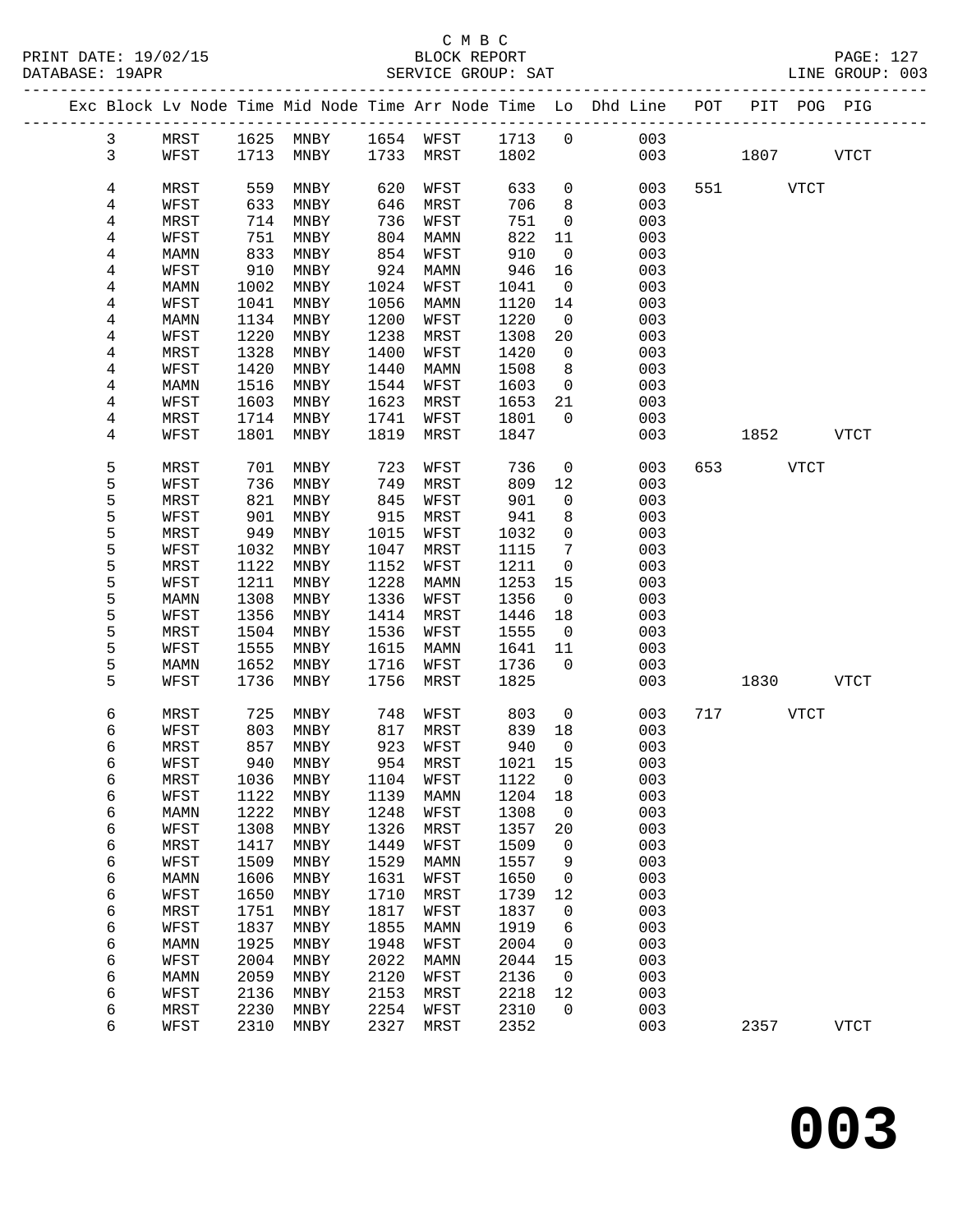# C M B C<br>BLOCK REPORT

PAGE: 128<br>T.INE GROUP: 003

|            |      |      |                   |      | PRINT DATE: 19/02/15 BLOCK REPORT DATABASE: 19APR SERVICE GROUP: SAT |             |                 | PAGE: 128<br>LINE GROUP: 003                                                   |              |          |           |  |
|------------|------|------|-------------------|------|----------------------------------------------------------------------|-------------|-----------------|--------------------------------------------------------------------------------|--------------|----------|-----------|--|
|            |      |      |                   |      |                                                                      |             |                 | Exc Block Lv Node Time Mid Node Time Arr Node Time Lo Dhd Line POT PIT POG PIG |              |          |           |  |
| 7          |      |      |                   |      | MRST 746 MNBY 809 WFST 824 0                                         |             |                 |                                                                                | 003 738 VTCT |          |           |  |
| $\sqrt{7}$ | WFST |      | 824 MNBY 838 MRST |      |                                                                      | 902 11      |                 | 003                                                                            |              |          |           |  |
| 7          | MRST |      |                   |      |                                                                      |             | $\overline{0}$  | 003                                                                            |              |          |           |  |
| 7          | WFST |      |                   |      |                                                                      | 956<br>1038 | 14              | 003                                                                            |              |          |           |  |
| 7          | MRST | 1052 | MNBY              | 1120 | WFST                                                                 | 1138        | $\overline{0}$  | 003                                                                            |              |          |           |  |
| 7          | WFST | 1138 | MNBY              | 1155 | MAMN                                                                 | 1220        | 16              | 003                                                                            |              |          |           |  |
| 7          | MAMN | 1236 | MNBY              | 1304 | WFST                                                                 | 1324        | $\overline{0}$  | 003                                                                            |              |          |           |  |
| 7          | WFST | 1324 | MNBY              | 1342 | MRST                                                                 | 1413        | 19              | 003                                                                            |              |          |           |  |
| 7          | MRST | 1432 | MNBY              | 1504 | WFST                                                                 | 1523        | $\overline{0}$  | 003                                                                            |              |          |           |  |
| 7          | WFST | 1523 | MNBY              | 1543 | MAMN                                                                 | 1611        | 10              | 003                                                                            |              |          |           |  |
| 7          | MAMN | 1621 | MNBY              | 1646 | WFST                                                                 | 1705        | $\overline{0}$  | 003                                                                            |              |          |           |  |
| 7          | WFST | 1705 | MNBY              | 1725 | MRST                                                                 | 1754        | 17              | 003                                                                            |              |          |           |  |
| 7          | MRST | 1811 | MNBY              | 1837 | WFST                                                                 | 1856        | $\overline{0}$  | 003                                                                            |              |          |           |  |
| 7          | WFST | 1856 | MNBY              | 1914 | MAMN                                                                 | 1938        | 8               | 003                                                                            |              |          |           |  |
| 7          | MAMN | 1946 | MNBY              | 2009 | WFST                                                                 | 2025        | $\overline{0}$  | 003                                                                            |              |          |           |  |
| 7          | WFST | 2025 | MNBY              | 2042 | MRST                                                                 | 2107        | 27              | 003                                                                            |              |          |           |  |
| 7          | MRST | 2134 | MNBY              | 2158 | WFST                                                                 | 2214        | $\overline{0}$  | 003                                                                            |              |          |           |  |
| 7          | WFST | 2214 | MNBY              | 2231 | MRST                                                                 | 2256        | 15              | 003                                                                            |              |          |           |  |
| 7          | MRST | 2311 | MNBY              | 2335 | WFST                                                                 | 2351        | $\overline{0}$  | 003                                                                            |              |          |           |  |
| 7          | WFST | 2351 | MNBY              | 2408 | MRST                                                                 | 2433        |                 | 003                                                                            |              |          | 2438 VTCT |  |
| 8          | MRST | 813  | MNBY              | 836  | WFST                                                                 | 851         | $\overline{0}$  | 003                                                                            |              | 805 VTCT |           |  |
| 8          | WFST | 851  | MNBY              | 905  | MAMN                                                                 | 927         | 17              | 003                                                                            |              |          |           |  |
| 8          | MAMN | 944  | MNBY              | 1006 | WFST                                                                 | 1023        | $\overline{0}$  | 003                                                                            |              |          |           |  |
| 8          | WFST | 1023 | MNBY              | 1038 | MAMN                                                                 | 1102        | 16              | 003                                                                            |              |          |           |  |
| 8          | MAMN | 1118 | MNBY              | 1144 | WFST                                                                 | 1203        | $\overline{0}$  | 003                                                                            |              |          |           |  |
| 8          | WFST | 1203 | MNBY              | 1220 | MRST                                                                 | 1249        | $7\phantom{.0}$ | 003                                                                            |              |          |           |  |
| 8          | MRST | 1256 | MNBY              | 1328 | WFST                                                                 | 1348        | $\overline{0}$  | 003                                                                            |              |          |           |  |
| 8          | WFST | 1348 | MNBY              | 1406 | MAMN                                                                 | 1434        | 10              | 003                                                                            |              |          |           |  |
| 8          | MAMN | 1444 | MNBY              | 1512 | WFST                                                                 | 1531        | $\overline{0}$  | 003                                                                            |              |          |           |  |
| 8          | WFST | 1531 | MNBY              | 1551 | MRST                                                                 | 1623        | 19              | 003                                                                            |              |          |           |  |
| 8          | MRST | 1642 | MNBY              | 1709 | WFST                                                                 | 1729        | $\overline{0}$  | 003                                                                            |              |          |           |  |
| 8          | WFST | 1729 | MNBY              | 1749 | MAMN                                                                 | 1814        | 9               | 003                                                                            |              |          |           |  |
| 8          | MAMN | 1823 | MNBY              | 1846 | WFST                                                                 | 1905        | $\overline{0}$  | 003                                                                            |              |          |           |  |
| 8          | WFST | 1905 | MNBY              | 1923 | MRST                                                                 | 1951        |                 | 003                                                                            |              |          | 1956 VTCT |  |
| 9          | MRST |      | 838 MNBY          |      | 904 WFST                                                             | 921         | $\mathsf{O}$    | 003                                                                            |              | 830 VTCT |           |  |
| 9          |      |      |                   |      |                                                                      |             |                 | WFST 921 MNBY 935 MRST 1002 19 003                                             |              |          |           |  |
| 9          | MRST | 1021 | MNBY              | 1048 | WFST                                                                 | 1106        | $\mathbf 0$     | 003                                                                            |              |          |           |  |
| 9          | WFST | 1106 | MNBY              | 1121 | MAMN                                                                 | 1145        | 13              | 003                                                                            |              |          |           |  |
| 9          | MAMN | 1158 | MNBY              | 1224 | WFST                                                                 | 1244        | $\overline{0}$  | 003                                                                            |              |          |           |  |
| 9          | WFST | 1244 | MNBY              | 1302 | MAMN                                                                 | 1329        | 11              | 003                                                                            |              |          |           |  |
| 9          | MAMN | 1340 | MNBY              | 1408 | WFST                                                                 | 1428        | $\mathbf{0}$    | 003                                                                            |              |          |           |  |
| 9          | WFST | 1428 | MNBY              | 1448 | MRST                                                                 | 1520        | 16              | 003                                                                            |              |          |           |  |
| 9          | MRST | 1536 | MNBY              | 1608 | WFST                                                                 | 1627        | $\overline{0}$  | 003                                                                            |              |          |           |  |
| 9          | WFST | 1627 | MNBY              | 1648 | MAMN                                                                 | 1713        | 12              | 003                                                                            |              |          |           |  |
| 9          | MAMN | 1725 | MNBY              | 1749 | WFST                                                                 | 1809        | $\mathsf{O}$    | 003                                                                            |              |          |           |  |
| 9          | WFST | 1809 | MNBY              | 1827 | MAMN                                                                 | 1851        | 12              | 003                                                                            |              |          |           |  |
| 9          | MAMN | 1903 | MNBY              | 1926 | WFST                                                                 | 1944        | 0               | 003                                                                            |              |          |           |  |
| 9          | WFST | 1944 | MNBY              | 2002 | MAMN                                                                 | 2024        | 9               | 003                                                                            |              |          |           |  |
| 9          | MAMN | 2033 | MNBY              | 2056 | WFST                                                                 | 2112        | 0               | 003                                                                            |              |          |           |  |
| 9          | WFST | 2112 | MNBY              | 2129 | MRST                                                                 | 2154        | 8               | 003                                                                            |              |          |           |  |

9 MRST 2202 MNBY 2226 WFST 2242 0 003

9 WFST 2242 MNBY 2259 MRST 2324 003 2329 VTCT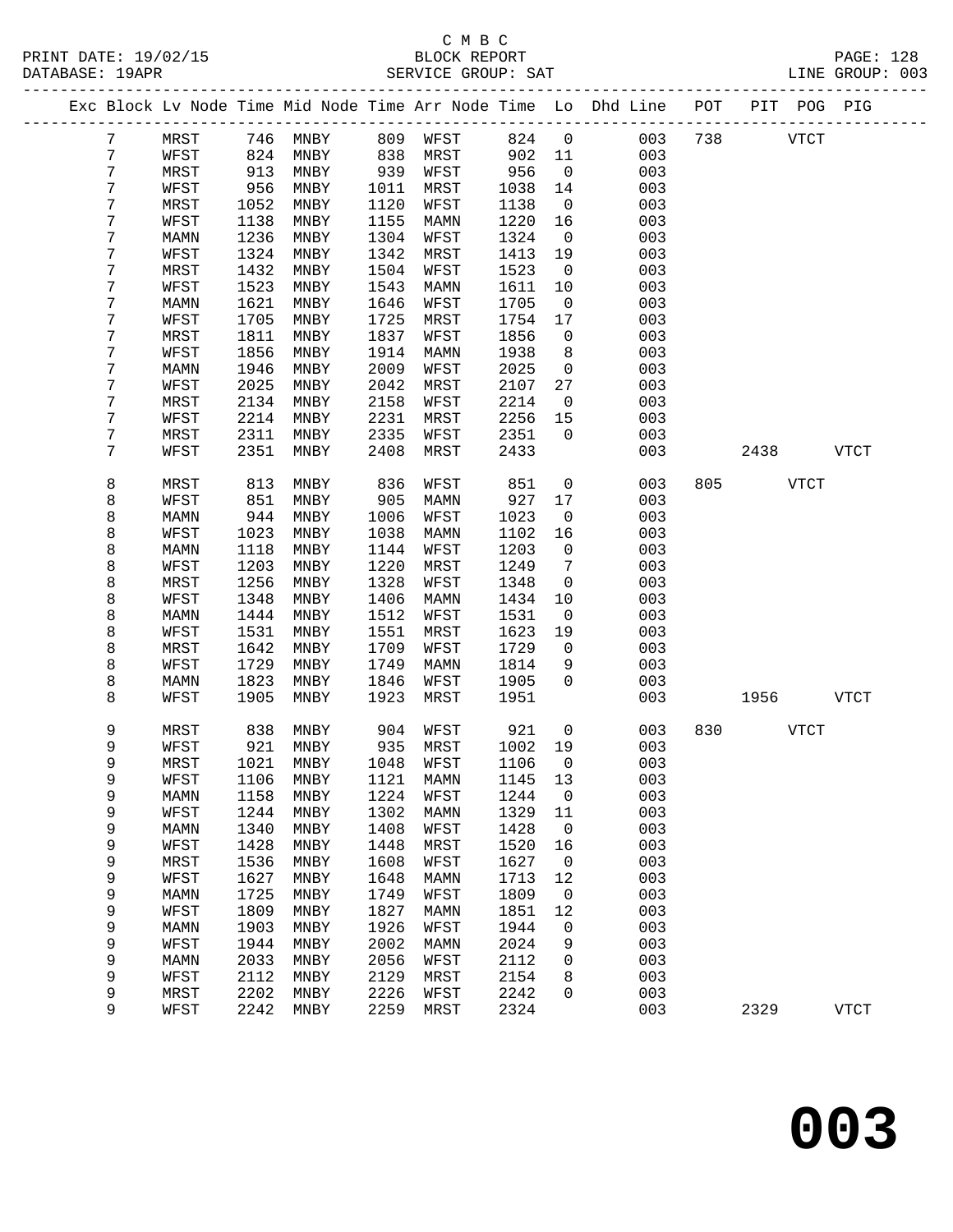PRINT DATE: 19/02/15 BLOCK REPORT BATABASE: 19APR

# C M B C<br>BLOCK REPORT

PAGE: 129<br>LINE GROUP: 003

|  |      |      |      |                              |      |             |      |                | --------------------------                                         |      |      |             |             |
|--|------|------|------|------------------------------|------|-------------|------|----------------|--------------------------------------------------------------------|------|------|-------------|-------------|
|  |      |      |      |                              |      |             |      |                | Exc Block Lv Node Time Mid Node Time Arr Node Time Lo Dhd Line POT |      |      | PIT POG PIG |             |
|  | 10   | MRST | 905  | MNBY                         |      | 931 WFST    | 948  | $\overline{0}$ | 003                                                                | 857  |      | <b>VTCT</b> |             |
|  | 10   | WFST | 948  | MNBY                         | 1003 | MAMN        | 1026 | $\overline{7}$ | 003                                                                |      |      |             |             |
|  | 10   | MAMN | 1033 | MNBY                         | 1056 | WFST        | 1114 | $\overline{0}$ | 003                                                                |      |      |             |             |
|  | 10   | WFST | 1114 | MNBY                         | 1131 | MRST        | 1200 | 10             | 003                                                                |      |      |             |             |
|  | 10   | MRST | 1210 | MNBY                         | 1240 | WFST        | 1300 | $\overline{0}$ | 003                                                                |      |      |             |             |
|  | $10$ | WFST | 1300 | MNBY                         | 1318 | MAMN        | 1345 | 11             | 003                                                                |      |      |             |             |
|  | 10   | MAMN | 1356 | MNBY                         | 1424 | WFST        | 1444 | $\mathsf{O}$   | 003                                                                |      |      |             |             |
|  | 10   | WFST | 1444 | MNBY                         | 1504 | MRST        | 1536 | 16             | 003                                                                |      |      |             |             |
|  | $10$ | MRST | 1552 | MNBY                         | 1624 | WFST        | 1643 | $\overline{0}$ | 003                                                                |      |      |             |             |
|  | $10$ | WFST | 1643 | MNBY                         | 1703 | MAMN        | 1728 | 16             | 003                                                                |      |      |             |             |
|  | 10   | MAMN | 1744 | MNBY                         | 1807 | WFST        | 1827 | $\overline{0}$ | 003                                                                |      |      |             |             |
|  | 10   | WFST | 1827 | MNBY                         | 1845 | MRST        | 1913 | 20             | 003                                                                |      |      |             |             |
|  | 10   | MRST | 1933 | MNBY                         | 1959 | WFST        | 2015 | $\overline{0}$ | 003                                                                |      |      |             |             |
|  | $10$ | WFST | 2015 | MNBY                         | 2032 | MRST        | 2057 | 11             | 003                                                                |      |      |             |             |
|  | 10   | MRST | 2108 | MNBY                         | 2132 | WFST        | 2148 | $\overline{0}$ | 003                                                                |      |      |             |             |
|  | $10$ | WFST | 2148 | MNBY                         | 2205 | MRST        | 2230 | 13             | 003                                                                |      |      |             |             |
|  | $10$ | MRST | 2243 | MNBY                         | 2307 | WFST        | 2323 | $\overline{0}$ | 003                                                                |      |      |             |             |
|  | $10$ | WFST | 2323 | MNBY                         | 2340 | MRST        | 2405 | 17             | 003                                                                |      |      |             |             |
|  | 10   | MRST | 2422 | MNBY                         | 2446 | WFST        | 2502 | $\Omega$       | 003                                                                |      |      |             |             |
|  | 10   | WFST | 2502 | MNBY                         | 2519 | MRST        | 2544 |                | 003                                                                |      | 2549 |             | <b>VTCT</b> |
|  | 11   | MRST | 1005 | MNBY                         | 1032 | WFST        | 1050 | $\mathsf{O}$   | 003                                                                | 957  |      | VTCT        |             |
|  | 11   | WFST | 1050 | MNBY                         | 1105 | MRST        | 1133 | 13             | 003                                                                |      |      |             |             |
|  | 11   | MRST | 1146 | MNBY                         | 1216 | WFST        | 1236 | $\overline{0}$ | 003                                                                |      |      |             |             |
|  | 11   | WFST | 1236 | MNBY                         | 1254 | MRST        | 1324 | 20             | 003                                                                |      |      |             |             |
|  | 11   | MRST | 1344 | MNBY                         | 1416 | WFST        | 1436 | $\overline{0}$ | 003                                                                |      |      |             |             |
|  | 11   | WFST | 1436 | MNBY                         | 1456 | MAMN        | 1524 | 9              | 003                                                                |      |      |             |             |
|  | 11   | MAMN | 1533 | MNBY                         | 1600 | WFST        | 1619 | $\overline{0}$ | 003                                                                |      |      |             |             |
|  | 11   | WFST | 1619 | MNBY                         | 1640 | MRST        | 1709 | 22             | 003                                                                |      |      |             |             |
|  | 11   | MRST | 1731 | MNBY                         | 1758 | WFST        | 1818 | $\overline{0}$ | 003                                                                |      |      |             |             |
|  | 11   | WFST | 1818 | MNBY                         | 1836 | MRST        | 1904 | 8              | 003                                                                |      |      |             |             |
|  | 11   | MRST | 1912 | MNBY                         | 1938 | WFST        | 1954 | $\Omega$       | 003                                                                |      |      |             |             |
|  | 11   | WFST | 1954 | MNBY                         | 2012 | MRST        | 2038 |                | 003                                                                |      | 2043 |             | VTCT        |
|  | 12   | MRST | 1044 | MNBY                         | 1112 | WFST        | 1130 | $\mathsf{O}$   | 003                                                                | 1036 |      | VTCT        |             |
|  | 12   | WFST | 1130 | MNBY                         | 1147 | MRST        | 1216 | 10             | 003                                                                |      |      |             |             |
|  | 12   | MRST | 1226 | MNBY                         | 1256 | WFST        | 1316 | $\overline{0}$ | 003                                                                |      |      |             |             |
|  | 12   | WFST | 1316 | MNBY                         | 1334 | MAMN        | 1401 | 12             | 003                                                                |      |      |             |             |
|  | 12   | MAMN | 1413 | MNBY                         | 1441 | WFST        | 1501 | $\Omega$       | 003                                                                |      |      |             |             |
|  | 12   | WFST | 1501 | MNBY                         | 1521 | MRST        | 1553 | 17             | 003                                                                |      |      |             |             |
|  | 12   | MRST | 1610 | MNBY                         | 1639 | WFST        | 1658 | 0              | 003                                                                |      |      |             |             |
|  | 12   | WFST | 1658 | MNBY                         | 1718 | <b>MAMN</b> | 1743 | 21             | 003                                                                |      |      |             |             |
|  | 12   | MAMN | 1804 | MNBY                         | 1827 | WFST        | 1847 | 0              | 003                                                                |      |      |             |             |
|  | 12   | WFST | 1847 | MNBY                         | 1905 | MRST        | 1933 | 21             | 003                                                                |      |      |             |             |
|  | $12$ | MRST | 1954 | $\ensuremath{\mathsf{MNBY}}$ | 2020 | WFST        | 2036 | 0              | 003                                                                |      |      |             |             |
|  | $12$ | WFST | 2036 | MNBY                         | 2053 | <b>MAMN</b> | 2114 | 9              | 003                                                                |      |      |             |             |
|  | 12   | MAMN | 2123 | MNBY                         | 2144 | WFST        | 2200 | 0              | 003                                                                |      |      |             |             |
|  | 12   | WFST | 2200 | MNBY                         | 2217 | MRST        | 2242 | 15             | 003                                                                |      |      |             |             |
|  | 12   | MRST | 2257 | MNBY                         | 2321 | WFST        | 2337 | 0              | 003                                                                |      |      |             |             |
|  | $12$ | WFST | 2337 | $\ensuremath{\mathsf{MNBY}}$ | 2354 | MRST        | 2419 |                | 003                                                                |      | 2424 |             | <b>VTCT</b> |
|  |      |      |      |                              |      |             |      |                |                                                                    |      |      |             |             |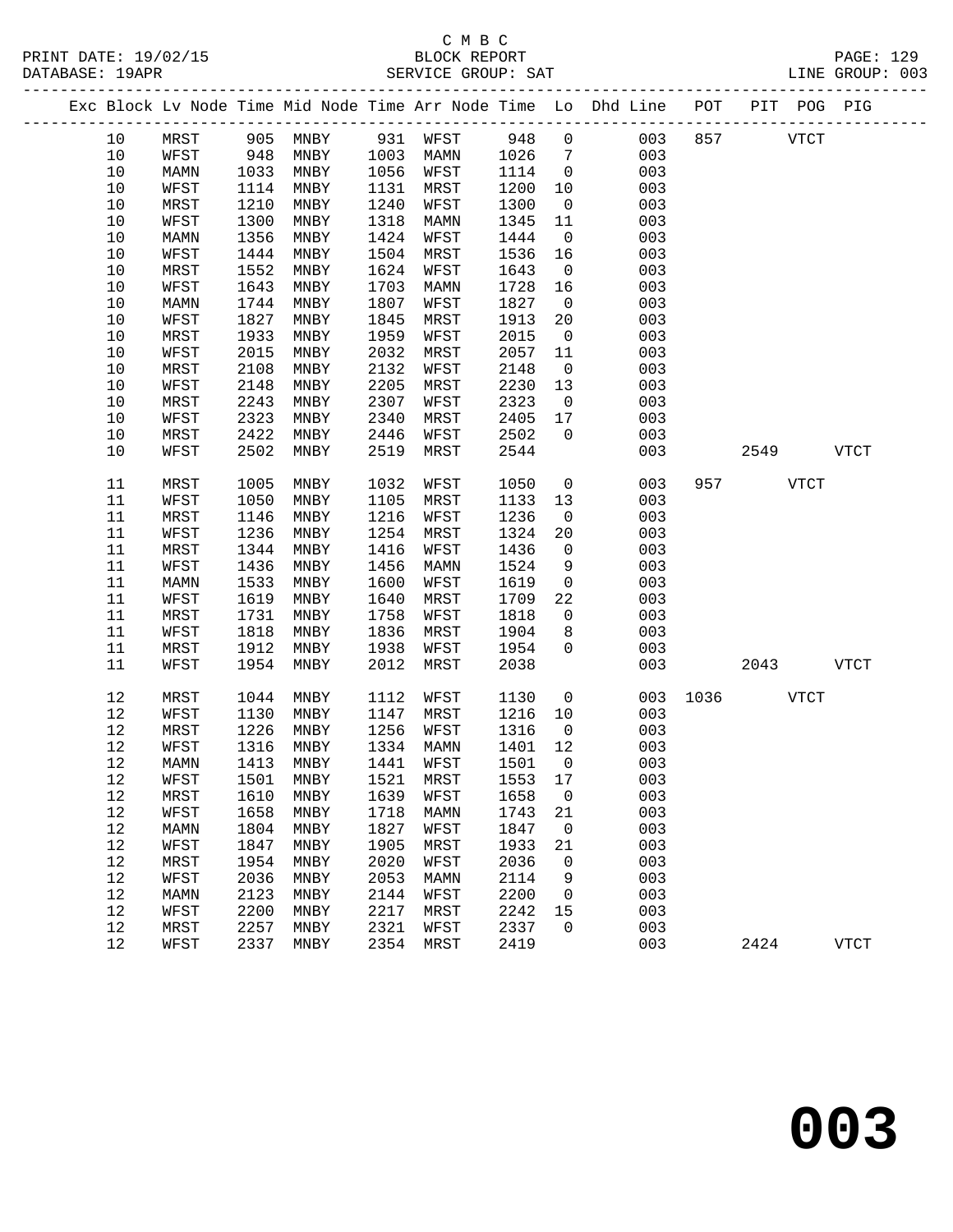|  |    |      |      |      |      |      |         |                | Exc Block Lv Node Time Mid Node Time Arr Node Time Lo Dhd Line POT |          |      | PIT POG PIG |             |
|--|----|------|------|------|------|------|---------|----------------|--------------------------------------------------------------------|----------|------|-------------|-------------|
|  | 13 | MRST | 1138 | MNBY | 1208 | WFST | 1228    | $\overline{0}$ |                                                                    | 003 1130 |      | <b>VTCT</b> |             |
|  | 13 | WFST | 1228 | MNBY | 1246 | MAMN | 1312 12 |                | 003                                                                |          |      |             |             |
|  | 13 | MAMN | 1324 | MNBY | 1352 | WFST | 1412    | $\overline{0}$ | 003                                                                |          |      |             |             |
|  | 13 | WFST | 1412 | MNBY | 1432 | MRST | 1504    | 16             | 003                                                                |          |      |             |             |
|  | 13 | MRST | 1520 | MNBY | 1552 | WFST | 1611    | $\overline{0}$ | 003                                                                |          |      |             |             |
|  | 13 | WFST | 1611 | MNBY | 1632 | MAMN | 1657    | 12             | 003                                                                |          |      |             |             |
|  | 13 | MAMN | 1709 | MNBY | 1733 | WFST | 1753    | $\overline{0}$ | 003                                                                |          |      |             |             |
|  | 13 | WFST | 1753 | MNBY | 1811 | MAMN | 1835    | 8 <sup>8</sup> | 003                                                                |          |      |             |             |
|  | 13 | MAMN | 1843 | MNBY | 1906 | WFST | 1924    | $\overline{0}$ | 003                                                                |          |      |             |             |
|  | 13 | WFST | 1924 | MNBY | 1942 | MRST | 2008    | 10             | 003                                                                |          |      |             |             |
|  | 13 | MRST | 2018 | MNBY | 2044 | WFST | 2100    | $\overline{0}$ | 003                                                                |          |      |             |             |
|  | 13 | WFST | 2100 | MNBY | 2117 | MAMN | 2138    | 13             | 003                                                                |          |      |             |             |
|  | 13 | MAMN | 2151 | MNBY | 2212 | WFST | 2228    | $\overline{0}$ | 003                                                                |          |      |             |             |
|  | 13 | WFST | 2228 | MNBY | 2245 | MRST | 2310    | 15             | 003                                                                |          |      |             |             |
|  | 13 | MRST | 2325 | MNBY | 2349 | WFST | 2405    | $\overline{0}$ | 003                                                                |          |      |             |             |
|  | 13 | WFST | 2405 | MNBY | 2422 | MRST | 2447    | 5              | 003                                                                |          |      |             |             |
|  | 13 | MRST | 2452 | MNBY | 2516 | WFST | 2532    | $\Omega$       | 003                                                                |          |      |             |             |
|  | 13 | WFST | 2532 | MNBY | 2549 | MRST | 2614    |                | 003                                                                |          | 2619 |             | <b>VTCT</b> |
|  | 14 | MRST | 1312 | MNBY | 1344 | WFST | 1404    | $\overline{0}$ | 003                                                                | 1304     |      | <b>VTCT</b> |             |
|  | 14 | WFST | 1404 | MNBY | 1422 | MAMN | 1450    | 10             | 003                                                                |          |      |             |             |
|  | 14 | MAMN | 1500 | MNBY | 1528 | WFST | 1547    | $\overline{0}$ | 003                                                                |          |      |             |             |
|  | 14 | WFST | 1547 | MNBY | 1607 | MRST | 1638    | 20             | 003                                                                |          |      |             |             |
|  | 14 | MRST | 1658 | MNBY | 1725 | WFST | 1745    | $\overline{0}$ | 003                                                                |          |      |             |             |
|  | 14 | WFST | 1745 | MNBY | 1803 | MRST | 1831    | 19             | 003                                                                |          |      |             |             |
|  | 14 | MRST | 1850 | MNBY | 1916 | WFST | 1934    | $\overline{0}$ | 003                                                                |          |      |             |             |
|  | 14 | WFST | 1934 | MNBY | 1952 | MRST | 2018    | 26             | 003                                                                |          |      |             |             |
|  | 14 | MRST | 2044 | MNBY | 2108 | WFST | 2124    | $\overline{0}$ | 003                                                                |          |      |             |             |
|  | 14 | WFST | 2124 | MNBY | 2141 | MAMN | 2202    | 17             | 003                                                                |          |      |             |             |
|  | 14 | MAMN | 2219 | MNBY | 2240 | WFST | 2256    | $\overline{0}$ | 003                                                                |          |      |             |             |
|  | 14 | WFST | 2256 | MNBY | 2313 | MRST | 2338    | 14             | 003                                                                |          |      |             |             |
|  | 14 | MRST | 2352 | MNBY | 2416 | WFST | 2432    | $\Omega$       | 003                                                                |          |      |             |             |
|  | 14 | WFST | 2432 | MNBY | 2449 | MRST | 2514    |                | 003                                                                |          | 2519 |             | <b>VTCT</b> |
|  |    |      |      |      |      |      |         |                |                                                                    |          |      |             |             |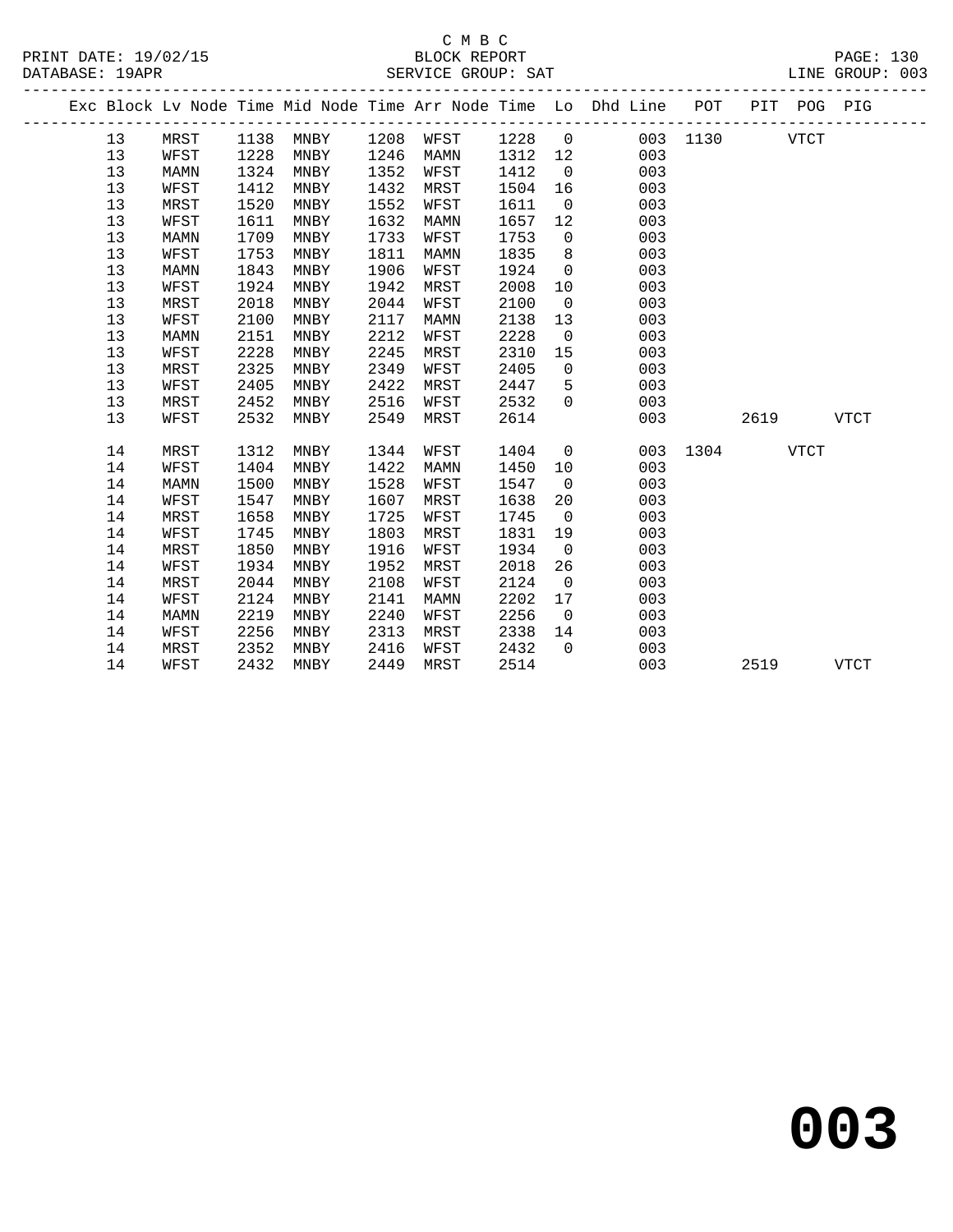|      |          |                     |            |                                                                              |            |             | C M B C              |                 |                                                                                                           |          |      |      |  |
|------|----------|---------------------|------------|------------------------------------------------------------------------------|------------|-------------|----------------------|-----------------|-----------------------------------------------------------------------------------------------------------|----------|------|------|--|
| 5GRN |          | 5 AV & GRANVILLE ST |            |                                                                              |            |             |                      |                 | A10N ALMA & 10 AV NORTH                                                                                   |          |      |      |  |
|      |          |                     |            | AL10 ALMA & 10 AV<br>BYGR BROADWAY & GRANVILLE                               |            |             |                      |                 |                                                                                                           |          |      |      |  |
|      |          |                     |            |                                                                              |            |             |                      |                 |                                                                                                           |          |      |      |  |
|      |          |                     |            |                                                                              |            |             |                      |                 |                                                                                                           |          |      |      |  |
|      |          |                     |            | CMHA CAMBIE & HASTINGS<br>GRBY GRANVILLE & BROADWAY<br>NADU NANAIMO & DUNDAS |            |             |                      |                 |                                                                                                           |          |      |      |  |
| ULP1 |          | UNIVERSITY LOOP     |            |                                                                              |            |             |                      |                 |                                                                                                           |          |      |      |  |
|      |          |                     |            |                                                                              |            |             |                      |                 | Exc Block Lv Node Time Mid Node Time Arr Node Time Lo Dhd Line POT PIT POG PIG                            |          |      |      |  |
|      |          |                     |            |                                                                              |            |             |                      |                 |                                                                                                           |          |      |      |  |
|      | 11       |                     |            |                                                                              |            |             |                      |                 | BYGR 514 AL10 522 BLLP 530 0 014 453 VTCT                                                                 |          |      |      |  |
|      | 11       |                     |            |                                                                              |            |             |                      |                 |                                                                                                           |          |      |      |  |
|      | 11       |                     |            |                                                                              |            |             |                      |                 | BLLP 530 5GRN 548 ETRE 615 5 004<br>ETRE 620 CLOV 648 BLLP 703 21 004<br>BLLP 724 5GRN 742 ETRE 809 3 004 |          |      |      |  |
|      | 11<br>11 | ETRE                |            | 724 5GRN<br>812 CLOV<br>924 5GRN                                             |            | 842 ULP1    |                      | 19              | 004                                                                                                       |          |      |      |  |
|      | 11       | ULP1                |            |                                                                              |            | 950 ETRE    | 905<br>1022          |                 | 9<br>004                                                                                                  |          |      |      |  |
|      | 11       | ETRE                | 1031       | CLOV                                                                         |            | 1106 ULP1   | 1135                 | 13              | 004                                                                                                       |          |      |      |  |
|      | 11       | ULP1                | 1148       | 5GRN                                                                         |            | 1219 ETRE   | 1254                 | 6               | 004                                                                                                       |          |      |      |  |
|      | 11       | ETRE                | 1300       | CLOV                                                                         | 1337       | ULP1        | 1409                 | 22              | 004                                                                                                       |          |      |      |  |
|      | 11       | ULP1                | 1431       | 5GRN                                                                         | 1504       | ETRE        | 1540                 | $5^{\circ}$     | 004                                                                                                       |          |      |      |  |
|      | 11       | ETRE                | 1545       | <b>CLOV</b>                                                                  | 1623       | ULP1        | 1658                 | 18              | 004                                                                                                       |          |      |      |  |
|      | 11       | ULP1                | 1716       | 5GRN                                                                         | 1749       | ETRE        | 1823                 | 21              | 004                                                                                                       |          |      |      |  |
|      | 11       | ETRE                | 1844       | CLOV                                                                         | 1919       | ULP1        |                      | $\overline{7}$  | 004                                                                                                       |          |      |      |  |
|      | 11       | ULP1                | 1956       | 5GRN                                                                         | 2025       | CMHA        | 1949<br>2042<br>2042 | $\overline{4}$  | 004                                                                                                       |          |      |      |  |
|      | 11       | <b>CMHA</b>         | 2046       | <b>CLOV</b>                                                                  | 2100       | ULP1        | 2126                 | 13              | 004                                                                                                       |          |      |      |  |
|      | 11       | ULP1                | 2139       | 5GRN                                                                         | 2205       | CMHA        | 2222                 | $4\overline{4}$ | 004                                                                                                       |          |      |      |  |
|      | 11       | CMHA                | 2226       | CLOV                                                                         | 2240       | ULP1        | 2306                 |                 | 14<br>004                                                                                                 |          |      |      |  |
|      | 11       | ULP1                | 2320       | 5GRN                                                                         | 2345       | CMHA        | 2402                 | 5 <sub>5</sub>  | 004                                                                                                       |          |      |      |  |
|      | 11       | <b>CMHA</b>         | 2407       | CLOV                                                                         | 2420       | ULP1        | 2442                 |                 | 004                                                                                                       |          | 2517 | VTCT |  |
|      | 12       | <b>BYGR</b>         |            | AL10                                                                         | 556<br>622 | BLLP        |                      | $\overline{0}$  | 014                                                                                                       | 527 VTCT |      |      |  |
|      | 12       | <b>BLLP</b>         | 548<br>604 | 5GRN                                                                         |            | 622 ETRE    | 604<br>649           | 12              | 004                                                                                                       |          |      |      |  |
|      | 12       | ETRE                | 701<br>801 | CLOV                                                                         | 729        | <b>BLLP</b> | 744                  | 17              | 004                                                                                                       |          |      |      |  |
|      | 12       | <b>BLLP</b>         |            | 5GRN                                                                         | 820        | ETRE        | 849                  | 15              | 004                                                                                                       |          |      |      |  |
|      | 12       | ETRE                | 904        | CLOV                                                                         | 936        | ULP1        | 1002                 | 20              | 004                                                                                                       |          |      |      |  |
|      | 12       | ULP1                | 1022       | 5GRN                                                                         | 1050       | ETRE        | 1124                 | 6               | 004                                                                                                       |          |      |      |  |
|      | 12       | ETRE                | 1130       | CLOV                                                                         | 1206       | ULP1        | 1237                 | 9               | 004                                                                                                       |          |      |      |  |
|      | 12       | ULP1                | 1246       | 5GRN                                                                         | 1319       | ETRE        | 1355                 | $5^{\circ}$     | 004                                                                                                       |          |      |      |  |
|      | 12       | ETRE                | 1400       | CLOV                                                                         | 1437       | ULP1        | 1511                 | 20              | 004                                                                                                       |          |      |      |  |
|      | 12       | ULP1                | 1531       | 5GRN                                                                         | 1604       | ETRE        | 1640                 | $6\overline{6}$ | 004                                                                                                       |          |      |      |  |
|      | 12       | ETRE                | 1646       | CLOV                                                                         |            | 1723 ULP1   | 1757                 | 17              | 004                                                                                                       |          |      |      |  |
|      | 12       | ULP1                | 1814       | 5GRN                                                                         |            | 1847 ETRE   | 1920                 |                 | 004                                                                                                       | 1958     |      | VTCT |  |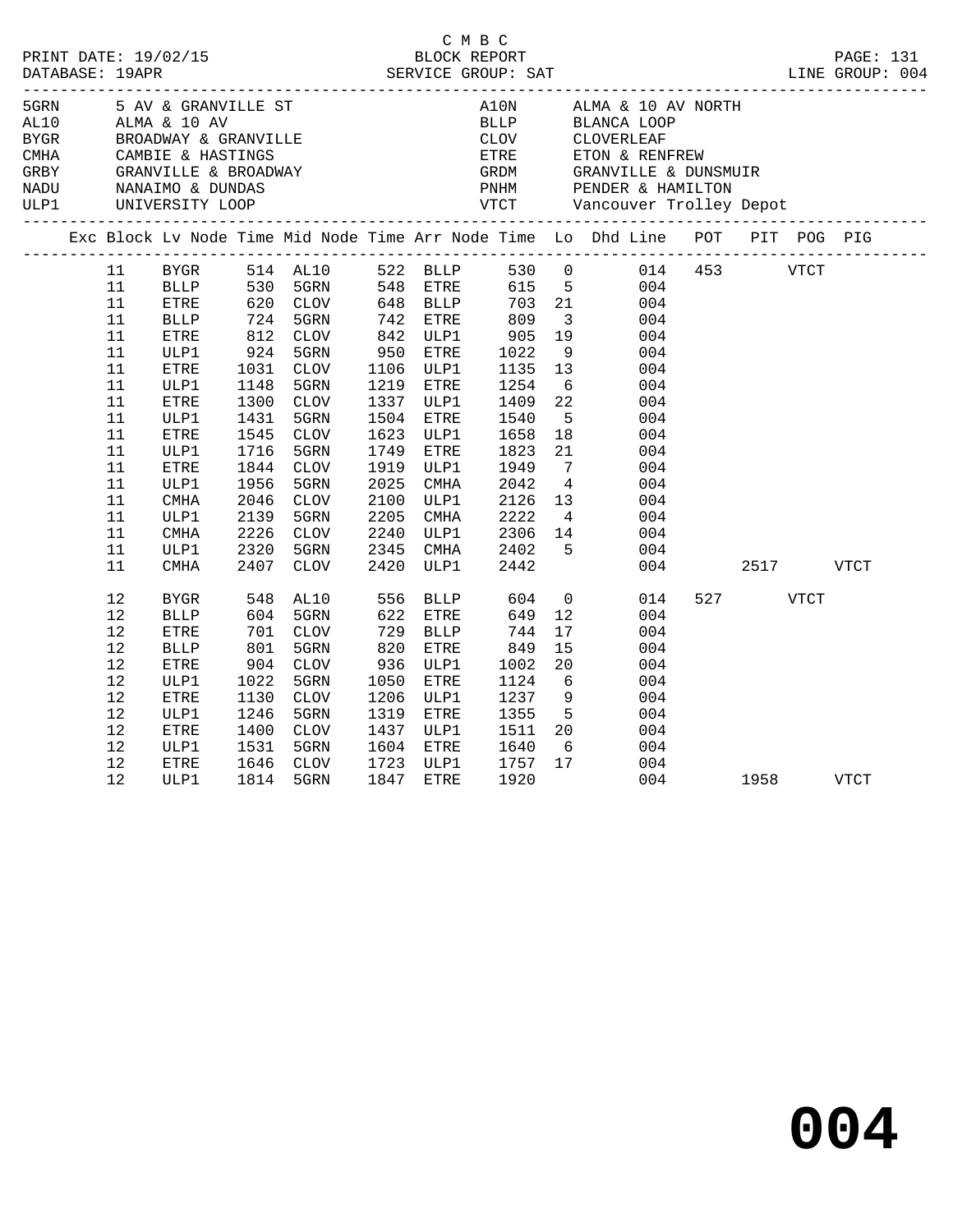|    |                              |      |             |      |                  |        |                 | Exc Block Lv Node Time Mid Node Time Arr Node Time Lo Dhd Line POT |     | PIT POG PIG |             |              |
|----|------------------------------|------|-------------|------|------------------|--------|-----------------|--------------------------------------------------------------------|-----|-------------|-------------|--------------|
| 13 | $\mathop{\rm PNHM}\nolimits$ |      | 604 CLOV    |      | 614 BLLP         | 629 15 |                 | 004                                                                | 529 |             | <b>VTCT</b> |              |
| 13 | <b>BLLP</b>                  | 644  | 5GRN        | 702  | ETRE             | 729    | 8               | 004                                                                |     |             |             |              |
| 13 | ${\tt ETRE}$                 | 737  | CLOV        | 805  | <b>BLLP</b>      | 820    | 10              | 004                                                                |     |             |             |              |
| 13 | <b>BLLP</b>                  | 830  | 5GRN        | 850  | ETRE             | 920    | 14              | 004                                                                |     |             |             |              |
| 13 | ETRE                         | 934  | CLOV        | 1006 | ULP1             | 1032   | 18              | 004                                                                |     |             |             |              |
| 13 | ULP1                         | 1050 | 5GRN        | 1120 | ETRE             | 1155   | 5               | 004                                                                |     |             |             |              |
| 13 | ETRE                         | 1200 | CLOV        | 1236 | ULP1             | 1307   | 9               | 004                                                                |     |             |             |              |
| 13 | ULP1                         | 1316 | 5GRN        | 1349 | ETRE             | 1425   | 5               | 004                                                                |     |             |             |              |
| 13 | ETRE                         | 1430 | CLOV        | 1508 | ULP1             | 1542   | 19              | 004                                                                |     |             |             |              |
| 13 | ULP1                         | 1601 | 5GRN        | 1634 | ${\tt ETRE}$     | 1710   | 6               | 004                                                                |     |             |             |              |
| 13 | <b>ETRE</b>                  | 1716 | <b>CLOV</b> | 1753 | ULP1             | 1826   | 9               | 004                                                                |     |             |             |              |
| 13 | ULP1                         | 1835 | 5GRN        | 1907 | ETRE             | 1939   | 9               | 004                                                                |     |             |             |              |
| 13 | ETRE                         | 1948 | CLOV        | 2021 | ULP1             | 2048   | 10              | 004                                                                |     |             |             |              |
| 13 | ULP1                         | 2058 | 5GRN        | 2125 | CMHA             | 2142   | 4               | 004                                                                |     |             |             |              |
| 13 | <b>CMHA</b>                  | 2146 | CLOV        | 2200 | ULP1             | 2226   | 14              | 004                                                                |     |             |             |              |
| 13 | ULP1                         | 2240 | 5GRN        | 2305 | CMHA             | 2322   | $4\overline{ }$ | 004                                                                |     |             |             |              |
| 13 | CMHA                         | 2326 | CLOV        | 2340 | ULP1             | 2406   | 9               | 004                                                                |     |             |             |              |
| 13 | ULP1                         | 2415 | A10N        | 2426 | GRBY             | 2438   |                 | 014                                                                |     | 2453        |             | ${\tt VTCT}$ |
| 14 | BYGR                         | 608  | AL10        | 616  | BLLP             | 624    | $\mathsf{O}$    | 014                                                                | 547 |             | <b>VTCT</b> |              |
| 14 | <b>BLLP</b>                  | 624  | 5GRN        | 642  | <b>ETRE</b>      | 709    | 12              | 004                                                                |     |             |             |              |
| 14 | ETRE                         | 721  | CLOV        | 749  | <b>BLLP</b>      | 804    | 11              | 004                                                                |     |             |             |              |
| 14 | <b>BLLP</b>                  | 815  | 5GRN        | 835  | ETRE             | 905    | 14              | 004                                                                |     |             |             |              |
| 14 | ETRE                         | 919  | CLOV        | 951  | ULP1             | 1017   | 18              | 004                                                                |     |             |             |              |
| 14 | ULP1                         | 1035 | 5GRN        | 1105 | ETRE             | 1140   | $5^{\circ}$     | 004                                                                |     |             |             |              |
| 14 | ETRE                         | 1145 | CLOV        | 1221 | ULP1             | 1252   | 9               | 004                                                                |     |             |             |              |
| 14 | ULP1                         | 1301 | 5GRN        | 1334 | ETRE             | 1410   | $6\overline{6}$ | 004                                                                |     |             |             |              |
| 14 | ETRE                         | 1416 | CLOV        | 1453 | ULP1             | 1527   | 19              | 004                                                                |     |             |             |              |
| 14 | ULP1                         | 1546 | 5GRN        | 1619 | ETRE             | 1655   | 6               | 004                                                                |     |             |             |              |
| 14 | ETRE                         | 1701 | CLOV        | 1738 | ULP1             | 1811   |                 | 004                                                                |     | 1851        |             | VTCT         |
| 15 | GRDM                         | 612  | NADU        |      | ETRE             | 634    | $7\phantom{.0}$ | 004                                                                | 549 |             | <b>VTCT</b> |              |
| 15 | <b>ETRE</b>                  | 641  | CLOV        | 709  | <b>BLLP</b>      | 724    | 19              | 004                                                                |     |             |             |              |
| 15 | <b>BLLP</b>                  | 743  | 5GRN        | 802  | ETRE             | 831    | 19              | 004                                                                |     |             |             |              |
| 15 | ETRE                         | 850  | <b>CLOV</b> | 921  | ULP1             | 945    | 8               | 004                                                                |     |             |             |              |
| 15 | ULP1                         | 953  | 5GRN        | 1020 | ETRE             | 1054   | 8 <sup>8</sup>  | 004                                                                |     |             |             |              |
| 15 | ${\tt ETRE}$                 | 1102 | CLOV        | 1136 | ULP1             | 1206   | 10              | 004                                                                |     |             |             |              |
| 15 | ULP1                         | 1216 | 5GRN        | 1249 | ETRE             | 1325   | $5^{\circ}$     | 004                                                                |     |             |             |              |
| 15 | <b>ETRE</b>                  | 1330 | CLOV        | 1407 | ULP1             | 1441   | 20              | 004                                                                |     |             |             |              |
| 15 | ULP1                         |      | 1501 5GRN   |      | 1534 ETRE 1610 5 |        |                 | 004                                                                |     |             |             |              |
| 15 | ETRE                         | 1615 | <b>CLOV</b> | 1653 | ULP1             | 1728   | 6               | 004                                                                |     |             |             |              |
| 15 | ULP1                         | 1734 | 5GRN        | 1807 | <b>ETRE</b>      | 1841   | 23              | 004                                                                |     |             |             |              |
| 15 | ETRE                         | 1904 | <b>CLOV</b> | 1939 | ULP1             | 2008   | 8               | 004                                                                |     |             |             |              |
| 15 | ULP1                         | 2016 | 5GRN        | 2045 | <b>CMHA</b>      | 2102   | 4               | 004                                                                |     |             |             |              |
| 15 | CMHA                         | 2106 | $\rm CLOV$  | 2120 | ULP1             | 2146   | 13              | 004                                                                |     |             |             |              |
| 15 | ULP1                         | 2159 | 5GRN        | 2225 | <b>CMHA</b>      | 2242   | 4               | 004                                                                |     |             |             |              |
| 15 | CMHA                         | 2246 | <b>CLOV</b> | 2300 | ULP1             | 2326   | 23              | 004                                                                |     |             |             |              |
| 15 | ULP1                         | 2349 | 5GRN        | 2414 | <b>CMHA</b>      | 2430   |                 | 004                                                                |     | 2457        |             | <b>VTCT</b>  |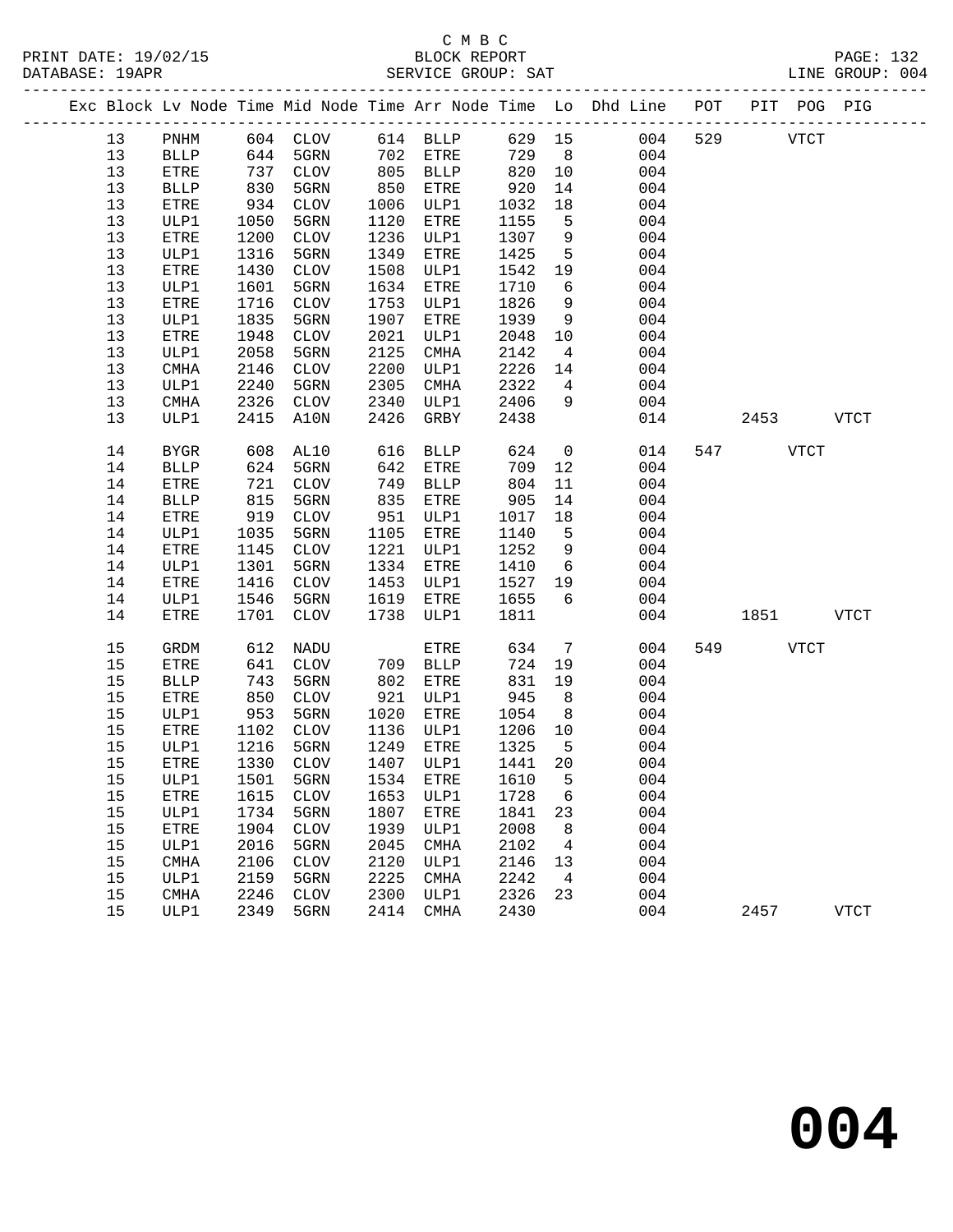### C M B C<br>BLOCK REPORT DATABASE: 19APR SERVICE GROUP: SAT LINE GROUP: 004

|  |    |              |      |                 |      |             |         |                 | Exc Block Lv Node Time Mid Node Time Arr Node Time Lo Dhd Line POT |     |      | PIT POG PIG |              |
|--|----|--------------|------|-----------------|------|-------------|---------|-----------------|--------------------------------------------------------------------|-----|------|-------------|--------------|
|  | 16 | <b>BYGR</b>  | 645  | AL10            | 653  | <b>BLLP</b> | 701     | $\mathbf{3}$    | 014                                                                | 624 |      | <b>VTCT</b> |              |
|  | 16 | <b>BLLP</b>  | 704  | 5GRN            | 722  | ETRE        | 749     | 6               | 004                                                                |     |      |             |              |
|  | 16 | ${\tt ETRE}$ | 755  | $\mathtt{CLOV}$ | 825  | ULP1        | 848     | 6               | 004                                                                |     |      |             |              |
|  | 16 | ULP1         | 854  | 5GRN            | 920  | ETRE        | 952     | 10              | 004                                                                |     |      |             |              |
|  | 16 | ETRE         | 1002 | CLOV            | 1036 | ULP1        | 1103    | 16              | 004                                                                |     |      |             |              |
|  | 16 | ULP1         | 1119 | 5GRN            | 1150 | ETRE        | 1225    | 5               | 004                                                                |     |      |             |              |
|  | 16 | ETRE         | 1230 | CLOV            | 1307 | ULP1        | 1338    | 23              | 004                                                                |     |      |             |              |
|  | 16 | ULP1         | 1401 | 5GRN            | 1434 | ETRE        | 1510    | 5               | 004                                                                |     |      |             |              |
|  | 16 | ETRE         | 1515 | $\mathtt{CLOV}$ | 1553 | ULP1        | 1627    | 19              | 004                                                                |     |      |             |              |
|  | 16 | ULP1         | 1646 | 5GRN            | 1719 | ETRE        | 1753    | 12              | 004                                                                |     |      |             |              |
|  | 16 | ETRE         | 1805 | CLOV            | 1841 | ULP1        | 1912    |                 | 004                                                                |     | 1952 |             | <b>VTCT</b>  |
|  | 17 | GRDM         | 805  | NADU            |      | ETRE        | 827     | 6               | 004                                                                | 742 |      | <b>VTCT</b> |              |
|  | 17 | ETRE         | 833  | CLOV            |      | 904 ULP1    | 928     | 10              | 004                                                                |     |      |             |              |
|  | 17 | ULP1         | 938  | 5GRN            | 1005 | ETRE        | 1039    | 7               | 004                                                                |     |      |             |              |
|  | 17 | ${\tt ETRE}$ | 1046 | $\mathtt{CLOV}$ | 1121 | ULP1        | 1150    | 11              | 004                                                                |     |      |             |              |
|  | 17 | ULP1         | 1201 | 5GRN            | 1234 | ETRE        | 1310    | 5               | 004                                                                |     |      |             |              |
|  | 17 | ETRE         | 1315 | $\mathtt{CLOV}$ | 1352 | ULP1        | 1424    | 22              | 004                                                                |     |      |             |              |
|  | 17 | ULP1         | 1446 | 5GRN            | 1519 | ETRE        | 1555    | 5               | 004                                                                |     |      |             |              |
|  | 17 | ETRE         | 1600 | CLOV            | 1638 | ULP1        | 1713    |                 | 004                                                                |     | 1753 |             | <b>VTCT</b>  |
|  | 18 | <b>BYGR</b>  | 826  | AL10            | 836  | <b>BLLP</b> | 844     | $\mathsf{O}$    | 014                                                                | 805 |      | <b>VTCT</b> |              |
|  | 18 | <b>BLLP</b>  | 844  | 5GRN            | 905  | ETRE        | 937     | 12              | 004                                                                |     |      |             |              |
|  | 18 | ETRE         | 949  | $\mathtt{CLOV}$ | 1021 | ULP1        | 1047    | 17              | 004                                                                |     |      |             |              |
|  | 18 | ULP1         | 1104 | 5GRN            | 1135 | ETRE        | 1210    | $\overline{5}$  | 004                                                                |     |      |             |              |
|  | 18 | <b>ETRE</b>  | 1215 | $\mathtt{CLOV}$ | 1251 | ULP1        | 1322    | $\,9$           | 004                                                                |     |      |             |              |
|  | 18 | ULP1         | 1331 | 5GRN            | 1404 | ETRE        | 1440    | $5\phantom{.0}$ | 004                                                                |     |      |             |              |
|  | 18 | ETRE         | 1445 | $\mathtt{CLOV}$ | 1523 | ULP1        | 1557    | 19              | 004                                                                |     |      |             |              |
|  | 18 | ULP1         | 1616 | 5GRN            | 1649 | ETRE        | 1725    | $\overline{7}$  | 004                                                                |     |      |             |              |
|  | 18 | ETRE         | 1732 | $\mathtt{CLOV}$ | 1808 | ULP1        | 1840    | 15              | 004                                                                |     |      |             |              |
|  | 18 | ULP1         | 1855 | 5GRN            | 1927 | ETRE        | 1959    | 12              | 004                                                                |     |      |             |              |
|  | 18 | ETRE         | 2011 | $\mathtt{CLOV}$ | 2042 | ULP1        | 2108    | 10              | 004                                                                |     |      |             |              |
|  | 18 | ULP1         | 2118 | 5GRN            | 2145 | CMHA        | 2202    | $\overline{4}$  | 004                                                                |     |      |             |              |
|  | 18 | CMHA         | 2206 | $\mathtt{CLOV}$ | 2220 | ULP1        | 2246    | 14              | 004                                                                |     |      |             |              |
|  | 18 | ULP1         | 2300 | 5GRN            | 2325 | CMHA        | 2342    | 5               | 004                                                                |     |      |             |              |
|  | 18 | CMHA         | 2347 | CLOV            | 2400 | ULP1        | 2422    |                 | 004                                                                |     | 2457 |             | <b>VTCT</b>  |
|  | 19 | <b>BYGR</b>  | 846  | AL10            | 856  | ULP1        | 906     | 3               | 014                                                                | 825 |      | <b>VTCT</b> |              |
|  | 19 | ULP1         |      | 909 5GRN        | 935  | ETRE        | 1007 10 |                 | 004                                                                |     |      |             |              |
|  | 19 | ETRE         | 1017 | <b>CLOV</b>     | 1051 | ULP1        | 1118    | 15              | 004                                                                |     |      |             |              |
|  | 19 | ULP1         | 1133 | 5GRN            | 1204 | <b>ETRE</b> | 1239    | 6               | 004                                                                |     |      |             |              |
|  | 19 | ETRE         | 1245 | <b>CLOV</b>     | 1322 | ULP1        | 1353    | 23              | 004                                                                |     |      |             |              |
|  | 19 | ULP1         | 1416 | 5GRN            | 1449 | <b>ETRE</b> | 1525    | 5               | 004                                                                |     |      |             |              |
|  | 19 | ETRE         | 1530 | <b>CLOV</b>     | 1608 | ULP1        | 1642    | 19              | 004                                                                |     |      |             |              |
|  | 19 | ULP1         | 1701 | 5GRN            | 1734 | <b>ETRE</b> | 1808    | 18              | 004                                                                |     |      |             |              |
|  | 19 | ETRE         | 1826 | ${\tt CLOV}$    | 1901 | ULP1        | 1931    | 5               | 004                                                                |     |      |             |              |
|  | 19 | ULP1         | 1936 | 5GRN            | 2005 | CMHA        | 2022    |                 | 004                                                                |     | 2049 |             | ${\tt VTCT}$ |
|  |    |              |      |                 |      |             |         |                 |                                                                    |     |      |             |              |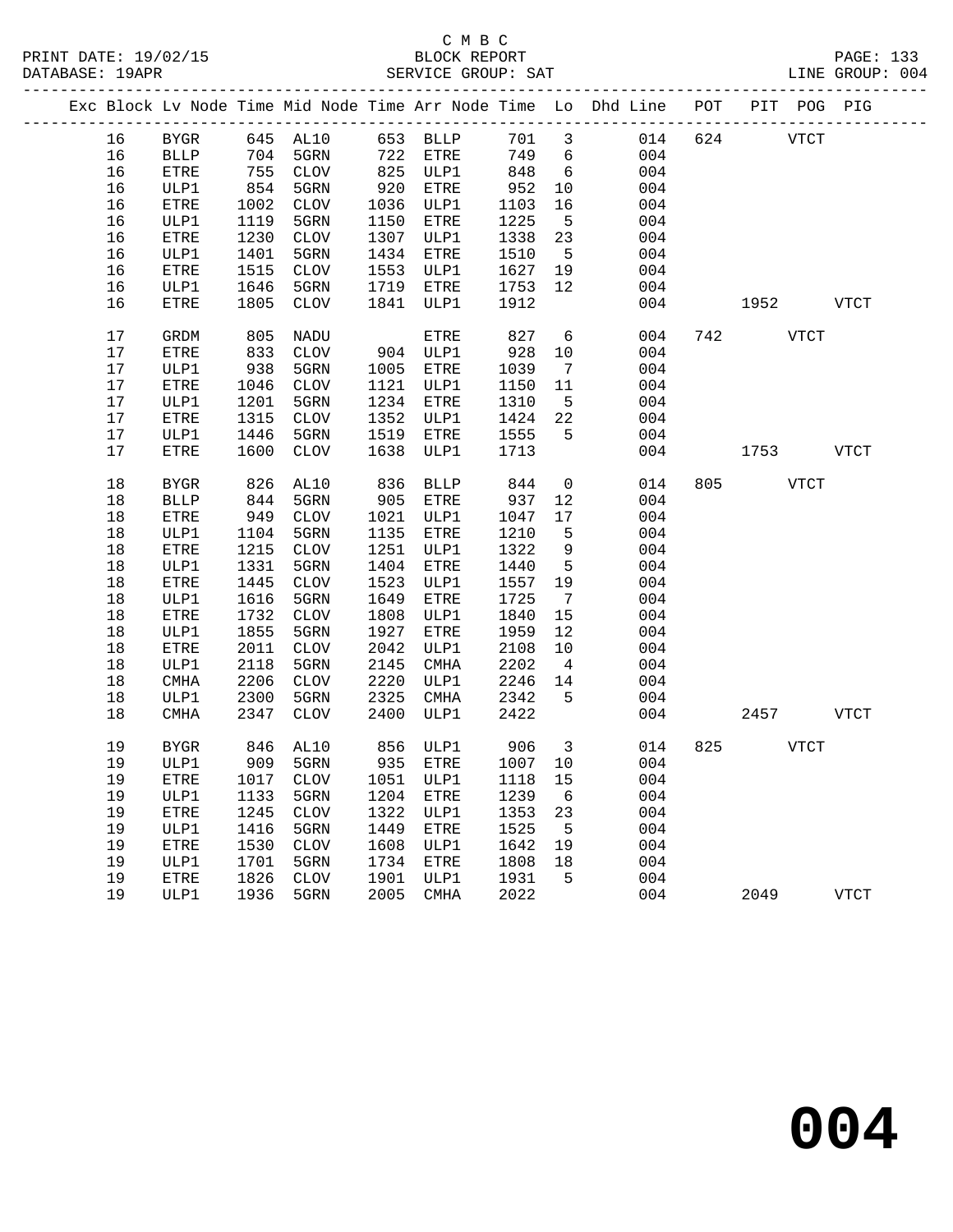### C M B C<br>BLOCK REPORT DATABASE: 19APR SERVICE GROUP: SAT LINE GROUP: 004

|    |             |      |             |      |             |      |                | Exc Block Lv Node Time Mid Node Time Arr Node Time Lo Dhd Line | POT  | PIT  | POG  | PIG  |
|----|-------------|------|-------------|------|-------------|------|----------------|----------------------------------------------------------------|------|------|------|------|
| 20 | BYGR        | 940  | AL10        | 953  | ULP1        | 1003 | 4              | 014                                                            | 917  |      | VTCT |      |
| 20 | ULP1        | 1007 | 5GRN        | 1035 | ETRE        | 1109 | 8              | 004                                                            |      |      |      |      |
| 20 | ETRE        | 1117 | <b>CLOV</b> | 1151 | ULP1        | 1221 | 10             | 004                                                            |      |      |      |      |
| 20 | ULP1        | 1231 | 5GRN        | 1304 | ETRE        | 1340 | 5              | 004                                                            |      |      |      |      |
| 20 | ETRE        | 1345 | <b>CLOV</b> | 1422 | ULP1        | 1456 | 20             | 004                                                            |      |      |      |      |
| 20 | ULP1        | 1516 | 5GRN        | 1549 | ETRE        | 1625 | 5              | 004                                                            |      |      |      |      |
| 20 | ETRE        | 1630 | <b>CLOV</b> | 1708 | ULP1        | 1742 | 12             | 004                                                            |      |      |      |      |
| 20 | ULP1        | 1754 | 5GRN        | 1827 | ETRE        | 1901 | 23             | 004                                                            |      |      |      |      |
| 20 | ETRE        | 1924 | <b>CLOV</b> | 1959 | ULP1        | 2028 | 10             | 004                                                            |      |      |      |      |
| 20 | ULP1        | 2038 | 5GRN        | 2105 | <b>CMHA</b> | 2122 | $\overline{4}$ | 004                                                            |      |      |      |      |
| 20 | <b>CMHA</b> | 2126 | <b>CLOV</b> | 2140 | ULP1        | 2206 | 13             | 004                                                            |      |      |      |      |
| 20 | ULP1        | 2219 | 5GRN        | 2245 | <b>CMHA</b> | 2302 | 4              | 004                                                            |      |      |      |      |
| 20 | <b>CMHA</b> | 2306 | <b>CLOV</b> | 2320 | ULP1        | 2346 |                | 004                                                            |      | 2421 |      | VTCT |
| 21 | BYGR        | 1315 | AL10        | 1329 | ULP1        | 1341 | 5              | 014                                                            | 1252 |      | VTCT |      |
| 21 | ULP1        | 1346 | 5GRN        | 1419 | ETRE        | 1455 | 5              | 004                                                            |      |      |      |      |
| 21 | ETRE        | 1500 | <b>CLOV</b> | 1538 | ULP1        | 1612 | 19             | 004                                                            |      |      |      |      |
| 21 | ULP1        | 1631 | 5GRN        | 1704 | ETRE        | 1738 | 9              | 004                                                            |      |      |      |      |
| 21 | ETRE        | 1747 | <b>CLOV</b> | 1823 | ULP1        | 1855 | 21             | 004                                                            |      |      |      |      |
| 21 | ULP1        | 1916 | 5GRN        | 1947 | ETRE        | 2017 |                | 004                                                            |      | 2055 |      | VTCT |
|    |             |      |             |      |             |      |                |                                                                |      |      |      |      |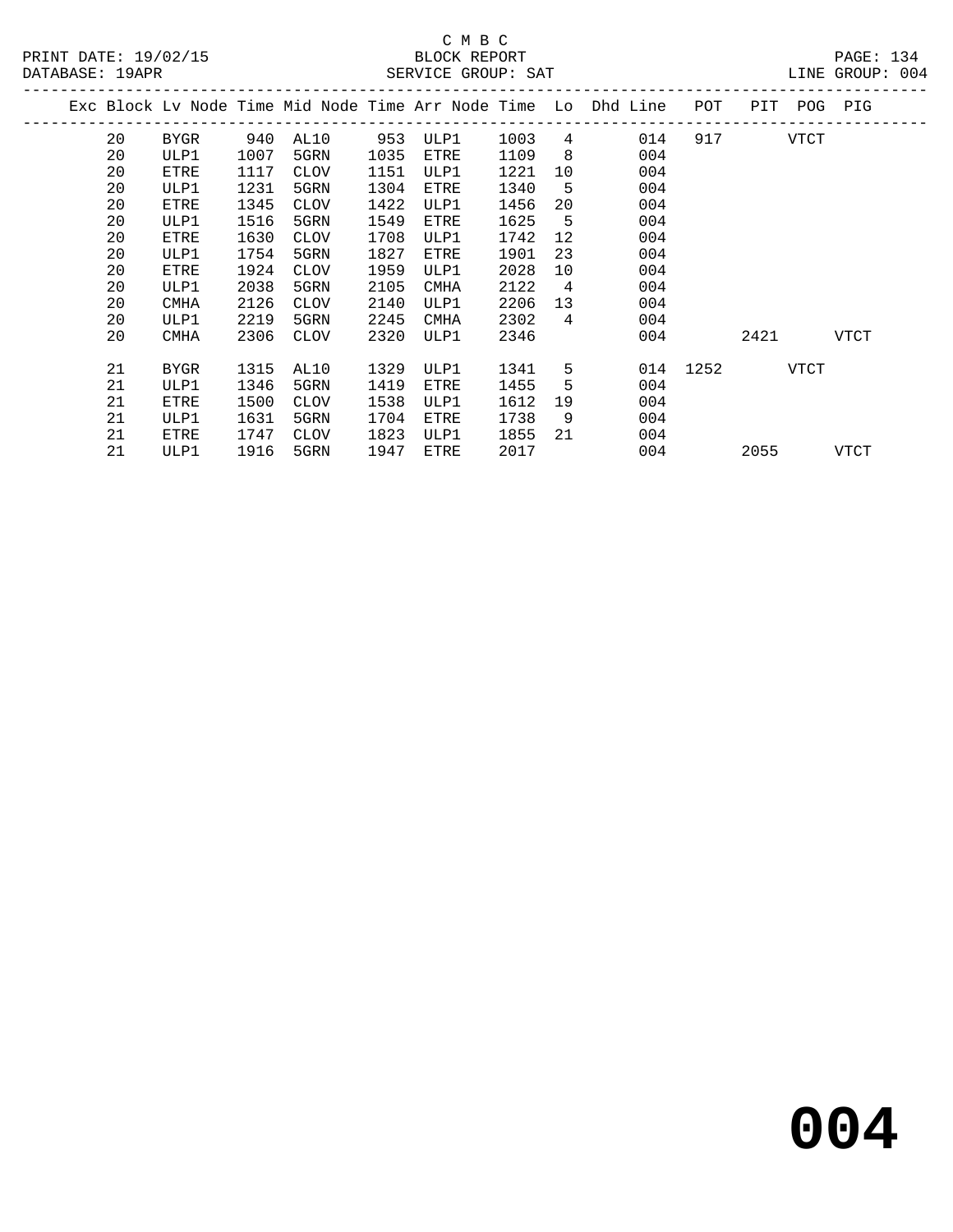| BURO BURRARD & ROBSON<br>DAMW DAVIE & MAINLAND<br>ROBR ROBSON & BURRARD |                  |      |                | CADS          SB CAMBIE ST NS DUNSMUIR<br>DADW         DAVIE & DENMAN                   |           |             |             |        |                         | DADE DAVIE & DENMAN<br>DAHW DAVIE & HOWE |         | CADN NB CAMBIE ST NS DUNSMUIR |      |      |  |
|-------------------------------------------------------------------------|------------------|------|----------------|-----------------------------------------------------------------------------------------|-----------|-------------|-------------|--------|-------------------------|------------------------------------------|---------|-------------------------------|------|------|--|
|                                                                         |                  |      |                | Exc Block Lv Node Time Mid Node Time Arr Node Time Lo Dhd Line POT PIT POG PIG          |           |             |             |        |                         |                                          |         |                               |      |      |  |
|                                                                         | $\mathbf{1}$     | CADN |                |                                                                                         |           |             |             |        |                         |                                          |         |                               |      |      |  |
|                                                                         | $\mathbf{1}$     | DADE |                |                                                                                         |           |             |             |        |                         |                                          |         |                               |      |      |  |
|                                                                         | $\mathbf{1}$     | CADN | $623$<br>$636$ | 523 DADE<br>523 DADE<br>536 DAPF 544 CADN<br>708 DADE<br>721 DAPF 731 CADN<br>751 CADNE |           |             | <b>DADE</b> | 636    | $\overline{0}$          | 005                                      |         |                               |      |      |  |
|                                                                         | $\mathbf 1$      | DADE |                |                                                                                         |           |             |             |        | 649 19                  | 006                                      |         |                               |      |      |  |
|                                                                         | 1                | CADN |                |                                                                                         |           |             |             | 721    | $\overline{\mathbf{0}}$ | 005                                      |         |                               |      |      |  |
|                                                                         | $\mathbf{1}$     | DADE |                |                                                                                         |           |             |             | 736 15 |                         | 006                                      |         |                               |      |      |  |
|                                                                         | $\mathbf 1$      | CADN | 751            |                                                                                         |           | DADE        |             | 806    | $\overline{0}$          | 005                                      |         |                               |      |      |  |
|                                                                         | 1                | DADE | 806            | DAPF 815 CADN                                                                           |           |             |             | 823    | 6                       | 006                                      |         |                               |      |      |  |
|                                                                         | $\mathbf{1}$     | CADN | 829            |                                                                                         |           | DADE        |             | 845    | $\overline{0}$          | 005                                      |         |                               |      |      |  |
|                                                                         | $\mathbf 1$      | DADE | 845            | DAPF 854 CADN                                                                           |           |             |             | 902    | $6\overline{6}$         | 006                                      |         |                               |      |      |  |
|                                                                         | 1                | CADN | 908            |                                                                                         |           | DADE        |             | 925    | $\overline{0}$          | 005                                      |         |                               |      |      |  |
|                                                                         | $\mathbf 1$      | DADE | 925            | DAPF 934 CADN                                                                           |           |             |             | 943    | 6                       | 006                                      |         |                               |      |      |  |
|                                                                         | 1                | CADN | 949            |                                                                                         |           | DADE        |             | 1007   | $\overline{0}$          | 005                                      |         |                               |      |      |  |
|                                                                         | 1                | DADE | 1007           | <b>DAPF</b>                                                                             |           | 1019 CADN   |             | 1026   | 10                      | 006                                      |         |                               |      |      |  |
|                                                                         | $\mathbf 1$      | CADN | 1036           |                                                                                         |           | DADE        |             | 1056   | $\mathbf{0}$            | 005                                      |         |                               |      |      |  |
|                                                                         | $\mathbf 1$      | DADE | 1056           | DAPF                                                                                    | 1108 CADN |             |             | 1115   | 9                       | 006                                      |         |                               |      |      |  |
|                                                                         | 1                | CADN | 1124           |                                                                                         |           | DADE        |             | 1145   | $\mathbf 0$             | 005                                      |         |                               |      |      |  |
|                                                                         | 1                | DADE | 1145           | DAPF                                                                                    |           | 1158 CADN   |             | 1208   | 9                       | 006                                      |         |                               |      |      |  |
|                                                                         | $\mathbf 1$      | CADN | 1217           |                                                                                         |           | <b>DADE</b> |             | 1241   | $\overline{0}$          | 005                                      |         |                               |      |      |  |
|                                                                         | $\mathbf 1$      | DADE | 1241           | <b>DAPF</b>                                                                             | 1254 CADN |             |             | 1306   | $7\overline{ }$         | 006                                      |         |                               |      |      |  |
|                                                                         | $\mathbf{1}$     | CADN | 1313           |                                                                                         |           | DADE        |             | 1337   | $\overline{0}$          | 005                                      |         |                               |      |      |  |
|                                                                         | $\mathbf 1$      | DADE | 1337           | <b>DAPF</b>                                                                             |           | 1350 CADN   |             | 1404   | 5                       | 006                                      |         |                               |      |      |  |
|                                                                         | 1                | CADN | 1409           |                                                                                         |           | DADE        |             | 1435   | $\overline{0}$          | 005                                      |         |                               |      |      |  |
|                                                                         | 1                | DADE | 1435           | <b>DAPF</b>                                                                             |           | 1448 CADN   |             | 1459   | 13                      | 006                                      |         |                               |      |      |  |
|                                                                         | 1                | CADN | 1512           |                                                                                         |           | DADE        |             | 1538   | $\overline{0}$          | 005                                      |         |                               |      |      |  |
|                                                                         | $\mathbf 1$      | DADE | 1538           | DAPF 1551 CADN                                                                          |           |             |             | 1601   | 13                      | 006                                      |         |                               |      |      |  |
|                                                                         | 1                | CADN | 1614           |                                                                                         |           | DADE        |             | 1640   | $\mathbf 0$             | 005                                      |         |                               |      |      |  |
|                                                                         | $\mathbf 1$      | DADE | 1640           | DAPF                                                                                    |           | 1653 CADN   |             | 1703   | 9                       | 006                                      |         |                               |      |      |  |
|                                                                         | 1                |      | 1712           |                                                                                         |           | DADE        |             | 1738   | $\overline{0}$          | 005                                      |         |                               |      |      |  |
|                                                                         |                  | CADN | 1738           | <b>DAPF</b>                                                                             |           | 1751 CADN   |             | 1801   | 13                      | 006                                      |         |                               |      |      |  |
|                                                                         | 1<br>$\mathbf 1$ | DADE | 1814           |                                                                                         |           | DADE        |             | 1840   |                         | 005                                      |         |                               |      |      |  |
|                                                                         |                  | CADN |                |                                                                                         |           |             |             |        | $\overline{0}$          |                                          |         |                               |      |      |  |
|                                                                         | 1<br>$\mathbf 1$ | DADE | 1840           | <b>DAPF</b>                                                                             | 1853 CADN |             |             | 1903   | 11<br>$\overline{0}$    | 006                                      |         |                               |      |      |  |
|                                                                         |                  | CADN | 1914           |                                                                                         |           | DADE        |             | 1940   |                         | 005                                      |         |                               |      |      |  |
|                                                                         | $\mathbf 1$      | DADE | 1940           | DAPF 1953 CADN                                                                          |           |             |             | 2001   | 5 <sup>5</sup>          | 006                                      |         |                               |      |      |  |
|                                                                         | 1                | CADN | 2006           |                                                                                         |           | DADE        |             | 2030   | $\Omega$                | 005                                      |         |                               |      |      |  |
|                                                                         | $\mathbf 1$      | DADE |                | 2030 DAPF 2043 CADN                                                                     |           |             |             | 2051   |                         |                                          | 006 700 |                               | 2122 | VTCT |  |
|                                                                         |                  |      |                |                                                                                         |           |             |             |        |                         |                                          |         |                               |      |      |  |

C M B C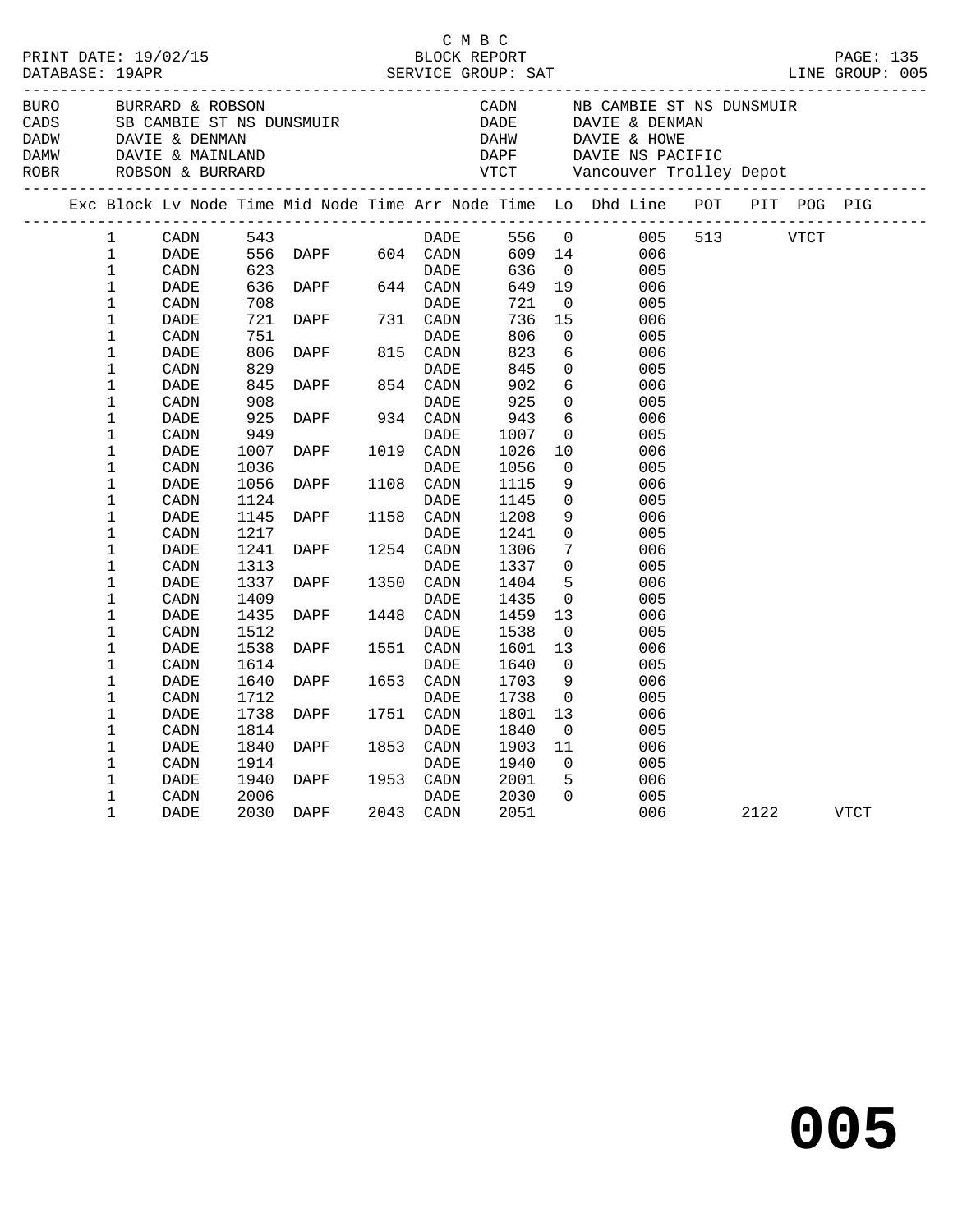## C M B C

|  | ___ |  |
|--|-----|--|
|  |     |  |

| DATABASE: 19APR |                |             |      |             |      | SERVICE GROUP: SAT |      |                |                                                                                |     |      |             | LINE GROUP: 005 |  |
|-----------------|----------------|-------------|------|-------------|------|--------------------|------|----------------|--------------------------------------------------------------------------------|-----|------|-------------|-----------------|--|
|                 |                |             |      |             |      |                    |      |                | Exc Block Lv Node Time Mid Node Time Arr Node Time Lo Dhd Line POT PIT POG PIG |     |      |             |                 |  |
|                 | 2              | CADN        | 603  |             |      | DADE               | 616  | $\Omega$       | 005                                                                            | 533 |      | <b>VTCT</b> |                 |  |
|                 | $\overline{c}$ | <b>DADE</b> | 616  | DAPF        |      | 624 CADN           | 629  | 9              | 006                                                                            |     |      |             |                 |  |
|                 | $\overline{c}$ | CADN        | 638  |             |      | <b>DADE</b>        | 651  | $\Omega$       | 005                                                                            |     |      |             |                 |  |
|                 | $\overline{a}$ | DADE        | 651  | DAPF        | 701  | CADN               | 706  | 15             | 006                                                                            |     |      |             |                 |  |
|                 | $\overline{c}$ | CADN        | 721  |             |      | DADE               | 736  | $\mathbf 0$    | 005                                                                            |     |      |             |                 |  |
|                 | 2              | <b>DADE</b> | 736  | DAPF        | 746  | CADN               | 751  | 14             | 006                                                                            |     |      |             |                 |  |
|                 | 2              | CADN        | 805  |             |      | DADE               | 821  | $\overline{0}$ | 005                                                                            |     |      |             |                 |  |
|                 | $\mathbf{2}$   | DADE        | 821  | DAPF        | 830  | CADN               | 838  | 10             | 006                                                                            |     |      |             |                 |  |
|                 | 2              | CADN        | 848  |             |      | <b>DADE</b>        | 905  | $\mathbf 0$    | 005                                                                            |     |      |             |                 |  |
|                 | 2              | <b>DADE</b> | 905  | DAPF        | 914  | CADN               | 923  | 6              | 006                                                                            |     |      |             |                 |  |
|                 | 2              | CADN        | 929  |             |      | <b>DADE</b>        | 946  | $\Omega$       | 005                                                                            |     |      |             |                 |  |
|                 | $\mathbf 2$    | <b>DADE</b> | 946  | DAPF        | 956  | CADN               | 1004 | 6              | 006                                                                            |     |      |             |                 |  |
|                 | $\overline{a}$ | CADN        | 1010 |             |      | <b>DADE</b>        | 1028 | $\mathbf 0$    | 005                                                                            |     |      |             |                 |  |
|                 | 2              | <b>DADE</b> | 1028 | DAPF        | 1040 | CADN               | 1047 | 9              | 006                                                                            |     |      |             |                 |  |
|                 | 2              | CADN        | 1056 |             |      | DADE               | 1117 | $\mathbf 0$    | 005                                                                            |     |      |             |                 |  |
|                 | 2              | <b>DADE</b> | 1117 | DAPF        | 1130 | CADN               | 1140 | 12             | 006                                                                            |     |      |             |                 |  |
|                 | 2              | CADN        | 1152 |             |      | <b>DADE</b>        | 1213 | $\Omega$       | 005                                                                            |     |      |             |                 |  |
|                 | 2              | DADE        | 1213 | DAPF        | 1226 | CADN               | 1238 | 7              | 006                                                                            |     |      |             |                 |  |
|                 | 2              | CADN        | 1245 |             |      | DADE               | 1309 | $\mathbf 0$    | 005                                                                            |     |      |             |                 |  |
|                 | 2              | DADE        | 1309 | DAPF        | 1322 | CADN               | 1334 | 7              | 006                                                                            |     |      |             |                 |  |
|                 | 2              | CADN        | 1341 |             |      | DADE               | 1407 | $\mathbf 0$    | 005                                                                            |     |      |             |                 |  |
|                 | 2              | <b>DADE</b> | 1407 | DAPF        | 1420 | CADN               | 1434 | 10             | 006                                                                            |     |      |             |                 |  |
|                 | $\mathbf 2$    | CADN        | 1444 |             |      | <b>DADE</b>        | 1510 | $\overline{0}$ | 005                                                                            |     |      |             |                 |  |
|                 | 2              | <b>DADE</b> | 1510 | <b>DAPF</b> | 1523 | CADN               | 1534 | 13             | 006                                                                            |     |      |             |                 |  |
|                 | 2              | CADN        | 1547 |             |      | DADE               | 1613 | $\Omega$       | 005                                                                            |     |      |             |                 |  |
|                 | $\overline{c}$ | <b>DADE</b> | 1613 | DAPF        | 1626 | CADN               | 1636 | 14             | 006                                                                            |     |      |             |                 |  |
|                 | 2              | CADN        | 1650 |             |      | DADE               | 1716 | $\overline{0}$ | 005                                                                            |     |      |             |                 |  |
|                 | 2              | <b>DADE</b> | 1716 | DAPF        | 1729 | CADN               | 1739 | 11             | 006                                                                            |     |      |             |                 |  |
|                 | 2              | CADN        | 1750 |             |      | <b>DADE</b>        | 1816 | $\Omega$       | 005                                                                            |     |      |             |                 |  |
|                 | 2              | DADE        | 1816 | DAPF        | 1829 | CADN               | 1839 |                | 006                                                                            |     | 1910 |             | <b>VTCT</b>     |  |
|                 |                |             |      |             |      |                    |      |                |                                                                                |     |      |             |                 |  |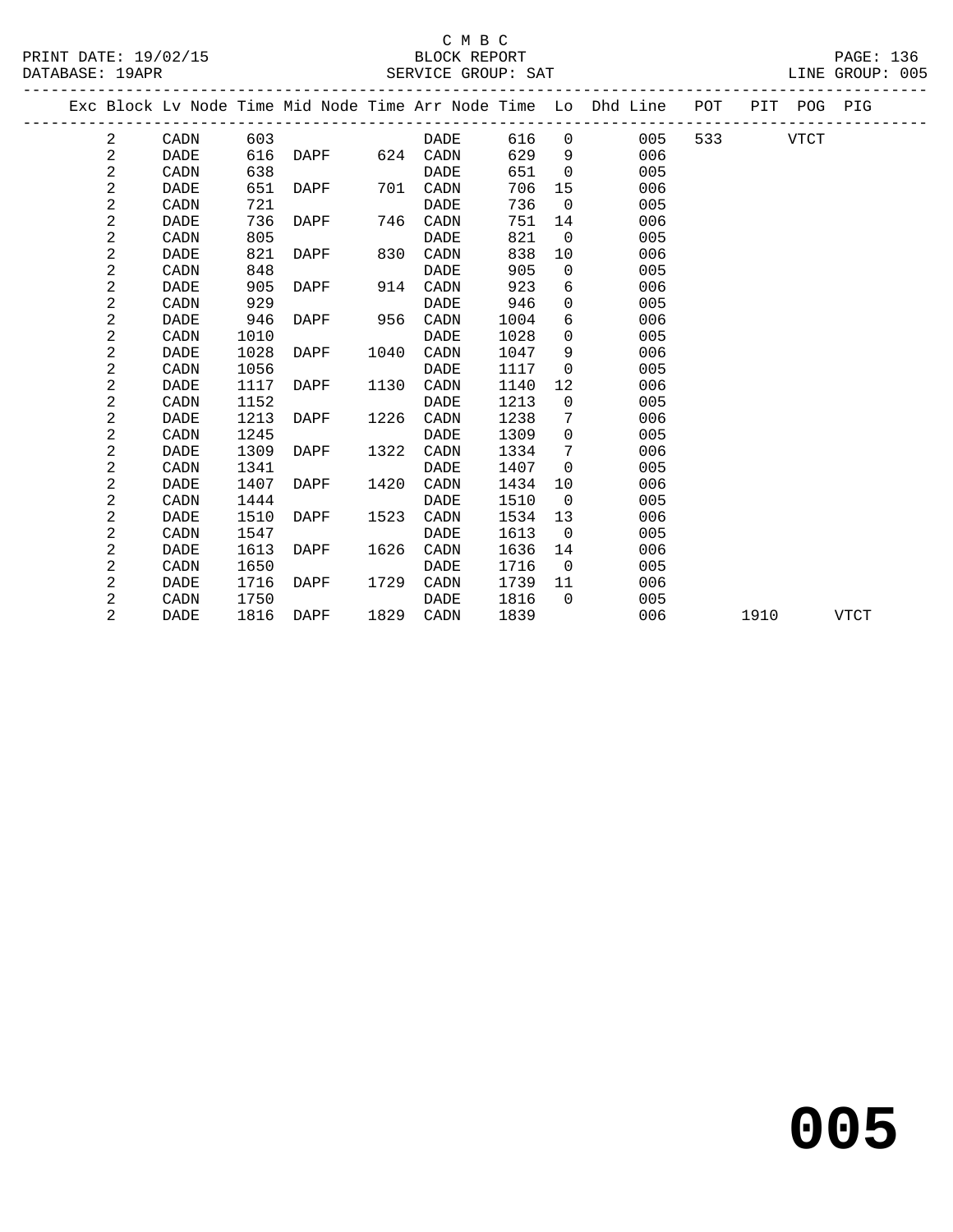# C M B C<br>BLOCK REPORT

|  | PAG. |
|--|------|
|  |      |
|  |      |

| DATABASE: 19APR | PRINT DATE: 19/02/15                                                           |      | SERVICE GROUP: SAT<br>_________________________ | BLOCK REPORT |      |                |                       |         |           | PAGE: 137<br>LINE GROUP: 005 |  |
|-----------------|--------------------------------------------------------------------------------|------|-------------------------------------------------|--------------|------|----------------|-----------------------|---------|-----------|------------------------------|--|
|                 | Exc Block Lv Node Time Mid Node Time Arr Node Time Lo Dhd Line POT PIT POG PIG |      |                                                 |              |      |                |                       |         |           |                              |  |
| 3               | CADN                                                                           | 653  |                                                 | DADE         |      |                | 706 0 005             |         | 623 VTCT  |                              |  |
| $\mathsf{3}$    | DADE                                                                           |      | 706 DAPF 716 CADN                               |              |      |                | 721 15<br>006         |         |           |                              |  |
| $\mathfrak{Z}$  | CADN                                                                           | 736  |                                                 | DADE         | 751  | $\overline{0}$ | 005                   |         |           |                              |  |
| 3               | DADE                                                                           |      | 751 DAPF 801 CADN                               |              | 806  | 11             | 006                   |         |           |                              |  |
| 3               | CADN                                                                           | 817  |                                                 | <b>DADE</b>  | 833  |                | $\overline{0}$<br>005 |         |           |                              |  |
| $\mathfrak{Z}$  | DADE                                                                           | 833  | DAPF 842 CADN                                   |              | 850  |                | 006                   |         |           |                              |  |
| $\mathfrak{Z}$  | CADN                                                                           | 858  |                                                 | DADE         | 915  | $\Omega$       | 005                   |         |           |                              |  |
| 3               | <b>DADE</b>                                                                    | 915  | DAPF                                            | 924 CADN     | 933  | 9              | 006                   |         |           |                              |  |
| 3               | CADN                                                                           | 942  |                                                 | <b>DADE</b>  | 1000 | $\overline{0}$ | 005                   |         |           |                              |  |
| 3               | <b>DADE</b>                                                                    | 1000 | DAPF 1012 CADN                                  |              | 1019 | 10             | 006                   |         |           |                              |  |
| 3               | CADN                                                                           | 1029 |                                                 | <b>DADE</b>  | 1049 | $\overline{0}$ | 005                   |         |           |                              |  |
| $\mathfrak{Z}$  | DADE                                                                           | 1049 | DAPF                                            | 1101 CADN    | 1108 | 9              | 006                   |         |           |                              |  |
| 3               | CADN                                                                           | 1117 |                                                 | DADE         | 1138 | $\Omega$       | 005                   |         |           |                              |  |
| 3               | <b>DADE</b>                                                                    | 1138 | DAPF 1151 CADN                                  |              | 1201 | 9              | 006                   |         |           |                              |  |
| 3               | CADN                                                                           | 1210 |                                                 | <b>DADE</b>  | 1234 | $\mathbf 0$    | 005                   |         |           |                              |  |
| 3               | DADE                                                                           |      | 1234 DAPF 1247 CADN                             |              | 1259 | 7              | 006                   |         |           |                              |  |
| 3               | CADN                                                                           | 1306 |                                                 | DADE         | 1330 | $\overline{0}$ | 005                   |         |           |                              |  |
| 3               | <b>DADE</b>                                                                    | 1330 | DAPF 1343 CADN                                  |              | 1357 | 5              | 006                   |         |           |                              |  |
| 3               | CADN                                                                           | 1402 |                                                 | <b>DADE</b>  | 1428 | $\overline{0}$ | 005                   |         |           |                              |  |
| 3               | <b>DADE</b>                                                                    | 1428 | DAPF 1441                                       | CADN         | 1455 | 10             | 006                   |         |           |                              |  |
| 3               | CADN                                                                           | 1505 |                                                 | DADE         | 1531 | $\overline{0}$ | 005                   |         |           |                              |  |
| 3               | <b>DADE</b>                                                                    | 1531 | DAPF 1544 CADN                                  |              | 1554 | 14             | 006                   |         |           |                              |  |
| $\mathfrak{Z}$  | CADN                                                                           | 1608 |                                                 | DADE         | 1634 | $\overline{0}$ | 005                   |         |           |                              |  |
| 3               | <b>DADE</b>                                                                    | 1634 | DAPF 1647 CADN                                  |              | 1657 | 8 <sup>8</sup> | 006                   |         |           |                              |  |
| 3               | CADN                                                                           | 1705 |                                                 | <b>DADE</b>  | 1731 | $\overline{0}$ | 005                   |         |           |                              |  |
| 3               | DADE                                                                           | 1731 | DAPF 1744 CADN                                  |              | 1754 | 11             | 006                   |         |           |                              |  |
| 3               | CADN                                                                           | 1805 |                                                 | DADE         | 1831 | $\overline{0}$ | 005                   |         |           |                              |  |
| 3               | DADE                                                                           | 1831 | DAPF                                            | 1844 CADN    | 1854 | 10             | 006                   |         |           |                              |  |
| 3               | CADN                                                                           | 1904 |                                                 | DADE         | 1930 |                | $\Omega$<br>005       |         |           |                              |  |
| 3               | DADE                                                                           |      | 1930 DAPF 1943 CADN                             |              | 1951 |                |                       | 006 100 | 2022 VTCT |                              |  |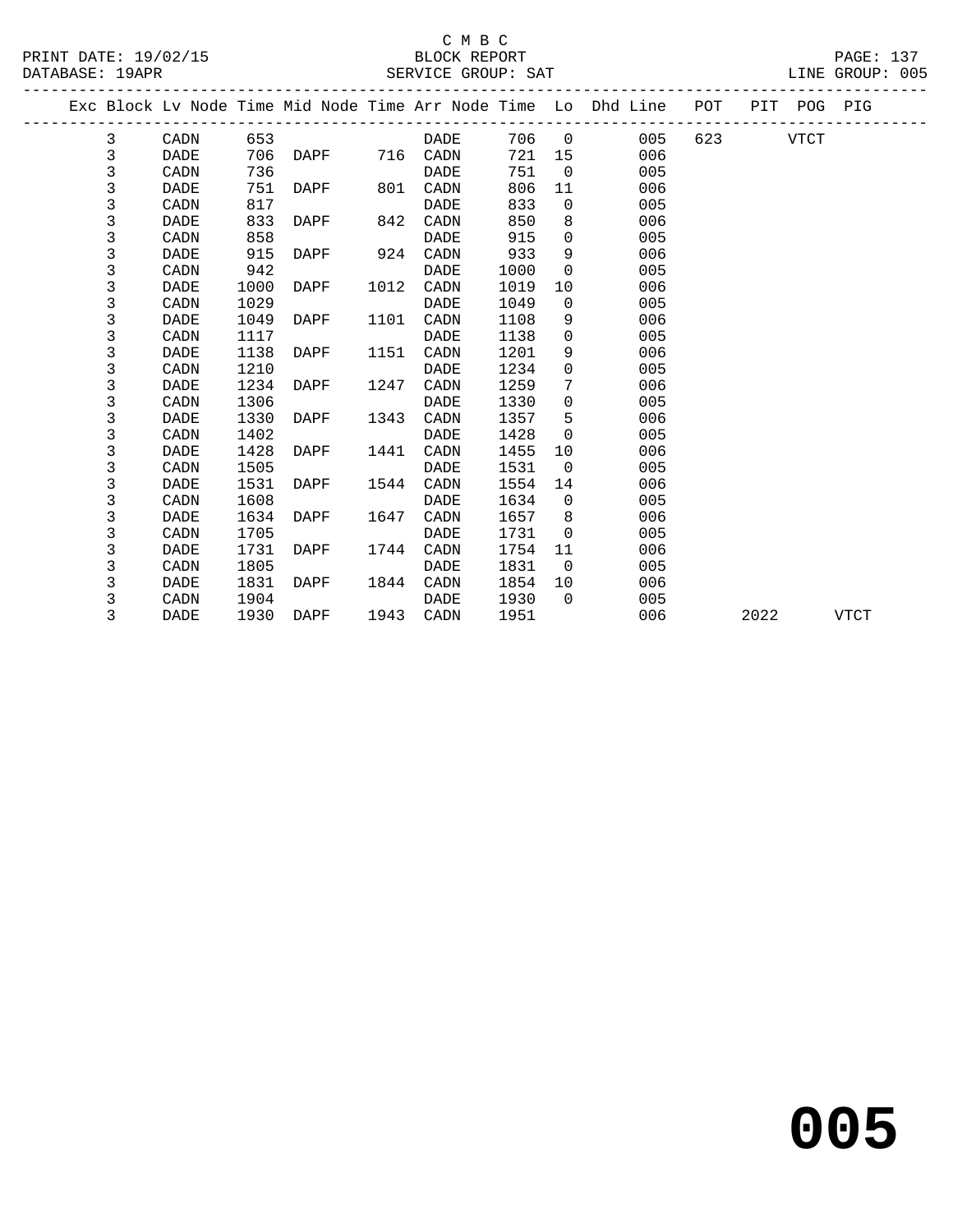# C M B C

| DATABASE: 19APR |      |      |      |      | SERVICE GROUP: SAT |      |                          |                                                                |     |     |         | LINE GROUP: 005 |  |
|-----------------|------|------|------|------|--------------------|------|--------------------------|----------------------------------------------------------------|-----|-----|---------|-----------------|--|
|                 |      |      |      |      |                    |      |                          | Exc Block Lv Node Time Mid Node Time Arr Node Time Lo Dhd Line | POT | PIT | POG PIG |                 |  |
| 4               | CADN | 839  |      |      | DADE               | 855  | $\overline{\phantom{0}}$ | 005                                                            | 809 |     | VTCT    |                 |  |
| 4               | DADE | 855  | DAPF | 904  | CADN               | 912  | 10                       | 006                                                            |     |     |         |                 |  |
| 4               | CADN | 922  |      |      | DADE               | 939  | $\Omega$                 | 005                                                            |     |     |         |                 |  |
| 4               | DADE | 939  | DAPF | 949  | CADN               | 957  | 6                        | 006                                                            |     |     |         |                 |  |
| 4               | CADN | 1003 |      |      | DADE               | 1021 | $\Omega$                 | 005                                                            |     |     |         |                 |  |
| 4               | DADE | 1021 | DAPF | 1033 | CADN               | 1040 | 9                        | 006                                                            |     |     |         |                 |  |
| 4               | CADN | 1049 |      |      | DADE               | 1110 | $\Omega$                 | 005                                                            |     |     |         |                 |  |
| 4               | DADE | 1110 | DAPF | 1123 | CADN               | 1133 | 12                       | 006                                                            |     |     |         |                 |  |
| 4               | CADN | 1145 |      |      | DADE               | 1206 | $\Omega$                 | 005                                                            |     |     |         |                 |  |
| 4               | DADE | 1206 | DAPF | 1219 | CADN               | 1231 | 7                        | 006                                                            |     |     |         |                 |  |
| 4               | CADN | 1238 |      |      | DADE               | 1302 | $\Omega$                 | 005                                                            |     |     |         |                 |  |
| 4               | DADE | 1302 | DAPF | 1315 | CADN               | 1327 | 8                        | 006                                                            |     |     |         |                 |  |
| 4               | CADN | 1335 |      |      | <b>DADE</b>        | 1359 | $\Omega$                 | 005                                                            |     |     |         |                 |  |

4 DADE 1359 DAPF 1412 CADN 1426 11 006

4 DADE 1503 DAPF 1516 CADN 1527 14 006

4 DADE 1607 DAPF 1620 CADN 1630 12 006

4 DADE 1708 DAPF 1721 CADN 1731 11 006

4 DADE 1808 DAPF 1821 CADN 1831 13 006

4 DADE 1910 DAPF 1923 CADN 1933 13 006

4 DADE 2010 DAPF 2023 CADN 2031 5 006

 4 DADE 2100 DAPF 2114 CADN 2122 16 006 4 CADN 2138 DADE 2200 0 005

4 CADN 1437 DADE 1503 0 005

4 CADN 1541 DADE 1607 0 005

4 CADN 1642 DADE 1708 0 005

4 CADN 1742 DADE 1808 0 005

4 CADN 1844 DADE 1910 0 005

4 CADN 1946 DADE 2010 0 005

4 CADN 2036 DADE 2100 0 005

4 DADE 2200 DAPF 2214 CADN 2222 006 2253 VTCT

**005**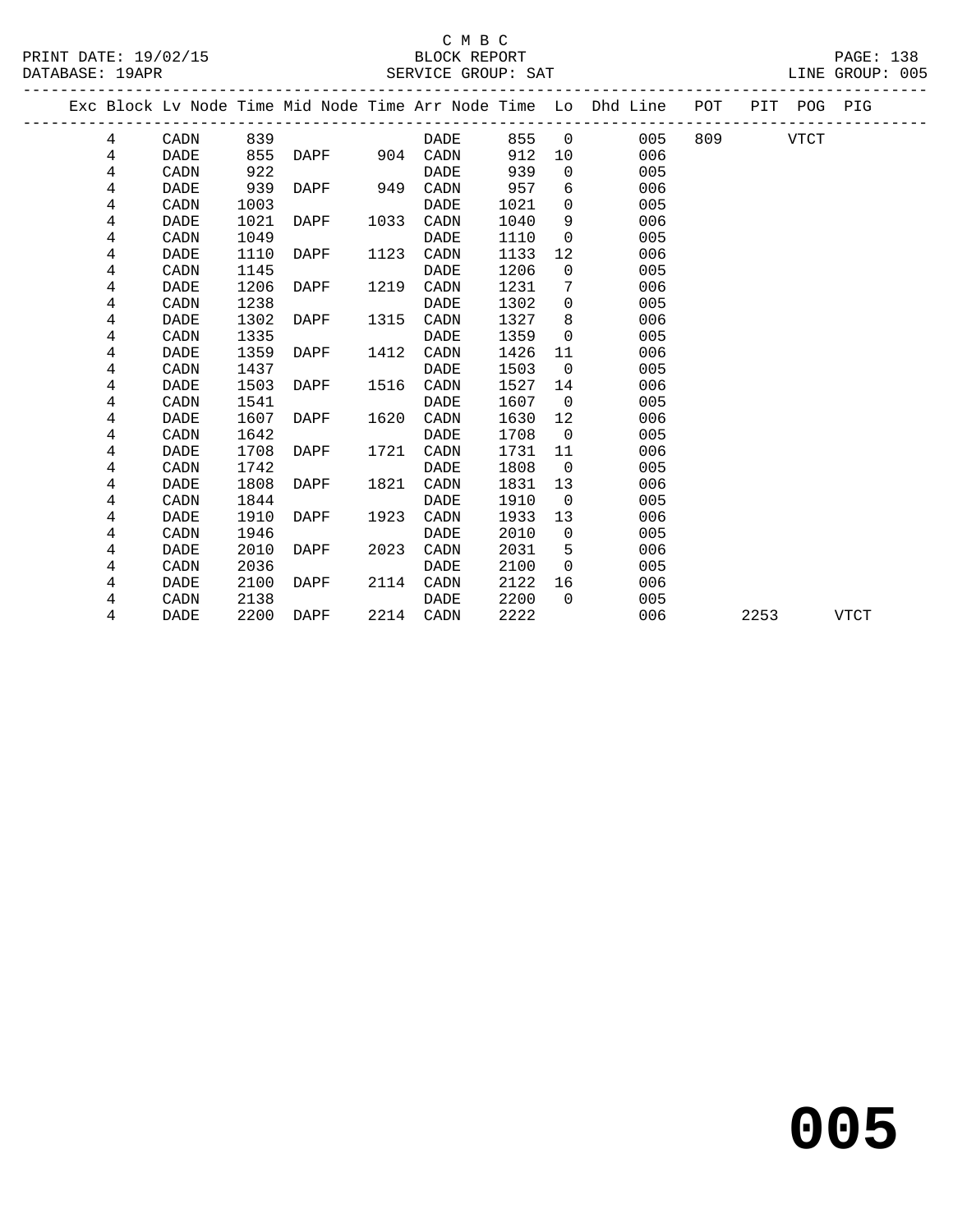### C M B C<br>BLOCK REPORT SERVICE GROUP: SAT

|  |   |             |      |      |      |             |      |                | Exc Block Lv Node Time Mid Node Time Arr Node Time Lo Dhd Line POT |     |      | PIT POG PIG |             |
|--|---|-------------|------|------|------|-------------|------|----------------|--------------------------------------------------------------------|-----|------|-------------|-------------|
|  | 5 | CADN        | 915  |      |      | DADE        | 932  | $\mathbf 0$    | 005                                                                | 845 |      | <b>VTCT</b> |             |
|  | 5 | <b>DADE</b> | 932  | DAPF |      | 942 CADN    | 950  | 6              | 006                                                                |     |      |             |             |
|  | 5 | CADN        | 956  |      |      | <b>DADE</b> | 1014 | $\mathbf 0$    | 005                                                                |     |      |             |             |
|  | 5 | <b>DADE</b> | 1014 | DAPF |      | 1026 CADN   | 1033 | 9              | 006                                                                |     |      |             |             |
|  | 5 | CADN        | 1042 |      |      | <b>DADE</b> | 1103 | $\mathbf 0$    | 005                                                                |     |      |             |             |
|  | 5 | <b>DADE</b> | 1103 | DAPF | 1116 | CADN        | 1126 | 12             | 006                                                                |     |      |             |             |
|  | 5 | CADN        | 1138 |      |      | DADE        | 1159 | $\Omega$       | 005                                                                |     |      |             |             |
|  | 5 | <b>DADE</b> | 1159 | DAPF |      | 1212 CADN   | 1222 | 9              | 006                                                                |     |      |             |             |
|  | 5 | CADN        | 1231 |      |      | <b>DADE</b> | 1255 | $\mathbf 0$    | 005                                                                |     |      |             |             |
|  | 5 | DADE        | 1255 | DAPF | 1308 | CADN        | 1320 | 7              | 006                                                                |     |      |             |             |
|  | 5 | CADN        | 1327 |      |      | <b>DADE</b> | 1351 | $\mathbf 0$    | 005                                                                |     |      |             |             |
|  | 5 | <b>DADE</b> | 1351 | DAPF | 1404 | CADN        | 1418 | 5              | 006                                                                |     |      |             |             |
|  | 5 | CADN        | 1423 |      |      | DADE        | 1449 | $\mathbf 0$    | 005                                                                |     |      |             |             |
|  | 5 | <b>DADE</b> | 1449 | DAPF | 1502 | CADN        | 1513 | 13             | 006                                                                |     |      |             |             |
|  | 5 | CADN        | 1526 |      |      | <b>DADE</b> | 1552 | $\overline{0}$ | 005                                                                |     |      |             |             |
|  | 5 | <b>DADE</b> | 1552 | DAPF | 1605 | CADN        | 1615 | 12             | 006                                                                |     |      |             |             |
|  | 5 | CADN        | 1627 |      |      | <b>DADE</b> | 1653 | $\overline{0}$ | 005                                                                |     |      |             |             |
|  | 5 | <b>DADE</b> | 1653 | DAPF | 1706 | CADN        | 1716 | 11             | 006                                                                |     |      |             |             |
|  | 5 | CADN        | 1727 |      |      | DADE        | 1753 | $\mathbf 0$    | 005                                                                |     |      |             |             |
|  | 5 | <b>DADE</b> | 1753 | DAPF | 1806 | CADN        | 1816 | 8              | 006                                                                |     |      |             |             |
|  | 5 | CADN        | 1824 |      |      | <b>DADE</b> | 1850 | $\mathbf 0$    | 005                                                                |     |      |             |             |
|  | 5 | <b>DADE</b> | 1850 | DAPF | 1903 | CADN        | 1913 | 11             | 006                                                                |     |      |             |             |
|  | 5 | CADN        | 1924 |      |      | <b>DADE</b> | 1950 | $\mathbf 0$    | 005                                                                |     |      |             |             |
|  | 5 | <b>DADE</b> | 1950 | DAPF | 2003 | CADN        | 2011 | 5              | 006                                                                |     |      |             |             |
|  | 5 | CADN        | 2016 |      |      | <b>DADE</b> | 2040 | $\mathbf 0$    | 005                                                                |     |      |             |             |
|  | 5 | DADE        | 2040 | DAPF | 2053 | CADN        | 2101 | 5              | 006                                                                |     |      |             |             |
|  | 5 | CADN        | 2106 |      |      | <b>DADE</b> | 2130 | $\mathbf 0$    | 005                                                                |     |      |             |             |
|  | 5 | <b>DADE</b> | 2130 | DAPF | 2144 | CADN        | 2152 | 16             | 006                                                                |     |      |             |             |
|  | 5 | CADN        | 2208 |      |      | DADE        | 2230 | 0              | 005                                                                |     |      |             |             |
|  | 5 | <b>DADE</b> | 2230 | DAPF |      | 2244 CADN   | 2252 | 10             | 006                                                                |     |      |             |             |
|  | 5 | CADN        | 2302 |      |      | <b>DADE</b> | 2320 | $\mathbf 0$    | 005                                                                |     |      |             |             |
|  | 5 | <b>DADE</b> | 2320 | DAPF |      | 2334 CADN   | 2342 | 14             | 006                                                                |     |      |             |             |
|  | 5 | CADN        | 2356 |      |      | <b>DADE</b> | 2413 | 0              | 005                                                                |     |      |             |             |
|  | 5 | <b>DADE</b> | 2413 | DAPF | 2426 | CADN        | 2432 | 6              | 006                                                                |     |      |             |             |
|  | 5 | CADN        | 2438 |      |      | <b>DADE</b> | 2455 | $\mathbf{0}$   | 005                                                                |     |      |             |             |
|  | 5 | <b>DADE</b> | 2455 | DAPF | 2508 | CADN        | 2514 | 6              | 006                                                                |     |      |             |             |
|  | 5 | CADN        | 2520 |      |      | DADE        | 2537 | $\Omega$       | 005                                                                |     |      |             |             |
|  | 5 | DADE        | 2537 | DAPF |      | 2550 CADN   | 2556 |                | 006                                                                |     | 2627 |             | <b>VTCT</b> |

**005**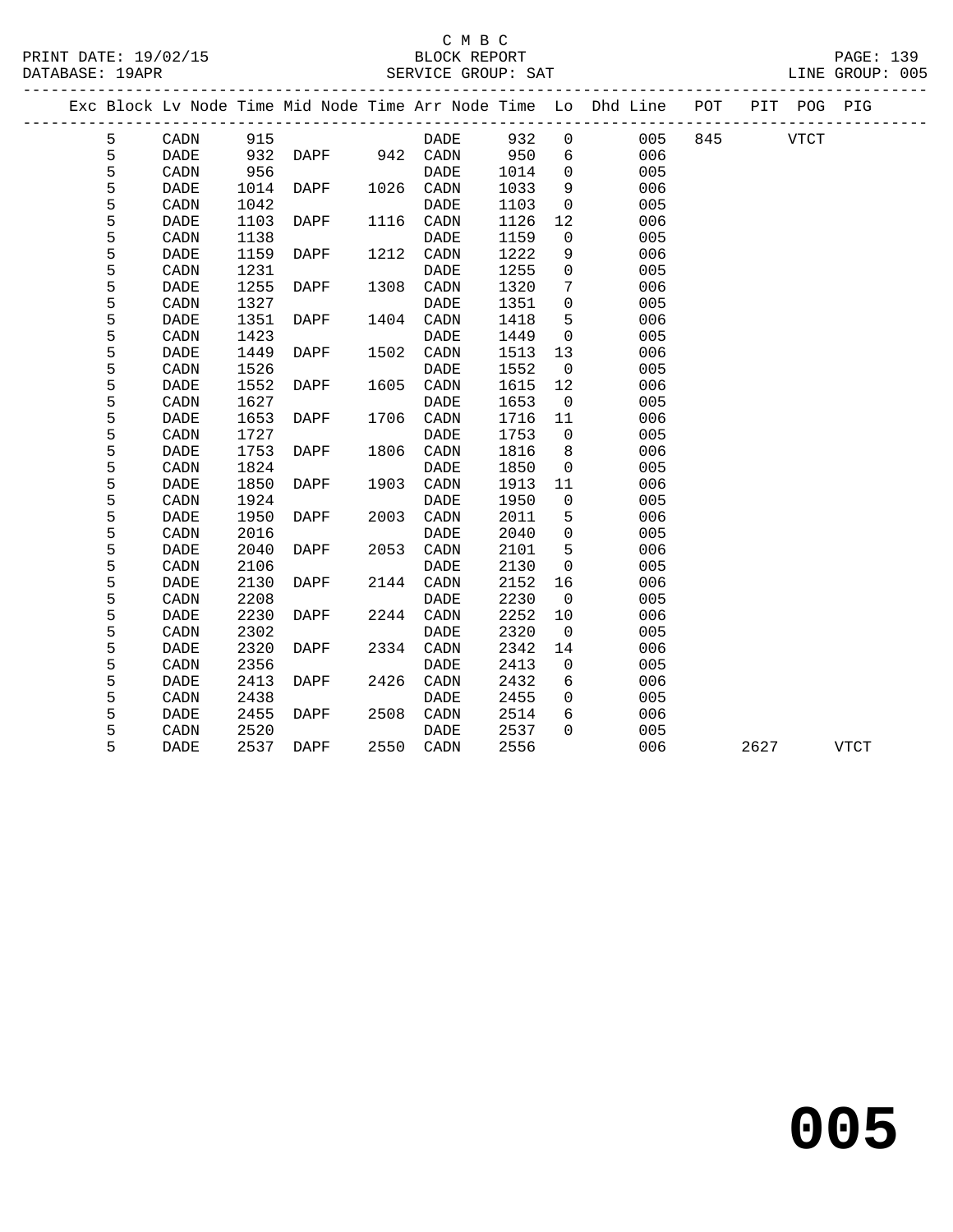|  |        |                       |              |             |      |                              |              |                | Exc Block Lv Node Time Mid Node Time Arr Node Time Lo Dhd Line POT |     |      | PIT POG PIG |             |  |
|--|--------|-----------------------|--------------|-------------|------|------------------------------|--------------|----------------|--------------------------------------------------------------------|-----|------|-------------|-------------|--|
|  | 6      | CADN                  | 936          |             |      | DADE                         | 953          | 0              | 005                                                                | 906 |      | <b>VTCT</b> |             |  |
|  | 6      | <b>DADE</b>           | 953          | DAPF        | 1003 | CADN                         | 1011         | 4              | 006                                                                |     |      |             |             |  |
|  | 6      | CADN                  | 1015         |             |      | <b>DADE</b>                  | 1035         | $\mathbf 0$    | 005                                                                |     |      |             |             |  |
|  | 6      | DADE                  | 1035         | DAPF        | 1047 | CADN                         | 1054         | 9              | 006                                                                |     |      |             |             |  |
|  | 6      | CADN                  | 1103         |             |      | DADE                         | 1124         | 0              | 005                                                                |     |      |             |             |  |
|  | 6      | DADE                  | 1124         | DAPF        | 1137 | CADN                         | 1147         | 12             | 006                                                                |     |      |             |             |  |
|  | 6      | CADN                  | 1159         |             |      | DADE                         | 1220         | 0              | 005                                                                |     |      |             |             |  |
|  | 6      | DADE                  | 1220         | DAPF        | 1233 | CADN                         | 1245         | 7              | 006                                                                |     |      |             |             |  |
|  | 6      | CADN                  | 1252         |             |      | DADE                         | 1316         | 0              | 005                                                                |     |      |             |             |  |
|  | 6      | DADE                  | 1316         | DAPF        | 1329 | CADN                         | 1341         | 7              | 006                                                                |     |      |             |             |  |
|  | 6      | CADN                  | 1348         |             |      | DADE                         | 1414         | $\mathbf 0$    | 005                                                                |     |      |             |             |  |
|  | 6      | DADE                  | 1414         | DAPF        | 1427 | CADN                         | 1441         | 10             | 006                                                                |     |      |             |             |  |
|  | 6      | CADN                  | 1451         |             |      | DADE                         | 1517         | 0              | 005                                                                |     |      |             |             |  |
|  | 6      | DADE                  | 1517         | DAPF        | 1530 | CADN                         | 1541         | 13             | 006                                                                |     |      |             |             |  |
|  | 6      | CADN                  | 1554         |             |      | DADE                         | 1620         | $\mathsf{O}$   | 005                                                                |     |      |             |             |  |
|  | 6      | DADE                  | 1620         | DAPF        | 1633 | CADN                         | 1643         | 14             | 006                                                                |     |      |             |             |  |
|  | 6      | CADN                  | 1657         |             |      | <b>DADE</b>                  | 1723         | 0              | 005                                                                |     |      |             |             |  |
|  | 6      | DADE                  | 1723         | DAPF        | 1736 | CADN                         | 1746         | 11             | 006                                                                |     |      |             |             |  |
|  | 6      | CADN                  | 1757         |             |      | DADE                         | 1823         | 0              | 005                                                                |     |      |             |             |  |
|  | 6      | DADE                  | 1823         | DAPF        | 1836 | CADN                         | 1846         | 8              | 006                                                                |     |      |             |             |  |
|  | 6      | CADN                  | 1854         |             |      | <b>DADE</b>                  | 1920         | $\mathbf 0$    | 005                                                                |     |      |             |             |  |
|  | 6      | DADE                  | 1920         | DAPF        | 1933 | CADN                         | 1943         | 13             | 006                                                                |     |      |             |             |  |
|  | 6      | CADN                  | 1956         |             |      | DADE                         | 2020         | $\mathbf 0$    | 005                                                                |     |      |             |             |  |
|  | 6      | DADE                  | 2020         | DAPF        | 2033 | CADN                         | 2041         | 10             | 006                                                                |     |      |             |             |  |
|  | 6      | CADN                  | 2051         |             |      | <b>DADE</b>                  | 2115         | $\mathbf 0$    | 005                                                                |     |      |             |             |  |
|  | 6      | DADE                  | 2115         | DAPF        | 2129 | CADN                         | 2137         | 16             | 006                                                                |     |      |             |             |  |
|  | 6      | CADN                  | 2153         |             |      | DADE                         | 2215         | 0              | 005                                                                |     |      |             |             |  |
|  | 6      | DADE                  | 2215         | DAPF        | 2229 | CADN                         | 2237         | 7              | 006                                                                |     |      |             |             |  |
|  | 6      | CADN                  | 2244         |             |      | DADE                         | 2302         | $\mathbf 0$    | 005                                                                |     |      |             |             |  |
|  | 6      | DADE                  | 2302         | DAPF        | 2316 | CADN                         | 2324         | 10             | 006                                                                |     |      |             |             |  |
|  | 6      | CADN                  | 2334         |             |      | DADE                         | 2352         | 0              | 005                                                                |     |      |             |             |  |
|  | 6      | DADE                  | 2352         | DAPF        | 2406 | CADN                         | 2414         | 4              | 006                                                                |     |      |             |             |  |
|  | 6      | CADN                  | 2418         |             |      | DADE                         | 2435         | 0              | 005                                                                |     |      |             |             |  |
|  | 6      | DADE                  | 2435         | DAPF        | 2448 | CADN                         | 2454         | 6<br>$\Omega$  | 006                                                                |     |      |             |             |  |
|  | 6<br>6 | CADN<br>DADE          | 2500<br>2517 |             | 2530 | DADE<br>CADN                 | 2517<br>2536 |                | 005<br>006                                                         |     | 2607 |             | <b>VTCT</b> |  |
|  |        |                       |              | DAPF        |      |                              |              |                |                                                                    |     |      |             |             |  |
|  | 7      | ROBR                  | 1029         |             |      | DADE                         | 1042         | $\mathbf 0$    | 005                                                                | 957 |      | <b>VTCT</b> |             |  |
|  | 7      | DADE                  | 1042         | DAPF        | 1054 | CADN                         | 1101         | 9              | 006                                                                |     |      |             |             |  |
|  | 7      | $\operatorname{CADN}$ | 1110         |             |      | $\ensuremath{\mathsf{DADE}}$ | 1131         | $\overline{0}$ | 005                                                                |     |      |             |             |  |
|  | 7      | DADE                  | 1131         | DAPF        | 1144 | CADN                         | 1154         | 12             | 006                                                                |     |      |             |             |  |
|  | 7      | CADN                  | 1206         |             |      | <b>DADE</b>                  | 1227         | 0              | 005                                                                |     |      |             |             |  |
|  | 7      | DADE                  | 1227         | DAPF        | 1240 | CADN                         | 1252         | 7              | 006                                                                |     |      |             |             |  |
|  | 7      | CADN                  | 1259         |             |      | <b>DADE</b>                  | 1323         | 0              | 005                                                                |     |      |             |             |  |
|  | 7      | DADE                  | 1323         | DAPF        | 1336 | CADN                         | 1348         | 7              | 006                                                                |     |      |             |             |  |
|  | 7      | CADN                  | 1355         |             |      | <b>DADE</b>                  | 1421         | 0              | 005                                                                |     |      |             |             |  |
|  | 7      | DADE                  | 1421         | <b>DAPF</b> | 1434 | CADN                         | 1448         | 10             | 006                                                                |     |      |             |             |  |
|  | 7      | CADN                  | 1458         |             |      | DADE                         | 1524         | 0              | 005                                                                |     |      |             |             |  |
|  | 7      | DADE                  | 1524         | DAPF        | 1537 | CADN                         | 1548         | 13             | 006                                                                |     |      |             |             |  |
|  | 7      | CADN                  | 1601         |             |      | <b>DADE</b>                  | 1627         | 0              | 005                                                                |     |      |             |             |  |
|  | 7      | DADE                  | 1627         | DAPF        | 1640 | $\texttt{CADN}\xspace$       | 1650         |                | 006                                                                |     | 1721 |             | <b>VTCT</b> |  |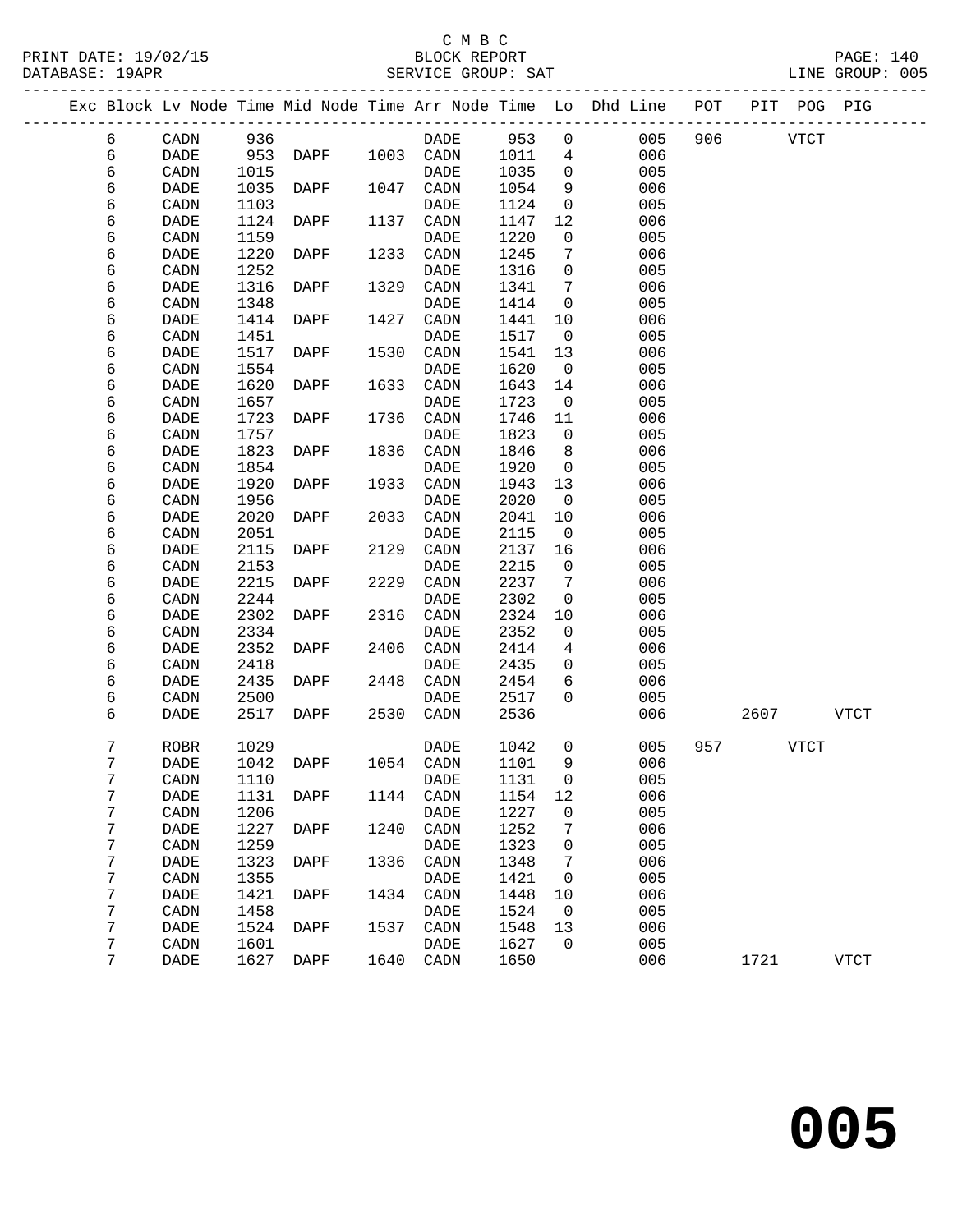|  |   |             |      |                |      |             |      |                | Exc Block Lv Node Time Mid Node Time Arr Node Time Lo Dhd Line POT |          |      | PIT POG PIG |             |
|--|---|-------------|------|----------------|------|-------------|------|----------------|--------------------------------------------------------------------|----------|------|-------------|-------------|
|  | 8 | CADN        | 1131 |                |      | DADE        | 1152 | $\mathbf 0$    |                                                                    | 005 1101 |      | VTCT        |             |
|  | 8 | DADE        | 1152 | DAPF 1205 CADN |      |             | 1215 | 9              | 006                                                                |          |      |             |             |
|  | 8 | CADN        | 1224 |                |      | <b>DADE</b> | 1248 | $\mathbf 0$    | 005                                                                |          |      |             |             |
|  | 8 | <b>DADE</b> | 1248 | DAPF           | 1301 | CADN        | 1313 | 7              | 006                                                                |          |      |             |             |
|  | 8 | CADN        | 1320 |                |      | <b>DADE</b> | 1344 | $\mathbf 0$    | 005                                                                |          |      |             |             |
|  | 8 | <b>DADE</b> | 1344 | DAPF           | 1357 | CADN        | 1411 | 5              | 006                                                                |          |      |             |             |
|  | 8 | CADN        | 1416 |                |      | <b>DADE</b> | 1442 | $\mathbf 0$    | 005                                                                |          |      |             |             |
|  | 8 | <b>DADE</b> | 1442 | DAPF           | 1455 | CADN        | 1506 | 13             | 006                                                                |          |      |             |             |
|  | 8 | CADN        | 1519 |                |      | <b>DADE</b> | 1545 | $\overline{0}$ | 005                                                                |          |      |             |             |
|  | 8 | DADE        | 1545 | DAPF           | 1558 | CADN        | 1608 | 12             | 006                                                                |          |      |             |             |
|  | 8 | CADN        | 1620 |                |      | <b>DADE</b> | 1646 | $\overline{0}$ | 005                                                                |          |      |             |             |
|  | 8 | <b>DADE</b> | 1646 | DAPF           | 1659 | CADN        | 1709 | 11             | 006                                                                |          |      |             |             |
|  | 8 | CADN        | 1720 |                |      | DADE        | 1746 | $\Omega$       | 005                                                                |          |      |             |             |
|  | 8 | <b>DADE</b> | 1746 | DAPF           | 1759 | CADN        | 1809 |                | 006                                                                |          | 1840 |             | <b>VTCT</b> |
|  | 9 | CADN        | 1430 |                |      | <b>DADE</b> | 1456 | $\overline{0}$ | 005                                                                | 1400     |      | <b>VTCT</b> |             |
|  | 9 | <b>DADE</b> | 1456 | DAPF           | 1509 | CADN        | 1520 | 14             | 006                                                                |          |      |             |             |
|  | 9 | CADN        | 1534 |                |      | <b>DADE</b> | 1600 | $\overline{0}$ | 005                                                                |          |      |             |             |
|  | 9 | <b>DADE</b> | 1600 | DAPF           | 1613 | CADN        | 1623 | 12             | 006                                                                |          |      |             |             |
|  | 9 | CADN        | 1635 |                |      | DADE        | 1701 | $\overline{0}$ | 005                                                                |          |      |             |             |
|  | 9 | <b>DADE</b> | 1701 | DAPF           |      | 1714 CADN   | 1724 | 11             | 006                                                                |          |      |             |             |
|  | 9 | CADN        | 1735 |                |      | <b>DADE</b> | 1801 | $\overline{0}$ | 005                                                                |          |      |             |             |
|  | 9 | <b>DADE</b> | 1801 | DAPF           | 1814 | CADN        | 1824 | 10             | 006                                                                |          |      |             |             |
|  | 9 | CADN        | 1834 |                |      | DADE        | 1900 | $\overline{0}$ | 005                                                                |          |      |             |             |
|  | 9 | <b>DADE</b> | 1900 | DAPF           | 1913 | CADN        | 1923 | 13             | 006                                                                |          |      |             |             |
|  | 9 | CADN        | 1936 |                |      | DADE        | 2000 | $\overline{0}$ | 005                                                                |          |      |             |             |
|  | 9 | <b>DADE</b> | 2000 | DAPF           | 2013 | CADN        | 2021 | 5              | 006                                                                |          |      |             |             |
|  | 9 | CADN        | 2026 |                |      | <b>DADE</b> | 2050 | $\mathbf 0$    | 005                                                                |          |      |             |             |
|  | 9 | <b>DADE</b> | 2050 | DAPF           | 2103 | CADN        | 2111 | 10             | 006                                                                |          |      |             |             |
|  | 9 | CADN        | 2121 |                |      | DADE        | 2145 | 0              | 005                                                                |          |      |             |             |
|  | 9 | <b>DADE</b> | 2145 | <b>DAPF</b>    | 2159 | CADN        | 2207 | 16             | 006                                                                |          |      |             |             |
|  | 9 | CADN        | 2223 |                |      | <b>DADE</b> | 2245 | $\mathbf 0$    | 005                                                                |          |      |             |             |
|  | 9 | DADE        | 2245 | DAPF           | 2259 | CADN        | 2307 | 7              | 006                                                                |          |      |             |             |
|  | 9 | CADN        | 2314 |                |      | DADE        | 2332 | $\Omega$       | 005                                                                |          |      |             |             |
|  | 9 | <b>DADE</b> | 2332 | DAPF           |      | 2346 CADN   | 2354 |                | 006                                                                |          | 2425 |             | VTCT        |
|  |   |             |      |                |      |             |      |                |                                                                    |          |      |             |             |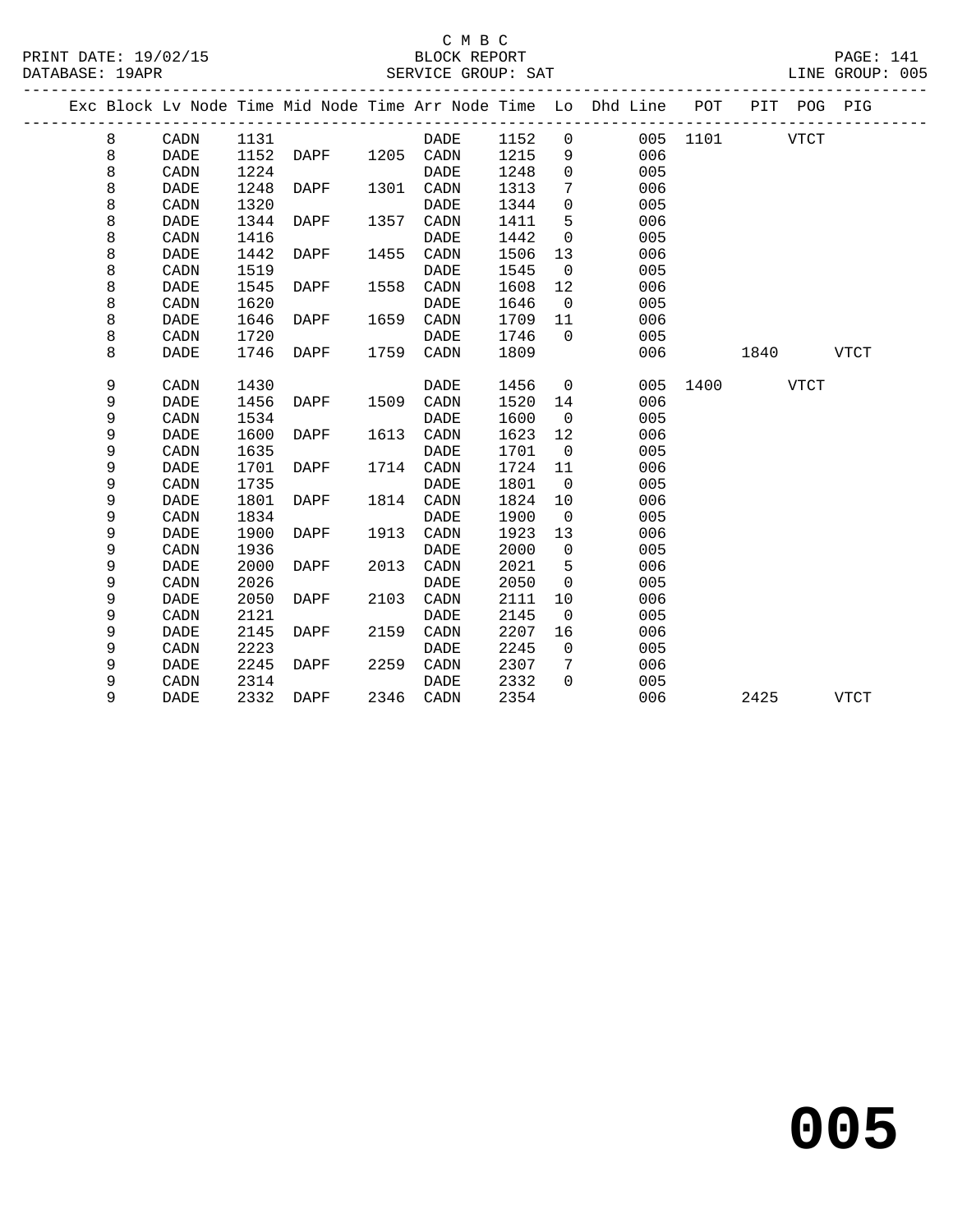#### C M B C<br>C M B C<br>PLOCK PEDOTA PAGE: 142

| PRINT DATE: 19/02/15 | BLOCK REPORT       | PAGE:<br>142       |
|----------------------|--------------------|--------------------|
| DATABASE:<br>19APR   | SERVICE GROUP: SAT | 005<br>LINE GROUP: |

------------------------------------------------------------------------------------------------- Exc Block Lv Node Time Mid Node Time Arr Node Time Lo Dhd Line POT PIT POG PIG -------------------------------------------------------------------------------------------------

| 20 | DAHW        | 558  |             |      | <b>DADW</b> | 604  | 0              | 006 | 534 | <b>VTCT</b> |             |  |
|----|-------------|------|-------------|------|-------------|------|----------------|-----|-----|-------------|-------------|--|
| 20 | <b>DADW</b> | 604  |             |      | CADS        | 619  | 11             | 005 |     |             |             |  |
| 20 | CADS        | 630  | <b>DAMW</b> | 635  | <b>DADW</b> | 643  | 0              | 006 |     |             |             |  |
| 20 | DADW        | 643  |             |      | CADS        | 700  | 7              | 005 |     |             |             |  |
| 20 | CADS        | 707  | <b>DAMW</b> | 712  | <b>DADW</b> | 720  | $\mathbf 0$    | 006 |     |             |             |  |
| 20 | <b>DADW</b> | 720  |             |      | CADS        | 737  | 14             | 005 |     |             |             |  |
| 20 | CADS        | 751  | <b>DAMW</b> | 756  | <b>DADW</b> | 804  | $\overline{0}$ | 006 |     |             |             |  |
| 20 | <b>DADW</b> | 804  |             |      | CADS        | 822  | 15             | 005 |     |             |             |  |
| 20 | CADS        | 837  | <b>DAMW</b> | 842  | <b>DADW</b> | 850  | $\mathbf 0$    | 006 |     |             |             |  |
| 20 | DADW        | 850  |             |      | CADS        | 908  | 6              | 005 |     |             |             |  |
| 20 | CADS        | 914  | <b>DAMW</b> | 919  | <b>DADW</b> | 927  | $\mathbf 0$    | 006 |     |             |             |  |
| 20 | DADW        | 927  |             |      | CADS        | 948  | 10             | 005 |     |             |             |  |
| 20 | CADS        | 958  | <b>DAMW</b> | 1005 | <b>DADW</b> | 1015 | $\mathbf 0$    | 006 |     |             |             |  |
| 20 | <b>DADW</b> | 1015 |             |      | CADS        | 1036 | 11             | 005 |     |             |             |  |
| 20 | CADS        | 1047 | <b>DAMW</b> | 1054 | <b>DADW</b> | 1104 | $\overline{0}$ | 006 |     |             |             |  |
| 20 | <b>DADW</b> | 1104 |             |      | CADS        | 1126 | 10             | 005 |     |             |             |  |
| 20 | CADS        | 1136 | <b>DAMW</b> | 1143 | <b>DADW</b> | 1155 | 0              | 006 |     |             |             |  |
| 20 | <b>DADW</b> | 1155 |             |      | CADS        | 1217 | 9              | 005 |     |             |             |  |
| 20 | CADS        | 1226 | <b>DAMW</b> | 1233 | <b>DADW</b> | 1245 | $\mathbf 0$    | 006 |     |             |             |  |
| 20 | <b>DADW</b> | 1245 |             |      | CADS        | 1309 | 6              | 005 |     |             |             |  |
| 20 | CADS        | 1315 | DAMW        | 1322 | <b>DADW</b> | 1334 | $\Omega$       | 006 |     |             |             |  |
| 20 | <b>DADW</b> | 1334 |             |      | CADS        | 1400 | 10             | 005 |     |             |             |  |
| 20 | CADS        | 1410 | <b>DAMW</b> | 1418 | DADW        | 1430 | $\mathbf 0$    | 006 |     |             |             |  |
| 20 | <b>DADW</b> | 1430 |             |      | CADS        | 1458 | 9              | 005 |     |             |             |  |
| 20 | CADS        | 1507 | <b>DAMW</b> | 1515 | <b>DADW</b> | 1527 | $\mathbf 0$    | 006 |     |             |             |  |
| 20 | <b>DADW</b> | 1527 |             |      | CADS        | 1555 | 6              | 005 |     |             |             |  |
| 20 | CADS        | 1601 | <b>DAMW</b> | 1609 | <b>DADW</b> | 1623 | 0              | 006 |     |             |             |  |
| 20 | <b>DADW</b> | 1623 |             |      | CADS        | 1649 | 8              | 005 |     |             |             |  |
| 20 | CADS        | 1657 | <b>DAMW</b> | 1705 | DADW        | 1717 | $\Omega$       | 006 |     |             |             |  |
| 20 | DADW        | 1717 |             |      | CADS        | 1744 | 10             | 005 |     |             |             |  |
| 20 | CADS        | 1754 | <b>DAMW</b> | 1802 | <b>DADW</b> | 1813 | $\Omega$       | 006 |     |             |             |  |
| 20 | <b>DADW</b> | 1813 |             |      | CADS        | 1840 |                | 005 |     | 1909        | <b>VTCT</b> |  |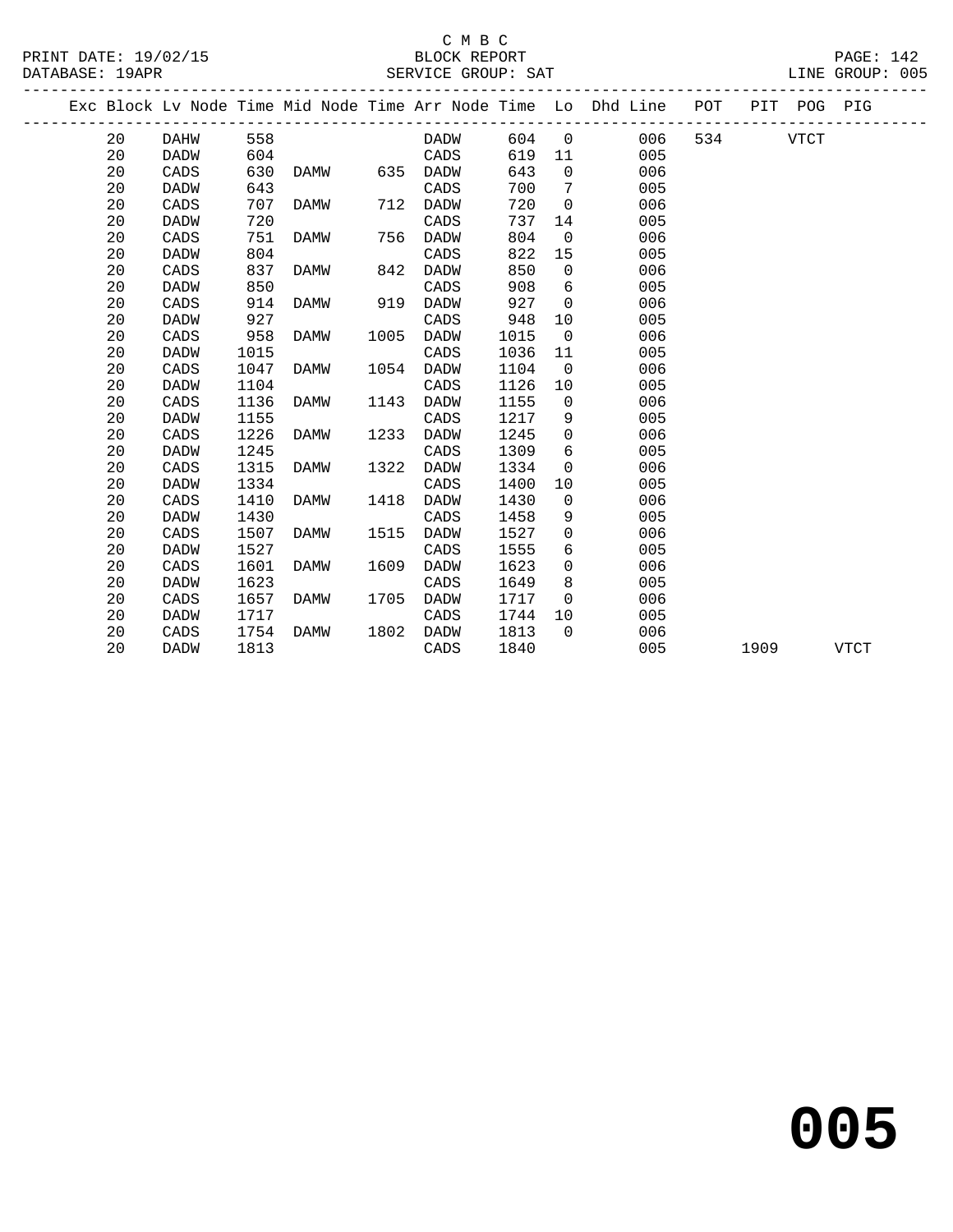|          |              |              |          |      |              |              |                  | Exc Block Lv Node Time Mid Node Time Arr Node Time Lo Dhd Line | POT |      | PIT POG PIG |             |
|----------|--------------|--------------|----------|------|--------------|--------------|------------------|----------------------------------------------------------------|-----|------|-------------|-------------|
| 21       | CADS         |              | 722 DAMW |      | 727 DADW     | 735          | $\overline{0}$   | 006                                                            | 652 |      | VTCT        |             |
| 21       | DADW         | 735          |          |      | CADS         | 753 11       |                  | 005                                                            |     |      |             |             |
| 21       | CADS         | 804          | DAMW     | 809  | DADW         | 817          | $\overline{0}$   | 006                                                            |     |      |             |             |
| 21       | DADW         | 817          |          |      | CADS         | 835          | 12               | 005                                                            |     |      |             |             |
| 21       | CADS         | 847          | DAMW     | 852  | DADW         | 900          | $\Omega$         | 006                                                            |     |      |             |             |
| 21       | DADW         | 900          |          |      | CADS         | 921          | 9                | 005                                                            |     |      |             |             |
| 21       | CADS         | 930          | DAMW     | 937  | DADW         | 947          | $\mathbf 0$      | 006                                                            |     |      |             |             |
| 21       | DADW         | 947          |          |      | CADS         | 1008         | 11               | 005                                                            |     |      |             |             |
| 21       | CADS         | 1019         | DAMW     | 1026 | DADW         | 1036         | $\mathbf 0$      | 006                                                            |     |      |             |             |
| 21       | DADW         | 1036         |          |      | CADS         | 1058         | 11               | 005                                                            |     |      |             |             |
| 21       | CADS         | 1109         | DAMW     | 1116 | DADW         | 1126         | 0                | 006                                                            |     |      |             |             |
| 21       | <b>DADW</b>  | 1126         |          |      | CADS         | 1148         | 10               | 005                                                            |     |      |             |             |
| 21       | CADS         | 1158         | DAMW     | 1205 | <b>DADW</b>  | 1217         | $\mathbf 0$      | 006                                                            |     |      |             |             |
| 21       | DADW         | 1217         |          |      | CADS         | 1239         | 8                | 005                                                            |     |      |             |             |
| 21       | CADS         | 1247         | DAMW     | 1254 | DADW         | 1306         | $\mathbf 0$      | 006                                                            |     |      |             |             |
| 21       | <b>DADW</b>  | 1306         |          |      | CADS         | 1331         | 5                | 005                                                            |     |      |             |             |
| 21       | CADS         | 1336         | DAMW     | 1343 | DADW         | 1355         | $\mathbf 0$      | 006                                                            |     |      |             |             |
| 21       | DADW         | 1355         |          |      | CADS         | 1421         | 11               | 005                                                            |     |      |             |             |
| 21       | CADS         | 1432         | DAMW     | 1440 | DADW         | 1452         | $\mathbf 0$      | 006                                                            |     |      |             |             |
| 21       | DADW         | 1452         |          |      | CADS         | 1520         | 6                | 005                                                            |     |      |             |             |
| 21       | CADS         | 1526         | DAMW     | 1534 | DADW         | 1548         | $\mathbf 0$      | 006                                                            |     |      |             |             |
| 21       | DADW         | 1548         |          |      | CADS         | 1614         | 8                | 005                                                            |     |      |             |             |
| 21       | CADS         | 1622         | DAMW     | 1630 | DADW         | 1644         | $\mathbf 0$      | 006                                                            |     |      |             |             |
| 21       | DADW         | 1644         |          |      | CADS         | 1710         | 7                | 005                                                            |     |      |             |             |
| 21       | CADS         | 1717         | DAMW     | 1725 | DADW         | 1737         | $\mathbf 0$      | 006                                                            |     |      |             |             |
| 21       | DADW         | 1737         |          |      | CADS         | 1804         | 12               | 005                                                            |     |      |             |             |
| 21       | CADS         | 1816         | DAMW     | 1824 | DADW         | 1835         | $\mathbf 0$      | 006                                                            |     |      |             |             |
| 21       | DADW         | 1835         |          |      | CADS         | 1902         | 14               | 005                                                            |     |      |             |             |
| 21       | CADS         | 1916         | DAMW     | 1924 | DADW         | 1935         | $\mathsf{O}$     | 006                                                            |     |      |             |             |
| 21       | DADW         | 1935         |          |      | CADS         | 2003         | 10               | 005                                                            |     |      |             |             |
| 21       | CADS         | 2013         | DAMW     | 2020 | DADW         | 2031         | $\mathbf 0$      | 006                                                            |     |      |             |             |
| 21<br>21 | DADW         | 2031         | DAMW     | 2108 | CADS         | 2056         | 5<br>$\mathbf 0$ | 005<br>006                                                     |     |      |             |             |
| 21       | CADS         | 2101<br>2119 |          |      | DADW         | 2119<br>2144 | 13               | 005                                                            |     |      |             |             |
| 21       | DADW<br>CADS | 2157         | DAMW     | 2204 | CADS<br>DADW | 2215         | $\mathbf 0$      | 006                                                            |     |      |             |             |
| 21       | DADW         | 2215         |          |      | CADS         | 2237         | 5                | 005                                                            |     |      |             |             |
| 21       | CADS         | 2242         | DAMW     | 2249 | <b>DADW</b>  | 2300         | $\mathbf 0$      | 006                                                            |     |      |             |             |
| 21       | DADW         | 2300         |          |      | CADS         | 2322         | 10               | 005                                                            |     |      |             |             |
| 21       | CADS         | 2332         | DAMW     | 2339 | DADW         | 2350         | $\mathbf 0$      | 006                                                            |     |      |             |             |
| 21       | DADW         | 2350         |          |      | CADS         | 2408         | 4                | 005                                                            |     |      |             |             |
| 21       | CADS         | 2412         | DAMW     | 2419 | DADW         | 2430         | 0                | 006                                                            |     |      |             |             |
| 21       | DADW         | 2430         |          |      | CADS         | 2448         | 4                | 005                                                            |     |      |             |             |
| 21       | CADS         | 2452         | DAMW     | 2459 | DADW         | 2510         | $\mathbf 0$      | 006                                                            |     |      |             |             |
| 21       | DADW         | 2510         |          |      | CADS         | 2528         | 14               | 005                                                            |     |      |             |             |
| 21       | CADS         | 2542         | DAMW     | 2549 | DADW         | 2600         | $\Omega$         | 006                                                            |     |      |             |             |
| 21       | DADW         | 2600         |          |      | <b>BURO</b>  | 2609         |                  | 005                                                            |     | 2635 |             | <b>VTCT</b> |
|          |              |              |          |      |              |              |                  |                                                                |     |      |             |             |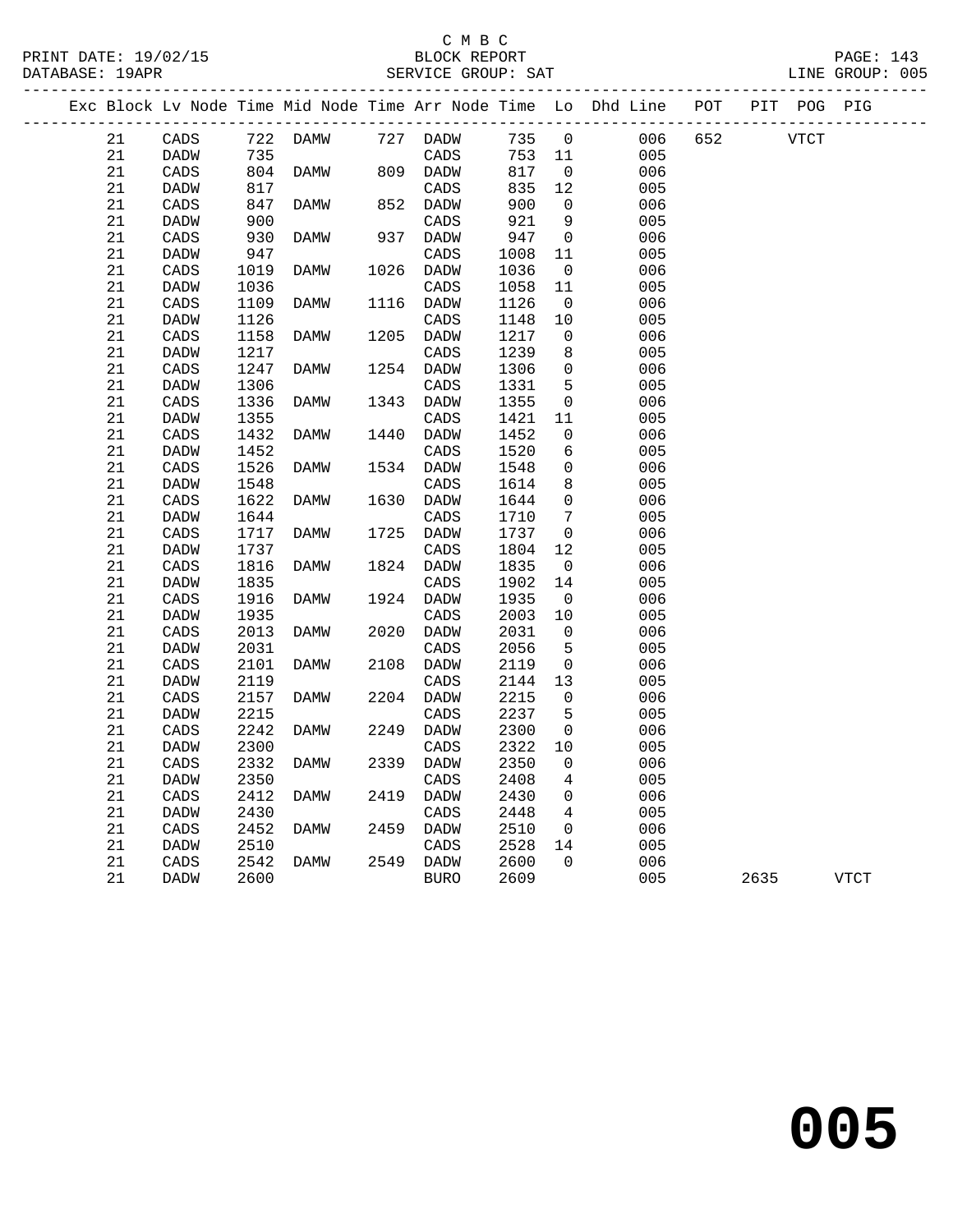| PRINT DATE: 19/02/15<br>DATABASE: 19APR |    |                 | C M B C<br>BLOCK REPORT<br>SERVICE GROUP: SAT |             |      |             |            |                |                                                                                |  |  |          | PAGE: 144<br>LINE GROUP: 005 |  |
|-----------------------------------------|----|-----------------|-----------------------------------------------|-------------|------|-------------|------------|----------------|--------------------------------------------------------------------------------|--|--|----------|------------------------------|--|
|                                         |    |                 |                                               |             |      |             |            |                | Exc Block Lv Node Time Mid Node Time Arr Node Time Lo Dhd Line POT PIT POG PIG |  |  |          |                              |  |
|                                         | 22 | DAHW 528        |                                               |             |      | DADW 534 0  |            |                | 006                                                                            |  |  | 504 VTCT |                              |  |
|                                         | 22 | DADW            | 534                                           |             |      | CADS        | 549 21     |                | 005                                                                            |  |  |          |                              |  |
|                                         | 22 | CADS            |                                               | 610 DAMW    |      | 615 DADW    | 623<br>638 | $\overline{0}$ | 006                                                                            |  |  |          |                              |  |
|                                         | 22 | <b>DADW</b>     | 623                                           |             |      | CADS        | 638        | 13             | 005                                                                            |  |  |          |                              |  |
|                                         | 22 | CADS            | 651                                           | <b>DAMW</b> |      | 656 DADW    | 704        | $\overline{0}$ | 006                                                                            |  |  |          |                              |  |
|                                         | 22 | DADW            | 704                                           |             |      | CADS        | 721        | 16             | 005                                                                            |  |  |          |                              |  |
|                                         | 22 | CADS            | 737                                           | DAMW        |      | 742 DADW    | 750<br>808 | $\overline{0}$ | 006                                                                            |  |  |          |                              |  |
|                                         | 22 | DADW            | 750                                           |             |      | CADS        |            | 8              | 005                                                                            |  |  |          |                              |  |
|                                         | 22 | CADS            | 816                                           | DAMW        | 821  | DADW        | 829        | $\overline{0}$ | 006                                                                            |  |  |          |                              |  |
|                                         | 22 | DADW            | 829                                           |             |      | CADS        | 847        | 10             | 005                                                                            |  |  |          |                              |  |
|                                         | 22 | CADS            | 857                                           | DAMW        | 902  | DADW        | 910        | $\overline{0}$ | 006                                                                            |  |  |          |                              |  |
|                                         | 22 | <b>DADW</b>     | 910                                           |             |      | CADS        | 931        | 12             | 005                                                                            |  |  |          |                              |  |
|                                         | 22 | CADS            | 943                                           | DAMW        | 950  | DADW        | 1000       | $\overline{0}$ | 006                                                                            |  |  |          |                              |  |
|                                         | 22 | <b>DADW</b>     | 1000                                          |             |      | CADS        | 1021       | 12             | 005                                                                            |  |  |          |                              |  |
|                                         | 22 | CADS            | 1033                                          | DAMW        | 1040 | DADW        | 1050       | $\overline{0}$ | 006                                                                            |  |  |          |                              |  |
|                                         | 22 | DADW            | 1050                                          |             |      | CADS        | 1112       | 10             | 005                                                                            |  |  |          |                              |  |
|                                         | 22 | CADS            | 1122                                          | DAMW        | 1129 | DADW        | 1141       | $\overline{0}$ | 006                                                                            |  |  |          |                              |  |
|                                         | 22 | DADW            | 1141                                          |             |      | CADS        | 1203       | 9              | 005                                                                            |  |  |          |                              |  |
|                                         | 22 | CADS            | 1212                                          | DAMW        | 1219 | DADW        | 1231       | $\overline{0}$ | 006                                                                            |  |  |          |                              |  |
|                                         | 22 | DADW            | 1231                                          |             |      | CADS        | 1255       | 6              | 005                                                                            |  |  |          |                              |  |
|                                         | 22 | CADS            | 1301                                          | DAMW        | 1308 | DADW        | 1320       | $\mathsf{O}$   | 006                                                                            |  |  |          |                              |  |
|                                         | 22 | DADW            | 1320                                          |             |      | CADS        | 1345       | 5              | 005                                                                            |  |  |          |                              |  |
|                                         | 22 | CADS            | 1350                                          | DAMW        | 1357 | DADW        | 1409       | $\mathsf{O}$   | 006                                                                            |  |  |          |                              |  |
|                                         | 22 | DADW            | 1409                                          |             |      | CADS        | 1435       | 11             | 005                                                                            |  |  |          |                              |  |
|                                         | 22 | CADS            | 1446                                          | DAMW        |      | 1454 DADW   | 1506       | $\overline{0}$ | 006                                                                            |  |  |          |                              |  |
|                                         | 22 | DADW            | 1506                                          |             |      | CADS        | 1534       | 6              | 005                                                                            |  |  |          |                              |  |
|                                         | 22 | CADS            | 1540                                          | DAMW        | 1548 | <b>DADW</b> | 1602       | $\overline{0}$ | 006                                                                            |  |  |          |                              |  |
|                                         | 22 | DADW            | 1602                                          |             |      | CADS        | 1628       | 8              | 005                                                                            |  |  |          |                              |  |
|                                         | 22 | CADS            | 1636                                          | DAMW        |      | 1644 DADW   | 1658       | $\mathsf 0$    | 006                                                                            |  |  |          |                              |  |
|                                         | 22 | DADW            | 1658                                          |             |      | CADS        | 1724       | 7              | 005                                                                            |  |  |          |                              |  |
|                                         | 22 | CADS            | 1731                                          | DAMW        |      | 1739 DADW   | 1751       | $\mathbf 0$    | 006                                                                            |  |  |          |                              |  |
|                                         | 22 | <b>DADW</b>     | 1751                                          |             |      | CADS        | 1818       | 8              | 005                                                                            |  |  |          |                              |  |
|                                         | 22 | CADS            | 1826                                          | DAMW        |      | 1834 DADW   | 1845       | $\overline{0}$ | 006                                                                            |  |  |          |                              |  |
|                                         | 22 | DADW            | 1845                                          |             |      | CADS        | 1912       | 14             | 005                                                                            |  |  |          |                              |  |
|                                         | 22 | CADS            | 1926                                          | DAMW        |      | 1934 DADW   | 1945       | $\overline{0}$ | 006                                                                            |  |  |          |                              |  |
|                                         | 22 | DADW            | 1945                                          |             |      | CADS        | 2013       | 12             | 005                                                                            |  |  |          |                              |  |
|                                         | 22 | CADS            |                                               | 2025 DAMW   |      | 2032 DADW   | 2043 0     |                | 006                                                                            |  |  |          |                              |  |
|                                         | 22 | DADW            | 2043                                          |             |      | CADS        | 2108       | 4              | 005                                                                            |  |  |          |                              |  |
|                                         | 22 | CADS            | 2112                                          | DAMW        | 2119 | DADW        | 2130       | 0              | 006                                                                            |  |  |          |                              |  |
|                                         | 22 | DADW            | 2130                                          |             |      | CADS        | 2155       | 17             | 005                                                                            |  |  |          |                              |  |
|                                         | 22 | CADS            | 2212                                          | <b>DAMW</b> | 2219 | DADW        | 2230       | 0              | 006                                                                            |  |  |          |                              |  |
|                                         | 22 | <b>DADW</b>     | 2230                                          |             |      | CADS        | 2252       | 5              | 005                                                                            |  |  |          |                              |  |
|                                         | 22 | CADS            | 2257                                          | DAMW        | 2304 | DADW        | 2315       | 0              | 006                                                                            |  |  |          |                              |  |
|                                         | 22 | DADW            | 2315                                          |             |      | CADS        | 2337       | 15             | 005                                                                            |  |  |          |                              |  |
|                                         | 22 | CADS            | 2352                                          | DAMW        | 2359 | DADW        | 2410       | 0              | 006                                                                            |  |  |          |                              |  |
|                                         | 22 | DADW            | 2410                                          |             |      | CADS        | 2428       | 4              | 005                                                                            |  |  |          |                              |  |
|                                         | 22 | $\mathtt{CADS}$ | 2432                                          | DAMW        | 2439 | DADW        | 2450       | 0              | 006                                                                            |  |  |          |                              |  |

 22 DADW 2450 CADS 2508 4 005 22 CADS 2512 DAMW 2519 DADW 2530 0 006

22 DADW 2530 BURO 2539 005 2605 VTCT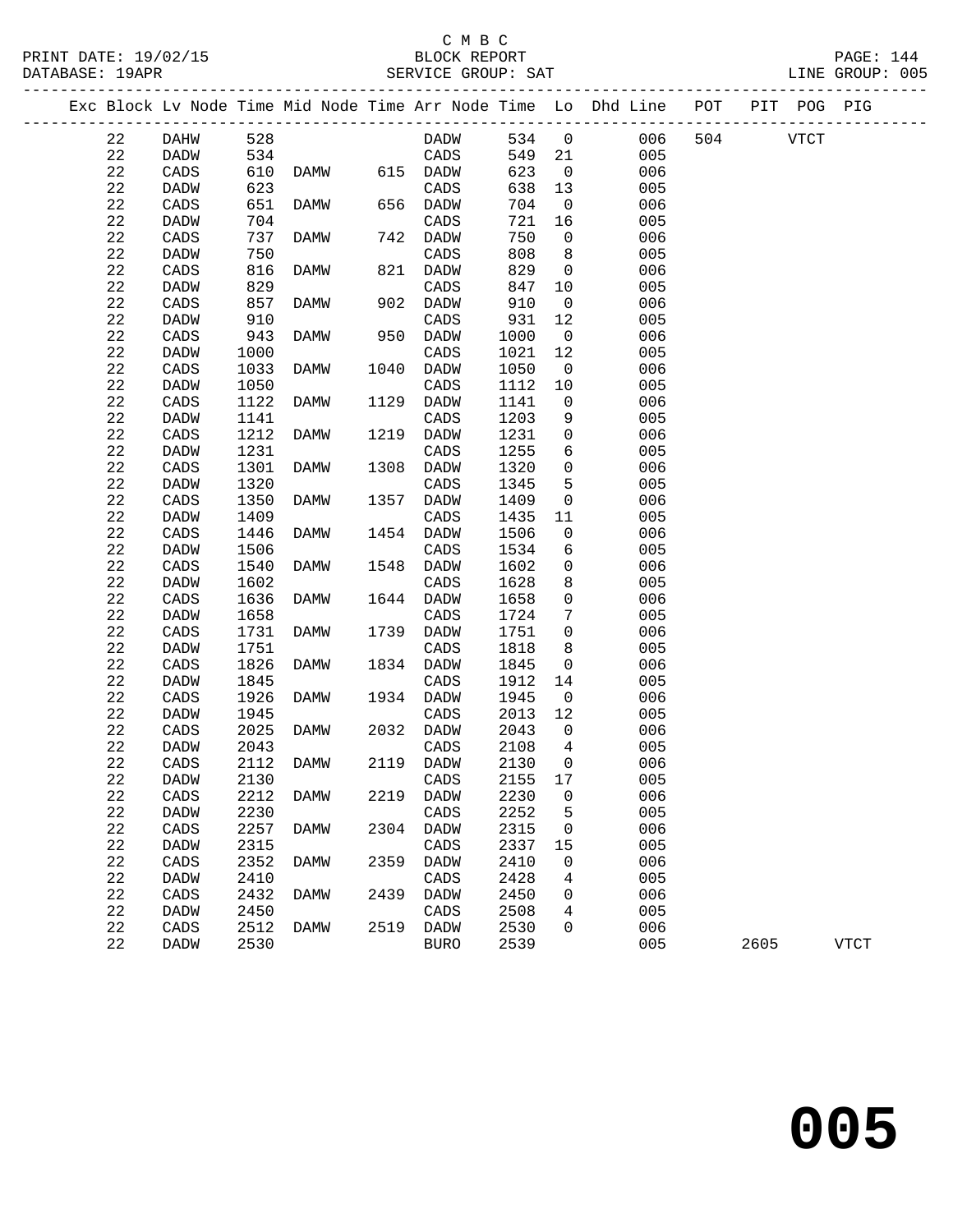## C M B C<br>BLOCK REPORT SERVICE GROUP: SAT

PRINT DATE: 19/02/15 BLOCK REPORT PAGE: 145

|    |             |      |             |      |             |        |                | Exc Block Lv Node Time Mid Node Time Arr Node Time Lo Dhd Line POT |     |        | PIT POG PIG |             |
|----|-------------|------|-------------|------|-------------|--------|----------------|--------------------------------------------------------------------|-----|--------|-------------|-------------|
| 23 | DAHW        | 833  |             |      | DADW        | 840    | $\overline{0}$ | 006                                                                |     | 806 80 | <b>VTCT</b> |             |
| 23 | <b>DADW</b> | 840  |             |      | CADS        | 858    | 9              | 005                                                                |     |        |             |             |
| 23 | CADS        | 907  | DAMW        |      | 912 DADW    | 920    | $\overline{0}$ | 006                                                                |     |        |             |             |
| 23 | <b>DADW</b> | 920  |             |      | CADS        | 941    | 10             | 005                                                                |     |        |             |             |
| 23 | CADS        | 951  | DAMW        |      | 958 DADW    | 1008   | $\mathsf{O}$   | 006                                                                |     |        |             |             |
| 23 | DADW        | 1008 |             |      | CADS        | 1029   | 11             | 005                                                                |     |        |             |             |
| 23 | CADS        | 1040 | DAMW        | 1047 | DADW        | 1057   | $\overline{0}$ | 006                                                                |     |        |             |             |
| 23 | DADW        | 1057 |             |      | CADS        | 1119   | $10\,$         | 005                                                                |     |        |             |             |
| 23 | CADS        | 1129 | DAMW        | 1136 | DADW        | 1148   | $\mathbf 0$    | 006                                                                |     |        |             |             |
| 23 | DADW        | 1148 |             |      | CADS        | 1210   | 9              | 005                                                                |     |        |             |             |
| 23 | CADS        | 1219 | DAMW        | 1226 | DADW        | 1238   | $\mathsf{O}$   | 006                                                                |     |        |             |             |
| 23 | DADW        | 1238 |             |      | CADS        | 1302   | 6              | 005                                                                |     |        |             |             |
| 23 | CADS        | 1308 | DAMW        | 1315 | DADW        | 1327   | $\mathsf{O}$   | 006                                                                |     |        |             |             |
| 23 | DADW        | 1327 |             |      | CADS        | 1352   | 12             | 005                                                                |     |        |             |             |
| 23 | CADS        | 1404 | DAMW        | 1411 | DADW        | 1423   | $\mathbf 0$    | 006                                                                |     |        |             |             |
| 23 | DADW        | 1423 |             |      | CADS        | 1449   | 11             | 005                                                                |     |        |             |             |
| 23 | CADS        | 1500 | DAMW        | 1508 | DADW        | 1520   | $\mathbf 0$    | 006                                                                |     |        |             |             |
| 23 | DADW        | 1520 |             |      | CADS        | 1548   | 6              | 005                                                                |     |        |             |             |
| 23 | CADS        | 1554 | DAMW        | 1602 | DADW        | 1616   | $\mathsf{O}$   | 006                                                                |     |        |             |             |
| 23 | DADW        | 1616 |             |      | CADS        | 1642   | 9              | 005                                                                |     |        |             |             |
| 23 | CADS        | 1651 | DAMW        | 1659 | <b>DADW</b> | 1711   | $\mathbf 0$    | 006                                                                |     |        |             |             |
| 23 | DADW        | 1711 |             |      | CADS        | 1738   | 8              | 005                                                                |     |        |             |             |
| 23 | CADS        | 1746 | DAMW        |      | 1754 DADW   | 1805   | $\overline{0}$ | 006                                                                |     |        |             |             |
| 23 | DADW        | 1805 |             |      | CADS        | 1832   | 14             | 005                                                                |     |        |             |             |
| 23 | CADS        | 1846 | DAMW        |      | 1854 DADW   | 1905   | $\Omega$       | 006                                                                |     |        |             |             |
| 23 | <b>DADW</b> | 1905 |             |      | CADS        | 1932   |                | 005                                                                |     | 2001   |             | <b>VTCT</b> |
| 24 | DAHW        | 947  |             |      | <b>DADW</b> | 954    | $\mathsf{O}$   | 006                                                                | 920 |        | VTCT        |             |
| 24 | DADW        | 954  |             |      | CADS        | 1015   | 11             | 005                                                                |     |        |             |             |
| 24 | CADS        | 1026 | DAMW        | 1033 | DADW        | 1043   | 0              | 006                                                                |     |        |             |             |
| 24 | DADW        | 1043 |             |      | CADS        | 1105   | 9              | 005                                                                |     |        |             |             |
| 24 | CADS        | 1114 | DAMW        | 1121 | DADW        | 1133   | $\mathsf{O}$   | 006                                                                |     |        |             |             |
| 24 | DADW        | 1133 |             |      | CADS        | 1155   | $10\,$         | 005                                                                |     |        |             |             |
| 24 | CADS        | 1205 | DAMW        | 1212 | DADW        | 1224   | $\mathbf 0$    | 006                                                                |     |        |             |             |
| 24 | DADW        | 1224 |             |      | CADS        | 1246   | 8              | 005                                                                |     |        |             |             |
| 24 | CADS        | 1254 | DAMW        | 1301 | DADW        | 1313   | $\overline{0}$ | 006                                                                |     |        |             |             |
| 24 | DADW        | 1313 |             |      | CADS        | 1338   | 5              | 005                                                                |     |        |             |             |
| 24 | CADS        | 1343 | DAMW        | 1350 | DADW        | 1402   | $\overline{0}$ | 006                                                                |     |        |             |             |
| 24 | DADW        | 1402 |             |      | CADS        | 1428   | 11             | 005                                                                |     |        |             |             |
| 24 | CADS        |      | 1439 DAMW   |      | 1447 DADW   | 1459 0 |                | 006                                                                |     |        |             |             |
| 24 | DADW        | 1459 |             |      | CADS        | 1527   | 6              | 005                                                                |     |        |             |             |
| 24 | CADS        | 1533 | DAMW        | 1541 | DADW        | 1555   | 0              | 006                                                                |     |        |             |             |
| 24 | DADW        | 1555 |             |      | CADS        | 1621   | 8              | 005                                                                |     |        |             |             |
| 24 | CADS        | 1629 | DAMW        | 1637 | DADW        | 1651   | 0              | 006                                                                |     |        |             |             |
| 24 | DADW        | 1651 |             |      | CADS        | 1717   | 7              | 005                                                                |     |        |             |             |
| 24 | CADS        | 1724 | <b>DAMW</b> | 1732 | <b>DADW</b> | 1744   | 0              | 006                                                                |     |        |             |             |
| 24 | DADW        | 1744 |             |      | CADS        | 1811   |                | 005                                                                |     | 1840   |             | <b>VTCT</b> |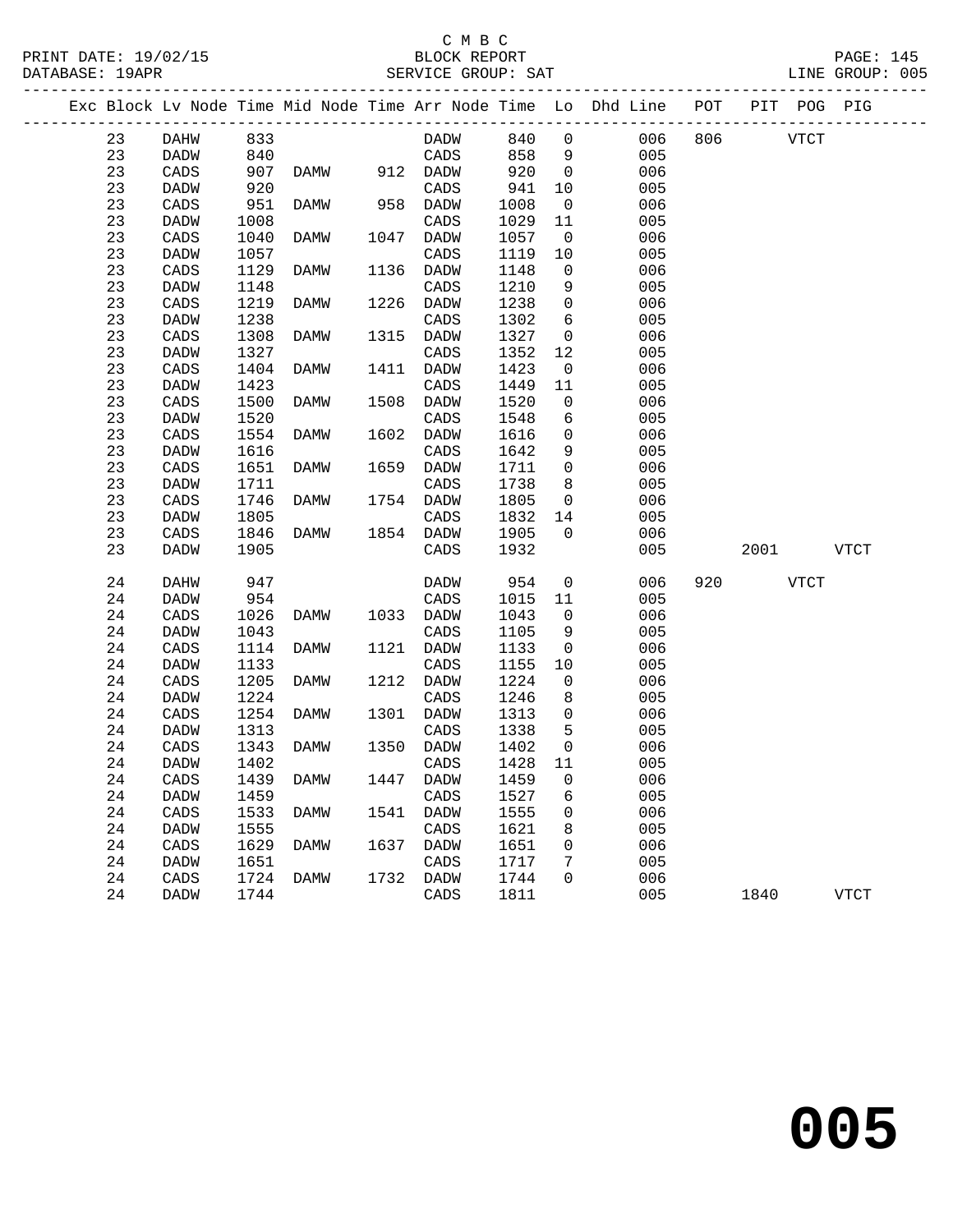## C M B C SERVICE GROUP: SAT

| PRINT DATE: 19/02/15 | BLOCK REPORT       | PAGE: 146       |
|----------------------|--------------------|-----------------|
| DATABASE: 19APR      | SERVICE GROUP: SAT | LINE GROUP: 005 |

|  |    |             |      |      |      |             |       |                 | Exc Block Lv Node Time Mid Node Time Arr Node Time Lo Dhd Line POT |              |      | PIT POG PIG |             |
|--|----|-------------|------|------|------|-------------|-------|-----------------|--------------------------------------------------------------------|--------------|------|-------------|-------------|
|  | 25 | DAHW        | 927  |      |      | DADW        | 934 0 |                 |                                                                    | 006 900 VTCT |      |             |             |
|  | 25 | DADW        | 934  |      |      | CADS        | 955   | 10              | 005                                                                |              |      |             |             |
|  | 25 | CADS        | 1005 | DAMW |      | 1012 DADW   | 1022  | $\overline{0}$  | 006                                                                |              |      |             |             |
|  | 25 | <b>DADW</b> | 1022 |      |      | CADS        | 1043  | 11              | 005                                                                |              |      |             |             |
|  | 25 | CADS        | 1054 | DAMW | 1101 | DADW        | 1111  | $\overline{0}$  | 006                                                                |              |      |             |             |
|  | 25 | <b>DADW</b> | 1111 |      |      | CADS        | 1133  | 10              | 005                                                                |              |      |             |             |
|  | 25 | CADS        | 1143 | DAMW | 1150 | DADW        | 1202  | $\overline{0}$  | 006                                                                |              |      |             |             |
|  | 25 | <b>DADW</b> | 1202 |      |      | CADS        | 1224  | 9               | 005                                                                |              |      |             |             |
|  | 25 | CADS        | 1233 | DAMW | 1240 | DADW        | 1252  | $\mathbf 0$     | 006                                                                |              |      |             |             |
|  | 25 | <b>DADW</b> | 1252 |      |      | CADS        | 1316  | 6               | 005                                                                |              |      |             |             |
|  | 25 | CADS        | 1322 | DAMW | 1329 | DADW        | 1341  | $\mathbf 0$     | 006                                                                |              |      |             |             |
|  | 25 | <b>DADW</b> | 1341 |      |      | CADS        | 1407  | 10              | 005                                                                |              |      |             |             |
|  | 25 | CADS        | 1417 | DAMW | 1425 | DADW        | 1437  | $\mathbf 0$     | 006                                                                |              |      |             |             |
|  | 25 | <b>DADW</b> | 1437 |      |      | CADS        | 1505  | 9               | 005                                                                |              |      |             |             |
|  | 25 | CADS        | 1514 | DAMW | 1522 | DADW        | 1534  | $\mathbf 0$     | 006                                                                |              |      |             |             |
|  | 25 | <b>DADW</b> | 1534 |      |      | CADS        | 1600  | 8               | 005                                                                |              |      |             |             |
|  | 25 | CADS        | 1608 | DAMW | 1616 | DADW        | 1630  | $\Omega$        | 006                                                                |              |      |             |             |
|  | 25 | <b>DADW</b> | 1630 |      |      | CADS        | 1656  | 8               | 005                                                                |              |      |             |             |
|  | 25 | CADS        | 1704 | DAMW | 1712 | DADW        | 1724  | $\mathbf 0$     | 006                                                                |              |      |             |             |
|  | 25 | <b>DADW</b> | 1724 |      |      | CADS        | 1751  | 10              | 005                                                                |              |      |             |             |
|  | 25 | CADS        | 1801 | DAMW | 1809 | <b>DADW</b> | 1820  | $\mathbf 0$     | 006                                                                |              |      |             |             |
|  | 25 | <b>DADW</b> | 1820 |      |      | CADS        | 1847  | 9               | 005                                                                |              |      |             |             |
|  | 25 | CADS        | 1856 | DAMW | 1904 | <b>DADW</b> | 1915  | $\mathbf 0$     | 006                                                                |              |      |             |             |
|  | 25 | <b>DADW</b> | 1915 |      |      | CADS        | 1942  | $7\phantom{.0}$ | 005                                                                |              |      |             |             |
|  | 25 | CADS        | 1949 | DAMW | 1956 | <b>DADW</b> | 2007  | $\mathbf 0$     | 006                                                                |              |      |             |             |
|  | 25 | <b>DADW</b> | 2007 |      |      | CADS        | 2035  | 14              | 005                                                                |              |      |             |             |
|  | 25 | CADS        | 2049 | DAMW | 2056 | DADW        | 2107  | $\overline{0}$  | 006                                                                |              |      |             |             |
|  | 25 | <b>DADW</b> | 2107 |      |      | CADS        | 2132  | 10              | 005                                                                |              |      |             |             |
|  | 25 | CADS        | 2142 | DAMW | 2149 | <b>DADW</b> | 2200  | $\mathbf 0$     | 006                                                                |              |      |             |             |
|  | 25 | <b>DADW</b> | 2200 |      |      | CADS        | 2222  | 5               | 005                                                                |              |      |             |             |
|  | 25 | CADS        | 2227 | DAMW | 2234 | DADW        | 2245  | $\Omega$        | 006                                                                |              |      |             |             |
|  | 25 | <b>DADW</b> | 2245 |      |      | CADS        | 2307  | 5               | 005                                                                |              |      |             |             |
|  | 25 | CADS        | 2312 | DAMW | 2319 | DADW        | 2330  | $\Omega$        | 006                                                                |              |      |             |             |
|  | 25 | <b>DADW</b> | 2330 |      |      | CADS        | 2352  |                 | 005                                                                |              | 2421 |             | <b>VTCT</b> |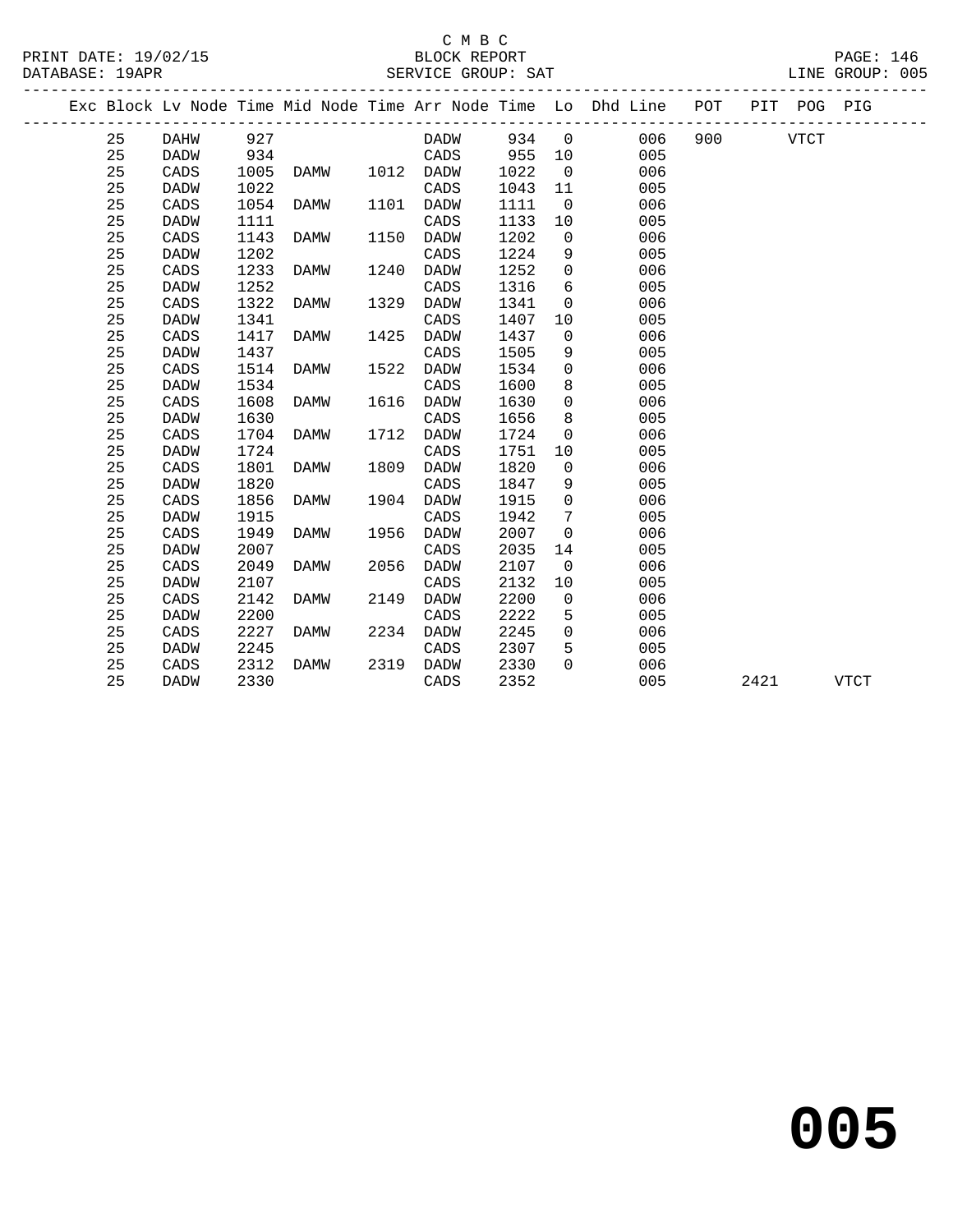## $\begin{array}{c} \texttt{C} \texttt{M} \texttt{B} \texttt{C} \\ \texttt{BLOCK} \texttt{PPT} \end{array}$ SERVICE GROUP: SAT

| PRINT DATE: 19/02/15 | BLOCK REPORT       | $\mathtt{PAGE}$ : |
|----------------------|--------------------|-------------------|
| DATABASE: 19APR      | SERVICE GROUP: SAT | LINE GROUP: 005   |

|  |    |                 |      |          |      |                 |         |                 | Exc Block Lv Node Time Mid Node Time Arr Node Time Lo Dhd Line POT |      | PIT POG PIG |      |             |  |
|--|----|-----------------|------|----------|------|-----------------|---------|-----------------|--------------------------------------------------------------------|------|-------------|------|-------------|--|
|  | 26 | CADS            |      | 923 DAMW |      | 930 DADW        | 940     | $\overline{0}$  | 006                                                                | 853  | <b>VTCT</b> |      |             |  |
|  | 26 | DADW            | 940  |          |      | CADS            | 1001 11 |                 | 005                                                                |      |             |      |             |  |
|  | 26 | CADS            | 1012 | DAMW     |      | 1019 DADW       | 1029    | $\overline{0}$  | 006                                                                |      |             |      |             |  |
|  | 26 | <b>DADW</b>     | 1029 |          |      | CADS            | 1050    | 12              | 005                                                                |      |             |      |             |  |
|  | 26 | CADS            | 1102 | DAMW     |      | 1109 DADW       | 1119    | $\mathbf 0$     | 006                                                                |      |             |      |             |  |
|  | 26 | DADW            | 1119 |          |      | CADS            | 1141    | $10$            | 005                                                                |      |             |      |             |  |
|  | 26 | CADS            | 1151 | DAMW     | 1158 | DADW            | 1210    | 0               | 006                                                                |      |             |      |             |  |
|  | 26 | DADW            | 1210 |          |      | CADS            | 1232    | 8               | 005                                                                |      |             |      |             |  |
|  | 26 | CADS            | 1240 | DAMW     | 1247 | <b>DADW</b>     | 1259    | $\mathbf 0$     | 006                                                                |      |             |      |             |  |
|  | 26 | <b>DADW</b>     | 1259 |          |      | CADS            | 1323    | 6               | 005                                                                |      |             |      |             |  |
|  | 26 | CADS            | 1329 | DAMW     | 1336 | DADW            | 1348    | $\mathbf 0$     | 006                                                                |      |             |      |             |  |
|  | 26 | DADW            | 1348 |          |      | CADS            | 1414    | 11              | 005                                                                |      |             |      |             |  |
|  | 26 | CADS            | 1425 | DAMW     | 1433 | DADW            | 1445    | $\mathbf 0$     | 006                                                                |      |             |      |             |  |
|  | 26 | <b>DADW</b>     | 1445 |          |      | $\mathtt{CADS}$ | 1513    | 8               | 005                                                                |      |             |      |             |  |
|  | 26 | CADS            | 1521 | DAMW     | 1529 | DADW            | 1541    | $\mathbf 0$     | 006                                                                |      |             |      |             |  |
|  | 26 | DADW            | 1541 |          |      | CADS            | 1607    | 8               | 005                                                                |      |             |      |             |  |
|  | 26 | CADS            | 1615 | DAMW     | 1623 | DADW            | 1637    | $\Omega$        | 006                                                                |      |             |      |             |  |
|  | 26 | <b>DADW</b>     | 1637 |          |      | CADS            | 1703    | $7\phantom{.0}$ | 005                                                                |      |             |      |             |  |
|  | 26 | CADS            | 1710 | DAMW     | 1718 | DADW            | 1730    | $\mathbf 0$     | 006                                                                |      |             |      |             |  |
|  | 26 | DADW            | 1730 |          |      | CADS            | 1757    | 12              | 005                                                                |      |             |      |             |  |
|  | 26 | CADS            | 1809 | DAMW     | 1817 | <b>DADW</b>     | 1828    | $\mathbf 0$     | 006                                                                |      |             |      |             |  |
|  | 26 | DADW            | 1828 |          |      | CADS            | 1855    | 11              | 005                                                                |      |             |      |             |  |
|  | 26 | CADS            | 1906 | DAMW     |      | 1914 DADW       | 1925    | 0               | 006                                                                |      |             |      |             |  |
|  | 26 | DADW            | 1925 |          |      | CADS            | 1952    | 9               | 005                                                                |      |             |      |             |  |
|  | 26 | CADS            | 2001 | DAMW     |      | 2008 DADW       | 2019    | $\Omega$        | 006                                                                |      |             |      |             |  |
|  | 26 | <b>DADW</b>     | 2019 |          |      | CADS            | 2047    |                 | 005                                                                |      | 2116        |      | <b>VTCT</b> |  |
|  |    |                 |      |          |      |                 |         |                 |                                                                    |      |             |      |             |  |
|  | 28 | CADS            | 1357 | DAMW     |      | 1404 DADW       | 1416    | 0               | 006                                                                | 1327 |             | VTCT |             |  |
|  | 28 | <b>DADW</b>     | 1416 |          |      | CADS            | 1442    | 11              | 005                                                                |      |             |      |             |  |
|  | 28 | CADS            | 1453 | DAMW     |      | 1501 DADW       | 1513    | $\mathbf 0$     | 006                                                                |      |             |      |             |  |
|  | 28 | <b>DADW</b>     | 1513 |          |      | CADS            | 1541    | 6               | 005                                                                |      |             |      |             |  |
|  | 28 | CADS            | 1547 | DAMW     | 1555 | DADW            | 1609    | $\mathbf 0$     | 006                                                                |      |             |      |             |  |
|  | 28 | DADW            | 1609 |          |      | CADS            | 1635    | 9               | 005                                                                |      |             |      |             |  |
|  | 28 | $\mathtt{CADS}$ | 1644 | DAMW     | 1652 | DADW            | 1704    | $\mathbf 0$     | 006                                                                |      |             |      |             |  |
|  | 28 | <b>DADW</b>     | 1704 |          |      | CADS            | 1731    | 7               | 005                                                                |      |             |      |             |  |
|  | 28 | CADS            | 1738 | DAMW     |      | 1746 DADW       | 1758    | $\mathbf 0$     | 006                                                                |      |             |      |             |  |
|  | 28 | <b>DADW</b>     | 1758 |          |      | CADS            | 1825    | 11              | 005                                                                |      |             |      |             |  |
|  | 28 | CADS            | 1836 | DAMW     |      | 1844 DADW       | 1855    | 0               | 006                                                                |      |             |      |             |  |
|  | 28 | <b>DADW</b>     | 1855 |          |      | CADS            | 1922    | 14              | 005                                                                |      |             |      |             |  |
|  | 28 | CADS            | 1936 | DAMW     |      | 1944 DADW       | 1955    | $\overline{0}$  | 006                                                                |      |             |      |             |  |
|  | 28 | DADW            | 1955 |          |      | CADS            | 2023    | 14              | 005                                                                |      |             |      |             |  |
|  | 28 | $\mathtt{CADS}$ | 2037 | DAMW     | 2044 | DADW            | 2055    | $\Omega$        | 006                                                                |      |             |      |             |  |
|  | 28 | <b>DADW</b>     | 2055 |          |      | CADS            | 2120    | 7               | 005                                                                |      |             |      |             |  |
|  | 28 | CADS            | 2127 | DAMW     |      | 2134 DADW       | 2145    | $\Omega$        | 006                                                                |      |             |      |             |  |
|  | 28 | DADW            | 2145 |          |      | CADS            | 2210    |                 | 005                                                                |      | 2239        |      | <b>VTCT</b> |  |
|  |    |                 |      |          |      |                 |         |                 |                                                                    |      |             |      |             |  |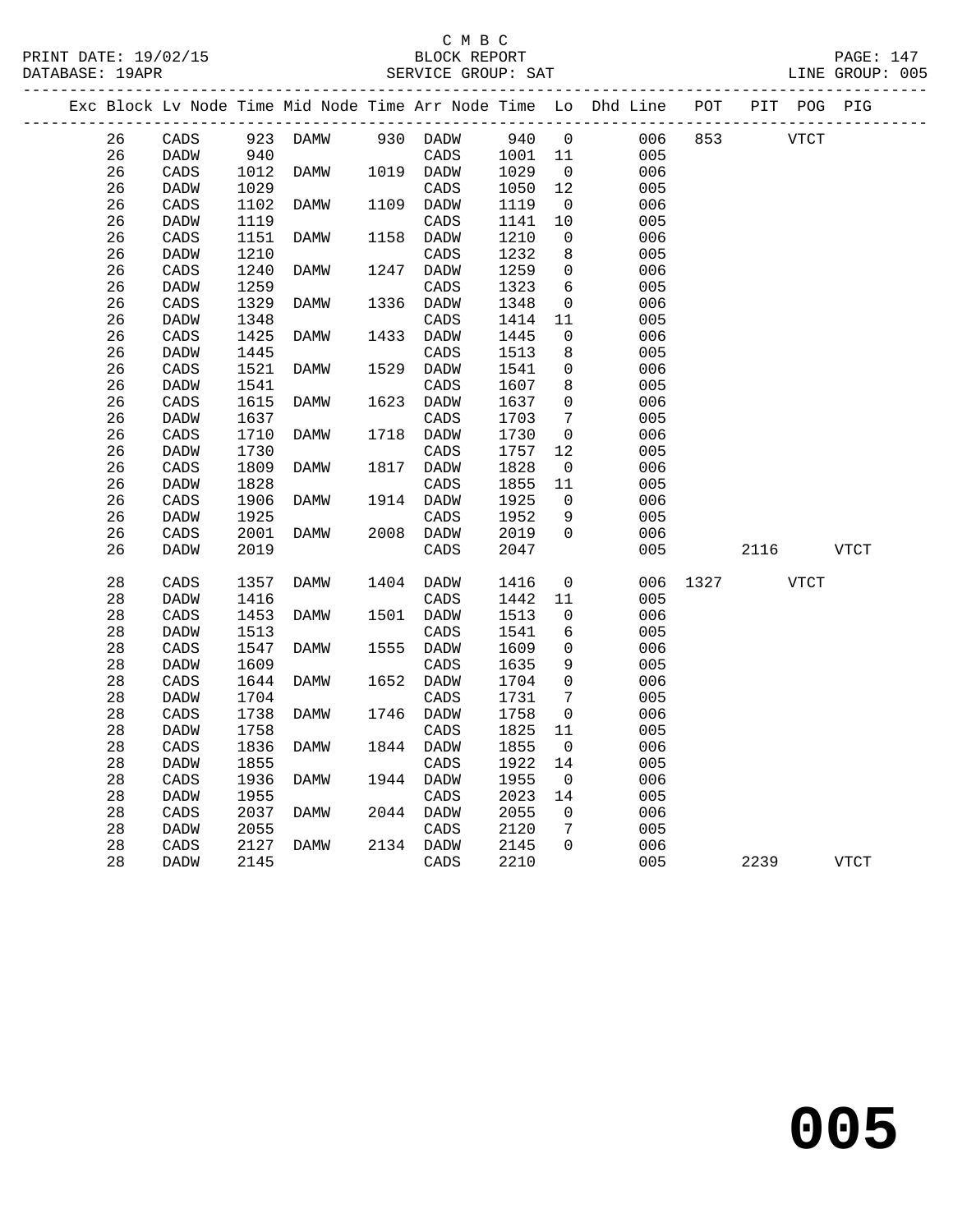|         |                 |                   |                             |      |             |                      |    | C M B C<br>PRINT DATE: 19/02/15<br>DATABASE: 19APR<br>DATABASE: 19APR<br>SERVICE GROUP: SAT<br>SERVICE GROUP: SAT<br>DATABASE: 19APR<br>LINE GROUP: 007                                                                        |           |             |
|---------|-----------------|-------------------|-----------------------------|------|-------------|----------------------|----|--------------------------------------------------------------------------------------------------------------------------------------------------------------------------------------------------------------------------------|-----------|-------------|
|         |                 |                   |                             |      |             |                      |    | 5 AV & GRANVILLE ST AND STRING STRING STRING STRING STRING STRING STRING STRING STRING STRING STRING STRING STRING STRING STRING STRING STRING STRING STRING STRING STRING STRING STRING STRING STRING STRING STRING STRING ST |           |             |
|         |                 |                   |                             |      |             |                      |    |                                                                                                                                                                                                                                |           |             |
|         |                 |                   |                             |      |             |                      |    |                                                                                                                                                                                                                                |           |             |
|         |                 |                   |                             |      |             |                      |    |                                                                                                                                                                                                                                |           |             |
|         |                 |                   |                             |      |             |                      |    | Exc Block Lv Node Time Mid Node Time Arr Node Time Lo Dhd Line POT PIT POG PIG                                                                                                                                                 |           |             |
| 31      | GRDM            |                   |                             |      |             |                      |    | 550 NADU 606 NAST 617 24 007 527 VTCT                                                                                                                                                                                          |           |             |
| 31      | NAST            |                   |                             |      |             |                      |    |                                                                                                                                                                                                                                |           |             |
| 31      | DULP            |                   |                             |      |             |                      |    | 641 PNHM 708 DULP 738 12 007<br>750 5GRN 812 NAST 849 12 007<br>901 PNHM 930 DULP 1011 18 007                                                                                                                                  |           |             |
| 31      | NAST            |                   |                             |      |             |                      |    |                                                                                                                                                                                                                                |           |             |
| 31      | <b>DULP</b>     | 1029              | 5GRN                        | 1057 | NAST        | 1140                 |    | 16 007                                                                                                                                                                                                                         |           |             |
| 31      | NAST            | 1156              | PNHM                        | 1228 | DULP        | 1316                 |    | $\begin{array}{ccc} 8 & 007 \\ 9 & 007 \\ 20 & 007 \end{array}$                                                                                                                                                                |           |             |
| 31      | <b>DULP</b>     | 1324              | 5GRN                        | 1357 | NAST        | 1445                 |    |                                                                                                                                                                                                                                |           |             |
| 31      | NAST            | 1454              | PNHM                        | 1529 | DULP        | 1620                 |    |                                                                                                                                                                                                                                |           |             |
| 31      | $\texttt{DULP}$ | 1640              | 5GRN                        | 1712 | NAST        | 1758                 |    | 22<br>007                                                                                                                                                                                                                      |           |             |
| 31      | NAST            | 1820              | PNHM                        | 1854 | DULP        | 1941                 |    | 11<br>007                                                                                                                                                                                                                      |           |             |
| 31      | <b>DULP</b>     | 1952              | 5GRN                        | 2019 | NAST        | 2101                 |    | $\begin{array}{c} 8 \\ 16 \end{array}$<br>007                                                                                                                                                                                  |           |             |
| 31      | NAST            | 2109              | PNHM                        | 2137 |             | DULP 2218            |    | 007                                                                                                                                                                                                                            |           |             |
| 31      | <b>DULP</b>     | 2234              | 5GRN                        | 2259 |             | NAST 2337 13         |    | 007                                                                                                                                                                                                                            |           |             |
| 31      | NAST            | 2350              | PNHM                        | 2418 | DULP        | 2456                 |    | 007                                                                                                                                                                                                                            | 2511 VTCT |             |
| 32      | <b>DULP</b>     | 553               | 5GRN                        | 612  | NAST        |                      |    | 646 15<br>007                                                                                                                                                                                                                  | 528 VTCT  |             |
| 32      | NAST            | 701               | PNHM                        | 728  | DULP        |                      |    | 758 7<br>007                                                                                                                                                                                                                   |           |             |
| 32      | <b>DULP</b>     | 805               | 5GRN                        | 827  | NAST        | 904                  | 12 | 007                                                                                                                                                                                                                            |           |             |
| 32      | NAST            | 916               | PNHM                        | 945  | DULP        |                      |    | 007                                                                                                                                                                                                                            |           |             |
| 32      | <b>DULP</b>     | 1042              | 5GRN                        | 1112 | NAST        | 1026  16<br>1155  16 |    | 007                                                                                                                                                                                                                            |           |             |
| 32      | NAST            | 1211              | PNHM                        | 1243 | DULP        | 1331                 |    | 9<br>007                                                                                                                                                                                                                       |           |             |
| 32      | $\texttt{DULP}$ | 1340              | 5GRN                        | 1412 | NAST        |                      |    | 1500 9<br>007                                                                                                                                                                                                                  |           |             |
| 32      | NAST            | 1509              | PNHM                        | 1544 | DULP        | 1635 20              |    | 007                                                                                                                                                                                                                            |           |             |
| 32      | <b>DULP</b>     | 1655              | 5GRN                        | 1727 | NAST        | 1813                 |    | 007                                                                                                                                                                                                                            | 1848      | VTCT        |
| 33      | <b>NAST</b>     | 600               | PNHM                        | 627  | DULP        | 657                  |    | 14 \,<br>007                                                                                                                                                                                                                   | 525 VTCT  |             |
| 33      | <b>DULP</b>     |                   | 5GRN                        | 732  | NAST        | 806                  |    | 12<br>007                                                                                                                                                                                                                      |           |             |
| 33      | NAST            | 711<br>818<br>932 | PNHM                        | 845  | DULP        |                      | 12 | 007                                                                                                                                                                                                                            |           |             |
| 33      | DULP            |                   | 5GRN                        |      | 957 NAST    | 920<br>1038          |    | $21$ 007                                                                                                                                                                                                                       |           |             |
| 33      | NAST            |                   | 1059 PNHM                   |      |             |                      |    | 1129 DULP 1215 9 007                                                                                                                                                                                                           |           |             |
| 33      | <b>DULP</b>     |                   | 1224 5GRN                   |      | 1257 NAST   | 1345 9               |    | 007                                                                                                                                                                                                                            |           |             |
| 33 NAST |                 |                   | 1354 PNHM 1429 DULP 1520 20 |      |             |                      |    | 007                                                                                                                                                                                                                            |           |             |
| 33      | <b>DULP</b>     | 1540              | 5GRN                        | 1612 | NAST        | 1700                 | 11 | 007                                                                                                                                                                                                                            |           |             |
| 33      | NAST            | 1711              | PNHM                        | 1745 | <b>DULP</b> | 1833                 | 16 | 007                                                                                                                                                                                                                            |           |             |
| 33      | <b>DULP</b>     | 1849              | 5GRN                        | 1919 | NAST        | 2004                 | 5  | 007                                                                                                                                                                                                                            |           |             |
| 33      | NAST            | 2009              | PNHM                        | 2037 | <b>DULP</b> | 2118                 | 16 | 007                                                                                                                                                                                                                            |           |             |
| 33      | <b>DULP</b>     | 2134              | 5GRN                        | 2159 | NAST        | 2238                 | 11 | 007                                                                                                                                                                                                                            |           |             |
| 33      | <b>NAST</b>     | 2249              | PNHM                        | 2317 | <b>DULP</b> | 2358                 | 9  | 007                                                                                                                                                                                                                            |           |             |
| 33      | <b>DULP</b>     | 2407              | 5GRN                        | 2429 | NAST        | 2507                 | 0  | 007                                                                                                                                                                                                                            |           |             |
| 33      | NAST            | 2507              | PNHM                        | 2530 | HODM        | 2534                 |    | 007                                                                                                                                                                                                                            | 2558      | <b>VTCT</b> |

**007**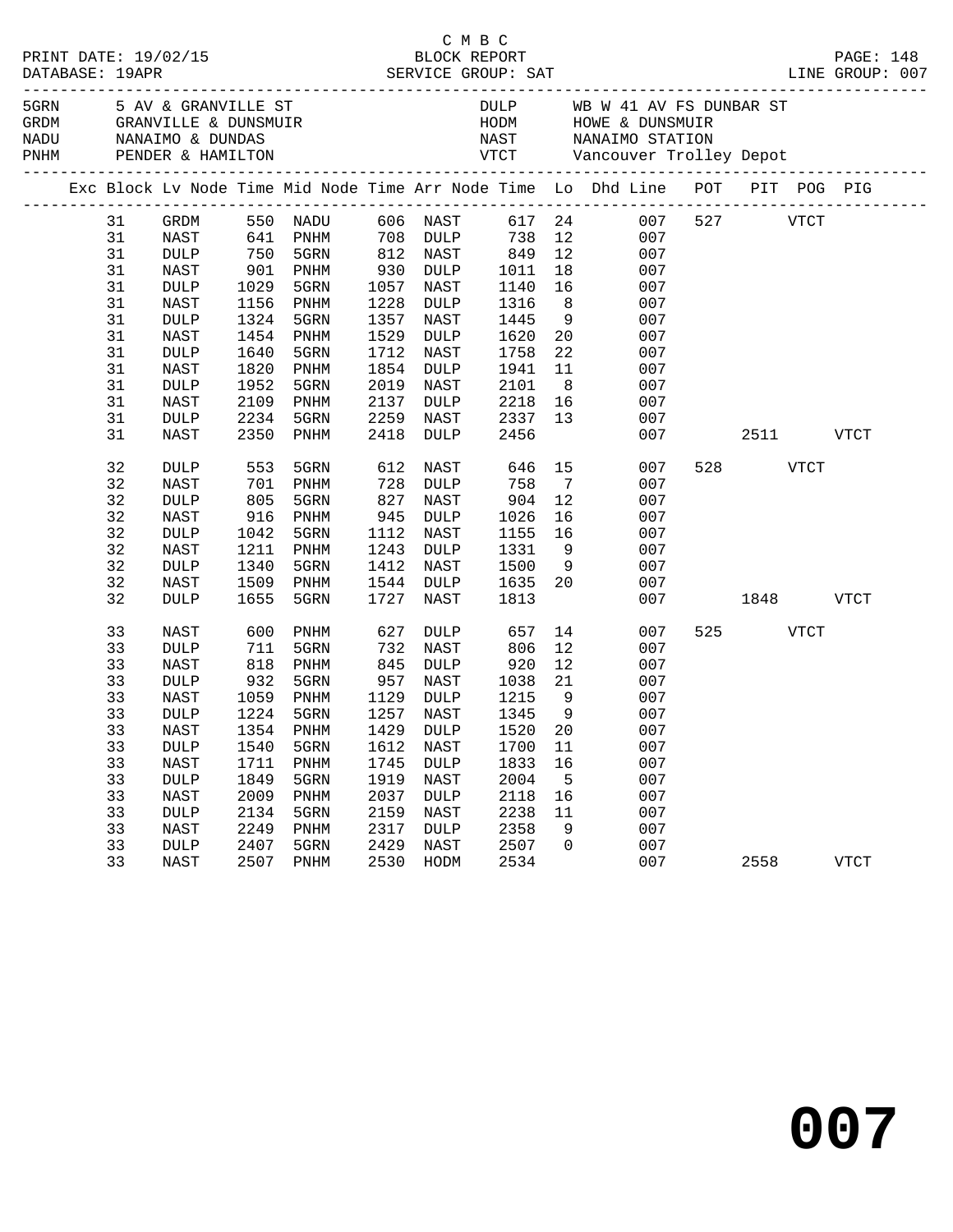## C M B C

|  | DATABASE: 19APR |                 |                 |      |      | SERVICE GROUP: SAT       |         |                 | LINE GROUP: 007                                                                |              |             |  |
|--|-----------------|-----------------|-----------------|------|------|--------------------------|---------|-----------------|--------------------------------------------------------------------------------|--------------|-------------|--|
|  |                 |                 |                 |      |      |                          |         |                 | Exc Block Lv Node Time Mid Node Time Arr Node Time Lo Dhd Line POT PIT POG PIG |              |             |  |
|  | 34              | PNHM            |                 |      |      | 607 PNHM 607 DULP 637 14 |         |                 |                                                                                | 007 532 VTCT |             |  |
|  | 34              | DULP            | 651             |      |      | 5GRN 712 NAST 746        |         | 22              | 007                                                                            |              |             |  |
|  | 34              | NAST            | 808             | PNHM |      | 835 DULP                 | 910     | $7\overline{ }$ | 007                                                                            |              |             |  |
|  | 34              | <b>DULP</b>     | 917             | 5GRN |      | 942 NAST                 | 1023    | 21              | 007                                                                            |              |             |  |
|  | 34              | NAST            | 1044            | PNHM |      | 1114 DULP                | 1159    | 10              | 007                                                                            |              |             |  |
|  | 34              | DULP            | 1209            | 5GRN | 1242 | NAST                     | 1330    | 8 <sup>8</sup>  | 007                                                                            |              |             |  |
|  | 34              | NAST            | 1338            | PNHM | 1413 | DULP                     | 1504    | 21              | 007                                                                            |              |             |  |
|  | 34              | <b>DULP</b>     | 1525            | 5GRN | 1557 | NAST                     | 1645    | 11              | 007                                                                            |              |             |  |
|  | 34              | NAST            | 1656            | PNHM | 1730 | DULP                     | 1819    | 10              | 007                                                                            |              |             |  |
|  | 34              | <b>DULP</b>     | 1829            | 5GRN | 1859 | NAST                     | 1944    | $5^{\circ}$     | 007                                                                            |              |             |  |
|  | 34              | NAST            | 1949            | PNHM | 2017 | DULP                     | 2058    | 16              | 007                                                                            |              |             |  |
|  | 34              | <b>DULP</b>     | 2114            | 5GRN | 2139 | NAST                     | 2218    | 11              | 007                                                                            |              |             |  |
|  | 34              | NAST            | 2229            | PNHM | 2257 | DULP                     | 2338    |                 | 007                                                                            | 2353         | VTCT        |  |
|  | 35              | <b>DULP</b>     | 613             | 5GRN | 632  | NAST                     | 706     | 15              | 007                                                                            | 548 VTCT     |             |  |
|  | 35              | NAST            | $\frac{1}{834}$ | PNHM | 748  | DULP                     | 818     | 16              | 007                                                                            |              |             |  |
|  | 35              | <b>DULP</b>     |                 | 5GRN | 857  | NAST                     | 934     | 12              | 007                                                                            |              |             |  |
|  | 35              | NAST            | 946             | PNHM | 1015 | DULP                     | 1056    | 14              | 007                                                                            |              |             |  |
|  | 35              | <b>DULP</b>     | 1110            | 5GRN | 1142 | NAST                     | 1229    | 9               | 007                                                                            |              |             |  |
|  | 35              | NAST            | 1238            | PNHM | 1313 | DULP                     | 1401    | 9               | 007                                                                            |              |             |  |
|  | 35              | $\texttt{DULP}$ | 1410            | 5GRN | 1442 | NAST                     | 1530    | 9               | 007                                                                            |              |             |  |
|  | 35              | NAST            | 1539            | PNHM | 1614 | DULP                     | 1705    | 22              | 007                                                                            |              |             |  |
|  | 35              | <b>DULP</b>     | 1727            | 5GRN | 1800 | NAST                     | 1845    | 22              | 007                                                                            |              |             |  |
|  | 35              | NAST            | 1907            | PNHM | 1936 | DULP                     | 2021    | 11              | 007                                                                            |              |             |  |
|  | 35              | <b>DULP</b>     | 2032            | 5GRN | 2059 | NAST                     | 2140    | 9               | 007                                                                            |              |             |  |
|  | 35              | NAST            | 2149            | PNHM | 2217 | DULP                     | 2258 17 |                 | 007                                                                            |              |             |  |
|  | 35              | <b>DULP</b>     | 2315            | 5GRN | 2339 | NAST                     | 2417    |                 | 007                                                                            | 2448 VTCT    |             |  |
|  | 36              | NAST            | 621             | PNHM | 648  | DULP                     | 718     | 13              | 007                                                                            | 546 VTCT     |             |  |
|  | 36              | <b>DULP</b>     | 731             | 5GRN | 752  | NAST                     | 826     | 22              | 007                                                                            |              |             |  |
|  | 36              | NAST            | 848             | PNHM | 915  | DULP                     | 953     | 8 <sup>8</sup>  | 007                                                                            |              |             |  |
|  | 36              | <b>DULP</b>     | 1001            | 5GRN | 1027 | NAST                     | 1110    | 20              | 007                                                                            |              |             |  |
|  | 36              | NAST            | 1130            | PNHM | 1200 | DULP                     | 1247    | $\overline{7}$  | 007                                                                            |              |             |  |
|  | 36              | <b>DULP</b>     | 1254            | 5GRN | 1327 | NAST                     | 1415    | 9               | 007                                                                            |              |             |  |
|  | 36              | NAST            | 1424            | PNHM | 1459 | DULP                     | 1550    | 20              | 007                                                                            |              |             |  |
|  | 36              | <b>DULP</b>     | 1610            | 5GRN | 1642 | NAST                     | 1730    | 11              | 007                                                                            |              |             |  |
|  | 36              | NAST            | 1741            | PNHM | 1815 | DULP                     | 1903    |                 | 007                                                                            | 1919         | VTCT        |  |
|  | 37              | <b>DULP</b>     |                 |      |      |                          |         |                 | 633 5GRN 652 NAST 726 9 007 607 VTCT                                           |              |             |  |
|  | 37              | NAST            | 735             | PNHM | 802  | <b>DULP</b>              | 837     | 10              | 007                                                                            |              |             |  |
|  | 37              | <b>DULP</b>     | 847             | 5GRN | 912  | NAST                     | 952     | 8               | 007                                                                            |              |             |  |
|  | 37              | NAST            | 1000            | PNHM | 1029 | <b>DULP</b>              | 1111    | 14              | 007                                                                            |              |             |  |
|  | 37              | <b>DULP</b>     | 1125            | 5GRN | 1157 | NAST                     | 1244    | 9               | 007                                                                            |              |             |  |
|  | 37              | NAST            | 1253            | PNHM | 1328 | <b>DULP</b>              | 1417    | 8               | 007                                                                            |              |             |  |
|  | 37              | DULP            | 1425            | 5GRN | 1457 | NAST                     | 1545    | 9               | 007                                                                            |              |             |  |
|  | 37              | <b>NAST</b>     | 1554            | PNHM | 1629 | <b>DULP</b>              | 1720    |                 | 007                                                                            | 1741         | <b>VTCT</b> |  |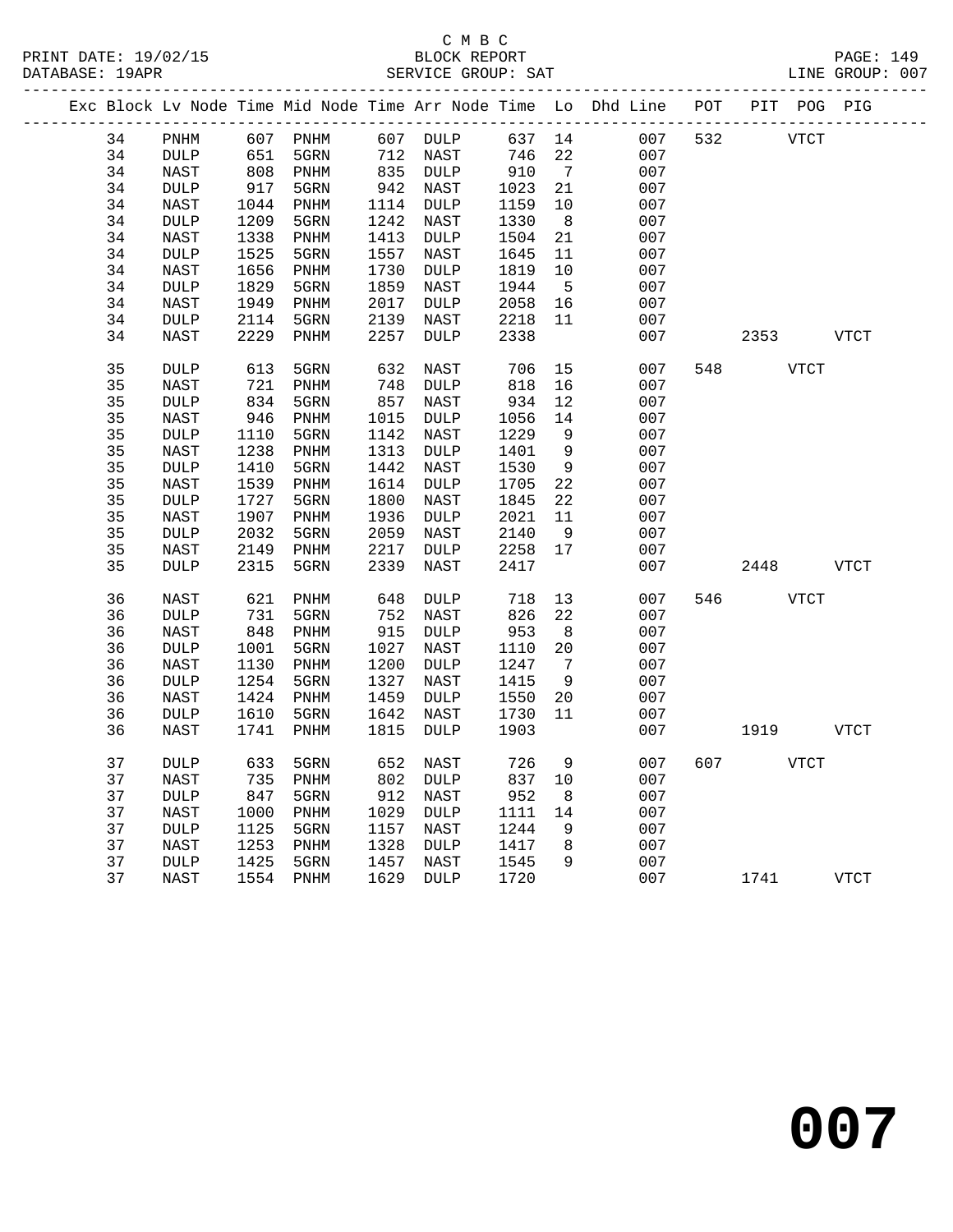|  |    |                 |      |              |      |                 |              |             | Exc Block Lv Node Time Mid Node Time Arr Node Time Lo Dhd Line POT |     |      | PIT POG PIG |              |
|--|----|-----------------|------|--------------|------|-----------------|--------------|-------------|--------------------------------------------------------------------|-----|------|-------------|--------------|
|  | 38 | NAST            | 752  | PNHM         | 819  | $\texttt{DULP}$ | 854          | 8           | 007                                                                | 715 |      | <b>VTCT</b> |              |
|  | 38 | $\texttt{DULP}$ | 902  | 5GRN         | 927  | NAST            | 1007         | 8           | 007                                                                |     |      |             |              |
|  | 38 | NAST            | 1015 | PNHM         | 1044 | $\texttt{DULP}$ | 1126         | 14          | 007                                                                |     |      |             |              |
|  | 38 | <b>DULP</b>     | 1140 | 5GRN         | 1212 | NAST            | 1259         | 9           | 007                                                                |     |      |             |              |
|  | 38 | NAST            | 1308 | PNHM         | 1343 | DULP            | 1432         | 8           | 007                                                                |     |      |             |              |
|  | 38 | DULP            | 1440 | 5GRN         | 1512 | NAST            | 1600         | 9           | 007                                                                |     |      |             |              |
|  | 38 |                 | 1609 |              | 1644 |                 |              |             | 007                                                                |     |      |             |              |
|  | 38 | NAST            | 1746 | PNHM<br>5GRN | 1819 | <b>DULP</b>     | 1735<br>1904 | 11<br>24    | 007                                                                |     |      |             |              |
|  |    | <b>DULP</b>     |      |              | 1956 | NAST            |              |             |                                                                    |     |      |             |              |
|  | 38 | NAST            | 1928 | PNHM         | 2119 | <b>DULP</b>     | 2039         | 15          | 007                                                                |     |      |             |              |
|  | 38 | DULP            | 2054 | 5GRN         |      | NAST            | 2158         | 11          | 007                                                                |     |      |             |              |
|  | 38 | NAST            | 2209 | PNHM         | 2237 | <b>DULP</b>     | 2318         | 17          | 007                                                                |     |      |             |              |
|  | 38 | DULP            | 2335 | 5GRN         | 2359 | NAST            | 2437         | $\mathbf 0$ | 007                                                                |     |      |             |              |
|  | 38 | <b>NAST</b>     | 2437 | PNHM         | 2500 | <b>DULP</b>     | 2541         |             | 007                                                                |     | 2555 |             | <b>VTCT</b>  |
|  | 39 | <b>DULP</b>     | 819  | 5GRN         | 842  | NAST            | 919          | 12          | 007                                                                | 753 |      | <b>VTCT</b> |              |
|  | 39 | <b>NAST</b>     | 931  | PNHM         | 1000 | <b>DULP</b>     | 1041         | 16          | 007                                                                |     |      |             |              |
|  | 39 | <b>DULP</b>     | 1057 | 5GRN         | 1127 | NAST            | 1210         | 13          | 007                                                                |     |      |             |              |
|  | 39 | <b>NAST</b>     | 1223 | PNHM         | 1258 | <b>DULP</b>     | 1346         | 9           | 007                                                                |     |      |             |              |
|  | 39 | <b>DULP</b>     | 1355 | 5GRN         | 1427 | NAST            | 1515         | 9           | 007                                                                |     |      |             |              |
|  | 39 | NAST            | 1524 | PNHM         | 1559 | DULP            | 1650         | 20          | 007                                                                |     |      |             |              |
|  | 39 | <b>DULP</b>     | 1710 | 5GRN         | 1742 | NAST            | 1828         | 19          | 007                                                                |     |      |             |              |
|  | 39 | NAST            | 1847 | PNHM         | 1916 | <b>DULP</b>     | 2001         | 11          | 007                                                                |     |      |             |              |
|  | 39 | <b>DULP</b>     | 2012 | 5GRN         | 2039 | NAST            | 2120         | 9           | 007                                                                |     |      |             |              |
|  | 39 | NAST            | 2129 | PNHM         | 2157 | <b>DULP</b>     | 2238         | 17          | 007                                                                |     |      |             |              |
|  | 39 | <b>DULP</b>     | 2255 | 5GRN         | 2319 | NAST            | 2357         | 10          | 007                                                                |     |      |             |              |
|  | 39 | <b>NAST</b>     | 2407 | PNHM         | 2430 | <b>DULP</b>     | 2511         |             | 007                                                                |     | 2525 |             | <b>VTCT</b>  |
|  | 40 | NAST            | 832  | PNHM         | 859  | DULP            | 937          | 9           | 007                                                                | 755 |      | <b>VTCT</b> |              |
|  | 40 | <b>DULP</b>     | 946  | 5GRN         | 1012 | NAST            | 1055         | 19          | 007                                                                |     |      |             |              |
|  | 40 | NAST            | 1114 | PNHM         | 1144 | DULP            | 1230         | 9           | 007                                                                |     |      |             |              |
|  | 40 | DULP            | 1239 | 5GRN         | 1312 | NAST            | 1400         | 9           | 007                                                                |     |      |             |              |
|  | 40 | NAST            | 1409 | PNHM         | 1444 | <b>DULP</b>     | 1535         | 20          | 007                                                                |     |      |             |              |
|  | 40 | <b>DULP</b>     | 1555 | 5GRN         | 1627 | NAST            | 1715         | 11          | 007                                                                |     |      |             |              |
|  | 40 | NAST            | 1726 | PNHM         | 1800 | <b>DULP</b>     | 1848         | 21          | 007                                                                |     |      |             |              |
|  | 40 | $\texttt{DULP}$ | 1909 | 5GRN         | 1939 | NAST            | 2023         | 6           | 007                                                                |     |      |             |              |
|  | 40 | NAST            | 2029 | PNHM         | 2057 | <b>DULP</b>     | 2138         | 16          | 007                                                                |     |      |             |              |
|  | 40 | DULP            | 2154 | 5GRN         | 2219 | NAST            | 2257         | 12          | 007                                                                |     |      |             |              |
|  | 40 | NAST            | 2309 | PNHM         | 2337 | <b>DULP</b>     | 2418         |             | 007                                                                |     | 2433 |             | <b>VTCT</b>  |
|  |    |                 |      |              |      |                 |              |             |                                                                    |     |      |             |              |
|  | 41 | DULP            | 1014 | 5GRN         | 1042 | NAST            | 1125         | 17          | 007                                                                | 948 |      | VTCT        |              |
|  | 41 | NAST            | 1142 | PNHM         | 1214 | <b>DULP</b>     | 1302         | 7           | 007                                                                |     |      |             |              |
|  | 41 | DULP            | 1309 | 5GRN         | 1342 | NAST            | 1430         | 9           | 007                                                                |     |      |             |              |
|  | 41 | NAST            | 1439 | PNHM         | 1514 | <b>DULP</b>     | 1605         | 20          | 007                                                                |     |      |             |              |
|  | 41 | DULP            | 1625 | 5GRN         | 1657 | NAST            | 1745         | 16          | 007                                                                |     |      |             |              |
|  | 41 | NAST            | 1801 | PNHM         | 1835 | <b>DULP</b>     | 1923         | 6           | 007                                                                |     |      |             |              |
|  | 41 | <b>DULP</b>     | 1929 | 5GRN         | 1959 | NAST            | 2043         | 6           | 007                                                                |     |      |             |              |
|  | 41 | NAST            | 2049 | PNHM         | 2117 | DULP            | 2158         | 16          | 007                                                                |     |      |             |              |
|  | 41 | <b>DULP</b>     | 2214 | 5GRN         | 2239 | NAST            | 2317         | 12          | 007                                                                |     |      |             |              |
|  | 41 | NAST            | 2329 | PNHM         | 2357 | <b>DULP</b>     | 2435         | 2           | 007                                                                |     |      |             |              |
|  | 41 | <b>DULP</b>     | 2437 | 5GRN         | 2459 | NAST            | 2537         |             | 007                                                                |     | 2608 |             | <b>VTCT</b>  |
|  | 42 | NAST            | 1029 | PNHM         | 1059 | <b>DULP</b>     | 1144         | 11          | 007                                                                | 952 |      | <b>VTCT</b> |              |
|  | 42 | DULP            | 1155 | 5GRN         | 1227 | NAST            | 1314         | 9           | 007                                                                |     |      |             |              |
|  | 42 | NAST            | 1323 | PNHM         | 1358 | <b>DULP</b>     | 1449         | 21          | 007                                                                |     |      |             |              |
|  | 42 | DULP            | 1510 | 5GRN         | 1542 | NAST            | 1630         | 10          | 007                                                                |     |      |             |              |
|  | 42 | NAST            | 1640 | PNHM         | 1714 | <b>DULP</b>     | 1803         |             | 007                                                                |     | 1824 |             | ${\tt VTCT}$ |
|  |    |                 |      |              |      |                 |              |             |                                                                    |     |      |             |              |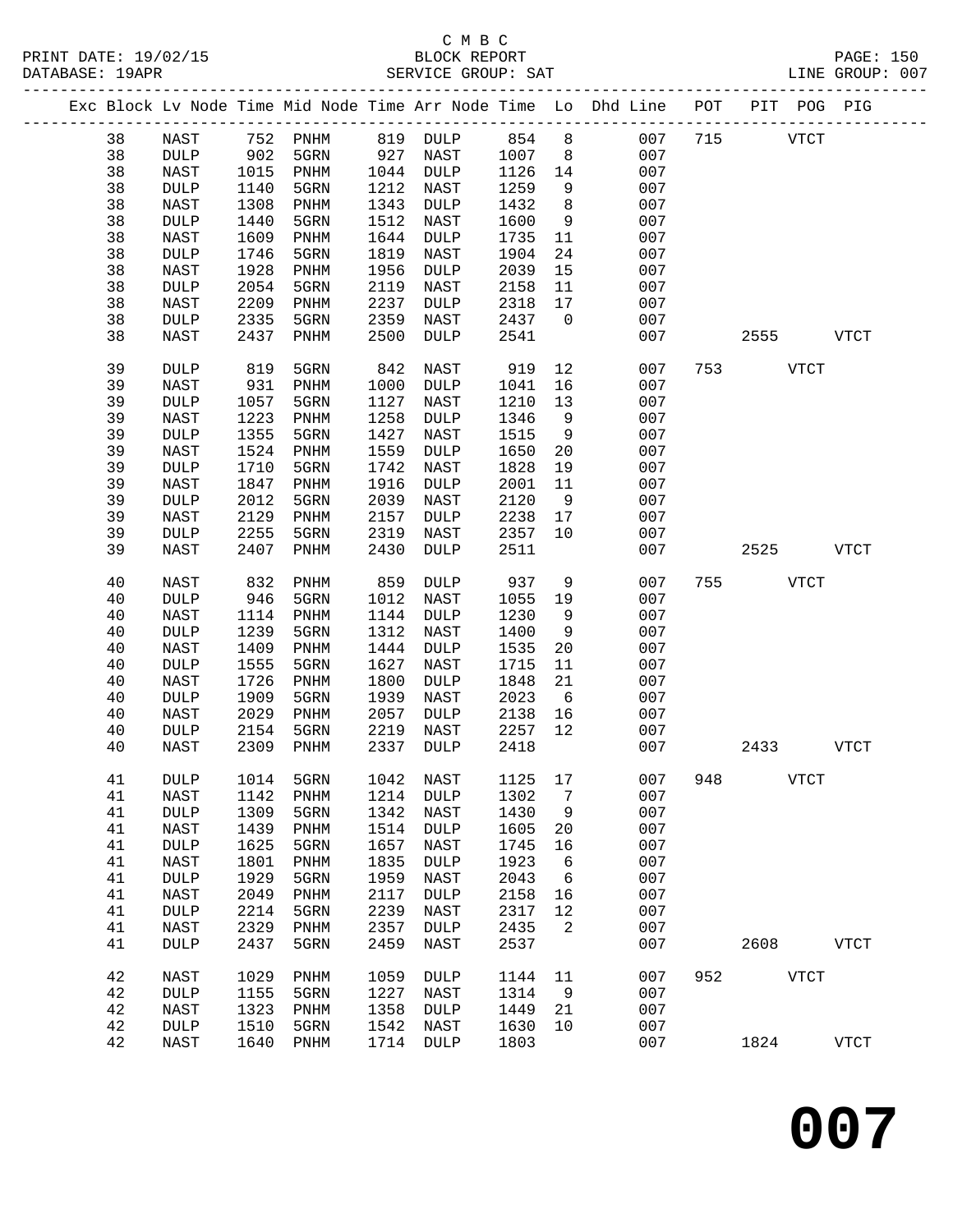C M B C<br>BLOCK REPORT PRINT DATE: 19/02/15 BLOCK REPORT PAGE: 151 SERVICE GROUP: SAT

|  |    |      |      |           |      |           |         | Exc Block Ly Node Time Mid Node Time Arr Node Time Lo Dhd Line POT PIT POG PIG |          |      |      |
|--|----|------|------|-----------|------|-----------|---------|--------------------------------------------------------------------------------|----------|------|------|
|  | 43 | DULP |      | 1455 5GRN |      | 1527 NAST | 1615 10 |                                                                                | 007 1429 | VTCT |      |
|  | 43 | NAST | 1625 | PNHM      |      | 1659 DULP | 1749 20 | 007                                                                            |          |      |      |
|  | 43 | DULP | 1809 | 5GRN      | 1839 | NAST      | 1924    | 007                                                                            |          | 1959 | VTCT |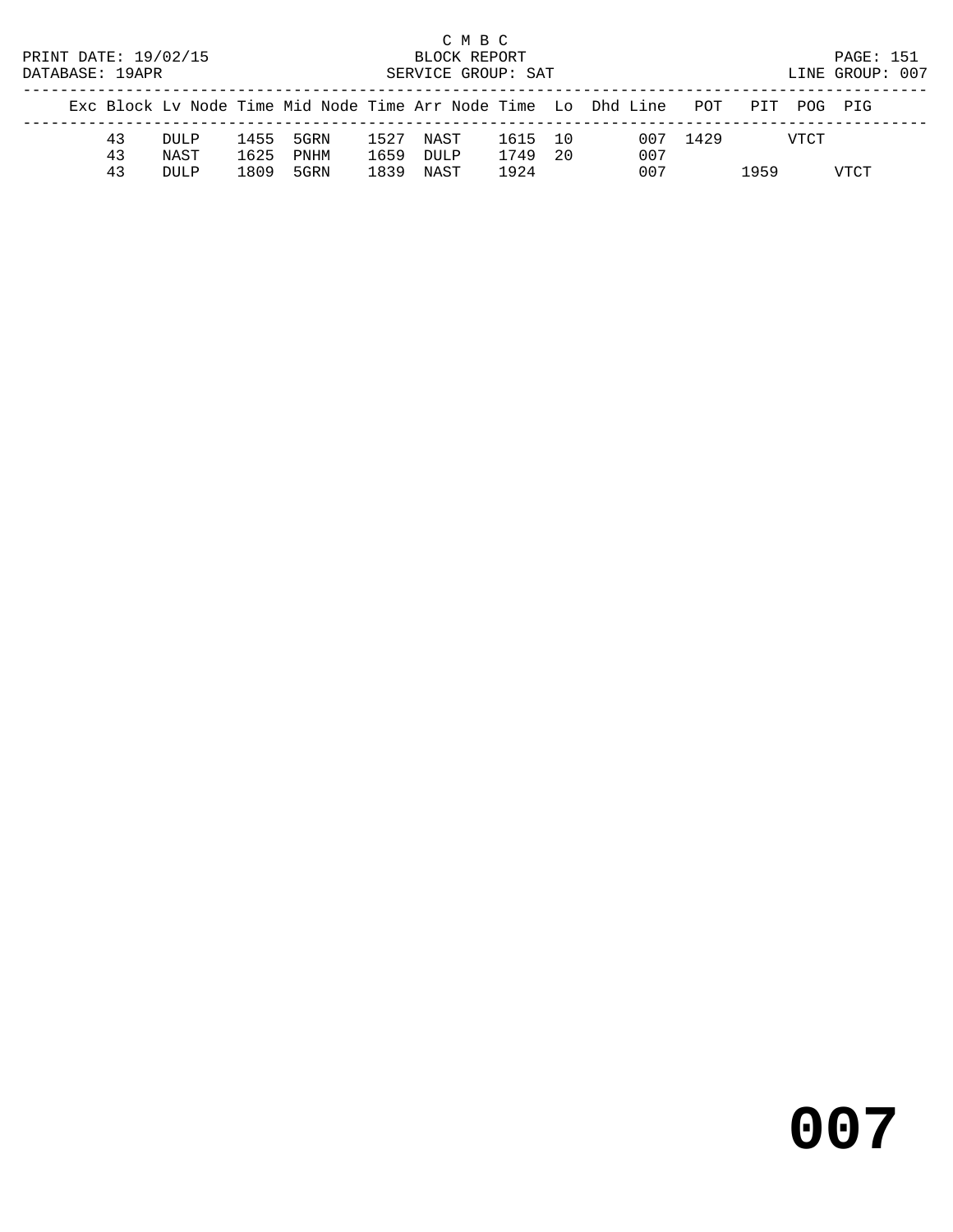|                  |                 |              |                                                                            |              |                   |              |                | Exc Block Lv Node Time Mid Node Time Arr Node Time Lo Dhd Line POT PIT POG PIG |          |      |           |             |
|------------------|-----------------|--------------|----------------------------------------------------------------------------|--------------|-------------------|--------------|----------------|--------------------------------------------------------------------------------|----------|------|-----------|-------------|
|                  | 1 F41S 456 BYKY |              |                                                                            |              | FRTE              |              |                | 503 0 008 440 VTCT                                                             |          |      |           |             |
| $\mathbf{1}$     | FRTE            |              | 503 BYKY 522 WFST                                                          |              |                   |              |                | 534 0<br>008                                                                   |          |      |           |             |
| $\mathbf{1}$     | WFST            |              |                                                                            |              |                   |              |                | 604 19<br>008                                                                  |          |      |           |             |
| $\mathbf{1}$     | FRTE            |              |                                                                            |              | 642 WFST          | 656          | $\overline{0}$ | 008                                                                            |          |      |           |             |
| 1                | WFST            |              |                                                                            |              | FRTE              |              |                | 729 10<br>008                                                                  |          |      |           |             |
| 1                | FRTE            |              | 739 BYKY 800                                                               |              | WFST              | 816          |                | $\overline{0}$<br>008                                                          |          |      |           |             |
| 1                | WFST            |              | 816 BYKY                                                                   | 829          | FRTE              | 851          | 13             | 008                                                                            |          |      |           |             |
| $\mathbf 1$      | FRTE            |              | 904 BYKY                                                                   | 928          | WFST              | 945          | $\overline{0}$ | 008<br>10                                                                      |          |      |           |             |
| $\mathbf 1$      | WFST            |              | 945 BYKY<br>BYKY                                                           | 1002<br>1105 | FRTE              | 1028<br>1125 | $\overline{0}$ | 008                                                                            |          |      |           |             |
| 1<br>$\mathbf 1$ | FRTE<br>WFST    | 1038<br>1125 | BYKY                                                                       |              | WFST<br>1144 FRTE | 1213         | 17             | 008<br>008                                                                     |          |      |           |             |
| 1                | FRTE            |              | 1230 BYKY                                                                  | 1300         | WFST              | 1322         | $\overline{0}$ | 008                                                                            |          |      |           |             |
| $\mathbf 1$      | WFST            |              | 1322 BYKY                                                                  | 1343         | FRTE              | 1412         | 19             | 008                                                                            |          |      |           |             |
| $\mathbf 1$      | FRTE            | 1431         | BYKY                                                                       | 1503         | WFST              | 1525         | $\overline{0}$ | 008                                                                            |          |      |           |             |
| $\mathbf 1$      | WFST            | 1525         | BYKY                                                                       | 1546         | FRTE              | 1616         | 19             | 008                                                                            |          |      |           |             |
| 1                | FRTE            | 1635         | BYKY                                                                       | 1705         | WFST              | 1725         | $\overline{0}$ | 008                                                                            |          |      |           |             |
| $\mathbf 1$      | WFST            |              | 1725 BYKY                                                                  |              | 1746 FRTE         | 1814         | 18             | 008                                                                            |          |      |           |             |
| 1                | FRTE            |              | 1832 BYKY                                                                  | 1859         | WFST              | 1918         | $\overline{0}$ | 008                                                                            |          |      |           |             |
| $\mathbf 1$      | WFST            | 1918         | BYKY                                                                       | 1937         | FRTE              | 2001         |                | 14<br>008                                                                      |          |      |           |             |
| $\mathbf 1$      | FRTE            |              |                                                                            |              |                   | 2054         |                | $\overline{0}$<br>008                                                          |          |      |           |             |
| 1                | WFST            |              | 2015 BYKY 2038 WFST<br>2054 BYKY 2112 FRTE                                 |              |                   | 2133         | $\overline{0}$ | 008                                                                            |          |      |           |             |
| 1                | FRTE            |              | 2133 BYKY                                                                  |              | $41\mathrm{FR}$   | 2145         |                | 008                                                                            |          |      | 2201 VTCT |             |
| 2                | F41S            | 516          | $523$ BYKY 54<br>554 PV                                                    |              | FRTE              | 523          | $\overline{0}$ | 008                                                                            | 500 VTCT |      |           |             |
| 2                | FRTE            |              |                                                                            |              | 542 WFST          | 554          | $\overline{0}$ | 008                                                                            |          |      |           |             |
| 2                | WFST            |              | 554 BYKY                                                                   |              | 607 FRTE          | 624          | 13             | 008                                                                            |          |      |           |             |
| 2                | FRTE            | 637          | BYKY                                                                       | 656          | WFST              | 710          | $\overline{0}$ | 008                                                                            |          |      |           |             |
| 2                | WFST            |              |                                                                            |              |                   | 745          | 14             | 008                                                                            |          |      |           |             |
| 2                | FRTE            |              | 710 BYKY      725 FRTE<br>759 BYKY      822 WFST<br>838 BYKY      851 FRTE |              |                   | 838          | $\overline{0}$ | 008                                                                            |          |      |           |             |
| 2                | WFST            |              |                                                                            |              |                   | 915          | 17             | 008                                                                            |          |      |           |             |
| 2                | FRTE            |              | 932 BYKY 957 WFST                                                          |              |                   | 1016 0       |                | 008                                                                            |          |      |           |             |
| 2                | WFST            |              | 1016 BYKY                                                                  |              | 1033 FRTE         | 1100 13      |                | 008                                                                            |          |      |           |             |
| 2                |                 |              | FRTE 1113 BYKY 1141 WFST 1201 0                                            |              |                   |              |                | 008                                                                            |          |      |           |             |
| 2                | WFST<br>FRTE    | 1201<br>1310 | BYKY                                                                       | 1222<br>1342 | FRTE<br>WFST      | 1252<br>1404 | 18<br>0        | 008<br>008                                                                     |          |      |           |             |
| 2<br>2           | WFST            | 1404         | <b>BYKY</b><br><b>BYKY</b>                                                 | 1425         | FRTE              | 1453         | 18             | 008                                                                            |          |      |           |             |
| 2                | FRTE            | 1511         | <b>BYKY</b>                                                                | 1543         | WFST              | 1605         | $\mathbf 0$    | 008                                                                            |          |      |           |             |
| 2                | WFST            | 1605         | <b>BYKY</b>                                                                | 1626         | FRTE              | 1654         | 12             | 008                                                                            |          |      |           |             |
| 2                | FRTE            | 1706         | <b>BYKY</b>                                                                | 1735         | WFST              | 1755         | 0              | 008                                                                            |          |      |           |             |
| 2                | WFST            | 1755         | <b>BYKY</b>                                                                | 1816         | FRTE              | 1841         | 13             | 008                                                                            |          |      |           |             |
| 2                | FRTE            | 1854         | BYKY                                                                       | 1919         | WFST              | 1936         | 0              | 008                                                                            |          |      |           |             |
| 2                | WFST            | 1936         | <b>BYKY</b>                                                                | 1955         | FRTE              | 2019         | 0              | 008                                                                            |          |      |           |             |
| 2                | FRTE            | 2019         | <b>BYKY</b>                                                                |              | 41FR              | 2031         |                | 008                                                                            |          | 2047 |           | <b>VTCT</b> |
|                  |                 |              |                                                                            |              |                   |              |                |                                                                                |          |      |           |             |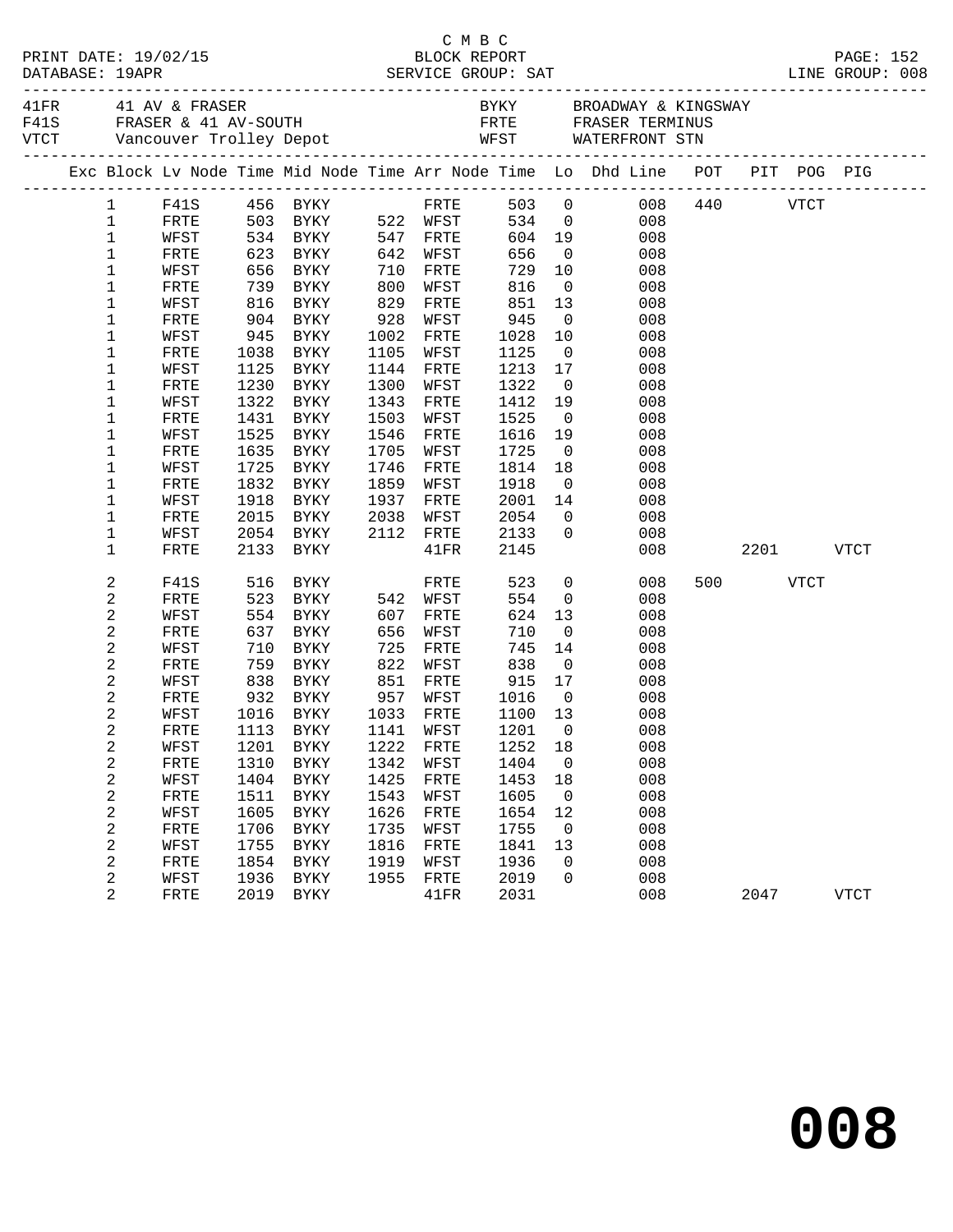## C M B C<br>BLOCK REPORT

LINE GROUP: 008

|  | DAIABASL · IYAPK |      |          | SEKVICE GKOUP. SAI |        |                                                                                |     |      | LINE GROUP. UU8 |  |
|--|------------------|------|----------|--------------------|--------|--------------------------------------------------------------------------------|-----|------|-----------------|--|
|  |                  |      |          |                    |        | Exc Block Lv Node Time Mid Node Time Arr Node Time Lo Dhd Line POT PIT POG PIG |     |      |                 |  |
|  |                  | F41S | 536 BYKY | FRTF.              | 543 0  | 00.8 L                                                                         | 520 | VTCT |                 |  |
|  |                  | FRTE | 543 RYKY | 602 WFST           | 614    | 008                                                                            |     |      |                 |  |
|  |                  | WFST | 614 RYKY | 628 FRTE           | 647 15 | 008                                                                            |     |      |                 |  |

 3 FRTE 702 BYKY 723 WFST 738 0 008 3 WFST 738 BYKY 753 FRTE 813 14 008 3 FRTE 827 BYKY 850 WFST 906 0 008 3 WFST 906 BYKY 921 FRTE 945 16 008

| 3              | ${\tt FRTE}$ | 1001 | <b>BYKY</b>  | 1027 | WFST         | 1046 | 0           | 008 |     |      |             |             |
|----------------|--------------|------|--------------|------|--------------|------|-------------|-----|-----|------|-------------|-------------|
| 3              | WFST         | 1046 | <b>BYKY</b>  | 1105 | FRTE         | 1134 | 9           | 008 |     |      |             |             |
| 3              | FRTE         | 1143 | <b>BYKY</b>  | 1211 | WFST         | 1233 | $\mathbf 0$ | 008 |     |      |             |             |
| 3              | WFST         | 1233 | <b>BYKY</b>  | 1254 | FRTE         | 1324 | 16          | 008 |     |      |             |             |
| 3              | FRTE         | 1340 | BYKY         | 1412 | WFST         | 1434 | $\mathbf 0$ | 008 |     |      |             |             |
| 3              | WFST         | 1434 | BYKY         | 1455 | FRTE         | 1523 | 22          | 008 |     |      |             |             |
| 3              | FRTE         | 1545 | <b>BYKY</b>  | 1615 | WFST         | 1635 | $\mathbf 0$ | 008 |     |      |             |             |
| 3              | WFST         | 1635 | <b>BYKY</b>  | 1656 | FRTE         | 1725 | 13          | 008 |     |      |             |             |
| 3              | FRTE         | 1738 | <b>BYKY</b>  | 1807 | WFST         | 1827 | $\mathbf 0$ | 008 |     |      |             |             |
| 3              | WFST         | 1827 | <b>BYKY</b>  | 1847 | FRTE         | 1912 | 14          | 008 |     |      |             |             |
| 3              | FRTE         | 1926 | <b>BYKY</b>  | 1951 | WFST         | 2008 | $\mathbf 0$ | 008 |     |      |             |             |
| 3              | WFST         | 2008 | <b>BYKY</b>  | 2026 | ${\tt FRTE}$ | 2049 | 18          | 008 |     |      |             |             |
| 3              | FRTE         | 2107 | BYKY         | 2129 | WFST         | 2145 | $\mathbf 0$ | 008 |     |      |             |             |
| 3              | WFST         | 2145 | <b>BYKY</b>  | 2203 | FRTE         | 2224 | 11          | 008 |     |      |             |             |
| 3              | FRTE         | 2235 | <b>BYKY</b>  | 2257 | WFST         | 2313 | $\mathbf 0$ | 008 |     |      |             |             |
| 3              | WFST         | 2313 | <b>BYKY</b>  | 2329 | ${\tt FRTE}$ | 2351 | 0           | 008 |     |      |             |             |
| 3              | FRTE         | 2351 | <b>BYKY</b>  |      | 41FR         | 2403 |             | 008 |     | 2419 |             | <b>VTCT</b> |
|                |              |      |              |      |              |      |             |     |     |      |             |             |
| $\,4$          | F41S         | 556  | <b>BYKY</b>  |      | FRTE         | 603  | 0           | 008 | 540 |      | <b>VTCT</b> |             |
| $\,4$          | FRTE         | 603  | <b>BYKY</b>  | 622  | WFST         | 636  | 0           | 008 |     |      |             |             |
| 4              | WFST         | 636  | BYKY         | 650  | FRTE         | 709  | 18          | 008 |     |      |             |             |
| 4              | FRTE         | 727  | <b>BYKY</b>  | 748  | WFST         | 804  | $\mathbf 0$ | 008 |     |      |             |             |
| 4              | WFST         | 804  | <b>BYKY</b>  | 817  | FRTE         | 839  | 15          | 008 |     |      |             |             |
| $\overline{4}$ | ${\tt FRTE}$ | 854  | <b>BYKY</b>  | 918  | WFST         | 935  | $\mathbf 0$ | 008 |     |      |             |             |
| 4              | WFST         | 935  | <b>BYKY</b>  | 952  | FRTE         | 1016 | 12          | 008 |     |      |             |             |
| 4              | FRTE         | 1028 | <b>BYKY</b>  | 1055 | WFST         | 1115 | $\mathbf 0$ | 008 |     |      |             |             |
| $\overline{4}$ | WFST         | 1115 | <b>BYKY</b>  | 1134 | FRTE         | 1203 | 15          | 008 |     |      |             |             |
| $\overline{4}$ | FRTE         | 1218 | <b>BYKY</b>  | 1249 | WFST         | 1311 | $\mathbf 0$ | 008 |     |      |             |             |
| 4              | WFST         | 1311 | <b>BYKY</b>  | 1332 | FRTE         | 1401 | 19          | 008 |     |      |             |             |
| 4              | FRTE         | 1420 | <b>BYKY</b>  | 1452 | WFST         | 1514 | $\mathbf 0$ | 008 |     |      |             |             |
| 4              | WFST         | 1514 | <b>BYKY</b>  | 1535 | FRTE         | 1605 | 20          | 008 |     |      |             |             |
| $\overline{4}$ | FRTE         | 1625 | ${\tt BYKY}$ | 1655 | WFST         | 1715 | 0           | 008 |     |      |             |             |
| 4              | WFST         | 1715 | <b>BYKY</b>  | 1736 | FRTE         | 1804 | 18          | 008 |     |      |             |             |
| 4              | FRTE         | 1822 | <b>BYKY</b>  | 1849 | WFST         | 1908 | 0           | 008 |     |      |             |             |
| 4              | WFST         | 1908 | <b>BYKY</b>  | 1927 | FRTE         | 1951 | 9           | 008 |     |      |             |             |
| $\overline{4}$ | FRTE         | 2000 | <b>BYKY</b>  | 2025 | WFST         | 2042 | 0           | 008 |     |      |             |             |
| 4              | WFST         | 2042 | <b>BYKY</b>  | 2100 | FRTE         | 2121 | 14          | 008 |     |      |             |             |
| 4              | FRTE         | 2135 | <b>BYKY</b>  | 2157 | WFST         | 2213 | 0           | 008 |     |      |             |             |
| $\overline{4}$ | WFST         | 2213 | <b>BYKY</b>  | 2229 | FRTE         | 2251 | 15          | 008 |     |      |             |             |
| 4              | FRTE         | 2306 | BYKY         | 2327 | WFST         | 2342 | 0           | 008 |     |      |             |             |
| 4              | WFST         | 2342 | BYKY         | 2358 | FRTE         | 2420 | 0           | 008 |     |      |             |             |
| 4              | FRTE         | 2420 | <b>BYKY</b>  |      | 41FR         | 2432 |             | 008 |     | 2448 |             | <b>VTCT</b> |
|                |              |      |              |      |              |      |             |     |     |      |             |             |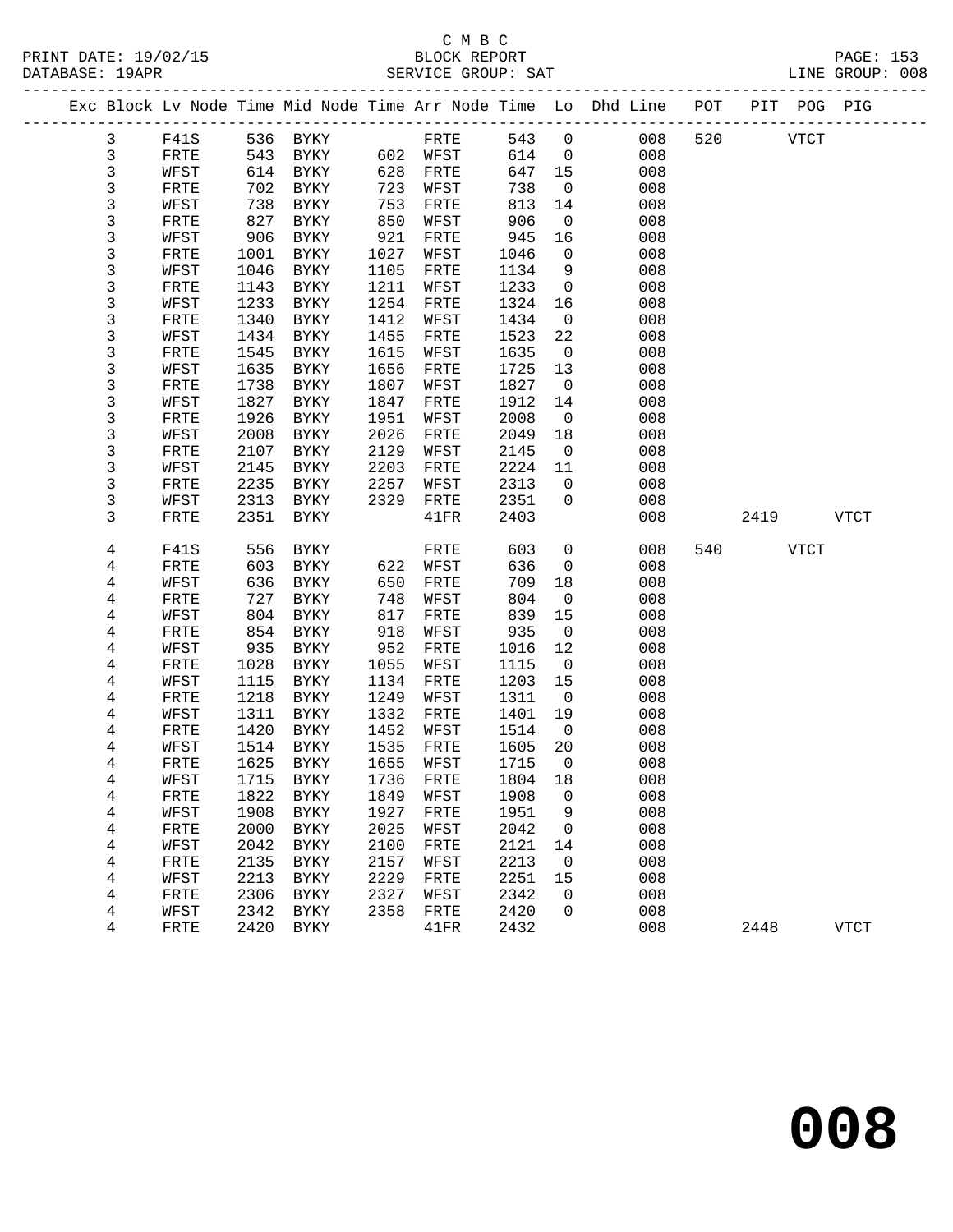## C M B C<br>BLOCK REPORT DATABASE: 19APR SERVICE GROUP: SAT LINE GROUP: 008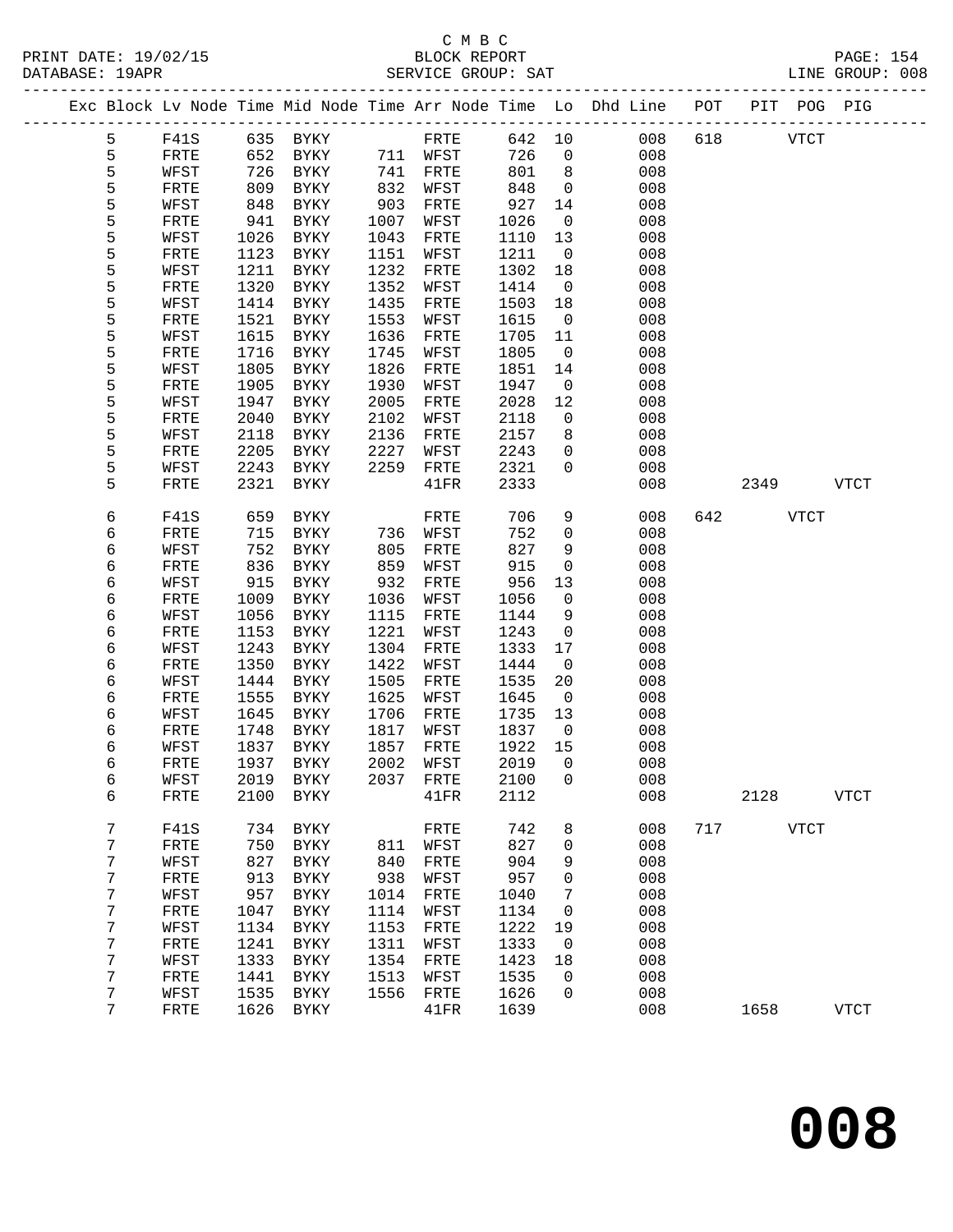## C M B C<br>BLOCK REPORT

|        |              |              |                            |              |              |              |                      | Exc Block Lv Node Time Mid Node Time Arr Node Time Lo Dhd Line | POT | PIT  | POG         | PIG         |
|--------|--------------|--------------|----------------------------|--------------|--------------|--------------|----------------------|----------------------------------------------------------------|-----|------|-------------|-------------|
| 8      | F41S         | 801          | BYKY                       |              | FRTE         | 810          | 8                    | 008                                                            | 744 |      | <b>VTCT</b> |             |
| 8      | FRTE         | 818          | BYKY                       | 841          | WFST         | 857          | $\mathbf 0$          | 008                                                            |     |      |             |             |
| 8      | WFST         | 857          | BYKY                       | 912          | FRTE         | 936          | 15                   | 008                                                            |     |      |             |             |
| 8      | FRTE         | 951          | BYKY                       | 1017         | WFST         | 1036         | $\overline{0}$       | 008                                                            |     |      |             |             |
| 8      | WFST         | 1036         | $\rm BYKY$                 | 1053         | FRTE         | 1120         | 13                   | 008                                                            |     |      |             |             |
| 8      | FRTE         | 1133         | BYKY                       | 1201         | WFST         | 1223         | $\overline{0}$       | 008                                                            |     |      |             |             |
| 8      | WFST         | 1223         | BYKY                       | 1244         | FRTE         | 1314         | 16                   | 008                                                            |     |      |             |             |
| 8      | FRTE         | 1330         | BYKY                       | 1402         | WFST         | 1424         | $\overline{0}$       | 008                                                            |     |      |             |             |
| 8      | WFST         | 1424         | <b>BYKY</b>                | 1445         | FRTE         | 1513         | 22                   | 008                                                            |     |      |             |             |
| 8      | FRTE         | 1535         | <b>BYKY</b>                | 1605         | WFST         | 1625         | $\overline{0}$       | 008                                                            |     |      |             |             |
| 8      | WFST         | 1625         | <b>BYKY</b>                | 1646         | FRTE         | 1715         | 12                   | 008                                                            |     |      |             |             |
| 8<br>8 | FRTE<br>WFST | 1727<br>1816 | <b>BYKY</b><br><b>BYKY</b> | 1756<br>1836 | WFST<br>FRTE | 1816<br>1901 | $\overline{0}$<br>14 | 008<br>008                                                     |     |      |             |             |
| 8      | ${\tt FRTE}$ | 1915         | <b>BYKY</b>                | 1940         | WFST         | 1957         | $\overline{0}$       | 008                                                            |     |      |             |             |
| 8      | WFST         | 1957         | BYKY                       | 2015         | FRTE         | 2038         | 14                   | 008                                                            |     |      |             |             |
| 8      | FRTE         | 2052         | <b>BYKY</b>                | 2114         | WFST         | 2130         | $\mathbf 0$          | 008                                                            |     |      |             |             |
| 8      | WFST         | 2130         | <b>BYKY</b>                | 2148         | FRTE         | 2209         | 11                   | 008                                                            |     |      |             |             |
| 8      | ${\tt FRTE}$ | 2220         | BYKY                       | 2242         | WFST         | 2258         | $\mathbf 0$          | 008                                                            |     |      |             |             |
| 8      | WFST         | 2258         | <b>BYKY</b>                | 2314         | FRTE         | 2336         | 3                    | 008                                                            |     |      |             |             |
| 8      | FRTE         | 2339         | <b>BYKY</b>                | 2400         | WFST         | 2415         | 0                    | 008                                                            |     |      |             |             |
| 8      | WFST         | 2415         | BYKY                       | 2431         | FRTE         | 2452         | 17                   | 008                                                            |     |      |             |             |
| 8      | FRTE         | 2509         | BYKY                       | 2530         | WFST         | 2544         | $\mathsf{O}$         | 008                                                            |     |      |             |             |
| 8      | WFST         | 2544         | <b>BYKY</b>                | 2600         | FRTE         | 2621         | 0                    | 008                                                            |     |      |             |             |
| 8      | FRTE         | 2621         | <b>BYKY</b>                |              | 41FR         | 2633         |                      | 008                                                            |     | 2649 |             | <b>VTCT</b> |
| 9      | F41S         | 827          | <b>BYKY</b>                |              | FRTE         | 836          | 8                    | 008                                                            | 810 |      | <b>VTCT</b> |             |
| 9      | FRTE         | 844          | BYKY                       | 908          | WFST         | 925          | $\mathbf 0$          | 008                                                            |     |      |             |             |
| 9      | WFST         | 925          | <b>BYKY</b>                | 942          | FRTE         | 1006         | 12                   | 008                                                            |     |      |             |             |
| 9      | FRTE         | 1018         | BYKY                       | 1045         | WFST         | 1105         | $\overline{0}$       | 008                                                            |     |      |             |             |
| 9      | WFST         | 1105         | BYKY                       | 1124         | FRTE         | 1153         | 15                   | 008                                                            |     |      |             |             |
| 9      | ${\tt FRTE}$ | 1208         | BYKY                       | 1239         | WFST         | 1301         | $\overline{0}$       | 008                                                            |     |      |             |             |
| 9      | WFST         | 1301         | BYKY                       | 1322         | FRTE         | 1351         | 19                   | 008                                                            |     |      |             |             |
| 9      | FRTE         | 1410         | BYKY                       | 1442         | WFST         | 1504         | $\overline{0}$       | 008                                                            |     |      |             |             |
| 9      | WFST         | 1504         | <b>BYKY</b>                | 1525         | FRTE         | 1555         | 20                   | 008                                                            |     |      |             |             |
| 9      | FRTE         | 1615         | <b>BYKY</b>                | 1645         | WFST         | 1705         | $\overline{0}$       | 008                                                            |     |      |             |             |
| 9      | WFST         | 1705         | <b>BYKY</b>                | 1726         | FRTE         | 1755         | 17                   | 008                                                            |     |      |             |             |
| 9      | FRTE         | 1812         | BYKY                       | 1839         | WFST         | 1858         | 0                    | 008                                                            |     |      |             |             |
| 9      | WFST         | 1858         | BYKY                       | 1917         | FRTE         | 1941         | $\mathbf 0$          | 008                                                            |     |      |             |             |
| 9      | FRTE         | 1941         | BYKY                       |              | 41FR         | 1953         |                      | 008                                                            |     | 2009 |             | <b>VTCT</b> |
| 10     | F41S         | 902          | BYKY                       |              | FRTE         | 912          | 11                   | 008                                                            | 845 |      | VTCT        |             |
| 10     | FRTE         | 923          | <b>BYKY</b>                | 948          | WFST         | 1007         | 0                    | 008                                                            |     |      |             |             |
| $10$   | WFST         | 1007         | <b>BYKY</b>                | 1024         | FRTE         | 1050         | 6                    | 008                                                            |     |      |             |             |
| 10     | FRTE         | 1056         | BYKY                       | 1123         | WFST         | 1143         | 0                    | 008                                                            |     |      |             |             |
| 10     | WFST         | 1143         | <b>BYKY</b>                | 1204         | FRTE         | 1234         | 18                   | 008                                                            |     |      |             |             |
| $10$   | FRTE         | 1252         | <b>BYKY</b>                | 1322         | WFST         | 1344         | $\mathbf 0$          | 008                                                            |     |      |             |             |
| $10$   | WFST         | 1344         | <b>BYKY</b>                | 1405         | FRTE         | 1433         | 18                   | 008                                                            |     |      |             |             |
| $10$   | FRTE         | 1451         | <b>BYKY</b>                | 1523         | WFST         | 1545         | 0                    | 008                                                            |     |      |             |             |
| 10     | WFST         | 1545         | <b>BYKY</b>                | 1606         | FRTE         | 1634         | 11                   | 008                                                            |     |      |             |             |
| $10$   | FRTE         | 1645         | BYKY                       | 1715         | WFST         | 1735         | 0                    | 008                                                            |     |      |             |             |
| 10     | WFST         | 1735         | <b>BYKY</b>                | 1756         | FRTE         | 1824         | 0                    | 008                                                            |     |      |             |             |
| 10     | FRTE         | 1824         | <b>BYKY</b>                |              | 41FR         | 1837         |                      | 008                                                            |     | 1853 |             | <b>VTCT</b> |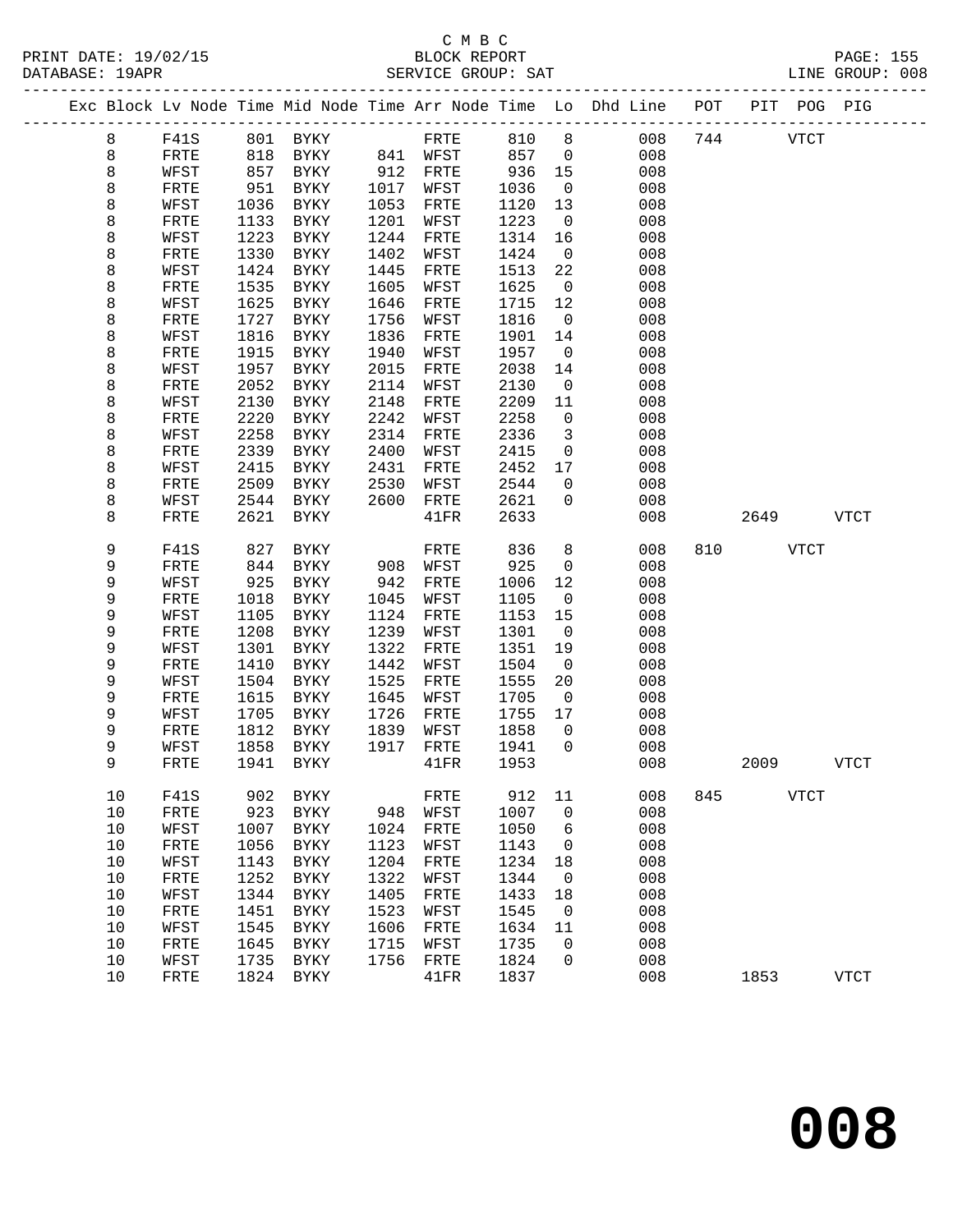|  |    |              |      |                     |      |             |         |                | Exc Block Lv Node Time Mid Node Time Arr Node Time Lo Dhd Line POT |          |      | PIT POG PIG |             |  |
|--|----|--------------|------|---------------------|------|-------------|---------|----------------|--------------------------------------------------------------------|----------|------|-------------|-------------|--|
|  | 11 | F41S         |      | 1044 BYKY           |      | FRTE 1056 8 |         |                |                                                                    | 008 1027 |      | <b>VTCT</b> |             |  |
|  | 11 | FRTE         |      | 1104 BYKY 1132 WFST |      |             | 1152    | $\overline{0}$ | 008                                                                |          |      |             |             |  |
|  | 11 | WFST         | 1152 | BYKY                |      | 1213 FRTE   | 1243 17 |                | 008                                                                |          |      |             |             |  |
|  | 11 | FRTE         | 1300 | BYKY                | 1332 | WFST        | 1354    | $\overline{0}$ | 008                                                                |          |      |             |             |  |
|  | 11 | WFST         | 1354 | BYKY                | 1415 | FRTE        | 1443    | 18             | 008                                                                |          |      |             |             |  |
|  | 11 | ${\tt FRTE}$ | 1501 | BYKY                | 1533 | WFST        | 1555    | $\overline{0}$ | 008                                                                |          |      |             |             |  |
|  | 11 | WFST         | 1555 | BYKY                | 1616 | FRTE        | 1644    | 11             | 008                                                                |          |      |             |             |  |
|  | 11 | FRTE         | 1655 | BYKY                | 1725 | WFST        | 1745    | $\overline{0}$ | 008                                                                |          |      |             |             |  |
|  | 11 | WFST         | 1745 | BYKY                | 1806 | FRTE        | 1831    | 13             | 008                                                                |          |      |             |             |  |
|  | 11 | FRTE         | 1844 | BYKY                | 1909 | WFST        | 1926    | $\overline{0}$ | 008                                                                |          |      |             |             |  |
|  | 11 | WFST         | 1926 | BYKY                | 1945 | FRTE        | 2009    | 18             | 008                                                                |          |      |             |             |  |
|  | 11 | FRTE         | 2027 | BYKY                | 2050 | WFST        | 2106    | $\overline{0}$ | 008                                                                |          |      |             |             |  |
|  | 11 | WFST         | 2106 | BYKY                | 2124 | FRTE        | 2145    | 5              | 008                                                                |          |      |             |             |  |
|  | 11 | FRTE         | 2150 | BYKY                | 2212 | WFST        | 2228    | $\mathbf 0$    | 008                                                                |          |      |             |             |  |
|  | 11 | WFST         | 2228 | BYKY                | 2244 | FRTE        | 2306    | 16             | 008                                                                |          |      |             |             |  |
|  | 11 | FRTE         | 2322 | BYKY                | 2343 | WFST        | 2358    | $\overline{0}$ | 008                                                                |          |      |             |             |  |
|  | 11 | WFST         | 2358 | BYKY                | 2414 | FRTE        | 2435    | $\overline{4}$ | 008                                                                |          |      |             |             |  |
|  | 11 | FRTE         | 2439 | BYKY                | 2500 | WFST        | 2514    | $\overline{0}$ | 008                                                                |          |      |             |             |  |
|  | 11 | WFST         | 2514 | BYKY                | 2530 | FRTE        | 2551    | $\Omega$       | 008                                                                |          |      |             |             |  |
|  | 11 | FRTE         | 2551 | BYKY                |      | 41FR        | 2603    |                | 008                                                                |          | 2619 |             | <b>VTCT</b> |  |
|  | 12 | F41S         | 1136 | BYKY                |      | FRTE        | 1148    | 11             |                                                                    | 008 1118 |      | VTCT        |             |  |
|  | 12 | FRTE         | 1159 | BYKY                |      | 1230 WFST   | 1252    | $\overline{0}$ | 008                                                                |          |      |             |             |  |
|  | 12 | WFST         | 1252 | BYKY                | 1313 | FRTE        | 1342    | 18             | 008                                                                |          |      |             |             |  |
|  | 12 | FRTE         | 1400 | BYKY                | 1432 | WFST        | 1454    | $\overline{0}$ | 008                                                                |          |      |             |             |  |
|  | 12 | WFST         | 1454 | BYKY                | 1515 | FRTE        | 1545    | 20             | 008                                                                |          |      |             |             |  |
|  | 12 | ${\tt FRTE}$ | 1605 | BYKY                | 1635 | WFST        | 1655    | $\overline{0}$ | 008                                                                |          |      |             |             |  |
|  | 12 | WFST         | 1655 | BYKY                | 1716 | FRTE        | 1745    | 14             | 008                                                                |          |      |             |             |  |
|  | 12 | FRTE         | 1759 | BYKY                | 1828 | WFST        | 1848    | $\overline{0}$ | 008                                                                |          |      |             |             |  |
|  | 12 | WFST         | 1848 | BYKY                | 1907 | FRTE        | 1931    | 17             | 008                                                                |          |      |             |             |  |
|  | 12 | ${\tt FRTE}$ | 1948 | BYKY                | 2013 | WFST        | 2030    | $\overline{0}$ | 008                                                                |          |      |             |             |  |
|  | 12 | WFST         | 2030 | BYKY                | 2048 | FRTE        | 2111    | 10             | 008                                                                |          |      |             |             |  |
|  | 12 | FRTE         | 2121 | <b>BYKY</b>         | 2143 | WFST        | 2159    | $\overline{0}$ | 008                                                                |          |      |             |             |  |
|  | 12 | WFST         | 2159 | BYKY                | 2215 | FRTE        | 2237    | 14             | 008                                                                |          |      |             |             |  |
|  | 12 | ${\tt FRTE}$ | 2251 | BYKY                | 2312 | WFST        | 2327    | $\overline{0}$ | 008                                                                |          |      |             |             |  |
|  | 12 | WFST         | 2327 | BYKY                | 2343 | FRTE        | 2405    | $\overline{4}$ | 008                                                                |          |      |             |             |  |
|  | 12 | FRTE         | 2409 | BYKY                | 2430 | WFST        | 2445    | $\Omega$       | 008                                                                |          |      |             |             |  |
|  | 12 | WFST         | 2445 | BYKY                | 2501 | FRTE        | 2522    | $\Omega$       | 008                                                                |          |      |             |             |  |
|  | 12 | FRTE         | 2522 | BYKY                |      | 41FR        | 2534    |                | 008                                                                |          | 2550 |             | <b>VTCT</b> |  |
|  |    |              |      |                     |      |             |         |                |                                                                    |          |      |             |             |  |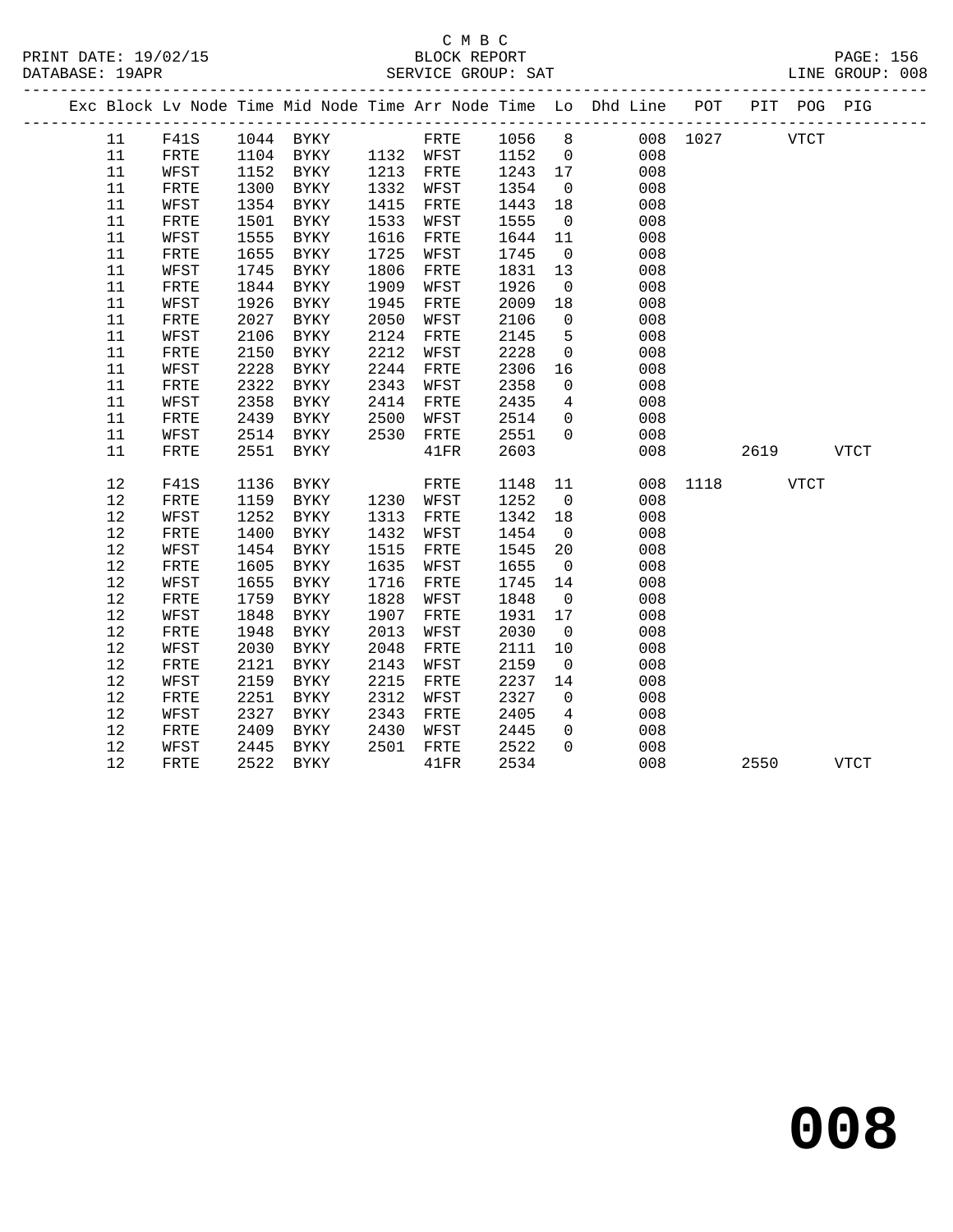|      |                                             |                             |            |                                                          |            |                        | C M B C            |                          |                                                                                                                                                                                                                                                                                                                                                                                                   |     |      |             |             |  |
|------|---------------------------------------------|-----------------------------|------------|----------------------------------------------------------|------------|------------------------|--------------------|--------------------------|---------------------------------------------------------------------------------------------------------------------------------------------------------------------------------------------------------------------------------------------------------------------------------------------------------------------------------------------------------------------------------------------------|-----|------|-------------|-------------|--|
| 10FI | 10 AV & FIR<br>VTCT Vancouver Trolley Depot |                             |            |                                                          |            |                        |                    |                          | AL10 ALMA & 10 AV<br>TUFI TURY & FIRM ALLO ALLO ALLO ALLO AND BE ALLO AND BE ALLO AND BE ALLO AND BE ALLO AND BE ALLO AND BE ALLO AN<br>BYAN BE ALLO BE BE ALLO BYAN BE ALLO AND BE ALLO AND BE ALLO AND BE ALLO AND BE ALLO BY STUDY ON BE ALLO AND<br>BYAL BROADWAY & ALMA<br>BYMN            BROADWAY  &  MAIN<br>BYST              BROADWAY  STN<br>GRCO             GRANDVIEW  &  COMMERCIAL |     |      |             |             |  |
|      |                                             |                             |            |                                                          |            |                        |                    |                          | Exc Block Lv Node Time Mid Node Time Arr Node Time Lo Dhd Line POT PIT POG PIG                                                                                                                                                                                                                                                                                                                    |     |      |             |             |  |
|      | $\mathbf{1}$                                |                             |            |                                                          |            |                        |                    |                          | 10FI 441 BYKY 453 BDLP 507 7 009 422 VTCT                                                                                                                                                                                                                                                                                                                                                         |     |      |             |             |  |
|      | $\mathbf{1}$                                |                             |            |                                                          |            |                        |                    |                          | BDLP 514 BYOA 535 10FI 538 3 009<br>10FI 541 BYKY 553 BDLP 607 7 009<br>BDLP 614 BYOA 636 AL10 650 10 009                                                                                                                                                                                                                                                                                         |     |      |             |             |  |
|      | $\mathbf{1}$                                |                             |            |                                                          |            |                        |                    |                          |                                                                                                                                                                                                                                                                                                                                                                                                   |     |      |             |             |  |
|      | $\mathbf 1$                                 |                             |            |                                                          |            |                        |                    |                          |                                                                                                                                                                                                                                                                                                                                                                                                   |     |      |             |             |  |
|      | 1                                           | BYAL                        |            | 700 BYKY 721 BDLP                                        |            |                        | 737                |                          | 14<br>009                                                                                                                                                                                                                                                                                                                                                                                         |     |      |             |             |  |
|      | 1                                           | <b>BDLP</b>                 |            | 751 BYOA       815  AL10<br>839   BYKY        901   BDLP |            |                        |                    |                          | 10<br>009                                                                                                                                                                                                                                                                                                                                                                                         |     |      |             |             |  |
|      | 1                                           | BYAL                        |            |                                                          |            |                        | 829<br>920<br>1013 | $7\overline{ }$          | 009<br>9                                                                                                                                                                                                                                                                                                                                                                                          |     |      |             |             |  |
|      | 1                                           | <b>BDLP</b>                 |            | 927 BYOA 955 AL10                                        |            |                        |                    |                          | 009                                                                                                                                                                                                                                                                                                                                                                                               |     |      |             |             |  |
|      | 1                                           | BYAL                        |            | 1022 BYKY                                                |            | 1050 BDLP              | 1109               |                          | 13<br>009                                                                                                                                                                                                                                                                                                                                                                                         |     |      |             |             |  |
|      | 1                                           | <b>BDLP</b>                 |            | 1122 BYOA                                                |            | 1153 AL10<br>1252 BDLP | 1213<br>1315       |                          | 8<br>009                                                                                                                                                                                                                                                                                                                                                                                          |     |      |             |             |  |
|      | 1<br>1                                      | <b>BYAL</b>                 |            | 1221 BYKY<br>1322 BYOA                                   |            | 1354 AL10              | 1416               | $7\overline{ }$          | 009<br>5 <sup>1</sup>                                                                                                                                                                                                                                                                                                                                                                             |     |      |             |             |  |
|      |                                             | <b>BDLP</b>                 |            | 1421 BYKY                                                |            | 1455 BDLP              | 1518               |                          | 009<br>17<br>009                                                                                                                                                                                                                                                                                                                                                                                  |     |      |             |             |  |
|      | 1<br>1                                      | BYAL<br><b>BDLP</b>         |            | 1535 BYOA                                                |            | 1607 AL10              | 1628               | 8                        | 009                                                                                                                                                                                                                                                                                                                                                                                               |     |      |             |             |  |
|      | 1                                           | <b>BYAL</b>                 |            | 1636 BYKY                                                |            | 1707 BDLP              | 1729               | $6\overline{6}$          | 009                                                                                                                                                                                                                                                                                                                                                                                               |     |      |             |             |  |
|      | $\mathbf 1$                                 | <b>BDLP</b>                 |            | 1735 BYOA                                                | 1805       | AL10                   | 1825               | 12                       | 009                                                                                                                                                                                                                                                                                                                                                                                               |     |      |             |             |  |
|      | $\mathbf 1$                                 | BYAL                        |            | 1837 BYKY                                                | 1905       | BDLP                   | 1923               |                          | 9<br>009                                                                                                                                                                                                                                                                                                                                                                                          |     |      |             |             |  |
|      | 1                                           | <b>BDLP</b>                 | 1932       | BYOA                                                     | 1959       | AL10                   | 2017               | 12                       | 009                                                                                                                                                                                                                                                                                                                                                                                               |     |      |             |             |  |
|      | 1                                           | <b>BYAL</b>                 | 2029       | BYKY                                                     | 2054       | GRCO                   | 2104               |                          | 5 <sub>5</sub><br>009                                                                                                                                                                                                                                                                                                                                                                             |     |      |             |             |  |
|      | $\mathbf 1$                                 | GRCO                        | 2109       | BYOA                                                     |            | 2127 AL10              | 2144               |                          | $4\overline{ }$<br>009                                                                                                                                                                                                                                                                                                                                                                            |     |      |             |             |  |
|      | 1                                           | BYAL                        | 2148       | BYKY                                                     | 2211       | GRCO                   | 2220               |                          | 8<br>009                                                                                                                                                                                                                                                                                                                                                                                          |     |      |             |             |  |
|      | 1                                           | GRCO                        | 2228       | BYOA                                                     | 2246       | AL10                   | 2301               | 8                        | 009                                                                                                                                                                                                                                                                                                                                                                                               |     |      |             |             |  |
|      | 1                                           | <b>BYAL</b>                 | 2309       | BYKY                                                     | 2332       | <b>BDLP</b>            | 2349               |                          | 9<br>009                                                                                                                                                                                                                                                                                                                                                                                          |     |      |             |             |  |
|      | $\mathbf 1$                                 | BDLP                        |            | 2358 BYOA                                                |            | 2419 AL10              | 2434               |                          | 5 <sup>1</sup><br>009                                                                                                                                                                                                                                                                                                                                                                             |     |      |             |             |  |
|      | 1                                           | BYAL                        |            | 2439 BYKY                                                |            | 2501 BDLP              | 2516               |                          | 5 <sub>1</sub><br>009                                                                                                                                                                                                                                                                                                                                                                             |     |      |             |             |  |
|      | 1                                           | BDLP                        | 2521       | BYOA                                                     |            | 2541 10FI              | 2546               | $\overline{\phantom{a}}$ | 009                                                                                                                                                                                                                                                                                                                                                                                               |     |      |             |             |  |
|      | 1                                           | 10FI                        | 2548       | BYKY                                                     |            | 2601 BDLP              | 2616               | $\overline{0}$           | 009                                                                                                                                                                                                                                                                                                                                                                                               |     |      |             |             |  |
|      | 1                                           | <b>BDLP</b>                 |            | 2616 BYST 2624 GRBY                                      |            |                        | 2637               |                          | 009                                                                                                                                                                                                                                                                                                                                                                                               |     | 2652 |             | VTCT        |  |
|      | 2                                           | 10FI                        | 501        | <b>BYKY</b>                                              | 513        | <b>BDLP</b>            | 527                | 7                        | 009                                                                                                                                                                                                                                                                                                                                                                                               | 442 |      | <b>VTCT</b> |             |  |
|      | 2                                           | ${\tt BDLP}$                | 534        | <b>BYOA</b>                                              | 555        | 10FI                   | 558                | 3                        | 009                                                                                                                                                                                                                                                                                                                                                                                               |     |      |             |             |  |
|      | 2                                           | 10FI                        | 601        | <b>BYKY</b>                                              | 613        | ${\tt BDLP}$           | 627                | 7                        | 009                                                                                                                                                                                                                                                                                                                                                                                               |     |      |             |             |  |
|      | 2                                           | ${\tt BDLP}$                | 634        | <b>BYOA</b>                                              | 656        | AL10                   | 710                | $10$                     | 009                                                                                                                                                                                                                                                                                                                                                                                               |     |      |             |             |  |
|      | 2                                           | <b>BYAL</b>                 | 720        | <b>BYKY</b>                                              | 741<br>835 | <b>BDLP</b>            | 757<br>849         | 14                       | 009<br>009                                                                                                                                                                                                                                                                                                                                                                                        |     |      |             |             |  |
|      | 2<br>2                                      | ${\tt BDLP}$<br><b>BYAL</b> | 811<br>859 | <b>BYOA</b><br>${\tt BYKY}$                              | 923        | AL10<br><b>BDLP</b>    | 942                | 10<br>5                  | 009                                                                                                                                                                                                                                                                                                                                                                                               |     |      |             |             |  |
|      | 2                                           | ${\tt BDLP}$                | 947        | <b>BYOA</b>                                              | 1017       | AL10                   | 1036               |                          | 009                                                                                                                                                                                                                                                                                                                                                                                               |     |      |             |             |  |
|      | 2                                           | <b>BYAL</b>                 | 1044       | <b>BYKY</b>                                              | 1112       | GRCO                   | 1123               | 8<br>17                  | 009                                                                                                                                                                                                                                                                                                                                                                                               |     |      |             |             |  |
|      |                                             | GRCO                        | 1140       | <b>BYOA</b>                                              | 1202       | AL10                   | 1222               | 6                        | 009                                                                                                                                                                                                                                                                                                                                                                                               |     |      |             |             |  |
|      | 2<br>2                                      | <b>BYAL</b>                 | 1228       | <b>BYKY</b>                                              | 1259       | GRCO                   | 1310               | 14                       | 009                                                                                                                                                                                                                                                                                                                                                                                               |     |      |             |             |  |
|      | 2                                           | GRCO                        | 1324       | <b>BYOA</b>                                              | 1347       | AL10                   | 1409               | 4                        | 009                                                                                                                                                                                                                                                                                                                                                                                               |     |      |             |             |  |
|      | 2                                           | <b>BYAL</b>                 | 1413       | BYKY                                                     | 1447       | GRCO                   | 1458               | 10                       | 009                                                                                                                                                                                                                                                                                                                                                                                               |     |      |             |             |  |
|      | 2                                           | GRCO                        | 1508       | BYOA                                                     | 1531       | AL10                   | 1552               | 7                        | 009                                                                                                                                                                                                                                                                                                                                                                                               |     |      |             |             |  |
|      | 2                                           | <b>BYAL</b>                 | 1559       | BYKY                                                     | 1633       | GRCO                   | 1645               | 7                        | 009                                                                                                                                                                                                                                                                                                                                                                                               |     |      |             |             |  |
|      | 2                                           | GRCO                        | 1652       | <b>BYOA</b>                                              | 1714       | AL10                   | 1735               | 9                        | 009                                                                                                                                                                                                                                                                                                                                                                                               |     |      |             |             |  |
|      | 2                                           | <b>BYAL</b>                 | 1744       | BYKY                                                     | 1812       | GRCO                   | 1822               | 15                       | 009                                                                                                                                                                                                                                                                                                                                                                                               |     |      |             |             |  |
|      | 2                                           | GRCO                        | 1837       | BYOA                                                     | 1857       | AL10                   | 1916               |                          | 009                                                                                                                                                                                                                                                                                                                                                                                               |     | 1938 |             | <b>VTCT</b> |  |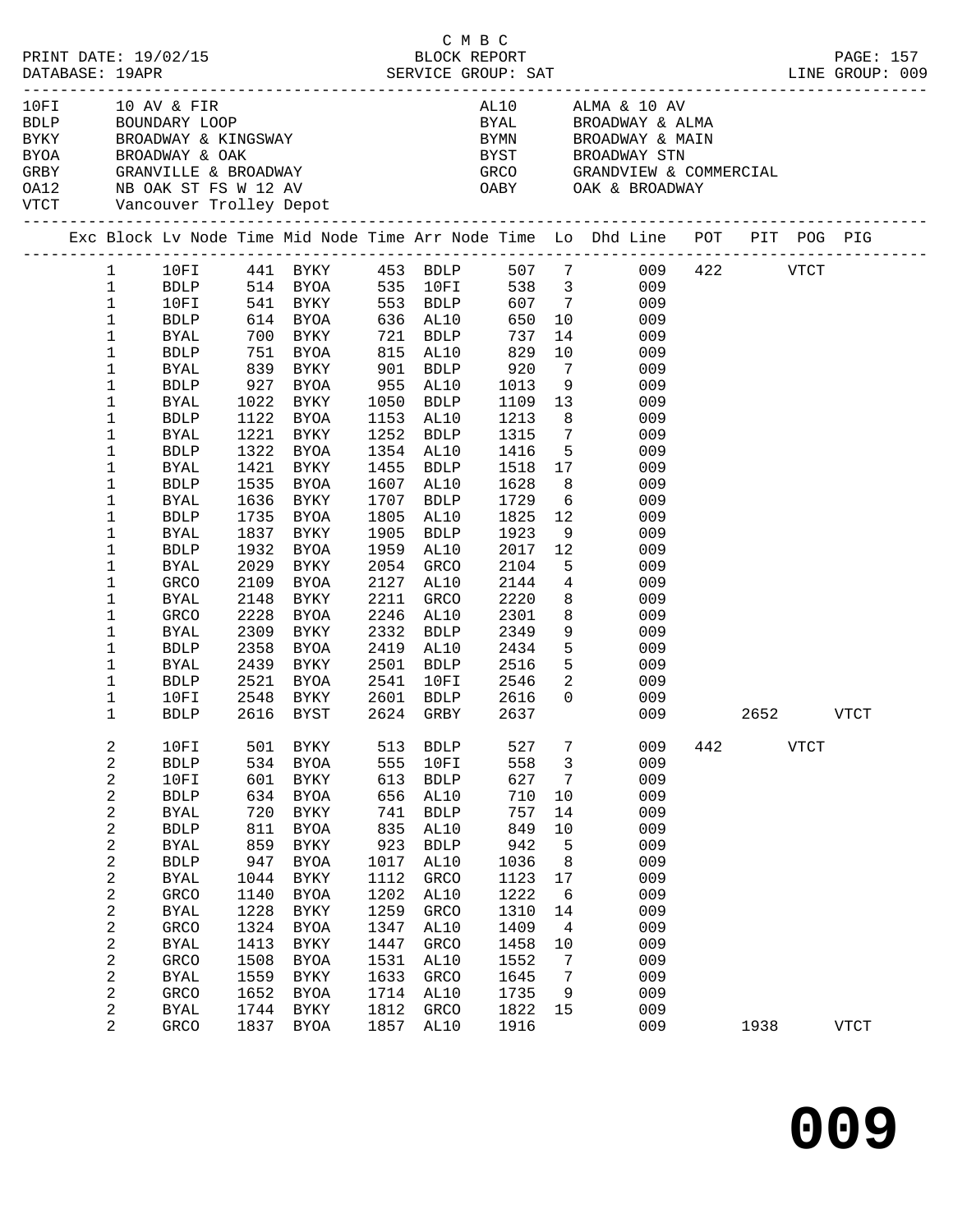|                |              |      | Exc Block Lv Node Time Mid Node Time Arr Node Time Lo Dhd Line |      |             |          |      |                         |     | POT |      | PIT POG PIG |             |  |
|----------------|--------------|------|----------------------------------------------------------------|------|-------------|----------|------|-------------------------|-----|-----|------|-------------|-------------|--|
| $\mathbf{3}$   | BYAL         |      | 514 BYKY                                                       |      |             | 533 BDLP | 547  | $\overline{7}$          | 009 | 449 | VTCT |             |             |  |
| 3              | <b>BDLP</b>  | 554  | BYOA                                                           | 615  | 10FI        |          | 618  | $\overline{\mathbf{3}}$ | 009 |     |      |             |             |  |
| $\mathfrak{Z}$ | 10FI         | 621  | BYKY                                                           |      | 633 BDLP    |          | 647  | $6\overline{6}$         | 009 |     |      |             |             |  |
| $\mathfrak{Z}$ | <b>BDLP</b>  | 653  | BYOA                                                           | 715  | AL10        |          | 729  | 11                      | 009 |     |      |             |             |  |
| 3              | <b>BYAL</b>  | 740  | BYKY                                                           | 801  | <b>BDLP</b> |          | 817  | 12                      | 009 |     |      |             |             |  |
| 3              | <b>BDLP</b>  | 829  | BYOA                                                           | 855  | AL10        |          | 912  | 6                       | 009 |     |      |             |             |  |
| 3              | <b>BYAL</b>  | 918  | BYKY                                                           | 944  | GRCO        |          | 955  | 10                      | 009 |     |      |             |             |  |
| 3              | GRCO         | 1005 | <b>BYOA</b>                                                    | 1027 | AL10        |          | 1046 | $5^{\circ}$             | 009 |     |      |             |             |  |
| $\mathfrak{Z}$ | BYAL         | 1051 | BYKY                                                           | 1120 | <b>BDLP</b> |          | 1141 | 11                      | 009 |     |      |             |             |  |
| 3              | <b>BDLP</b>  | 1152 | <b>BYOA</b>                                                    | 1223 | AL10        |          | 1243 | 8                       | 009 |     |      |             |             |  |
| $\mathfrak{Z}$ | <b>BYAL</b>  | 1251 | BYKY                                                           | 1324 | <b>BDLP</b> |          | 1347 | 20                      | 009 |     |      |             |             |  |
| 3              | ${\tt BDLP}$ | 1407 | <b>BYOA</b>                                                    | 1439 | AL10        |          | 1501 | 5                       | 009 |     |      |             |             |  |
| 3              | BYAL         | 1506 | BYKY                                                           | 1540 | <b>BDLP</b> |          | 1602 | 18                      | 009 |     |      |             |             |  |
| $\mathfrak{Z}$ | <b>BDLP</b>  | 1620 | BYOA                                                           | 1651 | AL10        |          | 1712 | 10                      | 009 |     |      |             |             |  |
| 3              | <b>BYAL</b>  | 1722 | BYKY                                                           | 1750 | <b>BDLP</b> |          | 1812 | 10                      | 009 |     |      |             |             |  |
| 3              | <b>BDLP</b>  | 1822 | BYOA                                                           | 1849 | AL10        |          | 1908 | 9                       | 009 |     |      |             |             |  |
| 3              | <b>BYAL</b>  | 1917 | BYKY                                                           | 1943 | <b>BDLP</b> |          | 2000 | 12                      | 009 |     |      |             |             |  |
| 3              | <b>BDLP</b>  | 2012 | <b>BYOA</b>                                                    | 2037 | AL10        |          | 2055 | $\overline{\mathbf{3}}$ | 009 |     |      |             |             |  |
| $\mathfrak{Z}$ | <b>BYAL</b>  | 2058 | BYKY                                                           | 2121 | <b>BDLP</b> |          | 2138 | 14                      | 009 |     |      |             |             |  |
| 3              | <b>BDLP</b>  | 2152 | <b>BYOA</b>                                                    | 2216 | AL10        |          | 2231 | 8                       | 009 |     |      |             |             |  |
| $\mathfrak{Z}$ | <b>BYAL</b>  | 2239 | BYKY                                                           | 2302 | <b>BDLP</b> |          | 2319 | $\overline{7}$          | 009 |     |      |             |             |  |
| $\mathfrak{Z}$ | <b>BDLP</b>  | 2326 | BYOA                                                           | 2347 | AL10        |          | 2402 | $7\phantom{.0}$         | 009 |     |      |             |             |  |
| 3              | <b>BYAL</b>  | 2409 | BYKY                                                           | 2431 | <b>BDLP</b> |          | 2446 | 5                       | 009 |     |      |             |             |  |
| 3              | <b>BDLP</b>  | 2451 | BYOA                                                           | 2511 | 10FI        |          | 2516 | 2                       | 009 |     |      |             |             |  |
| 3              | 10FI         | 2518 | BYKY                                                           | 2531 | <b>BDLP</b> |          | 2546 | 5                       | 009 |     |      |             |             |  |
| 3              | <b>BDLP</b>  | 2551 | <b>BYST</b>                                                    | 2559 | GRBY        |          | 2612 |                         | 009 |     | 2627 |             | <b>VTCT</b> |  |
|                |              |      |                                                                |      |             |          |      |                         |     |     |      |             |             |  |
| $\overline{4}$ | 10FI         | 641  | BYKY                                                           | 653  | <b>BDLP</b> |          | 707  | $\overline{4}$          | 009 | 622 |      | <b>VTCT</b> |             |  |
| 4              | ${\tt BDLP}$ | 711  | <b>BYOA</b>                                                    | 733  | AL10        |          | 747  | 13                      | 009 |     |      |             |             |  |
| $\overline{4}$ | $\rm BYAL$   | 800  | BYKY                                                           | 821  | <b>BDLP</b> |          | 837  | 10                      | 009 |     |      |             |             |  |
| 4              | <b>BDLP</b>  | 847  | BYOA                                                           | 915  | AL10        |          | 932  | $6\overline{6}$         | 009 |     |      |             |             |  |
| 4              | BYAL         | 938  | BYKY                                                           | 1004 | GRCO        |          | 1015 | $7\overline{ }$         | 009 |     |      |             |             |  |
| 4              | GRCO         | 1022 | BYOA                                                           | 1044 | AL10        |          | 1104 | 10                      | 009 |     |      |             |             |  |
| 4              | <b>BYAL</b>  | 1114 | BYKY                                                           | 1143 | <b>GRCO</b> |          | 1154 | 15                      | 009 |     |      |             |             |  |
| 4              | GRCO         | 1209 | <b>BYOA</b>                                                    | 1231 | AL10        |          | 1251 | $\overline{7}$          | 009 |     |      |             |             |  |
| 4              | <b>BYAL</b>  | 1258 | BYKY                                                           | 1331 | GRCO        |          | 1342 | 12                      | 009 |     |      |             |             |  |
| 4              | <b>GRCO</b>  | 1354 | <b>BYOA</b>                                                    | 1417 | AL10        |          | 1439 | $\overline{4}$          | 009 |     |      |             |             |  |
| 4              | <b>BYAL</b>  | 1443 | BYKY                                                           | 1517 | GRCO        |          | 1528 | 10                      | 009 |     |      |             |             |  |
| 4              | GRCO         | 1538 | BYOA                                                           | 1601 | AL10        |          | 1622 | 8 <sup>8</sup>          | 009 |     |      |             |             |  |
| 4              | BYAL         | 1630 | <b>BYKY</b>                                                    | 1701 | GRCO        |          | 1713 | 8                       | 009 |     |      |             |             |  |
| 4              | GRCO         | 1721 | <b>BYOA</b>                                                    | 1743 | AL10        |          | 1803 | 11                      | 009 |     |      |             |             |  |
| 4              | <b>BYAL</b>  | 1814 | BYKY                                                           | 1842 | GRCO        |          | 1852 | 4                       | 009 |     |      |             |             |  |
| 4              | <b>GRCO</b>  | 1856 | BYMN                                                           | 1907 | OABY        |          | 1916 |                         | 009 |     | 1933 |             | <b>VTCT</b> |  |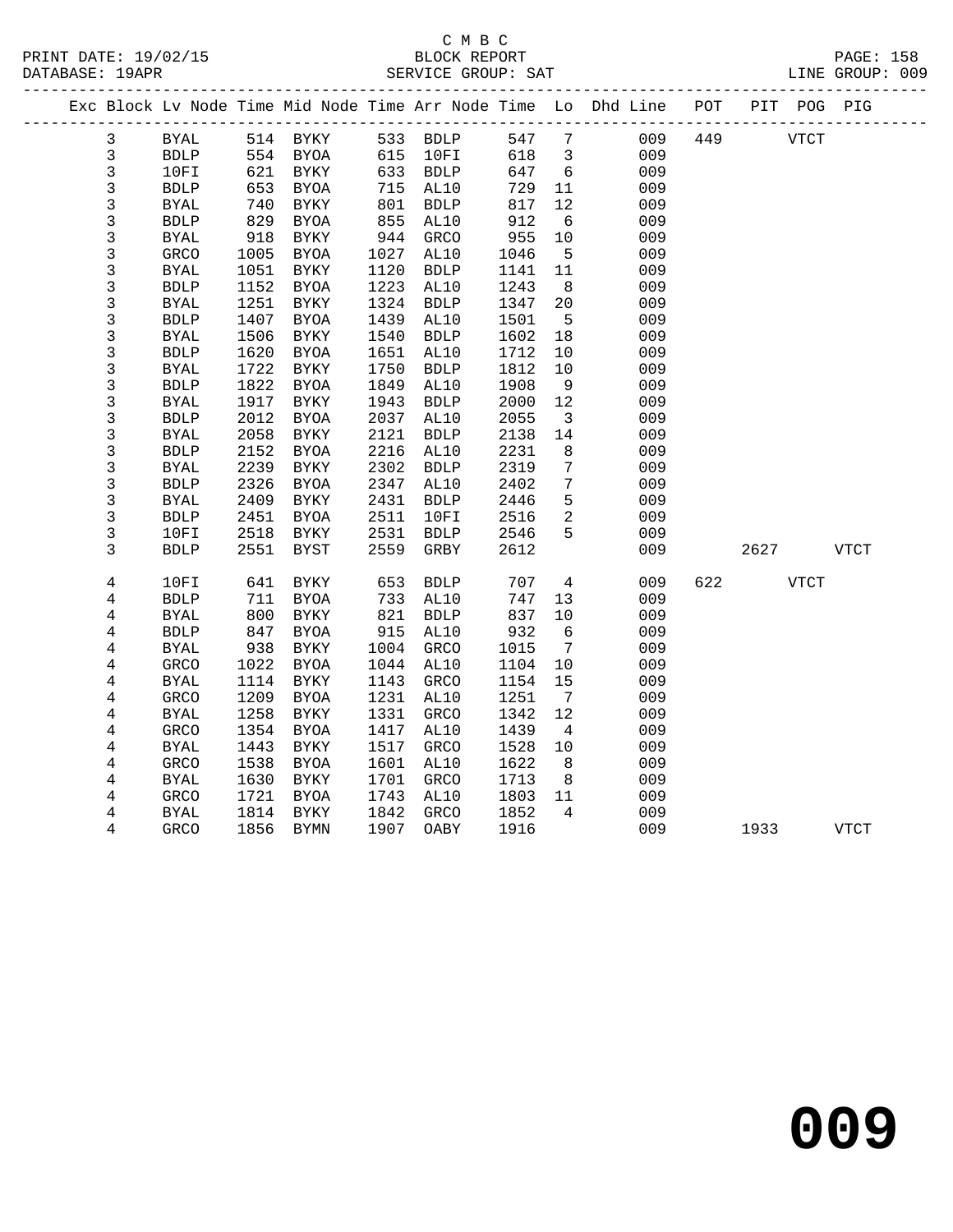|  |   |              |      | Exc Block Lv Node Time Mid Node Time Arr Node Time Lo Dhd Line POT |           |             |        |                 |     |     |             | PIT POG PIG |             |
|--|---|--------------|------|--------------------------------------------------------------------|-----------|-------------|--------|-----------------|-----|-----|-------------|-------------|-------------|
|  | 5 | 10FI         |      | 658 BYKY                                                           |           | 711 BDLP    | 725    | 6               | 009 | 639 | <b>VTCT</b> |             |             |
|  | 5 | ${\tt BDLP}$ | 731  | <b>BYOA</b>                                                        |           | 753 AL10    | 807 12 |                 | 009 |     |             |             |             |
|  | 5 | <b>BYAL</b>  |      | 819 BYKY                                                           | 841 BDLP  |             | 858    | 9               | 009 |     |             |             |             |
|  | 5 | <b>BDLP</b>  | 907  | BYOA                                                               | 935 AL10  |             | 952    | 5               | 009 |     |             |             |             |
|  | 5 | BYAL         | 957  | BYKY                                                               | 1024 GRCO |             | 1035   | $\overline{4}$  | 009 |     |             |             |             |
|  | 5 | GRCO         | 1039 | BYOA                                                               | 1101      | AL10        | 1121   | 8 <sup>8</sup>  | 009 |     |             |             |             |
|  | 5 | BYAL         | 1129 | BYKY                                                               | 1158      | GRCO        | 1209   | 14              | 009 |     |             |             |             |
|  | 5 | GRCO         | 1223 | <b>BYOA</b>                                                        | 1246      | AL10        | 1306   | $\overline{7}$  | 009 |     |             |             |             |
|  | 5 | BYAL         | 1313 | <b>BYKY</b>                                                        | 1347      | GRCO        | 1358   | 11              | 009 |     |             |             |             |
|  | 5 | <b>GRCO</b>  | 1409 | BYOA                                                               | 1432      | AL10        | 1454   | $\overline{4}$  | 009 |     |             |             |             |
|  | 5 | <b>BYAL</b>  | 1458 | BYKY                                                               | 1532      | <b>GRCO</b> | 1543   | 9               | 009 |     |             |             |             |
|  | 5 | GRCO         | 1552 | BYOA                                                               | 1614      | AL10        | 1635   | 8               | 009 |     |             |             |             |
|  | 5 | <b>BYAL</b>  | 1643 | BYKY                                                               | 1714      | GRCO        | 1726   | 9               | 009 |     |             |             |             |
|  | 5 | GRCO         | 1735 | BYOA                                                               | 1757      | AL10        | 1817   | 12              | 009 |     |             |             |             |
|  | 5 | BYAL         | 1829 | BYKY                                                               | 1857      | GRCO        | 1907   | $\overline{4}$  | 009 |     |             |             |             |
|  | 5 | GRCO         | 1911 | <b>BYOA</b>                                                        | 1931      | AL10        | 1950   | 8 <sup>8</sup>  | 009 |     |             |             |             |
|  | 5 | BYAL         | 1958 | BYKY                                                               | 2023      | <b>BDLP</b> | 2040   | 13              | 009 |     |             |             |             |
|  | 5 | <b>BDLP</b>  | 2053 | <b>BYOA</b>                                                        | 2117      | AL10        | 2134   | $\overline{4}$  | 009 |     |             |             |             |
|  | 5 | BYAL         | 2138 | BYKY                                                               | 2201      | <b>BDLP</b> | 2218   | 14              | 009 |     |             |             |             |
|  | 5 | <b>BDLP</b>  | 2232 | BYOA                                                               | 2256      | AL10        | 2308   |                 | 009 |     | 2330        |             | VTCT        |
|  | 6 | 10FI         | 706  | BYKY                                                               | 719       | GRCO        | 727    | $\overline{0}$  | 009 | 647 |             | VTCT        |             |
|  | 6 | GRCO         | 727  | BYOA                                                               | 743       | AL10        | 757    | 12              | 009 |     |             |             |             |
|  | 6 | <b>BYAL</b>  | 809  | BYKY                                                               | 831       | GRCO        | 840    | 7               | 009 |     |             |             |             |
|  | 6 | GRCO         | 847  | BYOA                                                               | 905       | AL10        | 922    | 6               | 009 |     |             |             |             |
|  | 6 | BYAL         | 928  | <b>BYKY</b>                                                        | 954       | <b>BDLP</b> | 1013   | 9               | 009 |     |             |             |             |
|  | 6 | BDLP         | 1022 | BYOA                                                               | 1052      | AL10        | 1112   | 10              | 009 |     |             |             |             |
|  | 6 | <b>BYAL</b>  | 1122 | BYKY                                                               | 1151      | BDLP        | 1212   | 9               | 009 |     |             |             |             |
|  | 6 | <b>BDLP</b>  | 1221 | <b>BYOA</b>                                                        | 1253      | AL10        | 1313   | 8               | 009 |     |             |             |             |
|  | 6 | BYAL         | 1321 | BYKY                                                               | 1355      | <b>BDLP</b> | 1418   | 19              | 009 |     |             |             |             |
|  | 6 | <b>BDLP</b>  | 1437 | <b>BYOA</b>                                                        | 1509      | AL10        | 1531   | $-5$            | 009 |     |             |             |             |
|  | 6 | <b>BYAL</b>  | 1536 | BYKY                                                               | 1610      | <b>BDLP</b> | 1632   | 18              | 009 |     |             |             |             |
|  | 6 | <b>BDLP</b>  | 1650 | BYOA                                                               | 1720      | AL10        | 1741   | 11              | 009 |     |             |             |             |
|  | 6 | <b>BYAL</b>  | 1752 | BYKY                                                               | 1820      | <b>BDLP</b> | 1842   | 11              | 009 |     |             |             |             |
|  | 6 | <b>BDLP</b>  | 1853 | BYOA                                                               | 1920      | AL10        | 1939   | 9               | 009 |     |             |             |             |
|  | 6 | <b>BYAL</b>  | 1948 | <b>BYKY</b>                                                        | 2013      | GRCO        | 2023   | $\epsilon$      | 009 |     |             |             |             |
|  | 6 | GRCO         | 2029 | BYOA                                                               | 2047      | AL10        | 2104   | $\overline{4}$  | 009 |     |             |             |             |
|  | 6 | <b>BYAL</b>  | 2108 | BYKY                                                               | 2131      | <b>GRCO</b> | 2140   | 8               | 009 |     |             |             |             |
|  | 6 | GRCO         | 2148 | BYOA                                                               | 2206      | AL10        | 2223   | $5\phantom{.0}$ | 009 |     |             |             |             |
|  | 6 | <b>BYAL</b>  | 2228 | <b>BYKY</b>                                                        | 2251      | GRCO        | 2300   | 17              | 009 |     |             |             |             |
|  | 6 | <b>GRCO</b>  | 2317 | BYOA                                                               | 2332      | AL10        | 2347   | $\overline{7}$  | 009 |     |             |             |             |
|  | 6 | BYAL         | 2354 | BYKY                                                               | 2416      | GRCO        | 2424   | 19              | 009 |     |             |             |             |
|  | 6 | GRCO         | 2443 | BYOA                                                               | 2458      | 10FI        | 2503   | $\overline{0}$  | 009 |     |             |             |             |
|  | 6 | 10FI         | 2503 | BYKY                                                               | 2516      | GRCO        | 2524   | 18              | 009 |     |             |             |             |
|  | 6 | <b>GRCO</b>  | 2542 | BYMN                                                               | 2550      | GRBY        | 2557   |                 | 009 |     | 2612        |             | <b>VTCT</b> |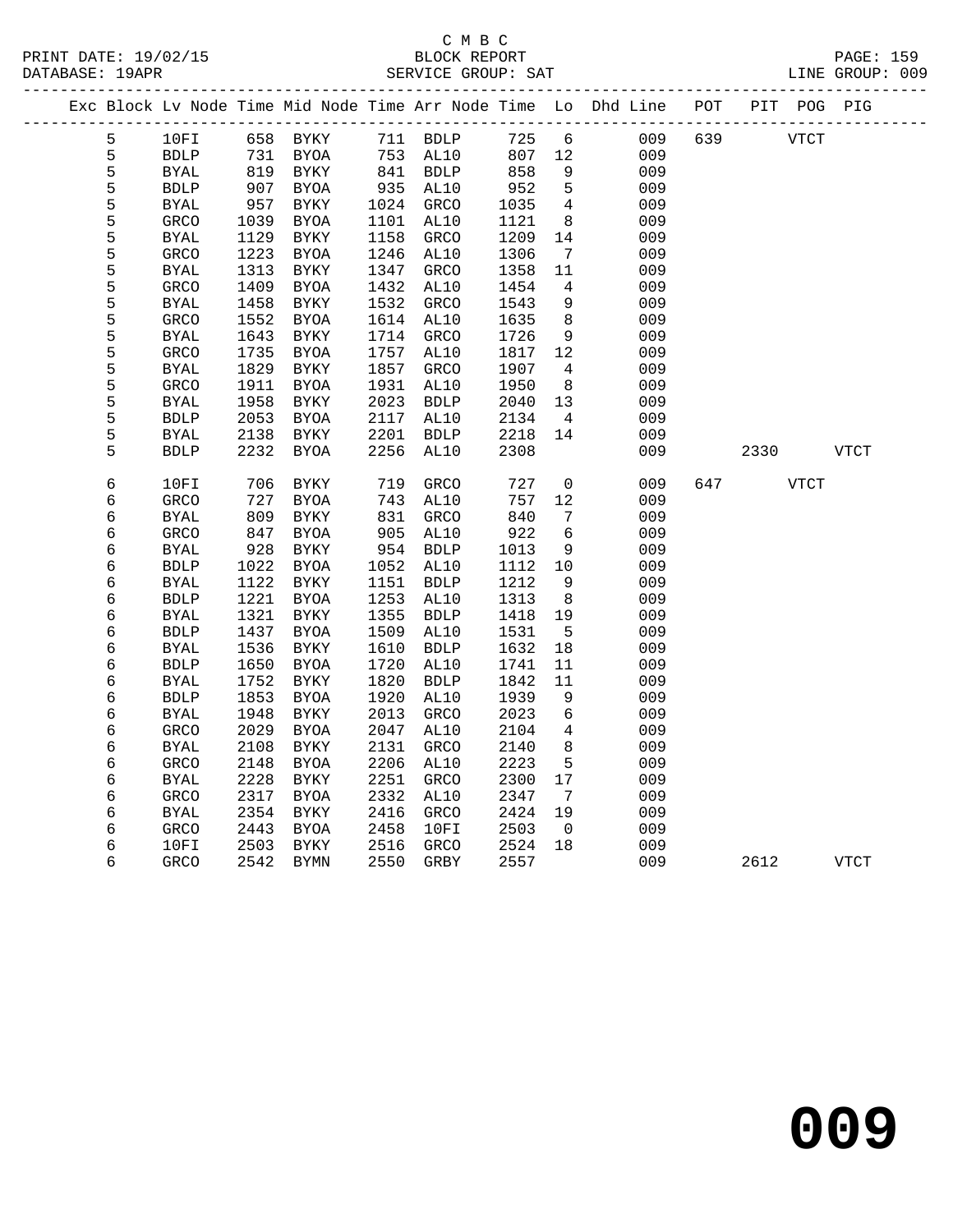## C M B C<br>BLOCK REPORT

| PRINT DATE: 19/02/15 | BLOCK REPORT                                                                   | PAGE: 160       |
|----------------------|--------------------------------------------------------------------------------|-----------------|
| DATABASE: 19APR      | SERVICE GROUP: SAT                                                             | LINE GROUP: 009 |
|                      | Exc Block Lv Node Time Mid Node Time Arr Node Time Lo Dhd Line POT PIT POG PIG |                 |

|  |                  |                     |              | Exc Block Lv Node Time Mid Node Time Arr Node Time Lo |              |                     |              |                | Dhd Line   | POT | PIT  | POG         | PIG          |
|--|------------------|---------------------|--------------|-------------------------------------------------------|--------------|---------------------|--------------|----------------|------------|-----|------|-------------|--------------|
|  | 7                | BYAL                | 710          | BYKY                                                  | 731          | GRCO                | 739          | $\,8\,$        | 009        | 642 |      | <b>VTCT</b> |              |
|  | $\boldsymbol{7}$ | GRCO                | 747          | <b>BYOA</b>                                           | 803          | AL10                | 817          | 12             | 009        |     |      |             |              |
|  | 7                | <b>BYAL</b>         | 829          | BYKY                                                  | 851          | GRCO                | 900          | 5              | 009        |     |      |             |              |
|  | 7                | GRCO                | 905          | <b>BYOA</b>                                           | 925          | AL10                | 942          | 5              | 009        |     |      |             |              |
|  | 7                | <b>BYAL</b>         | 947          | BYKY                                                  | 1014         | <b>BDLP</b>         | 1033         | 21             | 009        |     |      |             |              |
|  | 7                | <b>BDLP</b>         | 1054         | <b>BYOA</b>                                           | 1125         | AL10                | 1145         | 7              | 009        |     |      |             |              |
|  | 7                | <b>BYAL</b>         | 1152         | BYKY                                                  | 1222         | <b>BDLP</b>         | 1244         | 8              | 009        |     |      |             |              |
|  | $\boldsymbol{7}$ | ${\tt BDLP}$        | 1252         | <b>BYOA</b>                                           | 1324         | AL10                | 1346         | 5              | 009        |     |      |             |              |
|  | $\boldsymbol{7}$ | <b>BYAL</b>         | 1351         | BYKY                                                  | 1425         | <b>BDLP</b>         | 1448         | 18             | 009        |     |      |             |              |
|  | 7                | ${\tt BDLP}$        | 1506         | <b>BYOA</b>                                           | 1538         | AL10                | 1559         | 7              | 009        |     |      |             |              |
|  | 7                | <b>BYAL</b>         | 1606         | ${\tt BYKY}$                                          | 1640         | <b>BDLP</b>         | 1702         | 18             | 009        |     |      |             |              |
|  | $\boldsymbol{7}$ | <b>BDLP</b>         | 1720         | <b>BYOA</b>                                           | 1750         | AL10                | 1810         | 12             | 009        |     |      |             |              |
|  | $\boldsymbol{7}$ | <b>BYAL</b>         | 1822         | BYKY                                                  | 1850         | <b>BDLP</b>         | 1908         | $\overline{4}$ | 009        |     |      |             |              |
|  | 7                | <b>BDLP</b>         | 1912         | <b>BYOA</b>                                           | 1939         | AL10                | 1957         | 12             | 009        |     |      |             |              |
|  | 7                | <b>BYAL</b>         | 2009         | BYKY                                                  | 2034         | GRCO                | 2044         | 5              | 009        |     |      |             |              |
|  | 7                | GRCO                | 2049         | <b>BYOA</b>                                           | 2107         | AL10                | 2124         | 4              | 009        |     |      |             |              |
|  | $\boldsymbol{7}$ | <b>BYAL</b>         | 2128         | BYKY                                                  | 2151         | GRCO                | 2200         | 8              | 009        |     |      |             |              |
|  | 7                | GRCO                | 2208         | <b>BYOA</b>                                           | 2226         | AL10                | 2238         |                | 009        |     | 2300 |             | <b>VTCT</b>  |
|  | 8                | BYAL                | 730          | BYKY                                                  | 751          | GRCO                | 759          | 8              | 009        | 702 |      | <b>VTCT</b> |              |
|  | 8                | GRCO                | 807          | <b>BYOA</b>                                           | 825          | AL10                | 839          | 10             | 009        |     |      |             |              |
|  | 8                | <b>BYAL</b>         | 849          | BYKY                                                  | 913          | GRCO                | 922          | 3              | 009        |     |      |             |              |
|  | 8                | GRCO                | 925          | <b>BYOA</b>                                           | 945          | AL10                | 1003         | 4              | 009        |     |      |             |              |
|  | 8                | <b>BYAL</b>         | 1007         | BYKY                                                  | 1034         | <b>BDLP</b>         | 1053         | 14             | 009        |     |      |             |              |
|  | 8                | <b>BDLP</b>         | 1107         | <b>BYOA</b>                                           | 1138         | AL10                | 1158         | 9              | 009        |     |      |             |              |
|  | 8                | <b>BYAL</b>         | 1207         | BYKY                                                  | 1237         | <b>BDLP</b>         | 1259         | 8              | 009        |     |      |             |              |
|  | 8                | <b>BDLP</b>         | 1307         | <b>BYOA</b>                                           | 1339         | AL10                | 1401         | 5              | 009        |     |      |             |              |
|  | 8                | <b>BYAL</b>         | 1406         | BYKY                                                  | 1440         | <b>BDLP</b>         | 1503         | 18             | 009        |     |      |             |              |
|  | 8                | <b>BDLP</b>         | 1521         | <b>BYOA</b>                                           | 1553         | AL10                | 1614         | 7              | 009        |     |      |             |              |
|  | 8                | <b>BYAL</b>         | 1621         | BYKY                                                  | 1655         | <b>BDLP</b>         | 1717         | 4              | 009        |     |      |             |              |
|  | 8                | <b>BDLP</b>         | 1721         | <b>BYST</b>                                           | 1731         | OABY                | 1751         |                | 009        |     | 1808 |             | <b>VTCT</b>  |
|  | 9                | <b>BYAL</b>         | 750          | BYKY                                                  | 811          | <b>GRCO</b>         | 820          | 7              | 009        | 722 |      | VTCT        |              |
|  | 9                | GRCO                | 827          | <b>BYOA</b>                                           | 845          | AL10                | 902          | 7              | 009        |     |      |             |              |
|  | 9                | <b>BYAL</b>         | 909          | BYKY                                                  | 933          | <b>BDLP</b>         | 952          | 13             | 009        |     |      |             |              |
|  | 9                | <b>BDLP</b>         | 1005         | <b>BYOA</b>                                           | 1035         | AL10                | 1054         | 13             | 009        |     |      |             |              |
|  | 9                | <b>BYAL</b>         | 1107         | BYKY                                                  | 1136         | ${\tt BDLP}$        | 1157         | 10             | 009        |     |      |             |              |
|  | 9                | ${\tt BDLP}$        | 1207         | <b>BYOA</b>                                           | 1238         | AL10                | 1258         | 8              | 009        |     |      |             |              |
|  | 9                | BYAL                | 1306         | BYKY                                                  | 1339         | <b>BDLP</b>         | 1402         | 20             | 009        |     |      |             |              |
|  | 9                | <b>BDLP</b>         | 1422         | <b>BYOA</b>                                           | 1454         | AL10                | 1516         | 5              | 009        |     |      |             |              |
|  | 9                | BYAL                | 1521         | BYKY                                                  | 1555         | <b>BDLP</b>         | 1617         | 18             | 009        |     |      |             |              |
|  | 9                | ${\tt BDLP}$        | 1635         | <b>BYOA</b>                                           | 1705         | AL10                | 1726         | 11             | 009        |     |      |             |              |
|  | 9                | <b>BYAL</b>         | 1737         | BYKY                                                  | 1805         | <b>BDLP</b>         | 1827         | 10             | 009        |     |      |             |              |
|  | 9                | <b>BDLP</b>         | 1837         | <b>BYOA</b>                                           | 1904         | AL10                | 1923         | 4              | 009        |     |      |             |              |
|  | 9                | <b>BYAL</b>         | 1927         | <b>BYKY</b>                                           | 1953         | <b>GRCO</b>         | 2003         | 6              | 009        |     |      |             |              |
|  | 9                | GRCO                | 2009         | <b>BYOA</b>                                           | 2029         | AL10                | 2046         | 3              | 009        |     |      |             |              |
|  | 9                | <b>BYAL</b>         | 2049         | <b>BYKY</b>                                           | 2112         | <b>GRCO</b>         | 2121         | 8              | 009        |     |      |             |              |
|  | 9<br>9           | GRCO<br><b>BYAL</b> | 2129<br>2208 | <b>BYOA</b><br><b>BYKY</b>                            | 2147<br>2231 | AL10<br><b>GRCO</b> | 2204<br>2240 | 4<br>8         | 009<br>009 |     |      |             |              |
|  | 9                | GRCO                | 2248         | <b>BYOA</b>                                           | 2306         | AL10                | 2321         | 3              | 009        |     |      |             |              |
|  | 9                | <b>BYAL</b>         | 2324         | BYKY                                                  | 2347         | <b>GRCO</b>         | 2356         | 23             | 009        |     |      |             |              |
|  | 9                | GRCO                | 2419         | <b>BYOA</b>                                           | 2434         | AL10                | 2446         |                | 009        |     | 2506 |             | ${\tt VTCT}$ |
|  |                  |                     |              |                                                       |              |                     |              |                |            |     |      |             |              |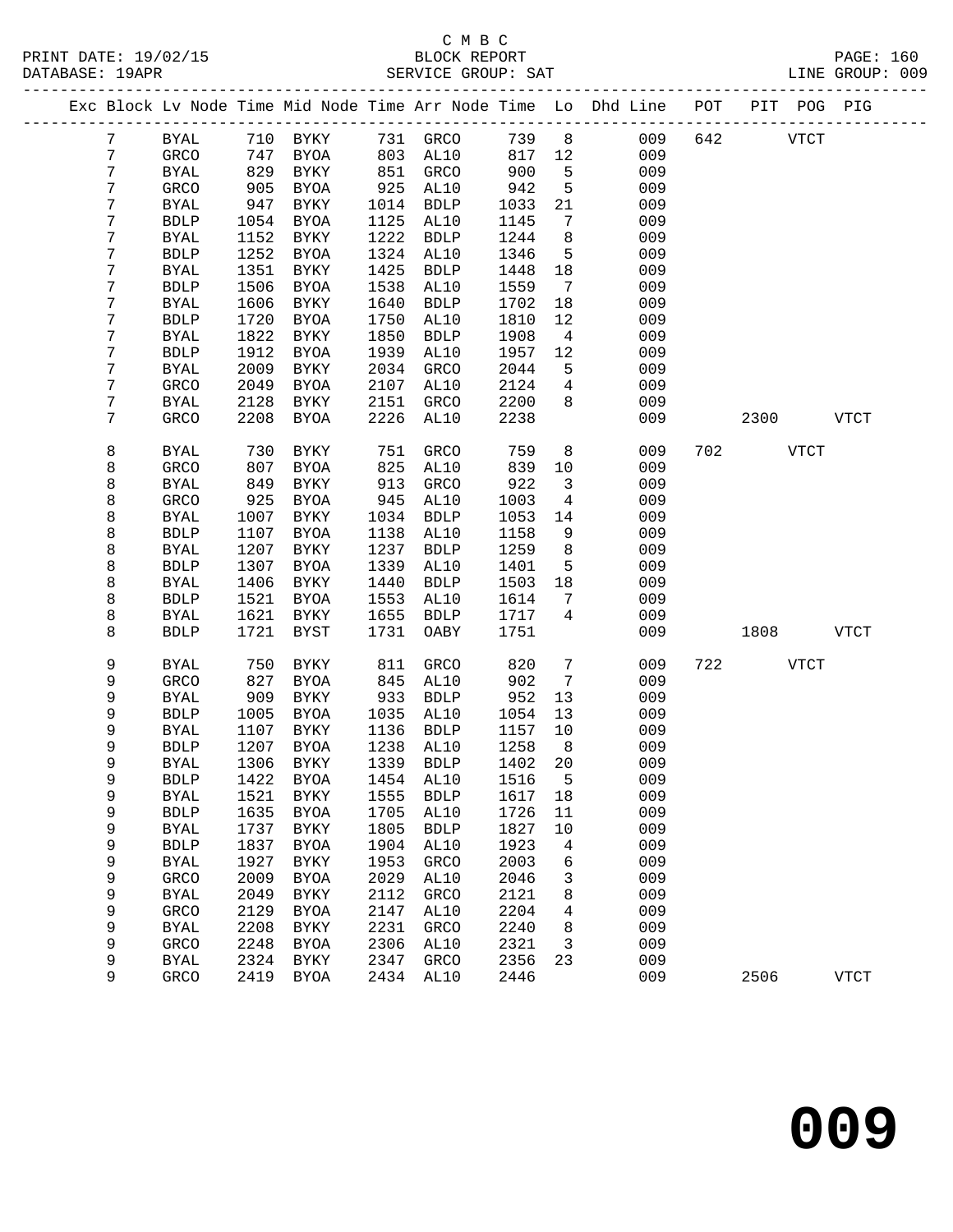## C M B C<br>BLOCK REPORT DATABASE: 19APR SERVICE GROUP: SAT LINE GROUP: 009

|  |      |              |      |              |      |              |      |                 | Exc Block Lv Node Time Mid Node Time Arr Node Time Lo Dhd Line POT |      | PIT POG PIG |             |             |
|--|------|--------------|------|--------------|------|--------------|------|-----------------|--------------------------------------------------------------------|------|-------------|-------------|-------------|
|  | 10   | 10FI         | 915  | BYKY         |      | 930 GRCO     | 939  | 6               | 009                                                                | 856  |             | <b>VTCT</b> |             |
|  | 10   | GRCO         | 945  | BYOA         | 1005 | AL10         | 1023 | $6\overline{6}$ | 009                                                                |      |             |             |             |
|  | 10   | <b>BYAL</b>  | 1029 | BYKY         | 1057 | GRCO         | 1108 | 2               | 009                                                                |      |             |             |             |
|  | 10   | GRCO         | 1110 | BYOA         | 1132 | AL10         | 1152 | $7\overline{ }$ | 009                                                                |      |             |             |             |
|  | 10   | <b>BYAL</b>  | 1159 | BYKY         | 1229 | GRCO         | 1240 | 14              | 009                                                                |      |             |             |             |
|  | $10$ | GRCO         | 1254 | BYOA         | 1317 | AL10         | 1339 | $\overline{4}$  | 009                                                                |      |             |             |             |
|  | 10   | <b>BYAL</b>  | 1343 | <b>BYKY</b>  | 1417 | GRCO         | 1428 | 11              | 009                                                                |      |             |             |             |
|  | 10   | GRCO         | 1439 | <b>BYOA</b>  | 1502 | AL10         | 1524 | 5               | 009                                                                |      |             |             |             |
|  | 10   | $\rm BYAL$   | 1529 | BYKY         | 1603 | GRCO         | 1614 | 8               | 009                                                                |      |             |             |             |
|  | $10$ | GRCO         | 1622 | BYOA         | 1644 | AL10         | 1705 | 8               | 009                                                                |      |             |             |             |
|  | 10   | <b>BYAL</b>  | 1713 | BYKY         | 1743 | GRCO         | 1755 | 11              | 009                                                                |      |             |             |             |
|  | 10   | GRCO         | 1806 | BYOA         | 1826 | AL10         | 1845 | 11              | 009                                                                |      |             |             |             |
|  | 10   | <b>BYAL</b>  | 1856 | BYKY         | 1924 | BDLP         | 1942 | 10              | 009                                                                |      |             |             |             |
|  | 10   | <b>BDLP</b>  | 1952 | BYOA         | 2019 | AL10         | 2031 |                 | 009                                                                |      | 2053        |             | <b>VTCT</b> |
|  |      |              |      |              |      |              |      |                 |                                                                    |      |             |             |             |
|  | 11   | OA12         | 1000 | BYKY         | 1011 | <b>BDLP</b>  | 1030 | 8               | 009                                                                | 937  |             | VTCT        |             |
|  | 11   | ${\tt BDLP}$ | 1038 | BYOA         | 1108 | AL10         | 1128 | 9               | 009                                                                |      |             |             |             |
|  | 11   | <b>BYAL</b>  | 1137 | BYKY         | 1206 | <b>BDLP</b>  | 1227 | 10              | 009                                                                |      |             |             |             |
|  | 11   | <b>BDLP</b>  | 1237 | BYOA         | 1309 | AL10         | 1329 | 7               | 009                                                                |      |             |             |             |
|  | 11   | <b>BYAL</b>  | 1336 | BYKY         | 1410 | <b>BDLP</b>  | 1433 | 18              | 009                                                                |      |             |             |             |
|  | 11   | ${\tt BDLP}$ | 1451 | BYOA         | 1523 | AL10         | 1544 | $\overline{7}$  | 009                                                                |      |             |             |             |
|  | 11   | <b>BYAL</b>  | 1551 | BYKY         | 1625 | <b>BDLP</b>  | 1647 | 18              | 009                                                                |      |             |             |             |
|  | 11   | <b>BDLP</b>  | 1705 | BYOA         | 1735 | AL10         | 1756 | 11              | 009                                                                |      |             |             |             |
|  | 11   | <b>BYAL</b>  | 1807 | BYKY         | 1835 | <b>BDLP</b>  | 1857 | 1               | 009                                                                |      |             |             |             |
|  | 11   | <b>BDLP</b>  | 1858 | <b>BYST</b>  | 1907 | OABY         | 1925 |                 | 009                                                                |      | 1942        |             | <b>VTCT</b> |
|  |      |              |      |              |      |              |      |                 |                                                                    |      |             |             |             |
|  | 12   | <b>BYAL</b>  | 1014 | BYKY         | 1041 | GRCO         | 1052 | $\mathbf{3}$    | 009                                                                | 944  |             | <b>VTCT</b> |             |
|  | 12   | GRCO         | 1055 | <b>BYOA</b>  | 1117 | AL10         | 1137 | $7\phantom{.0}$ | 009                                                                |      |             |             |             |
|  | $12$ | <b>BYAL</b>  | 1144 | BYKY         | 1213 | GRCO         | 1224 | 13              | 009                                                                |      |             |             |             |
|  | 12   | GRCO         | 1237 | BYOA         | 1300 | AL10         | 1320 | 8               | 009                                                                |      |             |             |             |
|  | 12   | <b>BYAL</b>  | 1328 | BYKY         | 1402 | GRCO         | 1413 | 11              | 009                                                                |      |             |             |             |
|  | 12   | GRCO         | 1424 | BYOA         | 1447 | AL10         | 1509 | 5               | 009                                                                |      |             |             |             |
|  | 12   | <b>BYAL</b>  | 1514 | BYKY         | 1548 | GRCO         | 1559 | 8               | 009                                                                |      |             |             |             |
|  | 12   | GRCO         | 1607 | <b>BYOA</b>  | 1629 | AL10         | 1647 | 11              | 009                                                                |      |             |             |             |
|  | $12$ | BYAL         | 1658 | BYKY         | 1728 | GRCO         | 1740 | 13              | 009                                                                |      |             |             |             |
|  | 12   | GRCO         | 1753 | BYOA         | 1813 | AL10         | 1830 |                 | 009                                                                |      | 1855        |             | <b>VTCT</b> |
|  |      |              |      |              |      |              |      |                 |                                                                    |      |             |             |             |
|  | 13   | BYAL         | 1037 | BYKY         | 1105 | BDLP         | 1124 | 13              | 009                                                                | 1007 |             | <b>VTCT</b> |             |
|  | 13   | <b>BDLP</b>  |      | 1137 BYOA    |      | 1208 AL10    | 1228 | 8               | 009                                                                |      |             |             |             |
|  | 13   | BYAL         | 1236 | BYKY         | 1307 | <b>BDLP</b>  | 1330 | 7               | 009                                                                |      |             |             |             |
|  | 13   | <b>BDLP</b>  | 1337 | <b>BYOA</b>  | 1409 | AL10         | 1431 | 5               | 009                                                                |      |             |             |             |
|  | 13   | <b>BYAL</b>  | 1436 | BYKY         | 1510 | <b>BDLP</b>  | 1533 | 17              | 009                                                                |      |             |             |             |
|  | 13   | ${\tt BDLP}$ | 1550 | <b>BYOA</b>  | 1621 | AL10         | 1642 | 9               | 009                                                                |      |             |             |             |
|  | 13   | <b>BYAL</b>  | 1651 | <b>BYKY</b>  | 1721 | <b>BDLP</b>  | 1743 | 8               | 009                                                                |      |             |             |             |
|  | 13   | ${\tt BDLP}$ | 1751 | <b>BYOA</b>  | 1819 | AL10         | 1838 | 8               | 009                                                                |      |             |             |             |
|  | 13   | <b>BYAL</b>  | 1846 | <b>BYKY</b>  | 1914 | GRCO         | 1924 | 5               | 009                                                                |      |             |             |             |
|  | 13   | GRCO         | 1929 | <b>BYOA</b>  | 1949 | AL10         | 2007 | 12              | 009                                                                |      |             |             |             |
|  | 13   | <b>BYAL</b>  | 2019 | <b>BYKY</b>  | 2044 | <b>BDLP</b>  | 2101 | 12              | 009                                                                |      |             |             |             |
|  | 13   | <b>BDLP</b>  | 2113 | <b>BYOA</b>  | 2137 | AL10         | 2154 | 4               | 009                                                                |      |             |             |             |
|  | 13   | <b>BYAL</b>  | 2158 | ${\tt BYKY}$ | 2221 | <b>BDLP</b>  | 2238 | 18              | 009                                                                |      |             |             |             |
|  | 13   | ${\tt BDLP}$ | 2256 | <b>BYOA</b>  | 2317 | AL10         | 2332 | 7               | 009                                                                |      |             |             |             |
|  | 13   | BYAL         | 2339 | <b>BYKY</b>  | 2401 | <b>BDLP</b>  | 2416 | 8               | 009                                                                |      |             |             |             |
|  | 13   | <b>BDLP</b>  | 2424 | <b>BYST</b>  | 2432 | ${\tt GRBY}$ | 2446 |                 | 009                                                                |      | 2501        |             | <b>VTCT</b> |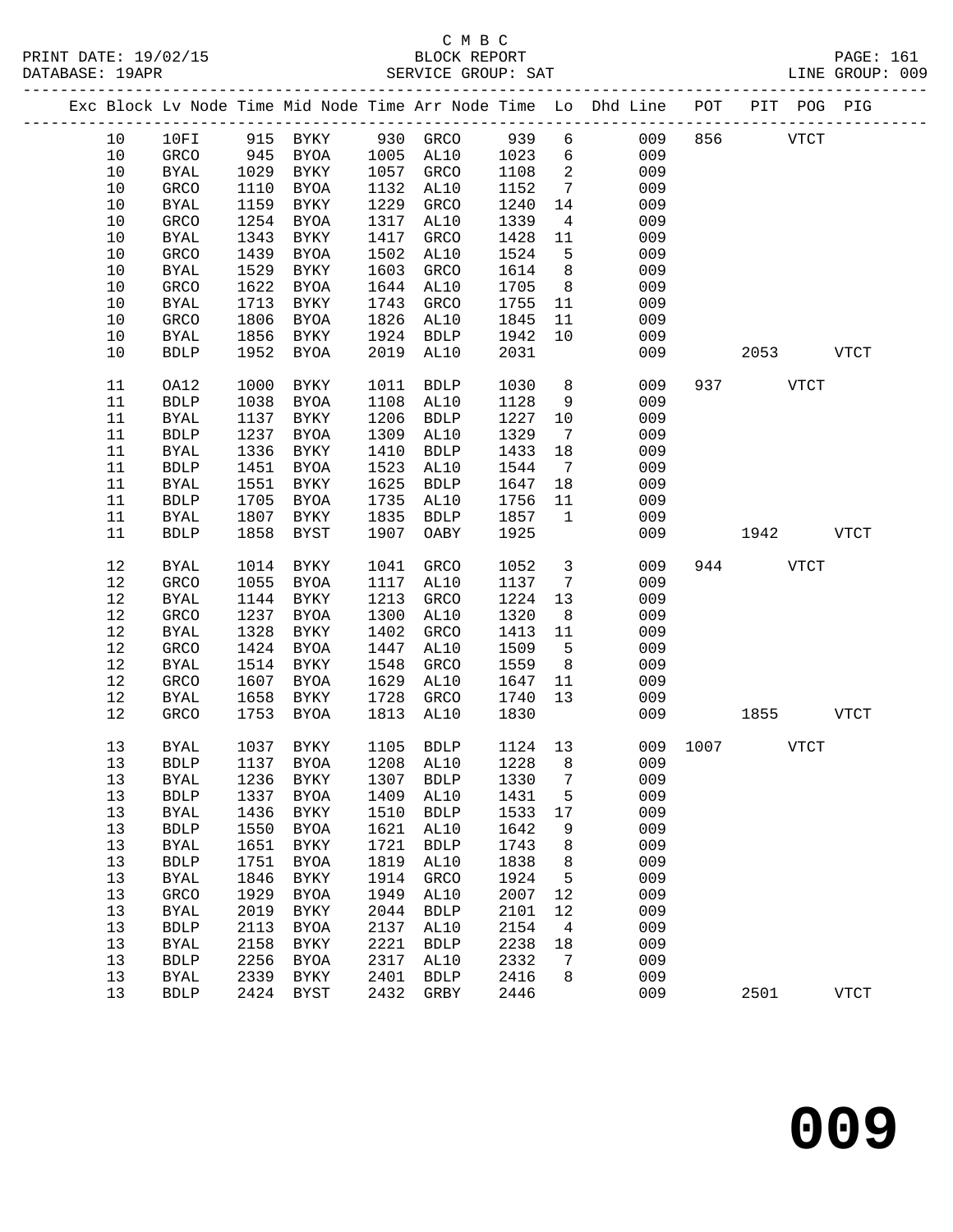|  |    |              |      |             |      |                     |         |                         | Exc Block Lv Node Time Mid Node Time Arr Node Time Lo Dhd Line POT PIT POG PIG |           |      |             |             |
|--|----|--------------|------|-------------|------|---------------------|---------|-------------------------|--------------------------------------------------------------------------------|-----------|------|-------------|-------------|
|  | 14 | <b>BYAL</b>  |      |             |      | 1058 BYKY 1127 GRCO |         |                         | 1138  16<br>1236  7                                                            | 009 1028  |      | <b>VTCT</b> |             |
|  | 14 | GRCO         |      | 1154 BYOA   |      | 1216 AL10           |         |                         | 009                                                                            |           |      |             |             |
|  | 14 | BYAL         | 1243 | BYKY        |      | 1314 GRCO           | 1325 14 |                         | 009                                                                            |           |      |             |             |
|  | 14 | GRCO         | 1339 | BYOA        |      | 1402 AL10           | 1424    | $\overline{4}$          | 009                                                                            |           |      |             |             |
|  | 14 | BYAL         | 1428 | BYKY        | 1502 | GRCO                | 1513    | 10                      | 009                                                                            |           |      |             |             |
|  | 14 | GRCO         | 1523 | BYOA        | 1546 | AL10                | 1607    | $\overline{7}$          | 009                                                                            |           |      |             |             |
|  | 14 | <b>BYAL</b>  | 1614 | BYKY        | 1647 | GRCO                | 1659    | 8 <sup>8</sup>          | 009                                                                            |           |      |             |             |
|  | 14 | GRCO         | 1707 | BYOA        | 1729 | AL10                | 1750    | 9                       | 009                                                                            |           |      |             |             |
|  | 14 | <b>BYAL</b>  | 1759 | <b>BYKY</b> | 1827 | GRCO                | 1837    | 15                      | 009                                                                            |           |      |             |             |
|  | 14 | GRCO         | 1852 | BYOA        | 1912 | AL10                | 1931    | $7\overline{ }$         | 009                                                                            |           |      |             |             |
|  | 14 | <b>BYAL</b>  | 1938 | BYKY        | 2004 | <b>BDLP</b>         | 2021    | 11                      | 009                                                                            |           |      |             |             |
|  | 14 | <b>BDLP</b>  | 2032 | BYOA        | 2057 | AL10                | 2115    | $\overline{\mathbf{3}}$ | 009                                                                            |           |      |             |             |
|  | 14 | <b>BYAL</b>  | 2118 | BYKY        | 2141 | <b>BDLP</b>         | 2158    | 14                      | 009                                                                            |           |      |             |             |
|  | 14 | ${\tt BDLP}$ | 2212 | BYOA        | 2236 | AL10                | 2251    | $\overline{\mathbf{3}}$ | 009                                                                            |           |      |             |             |
|  | 14 | <b>BYAL</b>  | 2254 | BYKY        | 2317 | GRCO                | 2326    | 21                      | 009                                                                            |           |      |             |             |
|  | 14 | GRCO         | 2347 | BYOA        | 2402 | AL10                | 2417    | $7\overline{ }$         | 009                                                                            |           |      |             |             |
|  | 14 | <b>BYAL</b>  | 2424 | BYKY        | 2446 | GRCO                | 2454    | 18                      | 009                                                                            |           |      |             |             |
|  | 14 | <b>GRCO</b>  | 2512 | BYMN        | 2522 | GRBY                | 2529    |                         | 009                                                                            |           | 2544 |             | <b>VTCT</b> |
|  |    |              |      |             |      |                     |         |                         |                                                                                |           |      |             |             |
|  | 15 | OA12         | 1058 | BYKY        | 1109 | GRCO                | 1120    | 5 <sub>5</sub>          | 009                                                                            | 1035 VTCT |      |             |             |
|  | 15 | GRCO         | 1125 | <b>BYOA</b> | 1147 | AL10                | 1207    | $7\overline{ }$         | 009                                                                            |           |      |             |             |
|  | 15 | <b>BYAL</b>  | 1214 | BYKY        | 1244 | GRCO                | 1255    | 14                      | 009                                                                            |           |      |             |             |
|  | 15 | GRCO         | 1309 | BYOA        | 1332 | AL10                | 1354    | $\overline{4}$          | 009                                                                            |           |      |             |             |
|  | 15 | <b>BYAL</b>  | 1358 | BYKY        | 1432 | GRCO                | 1443    | 10                      | 009                                                                            |           |      |             |             |
|  | 15 | GRCO         | 1453 | BYOA        | 1516 | AL10                | 1537    | $\overline{7}$          | 009                                                                            |           |      |             |             |
|  | 15 | <b>BYAL</b>  | 1544 | BYKY        | 1618 | GRCO                | 1630    | $\overline{7}$          | 009                                                                            |           |      |             |             |
|  | 15 | GRCO         | 1637 | <b>BYOA</b> | 1659 | AL10                | 1720    | 9                       | 009                                                                            |           |      |             |             |
|  | 15 | BYAL         | 1729 | BYKY        | 1757 | GRCO                | 1807    | 15                      | 009                                                                            |           |      |             |             |
|  | 15 | GRCO         | 1822 | BYOA        | 1842 | AL10                | 1901    |                         | 009                                                                            |           | 1923 |             | <b>VTCT</b> |
|  | 16 | OA12         | 1313 | BYKY        | 1324 | BDLP                | 1343    | 9                       | 009                                                                            | 1250 VTCT |      |             |             |
|  | 16 | <b>BDLP</b>  | 1352 | BYOA        |      | 1424 AL10           | 1446    | $5\overline{)}$         | 009                                                                            |           |      |             |             |
|  | 16 | <b>BYAL</b>  | 1451 | BYKY        |      | 1525 BDLP           | 1548    | 17                      | 009                                                                            |           |      |             |             |
|  | 16 | ${\tt BDLP}$ | 1605 | BYOA        | 1636 | AL10                | 1657    | 9                       | 009                                                                            |           |      |             |             |
|  | 16 | <b>BYAL</b>  | 1706 | BYKY        | 1736 | BDLP                | 1758    | 8 <sup>8</sup>          | 009                                                                            |           |      |             |             |
|  | 16 | ${\tt BDLP}$ | 1806 | BYOA        | 1834 | AL10                | 1853    | 14                      | 009                                                                            |           |      |             |             |
|  | 16 | <b>BYAL</b>  | 1907 | BYKY        | 1934 | GRCO                | 1944    | 5                       | 009                                                                            |           |      |             |             |
|  | 16 | GRCO         | 1949 | BYOA        | 2009 | AL10                | 2026    | 14                      | 009                                                                            |           |      |             |             |
|  | 16 | <b>BYAL</b>  | 2040 | BYKY        | 2103 | <b>BDLP</b>         | 2120    | 12                      | 009                                                                            |           |      |             |             |
|  | 16 | ${\tt BDLP}$ | 2132 | BYOA        | 2156 | AL10                | 2213    | $5^{\circ}$             | 009                                                                            |           |      |             |             |
|  | 16 | BYAL         | 2218 | BYKY        | 2241 | BDLP                | 2258    | 5                       | 009                                                                            |           |      |             |             |
|  | 16 | <b>BDLP</b>  | 2303 | BYST        | 2311 | GRBY                | 2327    |                         | 009                                                                            |           | 2342 |             | VTCT        |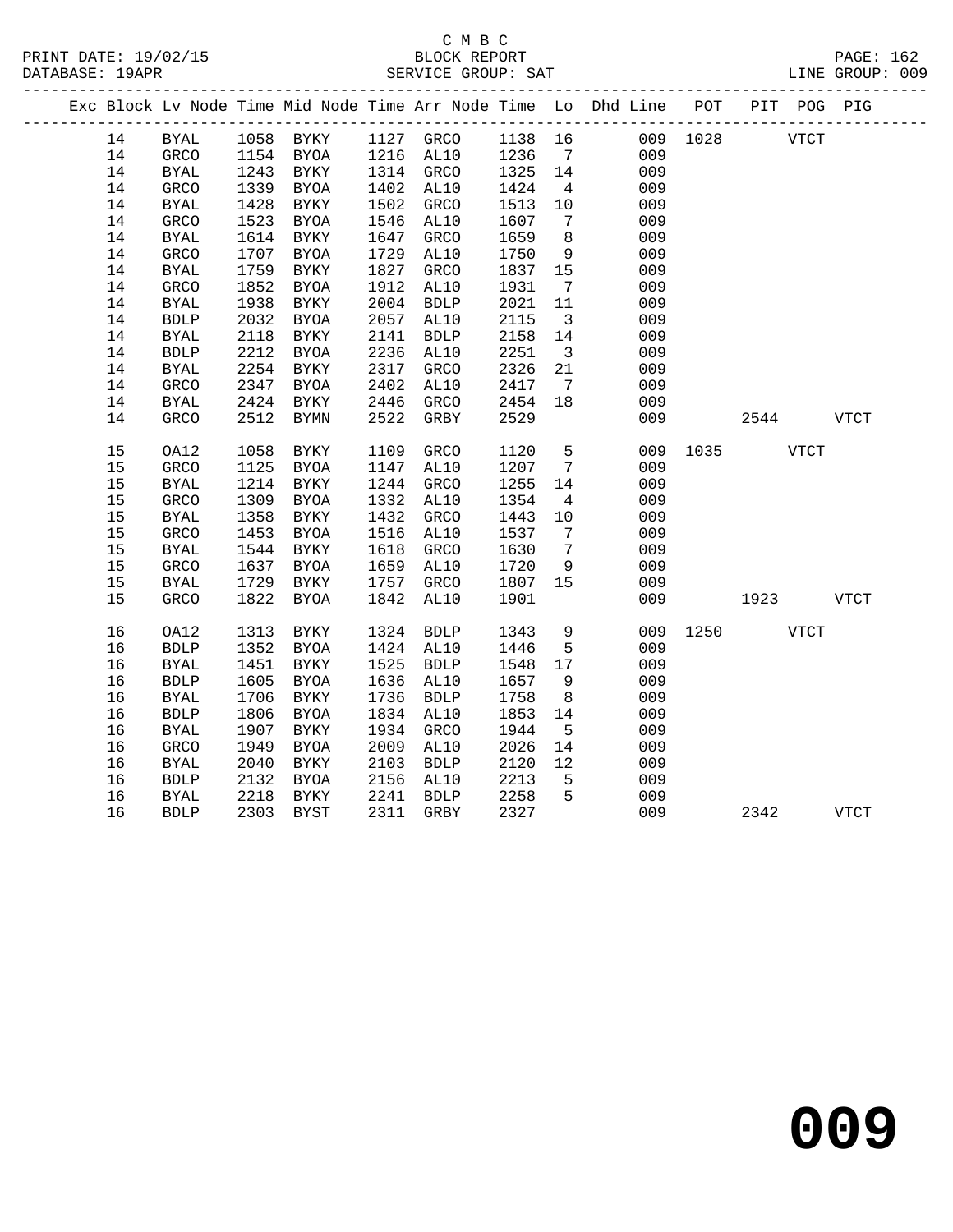|                 |              |              |                        |              |                       |              |                      | GREY GRANVILLE & BROADWAY MARINE HM-S HUDSON & MARINE THANGERS AND SUMPLIFY ON A SUMPLIFY SUMPLIFY ON A SUMPLIF<br>THANGERS WARINE STRINGS WITCHNERS & HASTINGS WITCHNERS AND MARINE TROLLEY Depot |         |             |             |
|-----------------|--------------|--------------|------------------------|--------------|-----------------------|--------------|----------------------|----------------------------------------------------------------------------------------------------------------------------------------------------------------------------------------------------|---------|-------------|-------------|
|                 |              |              |                        |              |                       |              |                      | Exc Block Lv Node Time Mid Node Time Arr Node Time Lo Dhd Line POT PIT POG PIG                                                                                                                     |         |             |             |
| $\mathbf{1}$    |              |              | MRST 433 GRBY 456 RIHA |              |                       |              |                      | 508 0 010 425                                                                                                                                                                                      |         | VTCT        |             |
| $\mathbf{1}$    | RIHA         | 508 GRBY     |                        |              | 519 MRST              |              |                      | 539 14<br>010                                                                                                                                                                                      |         |             |             |
| $\mathbf 1$     | MRST         |              | 553 GRBY               |              | 616 RIHA              | 628          |                      | $\frac{0}{2}$<br>010                                                                                                                                                                               |         |             |             |
| $\mathbf 1$     | RIHA         |              | 628 GRBY               | 640          | MRST                  | 700          | 9                    | 010                                                                                                                                                                                                |         |             |             |
| 1               | MRST         |              | 709 GRBY               | 734          | RIHA                  | 747          |                      | $\overline{0}$<br>010                                                                                                                                                                              |         |             |             |
| 1               | RIHA         | 747          | GRBY                   | 759          | MRST                  | 821          | 15                   | 010                                                                                                                                                                                                |         |             |             |
| 1               | MRST         | 836          | GRBY                   | 902          | RIHA                  | 917          | $\overline{0}$       | 010                                                                                                                                                                                                |         |             |             |
| 1               | RIHA         | 917          | GRBY                   | 932          | MRST                  | 1000         | 15                   | 010                                                                                                                                                                                                |         |             |             |
| 1               | MRST         | 1015         | GRBY                   | 1046         | RIHA                  | 1102         | $\overline{0}$       | 010                                                                                                                                                                                                |         |             |             |
| 1               | RIHA         | 1102         | GRBY                   | 1118         | MRST                  | 1148         | 18                   | 010                                                                                                                                                                                                |         |             |             |
| 1               | MRST         | 1206         | GRBY                   | 1244         | RIHA                  | 1302         | $\overline{0}$       | 010                                                                                                                                                                                                |         |             |             |
| 1               | RIHA         | 1302         | GRBY                   | 1323         | MRST                  | 1400         | 20                   | 010                                                                                                                                                                                                |         |             |             |
| 1               | MRST         | 1420         | GRBY                   | 1458         | RIHA                  | 1517         | $\overline{0}$       | 010                                                                                                                                                                                                |         |             |             |
| 1               | RIHA         | 1517         | GRBY                   | 1538         | MRST                  | 1615         | 21                   | 010                                                                                                                                                                                                |         |             |             |
| 1               | MRST         | 1636         | GRBY                   | 1715         | RIHA                  | 1732         | $\overline{0}$       | 010                                                                                                                                                                                                |         |             |             |
| 1               | RIHA         | 1732         | GRBY                   | 1752         | MRST                  | 1824         | 15                   | 010                                                                                                                                                                                                |         |             |             |
| 1               | MRST         | 1839         | GRBY                   | 1914         | RIHA                  | 1932         | $\overline{0}$       | 010                                                                                                                                                                                                |         |             |             |
| 1               | RIHA         | 1932         | GRBY                   | 1949         | MRST                  | 2016         | 18                   | 010                                                                                                                                                                                                |         |             |             |
| 1<br>1          | MRST         | 2034<br>2118 | GRBY                   | 2104         | RIHA                  | 2118<br>2202 | $\overline{0}$       | 010<br>010                                                                                                                                                                                         |         |             |             |
| 1               | RIHA<br>MRST | 2215         | GRBY<br>GRBY           | 2135<br>2245 | MRST<br>RIHA          | 2258         | 13<br>$\overline{0}$ | 010                                                                                                                                                                                                |         |             |             |
| 1               | RIHA         | 2258         | GRBY                   | 2315         | MRST                  | 2342         | 12                   | 010                                                                                                                                                                                                |         |             |             |
| 1               | MRST         | 2354         | GRBY                   | 2422         | RIHA                  | 2435         | $\overline{0}$       | 010                                                                                                                                                                                                |         |             |             |
| 1               | <b>RIHA</b>  | 2435         | GRBY                   | 2452         | MRST                  | 2516         |                      | 010                                                                                                                                                                                                | 2521 25 |             | VTCT        |
|                 |              |              |                        |              |                       |              |                      |                                                                                                                                                                                                    |         |             |             |
| 2               | MRST         | 453          | GRBY                   | 516          | RIHA                  | 528          |                      | $\overline{0}$<br>010                                                                                                                                                                              | 445     | <b>VTCT</b> |             |
| $\sqrt{2}$      | RIHA         | 528          | GRBY                   | 539          | MRST                  | 559          | 11                   | 010                                                                                                                                                                                                |         |             |             |
| $\sqrt{2}$      | MRST         | 610          | GRBY                   | 635          | RIHA                  | 648          | $\overline{0}$       | 010                                                                                                                                                                                                |         |             |             |
| 2               | RIHA         | 648          | GRBY                   | 700          | MRST                  | 721          | 15                   | 010                                                                                                                                                                                                |         |             |             |
| 2               | MRST         | 736          | GRBY                   | 802          | RIHA                  | 817          | $\overline{0}$       | 010                                                                                                                                                                                                |         |             |             |
| 2               | RIHA         | 817 GRBY     |                        | 830          | MRST                  | 854          | 10                   | 010                                                                                                                                                                                                |         |             |             |
| 2               | MRST         |              | $904$ GRBY             |              | 932 RIHA<br>1002 MRST | 947<br>1032  | $\overline{0}$       | 010                                                                                                                                                                                                |         |             |             |
| 2               | RIHA         |              | 947 GRBY               |              |                       |              | 8 <sup>8</sup>       | 010<br>MRST 1040 GRBY 1114 RIHA 1132 0 010                                                                                                                                                         |         |             |             |
| 2               |              |              |                        |              |                       |              |                      |                                                                                                                                                                                                    |         |             |             |
| 2               | RIHA         | 1132<br>1236 | GRBY                   | 1150         | MRST                  | 1221<br>1332 | 15                   | 010<br>010                                                                                                                                                                                         |         |             |             |
| 2               | MRST         | 1332         | GRBY                   | 1314<br>1353 | RIHA                  |              | $\overline{0}$       | 010                                                                                                                                                                                                |         |             |             |
| $\sqrt{2}$<br>2 | RIHA<br>MRST | 1452         | GRBY<br>GRBY           | 1530         | MRST<br>RIHA          | 1431<br>1547 | 21<br>$\overline{0}$ | 010                                                                                                                                                                                                |         |             |             |
| 2               | RIHA         | 1547         | GRBY                   | 1608         | MRST                  | 1644         | 7                    | 010                                                                                                                                                                                                |         |             |             |
| 2               | MRST         | 1651         | GRBY                   | 1730         | RIHA                  | 1747         | $\overline{0}$       | 010                                                                                                                                                                                                |         |             |             |
| $\sqrt{2}$      | RIHA         | 1747         | GRBY                   | 1807         | MRST                  | 1836         | 18                   | 010                                                                                                                                                                                                |         |             |             |
| 2               | MRST         | 1854         | GRBY                   | 1929         | RIHA                  | 1947         | $\mathbf 0$          | 010                                                                                                                                                                                                |         |             |             |
| 2               | RIHA         | 1947         | GRBY                   | 2004         | MRST                  | 2031         |                      | 010                                                                                                                                                                                                | 2036    |             | <b>VTCT</b> |
|                 |              |              |                        |              |                       |              |                      |                                                                                                                                                                                                    |         |             |             |

C M B C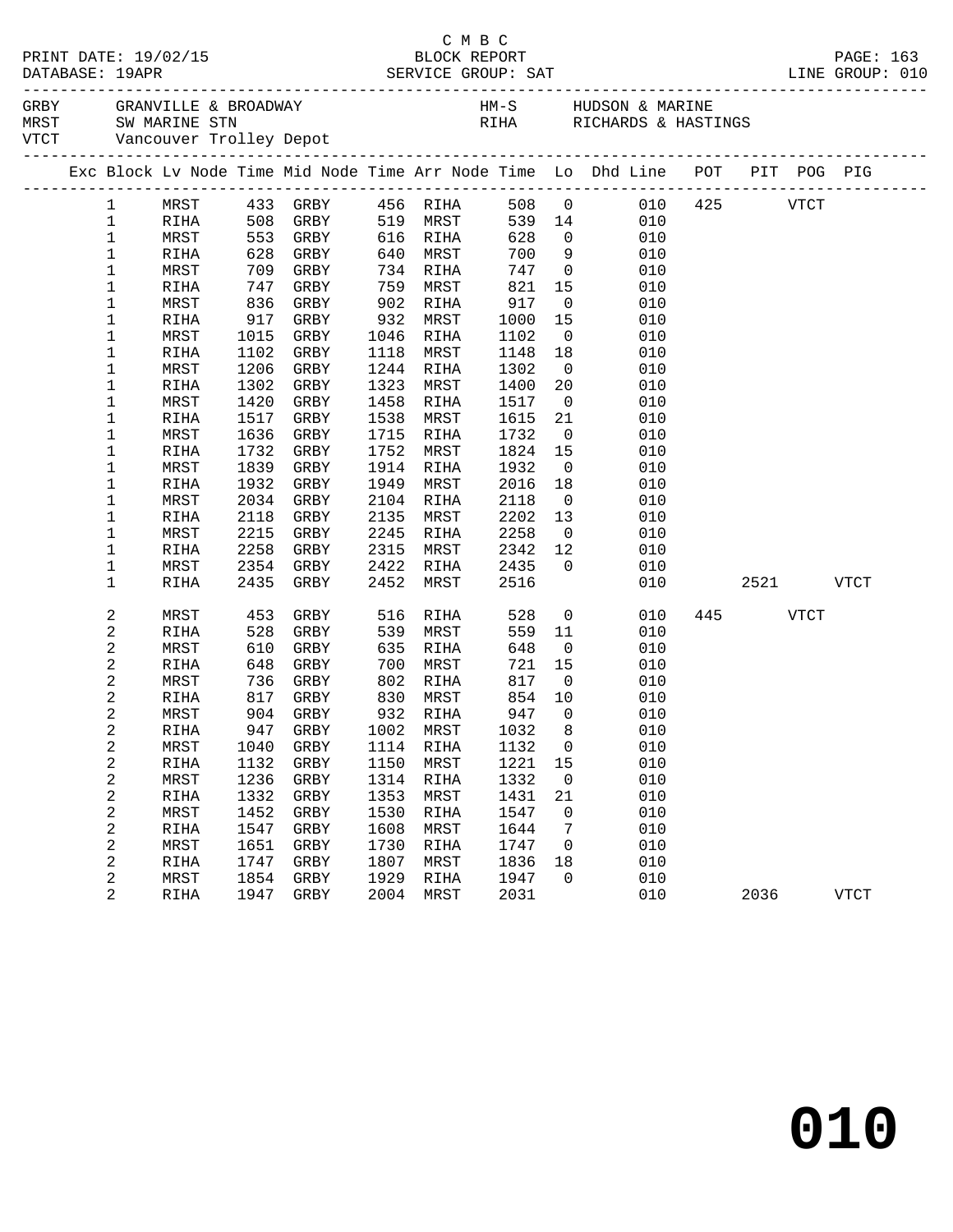#### C M B C<br>BLOCK REPORT PRINT DATE: 19/02/15 BLOCK REPORT PAGE: 164 SERVICE GROUP: SAT

|                   |             |      |                     |      |          |        |                         | Exc Block Lv Node Time Mid Node Time Arr Node Time Lo Dhd Line POT |     | PIT POG PIG |             |             |
|-------------------|-------------|------|---------------------|------|----------|--------|-------------------------|--------------------------------------------------------------------|-----|-------------|-------------|-------------|
|                   | MRST        |      | 513 GRBY            |      | 536 RIHA | 548    | $\mathsf{O}$            | 010                                                                | 505 |             | <b>VTCT</b> |             |
| 3<br>$\mathsf{3}$ | RIHA        | 548  | GRBY                | 559  | MRST     | 619    | 5                       | 010                                                                |     |             |             |             |
| 3                 | MRST        |      | 624 GRBY            | 649  | RIHA     | 702    | $\overline{0}$          | 010                                                                |     |             |             |             |
| $\mathbf{3}$      | RIHA        | 702  | GRBY                | 714  | MRST     | 736    | 15                      | 010                                                                |     |             |             |             |
| $\mathsf{3}$      | MRST        | 751  | GRBY                | 817  | RIHA     | 832    | $\mathbf 0$             | 010                                                                |     |             |             |             |
| 3                 | RIHA        | 832  | GRBY                | 847  | MRST     | 915    | 17                      | 010                                                                |     |             |             |             |
| 3                 | MRST        | 932  | GRBY                | 1001 | RIHA     | 1017   | $\overline{0}$          | 010                                                                |     |             |             |             |
| 3                 | RIHA        | 1017 | GRBY                | 1031 | MRST     | 1101   | 9                       | 010                                                                |     |             |             |             |
| 3                 | MRST        | 1110 | GRBY                | 1144 | RIHA     | 1202   | $\mathsf{O}$            | 010                                                                |     |             |             |             |
| $\mathsf 3$       | RIHA        | 1202 | GRBY                | 1220 | MRST     | 1254   | 11                      | 010                                                                |     |             |             |             |
| 3                 | MRST        | 1305 | GRBY                | 1343 | RIHA     | 1402   | $\overline{0}$          | 010                                                                |     |             |             |             |
| 3                 | RIHA        | 1402 | GRBY                | 1423 | MRST     | 1501   | 21                      | 010                                                                |     |             |             |             |
| 3                 | MRST        | 1522 | GRBY                | 1600 | RIHA     | 1617   | $\overline{0}$          | 010                                                                |     |             |             |             |
| $\mathsf 3$       | RIHA        | 1617 | GRBY                | 1637 | MRST     | 1710   | 12                      | 010                                                                |     |             |             |             |
| 3                 | MRST        | 1722 | GRBY                | 1801 | RIHA     | 1817   | $\mathsf{O}$            | 010                                                                |     |             |             |             |
| 3                 | RIHA        | 1817 | GRBY                | 1837 | MRST     | 1906   | 8                       | 010                                                                |     |             |             |             |
| 3                 | MRST        | 1914 | GRBY                | 1946 | RIHA     | 2002   | $\mathsf{O}$            | 010                                                                |     |             |             |             |
| 3                 | RIHA        | 2002 | GRBY                | 2019 | MRST     | 2046   | 8                       | 010                                                                |     |             |             |             |
| 3                 | MRST        | 2054 | GRBY                | 2124 | RIHA     | 2138   | $\mathbf 0$             | 010                                                                |     |             |             |             |
| 3                 | RIHA        | 2138 | GRBY                | 2155 | MRST     | 2222   | 17                      | 010                                                                |     |             |             |             |
| 3                 | MRST        | 2239 | GRBY                | 2307 | RIHA     | 2320   | $\overline{0}$          | 010                                                                |     |             |             |             |
| 3                 | RIHA        | 2320 | GRBY                | 2337 | MRST     | 2402   | 22                      | 010                                                                |     |             |             |             |
| 3                 | MRST        | 2424 | GRBY                | 2452 | RIHA     | 2505   | $\overline{0}$          | 010                                                                |     |             |             |             |
| 3                 | RIHA        | 2505 | GRBY                | 2522 | $HM-S$   | 2539   |                         | 010                                                                |     | 2541        |             | <b>VTCT</b> |
| 4                 | MRST        | 533  | GRBY                | 556  | RIHA     | 608    | $\mathbf 0$             | 010                                                                | 525 |             | VTCT        |             |
| 4                 | RIHA        | 608  | GRBY                | 619  | MRST     | 639    | 15                      | 010                                                                |     |             |             |             |
| 4                 | MRST        | 654  | GRBY                | 719  | RIHA     | 732    | $\overline{0}$          | 010                                                                |     |             |             |             |
| 4                 | RIHA        | 732  | GRBY                | 744  | MRST     | 806    | 15                      | 010                                                                |     |             |             |             |
| 4                 | MRST        | 821  | GRBY                | 847  | RIHA     | 902    | $\overline{0}$          | 010                                                                |     |             |             |             |
| 4                 | RIHA        | 902  | GRBY                | 917  | MRST     | 945    | 16                      | 010                                                                |     |             |             |             |
| 4                 | MRST        | 1001 | GRBY                | 1031 | RIHA     | 1047   | $\overline{0}$          | 010                                                                |     |             |             |             |
| 4                 | RIHA        | 1047 | GRBY                | 1102 | MRST     | 1132   | 19                      | 010                                                                |     |             |             |             |
| 4                 | MRST        | 1151 | GRBY                | 1229 | RIHA     | 1247   | $\overline{\mathbf{0}}$ | 010                                                                |     |             |             |             |
| 4                 | RIHA        | 1247 | GRBY                | 1305 | MRST     | 1339   | 11                      | 010                                                                |     |             |             |             |
| 4                 | MRST        | 1350 | GRBY                | 1428 | RIHA     | 1447   | $\overline{0}$          | 010                                                                |     |             |             |             |
| 4                 | RIHA        | 1447 | GRBY                | 1508 | MRST     | 1546   | 21                      | 010                                                                |     |             |             |             |
| 4                 | MRST        | 1607 | GRBY                | 1645 | RIHA     | 1702   | $\overline{0}$          | 010                                                                |     |             |             |             |
| 4                 | RIHA        | 1702 | GRBY                | 1722 | MRST     | 1755   | 12                      | 010                                                                |     |             |             |             |
| 4                 | MRST        |      | 1807 GRBY 1844 RIHA |      |          | 1902 0 |                         | 010                                                                |     |             |             |             |
| 4                 | RIHA        | 1902 | GRBY                | 1919 | MRST     | 1946   | 12                      | 010                                                                |     |             |             |             |
| 4                 | MRST        | 1958 | GRBY                | 2029 | RIHA     | 2045   | 0                       | 010                                                                |     |             |             |             |
| 4                 | <b>RIHA</b> | 2045 | ${\tt GRBY}$        | 2102 | MRST     | 2129   | 6                       | 010                                                                |     |             |             |             |
| $\bf 4$           | MRST        | 2135 | GRBY                | 2205 | RIHA     | 2218   | 0                       | 010                                                                |     |             |             |             |
| 4                 | <b>RIHA</b> | 2218 | ${\tt GRBY}$        | 2235 | MRST     | 2302   | 22                      | 010                                                                |     |             |             |             |
| 4                 | MRST        | 2324 | GRBY                | 2352 | RIHA     | 2405   | 0                       | 010                                                                |     |             |             |             |
| 4                 | RIHA        | 2405 | ${\tt GRBY}$        | 2422 | MRST     | 2446   | 8                       | 010                                                                |     |             |             |             |
| 4                 | MRST        | 2454 | GRBY                | 2522 | RIHA     | 2535   | 0                       | 010                                                                |     |             |             |             |
| 4                 | RIHA        | 2535 | GRBY                | 2552 | $HM-S$   | 2609   |                         | 010                                                                |     | 2611        |             | <b>VTCT</b> |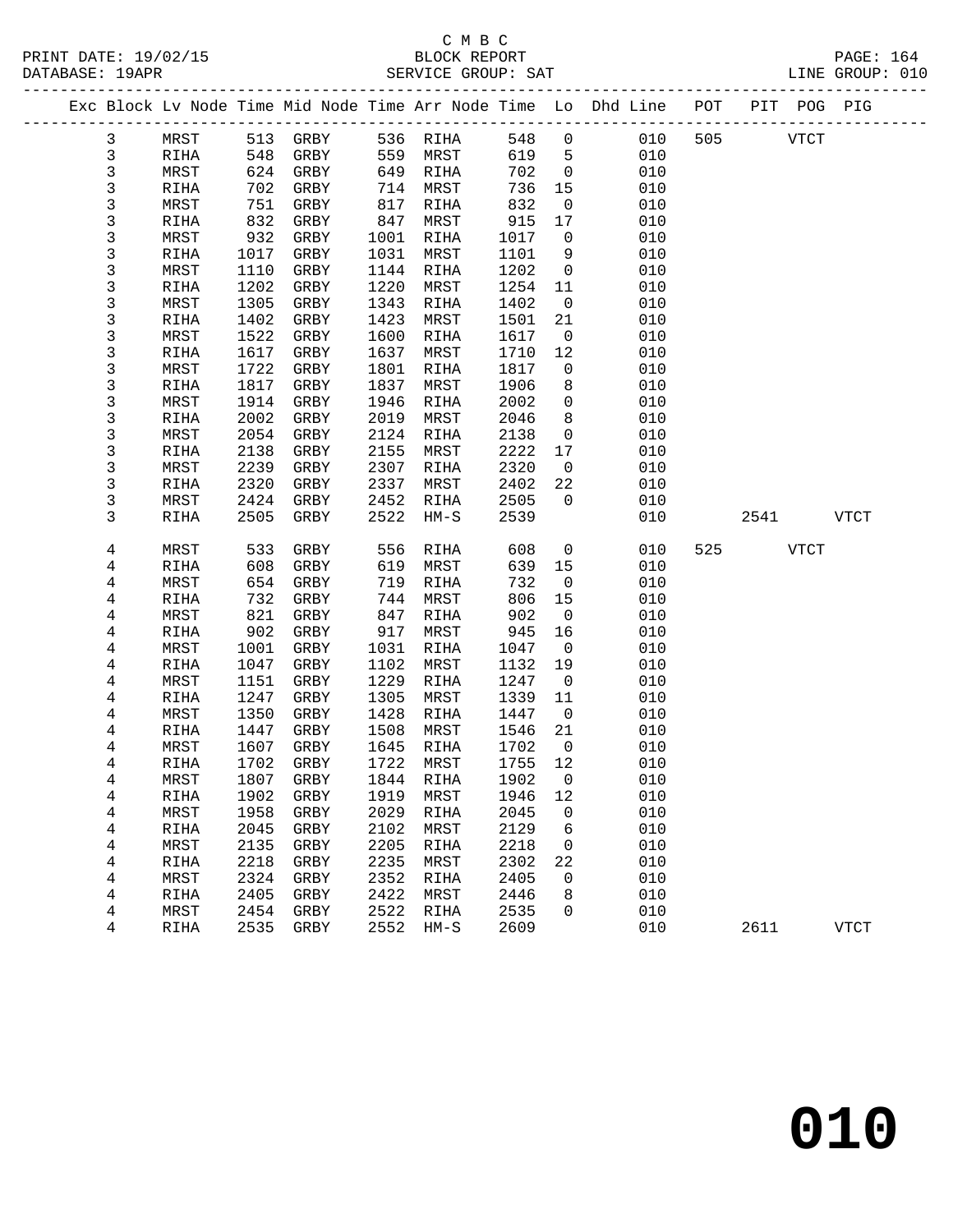### C M B C<br>BLOCK REPORT SERVICE GROUP: SAT

|  |        |              |              |              |              |                   |              |                          | Exc Block Lv Node Time Mid Node Time Arr Node Time Lo Dhd Line POT PIT POG PIG |      |                       |             |
|--|--------|--------------|--------------|--------------|--------------|-------------------|--------------|--------------------------|--------------------------------------------------------------------------------|------|-----------------------|-------------|
|  | 5      | MRST         |              | 639 GRBY     |              | 704 RIHA          | 717 0        |                          | 010                                                                            |      | <b>VTCT</b><br>631 63 |             |
|  | 5      | RIHA         | 717          | GRBY         | 729          | MRST              | 751          | 15                       | 010                                                                            |      |                       |             |
|  | 5      | MRST         | 806          | GRBY         | 832          | RIHA              | 847          | $\overline{0}$           | 010                                                                            |      |                       |             |
|  | 5      | RIHA         | 847          | GRBY         | 902          | MRST              | 930          | 16                       | 010                                                                            |      |                       |             |
|  | 5      | MRST         | 946          | GRBY         | 1016         | RIHA              | 1032         | $\overline{0}$           | 010                                                                            |      |                       |             |
|  | 5      | RIHA         | 1032         | GRBY         | 1047         | MRST              | 1117         | 8                        | 010                                                                            |      |                       |             |
|  | 5      | MRST         | 1125         | GRBY         | 1159         | RIHA              | 1217         | $\overline{0}$           | 010                                                                            |      |                       |             |
|  | 5      | RIHA         | 1217         | GRBY         | 1235         | MRST              | 1309         | 11                       | 010                                                                            |      |                       |             |
|  | 5      | MRST         | 1320         | GRBY         | 1358         | RIHA              | 1417         | $\overline{0}$           | 010                                                                            |      |                       |             |
|  | 5      | RIHA         | 1417         | GRBY         | 1438         | MRST              | 1516         | 21                       | 010                                                                            |      |                       |             |
|  | 5      | MRST         | 1537         | GRBY         | 1615         | RIHA              | 1632         | $\overline{0}$           | 010                                                                            |      |                       |             |
|  | 5      | RIHA         | 1632         | GRBY         | 1652         | MRST              | 1725         | 13                       | 010                                                                            |      |                       |             |
|  | 5      | MRST         | 1738         | GRBY         | 1816         | RIHA              | 1832         | $\overline{0}$           | 010                                                                            |      |                       |             |
|  | 5      | RIHA         | 1832         | GRBY         | 1850         | MRST              | 1919         | $10\,$                   | 010                                                                            |      |                       |             |
|  | 5      | MRST         | 1929         | GRBY         | 2001         | RIHA              | 2017         | $\overline{0}$           | 010                                                                            |      |                       |             |
|  | 5      | RIHA         | 2017         | GRBY         | 2034         | MRST              | 2101         | 13                       | 010                                                                            |      |                       |             |
|  | 5      | MRST         | 2114         | GRBY         | 2144         | RIHA              | 2158         | $\overline{0}$           | 010                                                                            |      |                       |             |
|  | 5<br>5 | RIHA         | 2158         | GRBY         | 2215         | MRST              | 2242         | 17                       | 010                                                                            |      |                       |             |
|  | 5      | MRST         | 2259         | GRBY         | 2327         | RIHA              | 2340         | $\overline{0}$           | 010                                                                            |      |                       | <b>VTCT</b> |
|  |        | RIHA         | 2340         | GRBY         | 2357         | MRST              | 2422         |                          | 010                                                                            |      | 2427                  |             |
|  | 6      | MRST         | 723          | GRBY         | 749          | RIHA              | 802          | $\overline{0}$           | 010                                                                            |      | 715<br><b>VTCT</b>    |             |
|  | 6      | RIHA         | 802          | GRBY         | 814          | MRST              | 836          | 13                       | 010                                                                            |      |                       |             |
|  | 6      | MRST         | 849          | GRBY         | 917          | RIHA              | 932          | $\overline{0}$           | 010                                                                            |      |                       |             |
|  | 6      | RIHA         | 932          | GRBY         | 947          | MRST              | 1017         | 13                       | 010                                                                            |      |                       |             |
|  | 6      | MRST         | 1030         | GRBY         | 1101         | RIHA              | 1117         | $\overline{\phantom{0}}$ | 010                                                                            |      |                       |             |
|  | 6      | RIHA         | 1117         | GRBY         | 1133         | MRST              | 1203         | 18                       | 010                                                                            |      |                       |             |
|  | 6      | MRST         | 1221         | GRBY         | 1259         | RIHA              | 1317         | $\overline{0}$           | 010                                                                            |      |                       |             |
|  | 6      | RIHA         | 1317         | GRBY         | 1338         | MRST              | 1415         | 22                       | 010                                                                            |      |                       |             |
|  | 6      | MRST         | 1437         | GRBY         | 1515         | RIHA              | 1532         | $\overline{0}$           | 010                                                                            |      |                       |             |
|  | 6      | RIHA         | 1532         | GRBY         | 1553         | MRST              | 1630         |                          | 010                                                                            |      | 1635                  | <b>VTCT</b> |
|  | 7      | MRST         | 917          | GRBY         | 946          | RIHA              | 1002         | $\mathbf 0$              | 010                                                                            | 909  | <b>VTCT</b>           |             |
|  | 7      | RIHA         | 1002         | GRBY         | 1016         | MRST              | 1046         | 9                        | 010                                                                            |      |                       |             |
|  | 7      | MRST         | 1055         | GRBY         | 1129         | RIHA              | 1147         | $\overline{0}$           | 010                                                                            |      |                       |             |
|  | 7      | RIHA         | 1147         | GRBY         | 1205         | MRST              | 1236         | 15                       | 010                                                                            |      |                       |             |
|  | 7      | MRST         | 1251         | GRBY         | 1329         | RIHA              | 1347         | $\overline{0}$           | 010                                                                            |      |                       |             |
|  | 7      | RIHA         | 1347         | GRBY         | 1408         | MRST              | 1446         | 21                       | 010                                                                            |      |                       |             |
|  | 7      | MRST         | 1507         | GRBY         | 1545         | RIHA              | 1602         | $\overline{0}$           | 010                                                                            |      |                       |             |
|  | 7      | RIHA         |              | 1602 GRBY    |              | 1622 MRST 1657 10 |              |                          | 010                                                                            |      |                       |             |
|  | 7      | MRST         | 1707         | GRBY         | 1746         | RIHA              | 1802         | 0                        | 010                                                                            |      |                       |             |
|  | 7      | RIHA         | 1802         | GRBY         | 1822         | MRST              | 1851         |                          | 010                                                                            |      | 1856                  | <b>VTCT</b> |
|  |        |              |              |              |              |                   |              |                          |                                                                                |      |                       |             |
|  | 8<br>8 | MRST<br>RIHA | 1136<br>1232 | GRBY<br>GRBY | 1214<br>1250 | RIHA<br>MRST      | 1232<br>1324 | 0<br>11                  | 010<br>010                                                                     | 1128 | <b>VTCT</b>           |             |
|  | 8      | MRST         | 1335         | GRBY         | 1413         | RIHA              | 1432         | 0                        | 010                                                                            |      |                       |             |
|  | 8      | RIHA         | 1432         | GRBY         | 1453         | MRST              | 1531         | 21                       | 010                                                                            |      |                       |             |
|  | 8      | MRST         | 1552         | GRBY         | 1630         | RIHA              | 1647         | 0                        | 010                                                                            |      |                       |             |
|  |        |              |              |              |              |                   |              |                          |                                                                                |      |                       |             |

 8 RIHA 1647 GRBY 1707 MRST 1740 13 010 8 MRST 1753 GRBY 1831 RIHA 1847 0 010 8 RIHA 1847 GRBY 1905 MRST 1934 10 010 8 MRST 1944 GRBY 2015 RIHA 2031 0 010

8 RIHA 2031 GRBY 2048 MRST 2115 010 2120 VTCT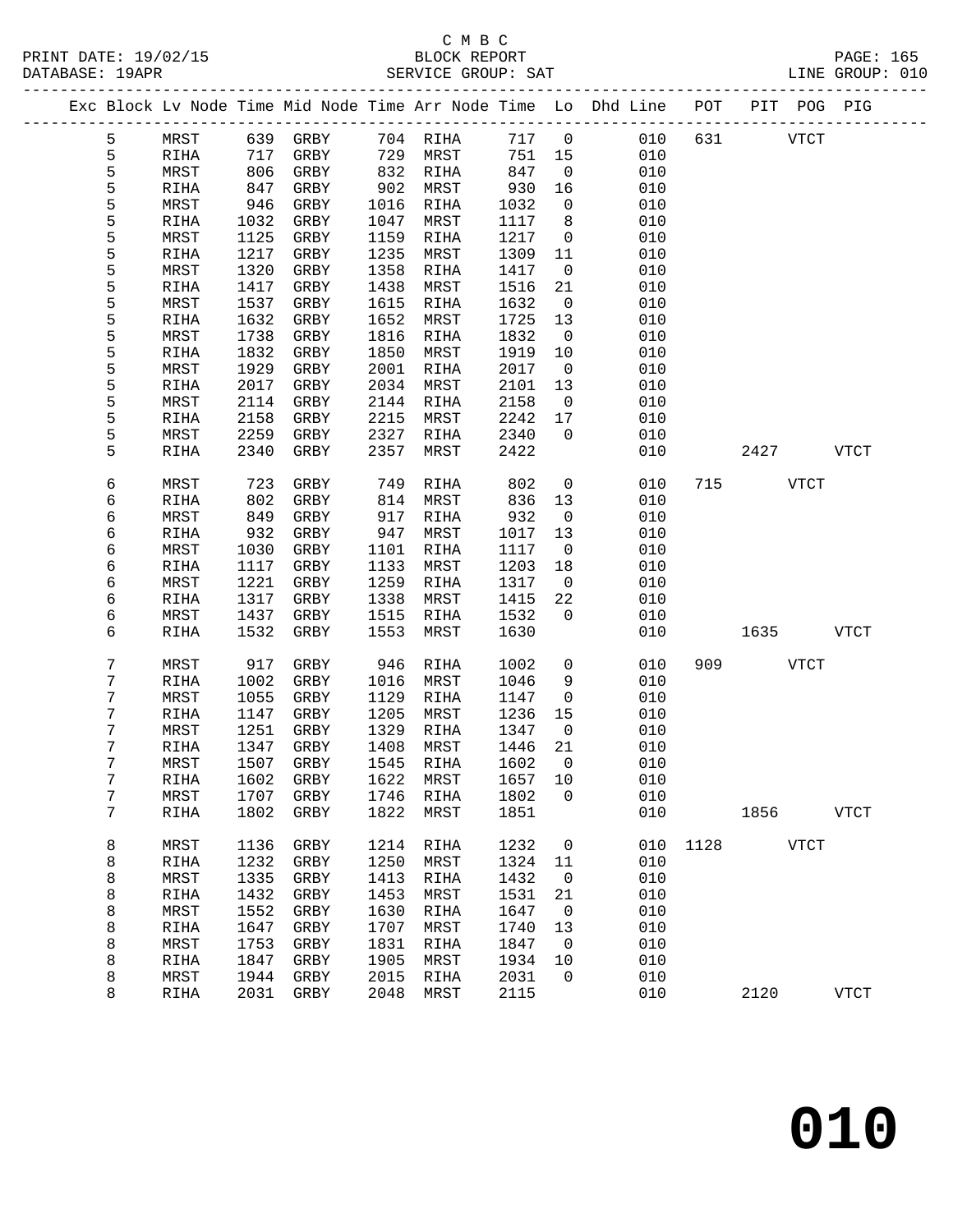| Exc Block Lv Node Time Mid Node Time Arr Node Time  Lo  Dhd Line<br>POT<br>PIT<br>PIG<br>POG<br>9<br>010 1357<br>1405<br>1443<br>1502<br><b>VTCT</b><br>MRST<br>GRBY<br>RIHA<br>$\overline{0}$<br>1523<br>1502<br>010<br>9<br>1600<br>MRST<br>-21<br>GRBY<br>RIHA<br>010<br>9<br>1621<br>1700<br>1717<br>MRST<br>GRBY<br>RIHA<br>$\Omega$<br>9<br>1737<br>1809<br>010<br>1717<br>13<br>MRST<br>RIHA<br>GRBY<br>1822<br>1859<br>010<br>9<br>1917<br>MRST<br>GRBY<br>RIHA<br>- 0<br>9<br>1934<br>010<br>1917<br>2001<br>MRST<br>-15<br>RIHA<br>GRBY<br>010<br>9<br>2100<br>2016<br>2046<br>MRST<br>GRBY<br>$\Omega$<br>RIHA<br>010<br>9<br>2100<br>2144<br>2117<br>MRST<br>11<br>RIHA<br>GRBY<br>2225<br>2238<br>010<br>9<br>2155<br>MRST<br>RIHA<br>$\Omega$<br>GRBY<br>2238<br>2255<br>010<br>2322<br>2327<br>9<br>MRST<br>GRBY<br>VTCT<br>RIHA |  |  |  |  |  |  |  |  |
|-------------------------------------------------------------------------------------------------------------------------------------------------------------------------------------------------------------------------------------------------------------------------------------------------------------------------------------------------------------------------------------------------------------------------------------------------------------------------------------------------------------------------------------------------------------------------------------------------------------------------------------------------------------------------------------------------------------------------------------------------------------------------------------------------------------------------------------------------|--|--|--|--|--|--|--|--|
|                                                                                                                                                                                                                                                                                                                                                                                                                                                                                                                                                                                                                                                                                                                                                                                                                                                 |  |  |  |  |  |  |  |  |
|                                                                                                                                                                                                                                                                                                                                                                                                                                                                                                                                                                                                                                                                                                                                                                                                                                                 |  |  |  |  |  |  |  |  |
|                                                                                                                                                                                                                                                                                                                                                                                                                                                                                                                                                                                                                                                                                                                                                                                                                                                 |  |  |  |  |  |  |  |  |
|                                                                                                                                                                                                                                                                                                                                                                                                                                                                                                                                                                                                                                                                                                                                                                                                                                                 |  |  |  |  |  |  |  |  |
|                                                                                                                                                                                                                                                                                                                                                                                                                                                                                                                                                                                                                                                                                                                                                                                                                                                 |  |  |  |  |  |  |  |  |
|                                                                                                                                                                                                                                                                                                                                                                                                                                                                                                                                                                                                                                                                                                                                                                                                                                                 |  |  |  |  |  |  |  |  |
|                                                                                                                                                                                                                                                                                                                                                                                                                                                                                                                                                                                                                                                                                                                                                                                                                                                 |  |  |  |  |  |  |  |  |
|                                                                                                                                                                                                                                                                                                                                                                                                                                                                                                                                                                                                                                                                                                                                                                                                                                                 |  |  |  |  |  |  |  |  |
|                                                                                                                                                                                                                                                                                                                                                                                                                                                                                                                                                                                                                                                                                                                                                                                                                                                 |  |  |  |  |  |  |  |  |
|                                                                                                                                                                                                                                                                                                                                                                                                                                                                                                                                                                                                                                                                                                                                                                                                                                                 |  |  |  |  |  |  |  |  |
|                                                                                                                                                                                                                                                                                                                                                                                                                                                                                                                                                                                                                                                                                                                                                                                                                                                 |  |  |  |  |  |  |  |  |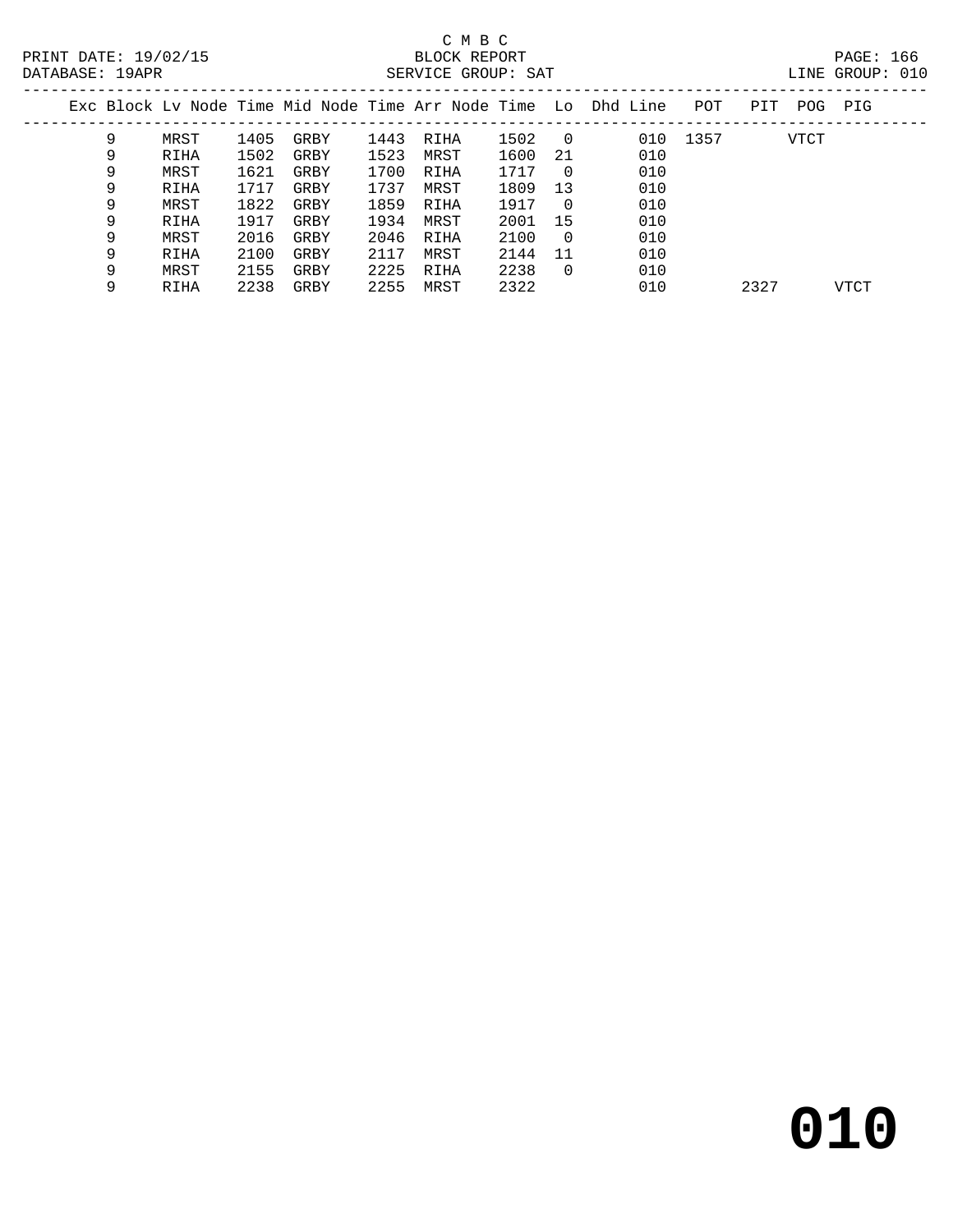|  | DATABASE: 19APR | PRINT DATE: 19/02/15                                                                                                |                      |             |           |      |                               | C M B C                   |                |                 |     |               |          |             | PAGE: 167<br>LINE GROUP: 014 |
|--|-----------------|---------------------------------------------------------------------------------------------------------------------|----------------------|-------------|-----------|------|-------------------------------|---------------------------|----------------|-----------------|-----|---------------|----------|-------------|------------------------------|
|  |                 | KTLP KOOTENAY LOOP<br>VTCT Vancouver Trolley Depot                                                                  |                      |             |           |      |                               | ULP1 UNIVERSITY LOOP      |                |                 |     |               |          |             |                              |
|  |                 | Exc Block Lv Node Time Mid Node Time Arr Node Time Lo Dhd Line POT PIT POG PIG                                      |                      |             |           |      |                               | -------------------       |                |                 |     |               |          |             |                              |
|  | 61              | GRBY 456 HACO 516 KTLP 525 5 014 441 VTCT<br>KTLP 530 BYGR 559 ULP1 615 10 014<br>ULP1 625 GRBY 645 KTLP 714 13 014 |                      |             |           |      |                               |                           |                |                 |     |               |          |             |                              |
|  | 61              |                                                                                                                     |                      |             |           |      |                               |                           |                |                 |     |               |          |             |                              |
|  | 61              |                                                                                                                     |                      |             |           |      |                               |                           |                |                 |     |               |          |             |                              |
|  | 61              | KTLP                                                                                                                | 727 BYGR             |             |           |      | 759 ULP1                      | 817 17                    |                |                 | 014 |               |          |             |                              |
|  | 61              | ULP1                                                                                                                | 834 GRBY             |             |           |      | 857 KTLP                      | $935$<br>$1054$<br>$1215$ | 14             |                 | 014 |               |          |             |                              |
|  | 61              | KTLP                                                                                                                | 949 BYGR             |             |           |      | 1030 ULP1                     |                           | 8 <sup>8</sup> |                 | 014 |               |          |             |                              |
|  | 61              | ULP1                                                                                                                | 1102 GRBY            |             |           |      | 1129 KTLP                     |                           |                | 11              | 014 |               |          |             |                              |
|  | 61              | KTLP                                                                                                                | 1226 BYGR            |             |           |      | 1313 ULP1                     | 1339                      |                | 11              | 014 |               |          |             |                              |
|  | 61              | ULP1                                                                                                                | 1350 GRBY            |             |           |      | 1419 KTLP                     | 1506                      |                | 8               | 014 |               |          |             |                              |
|  | 61              | KTLP                                                                                                                | 1514 BYGR            |             |           |      | 1604 ULP1                     |                           |                |                 | 014 |               |          |             |                              |
|  | 61              | ULP1                                                                                                                | 1641 GRBY            |             |           |      | 1709 KTLP                     | 1631 10<br>1754           |                |                 |     | 014 1837 VTCT |          |             |                              |
|  | 62              | GRBY                                                                                                                | 516                  | HACO        |           | 536  | KTLP                          | 545                       |                | $4\overline{ }$ | 014 |               | 501 VTCT |             |                              |
|  | 62              | KTLP                                                                                                                |                      |             |           |      | KILP مار<br>618 ULP1<br>700 - | $634$ 15                  |                |                 | 014 |               |          |             |                              |
|  | 62              | ULP1                                                                                                                | 549 BYGR<br>649 GRBY |             |           |      |                               | 740                       | 10             |                 | 014 |               |          |             |                              |
|  | 62              | KTLP                                                                                                                | 750 BYGR             |             |           |      | 824 ULP1                      | 844                       | 14             |                 | 014 |               |          |             |                              |
|  | 62              | ULP1                                                                                                                |                      |             |           |      | 858 GRBY 921 KTLP             | 959                       | 14             |                 | 014 |               |          |             |                              |
|  | 62              | KTLP                                                                                                                | 1013 BYGR            |             |           |      | 1054 ULP1                     |                           | 13             |                 | 014 |               |          |             |                              |
|  | 62              | ULP1                                                                                                                | 1131 GRBY            |             |           |      | 1159 KTLP                     | 1118<br>1248              | 8 <sup>8</sup> |                 | 014 |               |          |             |                              |
|  | 62              | KTLP                                                                                                                | 1256 BYGR            |             |           |      | 1344 ULP1                     | 1410                      |                | 10              | 014 |               |          |             |                              |
|  | 62              | ULP1                                                                                                                | 1420 GRBY            |             |           |      | 1449 KTLP                     | 1536                      | 8 <sup>8</sup> |                 | 014 |               |          |             |                              |
|  | 62              | KTLP                                                                                                                | 1544 BYGR            |             |           |      | 1634 ULP1                     |                           | 11             |                 | 014 |               |          |             |                              |
|  | 62              | ULP1                                                                                                                | 1712 GRBY            |             |           |      | 1739 KTLP                     | 1701<br>1823              |                |                 |     | 014 1906 VTCT |          |             |                              |
|  | 63              | A10N                                                                                                                | 521                  | GRBY        |           |      | 531 KTLP                      | 600                       |                | $4\overline{ }$ | 014 |               | 450 VTCT |             |                              |
|  | 63              | <b>KTLP</b>                                                                                                         |                      |             |           |      | 633 ULP1                      | 651                       | 10             |                 | 014 |               |          |             |                              |
|  | 63              | ULP1                                                                                                                |                      |             |           |      |                               | 752                       | 10             |                 | 014 |               |          |             |                              |
|  | 63              | KTLP                                                                                                                |                      |             |           |      |                               | 856                       | 12             |                 | 014 |               |          |             |                              |
|  | 63              | ULP1                                                                                                                |                      |             |           |      | 908 GRBY 933 KTLP             | 1012 12                   |                |                 | 014 |               |          |             |                              |
|  | 63              | KTLP                                                                                                                |                      |             | 1024 BYGR |      | 1107 ULP1                     | 1131                      | - 9            |                 | 014 |               |          |             |                              |
|  |                 | 63 ULP1 1140 GRBY 1209 KTLP 1257 9 014                                                                              |                      |             |           |      |                               |                           |                |                 |     |               |          |             |                              |
|  | 63              | KTLP                                                                                                                | 1306                 | BYGR        |           | 1354 | ULP1                          | 1420                      | 10             |                 | 014 |               |          |             |                              |
|  | 63              | ULP1                                                                                                                | 1430                 | GRBY        |           | 1459 | KTLP                          | 1546                      | 8              |                 | 014 |               |          |             |                              |
|  | 63              | <b>KTLP</b>                                                                                                         | 1554                 | <b>BYGR</b> |           | 1644 | ULP1                          | 1711                      | 12             |                 | 014 |               |          |             |                              |
|  | 63              | ULP1                                                                                                                | 1723                 | GRBY        |           | 1749 | KTLP                          | 1833                      | 7              |                 | 014 |               |          |             |                              |
|  | 63              | KTLP                                                                                                                | 1840                 | <b>BYGR</b> |           | 1924 | ULP1                          | 1948                      | 4              |                 | 014 |               |          |             |                              |
|  | 63              | ULP1                                                                                                                | 1952                 | A10N        |           | 2003 | GRBY                          | 2017                      |                |                 | 014 |               | 2034     |             | <b>VTCT</b>                  |
|  | 64              | <b>BYGR</b>                                                                                                         | 538                  | AL10        |           | 546  | ULP1                          | 554                       | 2              |                 | 014 | 517           |          | <b>VTCT</b> |                              |
|  | 64              | ULP1                                                                                                                | 556                  | GRBY        |           | 616  | KTLP                          | 645                       | 3              |                 | 014 |               |          |             |                              |
|  | 64              | KTLP                                                                                                                | 648                  | BYGR        |           | 718  | ULP1                          | 736                       | 12             |                 | 014 |               |          |             |                              |
|  | 64              | ULP1                                                                                                                | 748                  | GRBY        |           | 809  | KTLP                          | 842                       | 7              |                 | 014 |               |          |             |                              |
|  | 64              | KTLP                                                                                                                | 849                  | <b>BYGR</b> |           | 926  | ULP1                          | 949                       | 7              |                 | 014 |               |          |             |                              |
|  | 64              | ULP1                                                                                                                | 956                  | GRBY        |           | 1021 | KTLP                          | 1100                      | 7              |                 | 014 |               |          |             |                              |
|  | 64              | KTLP                                                                                                                | 1107                 | <b>BYGR</b> |           | 1151 | ULP1                          | 1215                      | 15             |                 | 014 |               |          |             |                              |
|  | 64              | ULP1                                                                                                                | 1230                 | GRBY        |           | 1259 | $\texttt{KTLP}$               | 1348                      | 8              |                 | 014 |               |          |             |                              |
|  | 64              | KTLP                                                                                                                | 1356                 | <b>BYGR</b> |           | 1444 | ULP1                          | 1511                      | 10             |                 | 014 |               |          |             |                              |
|  | 64              | ULP1                                                                                                                | 1521                 | GRBY        |           | 1549 | KTLP                          | 1637                      | 8              |                 | 014 |               |          |             |                              |
|  | 64              | KTLP                                                                                                                | 1645                 | <b>BYGR</b> |           | 1732 | ULP1                          | 1758                      | 12             |                 | 014 |               |          |             |                              |
|  | 64              | ULP1                                                                                                                | 1810                 | GRBY        |           | 1836 | KTLP                          | 1917                      |                |                 | 014 |               | 2000     |             | <b>VTCT</b>                  |
|  |                 |                                                                                                                     |                      |             |           |      |                               |                           |                |                 |     |               |          |             |                              |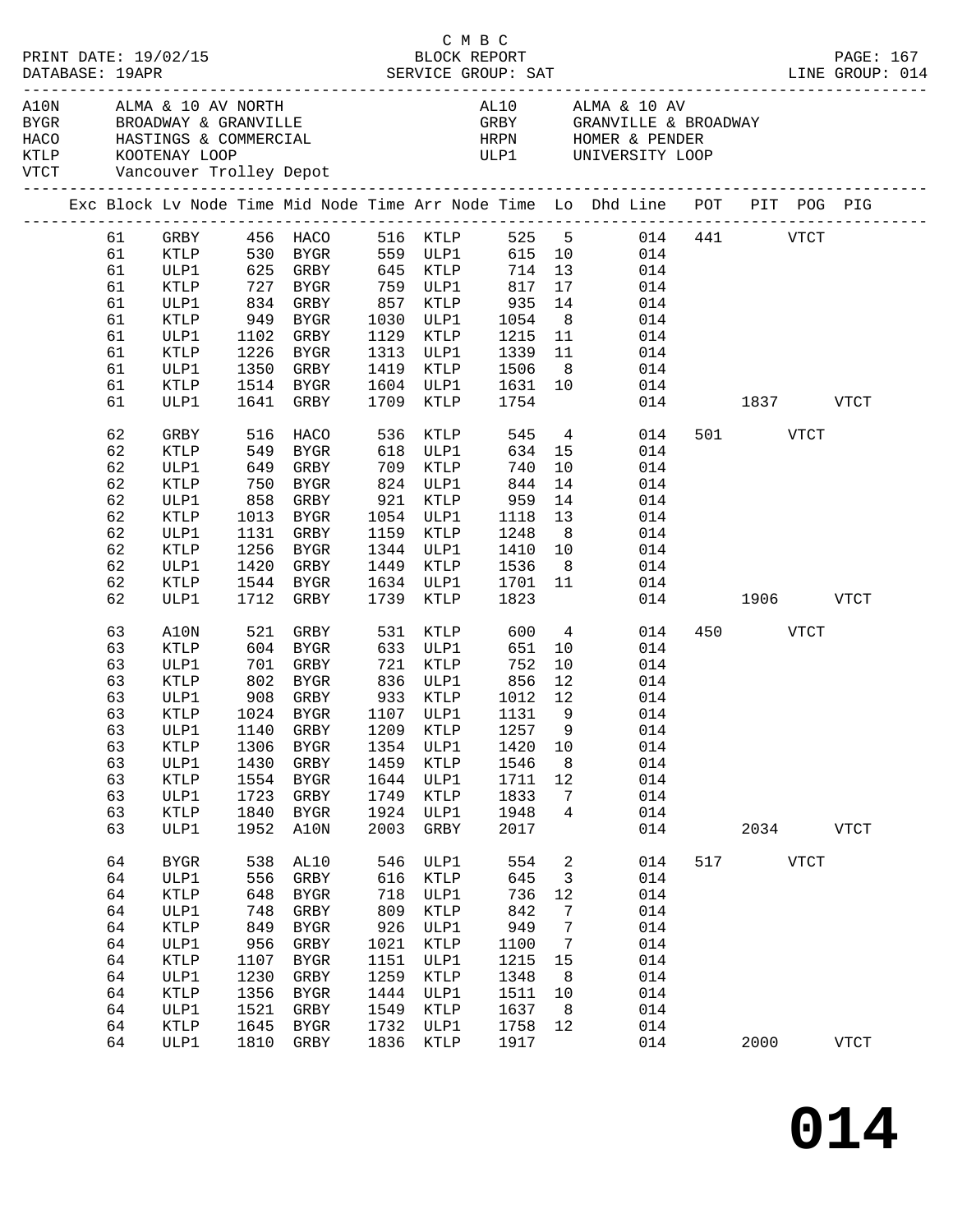## C M B C

| DATABASE: 19APR |    |                 |            |           |      | SERVICE GROUP: SAT           |         |                          | LINE GROUP: 014                                                                |              |          |      |             |  |
|-----------------|----|-----------------|------------|-----------|------|------------------------------|---------|--------------------------|--------------------------------------------------------------------------------|--------------|----------|------|-------------|--|
|                 |    |                 |            |           |      |                              |         |                          | Exc Block Lv Node Time Mid Node Time Arr Node Time Lo Dhd Line POT PIT POG PIG |              |          |      |             |  |
|                 | 65 |                 |            |           |      | A10N 551 GRBY 601 KTLP 630 3 |         |                          |                                                                                | 014 520 VTCT |          |      |             |  |
|                 | 65 | KTLP            |            |           |      | 633 BYGR 703 ULP1            | 721 16  |                          | 014                                                                            |              |          |      |             |  |
|                 | 65 | ULP1            | 737        | GRBY      |      | 757 KTLP                     | 828     | 9                        | 014                                                                            |              |          |      |             |  |
|                 | 65 | KTLP            | 837<br>944 | BYGR      |      | 914 ULP1                     | 937     | $7\overline{ }$          | 014                                                                            |              |          |      |             |  |
|                 | 65 | ULP1            |            | GRBY      |      | 1009 KTLP                    | 1048    | 9                        | 014                                                                            |              |          |      |             |  |
|                 | 65 | KTLP            | 1057       | BYGR      |      | 1141 ULP1                    | 1205    | 15                       | 014                                                                            |              |          |      |             |  |
|                 | 65 | ULP1            | 1220       | GRBY      |      | 1249 KTLP                    | 1338    | 8                        | 014                                                                            |              |          |      |             |  |
|                 | 65 | KTLP            | 1346       | BYGR      |      | 1434 ULP1                    | 1501    | 9                        | 014                                                                            |              |          |      |             |  |
|                 | 65 | ULP1            | 1510       | GRBY      |      | 1539 KTLP                    | 1626    | 9                        | 014                                                                            |              |          |      |             |  |
|                 | 65 | KTLP            | 1635       | BYGR      |      | 1722 ULP1                    | 1748    | 9                        | 014                                                                            |              |          |      |             |  |
|                 | 65 | ULP1            | 1757       | GRBY      | 1823 | KTLP                         | 1906    |                          | 014                                                                            | 1949 VTCT    |          |      |             |  |
|                 | 66 | GRBY            | 546        | HACO      | 606  | KTLP                         | 615     | $4\overline{4}$          | 014                                                                            |              | 531 VTCT |      |             |  |
|                 | 66 | KTLP            | 619        | BYGR      | 648  | ULP1                         | 706     | $\overline{7}$           | 014                                                                            |              |          |      |             |  |
|                 | 66 | ULP1            | 713        | GRBY      |      | 733 KTLP                     | 804     | 10                       | 014                                                                            |              |          |      |             |  |
|                 | 66 | KTLP            | 814        | BYGR      | 850  | ULP1                         | 910     | 10                       | 014                                                                            |              |          |      |             |  |
|                 | 66 | ULP1            | 920        | GRBY      | 945  | KTLP                         | 1024    | 12                       | 014                                                                            |              |          |      |             |  |
|                 | 66 | KTLP            | 1036       | BYGR      |      | 1119 ULP1                    | 1143    | $\overline{7}$           | 014                                                                            |              |          |      |             |  |
|                 | 66 | ULP1            | 1150       | GRBY      | 1219 | KTLP                         | 1307    | 9                        | 014                                                                            |              |          |      |             |  |
|                 | 66 | KTLP            | 1316       | BYGR      |      | 1404 ULP1                    | 1431    | 9                        | 014                                                                            |              |          |      |             |  |
|                 | 66 | ULP1            | 1440       | GRBY      | 1509 | KTLP                         | 1556    | 9                        | 014                                                                            |              |          |      |             |  |
|                 | 66 | KTLP            | 1605       | BYGR      | 1654 | ULP1                         | 1721    | 12                       | 014                                                                            |              |          |      |             |  |
|                 | 66 | ULP1            | 1733       | GRBY      | 1759 | KTLP                         | 1843    | 10                       | 014                                                                            |              |          |      |             |  |
|                 | 66 | KTLP            | 1853       | BYGR      | 1937 | ULP1                         | 2001    | $\overline{4}$           | 014                                                                            |              |          |      |             |  |
|                 | 66 | ULP1            | 2005       | GRBY      | 2030 | HRPN                         | 2046    | $\overline{0}$           | 014                                                                            |              |          |      |             |  |
|                 | 66 | HRPN            | 2046       | BYGR      | 2102 | ULP1                         | 2126    | 14                       | 014                                                                            |              |          |      |             |  |
|                 | 66 | ULP1            | 2140       | GRBY      | 2205 | HRPN                         | 2219    | $\overline{\mathbf{0}}$  | 014                                                                            |              |          |      |             |  |
|                 | 66 | HRPN            | 2219       | BYGR      | 2236 | ULP1                         | 2256    | 5                        | 014                                                                            |              |          |      |             |  |
|                 | 66 | ULP1            | 2301       | GRBY      | 2326 | HRPN                         | 2340    | $\overline{0}$           | 014                                                                            |              |          |      |             |  |
|                 | 66 | HRPN            | 2340       | BYGR      |      | 2357 ULP1                    | 2417    | 9                        | 014                                                                            |              |          |      |             |  |
|                 | 66 | ULP1            | 2426       | GRBY      | 2451 | HRPN                         | 2504    | $\overline{0}$           | 014                                                                            |              |          |      |             |  |
|                 | 66 | HRPN            | 2504       | BYGR      | 2520 | ULP1                         | 2540    | $\Omega$                 | 014                                                                            |              |          |      |             |  |
|                 | 66 | ULP1            | 2540       | A10N      | 2551 | GRBY                         | 2603    |                          | 014                                                                            |              |          | 2618 | <b>VTCT</b> |  |
|                 | 67 | BYGR            | 553        | AL10      |      | 601 ULP1                     | 609     | $\overline{\phantom{a}}$ | 014                                                                            |              | 532      | VTCT |             |  |
|                 | 67 | ULP1            | 611        | GRBY      |      | 631 KTLP                     | 700     | 15                       | 014                                                                            |              |          |      |             |  |
|                 | 67 | KTLP            | 715        | BYGR      |      | 747 ULP1<br>833 KTLP         | 805     | $-5$                     | 014                                                                            |              |          |      |             |  |
|                 | 67 | ULP1            |            | 810 GRBY  |      |                              | 908 17  |                          | 014                                                                            |              |          |      |             |  |
|                 | 67 | KTLP            |            |           |      |                              |         |                          | 925 BYGR 1004 ULP1 1027 15 014                                                 |              |          |      |             |  |
|                 | 67 | ULP1            | 1042       | GRBY      | 1109 | KTLP                         | 1155 11 |                          | 014                                                                            |              |          |      |             |  |
|                 | 67 | KTLP            | 1206       | BYGR      | 1252 | ULP1                         | 1317    | 13                       | 014                                                                            |              |          |      |             |  |
|                 | 67 | ULP1            | 1330       | GRBY      | 1359 | KTLP                         | 1446    | 8 <sup>8</sup>           | 014                                                                            |              |          |      |             |  |
|                 | 67 | $\texttt{KTLP}$ | 1454       | BYGR      | 1544 | ULP1                         | 1611    | 10                       | 014                                                                            |              |          |      |             |  |
|                 | 67 | ULP1            | 1621       | GRBY      | 1649 | KTLP                         | 1736    | 11                       | 014                                                                            |              |          |      |             |  |
|                 | 67 | KTLP            | 1747       | BYGR      | 1832 | ULP1                         | 1857    | 8                        | 014                                                                            |              |          |      |             |  |
|                 | 67 | ULP1            | 1905       | GRBY      | 1930 | <b>HRPN</b>                  | 1945    | $\overline{0}$           | 014                                                                            |              |          |      |             |  |
|                 | 67 | <b>HRPN</b>     | 1945       | BYGR      | 2001 | ULP1                         | 2025    | 10                       | 014                                                                            |              |          |      |             |  |
|                 | 67 | ULP1            | 2035       | GRBY      | 2100 | HRPN                         | 2117    | $\mathbf 0$              | 014                                                                            |              |          |      |             |  |
|                 | 67 | <b>HRPN</b>     | 2117       | BYGR      | 2134 | ULP1                         | 2155    | 5                        | 014                                                                            |              |          |      |             |  |
|                 | 67 | ULP1            | 2200       | GRBY      | 2225 | HRPN                         | 2239    | 0                        | 014                                                                            |              |          |      |             |  |
|                 | 67 | <b>HRPN</b>     | 2239       | BYGR      | 2256 | ULP1                         | 2316    | 9                        | 014                                                                            |              |          |      |             |  |
|                 | 67 | ULP1            | 2325       | GRBY      | 2350 | HRPN                         | 2404    | $\mathsf{O}$             | 014                                                                            |              |          |      |             |  |
|                 | 67 | <b>HRPN</b>     | 2404       | BYGR      | 2420 | ULP1                         | 2440    | 16                       | 014                                                                            |              |          |      |             |  |
|                 | 67 | ULP1            | 2456       | GRBY      | 2521 | HRPN                         | 2534    | 0                        | 014                                                                            |              |          |      |             |  |
|                 | 67 | HRPN            | 2534       | BYGR      | 2550 | ULP1                         | 2610    | $\mathbf 0$              | 014                                                                            |              |          |      |             |  |
|                 | 67 | ULP1            |            | 2610 A10N | 2621 | GRBY                         | 2633    |                          | 014                                                                            |              | 2648     |      | <b>VTCT</b> |  |
|                 |    |                 |            |           |      |                              |         |                          |                                                                                |              |          |      |             |  |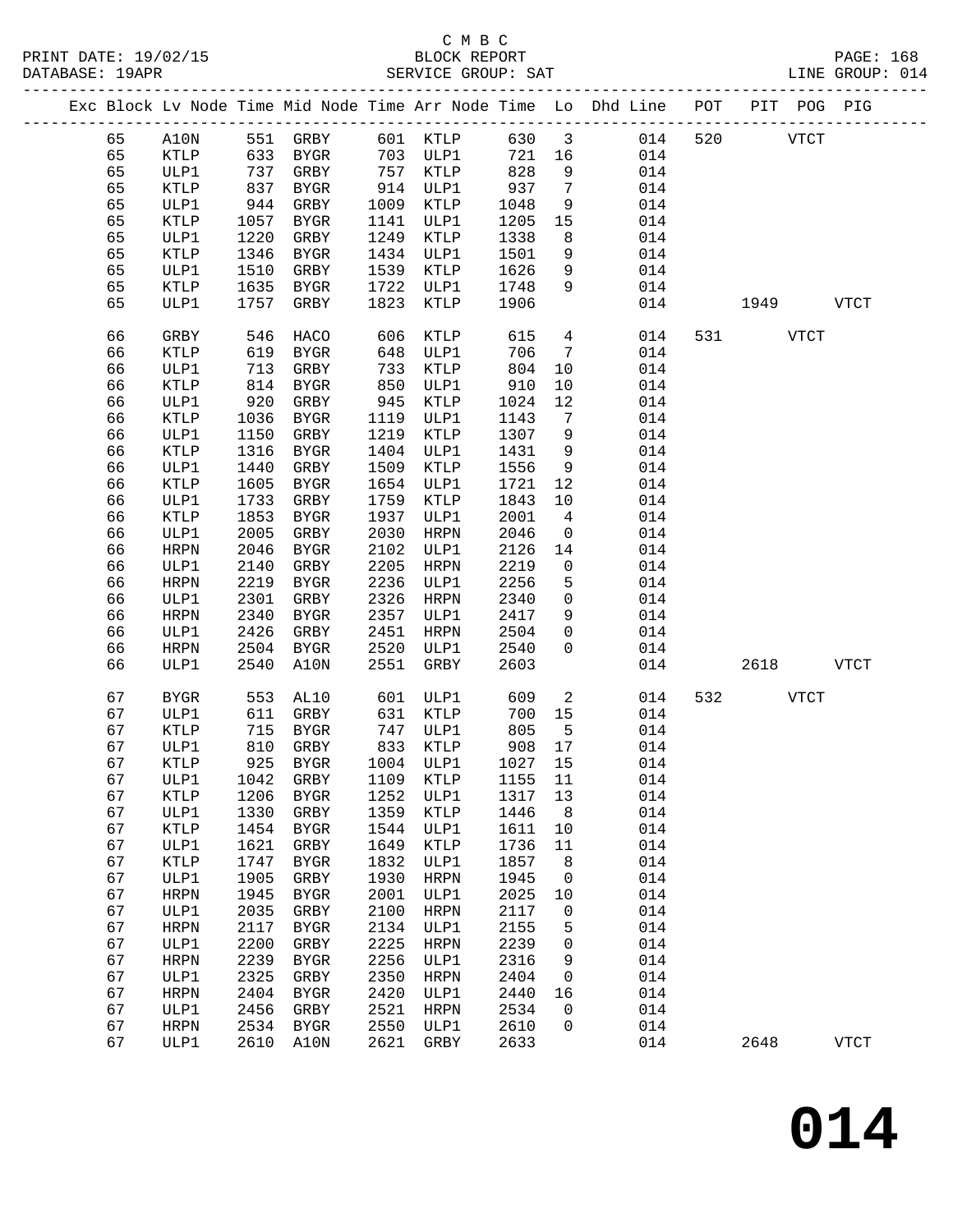PRINT DATE: 19/02/15 BLOCK REPORT BATE: 19/02/15

## C M B C

PAGE: 169<br>LINE GROUP: 014

|  | DATABASE: 19APR |                 |      |              |      | SERVICE GROUP: SAI |      |                |                                                                    |             |      |             | TINE GKOOL: 014 |  |
|--|-----------------|-----------------|------|--------------|------|--------------------|------|----------------|--------------------------------------------------------------------|-------------|------|-------------|-----------------|--|
|  |                 |                 |      |              |      |                    |      |                | Exc Block Lv Node Time Mid Node Time Arr Node Time Lo Dhd Line POT | ___________ |      | PIT POG PIG |                 |  |
|  | 68              | <b>BYGR</b>     |      | 613 AL10     |      | 621 ULP1           | 631  | 6              | 014                                                                | 552         |      | <b>VTCT</b> |                 |  |
|  | 68              | ULP1            | 637  | GRBY         | 657  | KTLP               | 726  | 13             | 014                                                                |             |      |             |                 |  |
|  | 68              | KTLP            | 739  | BYGR         | 811  | ULP1               | 830  | 16             | 014                                                                |             |      |             |                 |  |
|  | 68              | ULP1            | 846  | GRBY         | 909  | KTLP               | 947  | 14             | 014                                                                |             |      |             |                 |  |
|  | 68              | KTLP            | 1001 | BYGR         | 1042 | ULP1               | 1106 | 15             | 014                                                                |             |      |             |                 |  |
|  | 68              | ULP1            | 1121 | GRBY         | 1149 | KTLP               | 1238 | 8 <sup>8</sup> | 014                                                                |             |      |             |                 |  |
|  | 68              | KTLP            | 1246 | <b>BYGR</b>  | 1334 | ULP1               | 1400 | 10             | 014                                                                |             |      |             |                 |  |
|  | 68              | ULP1            | 1410 | GRBY         | 1439 | KTLP               | 1526 | 8              | 014                                                                |             |      |             |                 |  |
|  | 68              | KTLP            | 1534 | BYGR         | 1624 | ULP1               | 1651 | 11             | 014                                                                |             |      |             |                 |  |
|  | 68              | ULP1            | 1702 | GRBY         | 1729 | KTLP               | 1814 | 13             | 014                                                                |             |      |             |                 |  |
|  | 68              | KTLP            | 1827 | BYGR         | 1911 | ULP1               | 1935 | 15             | 014                                                                |             |      |             |                 |  |
|  | 68              | ULP1            | 1950 | GRBY         | 2015 | HRPN               | 2031 | $\overline{0}$ | 014                                                                |             |      |             |                 |  |
|  | 68              | <b>HRPN</b>     | 2031 | BYGR         | 2047 | ULP1               | 2111 | 9              | 014                                                                |             |      |             |                 |  |
|  | 68              | ULP1            | 2120 | GRBY         | 2145 | HRPN               | 2202 | $\mathbf 0$    | 014                                                                |             |      |             |                 |  |
|  | 68              | <b>HRPN</b>     | 2202 | BYGR         | 2219 | ULP1               | 2240 | $\mathbf 0$    | 014                                                                |             |      |             |                 |  |
|  | 68              | ULP1            | 2240 | A10N         | 2251 | GRBY               | 2303 |                | 014                                                                |             | 2318 |             | <b>VTCT</b>     |  |
|  | 69              | GRBY            | 628  | HACO         | 648  | KTLP               | 657  | 6              | 014                                                                | 613         |      | VTCT        |                 |  |
|  | 69              | KTLP            | 703  | BYGR         | 735  | ULP1               | 753  | 5              | 014                                                                |             |      |             |                 |  |
|  | 69              | ULP1            | 758  | GRBY         | 821  | KTLP               | 856  | 17             | 014                                                                |             |      |             |                 |  |
|  | 69              | <b>KTLP</b>     | 913  | BYGR         | 950  | ULP1               | 1013 | 5              | 014                                                                |             |      |             |                 |  |
|  | 69              | ULP1            | 1018 | GRBY         | 1045 | KTLP               | 1128 | 9              | 014                                                                |             |      |             |                 |  |
|  | 69              | KTLP            | 1137 | BYGR         | 1221 | ULP1               | 1246 | 14             | 014                                                                |             |      |             |                 |  |
|  | 69              | ULP1            | 1300 | GRBY         | 1329 | KTLP               | 1416 | 8              | 014                                                                |             |      |             |                 |  |
|  | 69              | KTLP            | 1424 | BYGR         | 1514 | ULP1               | 1541 | 10             | 014                                                                |             |      |             |                 |  |
|  | 69              | ULP1            | 1551 | GRBY         | 1619 | KTLP               | 1707 | - 8            | 014                                                                |             |      |             |                 |  |
|  | 69              | KTLP            | 1715 | BYGR         | 1800 | ULP1               | 1825 | 10             | 014                                                                |             |      |             |                 |  |
|  | 69              | ULP1            | 1835 | GRBY         | 1901 | KTLP               | 1942 |                | 014                                                                |             | 2025 |             | <b>VTCT</b>     |  |
|  | 70              | <b>BYGR</b>     | 656  | AL10         | 704  | ULP1               | 714  | 11             | 014                                                                | 635         |      | <b>VTCT</b> |                 |  |
|  | 70              | ULP1            | 725  | GRBY         | 745  | KTLP               | 816  | 10             | 014                                                                |             |      |             |                 |  |
|  | 70              | KTLP            | 826  | BYGR         | 902  | ULP1               | 922  | 10             | 014                                                                |             |      |             |                 |  |
|  | 70              | ULP1            | 932  | GRBY         | 957  | KTLP               | 1036 | 11             | 014                                                                |             |      |             |                 |  |
|  | 70              | KTLP            | 1047 | BYGR         | 1131 | ULP1               | 1155 | 15             | 014                                                                |             |      |             |                 |  |
|  | 70              | ULP1            | 1210 | GRBY         | 1239 | KTLP               | 1328 | 8              | 014                                                                |             |      |             |                 |  |
|  | 70              | $\texttt{KTLP}$ | 1336 | BYGR         | 1424 | ULP1               | 1451 | 9              | 014                                                                |             |      |             |                 |  |
|  | 70              | ULP1            | 1500 | GRBY         | 1529 | KTLP               | 1616 | 9              | 014                                                                |             |      |             |                 |  |
|  | 70              | KTLP            | 1625 | BYGR         | 1714 | ULP1               | 1740 | 7              | 014                                                                |             |      |             |                 |  |
|  | 70              | ULP1            | 1747 | A10N         | 1758 | GRBY               | 1813 |                | 014                                                                |             | 1833 |             | <b>VTCT</b>     |  |
|  | 71              | <b>BYGR</b>     | 752  | AL10         | 800  | ULP1               | 810  | 12             | 014                                                                | 731         |      | <b>VTCT</b> |                 |  |
|  | $71\,$          | ULP1            | 822  | GRBY         | 845  | KTLP               | 923  | 14             | 014                                                                |             |      |             |                 |  |
|  | $71\,$          | KTLP            | 937  | <b>BYGR</b>  | 1016 | ULP1               | 1039 | 13             | 014                                                                |             |      |             |                 |  |
|  | 71              | ULP1            | 1052 | GRBY         | 1119 | KTLP               | 1205 | 11             | 014                                                                |             |      |             |                 |  |
|  | 71              | KTLP            | 1216 | ${\tt BYGR}$ | 1303 | ULP1               | 1329 | 11             | 014                                                                |             |      |             |                 |  |
|  | 71              | ULP1            | 1340 | GRBY         | 1409 | KTLP               | 1456 | 8              | 014                                                                |             |      |             |                 |  |
|  | 71              | KTLP            | 1504 | ${\tt BYGR}$ | 1554 | ULP1               | 1621 | 10             | 014                                                                |             |      |             |                 |  |
|  | 71              | ULP1            | 1631 | ${\tt GRBY}$ | 1659 | KTLP               | 1746 | 14             | 014                                                                |             |      |             |                 |  |
|  | 71              | KTLP            | 1800 | ${\tt BYGR}$ | 1845 | ULP1               | 1910 | 10             | 014                                                                |             |      |             |                 |  |
|  | 71              | ULP1            | 1920 | ${\tt GRBY}$ | 1945 | <b>HRPN</b>        | 2000 | 0              | 014                                                                |             |      |             |                 |  |
|  | 71              | <b>HRPN</b>     | 2000 | ${\tt BYGR}$ | 2016 | ULP1               | 2040 | 10             | 014                                                                |             |      |             |                 |  |
|  | 71              | ULP1            | 2050 | GRBY         | 2115 | <b>HRPN</b>        | 2132 | 0              | 014                                                                |             |      |             |                 |  |
|  | $7\,1$          | <b>HRPN</b>     | 2132 | ${\tt BYGR}$ | 2149 | ULP1               | 2210 | 10             | 014                                                                |             |      |             |                 |  |
|  | 71              | ULP1            | 2220 | GRBY         | 2245 | <b>HRPN</b>        | 2259 | 0              | 014                                                                |             |      |             |                 |  |
|  | 71              | <b>HRPN</b>     | 2259 | ${\tt BYGR}$ | 2316 | ULP1               | 2336 | 20             | 014                                                                |             |      |             |                 |  |
|  | 71              | ULP1            | 2356 | ${\tt GRBY}$ | 2421 | <b>HRPN</b>        | 2434 | 0              | 014                                                                |             |      |             |                 |  |

**014**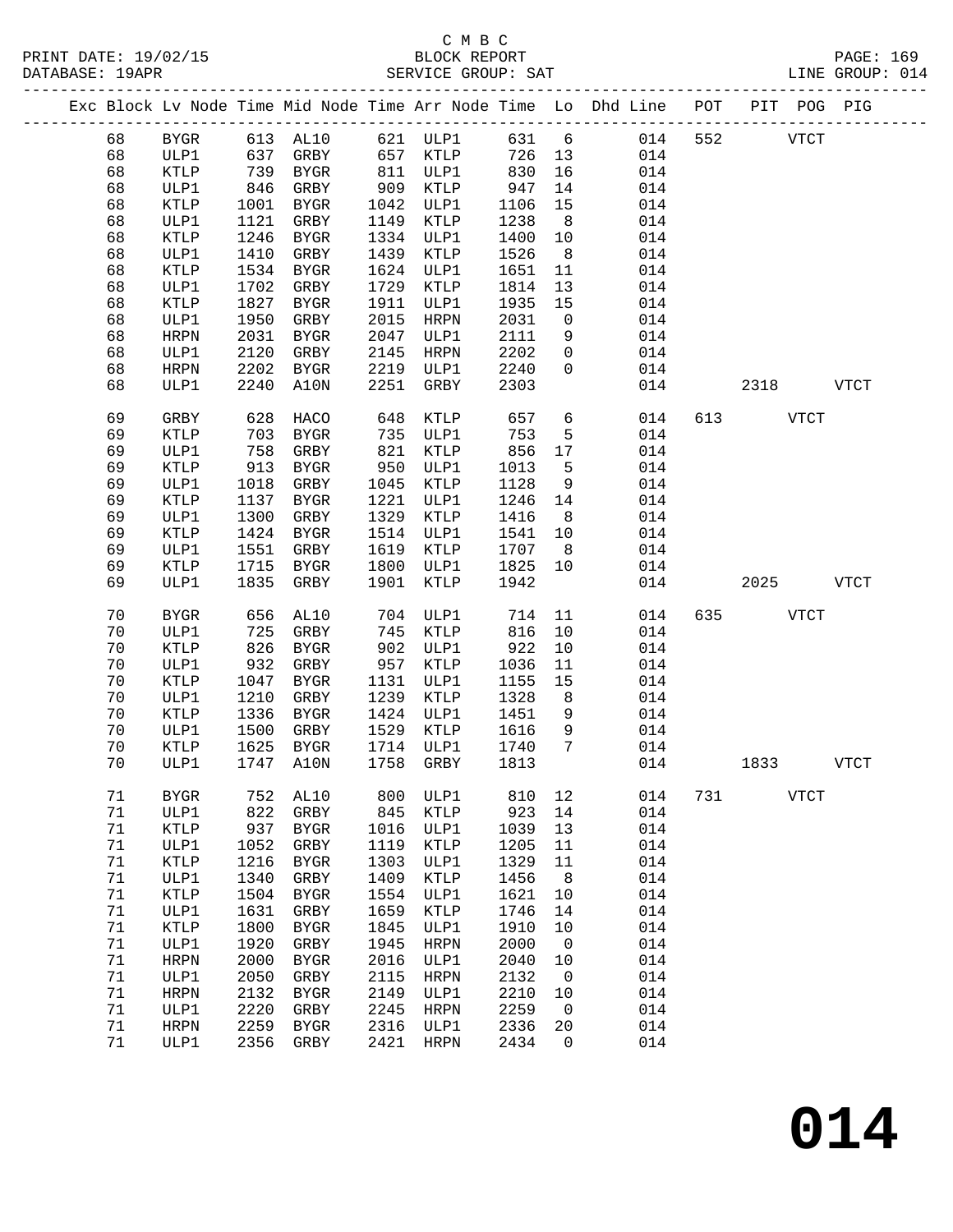## C M B C<br>BLOCK REPORT

PRINT DATE: 19/02/15 BLOCK REPORT PAGE: 170 DATABASE: 19APR SERVICE GROUP: SAT LINE GROUP: 014 ------------------------------------------------------------------------------------------------- Exc Block Lv Node Time Mid Node Time Arr Node Time Lo Dhd Line POT PIT POG PIG ------------------------------------------------------------------------------------------------- 71 HRPN 2434 BYGR 2450 ULP1 2510 0 014 71 ULP1 2510 A10N 2521 GRBY 2533 014 2548 VTCT 72 GRBY 817 HACO 841 KTLP 852 9 014 757 VTCT 72 KTLP 901 BYGR 938 ULP1 1001 5 014 72 ULP1 1006 GRBY 1033 KTLP 1116 11 014 72 KTLP 1127 BYGR 1211 ULP1 1236 14 014 72 ULP1 1250 GRBY 1319 KTLP 1406 8 014 72 KTLP 1414 BYGR 1504 ULP1 1531 10 014 72 ULP1 1541 GRBY 1609 KTLP 1657 8 014 72 KTLP 1705 BYGR 1752 ULP1 1817 014 1857 VTCT 73 BYGR 1002 AL10 1015 ULP1 1025 5 014 939 VTCT 73 ULP1 1030 GRBY 1057 KTLP 1140 6 014 73 KTLP 1146 BYGR 1232 ULP1 1257 13 014 73 ULP1 1310 GRBY 1339 KTLP 1426 8 014 73 KTLP 1434 BYGR 1524 ULP1 1551 10 014 73 ULP1 1601 GRBY 1629 KTLP 1717 8 014 73 KTLP 1725 BYGR 1810 ULP1 1835 014 1915 VTCT 74 GRBY 1028 HACO 1055 KTLP 1107 10 014 1008 VTCT 74 KTLP 1117 BYGR 1201 ULP1 1226 14 014 74 ULP1 1240 GRBY 1309 KTLP 1356 10 014 74 KTLP 1406 BYGR 1454 ULP1 1521 10 014 74 ULP1 1531 GRBY 1559 KTLP 1647 8 014 74 KTLP 1655 BYGR 1742 ULP1 1808 14 014 74 ULP1 1822 GRBY 1848 KTLP 1929 014 2012 VTCT 75 BYGR 1045 AL10 1058 ULP1 1109 2 014 1022 VTCT 75 ULP1 1111 GRBY 1139 KTLP 1228 8 014 75 KTLP 1236 BYGR 1323 ULP1 1349 11 014 75 ULP1 1400 GRBY 1429 KTLP 1516 8 014 75 KTLP 1524 BYGR 1614 ULP1 1641 11 014 75 ULP1 1652 GRBY 1719 KTLP 1804 9 014 75 KTLP 1813 BYGR 1858 ULP1 1923 12 014 75 ULP1 1935 GRBY 2000 HRPN 2016 0 014 75 HRPN 2016 BYGR 2032 ULP1 2056 9 014 75 ULP1 2105 GRBY 2130 HRPN 2147 0 014 75 HRPN 2147 BYGR 2204 ULP1 2225 15 014 75 ULP1 2240 GRBY 2305 HRPN 2319 0 014 75 HRPN 2319 BYGR 2336 ULP1 2356 1 014

75 ULP1 2357 A10N 2408 GRBY 2420 014 2435 VTCT

76 ULP1 2139 A10N 2150 GRBY 2202 014 2219 VTCT

76 GRBY 1103 HACO 1134 KTLP 1149 7 014 1043 VTCT

 76 KTLP 1156 BYGR 1242 ULP1 1307 13 014 76 ULP1 1320 GRBY 1349 KTLP 1436 8 014 76 KTLP 1444 BYGR 1534 ULP1 1601 10 014 76 ULP1 1611 GRBY 1639 KTLP 1726 9 014 76 KTLP 1735 BYGR 1820 ULP1 1845 5 014 76 ULP1 1850 GRBY 1915 HRPN 1930 0 014 76 HRPN 1930 BYGR 1946 ULP1 2010 10 014 76 ULP1 2020 GRBY 2045 HRPN 2101 0 014 76 HRPN 2101 BYGR 2118 ULP1 2139 0 014

**014**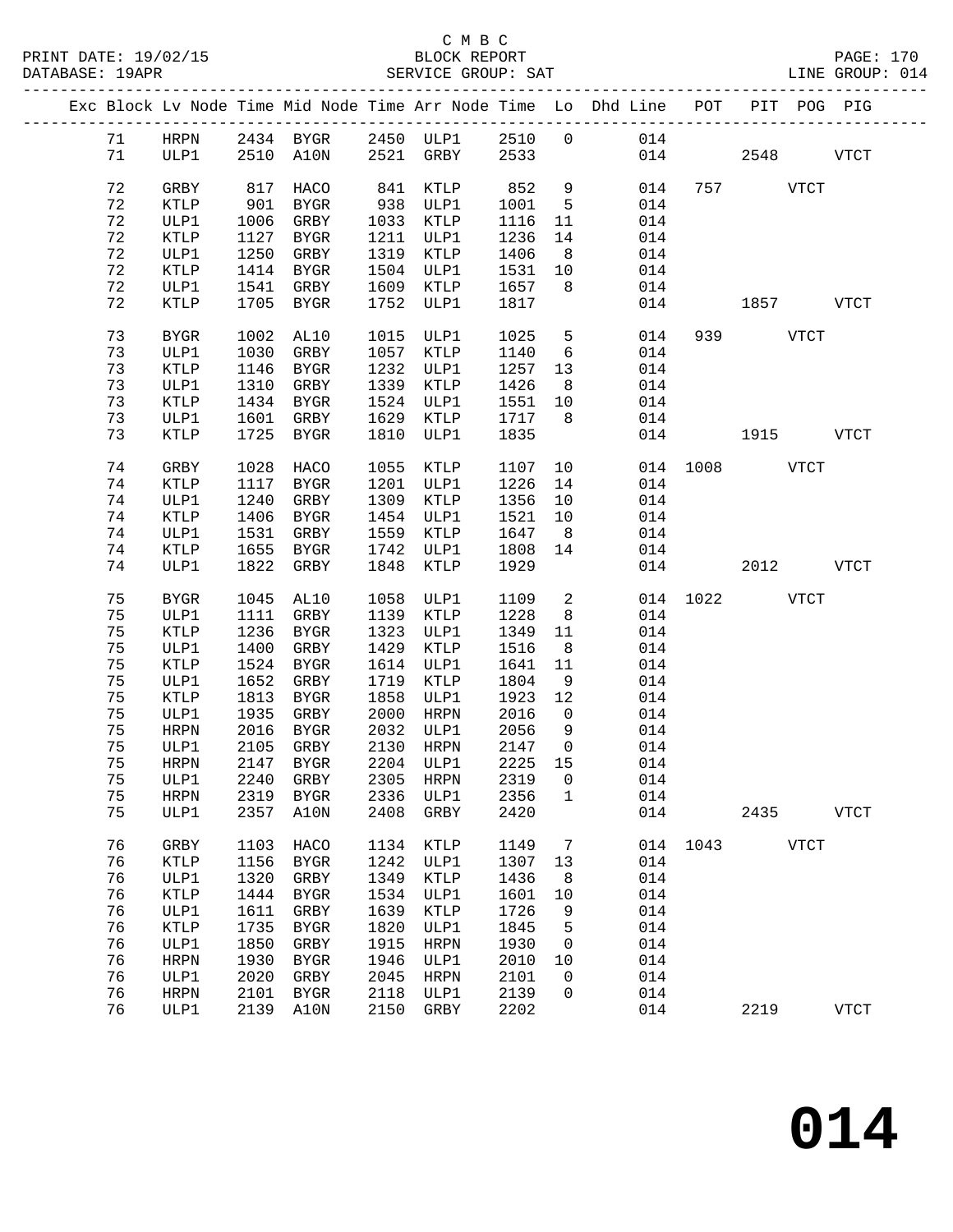## C M B C<br>BLOCK REPORT

|  | FRINI DAIL. IJ/VZ/IJ<br>DATABASE: 19APR |      |      |           |      | DUVUN NEFUNI<br>SERVICE GROUP: SAT |         |     |                                                                    |          |     |      | FAUL · III<br>LINE GROUP: 014 |  |
|--|-----------------------------------------|------|------|-----------|------|------------------------------------|---------|-----|--------------------------------------------------------------------|----------|-----|------|-------------------------------|--|
|  |                                         |      |      |           |      |                                    |         |     | Exc Block Ly Node Time Mid Node Time Arr Node Time Lo Dhd Line POT |          | PIT |      | POG PIG                       |  |
|  | 77                                      | BYGR |      | 1125 AL10 | 1138 | ULP1                               | 1149 11 |     |                                                                    | 014 1102 |     | VTCT |                               |  |
|  | 77                                      | ULP1 | 1200 | GRBY      |      | 1229 KTLP                          | 1317    | - 9 | 014                                                                |          |     |      |                               |  |
|  | 77                                      | KTLP | 1326 | BYGR      | 1414 | ULP1                               | 1441    | - 9 | 014                                                                |          |     |      |                               |  |
|  | 77                                      | ULP1 | 1450 | GRBY      | 1519 | KTLP                               | 1606    | - 9 | 014                                                                |          |     |      |                               |  |
|  |                                         | KTLP | 1615 | BYGR      | 1704 | ULP1                               | 1730    | 15  | 014                                                                |          |     |      |                               |  |

77 ULP1 1745 GRBY 1811 KTLP 1854 014 1937 VTCT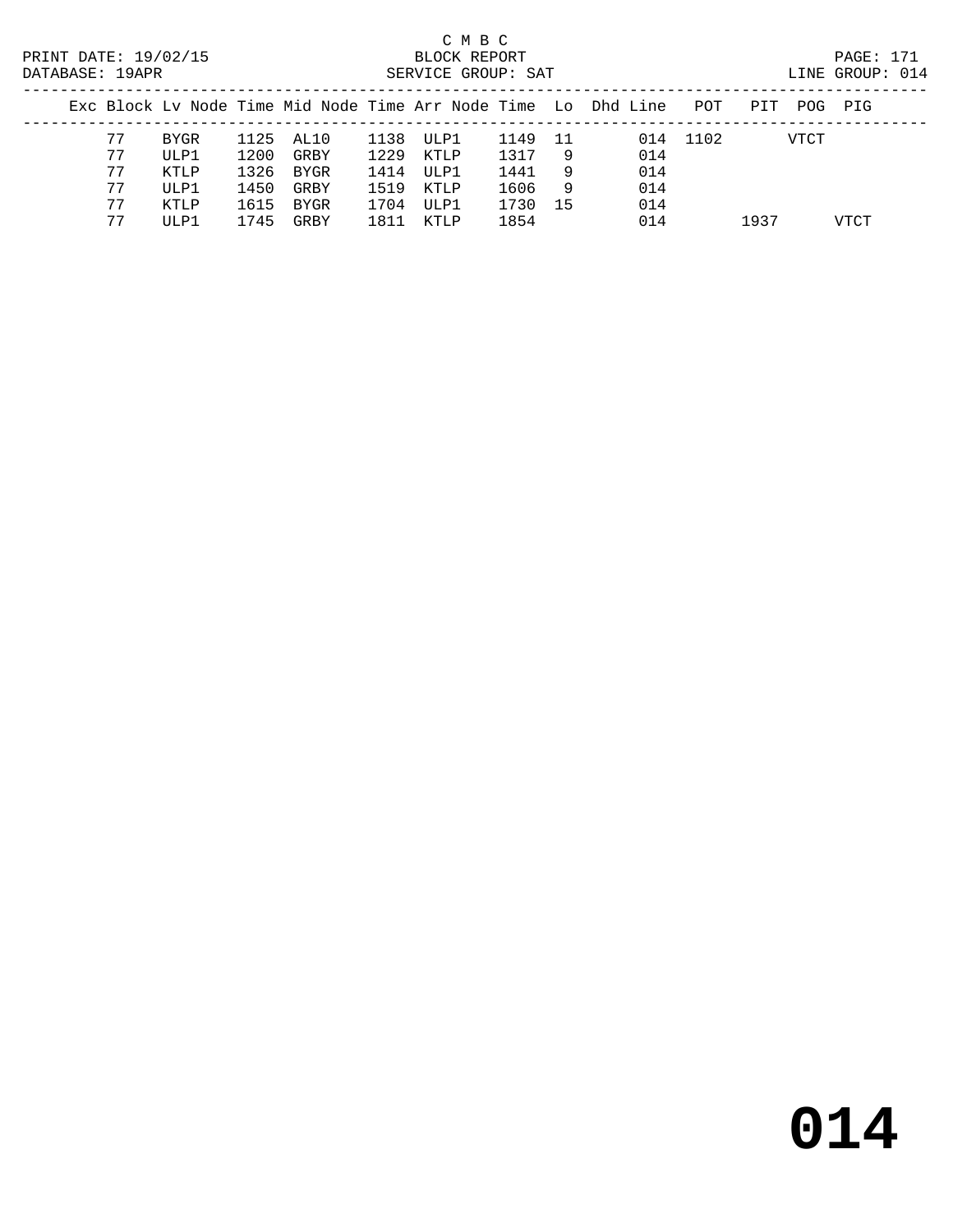| Exc Block Lv Node Time Mid Node Time Arr Node Time Lo Dhd Line POT PIT POG PIG                                                                                |                    |
|---------------------------------------------------------------------------------------------------------------------------------------------------------------|--------------------|
| MRST 447 CM41 453 OLYW 504 0 015 439 VTC<br>OLYW 504 5GRN 512 KETA 526 10 050<br>KETA 536 CLOV 552 OLYE 600 0 050<br>$\mathbf{1}$                             |                    |
| $\mathbf{1}$                                                                                                                                                  |                    |
| $\mathbf{1}$                                                                                                                                                  |                    |
| 600 CM41<br>626 CM41<br>644 5GRN<br>$\mathbf{1}$<br>10 015<br>616<br>OLYE<br>609 MRST                                                                         |                    |
| $\mathbf{1}$<br>644<br>MRST<br>633<br>OLYW                                                                                                                    |                    |
| 0 015<br>9 050<br>653<br>$\mathbf 1$<br>707<br>OLYW<br>KETA                                                                                                   |                    |
| 716<br>$0\qquad \qquad 050$<br>$\mathbf 1$<br>732<br>740<br>KETA<br><b>CLOV</b><br>OLYE                                                                       |                    |
| 740<br>805<br>$\mathbf 1$<br>756<br>OLYE<br>CM41<br>749<br>MRST                                                                                               |                    |
| 9 015<br>0 015<br>$\frac{1}{812}$<br>$\mathbf 1$<br>824<br>MRST<br>CM41<br>OLYW                                                                               |                    |
| 17 050<br>824<br>833<br>849<br>1<br>5GRN<br>OLYW<br>KETA                                                                                                      |                    |
| 932<br>1<br>923<br>KETA<br>CLOV<br>OLYE                                                                                                                       |                    |
| 906<br>932<br>$\begin{array}{ccc} 0 & \hspace{1.5cm} & 050 \\ 8 & \hspace{1.5cm} & 015 \end{array}$<br>$\mathbf 1$<br>8<br>CM41<br>945<br>MRST<br>015<br>OLYE |                    |
| 956<br>1029<br>$0$ $015$<br>1<br>MRST<br>1004<br>CM41<br>1012<br>OLYW<br>1029                                                                                 |                    |
| $\mathbf 1$<br>5 050<br>5GRN<br>1040<br>1057<br>OLYW<br>1029<br>KETA                                                                                          |                    |
| $\mathbf 1$<br>1123<br>1102<br>CLOV<br>1132<br>KETA<br>OLYE                                                                                                   |                    |
| $\begin{array}{ccc} 0 & \quad & 050 \\ 12 & \quad & 015 \end{array}$<br>$\mathbf 1$<br>1132<br>CM41<br>1150<br>1201<br>OLYE<br>MRST                           |                    |
| $0$ 015<br>$\mathbf 1$<br>1213<br>1223<br>CM41<br>1245<br>MRST<br>OLYW                                                                                        |                    |
| $\mathbf 1$<br>1245<br>5GRN<br>1258<br>1319<br>OLYW<br>KETA                                                                                                   |                    |
| $\mathbf 1$<br>1327<br>1350<br>KETA<br>CLOV<br>OLYE<br>1401                                                                                                   |                    |
| 1431 11<br>1401<br>1419<br>1<br>CM41<br>MRST<br>015<br>OLYE                                                                                                   |                    |
| $\mathbf 1$<br>1442<br>1452<br>MRST<br>CM41<br>OLYW<br>1516<br>$\overline{0}$<br>015                                                                          |                    |
| $\mathbf 1$<br>1516<br>1529<br>1552<br>$7\overline{ }$<br>050<br>OLYW<br>5GRN<br>KETA                                                                         |                    |
| $\overline{0}$<br>1559<br>1622<br>1632<br>050<br>$\mathbf 1$<br>KETA<br>CLOV<br>OLYE                                                                          |                    |
| $\mathbf 1$<br>1632<br>CM41<br>1650<br>MRST<br>1701<br>16 10<br>015<br>OLYE                                                                                   |                    |
| $\mathbf 1$<br>1725<br>MRST<br>1717<br>CM41<br>1746<br>015<br>OLYW                                                                                            |                    |
| $\begin{array}{c} 0 \\ 10 \end{array}$<br>$\mathbf 1$<br>1746<br>5GRN<br>1758<br>1820<br>050<br>OLYW<br>KETA                                                  |                    |
| $\overline{0}$<br>1<br>1830<br>CLOV<br>1849<br>1900<br>050<br>KETA<br>OLYE                                                                                    |                    |
| 1916<br>1<br>1900<br>CM41<br>MRST<br>1925<br>OLYE                                                                                                             |                    |
| $\begin{array}{ccc} 14 & & & 015 \\ 0 & & & 015 \\ 5 & & & 050 \end{array}$<br>$\mathbf 1$<br>MRST<br>1939<br>CM41<br>1947<br>2002<br>OLYW                    |                    |
| $\mathbf 1$<br>2002<br>5GRN<br>2011<br>2030<br>OLYW<br>KETA                                                                                                   |                    |
| $0\qquad \qquad 050$<br>$\mathbf 1$<br>2035<br>2052<br>KETA<br>CLOV<br>OLYE<br>2101                                                                           |                    |
| $\mathbf{1}$<br>2122<br>2101<br>CM41<br>2113<br>MRST<br>015<br>OLYE                                                                                           | 2127<br><b>VTC</b> |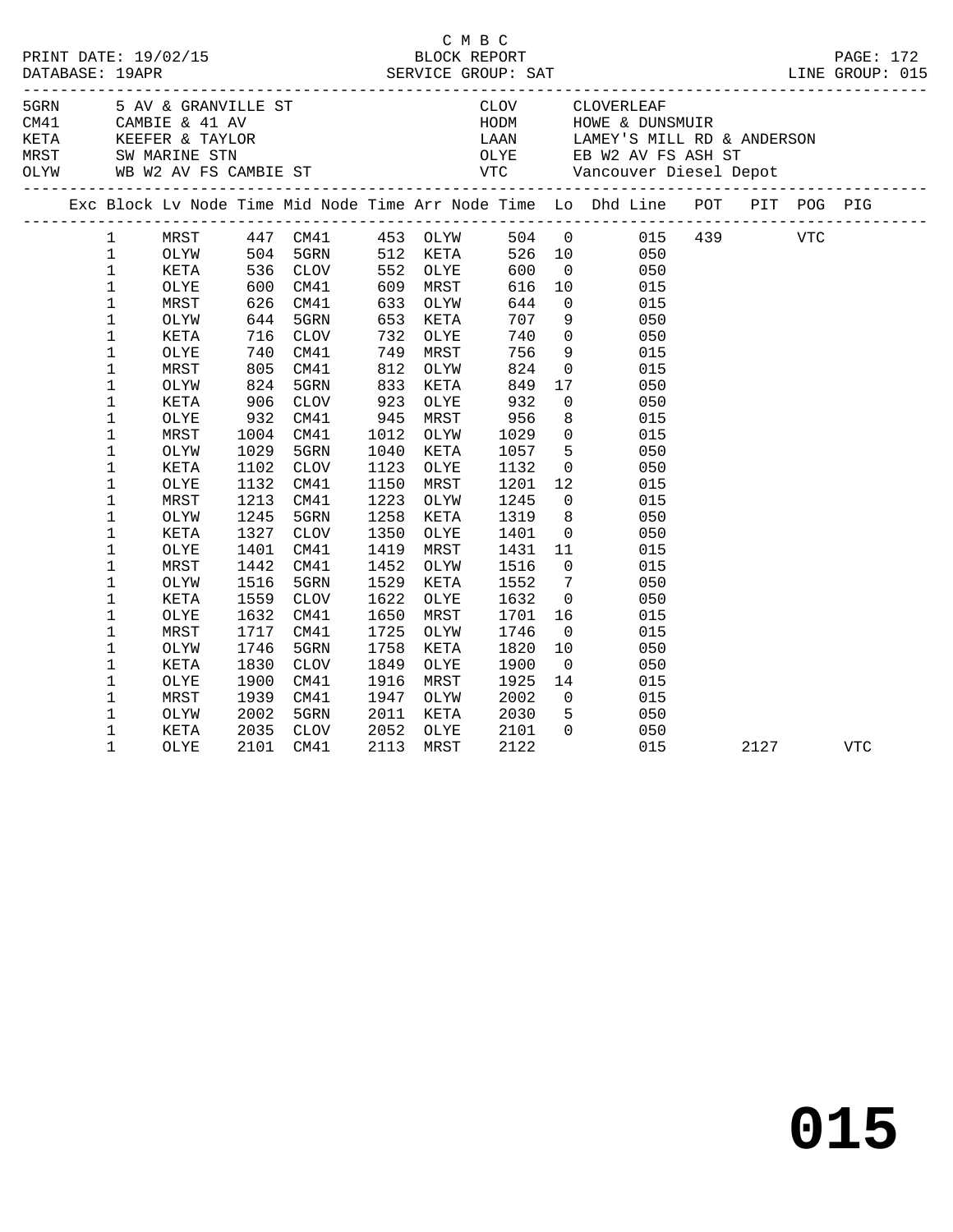|  |                |             |      |             |      |          |      |                | Exc Block Lv Node Time Mid Node Time Arr Node Time Lo Dhd Line POT<br>------------ |      | PIT POG PIG |            |  |
|--|----------------|-------------|------|-------------|------|----------|------|----------------|------------------------------------------------------------------------------------|------|-------------|------------|--|
|  | $\overline{a}$ | KETA        |      | 456 CLOV    |      | 512 OLYE | 520  | $\overline{0}$ | 050 426                                                                            |      | <b>VTC</b>  |            |  |
|  | 2              | OLYE        | 520  | CM41        | 529  | MRST     | 536  | 11             | 015                                                                                |      |             |            |  |
|  | 2              | MRST        | 547  | CM41        | 553  | OLYW     | 604  | $\mathbf 0$    | 015                                                                                |      |             |            |  |
|  | $\overline{a}$ | OLYW        | 604  | 5GRN        | 613  | KETA     | 627  | 9              | 050                                                                                |      |             |            |  |
|  | $\sqrt{2}$     | KETA        | 636  | CLOV        | 652  | OLYE     | 700  | $\mathbf 0$    | 050                                                                                |      |             |            |  |
|  | $\sqrt{2}$     | OLYE        | 700  | CM41        | 709  | MRST     | 716  | 10             | 015                                                                                |      |             |            |  |
|  | $\overline{a}$ | MRST        | 726  | CM41        | 733  | OLYW     | 744  | $\mathbf 0$    | 015                                                                                |      |             |            |  |
|  | $\sqrt{2}$     | OLYW        | 744  | 5GRN        | 753  | KETA     | 808  | 7              | 050                                                                                |      |             |            |  |
|  | $\overline{a}$ | <b>KETA</b> | 815  | <b>CLOV</b> | 831  | OLYE     | 839  | $\mathbf 0$    | 050                                                                                |      |             |            |  |
|  | $\overline{a}$ | OLYE        | 839  | CM41        | 851  | MRST     | 900  | 15             | 015                                                                                |      |             |            |  |
|  | $\sqrt{2}$     | MRST        | 915  | CM41        | 923  | OLYW     | 938  | 0              | 015                                                                                |      |             |            |  |
|  | $\overline{a}$ | OLYW        | 938  | 5GRN        | 949  | KETA     | 1005 | 6              | 050                                                                                |      |             |            |  |
|  | $\overline{a}$ | <b>KETA</b> | 1011 | <b>CLOV</b> | 1032 | OLYE     | 1041 | $\mathbf 0$    | 050                                                                                |      |             |            |  |
|  | $\overline{a}$ | OLYE        | 1041 | CM41        | 1056 | MRST     | 1107 | 8              | 015                                                                                |      |             |            |  |
|  | $\sqrt{2}$     | MRST        | 1115 | CM41        | 1124 | OLYW     | 1145 | $\mathbf 0$    | 015                                                                                |      |             |            |  |
|  | $\sqrt{2}$     | OLYW        | 1145 | 5GRN        | 1158 | KETA     | 1217 | 10             | 050                                                                                |      |             |            |  |
|  | $\sqrt{2}$     | KETA        | 1227 | <b>CLOV</b> | 1250 | OLYE     | 1301 | $\overline{0}$ | 050                                                                                |      |             |            |  |
|  | $\sqrt{2}$     | OLYE        | 1301 | CM41        | 1319 | MRST     | 1331 | 11             | 015                                                                                |      |             |            |  |
|  | $\sqrt{2}$     | MRST        | 1342 | CM41        | 1352 | OLYW     | 1416 | $\mathbf 0$    | 015                                                                                |      |             |            |  |
|  | $\overline{a}$ | OLYW        | 1416 | 5GRN        | 1429 | KETA     | 1451 | 8              | 050                                                                                |      |             |            |  |
|  | $\mathbf{2}$   | <b>KETA</b> | 1459 | <b>CLOV</b> | 1522 | OLYE     | 1532 | $\mathbf 0$    | 050                                                                                |      |             |            |  |
|  | $\mathbf{2}$   | OLYE        | 1532 | CM41        | 1551 | MRST     | 1602 | 11             | 015                                                                                |      |             |            |  |
|  | $\mathbf{2}$   | MRST        | 1613 | CM41        | 1622 | OLYW     | 1646 | $\Omega$       | 015                                                                                |      |             |            |  |
|  | $\mathbf 2$    | OLYW        | 1646 | 5GRN        | 1659 | KETA     | 1722 | 7              | 050                                                                                |      |             |            |  |
|  | $\mathbf{2}$   | KETA        | 1729 | <b>CLOV</b> | 1749 | OLYE     | 1800 | $\Omega$       | 050                                                                                |      |             |            |  |
|  | $\mathbf{2}$   | OLYE        | 1800 | CM41        | 1817 | MRST     | 1826 | 10             | 015                                                                                |      |             |            |  |
|  | 2              | MRST        | 1836 | CM41        | 1844 | OLYW     | 1902 | $\mathbf 0$    | 015                                                                                |      |             |            |  |
|  | $\mathbf{2}$   | OLYW        | 1902 | 5GRN        | 1912 | KETA     | 1933 | 6              | 050                                                                                |      |             |            |  |
|  | $\mathbf{2}$   | KETA        | 1939 | <b>CLOV</b> | 1958 | OLYE     | 2007 | $\mathbf 0$    | 050                                                                                |      |             |            |  |
|  | $\mathbf{2}$   | OLYE        | 2007 | CM41        | 2021 | MRST     | 2030 | 27             | 015                                                                                |      |             |            |  |
|  | $\mathbf{2}$   | MRST        | 2057 | CM41        | 2105 | OLYW     | 2119 | $\overline{0}$ | 015                                                                                |      |             |            |  |
|  | $\sqrt{2}$     | OLYW        | 2119 | 5GRN        | 2127 | KETA     | 2143 | 12             | 050                                                                                |      |             |            |  |
|  | 2              | KETA        | 2155 | <b>CLOV</b> | 2212 | OLYE     | 2221 | $\Omega$       | 050                                                                                |      |             |            |  |
|  | $\overline{2}$ | OLYE        | 2221 | CM41        | 2231 | MRST     | 2240 |                | 015                                                                                | 2245 |             | <b>VTC</b> |  |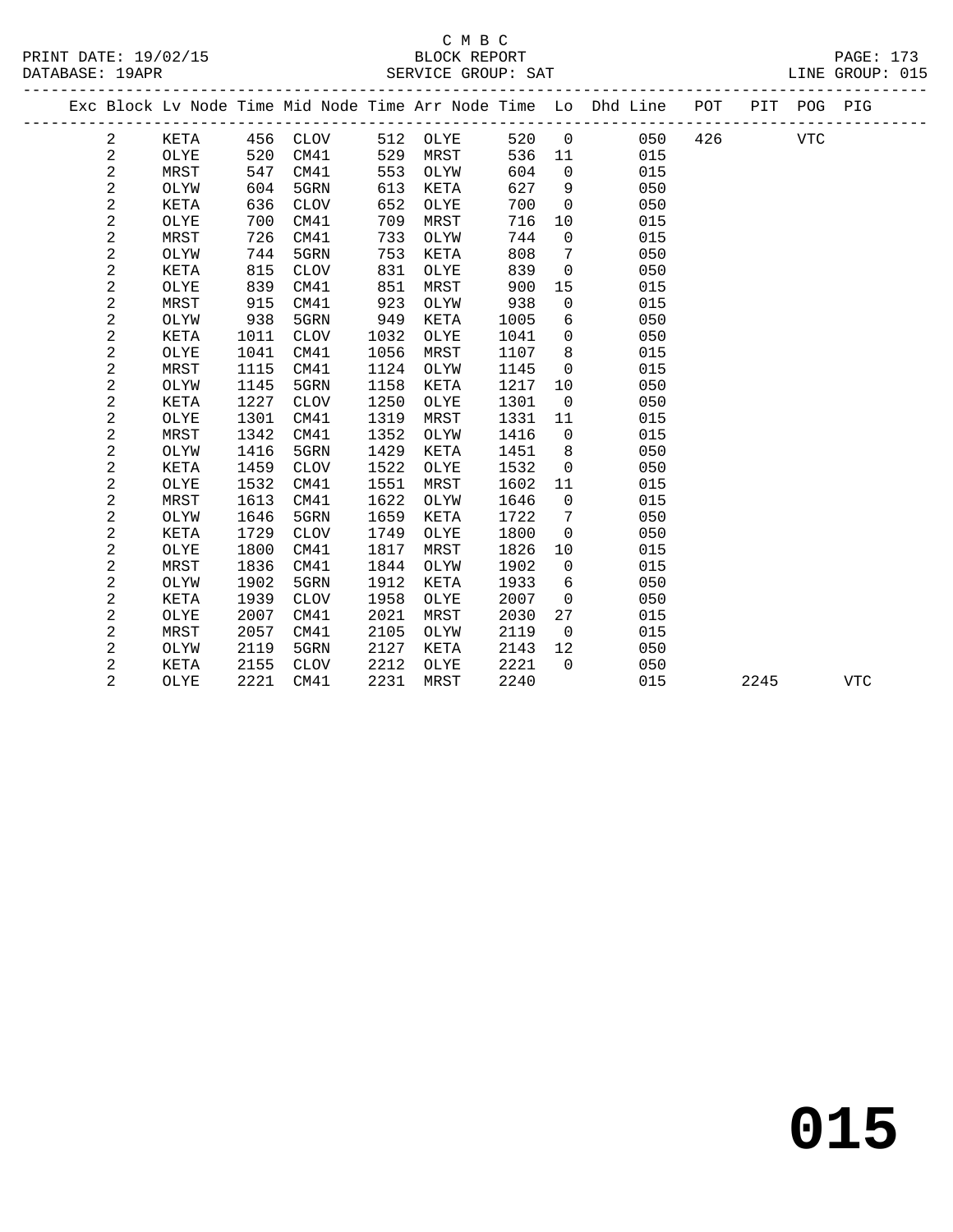|  |              |             |      |             |      |          |      |                | Exc Block Lv Node Time Mid Node Time Arr Node Time Lo Dhd Line POT<br>______________________________ |         |      | PIT POG PIG |            |
|--|--------------|-------------|------|-------------|------|----------|------|----------------|------------------------------------------------------------------------------------------------------|---------|------|-------------|------------|
|  | 3            | MRST        |      | 507 CM41    |      | 513 OLYW | 524  | $\overline{0}$ |                                                                                                      | 015 459 |      | <b>VTC</b>  |            |
|  | 3            | OLYW        | 524  | 5GRN        | 532  | KETA     | 546  | 10             | 050                                                                                                  |         |      |             |            |
|  | $\mathbf{3}$ | KETA        | 556  | <b>CLOV</b> | 612  | OLYE     | 620  | $\overline{0}$ | 050                                                                                                  |         |      |             |            |
|  | 3            | OLYE        | 620  | CM41        | 629  | MRST     | 636  | 10             | 015                                                                                                  |         |      |             |            |
|  | 3            | MRST        | 646  | CM41        | 653  | OLYW     | 704  | $\mathbf 0$    | 015                                                                                                  |         |      |             |            |
|  | 3            | OLYW        | 704  | 5GRN        | 713  | KETA     | 727  | 9              | 050                                                                                                  |         |      |             |            |
|  | 3            | KETA        | 736  | <b>CLOV</b> | 752  | OLYE     | 800  | 0              | 050                                                                                                  |         |      |             |            |
|  | 3            | OLYE        | 800  | CM41        | 810  | MRST     | 817  | 6              | 015                                                                                                  |         |      |             |            |
|  | 3            | MRST        | 823  | CM41        | 831  | OLYW     | 844  | $\mathbf 0$    | 015                                                                                                  |         |      |             |            |
|  | 3            | OLYW        | 844  | 5GRN        | 853  | KETA     | 909  | 14             | 050                                                                                                  |         |      |             |            |
|  | 3            | <b>KETA</b> | 923  | <b>CLOV</b> | 940  | OLYE     | 949  | 0              | 050                                                                                                  |         |      |             |            |
|  | 3            | OLYE        | 949  | CM41        | 1002 | MRST     | 1013 | 7              | 015                                                                                                  |         |      |             |            |
|  | 3            | MRST        | 1020 | CM41        | 1028 | OLYW     | 1045 | $\mathbf 0$    | 015                                                                                                  |         |      |             |            |
|  | 3            | OLYW        | 1045 | 5GRN        | 1056 | KETA     | 1114 | 16             | 050                                                                                                  |         |      |             |            |
|  | 3            | KETA        | 1130 | <b>CLOV</b> | 1151 | OLYE     | 1201 | $\mathbf 0$    | 050                                                                                                  |         |      |             |            |
|  | 3            | OLYE        | 1201 | CM41        | 1219 | MRST     | 1231 | 12             | 015                                                                                                  |         |      |             |            |
|  | 3            | MRST        | 1243 | CM41        | 1253 | OLYW     | 1315 | $\mathbf 0$    | 015                                                                                                  |         |      |             |            |
|  | 3            | OLYW        | 1315 | 5GRN        | 1328 | KETA     | 1349 | 8              | 050                                                                                                  |         |      |             |            |
|  | 3            | KETA        | 1357 | <b>CLOV</b> | 1420 | OLYE     | 1431 | $\mathbf 0$    | 050                                                                                                  |         |      |             |            |
|  | 3            | OLYE        | 1431 | CM41        | 1449 | MRST     | 1501 | 11             | 015                                                                                                  |         |      |             |            |
|  | 3            | MRST        | 1512 | CM41        | 1522 | OLYW     | 1546 | $\Omega$       | 015                                                                                                  |         |      |             |            |
|  | 3            | OLYW        | 1546 | 5GRN        | 1559 | KETA     | 1622 | 7              | 050                                                                                                  |         |      |             |            |
|  | 3            | KETA        | 1629 | <b>CLOV</b> | 1652 | OLYE     | 1702 | $\Omega$       | 050                                                                                                  |         |      |             |            |
|  | 3            | OLYE        | 1702 | CM41        | 1720 | MRST     | 1731 | 18             | 015                                                                                                  |         |      |             |            |
|  | 3            | MRST        | 1749 | CM41        | 1757 | OLYW     | 1816 | $\mathbf 0$    | 015                                                                                                  |         |      |             |            |
|  | 3            | OLYW        | 1816 | 5GRN        | 1828 | KETA     | 1849 | 15             | 050                                                                                                  |         |      |             |            |
|  | 3            | KETA        | 1904 | <b>CLOV</b> | 1923 | OLYE     | 1932 | $\mathbf 0$    | 050                                                                                                  |         |      |             |            |
|  | 3            | OLYE        | 1932 | CM41        | 1946 | MRST     | 1955 | 22             | 015                                                                                                  |         |      |             |            |
|  | 3            | MRST        | 2017 | CM41        | 2025 | OLYW     | 2040 | $\Omega$       | 015                                                                                                  |         |      |             |            |
|  | 3            | OLYW        | 2040 | 5GRN        | 2049 | KETA     | 2106 | 9              | 050                                                                                                  |         |      |             |            |
|  | 3            | KETA        | 2115 | <b>CLOV</b> | 2132 | OLYE     | 2141 | $\mathbf 0$    | 050                                                                                                  |         |      |             |            |
|  | 3            | OLYE        | 2141 | CM41        | 2153 | MRST     | 2202 | 15             | 015                                                                                                  |         |      |             |            |
|  | 3            | MRST        | 2217 | CM41        | 2225 | OLYW     | 2239 | $\Omega$       | 015                                                                                                  |         |      |             |            |
|  | 3            | OLYW        | 2239 | 5GRN        | 2247 | KETA     | 2303 |                | 050                                                                                                  |         | 2325 |             | <b>VTC</b> |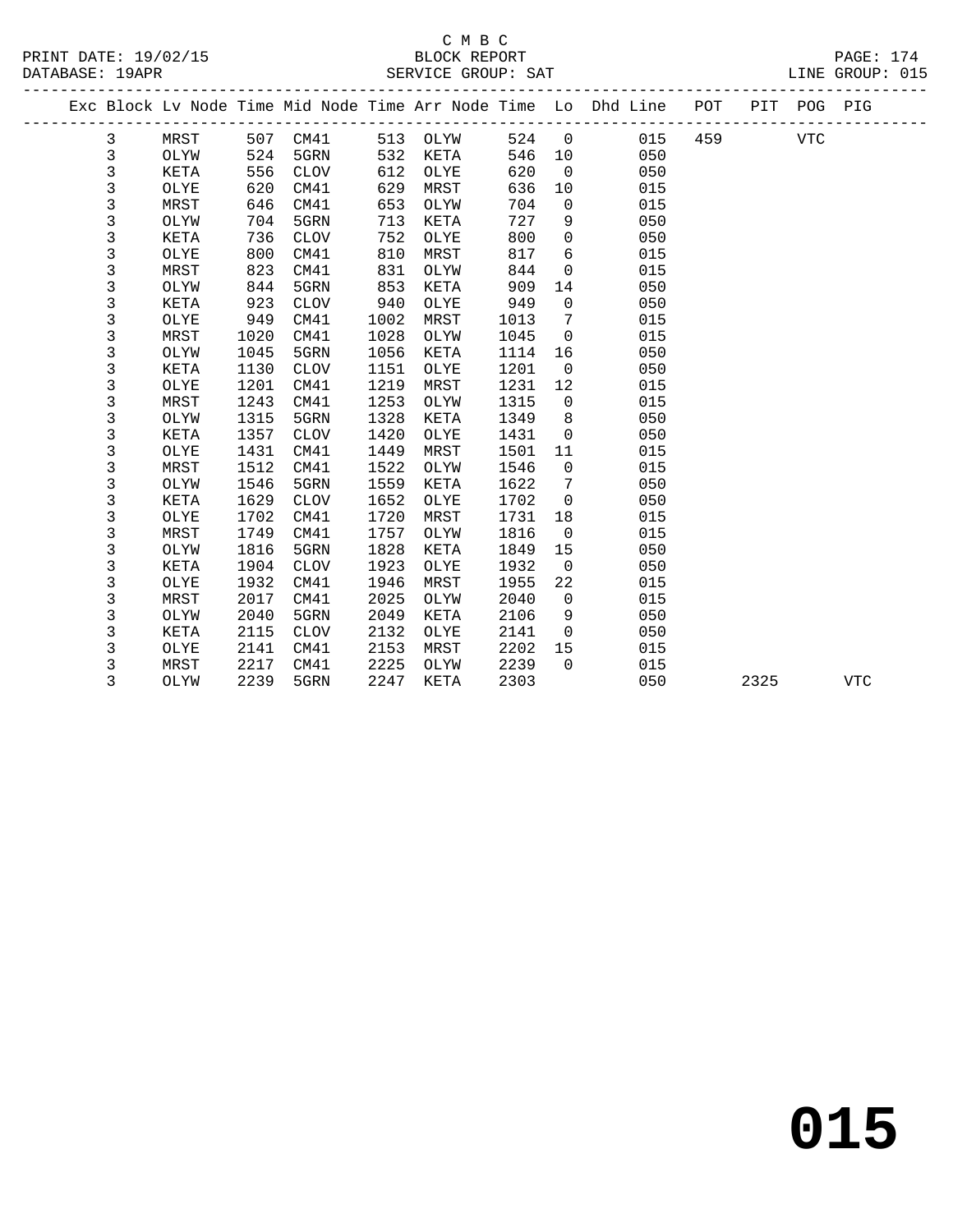|                |              |              |                     |              |              |              |                | Exc Block Lv Node Time Mid Node Time Arr Node Time Lo Dhd Line POT |         |      | PIT POG PIG |            |  |
|----------------|--------------|--------------|---------------------|--------------|--------------|--------------|----------------|--------------------------------------------------------------------|---------|------|-------------|------------|--|
| 4              | KETA         | 516          | CLOV                | 532          | OLYE         | 540          | $\overline{0}$ |                                                                    | 050 446 |      | <b>VTC</b>  |            |  |
| $\overline{4}$ | OLYE         | 540          | CM41                | 549          | MRST         | 556          | 11             | 015                                                                |         |      |             |            |  |
| $\overline{4}$ | MRST         | 607          | CM41                | 613          | OLYW         | 624          | $\mathsf{O}$   | 015                                                                |         |      |             |            |  |
| 4              | OLYW         | 624          | 5GRN                | 633          | KETA         | 647          | 9              | 050                                                                |         |      |             |            |  |
| 4              | KETA         | 656          | CLOV                | 712          | OLYE         | 720          | $\overline{0}$ | 050                                                                |         |      |             |            |  |
| 4              | OLYE         | 720          | CM41                | 729          | MRST         | 736          | 10             | 015                                                                |         |      |             |            |  |
| 4              | MRST         | 746          | CM41                | 753          | OLYW         | 804          | $\overline{0}$ | 015                                                                |         |      |             |            |  |
| 4              | OLYW         | 804          | 5GRN                | 813          | KETA         | 829          | 21             | 050                                                                |         |      |             |            |  |
| 4              | KETA         | 850          | CLOV                | 906          | OLYE         | 915          | $\mathsf{O}$   | 050                                                                |         |      |             |            |  |
| 4              | OLYE         | 915          | CM41                | 927          | MRST         | 936          | 11             | 015                                                                |         |      |             |            |  |
| 4              | MRST         | 947          | CM41                | 955          | OLYW         | 1012         | $\mathbf 0$    | 015                                                                |         |      |             |            |  |
| 4              | OLYW         | 1012         | 5GRN                | 1023         | KETA         | 1040         | 5              | 050                                                                |         |      |             |            |  |
| 4              | KETA         | 1045         | CLOV                | 1106         | OLYE         | 1115         | $\mathsf{O}$   | 050                                                                |         |      |             |            |  |
| 4              | OLYE         | 1115         | CM41                | 1131         | MRST         | 1142         | 16             | 015                                                                |         |      |             |            |  |
| 4              | MRST         | 1158         | CM41                | 1208         | OLYW         | 1230         | $\mathbf 0$    | 015                                                                |         |      |             |            |  |
| 4              | OLYW         | 1230         | 5GRN                | 1243         | KETA         | 1304         | 8              | 050                                                                |         |      |             |            |  |
| 4              | KETA         | 1312         | <b>CLOV</b>         | 1335         | OLYE         | 1346         | $\mathsf{O}$   | 050                                                                |         |      |             |            |  |
| 4              | OLYE         | 1346         | CM41                | 1404         | MRST         | 1416         | 11             | 015                                                                |         |      |             |            |  |
| 4              | MRST         | 1427         | CM41                | 1437         | OLYW         | 1501         | $\mathbf 0$    | 015                                                                |         |      |             |            |  |
| 4              | OLYW         | 1501         | 5GRN                | 1514         | KETA         | 1537         | 7              | 050                                                                |         |      |             |            |  |
| 4              | KETA         | 1544         | CLOV                | 1607         | OLYE         | 1617         | $\mathsf{O}$   | 050                                                                |         |      |             |            |  |
| 4              | OLYE         | 1617         | CM41                | 1635<br>1710 | MRST         | 1646         | 16             | 015<br>015                                                         |         |      |             |            |  |
| 4<br>4         | MRST<br>OLYW | 1702<br>1731 | CM41<br>5GRN        | 1744         | OLYW<br>KETA | 1731<br>1807 | 0<br>7         | 050                                                                |         |      |             |            |  |
| 4              | KETA         | 1814         | CLOV                | 1834         | OLYE         | 1845         | $\overline{0}$ | 050                                                                |         |      |             |            |  |
| 4              | OLYE         | 1845         | CM41                | 1901         | MRST         | 1910         | 12             | 015                                                                |         |      |             |            |  |
| 4              | MRST         | 1922         | CM41                | 1930         | OLYW         | 1947         | $\Omega$       | 015                                                                |         |      |             |            |  |
| 4              | OLYW         | 1947         | 5GRN                | 1957         | KETA         | 2017         |                | 050                                                                |         | 2041 |             | <b>VTC</b> |  |
|                |              |              |                     |              |              |              |                |                                                                    |         |      |             |            |  |
| 5              | MRST         | 527          | CM41                | 533          | OLYW         | 544          | $\mathbf 0$    | 015                                                                | 519     |      | VTC         |            |  |
| 5              | OLYW         | 544          | 5GRN                | 552          | KETA         | 606          | 10             | 050                                                                |         |      |             |            |  |
| 5              | KETA         | 616          | CLOV                | 632          | OLYE         | 640          | $\overline{0}$ | 050                                                                |         |      |             |            |  |
| 5              | OLYE         | 640          | CM41                | 649          | MRST         | 656          | 10             | 015                                                                |         |      |             |            |  |
| 5              | MRST         | 706          | CM41                | 713          | OLYW         | 724          | $\overline{0}$ | 015                                                                |         |      |             |            |  |
| 5              | OLYW         | 724          | 5GRN                | 733          | KETA         | 747          | 9              | 050                                                                |         |      |             |            |  |
| 5              | KETA         | 756          | CLOV                | 812          | OLYE         | 820          | $\mathsf{O}$   | 050                                                                |         |      |             |            |  |
| 5              | OLYE         | 820          | CM41                | 830          | MRST         | 837          | 21             | 015                                                                |         |      |             |            |  |
| 5              | MRST         | 858          | CM41                | 906          | OLYW         | 921          | $\overline{0}$ | 015                                                                |         |      |             |            |  |
| 5              | OLYW         | 921          | 5GRN                | 932          | KETA         | 948          | 8              | 050                                                                |         |      |             |            |  |
| 5              | KETA         |              | 956 CLOV            | 1014         | OLYE         | 1023 0       |                | 050                                                                |         |      |             |            |  |
| 5              | OLYE         | 1023         | CM41                | 1038         | MRST         | 1049         | 11             | 015                                                                |         |      |             |            |  |
| 5              | MRST         | 1100         | CM41                | 1109         | OLYW         | 1130         | 0              | 015                                                                |         |      |             |            |  |
| 5              | OLYW         | 1130         | 5GRN                | 1143         | KETA         | 1202         | 10             | 050                                                                |         |      |             |            |  |
| 5              | KETA         | 1212         | $\rm CLOV$          | 1235         | OLYE         | 1246         | 0              | 050                                                                |         |      |             |            |  |
| 5              | OLYE         | 1246         | CM41                | 1304         | MRST         | 1316         | 11             | 015                                                                |         |      |             |            |  |
| 5              | MRST         | 1327         | CM41                | 1337         | OLYW         | 1401         | 0              | 015                                                                |         |      |             |            |  |
| 5              | OLYW         | 1401         | 5GRN                | 1414         | KETA         | 1436         | 7              | 050                                                                |         |      |             |            |  |
| 5              | KETA         | 1443         | <b>CLOV</b>         | 1506         | OLYE         | 1517         | 0              | 050                                                                |         |      |             |            |  |
| 5              | OLYE         | 1517         | CM41                | 1536         | MRST         | 1547         | 11             | 015                                                                |         |      |             |            |  |
| 5              | MRST         | 1558         | CM41                | 1607         | OLYW         | 1631         | 0              | 015                                                                |         |      |             |            |  |
| 5              | OLYW         | 1631         | 5GRN                | 1644         | KETA         | 1707         | 8              | 050                                                                |         |      |             |            |  |
| 5<br>5         | KETA<br>OLYE | 1715<br>1745 | <b>CLOV</b><br>CM41 | 1735<br>1803 | OLYE<br>MRST | 1745<br>1812 | 0<br>8         | 050<br>015                                                         |         |      |             |            |  |
| 5              | MRST         | 1820         | CM41                | 1828         | OLYW         | 1847         | 0              | 015                                                                |         |      |             |            |  |
| 5              | OLYW         | 1847         | 5GRN                | 1858         | KETA         | 1919         |                | 050                                                                |         | 1943 |             | <b>VTC</b> |  |
|                |              |              |                     |              |              |              |                |                                                                    |         |      |             |            |  |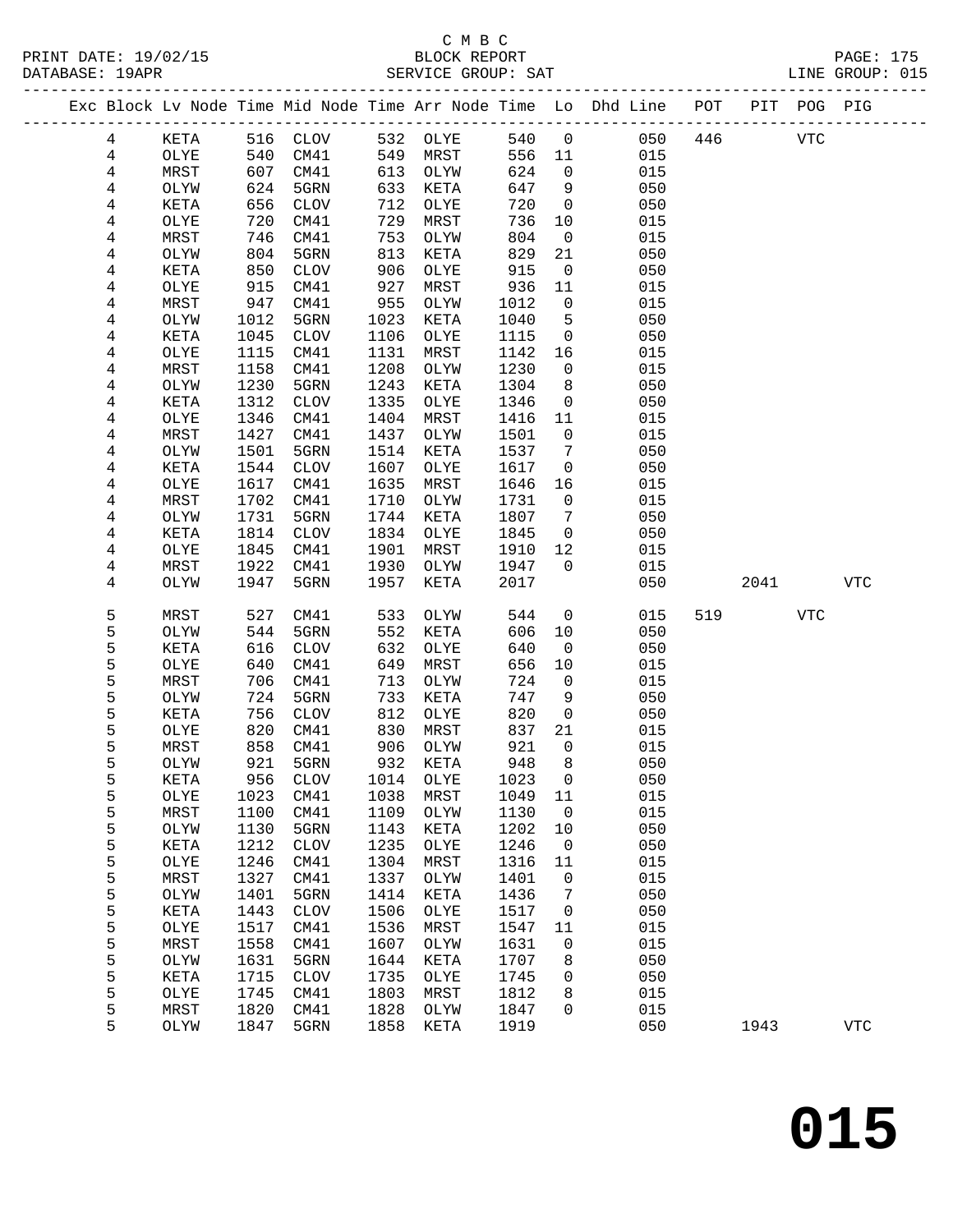|        |              |              |             |      |              |              |                | Exc Block Lv Node Time Mid Node Time Arr Node Time Lo Dhd Line POT |     |      | PIT POG PIG |            |
|--------|--------------|--------------|-------------|------|--------------|--------------|----------------|--------------------------------------------------------------------|-----|------|-------------|------------|
| 6      | KETA         | 833          | <b>CLOV</b> | 849  | OLYE         | 858          | $\mathsf{O}$   | 050                                                                | 803 |      | <b>VTC</b>  |            |
| 6      | OLYE         | 858          | CM41        | 910  | MRST         | 919          | 13             | 015                                                                |     |      |             |            |
| 6      | MRST         | 932          | CM41        | 940  | OLYW         | 955          | $\mathsf{O}$   | 015                                                                |     |      |             |            |
| 6      | OLYW         | 955          | 5GRN        | 1006 | KETA         | 1022         | 6              | 050                                                                |     |      |             |            |
| 6      | KETA         | 1028         | <b>CLOV</b> | 1049 | OLYE         | 1058         | $\mathsf{O}$   | 050                                                                |     |      |             |            |
| 6      | OLYE         | 1058         | CM41        | 1113 | MRST         | 1124         | 20             | 015                                                                |     |      |             |            |
| 6      | MRST         | 1144         | CM41        | 1153 | OLYW         | 1215         | $\mathbf 0$    | 015                                                                |     |      |             |            |
| 6      | OLYW         | 1215         | 5GRN        | 1228 | KETA         | 1247         | 10             | 050                                                                |     |      |             |            |
| 6      | KETA         | 1257         | <b>CLOV</b> | 1320 | OLYE         | 1331         | $\mathsf{O}$   | 050                                                                |     |      |             |            |
| 6      | OLYE         | 1331         | CM41        | 1349 | MRST         | 1401         | 11             | 015                                                                |     |      |             |            |
| 6      | MRST         | 1412         | CM41        | 1422 | OLYW         | 1446         | $\mathbf 0$    | 015                                                                |     |      |             |            |
| 6      | OLYW         | 1446         | 5GRN        | 1459 | KETA         | 1522         | 7              | 050                                                                |     |      |             |            |
| 6      | KETA         | 1529         | <b>CLOV</b> | 1552 | OLYE         | 1602         | $\mathsf{O}$   | 050                                                                |     |      |             |            |
| 6      | OLYE         | 1602         | CM41        | 1620 | MRST         | 1631         | 16             | 015                                                                |     |      |             |            |
| 6      | MRST         | 1647         | CM41        | 1655 | OLYW         | 1716         | $\mathbf 0$    | 015                                                                |     |      |             |            |
| 6      | OLYW         | 1716         | 5GRN        | 1729 | KETA         | 1752         | 7              | 050                                                                |     |      |             |            |
| 6      | KETA         | 1759         | <b>CLOV</b> | 1819 | OLYE         | 1830         | $\mathbf 0$    | 050                                                                |     |      |             |            |
| 6      | OLYE         | 1830         | CM41        | 1846 | MRST         | 1855         | 12             | 015                                                                |     |      |             |            |
| 6      | MRST         | 1907         | CM41        | 1915 | OLYW         | 1932         | $\overline{0}$ | 015                                                                |     |      |             |            |
| 6      | OLYW         | 1932         | 5GRN        | 1942 | KETA         | 2003         | 12             | 050                                                                |     |      |             |            |
| 6      | KETA         | 2015         | <b>CLOV</b> | 2034 | OLYE         | 2043         | $\mathsf{O}$   | 050                                                                |     |      |             |            |
| 6      | OLYE         | 2043         | CM41        | 2055 | MRST         | 2104         | 33             | 015                                                                |     |      |             |            |
| 6      | MRST         | 2137         | CM41        | 2145 | OLYW         | 2159         | $\mathbf 0$    | 015                                                                |     |      |             |            |
| 6      | OLYW         | 2159         | 5GRN        | 2207 | KETA         | 2223         | 2              | 050                                                                |     |      |             |            |
| 6      | KETA         | 2225         | <b>CLOV</b> | 2251 | OLYE         | 2300         | $\mathbf 0$    | 050                                                                |     |      |             |            |
| 6      | OLYE         | 2300         | CM41        | 2310 | MRST         | 2319         | 25             | 015                                                                |     |      |             |            |
| 6      | MRST         | 2344         | CM41        | 2351 | OLYW         | 2402         | $\mathsf{O}$   | 015                                                                |     |      |             |            |
| 6      | OLYW         | 2402         | 5GRN        | 2410 | KETA         | 2425         | 2              | 050                                                                |     |      |             |            |
| 6      | KETA         | 2427         | LAAN        | 2454 | OLYE         | 2500         | $\mathsf{O}$   | 050                                                                |     |      |             |            |
| 6      | OLYE         | 2500         | CM41        | 2508 | MRST         | 2517         | 29             | 015                                                                |     |      |             |            |
| 6      | MRST         | 2546         |             |      | HODM         | 2609         | $\mathsf{O}$   | N15                                                                |     |      |             |            |
| 6      | HODM         | 2609         |             |      | MRST         | 2639         | 7<br>6         | N15                                                                |     |      |             |            |
| 6<br>6 | MRST<br>HODM | 2646<br>2739 |             |      | HODM<br>MRST | 2733<br>2828 |                | N20<br>N20                                                         |     | 2833 |             | <b>VTC</b> |
|        |              |              |             |      |              |              |                |                                                                    |     |      |             |            |
| 7      | MRST         | 841          | CM41        | 849  | OLYW         | 904          | $\mathbf 0$    | 015                                                                | 833 |      | VTC         |            |
| 7      | OLYW         | 904          | 5GRN        | 915  | KETA         | 931          | 8              | 050                                                                |     |      |             |            |
| 7      | KETA         | 939          | <b>CLOV</b> | 957  | OLYE         | 1006         | $\mathsf{O}$   | 050                                                                |     |      |             |            |
| 7      | OLYE         | 1006         | CM41        | 1021 | MRST         | 1032         | 19             | 015                                                                |     |      |             |            |
| 7      | MRST         |              | 1051 CM41   |      | 1059 OLYW    | 1116 0       |                | 015                                                                |     |      |             |            |
| 7      | OLYW         | 1116         | 5GRN        | 1129 | <b>KETA</b>  | 1147         | 10             | 050                                                                |     |      |             |            |
| 7      | KETA         | 1157         | <b>CLOV</b> | 1220 | OLYE         | 1231         | 0              | 050                                                                |     |      |             |            |
| 7      | OLYE         | 1231         | CM41        | 1249 | MRST         | 1301         | 10             | 015                                                                |     |      |             |            |
| 7      | MRST         | 1311         | CM41        | 1321 | OLYW         | 1345         | 0              | 015                                                                |     |      |             |            |
| 7      | OLYW         | 1345         | 5GRN        | 1358 | KETA         | 1419         | 8              | 050                                                                |     |      |             |            |
| 7      | KETA         | 1427         | <b>CLOV</b> | 1450 | OLYE         | 1501         | 0              | 050                                                                |     |      |             |            |
| 7      | OLYE         | 1501         | CM41        | 1520 | MRST         | 1531         | 11             | 015                                                                |     |      |             |            |
| 7      | MRST         | 1542         | CM41        | 1552 | OLYW         | 1616         | 0              | 015                                                                |     |      |             |            |
| 7      | OLYW         | 1616         | 5GRN        | 1629 | KETA         | 1652         | 9              | 050                                                                |     |      |             |            |
| 7      | KETA         | 1701         | <b>CLOV</b> | 1721 | OLYE         | 1731         | 0              | 050                                                                |     |      |             |            |
| 7      | OLYE         | 1731         | CM41        | 1749 | MRST         | 1758         |                | 015                                                                |     | 1804 |             | <b>VTC</b> |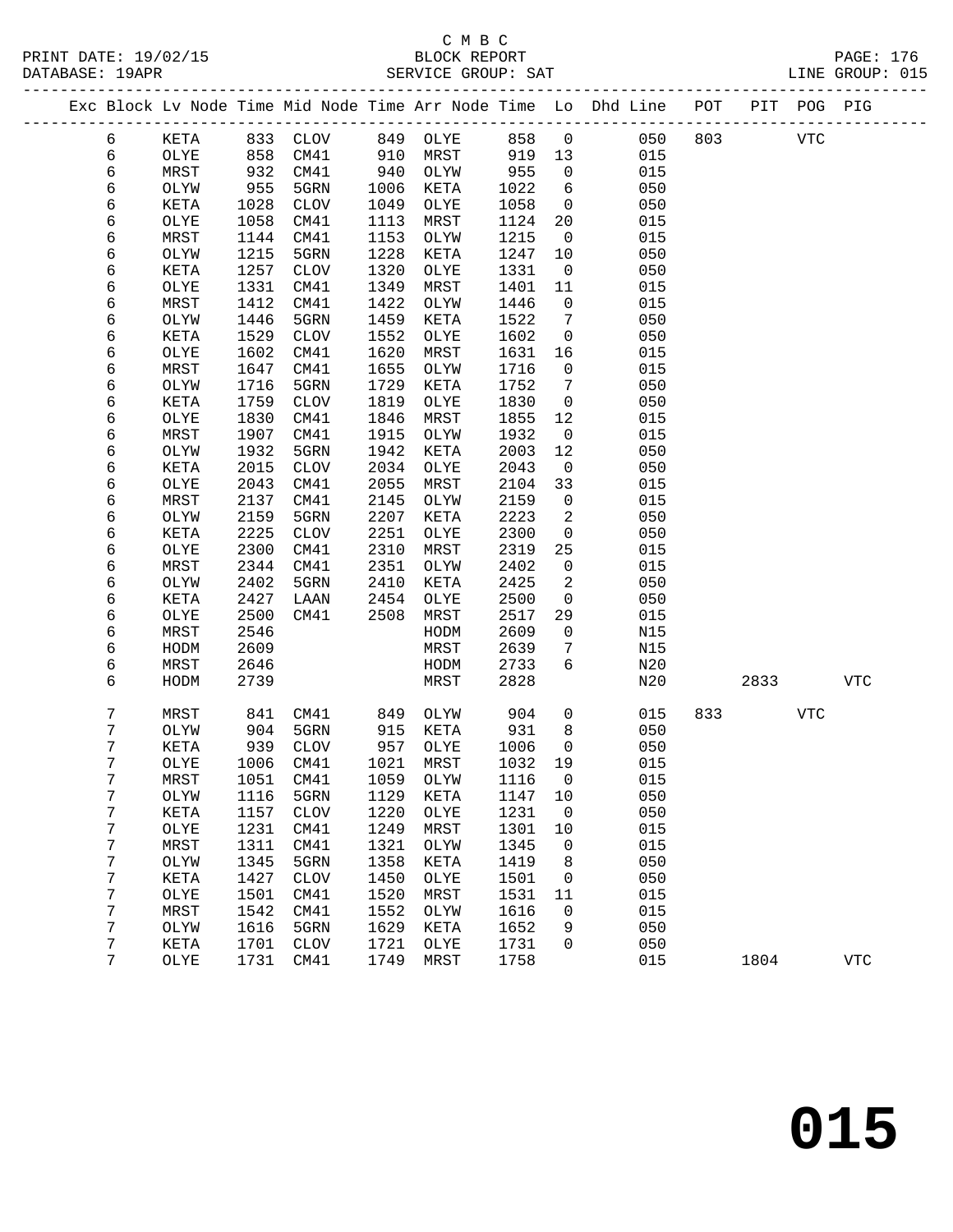PRINT DATE: 19/02/15 BLOCK REPORT<br>DATABASE: 19APR PAGE: 1778 BERVICE GROUP: SAT

## C M B C<br>BLOCK REPORT

PAGE: 177<br>LINE GROUP: 015

|   |      |      |           |      | DEILATOR GILOOF . DUI |         |                |                                                                                |          |      |            |            |
|---|------|------|-----------|------|-----------------------|---------|----------------|--------------------------------------------------------------------------------|----------|------|------------|------------|
|   |      |      |           |      |                       |         |                | Exc Block Lv Node Time Mid Node Time Arr Node Time Lo Dhd Line POT PIT POG PIG |          |      |            |            |
| 8 | MRST |      | 1036 CM41 |      | 1044 OLYW 1101 0      |         |                |                                                                                | 015 1028 |      | <b>VTC</b> |            |
| 8 | OLYW | 1101 | 5GRN      |      | 1114 KETA             | 1132 13 |                | 050                                                                            |          |      |            |            |
| 8 | KETA | 1145 | CLOV      | 1206 | OLYE                  | 1216    | $\overline{0}$ | 050                                                                            |          |      |            |            |
| 8 | OLYE | 1216 | CM41      | 1234 | MRST                  | 1246    | 10             | 015                                                                            |          |      |            |            |
| 8 | MRST | 1256 | CM41      | 1306 | OLYW                  | 1330    | $\overline{0}$ | 015                                                                            |          |      |            |            |
| 8 | OLYW | 1330 | 5GRN      | 1343 | KETA                  | 1404    | 8 <sup>8</sup> | 050                                                                            |          |      |            |            |
| 8 | KETA | 1412 | CLOV      | 1435 | OLYE                  | 1446    | $\overline{0}$ | 050                                                                            |          |      |            |            |
| 8 | OLYE | 1446 | CM41      | 1504 | MRST                  | 1516    | 11             | 015                                                                            |          |      |            |            |
| 8 | MRST | 1527 | CM41      | 1537 | OLYW                  | 1601    | $\overline{0}$ | 015                                                                            |          |      |            |            |
| 8 | OLYW | 1601 | 5GRN      | 1614 | KETA                  | 1637    | 7              | 050                                                                            |          |      |            |            |
| 8 | KETA | 1644 | CLOV      | 1707 | OLYE                  | 1717    | $\overline{0}$ | 050                                                                            |          |      |            |            |
| 8 | OLYE | 1717 | CM41      | 1735 | MRST                  | 1746    | 18             | 015                                                                            |          |      |            |            |
| 8 | MRST | 1804 | CM41      | 1812 | OLYW                  | 1831    | $\overline{0}$ | 015                                                                            |          |      |            |            |
| 8 | OLYW | 1831 | 5GRN      | 1842 | KETA                  | 1903    | 18             | 050                                                                            |          |      |            |            |
| 8 | KETA | 1921 | CLOV      | 1940 | OLYE                  | 1949    | $\overline{0}$ | 050                                                                            |          |      |            |            |
| 8 | OLYE | 1949 | CM41      | 2003 | MRST                  | 2012    | 24             | 015                                                                            |          |      |            |            |
| 8 | MRST | 2036 | CM41      | 2044 | OLYW                  | 2059    | $\overline{0}$ | 015                                                                            |          |      |            |            |
| 8 | OLYW | 2059 | 5GRN      | 2108 | KETA                  | 2125    | 10             | 050                                                                            |          |      |            |            |
| 8 | KETA | 2135 | CLOV      | 2152 | OLYE                  | 2201    | $\mathbf 0$    | 050                                                                            |          |      |            |            |
| 8 | OLYE | 2201 | CM41      | 2211 | MRST                  | 2220    | 24             | 015                                                                            |          |      |            |            |
| 8 | MRST | 2244 | CM41      | 2251 | OLYW                  | 2302    | $\overline{0}$ | 015                                                                            |          |      |            |            |
| 8 | OLYW | 2302 | 5GRN      | 2310 | KETA                  | 2325    | 2              | 050                                                                            |          |      |            |            |
| 8 | KETA | 2327 | CLOV      | 2351 | OLYE                  | 2400    | $\overline{0}$ | 050                                                                            |          |      |            |            |
| 8 | OLYE | 2400 | CM41      | 2408 | MRST                  | 2417    | 29             | 015                                                                            |          |      |            |            |
| 8 | MRST | 2446 | CM41      | 2453 | OLYW                  | 2502    | $\mathbf 0$    | 015                                                                            |          |      |            |            |
| 8 | OLYW | 2502 | 5GRN      | 2510 | KETA                  | 2525    | 2              | 050                                                                            |          |      |            |            |
| 8 | KETA | 2527 | LAAN      | 2554 | OLYE                  | 2600    | $\Omega$       | 050                                                                            |          |      |            |            |
| 8 | OLYE | 2600 | CM41      | 2608 | MRST                  | 2617    | 8              | 015                                                                            |          |      |            |            |
| 8 | MRST | 2625 |           |      | HODM                  | 2704    | 5              | N8                                                                             |          |      |            |            |
| 8 | HODM | 2709 |           |      | MRST                  | 2752    | 33             | N8                                                                             |          |      |            |            |
| 8 | MRST | 2825 |           |      | HODM                  | 2904    | 5              | N8                                                                             |          |      |            |            |
| 8 | HODM | 2909 |           |      | MRST                  | 2952    |                | N8                                                                             |          | 2957 |            | <b>VTC</b> |
|   |      |      |           |      |                       |         |                |                                                                                |          |      |            |            |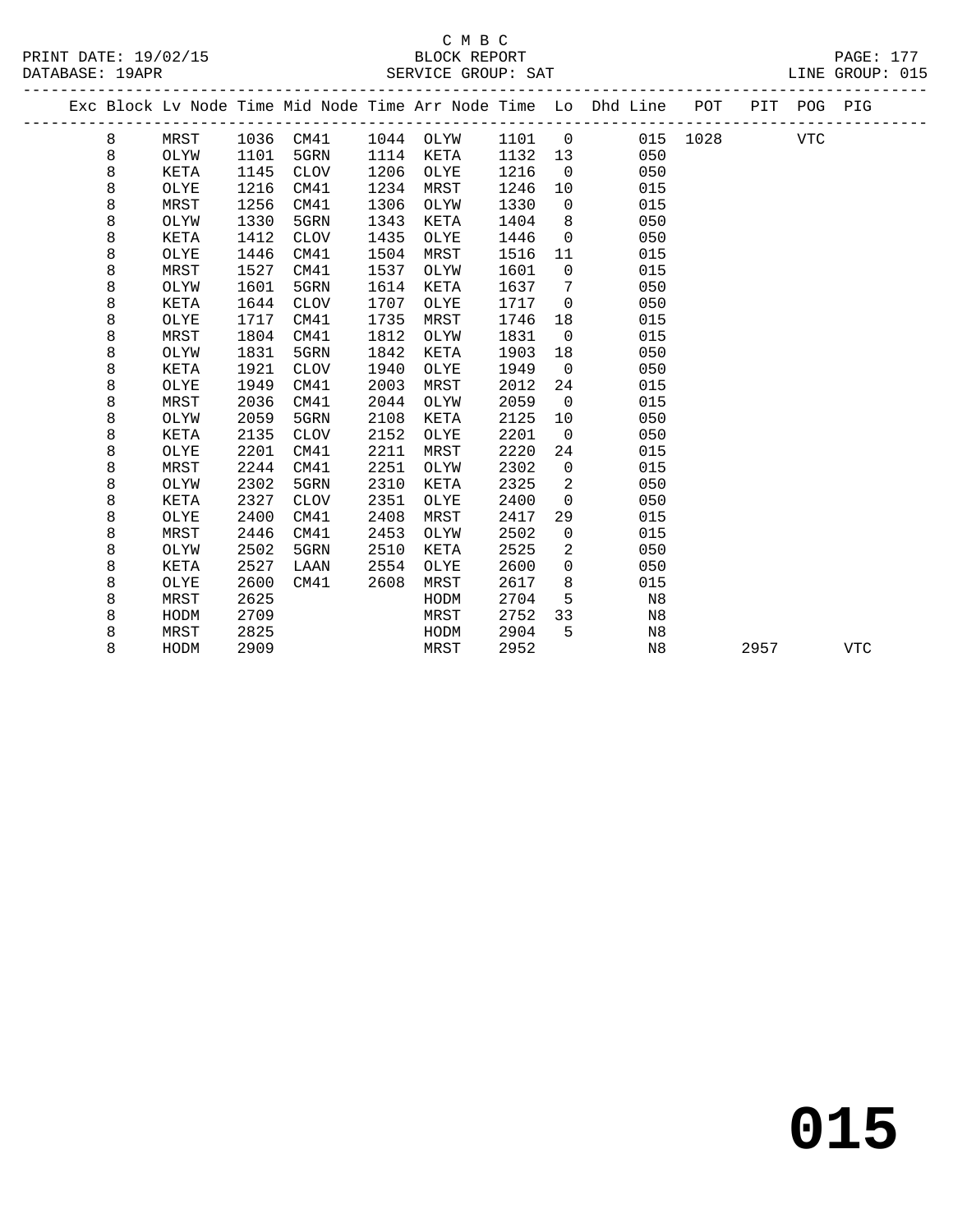## C M B C<br>BLOCK REPORT SERVICE GROUP: SAT

PRINT DATE: 19/02/15 BLOCK REPORT PAGE: 178

| Exc Block Ly Node Time Mid Node Time Arr Node Time Lo Dhd Line POT PIT POG PIG                  |      |  |
|-------------------------------------------------------------------------------------------------|------|--|
|                                                                                                 |      |  |
| 1117 CLOV 1138 OLYE<br>050 1047<br>1147 0<br>КЕТА<br>1147 CM41 1205 MRST 1216 12<br>OLYE<br>015 | VTC. |  |

| 9    | KETA        | 1117 | <b>CLOV</b>  | 1138 | OLYE         | 1147 | 0                   | 050            | 1047 |      | <b>VTC</b> |             |
|------|-------------|------|--------------|------|--------------|------|---------------------|----------------|------|------|------------|-------------|
| 9    | OLYE        | 1147 | CM41         | 1205 | MRST         | 1216 | $12$                | 015            |      |      |            |             |
|      |             |      |              |      |              |      |                     |                |      |      |            |             |
| 9    | MRST        | 1228 | CM41         | 1238 | OLYW         | 1300 | $\mathsf{O}\xspace$ | 015            |      |      |            |             |
| 9    | OLYW        | 1300 | 5GRN         | 1313 | KETA         | 1334 | 8                   | 050            |      |      |            |             |
| 9    | KETA        | 1342 | $\rm CLOV$   | 1405 | OLYE         | 1416 | 0                   | 050            |      |      |            |             |
|      |             |      |              |      |              |      |                     |                |      |      |            |             |
| 9    | OLYE        | 1416 | CM41         | 1434 | MRST         | 1446 | 11                  | 015            |      |      |            |             |
| 9    | MRST        | 1457 | CM41         | 1507 | OLYW         | 1531 | $\mathsf{O}\xspace$ | 015            |      |      |            |             |
| 9    | OLYW        | 1531 | 5GRN         | 1544 | KETA         | 1607 | $7\phantom{.0}$     | 050            |      |      |            |             |
|      |             |      |              |      |              |      |                     |                |      |      |            |             |
| 9    | KETA        | 1614 | $\rm CLOV$   | 1637 | OLYE         | 1647 | $\mathsf 0$         | 050            |      |      |            |             |
| 9    | OLYE        | 1647 | CM41         | 1705 | MRST         | 1716 | 18                  | 015            |      |      |            |             |
| 9    | MRST        | 1734 | CM41         | 1742 | OLYW         | 1801 | $\mathsf 0$         | 015            |      |      |            |             |
| 9    | OLYW        | 1801 | 5GRN         | 1813 | KETA         | 1834 | $12$                | 050            |      |      |            |             |
|      |             |      |              |      |              |      |                     |                |      |      |            |             |
| 9    | KETA        | 1846 | $\rm CLOV$   | 1905 | OLYE         | 1916 | $\mathsf 0$         | 050            |      |      |            |             |
| 9    | OLYE        | 1916 | CM41         | 1932 | MRST         | 1941 | $17$                | 015            |      |      |            |             |
| 9    | MRST        | 1958 | CM41         | 2006 | OLYW         | 2021 | $\mathsf{O}\xspace$ | 015            |      |      |            |             |
|      |             |      |              |      |              |      |                     |                |      |      |            |             |
| 9    | OLYW        | 2021 | 5GRN         | 2030 | KETA         | 2049 | 6                   | 050            |      |      |            |             |
| 9    | KETA        | 2055 | <b>CLOV</b>  | 2112 | OLYE         | 2121 | 0                   | 050            |      |      |            |             |
| 9    | OLYE        | 2121 | CM41         | 2133 | MRST         | 2142 | 15                  | 015            |      |      |            |             |
| 9    | MRST        | 2157 | CM41         | 2205 | OLYW         | 2219 | $\mathsf 0$         | 015            |      |      |            |             |
|      |             |      |              |      |              |      |                     |                |      |      |            |             |
| 9    | OLYW        | 2219 | 5GRN         | 2227 | KETA         | 2243 | 2                   | 050            |      |      |            |             |
| 9    | KETA        | 2245 | ${\tt CLOV}$ | 2321 | OLYE         | 2330 | $\mathsf 0$         | 050            |      |      |            |             |
| 9    | OLYE        | 2330 | CM41         | 2340 | MRST         | 2349 | 25                  | 015            |      |      |            |             |
| 9    | MRST        | 2414 | CM41         | 2421 | OLYW         | 2432 | $\mathsf 0$         | 015            |      |      |            |             |
|      |             |      |              |      |              |      |                     |                |      |      |            |             |
| 9    | OLYW        | 2432 | 5GRN         | 2440 | KETA         | 2455 | 2                   | 050            |      |      |            |             |
| 9    | KETA        | 2457 | LAAN         | 2524 | OLYE         | 2530 | $\mathsf{O}$        | 050            |      |      |            |             |
| 9    | OLYE        | 2530 | CM41         | 2538 | MRST         | 2547 | 8                   | 015            |      |      |            |             |
|      |             |      |              |      |              |      |                     |                |      |      |            |             |
| 9    | MRST        | 2555 |              |      | ${\tt HODM}$ | 2634 | 15                  | N <sub>8</sub> |      |      |            |             |
|      |             |      |              |      |              |      | 14                  |                |      |      |            |             |
| 9    | HODM        | 2649 |              |      | MRST         | 2732 |                     | N8             |      |      |            |             |
|      |             |      |              |      |              |      |                     |                |      |      |            |             |
| 9    | MRST        | 2746 |              |      | HODM         | 2833 | 6                   | N20            |      |      |            |             |
| 9    | HODM        | 2839 |              |      | MRST         | 2928 |                     | N20            |      | 2933 |            | ${\tt VTC}$ |
|      |             |      |              |      |              |      |                     |                |      |      |            |             |
| 10   | MRST        | 1129 | CM41         | 1138 | OLYW         | 1200 | $\mathsf 0$         | 015            | 1121 |      | <b>VTC</b> |             |
|      |             |      |              |      |              |      |                     |                |      |      |            |             |
| $10$ | OLYW        | 1200 | 5GRN         | 1213 | KETA         | 1232 | 10                  | 050            |      |      |            |             |
| 10   | KETA        | 1242 | <b>CLOV</b>  | 1305 | OLYE         | 1316 | $\mathsf 0$         | 050            |      |      |            |             |
| $10$ | OLYE        | 1316 | CM41         | 1334 | MRST         | 1346 | 11                  | 015            |      |      |            |             |
| 10   | MRST        | 1357 | CM41         | 1407 | OLYW         | 1431 | $\mathsf 0$         | 015            |      |      |            |             |
|      |             |      |              |      |              |      |                     |                |      |      |            |             |
| $10$ | OLYW        | 1431 | 5GRN         | 1444 | KETA         | 1507 | $7\phantom{.0}$     | 050            |      |      |            |             |
| 10   | KETA        | 1514 | $\rm CLOV$   | 1537 | OLYE         | 1547 | 0                   | 050            |      |      |            |             |
| $10$ | OLYE        | 1547 | CM41         | 1606 | MRST         | 1617 | 14                  | 015            |      |      |            |             |
| 10   | MRST        | 1631 | CM41         | 1640 | OLYW         | 1701 |                     | 015            |      |      |            |             |
|      |             |      |              |      |              |      | $\mathsf 0$         |                |      |      |            |             |
| 10   | OLYW        | 1701 | 5GRN         | 1714 | KETA         | 1737 | 7                   | 050            |      |      |            |             |
| 10   | KETA        | 1744 | <b>CLOV</b>  | 1804 | OLYE         | 1815 | 0                   | 050            |      |      |            |             |
| $10$ | OLXE        | 1815 | CM41         | 1832 | MRST         | 1841 | 10                  | 015            |      |      |            |             |
|      |             |      |              |      |              |      |                     |                |      |      |            |             |
| 10   | MRST        | 1851 | CM41         | 1859 | OLYW         | 1917 | 0                   | 015            |      |      |            |             |
| 10   | OLYW        | 1917 | 5GRN         | 1927 | KETA         | 1948 | 9                   | 050            |      |      |            |             |
| 10   | <b>KETA</b> | 1957 | <b>CLOV</b>  | 2016 | OLYE         | 2025 | 0                   | 050            |      |      |            |             |
| 10   | OLYE        | 2025 | CM41         | 2039 | MRST         | 2048 | 29                  | 015            |      |      |            |             |
|      |             |      |              |      |              |      |                     |                |      |      |            |             |
| 10   | MRST        | 2117 | CM41         | 2125 | OLYW         | 2139 | $\mathsf 0$         | 015            |      |      |            |             |
| 10   | OLYW        | 2139 | 5GRN         | 2147 | KETA         | 2203 | 2                   | 050            |      |      |            |             |
| 10   | KETA        | 2205 | <b>CLOV</b>  | 2231 | OLYE         | 2240 | 0                   | 050            |      |      |            |             |
| 10   | OLYE        | 2240 | CM41         | 2250 | MRST         | 2259 | 15                  | 015            |      |      |            |             |
|      |             |      |              |      |              |      |                     |                |      |      |            |             |
| 10   | MRST        | 2314 | CM41         | 2321 | OLYW         | 2332 | 0                   | 015            |      |      |            |             |
| 10   | OLYW        | 2332 | 5GRN         | 2340 | KETA         | 2355 | 2                   | 050            |      |      |            |             |
| 10   | KETA        | 2357 | LAAN         | 2424 | OLYE         | 2430 | 0                   | 050            |      |      |            |             |
| 10   | OLYE        | 2430 | CM41         | 2438 | MRST         | 2447 | 29                  | 015            |      |      |            |             |
| 10   | MRST        | 2516 | CM41         | 2523 | OLYW         | 2532 | 0                   | 015            |      |      |            |             |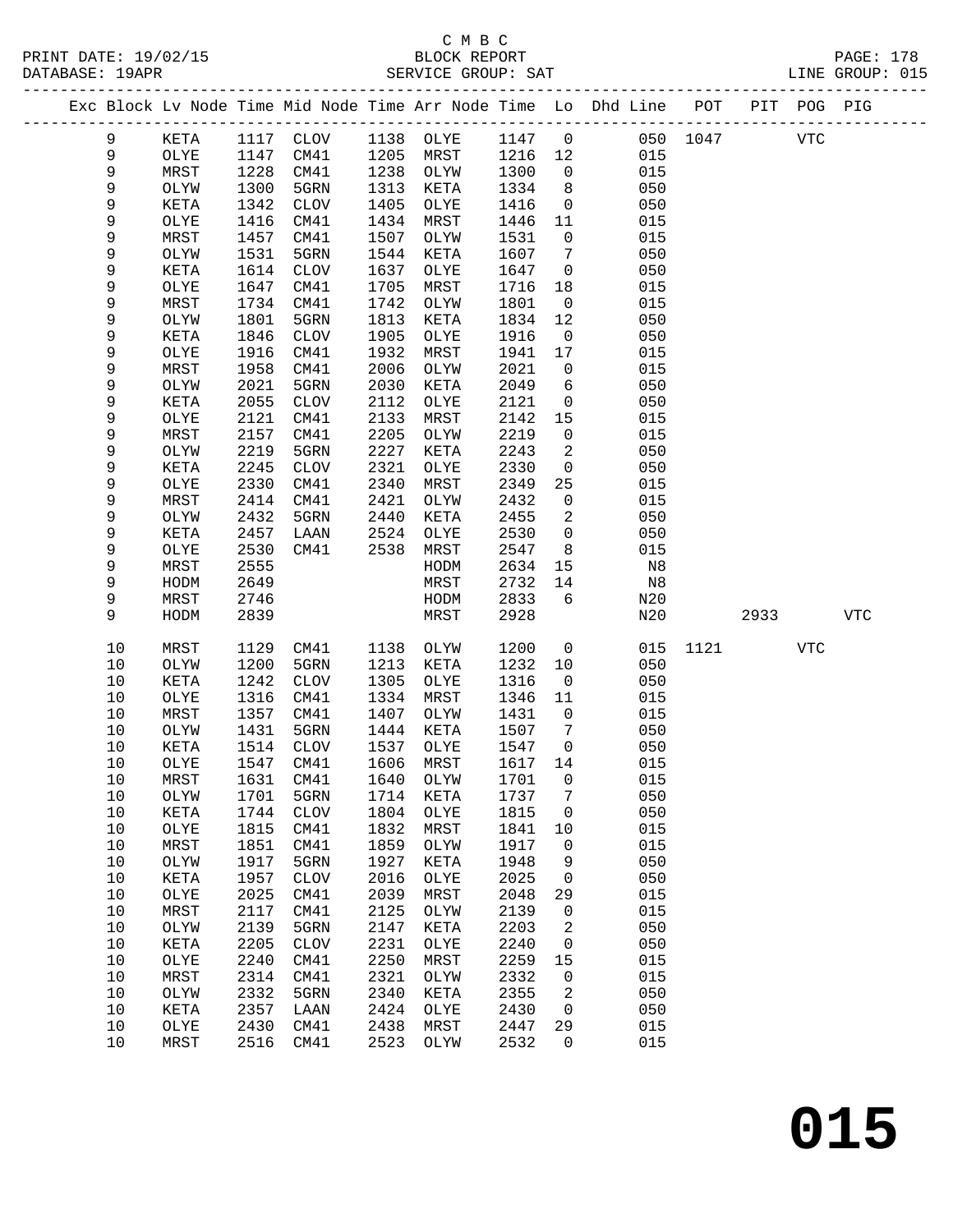|                                      |     |       |                    |           |  | C M B C   |      |  |                                                                                |  |      |  |                  |  |
|--------------------------------------|-----|-------|--------------------|-----------|--|-----------|------|--|--------------------------------------------------------------------------------|--|------|--|------------------|--|
| PRINT DATE: 19/02/15<br>BLOCK REPORT |     |       |                    |           |  |           |      |  |                                                                                |  |      |  | <b>PAGE: 179</b> |  |
| DATABASE: 19APR                      |     |       | SERVICE GROUP: SAT |           |  |           |      |  |                                                                                |  |      |  | LINE GROUP: 015  |  |
|                                      |     |       |                    |           |  |           |      |  | Exc Block Ly Node Time Mid Node Time Arr Node Time Lo Dhd Line POT PIT POG PIG |  |      |  |                  |  |
|                                      | 1 O | UL'AN |                    | 2532 5GRN |  | 2540 KETA | 2555 |  | 050                                                                            |  | 2617 |  | VTC              |  |

# **015**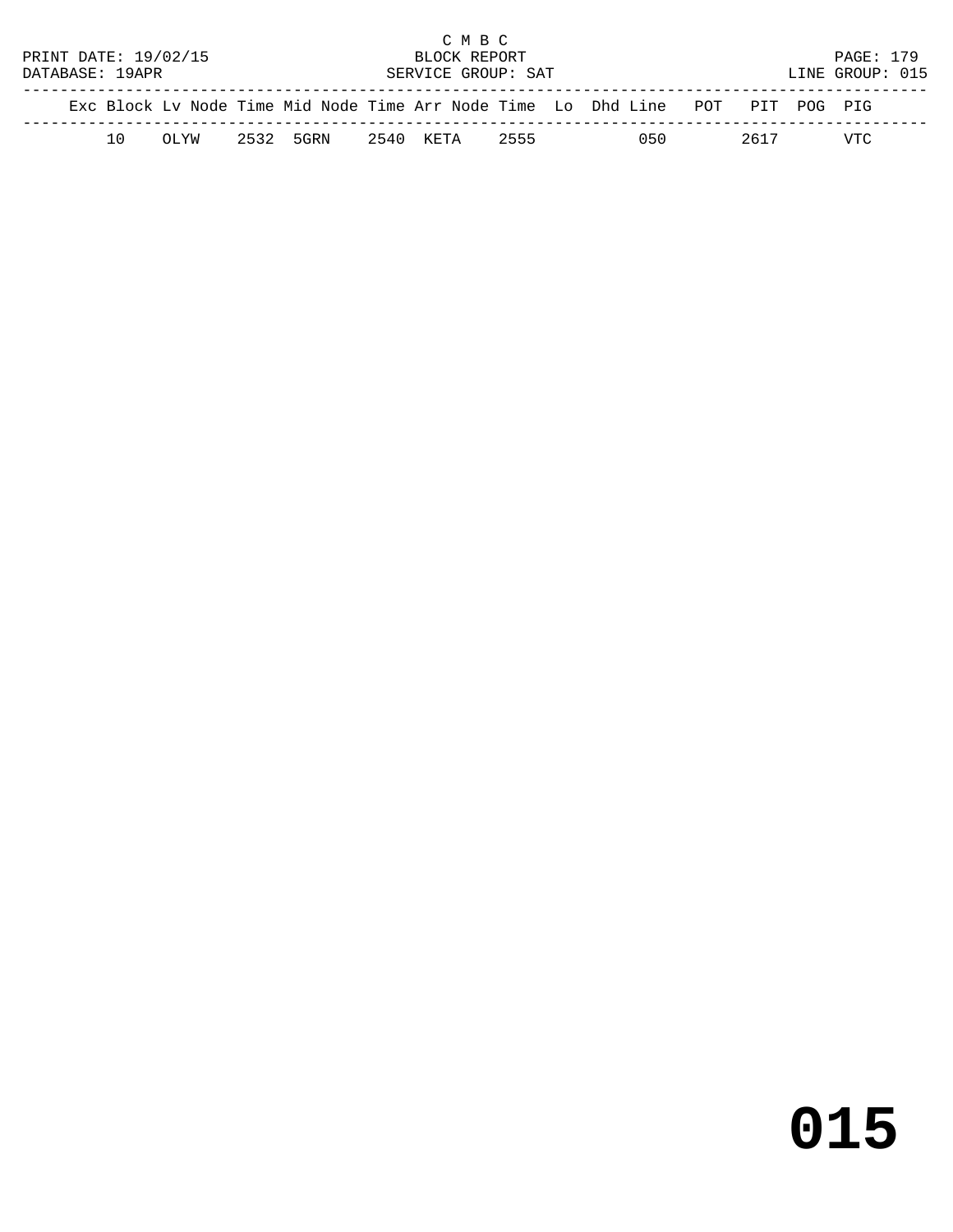|                              |                                                                         |             |      |                            | C M B C |                       |              |                |                                                                                                             |               |          |      |             |
|------------------------------|-------------------------------------------------------------------------|-------------|------|----------------------------|---------|-----------------------|--------------|----------------|-------------------------------------------------------------------------------------------------------------|---------------|----------|------|-------------|
|                              | 29ST 29 AV STATION<br>BYGR BROADWAY & GRANVILLE<br>NAST NANAIMO STATION |             |      |                            |         |                       |              |                | 63LP 63 LOOP<br>EAKY EARLES & KINGSWAY                                                                      |               |          |      |             |
|                              |                                                                         |             |      |                            |         |                       |              |                |                                                                                                             |               |          |      |             |
| VTCT Vancouver Trolley Depot |                                                                         |             |      |                            |         |                       |              |                | REBY RENFREW & BROADWAY                                                                                     |               |          |      |             |
|                              |                                                                         |             |      |                            |         |                       |              |                | Exc Block Lv Node Time Mid Node Time Arr Node Time Lo Dhd Line POT PIT POG PIG                              |               |          |      |             |
|                              | 11                                                                      |             |      |                            |         |                       |              |                | EAKY 528 HACO 550 63LP 629 21 016 501 VTCT                                                                  |               |          |      |             |
|                              | 11                                                                      |             |      |                            |         |                       |              |                |                                                                                                             |               |          |      |             |
|                              | 11                                                                      |             |      |                            |         |                       |              |                | 63LP 650 GRBY 712 29ST 750 12 016<br>29ST 802 HACO 824 63LP 911 15 016<br>63LP 926 GRBY 949 29ST 1039 7 016 |               |          |      |             |
|                              | 11                                                                      |             |      | 926 GRBY 949 29ST          |         |                       |              |                |                                                                                                             |               |          |      |             |
|                              | 11                                                                      | 29ST        |      | 1046 HACO                  |         | 1111 63LP             | 1207         | 13             | 016                                                                                                         |               |          |      |             |
|                              | 11                                                                      | 63LP        |      | 1220 GRBY                  |         | 1248 29ST             | 1346<br>1526 |                | 10<br>016                                                                                                   |               |          |      |             |
|                              | 11                                                                      | 29ST        |      | 1356 HACO                  |         | 1422 63LP             |              | 15             | 016                                                                                                         |               |          |      |             |
|                              | 11                                                                      | 63LP        |      | 1541 GRBY                  |         | 1608 29ST             | 1707         | 9              | 016                                                                                                         |               |          |      |             |
|                              | 11                                                                      | 29ST        |      | 1716 HACO                  |         | 1741 63LP             | 1839 11      |                | 016                                                                                                         |               |          |      |             |
|                              | 11                                                                      | 63LP        | 1850 | GRBY                       |         | 1915 29ST             | 2008         | 9              | 016                                                                                                         |               |          |      |             |
|                              | 11                                                                      | 29ST        |      | 2017 HACO                  |         | 2039 63LP             | 2132         | 19             | 016                                                                                                         |               |          |      |             |
|                              | 11                                                                      | 63LP        |      | 2151 GRBY                  |         | 2214 29ST             | 2303         |                | $4\overline{ }$<br>016                                                                                      |               |          |      |             |
|                              | 11                                                                      | 29ST        |      | 2307 HACO                  |         | 2327 63LP             | 2419 25      |                | 016                                                                                                         |               |          |      |             |
|                              | 11                                                                      | 63LP        |      | 2444 GRBY                  |         | 2503 KYEA             | 2553         |                |                                                                                                             | 016 01        |          | 2619 | <b>VTCT</b> |
|                              | 12                                                                      | EAKY        |      | 548 HACO                   |         | 610 63LP 649 14       |              |                | 016                                                                                                         |               | 521 VTCT |      |             |
|                              | 12                                                                      | 63LP        |      | 703 GRBY                   | 725     | 29ST                  | 805          |                | 12<br>016                                                                                                   |               |          |      |             |
|                              | 12                                                                      | 29ST        |      | 817 HACO                   | 839     | 63LP                  | 926          | 15             | 016                                                                                                         |               |          |      |             |
|                              | $12$                                                                    | 63LP        | 941  | GRBY                       | 1006    | 29ST                  | 1058         | 8 <sup>8</sup> | 016                                                                                                         |               |          |      |             |
|                              | 12                                                                      | 29ST        |      | 1106 HACO                  |         | 1131 63LP             | 1228         | 12             | 016                                                                                                         |               |          |      |             |
|                              | $12$                                                                    | 63LP        |      | 1240 GRBY                  | 1308    | 29ST                  | 1406         | 10             | 016                                                                                                         |               |          |      |             |
|                              | $12$                                                                    | 29ST        |      | 1416 HACO                  |         | 1442 63LP             | 1546         | 14             | 016                                                                                                         |               |          |      |             |
|                              | 12                                                                      | 63LP        |      | 1600 GRBY                  |         | 1627 29ST             | 1726         | 10             | 016                                                                                                         |               |          |      |             |
|                              | 12                                                                      | 29ST        |      | 1736 HACO                  | 1801    | 63LP                  | 1859         |                |                                                                                                             | 016 1907 VTCT |          |      |             |
|                              | 13                                                                      | NAST        |      | 537 NABY 542 HANA 548 0    |         |                       |              |                | 007                                                                                                         |               | 452 VTCT |      |             |
|                              | 13                                                                      | HANA        |      | 548    REBY<br>611    HACO |         | 557 29ST<br>630 631.P | 602<br>709   | 9              | 016                                                                                                         |               |          |      |             |
|                              | 13                                                                      | 29ST        |      |                            |         | 630 63LP              | 709          | 9              | 016                                                                                                         |               |          |      |             |
|                              | 13                                                                      |             |      | 63LP 718 GRBY 740 29ST     |         |                       | 822          |                | 9 016                                                                                                       |               |          |      |             |
|                              | 13                                                                      | 29ST        | 831  | HACO                       | 854     | 63LP                  | 943          | 8              | 016                                                                                                         |               |          |      |             |
|                              | 13                                                                      | 63LP        | 951  | GRBY                       | 1016    | 29ST                  | 1108         | 8              | 016                                                                                                         |               |          |      |             |
|                              | 13                                                                      | <b>29ST</b> | 1116 | HACO                       | 1141    | 63LP                  | 1238         | 9              | 016                                                                                                         |               |          |      |             |
|                              | 13                                                                      | 63LP        | 1247 | GRBY                       | 1316    | 29ST                  | 1416         | 10             | 016                                                                                                         |               |          |      |             |
|                              | 13                                                                      | <b>29ST</b> | 1426 | HACO                       | 1452    | 63LP                  | 1555         | 15             | 016                                                                                                         |               |          |      |             |
|                              | 13                                                                      | 63LP        | 1610 | ${\tt GRBY}$               | 1637    | 29ST                  | 1736         | 10             | 016                                                                                                         |               |          |      |             |
|                              | 13                                                                      | 29ST        | 1746 | HACO                       | 1811    | 63LP                  | 1908         | 12             | 016                                                                                                         |               |          |      |             |
|                              | 13                                                                      | 63LP        | 1920 | GRBY                       | 1945    | 29ST                  | 2038         | 9              | 016                                                                                                         |               |          |      |             |
|                              | 13                                                                      | 29ST        | 2047 | HACO                       | 2109    | 63LP                  | 2202         | 12             | 016                                                                                                         |               |          |      |             |
|                              | 13                                                                      | 63LP        | 2214 | GRBY                       | 2236    | 29ST                  | 2325         | 10             | 016                                                                                                         |               |          |      |             |
|                              | 13                                                                      |             | 2335 | HACO                       | 2355    |                       | 2447         |                | 016                                                                                                         |               | 2452     |      |             |
|                              |                                                                         | 29ST        |      |                            |         | 63LP                  |              |                |                                                                                                             |               |          |      | VTCT        |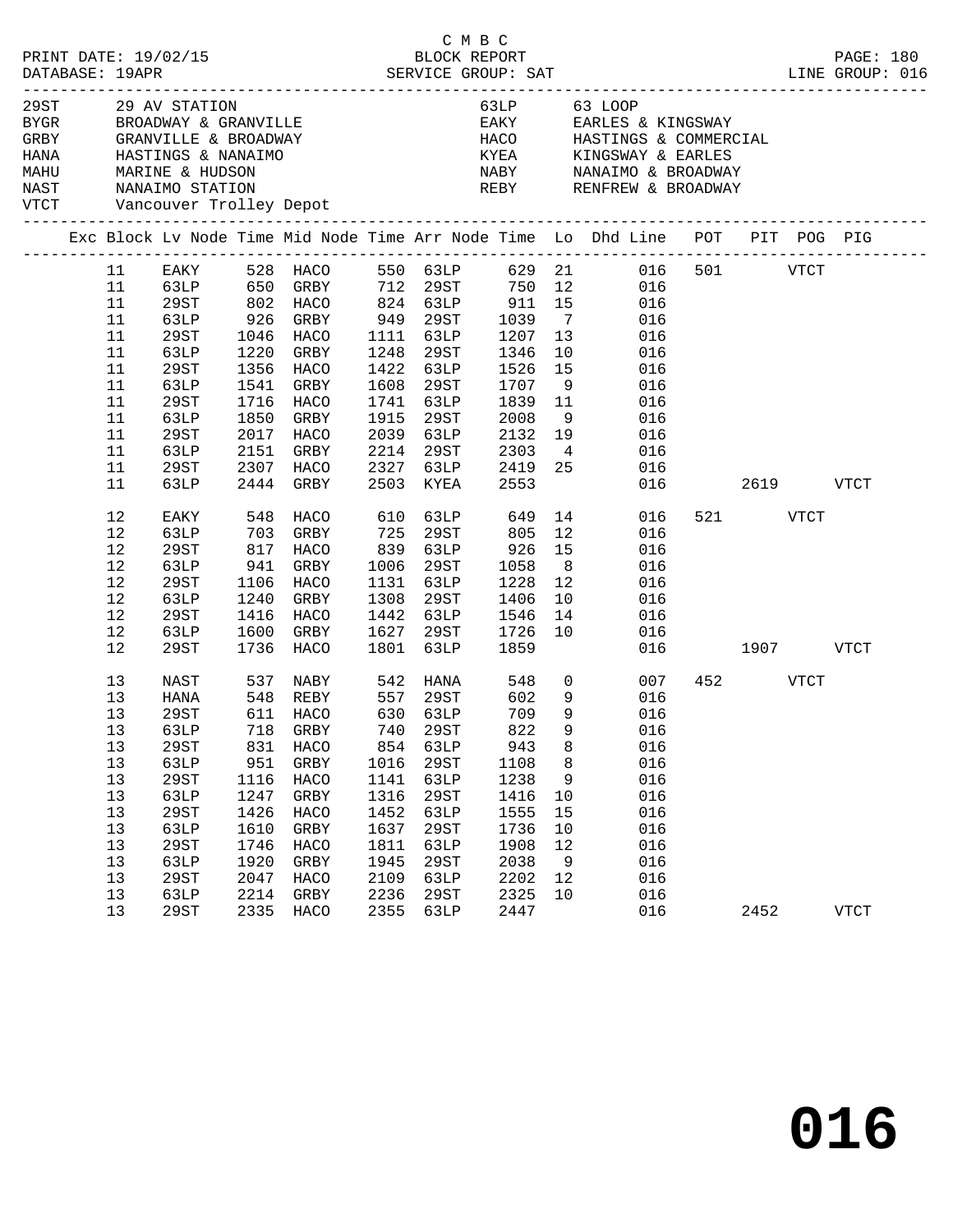|    |             |      |                     |      |          |        |                | Exc Block Lv Node Time Mid Node Time Arr Node Time Lo Dhd Line POT |     |        |              | PIT POG PIG  |
|----|-------------|------|---------------------|------|----------|--------|----------------|--------------------------------------------------------------------|-----|--------|--------------|--------------|
| 14 | BYGR        |      | 553 REBY            |      | 63LP     | 611 19 |                | 016                                                                | 532 |        | <b>VTCT</b>  |              |
| 14 | 63LP        | 630  | GRBY                |      | 652 29ST | 730 2  |                | 016                                                                |     |        |              |              |
| 14 | 29ST        |      | $732$ HACO          |      | 751 63LP | 835    | 6              | 016                                                                |     |        |              |              |
| 14 | 63LP        | 841  | GRBY                | 904  | 29ST     | 954    | 12             | 016                                                                |     |        |              |              |
| 14 | 29ST        | 1006 | HACO                | 1029 | 63LP     | 1125   | 11             | 016                                                                |     |        |              |              |
| 14 | 63LP        | 1136 | GRBY                | 1203 | 29ST     | 1257   | 9              | 016                                                                |     |        |              |              |
| 14 | 29ST        | 1306 | HACO                | 1332 | 63LP     | 1436   | 15             | 016                                                                |     |        |              |              |
| 14 | 63LP        | 1451 | GRBY                | 1518 | 29ST     | 1617   | 9              | 016                                                                |     |        |              |              |
| 14 | 29ST        | 1626 | HACO                | 1652 | 63LP     | 1752   | 12             | 016                                                                |     |        |              |              |
| 14 | 63LP        | 1804 | GRBY                | 1829 | 29ST     | 1923   | 9              | 016                                                                |     |        |              |              |
| 14 | 29ST        | 1932 | HACO                | 1956 | 63LP     | 2051   | 20             | 016                                                                |     |        |              |              |
| 14 | 63LP        | 2111 | GRBY                | 2134 | 29ST     | 2223   | $\overline{4}$ | 016                                                                |     |        |              |              |
| 14 | 29ST        | 2227 | HACO                | 2249 | 63LP     | 2341   |                | 016                                                                |     | 2346   |              | <b>VTCT</b>  |
| 15 | GRBY        | 605  | GRBY                | 605  | 29ST     | 641    | 6              | 016                                                                |     | 550 35 | VTCT         |              |
| 15 | 29ST        | 647  | HACO                | 706  | 63LP     | 748    | 14             | 016                                                                |     |        |              |              |
| 15 | 63LP        | 802  | GRBY                | 824  | 29ST     | 907    | 9              | 016                                                                |     |        |              |              |
| 15 | 29ST        | 916  | HACO                | 939  | 63LP     | 1030   | 17             | 016                                                                |     |        |              |              |
| 15 | 63LP        | 1047 | GRBY                | 1114 | 29ST     | 1207   | 9              | 016                                                                |     |        |              |              |
| 15 | 29ST        | 1216 | HACO                | 1242 | 63LP     | 1343   | 16             | 016                                                                |     |        |              |              |
| 15 | 63LP        | 1359 | GRBY                | 1426 | 29ST     | 1526   | 10             | 016                                                                |     |        |              |              |
| 15 | <b>29ST</b> | 1536 | HACO                | 1602 | 63LP     | 1703   | 13             | 016                                                                |     |        |              |              |
| 15 | 63LP        | 1716 | GRBY                | 1741 | 29ST     | 1838   | 8              | 016                                                                |     |        |              |              |
| 15 | <b>29ST</b> | 1846 | HACO                | 1909 | 63LP     | 2006   | 20             | 016                                                                |     |        |              |              |
| 15 | 63LP        | 2026 | GRBY                | 2049 | 29ST     | 2138   | 9              | 016                                                                |     |        |              |              |
| 15 | <b>29ST</b> | 2147 | HACO                | 2209 | 63LP     | 2301   | 12             | 016                                                                |     |        |              |              |
| 15 | 63LP        | 2313 | GRBY                | 2335 | 29ST     | 2423   | 12             | 016                                                                |     |        |              |              |
| 15 | 29ST        | 2435 | HACO                | 2455 | 63LP     | 2547   |                | 016                                                                |     | 2552   |              | <b>VTCT</b>  |
| 16 | 63LP        | 607  | GRBY                | 629  | 29ST     | 707    | 10             | 016                                                                |     | 559 75 | <b>VTCT</b>  |              |
| 16 | 29ST        | 717  | HACO                | 736  | 63LP     | 820    | $\overline{7}$ | 016                                                                |     |        |              |              |
| 16 | 63LP        | 827  | GRBY                | 850  | 29ST     | 938    | 8 <sup>8</sup> | 016                                                                |     |        |              |              |
| 16 | 29ST        | 946  | HACO                | 1009 | 63LP     | 1101   | 15             | 016                                                                |     |        |              |              |
| 16 | 63LP        | 1116 | GRBY                | 1143 | 29ST     | 1237   | 9              | 016                                                                |     |        |              |              |
| 16 | 29ST        | 1246 | HACO                | 1312 | 63LP     | 1415   | 14             | 016                                                                |     |        |              |              |
| 16 | 63LP        | 1429 | GRBY                | 1456 | 29ST     | 1556   | 10             | 016                                                                |     |        |              |              |
| 16 | 29ST        | 1606 | HACO                | 1632 | 63LP     | 1733   | 13             | 016                                                                |     |        |              |              |
| 16 | 63LP        | 1746 | GRBY                | 1811 | 29ST     | 1908   | 9              | 016                                                                |     |        |              |              |
| 16 | 29ST        | 1917 | HACO                | 1941 | 63LP     | 2036   | 20             | 016                                                                |     |        |              |              |
|    | 16 63LP     |      | 2056 GRBY 2119 29ST |      |          | 2208   |                | 016                                                                |     | 2236   |              | <b>VTCT</b>  |
| 17 | EAKY        | 628  | HACO                | 650  | 63LP     | 729    | 18             | 016                                                                | 559 |        | ${\tt VTCT}$ |              |
| 17 | 63LP        | 747  | GRBY                | 809  | 29ST     | 852    | 9              | 016                                                                |     |        |              |              |
| 17 | <b>29ST</b> | 901  | HACO                | 924  | 63LP     | 1015   | 12             | 016                                                                |     |        |              |              |
| 17 | 63LP        | 1027 | ${\tt GRBY}$        | 1054 | 29ST     | 1147   | 9              | 016                                                                |     |        |              |              |
| 17 | <b>29ST</b> | 1156 | HACO                | 1222 | 63LP     | 1323   | 14             | 016                                                                |     |        |              |              |
| 17 | 63LP        | 1337 | GRBY                | 1406 | 29ST     | 1506   | 10             | 016                                                                |     |        |              |              |
| 17 | <b>29ST</b> | 1516 | HACO                | 1542 | 63LP     | 1643   | 13             | 016                                                                |     |        |              |              |
| 17 | 63LP        | 1656 | GRBY                | 1721 | 29ST     | 1818   | 8              | 016                                                                |     |        |              |              |
| 17 | 29ST        | 1826 | HACO                | 1849 | 63LP     | 1946   |                | 016                                                                |     | 1954   |              | ${\tt VTCT}$ |
|    |             |      |                     |      |          |        |                |                                                                    |     |        |              |              |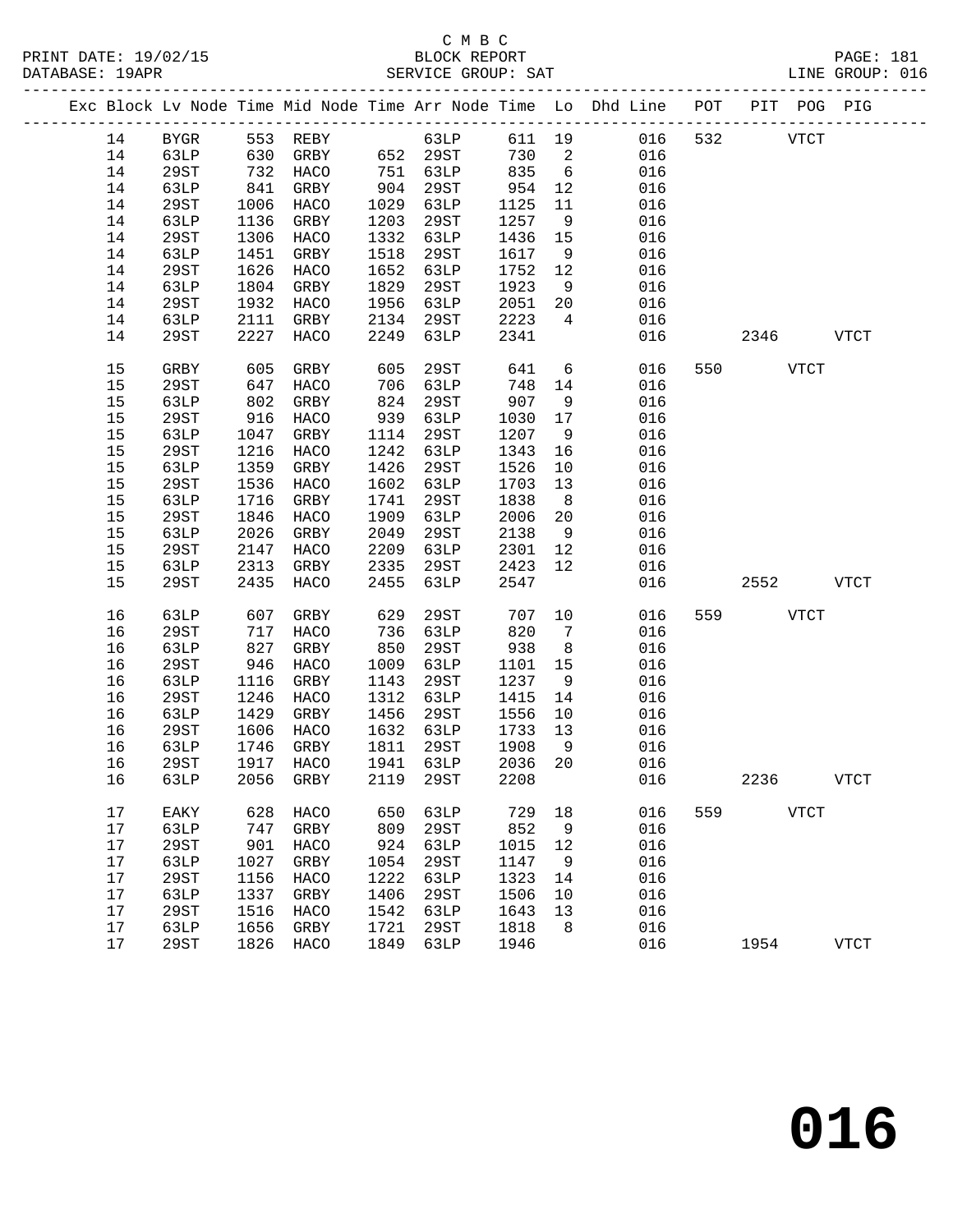|             |             |      |                                        |      |                |         |                | Exc Block Lv Node Time Mid Node Time Arr Node Time Lo Dhd Line POT PIT POG PIG |     |                |              |             |
|-------------|-------------|------|----------------------------------------|------|----------------|---------|----------------|--------------------------------------------------------------------------------|-----|----------------|--------------|-------------|
| 18          | EAKY        |      | 659 HACO                               |      | 721 63LP 805 7 |         |                | 016                                                                            | 629 |                | ${\tt VTCT}$ |             |
| 18          | 63LP        | 812  | GRBY                                   |      | 835 29ST       | 923     | 8 <sup>8</sup> | 016                                                                            |     |                |              |             |
| $18\,$      | 29ST        | 931  | HACO                                   |      | 954 63LP       | 1046    | 10             | 016                                                                            |     |                |              |             |
| $18\,$      | 63LP        | 1056 | GRBY                                   | 1123 | 29ST           | 1217    | 9              | 016                                                                            |     |                |              |             |
| 18          | 29ST        | 1226 | HACO                                   | 1252 | 63LP           | 1355    | 14             | 016                                                                            |     |                |              |             |
| $18\,$      | 63LP        | 1409 | GRBY                                   | 1436 | 29ST           | 1536    | 10             | 016                                                                            |     |                |              |             |
| $18\,$      | 29ST        | 1546 | HACO                                   | 1612 | 63LP           | 1713    | 13             | 016                                                                            |     |                |              |             |
| $18\,$      | 63LP        | 1726 | GRBY                                   | 1751 | 29ST           | 1848    | 14             | 016                                                                            |     |                |              |             |
| $18\,$      | 29ST        | 1902 | HACO                                   | 1926 | 63LP           | 2021    | 20             | 016                                                                            |     |                |              |             |
| 18          | 63LP        | 2041 | GRBY                                   | 2104 | 29ST           | 2153    | 14             | 016                                                                            |     |                |              |             |
| $18\,$      | 29ST        | 2207 | HACO                                   | 2229 | 63LP           | 2321    | 23             | 016                                                                            |     |                |              |             |
| 18          | 63LP        | 2344 | GRBY                                   | 2403 | 29ST           | 2451    | 14             | 016                                                                            |     |                |              |             |
| 18          | 29ST        | 2505 | HACO                                   | 2525 | 63LP           | 2617    |                | 016                                                                            |     | 2622 VTCT      |              |             |
| 19          | MAHU        | 721  | GRBY                                   |      | 63LP           | 727     | 6              | 010                                                                            |     | 719 VTCT       |              |             |
| 19          | 63LP        | 733  | GRBY                                   | 755  | 29ST           | 837     | 9              | 016                                                                            |     |                |              |             |
| 19          | 29ST        | 846  | HACO                                   | 909  | 63LP           | 958     | 10             | 016                                                                            |     |                |              |             |
| 19          | 63LP        | 1008 | GRBY                                   | 1035 | 29ST           | 1127    | 9              | 016                                                                            |     |                |              |             |
| 19          | 29ST        | 1136 | HACO                                   | 1202 | 63LP           | 1302    | 15             | 016                                                                            |     |                |              |             |
| 19          | 63LP        | 1317 | GRBY                                   | 1346 | 29ST           | 1446    | 10             | 016                                                                            |     |                |              |             |
| 19          | 29ST        | 1456 | HACO                                   | 1522 | 63LP           | 1625    | 15             | 016                                                                            |     |                |              |             |
| 19          | 63LP        | 1640 | GRBY                                   | 1706 | 29ST           | 1807    | 9              | 016                                                                            |     |                |              |             |
| 19          | 29ST        | 1816 | HACO                                   | 1841 | 63LP           | 1938    | 13             | 016                                                                            |     |                |              |             |
| 19          | 63LP        | 1951 | GRBY                                   | 2016 | 29ST           | 2108    |                | 016                                                                            |     | 2141           |              | <b>VTCT</b> |
| 20          | EAKY        | 744  | HACO                                   | 806  | 63LP           | 850     | 16             | 016                                                                            |     | 714 VTCT       |              |             |
| 20          | 63LP        | 906  | GRBY                                   | 929  | 29ST           | 1019    | $\overline{7}$ | 016                                                                            |     |                |              |             |
| 20          | 29ST        | 1026 | HACO                                   | 1051 | 63LP           | 1147    | 15             | 016                                                                            |     |                |              |             |
| 20          | 63LP        | 1202 | GRBY                                   | 1230 | 29ST           | 1326    | 10             | 016                                                                            |     |                |              |             |
| 20          | 29ST        | 1336 | HACO                                   | 1402 | 63LP           | 1506    | 15             | 016                                                                            |     |                |              |             |
| 20          | 63LP        | 1521 | GRBY                                   | 1548 | 29ST           | 1647    | - 9            | 016                                                                            |     |                |              |             |
| 20          | 29ST        | 1656 | HACO                                   | 1721 | 63LP           | 1819    |                | 016                                                                            |     | 1827           |              | <b>VTCT</b> |
| 21          | MAHU        | 842  | GRBY                                   |      | 63LP           | 848     | 8              | 010                                                                            |     | 840 and $\sim$ | <b>VTCT</b>  |             |
| 21          | 63LP        | 856  | GRBY                                   | 919  | 29ST           | 1009    | 7              | 016                                                                            |     |                |              |             |
| 21          | 29ST        | 1016 | HACO                                   | 1039 | 63LP           | 1135    | 11             | 016                                                                            |     |                |              |             |
| 21          | 63LP        | 1146 | GRBY                                   | 1213 | 29ST           | 1307    | 9              | 016                                                                            |     |                |              |             |
| 21          | 29ST        |      | 1316 HACO                              |      | 1342 63LP      | 1446 15 |                | 016                                                                            |     |                |              |             |
| 21          | 63LP        |      | 1501 GRBY                              |      | 1528 29ST      | 1627    | 9              | 016                                                                            |     |                |              |             |
|             |             |      | 21  29ST  1636  HACO  1702  63LP  1802 |      |                |         |                | 016                                                                            |     | 1810           |              | <b>VTCT</b> |
| 22          | MAHU        | 903  | GRBY                                   |      | 63LP           | 909     | 7              | 010                                                                            | 901 |                | <b>VTCT</b>  |             |
| $2\sqrt{2}$ | 63LP        | 916  | GRBY                                   | 939  | 29ST           | 1029    | 7              | 016                                                                            |     |                |              |             |
| 22          | 29ST        | 1036 | HACO                                   | 1101 | <b>63LP</b>    | 1157    | 15             | 016                                                                            |     |                |              |             |
| $2\sqrt{2}$ | 63LP        | 1212 | GRBY                                   | 1240 | 29ST           | 1336    | 10             | 016                                                                            |     |                |              |             |
| 22          | <b>29ST</b> | 1346 | HACO                                   | 1412 | <b>63LP</b>    | 1516    | 15             | 016                                                                            |     |                |              |             |
| 22          | 63LP        | 1531 | GRBY                                   | 1558 | 29ST           | 1657    | 9              | 016                                                                            |     |                |              |             |
| 22          | <b>29ST</b> | 1706 | HACO                                   | 1731 | 63LP           | 1829    | 6              | 016                                                                            |     |                |              |             |
| 22          | 63LP        | 1835 | ${\tt GRBY}$                           | 1900 | 29ST           | 1953    | 10             | 016                                                                            |     |                |              |             |
| 22          | 29ST        | 2003 | HACO                                   | 2025 | <b>63LP</b>    | 2118    | 13             | 016                                                                            |     |                |              |             |
| 22          | 63LP        | 2131 | GRBY                                   | 2154 | 29ST           | 2243    | 4              | 016                                                                            |     |                |              |             |
| $2\sqrt{2}$ | 29ST        | 2247 | HACO                                   | 2309 | 63LP           | 2401    | 13             | 016                                                                            |     |                |              |             |
| 22          | 63LP        | 2414 | GRBY                                   | 2433 | KYEA           | 2523    |                | 016                                                                            |     | 2549           |              | <b>VTCT</b> |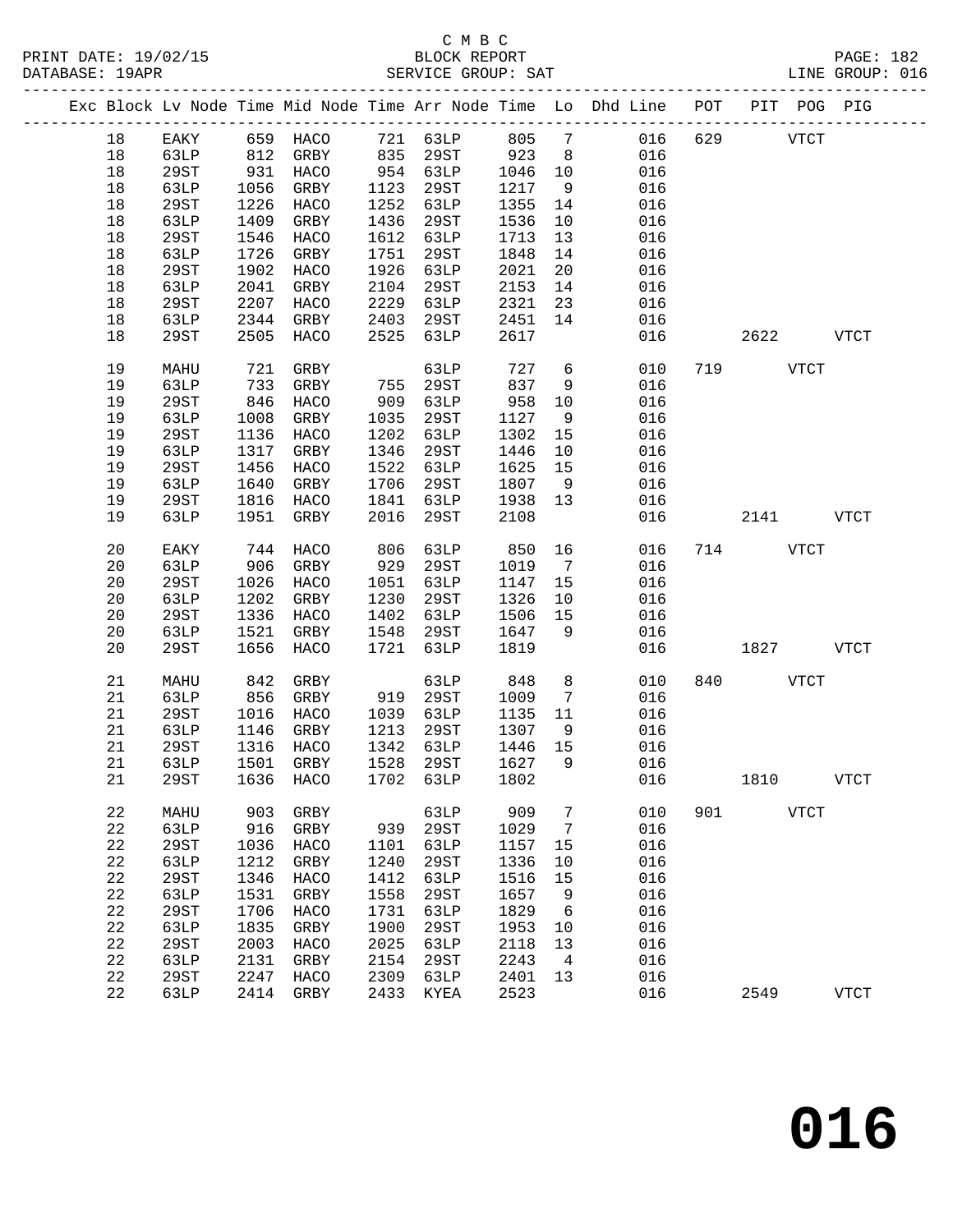|  |    |             |      |             |      |                                    |                      |                | Exc Block Lv Node Time Mid Node Time Arr Node Time Lo Dhd Line POT PIT POG PIG |               |           |             |             |
|--|----|-------------|------|-------------|------|------------------------------------|----------------------|----------------|--------------------------------------------------------------------------------|---------------|-----------|-------------|-------------|
|  | 23 | MAHU        |      | 918 GRBY    |      | 63LP                               |                      |                | 924 7 010                                                                      |               | 916       | <b>VTCT</b> |             |
|  | 23 | 63LP        |      |             |      |                                    |                      | 8 <sup>8</sup> | 016                                                                            |               |           |             |             |
|  | 23 | 29ST        |      |             |      |                                    | 1048<br>1218<br>1218 | 12             | 016                                                                            |               |           |             |             |
|  | 23 | 63LP        | 1230 | GRBY        |      | 1258 29ST                          | 1356                 | 10             | 016                                                                            |               |           |             |             |
|  | 23 | 29ST        | 1406 | HACO        | 1432 | 63LP                               | 1536                 | 15             | 016                                                                            |               |           |             |             |
|  | 23 | 63LP        | 1551 |             | 1618 |                                    | 1717                 |                | 016                                                                            |               |           |             |             |
|  |    |             |      | GRBY        |      | 29ST                               |                      | 9              |                                                                                |               |           |             |             |
|  | 23 | 29ST        | 1726 | HACO        | 1751 | 63LP                               | 1849                 | 16             | 016                                                                            |               |           |             |             |
|  | 23 | 63LP        | 1905 | GRBY        | 1930 | 29ST                               | 2023                 | 9              | 016                                                                            |               |           |             |             |
|  | 23 | 29ST        | 2032 | HACO        | 2054 | 63LP                               | 2147                 |                | 016                                                                            |               | 2152      |             | <b>VTCT</b> |
|  | 24 | MAHU        | 950  | GRBY        |      | 63LP                               | 956                  | $\overline{a}$ | 010                                                                            |               | 948 VTCT  |             |             |
|  | 24 | 63LP        | 958  | GRBY        |      | 1025 29ST                          | 1117                 | 9              | 016                                                                            |               |           |             |             |
|  | 24 | 29ST        | 1126 | HACO        | 1152 | 63LP                               | 1252                 | 15             | 016                                                                            |               |           |             |             |
|  | 24 | 63LP        | 1307 | GRBY        | 1336 | 29ST                               | 1436                 | 10             | 016                                                                            |               |           |             |             |
|  | 24 | 29ST        | 1446 | HACO        | 1512 | 63LP                               | 1615                 | 14             | 016                                                                            |               |           |             |             |
|  | 24 | 63LP        | 1629 | GRBY        | 1655 | 29ST                               | 1756                 | 10             | 016                                                                            |               |           |             |             |
|  | 24 | 29ST        | 1806 | HACO        | 1831 | 63LP                               | 1928                 | 8 <sup>8</sup> | 016                                                                            |               |           |             |             |
|  | 24 | 63LP        | 1936 | GRBY        | 2001 | 29ST                               | 2053                 | 14             | 016                                                                            |               |           |             |             |
|  | 24 | 29ST        | 2107 | HACO        | 2129 | 63LP                               | 2221                 | 13             | 016                                                                            |               |           |             |             |
|  | 24 | 63LP        | 2234 | GRBY        | 2256 | 29ST                               | 2345                 | 20             | 016                                                                            |               |           |             |             |
|  | 24 | 29ST        | 2405 | HACO        | 2425 | 63LP                               | 2517                 |                | 016                                                                            |               | 2522 VTCT |             |             |
|  |    |             |      |             |      |                                    |                      |                |                                                                                |               |           |             |             |
|  | 25 | EAKY        | 953  | HACO        | 1019 | 63LP                               | 1115                 |                | 11<br>016                                                                      |               | 921 VTCT  |             |             |
|  | 25 | 63LP        | 1126 | GRBY        | 1153 | 29ST                               | 1247                 | 9              | 016                                                                            |               |           |             |             |
|  | 25 | 29ST        | 1256 | HACO        | 1322 | 63LP                               | 1426                 | 13             | 016                                                                            |               |           |             |             |
|  | 25 | 63LP        | 1439 | GRBY        | 1506 | 29ST                               | 1606                 | 10             | 016                                                                            |               |           |             |             |
|  | 25 | 29ST        | 1616 | HACO        | 1642 | 63LP                               | 1743                 |                | 016                                                                            |               | 1751      |             | <b>VTCT</b> |
|  |    |             |      |             |      |                                    |                      |                |                                                                                |               |           |             |             |
|  | 26 | MAHU        | 1007 | GRBY        |      | 63LP                               | 1013                 |                | 5 <sub>1</sub>                                                                 | 010 1005 VTCT |           |             |             |
|  | 26 | 63LP        | 1018 | GRBY        |      | 1045 29ST                          | 1137                 | 9              | 016                                                                            |               |           |             |             |
|  | 26 | 29ST        | 1146 | HACO        |      | 1212 63LP                          | 1312                 | 15             | 016                                                                            |               |           |             |             |
|  | 26 | 63LP        | 1327 | GRBY        | 1356 | 29ST                               | 1456                 | 10             | 016                                                                            |               |           |             |             |
|  | 26 | 29ST        | 1506 | HACO        | 1532 | 63LP                               | 1635                 |                | 016                                                                            |               | 1643      |             | <b>VTCT</b> |
|  | 27 | MAHU        | 1022 | GRBY        |      | 63LP                               | 1028                 | 9              |                                                                                | 010 1020 VTCT |           |             |             |
|  | 27 | 63LP        |      | 1037 GRBY   |      | 1104 29ST                          | 1157                 | 9              | 016                                                                            |               |           |             |             |
|  | 27 | 29ST        | 1206 | HACO        |      | 1232 63LP                          | 1333                 | 14             | 016                                                                            |               |           |             |             |
|  | 27 | 63LP        | 1347 | GRBY        |      | 1416 29ST                          | 1516                 | 10             | 016                                                                            |               |           |             |             |
|  | 27 | 29ST        |      | 1526 HACO   |      | 1552 63LP                          | 1653                 | 13             | 016                                                                            |               |           |             |             |
|  |    |             |      |             |      | 27 63LP 1706 GRBY 1731 29ST 1828 8 |                      |                | 016                                                                            |               |           |             |             |
|  | 27 | 29ST        | 1836 | HACO        | 1859 | 63LP                               | 1956                 | 15             | 016                                                                            |               |           |             |             |
|  | 27 | 63LP        | 2011 | GRBY        | 2034 | 29ST                               | 2123                 | $\overline{4}$ | 016                                                                            |               |           |             |             |
|  | 27 | 29ST        | 2127 | HACO        | 2149 | 63LP                               | 2241                 | 13             | 016                                                                            |               |           |             |             |
|  | 27 | 63LP        | 2254 | GRBY        | 2316 | 29ST                               | 2405                 |                | 016                                                                            |               | 2431      |             | <b>VTCT</b> |
|  | 28 | MAHU        | 1053 | GRBY        |      | 63LP                               | 1059                 | 7              | 010                                                                            | 1051          |           | <b>VTCT</b> |             |
|  | 28 | 63LP        | 1106 | GRBY        | 1133 | 29ST                               | 1227                 | 9              | 016                                                                            |               |           |             |             |
|  | 28 | <b>29ST</b> | 1236 | HACO        | 1302 | 63LP                               | 1405                 | 14             | 016                                                                            |               |           |             |             |
|  | 28 | 63LP        | 1419 | GRBY        | 1446 | 29ST                               | 1546                 | 10             | 016                                                                            |               |           |             |             |
|  | 28 | 29ST        | 1556 | <b>HACO</b> | 1622 | 63LP                               | 1723                 | 13             | 016                                                                            |               |           |             |             |
|  | 28 | 63LP        | 1736 | GRBY        | 1801 | 29ST                               | 1858                 |                | 016                                                                            |               | 1932      |             | <b>VTCT</b> |
|  |    |             |      |             |      |                                    |                      |                |                                                                                |               |           |             |             |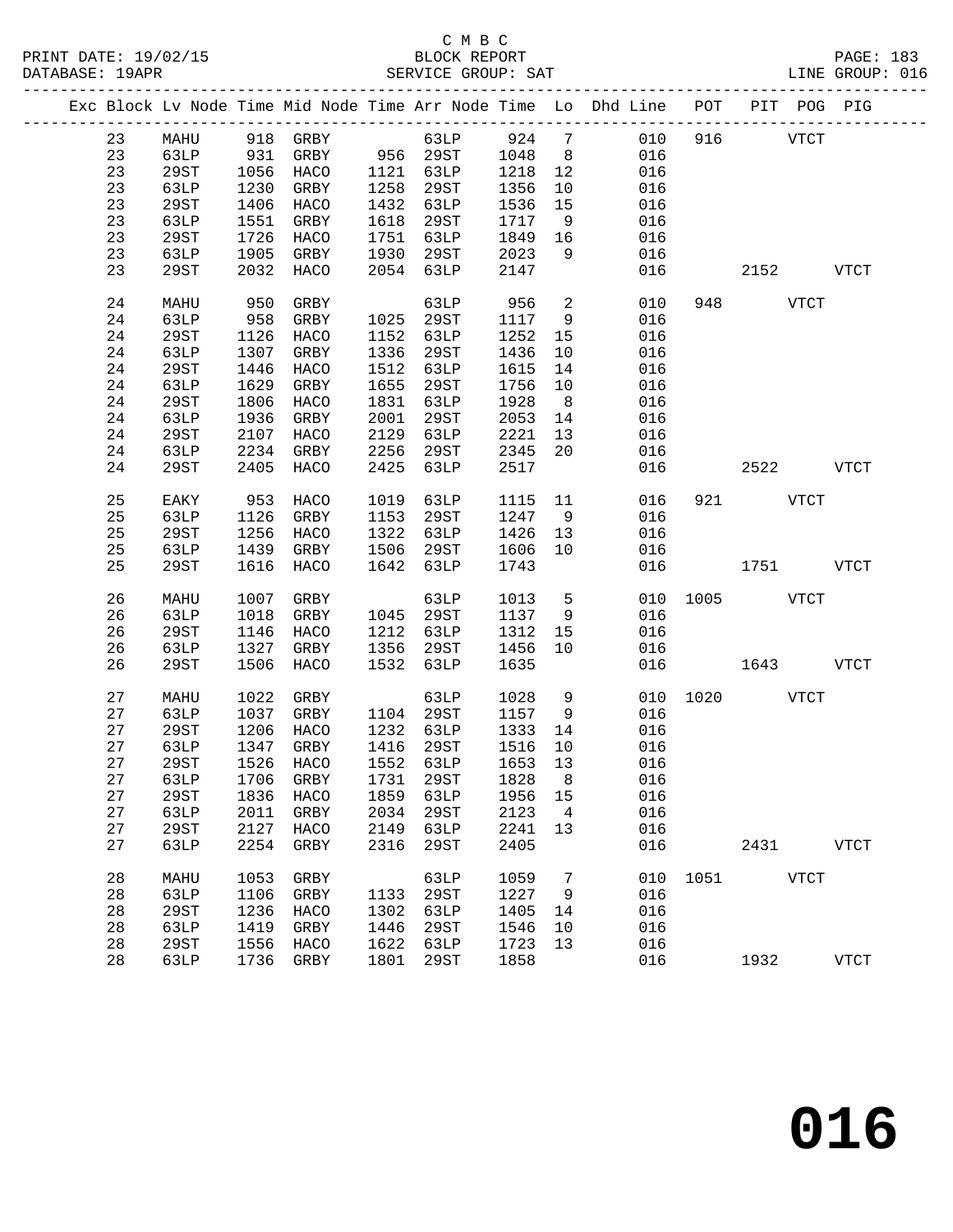## C M B C<br>BLOCK REPORT DATABASE: 1988<br>SERVICE GROUP: SAT

| ----------- | — <i>211</i> 11 |      |      |      |      | DARVICA OROCI DILI |      |    |                                                                |          |      |             | ------ ---- |  |
|-------------|-----------------|------|------|------|------|--------------------|------|----|----------------------------------------------------------------|----------|------|-------------|-------------|--|
|             |                 |      |      |      |      |                    |      |    | Exc Block Ly Node Time Mid Node Time Arr Node Time Lo Dhd Line | POT      | PIT  | POG         | PIG         |  |
|             | 29              | MAHU | 1139 | GRBY |      | 63LP               | 1145 | 8  | 010                                                            | 1137     |      | VTCT        |             |  |
|             | 29              | 63LP | 1153 | GRBY | 1221 | 29ST               | 1317 | 9  | 016                                                            |          |      |             |             |  |
|             | 29              | 29ST | 1326 | HACO | 1352 | 63LP               | 1456 | 15 | 016                                                            |          |      |             |             |  |
|             | 29              | 63LP | 1511 | GRBY | 1538 | 29ST               | 1637 | 9  | 016                                                            |          |      |             |             |  |
|             | 29              | 29ST | 1646 | HACO | 1711 | 63LP               | 1809 | 10 | 016                                                            |          |      |             |             |  |
|             | 29              | 63LP | 1819 | GRBY | 1844 | 29ST               | 1938 | 9  | 016                                                            |          |      |             |             |  |
|             | 29              | 29ST | 1947 | HACO | 2011 | 63LP               | 2106 |    | 016                                                            |          | 2111 |             | VTCT        |  |
|             | 30              | MAHU | 1244 | GRBY |      | 63LP               | 1250 | 7  |                                                                | 010 1242 |      | <b>VTCT</b> |             |  |
|             | 30              | 63LP | 1257 | GRBY | 1326 | 29ST               | 1426 | 10 | 016                                                            |          |      |             |             |  |
|             | 30              | 29ST | 1436 | HACO | 1502 | 63LP               | 1605 | 15 | 016                                                            |          |      |             |             |  |
|             | 30              | 63LP | 1620 | GRBY | 1647 | 29ST               | 1746 | 10 | 016                                                            |          |      |             |             |  |
|             | 30              | 29ST | 1756 | HACO | 1821 | 63LP               | 1918 |    | 016                                                            |          | 1926 |             | VTCT        |  |
|             |                 |      |      |      |      |                    |      |    |                                                                |          |      |             |             |  |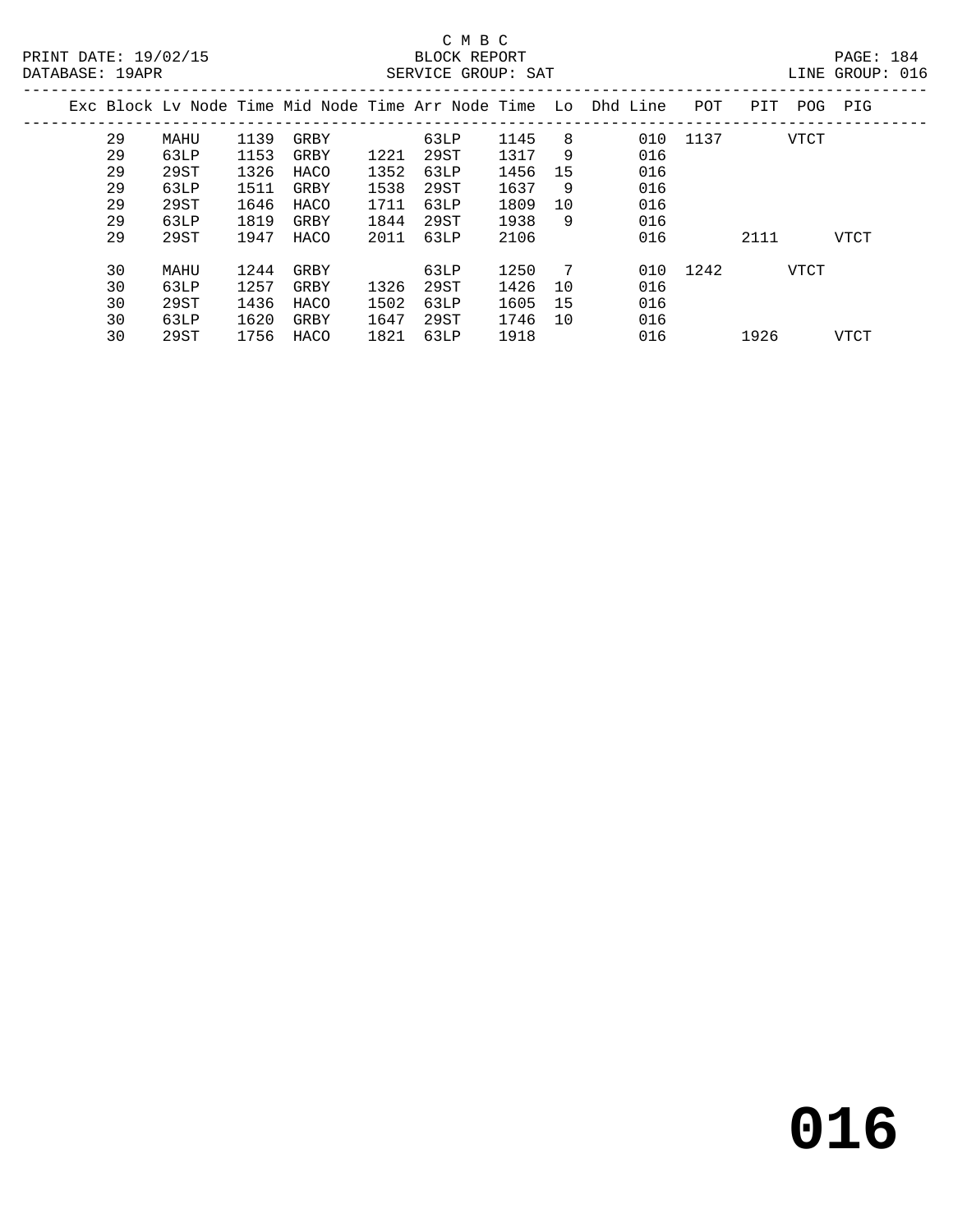|              |              |            |                                      |      |                  |            |                               | CBYN CAMBIE ST FS W BROADWAY MRST SW MARINE STN OABY OAK & BROADWAY RORI ROBSON & RICHARDS VTCT Vancouver Trolley Depot |              |          |             |
|--------------|--------------|------------|--------------------------------------|------|------------------|------------|-------------------------------|-------------------------------------------------------------------------------------------------------------------------|--------------|----------|-------------|
|              |              |            |                                      |      |                  |            |                               | Exc Block Lv Node Time Mid Node Time Arr Node Time Lo Dhd Line POT PIT POG PIG                                          |              |          |             |
| $\mathbf{1}$ |              |            | MRST 519 CBYN                        |      | 543 RORI         |            |                               | 548 0                                                                                                                   | 017 511 VTCT |          |             |
| $\mathbf{1}$ | RORI         |            |                                      |      | <b>MRST</b>      |            |                               | 626 10<br>017                                                                                                           |              |          |             |
| $\mathbf 1$  | MRST         |            | 548 OABY<br>636 CBYN 700<br>535 SABY |      | 700 RORI         | 705        | $\overline{0}$                | 017                                                                                                                     |              |          |             |
| $\mathbf 1$  | RORI         |            | 705 OABY                             |      | MRST             | 743        | $5^{\circ}$                   | 017                                                                                                                     |              |          |             |
| $\mathbf 1$  | MRST         | 748        | CBYN                                 |      | 814 RORI         | 821        | $\overline{0}$                | 017                                                                                                                     |              |          |             |
| $\mathbf 1$  | RORI         | 821        | OABY                                 |      | MRST             | 904        | 13                            | 017                                                                                                                     |              |          |             |
| 1            | MRST         | 917        | CBYN                                 |      | 945 RORI         | 953        | $\overline{0}$                | 017                                                                                                                     |              |          |             |
| $\mathbf 1$  | RORI         | 953        | OABY                                 |      | MRST             | 1040       | 17                            | 017                                                                                                                     |              |          |             |
| 1            | MRST         | 1057       | CBYN                                 |      | 1130 RORI        | 1138       | $\overline{0}$                | 017                                                                                                                     |              |          |             |
| 1            | RORI         | 1138       | OABY                                 |      | MRST             | 1235       | 11                            | 017                                                                                                                     |              |          |             |
| 1            | MRST         | 1246       | CBYN                                 |      | 1323 RORI        | 1331       | $\overline{0}$                | 017                                                                                                                     |              |          |             |
| 1            | RORI         | 1331       | OABY                                 |      | MRST             | 1429       | 17                            | 017                                                                                                                     |              |          |             |
| 1            | MRST         | 1446       | CBYN                                 |      | 1521 RORI        | 1529       | $\overline{0}$                | 017                                                                                                                     |              |          |             |
| 1            | RORI         | 1529       | OABY                                 |      | MRST             | 1627       | 19                            | 017                                                                                                                     |              |          |             |
| 1            | MRST         | 1646       | CBYN                                 |      | 1720 RORI        | 1726       | $\overline{\mathbf{0}}$       | 017                                                                                                                     |              |          |             |
| 1            | RORI         | 1726       | OABY                                 |      | MRST             | 1820       | 10                            | 017                                                                                                                     |              |          |             |
| 1            | MRST         | 1830       | CBYN                                 |      | 1901 RORI        | 1907       | $\overline{0}$                | 017                                                                                                                     |              |          |             |
| 1            | RORI         | 1907       | OABY                                 |      | MRST             | 1953       | 12                            | 017                                                                                                                     |              |          |             |
| $\mathbf 1$  | MRST         | 2005       | CBYN                                 |      | 2031 RORI        | 2037       | $\overline{\mathbf{0}}$       | 017                                                                                                                     |              |          |             |
| 1            | RORI         | 2037       | OABY                                 |      | MRST             | 2120       | 21                            | 017                                                                                                                     |              |          |             |
| $\mathbf 1$  | MRST         | 2141       | CBYN                                 |      | 2205 RORI        | 2210       | $\overline{0}$                | 017                                                                                                                     |              |          |             |
| $\mathbf 1$  | RORI         | 2210       | OABY                                 |      | MRST             | 2249       | 12                            | 017                                                                                                                     |              |          |             |
| $\mathbf 1$  | MRST         | 2301       | CBYN                                 |      | 2325 RORI        | 2330       | $\overline{0}$                | 017                                                                                                                     |              |          |             |
| 1            | RORI         | 2330       | OABY                                 |      | MRST             | 2409       | 22                            | 017                                                                                                                     |              |          |             |
| 1            | MRST         | 2431       | CBYN                                 |      | 2455 RORI        | 2500       | $\overline{0}$                | 017                                                                                                                     |              |          |             |
| $\mathbf 1$  | RORI         | 2500       | OABY                                 |      | MRST             | 2541       |                               | 017                                                                                                                     |              | 2546     | <b>VTCT</b> |
| 2            | MRST         | 539        | CBYN                                 |      | 603 RORI         | 608        | $\overline{0}$                | 017                                                                                                                     |              | 531 VTCT |             |
| 2            | RORI         | 608        | OABY                                 |      | MRST             | 646        | 20                            | 017                                                                                                                     |              |          |             |
| 2            | MRST         | 706        | CBYN                                 |      | 731 RORI         | 736        | $\overline{0}$                | 017                                                                                                                     |              |          |             |
| 2            | RORI         | 736        | OABY                                 |      | MRST             | 814        | 18                            | 017                                                                                                                     |              |          |             |
| 2<br>2       | MRST<br>RORI | 832<br>908 | CBYN<br>OABY                         |      | 900 RORI<br>MRST | 908<br>955 | $\overline{\mathbf{0}}$<br>17 | 017<br>017                                                                                                              |              |          |             |
| 2            | MRST         |            |                                      |      |                  |            |                               | 1012 CBYN 1045 RORI 1053 0 017                                                                                          |              |          |             |
| 2            | RORI         | 1053       | OABY                                 |      | MRST             | 1141       | 11                            | 017                                                                                                                     |              |          |             |
| 2            | MRST         | 1152       | CBYN                                 | 1227 | RORI             | 1235       | $\overline{0}$                | 017                                                                                                                     |              |          |             |
| 2            | RORI         | 1235       | OABY                                 |      | MRST             | 1334       | 10                            | 017                                                                                                                     |              |          |             |
| 2            | MRST         | 1344       | CBYN                                 | 1421 | RORI             | 1429       | $\overline{\phantom{0}}$      | 017                                                                                                                     |              |          |             |
| 2            | RORI         | 1429       | OABY                                 |      | MRST             | 1527       | 17                            | 017                                                                                                                     |              |          |             |
| 2            | MRST         | 1544       | CBYN                                 | 1619 | RORI             | 1627       | $\overline{\phantom{0}}$      | 017                                                                                                                     |              |          |             |
| 2            | RORI         | 1627       | OABY                                 |      | MRST             | 1724       | 21                            | 017                                                                                                                     |              |          |             |
| 2            | MRST         | 1745       | CBYN                                 |      | 1819 RORI        | 1825       | $\mathbf 0$                   | 017                                                                                                                     |              |          |             |
| 2            | RORI         | 1825       | OABY                                 |      | MRST             | 1915       |                               | 017                                                                                                                     |              | 1920     | <b>VTCT</b> |
|              |              |            |                                      |      |                  |            |                               |                                                                                                                         |              |          |             |

C M B C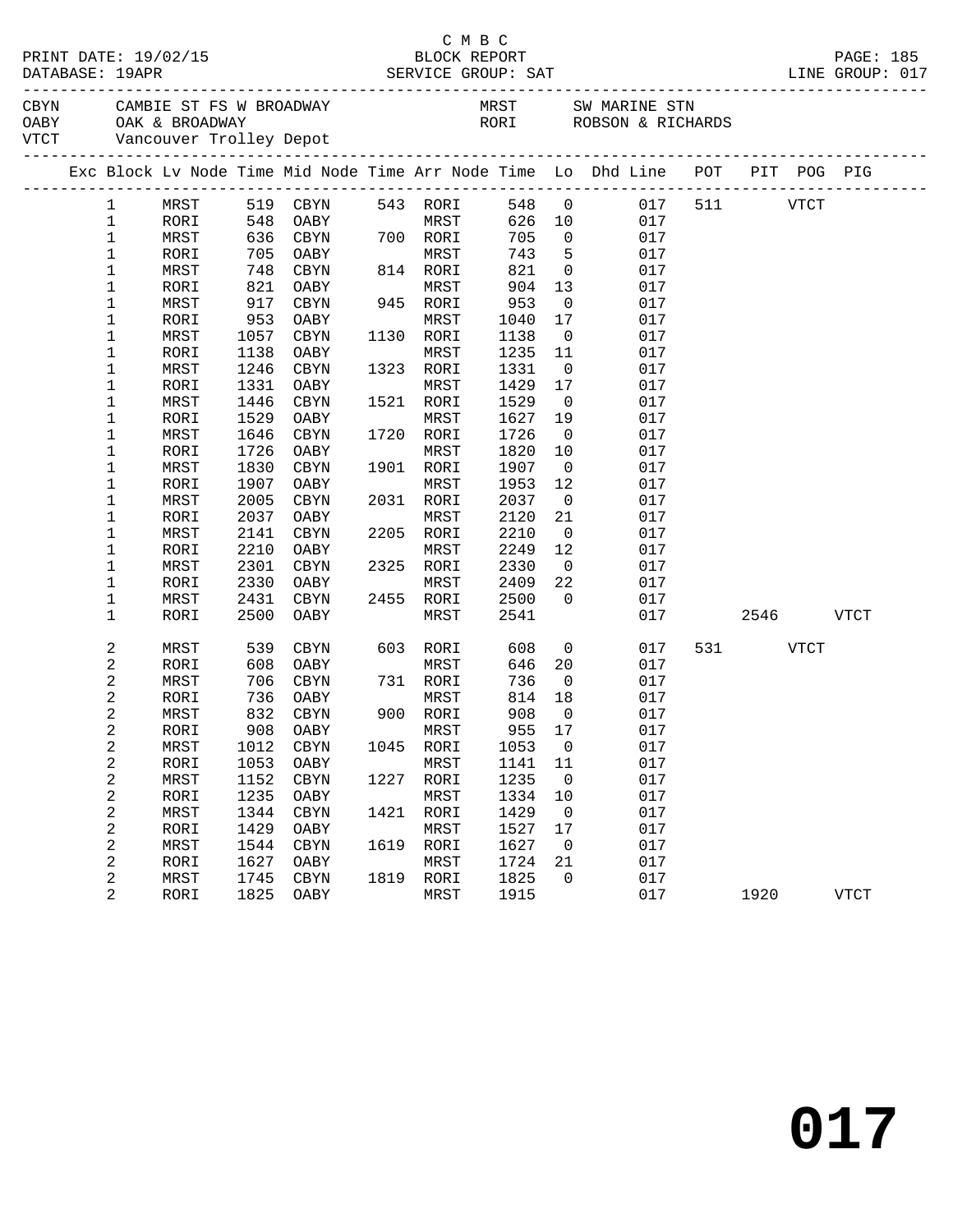### C M B C<br>BLOCK REPORT PRINT DATE: 19/02/15 BLOCK REPORT PAGE: 186 SERVICE GROUP: SAT

|             |      |      |            |      |           |      |                | Exc Block Lv Node Time Mid Node Time Arr Node Time Lo Dhd Line POT |     |          | PIT POG PIG |             |  |
|-------------|------|------|------------|------|-----------|------|----------------|--------------------------------------------------------------------|-----|----------|-------------|-------------|--|
| 3           | MRST |      | 559 CBYN   |      | 623 RORI  | 628  | $\overline{0}$ | 017                                                                | 551 |          | VTCT        |             |  |
| 3           | RORI | 628  | OABY       |      | MRST      | 706  | 15             | 017                                                                |     |          |             |             |  |
| 3           | MRST | 721  | CBYN       |      | 746 RORI  | 751  | $\overline{0}$ | 017                                                                |     |          |             |             |  |
| 3           | RORI | 751  | OABY       |      | MRST      | 829  | 18             | 017                                                                |     |          |             |             |  |
| 3           | MRST | 847  | CBYN       |      | 915 RORI  | 923  | $\overline{0}$ | 017                                                                |     |          |             |             |  |
| 3           | RORI | 923  | OABY       |      | MRST      | 1010 | 17             | 017                                                                |     |          |             |             |  |
| $\mathsf 3$ | MRST | 1027 | $\tt CBYN$ |      | 1100 RORI | 1108 | $\overline{0}$ | 017                                                                |     |          |             |             |  |
| 3           | RORI | 1108 | OABY       |      | MRST      | 1202 | 16             | 017                                                                |     |          |             |             |  |
| 3           | MRST | 1218 | CBYN       | 1255 | RORI      | 1303 | $\overline{0}$ | 017                                                                |     |          |             |             |  |
| 3           | RORI | 1303 | OABY       |      | MRST      | 1402 | 13             | 017                                                                |     |          |             |             |  |
| 3           | MRST | 1415 | CBYN       |      | 1451 RORI | 1459 | $\overline{0}$ | 017                                                                |     |          |             |             |  |
| $\mathsf 3$ | RORI | 1459 | OABY       |      | MRST      | 1557 | 19             | 017                                                                |     |          |             |             |  |
| 3           | MRST | 1616 | CBYN       | 1650 | RORI      | 1656 | $\overline{0}$ | 017                                                                |     |          |             |             |  |
| 3           | RORI | 1656 | OABY       |      | MRST      | 1753 | 21             | 017                                                                |     |          |             |             |  |
| 3           | MRST | 1814 | CBYN       | 1847 | RORI      | 1853 | $\mathbf 0$    | 017                                                                |     |          |             |             |  |
| $\mathsf 3$ | RORI | 1853 | OABY       |      | MRST      | 1941 | 9              | 017                                                                |     |          |             |             |  |
| 3           | MRST | 1950 | CBYN       |      | 2016 RORI | 2022 | $\mathbf 0$    | 017                                                                |     |          |             |             |  |
| 3           | RORI | 2022 | OABY       |      | MRST      | 2105 | 16             | 017                                                                |     |          |             |             |  |
| 3           | MRST | 2121 | CBYN       | 2146 | RORI      | 2151 | $\mathsf{O}$   | 017                                                                |     |          |             |             |  |
| 3           | RORI | 2151 | OABY       |      | MRST      | 2234 | 7              | 017                                                                |     |          |             |             |  |
| 3           | MRST | 2241 | CBYN       |      | 2305 RORI | 2310 | $\overline{0}$ | 017                                                                |     |          |             |             |  |
| 3           | RORI | 2310 | OABY       |      | MRST      | 2349 | 12             | 017                                                                |     |          |             |             |  |
| 3           | MRST | 2401 | CBYN       | 2425 | RORI      | 2430 | $\Omega$       | 017                                                                |     |          |             |             |  |
| 3           | RORI | 2430 | OABY       |      | MRST      | 2511 |                | 017                                                                |     | 2516     |             | VTCT        |  |
| 4           | MRST | 619  | CBYN       | 643  | RORI      | 648  | $\mathbf 0$    | 017                                                                |     | 611 VTCT |             |             |  |
| 4           | RORI | 648  | OABY       |      | MRST      | 726  | 7              | 017                                                                |     |          |             |             |  |
| 4           | MRST | 733  | CBYN       | 759  | RORI      | 806  | $\mathbf 0$    | 017                                                                |     |          |             |             |  |
| 4           | RORI | 806  | OABY       |      | MRST      | 846  | 16             | 017                                                                |     |          |             |             |  |
| 4           | MRST | 902  | CBYN       |      | 930 RORI  | 938  | $\overline{0}$ | 017                                                                |     |          |             |             |  |
| 4           | RORI | 938  | OABY       |      | MRST      | 1025 | 17             | 017                                                                |     |          |             |             |  |
| 4           | MRST | 1042 | CBYN       | 1115 | RORI      | 1123 | $\overline{0}$ | 017                                                                |     |          |             |             |  |
| 4           | RORI | 1123 | OABY       |      | MRST      | 1217 | 15             | 017                                                                |     |          |             |             |  |
| $\,4$       | MRST | 1232 | CBYN       |      | 1309 RORI | 1317 | $\overline{0}$ | 017                                                                |     |          |             |             |  |
| 4           | RORI | 1317 | OABY       |      | MRST      | 1416 | 15             | 017                                                                |     |          |             |             |  |
| 4           | MRST | 1431 | CBYN       |      | 1506 RORI | 1514 | $\overline{0}$ | 017                                                                |     |          |             |             |  |
| 4           | RORI | 1514 | OABY       |      | MRST      | 1612 | 19             | 017                                                                |     |          |             |             |  |
| 4           | MRST | 1631 | CBYN       |      | 1705 RORI | 1711 | $\Omega$       | 017                                                                |     |          |             |             |  |
| 4           | RORI | 1711 | OABY       |      | MRST      | 1808 |                | 017                                                                |     | 1813     |             | <b>VTCT</b> |  |

**017**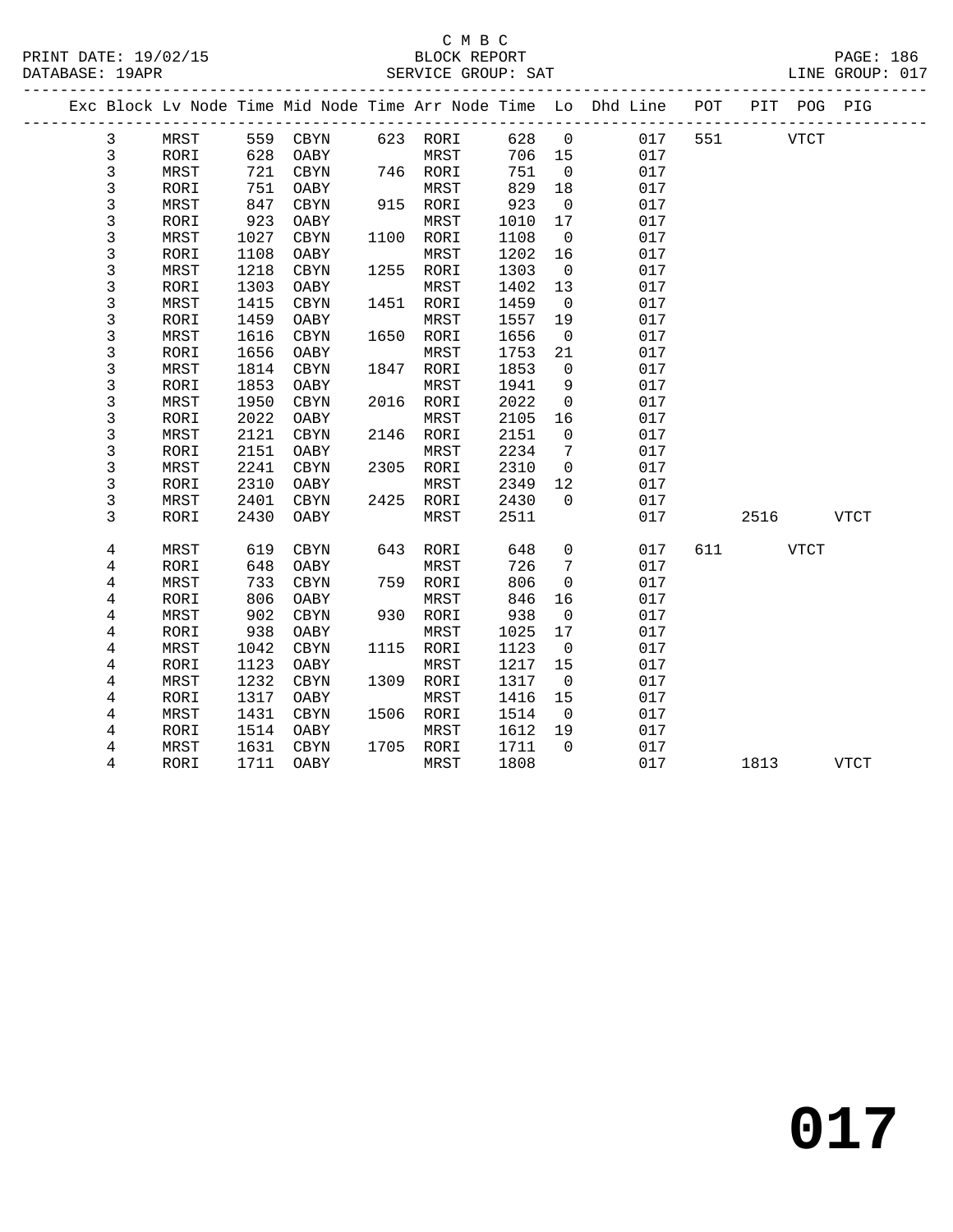## C M B C<br>BLOCK REPORT SERVICE GROUP: SAT

|  |        |      |              |              |      |              |        |                    | Exc Block Lv Node Time Mid Node Time Arr Node Time Lo Dhd Line POT |     |      | PIT POG PIG |             |
|--|--------|------|--------------|--------------|------|--------------|--------|--------------------|--------------------------------------------------------------------|-----|------|-------------|-------------|
|  | 5      |      | 651          |              |      | 716 RORI     | 721    | $\overline{0}$     | 017                                                                | 643 |      | <b>VTCT</b> |             |
|  | 5      | MRST | 721          | CBYN         |      | MRST         | 759    |                    | 017                                                                |     |      |             |             |
|  | 5      | RORI | 818          | OABY<br>CBYN |      |              | 851    | 19<br>$\mathsf{O}$ | 017                                                                |     |      |             |             |
|  | 5      | MRST |              |              |      | 844 RORI     | 934    |                    |                                                                    |     |      |             |             |
|  | 5      | RORI | 851<br>943   | OABY         | 1015 | MRST<br>RORI |        | 9                  | 017<br>017                                                         |     |      |             |             |
|  |        | MRST |              | CBYN         |      |              | 1023   | $\mathsf{O}$       |                                                                    |     |      |             |             |
|  | 5      | RORI | 1023         | OABY         |      | MRST         | 1110   | 15                 | 017                                                                |     |      |             |             |
|  | 5      | MRST | 1125         | CBYN         | 1159 | RORI         | 1207   | $\mathbf 0$        | 017                                                                |     |      |             |             |
|  | 5      | RORI | 1207         | OABY         |      | MRST         | 1306   | 9                  | 017                                                                |     |      |             |             |
|  | 5      | MRST | 1315         | CBYN         | 1352 | RORI         | 1400   | $\mathbf 0$        | 017                                                                |     |      |             |             |
|  | 5      | RORI | 1400         | OABY         |      | MRST         | 1458   | 17                 | 017                                                                |     |      |             |             |
|  | 5      | MRST | 1515         | CBYN         | 1550 | RORI         | 1558   | $\overline{0}$     | 017                                                                |     |      |             |             |
|  | 5      | RORI | 1558         | OABY         |      | MRST         | 1656   | 20                 | 017                                                                |     |      |             |             |
|  | 5      | MRST | 1716         | CBYN         | 1750 | RORI         | 1756   | $\overline{0}$     | 017                                                                |     |      |             |             |
|  | 5      | RORI | 1756         | OABY         |      | MRST         | 1846   | 18                 | 017                                                                |     |      |             |             |
|  | 5      | MRST | 1904         | CBYN         | 1931 | RORI         | 1937   | $\overline{0}$     | 017                                                                |     |      |             |             |
|  | 5      | RORI | 1937         | OABY         |      | MRST         | 2023   | 18                 | 017                                                                |     |      |             |             |
|  | 5      | MRST | 2041         | CBYN         | 2106 | RORI         | 2111   | $\mathsf{O}$       | 017                                                                |     |      |             |             |
|  | 5      | RORI | 2111         | OABY         |      | MRST         | 2154   | 7                  | 017                                                                |     |      |             |             |
|  | 5      | MRST | 2201         | CBYN         | 2225 | RORI         | 2230   | $\mathsf{O}$       | 017                                                                |     |      |             |             |
|  | 5      | RORI | 2230         | OABY         |      | MRST         | 2309   | 22                 | 017                                                                |     |      |             |             |
|  | 5      | MRST | 2331         | CBYN         | 2355 | RORI         | 2400   | $\overline{0}$     | 017                                                                |     |      |             |             |
|  | 5      | RORI | 2400         | OABY         |      | MRST         | 2441   | 22                 | 017                                                                |     |      |             |             |
|  | 5      | MRST | 2503         | CBYN         | 2527 | RORI         | 2532   | $\Omega$           | 017                                                                |     |      |             |             |
|  | 5      | RORI | 2532         | OABY         |      | MRST         | 2611   |                    | 017                                                                |     | 2616 |             | VTCT        |
|  | 6      | MRST | 803          | CBYN         | 829  | RORI         | 836    | 0                  | 017                                                                | 755 |      | <b>VTCT</b> |             |
|  | 6      | RORI | 836          | OABY         |      | MRST         | 919    | 9                  | 017                                                                |     |      |             |             |
|  | 6      | MRST | 928          | CBYN         | 1000 | RORI         | 1008   | $\mathsf{O}$       | 017                                                                |     |      |             |             |
|  | 6      | RORI | 1008         | OABY         |      | MRST         | 1055   | 17                 | 017                                                                |     |      |             |             |
|  | 6      | MRST | 1112         | CBYN         | 1145 | RORI         | 1153   | $\mathbf 0$        | 017                                                                |     |      |             |             |
|  | 6      | RORI | 1153         | OABY         |      | MRST         | 1250   | 10                 | 017                                                                |     |      |             |             |
|  | 6      | MRST | 1300         | CBYN         | 1337 | RORI         | 1345   | $\overline{0}$     | 017                                                                |     |      |             |             |
|  | 6      | RORI | 1345         | OABY         |      | MRST         | 1443   | 18                 | 017                                                                |     |      |             |             |
|  | 6      | MRST | 1501         | CBYN         | 1536 | RORI         | 1544   | $\overline{0}$     | 017                                                                |     |      |             |             |
|  | 6      | RORI | 1544         | OABY         |      | MRST         | 1642   | 19                 | 017                                                                |     |      |             |             |
|  | 6      | MRST | 1701         |              | 1735 | RORI         | 1741   | $\overline{0}$     | 017                                                                |     |      |             |             |
|  | 6      | RORI | 1741         | CBYN<br>OABY |      | MRST         | 1831   | 14                 | 017                                                                |     |      |             |             |
|  | 6      | MRST | 1845         | CBYN         |      | 1916 RORI    | 1922   | $\overline{0}$     | 017                                                                |     |      |             |             |
|  | 6      | RORI | 1922         | OABY         |      | MRST         | 2008   | 13                 | 017                                                                |     |      |             |             |
|  | 6      | MRST |              | 2021 CBYN    |      | 2047 RORI    | 2053 0 |                    | 017                                                                |     |      |             |             |
|  | 6      | RORI | 2053         | OABY         |      | MRST         | 2136   |                    | 017                                                                |     | 2141 |             | <b>VTCT</b> |
|  |        |      |              |              |      |              |        |                    |                                                                    |     |      |             |             |
|  | 7      | MRST | 957          | CBYN         | 1030 | RORI         | 1038   | 0                  | 017                                                                | 949 |      | <b>VTCT</b> |             |
|  | 7      | RORI | 1038         | OABY         |      | MRST         | 1126   | 13                 | 017                                                                |     |      |             |             |
|  | 7      | MRST | 1139         | $\rm CBYN$   | 1213 | RORI         | 1221   | 0                  | 017                                                                |     |      |             |             |
|  | 7      | RORI | 1221         | OABY         |      | MRST         | 1320   | 9                  | 017                                                                |     |      |             |             |
|  | 7      | MRST | 1329         | $\tt CBYN$   | 1406 | RORI         | 1414   | 0                  | 017                                                                |     |      |             |             |
|  | 7      | RORI | 1414         | OABY         |      | MRST         | 1512   | 17                 | 017                                                                |     |      |             |             |
|  | 7      | MRST | 1529         | CBYN         | 1604 | RORI         | 1612   | 0                  | 017                                                                |     |      |             |             |
|  | 7      | RORI | 1612         | OABY         |      | MRST         | 1709   | 21                 | 017                                                                |     |      |             |             |
|  | 7      | MRST | 1730         | $\rm CBYN$   | 1804 | RORI         | 1810   | 0                  | 017                                                                |     |      |             |             |
|  |        |      |              |              |      |              | 1900   |                    | 017                                                                |     |      |             |             |
|  | 7<br>7 | RORI | 1810<br>1919 | OABY         |      | MRST         |        | 19<br>0            | 017                                                                |     |      |             |             |
|  |        | MRST |              | $\rm CBYN$   | 1946 | RORI         | 1952   |                    |                                                                    |     |      |             |             |

7 RORI 1952 OABY MRST 2038 017 2043 VTCT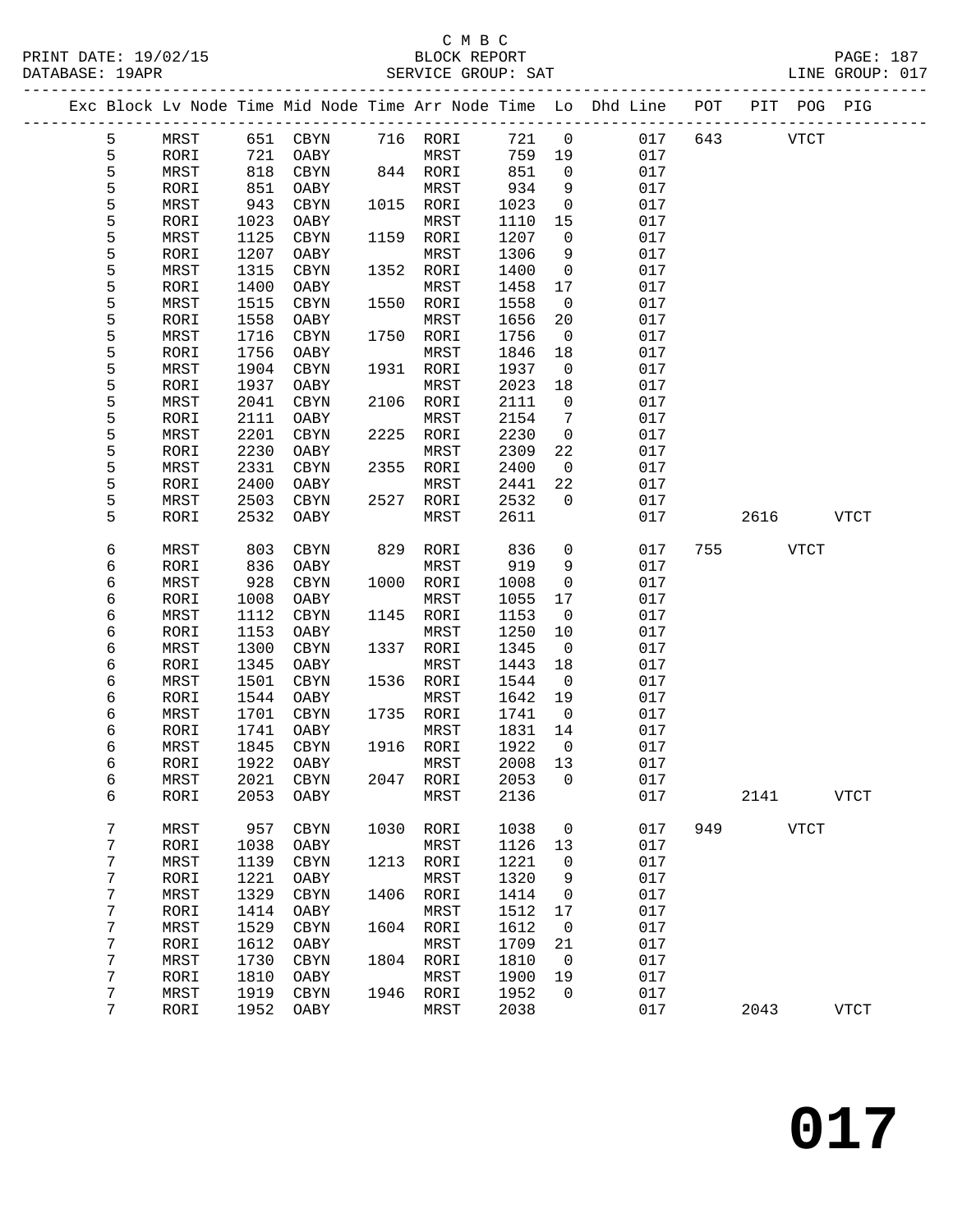## C M B C<br>BLOCK REPORT SERVICE GROUP: SAT

|  |   |      |      |      |      |      |      |                | Exc Block Lv Node Time Mid Node Time Arr Node Time Lo Dhd Line | POT  | PIT | POG         | PIG |  |
|--|---|------|------|------|------|------|------|----------------|----------------------------------------------------------------|------|-----|-------------|-----|--|
|  | 8 | MRST | 1206 | CBYN | 1241 | RORI | 1249 | $\overline{0}$ | 017                                                            | 1158 |     | <b>VTCT</b> |     |  |
|  | 8 | RORI | 1249 | OABY |      | MRST | 1348 | 13             | 017                                                            |      |     |             |     |  |
|  | 8 | MRST | 1401 | CBYN | 1436 | RORI | 1444 | $\overline{0}$ | 017                                                            |      |     |             |     |  |
|  | 8 | RORI | 1444 | OABY |      | MRST | 1542 | 19             | 017                                                            |      |     |             |     |  |
|  | 8 | MRST | 1601 | CBYN | 1636 | RORI | 1642 | - 0            | 017                                                            |      |     |             |     |  |
|  | 8 | RORI | 1642 | OABY |      | MRST | 1739 | 21             | 017                                                            |      |     |             |     |  |
|  | 8 | MRST | 1800 | CBYN | 1833 | RORI | 1839 | $\Omega$       | 017                                                            |      |     |             |     |  |
|  | 8 | RORI | 1839 | OABY |      | MRST | 1927 | 8              | 017                                                            |      |     |             |     |  |
|  | 8 | MRST | 1935 | CBYN | 2001 | RORI | 2007 | $\Omega$       | 017                                                            |      |     |             |     |  |
|  | 8 | RORI | 2007 | OABY |      | MRST | 2050 | 11             | 017                                                            |      |     |             |     |  |
|  | 8 | MRST | 2101 | CBYN | 2126 | RORI | 2131 | 0              | 017                                                            |      |     |             |     |  |
|  | 8 | RORI | 2131 | OABY |      | MRST | 2214 | 7              | 017                                                            |      |     |             |     |  |
|  | 8 | MRST | 2221 | CBYN | 2245 | RORI | 2250 | 0              | 017                                                            |      |     |             |     |  |

8 RORI 2250 OABY MRST 2329 017 2334 VTCT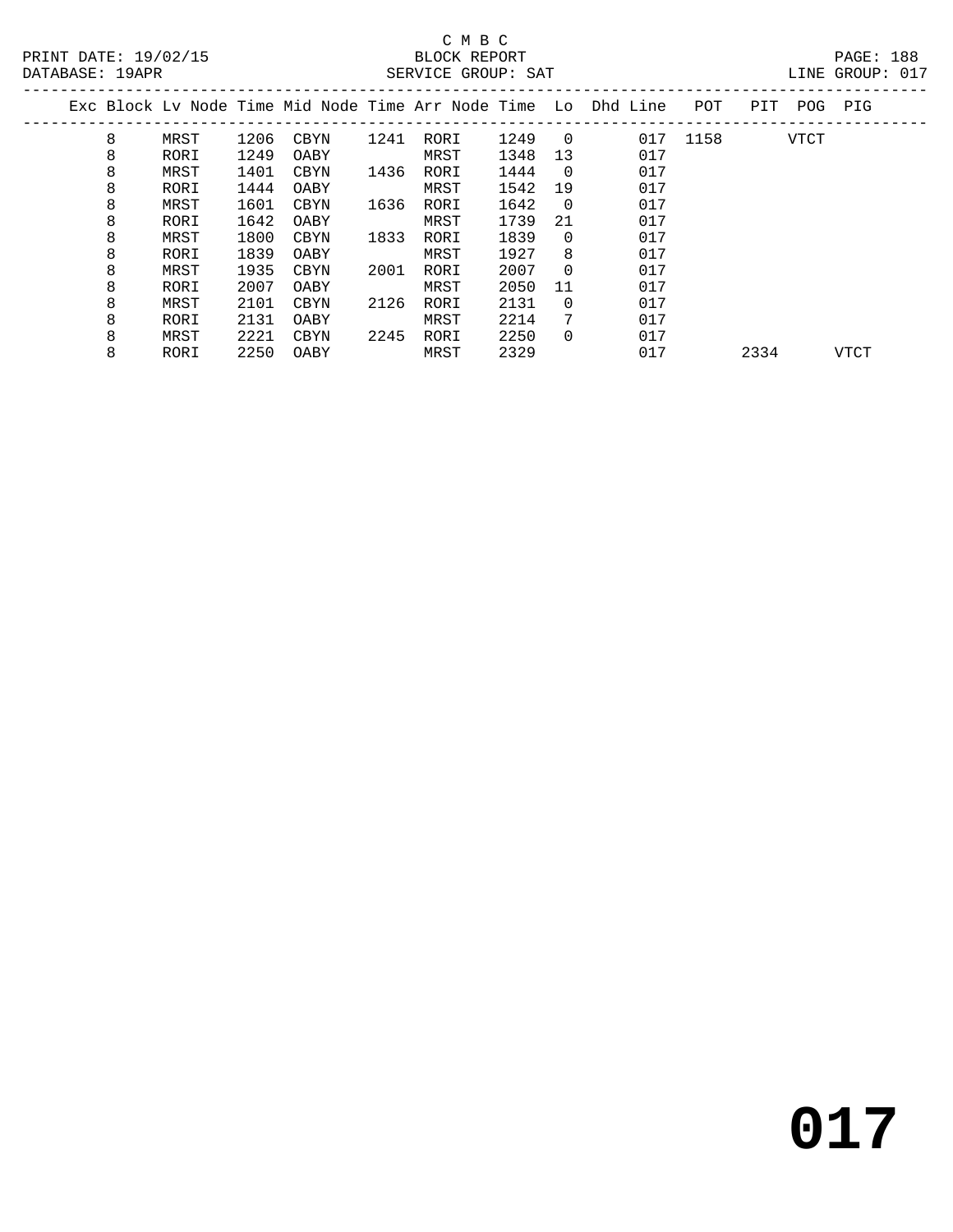|  |                            |              |                                           |                               |      |                   |              |                 | CMHA CAMBIE & HASTINGS<br>JOKY JOYCE & KINGSWAY                                                                                                                                                                                                                         |          |             |  |
|--|----------------------------|--------------|-------------------------------------------|-------------------------------|------|-------------------|--------------|-----------------|-------------------------------------------------------------------------------------------------------------------------------------------------------------------------------------------------------------------------------------------------------------------------|----------|-------------|--|
|  |                            |              |                                           |                               |      |                   |              |                 |                                                                                                                                                                                                                                                                         |          |             |  |
|  |                            |              |                                           |                               |      |                   |              |                 |                                                                                                                                                                                                                                                                         |          |             |  |
|  |                            |              |                                           |                               |      |                   |              |                 |                                                                                                                                                                                                                                                                         |          |             |  |
|  |                            |              |                                           |                               |      |                   |              |                 |                                                                                                                                                                                                                                                                         |          |             |  |
|  |                            |              |                                           |                               |      |                   |              |                 |                                                                                                                                                                                                                                                                         |          |             |  |
|  |                            |              |                                           |                               |      |                   |              |                 |                                                                                                                                                                                                                                                                         |          |             |  |
|  |                            |              |                                           |                               |      |                   |              |                 | ENGAN BROADWAY & GRANVILLE CAMBLE A HASTINGS<br>HRPN HOMER & PENDER JOKY JOYCE & KINGSWAY<br>KINGSWAY & BROADWAY KYJO KINGSWAY & JOYCE & KINGSWAY<br>KINGSWAY & BROADWAY KYJO KINGSWAY & JOYCE<br>MTST METROTOWN STATION OA41 OAK & 41                                  |          |             |  |
|  |                            |              |                                           |                               |      |                   |              |                 | Exc Block Lv Node Time Mid Node Time Arr Node Time Lo Dhd Line POT PIT POG PIG                                                                                                                                                                                          |          |             |  |
|  | $1 \quad \blacksquare$     |              |                                           |                               |      |                   |              |                 | MTST 503 0 019 433 VTCT<br>XYJO 456<br>MTST 503 KYBY 526 PNBU 541 0 019<br>PNBU 541 KYBY 555 MTST 617 2 019<br>MTST 619 KYBY 643 STLP 704 10 019<br>STLP 714 KYBY 736 MTST 801 16 019<br>MTST 817 KYBY 846 STLP 909 8 019<br>STLP 917 KYBY 945 MTST 1017 18 019<br>STLP |          |             |  |
|  | $\mathbf{1}$               |              |                                           |                               |      |                   |              |                 |                                                                                                                                                                                                                                                                         |          |             |  |
|  | $\mathbf{1}$               |              |                                           |                               |      |                   |              |                 |                                                                                                                                                                                                                                                                         |          |             |  |
|  | $\mathbf{1}$               |              |                                           |                               |      |                   |              |                 |                                                                                                                                                                                                                                                                         |          |             |  |
|  | $\mathbf 1$                |              |                                           |                               |      |                   |              |                 |                                                                                                                                                                                                                                                                         |          |             |  |
|  | $\mathbf 1$                |              |                                           |                               |      |                   |              |                 |                                                                                                                                                                                                                                                                         |          |             |  |
|  | $\mathbf 1$                |              |                                           |                               |      |                   |              |                 |                                                                                                                                                                                                                                                                         |          |             |  |
|  | $\mathbf{1}$               |              |                                           |                               |      |                   |              |                 |                                                                                                                                                                                                                                                                         |          |             |  |
|  | $\mathbf{1}$               | STLP         | 1148                                      | KYBY                          |      | 1220 MTST         | 1259         | 10              | 019                                                                                                                                                                                                                                                                     |          |             |  |
|  | $\mathbf{1}$               | MTST         |                                           | 1309 KYBY                     | 1349 | STLP              | 1422         | $5^{\circ}$     | 019                                                                                                                                                                                                                                                                     |          |             |  |
|  | $\mathbf{1}$               | <b>STLP</b>  | 1427                                      | KYBY                          |      | 1502 MTST         | 1545         | 12              | 019                                                                                                                                                                                                                                                                     |          |             |  |
|  | $\mathbf 1$                | MTST         | 1557                                      | KYBY                          | 1639 | STLP              | 1705<br>1827 | 11<br>6         | 019                                                                                                                                                                                                                                                                     |          |             |  |
|  | $\mathbf 1$<br>$\mathbf 1$ | STLP<br>MTST | 1716<br>1833                              | KYBY<br>KYBY                  | 1911 | 1750 MTST<br>STLP | 1935         | 16              | 019<br>019                                                                                                                                                                                                                                                              |          |             |  |
|  | $\mathbf{1}$               | STLP         | 1951                                      | KYBY                          | 2021 | MTST              | 2050         | 14              | 019                                                                                                                                                                                                                                                                     |          |             |  |
|  | $\mathbf 1$                | MTST         |                                           | 2104 KYBY                     | 2135 | STLP              | 2157         | $\overline{0}$  | 019                                                                                                                                                                                                                                                                     |          |             |  |
|  | $\mathbf 1$                | STLP         | 2157                                      | KYBY                          | 2225 | MTST              | 2252         | 13              | 019                                                                                                                                                                                                                                                                     |          |             |  |
|  | $\mathbf 1$                | MTST         | 2305                                      | KYBY                          | 2333 | STLP              | 2354         | $\overline{0}$  | 019                                                                                                                                                                                                                                                                     |          |             |  |
|  | $\mathbf 1$                | STLP         | 2354                                      | KYBY                          |      | 2430 MTST         | 2455         | 5               |                                                                                                                                                                                                                                                                         |          |             |  |
|  | $\mathbf 1$                | MTST         | 2500                                      | KYBY                          | 2525 | PNHM              | 2533         | $7\overline{ }$ | $\begin{array}{cc}\n & 019 \\ 3 & 019\n\end{array}$                                                                                                                                                                                                                     |          |             |  |
|  | $\mathbf{1}$               | <b>HRPN</b>  | 2543                                      | BYGR                          |      | 2559 ULP1         | 2619         |                 | 014                                                                                                                                                                                                                                                                     | 2649     | <b>VTCT</b> |  |
|  | 2                          | KYJO         | $\begin{array}{c} 621 \\ 633 \end{array}$ |                               |      | MTST              | 628          | $5^{\circ}$     | 019                                                                                                                                                                                                                                                                     | 556 VTCT |             |  |
|  | 2                          | MTST         |                                           | 021 MISI<br>633 KYBY 658 STLP |      |                   | 719          | 10              | 019                                                                                                                                                                                                                                                                     |          |             |  |
|  | 2                          | STLP         | 729                                       | KYBY                          |      | 751 MTST          | 816          | 13              | 019                                                                                                                                                                                                                                                                     |          |             |  |
|  | $\overline{c}$             | MTST         | 829                                       | KYBY                          | 858  | STLP              | 921          | 8 <sup>8</sup>  | 019                                                                                                                                                                                                                                                                     |          |             |  |
|  | 2                          | STLP         | 929                                       | KYBY                          |      | 957 MTST          | 1029         | 18              | 019                                                                                                                                                                                                                                                                     |          |             |  |
|  | 2                          | MTST         | 1047                                      | KYBY                          | 1122 | STLP              | 1154         | $5^{\circ}$     | 019                                                                                                                                                                                                                                                                     |          |             |  |
|  | $\overline{2}$             | STLP         | 1159                                      | KYBY                          |      | 1232 MTST         | 1312         | $7\overline{ }$ | 019                                                                                                                                                                                                                                                                     |          |             |  |
|  | $\overline{2}$             | MTST         | 1319                                      | KYBY                          | 1359 | STLP              | 1432         | $5^{\circ}$     | 019                                                                                                                                                                                                                                                                     |          |             |  |
|  | 2                          | STLP         | 1437                                      | KYBY                          |      | 1512 MTST         | 1555         | 13              | 019                                                                                                                                                                                                                                                                     |          |             |  |
|  | 2                          | MTST         | 1608                                      | KYBY                          | 1649 | STLP              | 1714         | 12              | 019                                                                                                                                                                                                                                                                     |          |             |  |
|  | 2                          | STLP         | 1726                                      | KYBY                          |      | 1800 MTST         | 1837         | 11              | 019                                                                                                                                                                                                                                                                     |          |             |  |
|  | $\overline{2}$             | MTST         | 1848                                      | KYBY                          | 1926 | STLP              | 1950         | 16              | 019                                                                                                                                                                                                                                                                     |          |             |  |
|  | $\overline{2}$             | STLP         |                                           | 2006 KYBY                     |      | 2036 MTST         | 2103         |                 | 019                                                                                                                                                                                                                                                                     | 2136     | VTCT        |  |

C M B C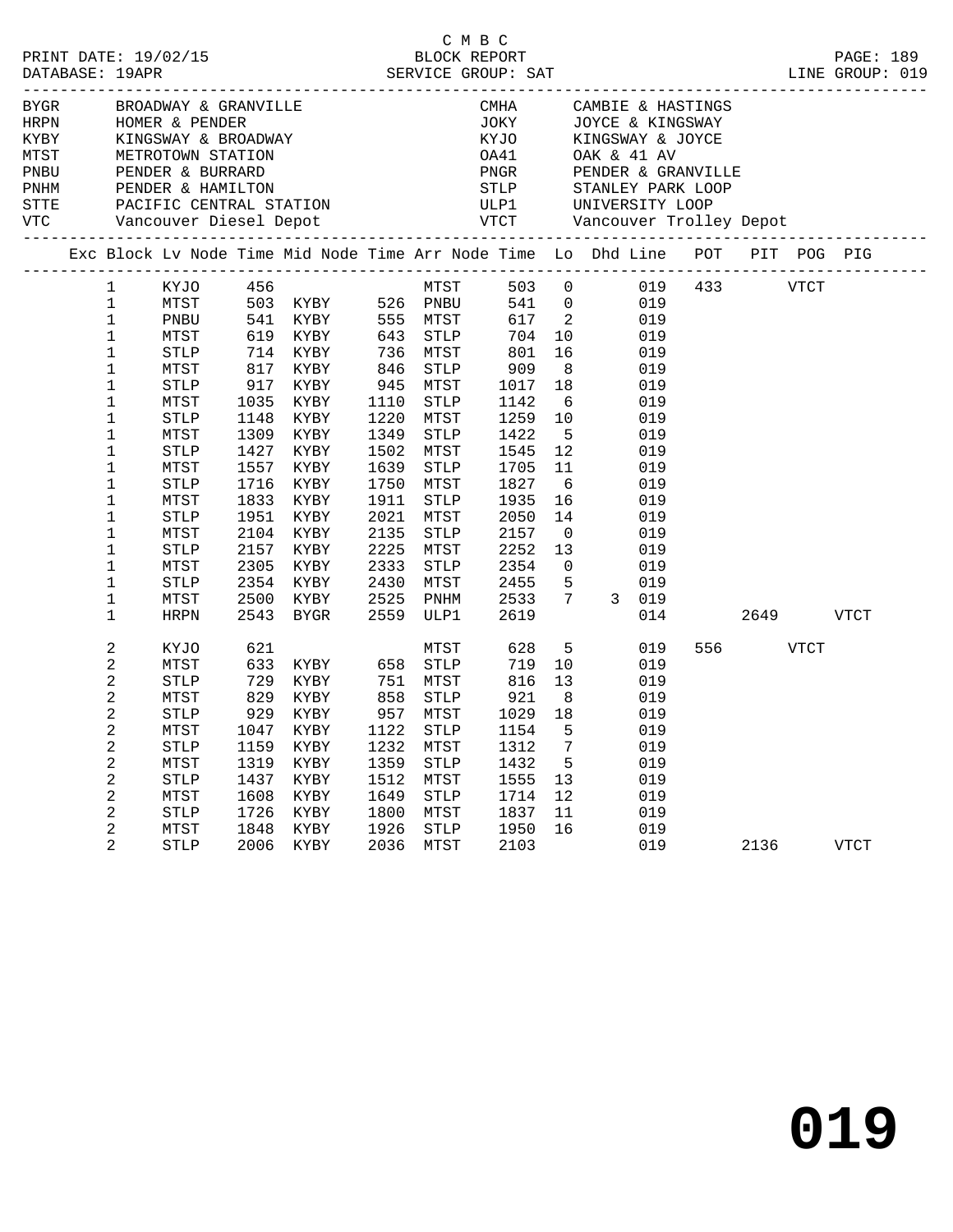## C M B C<br>BLOCK REPORT

|  | DATABASE: 19APR |              |              |                     |              | SERVICE GROUP: SAT              |              |                |                                                                                |      |        |              | LINE GROUP: 019 |  |
|--|-----------------|--------------|--------------|---------------------|--------------|---------------------------------|--------------|----------------|--------------------------------------------------------------------------------|------|--------|--------------|-----------------|--|
|  |                 |              |              |                     |              |                                 |              |                | Exc Block Lv Node Time Mid Node Time Arr Node Time Lo Dhd Line POT PIT POG PIG |      |        |              |                 |  |
|  | 3               | KYJO         | 957          |                     |              | <b>MTST</b>                     | 1009 2       |                | 019                                                                            |      | 927    | <b>VTCT</b>  |                 |  |
|  | 3               | MTST         |              | 1011 KYBY 1046 STLP |              |                                 | 1117 9       |                | 019                                                                            |      |        |              |                 |  |
|  | 3               | ${\tt STLP}$ | 1126         | KYBY                |              | 1157 MTST                       | 1234 15      |                | 019                                                                            |      |        |              |                 |  |
|  | 3               | MTST         | 1249         | KYBY                | 1329         | STLP                            | 1402         | 5              | 019                                                                            |      |        |              |                 |  |
|  | 3               | <b>STLP</b>  | 1407         | KYBY                | 1441         | MTST                            | 1527         | 10             | 019                                                                            |      |        |              |                 |  |
|  | 3               | MTST         | 1537         | KYBY                | 1619         | STLP                            | 1648         | 8              | 019                                                                            |      |        |              |                 |  |
|  | 3               | STLP         | 1656         | KYBY                | 1730         | MTST                            | 1809         | 9              | 019                                                                            |      |        |              |                 |  |
|  | 3               | MTST         | 1818         | KYBY                | 1858         | STLP                            | 1923         | 13             | 019                                                                            |      |        |              |                 |  |
|  | 3               | <b>STLP</b>  | 1936         | KYBY                | 2006         | MTST                            | 2035         | 9              | 019                                                                            |      |        |              |                 |  |
|  | 3               | MTST         | 2044         | KYBY                | 2115         | STLP                            | 2137         | $\overline{0}$ | 019                                                                            |      |        |              |                 |  |
|  | 3               | STLP         | 2137         | KYBY                | 2205         | MTST                            | 2232         | 14             | 019                                                                            |      |        |              |                 |  |
|  | 3               | MTST         | 2246         | KYBY                | 2314         | STLP                            | 2335         | $\overline{0}$ | 019                                                                            |      |        |              |                 |  |
|  | 3               | <b>STLP</b>  | 2335         | KYBY                | 2403         | MTST                            | 2428         | 2              | 019                                                                            |      |        |              |                 |  |
|  | 3               | MTST         | 2430         |                     |              | JOKY                            | 2438         | $\Omega$       | 019                                                                            |      |        |              |                 |  |
|  | 3               | JOKY         | 2438         | OA41                | 2456         | OA41                            | 2456         |                | 041                                                                            |      | 2506   |              | VTCT            |  |
|  |                 |              |              |                     |              |                                 |              |                |                                                                                |      |        |              |                 |  |
|  | 4               | <b>CMHA</b>  | 1150         | PNGR                | 1153         | STLP                            | 1207         | $\overline{3}$ | 019                                                                            | 1112 |        | VTCT         |                 |  |
|  | 4               | <b>STLP</b>  | 1210         | KYBY                | 1243         | MTST                            | 1323         | 16             | 019                                                                            |      |        |              |                 |  |
|  | 4               | MTST         | 1339         | KYBY                | 1419         | STLP                            | 1452         | $5^{\circ}$    | 019                                                                            |      |        |              |                 |  |
|  | 4               | STLP         | 1457         | KYBY                | 1532         | MTST                            | 1615         | 13             | 019                                                                            |      |        |              |                 |  |
|  | 4               | MTST         | 1628         | KYBY                | 1709         | STLP                            | 1734         | 12             | 019                                                                            |      |        |              |                 |  |
|  | 4               | <b>STLP</b>  | 1746         | KYBY                | 1820         | MTST                            | 1857         | 11             | 019                                                                            |      |        |              |                 |  |
|  | 4               | MTST         | 1908         | KYBY                | 1941         | STLP                            | 2005         | $\overline{0}$ | 019                                                                            |      |        |              |                 |  |
|  | 4               | <b>STLP</b>  | 2005         |                     |              | PNGR                            | 2017         |                | 019                                                                            |      | 2049   |              | VTCT            |  |
|  | 5               | KYJO         | 515          |                     |              | MTST                            | 522          | $\mathsf{O}$   | 019                                                                            |      | 450 30 | <b>VTCT</b>  |                 |  |
|  | 5               | MTST         | 522          | KYBY                |              | 545 PNBU                        | 601          | $\overline{0}$ | 019                                                                            |      |        |              |                 |  |
|  | 5               | PNBU         | 601          | KYBY                | 615          | MTST                            | 637          | 11             | 019                                                                            |      |        |              |                 |  |
|  | 5               | MTST         | 648          | KYBY                | 713          | STLP                            | 734          | 10             | 019                                                                            |      |        |              |                 |  |
|  | 5               | <b>STLP</b>  | 744          | KYBY                | 806          | MTST                            | 832          | 8 <sup>8</sup> | 019                                                                            |      |        |              |                 |  |
|  | 5               | MTST         | 840          | KYBY                | 910          | STLP                            | 937          | $\overline{3}$ | 019                                                                            |      |        |              |                 |  |
|  | 5               | STLP         | 940          | KYBY                | 1009         | MTST                            | 1042         | 14             | 019                                                                            |      |        |              |                 |  |
|  | 5               | MTST         | 1056         | KYBY                | 1134         | STLP                            | 1206         | 11             | 019                                                                            |      |        |              |                 |  |
|  | 5               | <b>STLP</b>  | 1217         |                     | 1250         |                                 |              | 19             | 019                                                                            |      |        |              |                 |  |
|  | 5               | MTST         | 1349         | KYBY<br>KYBY        | 1429         | MTST<br>STLP                    | 1330<br>1502 | $-5$           | 019                                                                            |      |        |              |                 |  |
|  | 5               |              | 1507         |                     |              |                                 |              |                | 019                                                                            |      |        |              |                 |  |
|  | 5               | STLP<br>MTST | 1640         | KYBY                | 1542<br>1719 | MTST<br>STLP                    | 1625<br>1744 | 15<br>12       | 019                                                                            |      |        |              |                 |  |
|  | 5               | <b>STLP</b>  |              | KYBY<br>1756 KYBY   |              | 1830 MTST                       | 1907 16      |                | 019                                                                            |      |        |              |                 |  |
|  | 5               |              |              |                     |              | MTST 1923 KYBY 1956 STLP 2020 0 |              |                | 019                                                                            |      |        |              |                 |  |
|  |                 |              |              |                     |              |                                 |              |                |                                                                                |      |        |              |                 |  |
|  | 5               | STLP         | 2020<br>2124 | KYBY                | 2050         | MTST                            | 2117<br>2217 | 7              | 019<br>019                                                                     |      |        |              |                 |  |
|  | 5               | MTST         |              | KYBY                | 2155         | <b>STLP</b>                     |              | 0              |                                                                                |      |        |              |                 |  |
|  | 5               | STLP         | 2217         | KYBY                | 2245         | MTST                            | 2312         | 15             | 019                                                                            |      |        |              |                 |  |
|  | 5               | MTST         | 2327         | KYBY                | 2355         | <b>STLP</b>                     | 2419         | 0              | 019<br>019                                                                     |      |        |              |                 |  |
|  | 5               | STLP         | 2419         | KYBY                | 2500         | MTST                            | 2525         | 0              |                                                                                |      |        |              |                 |  |
|  | 5<br>5          | MTST<br>JOKY | 2525<br>2533 | OA41                | 2551         | JOKY<br>OA41                    | 2533<br>2551 | 0              | 019<br>041                                                                     |      | 2601   |              | <b>VTCT</b>     |  |
|  |                 |              |              |                     |              |                                 |              |                |                                                                                |      |        |              |                 |  |
|  | 6               | KYJO         | 836          |                     |              | MTST                            | 846          | 6              | 019                                                                            | 806  |        | ${\tt VTCT}$ |                 |  |
|  | 6               | MTST         | 852          | KYBY                | 922          | <b>STLP</b>                     | 949          | 3              | 019                                                                            |      |        |              |                 |  |
|  | 6               | STLP         | 952          | KYBY                | 1021         | MTST                            | 1054         | 14             | 019                                                                            |      |        |              |                 |  |
|  | 6               | MTST         | 1108         | KYBY                | 1146         | <b>STLP</b>                     | 1218         | 9              | 019                                                                            |      |        |              |                 |  |
|  | 6               | STLP         | 1227         | KYBY                | 1300         | MTST                            | 1342         | 17             | 019                                                                            |      |        |              |                 |  |
|  | 6               | MTST         | 1359         | KYBY                | 1439         | <b>STLP</b>                     | 1511         | 6              | 019                                                                            |      |        |              |                 |  |
|  | 6               | <b>STLP</b>  | 1517         | KYBY                | 1552         | MTST                            | 1635         | 15             | 019                                                                            |      |        |              |                 |  |
|  | 6               | MTST         | 1650         | KYBY                | 1729         | <b>STLP</b>                     | 1754         | 12             | 019                                                                            |      |        |              |                 |  |
|  | 6               | <b>STLP</b>  | 1806         | KYBY                | 1840         | MTST                            | 1917         |                | 019                                                                            |      | 1950   |              | <b>VTCT</b>     |  |
|  |                 |              |              |                     |              |                                 |              |                |                                                                                |      |        |              |                 |  |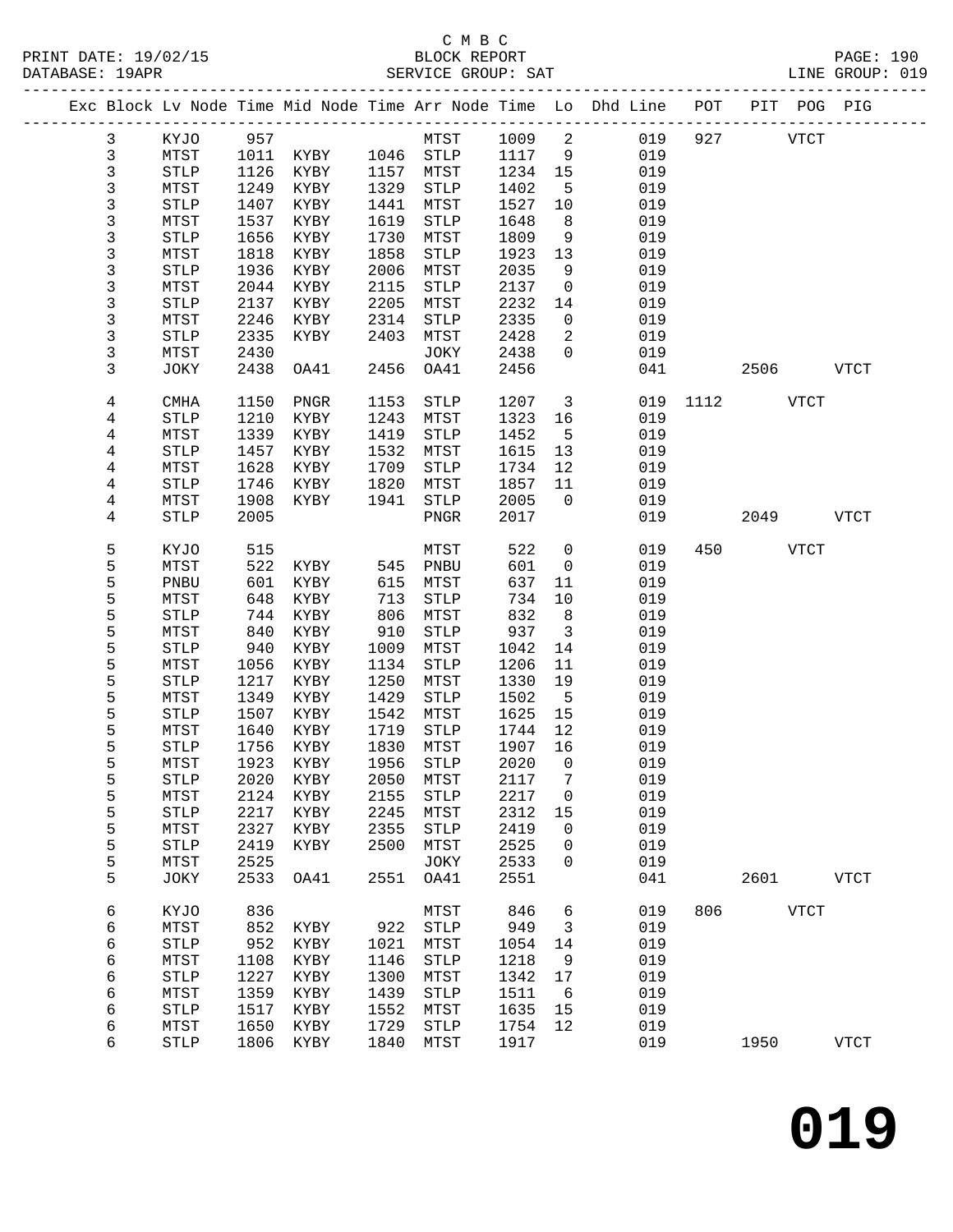### C M B C<br>BLOCK REPORT SERVICE GROUP: SAT

|                 |                       |      |                     |      |                       |         |                 | Exc Block Lv Node Time Mid Node Time Arr Node Time Lo Dhd Line POT PIT POG PIG |                             |             |      |
|-----------------|-----------------------|------|---------------------|------|-----------------------|---------|-----------------|--------------------------------------------------------------------------------|-----------------------------|-------------|------|
| $7\overline{ }$ | CMHA                  |      | 946 PNGR 949 STLP   |      |                       |         |                 | 1002 2<br>019                                                                  | 908 VTCT                    |             |      |
| $7\overline{ }$ | <b>STLP</b>           |      | 1004 KYBY 1033 MTST |      |                       | 1107 13 |                 | 019                                                                            |                             |             |      |
| 7               | MTST                  | 1120 | KYBY                | 1158 | STLP                  | 1230    | $\overline{7}$  | 019                                                                            |                             |             |      |
| 7               | <b>STLP</b>           | 1237 | KYBY                | 1310 | MTST                  | 1352    | 17              | 019                                                                            |                             |             |      |
| 7               | MTST                  | 1409 | KYBY                | 1449 | STLP                  | 1521    | 6               | 019                                                                            |                             |             |      |
| 7               | <b>STLP</b>           | 1527 | KYBY                | 1602 | MTST                  | 1645    | 14              | 019                                                                            |                             |             |      |
| 7               | MTST                  | 1659 | KYBY                | 1738 | STLP                  | 1803    | $\overline{0}$  | 019                                                                            |                             |             |      |
| 7               | <b>STLP</b>           | 1803 |                     |      | PNGR                  | 1817    |                 | 019                                                                            | 1852 VTCT                   |             |      |
|                 |                       |      |                     |      |                       |         |                 |                                                                                |                             |             |      |
| 8               | <b>CMHA</b>           | 602  | PNGR                | 605  | <b>STLP</b>           | 614     | $\overline{0}$  | 019                                                                            | 528 and the state of $\sim$ | <b>VTCT</b> |      |
| 8               | <b>STLP</b>           | 614  | KYBY                | 636  | MTST                  | 659     | $4\overline{4}$ | 019                                                                            |                             |             |      |
| 8               | MTST                  | 703  | KYBY                | 728  | STLP                  | 749     | 7               | 019                                                                            |                             |             |      |
| 8               | $\operatorname{STLP}$ | 756  | KYBY                | 821  | MTST                  | 848     | 14              | 019                                                                            |                             |             |      |
| 8               | MTST                  | 902  | KYBY                | 934  | ${\tt STLP}$          | 1005    | 11              | 019                                                                            |                             |             |      |
| 8               | <b>STLP</b>           | 1016 | KYBY                | 1045 | MTST                  | 1119    | 10              | 019                                                                            |                             |             |      |
| 8               | MTST                  | 1129 | KYBY                | 1209 | STLP                  | 1241    | - 6             | 019                                                                            |                             |             |      |
| 8               | STLP                  | 1247 | KYBY                | 1320 | MTST                  | 1402    | 17              | 019                                                                            |                             |             |      |
| 8               | MTST                  | 1419 | KYBY                | 1459 | ${\tt STLP}$          | 1531    | 6               | 019                                                                            |                             |             |      |
| 8               | <b>STLP</b>           | 1537 | KYBY                | 1612 | MTST                  | 1655    | 14              | 019                                                                            |                             |             |      |
| 8               | MTST                  | 1709 | KYBY                | 1748 | STLP                  | 1813    | 5               | 019                                                                            |                             |             |      |
| 8               | STLP                  | 1818 | KYBY                | 1852 | MTST                  | 1929    | $\overline{9}$  | 019                                                                            |                             |             |      |
| 8               | MTST                  | 1938 | KYBY                | 2011 | STLP                  | 2035    | $\overline{0}$  | 019                                                                            |                             |             |      |
| 8               | <b>STLP</b>           | 2035 | KYBY                | 2103 | MTST                  | 2130    | 15              | 019                                                                            |                             |             |      |
| 8               | MTST                  | 2145 | KYBY                | 2215 | STLP                  | 2236    | $\Omega$        | 019                                                                            |                             |             |      |
| 8               | <b>STLP</b>           | 2236 | KYBY                | 2304 | MTST                  | 2331    |                 | 019                                                                            | 2404                        |             | VTCT |
| 9               | KYJO                  | 709  |                     |      | MTST                  | 717     | $\overline{0}$  | 019                                                                            | 644 VTCT                    |             |      |
| 9               | MTST                  | 717  | KYBY                | 743  | STLP                  | 806     | 5               | 019                                                                            |                             |             |      |
| 9               | STLP                  | 811  | KYBY                | 836  | MTST                  | 903     | 11              | 019                                                                            |                             |             |      |
| 9               | MTST                  | 914  | KYBY                | 946  | STLP                  | 1017    | 11              | 019                                                                            |                             |             |      |
| 9               | <b>STLP</b>           | 1028 | KYBY                | 1057 | MTST                  | 1131    | 8 <sup>8</sup>  | 019                                                                            |                             |             |      |
| 9               | MTST                  | 1139 | KYBY                | 1219 | STLP                  | 1251    | 6               | 019                                                                            |                             |             |      |
| 9               | STLP                  | 1257 | KYBY                | 1330 | MTST                  | 1414    | 14              | 019                                                                            |                             |             |      |
| 9               | MTST                  | 1428 | KYBY                | 1509 | $\operatorname{STLP}$ | 1542    | 6               | 019                                                                            |                             |             |      |
| 9               | <b>STLP</b>           | 1548 | KYBY                | 1623 | MTST                  | 1706    | 13              | 019                                                                            |                             |             |      |
| 9               | MTST                  | 1719 | KYBY                | 1758 | <b>STLP</b>           | 1823    | 11              | 019                                                                            |                             |             |      |
| 9               | STLP                  | 1834 | KYBY                | 1906 | MTST                  | 1938    | 15              | 019                                                                            |                             |             |      |
| 9               | MTST                  | 1953 | KYBY                | 2026 | $\operatorname{STLP}$ | 2050    | $\overline{0}$  | 019                                                                            |                             |             |      |
| 9               | <b>STLP</b>           | 2050 | KYBY                | 2118 | MTST                  | 2145    | 20              | 019                                                                            |                             |             |      |
| 9               | MTST                  | 2205 | KYBY                | 2235 | ${\tt STLP}$          | 2256    | $\overline{0}$  | 019                                                                            |                             |             |      |
| 9               | $\operatorname{STLP}$ | 2256 | KYBY                | 2324 | MTST                  | 2351    | 9               | 019                                                                            |                             |             |      |
| 9               | MTST                  | 2400 | KYBY                | 2425 | ${\tt STLP}$          | 2449    | $\Omega$        | 019                                                                            |                             |             |      |
| 9               | <b>STLP</b>           | 2449 | KYBY                | 2530 | MTST                  | 2555    | $\Omega$        | 019                                                                            |                             |             |      |

9 MTST 2555 JOKY 2603 0 019

9 JOKY 2603 OA41 2621 OA41 2621 041 2631 VTCT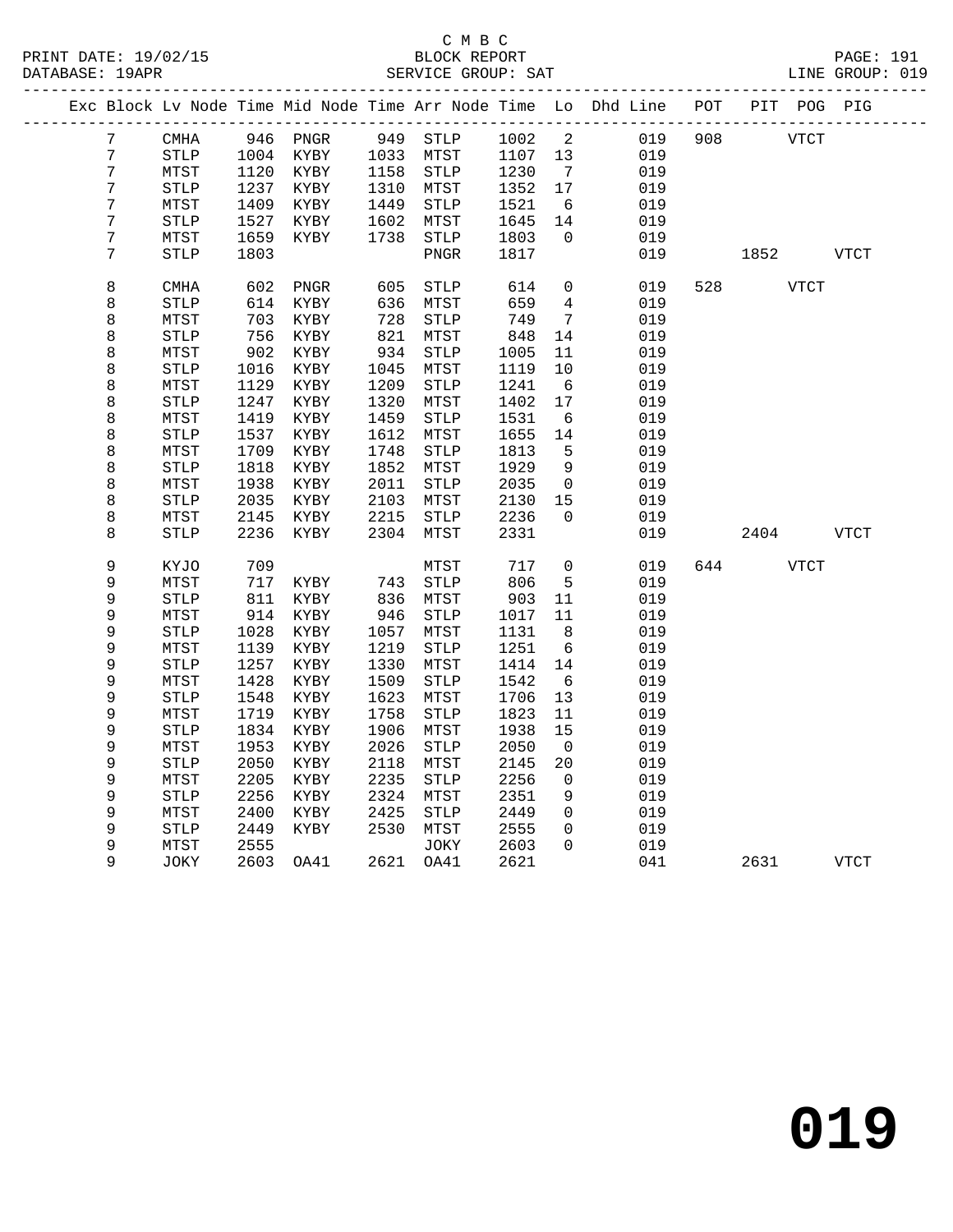|          |                               |            |                   |              |                       |              |                              | Exc Block Lv Node Time Mid Node Time Arr Node Time Lo Dhd Line POT |          |      | PIT POG PIG |             |
|----------|-------------------------------|------------|-------------------|--------------|-----------------------|--------------|------------------------------|--------------------------------------------------------------------|----------|------|-------------|-------------|
| 10       | KYJO                          | 1130       |                   |              | MTST                  | 1144 5       |                              |                                                                    | 019 1100 |      | <b>VTCT</b> |             |
| 10       | MTST                          | 1149       | KYBY              | 1229         | STLP                  | 1301         | 6                            | 019                                                                |          |      |             |             |
| 10       | <b>STLP</b>                   | 1307       | KYBY              | 1340         | MTST                  | 1424         | 14                           | 019                                                                |          |      |             |             |
| $10$     | MTST                          | 1438       | KYBY              | 1519         | STLP                  | 1552         | $\overline{4}$               | 019                                                                |          |      |             |             |
| $10$     | <b>STLP</b>                   | 1556       | KYBY              | 1631         | MTST                  | 1712         | 16                           | 019                                                                |          |      |             |             |
| 10       | MTST                          | 1728       | KYBY              | 1808         | STLP                  | 1833         | 16                           | 019                                                                |          |      |             |             |
| $10$     | <b>STLP</b>                   | 1849       | KYBY              | 1921         | MTST                  | 1953         | 17                           | 019                                                                |          |      |             |             |
| $10$     | MTST                          | 2010       | KYBY              | 2041         | STLP                  | 2105         | $\overline{0}$               | 019                                                                |          |      |             |             |
| $10$     | $\operatorname{STLP}$         | 2105       | KYBY              | 2133         | MTST                  | 2200         | 25                           | 019                                                                |          |      |             |             |
| 10       | MTST                          | 2225       | KYBY              | 2255         | STLP                  | 2316         | $\mathbf 0$                  | 019                                                                |          |      |             |             |
| 10       | <b>STLP</b>                   | 2316       | KYBY              | 2344         | MTST                  | 2411         | 20                           | 019                                                                |          |      |             |             |
| $10$     | MTST                          | 2431       | KYBY              | 2456         | STLP                  | 2520         | $\overline{0}$               | 019                                                                |          |      |             |             |
| $10$     | <b>STLP</b>                   | 2520       | KYBY              | 2600         | MTST                  | 2625         | $\mathsf{O}$                 | 019                                                                |          |      |             |             |
| 10       | MTST                          | 2625       |                   |              | JOKY                  | 2633         | $\Omega$                     | 019                                                                |          |      |             |             |
| 10       | JOKY                          | 2633       | OA41              | 2651         | OA41                  | 2651         |                              | 041                                                                |          | 2701 |             | <b>VTCT</b> |
| 11       | <b>CMHA</b>                   | 809        | PNGR              | 812          | STLP                  | 821          | $\mathsf{O}$                 | 019                                                                | 731      |      | <b>VTCT</b> |             |
| 11       | <b>STLP</b>                   | 821        | KYBY              | 847          | MTST                  | 915          | 11                           | 019                                                                |          |      |             |             |
| 11       | MTST                          | 926        | KYBY              | 958          | STLP                  | 1029         | 10                           | 019                                                                |          |      |             |             |
| 11       | <b>STLP</b>                   | 1039       | KYBY              | 1109         | MTST                  | 1145         | 13                           | 019                                                                |          |      |             |             |
| 11       | MTST                          | 1158       | KYBY              | 1239         | STLP                  | 1311         | 6                            | 019                                                                |          |      |             |             |
| 11       | <b>STLP</b>                   | 1317       | KYBY              | 1350         | MTST                  | 1434         | 14                           | 019                                                                |          |      |             |             |
| 11       | MTST                          | 1448       | KYBY              | 1529         | STLP                  | 1602         | $\overline{4}$               | 019                                                                |          |      |             |             |
| 11       | <b>STLP</b>                   | 1606       | KYBY              | 1641         | MTST                  | 1722         | 12                           | 019                                                                |          |      |             |             |
| 11       | MTST                          | 1734       | KYBY              | 1814         | STLP                  | 1839         | $\Omega$                     | 019                                                                |          |      |             |             |
| 11       | <b>STLP</b>                   | 1839       |                   |              | ${\tt PNGR}$          | 1853         |                              | 019                                                                |          | 1928 |             | <b>VTCT</b> |
| 12       | <b>CMHA</b>                   | 617        | PNGR              | 620          | STLP                  | 629          | $\overline{4}$               | 019                                                                | 543      |      | <b>VTCT</b> |             |
| 12       | <b>STLP</b>                   | 633        | KYBY              | 655          | MTST                  | 718          | 14                           | 019                                                                |          |      |             |             |
| 12       | MTST                          | 732        | KYBY              | 758          | STLP                  | 821          | 11                           | 019                                                                |          |      |             |             |
| 12       | <b>STLP</b>                   | 832        | KYBY              | 858          | MTST                  | 926          | 11                           | 019                                                                |          |      |             |             |
| 12       | MTST                          | 937        | KYBY              | 1010         | STLP                  | 1041         | 10                           | 019                                                                |          |      |             |             |
| 12       | <b>STLP</b>                   | 1051       | KYBY              | 1121         | MTST                  | 1157         | 11                           | 019                                                                |          |      |             |             |
| 12       | MTST                          | 1208       | KYBY              | 1249         | STLP                  | 1321         | 6                            | 019                                                                |          |      |             |             |
| 12       | $\operatorname{STLP}$         | 1327       | KYBY              | 1401         | MTST                  | 1447         | 11                           | 019                                                                |          |      |             |             |
| 12       | MTST                          | 1458       | KYBY              | 1539         | <b>STLP</b>           | 1608         | $7\phantom{.0}\phantom{.0}7$ | 019                                                                |          |      |             |             |
| 12       | <b>STLP</b>                   | 1615       | KYBY              | 1650         | MTST                  | 1731         | 17                           | 019                                                                |          |      |             |             |
| 12<br>12 | MTST<br>$\operatorname{STLP}$ | 1748       | KYBY<br>1904 KYBY | 1828<br>1936 | STLP<br>MTST          | 1853<br>2006 | 11<br>19                     | 019<br>019                                                         |          |      |             |             |
| 12       |                               | 2025       |                   | 2056         |                       | 2118         | $\overline{0}$               | 019                                                                |          |      |             |             |
| $1\,2$   | MTST<br><b>STLP</b>           | 2118       | KYBY<br>KYBY      | 2146         | STLP<br>MTST          | 2213         |                              | 019                                                                |          | 2246 |             | <b>VTCT</b> |
|          |                               |            |                   |              |                       |              |                              |                                                                    |          |      |             |             |
| 13<br>13 | KYJO                          | 542        |                   |              | MTST                  | 549          | 0                            | 019<br>019                                                         | 517      |      | <b>VTCT</b> |             |
| 13       | MTST<br><b>STLP</b>           | 549<br>644 | KYBY<br>KYBY      | 613<br>706   | <b>STLP</b><br>MTST   | 634<br>729   | 10<br>15                     | 019                                                                |          |      |             |             |
| 13       | MTST                          | 744        | KYBY              | 810          | $\operatorname{STLP}$ | 833          | 11                           | 019                                                                |          |      |             |             |
| 13       | STLP                          | 844        | KYBY              | 910          | MTST                  | 939          | 10                           | 019                                                                |          |      |             |             |
| 13       | MTST                          | 949        | KYBY              | 1022         | STLP                  | 1053         | 10                           | 019                                                                |          |      |             |             |
| 13       | <b>STLP</b>                   | 1103       | KYBY              | 1134         | MTST                  | 1211         | 18                           | 019                                                                |          |      |             |             |
| 13       | MTST                          | 1229       | KYBY              | 1309         | <b>STLP</b>           | 1342         | 5                            | 019                                                                |          |      |             |             |
| 13       | <b>STLP</b>                   | 1347       | KYBY              | 1421         | MTST                  | 1507         | 11                           | 019                                                                |          |      |             |             |
| 13       | MTST                          | 1518       | KYBY              | 1559         | STLP                  | 1628         | 7                            | 019                                                                |          |      |             |             |
| 13       | <b>STLP</b>                   | 1635       | KYBY              | 1710         | MTST                  | 1751         | 17                           | 019                                                                |          |      |             |             |
| 13       | MTST                          | 1808       | KYBY              | 1848         | STLP                  | 1913         | 6                            | 019                                                                |          |      |             |             |
| 13       | STLP                          | 1919       | KYBY              | 1951         | MTST                  | 2021         |                              | 019                                                                |          | 2054 |             | <b>VTCT</b> |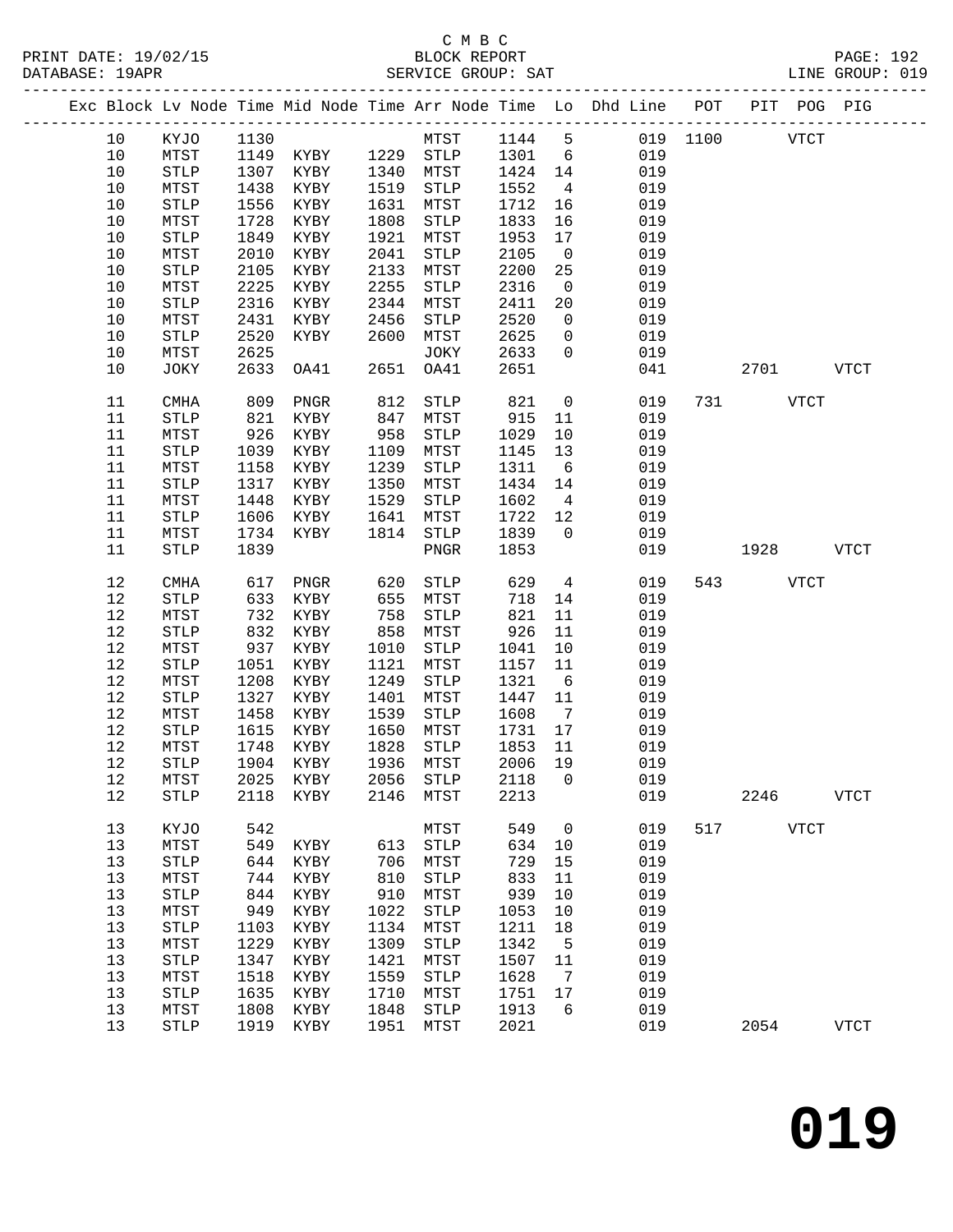## C M B C

| DATABASE: 19APR |       |                       |      |                              |      | SERVICE GROUP: SAT   |            |                 | LINE GROUP: 019                                                                |               |           |            |            |  |
|-----------------|-------|-----------------------|------|------------------------------|------|----------------------|------------|-----------------|--------------------------------------------------------------------------------|---------------|-----------|------------|------------|--|
|                 |       |                       |      |                              |      |                      |            |                 | Exc Block Lv Node Time Mid Node Time Arr Node Time Lo Dhd Line POT PIT POG PIG |               |           |            |            |  |
|                 | 14    |                       |      | KYBY 535 KYJO 550 MTST 557 7 |      |                      |            |                 | 019                                                                            |               | 509 VTCT  |            |            |  |
|                 | 14    | MTST                  |      | 604 KYBY 628 STLP            |      |                      | 649 10     |                 | 019                                                                            |               |           |            |            |  |
|                 | 14    | ${\tt STLP}$          |      | 659 KYBY                     |      | 721 MTST             | 744        | 11              | 019                                                                            |               |           |            |            |  |
|                 | 14    | MTST                  |      |                              |      |                      | 845<br>951 | 11              | 019                                                                            |               |           |            |            |  |
|                 | 14    | ${\tt STLP}$          |      | 755 KYBY<br>856 KYBY         |      | 822 STLP<br>922 MTST |            | 8 <sup>8</sup>  | 019                                                                            |               |           |            |            |  |
|                 | 14    | MTST                  | 959  | KYBY                         |      | 1034 STLP            | 1105       | 9               | 019                                                                            |               |           |            |            |  |
|                 | 14    | STLP                  |      | 1114 KYBY                    |      | 1145 MTST            | 1222       | 17              | 019                                                                            |               |           |            |            |  |
|                 | 14    | MTST                  | 1239 | KYBY                         |      | 1319 STLP            | 1352       | $5^{\circ}$     | 019                                                                            |               |           |            |            |  |
|                 | 14    | STLP                  | 1357 | KYBY                         |      | 1431 MTST            | 1517 11    |                 | 019                                                                            |               |           |            |            |  |
|                 | 14    | MTST                  | 1528 | KYBY                         | 1609 | STLP                 | 1638       | $\overline{7}$  | 019                                                                            |               |           |            |            |  |
|                 | 14    | STLP                  | 1645 | KYBY                         | 1720 | MTST                 | 1759       |                 |                                                                                | 019 1840 VTCT |           |            |            |  |
|                 | 15    | KYJO                  | 1155 |                              |      | MTST                 | 1209       | 9               |                                                                                | 019 1125 VTCT |           |            |            |  |
|                 | 15    | MTST                  | 1218 | KYBY                         | 1259 | STLP                 | 1331       | $6\overline{6}$ | 019                                                                            |               |           |            |            |  |
|                 | 15    | $\operatorname{STLP}$ | 1337 | KYBY                         |      | 1411 MTST            | 1457       | 11              | 019                                                                            |               |           |            |            |  |
|                 | 15    | MTST                  | 1508 | KYBY                         |      | 1549 STLP            | 1618       | $\overline{7}$  | 019                                                                            |               |           |            |            |  |
|                 | 15    | STLP                  | 1625 | KYBY                         |      | 1700 MTST            | 1741 17    |                 | 019                                                                            |               |           |            |            |  |
|                 | 15    | MTST                  | 1758 | KYBY                         | 1838 | STLP                 | 1903       | $\overline{0}$  | 019                                                                            |               |           |            |            |  |
|                 | 15    | STLP                  | 1903 |                              |      | PNGR                 | 1917       |                 | 019                                                                            | 1949 VTCT     |           |            |            |  |
|                 | 16    | KYJO                  | 747  |                              |      | MTST                 | 756        | 11              | 019                                                                            |               | 722 VTCT  |            |            |  |
|                 | 16    | MTST                  | 807  | KYBY 834 STLP                |      |                      | 857        | 8 <sup>8</sup>  | 019                                                                            |               |           |            |            |  |
|                 | 16    | <b>STLP</b>           | 905  | KYBY                         |      | 933 MTST             | 1005       | 18              | 019                                                                            |               |           |            |            |  |
|                 | 16    | MTST                  | 1023 | KYBY                         |      | 1058 STLP            | 1129       | 8 <sup>8</sup>  | 019                                                                            |               |           |            |            |  |
|                 | 16    | STLP                  | 1137 | KYBY                         | 1209 | MTST                 | 1248       | 11              | 019                                                                            |               |           |            |            |  |
|                 | 16    | MTST                  | 1259 | KYBY                         | 1339 | STLP                 | 1412       | $5^{\circ}$     | 019                                                                            |               |           |            |            |  |
|                 | 16    | STLP                  | 1417 | KYBY                         | 1451 | MTST                 | 1537       | 10              | 019                                                                            |               |           |            |            |  |
|                 | 16    | MTST                  | 1547 | KYBY                         | 1629 | STLP                 | 1658       | 8 <sup>8</sup>  | 019                                                                            |               |           |            |            |  |
|                 | 16    | <b>STLP</b>           | 1706 | KYBY                         | 1740 | MTST                 | 1819       |                 |                                                                                | 019 1852 VTCT |           |            |            |  |
|                 | 17    | KYJO                  | 1307 |                              |      | MTST                 | 1321       | 8 <sup>8</sup>  |                                                                                | 019 1234 VTCT |           |            |            |  |
|                 | 17    | MTST                  | 1329 | KYBY                         |      | 1409 STLP            | 1442       | $5^{\circ}$     | 019                                                                            |               |           |            |            |  |
|                 | 17    | STLP                  | 1447 | KYBY                         |      | 1522 MTST            | 1605       | 13              | 019                                                                            |               |           |            |            |  |
|                 | 17    | MTST                  |      | 1618 KYBY                    |      | 1659 STLP            | 1724       | 12              | 019                                                                            |               |           |            |            |  |
|                 | 17    | <b>STLP</b>           |      | 1736 KYBY                    | 1810 | MTST                 | 1847       |                 |                                                                                | 019 1920 VTCT |           |            |            |  |
| SP 60           |       | STTE                  | 856  |                              |      | STLP                 |            | 6               | 019                                                                            |               | 831 — 100 | <b>VTC</b> |            |  |
| SP 60           |       | <b>STLP</b>           | 925  |                              |      | STTE                 | 919<br>945 | $\overline{0}$  | 019                                                                            |               |           |            |            |  |
|                 | SP 60 | STTE                  |      | 945                          |      |                      |            |                 | STLP 1011 13 019                                                               |               |           |            |            |  |
| SP 60           |       | <b>STLP</b>           | 1024 |                              |      | STTE                 | 1044       | 1               | 019                                                                            |               |           |            |            |  |
| SP 60           |       | <b>STTE</b>           | 1045 |                              |      | STLP                 | 1111       | 9               | 019                                                                            |               |           |            |            |  |
| SP 60           |       | <b>STLP</b>           | 1120 |                              |      | STTE                 | 1141       | 5               | 019                                                                            |               |           |            |            |  |
| SP 60           |       | ${\tt STTE}$          | 1146 |                              |      | STLP                 | 1212       | 10              | 019                                                                            |               |           |            |            |  |
| SP 60           |       | <b>STLP</b>           | 1222 |                              |      | STTE                 | 1244       | 6               | 019                                                                            |               |           |            |            |  |
| SP 60           |       | ${\tt STTE}$          | 1250 |                              |      | ${\tt STLP}$         | 1316       | 6               | 019                                                                            |               |           |            |            |  |
| SP 60           |       | <b>STLP</b>           | 1322 |                              |      | STTE                 | 1344       | 8               | 019                                                                            |               |           |            |            |  |
| SP 60           |       | ${\tt STTE}$          | 1352 |                              |      | ${\tt STLP}$         | 1417       | 5               | 019                                                                            |               |           |            |            |  |
| SP 60           |       | <b>STLP</b>           | 1422 |                              |      | STTE                 | 1445       | 7               | 019                                                                            |               |           |            |            |  |
| SP 60           |       | STTE                  | 1452 |                              |      | STLP                 | 1517       | 5               | 019                                                                            |               |           |            |            |  |
| SP 60           |       | STLP                  | 1522 |                              |      | STTE                 | 1546       | 3               | 019                                                                            |               |           |            |            |  |
| SP 60           |       | ${\tt STTE}$          | 1549 |                              |      | STLP                 | 1613       | 7               | 019                                                                            |               |           |            |            |  |
| SP 60           |       | <b>STLP</b>           | 1620 |                              |      | <b>STTE</b>          | 1644       | 5               | 019                                                                            |               |           |            |            |  |
| SP 60           |       | STTE                  | 1649 |                              |      | STLP                 | 1710       | 11              | 019                                                                            |               |           |            |            |  |
| SP 60           |       | STLP                  | 1721 |                              |      | STTE                 | 1745       | 5               | 019                                                                            |               |           |            |            |  |
| SP 60           |       | STTE                  | 1750 |                              |      | STLP                 | 1810       | 14              | 019                                                                            |               |           |            |            |  |
| SP 60           |       | <b>STLP</b>           | 1824 |                              |      | <b>STTE</b>          | 1848       |                 | 019                                                                            |               | 1913      |            | <b>VTC</b> |  |
|                 |       |                       |      |                              |      |                      |            |                 |                                                                                |               |           |            |            |  |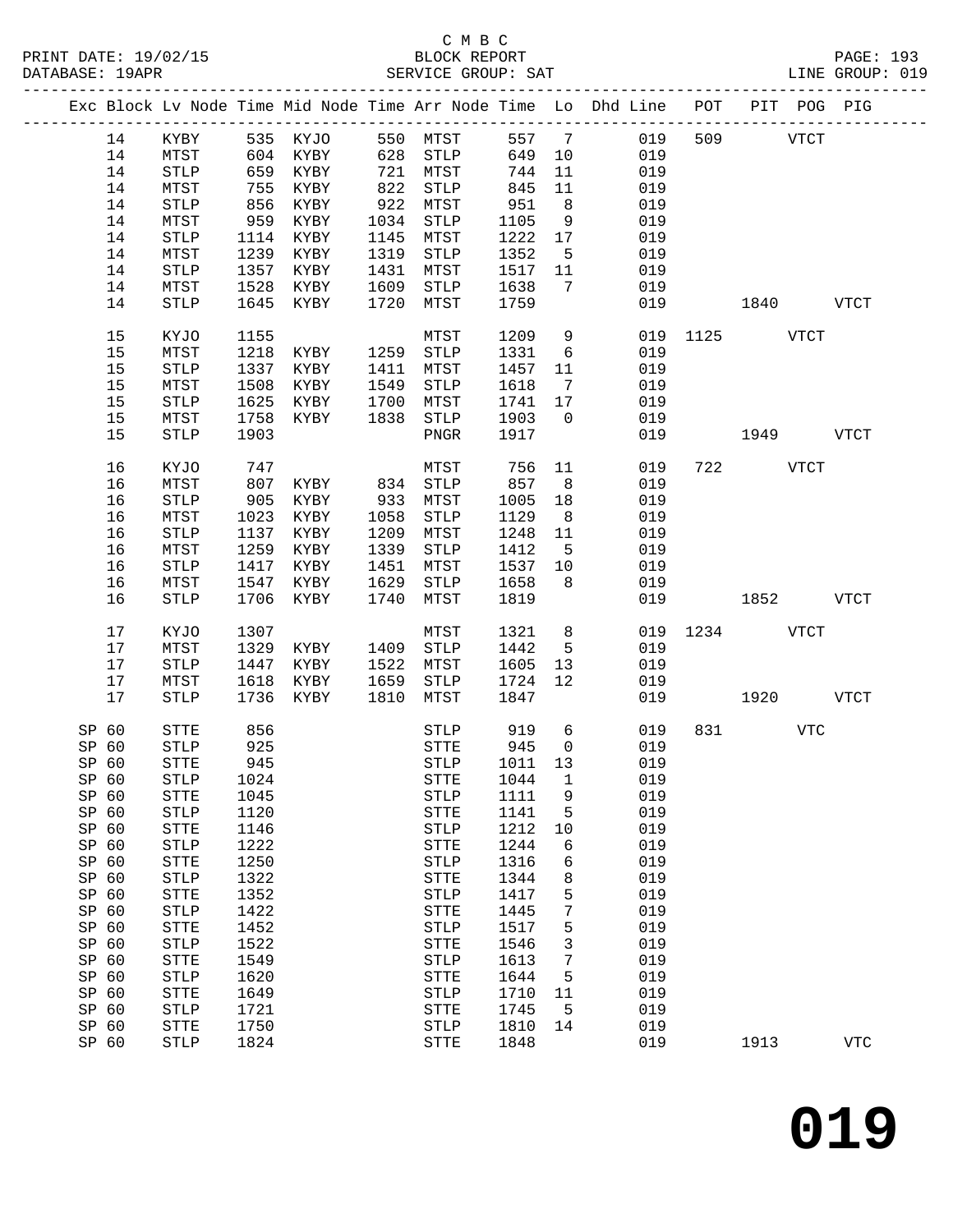### C M B C<br>BLOCK REPORT SERVICE GROUP: SAT

| PAIAPACH · ISAIN |                    |     |  |       | DERVICE OROOL PAI |                                                                                |  |      | ALINO OIROOL : 017 |  |
|------------------|--------------------|-----|--|-------|-------------------|--------------------------------------------------------------------------------|--|------|--------------------|--|
|                  |                    |     |  |       |                   | Exc Block Ly Node Time Mid Node Time Arr Node Time Lo Dhd Line POT PIT POG PIG |  |      |                    |  |
| SP 61            | $STT$ $\mathbb{F}$ | 908 |  | STI.P | 931 6             | 019 843                                                                        |  | VTC. |                    |  |
| SP <sub>61</sub> | STI.P              | 937 |  | STTF. | 957 O             |                                                                                |  |      |                    |  |

| SP 61 | <b>STTE</b>  | 908  | <b>STLP</b>           | 931  | 6                | 019 | 843 |      | <b>VTC</b>   |              |
|-------|--------------|------|-----------------------|------|------------------|-----|-----|------|--------------|--------------|
| SP 61 | STLP         | 937  | ${\tt STTE}$          | 957  | $\mathbf 0$      | 019 |     |      |              |              |
| SP 61 | <b>STTE</b>  | 957  | $\operatorname{STLP}$ | 1023 | $13$             | 019 |     |      |              |              |
| SP 61 | STLP         | 1036 | ${\tt STTE}$          | 1056 | 1                | 019 |     |      |              |              |
| SP 61 | <b>STTE</b>  | 1057 | <b>STLP</b>           | 1123 | 8                | 019 |     |      |              |              |
| SP 61 | STLP         | 1131 | ${\tt STTE}$          | 1152 | $\epsilon$       | 019 |     |      |              |              |
| SP 61 | STTE         | 1158 | STLP                  | 1224 | 8                | 019 |     |      |              |              |
| SP 61 | STLP         | 1232 | STTE                  | 1254 | 6                | 019 |     |      |              |              |
| SP 61 | <b>STTE</b>  | 1300 | ${\tt STLP}$          | 1327 | 6                | 019 |     |      |              |              |
| SP 61 | STLP         | 1333 | ${\tt STTE}$          | 1355 | 7                | 019 |     |      |              |              |
| SP 61 | ${\tt STTE}$ | 1402 | ${\tt STLP}$          | 1427 | 6                | 019 |     |      |              |              |
| SP 61 | <b>STLP</b>  | 1433 | ${\tt STTE}$          | 1456 | 6                | 019 |     |      |              |              |
| SP 61 | <b>STTE</b>  | 1502 | ${\tt STLP}$          | 1527 | 5                | 019 |     |      |              |              |
| SP 61 | STLP         | 1532 | ${\tt STTE}$          | 1556 | $\mathsf{3}$     | 019 |     |      |              |              |
| SP 61 | <b>STTE</b>  | 1559 | $\operatorname{STLP}$ | 1623 | 7                | 019 |     |      |              |              |
| SP 61 | <b>STLP</b>  | 1630 | ${\tt STTE}$          | 1654 | 5                | 019 |     |      |              |              |
| SP 61 | <b>STTE</b>  | 1659 | $\operatorname{STLP}$ | 1720 | 11               | 019 |     |      |              |              |
| SP 61 | <b>STLP</b>  | 1731 | STTE                  | 1755 | $\,4$            | 019 |     |      |              |              |
| SP 61 | STTE         | 1759 | $\operatorname{STLP}$ | 1819 | 12               | 019 |     |      |              |              |
| SP 61 | STLP         | 1831 | <b>STTE</b>           | 1855 |                  | 019 |     | 1920 |              | $_{\rm VTC}$ |
|       |              |      |                       |      |                  |     |     |      |              |              |
| SP 62 | <b>STTE</b>  | 920  | $\operatorname{STLP}$ | 943  | 5                | 019 | 855 |      | $_{\rm VTC}$ |              |
| SP 62 | <b>STLP</b>  | 948  | <b>STTE</b>           | 1008 | $\mathbf 1$      | 019 |     |      |              |              |
| SP 62 | <b>STTE</b>  | 1009 | STLP                  | 1035 | $11\,$           | 019 |     |      |              |              |
| SP 62 | STLP         | 1046 | STTE                  | 1107 | $\overline{a}$   | 019 |     |      |              |              |
| SP 62 | <b>STTE</b>  | 1109 | $\operatorname{STLP}$ | 1135 | $\boldsymbol{7}$ | 019 |     |      |              |              |
| SP 62 | <b>STLP</b>  | 1142 | <b>STTE</b>           | 1203 | 7                | 019 |     |      |              |              |
| SP 62 | <b>STTE</b>  | 1210 | <b>STLP</b>           | 1236 | 6                | 019 |     |      |              |              |
| SP 62 | STLP         | 1242 | ${\tt STTE}$          | 1304 | 6                | 019 |     |      |              |              |
| SP 62 | <b>STTE</b>  | 1310 | $\operatorname{STLP}$ | 1337 | $\epsilon$       | 019 |     |      |              |              |
| SP 62 | <b>STLP</b>  | 1343 | ${\tt STTE}$          | 1405 | 7                | 019 |     |      |              |              |
| SP 62 | <b>STTE</b>  | 1412 | <b>STLP</b>           | 1437 | 5                | 019 |     |      |              |              |
| SP 62 | <b>STLP</b>  | 1442 | ${\tt STTE}$          | 1506 | $\sqrt{6}$       | 019 |     |      |              |              |
| SP 62 | <b>STTE</b>  | 1512 | STLP                  | 1537 | 5                | 019 |     |      |              |              |
| SP 62 | <b>STLP</b>  | 1542 | ${\tt STTE}$          | 1606 | 3                | 019 |     |      |              |              |
| SP 62 | <b>STTE</b>  | 1609 | <b>STLP</b>           | 1633 | $\boldsymbol{7}$ | 019 |     |      |              |              |
| SP 62 | STLP         | 1640 | <b>STTE</b>           | 1704 | 5                | 019 |     |      |              |              |
| SP 62 | <b>STTE</b>  | 1709 | STLP                  | 1729 | $1\,2$           | 019 |     |      |              |              |
| SP 62 | STLP         | 1741 | ${\tt STTE}$          | 1805 | 5                | 019 |     |      |              |              |
| SP 62 | <b>STTE</b>  | 1810 | $\operatorname{STLP}$ | 1830 | 11               | 019 |     |      |              |              |
| SP 62 | ${\tt STLP}$ | 1841 | ${\tt STTE}$          | 1905 |                  | 019 |     | 1930 |              | <b>VTC</b>   |
|       |              |      |                       |      |                  |     |     |      |              |              |

**019**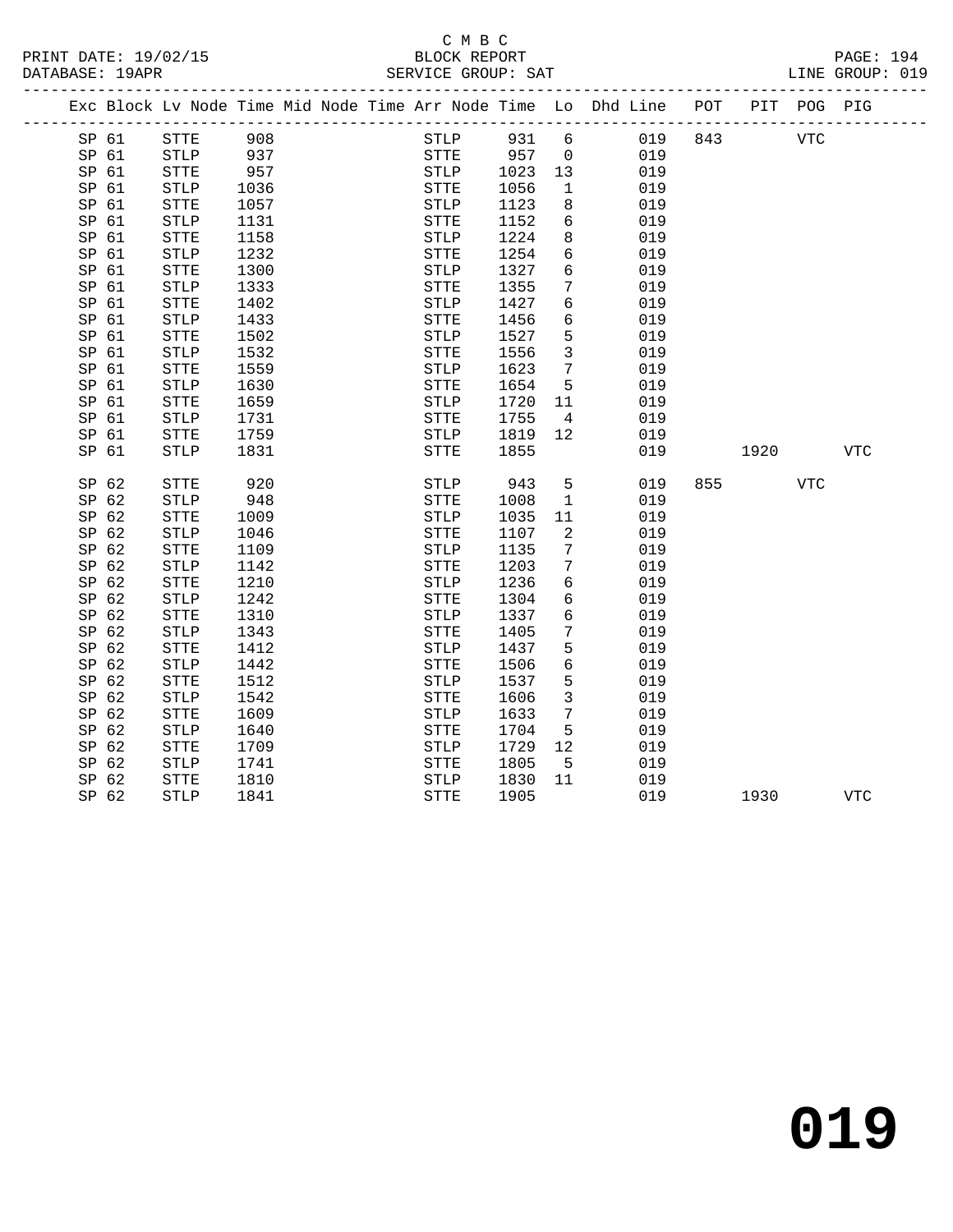|                  | Exc Block Lv Node Time Mid Node Time Arr Node Time Lo Dhd Line POT |      |  |             |      |                 |     |      |      | PIT POG PIG |            |
|------------------|--------------------------------------------------------------------|------|--|-------------|------|-----------------|-----|------|------|-------------|------------|
| SP 63            | STTE                                                               | 930  |  | STLP        | 956  | $4\overline{ }$ | 019 | 905  |      | <b>VTC</b>  |            |
| SP 63            | STLP                                                               | 1000 |  | STTE        | 1020 | $\overline{1}$  | 019 |      |      |             |            |
| SP 63            | STTE                                                               | 1021 |  | STLP        | 1047 | 11              | 019 |      |      |             |            |
| SP 63            | STLP                                                               | 1058 |  | STTE        | 1119 | $\overline{3}$  | 019 |      |      |             |            |
| SP 63            | STTE                                                               | 1122 |  | STLP        | 1148 | 6               | 019 |      |      |             |            |
| SP 63            | STLP                                                               | 1154 |  | STTE        | 1215 | 5               | 019 |      |      |             |            |
| SP 63            | STTE                                                               | 1220 |  | STLP        | 1246 | 6               | 019 |      |      |             |            |
| SP 63            | STLP                                                               | 1252 |  | STTE        | 1314 | 6               | 019 |      |      |             |            |
| SP 63            | STTE                                                               | 1320 |  | <b>STLP</b> | 1347 | 5               | 019 |      |      |             |            |
| SP 63            | STLP                                                               | 1352 |  | STTE        | 1415 | 7               | 019 |      |      |             |            |
| SP 63            | STTE                                                               | 1422 |  | STLP        | 1446 | 6               | 019 |      |      |             |            |
| SP 63            | STLP                                                               | 1452 |  | STTE        | 1516 | 6               | 019 |      |      |             |            |
| SP 63            | STTE                                                               | 1522 |  | STLP        | 1546 | 6               | 019 |      |      |             |            |
| SP 63            | STLP                                                               | 1552 |  | STTE        | 1616 | 3               | 019 |      |      |             |            |
| SP 63            | STTE                                                               | 1619 |  | <b>STLP</b> | 1643 | 8               | 019 |      |      |             |            |
| SP 63            | STLP                                                               | 1651 |  | STTE        | 1715 | $\overline{4}$  | 019 |      |      |             |            |
| SP 63            | STTE                                                               | 1719 |  | STLP        | 1739 | 12              | 019 |      |      |             |            |
| SP 63            | STLP                                                               | 1751 |  | STTE        | 1815 | 10              | 019 |      |      |             |            |
| SP 63            | STTE                                                               | 1825 |  | STLP        | 1845 | 10              | 019 |      |      |             |            |
| SP 63            | <b>STLP</b>                                                        | 1855 |  | STTE        | 1918 |                 | 019 |      | 1943 |             | <b>VTC</b> |
|                  |                                                                    |      |  |             |      |                 |     |      |      |             |            |
| SP <sub>64</sub> | STTE                                                               | 935  |  | STLP        | 1001 | 11              | 019 | 910  |      | VTC         |            |
| SP 64            | STLP                                                               | 1012 |  | STTE        | 1032 | 1               | 019 |      |      |             |            |
| SP <sub>64</sub> | STTE                                                               | 1033 |  | STLP        | 1059 | 9               | 019 |      |      |             |            |
| SP 64            | STLP                                                               | 1108 |  | STTE        | 1129 | 5               | 019 |      |      |             |            |
| SP 64            | STTE                                                               | 1134 |  | STLP        | 1200 | 6               | 019 |      |      |             |            |
| SP <sub>64</sub> | STLP                                                               | 1206 |  | STTE        | 1227 | 3               | 019 |      |      |             |            |
| SP <sub>64</sub> | ${\tt STTE}$                                                       | 1230 |  | STLP        | 1256 | 6               | 019 |      |      |             |            |
| SP 64            | STLP                                                               | 1302 |  | STTE        | 1324 | 6               | 019 |      |      |             |            |
| SP 64            | STTE                                                               | 1330 |  | STLP        | 1357 | 5               | 019 |      |      |             |            |
| SP 64            | STLP                                                               | 1402 |  | STTE        | 1425 | 7               | 019 |      |      |             |            |
| SP <sub>64</sub> | STTE                                                               | 1432 |  | STLP        | 1456 | 6               | 019 |      |      |             |            |
| SP 64            | STLP                                                               | 1502 |  | STTE        | 1526 | 6               | 019 |      |      |             |            |
| SP <sub>64</sub> | STTE                                                               | 1532 |  | <b>STLP</b> | 1556 | 5               | 019 |      |      |             |            |
| SP <sub>64</sub> | STLP                                                               | 1601 |  | STTE        | 1625 | 4               | 019 |      |      |             |            |
| SP 64            | STTE                                                               | 1629 |  | STLP        | 1651 | 10              | 019 |      |      |             |            |
| SP 64            | STLP                                                               | 1701 |  | STTE        | 1725 | $\overline{4}$  | 019 |      |      |             |            |
| SP 64            | STTE                                                               | 1729 |  | STLP        | 1749 | 12              | 019 |      |      |             |            |
| SP <sub>64</sub> | <b>STLP</b>                                                        | 1801 |  | STTE        | 1825 |                 | 019 |      | 1850 |             | <b>VTC</b> |
|                  |                                                                    |      |  |             |      |                 |     |      |      |             |            |
| SP 65            | STTE                                                               | 1240 |  | STLP        | 1306 | 6               | 019 | 1215 |      | <b>VTC</b>  |            |
| SP 65            | STLP                                                               | 1312 |  | <b>STTE</b> | 1334 | 6               | 019 |      |      |             |            |
| SP 65            | <b>STTE</b>                                                        | 1340 |  | <b>STLP</b> | 1407 | 5               | 019 |      |      |             |            |
| SP 65            | <b>STLP</b>                                                        | 1412 |  | STTE        | 1435 | 7               | 019 |      |      |             |            |
| SP 65            | <b>STTE</b>                                                        | 1442 |  | <b>STLP</b> | 1506 | 6               | 019 |      |      |             |            |
| SP 65            | <b>STLP</b>                                                        | 1512 |  | <b>STTE</b> | 1536 | 6               | 019 |      |      |             |            |
| SP 65            | STTE                                                               | 1542 |  | <b>STLP</b> | 1606 | 5               | 019 |      |      |             |            |
| SP 65            | <b>STLP</b>                                                        | 1611 |  | STTE        | 1635 | 4               | 019 |      |      |             |            |
| SP 65            | <b>STTE</b>                                                        | 1639 |  | <b>STLP</b> | 1700 | 11              | 019 |      |      |             |            |
| SP 65            | <b>STLP</b>                                                        | 1711 |  | STTE        | 1735 | 4               | 019 |      |      |             |            |
| SP 65            | STTE                                                               | 1739 |  | <b>STLP</b> | 1759 | 12              | 019 |      |      |             |            |
| SP 65            | <b>STLP</b>                                                        | 1811 |  | <b>STTE</b> | 1835 |                 | 019 |      | 1900 |             | <b>VTC</b> |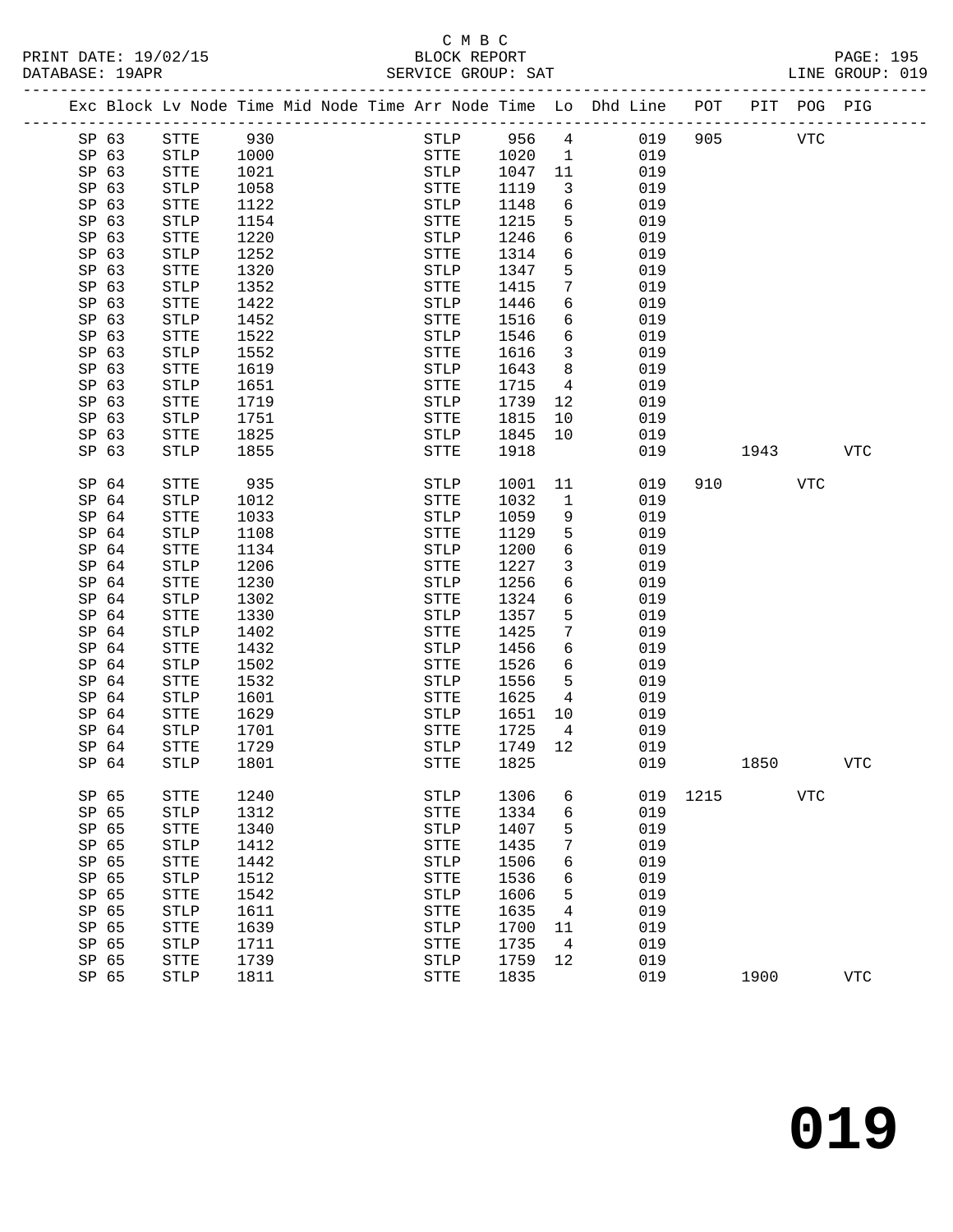| 41BR 41AV & BRUCE ST 41VI 41 AV & VICTORIA<br>BYST BROADWAY STN 52 HALP HARRISON LOOP<br>RORI ROBSON & RICHARDS 52 VTCT Vancouver Trolley Depot<br>Exc Block Lv Node Time Mid Node Time Arr Node Time Lo Dhd Line POT PIT POG PIG<br>HALP 501 0 020 433 VTCT<br>41BR 453<br>$1 \quad$<br>501 BYST 516 RORI<br>536 0<br>$\mathbf{1}$<br>020<br>HALP<br>$\mathbf{1}$<br>616  15<br>711  0<br>020<br>RORI<br>$1\,$<br>711<br>HALP<br>020<br>711 BYST<br>735 HALP<br>$\mathbf 1$<br>753<br>RORI<br>10<br>020<br>1<br>850<br>$\overline{\mathbf{c}}$<br>HALP<br>803 BYST<br>824 RORI<br>020<br>$\mathbf 1$<br>852 BYST<br>921 HALP<br>942<br>RORI<br>11<br>020<br>942<br>1043<br>1<br>1015 RORI<br>5 <sub>5</sub><br>HALP<br>953 BYST<br>020<br>1123<br>1<br>RORI<br>1048 BYST<br>HALP<br>1148<br>12<br>020<br>1<br>1224 RORI<br>$5^{\circ}$<br>HALP<br>1200<br>BYST<br>1255<br>020<br>1<br>1300<br>BYST<br>1336<br>1405<br>9<br>020<br>RORI<br>HALP<br>5 <sub>5</sub><br>1<br>1414 BYST<br>1440<br>1512<br>020<br>HALP<br>RORI<br>1<br>1624<br>12<br>RORI<br>1517 BYST<br>1556<br>HALP<br>020<br>1<br>1636<br>BYST<br>1658<br>1729<br>HALP<br>RORI<br>$\overline{0}$<br>020<br>1729<br>1807<br>1832<br>1<br>RORI<br>BYST<br>HALP<br>15<br>020<br>1<br>1909<br>1937<br>$\overline{0}$<br>020<br>HALP<br>1847<br>BYST<br>RORI<br>5 <sub>5</sub><br>1<br>1937<br>2012<br>2032<br>020<br>RORI<br>BYST<br>HALP<br>1<br>2037<br>2057<br>2125<br>020<br>HALP<br>BYST<br>RORI<br>$\overline{0}$<br>1<br>2125<br>2156<br>2215<br>14<br>RORI<br>BYST<br>HALP<br>020<br>1<br>2229<br>2246 RORI<br>2311<br>020<br>HALP<br>BYST<br>$\overline{0}$<br>$2338$ HALP<br>1<br>2311<br>2357<br>$\overline{0}$<br>BYST<br>020<br>RORI<br>1<br>2357<br>2405<br>2423 VTCT<br>HALP<br>41VI<br>020<br>2<br>521<br>$\overline{0}$<br>453 VTCT<br>41BR<br>513<br>HALP<br>020<br>521 BYST<br>$\sqrt{2}$<br>556<br>HALP<br>536 RORI<br>$\overline{0}$<br>020<br>2<br>556<br>620 HALP<br>636<br>RORI<br>BYST<br>10<br>020<br>2<br>646<br>BYST<br>704 RORI<br>726<br>020<br>HALP<br>$\overline{\phantom{0}}$<br>$\sqrt{2}$<br>808<br>726<br>BYST<br>750<br>17<br>020<br>RORI<br>HALP<br>$\sqrt{2}$<br>825 BYST<br>912<br>$5^{\circ}$<br>HALP<br>846<br>RORI<br>020<br>917 BYST<br>$\sqrt{2}$<br>1010<br>RORI<br>947<br>HALP<br>12<br>020<br>2<br>HALP<br>1022<br>BYST<br>1046 RORI<br>1115<br>$5^{\circ}$<br>020<br>$\sqrt{2}$<br>1120<br>$\frac{1220}{1329}$ $\frac{12}{7}$<br>RORI<br>BYST<br>1155 HALP<br>020<br>2<br>$5^{\circ}$<br>1232 BYST<br>1256 RORI<br>1329<br>HALP<br>020<br>2<br>RORI 1334 BYST 1411 HALP 1439 7<br>020<br>2<br>5<br>020<br>HALP<br>1446<br>BYST<br>1512<br>RORI<br>1544<br>2<br>1549<br>1628<br>1656<br>020<br>RORI<br>BYST<br>HALP<br>10<br>2<br>1730<br>1800<br>020<br>HALP<br>1706<br>BYST<br>RORI<br>$\overline{\mathbf{0}}$<br>2<br>1800<br>1838<br>1902<br>020<br>RORI<br><b>BYST</b><br>HALP<br>15<br>2<br>1939<br>2007<br>020<br>HALP<br>1917<br><b>BYST</b><br>RORI<br>$\overline{0}$<br>$\sqrt{2}$<br>2007<br>2042<br>020<br>RORI<br><b>BYST</b><br>2102<br>13<br>HALP<br>$\sqrt{2}$<br>2115<br>2133<br>2201<br>020<br>HALP<br><b>BYST</b><br>RORI<br>$\overline{0}$<br>$\sqrt{2}$<br>2201<br>2232<br>2251<br>020<br>RORI<br><b>BYST</b><br>HALP<br>8<br>2<br>2259<br>2316<br>2341<br>020<br><b>BYST</b><br>RORI<br>HALP<br>0<br>2<br>2341<br>2427<br>020<br>2408<br>15<br>RORI<br>BYST<br>HALP<br>$\sqrt{2}$<br>2442<br>2524<br>020<br>HALP<br><b>BYST</b><br>2459<br>RORI<br>10<br>2<br>2534<br>2605<br>2622<br>020<br>HALP<br>$\mathbf 0$<br>RORI<br>BYST<br>2<br>2622<br>2629<br>020<br>41VI<br>2647<br><b>VTCT</b><br>HALP |  |  |  |  |  |  |  |  |
|---------------------------------------------------------------------------------------------------------------------------------------------------------------------------------------------------------------------------------------------------------------------------------------------------------------------------------------------------------------------------------------------------------------------------------------------------------------------------------------------------------------------------------------------------------------------------------------------------------------------------------------------------------------------------------------------------------------------------------------------------------------------------------------------------------------------------------------------------------------------------------------------------------------------------------------------------------------------------------------------------------------------------------------------------------------------------------------------------------------------------------------------------------------------------------------------------------------------------------------------------------------------------------------------------------------------------------------------------------------------------------------------------------------------------------------------------------------------------------------------------------------------------------------------------------------------------------------------------------------------------------------------------------------------------------------------------------------------------------------------------------------------------------------------------------------------------------------------------------------------------------------------------------------------------------------------------------------------------------------------------------------------------------------------------------------------------------------------------------------------------------------------------------------------------------------------------------------------------------------------------------------------------------------------------------------------------------------------------------------------------------------------------------------------------------------------------------------------------------------------------------------------------------------------------------------------------------------------------------------------------------------------------------------------------------------------------------------------------------------------------------------------------------------------------------------------------------------------------------------------------------------------------------------------------------------------------------------------------------------------------------------------------------------------------------------------------------------------------------------------------------------------------------------------------------------------------------------------------------------------------------------------------------------------------------------------------------------------------------------------------------------------------------------------------------------------------------------------------------------------------------------------------------------------------------------------------------------------------------------------------------------|--|--|--|--|--|--|--|--|
|                                                                                                                                                                                                                                                                                                                                                                                                                                                                                                                                                                                                                                                                                                                                                                                                                                                                                                                                                                                                                                                                                                                                                                                                                                                                                                                                                                                                                                                                                                                                                                                                                                                                                                                                                                                                                                                                                                                                                                                                                                                                                                                                                                                                                                                                                                                                                                                                                                                                                                                                                                                                                                                                                                                                                                                                                                                                                                                                                                                                                                                                                                                                                                                                                                                                                                                                                                                                                                                                                                                                                                                                                                       |  |  |  |  |  |  |  |  |
|                                                                                                                                                                                                                                                                                                                                                                                                                                                                                                                                                                                                                                                                                                                                                                                                                                                                                                                                                                                                                                                                                                                                                                                                                                                                                                                                                                                                                                                                                                                                                                                                                                                                                                                                                                                                                                                                                                                                                                                                                                                                                                                                                                                                                                                                                                                                                                                                                                                                                                                                                                                                                                                                                                                                                                                                                                                                                                                                                                                                                                                                                                                                                                                                                                                                                                                                                                                                                                                                                                                                                                                                                                       |  |  |  |  |  |  |  |  |
|                                                                                                                                                                                                                                                                                                                                                                                                                                                                                                                                                                                                                                                                                                                                                                                                                                                                                                                                                                                                                                                                                                                                                                                                                                                                                                                                                                                                                                                                                                                                                                                                                                                                                                                                                                                                                                                                                                                                                                                                                                                                                                                                                                                                                                                                                                                                                                                                                                                                                                                                                                                                                                                                                                                                                                                                                                                                                                                                                                                                                                                                                                                                                                                                                                                                                                                                                                                                                                                                                                                                                                                                                                       |  |  |  |  |  |  |  |  |
|                                                                                                                                                                                                                                                                                                                                                                                                                                                                                                                                                                                                                                                                                                                                                                                                                                                                                                                                                                                                                                                                                                                                                                                                                                                                                                                                                                                                                                                                                                                                                                                                                                                                                                                                                                                                                                                                                                                                                                                                                                                                                                                                                                                                                                                                                                                                                                                                                                                                                                                                                                                                                                                                                                                                                                                                                                                                                                                                                                                                                                                                                                                                                                                                                                                                                                                                                                                                                                                                                                                                                                                                                                       |  |  |  |  |  |  |  |  |
|                                                                                                                                                                                                                                                                                                                                                                                                                                                                                                                                                                                                                                                                                                                                                                                                                                                                                                                                                                                                                                                                                                                                                                                                                                                                                                                                                                                                                                                                                                                                                                                                                                                                                                                                                                                                                                                                                                                                                                                                                                                                                                                                                                                                                                                                                                                                                                                                                                                                                                                                                                                                                                                                                                                                                                                                                                                                                                                                                                                                                                                                                                                                                                                                                                                                                                                                                                                                                                                                                                                                                                                                                                       |  |  |  |  |  |  |  |  |
|                                                                                                                                                                                                                                                                                                                                                                                                                                                                                                                                                                                                                                                                                                                                                                                                                                                                                                                                                                                                                                                                                                                                                                                                                                                                                                                                                                                                                                                                                                                                                                                                                                                                                                                                                                                                                                                                                                                                                                                                                                                                                                                                                                                                                                                                                                                                                                                                                                                                                                                                                                                                                                                                                                                                                                                                                                                                                                                                                                                                                                                                                                                                                                                                                                                                                                                                                                                                                                                                                                                                                                                                                                       |  |  |  |  |  |  |  |  |
|                                                                                                                                                                                                                                                                                                                                                                                                                                                                                                                                                                                                                                                                                                                                                                                                                                                                                                                                                                                                                                                                                                                                                                                                                                                                                                                                                                                                                                                                                                                                                                                                                                                                                                                                                                                                                                                                                                                                                                                                                                                                                                                                                                                                                                                                                                                                                                                                                                                                                                                                                                                                                                                                                                                                                                                                                                                                                                                                                                                                                                                                                                                                                                                                                                                                                                                                                                                                                                                                                                                                                                                                                                       |  |  |  |  |  |  |  |  |
|                                                                                                                                                                                                                                                                                                                                                                                                                                                                                                                                                                                                                                                                                                                                                                                                                                                                                                                                                                                                                                                                                                                                                                                                                                                                                                                                                                                                                                                                                                                                                                                                                                                                                                                                                                                                                                                                                                                                                                                                                                                                                                                                                                                                                                                                                                                                                                                                                                                                                                                                                                                                                                                                                                                                                                                                                                                                                                                                                                                                                                                                                                                                                                                                                                                                                                                                                                                                                                                                                                                                                                                                                                       |  |  |  |  |  |  |  |  |
|                                                                                                                                                                                                                                                                                                                                                                                                                                                                                                                                                                                                                                                                                                                                                                                                                                                                                                                                                                                                                                                                                                                                                                                                                                                                                                                                                                                                                                                                                                                                                                                                                                                                                                                                                                                                                                                                                                                                                                                                                                                                                                                                                                                                                                                                                                                                                                                                                                                                                                                                                                                                                                                                                                                                                                                                                                                                                                                                                                                                                                                                                                                                                                                                                                                                                                                                                                                                                                                                                                                                                                                                                                       |  |  |  |  |  |  |  |  |
|                                                                                                                                                                                                                                                                                                                                                                                                                                                                                                                                                                                                                                                                                                                                                                                                                                                                                                                                                                                                                                                                                                                                                                                                                                                                                                                                                                                                                                                                                                                                                                                                                                                                                                                                                                                                                                                                                                                                                                                                                                                                                                                                                                                                                                                                                                                                                                                                                                                                                                                                                                                                                                                                                                                                                                                                                                                                                                                                                                                                                                                                                                                                                                                                                                                                                                                                                                                                                                                                                                                                                                                                                                       |  |  |  |  |  |  |  |  |
|                                                                                                                                                                                                                                                                                                                                                                                                                                                                                                                                                                                                                                                                                                                                                                                                                                                                                                                                                                                                                                                                                                                                                                                                                                                                                                                                                                                                                                                                                                                                                                                                                                                                                                                                                                                                                                                                                                                                                                                                                                                                                                                                                                                                                                                                                                                                                                                                                                                                                                                                                                                                                                                                                                                                                                                                                                                                                                                                                                                                                                                                                                                                                                                                                                                                                                                                                                                                                                                                                                                                                                                                                                       |  |  |  |  |  |  |  |  |
|                                                                                                                                                                                                                                                                                                                                                                                                                                                                                                                                                                                                                                                                                                                                                                                                                                                                                                                                                                                                                                                                                                                                                                                                                                                                                                                                                                                                                                                                                                                                                                                                                                                                                                                                                                                                                                                                                                                                                                                                                                                                                                                                                                                                                                                                                                                                                                                                                                                                                                                                                                                                                                                                                                                                                                                                                                                                                                                                                                                                                                                                                                                                                                                                                                                                                                                                                                                                                                                                                                                                                                                                                                       |  |  |  |  |  |  |  |  |
|                                                                                                                                                                                                                                                                                                                                                                                                                                                                                                                                                                                                                                                                                                                                                                                                                                                                                                                                                                                                                                                                                                                                                                                                                                                                                                                                                                                                                                                                                                                                                                                                                                                                                                                                                                                                                                                                                                                                                                                                                                                                                                                                                                                                                                                                                                                                                                                                                                                                                                                                                                                                                                                                                                                                                                                                                                                                                                                                                                                                                                                                                                                                                                                                                                                                                                                                                                                                                                                                                                                                                                                                                                       |  |  |  |  |  |  |  |  |
|                                                                                                                                                                                                                                                                                                                                                                                                                                                                                                                                                                                                                                                                                                                                                                                                                                                                                                                                                                                                                                                                                                                                                                                                                                                                                                                                                                                                                                                                                                                                                                                                                                                                                                                                                                                                                                                                                                                                                                                                                                                                                                                                                                                                                                                                                                                                                                                                                                                                                                                                                                                                                                                                                                                                                                                                                                                                                                                                                                                                                                                                                                                                                                                                                                                                                                                                                                                                                                                                                                                                                                                                                                       |  |  |  |  |  |  |  |  |
|                                                                                                                                                                                                                                                                                                                                                                                                                                                                                                                                                                                                                                                                                                                                                                                                                                                                                                                                                                                                                                                                                                                                                                                                                                                                                                                                                                                                                                                                                                                                                                                                                                                                                                                                                                                                                                                                                                                                                                                                                                                                                                                                                                                                                                                                                                                                                                                                                                                                                                                                                                                                                                                                                                                                                                                                                                                                                                                                                                                                                                                                                                                                                                                                                                                                                                                                                                                                                                                                                                                                                                                                                                       |  |  |  |  |  |  |  |  |
|                                                                                                                                                                                                                                                                                                                                                                                                                                                                                                                                                                                                                                                                                                                                                                                                                                                                                                                                                                                                                                                                                                                                                                                                                                                                                                                                                                                                                                                                                                                                                                                                                                                                                                                                                                                                                                                                                                                                                                                                                                                                                                                                                                                                                                                                                                                                                                                                                                                                                                                                                                                                                                                                                                                                                                                                                                                                                                                                                                                                                                                                                                                                                                                                                                                                                                                                                                                                                                                                                                                                                                                                                                       |  |  |  |  |  |  |  |  |
|                                                                                                                                                                                                                                                                                                                                                                                                                                                                                                                                                                                                                                                                                                                                                                                                                                                                                                                                                                                                                                                                                                                                                                                                                                                                                                                                                                                                                                                                                                                                                                                                                                                                                                                                                                                                                                                                                                                                                                                                                                                                                                                                                                                                                                                                                                                                                                                                                                                                                                                                                                                                                                                                                                                                                                                                                                                                                                                                                                                                                                                                                                                                                                                                                                                                                                                                                                                                                                                                                                                                                                                                                                       |  |  |  |  |  |  |  |  |
|                                                                                                                                                                                                                                                                                                                                                                                                                                                                                                                                                                                                                                                                                                                                                                                                                                                                                                                                                                                                                                                                                                                                                                                                                                                                                                                                                                                                                                                                                                                                                                                                                                                                                                                                                                                                                                                                                                                                                                                                                                                                                                                                                                                                                                                                                                                                                                                                                                                                                                                                                                                                                                                                                                                                                                                                                                                                                                                                                                                                                                                                                                                                                                                                                                                                                                                                                                                                                                                                                                                                                                                                                                       |  |  |  |  |  |  |  |  |
|                                                                                                                                                                                                                                                                                                                                                                                                                                                                                                                                                                                                                                                                                                                                                                                                                                                                                                                                                                                                                                                                                                                                                                                                                                                                                                                                                                                                                                                                                                                                                                                                                                                                                                                                                                                                                                                                                                                                                                                                                                                                                                                                                                                                                                                                                                                                                                                                                                                                                                                                                                                                                                                                                                                                                                                                                                                                                                                                                                                                                                                                                                                                                                                                                                                                                                                                                                                                                                                                                                                                                                                                                                       |  |  |  |  |  |  |  |  |
|                                                                                                                                                                                                                                                                                                                                                                                                                                                                                                                                                                                                                                                                                                                                                                                                                                                                                                                                                                                                                                                                                                                                                                                                                                                                                                                                                                                                                                                                                                                                                                                                                                                                                                                                                                                                                                                                                                                                                                                                                                                                                                                                                                                                                                                                                                                                                                                                                                                                                                                                                                                                                                                                                                                                                                                                                                                                                                                                                                                                                                                                                                                                                                                                                                                                                                                                                                                                                                                                                                                                                                                                                                       |  |  |  |  |  |  |  |  |
|                                                                                                                                                                                                                                                                                                                                                                                                                                                                                                                                                                                                                                                                                                                                                                                                                                                                                                                                                                                                                                                                                                                                                                                                                                                                                                                                                                                                                                                                                                                                                                                                                                                                                                                                                                                                                                                                                                                                                                                                                                                                                                                                                                                                                                                                                                                                                                                                                                                                                                                                                                                                                                                                                                                                                                                                                                                                                                                                                                                                                                                                                                                                                                                                                                                                                                                                                                                                                                                                                                                                                                                                                                       |  |  |  |  |  |  |  |  |
|                                                                                                                                                                                                                                                                                                                                                                                                                                                                                                                                                                                                                                                                                                                                                                                                                                                                                                                                                                                                                                                                                                                                                                                                                                                                                                                                                                                                                                                                                                                                                                                                                                                                                                                                                                                                                                                                                                                                                                                                                                                                                                                                                                                                                                                                                                                                                                                                                                                                                                                                                                                                                                                                                                                                                                                                                                                                                                                                                                                                                                                                                                                                                                                                                                                                                                                                                                                                                                                                                                                                                                                                                                       |  |  |  |  |  |  |  |  |
|                                                                                                                                                                                                                                                                                                                                                                                                                                                                                                                                                                                                                                                                                                                                                                                                                                                                                                                                                                                                                                                                                                                                                                                                                                                                                                                                                                                                                                                                                                                                                                                                                                                                                                                                                                                                                                                                                                                                                                                                                                                                                                                                                                                                                                                                                                                                                                                                                                                                                                                                                                                                                                                                                                                                                                                                                                                                                                                                                                                                                                                                                                                                                                                                                                                                                                                                                                                                                                                                                                                                                                                                                                       |  |  |  |  |  |  |  |  |
|                                                                                                                                                                                                                                                                                                                                                                                                                                                                                                                                                                                                                                                                                                                                                                                                                                                                                                                                                                                                                                                                                                                                                                                                                                                                                                                                                                                                                                                                                                                                                                                                                                                                                                                                                                                                                                                                                                                                                                                                                                                                                                                                                                                                                                                                                                                                                                                                                                                                                                                                                                                                                                                                                                                                                                                                                                                                                                                                                                                                                                                                                                                                                                                                                                                                                                                                                                                                                                                                                                                                                                                                                                       |  |  |  |  |  |  |  |  |
|                                                                                                                                                                                                                                                                                                                                                                                                                                                                                                                                                                                                                                                                                                                                                                                                                                                                                                                                                                                                                                                                                                                                                                                                                                                                                                                                                                                                                                                                                                                                                                                                                                                                                                                                                                                                                                                                                                                                                                                                                                                                                                                                                                                                                                                                                                                                                                                                                                                                                                                                                                                                                                                                                                                                                                                                                                                                                                                                                                                                                                                                                                                                                                                                                                                                                                                                                                                                                                                                                                                                                                                                                                       |  |  |  |  |  |  |  |  |
|                                                                                                                                                                                                                                                                                                                                                                                                                                                                                                                                                                                                                                                                                                                                                                                                                                                                                                                                                                                                                                                                                                                                                                                                                                                                                                                                                                                                                                                                                                                                                                                                                                                                                                                                                                                                                                                                                                                                                                                                                                                                                                                                                                                                                                                                                                                                                                                                                                                                                                                                                                                                                                                                                                                                                                                                                                                                                                                                                                                                                                                                                                                                                                                                                                                                                                                                                                                                                                                                                                                                                                                                                                       |  |  |  |  |  |  |  |  |
|                                                                                                                                                                                                                                                                                                                                                                                                                                                                                                                                                                                                                                                                                                                                                                                                                                                                                                                                                                                                                                                                                                                                                                                                                                                                                                                                                                                                                                                                                                                                                                                                                                                                                                                                                                                                                                                                                                                                                                                                                                                                                                                                                                                                                                                                                                                                                                                                                                                                                                                                                                                                                                                                                                                                                                                                                                                                                                                                                                                                                                                                                                                                                                                                                                                                                                                                                                                                                                                                                                                                                                                                                                       |  |  |  |  |  |  |  |  |
|                                                                                                                                                                                                                                                                                                                                                                                                                                                                                                                                                                                                                                                                                                                                                                                                                                                                                                                                                                                                                                                                                                                                                                                                                                                                                                                                                                                                                                                                                                                                                                                                                                                                                                                                                                                                                                                                                                                                                                                                                                                                                                                                                                                                                                                                                                                                                                                                                                                                                                                                                                                                                                                                                                                                                                                                                                                                                                                                                                                                                                                                                                                                                                                                                                                                                                                                                                                                                                                                                                                                                                                                                                       |  |  |  |  |  |  |  |  |
|                                                                                                                                                                                                                                                                                                                                                                                                                                                                                                                                                                                                                                                                                                                                                                                                                                                                                                                                                                                                                                                                                                                                                                                                                                                                                                                                                                                                                                                                                                                                                                                                                                                                                                                                                                                                                                                                                                                                                                                                                                                                                                                                                                                                                                                                                                                                                                                                                                                                                                                                                                                                                                                                                                                                                                                                                                                                                                                                                                                                                                                                                                                                                                                                                                                                                                                                                                                                                                                                                                                                                                                                                                       |  |  |  |  |  |  |  |  |
|                                                                                                                                                                                                                                                                                                                                                                                                                                                                                                                                                                                                                                                                                                                                                                                                                                                                                                                                                                                                                                                                                                                                                                                                                                                                                                                                                                                                                                                                                                                                                                                                                                                                                                                                                                                                                                                                                                                                                                                                                                                                                                                                                                                                                                                                                                                                                                                                                                                                                                                                                                                                                                                                                                                                                                                                                                                                                                                                                                                                                                                                                                                                                                                                                                                                                                                                                                                                                                                                                                                                                                                                                                       |  |  |  |  |  |  |  |  |
|                                                                                                                                                                                                                                                                                                                                                                                                                                                                                                                                                                                                                                                                                                                                                                                                                                                                                                                                                                                                                                                                                                                                                                                                                                                                                                                                                                                                                                                                                                                                                                                                                                                                                                                                                                                                                                                                                                                                                                                                                                                                                                                                                                                                                                                                                                                                                                                                                                                                                                                                                                                                                                                                                                                                                                                                                                                                                                                                                                                                                                                                                                                                                                                                                                                                                                                                                                                                                                                                                                                                                                                                                                       |  |  |  |  |  |  |  |  |
|                                                                                                                                                                                                                                                                                                                                                                                                                                                                                                                                                                                                                                                                                                                                                                                                                                                                                                                                                                                                                                                                                                                                                                                                                                                                                                                                                                                                                                                                                                                                                                                                                                                                                                                                                                                                                                                                                                                                                                                                                                                                                                                                                                                                                                                                                                                                                                                                                                                                                                                                                                                                                                                                                                                                                                                                                                                                                                                                                                                                                                                                                                                                                                                                                                                                                                                                                                                                                                                                                                                                                                                                                                       |  |  |  |  |  |  |  |  |
|                                                                                                                                                                                                                                                                                                                                                                                                                                                                                                                                                                                                                                                                                                                                                                                                                                                                                                                                                                                                                                                                                                                                                                                                                                                                                                                                                                                                                                                                                                                                                                                                                                                                                                                                                                                                                                                                                                                                                                                                                                                                                                                                                                                                                                                                                                                                                                                                                                                                                                                                                                                                                                                                                                                                                                                                                                                                                                                                                                                                                                                                                                                                                                                                                                                                                                                                                                                                                                                                                                                                                                                                                                       |  |  |  |  |  |  |  |  |
|                                                                                                                                                                                                                                                                                                                                                                                                                                                                                                                                                                                                                                                                                                                                                                                                                                                                                                                                                                                                                                                                                                                                                                                                                                                                                                                                                                                                                                                                                                                                                                                                                                                                                                                                                                                                                                                                                                                                                                                                                                                                                                                                                                                                                                                                                                                                                                                                                                                                                                                                                                                                                                                                                                                                                                                                                                                                                                                                                                                                                                                                                                                                                                                                                                                                                                                                                                                                                                                                                                                                                                                                                                       |  |  |  |  |  |  |  |  |
|                                                                                                                                                                                                                                                                                                                                                                                                                                                                                                                                                                                                                                                                                                                                                                                                                                                                                                                                                                                                                                                                                                                                                                                                                                                                                                                                                                                                                                                                                                                                                                                                                                                                                                                                                                                                                                                                                                                                                                                                                                                                                                                                                                                                                                                                                                                                                                                                                                                                                                                                                                                                                                                                                                                                                                                                                                                                                                                                                                                                                                                                                                                                                                                                                                                                                                                                                                                                                                                                                                                                                                                                                                       |  |  |  |  |  |  |  |  |
|                                                                                                                                                                                                                                                                                                                                                                                                                                                                                                                                                                                                                                                                                                                                                                                                                                                                                                                                                                                                                                                                                                                                                                                                                                                                                                                                                                                                                                                                                                                                                                                                                                                                                                                                                                                                                                                                                                                                                                                                                                                                                                                                                                                                                                                                                                                                                                                                                                                                                                                                                                                                                                                                                                                                                                                                                                                                                                                                                                                                                                                                                                                                                                                                                                                                                                                                                                                                                                                                                                                                                                                                                                       |  |  |  |  |  |  |  |  |
|                                                                                                                                                                                                                                                                                                                                                                                                                                                                                                                                                                                                                                                                                                                                                                                                                                                                                                                                                                                                                                                                                                                                                                                                                                                                                                                                                                                                                                                                                                                                                                                                                                                                                                                                                                                                                                                                                                                                                                                                                                                                                                                                                                                                                                                                                                                                                                                                                                                                                                                                                                                                                                                                                                                                                                                                                                                                                                                                                                                                                                                                                                                                                                                                                                                                                                                                                                                                                                                                                                                                                                                                                                       |  |  |  |  |  |  |  |  |
|                                                                                                                                                                                                                                                                                                                                                                                                                                                                                                                                                                                                                                                                                                                                                                                                                                                                                                                                                                                                                                                                                                                                                                                                                                                                                                                                                                                                                                                                                                                                                                                                                                                                                                                                                                                                                                                                                                                                                                                                                                                                                                                                                                                                                                                                                                                                                                                                                                                                                                                                                                                                                                                                                                                                                                                                                                                                                                                                                                                                                                                                                                                                                                                                                                                                                                                                                                                                                                                                                                                                                                                                                                       |  |  |  |  |  |  |  |  |
|                                                                                                                                                                                                                                                                                                                                                                                                                                                                                                                                                                                                                                                                                                                                                                                                                                                                                                                                                                                                                                                                                                                                                                                                                                                                                                                                                                                                                                                                                                                                                                                                                                                                                                                                                                                                                                                                                                                                                                                                                                                                                                                                                                                                                                                                                                                                                                                                                                                                                                                                                                                                                                                                                                                                                                                                                                                                                                                                                                                                                                                                                                                                                                                                                                                                                                                                                                                                                                                                                                                                                                                                                                       |  |  |  |  |  |  |  |  |
|                                                                                                                                                                                                                                                                                                                                                                                                                                                                                                                                                                                                                                                                                                                                                                                                                                                                                                                                                                                                                                                                                                                                                                                                                                                                                                                                                                                                                                                                                                                                                                                                                                                                                                                                                                                                                                                                                                                                                                                                                                                                                                                                                                                                                                                                                                                                                                                                                                                                                                                                                                                                                                                                                                                                                                                                                                                                                                                                                                                                                                                                                                                                                                                                                                                                                                                                                                                                                                                                                                                                                                                                                                       |  |  |  |  |  |  |  |  |
|                                                                                                                                                                                                                                                                                                                                                                                                                                                                                                                                                                                                                                                                                                                                                                                                                                                                                                                                                                                                                                                                                                                                                                                                                                                                                                                                                                                                                                                                                                                                                                                                                                                                                                                                                                                                                                                                                                                                                                                                                                                                                                                                                                                                                                                                                                                                                                                                                                                                                                                                                                                                                                                                                                                                                                                                                                                                                                                                                                                                                                                                                                                                                                                                                                                                                                                                                                                                                                                                                                                                                                                                                                       |  |  |  |  |  |  |  |  |
|                                                                                                                                                                                                                                                                                                                                                                                                                                                                                                                                                                                                                                                                                                                                                                                                                                                                                                                                                                                                                                                                                                                                                                                                                                                                                                                                                                                                                                                                                                                                                                                                                                                                                                                                                                                                                                                                                                                                                                                                                                                                                                                                                                                                                                                                                                                                                                                                                                                                                                                                                                                                                                                                                                                                                                                                                                                                                                                                                                                                                                                                                                                                                                                                                                                                                                                                                                                                                                                                                                                                                                                                                                       |  |  |  |  |  |  |  |  |
|                                                                                                                                                                                                                                                                                                                                                                                                                                                                                                                                                                                                                                                                                                                                                                                                                                                                                                                                                                                                                                                                                                                                                                                                                                                                                                                                                                                                                                                                                                                                                                                                                                                                                                                                                                                                                                                                                                                                                                                                                                                                                                                                                                                                                                                                                                                                                                                                                                                                                                                                                                                                                                                                                                                                                                                                                                                                                                                                                                                                                                                                                                                                                                                                                                                                                                                                                                                                                                                                                                                                                                                                                                       |  |  |  |  |  |  |  |  |
|                                                                                                                                                                                                                                                                                                                                                                                                                                                                                                                                                                                                                                                                                                                                                                                                                                                                                                                                                                                                                                                                                                                                                                                                                                                                                                                                                                                                                                                                                                                                                                                                                                                                                                                                                                                                                                                                                                                                                                                                                                                                                                                                                                                                                                                                                                                                                                                                                                                                                                                                                                                                                                                                                                                                                                                                                                                                                                                                                                                                                                                                                                                                                                                                                                                                                                                                                                                                                                                                                                                                                                                                                                       |  |  |  |  |  |  |  |  |
|                                                                                                                                                                                                                                                                                                                                                                                                                                                                                                                                                                                                                                                                                                                                                                                                                                                                                                                                                                                                                                                                                                                                                                                                                                                                                                                                                                                                                                                                                                                                                                                                                                                                                                                                                                                                                                                                                                                                                                                                                                                                                                                                                                                                                                                                                                                                                                                                                                                                                                                                                                                                                                                                                                                                                                                                                                                                                                                                                                                                                                                                                                                                                                                                                                                                                                                                                                                                                                                                                                                                                                                                                                       |  |  |  |  |  |  |  |  |
|                                                                                                                                                                                                                                                                                                                                                                                                                                                                                                                                                                                                                                                                                                                                                                                                                                                                                                                                                                                                                                                                                                                                                                                                                                                                                                                                                                                                                                                                                                                                                                                                                                                                                                                                                                                                                                                                                                                                                                                                                                                                                                                                                                                                                                                                                                                                                                                                                                                                                                                                                                                                                                                                                                                                                                                                                                                                                                                                                                                                                                                                                                                                                                                                                                                                                                                                                                                                                                                                                                                                                                                                                                       |  |  |  |  |  |  |  |  |
|                                                                                                                                                                                                                                                                                                                                                                                                                                                                                                                                                                                                                                                                                                                                                                                                                                                                                                                                                                                                                                                                                                                                                                                                                                                                                                                                                                                                                                                                                                                                                                                                                                                                                                                                                                                                                                                                                                                                                                                                                                                                                                                                                                                                                                                                                                                                                                                                                                                                                                                                                                                                                                                                                                                                                                                                                                                                                                                                                                                                                                                                                                                                                                                                                                                                                                                                                                                                                                                                                                                                                                                                                                       |  |  |  |  |  |  |  |  |

C M B C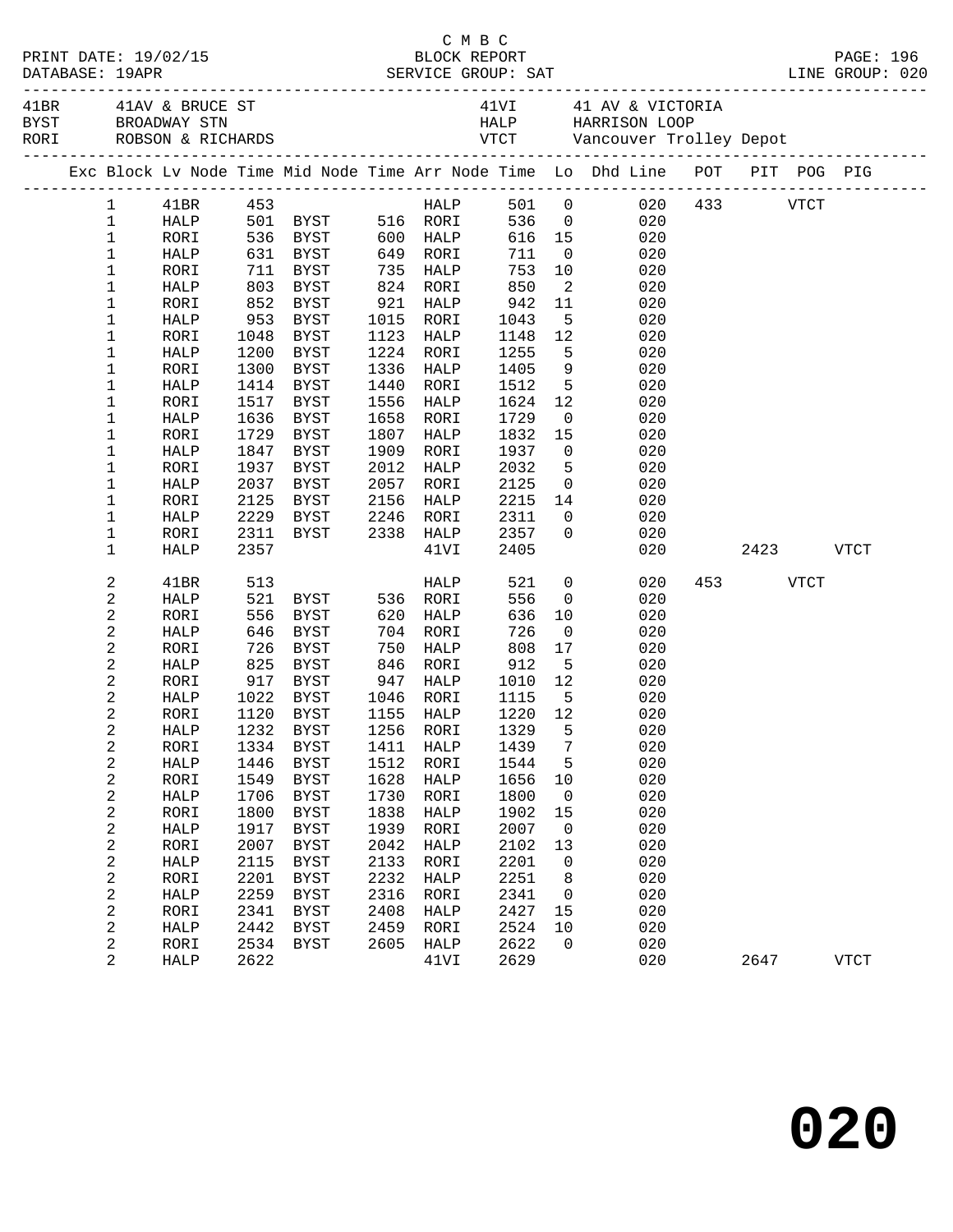#### C M B C<br>BLOCK REPORT PRINT DATE: 19/02/15 BLOCK REPORT PAGE: 197 DATABASE: 19APR SERVICE GROUP: SAT LINE GROUP: 020

| י שטחת בתע |                                  |                     |              |                                                                       |      |                                                                                                                                |              |                            |                                                                                |     |             |      |             |
|------------|----------------------------------|---------------------|--------------|-----------------------------------------------------------------------|------|--------------------------------------------------------------------------------------------------------------------------------|--------------|----------------------------|--------------------------------------------------------------------------------|-----|-------------|------|-------------|
|            |                                  |                     |              |                                                                       |      |                                                                                                                                |              |                            | Exc Block Lv Node Time Mid Node Time Arr Node Time Lo Dhd Line POT PIT POG PIG |     |             |      |             |
|            | $\mathbf{3}$                     | 41BR                | 533          |                                                                       |      | <b>HALP</b>                                                                                                                    | 541 0        |                            | 020                                                                            | 513 | <b>VTCT</b> |      |             |
|            | $\mathfrak{Z}$                   | HALP                |              |                                                                       |      |                                                                                                                                | 616          | $\overline{0}$             | 020                                                                            |     |             |      |             |
|            | $\mathsf{3}$                     | RORI                |              | 541   BYST           556    RORI<br>616    BYST           640    HALP |      |                                                                                                                                | 656 13       |                            | 020                                                                            |     |             |      |             |
|            | 3                                | HALP                |              |                                                                       |      |                                                                                                                                | 750          | $\overline{0}$             | 020                                                                            |     |             |      |             |
|            | $\overline{3}$                   | RORI                |              | ـدره 709<br>750 BYST<br>سمبرج                                         |      | 728    RORI<br>816    HALP                                                                                                     | 836          | 12                         | 020                                                                            |     |             |      |             |
|            | 3                                | HALP                | 848          | BYST                                                                  |      | 909 RORI                                                                                                                       | 935          | $5^{\circ}$                | 020                                                                            |     |             |      |             |
|            | 3                                | RORI                | 940          | BYST                                                                  |      | 1012 HALP                                                                                                                      | 1035         | 12                         | 020                                                                            |     |             |      |             |
|            | 3                                | HALP                | 1047         | BYST                                                                  |      | 1111 RORI                                                                                                                      | 1142         | $5^{\circ}$                | 020                                                                            |     |             |      |             |
|            | $\overline{3}$                   | RORI                | 1147         | BYST                                                                  |      | 1222 HALP                                                                                                                      | 1248         | 15                         | 020                                                                            |     |             |      |             |
|            | 3                                | HALP                | 1303         | BYST                                                                  |      | 1328 RORI                                                                                                                      | 1402         | $5^{\circ}$                | 020                                                                            |     |             |      |             |
|            | $\mathfrak{Z}$                   | RORI                | 1407         | BYST                                                                  |      | 1445 HALP                                                                                                                      | 1512         | 9                          | 020                                                                            |     |             |      |             |
|            | 3                                | HALP                | 1521         | BYST                                                                  |      | 1544 RORI                                                                                                                      | 1616         | 5                          | 020                                                                            |     |             |      |             |
|            | 3                                | RORI                | 1621         | BYST                                                                  |      | 1700 HALP                                                                                                                      | 1726         | $\mathbf 0$                | 020                                                                            |     |             |      |             |
|            | 3                                | HALP                | 1726         |                                                                       |      | 41VI                                                                                                                           | 1735         |                            | 020                                                                            |     | 1759 VTCT   |      |             |
|            |                                  |                     |              |                                                                       |      |                                                                                                                                |              | $\overline{0}$             |                                                                                |     | 532         |      |             |
|            | $\overline{4}$                   | 41BR                | 552          |                                                                       |      | HALP                                                                                                                           | 600<br>636   |                            | 020                                                                            |     |             | VTCT |             |
|            | 4                                | HALP                | 600          |                                                                       |      |                                                                                                                                |              | $\overline{0}$             | 020                                                                            |     |             |      |             |
|            | 4                                | RORI                | 636          |                                                                       |      |                                                                                                                                | 717          | 14                         | 020                                                                            |     |             |      |             |
|            | 4                                | HALP                | 731          | BYST                                                                  |      | 750 RORI<br>841 HALP                                                                                                           | 814<br>902   | $\overline{0}$             | 020                                                                            |     |             |      |             |
|            | 4                                | RORI                |              | 814 BYST                                                              |      |                                                                                                                                |              | 12                         | 020                                                                            |     |             |      |             |
|            | 4                                | HALP                | 914<br>1008  | BYST                                                                  |      | 936 RORI                                                                                                                       | 1003<br>1106 | $5^{\circ}$<br>13          | 020                                                                            |     |             |      |             |
|            | 4                                | RORI                |              | BYST<br><b>BYST</b>                                                   |      | 1041 HALP                                                                                                                      | 1215         | $5\overline{5}$            | 020                                                                            |     |             |      |             |
|            | $\overline{4}$                   | HALP                | 1119<br>1220 |                                                                       |      | 1143 RORI                                                                                                                      |              |                            | 020<br>020                                                                     |     |             |      |             |
|            | $\overline{4}$<br>$\overline{4}$ | RORI                | 1336         | BYST                                                                  |      | 1256 HALP<br>1400 RORI                                                                                                         | 1322<br>1434 | 14<br>5                    | 020                                                                            |     |             |      |             |
|            | $\overline{4}$                   | HALP<br>RORI        | 1439         | BYST<br>BYST                                                          |      | 1517 HALP                                                                                                                      | 1546         | $7\overline{ }$            | 020                                                                            |     |             |      |             |
|            | $\overline{4}$                   |                     | 1553         | BYST                                                                  |      | 1616 RORI                                                                                                                      | 1648         | 5                          | 020                                                                            |     |             |      |             |
|            | $\overline{4}$                   | HALP                | 1653         | BYST                                                                  |      | 1731 HALP                                                                                                                      | 1756         | $\overline{0}$             | 020                                                                            |     |             |      |             |
|            | 4                                | RORI<br><b>HALP</b> |              |                                                                       |      | 41VI                                                                                                                           | 1805         |                            | 020                                                                            |     |             |      |             |
|            |                                  |                     | 1756         |                                                                       |      |                                                                                                                                |              |                            |                                                                                |     | 1827 VTCT   |      |             |
|            | 5                                | 41BR                | 605          |                                                                       |      | HALP                                                                                                                           | 613          | $7\overline{ }$            | 020                                                                            |     | 545 VTCT    |      |             |
|            | 5                                | HALP                | 620          | BYST                                                                  |      | 636 RORI                                                                                                                       | 656          | $\overline{0}$             | 020                                                                            |     |             |      |             |
|            | 5                                | RORI                | 656          | BYST                                                                  |      | $\begin{array}{cc}\n 720 & \dots \\  814 & \text{RORI} \\  & \dots \\  914 & \text{PORI} \\  & \dots \\  9111111\n\end{array}$ | 738          | 17                         | 020                                                                            |     |             |      |             |
|            | 5                                | HALP                | 755          | BYST                                                                  |      |                                                                                                                                | 838          | $\mathbf{1}$               | 020                                                                            |     |             |      |             |
|            | 5                                | RORI                | 839          | BYST                                                                  |      | 908 HALP                                                                                                                       | 929          | 9                          | 020                                                                            |     |             |      |             |
|            | 5                                | HALP                | 938          | BYST                                                                  |      | 1000 RORI                                                                                                                      | 1028         | 4                          | 020                                                                            |     |             |      |             |
|            | 5                                | RORI                | 1032         | BYST                                                                  |      | 1107 HALP                                                                                                                      | 1132         | 11                         | 020                                                                            |     |             |      |             |
|            | 5                                | HALP                | 1143         | BYST                                                                  | 1207 | RORI                                                                                                                           | 1238         | $-5$                       | 020                                                                            |     |             |      |             |
|            | 5                                | RORI                | 1243         | BYST                                                                  | 1319 | HALP                                                                                                                           | 1348         | 11                         | 020                                                                            |     |             |      |             |
|            | 5                                | HALP                | 1359         | BYST                                                                  | 1423 | RORI                                                                                                                           | 1457         | $5^{\circ}$                | 020                                                                            |     |             |      |             |
|            | 5                                | RORI                | 1502         | BYST                                                                  |      | 1540 HALP                                                                                                                      | 1609         | 9                          | 020                                                                            |     |             |      |             |
|            | 5                                | HALP                | 1618         | BYST                                                                  |      | 1641 RORI                                                                                                                      | 1713         | $\overline{\phantom{a}}^2$ | 020                                                                            |     |             |      |             |
|            | 5                                | RORI                | 1715         | <b>BYST</b>                                                           | 1753 | HALP                                                                                                                           | 1818         | 18                         | 020                                                                            |     |             |      |             |
|            | 5                                | HALP                | 1836         | <b>BYST</b>                                                           |      | 1858 RORI                                                                                                                      | 1927         | $\overline{0}$             | 020                                                                            |     |             |      |             |
|            | 5                                | RORI                | 1927         | BYST                                                                  |      | 2002 HALP                                                                                                                      | 2025         | $\Omega$                   | 020                                                                            |     |             |      |             |
|            | 5                                | HALP                | 2025         |                                                                       |      | 41VI                                                                                                                           | 2033         |                            | 020                                                                            |     | 2052        |      | <b>VTCT</b> |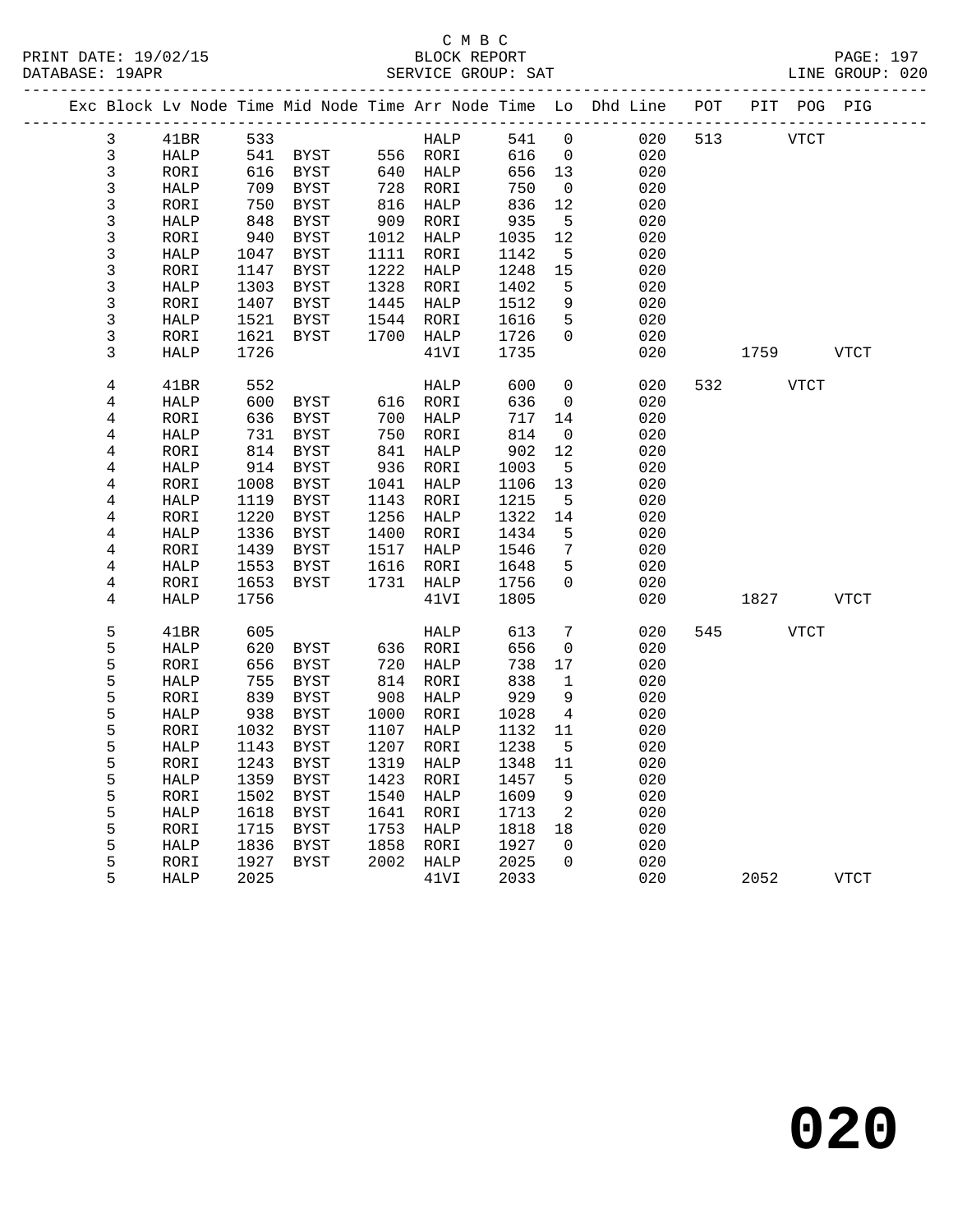## C M B C PRINT DATE: 19/02/15 BLOCK REPORT BATE: 19/02/15

|            |             |      |                                                                                |      |             |         |                 |     |     |          |      | <b>PAGE: 198</b> |
|------------|-------------|------|--------------------------------------------------------------------------------|------|-------------|---------|-----------------|-----|-----|----------|------|------------------|
|            |             |      |                                                                                |      |             |         |                 |     |     |          |      | LINE GROUP: 020  |
|            |             |      | Exc Block Lv Node Time Mid Node Time Arr Node Time Lo Dhd Line POT PIT POG PIG |      |             |         |                 |     |     |          |      |                  |
| 6          | 41BR        | 646  |                                                                                |      | HALP        |         | 654 3           |     | 020 | 626 70   | VTCT |                  |
| $\epsilon$ | HALP        |      | 657 BYST 716 RORI                                                              |      |             | 738     | $\overline{0}$  | 020 |     |          |      |                  |
| 6          | RORI        | 738  | BYST                                                                           |      | 804 HALP    | 824     | 13              | 020 |     |          |      |                  |
| 6          | HALP        |      | 837 BYST                                                                       |      | 858 RORI    | 924     | $5\overline{)}$ | 020 |     |          |      |                  |
| 6          | RORI        | 929  | BYST                                                                           | 959  | HALP        | 1022    | 16              | 020 |     |          |      |                  |
| 6          | HALP        | 1038 | BYST                                                                           | 1102 | RORI        | 1133    | 5               | 020 |     |          |      |                  |
| 6          | RORI        | 1138 | BYST                                                                           | 1213 | HALP        | 1239    | 16              | 020 |     |          |      |                  |
| 6          | HALP        | 1255 | <b>BYST</b>                                                                    | 1320 | RORI        | 1354    | 5               | 020 |     |          |      |                  |
| 6          | RORI        | 1359 | BYST                                                                           | 1436 | HALP        | 1504    | 9               | 020 |     |          |      |                  |
| 6          | HALP        | 1513 | BYST                                                                           | 1536 | RORI        | 1608    | $5^{\circ}$     | 020 |     |          |      |                  |
| 6          | RORI        | 1613 | BYST                                                                           | 1652 | HALP        | 1718    | 18              | 020 |     |          |      |                  |
| 6          | HALP        | 1736 | BYST                                                                           | 1758 | RORI        | 1828    | $\overline{0}$  | 020 |     |          |      |                  |
| 6          | RORI        | 1828 | BYST                                                                           | 1906 | HALP        | 1930    | $\overline{0}$  | 020 |     |          |      |                  |
| 6          | HALP        | 1930 |                                                                                |      | 41VI        | 1939    |                 | 020 |     |          |      | 1958 VTCT        |
| 7          | 41BR        | 706  |                                                                                |      | HALP        | 714     | 5 <sub>5</sub>  | 020 |     | 646 VTCT |      |                  |
| 7          | HALP        | 719  | BYST                                                                           |      | 738 RORI    | 802     | $\overline{0}$  | 020 |     |          |      |                  |
| 7          | RORI        | 802  | <b>BYST</b>                                                                    | 829  | HALP        | 850     | 16              | 020 |     |          |      |                  |
| 7          | HALP        | 906  | <b>BYST</b>                                                                    | 928  | RORI        | 955     | 5               | 020 |     |          |      |                  |
| 7          | RORI        | 1000 | BYST                                                                           | 1033 | HALP        | 1058    | 13              | 020 |     |          |      |                  |
| 7          | HALP        | 1111 | BYST                                                                           | 1135 | RORI        | 1207    | 5               | 020 |     |          |      |                  |
| 7          | RORI        | 1212 | <b>BYST</b>                                                                    | 1248 | HALP        | 1314    | 13              | 020 |     |          |      |                  |
| 7          | HALP        | 1327 | BYST                                                                           | 1352 | RORI        | 1426    | 5               | 020 |     |          |      |                  |
| 7          | RORI        | 1431 | <b>BYST</b>                                                                    | 1509 | HALP        | 1538    | $7\overline{ }$ | 020 |     |          |      |                  |
| 7          | HALP        | 1545 | BYST                                                                           | 1608 | RORI        | 1640    | 5               | 020 |     |          |      |                  |
| 7          | RORI        | 1645 | BYST                                                                           | 1723 | HALP        | 1748    | 18              | 020 |     |          |      |                  |
| 7          | HALP        | 1806 | BYST                                                                           | 1828 | RORI        | 1857    | $\overline{0}$  | 020 |     |          |      |                  |
| 7          | RORI        | 1857 | BYST                                                                           | 1934 | HALP        | 1958    | 15              | 020 |     |          |      |                  |
| 7          | HALP        | 2013 | BYST                                                                           | 2033 | RORI        | 2101    | $\overline{0}$  | 020 |     |          |      |                  |
| 7          | RORI        | 2101 | BYST                                                                           | 2132 | HALP        | 2151    | $\overline{0}$  | 020 |     |          |      |                  |
| 7          | HALP        | 2151 |                                                                                |      | 41VI        | 2159    |                 | 020 |     |          |      | 2218 VTCT        |
|            |             |      |                                                                                |      |             |         |                 |     |     |          |      |                  |
| 8          | 41BR        | 728  |                                                                                |      | HALP        | 736     | 7               | 020 |     | 708 VTCT |      |                  |
| 8          | <b>HALP</b> | 743  | BYST                                                                           |      | 802 RORI    | 826     | $\overline{0}$  | 020 |     |          |      |                  |
| 8          | RORI        | 826  | BYST                                                                           | 855  | HALP        | 916     | 14              | 020 |     |          |      |                  |
| 8          | HALP        | 930  | BYST                                                                           | 952  | RORI        | 1019    | $5^{\circ}$     | 020 |     |          |      |                  |
| 8          | RORI        |      | 1024 BYST                                                                      |      | 1057 HALP   | 1122 13 |                 | 020 |     |          |      |                  |
| 8          | HALP        | 1135 | <b>BYST</b>                                                                    | 1159 | RORI        | 1231    | 4               | 020 |     |          |      |                  |
| 8          | RORI        | 1235 | <b>BYST</b>                                                                    | 1311 | <b>HALP</b> | 1340    | 12              | 020 |     |          |      |                  |
| 8          | HALP        | 1352 | <b>BYST</b>                                                                    | 1416 | RORI        | 1450    | 5               | 020 |     |          |      |                  |
| 8          | RORI        | 1455 | <b>BYST</b>                                                                    | 1533 | HALP        | 1602    | 8               | 020 |     |          |      |                  |
| 8          | HALP        | 1610 | <b>BYST</b>                                                                    | 1633 | RORI        | 1705    | 3               | 020 |     |          |      |                  |
| 8          | RORI        | 1708 | <b>BYST</b>                                                                    | 1746 | HALP        | 1811    | 15              | 020 |     |          |      |                  |
| 8          | HALP        | 1826 | <b>BYST</b>                                                                    | 1848 | RORI        | 1917    | 0               | 020 |     |          |      |                  |
| 8          | RORI        | 1917 | <b>BYST</b>                                                                    | 1952 | HALP        | 2015    | 10              | 020 |     |          |      |                  |
| 8          | HALP        | 2025 | <b>BYST</b>                                                                    | 2045 | RORI        | 2113    | 0               | 020 |     |          |      |                  |
| 8          | RORI        | 2113 | <b>BYST</b>                                                                    | 2144 | <b>HALP</b> | 2203    | 7               | 020 |     |          |      |                  |
| 8          | HALP        | 2210 | <b>BYST</b>                                                                    | 2228 | RORI        | 2256    | 0               | 020 |     |          |      |                  |
| 8          | RORI        | 2256 | <b>BYST</b>                                                                    | 2327 | <b>HALP</b> | 2346    | 6               | 020 |     |          |      |                  |
| 8          | HALP        | 2352 | <b>BYST</b>                                                                    | 2409 | RORI        | 2434    | 0               | 020 |     |          |      |                  |
| 8          | RORI        | 2434 | <b>BYST</b>                                                                    | 2505 | <b>HALP</b> | 2522    | 0               | 020 |     |          |      |                  |
| 8          | HALP        | 2522 |                                                                                |      | 41VI        | 2529    |                 | 020 |     | 2547     |      | <b>VTCT</b>      |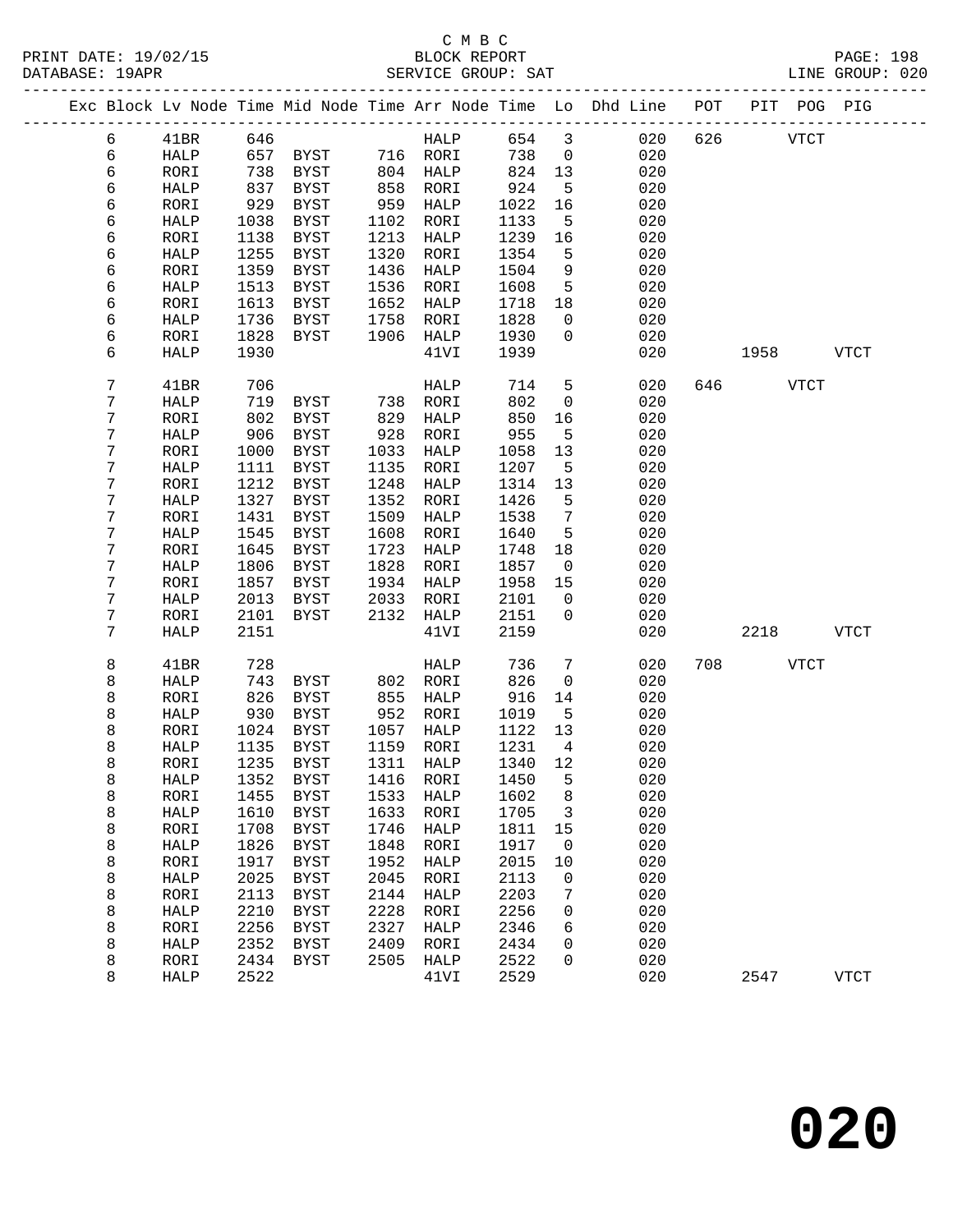#### C M B C<br>BLOCK REPORT PRINT DATE: 19/02/15 BLOCK REPORT PAGE: 199 SERVICE GROUP: SAT

|  |            |              |              |                            |              |              |              |                 | Exc Block Lv Node Time Mid Node Time Arr Node Time Lo Dhd Line POT |     | PIT POG PIG |             |
|--|------------|--------------|--------------|----------------------------|--------------|--------------|--------------|-----------------|--------------------------------------------------------------------|-----|-------------|-------------|
|  | 9          | 41BR         | 802          |                            |              | HALP         | 810          | $4\overline{ }$ | 020                                                                | 742 | <b>VTCT</b> |             |
|  | 9          | HALP         |              | 814 BYST                   |              | 835 RORI     | 901          | $\overline{4}$  | 020                                                                |     |             |             |
|  | 9          | RORI         | 905          | BYST                       | 935          | HALP         | 958          | 8               | 020                                                                |     |             |             |
|  | 9          | HALP         | 1006         | BYST                       |              | 1030 RORI    | 1059         | $5\overline{5}$ | 020                                                                |     |             |             |
|  | 9          | RORI         | 1104         | BYST                       | 1139         | HALP         | 1204         | 11              | 020                                                                |     |             |             |
|  | 9          | HALP         | 1215         | BYST                       | 1239         | RORI         | 1312         | 5               | 020                                                                |     |             |             |
|  | 9          | RORI         | 1317         | <b>BYST</b>                | 1353         | HALP         | 1422         | 8               | 020                                                                |     |             |             |
|  | 9          | ${\tt HALP}$ | 1430         | BYST                       | 1456         | RORI         | 1528         | $5\overline{5}$ | 020                                                                |     |             |             |
|  | 9          | RORI         | 1533         | BYST                       | 1612         | HALP         | 1640         | 12              | 020                                                                |     |             |             |
|  | 9          | HALP         | 1652         | BYST                       | 1714         | RORI         | 1745         | $\overline{0}$  | 020                                                                |     |             |             |
|  | 9          | RORI         | 1745         | BYST                       | 1823         | HALP         | 1848         | $\mathbf{0}$    | 020                                                                |     |             |             |
|  | 9          | <b>HALP</b>  | 1848         |                            |              | 41VI         | 1857         |                 | 020                                                                |     | 1919        | <b>VTCT</b> |
|  |            |              |              |                            |              |              |              |                 |                                                                    |     |             |             |
|  | 10         | 41BR         | 845          |                            |              | HALP         | 853          | $4\overline{ }$ | 020                                                                | 825 | <b>VTCT</b> |             |
|  | 10         | HALP         | 857          | BYST                       | 919          | RORI         | 946          | 5               | 020                                                                |     |             |             |
|  | 10         | RORI         | 951          | BYST                       | 1023         | HALP         | 1046         | 18              | 020                                                                |     |             |             |
|  | $10$       | HALP         | 1104         | BYST                       | 1128         | RORI         | 1159         | $5^{\circ}$     | 020                                                                |     |             |             |
|  | $10$       | RORI         | 1204         | BYST                       | 1240         | HALP         | 1306         | 13              | 020                                                                |     |             |             |
|  | 10         | HALP         | 1319         | BYST                       | 1344         | RORI         | 1418         | 5               | 020                                                                |     |             |             |
|  | 10         | RORI         | 1423         | <b>BYST</b>                | 1501         | HALP         | 1528         | 9               | 020                                                                |     |             |             |
|  | $10$       | ${\tt HALP}$ | 1537         | BYST                       | 1600         | RORI         | 1632         | $5\overline{5}$ | 020                                                                |     |             |             |
|  | $10$       | RORI         | 1637         | BYST                       | 1715         | HALP         | 1740         | 16              | 020                                                                |     |             |             |
|  | 10         | HALP         | 1756         | <b>BYST</b>                | 1818         | RORI         | 1847         | $\overline{0}$  | 020                                                                |     |             |             |
|  | 10         | RORI         | 1847         | <b>BYST</b>                | 1924         | HALP         | 1948         | 13              | 020                                                                |     |             |             |
|  | $10$       | HALP         | 2001         | BYST                       | 2021         | RORI         | 2049         | $\overline{0}$  | 020                                                                |     |             |             |
|  | $10$       | RORI         | 2049         | BYST                       | 2120         | HALP         | 2140         | 15              | 020                                                                |     |             |             |
|  | $10$       | HALP         | 2155         | BYST                       | 2213         | RORI         | 2241         | $\mathsf{O}$    | 020                                                                |     |             |             |
|  | 10         | RORI         | 2241         | BYST                       | 2312         | HALP         | 2331         | $\mathbf 0$     | 020                                                                |     |             |             |
|  | 10         | <b>HALP</b>  | 2331         |                            |              | 41VI         | 2339         |                 | 020                                                                |     | 2358        | <b>VTCT</b> |
|  |            |              |              |                            |              |              |              |                 |                                                                    |     |             |             |
|  | 11         | 41BR         | 909          |                            |              | HALP         | 918          | 4               | 020                                                                | 849 | <b>VTCT</b> |             |
|  | 11         | HALP         | 922          | BYST                       |              | 944 RORI     | 1011         | 5               | 020                                                                |     |             |             |
|  | 11         | RORI         | 1016         | BYST                       | 1049         | HALP         | 1114         | 13              | 020                                                                |     |             |             |
|  | 11         | HALP         | 1127         | BYST                       | 1151         | RORI         | 1223         | 5               | 020                                                                |     |             |             |
|  | 11         | RORI         | 1228         | BYST                       | 1304         | HALP         | 1330         | 14              | 020                                                                |     |             |             |
|  | 11         | HALP         | 1344         | BYST                       | 1408         | RORI         | 1442         | 5               | 020                                                                |     |             |             |
|  | 11         | RORI         | 1447         | BYST                       | 1525         | HALP         | 1554         | $7\overline{ }$ | 020                                                                |     |             |             |
|  | 11         | HALP         | 1601         | BYST                       | 1624         | RORI         | 1656         | 5               | 020                                                                |     |             |             |
|  | 11         | RORI         |              | 1701 BYST                  | 1739         | HALP         | 1804 12      |                 | 020                                                                |     |             |             |
|  | 11         | HALP         | 1816         | <b>BYST</b>                | 1838         | RORI         | 1907         | 0               | 020                                                                |     |             |             |
|  | 11         | RORI         | 1907         | <b>BYST</b>                | 1942         | HALP         | 2005         | 0               | 020                                                                |     |             |             |
|  | 11         | HALP         | 2005         |                            |              | 41VI         | 2013         |                 | 020                                                                |     | 2032        | <b>VTCT</b> |
|  |            |              |              |                            |              |              |              |                 | 020                                                                | 911 | <b>VTCT</b> |             |
|  | 12         | 41BR         | 933          |                            |              | HALP         | 942          | 3               |                                                                    |     |             |             |
|  | 12<br>$12$ | HALP         | 945          | BYST                       | 1007<br>1115 | RORI         | 1035<br>1140 | 5               | 020<br>020                                                         |     |             |             |
|  | 12         | RORI         | 1040         | BYST                       | 1215         | HALP<br>RORI | 1246         | 11              | 020                                                                |     |             |             |
|  | 12         | HALP<br>RORI | 1151<br>1251 | <b>BYST</b><br><b>BYST</b> | 1327         | HALP         | 1356         | 5<br>10         | 020                                                                |     |             |             |
|  | 12         | HALP         | 1406         | <b>BYST</b>                | 1432         | RORI         | 1504         | 5               | 020                                                                |     |             |             |
|  | 12         | RORI         | 1509         | <b>BYST</b>                | 1547         | HALP         | 1616         | 11              | 020                                                                |     |             |             |
|  | 12         | HALP         | 1627         | BYST                       | 1649         | RORI         | 1720         | 2               | 020                                                                |     |             |             |
|  | 12         | RORI         | 1722         | <b>BYST</b>                | 1800         | <b>HALP</b>  | 1825         | 0               | 020                                                                |     |             |             |
|  | 12         | HALP         | 1825         |                            |              | 41VI         | 1834         |                 | 020                                                                |     | 1856        | <b>VTCT</b> |
|  |            |              |              |                            |              |              |              |                 |                                                                    |     |             |             |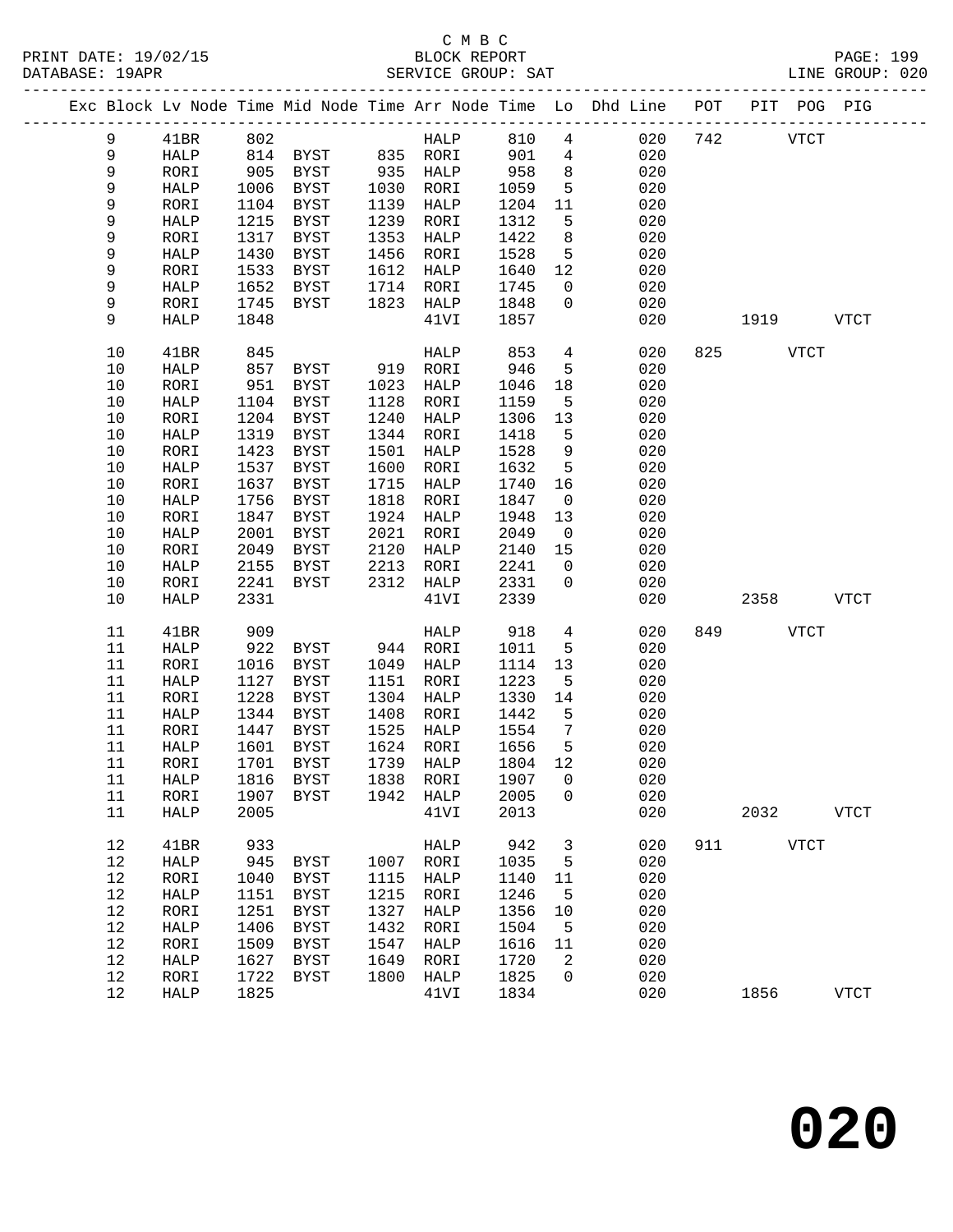# C M B C<br>BLOCK REPORT

| DATABASE: 19APR |  |    |              |      |                |      | SERVICE GROUP: SAT            |        |                 | LINE GROUP: 020                                                                |               |           |             |  |
|-----------------|--|----|--------------|------|----------------|------|-------------------------------|--------|-----------------|--------------------------------------------------------------------------------|---------------|-----------|-------------|--|
|                 |  |    |              |      |                |      |                               |        |                 | Exc Block Lv Node Time Mid Node Time Arr Node Time Lo Dhd Line POT PIT POG PIG |               |           |             |  |
|                 |  | 13 | 41BR         | 951  |                |      | HALP 1000 1                   |        |                 | 020                                                                            |               | 928 VTCT  |             |  |
|                 |  | 13 | HALP         |      |                |      | 1001 BYST 1023 RORI           | 1051 5 |                 | 020                                                                            |               |           |             |  |
|                 |  | 13 | RORI         | 1056 | BYST 1131 HALP |      |                               | 1156   | 11              | 020                                                                            |               |           |             |  |
|                 |  | 13 | HALP         | 1207 | BYST           |      | 1231 RORI                     | 1304   | $5^{\circ}$     | 020                                                                            |               |           |             |  |
|                 |  | 13 | RORI         | 1309 | BYST           | 1345 | HALP                          | 1414   | 8 <sup>8</sup>  | 020                                                                            |               |           |             |  |
|                 |  | 13 | HALP         | 1422 | BYST           | 1448 | RORI                          | 1520   | $5^{\circ}$     | 020                                                                            |               |           |             |  |
|                 |  | 13 | RORI         | 1525 | BYST           |      | 1604 HALP                     | 1632   | 12              | 020                                                                            |               |           |             |  |
|                 |  | 13 | HALP         | 1644 | BYST           | 1706 | RORI                          | 1737   | $\overline{0}$  | 020                                                                            |               |           |             |  |
|                 |  | 13 | RORI         | 1737 | BYST           | 1815 | HALP                          | 1840   | 17              | 020                                                                            |               |           |             |  |
|                 |  | 13 | HALP         | 1857 | BYST           | 1919 | RORI                          | 1947   | $\overline{0}$  | 020                                                                            |               |           |             |  |
|                 |  | 13 | RORI         | 1947 | BYST           | 2022 | HALP                          | 2042   | 9               | 020                                                                            |               |           |             |  |
|                 |  | 13 | HALP         | 2051 | BYST           | 2109 | RORI                          | 2137   | $\overline{0}$  | 020                                                                            |               |           |             |  |
|                 |  | 13 | RORI         | 2137 | BYST           | 2208 | HALP                          | 2227   | 17              | 020                                                                            |               |           |             |  |
|                 |  | 13 | ${\tt HALP}$ | 2244 | BYST           | 2301 | RORI                          | 2326   | $\mathsf{O}$    | 020                                                                            |               |           |             |  |
|                 |  | 13 | RORI         | 2326 | BYST           | 2353 | HALP                          | 2412   | 5               | 020                                                                            |               |           |             |  |
|                 |  | 13 | HALP         | 2417 | BYST           |      | 2434 RORI                     | 2459   | 5               | 020                                                                            |               |           |             |  |
|                 |  | 13 | RORI         | 2504 | BYST           |      | 2535 HALP                     | 2552   | $\mathbf 0$     | 020                                                                            |               |           |             |  |
|                 |  | 13 | HALP         | 2552 |                |      | 41VI                          | 2559   |                 | 020                                                                            |               | 2617 VTCT |             |  |
|                 |  | 14 | 41BR         | 1005 |                |      | HALP                          | 1014   | $\overline{0}$  | 020                                                                            |               | 942 VTCT  |             |  |
|                 |  | 14 | HALP         | 1014 | BYST 1038 RORI |      |                               | 1107   | $5^{\circ}$     | 020                                                                            |               |           |             |  |
|                 |  | 14 | RORI         | 1112 | BYST           |      | 1147 HALP                     | 1212   | 11              | 020                                                                            |               |           |             |  |
|                 |  | 14 | HALP         | 1223 | BYST           |      | 1247 RORI                     | 1320   | $5^{\circ}$     | 020                                                                            |               |           |             |  |
|                 |  | 14 | RORI         | 1325 | BYST           | 1401 | HALP                          | 1430   | 8 <sup>8</sup>  | 020                                                                            |               |           |             |  |
|                 |  | 14 | HALP         | 1438 | BYST           | 1504 | RORI                          | 1536   | $5^{\circ}$     | 020                                                                            |               |           |             |  |
|                 |  | 14 | RORI         | 1541 | BYST           | 1620 | HALP                          | 1648   | 12              | 020                                                                            |               |           |             |  |
|                 |  | 14 | HALP         | 1700 | BYST           | 1722 | RORI                          | 1753   | $\overline{0}$  | 020                                                                            |               |           |             |  |
|                 |  | 14 | RORI         | 1753 | BYST           | 1831 | HALP                          | 1856   | 11              | 020                                                                            |               |           |             |  |
|                 |  | 14 | HALP         | 1907 | BYST           | 1929 | RORI                          | 1957   | $\overline{0}$  | 020                                                                            |               |           |             |  |
|                 |  | 14 | RORI         | 1957 | BYST           |      | 2032 HALP                     | 2052   | 11              | 020                                                                            |               |           |             |  |
|                 |  | 14 | HALP         | 2103 | BYST           | 2121 | RORI                          | 2149   | $\overline{0}$  | 020                                                                            |               |           |             |  |
|                 |  | 14 | RORI         | 2149 | BYST           | 2220 | HALP                          | 2239   | $\Omega$        | 020                                                                            |               |           |             |  |
|                 |  | 14 | HALP         | 2239 |                |      | 41VI                          | 2247   |                 | 020                                                                            |               | 2306      | VTCT        |  |
|                 |  | 15 | 41BR         | 1040 |                |      | HALP                          | 1050   | $5\overline{)}$ |                                                                                | 020 1017 VTCT |           |             |  |
|                 |  | 15 | HALP         | 1055 | BYST 1119 RORI |      |                               | 1150   | $5^{\circ}$     | 020                                                                            |               |           |             |  |
|                 |  | 15 | RORI         | 1155 | BYST           |      | 1230 HALP<br>1336 RORI        | 1256   | 15              | 020                                                                            |               |           |             |  |
|                 |  | 15 | HALP         |      | 1311 BYST      |      |                               | 1410   | $5^{\circ}$     | 020                                                                            |               |           |             |  |
|                 |  | 15 |              |      |                |      | RORI 1415 BYST 1453 HALP 1520 |        | 9               | 020                                                                            |               |           |             |  |
|                 |  | 15 | HALP         | 1529 | BYST           | 1552 | RORI                          | 1624   | 5               | 020                                                                            |               |           |             |  |
|                 |  | 15 | RORI         | 1629 | BYST           | 1708 | HALP                          | 1734   | 12              | 020                                                                            |               |           |             |  |
|                 |  | 15 | HALP         | 1746 | BYST           | 1808 | RORI                          | 1837   | $\overline{0}$  | 020                                                                            |               |           |             |  |
|                 |  | 15 | RORI         | 1837 | <b>BYST</b>    | 1914 | HALP                          | 1938   | 11              | 020                                                                            |               |           |             |  |
|                 |  | 15 | HALP         | 1949 | BYST           | 2009 | RORI                          | 2037   | $\mathbf 0$     | 020                                                                            |               |           |             |  |
|                 |  | 15 | RORI         | 2037 | <b>BYST</b>    | 2108 | ${\tt HALP}$                  | 2128   | 12              | 020                                                                            |               |           |             |  |
|                 |  | 15 | HALP         | 2140 | BYST           | 2158 | RORI                          | 2226   | 0               | 020                                                                            |               |           |             |  |
|                 |  | 15 | RORI         | 2226 | <b>BYST</b>    | 2257 | HALP                          | 2316   | 6               | 020                                                                            |               |           |             |  |
|                 |  | 15 | HALP         | 2322 | BYST           | 2339 | RORI                          | 2404   | 0               | 020                                                                            |               |           |             |  |
|                 |  | 15 | RORI         | 2404 | BYST           | 2435 | HALP                          | 2452   | $\Omega$        | 020                                                                            |               |           |             |  |
|                 |  | 15 | <b>HALP</b>  | 2452 |                |      | 41VI                          | 2459   |                 | 020                                                                            |               | 2517      | <b>VTCT</b> |  |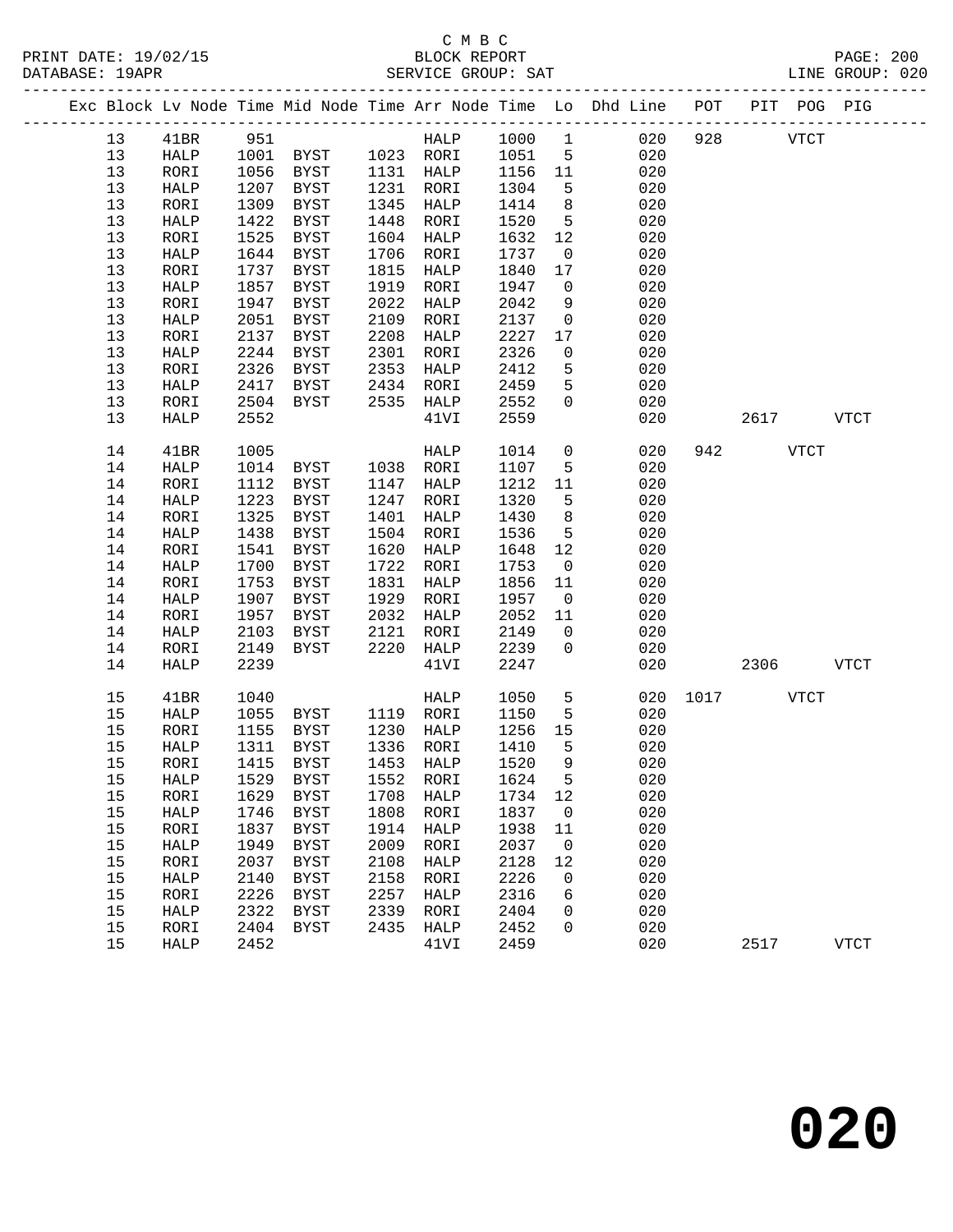PRINT DATE: 19/02/15 BLOCK REPORT BATABASE: 19APR

# C M B C<br>BLOCK REPORT

PAGE: 201<br>LINE GROUP: 020

|    |             |      |             |      | DERVICE GROOT, DAI |      |                 |                                                                                |          |      |             |             |
|----|-------------|------|-------------|------|--------------------|------|-----------------|--------------------------------------------------------------------------------|----------|------|-------------|-------------|
|    |             |      |             |      |                    |      |                 | Exc Block Lv Node Time Mid Node Time Arr Node Time Lo Dhd Line POT PIT POG PIG |          |      |             |             |
| 16 | 41BR        | 1020 |             |      | HALP               | 1029 | 2               | 020                                                                            | 957 — 10 |      | VTCT        |             |
| 16 | HALP        | 1031 | BYST        | 1055 | RORI               | 1124 | $5^{\circ}$     | 020                                                                            |          |      |             |             |
| 16 | RORI        | 1129 | BYST        | 1204 | HALP               | 1229 | 10              | 020                                                                            |          |      |             |             |
| 16 | HALP        | 1239 | BYST        | 1304 | RORI               | 1338 | 5               | 020                                                                            |          |      |             |             |
| 16 | RORI        | 1343 | BYST        | 1420 | HALP               | 1448 | $7\phantom{.0}$ | 020                                                                            |          |      |             |             |
| 16 | HALP        | 1455 | BYST        | 1520 | RORI               | 1552 | 5               | 020                                                                            |          |      |             |             |
| 16 | RORI        | 1557 | BYST        | 1636 | HALP               | 1704 | 10 <sup>°</sup> | 020                                                                            |          |      |             |             |
| 16 | <b>HALP</b> | 1714 | <b>BYST</b> | 1738 | RORI               | 1808 | $\overline{0}$  | 020                                                                            |          |      |             |             |
| 16 | RORI        | 1808 | <b>BYST</b> | 1846 | HALP               | 1910 | 17              | 020                                                                            |          |      |             |             |
| 16 | HALP        | 1927 | BYST        | 1949 | RORI               | 2017 | $\Omega$        | 020                                                                            |          |      |             |             |
| 16 | RORI        | 2017 | BYST        | 2052 | HALP               | 2112 | 15              | 020                                                                            |          |      |             |             |
| 16 | HALP        | 2127 | BYST        | 2145 | RORI               | 2213 | $\Omega$        | 020                                                                            |          |      |             |             |
| 16 | RORI        | 2213 | BYST        | 2244 | HALP               | 2303 | $\Omega$        | 020                                                                            |          |      |             |             |
| 16 | HALP        | 2303 |             |      | 41VI               | 2311 |                 | 020                                                                            |          | 2330 |             | <b>VTCT</b> |
| 17 | 41BR        | 1232 |             |      | HALP               | 1243 | 4               | 020                                                                            | 1209     |      | <b>VTCT</b> |             |
| 17 | HALP        | 1247 | BYST        | 1312 | RORI               | 1346 | 5               | 020                                                                            |          |      |             |             |
| 17 | RORI        | 1351 | BYST        | 1428 | HALP               | 1456 | $7\phantom{.0}$ | 020                                                                            |          |      |             |             |
| 17 | HALP        | 1503 | BYST        | 1528 | RORI               | 1600 | 5               | 020                                                                            |          |      |             |             |
| 17 | RORI        | 1605 | <b>BYST</b> | 1644 | HALP               | 1710 | 16              | 020                                                                            |          |      |             |             |
| 17 | HALP        | 1726 | <b>BYST</b> | 1748 | RORI               | 1818 | $\mathbf 0$     | 020                                                                            |          |      |             |             |
| 17 | RORI        | 1818 | <b>BYST</b> | 1856 | HALP               | 1920 | 17              | 020                                                                            |          |      |             |             |
| 17 | HALP        | 1937 | <b>BYST</b> | 1959 | RORI               | 2027 | $\overline{0}$  | 020                                                                            |          |      |             |             |
| 17 | RORI        | 2027 | BYST        | 2102 | HALP               | 2122 | $\Omega$        | 020                                                                            |          |      |             |             |
| 17 | HALP        | 2122 |             |      | 41VI               | 2130 |                 | 020                                                                            |          | 2149 |             | <b>VTCT</b> |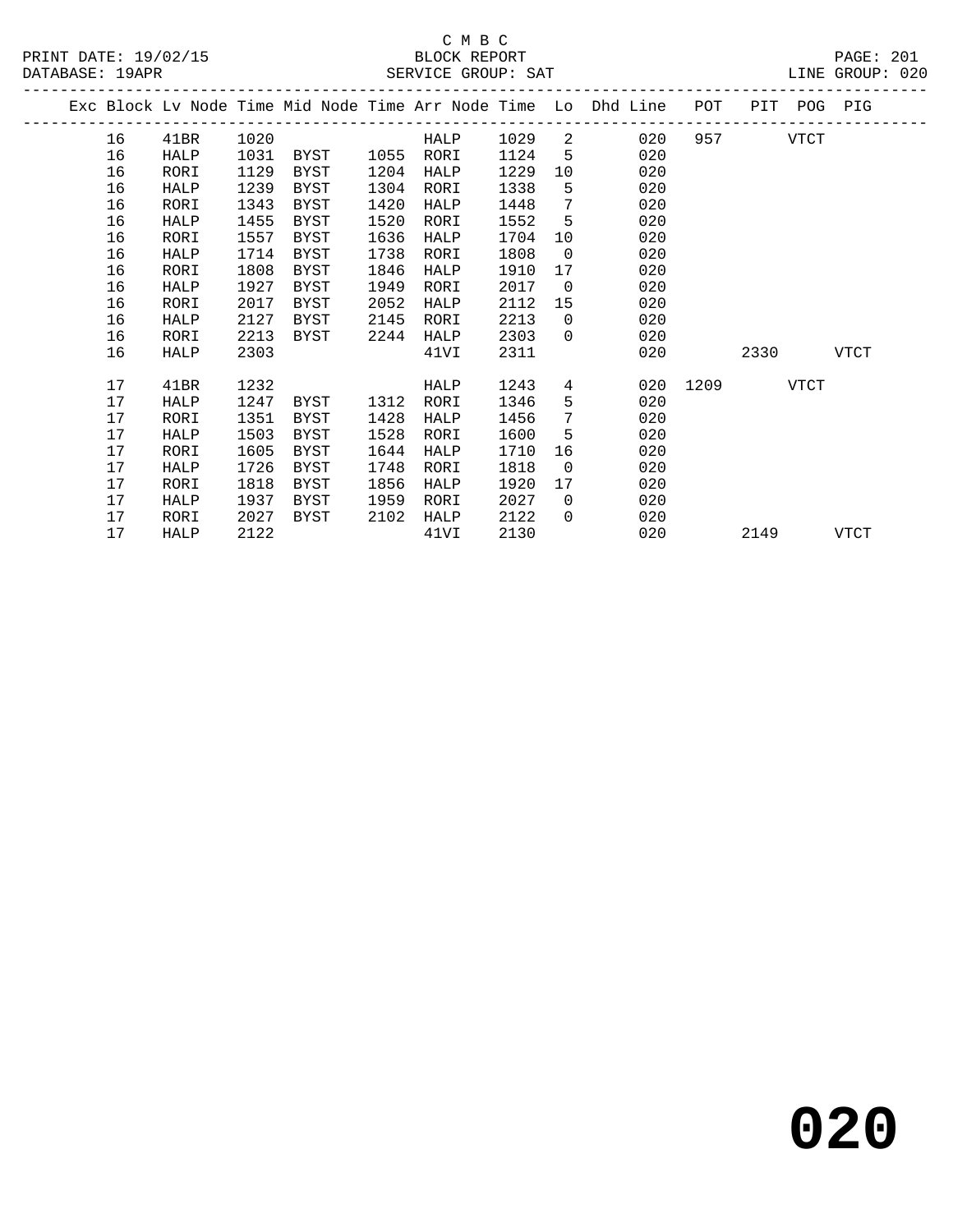|  |                                                                                                                                                                                                                                                                                    |                                                                                                                                                                     |                                                                                      |                                                                                                                                                                                                                                                                             |                      |                                                                                                                                                                          | CMBC                                                                                                                                                              |                                                                                                                                                             |                                                                                                                                                                                                                                                                                                              |          |  |
|--|------------------------------------------------------------------------------------------------------------------------------------------------------------------------------------------------------------------------------------------------------------------------------------|---------------------------------------------------------------------------------------------------------------------------------------------------------------------|--------------------------------------------------------------------------------------|-----------------------------------------------------------------------------------------------------------------------------------------------------------------------------------------------------------------------------------------------------------------------------|----------------------|--------------------------------------------------------------------------------------------------------------------------------------------------------------------------|-------------------------------------------------------------------------------------------------------------------------------------------------------------------|-------------------------------------------------------------------------------------------------------------------------------------------------------------|--------------------------------------------------------------------------------------------------------------------------------------------------------------------------------------------------------------------------------------------------------------------------------------------------------------|----------|--|
|  |                                                                                                                                                                                                                                                                                    |                                                                                                                                                                     |                                                                                      | 16BA 16 AV & BALACLAVA ST                                                                                                                                                                                                                                                   |                      |                                                                                                                                                                          |                                                                                                                                                                   |                                                                                                                                                             | BUB4 BURRARD STATION<br>CLBY CLARK & BROADWAY DULP WB W 41 AV FS DUNBAR ST GEGR GEORGIA ST & GRANVILLE ST HODM HOWE & DUNSMUIR KN41 KNIGHT & 41 AV<br>KNLP<br>KNIGHT STREET LOOP<br>MEST SW MARINE STN THE STREET VIC VANCOONALD & BROADWAY<br>MEST SW MARINE STN VTC Vancouver Diesel Depot                 |          |  |
|  |                                                                                                                                                                                                                                                                                    |                                                                                                                                                                     |                                                                                      |                                                                                                                                                                                                                                                                             |                      |                                                                                                                                                                          |                                                                                                                                                                   |                                                                                                                                                             |                                                                                                                                                                                                                                                                                                              |          |  |
|  | $\mathbf{1}$<br>$\mathbf{1}$<br>$\mathbf{1}$<br>$\mathbf 1$<br>$\mathbf 1$<br>$\mathbf 1$<br>1<br>1<br>$\mathbf 1$<br>$\mathbf 1$<br>$\mathbf 1$<br>$\mathbf 1$<br>$\mathbf 1$<br>$\mathbf 1$<br>1<br>1<br>$\mathbf 1$<br>1<br>1<br>$\mathbf 1$<br>$\mathbf 1$<br>1<br>$\mathbf 1$ | KNLP<br>BUB4<br>KNLP<br>BUB4<br>KNLP<br>BUB4<br>KNLP<br>BUB4<br>KNLP<br>BUB4<br>KNLP<br>BUB4<br>KNLP<br>BUB4<br>KNLP<br>BUB4<br>KNLP<br>BUB4<br><b>KNLP</b><br>BUB4 | 1330<br>1423<br>1520<br>1801<br>1900<br>1946<br>2034<br>2116<br>2205<br>2246<br>2339 | 700 CLBY 716 BUB4<br>740 CLBY<br>826 CLBY<br>910 CLBY<br>1001 CLBY<br>1053 CLBY<br>1144 CLBY<br>1235 CLBY<br>CLBY<br>CLBY<br>CLBY<br>1612 CLBY<br>1714 CLBY<br>CLBY<br>CLBY<br>CLBY 1919 BUB4<br>CLBY 2009 KNLP<br>BUB4<br>CLBY<br>CLBY 2138 KNLP<br>CLBY 2308 KNLP<br>CLBY | 1451<br>1542<br>1828 | 801 KNLP<br>844 BUB4<br>933 KNLP<br>1021 BUB4<br>1118 KNLP<br>1204 BUB4<br>1303 KNLP<br>1352 BUB4<br>KNLP<br>BUB4<br>1639 KNLP<br>1734 BUB4<br>KNLP<br>BUB4<br>2354 BUB4 | 814<br>905<br>950<br>1045<br>1137<br>1229<br>1324<br>1417<br>1512<br>1605<br>1659<br>1757<br>1848<br>1941<br>2029<br>2029<br>2110<br>2155<br>2239<br>2324<br>2419 | 5 <sub>5</sub><br>11<br>8 <sup>8</sup><br>$7\overline{ }$<br>$\overline{4}$<br>12<br>$5^{\circ}$<br>5 <sup>5</sup><br>6<br>10<br>$\overline{7}$<br>15<br>12 | 735 5 022<br>$\begin{array}{ccc} 12 & 022 \end{array}$<br>022<br>022<br>022<br>022<br>$\begin{array}{c} 6 \\ 6 \end{array}$<br>022<br>022<br>6 <sup>6</sup><br>022<br>8<br>022<br>$\frac{7}{15}$<br>022<br>022<br>022<br>022<br>$\begin{array}{c} 022 \\ 022 \end{array}$<br>022<br>022<br>022<br>022<br>022 |          |  |
|  | 1<br>$\mathbf 1$<br>1<br>$\mathbf 1$<br>1<br>$\mathbf 1$                                                                                                                                                                                                                           | KNLP<br>BUB4<br>MRST<br>HODM<br>MRST<br>HODM                                                                                                                        | 2431<br>2525<br>2609<br>2655<br>2739                                                 | CLBY 2454 KN63<br>MRST<br>HODM<br>MRST                                                                                                                                                                                                                                      |                      | HODM                                                                                                                                                                     | 2508<br>2604<br>2652<br>2734<br>2822                                                                                                                              | 11<br>$5^{\circ}$                                                                                                                                           | 6 022<br>N <sub>8</sub><br>$\begin{array}{ccc} 3 & \hspace{1.5cm} & \text{N8} \\ 5 & \hspace{1.5cm} & \text{N8} \end{array}$<br>N8                                                                                                                                                                           | 2827 VTC |  |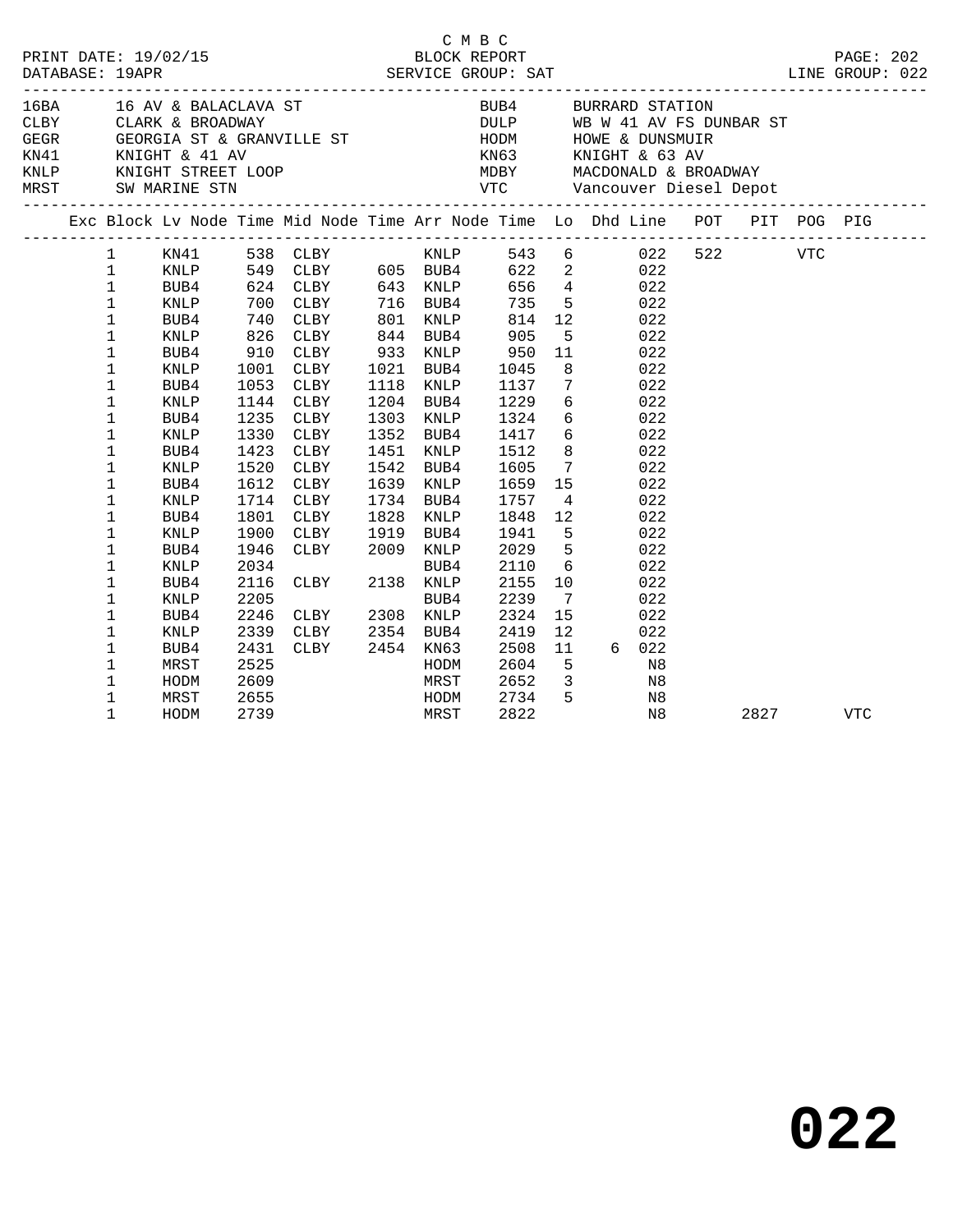### C M B C<br>BLOCK REPORT PRINT DATE: 19/02/15 BLOCK REPORT PAGE: 203 SERVICE GROUP: SAT

|  |                         |             |      | Exc Block Lv Node Time Mid Node Time Arr Node Time Lo Dhd Line POT |           |          |      |                              |       |     |            | PIT POG PIG |            |  |
|--|-------------------------|-------------|------|--------------------------------------------------------------------|-----------|----------|------|------------------------------|-------|-----|------------|-------------|------------|--|
|  | 2                       | KN41        |      | 558 CLBY                                                           |           | KNLP     | 603  | 6                            | 022   | 542 | <b>VTC</b> |             |            |  |
|  | $\overline{a}$          | <b>KNLP</b> | 609  | CLBY                                                               |           | 625 BUB4 | 642  | $\overline{2}$               | 022   |     |            |             |            |  |
|  | $\overline{\mathbf{c}}$ | BUB4        | 644  | CLBY                                                               |           | 703 KNLP | 716  | 12                           | 022   |     |            |             |            |  |
|  | $\overline{c}$          | KNLP        | 728  | CLBY                                                               |           | 746 BUB4 | 805  | 5                            | 022   |     |            |             |            |  |
|  | $\overline{c}$          | BUB4        | 810  | CLBY                                                               | 831       | KNLP     | 846  | $7\phantom{.0}$              | 022   |     |            |             |            |  |
|  | 2                       | KNLP        | 853  | CLBY                                                               | 914       | BUB4     | 935  | 5                            | 022   |     |            |             |            |  |
|  | $\sqrt{2}$              | BUB4        | 940  | CLBY                                                               | 1004      | KNLP     | 1022 | 7                            | 022   |     |            |             |            |  |
|  | 2                       | KNLP        | 1029 | CLBY                                                               | 1049      | BUB4     | 1113 | 5                            | 022   |     |            |             |            |  |
|  | $\sqrt{2}$              | BUB4        | 1118 | CLBY                                                               | 1145      | KNLP     | 1204 | 16                           | 022   |     |            |             |            |  |
|  | $\mathbf{2}$            | KNLP        | 1220 | CLBY                                                               | 1240      | BUB4     | 1305 | 6                            | 022   |     |            |             |            |  |
|  | $\sqrt{2}$              | BUB4        | 1311 | CLBY                                                               | 1339      | KNLP     | 1400 | 6                            | 022   |     |            |             |            |  |
|  | 2                       | <b>KNLP</b> | 1406 | ${\tt CLBY}$                                                       | 1428      | BUB4     | 1453 | 6                            | 022   |     |            |             |            |  |
|  | $\sqrt{2}$              | BUB4        | 1459 | CLBY                                                               | 1527      | KNLP     | 1548 | 8                            | 022   |     |            |             |            |  |
|  | $\sqrt{2}$              | KNLP        | 1556 | CLBY                                                               | 1618      | BUB4     | 1641 | 6                            | 022   |     |            |             |            |  |
|  | $\sqrt{2}$              | BUB4        | 1647 | CLBY                                                               | 1714      | KNLP     | 1734 | 9                            | 022   |     |            |             |            |  |
|  | $\sqrt{2}$              | <b>KNLP</b> | 1743 | CLBY                                                               | 1803      | BUB4     | 1826 | 5                            | 022   |     |            |             |            |  |
|  | $\sqrt{2}$              | BUB4        | 1831 | CLBY                                                               | 1854      | KNLP     | 1914 | 18                           | 022   |     |            |             |            |  |
|  | $\sqrt{2}$              | KNLP        | 1932 | CLBY                                                               | 1949      | BUB4     | 2011 | 5                            | 022   |     |            |             |            |  |
|  | $\overline{\mathbf{c}}$ | BUB4        | 2016 | CLBY                                                               | 2039      | KNLP     | 2059 | 5                            | 022   |     |            |             |            |  |
|  | $\sqrt{2}$              | KNLP        | 2104 |                                                                    |           | BUB4     | 2140 | - 6                          | 022   |     |            |             |            |  |
|  | $\sqrt{2}$              | BUB4        | 2146 | CLBY                                                               | 2208      | KNLP     | 2225 | 10                           | 022   |     |            |             |            |  |
|  | $\sqrt{2}$              | KNLP        | 2235 |                                                                    |           | BUB4     | 2309 | $7\phantom{.0}\phantom{.0}7$ | 022   |     |            |             |            |  |
|  | $\sqrt{2}$              | BUB4        | 2316 | CLBY                                                               | 2338 KNLP |          | 2354 | 10                           | 022   |     |            |             |            |  |
|  | $\sqrt{2}$              | KNLP        | 2404 | CLBY                                                               | 2419      | BUB4     | 2444 | 17                           | 022   |     |            |             |            |  |
|  | $\sqrt{2}$              | BUB4        | 2501 | CLBY                                                               | 2524      | KNLP     | 2538 | $\overline{4}$               | 022   |     |            |             |            |  |
|  | $\sqrt{2}$              | KNLP        | 2542 | CLBY                                                               | 2557      | BUB4     | 2622 | 2                            | 5 022 |     |            |             |            |  |
|  | $\sqrt{2}$              | HODM        | 2629 |                                                                    |           | MRST     | 2712 | 4                            | N8    |     |            |             |            |  |
|  | $\sqrt{2}$              | MRST        | 2716 |                                                                    |           | HODM     | 2803 | 6                            | N20   |     |            |             |            |  |
|  | 2                       | HODM        | 2809 |                                                                    |           | MRST     | 2858 |                              | N20   |     | 2903       |             | VTC        |  |
|  | 3                       | <b>CLBY</b> | 602  |                                                                    |           | KNLP     | 614  | 15                           | 022   | 537 |            | VTC         |            |  |
|  | 3                       | KNLP        | 629  | CLBY                                                               | 645 BUB4  |          | 702  | $5^{\circ}$                  | 022   |     |            |             |            |  |
|  | 3                       | BUB4        | 707  | CLBY                                                               | 726       | KNLP     | 739  | 17                           | 022   |     |            |             |            |  |
|  | 3                       | <b>KNLP</b> | 756  | CLBY                                                               | 814       | BUB4     | 835  | $5^{\circ}$                  | 022   |     |            |             |            |  |
|  | 3                       | BUB4        | 840  | CLBY                                                               | 902       | KNLP     | 919  | 16                           | 022   |     |            |             |            |  |
|  | $\mathsf{3}$            | KNLP        | 935  | CLBY                                                               | 956       | BUB4     | 1018 | $\overline{7}$               | 022   |     |            |             |            |  |
|  | 3                       | BUB4        | 1025 | CLBY                                                               | 1049      | KNLP     | 1108 | 11                           | 022   |     |            |             |            |  |
|  | 3                       | <b>KNLP</b> | 1119 | CLBY                                                               | 1139      | BUB4     | 1204 | 7                            | 022   |     |            |             |            |  |
|  | 3                       | BUB4        | 1211 | CLBY                                                               | 1239      | KNLP     | 1300 | 6                            | 022   |     |            |             |            |  |
|  | $\mathsf{3}$            | KNLP        | 1306 | CLBY                                                               | 1328      | BUB4     | 1353 | 6                            | 022   |     |            |             |            |  |
|  | $\mathsf{3}$            | BUB4        | 1359 | CLBY                                                               | 1427      | KNLP     | 1448 | 8                            | 022   |     |            |             |            |  |
|  | 3                       | KNLP        | 1456 | CLBY                                                               | 1518      | BUB4     | 1541 | 8                            | 022   |     |            |             |            |  |
|  | $\mathsf 3$             | BUB4        | 1549 | CLBY                                                               | 1617      | KNLP     | 1638 | 9                            | 022   |     |            |             |            |  |
|  | 3                       | KNLP        | 1647 | CLBY                                                               | 1707      | BUB4     | 1730 | 5                            | 022   |     |            |             |            |  |
|  | 3                       | BUB4        | 1735 | ${\tt CLBY}$                                                       | 1802      | KN63     | 1822 |                              | 022   |     | 1833       |             | <b>VTC</b> |  |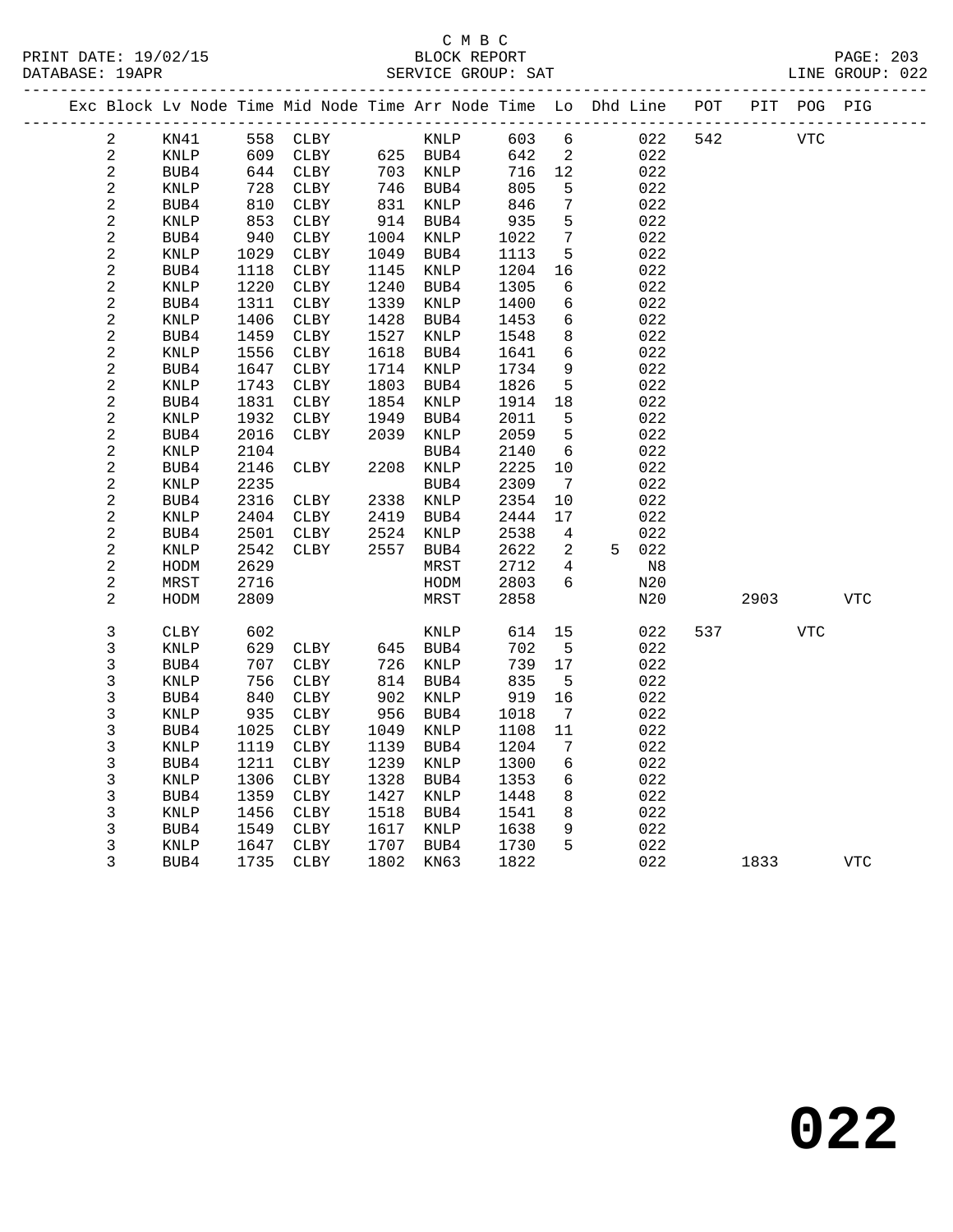## C M B C<br>BLOCK REPORT DATABASE: 19APR SERVICE GROUP: SAT LINE GROUP: 022

|  |   |             |      |             |      |           |      |                 | Exc Block Lv Node Time Mid Node Time Arr Node Time Lo Dhd Line POT |     |      | PIT POG PIG |            |
|--|---|-------------|------|-------------|------|-----------|------|-----------------|--------------------------------------------------------------------|-----|------|-------------|------------|
|  | 4 | BUB4        |      | 604 CLBY    |      | 623 KNLP  | 636  | 9               | 022                                                                | 533 |      | <b>VTC</b>  |            |
|  | 4 | KNLP        | 645  | CLBY        |      | 701 BUB4  | 720  | $5^{\circ}$     | 022                                                                |     |      |             |            |
|  | 4 | BUB4        | 725  | CLBY        | 744  | KNLP      | 757  | 14              | 022                                                                |     |      |             |            |
|  | 4 | <b>KNLP</b> | 811  | CLBY        | 829  | BUB4      | 850  | 5               | 022                                                                |     |      |             |            |
|  | 4 | BUB4        | 855  | CLBY        | 918  | KNLP      | 935  | 13              | 022                                                                |     |      |             |            |
|  | 4 | KNLP        | 948  | CLBY        | 1008 | BUB4      | 1032 | 8               | 022                                                                |     |      |             |            |
|  | 4 | BUB4        | 1040 | CLBY        | 1105 | KNLP      | 1124 | 8               | 022                                                                |     |      |             |            |
|  | 4 | <b>KNLP</b> | 1132 | CLBY        | 1152 | BUB4      | 1217 | $6\overline{6}$ | 022                                                                |     |      |             |            |
|  | 4 | BUB4        | 1223 | CLBY        | 1251 | KNLP      | 1312 | $\epsilon$      | 022                                                                |     |      |             |            |
|  | 4 | <b>KNLP</b> | 1318 | CLBY        | 1340 | BUB4      | 1405 | 6               | 022                                                                |     |      |             |            |
|  | 4 | BUB4        | 1411 | CLBY        | 1439 | KNLP      | 1500 | 8               | 022                                                                |     |      |             |            |
|  | 4 | KNLP        | 1508 | CLBY        | 1530 | BUB4      | 1553 | 8               | 022                                                                |     |      |             |            |
|  | 4 | BUB4        | 1601 | CLBY        | 1628 | KNLP      | 1648 | 11              | 022                                                                |     |      |             |            |
|  | 4 | KNLP        | 1659 | CLBY        | 1719 | BUB4      | 1742 | 5               | 022                                                                |     |      |             |            |
|  | 4 | BUB4        | 1747 | CLBY        | 1814 | KNLP      | 1834 | 8               | 022                                                                |     |      |             |            |
|  | 4 | <b>KNLP</b> | 1842 | CLBY        | 1903 | BUB4      | 1926 | 5               | 022                                                                |     |      |             |            |
|  | 4 | BUB4        | 1931 | CLBY        | 1954 | KN63      | 2014 |                 | 022                                                                |     | 2025 |             | <b>VTC</b> |
|  | 5 | BUB4        | 659  | <b>CLBY</b> | 718  | KNLP      | 731  | 12              | 022                                                                | 628 |      | <b>VTC</b>  |            |
|  | 5 | <b>KNLP</b> | 743  | CLBY        | 801  | BUB4      | 820  | 5               | 022                                                                |     |      |             |            |
|  | 5 | BUB4        | 825  | CLBY        | 847  | KNLP      | 902  | 5               | 022                                                                |     |      |             |            |
|  | 5 | KNLP        | 907  | CLBY        | 928  | BUB4      | 949  | 6               | 022                                                                |     |      |             |            |
|  | 5 | BUB4        | 955  | CLBY        | 1019 | KNLP      | 1037 | 6               | 022                                                                |     |      |             |            |
|  | 5 | <b>KNLP</b> | 1043 | CLBY        | 1103 | BUB4      | 1127 | 5               | 022                                                                |     |      |             |            |
|  | 5 | BUB4        | 1132 | CLBY        | 1159 | KNLP      | 1219 | 13              | 022                                                                |     |      |             |            |
|  | 5 | <b>KNLP</b> | 1232 | CLBY        | 1252 | BUB4      | 1317 | 6               | 022                                                                |     |      |             |            |
|  | 5 | BUB4        | 1323 | CLBY        | 1351 | KNLP      | 1412 | 8               | 022                                                                |     |      |             |            |
|  | 5 | <b>KNLP</b> | 1420 | CLBY        | 1442 | BUB4      | 1505 | 7               | 022                                                                |     |      |             |            |
|  | 5 | BUB4        | 1512 | CLBY        | 1540 | KNLP      | 1601 | 9               | 022                                                                |     |      |             |            |
|  | 5 | KNLP        | 1610 | CLBY        | 1630 | BUB4      | 1653 | 6               | 022                                                                |     |      |             |            |
|  | 5 | BUB4        | 1659 | CLBY        | 1726 | KNLP      | 1746 | 11              | 022                                                                |     |      |             |            |
|  | 5 | <b>KNLP</b> | 1757 | CLBY        | 1818 | BUB4      | 1841 | 5               | 022                                                                |     |      |             |            |
|  | 5 | BUB4        | 1846 | <b>CLBY</b> | 1909 | KNLP      | 1929 | 18              | 022                                                                |     |      |             |            |
|  | 5 | KNLP        | 1947 | CLBY        | 2004 | BUB4      | 2026 | 5               | 022                                                                |     |      |             |            |
|  | 5 | BUB4        | 2031 | <b>CLBY</b> | 2053 | KNLP      | 2110 | 9               | 022                                                                |     |      |             |            |
|  | 5 | <b>KNLP</b> | 2119 |             |      | BUB4      | 2155 | 6               | 022                                                                |     |      |             |            |
|  | 5 | BUB4        | 2201 | CLBY        | 2223 | KNLP      | 2239 | 11              | 022                                                                |     |      |             |            |
|  | 5 | KNLP        | 2250 |             |      | BUB4      | 2324 | 7               | 022                                                                |     |      |             |            |
|  | 5 | BUB4        | 2331 | CLBY        |      | 2353 KN63 | 2409 |                 | 022                                                                |     | 2417 |             | <b>VTC</b> |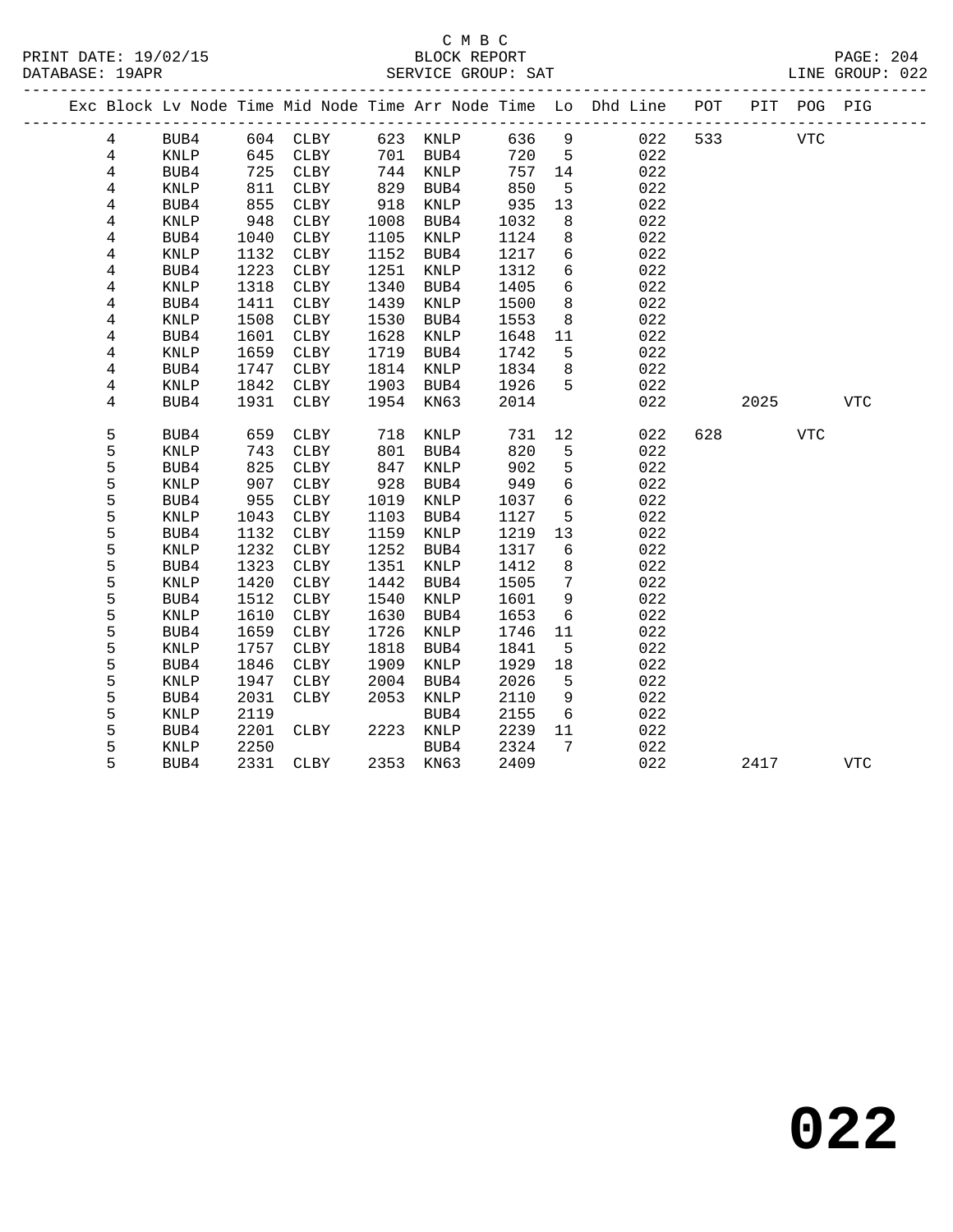|  |   |                 |      |          |      |                      |      |                 | Exc Block Lv Node Time Mid Node Time Arr Node Time Lo Dhd Line POT |     |      | PIT POG PIG |            |
|--|---|-----------------|------|----------|------|----------------------|------|-----------------|--------------------------------------------------------------------|-----|------|-------------|------------|
|  | 6 | KN41            |      | 705 CLBY |      | KNLP                 | 710  | $5^{\circ}$     | 022                                                                | 649 |      | VTC         |            |
|  | 6 | KNLP            |      | 715 CLBY |      | 731 BUB4<br>816 KNLP | 750  | $5^{\circ}$     | 022                                                                |     |      |             |            |
|  | 6 | BUB4            |      | 755 CLBY |      |                      | 829  | 12              | 022                                                                |     |      |             |            |
|  | 6 | KNLP            | 841  | CLBY     |      | 859 BUB4             | 920  | $5^{\circ}$     | 022                                                                |     |      |             |            |
|  | 6 | BUB4            | 925  | CLBY     | 948  | KNLP                 | 1005 | 10              | 022                                                                |     |      |             |            |
|  | 6 | KNLP            | 1015 | CLBY     | 1035 | BUB4                 | 1059 | 6               | 022                                                                |     |      |             |            |
|  | 6 | BUB4            | 1105 | CLBY     | 1132 | KNLP                 | 1151 | 17              | 022                                                                |     |      |             |            |
|  | 6 | KNLP            | 1208 | CLBY     | 1228 | BUB4                 | 1253 | 6               | 022                                                                |     |      |             |            |
|  | б | BUB4            | 1259 | CLBY     | 1327 | KNLP                 | 1348 | $6\overline{6}$ | 022                                                                |     |      |             |            |
|  | 6 | KNLP            | 1354 | CLBY     | 1416 | BUB4                 | 1441 | 6               | 022                                                                |     |      |             |            |
|  | 6 | BUB4            | 1447 | CLBY     | 1515 | KNLP                 | 1536 | 8               | 022                                                                |     |      |             |            |
|  | 6 | KNLP            | 1544 | CLBY     | 1606 | BUB4                 | 1629 | $7\phantom{.0}$ | 022                                                                |     |      |             |            |
|  | 6 | BUB4            | 1636 | CLBY     | 1703 | KNLP                 | 1723 | 6               | 022                                                                |     |      |             |            |
|  | б | $\texttt{KNLP}$ | 1729 | CLBY     | 1749 | BUB4                 | 1812 | $\overline{4}$  | 022                                                                |     |      |             |            |
|  | 6 | BUB4            | 1816 | CLBY     | 1843 | KNLP                 | 1903 | 12              | 022                                                                |     |      |             |            |
|  | 6 | <b>KNLP</b>     | 1915 | CLBY     | 1934 | BUB4                 | 1956 | 5               | 022                                                                |     |      |             |            |
|  | 6 | BUB4            | 2001 | CLBY     |      | 2024 KNLP            | 2044 | 5               | 022                                                                |     |      |             |            |
|  | 6 | KNLP            | 2049 |          |      | BUB4                 | 2125 | - 6             | 022                                                                |     |      |             |            |
|  | 6 | BUB4            | 2131 | CLBY     |      | 2153 KNLP            | 2210 | 10<br>7         | 022                                                                |     |      |             |            |
|  | 6 | $\texttt{KNLP}$ | 2220 |          | 2323 | BUB4                 | 2254 |                 | 022<br>022                                                         |     |      |             |            |
|  | 6 | BUB4            | 2301 | CLBY     |      | KN63                 | 2339 |                 |                                                                    |     | 2350 |             | <b>VTC</b> |
|  | 7 | KN41            | 913  | CLBY     |      | KNLP                 | 918  | 2               | 022                                                                | 857 |      | VTC         |            |
|  | 7 | $\texttt{KNLP}$ | 920  | CLBY     |      | 941 BUB4             | 1003 | $7\phantom{.0}$ | 022                                                                |     |      |             |            |
|  | 7 | BUB4            | 1010 | CLBY     |      | 1034 KNLP            | 1053 | 14              | 022                                                                |     |      |             |            |
|  | 7 | KNLP            | 1107 | CLBY     | 1127 | BUB4                 | 1152 | 5               | 022                                                                |     |      |             |            |
|  | 7 | BUB4            | 1157 | CLBY     | 1224 | KNLP                 | 1244 | 10              | 022                                                                |     |      |             |            |
|  | 7 | KNLP            | 1254 | CLBY     | 1316 | BUB4                 | 1341 | 6               | 022                                                                |     |      |             |            |
|  | 7 | BUB4            | 1347 | CLBY     | 1415 | KNLP                 | 1436 | 8               | 022                                                                |     |      |             |            |
|  | 7 | KNLP            | 1444 | CLBY     | 1506 | BUB4                 | 1529 | 8               | 022                                                                |     |      |             |            |
|  | 7 | BUB4            | 1537 | CLBY     | 1605 | KNLP                 | 1626 | 9               | 022                                                                |     |      |             |            |
|  | 7 | KNLP            | 1635 | CLBY     | 1655 | BUB4                 | 1718 | $5\phantom{.0}$ | 022                                                                |     |      |             |            |
|  | 7 | BUB4            | 1723 | CLBY     | 1750 | KNLP                 | 1810 | 17              | 022                                                                |     |      |             |            |
|  | 7 | $\textsc{KNLP}$ | 1827 | CLBY     | 1848 | BUB4                 | 1911 | 5               | 022                                                                |     |      |             |            |
|  | 7 | BUB4            | 1916 | CLBY     | 1939 | KNLP                 | 1959 | 17              | 022                                                                |     |      |             |            |
|  | 7 | <b>KNLP</b>     | 2016 | CLBY     | 2033 | BUB4                 | 2055 | 6               | 022                                                                |     |      |             |            |
|  | 7 | BUB4            | 2101 | CLBY     | 2123 | KNLP                 | 2140 | 10              | 022                                                                |     |      |             |            |
|  | 7 | KNLP            | 2150 |          |      | BUB4                 | 2224 | $\overline{7}$  | 022                                                                |     |      |             |            |
|  | 7 | BUB4            | 2231 | CLBY     |      | 2253 KNLP            | 2309 | 14              | 022                                                                |     |      |             |            |
|  | 7 | $\texttt{KNLP}$ | 2323 |          |      | BUB4                 | 2357 | $\overline{4}$  | 022                                                                |     |      |             |            |
|  | 7 | BUB4            | 2401 | CLBY     |      | 2424 KNLP            | 2438 | 26              | 022                                                                |     |      |             |            |
|  | 7 | KNLP            | 2504 | CLBY     |      | 2519 BUB4            | 2544 |                 | 022                                                                |     | 2610 |             | <b>VTC</b> |
|  |   |                 |      |          |      |                      |      |                 |                                                                    |     |      |             |            |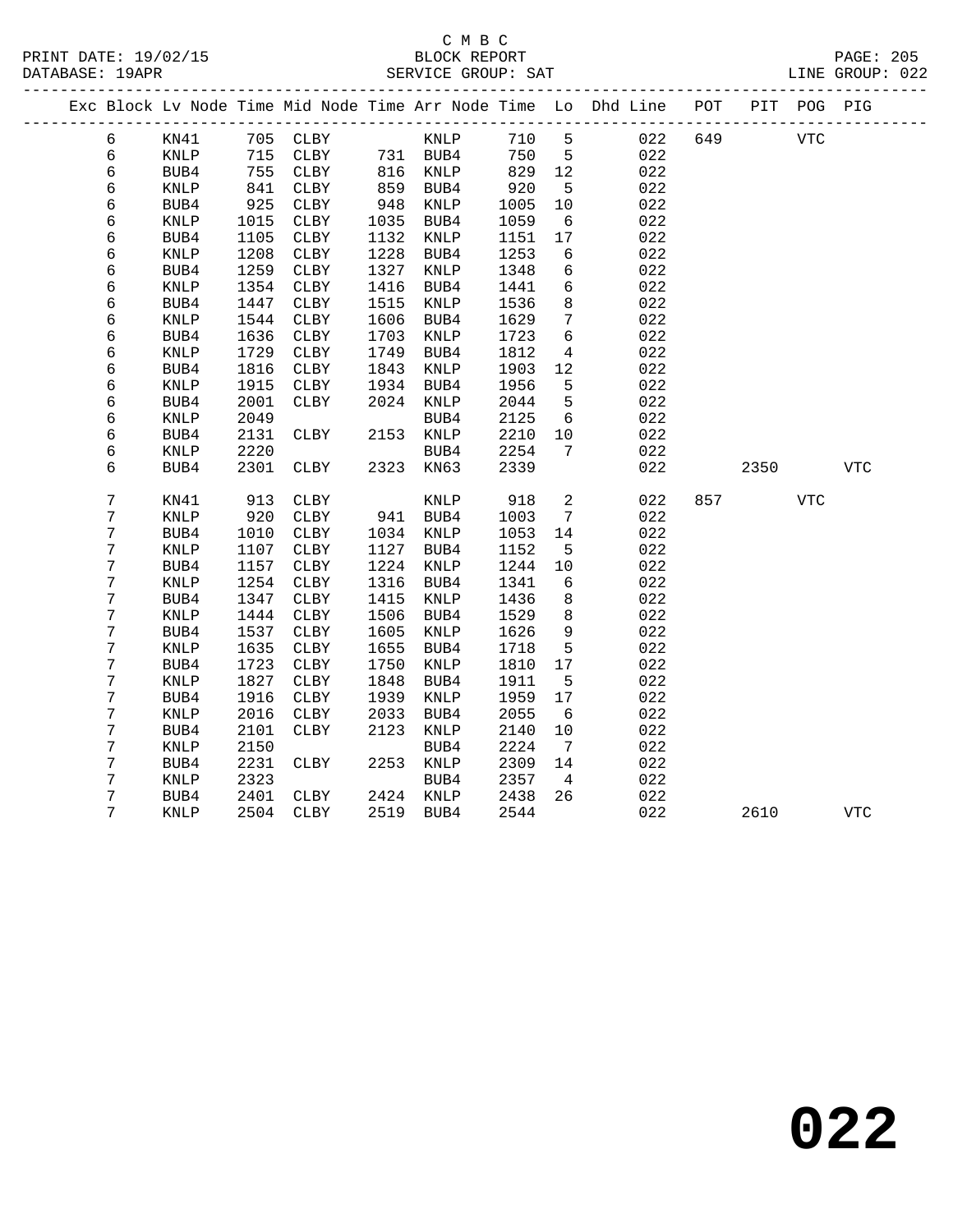## C M B C<br>BLOCK REPORT

PAGE: 206<br>LINE GROUP: 022

|  | DAIADAJE. IJAFR |             |      |             |      | OBRATOR GROOF. OHT |      |                |                                                                    |              |      |             | DINE GROOF. 022 |
|--|-----------------|-------------|------|-------------|------|--------------------|------|----------------|--------------------------------------------------------------------|--------------|------|-------------|-----------------|
|  |                 |             |      |             |      |                    |      |                | Exc Block Lv Node Time Mid Node Time Arr Node Time Lo Dhd Line POT |              |      | PIT POG PIG |                 |
|  | 8               | KN41        | 1046 | <b>CLBY</b> |      | KNLP 1053          |      |                | $\overline{2}$                                                     | 022 1030 VTC |      |             |                 |
|  | 8               | KNLP        | 1055 | CLBY        |      | 1115 BUB4          | 1140 | $-5$           | 022                                                                |              |      |             |                 |
|  | 8               | BUB4        | 1145 | CLBY        | 1212 | KNLP               | 1232 | 12             | 022                                                                |              |      |             |                 |
|  | 8               | <b>KNLP</b> | 1244 | CLBY        | 1304 | BUB4               | 1329 | 6              | 022                                                                |              |      |             |                 |
|  | 8               | BUB4        | 1335 | CLBY        | 1403 | KNLP               | 1424 | 8              | 022                                                                |              |      |             |                 |
|  | 8               | KNLP        | 1432 | CLBY        | 1454 | BUB4               | 1517 | 8              | 022                                                                |              |      |             |                 |
|  | 8               | BUB4        | 1525 | CLBY        | 1553 | KNLP               | 1614 | 8              | 022                                                                |              |      |             |                 |
|  | 8               | KNLP        | 1622 | CLBY        | 1642 | BUB4               | 1705 | 6              | 022                                                                |              |      |             |                 |
|  | 8               | BUB4        | 1711 | CLBY        | 1738 | KNLP               | 1758 | 14             | 022                                                                |              |      |             |                 |
|  | 8               | KNLP        | 1812 | CLBY        | 1833 | BUB4               | 1856 | 5              | 022                                                                |              |      |             |                 |
|  | 8               | BUB4        | 1901 | CLBY        | 1924 | KNLP               | 1944 | 17             | 022                                                                |              |      |             |                 |
|  | 8               | KNLP        | 2001 | CLBY        | 2018 | BUB4               | 2040 | 6              | 022                                                                |              |      |             |                 |
|  | 8               | BUB4        | 2046 | CLBY        | 2108 | KNLP               | 2125 | 10             | 022                                                                |              |      |             |                 |
|  | 8               | KNLP        | 2135 |             |      | BUB4               | 2209 | $\overline{7}$ | 022                                                                |              |      |             |                 |
|  | 8               | BUB4        | 2216 | CLBY        | 2238 | KNLP               | 2254 | 11             | 022                                                                |              |      |             |                 |
|  | 8               | KNLP        | 2305 |             |      | BUB4               | 2339 | $7\phantom{0}$ | 022                                                                |              |      |             |                 |
|  | 8               | BUB4        | 2346 | CLBY        | 2408 | KNLP               | 2424 | 10             | 022                                                                |              |      |             |                 |
|  | 8               | KNLP        | 2434 | CLBY        | 2449 | BUB4               | 2514 |                | 022                                                                |              | 2540 |             | VTC             |
|  | 10              | KN41        | 1145 | CLBY        |      | KNLP               | 1152 | 4              |                                                                    | 022 1129     |      | VTC         |                 |
|  | 10              | KNLP        | 1156 | CLBY        | 1216 | BUB4               | 1241 | 6              | 022                                                                |              |      |             |                 |
|  | 10              | BUB4        | 1247 | CLBY        | 1315 | KNLP               | 1336 | 6              | 022                                                                |              |      |             |                 |
|  | 10              | <b>KNLP</b> | 1342 | CLBY        | 1404 | BUB4               | 1429 | 6              | 022                                                                |              |      |             |                 |
|  | 10              | BUB4        | 1435 | CLBY        | 1503 | KNLP               | 1524 | 8              | 022                                                                |              |      |             |                 |
|  | 10              | KNLP        | 1532 | CLBY        | 1554 | BUB4               | 1617 | 7              | 022                                                                |              |      |             |                 |

10 BUB4 1624 CLBY 1651 KN63 1711 022 1722 VTC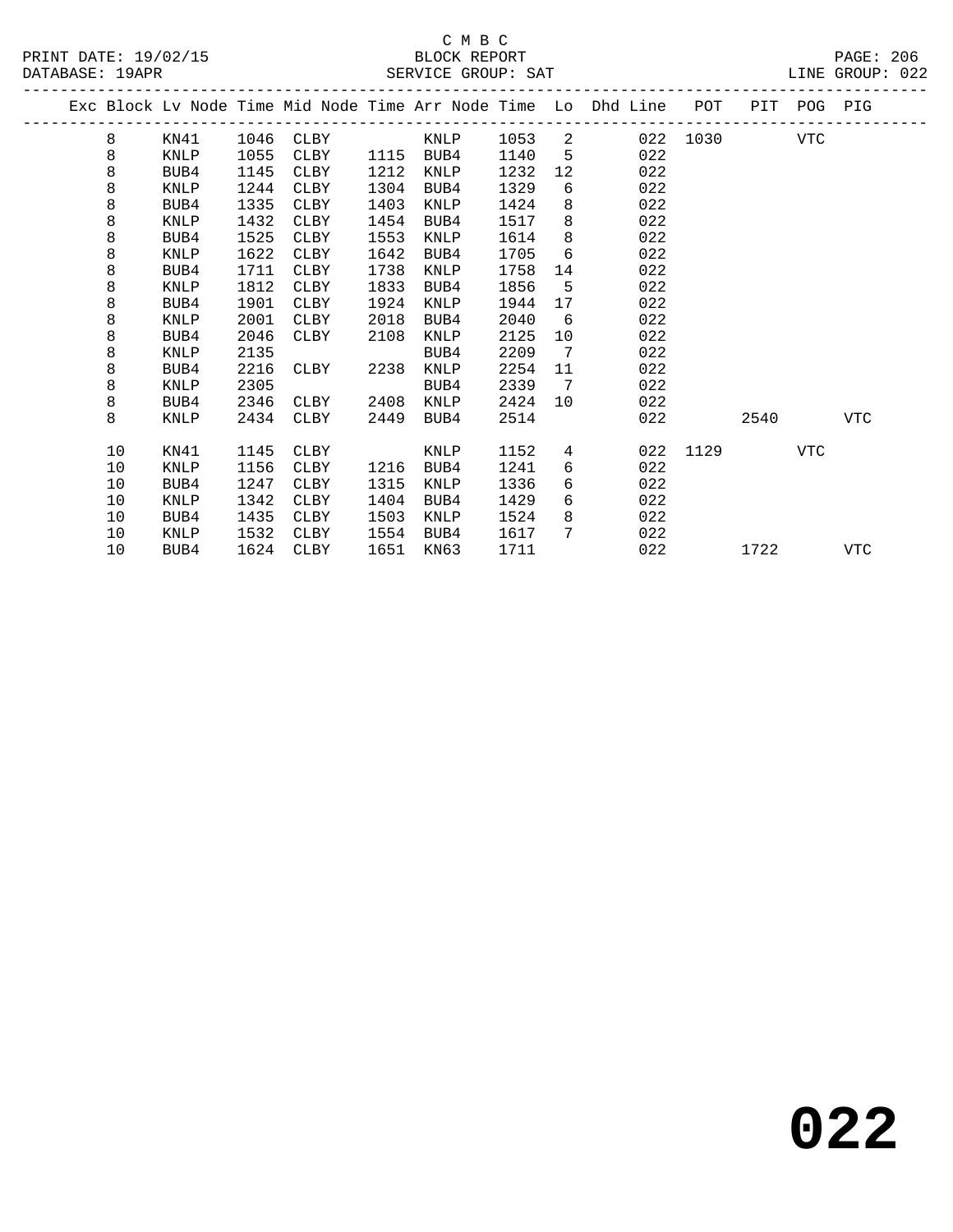|  |    |             |      | Exc Block Lv Node Time Mid Node Time Arr Node Time Lo Dhd Line POT |      |             |        |                 |                  |     |      | PIT POG PIG |            |
|--|----|-------------|------|--------------------------------------------------------------------|------|-------------|--------|-----------------|------------------|-----|------|-------------|------------|
|  | 40 | DULP        | 542  | MDBY                                                               |      | 554 BUB4    | 610 15 |                 | 002              | 525 |      | VTC         |            |
|  | 40 | BUB4        | 625  | MDBY                                                               | 639  | DULP        | 649    | 11              | 002              |     |      |             |            |
|  | 40 | <b>DULP</b> | 700  | MDBY                                                               | 712  | BUB4        | 730    | 15              | 002              |     |      |             |            |
|  | 40 | BUB4        | 745  | MDBY                                                               | 802  | <b>DULP</b> | 812    | 8               | 002              |     |      |             |            |
|  | 40 | <b>DULP</b> | 820  | MDBY                                                               | 832  | BUB4        | 850    | 5               | 002              |     |      |             |            |
|  | 40 | BUB4        | 855  | MDBY                                                               | 912  | <b>DULP</b> | 924    | 11              | 002              |     |      |             |            |
|  | 40 | <b>DULP</b> | 935  | MDBY                                                               | 950  | BUB4        | 1010   | 5               | 002              |     |      |             |            |
|  | 40 | BUB4        | 1015 | MDBY                                                               | 1034 | 16BA        | 1039   | 15              | 002              |     |      |             |            |
|  | 40 | 16BA        | 1054 | MDBY                                                               | 1059 | BUB4        | 1120   | 5               | 002              |     |      |             |            |
|  | 40 | BUB4        | 1125 | MDBY                                                               | 1144 | DULP        | 1156   | 15              | 002              |     |      |             |            |
|  | 40 | <b>DULP</b> | 1211 | MDBY                                                               | 1227 | BUB4        | 1250   | 5               | 002              |     |      |             |            |
|  | 40 | BUB4        | 1255 | MDBY                                                               | 1317 | <b>DULP</b> | 1331   | 18              | 002              |     |      |             |            |
|  | 40 | <b>DULP</b> | 1349 | MDBY                                                               | 1405 | BUB4        | 1430   | $5\overline{5}$ | 002              |     |      |             |            |
|  | 40 | BUB4        | 1435 | MDBY                                                               | 1457 | <b>DULP</b> | 1512   | 14              | 002              |     |      |             |            |
|  | 40 | <b>DULP</b> | 1526 | MDBY                                                               | 1542 | BUB4        | 1610   | 5               | 002              |     |      |             |            |
|  | 40 | BUB4        | 1615 | MDBY                                                               | 1639 | <b>DULP</b> | 1654   | 12              | 002              |     |      |             |            |
|  | 40 | <b>DULP</b> | 1706 | MDBY                                                               | 1722 | BUB4        | 1750   | 5               | 002              |     |      |             |            |
|  | 40 | BUB4        | 1755 | MDBY                                                               | 1819 | DULP        | 1834   | 15              | 002              |     |      |             |            |
|  | 40 | <b>DULP</b> | 1849 | MDBY                                                               | 1904 | BUB4        | 1930   | 5               | 002              |     |      |             |            |
|  | 40 | BUB4        | 1935 | MDBY                                                               | 1957 | 16BA        | 2002   | 12              | 002              |     |      |             |            |
|  | 40 | 16BA        | 2014 | MDBY                                                               | 2018 | BUB4        | 2040   | 5               | 002              |     |      |             |            |
|  | 40 | BUB4        | 2045 | MDBY                                                               | 2105 | <b>DULP</b> | 2119   | 10              | 002              |     |      |             |            |
|  | 40 | <b>DULP</b> | 2129 | MDBY                                                               | 2143 | BUB4        | 2205   | 5               | 002              |     |      |             |            |
|  | 40 | BUB4        | 2210 | MDBY                                                               | 2228 | <b>DULP</b> | 2240   | 19              | 002              |     |      |             |            |
|  | 40 | <b>DULP</b> | 2259 | MDBY                                                               | 2313 | BUB4        | 2335   | 5               | 002              |     |      |             |            |
|  | 40 | BUB4        | 2340 | MDBY                                                               | 2358 | <b>DULP</b> | 2410   | 27              | 002              |     |      |             |            |
|  | 40 | <b>DULP</b> | 2437 | MDBY                                                               | 2449 | BUB4        | 2505   | 5               | 002              |     |      |             |            |
|  | 40 | BUB4        | 2510 | MDBY                                                               | 2528 | <b>DULP</b> | 2540   | $\mathsf{O}$    | 002              |     |      |             |            |
|  | 40 | <b>DULP</b> | 2540 |                                                                    |      | GEGR        | 2606   | 3               | N22              |     |      |             |            |
|  | 40 | <b>GEGR</b> | 2609 |                                                                    |      | DULP        | 2634   | 6               | N <sub>2</sub> 2 |     |      |             |            |
|  | 40 | <b>DULP</b> | 2640 |                                                                    |      | <b>GEGR</b> | 2706   | 3               | N22              |     |      |             |            |
|  | 40 | GEGR        | 2709 |                                                                    |      | DULP        | 2734   |                 | N22              |     | 2744 |             | <b>VTC</b> |
|  |    |             |      |                                                                    |      |             |        |                 |                  |     |      |             |            |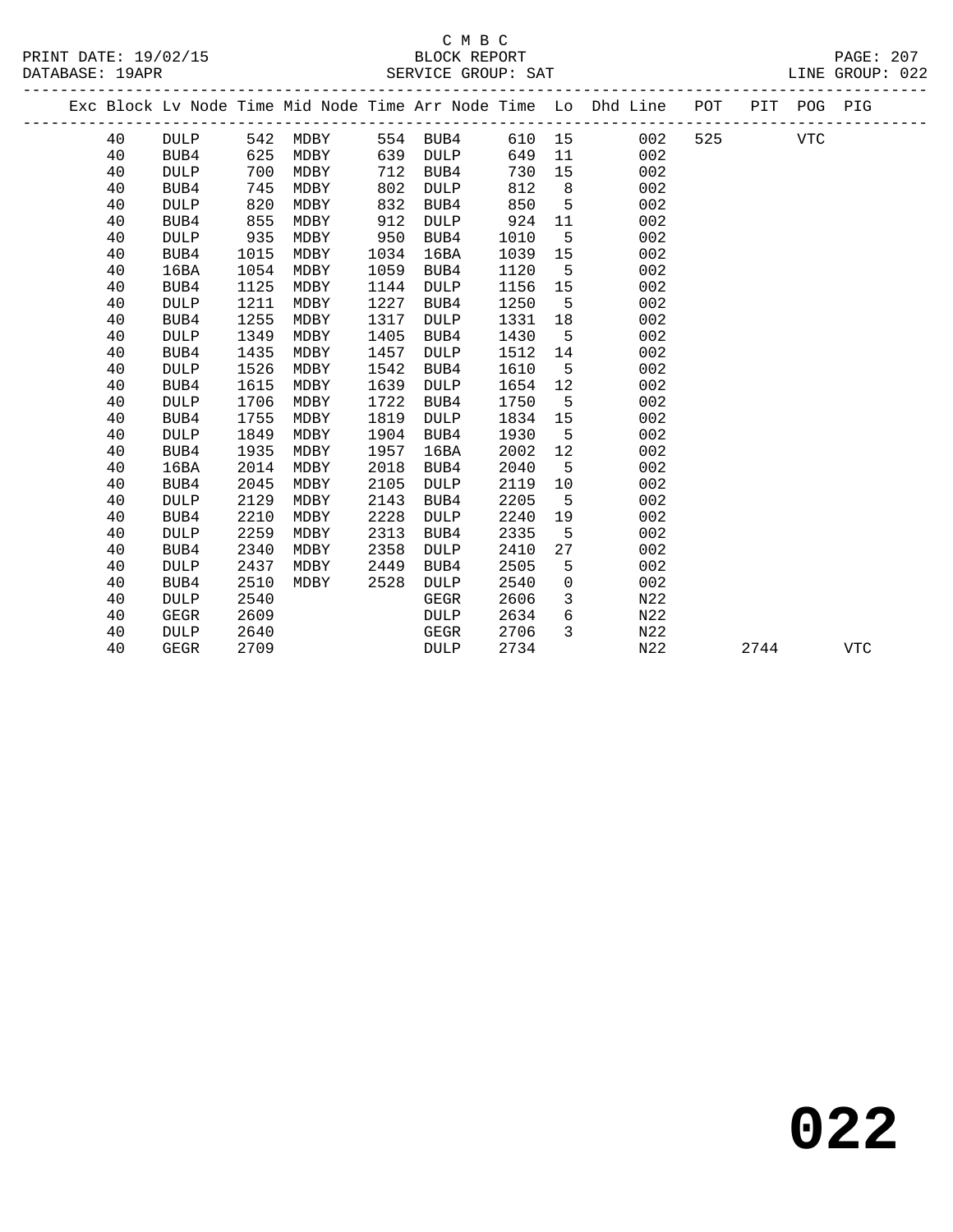|  |    |             |      |          |      |             |      |                 | Exc Block Lv Node Time Mid Node Time Arr Node Time Lo Dhd Line POT |     |      | PIT POG PIG |            |
|--|----|-------------|------|----------|------|-------------|------|-----------------|--------------------------------------------------------------------|-----|------|-------------|------------|
|  | 41 | DULP        |      | 602 MDBY |      | 614 BUB4    |      |                 | 630 15<br>002                                                      | 545 |      | VTC         |            |
|  | 41 | BUB4        | 645  | MDBY     | 659  | DULP        | 709  | 11              | 002                                                                |     |      |             |            |
|  | 41 | <b>DULP</b> | 720  | MDBY     | 732  | BUB4        | 750  | 15              | 002                                                                |     |      |             |            |
|  | 41 | BUB4        | 805  | MDBY     | 822  | DULP        | 832  | 8 <sup>8</sup>  | 002                                                                |     |      |             |            |
|  | 41 | <b>DULP</b> | 840  | MDBY     | 852  | BUB4        | 910  | $5^{\circ}$     | 002                                                                |     |      |             |            |
|  | 41 | BUB4        | 915  | MDBY     | 932  | <b>DULP</b> | 944  | 10              | 002                                                                |     |      |             |            |
|  | 41 | <b>DULP</b> | 954  | MDBY     | 1009 | BUB4        | 1030 | 5               | 002                                                                |     |      |             |            |
|  | 41 | BUB4        | 1035 | MDBY     | 1054 | 16BA        | 1059 | 14              | 002                                                                |     |      |             |            |
|  | 41 | 16BA        | 1113 | MDBY     | 1118 | BUB4        | 1140 | $5\overline{)}$ | 002                                                                |     |      |             |            |
|  | 41 | BUB4        | 1145 | MDBY     | 1206 | <b>DULP</b> | 1218 | 13              | 002                                                                |     |      |             |            |
|  | 41 | <b>DULP</b> | 1231 | MDBY     | 1247 | BUB4        | 1310 | - 5             | 002                                                                |     |      |             |            |
|  | 41 | BUB4        | 1315 | MDBY     | 1337 | <b>DULP</b> | 1351 | 18              | 002                                                                |     |      |             |            |
|  | 41 | <b>DULP</b> | 1409 | MDBY     | 1425 | BUB4        | 1450 | $5\overline{)}$ | 002                                                                |     |      |             |            |
|  | 41 | BUB4        | 1455 | MDBY     | 1517 | DULP        | 1532 | 14              | 002                                                                |     |      |             |            |
|  | 41 | DULP        | 1546 | MDBY     | 1602 | BUB4        | 1630 | $-5$            | 002                                                                |     |      |             |            |
|  | 41 | BUB4        | 1635 | MDBY     | 1659 | <b>DULP</b> | 1714 | 14              | 002                                                                |     |      |             |            |
|  | 41 | <b>DULP</b> | 1728 | MDBY     | 1744 | BUB4        | 1810 | 5               | 002                                                                |     |      |             |            |
|  | 41 | BUB4        | 1815 | MDBY     | 1839 | <b>DULP</b> | 1854 | 15              | 002                                                                |     |      |             |            |
|  | 41 | <b>DULP</b> | 1909 | MDBY     | 1924 | BUB4        | 1950 | $5^{\circ}$     | 002                                                                |     |      |             |            |
|  | 41 | BUB4        | 1955 | MDBY     | 2017 | 16BA        | 2022 | 12              | 002                                                                |     |      |             |            |
|  | 41 | 16BA        | 2034 | MDBY     | 2038 | BUB4        | 2100 | 10 <sup>°</sup> | 002                                                                |     |      |             |            |
|  | 41 | BUB4        | 2110 | MDBY     | 2128 | DULP        | 2140 | 19              | 002                                                                |     |      |             |            |
|  | 41 | <b>DULP</b> | 2159 | MDBY     | 2213 | BUB4        | 2235 | $-5$            | 002                                                                |     |      |             |            |
|  | 41 | BUB4        | 2240 | MDBY     | 2258 | <b>DULP</b> | 2310 | 23              | 002                                                                |     |      |             |            |
|  | 41 | <b>DULP</b> | 2333 | MDBY     | 2347 | BUB4        | 2405 | 5               | 002                                                                |     |      |             |            |
|  | 41 | BUB4        | 2410 | MDBY     | 2428 | DULP        | 2440 | 27              | 002                                                                |     |      |             |            |
|  | 41 | <b>DULP</b> | 2507 | MDBY     | 2519 | BUB4        | 2535 | 5               | 002                                                                |     |      |             |            |
|  | 41 | BUB4        | 2540 | MDBY     | 2558 | <b>DULP</b> | 2610 | $\overline{0}$  | 002                                                                |     |      |             |            |
|  | 41 | <b>DULP</b> | 2610 |          |      | GEGR        | 2636 | 3               | N22                                                                |     |      |             |            |
|  | 41 | <b>GEGR</b> | 2639 |          |      | <b>DULP</b> | 2704 |                 | N22                                                                |     | 2714 |             | <b>VTC</b> |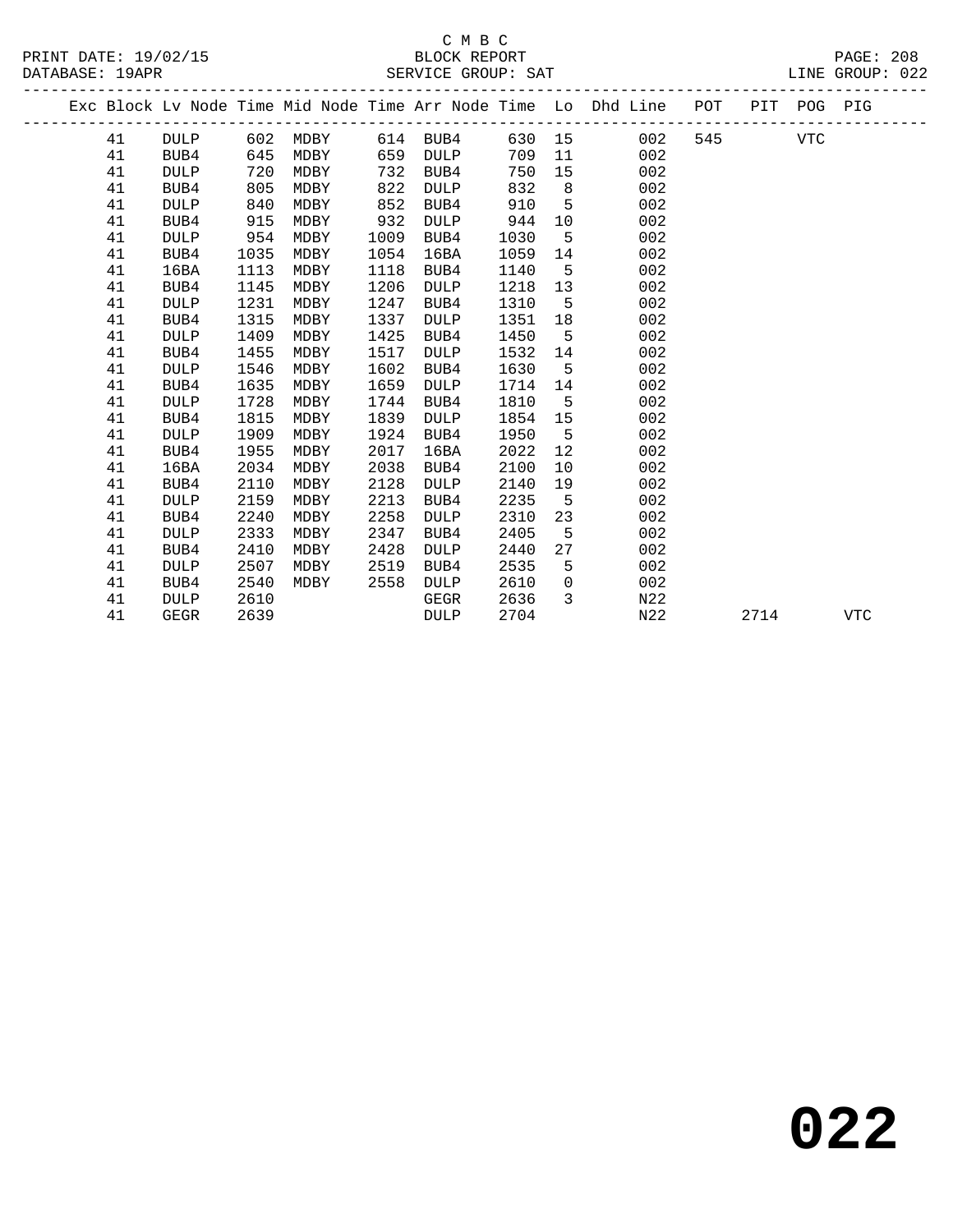|  |    |             |      |      |      |             |      |                 | Exc Block Lv Node Time Mid Node Time Arr Node Time Lo Dhd Line POT |     |      | PIT POG PIG |            |  |
|--|----|-------------|------|------|------|-------------|------|-----------------|--------------------------------------------------------------------|-----|------|-------------|------------|--|
|  | 42 | BUB4        | 605  | MDBY |      | 619 DULP    |      |                 | 629 11<br>002                                                      | 534 |      | <b>VTC</b>  |            |  |
|  | 42 | <b>DULP</b> | 640  | MDBY | 652  | BUB4        | 710  | 15              | 002                                                                |     |      |             |            |  |
|  | 42 | BUB4        | 725  | MDBY | 741  | DULP        | 751  | 9               | 002                                                                |     |      |             |            |  |
|  | 42 | <b>DULP</b> | 800  | MDBY | 812  | BUB4        | 830  | 5               | 002                                                                |     |      |             |            |  |
|  | 42 | BUB4        | 835  | MDBY | 852  | DULP        | 904  | 11              | 002                                                                |     |      |             |            |  |
|  | 42 | <b>DULP</b> | 915  | MDBY | 930  | BUB4        | 950  | 5               | 002                                                                |     |      |             |            |  |
|  | 42 | BUB4        | 955  | MDBY | 1014 | 16BA        | 1019 | 15              | 002                                                                |     |      |             |            |  |
|  | 42 | 16BA        | 1034 | MDBY | 1039 | BUB4        | 1100 | 5               | 002                                                                |     |      |             |            |  |
|  | 42 | BUB4        | 1105 | MDBY | 1124 | DULP        | 1136 | 15              | 002                                                                |     |      |             |            |  |
|  | 42 | <b>DULP</b> | 1151 | MDBY | 1207 | BUB4        | 1230 | 5               | 002                                                                |     |      |             |            |  |
|  | 42 | BUB4        | 1235 | MDBY | 1257 | 16BA        | 1302 | 9               | 002                                                                |     |      |             |            |  |
|  | 42 | 16BA        | 1311 | MDBY | 1316 | BUB4        | 1340 | $5^{\circ}$     | 002                                                                |     |      |             |            |  |
|  | 42 | BUB4        | 1345 | MDBY | 1407 | 16BA        | 1412 | 18              | 002                                                                |     |      |             |            |  |
|  | 42 | 16BA        | 1430 | MDBY | 1435 | BUB4        | 1500 | 5               | 002                                                                |     |      |             |            |  |
|  | 42 | BUB4        | 1505 | MDBY | 1527 | 16BA        | 1532 | 15              | 002                                                                |     |      |             |            |  |
|  | 42 | 16BA        | 1547 | MDBY | 1552 | BUB4        | 1620 | $5^{\circ}$     | 002                                                                |     |      |             |            |  |
|  | 42 | BUB4        | 1625 | MDBY | 1649 | 16BA        | 1654 | 13              | 002                                                                |     |      |             |            |  |
|  | 42 | 16BA        | 1707 | MDBY | 1712 | BUB4        | 1740 | 5               | 002                                                                |     |      |             |            |  |
|  | 42 | BUB4        | 1745 | MDBY | 1809 | 16BA        | 1814 | 16              | 002                                                                |     |      |             |            |  |
|  | 42 | 16BA        | 1830 | MDBY | 1834 | BUB4        | 1900 | - 5             | 002                                                                |     |      |             |            |  |
|  | 42 | BUB4        | 1905 | MDBY | 1927 | <b>DULP</b> | 1941 | 13              | 002                                                                |     |      |             |            |  |
|  | 42 | <b>DULP</b> | 1954 | MDBY | 2008 | BUB4        | 2030 | 5               | 002                                                                |     |      |             |            |  |
|  | 42 | BUB4        | 2035 | MDBY | 2055 | 16BA        | 2100 | 24              | 002                                                                |     |      |             |            |  |
|  | 42 | 16BA        | 2124 | MDBY | 2128 | BUB4        | 2150 | 5               | 002                                                                |     |      |             |            |  |
|  | 42 | BUB4        | 2155 | MDBY | 2213 | 16BA        | 2218 | 6               | 002                                                                |     |      |             |            |  |
|  | 42 | 16BA        | 2224 | MDBY | 2228 | BUB4        | 2250 | 5               | 002                                                                |     |      |             |            |  |
|  | 42 | BUB4        | 2255 | MDBY | 2313 | 16BA        | 2318 | $6\overline{6}$ | 002                                                                |     |      |             |            |  |
|  | 42 | 16BA        | 2324 | MDBY | 2328 | BUB4        | 2350 | 5               | 002                                                                |     |      |             |            |  |
|  | 42 | BUB4        | 2355 | MDBY | 2413 | 16BA        | 2418 | 10              | 002                                                                |     |      |             |            |  |
|  | 42 | 16BA        | 2428 | MDBY | 2432 | BUB4        | 2450 | 5               | 002                                                                |     |      |             |            |  |
|  | 42 | BUB4        | 2455 | MDBY | 2513 | 16BA        | 2518 |                 | 002                                                                |     | 2544 |             | <b>VTC</b> |  |
|  |    |             |      |      |      |             |      |                 |                                                                    |     |      |             |            |  |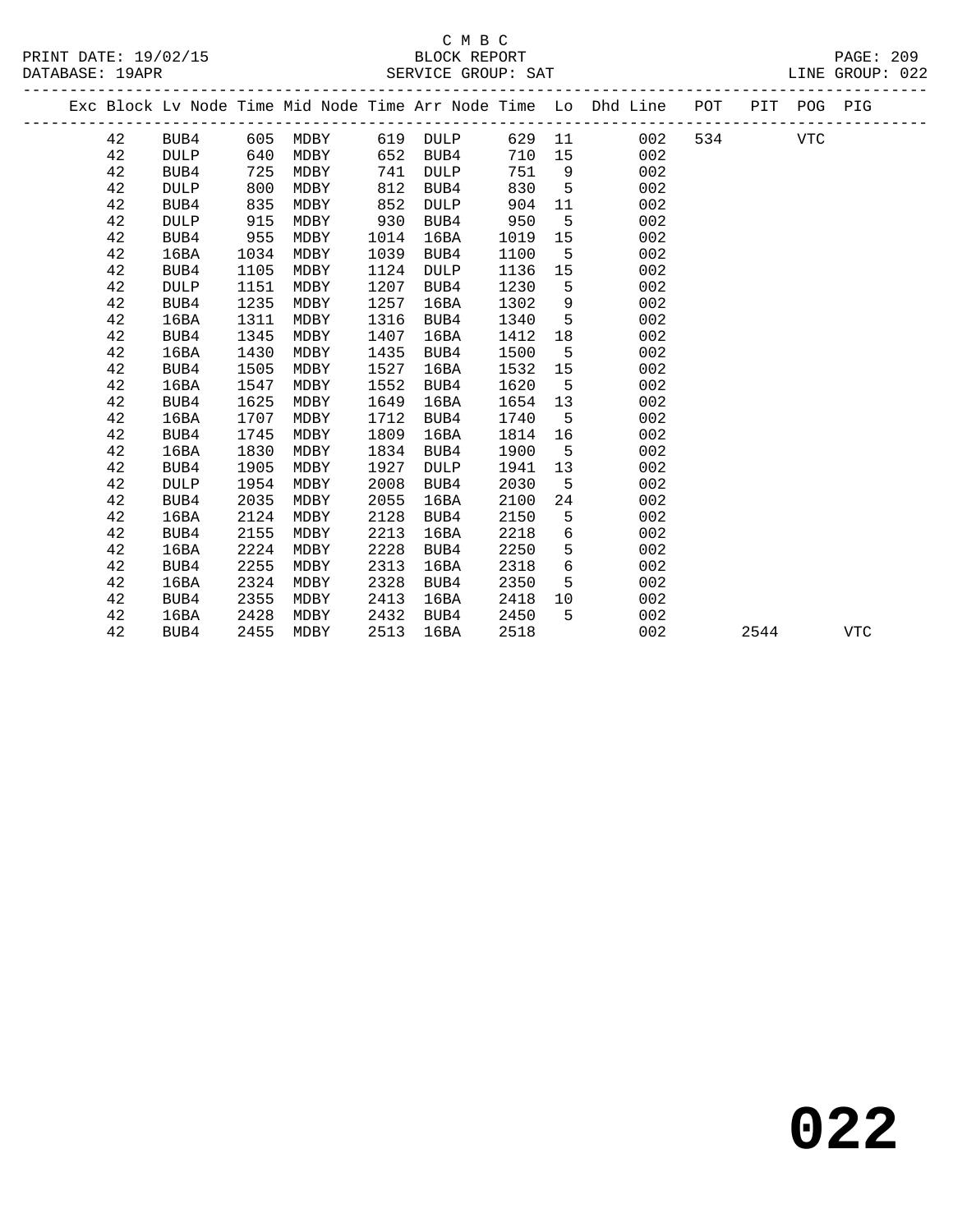### C M B C<br>BLOCK REPORT DATABASE: 19APR SERVICE GROUP: SAT LINE GROUP: 022

### ------------------------------------------------------------------------------------------------- Exc Block Lv Node Time Mid Node Time Arr Node Time Lo Dhd Line POT PIT POG PIG ------------------------------------------------------------------------------------------------- 43 DULP 620 MDBY 632 BUB4 650 15 002 603 VTC 43 BUB4 705 MDBY 719 DULP 729 11 002 43 DULP 740 MDBY 752 BUB4 810 10 002 43 BUB4 820 MDBY 837 DULP 847 8 002 43 DULP 855 MDBY 910 BUB4 930 5 002 43 BUB4 935 MDBY 954 16BA 959 15 002 43 16BA 1014 MDBY 1019 BUB4 1040 5 002 43 BUB4 1045 MDBY 1104 DULP 1116 15 002 43 DULP 1131 MDBY 1147 BUB4 1210 5 002 43 BUB4 1215 MDBY 1236 16BA 1241 11 002 43 16BA 1252 MDBY 1257 BUB4 1320 5 002 43 BUB4 1325 MDBY 1347 16BA 1352 18 002 43 16BA 1410 MDBY 1415 BUB4 1440 5 002 43 BUB4 1445 MDBY 1507 16BA 1512 15 002 43 16BA 1527 MDBY 1532 BUB4 1600 5 002 43 BUB4 1605 MDBY 1629 16BA 1634 13 002 43 16BA 1647 MDBY 1652 BUB4 1720 5 002 43 BUB4 1725 MDBY 1749 16BA 1754 16 002 43 16BA 1810 MDBY 1814 BUB4 1840 5 002 43 BUB4 1845 MDBY 1909 DULP 1924 7 002 43 DULP 1931 MDBY 1946 BUB4 2010 5 002 43 BUB4 2015 MDBY 2035 16BA 2040 14 002 43 16BA 2054 MDBY 2058 BUB4 2120 5 002 43 BUB4 2125 MDBY 2143 16BA 2148 6 002 43 16BA 2154 MDBY 2158 BUB4 2220 5 002 43 BUB4 2225 MDBY 2243 16BA 2248 6 002 43 16BA 2254 MDBY 2258 BUB4 2320 5 002 43 BUB4 2325 MDBY 2343 16BA 2348 10 002 43 16BA 2358 MDBY 2402 BUB4 2420 5 002 43 BUB4 2425 MDBY 2443 16BA 2448 12 002 43 16BA 2500 MDBY 2504 BUB4 2520 5 002 43 BUB4 2525 MDBY 2543 16BA 2548 002 2614 VTC 44 16BA 817 MDBY 822 BUB4 840 5 002 752 VTC 44 BUB4 845 MDBY 902 16BA 907 8 002 44 16BA 915 MDBY 920 BUB4 940 5 002 44 BUB4 945 MDBY 1004 DULP 1016 18 002 44 DULP 1034 MDBY 1049 BUB4 1110 5 002 44 BUB4 1115 MDBY 1134 16BA 1139 13 002 44 16BA 1152 MDBY 1157 BUB4 1220 5 002 44 BUB4 1225 MDBY 1246 DULP 1258 11 002 44 DULP 1309 MDBY 1326 BUB4 1350 5 002 44 BUB4 1355 MDBY 1417 DULP 1432 17 002 44 DULP 1449 MDBY 1505 BUB4 1530 5 002 44 BUB4 1535 MDBY 1559 DULP 1614 12 002 44 DULP 1626 MDBY 1642 BUB4 1710 5 002 44 BUB4 1715 MDBY 1739 DULP 1754 15 002 44 DULP 1809 MDBY 1824 BUB4 1850 5 002 44 BUB4 1855 MDBY 1919 16BA 1924 8 002 44 16BA 1932 MDBY 1936 BUB4 2000 5 002 44 BUB4 2005 MDBY 2025 DULP 2039 20 002 44 DULP 2059 MDBY 2113 BUB4 2135 5 002 44 BUB4 2140 MDBY 2158 DULP 2210 19 002 44 DULP 2229 MDBY 2243 BUB4 2305 5 002

 44 BUB4 2310 MDBY 2328 DULP 2340 23 002 44 DULP 2403 MDBY 2417 BUB4 2435 5 002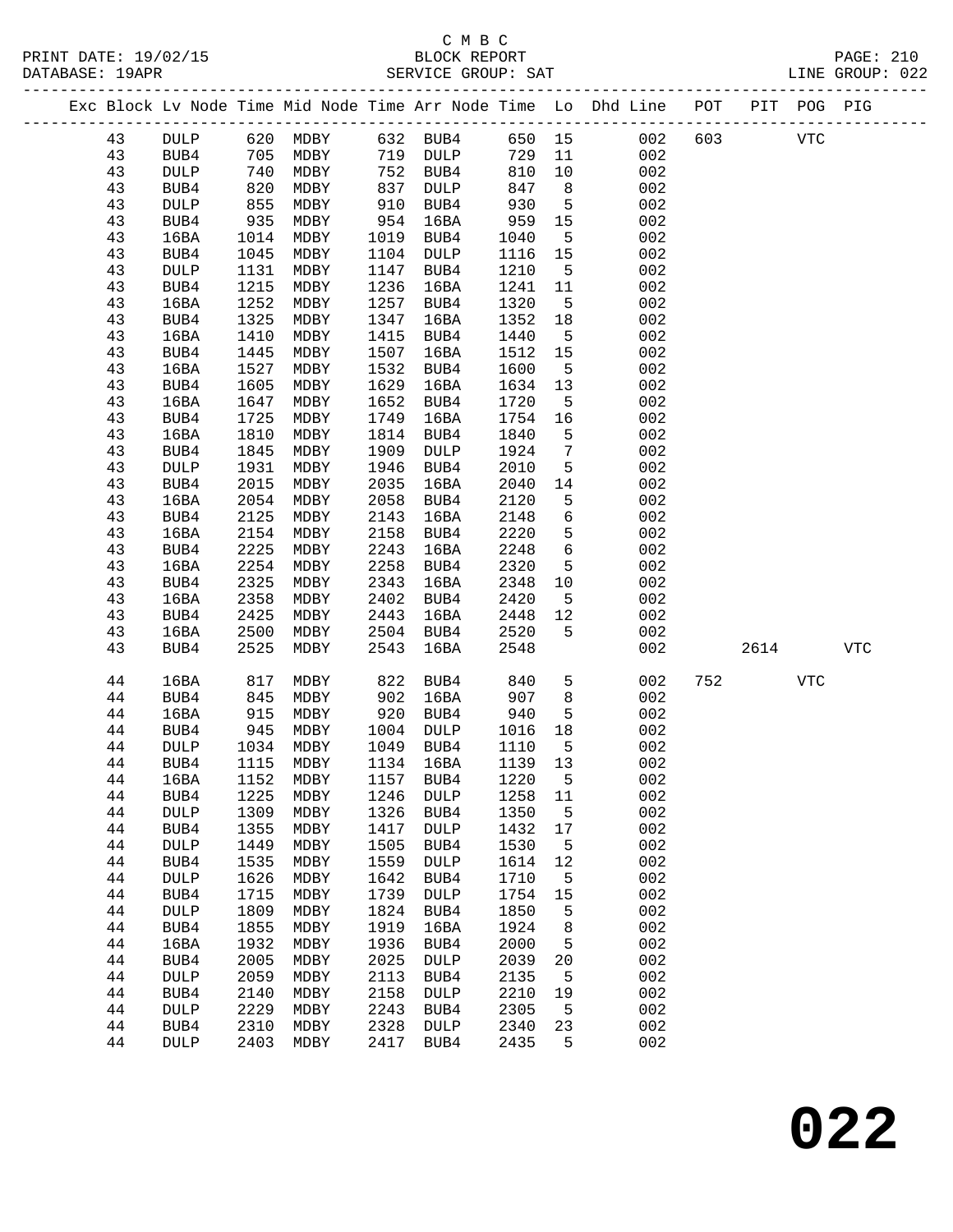|  |          |                     |              |                          |              |              |              |                       | Exc Block Lv Node Time Mid Node Time Arr Node Time Lo Dhd Line POT |     | PIT  | POG PIG |             |
|--|----------|---------------------|--------------|--------------------------|--------------|--------------|--------------|-----------------------|--------------------------------------------------------------------|-----|------|---------|-------------|
|  | 44       | BUB4                |              | 2440 MDBY 2458 DULP 2510 |              |              |              |                       | 002                                                                |     | 2520 |         | <b>VTC</b>  |
|  | 45       | 16BA                | 837          | MDBY                     | 842          | BUB4         | 900          | 5                     | 002                                                                | 812 |      | VTC     |             |
|  | 45       | BUB4                | 905          | MDBY                     | 922          | 16BA         | 927          | 8                     | 002                                                                |     |      |         |             |
|  | 45       | 16BA                | 935          | MDBY                     | 940          | BUB4         | 1000         | 5                     | 002                                                                |     |      |         |             |
|  | 45       | BUB4                | 1005         | MDBY                     | 1024         | DULP         | 1036         | 16                    | 002                                                                |     |      |         |             |
|  | 45       | <b>DULP</b>         | 1052         | MDBY                     | 1108         | BUB4         | 1130         | 5                     | 002                                                                |     |      |         |             |
|  | 45       | BUB4                | 1135         | MDBY                     | 1156         | 16BA         | 1201         | 11                    | 002                                                                |     |      |         |             |
|  | 45       | 16BA                | 1212         | MDBY                     | 1217         | BUB4         | 1240         | 5                     | 002                                                                |     |      |         |             |
|  | 45       | BUB4                | 1245         | MDBY                     | 1307         | DULP         | 1321         | 8                     | 002                                                                |     |      |         |             |
|  | 45       | <b>DULP</b>         | 1329         | MDBY                     | 1345         | BUB4         | 1410         | 5                     | 002                                                                |     |      |         |             |
|  | 45       | BUB4                | 1415         | MDBY                     | 1437         | DULP         | 1452         | 17                    | 002                                                                |     |      |         |             |
|  | 45       | <b>DULP</b>         | 1509         | MDBY                     | 1525         | BUB4         | 1550         | 5                     | 002                                                                |     |      |         |             |
|  | 45       | BUB4                | 1555         | MDBY                     | 1619         | DULP         | 1634         | 12                    | 002                                                                |     |      |         |             |
|  | 45       | <b>DULP</b>         | 1646         | MDBY                     | 1702         | BUB4         | 1730         | $5^{\circ}$           | 002                                                                |     |      |         |             |
|  | 45       | BUB4                | 1735         | MDBY                     | 1759         | DULP         | 1814         | 15                    | 002                                                                |     |      |         |             |
|  | 45       | DULP                | 1829         | MDBY                     | 1844         | BUB4         | 1910         | $5^{\circ}$           | 002                                                                |     |      |         |             |
|  | 45<br>45 | BUB4                | 1915<br>1952 | MDBY                     | 1937<br>1956 | 16BA         | 1942         | 10<br>$5^{\circ}$     | 002                                                                |     |      |         |             |
|  | 45       | 16BA<br>BUB4        | 2025         | MDBY<br>MDBY             | 2045         | BUB4<br>DULP | 2020<br>2059 |                       | 002<br>002                                                         |     | 2109 |         | <b>VTC</b>  |
|  |          |                     |              |                          |              |              |              |                       |                                                                    |     |      |         |             |
|  | 46       | 16BA                | 857          | MDBY                     | 902          | BUB4         | 920          | $5^{\circ}$           | 002                                                                | 832 |      | VTC     |             |
|  | 46       | BUB4                | 925          | MDBY                     | 942          | DULP         | 954          | 20                    | 002                                                                |     |      |         |             |
|  | 46       | <b>DULP</b>         | 1014         | MDBY                     | 1029         | BUB4         | 1050         | $5^{\circ}$           | 002                                                                |     |      |         |             |
|  | 46       | BUB4                | 1055         | MDBY                     | 1114         | 16BA         | 1119         | 13                    | 002                                                                |     |      |         |             |
|  | 46       | 16BA                | 1132         | MDBY                     | 1137         | BUB4         | 1200         | $5^{\circ}$           | 002                                                                |     |      |         |             |
|  | 46       | BUB4                | 1205         | MDBY                     | 1226         | DULP         | 1238         | 11                    | 002                                                                |     |      |         |             |
|  | 46       | <b>DULP</b>         | 1249         | MDBY                     | 1306         | BUB4         | 1330         | $5^{\circ}$           | 002                                                                |     |      |         |             |
|  | 46<br>46 | BUB4<br><b>DULP</b> | 1335<br>1429 | MDBY<br>MDBY             | 1357<br>1445 | DULP<br>BUB4 | 1412<br>1510 | 17<br>$5^{\circ}$     | 002<br>002                                                         |     |      |         |             |
|  | 46       | BUB4                | 1515         | MDBY                     | 1537         | DULP         | 1552         | 14                    | 002                                                                |     |      |         |             |
|  | 46       | <b>DULP</b>         | 1606         | MDBY                     | 1622         | BUB4         | 1650         | $5^{\circ}$           | 002                                                                |     |      |         |             |
|  | 46       | BUB4                | 1655         | MDBY                     | 1719         | DULP         | 1734         | 15                    | 002                                                                |     |      |         |             |
|  | 46       | <b>DULP</b>         | 1749         | MDBY                     | 1804         | BUB4         | 1830         | 5                     | 002                                                                |     |      |         |             |
|  | 46       | BUB4                | 1835         | MDBY                     | 1859         | 16BA         | 1904         | $6\overline{6}$       | 002                                                                |     |      |         |             |
|  | 46       | 16BA                | 1910         | MDBY                     | 1914         | BUB4         | 1940         | $5^{\circ}$           | 002                                                                |     |      |         |             |
|  | 46       | BUB4                | 1945         | MDBY                     | 2007         | DULP         | 2021         | 13                    | 002                                                                |     |      |         |             |
|  | 46       | <b>DULP</b>         | 2034         | MDBY                     | 2048         | BUB4         | 2110         |                       | 002                                                                |     | 2136 |         | <b>VTC</b>  |
|  | 47       | 16BA                |              |                          |              |              |              |                       | 955 MDBY 1000 BUB4 1020 5 002 930                                  |     |      | VTC     |             |
|  | 47       | BUB4                | 1025         | MDBY                     | 1044         | DULP         | 1056         | 16                    | 002                                                                |     |      |         |             |
|  | 47       | <b>DULP</b>         | 1112         | MDBY                     | 1128         | BUB4         | 1150         | 5                     | 002                                                                |     |      |         |             |
|  | 47       | BUB4                | 1155         | MDBY                     | 1216         | 16BA         | 1221         | 11                    | 002                                                                |     |      |         |             |
|  | 47       | 16BA                | 1232         | MDBY                     | 1237         | BUB4         | 1300         | 5                     | 002                                                                |     |      |         |             |
|  | 47       | BUB4                | 1305         | MDBY                     | 1327         | 16BA         | 1332         | 18                    | 002                                                                |     |      |         |             |
|  | 47       | 16BA                | 1350         | MDBY                     | 1355         | BUB4         | 1420         | 5                     | 002                                                                |     |      |         |             |
|  | 47<br>47 | BUB4<br>16BA        | 1425<br>1510 | MDBY<br>MDBY             | 1447<br>1515 | 16BA<br>BUB4 | 1452<br>1540 | 18<br>$5\overline{5}$ | 002<br>002                                                         |     |      |         |             |
|  | 47       | BUB4                | 1545         | MDBY                     | 1609         | 16BA         | 1614         | 13                    | 002                                                                |     |      |         |             |
|  | 47       | 16BA                | 1627         | MDBY                     | 1632         | BUB4         | 1700         | 5                     | 002                                                                |     |      |         |             |
|  | 47       | BUB4                | 1705         | MDBY                     | 1729         | 16BA         | 1734         | 16                    | 002                                                                |     |      |         |             |
|  | 47       | 16BA                | 1750         | MDBY                     | 1754         | BUB4         | 1820         | 5                     | 002                                                                |     |      |         |             |
|  | 47       | BUB4                | 1825         | MDBY                     | 1849         | <b>DULP</b>  | 1904         |                       | 002                                                                |     | 1914 |         | ${\tt VTC}$ |
|  |          |                     |              |                          |              |              |              |                       |                                                                    |     |      |         |             |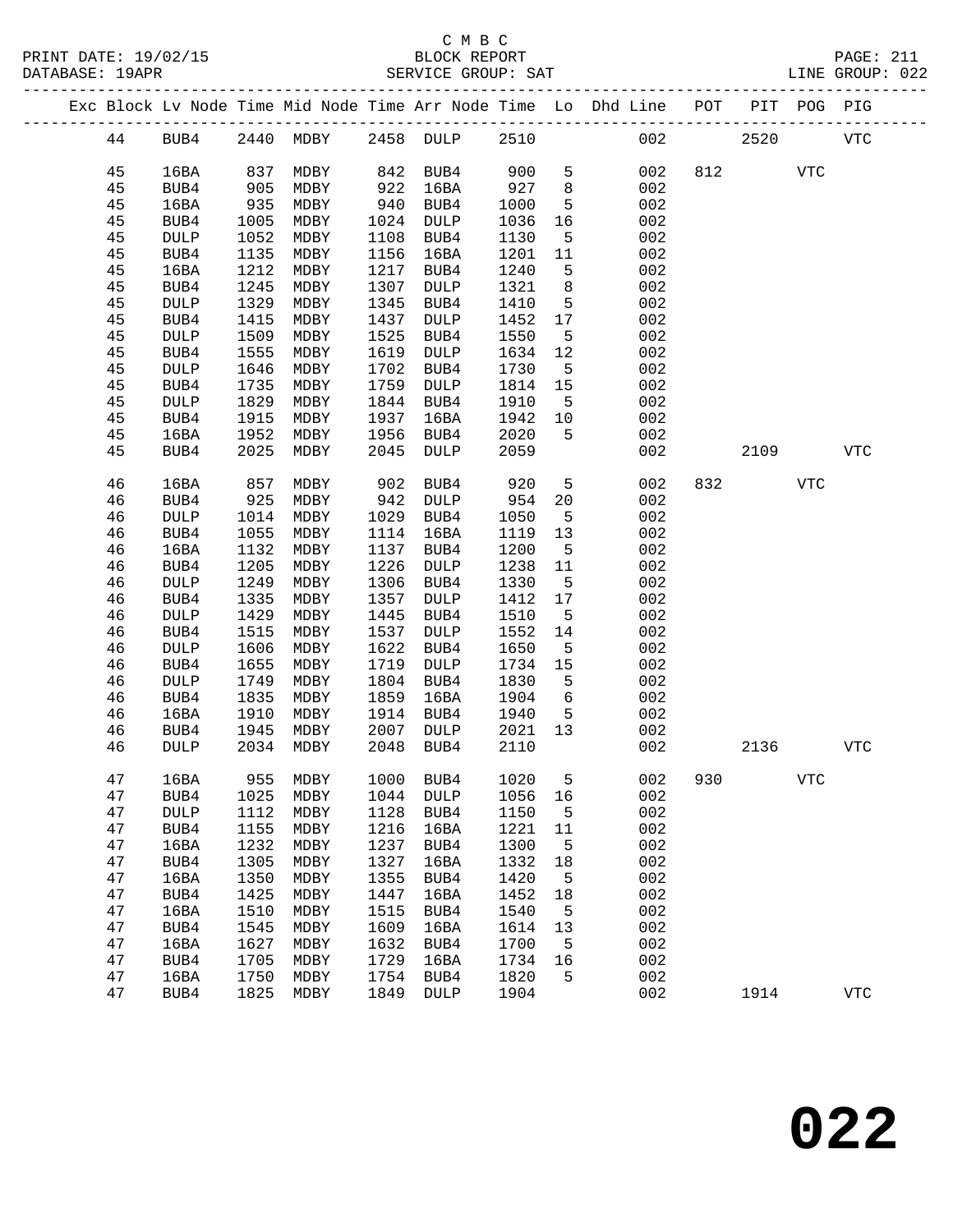|  |    |      |      |      |      |      |      |    | Exc Block Ly Node Time Mid Node Time Arr Node Time Lo Dhd Line | POT      | PIT  | POG        | PIG        |
|--|----|------|------|------|------|------|------|----|----------------------------------------------------------------|----------|------|------------|------------|
|  | 48 | 16BA | 1330 | MDBY | 1335 | BUB4 | 1400 | 5  |                                                                | 002 1305 |      | <b>VTC</b> |            |
|  | 48 | BUB4 | 1405 | MDBY | 1427 | 16BA | 1432 | 18 | 002                                                            |          |      |            |            |
|  | 48 | 16BA | 1450 | MDBY | 1455 | BUB4 | 1520 | 5  | 002                                                            |          |      |            |            |
|  | 48 | BUB4 | 1525 | MDBY | 1547 | 16BA | 1552 | 15 | 002                                                            |          |      |            |            |
|  | 48 | 16BA | 1607 | MDBY | 1612 | BUB4 | 1640 | 5  | 002                                                            |          |      |            |            |
|  | 48 | BUB4 | 1645 | MDBY | 1709 | 16BA | 1714 | 16 | 002                                                            |          |      |            |            |
|  | 48 | 16BA | 1730 | MDBY | 1734 | BUB4 | 1800 | 5  | 002                                                            |          |      |            |            |
|  | 48 | BUB4 | 1805 | MDBY | 1829 | 16BA | 1834 | 16 | 002                                                            |          |      |            |            |
|  | 48 | 16BA | 1850 | MDBY | 1854 | BUB4 | 1920 | 5  | 002                                                            |          |      |            |            |
|  | 48 | BUB4 | 1925 | MDBY | 1947 | DULP | 2001 | 13 | 002                                                            |          |      |            |            |
|  | 48 | DULP | 2014 | MDBY | 2028 | BUB4 | 2050 | 5  | 002                                                            |          |      |            |            |
|  | 48 | BUB4 | 2055 | MDBY | 2115 | 16BA | 2120 |    | 002                                                            |          | 2146 |            | <b>VTC</b> |
|  |    |      |      |      |      |      |      |    |                                                                |          |      |            |            |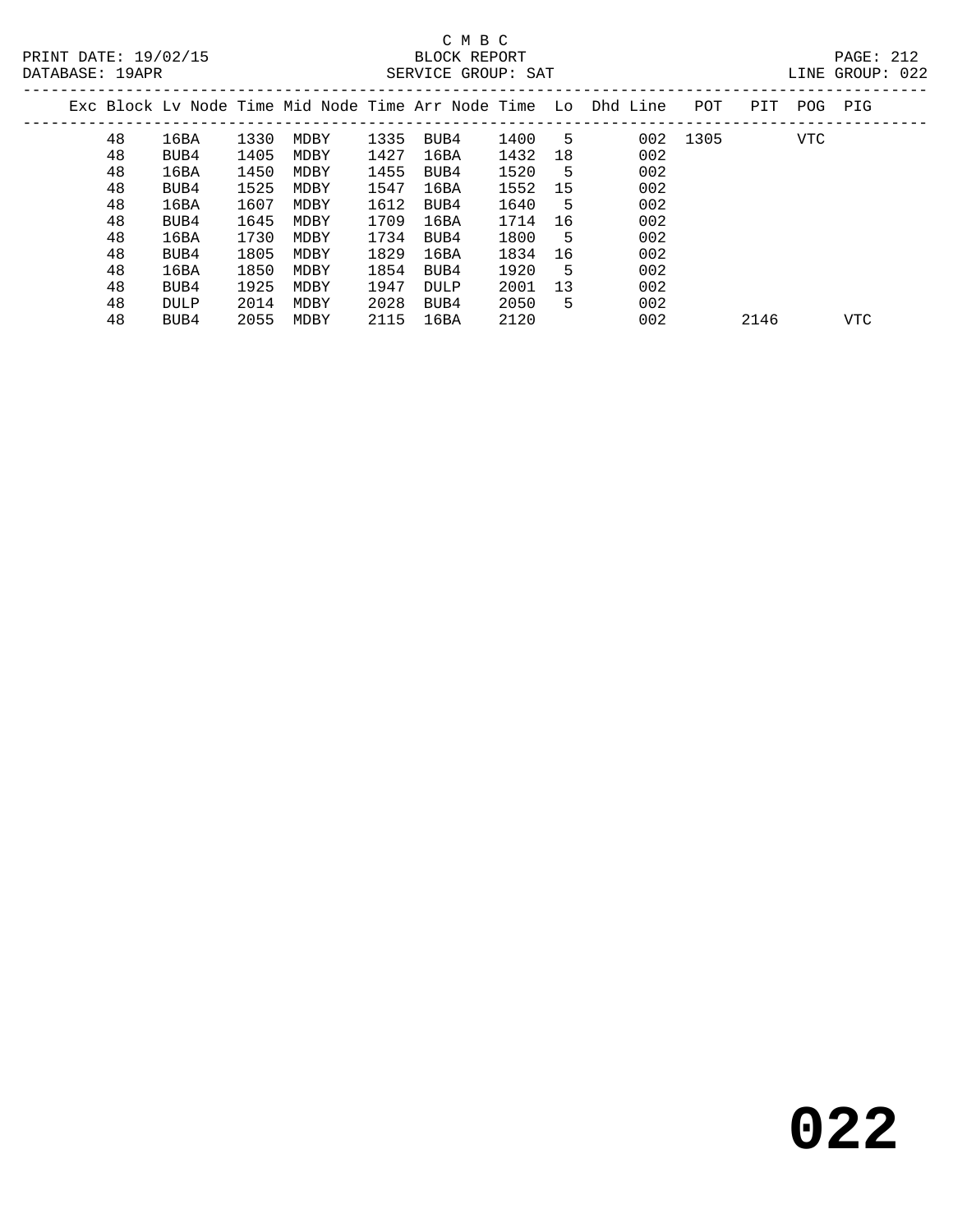|                                                                                                                                                                                                                |                                                                                                                                        |                                                                                                                |                                                                                                                            |                                                                                                                |                                                                                                                                      | C M B C                                                                                                          |                                                                     | PRINT DATE: 19/02/15<br>BLOCK REPORT BLOCK REPORT DATABASE: 19APR SERVICE GROUP: SAT LINE GROUP: 025                                                                                                                                                                                                                                                                    |     |              |            |                            |  |
|----------------------------------------------------------------------------------------------------------------------------------------------------------------------------------------------------------------|----------------------------------------------------------------------------------------------------------------------------------------|----------------------------------------------------------------------------------------------------------------|----------------------------------------------------------------------------------------------------------------------------|----------------------------------------------------------------------------------------------------------------|--------------------------------------------------------------------------------------------------------------------------------------|------------------------------------------------------------------------------------------------------------------|---------------------------------------------------------------------|-------------------------------------------------------------------------------------------------------------------------------------------------------------------------------------------------------------------------------------------------------------------------------------------------------------------------------------------------------------------------|-----|--------------|------------|----------------------------|--|
|                                                                                                                                                                                                                | JOST JOYCE STATION                                                                                                                     |                                                                                                                | 22BD 22 AV & BOUNDARY<br>41 CR 41 AV & CROWN<br>41 GRANVILLE<br>BW05 BRENTWOOD STN BAY5<br>ULP UNIVERSITY LOOP             |                                                                                                                |                                                                                                                                      |                                                                                                                  |                                                                     | 25GR KING EDWARD & GRANVILLE<br>$\begin{array}{lll} \texttt{41FR} & \texttt{41 AV} & \texttt{& FRASER} \\ \texttt{41OA} & \texttt{41 AV} & \texttt{0AK} \end{array}$<br>GR25 GRANVILLE & KING EDWARD                                                                                                                                                                    |     |              |            |                            |  |
|                                                                                                                                                                                                                |                                                                                                                                        |                                                                                                                |                                                                                                                            |                                                                                                                |                                                                                                                                      |                                                                                                                  |                                                                     | Exc Block Lv Node Time Mid Node Time Arr Node Time Lo Dhd Line POT PIT POG PIG                                                                                                                                                                                                                                                                                          |     |              |            |                            |  |
| $\mathbf 1$<br>$\mathbf 1$<br>$\mathbf 1$<br>1<br>1<br>1<br>1<br>1<br>1<br>1                                                                                                                                   | BW05<br>$ULP$ 1138 $2000$<br>RW05 1259 25GR<br>ULP<br>BW05<br>ULP                                                                      | 1015<br>1548<br>1714                                                                                           | $25$ GR<br>1427 25GR<br>25GR<br>25GR                                                                                       | 1450<br>1636                                                                                                   |                                                                                                                                      | 1057 ULP 1122<br>ULP 1701 13                                                                                     |                                                                     | 1 410A 507 41FR 514 JOST 525 0 041 457 VTC<br>1 JOST 525 41GR 544 41CR 555 7 041<br>1 41CR 602 41GR 610 JOST 631 4 041<br>1081 635 41GR 655 41CR 707 10 041<br>41CR 717 41GR 725 JOST 749 7 041<br>JOST 756 41GR 820 ULP 843 26 041<br>ULP 909 25GR 929 BW05 1008 7 025<br>16 10<br>025<br>1201 BW05 1248 11 025<br>1346 ULP 1411 16 025<br>1450 BW05 1539 9 025<br>025 |     |              |            |                            |  |
| 1<br>1                                                                                                                                                                                                         | BW05 1834 25GR<br>ULP 1958 25GR                                                                                                        |                                                                                                                |                                                                                                                            | 2020                                                                                                           |                                                                                                                                      |                                                                                                                  |                                                                     | 1739 BW05 1826 8 025<br>1919 ULP 1943 15 025<br>2020 BW05 2057 025                                                                                                                                                                                                                                                                                                      | 025 | 2132         |            | VTC                        |  |
| 2<br>$\sqrt{2}$<br>$\overline{c}$<br>$\sqrt{2}$<br>$\boldsymbol{2}$<br>$\sqrt{2}$<br>$\boldsymbol{2}$<br>$\overline{c}$<br>$\sqrt{2}$<br>$\sqrt{2}$<br>$\overline{c}$<br>$\overline{c}$<br>2<br>$\overline{a}$ | 22BD<br>ULP<br>BW05<br>ULP<br>BW05<br>ULP<br>BW05<br>ULP<br>BW05<br>011P 1702 2545<br>RW05 1822 25GR<br>ULP 1943 25GR<br>BW05<br>ULP   | 540<br>639<br>1003<br>1127<br>1247<br>1415<br>1536                                                             | 744 25GR<br>857 25GR<br>25GR<br>25GR<br>25GR<br>25GR<br>25GR<br>2051 25GR<br>2207 25GR 2229 BW05 2306 18                   |                                                                                                                | 1438 BW05                                                                                                                            | 917 BW05 956<br>1045 ULP 1110<br>1150 BW05 1233<br>1333 ULP 1400<br>1527<br>1624 ULP 1649 13<br>2130 ULP 2152 15 | $\overline{7}$<br>17<br>14<br>15<br>9                               | 25GR 604 ULP 623 16 025<br>25GR 658 BW05 729 15 025<br>25GR 820 ULP 840 17 025<br>025<br>025<br>025<br>025<br>025<br>025<br>1727 BW05 1814 8 025<br>1907 ULP 1931 12 025<br>2005 BW05 2046 5 025<br>025<br>025                                                                                                                                                          |     | 510 VTC      |            |                            |  |
| 2<br>3<br>3<br>3<br>3<br>3<br>3<br>3<br>3<br>3<br>3<br>3<br>3<br>3<br>3                                                                                                                                        | BW05<br>410A<br><b>JOST</b><br>41CR<br><b>JOST</b><br>ULP<br>BW05<br>$_{\rm ULP}$<br>BW05<br>ULP<br>BW05<br>ULP<br>BW05<br>ULP<br>BW05 | 2324<br>547<br>605<br>647<br>727<br>815<br>917<br>1042<br>1159<br>1327<br>1448<br>1615<br>1735<br>1852<br>2005 | 25GR<br>41FR<br>$41$ GR<br>41GR<br>$41$ GR<br>25GR<br>25GR<br>25GR<br>25GR<br>25GR<br>25GR<br>25GR<br>25GR<br>25GR<br>25GR | 2400<br>554<br>625<br>655<br>748<br>835<br>959<br>1104<br>1245<br>1350<br>1534<br>1639<br>1819<br>1917<br>2045 | ULP<br><b>JOST</b><br>41CR<br><b>JOST</b><br>ULP<br>BW05<br>$_{\rm ULP}$<br>BW05<br>ULP<br>BW05<br>ULP<br>BW05<br>ULP<br>BW05<br>ULP | 2422<br>605<br>636<br>717<br>811<br>911<br>1024<br>1146<br>1312<br>1439<br>1559<br>1727<br>1843<br>1958<br>2107  | 0<br>11<br>10<br>4<br>6<br>18<br>13<br>15<br>9<br>16<br>8<br>9<br>7 | 025<br>041<br>041<br>041<br>041<br>025<br>025<br>025<br>025<br>025<br>025<br>025<br>025<br>025<br>025                                                                                                                                                                                                                                                                   | 537 | 2442<br>2127 | <b>VTC</b> | ${\tt VTC}$<br>${\tt VTC}$ |  |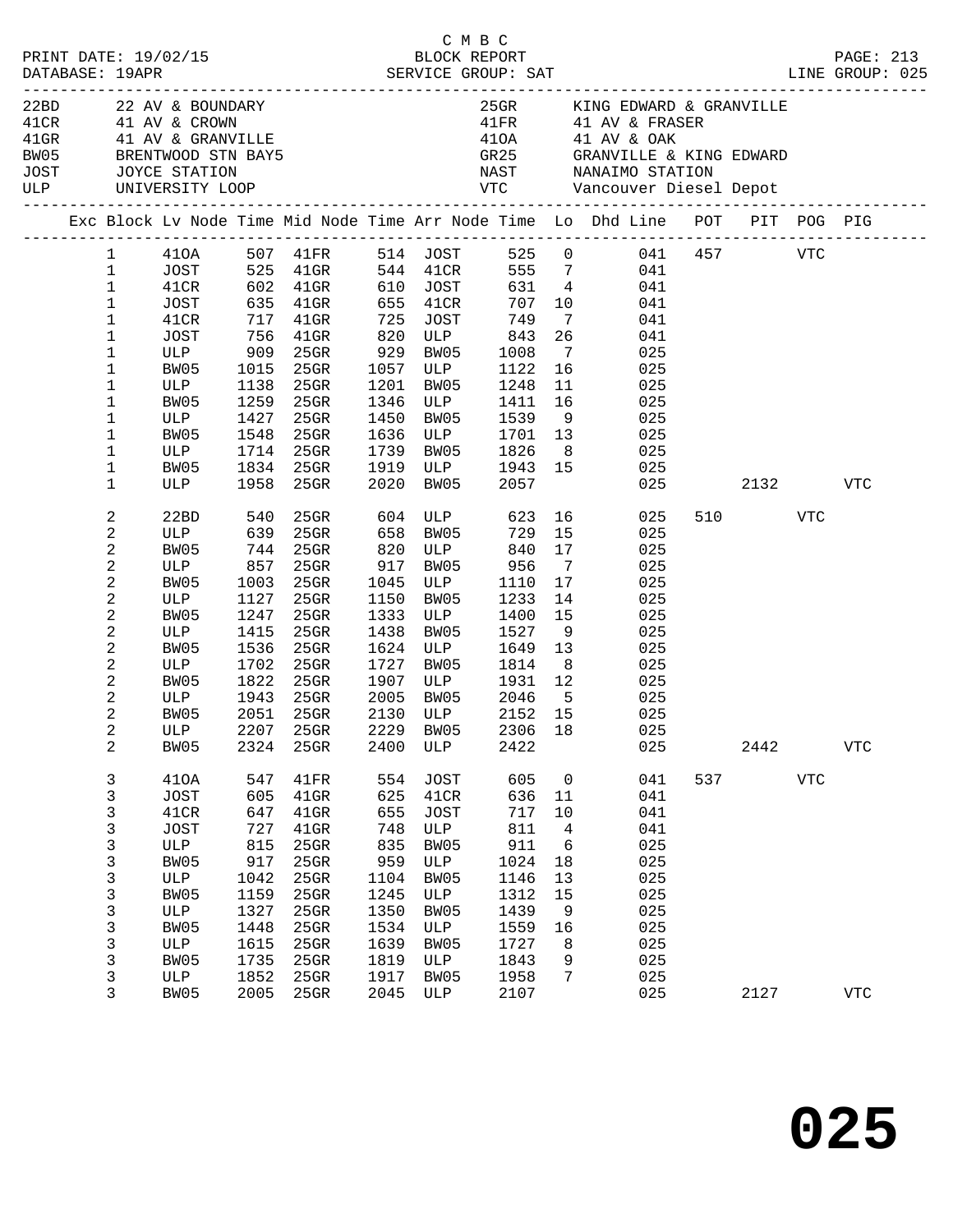|  |                |             |      | Exc Block Lv Node Time Mid Node Time Arr Node Time Lo Dhd Line POT |      |          |      |                 |     |     |         | PIT POG PIG |            |
|--|----------------|-------------|------|--------------------------------------------------------------------|------|----------|------|-----------------|-----|-----|---------|-------------|------------|
|  | $\overline{4}$ | 410A        |      | 558 41FR                                                           |      | 605 JOST | 616  | $\overline{4}$  | 041 | 548 |         | <b>VTC</b>  |            |
|  | $\overline{4}$ | JOST        |      |                                                                    | 640  | 41CR     | 651  | 11              | 041 |     |         |             |            |
|  | $\overline{4}$ | 41CR        |      | 620 41GR<br>702 41GR                                               | 710  | JOST     | 734  | 8 <sup>8</sup>  | 041 |     |         |             |            |
|  | 4              | JOST        | 742  | $41$ GR                                                            | 803  | ULP      | 826  | 9               | 041 |     |         |             |            |
|  | 4              | ULP         | 835  | 25GR                                                               | 855  | BW05     | 934  | $\overline{7}$  | 025 |     |         |             |            |
|  | 4              | BW05        | 941  | 25GR                                                               | 1023 | ULP      | 1048 | 17              | 025 |     |         |             |            |
|  | 4              | ULP         | 1105 | 25GR                                                               | 1128 | BW05     | 1211 | 12              | 025 |     |         |             |            |
|  | 4              | BW05        | 1223 | 25GR                                                               | 1309 | ULP      | 1336 | 15              | 025 |     |         |             |            |
|  | 4              | ULP         | 1351 | 25GR                                                               | 1414 | BW05     | 1503 | 9               | 025 |     |         |             |            |
|  | 4              | BW05        | 1512 | $25$ GR                                                            | 1600 | ULP      | 1625 | 14              | 025 |     |         |             |            |
|  | 4              | ULP         | 1639 | $25$ GR                                                            | 1703 | BW05     | 1751 | $\overline{7}$  | 025 |     |         |             |            |
|  | 4              | BW05        | 1758 | 25GR                                                               | 1843 | ULP      | 1907 | 10              | 025 |     |         |             |            |
|  | 4              | ULP         | 1917 | 25GR                                                               | 1941 | BW05     | 2022 |                 | 025 |     | 2057    |             | <b>VTC</b> |
|  | 5              | BW05        | 620  | 25GR                                                               | 655  | ULP      | 714  | 9               | 025 |     | 545     | <b>VTC</b>  |            |
|  | 5              | ULP         | 723  | 25GR                                                               | 742  | BW05     | 814  | 10              | 025 |     |         |             |            |
|  | 5              | BW05        | 824  | $25$ GR                                                            | 902  | ULP      | 924  | 18              | 025 |     |         |             |            |
|  | 5              | ULP         | 942  | $25$ GR                                                            | 1004 | BW05     | 1046 | 14              | 025 |     |         |             |            |
|  | 5              | BW05        | 1100 | 25GR                                                               | 1145 | ULP      | 1210 | 16              | 025 |     |         |             |            |
|  | 5              | ULP         | 1226 | 25GR                                                               | 1249 | BW05     | 1336 | 11              | 025 |     |         |             |            |
|  | 5              | BW05        | 1347 | $25$ GR                                                            | 1434 | ULP      | 1459 | 17              | 025 |     |         |             |            |
|  | 5              | ULP         | 1516 | 25GR                                                               | 1539 | BW05     | 1627 | 8               | 025 |     |         |             |            |
|  | 5              | BW05        | 1635 | 25GR                                                               | 1719 | ULP      | 1744 |                 | 025 |     | 1806    |             | <b>VTC</b> |
|  | 6              | 22BD        | 620  | 25GR                                                               | 644  | ULP      | 703  | 5               | 025 |     | 550 350 | <b>VTC</b>  |            |
|  | 6              | ULP         | 708  | 25GR                                                               | 727  | BW05     | 759  | $7\phantom{.0}$ | 025 |     |         |             |            |
|  | 6              | BW05        | 806  | 25GR                                                               | 842  | ULP      | 902  | 19              | 025 |     |         |             |            |
|  | 6              | ULP         | 921  | 25GR                                                               | 941  | BW05     | 1020 | $5^{\circ}$     | 025 |     |         |             |            |
|  | 6              | BW05        | 1025 | 25GR                                                               | 1109 | ULP      | 1134 | 16              | 025 |     |         |             |            |
|  | 6              | ULP         | 1150 | 25GR                                                               | 1213 | BW05     | 1300 | 11              | 025 |     |         |             |            |
|  | 6              | BW05        | 1311 | 25GR                                                               | 1358 | ULP      | 1423 | 17              | 025 |     |         |             |            |
|  | 6              | ULP         | 1440 | 25GR                                                               | 1503 | BW05     | 1552 | 8               | 025 |     |         |             |            |
|  | 6              | BW05        | 1600 | 25GR                                                               | 1647 | ULP      | 1712 | 14              | 025 |     |         |             |            |
|  | 6              | ULP         | 1726 | 25GR                                                               | 1751 | BW05     | 1838 | 8 <sup>8</sup>  | 025 |     |         |             |            |
|  | 6              | BW05        | 1846 | $25$ GR                                                            | 1931 | ULP      | 1955 | 18              | 025 |     |         |             |            |
|  | 6              | ULP         | 2013 | 25GR                                                               | 2035 | BW05     | 2112 | 9               | 025 |     |         |             |            |
|  | 6              | BW05        | 2121 | $25$ GR                                                            | 2200 | ULP      | 2222 | 15              | 025 |     |         |             |            |
|  | 6              | ULP         | 2237 | 25GR                                                               | 2259 | BW05     | 2336 | 18              | 025 |     |         |             |            |
|  | 6              | BW05        | 2354 | 25GR                                                               |      | GR25     | 2430 |                 | 025 |     | 2442    |             | <b>VTC</b> |
|  | 7              | <b>BW05</b> | 633  | 25GR                                                               | 708  | ULP      | 727  | 8               | 025 | 558 |         | <b>VTC</b>  |            |
|  | 7              | ULP         | 735  | 25GR                                                               | 754  | BW05     | 826  | 8               | 025 |     |         |             |            |
|  | 7              | <b>BW05</b> | 834  | 25GR                                                               | 914  | ULP      | 939  | 15              | 025 |     |         |             |            |
|  | 7              | ULP         | 954  | 25GR                                                               | 1016 | BW05     | 1058 | 14              | 025 |     |         |             |            |
|  | 7              | <b>BW05</b> | 1112 | 25GR                                                               | 1157 | ULP      | 1222 | 16              | 025 |     |         |             |            |
|  | 7              | ULP         | 1238 | 25GR                                                               | 1301 | BW05     | 1348 | 10              | 025 |     |         |             |            |
|  | 7              | BW05        | 1358 | 25GR                                                               | 1446 | ULP      | 1511 | 16              | 025 |     |         |             |            |
|  | 7              | ULP         | 1527 | 25GR                                                               | 1551 | BW05     | 1639 | 8               | 025 |     |         |             |            |
|  | 7              | BW05        | 1647 | 25GR                                                               | 1731 | ULP      | 1756 | 8               | 025 |     |         |             |            |
|  | 7              | ULP         | 1804 | 25GR                                                               | 1829 | BW05     | 1910 | 16              | 025 |     |         |             |            |
|  | 7              | <b>BW05</b> | 1926 | 25GR                                                               | 2006 | ULP      | 2028 |                 | 025 |     | 2050    |             | <b>VTC</b> |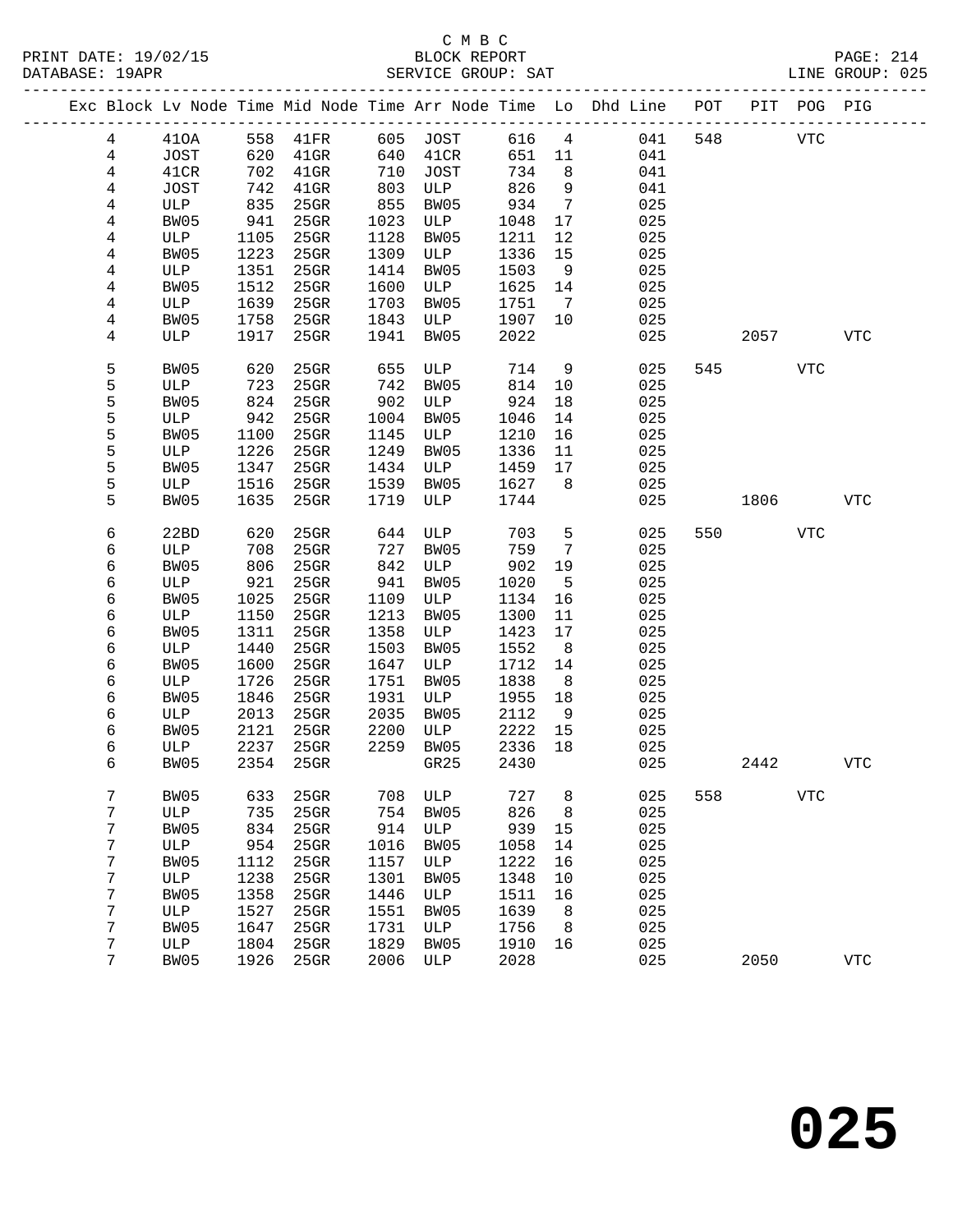PRINT DATE: 19/02/15 BLOCK REPORT BATABASE: 19APR

## C M B C<br>BLOCK REPORT

PAGE: 215<br>LINE GROUP: 025

|          |             |              | Exc Block Lv Node Time Mid Node Time Arr Node Time Lo Dhd Line POT |              |             |              |                | ---------------------------- |     |      | PIT POG PIG |              |
|----------|-------------|--------------|--------------------------------------------------------------------|--------------|-------------|--------------|----------------|------------------------------|-----|------|-------------|--------------|
| 8        | BW05        | 648          | $25$ GR                                                            | 723          | ULP         | 742 13       |                | 025                          | 613 |      | <b>VTC</b>  |              |
| 8        | ULP         | 755          | 25GR                                                               | 815          | BW05        | 851          | $\overline{4}$ | 025                          |     |      |             |              |
| 8        | BW05        | 855          | $25$ GR                                                            | 935          | ULP         | 1000         | 18             | 025                          |     |      |             |              |
| 8        | ULP         | 1018         | 25GR                                                               | 1040         | BW05        | 1120         | 16             | 025                          |     |      |             |              |
| 8        | BW05        | 1136         | 25GR                                                               | 1221         | ULP         | 1246         | 17             | 025                          |     |      |             |              |
| 8        | ULP         | 1303         | 25GR                                                               | 1326         | BW05        | 1415         | 8              | 025                          |     |      |             |              |
| 8        | BW05        | 1423         | 25GR                                                               | 1510         | ULP         | 1535         | 16             | 025                          |     |      |             |              |
| 8        | ULP         | 1551         | 25GR                                                               | 1615         | BW05        | 1703         | 8              | 025                          |     |      |             |              |
| 8        | BW05        | 1711         | 25GR                                                               | 1755         | ULP         | 1820         | 8              | 025                          |     |      |             |              |
| 8        | ULP         | 1828         | 25GR                                                               | 1853         | BW05        | 1934         | 16             | 025                          |     |      |             |              |
| 8        | BW05        | 1950         | 25GR                                                               | 2030         | ULP         | 2052         | 21             | 025                          |     |      |             |              |
| 8        | ULP         | 2113         | 25GR                                                               | 2135         | BW05        | 2212         | 10             | 025                          |     |      |             |              |
| 8        | BW05        | 2222         | 25GR                                                               | 2300         | ULP         | 2322         | 16             | 025                          |     |      |             |              |
| 8        | ULP         | 2338         | 25GR                                                               | 2359         | BW05        | 2433         |                | 025                          |     | 2503 |             | <b>VTC</b>   |
| 9        | BW05        | 703          | 25GR                                                               | 738          | ULP         | 757          | 8              | 025                          | 628 |      | <b>VTC</b>  |              |
| 9        | ULP         | 805          | 25GR                                                               | 825          | BW05        | 901          | 4              | 025                          |     |      |             |              |
| 9        | BW05        | 905          | $25$ GR                                                            | 947          | ULP         | 1012         | 18             | 025                          |     |      |             |              |
| 9        | ULP         | 1030         | 25GR                                                               | 1052         | BW05        | 1132         | 16             | 025                          |     |      |             |              |
| 9        | BW05        | 1148         | 25GR                                                               | 1233         | ULP         | 1258         | 17             | 025                          |     |      |             |              |
| 9        | ULP         | 1315         | 25GR                                                               | 1338         | BW05        | 1427         | 9              | 025                          |     |      |             |              |
| 9        | BW05        | 1436         | $25$ GR                                                            | 1522         | ULP         | 1547         | 16             | 025                          |     |      |             |              |
| 9        | ULP         | 1603         | 25GR                                                               | 1627         | BW05        | 1715         | 8              | 025                          |     |      |             |              |
| 9        | BW05        | 1723         | 25GR                                                               | 1807         | ULP         | 1831         | 9              | 025                          |     |      |             |              |
| 9        | ULP         | 1840         | 25GR                                                               | 1905         | BW05        | 1946         |                | 025                          |     | 2021 |             | <b>VTC</b>   |
| 10       | ULP         | 745          | 25GR                                                               | 805          | BW05        | 841          | 3              | 025                          | 723 |      | <b>VTC</b>  |              |
| $10$     | BW05        | 844          | 25GR                                                               | 924          | ULP         | 949          | 17             | 025                          |     |      |             |              |
| 10       | ULP         | 1006         | 25GR                                                               | 1028         | BW05        | 1108         | 16             | 025                          |     |      |             |              |
| 10       | BW05        | 1124         | 25GR                                                               | 1209         | ULP         | 1234         | 16             | 025                          |     |      |             |              |
| 10       | ULP         | 1250         | 25GR                                                               | 1313         | BW05        | 1400         | $10\,$         | 025                          |     |      |             |              |
| 10       | BW05        | 1410         | 25GR                                                               | 1458         | ULP         | 1523         | 16             | 025                          |     |      |             |              |
| 10       | ULP         | 1539         | 25GR                                                               | 1603         | BW05        | 1651         | 8              | 025                          |     |      |             |              |
| 10       | BW05        | 1659         | 25GR                                                               | 1743         | ULP         | 1808         | 8              | 025                          |     |      |             |              |
| 10       | ULP         | 1816         | 25GR                                                               | 1841         | BW05        | 1922         | 16             | 025                          |     |      |             |              |
| 10       | BW05        | 1938         | 25GR                                                               | 2018         | ULP         | 2040         | 18             | 025                          |     |      |             |              |
| 10       | ULP         | 2058         | $25$ GR                                                            | 2120         | BW05        | 2157         |                | 025                          |     | 2227 |             | <b>VTC</b>   |
| 11       | BW05        | 816          | 25GR                                                               |              | 852 ULP     | 912 18       |                | 025                          | 741 |      | <b>VTC</b>  |              |
| 11       | ULP         | 930          | 25GR                                                               | 952          | BW05        | 1034         | 15             | 025                          |     |      |             |              |
| 11       | BW05        | 1049         | 25GR                                                               | 1133         | ULP         | 1158         | 16             | 025                          |     |      |             |              |
| 11       | ULP         | 1214         | 25GR                                                               | 1237         | BW05        | 1324         | 11             | 025                          |     |      |             |              |
| 11       | BW05        | 1335         | 25GR                                                               | 1422         | ULP         | 1447         | 17             | 025                          |     |      |             |              |
| 11       | ULP         | 1504         | 25GR                                                               | 1527         | BW05        | 1615         | 8              | 025                          |     |      |             |              |
| 11       | BW05        | 1623         | 25GR                                                               | 1710         | ULP         | 1735         | 16             | 025                          |     |      |             |              |
| 11       | ULP         | 1751         | 25GR                                                               | 1816         | BW05        | 1902         | 11             | 025                          |     |      |             |              |
| 11<br>11 | BW05        | 1913         | 25GR<br>25GR                                                       | 1954<br>2105 | ULP         | 2018         | 25<br>10       | 025<br>025                   |     |      |             |              |
| 11       | ULP<br>BW05 | 2043<br>2152 | 25GR                                                               | 2230         | BW05<br>ULP | 2142<br>2252 | 15             | 025                          |     |      |             |              |
| 11       | ULP         | 2307         | 25GR                                                               | 2329         | BW05        | 2406         | 18             | 025                          |     |      |             |              |
| 11       | BW05        | 2424         | 25GR                                                               |              | GR25        | 2500         |                | 025                          |     | 2512 |             | $_{\rm VTC}$ |
|          |             |              |                                                                    |              |             |              |                |                              |     |      |             |              |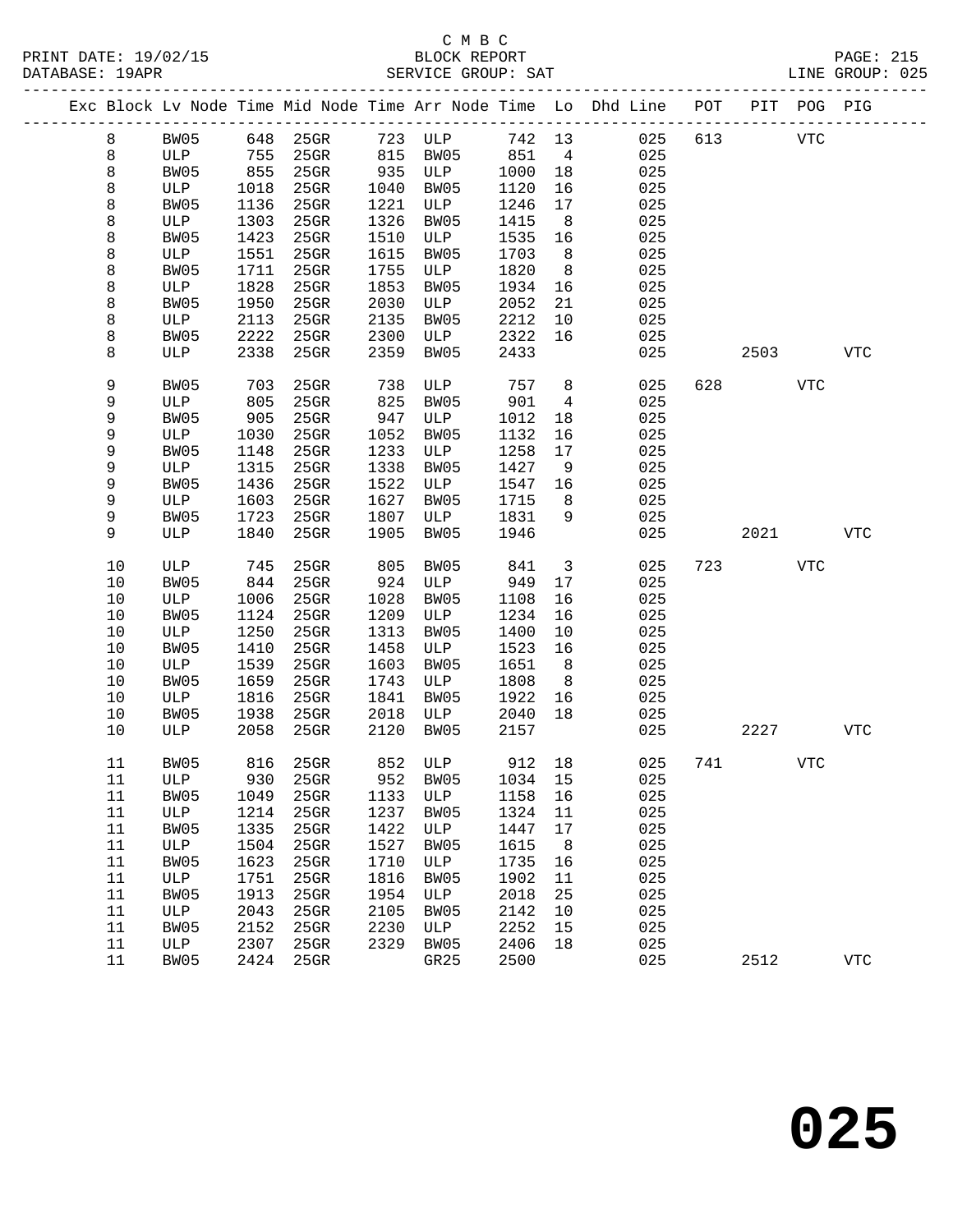|  |    |      |      |         |      |          |      |                | Exc Block Lv Node Time Mid Node Time Arr Node Time Lo Dhd Line POT |      |      | PIT POG PIG |            |
|--|----|------|------|---------|------|----------|------|----------------|--------------------------------------------------------------------|------|------|-------------|------------|
|  | 12 | ULP  | 825  | 25GR    |      | 845 BW05 | 921  | 8 <sup>8</sup> | 025                                                                | 803  |      | <b>VTC</b>  |            |
|  | 12 | BW05 | 929  | $25$ GR | 1011 | ULP      | 1036 | 18             | 025                                                                |      |      |             |            |
|  | 12 | ULP  | 1054 | 25GR    | 1116 | BW05     | 1158 | 13             | 025                                                                |      |      |             |            |
|  | 12 | BW05 | 1211 | 25GR    | 1257 | ULP      | 1324 | 15             | 025                                                                |      |      |             |            |
|  | 12 | ULP  | 1339 | $25$ GR | 1402 | BW05     | 1451 | 9              | 025                                                                |      |      |             |            |
|  | 12 | BW05 | 1500 | 25GR    | 1548 | ULP      | 1613 | 14             | 025                                                                |      |      |             |            |
|  | 12 | ULP  | 1627 | 25GR    | 1651 | BW05     | 1739 | 8 <sup>8</sup> | 025                                                                |      |      |             |            |
|  | 12 | BW05 | 1747 | 25GR    | 1831 | ULP      | 1855 | 10             | 025                                                                |      |      |             |            |
|  | 12 | ULP  | 1905 | $25$ GR | 1929 | BW05     | 2010 | 10             | 025                                                                |      |      |             |            |
|  | 12 | BW05 | 2020 | 25GR    | 2100 | ULP      | 2122 | 15             | 025                                                                |      |      |             |            |
|  | 12 | ULP  | 2137 | 25GR    | 2159 | BW05     | 2236 | 18             | 025                                                                |      |      |             |            |
|  | 12 | BW05 | 2254 | 25GR    | 2330 | ULP      | 2352 | 16             | 025                                                                |      |      |             |            |
|  | 12 | ULP  | 2408 | 25GR    | 2429 | NAST     | 2446 |                | 025                                                                |      | 2511 |             | <b>VTC</b> |
|  |    |      |      |         |      |          |      |                |                                                                    |      |      |             |            |
|  | 13 | BW05 | 1037 | 25GR    | 1121 | ULP      | 1146 | 16             | 025                                                                | 1002 |      | <b>VTC</b>  |            |
|  | 13 | ULP  | 1202 | 25GR    | 1225 | BW05     | 1312 | 11             | 025                                                                |      |      |             |            |
|  | 13 | BW05 | 1323 | 25GR    | 1410 | ULP      | 1435 | 17             | 025                                                                |      |      |             |            |
|  | 13 | ULP  | 1452 | $25$ GR | 1515 | BW05     | 1604 | 8              | 025                                                                |      |      |             |            |
|  | 13 | BW05 | 1612 | $25$ GR | 1659 | ULP      | 1724 | 15             | 025                                                                |      |      |             |            |
|  | 13 | ULP  | 1739 | 25GR    | 1804 | BW05     | 1850 | 11             | 025                                                                |      |      |             |            |
|  | 13 | BW05 | 1901 | 25GR    | 1942 | ULP      | 2006 | 22             | 025                                                                |      |      |             |            |
|  | 13 | ULP  | 2028 | $25$ GR | 2050 | BW05     | 2127 |                | 025                                                                |      | 2202 |             | <b>VTC</b> |
|  |    |      |      |         |      |          |      |                |                                                                    |      |      |             |            |
|  | 14 | ULP  | 845  | $25$ GR | 905  | BW05     | 944  | 9              | 025                                                                | 823  |      | <b>VTC</b>  |            |
|  | 14 | BW05 | 953  | 25GR    | 1035 | ULP      | 1100 | 17             | 025                                                                |      |      |             |            |
|  | 14 | ULP  | 1117 | 25GR    | 1140 | BW05     | 1223 | 12             | 025                                                                |      |      |             |            |
|  | 14 | BW05 | 1235 | 25GR    | 1321 | ULP      | 1348 | 15             | 025                                                                |      |      |             |            |
|  | 14 | ULP  | 1403 | 25GR    | 1426 | BW05     | 1515 | - 9            | 025                                                                |      |      |             |            |
|  | 14 | BW05 | 1524 | 25GR    | 1612 | ULP      | 1637 | 14             | 025                                                                |      |      |             |            |
|  | 14 | ULP  | 1651 | 25GR    | 1715 | BW05     | 1802 | 8 <sup>8</sup> | 025                                                                |      |      |             |            |
|  | 14 | BW05 | 1810 | 25GR    | 1855 | ULP      | 1919 | 12             | 025                                                                |      |      |             |            |
|  | 14 | ULP  | 1931 | $25$ GR | 1953 | BW05     | 2034 |                | 025                                                                |      | 2109 |             | <b>VTC</b> |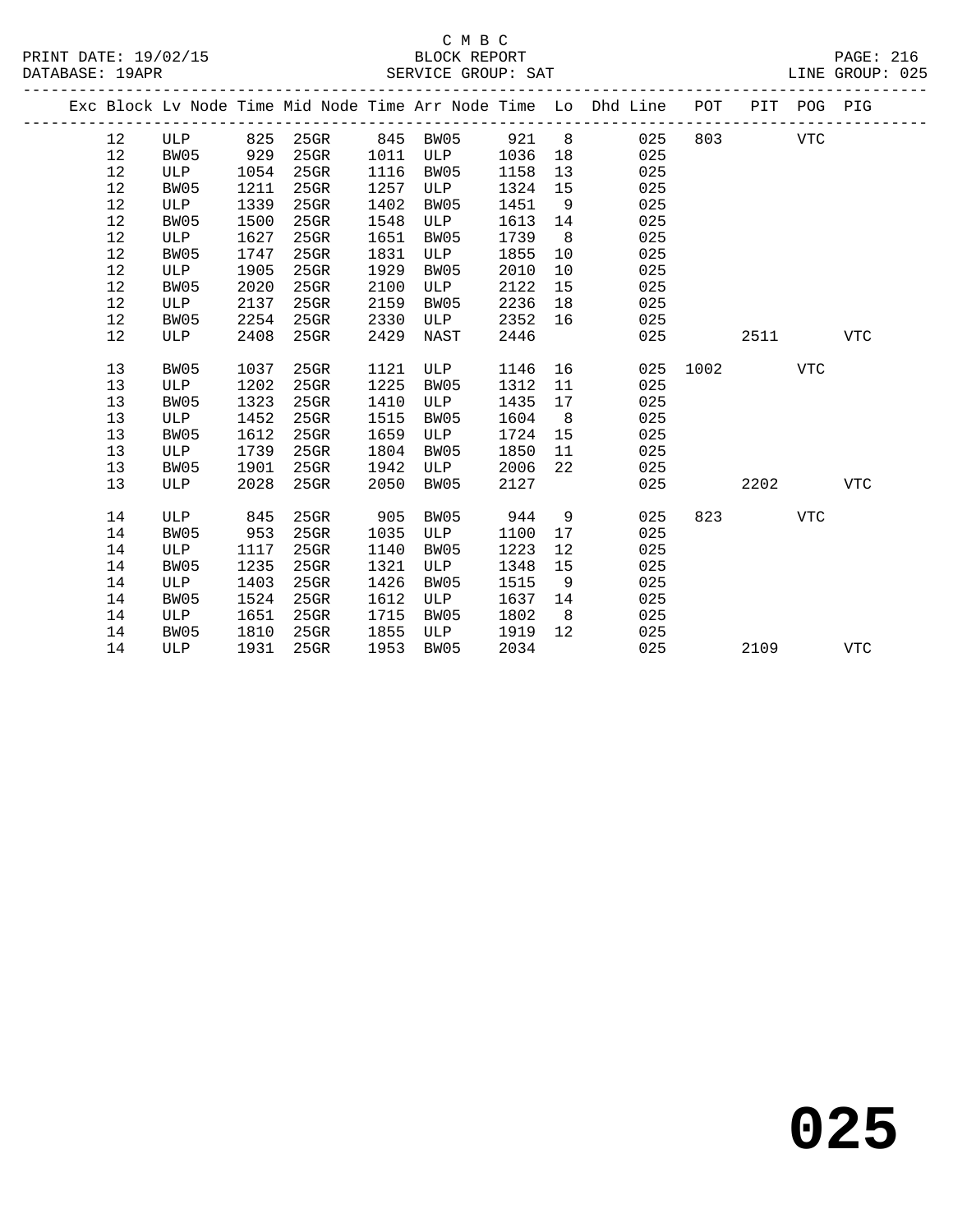|  |                  |         |              |                  |              |                     |              |                | Exc Block Lv Node Time Mid Node Time Arr Node Time Lo Dhd Line POT PIT POG PIG |         |            |            |
|--|------------------|---------|--------------|------------------|--------------|---------------------|--------------|----------------|--------------------------------------------------------------------------------|---------|------------|------------|
|  | $\mathbf{1}$     | 29ST    |              | 700 16GR 724 ULP |              |                     |              |                | 742 18 033 635 VTC                                                             |         |            |            |
|  | $\mathbf{1}$     | ULP 800 |              | $16$ GR          |              | 819 29ST            | 843 13       |                | 033                                                                            |         |            |            |
|  | $\mathbf 1$      | 29ST    |              | 856 16GR         |              | 923 ULP             | 945          | 13             | 033                                                                            |         |            |            |
|  | $\mathbf 1$      | ULP     | 958          | $16$ GR          | 1019         | 29ST                | 1047         | $5^{\circ}$    | 033                                                                            |         |            |            |
|  | 1                | 29ST    | 1052         | $16$ GR          | 1122         | ULP                 | 1144         | 14             | 033                                                                            |         |            |            |
|  | 1                | ULP     | 1158         | $16$ GR          | 1220         | 29ST                | 1252         | 21             | 033                                                                            |         |            |            |
|  | $\mathbf 1$      | 29ST    | 1313         | $16$ GR          | 1347         | ULP                 | 1409         | 19             | 033                                                                            |         |            |            |
|  | 1                | ULP     | 1428         | $16$ GR          | 1450         | 29ST                | 1520         | 25             | 033                                                                            |         |            |            |
|  | 1                | 29ST    | 1545         | $16$ GR          | 1617         | ULP                 | 1640         | 16             | 033                                                                            |         |            |            |
|  | 1                | ULP     | 1656         | $16$ GR          | 1717         | 29ST                | 1748         | $5^{\circ}$    | 033                                                                            |         |            |            |
|  | 1                | 29ST    | 1753         | $16$ GR          | 1820         | ULP                 | 1842         | 15             | 033                                                                            |         |            |            |
|  | 1                | ULP     | 1857         | $16$ GR          | 1918         | 29ST                | 1944         | 13             | 033                                                                            |         |            |            |
|  | 1                | 29ST    | 1957         | $16$ GR          | 2023         | ULP                 | 2042         | 15             | 033                                                                            |         |            |            |
|  | $\mathbf 1$      | ULP     | 2057         | 16GR             | 2117         | 29ST                | 2143         | 14             | 033                                                                            |         |            |            |
|  | 1                | 29ST    | 2157         | 16GR             | 2223         | <b>ULP</b>          | 2242         | 15             | 033                                                                            |         |            |            |
|  | 1                | ULP     | 2257         | 16GR             | 2317         | 29ST                | 2343         |                | 033                                                                            | 2406    |            | <b>VTC</b> |
|  | $\boldsymbol{2}$ | 29ST    | 730          | 16GR             | 754          | ULP                 | 812          |                | 18<br>033                                                                      | 705 700 | <b>VTC</b> |            |
|  | 2                | ULP     | 830          | 16GR             | 849          | 29ST                | 915          | 11             | 033                                                                            |         |            |            |
|  | $\boldsymbol{2}$ | 29ST    | 926          | 16GR             | 953          | ULP                 | 1015         | 13             | 033                                                                            |         |            |            |
|  | $\overline{c}$   | ULP     | 1028         | $16$ GR          | 1049         | 29ST                | 1117         | $\overline{4}$ | 033                                                                            |         |            |            |
|  | $\boldsymbol{2}$ | 29ST    | 1121         | 16GR             | 1151         | ULP                 | 1213         | 15             | 033                                                                            |         |            |            |
|  | 2                | ULP     | 1228         | $16$ GR          | 1250         | 29ST                | 1322         | 21             | 033                                                                            |         |            |            |
|  | 2                | 29ST    | 1343         | $16$ GR          | 1417         | ULP                 | 1439         | 19             | 033                                                                            |         |            |            |
|  | 2                | ULP     | 1458         | $16$ GR          | 1520         | 29ST                | 1550         | 26             | 033                                                                            |         |            |            |
|  | $\overline{c}$   | 29ST    | 1616         | $16$ GR          | 1647         | ULP                 | 1710         | 16             | 033                                                                            |         |            |            |
|  | 2                | ULP     | 1726         | $16$ GR          | 1747         | 29ST                | 1818         | 6              | 033                                                                            |         |            |            |
|  | 2                | 29ST    | 1824         | $16$ GR          | 1851         | ULP                 | 1913         | 14             | 033                                                                            |         |            |            |
|  | 2                | ULP     | 1927         | $16$ GR          | 1948         | 29ST                | 2014         | 13             | 033                                                                            |         |            |            |
|  | $\overline{c}$   | 29ST    | 2027         | 16GR             | 2053         | ULP                 | 2112         | 15             | 033                                                                            |         |            |            |
|  | 2                | ULP     | 2127         | $16$ GR          | 2147         | 29ST                | 2213         |                | 033                                                                            | 2236    |            | VTC        |
|  | 3                | ULP     | 700          | 16GR             |              | 719 29ST<br>824 ULP | 740 20       |                | 033                                                                            | 638 8   | <b>VTC</b> |            |
|  | 3                | 29ST    | 800          | $16$ GR          |              |                     | 844 15       |                | 033                                                                            |         |            |            |
|  | 3                |         |              |                  |              |                     |              |                | ULP 859 16GR 919 29ST 945 11 033                                               |         |            |            |
|  | 3                | 29ST    | 956          | $16$ GR          | 1025         | ULP                 | 1045         | 13             | 033                                                                            |         |            |            |
|  | 3                | ULP     | 1058         | $16$ GR          | 1120         | 29ST                | 1148         | 28             | 033                                                                            |         |            |            |
|  | $\mathsf{3}$     | 29ST    | 1216         | $16$ GR          | 1247         | ULP                 | 1309         | 19             | 033                                                                            |         |            |            |
|  | 3                | ULP     | 1328         | 16GR             | 1350         | 29ST                | 1420         | 25             | 033                                                                            |         |            |            |
|  | 3                | 29ST    | 1445         | $16$ GR          | 1517         | ULP                 | 1540         | 14             | 033                                                                            |         |            |            |
|  | 3                | ULP     | 1554         | $16$ GR          | 1616         | 29ST                | 1649         | 30             | 033                                                                            |         |            |            |
|  | $\mathsf{3}$     | 29ST    | 1719         | $16$ GR          | 1749         | ULP                 | 1811         | 16             | 033                                                                            |         |            |            |
|  | 3                | ULP     | 1827         | $16$ GR          | 1848         | 29ST                | 1917         | 9              | 033                                                                            |         |            |            |
|  | 3                | 29ST    | 1926         | $16$ GR          | 1953         | ULP                 | 2012         | 15             | 033                                                                            |         |            |            |
|  | 3                | ULP     | 2027         | $16$ GR          | 2048         | 29ST                | 2114         | 13             | 033                                                                            |         |            |            |
|  | 3<br>3           | 29ST    | 2127<br>2227 | $16$ GR          | 2153<br>2247 | ULP<br>29ST         | 2212<br>2313 | 15             | 033<br>033                                                                     |         |            |            |
|  |                  | ULP     |              | $16$ GR          |              |                     |              |                |                                                                                | 2336    |            | <b>VTC</b> |

C M B C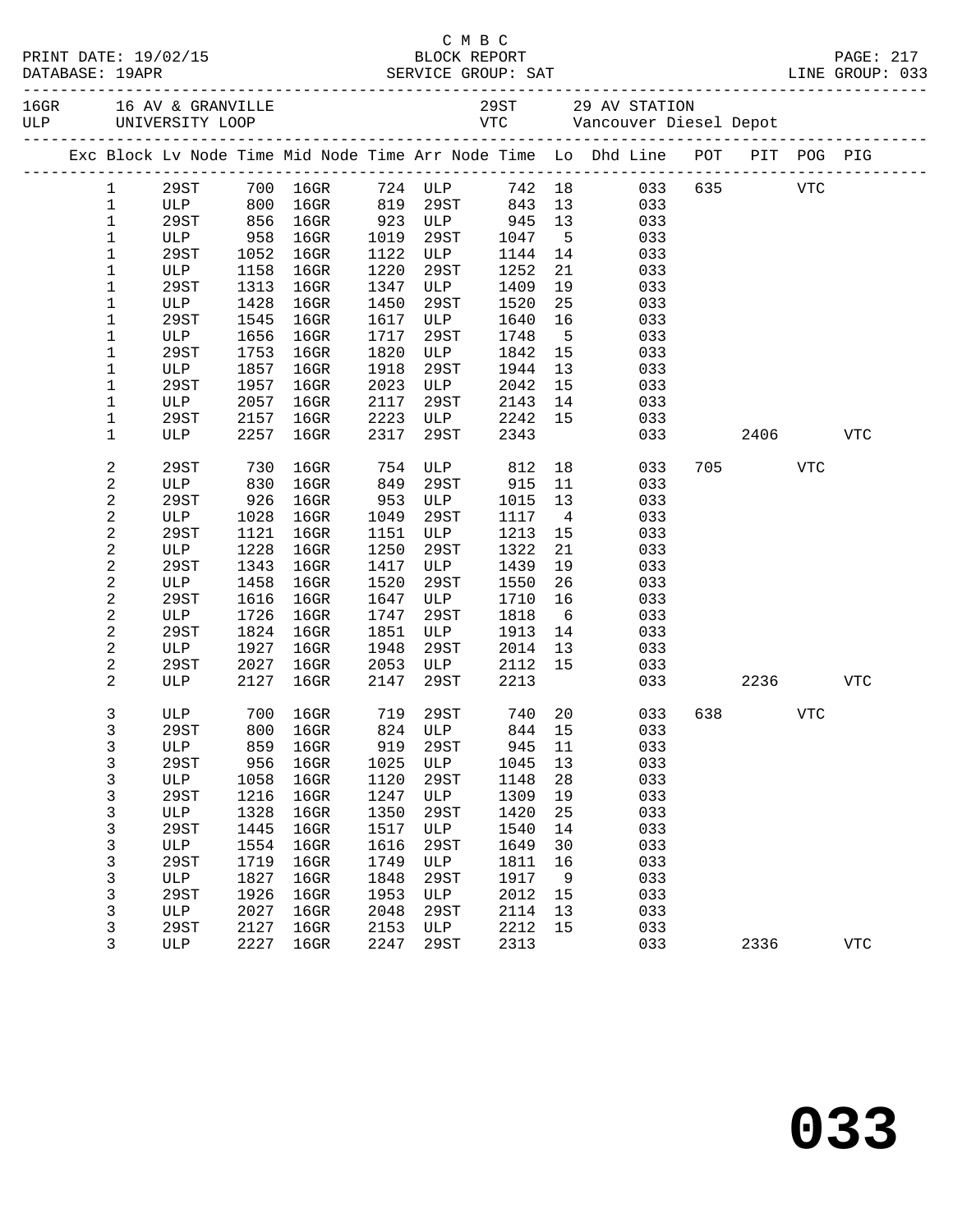## C M B C

| DATABASE: 19APR |   |      |      |           |      | SERVICE GROUP: SAT |         |    |                                                                    |              |           |             | LINE GROUP: 033 |  |
|-----------------|---|------|------|-----------|------|--------------------|---------|----|--------------------------------------------------------------------|--------------|-----------|-------------|-----------------|--|
|                 |   |      |      |           |      |                    |         |    | Exc Block Lv Node Time Mid Node Time Arr Node Time Lo Dhd Line POT |              |           | PIT POG PIG |                 |  |
|                 | 4 | ULP  |      | 730 16GR  | 749  | 29ST 812 16        |         |    | 033                                                                |              | 708 — 108 | VTC         |                 |  |
|                 | 4 | 29ST | 828  | 16GR      | 853  | ULP                | 914     |    | 15<br>033                                                          |              |           |             |                 |  |
|                 | 4 | ULP  | 929  | $16$ GR   | 949  | 29ST               | 1016    | 10 | 033                                                                |              |           |             |                 |  |
|                 | 4 | 29ST | 1026 | 16GR      | 1055 | ULP                | 1115    | 13 | 033                                                                |              |           |             |                 |  |
|                 | 4 | ULP  | 1128 | 16GR      | 1150 | 29ST               | 1222    | 23 | 033                                                                |              |           |             |                 |  |
|                 | 4 | 29ST | 1245 | 16GR      | 1317 | ULP                | 1339    | 19 | 033                                                                |              |           |             |                 |  |
|                 | 4 | ULP  | 1358 | 16GR      | 1420 | 29ST               | 1450    | 25 | 033                                                                |              |           |             |                 |  |
|                 | 4 | 29ST | 1515 | 16GR      | 1547 | ULP                | 1610    |    | 033<br>13                                                          |              |           |             |                 |  |
|                 | 4 | ULP  | 1623 | 16GR      | 1645 | 29ST               | 1718    |    | 033                                                                |              | 1741      |             | VTC             |  |
|                 | 5 | 29ST | 1150 | 16GR      | 1221 | ULP                | 1243 15 |    |                                                                    | 033 1125 VTC |           |             |                 |  |
|                 | 5 | ULP  | 1258 | $16$ GR   | 1320 | 29ST               | 1352    | 23 | 033                                                                |              |           |             |                 |  |
|                 | 5 | 29ST | 1415 | 16GR      | 1447 | ULP                | 1510    | 15 | 033                                                                |              |           |             |                 |  |
|                 | 5 | ULP  | 1525 | 16GR      | 1547 | 29ST               | 1620    | 28 | 033                                                                |              |           |             |                 |  |
|                 | 5 | 29ST | 1648 | $16$ GR   | 1718 | ULP                | 1741    | 15 | 033                                                                |              |           |             |                 |  |
|                 | 5 | ULP  | 1756 | 16GR      | 1817 | 29ST               | 1847    | 9  | 033                                                                |              |           |             |                 |  |
|                 | 5 | 29ST | 1856 | 16GR      | 1923 | ULP                | 1942    | 15 | 033                                                                |              |           |             |                 |  |
|                 | 5 | ULP  | 1957 | 16GR      | 2018 | 29ST               | 2044    | 13 | 033                                                                |              |           |             |                 |  |
|                 | 5 | 29ST | 2057 | $16$ GR   | 2123 | ULP                | 2142    | 15 | 033                                                                |              |           |             |                 |  |
|                 | 5 | ULP  |      | 2157 16GR | 2217 | 29ST               | 2243    |    | 033                                                                |              | 2306      |             | VTC             |  |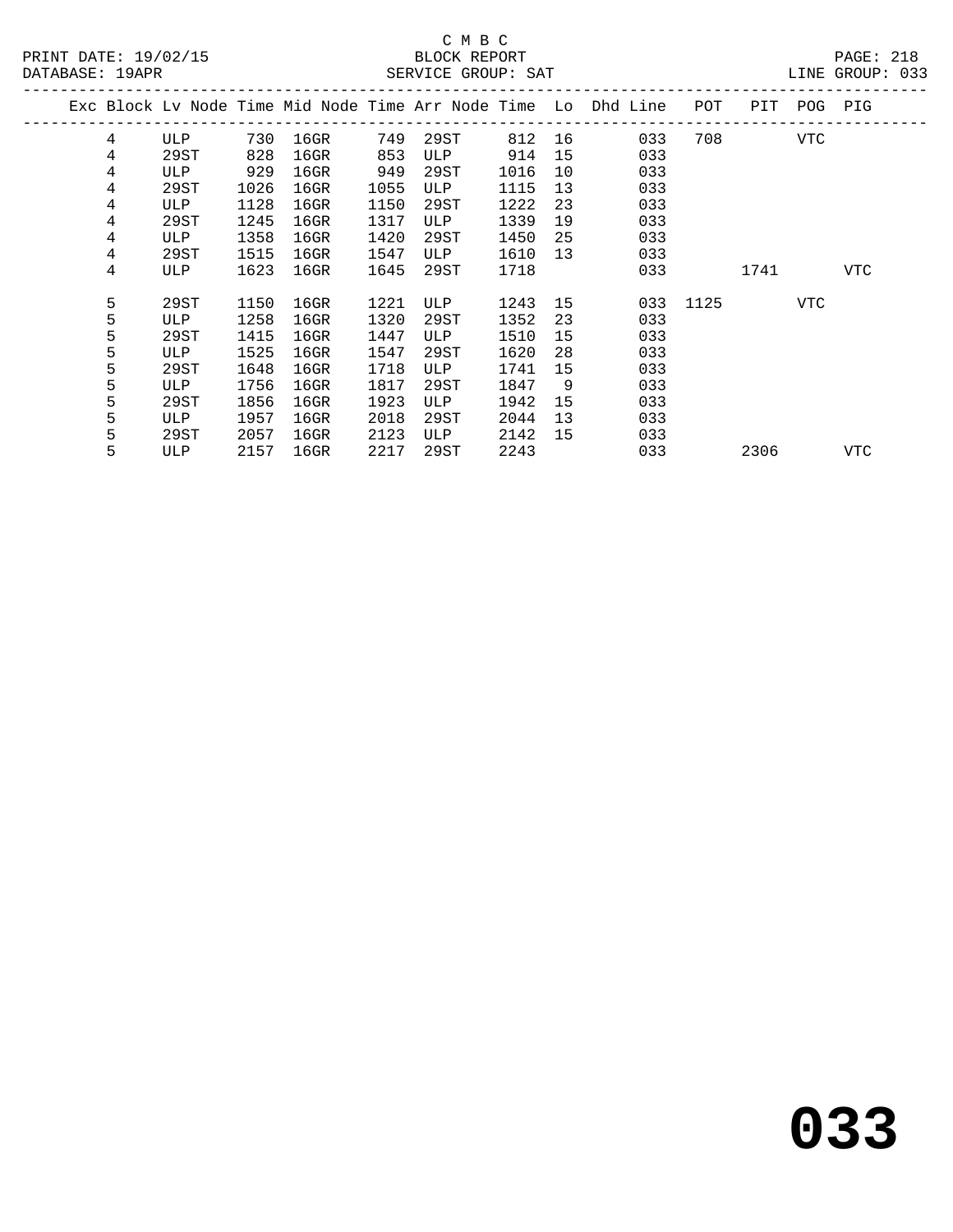|                  |                                                                                                                                                                                                                                     |                                                                                                                                                                 |                                                                                         |                                                                                                                                                                                                                                                                                                                 |                                                                                          | C M B C                                                                                                                                                                               |                                                                                          |                                                                             |                                                                                                                                                                                                                                                                                                                                                                                                                                                                                                        |     |                 |             |                       |
|------------------|-------------------------------------------------------------------------------------------------------------------------------------------------------------------------------------------------------------------------------------|-----------------------------------------------------------------------------------------------------------------------------------------------------------------|-----------------------------------------------------------------------------------------|-----------------------------------------------------------------------------------------------------------------------------------------------------------------------------------------------------------------------------------------------------------------------------------------------------------------|------------------------------------------------------------------------------------------|---------------------------------------------------------------------------------------------------------------------------------------------------------------------------------------|------------------------------------------------------------------------------------------|-----------------------------------------------------------------------------|--------------------------------------------------------------------------------------------------------------------------------------------------------------------------------------------------------------------------------------------------------------------------------------------------------------------------------------------------------------------------------------------------------------------------------------------------------------------------------------------------------|-----|-----------------|-------------|-----------------------|
| 410A 41 AV & OAK |                                                                                                                                                                                                                                     | DULP WB W 41 AV FS DUNBAR ST<br>JOST JOYCE STATION<br>NAST NANAIMO STATION<br>ULP UNIVERSITY LOOP                                                               |                                                                                         | 22BD 22 AV & BOUNDARY<br>25GR KING EDWARD & GRANVILLE<br>41FR 41 AV & FRASER                                                                                                                                                                                                                                    |                                                                                          |                                                                                                                                                                                       |                                                                                          |                                                                             | 25DU KING EDWARD & DUNBAR<br>41CR             41  AV  &  CROWN<br>41GR             41  AV  &  GRANVILLE<br>BW05 BRENTWOOD STN BAY5<br>HODM HOWE & DUNSMUIR<br>MRST SW MARINE STN<br>OA41 OAK & 41 AV<br>VTC Vancouver Diesel Depot                                                                                                                                                                                                                                                                     |     |                 |             |                       |
|                  |                                                                                                                                                                                                                                     |                                                                                                                                                                 |                                                                                         |                                                                                                                                                                                                                                                                                                                 |                                                                                          |                                                                                                                                                                                       |                                                                                          |                                                                             | Exc Block Lv Node Time Mid Node Time Arr Node Time Lo Dhd Line POT PIT POG PIG                                                                                                                                                                                                                                                                                                                                                                                                                         |     |                 |             |                       |
|                  | $1 \quad \blacksquare$<br>$\mathbf{1}$<br>$\mathbf{1}$<br>$\mathbf{1}$<br>$\mathbf{1}$<br>$\mathbf{1}$<br>$\mathbf{1}$<br>$\mathbf{1}$<br>$\mathbf 1$<br>$\mathbf 1$<br>$\mathbf{1}$<br>$\mathbf{1}$<br>$\mathbf{1}$<br>$\mathbf 1$ | JOST 719 41GR<br>41CR<br><b>ULP</b><br>JOST<br>41CR<br>JOST                                                                                                     | 1240                                                                                    | 759 41GR<br>1134 41GR 1159 JOST 1232<br>$41$ GR<br>$1338$ $4191$<br>$1434$ $41$ GR                                                                                                                                                                                                                              |                                                                                          | 740 41CR<br>809 JOST 835<br>1311 41CR                                                                                                                                                 | 752                                                                                      | 5 <sup>5</sup>                                                              | JOST 440 41GR 459 41CR 509 17 041 415 VTC<br>41CR 526 41GR 534 JOST 555 0 041<br>JOST 555 41GR 615 41CR 626 13 041<br>41CR 639 41GR 647 JOST 709 10 041<br>7 041<br>041<br>$\begin{tabular}{cccccc} JOST & 840 & 41GR & 905 & ULP & 928 & 9 & 041 \\ \text{ULP} & 937 & 41GR & 1000 & JOST & 1029 & 8 & 041 \\ JOST & 1037 & 41GR & 1104 & ULP & 1129 & 5 & 041 \end{tabular}$<br>8 041<br>1311 41CR 1325 13 041<br>1353 JOST 1426 8 041<br>1503 ULP 1529 18 041<br>ULP 1547 41GR 1615 JOST 1649 8 041 |     |                 |             |                       |
|                  | $\mathbf{1}$<br>2<br>2<br>2<br>2<br>2<br>2<br>2<br>$\overline{c}$<br>2<br>2<br>$\overline{2}$<br>$\overline{a}$<br>2<br>2<br>$\mathbf{2}$<br>$\boldsymbol{2}$<br>$\overline{\mathbf{c}}$                                            | JOST<br>JOST<br>41CR<br>JOST<br>41CR<br>JOST<br>41CR<br>JOST<br>41CR<br>JOST<br>41CR<br>JOST<br>ULP<br><b>JOST</b><br>41CR<br><b>JOST</b><br>ULP<br><b>JOST</b> | 1657<br>539<br>1348<br>1457<br>1553<br>1650<br>1802<br>1908                             | $41$ GR<br>505 41GR<br>$41$ GR<br>613 41GR<br>654 41GR<br>734 41GR<br>814 41GR<br>900    41GR            927     41CR             940     17<br>957     41GR         1008    JOST         1037       7<br>1044 41GR<br>1138 41GR<br>1233 41GR 1304 ULP 1329 19<br>41GR<br>$41$ GR<br>$41$ GR<br>41GR<br>$41$ GR | 1416<br>1526<br>1607<br>1720<br>1828<br>1935                                             | 1727 41CR 1740<br>524 41CR<br>547 JOST<br>633 41CR<br>702 JOST<br>755 41CR<br>824 JOST<br>1111 41CR 1125 13<br>1151 JOST<br><b>JOST</b><br>41CR<br>JOST<br>ULP<br><b>JOST</b><br>41CR | 608<br>644<br>807<br>850<br>1224 9<br>1449<br>1540<br>1641<br>1745<br>1900<br>1948       | $5^{\circ}$<br>10<br>$\overline{7}$<br>10<br>17<br>8<br>13<br>9<br>17<br>8  | 410A 447 41FR 454 JOST 505 0 041<br>534 5<br>041<br>041<br>041<br>$\begin{array}{c}\n724 \\ \hline\n10\n\end{array}$<br>041<br>041<br>041<br>041<br>041<br>041<br>041<br>041<br>041<br>041<br>041<br>041<br>041<br>041                                                                                                                                                                                                                                                                                 | 041 | 437 VTC<br>2000 | 1752        | VTC<br>${\hbox{VTC}}$ |
|                  | 2<br>3<br>$\mathsf{3}$<br>3<br>3<br>3<br>3<br>3<br>3<br>3<br>3<br>3<br>3                                                                                                                                                            | 22BD<br>ULP<br>BW05<br>ULP<br><b>JOST</b><br>ULP<br>JOST<br>41CR<br><b>JOST</b><br>ULP<br>JOST<br>41CR                                                          | 600<br>653<br>756<br>855<br>953<br>1051<br>1158<br>1252<br>1348<br>1501<br>1612<br>1710 | 41GR<br>25GR<br>25GR<br>25GR<br>$41$ GR<br>$41$ GR<br>$41$ GR<br>$41$ GR<br>41GR<br>41GR<br>41GR<br>$41$ GR<br>$41$ GR                                                                                                                                                                                          | 624<br>712<br>832<br>916<br>1020<br>1115<br>1227<br>1306<br>1418<br>1529<br>1642<br>1723 | ULP<br>BW05<br>ULP<br><b>JOST</b><br>ULP<br><b>JOST</b><br>41CR<br>JOST<br>ULP<br><b>JOST</b><br>41CR<br>JOST                                                                         | 643<br>744<br>852<br>942<br>1044<br>1145<br>1241<br>1339<br>1444<br>1604<br>1655<br>1757 | 10<br>12<br>$\mathbf{3}$<br>11<br>7<br>13<br>11<br>9<br>17<br>8<br>15<br>11 | 025<br>025<br>025<br>041<br>041<br>041<br>041<br>041<br>041<br>041<br>041<br>041                                                                                                                                                                                                                                                                                                                                                                                                                       | 530 |                 | ${\tt VTC}$ |                       |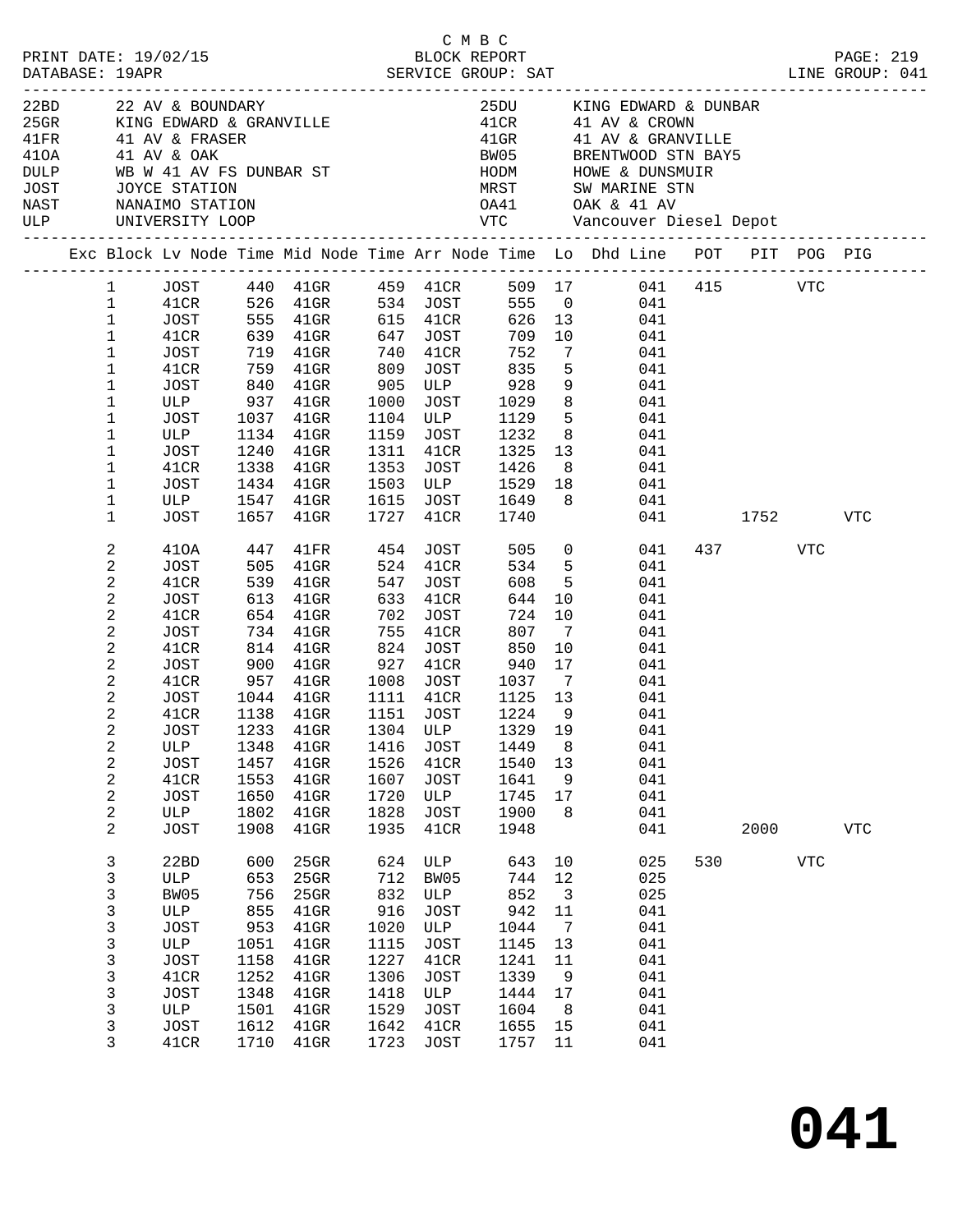|              |             |      | Exc Block Lv Node Time Mid Node Time Arr Node Time Lo Dhd Line POT |            |                 |            |                              |       |            | PIT  | POG PIG    |             |
|--------------|-------------|------|--------------------------------------------------------------------|------------|-----------------|------------|------------------------------|-------|------------|------|------------|-------------|
| $\mathbf{3}$ | JOST        |      | 1808 41GR                                                          |            | 1836 ULP 1900 5 |            |                              |       | 041        |      |            |             |
| 3            | ULP         | 1905 | $41$ GR                                                            | 1929       | JOST            | 1958       |                              |       | 041        | 2022 |            | <b>VTC</b>  |
|              |             |      |                                                                    |            |                 |            |                              |       |            |      |            |             |
| 4            | 41CR        | 617  | $41$ GR                                                            | 625        | JOST            | 646        | 11                           |       | 600<br>041 |      | <b>VTC</b> |             |
| 4            | JOST        | 657  | $41$ GR                                                            | 718        | 41CR            | 730        | 8                            |       | 041        |      |            |             |
| 4            | 41CR        | 738  | $41$ GR                                                            | 747        | JOST            | 811        | $6\overline{6}$              |       | 041        |      |            |             |
| 4            | JOST        | 817  | $41$ GR                                                            | 842        | 41CR            | 854        | 5                            |       | 041        |      |            |             |
| 4            | 41CR        | 859  | $41$ GR                                                            | 909        | JOST            | 935        | $10 \,$                      |       | 041        |      |            |             |
| 4            | JOST        | 945  | $41$ GR                                                            | 1012       | 41CR            | 1025       | 16                           |       | 041        |      |            |             |
| 4            | 41CR        | 1041 | $41$ GR                                                            | 1053       | JOST            | 1123       | $\overline{4}$               |       | 041        |      |            |             |
| 4            | JOST        | 1127 | $41$ GR                                                            | 1156       | 41CR            | 1210       | 12                           |       | 041        |      |            |             |
| 4            | 41CR        | 1222 | $41$ GR                                                            | 1236       | JOST            | 1309       | 9                            |       | 041        |      |            |             |
| 4            | JOST        | 1318 | $41$ GR                                                            | 1348       | ULP             | 1414       | 18                           |       | 041        |      |            |             |
| 4            | ULP         | 1432 | $41$ GR                                                            | 1500       | JOST            | 1536       | $\overline{7}$               |       | 041        |      |            |             |
| 4            | JOST        | 1543 | $41$ GR                                                            | 1612       | 41CR            | 1626       | 14                           |       | 041        |      |            |             |
| 4            | 41CR        | 1640 | $41$ GR                                                            | 1653       | JOST            | 1727       | - 8                          |       | 041        |      |            |             |
| 4            | JOST        | 1735 | $41$ GR                                                            | 1803       | ULP             | 1828       |                              |       | 041        | 1850 |            | <b>VTC</b>  |
|              |             |      |                                                                    |            |                 |            |                              |       |            |      |            |             |
| 5            | 25DU        | 629  | NAST                                                               | 651        | BW05            | 706        | 11                           |       | 025<br>607 |      | VTC        |             |
| 5            | BW05        | 717  | 25GR                                                               | 753        | ULP             | 813        | 12                           |       | 025        |      |            |             |
| 5            | ULP         | 825  | $41$ GR                                                            | 846        | JOST            | 912        | 11                           |       | 041        |      |            |             |
| 5            | JOST        | 923  | $41$ GR                                                            | 950        | ULP             | 1014       | $7\phantom{.0}\phantom{.0}7$ |       | 041        |      |            |             |
| 5            | ULP         | 1021 | $41$ GR                                                            | 1045       | <b>JOST</b>     | 1114       | 6                            |       | 041        |      |            |             |
| 5            | JOST        | 1120 | $41$ GR                                                            | 1149       | ULP             | 1214       | 18                           |       | 041        |      |            |             |
| 5            | ULP         | 1232 | $41$ GR                                                            | 1259       | JOST            | 1332       | 8                            |       | 041        |      |            |             |
| 5            | JOST        | 1340 | $41$ GR                                                            | 1410       | 41CR            | 1424       | 14                           |       | 041        |      |            |             |
| 5            | 41CR        | 1438 | $41$ GR                                                            | 1452       | JOST            | 1528       | 8                            |       | 041        |      |            |             |
| 5            | JOST        | 1536 | $41$ GR                                                            | 1605       | ULP             | 1631       | 17                           |       | 041        |      |            |             |
| 5            | ULP         | 1648 | $41$ GR                                                            | 1715       | JOST            | 1749       | $7\phantom{.0}\phantom{.0}7$ |       | 041        |      |            |             |
| 5            | JOST        | 1756 | $41$ GR                                                            | 1824       | 41CR            | 1837       | 15                           |       | 041        |      |            |             |
| 5            | 41CR        | 1852 | $41$ GR                                                            | 1904       | <b>JOST</b>     | 1936       | 11                           |       | 041        |      |            |             |
| 5            | JOST        | 1947 | $41$ GR                                                            | 2012       | 41CR            | 2024       | 11                           |       | 041        |      |            |             |
| 5            | 41CR        | 2035 | $41$ GR                                                            | 2045       | JOST            | 2112       | 5                            |       | 041        |      |            |             |
| 5            | JOST        | 2117 | $41$ GR                                                            | 2142       | 41CR            | 2154       | 9                            |       | 041        |      |            |             |
| 5            | 41CR        | 2203 | $41$ GR                                                            | 2213       | JOST            | 2239       | 17                           |       | 041        |      |            |             |
| 5            | JOST        | 2256 | $41$ GR                                                            | 2316       | 41CR            | 2327       | 6                            |       | 041        |      |            |             |
| 5            | 41CR        | 2333 | $41$ GR                                                            | 2342       | JOST            | 2407       | 6                            |       | 041        |      |            |             |
| 5            | JOST        | 2413 | $41$ GR                                                            | 2433       | 41CR            | 2444       | 2                            |       | 041        |      |            |             |
| 5            | 41CR        | 2446 | $41$ GR                                                            | 2452       | 410A            | 2455       | 14                           | 7 041 |            |      |            |             |
| 5            | MRST        |      | 2516                                                               |            | HODM            | 2603 6     |                              | N20   |            |      |            |             |
| 5            | HODM        | 2609 |                                                                    |            | MRST            | 2658       |                              |       | N20        | 2703 |            | ${\tt VTC}$ |
|              | BW05        | 732  |                                                                    |            | ULP             |            |                              |       | 657        |      | <b>VTC</b> |             |
| 6<br>6       | ULP         | 840  | $25$ GR<br>$41$ GR                                                 | 808<br>901 | <b>JOST</b>     | 828<br>927 | 12<br>11                     |       | 025<br>041 |      |            |             |
| 6            | <b>JOST</b> | 938  | $41$ GR                                                            | 1005       | ULP             | 1029       | 7                            |       | 041        |      |            |             |
| 6            | ULP         | 1036 | $41$ GR                                                            | 1100       | JOST            | 1130       | 12                           |       | 041        |      |            |             |
| 6            | <b>JOST</b> | 1142 | $41$ GR                                                            | 1211       | 41CR            | 1225       | 12                           |       | 041        |      |            |             |
| 6            | 41CR        | 1237 | $41$ GR                                                            | 1251       | <b>JOST</b>     | 1324       | 9                            |       | 041        |      |            |             |
| 6            | <b>JOST</b> | 1333 | $41$ GR                                                            | 1403       | ULP             | 1429       | 17                           |       | 041        |      |            |             |
| 6            | ULP         | 1446 | $41$ GR                                                            | 1514       | JOST            | 1549       | 9                            |       | 041        |      |            |             |
| 6            | JOST        | 1558 | $41$ GR                                                            | 1627       | 41CR            | 1641       | 14                           |       | 041        |      |            |             |
| 6            | 41CR        | 1655 | $41$ GR                                                            | 1708       | JOST            | 1742       |                              |       | 041        | 1806 |            | ${\tt VTC}$ |
|              |             |      |                                                                    |            |                 |            |                              |       |            |      |            |             |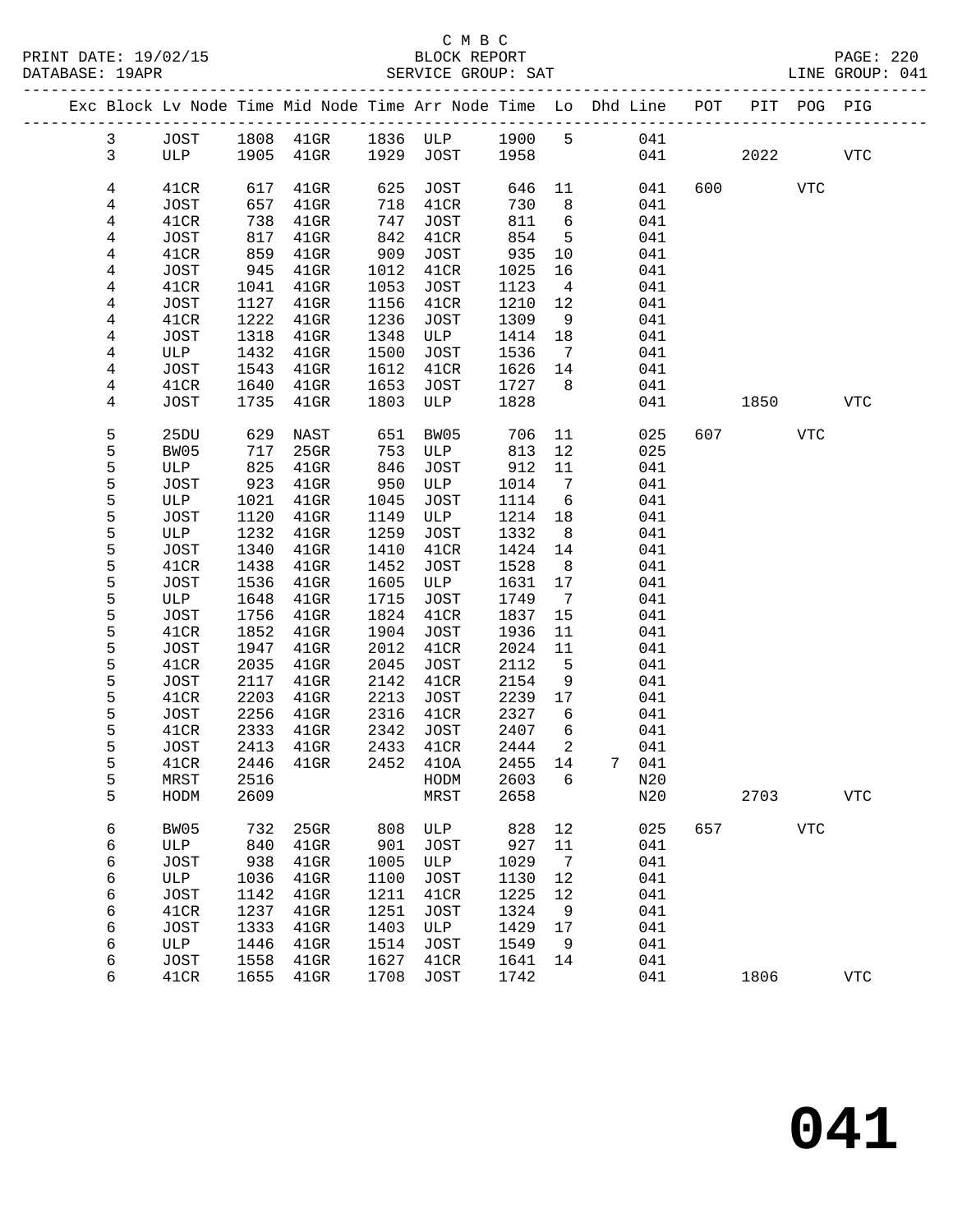|   |             |      |          |      |               |      |                         | Exc Block Lv Node Time Mid Node Time Arr Node Time Lo Dhd Line POT |     |      | PIT POG PIG |            |  |
|---|-------------|------|----------|------|---------------|------|-------------------------|--------------------------------------------------------------------|-----|------|-------------|------------|--|
| 7 | 41CR        |      | 609 41GR |      | 617 JOST      | 638  | 5                       | 041                                                                | 552 |      | <b>VTC</b>  |            |  |
| 7 | JOST        | 643  | $41$ GR  | 703  | 41CR          | 715  | 9                       | 041                                                                |     |      |             |            |  |
| 7 | 41CR        | 724  | $41$ GR  |      | 732 JOST      | 756  | $\overline{7}$          | 041                                                                |     |      |             |            |  |
| 7 | JOST        | 803  | $41$ GR  | 827  | 41CR          | 839  | $5^{\circ}$             | 041                                                                |     |      |             |            |  |
| 7 | 41CR        | 844  | $41$ GR  | 854  | JOST          | 920  | 10                      | 041                                                                |     |      |             |            |  |
| 7 | JOST        | 930  | $41$ GR  | 957  | 41CR          | 1010 | 16                      | 041                                                                |     |      |             |            |  |
| 7 | 41CR        | 1026 | $41$ GR  | 1038 | <b>JOST</b>   | 1107 | $5^{\circ}$             | 041                                                                |     |      |             |            |  |
| 7 | JOST        | 1112 | $41$ GR  | 1139 | 41CR          | 1153 | 14                      | 041                                                                |     |      |             |            |  |
| 7 | 41CR        | 1207 | $41$ GR  | 1221 | JOST          | 1254 | 8 <sup>8</sup>          | 041                                                                |     |      |             |            |  |
| 7 | JOST        | 1302 | $41$ GR  | 1333 | ULP           | 1358 | 19                      | 041                                                                |     |      |             |            |  |
| 7 | ULP         | 1417 | $41$ GR  | 1446 | JOST          | 1521 | $\overline{7}$          | 041                                                                |     |      |             |            |  |
| 7 | JOST        | 1528 | $41$ GR  | 1557 | 41CR          | 1611 | 13                      | 041                                                                |     |      |             |            |  |
| 7 | 41CR        | 1624 | $41$ GR  | 1638 | JOST          | 1712 | 8 <sup>8</sup>          | 041                                                                |     |      |             |            |  |
| 7 | JOST        | 1720 | $41$ GR  | 1748 | ULP           | 1813 | 14                      | 041                                                                |     |      |             |            |  |
| 7 | ULP         | 1827 | $41$ GR  | 1852 | JOST          | 1924 | 10                      | 041                                                                |     |      |             |            |  |
| 7 | JOST        | 1934 | $41$ GR  | 1959 | ULP           | 2021 | 15                      | 041                                                                |     |      |             |            |  |
| 7 | ULP         | 2036 | $41$ GR  | 2058 | JOST          | 2127 | $5^{\circ}$             | 041                                                                |     |      |             |            |  |
| 7 | JOST        | 2132 | $41$ GR  | 2157 | ULP           | 2219 | 20                      | 041                                                                |     |      |             |            |  |
| 7 | ULP         | 2239 | $41$ GR  | 2300 | JOST          | 2325 | 17                      | 041                                                                |     |      |             |            |  |
| 7 | JOST        | 2342 | $41$ GR  | 2402 | 41CR          | 2413 | 19                      | 041                                                                |     |      |             |            |  |
| 7 | 41CR        | 2432 | $41$ GR  | 2440 | <b>JOST</b>   | 2503 | 5                       | 041                                                                |     |      |             |            |  |
| 7 | JOST        | 2508 | $41$ GR  | 2527 | DULP          | 2535 | $\overline{\mathbf{3}}$ | 041                                                                |     |      |             |            |  |
| 7 | DULP        | 2538 | $41$ GR  | 2544 | 410A          | 2547 | 22                      | 7 041                                                              |     |      |             |            |  |
| 7 | MRST        | 2616 |          |      | HODM          | 2639 | $\Omega$                | N15                                                                |     |      |             |            |  |
| 7 | HODM        | 2639 |          |      | MRST          | 2709 |                         | N15                                                                |     | 2714 |             | <b>VTC</b> |  |
| 8 | 410A        | 605  | 41FR     | 612  | JOST          | 623  | $5\phantom{.0}$         | 041                                                                | 555 |      | VTC         |            |  |
| 8 | JOST        | 628  | $41$ GR  | 648  | 41CR          | 659  | 10                      | 041                                                                |     |      |             |            |  |
| 8 | 41CR        | 709  | 41GR     | 717  | JOST          | 741  | $\overline{7}$          | 041                                                                |     |      |             |            |  |
| 8 | JOST        | 748  | $41$ GR  | 812  | 41CR          | 824  | $5^{\circ}$             | 041                                                                |     |      |             |            |  |
| 8 | 41CR        | 829  | $41$ GR  | 839  | $_{\rm JOST}$ | 905  | 10                      | 041                                                                |     |      |             |            |  |
| 8 | JOST        | 915  | $41$ GR  | 942  | 41CR          | 955  | 16                      | 041                                                                |     |      |             |            |  |
| 8 | 41CR        | 1011 | $41$ GR  | 1023 | JOST          | 1052 | 6                       | 041                                                                |     |      |             |            |  |
| 8 | JOST        | 1058 | $41$ GR  | 1125 | 41CR          | 1139 | 14                      | 041                                                                |     |      |             |            |  |
| 8 | 41CR        | 1153 | $41$ GR  | 1206 | JOST          | 1239 | - 9                     | 041                                                                |     |      |             |            |  |
| 8 | JOST        | 1248 | $41$ GR  | 1319 | ULP           | 1344 | 18                      | 041                                                                |     |      |             |            |  |
| 8 | ULP         | 1402 | $41$ GR  | 1431 | JOST          | 1506 | $\overline{7}$          | 041                                                                |     |      |             |            |  |
| 8 | JOST        | 1513 | $41$ GR  | 1542 | 41CR          | 1556 | 13                      | 041                                                                |     |      |             |            |  |
| 8 | 41CR        | 1609 | $41$ GR  | 1623 | JOST          | 1657 | 8                       | 041                                                                |     |      |             |            |  |
| 8 | <b>JOST</b> | 1705 | $41$ GR  | 1735 | ULP           | 1800 |                         | 041                                                                |     | 1822 |             | <b>VTC</b> |  |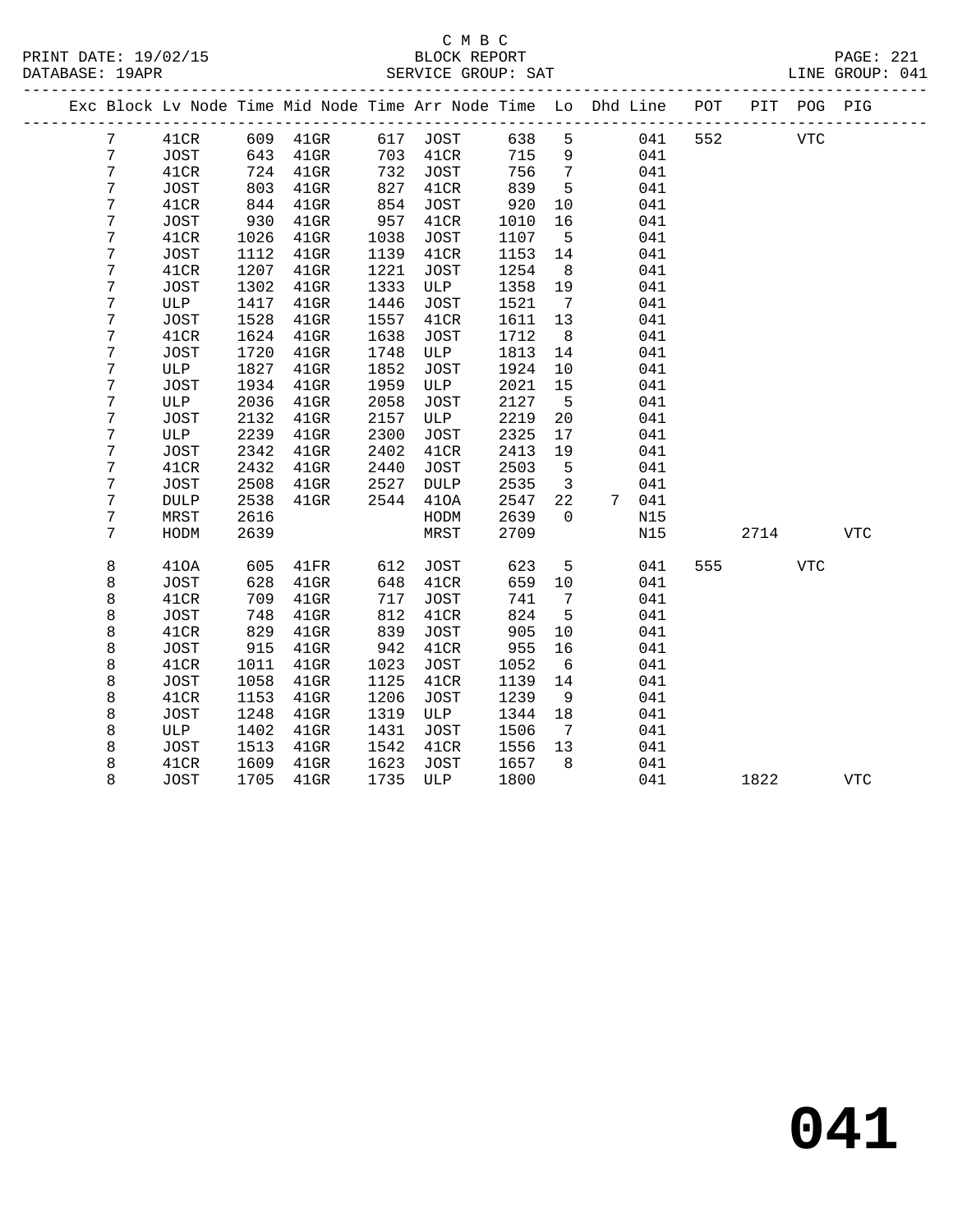|  |    |      |      |                   |      |      |        |                         | Exc Block Lv Node Time Mid Node Time Arr Node Time Lo Dhd Line POT PIT POG PIG |     |      |            |     |
|--|----|------|------|-------------------|------|------|--------|-------------------------|--------------------------------------------------------------------------------|-----|------|------------|-----|
|  | 9  | JOST |      | 649 41GR 710 41CR |      |      | 722    |                         | $9 \left( \frac{1}{2} \right)$<br>041                                          | 624 |      | VTC        |     |
|  | 9  | 41CR | 731  | 41GR              | 740  | JOST | 804    | $7\phantom{0}$          | 041                                                                            |     |      |            |     |
|  | 9  | JOST | 811  | $41$ GR           | 835  | ULP  | 858    | 9                       | 041                                                                            |     |      |            |     |
|  | 9  | ULP  | 907  | $41$ GR           | 930  | JOST | 959    | 9                       | 041                                                                            |     |      |            |     |
|  | 9  | JOST | 1008 | $41$ GR           | 1035 | ULP  | 1059   | 6                       | 041                                                                            |     |      |            |     |
|  | 9  | ULP  | 1105 | $41$ GR           | 1129 | JOST | 1202   | 10                      | 041                                                                            |     |      |            |     |
|  | 9  | JOST | 1212 | $41$ GR           | 1241 | 41CR | 1255   | 12                      | 041                                                                            |     |      |            |     |
|  | 9  | 41CR | 1307 | $41$ GR           | 1321 | JOST | 1354   | 9                       | 041                                                                            |     |      |            |     |
|  | 9  | JOST | 1403 | $41$ GR           | 1433 | ULP  | 1459   | 17                      | 041                                                                            |     |      |            |     |
|  | 9  | ULP  | 1516 | $41$ GR           | 1544 | JOST | 1619   | 8 <sup>8</sup>          | 041                                                                            |     |      |            |     |
|  | 9  | JOST | 1627 | $41$ GR           | 1657 | 41CR | 1710   | 15                      | 041                                                                            |     |      |            |     |
|  | 9  | 41CR | 1725 | $41$ GR           | 1738 | JOST | 1812   | 8 <sup>8</sup>          | 041                                                                            |     |      |            |     |
|  | 9  | JOST | 1820 | $41$ GR           | 1848 | 41CR | 1901   | $\overline{\mathbf{3}}$ | 041                                                                            |     |      |            |     |
|  | 9  | 41CR | 1904 | 41GR              | 1916 | JOST | 1948   | 14                      | 041                                                                            |     |      |            |     |
|  | 9  | JOST | 2002 | $41$ GR           | 2027 | ULP  | 2049   | 17                      | 041                                                                            |     |      |            |     |
|  | 9  | ULP  | 2106 | $41$ GR           | 2128 | JOST | 2157   | 8 <sup>8</sup>          | 041                                                                            |     |      |            |     |
|  | 9  | JOST | 2205 | $41$ GR           | 2228 | ULP  | 2250   | 19                      | 041                                                                            |     |      |            |     |
|  | 9  | ULP  | 2309 | $41$ GR           | 2330 | JOST | 2355   |                         | 041                                                                            |     | 2415 |            | VTC |
|  | 10 | 41CR | 632  | $41$ GR           | 640  | JOST | 702 10 |                         | 041                                                                            | 615 |      | <b>VTC</b> |     |
|  | 10 | JOST | 712  | 41GR              | 733  | ULP  | 756    | 14                      | 041                                                                            |     |      |            |     |
|  | 10 | ULP  | 810  | $41$ GR           | 831  | JOST | 857    | 11                      | 041                                                                            |     |      |            |     |
|  | 10 | JOST | 908  | $41$ GR           | 935  | ULP  | 958    | 8                       | 041                                                                            |     |      |            |     |
|  | 10 | ULP  | 1006 | $41$ GR           | 1030 | JOST | 1059   | 6                       | 041                                                                            |     |      |            |     |
|  | 10 | JOST | 1105 | $41$ GR           | 1132 | ULP  | 1157   | 5                       | 041                                                                            |     |      |            |     |
|  | 10 | ULP  | 1202 | $41$ GR           | 1229 | JOST | 1302   | $7\phantom{.0}$         | 041                                                                            |     |      |            |     |
|  | 10 | JOST | 1309 | $41$ GR           | 1340 | 41CR | 1354   | 14                      | 041                                                                            |     |      |            |     |
|  | 10 | 41CR | 1408 | $41$ GR           | 1423 | JOST | 1458   | 7                       | 041                                                                            |     |      |            |     |
|  | 10 | JOST | 1505 | $41$ GR           | 1534 | ULP  | 1600   | 19                      | 041                                                                            |     |      |            |     |
|  | 10 | ULP  | 1619 | 41GR              | 1646 | JOST | 1720   | $7\overline{ }$         | 041                                                                            |     |      |            |     |
|  | 10 | JOST | 1727 | $41$ GR           | 1755 | 41CR | 1808   |                         | 041                                                                            |     | 1820 |            | VTC |
|  |    |      |      |                   |      |      |        |                         |                                                                                |     |      |            |     |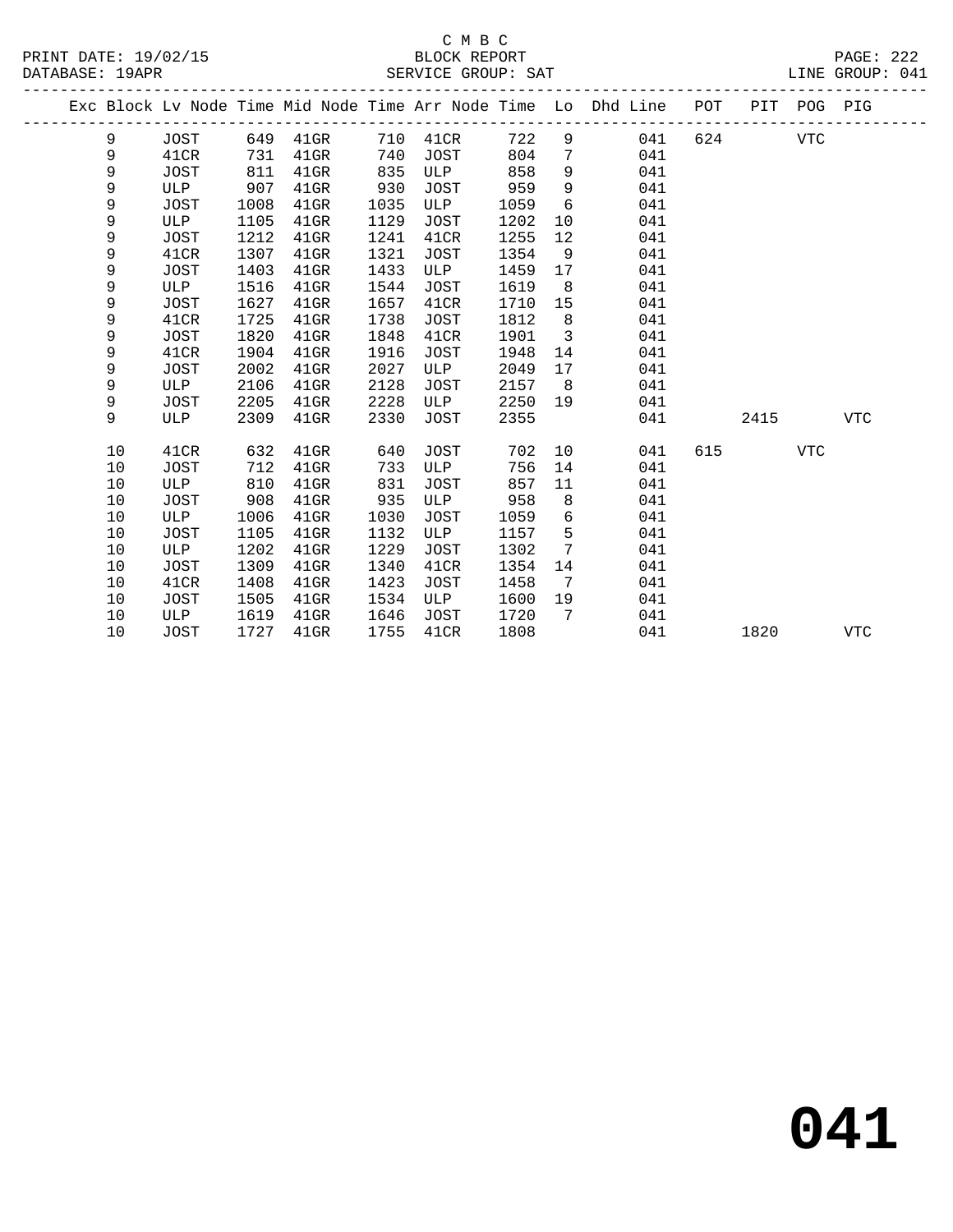### C M B C DATABASE: 19APR SERVICE GROUP: SAT LINE GROUP: 041

|  | - - - - - |             |  |  |  |
|--|-----------|-------------|--|--|--|
|  |           |             |  |  |  |
|  |           | ידס∩ם בם שי |  |  |  |
|  |           |             |  |  |  |

|  |    |             |      |          |      |          |         |                 | Exc Block Lv Node Time Mid Node Time Arr Node Time Lo Dhd Line POT |     | PIT  | POG PIG    |            |
|--|----|-------------|------|----------|------|----------|---------|-----------------|--------------------------------------------------------------------|-----|------|------------|------------|
|  | 11 | 410A        |      | 527 41FR |      | 534 JOST | 545     | $\overline{0}$  | 041                                                                | 517 |      | <b>VTC</b> |            |
|  | 11 | JOST        | 545  | $41$ GR  |      | 604 41CR | 615     | 9               | 041                                                                |     |      |            |            |
|  | 11 | 41CR        | 624  | $41$ GR  | 632  | JOST     | 653     | 11              | 041                                                                |     |      |            |            |
|  | 11 | JOST        | 704  | $41$ GR  | 725  | 41CR     | 737     | $7\phantom{.0}$ | 041                                                                |     |      |            |            |
|  | 11 | 41CR        | 744  | $41$ GR  | 754  | JOST     | 820     | 5               | 041                                                                |     |      |            |            |
|  | 11 | JOST        | 825  | $41$ GR  | 850  | ULP      | 913     | 9               | 041                                                                |     |      |            |            |
|  | 11 | ULP         | 922  | $41$ GR  | 945  | JOST     | 1014    | 8               | 041                                                                |     |      |            |            |
|  | 11 | <b>JOST</b> | 1022 | $41$ GR  | 1049 | ULP      | 1114    | 6               | 041                                                                |     |      |            |            |
|  | 11 | ULP         | 1120 | $41$ GR  | 1144 | JOST     | 1217    | 8 <sup>8</sup>  | 041                                                                |     |      |            |            |
|  | 11 | JOST        | 1225 | $41$ GR  | 1256 | 41CR     | 1310    | 13              | 041                                                                |     |      |            |            |
|  | 11 | 41CR        | 1323 | $41$ GR  | 1337 | JOST     | 1410    | 9               | 041                                                                |     |      |            |            |
|  | 11 | JOST        | 1419 | $41$ GR  | 1448 | ULP      | 1514    | 18              | 041                                                                |     |      |            |            |
|  | 11 | ULP         | 1532 | $41$ GR  | 1600 | JOST     | 1634    | 8 <sup>8</sup>  | 041                                                                |     |      |            |            |
|  | 11 | JOST        | 1642 | $41$ GR  | 1712 | 41CR     | 1725    | 15              | 041                                                                |     |      |            |            |
|  | 11 | 41CR        | 1740 | $41$ GR  | 1752 | JOST     | 1824    | 8 <sup>8</sup>  | 041                                                                |     |      |            |            |
|  | 11 | <b>JOST</b> | 1832 | $41$ GR  | 1900 | ULP      | 1924 11 |                 | 041                                                                |     |      |            |            |
|  | 11 | ULP         | 1935 | $41$ GR  | 1958 | JOST     | 2027    | $-5$            | 041                                                                |     |      |            |            |
|  | 11 | JOST        | 2032 | $41$ GR  | 2057 | ULP      | 2119    | 17              | 041                                                                |     |      |            |            |
|  | 11 | ULP         | 2136 | $41$ GR  | 2158 | JOST     | 2224    | 13              | 041                                                                |     |      |            |            |
|  | 11 | JOST        | 2237 | $41$ GR  | 2300 | ULP      | 2322    | 15              | 041                                                                |     |      |            |            |
|  | 11 | ULP         | 2337 | $41$ GR  | 2357 | JOST     | 2419    | $6\overline{6}$ | 041                                                                |     |      |            |            |
|  | 11 | JOST        | 2425 | $41$ GR  | 2445 | 41CR     | 2456    | $5\overline{)}$ | 041                                                                |     |      |            |            |
|  | 11 | 41CR        | 2501 | $41$ GR  | 2507 | 410A     | 2510    | 14              | 7 041                                                              |     |      |            |            |
|  | 11 | MRST        | 2531 |          |      | HODM     | 2618    | 11              | N20                                                                |     |      |            |            |
|  | 11 | HODM        | 2629 |          |      | MRST     | 2718    | $\overline{7}$  | N20                                                                |     |      |            |            |
|  | 11 | MRST        | 2725 |          |      | HODM     | 2804    | $5^{\circ}$     | N8                                                                 |     |      |            |            |
|  | 11 | HODM        | 2809 |          |      | MRST     | 2852    |                 | N8                                                                 |     | 2857 |            | <b>VTC</b> |
|  | 12 | 41CR        | 912  | $41$ GR  | 923  | JOST     | 952     | 8 <sup>8</sup>  | 041                                                                | 855 |      | VTC        |            |
|  | 12 | JOST        | 1000 | $41$ GR  | 1027 | 41CR     | 1040    | 16              | 041                                                                |     |      |            |            |
|  | 12 | 41CR        | 1056 | $41$ GR  | 1108 | JOST     | 1138    | 12              | 041                                                                |     |      |            |            |
|  | 12 | <b>JOST</b> | 1150 | $41$ GR  | 1219 | ULP      | 1244    | 18              | 041                                                                |     |      |            |            |
|  | 12 | ULP         | 1302 | $41$ GR  | 1329 | JOST     | 1402    | 8               | 041                                                                |     |      |            |            |
|  | 12 | <b>JOST</b> | 1410 | $41$ GR  | 1440 | 41CR     | 1454    | 13              | 041                                                                |     |      |            |            |
|  | 12 | 41CR        | 1507 | $41$ GR  | 1521 | JOST     | 1556    | 10              | 041                                                                |     |      |            |            |
|  | 12 | JOST        | 1606 | $41$ GR  | 1635 | ULP      | 1701    | 17              | 041                                                                |     |      |            |            |
|  | 12 | ULP         | 1718 | $41$ GR  | 1745 | JOST     | 1819    | 6               | 041                                                                |     |      |            |            |
|  | 12 | <b>JOST</b> | 1825 | OA41     | 1853 | OA41     | 1853    |                 | 041                                                                |     | 1903 |            | <b>VTC</b> |
|  |    |             |      |          |      |          |         |                 |                                                                    |     |      |            |            |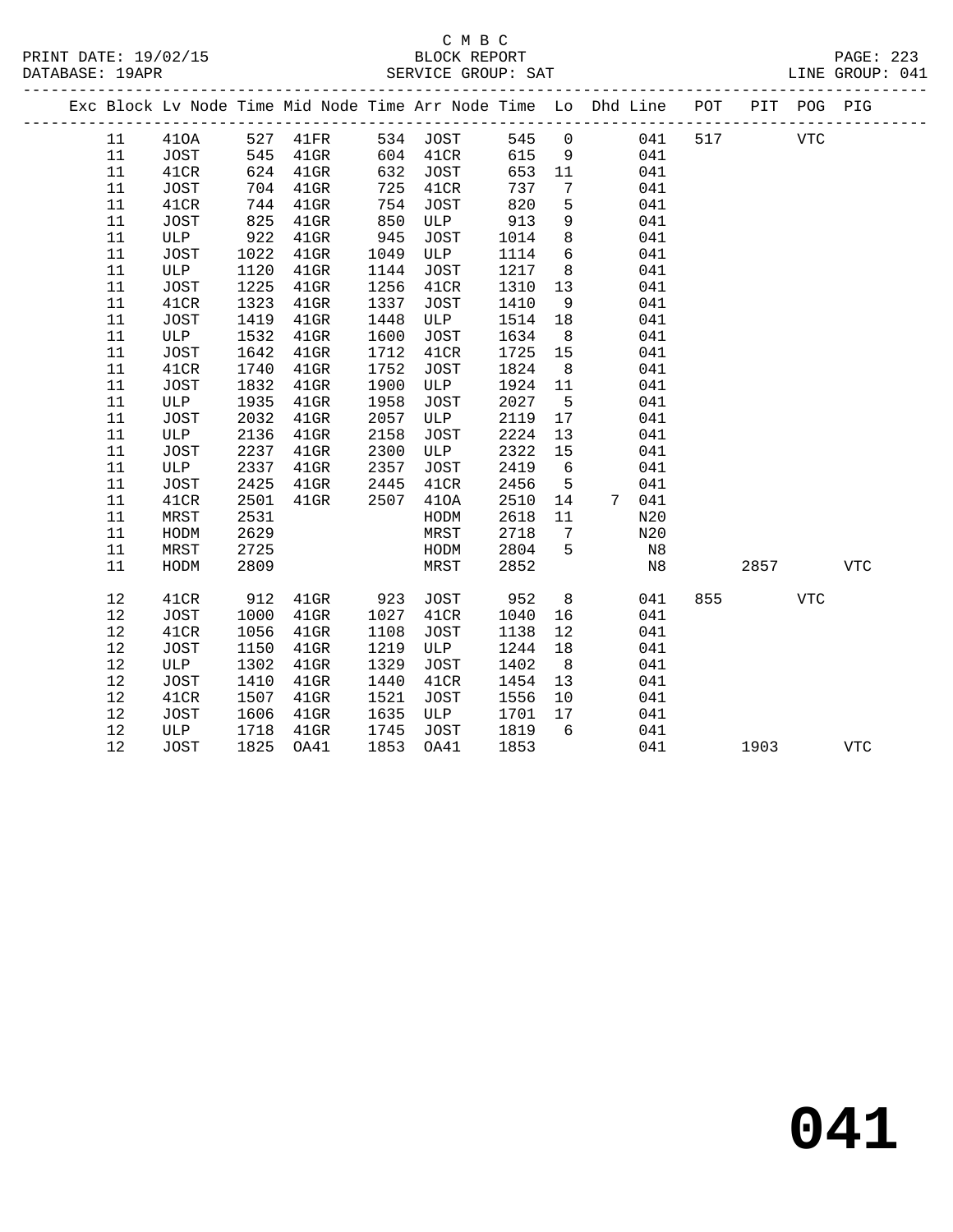|  |          |              |              |                         |              |                          |                 |                         | Exc Block Lv Node Time Mid Node Time Arr Node Time Lo Dhd Line POT |     |      | PIT POG PIG    |            |
|--|----------|--------------|--------------|-------------------------|--------------|--------------------------|-----------------|-------------------------|--------------------------------------------------------------------|-----|------|----------------|------------|
|  | 13       | 41CR         |              | 806 41GR 816 JOST 842 3 |              |                          |                 |                         | 041                                                                | 749 |      | ${\hbox{VTC}}$ |            |
|  | 13       | JOST         | 845          | $41$ GR                 | 912          | 41CR                     | 925 17          |                         | 041                                                                |     |      |                |            |
|  | 13       | 41CR         | 942          | $41$ GR                 | 953          | JOST                     | 1022            | $\overline{7}$          | 041                                                                |     |      |                |            |
|  | 13       | JOST         | 1029         | $41$ GR                 | 1056         | 41CR                     | 1110            | 14                      | 041                                                                |     |      |                |            |
|  | 13       | 41CR         | 1124         | $41$ GR                 | 1136         | JOST                     | 1209            | 9                       | 041                                                                |     |      |                |            |
|  | 13       | JOST         | 1218         | $41$ GR                 | 1249         | ULP                      | 1314            | 19                      | 041                                                                |     |      |                |            |
|  | 13       | ULP          | 1333         | $41$ GR                 | 1401         | JOST                     | 1434            | $\overline{7}$          | 041                                                                |     |      |                |            |
|  | 13       | JOST         | 1441         | $41$ GR                 | 1510         | 41CR                     | 1524            | 14                      | 041                                                                |     |      |                |            |
|  | 13       | 41CR         | 1538         | $41$ GR                 | 1552         | JOST                     | 1626            | 9                       | 041                                                                |     |      |                |            |
|  | 13       | JOST         | 1635         | $41$ GR                 | 1705         | ULP                      | 1730            | 8                       | 041                                                                |     |      |                |            |
|  | 13       | ULP          | 1738         | $41$ GR                 | 1804         | JOST                     | 1836            | 8                       | 041                                                                |     |      |                |            |
|  | 13       | JOST         | 1844         | $41$ GR                 | 1911         | 41CR                     | 1924            | 8                       | 041                                                                |     |      |                |            |
|  | 13       | 41CR         | 1932         | $41$ GR                 | 1943         | JOST                     | 2012            | 5                       | 041                                                                |     |      |                |            |
|  | 13       | JOST         | 2017         | $41$ GR                 | 2042         | 41CR                     | 2054            | 9                       | 041                                                                |     |      |                |            |
|  | 13       | 41CR         | 2103<br>2149 | $41$ GR                 | 2113<br>2212 | JOST                     | 2142<br>2223    | $7\overline{ }$<br>12   | 041<br>041                                                         |     |      |                |            |
|  | 13<br>13 | JOST<br>41CR | 2235         | $41$ GR<br>$41$ GR      | 2245         | 41CR<br>JOST             | 2311            | 16                      | 041                                                                |     |      |                |            |
|  | 13       | JOST         | 2327         | $41$ GR                 | 2347         | 41CR                     | 2358            | 5                       | 041                                                                |     |      |                |            |
|  | 13       | 41CR         | 2403         | $41$ GR                 | 2411         | JOST                     | 2434            | $\overline{4}$          | 041                                                                |     |      |                |            |
|  | 13       | JOST         | 2438         | $41$ GR                 | 2458         | 41CR                     | 2509            | $7\phantom{.0}$         | 041                                                                |     |      |                |            |
|  | 13       | 41CR         | 2516         | $41$ GR                 | 2524         | JOST                     | 2553            | $5\overline{5}$         | 041                                                                |     |      |                |            |
|  | 13       | JOST         | 2558         | OA41                    | 2616         | OA41                     | 2616            | 19                      | 9 041                                                              |     |      |                |            |
|  | 13       | MRST         | 2644         |                         |              | HODM                     | 2707            | 2                       | N15                                                                |     |      |                |            |
|  | 13       | HODM         | 2709         |                         |              | MRST                     | 2739            |                         | N15                                                                |     | 2744 |                | <b>VTC</b> |
|  | 14       | JOST         | 853          | $41$ GR                 | 920          | ULP                      | 943             | 9                       | 041                                                                | 828 |      | VTC            |            |
|  | 14       | ULP          | 952          | $41$ GR                 | 1015         | JOST                     | 1044            | $7\phantom{.0}$         | 041                                                                |     |      |                |            |
|  | 14       | JOST         | 1051         | $41$ GR                 | 1118         | ULP                      | 1143            | 6                       | 041                                                                |     |      |                |            |
|  | 14       | ULP          | 1149         | $41$ GR                 | 1214         | JOST                     | 1247            | 8                       | 041                                                                |     |      |                |            |
|  | 14       | JOST         | 1255         | $41$ GR                 | 1326         | 41CR                     | 1340            | 13                      | 041                                                                |     |      |                |            |
|  | 14       | 41CR         | 1353         | $41$ GR                 | 1408         | JOST                     | 1441            | 8                       | 041                                                                |     |      |                |            |
|  | 14       | JOST         | 1449         | $41$ GR                 | 1518         | ULP                      | 1544            | 19                      | 041                                                                |     |      |                |            |
|  | 14       | ULP          | 1603         | $41$ GR                 | 1631         | JOST                     | 1705            | $\overline{7}$          | 041                                                                |     |      |                |            |
|  | 14       | JOST         | 1712         | $41$ GR                 | 1740         | 41CR                     | 1753            | 11                      | 041                                                                |     |      |                |            |
|  | 14       | 41CR         | 1804         | $41$ GR                 | 1816         | JOST                     | 1848            | 8 <sup>8</sup>          | 041                                                                |     |      |                |            |
|  | 14       | JOST         | 1856         | $41$ GR                 | 1923         | ULP                      | 1947            | 20                      | 041                                                                |     |      |                |            |
|  | 14       | ULP          | 2007         | $41$ GR                 | 2030         | JOST                     | 2057            | $5^{\circ}$             | 041                                                                |     |      |                |            |
|  | 14<br>14 | JOST<br>ULP  | 2102<br>2206 | $41$ GR                 | 2127<br>2228 | ULP                      | 2149<br>2254 18 | 17                      | 041<br>041                                                         |     |      |                |            |
|  | 14       | JOST         |              | $41$ GR<br>2312 41GR    |              | JOST<br>2332 ULP 2354 10 |                 |                         | 041                                                                |     |      |                |            |
|  | 14       | ULP          | 2404         | $41$ GR                 |              | 2424 JOST                | 2446            | 7                       | 041                                                                |     |      |                |            |
|  | 14       | JOST         | 2453         | $41$ GR                 | 2512         | 41CR                     | 2523            | $\overline{\mathbf{3}}$ | 041                                                                |     |      |                |            |
|  | 14       | 41CR         | 2526         | $41$ GR                 |              | 2532 410A                | 2535            | $\overline{4}$          | 7 041                                                              |     |      |                |            |
|  | 14       | MRST         | 2546         |                         |              | HODM                     | 2633            | 16                      | N20                                                                |     |      |                |            |
|  | 14       | HODM         | 2649         |                         |              | MRST                     | 2738            | 17                      | N20                                                                |     |      |                |            |
|  | 14       | MRST         | 2755         |                         |              | HODM                     | 2834            | 5                       | N8                                                                 |     |      |                |            |
|  | 14       | HODM         | 2839         |                         |              | MRST                     | 2922            |                         | N8                                                                 |     | 2927 |                | <b>VTC</b> |
|  | 15       | 41CR         | 751          | $41$ GR                 | 801          | JOST                     | 827             | 5                       | 041                                                                |     | 734  | <b>VTC</b>     |            |
|  | 15       | JOST         | 832          | $41$ GR                 | 857          | 41CR                     | 909             | 18                      | 041                                                                |     |      |                |            |
|  | 15       | 41CR         | 927          | $41$ GR                 | 938          | JOST                     | 1007            | 8 <sup>8</sup>          | 041                                                                |     |      |                |            |
|  | 15       | JOST         | 1015         | $41$ GR                 | 1042         | 41CR                     | 1056            | 13                      | 041                                                                |     |      |                |            |
|  | 15       | 41CR         | 1109         | $41$ GR                 | 1121         | JOST                     | 1154            | 11                      | 041                                                                |     |      |                |            |
|  | 15       | JOST         | 1205         | $41$ GR                 | 1234         | ULP                      | 1259            | 19                      | 041                                                                |     |      |                |            |
|  | 15       | ULP          | 1318         | $41$ GR                 | 1345         | JOST                     | 1418            | 8                       | 041                                                                |     |      |                |            |
|  | 15       | JOST         | 1426         | $41$ GR                 | 1455         | 41CR                     | 1509 13         |                         | 041                                                                |     |      |                |            |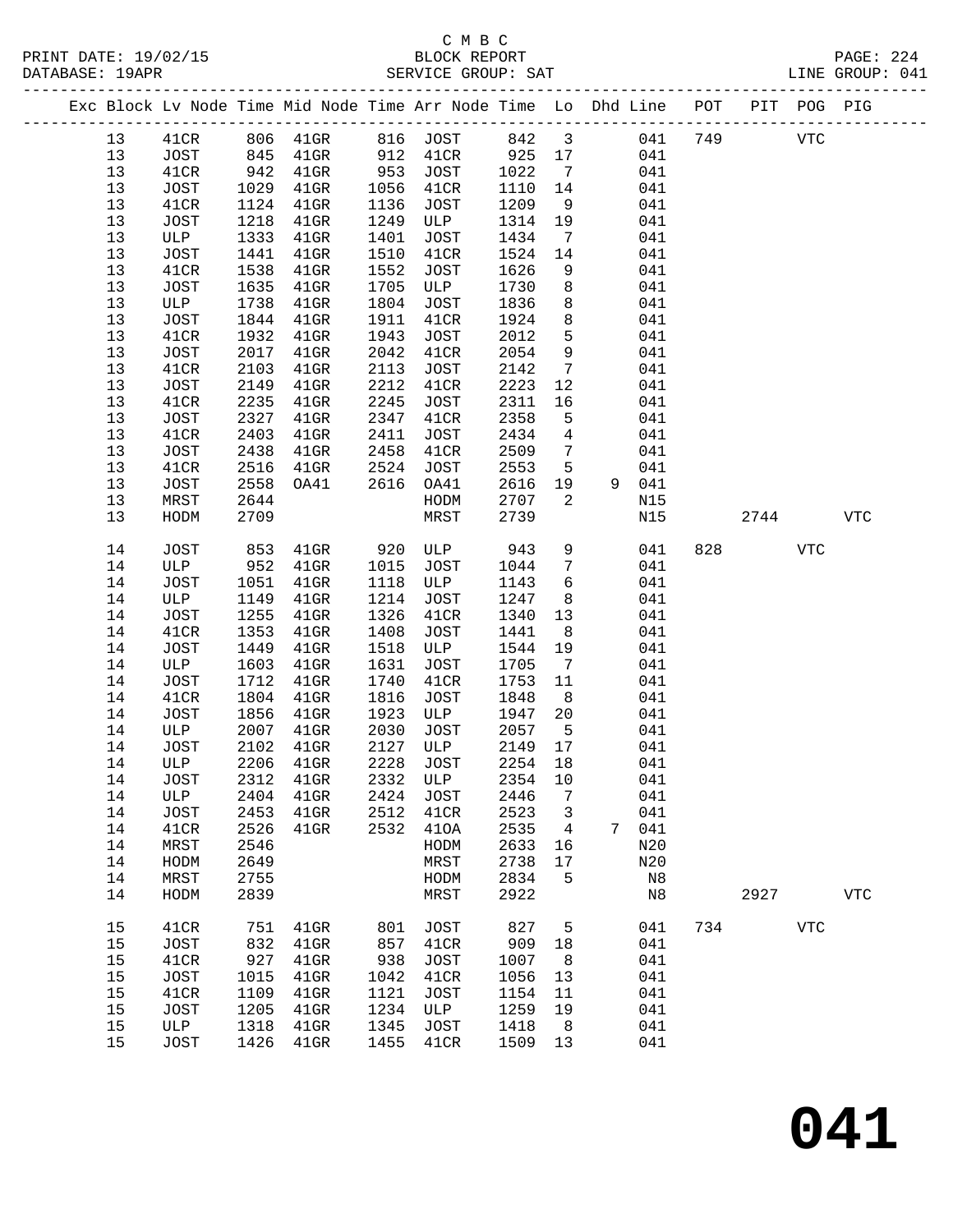|  |    |             |      |         |      |             |      |                | Exc Block Lv Node Time Mid Node Time Arr Node Time Lo Dhd Line | POT  | PIT  | POG PIG    |            |
|--|----|-------------|------|---------|------|-------------|------|----------------|----------------------------------------------------------------|------|------|------------|------------|
|  | 15 | 41CR        | 1522 | 41GR    | 1536 | JOST        | 1611 | 9              | 041                                                            |      |      |            |            |
|  | 15 | <b>JOST</b> | 1620 | $41$ GR | 1650 | ULP         | 1715 |                | 041                                                            |      | 1737 |            | <b>VTC</b> |
|  | 16 | JOST        | 1135 | $41$ GR | 1204 | ULP         | 1229 | 18             | 041                                                            | 1110 |      | <b>VTC</b> |            |
|  | 16 | ULP         | 1247 | $41$ GR | 1314 | <b>JOST</b> | 1347 | - 8            | 041                                                            |      |      |            |            |
|  | 16 | JOST        | 1355 | $41$ GR | 1425 | 41CR        | 1439 | 13             | 041                                                            |      |      |            |            |
|  | 16 | 41CR        | 1452 | $41$ GR | 1506 | JOST        | 1541 | 10             | 041                                                            |      |      |            |            |
|  | 16 | JOST        | 1551 | $41$ GR | 1620 | ULP         | 1646 | 18             | 041                                                            |      |      |            |            |
|  | 16 | ULP         | 1704 | $41$ GR | 1731 | JOST        | 1805 |                | 041                                                            |      | 1829 |            | <b>VTC</b> |
|  |    |             |      |         |      |             |      |                |                                                                |      |      |            |            |
|  | 50 | ULP         | 1217 | $41$ GR | 1244 | JOST        | 1317 | 8              | 041                                                            | 1155 |      | VTC        |            |
|  | 50 | <b>JOST</b> | 1325 | $41$ GR | 1355 | 41CR        | 1409 | 14             | 041                                                            |      |      |            |            |
|  | 50 | 41CR        | 1423 | $41$ GR | 1438 | JOST        | 1513 | 8              | 041                                                            |      |      |            |            |
|  | 50 | JOST        | 1521 | $41$ GR | 1550 | ULP         | 1616 | 18             | 041                                                            |      |      |            |            |
|  | 50 | ULP         | 1634 | $41$ GR | 1701 | <b>JOST</b> | 1735 | 9              | 041                                                            |      |      |            |            |
|  | 50 | <b>JOST</b> | 1744 | $41$ GR | 1812 | 41CR        | 1825 | 3              | 041                                                            |      |      |            |            |
|  | 50 | 41CR        | 1828 | $41$ GR | 1840 | <b>JOST</b> | 1912 | 10             | 041                                                            |      |      |            |            |
|  | 50 | JOST        | 1922 | $41$ GR | 1947 | 41CR        | 1959 | 4              | 041                                                            |      |      |            |            |
|  | 50 | 41CR        | 2003 | $41$ GR | 2013 | <b>JOST</b> | 2042 | 5              | 041                                                            |      |      |            |            |
|  | 50 | JOST        | 2047 | $41$ GR | 2112 | 41CR        | 2124 | 9              | 041                                                            |      |      |            |            |
|  | 50 | 41CR        | 2133 | $41$ GR | 2143 | <b>JOST</b> | 2212 | 9              | 041                                                            |      |      |            |            |
|  | 50 | <b>JOST</b> | 2221 | $41$ GR | 2244 | 41CR        | 2255 | 11             | 041                                                            |      |      |            |            |
|  | 50 | 41CR        | 2306 | $41$ GR | 2315 | JOST        | 2340 | 18             | 041                                                            |      |      |            |            |
|  | 50 | JOST        | 2358 | $41$ GR | 2418 | 41CR        | 2429 | 21             | 041                                                            |      |      |            |            |
|  | 50 | 41CR        | 2450 | $41$ GR | 2458 | JOST        | 2521 | 4              | 041                                                            |      |      |            |            |
|  | 50 | <b>JOST</b> | 2525 | $41$ GR | 2544 | <b>DULP</b> | 2552 | $\overline{4}$ | 041                                                            |      |      |            |            |
|  | 50 | <b>DULP</b> | 2556 | $41$ GR | 2602 | 410A        | 2605 | $\overline{4}$ | 041<br>7                                                       |      |      |            |            |
|  | 50 | MRST        | 2616 |         |      | HODM        | 2703 | 6              | N20                                                            |      |      |            |            |
|  | 50 | HODM        | 2709 |         |      | MRST        | 2758 | 18             | N20                                                            |      |      |            |            |
|  | 50 | MRST        | 2816 |         |      | HODM        | 2903 | 6              | N20                                                            |      |      |            |            |
|  | 50 | HODM        | 2909 |         |      | MRST        | 2958 |                | N20                                                            |      | 3003 |            | VTC        |
|  |    |             |      |         |      |             |      |                |                                                                |      |      |            |            |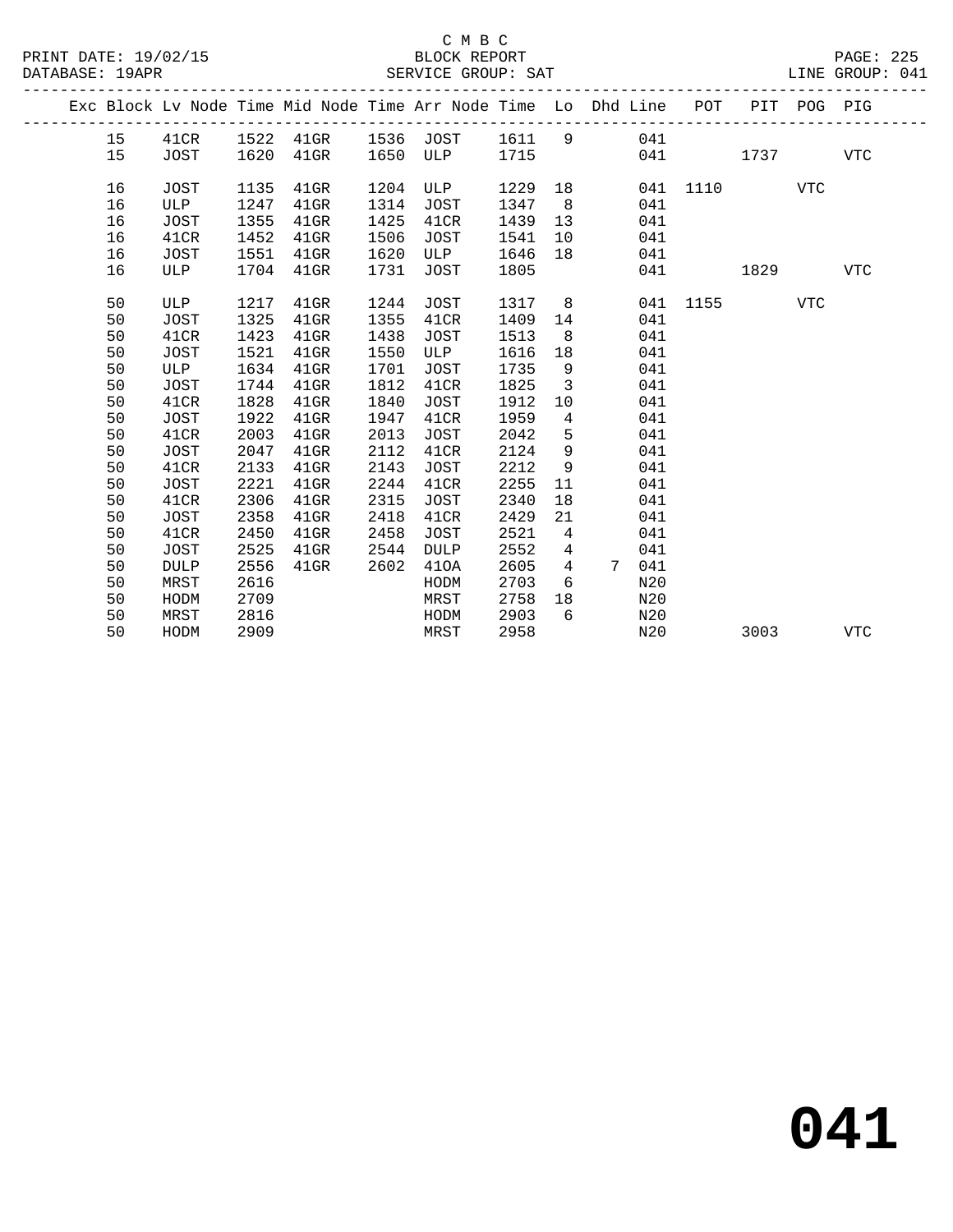|                          | PRINT DATE: 19/02/15                          |              |              |              | C M B C<br>BLOCK REPORT                                           |              |                              |                                                                                                                                                                                                                                                                                                                                  |     |                                                                                                                                                                                                                                 |            | PAGE: 226  |
|--------------------------|-----------------------------------------------|--------------|--------------|--------------|-------------------------------------------------------------------|--------------|------------------------------|----------------------------------------------------------------------------------------------------------------------------------------------------------------------------------------------------------------------------------------------------------------------------------------------------------------------------------|-----|---------------------------------------------------------------------------------------------------------------------------------------------------------------------------------------------------------------------------------|------------|------------|
|                          | 4FIE 4 AV & FIR<br>VTC Vancouver Diesel Depot |              |              |              |                                                                   |              |                              | 4FIW 4 AV & FIR<br>$T_{\text{H}}$ and $T_{\text{H}}$ and $T_{\text{H}}$ and $T_{\text{H}}$ and $T_{\text{H}}$ and $T_{\text{H}}$ and $T_{\text{H}}$ and $T_{\text{H}}$ and $T_{\text{H}}$ and $T_{\text{H}}$ and $T_{\text{H}}$ and $T_{\text{H}}$ and $T_{\text{H}}$ and $T_{\text{H}}$ and $T_{\text{H}}$ and $T_{\text{H}}$ a |     |                                                                                                                                                                                                                                 |            |            |
|                          |                                               |              |              |              |                                                                   |              |                              | Exc Block Lv Node Time Mid Node Time Arr Node Time Lo Dhd Line POT PIT POG PIG                                                                                                                                                                                                                                                   |     |                                                                                                                                                                                                                                 |            |            |
| $\mathbf{1}$             |                                               |              |              |              |                                                                   |              |                              | VCST 716 4FIW 726 ULP 745 23 084 651 VTC                                                                                                                                                                                                                                                                                         |     |                                                                                                                                                                                                                                 |            |            |
| $\mathbf{1}$             | ULP 808 4FIE<br>VCST 846 4FIW                 |              |              |              | 824   VCST          836    10<br>856    ULP             915    11 |              |                              | $\begin{array}{ccc} 10 & \quad & 084 \\ 11 & \quad & 084 \end{array}$                                                                                                                                                                                                                                                            |     |                                                                                                                                                                                                                                 |            |            |
| $\mathbf 1$              |                                               |              |              |              |                                                                   |              |                              |                                                                                                                                                                                                                                                                                                                                  |     |                                                                                                                                                                                                                                 |            |            |
| 1                        | ULP                                           |              | 926 4FIE     |              | 944 VCST 958                                                      |              |                              | $7\overline{ }$<br>084                                                                                                                                                                                                                                                                                                           |     |                                                                                                                                                                                                                                 |            |            |
| 1                        | VCST                                          | 1005         | 4FIW         | 1018         | ULP                                                               | 1038         | $5^{\circ}$                  | 084                                                                                                                                                                                                                                                                                                                              |     |                                                                                                                                                                                                                                 |            |            |
| 1                        | ULP                                           | 1043         | 4FIE         |              | 1104 VCST                                                         | 1118         |                              | $\begin{array}{ccc} 5 & 084 \\ 15 & 084 \end{array}$                                                                                                                                                                                                                                                                             |     |                                                                                                                                                                                                                                 |            |            |
| 1                        | VCST<br>ULP                                   | 1123<br>1217 | 4FIW         | 1139<br>1240 | ULP                                                               | 1202<br>1254 | 15<br>9                      | 084                                                                                                                                                                                                                                                                                                                              |     |                                                                                                                                                                                                                                 |            |            |
| 1<br>$\mathbf 1$         | VCST                                          | 1303         | 4FIE<br>4FIW | 1319         | VCST<br>ULP                                                       | 1342         | 5                            | 084<br>084                                                                                                                                                                                                                                                                                                                       |     |                                                                                                                                                                                                                                 |            |            |
| 1                        | ULP                                           | 1347         | 4FIE         | 1410         | VCST                                                              | 1425         | $7\overline{ }$              | 084                                                                                                                                                                                                                                                                                                                              |     |                                                                                                                                                                                                                                 |            |            |
| 1                        | VCST                                          | 1432         | 4FIW         | 1449         | ULP                                                               | 1512         | 5 <sub>5</sub>               | 084                                                                                                                                                                                                                                                                                                                              |     |                                                                                                                                                                                                                                 |            |            |
| 1                        | ULP                                           | 1517         | 4FIE         | 1540         | VCST                                                              | 1555         |                              | $8 - 1$<br>084                                                                                                                                                                                                                                                                                                                   |     |                                                                                                                                                                                                                                 |            |            |
| 1                        | VCST                                          | 1603         | 4FIW         | 1619         | ULP                                                               | 1642         |                              | $6\overline{6}$<br>084                                                                                                                                                                                                                                                                                                           |     |                                                                                                                                                                                                                                 |            |            |
| 1                        | ULP                                           | 1648         | 4FIE         | 1709         | VCST                                                              | 1724         |                              | 10<br>084                                                                                                                                                                                                                                                                                                                        |     |                                                                                                                                                                                                                                 |            |            |
| 1                        | VCST                                          | 1734         | 4FIW         | 1747         | ULP                                                               | 1809         |                              |                                                                                                                                                                                                                                                                                                                                  | 084 | 1831 — 1831 — 1840 — 1840 — 1840 — 1840 — 1851 — 1852 — 1853 — 1854 — 1855 — 1855 — 1855 — 1855 — 1855 — 1855 — 1855 — 1855 — 1855 — 1855 — 1855 — 1855 — 1855 — 1855 — 1855 — 1855 — 1855 — 1855 — 1855 — 1855 — 1855 — 1855 — |            | VTC        |
| $\sqrt{2}$               | ULP                                           | 735          | 4FIE         | 751          | VCST                                                              | 803          |                              | 13 and $\overline{\phantom{a}}$ 13<br>084                                                                                                                                                                                                                                                                                        |     | 713                                                                                                                                                                                                                             | <b>VTC</b> |            |
| $\mathbf{2}$             | VCST                                          | 816          | 4FIW         | 826          | ULP                                                               | 845          | 21                           | 084                                                                                                                                                                                                                                                                                                                              |     |                                                                                                                                                                                                                                 |            |            |
| $\sqrt{2}$               | ULP                                           | 906          | $4$ FIE      |              | 924 VCST                                                          | 938          | $7\overline{ }$              | 084                                                                                                                                                                                                                                                                                                                              |     |                                                                                                                                                                                                                                 |            |            |
| $\sqrt{2}$               | VCST                                          | 945          | 4FIW         | 958          | ULP                                                               | 1018         | $\overline{7}$               | 084                                                                                                                                                                                                                                                                                                                              |     |                                                                                                                                                                                                                                 |            |            |
| $\sqrt{2}$               | ULP                                           | 1025         | 4FIE         |              | 1044 VCST                                                         | 1058         | 6                            | 084                                                                                                                                                                                                                                                                                                                              |     |                                                                                                                                                                                                                                 |            |            |
| $\mathbf{2}$             | VCST                                          | 1104         | 4FIW         | 1118         | ULP                                                               | 1140         | 21                           | 084                                                                                                                                                                                                                                                                                                                              |     |                                                                                                                                                                                                                                 |            |            |
| $\sqrt{2}$<br>$\sqrt{2}$ | ULP                                           | 1201<br>1248 | 4FIE         | 1224         | VCST<br>1304 ULP                                                  | 1238<br>1327 | 10<br>5                      | 084<br>084                                                                                                                                                                                                                                                                                                                       |     |                                                                                                                                                                                                                                 |            |            |
| $\sqrt{2}$               | VCST<br>ULP                                   | 1332         | 4FIW<br>4FIE | 1355         | VCST                                                              | 1410         | 6                            | 084                                                                                                                                                                                                                                                                                                                              |     |                                                                                                                                                                                                                                 |            |            |
| $\mathbf{2}$             | <b>VCST</b>                                   | 1416         | 4FIW         | 1434         | ULP                                                               | 1457         | 5                            | 084                                                                                                                                                                                                                                                                                                                              |     |                                                                                                                                                                                                                                 |            |            |
| $\sqrt{2}$               | ULP                                           | 1502         | 4FIE         | 1525         | VCST                                                              | 1540         | 8                            | 084                                                                                                                                                                                                                                                                                                                              |     |                                                                                                                                                                                                                                 |            |            |
| $\sqrt{2}$               | VCST                                          | 1548         | 4FIW         | 1604         | ULP                                                               | 1627         | 5 <sup>5</sup>               | 084                                                                                                                                                                                                                                                                                                                              |     |                                                                                                                                                                                                                                 |            |            |
| $\overline{c}$           | ULP                                           | 1632         | 4FIE         | 1655         | VCST                                                              | 1712         | $7\overline{ }$              | 084                                                                                                                                                                                                                                                                                                                              |     |                                                                                                                                                                                                                                 |            |            |
| 2                        | VCST                                          | 1719         | 4FIW         | 1732         | ULP                                                               |              |                              | 1754 14 084                                                                                                                                                                                                                                                                                                                      |     |                                                                                                                                                                                                                                 |            |            |
| 2                        | ULP                                           | 1808         | 4FIE         | 1829         | VCST                                                              | 1844         |                              |                                                                                                                                                                                                                                                                                                                                  |     | 084 1907                                                                                                                                                                                                                        |            | VTC        |
| $\mathbf{3}$             |                                               |              |              |              |                                                                   |              |                              | ULP 705 4FIE 721 VCST 733 13 084 643 VTC                                                                                                                                                                                                                                                                                         |     |                                                                                                                                                                                                                                 |            |            |
| 3                        | VCST                                          | 746          | 4FIW         | 756          | ULP                                                               | 815          | 22                           | 084                                                                                                                                                                                                                                                                                                                              |     |                                                                                                                                                                                                                                 |            |            |
| 3                        | ULP                                           | 837          | 4FIE         | 854          | VCST                                                              | 907          | 9                            | 084                                                                                                                                                                                                                                                                                                                              |     |                                                                                                                                                                                                                                 |            |            |
| 3                        | <b>VCST</b>                                   | 916          | 4FIW         | 928          | ULP                                                               | 948          | 17                           | 084                                                                                                                                                                                                                                                                                                                              |     |                                                                                                                                                                                                                                 |            |            |
| 3                        | ULP                                           | 1005         | 4FIE         | 1024         | VCST                                                              | 1038         | $7\phantom{.0}\phantom{.0}7$ | 084                                                                                                                                                                                                                                                                                                                              |     |                                                                                                                                                                                                                                 |            |            |
| 3                        | VCST                                          | 1045         | 4FIW         | 1058         | ULP                                                               | 1118         | 23                           | 084                                                                                                                                                                                                                                                                                                                              |     |                                                                                                                                                                                                                                 |            |            |
| 3                        | ULP                                           | 1141<br>1233 | 4FIE         | 1204<br>1249 | VCST                                                              | 1218<br>1312 | 15<br>5                      | 084<br>084                                                                                                                                                                                                                                                                                                                       |     |                                                                                                                                                                                                                                 |            |            |
| 3<br>3                   | VCST<br>ULP                                   | 1317         | 4FIW<br>4FIE | 1340         | ULP<br>VCST                                                       | 1355         | 6                            | 084                                                                                                                                                                                                                                                                                                                              |     |                                                                                                                                                                                                                                 |            |            |
| 3                        | VCST                                          | 1401         | 4FIW         | 1419         | ULP                                                               | 1442         | 5                            | 084                                                                                                                                                                                                                                                                                                                              |     |                                                                                                                                                                                                                                 |            |            |
| 3                        | ULP                                           | 1447         | 4FIE         | 1510         | VCST                                                              | 1525         | 8                            | 084                                                                                                                                                                                                                                                                                                                              |     |                                                                                                                                                                                                                                 |            |            |
| 3                        | <b>VCST</b>                                   | 1533         | 4FIW         | 1549         | ULP                                                               | 1612         | 5                            | 084                                                                                                                                                                                                                                                                                                                              |     |                                                                                                                                                                                                                                 |            |            |
| 3                        | ULP                                           | 1617         | 4FIE         | 1640         | VCST                                                              | 1657         | 7                            | 084                                                                                                                                                                                                                                                                                                                              |     |                                                                                                                                                                                                                                 |            |            |
| 3                        | <b>VCST</b>                                   | 1704         | 4FIW         | 1717         | ULP                                                               | 1739         | 9                            | 084                                                                                                                                                                                                                                                                                                                              |     |                                                                                                                                                                                                                                 |            |            |
| 3                        | ULP                                           | 1748         | 4FIE         | 1809         | VCST                                                              | 1824         | 20                           | 084                                                                                                                                                                                                                                                                                                                              |     |                                                                                                                                                                                                                                 |            |            |
| $\mathsf{3}$             | <b>VCST</b>                                   | 1844         | 4FIW         | 1857         | ULP                                                               | 1916         | 14                           | 084                                                                                                                                                                                                                                                                                                                              |     |                                                                                                                                                                                                                                 |            |            |
| 3                        | ULP                                           | 1930         | 4FIE         | 1949         | VCST                                                              | 2004         | 12                           | 084                                                                                                                                                                                                                                                                                                                              |     |                                                                                                                                                                                                                                 |            |            |
| 3                        | VCST                                          | 2016         | 4FIW         | 2027         | ULP                                                               | 2045         | 15                           | 084                                                                                                                                                                                                                                                                                                                              |     |                                                                                                                                                                                                                                 |            |            |
| 3                        | ULP                                           | 2100         | 4FIE         | 2119         | VCST                                                              | 2134         |                              | 084                                                                                                                                                                                                                                                                                                                              |     | 2157                                                                                                                                                                                                                            |            | <b>VTC</b> |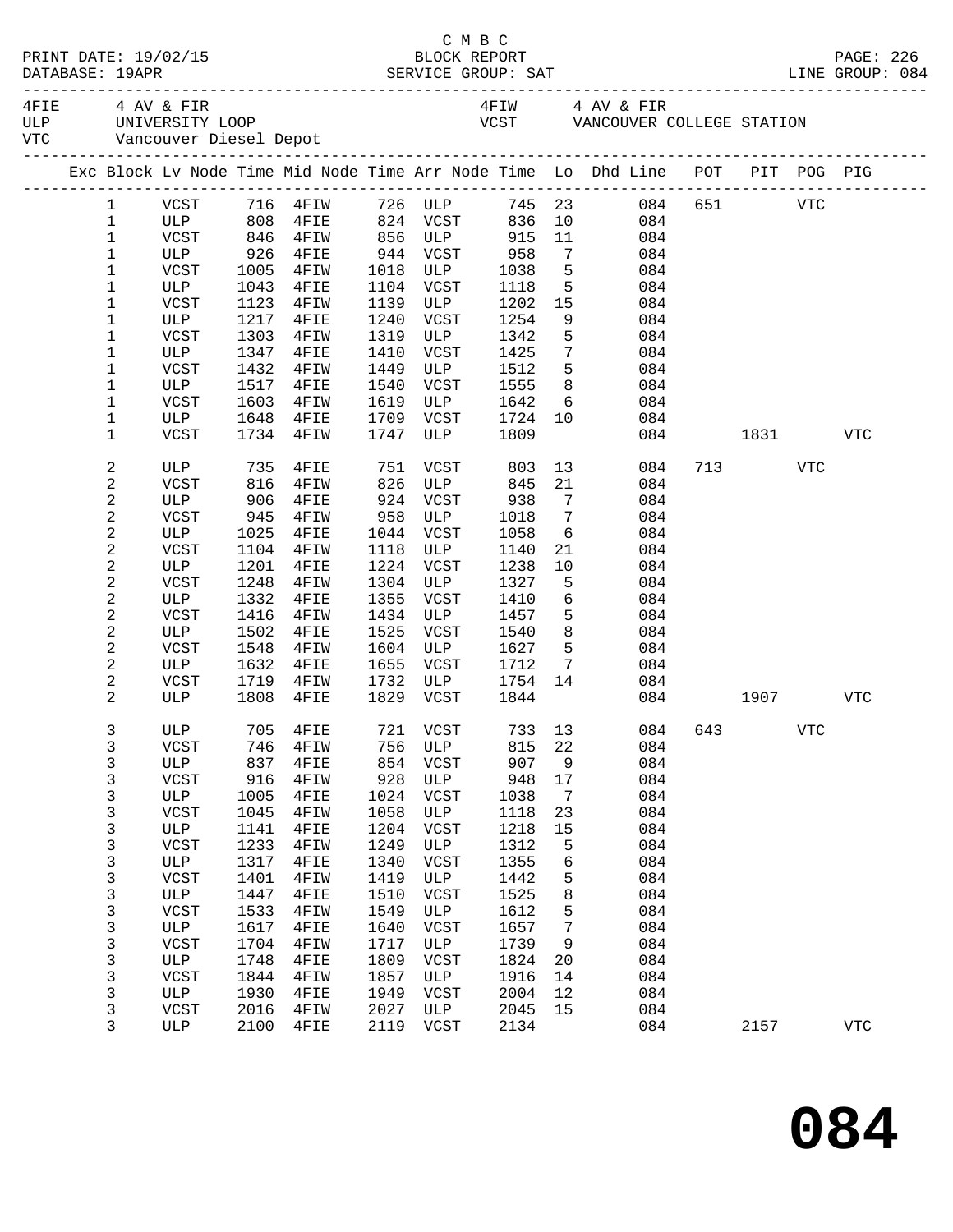|  |                |              |      |         |      |                |      |                 | Exc Block Lv Node Time Mid Node Time Arr Node Time Lo Dhd Line POT PIT POG PIG |          |      |            |            |  |
|--|----------------|--------------|------|---------|------|----------------|------|-----------------|--------------------------------------------------------------------------------|----------|------|------------|------------|--|
|  | 4              | ULP 945 4FIE |      |         |      | 1004 VCST 1018 |      | $\overline{7}$  | 084                                                                            | 923      | VTC  |            |            |  |
|  | $\overline{4}$ | VCST         | 1025 | 4FIW    |      | 1038 ULP       | 1058 | 5               | 084                                                                            |          |      |            |            |  |
|  | 4              | ULP          | 1103 | $4$ FIE |      | 1124 VCST      | 1138 | 5               | 084                                                                            |          |      |            |            |  |
|  | 4              | VCST         | 1143 | 4FIW    | 1159 | ULP            | 1222 | 10              | 084                                                                            |          |      |            |            |  |
|  | 4              | ULP          | 1232 | 4FIE    | 1255 | VCST           | 1309 | 9               | 084                                                                            |          |      |            |            |  |
|  | 4              | <b>VCST</b>  | 1318 | 4FIW    | 1334 | ULP            | 1357 | 5               | 084                                                                            |          |      |            |            |  |
|  | 4              | ULP          | 1402 | 4FIE    | 1425 | VCST           | 1440 | $7\phantom{.0}$ | 084                                                                            |          |      |            |            |  |
|  | 4              | VCST         | 1447 | 4FIW    | 1504 | ULP            | 1527 | 5               | 084                                                                            |          |      |            |            |  |
|  | $\overline{4}$ | ULP          | 1532 | 4FIE    | 1555 | VCST           | 1610 | 8               | 084                                                                            |          |      |            |            |  |
|  | 4              | VCST         | 1618 | 4FIW    | 1634 | ULP            | 1657 | 6               | 084                                                                            |          |      |            |            |  |
|  | 4              | ULP          | 1703 | 4FIE    | 1724 | VCST           | 1739 | 10              | 084                                                                            |          |      |            |            |  |
|  | $\overline{4}$ | <b>VCST</b>  | 1749 | 4FIW    | 1802 | ULP            | 1824 | 6               | 084                                                                            |          |      |            |            |  |
|  | 4              | ULP          | 1830 | 4FIE    | 1849 | VCST           | 1904 | 10              | 084                                                                            |          |      |            |            |  |
|  | 4              | <b>VCST</b>  | 1914 | 4FIW    | 1927 | ULP            | 1946 | 14              | 084                                                                            |          |      |            |            |  |
|  | 4              | ULP          | 2000 | 4FIE    | 2019 | VCST           | 2034 | 12              | 084                                                                            |          |      |            |            |  |
|  | 4              | VCST         | 2046 | 4FIW    | 2057 | ULP            | 2115 |                 | 084                                                                            |          | 2135 |            | VTC        |  |
|  | 5              | ULP          | 1121 | 4FIE    | 1144 | VCST           | 1158 | 5               | 084                                                                            | 1059     |      | <b>VTC</b> |            |  |
|  | 5              | VCST         | 1203 | 4FIW    | 1219 | ULP            | 1242 | 5               | 084                                                                            |          |      |            |            |  |
|  | 5              | ULP          | 1247 | 4FIE    | 1310 | VCST           | 1324 | 8               | 084                                                                            |          |      |            |            |  |
|  | 5              | VCST         | 1332 | 4FIW    | 1349 | ULP            | 1412 | 5               | 084                                                                            |          |      |            |            |  |
|  | 5              | ULP          | 1417 | 4FIE    | 1440 | VCST           | 1455 | 8               | 084                                                                            |          |      |            |            |  |
|  | 5              | VCST         | 1503 | 4FIW    | 1519 | ULP            | 1542 | 5               | 084                                                                            |          |      |            |            |  |
|  | 5              | ULP          | 1547 | 4FIE    | 1610 | VCST           | 1627 | 6               | 084                                                                            |          |      |            |            |  |
|  | 5              | VCST         | 1633 | 4FIW    | 1649 | ULP            | 1712 | 6               | 084                                                                            |          |      |            |            |  |
|  | 5              | ULP          | 1718 | 4FIE    | 1739 | VCST           | 1754 |                 | 084                                                                            |          | 1817 |            | <b>VTC</b> |  |
|  | 6              | VCST         | 1218 | 4FIW    | 1234 | ULP            | 1257 | 5               |                                                                                | 084 1148 |      | VTC        |            |  |
|  | 6              | ULP          | 1302 | 4FIE    | 1325 | VCST           | 1339 | 8               | 084                                                                            |          |      |            |            |  |
|  | 6              | VCST         | 1347 | 4FIW    | 1404 | ULP            | 1427 | 5               | 084                                                                            |          |      |            |            |  |
|  | 6              | ULP          | 1432 | 4FIE    | 1455 | VCST           | 1510 | $\,8\,$         | 084                                                                            |          |      |            |            |  |
|  | 6              | <b>VCST</b>  | 1518 | 4FIW    | 1534 | ULP            | 1557 | 5               | 084                                                                            |          |      |            |            |  |
|  | 6              | ULP          | 1602 | 4FIE    | 1625 | VCST           | 1642 | 6               | 084                                                                            |          |      |            |            |  |
|  | 6              | <b>VCST</b>  | 1648 | 4FIW    | 1702 | ULP            | 1725 | 8               | 084                                                                            |          |      |            |            |  |
|  | 6              | ULP          | 1733 | 4FIE    | 1754 | VCST           | 1809 | 5               | 084                                                                            |          |      |            |            |  |
|  | 6              | VCST         | 1814 | 4FIW    | 1827 | ULP            | 1847 | 13              | 084                                                                            |          |      |            |            |  |
|  | 6              | ULP          | 1900 | 4FIE    | 1919 | VCST           | 1934 | 12              | 084                                                                            |          |      |            |            |  |
|  | 6              | <b>VCST</b>  | 1946 | 4FIW    | 1957 | ULP            | 2015 | 15              | 084                                                                            |          |      |            |            |  |
|  | 6              | ULP          | 2030 | 4FIE    | 2049 | VCST           | 2104 | 12              | 084                                                                            |          |      |            |            |  |
|  | 6              | VCST         | 2116 | 4FIW    | 2127 | ULP            | 2145 |                 | 084                                                                            |          | 2205 |            | <b>VTC</b> |  |
|  |                |              |      |         |      |                |      |                 |                                                                                |          |      |            |            |  |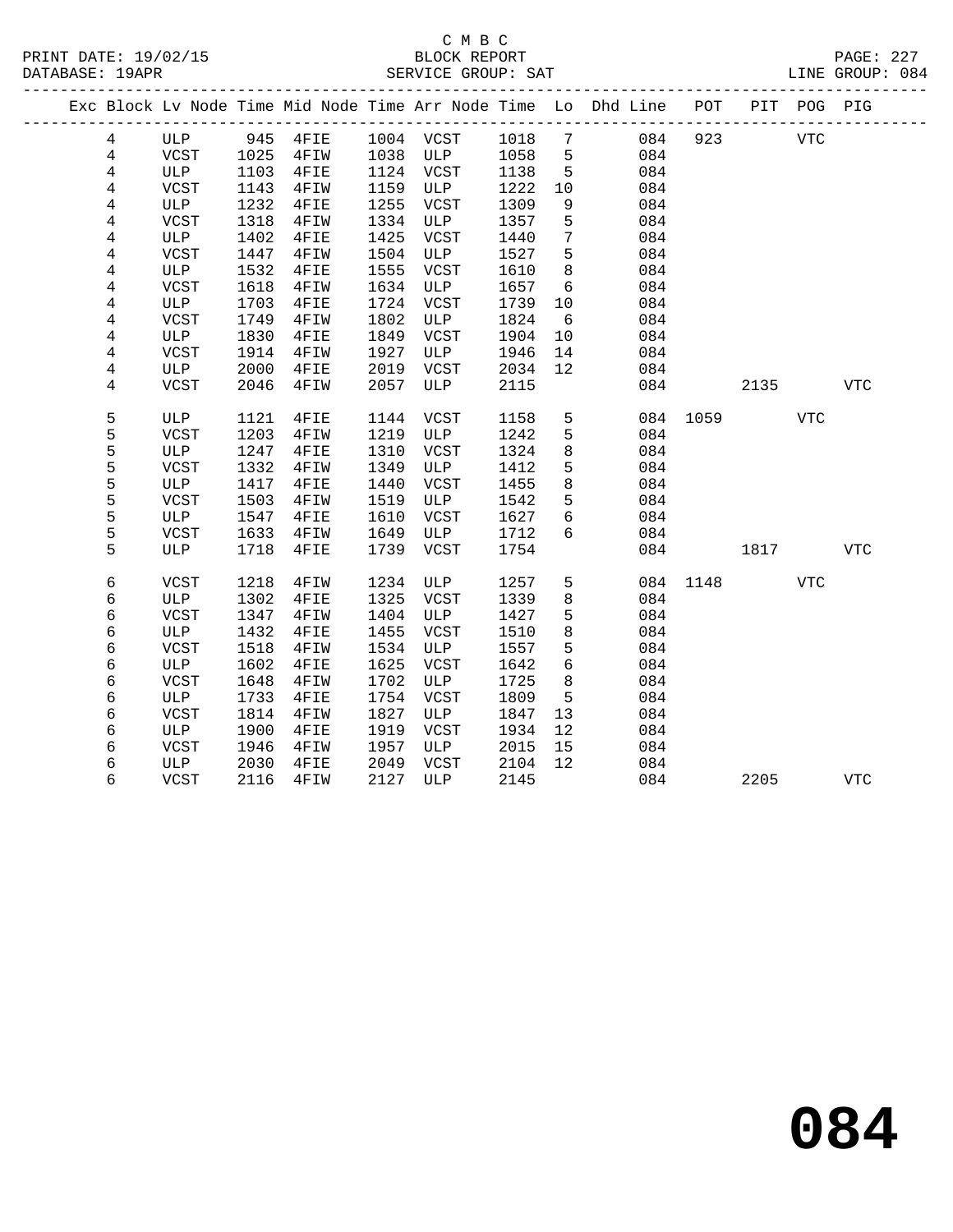| WEST WATERFRONT STN<br>Exc Block Lv Node Time Mid Node Time Arr Node Time Lo Dhd Line POT PIT POG PIG<br>530 0 003 449 VTCT<br>MRST 457 MNBY 517 WFST<br>$1 \quad$<br>530<br>$\mathbf{1}$<br>WFST<br>MNBY<br>542 MRST<br>602 15 003<br>$\mathbf 1$<br>617<br>650<br>736<br>637<br>650<br>$\begin{array}{ccc} 0 & 003 \\ 14 & 003 \end{array}$<br>MRST<br>MNBY<br>WFST<br>MRST<br>WFST<br>1<br>722 14<br>WFST<br>MNBY<br>702<br>MRST<br>$\begin{bmatrix} 0 & 0 & 0 \\ 0 & 0 & 0 \end{bmatrix}$<br>812<br>$\mathbf 1$<br>757<br>MRST<br>MNBY<br>812<br>850 12<br>003<br>$\mathbf 1$<br>825<br>WFST<br>MNBY<br>MRST<br>944<br>1<br>902<br>926<br>MNBY<br>WFST<br>$\overline{0}$<br>003<br>MRST<br>1<br>944<br>$\begin{array}{cccc} 1022 & 15 & & 003 \\ 1117 & 0 & & 003 \end{array}$<br>WFST<br>MNBY<br>1001<br>MAMN<br>1<br>1059<br>1037<br>MNBY<br>WFST<br>MAMN<br>9 003<br>1<br>1117<br>1134<br>1156<br>WFST<br>MNBY<br>MAMN<br>1<br>1205<br>1228<br>WFST<br>1248 0<br>MNBY<br>003<br>MAMN<br>1<br>1248<br>1306<br>$\begin{array}{c} 26 \\ 0 \end{array}$<br>003<br>WFST<br>MNBY<br>MRST<br>1334<br>1<br>1428<br>003<br>MRST<br>1400<br>MNBY<br>WFST<br>1449<br>1506<br>003<br>1<br>1449<br>MNBY<br>MRST<br>1536<br>24<br>WFST<br>1<br>1627<br>MRST<br>1600<br>MNBY<br>WFST<br>1646<br>003<br>$\overline{0}$<br>1646<br>1704<br>1<br>WFST<br>MNBY<br>MRST<br>1732<br>19<br>003<br>1<br>1751<br>1819<br>WFST<br>1836<br>$\overline{0}$<br>003<br>MRST<br>MNBY<br>1836<br>1853<br>27<br>003<br>1<br>WFST<br>MNBY<br>MRST<br>1921<br>1<br>WFST<br>MRST<br>1948<br>MNBY<br>2013<br>2029<br>$\overline{0}$<br>003<br>1<br>2029<br>2113<br>35<br>WFST<br>MNBY<br>2046<br>MRST<br>003<br>1<br>2229<br>$\overline{0}$<br>MRST<br>2148<br>MNBY<br>2213<br>WFST<br>003<br>2229<br>1<br>WFST<br>MNBY<br>2246<br>MRST<br>2311<br>14<br>003<br>1<br>2325<br>2346<br>2401<br>$\overline{0}$<br>MRST<br>MNBY<br>WFST<br>003<br>2401<br>2414<br>2434<br>23<br>003<br>1<br>WFST<br>MNBY<br>MRST<br>1<br>2457<br>2518<br>2533<br>$\overline{0}$<br>003<br>MRST<br>MNBY<br>WFST<br>2533<br>2546<br>2606<br>003<br>2611<br>1<br>WFST<br>MNBY<br>MRST<br>VTCT<br>2<br>509 VTCT<br>MRST<br>517<br>MNBY<br>537<br>WFST<br>550<br>$\overline{0}$<br>003<br>$\sqrt{2}$<br>550<br>622 15<br>WFST<br>MNBY<br>602<br>MRST<br>003<br>637<br>$\overline{0}$<br>2<br>WFST<br>710<br>MRST<br>MNBY<br>657<br>003<br>710<br>2<br>722 MRST<br>744 11<br>WFST<br>MNBY<br>003<br>755<br>2<br>WFST<br>833 0<br>MRST<br>MNBY<br>817<br>003<br>$\boldsymbol{2}$<br>WFST<br>833 MNBY 848 MRST 913 17<br>003<br>$\boldsymbol{2}$<br>MRST<br>930<br>954<br>WFST<br>1012<br>0<br>003<br>MNBY<br>$\sqrt{2}$<br>1029<br>1050<br>003<br>WFST<br>1012<br>MNBY<br>MAMN<br>17<br>$\boldsymbol{2}$<br>1129<br>1147<br>003<br>1107<br>MNBY<br>WFST<br>0<br>MAMN<br>$\boldsymbol{2}$<br>1204<br>1147<br>1231<br>003<br>WFST<br>MNBY<br>MRST<br>9<br>$\sqrt{2}$<br>1308<br>003<br>1240<br>WFST<br>1329<br>MRST<br>MNBY<br>0<br>$\boldsymbol{2}$<br>003<br>1329<br>1347<br>WFST<br>MNBY<br><b>MRST</b><br>1415<br>26<br>2<br>1441<br>1509<br>MRST<br>WFST<br>1529<br>$\mathbf 0$<br>003<br>MNBY<br>$\boldsymbol{2}$<br>1529<br>1546<br>1616<br>003<br>WFST<br>MRST<br>23<br>MNBY<br>$\overline{c}$<br>1639<br>1706<br>1724<br>$\mathbf 0$<br>003<br>MRST<br>MNBY<br>WFST<br>2<br>1724<br>1810<br>003<br>WFST<br>MNBY<br>1742<br>MRST<br>1817<br><b>VTCT</b> |  |  |  |  |  |  |  |  |
|-------------------------------------------------------------------------------------------------------------------------------------------------------------------------------------------------------------------------------------------------------------------------------------------------------------------------------------------------------------------------------------------------------------------------------------------------------------------------------------------------------------------------------------------------------------------------------------------------------------------------------------------------------------------------------------------------------------------------------------------------------------------------------------------------------------------------------------------------------------------------------------------------------------------------------------------------------------------------------------------------------------------------------------------------------------------------------------------------------------------------------------------------------------------------------------------------------------------------------------------------------------------------------------------------------------------------------------------------------------------------------------------------------------------------------------------------------------------------------------------------------------------------------------------------------------------------------------------------------------------------------------------------------------------------------------------------------------------------------------------------------------------------------------------------------------------------------------------------------------------------------------------------------------------------------------------------------------------------------------------------------------------------------------------------------------------------------------------------------------------------------------------------------------------------------------------------------------------------------------------------------------------------------------------------------------------------------------------------------------------------------------------------------------------------------------------------------------------------------------------------------------------------------------------------------------------------------------------------------------------------------------------------------------------------------------------------------------------------------------------------------------------------------------------------------------------------------------------------------------------------------------------------------------------------------------------------------------------------------------------------------------------------------------------------------------------------------------------------------------------------------------------------------------------------------------------------------------------------------------------------------------------------------------------------------------------------------------------------------------------------------------------------------|--|--|--|--|--|--|--|--|
|                                                                                                                                                                                                                                                                                                                                                                                                                                                                                                                                                                                                                                                                                                                                                                                                                                                                                                                                                                                                                                                                                                                                                                                                                                                                                                                                                                                                                                                                                                                                                                                                                                                                                                                                                                                                                                                                                                                                                                                                                                                                                                                                                                                                                                                                                                                                                                                                                                                                                                                                                                                                                                                                                                                                                                                                                                                                                                                                                                                                                                                                                                                                                                                                                                                                                                                                                                                                       |  |  |  |  |  |  |  |  |
|                                                                                                                                                                                                                                                                                                                                                                                                                                                                                                                                                                                                                                                                                                                                                                                                                                                                                                                                                                                                                                                                                                                                                                                                                                                                                                                                                                                                                                                                                                                                                                                                                                                                                                                                                                                                                                                                                                                                                                                                                                                                                                                                                                                                                                                                                                                                                                                                                                                                                                                                                                                                                                                                                                                                                                                                                                                                                                                                                                                                                                                                                                                                                                                                                                                                                                                                                                                                       |  |  |  |  |  |  |  |  |
|                                                                                                                                                                                                                                                                                                                                                                                                                                                                                                                                                                                                                                                                                                                                                                                                                                                                                                                                                                                                                                                                                                                                                                                                                                                                                                                                                                                                                                                                                                                                                                                                                                                                                                                                                                                                                                                                                                                                                                                                                                                                                                                                                                                                                                                                                                                                                                                                                                                                                                                                                                                                                                                                                                                                                                                                                                                                                                                                                                                                                                                                                                                                                                                                                                                                                                                                                                                                       |  |  |  |  |  |  |  |  |
|                                                                                                                                                                                                                                                                                                                                                                                                                                                                                                                                                                                                                                                                                                                                                                                                                                                                                                                                                                                                                                                                                                                                                                                                                                                                                                                                                                                                                                                                                                                                                                                                                                                                                                                                                                                                                                                                                                                                                                                                                                                                                                                                                                                                                                                                                                                                                                                                                                                                                                                                                                                                                                                                                                                                                                                                                                                                                                                                                                                                                                                                                                                                                                                                                                                                                                                                                                                                       |  |  |  |  |  |  |  |  |
|                                                                                                                                                                                                                                                                                                                                                                                                                                                                                                                                                                                                                                                                                                                                                                                                                                                                                                                                                                                                                                                                                                                                                                                                                                                                                                                                                                                                                                                                                                                                                                                                                                                                                                                                                                                                                                                                                                                                                                                                                                                                                                                                                                                                                                                                                                                                                                                                                                                                                                                                                                                                                                                                                                                                                                                                                                                                                                                                                                                                                                                                                                                                                                                                                                                                                                                                                                                                       |  |  |  |  |  |  |  |  |
|                                                                                                                                                                                                                                                                                                                                                                                                                                                                                                                                                                                                                                                                                                                                                                                                                                                                                                                                                                                                                                                                                                                                                                                                                                                                                                                                                                                                                                                                                                                                                                                                                                                                                                                                                                                                                                                                                                                                                                                                                                                                                                                                                                                                                                                                                                                                                                                                                                                                                                                                                                                                                                                                                                                                                                                                                                                                                                                                                                                                                                                                                                                                                                                                                                                                                                                                                                                                       |  |  |  |  |  |  |  |  |
|                                                                                                                                                                                                                                                                                                                                                                                                                                                                                                                                                                                                                                                                                                                                                                                                                                                                                                                                                                                                                                                                                                                                                                                                                                                                                                                                                                                                                                                                                                                                                                                                                                                                                                                                                                                                                                                                                                                                                                                                                                                                                                                                                                                                                                                                                                                                                                                                                                                                                                                                                                                                                                                                                                                                                                                                                                                                                                                                                                                                                                                                                                                                                                                                                                                                                                                                                                                                       |  |  |  |  |  |  |  |  |
|                                                                                                                                                                                                                                                                                                                                                                                                                                                                                                                                                                                                                                                                                                                                                                                                                                                                                                                                                                                                                                                                                                                                                                                                                                                                                                                                                                                                                                                                                                                                                                                                                                                                                                                                                                                                                                                                                                                                                                                                                                                                                                                                                                                                                                                                                                                                                                                                                                                                                                                                                                                                                                                                                                                                                                                                                                                                                                                                                                                                                                                                                                                                                                                                                                                                                                                                                                                                       |  |  |  |  |  |  |  |  |
|                                                                                                                                                                                                                                                                                                                                                                                                                                                                                                                                                                                                                                                                                                                                                                                                                                                                                                                                                                                                                                                                                                                                                                                                                                                                                                                                                                                                                                                                                                                                                                                                                                                                                                                                                                                                                                                                                                                                                                                                                                                                                                                                                                                                                                                                                                                                                                                                                                                                                                                                                                                                                                                                                                                                                                                                                                                                                                                                                                                                                                                                                                                                                                                                                                                                                                                                                                                                       |  |  |  |  |  |  |  |  |
|                                                                                                                                                                                                                                                                                                                                                                                                                                                                                                                                                                                                                                                                                                                                                                                                                                                                                                                                                                                                                                                                                                                                                                                                                                                                                                                                                                                                                                                                                                                                                                                                                                                                                                                                                                                                                                                                                                                                                                                                                                                                                                                                                                                                                                                                                                                                                                                                                                                                                                                                                                                                                                                                                                                                                                                                                                                                                                                                                                                                                                                                                                                                                                                                                                                                                                                                                                                                       |  |  |  |  |  |  |  |  |
|                                                                                                                                                                                                                                                                                                                                                                                                                                                                                                                                                                                                                                                                                                                                                                                                                                                                                                                                                                                                                                                                                                                                                                                                                                                                                                                                                                                                                                                                                                                                                                                                                                                                                                                                                                                                                                                                                                                                                                                                                                                                                                                                                                                                                                                                                                                                                                                                                                                                                                                                                                                                                                                                                                                                                                                                                                                                                                                                                                                                                                                                                                                                                                                                                                                                                                                                                                                                       |  |  |  |  |  |  |  |  |
|                                                                                                                                                                                                                                                                                                                                                                                                                                                                                                                                                                                                                                                                                                                                                                                                                                                                                                                                                                                                                                                                                                                                                                                                                                                                                                                                                                                                                                                                                                                                                                                                                                                                                                                                                                                                                                                                                                                                                                                                                                                                                                                                                                                                                                                                                                                                                                                                                                                                                                                                                                                                                                                                                                                                                                                                                                                                                                                                                                                                                                                                                                                                                                                                                                                                                                                                                                                                       |  |  |  |  |  |  |  |  |
|                                                                                                                                                                                                                                                                                                                                                                                                                                                                                                                                                                                                                                                                                                                                                                                                                                                                                                                                                                                                                                                                                                                                                                                                                                                                                                                                                                                                                                                                                                                                                                                                                                                                                                                                                                                                                                                                                                                                                                                                                                                                                                                                                                                                                                                                                                                                                                                                                                                                                                                                                                                                                                                                                                                                                                                                                                                                                                                                                                                                                                                                                                                                                                                                                                                                                                                                                                                                       |  |  |  |  |  |  |  |  |
|                                                                                                                                                                                                                                                                                                                                                                                                                                                                                                                                                                                                                                                                                                                                                                                                                                                                                                                                                                                                                                                                                                                                                                                                                                                                                                                                                                                                                                                                                                                                                                                                                                                                                                                                                                                                                                                                                                                                                                                                                                                                                                                                                                                                                                                                                                                                                                                                                                                                                                                                                                                                                                                                                                                                                                                                                                                                                                                                                                                                                                                                                                                                                                                                                                                                                                                                                                                                       |  |  |  |  |  |  |  |  |
|                                                                                                                                                                                                                                                                                                                                                                                                                                                                                                                                                                                                                                                                                                                                                                                                                                                                                                                                                                                                                                                                                                                                                                                                                                                                                                                                                                                                                                                                                                                                                                                                                                                                                                                                                                                                                                                                                                                                                                                                                                                                                                                                                                                                                                                                                                                                                                                                                                                                                                                                                                                                                                                                                                                                                                                                                                                                                                                                                                                                                                                                                                                                                                                                                                                                                                                                                                                                       |  |  |  |  |  |  |  |  |
|                                                                                                                                                                                                                                                                                                                                                                                                                                                                                                                                                                                                                                                                                                                                                                                                                                                                                                                                                                                                                                                                                                                                                                                                                                                                                                                                                                                                                                                                                                                                                                                                                                                                                                                                                                                                                                                                                                                                                                                                                                                                                                                                                                                                                                                                                                                                                                                                                                                                                                                                                                                                                                                                                                                                                                                                                                                                                                                                                                                                                                                                                                                                                                                                                                                                                                                                                                                                       |  |  |  |  |  |  |  |  |
|                                                                                                                                                                                                                                                                                                                                                                                                                                                                                                                                                                                                                                                                                                                                                                                                                                                                                                                                                                                                                                                                                                                                                                                                                                                                                                                                                                                                                                                                                                                                                                                                                                                                                                                                                                                                                                                                                                                                                                                                                                                                                                                                                                                                                                                                                                                                                                                                                                                                                                                                                                                                                                                                                                                                                                                                                                                                                                                                                                                                                                                                                                                                                                                                                                                                                                                                                                                                       |  |  |  |  |  |  |  |  |
|                                                                                                                                                                                                                                                                                                                                                                                                                                                                                                                                                                                                                                                                                                                                                                                                                                                                                                                                                                                                                                                                                                                                                                                                                                                                                                                                                                                                                                                                                                                                                                                                                                                                                                                                                                                                                                                                                                                                                                                                                                                                                                                                                                                                                                                                                                                                                                                                                                                                                                                                                                                                                                                                                                                                                                                                                                                                                                                                                                                                                                                                                                                                                                                                                                                                                                                                                                                                       |  |  |  |  |  |  |  |  |
|                                                                                                                                                                                                                                                                                                                                                                                                                                                                                                                                                                                                                                                                                                                                                                                                                                                                                                                                                                                                                                                                                                                                                                                                                                                                                                                                                                                                                                                                                                                                                                                                                                                                                                                                                                                                                                                                                                                                                                                                                                                                                                                                                                                                                                                                                                                                                                                                                                                                                                                                                                                                                                                                                                                                                                                                                                                                                                                                                                                                                                                                                                                                                                                                                                                                                                                                                                                                       |  |  |  |  |  |  |  |  |
|                                                                                                                                                                                                                                                                                                                                                                                                                                                                                                                                                                                                                                                                                                                                                                                                                                                                                                                                                                                                                                                                                                                                                                                                                                                                                                                                                                                                                                                                                                                                                                                                                                                                                                                                                                                                                                                                                                                                                                                                                                                                                                                                                                                                                                                                                                                                                                                                                                                                                                                                                                                                                                                                                                                                                                                                                                                                                                                                                                                                                                                                                                                                                                                                                                                                                                                                                                                                       |  |  |  |  |  |  |  |  |
|                                                                                                                                                                                                                                                                                                                                                                                                                                                                                                                                                                                                                                                                                                                                                                                                                                                                                                                                                                                                                                                                                                                                                                                                                                                                                                                                                                                                                                                                                                                                                                                                                                                                                                                                                                                                                                                                                                                                                                                                                                                                                                                                                                                                                                                                                                                                                                                                                                                                                                                                                                                                                                                                                                                                                                                                                                                                                                                                                                                                                                                                                                                                                                                                                                                                                                                                                                                                       |  |  |  |  |  |  |  |  |
|                                                                                                                                                                                                                                                                                                                                                                                                                                                                                                                                                                                                                                                                                                                                                                                                                                                                                                                                                                                                                                                                                                                                                                                                                                                                                                                                                                                                                                                                                                                                                                                                                                                                                                                                                                                                                                                                                                                                                                                                                                                                                                                                                                                                                                                                                                                                                                                                                                                                                                                                                                                                                                                                                                                                                                                                                                                                                                                                                                                                                                                                                                                                                                                                                                                                                                                                                                                                       |  |  |  |  |  |  |  |  |
|                                                                                                                                                                                                                                                                                                                                                                                                                                                                                                                                                                                                                                                                                                                                                                                                                                                                                                                                                                                                                                                                                                                                                                                                                                                                                                                                                                                                                                                                                                                                                                                                                                                                                                                                                                                                                                                                                                                                                                                                                                                                                                                                                                                                                                                                                                                                                                                                                                                                                                                                                                                                                                                                                                                                                                                                                                                                                                                                                                                                                                                                                                                                                                                                                                                                                                                                                                                                       |  |  |  |  |  |  |  |  |
|                                                                                                                                                                                                                                                                                                                                                                                                                                                                                                                                                                                                                                                                                                                                                                                                                                                                                                                                                                                                                                                                                                                                                                                                                                                                                                                                                                                                                                                                                                                                                                                                                                                                                                                                                                                                                                                                                                                                                                                                                                                                                                                                                                                                                                                                                                                                                                                                                                                                                                                                                                                                                                                                                                                                                                                                                                                                                                                                                                                                                                                                                                                                                                                                                                                                                                                                                                                                       |  |  |  |  |  |  |  |  |
|                                                                                                                                                                                                                                                                                                                                                                                                                                                                                                                                                                                                                                                                                                                                                                                                                                                                                                                                                                                                                                                                                                                                                                                                                                                                                                                                                                                                                                                                                                                                                                                                                                                                                                                                                                                                                                                                                                                                                                                                                                                                                                                                                                                                                                                                                                                                                                                                                                                                                                                                                                                                                                                                                                                                                                                                                                                                                                                                                                                                                                                                                                                                                                                                                                                                                                                                                                                                       |  |  |  |  |  |  |  |  |
|                                                                                                                                                                                                                                                                                                                                                                                                                                                                                                                                                                                                                                                                                                                                                                                                                                                                                                                                                                                                                                                                                                                                                                                                                                                                                                                                                                                                                                                                                                                                                                                                                                                                                                                                                                                                                                                                                                                                                                                                                                                                                                                                                                                                                                                                                                                                                                                                                                                                                                                                                                                                                                                                                                                                                                                                                                                                                                                                                                                                                                                                                                                                                                                                                                                                                                                                                                                                       |  |  |  |  |  |  |  |  |
|                                                                                                                                                                                                                                                                                                                                                                                                                                                                                                                                                                                                                                                                                                                                                                                                                                                                                                                                                                                                                                                                                                                                                                                                                                                                                                                                                                                                                                                                                                                                                                                                                                                                                                                                                                                                                                                                                                                                                                                                                                                                                                                                                                                                                                                                                                                                                                                                                                                                                                                                                                                                                                                                                                                                                                                                                                                                                                                                                                                                                                                                                                                                                                                                                                                                                                                                                                                                       |  |  |  |  |  |  |  |  |
|                                                                                                                                                                                                                                                                                                                                                                                                                                                                                                                                                                                                                                                                                                                                                                                                                                                                                                                                                                                                                                                                                                                                                                                                                                                                                                                                                                                                                                                                                                                                                                                                                                                                                                                                                                                                                                                                                                                                                                                                                                                                                                                                                                                                                                                                                                                                                                                                                                                                                                                                                                                                                                                                                                                                                                                                                                                                                                                                                                                                                                                                                                                                                                                                                                                                                                                                                                                                       |  |  |  |  |  |  |  |  |
|                                                                                                                                                                                                                                                                                                                                                                                                                                                                                                                                                                                                                                                                                                                                                                                                                                                                                                                                                                                                                                                                                                                                                                                                                                                                                                                                                                                                                                                                                                                                                                                                                                                                                                                                                                                                                                                                                                                                                                                                                                                                                                                                                                                                                                                                                                                                                                                                                                                                                                                                                                                                                                                                                                                                                                                                                                                                                                                                                                                                                                                                                                                                                                                                                                                                                                                                                                                                       |  |  |  |  |  |  |  |  |
|                                                                                                                                                                                                                                                                                                                                                                                                                                                                                                                                                                                                                                                                                                                                                                                                                                                                                                                                                                                                                                                                                                                                                                                                                                                                                                                                                                                                                                                                                                                                                                                                                                                                                                                                                                                                                                                                                                                                                                                                                                                                                                                                                                                                                                                                                                                                                                                                                                                                                                                                                                                                                                                                                                                                                                                                                                                                                                                                                                                                                                                                                                                                                                                                                                                                                                                                                                                                       |  |  |  |  |  |  |  |  |
|                                                                                                                                                                                                                                                                                                                                                                                                                                                                                                                                                                                                                                                                                                                                                                                                                                                                                                                                                                                                                                                                                                                                                                                                                                                                                                                                                                                                                                                                                                                                                                                                                                                                                                                                                                                                                                                                                                                                                                                                                                                                                                                                                                                                                                                                                                                                                                                                                                                                                                                                                                                                                                                                                                                                                                                                                                                                                                                                                                                                                                                                                                                                                                                                                                                                                                                                                                                                       |  |  |  |  |  |  |  |  |
|                                                                                                                                                                                                                                                                                                                                                                                                                                                                                                                                                                                                                                                                                                                                                                                                                                                                                                                                                                                                                                                                                                                                                                                                                                                                                                                                                                                                                                                                                                                                                                                                                                                                                                                                                                                                                                                                                                                                                                                                                                                                                                                                                                                                                                                                                                                                                                                                                                                                                                                                                                                                                                                                                                                                                                                                                                                                                                                                                                                                                                                                                                                                                                                                                                                                                                                                                                                                       |  |  |  |  |  |  |  |  |
|                                                                                                                                                                                                                                                                                                                                                                                                                                                                                                                                                                                                                                                                                                                                                                                                                                                                                                                                                                                                                                                                                                                                                                                                                                                                                                                                                                                                                                                                                                                                                                                                                                                                                                                                                                                                                                                                                                                                                                                                                                                                                                                                                                                                                                                                                                                                                                                                                                                                                                                                                                                                                                                                                                                                                                                                                                                                                                                                                                                                                                                                                                                                                                                                                                                                                                                                                                                                       |  |  |  |  |  |  |  |  |
|                                                                                                                                                                                                                                                                                                                                                                                                                                                                                                                                                                                                                                                                                                                                                                                                                                                                                                                                                                                                                                                                                                                                                                                                                                                                                                                                                                                                                                                                                                                                                                                                                                                                                                                                                                                                                                                                                                                                                                                                                                                                                                                                                                                                                                                                                                                                                                                                                                                                                                                                                                                                                                                                                                                                                                                                                                                                                                                                                                                                                                                                                                                                                                                                                                                                                                                                                                                                       |  |  |  |  |  |  |  |  |
|                                                                                                                                                                                                                                                                                                                                                                                                                                                                                                                                                                                                                                                                                                                                                                                                                                                                                                                                                                                                                                                                                                                                                                                                                                                                                                                                                                                                                                                                                                                                                                                                                                                                                                                                                                                                                                                                                                                                                                                                                                                                                                                                                                                                                                                                                                                                                                                                                                                                                                                                                                                                                                                                                                                                                                                                                                                                                                                                                                                                                                                                                                                                                                                                                                                                                                                                                                                                       |  |  |  |  |  |  |  |  |
|                                                                                                                                                                                                                                                                                                                                                                                                                                                                                                                                                                                                                                                                                                                                                                                                                                                                                                                                                                                                                                                                                                                                                                                                                                                                                                                                                                                                                                                                                                                                                                                                                                                                                                                                                                                                                                                                                                                                                                                                                                                                                                                                                                                                                                                                                                                                                                                                                                                                                                                                                                                                                                                                                                                                                                                                                                                                                                                                                                                                                                                                                                                                                                                                                                                                                                                                                                                                       |  |  |  |  |  |  |  |  |
|                                                                                                                                                                                                                                                                                                                                                                                                                                                                                                                                                                                                                                                                                                                                                                                                                                                                                                                                                                                                                                                                                                                                                                                                                                                                                                                                                                                                                                                                                                                                                                                                                                                                                                                                                                                                                                                                                                                                                                                                                                                                                                                                                                                                                                                                                                                                                                                                                                                                                                                                                                                                                                                                                                                                                                                                                                                                                                                                                                                                                                                                                                                                                                                                                                                                                                                                                                                                       |  |  |  |  |  |  |  |  |
|                                                                                                                                                                                                                                                                                                                                                                                                                                                                                                                                                                                                                                                                                                                                                                                                                                                                                                                                                                                                                                                                                                                                                                                                                                                                                                                                                                                                                                                                                                                                                                                                                                                                                                                                                                                                                                                                                                                                                                                                                                                                                                                                                                                                                                                                                                                                                                                                                                                                                                                                                                                                                                                                                                                                                                                                                                                                                                                                                                                                                                                                                                                                                                                                                                                                                                                                                                                                       |  |  |  |  |  |  |  |  |
|                                                                                                                                                                                                                                                                                                                                                                                                                                                                                                                                                                                                                                                                                                                                                                                                                                                                                                                                                                                                                                                                                                                                                                                                                                                                                                                                                                                                                                                                                                                                                                                                                                                                                                                                                                                                                                                                                                                                                                                                                                                                                                                                                                                                                                                                                                                                                                                                                                                                                                                                                                                                                                                                                                                                                                                                                                                                                                                                                                                                                                                                                                                                                                                                                                                                                                                                                                                                       |  |  |  |  |  |  |  |  |
|                                                                                                                                                                                                                                                                                                                                                                                                                                                                                                                                                                                                                                                                                                                                                                                                                                                                                                                                                                                                                                                                                                                                                                                                                                                                                                                                                                                                                                                                                                                                                                                                                                                                                                                                                                                                                                                                                                                                                                                                                                                                                                                                                                                                                                                                                                                                                                                                                                                                                                                                                                                                                                                                                                                                                                                                                                                                                                                                                                                                                                                                                                                                                                                                                                                                                                                                                                                                       |  |  |  |  |  |  |  |  |
|                                                                                                                                                                                                                                                                                                                                                                                                                                                                                                                                                                                                                                                                                                                                                                                                                                                                                                                                                                                                                                                                                                                                                                                                                                                                                                                                                                                                                                                                                                                                                                                                                                                                                                                                                                                                                                                                                                                                                                                                                                                                                                                                                                                                                                                                                                                                                                                                                                                                                                                                                                                                                                                                                                                                                                                                                                                                                                                                                                                                                                                                                                                                                                                                                                                                                                                                                                                                       |  |  |  |  |  |  |  |  |
|                                                                                                                                                                                                                                                                                                                                                                                                                                                                                                                                                                                                                                                                                                                                                                                                                                                                                                                                                                                                                                                                                                                                                                                                                                                                                                                                                                                                                                                                                                                                                                                                                                                                                                                                                                                                                                                                                                                                                                                                                                                                                                                                                                                                                                                                                                                                                                                                                                                                                                                                                                                                                                                                                                                                                                                                                                                                                                                                                                                                                                                                                                                                                                                                                                                                                                                                                                                                       |  |  |  |  |  |  |  |  |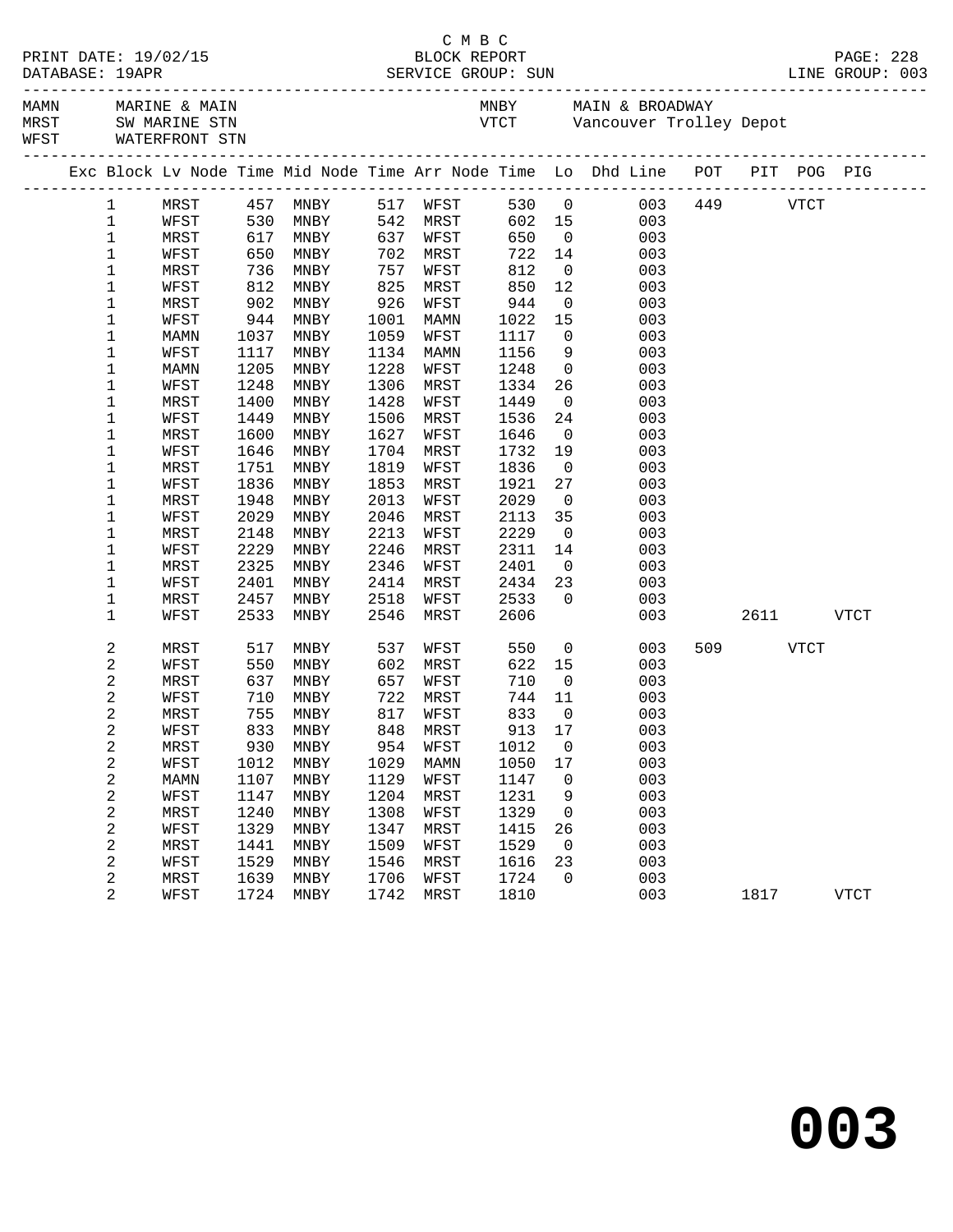PRINT DATE: 19/02/15 BLOCK REPORT<br>
DATABASE: 19APR<br>
SERVICE GROUP: SUN

### C M B C<br>BLOCK REPORT

|  | DAIADASE · IJAPR        |              |              |              |              | DERATCE GROOF. SOM |              |                         |                                                                |     |      | ᆈᅶᄓ          | GROUP. 005  |
|--|-------------------------|--------------|--------------|--------------|--------------|--------------------|--------------|-------------------------|----------------------------------------------------------------|-----|------|--------------|-------------|
|  |                         |              |              |              |              |                    |              |                         | Exc Block Lv Node Time Mid Node Time Arr Node Time Lo Dhd Line | POT |      | PIT POG PIG  |             |
|  | 3                       | MRST         | 537          | MNBY         | 557          | WFST               | 610          | $\overline{0}$          | 003                                                            | 529 |      | ${\tt VTCT}$ |             |
|  | 3                       | WFST         | 610          | MNBY         | 622          | MRST               | 642          | 14                      | 003                                                            |     |      |              |             |
|  | 3                       | MRST         | 656          | MNBY         | 717          | WFST               | 730          | $\mathsf{O}$            | 003                                                            |     |      |              |             |
|  | 3                       | WFST         | 730          | MNBY         | 742          | MRST               | 804          | 9                       | 003                                                            |     |      |              |             |
|  | 3                       | MRST         | 813          | MNBY         | 835          | WFST               | 851          | $\mathbf 0$             | 003                                                            |     |      |              |             |
|  | 3                       | WFST         | 851          | MNBY         | 907          | MRST               | 932          | 9                       | 003                                                            |     |      |              |             |
|  | 3                       | MRST         | 941          | MNBY         | 1006         | WFST               | 1024         | $\mathsf{O}$            | 003                                                            |     |      |              |             |
|  | 3                       | WFST         | 1024         | MNBY         | 1041         | MRST               | 1106         | 26                      | 003                                                            |     |      |              |             |
|  | 3                       | MRST         | 1132         | MNBY         | 1158         | WFST               | 1217         | $\mathbf 0$             | 003                                                            |     |      |              |             |
|  | 3                       | WFST         | 1217         | MNBY         | 1235         | MAMN               | 1259         | 15                      | 003                                                            |     |      |              |             |
|  | 3                       | MAMN         | 1314         | MNBY         | 1338         | WFST               | 1359         | $\mathsf{O}$            | 003                                                            |     |      |              |             |
|  | 3                       | WFST         | 1359         | MNBY         | 1416         | MAMN               | 1440         | 16                      | 003                                                            |     |      |              |             |
|  | 3                       | MAMN         | 1456         | MNBY         | 1519         | WFST               | 1539         | $\overline{0}$          | 003                                                            |     |      |              |             |
|  | 3                       | WFST         | 1539         | MNBY         | 1556         | MAMN               | 1620         | 13                      | 003                                                            |     |      |              |             |
|  | 3                       | MAMN         | 1633         | MNBY         | 1656         | WFST               | 1714         | $\mathsf{O}$            | 003                                                            |     |      |              |             |
|  | 3                       | WFST         | 1714         | MNBY         | 1732         | MAMN               | 1756         | 12                      | 003                                                            |     |      |              |             |
|  | 3                       | MAMN         | 1808         | MNBY         | 1832         | WFST               | 1849         | $\mathsf{O}$            | 003                                                            |     |      |              |             |
|  | 3<br>3                  | WFST         | 1849<br>1935 | MNBY         | 1906<br>1957 | MAMN               | 1930         | 5<br>$\mathsf{O}$       | 003<br>003                                                     |     |      |              |             |
|  | 3                       | MAMN<br>WFST | 2014         | MNBY<br>MNBY | 2031         | WFST               | 2014<br>2055 | 12                      | 003                                                            |     |      |              |             |
|  | 3                       | MAMN         | 2107         | MNBY         | 2128         | MAMN<br>WFST       | 2144         | $\overline{0}$          | 003                                                            |     |      |              |             |
|  | 3                       | WFST         | 2144         | MNBY         | 2201         | MRST               | 2226         | 13                      | 003                                                            |     |      |              |             |
|  | 3                       | MRST         | 2239         | MNBY         | 2300         | WFST               | 2315         | $\mathbf{0}$            | 003                                                            |     |      |              |             |
|  | 3                       | WFST         | 2315         | MNBY         | 2329         | MRST               | 2352         |                         | 003                                                            |     | 2357 |              | <b>VTCT</b> |
|  |                         |              |              |              |              |                    |              |                         |                                                                |     |      |              |             |
|  | 4                       | MRST         | 557          | MNBY         | 617          | WFST               | 630          | $\mathsf{O}$            | 003                                                            | 549 |      | <b>VTCT</b>  |             |
|  | 4                       | WFST         | 630          | MNBY         | 642          | MRST               | 702          | 14                      | 003                                                            |     |      |              |             |
|  | 4                       | MRST         | 716          | MNBY         | 737          | WFST               | 752          | 0                       | 003                                                            |     |      |              |             |
|  | 4                       | WFST         | 752          | MNBY         | 804          | MRST               | 828          | 19                      | 003                                                            |     |      |              |             |
|  | 4                       | MRST         | 847          | MNBY         | 911          | WFST               | 929          | $\overline{0}$          | 003                                                            |     |      |              |             |
|  | 4                       | WFST         | 929          | MNBY         | 945          | MRST               | 1010         | 14                      | 003                                                            |     |      |              |             |
|  | 4                       | MRST         | 1024         | MNBY         | 1049         | WFST               | 1107         | $\overline{0}$          | 003                                                            |     |      |              |             |
|  | 4                       | WFST         | 1107         | MNBY         | 1124         | MRST               | 1149         | 21                      | 003                                                            |     |      |              |             |
|  | 4                       | MRST         | 1210         | MNBY         | 1238         | WFST               | 1258         | $\mathsf{O}$            | 003                                                            |     |      |              |             |
|  | 4                       | WFST         | 1258         | MNBY         | 1316         | MAMN               | 1340         | 14                      | 003                                                            |     |      |              |             |
|  | 4                       | MAMN         | 1354         | MNBY         | 1418         | WFST               | 1439         | $\overline{0}$          | 003                                                            |     |      |              |             |
|  | 4                       | WFST         | 1439         | MNBY         | 1456         | MAMN               | 1520         | 16                      | 003                                                            |     |      |              |             |
|  | 4                       | MAMN         | 1536         | MNBY         | 1559         | WFST               | 1618         | $\overline{\mathbf{0}}$ | 003                                                            |     |      |              |             |
|  | 4                       | WFST         | 1618         | MNBY         | 1635<br>1743 | MAMN<br>WFST       | 1658         | 21                      | 003<br>003                                                     |     |      |              |             |
|  | 4<br>4                  | MAMN<br>WFST | 1719<br>1800 | MNBY<br>MNBY | 1818         | MAMN               | 1800<br>1842 | 0<br>22                 | 003                                                            |     |      |              |             |
|  | $\overline{\mathbf{4}}$ | MAMN         | 1904         | MNBY         | 1928         | WFST               | 1945         | 0                       | 003                                                            |     |      |              |             |
|  | $\overline{\mathbf{4}}$ | WFST         | 1945         | MNBY         | 2002         | MAMN               | 2026         | 11                      | 003                                                            |     |      |              |             |
|  | 4                       | MAMN         | 2037         | MNBY         | 2058         | WFST               | 2114         | 0                       | 003                                                            |     |      |              |             |
|  | 4                       | WFST         | 2114         | MNBY         | 2131         | MRST               | 2157         | 8                       | 003                                                            |     |      |              |             |
|  | $\overline{\mathbf{4}}$ | MRST         | 2205         | MNBY         | 2230         | WFST               | 2246         | 0                       | 003                                                            |     |      |              |             |
|  | 4                       | WFST         | 2246         | MNBY         | 2300         | MRST               | 2324         |                         | 003                                                            |     | 2329 |              | <b>VTCT</b> |
|  |                         |              |              |              |              |                    |              |                         |                                                                |     |      |              |             |
|  | 5                       | MRST         | 830          | MNBY         | 853          | WFST               | 909          | 0                       | 003                                                            | 822 |      | <b>VTCT</b>  |             |
|  | 5                       | WFST         | 909          | MNBY         | 925          | <b>MAMN</b>        | 946          | 10                      | 003                                                            |     |      |              |             |
|  | 5                       | <b>MAMN</b>  | 956          | MNBY         | 1018         | WFST               | 1036         | 0                       | 003                                                            |     |      |              |             |
|  | 5                       | WFST         | 1036         | MNBY         | 1053         | MAMN               | 1114         | 12                      | 003                                                            |     |      |              |             |
|  | 5                       | MAMN         | 1126         | MNBY         | 1148         | WFST               | 1207         | 0                       | 003                                                            |     |      |              |             |
|  | 5                       | WFST         | 1207         | MNBY         | 1224         | MRST               | 1251         | 9                       | 003                                                            |     |      |              |             |
|  | 5                       | MRST         | 1300         | MNBY         | 1328         | WFST               | 1349         | 0                       | 003                                                            |     |      |              |             |
|  | 5                       | WFST         | 1349         | MNBY         | 1406         | MRST               | 1436         | 26                      | 003                                                            |     |      |              |             |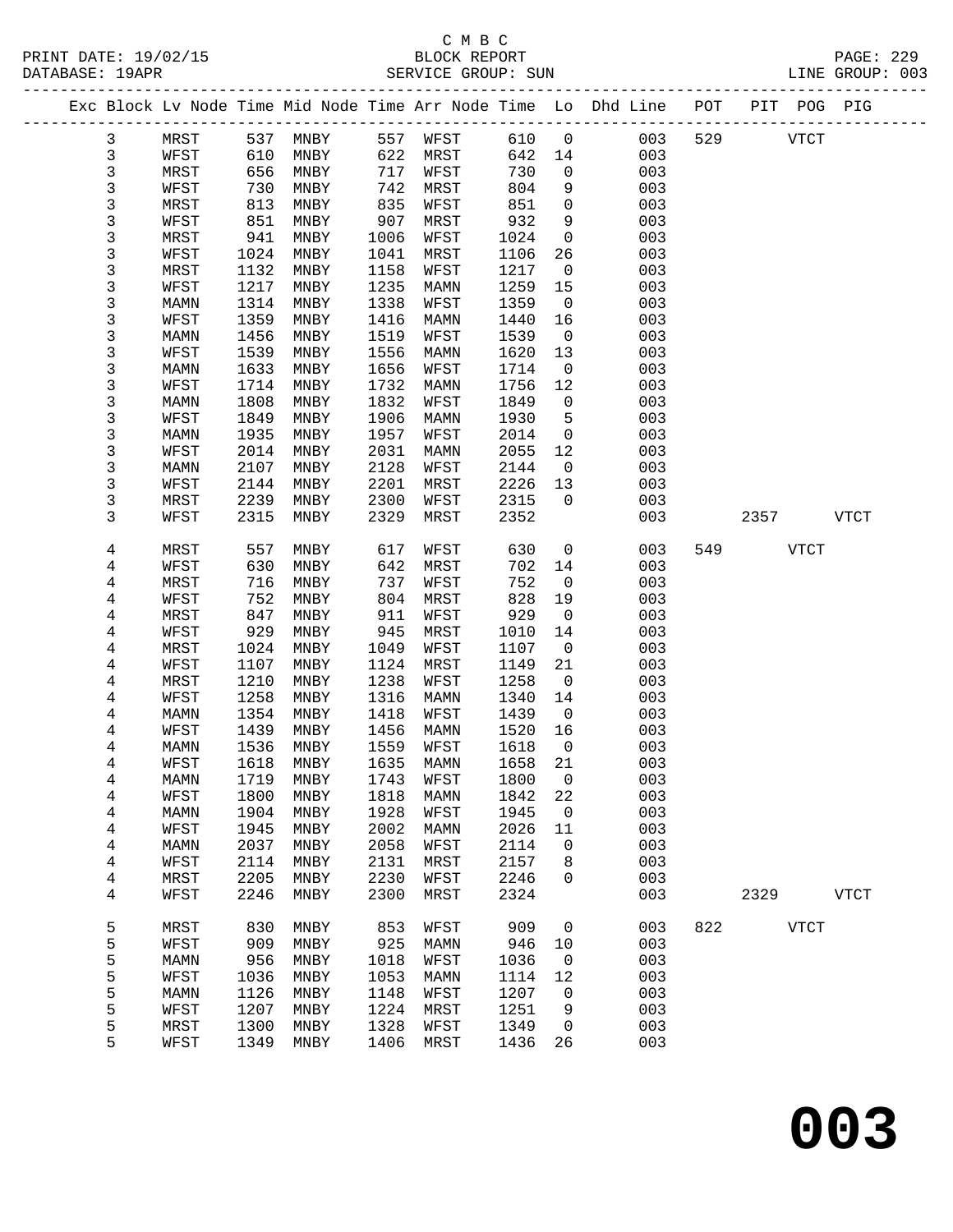|  |        |              |              |                            |              |              |              |                          | Exc Block Lv Node Time Mid Node Time Arr Node Time Lo Dhd Line POT |          |             | PIT POG PIG |
|--|--------|--------------|--------------|----------------------------|--------------|--------------|--------------|--------------------------|--------------------------------------------------------------------|----------|-------------|-------------|
|  | 5      | MRST         |              | 1502 MNBY 1529 WFST 1549 0 |              |              |              |                          | 003                                                                |          |             |             |
|  | 5      | WFST         | 1549         | MNBY                       |              | 1606 MRST    | 1634         |                          | 003                                                                |          | 1639        | <b>VTCT</b> |
|  |        |              |              |                            |              |              |              |                          |                                                                    |          |             |             |
|  | 6      | MRST         | 917          | MNBY                       | 941          | WFST         | 959          | $\overline{0}$           | 003                                                                |          | 909 VTCT    |             |
|  | 6      | WFST         | 959          | MNBY                       | 1016         | MRST         | 1041         | 13                       | 003                                                                |          |             |             |
|  | 6      | MRST         | 1054         | MNBY                       | 1119         | WFST         | 1137         | $\overline{0}$           | 003                                                                |          |             |             |
|  | 6      | WFST         | 1137         | MNBY                       | 1154         | MAMN         | 1216         | 18                       | 003                                                                |          |             |             |
|  | 6      | MAMN         | 1234         | MNBY                       | 1258         | WFST         | 1318         | $\overline{\phantom{0}}$ | 003                                                                |          |             |             |
|  | 6      | WFST         | 1318         | MNBY                       | 1336         | MAMN         | 1400         | 15                       | 003                                                                |          |             |             |
|  | 6      | MAMN         | 1415         | MNBY                       | 1439         | WFST         | 1459         | $\overline{0}$           | 003                                                                |          |             |             |
|  | 6      | WFST         | 1459         | MNBY                       | 1516         | MAMN         | 1540         | 16                       | 003                                                                |          |             |             |
|  | 6<br>6 | MAMN<br>WFST | 1556<br>1638 | MNBY<br>MNBY               | 1619<br>1655 | WFST<br>MAMN | 1638<br>1718 | $\overline{0}$<br>25     | 003<br>003                                                         |          |             |             |
|  | 6      | MAMN         | 1743         | MNBY                       | 1807         | WFST         | 1824         | $\Omega$                 | 003                                                                |          |             |             |
|  | 6      | WFST         | 1824         | MNBY                       | 1841         | MRST         | 1909         |                          | 003                                                                |          | 1915        | VTCT        |
|  |        |              |              |                            |              |              |              |                          |                                                                    |          |             |             |
|  | 7      | MRST         | 1004         | MNBY                       | 1029         | WFST         | 1047         | $\overline{0}$           | 003                                                                |          | 956 VTCT    |             |
|  | 7      | WFST         | 1047         | MNBY                       | 1104         | MRST         | 1129         | 22                       | 003                                                                |          |             |             |
|  | 7      | MRST         | 1151         | MNBY                       | 1218         | WFST         | 1238         | $\overline{0}$           | 003                                                                |          |             |             |
|  | 7      | WFST         | 1238         | MNBY                       | 1256         | MAMN         | 1320         | 14                       | 003                                                                |          |             |             |
|  | 7      | MAMN         | 1334         | MNBY                       | 1358         | WFST         | 1419         | $\overline{0}$           | 003                                                                |          |             |             |
|  | 7      | WFST         | 1419         | MNBY                       | 1436         | MAMN         | 1500         | 16                       | 003                                                                |          |             |             |
|  | 7      | MAMN         | 1516         | MNBY                       | 1539         | WFST         | 1558         | $\overline{0}$           | 003                                                                |          |             |             |
|  | 7      | WFST         | 1558         | MNBY                       | 1615         | MAMN         | 1638         | 17                       | 003                                                                |          |             |             |
|  | 7      | MAMN         | 1655         | MNBY                       | 1718         | WFST         | 1736         | $\overline{\phantom{0}}$ | 003                                                                |          |             |             |
|  | 7      | WFST         | 1736         | MNBY                       | 1754         | MAMN         | 1818         | 16                       | 003                                                                |          |             |             |
|  | 7<br>7 | MAMN         | 1834         | MNBY                       | 1858         | WFST         | 1915         | $\overline{0}$           | 003                                                                |          |             |             |
|  | 7      | WFST<br>MAMN | 1915<br>2007 | MNBY<br>MNBY               | 1932<br>2028 | MAMN<br>WFST | 1956<br>2044 | 11<br>$\overline{0}$     | 003<br>003                                                         |          |             |             |
|  | 7      | WFST         | 2044         | MNBY                       | 2101         | MAMN         | 2125         | 12                       | 003                                                                |          |             |             |
|  | 7      | MAMN         | 2137         | MNBY                       | 2158         | WFST         | 2214         | $\overline{0}$           | 003                                                                |          |             |             |
|  | 7      | WFST         | 2214         | MNBY                       | 2231         | MRST         | 2256         | 13                       | 003                                                                |          |             |             |
|  | 7      | MRST         | 2309         | MNBY                       | 2330         | WFST         | 2345         | $\mathbf{0}$             | 003                                                                |          |             |             |
|  | 7      | WFST         | 2345         | MNBY                       | 2359         | MRST         | 2422         | 5                        | 003                                                                |          |             |             |
|  | 7      | MRST         | 2427         | MNBY                       | 2448         | WFST         | 2503         | $\mathbf{0}$             | 003                                                                |          |             |             |
|  | 7      | WFST         | 2503         | MNBY                       | 2516         | MRST         | 2536         |                          | 003                                                                |          | 2541        | VTCT        |
|  |        |              |              |                            |              |              |              |                          |                                                                    |          |             |             |
|  | 8      | MRST         | 1014         | MNBY                       | 1039         | WFST         | 1057         | $\overline{0}$           |                                                                    | 003 1006 | <b>VTCT</b> |             |
|  | 8      | WFST         | 1057         | MNBY                       | 1114         | MAMN         | 1135 10      |                          | 003                                                                |          |             |             |
|  | 8      |              |              | MAMN 1145 MNBY 1208 WFST   |              |              | 1228 0       |                          | 003                                                                |          |             |             |
|  | 8<br>8 | WFST<br>MRST | 1228<br>1340 | MNBY<br>MNBY               | 1246<br>1408 | MRST<br>WFST | 1314<br>1429 | 26<br>$\overline{0}$     | 003<br>003                                                         |          |             |             |
|  | 8      | WFST         | 1429         | MNBY                       | 1446         | MRST         | 1516         | 26                       | 003                                                                |          |             |             |
|  | 8      | MRST         | 1542         | MNBY                       | 1609         | WFST         | 1628         | $\mathbf 0$              | 003                                                                |          |             |             |
|  | 8      | WFST         | 1628         | MNBY                       | 1645         | MRST         | 1713         | 13                       | 003                                                                |          |             |             |
|  | 8      | MRST         | 1726         | MNBY                       | 1754         | WFST         | 1811         | 0                        | 003                                                                |          |             |             |
|  | 8      | WFST         | 1811         | MNBY                       | 1829         | MRST         | 1857         | 20                       | 003                                                                |          |             |             |
|  | 8      | MRST         | 1917         | MNBY                       | 1943         | WFST         | 2000         | $\overline{0}$           | 003                                                                |          |             |             |
|  | 8      | WFST         | 2000         | MNBY                       | 2017         | MRST         | 2045         | 33                       | 003                                                                |          |             |             |
|  | 8      | MRST         | 2118         | MNBY                       | 2143         | WFST         | 2159         | $\mathbf 0$              | 003                                                                |          |             |             |
|  | 8      | WFST         | 2159         | MNBY                       | 2216         | MRST         | 2241         | 13                       | 003                                                                |          |             |             |
|  | 8      | MRST         | 2254         | MNBY                       | 2315         | WFST         | 2330         | $\mathbf 0$              | 003                                                                |          |             |             |
|  | 8      | WFST         | 2330         | MNBY                       | 2344         | MRST         | 2407         |                          | 003                                                                |          | 2412        | <b>VTCT</b> |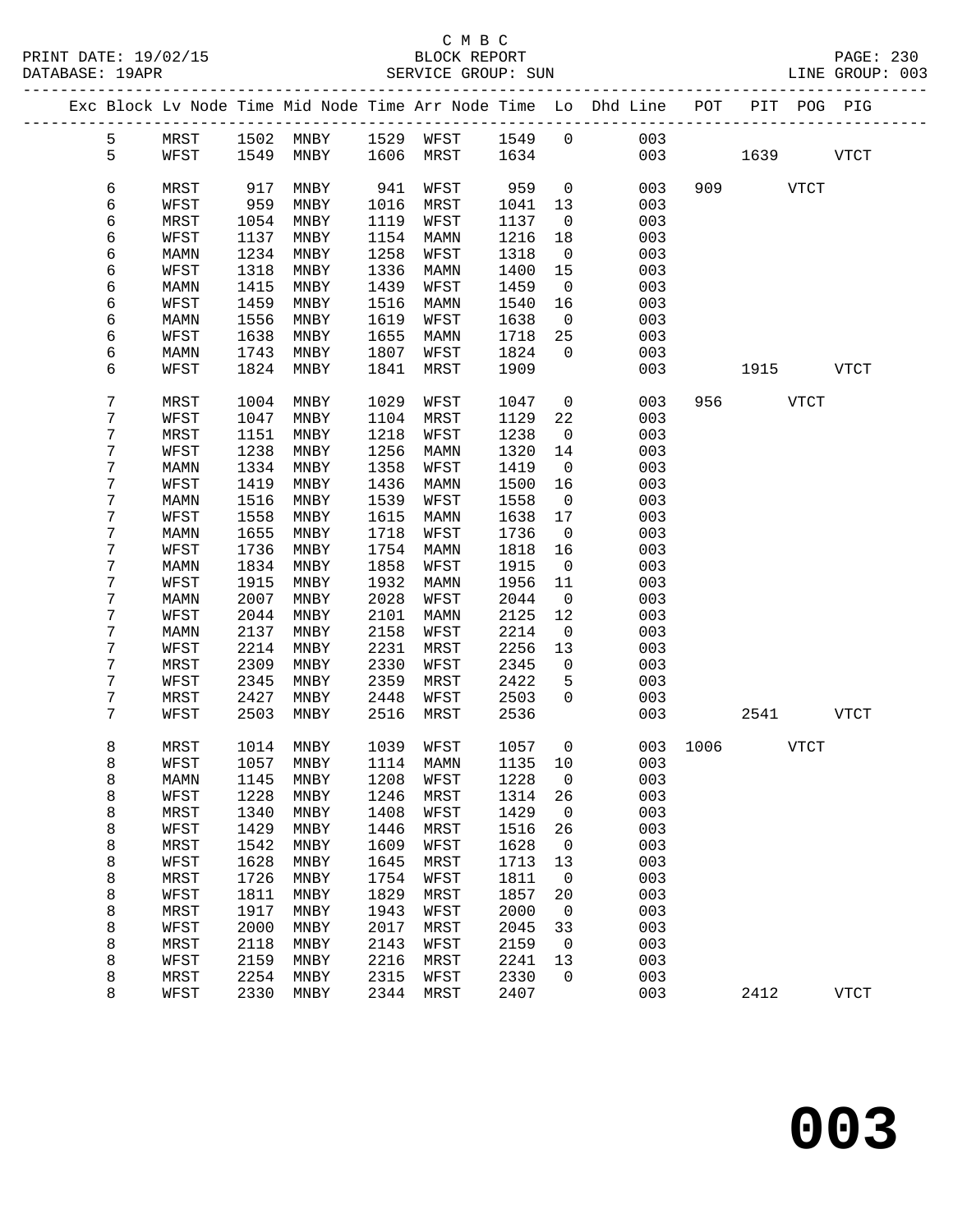|  |    |             |      |           |      |      |      |                | Exc Block Lv Node Time Mid Node Time Arr Node Time Lo Dhd Line POT |               |           | PIT POG PIG |      |  |
|--|----|-------------|------|-----------|------|------|------|----------------|--------------------------------------------------------------------|---------------|-----------|-------------|------|--|
|  | 9  | MRST        |      | 1044 MNBY | 1109 | WFST | 1127 | $\overline{0}$ |                                                                    | 003 1036 VTCT |           |             |      |  |
|  | 9  | WFST        | 1127 | MNBY      | 1144 | MRST | 1210 | 10             | 003                                                                |               |           |             |      |  |
|  | 9  | MRST        | 1220 | MNBY      | 1248 | WFST | 1308 | $\overline{0}$ | 003                                                                |               |           |             |      |  |
|  | 9  | WFST        | 1308 | MNBY      | 1326 | MRST | 1354 | 27             | 003                                                                |               |           |             |      |  |
|  | 9  | MRST        | 1421 | MNBY      | 1449 | WFST | 1509 | $\overline{0}$ | 003                                                                |               |           |             |      |  |
|  | 9  | WFST        | 1509 | MNBY      | 1526 | MRST | 1556 | 23             | 003                                                                |               |           |             |      |  |
|  | 9  | MRST        | 1619 | MNBY      | 1646 | WFST | 1704 | $\overline{0}$ | 003                                                                |               |           |             |      |  |
|  | 9  | WFST        | 1704 | MNBY      | 1722 | MRST | 1750 | 27             | 003                                                                |               |           |             |      |  |
|  | 9  | MRST        | 1817 | MNBY      | 1845 | WFST | 1902 | $\overline{0}$ | 003                                                                |               |           |             |      |  |
|  | 9  | WFST        | 1902 | MNBY      | 1919 | MRST | 1947 | 31             | 003                                                                |               |           |             |      |  |
|  | 9  | MRST        | 2018 | MNBY      | 2043 | WFST | 2059 | $\overline{0}$ | 003                                                                |               |           |             |      |  |
|  | 9  | WFST        | 2059 | MNBY      | 2116 | MRST | 2142 |                | 003                                                                |               | 2147 VTCT |             |      |  |
|  | 10 | MRST        | 1112 | MNBY      | 1138 | WFST | 1157 | $\overline{0}$ |                                                                    | 003 1104 VTCT |           |             |      |  |
|  | 10 | WFST        | 1157 | MNBY      | 1214 | MAMN | 1237 | 17             | 003                                                                |               |           |             |      |  |
|  | 10 | <b>MAMN</b> | 1254 | MNBY      | 1318 | WFST | 1339 | $\overline{0}$ | 003                                                                |               |           |             |      |  |
|  | 10 | WFST        | 1339 | MNBY      | 1357 | MAMN | 1421 | 14             | 003                                                                |               |           |             |      |  |
|  | 10 | MAMN        | 1435 | MNBY      | 1459 | WFST | 1519 | $\overline{0}$ | 003                                                                |               |           |             |      |  |
|  | 10 | WFST        | 1519 | MNBY      | 1536 | MAMN | 1600 | 13             | 003                                                                |               |           |             |      |  |
|  | 10 | <b>MAMN</b> | 1613 | MNBY      | 1636 | WFST | 1655 | $\overline{0}$ | 003                                                                |               |           |             |      |  |
|  | 10 | WFST        | 1655 | MNBY      | 1713 | MAMN | 1737 |                | 003                                                                |               | 1748 VTCT |             |      |  |
|  | 11 | MRST        | 1320 | MNBY      | 1348 | WFST | 1409 | $\overline{0}$ |                                                                    | 003 1312 VTCT |           |             |      |  |
|  | 11 | WFST        | 1409 | MNBY      | 1426 | MRST | 1456 | 26             | 003                                                                |               |           |             |      |  |
|  | 11 | MRST        | 1522 | MNBY      | 1549 | WFST | 1608 | $\overline{0}$ | 003                                                                |               |           |             |      |  |
|  | 11 | WFST        | 1608 | MNBY      | 1625 | MRST | 1653 | 10             | 003                                                                |               |           |             |      |  |
|  | 11 | MRST        | 1703 | MNBY      | 1731 | WFST | 1748 | $\overline{0}$ | 003                                                                |               |           |             |      |  |
|  | 11 | WFST        | 1748 | MNBY      | 1806 | MRST | 1834 | 11             | 003                                                                |               |           |             |      |  |
|  | 11 | MRST        | 1845 | MNBY      | 1913 | WFST | 1930 | $\overline{0}$ | 003                                                                |               |           |             |      |  |
|  | 11 | WFST        | 1930 | MNBY      | 1947 | MRST | 2015 | 33             | 003                                                                |               |           |             |      |  |
|  | 11 | MRST        | 2048 | MNBY      | 2113 | WFST | 2129 | $\overline{0}$ | 003                                                                |               |           |             |      |  |
|  | 11 | WFST        | 2129 | MNBY      | 2146 | MAMN | 2210 | 14             | 003                                                                |               |           |             |      |  |
|  | 11 | MAMN        | 2224 | MNBY      | 2245 | WFST | 2301 | $\overline{0}$ | 003                                                                |               |           |             |      |  |
|  | 11 | WFST        | 2301 | MNBY      | 2315 | MRST | 2339 | 16             | 003                                                                |               |           |             |      |  |
|  | 11 | MRST        | 2355 | MNBY      | 2416 | WFST | 2431 | $\overline{0}$ | 003                                                                |               |           |             |      |  |
|  | 11 | WFST        | 2431 | MNBY      | 2444 | MRST | 2504 |                | 003                                                                |               | 2509      |             | VTCT |  |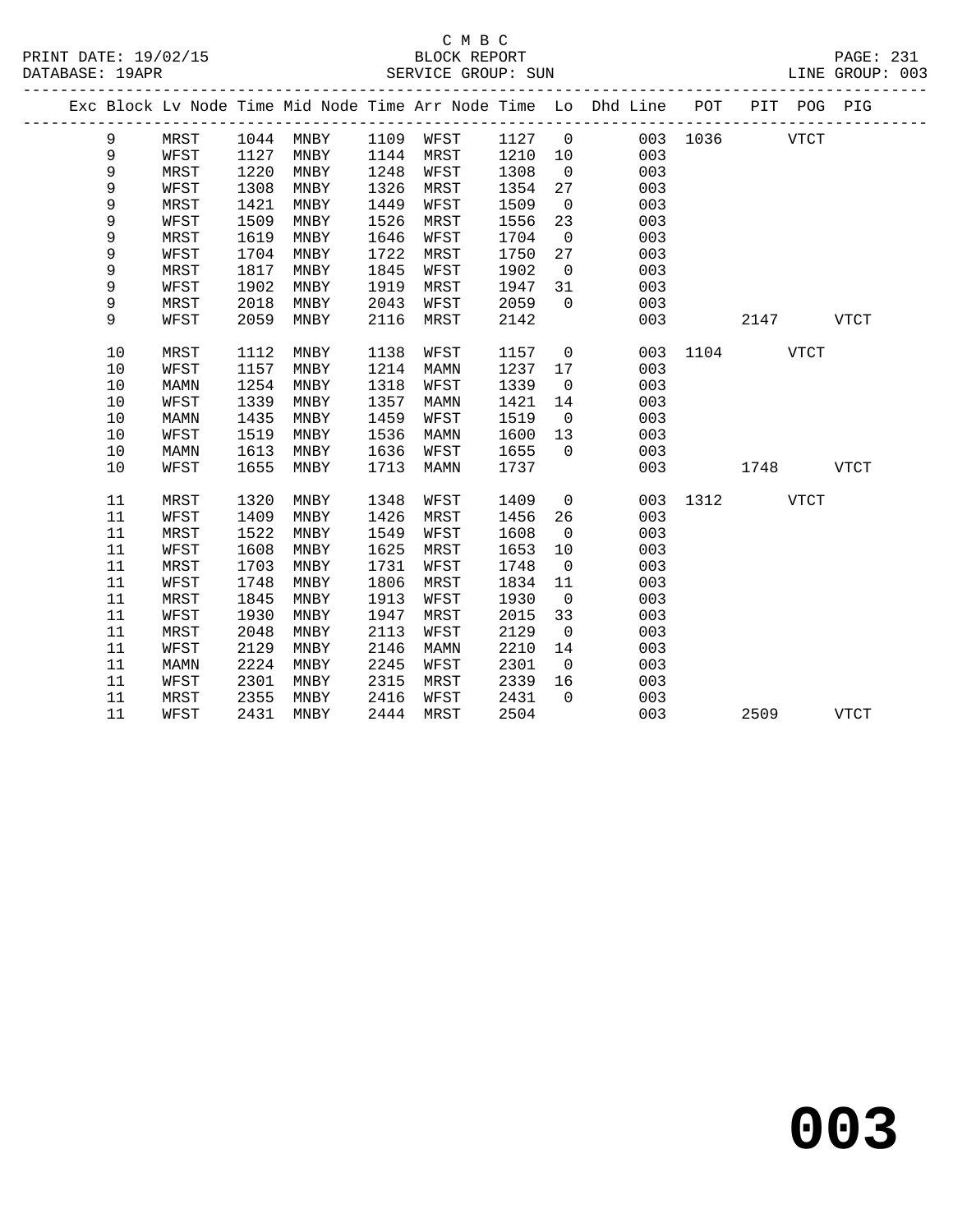| PRINT DATE: 19/02/15<br>DATABASE: 19APR                                                                                                                                                                  |                                                                                  |                                                                                                                           |                                                                                         | 2/15<br>BLOCK REPORT<br>SERVICE GROUP: SUN                                                                                                                         |                                                                                          |                                                                                                                    | СМВС                                                                                                                                 |                                                                           | LINE GROUP: 004                                                                                                                                    |               |          |             | PAGE: 232   |
|----------------------------------------------------------------------------------------------------------------------------------------------------------------------------------------------------------|----------------------------------------------------------------------------------|---------------------------------------------------------------------------------------------------------------------------|-----------------------------------------------------------------------------------------|--------------------------------------------------------------------------------------------------------------------------------------------------------------------|------------------------------------------------------------------------------------------|--------------------------------------------------------------------------------------------------------------------|--------------------------------------------------------------------------------------------------------------------------------------|---------------------------------------------------------------------------|----------------------------------------------------------------------------------------------------------------------------------------------------|---------------|----------|-------------|-------------|
| 5 GRN 5 AV & GRANVILLE ST<br>AL10      ALMA & 10 AV<br>BYGR         BROADWAY & GRANVILLE<br>CMHA CAMBIE & HASTINGS<br>GRBY GRANVILLE & BROADWAY<br>NADU MANAIMO & DUNDAS<br>VTCT Vancouver Trolley Depot |                                                                                  |                                                                                                                           |                                                                                         |                                                                                                                                                                    |                                                                                          |                                                                                                                    |                                                                                                                                      |                                                                           | A10N ALMA & 10 AV NORTH<br>BLLP BLANCA LOOP<br>CLOV CLOVERLEAF<br>ETRE FTON & RENFREW                                                              |               |          |             |             |
|                                                                                                                                                                                                          |                                                                                  |                                                                                                                           |                                                                                         |                                                                                                                                                                    |                                                                                          |                                                                                                                    |                                                                                                                                      |                                                                           | Exc Block Lv Node Time Mid Node Time Arr Node Time Lo Dhd Line POT PIT POG PIG                                                                     |               |          |             |             |
|                                                                                                                                                                                                          | 11<br>11<br>11<br>11<br>11<br>11<br>11<br>11<br>11<br>11<br>11<br>11<br>11       | ETRE<br><b>BLLP</b><br>ETRE<br>ULP1<br>ETRE<br>ULP1<br>ETRE<br>ULP1<br>ETRE<br>ULP1<br>ETRE<br>ULP1                       | 1100<br>1218<br>1329<br>1448<br>1716<br>1824 CLOV<br>1942 5GRN                          | 733 5GRN 751 ETRE 818<br>835 CLOV 905 ULP1 927<br>951 5GRN 1016 ETRE 1044<br>CLOV<br>5GRN<br>CLOV<br>5GRN<br>1559 CLOV<br>5GRN<br>1824 CLOV                        |                                                                                          | 1134 ULP1<br>1246 ETRE<br>1404 ULP1<br>1516 ETRE                                                                   | 1159<br>1317<br>1435<br>1549<br>1634 ULP1 1706<br>1746 ETRE 1817 7<br>1856 ULP1 1923 19<br>2009 CMHA 2023                            | 24<br>16<br>19<br>12<br>13<br>10<br>10                                    | GRDM 610 NADU ETRE 627 4 004 547 VTCT<br>631 CLOV 657 BLLP 712 21 004<br>818 17 004<br>004<br>004<br>004<br>004<br>004<br>004<br>004<br>004<br>004 | 004 2048 VTCT |          |             |             |
|                                                                                                                                                                                                          | 12<br>12<br>12<br>12<br>12<br>12<br>12<br>12<br>12<br>12<br>12<br>12<br>12<br>12 | GRDM<br>ETRE<br><b>BLLP</b><br>ETRE<br>ULP1<br>ETRE<br>ULP1<br>ETRE<br>ULP1<br>ETRE<br>ULP1<br>ETRE<br>ULP1<br>CMHA       | 643<br>1010<br>1115<br>1233<br>1502<br>1614<br>1731<br>2002                             | NADU<br>709 CLOV 737 BLLP<br>803 5GRN 821 ETRE<br>857 CLOV 927 ULP1<br>5GRN<br>CLOV<br>5GRN<br>1344 CLOV<br>5GRN<br>CLOV<br>5GRN<br>1844 CLOV<br>5GRN<br>2043 CLOV | 1531<br>1801<br>2029                                                                     | ETRE<br>927 ULP1<br>1036 ETRE<br>1149 ULP1<br>1301 ETRE<br>1419 ULP1<br>ETRE<br>1649 ULP1<br>ETRE                  | 701<br>752<br>848<br>949<br>1104<br>1214<br>1334<br>1450<br>1604<br>1721<br>1832<br>1916 ULP1 1942 20<br>CMHA 2043<br>2056 ULP1 2121 | 11<br>9<br>21<br>11<br>19<br>10<br>12<br>10<br>10<br>12<br>$\overline{0}$ | 8<br>004<br>004<br>004<br>004<br>004<br>004<br>004<br>004<br>004<br>004<br>$\begin{array}{c} 004 \\ 004 \end{array}$<br>004                        | 004           | 620 VTCT | 2158 VTCT   |             |
|                                                                                                                                                                                                          | 13<br>13<br>13<br>13<br>13<br>13<br>13<br>13<br>13<br>13<br>13<br>13             | <b>BYGR</b><br><b>BLLP</b><br>ETRE<br><b>BLLP</b><br>${\tt ETRE}$<br>ULP1<br>ETRE<br>ULP1<br>ETRE<br>ULP1<br>ETRE<br>ULP1 | 648<br>704<br>807<br>856<br>955<br>1104<br>1215<br>1333<br>1444<br>1600<br>1715<br>1825 | AL10<br>5GRN<br><b>CLOV</b><br>5GRN<br><b>CLOV</b><br>5GRN<br>$\rm CLOV$<br>5GRN<br><b>CLOV</b><br>5GRN<br><b>CLOV</b><br>A10N                                     | 656<br>722<br>835<br>916<br>1027<br>1131<br>1249<br>1401<br>1519<br>1631<br>1749<br>1836 | <b>BLLP</b><br>ETRE<br><b>BLLP</b><br>ETRE<br>ULP1<br>ETRE<br>ULP1<br>ETRE<br>ULP1<br>ETRE<br>ULP1<br>${\tt GRBY}$ | 702<br>749<br>852<br>944<br>1050<br>1201<br>1318<br>1434<br>1550<br>1702<br>1818<br>1847                                             | 2<br>18<br>4<br>11<br>14<br>14<br>15<br>10<br>10<br>13<br>7               | 014<br>004<br>004<br>004<br>004<br>004<br>004<br>004<br>004<br>004<br>004<br>014                                                                   | 627           | 1904     | <b>VTCT</b> | <b>VTCT</b> |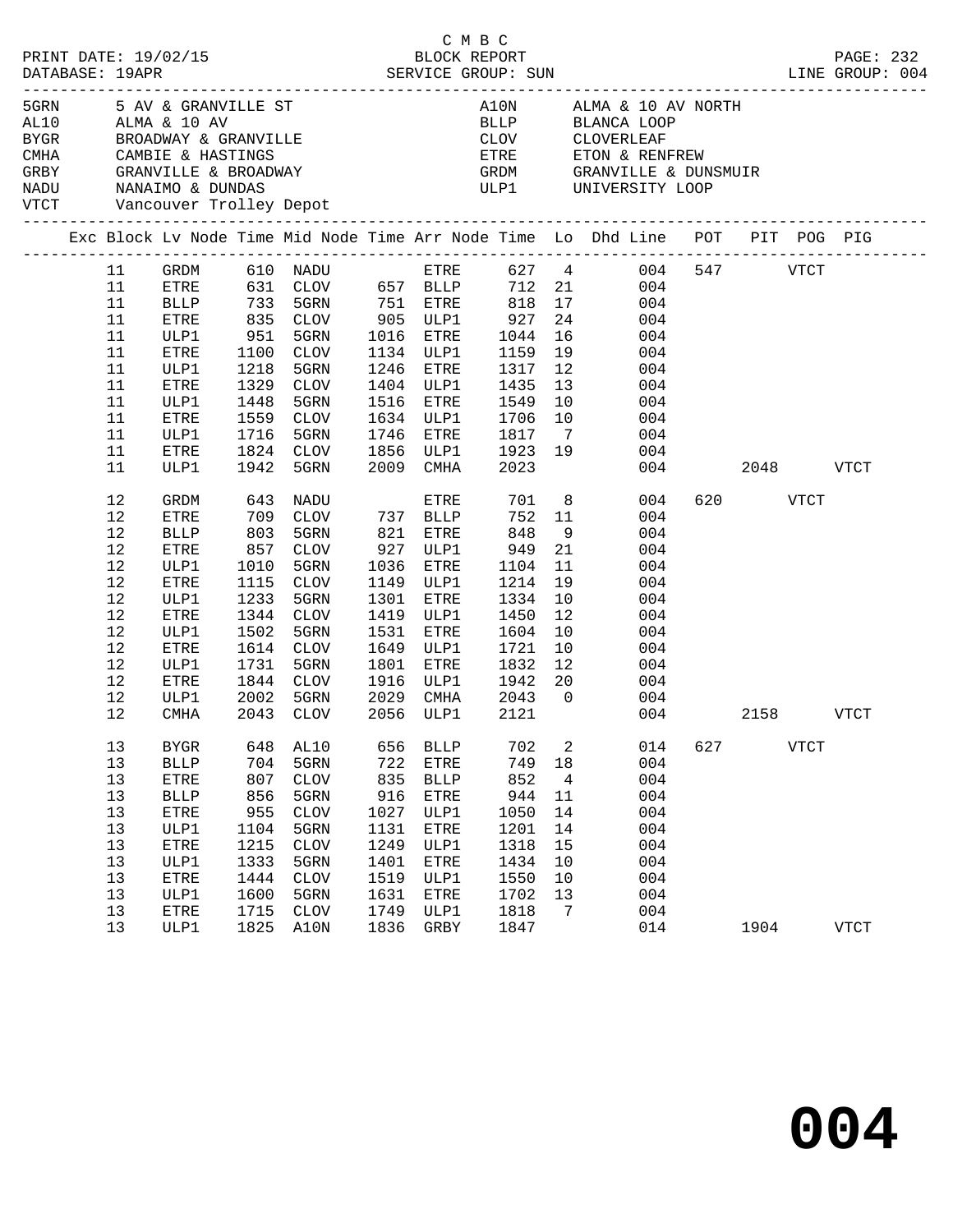|  |      |              |      |                                  |      |              |      |                 | Exc Block Lv Node Time Mid Node Time Arr Node Time Lo Dhd Line POT |     |      | PIT POG PIG  |               |
|--|------|--------------|------|----------------------------------|------|--------------|------|-----------------|--------------------------------------------------------------------|-----|------|--------------|---------------|
|  | 14   | GRDM         |      | 713 NADU                         |      | ETRE         | 731  | 8               | 004                                                                | 650 |      | <b>VTCT</b>  |               |
|  | 14   | ${\tt ETRE}$ | 739  | CLOV                             |      | 807 BLLP     | 824  | 9               | 004                                                                |     |      |              |               |
|  | 14   | <b>BLLP</b>  | 833  | 5GRN                             | 851  | ETRE         | 918  | 17              | 004                                                                |     |      |              |               |
|  | 14   | ${\tt ETRE}$ | 935  | <b>CLOV</b>                      | 1007 | ULP1         | 1030 | 19              | 004                                                                |     |      |              |               |
|  | 14   | ULP1         | 1049 | 5GRN                             | 1116 | ETRE         | 1146 | 14              | 004                                                                |     |      |              |               |
|  | 14   | ETRE         | 1200 | CLOV                             | 1234 | ULP1         | 1303 | 15              | 004                                                                |     |      |              |               |
|  | 14   | ULP1         | 1318 | 5GRN                             | 1346 | ETRE         | 1419 | 10              | 004                                                                |     |      |              |               |
|  | 14   | ${\tt ETRE}$ | 1429 | CLOV                             | 1504 | ULP1         | 1535 | 10              | 004                                                                |     |      |              |               |
|  | 14   | ULP1         | 1545 | 5GRN                             | 1616 | ETRE         | 1647 | 13              | 004                                                                |     |      |              |               |
|  | 14   | ETRE         | 1700 | CLOV                             | 1734 | ULP1         | 1803 | 16              | 004                                                                |     |      |              |               |
|  | 14   | ULP1         | 1819 | 5GRN                             | 1849 | ETRE         | 1920 | $\overline{7}$  | 004                                                                |     |      |              |               |
|  | 14   | ${\tt ETRE}$ | 1927 | CLOV                             | 1956 | ULP1         | 2021 | 22              | 004                                                                |     |      |              |               |
|  | 14   | ULP1         | 2043 | 5GRN                             | 2109 | CMHA         | 2123 | $\mathsf{O}$    | 004                                                                |     |      |              |               |
|  | 14   | CMHA         | 2123 | CLOV                             | 2136 | ULP1         | 2201 | $7\phantom{.0}$ | 004                                                                |     |      |              |               |
|  | 14   | ULP1         | 2208 | 5GRN                             | 2229 | CMHA         | 2242 | 2               | 004                                                                |     |      |              |               |
|  | 14   | CMHA         | 2244 | <b>CLOV</b>                      | 2256 | ULP1         | 2320 | $6\overline{6}$ | 004                                                                |     |      |              |               |
|  | 14   | ULP1         | 2326 | 5GRN                             | 2349 | CMHA         | 2402 | 2               | 004                                                                |     |      |              |               |
|  | 14   | <b>CMHA</b>  | 2404 | CLOV                             | 2418 | ULP1         | 2439 |                 | 004                                                                |     | 2509 |              | <b>VTCT</b>   |
|  |      |              |      |                                  |      |              |      |                 |                                                                    |     |      |              |               |
|  | 15   | <b>BYGR</b>  | 855  | AL10                             | 905  | <b>BLLP</b>  | 911  | $5\overline{)}$ | 014                                                                | 834 |      | VTCT         |               |
|  | 15   | <b>BLLP</b>  | 916  | 5GRN                             | 936  | ETRE         | 1004 | 10              | 004                                                                |     |      |              |               |
|  | 15   | ETRE         | 1014 | CLOV                             | 1047 | ULP1         | 1110 | 9               | 004                                                                |     |      |              |               |
|  | 15   | ULP1         | 1119 | 5GRN                             | 1146 | ETRE         | 1216 | 13              | 004                                                                |     |      |              |               |
|  | 15   | ETRE         | 1229 | <b>CLOV</b>                      | 1304 | ULP1         | 1335 | 13              | 004                                                                |     |      |              |               |
|  | 15   | ULP1         | 1348 | 5GRN                             | 1416 | ${\tt ETRE}$ | 1449 | 10              | 004                                                                |     |      |              |               |
|  | 15   | ETRE         | 1459 | CLOV                             | 1534 | ULP1         | 1605 | 10              | 004                                                                |     |      |              |               |
|  | 15   | ULP1         | 1615 | 5GRN                             | 1646 | ETRE         | 1717 | 15              | 004                                                                |     |      |              |               |
|  | 15   | ETRE         | 1732 | $\mathtt{CLOV}$                  | 1804 | ULP1         | 1831 | 10              | 004                                                                |     |      |              |               |
|  | 15   | ULP1         | 1841 | 5GRN                             | 1909 | ETRE         | 1939 | 8               | 004                                                                |     |      |              |               |
|  | 15   | ETRE         | 1947 | $\mathtt{CLOV}$                  | 2016 | ULP1         | 2041 | 22              | 004                                                                |     |      |              |               |
|  | 15   | ULP1         | 2103 | 5GRN                             | 2129 | CMHA         | 2143 | $\overline{0}$  | 004                                                                |     |      |              |               |
|  | 15   | CMHA         | 2143 | CLOV                             | 2156 | ULP1         | 2221 | $7\phantom{.0}$ | 004                                                                |     |      |              |               |
|  | 15   | ULP1         | 2228 | 5GRN                             | 2249 | CMHA         | 2302 | 2               | 004                                                                |     |      |              |               |
|  | 15   | CMHA         | 2304 | CLOV                             | 2316 | ULP1         | 2338 | 13              | 004                                                                |     |      |              |               |
|  | 15   | ULP1         | 2351 | 5GRN                             | 2414 | CMHA         | 2426 |                 | 004                                                                |     | 2451 |              | <b>VTCT</b>   |
|  | 16   | GRDM         | 855  | NADU                             |      | ETRE         | 913  | 2               | 004                                                                | 830 |      | <b>VTCT</b>  |               |
|  | 16   | ETRE         | 915  | CLOV                             |      | 947 ULP1     | 1010 | 20              | 004                                                                |     |      |              |               |
|  | 16   | ULP1         | 1030 | 5GRN                             |      | 1056 ETRE    | 1124 | 6               | 004                                                                |     |      |              |               |
|  | 16   |              |      | ETRE 1130 CLOV 1204 ULP1 1231 17 |      |              |      |                 | 004                                                                |     |      |              |               |
|  | 16   | ULP1         | 1248 | 5GRN                             | 1316 | ETRE         | 1349 | 10              | 004                                                                |     |      |              |               |
|  | 16   | ETRE         | 1359 | ${\tt CLOV}$                     | 1434 | ULP1         | 1505 | 12              | 004                                                                |     |      |              |               |
|  | 16   | ULP1         | 1517 | 5GRN                             | 1546 | ETRE         | 1619 | 10              | 004                                                                |     |      |              |               |
|  | 16   | ETRE         | 1629 | <b>CLOV</b>                      | 1704 | ULP1         | 1733 | 13              | 004                                                                |     |      |              |               |
|  | 16   | ULP1         | 1746 | 5GRN                             | 1816 | ETRE         | 1847 |                 | 004                                                                |     | 1927 |              | <b>VTCT</b>   |
|  |      |              |      |                                  |      |              |      |                 |                                                                    |     |      |              |               |
|  | $17$ | <b>BYGR</b>  | 917  | AL10                             | 927  | <b>BLLP</b>  | 933  | 3               | 014                                                                | 856 |      | ${\tt VTCT}$ |               |
|  | 17   | <b>BLLP</b>  | 936  | 5GRN                             | 956  | ETRE         | 1024 | 6               | 004                                                                |     |      |              |               |
|  | 17   | ETRE         | 1030 | ${\tt CLOV}$                     | 1104 | ULP1         | 1128 | 21              | 004                                                                |     |      |              |               |
|  | 17   | ULP1         | 1149 | 5GRN                             | 1216 | ETRE         | 1246 | 13              | 004                                                                |     |      |              |               |
|  | 17   | ETRE         | 1259 | <b>CLOV</b>                      | 1334 | ULP1         | 1405 | 13              | 004                                                                |     |      |              |               |
|  | 17   | ULP1         | 1418 | 5GRN                             | 1446 | ETRE         | 1519 | 10              | 004                                                                |     |      |              |               |
|  | 17   | ETRE         | 1529 | $\mathtt{CLOV}$                  | 1604 | ULP1         | 1636 | 9               | 004                                                                |     |      |              |               |
|  | 17   | ULP1         | 1645 | 5GRN                             | 1716 | ETRE         | 1747 | 17              | 004                                                                |     |      |              |               |
|  | $17$ | ETRE         | 1804 | <b>CLOV</b>                      | 1836 | ULP1         | 1903 | 18              | 004                                                                |     |      |              |               |
|  | 17   | ULP1         | 1921 | 5GRN                             | 1949 | ETRE         | 2019 |                 | 004                                                                |     | 2059 |              | $_{\rm VTCT}$ |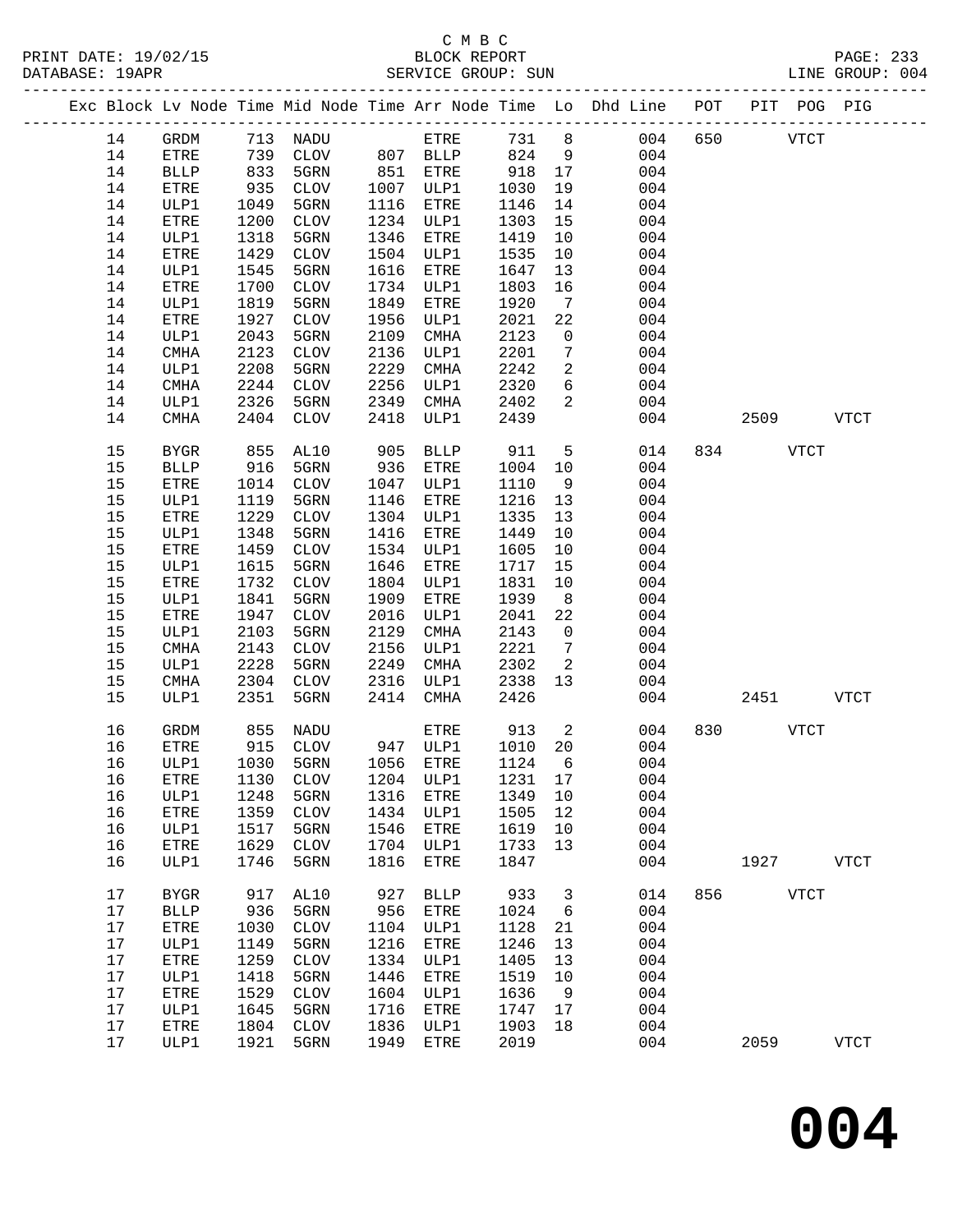#### C M B C<br>BLOCK REPORT SERVICE GROUP: SUN

|  |    |                       |      |                 |      |             |      |                 | Exc Block Lv Node Time Mid Node Time Arr Node Time Lo Dhd Line POT PIT POG PIG |      |      |             |             |
|--|----|-----------------------|------|-----------------|------|-------------|------|-----------------|--------------------------------------------------------------------------------|------|------|-------------|-------------|
|  | 18 | $\operatorname{GRDM}$ | 1019 | NADU            |      | ETRE        | 1038 | $7\overline{ }$ | 004                                                                            | 954  |      | <b>VTCT</b> |             |
|  | 18 | <b>ETRE</b>           | 1045 | CLOV            |      | 1119 ULP1   | 1143 | 20              | 004                                                                            |      |      |             |             |
|  | 18 | ULP1                  | 1203 | 5GRN            | 1231 | ETRE        | 1302 | 12              | 004                                                                            |      |      |             |             |
|  | 18 | ETRE                  | 1314 | <b>CLOV</b>     | 1349 | ULP1        | 1420 | 13              | 004                                                                            |      |      |             |             |
|  | 18 | ULP1                  | 1433 | 5GRN            | 1501 | ETRE        | 1534 | 10              | 004                                                                            |      |      |             |             |
|  | 18 | <b>ETRE</b>           | 1544 | CLOV            | 1619 | ULP1        | 1651 | 9               | 004                                                                            |      |      |             |             |
|  | 18 | ULP1                  | 1700 | 5GRN            | 1731 | ETRE        | 1802 |                 | 004                                                                            |      | 1842 |             | <b>VTCT</b> |
|  | 19 | <b>GRDM</b>           | 1121 | NADU            |      | <b>ETRE</b> | 1141 | $\overline{4}$  | 004                                                                            | 1056 |      | <b>VTCT</b> |             |
|  | 19 | ETRE                  | 1145 | $\mathtt{CLOV}$ | 1219 | ULP1        | 1246 | 17              | 004                                                                            |      |      |             |             |
|  | 19 | ULP1                  | 1303 | 5GRN            | 1331 | ETRE        | 1404 | 10              | 004                                                                            |      |      |             |             |
|  | 19 | ETRE                  | 1414 | $\mathtt{CLOV}$ | 1449 | ULP1        | 1520 | 11              | 004                                                                            |      |      |             |             |
|  | 19 | ULP1                  | 1531 | 5GRN            | 1601 | ETRE        | 1634 | 10              | 004                                                                            |      |      |             |             |
|  | 19 | ETRE                  | 1644 | $\mathtt{CLOV}$ | 1719 | ULP1        | 1748 | 13              | 004                                                                            |      |      |             |             |
|  | 19 | ULP1                  | 1801 | 5GRN            | 1831 | ETRE        | 1902 | 5               | 004                                                                            |      |      |             |             |
|  | 19 | <b>ETRE</b>           | 1907 | <b>CLOV</b>     | 1936 | ULP1        | 2001 | 21              | 004                                                                            |      |      |             |             |
|  | 19 | ULP1                  | 2022 | 5GRN            | 2049 | <b>CMHA</b> | 2103 | $\mathbf 0$     | 004                                                                            |      |      |             |             |
|  | 19 | <b>CMHA</b>           | 2103 | <b>CLOV</b>     | 2116 | ULP1        | 2141 | 7               | 004                                                                            |      |      |             |             |
|  | 19 | ULP1                  | 2148 | 5GRN            | 2209 | <b>CMHA</b> | 2222 | 2               | 004                                                                            |      |      |             |             |
|  | 19 | <b>CMHA</b>           | 2224 | <b>CLOV</b>     | 2236 | ULP1        | 2300 | 6               | 004                                                                            |      |      |             |             |
|  | 19 | ULP1                  | 2306 | 5GRN            | 2329 | <b>CMHA</b> | 2342 | 2               | 004                                                                            |      |      |             |             |
|  | 19 | <b>CMHA</b>           | 2344 | <b>CLOV</b>     | 2356 | ULP1        | 2418 |                 | 004                                                                            |      | 2452 |             | <b>VTCT</b> |
|  | 20 | <b>BYGR</b>           | 1107 | AL10            | 1119 | ULP1        | 1131 | $\overline{3}$  | 014                                                                            | 1046 |      | <b>VTCT</b> |             |
|  | 20 | ULP1                  | 1134 | 5GRN            | 1201 | ETRE        | 1231 | 13              | 004                                                                            |      |      |             |             |
|  | 20 | <b>ETRE</b>           | 1244 | <b>CLOV</b>     | 1319 | ULP1        | 1350 | 13              | 004                                                                            |      |      |             |             |
|  | 20 | ULP1                  | 1403 | 5GRN            | 1431 | ETRE        | 1504 | 10              | 004                                                                            |      |      |             |             |
|  | 20 | <b>ETRE</b>           | 1514 | <b>CLOV</b>     | 1549 | ULP1        | 1621 | 9               | 004                                                                            |      |      |             |             |
|  | 20 | ULP1                  | 1630 | 5GRN            | 1701 | ETRE        | 1732 | 16              | 004                                                                            |      |      |             |             |
|  | 20 | <b>ETRE</b>           | 1748 | <b>CLOV</b>     | 1820 | ULP1        | 1847 | 14              | 004                                                                            |      |      |             |             |
|  | 20 | ULP1                  | 1901 | 5GRN            | 1929 | ETRE        | 1959 | 8               | 004                                                                            |      |      |             |             |
|  | 20 | <b>ETRE</b>           | 2007 | <b>CLOV</b>     | 2036 | ULP1        | 2101 | 22              | 004                                                                            |      |      |             |             |
|  | 20 | ULP1                  | 2123 | 5GRN            | 2149 | CMHA        | 2203 | $\mathbf 1$     | 004                                                                            |      |      |             |             |
|  | 20 | <b>CMHA</b>           | 2204 | <b>CLOV</b>     | 2216 | ULP1        | 2240 | 6               | 004                                                                            |      |      |             |             |
|  | 20 | ULP1                  | 2246 | 5GRN            | 2309 | <b>CMHA</b> | 2322 | 2               | 004                                                                            |      |      |             |             |
|  | 20 | <b>CMHA</b>           | 2324 | <b>CLOV</b>     | 2336 | ULP1        | 2358 |                 | 004                                                                            |      | 2432 |             | <b>VTCT</b> |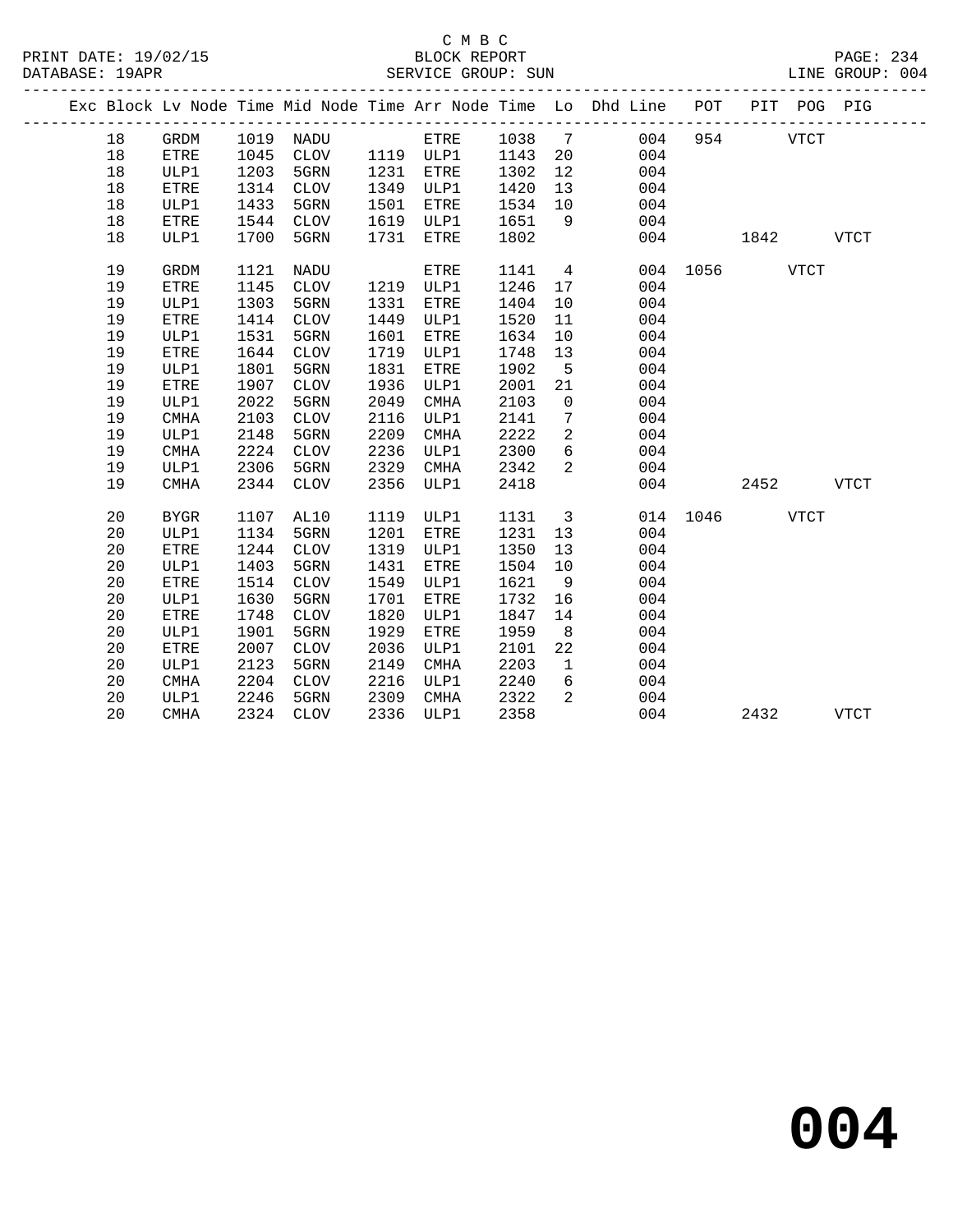|                                                                                      | PRINT DATE: 19/02/15<br>BURRARD & ROBSON<br>BURO BURRARD & ROBSON<br>CADS SB CAMBIE ST NS DUNSMUIR      |                                                      |                                     |                                                            |  | C M B C                                |                                                     |                                                                |                                                                                |           |  |  |
|--------------------------------------------------------------------------------------|---------------------------------------------------------------------------------------------------------|------------------------------------------------------|-------------------------------------|------------------------------------------------------------|--|----------------------------------------|-----------------------------------------------------|----------------------------------------------------------------|--------------------------------------------------------------------------------|-----------|--|--|
| BURO<br>DADW DAVIE & DENMAN<br>DAPF DAVIE NS PACIFIC<br>VTCT Vancouver Trolley Depot |                                                                                                         |                                                      |                                     |                                                            |  |                                        |                                                     |                                                                | CADN           NB CAMBIE ST NS DUNSMUIR<br>DADE          DAVIE & DENMAN        |           |  |  |
|                                                                                      |                                                                                                         |                                                      |                                     |                                                            |  |                                        |                                                     |                                                                | Exc Block Lv Node Time Mid Node Time Arr Node Time Lo Dhd Line POT PIT POG PIG |           |  |  |
|                                                                                      | $\mathbf{1}$<br>$\mathbf{1}$<br>$\mathbf 1$<br>$\mathbf 1$<br>$\mathbf 1$<br>$\mathbf 1$<br>$\mathbf 1$ | ROBR<br>DADE<br>CADN<br>DADE<br>CADN<br>DADE<br>CADN | 819                                 |                                                            |  | <b>DADE</b>                            | 638 0<br>653 9<br>715 0<br>732<br>755<br>812<br>835 | 10<br>$\overline{0}$<br>$7\phantom{.0}$<br>$\overline{0}$      | 005<br>006<br>005<br>006<br>005<br>006<br>005                                  | 600 VTCT  |  |  |
|                                                                                      | $\mathbf 1$<br>$\mathbf 1$<br>$\mathbf 1$<br>1                                                          | DADE<br>CADN<br>DADE<br>CADN                         | 835<br>853<br>910<br>938            | DADE DADE<br>DAPF 846 CADN<br>DAPF 921 CADN<br><b>DAPF</b> |  | DADE<br>DADE                           | 852<br>910<br>928<br>955                            | $\mathbf{1}$<br>$\overline{0}$<br>10<br>$\overline{0}$         | 006<br>005<br>006<br>005                                                       |           |  |  |
|                                                                                      | $\mathbf 1$<br>1<br>1<br>$\mathbf 1$<br>$\mathbf 1$                                                     | DADE<br>CADN<br>DADE<br>CADN<br>DADE                 | 955<br>1021<br>1040<br>1112<br>1132 | <b>DAPF</b><br>DAPF 1145 CADN                              |  | 1006 CADN<br>DADE<br>1051 CADN<br>DADE | 1013<br>1040<br>1059<br>1132<br>1153                | 8<br>$\overline{0}$<br>13<br>$\overline{0}$<br>$7\overline{ }$ | 006<br>005<br>006<br>005<br>006                                                |           |  |  |
|                                                                                      | $\mathbf 1$<br>$\mathbf 1$<br>1<br>$\mathbf 1$                                                          | CADN<br>DADE<br>CADN<br>DADE                         | 1200<br>1220<br>1253<br>1316        | <b>DAPF</b>                                                |  | DADE<br>1329 CADN                      | 1220<br>1241<br>1316<br>1338                        | $\overline{0}$<br>12<br>$\overline{0}$<br>9                    | 005<br>006<br>005<br>006                                                       |           |  |  |
|                                                                                      | $\mathbf 1$<br>1<br>$\mathbf 1$<br>1                                                                    | CADN<br>DADE<br>CADN<br>DADE                         | 1347<br>1412<br>1443<br>1508        | <b>DAPF</b><br><b>DAPF</b>                                 |  | DADE<br>1425 CADN<br>DADE<br>1522 CADN | 1412<br>1434<br>1508<br>1531                        | $\overline{0}$<br>9<br>$\mathsf{O}$<br>8                       | 005<br>006<br>005<br>006                                                       |           |  |  |
|                                                                                      | $\mathbf 1$<br>1<br>$\mathbf 1$<br>$\mathbf 1$                                                          | CADN<br>DADE<br>CADN<br>DADE                         | 1539<br>1604<br>1635<br>1700        | DAPF<br>DAPF 1714 CADN                                     |  | DADE<br>1618 CADN<br>DADE              | 1604<br>1627<br>1700<br>1722                        | $\overline{0}$<br>8<br>$\overline{0}$<br>9                     | 005<br>006<br>005<br>006                                                       |           |  |  |
|                                                                                      | $\mathbf 1$<br>1<br>1                                                                                   | CADN<br>DADE<br>CADN                                 | 1731<br>1755<br>1831                | DAPF                                                       |  | DADE<br>1809 CADN<br>$\mathtt{DADE}$   | 1755<br>1817<br>1855                                | $\overline{0}$<br>14<br>$\overline{0}$                         | 005<br>006<br>005                                                              |           |  |  |
|                                                                                      | $\mathbf 1$<br>1<br>1<br>1                                                                              | DADE<br>CADN<br>DADE<br>CADN                         | 1855<br>1923<br>1945<br>2013        | <b>DAPF</b><br>DAPF 1957 CADN                              |  | 1909 CADN<br>DADE<br>DADE              | 1916<br>1945<br>2004<br>2035                        | $7\phantom{.0}$<br>$\overline{0}$<br>9<br>$\Omega$             | 006<br>005<br>006<br>005                                                       |           |  |  |
|                                                                                      | $\mathbf 1$                                                                                             | DADE                                                 |                                     | 2035 DAPF 2047 CADN                                        |  |                                        | 2053                                                |                                                                | 006                                                                            | 2122 VTCT |  |  |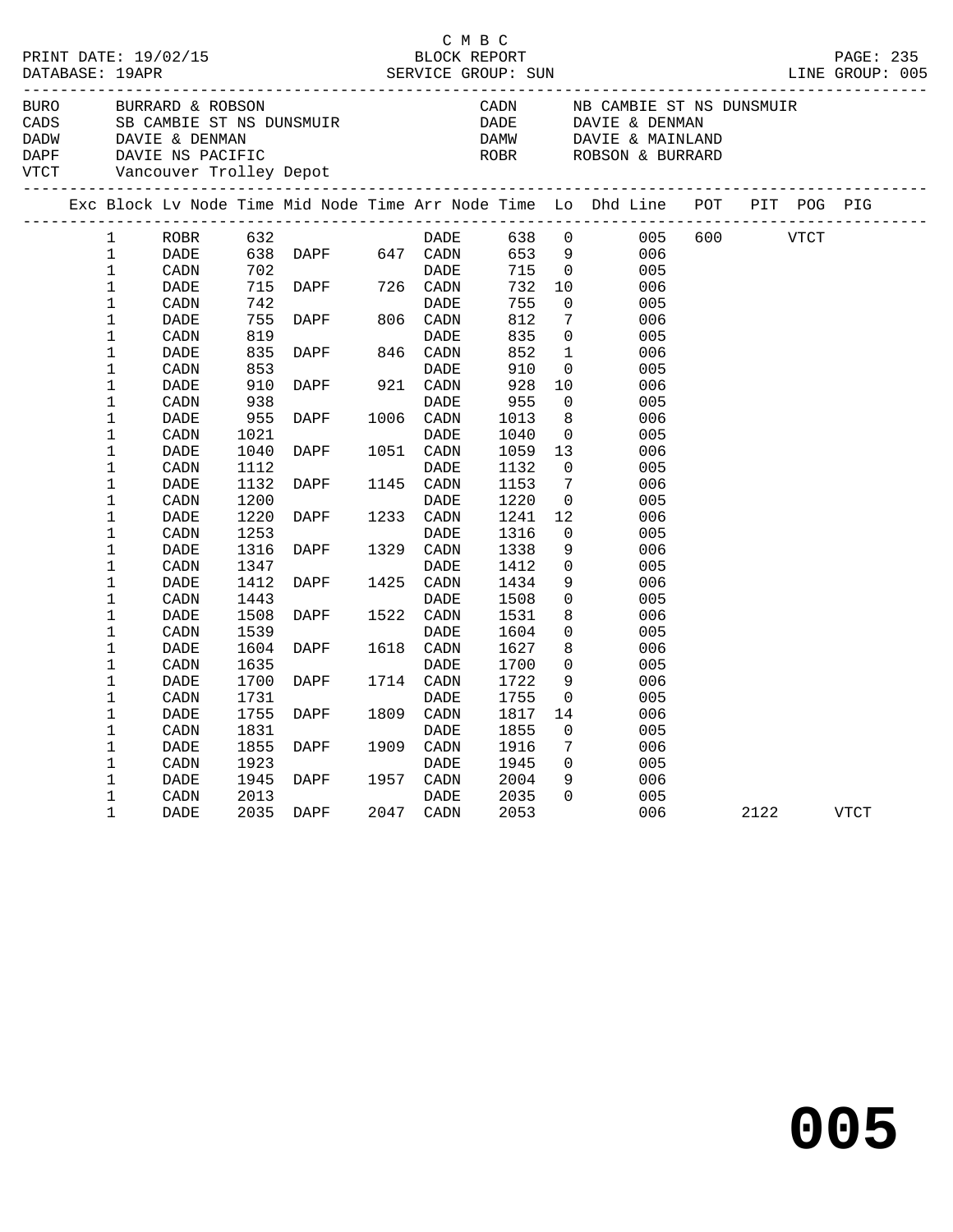|  |                |             |      |      |      |             |      |                | Exc Block Lv Node Time Mid Node Time Arr Node Time Lo Dhd Line POT PIT POG PIG |        |      |      |             |
|--|----------------|-------------|------|------|------|-------------|------|----------------|--------------------------------------------------------------------------------|--------|------|------|-------------|
|  | 2              | CADN        | 642  |      |      | DADE        |      |                | 655 0<br>005                                                                   | 614 61 |      | VTCT |             |
|  | 2              | DADE        | 655  | DAPF | 704  | CADN        | 710  | 12             | 006                                                                            |        |      |      |             |
|  | $\overline{a}$ | CADN        | 722  |      |      | DADE        | 735  | $\overline{0}$ | 005                                                                            |        |      |      |             |
|  | 2              | <b>DADE</b> | 735  | DAPF |      | 746 CADN    | 752  | 7              | 006                                                                            |        |      |      |             |
|  | 2              | CADN        | 759  |      |      | DADE        | 815  | $\mathbf 0$    | 005                                                                            |        |      |      |             |
|  | 2              | <b>DADE</b> | 815  | DAPF | 826  | CADN        | 832  | 6              | 006                                                                            |        |      |      |             |
|  | 2              | CADN        | 838  |      |      | DADE        | 855  | $\Omega$       | 005                                                                            |        |      |      |             |
|  | 2              | <b>DADE</b> | 855  | DAPF | 906  | CADN        | 913  | 10             | 006                                                                            |        |      |      |             |
|  | 2              | CADN        | 923  |      |      | DADE        | 940  | $\Omega$       | 005                                                                            |        |      |      |             |
|  | 2              | <b>DADE</b> | 940  | DAPF | 951  | CADN        | 958  | 5              | 006                                                                            |        |      |      |             |
|  | 2              | CADN        | 1003 |      |      | DADE        | 1020 | $\Omega$       | 005                                                                            |        |      |      |             |
|  | 2              | DADE        | 1020 | DAPF | 1031 | CADN        | 1038 | 10             | 006                                                                            |        |      |      |             |
|  | 2              | CADN        | 1048 |      |      | DADE        | 1108 | $\overline{0}$ | 005                                                                            |        |      |      |             |
|  | 2              | DADE        | 1108 | DAPF | 1121 | CADN        | 1129 | 7              | 006                                                                            |        |      |      |             |
|  | 2              | CADN        | 1136 |      |      | <b>DADE</b> | 1156 | $\Omega$       | 005                                                                            |        |      |      |             |
|  | 2              | DADE        | 1156 | DAPF | 1209 | CADN        | 1217 | 12             | 006                                                                            |        |      |      |             |
|  | $\overline{a}$ | CADN        | 1229 |      |      | DADE        | 1252 | $\overline{0}$ | 005                                                                            |        |      |      |             |
|  | 2              | DADE        | 1252 | DAPF | 1305 | CADN        | 1313 | 11             | 006                                                                            |        |      |      |             |
|  | 2              | CADN        | 1324 |      |      | DADE        | 1348 | $\mathbf 0$    | 005                                                                            |        |      |      |             |
|  | 2              | DADE        | 1348 | DAPF | 1401 | CADN        | 1410 | 9              | 006                                                                            |        |      |      |             |
|  | 2              | CADN        | 1419 |      |      | DADE        | 1444 | $\Omega$       | 005                                                                            |        |      |      |             |
|  | 2              | <b>DADE</b> | 1444 | DAPF | 1457 | CADN        | 1506 | 9              | 006                                                                            |        |      |      |             |
|  | 2              | CADN        | 1515 |      |      | DADE        | 1540 | $\mathbf 0$    | 005                                                                            |        |      |      |             |
|  | 2              | <b>DADE</b> | 1540 | DAPF | 1554 | CADN        | 1603 | 8              | 006                                                                            |        |      |      |             |
|  | 2              | CADN        | 1611 |      |      | DADE        | 1636 | $\mathbf 0$    | 005                                                                            |        |      |      |             |
|  | 2              | DADE        | 1636 | DAPF | 1650 | CADN        | 1659 | 8              | 006                                                                            |        |      |      |             |
|  | 2              | CADN        | 1707 |      |      | DADE        | 1731 | $\overline{0}$ | 005                                                                            |        |      |      |             |
|  | 2              | <b>DADE</b> | 1731 | DAPF | 1745 | CADN        | 1753 | 8              | 006                                                                            |        |      |      |             |
|  | 2              | CADN        | 1801 |      |      | DADE        | 1825 | $\Omega$       | 005                                                                            |        |      |      |             |
|  | 2              | <b>DADE</b> | 1825 | DAPF | 1839 | CADN        | 1847 |                | 006                                                                            |        | 1916 |      | <b>VTCT</b> |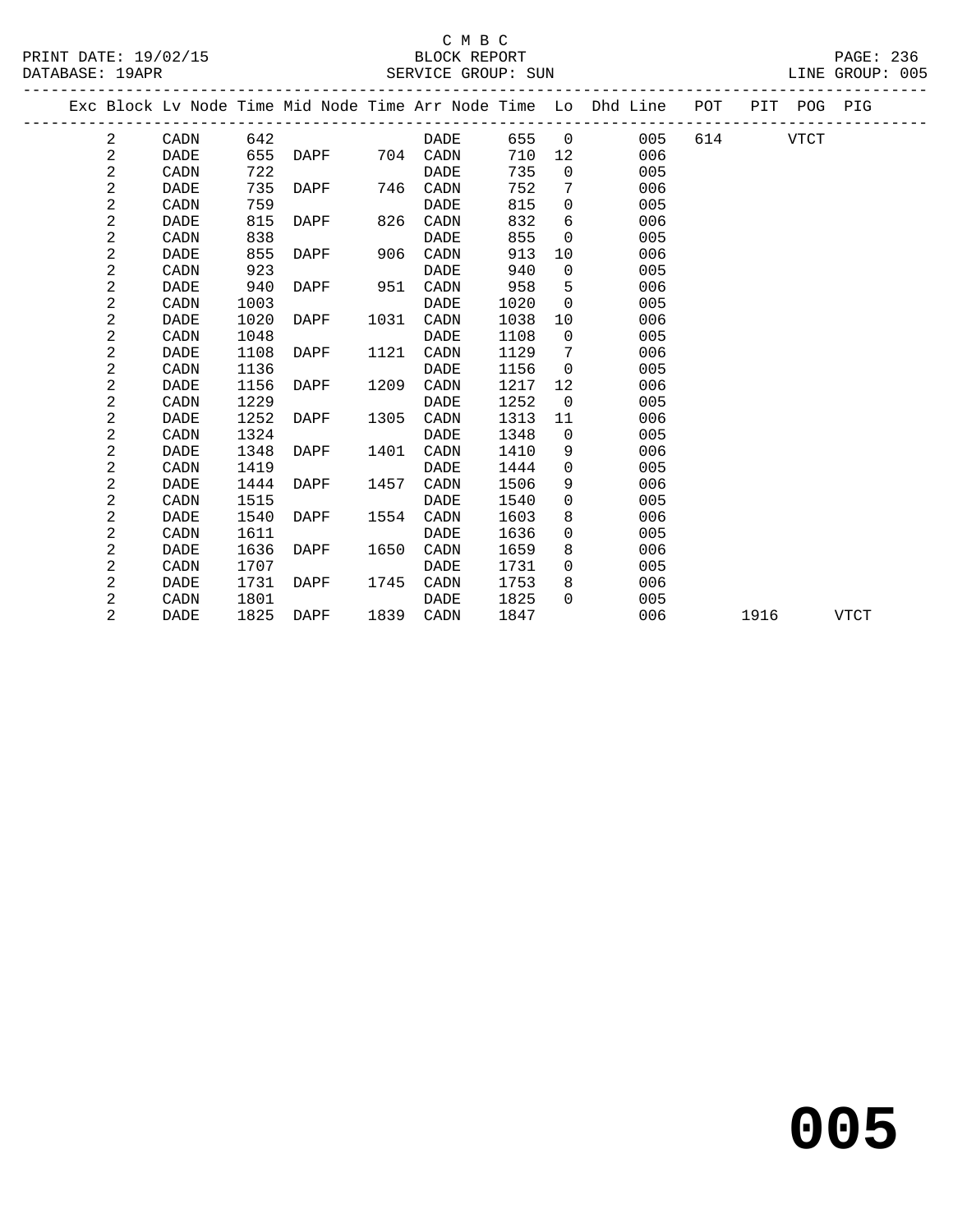|  |              |             |      |               |      |           |      |                 | Exc Block Lv Node Time Mid Node Time Arr Node Time Lo Dhd Line POT |          |      | PIT POG PIG |             |
|--|--------------|-------------|------|---------------|------|-----------|------|-----------------|--------------------------------------------------------------------|----------|------|-------------|-------------|
|  | 3            | CADN        | 908  |               |      | DADE      |      |                 | 925 0<br>005                                                       | 840 — 10 |      | VTCT        |             |
|  | $\mathsf{3}$ | <b>DADE</b> | 925  | DAPF 936 CADN |      |           | 943  | 10              | 006                                                                |          |      |             |             |
|  | 3            | CADN        | 953  |               |      | DADE      | 1010 | $\overline{0}$  | 005                                                                |          |      |             |             |
|  | 3            | DADE        | 1010 | DAPF          | 1021 | CADN      | 1028 | 12              | 006                                                                |          |      |             |             |
|  | 3            | CADN        | 1040 |               |      | DADE      | 1100 | $\overline{0}$  | 005                                                                |          |      |             |             |
|  | 3            | DADE        | 1100 | DAPF          | 1113 | CADN      | 1121 | 7               | 006                                                                |          |      |             |             |
|  | 3            | CADN        | 1128 |               |      | DADE      | 1148 | $\Omega$        | 005                                                                |          |      |             |             |
|  | 3            | DADE        | 1148 | DAPF          | 1201 | CADN      | 1209 | 12 <sup>°</sup> | 006                                                                |          |      |             |             |
|  | 3            | CADN        | 1221 |               |      | DADE      | 1244 | $\Omega$        | 005                                                                |          |      |             |             |
|  | 3            | DADE        | 1244 | DAPF          | 1257 | CADN      | 1305 | 11              | 006                                                                |          |      |             |             |
|  | 3            | CADN        | 1316 |               |      | DADE      | 1340 | $\Omega$        | 005                                                                |          |      |             |             |
|  | 3            | DADE        | 1340 | DAPF          | 1353 | CADN      | 1402 | 9               | 006                                                                |          |      |             |             |
|  | 3            | CADN        | 1411 |               |      | DADE      | 1436 | $\Omega$        | 005                                                                |          |      |             |             |
|  | 3            | DADE        | 1436 | DAPF          | 1449 | CADN      | 1458 | 9               | 006                                                                |          |      |             |             |
|  | 3            | CADN        | 1507 |               |      | DADE      | 1532 | $\Omega$        | 005                                                                |          |      |             |             |
|  | 3            | DADE        | 1532 | DAPF          | 1546 | CADN      | 1555 | 8               | 006                                                                |          |      |             |             |
|  | 3            | CADN        | 1603 |               |      | DADE      | 1628 | $\mathbf 0$     | 005                                                                |          |      |             |             |
|  | 3            | DADE        | 1628 | DAPF          | 1642 | CADN      | 1651 | $7^{\circ}$     | 006                                                                |          |      |             |             |
|  | 3            | CADN        | 1658 |               |      | DADE      | 1723 | $\Omega$        | 005                                                                |          |      |             |             |
|  | 3            | DADE        | 1723 | DAPF          | 1737 | CADN      | 1745 | 6               | 006                                                                |          |      |             |             |
|  | 3            | CADN        | 1751 |               |      | DADE      | 1815 | $\Omega$        | 005                                                                |          |      |             |             |
|  | 3            | DADE        | 1815 | DAPF          | 1829 | CADN      | 1837 | 14              | 006                                                                |          |      |             |             |
|  | 3            | CADN        | 1851 |               |      | DADE      | 1915 | $\Omega$        | 005                                                                |          |      |             |             |
|  | 3            | DADE        | 1915 | DAPF          | 1929 | CADN      | 1936 | 7               | 006                                                                |          |      |             |             |
|  | 3            | CADN        | 1943 |               |      | DADE      | 2005 | $\Omega$        | 005                                                                |          |      |             |             |
|  | 3            | DADE        | 2005 | DAPF          | 2017 | CADN      | 2024 | 9               | 006                                                                |          |      |             |             |
|  | 3            | CADN        | 2033 |               |      | DADE      | 2055 | $\Omega$        | 005                                                                |          |      |             |             |
|  | 3            | DADE        | 2055 | DAPF          |      | 2107 CADN | 2113 |                 | 006                                                                |          | 2142 |             | <b>VTCT</b> |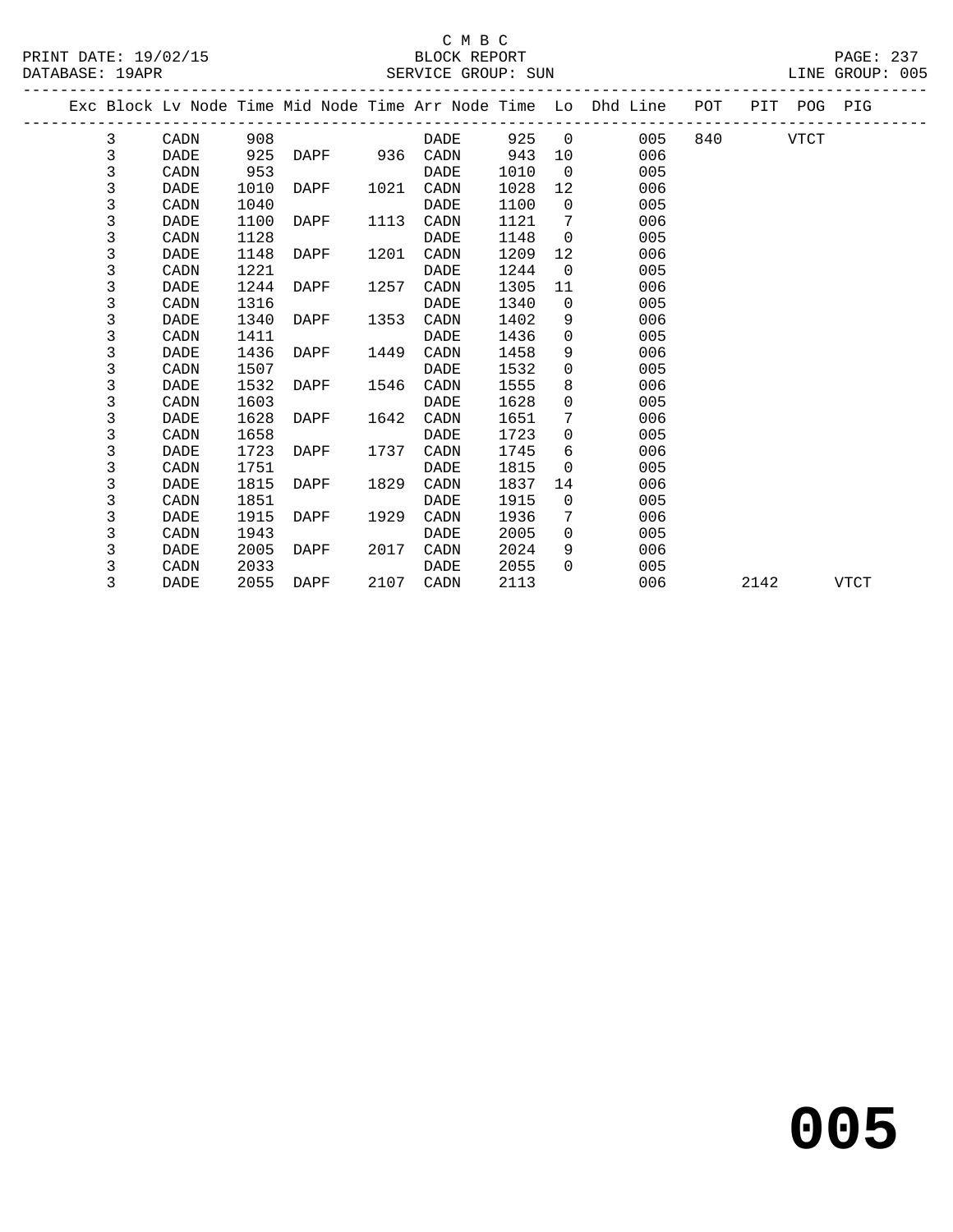#### C M B C<br>BLOCK REPORT SERVICE GROUP: SUN

|  |                |                              |      |      |      |             |      |                | Exc Block Lv Node Time Mid Node Time Arr Node Time Lo Dhd Line POT |     |      | PIT POG PIG |             |
|--|----------------|------------------------------|------|------|------|-------------|------|----------------|--------------------------------------------------------------------|-----|------|-------------|-------------|
|  | 4              | CADN                         | 1011 |      |      | DADE        | 1030 | $\mathbf 0$    | 005                                                                | 943 |      | <b>VTCT</b> |             |
|  | 4              | <b>DADE</b>                  | 1030 | DAPF |      | 1041 CADN   | 1049 | 15             | 006                                                                |     |      |             |             |
|  | 4              | CADN                         | 1104 |      |      | <b>DADE</b> | 1124 | $\overline{0}$ | 005                                                                |     |      |             |             |
|  | 4              | <b>DADE</b>                  | 1124 | DAPF | 1137 | CADN        | 1145 | 7              | 006                                                                |     |      |             |             |
|  | 4              | CADN                         | 1152 |      |      | <b>DADE</b> | 1212 | $\mathbf 0$    | 005                                                                |     |      |             |             |
|  | 4              | <b>DADE</b>                  | 1212 | DAPF | 1225 | CADN        | 1233 | 12             | 006                                                                |     |      |             |             |
|  | 4              | CADN                         | 1245 |      |      | DADE        | 1308 | $\mathbf 0$    | 005                                                                |     |      |             |             |
|  | 4              | <b>DADE</b>                  | 1308 | DAPF | 1321 | CADN        | 1330 | 9              | 006                                                                |     |      |             |             |
|  | 4              | CADN                         | 1339 |      |      | <b>DADE</b> | 1404 | $\mathbf 0$    | 005                                                                |     |      |             |             |
|  | 4              | <b>DADE</b>                  | 1404 | DAPF | 1417 | CADN        | 1426 | 9              | 006                                                                |     |      |             |             |
|  | 4              | CADN                         | 1435 |      |      | DADE        | 1500 | $\mathbf 0$    | 005                                                                |     |      |             |             |
|  | 4              | DADE                         | 1500 | DAPF | 1514 | CADN        | 1523 | 8              | 006                                                                |     |      |             |             |
|  | 4              | CADN                         | 1531 |      |      | DADE        | 1556 | $\mathbf 0$    | 005                                                                |     |      |             |             |
|  | 4              | DADE                         | 1556 | DAPF | 1610 | CADN        | 1619 | 8              | 006                                                                |     |      |             |             |
|  | 4              | CADN                         | 1627 |      |      | <b>DADE</b> | 1652 | $\mathbf 0$    | 005                                                                |     |      |             |             |
|  | 4              | DADE                         | 1652 | DAPF | 1706 | CADN        | 1714 | 9              | 006                                                                |     |      |             |             |
|  | 4              | CADN                         | 1723 |      |      | <b>DADE</b> | 1747 | $\mathsf{O}$   | 005                                                                |     |      |             |             |
|  | 4              | <b>DADE</b>                  | 1747 | DAPF | 1801 | CADN        | 1809 | 12             | 006                                                                |     |      |             |             |
|  | $\overline{4}$ | CADN                         | 1821 |      |      | <b>DADE</b> | 1845 | $\mathsf{O}$   | 005                                                                |     |      |             |             |
|  | 4              | $\ensuremath{\mathsf{DADE}}$ | 1845 | DAPF | 1859 | CADN        | 1906 | 7              | 006                                                                |     |      |             |             |
|  | 4              | CADN                         | 1913 |      |      | <b>DADE</b> | 1935 | $\mathbf 0$    | 005                                                                |     |      |             |             |
|  | 4              | <b>DADE</b>                  | 1935 | DAPF | 1947 | CADN        | 1954 | 9              | 006                                                                |     |      |             |             |
|  | 4              | CADN                         | 2003 |      |      | <b>DADE</b> | 2025 | $\mathsf{O}$   | 005                                                                |     |      |             |             |
|  | 4              | <b>DADE</b>                  | 2025 | DAPF | 2037 | CADN        | 2044 | 17             | 006                                                                |     |      |             |             |
|  | 4              | CADN                         | 2101 |      |      | <b>DADE</b> | 2120 | $\mathbf 0$    | 005                                                                |     |      |             |             |
|  | 4              | <b>DADE</b>                  | 2120 | DAPF | 2132 | CADN        | 2138 | 9              | 006                                                                |     |      |             |             |
|  | 4              | CADN                         | 2147 |      |      | <b>DADE</b> | 2205 | $\Omega$       | 005                                                                |     |      |             |             |
|  | 4              | <b>DADE</b>                  | 2205 | DAPF | 2217 | CADN        | 2223 | 9              | 006                                                                |     |      |             |             |
|  | 4              | CADN                         | 2232 |      |      | <b>DADE</b> | 2250 | $\mathbf 0$    | 005                                                                |     |      |             |             |
|  | 4              | <b>DADE</b>                  | 2250 | DAPF | 2302 | CADN        | 2308 | 10             | 006                                                                |     |      |             |             |
|  | 4              | CADN                         | 2318 |      |      | <b>DADE</b> | 2335 | $\mathbf 0$    | 005                                                                |     |      |             |             |
|  | 4              | <b>DADE</b>                  | 2335 | DAPF | 2345 | CADN        | 2351 | 7              | 006                                                                |     |      |             |             |
|  | 4              | CADN                         | 2358 |      |      | <b>DADE</b> | 2410 | $\mathbf 0$    | 005                                                                |     |      |             |             |
|  | 4              | DADE                         | 2410 | DAPF | 2420 | CADN        | 2426 | 12             | 006                                                                |     |      |             |             |
|  | 4              | CADN                         | 2438 |      |      | DADE        | 2450 | $\overline{0}$ | 005                                                                |     |      |             |             |
|  | 4              | DADE                         | 2450 | DAPF | 2500 | CADN        | 2506 | 12             | 006                                                                |     |      |             |             |
|  | 4              | CADN                         | 2518 |      |      | DADE        | 2530 | $\Omega$       | 005                                                                |     |      |             |             |
|  | 4              | DADE                         | 2530 | DAPF |      | 2540 CADN   | 2546 |                | 006                                                                |     | 2615 |             | <b>VTCT</b> |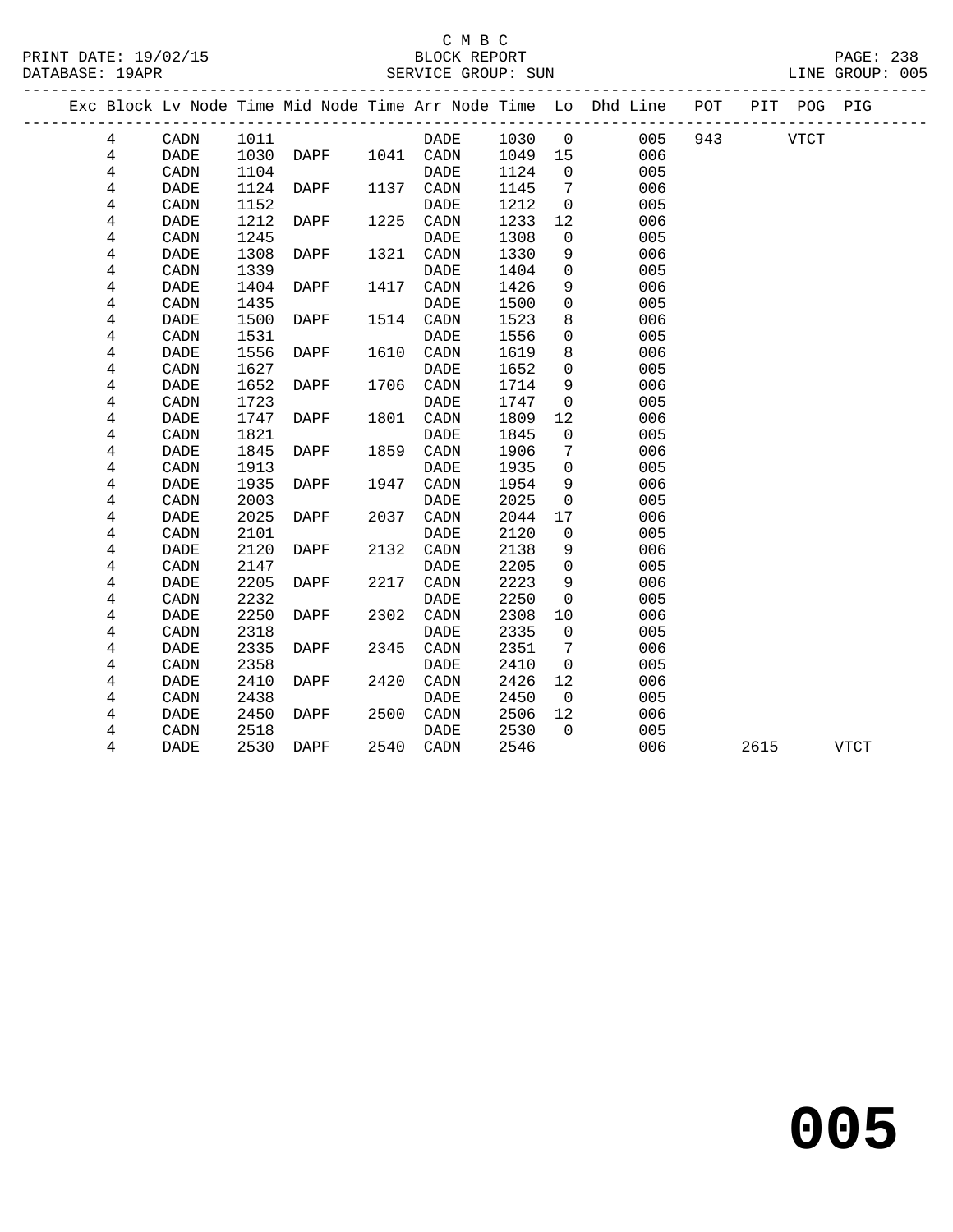#### C M B C<br>BLOCK REPORT SERVICE GROUP: SUN

|  |   |             |      |      |      |                        |      |                   | Exc Block Lv Node Time Mid Node Time Arr Node Time Lo Dhd Line POT |               |      | PIT POG PIG |             |
|--|---|-------------|------|------|------|------------------------|------|-------------------|--------------------------------------------------------------------|---------------|------|-------------|-------------|
|  | 5 | CADN        | 1031 |      |      | DADE                   | 1050 | $\overline{0}$    |                                                                    | 005 1003 VTCT |      |             |             |
|  | 5 | <b>DADE</b> | 1050 | DAPF |      | 1101 CADN              | 1109 | 11                | 006                                                                |               |      |             |             |
|  | 5 | CADN        | 1120 |      |      | DADE                   | 1140 | $\Omega$          | 005                                                                |               |      |             |             |
|  | 5 | <b>DADE</b> | 1140 | DAPF | 1153 | CADN                   | 1201 | 7                 | 006                                                                |               |      |             |             |
|  | 5 | CADN        | 1208 |      |      | DADE                   | 1228 | $\mathbf 0$       | 005                                                                |               |      |             |             |
|  | 5 | <b>DADE</b> | 1228 | DAPF | 1241 | CADN                   | 1249 | 12                | 006                                                                |               |      |             |             |
|  | 5 | CADN        | 1301 |      |      | <b>DADE</b>            | 1324 | $\mathbf 0$       | 005                                                                |               |      |             |             |
|  | 5 | DADE        | 1324 | DAPF | 1337 | CADN                   | 1346 | 9                 | 006                                                                |               |      |             |             |
|  | 5 | CADN        | 1355 |      |      | <b>DADE</b>            | 1420 | $\mathbf 0$       | 005                                                                |               |      |             |             |
|  | 5 | DADE        | 1420 | DAPF | 1433 | CADN                   | 1442 | 9                 | 006                                                                |               |      |             |             |
|  | 5 | CADN        | 1451 |      |      | <b>DADE</b>            | 1516 | $\mathbf 0$       | 005                                                                |               |      |             |             |
|  | 5 | <b>DADE</b> | 1516 | DAPF | 1530 | CADN                   | 1539 | 8                 | 006                                                                |               |      |             |             |
|  | 5 | CADN        | 1547 |      |      | DADE                   | 1612 | $\Omega$          | 005                                                                |               |      |             |             |
|  | 5 | <b>DADE</b> | 1612 | DAPF | 1626 | CADN                   | 1635 | 8                 | 006                                                                |               |      |             |             |
|  | 5 | CADN        | 1643 |      |      | DADE                   | 1708 | $\Omega$          | 005                                                                |               |      |             |             |
|  | 5 | DADE        | 1708 | DAPF | 1722 | CADN                   | 1730 | 11                | 006                                                                |               |      |             |             |
|  | 5 | CADN        | 1741 |      |      | <b>DADE</b>            | 1805 | $\mathbf 0$       | 005                                                                |               |      |             |             |
|  | 5 | <b>DADE</b> | 1805 | DAPF | 1819 | CADN                   | 1827 | 14                | 006                                                                |               |      |             |             |
|  | 5 | CADN        | 1841 |      |      | DADE                   | 1905 | $\mathbf 0$       | 005                                                                |               |      |             |             |
|  | 5 | DADE        | 1905 | DAPF | 1919 | CADN                   | 1926 | 7                 | 006                                                                |               |      |             |             |
|  | 5 | CADN        | 1933 |      |      | <b>DADE</b>            | 1955 | $\Omega$          | 005                                                                |               |      |             |             |
|  | 5 | <b>DADE</b> | 1955 | DAPF | 2007 | $\texttt{CADN}\xspace$ | 2014 | 9                 | 006                                                                |               |      |             |             |
|  | 5 | CADN        | 2023 |      |      | <b>DADE</b>            | 2045 | $\mathbf 0$       | 005                                                                |               |      |             |             |
|  | 5 | DADE        | 2045 | DAPF | 2057 | CADN                   | 2103 | 13                | 006                                                                |               |      |             |             |
|  | 5 | CADN        | 2116 |      |      | <b>DADE</b>            | 2135 | $\mathbf 0$       | 005                                                                |               |      |             |             |
|  | 5 | DADE        | 2135 | DAPF | 2147 | CADN                   | 2153 | 9                 | 006                                                                |               |      |             |             |
|  | 5 | CADN        | 2202 |      |      | DADE                   | 2220 | $\mathbf 0$       | 005                                                                |               |      |             |             |
|  | 5 | <b>DADE</b> | 2220 | DAPF | 2232 | CADN                   | 2238 | 10                | 006                                                                |               |      |             |             |
|  | 5 | CADN        | 2248 |      |      | <b>DADE</b>            | 2305 | $\overline{0}$    | 005                                                                |               |      |             |             |
|  | 5 | <b>DADE</b> | 2305 | DAPF | 2315 | CADN                   | 2321 | 12                | 006                                                                |               |      |             |             |
|  | 5 | CADN        | 2333 |      |      | <b>DADE</b>            | 2350 | $\overline{0}$    | 005                                                                |               |      |             |             |
|  | 5 | DADE        | 2350 | DAPF | 2400 | CADN                   | 2406 | $12 \overline{ }$ | 006                                                                |               |      |             |             |
|  | 5 | CADN        | 2418 |      |      | <b>DADE</b>            | 2430 | $\overline{0}$    | 005                                                                |               |      |             |             |
|  | 5 | <b>DADE</b> | 2430 | DAPF | 2440 | CADN                   | 2446 | $12 \overline{ }$ | 006                                                                |               |      |             |             |
|  | 5 | CADN        | 2458 |      |      | DADE                   | 2510 | $\Omega$          | 005                                                                |               |      |             |             |
|  | 5 | <b>DADE</b> | 2510 | DAPF | 2520 | CADN                   | 2526 |                   | 006                                                                |               | 2555 |             | <b>VTCT</b> |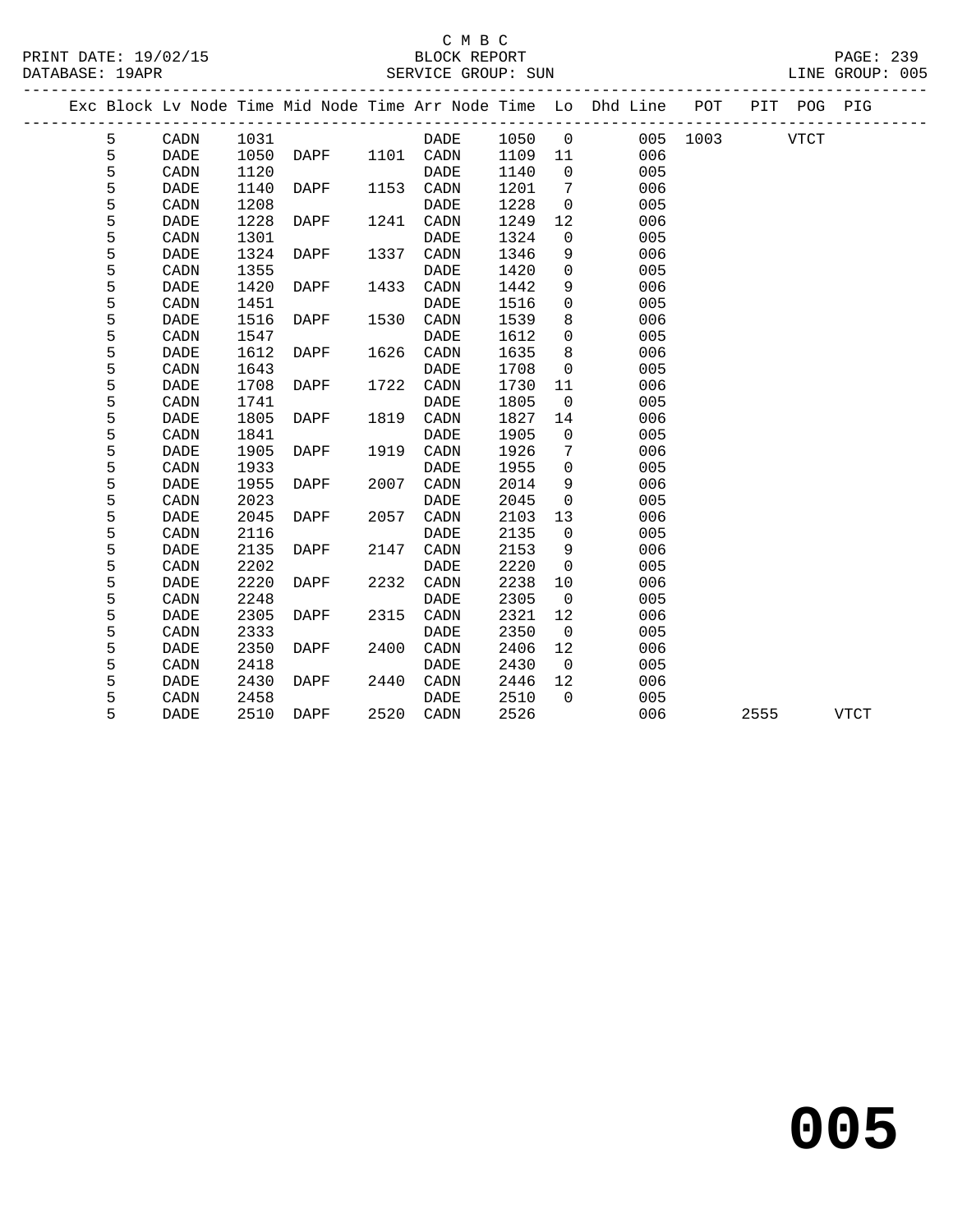### C M B C<br>BLOCK REPORT<br>SERVICE GROUP: SUN

| DATABASE: 19APR |                              |      |      |      | SERVICE GROUP: SUN     |      |                |                                                                                |          |      |             | LINE GROUP: 005 |  |
|-----------------|------------------------------|------|------|------|------------------------|------|----------------|--------------------------------------------------------------------------------|----------|------|-------------|-----------------|--|
|                 |                              |      |      |      | ______________________ |      |                | Exc Block Lv Node Time Mid Node Time Arr Node Time Lo Dhd Line POT PIT POG PIG |          |      |             |                 |  |
| 6               | CADN                         | 1056 |      |      | DADE                   | 1116 | $\overline{0}$ |                                                                                | 005 1028 |      | VTCT        |                 |  |
| 6               | DADE                         | 1116 | DAPF |      | 1129 CADN              | 1137 | 7              | 006                                                                            |          |      |             |                 |  |
| 6               | CADN                         | 1144 |      |      | <b>DADE</b>            | 1204 | $\overline{0}$ | 005                                                                            |          |      |             |                 |  |
| 6               | DADE                         | 1204 | DAPF | 1217 | CADN                   | 1225 | 12             | 006                                                                            |          |      |             |                 |  |
| 6               | CADN                         | 1237 |      |      | DADE                   | 1300 | $\overline{0}$ | 005                                                                            |          |      |             |                 |  |
| 6               | DADE                         | 1300 | DAPF | 1313 | CADN                   | 1322 | 10             | 006                                                                            |          |      |             |                 |  |
| 6               | CADN                         | 1332 |      |      | <b>DADE</b>            | 1356 | $\mathbf 0$    | 005                                                                            |          |      |             |                 |  |
| 6               | DADE                         | 1356 | DAPF | 1409 | CADN                   | 1418 | 9              | 006                                                                            |          |      |             |                 |  |
| 6               | CADN                         | 1427 |      |      | DADE                   | 1452 | 0              | 005                                                                            |          |      |             |                 |  |
| 6               | DADE                         | 1452 | DAPF | 1505 | CADN                   | 1514 | 9              | 006                                                                            |          |      |             |                 |  |
| 6               | CADN                         | 1523 |      |      | DADE                   | 1548 | 0              | 005                                                                            |          |      |             |                 |  |
| 6               | <b>DADE</b>                  | 1548 | DAPF | 1602 | CADN                   | 1611 | 8              | 006                                                                            |          |      |             |                 |  |
| 6               | CADN                         | 1619 |      |      | DADE                   | 1644 | $\mathbf 0$    | 005                                                                            |          |      |             |                 |  |
| 6               | DADE                         | 1644 | DAPF | 1658 | CADN                   | 1707 | 8              | 006                                                                            |          |      |             |                 |  |
| 6               | CADN                         | 1715 |      |      | DADE                   | 1739 | $\mathbf 0$    | 005                                                                            |          |      |             |                 |  |
| 6               | DADE                         | 1739 | DAPF | 1753 | CADN                   | 1801 | 10             | 006                                                                            |          |      |             |                 |  |
| 6               | CADN                         | 1811 |      |      | <b>DADE</b>            | 1835 | 0              | 005                                                                            |          |      |             |                 |  |
| 6               | DADE                         | 1835 | DAPF | 1849 | CADN                   | 1856 | 5              | 006                                                                            |          |      |             |                 |  |
| 6               | CADN                         | 1901 |      |      | DADE                   | 1925 | 0              | 005                                                                            |          |      |             |                 |  |
| 6               | <b>DADE</b>                  | 1925 | DAPF | 1939 | CADN                   | 1946 | 7              | 006                                                                            |          |      |             |                 |  |
| 6               | CADN                         | 1953 |      |      | DADE                   | 2015 | $\mathbf 0$    | 005                                                                            |          |      |             |                 |  |
| 6               | <b>DADE</b>                  | 2015 | DAPF | 2027 | CADN                   | 2034 | 12             | 006                                                                            |          |      |             |                 |  |
| 6               | CADN                         | 2046 |      |      | DADE                   | 2105 | 0              | 005                                                                            |          |      |             |                 |  |
| 6               | DADE                         | 2105 | DAPF | 2117 | CADN                   | 2123 | 8              | 006                                                                            |          |      |             |                 |  |
| 6               | CADN                         | 2131 |      |      | DADE                   | 2150 | $\mathbf 0$    | 005                                                                            |          |      |             |                 |  |
| 6               | $\ensuremath{\mathsf{DADE}}$ | 2150 | DAPF | 2202 | CADN                   | 2208 | 9              | 006                                                                            |          |      |             |                 |  |
| 6               | CADN                         | 2217 |      |      | <b>DADE</b>            | 2235 | 0              | 005                                                                            |          |      |             |                 |  |
| 6               | DADE                         | 2235 | DAPF | 2247 | CADN                   | 2253 | 10             | 006                                                                            |          |      |             |                 |  |
| 6               | CADN                         | 2303 |      |      | DADE                   | 2320 | $\mathbf 0$    | 005                                                                            |          |      |             |                 |  |
| 6               | <b>DADE</b>                  | 2320 | DAPF | 2330 | CADN                   | 2336 |                | 006                                                                            |          | 2405 |             | VTCT            |  |
| 7               | CADN                         | 1213 |      |      | <b>DADE</b>            | 1236 | 0              | 005                                                                            | 1145     |      | <b>VTCT</b> |                 |  |
| 7               | <b>DADE</b>                  | 1236 | DAPF | 1249 | CADN                   | 1257 | 11             | 006                                                                            |          |      |             |                 |  |
| 7               | CADN                         | 1308 |      |      | DADE                   | 1332 | 0              | 005                                                                            |          |      |             |                 |  |
| 7               | <b>DADE</b>                  | 1332 | DAPF | 1345 | CADN                   | 1354 | 9              | 006                                                                            |          |      |             |                 |  |
| 7               | CADN                         | 1403 |      |      | DADE                   | 1428 | 0              | 005                                                                            |          |      |             |                 |  |
| 7               | DADE                         | 1428 | DAPF | 1441 | CADN                   | 1450 | 9              | 006                                                                            |          |      |             |                 |  |
| 7               | CADN                         | 1459 |      |      | <b>DADE</b>            | 1524 | $\mathbf 0$    | 005                                                                            |          |      |             |                 |  |
| 7               | DADE                         | 1524 | DAPF | 1538 | CADN                   | 1547 | 8              | 006                                                                            |          |      |             |                 |  |
| 7               | CADN                         | 1555 |      |      | DADE                   | 1620 | 0              | 005                                                                            |          |      |             |                 |  |
| 7               | $\ensuremath{\mathsf{DADE}}$ | 1620 | DAPF | 1634 | CADN                   | 1643 | 7              | 006                                                                            |          |      |             |                 |  |
| 7               | CADN                         | 1650 |      |      | DADE                   | 1715 | $\Omega$       | 005                                                                            |          |      |             |                 |  |
| 7               | <b>DADE</b>                  | 1715 | DAPF |      | 1729 CADN              | 1737 |                | 006                                                                            |          | 1806 |             | <b>VTCT</b>     |  |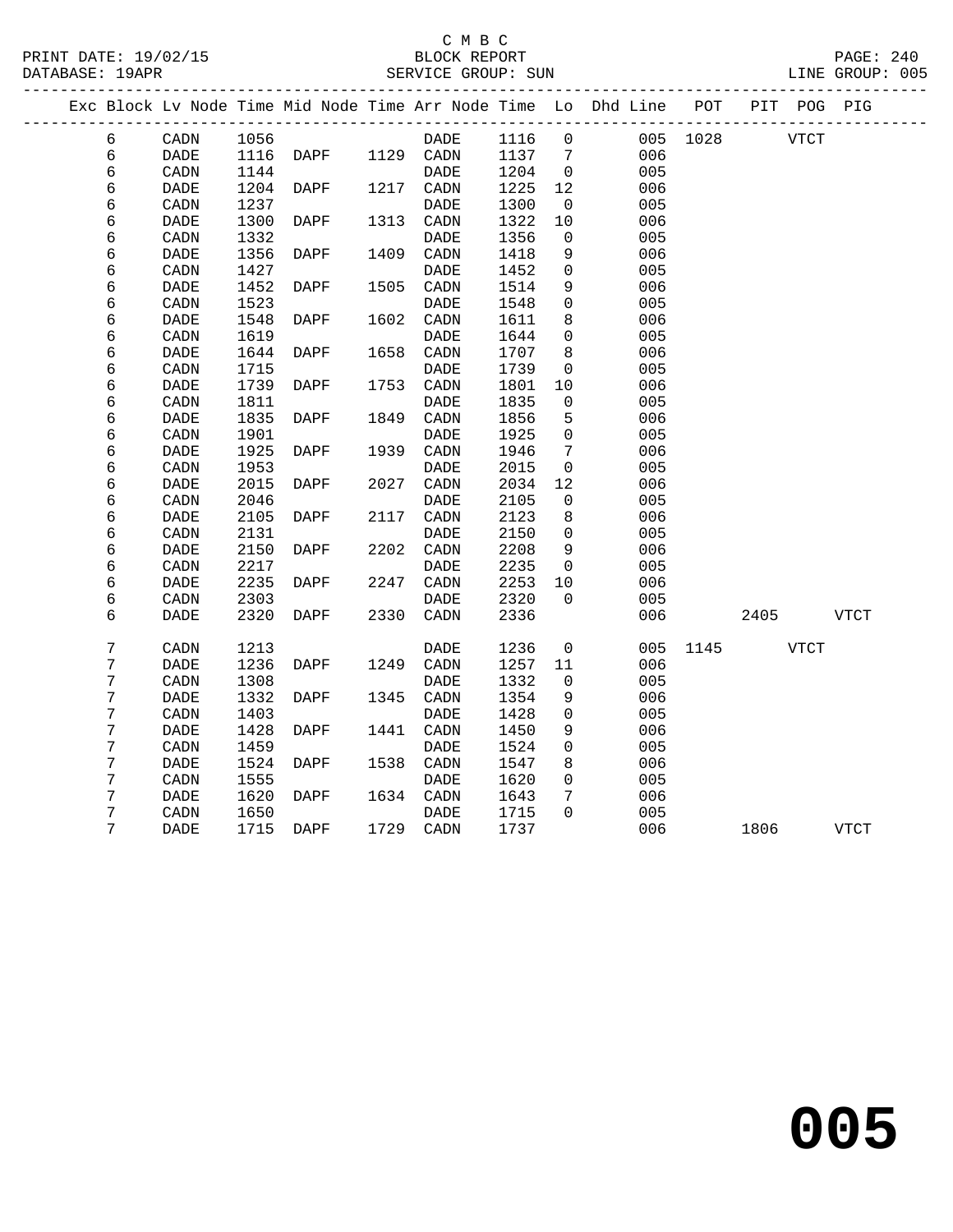|  |    |             |      |             |      |             |      |                | Exc Block Lv Node Time Mid Node Time Arr Node Time Lo Dhd Line | POT |      | PIT POG PIG |             |
|--|----|-------------|------|-------------|------|-------------|------|----------------|----------------------------------------------------------------|-----|------|-------------|-------------|
|  | 20 | CADS        | 618  | DAMW        | 623  | DADW        | 630  | $\overline{0}$ | 006                                                            | 550 |      | <b>VTCT</b> |             |
|  | 20 | DADW        | 630  |             |      | CADS        | 645  | 13             | 005                                                            |     |      |             |             |
|  | 20 | CADS        | 658  | DAMW        | 703  | <b>DADW</b> | 710  | $\Omega$       | 006                                                            |     |      |             |             |
|  | 20 | DADW        | 710  |             |      | CADS        | 725  | 13             | 005                                                            |     |      |             |             |
|  | 20 | CADS        | 738  | DAMW        | 743  | DADW        | 750  | $\overline{0}$ | 006                                                            |     |      |             |             |
|  | 20 | <b>DADW</b> | 750  |             |      | CADS        | 807  | 10             | 005                                                            |     |      |             |             |
|  | 20 | CADS        | 817  | DAMW        | 822  | <b>DADW</b> | 830  | $\overline{0}$ | 006                                                            |     |      |             |             |
|  | 20 | DADW        | 830  |             |      | CADS        | 847  | 10             | 005                                                            |     |      |             |             |
|  | 20 | CADS        | 857  | DAMW        | 902  | <b>DADW</b> | 910  | $\overline{0}$ | 006                                                            |     |      |             |             |
|  | 20 | <b>DADW</b> | 910  |             |      | CADS        | 929  | 15             | 005                                                            |     |      |             |             |
|  | 20 | CADS        | 944  | <b>DAMW</b> | 950  | <b>DADW</b> | 1000 | $\overline{0}$ | 006                                                            |     |      |             |             |
|  | 20 | <b>DADW</b> | 1000 |             |      | CADS        | 1020 | 12             | 005                                                            |     |      |             |             |
|  | 20 | CADS        | 1032 | DAMW        | 1038 | <b>DADW</b> | 1048 | $\overline{0}$ | 006                                                            |     |      |             |             |
|  | 20 | <b>DADW</b> | 1048 |             |      | CADS        | 1108 | 12             | 005                                                            |     |      |             |             |
|  | 20 | CADS        | 1120 | DAMW        | 1126 | <b>DADW</b> | 1136 | $\mathbf 0$    | 006                                                            |     |      |             |             |
|  | 20 | <b>DADW</b> | 1136 |             |      | CADS        | 1156 | 11             | 005                                                            |     |      |             |             |
|  | 20 | CADS        | 1207 | DAMW        | 1213 | <b>DADW</b> | 1224 | $\overline{0}$ | 006                                                            |     |      |             |             |
|  | 20 | <b>DADW</b> | 1224 |             |      | CADS        | 1246 | 8              | 005                                                            |     |      |             |             |
|  | 20 | CADS        | 1254 | <b>DAMW</b> | 1300 | <b>DADW</b> | 1312 | $\Omega$       | 006                                                            |     |      |             |             |
|  | 20 | <b>DADW</b> | 1312 |             |      | CADS        | 1336 | 13             | 005                                                            |     |      |             |             |
|  | 20 | CADS        | 1349 | DAMW        | 1356 | <b>DADW</b> | 1408 | $\overline{0}$ | 006                                                            |     |      |             |             |
|  | 20 | DADW        | 1408 |             |      | CADS        | 1433 | 12             | 005                                                            |     |      |             |             |
|  | 20 | CADS        | 1445 | DAMW        | 1452 | <b>DADW</b> | 1504 | $\overline{0}$ | 006                                                            |     |      |             |             |
|  | 20 | DADW        | 1504 |             |      | CADS        | 1530 | 11             | 005                                                            |     |      |             |             |
|  | 20 | CADS        | 1541 | DAMW        | 1548 | DADW        | 1600 | $\overline{0}$ | 006                                                            |     |      |             |             |
|  | 20 | DADW        | 1600 |             |      | CADS        | 1625 | 12             | 005                                                            |     |      |             |             |
|  | 20 | CADS        | 1637 | DAMW        | 1644 | <b>DADW</b> | 1656 | $\Omega$       | 006                                                            |     |      |             |             |
|  | 20 | <b>DADW</b> | 1656 |             |      | CADS        | 1721 | 5              | 005                                                            |     |      |             |             |
|  | 20 | CADS        | 1726 | DAMW        | 1733 | DADW        | 1745 | $\Omega$       | 006                                                            |     |      |             |             |
|  | 20 | <b>DADW</b> | 1745 |             |      | CADS        | 1809 |                | 005                                                            |     | 1834 |             | <b>VTCT</b> |
|  |    |             |      |             |      |             |      |                |                                                                |     |      |             |             |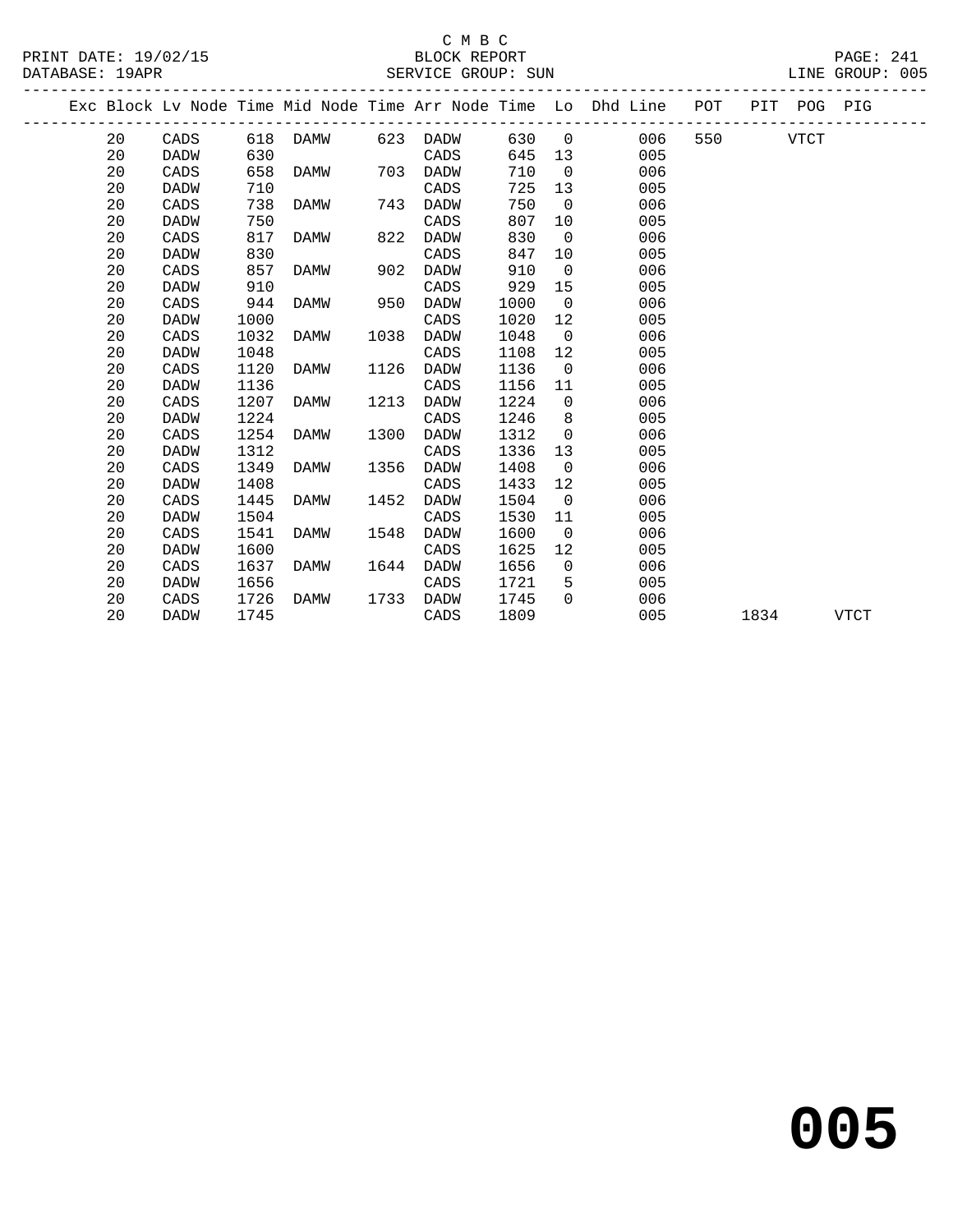### C M B C

21 CADS 1644 DAMW 1651 DADW 1703 0 006

21 CADS 1917 DAMW 1924 DADW 1935<br>21 DADW 1935 CADS 1958 13 005<br>21 CADS 2011 DAMW 2017 DADW 2027 0 006<br>21 DADW 2027 CADS 2050 9 005

21 CADS 2059 DAMW 2105 DADW 2115 0 006<br>21 DADW 2115 CADS 2136 8 005<br>21 CADS 2144 DAMW 2150 DADW 2200 0 006

21 CADS 2144 DAMW 2150 DADW 2200 0 006<br>21 DADW 2200 CADS 2220 9 005<br>21 CADS 2229 DAMW 2235 DADW 2245 0 006 21 CADS 2229 DAMW 2235 DADW 2245 0 006 21 CADS 2229 DAMW 2235 DADW 2245 0<br>
21 DADW 2245 CADS 2305 9 005<br>
21 CADS 2314 DAMW 2320 DADW 2330 0<br>
21 DADW 2330 CADS 2349 16 005<br>
21 CADS 2405 DAMW 2411 DADW 2420 0 006

 21 DADW 1703 CADS 1727 6 005 21 CADS 1733 DAMW 1740 DADW 1752 0 006 21 DADW 1752 CADS 1816 10 005 21 CADS 1826 DAMW 1833 DADW 1845 0 006 21 DADW 1845 CADS 1909 8 005 21 CADS 1917 DAMW 1924 DADW 1935 0 006 21 DADW 1935 CADS 1958 13 005

21 DADW 2027 CADS 2050 9<br>21 CADS 2059 DAMW 2105 DADW 2115 0

21 DADW 2330 CADS 2349 16<br>21 CADS 2405 DAMW 2411 DADW 2420 0 21 CADS 2405 DAMW 2411 DADW 2420 0 006 21 DADW 2420 CADS 2437 8 005 21 CADS 2445 DAMW 2451 DADW 2500 0 006 21 DADW 2500 CADS 2517 8 005 21 CADS 2525 DAMW 2531 DADW 2540 0 006

21 DADW 2115 CADS 2136<br>21 CADS 2144 DAMW 2150 DADW 2200 21 CADS 2144 DAMW 2150 DADW 2200 0<br>21 DADW 2200 0 CADS 2220 9

21 CADS 2314 DAMW 2320 DADW<br>21 DADW 2330 CADS

PRINT DATE: 19/02/15 BLOCK REPORT PAGE: 242 DATABASE: 19APR SERVICE GROUP: SUN LINE GROUP: 005 ------------------------------------------------------------------------------------------------- Exc Block Lv Node Time Mid Node Time Arr Node Time Lo Dhd Line POT PIT POG PIG ------------------------------------------------------------------------------------------------- 21 CADS 638 DAMW 643 DADW 650 0 006 610 VTCT 21 DADW 650 CADS 705 13 005 21 CADS 718 DAMW 723 DADW 730 0 006 21 DADW 730 CADS 747 11 005 21 CADS 758 DAMW 803 DADW 810 0 006 21 DADW 810 CADS 827 10 005 21 CADS 837 DAMW 842 DADW 850 0 006<br>21 DADW 850 CADS 907 10 005<br>21 CADS 917 DAMW 922 DADW 930 0 006 21 DADW 850 CADS 907 10 005 21 CADS 917 DAMW 922 DADW 930 0 006<br>21 DADW 930 CADS 950 4 005<br>21 CADS 954 DAMW 1000 DADW 1010 0 006 21 DADW 930 CADS 950 4 005 21 CADS 954 DAMW 1000 DADW 1010 0 006 21 DADW 1010 CADS 1030 10 005 21 DADW 1010 CADS 1030 10 005<br>21 CADS 1040 DAMW 1046 DADW 1056 0 006<br>21 DADW 1056 CADS 1116 12 005 21 DADW 1010<br>
21 CADS 1040 DAMW 1046 DADW 1056 0 006<br>
21 DADW 1056 CADS 1116 12 005<br>
21 CADS 1128 DAMW 1134 DADW 1144 0 006<br>
21 DADW 1144 CADS 1204 10 005<br>
21 DADW 1144 CADS 1204 10 005 21 CADS 1128 DAMW 1134 DADW<br>21 DADW 1144 CADS 21 CADS 1128 DAMW 1134 DADW 1144 0 006<br>21 DADW 1144 CADS 1204 10 005<br>21 CADS 1214 DAMW 1220 DADW 1232 0 006<br>21 DADW 1232 CADS 1254 8 005 21 CADS 1214 DAMW 1220 DADW 1232 0 006<br>21 DADW 1232 CADS 1254 8 005 21 DADW 1232 CADS 1254 8 005 21 CADS 1302 DAMW 1308 DADW 1320 0 006 21 DADW 1320 CADS 1344 13 005 21 CADS 1357 DAMW 1404 DADW 1416 0 006 21 DADW 1416 CADS 1441 12 005 21 CADS 1337 DAMW 1101 DADW 1110 000<br>
21 DADW 1416 CADS 1441 12 005<br>
21 CADS 1453 DAMW 1500 DADW 1512 0 006<br>
21 DADW 1512 CADS 1538 11 005 21 DADW 1512 CADS 1538 11 005<br>21 CADS 1549 DAMW 1556 DADW 1608 0 006<br>21 DADW 1608 CADS 1633 11 005 21 CADS 1549 DAMW 1556 DADW 1608 0 006 21 CADS 1549 DAMW 1556 DADW 1608 0 006<br>21 DADW 1608 CADS 1633 11 005<br>21 CADS 1644 DAMW 1651 DADW 1703 0 006<br>21 DADW 1703 CADS 1727 6 005

21 DADW 2540 BURO 2547 005 2614 VTCT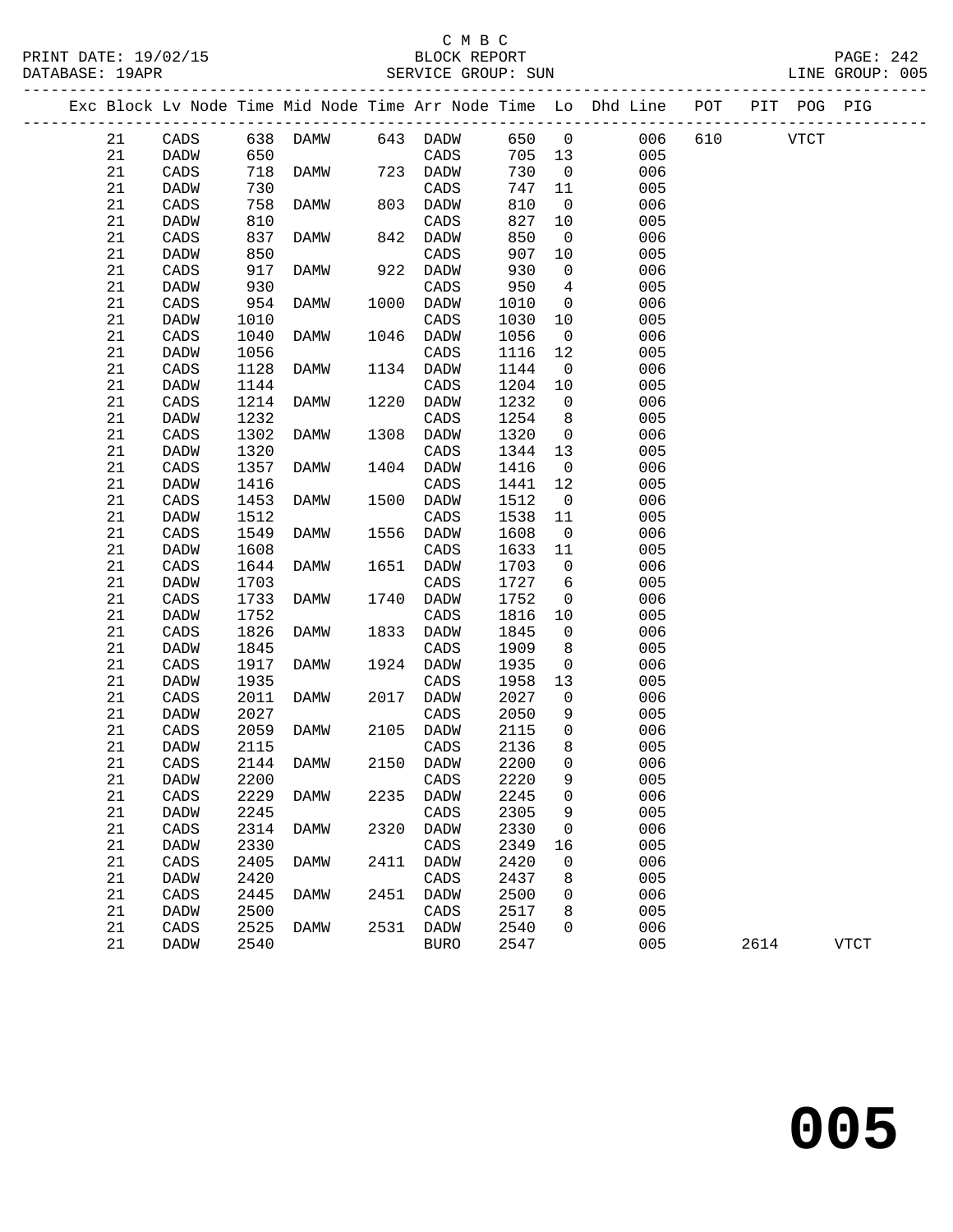### C M B C

DATABASE: 19APR SERVICE GROUP: SUN LINE GROUP: 005 ------------------------------------------------------------------------------------------------- Exc Block Lv Node Time Mid Node Time Arr Node Time Lo Dhd Line POT PIT POG PIG ------------------------------------------------------------------------------------------------- 22 CADS 932 DAMW 937 DADW 945 0 006 904 VTCT<br>22 DADW 945 CADS 1005 9 005<br>22 CADS 1014 DAMW 1020 DADW 1030 0 006 22 DADW 945 CADS 1005 9 005 22 CADS 1014 DAMW 1020 DADW 1030 0 006 22 DADW 1030 CADS 1050 14 005 22 CADS 1104 DAMW 1110 DADW 1120 0 006 22 DADW 1120 CADS 1140 11 005 22 CADS 1151 DAMW 1157 DADW 1208 0 006 22 DADW 1208 CADS 1230 8 005 22 CADS 1238 DAMW 1244 DADW 1256 0 006 22 DADW 1256 CADS 1318 8 005 22 CADS 1238 DAMW 1244 DADW 1256 0<br>
22 DADW 1256 CADS 1318 8 005<br>
22 CADS 1326 DAMW 1332 DADW 1344 0<br>
22 DADW 1344 CADS 1409 12 005 22 DADW 1344 CADS 1409 12<br>22 CADS 1421 DAMW 1428 DADW 1440 0 22 CADS 1421 DAMW 1428 DADW 1440 0 006 22 CADS 1421 DAMW 1428 DADW 1440 0 006<br>22 DADW 1440 CADS 1506 11 005<br>22 CADS 1517 DAMW 1524 DADW 1536 0 006 22 CADS 1517 DAMW 1524 DADW 1536 0 006 22 DADW 1536 CADS 1602 11 005 22 CADS 1613 DAMW 1620 DADW 1632 0 006 22 DADW 1632 CADS 1657 8 005 22 CADS 1705 DAMW 1712 DADW 1724 0 006<br>22 DADW 1724 CADS 1748 9 005<br>22 CADS 1757 DAMW 1804 DADW 1816 0 006<br>22 DADW 1816 CADS 1840 7 005 22 DADW 1724 CADS 1748 9 005 22 CADS 1757 DAMW 1804 DADW 1816 0 006 22 DADW 1816 CADS 1840 7 005 22 DADW 1816<br>22 CADS 1847 DAMW 1854 DADW 1905 0 006<br>22 DADW 1905 CADS 1928 9 005 22 DADW 1905 CADS 1928 9 005 22 CADS 1937 DAMW 1944 DADW 1955 0 006 22 DADW 1955 CADS 2018 5 005 22 DADW 1955 CADS 2018 5 005<br>22 CADS 2023 DAMW 2029 DADW 2039 0 006<br>22 DADW 2039 CADS 2102 12 005 22 DADW 2039 CADS 2102 12<br>22 CADS 2114 DAMW 2120 DADW 2130 0 22 CADS 2114 DAMW 2120 DADW 2130 0 006<br>22 DADW 2130 0 CADS 2151 8 005<br>22 CADS 2159 DAMW 2205 DADW 2215 0 006 22 DADW 2130 CADS 2151 8 005 22 CADS 2159 DAMW 2205 DADW 2215 0 006<br>22 DADW 2215 CADS 2235 9 005<br>22 CADS 2244 DAMW 2250 DADW 2300 0 006 22 DADW 2215 CADS 2235 9 005 22 CADS 2244 DAMW 2250 DADW 2300 0 006<br>22 DADW 2300 0 CADS 2319 10 005<br>22 CADS 2329 DAMW 2335 DADW 2345 0 006 22 DADW 2300 CADS 2319 10<br>22 CADS 2329 DAMW 2335 DADW 2345 0 22 CADS 2329 DAMW 2335 DADW 2345 0 006 22 DADW 2345 CADS 2402 005 2427 VTCT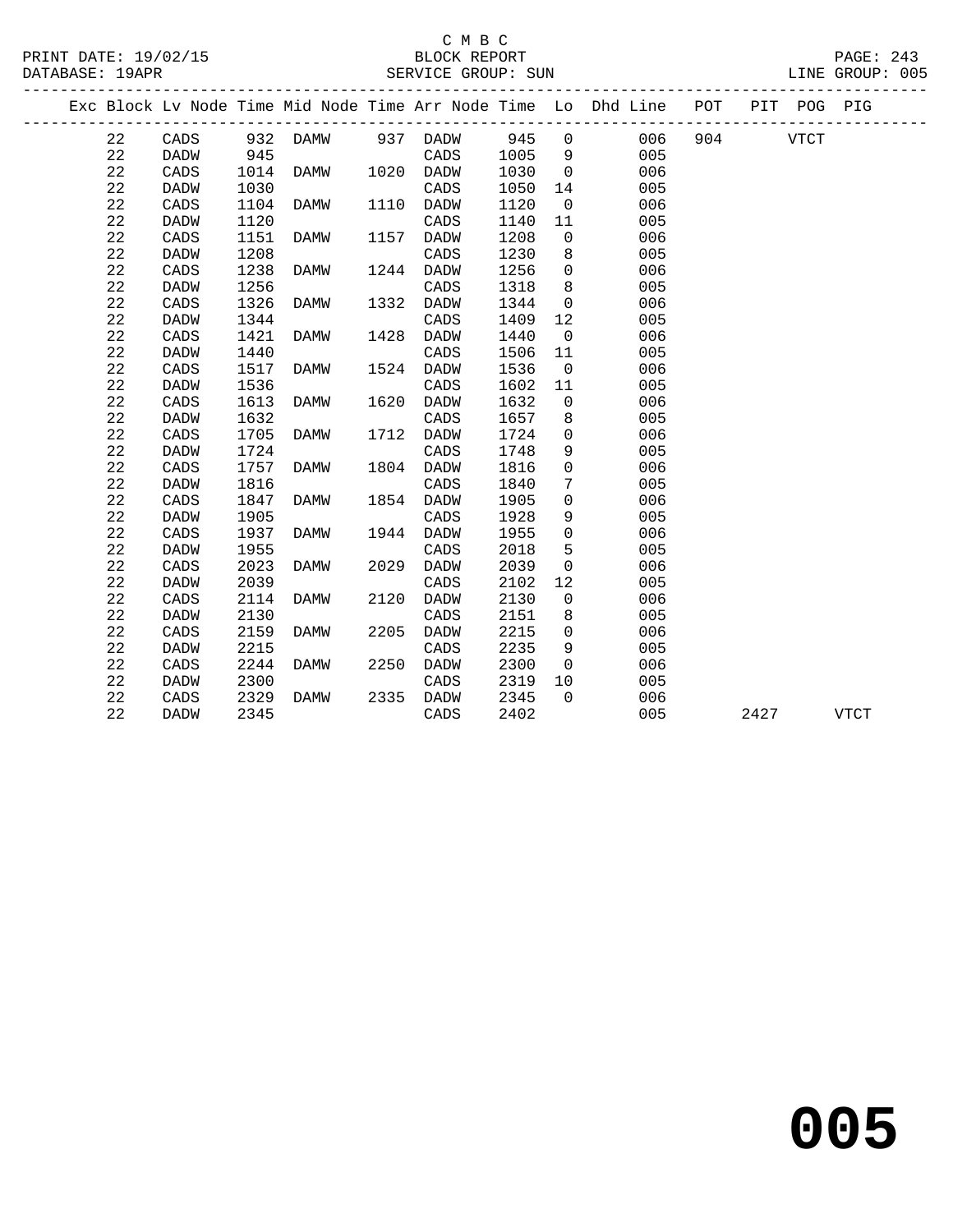### C M B C<br>BLOCK REPORT

PRINT DATE: 19/02/15 BLOCK REPORT PAGE: 244 SERVICE GROUP: SUN

|  |    |             |      |                            |      |                  |         |                | Exc Block Lv Node Time Mid Node Time Arr Node Time Lo Dhd Line POT |          |             | PIT POG PIG |             |
|--|----|-------------|------|----------------------------|------|------------------|---------|----------------|--------------------------------------------------------------------|----------|-------------|-------------|-------------|
|  | 23 | CADS        |      | 1048 DAMW 1054 DADW 1104 0 |      |                  |         |                |                                                                    | 006 1020 | <b>VTCT</b> |             |             |
|  | 23 | DADW        | 1104 |                            |      | CADS             | 1124 12 |                | 005                                                                |          |             |             |             |
|  | 23 | CADS        | 1136 | DAMW                       |      | 1142 DADW        | 1152    | $\overline{0}$ | 006                                                                |          |             |             |             |
|  | 23 | DADW        | 1152 |                            |      | CADS             | 1212    | 10             | 005                                                                |          |             |             |             |
|  | 23 | CADS        | 1222 | DAMW                       |      | 1228 DADW        | 1240    | $\overline{0}$ | 006                                                                |          |             |             |             |
|  | 23 | DADW        | 1240 |                            |      | CADS             | 1302    | 8              | 005                                                                |          |             |             |             |
|  | 23 | CADS        | 1310 | DAMW                       |      | 1316 DADW        | 1328    | $\overline{0}$ | 006                                                                |          |             |             |             |
|  | 23 | DADW        | 1328 |                            |      | CADS             | 1352    | 13             | 005                                                                |          |             |             |             |
|  | 23 | CADS        | 1405 | DAMW                       |      | 1412 DADW        | 1424    | $\overline{0}$ | 006                                                                |          |             |             |             |
|  | 23 | DADW        | 1424 |                            |      | CADS             | 1449    | 12             | 005                                                                |          |             |             |             |
|  | 23 | CADS        | 1501 | DAMW                       | 1508 | DADW             | 1520    | $\overline{0}$ | 006                                                                |          |             |             |             |
|  | 23 | DADW        | 1520 |                            |      | CADS             | 1546    | 11             | 005                                                                |          |             |             |             |
|  | 23 | CADS        | 1557 | DAMW                       |      | 1604 DADW        | 1616    | $\overline{0}$ | 006                                                                |          |             |             |             |
|  | 23 | DADW        | 1616 |                            |      | CADS             | 1641    | 10             | 005                                                                |          |             |             |             |
|  | 23 | CADS        | 1651 | DAMW                       | 1658 | DADW             | 1710    | $\overline{0}$ | 006                                                                |          |             |             |             |
|  | 23 | DADW        | 1710 |                            |      | CADS             | 1734    | $\overline{7}$ | 005                                                                |          |             |             |             |
|  | 23 | CADS        | 1741 | DAMW                       | 1748 | DADW             | 1800    | $\overline{0}$ | 006                                                                |          |             |             |             |
|  | 23 | DADW        | 1800 |                            |      | CADS             | 1824    | 12             | 005                                                                |          |             |             |             |
|  | 23 | CADS        | 1836 | DAMW                       |      | 1843 DADW        | 1855    | $\overline{0}$ | 006                                                                |          |             |             |             |
|  | 23 | DADW        | 1855 |                            |      | CADS             | 1919    | 8              | 005                                                                |          |             |             |             |
|  | 23 | CADS        | 1927 | DAMW                       |      | 1934 DADW        | 1945    | $\Omega$       | 006                                                                |          |             |             |             |
|  | 23 | <b>DADW</b> | 1945 |                            |      | CADS             | 2008    |                | 005                                                                |          | 2033        |             | <b>VTCT</b> |
|  |    |             |      |                            |      |                  |         |                |                                                                    |          |             |             |             |
|  | 24 | CADS        | 1024 | DAMW                       | 1030 | DADW             | 1040    | $\overline{0}$ | 006                                                                |          | 956 VTCT    |             |             |
|  | 24 | <b>DADW</b> | 1040 |                            |      | CADS             | 1100    | 12             | 005                                                                |          |             |             |             |
|  | 24 | CADS        | 1112 | DAMW                       |      | 1118 DADW        | 1128    | $\overline{0}$ | 006                                                                |          |             |             |             |
|  | 24 | DADW        | 1128 |                            |      | CADS             | 1148    | 11             | 005                                                                |          |             |             |             |
|  | 24 | CADS        | 1159 | DAMW                       | 1205 | DADW             | 1216    | $\overline{0}$ | 006                                                                |          |             |             |             |
|  | 24 | <b>DADW</b> | 1216 |                            |      | CADS             | 1238    | 8              | 005                                                                |          |             |             |             |
|  | 24 | CADS        | 1246 | DAMW                       | 1252 | DADW             | 1304    | $\overline{0}$ | 006                                                                |          |             |             |             |
|  | 24 | DADW        | 1304 |                            |      | CADS             | 1328    | 13             | 005                                                                |          |             |             |             |
|  | 24 | CADS        | 1341 | DAMW                       | 1348 | DADW             | 1400    | $\overline{0}$ | 006                                                                |          |             |             |             |
|  | 24 | DADW        | 1400 |                            |      | CADS             | 1425    | 12             | 005                                                                |          |             |             |             |
|  | 24 | CADS        | 1437 | DAMW                       |      | 1444 DADW        | 1456    | $\overline{0}$ | 006                                                                |          |             |             |             |
|  | 24 | DADW        | 1456 |                            |      | CADS             | 1522    | 11             | 005                                                                |          |             |             |             |
|  | 24 | CADS        | 1533 | DAMW                       | 1540 | DADW             | 1552    | $\overline{0}$ | 006                                                                |          |             |             |             |
|  | 24 | DADW        | 1552 |                            |      | CADS             | 1618    | 11             | 005                                                                |          |             |             |             |
|  | 24 | CADS        | 1629 | DAMW                       |      | 1636 DADW        | 1648    | $\overline{0}$ | 006                                                                |          |             |             |             |
|  | 24 | <b>DADW</b> | 1648 |                            |      | CADS             | 1713    | 6              | 005                                                                |          |             |             |             |
|  | 24 | CADS        |      | 1719 DAMW                  |      | 1726 DADW 1738 0 |         |                | 006                                                                |          |             |             |             |
|  | 24 | DADW        | 1738 |                            |      | CADS             | 1802    | 14             | 005                                                                |          |             |             |             |
|  | 24 | CADS        | 1816 | DAMW                       | 1823 | DADW             | 1835    | 0              | 006                                                                |          |             |             |             |
|  | 24 | DADW        | 1835 |                            |      | CADS             | 1859    | 8              | 005                                                                |          |             |             |             |
|  | 24 | CADS        | 1907 | DAMW                       | 1914 | DADW             | 1925    | 0              | 006                                                                |          |             |             |             |
|  | 24 | DADW        | 1925 |                            |      | CADS             | 1948    | 11             | 005                                                                |          |             |             |             |
|  | 24 | CADS        | 1959 | DAMW                       | 2005 | DADW             | 2015    | 0              | 006                                                                |          |             |             |             |
|  | 24 | DADW        | 2015 |                            |      | CADS             | 2038    | 9              | 005                                                                |          |             |             |             |
|  | 24 | CADS        | 2047 | DAMW                       | 2053 | DADW             | 2103    | 0              | 006                                                                |          |             |             |             |
|  | 24 | DADW        | 2103 |                            |      | CADS             | 2124    |                | 005                                                                |          | 2149        |             | <b>VTCT</b> |
|  |    |             |      |                            |      |                  |         |                |                                                                    |          |             |             |             |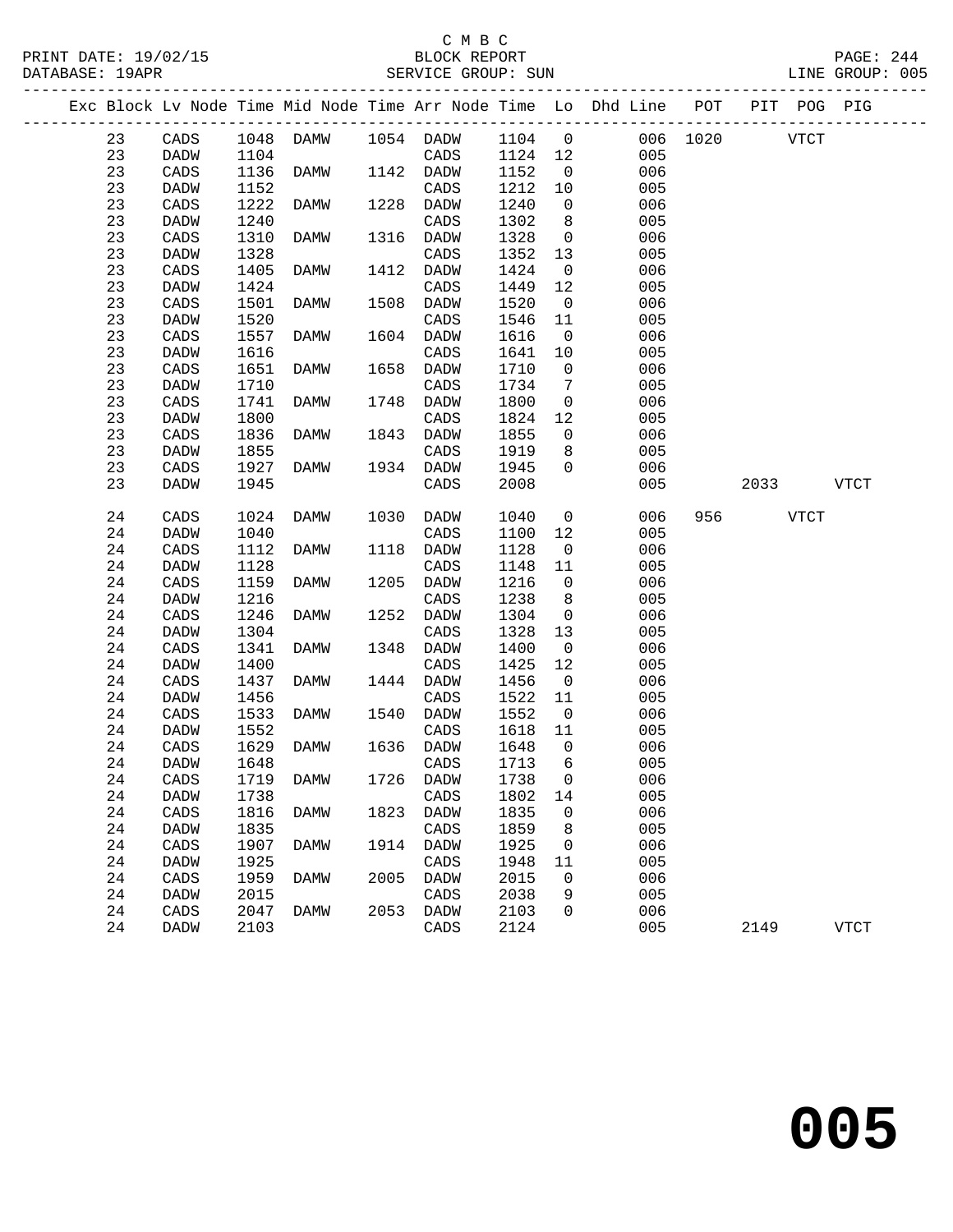### C M B C<br>BLOCK REPORT

| DATABASE: 19APR |                 |      |             |      | SERVICE GROUP: SUN |         |                              |                                                                                |      |         |             | LINE GROUP: 005 |
|-----------------|-----------------|------|-------------|------|--------------------|---------|------------------------------|--------------------------------------------------------------------------------|------|---------|-------------|-----------------|
|                 |                 |      |             |      |                    |         |                              | Exc Block Lv Node Time Mid Node Time Arr Node Time Lo Dhd Line POT PIT POG PIG |      |         |             |                 |
| 25              | CADS            |      | 1004 DAMW   |      | 1010 DADW          | 1020 0  |                              | 006                                                                            |      | 936 000 | <b>VTCT</b> |                 |
| 25              | DADW            | 1020 |             |      | CADS               | 1040 16 |                              | 005                                                                            |      |         |             |                 |
| 25              | CADS            | 1056 | DAMW        |      | 1102 DADW          | 1112    | $\overline{0}$               | 006                                                                            |      |         |             |                 |
| 25              | DADW            | 1112 |             |      | CADS               | 1132    | 11                           | 005                                                                            |      |         |             |                 |
| 25              | CADS            | 1143 | DAMW        | 1149 | DADW               | 1200    | $\overline{0}$               | 006                                                                            |      |         |             |                 |
| 25              | DADW            | 1200 |             |      | CADS               | 1222    | 8                            | 005                                                                            |      |         |             |                 |
| 25              | CADS            | 1230 | DAMW        | 1236 | DADW               | 1248    | $\overline{0}$               | 006                                                                            |      |         |             |                 |
| 25              | DADW            | 1248 |             |      | CADS               | 1310    | 8 <sup>8</sup>               | 005                                                                            |      |         |             |                 |
| 25              | CADS            | 1318 | DAMW        | 1324 | DADW               | 1336    | $\overline{0}$               | 006                                                                            |      |         |             |                 |
| 25              | DADW            | 1336 |             |      | CADS               | 1401    | 12                           | 005                                                                            |      |         |             |                 |
| 25              | CADS            | 1413 | DAMW        | 1420 | DADW               | 1432    | $\overline{0}$               | 006                                                                            |      |         |             |                 |
| 25              | DADW            | 1432 |             |      | CADS               | 1458    | 11                           | 005                                                                            |      |         |             |                 |
| 25              | CADS            | 1509 | DAMW        | 1516 | DADW               | 1528    | $\overline{0}$               | 006                                                                            |      |         |             |                 |
| 25              | DADW            | 1528 |             |      | CADS               | 1554    | 11                           | 005                                                                            |      |         |             |                 |
| 25              | CADS            | 1605 | DAMW        | 1612 | DADW               | 1624    | $\overline{0}$               | 006                                                                            |      |         |             |                 |
| 25              | DADW            | 1624 |             |      | CADS               | 1649    | 9                            | 005                                                                            |      |         |             |                 |
| 25              | CADS            | 1658 | DAMW        | 1705 | DADW               | 1717    | $\overline{0}$               | 006                                                                            |      |         |             |                 |
| 25              | DADW            | 1717 |             |      | CADS               | 1741    | 8                            | 005                                                                            |      |         |             |                 |
| 25              | CADS            | 1749 | DAMW        | 1756 | DADW               | 1808    | $\mathbf 0$                  | 006                                                                            |      |         |             |                 |
| 25              | DADW            | 1808 |             |      | CADS               | 1832    |                              | 005                                                                            |      |         | 1857 VTCT   |                 |
| 26              | CADS            | 1334 | DAMW        | 1340 | DADW               | 1352    |                              | $\overline{0}$<br>006                                                          | 1306 | VTCT    |             |                 |
| 26              | DADW            | 1352 |             |      | CADS               | 1417    | 12                           | 005                                                                            |      |         |             |                 |
| 26              | CADS            | 1429 | DAMW        | 1436 | DADW               | 1448    | $\overline{0}$               | 006                                                                            |      |         |             |                 |
| 26              | DADW            | 1448 |             |      | CADS               | 1514    | 11                           | 005                                                                            |      |         |             |                 |
| 26              | CADS            | 1525 | DAMW        | 1532 | DADW               | 1544    | $\overline{0}$               | 006                                                                            |      |         |             |                 |
| 26              | DADW            | 1544 |             |      | CADS               | 1610    | 11                           | 005                                                                            |      |         |             |                 |
| 26              | CADS            | 1621 | DAMW        | 1628 | DADW               | 1640    | $\overline{0}$               | 006                                                                            |      |         |             |                 |
| 26              | DADW            | 1640 |             |      | CADS               | 1705    | $7\phantom{.0}\phantom{.0}7$ | 005                                                                            |      |         |             |                 |
| 26              | CADS            | 1712 | DAMW        | 1719 | DADW               | 1731    | $\mathsf{O}$                 | 006                                                                            |      |         |             |                 |
| 26              | DADW            | 1731 |             |      | CADS               | 1755    | 11                           | 005                                                                            |      |         |             |                 |
| 26              | CADS            | 1806 | DAMW        | 1813 | DADW               | 1825    | $\overline{0}$               | 006                                                                            |      |         |             |                 |
| 26              | DADW            | 1825 |             |      | CADS               | 1849    | 8                            | 005                                                                            |      |         |             |                 |
| 26              | CADS            | 1857 | DAMW        | 1904 | DADW               | 1915    | $\mathsf{O}$                 | 006                                                                            |      |         |             |                 |
| 26              | DADW            | 1915 |             |      | CADS               | 1938    | 11                           | 005                                                                            |      |         |             |                 |
| 26              | CADS            | 1949 | DAMW        |      | 1955 DADW          | 2005    | $\overline{0}$               | 006                                                                            |      |         |             |                 |
| 26              | DADW            | 2005 |             |      | CADS               | 2028    | 7                            | 005                                                                            |      |         |             |                 |
| 26              | CADS            | 2035 | DAMW        |      | 2041 DADW          | 2051    | $\overline{0}$               | 006                                                                            |      |         |             |                 |
| 26              | <b>DADW</b>     | 2051 |             |      | CADS               | 2114 15 |                              | 005                                                                            |      |         |             |                 |
| 26              | CADS            | 2129 | DAMW        | 2135 | <b>DADW</b>        | 2145    | 0                            | 006                                                                            |      |         |             |                 |
| 26              | DADW            | 2145 |             |      | $\mathtt{CADS}$    | 2206    | 8                            | 005                                                                            |      |         |             |                 |
| 26              | CADS            | 2214 | DAMW        | 2220 | DADW               | 2230    | 0                            | 006                                                                            |      |         |             |                 |
| 26              | DADW            | 2230 |             |      | CADS               | 2250    | 9                            | 005                                                                            |      |         |             |                 |
| 26              | $\mathtt{CADS}$ | 2259 | DAMW        | 2305 | DADW               | 2315    | 0                            | 006                                                                            |      |         |             |                 |
| 26              | DADW            | 2315 |             |      | CADS               | 2334    | 11                           | 005                                                                            |      |         |             |                 |
| 26              | CADS            | 2345 | <b>DAMW</b> | 2351 | <b>DADW</b>        | 2400    | 0                            | 006                                                                            |      |         |             |                 |
| 26              | <b>DADW</b>     | 2400 |             |      | CADS               | 2417    | 8                            | 005                                                                            |      |         |             |                 |

 26 CADS 2425 DAMW 2431 DADW 2440 0 006 26 DADW 2440 CADS 2457 8 005 26 CADS 2505 DAMW 2511 DADW 2520 0 006 26 DADW 2520 CADS 2537 8 005

26 CADS 2545 DAMW 2551 DADW 2600 0 006

26 DADW 2600 BURO 2607 005 2634 VTCT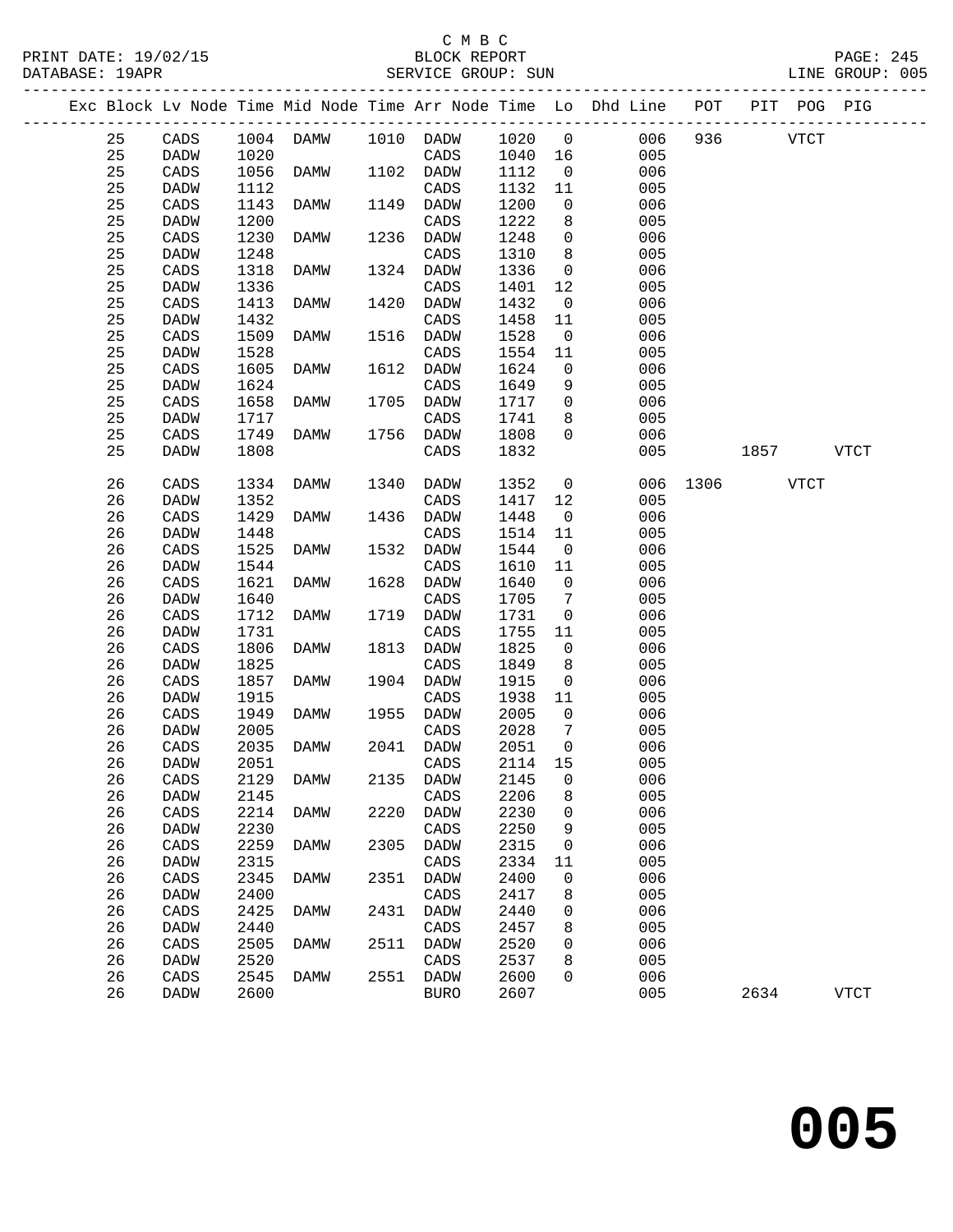|    |                 |      |                               |      |                      |                 |                 |                                                                                                                                                                                                                                                                                        |          |           |             | PAGE: 246<br>LINE GROUP: 007 |
|----|-----------------|------|-------------------------------|------|----------------------|-----------------|-----------------|----------------------------------------------------------------------------------------------------------------------------------------------------------------------------------------------------------------------------------------------------------------------------------------|----------|-----------|-------------|------------------------------|
|    |                 |      |                               |      |                      |                 |                 | DULP WB W 41 AV FS DUNBAR ST<br>NAST NANAIMO STATION<br>5 AV & GRANVILLE ST AN UNIVERSITY AND ME WAS TRIDUNE A DUNSMUIR MAST MANAIMO STATION PRIME A DUNSMUIR CHARGE TO DULP AND MAST MANAIMO STATION PRIME A HAMILTON CHARGE TO DURE A MANAIMO STATION AND DEMORE A HAMILTON CHARGE T |          |           |             |                              |
|    |                 |      |                               |      |                      |                 |                 | Exc Block Lv Node Time Mid Node Time Arr Node Time Lo Dhd Line POT PIT POG PIG                                                                                                                                                                                                         |          |           |             |                              |
| 31 |                 |      | DULP 546 5GRN 606 NAST 638 10 |      |                      |                 |                 | 007                                                                                                                                                                                                                                                                                    |          | 524 VTCT  |             |                              |
| 31 | NAST            |      | 648 PNHM                      |      | 712 DULP             | 742 4           |                 | 007                                                                                                                                                                                                                                                                                    |          |           |             |                              |
| 31 | <b>DULP</b>     |      |                               |      |                      |                 |                 | 007                                                                                                                                                                                                                                                                                    |          |           |             |                              |
| 31 | NAST            |      | 746 5GRN<br>858 PNHM          |      | 806 NAST<br>925 DULP | $841$<br>$1000$ | 21              | $\frac{17}{21}$<br>007                                                                                                                                                                                                                                                                 |          |           |             |                              |
| 31 | DULP            | 1021 | 5GRN                          | 1046 | NAST                 | 1127            |                 | 19<br>007                                                                                                                                                                                                                                                                              |          |           |             |                              |
| 31 | NAST            | 1146 | PNHM                          | 1214 | DULP                 | 1254            | 16              | 007                                                                                                                                                                                                                                                                                    |          |           |             |                              |
| 31 | DULP            | 1310 | 5GRN                          | 1337 | NAST                 | 1422            |                 | 007                                                                                                                                                                                                                                                                                    |          |           |             |                              |
| 31 | NAST            | 1430 | PNHM                          | 1500 | DULP                 | 1546            |                 | $\begin{array}{c} 8 \\ 9 \end{array}$<br>007                                                                                                                                                                                                                                           |          |           |             |                              |
| 31 | DULP            | 1555 | 5GRN                          | 1624 | NAST                 | 1707            | 8 <sup>8</sup>  | 007                                                                                                                                                                                                                                                                                    |          |           |             |                              |
| 31 | NAST            | 1715 | PNHM                          | 1744 | DULP                 | 1829            |                 |                                                                                                                                                                                                                                                                                        | 007 1849 |           |             | <b>VTCT</b>                  |
| 32 | NAST            | 613  | PNHM                          | 637  | DULP                 | 707             |                 | 9<br>007                                                                                                                                                                                                                                                                               |          | 542       | VTCT        |                              |
| 32 | $\texttt{DULP}$ | 716  | 5GRN                          | 736  | NAST                 | 811             | $6\overline{6}$ | 007                                                                                                                                                                                                                                                                                    |          |           |             |                              |
| 32 | NAST            | 817  | PNHM                          | 841  | DULP                 | 912             | 11              | 007                                                                                                                                                                                                                                                                                    |          |           |             |                              |
| 32 | DULP            | 923  | 5GRN                          | 946  | NAST                 | 1025            | $\overline{7}$  | 007                                                                                                                                                                                                                                                                                    |          |           |             |                              |
| 32 | NAST            | 1032 | PNHM                          | 1100 | DULP                 | 1139            | 17              | 007                                                                                                                                                                                                                                                                                    |          |           |             |                              |
| 32 | $\texttt{DULP}$ | 1156 | 5GRN                          | 1222 | NAST                 | 1305            | 10              | 007                                                                                                                                                                                                                                                                                    |          |           |             |                              |
| 32 | NAST            | 1315 | PNHM                          | 1345 | DULP                 | 1429            | 11              | 007                                                                                                                                                                                                                                                                                    |          |           |             |                              |
| 32 | DULP            | 1440 | 5GRN                          | 1507 | NAST                 | 1552            | $\overline{7}$  | 007                                                                                                                                                                                                                                                                                    |          |           |             |                              |
| 32 | NAST            | 1559 | PNHM                          | 1629 | DULP                 | 1717            | 10              | 007                                                                                                                                                                                                                                                                                    |          |           |             |                              |
| 32 | DULP            | 1727 | 5GRN                          | 1754 | NAST                 | 1836            | 8 <sup>8</sup>  | 007                                                                                                                                                                                                                                                                                    |          |           |             |                              |
| 32 | NAST            | 1844 | PNHM                          | 1912 | DULP                 | 1954            |                 | 007                                                                                                                                                                                                                                                                                    |          | 2009 VTCT |             |                              |
| 33 | <b>DULP</b>     | 616  | 5GRN                          | 636  | NAST                 | 709             | 8 <sup>8</sup>  | 007                                                                                                                                                                                                                                                                                    |          | 554 VTCT  |             |                              |
| 33 | NAST            | 717  | PNHM                          | 741  | DULP                 | 812             | $4\overline{4}$ | 007                                                                                                                                                                                                                                                                                    |          |           |             |                              |
| 33 | <b>DULP</b>     | 816  | 5GRN                          | 836  | NAST                 | 915             | 23              | 007                                                                                                                                                                                                                                                                                    |          |           |             |                              |
| 33 | NAST            | 938  | PNHM                          | 1005 | DULP                 | 1040            | 16              | 007                                                                                                                                                                                                                                                                                    |          |           |             |                              |
| 33 | <b>DULP</b>     | 1056 | 5GRN                          | 1122 | NAST                 | 1205            | 12              | 007                                                                                                                                                                                                                                                                                    |          |           |             |                              |
| 33 | NAST            | 1217 | PNHM                          | 1245 | DULP                 | 1327            | 13              | 007                                                                                                                                                                                                                                                                                    |          |           |             |                              |
| 33 | $\texttt{DULP}$ | 1340 | 5GRN                          | 1407 | NAST                 | 1452            | 8 <sup>8</sup>  | 007                                                                                                                                                                                                                                                                                    |          |           |             |                              |
| 33 | NAST            | 1500 | PNHM                          | 1530 | DULP                 | 1616            | 9               | 007                                                                                                                                                                                                                                                                                    |          |           |             |                              |
| 33 | DULP            | 1625 | 5GRN                          | 1654 | NAST                 | 1737            | 9               | 007                                                                                                                                                                                                                                                                                    |          |           |             |                              |
| 33 | NAST            | 1746 | PNHM                          |      | 1814 DULP            | 1857 17         |                 | 007                                                                                                                                                                                                                                                                                    |          |           |             |                              |
| 33 | DULP            | 1914 | 5GRN 1939 NAST                |      |                      |                 |                 | 2020 7 007                                                                                                                                                                                                                                                                             |          |           |             |                              |
| 33 | NAST            | 2027 | PNHM                          | 2054 | <b>DULP</b>          | 2132            | $\overline{4}$  | 007                                                                                                                                                                                                                                                                                    |          |           |             |                              |
| 33 | DULP            | 2136 | 5GRN                          | 2159 | NAST                 | 2238            | 11              | 007                                                                                                                                                                                                                                                                                    |          |           |             |                              |
| 33 | NAST            | 2249 | PNHM                          | 2315 | <b>DULP</b>          | 2349            | 19              | 007                                                                                                                                                                                                                                                                                    |          |           |             |                              |
| 33 | DULP            | 2408 | 5GRN                          | 2429 | NAST                 | 2504            | 17              | 007                                                                                                                                                                                                                                                                                    |          |           |             |                              |
| 33 | NAST            | 2521 | PNHM                          | 2543 | HODM                 | 2547            |                 | 007                                                                                                                                                                                                                                                                                    |          | 2611      |             | <b>VTCT</b>                  |
| 34 | DULP            | 646  | 5GRN                          | 706  | NAST                 | 741             | 6               | 007                                                                                                                                                                                                                                                                                    | 624      |           | <b>VTCT</b> |                              |
| 34 | NAST            | 747  | PNHM                          | 811  | <b>DULP</b>          | 842             | 21              | 007                                                                                                                                                                                                                                                                                    |          |           |             |                              |
| 34 | $\texttt{DULP}$ | 903  | 5GRN                          | 926  | NAST                 | 1005            | 12              | 007                                                                                                                                                                                                                                                                                    |          |           |             |                              |
| 34 | NAST            | 1017 | PNHM                          | 1045 | <b>DULP</b>          | 1122            | 19              | 007                                                                                                                                                                                                                                                                                    |          |           |             |                              |
| 34 | DULP            | 1141 | 5GRN                          | 1207 | NAST                 | 1250            | 10              | 007                                                                                                                                                                                                                                                                                    |          |           |             |                              |
| 34 | NAST            | 1300 | PNHM                          | 1330 | <b>DULP</b>          | 1414            | 11              | 007                                                                                                                                                                                                                                                                                    |          |           |             |                              |
| 34 | DULP            | 1425 | 5GRN                          | 1452 | NAST                 | 1537            | $\overline{7}$  | 007                                                                                                                                                                                                                                                                                    |          |           |             |                              |
| 34 | NAST            | 1544 | PNHM                          | 1614 | <b>DULP</b>          | 1702            | 10              | 007                                                                                                                                                                                                                                                                                    |          |           |             |                              |
| 34 | DULP            | 1712 | 5GRN                          | 1739 | NAST                 | 1821            |                 | 007                                                                                                                                                                                                                                                                                    |          | 1857      |             | <b>VTCT</b>                  |

C M B C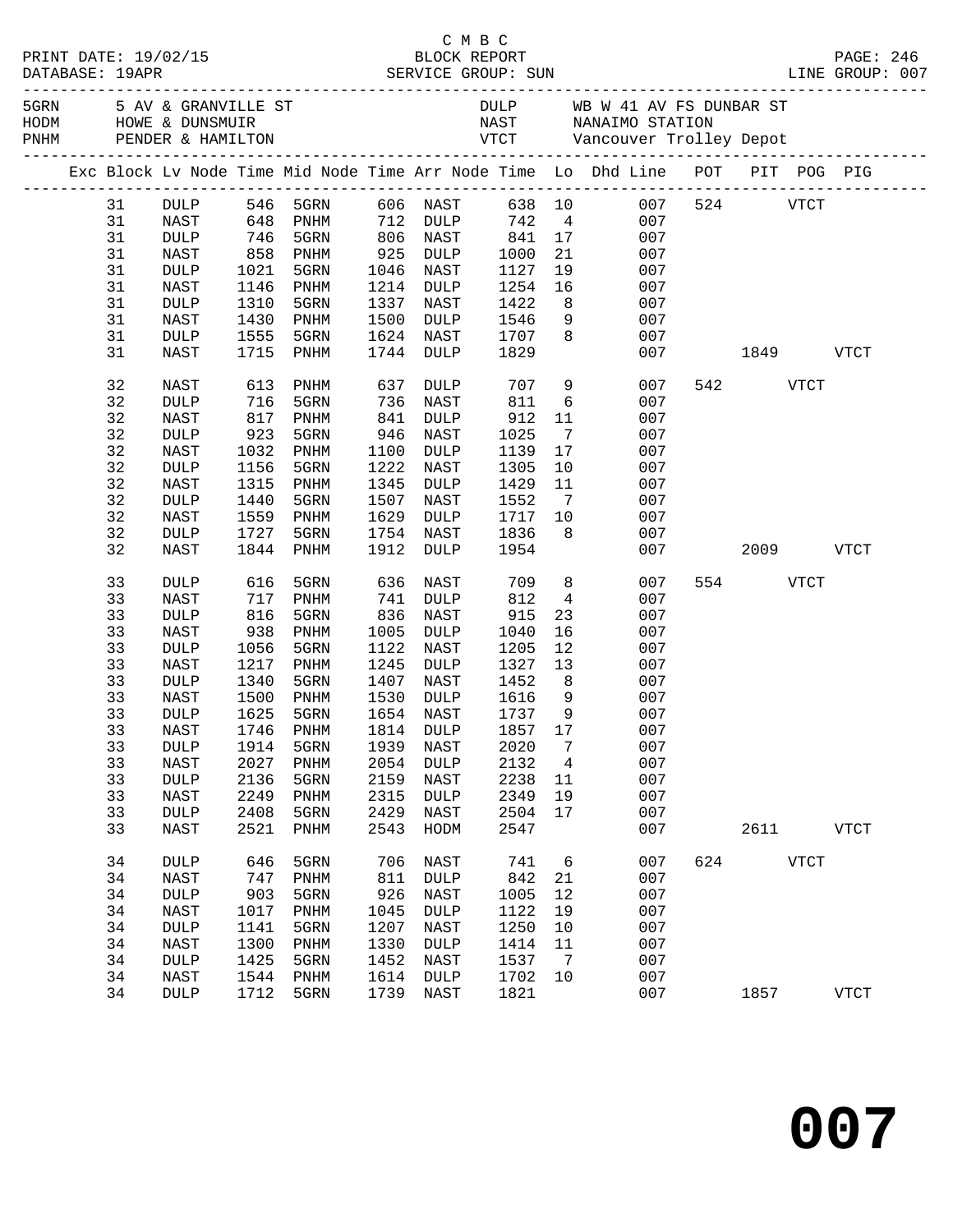### C M B C<br>BLOCK REPORT

|    |                 |      |                              |      |             |      |                         |                                                                                |                                 |      |             | PAGE: 247<br>LINE GROUP: 007 |
|----|-----------------|------|------------------------------|------|-------------|------|-------------------------|--------------------------------------------------------------------------------|---------------------------------|------|-------------|------------------------------|
|    |                 |      |                              |      |             |      |                         | Exc Block Lv Node Time Mid Node Time Arr Node Time Lo Dhd Line POT PIT POG PIG | . _ _ _ _ _ _ _ _ _ _ _ _ _ _ _ |      |             |                              |
| 35 | NAST            | 838  | PNHM                         |      | 905 DULP    | 939  | 24                      | 007                                                                            | 807                             |      | <b>VTCT</b> |                              |
| 35 | <b>DULP</b>     | 1003 | 5GRN                         |      | 1026 NAST   | 1105 | 11                      | 007                                                                            |                                 |      |             |                              |
| 35 | NAST            | 1116 | PNHM                         |      | 1144 DULP   | 1224 | 16                      | 007                                                                            |                                 |      |             |                              |
| 35 | <b>DULP</b>     | 1240 | 5GRN                         | 1307 | NAST        | 1350 | 10                      | 007                                                                            |                                 |      |             |                              |
| 35 | NAST            | 1400 | PNHM                         | 1430 | DULP        | 1514 | 11                      | 007                                                                            |                                 |      |             |                              |
| 35 | $\texttt{DULP}$ | 1525 | 5GRN                         | 1552 | NAST        | 1637 | 8                       | 007                                                                            |                                 |      |             |                              |
| 35 | NAST            | 1645 | PNHM                         | 1714 | DULP        | 1759 | 13                      | 007                                                                            |                                 |      |             |                              |
| 35 | DULP            | 1812 | 5GRN                         | 1839 | NAST        | 1921 | 6                       | 007                                                                            |                                 |      |             |                              |
| 35 | NAST            | 1927 | PNHM                         | 1954 | DULP        | 2033 | $\overline{\mathbf{3}}$ | 007                                                                            |                                 |      |             |                              |
| 35 | <b>DULP</b>     | 2036 | 5GRN                         | 2059 | NAST        | 2138 | 11                      | 007                                                                            |                                 |      |             |                              |
| 35 | NAST            | 2149 | $\mathop{\rm PNHM}\nolimits$ | 2215 | <b>DULP</b> | 2251 | 8                       | 007                                                                            |                                 |      |             |                              |
| 35 | DULP            | 2259 | 5GRN                         | 2319 | NAST        | 2356 | 12                      | 007                                                                            |                                 |      |             |                              |
| 35 | NAST            | 2408 | PNHM                         | 2430 | DULP        | 2507 |                         | 007                                                                            |                                 | 2522 |             | <b>VTCT</b>                  |
| 36 | <b>DULP</b>     | 843  | 5GRN                         | 906  | NAST        | 945  | 12                      | 007                                                                            | 821                             |      | VTCT        |                              |
| 36 | <b>NAST</b>     | 957  | PNHM                         | 1025 | DULP        | 1102 | 9                       | 007                                                                            |                                 |      |             |                              |
| 36 | $\texttt{DULP}$ | 1111 | 5GRN                         | 1137 | NAST        | 1220 | 10                      | 007                                                                            |                                 |      |             |                              |
| 36 | <b>NAST</b>     | 1230 | PNHM                         | 1300 | <b>DULP</b> | 1344 | 11                      | 007                                                                            |                                 |      |             |                              |
| 36 | DULP            | 1355 | 5GRN                         | 1422 | NAST        | 1507 | 7                       | 007                                                                            |                                 |      |             |                              |
| 36 | <b>NAST</b>     | 1514 | PNHM                         | 1544 | <b>DULP</b> | 1632 | 9                       | 007                                                                            |                                 |      |             |                              |
| 36 | <b>DULP</b>     | 1641 | 5GRN                         | 1709 | NAST        | 1751 | 13                      | 007                                                                            |                                 |      |             |                              |
| 36 | NAST            | 1804 | PNHM                         | 1832 | DULP        | 1915 | 19                      | 007                                                                            |                                 |      |             |                              |
| 36 | DULP            | 1934 | 5GRN                         | 1959 | NAST        | 2040 | $\overline{7}$          | 007                                                                            |                                 |      |             |                              |
| 36 | NAST            | 2047 | PNHM                         | 2114 | DULP        | 2152 | 5                       | 007                                                                            |                                 |      |             |                              |
| 36 | <b>DULP</b>     | 2157 | 5GRN                         | 2219 | NAST        | 2256 | 13                      | 007                                                                            |                                 |      |             |                              |
| 36 | NAST            | 2309 | PNHM                         | 2335 | <b>DULP</b> | 2409 |                         | 007                                                                            |                                 | 2424 |             | VTCT                         |
| 37 | NAST            | 918  | PNHM                         | 945  | DULP        | 1020 | 20                      | 007                                                                            | 847                             |      | <b>VTCT</b> |                              |
| 37 | <b>DULP</b>     | 1040 | 5GRN                         | 1106 | NAST        | 1149 | 12                      | 007                                                                            |                                 |      |             |                              |
| 37 | NAST            | 1201 | $\mathop{\rm PNHM}\nolimits$ | 1229 | DULP        | 1311 | 14                      | 007                                                                            |                                 |      |             |                              |
| 37 | <b>DULP</b>     | 1325 | 5GRN                         | 1352 | NAST        | 1437 | 8                       | 007                                                                            |                                 |      |             |                              |
| 37 | NAST            | 1445 | $\mathop{\rm PNHM}\nolimits$ | 1515 | DULP        | 1601 | 9                       | 007                                                                            |                                 |      |             |                              |
| 37 | <b>DULP</b>     | 1610 | 5GRN                         | 1639 | NAST        | 1722 | 9                       | 007                                                                            |                                 |      |             |                              |
| 37 | <b>NAST</b>     | 1731 | $\mathop{\rm PNHM}\nolimits$ | 1759 | <b>DULP</b> | 1842 | 12                      | 007                                                                            |                                 |      |             |                              |
| 37 | DULP            | 1854 | 5GRN                         | 1919 | NAST        | 2000 | 7                       | 007                                                                            |                                 |      |             |                              |
| 37 | NAST            | 2007 | PNHM                         | 2034 | <b>DULP</b> | 2113 | $\overline{\mathbf{3}}$ | 007                                                                            |                                 |      |             |                              |
| 37 | <b>DULP</b>     | 2116 | 5GRN                         | 2139 | NAST        | 2218 | 11                      | 007                                                                            |                                 |      |             |                              |
| 37 | NAST            | 2229 | $\mathop{\rm PNHM}\nolimits$ | 2255 | <b>DULP</b> | 2329 | 9                       | 007                                                                            |                                 |      |             |                              |
| 37 | <b>DULP</b>     | 2338 | 5GRN                         | 2359 | NAST        | 2434 | 5                       | 007                                                                            |                                 |      |             |                              |
| 37 | <b>NAST</b>     | 2439 | PNHM                         | 2501 | <b>DULP</b> | 2534 |                         | 007                                                                            |                                 | 2549 |             | <b>VTCT</b>                  |
| 38 | <b>DULP</b>     | 943  | 5GRN                         | 1006 | NAST        | 1045 | 16                      | 007                                                                            | 921                             |      | <b>VTCT</b> |                              |
| 38 | <b>NAST</b>     | 1101 | PNHM                         | 1129 | <b>DULP</b> | 1209 | 16                      | 007                                                                            |                                 |      |             |                              |
| 38 | DULP            | 1225 | 5GRN                         |      | 1252 NAST   | 1336 | 9                       | 007                                                                            |                                 |      |             |                              |

 38 NAST 1345 PNHM 1415 DULP 1459 11 007 38 DULP 1510 5GRN 1537 NAST 1622 8 007 38 NAST 1630 PNHM 1659 DULP 1744 13 007

38 DULP 1757 5GRN 1824 NAST 1906 007 1942 VTCT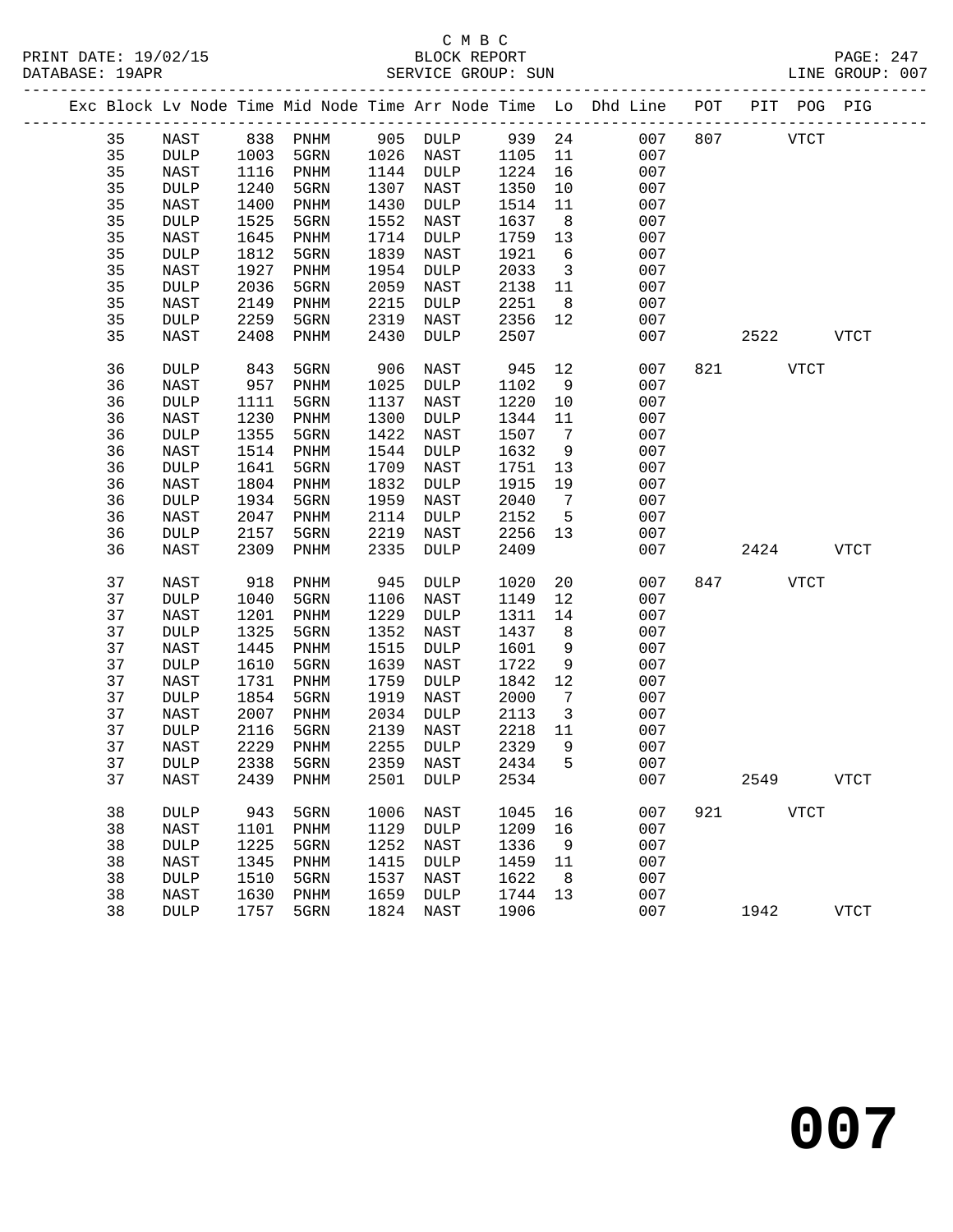|  |    |             |      |      |      |             |      |    | Exc Block Lv Node Time Mid Node Time Arr Node Time Lo Dhd Line | POT  | PIT  | POG PIG     |             |
|--|----|-------------|------|------|------|-------------|------|----|----------------------------------------------------------------|------|------|-------------|-------------|
|  | 39 | NAST        | 1047 | PNHM | 1115 | <b>DULP</b> | 1154 | 16 | 007                                                            | 1013 |      | <b>VTCT</b> |             |
|  | 39 | <b>DULP</b> | 1210 | 5GRN | 1237 | NAST        | 1321 | 9  | 007                                                            |      |      |             |             |
|  | 39 | <b>NAST</b> | 1330 | PNHM | 1400 | <b>DULP</b> | 1444 | 11 | 007                                                            |      |      |             |             |
|  | 39 | <b>DULP</b> | 1455 | 5GRN | 1522 | NAST        | 1607 | 8  | 007                                                            |      |      |             |             |
|  | 39 | <b>NAST</b> | 1615 | PNHM | 1644 | <b>DULP</b> | 1730 | 12 | 007                                                            |      |      |             |             |
|  | 39 | <b>DULP</b> | 1742 | 5GRN | 1809 | NAST        | 1851 | 16 | 007                                                            |      |      |             |             |
|  | 39 | <b>NAST</b> | 1907 | PNHM | 1934 | <b>DULP</b> | 2013 | 3  | 007                                                            |      |      |             |             |
|  | 39 | <b>DULP</b> | 2016 | 5GRN | 2039 | NAST        | 2118 | 11 | 007                                                            |      |      |             |             |
|  | 39 | <b>NAST</b> | 2129 | PNHM | 2155 | <b>DULP</b> | 2231 | 6  | 007                                                            |      |      |             |             |
|  | 39 | DULP        | 2237 | 5GRN | 2259 | NAST        | 2336 | 15 | 007                                                            |      |      |             |             |
|  | 39 | <b>NAST</b> | 2351 | PNHM | 2415 | <b>DULP</b> | 2448 |    | 007                                                            |      | 2503 |             | <b>VTCT</b> |
|  | 40 | <b>NAST</b> | 1131 | PNHM | 1159 | <b>DULP</b> | 1239 | 16 | 007                                                            | 1057 |      | <b>VTCT</b> |             |
|  | 40 | <b>DULP</b> | 1255 | 5GRN | 1322 | NAST        | 1405 | 10 | 007                                                            |      |      |             |             |
|  | 40 | <b>NAST</b> | 1415 | PNHM | 1445 | <b>DULP</b> | 1529 | 10 | 007                                                            |      |      |             |             |
|  | 40 | <b>DULP</b> | 1539 | 5GRN | 1608 | NAST        | 1651 | 9  | 007                                                            |      |      |             |             |
|  | 40 | <b>NAST</b> | 1700 | PNHM | 1729 | <b>DULP</b> | 1814 | 18 | 007                                                            |      |      |             |             |
|  | 40 | <b>DULP</b> | 1832 | 5GRN | 1859 | NAST        | 1941 | 6  | 007                                                            |      |      |             |             |
|  | 40 | <b>NAST</b> | 1947 | PNHM | 2014 | <b>DULP</b> | 2053 | 3  | 007                                                            |      |      |             |             |
|  | 40 | <b>DULP</b> | 2056 | 5GRN | 2119 | NAST        | 2158 | 11 | 007                                                            |      |      |             |             |
|  | 40 | <b>NAST</b> | 2209 | PNHM | 2235 | <b>DULP</b> | 2311 | 8  | 007                                                            |      |      |             |             |
|  | 40 | <b>DULP</b> | 2319 | 5GRN | 2339 | NAST        | 2416 |    | 007                                                            |      | 2452 |             | <b>VTCT</b> |
|  | 41 | <b>DULP</b> | 1126 | 5GRN | 1152 | NAST        | 1235 | 10 | 007                                                            | 1102 |      | <b>VTCT</b> |             |
|  | 41 | <b>NAST</b> | 1245 | PNHM | 1315 | <b>DULP</b> | 1359 | 11 | 007                                                            |      |      |             |             |
|  | 41 | DULP        | 1410 | 5GRN | 1437 | NAST        | 1522 | 7  | 007                                                            |      |      |             |             |
|  | 41 | <b>NAST</b> | 1529 | PNHM | 1559 | <b>DULP</b> | 1647 | 9  | 007                                                            |      |      |             |             |
|  | 41 | <b>DULP</b> | 1656 | 5GRN | 1724 | NAST        | 1806 | 18 | 007                                                            |      |      |             |             |
|  | 41 | NAST        | 1824 | PNHM | 1852 | <b>DULP</b> | 1934 | 22 | 007                                                            |      |      |             |             |
|  | 41 | <b>DULP</b> | 1956 | 5GRN | 2019 | NAST        | 2058 | 9  | 007                                                            |      |      |             |             |
|  | 41 | NAST        | 2107 | PNHM | 2134 | <b>DULP</b> | 2212 | 5  | 007                                                            |      |      |             |             |
|  | 41 | <b>DULP</b> | 2217 | 5GRN | 2239 | NAST        | 2316 | 15 | 007                                                            |      |      |             |             |
|  | 41 | NAST        | 2331 | PNHM | 2355 | <b>DULP</b> | 2428 | 10 | 007                                                            |      |      |             |             |
|  | 41 | <b>DULP</b> | 2438 | 5GRN | 2459 | NAST        | 2534 |    | 007                                                            |      | 2604 |             | <b>VTCT</b> |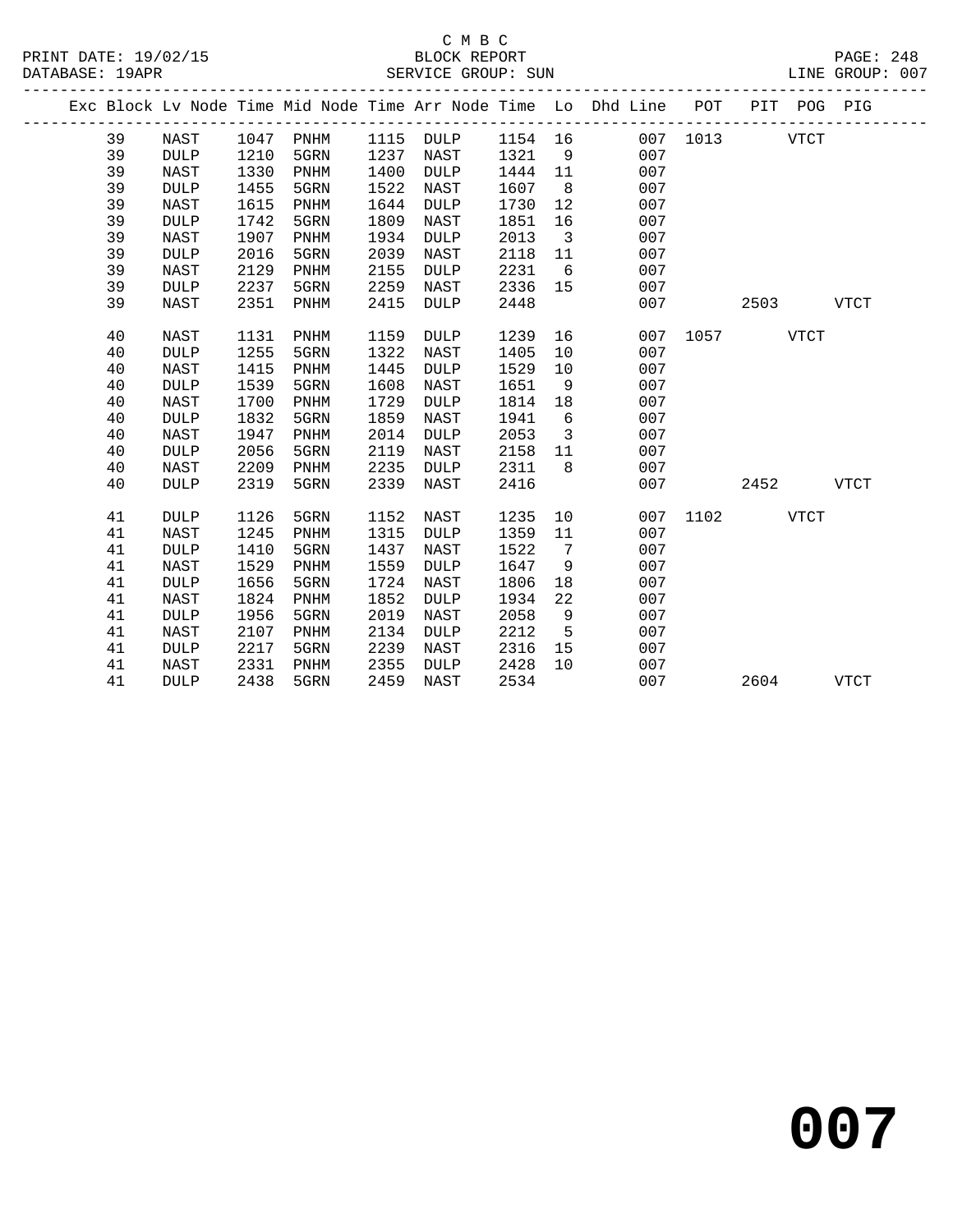|              |               |            |                                  |      |                 |      |                 | PAGE: 249<br>LINE GROUP: 008                                                   |          |      |             |  |
|--------------|---------------|------------|----------------------------------|------|-----------------|------|-----------------|--------------------------------------------------------------------------------|----------|------|-------------|--|
|              |               |            |                                  |      |                 |      |                 |                                                                                |          |      |             |  |
|              |               |            |                                  |      |                 |      |                 | Exc Block Lv Node Time Mid Node Time Arr Node Time Lo Dhd Line POT PIT POG PIG |          |      |             |  |
| $\mathbf{1}$ | WFST 532 BYKY |            |                                  |      |                 |      |                 | 545 FRTE 602 15 008                                                            | 502 VTCT |      |             |  |
| $\mathbf{1}$ | FRTE          |            | 617 BYKY                         |      | 637 WFST        |      |                 | 650 0<br>008                                                                   |          |      |             |  |
| $\mathbf{1}$ | WFST          |            |                                  |      | 703 FRTE        | 721  |                 | 16<br>008                                                                      |          |      |             |  |
| $1\,$        | FRTE          |            | 650 BYKY<br>737 BYKY<br>811 BYKY |      | 757 WFST        | 811  | $\overline{0}$  | 008                                                                            |          |      |             |  |
| 1            | WFST          |            |                                  | 825  | FRTE            | 846  | 5 <sub>5</sub>  | 008                                                                            |          |      |             |  |
| 1            | FRTE          |            | 851 BYKY                         | 913  | WFST            | 928  | $\overline{0}$  | 008                                                                            |          |      |             |  |
| $\mathbf 1$  | WFST          | 928        | <b>BYKY</b>                      | 943  | FRTE            | 1005 | 10              | 008                                                                            |          |      |             |  |
| 1            | FRTE          | 1015       | BYKY                             | 1040 | WFST            | 1059 | $\overline{0}$  | 008                                                                            |          |      |             |  |
| $\mathbf 1$  | WFST          |            | 1059 BYKY                        | 1114 | FRTE            | 1139 | 12              | 008                                                                            |          |      |             |  |
| 1            | FRTE          |            | 1151 BYKY                        | 1218 | WFST            | 1237 | $\overline{0}$  | 008                                                                            |          |      |             |  |
| $\mathbf 1$  | WFST          | 1237       | BYKY                             | 1254 | FRTE            | 1320 | 11              | 008                                                                            |          |      |             |  |
| 1            | FRTE          | 1331       | BYKY                             | 1358 | WFST            | 1418 | $\overline{0}$  | 008                                                                            |          |      |             |  |
| $\mathbf 1$  | WFST          |            | 1418 BYKY                        | 1436 | FRTE            | 1504 | 9               | 008                                                                            |          |      |             |  |
| $\mathbf 1$  | FRTE          | 1513       | BYKY                             | 1539 | WFST            | 1559 | $\overline{0}$  | 008                                                                            |          |      |             |  |
| 1            | WFST          | 1559       | BYKY                             | 1617 | FRTE            | 1644 | 13              | 008                                                                            |          |      |             |  |
| 1            | FRTE          | 1657       | BYKY                             | 1721 | WFST            | 1739 | $\overline{0}$  | 008                                                                            |          |      |             |  |
| $\mathbf 1$  | WFST          | 1739       | BYKY                             |      | 1756 FRTE       | 1822 | $\overline{0}$  | 008                                                                            |          |      |             |  |
| $\mathbf 1$  | FRTE          |            | 1822 BYKY                        |      | $41\mathrm{FR}$ | 1833 |                 | 008                                                                            | 1849     |      | <b>VTCT</b> |  |
| 2            | F41S          | 550        | BYKY                             |      | FRTE            | 557  | $\overline{0}$  | 008                                                                            | 534      | VTCT |             |  |
| 2            | FRTE          |            | 557 BYKY                         |      | 617 WFST        | 630  | $\overline{0}$  | 008                                                                            |          |      |             |  |
| 2            | WFST          |            | 630 BYKY                         | 643  | FRTE            | 700  | 17              | 008                                                                            |          |      |             |  |
| 2            | FRTE          | 717        | BYKY                             | 737  | WFST            | 751  | $\overline{0}$  | 008                                                                            |          |      |             |  |
| 2            | WFST          | 751<br>835 | BYKY                             | 805  | FRTE            | 826  | 9               | 008                                                                            |          |      |             |  |
| 2            | ${\tt FRTE}$  |            | BYKY                             | 857  | WFST            | 912  | $\overline{0}$  | 008                                                                            |          |      |             |  |
| 2            | WFST          |            | 912 BYKY                         | 927  | FRTE            | 949  | $7\phantom{.0}$ | 008                                                                            |          |      |             |  |
| 2            | FRTE          | 956        | BYKY                             | 1020 | WFST            | 1038 | $\mathsf{O}$    | 008                                                                            |          |      |             |  |
| 2            | WFST          | 1038       | BYKY                             | 1053 | FRTE            | 1117 | $7\phantom{.0}$ | 008                                                                            |          |      |             |  |
| 2            | FRTE          |            | 1124 BYKY                        | 1149 | WFST            | 1208 | $\overline{0}$  | 008                                                                            |          |      |             |  |
| 2            | WFST          | 1208       | BYKY                             | 1225 | FRTE            | 1251 |                 | 10<br>008                                                                      |          |      |             |  |
| 2            | FRTE          |            | 1301 BYKY                        | 1328 | WFST            | 1349 | $\overline{0}$  | 008                                                                            |          |      |             |  |
| 2            | WFST          | 1349       | <b>BYKY</b>                      | 1406 | FRTE            | 1434 | 9               | 008                                                                            |          |      |             |  |
| 2            | FRTE          |            | 1443 BYKY                        |      | 1509 WFST       | 1529 | $\overline{0}$  | 008                                                                            |          |      |             |  |
| 2            | WFST          |            |                                  |      |                 |      |                 | 1529 BYKY 1547 FRTE 1615 10 008                                                |          |      |             |  |
| 2            | FRTE          | 1625       | BYKY                             | 1651 | WFST            | 1709 | 0               | 008                                                                            |          |      |             |  |
| 2            | WFST          | 1709       | BYKY                             | 1727 | FRTE            | 1753 | 8               | 008                                                                            |          |      |             |  |
| 2            | FRTE          | 1801       | BYKY                             | 1825 | WFST            | 1843 | 0               | 008                                                                            |          |      |             |  |
| 2            | WFST          | 1843       | BYKY                             | 1900 | FRTE            | 1926 | 9               | 008                                                                            |          |      |             |  |
| 2            | FRTE          | 1935       | BYKY                             | 1957 | WFST            | 2014 | 0               | 008                                                                            |          |      |             |  |
| 2            | WFST          | 2014       | BYKY                             | 2031 | FRTE            | 2054 | 11              | 008                                                                            |          |      |             |  |
| 2            | FRTE          | 2105       | BYKY                             | 2126 | WFST            | 2141 | $\mathsf{O}$    | 008                                                                            |          |      |             |  |
| 2            | WFST          | 2141       | BYKY                             | 2158 | FRTE            | 2221 | 15              | 008                                                                            |          |      |             |  |
| 2            | FRTE          | 2236       | BYKY                             | 2256 | WFST            | 2311 | 0               | 008                                                                            |          |      |             |  |
| 2            | WFST          | 2311       | <b>BYKY</b>                      | 2327 | FRTE            | 2348 | $\mathbf{1}$    | 008                                                                            |          |      |             |  |
| 2            | FRTE          | 2349       | <b>BYKY</b>                      |      | 41FR            | 2356 |                 | 008                                                                            | 2411     |      | <b>VTCT</b> |  |

C M B C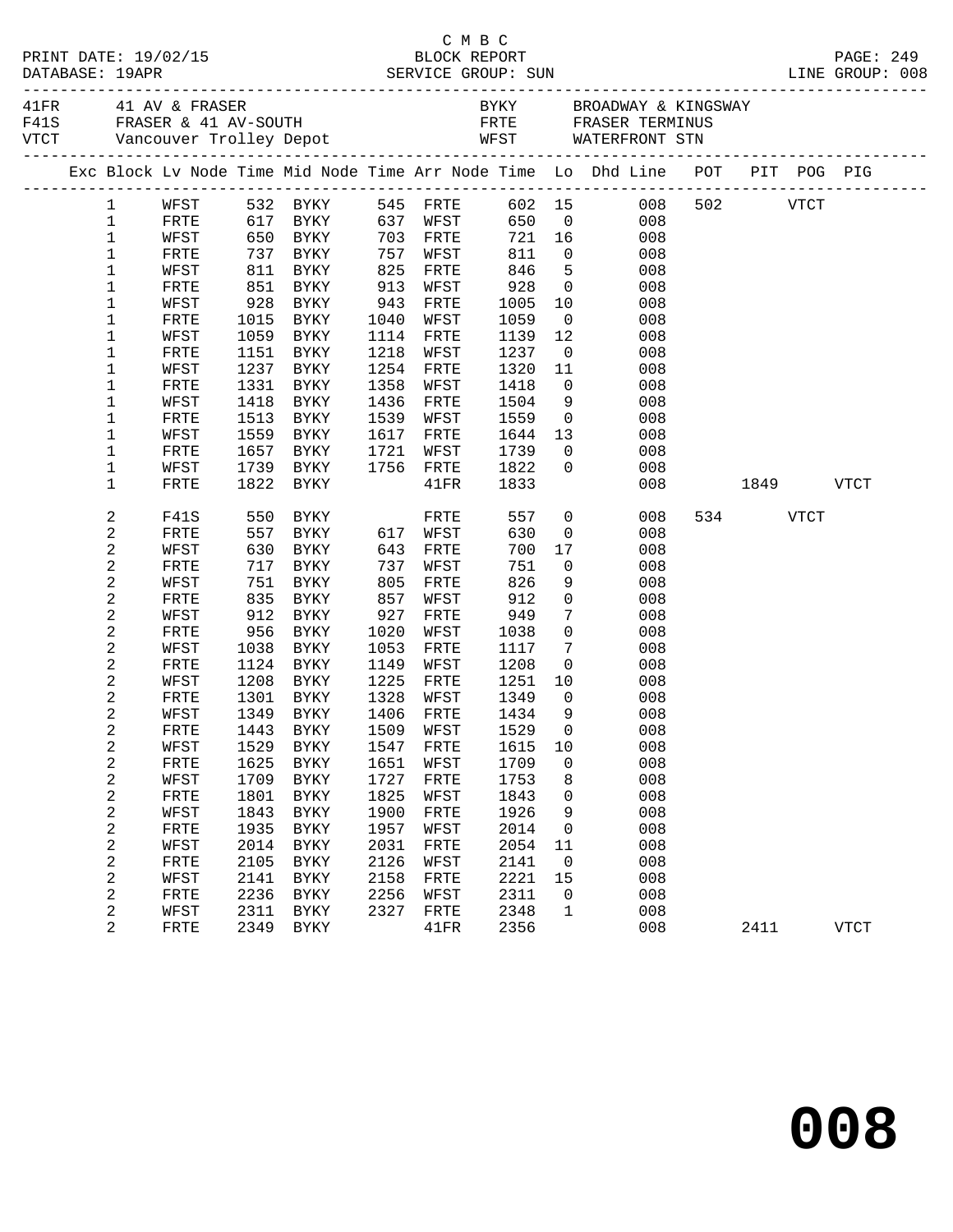#### C M B C<br>BLOCK REPORT PRINT DATE: 19/02/15 BLOCK REPORT BATABASE: 19APR

PAGE: 250<br>LINE GROUP: 008

|  |        |              |              |                              |              |                      |              |                    | Exc Block Lv Node Time Mid Node Time Arr Node Time Lo Dhd Line POT<br>_______________________________ |     |      | PIT POG PIG  |             |
|--|--------|--------------|--------------|------------------------------|--------------|----------------------|--------------|--------------------|-------------------------------------------------------------------------------------------------------|-----|------|--------------|-------------|
|  | 3      | WFST         | 552          | BYKY                         | 605          | FRTE                 | 622 15       |                    | 008                                                                                                   | 522 |      | <b>VTCT</b>  |             |
|  | 3      | FRTE         | 637          | BYKY                         | 657          | WFST                 | 710          | $\overline{0}$     | 008                                                                                                   |     |      |              |             |
|  | 3      | WFST         | 710          | BYKY                         | 723          | FRTE                 | 741          | 15                 | 008                                                                                                   |     |      |              |             |
|  | 3      | FRTE         | 756          | BYKY                         | 818          | WFST                 | 832          | $\overline{0}$     | 008                                                                                                   |     |      |              |             |
|  | 3      | WFST         | 832          | BYKY                         | 846          | FRTE                 | 907          | 12                 | 008                                                                                                   |     |      |              |             |
|  | 3      | FRTE         | 919          | BYKY                         | 941          | WFST                 | 958          | $\mathbf 0$        | 008                                                                                                   |     |      |              |             |
|  | 3      | WFST         | 958          | BYKY                         | 1013         | FRTE                 | 1036         | 9                  | 008                                                                                                   |     |      |              |             |
|  | 3      | FRTE         | 1045         | BYKY                         | 1110         | WFST                 | 1129         | $\mathbf 0$        | 008                                                                                                   |     |      |              |             |
|  | 3      | WFST         | 1129         | BYKY                         | 1144         | FRTE                 | 1209         | 12                 | 008                                                                                                   |     |      |              |             |
|  | 3      | FRTE         | 1221         | BYKY                         | 1248         | WFST                 | 1309         | $\mathbf 0$        | 008                                                                                                   |     |      |              |             |
|  | 3      | WFST         | 1309         | BYKY                         | 1326         | FRTE                 | 1354         | 7                  | 008                                                                                                   |     |      |              |             |
|  | 3      | FRTE         | 1401         | BYKY                         | 1428         | WFST                 | 1448         | $\mathbf 0$        | 008                                                                                                   |     |      |              |             |
|  | 3<br>3 | WFST<br>FRTE | 1448<br>1545 | BYKY<br>BYKY                 | 1506<br>1611 | ${\tt FRTE}$<br>WFST | 1534<br>1629 | 11<br>$\mathsf{O}$ | 008<br>008                                                                                            |     |      |              |             |
|  | 3      | WFST         | 1629         | BYKY                         | 1647         | FRTE                 | 1714         | 14                 | 008                                                                                                   |     |      |              |             |
|  | 3      | FRTE         | 1728         | BYKY                         | 1752         | WFST                 | 1810         | $\overline{0}$     | 008                                                                                                   |     |      |              |             |
|  | 3      | WFST         | 1810         | BYKY                         | 1827         | FRTE                 | 1853         | 15                 | 008                                                                                                   |     |      |              |             |
|  | 3      | FRTE         | 1908         | BYKY                         | 1930         | WFST                 | 1947         | $\mathbf 0$        | 008                                                                                                   |     |      |              |             |
|  | 3      | WFST         | 1947         | BYKY                         | 2004         | FRTE                 | 2028         | 7                  | 008                                                                                                   |     |      |              |             |
|  | 3      | FRTE         | 2035         | <b>BYKY</b>                  | 2056         | WFST                 | 2111         | $\mathsf{O}$       | 008                                                                                                   |     |      |              |             |
|  | 3      | WFST         | 2111         | BYKY                         | 2128         | FRTE                 | 2151         | 15                 | 008                                                                                                   |     |      |              |             |
|  | 3      | FRTE         | 2206         | BYKY                         | 2226         | WFST                 | 2241         | $\mathbf 0$        | 008                                                                                                   |     |      |              |             |
|  | 3      | WFST         | 2241         | BYKY                         | 2257         | FRTE                 | 2318         | $\mathbf 1$        | 008                                                                                                   |     |      |              |             |
|  | 3      | FRTE         | 2319         | BYKY                         |              | 41FR                 | 2327         |                    | 008                                                                                                   |     | 2343 |              | <b>VTCT</b> |
|  |        |              |              |                              |              |                      |              |                    |                                                                                                       |     |      |              |             |
|  | 4      | WFST         | 612          | BYKY                         | 625          | FRTE                 | 642          | 15                 | 008                                                                                                   | 542 |      | VTCT         |             |
|  | 4<br>4 | FRTE<br>WFST | 657<br>731   | BYKY<br>BYKY                 | 717<br>744   | WFST<br>FRTE         | 731<br>804   | $\mathbf 0$<br>11  | 008<br>008                                                                                            |     |      |              |             |
|  | 4      | FRTE         | 815          | BYKY                         | 837          | WFST                 | 852          | $\overline{0}$     | 008                                                                                                   |     |      |              |             |
|  | 4      | WFST         | 852          | BYKY                         | 907          | FRTE                 | 929          | 15                 | 008                                                                                                   |     |      |              |             |
|  | 4      | FRTE         | 944          | BYKY                         | 1008         | WFST                 | 1026         | $\overline{0}$     | 008                                                                                                   |     |      |              |             |
|  | 4      | WFST         | 1026         | BYKY                         | 1041         | FRTE                 | 1105         | 10                 | 008                                                                                                   |     |      |              |             |
|  | 4      | FRTE         | 1115         | BYKY                         | 1140         | WFST                 | 1159         | $\overline{0}$     | 008                                                                                                   |     |      |              |             |
|  | 4      | WFST         | 1159         | BYKY                         | 1214         | FRTE                 | 1239         | 12                 | 008                                                                                                   |     |      |              |             |
|  | 4      | FRTE         | 1251         | BYKY                         | 1318         | WFST                 | 1339         | $\mathbf 0$        | 008                                                                                                   |     |      |              |             |
|  | 4      | WFST         | 1339         | <b>BYKY</b>                  | 1356         | ${\tt FRTE}$         | 1424         | 8                  | 008                                                                                                   |     |      |              |             |
|  | 4      | FRTE         | 1432         | BYKY                         | 1459         | WFST                 | 1519         | $\mathsf{O}$       | 008                                                                                                   |     |      |              |             |
|  | 4      | WFST         | 1519         | BYKY                         | 1537         | FRTE                 | 1605         | 10                 | 008                                                                                                   |     |      |              |             |
|  | 4      | FRTE         | 1615         | BYKY                         | 1641         | WFST                 | 1659         | $\Omega$           | 008                                                                                                   |     |      |              |             |
|  | 4      | WFST         | 1659         | BYKY                         | 1717         | FRTE                 | 1743         | 0                  | 008                                                                                                   |     |      |              |             |
|  | 4      | FRTE         | 1743         | <b>BYKY</b>                  |              | 41FR                 | 1754         |                    | 008                                                                                                   |     | 1810 |              | <b>VTCT</b> |
|  | 5      | F41S         | 857          | BYKY                         |              | FRTE                 | 905          | 0                  | 008                                                                                                   | 840 |      | ${\tt VTCT}$ |             |
|  | 5      | FRTE         | 905          | ${\tt BYKY}$                 | 927          | WFST                 | 944          | 0                  | 008                                                                                                   |     |      |              |             |
|  | 5      | WFST         | 944          | <b>BYKY</b>                  | 959          | FRTE                 | 1021         | 14                 | 008                                                                                                   |     |      |              |             |
|  | 5      | FRTE         | 1035         | ${\tt BYKY}$                 | 1100         | WFST                 | 1119         | 0                  | 008                                                                                                   |     |      |              |             |
|  | 5      | WFST         | 1119         | <b>BYKY</b>                  | 1134         | FRTE                 | 1159         | 12                 | 008                                                                                                   |     |      |              |             |
|  | 5      | ${\tt FRTE}$ | 1211         | ${\tt BYKY}$                 | 1238         | WFST                 | 1259         | 0                  | 008                                                                                                   |     |      |              |             |
|  | 5      | WFST         | 1259         | ${\tt BYKY}$                 | 1316         | FRTE                 | 1342         | 9                  | 008                                                                                                   |     |      |              |             |
|  | 5      | ${\tt FRTE}$ | 1351         | ${\tt BYKY}$                 | 1418         | WFST                 | 1438         | 0                  | 008                                                                                                   |     |      |              |             |
|  | 5      | WFST         | 1438         | BYKY                         | 1456         | FRTE                 | 1524         | 9                  | 008                                                                                                   |     |      |              |             |
|  | 5      | FRTE         | 1533         | ${\tt BYKY}$                 | 1559         | WFST                 | 1619         | 0                  | 008                                                                                                   |     |      |              |             |
|  | 5      | WFST         | 1619         | ${\tt BYKY}$                 | 1637         | FRTE                 | 1704         | 13                 | 008                                                                                                   |     |      |              |             |
|  | 5      | FRTE         | 1717         | ${\tt BYKY}$                 | 1741<br>1816 | WFST                 | 1759<br>1842 | 0                  | 008<br>008                                                                                            |     |      |              |             |
|  | 5<br>5 | WFST<br>FRTE | 1759<br>1854 | ${\tt BYKY}$<br>${\tt BYKY}$ | 1916         | ${\tt FRTE}$<br>WFST | 1934         | 12<br>0            | 008                                                                                                   |     |      |              |             |
|  |        |              |              |                              |              |                      |              |                    |                                                                                                       |     |      |              |             |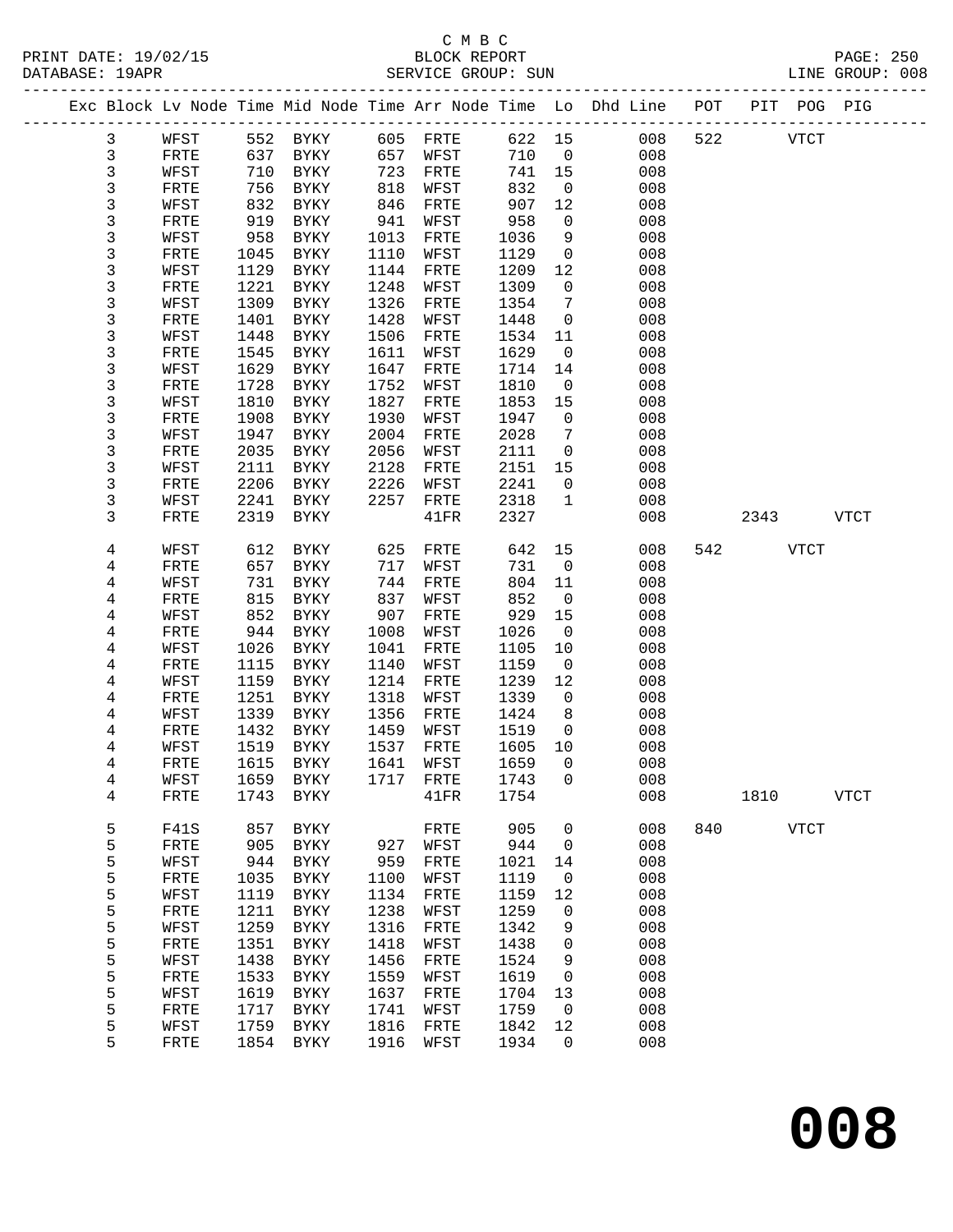|  |                |              |              |                     |              |              |              |                   | Exc Block Lv Node Time Mid Node Time Arr Node Time Lo Dhd Line POT |     |      |             | PIT POG PIG |
|--|----------------|--------------|--------------|---------------------|--------------|--------------|--------------|-------------------|--------------------------------------------------------------------|-----|------|-------------|-------------|
|  | 5              | WFST         |              | 1934 BYKY 1951 FRTE |              |              | 2015         | $\overline{0}$    | 008                                                                |     |      |             |             |
|  | 5              | FRTE         | 2015         | BYKY                |              | 41FR         | 2024         |                   | 008                                                                |     | 2040 |             | <b>VTCT</b> |
|  |                |              |              |                     |              |              |              |                   |                                                                    |     |      |             |             |
|  | 6              | F41S         | 925          | BYKY                |              | FRTE         | 933          | $\mathbf 0$       | 008                                                                | 908 |      | <b>VTCT</b> |             |
|  | 6              | FRTE         | 933          | <b>BYKY</b>         |              | 955 WFST     | 1013         | $\overline{0}$    | 008                                                                |     |      |             |             |
|  | 6              | WFST         | 1013         | BYKY                | 1028         | FRTE         | 1051         | 14                | 008                                                                |     |      |             |             |
|  | 6              | FRTE         | 1105         | BYKY                | 1130         | WFST         | 1149         | 0                 | 008                                                                |     |      |             |             |
|  | 6<br>6         | WFST<br>FRTE | 1149<br>1241 | BYKY<br>BYKY        | 1204<br>1308 | FRTE<br>WFST | 1229<br>1329 | 12<br>$\Omega$    | 008<br>008                                                         |     |      |             |             |
|  | б              | WFST         | 1329         | $\rm BYKY$          | 1346         | FRTE         | 1414         | 8                 | 008                                                                |     |      |             |             |
|  | 6              | FRTE         | 1422         | BYKY                | 1449         | WFST         | 1509         | $\mathbf 0$       | 008                                                                |     |      |             |             |
|  | 6              | WFST         | 1509         | <b>BYKY</b>         | 1527         | FRTE         | 1555         | 10                | 008                                                                |     |      |             |             |
|  | 6              | FRTE         | 1605         | BYKY                | 1631         | WFST         | 1649         | 0                 | 008                                                                |     |      |             |             |
|  | 6              | WFST         | 1649         | BYKY                | 1707         | FRTE         | 1733         | 16                | 008                                                                |     |      |             |             |
|  | 6              | FRTE         | 1749         | BYKY                | 1813         | WFST         | 1831         | 0                 | 008                                                                |     |      |             |             |
|  | б              | WFST         | 1831         | BYKY                | 1848         | FRTE         | 1914         | 8                 | 008                                                                |     |      |             |             |
|  | 6              | FRTE         | 1922         | BYKY                | 1944         | WFST         | 2001         | 0                 | 008                                                                |     |      |             |             |
|  | 6              | WFST         | 2001         | BYKY                | 2018         | FRTE         | 2041         | 9                 | 008                                                                |     |      |             |             |
|  | 6              | FRTE         | 2050         | BYKY                | 2111         | WFST         | 2126         | $\mathbf 0$       | 008                                                                |     |      |             |             |
|  | 6              | WFST         | 2126         | BYKY                | 2143         | FRTE         | 2206         | 15                | 008                                                                |     |      |             |             |
|  | 6              | FRTE         | 2221         | BYKY                | 2241         | WFST         | 2256         | 0                 | 008                                                                |     |      |             |             |
|  | 6              | WFST         | 2256         | BYKY                | 2312         | FRTE         | 2333         | 11                | 008                                                                |     |      |             |             |
|  | 6              | FRTE         | 2344         | BYKY                | 2401         | WFST         | 2414         | 0                 | 008                                                                |     |      |             |             |
|  | 6              | WFST         | 2414<br>2454 | BYKY                | 2430         | FRTE         | 2451         | 3                 | 008                                                                |     |      |             |             |
|  | 6<br>6         | FRTE<br>WFST | 2522         | BYKY<br>BYKY        | 2510<br>2538 | WFST<br>FRTE | 2522<br>2558 | 0<br>$\Omega$     | 008<br>008                                                         |     |      |             |             |
|  | 6              | FRTE         | 2558         | BYKY                |              | 41FR         | 2604         |                   | 008                                                                |     | 2618 |             | VTCT        |
|  |                |              |              |                     |              |              |              |                   |                                                                    |     |      |             |             |
|  | $\overline{7}$ | F41S         | 956          | BYKY                |              | FRTE         | 1005         | $\overline{0}$    | 008                                                                | 939 |      | VTCT        |             |
|  | 7              | FRTE         | 1005         | BYKY                | 1030         | WFST         | 1049         | 0                 | 008                                                                |     |      |             |             |
|  | 7              | WFST         | 1049         | BYKY                | 1104         | FRTE         | 1129         | 13                | 008                                                                |     |      |             |             |
|  | 7<br>7         | FRTE         | 1142         | BYKY                | 1209         | WFST         | 1228         | $\overline{0}$    | 008                                                                |     |      |             |             |
|  | 7              | WFST<br>FRTE | 1228<br>1321 | BYKY<br>BYKY        | 1245<br>1348 | FRTE<br>WFST | 1311<br>1408 | 10<br>$\mathbf 0$ | 008<br>008                                                         |     |      |             |             |
|  | 7              | WFST         | 1408         | BYKY                | 1426         | FRTE         | 1454         | 9                 | 008                                                                |     |      |             |             |
|  | 7              | FRTE         | 1503         | BYKY                | 1529         | WFST         | 1549         | $\mathbf 0$       | 008                                                                |     |      |             |             |
|  | 7              | WFST         | 1549         | BYKY                | 1607         | FRTE         | 1634         | 13                | 008                                                                |     |      |             |             |
|  | 7              | FRTE         | 1647         | <b>BYKY</b>         | 1711         | WFST         | 1729         | $\overline{0}$    | 008                                                                |     |      |             |             |
|  | 7              | WFST         | 1729         | <b>BYKY</b>         | 1747         | FRTE         | 1813         | 15                | 008                                                                |     |      |             |             |
|  | 7              | FRTE         | 1828         | BYKY                | 1850         | WFST         | 1908         | 0                 | 008                                                                |     |      |             |             |
|  | 7              | WFST         | 1908         | BYKY                | 1925         | FRTE         | 1949         | 14                | 008                                                                |     |      |             |             |
|  | 7              | FRTE         | 2003         | BYKY                | 2025         | WFST         | 2042         | 0                 | 008                                                                |     |      |             |             |
|  | 7              | WFST         | 2042         | BYKY                | 2059         | FRTE         | 2122         | 13                | 008                                                                |     |      |             |             |
|  | 7              | FRTE         | 2135         | BYKY                | 2156         | WFST         | 2211         | $\mathbf 0$       | 008                                                                |     |      |             |             |
|  | 7              | WFST         | 2211         | BYKY                | 2228         | FRTE         | 2251         | $\mathbf 0$       | 008                                                                |     |      |             |             |
|  | 7              | FRTE         | 2251         | BYKY                |              | 41FR         | 2259         |                   | 008                                                                |     | 2315 |             | VTCT        |
|  |                |              |              |                     |              |              |              |                   |                                                                    |     |      |             |             |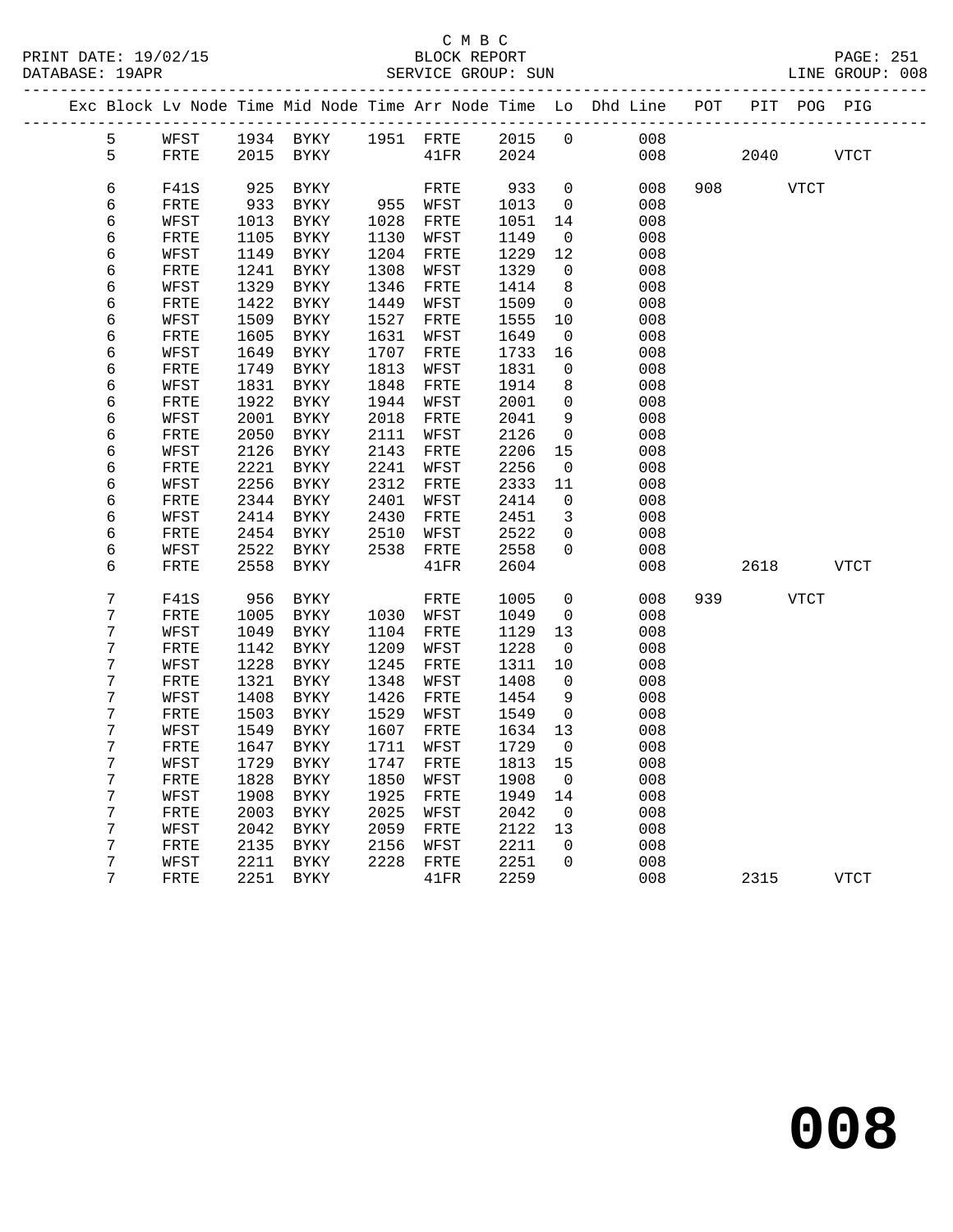|  |      |              |      |                     |      |           |        |                | Exc Block Lv Node Time Mid Node Time Arr Node Time Lo Dhd Line POT |      |           | PIT POG PIG |             |
|--|------|--------------|------|---------------------|------|-----------|--------|----------------|--------------------------------------------------------------------|------|-----------|-------------|-------------|
|  | 8    | F41S         |      | 1016 BYKY           |      | FRTE      | 1025   | $\overline{0}$ | 008                                                                | 959  |           | <b>VTCT</b> |             |
|  | 8    | FRTE         | 1025 | BYKY                |      | 1050 WFST | 1109   | $\overline{0}$ | 008                                                                |      |           |             |             |
|  | 8    | WFST         | 1109 | BYKY                | 1124 | FRTE      | 1149   | 12             | 008                                                                |      |           |             |             |
|  | 8    | FRTE         | 1201 | BYKY                | 1228 | WFST      | 1247   | $\overline{0}$ | 008                                                                |      |           |             |             |
|  | 8    | WFST         | 1247 | BYKY                | 1304 | FRTE      | 1330   | 11             | 008                                                                |      |           |             |             |
|  | 8    | FRTE         | 1341 | BYKY                | 1408 | WFST      | 1428   | $\mathbf 0$    | 008                                                                |      |           |             |             |
|  | 8    | WFST         | 1428 | BYKY                | 1446 | FRTE      | 1514   | 9              | 008                                                                |      |           |             |             |
|  | 8    | FRTE         | 1523 | BYKY                | 1549 | WFST      | 1609   | $\mathbf 0$    | 008                                                                |      |           |             |             |
|  | 8    | WFST         | 1609 | BYKY                | 1627 | FRTE      | 1654   | 13             | 008                                                                |      |           |             |             |
|  | 8    | FRTE         | 1707 | BYKY                | 1731 | WFST      | 1749   | $\mathbf{0}$   | 008                                                                |      |           |             |             |
|  | 8    | WFST         | 1749 | BYKY                | 1806 | FRTE      | 1832   | 9              | 008                                                                |      |           |             |             |
|  | 8    | FRTE         | 1841 | BYKY                | 1903 | WFST      | 1921   | $\overline{0}$ | 008                                                                |      |           |             |             |
|  | 8    | WFST         | 1921 | BYKY                | 1938 | FRTE      | 2002   | 17             | 008                                                                |      |           |             |             |
|  | 8    | FRTE         | 2019 | BYKY                | 2040 | WFST      | 2055   | 0              | 008                                                                |      |           |             |             |
|  | 8    | WFST         | 2055 | BYKY                | 2112 | FRTE      | 2135   | 16             | 008                                                                |      |           |             |             |
|  | 8    | FRTE         | 2151 | BYKY                | 2211 | WFST      | 2226   | $\mathbf 0$    | 008                                                                |      |           |             |             |
|  | 8    | WFST         | 2226 | BYKY                | 2243 | FRTE      | 2306   | 9              | 008                                                                |      |           |             |             |
|  | 8    | FRTE         | 2315 | BYKY                | 2333 | WFST      | 2347   | $\mathbf 0$    | 008                                                                |      |           |             |             |
|  | 8    | WFST         | 2347 | BYKY                | 2403 | FRTE      | 2424   | $\mathbf 0$    | 008                                                                |      |           |             |             |
|  | 8    | FRTE         | 2424 | BYKY                |      | 41FR      | 2431   |                | 008                                                                |      | 2446      |             | <b>VTCT</b> |
|  |      |              |      |                     |      |           |        |                |                                                                    |      |           |             |             |
|  | 9    | <b>F41S</b>  | 1046 | BYKY                |      | FRTE      | 1055   | $\mathbf 0$    | 008                                                                |      | 1029 VTCT |             |             |
|  | 9    | FRTE         | 1055 | BYKY                | 1120 | WFST      | 1139   | $\mathsf{O}$   | 008                                                                |      |           |             |             |
|  | 9    | WFST         | 1139 | BYKY                | 1154 | FRTE      | 1219   | 12             | 008                                                                |      |           |             |             |
|  | 9    | FRTE         | 1231 | BYKY                | 1258 | WFST      | 1319   | $\mathbf 0$    | 008                                                                |      |           |             |             |
|  | 9    | WFST         | 1319 | BYKY                | 1336 | FRTE      | 1404   | 7              | 008                                                                |      |           |             |             |
|  | 9    | FRTE         | 1411 | BYKY                | 1438 | WFST      | 1458   | $\mathbf 0$    | 008                                                                |      |           |             |             |
|  | 9    | WFST         | 1458 | BYKY                | 1516 | FRTE      | 1544   | 11             | 008                                                                |      |           |             |             |
|  | 9    | FRTE         | 1555 | BYKY                | 1621 | WFST      | 1639   | 0              | 008                                                                |      |           |             |             |
|  | 9    | WFST         | 1639 | BYKY                | 1657 | FRTE      | 1724   | 14             | 008                                                                |      |           |             |             |
|  | 9    | FRTE         | 1738 | BYKY                | 1802 | WFST      | 1820   | $\mathbf{0}$   | 008                                                                |      |           |             |             |
|  | 9    | WFST         | 1820 | BYKY                | 1837 | FRTE      | 1903   | $\mathbf 0$    | 008                                                                |      |           |             |             |
|  | 9    | FRTE         | 1903 | BYKY                |      | 41FR      | 1912   |                | 008                                                                |      | 1928      |             | <b>VTCT</b> |
|  | 10   | F41S         | 1124 | BYKY                |      | FRTE      | 1134   | $\mathsf{O}$   | 008                                                                | 1106 |           | VTCT        |             |
|  | 10   | FRTE         | 1134 | BYKY                |      | 1159 WFST | 1218   | $\mathsf{O}$   | 008                                                                |      |           |             |             |
|  | 10   | WFST         | 1218 | BYKY                | 1235 | FRTE      | 1301   | 10             | 008                                                                |      |           |             |             |
|  | 10   | FRTE         | 1311 | BYKY                | 1338 | WFST      | 1358   | $\overline{0}$ | 008                                                                |      |           |             |             |
|  | 10   | WFST         | 1358 | BYKY                |      | 1415 FRTE | 1443   | 10             | 008                                                                |      |           |             |             |
|  | 10   | ${\tt FRTE}$ |      | 1453 BYKY 1519 WFST |      |           | 1539 0 |                | 008                                                                |      |           |             |             |
|  | 10   | WFST         | 1539 | BYKY                | 1557 | FRTE      | 1626   | 11             | 008                                                                |      |           |             |             |
|  | 10   | FRTE         | 1637 | BYKY                | 1701 | WFST      | 1719   | 0              | 008                                                                |      |           |             |             |
|  | 10   | WFST         | 1719 | BYKY                | 1736 | FRTE      | 1802   | 13             | 008                                                                |      |           |             |             |
|  | $10$ | FRTE         | 1815 | BYKY                | 1837 | WFST      | 1855   | $\mathbf 0$    | 008                                                                |      |           |             |             |
|  | $10$ | WFST         | 1855 | BYKY                | 1912 | FRTE      | 1938   | 10             | 008                                                                |      |           |             |             |
|  | $10$ | FRTE         | 1948 | BYKY                | 2010 | WFST      | 2027   | 0              | 008                                                                |      |           |             |             |
|  | 10   | WFST         | 2027 | BYKY                | 2044 | FRTE      | 2107   | 13             | 008                                                                |      |           |             |             |
|  | 10   | FRTE         | 2120 | BYKY                | 2141 | WFST      | 2156   | $\mathbf 0$    | 008                                                                |      |           |             |             |
|  | $10$ | WFST         | 2156 | BYKY                | 2213 | FRTE      | 2236   | 18             | 008                                                                |      |           |             |             |
|  | 10   | FRTE         | 2254 | BYKY                | 2312 | WFST      | 2326   | 0              | 008                                                                |      |           |             |             |
|  | 10   | WFST         | 2326 | <b>BYKY</b>         | 2342 | FRTE      | 2403   | 12             | 008                                                                |      |           |             |             |
|  | 10   | FRTE         | 2415 | BYKY                | 2432 | WFST      | 2445   | 0              | 008                                                                |      |           |             |             |
|  | 10   | WFST         | 2445 | BYKY                | 2501 | FRTE      | 2521   | 3              | 008                                                                |      |           |             |             |
|  | $10$ | FRTE         | 2524 | BYKY                | 2540 | WFST      | 2552   | 0              | 008                                                                |      |           |             |             |
|  | 10   | WFST         | 2552 | BYKY                | 2608 | FRTE      | 2628   | 0              | 008                                                                |      |           |             |             |
|  | 10   | FRTE         | 2628 | BYKY                |      | 41FR      | 2634   |                | 008                                                                |      | 2648      |             | <b>VTCT</b> |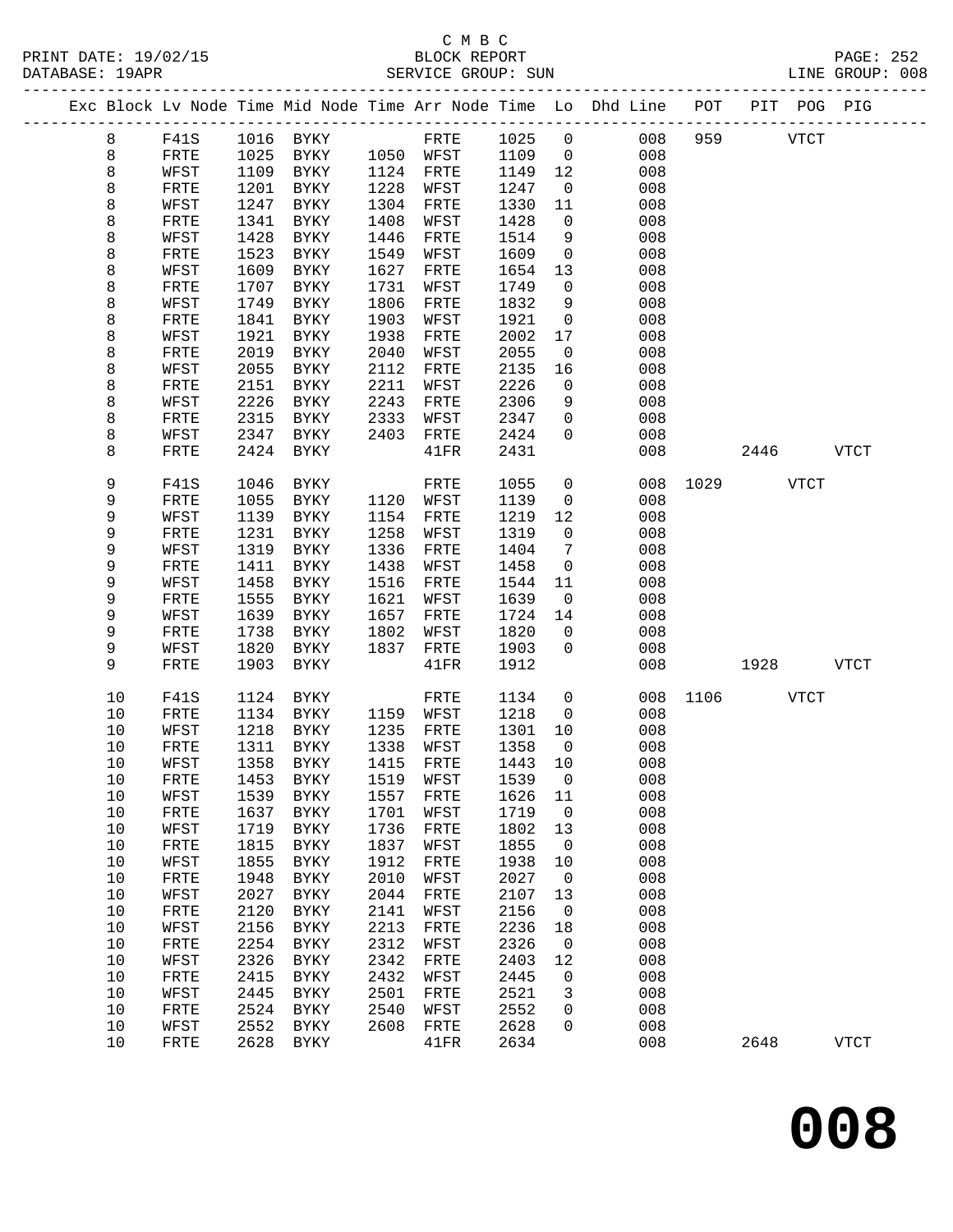| PRINT DATE: 19/02/15<br>BLOCK REPORT BLOCE SUN BLOCE SUN DATABASE: 19APR SERVICE GROUP: SUN DATABASE: 19APR DENTRIAL DESCRIPT DATE: 253                        |                                                                                                                                                                                                                                                            |                                      |                                                                                                                                                                                     |                                                                                                                              |                                                                                         | C M B C                                                                                                                                    |                                                                                    |                                                                                                                                                                                                                                                                                                                                                                                                                                                                                                                                                                                                                           |     |  |           |  |
|----------------------------------------------------------------------------------------------------------------------------------------------------------------|------------------------------------------------------------------------------------------------------------------------------------------------------------------------------------------------------------------------------------------------------------|--------------------------------------|-------------------------------------------------------------------------------------------------------------------------------------------------------------------------------------|------------------------------------------------------------------------------------------------------------------------------|-----------------------------------------------------------------------------------------|--------------------------------------------------------------------------------------------------------------------------------------------|------------------------------------------------------------------------------------|---------------------------------------------------------------------------------------------------------------------------------------------------------------------------------------------------------------------------------------------------------------------------------------------------------------------------------------------------------------------------------------------------------------------------------------------------------------------------------------------------------------------------------------------------------------------------------------------------------------------------|-----|--|-----------|--|
|                                                                                                                                                                |                                                                                                                                                                                                                                                            |                                      |                                                                                                                                                                                     |                                                                                                                              |                                                                                         |                                                                                                                                            |                                                                                    | $\begin{tabular}{lllllllllllllllllllllll} \multicolumn{2}{c}{\begin{tabular}{l} \multicolumn{2}{c}{\textbf{1.0~\textbf{N}V}} & $\textbf{1.0~\textbf{A}V}$ & $\textbf{1.0~\textbf{A}V}$ & $\textbf{1.0~\textbf{A}V}$ & $\textbf{1.0~\textbf{A}V}$ & $\textbf{1.0~\textbf{A}V}$ \\ \multicolumn{2}{c}{\begin{tabular}{l} \multicolumn{2}{c}{\textbf{1.0~\textbf{N}V}} & $\textbf{1.0~\textbf{A}V}$ & $\textbf{1.0~\textbf{A}$                                                                                                                                                                                               |     |  |           |  |
|                                                                                                                                                                |                                                                                                                                                                                                                                                            |                                      |                                                                                                                                                                                     |                                                                                                                              |                                                                                         |                                                                                                                                            |                                                                                    | Exc Block Lv Node Time Mid Node Time Arr Node Time Lo Dhd Line POT PIT POG PIG                                                                                                                                                                                                                                                                                                                                                                                                                                                                                                                                            |     |  |           |  |
| 11<br>11<br>11<br>11<br>11<br>11<br>11<br>11<br>11<br>11<br>11<br>11<br>11<br>11<br>11<br>11<br>11<br>11<br>11<br>11<br>11<br>11<br>11<br>11<br>11<br>11<br>11 | <b>BDLP</b><br>10FI<br>BDLP<br>10FI<br>BDLP<br>BYAL<br>GRCO<br><b>BYAL</b><br><b>BDLP</b><br><b>BYAL</b><br><b>BDLP</b><br>BYAL<br>GRCO<br><b>BYAL</b><br>BDLP<br><b>BYAL</b><br>GRCO<br><b>BYAL</b><br>GRCO<br><b>BYAL</b><br>GRCO<br><b>BYAL</b><br>GRCO | 1226<br>1418<br>1949<br>2110<br>2230 | 1039 BYKY<br>1133 BYOA<br>BYKY<br>1320 BYOA<br>BYKY<br>1505 BYOA<br>1555 BYKY<br>1650 BYOA<br>1749 BYKY<br>1830 BYOA<br>1908 BYKY<br>BYOA<br>2028 BYKY<br>BYOA<br>2150 BYKY<br>BYOA | 1201 AL10<br>1254 BDLP<br>1350 AL10<br>1448 GRCO<br>1526 AL10<br>1625 BDLP<br>1816 GRCO<br>1932 GRCO<br>2052<br>2127<br>2211 | $1105$ BDLP<br>1717 AL10<br>1849 AL10<br>2007 AL10<br>GRCO<br>AL10<br>GRCO<br>2246 AL10 | 1125<br>1218<br>1314<br>1408<br>1458 7<br>1544 11<br>1645 5<br>1735 14<br>$1827$<br>$1904$<br>1944<br>2022<br>2103<br>2141<br>2220<br>2259 | 8 <sup>8</sup><br>$4\overline{4}$<br>$6\overline{6}$<br>$7\overline{ }$<br>9<br>11 | MH-E 455 OA41 503 OA12 512 0 017 453 VTCT<br>OA12 512 BYMN 522 0 009<br>BYMN 522 10FI 534 1 009<br>10FI 535 BYKY 547 BDLP 601 14 009<br>535 BYA 547 BDLP 601 14 009<br>615 BYA 636 10FI 642 0 009<br>642 BYKY 654 BDLP 708 2 009<br>710 BYA 732 10FI 738 3 009<br>741 BYKY 754 BDLP 810 24 009<br>834 BYA 856 AL10 910 8 009<br>918 BYKY 941 GRCO 949 10 009<br>959 BYA 1016 AL10 1032 7 00<br>009<br>$\frac{3}{8}$<br>009<br>$\begin{array}{c} 6 \\ 10 \end{array}$<br>009<br>009<br>009<br>009<br>009<br>009<br>$\overline{\mathbf{3}}$<br>009<br>009<br>5 <sub>1</sub><br>009<br>009<br>009<br>009<br>10<br>009<br>009 |     |  |           |  |
| 11<br>11<br>11<br>11<br>11<br>11                                                                                                                               | BYAL<br><b>BDLP</b><br>BYAL<br><b>BDLP</b><br>10FI<br>BDLP 2616 BYST                                                                                                                                                                                       | 2359                                 | 2310 BYKY<br>BYOA<br>2440 BYKY<br>2521 BYOA<br>2548 BYKY                                                                                                                            | 2329 BDLP<br>2418 AL10<br>2459 BDLP<br>2540 10FI<br>2600 BDLP<br>2624 GRBY                                                   |                                                                                         | 2345<br>2431<br>2513<br>2543<br>2614<br>2637                                                                                               | 8 <sup>8</sup><br>$\overline{\phantom{a}}$                                         | 14<br>009<br>9<br>009<br>009<br>5 <sub>1</sub><br>009<br>009                                                                                                                                                                                                                                                                                                                                                                                                                                                                                                                                                              | 009 |  | 2652 VTCT |  |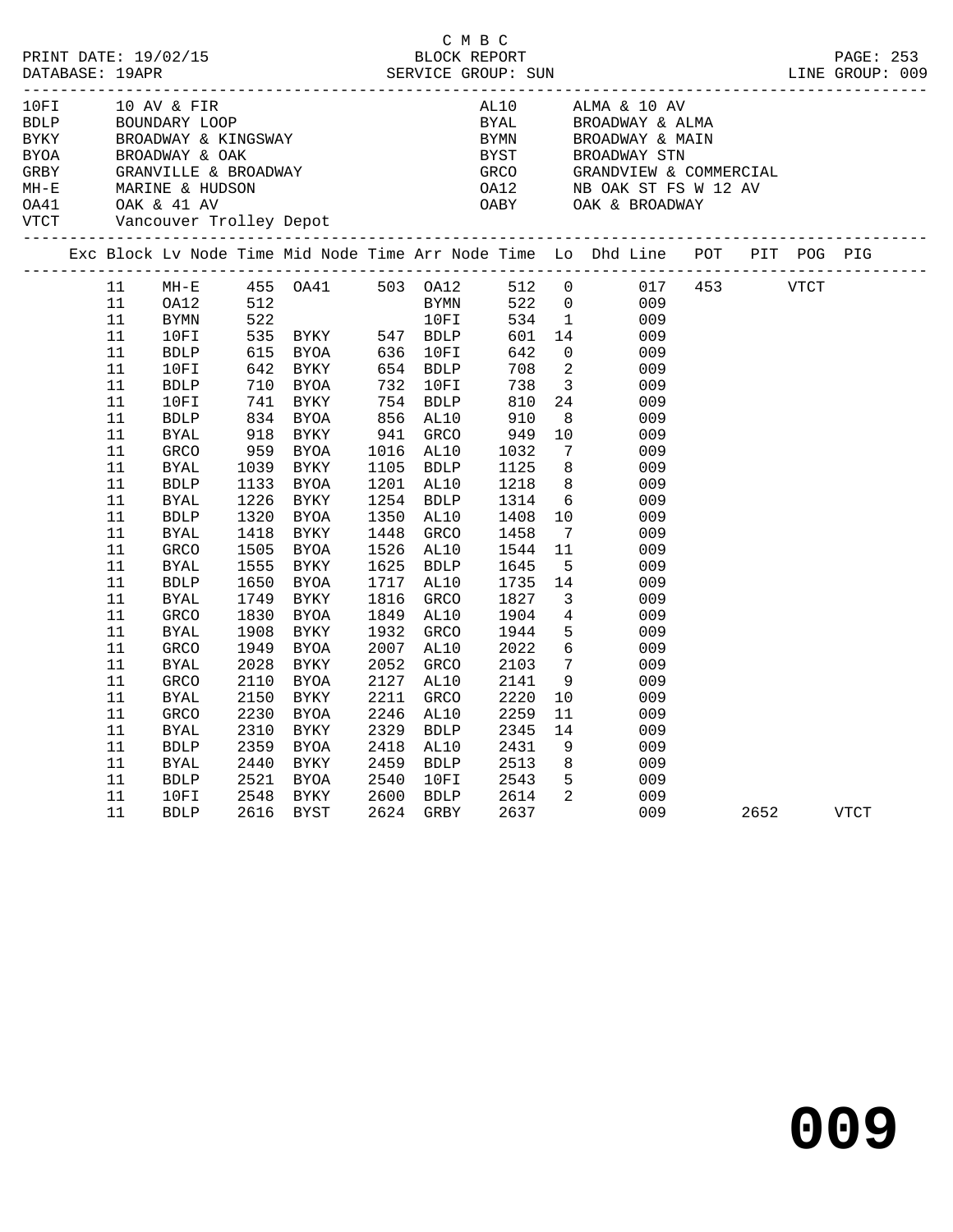### C M B C<br>BLOCK REPORT<br>CROTID: SIIN

|  | DATABASE: 19APR |             |      | SERVICE GROUP: SUN |      |             |        |                         |                                                                                |  | LINE GROUP: 009 |  |
|--|-----------------|-------------|------|--------------------|------|-------------|--------|-------------------------|--------------------------------------------------------------------------------|--|-----------------|--|
|  |                 |             |      |                    |      |             |        |                         | Exc Block Lv Node Time Mid Node Time Arr Node Time Lo Dhd Line POT PIT POG PIG |  |                 |  |
|  | 12              | $MH - E$    |      | 503 OA41           |      | 511 OA12    |        |                         | 520 3 017 501 VTCT                                                             |  |                 |  |
|  | 12              | OA12        |      | 523 BYKY           |      | 530 BDLP    | 544 11 |                         | 009                                                                            |  |                 |  |
|  | 12              | <b>BDLP</b> | 555  | BYOA               | 616  | 10FI        | 622    |                         | $\overline{0}$<br>009                                                          |  |                 |  |
|  | 12              | 10FI        | 622  | BYKY               | 634  | BDLP        | 648    | $\overline{2}$          | 009                                                                            |  |                 |  |
|  | 12              | <b>BDLP</b> | 650  | BYOA               | 712  | 10FI        | 718    | $\overline{\mathbf{3}}$ | 009                                                                            |  |                 |  |
|  | 12              | 10FI        | 721  | BYKY               | 734  | <b>BDLP</b> | 750    | 22                      | 009                                                                            |  |                 |  |
|  | 12              | <b>BDLP</b> | 812  | BYOA               | 834  | 10FI        | 840    | $\mathbf{1}$            | 009                                                                            |  |                 |  |
|  | 12              | 10FI        | 841  | BYKY               | 855  | GRCO        | 903    |                         | 009<br>16 1                                                                    |  |                 |  |
|  | 12              | GRCO        | 919  | BYOA               | 936  | AL10        | 951    | 8                       | 009                                                                            |  |                 |  |
|  | 12              | BYAL        | 959  | BYKY               | 1024 | <b>GRCO</b> | 1033   |                         | $6\overline{}$<br>009                                                          |  |                 |  |
|  | 12              | GRCO        | 1039 | BYOA               | 1057 | AL10        | 1113   | 6                       | 009                                                                            |  |                 |  |
|  | 12              | BYAL        | 1119 | BYKY               | 1145 | <b>GRCO</b> | 1156   |                         | 9<br>009                                                                       |  |                 |  |
|  | 12              | GRCO        | 1205 | BYOA               | 1226 | AL10        | 1243   | 5 <sup>5</sup>          | 009                                                                            |  |                 |  |
|  | 12              | BYAL        | 1248 | BYKY               | 1316 | <b>GRCO</b> | 1326   | 10                      | 009                                                                            |  |                 |  |
|  | 12              | GRCO        | 1336 | BYOA               | 1358 | AL10        | 1416   | 9                       | 009                                                                            |  |                 |  |
|  | 12              | BYAL        | 1425 | BYKY               | 1455 | BDLP        | 1515   | $\overline{4}$          | 009                                                                            |  |                 |  |
|  | 12              | <b>BDLP</b> | 1519 | BYOA               | 1548 | AL10        | 1606   |                         | 12<br>009                                                                      |  |                 |  |
|  | 12              | BYAL        | 1618 | BYKY               | 1648 | GRCO        | 1659   | 6                       | 009                                                                            |  |                 |  |
|  | 12              | GRCO        | 1705 | BYOA               | 1725 | AL10        | 1743   | 14                      | 009                                                                            |  |                 |  |
|  | 12              | BYAL        | 1757 | BYKY               | 1824 | <b>BDLP</b> | 1843   | 9                       | 009                                                                            |  |                 |  |
|  | 12              | <b>BDLP</b> | 1852 | BYOA               | 1918 | AL10        | 1933   | 5 <sup>5</sup>          | 009                                                                            |  |                 |  |
|  | 12              | BYAL        | 1938 | BYKY               | 2002 | <b>BDLP</b> | 2020   |                         | 13<br>009                                                                      |  |                 |  |
|  | 12              | <b>BDLP</b> | 2033 | BYOA               | 2057 | AL10        | 2112   | 7                       | 009                                                                            |  |                 |  |
|  | 12              | BYAL        | 2119 | BYKY               | 2141 | <b>BDLP</b> | 2159   | 15                      | 009                                                                            |  |                 |  |
|  | 12              | <b>BDLP</b> | 2214 | BYOA               | 2236 | AL10        | 2249   | 6                       | 009                                                                            |  |                 |  |
|  | 12              | BYAL        | 2255 | BYKY               | 2314 | GRCO        | 2322   | 25                      | 009                                                                            |  |                 |  |
|  | 12              | <b>GRCO</b> |      | 2347 BYOA          |      | 2402 AL10   | 2415   | $5^{\circ}$             | 009                                                                            |  |                 |  |

| 12 | BYAL        | 2420 | BYKY        | 2439 | <b>BDLP</b> | 2453 | 3        | 009 |             |             |
|----|-------------|------|-------------|------|-------------|------|----------|-----|-------------|-------------|
| 12 | <b>BDLP</b> | 2456 | BYOA        | 2515 | 10FI        | 2518 | $\Omega$ | 009 |             |             |
| 12 | 10FI        | 2518 | BYKY        | 2530 | <b>BDLP</b> | 2544 | 7        | 009 |             |             |
| 12 | <b>BDLP</b> | 2551 | BYST        | 2559 | GRBY        | 2612 |          | 009 | 2627        | VTCT        |
|    |             |      |             |      |             |      |          |     |             |             |
| 13 | $MH-E$      | 518  | OA41        | 526  | OA12        | 535  | 0        | 017 | 516<br>VTCT |             |
| 13 | OA12        | 535  |             |      | BYMN        | 545  | 0        | 009 |             |             |
| 13 | BYMN        | 545  |             |      | 10FI        | 557  | 3        | 009 |             |             |
| 13 | 10FI        | 600  | BYKY        | 612  | BDLP        | 626  | 6        | 009 |             |             |
| 13 | <b>BDLP</b> | 632  | BYOA        | 654  | 10FI        | 700  | 1        | 009 |             |             |
| 13 | 10FI        | 701  | BYKY        | 714  | BDLP        | 730  | 22       | 009 |             |             |
| 13 | BDLP        | 752  | BYOA        | 814  | 10FI        | 820  | 1        | 009 |             |             |
| 13 | 10FI        | 821  | BYKY        | 835  | GRCO        | 843  | 16       | 009 |             |             |
| 13 | GRCO        | 859  | BYOA        | 916  | AL10        | 931  | 9        | 009 |             |             |
| 13 | BYAL        | 940  | BYKY        | 1003 | GRCO        | 1012 | 7        | 009 |             |             |
| 13 | GRCO        | 1019 | BYOA        | 1036 | AL10        | 1052 | 5        | 009 |             |             |
| 13 | BYAL        | 1057 | BYKY        | 1123 | BDLP        | 1143 | 5        | 009 |             |             |
| 13 | <b>BDLP</b> | 1148 | <b>BYOA</b> | 1217 | AL10        | 1234 | 7        | 009 |             |             |
| 13 | BYAL        | 1241 | BYKY        | 1309 | <b>BDLP</b> | 1329 | 6        | 009 |             |             |
| 13 | <b>BDLP</b> | 1335 | <b>BYOA</b> | 1405 | AL10        | 1423 | 10       | 009 |             |             |
| 13 | BYAL        | 1433 | BYKY        | 1503 | GRCO        | 1513 | 7        | 009 |             |             |
| 13 | GRCO        | 1520 | <b>BYOA</b> | 1541 | AL10        | 1559 | 11       | 009 |             |             |
| 13 | BYAL        | 1610 | BYKY        | 1640 | <b>BDLP</b> | 1700 | -5       | 009 |             |             |
| 13 | <b>BDLP</b> | 1705 | BYOA        | 1732 | AL10        | 1750 |          | 009 | 1812        | <b>VTCT</b> |
|    |             |      |             |      |             |      |          |     |             |             |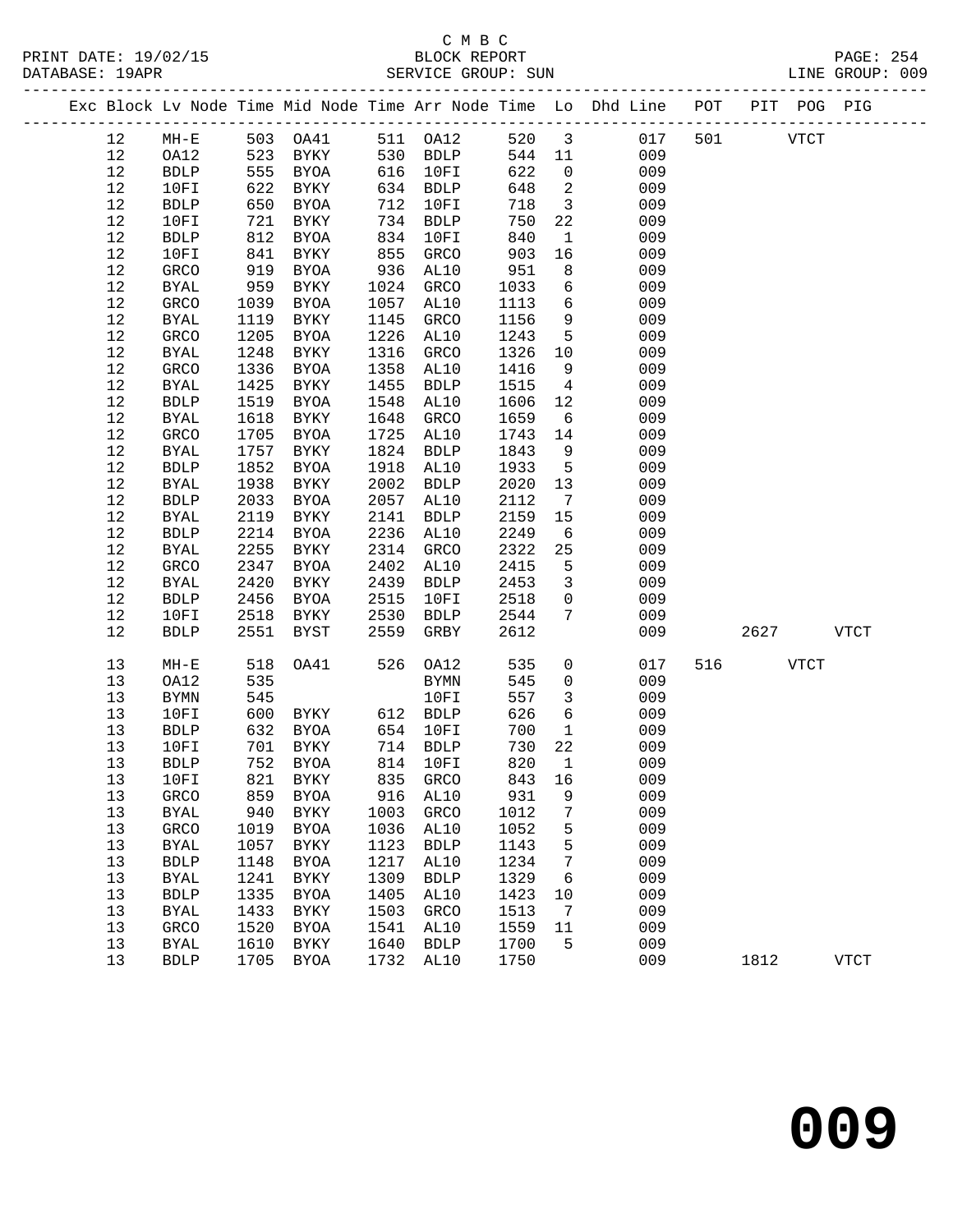| Exc Block Lv Node Time Mid Node Time Arr Node Time Lo Dhd Line POT PIT POG PIG<br>724<br>8<br>640<br>OA12<br>700 BYKY<br>708 BDLP<br>009<br>14<br>14<br>732 BYOA<br>754 10FI<br>800<br>009<br><b>BDLP</b><br>$\mathbf{1}$<br>$\begin{array}{c} \n \overline{\phantom{0}} \\  801 \\  \end{array}$<br>14<br>814 BDLP<br>830<br>009<br>10FI<br>BYKY<br>14<br>844<br>920<br>14<br><b>BDLP</b><br>BYOA<br>906<br>AL10<br>8 <sup>8</sup><br>009<br>928<br>14<br><b>BYAL</b><br>BYKY<br>951<br>BDLP<br>1010<br>11<br>009<br>9<br>009<br>14<br><b>BDLP</b><br>1021<br>BYOA<br>1047<br>AL10<br>1103<br>14<br>1138<br>6<br>009<br><b>BYAL</b><br>1112<br>BYKY<br><b>BDLP</b><br>1158<br>1204<br>1233<br>1250<br>$6\overline{6}$<br>009<br>14<br>${\tt BDLP}$<br>BYOA<br>AL10<br>$6\overline{6}$<br>1256<br>1324<br>1344<br>009<br>14<br><b>BYAL</b><br>BYKY<br><b>BDLP</b><br>1350<br>1420<br>1438<br>10<br>009<br>14<br><b>BDLP</b><br>BYOA<br>AL10<br>14<br>1448<br>1518<br>1529<br>009<br><b>BYAL</b><br>BYKY<br>GRCO<br>6<br>1535<br>1556<br>009<br>14<br>GRCO<br>BYOA<br>AL10<br>1614<br>11<br>1625<br>1655<br>1715<br>009<br>14<br>BYKY<br>BDLP<br>$4\overline{ }$<br>BYAL<br>1719<br>1745<br>1802<br>009<br>14<br><b>BDLP</b><br>BYOA<br>AL10<br>15<br>857<br>6<br>009<br>OA12<br>832<br>BYKY<br>841<br><b>BDLP</b><br>812 VTCT<br>15<br>903<br>BYOA<br>926<br>AL10<br>941<br>8<br>009<br><b>BDLP</b><br>15<br>949<br>1014<br>8<br>009<br><b>BYAL</b><br>BYKY<br>BDLP<br>1033<br>15<br>1107<br>1123<br>009<br><b>BDLP</b><br>1041<br>BYOA<br>AL10<br>11<br>15<br>1134<br>1200<br>009<br>BYKY<br>GRCO<br>1211<br>9<br>BYAL<br>1220<br>1241<br>1258<br>5<br>009<br>15<br>GRCO<br>BYOA<br>AL10<br>1303<br>1331<br>15<br>BYKY<br>GRCO<br>1341<br>10<br>009<br><b>BYAL</b><br>15<br>1351<br>1413<br>1431<br>009<br>GRCO<br>BYOA<br>AL10<br>9<br>15<br>1440<br>1510<br>009<br><b>BYAL</b><br>BYKY<br><b>BDLP</b><br>1530<br>4<br>15<br>1603<br>1621<br>009<br><b>BDLP</b><br>1534<br>BYOA<br>AL10<br>12<br>15<br>1633<br>BYKY<br>1703<br>GRCO<br>1714<br>6<br>009<br><b>BYAL</b><br>15<br>1720<br>1739<br>1756<br>009<br>GRCO<br>BYOA<br>AL10<br>11<br>15<br>1807<br>1834<br>$\overline{4}$<br>009<br><b>BYAL</b><br>BYKY<br>GRCO<br>1845<br>15<br>1849<br>1908<br>1923<br>009<br>GRCO<br>BYOA<br>AL10<br>5<br>5<br>15<br>1952<br><b>BYAL</b><br>1928<br>BYKY<br>GRCO<br>2004<br>009<br>15<br>2009<br>2027<br>2042<br>009<br>GRCO<br><b>BYOA</b><br>AL10<br>$7\phantom{.0}\,$<br>15<br>2049<br>2111<br>009<br><b>BYAL</b><br>BYKY<br>GRCO<br>2120<br>10<br>15<br>2201<br>009<br>GRCO<br>2130<br>BYOA<br>2147<br>AL10<br>8<br>15<br>2209<br><b>BYKY</b><br>2230<br>2239<br>009<br><b>BYAL</b><br>GRCO<br>11<br>15<br>2250<br>2306<br>2319<br>009<br>GRCO<br>BYOA<br>AL10<br>6<br>15<br>2325<br>2352<br>28<br>009<br>BYKY<br>2344<br>GRCO<br>BYAL<br>15<br>2420<br>2433<br>2446<br>009<br>GRCO<br>BYOA<br>AL10<br>858 BDLP<br>914<br>9<br>009<br>829<br>16<br>OA12<br>849 BYKY<br>BDLP 923 BYOA 946 AL10 1001 8<br>009<br>16<br>7<br>009<br>16<br>1009<br>1034<br><b>BDLP</b><br>1053<br><b>BYAL</b><br><b>BYKY</b><br>009<br>1128<br>AL10<br>16<br><b>BDLP</b><br>1100<br><b>BYOA</b><br>1145<br>11<br>1223<br>1243<br>009<br>16<br><b>BYAL</b><br>1156<br><b>BYKY</b><br><b>BDLP</b><br>7<br>009<br>16<br>1250<br>1320<br>AL10<br>1338<br><b>BDLP</b><br><b>BYOA</b><br>10<br>009<br>16<br>1348<br>1417<br>1427<br>8<br><b>BYAL</b><br><b>BYKY</b><br>GRCO<br>009<br>16<br>1435<br>1458<br>AL10<br>1516<br>GRCO<br><b>BYOA</b><br>9<br>16<br>1525<br>1555<br>1615<br>6<br>009<br><b>BYAL</b><br>BYKY<br><b>BDLP</b><br>16<br>1621<br>1648<br>AL10<br>1706<br>009<br><b>BDLP</b><br>BYOA<br>13<br>1719<br>1746<br>1757<br>12<br>009<br>16<br><b>BYAL</b><br>BYKY<br>GRCO<br>1809<br>1828<br>1845<br>009<br>16<br>GRCO<br>BYOA<br>AL10<br>13<br>1922<br>009<br>16<br><b>BYAL</b><br>1858<br><b>BYKY</b><br><b>BDLP</b><br>1940<br>13<br>16<br>1953<br>2017<br>AL10<br>2032<br>6<br>009<br><b>BDLP</b><br><b>BYOA</b><br>2102<br>009<br>16<br><b>BYAL</b><br>2038<br>${\tt BDLP}$<br>2120<br>13<br><b>BYKY</b><br>009<br>16<br>2156<br>AL10<br>2210<br>9<br>${\tt BDLP}$<br>2133<br><b>BYOA</b><br>16<br>2219<br>2239<br>2255<br>3<br>009<br><b>BYAL</b><br><b>BYKY</b><br><b>BDLP</b><br>16<br>2258<br>2306<br>2319<br>009<br><b>BDLP</b><br><b>BYST</b><br>OABY |  |  |  |  |  |  |      |             |             |
|--------------------------------------------------------------------------------------------------------------------------------------------------------------------------------------------------------------------------------------------------------------------------------------------------------------------------------------------------------------------------------------------------------------------------------------------------------------------------------------------------------------------------------------------------------------------------------------------------------------------------------------------------------------------------------------------------------------------------------------------------------------------------------------------------------------------------------------------------------------------------------------------------------------------------------------------------------------------------------------------------------------------------------------------------------------------------------------------------------------------------------------------------------------------------------------------------------------------------------------------------------------------------------------------------------------------------------------------------------------------------------------------------------------------------------------------------------------------------------------------------------------------------------------------------------------------------------------------------------------------------------------------------------------------------------------------------------------------------------------------------------------------------------------------------------------------------------------------------------------------------------------------------------------------------------------------------------------------------------------------------------------------------------------------------------------------------------------------------------------------------------------------------------------------------------------------------------------------------------------------------------------------------------------------------------------------------------------------------------------------------------------------------------------------------------------------------------------------------------------------------------------------------------------------------------------------------------------------------------------------------------------------------------------------------------------------------------------------------------------------------------------------------------------------------------------------------------------------------------------------------------------------------------------------------------------------------------------------------------------------------------------------------------------------------------------------------------------------------------------------------------------------------------------------------------------------------------------------------------------------------------------------------------------------------------------------------------------------------------------------------------------------------------------------------------------------------------------------------------------------------------------------------------------------------------------------------------------------------------------------------------------------------------------------------------------------------------------------------------------------------------------------------------------------------------------------------------------------------------------------------------------------------------------------------------------------------------------------------------------------------------------------------------------------------------------------------------------------------------------------------------------------------------------------------------------------------------------------------------------------------------------------------------------------------------------------------------------------------------|--|--|--|--|--|--|------|-------------|-------------|
|                                                                                                                                                                                                                                                                                                                                                                                                                                                                                                                                                                                                                                                                                                                                                                                                                                                                                                                                                                                                                                                                                                                                                                                                                                                                                                                                                                                                                                                                                                                                                                                                                                                                                                                                                                                                                                                                                                                                                                                                                                                                                                                                                                                                                                                                                                                                                                                                                                                                                                                                                                                                                                                                                                                                                                                                                                                                                                                                                                                                                                                                                                                                                                                                                                                                                                                                                                                                                                                                                                                                                                                                                                                                                                                                                                                                                                                                                                                                                                                                                                                                                                                                                                                                                                                                                                                                                        |  |  |  |  |  |  |      |             |             |
|                                                                                                                                                                                                                                                                                                                                                                                                                                                                                                                                                                                                                                                                                                                                                                                                                                                                                                                                                                                                                                                                                                                                                                                                                                                                                                                                                                                                                                                                                                                                                                                                                                                                                                                                                                                                                                                                                                                                                                                                                                                                                                                                                                                                                                                                                                                                                                                                                                                                                                                                                                                                                                                                                                                                                                                                                                                                                                                                                                                                                                                                                                                                                                                                                                                                                                                                                                                                                                                                                                                                                                                                                                                                                                                                                                                                                                                                                                                                                                                                                                                                                                                                                                                                                                                                                                                                                        |  |  |  |  |  |  |      | <b>VTCT</b> |             |
|                                                                                                                                                                                                                                                                                                                                                                                                                                                                                                                                                                                                                                                                                                                                                                                                                                                                                                                                                                                                                                                                                                                                                                                                                                                                                                                                                                                                                                                                                                                                                                                                                                                                                                                                                                                                                                                                                                                                                                                                                                                                                                                                                                                                                                                                                                                                                                                                                                                                                                                                                                                                                                                                                                                                                                                                                                                                                                                                                                                                                                                                                                                                                                                                                                                                                                                                                                                                                                                                                                                                                                                                                                                                                                                                                                                                                                                                                                                                                                                                                                                                                                                                                                                                                                                                                                                                                        |  |  |  |  |  |  |      |             |             |
|                                                                                                                                                                                                                                                                                                                                                                                                                                                                                                                                                                                                                                                                                                                                                                                                                                                                                                                                                                                                                                                                                                                                                                                                                                                                                                                                                                                                                                                                                                                                                                                                                                                                                                                                                                                                                                                                                                                                                                                                                                                                                                                                                                                                                                                                                                                                                                                                                                                                                                                                                                                                                                                                                                                                                                                                                                                                                                                                                                                                                                                                                                                                                                                                                                                                                                                                                                                                                                                                                                                                                                                                                                                                                                                                                                                                                                                                                                                                                                                                                                                                                                                                                                                                                                                                                                                                                        |  |  |  |  |  |  |      |             |             |
|                                                                                                                                                                                                                                                                                                                                                                                                                                                                                                                                                                                                                                                                                                                                                                                                                                                                                                                                                                                                                                                                                                                                                                                                                                                                                                                                                                                                                                                                                                                                                                                                                                                                                                                                                                                                                                                                                                                                                                                                                                                                                                                                                                                                                                                                                                                                                                                                                                                                                                                                                                                                                                                                                                                                                                                                                                                                                                                                                                                                                                                                                                                                                                                                                                                                                                                                                                                                                                                                                                                                                                                                                                                                                                                                                                                                                                                                                                                                                                                                                                                                                                                                                                                                                                                                                                                                                        |  |  |  |  |  |  |      |             |             |
|                                                                                                                                                                                                                                                                                                                                                                                                                                                                                                                                                                                                                                                                                                                                                                                                                                                                                                                                                                                                                                                                                                                                                                                                                                                                                                                                                                                                                                                                                                                                                                                                                                                                                                                                                                                                                                                                                                                                                                                                                                                                                                                                                                                                                                                                                                                                                                                                                                                                                                                                                                                                                                                                                                                                                                                                                                                                                                                                                                                                                                                                                                                                                                                                                                                                                                                                                                                                                                                                                                                                                                                                                                                                                                                                                                                                                                                                                                                                                                                                                                                                                                                                                                                                                                                                                                                                                        |  |  |  |  |  |  |      |             |             |
|                                                                                                                                                                                                                                                                                                                                                                                                                                                                                                                                                                                                                                                                                                                                                                                                                                                                                                                                                                                                                                                                                                                                                                                                                                                                                                                                                                                                                                                                                                                                                                                                                                                                                                                                                                                                                                                                                                                                                                                                                                                                                                                                                                                                                                                                                                                                                                                                                                                                                                                                                                                                                                                                                                                                                                                                                                                                                                                                                                                                                                                                                                                                                                                                                                                                                                                                                                                                                                                                                                                                                                                                                                                                                                                                                                                                                                                                                                                                                                                                                                                                                                                                                                                                                                                                                                                                                        |  |  |  |  |  |  |      |             |             |
|                                                                                                                                                                                                                                                                                                                                                                                                                                                                                                                                                                                                                                                                                                                                                                                                                                                                                                                                                                                                                                                                                                                                                                                                                                                                                                                                                                                                                                                                                                                                                                                                                                                                                                                                                                                                                                                                                                                                                                                                                                                                                                                                                                                                                                                                                                                                                                                                                                                                                                                                                                                                                                                                                                                                                                                                                                                                                                                                                                                                                                                                                                                                                                                                                                                                                                                                                                                                                                                                                                                                                                                                                                                                                                                                                                                                                                                                                                                                                                                                                                                                                                                                                                                                                                                                                                                                                        |  |  |  |  |  |  |      |             |             |
|                                                                                                                                                                                                                                                                                                                                                                                                                                                                                                                                                                                                                                                                                                                                                                                                                                                                                                                                                                                                                                                                                                                                                                                                                                                                                                                                                                                                                                                                                                                                                                                                                                                                                                                                                                                                                                                                                                                                                                                                                                                                                                                                                                                                                                                                                                                                                                                                                                                                                                                                                                                                                                                                                                                                                                                                                                                                                                                                                                                                                                                                                                                                                                                                                                                                                                                                                                                                                                                                                                                                                                                                                                                                                                                                                                                                                                                                                                                                                                                                                                                                                                                                                                                                                                                                                                                                                        |  |  |  |  |  |  |      |             |             |
|                                                                                                                                                                                                                                                                                                                                                                                                                                                                                                                                                                                                                                                                                                                                                                                                                                                                                                                                                                                                                                                                                                                                                                                                                                                                                                                                                                                                                                                                                                                                                                                                                                                                                                                                                                                                                                                                                                                                                                                                                                                                                                                                                                                                                                                                                                                                                                                                                                                                                                                                                                                                                                                                                                                                                                                                                                                                                                                                                                                                                                                                                                                                                                                                                                                                                                                                                                                                                                                                                                                                                                                                                                                                                                                                                                                                                                                                                                                                                                                                                                                                                                                                                                                                                                                                                                                                                        |  |  |  |  |  |  |      |             |             |
|                                                                                                                                                                                                                                                                                                                                                                                                                                                                                                                                                                                                                                                                                                                                                                                                                                                                                                                                                                                                                                                                                                                                                                                                                                                                                                                                                                                                                                                                                                                                                                                                                                                                                                                                                                                                                                                                                                                                                                                                                                                                                                                                                                                                                                                                                                                                                                                                                                                                                                                                                                                                                                                                                                                                                                                                                                                                                                                                                                                                                                                                                                                                                                                                                                                                                                                                                                                                                                                                                                                                                                                                                                                                                                                                                                                                                                                                                                                                                                                                                                                                                                                                                                                                                                                                                                                                                        |  |  |  |  |  |  |      |             |             |
|                                                                                                                                                                                                                                                                                                                                                                                                                                                                                                                                                                                                                                                                                                                                                                                                                                                                                                                                                                                                                                                                                                                                                                                                                                                                                                                                                                                                                                                                                                                                                                                                                                                                                                                                                                                                                                                                                                                                                                                                                                                                                                                                                                                                                                                                                                                                                                                                                                                                                                                                                                                                                                                                                                                                                                                                                                                                                                                                                                                                                                                                                                                                                                                                                                                                                                                                                                                                                                                                                                                                                                                                                                                                                                                                                                                                                                                                                                                                                                                                                                                                                                                                                                                                                                                                                                                                                        |  |  |  |  |  |  |      |             |             |
|                                                                                                                                                                                                                                                                                                                                                                                                                                                                                                                                                                                                                                                                                                                                                                                                                                                                                                                                                                                                                                                                                                                                                                                                                                                                                                                                                                                                                                                                                                                                                                                                                                                                                                                                                                                                                                                                                                                                                                                                                                                                                                                                                                                                                                                                                                                                                                                                                                                                                                                                                                                                                                                                                                                                                                                                                                                                                                                                                                                                                                                                                                                                                                                                                                                                                                                                                                                                                                                                                                                                                                                                                                                                                                                                                                                                                                                                                                                                                                                                                                                                                                                                                                                                                                                                                                                                                        |  |  |  |  |  |  |      |             |             |
|                                                                                                                                                                                                                                                                                                                                                                                                                                                                                                                                                                                                                                                                                                                                                                                                                                                                                                                                                                                                                                                                                                                                                                                                                                                                                                                                                                                                                                                                                                                                                                                                                                                                                                                                                                                                                                                                                                                                                                                                                                                                                                                                                                                                                                                                                                                                                                                                                                                                                                                                                                                                                                                                                                                                                                                                                                                                                                                                                                                                                                                                                                                                                                                                                                                                                                                                                                                                                                                                                                                                                                                                                                                                                                                                                                                                                                                                                                                                                                                                                                                                                                                                                                                                                                                                                                                                                        |  |  |  |  |  |  |      |             |             |
|                                                                                                                                                                                                                                                                                                                                                                                                                                                                                                                                                                                                                                                                                                                                                                                                                                                                                                                                                                                                                                                                                                                                                                                                                                                                                                                                                                                                                                                                                                                                                                                                                                                                                                                                                                                                                                                                                                                                                                                                                                                                                                                                                                                                                                                                                                                                                                                                                                                                                                                                                                                                                                                                                                                                                                                                                                                                                                                                                                                                                                                                                                                                                                                                                                                                                                                                                                                                                                                                                                                                                                                                                                                                                                                                                                                                                                                                                                                                                                                                                                                                                                                                                                                                                                                                                                                                                        |  |  |  |  |  |  | 1824 |             | <b>VTCT</b> |
|                                                                                                                                                                                                                                                                                                                                                                                                                                                                                                                                                                                                                                                                                                                                                                                                                                                                                                                                                                                                                                                                                                                                                                                                                                                                                                                                                                                                                                                                                                                                                                                                                                                                                                                                                                                                                                                                                                                                                                                                                                                                                                                                                                                                                                                                                                                                                                                                                                                                                                                                                                                                                                                                                                                                                                                                                                                                                                                                                                                                                                                                                                                                                                                                                                                                                                                                                                                                                                                                                                                                                                                                                                                                                                                                                                                                                                                                                                                                                                                                                                                                                                                                                                                                                                                                                                                                                        |  |  |  |  |  |  |      |             |             |
|                                                                                                                                                                                                                                                                                                                                                                                                                                                                                                                                                                                                                                                                                                                                                                                                                                                                                                                                                                                                                                                                                                                                                                                                                                                                                                                                                                                                                                                                                                                                                                                                                                                                                                                                                                                                                                                                                                                                                                                                                                                                                                                                                                                                                                                                                                                                                                                                                                                                                                                                                                                                                                                                                                                                                                                                                                                                                                                                                                                                                                                                                                                                                                                                                                                                                                                                                                                                                                                                                                                                                                                                                                                                                                                                                                                                                                                                                                                                                                                                                                                                                                                                                                                                                                                                                                                                                        |  |  |  |  |  |  |      |             |             |
|                                                                                                                                                                                                                                                                                                                                                                                                                                                                                                                                                                                                                                                                                                                                                                                                                                                                                                                                                                                                                                                                                                                                                                                                                                                                                                                                                                                                                                                                                                                                                                                                                                                                                                                                                                                                                                                                                                                                                                                                                                                                                                                                                                                                                                                                                                                                                                                                                                                                                                                                                                                                                                                                                                                                                                                                                                                                                                                                                                                                                                                                                                                                                                                                                                                                                                                                                                                                                                                                                                                                                                                                                                                                                                                                                                                                                                                                                                                                                                                                                                                                                                                                                                                                                                                                                                                                                        |  |  |  |  |  |  |      |             |             |
|                                                                                                                                                                                                                                                                                                                                                                                                                                                                                                                                                                                                                                                                                                                                                                                                                                                                                                                                                                                                                                                                                                                                                                                                                                                                                                                                                                                                                                                                                                                                                                                                                                                                                                                                                                                                                                                                                                                                                                                                                                                                                                                                                                                                                                                                                                                                                                                                                                                                                                                                                                                                                                                                                                                                                                                                                                                                                                                                                                                                                                                                                                                                                                                                                                                                                                                                                                                                                                                                                                                                                                                                                                                                                                                                                                                                                                                                                                                                                                                                                                                                                                                                                                                                                                                                                                                                                        |  |  |  |  |  |  |      |             |             |
|                                                                                                                                                                                                                                                                                                                                                                                                                                                                                                                                                                                                                                                                                                                                                                                                                                                                                                                                                                                                                                                                                                                                                                                                                                                                                                                                                                                                                                                                                                                                                                                                                                                                                                                                                                                                                                                                                                                                                                                                                                                                                                                                                                                                                                                                                                                                                                                                                                                                                                                                                                                                                                                                                                                                                                                                                                                                                                                                                                                                                                                                                                                                                                                                                                                                                                                                                                                                                                                                                                                                                                                                                                                                                                                                                                                                                                                                                                                                                                                                                                                                                                                                                                                                                                                                                                                                                        |  |  |  |  |  |  |      |             |             |
|                                                                                                                                                                                                                                                                                                                                                                                                                                                                                                                                                                                                                                                                                                                                                                                                                                                                                                                                                                                                                                                                                                                                                                                                                                                                                                                                                                                                                                                                                                                                                                                                                                                                                                                                                                                                                                                                                                                                                                                                                                                                                                                                                                                                                                                                                                                                                                                                                                                                                                                                                                                                                                                                                                                                                                                                                                                                                                                                                                                                                                                                                                                                                                                                                                                                                                                                                                                                                                                                                                                                                                                                                                                                                                                                                                                                                                                                                                                                                                                                                                                                                                                                                                                                                                                                                                                                                        |  |  |  |  |  |  |      |             |             |
|                                                                                                                                                                                                                                                                                                                                                                                                                                                                                                                                                                                                                                                                                                                                                                                                                                                                                                                                                                                                                                                                                                                                                                                                                                                                                                                                                                                                                                                                                                                                                                                                                                                                                                                                                                                                                                                                                                                                                                                                                                                                                                                                                                                                                                                                                                                                                                                                                                                                                                                                                                                                                                                                                                                                                                                                                                                                                                                                                                                                                                                                                                                                                                                                                                                                                                                                                                                                                                                                                                                                                                                                                                                                                                                                                                                                                                                                                                                                                                                                                                                                                                                                                                                                                                                                                                                                                        |  |  |  |  |  |  |      |             |             |
|                                                                                                                                                                                                                                                                                                                                                                                                                                                                                                                                                                                                                                                                                                                                                                                                                                                                                                                                                                                                                                                                                                                                                                                                                                                                                                                                                                                                                                                                                                                                                                                                                                                                                                                                                                                                                                                                                                                                                                                                                                                                                                                                                                                                                                                                                                                                                                                                                                                                                                                                                                                                                                                                                                                                                                                                                                                                                                                                                                                                                                                                                                                                                                                                                                                                                                                                                                                                                                                                                                                                                                                                                                                                                                                                                                                                                                                                                                                                                                                                                                                                                                                                                                                                                                                                                                                                                        |  |  |  |  |  |  |      |             |             |
|                                                                                                                                                                                                                                                                                                                                                                                                                                                                                                                                                                                                                                                                                                                                                                                                                                                                                                                                                                                                                                                                                                                                                                                                                                                                                                                                                                                                                                                                                                                                                                                                                                                                                                                                                                                                                                                                                                                                                                                                                                                                                                                                                                                                                                                                                                                                                                                                                                                                                                                                                                                                                                                                                                                                                                                                                                                                                                                                                                                                                                                                                                                                                                                                                                                                                                                                                                                                                                                                                                                                                                                                                                                                                                                                                                                                                                                                                                                                                                                                                                                                                                                                                                                                                                                                                                                                                        |  |  |  |  |  |  |      |             |             |
|                                                                                                                                                                                                                                                                                                                                                                                                                                                                                                                                                                                                                                                                                                                                                                                                                                                                                                                                                                                                                                                                                                                                                                                                                                                                                                                                                                                                                                                                                                                                                                                                                                                                                                                                                                                                                                                                                                                                                                                                                                                                                                                                                                                                                                                                                                                                                                                                                                                                                                                                                                                                                                                                                                                                                                                                                                                                                                                                                                                                                                                                                                                                                                                                                                                                                                                                                                                                                                                                                                                                                                                                                                                                                                                                                                                                                                                                                                                                                                                                                                                                                                                                                                                                                                                                                                                                                        |  |  |  |  |  |  |      |             |             |
|                                                                                                                                                                                                                                                                                                                                                                                                                                                                                                                                                                                                                                                                                                                                                                                                                                                                                                                                                                                                                                                                                                                                                                                                                                                                                                                                                                                                                                                                                                                                                                                                                                                                                                                                                                                                                                                                                                                                                                                                                                                                                                                                                                                                                                                                                                                                                                                                                                                                                                                                                                                                                                                                                                                                                                                                                                                                                                                                                                                                                                                                                                                                                                                                                                                                                                                                                                                                                                                                                                                                                                                                                                                                                                                                                                                                                                                                                                                                                                                                                                                                                                                                                                                                                                                                                                                                                        |  |  |  |  |  |  |      |             |             |
|                                                                                                                                                                                                                                                                                                                                                                                                                                                                                                                                                                                                                                                                                                                                                                                                                                                                                                                                                                                                                                                                                                                                                                                                                                                                                                                                                                                                                                                                                                                                                                                                                                                                                                                                                                                                                                                                                                                                                                                                                                                                                                                                                                                                                                                                                                                                                                                                                                                                                                                                                                                                                                                                                                                                                                                                                                                                                                                                                                                                                                                                                                                                                                                                                                                                                                                                                                                                                                                                                                                                                                                                                                                                                                                                                                                                                                                                                                                                                                                                                                                                                                                                                                                                                                                                                                                                                        |  |  |  |  |  |  |      |             |             |
|                                                                                                                                                                                                                                                                                                                                                                                                                                                                                                                                                                                                                                                                                                                                                                                                                                                                                                                                                                                                                                                                                                                                                                                                                                                                                                                                                                                                                                                                                                                                                                                                                                                                                                                                                                                                                                                                                                                                                                                                                                                                                                                                                                                                                                                                                                                                                                                                                                                                                                                                                                                                                                                                                                                                                                                                                                                                                                                                                                                                                                                                                                                                                                                                                                                                                                                                                                                                                                                                                                                                                                                                                                                                                                                                                                                                                                                                                                                                                                                                                                                                                                                                                                                                                                                                                                                                                        |  |  |  |  |  |  |      |             |             |
|                                                                                                                                                                                                                                                                                                                                                                                                                                                                                                                                                                                                                                                                                                                                                                                                                                                                                                                                                                                                                                                                                                                                                                                                                                                                                                                                                                                                                                                                                                                                                                                                                                                                                                                                                                                                                                                                                                                                                                                                                                                                                                                                                                                                                                                                                                                                                                                                                                                                                                                                                                                                                                                                                                                                                                                                                                                                                                                                                                                                                                                                                                                                                                                                                                                                                                                                                                                                                                                                                                                                                                                                                                                                                                                                                                                                                                                                                                                                                                                                                                                                                                                                                                                                                                                                                                                                                        |  |  |  |  |  |  |      |             |             |
|                                                                                                                                                                                                                                                                                                                                                                                                                                                                                                                                                                                                                                                                                                                                                                                                                                                                                                                                                                                                                                                                                                                                                                                                                                                                                                                                                                                                                                                                                                                                                                                                                                                                                                                                                                                                                                                                                                                                                                                                                                                                                                                                                                                                                                                                                                                                                                                                                                                                                                                                                                                                                                                                                                                                                                                                                                                                                                                                                                                                                                                                                                                                                                                                                                                                                                                                                                                                                                                                                                                                                                                                                                                                                                                                                                                                                                                                                                                                                                                                                                                                                                                                                                                                                                                                                                                                                        |  |  |  |  |  |  |      |             |             |
|                                                                                                                                                                                                                                                                                                                                                                                                                                                                                                                                                                                                                                                                                                                                                                                                                                                                                                                                                                                                                                                                                                                                                                                                                                                                                                                                                                                                                                                                                                                                                                                                                                                                                                                                                                                                                                                                                                                                                                                                                                                                                                                                                                                                                                                                                                                                                                                                                                                                                                                                                                                                                                                                                                                                                                                                                                                                                                                                                                                                                                                                                                                                                                                                                                                                                                                                                                                                                                                                                                                                                                                                                                                                                                                                                                                                                                                                                                                                                                                                                                                                                                                                                                                                                                                                                                                                                        |  |  |  |  |  |  |      |             |             |
|                                                                                                                                                                                                                                                                                                                                                                                                                                                                                                                                                                                                                                                                                                                                                                                                                                                                                                                                                                                                                                                                                                                                                                                                                                                                                                                                                                                                                                                                                                                                                                                                                                                                                                                                                                                                                                                                                                                                                                                                                                                                                                                                                                                                                                                                                                                                                                                                                                                                                                                                                                                                                                                                                                                                                                                                                                                                                                                                                                                                                                                                                                                                                                                                                                                                                                                                                                                                                                                                                                                                                                                                                                                                                                                                                                                                                                                                                                                                                                                                                                                                                                                                                                                                                                                                                                                                                        |  |  |  |  |  |  |      |             |             |
|                                                                                                                                                                                                                                                                                                                                                                                                                                                                                                                                                                                                                                                                                                                                                                                                                                                                                                                                                                                                                                                                                                                                                                                                                                                                                                                                                                                                                                                                                                                                                                                                                                                                                                                                                                                                                                                                                                                                                                                                                                                                                                                                                                                                                                                                                                                                                                                                                                                                                                                                                                                                                                                                                                                                                                                                                                                                                                                                                                                                                                                                                                                                                                                                                                                                                                                                                                                                                                                                                                                                                                                                                                                                                                                                                                                                                                                                                                                                                                                                                                                                                                                                                                                                                                                                                                                                                        |  |  |  |  |  |  |      |             |             |
|                                                                                                                                                                                                                                                                                                                                                                                                                                                                                                                                                                                                                                                                                                                                                                                                                                                                                                                                                                                                                                                                                                                                                                                                                                                                                                                                                                                                                                                                                                                                                                                                                                                                                                                                                                                                                                                                                                                                                                                                                                                                                                                                                                                                                                                                                                                                                                                                                                                                                                                                                                                                                                                                                                                                                                                                                                                                                                                                                                                                                                                                                                                                                                                                                                                                                                                                                                                                                                                                                                                                                                                                                                                                                                                                                                                                                                                                                                                                                                                                                                                                                                                                                                                                                                                                                                                                                        |  |  |  |  |  |  |      |             |             |
|                                                                                                                                                                                                                                                                                                                                                                                                                                                                                                                                                                                                                                                                                                                                                                                                                                                                                                                                                                                                                                                                                                                                                                                                                                                                                                                                                                                                                                                                                                                                                                                                                                                                                                                                                                                                                                                                                                                                                                                                                                                                                                                                                                                                                                                                                                                                                                                                                                                                                                                                                                                                                                                                                                                                                                                                                                                                                                                                                                                                                                                                                                                                                                                                                                                                                                                                                                                                                                                                                                                                                                                                                                                                                                                                                                                                                                                                                                                                                                                                                                                                                                                                                                                                                                                                                                                                                        |  |  |  |  |  |  |      |             |             |
|                                                                                                                                                                                                                                                                                                                                                                                                                                                                                                                                                                                                                                                                                                                                                                                                                                                                                                                                                                                                                                                                                                                                                                                                                                                                                                                                                                                                                                                                                                                                                                                                                                                                                                                                                                                                                                                                                                                                                                                                                                                                                                                                                                                                                                                                                                                                                                                                                                                                                                                                                                                                                                                                                                                                                                                                                                                                                                                                                                                                                                                                                                                                                                                                                                                                                                                                                                                                                                                                                                                                                                                                                                                                                                                                                                                                                                                                                                                                                                                                                                                                                                                                                                                                                                                                                                                                                        |  |  |  |  |  |  | 2508 |             | <b>VTCT</b> |
|                                                                                                                                                                                                                                                                                                                                                                                                                                                                                                                                                                                                                                                                                                                                                                                                                                                                                                                                                                                                                                                                                                                                                                                                                                                                                                                                                                                                                                                                                                                                                                                                                                                                                                                                                                                                                                                                                                                                                                                                                                                                                                                                                                                                                                                                                                                                                                                                                                                                                                                                                                                                                                                                                                                                                                                                                                                                                                                                                                                                                                                                                                                                                                                                                                                                                                                                                                                                                                                                                                                                                                                                                                                                                                                                                                                                                                                                                                                                                                                                                                                                                                                                                                                                                                                                                                                                                        |  |  |  |  |  |  | VTCT |             |             |
|                                                                                                                                                                                                                                                                                                                                                                                                                                                                                                                                                                                                                                                                                                                                                                                                                                                                                                                                                                                                                                                                                                                                                                                                                                                                                                                                                                                                                                                                                                                                                                                                                                                                                                                                                                                                                                                                                                                                                                                                                                                                                                                                                                                                                                                                                                                                                                                                                                                                                                                                                                                                                                                                                                                                                                                                                                                                                                                                                                                                                                                                                                                                                                                                                                                                                                                                                                                                                                                                                                                                                                                                                                                                                                                                                                                                                                                                                                                                                                                                                                                                                                                                                                                                                                                                                                                                                        |  |  |  |  |  |  |      |             |             |
|                                                                                                                                                                                                                                                                                                                                                                                                                                                                                                                                                                                                                                                                                                                                                                                                                                                                                                                                                                                                                                                                                                                                                                                                                                                                                                                                                                                                                                                                                                                                                                                                                                                                                                                                                                                                                                                                                                                                                                                                                                                                                                                                                                                                                                                                                                                                                                                                                                                                                                                                                                                                                                                                                                                                                                                                                                                                                                                                                                                                                                                                                                                                                                                                                                                                                                                                                                                                                                                                                                                                                                                                                                                                                                                                                                                                                                                                                                                                                                                                                                                                                                                                                                                                                                                                                                                                                        |  |  |  |  |  |  |      |             |             |
|                                                                                                                                                                                                                                                                                                                                                                                                                                                                                                                                                                                                                                                                                                                                                                                                                                                                                                                                                                                                                                                                                                                                                                                                                                                                                                                                                                                                                                                                                                                                                                                                                                                                                                                                                                                                                                                                                                                                                                                                                                                                                                                                                                                                                                                                                                                                                                                                                                                                                                                                                                                                                                                                                                                                                                                                                                                                                                                                                                                                                                                                                                                                                                                                                                                                                                                                                                                                                                                                                                                                                                                                                                                                                                                                                                                                                                                                                                                                                                                                                                                                                                                                                                                                                                                                                                                                                        |  |  |  |  |  |  |      |             |             |
|                                                                                                                                                                                                                                                                                                                                                                                                                                                                                                                                                                                                                                                                                                                                                                                                                                                                                                                                                                                                                                                                                                                                                                                                                                                                                                                                                                                                                                                                                                                                                                                                                                                                                                                                                                                                                                                                                                                                                                                                                                                                                                                                                                                                                                                                                                                                                                                                                                                                                                                                                                                                                                                                                                                                                                                                                                                                                                                                                                                                                                                                                                                                                                                                                                                                                                                                                                                                                                                                                                                                                                                                                                                                                                                                                                                                                                                                                                                                                                                                                                                                                                                                                                                                                                                                                                                                                        |  |  |  |  |  |  |      |             |             |
|                                                                                                                                                                                                                                                                                                                                                                                                                                                                                                                                                                                                                                                                                                                                                                                                                                                                                                                                                                                                                                                                                                                                                                                                                                                                                                                                                                                                                                                                                                                                                                                                                                                                                                                                                                                                                                                                                                                                                                                                                                                                                                                                                                                                                                                                                                                                                                                                                                                                                                                                                                                                                                                                                                                                                                                                                                                                                                                                                                                                                                                                                                                                                                                                                                                                                                                                                                                                                                                                                                                                                                                                                                                                                                                                                                                                                                                                                                                                                                                                                                                                                                                                                                                                                                                                                                                                                        |  |  |  |  |  |  |      |             |             |
|                                                                                                                                                                                                                                                                                                                                                                                                                                                                                                                                                                                                                                                                                                                                                                                                                                                                                                                                                                                                                                                                                                                                                                                                                                                                                                                                                                                                                                                                                                                                                                                                                                                                                                                                                                                                                                                                                                                                                                                                                                                                                                                                                                                                                                                                                                                                                                                                                                                                                                                                                                                                                                                                                                                                                                                                                                                                                                                                                                                                                                                                                                                                                                                                                                                                                                                                                                                                                                                                                                                                                                                                                                                                                                                                                                                                                                                                                                                                                                                                                                                                                                                                                                                                                                                                                                                                                        |  |  |  |  |  |  |      |             |             |
|                                                                                                                                                                                                                                                                                                                                                                                                                                                                                                                                                                                                                                                                                                                                                                                                                                                                                                                                                                                                                                                                                                                                                                                                                                                                                                                                                                                                                                                                                                                                                                                                                                                                                                                                                                                                                                                                                                                                                                                                                                                                                                                                                                                                                                                                                                                                                                                                                                                                                                                                                                                                                                                                                                                                                                                                                                                                                                                                                                                                                                                                                                                                                                                                                                                                                                                                                                                                                                                                                                                                                                                                                                                                                                                                                                                                                                                                                                                                                                                                                                                                                                                                                                                                                                                                                                                                                        |  |  |  |  |  |  |      |             |             |
|                                                                                                                                                                                                                                                                                                                                                                                                                                                                                                                                                                                                                                                                                                                                                                                                                                                                                                                                                                                                                                                                                                                                                                                                                                                                                                                                                                                                                                                                                                                                                                                                                                                                                                                                                                                                                                                                                                                                                                                                                                                                                                                                                                                                                                                                                                                                                                                                                                                                                                                                                                                                                                                                                                                                                                                                                                                                                                                                                                                                                                                                                                                                                                                                                                                                                                                                                                                                                                                                                                                                                                                                                                                                                                                                                                                                                                                                                                                                                                                                                                                                                                                                                                                                                                                                                                                                                        |  |  |  |  |  |  |      |             |             |
|                                                                                                                                                                                                                                                                                                                                                                                                                                                                                                                                                                                                                                                                                                                                                                                                                                                                                                                                                                                                                                                                                                                                                                                                                                                                                                                                                                                                                                                                                                                                                                                                                                                                                                                                                                                                                                                                                                                                                                                                                                                                                                                                                                                                                                                                                                                                                                                                                                                                                                                                                                                                                                                                                                                                                                                                                                                                                                                                                                                                                                                                                                                                                                                                                                                                                                                                                                                                                                                                                                                                                                                                                                                                                                                                                                                                                                                                                                                                                                                                                                                                                                                                                                                                                                                                                                                                                        |  |  |  |  |  |  |      |             |             |
|                                                                                                                                                                                                                                                                                                                                                                                                                                                                                                                                                                                                                                                                                                                                                                                                                                                                                                                                                                                                                                                                                                                                                                                                                                                                                                                                                                                                                                                                                                                                                                                                                                                                                                                                                                                                                                                                                                                                                                                                                                                                                                                                                                                                                                                                                                                                                                                                                                                                                                                                                                                                                                                                                                                                                                                                                                                                                                                                                                                                                                                                                                                                                                                                                                                                                                                                                                                                                                                                                                                                                                                                                                                                                                                                                                                                                                                                                                                                                                                                                                                                                                                                                                                                                                                                                                                                                        |  |  |  |  |  |  |      |             |             |
|                                                                                                                                                                                                                                                                                                                                                                                                                                                                                                                                                                                                                                                                                                                                                                                                                                                                                                                                                                                                                                                                                                                                                                                                                                                                                                                                                                                                                                                                                                                                                                                                                                                                                                                                                                                                                                                                                                                                                                                                                                                                                                                                                                                                                                                                                                                                                                                                                                                                                                                                                                                                                                                                                                                                                                                                                                                                                                                                                                                                                                                                                                                                                                                                                                                                                                                                                                                                                                                                                                                                                                                                                                                                                                                                                                                                                                                                                                                                                                                                                                                                                                                                                                                                                                                                                                                                                        |  |  |  |  |  |  |      |             |             |
|                                                                                                                                                                                                                                                                                                                                                                                                                                                                                                                                                                                                                                                                                                                                                                                                                                                                                                                                                                                                                                                                                                                                                                                                                                                                                                                                                                                                                                                                                                                                                                                                                                                                                                                                                                                                                                                                                                                                                                                                                                                                                                                                                                                                                                                                                                                                                                                                                                                                                                                                                                                                                                                                                                                                                                                                                                                                                                                                                                                                                                                                                                                                                                                                                                                                                                                                                                                                                                                                                                                                                                                                                                                                                                                                                                                                                                                                                                                                                                                                                                                                                                                                                                                                                                                                                                                                                        |  |  |  |  |  |  |      |             |             |
|                                                                                                                                                                                                                                                                                                                                                                                                                                                                                                                                                                                                                                                                                                                                                                                                                                                                                                                                                                                                                                                                                                                                                                                                                                                                                                                                                                                                                                                                                                                                                                                                                                                                                                                                                                                                                                                                                                                                                                                                                                                                                                                                                                                                                                                                                                                                                                                                                                                                                                                                                                                                                                                                                                                                                                                                                                                                                                                                                                                                                                                                                                                                                                                                                                                                                                                                                                                                                                                                                                                                                                                                                                                                                                                                                                                                                                                                                                                                                                                                                                                                                                                                                                                                                                                                                                                                                        |  |  |  |  |  |  |      |             |             |
|                                                                                                                                                                                                                                                                                                                                                                                                                                                                                                                                                                                                                                                                                                                                                                                                                                                                                                                                                                                                                                                                                                                                                                                                                                                                                                                                                                                                                                                                                                                                                                                                                                                                                                                                                                                                                                                                                                                                                                                                                                                                                                                                                                                                                                                                                                                                                                                                                                                                                                                                                                                                                                                                                                                                                                                                                                                                                                                                                                                                                                                                                                                                                                                                                                                                                                                                                                                                                                                                                                                                                                                                                                                                                                                                                                                                                                                                                                                                                                                                                                                                                                                                                                                                                                                                                                                                                        |  |  |  |  |  |  |      |             |             |
|                                                                                                                                                                                                                                                                                                                                                                                                                                                                                                                                                                                                                                                                                                                                                                                                                                                                                                                                                                                                                                                                                                                                                                                                                                                                                                                                                                                                                                                                                                                                                                                                                                                                                                                                                                                                                                                                                                                                                                                                                                                                                                                                                                                                                                                                                                                                                                                                                                                                                                                                                                                                                                                                                                                                                                                                                                                                                                                                                                                                                                                                                                                                                                                                                                                                                                                                                                                                                                                                                                                                                                                                                                                                                                                                                                                                                                                                                                                                                                                                                                                                                                                                                                                                                                                                                                                                                        |  |  |  |  |  |  |      |             |             |
|                                                                                                                                                                                                                                                                                                                                                                                                                                                                                                                                                                                                                                                                                                                                                                                                                                                                                                                                                                                                                                                                                                                                                                                                                                                                                                                                                                                                                                                                                                                                                                                                                                                                                                                                                                                                                                                                                                                                                                                                                                                                                                                                                                                                                                                                                                                                                                                                                                                                                                                                                                                                                                                                                                                                                                                                                                                                                                                                                                                                                                                                                                                                                                                                                                                                                                                                                                                                                                                                                                                                                                                                                                                                                                                                                                                                                                                                                                                                                                                                                                                                                                                                                                                                                                                                                                                                                        |  |  |  |  |  |  |      |             |             |
|                                                                                                                                                                                                                                                                                                                                                                                                                                                                                                                                                                                                                                                                                                                                                                                                                                                                                                                                                                                                                                                                                                                                                                                                                                                                                                                                                                                                                                                                                                                                                                                                                                                                                                                                                                                                                                                                                                                                                                                                                                                                                                                                                                                                                                                                                                                                                                                                                                                                                                                                                                                                                                                                                                                                                                                                                                                                                                                                                                                                                                                                                                                                                                                                                                                                                                                                                                                                                                                                                                                                                                                                                                                                                                                                                                                                                                                                                                                                                                                                                                                                                                                                                                                                                                                                                                                                                        |  |  |  |  |  |  | 2336 |             | <b>VTCT</b> |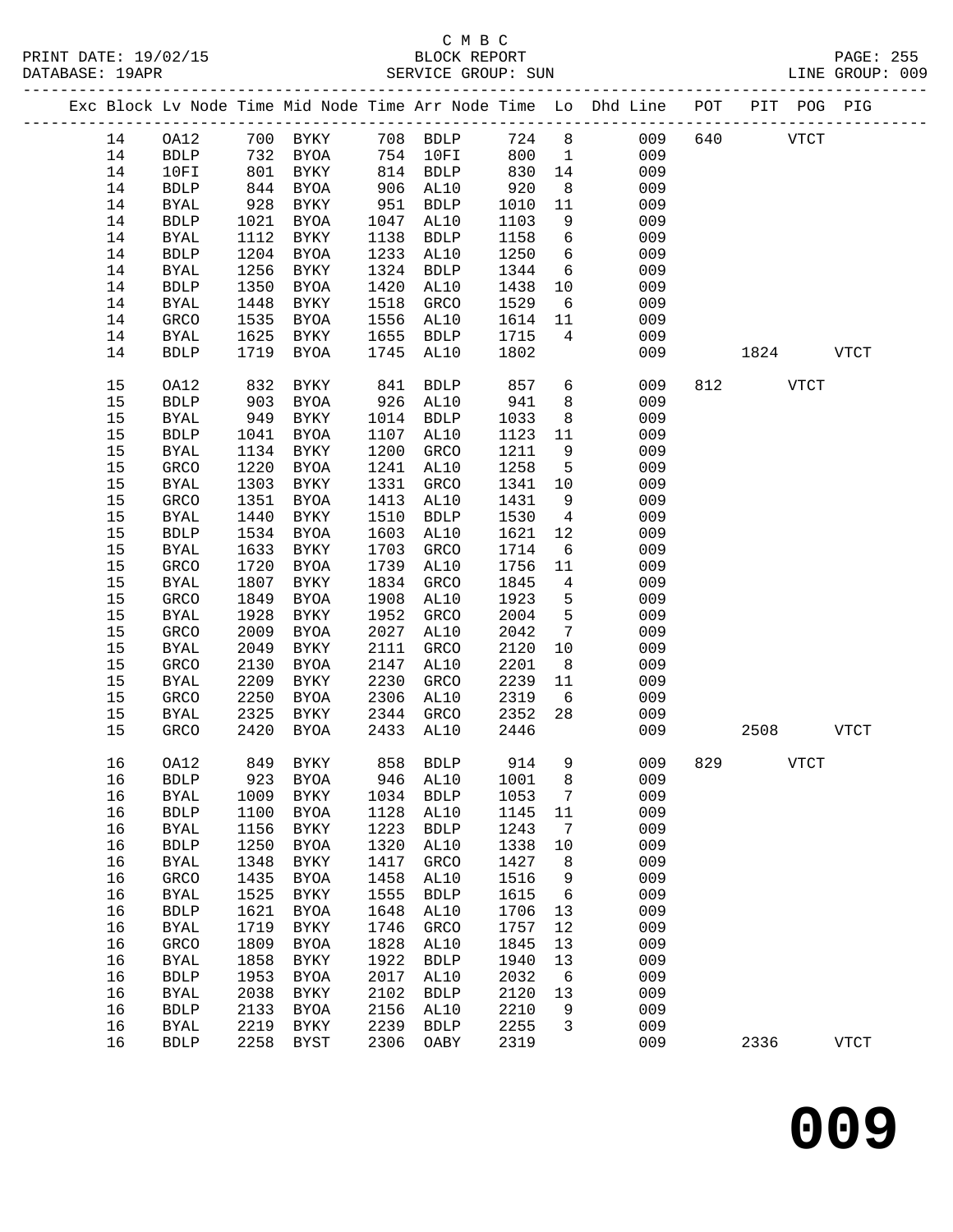## C M B C

| DATABASE: 19APR |    |              |      |                               |      | SERVICE GROUP: SUN  |         |                 | LINE GROUP: 009                                                                |      |             |           |      |  |
|-----------------|----|--------------|------|-------------------------------|------|---------------------|---------|-----------------|--------------------------------------------------------------------------------|------|-------------|-----------|------|--|
|                 |    |              |      |                               |      |                     |         |                 | Exc Block Lv Node Time Mid Node Time Arr Node Time Lo Dhd Line POT PIT POG PIG |      |             |           |      |  |
|                 | 17 |              |      | 10FI 856 BYKY 910 BDLP 926 17 |      |                     |         |                 | 009                                                                            |      | 838 VTCT    |           |      |  |
|                 | 17 | BDLP         | 943  |                               |      | BYOA 1006 AL10 1021 |         | 8 <sup>8</sup>  | 009                                                                            |      |             |           |      |  |
|                 | 17 | BYAL         | 1029 | BYKY                          |      | 1055 GRCO           | 1104 14 |                 | 009                                                                            |      |             |           |      |  |
|                 | 17 | GRCO         | 1118 | BYOA                          |      | 1138 AL10           | 1155    | 8 <sup>8</sup>  | 009                                                                            |      |             |           |      |  |
|                 | 17 | BYAL         | 1203 | BYKY                          | 1230 | GRCO                | 1240    | 11              | 009                                                                            |      |             |           |      |  |
|                 | 17 | GRCO         | 1251 | BYOA                          | 1313 | AL10                | 1331    | 9               | 009                                                                            |      |             |           |      |  |
|                 | 17 | <b>BYAL</b>  | 1340 | BYKY                          | 1409 | BDLP                | 1429    | $5^{\circ}$     | 009                                                                            |      |             |           |      |  |
|                 | 17 | <b>BDLP</b>  | 1434 | BYOA                          | 1505 | AL10                | 1523    | 10              | 009                                                                            |      |             |           |      |  |
|                 | 17 | BYAL         | 1533 | BYKY                          | 1603 | GRCO                | 1614    | $7\overline{ }$ | 009                                                                            |      |             |           |      |  |
|                 | 17 | GRCO         | 1621 | BYOA                          | 1641 | AL10                | 1659    | 11              | 009                                                                            |      |             |           |      |  |
|                 | 17 | <b>BYAL</b>  | 1710 | BYKY                          | 1738 | BDLP                | 1758    | 11              | 009                                                                            |      |             |           |      |  |
|                 | 17 | <b>BDLP</b>  | 1809 | BYST                          |      | 1818 OABY           | 1835    |                 | 009                                                                            |      |             | 1854 VTCT |      |  |
|                 | 18 | <b>BYAL</b>  | 858  | BYKY                          | 921  | GRCO                | 929     | 10              | 009                                                                            |      | 828 VTCT    |           |      |  |
|                 | 18 | GRCO         | 939  | BYOA                          | 956  | AL10                | 1011    | 8               | 009                                                                            |      |             |           |      |  |
|                 | 18 | BYAL         | 1019 | BYKY                          | 1045 | GRCO                | 1054    | $\overline{4}$  | 009                                                                            |      |             |           |      |  |
|                 | 18 | GRCO         | 1058 | BYOA                          | 1118 | AL10                | 1135    | $7\overline{ }$ | 009                                                                            |      |             |           |      |  |
|                 | 18 | BYAL         | 1142 | BYKY                          | 1208 | BDLP                | 1228    | $\overline{7}$  | 009                                                                            |      |             |           |      |  |
|                 | 18 | <b>BDLP</b>  | 1235 | BYOA                          |      | 1304 AL10           | 1321    | 12              | 009                                                                            |      |             |           |      |  |
|                 | 18 | <b>BYAL</b>  | 1333 | BYKY                          | 1402 | GRCO                | 1412    | 8               | 009                                                                            |      |             |           |      |  |
|                 | 18 | GRCO         | 1420 | BYOA                          | 1443 | AL10                | 1501    | 9               | 009                                                                            |      |             |           |      |  |
|                 | 18 | <b>BYAL</b>  | 1510 | BYKY                          | 1540 | BDLP                | 1600    | $\overline{4}$  | 009                                                                            |      |             |           |      |  |
|                 | 18 | <b>BDLP</b>  | 1604 | BYOA                          | 1633 | AL10                | 1651    | 12              | 009                                                                            |      |             |           |      |  |
|                 | 18 | <b>BYAL</b>  | 1703 | BYKY                          | 1731 | GRCO                | 1742    | 8 <sup>8</sup>  | 009                                                                            |      |             |           |      |  |
|                 | 18 | GRCO         | 1750 | BYOA                          | 1809 | AL10                | 1826    | 11              | 009                                                                            |      |             |           |      |  |
|                 | 18 | BYAL         | 1837 | BYKY                          | 1904 | BDLP                | 1923    | 10              | 009                                                                            |      |             |           |      |  |
|                 | 18 | <b>BDLP</b>  | 1933 | BYOA                          | 1958 | AL10                | 2013    | $5^{\circ}$     | 009                                                                            |      |             |           |      |  |
|                 | 18 | <b>BYAL</b>  | 2018 | BYKY                          | 2042 | BDLP                | 2100    | 14              | 009                                                                            |      |             |           |      |  |
|                 | 18 | <b>BDLP</b>  | 2114 | BYOA                          | 2137 | AL10                | 2151    | 8 <sup>8</sup>  | 009                                                                            |      |             |           |      |  |
|                 | 18 | <b>BYAL</b>  | 2159 | BYKY                          | 2221 | BDLP                | 2237    | 19              | 009                                                                            |      |             |           |      |  |
|                 | 18 | <b>BDLP</b>  | 2256 | BYOA                          | 2317 | AL10                | 2330    | 6               | 009                                                                            |      |             |           |      |  |
|                 | 18 | BYAL         | 2336 | BYKY                          | 2355 | BDLP                | 2411    | 14              | 009                                                                            |      |             |           |      |  |
|                 | 18 | <b>BDLP</b>  | 2425 | BYST                          | 2433 | GRBY                | 2446    |                 | 009                                                                            |      |             | 2501 7    | VTCT |  |
|                 | 19 | BYAL         | 909  | BYKY                          | 931  | BDLP 947            |         | 14              | 009                                                                            |      | 839 — 10    | VTCT      |      |  |
|                 | 19 | <b>BDLP</b>  | 1001 | BYOA                          |      | 1026 AL10           | 1042    | $\overline{7}$  | 009                                                                            |      |             |           |      |  |
|                 | 19 | BYAL         | 1049 | BYKY                          |      | 1115 GRCO           | 1126    | 8 <sup>8</sup>  | 009                                                                            |      |             |           |      |  |
|                 | 19 | <b>GRCO</b>  |      | 1134 BYOA                     |      | 1154 AL10           | 1211    | $\overline{7}$  | 009                                                                            |      |             |           |      |  |
|                 | 19 |              |      |                               |      |                     |         |                 | BYAL 1218 BYKY 1246 GRCO 1256 10 009                                           |      |             |           |      |  |
|                 | 19 | GRCO         | 1306 | BYOA                          | 1328 | AL10                | 1346    | 9               | 009                                                                            |      |             |           |      |  |
|                 | 19 | <b>BYAL</b>  | 1355 | BYKY                          | 1424 | <b>BDLP</b>         | 1444    | 5               | 009                                                                            |      |             |           |      |  |
|                 | 19 | <b>BDLP</b>  | 1449 | <b>BYOA</b>                   | 1518 | AL10                | 1536    | 12              | 009                                                                            |      |             |           |      |  |
|                 | 19 | <b>BYAL</b>  | 1548 | BYKY                          | 1618 | GRCO                | 1629    | 7               | 009                                                                            |      |             |           |      |  |
|                 | 19 | GRCO         | 1636 | BYOA                          | 1656 | AL10                | 1714    | 12              | 009                                                                            |      |             |           |      |  |
|                 | 19 | <b>BYAL</b>  | 1726 | BYKY                          | 1753 | ${\tt BDLP}$        | 1812    | 5               | 009                                                                            |      |             |           |      |  |
|                 | 19 | <b>BDLP</b>  | 1817 | BYOA                          | 1843 | AL10                | 1858    |                 | 009                                                                            |      | 1920        |           | VTCT |  |
|                 | 20 | OA12         | 1043 | BYKY                          | 1053 | <b>BDLP</b>         | 1112    | 5               | 009                                                                            | 1023 | <b>VTCT</b> |           |      |  |
|                 | 20 | ${\tt BDLP}$ | 1117 | BYOA                          | 1145 | AL10                | 1202    | 9               | 009                                                                            |      |             |           |      |  |
|                 | 20 | <b>BYAL</b>  | 1211 | BYKY                          | 1238 | <b>BDLP</b>         | 1258    | $7\phantom{.0}$ | 009                                                                            |      |             |           |      |  |
|                 | 20 | ${\tt BDLP}$ | 1305 | <b>BYOA</b>                   | 1335 | AL10                | 1353    | 10              | 009                                                                            |      |             |           |      |  |
|                 | 20 | <b>BYAL</b>  | 1403 | BYKY                          | 1432 | GRCO                | 1442    | 8               | 009                                                                            |      |             |           |      |  |
|                 | 20 | GRCO         | 1450 | BYOA                          | 1511 | AL10                | 1529    | 11              | 009                                                                            |      |             |           |      |  |
|                 | 20 | <b>BYAL</b>  | 1540 | BYKY                          | 1610 | <b>BDLP</b>         | 1630    | $5^{\circ}$     | 009                                                                            |      |             |           |      |  |
|                 | 20 | <b>BDLP</b>  | 1635 | <b>BYOA</b>                   | 1702 | AL10                | 1720    | 14              | 009                                                                            |      |             |           |      |  |
|                 | 20 | <b>BYAL</b>  |      | 1734 BYKY                     | 1801 | GRCO                | 1812    | $\overline{2}$  | 009                                                                            |      |             |           |      |  |
|                 |    |              |      |                               |      |                     |         |                 |                                                                                |      |             |           |      |  |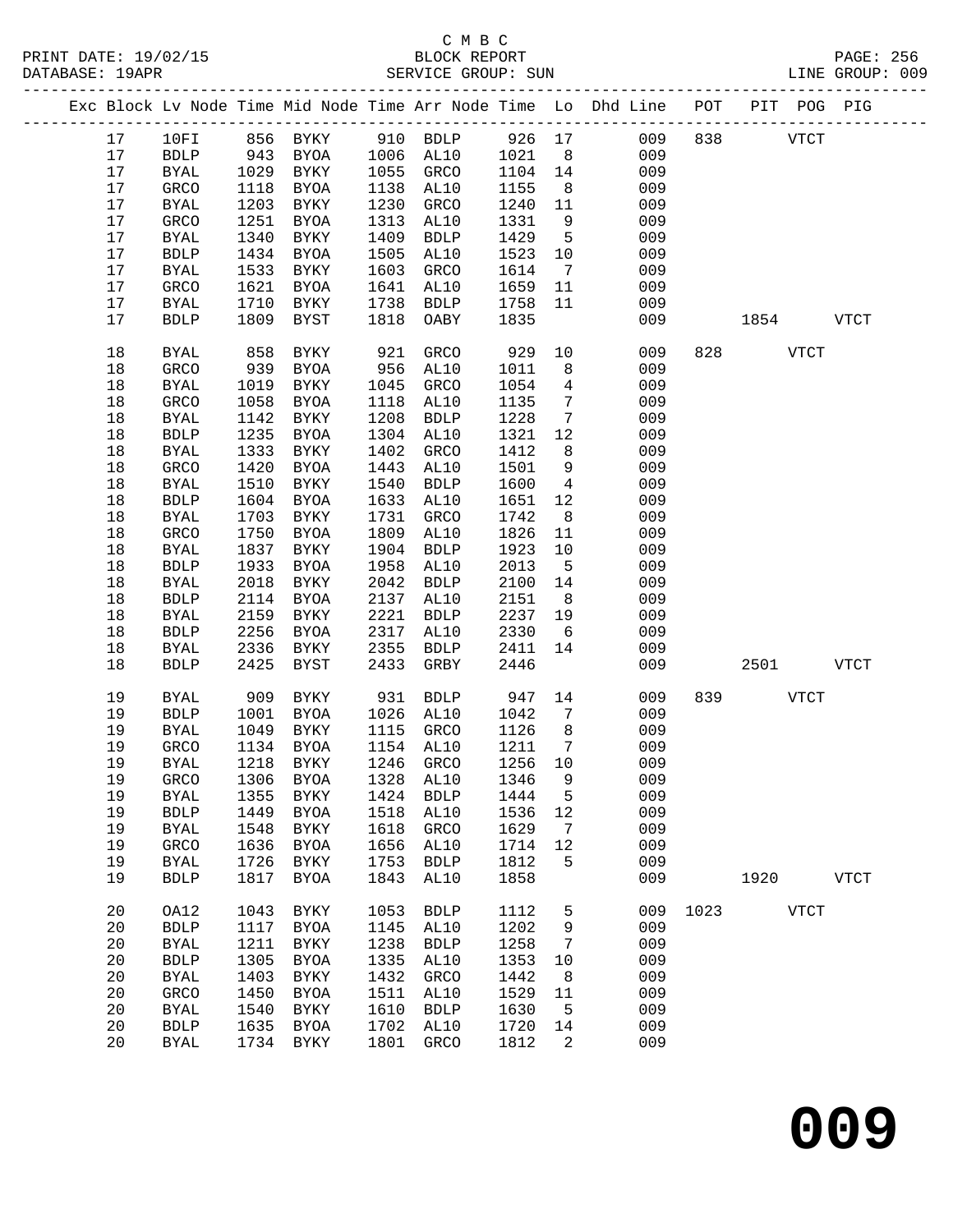|  |             |             |      |              |      |             |      |                              | Exc Block Lv Node Time Mid Node Time Arr Node Time Lo Dhd Line POT<br>-------------------------- |      |      | PIT POG PIG |              |
|--|-------------|-------------|------|--------------|------|-------------|------|------------------------------|--------------------------------------------------------------------------------------------------|------|------|-------------|--------------|
|  | 20          | GRCO        |      | 1814 BYMN    | 1825 | OABY        | 1832 |                              | 009                                                                                              |      | 1851 |             | <b>VTCT</b>  |
|  | 21          | <b>BYAL</b> | 1104 | BYKY         | 1130 | GRCO        | 1141 | 8                            | 009                                                                                              | 1034 |      | <b>VTCT</b> |              |
|  | 21          | GRCO        | 1149 | BYOA         | 1210 | AL10        | 1227 | 6                            | 009                                                                                              |      |      |             |              |
|  | 21          | <b>BYAL</b> | 1233 | BYKY         | 1301 | GRCO        | 1311 | 10                           | 009                                                                                              |      |      |             |              |
|  | 21          | GRCO        | 1321 | BYOA         | 1343 | AL10        | 1401 | 9                            | 009                                                                                              |      |      |             |              |
|  | 21          | <b>BYAL</b> | 1410 | BYKY         | 1439 | <b>BDLP</b> | 1459 | 5                            | 009                                                                                              |      |      |             |              |
|  | 21          | <b>BDLP</b> | 1504 | BYOA         | 1533 | AL10        | 1551 | 12                           | 009                                                                                              |      |      |             |              |
|  | 21          | <b>BYAL</b> | 1603 | BYKY         | 1633 | GRCO        | 1644 | 6                            | 009                                                                                              |      |      |             |              |
|  | 21          | GRCO        | 1650 | BYOA         | 1710 | AL10        | 1728 | 13                           | 009                                                                                              |      |      |             |              |
|  | 21          | <b>BYAL</b> | 1741 | BYKY         | 1808 | <b>BDLP</b> | 1827 | 5                            | 009                                                                                              |      |      |             |              |
|  | 21          | <b>BDLP</b> | 1832 | BYOA         | 1858 | AL10        | 1913 | 5                            | 009                                                                                              |      |      |             |              |
|  | 21          | <b>BYAL</b> | 1918 | BYKY         | 1942 | <b>BDLP</b> | 2000 | 13                           | 009                                                                                              |      |      |             |              |
|  | 21          | <b>BDLP</b> | 2013 | BYOA         | 2037 | AL10        | 2052 | $7\phantom{.0}\phantom{.0}7$ | 009                                                                                              |      |      |             |              |
|  | 21          | <b>BYAL</b> | 2059 | BYKY         | 2121 | <b>BDLP</b> | 2139 | 15                           | 009                                                                                              |      |      |             |              |
|  | 21          | <b>BDLP</b> | 2154 | BYOA         | 2216 | AL10        | 2229 | 10                           | 009                                                                                              |      |      |             |              |
|  | 21          | <b>BYAL</b> | 2239 | BYKY         | 2259 | <b>BDLP</b> | 2315 | 11                           | 009                                                                                              |      |      |             |              |
|  | 21          | <b>BDLP</b> | 2326 | BYOA         | 2347 | AL10        | 2400 |                              | 009                                                                                              |      | 2422 |             | <b>VTCT</b>  |
|  | 22          | <b>BYAL</b> | 1127 | BYKY         | 1153 | <b>BDLP</b> | 1213 | 6                            | 009                                                                                              | 1057 |      | <b>VTCT</b> |              |
|  | $2\sqrt{2}$ | <b>BDLP</b> | 1219 | BYOA         | 1248 | AL10        | 1305 | 6                            | 009                                                                                              |      |      |             |              |
|  | 22          | <b>BYAL</b> | 1311 | BYKY         | 1339 | <b>BDLP</b> | 1359 | 6                            | 009                                                                                              |      |      |             |              |
|  | $2\sqrt{2}$ | <b>BDLP</b> | 1405 | BYOA         | 1435 | AL10        | 1453 | 10                           | 009                                                                                              |      |      |             |              |
|  | 22          | <b>BYAL</b> | 1503 | BYKY         | 1533 | GRCO        | 1544 | 6                            | 009                                                                                              |      |      |             |              |
|  | 22          | GRCO        | 1550 | BYOA         | 1611 | AL10        | 1629 | 11                           | 009                                                                                              |      |      |             |              |
|  | 22          | <b>BYAL</b> | 1640 | BYKY         | 1710 | <b>BDLP</b> | 1730 | 4                            | 009                                                                                              |      |      |             |              |
|  | 22          | <b>BDLP</b> | 1734 | BYOA         | 1800 | AL10        | 1817 | 10                           | 009                                                                                              |      |      |             |              |
|  | 22          | <b>BYAL</b> | 1827 | BYKY         | 1854 | GRCO        | 1906 | 3                            | 009                                                                                              |      |      |             |              |
|  | 22          | GRCO        | 1909 | BYOA         | 1928 | AL10        | 1943 | 5                            | 009                                                                                              |      |      |             |              |
|  | 22          | <b>BYAL</b> | 1948 | BYKY         | 2012 | GRCO        | 2023 | 6                            | 009                                                                                              |      |      |             |              |
|  | $2\sqrt{2}$ | GRCO        | 2029 | BYOA         | 2047 | AL10        | 2102 | 7                            | 009                                                                                              |      |      |             |              |
|  | 22          | <b>BYAL</b> | 2109 | BYKY         | 2131 | GRCO        | 2140 | 9                            | 009                                                                                              |      |      |             |              |
|  | 22          | GRCO        | 2149 | BYOA         | 2206 | AL10        | 2220 | 9                            | 009                                                                                              |      |      |             |              |
|  | 22          | <b>BYAL</b> | 2229 | BYKY         | 2250 | GRCO        | 2259 | 18                           | 009                                                                                              |      |      |             |              |
|  | 22          | GRCO        | 2317 | BYOA         | 2332 | AL10        | 2345 | 15                           | 009                                                                                              |      |      |             |              |
|  | 22          | <b>BYAL</b> | 2400 | BYKY         | 2419 | GRCO        | 2427 | 19                           | 009                                                                                              |      |      |             |              |
|  | 22          | GRCO        | 2446 | BYOA         | 2459 | 10FI        | 2502 | $\mathbf{1}$                 | 009                                                                                              |      |      |             |              |
|  | 22          | 10FI        | 2503 | BYKY         | 2515 | GRCO        | 2523 | 19                           | 009                                                                                              |      |      |             |              |
|  | 22          | GRCO        | 2542 | BYMN         | 2550 | GRBY        | 2557 |                              | 009                                                                                              |      | 2612 |             | <b>VTCT</b>  |
|  | 23          | <b>BYAL</b> | 1148 | BYKY         | 1215 | GRCO        | 1225 | 10                           | 009                                                                                              | 1118 |      | <b>VTCT</b> |              |
|  | 23          | GRCO        | 1235 | <b>BYOA</b>  | 1256 | AL10        | 1313 | 12                           | 009                                                                                              |      |      |             |              |
|  | 23          | <b>BYAL</b> | 1325 | <b>BYKY</b>  | 1354 | <b>BDLP</b> | 1414 | 5                            | 009                                                                                              |      |      |             |              |
|  | 23          | <b>BDLP</b> | 1419 | BYOA         | 1450 | AL10        | 1508 | 10                           | 009                                                                                              |      |      |             |              |
|  | 23          | <b>BYAL</b> | 1518 | BYKY         | 1548 | <b>GRCO</b> | 1559 | 6                            | 009                                                                                              |      |      |             |              |
|  | 23          | GRCO        | 1605 | <b>BYOA</b>  | 1626 | AL10        | 1644 | 11                           | 009                                                                                              |      |      |             |              |
|  | 23          | <b>BYAL</b> | 1655 | BYKY         | 1725 | <b>BDLP</b> | 1745 | 7                            | 009                                                                                              |      |      |             |              |
|  | 23          | <b>BDLP</b> | 1752 | BYOA         | 1818 | AL10        | 1833 | 15                           | 009                                                                                              |      |      |             |              |
|  | 23          | <b>BYAL</b> | 1848 | ${\tt BYKY}$ | 1912 | <b>GRCO</b> | 1924 | 5                            | 009                                                                                              |      |      |             |              |
|  | 23          | GRCO        | 1929 | <b>BYOA</b>  | 1948 | AL10        | 2003 | 5                            | 009                                                                                              |      |      |             |              |
|  | 23          | <b>BYAL</b> | 2008 | BYKY         | 2032 | GRCO        | 2043 | 7                            | 009                                                                                              |      |      |             |              |
|  | 23          | GRCO        | 2050 | <b>BYOA</b>  | 2107 | AL10        | 2121 | 8                            | 009                                                                                              |      |      |             |              |
|  | 23          | <b>BYAL</b> | 2129 | ${\tt BYKY}$ | 2151 | GRCO        | 2200 | 10                           | 009                                                                                              |      |      |             |              |
|  | 23          | GRCO        | 2210 | <b>BYOA</b>  | 2225 | AL10        | 2238 |                              | 009                                                                                              |      | 2300 |             | ${\tt VTCT}$ |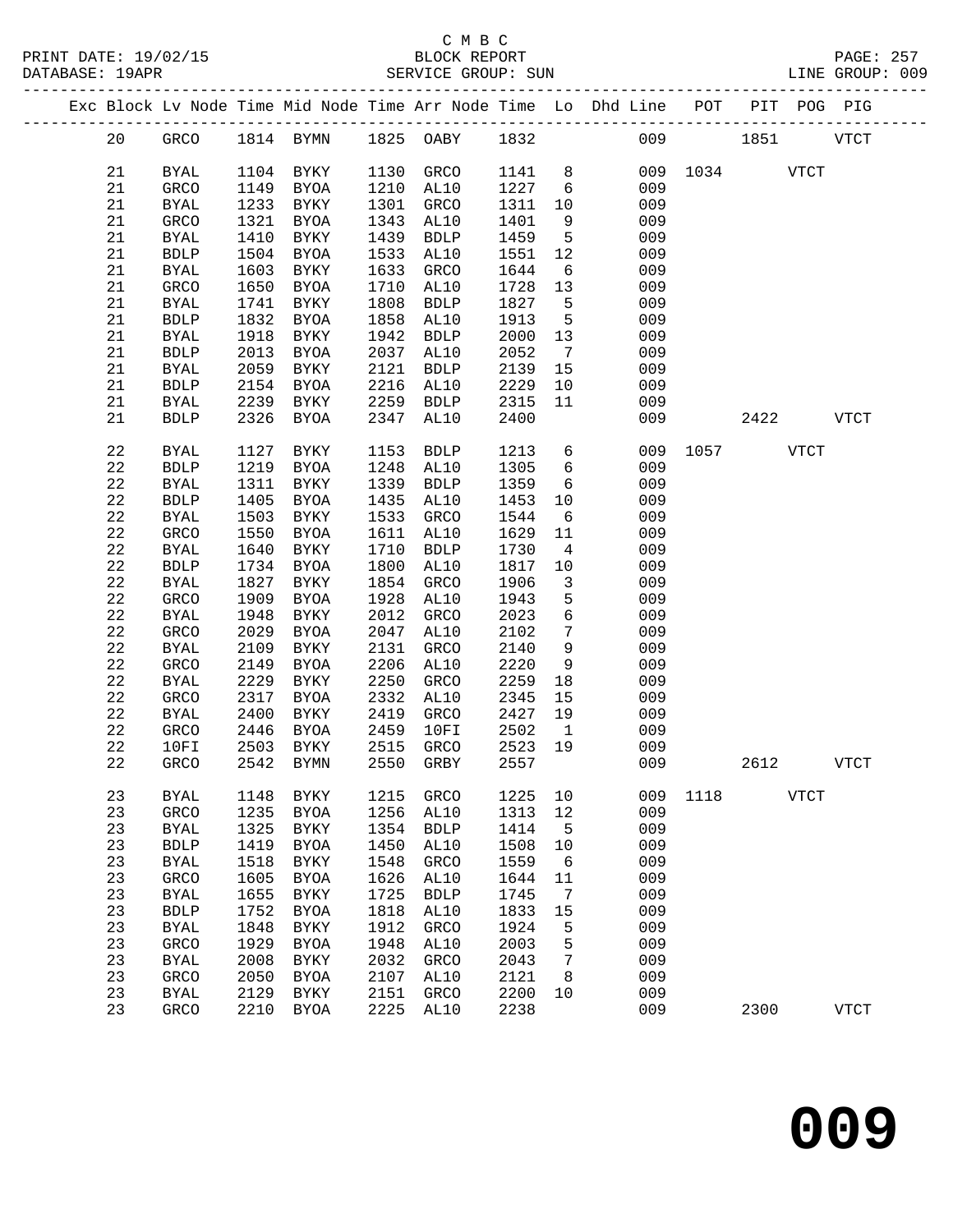| LINE | GROUP: |  | nns |
|------|--------|--|-----|

|    |      |      |      |      |      |      |    | Exc Block Lv Node Time Mid Node Time Arr Node Time Lo Dhd Line | POT  | PIT  | POG         | PIG  |
|----|------|------|------|------|------|------|----|----------------------------------------------------------------|------|------|-------------|------|
| 24 | BYAL | 1318 | BYKY | 1347 | GRCO | 1357 | 9  | 009                                                            | 1248 |      | <b>VTCT</b> |      |
| 24 | GRCO | 1406 | BYOA | 1428 | AL10 | 1446 | 9  | 009                                                            |      |      |             |      |
| 24 | BYAL | 1455 | BYKY | 1525 | BDLP | 1545 | 4  | 009                                                            |      |      |             |      |
| 24 | BDLP | 1549 | BYOA | 1618 | AL10 | 1636 | 12 | 009                                                            |      |      |             |      |
| 24 | BYAL | 1648 | BYKY | 1718 | GRCO | 1729 | 5  | 009                                                            |      |      |             |      |
| 24 | GRCO | 1734 | BYOA | 1753 | AL10 | 1810 | -7 | 009                                                            |      |      |             |      |
| 24 | BYAL | 1817 | BYKY | 1844 | BDLP | 1903 | 10 | 009                                                            |      |      |             |      |
| 24 | BDLP | 1913 | BYOA | 1938 | AL10 | 1953 | 5  | 009                                                            |      |      |             |      |
| 24 | BYAL | 1958 | BYKY | 2022 | BDLP | 2040 | 14 | 009                                                            |      |      |             |      |
| 24 | BDLP | 2054 | BYOA | 2117 | AL10 | 2131 | -8 | 009                                                            |      |      |             |      |
| 24 | BYAL | 2139 | BYKY | 2201 | BDLP | 2219 | 15 | 009                                                            |      |      |             |      |
| 24 | BDLP | 2234 | BYOA | 2256 | AL10 | 2309 |    | 009                                                            |      | 2331 |             | VTCT |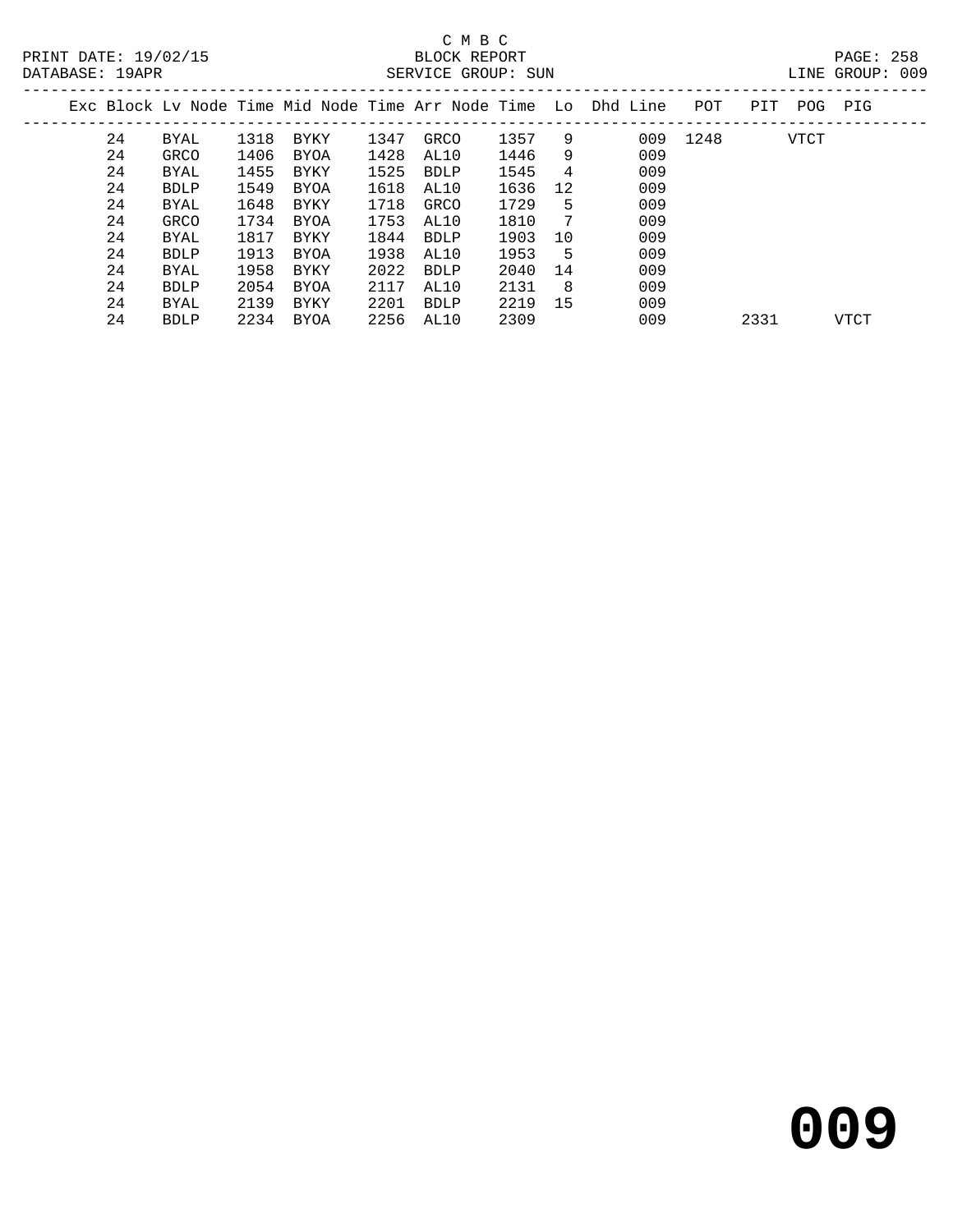|             |              |      |                                                                                                                                |              |                   |               |                                                          | GRBY GRANVILLE & BROADWAY (MARINE HM-S HUDSON & MARINE MRST SW MARINE STN (MARINE RICHARDS & HASTINGS) |     |                                                                                                                                                                                                                               |      |             |
|-------------|--------------|------|--------------------------------------------------------------------------------------------------------------------------------|--------------|-------------------|---------------|----------------------------------------------------------|--------------------------------------------------------------------------------------------------------|-----|-------------------------------------------------------------------------------------------------------------------------------------------------------------------------------------------------------------------------------|------|-------------|
|             |              |      |                                                                                                                                |              |                   |               |                                                          | Exc Block Lv Node Time Mid Node Time Arr Node Time Lo Dhd Line POT PIT POG PIG                         |     |                                                                                                                                                                                                                               |      |             |
| 1           |              |      | MRST 520 GRBY                                                                                                                  |              | 543 RIHA          |               |                                                          | 554 0 010 512 VTCT                                                                                     |     |                                                                                                                                                                                                                               |      |             |
| $\mathbf 1$ | RIHA         |      | 554 GRBY 605 MRST                                                                                                              |              |                   |               |                                                          | 625 12<br>010                                                                                          |     |                                                                                                                                                                                                                               |      |             |
| $\mathbf 1$ | MRST         |      | $637$ $637$ $GRBY$ $714$ $714$ $714$ $714$ $714$ $714$ $714$ $714$ $714$ $714$ $714$ $714$ $714$ $714$ $714$ $714$ $714$ $714$ |              | 701 RIHA          |               |                                                          | 010                                                                                                    |     |                                                                                                                                                                                                                               |      |             |
| $\mathbf 1$ | RIHA         |      | 714 GRBY                                                                                                                       |              | 725 MRST          |               |                                                          | $\begin{array}{ccc} 714 & & 0 \\ 745 & & 4 \end{array}$<br>010                                         |     |                                                                                                                                                                                                                               |      |             |
| $\mathbf 1$ | MRST         | 749  | GRBY                                                                                                                           | 813          | RIHA              | 826           |                                                          | $\overline{0}$<br>010                                                                                  |     |                                                                                                                                                                                                                               |      |             |
| $\mathbf 1$ | RIHA         | 826  | GRBY                                                                                                                           | 838          | MRST              | 902           | 9                                                        | 010                                                                                                    |     |                                                                                                                                                                                                                               |      |             |
| 1           | MRST         | 911  | GRBY                                                                                                                           |              | 938 RIHA          | $954$<br>1033 | $\overline{0}$<br>$\begin{array}{c} 0 \\ 14 \end{array}$ | 010                                                                                                    |     |                                                                                                                                                                                                                               |      |             |
| $\mathbf 1$ | RIHA         | 954  | GRBY                                                                                                                           |              | 1007 MRST         | 1033          |                                                          | 010                                                                                                    |     |                                                                                                                                                                                                                               |      |             |
| 1           | MRST         | 1047 | GRBY                                                                                                                           | 1118         | RIHA              | 1135          | $\overline{0}$                                           | 010                                                                                                    |     |                                                                                                                                                                                                                               |      |             |
| $\mathbf 1$ | RIHA         | 1135 | GRBY                                                                                                                           | 1152         | MRST              | 1223          | 22                                                       | 010                                                                                                    |     |                                                                                                                                                                                                                               |      |             |
| 1           | MRST         | 1245 | GRBY                                                                                                                           | 1318         | RIHA              | 1335          | $\overline{0}$                                           | 010                                                                                                    |     |                                                                                                                                                                                                                               |      |             |
| 1           | RIHA         | 1335 | GRBY                                                                                                                           | 1352         | MRST              | 1424          | 21                                                       | 010                                                                                                    |     |                                                                                                                                                                                                                               |      |             |
| 1           | MRST         |      | 1445 GRBY                                                                                                                      | 1518         | RIHA              | 1535          | $\overline{0}$                                           | 010                                                                                                    |     |                                                                                                                                                                                                                               |      |             |
| $\mathbf 1$ | RIHA         | 1535 | GRBY                                                                                                                           | 1554         | MRST              | 1629          | 19                                                       | 010                                                                                                    |     |                                                                                                                                                                                                                               |      |             |
| 1           | MRST         | 1648 | GRBY                                                                                                                           |              | 1719 RIHA         | 1735          | $\overline{0}$                                           | 010                                                                                                    |     |                                                                                                                                                                                                                               |      |             |
| $\mathbf 1$ | RIHA         | 1735 | GRBY                                                                                                                           |              | 1753 MRST         | 1826          |                                                          | 010                                                                                                    |     | 1833   1834   1845   1846   1847   1848   1848   1848   1848   1848   1848   1848   1848   1848   1848   1848   1848   1848   1848   1848   1848   1848   1848   1848   1848   1848   1848   1848   1848   1848   1848   1848 |      | VTCT        |
| 2           | MRST         | 540  | GRBY                                                                                                                           |              | 603 RIHA          | 614           |                                                          | $\overline{0}$<br>010                                                                                  | 532 |                                                                                                                                                                                                                               | VTCT |             |
| 2           | <b>RIHA</b>  | 614  | GRBY                                                                                                                           | 625          | MRST              | 645           | 12                                                       | 010                                                                                                    |     |                                                                                                                                                                                                                               |      |             |
| 2           | MRST         | 657  | GRBY                                                                                                                           | 721          | RIHA              | 734           | $\overline{0}$                                           | 010                                                                                                    |     |                                                                                                                                                                                                                               |      |             |
| 2           | RIHA         | 734  | GRBY                                                                                                                           | 746          | MRST              | 806           | 10                                                       | 010                                                                                                    |     |                                                                                                                                                                                                                               |      |             |
| 2           | MRST         | 816  | GRBY                                                                                                                           | 840          | RIHA              | 854           | $\overline{0}$                                           | 010                                                                                                    |     |                                                                                                                                                                                                                               |      |             |
| 2           | RIHA         | 854  | GRBY                                                                                                                           | 906          | MRST              | 930           | $\overline{7}$                                           | 010                                                                                                    |     |                                                                                                                                                                                                                               |      |             |
| 2           | MRST         | 937  | GRBY                                                                                                                           | 1006         | RIHA              | 1022          | $\overline{0}$                                           | 010                                                                                                    |     |                                                                                                                                                                                                                               |      |             |
| 2           | RIHA         | 1022 | GRBY                                                                                                                           | 1035         | MRST              | 1103          | 15                                                       | 010                                                                                                    |     |                                                                                                                                                                                                                               |      |             |
| 2           | MRST         | 1118 | GRBY                                                                                                                           | 1149         | RIHA              | 1205          | $\overline{\mathbf{0}}$                                  | 010                                                                                                    |     |                                                                                                                                                                                                                               |      |             |
| 2           | RIHA         | 1205 | GRBY                                                                                                                           | 1222         | MRST              | 1253          | 23                                                       | 010                                                                                                    |     |                                                                                                                                                                                                                               |      |             |
| 2           | MRST         | 1316 | GRBY                                                                                                                           | 1348         | RIHA              | 1405          | $\overline{0}$                                           | 010                                                                                                    |     |                                                                                                                                                                                                                               |      |             |
| 2           | RIHA         | 1405 | GRBY                                                                                                                           | 1422         | MRST              | 1454          | 22                                                       | 010                                                                                                    |     |                                                                                                                                                                                                                               |      |             |
| 2           | MRST         | 1516 | GRBY                                                                                                                           | 1549<br>1624 | RIHA              | 1605          | $\overline{0}$<br>19                                     | 010<br>010                                                                                             |     |                                                                                                                                                                                                                               |      |             |
| 2           | RIHA         | 1605 | GRBY                                                                                                                           |              | MRST<br>1749 RIHA | 1659<br>1805  | $\overline{0}$                                           |                                                                                                        |     |                                                                                                                                                                                                                               |      |             |
| 2<br>2      | MRST<br>RIHA | 1718 | GRBY<br>1805 GRBY                                                                                                              |              | 1823 MRST         | 1852          | 13                                                       | 010<br>010                                                                                             |     |                                                                                                                                                                                                                               |      |             |
| 2           | MRST         |      |                                                                                                                                |              |                   |               |                                                          | 1905 GRBY 1935 RIHA 1951 0 010                                                                         |     |                                                                                                                                                                                                                               |      |             |
|             | RIHA         | 1951 | GRBY                                                                                                                           | 2006         | MRST              | 2034          | 16                                                       | 010                                                                                                    |     |                                                                                                                                                                                                                               |      |             |
| 2<br>2      | MRST         | 2050 | GRBY                                                                                                                           | 2114         | RIHA              | 2129          | $\overline{0}$                                           | 010                                                                                                    |     |                                                                                                                                                                                                                               |      |             |
| 2           | RIHA         | 2129 | GRBY                                                                                                                           | 2144         | MRST              | 2209          | 23                                                       | 010                                                                                                    |     |                                                                                                                                                                                                                               |      |             |
| 2           | MRST         | 2232 | GRBY                                                                                                                           | 2256         | RIHA              | 2309          | $\mathbf 0$                                              | 010                                                                                                    |     |                                                                                                                                                                                                                               |      |             |
| 2           | RIHA         | 2309 | GRBY                                                                                                                           | 2323         | MRST              | 2346          | 9                                                        | 010                                                                                                    |     |                                                                                                                                                                                                                               |      |             |
| 2           | MRST         | 2355 | GRBY                                                                                                                           | 2419         | RIHA              | 2432          | 3                                                        | 010                                                                                                    |     |                                                                                                                                                                                                                               |      |             |
| 2           | RIHA         | 2435 | GRBY                                                                                                                           | 2450         | MRST              | 2511          |                                                          | 010                                                                                                    |     | 2516                                                                                                                                                                                                                          |      | <b>VTCT</b> |
|             |              |      |                                                                                                                                |              |                   |               |                                                          |                                                                                                        |     |                                                                                                                                                                                                                               |      |             |

C M B C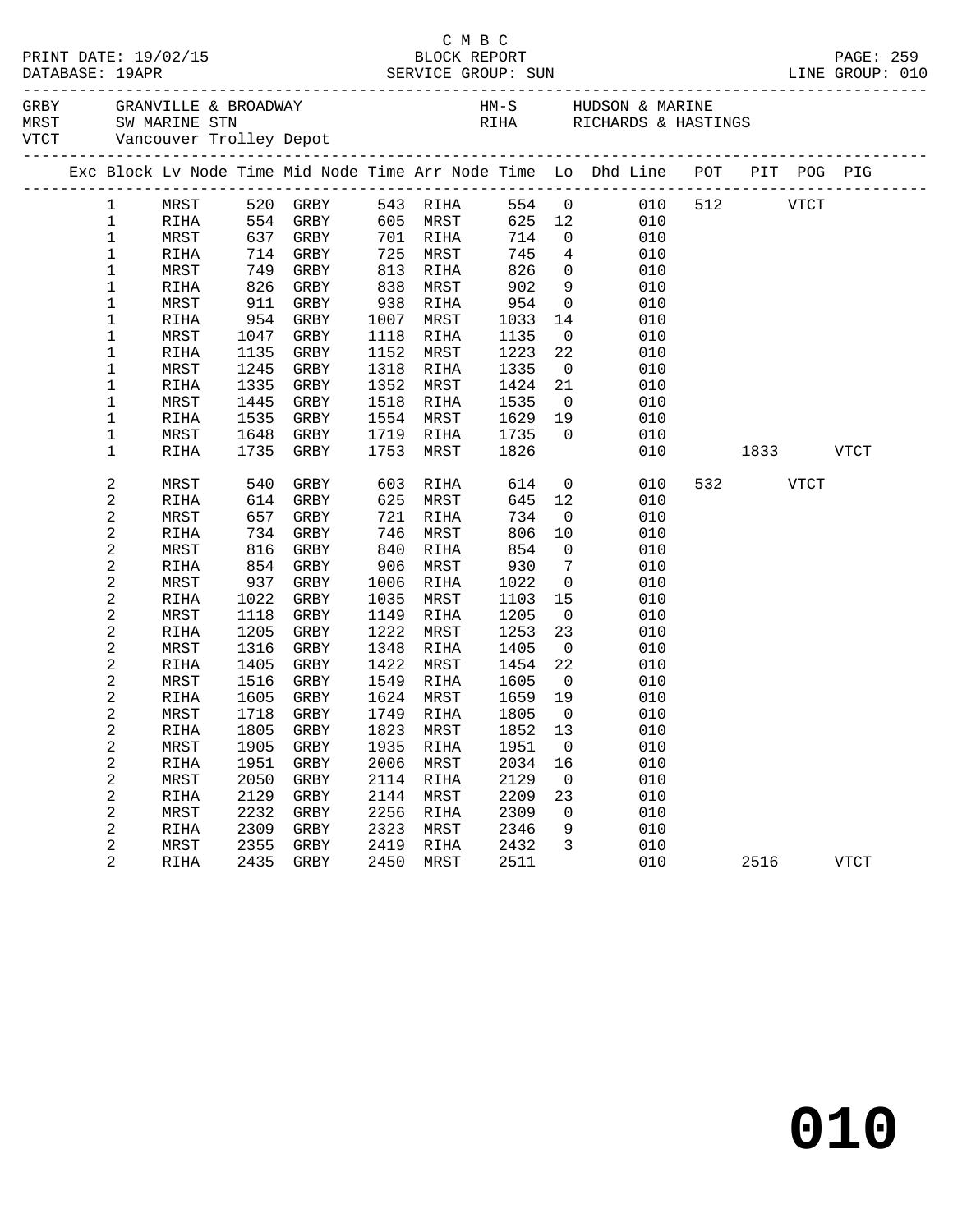#### C M B C<br>BLOCK REPORT PRINT DATE: 19/02/15 BLOCK REPORT PAGE: 260 SERVICE GROUP: SUN

|              |              |      |           |      |           |        |                          | Exc Block Lv Node Time Mid Node Time Arr Node Time Lo Dhd Line POT |     |             | PIT POG PIG |  |
|--------------|--------------|------|-----------|------|-----------|--------|--------------------------|--------------------------------------------------------------------|-----|-------------|-------------|--|
| 3            | MRST         |      | 600 GRBY  |      | 623 RIHA  | 634 0  |                          | 010                                                                | 552 | <b>VTCT</b> |             |  |
| $\mathsf 3$  | RIHA         | 634  | GRBY      | 645  | MRST      | 705 12 |                          | 010                                                                |     |             |             |  |
| 3            | MRST         | 717  | GRBY      | 741  | RIHA      | 754    | $\overline{0}$           | 010                                                                |     |             |             |  |
| 3            | RIHA         | 754  | GRBY      | 806  | MRST      | 826    | $\overline{4}$           | 010                                                                |     |             |             |  |
| 3            | MRST         | 830  | GRBY      | 855  | RIHA      | 909    | $\overline{0}$           | 010                                                                |     |             |             |  |
| 3            | RIHA         | 909  | GRBY      | 921  | MRST      | 946    | 17                       | 010                                                                |     |             |             |  |
| 3            | MRST         | 1003 | GRBY      | 1033 | RIHA      | 1050   | $\overline{0}$           | 010                                                                |     |             |             |  |
| 3            | RIHA         | 1050 | GRBY      | 1104 | MRST      | 1134   | 12                       | 010                                                                |     |             |             |  |
| $\mathsf{3}$ | MRST         | 1146 | GRBY      | 1219 | RIHA      | 1235   | $\overline{0}$           | 010                                                                |     |             |             |  |
| 3            | RIHA         | 1235 | GRBY      | 1252 | MRST      | 1324   | 22                       | 010                                                                |     |             |             |  |
| 3            | MRST         | 1346 | GRBY      | 1418 | RIHA      | 1435   | $\overline{0}$           | 010                                                                |     |             |             |  |
| 3            | RIHA         | 1435 | GRBY      | 1453 | MRST      | 1527   | 20                       | 010                                                                |     |             |             |  |
| 3            | MRST         | 1547 | GRBY      | 1619 | RIHA      | 1635   | $\overline{0}$           | 010                                                                |     |             |             |  |
| 3            | RIHA         | 1635 | GRBY      | 1653 | MRST      | 1726   | 22                       | 010                                                                |     |             |             |  |
| 3            | MRST         | 1748 | GRBY      | 1819 | RIHA      | 1835   | $\overline{0}$           | 010                                                                |     |             |             |  |
| 3            | RIHA         | 1835 | GRBY      | 1852 | MRST      | 1920   | 18                       | 010                                                                |     |             |             |  |
| 3            | MRST         | 1938 | GRBY      | 2005 | RIHA      | 2021   | $\mathsf{O}$             | 010                                                                |     |             |             |  |
| 3            | RIHA         | 2021 | GRBY      | 2036 | MRST      | 2103   | 7                        | 010                                                                |     |             |             |  |
| 3            | MRST         | 2110 | GRBY      | 2134 | RIHA      | 2149   | $\overline{0}$           | 010                                                                |     |             |             |  |
| 3            | RIHA         | 2149 | GRBY      | 2204 | MRST      | 2229   | 23                       | 010                                                                |     |             |             |  |
| 3            | MRST         | 2252 | GRBY      | 2316 | RIHA      | 2329   | $\overline{0}$           | 010                                                                |     |             |             |  |
| 3            | RIHA         | 2329 | GRBY      | 2343 | MRST      | 2406   | 19                       | 010                                                                |     |             |             |  |
| 3            | MRST         | 2425 | GRBY      | 2449 | RIHA      | 2502   | $\overline{3}$           | 010                                                                |     |             |             |  |
| 3            | RIHA         | 2505 | GRBY      | 2520 | $HM-S$    | 2536   |                          | 010                                                                |     | 2538        | <b>VTCT</b> |  |
| 4            | MRST         | 617  | GRBY      | 641  | RIHA      | 654    | $\mathsf{O}$             | 010                                                                | 609 |             | VTCT        |  |
| 4            | RIHA         | 654  | GRBY      | 705  | MRST      | 725    | 9                        | 010                                                                |     |             |             |  |
| 4            | MRST         | 734  | GRBY      | 758  | RIHA      | 811    | $\mathsf{O}$             | 010                                                                |     |             |             |  |
| 4            | RIHA         | 811  | GRBY      | 823  | MRST      | 843    | 14                       | 010                                                                |     |             |             |  |
| 4            | MRST         | 857  | GRBY      | 923  | RIHA      | 939    | $\overline{0}$           | 010                                                                |     |             |             |  |
| 4            | RIHA         | 939  | GRBY      | 952  | MRST      | 1018   | 14                       | 010                                                                |     |             |             |  |
| 4            | MRST         | 1032 | GRBY      | 1103 | RIHA      | 1120   | $\overline{0}$           | 010                                                                |     |             |             |  |
| 4            | RIHA         | 1120 | GRBY      | 1135 | MRST      | 1206   | 10                       | 010                                                                |     |             |             |  |
| 4            | MRST         | 1216 | GRBY      | 1249 | RIHA      | 1305   | $\overline{0}$           | 010                                                                |     |             |             |  |
| 4            | RIHA         | 1305 | GRBY      | 1322 | MRST      | 1354   | 22                       | 010                                                                |     |             |             |  |
| 4            | MRST         | 1416 | GRBY      | 1448 | RIHA      | 1505   | $\overline{0}$           | 010                                                                |     |             |             |  |
| 4            | RIHA         | 1505 | GRBY      | 1523 | MRST      | 1557   | 21                       | 010                                                                |     |             |             |  |
| 4            | MRST         | 1618 | GRBY      | 1649 | RIHA      | 1705   | $\overline{0}$           | 010                                                                |     |             |             |  |
| 4            | RIHA         | 1705 | GRBY      | 1723 | MRST      | 1756   | 23                       | 010                                                                |     |             |             |  |
| 4            | ${\tt MRST}$ |      | 1819 GRBY |      | 1849 RIHA | 1905 0 |                          | 010                                                                |     |             |             |  |
| 4            | RIHA         | 1905 | GRBY      | 1922 | MRST      | 1950   | 19                       | 010                                                                |     |             |             |  |
| 4            | MRST         | 2009 | GRBY      | 2035 | RIHA      | 2051   | $\overline{\phantom{0}}$ | 010                                                                |     |             |             |  |
| 4            | RIHA         | 2051 | GRBY      | 2106 | MRST      | 2133   | 17                       | 010                                                                |     |             |             |  |
| 4            | MRST         | 2150 | GRBY      | 2214 | RIHA      | 2229   | $\mathbf 0$              | 010                                                                |     |             |             |  |
| 4            | RIHA         | 2229 | GRBY      | 2243 | MRST      | 2307   | 18                       | 010                                                                |     |             |             |  |
| 4            | MRST         | 2325 | GRBY      | 2349 | RIHA      | 2402   | 3                        | 010                                                                |     |             |             |  |
| 4            | RIHA         | 2405 | GRBY      | 2420 | MRST      | 2441   | 14                       | 010                                                                |     |             |             |  |
| 4            | MRST         | 2455 | GRBY      | 2519 | RIHA      | 2532   | 3                        | 010                                                                |     |             |             |  |
| 4            | RIHA         | 2535 | GRBY      | 2550 | $HM-S$    | 2606   |                          | 010                                                                |     | 2608        | <b>VTCT</b> |  |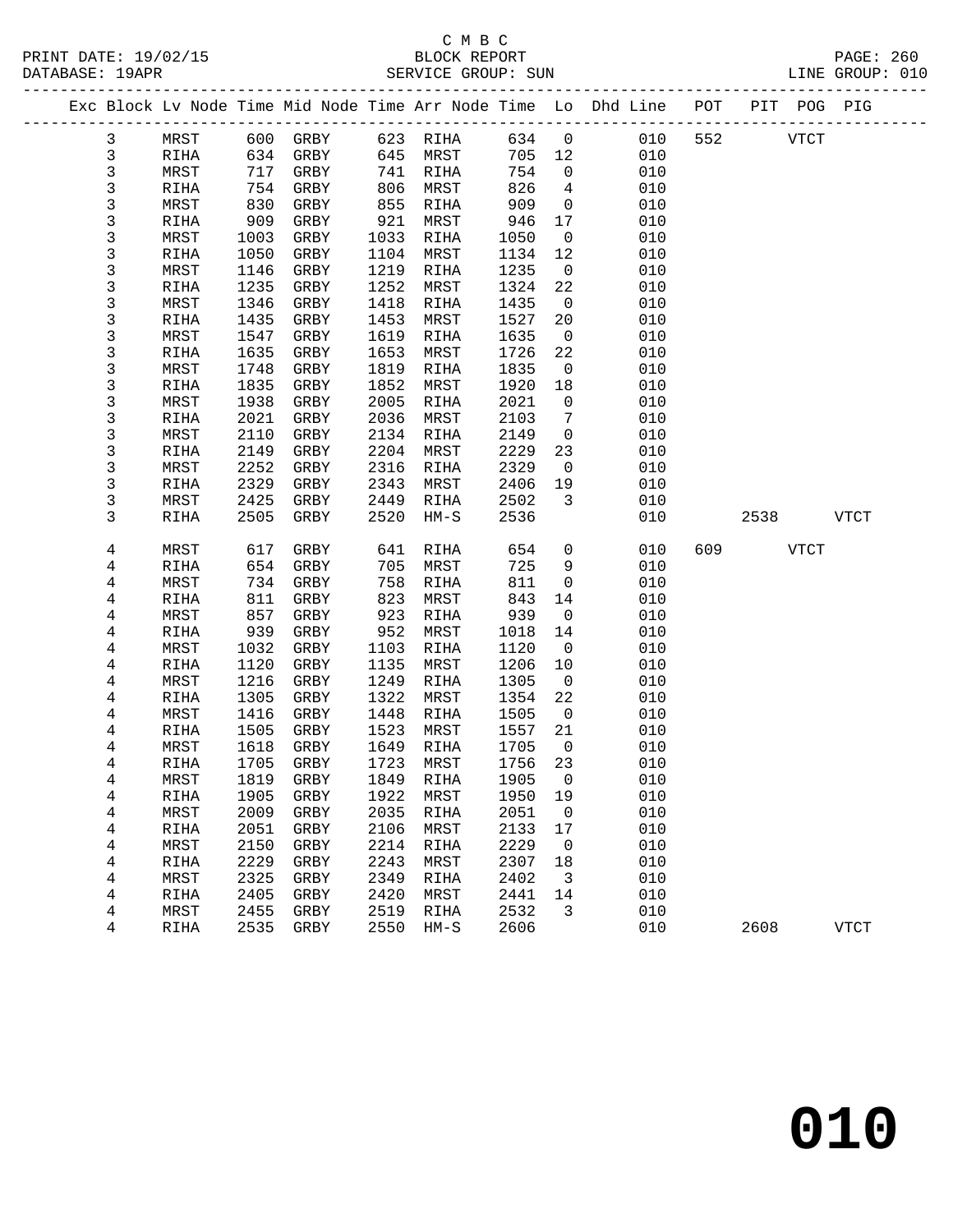#### C M B C<br>BLOCK REPORT PRINT DATE: 19/02/15 BLOCK REPORT PAGE: 261 SERVICE GROUP: SUN

|  |        |              |              |              |              |                   |              |                          | Exc Block Lv Node Time Mid Node Time Arr Node Time Lo Dhd Line POT |     | PIT POG PIG |             |              |
|--|--------|--------------|--------------|--------------|--------------|-------------------|--------------|--------------------------|--------------------------------------------------------------------|-----|-------------|-------------|--------------|
|  | 5      | MRST         | 802          | GRBY         |              | 826 RIHA          | 839          | $\mathsf{O}$             | 010                                                                | 754 |             | <b>VTCT</b> |              |
|  | 5      | RIHA         | 839          | GRBY         | 851          | MRST              | 915          | 9                        | 010                                                                |     |             |             |              |
|  | 5      | MRST         | 924          | GRBY         | 953          | RIHA              | 1009         | $\overline{0}$           | 010                                                                |     |             |             |              |
|  | 5      | RIHA         | 1009         | GRBY         | 1022         | MRST              | 1050         | 12                       | 010                                                                |     |             |             |              |
|  | 5      | MRST         | 1102         | GRBY         | 1133         | RIHA              | 1150         | $\overline{0}$           | 010                                                                |     |             |             |              |
|  | 5      | RIHA         | 1150         | GRBY         | 1207         | MRST              | 1238         | 22                       | 010                                                                |     |             |             |              |
|  | 5      | MRST         | 1300         | GRBY         | 1333         | RIHA              | 1350         | $\overline{0}$           | 010                                                                |     |             |             |              |
|  | 5      | RIHA         | 1350         | GRBY         | 1407         | MRST              | 1439         | 21                       | 010                                                                |     |             |             |              |
|  | 5      | MRST         | 1500         | GRBY         | 1533         | RIHA              | 1550         | $\overline{0}$           | 010                                                                |     |             |             |              |
|  | 5      | RIHA         | 1550         | GRBY         | 1609         | MRST              | 1644         | 19                       | 010                                                                |     |             |             |              |
|  | 5      | MRST         | 1703         | GRBY         | 1734         | RIHA              | 1750         | $\overline{\phantom{0}}$ | 010                                                                |     |             |             |              |
|  | 5      | RIHA         | 1750         | GRBY         | 1808         | MRST              | 1839         | 10                       | 010                                                                |     |             |             |              |
|  | 5      | MRST         | 1849         | GRBY         | 1919         | RIHA              | 1935         | $\overline{0}$           | 010                                                                |     |             |             |              |
|  | 5      | RIHA         | 1935         | GRBY         | 1950         | MRST              | 2018         | 12                       | 010                                                                |     |             |             |              |
|  | 5      | MRST         | 2030         | GRBY         | 2054         | RIHA              | 2109         | $\overline{0}$           | 010                                                                |     |             |             |              |
|  | 5      | RIHA         | 2109         | GRBY         | 2124         | MRST              | 2149         | 21                       | 010                                                                |     |             |             |              |
|  | 5      | MRST         | 2210         | GRBY         | 2234         | RIHA              | 2249         | $\overline{0}$           | 010                                                                |     |             |             |              |
|  | 5      | RIHA         | 2249         | GRBY         | 2303         | MRST              | 2327         |                          | 010                                                                |     | 2332        |             | <b>VTCT</b>  |
|  | 6      | MRST         | 845          | GRBY         | 910          | RIHA              | 924          | $\mathsf{O}$             | 010                                                                | 837 |             | <b>VTCT</b> |              |
|  | 6      | RIHA         | 924          | GRBY         | 936          | MRST              | 1001         | 16                       | 010                                                                |     |             |             |              |
|  | 6      | MRST         | 1017         | GRBY         | 1048         | RIHA              | 1105         | $\mathbf 0$              | 010                                                                |     |             |             |              |
|  | 6      | RIHA         | 1105         | GRBY         | 1120         | MRST              | 1151         | 10                       | 010                                                                |     |             |             |              |
|  | 6      | MRST         | 1201         | GRBY         | 1234         | RIHA              | 1250         | $\overline{0}$           | 010                                                                |     |             |             |              |
|  | 6      | RIHA         | 1250         | GRBY         | 1307         | MRST              | 1339         | 22                       | 010                                                                |     |             |             |              |
|  | 6      | MRST         | 1401         | GRBY         | 1433         | RIHA              | 1450         | $\overline{0}$           | 010                                                                |     |             |             |              |
|  | 6      | RIHA         | 1450         | GRBY         | 1508         | MRST              | 1542         | 20                       | 010                                                                |     |             |             |              |
|  | 6      | MRST         | 1602         | GRBY         | 1634         | RIHA              | 1650         | $\overline{0}$           | 010                                                                |     |             |             |              |
|  | 6      | RIHA         | 1650         | GRBY         | 1708         | MRST              | 1741         | 22                       | 010                                                                |     |             |             |              |
|  | 6      | MRST         | 1803<br>1850 | GRBY         | 1834         | RIHA              | 1850         | $\overline{0}$           | 010<br>010                                                         |     |             |             |              |
|  | 6<br>6 | RIHA<br>MRST | 1954         | GRBY<br>GRBY | 1907<br>2020 | MRST<br>RIHA      | 1935<br>2036 | 19<br>$\overline{0}$     | 010                                                                |     |             |             |              |
|  | 6      | RIHA         | 2036         | GRBY         | 2051         | MRST              | 2118         | 12                       | 010                                                                |     |             |             |              |
|  | 6      | MRST         | 2130         | GRBY         | 2154         | RIHA              | 2209         | $\overline{0}$           | 010                                                                |     |             |             |              |
|  | 6      | RIHA         | 2209         | GRBY         | 2223         | MRST              | 2247         | 25                       | 010                                                                |     |             |             |              |
|  | 6      | MRST         | 2312         | GRBY         | 2336         | RIHA              | 2349         | $\Omega$                 | 010                                                                |     |             |             |              |
|  | 6      | RIHA         | 2349         | GRBY         | 2403         | MRST              | 2426         |                          | 010                                                                |     | 2431        |             | VTCT         |
|  |        |              |              |              |              |                   |              |                          |                                                                    |     |             |             |              |
|  | 7      | MRST         |              | 948 GRBY     |              | 1018 RIHA         | 1035         | $\overline{0}$           | 010                                                                | 940 | VTCT        |             |              |
|  | 7      | RIHA         |              | 1035 GRBY    |              | 1049 MRST 1118 15 |              |                          | 010                                                                |     |             |             |              |
|  | 7      | MRST         | 1133         | GRBY         | 1204         | <b>RIHA</b>       | 1220         | 0                        | 010                                                                |     |             |             |              |
|  | 7      | RIHA         | 1220         | GRBY         | 1237         | MRST              | 1308         | 23                       | 010                                                                |     |             |             |              |
|  | 7      | MRST         | 1331         | GRBY         | 1403         | RIHA              | 1420         | 0                        | 010                                                                |     |             |             |              |
|  | 7      | RIHA         | 1420         | ${\tt GRBY}$ | 1437         | MRST              | 1509         | 23                       | 010                                                                |     |             |             |              |
|  | 7      | MRST         | 1532         | ${\tt GRBY}$ | 1604         | RIHA              | 1620         | 0                        | 010                                                                |     |             |             |              |
|  | 7      | RIHA         | 1620         | GRBY         | 1639         | MRST              | 1714         | 19                       | 010                                                                |     |             |             |              |
|  | 7      | MRST         | 1733         | GRBY         | 1804         | RIHA              | 1820         | 0                        | 010                                                                |     |             |             |              |
|  | 7<br>7 | RIHA         | 1820<br>1923 | ${\tt GRBY}$ | 1838<br>1950 | MRST              | 1907<br>2006 | 16<br>0                  | 010<br>010                                                         |     |             |             |              |
|  | 7      | MRST<br>RIHA | 2006         | GRBY<br>GRBY | 2021         | RIHA<br>MRST      | 2048         |                          | 010                                                                |     | 2054        |             | ${\tt VTCT}$ |
|  |        |              |              |              |              |                   |              |                          |                                                                    |     |             |             |              |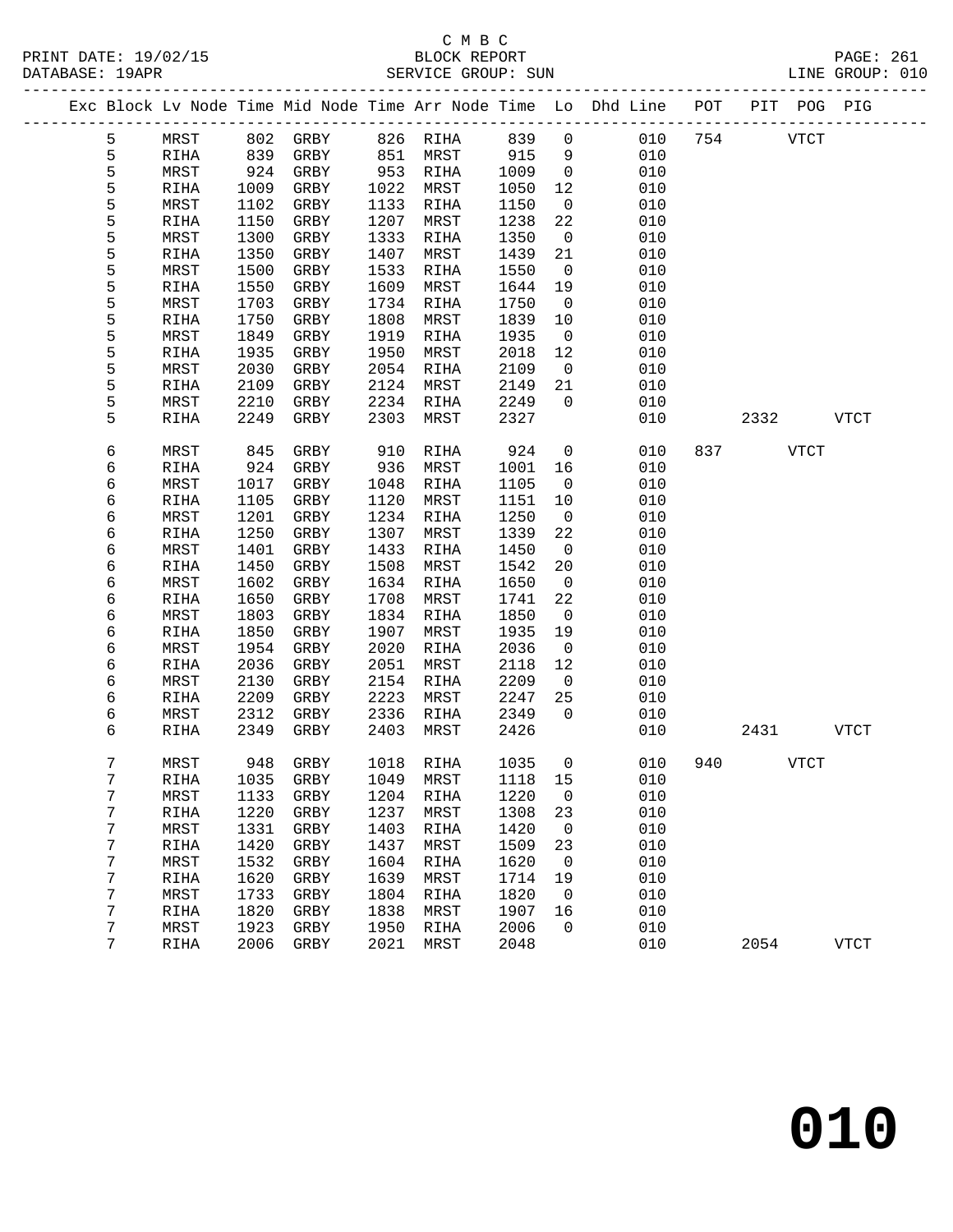# C M B C<br>BLOCK REPORT

PAGE: 262<br>LINE GROUP: 010

| DAIABASE: 19APR |  |                          | SERVICE GROUP: SUN |        |                                                                                |          |      | TITNE GKOUL: 010 |  |
|-----------------|--|--------------------------|--------------------|--------|--------------------------------------------------------------------------------|----------|------|------------------|--|
|                 |  |                          |                    |        | Exc Block Ly Node Time Mid Node Time Arr Node Time Lo Dhd Line POT PIT POG PIG |          |      |                  |  |
|                 |  | MRST 1231 GRBY 1304 RIHA |                    | 1320 0 |                                                                                | 010 1223 | VTCT |                  |  |

|   | .    | _ _ _ _ |      | _ _ _ _ _ | ------- |      | ັ   | ◡∸◡ | ---- | .    |
|---|------|---------|------|-----------|---------|------|-----|-----|------|------|
| 8 | RIHA | 1320    | GRBY | 1337      | MRST    | 1409 | 21  | 010 |      |      |
| 8 | MRST | 1430    | GRBY | 1503      | RIHA    | 1520 |     | 010 |      |      |
| 8 | RIHA | 1520    | GRBY | 1538      | MRST    | 1613 | -20 | 010 |      |      |
| 8 | MRST | 1633    | GRBY | 1704      | RIHA    | 1720 |     | 010 |      |      |
| 8 | RIHA | 1720    | GRBY | 1738      | MRST    | 1811 | 23  | 010 |      |      |
| 8 | MRST | 1834    | GRBY | 1904      | RIHA    | 1920 |     | 010 |      |      |
| 8 | RIHA | 1920    | GRBY | 1937      | MRST    | 2005 |     | 010 | 2011 | VTCT |
|   |      |         |      |           |         |      |     |     |      |      |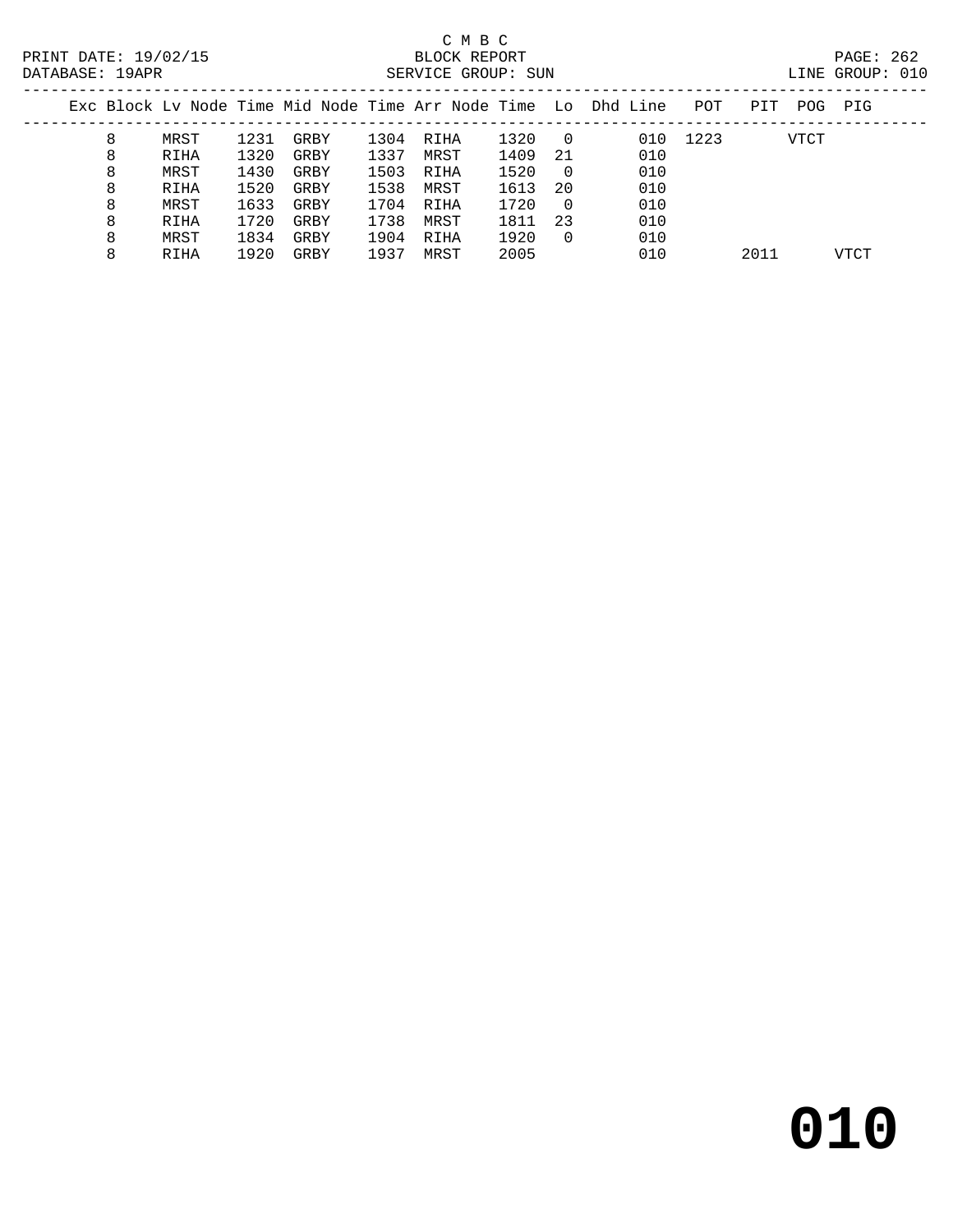| PRINT DATE: 19/02/15 |    |                              |            |                      |      |                      | C M B C      |                         |                                                                                |     |               |             | PRINT DATE: 19/02/15<br>BLOCK REPORT BLOCK PERT DATABASE: 19APR SERVICE GROUP: SUN LINE GROUP: 014 |
|----------------------|----|------------------------------|------------|----------------------|------|----------------------|--------------|-------------------------|--------------------------------------------------------------------------------|-----|---------------|-------------|----------------------------------------------------------------------------------------------------|
|                      |    | VTCT Vancouver Trolley Depot |            |                      |      |                      |              |                         |                                                                                |     |               |             |                                                                                                    |
|                      |    |                              |            |                      |      |                      |              |                         | Exc Block Lv Node Time Mid Node Time Arr Node Time Lo Dhd Line POT PIT POG PIG |     |               |             |                                                                                                    |
|                      | 61 | GRBY                         |            |                      |      |                      |              |                         | 534 HACO 553 KTLP 602 4 014                                                    |     | 515 VTCT      |             |                                                                                                    |
|                      | 61 | KTLP                         |            |                      |      |                      |              |                         |                                                                                |     |               |             |                                                                                                    |
|                      | 61 | ULP1                         |            |                      |      |                      |              |                         |                                                                                |     |               |             |                                                                                                    |
|                      | 61 | KTLP                         |            |                      |      | 830 ULP1             |              |                         |                                                                                |     |               |             |                                                                                                    |
|                      | 61 | ULP1                         | 853        | GRBY                 |      | 915 KTLP             | 949          |                         | 8 014                                                                          |     |               |             |                                                                                                    |
|                      | 61 | KTLP                         | 957        | BYGR                 |      | 1037 ULP1            | 1101<br>1221 |                         | $\begin{array}{cc} 13 & 014 \\ 15 & 014 \end{array}$                           |     |               |             |                                                                                                    |
|                      | 61 | ULP1                         |            | 1114 GRBY            |      | 1139 KTLP            |              | 15                      | 014                                                                            |     |               |             |                                                                                                    |
|                      | 61 | KTLP                         | 1236       | BYGR                 | 1319 | ULP1                 | 1345         | 14                      | 014                                                                            |     |               |             |                                                                                                    |
|                      | 61 | ULP1                         | 1359       | GRBY                 | 1424 | KTLP                 | 1510         | 16                      | 014                                                                            |     |               |             |                                                                                                    |
|                      | 61 | KTLP                         | 1526       | BYGR                 | 1608 | ULP1                 | 1636<br>1754 | 8 <sup>8</sup>          | 014                                                                            |     |               |             |                                                                                                    |
|                      | 61 | ULP1                         | 1644       | GRBY                 | 1709 | KTLP                 |              | 14                      | 014                                                                            |     |               |             |                                                                                                    |
|                      | 61 | KTLP                         | 1808       | BYGR                 | 1848 | ULP1                 | 1916         | 6                       | 014                                                                            |     |               |             |                                                                                                    |
|                      | 61 | ULP1                         | 1922       | GRBY                 | 1946 | HRPN                 | 1959         | $\overline{0}$          | 014                                                                            |     |               |             |                                                                                                    |
|                      | 61 | HRPN                         | 1959       | BYGR                 | 2014 | ULP1                 | 2039         | 15                      | 014                                                                            |     |               |             |                                                                                                    |
|                      | 61 | ULP1                         | 2054       | GRBY                 | 2117 | HRPN                 | 2129         |                         | $\begin{array}{c} 0 \\ 16 \end{array}$<br>014                                  |     |               |             |                                                                                                    |
|                      | 61 | HRPN                         | 2129       | BYGR                 |      | 2144 ULP1            | 2205         |                         | 014                                                                            |     |               |             |                                                                                                    |
|                      | 61 | ULP1                         |            | 2221 A10N            | 2232 | GRBY                 | 2243         |                         |                                                                                |     | 014 2300 VTCT |             |                                                                                                    |
|                      | 62 | BYGR                         |            | 534 AL10<br>554 GRBY |      | 542 ULP1<br>614 KTLP | 552          |                         | $\frac{2}{2}$<br>014                                                           |     | 513 VTCT      |             |                                                                                                    |
|                      | 62 | ULP1                         |            |                      |      |                      | 642          |                         | 014                                                                            |     |               |             |                                                                                                    |
|                      | 62 | KTLP                         |            | 644 BYGR             |      | 717 ULP1             | 736          | $\overline{\mathbf{2}}$ | 014                                                                            |     |               |             |                                                                                                    |
|                      | 62 | ULP1                         | 738        | GRBY                 | 758  | KTLP                 | 829          | 15                      | 014                                                                            |     |               |             |                                                                                                    |
|                      | 62 | KTLP                         | 844<br>952 | BYGR                 |      | 919 ULP1             | 941          | 11                      | 014                                                                            |     |               |             |                                                                                                    |
|                      | 62 | ULP1                         |            | GRBY                 | 1015 | KTLP                 | 1054         | 10                      | 014                                                                            |     |               |             |                                                                                                    |
|                      | 62 | KTLP                         |            | 1104 BYGR            |      | 1144 ULP1            | 1210         | 12                      | 014                                                                            |     |               |             |                                                                                                    |
|                      | 62 | ULP1                         | 1222       | GRBY                 | 1247 | KTLP                 | 1332         | 16                      | 014                                                                            |     |               |             |                                                                                                    |
|                      | 62 | KTLP                         | 1348       | BYGR                 | 1432 | ULP1                 | 1500         |                         | $\frac{11}{15}$<br>014                                                         |     |               |             |                                                                                                    |
|                      | 62 | ULP1                         |            | 1511 GRBY            | 1536 | KTLP                 | 1622         | 16                      | 014                                                                            |     |               |             |                                                                                                    |
|                      | 62 | KTLP                         | 1638       | BYGR                 | 1719 | ULP1                 | 1747         | 14                      | 014                                                                            |     |               |             |                                                                                                    |
|                      | 62 | ULP1                         |            | 1801 GRBY            | 1826 | KTLP                 | 1910         |                         |                                                                                |     | 014 1952 VTCT |             |                                                                                                    |
|                      | 63 | GRBY                         | 554        | HACO                 | 613  | KTLP                 | 622          | 2                       | 014                                                                            | 535 |               | <b>VTCT</b> |                                                                                                    |
|                      | 63 | <b>KTLP</b>                  | 624        | ${\tt BYGR}$         | 656  | ULP1                 | 714          | 4                       | 014                                                                            |     |               |             |                                                                                                    |
|                      | 63 | ULP1                         | 718        | GRBY                 | 738  | KTLP                 | 809          | 3                       | 014                                                                            |     |               |             |                                                                                                    |
|                      | 63 | <b>KTLP</b>                  | 812        | ${\tt BYGR}$         | 846  | ULP1                 | 907          | $12$                    | 014                                                                            |     |               |             |                                                                                                    |
|                      | 63 | ULP1                         | 919        | ${\tt GRBY}$         | 942  | KTLP                 | 1019         | $7\phantom{.0}$         | 014                                                                            |     |               |             |                                                                                                    |
|                      | 63 | <b>KTLP</b>                  | 1026       | ${\tt BYGR}$         | 1106 | ULP1                 | 1130         | 19                      | 014                                                                            |     |               |             |                                                                                                    |
|                      | 63 | ULP1                         | 1149       | GRBY                 | 1214 | KTLP                 | 1259         | 13                      | 014                                                                            |     |               |             |                                                                                                    |
|                      | 63 | <b>KTLP</b>                  | 1312       | ${\tt BYGR}$         | 1356 | ULP1                 | 1424         | 11                      | 014                                                                            |     |               |             |                                                                                                    |
|                      | 63 | ULP1                         | 1435       | ${\tt GRBY}$         | 1500 | KTLP                 | 1546         | 16                      | 014                                                                            |     |               |             |                                                                                                    |
|                      | 63 | <b>KTLP</b>                  | 1602       | ${\tt BYGR}$         | 1644 | ULP1                 | 1712         | 8                       | 014                                                                            |     |               |             |                                                                                                    |
|                      | 63 | ULP1                         | 1720       | GRBY                 | 1745 | KTLP                 | 1830         | 9                       | 014                                                                            |     |               |             |                                                                                                    |
|                      | 63 | <b>KTLP</b>                  | 1839       | ${\tt BYGR}$         | 1917 | ULP1                 | 1944         | 8                       | 014                                                                            |     |               |             |                                                                                                    |
|                      | 63 | ULP1                         | 1952       | ${\tt GRBY}$         | 2016 | <b>HRPN</b>          | 2029         | 0                       | 014                                                                            |     |               |             |                                                                                                    |
|                      | 63 | <b>HRPN</b>                  | 2029       | ${\tt BYGR}$         | 2044 | ULP1                 | 2109         | 15                      | 014                                                                            |     |               |             |                                                                                                    |
|                      | 63 | ULP1                         | 2124       | GRBY                 | 2147 | <b>HRPN</b>          | 2159         | 0                       | 014                                                                            |     |               |             |                                                                                                    |
|                      | 63 | <b>HRPN</b>                  | 2159       | <b>BYGR</b>          | 2214 | ULP1                 | 2235         | 9                       | 014                                                                            |     |               |             |                                                                                                    |
|                      | 63 | ULP1                         | 2244       | ${\tt GRBY}$         | 2306 | <b>HRPN</b>          | 2318         | 0                       | 014                                                                            |     |               |             |                                                                                                    |
|                      | 63 | HRPN                         | 2318       | ${\tt BYGR}$         | 2333 | ULP1                 | 2352         | 8                       | 014                                                                            |     |               |             |                                                                                                    |
|                      | 63 | ULP1                         | 2400       | ${\tt GRBY}$         | 2420 | HRPN                 | 2432         | 0                       | 014                                                                            |     |               |             |                                                                                                    |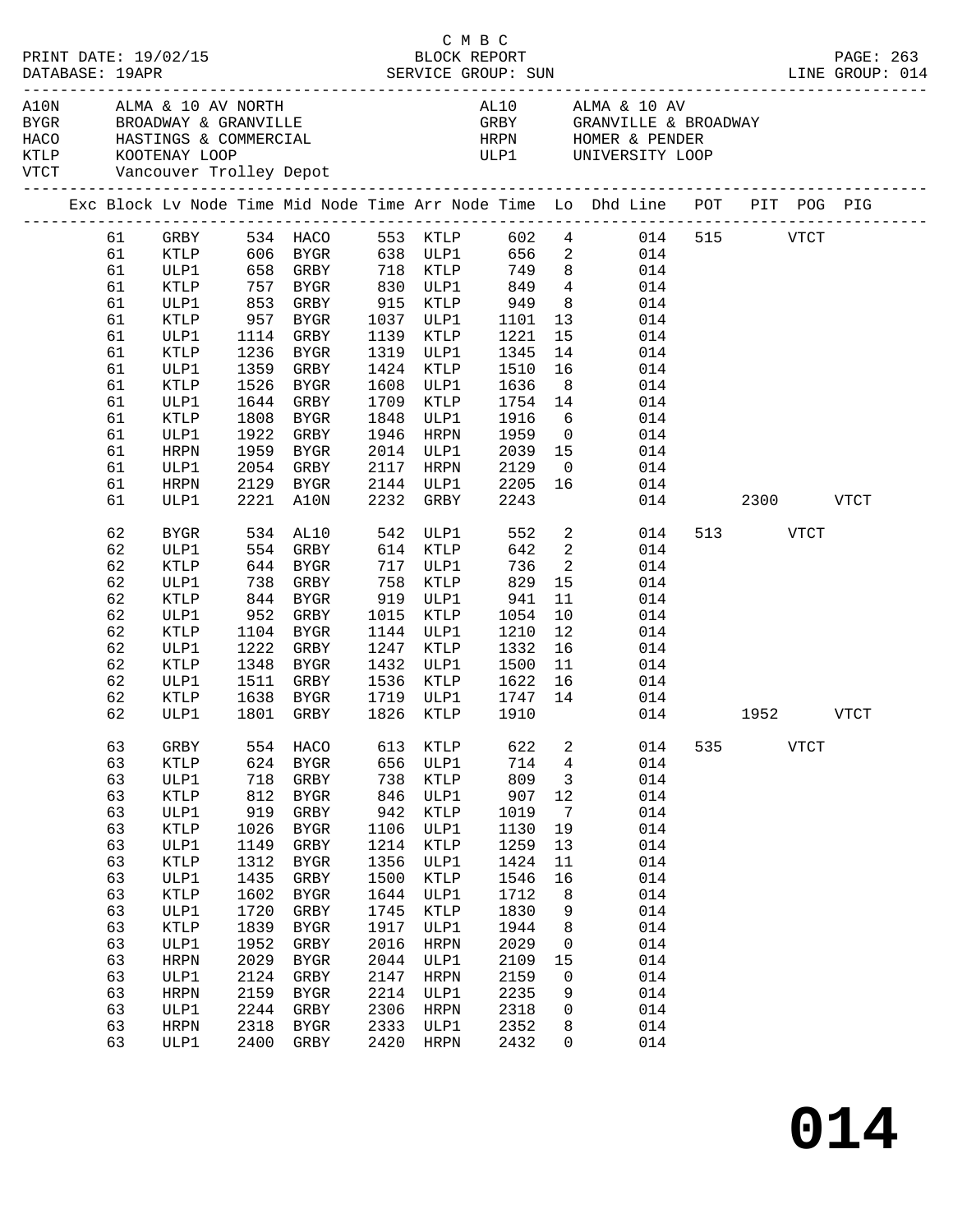### C M B C<br>BLOCK REPORT

|    |             |            |                      |            |           |            |                          | Exc Block Lv Node Time Mid Node Time Arr Node Time Lo Dhd Line POT       |     |          |           | PIT POG PIG  |
|----|-------------|------------|----------------------|------------|-----------|------------|--------------------------|--------------------------------------------------------------------------|-----|----------|-----------|--------------|
| 63 |             |            |                      |            |           |            |                          |                                                                          |     |          |           |              |
| 63 |             |            |                      |            |           |            |                          | HRPN 2432 BYGR 2447 ULP1 2506 3 014<br>ULP1 2509 A10N 2518 GRBY 2526 014 | 014 |          | 2541 VTCT |              |
| 64 | BYGR        | 555        | AL10                 |            | 603 ULP1  | 613        | $\overline{\phantom{a}}$ | 014                                                                      |     | 534 VTCT |           |              |
| 64 | ULP1        | 615        | GRBY                 |            | 635 KTLP  | 704        | $\overline{0}$           | 014                                                                      |     |          |           |              |
| 64 | KTLP        | 704        | BYGR                 |            | 737 ULP1  | 756        | 13                       | 014                                                                      |     |          |           |              |
| 64 | ULP1        | 809        | GRBY                 | 830        | KTLP      | 903        | 10                       | 014                                                                      |     |          |           |              |
| 64 | KTLP        | 913        | BYGR                 |            | 951 ULP1  | 1011       | 10                       | 014                                                                      |     |          |           |              |
| 64 | ULP1        | 1021       | GRBY                 | 1045       | KTLP      | 1125       | 13                       | 014                                                                      |     |          |           |              |
| 64 | KTLP        | 1138       | BYGR                 |            | 1219 ULP1 | 1245       | 13                       | 014                                                                      |     |          |           |              |
| 64 | ULP1        | 1258       | GRBY                 | 1323       | KTLP      | 1408       | 17                       | 014                                                                      |     |          |           |              |
| 64 | KTLP        | 1425       | BYGR                 | 1508       | ULP1      | 1536       | 11                       | 014                                                                      |     |          |           |              |
| 64 | ULP1        | 1547       | GRBY                 | 1612       | KTLP      | 1658       | 16                       | 014                                                                      |     |          |           |              |
| 64 | KTLP        | 1714       | BYGR                 | 1755       | ULP1      | 1823       | 12                       | 014                                                                      |     |          |           |              |
| 64 | ULP1        | 1835       | GRBY                 | 1900       | KTLP      | 1939       |                          | 014                                                                      |     |          | 2021 VTCT |              |
| 65 | <b>BYGR</b> |            | AL10                 | 623<br>658 | ULP1      | 633        | 5 <sup>5</sup>           | 014                                                                      |     | 554 VTCT |           |              |
| 65 | ULP1        | 615<br>638 | GRBY                 |            | KTLP      | 727 15     |                          | 014                                                                      |     |          |           |              |
| 65 | KTLP        | 742        | BYGR                 |            | 815 ULP1  | 834        | $\overline{4}$           | 014                                                                      |     |          |           |              |
| 65 | ULP1        | 838        | GRBY                 |            | 900 KTLP  | 934        | 9                        | 014                                                                      |     |          |           |              |
| 65 | KTLP        | 943        | BYGR                 |            | 1021 ULP1 | 1043       | $\overline{4}$           | 014                                                                      |     |          |           |              |
| 65 | ULP1        | 1047       | GRBY                 |            | 1112 KTLP | 1153       | 8 <sup>8</sup>           | 014                                                                      |     |          |           |              |
| 65 | KTLP        | 1201       | BYGR                 |            | 1242 ULP1 | 1308       | 14                       | 014                                                                      |     |          |           |              |
| 65 | ULP1        | 1322       | GRBY                 |            | 1347 KTLP | 1433       | 16                       | 014                                                                      |     |          |           |              |
| 65 | KTLP        | 1449       | BYGR                 |            | 1532 ULP1 | 1600       | 9                        | 014                                                                      |     |          |           |              |
| 65 | ULP1        | 1609       | GRBY                 |            | 1634 KTLP | 1720       | $\overline{7}$           | 014                                                                      |     |          |           |              |
| 65 | KTLP        | 1727       | BYGR                 | 1808       | ULP1      | 1836       | 16                       | 014                                                                      |     |          |           |              |
| 65 | ULP1        | 1852       | GRBY                 |            | 1916 HRPN | 1929       | $\overline{0}$           | 014                                                                      |     |          |           |              |
| 65 | HRPN        | 1929       | BYGR                 |            | 1944 ULP1 | 2009       | 14                       | 014                                                                      |     |          |           |              |
| 65 | ULP1        | 2023       | GRBY                 | 2046       | HRPN      | 2059       | $\overline{0}$           | 014                                                                      |     |          |           |              |
| 65 | HRPN        | 2059       | BYGR                 |            | 2114 ULP1 | 2139       | $\overline{0}$           | 014                                                                      |     |          |           |              |
| 65 | ULP1        |            | 2139 A10N            | 2150       | GRBY      | 2201       |                          | 014                                                                      |     |          | 2218 VTCT |              |
| 66 | GRBY        |            | 651 HACO<br>724 BYGR | 711        | KTLP      | 720<br>816 | $\overline{4}$           | 014                                                                      |     | 632 639  | VTCT      |              |
| 66 | KTLP        |            |                      |            | 757 ULP1  | 816        | 8 <sup>8</sup>           | 014                                                                      |     |          |           |              |
| 66 | ULP1        | 824        | GRBY                 |            | 845 KTLP  | 918        | 10                       | 014                                                                      |     |          |           |              |
| 66 | KTLP        | 928        | BYGR                 |            | 1006 ULP1 | 1028       | $\overline{7}$           | 014                                                                      |     |          |           |              |
| 66 | ULP1        | 1035       | GRBY                 |            | 1100 KTLP | 1141       | 9                        | 014                                                                      |     |          |           |              |
| 66 | KTLP        |            | 1150 BYGR            |            | 1231 ULP1 | 1257 13    |                          | 014                                                                      |     |          |           |              |
| 66 |             |            |                      |            |           |            |                          | ULP1 1310 GRBY 1335 KTLP 1421 16 014                                     |     |          |           |              |
| 66 | KTLP        | 1437       | BYGR                 |            | 1520 ULP1 | 1548 10    |                          | 014                                                                      |     |          |           |              |
| 66 | ULP1        | 1558       | GRBY                 | 1623       | KTLP      | 1709       |                          | 014                                                                      |     |          | 1751 VTCT |              |
| 67 | <b>BYGR</b> | 731        | AL10                 | 740        | ULP1      | 750        | $\overline{4}$           | 014                                                                      |     | 710 VTCT |           |              |
| 67 | ULP1        | 754        | GRBY                 | 815        | KTLP      | 848        | 10                       | 014                                                                      |     |          |           |              |
| 67 | KTLP        | 858        | BYGR                 | 936        | ULP1      | 956        | 10                       | 014                                                                      |     |          |           |              |
| 67 | ULP1        | 1006       | GRBY                 | 1030       | KTLP      | 1110       | 6                        | 014                                                                      |     |          |           |              |
| 67 | KTLP        | 1116       | BYGR                 | 1156       | ULP1      | 1222       | 12                       | 014                                                                      |     |          |           |              |
| 67 | ULP1        | 1234       | GRBY                 | 1259       | KTLP      | 1344       | 16                       | 014                                                                      |     |          |           |              |
| 67 | KTLP        | 1400       | BYGR                 | 1444       | ULP1      | 1512       | 11                       | 014                                                                      |     |          |           |              |
| 67 | ULP1        | 1523       | GRBY                 | 1548       | KTLP      | 1634 16    |                          | 014                                                                      |     |          |           |              |
| 67 | KTLP        |            | 1650 BYGR            | 1731       | ULP1      | 1759       |                          | 014                                                                      |     | 1836     |           | ${\tt VTCT}$ |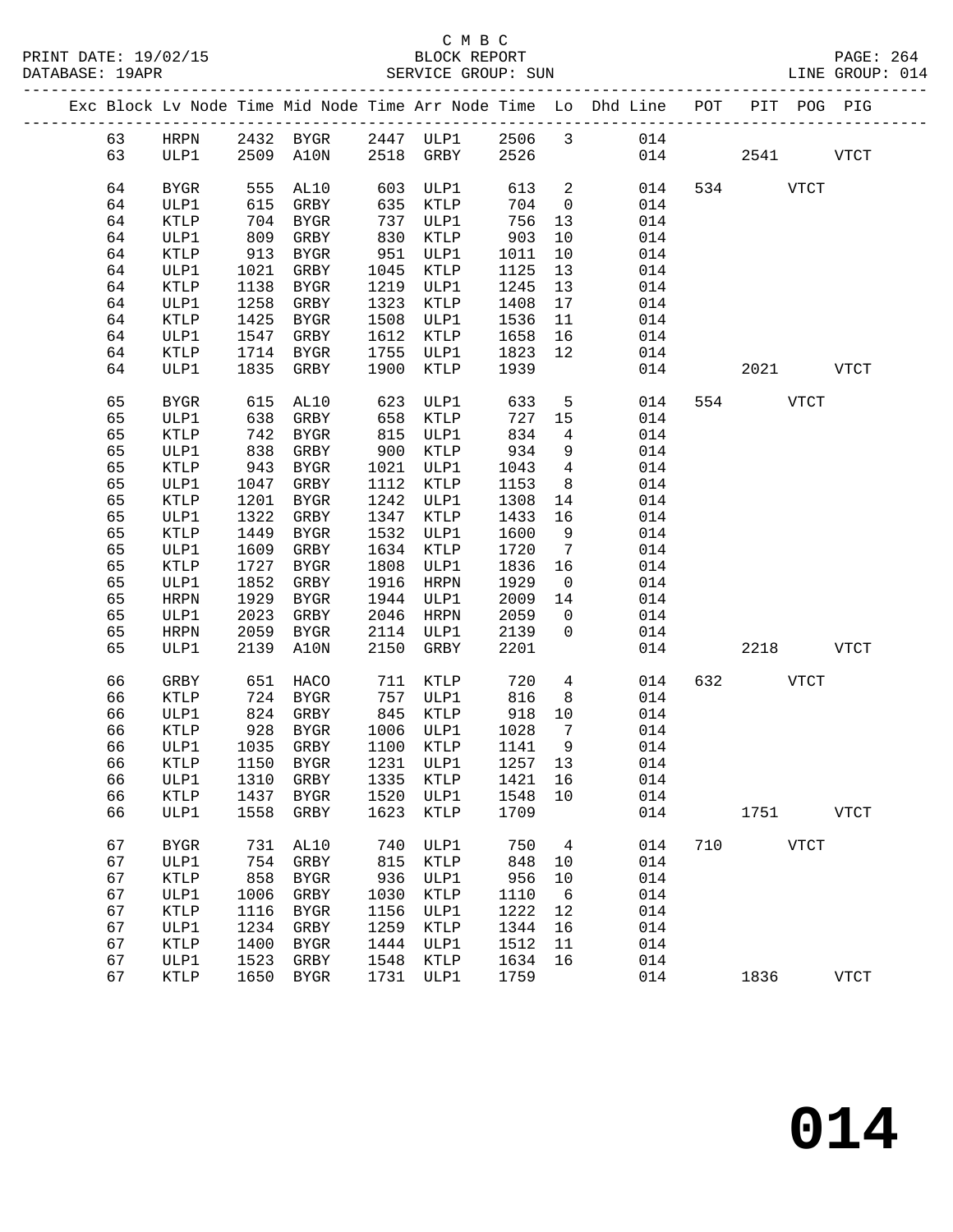|  |    |             |      |                      |      |                                  |      |                         | Exc Block Lv Node Time Mid Node Time Arr Node Time Lo Dhd Line POT PIT POG PIG |               |          |             |             |
|--|----|-------------|------|----------------------|------|----------------------------------|------|-------------------------|--------------------------------------------------------------------------------|---------------|----------|-------------|-------------|
|  | 68 | GRBY        |      | 753 HACO             |      | 815 KTLP                         |      |                         | 824 5 014                                                                      | 734           |          | <b>VTCT</b> |             |
|  | 68 | KTLP        |      |                      |      | 904 ULP1                         | 926  | 11                      | 014                                                                            |               |          |             |             |
|  | 68 | ULP1        |      | 829 BYGR<br>937 GRBY | 1000 | KTLP                             | 1039 | 13                      | 014                                                                            |               |          |             |             |
|  | 68 | KTLP        |      | 1052 BYGR            | 1132 | ULP1                             | 1158 | 13                      | 014                                                                            |               |          |             |             |
|  | 68 | ULP1        | 1211 | GRBY                 | 1236 | KTLP                             | 1321 | 15                      | 014                                                                            |               |          |             |             |
|  | 68 | KTLP        | 1336 | BYGR                 | 1420 | ULP1                             | 1448 | 11                      | 014                                                                            |               |          |             |             |
|  | 68 | ULP1        | 1459 | GRBY                 | 1524 | KTLP                             | 1610 | 16                      | 014                                                                            |               |          |             |             |
|  | 68 | KTLP        | 1626 | BYGR                 | 1707 | ULP1                             | 1735 | 11                      | 014                                                                            |               |          |             |             |
|  | 68 | ULP1        | 1746 | GRBY                 | 1811 | KTLP                             | 1855 | $\overline{\mathbf{3}}$ | 014                                                                            |               |          |             |             |
|  | 68 | KTLP        | 1858 | BYGR                 | 1936 | ULP1                             | 2003 | 5                       | 014                                                                            |               |          |             |             |
|  | 68 | ULP1        | 2008 | GRBY                 | 2031 | HRPN                             | 2044 | $\overline{0}$          | 014                                                                            |               |          |             |             |
|  | 68 | HRPN        |      | 2044 BYGR            | 2059 | ULP1                             | 2124 | 19                      | 014                                                                            |               |          |             |             |
|  | 68 | ULP1        | 2143 | GRBY                 | 2206 | HRPN                             | 2218 | $\overline{0}$          | 014                                                                            |               |          |             |             |
|  | 68 | <b>HRPN</b> | 2218 | BYGR                 | 2233 | ULP1                             | 2252 | 12                      | 014                                                                            |               |          |             |             |
|  | 68 | ULP1        | 2304 | GRBY                 | 2326 | HRPN                             | 2338 | $\overline{0}$          | 014                                                                            |               |          |             |             |
|  | 68 | <b>HRPN</b> | 2338 | BYGR                 | 2353 | ULP1                             | 2412 | 18                      | 014                                                                            |               |          |             |             |
|  | 68 | ULP1        | 2430 | GRBY                 | 2450 | HRPN                             | 2502 | $\overline{0}$          | 014                                                                            |               |          |             |             |
|  | 68 | <b>HRPN</b> | 2502 | BYGR                 | 2517 | ULP1                             | 2536 | $\overline{3}$          | 014                                                                            |               |          |             |             |
|  | 68 | ULP1        | 2539 | A10N                 | 2548 | GRBY                             | 2556 |                         | 014                                                                            |               | 2611     |             | <b>VTCT</b> |
|  |    |             |      |                      |      |                                  |      |                         |                                                                                |               |          |             |             |
|  | 69 | <b>BYGR</b> | 842  | AL10                 | 852  | ULP1                             | 902  | 5 <sup>5</sup>          | 014                                                                            |               | 821 VTCT |             |             |
|  | 69 | ULP1        | 907  | GRBY                 | 930  | KTLP                             | 1007 | $5^{\circ}$             | 014                                                                            |               |          |             |             |
|  | 69 | <b>KTLP</b> | 1012 | BYGR                 | 1052 | ULP1                             | 1116 | 10                      | 014                                                                            |               |          |             |             |
|  | 69 | ULP1        | 1126 | GRBY                 | 1151 | KTLP                             | 1233 | 15                      | 014                                                                            |               |          |             |             |
|  | 69 | <b>KTLP</b> | 1248 | BYGR                 | 1332 | ULP1                             | 1400 | 11                      | 014                                                                            |               |          |             |             |
|  | 69 | ULP1        | 1411 | GRBY                 | 1436 | KTLP                             | 1522 | 16                      | 014                                                                            |               |          |             |             |
|  | 69 | KTLP        | 1538 | BYGR                 | 1620 | ULP1                             | 1648 | 8                       | 014                                                                            |               |          |             |             |
|  | 69 | ULP1        | 1656 | GRBY                 | 1721 | KTLP                             | 1806 |                         | 014                                                                            |               | 1848     |             | <b>VTCT</b> |
|  |    |             |      |                      |      |                                  |      |                         |                                                                                |               |          |             |             |
|  | 70 | GRBY        | 954  | HACO                 | 1021 | KTLP                             | 1032 | $6\overline{6}$         | 014                                                                            |               | 933 VTCT |             |             |
|  | 70 | KTLP        | 1038 | BYGR                 | 1118 | ULP1                             | 1142 | 18                      | 014                                                                            |               |          |             |             |
|  | 70 | ULP1        | 1200 | GRBY                 | 1225 | KTLP                             | 1310 | 14                      | 014                                                                            |               |          |             |             |
|  | 70 | KTLP        | 1324 | BYGR                 | 1408 | ULP1                             | 1436 | 11                      | 014                                                                            |               |          |             |             |
|  | 70 | ULP1        | 1447 | GRBY                 | 1512 | KTLP                             | 1558 | 16                      | 014                                                                            |               |          |             |             |
|  | 70 | KTLP        | 1614 | BYGR                 | 1656 | ULP1                             | 1724 | 8 <sup>8</sup>          | 014                                                                            |               |          |             |             |
|  | 70 | ULP1        | 1732 | GRBY                 | 1757 | KTLP                             | 1842 |                         | 014                                                                            |               | 1924     |             | <b>VTCT</b> |
|  | 71 | <b>BYGR</b> |      | 1033 AL10            | 1045 | ULP1                             | 1057 | $\overline{\mathbf{c}}$ |                                                                                | 014 1012 VTCT |          |             |             |
|  | 71 | ULP1        |      | 1059 GRBY            |      | 1124 KTLP                        | 1205 | 8 <sup>8</sup>          | 014                                                                            |               |          |             |             |
|  | 71 |             |      |                      |      | KTLP 1213 BYGR 1254 ULP1 1320 14 |      |                         | 014                                                                            |               |          |             |             |
|  | 71 | ULP1        | 1334 | GRBY                 | 1359 | KTLP                             | 1445 | 16                      | 014                                                                            |               |          |             |             |
|  | 71 | <b>KTLP</b> | 1501 | <b>BYGR</b>          | 1544 | ULP1                             | 1612 | 8                       | 014                                                                            |               |          |             |             |
|  | 71 | ULP1        | 1620 | GRBY                 | 1645 | KTLP                             | 1730 | 10                      | 014                                                                            |               |          |             |             |
|  | 71 | <b>KTLP</b> | 1740 | <b>BYGR</b>          | 1821 | ULP1                             | 1849 |                         | 014                                                                            |               | 1926     |             | <b>VTCT</b> |
|  | 72 | GRBY        | 1040 | HACO                 | 1107 | <b>KTLP</b>                      | 1120 | 7                       | 014                                                                            | 1019          |          | <b>VTCT</b> |             |
|  | 72 | KTLP        | 1127 | <b>BYGR</b>          | 1208 | ULP1                             | 1234 | 12                      | 014                                                                            |               |          |             |             |
|  | 72 | ULP1        | 1246 | GRBY                 | 1311 | <b>KTLP</b>                      | 1356 | 16                      | 014                                                                            |               |          |             |             |
|  | 72 | <b>KTLP</b> | 1412 | <b>BYGR</b>          | 1456 | ULP1                             | 1524 | 11                      | 014                                                                            |               |          |             |             |
|  | 72 | ULP1        | 1535 | GRBY                 | 1600 | KTLP                             | 1646 | 16                      | 014                                                                            |               |          |             |             |
|  | 72 | KTLP        | 1702 | <b>BYGR</b>          | 1743 | ULP1                             | 1811 | 6                       | 014                                                                            |               |          |             |             |
|  | 72 | ULP1        | 1817 | GRBY                 | 1842 | <b>KTLP</b>                      | 1924 |                         | 014                                                                            |               | 2006     |             | <b>VTCT</b> |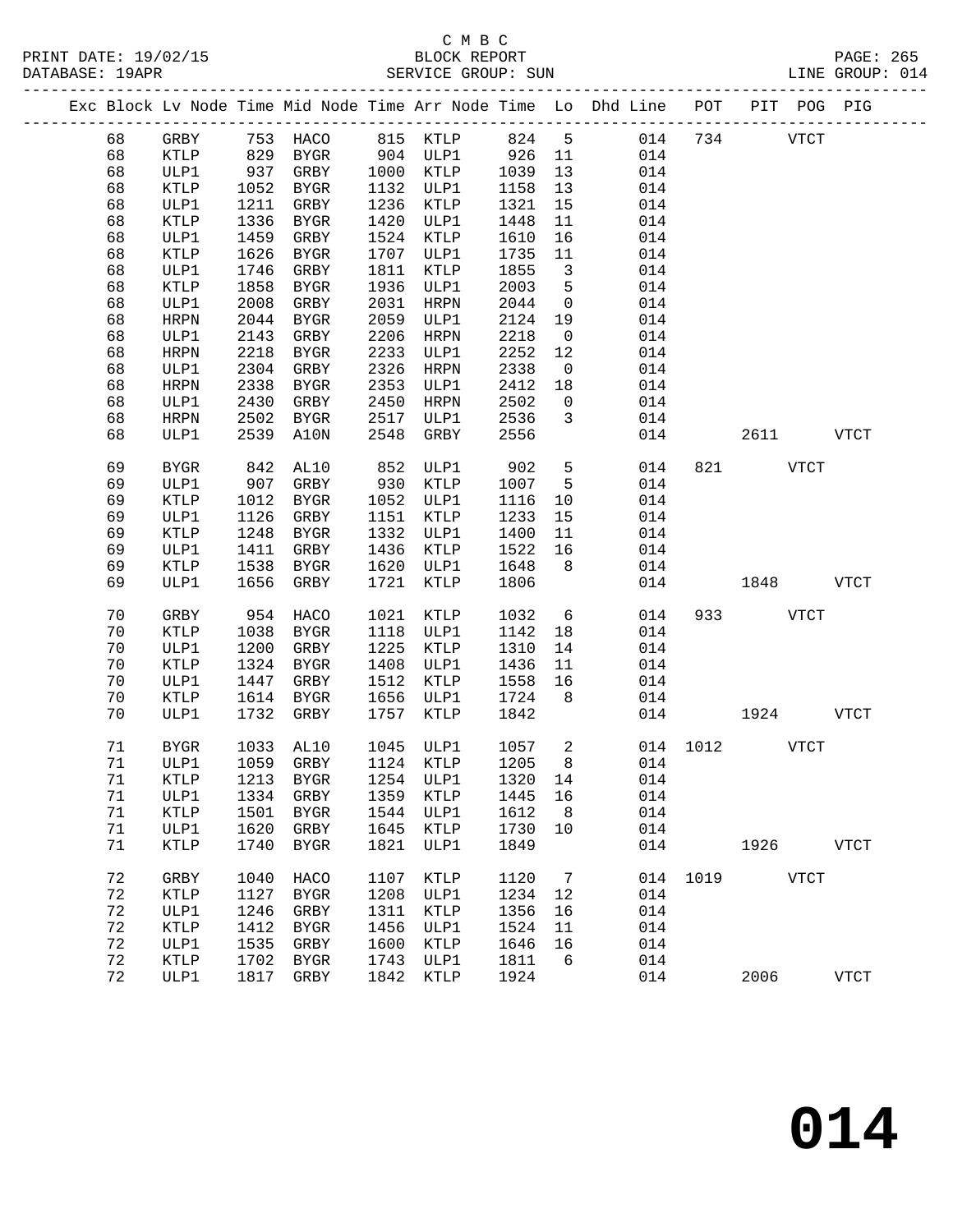|  |    |             |      |           |      |                     |        |                | Exc Block Lv Node Time Mid Node Time Arr Node Time Lo Dhd Line POT |          | PIT POG PIG |             |             |
|--|----|-------------|------|-----------|------|---------------------|--------|----------------|--------------------------------------------------------------------|----------|-------------|-------------|-------------|
|  | 73 | BYGR        |      |           |      | 1109 AL10 1121 ULP1 | 1133 5 |                |                                                                    | 014 1048 |             | <b>VTCT</b> |             |
|  | 73 | ULP1        | 1138 | GRBY      |      | 1203 KTLP           | 1248   | 12             | 014                                                                |          |             |             |             |
|  | 73 | KTLP        | 1300 | BYGR      | 1344 | ULP1                | 1412   | 11             | 014                                                                |          |             |             |             |
|  | 73 | ULP1        | 1423 | GRBY      | 1448 | KTLP                | 1534   | 16             | 014                                                                |          |             |             |             |
|  | 73 | KTLP        | 1550 | BYGR      | 1632 | ULP1                | 1700   | 8              | 014                                                                |          |             |             |             |
|  | 73 | ULP1        | 1708 | GRBY      | 1733 | KTLP                | 1818   | 6              | 014                                                                |          |             |             |             |
|  | 73 | KTLP        | 1824 | BYGR      | 1902 | ULP1                | 1929   | 8              | 014                                                                |          |             |             |             |
|  | 73 | ULP1        | 1937 | GRBY      | 2001 | HRPN                | 2014   | $\overline{0}$ | 014                                                                |          |             |             |             |
|  | 73 | HRPN        | 2014 | BYGR      | 2029 | ULP1                | 2054   | 15             | 014                                                                |          |             |             |             |
|  | 73 | ULP1        | 2109 | GRBY      | 2132 | HRPN                | 2144   | $\overline{0}$ | 014                                                                |          |             |             |             |
|  | 73 | HRPN        | 2144 | BYGR      | 2159 | ULP1                | 2220   | $\overline{3}$ | 014                                                                |          |             |             |             |
|  | 73 | ULP1        | 2223 | GRBY      | 2246 | HRPN                | 2258   | $\overline{0}$ | 014                                                                |          |             |             |             |
|  | 73 | HRPN        | 2258 | BYGR      | 2313 | ULP1                | 2332   | 2              | 014                                                                |          |             |             |             |
|  | 73 | ULP1        | 2334 | A10N      | 2345 | GRBY                | 2353   |                | 014                                                                |          | 2408        |             | <b>VTCT</b> |
|  |    |             |      |           |      |                     |        |                |                                                                    |          |             |             |             |
|  | 74 | GRBY        | 1130 | HACO      | 1159 | KTLP                | 1212   | 12             |                                                                    | 014 1109 |             | <b>VTCT</b> |             |
|  | 74 | KTLP        | 1224 | BYGR      | 1307 | ULP1                | 1333   | 14             | 014                                                                |          |             |             |             |
|  | 74 | ULP1        | 1347 | GRBY      | 1412 | KTLP                | 1458   | 15             | 014                                                                |          |             |             |             |
|  | 74 | KTLP        | 1513 | BYGR      | 1556 | ULP1                | 1624   | 8 <sup>8</sup> | 014                                                                |          |             |             |             |
|  | 74 | ULP1        | 1632 | GRBY      | 1657 | KTLP                | 1742   | 11             | 014                                                                |          |             |             |             |
|  | 74 | KTLP        | 1753 | BYGR      | 1833 | ULP1                | 1901   | 6              | 014                                                                |          |             |             |             |
|  | 74 | ULP1        | 1907 | GRBY      | 1931 | HRPN                | 1944   | $\overline{0}$ | 014                                                                |          |             |             |             |
|  | 74 | HRPN        | 1944 | BYGR      | 1959 | ULP1                | 2024   | 15             | 014                                                                |          |             |             |             |
|  | 74 | ULP1        | 2039 | GRBY      | 2102 | HRPN                | 2114   | $\overline{0}$ | 014                                                                |          |             |             |             |
|  | 74 | HRPN        | 2114 | BYGR      | 2129 | ULP1                | 2150   | 13             | 014                                                                |          |             |             |             |
|  | 74 | ULP1        | 2203 | GRBY      | 2226 | HRPN                | 2238   | $\overline{0}$ | 014                                                                |          |             |             |             |
|  | 74 | <b>HRPN</b> | 2238 | BYGR      | 2253 | ULP1                | 2312   | 16             | 014                                                                |          |             |             |             |
|  | 74 | ULP1        | 2328 | GRBY      | 2350 | HRPN                | 2402   | $\overline{0}$ | 014                                                                |          |             |             |             |
|  | 74 | <b>HRPN</b> | 2402 | BYGR      | 2417 | ULP1                | 2436   | 24             | 014                                                                |          |             |             |             |
|  | 74 | ULP1        | 2500 | GRBY      | 2520 | HRPN                | 2532   | $\overline{0}$ | 014                                                                |          |             |             |             |
|  | 74 | HRPN        | 2532 | BYGR      | 2547 | ULP1                | 2606   | 3              | 014                                                                |          |             |             |             |
|  | 74 | ULP1        |      | 2609 A10N | 2618 | GRBY                | 2626   |                | 014                                                                |          | 2641        |             | <b>VTCT</b> |
|  |    |             |      |           |      |                     |        |                |                                                                    |          |             |             |             |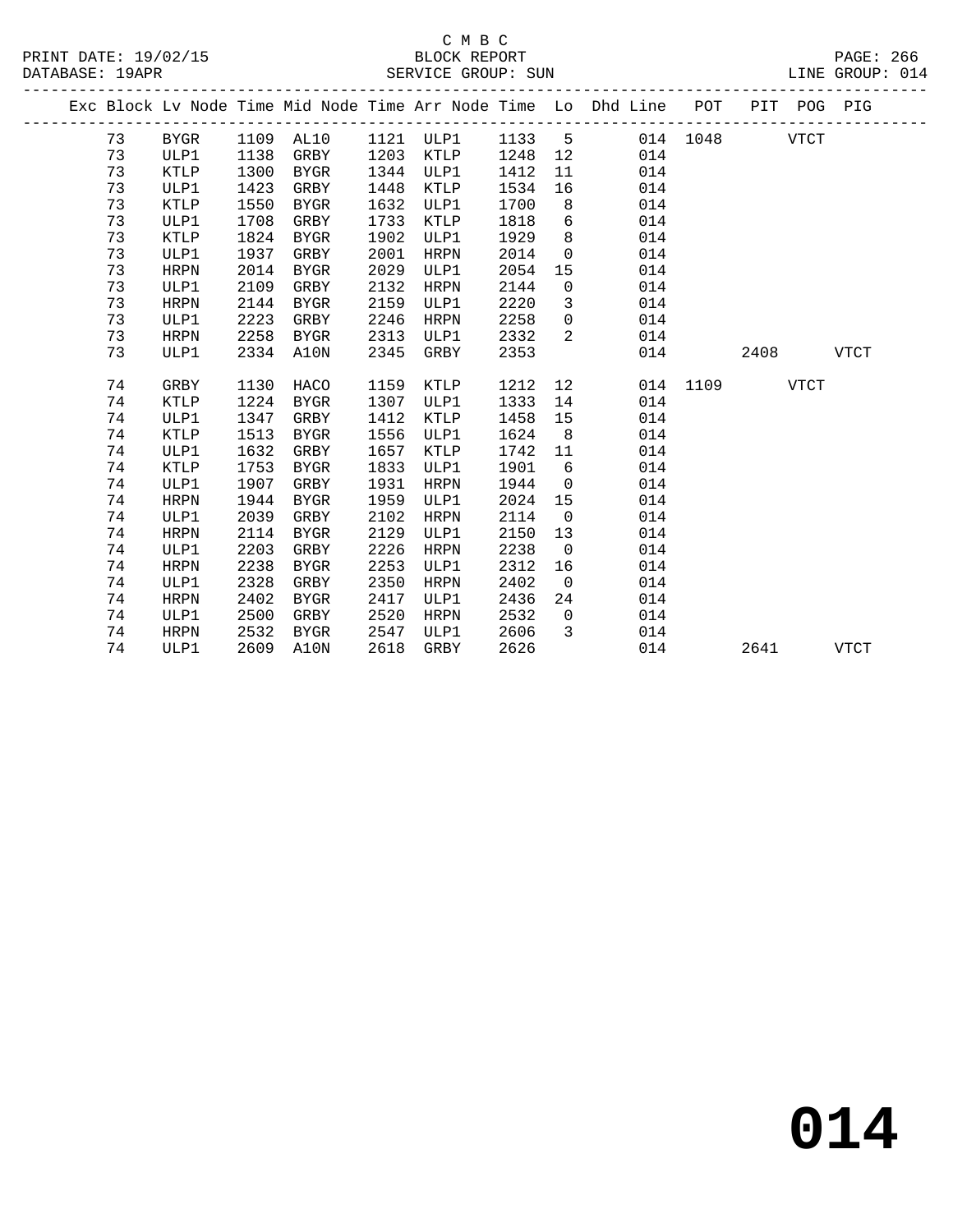|                             |              |      |                      |      |              |              |                 | 5 AV & GRANVILLE ST CLOV CLOVERLEAF<br>CM41 CAMBIE & 41 AV HODM HOWE & DUNSMUIR<br>KETA KEEFER & TAYLOR LAAN LAMEY'S MILL RD & ANDERSON<br>MRST SWIMARINE STN OLYE EB W2 AV FS ASH ST<br>OLYW WB W2 AV FS CAMBIE ST VTC Vancouver Dies |      |            |
|-----------------------------|--------------|------|----------------------|------|--------------|--------------|-----------------|----------------------------------------------------------------------------------------------------------------------------------------------------------------------------------------------------------------------------------------|------|------------|
|                             |              |      |                      |      |              |              |                 | Exc Block Lv Node Time Mid Node Time Arr Node Time Lo Dhd Line POT PIT POG PIG                                                                                                                                                         |      |            |
| $\mathbf{1}$<br>$\mathbf 1$ |              |      |                      |      |              |              |                 | KETA 438 CLOV 452 OLYE 500 0 050 408 VTC<br>OLYE 500 CM41 508 MRST 514 6 015                                                                                                                                                           |      |            |
| $\mathbf{1}$                |              |      | 520 CM41 526 OLYW    |      |              |              |                 | 534 0                                                                                                                                                                                                                                  |      |            |
|                             | MRST         |      |                      |      |              | 557          |                 | 015                                                                                                                                                                                                                                    |      |            |
| 1<br>$\mathbf 1$            | OLYW         |      | 534 5GRN             | 622  | 542 KETA     | 630          | $\overline{0}$  | 11 050<br>050                                                                                                                                                                                                                          |      |            |
| 1                           | KETA<br>OLYE |      | 608 CLOV<br>630 CM41 | 638  | OLYE<br>MRST | 644          |                 | $\frac{3}{5}$<br>015                                                                                                                                                                                                                   |      |            |
| $\mathbf 1$                 | MRST         |      | 649 CM41             | 655  | OLYW         | 704          |                 | $\overline{0}$<br>015                                                                                                                                                                                                                  |      |            |
| 1                           | OLYW         |      | 704 5GRN             | 713  | KETA         | 728          |                 | 10<br>050                                                                                                                                                                                                                              |      |            |
| 1                           | KETA         |      | 738 CLOV             | 752  | OLYE         | 800          | $\overline{0}$  | 050                                                                                                                                                                                                                                    |      |            |
| $\mathbf 1$                 | OLYE         |      | 800 CM41             | 809  | MRST         | 816          | 11              | 015                                                                                                                                                                                                                                    |      |            |
| 1                           | MRST         |      | 827 CM41             | 833  | OLYW         | 844          | $\overline{0}$  | 015                                                                                                                                                                                                                                    |      |            |
| 1                           | OLYW         | 844  | 5GRN                 | 853  | KETA         | 910          | $6\overline{6}$ | 050                                                                                                                                                                                                                                    |      |            |
| 1                           | KETA         |      |                      | 932  | OLYE         | 940          |                 | 050                                                                                                                                                                                                                                    |      |            |
| $\mathbf 1$                 | OLYE         |      | 916 CLOV<br>940 CM41 | 952  | MRST         | 959          |                 | $\begin{array}{c} 0 \\ 16 \end{array}$<br>015                                                                                                                                                                                          |      |            |
| 1                           | MRST         |      | 1015 CM41            | 1025 | OLYW         | 1038         | $\overline{0}$  | 015                                                                                                                                                                                                                                    |      |            |
| 1                           | OLYW         | 1038 | 5GRN                 | 1049 | KETA         | 1106         | 9               | 050                                                                                                                                                                                                                                    |      |            |
| 1                           | KETA         |      | 1115 CLOV            | 1133 | OLYE         | 1142         | $\overline{0}$  | 050                                                                                                                                                                                                                                    |      |            |
| $\mathbf 1$                 | OLYE         |      | 1142 CM41            | 1156 | MRST         | 1207         | 21              | 015                                                                                                                                                                                                                                    |      |            |
| 1                           | MRST         | 1228 | CM41                 | 1240 | OLYW         | 1254         | $\overline{0}$  | 015                                                                                                                                                                                                                                    |      |            |
| 1                           | OLYW         | 1254 | 5GRN                 | 1307 | KETA         | 1326         | $\overline{4}$  | 050                                                                                                                                                                                                                                    |      |            |
| 1                           | KETA         | 1330 | CLOV                 | 1350 | OLYE         | 1400         |                 | $\overline{0}$<br>050                                                                                                                                                                                                                  |      |            |
| $\mathbf 1$                 | OLYE         | 1400 | CM41                 | 1416 | MRST         | 1426         | 19              | 015                                                                                                                                                                                                                                    |      |            |
| 1                           | MRST         | 1445 | CM41                 | 1455 | OLYW         | 1512         | $\overline{0}$  | 015                                                                                                                                                                                                                                    |      |            |
| $\mathbf 1$                 | OLYW         | 1512 | 5GRN                 | 1525 | KETA         | 1547         | 13              | 050                                                                                                                                                                                                                                    |      |            |
| 1                           | KETA         | 1600 | CLOV                 | 1620 | OLYE         | 1630         | $\overline{0}$  | 050                                                                                                                                                                                                                                    |      |            |
| $\mathbf 1$                 | OLYE         | 1630 | CM41                 | 1646 | MRST         | 1656         | 8 <sup>1</sup>  | 015                                                                                                                                                                                                                                    |      |            |
| 1                           | MRST         |      | 1704 CM41            | 1714 | OLYW         | 1730         |                 | $\overline{0}$<br>015                                                                                                                                                                                                                  |      |            |
| 1                           | OLYW         | 1730 | 5GRN                 |      | 1742 KETA    | 1800         | 12              | 050                                                                                                                                                                                                                                    |      |            |
| 1                           | KETA         |      | 1812 CLOV            | 1831 | OLYE         | 1841<br>1905 | $\overline{0}$  | 050                                                                                                                                                                                                                                    |      |            |
| 1                           | OLYE         |      | 1841 CM41            |      | 1857 MRST    | 1905         | $5^{\circ}$     | 015                                                                                                                                                                                                                                    |      |            |
| 1                           | $\tt MRST$   |      |                      |      |              |              |                 | 1910 CM41 1920 OLYW 1935 0 015                                                                                                                                                                                                         |      |            |
| 1                           | OLYW         | 1935 | 5GRN                 | 1947 | KETA         | 2005         | 9               | 050                                                                                                                                                                                                                                    |      |            |
| 1                           | KETA         | 2014 | <b>CLOV</b>          | 2031 | OLYE         | 2041         | 0               | 050                                                                                                                                                                                                                                    |      |            |
| 1                           | OLYE         | 2041 | CM41                 | 2055 | MRST         | 2102         | 17              | 015                                                                                                                                                                                                                                    |      |            |
| $\mathbf 1$                 | MRST         | 2119 | CM41                 | 2127 | OLYW         | 2139         | 0               | 015                                                                                                                                                                                                                                    |      |            |
| $\mathbf 1$                 | OLYW         | 2139 | 5GRN                 | 2147 | KETA         | 2203         | 2               | 050                                                                                                                                                                                                                                    |      |            |
| $\mathbf 1$                 | KETA         | 2205 | <b>CLOV</b>          | 2233 | OLYE         | 2241         | 0               | 050                                                                                                                                                                                                                                    |      |            |
| $\mathbf 1$                 | OLYE         | 2241 | CM41                 | 2254 | MRST         | 2300         | 8               | 015                                                                                                                                                                                                                                    |      |            |
| $\mathbf 1$                 | MRST         | 2308 | CM41                 | 2316 | OLYW         | 2327         | 0               | 015                                                                                                                                                                                                                                    |      |            |
| $\mathbf 1$                 | OLYW         | 2327 | 5GRN                 | 2335 | KETA         | 2349         | 2               | 050                                                                                                                                                                                                                                    |      |            |
| 1                           | KETA         | 2351 | LAAN                 | 2424 | OLYE         | 2430         | 0               | 050                                                                                                                                                                                                                                    |      |            |
| 1                           | OLYE         | 2430 | CM41                 | 2438 | MRST         | 2444         | 25              | 015                                                                                                                                                                                                                                    |      |            |
| $\mathbf 1$                 | MRST         | 2509 | CM41                 | 2516 | OLYW         | 2527         | $\mathbf 0$     | 015                                                                                                                                                                                                                                    |      |            |
| 1                           | OLYW         | 2527 | 5GRN                 | 2535 | KETA         | 2549         |                 | 050                                                                                                                                                                                                                                    | 2609 | <b>VTC</b> |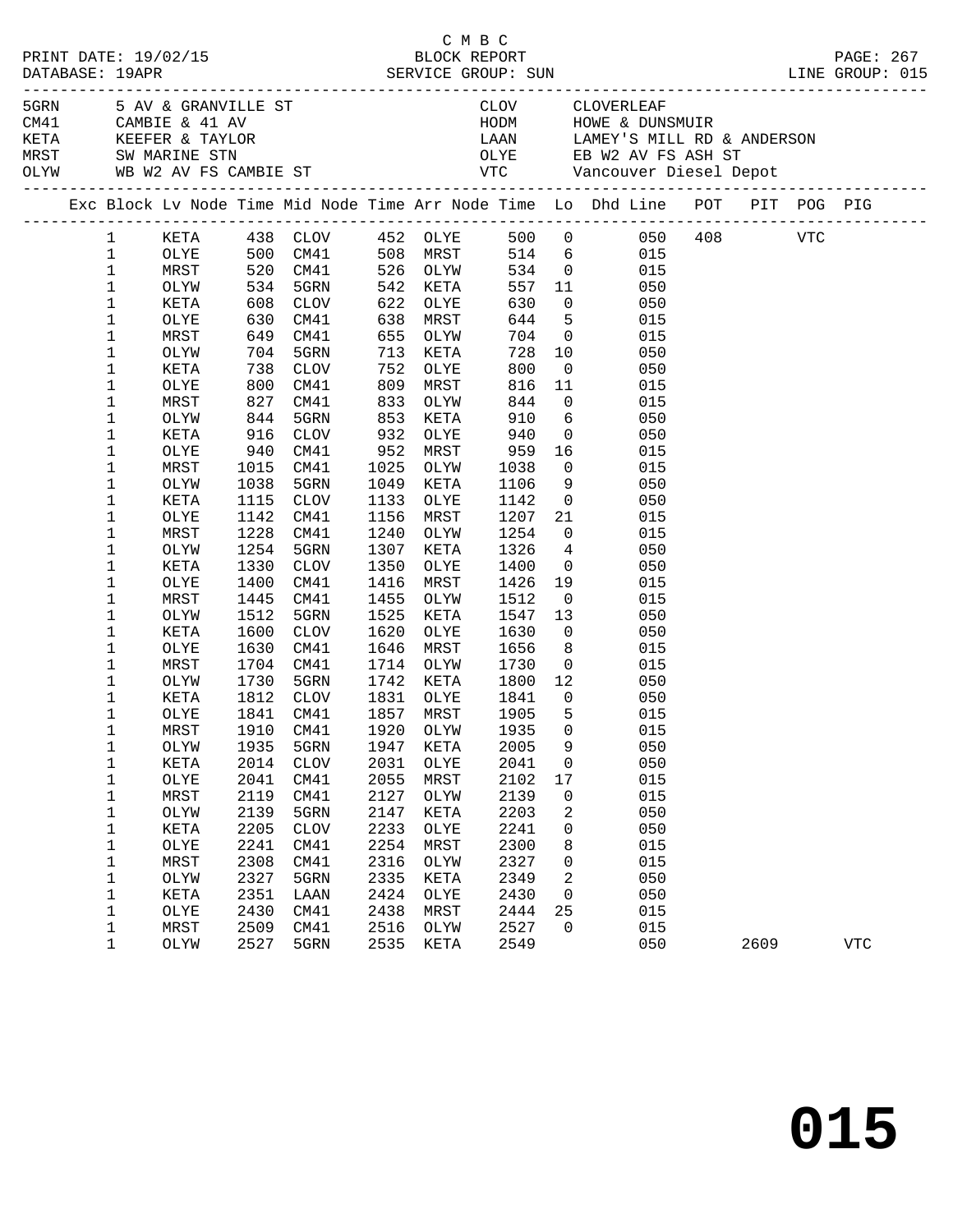|  |                |             |      |                 |      |      |      |              | Exc Block Lv Node Time Mid Node Time Arr Node Time Lo Dhd Line | POT |      | PIT POG PIG |            |  |
|--|----------------|-------------|------|-----------------|------|------|------|--------------|----------------------------------------------------------------|-----|------|-------------|------------|--|
|  | $\overline{a}$ | MRST        | 450  | CM41            | 456  | OLYW | 504  | $\mathsf 0$  | 015                                                            | 442 |      | <b>VTC</b>  |            |  |
|  | 2              | OLYW        | 504  | 5GRN            | 512  | KETA | 527  | 11           | 050                                                            |     |      |             |            |  |
|  | 2              | KETA        | 538  | $\mathtt{CLOV}$ | 552  | OLYE | 600  | $\mathbf 0$  | 050                                                            |     |      |             |            |  |
|  | $\mathbf{2}$   | OLYE        | 600  | CM41            | 608  | MRST | 614  | 5            | 015                                                            |     |      |             |            |  |
|  | $\sqrt{2}$     | MRST        | 619  | CM41            | 625  | OLYW | 634  | 0            | 015                                                            |     |      |             |            |  |
|  | 2              | OLYW        | 634  | 5GRN            | 643  | KETA | 658  | $\mathsf{O}$ | 050                                                            |     |      |             |            |  |
|  | $\sqrt{2}$     | KETA        | 658  | <b>CLOV</b>     | 712  | OLYE | 720  | 0            | 050                                                            |     |      |             |            |  |
|  | $\sqrt{2}$     | OLYE        | 720  | CM41            | 728  | MRST | 734  | 13           | 015                                                            |     |      |             |            |  |
|  | $\sqrt{2}$     | MRST        | 747  | CM41            | 753  | OLYW | 804  | 0            | 015                                                            |     |      |             |            |  |
|  | $\sqrt{2}$     | OLYW        | 804  | 5GRN            | 813  | KETA | 828  | 9            | 050                                                            |     |      |             |            |  |
|  | $\sqrt{2}$     | <b>KETA</b> | 837  | <b>CLOV</b>     | 852  | OLYE | 900  | $\mathbf 0$  | 050                                                            |     |      |             |            |  |
|  | $\sqrt{2}$     | OLYE        | 900  | CM41            | 910  | MRST | 917  | 6            | 015                                                            |     |      |             |            |  |
|  | $\sqrt{2}$     | MRST        | 923  | CM41            | 931  | OLYW | 944  | $\mathbf 0$  | 015                                                            |     |      |             |            |  |
|  | $\mathbf{2}$   | OLYW        | 944  | 5GRN            | 955  | KETA | 1012 | 12           | 050                                                            |     |      |             |            |  |
|  | $\mathbf{2}$   | <b>KETA</b> | 1024 | <b>CLOV</b>     | 1042 | OLYE | 1051 | $\mathbf 0$  | 050                                                            |     |      |             |            |  |
|  | $\mathbf{2}$   | OLYE        | 1051 | CM41            | 1105 | MRST | 1113 | 10           | 015                                                            |     |      |             |            |  |
|  | $\mathbf{2}$   | MRST        | 1123 | CM41            | 1133 | OLYW | 1146 | $\mathsf{O}$ | 015                                                            |     |      |             |            |  |
|  | $\sqrt{2}$     | OLYW        | 1146 | 5GRN            | 1159 | KETA | 1217 | 14           | 050                                                            |     |      |             |            |  |
|  | $\sqrt{2}$     | KETA        | 1231 | <b>CLOV</b>     | 1250 | OLYE | 1300 | $\mathsf{O}$ | 050                                                            |     |      |             |            |  |
|  | 2              | OLYE        | 1300 | CM41            | 1315 | MRST | 1326 | 17           | 015                                                            |     |      |             |            |  |
|  | $\sqrt{2}$     | MRST        | 1343 | CM41            | 1355 | OLYW | 1412 | 0            | 015                                                            |     |      |             |            |  |
|  | $\sqrt{2}$     | OLYW        | 1412 | 5GRN            | 1425 | KETA | 1445 | 15           | 050                                                            |     |      |             |            |  |
|  | $\sqrt{2}$     | KETA        | 1500 | <b>CLOV</b>     | 1520 | OLYE | 1530 | $\mathbf 0$  | 050                                                            |     |      |             |            |  |
|  | $\sqrt{2}$     | OLYE        | 1530 | CM41            | 1546 | MRST | 1556 | 21           | 015                                                            |     |      |             |            |  |
|  | $\sqrt{2}$     | MRST        | 1617 | CM41            | 1627 | OLYW | 1644 | $\mathbf 0$  | 015                                                            |     |      |             |            |  |
|  | $\mathbf{2}$   | OLYW        | 1644 | 5GRN            | 1657 | KETA | 1716 | 16           | 050                                                            |     |      |             |            |  |
|  | 2              | <b>KETA</b> | 1732 | <b>CLOV</b>     | 1751 | OLYE | 1801 | $\mathbf 0$  | 050                                                            |     |      |             |            |  |
|  | $\mathbf 2$    | OLYE        | 1801 | CM41            | 1817 | MRST | 1827 | 22           | 015                                                            |     |      |             |            |  |
|  | $\mathbf{2}$   | MRST        | 1849 | CM41            | 1859 | OLYW | 1915 | $\mathbf 0$  | 015                                                            |     |      |             |            |  |
|  | $\sqrt{2}$     | OLYW        | 1915 | 5GRN            | 1927 | KETA | 1945 | 8            | 050                                                            |     |      |             |            |  |
|  | $\sqrt{2}$     | KETA        | 1953 | <b>CLOV</b>     | 2011 | OLYE | 2021 | 0            | 050                                                            |     |      |             |            |  |
|  | 2              | OLYE        | 2021 | CM41            | 2035 | MRST | 2042 | 17           | 015                                                            |     |      |             |            |  |
|  | $\overline{a}$ | <b>MRST</b> | 2059 | CM41            | 2107 | OLYW | 2119 | $\mathbf 0$  | 015                                                            |     |      |             |            |  |
|  | $\sqrt{2}$     | OLYW        | 2119 | 5GRN            | 2127 | KETA | 2143 | 2            | 050                                                            |     |      |             |            |  |
|  | $\overline{a}$ | <b>KETA</b> | 2145 | <b>CLOV</b>     | 2213 | OLYE | 2221 | $\Omega$     | 050                                                            |     |      |             |            |  |
|  | $\overline{2}$ | OLYE        | 2221 | CM41            | 2234 | MRST | 2240 |              | 015                                                            |     | 2245 |             | <b>VTC</b> |  |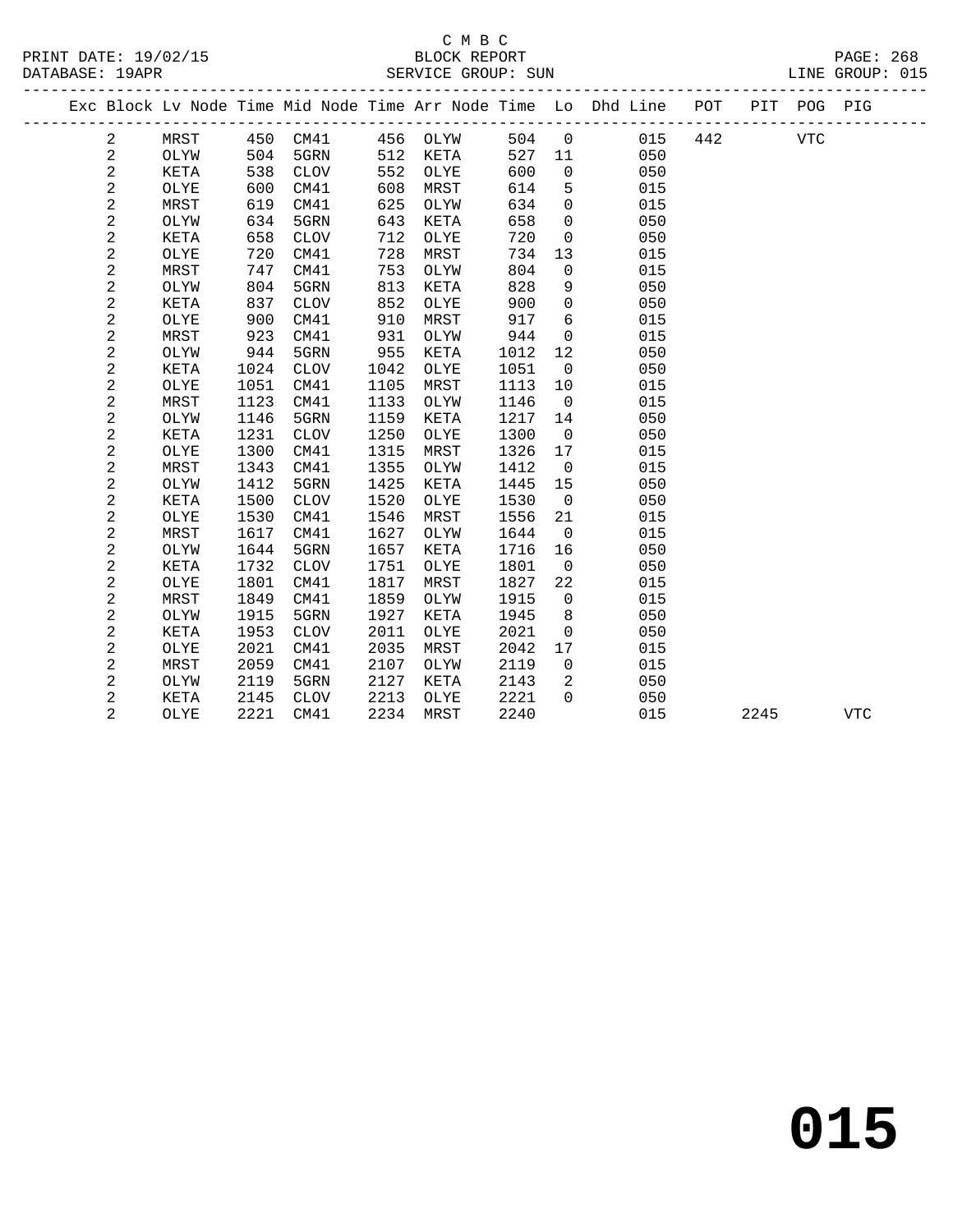### C M B C<br>BLOCK REPORT

|  | PRINT DATE: 19/02/15<br>DATARASE: 19APR |  |  |  | BLOCK REPORT | SERVICE GROUP: SUN |                                                                                |  |  | PAGE: 269<br>LINE GROUP: 015 |  |
|--|-----------------------------------------|--|--|--|--------------|--------------------|--------------------------------------------------------------------------------|--|--|------------------------------|--|
|  |                                         |  |  |  |              |                    | Exc Block Ly Node Time Mid Node Time Arr Node Time Lo Dhd Line POT PIT POG PIG |  |  |                              |  |

|             |             |      |             |      |             |      |              | Exc Block Lv Node Time Mid Node Time Arr Node Time Lo Dhd Line | POT | PIT  | POG PIG    |             |  |
|-------------|-------------|------|-------------|------|-------------|------|--------------|----------------------------------------------------------------|-----|------|------------|-------------|--|
| 3           | KETA        | 508  | CLOV        | 522  | OLYE        | 530  | $\mathbf 0$  | 050                                                            | 438 |      | <b>VTC</b> |             |  |
| 3           | OLYE        | 530  | CM41        | 538  | MRST        | 544  | 6            | 015                                                            |     |      |            |             |  |
| 3           | MRST        | 550  | CM41        | 556  | OLYW        | 604  | 0            | 015                                                            |     |      |            |             |  |
| 3           | OLYW        | 604  | 5GRN        | 612  | KETA        | 627  | 11           | 050                                                            |     |      |            |             |  |
| 3           | KETA        | 638  | CLOV        | 652  | OLYE        | 700  | 0            | 050                                                            |     |      |            |             |  |
| 3           | OLYE        | 700  | CM41        | 708  | MRST        | 714  | 13           | 015                                                            |     |      |            |             |  |
| 3           | MRST        | 727  | CM41        | 733  | OLYW        | 744  | 0            | 015                                                            |     |      |            |             |  |
| $\mathsf 3$ | OLYW        | 744  | 5GRN        | 753  | KETA        | 808  | 10           | 050                                                            |     |      |            |             |  |
| $\mathsf 3$ | <b>KETA</b> | 818  | <b>CLOV</b> | 832  | OLYE        | 840  | 0            | 050                                                            |     |      |            |             |  |
| $\mathsf 3$ | OLYE        | 840  | CM41        | 850  | MRST        | 857  | 7            | 015                                                            |     |      |            |             |  |
| $\mathsf 3$ | MRST        | 904  | CM41        | 912  | OLYW        | 924  | 0            | 015                                                            |     |      |            |             |  |
| 3           | OLYW        | 924  | 5GRN        | 935  | KETA        | 952  | 15           | 050                                                            |     |      |            |             |  |
| $\mathsf 3$ | KETA        | 1007 | <b>CLOV</b> | 1025 | OLYE        | 1034 | $\mathbf 0$  | 050                                                            |     |      |            |             |  |
| $\mathsf 3$ | OLYE        | 1034 | CM41        | 1048 | MRST        | 1056 | 10           | 015                                                            |     |      |            |             |  |
| 3           | MRST        | 1106 | CM41        | 1116 | OLYW        | 1129 | 0            | 015                                                            |     |      |            |             |  |
| $\mathsf 3$ | OLYW        | 1129 | 5GRN        | 1141 | KETA        | 1158 | 3            | 050                                                            |     |      |            |             |  |
| 3           | KETA        | 1201 | <b>CLOV</b> | 1220 | OLYE        | 1230 | 0            | 050                                                            |     |      |            |             |  |
| 3           | OLYE        | 1230 | CM41        | 1244 | MRST        | 1255 | 19           | 015                                                            |     |      |            |             |  |
| 3           | MRST        | 1314 | CM41        | 1326 | OLYW        | 1342 | $\mathbf 0$  | 015                                                            |     |      |            |             |  |
| 3           | OLYW        | 1342 | 5GRN        | 1355 | KETA        | 1415 | 15           | 050                                                            |     |      |            |             |  |
| 3           | KETA        | 1430 | <b>CLOV</b> | 1450 | OLYE        | 1500 | $\mathbf 0$  | 050                                                            |     |      |            |             |  |
| 3           | OLYE        | 1500 | CM41        | 1517 | MRST        | 1527 | 18           | 015                                                            |     |      |            |             |  |
| 3           | MRST        | 1545 | CM41        | 1555 | OLYW        | 1612 | $\mathbf 0$  | 015                                                            |     |      |            |             |  |
| $\mathsf 3$ | OLYW        | 1612 | 5GRN        | 1625 | KETA        | 1647 | 14           | 050                                                            |     |      |            |             |  |
| 3           | KETA        | 1701 | <b>CLOV</b> | 1720 | OLYE        | 1730 | $\mathbf 0$  | 050                                                            |     |      |            |             |  |
| 3           | OLYE        | 1730 | CM41        | 1746 | MRST        | 1756 | 13           | 015                                                            |     |      |            |             |  |
| $\mathsf 3$ | MRST        | 1809 | CM41        | 1819 | OLYW        | 1835 | $\mathsf{O}$ | 015                                                            |     |      |            |             |  |
| 3           | OLYW        | 1835 | 5GRN        | 1847 | KETA        | 1905 | 8            | 050                                                            |     |      |            |             |  |
| 3           | KETA        | 1913 | <b>CLOV</b> | 1931 | OLYE        | 1941 | 0            | 050                                                            |     |      |            |             |  |
| 3           | OLYE        | 1941 | CM41        | 1955 | MRST        | 2002 | 11           | 015                                                            |     |      |            |             |  |
| 3           | MRST        | 2013 | CM41        | 2021 | OLYW        | 2035 | $\mathbf 0$  | 015                                                            |     |      |            |             |  |
| 3           | OLYW        | 2035 | 5GRN        | 2047 | <b>KETA</b> | 2105 | 11           | 050                                                            |     |      |            |             |  |
| 3           | KETA        | 2116 | <b>CLOV</b> | 2131 | OLYE        | 2141 | $\mathsf{O}$ | 050                                                            |     |      |            |             |  |
| 3           | OLYE        | 2141 | CM41        | 2154 | MRST        | 2200 | 21           | 015                                                            |     |      |            |             |  |
| 3           | MRST        | 2221 | CM41        | 2229 | OLYW        | 2240 | $\Omega$     | 015                                                            |     |      |            |             |  |
| 3           | OLYW        | 2240 | 5GRN        | 2248 | KETA        | 2304 |              | 050                                                            |     | 2329 |            | ${\tt VTC}$ |  |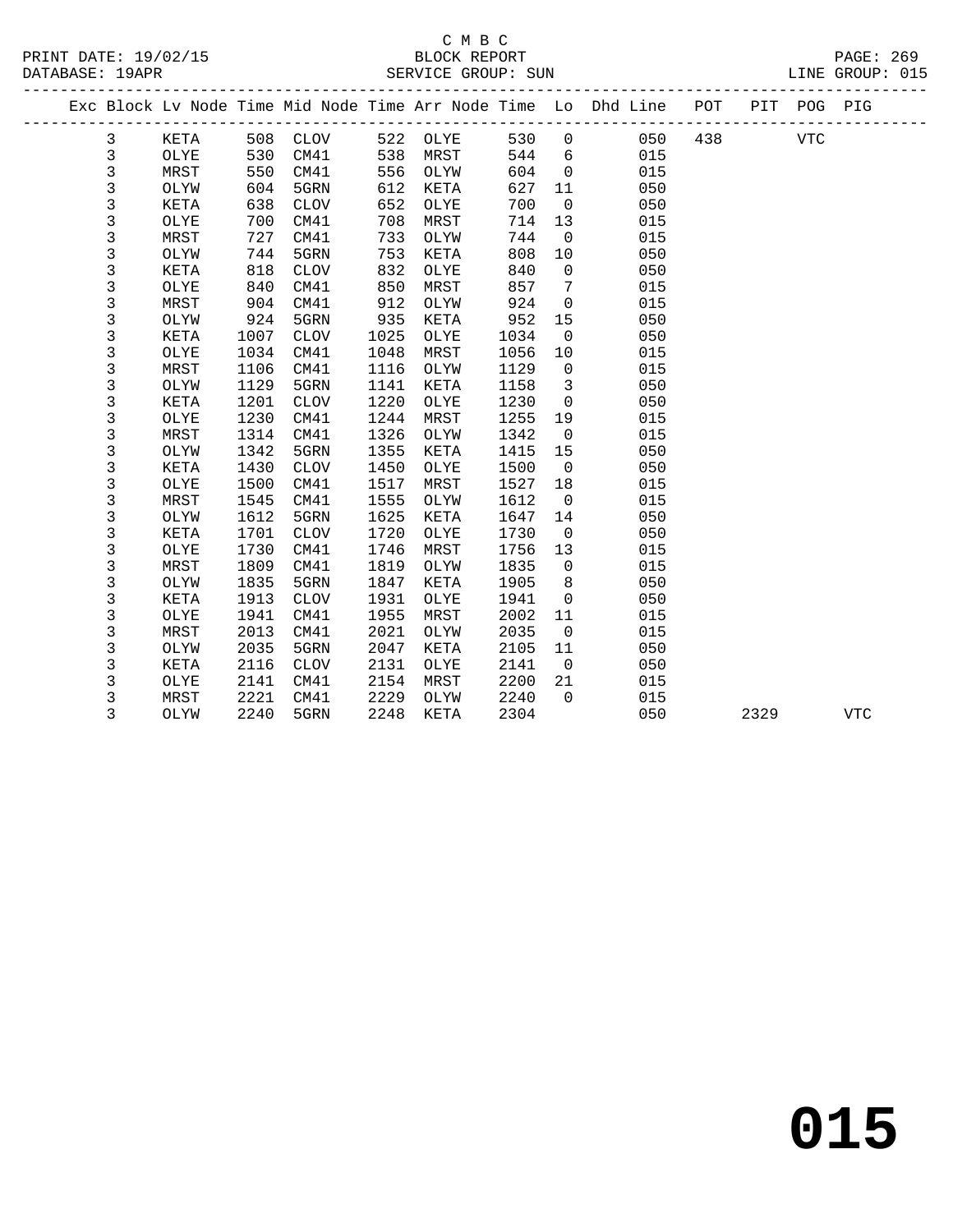### C M B C<br>BLOCK REPORT

| DATABASE: 19APR |                |             |      | SERVICE GROUP: SUN |      |                |       |                |                                                                                |     |      |            | LINE GROUP: 015 |
|-----------------|----------------|-------------|------|--------------------|------|----------------|-------|----------------|--------------------------------------------------------------------------------|-----|------|------------|-----------------|
|                 |                |             |      |                    |      |                |       |                | Exc Block Lv Node Time Mid Node Time Arr Node Time Lo Dhd Line POT PIT POG PIG |     |      |            |                 |
|                 | 4              | MRST        |      | 709 CM41           |      | 715 OLYW 724 0 |       |                | 015                                                                            | 701 |      | <b>VTC</b> |                 |
|                 | $\overline{4}$ | OLYW        | 724  | 5GRN               | 733  | KETA 748 10    |       |                | 050                                                                            |     |      |            |                 |
|                 | $\overline{4}$ | KETA        | 758  | CLOV               | 812  | OLYE           | 820 0 |                | 050                                                                            |     |      |            |                 |
|                 | 4              | OLYE        | 820  | CM41               | 829  | MRST           | 836 8 |                | 015                                                                            |     |      |            |                 |
|                 | 4              | MRST        | 844  | CM41               | 852  | OLYW           | 904 0 |                | 015                                                                            |     |      |            |                 |
|                 | 4              | OLYW        | 904  | 5GRN               | 915  | KETA           | 932   | 20             | 050                                                                            |     |      |            |                 |
|                 | 4              | KETA        | 952  | CLOV               | 1008 | OLYE           | 1017  | $\overline{0}$ | 050                                                                            |     |      |            |                 |
|                 | 4              | OLYE        | 1017 | CM41               | 1031 | MRST           | 1039  | 10             | 015                                                                            |     |      |            |                 |
|                 | 4              | MRST        | 1049 | CM41               | 1059 | OLYW           | 1112  | $\overline{0}$ | 015                                                                            |     |      |            |                 |
|                 | 4              | OLYW        | 1112 | 5GRN               | 1124 | KETA           | 1141  | 6              | 050                                                                            |     |      |            |                 |
|                 | 4              | KETA        | 1147 | CLOV               | 1206 | OLYE           | 1215  | $\overline{0}$ | 050                                                                            |     |      |            |                 |
|                 | 4              | OLYE        | 1215 | CM41               | 1229 | MRST           | 1240  | 19             | 015                                                                            |     |      |            |                 |
|                 | 4              | MRST        | 1259 | CM41               | 1311 | OLYW           | 1327  | $\overline{0}$ | 015                                                                            |     |      |            |                 |
|                 | 4              | OLYW        | 1327 | 5GRN               | 1340 | KETA           | 1400  | 15             | 050                                                                            |     |      |            |                 |
|                 | 4              | KETA        | 1415 | <b>CLOV</b>        | 1435 | OLYE           | 1445  | $\overline{0}$ | 050                                                                            |     |      |            |                 |
|                 | 4              | OLYE        | 1445 | CM41               | 1501 | MRST           | 1511  | 19             | 015                                                                            |     |      |            |                 |
|                 | 4              | MRST        | 1530 | CM41               | 1540 | OLYW           | 1557  | $\overline{0}$ | 015                                                                            |     |      |            |                 |
|                 | 4              | OLYW        | 1557 | 5GRN               | 1610 | KETA           | 1632  | 14             | 050                                                                            |     |      |            |                 |
|                 | 4              | KETA        | 1646 | CLOV               | 1705 | OLYE           | 1715  | $\mathsf{O}$   | 050                                                                            |     |      |            |                 |
|                 | 4              | OLYE        | 1715 | CM41               | 1731 | MRST           | 1741  | 8              | 015                                                                            |     |      |            |                 |
|                 | 4              | MRST        | 1749 | CM41               | 1759 | OLYW           | 1815  | $\mathbf 0$    | 015                                                                            |     |      |            |                 |
|                 | 4              | OLYW        | 1815 | 5GRN               | 1827 | KETA           | 1845  | 7              | 050                                                                            |     |      |            |                 |
|                 | 4              | KETA        | 1852 | <b>CLOV</b>        | 1911 | OLYE           | 1921  | $\mathsf{O}$   | 050                                                                            |     |      |            |                 |
|                 | 4              | OLYE        | 1921 | CM41               | 1937 | MRST           | 1945  | 8              | 015                                                                            |     |      |            |                 |
|                 | 4              | MRST        | 1953 | CM41               | 2001 | OLYW           | 2015  | $\mathsf{O}$   | 015                                                                            |     |      |            |                 |
|                 | 4              | OLYW        | 2015 | 5GRN               | 2027 | KETA           | 2045  | 9              | 050                                                                            |     |      |            |                 |
|                 | 4              | KETA        | 2054 | <b>CLOV</b>        | 2111 | OLYE           | 2121  | $\mathsf{O}$   | 050                                                                            |     |      |            |                 |
|                 | 4              | OLYE        | 2121 | CM41               | 2134 | MRST           | 2141  | 24             | 015                                                                            |     |      |            |                 |
|                 | 4              | MRST        | 2205 | CM41               | 2213 | OLYW           | 2224  | $\mathbf 0$    | 015                                                                            |     |      |            |                 |
|                 | 4              | OLYW        | 2224 | 5GRN               | 2232 | KETA           | 2248  | $\overline{2}$ | 050                                                                            |     |      |            |                 |
|                 | 4              | KETA        | 2250 | <b>CLOV</b>        | 2322 | OLYE           | 2330  | $\overline{0}$ | 050                                                                            |     |      |            |                 |
|                 | 4              | OLYE        | 2330 | CM41               | 2341 | MRST           | 2347  | 21             | 015                                                                            |     |      |            |                 |
|                 | 4              | MRST        | 2408 | CM41               | 2416 | OLYW           | 2427  | $\overline{0}$ | 015                                                                            |     |      |            |                 |
|                 | 4              | OLYW        | 2427 | 5GRN               | 2435 | KETA           | 2449  | 2              | 050                                                                            |     |      |            |                 |
|                 | 4              | KETA        | 2451 | LAAN               | 2524 | OLYE           | 2530  | $\Omega$       | 050                                                                            |     |      |            |                 |
|                 | 4              | OLYE        | 2530 | CM41               | 2538 | MRST           | 2544  |                | 015                                                                            |     | 2549 |            | <b>VTC</b>      |
|                 | 5              | KETA        |      | 718 CLOV           | 732  | OLYE           | 740   | $\overline{0}$ | 050                                                                            | 648 |      | VTC        |                 |
|                 | 5              | <b>OLYE</b> |      | 740 CM41           |      | 749 MRST       | 756   | 11             | 015                                                                            |     |      |            |                 |

| ັ | ---  |      |             |      |      |      |          |     |
|---|------|------|-------------|------|------|------|----------|-----|
| 5 | MRST | 807  | CM41        | 813  | OLYW | 824  | 0        | 015 |
| 5 | OLYW | 824  | 5GRN        | 833  | KETA | 850  | 7        | 050 |
| 5 | KETA | 857  | <b>CLOV</b> | 912  | OLYE | 920  | 0        | 050 |
| 5 | OLYE | 920  | CM41        | 930  | MRST | 937  | 21       | 015 |
| 5 | MRST | 958  | CM41        | 1008 | OLYW | 1021 | $\Omega$ | 015 |
| 5 | OLYW | 1021 | 5GRN        | 1032 | KETA | 1049 | 9        | 050 |
| 5 | KETA | 1058 | <b>CLOV</b> | 1116 | OLYE | 1125 | 0        | 050 |
| 5 | OLYE | 1125 | CM41        | 1139 | MRST | 1147 | 9        | 015 |
| 5 | MRST | 1156 | CM41        | 1206 | OLYW | 1220 | 0        | 015 |
| 5 | OLYW | 1220 | 5GRN        | 1233 | KETA | 1251 | 10       | 050 |
| 5 | KETA | 1301 | <b>CLOV</b> | 1320 | OLYE | 1330 | 0        | 050 |
| 5 | OLYE | 1330 | CM41        | 1345 | MRST | 1355 | 18       | 015 |
| 5 | MRST | 1413 | CM41        | 1425 | OLYW | 1442 | 0        | 015 |
| 5 | OLYW | 1442 | 5GRN        | 1455 | KETA | 1515 | 15       | 050 |
| 5 | KETA | 1530 | <b>CLOV</b> | 1550 | OLYE | 1600 | 0        | 050 |
| 5 | OLYE | 1600 | CM41        | 1616 | MRST | 1626 | 8        | 015 |
| 5 | MRST | 1634 | CM41        | 1644 | OLYW | 1700 | 0        | 015 |
|   |      |      |             |      |      |      |          |     |
|   |      |      |             |      |      |      |          |     |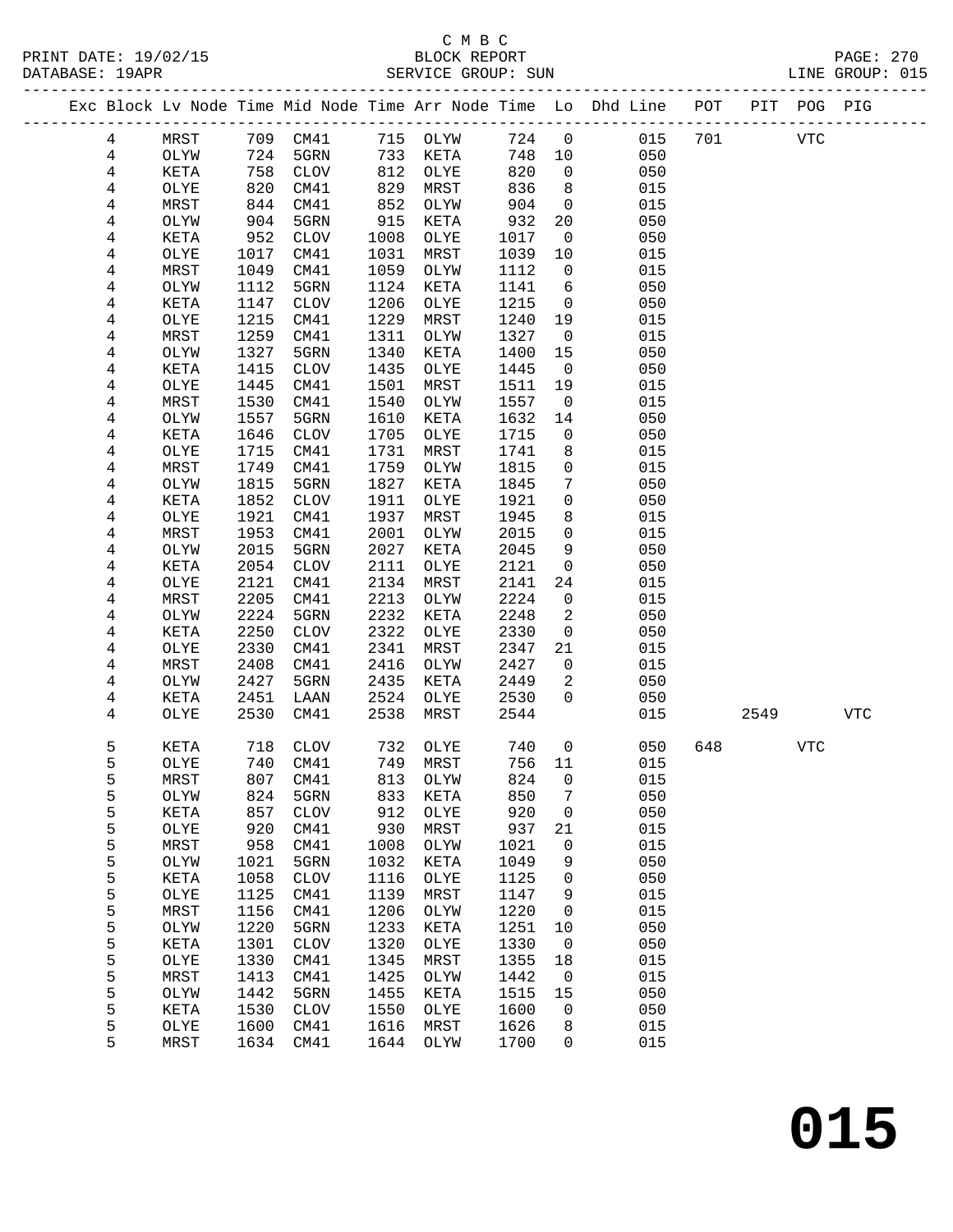#### C M B C<br>BLOCK REPORT SERVICE GROUP: SUN

|  |                  |      |      |                              |      |           |      |                     | Exc Block Lv Node Time Mid Node Time Arr Node Time Lo Dhd Line POT |      |       | PIT POG PIG |             |
|--|------------------|------|------|------------------------------|------|-----------|------|---------------------|--------------------------------------------------------------------|------|-------|-------------|-------------|
|  | 5                | OLYW |      | 1700 5GRN 1713 KETA 1731     |      |           |      |                     | 050                                                                |      | 1756  |             | VTC         |
|  | 6                | KETA | 935  | CLOV                         |      | 951 OLYE  | 1000 | $\overline{0}$      | 050                                                                |      | 905 7 | <b>VTC</b>  |             |
|  | 6                | OLYE | 1000 | CM41                         |      | 1014 MRST | 1022 | 10                  | 015                                                                |      |       |             |             |
|  | 6                | MRST | 1032 | CM41                         | 1042 | OLYW      | 1055 | 0                   | 015                                                                |      |       |             |             |
|  | 6                | OLYW | 1055 | 5GRN                         | 1106 | KETA      | 1123 | 9                   | 050                                                                |      |       |             |             |
|  | 6                | KETA | 1132 | $\mathtt{CLOV}$              | 1150 | OLYE      | 1159 | $\overline{0}$      | 050                                                                |      |       |             |             |
|  | 6                | OLYE | 1159 | CM41                         | 1213 | MRST      | 1224 | 19                  | 015                                                                |      |       |             |             |
|  | 6                | MRST | 1243 | CM41                         | 1255 | OLYW      | 1311 | $\overline{0}$      | 015                                                                |      |       |             |             |
|  | 6                | OLYW | 1311 | 5GRN                         | 1324 | KETA      | 1344 | 16                  | 050                                                                |      |       |             |             |
|  | 6                | KETA | 1400 | $\mathtt{CLOV}$              | 1420 | OLYE      | 1430 | $\overline{0}$      | 050                                                                |      |       |             |             |
|  | 6                | OLYE | 1430 | CM41                         | 1446 | MRST      | 1456 | 19                  | 015                                                                |      |       |             |             |
|  | 6                | MRST | 1515 | CM41                         | 1525 | OLYW      | 1542 | $\mathsf{O}$        | 015                                                                |      |       |             |             |
|  | 6                | OLYW | 1542 | 5GRN                         | 1555 | KETA      | 1617 | 13                  | 050                                                                |      |       |             |             |
|  | 6                | KETA | 1630 | CLOV                         | 1650 | OLYE      | 1700 | $\overline{0}$      | 050                                                                |      |       |             |             |
|  | 6                | OLYE | 1700 | CM41                         | 1716 | MRST      | 1726 | 8                   | 015                                                                |      |       |             |             |
|  | 6                | MRST | 1734 | CM41                         | 1744 | OLYW      | 1800 | $\mathbf 0$         | 015                                                                |      |       |             |             |
|  | 6                | OLYW | 1800 | 5GRN                         | 1812 | KETA      | 1830 |                     | 050                                                                |      | 1855  |             | ${\tt VTC}$ |
|  |                  |      |      |                              |      |           |      |                     |                                                                    |      |       |             |             |
|  | $\boldsymbol{7}$ | MRST | 941  | CM41                         | 951  | OLYW      | 1004 | 0                   | 015                                                                | 933  |       | VTC         |             |
|  | $\boldsymbol{7}$ | OLYW | 1004 | 5GRN                         | 1015 | KETA      | 1032 | $\overline{9}$      | 050                                                                |      |       |             |             |
|  | 7                | KETA | 1041 | $\ensuremath{\mathsf{CLOV}}$ | 1059 | OLYE      | 1108 | $\mathbf 0$         | 050                                                                |      |       |             |             |
|  | 7                | OLYE | 1108 | CM41                         | 1122 | MRST      | 1130 | 9                   | 015                                                                |      |       |             |             |
|  | 7                | MRST | 1139 | CM41                         | 1149 | OLYW      | 1203 | $\overline{0}$      | 015                                                                |      |       |             |             |
|  | 7                | OLYW | 1203 | 5GRN                         | 1216 | KETA      | 1234 | 12                  | 050                                                                |      |       |             |             |
|  | 7                | KETA | 1246 | $\mathtt{CLOV}$              | 1305 | OLYE      | 1315 | $\overline{0}$      | 050                                                                |      |       |             |             |
|  | 7                | OLYE | 1315 | CM41                         | 1330 | MRST      | 1341 | 17                  | 015                                                                |      |       |             |             |
|  | 7                | MRST | 1358 | CM41                         | 1410 | OLYW      | 1427 | $\mathbf 0$         | 015                                                                |      |       |             |             |
|  | 7                | OLYW | 1427 | 5GRN                         | 1440 | KETA      | 1500 | 15                  | 050                                                                |      |       |             |             |
|  | 7                | KETA | 1515 | CLOV                         | 1535 | OLYE      | 1545 | $\Omega$            | 050                                                                |      |       |             |             |
|  | 7                | OLYE | 1545 | CM41                         | 1601 | MRST      | 1611 |                     | 015                                                                |      | 1616  |             | <b>VTC</b>  |
|  | 8                | MRST | 1211 | CM41                         | 1223 | OLYW      | 1237 | $\mathsf{O}\xspace$ | 015                                                                | 1203 |       | <b>VTC</b>  |             |
|  | 8                | OLYW | 1237 | 5GRN                         | 1250 | KETA      | 1309 | 7                   | 050                                                                |      |       |             |             |
|  | 8                | KETA | 1316 | $\mathtt{CLOV}$              | 1335 | OLYE      | 1345 | $\mathsf{O}$        | 050                                                                |      |       |             |             |
|  | 8                | OLYE | 1345 | CM41                         | 1400 | MRST      | 1410 | 18                  | 015                                                                |      |       |             |             |
|  | 8                | MRST | 1428 | CM41                         | 1440 | OLYW      | 1457 | $\mathbf 0$         | 015                                                                |      |       |             |             |
|  | 8                | OLYW | 1457 | 5GRN                         | 1510 | KETA      | 1530 | 15                  | 050                                                                |      |       |             |             |
|  | 8                | KETA | 1545 | <b>CLOV</b>                  | 1605 | OLYE      | 1615 | $\overline{0}$      | 050                                                                |      |       |             |             |
|  | 8                | OLYE | 1615 | CM41                         | 1631 | MRST      | 1641 | 8                   | 015                                                                |      |       |             |             |
|  | 8                | MRST | 1649 | CM41                         | 1659 | OLYW      | 1715 | $\mathbf 0$         | 015                                                                |      |       |             |             |
|  | 8                | OLYW | 1715 | 5GRN                         | 1727 | KETA      | 1745 | 7                   | 050                                                                |      |       |             |             |
|  | 8                | KETA | 1752 | <b>CLOV</b>                  | 1811 | OLYE      | 1821 | $\Omega$            | 050                                                                |      |       |             |             |
|  | 8                | OLYE | 1821 | CM41                         | 1837 | MRST      | 1847 |                     | 015                                                                |      | 1854  |             | VTC         |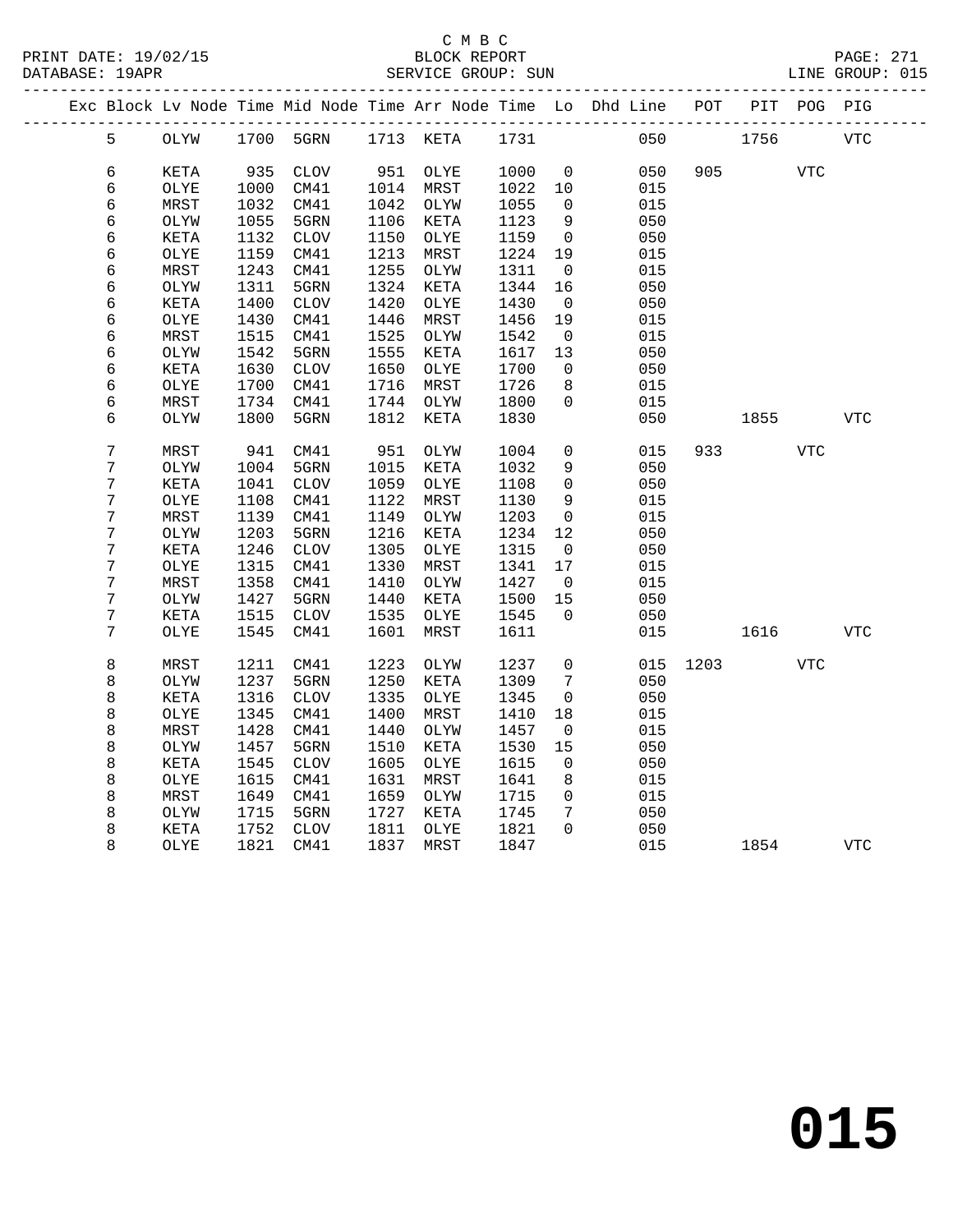PRINT DATE: 19/02/15 BLOCK REPORT BATABASE: 19APR

## C M B C<br>BLOCK REPORT

PAGE: 272<br>LINE GROUP: 015

| Exc Block Lv Node Time Mid Node Time Arr Node Time Lo Dhd Line POT<br>PIT POG PIG<br>_____________________________<br>_____________________________________<br>1235<br>1245<br>$\overline{0}$<br>050 1146<br>9<br>KETA<br>1216<br>CLOV<br>OLYE<br><b>VTC</b><br>9<br>1245<br>1259<br>1310<br>015<br>OLYE<br>CM41<br>MRST<br>19<br>9<br>MRST<br>1329<br>1341<br>1357<br>015<br>CM41<br>OLYW<br>$\overline{0}$<br>$\mathsf 9$<br>1357<br>1410<br>OLYW<br>5GRN<br>KETA<br>1430<br>15<br>050<br>9<br>1445<br>1505<br>KETA<br>CLOV<br>OLYE<br>1515<br>$\overline{0}$<br>050<br>9<br>1515<br>1532<br>OLYE<br>CM41<br>MRST<br>1542<br>19<br>015<br>9<br>1601<br>1611<br>015<br>MRST<br>CM41<br>1628<br>$\overline{0}$<br>OLYW<br>9<br>1628<br>1641<br>050<br>OLYW<br>5GRN<br>KETA<br>1702<br>14<br>9<br>1716<br>${\tt CLOV}$<br>1735<br>1745<br>050<br>KETA<br>OLYE<br>$\mathsf{O}$<br>9<br>1745<br>1801<br>1811<br>OLYE<br>CM41<br>MRST<br>18<br>015<br>9<br>1829<br>1839<br>MRST<br>CM41<br>1855<br>015<br>OLYW<br>0<br>9<br>1855<br>1907<br>1925<br>050<br>5GRN<br>KETA<br>8<br>OLYW<br>9<br>1933<br>1951<br>050<br>KETA<br><b>CLOV</b><br>2001<br>$\mathsf{O}$<br>OLYE<br>9<br>2015<br>OLYE<br>2001<br>CM41<br>2022<br>015<br>MRST<br>18<br>9<br>2048<br>MRST<br>2040<br>CM41<br>2100<br>$\mathbf 0$<br>015<br>OLYW<br>9<br>2100<br>2108<br>2124<br>050<br>OLYW<br>5GRN<br>KETA<br>15<br>9<br>2139<br>2153<br>2201<br>050<br>KETA<br><b>CLOV</b><br>$\mathsf{O}$<br>OLYE<br>9<br>2201<br>2214<br>2220<br>OLYE<br>CM41<br>MRST<br>22<br>015<br>9<br>MRST<br>2242<br>CM41<br>2250<br>2301<br>$\mathbf 0$<br>015<br>OLYW<br>9<br>2301<br>2309<br>2323<br>5GRN<br>2<br>050<br>OLYW<br>KETA<br>9<br>2325<br>2352<br>KETA<br><b>CLOV</b><br>OLYE<br>2400<br>$\mathsf{O}$<br>050<br>9<br>2408<br>OLYE<br>2400<br>CM41<br>MRST<br>2414<br>24<br>015<br>9<br>MRST<br>2438<br>CM41<br>2446<br>OLYW<br>2457<br>$\mathbf 0$<br>015<br>9<br>050<br>OLYW<br>2457<br>5GRN<br>2505<br>KETA<br>2519<br>2<br>9<br>2554<br>050<br>KETA<br>2521<br>LAAN<br>OLYE<br>2600<br>$\mathbf 0$<br>9<br>015<br>2600<br>CM41<br>2608<br>MRST<br>2614<br>2<br>OLYE<br>9<br>2616<br>$\Omega$<br>MRST<br>HODM<br>2639<br>N15<br>9<br>2639<br>2709<br>HODM<br>MRST<br>N15<br>2714<br><b>VTC</b><br>$10$<br>1405<br>KETA<br>1345<br><b>CLOV</b><br>OLYE<br>1415<br>$\mathbf 0$<br>050<br>1315<br><b>VTC</b><br>10<br>OLYE<br>1415<br>CM41<br>1431<br>MRST<br>1441<br>19<br>015<br>1510<br>015<br>10<br>MRST<br>1500<br>CM41<br>OLYW<br>1527<br>$\overline{0}$<br>$10$<br>1527<br>1540<br>050<br>OLYW<br>5GRN<br>KETA<br>1602<br>13<br>10<br>1615<br>1635<br>1645<br>050<br>KETA<br><b>CLOV</b><br>OLYE<br>$\mathbf 0$<br>1701<br>10<br>OLYE<br>1645<br>CM41<br>MRST<br>1711<br>8<br>015<br>1729<br>10<br>MRST<br>1719<br>CM41<br>1745<br>015<br>OLYW<br>$\overline{0}$<br>10<br>1745<br>1757<br>050<br>OLYW<br>5GRN<br>KETA<br>1815<br>17<br>1832<br>1851<br>10<br>CLOV<br>1901<br>$\overline{0}$<br>050<br>KETA<br>OLYE<br>1901<br>1917<br>1925<br>5<br>10<br>OLYE<br>CM41<br>MRST<br>015<br>10<br>MRST<br>1930<br>CM41<br>1940<br>OLYW<br>1955<br>0<br>015<br>$10$<br>2025<br>050<br>1955<br>5GRN<br>2007<br>KETA<br>9<br>OLYW<br>$10$<br>2034<br>2051<br>2101<br>050<br>KETA<br><b>CLOV</b><br>OLYE<br>0<br>$10$<br>2114<br>015<br>OLYE<br>2101<br>CM41<br>MRST<br>2121<br>22<br>2202<br>015<br>10<br>MRST<br>2143<br>CM41<br>2151<br>0<br>OLYW<br>$10$<br>2202<br>2210<br>2226<br>2<br>050<br>OLYW<br>5GRN<br>KETA<br>2253<br>050<br>$10$<br>2228<br>2301<br>0<br>KETA<br><b>CLOV</b><br>OLYE<br>$10$<br>2301<br>2312<br>2318<br>015<br>OLYE<br>CM41<br>MRST<br>20<br>2346<br>2357<br>015<br>10<br>MRST<br>2338<br>CM41<br>OLYW<br>0<br>$10$<br>2405<br>2419<br>2<br>050<br>OLYW<br>2357<br>5GRN<br>KETA<br>2454<br>2500<br>050<br>10<br>KETA<br>2421<br>LAAN<br>OLYE<br>0 |  |  |  |  |  |  |  |
|------------------------------------------------------------------------------------------------------------------------------------------------------------------------------------------------------------------------------------------------------------------------------------------------------------------------------------------------------------------------------------------------------------------------------------------------------------------------------------------------------------------------------------------------------------------------------------------------------------------------------------------------------------------------------------------------------------------------------------------------------------------------------------------------------------------------------------------------------------------------------------------------------------------------------------------------------------------------------------------------------------------------------------------------------------------------------------------------------------------------------------------------------------------------------------------------------------------------------------------------------------------------------------------------------------------------------------------------------------------------------------------------------------------------------------------------------------------------------------------------------------------------------------------------------------------------------------------------------------------------------------------------------------------------------------------------------------------------------------------------------------------------------------------------------------------------------------------------------------------------------------------------------------------------------------------------------------------------------------------------------------------------------------------------------------------------------------------------------------------------------------------------------------------------------------------------------------------------------------------------------------------------------------------------------------------------------------------------------------------------------------------------------------------------------------------------------------------------------------------------------------------------------------------------------------------------------------------------------------------------------------------------------------------------------------------------------------------------------------------------------------------------------------------------------------------------------------------------------------------------------------------------------------------------------------------------------------------------------------------------------------------------------------------------------------------------------------------------------------------------------------------------------------------------------------------------------------------------------------------------------------------------------------------------------------------------------------------------------------------------------------------------------------------------------------------------------------------------------------------------------------------------------------------------------------------------------------------------------------------------------------------------------------------------------------------------------------------------------------------------------------------------------------------------------------------------------------------|--|--|--|--|--|--|--|
|                                                                                                                                                                                                                                                                                                                                                                                                                                                                                                                                                                                                                                                                                                                                                                                                                                                                                                                                                                                                                                                                                                                                                                                                                                                                                                                                                                                                                                                                                                                                                                                                                                                                                                                                                                                                                                                                                                                                                                                                                                                                                                                                                                                                                                                                                                                                                                                                                                                                                                                                                                                                                                                                                                                                                                                                                                                                                                                                                                                                                                                                                                                                                                                                                                                                                                                                                                                                                                                                                                                                                                                                                                                                                                                                                                                                                                          |  |  |  |  |  |  |  |
|                                                                                                                                                                                                                                                                                                                                                                                                                                                                                                                                                                                                                                                                                                                                                                                                                                                                                                                                                                                                                                                                                                                                                                                                                                                                                                                                                                                                                                                                                                                                                                                                                                                                                                                                                                                                                                                                                                                                                                                                                                                                                                                                                                                                                                                                                                                                                                                                                                                                                                                                                                                                                                                                                                                                                                                                                                                                                                                                                                                                                                                                                                                                                                                                                                                                                                                                                                                                                                                                                                                                                                                                                                                                                                                                                                                                                                          |  |  |  |  |  |  |  |
|                                                                                                                                                                                                                                                                                                                                                                                                                                                                                                                                                                                                                                                                                                                                                                                                                                                                                                                                                                                                                                                                                                                                                                                                                                                                                                                                                                                                                                                                                                                                                                                                                                                                                                                                                                                                                                                                                                                                                                                                                                                                                                                                                                                                                                                                                                                                                                                                                                                                                                                                                                                                                                                                                                                                                                                                                                                                                                                                                                                                                                                                                                                                                                                                                                                                                                                                                                                                                                                                                                                                                                                                                                                                                                                                                                                                                                          |  |  |  |  |  |  |  |
|                                                                                                                                                                                                                                                                                                                                                                                                                                                                                                                                                                                                                                                                                                                                                                                                                                                                                                                                                                                                                                                                                                                                                                                                                                                                                                                                                                                                                                                                                                                                                                                                                                                                                                                                                                                                                                                                                                                                                                                                                                                                                                                                                                                                                                                                                                                                                                                                                                                                                                                                                                                                                                                                                                                                                                                                                                                                                                                                                                                                                                                                                                                                                                                                                                                                                                                                                                                                                                                                                                                                                                                                                                                                                                                                                                                                                                          |  |  |  |  |  |  |  |
|                                                                                                                                                                                                                                                                                                                                                                                                                                                                                                                                                                                                                                                                                                                                                                                                                                                                                                                                                                                                                                                                                                                                                                                                                                                                                                                                                                                                                                                                                                                                                                                                                                                                                                                                                                                                                                                                                                                                                                                                                                                                                                                                                                                                                                                                                                                                                                                                                                                                                                                                                                                                                                                                                                                                                                                                                                                                                                                                                                                                                                                                                                                                                                                                                                                                                                                                                                                                                                                                                                                                                                                                                                                                                                                                                                                                                                          |  |  |  |  |  |  |  |
|                                                                                                                                                                                                                                                                                                                                                                                                                                                                                                                                                                                                                                                                                                                                                                                                                                                                                                                                                                                                                                                                                                                                                                                                                                                                                                                                                                                                                                                                                                                                                                                                                                                                                                                                                                                                                                                                                                                                                                                                                                                                                                                                                                                                                                                                                                                                                                                                                                                                                                                                                                                                                                                                                                                                                                                                                                                                                                                                                                                                                                                                                                                                                                                                                                                                                                                                                                                                                                                                                                                                                                                                                                                                                                                                                                                                                                          |  |  |  |  |  |  |  |
|                                                                                                                                                                                                                                                                                                                                                                                                                                                                                                                                                                                                                                                                                                                                                                                                                                                                                                                                                                                                                                                                                                                                                                                                                                                                                                                                                                                                                                                                                                                                                                                                                                                                                                                                                                                                                                                                                                                                                                                                                                                                                                                                                                                                                                                                                                                                                                                                                                                                                                                                                                                                                                                                                                                                                                                                                                                                                                                                                                                                                                                                                                                                                                                                                                                                                                                                                                                                                                                                                                                                                                                                                                                                                                                                                                                                                                          |  |  |  |  |  |  |  |
|                                                                                                                                                                                                                                                                                                                                                                                                                                                                                                                                                                                                                                                                                                                                                                                                                                                                                                                                                                                                                                                                                                                                                                                                                                                                                                                                                                                                                                                                                                                                                                                                                                                                                                                                                                                                                                                                                                                                                                                                                                                                                                                                                                                                                                                                                                                                                                                                                                                                                                                                                                                                                                                                                                                                                                                                                                                                                                                                                                                                                                                                                                                                                                                                                                                                                                                                                                                                                                                                                                                                                                                                                                                                                                                                                                                                                                          |  |  |  |  |  |  |  |
|                                                                                                                                                                                                                                                                                                                                                                                                                                                                                                                                                                                                                                                                                                                                                                                                                                                                                                                                                                                                                                                                                                                                                                                                                                                                                                                                                                                                                                                                                                                                                                                                                                                                                                                                                                                                                                                                                                                                                                                                                                                                                                                                                                                                                                                                                                                                                                                                                                                                                                                                                                                                                                                                                                                                                                                                                                                                                                                                                                                                                                                                                                                                                                                                                                                                                                                                                                                                                                                                                                                                                                                                                                                                                                                                                                                                                                          |  |  |  |  |  |  |  |
|                                                                                                                                                                                                                                                                                                                                                                                                                                                                                                                                                                                                                                                                                                                                                                                                                                                                                                                                                                                                                                                                                                                                                                                                                                                                                                                                                                                                                                                                                                                                                                                                                                                                                                                                                                                                                                                                                                                                                                                                                                                                                                                                                                                                                                                                                                                                                                                                                                                                                                                                                                                                                                                                                                                                                                                                                                                                                                                                                                                                                                                                                                                                                                                                                                                                                                                                                                                                                                                                                                                                                                                                                                                                                                                                                                                                                                          |  |  |  |  |  |  |  |
|                                                                                                                                                                                                                                                                                                                                                                                                                                                                                                                                                                                                                                                                                                                                                                                                                                                                                                                                                                                                                                                                                                                                                                                                                                                                                                                                                                                                                                                                                                                                                                                                                                                                                                                                                                                                                                                                                                                                                                                                                                                                                                                                                                                                                                                                                                                                                                                                                                                                                                                                                                                                                                                                                                                                                                                                                                                                                                                                                                                                                                                                                                                                                                                                                                                                                                                                                                                                                                                                                                                                                                                                                                                                                                                                                                                                                                          |  |  |  |  |  |  |  |
|                                                                                                                                                                                                                                                                                                                                                                                                                                                                                                                                                                                                                                                                                                                                                                                                                                                                                                                                                                                                                                                                                                                                                                                                                                                                                                                                                                                                                                                                                                                                                                                                                                                                                                                                                                                                                                                                                                                                                                                                                                                                                                                                                                                                                                                                                                                                                                                                                                                                                                                                                                                                                                                                                                                                                                                                                                                                                                                                                                                                                                                                                                                                                                                                                                                                                                                                                                                                                                                                                                                                                                                                                                                                                                                                                                                                                                          |  |  |  |  |  |  |  |
|                                                                                                                                                                                                                                                                                                                                                                                                                                                                                                                                                                                                                                                                                                                                                                                                                                                                                                                                                                                                                                                                                                                                                                                                                                                                                                                                                                                                                                                                                                                                                                                                                                                                                                                                                                                                                                                                                                                                                                                                                                                                                                                                                                                                                                                                                                                                                                                                                                                                                                                                                                                                                                                                                                                                                                                                                                                                                                                                                                                                                                                                                                                                                                                                                                                                                                                                                                                                                                                                                                                                                                                                                                                                                                                                                                                                                                          |  |  |  |  |  |  |  |
|                                                                                                                                                                                                                                                                                                                                                                                                                                                                                                                                                                                                                                                                                                                                                                                                                                                                                                                                                                                                                                                                                                                                                                                                                                                                                                                                                                                                                                                                                                                                                                                                                                                                                                                                                                                                                                                                                                                                                                                                                                                                                                                                                                                                                                                                                                                                                                                                                                                                                                                                                                                                                                                                                                                                                                                                                                                                                                                                                                                                                                                                                                                                                                                                                                                                                                                                                                                                                                                                                                                                                                                                                                                                                                                                                                                                                                          |  |  |  |  |  |  |  |
|                                                                                                                                                                                                                                                                                                                                                                                                                                                                                                                                                                                                                                                                                                                                                                                                                                                                                                                                                                                                                                                                                                                                                                                                                                                                                                                                                                                                                                                                                                                                                                                                                                                                                                                                                                                                                                                                                                                                                                                                                                                                                                                                                                                                                                                                                                                                                                                                                                                                                                                                                                                                                                                                                                                                                                                                                                                                                                                                                                                                                                                                                                                                                                                                                                                                                                                                                                                                                                                                                                                                                                                                                                                                                                                                                                                                                                          |  |  |  |  |  |  |  |
|                                                                                                                                                                                                                                                                                                                                                                                                                                                                                                                                                                                                                                                                                                                                                                                                                                                                                                                                                                                                                                                                                                                                                                                                                                                                                                                                                                                                                                                                                                                                                                                                                                                                                                                                                                                                                                                                                                                                                                                                                                                                                                                                                                                                                                                                                                                                                                                                                                                                                                                                                                                                                                                                                                                                                                                                                                                                                                                                                                                                                                                                                                                                                                                                                                                                                                                                                                                                                                                                                                                                                                                                                                                                                                                                                                                                                                          |  |  |  |  |  |  |  |
|                                                                                                                                                                                                                                                                                                                                                                                                                                                                                                                                                                                                                                                                                                                                                                                                                                                                                                                                                                                                                                                                                                                                                                                                                                                                                                                                                                                                                                                                                                                                                                                                                                                                                                                                                                                                                                                                                                                                                                                                                                                                                                                                                                                                                                                                                                                                                                                                                                                                                                                                                                                                                                                                                                                                                                                                                                                                                                                                                                                                                                                                                                                                                                                                                                                                                                                                                                                                                                                                                                                                                                                                                                                                                                                                                                                                                                          |  |  |  |  |  |  |  |
|                                                                                                                                                                                                                                                                                                                                                                                                                                                                                                                                                                                                                                                                                                                                                                                                                                                                                                                                                                                                                                                                                                                                                                                                                                                                                                                                                                                                                                                                                                                                                                                                                                                                                                                                                                                                                                                                                                                                                                                                                                                                                                                                                                                                                                                                                                                                                                                                                                                                                                                                                                                                                                                                                                                                                                                                                                                                                                                                                                                                                                                                                                                                                                                                                                                                                                                                                                                                                                                                                                                                                                                                                                                                                                                                                                                                                                          |  |  |  |  |  |  |  |
|                                                                                                                                                                                                                                                                                                                                                                                                                                                                                                                                                                                                                                                                                                                                                                                                                                                                                                                                                                                                                                                                                                                                                                                                                                                                                                                                                                                                                                                                                                                                                                                                                                                                                                                                                                                                                                                                                                                                                                                                                                                                                                                                                                                                                                                                                                                                                                                                                                                                                                                                                                                                                                                                                                                                                                                                                                                                                                                                                                                                                                                                                                                                                                                                                                                                                                                                                                                                                                                                                                                                                                                                                                                                                                                                                                                                                                          |  |  |  |  |  |  |  |
|                                                                                                                                                                                                                                                                                                                                                                                                                                                                                                                                                                                                                                                                                                                                                                                                                                                                                                                                                                                                                                                                                                                                                                                                                                                                                                                                                                                                                                                                                                                                                                                                                                                                                                                                                                                                                                                                                                                                                                                                                                                                                                                                                                                                                                                                                                                                                                                                                                                                                                                                                                                                                                                                                                                                                                                                                                                                                                                                                                                                                                                                                                                                                                                                                                                                                                                                                                                                                                                                                                                                                                                                                                                                                                                                                                                                                                          |  |  |  |  |  |  |  |
|                                                                                                                                                                                                                                                                                                                                                                                                                                                                                                                                                                                                                                                                                                                                                                                                                                                                                                                                                                                                                                                                                                                                                                                                                                                                                                                                                                                                                                                                                                                                                                                                                                                                                                                                                                                                                                                                                                                                                                                                                                                                                                                                                                                                                                                                                                                                                                                                                                                                                                                                                                                                                                                                                                                                                                                                                                                                                                                                                                                                                                                                                                                                                                                                                                                                                                                                                                                                                                                                                                                                                                                                                                                                                                                                                                                                                                          |  |  |  |  |  |  |  |
|                                                                                                                                                                                                                                                                                                                                                                                                                                                                                                                                                                                                                                                                                                                                                                                                                                                                                                                                                                                                                                                                                                                                                                                                                                                                                                                                                                                                                                                                                                                                                                                                                                                                                                                                                                                                                                                                                                                                                                                                                                                                                                                                                                                                                                                                                                                                                                                                                                                                                                                                                                                                                                                                                                                                                                                                                                                                                                                                                                                                                                                                                                                                                                                                                                                                                                                                                                                                                                                                                                                                                                                                                                                                                                                                                                                                                                          |  |  |  |  |  |  |  |
|                                                                                                                                                                                                                                                                                                                                                                                                                                                                                                                                                                                                                                                                                                                                                                                                                                                                                                                                                                                                                                                                                                                                                                                                                                                                                                                                                                                                                                                                                                                                                                                                                                                                                                                                                                                                                                                                                                                                                                                                                                                                                                                                                                                                                                                                                                                                                                                                                                                                                                                                                                                                                                                                                                                                                                                                                                                                                                                                                                                                                                                                                                                                                                                                                                                                                                                                                                                                                                                                                                                                                                                                                                                                                                                                                                                                                                          |  |  |  |  |  |  |  |
|                                                                                                                                                                                                                                                                                                                                                                                                                                                                                                                                                                                                                                                                                                                                                                                                                                                                                                                                                                                                                                                                                                                                                                                                                                                                                                                                                                                                                                                                                                                                                                                                                                                                                                                                                                                                                                                                                                                                                                                                                                                                                                                                                                                                                                                                                                                                                                                                                                                                                                                                                                                                                                                                                                                                                                                                                                                                                                                                                                                                                                                                                                                                                                                                                                                                                                                                                                                                                                                                                                                                                                                                                                                                                                                                                                                                                                          |  |  |  |  |  |  |  |
|                                                                                                                                                                                                                                                                                                                                                                                                                                                                                                                                                                                                                                                                                                                                                                                                                                                                                                                                                                                                                                                                                                                                                                                                                                                                                                                                                                                                                                                                                                                                                                                                                                                                                                                                                                                                                                                                                                                                                                                                                                                                                                                                                                                                                                                                                                                                                                                                                                                                                                                                                                                                                                                                                                                                                                                                                                                                                                                                                                                                                                                                                                                                                                                                                                                                                                                                                                                                                                                                                                                                                                                                                                                                                                                                                                                                                                          |  |  |  |  |  |  |  |
|                                                                                                                                                                                                                                                                                                                                                                                                                                                                                                                                                                                                                                                                                                                                                                                                                                                                                                                                                                                                                                                                                                                                                                                                                                                                                                                                                                                                                                                                                                                                                                                                                                                                                                                                                                                                                                                                                                                                                                                                                                                                                                                                                                                                                                                                                                                                                                                                                                                                                                                                                                                                                                                                                                                                                                                                                                                                                                                                                                                                                                                                                                                                                                                                                                                                                                                                                                                                                                                                                                                                                                                                                                                                                                                                                                                                                                          |  |  |  |  |  |  |  |
|                                                                                                                                                                                                                                                                                                                                                                                                                                                                                                                                                                                                                                                                                                                                                                                                                                                                                                                                                                                                                                                                                                                                                                                                                                                                                                                                                                                                                                                                                                                                                                                                                                                                                                                                                                                                                                                                                                                                                                                                                                                                                                                                                                                                                                                                                                                                                                                                                                                                                                                                                                                                                                                                                                                                                                                                                                                                                                                                                                                                                                                                                                                                                                                                                                                                                                                                                                                                                                                                                                                                                                                                                                                                                                                                                                                                                                          |  |  |  |  |  |  |  |
|                                                                                                                                                                                                                                                                                                                                                                                                                                                                                                                                                                                                                                                                                                                                                                                                                                                                                                                                                                                                                                                                                                                                                                                                                                                                                                                                                                                                                                                                                                                                                                                                                                                                                                                                                                                                                                                                                                                                                                                                                                                                                                                                                                                                                                                                                                                                                                                                                                                                                                                                                                                                                                                                                                                                                                                                                                                                                                                                                                                                                                                                                                                                                                                                                                                                                                                                                                                                                                                                                                                                                                                                                                                                                                                                                                                                                                          |  |  |  |  |  |  |  |
|                                                                                                                                                                                                                                                                                                                                                                                                                                                                                                                                                                                                                                                                                                                                                                                                                                                                                                                                                                                                                                                                                                                                                                                                                                                                                                                                                                                                                                                                                                                                                                                                                                                                                                                                                                                                                                                                                                                                                                                                                                                                                                                                                                                                                                                                                                                                                                                                                                                                                                                                                                                                                                                                                                                                                                                                                                                                                                                                                                                                                                                                                                                                                                                                                                                                                                                                                                                                                                                                                                                                                                                                                                                                                                                                                                                                                                          |  |  |  |  |  |  |  |
|                                                                                                                                                                                                                                                                                                                                                                                                                                                                                                                                                                                                                                                                                                                                                                                                                                                                                                                                                                                                                                                                                                                                                                                                                                                                                                                                                                                                                                                                                                                                                                                                                                                                                                                                                                                                                                                                                                                                                                                                                                                                                                                                                                                                                                                                                                                                                                                                                                                                                                                                                                                                                                                                                                                                                                                                                                                                                                                                                                                                                                                                                                                                                                                                                                                                                                                                                                                                                                                                                                                                                                                                                                                                                                                                                                                                                                          |  |  |  |  |  |  |  |
|                                                                                                                                                                                                                                                                                                                                                                                                                                                                                                                                                                                                                                                                                                                                                                                                                                                                                                                                                                                                                                                                                                                                                                                                                                                                                                                                                                                                                                                                                                                                                                                                                                                                                                                                                                                                                                                                                                                                                                                                                                                                                                                                                                                                                                                                                                                                                                                                                                                                                                                                                                                                                                                                                                                                                                                                                                                                                                                                                                                                                                                                                                                                                                                                                                                                                                                                                                                                                                                                                                                                                                                                                                                                                                                                                                                                                                          |  |  |  |  |  |  |  |
|                                                                                                                                                                                                                                                                                                                                                                                                                                                                                                                                                                                                                                                                                                                                                                                                                                                                                                                                                                                                                                                                                                                                                                                                                                                                                                                                                                                                                                                                                                                                                                                                                                                                                                                                                                                                                                                                                                                                                                                                                                                                                                                                                                                                                                                                                                                                                                                                                                                                                                                                                                                                                                                                                                                                                                                                                                                                                                                                                                                                                                                                                                                                                                                                                                                                                                                                                                                                                                                                                                                                                                                                                                                                                                                                                                                                                                          |  |  |  |  |  |  |  |
|                                                                                                                                                                                                                                                                                                                                                                                                                                                                                                                                                                                                                                                                                                                                                                                                                                                                                                                                                                                                                                                                                                                                                                                                                                                                                                                                                                                                                                                                                                                                                                                                                                                                                                                                                                                                                                                                                                                                                                                                                                                                                                                                                                                                                                                                                                                                                                                                                                                                                                                                                                                                                                                                                                                                                                                                                                                                                                                                                                                                                                                                                                                                                                                                                                                                                                                                                                                                                                                                                                                                                                                                                                                                                                                                                                                                                                          |  |  |  |  |  |  |  |
|                                                                                                                                                                                                                                                                                                                                                                                                                                                                                                                                                                                                                                                                                                                                                                                                                                                                                                                                                                                                                                                                                                                                                                                                                                                                                                                                                                                                                                                                                                                                                                                                                                                                                                                                                                                                                                                                                                                                                                                                                                                                                                                                                                                                                                                                                                                                                                                                                                                                                                                                                                                                                                                                                                                                                                                                                                                                                                                                                                                                                                                                                                                                                                                                                                                                                                                                                                                                                                                                                                                                                                                                                                                                                                                                                                                                                                          |  |  |  |  |  |  |  |
|                                                                                                                                                                                                                                                                                                                                                                                                                                                                                                                                                                                                                                                                                                                                                                                                                                                                                                                                                                                                                                                                                                                                                                                                                                                                                                                                                                                                                                                                                                                                                                                                                                                                                                                                                                                                                                                                                                                                                                                                                                                                                                                                                                                                                                                                                                                                                                                                                                                                                                                                                                                                                                                                                                                                                                                                                                                                                                                                                                                                                                                                                                                                                                                                                                                                                                                                                                                                                                                                                                                                                                                                                                                                                                                                                                                                                                          |  |  |  |  |  |  |  |
|                                                                                                                                                                                                                                                                                                                                                                                                                                                                                                                                                                                                                                                                                                                                                                                                                                                                                                                                                                                                                                                                                                                                                                                                                                                                                                                                                                                                                                                                                                                                                                                                                                                                                                                                                                                                                                                                                                                                                                                                                                                                                                                                                                                                                                                                                                                                                                                                                                                                                                                                                                                                                                                                                                                                                                                                                                                                                                                                                                                                                                                                                                                                                                                                                                                                                                                                                                                                                                                                                                                                                                                                                                                                                                                                                                                                                                          |  |  |  |  |  |  |  |
|                                                                                                                                                                                                                                                                                                                                                                                                                                                                                                                                                                                                                                                                                                                                                                                                                                                                                                                                                                                                                                                                                                                                                                                                                                                                                                                                                                                                                                                                                                                                                                                                                                                                                                                                                                                                                                                                                                                                                                                                                                                                                                                                                                                                                                                                                                                                                                                                                                                                                                                                                                                                                                                                                                                                                                                                                                                                                                                                                                                                                                                                                                                                                                                                                                                                                                                                                                                                                                                                                                                                                                                                                                                                                                                                                                                                                                          |  |  |  |  |  |  |  |
|                                                                                                                                                                                                                                                                                                                                                                                                                                                                                                                                                                                                                                                                                                                                                                                                                                                                                                                                                                                                                                                                                                                                                                                                                                                                                                                                                                                                                                                                                                                                                                                                                                                                                                                                                                                                                                                                                                                                                                                                                                                                                                                                                                                                                                                                                                                                                                                                                                                                                                                                                                                                                                                                                                                                                                                                                                                                                                                                                                                                                                                                                                                                                                                                                                                                                                                                                                                                                                                                                                                                                                                                                                                                                                                                                                                                                                          |  |  |  |  |  |  |  |
|                                                                                                                                                                                                                                                                                                                                                                                                                                                                                                                                                                                                                                                                                                                                                                                                                                                                                                                                                                                                                                                                                                                                                                                                                                                                                                                                                                                                                                                                                                                                                                                                                                                                                                                                                                                                                                                                                                                                                                                                                                                                                                                                                                                                                                                                                                                                                                                                                                                                                                                                                                                                                                                                                                                                                                                                                                                                                                                                                                                                                                                                                                                                                                                                                                                                                                                                                                                                                                                                                                                                                                                                                                                                                                                                                                                                                                          |  |  |  |  |  |  |  |
|                                                                                                                                                                                                                                                                                                                                                                                                                                                                                                                                                                                                                                                                                                                                                                                                                                                                                                                                                                                                                                                                                                                                                                                                                                                                                                                                                                                                                                                                                                                                                                                                                                                                                                                                                                                                                                                                                                                                                                                                                                                                                                                                                                                                                                                                                                                                                                                                                                                                                                                                                                                                                                                                                                                                                                                                                                                                                                                                                                                                                                                                                                                                                                                                                                                                                                                                                                                                                                                                                                                                                                                                                                                                                                                                                                                                                                          |  |  |  |  |  |  |  |
|                                                                                                                                                                                                                                                                                                                                                                                                                                                                                                                                                                                                                                                                                                                                                                                                                                                                                                                                                                                                                                                                                                                                                                                                                                                                                                                                                                                                                                                                                                                                                                                                                                                                                                                                                                                                                                                                                                                                                                                                                                                                                                                                                                                                                                                                                                                                                                                                                                                                                                                                                                                                                                                                                                                                                                                                                                                                                                                                                                                                                                                                                                                                                                                                                                                                                                                                                                                                                                                                                                                                                                                                                                                                                                                                                                                                                                          |  |  |  |  |  |  |  |
|                                                                                                                                                                                                                                                                                                                                                                                                                                                                                                                                                                                                                                                                                                                                                                                                                                                                                                                                                                                                                                                                                                                                                                                                                                                                                                                                                                                                                                                                                                                                                                                                                                                                                                                                                                                                                                                                                                                                                                                                                                                                                                                                                                                                                                                                                                                                                                                                                                                                                                                                                                                                                                                                                                                                                                                                                                                                                                                                                                                                                                                                                                                                                                                                                                                                                                                                                                                                                                                                                                                                                                                                                                                                                                                                                                                                                                          |  |  |  |  |  |  |  |
|                                                                                                                                                                                                                                                                                                                                                                                                                                                                                                                                                                                                                                                                                                                                                                                                                                                                                                                                                                                                                                                                                                                                                                                                                                                                                                                                                                                                                                                                                                                                                                                                                                                                                                                                                                                                                                                                                                                                                                                                                                                                                                                                                                                                                                                                                                                                                                                                                                                                                                                                                                                                                                                                                                                                                                                                                                                                                                                                                                                                                                                                                                                                                                                                                                                                                                                                                                                                                                                                                                                                                                                                                                                                                                                                                                                                                                          |  |  |  |  |  |  |  |
|                                                                                                                                                                                                                                                                                                                                                                                                                                                                                                                                                                                                                                                                                                                                                                                                                                                                                                                                                                                                                                                                                                                                                                                                                                                                                                                                                                                                                                                                                                                                                                                                                                                                                                                                                                                                                                                                                                                                                                                                                                                                                                                                                                                                                                                                                                                                                                                                                                                                                                                                                                                                                                                                                                                                                                                                                                                                                                                                                                                                                                                                                                                                                                                                                                                                                                                                                                                                                                                                                                                                                                                                                                                                                                                                                                                                                                          |  |  |  |  |  |  |  |
|                                                                                                                                                                                                                                                                                                                                                                                                                                                                                                                                                                                                                                                                                                                                                                                                                                                                                                                                                                                                                                                                                                                                                                                                                                                                                                                                                                                                                                                                                                                                                                                                                                                                                                                                                                                                                                                                                                                                                                                                                                                                                                                                                                                                                                                                                                                                                                                                                                                                                                                                                                                                                                                                                                                                                                                                                                                                                                                                                                                                                                                                                                                                                                                                                                                                                                                                                                                                                                                                                                                                                                                                                                                                                                                                                                                                                                          |  |  |  |  |  |  |  |
|                                                                                                                                                                                                                                                                                                                                                                                                                                                                                                                                                                                                                                                                                                                                                                                                                                                                                                                                                                                                                                                                                                                                                                                                                                                                                                                                                                                                                                                                                                                                                                                                                                                                                                                                                                                                                                                                                                                                                                                                                                                                                                                                                                                                                                                                                                                                                                                                                                                                                                                                                                                                                                                                                                                                                                                                                                                                                                                                                                                                                                                                                                                                                                                                                                                                                                                                                                                                                                                                                                                                                                                                                                                                                                                                                                                                                                          |  |  |  |  |  |  |  |
|                                                                                                                                                                                                                                                                                                                                                                                                                                                                                                                                                                                                                                                                                                                                                                                                                                                                                                                                                                                                                                                                                                                                                                                                                                                                                                                                                                                                                                                                                                                                                                                                                                                                                                                                                                                                                                                                                                                                                                                                                                                                                                                                                                                                                                                                                                                                                                                                                                                                                                                                                                                                                                                                                                                                                                                                                                                                                                                                                                                                                                                                                                                                                                                                                                                                                                                                                                                                                                                                                                                                                                                                                                                                                                                                                                                                                                          |  |  |  |  |  |  |  |
|                                                                                                                                                                                                                                                                                                                                                                                                                                                                                                                                                                                                                                                                                                                                                                                                                                                                                                                                                                                                                                                                                                                                                                                                                                                                                                                                                                                                                                                                                                                                                                                                                                                                                                                                                                                                                                                                                                                                                                                                                                                                                                                                                                                                                                                                                                                                                                                                                                                                                                                                                                                                                                                                                                                                                                                                                                                                                                                                                                                                                                                                                                                                                                                                                                                                                                                                                                                                                                                                                                                                                                                                                                                                                                                                                                                                                                          |  |  |  |  |  |  |  |
| $10$<br>2500<br>015<br>OLYE<br>CM41<br>2508<br>MRST<br>2514<br>32                                                                                                                                                                                                                                                                                                                                                                                                                                                                                                                                                                                                                                                                                                                                                                                                                                                                                                                                                                                                                                                                                                                                                                                                                                                                                                                                                                                                                                                                                                                                                                                                                                                                                                                                                                                                                                                                                                                                                                                                                                                                                                                                                                                                                                                                                                                                                                                                                                                                                                                                                                                                                                                                                                                                                                                                                                                                                                                                                                                                                                                                                                                                                                                                                                                                                                                                                                                                                                                                                                                                                                                                                                                                                                                                                                        |  |  |  |  |  |  |  |
| 2609<br>10<br>MRST<br>2546<br>HODM<br>0<br>N15                                                                                                                                                                                                                                                                                                                                                                                                                                                                                                                                                                                                                                                                                                                                                                                                                                                                                                                                                                                                                                                                                                                                                                                                                                                                                                                                                                                                                                                                                                                                                                                                                                                                                                                                                                                                                                                                                                                                                                                                                                                                                                                                                                                                                                                                                                                                                                                                                                                                                                                                                                                                                                                                                                                                                                                                                                                                                                                                                                                                                                                                                                                                                                                                                                                                                                                                                                                                                                                                                                                                                                                                                                                                                                                                                                                           |  |  |  |  |  |  |  |
| $10$<br>2609<br>2639<br>5<br>N15<br>HODM<br>MRST                                                                                                                                                                                                                                                                                                                                                                                                                                                                                                                                                                                                                                                                                                                                                                                                                                                                                                                                                                                                                                                                                                                                                                                                                                                                                                                                                                                                                                                                                                                                                                                                                                                                                                                                                                                                                                                                                                                                                                                                                                                                                                                                                                                                                                                                                                                                                                                                                                                                                                                                                                                                                                                                                                                                                                                                                                                                                                                                                                                                                                                                                                                                                                                                                                                                                                                                                                                                                                                                                                                                                                                                                                                                                                                                                                                         |  |  |  |  |  |  |  |
| $10$<br>2644<br>2707<br>2<br>N15<br>MRST<br>HODM                                                                                                                                                                                                                                                                                                                                                                                                                                                                                                                                                                                                                                                                                                                                                                                                                                                                                                                                                                                                                                                                                                                                                                                                                                                                                                                                                                                                                                                                                                                                                                                                                                                                                                                                                                                                                                                                                                                                                                                                                                                                                                                                                                                                                                                                                                                                                                                                                                                                                                                                                                                                                                                                                                                                                                                                                                                                                                                                                                                                                                                                                                                                                                                                                                                                                                                                                                                                                                                                                                                                                                                                                                                                                                                                                                                         |  |  |  |  |  |  |  |
| 10<br>2709<br>MRST<br>2739<br>N15<br>2744<br>${\hbox{VTC}}$<br>HODM                                                                                                                                                                                                                                                                                                                                                                                                                                                                                                                                                                                                                                                                                                                                                                                                                                                                                                                                                                                                                                                                                                                                                                                                                                                                                                                                                                                                                                                                                                                                                                                                                                                                                                                                                                                                                                                                                                                                                                                                                                                                                                                                                                                                                                                                                                                                                                                                                                                                                                                                                                                                                                                                                                                                                                                                                                                                                                                                                                                                                                                                                                                                                                                                                                                                                                                                                                                                                                                                                                                                                                                                                                                                                                                                                                      |  |  |  |  |  |  |  |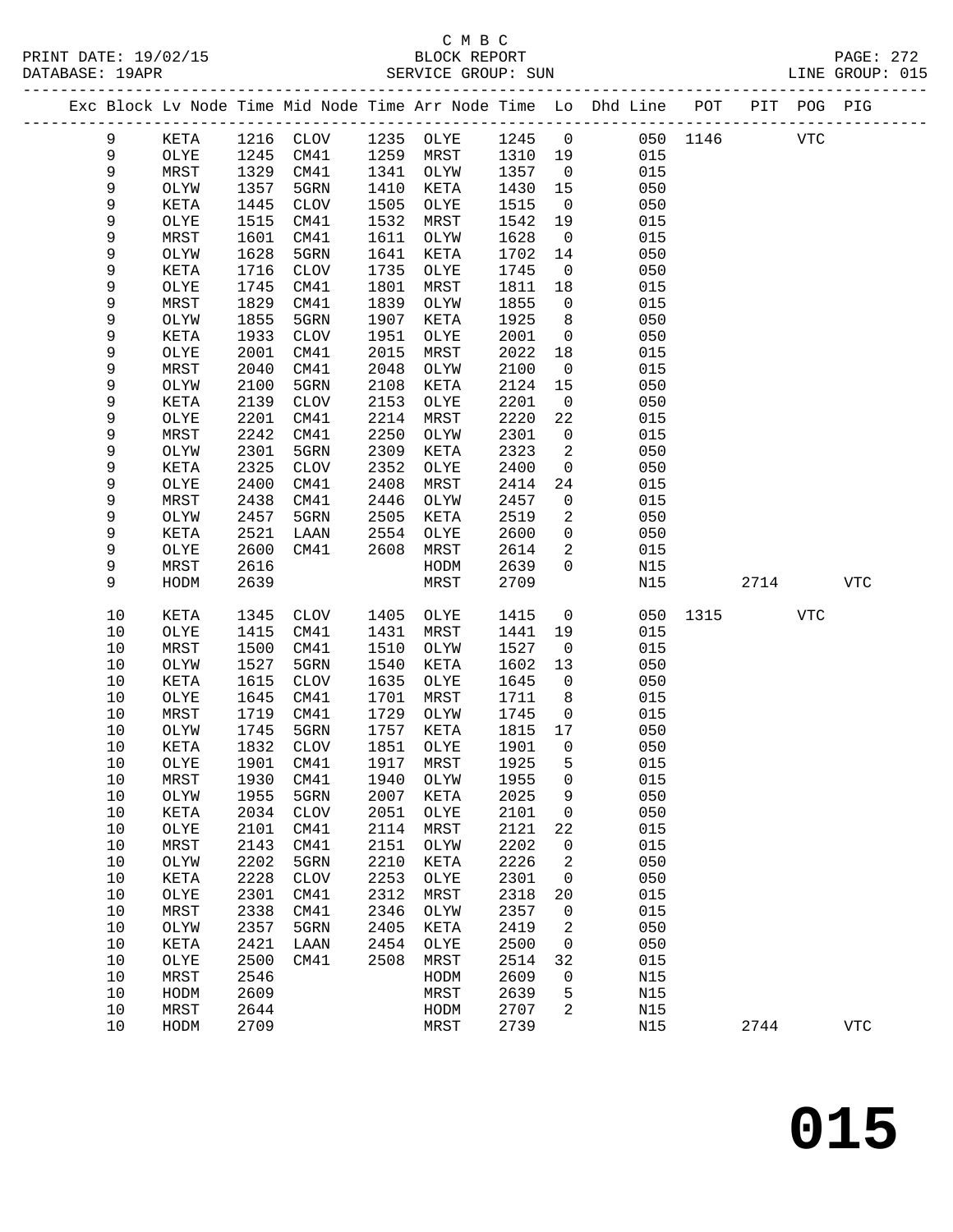|                                                                                                                                                                                  |                                                                                                                                                                                                      |                                                                                                                           |                                                                                                                                                                                                                                                 |                                                                                                                                                    |                                                                                                                                                                                                                                        |                                                                                                                                                                                           |                                                                                                                                                          | 63LP 63 LOOP<br>EAKY EARLES & KINGSWAY<br>HACO HASTINGS & COMMERCIAL                                                                                                                                                                                                                                                                                                   |                                           |             |
|----------------------------------------------------------------------------------------------------------------------------------------------------------------------------------|------------------------------------------------------------------------------------------------------------------------------------------------------------------------------------------------------|---------------------------------------------------------------------------------------------------------------------------|-------------------------------------------------------------------------------------------------------------------------------------------------------------------------------------------------------------------------------------------------|----------------------------------------------------------------------------------------------------------------------------------------------------|----------------------------------------------------------------------------------------------------------------------------------------------------------------------------------------------------------------------------------------|-------------------------------------------------------------------------------------------------------------------------------------------------------------------------------------------|----------------------------------------------------------------------------------------------------------------------------------------------------------|------------------------------------------------------------------------------------------------------------------------------------------------------------------------------------------------------------------------------------------------------------------------------------------------------------------------------------------------------------------------|-------------------------------------------|-------------|
|                                                                                                                                                                                  |                                                                                                                                                                                                      |                                                                                                                           |                                                                                                                                                                                                                                                 |                                                                                                                                                    |                                                                                                                                                                                                                                        |                                                                                                                                                                                           |                                                                                                                                                          | Exc Block Lv Node Time Mid Node Time Arr Node Time Lo Dhd Line POT PIT POG PIG                                                                                                                                                                                                                                                                                         |                                           |             |
| 10<br>10<br>10<br>10<br>$10$<br>$10$<br>$10$<br>$10$<br>$10$<br>$10$<br>10<br>10<br>11<br>11<br>11<br>11<br>11<br>11<br>11<br>11<br>11<br>11<br>11<br>11<br>11<br>11<br>12<br>12 | 29ST<br>63LP<br>29ST<br>63LP<br>29ST<br>63LP<br>29ST<br>63LP<br>29ST<br>63LP<br>EAKY<br>63LP<br>29ST<br>63LP<br>29ST<br>63LP<br>29ST<br>63LP<br>29ST<br>63LP<br>29ST<br>63LP<br>29ST<br>EAKY<br>63LP | 1124<br>1725<br>1900<br>2019<br>633<br>743<br>855<br>1016<br>1136<br>1437<br>1607<br>1741<br>1915<br>2035<br>2207<br>2319 | 1001 HACO<br>GRBY<br>1254 HACO<br>1425 GRBY<br>1555 HACO<br>GRBY<br>HACO<br>GRBY<br>2147 HACO<br>GRBY<br>HACO<br>GRBY<br>HACO<br>GRBY<br>1306 HACO<br>GRBY<br>HACO<br>GRBY<br>HACO<br>GRBY<br>HACO<br>GRBY<br>2437 HACO<br>639 HACO<br>748 GRBY | 1148<br>1450<br>1618<br>1749<br>1921<br>2042<br>2207<br>652<br>918<br>1039<br>1200<br>1502<br>1630<br>1805<br>1936<br>2058<br>2226<br>2339<br>2453 | 1024 63LP<br>29ST<br>1320 63LP<br>29ST<br>63LP<br>29ST<br>63LP<br>29ST<br>63LP<br>EAKY<br>804 63LP<br>29ST<br>63LP<br>29ST<br>1332 63LP<br>29ST<br>63LP<br>29ST<br>63LP<br>29ST<br>63LP<br>29ST<br>63LP<br>658 63LP 738 10<br>810 29ST | 1114<br>1242<br>1418<br>1546<br>1716<br>1845<br>2014<br>2134<br>2257<br>737<br>846<br>1009<br>1129<br>1254<br>1430<br>1558<br>1728<br>1900<br>2029<br>2149<br>2314<br>2420<br>2537<br>852 | 10<br>12<br>$7\overline{ }$<br>13<br>$7\overline{ }$<br>$7\overline{ }$<br>12<br>$\overline{7}$<br>9<br>13<br>15<br>$6\overline{6}$<br>18<br>$5^{\circ}$ | 63LP 600 GRBY 619 EAKY 700 23 016 553 VTCT<br>EAKY 723 HACO 743 63LP 825 17 016<br>63LP 842 GRBY 905 29ST 954 7 016<br>016<br>016<br>016<br>9<br>016<br>9<br>016<br>15<br>016<br>$\overline{5}$<br>016<br>016<br>016<br>$\overline{6}$<br>016<br>9<br>016<br>016<br>016<br>016<br>016<br>016<br>016<br>016<br>016<br>016<br>016<br>17<br>016<br>016<br>016<br>9<br>016 | 2304 VTCT<br>626 VTCT<br>2543<br>609 VTCT | <b>VTCT</b> |
| 12<br>12<br>12<br>12<br>12<br>12<br>12<br>12                                                                                                                                     | 63LP<br>29ST<br>63LP<br><b>29ST</b><br>63LP<br>29ST<br>63LP                                                                                                                                          | 1022<br>1154<br>1321<br>1454<br>1630<br>1759<br>1931                                                                      | GRBY<br><b>HACO</b><br>GRBY<br>HACO<br>GRBY<br><b>HACO</b><br>GRBY                                                                                                                                                                              | 1046<br>1220<br>1347<br>1518<br>1654<br>1822<br>1954                                                                                               | 29ST<br>63LP<br>29ST<br>63LP<br><b>29ST</b><br>63LP<br>29ST                                                                                                                                                                            | 1141<br>1315<br>1444<br>1616<br>1749<br>1915<br>2046                                                                                                                                      | 13<br>6<br>10<br>14<br>10<br>16                                                                                                                          | 29ST 901 HACO 923 63LP 1011 11 016<br>016<br>016<br>016<br>016<br>016<br>016<br>016                                                                                                                                                                                                                                                                                    | 2116                                      | <b>VTCT</b> |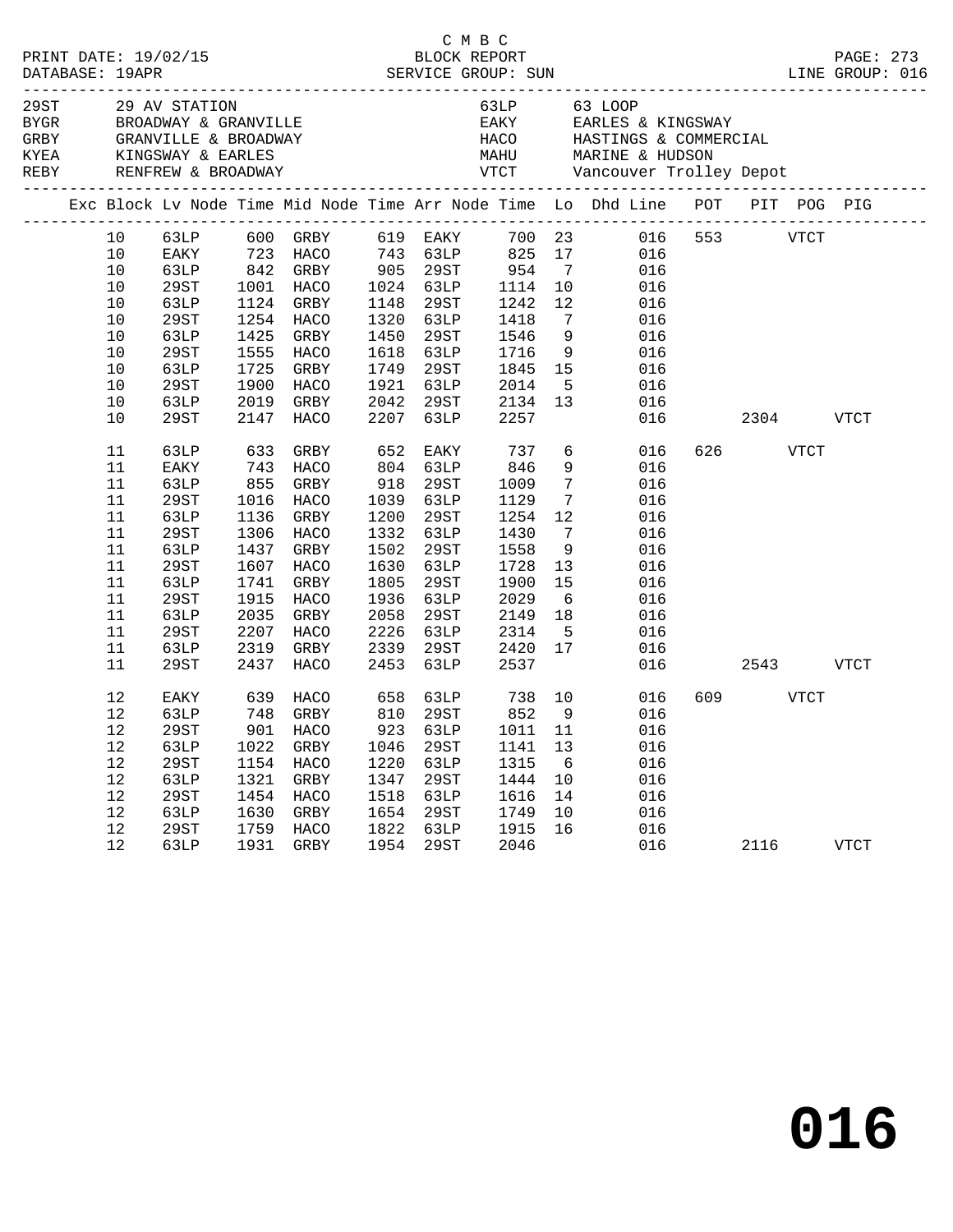|  |    |             |      |           |            |            |               |                          | Exc Block Lv Node Time Mid Node Time Arr Node Time Lo Dhd Line POT PIT POG PIG |          |              |
|--|----|-------------|------|-----------|------------|------------|---------------|--------------------------|--------------------------------------------------------------------------------|----------|--------------|
|  | 13 | BYGR        |      |           |            | 63LP 702 6 |               |                          | 016                                                                            | 623 VTCT |              |
|  | 13 | 63LP        |      |           |            |            |               |                          | 016                                                                            |          |              |
|  | 13 | 29ST        |      | 831 HACO  |            | 852 63LP   | 939           | 14                       | 016                                                                            |          |              |
|  | 13 | 63LP        | 953  | GRBY      | 1017       | 29ST       | 1109          | 9                        | 016                                                                            |          |              |
|  | 13 | 29ST        | 1118 | HACO      |            | 1142 63LP  | 1234          | 13                       | 016                                                                            |          |              |
|  | 13 | 63LP        | 1247 | GRBY      | 1313       | 29ST       | 1408          | 10                       | 016                                                                            |          |              |
|  | 13 | 29ST        | 1418 | HACO      | 1442       | 63LP       | 1540          | 13                       | 016                                                                            |          |              |
|  | 13 | 63LP        | 1553 | GRBY      | 1617       | 29ST       | 1713          | 16                       | 016                                                                            |          |              |
|  | 13 | 29ST        | 1729 | HACO      | 1752       | 63LP       | 1846          | 15                       | 016                                                                            |          |              |
|  | 13 | 63LP        | 1901 | GRBY      | 1924       | 29ST       | 2016          | 11                       | 016                                                                            |          |              |
|  | 13 | 29ST        | 2027 | HACO      | 2048       | 63LP       | 2137          | 14                       | 016                                                                            |          |              |
|  | 13 | 63LP        | 2151 | GRBY      | 2212       | 29ST       | 2300          | $\overline{7}$           | 016                                                                            |          |              |
|  | 13 | 29ST        | 2307 | HACO      | 2325       | 63LP       | 2409          | $\overline{\phantom{a}}$ | 016                                                                            |          |              |
|  | 13 | 63LP        | 2412 | GRBY      | 2430       | KYEA       | 2523          |                          | 016                                                                            | 2546     | VTCT         |
|  | 14 | 63LP        | 648  | GRBY      | 710        | 29ST       | 752           | 9                        | 016                                                                            | 641 VTCT |              |
|  | 14 | 29ST        | 801  | HACO      | 821        | 63LP       | 904           | 21                       | 016                                                                            |          |              |
|  | 14 | 63LP        | 925  | GRBY      | 948        | 29ST       | 1039          | 15                       | 016                                                                            |          |              |
|  | 14 | 29ST        | 1054 | HACO      | 1118       | 63LP       | 1210          | 13                       | 016                                                                            |          |              |
|  | 14 | 63LP        | 1223 | GRBY      | 1249       | 29ST       | 1343          | 11                       | 016                                                                            |          |              |
|  | 14 | 29ST        | 1354 | HACO      | 1418       | 63LP       | 1516          | 12                       | 016                                                                            |          |              |
|  | 14 | 63LP        | 1528 | GRBY      | 1552       | 29ST       | 1648          | 11                       | 016                                                                            |          |              |
|  | 14 | 29ST        | 1659 | HACO      |            | 1722 63LP  | 1816          | 11                       | 016                                                                            |          |              |
|  | 14 | 63LP        | 1827 | GRBY      | 1851       | 29ST       | 1945          |                          | 016                                                                            | 2015     | VTCT         |
|  | 15 | EAKY        | 701  | HACO      | 721<br>837 | 63LP       | 801 14        |                          | 016                                                                            | 631 VTCT |              |
|  | 15 | 63LP        | 815  | GRBY      |            | 29ST       | 922           | 9                        | 016                                                                            |          |              |
|  | 15 | 29ST        | 931  | HACO      |            | 954 63LP   | 1042          | $\overline{7}$           | 016                                                                            |          |              |
|  | 15 | 63LP        | 1049 | GRBY      | 1113       | 29ST       | 1208          | 10                       | 016                                                                            |          |              |
|  | 15 | 29ST        | 1218 | HACO      |            | 1244 63LP  | 1339          | 9                        | 016                                                                            |          |              |
|  | 15 | 63LP        | 1348 | GRBY      | 1413       | 29ST       | 1509          | 9                        | 016                                                                            |          |              |
|  | 15 | 29ST        | 1518 | HACO      |            | 1542 63LP  | 1640          | 17                       | 016                                                                            |          |              |
|  | 15 | 63LP        | 1657 | GRBY      | 1721       | 29ST       | 1815          | 14                       | 016                                                                            |          |              |
|  | 15 | 29ST        | 1829 | HACO      | 1852       | 63LP       | 1945          |                          | 016                                                                            | 1952     | VTCT         |
|  | 16 | BYGR        | 704  | REBY      |            | 63LP       | 722           | 6                        | 016                                                                            | 643 VTCT |              |
|  | 16 | 63LP        | 728  | GRBY      |            | 750 29ST   | 832           | 14                       | 016                                                                            |          |              |
|  | 16 | 29ST        | 846  | HACO      |            | 907 63LP   | $955$<br>1124 | 13                       | 016                                                                            |          |              |
|  | 16 | 63LP        |      | 1008 GRBY |            | 1032 29ST  | 1124 18       |                          | 016                                                                            |          |              |
|  | 16 | 29ST        |      |           |            |            |               |                          | 1142 HACO 1206 63LP 1258 13 016                                                |          |              |
|  | 16 | 63LP        | 1311 | GRBY      | 1337       | 29ST       | 1432          | 10                       | 016                                                                            |          |              |
|  | 16 | 29ST        | 1442 | HACO      | 1506       | 63LP       | 1604          | 13                       | 016                                                                            |          |              |
|  | 16 | 63LP        | 1617 | GRBY      | 1641       | 29ST       | 1737          | $\overline{7}$           | 016                                                                            |          |              |
|  | 16 | <b>29ST</b> | 1744 | HACO      | 1807       | 63LP       | 1901          | 15                       | 016                                                                            |          |              |
|  | 16 | 63LP        | 1916 | GRBY      | 1939       | 29ST       | 2031          | 16                       | 016                                                                            |          |              |
|  | 16 | <b>29ST</b> | 2047 | HACO      | 2108       | 63LP       | 2157          | 15                       | 016                                                                            |          |              |
|  | 16 | 63LP        | 2212 | GRBY      | 2232       | 29ST       | 2317          | 18                       | 016                                                                            |          |              |
|  | 16 | 29ST        | 2335 | HACO      | 2351       | 63LP       | 2435          | 6                        | 016                                                                            |          |              |
|  | 16 | 63LP        | 2441 | GRBY      | 2459       | KYEA       | 2552          |                          | 016                                                                            | 2615     | ${\tt VTCT}$ |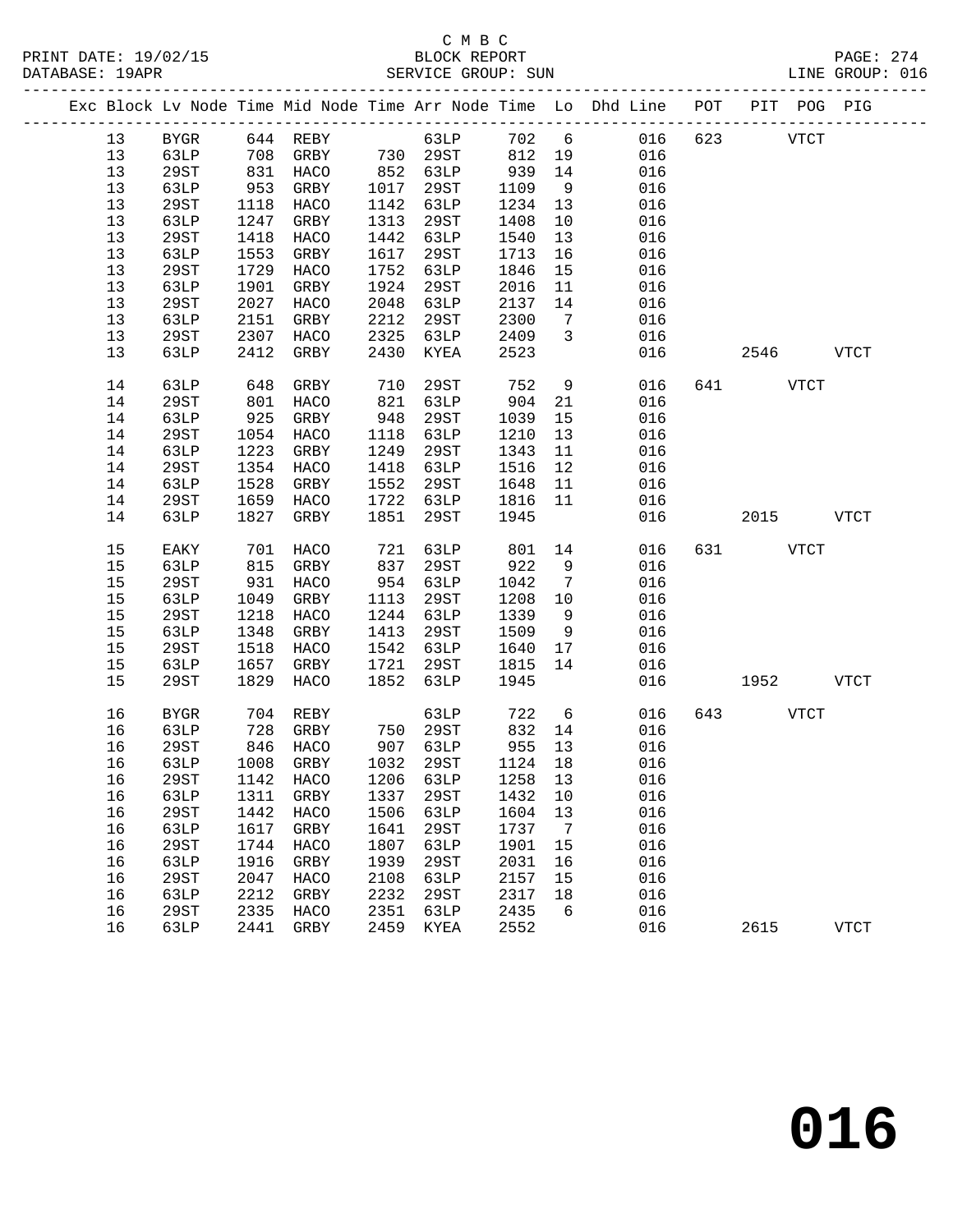### C M B C<br>BLOCK REPORT

|        |      |                     |          |      |             |      |                         | Exc Block Lv Node Time Mid Node Time Arr Node Time Lo Dhd Line POT PIT POG PIG |     |           |              |             |  |
|--------|------|---------------------|----------|------|-------------|------|-------------------------|--------------------------------------------------------------------------------|-----|-----------|--------------|-------------|--|
| 17     | MAHU |                     | 750 GRBY |      |             |      |                         | 63LP 756 4 010 748 VTCT                                                        |     |           |              |             |  |
| 17     | 63LP | 800                 | GRBY     |      |             |      |                         | 822 29ST 907 9 016                                                             |     |           |              |             |  |
| 17     | 29ST |                     | HACO     |      | 938 63LP    | 1026 |                         | 016                                                                            |     |           |              |             |  |
| 17     | 63LP | 916<br>1037<br>1037 | GRBY     | 1101 | 29ST        | 1156 |                         | $\begin{array}{c} 11 \\ 10 \end{array}$<br>016                                 |     |           |              |             |  |
| 17     | 29ST | 1206                | HACO     | 1232 | 63LP        | 1327 |                         | $6\overline{6}$<br>016                                                         |     |           |              |             |  |
| 17     | 63LP | 1333                | GRBY     | 1359 | 29ST        | 1456 |                         | 10<br>016                                                                      |     |           |              |             |  |
| $17$   | 29ST | 1506                | HACO     | 1530 | 63LP        | 1628 | 15                      | 016                                                                            |     |           |              |             |  |
| 17     | 63LP | 1643                | GRBY     | 1707 | 29ST        | 1801 | 13                      | 016                                                                            |     |           |              |             |  |
| 17     | 29ST | 1814                | HACO     | 1837 | 63LP        | 1930 | 17                      | 016                                                                            |     |           |              |             |  |
| $17$   | 63LP | 1947                | GRBY     | 2010 | 29ST        | 2102 | $5^{\circ}$             | 016                                                                            |     |           |              |             |  |
| $17\,$ | 29ST | 2107                | HACO     | 2127 | 63LP        |      |                         | 2217 15<br>016                                                                 |     |           |              |             |  |
| 17     | 63LP | 2232                | GRBY     | 2252 | 29ST        | 2337 |                         | 016                                                                            |     | 2402 VTCT |              |             |  |
| 18     | EAKY | 813                 | HACO     | 836  | 63LP        | 923  |                         | 17<br>016                                                                      |     | 743 VTCT  |              |             |  |
| $18$   | 63LP | 940                 | GRBY     | 1003 | 29ST        | 1054 | 12                      | 016                                                                            |     |           |              |             |  |
| $18$   | 29ST | 1106                | HACO     | 1130 | 63LP        | 1222 | 14                      | 016                                                                            |     |           |              |             |  |
| 18     | 63LP | 1236                | GRBY     | 1302 | 29ST        | 1356 | 10                      | 016                                                                            |     |           |              |             |  |
| $18\,$ | 29ST | 1406                | HACO     | 1430 | 63LP        | 1528 | 13                      | 016                                                                            |     |           |              |             |  |
| $18\,$ | 63LP | 1541                | GRBY     | 1605 | 29ST        | 1701 | 13                      | 016                                                                            |     |           |              |             |  |
| $18$   | 29ST | 1714                | HACO     | 1737 | 63LP        | 1831 | 12                      | 016                                                                            |     |           |              |             |  |
| $18$   | 63LP | 1843                | GRBY     | 1907 | 29ST        | 2001 | 6                       | 016                                                                            |     |           |              |             |  |
| $18$   | 29ST | 2007                | HACO     | 2028 | 63LP        | 2121 | 10                      | 016                                                                            |     |           |              |             |  |
| $18$   | 63LP | 2131                | GRBY     | 2152 | 29ST        | 2240 | 7                       | 016                                                                            |     |           |              |             |  |
| 18     | 29ST | 2247                | HACO     | 2306 | 63LP        | 2354 |                         | 016                                                                            |     | 2401 VTCT |              |             |  |
|        |      |                     |          |      |             |      |                         |                                                                                |     |           |              |             |  |
| 19     | MAHU | 814                 | GRBY     |      | 63LP        | 820  | $7\overline{ }$         | 010                                                                            |     | 812 VTCT  |              |             |  |
| 19     | 63LP | 827                 | GRBY     | 850  | 29ST        | 939  | $7\overline{ }$         | 016                                                                            |     |           |              |             |  |
| 19     | 29ST | 946                 | HACO     | 1009 | 63LP        | 1057 | 15                      | 016                                                                            |     |           |              |             |  |
| 19     | 63LP | 1112                | GRBY     | 1136 | 29ST        | 1230 | 12                      | 016                                                                            |     |           |              |             |  |
| 19     | 29ST | 1242                | HACO     | 1308 | 63LP        | 1404 | 9                       | 016                                                                            |     |           |              |             |  |
| 19     | 63LP | 1413                | GRBY     | 1438 | 29ST        | 1534 | 9                       | 016                                                                            |     |           |              |             |  |
| 19     | 29ST | 1543                | HACO     | 1606 | 63LP        | 1704 | 8 <sup>8</sup>          | 016                                                                            |     |           |              |             |  |
| 19     | 63LP | 1712                | GRBY     | 1736 | 29ST        | 1830 | 14                      | 016                                                                            |     |           |              |             |  |
| 19     | 29ST | 1844                | HACO     | 1907 | 63LP        | 2000 | $\overline{\mathbf{3}}$ | 016                                                                            |     |           |              |             |  |
| 19     | 63LP | 2003                | GRBY     | 2026 | 29ST        | 2118 |                         | $9 \left( \frac{1}{2} \right)$<br>016                                          |     |           |              |             |  |
| 19     | 29ST | 2127                | HACO     | 2147 | 63LP        |      |                         | 2237 15 016                                                                    |     |           |              |             |  |
| 19     | 63LP | 2252                | GRBY     | 2312 | 29ST        | 2357 | 10                      | 016                                                                            |     |           |              |             |  |
| 19     | 29ST | 2407                | HACO     | 2423 | 63LP        | 2507 |                         | 016                                                                            |     | 2513      |              | <b>VTCT</b> |  |
| 20     | MAHU | 855                 | GRBY     |      | 63LP        | 901  | 9                       | 010                                                                            | 853 |           | ${\tt VTCT}$ |             |  |
| 20     | 63LP | 910                 | GRBY     | 933  | 29ST        | 1024 | 6                       | 016                                                                            |     |           |              |             |  |
| 20     | 29ST | 1030                | HACO     | 1054 | <b>63LP</b> | 1146 | 11                      | 016                                                                            |     |           |              |             |  |
| 20     | 63LP | 1157                | GRBY     | 1223 | <b>29ST</b> | 1318 | 12                      | 016                                                                            |     |           |              |             |  |
| 20     | 29ST | 1330                | HACO     | 1354 | 63LP        | 1452 | $10$                    | 016                                                                            |     |           |              |             |  |
| 20     | 63LP | 1502                | GRBY     | 1527 | <b>29ST</b> | 1622 | 9                       | 016                                                                            |     |           |              |             |  |

 20 29ST 1631 HACO 1654 63LP 1749 8 016 20 63LP 1757 GRBY 1821 29ST 1915 15 016 20 29ST 1930 HACO 1951 63LP 2044 7 016 20 63LP 2051 GRBY 2114 29ST 2205 22 016 20 29ST 2227 HACO 2246 63LP 2334 8 016 20 63LP 2342 GRBY 2400 EAKY 2452 12 016

20 EAKY 2504 HACO 2523 63LP 2605 016 2611 VTCT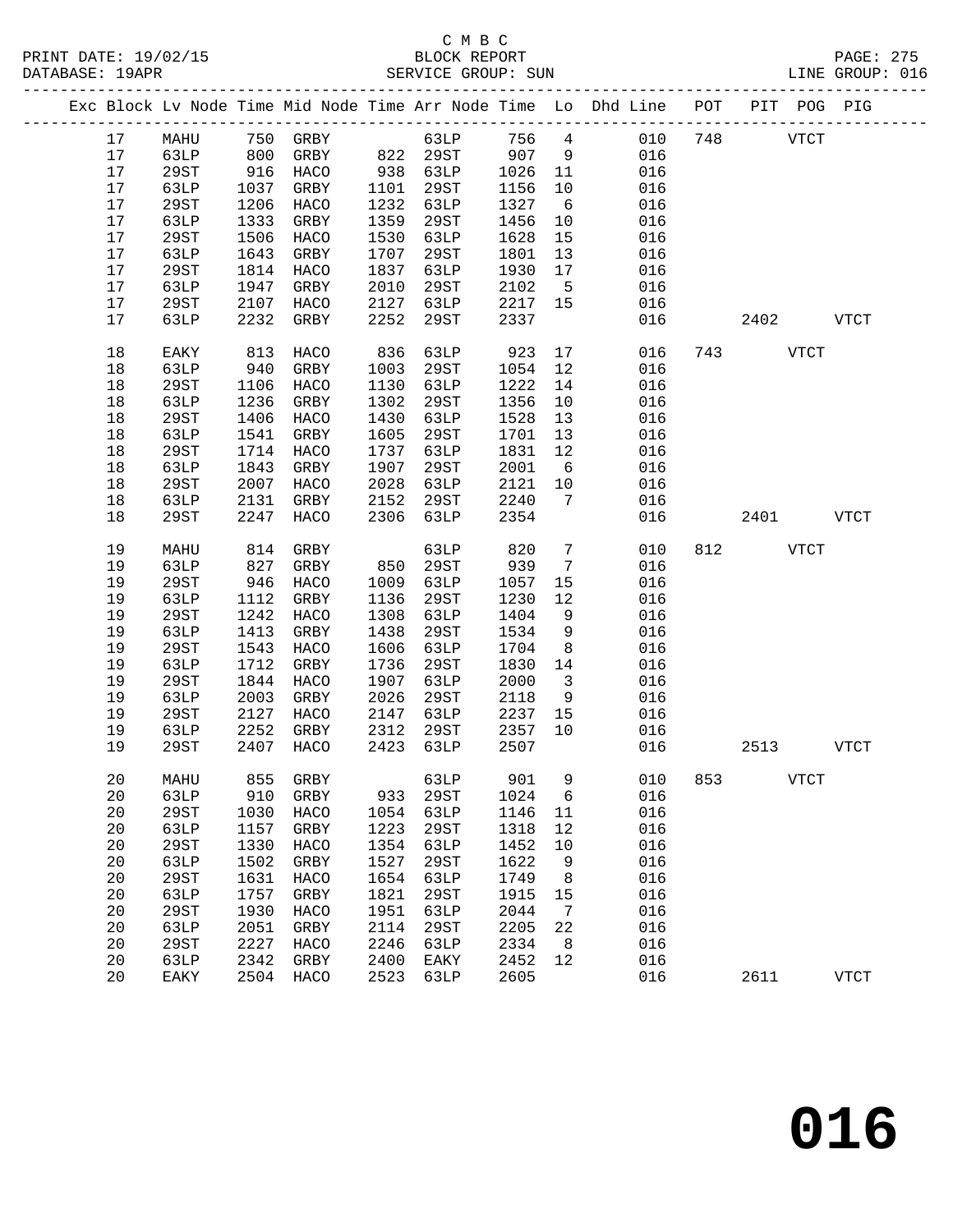|  | DAIADAJE. IJAPR |      |      |      |      | ODIVATO QUOQE OUN |      |                 |                                                                                |               |           | DINE GROOF. ATO |
|--|-----------------|------|------|------|------|-------------------|------|-----------------|--------------------------------------------------------------------------------|---------------|-----------|-----------------|
|  |                 |      |      |      |      |                   |      |                 | Exc Block Lv Node Time Mid Node Time Arr Node Time Lo Dhd Line POT PIT POG PIG |               |           |                 |
|  | 21              | 29ST | 1042 | HACO |      |                   |      | ------------    | 1106 63LP 1158 12 016 1006 VTCT                                                |               |           |                 |
|  | 21              | 63LP | 1210 | GRBY | 1236 | 29ST              | 1331 |                 | 11 016                                                                         |               |           |                 |
|  | 21              | 29ST | 1342 | HACO | 1406 | 63LP              | 1504 |                 | 11<br>016                                                                      |               |           |                 |
|  | 21              | 63LP | 1515 | GRBY | 1540 | 29ST              | 1635 |                 | 9<br>016                                                                       |               |           |                 |
|  | 21              | 29ST | 1644 | HACO | 1707 | 63LP              | 1802 | 10 <sup>1</sup> | 016                                                                            |               |           |                 |
|  | 21              | 63LP | 1812 | GRBY | 1836 | 29ST              | 1930 |                 | 016                                                                            |               |           |                 |
|  | 21              | 29ST | 1947 | HACO | 2008 | 63LP              | 2101 |                 | 016<br>12 and $\overline{a}$                                                   |               |           |                 |
|  | 21              | 63LP | 2113 | GRBY | 2134 | 29ST              | 2222 |                 |                                                                                | 016 10        | 2250 VTCT |                 |
|  | 22              | 63LP | 1100 | GRBY | 1124 | 29ST              | 1218 |                 | 12                                                                             | 016 1046 VTCT |           |                 |
|  | 22              | 29ST | 1230 | HACO | 1256 | 63LP              | 1352 | 9               | 016                                                                            |               |           |                 |
|  | 22              | 63LP | 1401 | GRBY | 1426 | 29ST              | 1522 | 9               | 016                                                                            |               |           |                 |
|  | 22              | 29ST | 1531 | HACO | 1554 | 63LP              | 1652 |                 |                                                                                | 016 1659 VTCT |           |                 |
|  | 23              | 29ST | 1130 | HACO | 1154 | 63LP              | 1246 |                 | 13                                                                             | 016 1054 VTCT |           |                 |
|  | 23              | 63LP | 1259 | GRBY | 1325 | 29ST              | 1420 |                 | 10<br>016                                                                      |               |           |                 |
|  | 23              | 29ST | 1430 | HACO | 1454 | 63LP              | 1552 |                 | 016<br>13                                                                      |               |           |                 |
|  | 23              | 63LP | 1605 | GRBY | 1629 | 29ST              | 1725 |                 |                                                                                | 016 1755 VTCT |           |                 |
|  | 24              | 63LP | 1148 | GRBY | 1212 | 29ST              | 1306 |                 | 12 and $\overline{a}$                                                          | 016 1134 VTCT |           |                 |
|  | 24              | 29ST | 1318 | HACO | 1344 | 63LP              | 1442 | 8 <sup>8</sup>  | 016                                                                            |               |           |                 |
|  | 24              | 63LP | 1450 | GRBY | 1515 | 29ST              | 1610 | 9               | 016                                                                            |               |           |                 |
|  | 24              | 29ST | 1619 | HACO | 1642 | 63LP              | 1740 |                 |                                                                                | 016 1747 VTCT |           |                 |
|  |                 |      |      |      |      |                   |      |                 |                                                                                |               |           |                 |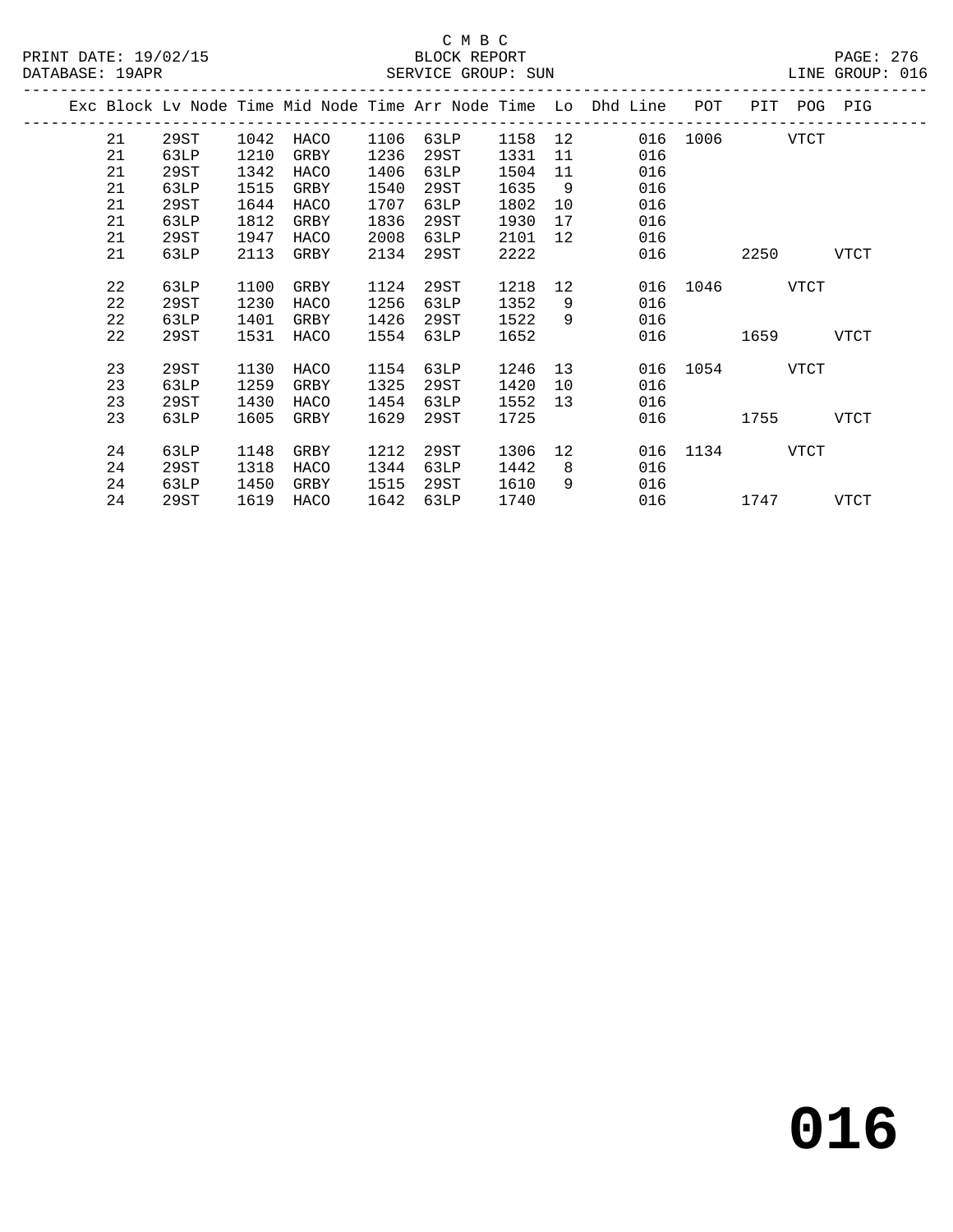|  |                         |      |            |                        |      |           |         |                          | LINE GROUP: 017                                                                                                                                                                                                                |          |           | PAGE: 277   |
|--|-------------------------|------|------------|------------------------|------|-----------|---------|--------------------------|--------------------------------------------------------------------------------------------------------------------------------------------------------------------------------------------------------------------------------|----------|-----------|-------------|
|  |                         |      |            |                        |      |           |         |                          | CAMBIE ST FS W BROADWAY MRST SW MARINE STN OABY OAK & BROADWAY NEST SW MARINE STN OABY OAK & BROADWAY DEPOTE STORE STORE STORE STORE STORE STORE STORE STORE STORE STORE STORE STORE STORE STORE STORE STORE STORE STORE STORE |          |           |             |
|  |                         |      |            |                        |      |           |         |                          |                                                                                                                                                                                                                                |          |           |             |
|  |                         |      |            |                        |      |           |         |                          | Exc Block Lv Node Time Mid Node Time Arr Node Time Lo Dhd Line POT PIT POG PIG                                                                                                                                                 |          |           |             |
|  | $\mathbf{1}$            | MRST |            | 520 CBYN               |      | 543 RORI  |         |                          | 548 0 017                                                                                                                                                                                                                      | 512 VTCT |           |             |
|  | $\mathbf{1}$            | RORI | 548        | OABY                   |      | MRST      | 628 12  |                          | 017                                                                                                                                                                                                                            |          |           |             |
|  | $\mathbf 1$             | MRST | 640        | CBYN                   |      | 703 RORI  | 708     | $\overline{0}$           | 017                                                                                                                                                                                                                            |          |           |             |
|  | 1                       | RORI | 708<br>805 | OABY                   |      | MRST      | 748     | 17                       | 017                                                                                                                                                                                                                            |          |           |             |
|  | $\mathbf 1$             | MRST |            | CBYN                   |      | 828 RORI  | 833     | $\overline{0}$           | 017                                                                                                                                                                                                                            |          |           |             |
|  | $\mathbf 1$             | RORI | 833        | OABY                   |      | MRST      | 914     | 17                       | 017                                                                                                                                                                                                                            |          |           |             |
|  | 1                       | MRST | 931        | CBYN                   |      | 958 RORI  | 1003    | $\overline{\mathbf{0}}$  | 017                                                                                                                                                                                                                            |          |           |             |
|  | 1                       | RORI | 1003       | OABY                   |      | MRST      | 1047    | 13                       | 017                                                                                                                                                                                                                            |          |           |             |
|  | 1                       | MRST | 1100       | CBYN                   |      | 1128 RORI | 1133    | $\overline{0}$           | 017                                                                                                                                                                                                                            |          |           |             |
|  | 1                       | RORI | 1133       | OABY                   |      | MRST      | 1219    | 20                       | 017                                                                                                                                                                                                                            |          |           |             |
|  | $\mathbf 1$             | MRST | 1239       | CBYN                   |      | 1311 RORI | 1317    | $\overline{\phantom{0}}$ | 017                                                                                                                                                                                                                            |          |           |             |
|  | 1                       | RORI | 1317       | OABY                   |      | MRST      | 1406    | 18                       | 017                                                                                                                                                                                                                            |          |           |             |
|  | $\mathbf 1$             | MRST | 1424       | CBYN                   |      | 1457 RORI | 1503    | $\overline{0}$           | 017                                                                                                                                                                                                                            |          |           |             |
|  | 1                       | RORI | 1503       | OABY                   |      | MRST      | 1555    | 14                       | 017                                                                                                                                                                                                                            |          |           |             |
|  | 1                       | MRST | 1609       | CBYN                   |      | 1642 RORI | 1648    | $\overline{\mathbf{0}}$  | 017                                                                                                                                                                                                                            |          |           |             |
|  | 1                       | RORI | 1648       | OABY                   |      | MRST      | 1739    | 19                       | 017                                                                                                                                                                                                                            |          |           |             |
|  | $\mathbf 1$             | MRST | 1758       | CBYN                   |      | 1827 RORI | 1833    | $\overline{\mathbf{0}}$  | 017                                                                                                                                                                                                                            |          |           |             |
|  | 1                       | RORI | 1833       | OABY                   |      | MRST      | 1920    | 10                       | 017                                                                                                                                                                                                                            |          |           |             |
|  | $\mathbf 1$             | MRST | 1930       | CBYN                   |      | 1957 RORI | 2003    | $\overline{\mathbf{0}}$  | 017                                                                                                                                                                                                                            |          |           |             |
|  | 1                       | RORI | 2003       | OABY                   |      | MRST      | 2045    | 17                       | 017                                                                                                                                                                                                                            |          |           |             |
|  | 1                       | MRST | 2102       | CBYN                   |      | 2128 RORI | 2133    | $\overline{0}$           | 017                                                                                                                                                                                                                            |          |           |             |
|  | 1                       | RORI | 2133       | OABY                   |      | MRST      | 2214    |                          | 017                                                                                                                                                                                                                            |          | 2219 VTCT |             |
|  | 2                       | MRST | 540        | CBYN                   |      | 603 RORI  | 608     | $\overline{0}$           | 017                                                                                                                                                                                                                            | 532 VTCT |           |             |
|  | 2                       | RORI | 608        | OABY                   |      | MRST      | 648     | 12                       | 017                                                                                                                                                                                                                            |          |           |             |
|  | 2                       | MRST | 700        | CBYN                   |      | 723 RORI  | 728     | $\overline{0}$           | 017                                                                                                                                                                                                                            |          |           |             |
|  | 2                       | RORI | 728        | OABY                   |      | MRST      | 808     | 12                       | 017                                                                                                                                                                                                                            |          |           |             |
|  | 2                       | MRST | 820        | CBYN                   |      | 843 RORI  | 848     | $\overline{\mathbf{0}}$  | 017                                                                                                                                                                                                                            |          |           |             |
|  | 2                       | RORI | 848        | OABY                   |      | MRST      | 930     | 16                       | 017                                                                                                                                                                                                                            |          |           |             |
|  | 2                       | MRST |            | 946 CBYN               |      | 1013 RORI | 1018    | $\overline{0}$           | 017                                                                                                                                                                                                                            |          |           |             |
|  | 2                       | RORI |            | 1018 OABY              |      | MRST      | 1102 13 |                          | 017                                                                                                                                                                                                                            |          |           |             |
|  | 2                       | MRST |            | 1115 CBYN              |      | 1143 RORI | 1148    | $\overline{0}$           | 017                                                                                                                                                                                                                            |          |           |             |
|  | 2                       | RORI |            | 1148 OABY MRST 1234 21 |      |           |         |                          | 017                                                                                                                                                                                                                            |          |           |             |
|  | 2                       | MRST | 1255       | CBYN                   | 1327 | RORI      | 1333    | 0                        | 017                                                                                                                                                                                                                            |          |           |             |
|  | 2                       | RORI | 1333       | OABY                   |      | MRST      | 1422    | 17                       | 017                                                                                                                                                                                                                            |          |           |             |
|  | 2                       | MRST | 1439       | CBYN                   | 1512 | RORI      | 1518    | 0                        | 017                                                                                                                                                                                                                            |          |           |             |
|  | 2                       | RORI | 1518       | OABY                   |      | MRST      | 1610    | 14                       | 017                                                                                                                                                                                                                            |          |           |             |
|  | $\overline{\mathbf{c}}$ | MRST | 1624       | CBYN                   | 1657 | RORI      | 1703    | $\mathsf 0$              | 017                                                                                                                                                                                                                            |          |           |             |
|  | 2                       | RORI | 1703       | OABY                   |      | MRST      | 1754    | 19                       | 017                                                                                                                                                                                                                            |          |           |             |
|  | 2                       | MRST | 1813       | CBYN                   | 1842 | RORI      | 1848    | 0                        | 017                                                                                                                                                                                                                            |          |           |             |
|  | 2                       | RORI | 1848       | OABY                   |      | MRST      | 1935    | 10                       | 017                                                                                                                                                                                                                            |          |           |             |
|  | 2                       | MRST | 1945       | $\rm CBYN$             | 2012 | RORI      | 2018    | $\mathsf 0$              | 017                                                                                                                                                                                                                            |          |           |             |
|  | 2                       | RORI | 2018       | OABY                   |      | MRST      | 2100    | 17                       | 017                                                                                                                                                                                                                            |          |           |             |
|  | 2                       | MRST | 2117       | CBYN                   | 2143 | RORI      | 2148    | 0                        | 017                                                                                                                                                                                                                            |          |           |             |
|  | 2                       | RORI | 2148       | OABY                   |      | MRST      | 2229    | 9                        | 017                                                                                                                                                                                                                            |          |           |             |
|  | 2                       | MRST | 2238       | CBYN                   | 2303 | RORI      | 2308    | 0                        | 017                                                                                                                                                                                                                            |          |           |             |
|  | 2                       | RORI | 2308       | OABY                   |      | MRST      | 2349    | 17                       | 017                                                                                                                                                                                                                            |          |           |             |
|  | 2                       | MRST | 2406       | CBYN                   | 2431 | RORI      | 2436    | $\mathbf 0$              | 017                                                                                                                                                                                                                            |          |           |             |
|  | 2                       | RORI | 2436       | OABY                   |      | MRST      | 2517    |                          | 017                                                                                                                                                                                                                            | 2522     |           | <b>VTCT</b> |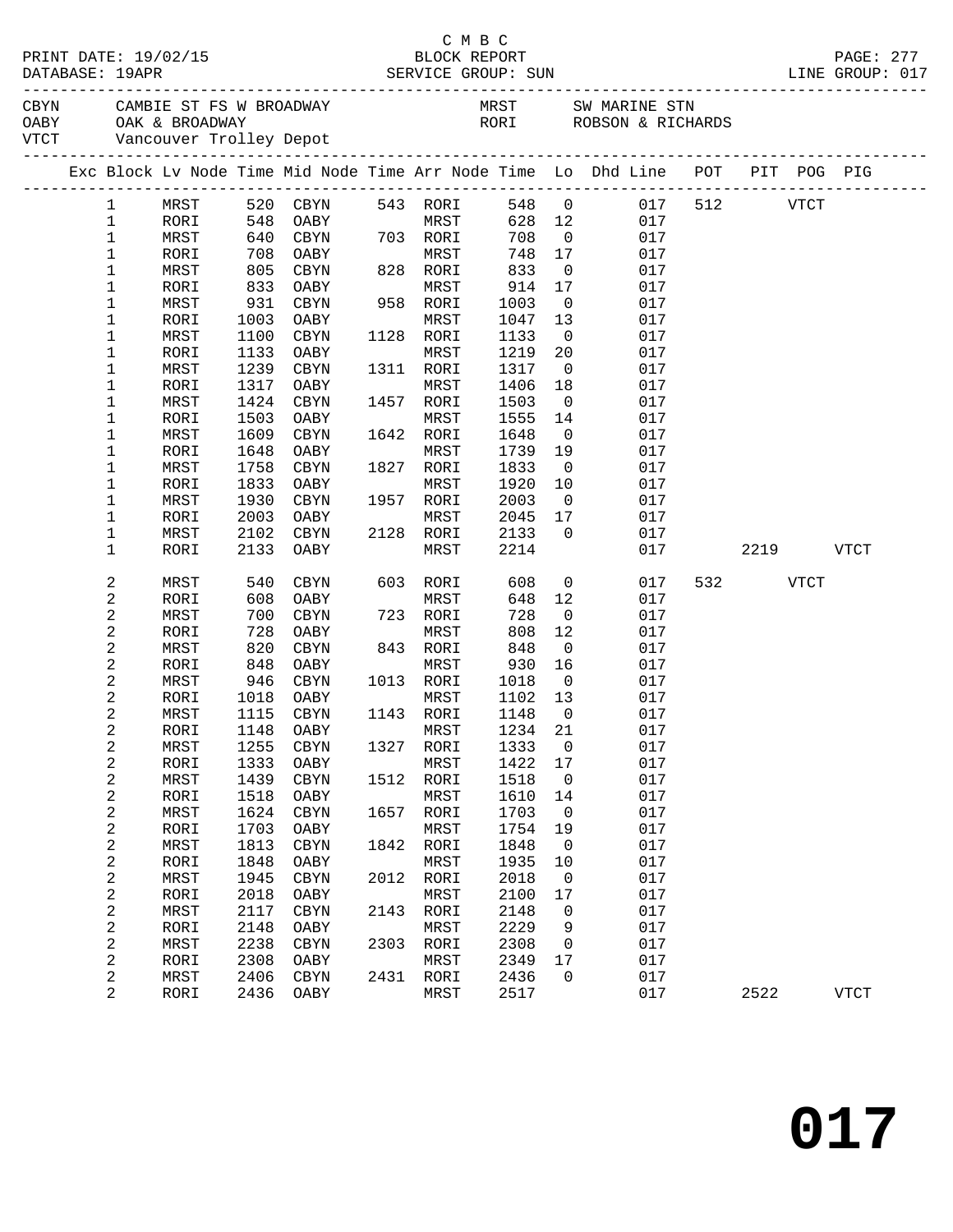#### C M B C SERVICE GROUP: SUN

|              |      |      |            |      |          |        |                | Exc Block Lv Node Time Mid Node Time Arr Node Time Lo Dhd Line POT PIT POG PIG |     |      |             |             |
|--------------|------|------|------------|------|----------|--------|----------------|--------------------------------------------------------------------------------|-----|------|-------------|-------------|
| 3            | MRST |      | 600 CBYN   |      | 623 RORI | 628    | $\overline{0}$ | 017                                                                            | 552 |      | VTCT        |             |
| 3            | RORI | 628  | OABY       |      | MRST     | 708 12 |                | 017                                                                            |     |      |             |             |
| $\mathbf{3}$ | MRST | 720  | CBYN       |      | 743 RORI | 748    | $\overline{0}$ | 017                                                                            |     |      |             |             |
| 3            | RORI | 748  | OABY       |      | MRST     | 829    | 20             | 017                                                                            |     |      |             |             |
| 3            | MRST | 849  | CBYN       | 913  | RORI     | 918    | $\overline{0}$ | 017                                                                            |     |      |             |             |
| 3            | RORI | 918  | OABY       |      | MRST     | 1000   | 15             | 017                                                                            |     |      |             |             |
| 3            | MRST | 1015 | CBYN       | 1043 | RORI     | 1048   | $\overline{0}$ | 017                                                                            |     |      |             |             |
| 3            | RORI | 1048 | OABY       |      | MRST     | 1134   | 10             | 017                                                                            |     |      |             |             |
| 3            | MRST | 1144 | CBYN       | 1213 | RORI     | 1218   | $\overline{0}$ | 017                                                                            |     |      |             |             |
| 3            | RORI | 1218 | OABY       |      | MRST     | 1305   | 19             | 017                                                                            |     |      |             |             |
| 3            | MRST | 1324 | CBYN       | 1357 | RORI     | 1403   | $\overline{0}$ | 017                                                                            |     |      |             |             |
| 3            | RORI | 1403 | OABY       |      | MRST     | 1452   | 17             | 017                                                                            |     |      |             |             |
| 3            | MRST | 1509 | CBYN       | 1542 | RORI     | 1548   | $\overline{0}$ | 017                                                                            |     |      |             |             |
| 3            | RORI | 1548 | OABY       |      | MRST     | 1640   | 16             | 017                                                                            |     |      |             |             |
| 3            | MRST | 1656 | CBYN       | 1727 | RORI     | 1733   | $\overline{0}$ | 017                                                                            |     |      |             |             |
| 3            | RORI | 1733 | OABY       |      | MRST     | 1823   | 20             | 017                                                                            |     |      |             |             |
| 3            | MRST | 1843 | CBYN       | 1912 | RORI     | 1918   | $\overline{0}$ | 017                                                                            |     |      |             |             |
| 3            | RORI | 1918 | OABY       |      | MRST     | 2003   | 13             | 017                                                                            |     |      |             |             |
| 3            | MRST | 2016 | CBYN       | 2042 | RORI     | 2048   | $\mathbf 0$    | 017                                                                            |     |      |             |             |
| 3            | RORI | 2048 | OABY       |      | MRST     | 2130   | 7              | 017                                                                            |     |      |             |             |
| 3            | MRST | 2137 | CBYN       | 2203 | RORI     | 2208   | $\mathbf 0$    | 017                                                                            |     |      |             |             |
| 3            | RORI | 2208 | OABY       |      | MRST     | 2249   | 9              | 017                                                                            |     |      |             |             |
| 3            | MRST | 2258 | CBYN       | 2323 | RORI     | 2328   | 0              | 017                                                                            |     |      |             |             |
| 3            | RORI | 2328 | OABY       |      | MRST     | 2409   |                | 017                                                                            |     | 2414 |             | <b>VTCT</b> |
| 4            | MRST | 620  | CBYN       | 643  | RORI     | 648    | $\mathsf{O}$   | 017                                                                            | 612 |      | <b>VTCT</b> |             |
| 4            | RORI | 648  | OABY       |      | MRST     | 728    | 7              | 017                                                                            |     |      |             |             |
| 4            | MRST | 735  | CBYN       | 758  | RORI     | 803    | $\overline{0}$ | 017                                                                            |     |      |             |             |
| 4            | RORI | 803  | OABY       |      | MRST     | 844    | 18             | 017                                                                            |     |      |             |             |
| 4            | MRST | 902  | $\tt CBYN$ | 928  | RORI     | 933    | $\overline{0}$ | 017                                                                            |     |      |             |             |
| 4            | RORI | 933  | OABY       |      | MRST     | 1016   | 14             | 017                                                                            |     |      |             |             |
| 4            | MRST | 1030 | CBYN       | 1058 | RORI     | 1103   | $\overline{0}$ | 017                                                                            |     |      |             |             |
| 4            | RORI | 1103 | OABY       |      | MRST     | 1149   | 20             | 017                                                                            |     |      |             |             |
| 4            | MRST | 1209 | CBYN       | 1241 | RORI     | 1247   | $\overline{0}$ | 017                                                                            |     |      |             |             |
| 4            | RORI | 1247 | OABY       |      | MRST     | 1337   | 17             | 017                                                                            |     |      |             |             |
| 4            | MRST | 1354 | CBYN       | 1427 | RORI     | 1433   | $\overline{0}$ | 017                                                                            |     |      |             |             |
| 4            | RORI | 1433 | OABY       |      | MRST     | 1521   | 18             | 017                                                                            |     |      |             |             |

 4 MRST 1539 CBYN 1612 RORI 1618 0 017 4 RORI 1618 OABY MRST 1710 16 017 4 MRST 1726 CBYN 1757 RORI 1803 0 017

4 MRST 1900 CBYN 1927 RORI 1933 0 017

4 MRST 2032 CBYN 2058 RORI 2103 0 017

4 MRST 2157 CBYN 2223 RORI 2228 0 017

 4 MRST 2318 CBYN 2343 RORI 2348 0 017 4 RORI 2348 OABY MRST 2429 7 017 4 MRST 2436 CBYN 2501 RORI 2506 0 017

4 RORI 2506 OABY MRST 2547 017 2552 VTCT

4 RORI 1803 OABY MRST 1850 10 017

4 RORI 1933 OABY MRST 2017 15 017

4 RORI 2103 OABY MRST 2144 13 017

4 RORI 2228 OABY MRST 2309 9 017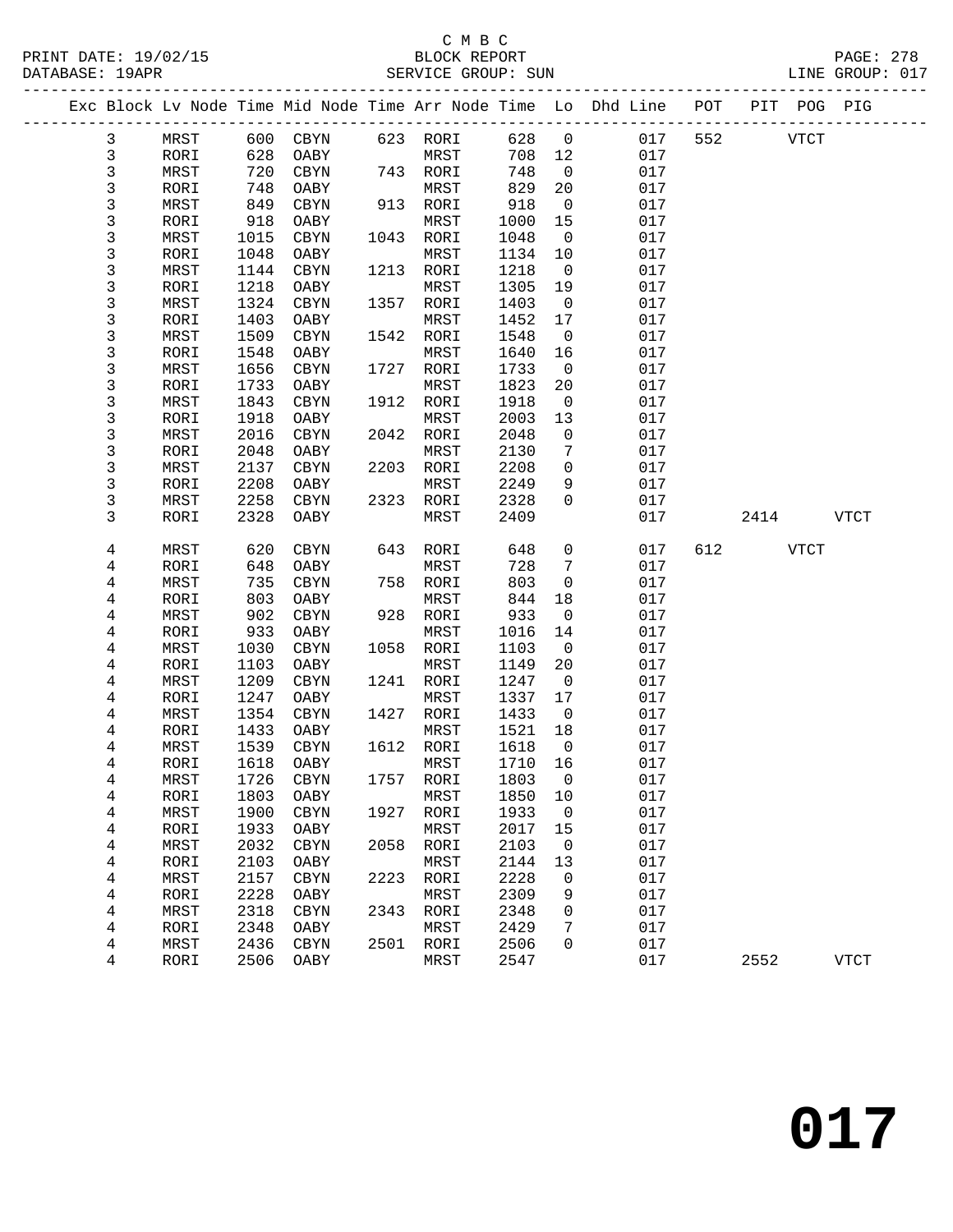#### C M B C<br>BLOCK REPORT PRINT DATE: 19/02/15 BLOCK REPORT PAGE: 279 SERVICE GROUP: SUN

|   | Exc Block Lv Node Time Mid Node Time Arr Node Time Lo Dhd Line |      |            |      |           |        |                |     | POT  | PIT POG PIG |              |
|---|----------------------------------------------------------------|------|------------|------|-----------|--------|----------------|-----|------|-------------|--------------|
| 5 | MRST                                                           | 750  | CBYN       |      | 813 RORI  | 818    | $\overline{0}$ | 017 | 742  | <b>VTCT</b> |              |
| 5 | RORI                                                           | 818  | OABY       |      | MRST      | 859    | 18             | 017 |      |             |              |
| 5 | MRST                                                           | 917  | CBYN       |      | 943 RORI  | 948    | $\mathbf 0$    | 017 |      |             |              |
| 5 | RORI                                                           | 948  | OABY       |      | MRST      | 1031   | 14             | 017 |      |             |              |
| 5 | MRST                                                           | 1045 | CBYN       | 1113 | RORI      | 1118   | 0              | 017 |      |             |              |
| 5 | RORI                                                           | 1118 | OABY       |      | MRST      | 1204   | 19             | 017 |      |             |              |
| 5 | MRST                                                           | 1223 | CBYN       | 1255 | RORI      | 1301   | $\overline{0}$ | 017 |      |             |              |
| 5 | RORI                                                           | 1301 | OABY       |      | MRST      | 1350   | 19             | 017 |      |             |              |
| 5 | MRST                                                           | 1409 | CBYN       | 1442 | RORI      | 1448   | 0              | 017 |      |             |              |
| 5 | RORI                                                           | 1448 | OABY       |      | MRST      | 1536   | 18             | 017 |      |             |              |
| 5 | MRST                                                           | 1554 | CBYN       | 1627 | RORI      | 1633   | $\overline{0}$ | 017 |      |             |              |
| 5 | RORI                                                           | 1633 | OABY       |      | MRST      | 1724   | 17             | 017 |      |             |              |
| 5 | MRST                                                           | 1741 | CBYN       | 1812 | RORI      | 1818   | 0              | 017 |      |             |              |
| 5 | RORI                                                           | 1818 | OABY       |      | MRST      | 1905   | 10             | 017 |      |             |              |
| 5 | MRST                                                           | 1915 | CBYN       | 1942 | RORI      | 1948   | $\mathbf 0$    | 017 |      |             |              |
| 5 | RORI                                                           | 1948 | OABY       |      | MRST      | 2032   | 15             | 017 |      |             |              |
| 5 | MRST                                                           | 2047 | CBYN       | 2113 | RORI      | 2118   | 0              | 017 |      |             |              |
| 5 | RORI                                                           | 2118 | OABY       |      | MRST      | 2159   | 18             | 017 |      |             |              |
| 5 | MRST                                                           | 2217 | CBYN       | 2243 | RORI      | 2248   | $\mathbf 0$    | 017 |      |             |              |
| 5 | RORI                                                           | 2248 | OABY       |      | MRST      | 2329   | 7              | 017 |      |             |              |
| 5 | MRST                                                           | 2336 | CBYN       | 2401 | RORI      | 2406   | $\mathsf{O}$   | 017 |      |             |              |
| 5 | RORI                                                           | 2406 | OABY       |      | MRST      | 2447   | 21             | 017 |      |             |              |
| 5 | MRST                                                           | 2508 | CBYN       | 2533 | RORI      | 2538   | $\Omega$       | 017 |      |             |              |
| 5 | RORI                                                           | 2538 | OABY       |      | MRST      | 2619   |                | 017 |      | 2624        | <b>VTCT</b>  |
|   |                                                                |      |            |      |           |        |                |     |      |             |              |
| 6 | MRST                                                           | 834  | CBYN       | 858  | RORI      | 903    | $\mathbf 0$    | 017 | 826  | <b>VTCT</b> |              |
| 6 | RORI                                                           | 903  | OABY       |      | MRST      | 945    | 15             | 017 |      |             |              |
| 6 | MRST                                                           | 1000 | CBYN       | 1028 | RORI      | 1033   | $\mathbf 0$    | 017 |      |             |              |
| 6 | RORI                                                           | 1033 | OABY       |      | MRST      | 1119   | 10             | 017 |      |             |              |
| 6 | MRST                                                           | 1129 | CBYN       | 1158 | RORI      | 1203   | 0              | 017 |      |             |              |
| 6 | RORI                                                           | 1203 | OABY       |      | MRST      | 1250   | 20             | 017 |      |             |              |
| 6 | MRST                                                           | 1310 | CBYN       | 1342 | RORI      | 1348   | $\mathbf 0$    | 017 |      |             |              |
| 6 | RORI                                                           | 1348 | OABY       |      | MRST      | 1437   | 17             | 017 |      |             |              |
| 6 | MRST                                                           | 1454 | CBYN       | 1527 | RORI      | 1533   | 0              | 017 |      |             |              |
| 6 | RORI                                                           | 1533 | OABY       |      | MRST      | 1625   | 14             | 017 |      |             |              |
| 6 | MRST                                                           | 1639 | CBYN       | 1712 | RORI      | 1718   | $\overline{0}$ | 017 |      |             |              |
| 6 | RORI                                                           | 1718 | OABY       |      | MRST      | 1809   | 19             | 017 |      |             |              |
| 6 | MRST                                                           | 1828 | CBYN       | 1857 | RORI      | 1903   | $\overline{0}$ | 017 |      |             |              |
| 6 | RORI                                                           | 1903 | OABY       |      | MRST      | 1948   | 13             | 017 |      |             |              |
| 6 | MRST                                                           |      | 2001 CBYN  |      | 2027 RORI | 2033 0 |                | 017 |      |             |              |
| 6 | RORI                                                           | 2033 | OABY       |      | MRST      | 2115   |                | 017 |      | 2120        | <b>VTCT</b>  |
| 7 | MRST                                                           | 1155 | CBYN       | 1227 | RORI      | 1233   | $\mathsf{O}$   | 017 | 1147 | <b>VTCT</b> |              |
| 7 | RORI                                                           | 1233 | OABY       |      | MRST      | 1323   | 16             | 017 |      |             |              |
| 7 | MRST                                                           | 1339 | CBYN       | 1412 | RORI      | 1418   | 0              | 017 |      |             |              |
| 7 | RORI                                                           | 1418 | OABY       |      | MRST      | 1507   | 17             | 017 |      |             |              |
| 7 | MRST                                                           | 1524 | CBYN       | 1557 | RORI      | 1603   | 0              | 017 |      |             |              |
| 7 | RORI                                                           | 1603 | OABY       |      | MRST      | 1655   | 16             | 017 |      |             |              |
| 7 | MRST                                                           | 1711 | $\rm CBYN$ | 1742 | RORI      | 1748   | 0              | 017 |      |             |              |
| 7 | RORI                                                           | 1748 | OABY       |      | MRST      | 1838   |                | 017 |      | 1845        | ${\tt VTCT}$ |
|   |                                                                |      |            |      |           |        |                |     |      |             |              |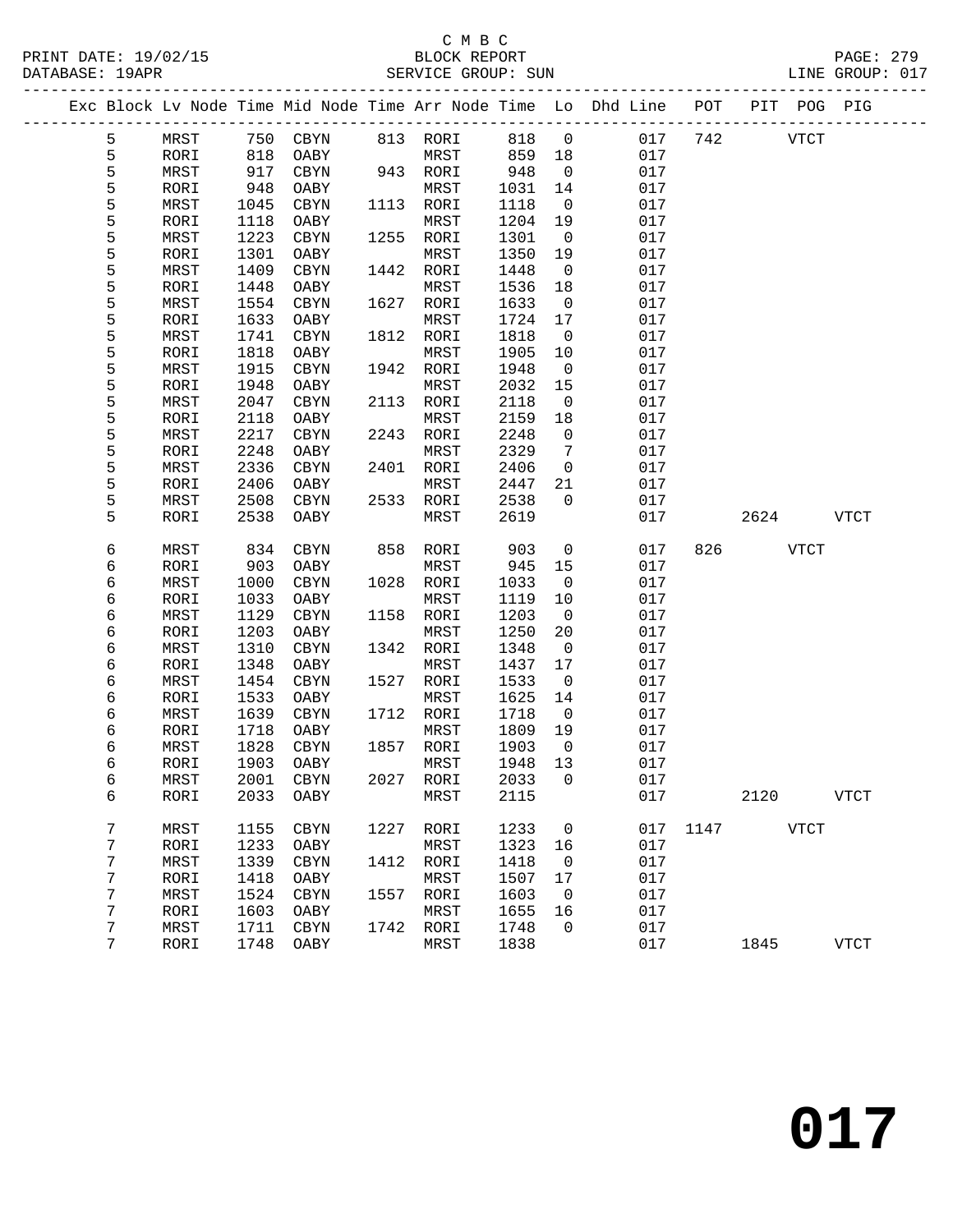|  |                  |             |      | A10N ALMA & 10 AV NORTH<br>CMHA CAMBIE & HASTINGS<br>HRPN HOMER & PENDER<br>KYBY KINGSWAY & BROADWAY<br>MTST METROTOWN STATION<br>PNBU PENDER & BURRARD<br>PNHM PENDER & HAMILTON<br>PNHM PENDER & HAMILTON |           |              |               |                 | BYGR BROADWAY & GRANVILLE                                                                    |           |             |  |
|--|------------------|-------------|------|-------------------------------------------------------------------------------------------------------------------------------------------------------------------------------------------------------------|-----------|--------------|---------------|-----------------|----------------------------------------------------------------------------------------------|-----------|-------------|--|
|  |                  |             |      |                                                                                                                                                                                                             |           |              | GRBY          |                 | GRANVILLE & BROADWAY                                                                         |           |             |  |
|  |                  |             |      |                                                                                                                                                                                                             |           |              | JOKY          |                 | JOYCE & KINGSWAY                                                                             |           |             |  |
|  |                  |             |      |                                                                                                                                                                                                             |           |              | KYJO<br>-- 11 |                 | KINGSWAY & JOYCE                                                                             |           |             |  |
|  |                  |             |      |                                                                                                                                                                                                             |           |              | OA41          |                 | OAK & 41 AV                                                                                  |           |             |  |
|  |                  |             |      |                                                                                                                                                                                                             |           |              |               |                 | PNGR PENDER & GRANVILLE                                                                      |           |             |  |
|  |                  |             |      |                                                                                                                                                                                                             |           |              |               |                 | STLP STANLEY PARK LOOP                                                                       |           |             |  |
|  |                  |             |      |                                                                                                                                                                                                             |           |              |               |                 |                                                                                              |           |             |  |
|  |                  |             |      |                                                                                                                                                                                                             |           |              |               |                 |                                                                                              |           |             |  |
|  |                  |             |      |                                                                                                                                                                                                             |           |              |               |                 | Exc Block Lv Node Time Mid Node Time Arr Node Time Lo Dhd Line POT PIT POG PIG               |           |             |  |
|  |                  |             |      |                                                                                                                                                                                                             |           |              |               |                 |                                                                                              |           |             |  |
|  | $\mathbf{1}$     |             |      |                                                                                                                                                                                                             |           |              |               |                 | $\begin{tabular}{cccc} 506 & 1 & 019 & 434 & VTCT \\ 544 & 5 & 019 & & & & \\ \end{tabular}$ |           |             |  |
|  | $\mathbf{1}$     |             |      |                                                                                                                                                                                                             |           |              |               |                 |                                                                                              |           |             |  |
|  | $\mathbf 1$      | PNBU        |      | 549 KYBY 603 MTST                                                                                                                                                                                           |           |              |               |                 | 625 4 019                                                                                    |           |             |  |
|  | $\mathbf{1}$     | MTST        |      |                                                                                                                                                                                                             |           |              | 715           |                 | 18 019                                                                                       |           |             |  |
|  | $1\,$            | STLP        |      | 733 KYBY      755  MTST<br>830 KYBY      855  STLP                                                                                                                                                          |           |              | 819<br>918    | 11              | 019                                                                                          |           |             |  |
|  | $\mathbf 1$      | MTST        |      |                                                                                                                                                                                                             |           |              |               | 16              | 019                                                                                          |           |             |  |
|  | $\mathbf 1$      | STLP        |      | 934 KYBY 958 MTST                                                                                                                                                                                           |           |              | 1028          | $\overline{7}$  | 019                                                                                          |           |             |  |
|  | $\mathbf 1$      | MTST        | 1035 | KYBY                                                                                                                                                                                                        | 1110      | STLP         | 1138          | $7\phantom{.0}$ | 019                                                                                          |           |             |  |
|  | $\mathbf 1$      | STLP        | 1145 | KYBY                                                                                                                                                                                                        | 1214 MTST |              | 1252          |                 | $\frac{4}{6}$<br>019                                                                         |           |             |  |
|  | $\mathbf 1$      | MTST        |      | 1256 KYBY                                                                                                                                                                                                   | 1334 STLP |              | 1404          |                 | 019                                                                                          |           |             |  |
|  | $\mathbf 1$      | STLP        |      | 1410 KYBY                                                                                                                                                                                                   | 1444 MTST |              | 1522          | 11              | 019                                                                                          |           |             |  |
|  | 1                | MTST        | 1533 | KYBY                                                                                                                                                                                                        | 1610      | STLP         | 1636          | 9               | 019                                                                                          |           |             |  |
|  | $\mathbf 1$      | STLP        | 1645 | KYBY                                                                                                                                                                                                        | 1721      | MTST         | 1752          | 8 <sup>8</sup>  | 019                                                                                          |           |             |  |
|  | $\mathbf 1$      | MTST        |      | 1800 KYBY                                                                                                                                                                                                   | 1834      | STLP         | 1858          | 14              | 019                                                                                          |           |             |  |
|  | $\mathbf 1$      | STLP        | 1912 | KYBY                                                                                                                                                                                                        | 1945      | MTST         | 2016          | 12              | 019                                                                                          |           |             |  |
|  | $\mathbf 1$      | MTST        | 2028 | KYBY                                                                                                                                                                                                        | 2057      | STLP         | 2120          | $\overline{0}$  | 019                                                                                          |           |             |  |
|  | $\mathbf 1$      | STLP        | 2120 | KYBY                                                                                                                                                                                                        | 2150      | MTST         | 2220          | 8               | 019                                                                                          |           |             |  |
|  | 1                | MTST        | 2228 | KYBY                                                                                                                                                                                                        | 2256      | STLP         | 2319          | $\overline{0}$  | 019                                                                                          |           |             |  |
|  | $\mathbf 1$      | STLP        |      | 2319 KYBY                                                                                                                                                                                                   | 2347      | MTST         | 2414          | 13              | 019                                                                                          |           |             |  |
|  | 1                | MTST        | 2427 | KYBY                                                                                                                                                                                                        | 2453      | STLP         | 2519          | $\overline{0}$  | 019                                                                                          |           |             |  |
|  | $\mathbf 1$      | STLP        |      | 2519 KYBY                                                                                                                                                                                                   | 2600      | MTST         | 2624          | $\overline{3}$  | 019                                                                                          |           |             |  |
|  | 1                | MTST        | 2627 |                                                                                                                                                                                                             |           | JOKY         | 2635          | $\overline{0}$  | 019                                                                                          |           |             |  |
|  | $\mathbf 1$      | JOKY        |      | 2635   0A41   2651   0A41                                                                                                                                                                                   |           |              | 2651          |                 | 041                                                                                          | 2702 VTCT |             |  |
|  | 2                | KYJO        | 522  |                                                                                                                                                                                                             |           | MTST         | 529           | $\mathbf{1}$    | 019                                                                                          | 457 VTCT  |             |  |
|  | $\overline{c}$   | MTST        |      | 530 KYBY 553 PNBU                                                                                                                                                                                           |           |              | 607           | $\overline{0}$  | 019                                                                                          |           |             |  |
|  | $\sqrt{2}$       |             |      | PNBU 607 KYBY 621 MTST                                                                                                                                                                                      |           |              |               |                 | 643 4 019                                                                                    |           |             |  |
|  | $\boldsymbol{2}$ | MTST        | 647  | KYBY                                                                                                                                                                                                        | 712       | <b>STLP</b>  | 733           | 13              | 019                                                                                          |           |             |  |
|  | 2                | <b>STLP</b> | 746  | KYBY                                                                                                                                                                                                        | 808       | MTST         | 832           | 12              | 019                                                                                          |           |             |  |
|  | $\mathbf 2$      | MTST        | 844  | KYBY                                                                                                                                                                                                        | 910       | STLP         | 935           | 12              | 019                                                                                          |           |             |  |
|  | $\boldsymbol{2}$ | <b>STLP</b> | 947  | KYBY                                                                                                                                                                                                        | 1011      | MTST         | 1041          | 6               | 019                                                                                          |           |             |  |
|  | $\boldsymbol{2}$ | MTST        | 1047 | KYBY                                                                                                                                                                                                        | 1122      | <b>STLP</b>  | 1150          | 7               | 019                                                                                          |           |             |  |
|  | $\boldsymbol{2}$ | <b>STLP</b> | 1157 | KYBY                                                                                                                                                                                                        | 1226      | MTST         | 1304          | 16              | 019                                                                                          |           |             |  |
|  | $\mathbf 2$      | MTST        | 1320 | KYBY                                                                                                                                                                                                        | 1358      | STLP         | 1428          | 6               | 019                                                                                          |           |             |  |
|  | $\boldsymbol{2}$ | <b>STLP</b> | 1434 | KYBY                                                                                                                                                                                                        | 1509      | MTST         | 1547          | 12              | 019                                                                                          |           |             |  |
|  | $\boldsymbol{2}$ | MTST        | 1559 | KYBY                                                                                                                                                                                                        | 1634      | STLP         | 1700          | 11              | 019                                                                                          |           |             |  |
|  | $\boldsymbol{2}$ | <b>STLP</b> | 1711 | KYBY                                                                                                                                                                                                        | 1745      | MTST         | 1816          | 8               | 019                                                                                          |           |             |  |
|  | $\boldsymbol{2}$ | MTST        | 1824 | KYBY                                                                                                                                                                                                        | 1858      | <b>STLP</b>  | 1922          | $\mathbf 0$     | 019                                                                                          |           |             |  |
|  | 2                | <b>STLP</b> | 1922 |                                                                                                                                                                                                             |           | ${\tt PNGR}$ | 1937          |                 | 019                                                                                          | 2005      | <b>VTCT</b> |  |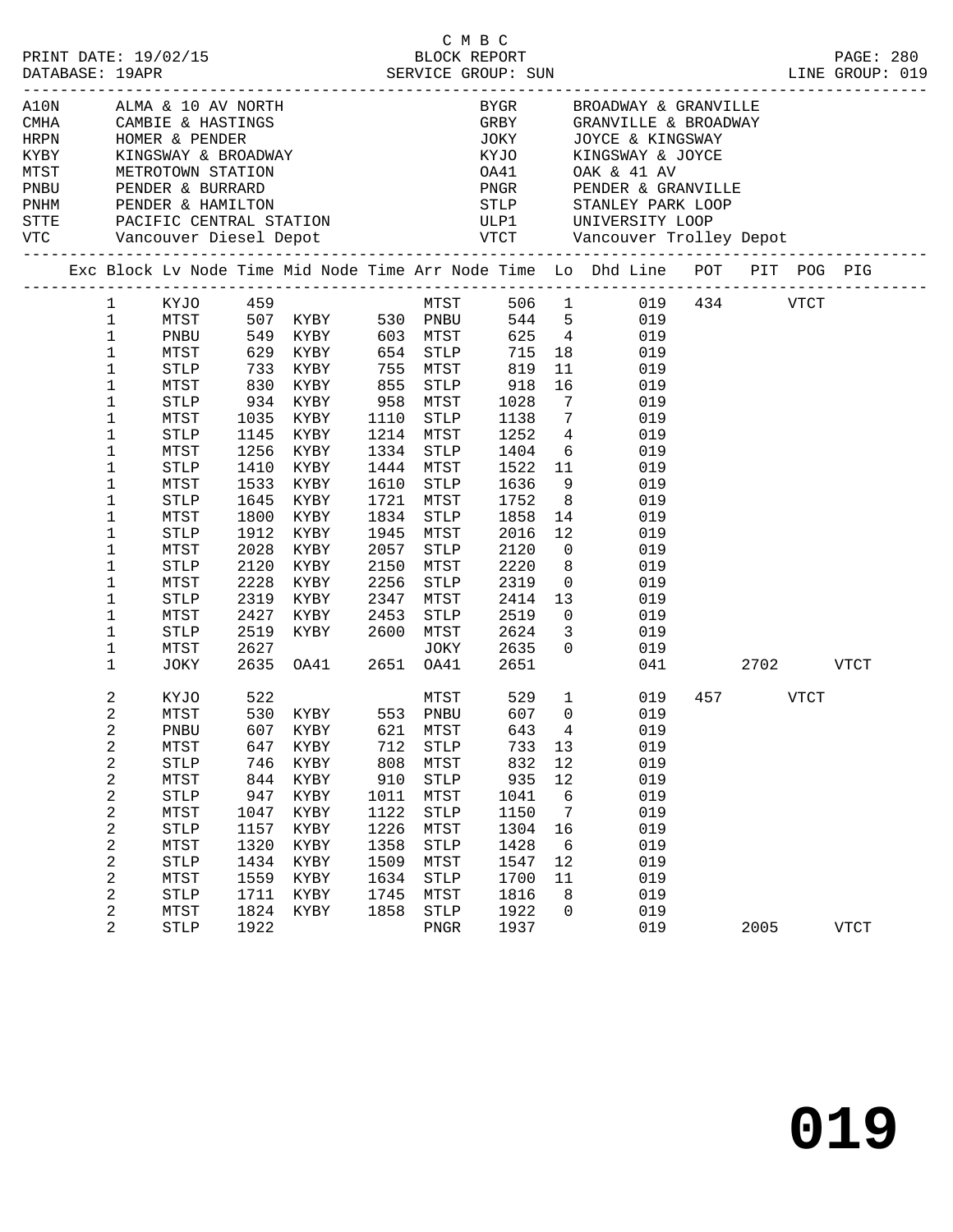### C M B C<br>BLOCK REPORT

LINE GROUP: 019

| 2111112110 <del>1</del> . 191111 |             |              |          |      | DARY ICA GROUP · DON |      |                 |                                                                                |     |      |      |      |
|----------------------------------|-------------|--------------|----------|------|----------------------|------|-----------------|--------------------------------------------------------------------------------|-----|------|------|------|
|                                  |             |              |          |      |                      |      |                 | Exc Block Lv Node Time Mid Node Time Arr Node Time Lo Dhd Line POT PIT POG PIG |     |      |      |      |
| 3                                | KYBY        |              | 533 KYJO |      | 548 MTST             | 555  | 5 <sup>5</sup>  | 019                                                                            | 508 |      | VTCT |      |
| 3                                | MTST        | 600          | KYBY     | 624  | <b>STLP</b>          | 644  | 14              | 019                                                                            |     |      |      |      |
| 3                                | <b>STLP</b> | 658          | KYBY     | 720  | MTST                 | 743  | 6               | 019                                                                            |     |      |      |      |
| 3                                | MTST        | 749          | KYBY     | 814  | STLP                 | 837  | 8               | 019                                                                            |     |      |      |      |
| 3                                | STLP        | 845          | KYBY     | 909  | MTST                 | 935  | 16              | 019                                                                            |     |      |      |      |
| 3                                | MTST        | 951          | KYBY     | 1022 | STLP                 | 1048 | 8               | 019                                                                            |     |      |      |      |
| 3                                | STLP        | 1056         | KYBY     | 1123 | MTST                 | 1157 | 13              | 019                                                                            |     |      |      |      |
| 3                                | MTST        | 1210         | KYBY     | 1245 | STLP                 | 1315 | 8               | 019                                                                            |     |      |      |      |
| 3                                | STLP        | 1323         | KYBY     | 1355 | MTST                 | 1434 | 12              | 019                                                                            |     |      |      |      |
| 3                                | MTST        | 1446         | KYBY     | 1522 | <b>STLP</b>          | 1550 | 8               | 019                                                                            |     |      |      |      |
| 3                                | STLP        | 1558         | KYBY     | 1634 | MTST                 | 1710 | 13              | 019                                                                            |     |      |      |      |
| 3                                | MTST        | 1723         | KYBY     | 1758 | STLP                 | 1823 | 13              | 019                                                                            |     |      |      |      |
| 3                                | STLP        | 1836         | KYBY     | 1909 | MTST                 | 1940 | 11              | 019                                                                            |     |      |      |      |
| 3                                | MTST        | 1951         | KYBY     | 2022 | STLP                 | 2046 | $\overline{4}$  | 019                                                                            |     |      |      |      |
| 3                                | <b>STLP</b> | 2050         |          |      | PNGR                 | 2102 |                 | 019                                                                            |     | 2130 |      | VTCT |
| 4                                | KYJO        | 537          |          |      | MTST                 | 544  | $\mathbf{1}$    | 019                                                                            | 512 |      | VTCT |      |
| 4                                | MTST        | 545          | KYBY     | 609  | STLP                 | 629  | 14              | 019                                                                            |     |      |      |      |
| 4                                | STLP        | 643          | KYBY     | 705  | MTST                 | 728  | 6               | 019                                                                            |     |      |      |      |
| 4                                | MTST        | 734          | KYBY     | 759  | STLP                 | 821  | 12              | 019                                                                            |     |      |      |      |
| 4                                | <b>STLP</b> | 833          | KYBY     | 857  | MTST                 | 922  | $6\overline{6}$ | 019                                                                            |     |      |      |      |
| 4                                | MTST        | 928          | KYBY     | 958  | STLP                 | 1023 | 9               | 019                                                                            |     |      |      |      |
| 4                                | STLP        | 1032         | KYBY     | 1059 | MTST                 | 1130 | 17              | 019                                                                            |     |      |      |      |
| 4                                | MTST        | 1147         | KYBY     | 1222 | STLP                 | 1250 | 8               | 019                                                                            |     |      |      |      |
| 4                                | STLP        | 1258         | KYBY     | 1330 | MTST                 | 1409 | 13              | 019                                                                            |     |      |      |      |
| 4                                | MTST        | 1422         | KYBY     | 1458 | STLP                 | 1528 | 6               | 019                                                                            |     |      |      |      |
| 4                                | <b>STLP</b> | 1534         | KYBY     | 1609 | MTST                 | 1647 | 12              | 019                                                                            |     |      |      |      |
| 4                                | MTST        | 1659         | KYBY     | 1734 | STLP                 | 1759 | 12              | 019                                                                            |     |      |      |      |
| 4                                | STLP        | 1811         | KYBY     | 1845 | MTST                 | 1916 | $\mathbf{3}$    | 019                                                                            |     |      |      |      |
| 4                                | MTST        | 1919         | KYBY     | 1952 | STLP                 | 2016 | 8               | 019                                                                            |     |      |      |      |
| 4                                | STLP        | 2024         | KYBY     | 2054 | MTST                 | 2124 | $\mathbf{3}$    | 019                                                                            |     |      |      |      |
| 4                                | MTST        | 2127         | KYBY     | 2156 | STLP                 | 2219 | $\overline{0}$  | 019                                                                            |     |      |      |      |
| 4                                | STLP        | 2219         | KYBY     | 2249 | MTST                 | 2317 | 10              | 019                                                                            |     |      |      |      |
| 4                                | MTST        | 2327         | KYBY     | 2353 | STLP                 | 2419 | $\mathsf{O}$    | 019                                                                            |     |      |      |      |
| 4                                | STLP        | 2419         | KYBY     | 2500 | MTST                 | 2524 | $\mathbf{3}$    | 019                                                                            |     |      |      |      |
| 4<br>4                           | MTST        | 2527<br>2535 |          | 2551 | JOKY                 | 2535 | $\Omega$        | 019<br>041                                                                     |     | 2602 |      |      |
|                                  | JOKY        |              | OA41     |      | OA41                 | 2551 |                 |                                                                                |     |      |      | VTCT |
| 5                                | CMHA        |              | 559 PNGR | 602  | STLP                 | 611  | $\overline{a}$  | 019                                                                            | 519 |      | VTCT |      |
| 5                                | <b>STLP</b> | 613          | KYBY     | 635  | MTST                 | 658  | 6               | 019                                                                            |     |      |      |      |
| 5                                | MTST        | 704          | KYBY     | 729  | <b>STLP</b>          | 751  | 8               | 019                                                                            |     |      |      |      |
| 5                                | <b>STLP</b> | 759          | KYBY     | 821  | MTST                 | 845  | 11              | 019                                                                            |     |      |      |      |
| 5                                | MTST        | 856          | KYBY     | 922  | <b>STLP</b>          | 947  | 12              | 019                                                                            |     |      |      |      |
| 5                                | <b>STLP</b> | 959          | KYBY     | 1023 | MTST                 | 1053 | 6               | 019                                                                            |     |      |      |      |
| 5                                | MTST        | 1059         | KYBY     | 1134 | <b>STLP</b>          | 1202 | 5               | 019                                                                            |     |      |      |      |
| 5                                | <b>STLP</b> | 1207         | KYBY     | 1239 | MTST                 | 1320 | 12              | 019                                                                            |     |      |      |      |
| 5                                | MTST        | 1332         | KYBY     | 1410 | <b>STLP</b>          | 1440 | 6               | 019                                                                            |     |      |      |      |
| 5                                | STLP        | 1446         | KYBY     | 1521 | MTST                 | 1559 | 12              | 019                                                                            |     |      |      |      |
| 5                                | MTST        | 1611         | KYBY     | 1646 | <b>STLP</b>          | 1712 | 11              | 019                                                                            |     |      |      |      |
| 5                                | <b>STLP</b> | 1723         | KYBY     | 1757 | MTST                 | 1828 | 8               | 019                                                                            |     |      |      |      |
| 5                                | MTST        | 1836         | KYBY     | 1910 | STLP                 | 1934 | 5               | 019                                                                            |     |      |      |      |

 5 STLP 1939 KYBY 2009 MTST 2039 9 019 5 MTST 2048 KYBY 2117 STLP 2140 0 019 5 STLP 2140 KYBY 2210 MTST 2238 13 019 5 MTST 2251 KYBY 2318 STLP 2339 0 019 5 STLP 2339 KYBY 2406 MTST 2432 3 019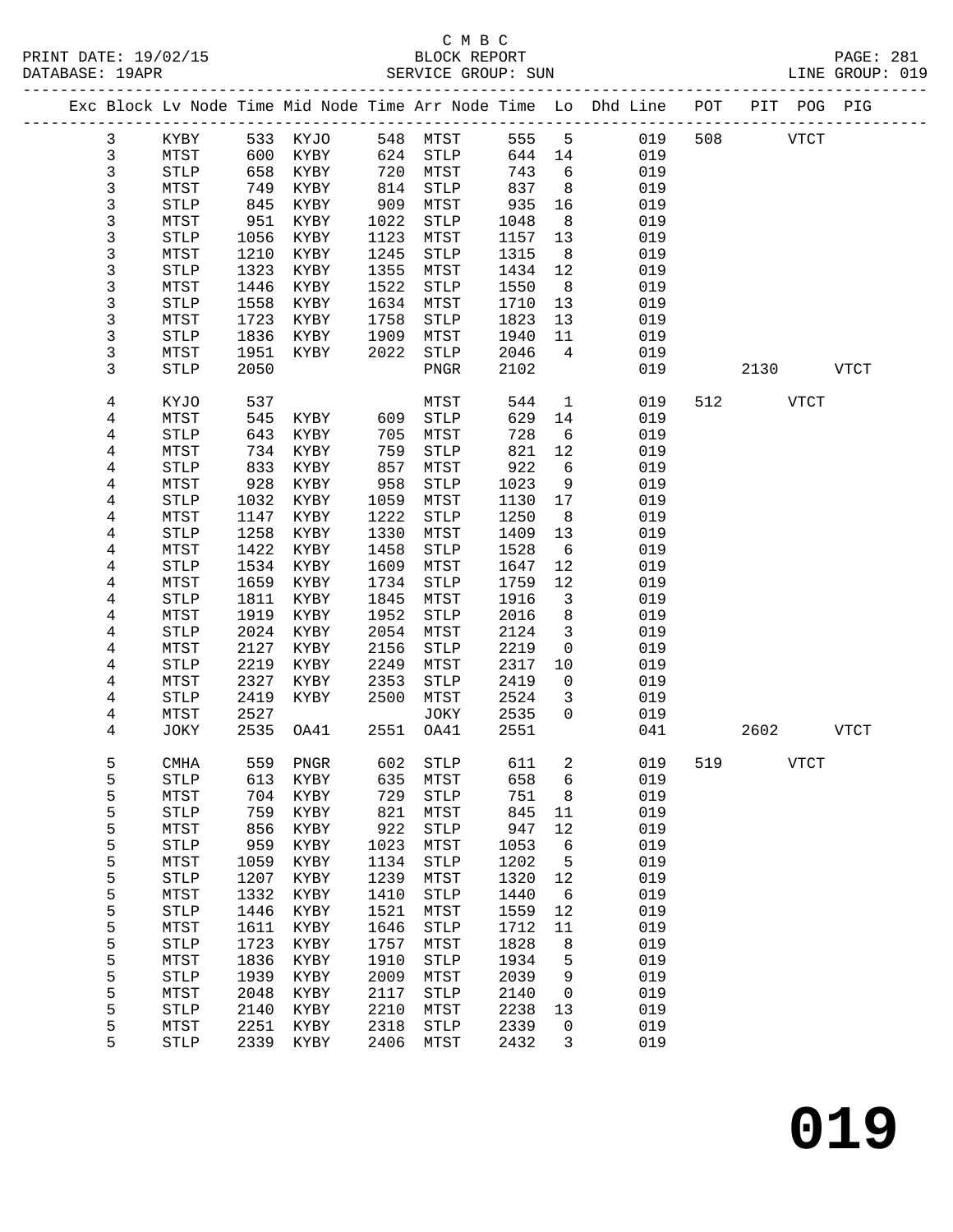|   |                       |      |                                  |      |              |         |                         | Exc Block Lv Node Time Mid Node Time Arr Node Time Lo Dhd Line POT PIT POG PIG |           |              |
|---|-----------------------|------|----------------------------------|------|--------------|---------|-------------------------|--------------------------------------------------------------------------------|-----------|--------------|
| 5 |                       |      |                                  |      |              |         |                         | MTST 2435 JOKY 2443 0 019                                                      |           |              |
| 5 |                       |      | JOKY 2443 OA41 2501 OA41 2501    |      |              |         |                         | 041 2512 VTCT                                                                  |           |              |
| 6 | CMHA                  |      | 614 PNGR                         | 617  | STLP         | 626     | $\overline{2}$          | 019                                                                            | 534 VTCT  |              |
| 6 | ${\tt STLP}$          | 628  | KYBY                             | 650  | MTST         | 713     | $6\overline{6}$         | 019                                                                            |           |              |
| 6 | MTST                  | 719  | KYBY                             | 744  | STLP         | 806     | 15                      | 019                                                                            |           |              |
| б | ${\tt STLP}$          | 821  | KYBY                             | 845  | MTST         | 910     | 6                       | 019                                                                            |           |              |
| 6 | MTST                  | 916  | KYBY                             | 946  | STLP         | 1011    | 9                       | 019                                                                            |           |              |
| б | ${\tt STLP}$          | 1020 | KYBY                             | 1047 | MTST         | 1118    | 17                      | 019                                                                            |           |              |
| б | MTST                  | 1135 | KYBY                             | 1210 | ${\tt STLP}$ | 1238    | $7\overline{ }$         | 019                                                                            |           |              |
| б | <b>STLP</b>           | 1245 | KYBY                             | 1317 | MTST         | 1358    | 12                      | 019                                                                            |           |              |
| 6 | MTST                  | 1410 | KYBY                             | 1446 | STLP         | 1516    | 6                       | 019                                                                            |           |              |
| б | $\operatorname{STLP}$ | 1522 | KYBY                             | 1557 | MTST         | 1635    | 12                      | 019                                                                            |           |              |
| б | MTST                  | 1647 | KYBY                             | 1722 | STLP         | 1747    | 12                      | 019                                                                            |           |              |
| б | <b>STLP</b>           | 1759 | KYBY                             | 1833 | MTST         | 1904    | $\overline{0}$          | 019                                                                            |           |              |
| б | MTST                  | 1904 |                                  |      | JOKY         | 1916    |                         | 019                                                                            | 1941 VTCT |              |
| 7 | KYJO                  | 607  |                                  |      | MTST         | 614     |                         | $\mathbf{1}$<br>019                                                            | 542 VTCT  |              |
| 7 | MTST                  |      | 615 KYBY 639                     |      | STLP         | 700     | 18                      | 019                                                                            |           |              |
| 7 | <b>STLP</b>           | 718  | KYBY                             | 740  | MTST         | 804     | 13                      | 019                                                                            |           |              |
| 7 | MTST                  | 817  | KYBY                             | 842  | STLP         | 905     | 17                      | 019                                                                            |           |              |
| 7 | $\operatorname{STLP}$ | 922  | KYBY                             | 946  | MTST         | 1016    | 11                      | 019                                                                            |           |              |
| 7 | MTST                  | 1027 | KYBY                             | 1058 | STLP         | 1126    | $6\overline{6}$         | 019                                                                            |           |              |
| 7 | STLP                  | 1132 | KYBY                             | 1201 | MTST         | 1239    | $5^{\circ}$             | 019                                                                            |           |              |
| 7 | MTST                  | 1244 | KYBY                             | 1322 | STLP         | 1352    | $6\overline{6}$         | 019                                                                            |           |              |
| 7 | STLP                  | 1358 | KYBY                             | 1432 | MTST         | 1510    | 12                      | 019                                                                            |           |              |
| 7 | MTST                  |      | 1522 KYBY                        | 1558 | STLP         | 1625    | 8 <sup>8</sup>          | 019                                                                            |           |              |
| 7 | $\operatorname{STLP}$ | 1633 | KYBY                             | 1709 | MTST         | 1740    | $\overline{7}$          | 019                                                                            |           |              |
| 7 | MTST                  | 1747 | KYBY                             | 1822 | STLP         | 1847    | 13                      | 019                                                                            |           |              |
| 7 | $\operatorname{STLP}$ | 1900 | KYBY                             | 1933 | MTST         | 2004    | $\overline{\mathbf{3}}$ | 019                                                                            |           |              |
| 7 | MTST                  | 2007 |                                  |      | JOKY         | 2017    |                         | 019                                                                            | 2039 VTCT |              |
| 8 | <b>CMHA</b>           | 753  | PNGR                             | 756  | STLP         | 805     | $4\overline{ }$         | 019                                                                            | 713 VTCT  |              |
| 8 | <b>STLP</b>           | 809  | KYBY                             | 833  | MTST         | 858     | 6                       | 019                                                                            |           |              |
| 8 | MTST                  |      | 904 KYBY                         | 934  | STLP         | 959     | 9                       | 019                                                                            |           |              |
| 8 | STLP                  | 1008 | KYBY                             |      | 1035 MTST    | 1106 17 |                         | 019                                                                            |           |              |
| 8 | MTST                  |      | 1123 KYBY                        |      | 1158 STLP    | 1226    | $\overline{7}$          | 019                                                                            |           |              |
| 8 |                       |      | STLP 1233 KYBY 1305 MTST 1346 12 |      |              |         |                         | 019                                                                            |           |              |
| 8 | MTST                  | 1358 | KYBY                             | 1434 | STLP         | 1504    | 6                       | 019                                                                            |           |              |
| 8 | <b>STLP</b>           | 1510 | KYBY                             | 1545 | MTST         | 1623    | 12                      | 019                                                                            |           |              |
| 8 | MTST                  | 1635 | KYBY                             | 1710 | STLP         | 1735    | 12                      | 019                                                                            |           |              |
| 8 | <b>STLP</b>           | 1747 | KYBY                             | 1821 | MTST         | 1852    | 12                      | 019                                                                            |           |              |
| 8 | MTST                  | 1904 | KYBY                             | 1937 | <b>STLP</b>  | 2001    | 8                       | 019                                                                            |           |              |
| 8 | <b>STLP</b>           | 2009 | KYBY                             | 2039 | MTST         | 2109    | 0                       | 019                                                                            |           |              |
| 8 | MTST                  | 2109 |                                  |      | JOKY         | 2119    |                         | 019                                                                            | 2141      | ${\tt VTCT}$ |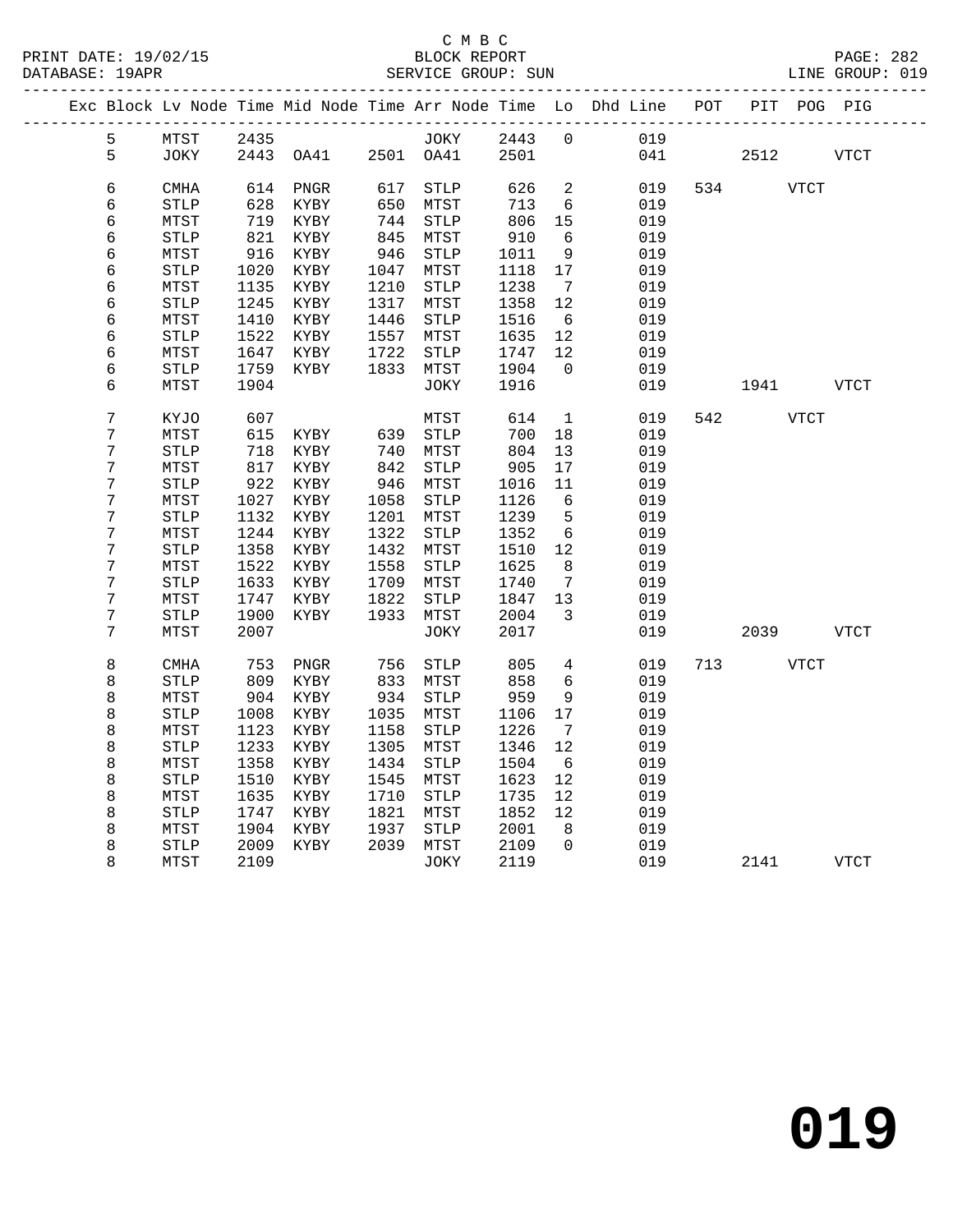DATABASE: 19APR

### C M B C<br>BLOCK REPORT PRINT DATE: 19/02/15 BLOCK REPORT PAGE: 283

| DAIABASE · IYAPK |   |       |      |           |      | SEKVICE GKOUP. SUN |      |     |                                                                |     |     |      | TINE GKOOL. OTA |  |
|------------------|---|-------|------|-----------|------|--------------------|------|-----|----------------------------------------------------------------|-----|-----|------|-----------------|--|
|                  |   |       |      |           |      |                    |      |     | Exc Block Ly Node Time Mid Node Time Arr Node Time Lo Dhd Line | POT | PIT | POG  | PIG             |  |
|                  | 9 | KYJO  | 755  |           |      | MTST               | 804  | - 0 | 019                                                            | 730 |     | VTCT |                 |  |
|                  | 9 | MTST  | 804  | KYBY      | 829  | STLP               | 852  | 17  | 019                                                            |     |     |      |                 |  |
|                  | 9 | STLP  | 909  | KYBY      | 933  | MTST               | 1003 | 12  | 019                                                            |     |     |      |                 |  |
|                  | 9 | MTST  | 1015 | KYBY      | 1046 | STLP               | 1114 | 7   | 019                                                            |     |     |      |                 |  |
|                  | 9 | STLP  | 1121 | KYBY      | 1149 | MTST               | 1227 | 5   | 019                                                            |     |     |      |                 |  |
|                  | 9 | MTST  | 1232 | KYBY      | 1310 | STLP               | 1340 | 8   | 019                                                            |     |     |      |                 |  |
|                  | 9 | STLP  | 1348 | KYBY      | 1420 | MTST               | 1459 | -11 | 019                                                            |     |     |      |                 |  |
|                  | 9 | MTST  | 1510 | KYBY      | 1546 | STLP               | 1613 | 7   | 019                                                            |     |     |      |                 |  |
|                  | Q | STT.D |      | 1620 KVRV | 1657 | MTCT               | 1731 | Δ   | 01 Q                                                           |     |     |      |                 |  |

|             | 17 T D T              | ᆂᅀᇰᅀ | 77 T D T | ∸⊃∸∨ | ᇦᆂᆈᄄ                  | ᆂᇦᆂᇦ | ັບ                  | ◡∸◡ |     |      |             |  |
|-------------|-----------------------|------|----------|------|-----------------------|------|---------------------|-----|-----|------|-------------|--|
| 9           | <b>STLP</b>           | 1348 | KYBY     | 1420 | MTST                  | 1459 | 11                  | 019 |     |      |             |  |
| 9           | MTST                  | 1510 | KYBY     | 1546 | $\operatorname{STLP}$ | 1613 | 7                   | 019 |     |      |             |  |
| 9           | STLP                  | 1620 | KYBY     | 1657 | MTST                  | 1731 | $\overline{4}$      | 019 |     |      |             |  |
| 9           | MTST                  | 1735 | KYBY     | 1810 | <b>STLP</b>           | 1835 | 13                  | 019 |     |      |             |  |
| 9           | <b>STLP</b>           | 1848 | KYBY     | 1921 | MTST                  | 1952 | 14                  | 019 |     |      |             |  |
| 9           | MTST                  | 2006 | KYBY     | 2037 | <b>STLP</b>           | 2100 | 0                   | 019 |     |      |             |  |
| 9           | $\operatorname{STLP}$ | 2100 | KYBY     | 2130 | MTST                  | 2200 | 8                   | 019 |     |      |             |  |
| $\mathsf 9$ | MTST                  | 2208 | KYBY     | 2236 | <b>STLP</b>           | 2259 | 0                   | 019 |     |      |             |  |
| $\mathsf 9$ | ${\tt STLP}$          | 2259 | KYBY     | 2327 | MTST                  | 2354 | 3                   | 019 |     |      |             |  |
| $\mathsf 9$ | MTST                  | 2357 | KYBY     | 2423 | $\operatorname{STLP}$ | 2449 | $\mathsf{O}\xspace$ | 019 |     |      |             |  |
| $\mathsf 9$ | <b>STLP</b>           | 2449 | KYBY     | 2530 | MTST                  | 2554 | $\mathbf{3}$        | 019 |     |      |             |  |
| 9           | MTST                  | 2557 |          |      | JOKY                  | 2605 | 0                   | 019 |     |      |             |  |
| 9           | JOKY                  | 2605 | OA41     | 2621 | OA41                  | 2621 |                     | 041 |     | 2632 | <b>VTCT</b> |  |
|             |                       |      |          |      |                       |      |                     |     |     |      |             |  |
| $10$        | CMHA                  | 840  | PNGR     | 843  | $\operatorname{STLP}$ | 853  | $\overline{4}$      | 019 | 800 | VTCT |             |  |
| $10$        | <b>STLP</b>           | 857  | KYBY     | 921  | MTST                  | 947  | 16                  | 019 |     |      |             |  |
| $10$        | MTST                  | 1003 | KYBY     | 1034 | <b>STLP</b>           | 1102 | 7                   | 019 |     |      |             |  |
| $10$        | <b>STLP</b>           | 1109 | KYBY     | 1137 | MTST                  | 1215 | 8                   | 019 |     |      |             |  |
| $10$        | MTST                  | 1223 | KYBY     | 1258 | $\operatorname{STLP}$ | 1328 | $\,8\,$             | 019 |     |      |             |  |
| $10$        | ${\tt STLP}$          | 1336 | KYBY     | 1408 | MTST                  | 1447 | 11                  | 019 |     |      |             |  |
| 10          | MTST                  | 1458 | KYBY     | 1534 | <b>STLP</b>           | 1601 | 7                   | 019 |     |      |             |  |
| $10$        | <b>STLP</b>           | 1608 | KYBY     | 1645 | MTST                  | 1719 | 0                   | 019 |     |      |             |  |
| 10          | MTST                  | 1719 |          |      | <b>JOKY</b>           | 1729 |                     | 019 |     | 1754 | <b>VTCT</b> |  |
|             |                       |      |          |      |                       |      |                     |     |     |      |             |  |
| 11          | KYJO                  | 922  |          |      | MTST                  | 932  | $7\phantom{.0}$     | 019 | 857 | VTCT |             |  |
| 11          | MTST                  | 939  | KYBY     | 1010 | <b>STLP</b>           | 1036 | 8                   | 019 |     |      |             |  |
| 11          | STLP                  | 1044 | KYBY     | 1111 | MTST                  | 1145 | 13                  | 019 |     |      |             |  |
| 11          | MTST                  | 1158 | KYBY     | 1233 | <b>STLP</b>           | 1303 | $7\phantom{.0}$     | 019 |     |      |             |  |
| 11          | STLP                  | 1310 | KYBY     | 1342 | MTST                  | 1421 | $13$                | 019 |     |      |             |  |
| 11          | MTST                  | 1434 | KYBY     | 1510 | <b>STLP</b>           | 1538 | $7\phantom{.0}$     | 019 |     |      |             |  |
| 11          | ${\tt STLP}$          | 1545 | KYBY     | 1621 | MTST                  | 1657 | 14                  | 019 |     |      |             |  |
| 11          | MTST                  | 1711 | KYBY     | 1746 | <b>STLP</b>           | 1811 | 12                  | 019 |     |      |             |  |
| 11          | <b>STLP</b>           | 1823 | KYBY     | 1857 | MTST                  | 1928 | $\,8\,$             | 019 |     |      |             |  |
| 11          | MTST                  | 1936 | KYBY     | 2007 | <b>STLP</b>           | 2031 | $\,8\,$             | 019 |     |      |             |  |
| $11\,$      | ${\tt STLP}$          | 2039 | KYBY     | 2109 | MTST                  | 2139 | 9                   | 019 |     |      |             |  |
| 11          | MTST                  | 2148 | KYBY     | 2216 | $\operatorname{STLP}$ | 2239 | $\mathsf 0$         | 019 |     |      |             |  |
| 11          | STLP                  | 2239 | KYBY     | 2307 | MTST                  | 2334 | $\mathbf{3}$        | 019 |     |      |             |  |
| 11          | MTST                  | 2337 |          |      | JOKY                  | 2345 |                     | 019 |     | 2407 | <b>VTCT</b> |  |
|             |                       |      |          |      |                       |      |                     |     |     |      |             |  |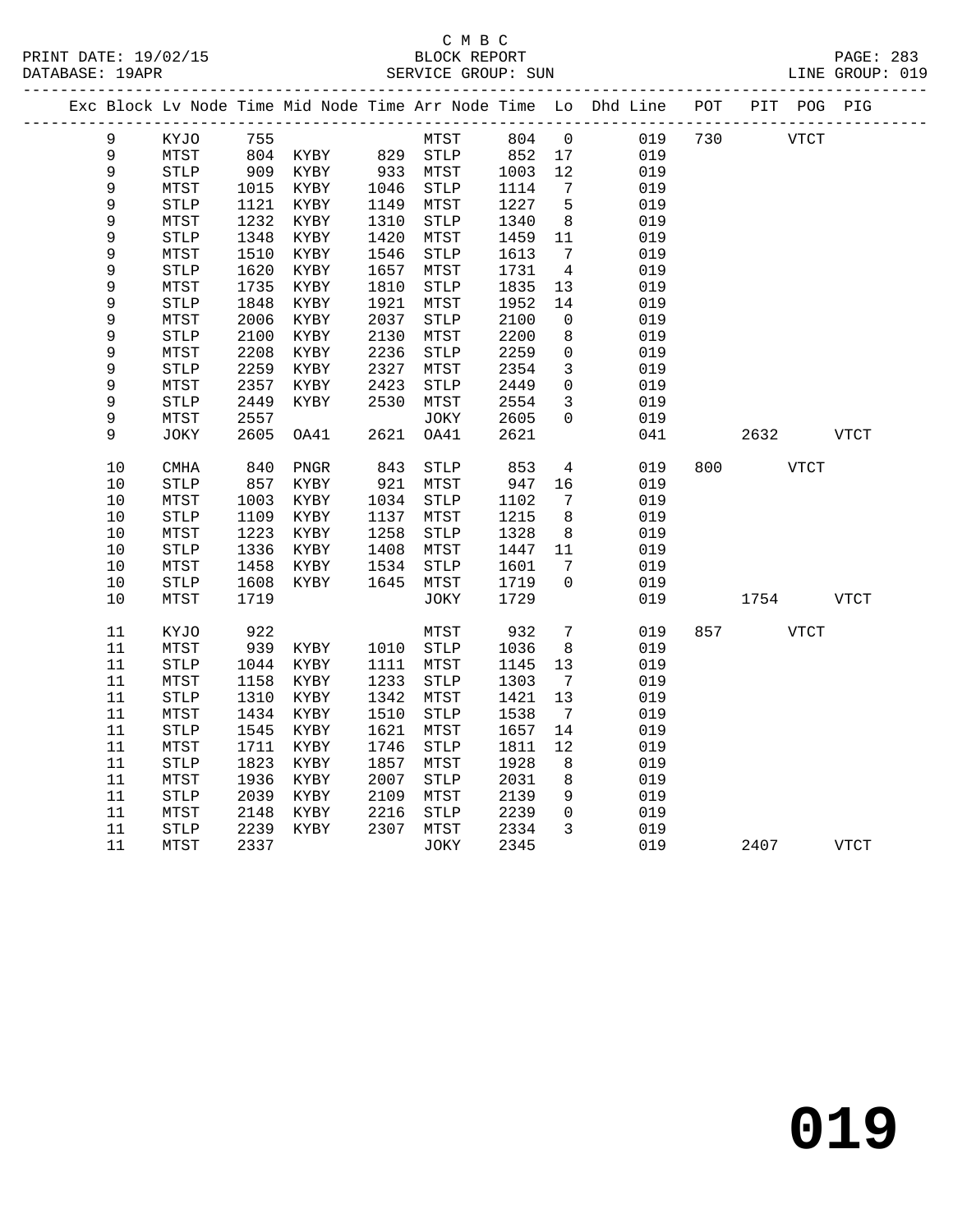### C M B C

|       | DATABASE: 19APR |              |      |                |      | SERVICE GROUP: SUN                                                             |         |                 |                |     |               |      |     | LINE GROUP: 019 |  |
|-------|-----------------|--------------|------|----------------|------|--------------------------------------------------------------------------------|---------|-----------------|----------------|-----|---------------|------|-----|-----------------|--|
|       |                 |              |      |                |      | Exc Block Lv Node Time Mid Node Time Arr Node Time Lo Dhd Line POT PIT POG PIG |         |                 |                |     |               |      |     |                 |  |
|       | 12              | KYJO 1057    |      |                |      | MTST 1109 2                                                                    |         |                 |                |     | 019 1031 VTCT |      |     |                 |  |
|       | 12              | MTST         |      |                |      | 1111 KYBY 1146 STLP 1214 6                                                     |         |                 |                | 019 |               |      |     |                 |  |
|       | 12              | STLP         | 1220 | KYBY 1252 MTST |      |                                                                                | 1333 11 |                 |                | 019 |               |      |     |                 |  |
|       | 12              | MTST         | 1344 | KYBY           |      | 1422 STLP                                                                      | 1452    | $6\overline{6}$ |                | 019 |               |      |     |                 |  |
|       | 12              | STLP         | 1458 | KYBY           | 1533 | MTST                                                                           | 1611    | 12              |                | 019 |               |      |     |                 |  |
|       | 12              | MTST         | 1623 | KYBY           | 1658 | STLP                                                                           | 1724    | 11              |                | 019 |               |      |     |                 |  |
|       | 12              | STLP         | 1735 | KYBY           | 1809 | MTST                                                                           | 1840    | 8 <sup>8</sup>  |                | 019 |               |      |     |                 |  |
|       | 12              | MTST         | 1848 | KYBY           | 1922 | STLP                                                                           | 1946    | 8 <sup>8</sup>  |                | 019 |               |      |     |                 |  |
|       | 12              | <b>STLP</b>  | 1954 | KYBY           | 2024 | MTST                                                                           | 2054    | 13              |                | 019 |               |      |     |                 |  |
|       | 12              | MTST         | 2107 | KYBY           | 2136 | STLP                                                                           | 2159    | $\overline{0}$  |                | 019 |               |      |     |                 |  |
|       | 12              | STLP         | 2159 | KYBY           | 2229 | MTST                                                                           | 2257    | 14              |                | 019 |               |      |     |                 |  |
|       | 12              | MTST         | 2311 | KYBY           | 2338 | STLP                                                                           | 2359    | $\overline{0}$  |                | 019 |               |      |     |                 |  |
|       | 12              | <b>STLP</b>  | 2359 | KYBY           | 2434 | MTST                                                                           | 2458    | $\overline{3}$  |                | 019 |               |      |     |                 |  |
|       | 12              | MTST         | 2501 | KYBY           | 2526 | PNHM                                                                           | 2534    | $\overline{0}$  | $\overline{3}$ | 019 |               |      |     |                 |  |
|       | 12              | HRPN         | 2537 | BYGR           | 2552 | ULP1                                                                           | 2611    | 8               |                | 014 |               |      |     |                 |  |
|       | 12              | ULP1         | 2619 | A10N           | 2628 | GRBY                                                                           | 2636    |                 |                |     | 014           | 2651 |     | VTCT            |  |
|       | 13              | KYJO         | 1244 |                |      | MTST                                                                           | 1258    | 10              |                |     | 019 1218 VTCT |      |     |                 |  |
|       | 13              | MTST         | 1308 | KYBY 1346 STLP |      |                                                                                | 1416    | 6               |                | 019 |               |      |     |                 |  |
|       | 13              | <b>STLP</b>  | 1422 | KYBY           | 1456 | MTST                                                                           | 1534    | 13              |                | 019 |               |      |     |                 |  |
|       | 13              | MTST         | 1547 | KYBY           |      | 1622 STLP                                                                      | 1648    | 10              |                | 019 |               |      |     |                 |  |
|       | 13              | STLP         | 1658 | KYBY           | 1732 | MTST                                                                           | 1803    | 8 <sup>8</sup>  |                | 019 |               |      |     |                 |  |
|       | 13              | MTST         | 1811 | KYBY           | 1846 | STLP                                                                           | 1911    | 13              |                | 019 |               |      |     |                 |  |
|       | 13              | STLP         | 1924 | KYBY           | 1957 | MTST                                                                           | 2028    | $\overline{2}$  |                | 019 |               |      |     |                 |  |
|       | 13              | MTST         | 2030 |                |      | JOKY                                                                           | 2040    |                 |                | 019 |               | 2102 |     | VTCT            |  |
| SP 60 |                 | STTE         | 827  |                |      | STLP 847                                                                       |         | 14              |                | 019 | 802           |      | VTC |                 |  |
| SP 60 |                 | <b>STLP</b>  | 901  |                |      | STTE                                                                           | 919     | $\overline{a}$  |                | 019 |               |      |     |                 |  |
| SP 60 |                 | STTE         | 921  |                |      | STLP                                                                           | 941     | 12              |                | 019 |               |      |     |                 |  |
| SP 60 |                 | <b>STLP</b>  | 953  |                |      | STTE                                                                           | 1011    | $7\overline{ }$ |                | 019 |               |      |     |                 |  |
| SP 60 |                 | STTE         | 1018 |                |      | STLP                                                                           | 1042    | 10              |                | 019 |               |      |     |                 |  |
| SP 60 |                 | <b>STLP</b>  | 1052 |                |      | STTE                                                                           | 1111    | 7               |                | 019 |               |      |     |                 |  |
| SP 60 |                 | STTE         | 1118 |                |      | STLP                                                                           | 1144    | $7\phantom{.0}$ |                | 019 |               |      |     |                 |  |
| SP 60 |                 | <b>STLP</b>  | 1151 |                |      | STTE                                                                           | 1211    | $7\phantom{.0}$ |                | 019 |               |      |     |                 |  |
| SP 60 |                 | STTE         | 1218 |                |      | STLP                                                                           | 1244    | $7\phantom{.0}$ |                | 019 |               |      |     |                 |  |
| SP 60 |                 | STLP         | 1251 |                |      | STTE                                                                           | 1312    | $7\phantom{.0}$ |                | 019 |               |      |     |                 |  |
| SP 60 |                 | STTE         | 1319 |                |      | STLP                                                                           | 1346    | $\overline{7}$  |                | 019 |               |      |     |                 |  |
| SP 60 |                 | <b>STLP</b>  | 1353 |                |      | <b>STTE</b>                                                                    | 1414    | $7\overline{ }$ |                | 019 |               |      |     |                 |  |
|       | SP 60           | STTE         | 1421 |                |      | STLP 1446 6 019                                                                |         |                 |                |     |               |      |     |                 |  |
| SP 60 |                 | <b>STLP</b>  | 1452 |                |      | STTE                                                                           | 1514    | 7               |                | 019 |               |      |     |                 |  |
| SP 60 |                 | STTE         | 1521 |                |      | STLP                                                                           | 1543    | 9               |                | 019 |               |      |     |                 |  |
| SP 60 |                 | <b>STLP</b>  | 1552 |                |      | STTE                                                                           | 1614    | 7               |                | 019 |               |      |     |                 |  |
| SP 60 |                 | ${\tt STTE}$ | 1621 |                |      | STLP                                                                           | 1642    | 9               |                | 019 |               |      |     |                 |  |
| SP 60 |                 | <b>STLP</b>  | 1651 |                |      | STTE                                                                           | 1715    | 6               |                | 019 |               |      |     |                 |  |
| SP 60 |                 | ${\tt STTE}$ | 1721 |                |      | STLP                                                                           | 1741    | 12              |                | 019 |               |      |     |                 |  |
| SP 60 |                 | <b>STLP</b>  | 1753 |                |      | STTE                                                                           | 1817    | $5^{\circ}$     |                | 019 |               |      |     |                 |  |
| SP 60 |                 | STTE         | 1822 |                |      | ${\tt STLP}$                                                                   | 1842    | 12              |                | 019 |               |      |     |                 |  |
| SP 60 |                 | <b>STLP</b>  | 1854 |                |      | <b>STTE</b>                                                                    | 1918    |                 |                | 019 |               | 1943 |     | <b>VTC</b>      |  |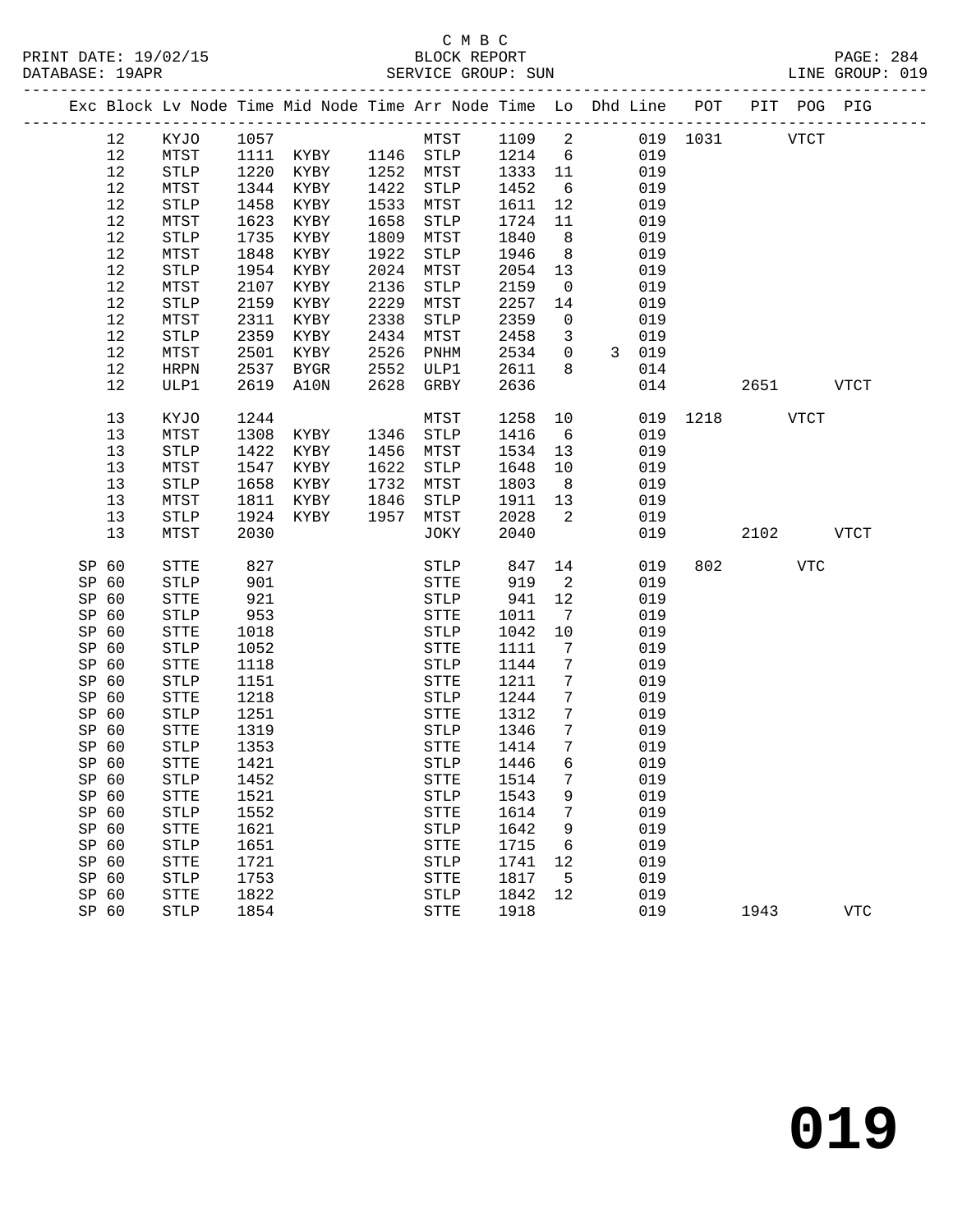#### C M B C<br>BLOCK REPORT SERVICE GROUP: SUN

|       |              |      |  |              |      |                 | Exc Block Lv Node Time Mid Node Time Arr Node Time Lo Dhd Line POT PIT POG PIG |     |      |            |            |
|-------|--------------|------|--|--------------|------|-----------------|--------------------------------------------------------------------------------|-----|------|------------|------------|
| SP 61 | STTE         | 851  |  | <b>STLP</b>  | 911  | 5               | 019                                                                            | 826 |      | <b>VTC</b> |            |
| SP 61 | <b>STLP</b>  | 916  |  | <b>STTE</b>  | 934  | 9               | 019                                                                            |     |      |            |            |
| SP 61 | <b>STTE</b>  | 943  |  | STLP         | 1005 | 12              | 019                                                                            |     |      |            |            |
| SP 61 | STLP         | 1017 |  | ${\tt STTE}$ | 1035 | $7\phantom{.0}$ | 019                                                                            |     |      |            |            |
| SP 61 | STTE         | 1042 |  | STLP         | 1108 | 8               | 019                                                                            |     |      |            |            |
| SP 61 | <b>STLP</b>  | 1116 |  | STTE         | 1135 | 7               | 019                                                                            |     |      |            |            |
| SP 61 | <b>STTE</b>  | 1142 |  | STLP         | 1208 | 6               | 019                                                                            |     |      |            |            |
| SP 61 | <b>STLP</b>  | 1214 |  | <b>STTE</b>  | 1234 | 8               | 019                                                                            |     |      |            |            |
| SP 61 | <b>STTE</b>  | 1242 |  | <b>STLP</b>  | 1309 | 7               | 019                                                                            |     |      |            |            |
| SP 61 | STLP         | 1316 |  | STTE         | 1337 | 6               | 019                                                                            |     |      |            |            |
| SP 61 | STTE         | 1343 |  | STLP         | 1410 | $7\phantom{.0}$ | 019                                                                            |     |      |            |            |
| SP 61 | ${\tt STLP}$ | 1417 |  | ${\tt STTE}$ | 1438 | $7\phantom{.}$  | 019                                                                            |     |      |            |            |
| SP 61 | ${\tt STTE}$ | 1445 |  | <b>STLP</b>  | 1510 | 6               | 019                                                                            |     |      |            |            |
| SP 61 | ${\tt STLP}$ | 1516 |  | ${\tt STTE}$ | 1538 | $7\phantom{.0}$ | 019                                                                            |     |      |            |            |
| SP 61 | <b>STTE</b>  | 1545 |  | <b>STLP</b>  | 1607 | 8               | 019                                                                            |     |      |            |            |
| SP 61 | <b>STLP</b>  | 1615 |  | STTE         | 1638 | 7               | 019                                                                            |     |      |            |            |
| SP 61 | STTE         | 1645 |  | STLP         | 1706 | 11              | 019                                                                            |     |      |            |            |
| SP 61 | STLP         | 1717 |  | STTE         | 1741 | $\overline{4}$  | 019                                                                            |     |      |            |            |
| SP 61 | STTE         | 1745 |  | STLP         | 1805 | 12 <sup>°</sup> | 019                                                                            |     |      |            |            |
| SP 61 | STLP         | 1817 |  | STTE         | 1841 |                 | 019                                                                            |     | 1906 |            | <b>VTC</b> |
|       |              |      |  |              |      |                 |                                                                                |     |      |            |            |
| SP 62 | <b>STTE</b>  | 904  |  | <b>STLP</b>  | 924  | 4               | 019                                                                            | 839 |      | <b>VTC</b> |            |
| SP 62 | <b>STLP</b>  | 928  |  | <b>STTE</b>  | 946  | 9               | 019                                                                            |     |      |            |            |
| SP 62 | STTE         | 955  |  | STLP         | 1017 | 11              | 019                                                                            |     |      |            |            |
| SP 62 | STLP         | 1028 |  | STTE         | 1047 | $7\phantom{.0}$ | 019                                                                            |     |      |            |            |
| SP 62 | ${\tt STTE}$ | 1054 |  | ${\tt STLP}$ | 1120 | $7\phantom{.0}$ | 019                                                                            |     |      |            |            |
| SP 62 | <b>STLP</b>  | 1127 |  | STTE         | 1147 | 7               | 019                                                                            |     |      |            |            |
| SP 62 | <b>STTE</b>  | 1154 |  | STLP         | 1220 | 6               | 019                                                                            |     |      |            |            |
| SP 62 | <b>STLP</b>  | 1226 |  | <b>STTE</b>  | 1247 | $7\phantom{.}$  | 019                                                                            |     |      |            |            |
| SP 62 | <b>STTE</b>  | 1254 |  | <b>STLP</b>  | 1321 | 8               | 019                                                                            |     |      |            |            |
| SP 62 | STLP         | 1329 |  | STTE         | 1350 | $7\phantom{.0}$ | 019                                                                            |     |      |            |            |
| SP 62 | <b>STTE</b>  | 1357 |  | STLP         | 1422 | 6               | 019                                                                            |     |      |            |            |
| SP 62 | STLP         | 1428 |  | STTE         | 1450 | 7               | 019                                                                            |     |      |            |            |
| SP 62 | ${\tt STTE}$ | 1457 |  | <b>STLP</b>  | 1520 | $\,8\,$         | 019                                                                            |     |      |            |            |
| SP 62 | <b>STLP</b>  | 1528 |  | <b>STTE</b>  | 1550 | 7               | 019                                                                            |     |      |            |            |
| SP 62 | <b>STTE</b>  | 1557 |  | STLP         | 1618 | 9               | 019                                                                            |     |      |            |            |
| SP 62 | <b>STLP</b>  | 1627 |  | <b>STTE</b>  | 1650 | $7\overline{ }$ | 019                                                                            |     |      |            |            |
| SP 62 | STTE         | 1657 |  | STLP         | 1717 | 12              | 019                                                                            |     |      |            |            |
| SP 62 | STLP         | 1729 |  | STTE         | 1753 | $\overline{4}$  | 019                                                                            |     |      |            |            |
| SP 62 | STTE         | 1757 |  | STLP         | 1817 | 12 <sup>°</sup> | 019                                                                            |     |      |            |            |
| SP 62 | <b>STLP</b>  | 1829 |  | <b>STTE</b>  | 1853 |                 | 019                                                                            |     | 1918 |            | <b>VTC</b> |
|       |              |      |  |              |      |                 |                                                                                |     |      |            |            |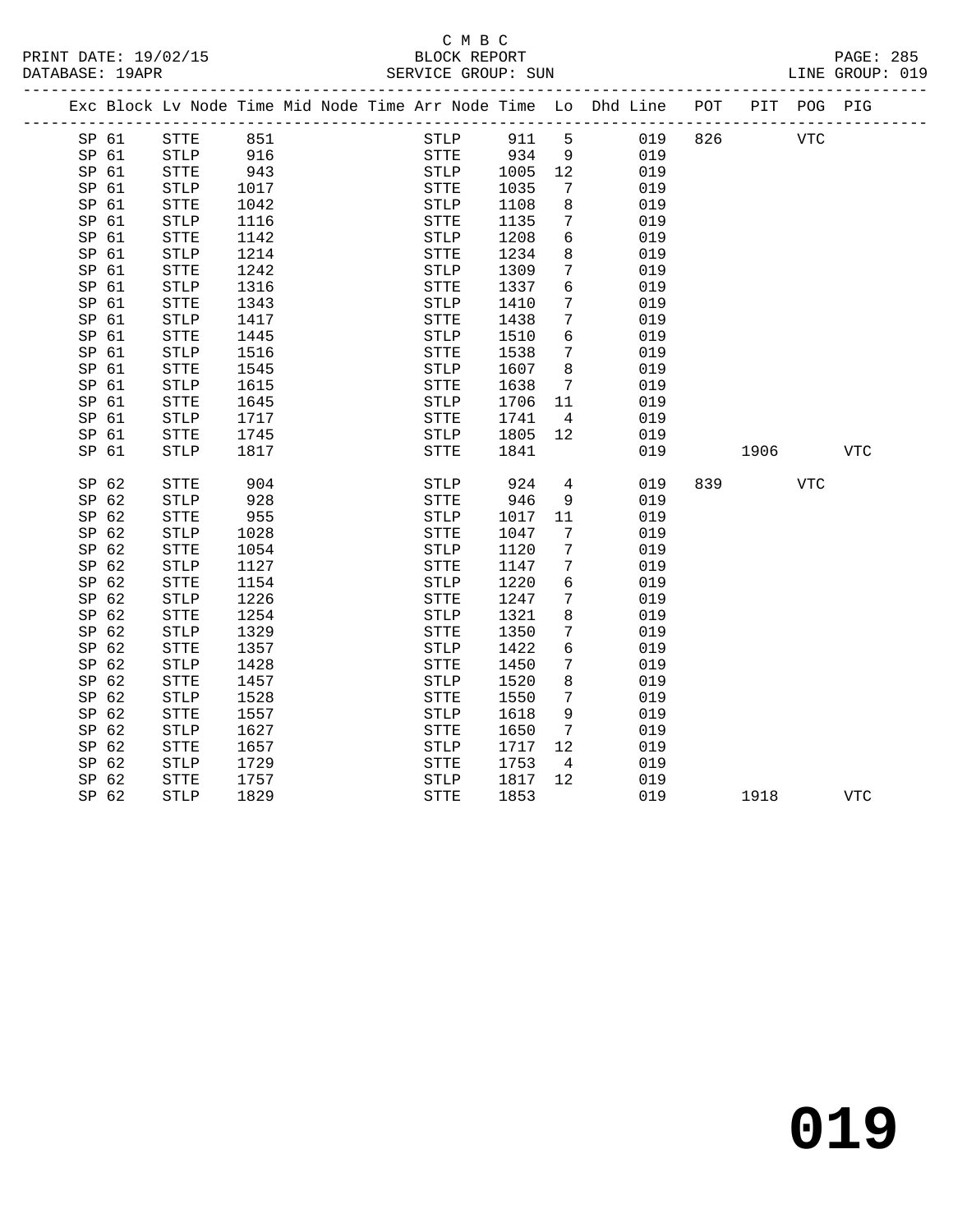### C M B C<br>BLOCK REPORT

| PRINT DATE: 19/02/15 | BLOCK REPORT       | PAGE: 286       |
|----------------------|--------------------|-----------------|
| DATABASE: 19APR      | SERVICE GROUP: SUN | LINE GROUP: 019 |
|                      |                    |                 |

|                  | Exc Block Lv Node Time Mid Node Time Arr Node Time Lo Dhd Line |      |  |                       |      |                |     | POT | PIT  | POG PIG    |            |
|------------------|----------------------------------------------------------------|------|--|-----------------------|------|----------------|-----|-----|------|------------|------------|
| SP 63            | <b>STTE</b>                                                    | 910  |  | STLP                  | 930  | 10             | 019 | 845 |      | <b>VTC</b> |            |
| SP 63            | <b>STLP</b>                                                    | 940  |  | <b>STTE</b>           | 958  | 9              | 019 |     |      |            |            |
| SP 63            | <b>STTE</b>                                                    | 1007 |  | <b>STLP</b>           | 1031 | 9              | 019 |     |      |            |            |
| SP 63            | <b>STLP</b>                                                    | 1040 |  | <b>STTE</b>           | 1059 | 7              | 019 |     |      |            |            |
| SP 63            | <b>STTE</b>                                                    | 1106 |  | <b>STLP</b>           | 1132 | 6              | 019 |     |      |            |            |
| SP 63            | STLP                                                           | 1138 |  | STTE                  | 1158 | 8              | 019 |     |      |            |            |
| SP 63            | <b>STTE</b>                                                    | 1206 |  | <b>STLP</b>           | 1232 | 6              | 019 |     |      |            |            |
| SP 63            | <b>STLP</b>                                                    | 1238 |  | STTE                  | 1259 | 8              | 019 |     |      |            |            |
| SP 63            | STTE                                                           | 1307 |  | STLP                  | 1334 | 7              | 019 |     |      |            |            |
| SP 63            | <b>STLP</b>                                                    | 1341 |  | <b>STTE</b>           | 1402 | 7              | 019 |     |      |            |            |
| SP 63            | ${\tt STTE}$                                                   | 1409 |  | $\operatorname{STLP}$ | 1434 | 6              | 019 |     |      |            |            |
| SP 63            | $\operatorname{STLP}$                                          | 1440 |  | ${\tt STTE}$          | 1502 | 7              | 019 |     |      |            |            |
| SP 63            | STTE                                                           | 1509 |  | <b>STLP</b>           | 1532 | 8              | 019 |     |      |            |            |
| SP 63            | <b>STLP</b>                                                    | 1540 |  | <b>STTE</b>           | 1602 | 7              | 019 |     |      |            |            |
| SP 63            | <b>STTE</b>                                                    | 1609 |  | <b>STLP</b>           | 1630 | 9              | 019 |     |      |            |            |
| SP 63            | <b>STLP</b>                                                    | 1639 |  | <b>STTE</b>           | 1703 | 6              | 019 |     |      |            |            |
| SP 63            | <b>STTE</b>                                                    | 1709 |  | <b>STLP</b>           | 1729 | 12             | 019 |     |      |            |            |
| SP 63            | <b>STLP</b>                                                    | 1741 |  | STTE                  | 1805 | $\overline{4}$ | 019 |     |      |            |            |
| SP 63            | <b>STTE</b>                                                    | 1809 |  | <b>STLP</b>           | 1829 | 12             | 019 |     |      |            |            |
| SP 63            | <b>STLP</b>                                                    | 1841 |  | <b>STTE</b>           | 1905 |                | 019 |     | 1930 |            | <b>VTC</b> |
| SP <sub>64</sub> | <b>STTE</b>                                                    | 931  |  | <b>STLP</b>           | 953  | 12             | 019 | 906 |      | <b>VTC</b> |            |
| SP 64            | STLP                                                           | 1005 |  | STTE                  | 1023 | 7              | 019 |     |      |            |            |
| SP <sub>64</sub> | STTE                                                           | 1030 |  | STLP                  | 1056 | 8              | 019 |     |      |            |            |
| SP 64            | <b>STLP</b>                                                    | 1104 |  | <b>STTE</b>           | 1123 | 7              | 019 |     |      |            |            |
| SP 64            | STTE                                                           | 1130 |  | STLP                  | 1156 | 7              | 019 |     |      |            |            |
| SP 64            | STLP                                                           | 1203 |  | STTE                  | 1223 | 7              | 019 |     |      |            |            |
| SP <sub>64</sub> | <b>STTE</b>                                                    | 1230 |  | <b>STLP</b>           | 1257 | 7              | 019 |     |      |            |            |
| SP <sub>64</sub> | <b>STLP</b>                                                    | 1304 |  | STTE                  | 1325 | 6              | 019 |     |      |            |            |
| SP <sub>64</sub> | <b>STTE</b>                                                    | 1331 |  | <b>STLP</b>           | 1358 | 7              | 019 |     |      |            |            |
| SP <sub>64</sub> | <b>STLP</b>                                                    | 1405 |  | <b>STTE</b>           | 1426 | 7              | 019 |     |      |            |            |
| SP <sub>64</sub> | <b>STTE</b>                                                    | 1433 |  | <b>STLP</b>           | 1458 | 6              | 019 |     |      |            |            |
| SP 64            | <b>STLP</b>                                                    | 1504 |  | <b>STTE</b>           | 1526 | 7              | 019 |     |      |            |            |
| SP 64            | <b>STTE</b>                                                    | 1533 |  | <b>STLP</b>           | 1555 | 9              | 019 |     |      |            |            |
| SP <sub>64</sub> | STLP                                                           | 1604 |  | STTE                  | 1627 | 6              | 019 |     |      |            |            |
| SP 64            | <b>STTE</b>                                                    | 1633 |  | <b>STLP</b>           | 1654 | 10             | 019 |     |      |            |            |
| SP <sub>64</sub> | STLP                                                           | 1704 |  | STTE                  | 1728 | 5              | 019 |     |      |            |            |
| SP <sub>64</sub> | STTE                                                           | 1733 |  | STLP                  | 1753 | 12             | 019 |     |      |            |            |
| SP 64            | <b>STLP</b>                                                    | 1805 |  | <b>STTE</b>           | 1829 |                | 019 |     | 1854 |            | <b>VTC</b> |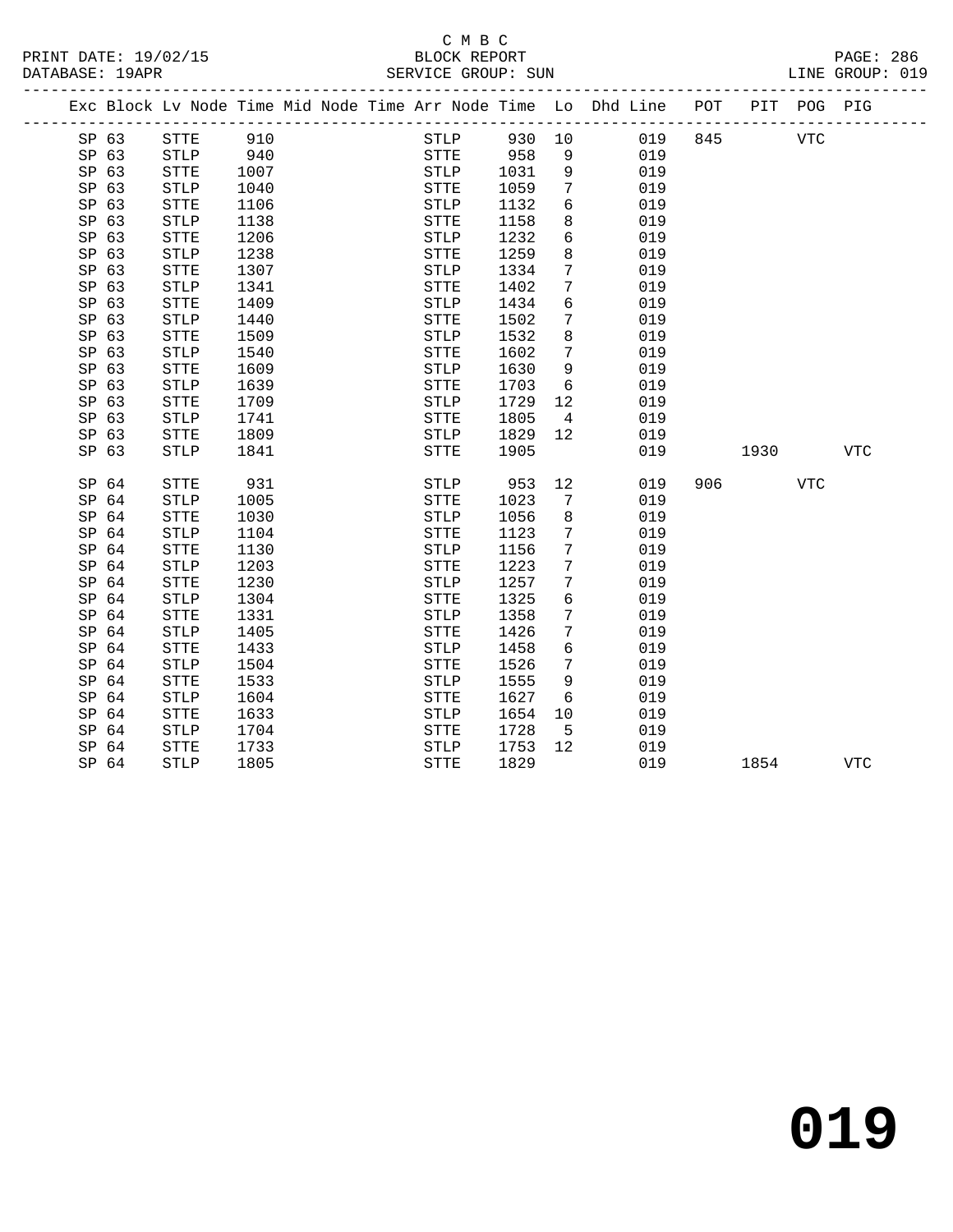| PRINT DATE: 19/02/15<br>DATABASE: 19APR |                                      |                      |              |                                                                     | BLOCK REPORT |                        |              | PAGE: 287               |                                                                                                                                                                                    |  |          |           |             |
|-----------------------------------------|--------------------------------------|----------------------|--------------|---------------------------------------------------------------------|--------------|------------------------|--------------|-------------------------|------------------------------------------------------------------------------------------------------------------------------------------------------------------------------------|--|----------|-----------|-------------|
|                                         |                                      | 41BR 41AV & BRUCE ST |              |                                                                     |              |                        |              |                         | 41VI 41 AV & VICTORIA<br>BYST BROADWAY STN FIRE THAT AV & VICTORIA<br>RORI ROBSON & RICHARDS FIRE THAN HALP HARRISON LOOP<br>VITCT Vancouver Trolley Depot<br>The Victoria & 41 av |  |          |           |             |
|                                         |                                      |                      |              |                                                                     |              |                        |              |                         | Exc Block Lv Node Time Mid Node Time Arr Node Time Lo Dhd Line POT PIT POG PIG                                                                                                     |  |          |           |             |
|                                         |                                      |                      |              |                                                                     |              |                        |              |                         | 1 VI41 501 BYST 510 RORI 530 0 020<br>1 RORI 530 BYST 551 HALP 609 22 020                                                                                                          |  | 438 VTCT |           |             |
|                                         |                                      |                      |              |                                                                     |              |                        |              |                         |                                                                                                                                                                                    |  |          |           |             |
|                                         | $\mathbf{1}$                         |                      |              | HALP 631 BYST 649 RORI 710 0                                        |              |                        |              |                         | 020                                                                                                                                                                                |  |          |           |             |
|                                         | $\mathbf 1$                          | RORI                 | 710          | BYST 733 HALP 751 15<br>BYST 824 RORI 850 0<br>RYST 917 HALP 939 15 |              |                        |              |                         | 020                                                                                                                                                                                |  |          |           |             |
|                                         | $\mathbf 1$                          | HALP                 |              | 806 BYST<br>850 BYST                                                |              |                        |              | $\overline{0}$          | 020                                                                                                                                                                                |  |          |           |             |
|                                         | 1                                    | RORI                 |              |                                                                     |              |                        |              |                         | 15<br>020                                                                                                                                                                          |  |          |           |             |
|                                         | 1                                    | HALP                 |              | 954 BYST                                                            |              | 1015 RORI              | 1044         |                         | 5 <sup>1</sup><br>020                                                                                                                                                              |  |          |           |             |
|                                         | 1                                    | RORI                 | 1049         | BYST                                                                |              | 1122 HALP              | 1146         |                         | $6\overline{}$<br>020                                                                                                                                                              |  |          |           |             |
|                                         | 1                                    | HALP                 | 1152         | BYST                                                                |              | 1214 RORI              | 1245<br>1352 | $5\overline{)}$         | 020                                                                                                                                                                                |  |          |           |             |
|                                         | 1                                    | RORI                 | 1250         | BYST                                                                |              | 1326 HALP              |              | $6\overline{6}$         | 020                                                                                                                                                                                |  |          |           |             |
|                                         | 1                                    | HALP                 | 1358         | BYST                                                                | 1422         | RORI                   | 1454         |                         | 5 <sub>1</sub><br>020                                                                                                                                                              |  |          |           |             |
|                                         | 1                                    | RORI                 | 1459         | BYST                                                                | 1536         | HALP                   | 1601         | 10                      | 020                                                                                                                                                                                |  |          |           |             |
|                                         | 1                                    | HALP                 | 1611         | BYST                                                                |              | 1634 RORI              | 1703         | $\overline{\mathbf{2}}$ | 020                                                                                                                                                                                |  |          |           |             |
|                                         | 1                                    | RORI                 | 1705         | BYST                                                                |              | 1741 HALP              | 1806         | 16                      | 020                                                                                                                                                                                |  |          |           |             |
|                                         | 1                                    | HALP                 |              | 1822 BYST                                                           |              | 1843 RORI              | 1912         |                         | $\overline{0}$<br>020                                                                                                                                                              |  |          |           |             |
|                                         | $\mathbf 1$                          | RORI                 | 1912         | BYST                                                                | 1947         | HALP                   | 2008         | $\overline{7}$          | 020                                                                                                                                                                                |  |          |           |             |
|                                         | 1                                    | HALP                 | 2015         | BYST                                                                | 2034         | RORI                   | 2103         | $\overline{0}$          | 020                                                                                                                                                                                |  |          |           |             |
|                                         | 1                                    | RORI                 | 2103         | BYST                                                                |              | 2133 HALP              | 2153         |                         | $\begin{array}{c} 13 \\ 0 \end{array}$<br>020                                                                                                                                      |  |          |           |             |
|                                         | 1                                    | HALP                 | 2206         | BYST 2223 RORI                                                      |              |                        | 2248         |                         | 020                                                                                                                                                                                |  |          |           |             |
|                                         | $\mathbf 1$                          | RORI                 |              | 2248 BYST 2316 HALP                                                 |              |                        | 2336         | $\overline{0}$          | 020                                                                                                                                                                                |  |          |           |             |
|                                         | 1                                    | HALP                 | 2336         |                                                                     |              | 41VI                   | 2344         |                         | 020                                                                                                                                                                                |  |          | 2403 VTCT |             |
|                                         | 2                                    | 41BR                 | 500          |                                                                     |              | HALP                   | 509          |                         | 3 <sup>1</sup><br>020                                                                                                                                                              |  | 441 VTCT |           |             |
|                                         | $\overline{c}$                       | HALP                 |              | 512 BYST                                                            |              | 529 RORI               | 550          |                         | $\overline{0}$<br>020                                                                                                                                                              |  |          |           |             |
|                                         | $\boldsymbol{2}$                     | RORI                 | 550          | BYST                                                                |              | 611 HALP               | 629          | 22                      | 020                                                                                                                                                                                |  |          |           |             |
|                                         | $\sqrt{2}$                           | HALP                 |              | 651 BYST<br>730 BYST                                                | 709          | RORI                   | 730<br>812   | $\overline{0}$          | 020                                                                                                                                                                                |  |          |           |             |
|                                         | $\sqrt{2}$                           | RORI                 |              |                                                                     |              | 754 HALP               |              |                         | 9<br>020                                                                                                                                                                           |  |          |           |             |
|                                         | $\overline{c}$                       | HALP                 |              | 821 BYST                                                            |              | 840 RORI               | 907          | $\overline{1}$          | 020                                                                                                                                                                                |  |          |           |             |
|                                         | 2                                    | RORI                 | 908          | BYST                                                                |              | 937 HALP               | 1000         |                         | 14<br>020                                                                                                                                                                          |  |          |           |             |
|                                         | $\overline{c}$                       | HALP                 |              | $1014$ BYST                                                         |              | 1035 RORI<br>1142 HALP | 1104<br>1206 | $5^{\circ}$             | 020                                                                                                                                                                                |  |          |           |             |
|                                         | $\overline{c}$                       | RORI                 |              | 1109 BYST                                                           |              |                        | 1206 12      |                         | 020                                                                                                                                                                                |  |          |           |             |
|                                         | 2                                    | HALP                 |              |                                                                     |              |                        |              |                         | 1218 BYST 1242 RORI 1315 5 020                                                                                                                                                     |  |          |           |             |
|                                         | $\boldsymbol{2}$                     | RORI                 | 1320         | <b>BYST</b>                                                         | 1356         | HALP                   | 1422         | 8                       | 020                                                                                                                                                                                |  |          |           |             |
|                                         | $\boldsymbol{2}$                     | HALP                 | 1430         | BYST                                                                | 1453         | RORI                   | 1524         | 5                       | 020                                                                                                                                                                                |  |          |           |             |
|                                         | $\overline{\mathbf{c}}$              | RORI                 | 1529         | BYST                                                                | 1607         | HALP                   | 1632         | 10                      | 020                                                                                                                                                                                |  |          |           |             |
|                                         | $\boldsymbol{2}$                     | HALP                 | 1642         | <b>BYST</b>                                                         | 1705         | RORI                   | 1734         | $\overline{0}$          | 020                                                                                                                                                                                |  |          |           |             |
|                                         | $\boldsymbol{2}$                     | RORI                 | 1734         | <b>BYST</b>                                                         | 1809         | HALP                   | 1833         | 14                      | 020                                                                                                                                                                                |  |          |           |             |
|                                         | $\sqrt{2}$                           | HALP                 | 1847         | <b>BYST</b>                                                         | 1907         | RORI                   | 1936         | $\overline{0}$          | 020                                                                                                                                                                                |  |          |           |             |
|                                         | $\sqrt{2}$                           | RORI                 | 1936         | <b>BYST</b>                                                         | 2010         | HALP                   | 2031         | 16                      | 020                                                                                                                                                                                |  |          |           |             |
|                                         | $\boldsymbol{2}$                     | HALP                 | 2047         | BYST                                                                | 2105         | RORI                   | 2133         | $\overline{0}$          | 020                                                                                                                                                                                |  |          |           |             |
|                                         | $\sqrt{2}$                           | RORI                 | 2133<br>2236 | <b>BYST</b>                                                         | 2203         | HALP                   | 2223         | 13                      | 020<br>020                                                                                                                                                                         |  |          |           |             |
|                                         | $\boldsymbol{2}$<br>$\boldsymbol{2}$ | HALP                 | 2318         | <b>BYST</b><br><b>BYST</b>                                          | 2253<br>2344 | RORI                   | 2318<br>2403 | 0<br>0                  | 020                                                                                                                                                                                |  |          |           |             |
|                                         | 2                                    | RORI                 | 2403         |                                                                     |              | HALP                   |              |                         | 020                                                                                                                                                                                |  |          |           |             |
|                                         |                                      | HALP                 |              |                                                                     |              | 41VI                   | 2411         |                         |                                                                                                                                                                                    |  | 2430     |           | <b>VTCT</b> |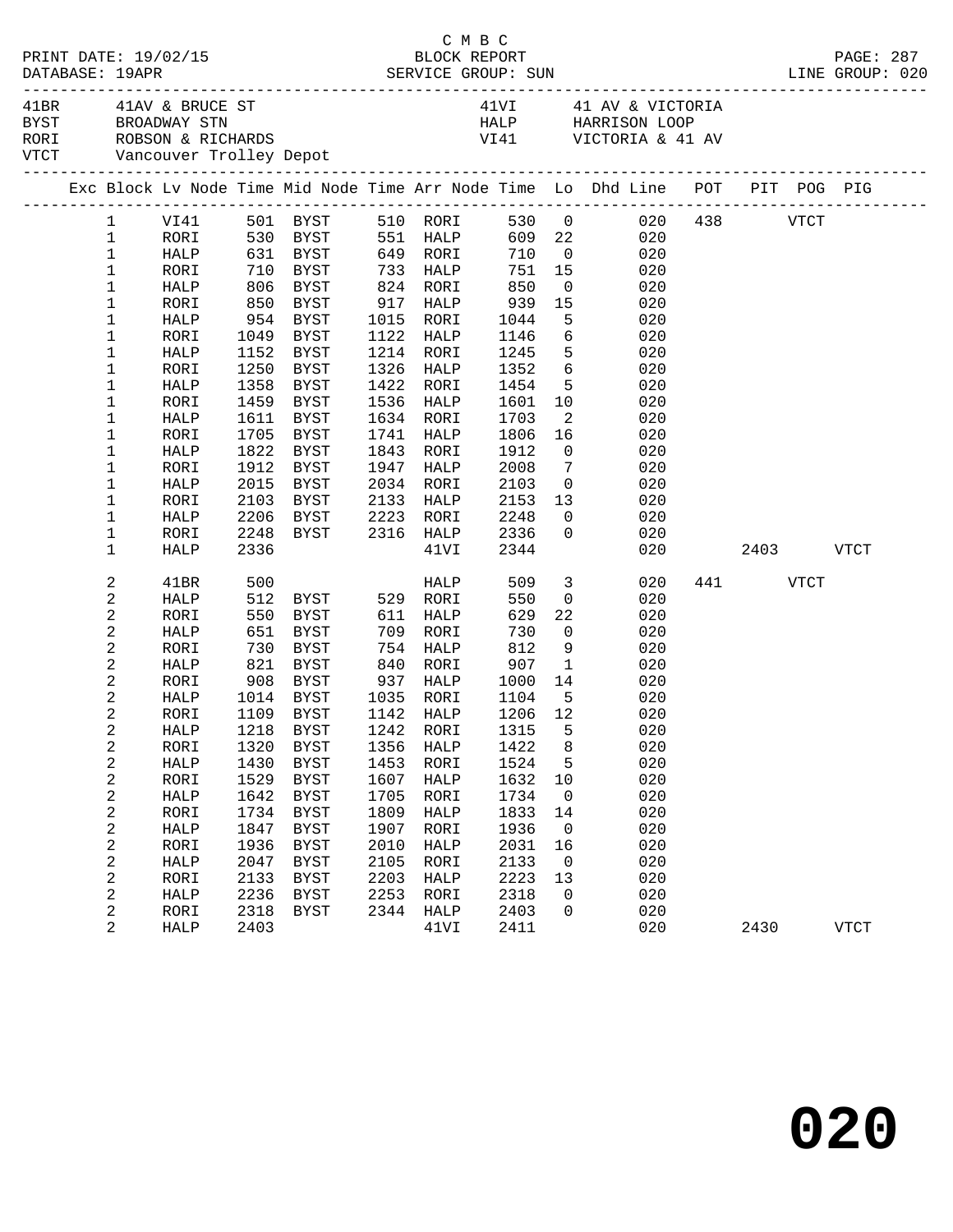## C M B C<br>BLOCK REPORT

| PRINT DATE: 19/02/15<br>DATABASE: 19APR | BLOCK REPORT<br>SERVICE GROUP: SUN | <b>PAGE: 288</b><br>LINE GROUP: 020 |  |
|-----------------------------------------|------------------------------------|-------------------------------------|--|
|                                         |                                    |                                     |  |

|  |                |              |              |                     |              |              |              |                         | Exc Block Lv Node Time Mid Node Time Arr Node Time Lo Dhd Line | POT |      | PIT POG PIG |             |
|--|----------------|--------------|--------------|---------------------|--------------|--------------|--------------|-------------------------|----------------------------------------------------------------|-----|------|-------------|-------------|
|  | 3              | 41BR         | 520          |                     |              | HALP         | 529          | $\overline{\mathbf{3}}$ | 020                                                            | 501 |      | <b>VTCT</b> |             |
|  | 3              | HALP         | 532          | BYST                |              | 549 RORI     | 610          | 0                       | 020                                                            |     |      |             |             |
|  | 3              | RORI         | 610          | BYST                | 631          | HALP         | 649          | 22                      | 020                                                            |     |      |             |             |
|  | 3              | HALP         | 711          | BYST                | 729          | RORI         | 750          | 0                       | 020                                                            |     |      |             |             |
|  | 3              | RORI         | 750          | <b>BYST</b>         | 814          | HALP         | 832          | 18                      | 020                                                            |     |      |             |             |
|  | 3              | HALP         | 850          | <b>BYST</b>         | 909          | RORI         | 937          | 3                       | 020                                                            |     |      |             |             |
|  | 3              | RORI         | 940          | BYST                | 1013         | HALP         | 1037         | 13                      | 020                                                            |     |      |             |             |
|  | 3              | HALP         | 1050         | BYST                | 1114         | RORI         | 1144         | 5                       | 020                                                            |     |      |             |             |
|  | 3              | RORI         | 1149         | <b>BYST</b>         | 1223         | HALP         | 1248         | 9                       | 020                                                            |     |      |             |             |
|  | 3              | HALP         | 1257         | <b>BYST</b>         | 1321         | RORI         | 1354         | 5                       | 020                                                            |     |      |             |             |
|  | 3              | RORI         | 1359         | <b>BYST</b>         | 1435         | HALP         | 1501         | $\mathsf 9$             | 020                                                            |     |      |             |             |
|  | 3              | HALP         | 1510         | <b>BYST</b>         | 1533         | RORI         | 1604         | 5                       | 020                                                            |     |      |             |             |
|  | 3              | RORI         | 1609         | <b>BYST</b>         | 1647         | HALP         | 1712         | 12                      | 020                                                            |     |      |             |             |
|  | 3              | HALP         | 1724         | <b>BYST</b>         | 1745         | RORI         | 1814         | 0                       | 020                                                            |     |      |             |             |
|  | 3              | RORI         | 1814         | <b>BYST</b>         | 1849         | <b>HALP</b>  | 1912         | 13                      | 020                                                            |     |      |             |             |
|  | 3              | HALP         | 1925         | <b>BYST</b>         | 1944         | RORI         | 2012         | 0                       | 020                                                            |     |      |             |             |
|  | 3              | RORI         | 2012         | <b>BYST</b>         | 2044         | HALP         | 2104         | 13                      | 020                                                            |     |      |             |             |
|  | 3              | HALP         | 2117         | <b>BYST</b>         | 2135         | RORI         | 2203         | 0                       | 020                                                            |     |      |             |             |
|  | 3              | RORI         | 2203         | <b>BYST</b>         | 2231         | HALP         | 2251         | 2                       | 020                                                            |     |      |             |             |
|  | 3              | <b>HALP</b>  | 2253         | <b>BYST</b>         | 2309         | RORI         | 2333         | 0                       | 020                                                            |     |      |             |             |
|  | 3              | RORI         | 2333         | <b>BYST</b>         | 2359         | HALP         | 2418         | б                       | 020                                                            |     |      |             |             |
|  | 3              | HALP         | 2424<br>2503 | BYST                | 2440         | RORI         | 2503<br>2549 | 0<br>$\overline{2}$     | 020                                                            |     |      |             |             |
|  | 3<br>3         | RORI         | 2551         | BYST                | 2532         | HALP<br>41VI | 2559         |                         | 020<br>020                                                     |     | 2617 |             | <b>VTCT</b> |
|  |                | HALP         |              |                     |              |              |              |                         |                                                                |     |      |             |             |
|  | 4              | 41BR         | 540          |                     |              | HALP         | 549          | 3                       | 020                                                            | 519 |      | VTCT        |             |
|  | 4              | HALP         | 552          | BYST                | 609          | RORI         | 630          | $\mathbf 0$             | 020                                                            |     |      |             |             |
|  | $\overline{4}$ | RORI         | 630          | <b>BYST</b>         | 652          | HALP         | 710          | 20                      | 020                                                            |     |      |             |             |
|  | 4              | HALP         | 730          | <b>BYST</b>         | 748          | RORI         | 811          | 0                       | 020                                                            |     |      |             |             |
|  | 4              | RORI         | 811          | <b>BYST</b>         | 836          | <b>HALP</b>  | 855          | 10                      | 020                                                            |     |      |             |             |
|  | 4              | HALP         | 905          | <b>BYST</b>         | 924          | RORI         | 952          | 3                       | 020                                                            |     |      |             |             |
|  | $\overline{4}$ | RORI         | 955          | <b>BYST</b>         | 1028         | HALP         | 1052         | 18                      | 020                                                            |     |      |             |             |
|  | 4              | HALP         | 1110         | <b>BYST</b>         | 1134         | RORI         | 1204         | 5                       | 020                                                            |     |      |             |             |
|  | 4              | RORI         | 1209         | <b>BYST</b>         | 1244         | HALP         | 1309         | 8                       | 020                                                            |     |      |             |             |
|  | 4              | HALP         | 1317         | BYST                | 1341         | RORI         | 1414         | 5                       | 020                                                            |     |      |             |             |
|  | 4              | RORI         | 1419         | <b>BYST</b>         | 1456         | HALP         | 1521         | $\mathsf 9$             | 020                                                            |     |      |             |             |
|  | 4              | HALP         | 1530         | <b>BYST</b>         | 1553         | RORI         | 1624         | 5                       | 020                                                            |     |      |             |             |
|  | 4              | RORI         | 1629         | <b>BYST</b>         | 1706         | HALP         | 1731         | 15                      | 020                                                            |     |      |             |             |
|  | $\overline{4}$ | HALP         | 1746         | BYST                | 1807         | RORI         | 1836         | 0                       | 020                                                            |     |      |             |             |
|  | 4              | RORI         | 1836         | <b>BYST</b>         | 1911<br>2008 | HALP         | 1932         | 17                      | 020                                                            |     |      |             |             |
|  | 4<br>4         | HALP         | 1949         | <b>BYST</b>         | 2106         | RORI<br>HALP | 2036<br>2126 | 0<br>6                  | 020<br>020                                                     |     |      |             |             |
|  | 4              | RORI         | 2036         | BYST                | 2150         |              |              | 0                       |                                                                |     |      |             |             |
|  | 4              | HALP         | 2132<br>2218 | BYST<br><b>BYST</b> | 2246         | RORI<br>HALP | 2218<br>2306 | 2                       | 020<br>020                                                     |     |      |             |             |
|  | 4              | RORI<br>HALP | 2308         | BYST                | 2324         | RORI         | 2348         | 0                       | 020                                                            |     |      |             |             |
|  | 4              | RORI         | 2348         | <b>BYST</b>         | 2414         | HALP         | 2433         | $\Omega$                | 020                                                            |     |      |             |             |
|  | 4              | HALP         | 2433         |                     |              | 41VI         | 2441         |                         | 020                                                            |     | 2500 |             | <b>VTCT</b> |
|  |                |              |              |                     |              |              |              |                         |                                                                |     |      |             |             |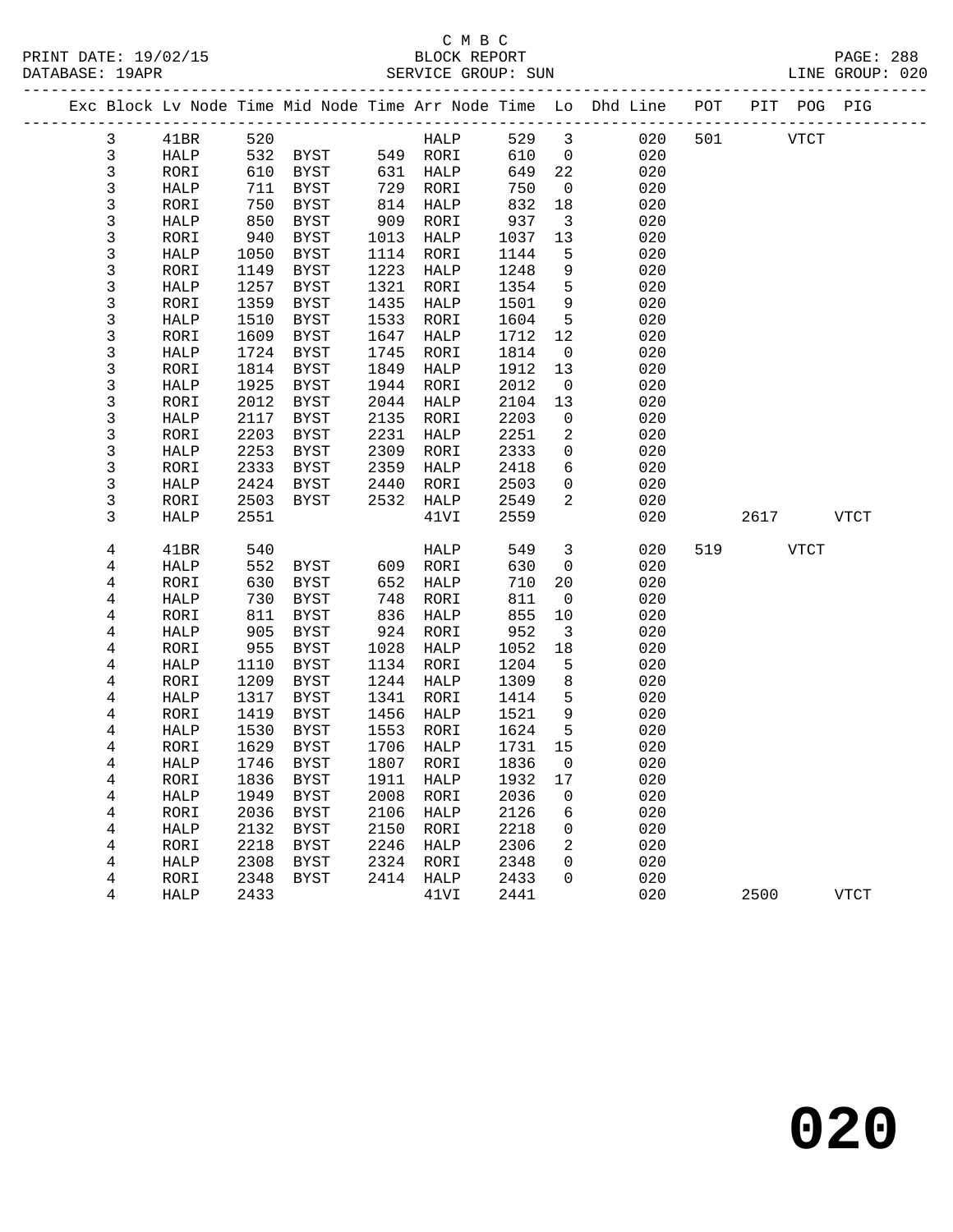|  |   |              |      |             |      |           |        |                         | Exc Block Lv Node Time Mid Node Time Arr Node Time Lo Dhd Line | POT | PIT                    | POG PIG     |
|--|---|--------------|------|-------------|------|-----------|--------|-------------------------|----------------------------------------------------------------|-----|------------------------|-------------|
|  | 5 | 41BR         | 600  |             |      | HALP      | 609    | $\overline{\mathbf{3}}$ | 020                                                            | 539 | <b>VTCT</b>            |             |
|  | 5 | HALP         | 612  | BYST        |      | 629 RORI  | 650    | $\overline{0}$          | 020                                                            |     |                        |             |
|  | 5 | RORI         | 650  | BYST        | 713  | HALP      | 731    | 17                      | 020                                                            |     |                        |             |
|  | 5 | HALP         | 748  | BYST        | 806  | RORI      | 831    | $\overline{\mathbf{0}}$ | 020                                                            |     |                        |             |
|  | 5 | RORI         | 831  | <b>BYST</b> | 856  | HALP      | 915    | 15                      | 020                                                            |     |                        |             |
|  | 5 | HALP         | 930  | <b>BYST</b> | 951  | RORI      | 1021   | $\overline{3}$          | 020                                                            |     |                        |             |
|  | 5 | RORI         | 1024 | <b>BYST</b> | 1057 | HALP      | 1121   | 9                       | 020                                                            |     |                        |             |
|  | 5 | HALP         | 1130 | BYST        | 1154 | RORI      | 1224   | 5                       | 020                                                            |     |                        |             |
|  | 5 | RORI         | 1229 | <b>BYST</b> | 1304 | HALP      | 1329   | 9                       | 020                                                            |     |                        |             |
|  | 5 | HALP         | 1338 | BYST        | 1402 | RORI      | 1434   | 5                       | 020                                                            |     |                        |             |
|  | 5 | RORI         | 1439 | <b>BYST</b> | 1516 | HALP      | 1541   | 8                       | 020                                                            |     |                        |             |
|  | 5 | HALP         | 1549 | BYST        | 1612 | RORI      | 1643   | $\overline{4}$          | 020                                                            |     |                        |             |
|  | 5 | RORI         | 1647 | BYST        | 1724 | HALP      | 1749   | $\Omega$                | 020                                                            |     |                        |             |
|  | 5 | <b>HALP</b>  | 1749 |             |      | 41VI      | 1759   |                         | 020                                                            |     | 1818                   | VTCT        |
|  | 6 | 41BR         | 827  |             |      | HALP      | 836    | $\mathsf{O}$            | 020                                                            |     | 806 700<br><b>VTCT</b> |             |
|  | 6 | HALP         | 836  | BYST        | 855  | RORI      | 922    | $\overline{3}$          | 020                                                            |     |                        |             |
|  | 6 | RORI         | 925  | BYST        | 954  | HALP      | 1017   | 16                      | 020                                                            |     |                        |             |
|  | 6 | HALP         | 1033 | <b>BYST</b> | 1054 | RORI      | 1123   | 6                       | 020                                                            |     |                        |             |
|  | 6 | RORI         | 1129 | BYST        | 1202 | HALP      | 1226   | 11                      | 020                                                            |     |                        |             |
|  | 6 | HALP         | 1237 | BYST        | 1301 | RORI      | 1334   | 5                       | 020                                                            |     |                        |             |
|  | б | RORI         | 1339 | <b>BYST</b> | 1415 | HALP      | 1441   | 9                       | 020                                                            |     |                        |             |
|  | 6 | HALP         | 1450 | <b>BYST</b> | 1513 | RORI      | 1544   | 5                       | 020                                                            |     |                        |             |
|  | 6 | RORI         | 1549 | BYST        | 1627 | HALP      | 1652   | 10                      | 020                                                            |     |                        |             |
|  | 6 | HALP         | 1702 | BYST        | 1725 | RORI      | 1754   | 0                       | 020                                                            |     |                        |             |
|  | б | RORI         | 1754 | BYST        | 1829 | HALP      | 1853   | $\overline{0}$          | 020                                                            |     |                        |             |
|  | б | <b>HALP</b>  | 1853 |             |      | 41VI      | 1903   |                         | 020                                                            |     | 1922                   | <b>VTCT</b> |
|  | 7 | 41BR         | 902  |             |      | HALP      | 912    | 5                       | 020                                                            | 841 | <b>VTCT</b>            |             |
|  | 7 | HALP         | 917  | BYST        | 938  | RORI      | 1008   | $\overline{3}$          | 020                                                            |     |                        |             |
|  | 7 | RORI         | 1011 | <b>BYST</b> | 1044 | HALP      | 1108   | 12                      | 020                                                            |     |                        |             |
|  | 7 | HALP         | 1120 | BYST        | 1144 | RORI      | 1214   | 5                       | 020                                                            |     |                        |             |
|  | 7 | RORI         | 1219 | BYST        | 1254 | HALP      | 1319   | 8                       | 020                                                            |     |                        |             |
|  | 7 | HALP         | 1327 | BYST        | 1351 | RORI      | 1424   | 5                       | 020                                                            |     |                        |             |
|  | 7 | RORI         | 1429 | <b>BYST</b> | 1506 | HALP      | 1531   | 8                       | 020                                                            |     |                        |             |
|  | 7 | HALP         | 1539 | <b>BYST</b> | 1602 | RORI      | 1633   | 5                       | 020                                                            |     |                        |             |
|  | 7 | RORI         | 1638 | BYST        | 1715 | HALP      | 1740   | 18                      | 020                                                            |     |                        |             |
|  | 7 | HALP         | 1758 | BYST        | 1819 | RORI      | 1848   | $\overline{0}$          | 020                                                            |     |                        |             |
|  | 7 | RORI         | 1848 | <b>BYST</b> | 1923 | HALP      | 1944   | 17                      | 020                                                            |     |                        |             |
|  | 7 | ${\tt HALP}$ |      | 2001 BYST   |      | 2020 RORI | 2048 0 |                         | 020                                                            |     |                        |             |
|  | 7 | RORI         | 2048 | BYST        | 2118 | HALP      | 2138   | 13                      | 020                                                            |     |                        |             |
|  | 7 | HALP         | 2151 | BYST        | 2208 | RORI      | 2233   | 0                       | 020                                                            |     |                        |             |
|  | 7 | RORI         | 2233 | BYST        | 2301 | HALP      | 2321   | 2                       | 020                                                            |     |                        |             |
|  | 7 | HALP         | 2323 | <b>BYST</b> | 2339 | RORI      | 2403   | $\mathbf 0$             | 020                                                            |     |                        |             |
|  | 7 | RORI         | 2403 | BYST        | 2432 | HALP      | 2449   | 12                      | 020                                                            |     |                        |             |
|  | 7 | HALP         | 2501 | BYST        | 2516 | RORI      | 2533   | 0                       | 020                                                            |     |                        |             |
|  | 7 | RORI         | 2533 | <b>BYST</b> | 2602 | HALP      | 2619   | 2                       | 020                                                            |     |                        |             |
|  | 7 | HALP         | 2621 |             |      | 41VI      | 2629   |                         | 020                                                            |     | 2647                   | <b>VTCT</b> |
|  |   |              |      |             |      |           |        |                         |                                                                |     |                        |             |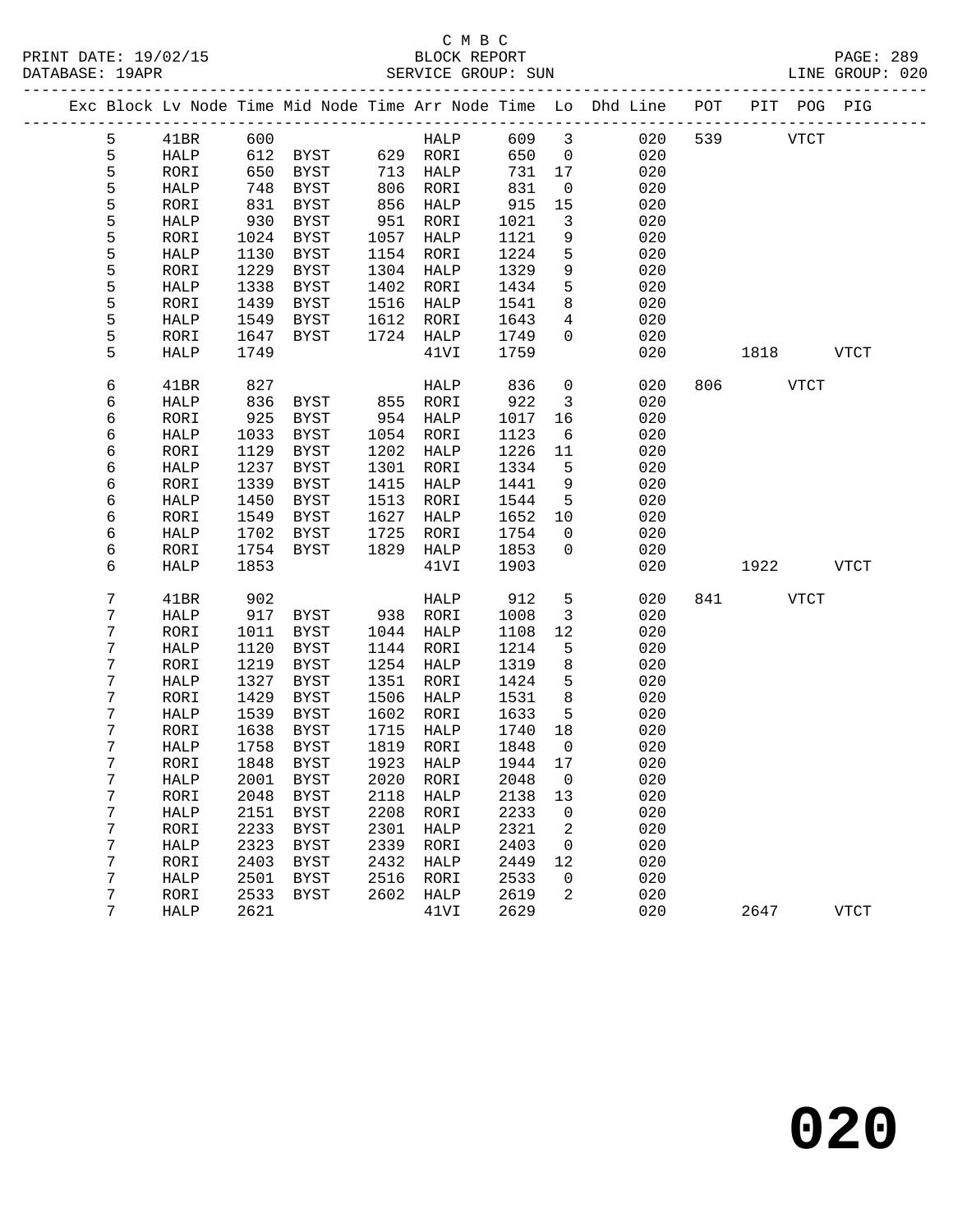### C M B C<br>BLOCK REPORT SERVICE GROUP: SUN

|             |    | ---------   |      |               |      |           |      |                | Exc Block Lv Node Time Mid Node Time Arr Node Time Lo Dhd Line | POT<br>________________ |      |             | PIT POG PIG |
|-------------|----|-------------|------|---------------|------|-----------|------|----------------|----------------------------------------------------------------|-------------------------|------|-------------|-------------|
| 8           |    | 41BR        | 931  |               |      | HALP      | 941  | 2              | 020                                                            | 908                     |      | <b>VTCT</b> |             |
| 8           |    | HALP        | 943  | BYST          |      | 1004 RORI | 1033 | $\overline{4}$ | 020                                                            |                         |      |             |             |
| 8           |    | RORI        | 1037 | BYST          |      | 1110 HALP | 1134 | 8              | 020                                                            |                         |      |             |             |
| 8           |    | HALP        | 1142 | <b>BYST</b>   |      | 1204 RORI | 1235 | 5              | 020                                                            |                         |      |             |             |
| 8           |    | RORI        | 1240 | <b>BYST</b>   | 1316 | HALP      | 1342 | 6              | 020                                                            |                         |      |             |             |
| 8           |    | HALP        | 1348 | <b>BYST</b>   | 1412 | RORI      | 1444 | 5              | 020                                                            |                         |      |             |             |
| 8           |    | RORI        | 1449 | <b>BYST</b>   | 1526 | HALP      | 1551 | $\overline{9}$ | 020                                                            |                         |      |             |             |
| 8           |    | HALP        | 1600 | BYST          | 1623 | RORI      | 1652 | $\overline{4}$ | 020                                                            |                         |      |             |             |
| 8           |    | RORI        | 1656 | <b>BYST</b>   | 1733 | HALP      | 1758 | 12             | 020                                                            |                         |      |             |             |
| 8           |    | HALP        | 1810 | BYST          | 1831 | RORI      | 1900 | $\Omega$       | 020                                                            |                         |      |             |             |
| 8           |    | RORI        | 1900 | BYST          | 1935 | HALP      | 1956 | $\Omega$       | 020                                                            |                         |      |             |             |
| 8           |    | HALP        | 1956 |               |      | 41VI      | 2005 |                | 020                                                            |                         | 2024 |             | <b>VTCT</b> |
| 9           |    | 41BR        | 942  |               |      | HALP      | 952  | 12             | 020                                                            | 919                     |      | <b>VTCT</b> |             |
| 9           |    | HALP        | 1004 | BYST          |      | 1025 RORI | 1054 | 5              | 020                                                            |                         |      |             |             |
| 9           |    | RORI        | 1059 | BYST          | 1132 | HALP      | 1156 | 6              | 020                                                            |                         |      |             |             |
| 9           |    | HALP        | 1202 | <b>BYST</b>   | 1224 | RORI      | 1255 | 5              | 020                                                            |                         |      |             |             |
| $\mathsf 9$ |    | RORI        | 1300 | <b>BYST</b>   | 1336 | HALP      | 1402 | 8              | 020                                                            |                         |      |             |             |
| 9           |    | HALP        | 1410 | <b>BYST</b>   | 1433 | RORI      | 1504 | 5              | 020                                                            |                         |      |             |             |
| 9           |    | RORI        | 1509 | <b>BYST</b>   | 1547 | HALP      | 1612 | 10             | 020                                                            |                         |      |             |             |
| $\mathsf 9$ |    | HALP        | 1622 | <b>BYST</b>   | 1645 | RORI      | 1714 | 0              | 020                                                            |                         |      |             |             |
| 9           |    | RORI        | 1714 | BYST          | 1750 | HALP      | 1815 | 19             | 020                                                            |                         |      |             |             |
| 9           |    | HALP        | 1834 | <b>BYST</b>   | 1855 | RORI      | 1924 | 0              | 020                                                            |                         |      |             |             |
| 9           |    | RORI        | 1924 | <b>BYST</b>   | 1959 | HALP      | 2020 | 10             | 020                                                            |                         |      |             |             |
| 9           |    | HALP        | 2030 | <b>BYST</b>   | 2049 | RORI      | 2118 | 0              | 020                                                            |                         |      |             |             |
| 9           |    | RORI        | 2118 | <b>BYST</b>   | 2148 | HALP      | 2208 | 13             | 020                                                            |                         |      |             |             |
| 9           |    | HALP        | 2221 | BYST          | 2238 | RORI      | 2303 | 0              | 020                                                            |                         |      |             |             |
| $\mathsf 9$ |    | RORI        | 2303 | <b>BYST</b>   | 2329 | HALP      | 2348 | 6              | 020                                                            |                         |      |             |             |
| 9           |    | <b>HALP</b> | 2354 | $_{\rm BYST}$ | 2410 | RORI      | 2433 | $\mathbf 0$    | 020                                                            |                         |      |             |             |
| 9           |    | RORI        | 2433 | <b>BYST</b>   | 2502 | HALP      | 2519 | $\mathbf{1}$   | 020                                                            |                         |      |             |             |
| 9           |    | HALP        | 2520 |               |      | 41VI      | 2528 |                | 020                                                            |                         | 2546 |             | <b>VTCT</b> |
| 10          |    | 41BR        | 1002 |               |      | HALP      | 1012 | 12             | 020                                                            | 939                     |      | VTCT        |             |
| $10$        |    | HALP        | 1024 | BYST          |      | 1045 RORI | 1114 | 5              | 020                                                            |                         |      |             |             |
| 10          |    | RORI        | 1119 | <b>BYST</b>   | 1152 | HALP      | 1216 | 11             | 020                                                            |                         |      |             |             |
| 10          |    | HALP        | 1227 | BYST          | 1251 | RORI      | 1324 | 5              | 020                                                            |                         |      |             |             |
| 10          |    | RORI        | 1329 | <b>BYST</b>   | 1405 | HALP      | 1431 | 9              | 020                                                            |                         |      |             |             |
| 10          |    | HALP        | 1440 | <b>BYST</b>   | 1503 | RORI      | 1534 | 5              | 020                                                            |                         |      |             |             |
| 10          |    | RORI        | 1539 | BYST          | 1617 | HALP      | 1642 | 10             | 020                                                            |                         |      |             |             |
|             | 10 | HALP        | 1652 | <b>BYST</b>   | 1715 | RORI      | 1744 | 0              | 020                                                            |                         |      |             |             |
| 10          |    | RORI        | 1744 | <b>BYST</b>   | 1819 | HALP      | 1843 | 16             | 020                                                            |                         |      |             |             |
| 10          |    | HALP        | 1859 | <b>BYST</b>   | 1919 | RORI      | 1948 | $\Omega$       | 020                                                            |                         |      |             |             |
| 10          |    | RORI        | 1948 | <b>BYST</b>   | 2022 | HALP      | 2043 | $\Omega$       | 020                                                            |                         |      |             |             |
| 10          |    | HALP        | 2043 |               |      | 41VI      | 2052 |                | 020                                                            |                         | 2111 |             | <b>VTCT</b> |

**020**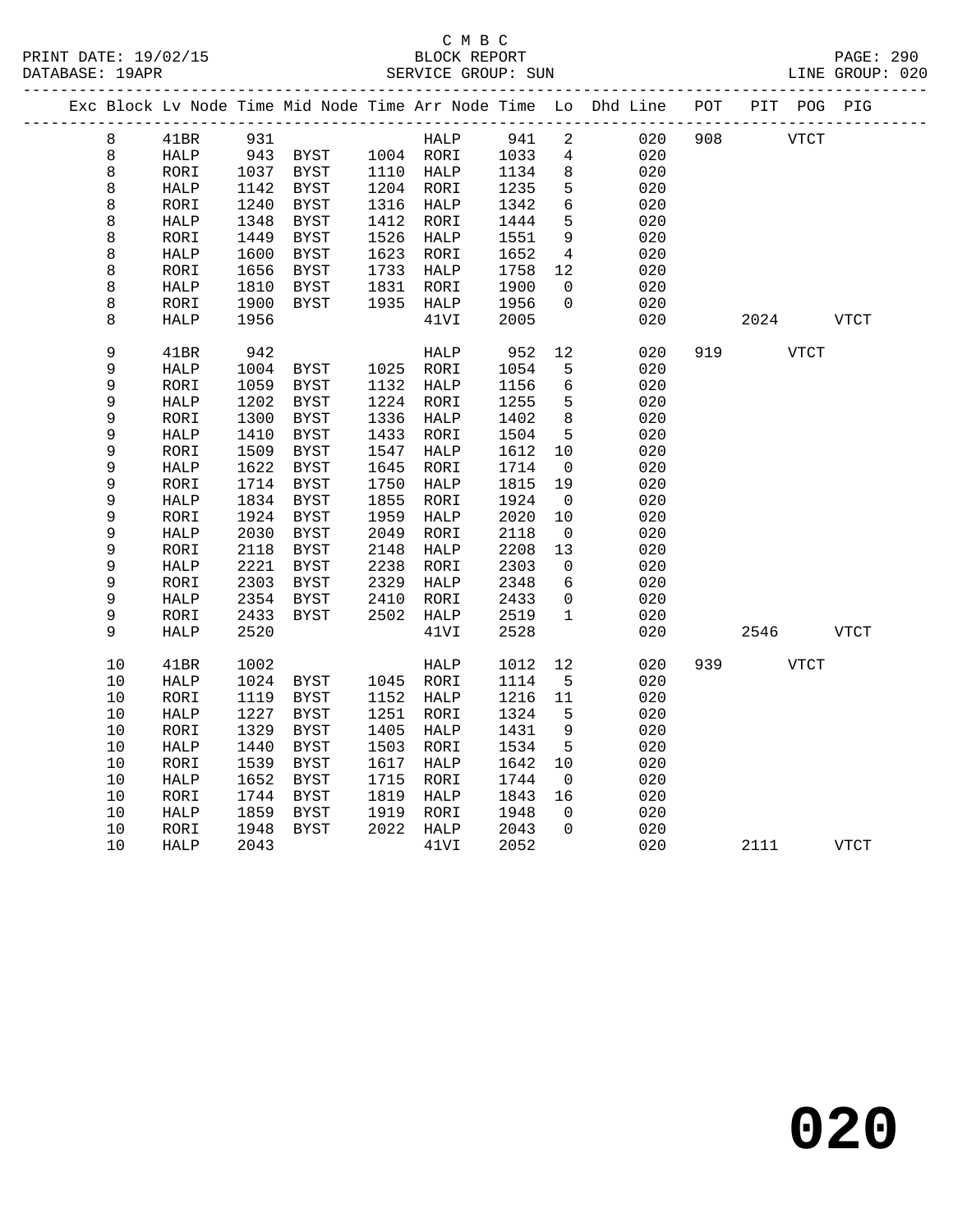|  |            |              |              |                     |      |                   |              |                | Exc Block Lv Node Time Mid Node Time Arr Node Time Lo Dhd Line POT |               |           |             | PIT POG PIG |
|--|------------|--------------|--------------|---------------------|------|-------------------|--------------|----------------|--------------------------------------------------------------------|---------------|-----------|-------------|-------------|
|  | 11         | 41BR         | 1021         |                     |      | HALP 1031 9       |              |                | 020                                                                | 958           |           | <b>VTCT</b> |             |
|  | 11         | HALP         | 1040         | BYST 1104 RORI      |      |                   | 1134         | $5^{\circ}$    | 020                                                                |               |           |             |             |
|  | 11         | RORI         | 1139         | BYST                |      | 1213 HALP         | 1238         | 9              | 020                                                                |               |           |             |             |
|  | 11         | HALP         | 1247         | <b>BYST</b>         | 1311 | RORI              | 1344         | 5              | 020                                                                |               |           |             |             |
|  | 11         | RORI         | 1349         | BYST                | 1425 | HALP              | 1451         | $\overline{9}$ | 020                                                                |               |           |             |             |
|  | 11         | HALP         | 1500         | <b>BYST</b>         | 1523 | RORI              | 1554         | 5              | 020                                                                |               |           |             |             |
|  | 11         | RORI         | 1559         | BYST                | 1637 | HALP              | 1702         | 10             | 020                                                                |               |           |             |             |
|  | 11         | HALP         | 1712         | BYST                | 1735 | RORI              | 1804         | $\overline{0}$ | 020                                                                |               |           |             |             |
|  | 11         | RORI         | 1804         | BYST                | 1839 | HALP              | 1902         | 11             | 020                                                                |               |           |             |             |
|  | 11         | HALP         | 1913         | BYST                | 1932 | RORI              | 2000         | $\overline{0}$ | 020                                                                |               |           |             |             |
|  | 11         | RORI         | 2000         | BYST                | 2032 | HALP              | 2052         | 10             | 020                                                                |               |           |             |             |
|  | 11         | HALP         | 2102         | BYST                | 2120 | RORI              | 2148         | $\overline{0}$ | 020                                                                |               |           |             |             |
|  | 11         | RORI         | 2148         | BYST                | 2218 | HALP              | 2238         | $\overline{0}$ | 020                                                                |               |           |             |             |
|  | 11         | HALP         | 2238         |                     |      | 41VI              | 2246         |                | 020                                                                |               | 2305 VTCT |             |             |
|  |            |              |              |                     |      |                   |              |                |                                                                    |               |           |             |             |
|  | 12         | 41BR         | 1038         |                     |      | HALP              | 1048         | 12             |                                                                    | 020 1015 VTCT |           |             |             |
|  | 12         | <b>HALP</b>  | 1100         | BYST                |      | 1124 RORI         | 1154         | 5              | 020                                                                |               |           |             |             |
|  | $12$<br>12 | RORI<br>HALP | 1159<br>1307 | BYST<br><b>BYST</b> | 1331 | 1233 HALP<br>RORI | 1258<br>1404 | 9<br>5         | 020<br>020                                                         |               |           |             |             |
|  | 12         | RORI         | 1409         | BYST                | 1446 | HALP              | 1511         | 9              | 020                                                                |               |           |             |             |
|  | 12         | <b>HALP</b>  | 1520         | BYST                | 1543 | RORI              | 1614         | 5              | 020                                                                |               |           |             |             |
|  | 12         | RORI         | 1619         | BYST                | 1656 | HALP              | 1721         | 13             | 020                                                                |               |           |             |             |
|  | $12$       | HALP         | 1734         | <b>BYST</b>         | 1755 | RORI              | 1824         | $\overline{0}$ | 020                                                                |               |           |             |             |
|  | 12         | RORI         | 1824         | BYST                | 1859 | HALP              | 1922         | 15             | 020                                                                |               |           |             |             |
|  | 12         | HALP         | 1937         | BYST                | 1956 | RORI              | 2024         | $\overline{0}$ | 020                                                                |               |           |             |             |
|  | 12         | RORI         | 2024         | BYST                | 2056 | HALP              | 2116         | $\Omega$       | 020                                                                |               |           |             |             |
|  | 12         | <b>HALP</b>  | 2116         |                     |      | 41VI              | 2125         |                | 020                                                                |               | 2144      |             | <b>VTCT</b> |
|  |            |              |              |                     |      |                   |              |                |                                                                    |               |           |             |             |
|  | 13         | 41BR         | 1158         |                     |      | HALP              | 1208         | $\mathbf{1}$   | 020                                                                | 1135          |           | <b>VTCT</b> |             |
|  | 13         | <b>HALP</b>  | 1209         | BYST                |      | 1233 RORI         | 1306         | 5              | 020                                                                |               |           |             |             |
|  | 13         | RORI         | 1311         | BYST                | 1347 | HALP              | 1413         | 7              | 020                                                                |               |           |             |             |
|  | 13         | HALP         | 1420         | BYST                | 1443 | RORI              | 1514         | 5              | 020                                                                |               |           |             |             |
|  | 13         | RORI         | 1519         | BYST                | 1557 | HALP              | 1622         | 10             | 020                                                                |               |           |             |             |
|  | 13         | HALP         | 1632         | BYST                | 1655 | RORI              | 1724         | $\overline{0}$ | 020                                                                |               |           |             |             |
|  | 13         | RORI         | 1724         | BYST                | 1800 | HALP              | 1825         | $\Omega$       | 020                                                                |               |           |             |             |
|  | 13         | HALP         | 1825         |                     |      | 41VI              | 1835         |                | 020                                                                |               | 1854      |             | <b>VTCT</b> |
|  |            |              |              |                     |      |                   |              |                |                                                                    |               |           |             |             |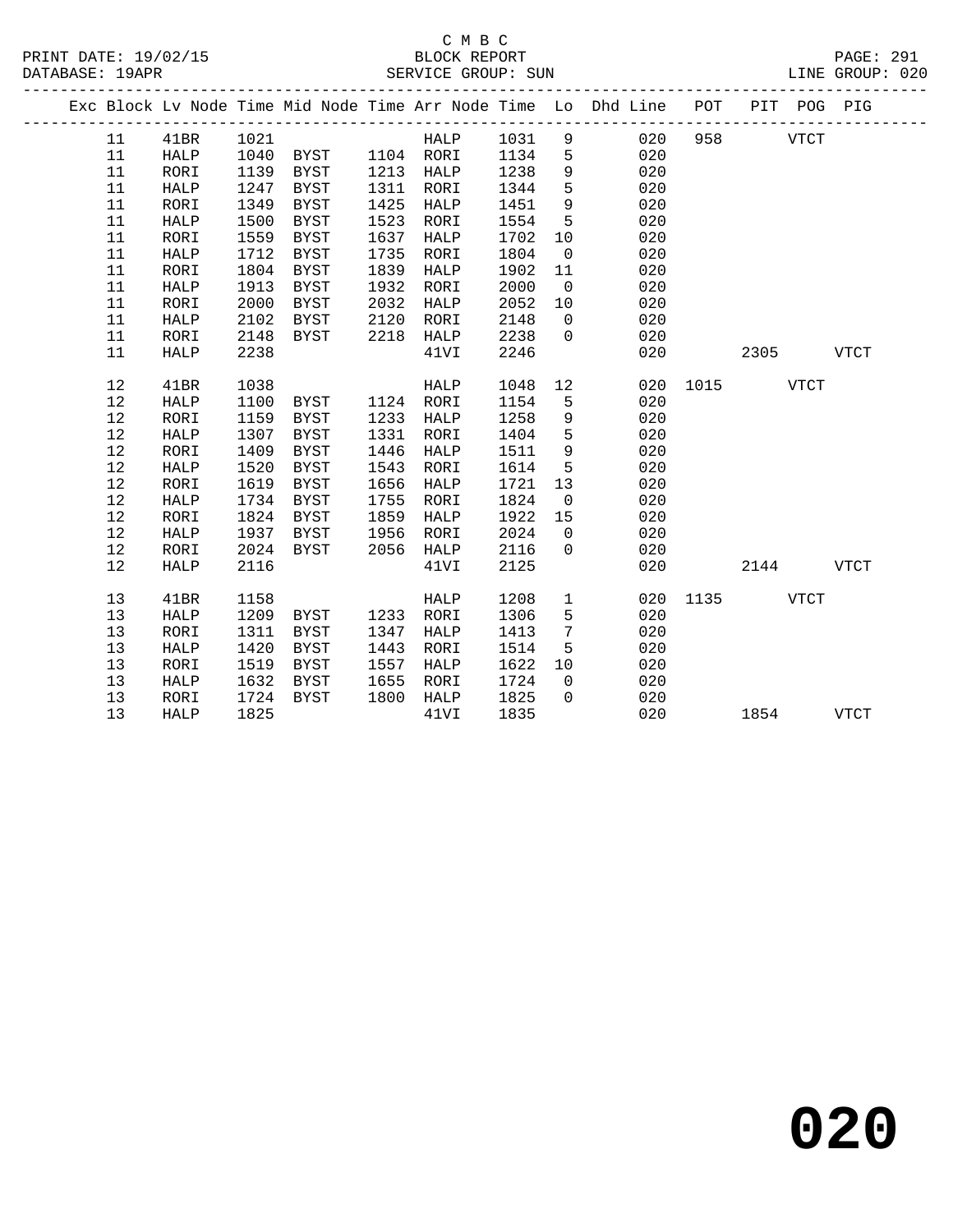|      |                                                                                                                                                                        |                                                                                                                                                            |                                                                             |                                                                                                                                                                          |                                                                             |                                                                                                                                                                    | C M B C                                                                                                                                            |                                                                | LINE GROUP: 022                                                                                                                                                                                                                                                                                                                                                                                                                                          |                 | PAGE: 292  |  |
|------|------------------------------------------------------------------------------------------------------------------------------------------------------------------------|------------------------------------------------------------------------------------------------------------------------------------------------------------|-----------------------------------------------------------------------------|--------------------------------------------------------------------------------------------------------------------------------------------------------------------------|-----------------------------------------------------------------------------|--------------------------------------------------------------------------------------------------------------------------------------------------------------------|----------------------------------------------------------------------------------------------------------------------------------------------------|----------------------------------------------------------------|----------------------------------------------------------------------------------------------------------------------------------------------------------------------------------------------------------------------------------------------------------------------------------------------------------------------------------------------------------------------------------------------------------------------------------------------------------|-----------------|------------|--|
| 16BA |                                                                                                                                                                        |                                                                                                                                                            |                                                                             | 16 AV & BALACLAVA ST                                                                                                                                                     |                                                                             |                                                                                                                                                                    |                                                                                                                                                    |                                                                | BUB4 BURRARD STATION<br>CLARE & BROADWAY DULP WB W 41 AV FS DUNBAR ST<br>CLARE & BROADWAY DULP WB W 41 AV FS DUNBAR ST<br>KN41 KNIGHT & 41 AV KN63 KNIGHT & 63 AV<br>KNLP KNIGHT STREET LOOP MEST VTC Vancouver Diesel Depot<br>MEST SW MARINE STN VTC Vancouv                                                                                                                                                                                           |                 |            |  |
|      |                                                                                                                                                                        |                                                                                                                                                            |                                                                             |                                                                                                                                                                          |                                                                             |                                                                                                                                                                    |                                                                                                                                                    |                                                                | Exc Block Lv Node Time Mid Node Time Arr Node Time Lo Dhd Line POT PIT POG PIG                                                                                                                                                                                                                                                                                                                                                                           |                 |            |  |
|      | $\mathbf{1}$<br>$\mathbf 1$<br>$\mathbf 1$<br>1<br>1<br>1<br>1<br>1<br>1<br>1<br>1<br>1<br>1<br>1<br>$\mathbf 1$<br>1<br>1                                             | BUB4<br>DULP<br>BUB4<br>DULP<br>BUB4<br>DULP<br>BUB4<br>DULP<br>BUB4<br>16BA<br>BUB4<br>DULP<br>BUB4<br>16BA<br>BUB4<br>DULP<br>BUB4                       | 1028<br>1110<br>1148<br>1318<br>1356<br>1428<br>1516<br>1558<br>1708        | 746 MDBY<br>831 MDBY<br>908 MDBY<br>953 MDBY<br>MDBY<br>MDBY<br>MDBY<br>1239 MDBY<br>MDBY<br>MDBY<br>MDBY<br>MDBY<br>MDBY<br>1633 MDBY<br>MDBY<br>1805 MDBY<br>1842 MDBY | 1208<br>1252<br>1338<br>1402<br>1448<br>1530<br>1618<br>1640                | 843 BUB4<br>924 DULP<br>1005 BUB4<br>1046 DULP<br>1123 BUB4<br>DULP<br>BUB4<br>16BA<br>BUB4<br>DULP<br>BUB4<br>16BA<br>BUB4<br>1728 DULP<br>1818 BUB4<br>1902 DULP | 802 DULP 812 19<br>903<br>935<br>1023<br>1058<br>1143 5<br>1221 18<br>1313<br>1345<br>1423<br>1501<br>1553<br>1625<br>1703<br>1743<br>1839<br>1916 | 12<br>11<br>15                                                 | 1 DULP 616 MDBY 628 BUB4 643 3 002 559 VTC<br>1 BUB4 646 MDBY 659 DULP 708 8 002<br>1 DULP 716 MDBY 728 BUB4 743 3 002<br>002<br>$\begin{array}{ccc} 5 & 002 \\ 18 & 002 \end{array}$<br>5 <sub>1</sub><br>002<br>002<br>5 <sub>1</sub><br>002<br>002<br>5 <sub>1</sub><br>002<br>002<br>5 <sub>1</sub><br>002<br>002<br>$\overline{5}$<br>002<br>8 <sup>8</sup><br>002<br>5 <sub>1</sub><br>002<br>$\begin{array}{c} 22 \\ 3 \end{array}$<br>002<br>002 | 002 1926 VTC    |            |  |
|      | 2<br>2<br>2<br>2<br>2<br>$\sqrt{2}$<br>2<br>2<br>$\overline{a}$<br>2<br>$\sqrt{2}$<br>2<br>$\sqrt{2}$<br>$\sqrt{2}$<br>2<br>$\sqrt{2}$<br>$\sqrt{2}$<br>$\overline{a}$ | DULP<br>BUB4<br><b>DULP</b><br>BUB4<br>DULP<br>BUB4<br>DULP<br>BUB4<br><b>DULP</b><br>BUB4<br>DULP<br>BUB4<br>16BA<br>BUB4<br>DULP<br>BUB4<br>16BA<br>BUB4 | 806<br>1208<br>1257<br>1338<br>1414<br>1448<br>1536<br>1618<br>1653<br>1728 | 736 MDBY<br>MDBY<br>1012 MDBY<br>1048 MDBY<br>1129 MDBY 1142 BUB4 1203 5<br>MDBY<br>MDBY<br>MDBY<br>MDBY<br>MDBY<br>MDBY<br>MDBY<br>MDBY<br>MDBY                         | 822<br>1228<br>1312<br>1358<br>1420<br>1508<br>1550<br>1638<br>1700<br>1748 | 748 BUB4<br>DULP<br>1025 BUB4<br>1108 DULP<br><b>DULP</b><br>BUB4<br>16BA<br>BUB4<br><b>DULP</b><br>BUB4<br>16BA<br>BUB4<br><b>DULP</b>                            | 703<br>730<br>803<br>832<br>923<br>955<br>$1043$ 5<br>1120<br>1241<br>1333<br>1405<br>1443<br>1521<br>1613<br>1645<br>1723<br>1803                 | $6\overline{6}$<br>9<br>16<br>5<br>9<br>5<br>15<br>5<br>8<br>5 | $\overline{\mathbf{3}}$<br>002<br>002<br>$\overline{3}$<br>002<br>19<br>002<br>$\frac{5}{17}$<br>002<br>002<br>002<br>002<br>002<br>002<br>002<br>002<br>002<br>002<br>002<br>002<br>002<br>002                                                                                                                                                                                                                                                          | 619 VTC<br>1815 | <b>VTC</b> |  |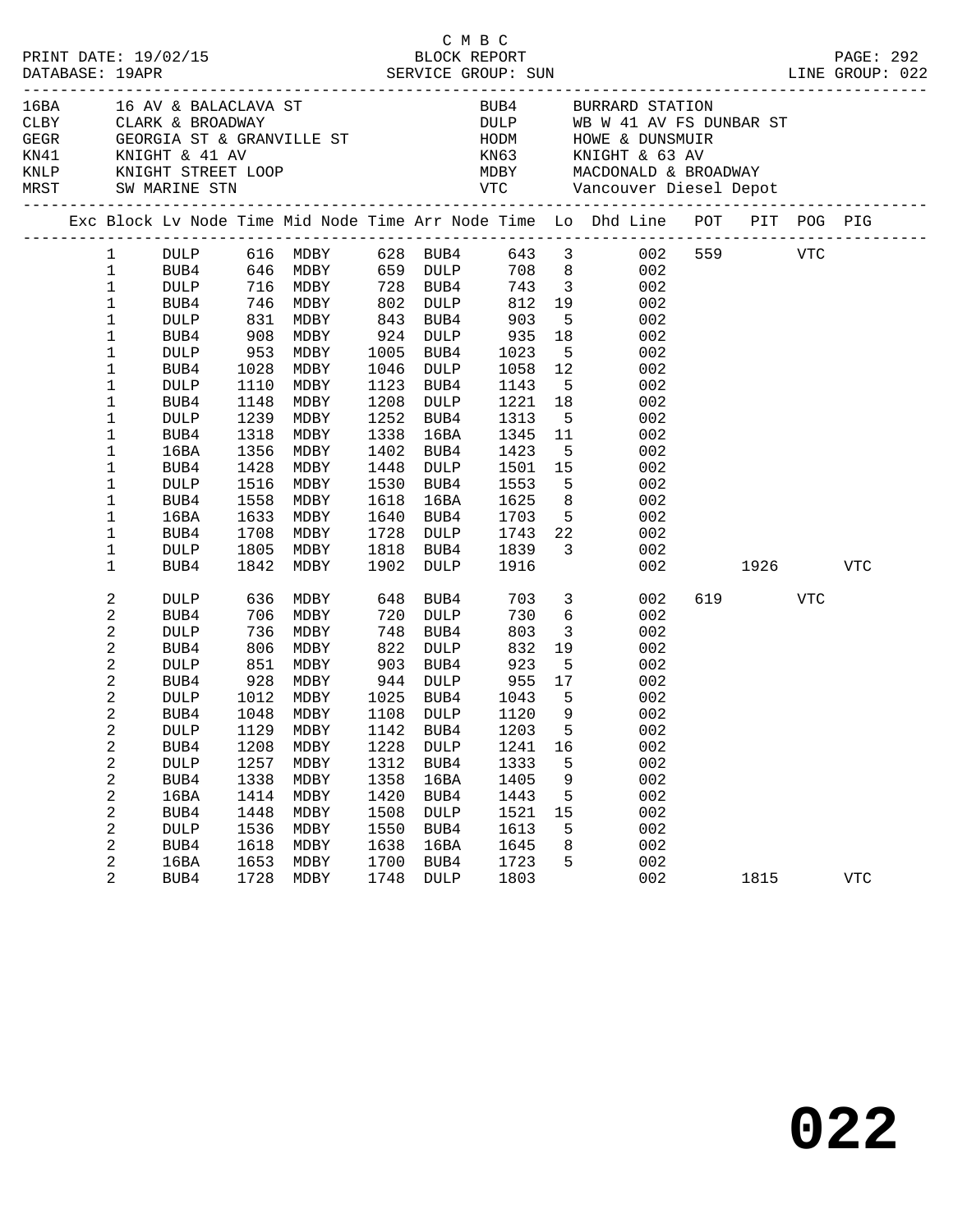| PRINT DATE: 19/02/15 BLOCK REPORT DATABASE: 19APR SERVICE GROUP: SUN |                |                   |      |                            |      |             |      |                         |                                                                                |            |            | PAGE: 293<br>LINE GROUP: 022 |
|----------------------------------------------------------------------|----------------|-------------------|------|----------------------------|------|-------------|------|-------------------------|--------------------------------------------------------------------------------|------------|------------|------------------------------|
|                                                                      |                |                   |      |                            |      |             |      |                         | Exc Block Lv Node Time Mid Node Time Arr Node Time Lo Dhd Line POT PIT POG PIG |            |            |                              |
|                                                                      | 3              | DULP              |      | 656 MDBY 708 BUB4 723 3    |      |             |      |                         | 002                                                                            | 639 8      | VTC        |                              |
|                                                                      | $\mathsf{3}$   | BUB4              |      | 726 MDBY                   |      | 740 DULP    |      | 750 6                   | 002                                                                            |            |            |                              |
|                                                                      | $\mathsf 3$    | <b>DULP</b>       | 756  | MDBY                       |      | 808 BUB4    | 823  | $5^{\circ}$             | 002                                                                            |            |            |                              |
|                                                                      | $\mathsf 3$    | BUB4              | 828  | MDBY                       | 844  | DULP        | 854  | 17                      | 002                                                                            |            |            |                              |
|                                                                      | 3              | <b>DULP</b>       | 911  | MDBY                       | 923  | BUB4        | 943  | 5                       | 002                                                                            |            |            |                              |
|                                                                      | 3              | BUB4              | 948  | MDBY                       | 1006 | DULP        | 1018 | 14                      | 002                                                                            |            |            |                              |
|                                                                      | 3              | <b>DULP</b>       | 1032 | MDBY                       | 1045 | BUB4        | 1103 | $5^{\circ}$             | 002                                                                            |            |            |                              |
|                                                                      | $\mathsf 3$    | BUB4              | 1108 | MDBY                       | 1130 | DULP        | 1143 | 16                      | 002                                                                            |            |            |                              |
|                                                                      | 3              | <b>DULP</b>       | 1159 | MDBY                       | 1212 | BUB4        | 1233 | $5^{\circ}$             | 002                                                                            |            |            |                              |
|                                                                      | 3              | BUB4              | 1238 | MDBY                       | 1258 | 16BA        | 1305 | 11                      | 002                                                                            |            |            |                              |
|                                                                      | 3              | 16BA              | 1316 | MDBY                       | 1322 | BUB4        | 1343 | 5                       | 002                                                                            |            |            |                              |
|                                                                      | $\mathsf 3$    | BUB4              | 1348 | MDBY                       | 1408 | <b>DULP</b> | 1421 | 15                      | 002                                                                            |            |            |                              |
|                                                                      | 3              | <b>DULP</b>       | 1436 | MDBY                       | 1450 | BUB4        | 1513 | 5                       | 002                                                                            |            |            |                              |
|                                                                      | 3              | BUB4              | 1518 | MDBY                       | 1538 | 16BA        | 1545 | 9                       | 002                                                                            |            |            |                              |
|                                                                      | 3              | 16BA              | 1554 | MDBY                       | 1600 | BUB4        | 1623 | 5                       | 002                                                                            |            |            |                              |
|                                                                      | $\mathsf 3$    | BUB4              | 1628 | MDBY                       | 1648 | DULP        | 1701 | 17                      | 002                                                                            |            |            |                              |
|                                                                      | $\mathsf 3$    | <b>DULP</b>       | 1718 | MDBY                       | 1732 | BUB4        | 1753 | $5^{\circ}$             | 002                                                                            |            |            |                              |
|                                                                      | 3              | BUB4              | 1758 | MDBY                       | 1818 | DULP        | 1833 | 15                      | 002                                                                            |            |            |                              |
|                                                                      | 3              | DULP              | 1848 | MDBY                       | 1901 | BUB4        | 1922 | $\overline{\mathbf{3}}$ | 002                                                                            |            |            |                              |
|                                                                      | 3              | BUB4              | 1925 | MDBY                       | 1945 | DULP        | 1959 | 19                      | 002                                                                            |            |            |                              |
|                                                                      | 3              | <b>DULP</b>       | 2018 | MDBY                       | 2031 | BUB4        | 2052 | 3                       | 002                                                                            |            |            |                              |
|                                                                      | 3              | BUB4              | 2055 | MDBY                       | 2113 | DULP        | 2125 |                         | 002                                                                            | 2135       |            | <b>VTC</b>                   |
|                                                                      | 4              | 16BA              | 755  | MDBY                       | 758  | BUB4        | 813  | $4\overline{ }$         | 002                                                                            | 733 and 13 | <b>VTC</b> |                              |
|                                                                      | 4              | BUB4              | 817  | MDBY                       | 833  | 16BA        | 838  | 10                      | 002                                                                            |            |            |                              |
|                                                                      | 4              | 16BA              | 848  | MDBY                       | 853  | BUB4        | 913  | $5\overline{5}$         | 002                                                                            |            |            |                              |
|                                                                      | 4              | BUB4              | 918  | MDBY                       | 934  | 16BA        | 939  | 11                      | 002                                                                            |            |            |                              |
|                                                                      | 4              | 16BA              | 950  | MDBY                       | 955  | BUB4        | 1013 | 5                       | 002                                                                            |            |            |                              |
|                                                                      | 4              | BUB4              | 1018 | MDBY                       | 1036 | 16BA        | 1041 | 9                       | 002                                                                            |            |            |                              |
|                                                                      | $\overline{4}$ | 16BA              | 1050 | MDBY                       | 1055 | BUB4        | 1113 | 5                       | 002                                                                            |            |            |                              |
|                                                                      | 4              | BUB4              | 1118 | MDBY                       | 1140 | 16BA        | 1145 | 12                      | 002                                                                            |            |            |                              |
|                                                                      | 4              | 16BA              | 1157 | MDBY                       | 1202 | BUB4        | 1223 | 5                       | 002                                                                            |            |            |                              |
|                                                                      | 4              | BUB4              | 1228 | MDBY                       | 1248 | DULP        | 1301 | 16                      | 002                                                                            |            |            |                              |
|                                                                      | $\overline{4}$ | DULP              | 1317 | MDBY                       | 1332 | BUB4        | 1353 | $5^{\circ}$             | 002                                                                            |            |            |                              |
|                                                                      | 4              | BUB4              | 1358 | MDBY                       | 1418 | 16BA        | 1425 | 9                       | 002                                                                            |            |            |                              |
|                                                                      | 4              | 16BA              | 1434 | MDBY                       | 1440 | BUB4        | 1503 | $5^{\circ}$             | 002                                                                            |            |            |                              |
|                                                                      | 4              | BUB4              | 1508 | MDBY                       | 1528 | DULP        | 1541 | 15                      | 002                                                                            |            |            |                              |
|                                                                      | 4              | $\texttt{DULP}{}$ |      | 1556 MDBY 1610 BUB4 1633 5 |      |             |      |                         | 002                                                                            |            |            |                              |
|                                                                      | 4              | BUB4              | 1638 | MDBY                       | 1658 | 16BA        | 1705 | 9                       | 002                                                                            |            |            |                              |
|                                                                      | 4              | 16BA              | 1714 | MDBY                       | 1720 | BUB4        | 1743 | 5                       | 002                                                                            |            |            |                              |
|                                                                      | 4              | BUB4              | 1748 | MDBY                       | 1808 | 16BA        | 1814 | 12                      | 002                                                                            |            |            |                              |
|                                                                      | $\overline{4}$ | 16BA              | 1826 | MDBY                       | 1832 | BUB4        | 1853 | 3                       | 002                                                                            |            |            |                              |
|                                                                      | 4              | BUB4              | 1856 | MDBY                       | 1916 | <b>DULP</b> | 1930 | 18                      | 002                                                                            |            |            |                              |
|                                                                      | 4              | <b>DULP</b>       | 1948 | MDBY                       | 2001 | BUB4        | 2022 | 3                       | 002                                                                            |            |            |                              |
|                                                                      | 4              | BUB4              | 2025 | MDBY                       | 2045 | DULP        | 2059 | 23                      | 002                                                                            |            |            |                              |
|                                                                      | $\overline{4}$ | <b>DULP</b>       | 2122 | MDBY                       | 2134 | BUB4        | 2152 | 3                       | 002                                                                            |            |            |                              |
|                                                                      | 4              | BUB4              | 2155 | MDBY                       | 2211 | 16BA        | 2216 | 0                       | 002                                                                            |            |            |                              |
|                                                                      | 4              | 16BA              | 2216 | MDBY                       | 2220 | BUB4        | 2238 | 2                       | 002                                                                            |            |            |                              |
|                                                                      | 4              | BUB4              | 2240 | MDBY                       | 2256 | DULP        | 2307 | 16                      | 002                                                                            |            |            |                              |
|                                                                      | $\overline{4}$ | <b>DULP</b>       | 2323 | MDBY                       | 2335 | BUB4        | 2353 | 2                       | 002                                                                            |            |            |                              |
|                                                                      | 4              | BUB4              | 2355 | MDBY                       | 2411 | 16BA        | 2416 | 1                       | 002                                                                            |            |            |                              |
|                                                                      | 4              | 16BA              | 2417 | MDBY                       | 2421 | BUB4        | 2438 | 2                       | 002                                                                            |            |            |                              |
|                                                                      | 4              | BUB4              | 2440 | MDBY                       | 2456 | DULP        | 2507 | 5                       | 002                                                                            |            |            |                              |
|                                                                      | 4              | <b>DULP</b>       | 2512 | MDBY                       | 2522 | BUB4        | 2538 | 8                       | 002                                                                            |            |            |                              |
|                                                                      | 4              | BUB4              | 2546 | MDBY                       | 2602 | 16BA        | 2607 |                         | 002                                                                            | 2632       |            | $_{\rm VTC}$                 |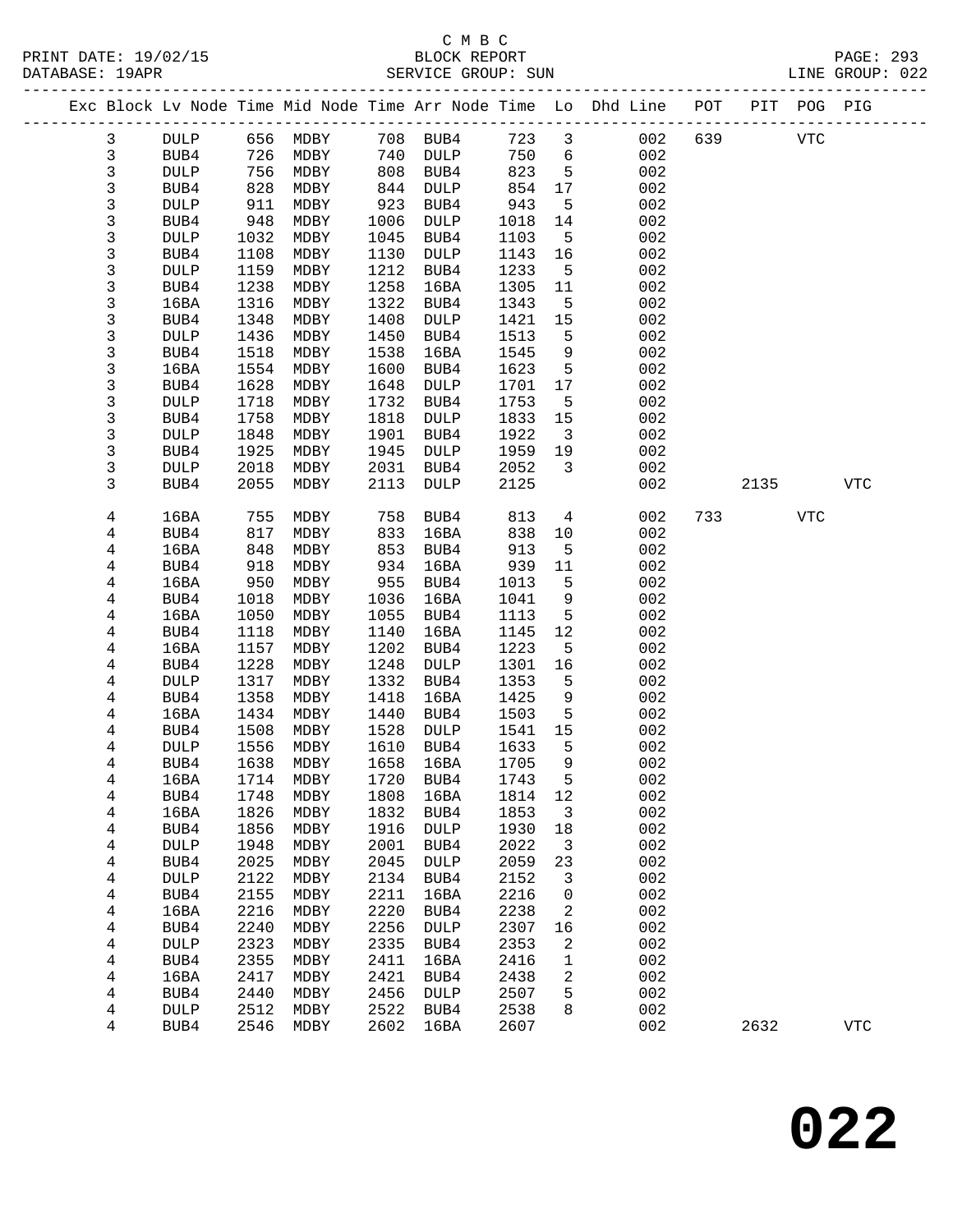PRINT DATE: 19/02/15 BLOCK REPORT BATABASE: 19APR

# C M B C<br>BLOCK REPORT

PAGE: 294<br>LINE GROUP: 022

|  |        |              |              |              |              |              |              |                               | Exc Block Lv Node Time Mid Node Time Arr Node Time Lo Dhd Line POT |     |      | PIT POG PIG |            |
|--|--------|--------------|--------------|--------------|--------------|--------------|--------------|-------------------------------|--------------------------------------------------------------------|-----|------|-------------|------------|
|  | 5      | 16BA         |              | 810 MDBY     |              | 815 BUB4     | 833          | 5                             | 002                                                                | 748 |      | <b>VTC</b>  |            |
|  | 5      | BUB4         | 838          | MDBY         |              | 854 16BA     | 859          | 9                             | 002                                                                |     |      |             |            |
|  | 5      | 16BA         |              | MDBY         | 913          | BUB4         | 933          | 5                             | 002                                                                |     |      |             |            |
|  | 5      | BUB4         | 908<br>938   | MDBY         | 956          | 16BA         | 1001         | 9                             | 002                                                                |     |      |             |            |
|  | 5      | 16BA         | 1010         | MDBY         | 1015         | BUB4         | 1033         | 5                             | 002                                                                |     |      |             |            |
|  | 5      | BUB4         | 1038         | MDBY         | 1058         | 16BA         | 1103         | 5                             | 002                                                                |     |      |             |            |
|  | 5      | 16BA         | 1108         | MDBY         | 1113         | BUB4         | 1133         | 5                             | 002                                                                |     |      |             |            |
|  | 5      | BUB4         | 1138         | MDBY         | 1158         | 16BA         | 1205         | 12                            | 002                                                                |     |      |             |            |
|  | 5      | 16BA         | 1217         | MDBY         | 1222         | BUB4         | 1243         | 5                             | 002                                                                |     |      |             |            |
|  | 5      | BUB4         | 1248         | MDBY         | 1308         | DULP         | 1321         | 16                            | 002                                                                |     |      |             |            |
|  | 5      | DULP         | 1337         | MDBY         | 1352         | BUB4         | 1413         | 5                             | 002                                                                |     |      |             |            |
|  | 5      | BUB4         | 1418         | MDBY         | 1438         | 16BA         | 1445         | 9                             | 002                                                                |     |      |             |            |
|  | 5      | 16BA         | 1454         | MDBY         | 1500         | BUB4         | 1523         | $5^{\circ}$                   | 002                                                                |     |      |             |            |
|  | 5      | BUB4         | 1528         | MDBY         | 1548         | DULP         | 1601         | 15                            | 002                                                                |     |      |             |            |
|  | 5      | DULP         | 1616         | MDBY         | 1630         | BUB4         | 1653         | $5^{\circ}$                   | 002                                                                |     |      |             |            |
|  | 5      | BUB4         | 1658         | MDBY         | 1718         | 16BA         | 1725         | 11                            | 002                                                                |     |      |             |            |
|  | 5      | 16BA         | 1736         | MDBY         | 1742         | BUB4         | 1803         | 5                             | 002                                                                |     |      |             |            |
|  | 5      | BUB4         | 1808         | MDBY         | 1828         | DULP         | 1843         |                               | 002                                                                |     | 1855 |             | <b>VTC</b> |
|  | 6      | <b>DULP</b>  | 813          | MDBY         | 825          | BUB4         | 843          | $5\overline{)}$               | 002                                                                | 756 |      | VTC         |            |
|  | 6      | BUB4         | 848          | MDBY         | 904          | <b>DULP</b>  | 914          | 19                            | 002                                                                |     |      |             |            |
|  | 6      | <b>DULP</b>  | 933          | MDBY         | 945          | BUB4         | 1003         | $5^{\circ}$                   | 002                                                                |     |      |             |            |
|  | 6      | BUB4         | 1008         | MDBY         | 1026         | DULP         | 1038         | 14                            | 002                                                                |     |      |             |            |
|  | б      | DULP         | 1052         | MDBY         | 1105         | BUB4         | 1123         | $5^{\circ}$                   | 002                                                                |     |      |             |            |
|  | 6      | BUB4         | 1128         | MDBY         | 1150         | DULP         | 1203         | 16                            | 002                                                                |     |      |             |            |
|  | 6      | DULP         | 1219         | MDBY         | 1232         | BUB4         | 1253         | 5                             | 002                                                                |     |      |             |            |
|  | б      | BUB4         | 1258         | MDBY         | 1318         | 16BA         | 1325         | 11                            | 002                                                                |     |      |             |            |
|  | б      | 16BA         | 1336         | MDBY         | 1342         | BUB4         | 1403         | 5                             | 002                                                                |     |      |             |            |
|  | 6      | BUB4         | 1408         | MDBY         | 1428         | DULP         | 1441         | 15                            | 002                                                                |     |      |             |            |
|  | 6      | <b>DULP</b>  | 1456         | MDBY         | 1510         | BUB4         | 1533         | 5                             | 002                                                                |     |      |             |            |
|  | 6      | BUB4         | 1538         | MDBY         | 1558         | 16BA         | 1605         | 9                             | 002                                                                |     |      |             |            |
|  | 6      | 16BA         | 1614         | MDBY         | 1620         | BUB4         | 1643         | 5                             | 002                                                                |     |      |             |            |
|  | 6      | BUB4         | 1648         | MDBY         | 1708         | <b>DULP</b>  | 1721         | 18                            | 002                                                                |     |      |             |            |
|  | 6      | DULP         | 1739         | MDBY         | 1753         | BUB4         | 1814         | 5                             | 002                                                                |     |      |             |            |
|  | 6<br>б | BUB4<br>DULP | 1819<br>1918 | MDBY<br>MDBY | 1839<br>1931 | DULP<br>BUB4 | 1854<br>1952 | 24<br>$\overline{\mathbf{3}}$ | 002<br>002                                                         |     |      |             |            |
|  | 6      | BUB4         | 1955         | MDBY         | 2015         | DULP         | 2029         | 23                            | 002                                                                |     |      |             |            |
|  | 6      | DULP         | 2052         | MDBY         | 2104         | BUB4         | 2122         | $\overline{\mathbf{3}}$       | 002                                                                |     |      |             |            |
|  | 6      | BUB4         | 2125         | MDBY         | 2141         | 16BA         | 2146         | $\Omega$                      | 002                                                                |     |      |             |            |
|  | 6      | 16BA         | 2146         | MDBY         |              | 2150 BUB4    | 2208 2       |                               | 002                                                                |     |      |             |            |
|  | 6      | BUB4         | 2210         | MDBY         | 2226         | <b>DULP</b>  | 2237         | 16                            | 002                                                                |     |      |             |            |
|  | 6      | DULP         | 2253         | MDBY         | 2305         | BUB4         | 2323         | 2                             | 002                                                                |     |      |             |            |
|  | 6      | BUB4         | 2325         | MDBY         | 2341         | 16BA         | 2346         | 1                             | 002                                                                |     |      |             |            |
|  | 6      | 16BA         | 2347         | MDBY         | 2351         | BUB4         | 2408         | 2                             | 002                                                                |     |      |             |            |
|  | 6      | BUB4         | 2410         | MDBY         | 2426         | <b>DULP</b>  | 2437         | 20                            | 002                                                                |     |      |             |            |
|  | 6      | DULP         | 2457         | MDBY         | 2507         | BUB4         | 2523         | 8                             | 002                                                                |     |      |             |            |
|  | 6      | BUB4         | 2531         | MDBY         | 2547         | DULP         | 2558         | 12                            | 002                                                                |     |      |             |            |
|  | 6      | <b>DULP</b>  | 2610         |              |              | GEGR         | 2636         | 3                             | N22                                                                |     |      |             |            |
|  | б      | <b>GEGR</b>  | 2639         |              |              | <b>DULP</b>  | 2704         |                               | N22                                                                |     | 2714 |             | <b>VTC</b> |
|  |        |              |              |              |              |              |              |                               |                                                                    |     |      |             |            |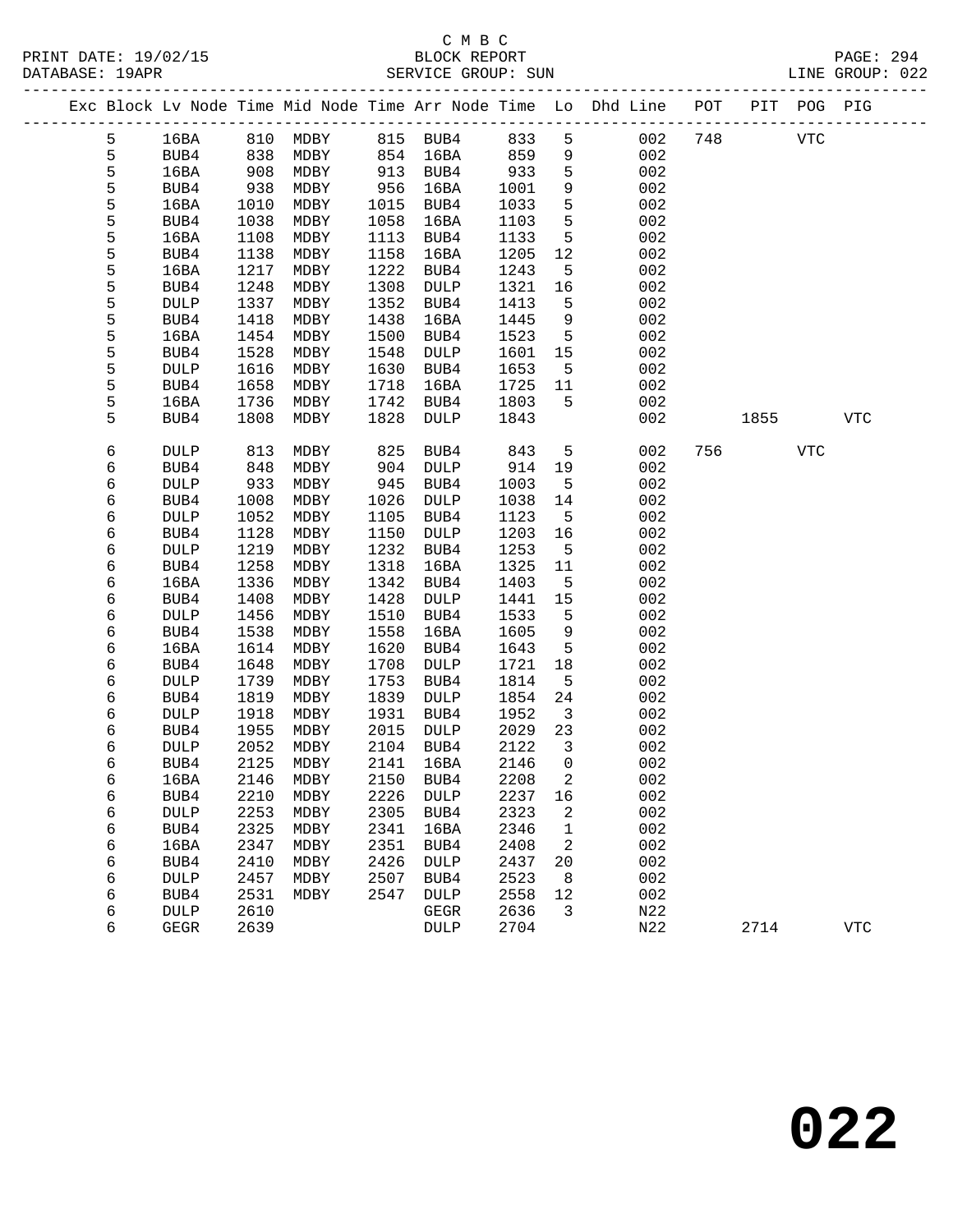## C M B C<br>BLOCK REPORT DATABASE: 19APR SERVICE GROUP: SUN LINE GROUP: 022

-------------------------------------------------------------------------------------------------

PRINT DATE: 19/02/15 BLOCK REPORT PAGE: 295

|  |   |      |      |                            |      |             |      |                         | Exc Block Lv Node Time Mid Node Time Arr Node Time Lo Dhd Line POT |     | PIT | POG PIG |  |
|--|---|------|------|----------------------------|------|-------------|------|-------------------------|--------------------------------------------------------------------|-----|-----|---------|--|
|  | 7 |      |      | 16BA 830 MDBY 835 BUB4 853 |      |             |      |                         | 002<br>$5^{\circ}$                                                 | 808 |     | VTC     |  |
|  | 7 | BUB4 | 858  | MDBY                       | 914  | 16BA        | 919  | 9                       | 002                                                                |     |     |         |  |
|  | 7 | 16BA | 928  | MDBY                       | 933  | BUB4        | 953  | 5                       | 002                                                                |     |     |         |  |
|  | 7 | BUB4 | 958  | MDBY                       | 1016 | 16BA        | 1021 | 9                       | 002                                                                |     |     |         |  |
|  | 7 | 16BA | 1030 | MDBY                       | 1035 | BUB4        | 1053 | 5                       | 002                                                                |     |     |         |  |
|  | 7 | BUB4 | 1058 | MDBY                       | 1118 | 16BA        | 1123 | $5\overline{)}$         | 002                                                                |     |     |         |  |
|  | 7 | 16BA | 1128 | MDBY                       | 1133 | BUB4        | 1153 | 5                       | 002                                                                |     |     |         |  |
|  | 7 | BUB4 | 1158 | MDBY                       | 1218 | 16BA        | 1225 | 10                      | 002                                                                |     |     |         |  |
|  | 7 | 16BA | 1235 | MDBY                       | 1242 | BUB4        | 1303 | 5                       | 002                                                                |     |     |         |  |
|  | 7 | BUB4 | 1308 | MDBY                       | 1328 | <b>DULP</b> | 1341 | 14                      | 002                                                                |     |     |         |  |
|  | 7 | DULP | 1355 | MDBY                       | 1410 | BUB4        | 1433 | $5^{\circ}$             | 002                                                                |     |     |         |  |
|  | 7 | BUB4 | 1438 | MDBY                       | 1458 | 16BA        | 1505 | $\overline{9}$          | 002                                                                |     |     |         |  |
|  | 7 | 16BA | 1514 | MDBY                       | 1520 | BUB4        | 1543 | $5\overline{)}$         | 002                                                                |     |     |         |  |
|  | 7 | BUB4 | 1548 | MDBY                       | 1608 | DULP        | 1621 | 15                      | 002                                                                |     |     |         |  |
|  | 7 | DULP | 1636 | MDBY                       | 1650 | BUB4        | 1713 | - 5                     | 002                                                                |     |     |         |  |
|  | 7 | BUB4 | 1718 | MDBY                       | 1738 | 16BA        | 1744 | 14                      | 002                                                                |     |     |         |  |
|  | 7 | 16BA | 1758 | MDBY                       | 1804 | BUB4        | 1825 | $5^{\circ}$             | 002                                                                |     |     |         |  |
|  | 7 | BUB4 | 1830 | MDBY                       | 1850 | 16BA        | 1856 | 14                      | 002                                                                |     |     |         |  |
|  | 7 | 16BA | 1910 | MDBY                       | 1916 | BUB4        | 1937 | $\overline{3}$          | 002                                                                |     |     |         |  |
|  | 7 | BUB4 | 1940 | MDBY                       | 2000 | 16BA        | 2006 | 6                       | 002                                                                |     |     |         |  |
|  | 7 | 16BA | 2012 | MDBY                       | 2016 | BUB4        | 2037 | $\overline{\mathbf{3}}$ | 002                                                                |     |     |         |  |
|  | 7 | BUB4 | 2040 | MDBY                       | 2058 | 16BA        | 2104 | 11                      | 002                                                                |     |     |         |  |
|  | 7 | 16BA | 2115 | MDBY                       | 2119 | BUB4        | 2137 | $\overline{3}$          | 002                                                                |     |     |         |  |
|  | 7 | BUB4 | 2140 | MDBY                       | 2156 | <b>DULP</b> | 2207 | 16                      | 002                                                                |     |     |         |  |
|  | 7 | DULP | 2223 | MDBY                       | 2235 | BUB4        | 2253 | 2                       | 002                                                                |     |     |         |  |
|  | 7 | BUB4 | 2255 | MDBY                       | 2311 | 16BA        | 2316 | $\overline{0}$          | 002                                                                |     |     |         |  |
|  | 7 | 16BA | 2316 | MDBY                       | 2320 | BUB4        | 2338 | 2                       | 002                                                                |     |     |         |  |
|  | 7 | BUB4 | 2340 | MDBY                       | 2356 | <b>DULP</b> | 2407 | 19                      | 002                                                                |     |     |         |  |
|  | 7 | DULP | 2426 | MDBY                       | 2436 | BUB4        | 2453 | 4                       | 002                                                                |     |     |         |  |
|  | 7 | BUB4 | 2457 | MDBY                       | 2513 | DULP        | 2524 | 16                      | 002                                                                |     |     |         |  |
|  | 7 | DULP | 2540 |                            |      | GEGR        | 2606 | 3                       | N22                                                                |     |     |         |  |
|  | 7 | GEGR | 2609 |                            |      | <b>DULP</b> | 2634 | 6                       | N22                                                                |     |     |         |  |

7 GEGR 2709 DULP 2734 N22 2744 VTC

7 DULP 2640 GEGR 2706 3 N22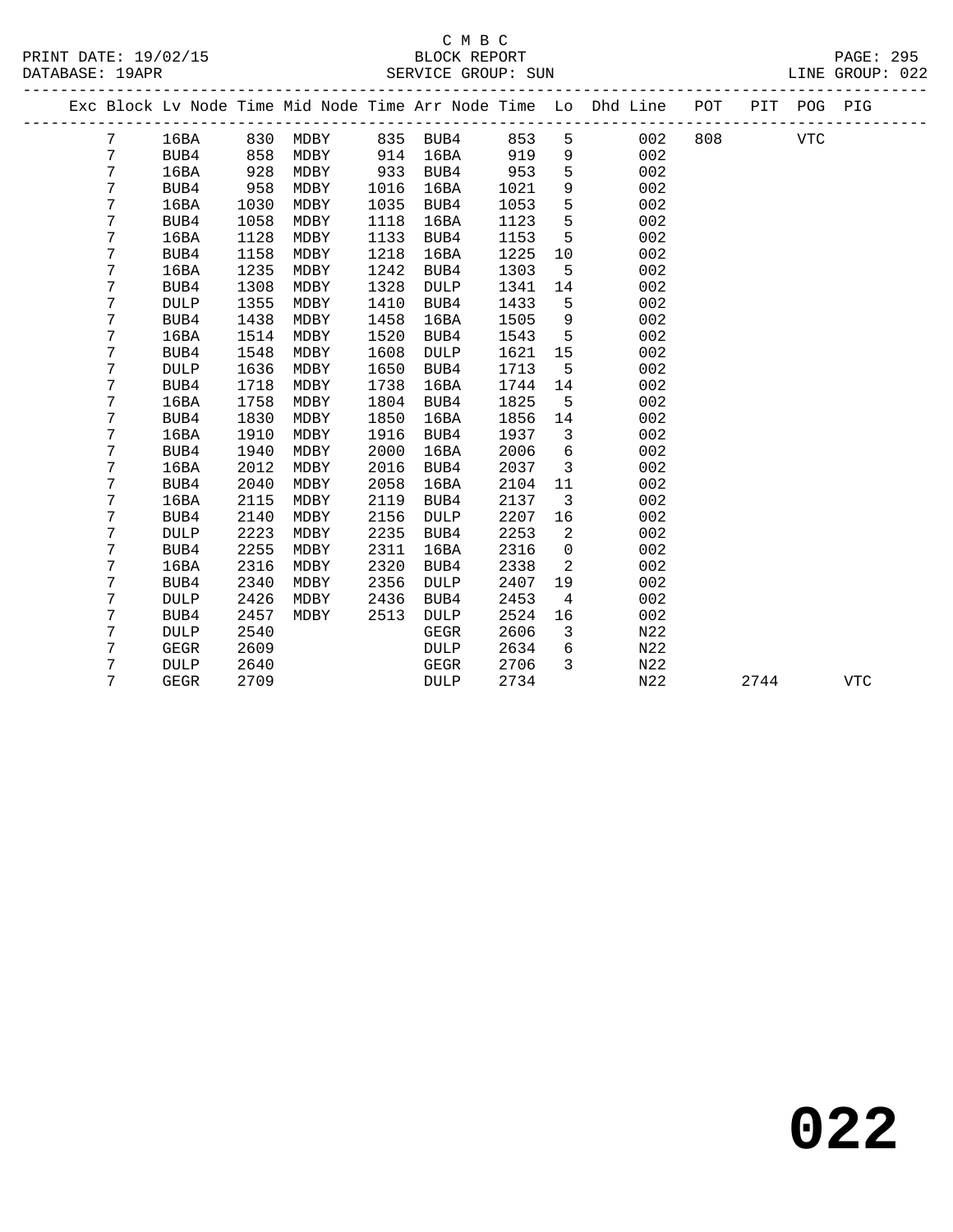# C M B C<br>BLOCK REPORT

PAGE: 296<br>LINE GROUP: 022

|  |    |                 |      |           |      |                   |         |                 | Exc Block Lv Node Time Mid Node Time Arr Node Time Lo Dhd Line POT PIT POG PIG |          |      |            |            |
|--|----|-----------------|------|-----------|------|-------------------|---------|-----------------|--------------------------------------------------------------------------------|----------|------|------------|------------|
|  | 8  | <b>DULP</b>     |      | 1139 MDBY |      | 1152 BUB4         | 1213 5  |                 |                                                                                | 002 1122 |      | <b>VTC</b> |            |
|  | 8  | BUB4            | 1218 | MDBY      |      | 1238 16BA         | 1245 10 |                 | 002                                                                            |          |      |            |            |
|  | 8  | 16BA            | 1255 | MDBY      |      | 1302 BUB4         | 1323    | $5^{\circ}$     | 002                                                                            |          |      |            |            |
|  | 8  | BUB4            | 1328 | MDBY      | 1348 | DULP              | 1401    | 14              | 002                                                                            |          |      |            |            |
|  | 8  | <b>DULP</b>     | 1415 | MDBY      | 1430 | BUB4              | 1453    | 5               | 002                                                                            |          |      |            |            |
|  | 8  | BUB4            | 1458 | MDBY      | 1518 | 16BA              | 1525    | 9               | 002                                                                            |          |      |            |            |
|  | 8  | 16BA            | 1534 | MDBY      | 1540 | BUB4              | 1603    | $5\phantom{.0}$ | 002                                                                            |          |      |            |            |
|  | 8  | BUB4            | 1608 | MDBY      | 1628 | DULP              | 1641    | 15              | 002                                                                            |          |      |            |            |
|  | 8  | $\texttt{DULP}$ | 1656 | MDBY      | 1710 | BUB4              | 1733    | $5^{\circ}$     | 002                                                                            |          |      |            |            |
|  | 8  | BUB4            | 1738 | MDBY      | 1758 | DULP              | 1813    | 21              | 002                                                                            |          |      |            |            |
|  | 8  | <b>DULP</b>     | 1834 | MDBY      | 1847 | BUB4              | 1908    | $\overline{2}$  | 002                                                                            |          |      |            |            |
|  | 8  | BUB4            | 1910 | MDBY      | 1930 | 16BA              | 1936    | $6\overline{6}$ | 002                                                                            |          |      |            |            |
|  | 8  | 16BA            | 1942 | MDBY      | 1946 | BUB4              | 2007    | $\overline{3}$  | 002                                                                            |          |      |            |            |
|  | 8  | BUB4            | 2010 | MDBY      | 2030 | 16BA              | 2036    | 9               | 002                                                                            |          |      |            |            |
|  | 8  | 16BA            | 2045 | MDBY      | 2049 | BUB4              | 2107    | $\overline{3}$  | 002                                                                            |          |      |            |            |
|  | 8  | BUB4            | 2110 | MDBY      | 2126 | $\texttt{DULP}{}$ | 2137    | 16              | 002                                                                            |          |      |            |            |
|  | 8  | <b>DULP</b>     | 2153 | MDBY      | 2205 | BUB4              | 2223    | 2               | 002                                                                            |          |      |            |            |
|  | 8  | BUB4            | 2225 | MDBY      | 2241 | 16BA              | 2246    | $\mathbf 0$     | 002                                                                            |          |      |            |            |
|  | 8  | 16BA            | 2246 | MDBY      | 2250 | BUB4              | 2308    | 2               | 002                                                                            |          |      |            |            |
|  | 8  | BUB4            | 2310 | MDBY      | 2326 | DULP              | 2337    | 19              | 002                                                                            |          |      |            |            |
|  | 8  | <b>DULP</b>     | 2356 | MDBY      | 2406 | BUB4              | 2423    | 2               | 002                                                                            |          |      |            |            |
|  | 8  | BUB4            | 2425 | MDBY      | 2441 | 16BA              | 2446    | 2               | 002                                                                            |          |      |            |            |
|  | 8  | 16BA            | 2448 | MDBY      | 2452 | BUB4              | 2508    | 6               | 002                                                                            |          |      |            |            |
|  | 8  | BUB4            | 2514 | MDBY      | 2530 | 16BA              | 2535    |                 | 002                                                                            |          | 2600 |            | <b>VTC</b> |
|  | 40 | KN41            | 617  | CLBY      | 625  | BUB4              | 643     | $\overline{a}$  | 022                                                                            | 601      |      | VTC        |            |
|  | 40 | BUB4            | 645  | CLBY      | 703  | $\texttt{KNLP}$   | 717     | 8               | 022                                                                            |          |      |            |            |
|  | 40 | KNLP            | 725  | CLBY      | 741  | BUB4              | 800     | $\overline{4}$  | 022                                                                            |          |      |            |            |
|  | 40 | BUB4            | 804  | CLBY      | 823  | KNLP              | 838     | 12              | 022                                                                            |          |      |            |            |
|  | 40 | <b>KNLP</b>     | 850  | CLBY      | 907  | BUB4              | 926     | $\overline{4}$  | 022                                                                            |          |      |            |            |
|  | 40 | BUB4            | 930  | CLBY      | 953  | KNLP              | 1008    | $7\phantom{.0}$ | 022                                                                            |          |      |            |            |
|  | 40 | KNLP            | 1015 | CLBY      | 1034 | BUB4              | 1056    | 5               | 022                                                                            |          |      |            |            |
|  | 40 | BUB4            | 1101 | CLBY      | 1125 | KNLP              | 1142    | 18              | 022                                                                            |          |      |            |            |
|  | 40 | KNLP            | 1200 | CLBY      | 1219 | BUB4              | 1243    | $\overline{4}$  | 022                                                                            |          |      |            |            |
|  | 40 | BUB4            | 1247 | CLBY      | 1313 | KNLP              | 1332    | 11              | 022                                                                            |          |      |            |            |
|  | 40 | KNLP            | 1343 | CLBY      | 1406 | BUB4              | 1431    | $\overline{4}$  | 022                                                                            |          |      |            |            |
|  | 40 | BUB4            | 1435 | CLBY      | 1501 | KNLP              | 1520    | 19              | 022                                                                            |          |      |            |            |
|  | 40 | KNLP            | 1539 | CLBY      | 1559 | BUB4              | 1619    | $\overline{4}$  | 022                                                                            |          |      |            |            |
|  | 40 | BUB4            | 1623 | CLBY      | 1647 | KNLP              | 1706    | 9               | 022                                                                            |          |      |            |            |
|  | 40 | KNLP            | 1715 | CLBY      | 1735 | BUB4              | 1755    | $\overline{4}$  | 022                                                                            |          |      |            |            |
|  | 40 | BUB4            | 1759 | CLBY      | 1823 | KN63              | 1842    |                 | 022                                                                            |          | 1853 |            | <b>VTC</b> |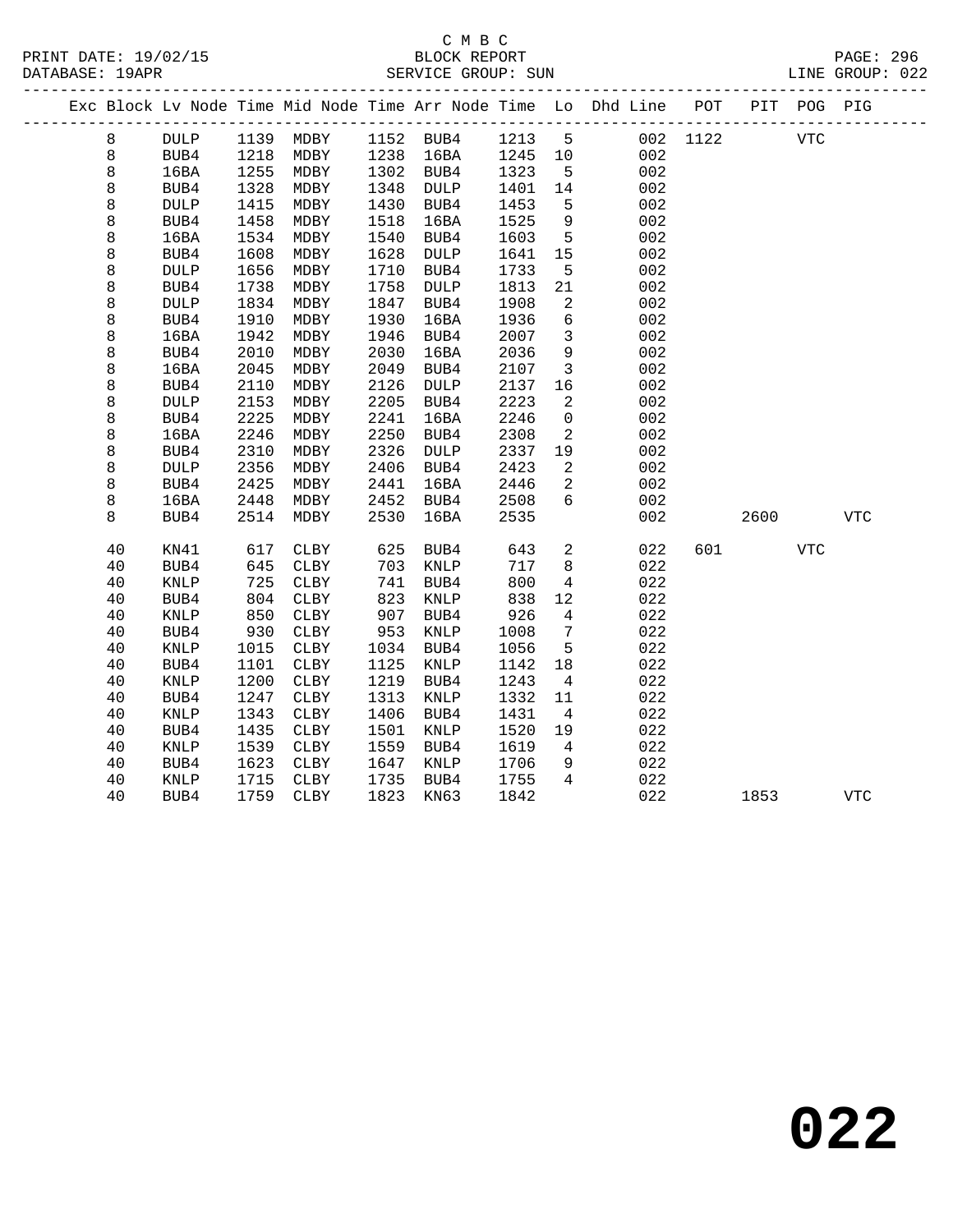PRINT DATE: 19/02/15 BLOCK REPORT PAGE: 297 DATABASE: 19APR

# C M B C

|          |                 |      |              |      |             |      |                 | Exc Block Lv Node Time Mid Node Time Arr Node Time Lo Dhd Line POT |     | PIT  | POG PIG    |            |
|----------|-----------------|------|--------------|------|-------------|------|-----------------|--------------------------------------------------------------------|-----|------|------------|------------|
| 41       | KN41            |      | 632 CLBY     |      | KNLP        | 637  | 8               | 022                                                                | 616 |      | <b>VTC</b> |            |
| 41       | KNLP            | 645  | CLBY         |      | 701 BUB4    | 720  | $\overline{4}$  | 022                                                                |     |      |            |            |
| 41       | BUB4            | 724  | CLBY         | 742  | KNLP        | 756  | $7\phantom{.0}$ | 022                                                                |     |      |            |            |
| 41       | KNLP            | 803  | ${\tt CLBY}$ | 819  | BUB4        | 838  | $6\overline{6}$ | 022                                                                |     |      |            |            |
| 41       | BUB4            | 844  | CLBY         | 905  | KNLP        | 920  | 10              | 022                                                                |     |      |            |            |
| 41       | KNLP            | 930  | CLBY         | 949  | BUB4        | 1008 | 2               | 022                                                                |     |      |            |            |
| 41       | BUB4            | 1010 | CLBY         | 1034 | KNLP        | 1050 | 12              | 022                                                                |     |      |            |            |
| 41       | KNLP            | 1102 | CLBY         | 1121 | BUB4        | 1143 | $\overline{4}$  | 022                                                                |     |      |            |            |
| 41       | BUB4            | 1147 | <b>CLBY</b>  | 1211 | KNLP        | 1230 | 15              | 022                                                                |     |      |            |            |
| 41       | KNLP            | 1245 | CLBY         | 1306 | BUB4        | 1331 | $\overline{4}$  | 022                                                                |     |      |            |            |
| 41       | BUB4            | 1335 | CLBY         | 1403 | KNLP        | 1422 | 12              | 022                                                                |     |      |            |            |
| 41       | KNLP            | 1434 | <b>CLBY</b>  | 1457 | BUB4        | 1519 | 4               | 022                                                                |     |      |            |            |
| 41       | BUB4            | 1523 | CLBY         | 1549 | KNLP        | 1609 | 18              | 022                                                                |     |      |            |            |
| 41       | $\texttt{KNLP}$ | 1627 | CLBY         | 1647 | BUB4        | 1707 | $\overline{4}$  | 022                                                                |     |      |            |            |
| 41       | BUB4            | 1711 | <b>CLBY</b>  | 1735 | KNLP        | 1754 | 10              | 022                                                                |     |      |            |            |
| 41       | KNLP            | 1804 | CLBY         | 1824 | BUB4        | 1843 | $\overline{4}$  | 022                                                                |     |      |            |            |
| 41       | BUB4            | 1847 | CLBY         | 1910 | KNLP        | 1927 | 10              | 022                                                                |     |      |            |            |
| 41       | KNLP            | 1937 | CLBY         | 1955 | BUB4        | 2013 | $\overline{4}$  | 022                                                                |     |      |            |            |
| 41       | BUB4            | 2017 | <b>CLBY</b>  | 2040 | KNLP        | 2057 | 12              | 022                                                                |     |      |            |            |
| 41       | KNLP            | 2109 |              |      | BUB4        | 2143 | $\overline{4}$  | 022                                                                |     |      |            |            |
| 41       | BUB4            | 2147 | <b>CLBY</b>  | 2207 | KNLP        | 2224 | 15              | 022                                                                |     |      |            |            |
| 41       | KNLP            | 2239 |              |      | BUB4        | 2311 | 5               | 022                                                                |     |      |            |            |
| 41       | BUB4            | 2316 | CLBY         | 2335 | KNLP        | 2351 | $\overline{4}$  | 022                                                                |     |      |            |            |
| 41       | KNLP            | 2355 | CLBY         | 2410 | BUB4        | 2432 | $\overline{a}$  | 022                                                                |     |      |            |            |
| 41       | BUB4            | 2434 | CLBY         | 2503 | KN63        | 2516 | $\overline{a}$  | 022<br>7                                                           |     |      |            |            |
| 41       | MRST            | 2525 |              |      | HODM        | 2604 | 5               | N8                                                                 |     |      |            |            |
| 41       | HODM            | 2609 |              |      | MRST        | 2652 |                 | N8                                                                 |     | 2657 |            | <b>VTC</b> |
| 42       | KN41            | 632  | <b>CLBY</b>  | 641  | BUB4        | 700  | 5               | 022                                                                | 616 |      | <b>VTC</b> |            |
| 42       |                 | 705  | CLBY         | 723  | KNLP        | 737  | $7\phantom{.0}$ | 022                                                                |     |      |            |            |
| 42       | BUB4<br>KNLP    | 744  | <b>CLBY</b>  | 800  | BUB4        | 819  | 5               | 022                                                                |     |      |            |            |
|          |                 | 824  | <b>CLBY</b>  | 844  | KNLP        | 859  | 5               | 022                                                                |     |      |            |            |
| 42<br>42 | BUB4            | 904  | <b>CLBY</b>  | 923  | BUB4        | 942  | $\overline{3}$  | 022                                                                |     |      |            |            |
|          | KNLP            |      |              |      |             |      | 15              |                                                                    |     |      |            |            |
| 42       | BUB4            | 945  | <b>CLBY</b>  | 1008 | KNLP        | 1023 | $\overline{4}$  | 022                                                                |     |      |            |            |
| 42       | KNLP            | 1038 | CLBY         | 1057 | BUB4        | 1119 |                 | 022                                                                |     |      |            |            |
| 42       | BUB4            | 1123 | <b>CLBY</b>  | 1147 | <b>KNLP</b> | 1204 | 20              | 022                                                                |     |      |            |            |

 42 KNLP 1224 CLBY 1243 BUB4 1307 4 022 42 BUB4 1311 CLBY 1337 KNLP 1356 11 022 42 KNLP 1407 CLBY 1430 BUB4 1455 4 022 42 BUB4 1459 CLBY 1525 KNLP 1544 18 022 42 KNLP 1602 CLBY 1622 BUB4 1643 4 022 42 BUB4 1647 CLBY 1711 KNLP 1730 9 022 42 KNLP 1739 CLBY 1759 BUB4 1819 4 022 42 BUB4 1823 CLBY 1847 KNLP 1904 17 022 42 KNLP 1921 CLBY 1940 BUB4 1958 4 022 42 BUB4 2002 CLBY 2025 KNLP 2042 12 022 42 KNLP 2054 BUB4 2128 4 022

42 KNLP 2223 BUB4 2256 5 022

42 BUB4 2132 CLBY 2152 KNLP 2209 14 022

42 BUB4 2301 CLBY 2320 KN63 2336 022 2347 VTC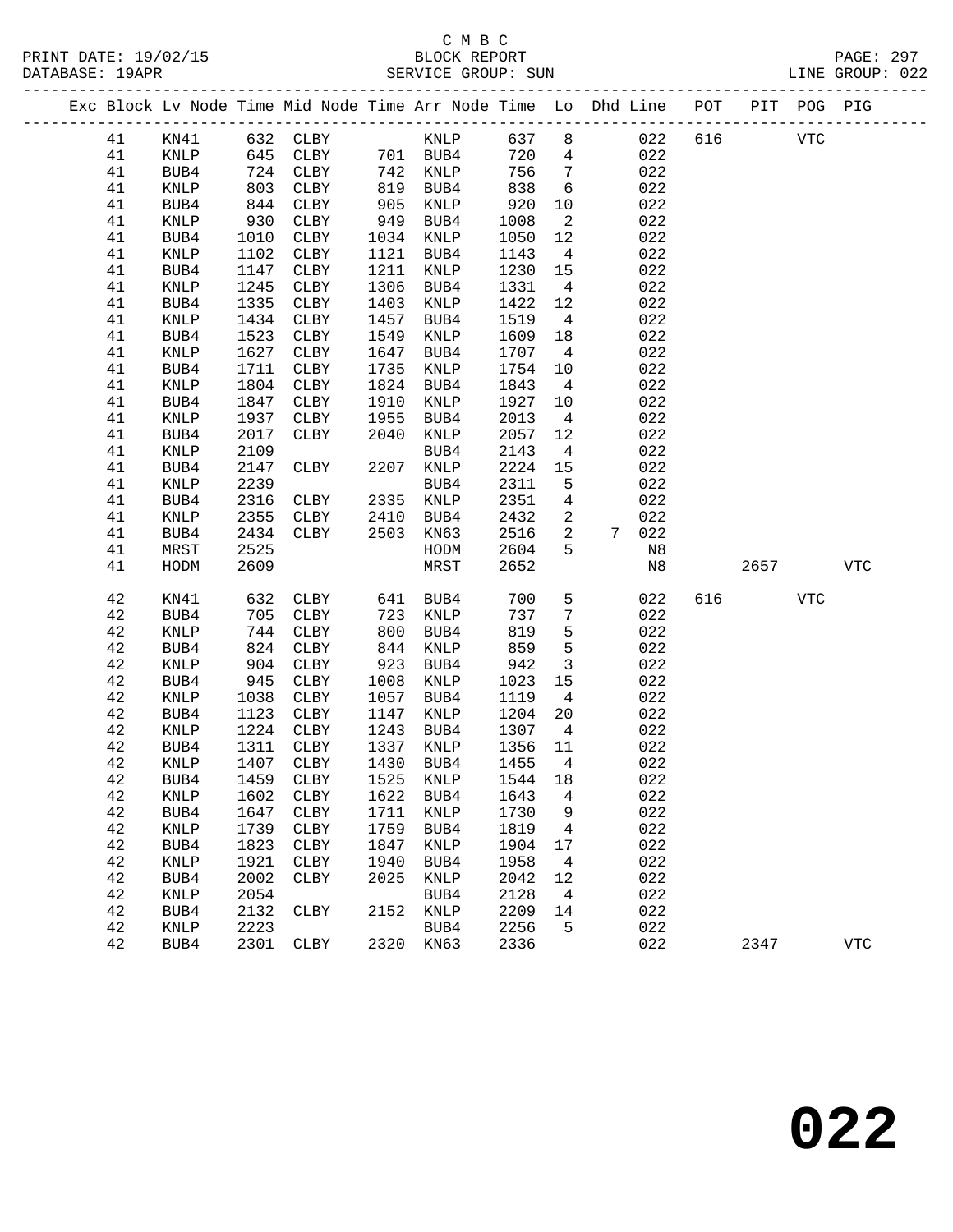|  |    |                 |      |                            |      |                      |         |                 | Exc Block Lv Node Time Mid Node Time Arr Node Time Lo Dhd Line POT PIT POG PIG |     |                |     |            |
|--|----|-----------------|------|----------------------------|------|----------------------|---------|-----------------|--------------------------------------------------------------------------------|-----|----------------|-----|------------|
|  | 43 | KN41            |      | 652 CLBY KNLP              |      |                      | 657 8   |                 | 022                                                                            | 636 | <b>VTC</b>     |     |            |
|  | 43 | KNLP            |      | 705 CLBY 721 BUB4          |      |                      | 740     | $\overline{4}$  | 022                                                                            |     |                |     |            |
|  | 43 | BUB4            | 744  | CLBY                       |      | 803 KNLP             | 818 17  |                 | 022                                                                            |     |                |     |            |
|  | 43 | KNLP            | 835  | CLBY                       |      | 852 BUB4<br>936 KNLP | 911     | $\overline{4}$  | 022                                                                            |     |                |     |            |
|  | 43 | BUB4            | 915  | CLBY                       |      |                      | 951     | 12              | 022                                                                            |     |                |     |            |
|  | 43 | KNLP            | 1003 | CLBY                       |      | 1022 BUB4            | 1044    | 6               | 022                                                                            |     |                |     |            |
|  | 43 | BUB4            | 1050 | CLBY                       |      | 1114 KNLP            | 1130    | 18              | 022                                                                            |     |                |     |            |
|  | 43 | KNLP            | 1148 | CLBY                       | 1207 | BUB4                 | 1231    | $\overline{4}$  | 022                                                                            |     |                |     |            |
|  | 43 | BUB4            | 1235 | CLBY                       | 1301 | KNLP                 | 1320    | 11              | 022                                                                            |     |                |     |            |
|  | 43 | KNLP            | 1331 | CLBY                       |      | 1354 BUB4            | 1419    | $\overline{4}$  | 022                                                                            |     |                |     |            |
|  | 43 | BUB4            | 1423 | CLBY                       | 1449 | KNLP                 | 1508    | 19              | 022                                                                            |     |                |     |            |
|  | 43 | KNLP            | 1527 | CLBY                       | 1547 | BUB4                 | 1607    | $\overline{4}$  | 022                                                                            |     |                |     |            |
|  | 43 | BUB4            | 1611 | CLBY                       | 1635 | KN63                 | 1654    |                 | 022                                                                            |     | 1705           |     | VTC        |
|  | 44 | KN41            | 808  | CLBY                       |      | KNLP                 | 813     | 8 <sup>8</sup>  | 022                                                                            |     | 752 and $\sim$ | VTC |            |
|  | 44 | <b>KNLP</b>     | 821  | CLBY                       | 837  | BUB4                 | 856     | $\overline{4}$  | 022                                                                            |     |                |     |            |
|  | 44 | BUB4            | 900  | CLBY                       | 921  | KNLP                 | 936     | 15              | 022                                                                            |     |                |     |            |
|  | 44 | KNLP            | 951  | CLBY                       | 1010 | BUB4                 | 1032    | 6               | 022                                                                            |     |                |     |            |
|  | 44 | BUB4            | 1038 | CLBY                       | 1102 | KNLP                 | 1118    | 18              | 022                                                                            |     |                |     |            |
|  | 44 | KNLP            | 1136 | CLBY                       | 1155 | BUB4                 | 1219    | $\overline{4}$  | 022                                                                            |     |                |     |            |
|  | 44 | BUB4            | 1223 | CLBY                       | 1249 | KNLP                 | 1308    | 11              | 022                                                                            |     |                |     |            |
|  | 44 | $\textsc{KNLP}$ | 1319 | CLBY                       | 1342 | BUB4                 | 1407    | $\overline{4}$  | 022                                                                            |     |                |     |            |
|  | 44 | BUB4            | 1411 | CLBY                       | 1437 | KNLP                 | 1456    | 17              | 022                                                                            |     |                |     |            |
|  | 44 | KNLP            | 1513 | CLBY                       | 1533 | BUB4                 | 1555    | $4\overline{4}$ | 022                                                                            |     |                |     |            |
|  | 44 | BUB4            | 1559 | CLBY                       | 1625 | KNLP                 | 1645    | 18              | 022                                                                            |     |                |     |            |
|  | 44 | KNLP            | 1703 | CLBY                       | 1723 | BUB4                 | 1743    | $\overline{4}$  | 022                                                                            |     |                |     |            |
|  | 44 | BUB4            | 1747 | CLBY                       | 1811 | KNLP                 | 1830    | 19              | 022                                                                            |     |                |     |            |
|  | 44 | <b>KNLP</b>     | 1849 | CLBY                       | 1909 | BUB4                 | 1928    | $\overline{4}$  | 022                                                                            |     |                |     |            |
|  | 44 | BUB4            | 1932 | CLBY                       | 1955 | KNLP                 | 2012    | 10              | 022                                                                            |     |                |     |            |
|  | 44 | KNLP            | 2022 | CLBY                       | 2040 | BUB4                 | 2058    | $4\overline{4}$ | 022                                                                            |     |                |     |            |
|  | 44 | BUB4            | 2102 | CLBY                       | 2122 | KNLP                 | 2139    | 16              | 022                                                                            |     |                |     |            |
|  | 44 | KNLP            | 2155 |                            |      | BUB4                 | 2228    | $4\overline{4}$ | 022                                                                            |     |                |     |            |
|  | 44 | BUB4            | 2232 | CLBY                       |      | 2252 KN63            | 2308    |                 | 022                                                                            |     | 2319           |     | <b>VTC</b> |
|  | 45 | KN41            | 906  | CLBY                       |      | KNLP                 | 912     | 5               | 022                                                                            | 850 |                | VTC |            |
|  | 45 | KNLP            | 917  | CLBY                       |      | 936 BUB4             | 955     | $\overline{2}$  | 022                                                                            |     |                |     |            |
|  | 45 | BUB4            | 957  | CLBY                       | 1020 | KNLP                 | 1035    | 15              | 022                                                                            |     |                |     |            |
|  | 45 | KNLP            | 1050 | CLBY                       |      | 1109 BUB4            | 1131    | $\overline{4}$  | 022                                                                            |     |                |     |            |
|  | 45 | BUB4            | 1135 | CLBY                       |      | 1159 KNLP            | 1218 18 |                 | 022                                                                            |     |                |     |            |
|  | 45 | <b>KNLP</b>     |      | 1236 CLBY 1255 BUB4 1319 4 |      |                      |         |                 | 022                                                                            |     |                |     |            |
|  | 45 | BUB4            | 1323 | CLBY                       | 1349 | KNLP                 | 1408    | 14              | 022                                                                            |     |                |     |            |
|  | 45 | KNLP            | 1422 | CLBY                       | 1445 | BUB4                 | 1507    | $\overline{4}$  | 022                                                                            |     |                |     |            |
|  | 45 | BUB4            | 1511 | CLBY                       | 1537 | KNLP                 | 1557    | 17              | 022                                                                            |     |                |     |            |
|  | 45 | KNLP            | 1614 | CLBY                       | 1634 | BUB4                 | 1655    | $\overline{4}$  | 022                                                                            |     |                |     |            |
|  | 45 | BUB4            | 1659 | CLBY                       | 1723 | KNLP                 | 1742    | 10              | 022                                                                            |     |                |     |            |
|  | 45 | KNLP            | 1752 | CLBY                       | 1812 | BUB4                 | 1831    | 4               | 022                                                                            |     |                |     |            |
|  | 45 | BUB4            | 1835 | CLBY                       | 1858 | KN63                 | 1915    |                 | 022                                                                            |     | 1926           |     | <b>VTC</b> |
|  |    |                 |      |                            |      |                      |         |                 |                                                                                |     |                |     |            |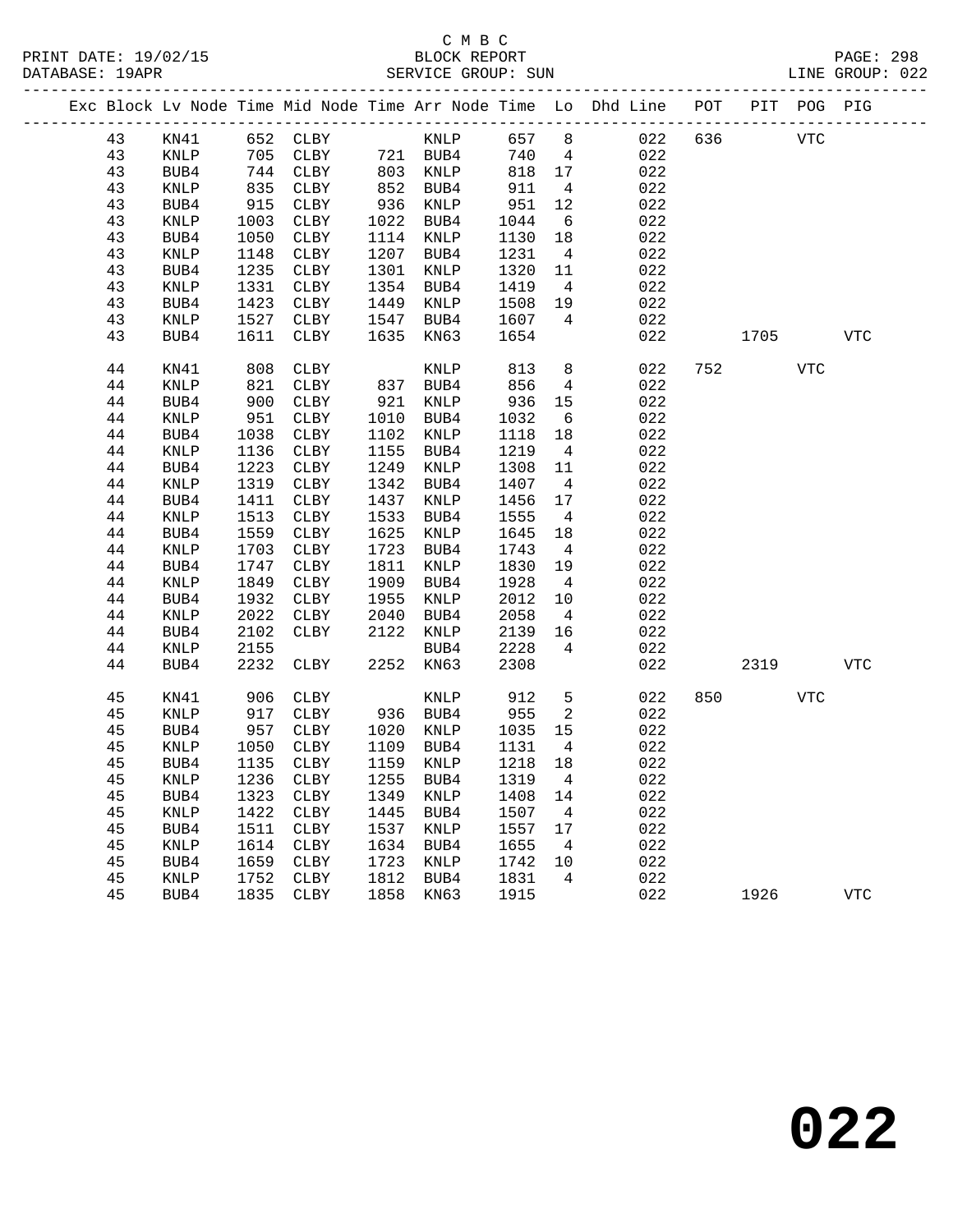### C M B C<br>BLOCK REPORT SERVICE GROUP: SUN

|  |    |                 |      |          |      |           |         |                         | Exc Block Lv Node Time Mid Node Time Arr Node Time Lo Dhd Line POT PIT POG PIG |     |          |            |            |
|--|----|-----------------|------|----------|------|-----------|---------|-------------------------|--------------------------------------------------------------------------------|-----|----------|------------|------------|
|  | 46 | KN41            |      | 933 CLBY |      | KNLP      | 939 3   |                         | 022                                                                            | 917 |          | <b>VTC</b> |            |
|  | 46 | KNLP            | 942  | CLBY     |      | 1001 BUB4 | 1020    | $\overline{\mathbf{3}}$ | 022                                                                            |     |          |            |            |
|  | 46 | BUB4            | 1023 | CLBY     |      | 1047 KNLP | 1103 11 |                         | 022                                                                            |     |          |            |            |
|  | 46 | KNLP            | 1114 | CLBY     | 1133 | BUB4      | 1155    | $\overline{4}$          | 022                                                                            |     |          |            |            |
|  | 46 | BUB4            | 1159 | CLBY     | 1223 | KNLP      | 1242    | 15                      | 022                                                                            |     |          |            |            |
|  | 46 | $\texttt{KNLP}$ | 1257 | CLBY     | 1318 | BUB4      | 1343    | $4\overline{4}$         | 022                                                                            |     |          |            |            |
|  | 46 | BUB4            | 1347 | CLBY     | 1415 | KNLP      | 1434    | 12                      | 022                                                                            |     |          |            |            |
|  | 46 | KNLP            | 1446 | CLBY     | 1509 | BUB4      | 1531    | $\overline{4}$          | 022                                                                            |     |          |            |            |
|  | 46 | BUB4            | 1535 | CLBY     | 1601 | KNLP      | 1621    | 18                      | 022                                                                            |     |          |            |            |
|  | 46 | $\texttt{KNLP}$ | 1639 | CLBY     | 1659 | BUB4      | 1719    | $\overline{4}$          | 022                                                                            |     |          |            |            |
|  | 46 | BUB4            | 1723 | CLBY     | 1747 | KNLP      | 1806    | 13                      | 022                                                                            |     |          |            |            |
|  | 46 | <b>KNLP</b>     | 1819 | CLBY     | 1839 | BUB4      | 1858    | $\overline{4}$          | 022                                                                            |     |          |            |            |
|  | 46 | BUB4            | 1902 | CLBY     | 1925 | KNLP      | 1942    | 10                      | 022                                                                            |     |          |            |            |
|  | 46 | KNLP            | 1952 | CLBY     | 2010 | BUB4      | 2028    | $\overline{4}$          | 022                                                                            |     |          |            |            |
|  | 46 | BUB4            | 2032 | CLBY     | 2053 | KNLP      | 2110    | 14                      | 022                                                                            |     |          |            |            |
|  | 46 | KNLP            | 2124 |          |      | BUB4      | 2158    | $\overline{4}$          | 022                                                                            |     |          |            |            |
|  | 46 | BUB4            | 2202 | CLBY     |      | 2222 KNLP | 2238    | 16                      | 022                                                                            |     |          |            |            |
|  | 46 | KNLP            | 2254 |          |      | BUB4      | 2326    | 5                       | 022                                                                            |     |          |            |            |
|  | 46 | BUB4            | 2331 | CLBY     | 2350 | KN63      | 2406    |                         | 022                                                                            |     | 2417     |            | <b>VTC</b> |
|  | 47 | KN41            | 1013 | CLBY     |      | KNLP      | 1020    | $\overline{7}$          | 022                                                                            |     | 957 — 10 | <b>VTC</b> |            |
|  | 47 | <b>KNLP</b>     | 1027 | CLBY     |      | 1046 BUB4 | 1108    | $\overline{4}$          | 022                                                                            |     |          |            |            |
|  | 47 | BUB4            | 1112 | CLBY     | 1136 | KNLP      | 1153    | 19                      | 022                                                                            |     |          |            |            |
|  | 47 | KNLP            | 1212 | CLBY     | 1231 | BUB4      | 1255    | $\overline{4}$          | 022                                                                            |     |          |            |            |
|  | 47 | BUB4            | 1259 | CLBY     | 1325 | KNLP      | 1344    | 11                      | 022                                                                            |     |          |            |            |
|  | 47 | $\textsc{KNLP}$ | 1355 | CLBY     | 1418 | BUB4      | 1443    | $\overline{4}$          | 022                                                                            |     |          |            |            |
|  | 47 | BUB4            | 1447 | CLBY     | 1513 | KNLP      | 1532    | 18                      | 022                                                                            |     |          |            |            |
|  | 47 | KNLP            | 1550 | CLBY     | 1610 | BUB4      | 1631    | $\overline{4}$          | 022                                                                            |     |          |            |            |
|  | 47 | BUB4            | 1635 | CLBY     | 1659 | KNLP      | 1718    | 9                       | 022                                                                            |     |          |            |            |
|  | 47 | $\textsc{KNLP}$ | 1727 | CLBY     | 1747 | BUB4      | 1807    | $4\overline{4}$         | 022                                                                            |     |          |            |            |
|  | 47 | BUB4            | 1811 | CLBY     | 1835 | KNLP      | 1852    | 14                      | 022                                                                            |     |          |            |            |
|  | 47 | KNLP            | 1906 | CLBY     | 1925 | BUB4      | 1943    | $\overline{4}$          | 022                                                                            |     |          |            |            |
|  | 47 | BUB4            | 1947 | CLBY     | 2010 | KNLP      | 2027    | 12                      | 022                                                                            |     |          |            |            |
|  | 47 | KNLP            | 2039 |          |      | BUB4      | 2113    | $\overline{4}$          | 022                                                                            |     |          |            |            |
|  | 47 | BUB4            | 2117 | CLBY     | 2137 | KNLP      | 2154    | 16                      | 022                                                                            |     |          |            |            |
|  | 47 | KNLP            | 2210 |          |      | BUB4      | 2243    | $4\overline{ }$         | 022                                                                            |     |          |            |            |
|  | 47 | BUB4            | 2247 | CLBY     |      | 2307 KNLP | 2323    | 6                       | 022                                                                            |     |          |            |            |
|  | 47 | <b>KNLP</b>     | 2329 | CLBY     | 2344 | BUB4      | 2406    | $\overline{4}$          | 022                                                                            |     |          |            |            |
|  | 47 | BUB4            | 2410 | CLBY     | 2439 | KNLP      | 2452    | 14                      | 022                                                                            |     |          |            |            |
|  | 47 | KNLP            | 2506 | CLBY     | 2521 | BUB4      | 2543    | $\Omega$                | 022                                                                            |     |          |            |            |
|  | 47 | BUB4            | 2543 | CLBY     | 2612 | KN63      | 2625    |                         | 022                                                                            |     | 2636     |            | <b>VTC</b> |
|  |    |                 |      |          |      |           |         |                         |                                                                                |     |          |            |            |

**022**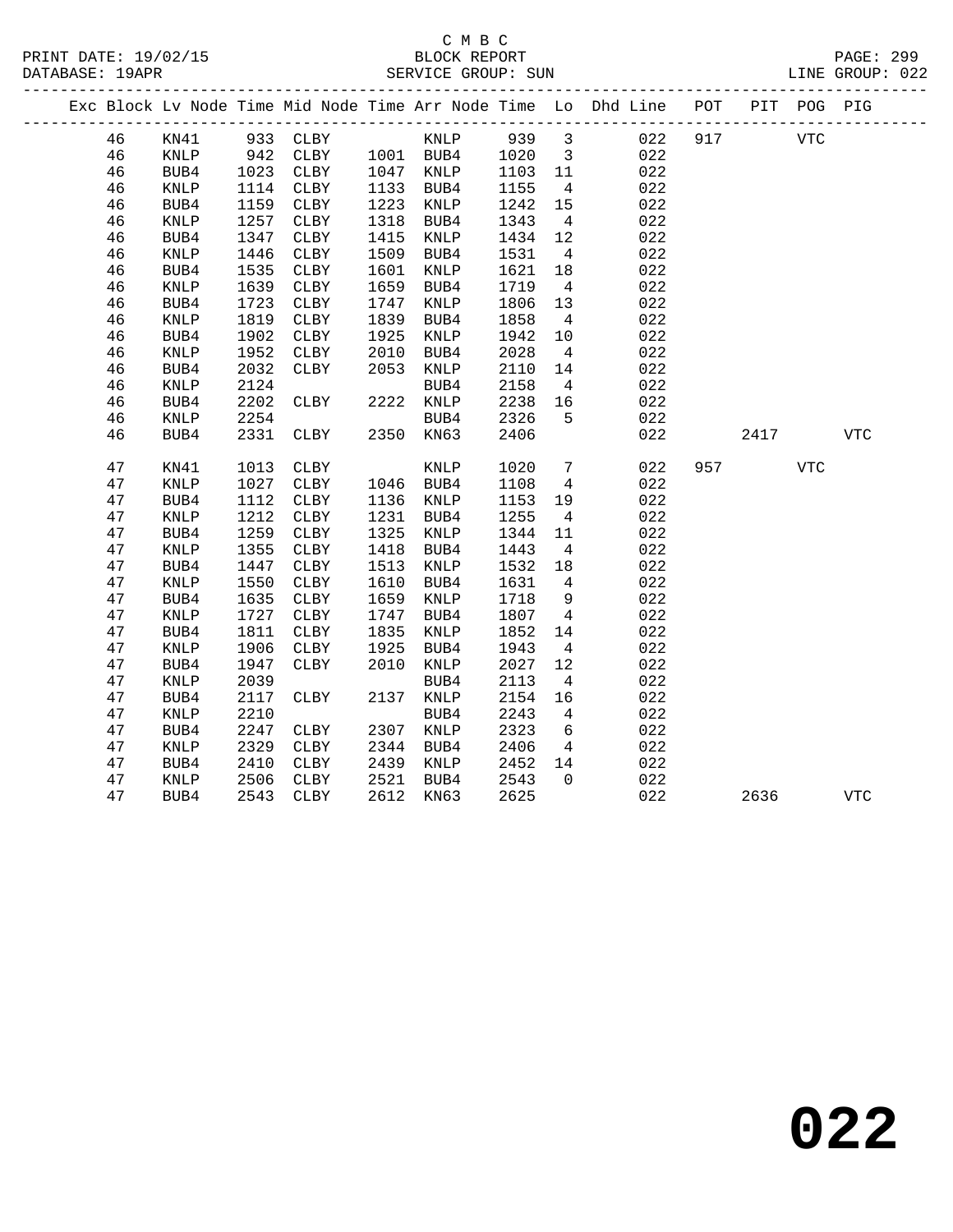| PRINT DATE: 19/02/15  | REPORT<br>RLOCK    | 300<br>つAGF::   |
|-----------------------|--------------------|-----------------|
| DATABASE:<br>19 A D R | SERVICE GROUP: SUN | LINE GROUP: 022 |

|  |    |             |      |             |      |             |      |                | Exc Block Ly Node Time Mid Node Time Arr Node Time Lo Dhd Line<br>------------- | POT      | PIT  | POG | PIG |  |
|--|----|-------------|------|-------------|------|-------------|------|----------------|---------------------------------------------------------------------------------|----------|------|-----|-----|--|
|  | 48 | KN41        | 1107 | CLBY        |      | KNLP        | 1114 | 10             |                                                                                 | 022 1051 |      | VTC |     |  |
|  | 48 | <b>KNLP</b> | 1124 | CLBY        | 1143 | BUB4        | 1207 | 4              | 022                                                                             |          |      |     |     |  |
|  | 48 | BUB4        | 1211 | CLBY        | 1237 | KNLP        | 1256 | 13             | 022                                                                             |          |      |     |     |  |
|  | 48 | KNLP        | 1309 | <b>CLBY</b> | 1330 | BUB4        | 1355 | 4              | 022                                                                             |          |      |     |     |  |
|  | 48 | BUB4        | 1359 | CLBY        | 1427 | KNLP        | 1446 | 12             | 022                                                                             |          |      |     |     |  |
|  | 48 | KNLP        | 1458 | CLBY        | 1521 | BUB4        | 1543 | $\overline{4}$ | 022                                                                             |          |      |     |     |  |
|  | 48 | BUB4        | 1547 | CLBY        | 1613 | KNLP        | 1633 | 18             | 022                                                                             |          |      |     |     |  |
|  | 48 | KNLP        | 1651 | CLBY        | 1711 | BUB4        | 1731 | 4              | 022                                                                             |          |      |     |     |  |
|  | 48 | BUB4        | 1735 | <b>CLBY</b> | 1759 | <b>KNLP</b> | 1818 | 16             | 022                                                                             |          |      |     |     |  |
|  | 48 | <b>KNLP</b> | 1834 | CLBY        | 1854 | BUB4        | 1913 | 4              | 022                                                                             |          |      |     |     |  |
|  | 48 | BUB4        | 1917 | CLBY        | 1940 | KNLP        | 1957 | 10             | 022                                                                             |          |      |     |     |  |
|  | 48 | KNLP        | 2007 | CLBY        | 2025 | BUB4        | 2043 | $\overline{4}$ | 022                                                                             |          |      |     |     |  |
|  | 48 | BUB4        | 2047 | CLBY        | 2108 | KNLP        | 2125 | 15             | 022                                                                             |          |      |     |     |  |
|  | 48 | KNLP        | 2140 |             |      | BUB4        | 2213 | 4              | 022                                                                             |          |      |     |     |  |
|  | 48 | BUB4        | 2217 | CLBY        | 2237 | <b>KNLP</b> | 2253 | 16             | 022                                                                             |          |      |     |     |  |
|  | 48 | KNLP        | 2309 |             |      | BUB4        | 2341 | 5              | 022                                                                             |          |      |     |     |  |
|  | 48 | BUB4        | 2346 | CLBY        | 2405 | KNLP        | 2421 | 4              | 022                                                                             |          |      |     |     |  |
|  | 48 | KNLP        | 2425 | CLBY        | 2440 | BUB4        | 2502 | 4              | 022                                                                             |          |      |     |     |  |
|  | 48 | BUB4        | 2506 | CLBY        | 2535 | KN63        | 2548 |                | 022                                                                             |          | 2559 |     | VTC |  |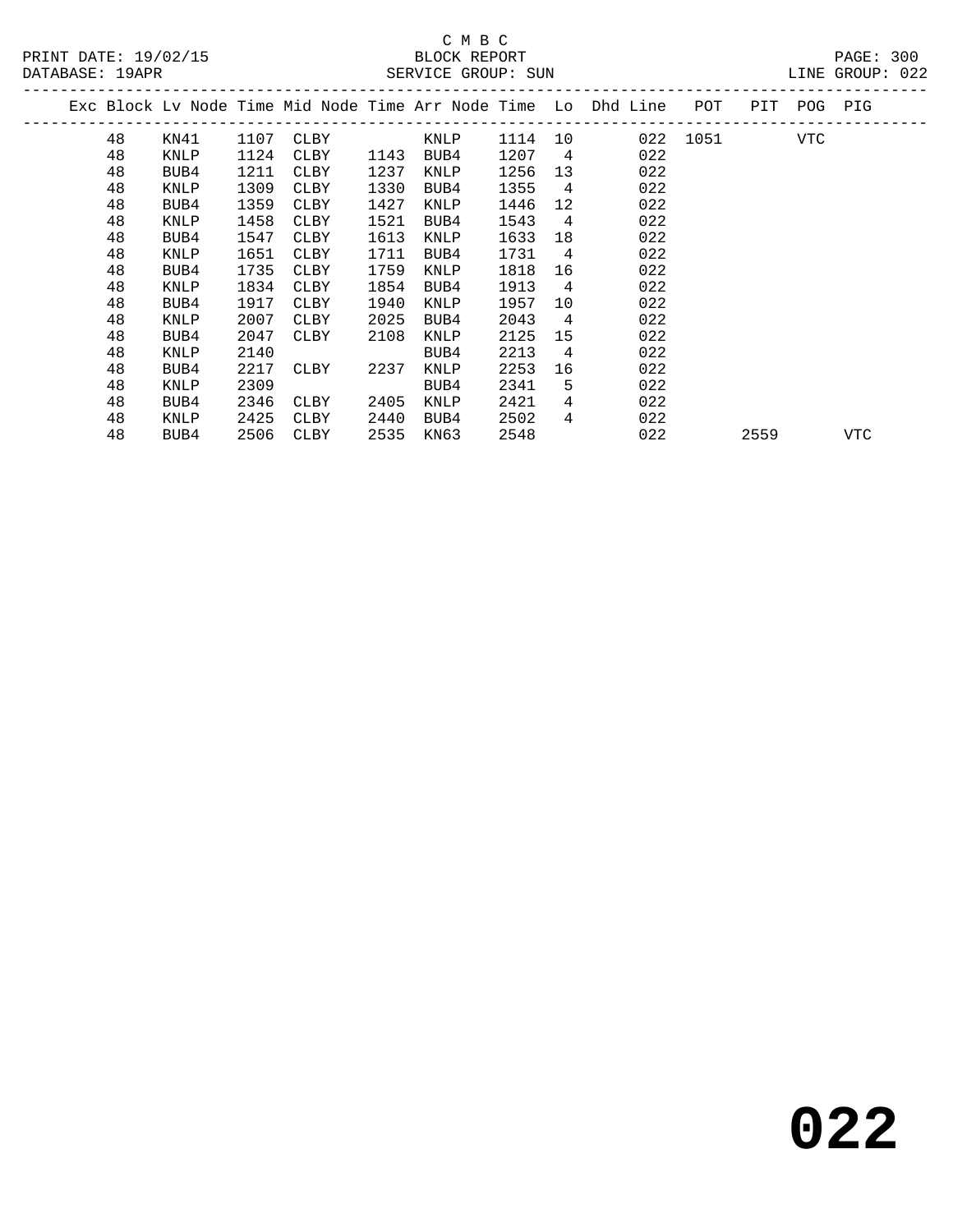| $16$ GR $-$ |                | 16 AV & GRANVILLE |            | 16GR 16 AV & GRANVILLE<br>25DU KING EDWARD & DUNBAR<br>29ST 29 AV STATION<br>41GR 41 AV & GRANVILLE<br>EW05 BRENTWOOD STN BAY5<br>HODM HOWE & DUNSMUIR<br>MRST SW MARINE STN |      |                                    | 410A<br>41OA<br>GR25 |                 | 22BD 22 AV & BOUNDARY<br>25GR KING EDWARD & GRANVILLE<br>$41CR$ $41$ AV & CROWN<br>41 AV & OAK<br>GRANVILLE & KING EDWARD |     |         |            |            |
|-------------|----------------|-------------------|------------|------------------------------------------------------------------------------------------------------------------------------------------------------------------------------|------|------------------------------------|----------------------|-----------------|---------------------------------------------------------------------------------------------------------------------------|-----|---------|------------|------------|
| MRST<br>ULP |                | SW MARINE STN     |            |                                                                                                                                                                              |      |                                    | <b>JOST</b>          |                 | JOYCE STATION<br>NAST NANAIMO STATION                                                                                     |     |         |            |            |
|             |                |                   |            |                                                                                                                                                                              |      |                                    |                      |                 | Exc Block Lv Node Time Mid Node Time Arr Node Time Lo Dhd Line POT PIT POG PIG                                            |     |         |            |            |
|             | $\mathbf{1}$   |                   |            |                                                                                                                                                                              |      |                                    |                      |                 | BW05 643 25GR 717 ULP 736 9 025 608 VTC<br>ULP 745 25GR 804 BW05 836 4 025<br>BW05 840 25GR 918 ULP 939 11 025            |     |         |            |            |
|             | $\mathbf 1$    |                   |            |                                                                                                                                                                              |      |                                    |                      |                 |                                                                                                                           |     |         |            |            |
|             | $\mathbf{1}$   |                   |            |                                                                                                                                                                              |      |                                    |                      |                 |                                                                                                                           |     |         |            |            |
|             | $1\,$          | ULP 950           |            | 25GR                                                                                                                                                                         |      | 1011 BW05                          | 1046                 | 15              | 025                                                                                                                       |     |         |            |            |
|             | 1              | BW05              | 1101       | 25GR                                                                                                                                                                         |      | 1139 ULP<br>1236 BW05              | 1202                 | 12              | 025                                                                                                                       |     |         |            |            |
|             | 1              | ULP               |            | 1214 25GR                                                                                                                                                                    | 1236 | BW05                               | 1316                 | 9               | 025                                                                                                                       |     |         |            |            |
|             | 1              | BW05              | 1325       | $25$ GR                                                                                                                                                                      |      | 1405 ULP                           | 1428                 | 19              | 025                                                                                                                       |     |         |            |            |
|             | 1              | ULP               | 1447       | $25$ GR                                                                                                                                                                      | 1511 | BW05                               | 1552                 | 10              | 025                                                                                                                       |     |         |            |            |
|             | 1              | BW05              | 1602       | $25$ GR                                                                                                                                                                      | 1641 | ULP                                | 1706                 | 17              | 025                                                                                                                       |     |         |            |            |
|             | 1              | ULP               | 1723       | $25$ GR                                                                                                                                                                      | 1746 | BW05                               | 1826                 | 11              | 025                                                                                                                       |     |         |            |            |
|             | 1              | BW05              | 1837       | 25GR                                                                                                                                                                         | 1916 | ULP                                | 1939                 | 11              | 025                                                                                                                       |     |         |            |            |
|             | 1              | ULP               | 1950       | $25$ GR                                                                                                                                                                      | 2012 | BW05                               | 2049                 | 6               | 025                                                                                                                       |     |         |            |            |
|             | 1              | BW05              | 2055       | 25GR                                                                                                                                                                         | 2131 | ULP                                | 2151                 | 12              | 025                                                                                                                       |     |         |            |            |
|             | 1              | ULP               | 2203       | $41$ GR                                                                                                                                                                      | 2225 | JOST                               | 2251                 | 17              | 041                                                                                                                       |     |         |            |            |
|             | 1              | JOST              | 2308       | $41$ GR                                                                                                                                                                      | 2331 | ULP                                | 2353                 | 10              | 041                                                                                                                       |     |         |            |            |
|             | 1              | ULP               | 2403       | $41$ GR                                                                                                                                                                      | 2422 | JOST                               | 2445                 | 8 <sup>8</sup>  | 041                                                                                                                       |     |         |            |            |
|             | 1              | JOST              | 2453       | $41$ GR                                                                                                                                                                      | 2512 | 41CR                               | 2521                 | 6               | 041                                                                                                                       |     |         |            |            |
|             | 1              | 41CR              | 2527       | 41GR 2534 41OA                                                                                                                                                               |      |                                    | 2537                 | 2               | 7 041                                                                                                                     |     |         |            |            |
|             | 1              | MRST              | 2546       |                                                                                                                                                                              |      | HODM                               | 2633                 | 6               | N20                                                                                                                       |     |         |            |            |
|             | 1              | HODM              | 2639       |                                                                                                                                                                              |      | MRST                               | 2728                 |                 | N20                                                                                                                       |     | 2733    |            | <b>VTC</b> |
|             | 2              | BW05              |            | 25GR 802 ULP 822                                                                                                                                                             |      |                                    |                      | $6\overline{6}$ | 025                                                                                                                       |     | 651 VTC |            |            |
|             | 2              | ULP               | 726<br>828 | $25$ GR                                                                                                                                                                      |      | 847 BW05                           | 921                  | $\overline{4}$  | 025                                                                                                                       |     |         |            |            |
|             | 2              | BW05              | 925        | 25GR                                                                                                                                                                         |      | 1004 ULP                           | 1025                 | 13              | 025                                                                                                                       |     |         |            |            |
|             | 2              | ULP               | 1038       | 25GR                                                                                                                                                                         |      | 1100 BW05                          | 1136                 | 13              | 025                                                                                                                       |     |         |            |            |
|             | 2              | BW05              | 1149       | 25GR                                                                                                                                                                         |      |                                    | 1250                 | 11              | 025                                                                                                                       |     |         |            |            |
|             | 2              | ULP               | 1301       | 25GR                                                                                                                                                                         |      | 1227 ULP<br>1324 RW05<br>1324 BW05 | 1404                 | 9               | 025                                                                                                                       |     |         |            |            |
|             | $\overline{c}$ |                   |            |                                                                                                                                                                              |      |                                    |                      |                 | BW05 1413 25GR 1454 ULP 1517 18 025                                                                                       |     |         |            |            |
|             | 2              | ULP               | 1535       | 25GR                                                                                                                                                                         | 1559 | BW05                               | 1640                 | 10              | 025                                                                                                                       |     |         |            |            |
|             | 2              | BW05              | 1650       | $25$ GR                                                                                                                                                                      | 1729 | ULP                                | 1754                 | 9               | 025                                                                                                                       |     |         |            |            |
|             | 2              | ULP               | 1803       | 25GR                                                                                                                                                                         | 1825 | BW05                               | 1905                 | 17              | 025                                                                                                                       |     |         |            |            |
|             | 2              | BW05              | 1922       | 25GR                                                                                                                                                                         | 2001 | ULP                                | 2022                 | 15              | 025                                                                                                                       |     |         |            |            |
|             | 2              | ULP               | 2037       | 25GR                                                                                                                                                                         | 2058 | BW05                               | 2133                 | 5               | 025                                                                                                                       |     |         |            |            |
|             | 2              | BW05              | 2138       | $25$ GR                                                                                                                                                                      | 2214 | ULP                                | 2234                 | 3               | 025                                                                                                                       |     |         |            |            |
|             | 2              | ULP               | 2237       | 25GR                                                                                                                                                                         | 2258 | BW05                               | 2332                 | 9               | 025                                                                                                                       |     |         |            |            |
|             | 2              | BW05              | 2341       | 25GR                                                                                                                                                                         |      | GR25                               | 2414                 |                 | 025                                                                                                                       |     | 2424    |            | <b>VTC</b> |
|             | 3              | 25DU              | 628        | NAST                                                                                                                                                                         | 652  | BW05                               | 707                  | 4               | 025                                                                                                                       | 608 |         | <b>VTC</b> |            |
|             | 3              | BW05              | 711        | 25GR                                                                                                                                                                         | 747  | ULP                                | 807                  | 8               | 025                                                                                                                       |     |         |            |            |
|             | 3              | ULP               | 815        | 25GR                                                                                                                                                                         | 834  | BW05                               | 906                  | 4               | 025                                                                                                                       |     |         |            |            |
|             | 3              | BW05              | 910        | 25GR                                                                                                                                                                         | 949  | ULP                                | 1010                 | 16              | 025                                                                                                                       |     |         |            |            |
|             | 3              | ULP               | 1026       | 25GR                                                                                                                                                                         | 1048 | BW05                               | 1124                 | 13              | 025                                                                                                                       |     |         |            |            |
|             | 3              | BW05              | 1137       | 25GR                                                                                                                                                                         | 1215 | ULP                                | 1238                 | 11              | 025                                                                                                                       |     |         |            |            |
|             | 3              | ULP               | 1249       | 25GR                                                                                                                                                                         | 1312 | BW05                               | 1352                 | 9               | 025                                                                                                                       |     |         |            |            |
|             | 3              | BW05              | 1401       | 25GR                                                                                                                                                                         | 1441 | ULP                                | 1504                 | 19              | 025                                                                                                                       |     |         |            |            |
|             | 3              | ULP               | 1523       | 25GR                                                                                                                                                                         | 1547 | BW05                               | 1628                 | 10              | 025                                                                                                                       |     |         |            |            |
|             | 3              | BW05              | 1638       | 25GR                                                                                                                                                                         |      | 1717 ULP                           | 1742                 |                 | 025                                                                                                                       |     | 1804    |            | VTC        |
|             |                |                   |            |                                                                                                                                                                              |      |                                    |                      |                 |                                                                                                                           |     |         |            |            |

**025**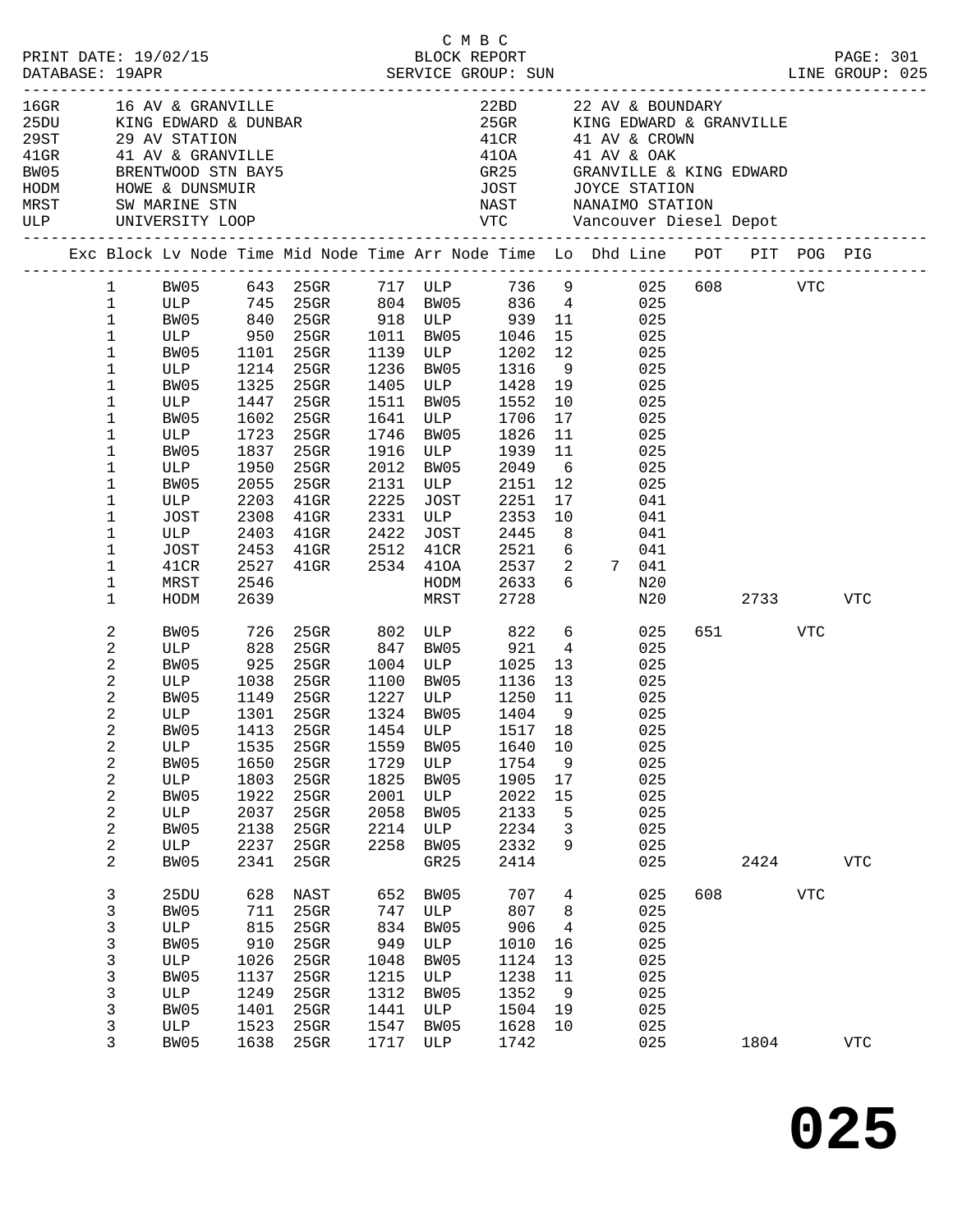PRINT DATE: 19/02/15 BLOCK REPORT BATABASE: 19APR

# C M B C<br>BLOCK REPORT

PAGE: 302<br>LINE GROUP: 025

|                  |              |              | Exc Block Lv Node Time Mid Node Time Arr Node Time Lo Dhd Line POT PIT POG PIG |              |              |              |                               |   |            |     |      |            |            |
|------------------|--------------|--------------|--------------------------------------------------------------------------------|--------------|--------------|--------------|-------------------------------|---|------------|-----|------|------------|------------|
| $4\overline{ }$  | ULP          | 1014         | $25$ GR                                                                        |              | 1035 BW05    | 1110         | 15                            |   | 025        | 952 |      | <b>VTC</b> |            |
| $\overline{4}$   | BW05         | 1125         | $25$ GR                                                                        | 1203         | ULP          | 1226         | 11                            |   | 025        |     |      |            |            |
| $\overline{4}$   | ULP          | 1237         | 25GR                                                                           | 1300         | BW05         | 1340         | 9                             |   | 025        |     |      |            |            |
| 4                | BW05         | 1349         | 25GR                                                                           | 1429         | ULP          | 1452         | 19                            |   | 025        |     |      |            |            |
| 4                | ULP          | 1511         | 25GR                                                                           | 1535         | BW05         | 1616         | 10                            |   | 025        |     |      |            |            |
| 4                | BW05         | 1626         | 25GR                                                                           | 1705         | ULP          | 1730         | 18                            |   | 025        |     |      |            |            |
| 4                | ULP          | 1748         | 25GR                                                                           | 1810         | BW05         | 1850         | 17                            |   | 025        |     |      |            |            |
| 4                | BW05         | 1907         | 25GR                                                                           | 1946         | ULP          | 2007         | 15                            |   | 025        |     |      |            |            |
| 4                | ULP          | 2022         | 25GR                                                                           | 2043         | BW05         | 2119         |                               |   | 025        |     | 2154 |            | <b>VTC</b> |
| 5                | BW05         | 1025         | $25$ GR                                                                        | 1105         | ULP          | 1128         | 10                            |   | 025        | 950 |      | VTC        |            |
| 5                | ULP          | 1138         | 25GR                                                                           | 1200         | BW05         | 1240         | 8                             |   | 025        |     |      |            |            |
| 5                | BW05         | 1248         | 25GR                                                                           | 1328         | ULP          | 1351         | 20                            |   | 025        |     |      |            |            |
| 5                | ULP          | 1411         | 25GR                                                                           | 1436         | BW05         | 1516         | 9                             |   | 025        |     |      |            |            |
| 5                | BW05         | 1525         | 25GR                                                                           | 1606         | ULP          | 1630         | 15                            |   | 025        |     |      |            |            |
| 5                | ULP          | 1645         | 25GR                                                                           | 1708         | BW05         | 1752         | 14                            |   | 025        |     |      |            |            |
| 5                | BW05         | 1806         | 25GR                                                                           | 1846         | ULP          | 1909         | 10                            |   | 025        |     |      |            |            |
| 5<br>5           | ULP          | 1919<br>2024 | 25GR<br>25GR                                                                   | 1941         | BW05         | 2019<br>2121 | 5<br>16                       |   | 025<br>025 |     |      |            |            |
| 5                | BW05<br>ULP  | 2137         | 25GR                                                                           | 2101<br>2158 | ULP<br>BW05  | 2232         | 6                             |   | 025        |     |      |            |            |
| 5                | BW05         | 2238         | 25GR                                                                           | 2314         | ULP          | 2333         | $4\overline{ }$               |   | 025        |     |      |            |            |
| 5                | ULP          | 2337         | 25GR                                                                           | 2358         | BW05         | 2432         |                               |   | 025        |     | 2500 |            | <b>VTC</b> |
|                  |              |              |                                                                                |              |              |              |                               |   |            |     |      |            |            |
| 6                | 29ST         | 800          | $16$ GR                                                                        | 823          | ULP          | 842          | 14                            |   | 033        | 735 |      | <b>VTC</b> |            |
| 6                | ULP          | 856          | 25GR                                                                           | 917          | BW05         | 952          | 9                             |   | 025        |     |      |            |            |
| 6                | BW05         | 1001         | 25GR                                                                           | 1041         | ULP          | 1102         | 11                            |   | 025        |     |      |            |            |
| 6                | ULP          | 1113         | 25GR                                                                           | 1135         | BW05         | 1212         | 12                            |   | 025        |     |      |            |            |
| 6                | BW05         | 1224         | 25GR                                                                           | 1303         | ULP          | 1326         | 9                             |   | 025        |     |      |            |            |
| 6                | ULP          | 1335         | 25GR                                                                           | 1400         | BW05         | 1440         | 8                             |   | 025        |     |      |            |            |
| 6                | BW05         | 1448         | 25GR                                                                           | 1530         | ULP          | 1553         | 16                            |   | 025        |     |      |            |            |
| 6                | ULP          | 1609         | 25GR                                                                           | 1633         | BW05         | 1714         | 9                             |   | 025        |     |      |            |            |
| 6                | BW05         | 1723         | 25GR                                                                           | 1805         | ULP          | 1828         | 18                            |   | 025        |     |      |            |            |
| 6                | ULP          | 1846         | $41$ GR                                                                        | 1910         | JOST         | 1937         | $7\phantom{.0}$               |   | 041        |     |      |            |            |
| 6                | JOST         | 1944         | $41$ GR                                                                        | 2009         | 41CR         | 2021         | 10                            |   | 041        |     |      |            |            |
| 6                | 41CR         | 2031<br>2122 | $41$ GR                                                                        | 2042<br>2146 | JOST         | 2109         | 13                            |   | 041        |     |      |            |            |
| 6<br>6           | JOST<br>41CR | 2201         | $41$ GR<br>$41$ GR                                                             | 2211         | 41CR<br>JOST | 2158<br>2237 | $\overline{\mathbf{3}}$<br>16 |   | 041<br>041 |     |      |            |            |
| 6                | JOST         | 2253         | $41$ GR                                                                        | 2316         | 41CR         | 2327         | $\mathbf{1}$                  |   | 041        |     |      |            |            |
| 6                | 41CR         | 2328         | $41$ GR                                                                        | 2338         | <b>JOST</b>  | 2404         | 8                             |   | 041        |     |      |            |            |
| 6                | JOST         | 2412         | $41$ GR                                                                        | 2431         | 41CR         | 2442 5       |                               |   | 041        |     |      |            |            |
| 6                | 41CR         | 2447         | $41$ GR                                                                        | 2454         | 410A         | 2457         | 12                            | 7 | 041        |     |      |            |            |
| 6                | MRST         | 2516         |                                                                                |              | HODM         | 2603         | 6                             |   | N20        |     |      |            |            |
| 6                | HODM         | 2609         |                                                                                |              | MRST         | 2658         |                               |   | N20        |     | 2703 |            | <b>VTC</b> |
| $\boldsymbol{7}$ | 22BD         | 618          | 25GR                                                                           | 643          | ULP          | 702          | 13                            |   | 025        | 548 |      | <b>VTC</b> |            |
| 7                | ULP          | 715          | 25GR                                                                           | 734          | BW05         | 806          | 5                             |   | 025        |     |      |            |            |
| 7                | BW05         | 811          | 25GR                                                                           | 847          | ULP          | 908          | 3                             |   | 025        |     |      |            |            |
| 7                | ULP          | 911          | 25GR                                                                           | 932          | BW05         | 1007         | 6                             |   | 025        |     |      |            |            |
| 7                | <b>BW05</b>  | 1013         | $25$ GR                                                                        | 1053         | ULP          | 1116         | 10                            |   | 025        |     |      |            |            |
| 7                | ULP          | 1126         | 25GR                                                                           | 1148         | BW05         | 1225         | 10                            |   | 025        |     |      |            |            |
| 7                | BW05         | 1235         | $25$ GR                                                                        | 1315         | ULP          | 1338         | 9                             |   | 025        |     |      |            |            |
| 7                | ULP          | 1347         | 25GR                                                                           | 1412         | BW05         | 1452         | 8                             |   | 025        |     |      |            |            |
| 7                | BW05         | 1500         | 25GR                                                                           | 1542         | ULP          | 1605         | 16                            |   | 025        |     |      |            |            |
| 7                | ULP          | 1621         | 25GR                                                                           | 1644         | BW05         | 1728         | 7                             |   | 025        |     |      |            |            |
| 7                | <b>BW05</b>  | 1735         | 25GR                                                                           | 1817         | ULP          | 1840         |                               |   | 025        |     | 1902 |            | <b>VTC</b> |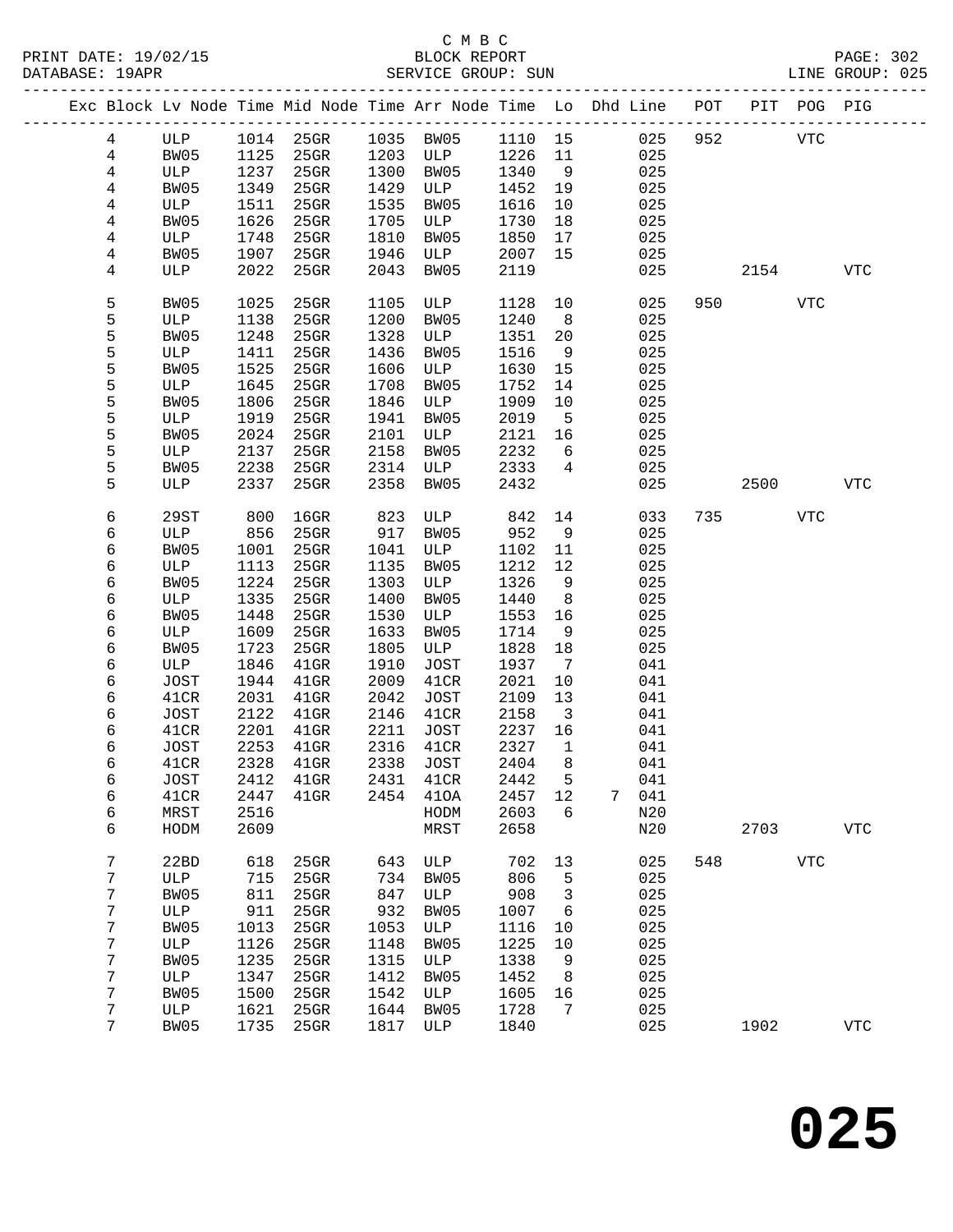# C M B C

| DATABASE: 19APR |    |          |      |                             |      | SERVICE GROUP: SUN  |         |                 | LINE GROUP: 025                                                                |     |            |            |                |  |
|-----------------|----|----------|------|-----------------------------|------|---------------------|---------|-----------------|--------------------------------------------------------------------------------|-----|------------|------------|----------------|--|
|                 |    |          |      |                             |      |                     |         |                 | Exc Block Lv Node Time Mid Node Time Arr Node Time Lo Dhd Line POT PIT POG PIG |     |            |            |                |  |
|                 | 8  |          |      | ULP 730 25GR 749 BW05 821 5 |      |                     |         |                 | 025                                                                            | 708 | <b>VTC</b> |            |                |  |
|                 | 8  | BW05 826 |      |                             |      | 25GR 902 ULP 923 15 |         |                 | 025                                                                            |     |            |            |                |  |
|                 | 8  | ULP      | 938  | $25$ GR                     |      | 959 BW05            | 1034    | 15              | 025                                                                            |     |            |            |                |  |
|                 | 8  | BW05     | 1049 | $25$ GR                     |      | 1127 ULP            | 1150    | 12              | 025                                                                            |     |            |            |                |  |
|                 | 8  | ULP      | 1202 | $25$ GR                     | 1224 | BW05                | 1304    | 9               | 025                                                                            |     |            |            |                |  |
|                 | 8  | BW05     | 1313 | 25GR                        | 1353 | ULP                 | 1416    | 19              | 025                                                                            |     |            |            |                |  |
|                 | 8  | ULP      | 1435 | $25$ GR                     | 1459 | BW05                | 1540    | 9               | 025                                                                            |     |            |            |                |  |
|                 | 8  | BW05     | 1549 | 25GR                        | 1630 | ULP                 | 1654    | 17              | 025                                                                            |     |            |            |                |  |
|                 |    |          | 1711 | $25$ GR                     | 1734 | BW05                |         |                 | 025                                                                            |     |            |            |                |  |
|                 | 8  | ULP      |      |                             |      | ULP                 | 1814    | $\overline{7}$  |                                                                                |     |            |            |                |  |
|                 | 8  | BW05     | 1821 | 25GR                        | 1901 |                     | 1924    | 11              | 025                                                                            |     |            |            |                |  |
|                 | 8  | ULP      | 1935 | $25$ GR                     | 1957 | BW05                | 2034    | 6               | 025                                                                            |     |            |            |                |  |
|                 | 8  | BW05     | 2040 | 25GR                        | 2116 | ULP                 | 2136    |                 | 025                                                                            |     | 2158       |            | VTC            |  |
|                 | 9  | 22BD     | 548  | 25GR                        | 613  | ULP                 | 632     | 13              | 025                                                                            |     | 518 — 10   | <b>VTC</b> |                |  |
|                 | 9  | ULP      | 645  | $25$ GR                     |      | 704 BW05            | 736     | 5               | 025                                                                            |     |            |            |                |  |
|                 | 9  | BW05     | 741  | $25$ GR                     | 817  | ULP                 | 837     | 6               | 025                                                                            |     |            |            |                |  |
|                 | 9  | ULP      | 843  | $25$ GR                     | 902  | BW05                | 936     | 13              | 025                                                                            |     |            |            |                |  |
|                 | 9  | BW05     | 949  | 25GR                        | 1029 | ULP                 | 1050    | 11              | 025                                                                            |     |            |            |                |  |
|                 | 9  | ULP      | 1101 | $25$ GR                     | 1123 | BW05                | 1200    | 12              | 025                                                                            |     |            |            |                |  |
|                 | 9  | BW05     | 1212 | $25$ GR                     | 1251 | ULP                 | 1314    | 10              | 025                                                                            |     |            |            |                |  |
|                 | 9  | ULP      | 1324 | $25$ GR                     | 1348 | BW05                | 1429    | $\overline{7}$  | 025                                                                            |     |            |            |                |  |
|                 | 9  | BW05     | 1436 | $25$ GR                     | 1518 | ULP                 | 1541    | 16              | 025                                                                            |     |            |            |                |  |
|                 | 9  | ULP      | 1557 | $25$ GR                     | 1621 | BW05                | 1702    | 10              | 025                                                                            |     |            |            |                |  |
|                 | 9  | BW05     | 1712 | 25GR                        | 1753 | ULP                 | 1816    | 17              | 025                                                                            |     |            |            |                |  |
|                 | 9  | ULP      | 1833 | 25GR                        | 1855 | BW05                | 1934    | $5^{\circ}$     | 025                                                                            |     |            |            |                |  |
|                 | 9  | BW05     | 1939 | $25$ GR                     | 2016 | ULP                 | 2036    | 16              | 025                                                                            |     |            |            |                |  |
|                 | 9  | ULP      | 2052 | 25GR                        | 2113 | BW05                | 2148    |                 | 025                                                                            |     | 2216       |            | VTC            |  |
|                 | 10 | BW05     | 937  | 25GR                        |      | 1017 ULP            | 1038    | 11              | 025                                                                            | 902 |            | <b>VTC</b> |                |  |
|                 | 10 | ULP      | 1049 | $25$ GR                     | 1111 | BW05                | 1148    | 13              | 025                                                                            |     |            |            |                |  |
|                 | 10 | BW05     | 1201 | 25GR                        | 1239 | ULP                 | 1302    | 11              | 025                                                                            |     |            |            |                |  |
|                 | 10 | ULP      | 1313 | $25$ GR                     | 1336 | BW05                | 1416    | 9               | 025                                                                            |     |            |            |                |  |
|                 | 10 | BW05     | 1425 | 25GR                        | 1506 | ULP                 | 1529    | 16              | 025                                                                            |     |            |            |                |  |
|                 | 10 |          |      |                             | 1609 | BW05                | 1650    | 10              |                                                                                |     |            |            |                |  |
|                 |    | ULP      | 1545 | 25GR                        |      |                     |         |                 | 025                                                                            |     |            |            |                |  |
|                 | 10 | BW05     | 1700 | 25GR                        | 1741 | ULP                 | 1804    | 14              | 025                                                                            |     |            |            |                |  |
|                 | 10 | ULP      | 1818 | 25GR                        | 1840 | BW05                | 1919    |                 | 025                                                                            |     | 1954       |            | VTC            |  |
|                 | 11 | ULP      | 926  | 25GR                        |      | 947 BW05            | 1022 16 |                 | 025                                                                            |     | 904 — 100  | <b>VTC</b> |                |  |
|                 | 11 |          |      |                             |      |                     |         |                 | BW05 1038 25GR 1116 ULP 1139 11 025                                            |     |            |            |                |  |
|                 | 11 | ULP      | 1150 | 25GR                        | 1212 | BW05                | 1252    | 9               | 025                                                                            |     |            |            |                |  |
|                 | 11 | BW05     | 1301 | $25$ GR                     | 1341 | ULP                 | 1404    | 19              | 025                                                                            |     |            |            |                |  |
|                 | 11 | ULP      | 1423 | 25GR                        | 1448 | BW05                | 1528    | 9               | 025                                                                            |     |            |            |                |  |
|                 | 11 | BW05     | 1537 | 25GR                        | 1618 | ULP                 | 1642    | 16              | 025                                                                            |     |            |            |                |  |
|                 | 11 | ULP      | 1658 | 25GR                        | 1721 | BW05                | 1802    |                 | 025                                                                            |     | 1837       |            | ${\hbox{VTC}}$ |  |
|                 | 12 | BW05     | 658  | 25GR                        | 732  | ULP                 | 751     | 9               | 025                                                                            | 623 |            | <b>VTC</b> |                |  |
|                 | 12 | ULP      | 800  | 25GR                        | 819  | BW05                | 851     | $\overline{4}$  | 025                                                                            |     |            |            |                |  |
|                 | 12 | BW05     | 855  | $25$ GR                     | 934  | ULP                 | 955     | $7\phantom{.0}$ | 025                                                                            |     |            |            |                |  |
|                 | 12 | ULP      | 1002 | 25GR                        | 1023 | BW05                | 1058    | 15              | 025                                                                            |     |            |            |                |  |
|                 | 12 | BW05     | 1113 | 25GR                        | 1151 | ULP                 | 1214    | 12              | 025                                                                            |     |            |            |                |  |
|                 | 12 | ULP      | 1226 | 25GR                        | 1248 | BW05                | 1328    | 9               | 025                                                                            |     |            |            |                |  |
|                 |    |          |      |                             |      |                     |         |                 |                                                                                |     |            |            |                |  |
|                 | 12 | BW05     | 1337 | 25GR                        | 1417 | ULP                 | 1440    | 19              | 025                                                                            |     |            |            |                |  |
|                 | 12 | ULP      | 1459 | 25GR                        | 1523 | BW05                | 1604    | 10              | 025                                                                            |     |            |            |                |  |
|                 | 12 | BW05     | 1614 | 25GR                        | 1653 | ULP                 | 1718    | 18              | 025                                                                            |     |            |            |                |  |
|                 | 12 | ULP      | 1736 | $25$ GR                     | 1758 | BW05                | 1838    | 14              | 025                                                                            |     |            |            |                |  |
|                 | 12 | BW05     | 1852 | 25GR                        | 1931 | ULP                 | 1954 13 |                 | 025                                                                            |     |            |            |                |  |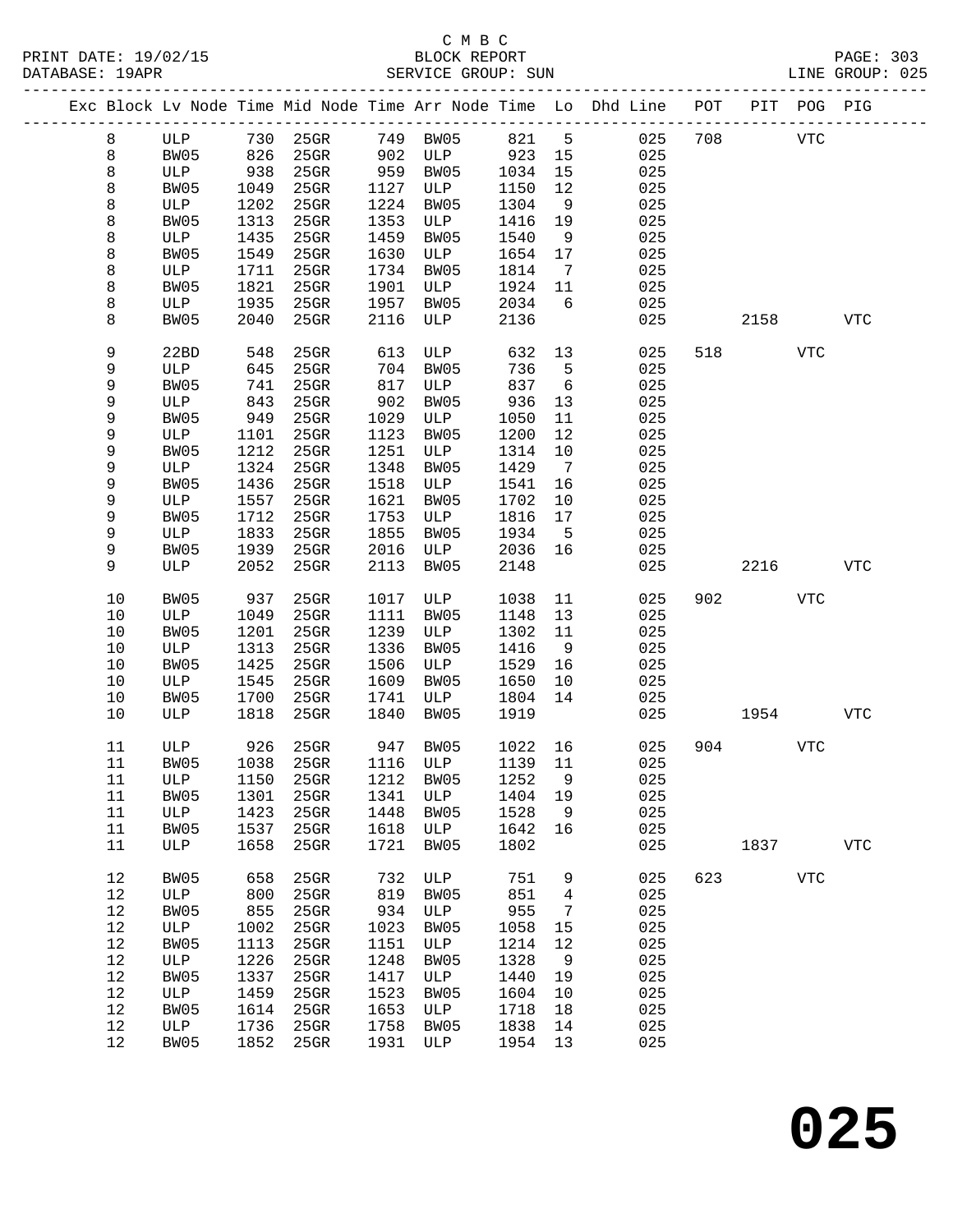| DATABASE: 19APR |          |             |              |              |              | SERVICE GROUP: SUN |              |     |                                                                |          |      |      | LINE GROUP: 025 |
|-----------------|----------|-------------|--------------|--------------|--------------|--------------------|--------------|-----|----------------------------------------------------------------|----------|------|------|-----------------|
|                 |          |             |              |              |              |                    |              |     | Exc Block Ly Node Time Mid Node Time Arr Node Time Lo Dhd Line | POT      | PIT  | POG- | PIG             |
|                 | 12<br>12 | ULP<br>BW05 | 2007<br>2110 | 25GR<br>25GR | 2028<br>2146 | BW05<br>ULP        | 2104<br>2206 | - 6 | 025<br>025                                                     |          | 2228 |      | VTC             |
|                 |          |             |              |              |              |                    |              |     |                                                                |          |      |      |                 |
|                 | 13       | ULP         | 1359         | 25GR         | 1424         | BW05               | 1504         | - 8 |                                                                | 025 1337 |      | VTC  |                 |
|                 | 13       | BW05        | 1512         | 25GR         | 1554         | ULP                | 1617         | 16  | 025                                                            |          |      |      |                 |
|                 | 13       | ULP         | 1633         | 25GR         | 1656         | BW05               | 1740         | - 9 | 025                                                            |          |      |      |                 |
|                 | 13       | BW05        | 1749         | 25GR         | 1831         | ULP                | 1854         | 10  | 025                                                            |          |      |      |                 |
|                 | 13       | ULP         | 1904         | 25GR         | 1926         | BW05               | 2004         | -5  | 025                                                            |          |      |      |                 |
|                 | 13       | BW05        | 2009         | 25GR         | 2046         | ULP                | 2106         |     | 025                                                            |          | 2128 |      | <b>VTC</b>      |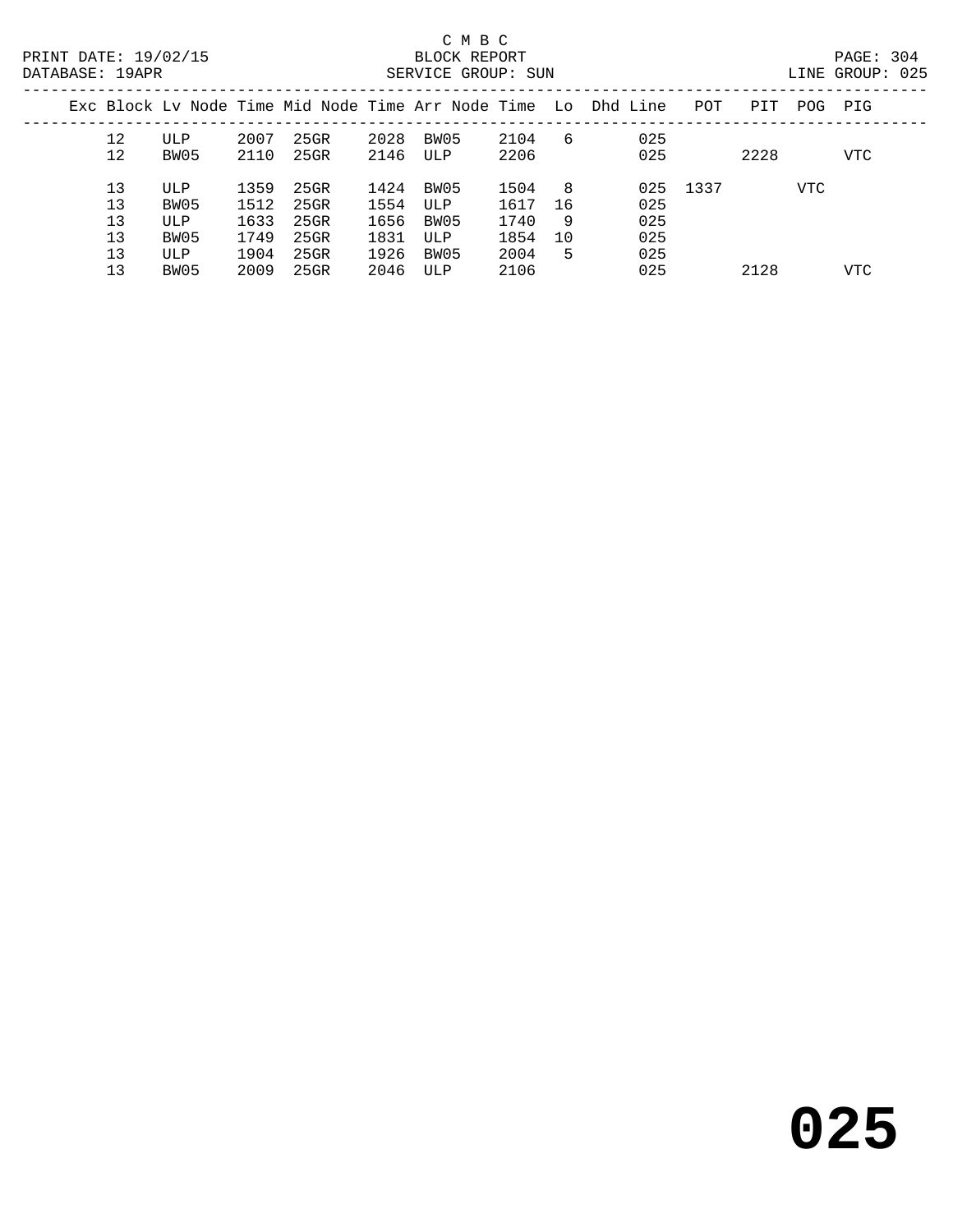|              |             |              | Exc Block Lv Node Time Mid Node Time Arr Node Time Lo Dhd Line POT PIT POG PIG |              |             |              |          |            |             |            |            |
|--------------|-------------|--------------|--------------------------------------------------------------------------------|--------------|-------------|--------------|----------|------------|-------------|------------|------------|
| $\mathbf{1}$ |             |              | ULP 900 16GR                                                                   |              | 919 29ST    | 942 14       |          |            | 033 838 VTC |            |            |
| $\mathbf{1}$ | 29ST        | 956          | $16$ GR                                                                        |              | 1023 ULP    | 1042         | 18       | 033        |             |            |            |
| $\mathbf{1}$ | ULP         | 1100         | $16$ GR                                                                        | 1120         | 29ST        | 1145         | 11       | 033        |             |            |            |
| $\mathbf{1}$ | 29ST        | 1156         | $16$ GR                                                                        | 1225         | ULP         | 1245         | 13       | 033        |             |            |            |
| $\mathbf{1}$ | ULP         | 1258         | $16$ GR                                                                        | 1319         | 29ST        | 1346         | 10       | 033        |             |            |            |
| $\mathbf{1}$ | 29ST        | 1356         | $16$ GR                                                                        | 1425         | ULP         | 1445         | 15       | 033        |             |            |            |
| 1            | ULP         | 1500         | $16$ GR                                                                        | 1521         | 29ST        | 1547         | 11       | 033        |             |            |            |
| $\mathbf 1$  | 29ST        | 1558         | $16$ GR                                                                        | 1626         | ULP         | 1647         | 13       | 033        |             |            |            |
| $\mathbf 1$  | ULP         | 1700         | 16GR                                                                           | 1720         | 29ST        | 1747         | 12       | 033        |             |            |            |
| $\mathbf 1$  | 29ST        | 1759         | $16$ GR                                                                        | 1825         | ULP         | 1844         | 16       | 033        |             |            |            |
| 1            | ULP         | 1900         | $16$ GR                                                                        | 1919         | 29ST        | 1945         | 15       | 033        |             |            |            |
| $\mathbf 1$  | 29ST        | 2000         | $16$ GR                                                                        | 2024         | ULP         | 2043         | 18       | 033        |             |            |            |
| $\mathbf 1$  | ULP         | 2101         | $16$ GR                                                                        | 2119         | 29ST        | 2140         | 20       | 033        |             |            |            |
| $\mathbf 1$  | 29ST        | 2200         | $16$ GR                                                                        | 2223         | ULP         | 2240         | 20       | 033        |             |            |            |
| $\mathbf{1}$ | ULP         | 2300         | $16$ GR                                                                        | 2318         | 29ST        | 2339         |          | 033        | 2402        |            | <b>VTC</b> |
| 2            | 29ST        | 828          | 16GR                                                                           | 853          | ULP         | 912          | 18       | 033        | 803 — 10    | <b>VTC</b> |            |
| 2            | ULP         | 930          | 16GR                                                                           | 949          | 29ST        | 1013         | 13       | 033        |             |            |            |
| 2            | 29ST        | 1026         | $16$ GR                                                                        | 1054         | ULP         | 1114         | 16       | 033        |             |            |            |
| 2            | ULP         | 1130         | $16$ GR                                                                        | 1150         | 29ST        | 1215         | 11       | 033        |             |            |            |
| 2            | 29ST        | 1226         | $16$ GR                                                                        | 1255         | ULP         | 1315         | 13       | 033        |             |            |            |
| 2            | ULP         | 1328         | $16$ GR                                                                        | 1349         | 29ST        | 1416         | 10       | 033        |             |            |            |
| 2            | 29ST        | 1426         | $16$ GR                                                                        | 1456         | ULP         | 1517         | 13       | 033        |             |            |            |
| 2            | ULP         | 1530         | $16$ GR                                                                        | 1551         | 29ST        | 1617         | 11       | 033        |             |            |            |
| 2            | 29ST        | 1628         | $16$ GR                                                                        | 1656         | ULP         | 1717         | 13       | 033        |             |            |            |
| 2            | ULP         | 1730         | $16$ GR                                                                        | 1750         | 29ST        | 1817         | 11       | 033        |             |            |            |
| 2            | 29ST        | 1828         | $16$ GR                                                                        | 1854         | ULP         | 1913         | 17       | 033        |             |            |            |
| 2            | ULP         | 1930         | $16$ GR                                                                        | 1949         | 29ST        | 2015         | 15<br>17 | 033        |             |            |            |
| 2<br>2       | 29ST<br>ULP | 2030<br>2130 | $16$ GR<br>$16$ GR                                                             | 2054<br>2148 | ULP<br>29ST | 2113<br>2209 |          | 033<br>033 | 2232        |            | <b>VTC</b> |
|              |             |              |                                                                                |              |             |              |          |            |             |            |            |
| 3            | ULP         | 800          | 16GR                                                                           | 819          | 29ST        | 841          | 17       | 033        | 738 — 138   | <b>VTC</b> |            |
| 3            | 29ST        | 858          | $16$ GR                                                                        |              | 923 ULP     | 942          | 18       | 033        |             |            |            |
| 3            | ULP         | 1000         | $16$ GR                                                                        | 1019         | 29ST        | 1044         | 12       | 033        |             |            |            |
| 3            | 29ST        |              | 1056 16GR 1124 ULP 1144 16 033                                                 |              |             |              |          |            |             |            |            |
| 3            | ULP         | 1200         | $16$ GR                                                                        | 1220         | 29ST        | 1246         | 10       | 033        |             |            |            |
| 3            | 29ST        | 1256         | $16$ GR                                                                        | 1325         | ULP         | 1345         | 13       | 033        |             |            |            |
| 3            | ULP         | 1358         | $16$ GR                                                                        | 1419         | 29ST        | 1446         | 12       | 033        |             |            |            |
| 3            | 29ST        | 1458         | 16GR                                                                           | 1526         | ULP         | 1547         | 13       | 033        |             |            |            |
| 3            | ULP         | 1600         | $16$ GR                                                                        | 1621         | 29ST        | 1647         | 11       | 033        |             |            |            |
| 3            | 29ST        | 1658         | 16GR                                                                           | 1726         | ULP         | 1747         | 14       | 033        |             |            |            |
| 3            | ULP         | 1801         | $16$ GR                                                                        | 1820         | 29ST        | 1846         | 13       | 033        |             |            |            |
| 3            | 29ST        | 1859         | 16GR                                                                           | 1924         | ULP         | 1943         | 17       | 033        |             |            |            |
| 3            | ULP         | 2000         | $16$ GR                                                                        | 2019         | 29ST        | 2045         | 14       | 033        |             |            |            |
| 3            | 29ST        | 2059         | $16$ GR                                                                        | 2123         | ULP         | 2142         | 18       | 033        |             |            |            |
| 3            | ULP         | 2200         | 16GR                                                                           | 2218         | 29ST        | 2239         |          | 033        | 2302        |            | <b>VTC</b> |

# C M B C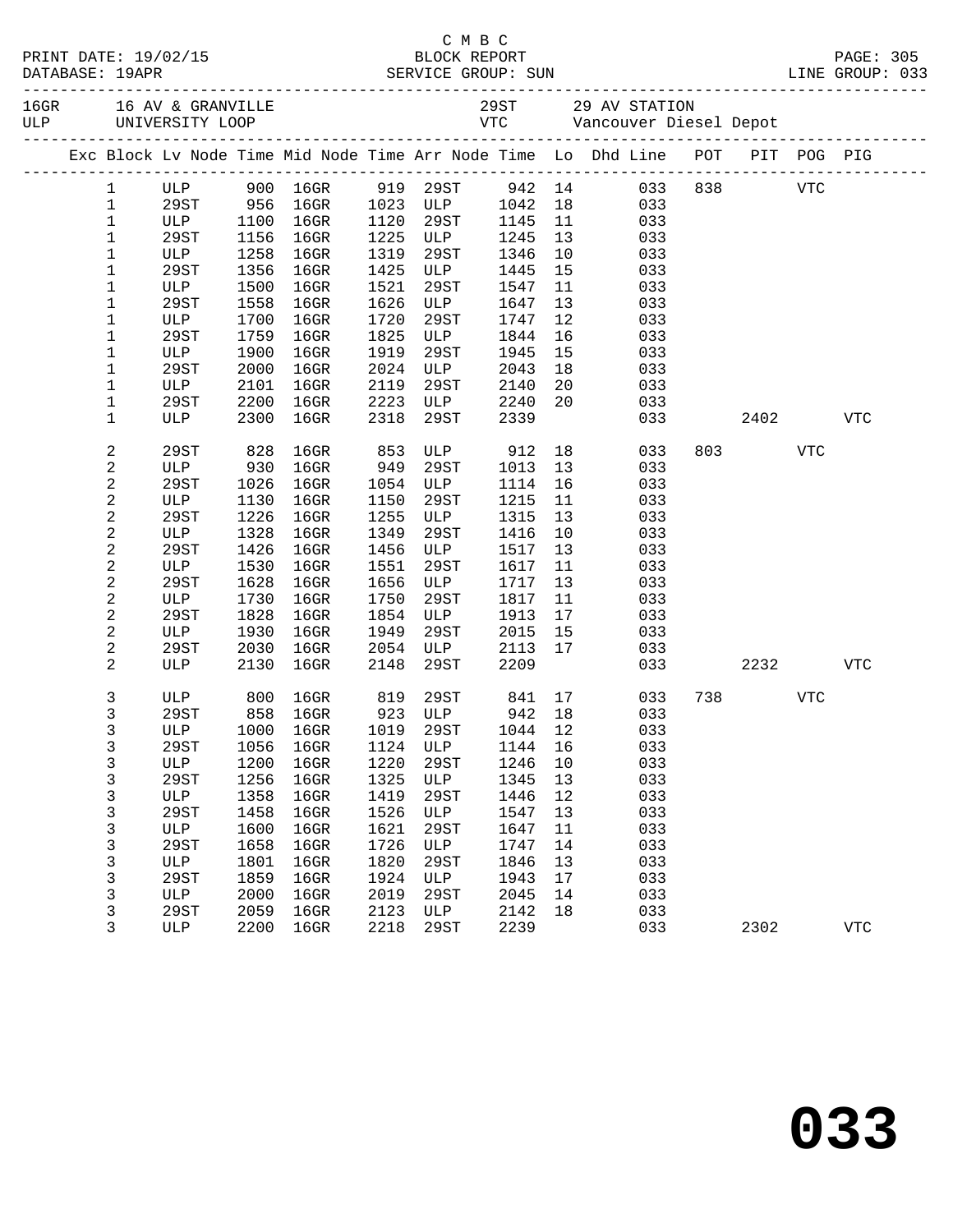# C M B C<br>BLOCK REPORT

LINE GROUP: 033

|  |   |      |      |         |      |      |      |    | Exc Block Ly Node Time Mid Node Time Arr Node Time Lo Dhd Line | POT | PIT  | POG | PIG |  |
|--|---|------|------|---------|------|------|------|----|----------------------------------------------------------------|-----|------|-----|-----|--|
|  | 4 | ULP  | 830  | $16$ GR | 849  | 29ST | 911  | 15 | 033                                                            | 808 |      | VTC |     |  |
|  | 4 | 29ST | 926  | $16$ GR | 953  | ULP  | 1012 | 18 | 033                                                            |     |      |     |     |  |
|  | 4 | ULP  | 1030 | $16$ GR | 1049 | 29ST | 1114 | 12 | 033                                                            |     |      |     |     |  |
|  | 4 | 29ST | 1126 | $16$ GR | 1154 | ULP  | 1214 | 16 | 033                                                            |     |      |     |     |  |
|  | 4 | ULP  | 1230 | $16$ GR | 1250 | 29ST | 1316 | 10 | 033                                                            |     |      |     |     |  |
|  | 4 | 29ST | 1326 | 16GR    | 1355 | ULP  | 1415 | 14 | 033                                                            |     |      |     |     |  |
|  | 4 | ULP  | 1429 | $16$ GR | 1450 | 29ST | 1517 | 11 | 033                                                            |     |      |     |     |  |
|  | 4 | 29ST | 1528 | 16GR    | 1556 | ULP  | 1617 | 13 | 033                                                            |     |      |     |     |  |
|  | 4 | ULP  | 1630 | $16$ GR | 1651 | 29ST | 1718 | 9  | 033                                                            |     |      |     |     |  |
|  | 4 | 29ST | 1727 | $16$ GR | 1755 | ULP  | 1816 | 14 | 033                                                            |     |      |     |     |  |
|  | 4 | ULP  | 1830 | $16$ GR | 1849 | 29ST | 1915 | 15 | 033                                                            |     |      |     |     |  |
|  | 4 | 29ST | 1930 | $16$ GR | 1954 | ULP  | 2013 | 17 | 033                                                            |     |      |     |     |  |
|  | 4 | ULP  | 2030 | $16$ GR | 2049 | 29ST | 2115 | 15 | 033                                                            |     |      |     |     |  |
|  | 4 | 29ST | 2130 | 16GR    | 2153 | ULP  | 2210 | 20 | 033                                                            |     |      |     |     |  |
|  | 4 | ULP  | 2230 | $16$ GR | 2248 | 29ST | 2309 |    | 033                                                            |     | 2332 |     | VTC |  |
|  |   |      |      |         |      |      |      |    |                                                                |     |      |     |     |  |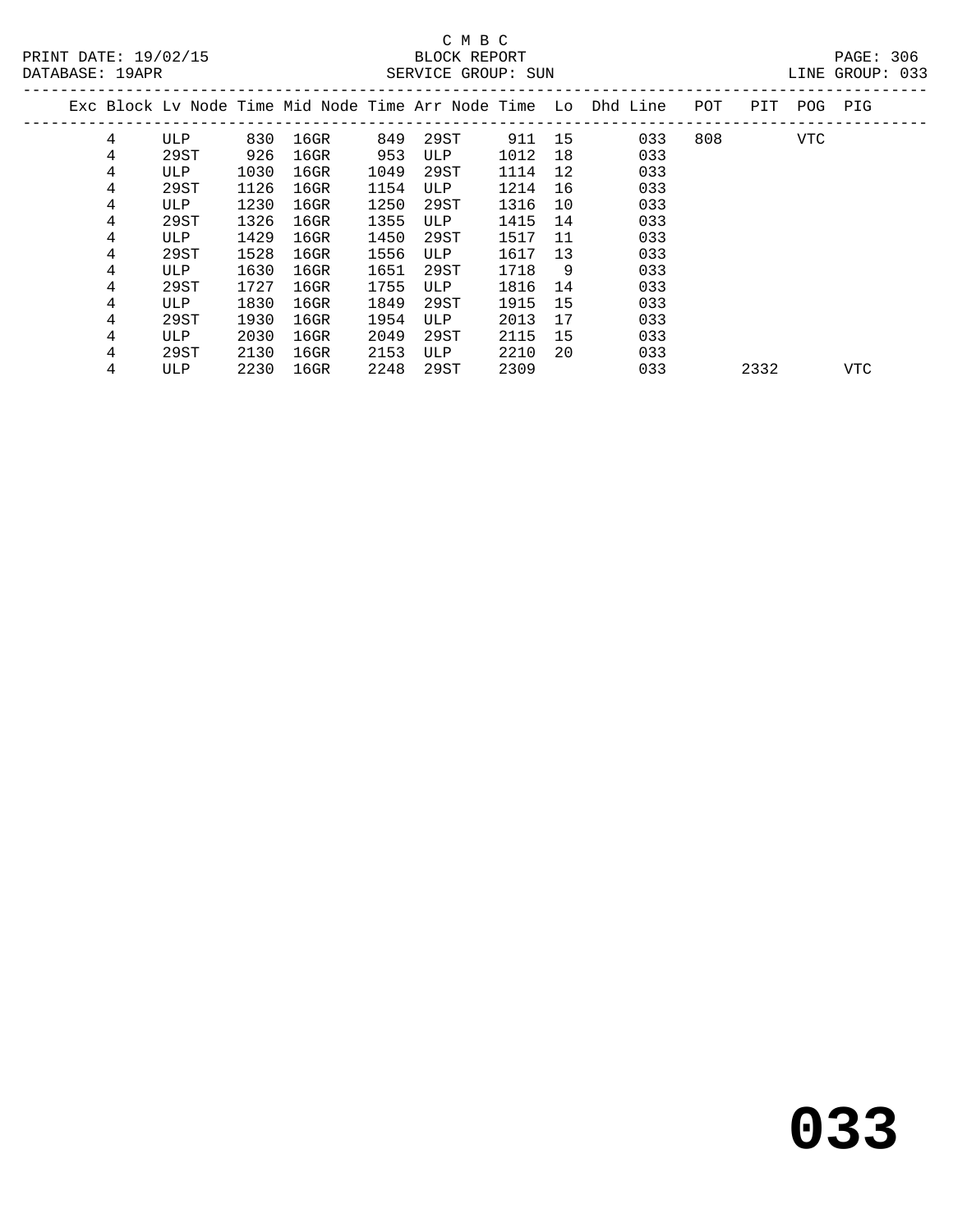| 2/15<br>BLOCK REPORT SUN SERVICE GROUP: SUN<br>PRINT DATE: 19/02/15<br>DATABASE: 19APR<br>25GR KING EDWARD & GRANVILLE |                                                                            |                                                                                                                                         |                                                                      |                                                                                                               |                                                              |                                                                                                           | C M B C<br>---------------------                                                |                                                                      | J<br>LINE GROUP: 041                                                                                                                                                                             |      | PAGE: 307 |
|------------------------------------------------------------------------------------------------------------------------|----------------------------------------------------------------------------|-----------------------------------------------------------------------------------------------------------------------------------------|----------------------------------------------------------------------|---------------------------------------------------------------------------------------------------------------|--------------------------------------------------------------|-----------------------------------------------------------------------------------------------------------|---------------------------------------------------------------------------------|----------------------------------------------------------------------|--------------------------------------------------------------------------------------------------------------------------------------------------------------------------------------------------|------|-----------|
|                                                                                                                        |                                                                            | 41FR 41 AV & FRASER<br>410A 41 AV & OAK<br>HODM HOWE & DUNSMUIR<br>MRST SW MARINE STN<br>OA41 OAK & 41 AV<br>VTC Vancouver Diesel Depot |                                                                      | DULP WB W 41 AV FS DUNBAR ST                                                                                  |                                                              |                                                                                                           | <b>BW05</b>                                                                     |                                                                      | 41 CR 41 AV & CROWN<br>41 GR 41 AV & GRANVI<br>41GR 41 AV & GRANVILLE<br>BRENTWOOD STN BAY5<br>GR25 GRANVILLE & KING EDWARD<br>JOST JOYCE STATION<br>NAST NANAIMO STATION<br>ULP UNIVERSITY LOOP |      |           |
|                                                                                                                        |                                                                            |                                                                                                                                         |                                                                      |                                                                                                               |                                                              |                                                                                                           |                                                                                 |                                                                      | Exc Block Lv Node Time Mid Node Time Arr Node Time Lo Dhd Line POT PIT POG PIG                                                                                                                   |      |           |
|                                                                                                                        | 61<br>61<br>61<br>61<br>61<br>61<br>61<br>61<br>61<br>61<br>61<br>61<br>61 | JOST<br>41CR<br>JOST<br>ULP 815 41GR<br>JOST<br>ULP<br>JOST<br>41CR<br>JOST<br>41CR                                                     | 1106<br>1158<br>1250<br>1342                                         | 548 41GR<br>634 41GR 643<br>718 41GR 738<br>913 41GR<br>1011 41GR<br>$41$ GR<br>$41$ GR<br>$41$ GR<br>$41$ GR | 836<br>937<br>1032<br>1131<br>1209<br>1316<br>1353           | 608 41CR<br>JOST<br><b>ULP</b><br>JOST<br>41CR<br>JOST<br>41CR<br>JOST                                    | 703<br>800<br>JOST 901<br>ULP 959 12<br>1058<br>1144 14<br>1238<br>1331<br>1425 | 12<br>11<br>10                                                       | 619 15<br>041<br>15<br>041<br>15<br>041<br>12<br>041<br>041<br>8<br>041<br>041<br>041<br>041<br>041                                                                                              |      |           |
|                                                                                                                        | 61<br>61<br>61<br>61<br>61<br>61<br>61<br>61<br>61<br>61                   | JOST<br>41CR<br>JOST<br>41CR<br>JOST<br>ULP<br>JOST<br>ULP<br>BW05<br>ULP<br>BW05                                                       | 1435<br>1527<br>1620<br>1712<br>1805<br>1910<br>2008<br>2107<br>2208 | $41$ GR<br>$41$ GR<br>$41$ GR<br>$41$ GR<br>$41$ GR<br>$41$ GR<br>$41$ GR<br>25GR<br>25GR<br>2307 25GR        | 1502<br>1538<br>1646<br>1723<br>1834<br>1934<br>2033<br>2128 | 41CR<br>JOST<br>41CR<br>JOST<br><b>ULP</b><br>JOST<br><b>ULP</b><br>BW05<br>2244 ULP<br>2328 BW05<br>GR25 | 1517<br>1610<br>1700<br>1754<br>1901<br>2001<br>2100<br>2202<br>2304<br>2402    | 10<br>10<br>12<br>11<br>9<br>$7\overline{ }$<br>$7\overline{ }$<br>9 | 041<br>041<br>041<br>041<br>041<br>041<br>041<br>$6\overline{6}$<br>025<br>3 025<br>025                                                                                                          |      |           |
|                                                                                                                        | 61                                                                         | BW05                                                                                                                                    | 2411                                                                 | 25GR                                                                                                          |                                                              | GR25                                                                                                      | 2444                                                                            |                                                                      | 025                                                                                                                                                                                              | 2454 | VTC       |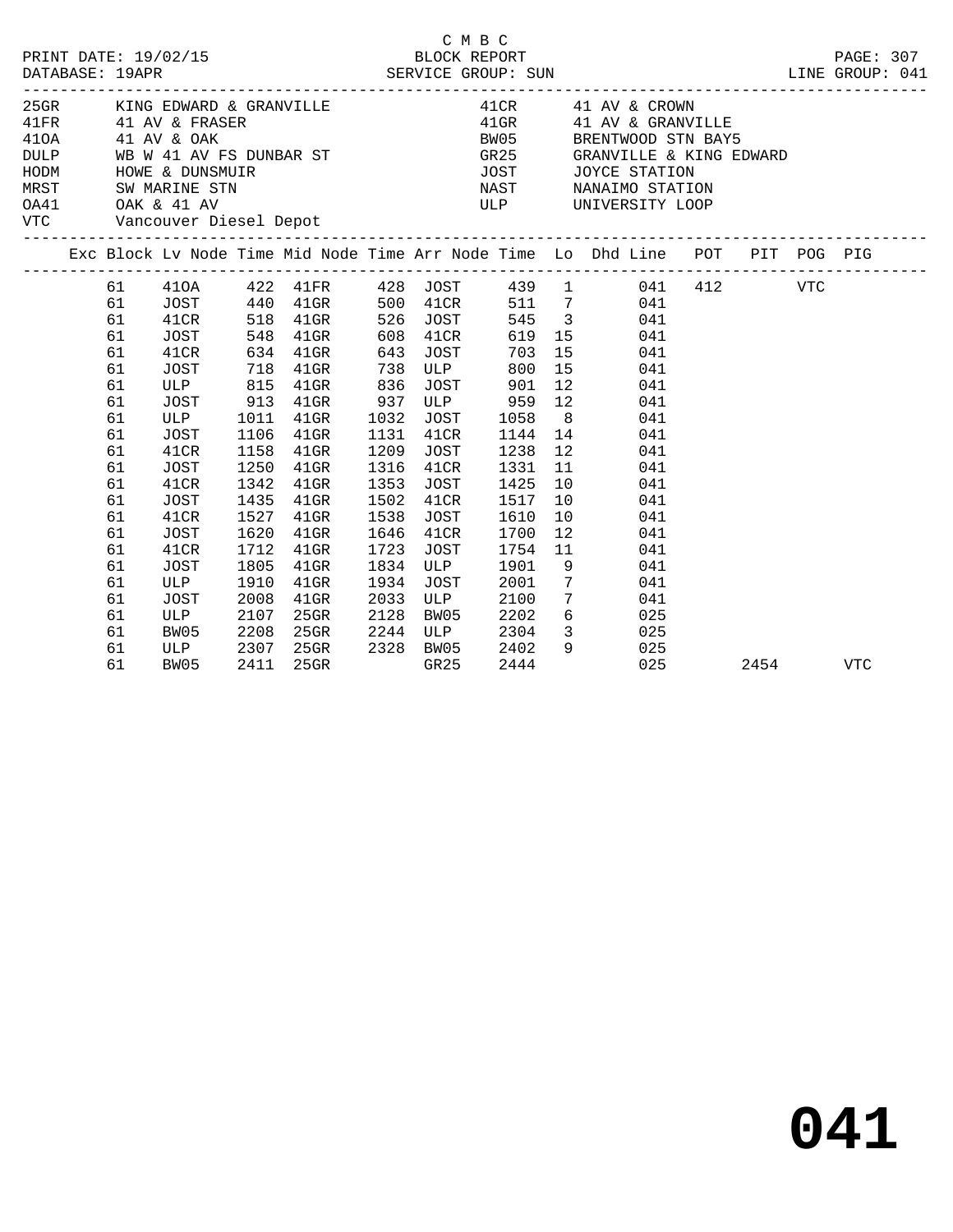### C M B C<br>BLOCK REPORT SERVICE GROUP: SUN

PRINT DATE: 19/02/15 BLOCK REPORT PAGE: 308

|  |    |             |      |                     |      | Exc Block Lv Node Time Mid Node Time Arr Node Time Lo Dhd Line POT PIT POG PIG |         |                         |         |      |            |            |
|--|----|-------------|------|---------------------|------|--------------------------------------------------------------------------------|---------|-------------------------|---------|------|------------|------------|
|  | 62 | 410A        |      | 508 41FR            |      | 514 JOST                                                                       | 525 3   |                         | 041 458 |      | <b>VTC</b> |            |
|  | 62 | JOST        | 528  | 41GR                |      | 548 41CR                                                                       | 559     | 6                       | 041     |      |            |            |
|  | 62 | 41CR        | 605  | $41$ GR             | 613  | JOST                                                                           | 632     | 16                      | 041     |      |            |            |
|  | 62 | JOST        | 648  | $41$ GR             | 708  | 41CR                                                                           | 719     | 15                      | 041     |      |            |            |
|  | 62 | 41CR        | 734  | 41GR                | 743  | JOST                                                                           | 805     | 12                      | 041     |      |            |            |
|  | 62 | JOST        | 817  | $41$ GR             | 839  | 41CR                                                                           | 850     | 10                      | 041     |      |            |            |
|  | 62 | 41CR        | 900  | 41GR                | 910  | JOST                                                                           | 936     | $\overline{7}$          | 041     |      |            |            |
|  | 62 | JOST        | 943  | $41$ GR             | 1007 | ULP                                                                            | 1029    | 11                      | 041     |      |            |            |
|  | 62 | ULP         | 1040 | 41GR                | 1101 | JOST                                                                           | 1130    | 6                       | 041     |      |            |            |
|  | 62 | JOST        | 1136 | $41$ GR             | 1201 | 41CR                                                                           | 1214    | 13                      | 041     |      |            |            |
|  | 62 | 41CR        | 1227 | $41$ GR             | 1238 | JOST                                                                           | 1309    | 11                      | 041     |      |            |            |
|  | 62 | JOST        | 1320 | $41$ GR             | 1347 | 41CR                                                                           | 1402    | 10                      | 041     |      |            |            |
|  | 62 | 41CR        | 1412 | $41$ GR             | 1423 | JOST                                                                           | 1455    | 10                      | 041     |      |            |            |
|  | 62 | JOST        | 1505 | $41$ GR             | 1532 | 41CR                                                                           | 1547    | 10                      | 041     |      |            |            |
|  | 62 | 41CR        | 1557 | $41$ GR             | 1608 | JOST                                                                           | 1639    | 11                      | 041     |      |            |            |
|  | 62 | JOST        | 1650 | $41$ GR             | 1716 | 41CR                                                                           | 1730    | 16                      | 041     |      |            |            |
|  | 62 | 41CR        | 1746 | $41$ GR             | 1757 | JOST                                                                           | 1827    | 15                      | 041     |      |            |            |
|  | 62 | JOST        | 1842 | $41$ GR             | 1910 | 41CR                                                                           | 1923    | 12                      | 041     |      |            |            |
|  | 62 | 41CR        | 1935 | $41$ GR             | 1946 | JOST                                                                           | 2013    | 9                       | 041     |      |            |            |
|  | 62 | JOST        | 2022 | $41$ GR             | 2046 | 41CR                                                                           | 2058    | $\overline{4}$          | 041     |      |            |            |
|  | 62 | 41CR        | 2102 | $41$ GR             | 2112 | JOST                                                                           | 2139    | 13                      | 041     |      |            |            |
|  | 62 | <b>JOST</b> | 2152 | $41$ GR             | 2216 | 41CR                                                                           | 2228    | $\overline{1}$          | 041     |      |            |            |
|  | 62 | 41CR        | 2229 | $41$ GR             | 2239 | JOST                                                                           | 2305    | 18                      | 041     |      |            |            |
|  | 62 | <b>JOST</b> | 2323 | $41$ GR             | 2346 | 41CR                                                                           | 2357    | $\overline{0}$          | 041     |      |            |            |
|  | 62 | 41CR        | 2357 | $41$ GR             | 2406 | JOST                                                                           | 2429    | 8                       | 041     |      |            |            |
|  | 62 | JOST        | 2437 | $41$ GR             | 2456 | 41CR                                                                           | 2507    | $5\phantom{.0}$         | 041     |      |            |            |
|  | 62 | 41CR        | 2512 | $41$ GR             | 2520 | JOST                                                                           | 2549    | 6                       | 041     |      |            |            |
|  | 62 | <b>JOST</b> | 2555 | OA41                | 2612 | OA41                                                                           | 2612    | $\overline{4}$          | 9 041   |      |            |            |
|  | 62 | MRST        | 2625 |                     |      | HODM                                                                           | 2704    | 5                       | N8      |      |            |            |
|  | 62 | HODM        | 2709 |                     |      | MRST                                                                           | 2752    |                         | N8      | 2757 |            | <b>VTC</b> |
|  | 63 | 410A        | 515  |                     |      | 41CR                                                                           | 528     | 5                       | 041     | 505  | <b>VTC</b> |            |
|  | 63 | 41CR        | 533  | $41\mathrm{GR}$     | 541  | JOST                                                                           | 600     | $\overline{\mathbf{3}}$ | 041     |      |            |            |
|  | 63 | JOST        | 603  | 41GR                | 623  | 41CR                                                                           | 634     | 15                      | 041     |      |            |            |
|  | 63 | 41CR        | 649  | $41$ GR             | 658  | JOST                                                                           | 718     | 15                      | 041     |      |            |            |
|  | 63 | JOST        | 733  | $41$ GR             | 753  | 41CR                                                                           | 804     | 13                      | 041     |      |            |            |
|  | 63 | 41CR        | 817  | 41GR                | 826  | JOST                                                                           | 848     | 10                      | 041     |      |            |            |
|  | 63 | <b>JOST</b> | 858  | 41GR                | 922  | ULP                                                                            | 944     | 12                      | 041     |      |            |            |
|  | 63 | ULP         |      | 956 41GR            | 1017 | JOST                                                                           | 1043    | 8 <sup>8</sup>          | 041     |      |            |            |
|  | 63 | JOST        |      | 1051 41GR 1116 41CR |      |                                                                                | 1129 14 |                         | 041     |      |            |            |
|  | 63 | 41CR        | 1143 | $41$ GR             | 1154 | <b>JOST</b>                                                                    | 1223    | 12                      | 041     |      |            |            |
|  | 63 | <b>JOST</b> | 1235 | $41$ GR             | 1301 | 41CR                                                                           | 1316    | 11                      | 041     |      |            |            |
|  | 63 | 41CR        | 1327 | $41$ GR             | 1338 | JOST                                                                           | 1410    | 10                      | 041     |      |            |            |
|  | 63 | <b>JOST</b> | 1420 | $41$ GR             | 1447 | 41CR                                                                           | 1502    | 10                      | 041     |      |            |            |
|  | 63 | 41CR        | 1512 | $41$ GR             | 1523 | <b>JOST</b>                                                                    | 1555    | 10                      | 041     |      |            |            |
|  | 63 | <b>JOST</b> | 1605 | $41$ GR             | 1631 | 41CR                                                                           | 1645    | 12                      | 041     |      |            |            |
|  | 63 | 41CR        | 1657 | $41$ GR             | 1708 | JOST                                                                           | 1739    |                         | 041     | 1804 |            | <b>VTC</b> |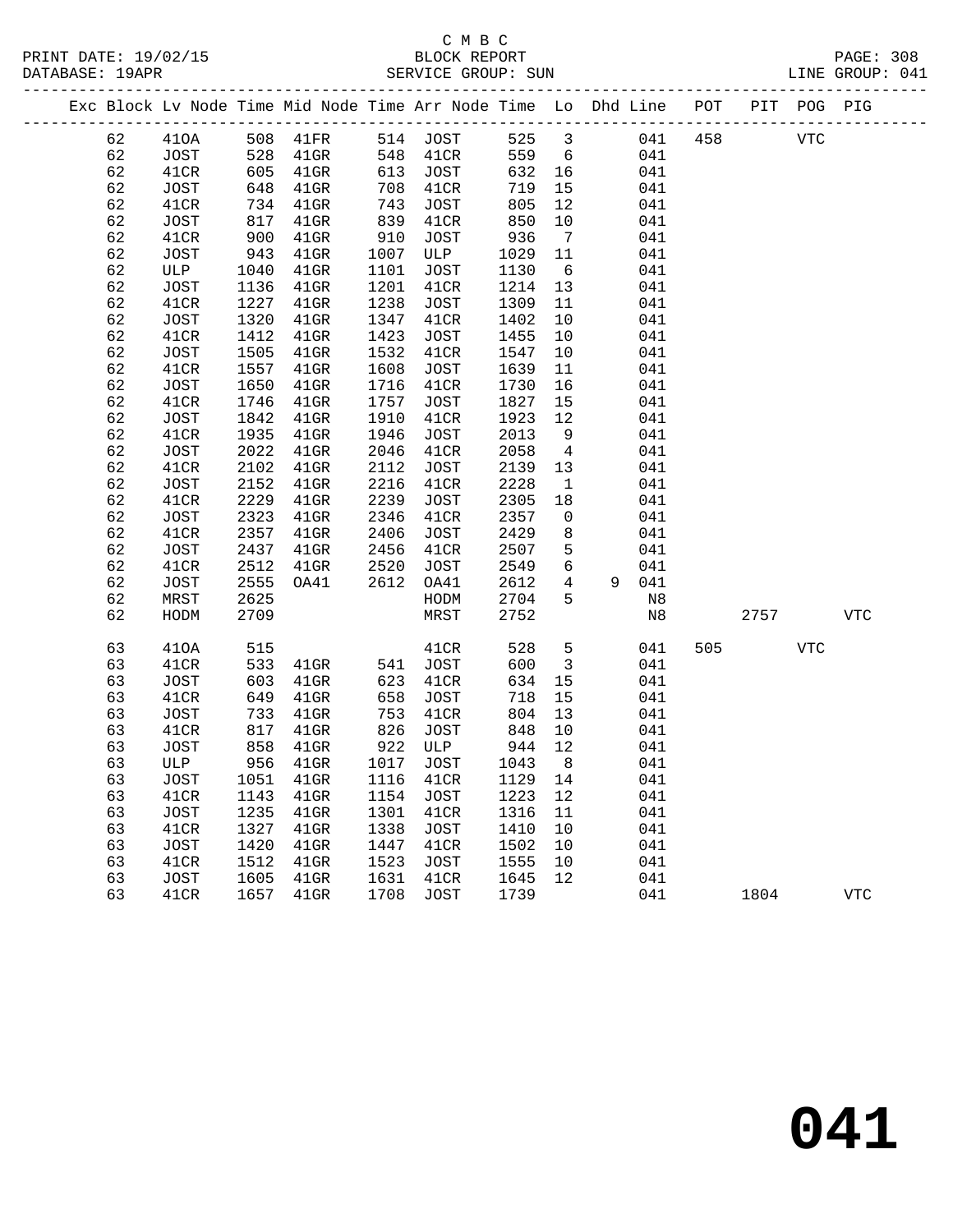|  |    |             |            |                                                                                                                         |      |                                  |        |                 | Exc Block Lv Node Time Mid Node Time Arr Node Time Lo Dhd Line POT PIT POG PIG |     |         |            |              |
|--|----|-------------|------------|-------------------------------------------------------------------------------------------------------------------------|------|----------------------------------|--------|-----------------|--------------------------------------------------------------------------------|-----|---------|------------|--------------|
|  | 64 | 410A        |            | 559    41FR            605    JOST            616       2<br>618     41GR            638     41CR            649     15 |      |                                  |        |                 | 041                                                                            | 549 |         | <b>VTC</b> |              |
|  | 64 | JOST        |            |                                                                                                                         |      |                                  |        |                 | 041                                                                            |     |         |            |              |
|  | 64 | 41CR        |            | 704 41GR                                                                                                                | 713  | JOST                             | 733    | 15              | 041                                                                            |     |         |            |              |
|  | 64 | <b>JOST</b> | 748        | $41$ GR                                                                                                                 | 808  | ULP                              | 830    | 11              | 041                                                                            |     |         |            |              |
|  | 64 | ULP         | 841        | $41$ GR                                                                                                                 | 902  | JOST                             | 928    | 8               | 041                                                                            |     |         |            |              |
|  | 64 | JOST        | 936        | $41$ GR                                                                                                                 | 1000 | 41CR                             | 1011   | $4\overline{4}$ | 041                                                                            |     |         |            |              |
|  | 64 | 41CR        | 1015       | $41$ GR                                                                                                                 | 1025 | JOST                             | 1051   | $\overline{7}$  | 041                                                                            |     |         |            |              |
|  | 64 | JOST        | 1058       | $41$ GR                                                                                                                 | 1123 | ULP                              | 1145   | 9               | 041                                                                            |     |         |            |              |
|  | 64 | ULP         | 1154       | $41$ GR                                                                                                                 | 1216 | JOST                             | 1245   | 12              | 041                                                                            |     |         |            |              |
|  | 64 | JOST        | 1257       | $41$ GR                                                                                                                 | 1323 | ULP                              | 1347   | 19              | 041                                                                            |     |         |            |              |
|  | 64 | ULP         | 1406       | $41$ GR                                                                                                                 | 1430 | JOST                             | 1502   | 10              | 041                                                                            |     |         |            |              |
|  | 64 | JOST        | 1512       | $41$ GR                                                                                                                 | 1539 | ULP                              | 1603   | 18              | 041                                                                            |     |         |            |              |
|  | 64 | ULP         | 1621       | $41$ GR                                                                                                                 | 1645 | JOST                             | 1716   | 10              | 041                                                                            |     |         |            |              |
|  | 64 | JOST        | 1726       | $41$ GR                                                                                                                 | 1753 | ULP                              | 1819   |                 | 041                                                                            |     | 1841    |            | <b>VTC</b>   |
|  |    |             |            |                                                                                                                         |      |                                  |        |                 |                                                                                |     |         |            |              |
|  | 65 | 41CR        | 620        | $41$ GR                                                                                                                 | 628  | JOST                             | 647    |                 | 16 16<br>041                                                                   |     | 605 000 | <b>VTC</b> |              |
|  | 65 | JOST        | 703<br>749 | $41$ GR                                                                                                                 | 723  | 41CR                             | 734    | 15              | 041                                                                            |     |         |            |              |
|  | 65 | 41CR        |            | $41$ GR                                                                                                                 | 758  | JOST                             | 820    | $7\overline{ }$ | 041                                                                            |     |         |            |              |
|  | 65 | JOST        | 827        | $41$ GR                                                                                                                 | 849  | ULP                              | 911    | 15              | 041                                                                            |     |         |            |              |
|  | 65 | ULP         | 926        | $41$ GR                                                                                                                 | 947  | JOST                             | 1013   | 8 <sup>8</sup>  | 041                                                                            |     |         |            |              |
|  | 65 | JOST        | 1021       | 41GR                                                                                                                    | 1046 | 41CR                             | 1059   | 14              | 041                                                                            |     |         |            |              |
|  | 65 | 41CR        | 1113       | $41$ GR                                                                                                                 | 1124 | JOST                             | 1153   | $5^{\circ}$     | 041                                                                            |     |         |            |              |
|  | 65 | <b>JOST</b> | 1158       | $41$ GR                                                                                                                 | 1223 | ULP                              | 1247   | $5^{\circ}$     | 041                                                                            |     |         |            |              |
|  | 65 | ULP         | 1252       | $41$ GR                                                                                                                 | 1315 | JOST                             | 1347   | 10              | 041                                                                            |     |         |            |              |
|  | 65 | <b>JOST</b> | 1357       | $41$ GR                                                                                                                 | 1424 | ULP                              | 1448   | 18              | 041                                                                            |     |         |            |              |
|  | 65 | ULP         | 1506       | $41$ GR                                                                                                                 | 1530 | JOST                             | 1602   | 10              | 041                                                                            |     |         |            |              |
|  | 65 | JOST        | 1612       | $41$ GR                                                                                                                 | 1638 | ULP                              | 1703   | 18              | 041                                                                            |     |         |            |              |
|  | 65 | ULP         | 1721       | $41$ GR                                                                                                                 | 1745 | JOST                             | 1816   | 14              | 041                                                                            |     |         |            |              |
|  | 65 | JOST        | 1830       | $41$ GR                                                                                                                 | 1858 | ULP                              | 1925   | 8 <sup>8</sup>  | 041                                                                            |     |         |            |              |
|  | 65 | ULP         | 1933       | 41GR                                                                                                                    | 1957 | JOST                             | 2024   | 13              | 041                                                                            |     |         |            |              |
|  | 65 | JOST        | 2037       | $41$ GR                                                                                                                 | 2101 | ULP                              | 2126   | 9               | 041                                                                            |     |         |            |              |
|  | 65 | ULP         | 2135       | $41$ GR                                                                                                                 | 2157 | JOST                             | 2223   | 14              | 041                                                                            |     |         |            |              |
|  | 65 | <b>JOST</b> | 2237       | $41$ GR                                                                                                                 | 2301 | ULP                              | 2323   | 11              | 041                                                                            |     |         |            |              |
|  | 65 | ULP         | 2334       | $41$ GR                                                                                                                 | 2354 | JOST                             | 2417   | 7               | 041                                                                            |     |         |            |              |
|  | 65 | <b>JOST</b> | 2424       | $41$ GR                                                                                                                 | 2443 | 41CR                             | 2454   |                 | 041                                                                            |     | 2506    |            | VTC          |
|  | 66 | <b>JOST</b> | 633        | $41$ GR                                                                                                                 | 653  | 41CR                             | 704    | 15              | 041                                                                            | 608 |         | VTC        |              |
|  | 66 | 41CR        |            |                                                                                                                         |      |                                  | 750    | 8 <sup>8</sup>  | 041                                                                            |     |         |            |              |
|  | 66 | <b>JOST</b> |            | 719 41GR<br>758 41CP<br>758 41GR                                                                                        |      | 728 JOST<br>818 41CP<br>818 41CR | 829    | $\overline{7}$  | 041                                                                            |     |         |            |              |
|  | 66 | 41CR        |            | 836 41GR 846 JOST                                                                                                       |      |                                  | 911 10 |                 | 041                                                                            |     |         |            |              |
|  | 66 | JOST        | 921        | $41$ GR                                                                                                                 | 945  | 41CR                             | 956    | 4               | 041                                                                            |     |         |            |              |
|  | 66 | 41CR        | 1000       | $41$ GR                                                                                                                 | 1010 | JOST                             | 1036   | 7               | 041                                                                            |     |         |            |              |
|  | 66 | JOST        | 1043       | $41$ GR                                                                                                                 | 1108 | ULP                              | 1130   | 9               | 041                                                                            |     |         |            |              |
|  | 66 | ULP         | 1139       | 41GR                                                                                                                    | 1201 | JOST                             | 1230   | 12              | 041                                                                            |     |         |            |              |
|  | 66 | JOST        | 1242       | $41$ GR                                                                                                                 | 1308 | ULP                              | 1332   | 19              | 041                                                                            |     |         |            |              |
|  | 66 | ULP         | 1351       | $41$ GR                                                                                                                 | 1415 | JOST                             | 1447   | 10              | 041                                                                            |     |         |            |              |
|  | 66 | JOST        | 1457       | $41$ GR                                                                                                                 | 1524 | ULP                              | 1548   | 18              | 041                                                                            |     |         |            |              |
|  | 66 | ULP         | 1606       | $41$ GR                                                                                                                 | 1630 | JOST                             | 1701   | 11              | 041                                                                            |     |         |            |              |
|  | 66 | <b>JOST</b> | 1712       | $41$ GR                                                                                                                 | 1738 | ULP                              | 1803   |                 | 041                                                                            |     | 1825    |            | $_{\rm VTC}$ |
|  |    |             |            |                                                                                                                         |      |                                  |        |                 |                                                                                |     |         |            |              |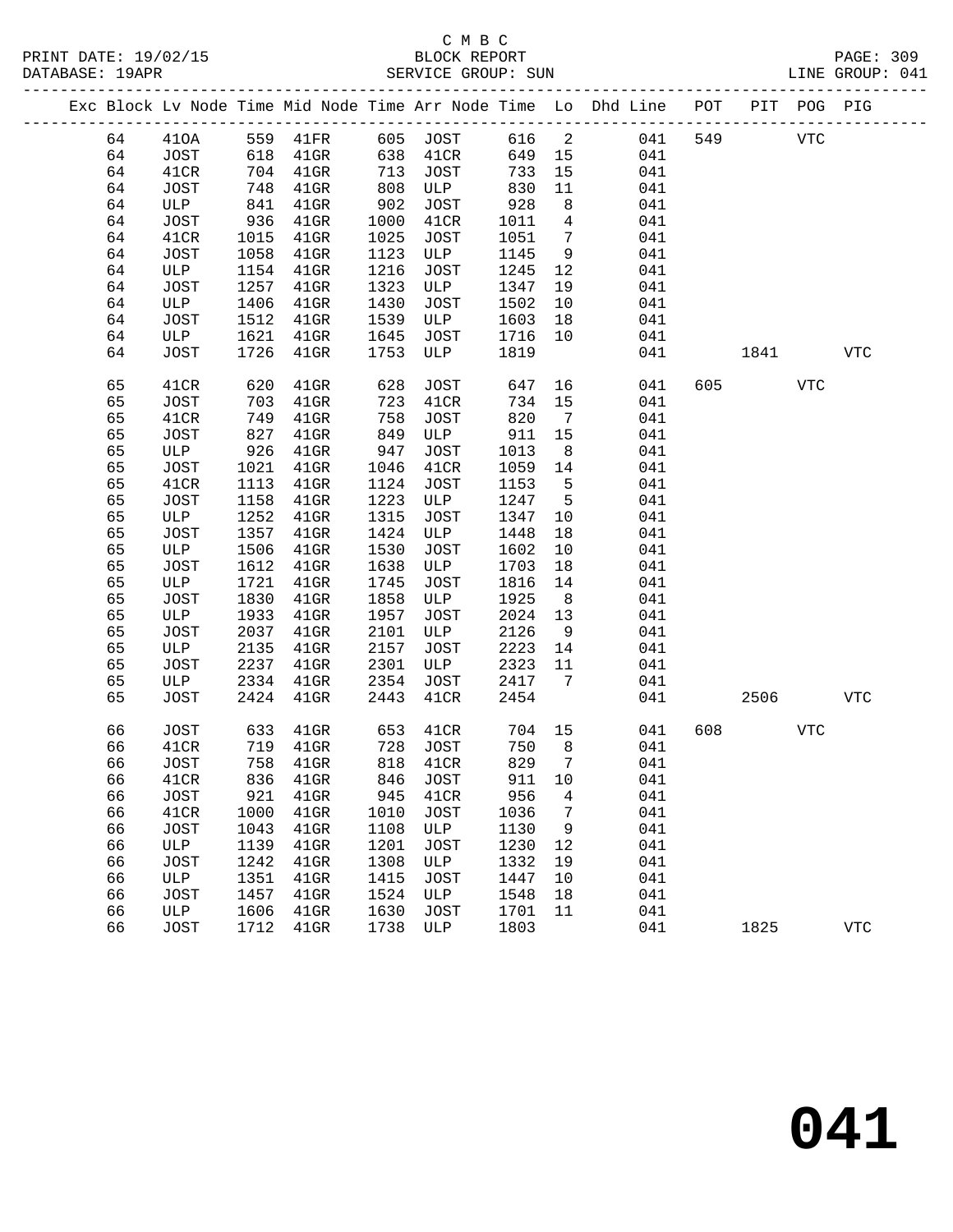PRINT DATE: 19/02/15 BLOCK REPORT PAGE: 310 DATABASE: 19APR

# C M B C<br>BLOCK REPORT

| DATABASE: 19APR |    |      |      |         |      | SERVICE GROUP: SUN |      |     |                                                                    |     |     |         | LINE GROUP: 041 |  |
|-----------------|----|------|------|---------|------|--------------------|------|-----|--------------------------------------------------------------------|-----|-----|---------|-----------------|--|
|                 |    |      |      |         |      |                    |      |     | Exc Block Lv Node Time Mid Node Time Arr Node Time Lo Dhd Line POT |     | PIT | POG PIG |                 |  |
|                 | 67 | 410A | 738  | 41 FR   | 744  | JOST               | 758  | 10  | 041                                                                | 728 |     | VTC     |                 |  |
|                 | 67 | JOST | 808  | $41$ GR | 828  | ULP                | 850  | 6   | 041                                                                |     |     |         |                 |  |
|                 | 67 | ULP  | 856  | $41$ GR | 917  | JOST               | 943  | - 8 | 041                                                                |     |     |         |                 |  |
|                 | 67 | JOST | 951  | $41$ GR |      | 1016 41CR          | 1029 | -15 | 041                                                                |     |     |         |                 |  |
|                 | 67 | 41CR | 1044 | $41$ GR | 1054 | JOST               | 1123 |     | 041                                                                |     |     |         |                 |  |

| 67 | <b>JOST</b> | 951  | 41GR    | 1016     | 41CR        | 1029    | 15              |   | 041 |     |      |            |                |
|----|-------------|------|---------|----------|-------------|---------|-----------------|---|-----|-----|------|------------|----------------|
| 67 | 41CR        | 1044 | 41GR    | 1054     | <b>JOST</b> | 1123    | 5               |   | 041 |     |      |            |                |
| 67 | <b>JOST</b> | 1128 | 41GR    | 1153     | ULP         | 1215    | $7\phantom{.0}$ |   | 041 |     |      |            |                |
| 67 | ULP         | 1222 | $41$ GR | 1245     | <b>JOST</b> | 1316    | 11              |   | 041 |     |      |            |                |
| 67 | <b>JOST</b> | 1327 | 41GR    | 1354     | ULP         | 1418    | 18              |   | 041 |     |      |            |                |
| 67 | ULP         | 1436 | 41GR    | 1500     | <b>JOST</b> | 1532    | 10              |   | 041 |     |      |            |                |
| 67 | <b>JOST</b> | 1542 | 41GR    | 1609     | ULP         | 1633    | 18              |   | 041 |     |      |            |                |
| 67 | ULP         | 1651 | 41GR    | 1715     | <b>JOST</b> | 1746    | $7\phantom{.0}$ |   | 041 |     |      |            |                |
|    |             |      |         |          |             |         |                 |   |     |     |      |            |                |
| 67 | <b>JOST</b> | 1753 | 41GR    | 1822     | 41CR        | 1835    | $12$            |   | 041 |     |      |            |                |
| 67 | 41CR        | 1847 | 41GR    | 1858     | <b>JOST</b> | 1925    | $7\phantom{.0}$ |   | 041 |     |      |            |                |
| 67 | <b>JOST</b> | 1932 | 41GR    | 1957     | ULP         | 2024    | 11              |   | 041 |     |      |            |                |
| 67 | ULP         | 2035 | 41GR    | 2057     | <b>JOST</b> | 2124    | 13              |   | 041 |     |      |            |                |
| 67 | JOST        | 2137 | 41GR    | 2201     | ULP         | 2223    | 10              |   | 041 |     |      |            |                |
| 67 | ULP         | 2233 | 41GR    | 2254     | <b>JOST</b> | 2320    | 19              |   | 041 |     |      |            |                |
| 67 | JOST        | 2339 | $41$ GR | 2402     | 41CR        | 2413    | 19              |   | 041 |     |      |            |                |
| 67 | 41CR        | 2432 | $41$ GR | 2440     | JOST        | 2503    | $\mathbf{1}$    |   | 041 |     |      |            |                |
| 67 | <b>JOST</b> | 2504 | $41$ GR | 2523     | 41CR        | 2532    | 6               |   | 041 |     |      |            |                |
| 67 | 41CR        | 2538 | $41$ GR | 2545     | 410A        | 2548    | 0               | 7 | 041 |     |      |            |                |
| 67 | MRST        | 2555 |         |          | HODM        | 2634    | 5               |   | N8  |     |      |            |                |
| 67 | HODM        | 2639 |         |          | MRST        | 2722    |                 |   | N8  |     | 2727 |            | <b>VTC</b>     |
|    |             |      |         |          |             |         |                 |   |     |     |      |            |                |
| 68 | 41CR        | 804  | 41GR    | 813      | <b>JOST</b> | 835     | 10              |   | 041 | 749 |      | <b>VTC</b> |                |
| 68 | <b>JOST</b> | 845  | 41GR    | 907      | ULP         | 929     | $12$            |   | 041 |     |      |            |                |
| 68 | ULP         | 941  | 41GR    | 1002     | <b>JOST</b> | 1028    | $\,8\,$         |   | 041 |     |      |            |                |
| 68 | JOST        | 1036 | 41GR    | 1101     | 41CR        | 1114    | 14              |   | 041 |     |      |            |                |
| 68 | 41CR        | 1128 | 41GR    | 1139     | <b>JOST</b> | 1208    | $\overline{5}$  |   | 041 |     |      |            |                |
| 68 | <b>JOST</b> | 1213 | 41GR    | 1238     | ULP         | 1302    | 19              |   | 041 |     |      |            |                |
| 68 | ULP         | 1321 | $41$ GR | 1345     | <b>JOST</b> | 1417    | 10              |   | 041 |     |      |            |                |
| 68 | <b>JOST</b> | 1427 | 41GR    | 1454     | ULP         | 1518    | 18              |   | 041 |     |      |            |                |
| 68 | ULP         | 1536 | 41GR    | 1600     | <b>JOST</b> | 1632    | 10              |   | 041 |     |      |            |                |
|    |             |      |         |          |             |         |                 |   |     |     |      |            |                |
| 68 | JOST        | 1642 | $41$ GR | 1708     | ULP         | 1733    | 12              |   | 041 |     |      |            |                |
| 68 | ULP         | 1745 | 41GR    | 1809     | <b>JOST</b> | 1838    | 18              |   | 041 |     |      |            |                |
| 68 | <b>JOST</b> | 1856 | 41GR    | 1921     | ULP         | 1948    | 15              |   | 041 |     |      |            |                |
| 68 | ULP         | 2003 | 41GR    | 2027     | <b>JOST</b> | 2054    | 13              |   | 041 |     |      |            |                |
| 68 | <b>JOST</b> | 2107 | 41GR    | 2131     | ULP         | 2153    | 14              |   | 041 |     |      |            |                |
| 68 | ULP         | 2207 | 25GR    | 2228     | BW05        | 2302    | 6               |   | 025 |     |      |            |                |
| 68 | BW05        | 2308 | 25GR    | 2344     | ULP         | 2403    | $\overline{4}$  |   | 025 |     |      |            |                |
| 68 | ULP         | 2407 | 25GR    | 2428     | NAST        | 2445    |                 |   | 025 |     | 2505 |            | ${\hbox{VTC}}$ |
|    |             |      |         |          |             |         |                 |   |     |     |      |            |                |
| 69 | 410A        | 807  | 41FR    | 813      | <b>JOST</b> | 827     | 10              |   | 041 | 757 |      | <b>VTC</b> |                |
| 69 | JOST        | 837  | $41$ GR | 859      | 41CR        | 910     | $\overline{5}$  |   | 041 |     |      |            |                |
| 69 | 41CR        | 915  | $41$ GR | 925      | <b>JOST</b> | 951     | 7               |   | 041 |     |      |            |                |
| 69 | JOST        | 958  | $41$ GR | 1023 ULP |             | 1045 10 |                 |   | 041 |     |      |            |                |
| 69 | ULP         | 1055 | $41$ GR | 1116     | JOST        | 1145    | 6               |   | 041 |     |      |            |                |
| 69 | <b>JOST</b> | 1151 | $41$ GR | 1216     | 41CR        | 1231    | 11              |   | 041 |     |      |            |                |
| 69 | 41CR        | 1242 | $41$ GR | 1253     | <b>JOST</b> | 1325    | 10              |   | 041 |     |      |            |                |
| 69 | <b>JOST</b> | 1335 | 41GR    | 1402     | 41CR        | 1417    | 10              |   | 041 |     |      |            |                |
| 69 | 41CR        | 1427 | 41GR    | 1438     | <b>JOST</b> | 1510    | 10              |   | 041 |     |      |            |                |
| 69 | <b>JOST</b> | 1520 | 41GR    | 1547     | 41CR        | 1602    | 10              |   | 041 |     |      |            |                |
| 69 | 41CR        | 1612 | 41GR    | 1623     | JOST        | 1654    | 11              |   | 041 |     |      |            |                |
| 69 | <b>JOST</b> | 1705 | 41GR    | 1731     | 41CR        | 1745    |                 |   | 041 |     | 1757 |            | <b>VTC</b>     |
|    |             |      |         |          |             |         |                 |   |     |     |      |            |                |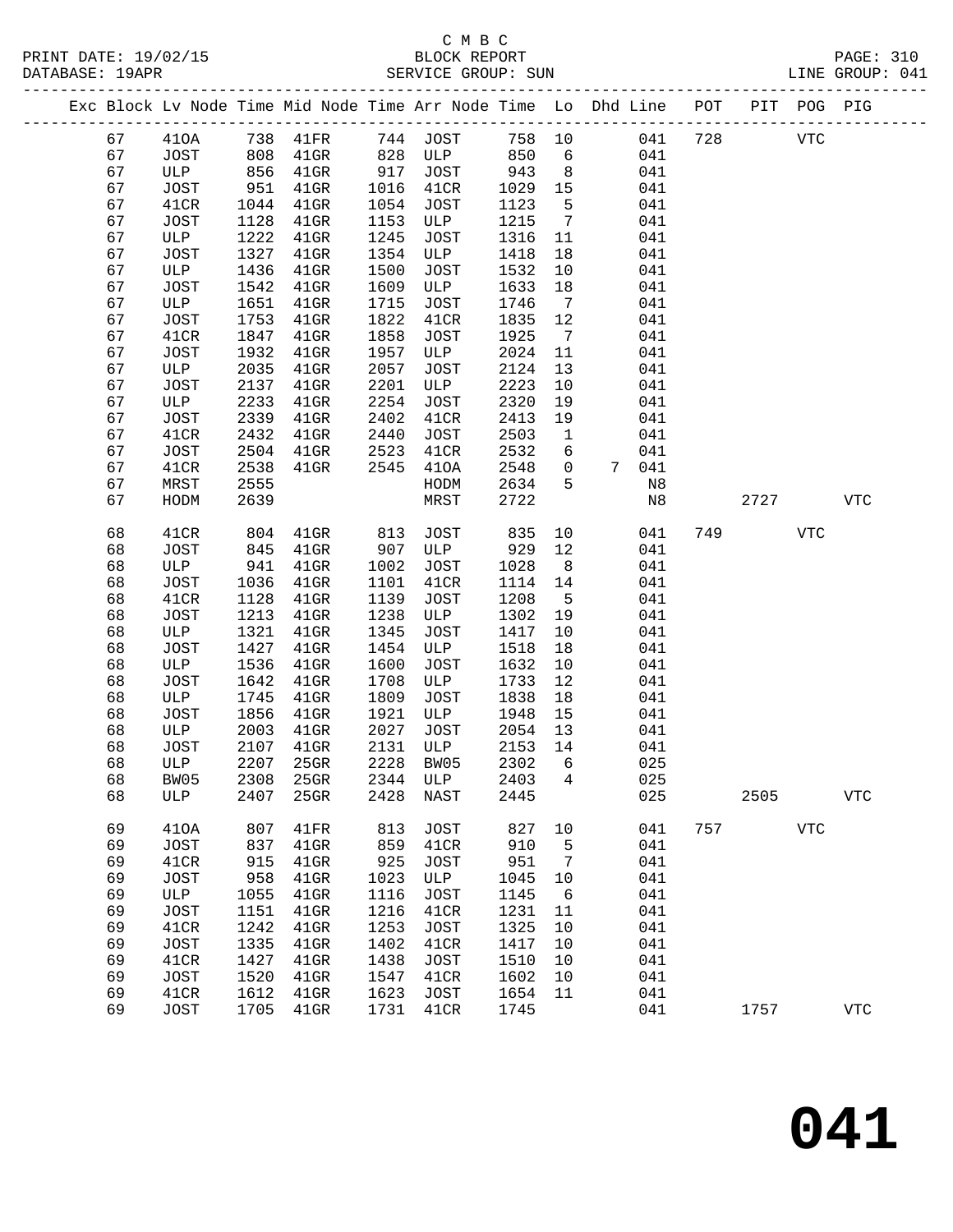PRINT DATE: 19/02/15 BLOCK REPORT BATABASE: 19APR

# C M B C<br>BLOCK REPORT

PAGE: 311<br>LINE GROUP: 041

|             |             |      |           |      |             |        |                 | Exc Block Lv Node Time Mid Node Time Arr Node Time Lo Dhd Line POT |     |       | PIT POG PIG |            |
|-------------|-------------|------|-----------|------|-------------|--------|-----------------|--------------------------------------------------------------------|-----|-------|-------------|------------|
| 70          | <b>JOST</b> |      | 851 41GR  |      | 915 41CR    | 926    | $4\overline{ }$ | 041                                                                | 826 |       | <b>VTC</b>  |            |
| 70          | 41CR        | 930  | $41$ GR   | 940  | JOST        | 1006   | $7\overline{ }$ | 041                                                                |     |       |             |            |
| 70          | JOST        | 1013 | $41$ GR   | 1038 | ULP         | 1100   | 9               | 041                                                                |     |       |             |            |
| 70          | ULP         | 1109 | $41$ GR   | 1131 | JOST        | 1200   | 6               | 041                                                                |     |       |             |            |
| 70          | JOST        | 1206 | $41$ GR   | 1231 | 41CR        | 1246   | 11              | 041                                                                |     |       |             |            |
| 70          | 41CR        | 1257 | $41$ GR   | 1308 | JOST        | 1340   | 10              | 041                                                                |     |       |             |            |
| 70          | <b>JOST</b> | 1350 | $41$ GR   | 1417 | 41CR        | 1432   | 10              | 041                                                                |     |       |             |            |
| 70          | 41CR        | 1442 | $41$ GR   | 1453 | JOST        | 1525   | 10              | 041                                                                |     |       |             |            |
| 70          | JOST        | 1535 | $41$ GR   | 1602 | 41CR        | 1617   | 10              | 041                                                                |     |       |             |            |
|             |             |      |           |      |             |        |                 |                                                                    |     |       |             |            |
| 70          | 41CR        | 1627 | $41$ GR   | 1638 | JOST        | 1709   | 10              | 041                                                                |     |       |             |            |
| 70          | JOST        | 1719 | $41$ GR   | 1746 | 41CR        | 1759   | 11              | 041                                                                |     |       |             |            |
| 70          | 41CR        | 1810 | $41$ GR   | 1821 | JOST        | 1849   |                 | 041                                                                |     | 1914  |             | <b>VTC</b> |
| 71          | 41CR        | 845  | $41$ GR   | 855  | JOST        | 921    | $\overline{7}$  | 041                                                                |     | 830   | VTC         |            |
| 71          | <b>JOST</b> | 928  | $41$ GR   | 952  | ULP         | 1014   | 12              | 041                                                                |     |       |             |            |
| 71          | ULP         | 1026 | $41$ GR   | 1047 | JOST        | 1113   | 8 <sup>8</sup>  | 041                                                                |     |       |             |            |
| 71          | <b>JOST</b> | 1121 | $41$ GR   | 1146 | 41CR        | 1159   | 13              | 041                                                                |     |       |             |            |
| 71          | 41CR        | 1212 | $41$ GR   | 1223 | JOST        | 1254   | 11              | 041                                                                |     |       |             |            |
| 71          | JOST        | 1305 | $41$ GR   | 1331 | 41CR        | 1346   | 11              | 041                                                                |     |       |             |            |
| 71          | 41CR        | 1357 | $41$ GR   | 1408 | JOST        | 1440   | 10              | 041                                                                |     |       |             |            |
| 71          | JOST        | 1450 | $41$ GR   | 1517 | 41CR        | 1532   | 10              | 041                                                                |     |       |             |            |
| 71          | 41CR        | 1542 |           | 1553 |             | 1625   |                 |                                                                    |     |       |             |            |
|             |             |      | $41$ GR   |      | JOST        |        | 10              | 041                                                                |     |       |             |            |
| 71          | <b>JOST</b> | 1635 | $41$ GR   | 1701 | 41CR        | 1715   | 12              | 041                                                                |     |       |             |            |
| 71          | 41CR        | 1727 | $41$ GR   | 1738 | JOST        | 1809   | 9               | 041                                                                |     |       |             |            |
| 71          | <b>JOST</b> | 1818 | $41$ GR   | 1846 | 41CR        | 1859   | 12              | 041                                                                |     |       |             |            |
| 71          | 41CR        | 1911 | $41$ GR   | 1922 | JOST        | 1949   | $\overline{7}$  | 041                                                                |     |       |             |            |
| 71          | <b>JOST</b> | 1956 | $41$ GR   | 2021 | 41CR        | 2033   |                 | 041                                                                |     | 2045  |             | <b>VTC</b> |
| 72          | <b>JOST</b> | 906  | $41$ GR   | 930  | 41CR        | 941    | $\overline{4}$  | 041                                                                |     | 841 \ | VTC         |            |
| 72          | 41CR        | 945  | $41$ GR   | 955  | JOST        | 1021   | $7\phantom{.0}$ | 041                                                                |     |       |             |            |
| $7\sqrt{2}$ | <b>JOST</b> | 1028 | $41$ GR   | 1053 | ULP         | 1115   | 9               | 041                                                                |     |       |             |            |
| 72          | ULP         | 1124 | $41$ GR   | 1146 | JOST        | 1215   | $5^{\circ}$     | 041                                                                |     |       |             |            |
| 72          | <b>JOST</b> | 1220 | $41$ GR   | 1246 | 41CR        | 1301   | 11              | 041                                                                |     |       |             |            |
| 72          | 41CR        | 1312 | $41$ GR   | 1323 | JOST        | 1355   | 10              | 041                                                                |     |       |             |            |
|             |             |      |           |      |             |        |                 |                                                                    |     |       |             |            |
| 72          | <b>JOST</b> | 1405 | $41$ GR   | 1432 | 41CR        | 1447   | 10              | 041                                                                |     |       |             |            |
| 72          | 41CR        | 1457 | $41$ GR   | 1508 | JOST        | 1540   | 10              | 041                                                                |     |       |             |            |
| 72          | JOST        | 1550 | $41$ GR   | 1616 | 41CR        | 1630   | 12              | 041                                                                |     |       |             |            |
| 72          | 41CR        | 1642 | $41$ GR   | 1653 | JOST        | 1724   | 10              | 041                                                                |     |       |             |            |
| 72          | <b>JOST</b> |      | 1734 41GR | 1803 | 41CR        | 1816   | 18              | 041                                                                |     |       |             |            |
| 72          | 41CR        |      | 1834 41GR |      | 1845 JOST   | 1913 7 |                 | 041                                                                |     |       |             |            |
| 72          | <b>JOST</b> | 1920 | 41GR      | 1945 | 41CR        | 1957   | 4               | 041                                                                |     |       |             |            |
| $7\sqrt{2}$ | 41CR        | 2001 | $41$ GR   | 2012 | <b>JOST</b> | 2039   | 13              | 041                                                                |     |       |             |            |
| 72          | <b>JOST</b> | 2052 | $41$ GR   | 2116 | 41CR        | 2128   | 4               | 041                                                                |     |       |             |            |
| $7\sqrt{2}$ | 41CR        | 2132 | 41GR      | 2142 | <b>JOST</b> | 2209   | 13              | 041                                                                |     |       |             |            |
| $7\sqrt{2}$ | <b>JOST</b> | 2222 | 41GR      | 2246 | 41CR        | 2257   | 2               | 041                                                                |     |       |             |            |
| $7\sqrt{2}$ | 41CR        | 2259 | 41GR      | 2309 | JOST        | 2335   |                 | 041                                                                |     | 2400  |             | <b>VTC</b> |
| 73          |             |      |           | 719  |             | 751    |                 |                                                                    | 638 |       |             |            |
|             | ULP         | 700  | 25GR      |      | BW05        |        | 5               | 025                                                                |     |       | <b>VTC</b>  |            |
| 73          | BW05        | 756  | 25GR      | 832  | ULP         | 852    | 19              | 025                                                                |     |       |             |            |
| 73          | ULP         | 911  | $41$ GR   | 932  | <b>JOST</b> | 958    | 8               | 041                                                                |     |       |             |            |
| 73          | JOST        | 1006 | $41$ GR   | 1031 | 41CR        | 1044   | 15              | 041                                                                |     |       |             |            |
| 73          | 41CR        | 1059 | 41GR      | 1109 | <b>JOST</b> | 1138   | 5               | 041                                                                |     |       |             |            |
| 73          | <b>JOST</b> | 1143 | 41GR      | 1208 | ULP         | 1230   | 7               | 041                                                                |     |       |             |            |
| 73          | ULP         | 1237 | 41GR      | 1300 | <b>JOST</b> | 1332   | 10              | 041                                                                |     |       |             |            |
| 73          | <b>JOST</b> | 1342 | $41$ GR   | 1409 | ULP         | 1433   | 18              | 041                                                                |     |       |             |            |
|             |             |      |           |      |             |        |                 |                                                                    |     |       |             |            |

**041**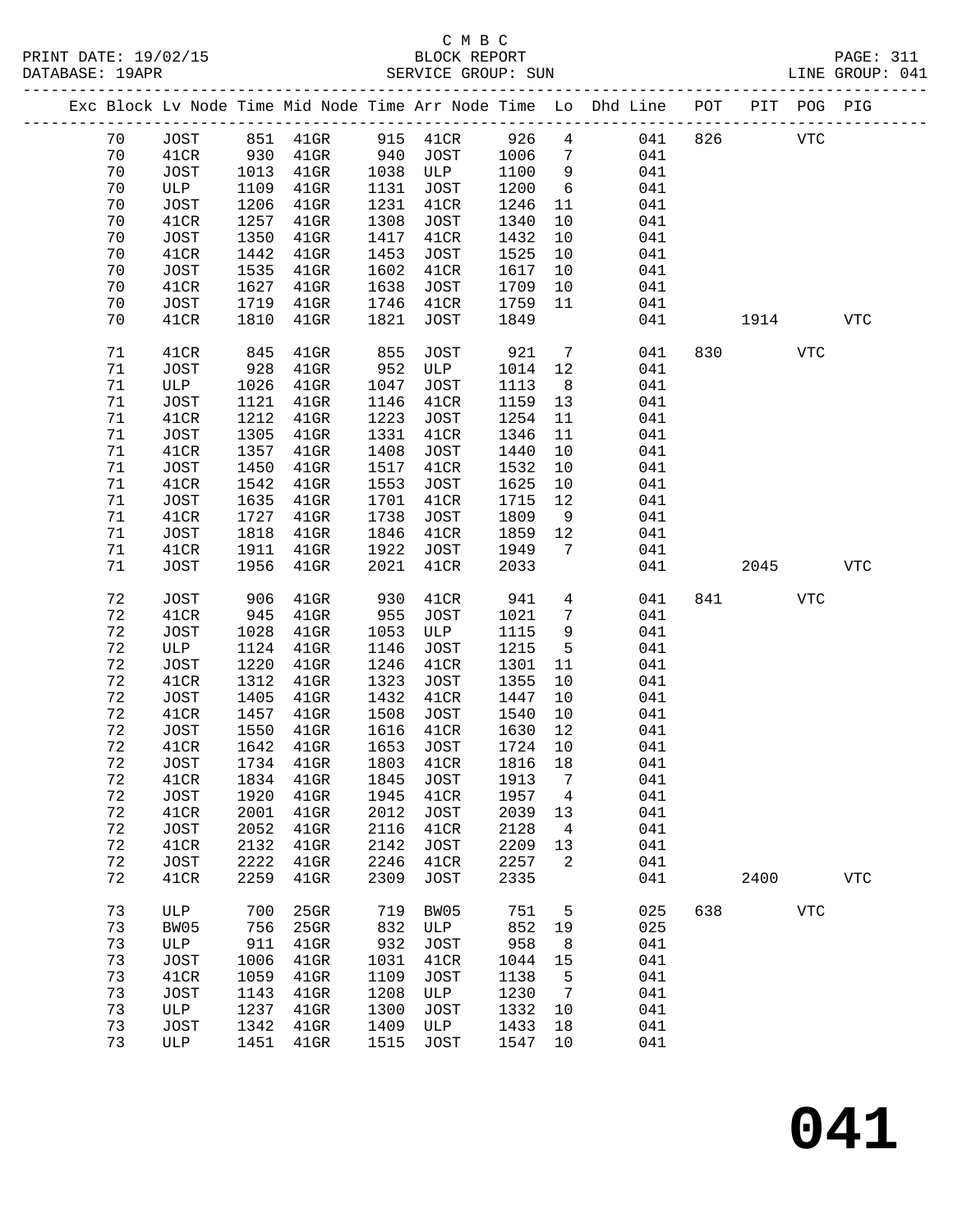|  |          |             |              |                        |              | Exc Block Lv Node Time Mid Node Time Arr Node Time Lo Dhd Line POT |              |                  |    |       |          |      | PIT POG PIG |            |
|--|----------|-------------|--------------|------------------------|--------------|--------------------------------------------------------------------|--------------|------------------|----|-------|----------|------|-------------|------------|
|  | 73       | JOST        |              |                        |              | 1557 41GR 1623 ULP 1648 18                                         |              |                  |    | 041   |          |      |             |            |
|  | 73       | ULP         |              | 1706  41GR  1730  JOST |              |                                                                    | 1801         |                  |    |       | 041      | 1826 |             | VTC        |
|  |          |             |              |                        |              |                                                                    | 1106 7       |                  |    |       |          |      |             |            |
|  | 74<br>74 | 41CR        | 1030         | $41$ GR                | 1040<br>1138 | JOST<br>ULP                                                        |              | $\overline{7}$   |    | 041   | 041 1015 |      | <b>VTC</b>  |            |
|  | 74       | JOST<br>ULP | 1113<br>1207 | $41$ GR<br>$41$ GR     | 1230         | JOST                                                               | 1200<br>1301 | 11               |    | 041   |          |      |             |            |
|  | 74       | JOST        | 1312         | $41$ GR                | 1338         | ULP                                                                | 1402         | 19               |    | 041   |          |      |             |            |
|  | 74       | ULP         | 1421         | $41$ GR                | 1445         | JOST                                                               | 1517         | 10               |    | 041   |          |      |             |            |
|  | 74       | JOST        | 1527         | $41$ GR                | 1554         | ULP                                                                | 1618         | 18               |    | 041   |          |      |             |            |
|  | 74       | ULP         | 1636         | $41$ GR                | 1700         | JOST                                                               | 1731         | 10               |    | 041   |          |      |             |            |
|  | 74       | JOST        | 1741         | $41$ GR                | 1810         | ULP                                                                | 1836         | 12               |    | 041   |          |      |             |            |
|  | 74       | ULP         | 1848         | 25GR                   | 1910         | BW05                                                               | 1949         | $-5$             |    | 025   |          |      |             |            |
|  | 74       | BW05        | 1954         | 25GR                   | 2031         | ULP                                                                | 2051         | 14               |    | 025   |          |      |             |            |
|  | 74       | ULP         | 2105         | $41$ GR                | 2127         | JOST                                                               | 2154         | 13               |    | 041   |          |      |             |            |
|  | 74       | JOST        | 2207         | $41$ GR                | 2231         | ULP                                                                | 2253         | 10               |    | 041   |          |      |             |            |
|  | 74       | ULP         | 2303         | $41$ GR                | 2324         | JOST                                                               | 2350         | 7                |    | 041   |          |      |             |            |
|  | 74       | <b>JOST</b> | 2357         | $41$ GR                | 2416         | 41CR                                                               | 2427         | 17               |    | 041   |          |      |             |            |
|  | 74       | 41CR        | 2444         | $41$ GR                | 2452         | JOST                                                               | 2518         | 5                |    | 041   |          |      |             |            |
|  | 74       | <b>JOST</b> | 2523         | $41$ GR                | 2542         | DULP                                                               | 2552         | $\overline{4}$   |    | 041   |          |      |             |            |
|  | 74       | <b>DULP</b> | 2556         | $41$ GR                | 2602         | 410A                                                               | 2605         | $4\overline{ }$  |    | 7 041 |          |      |             |            |
|  | 74       | MRST        | 2616         |                        |              | HODM                                                               | 2703         | $6 \overline{6}$ |    | N20   |          |      |             |            |
|  | 74       | HODM        | 2709         |                        |              | MRST                                                               | 2758         |                  |    | N20   |          | 2803 |             | VTC        |
|  |          |             |              |                        |              |                                                                    |              |                  |    |       |          |      |             |            |
|  | 75       | JOST        | 1227         | $41$ GR                | 1253         | ULP                                                                | 1317 19      |                  |    |       | 041 1202 |      | VTC         |            |
|  | 75       | ULP         | 1336         | $41$ GR                | 1400         | <b>JOST</b>                                                        | 1432         | 10               |    | 041   |          |      |             |            |
|  | 75       | JOST        | 1442         | $41$ GR                | 1509         | ULP                                                                | 1533         | 18               |    | 041   |          |      |             |            |
|  | 75       | ULP         | 1551         | $41$ GR                | 1615         | JOST                                                               | 1646         | 11               |    | 041   |          |      |             |            |
|  | 75       | JOST        | 1657         | $41$ GR                | 1723         | ULP                                                                | 1748         | 21               |    | 041   |          |      |             |            |
|  | 75       | ULP         | 1809         | 41GR                   | 1833         | JOST                                                               | 1901         | $5^{\circ}$      |    | 041   |          |      |             |            |
|  | 75       | JOST        | 1906         | $41$ GR                | 1933         | 41CR                                                               | 1946         |                  |    |       |          | 1958 |             | VTC        |
|  | 76       | ULP         | 1306         | $41$ GR                | 1330         | JOST                                                               | 1402         |                  | 10 |       | 041 1244 |      | VTC         |            |
|  | 76       | JOST        | 1412         | 41GR                   | 1439         | ULP                                                                | 1503         | 18               |    | 041   |          |      |             |            |
|  | 76       | ULP         | 1521         | 41GR                   | 1545         | JOST                                                               | 1617         | 10               |    | 041   |          |      |             |            |
|  | 76       | JOST        | 1627         | 41GR                   | 1653         | ULP                                                                | 1718         |                  |    |       | 041 04   | 1740 |             | <b>VTC</b> |
|  |          |             |              |                        |              |                                                                    |              |                  |    |       |          |      |             |            |